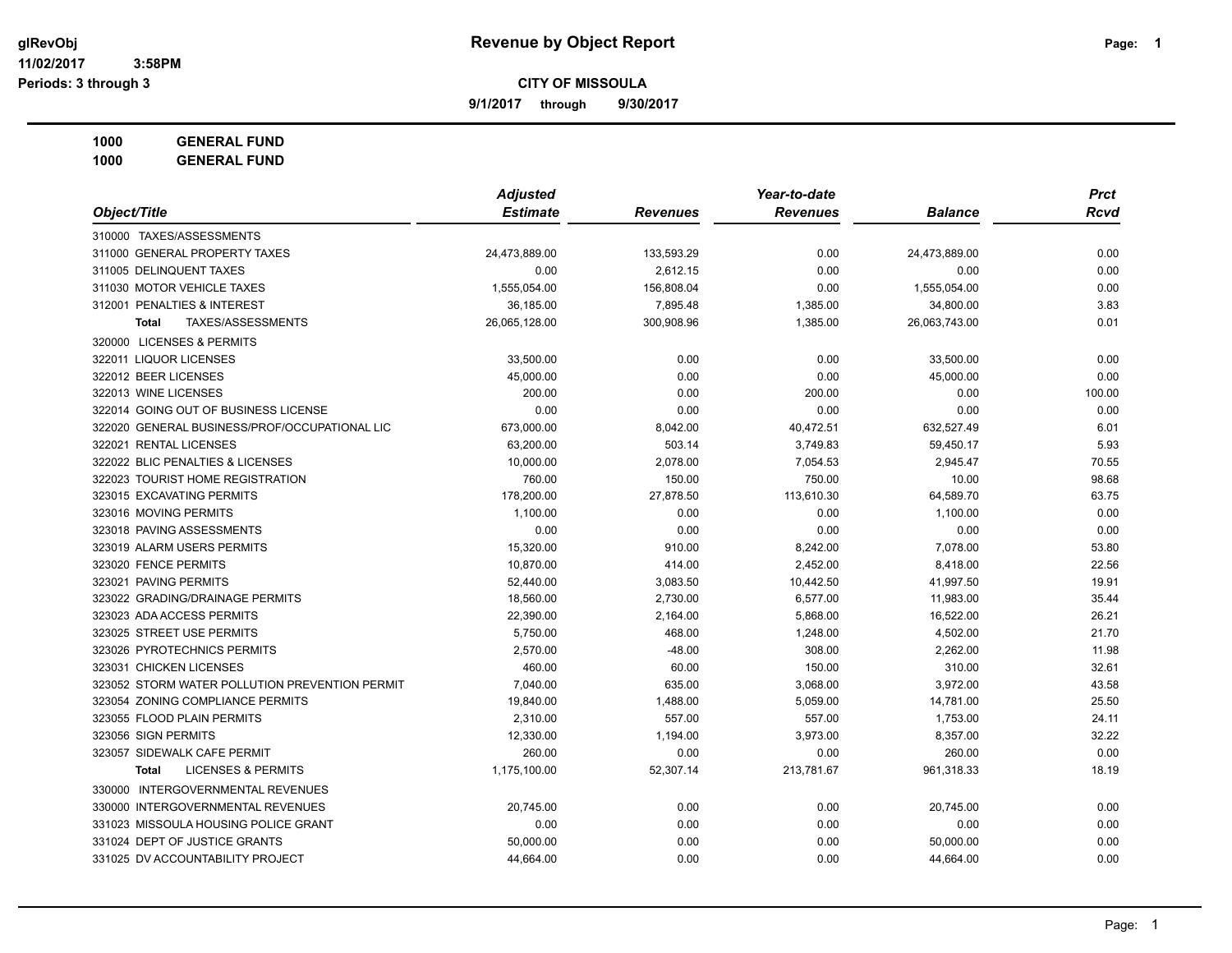**9/1/2017 through 9/30/2017**

#### **1000 GENERAL FUND**

|                                                   | <b>Adjusted</b> |                 | Year-to-date    |                | <b>Prct</b> |
|---------------------------------------------------|-----------------|-----------------|-----------------|----------------|-------------|
| Object/Title                                      | <b>Estimate</b> | <b>Revenues</b> | <b>Revenues</b> | <b>Balance</b> | <b>Rcvd</b> |
| 331091 US DOT HMEP GRANT                          | 0.00            | 0.00            | 0.00            | 0.00           | 0.00        |
| 334014 *** Title Not Found ***                    | 0.00            | 0.00            | 0.00            | 0.00           | 0.00        |
| 334017 SCHOOL RESOURCE OFFICER                    | 240,000.00      | 0.00            | 77,515.00       | 162,485.00     | 32.30       |
| 335075 STATE GAMBLING/VIDEO/KENO/BINGO FEES       | 115,000.00      | 0.00            | 0.00            | 115,000.00     | 0.00        |
| 335210 PERSONAL PROPERTY TAX REIMBURSEMENT        | 435.116.00      | 0.00            | 0.00            | 435,116.00     | 0.00        |
| 335230 HB 124 REVENUE                             | 8,117,602.00    | 2,138,179.46    | 2,138,179.46    | 5,979,422.54   | 26.34       |
| 336001 MDT REIMBURSEMENTS                         | 0.00            | 0.00            | 0.00            | 0.00           | 0.00        |
| 336021 STATE CONTRIB - POLICE RETIREMENT          | 2,567,433.00    | 0.00            | 192,821.85      | 2,374,611.15   | 7.51        |
| 336022 STATE CONTRIB. - FIRE RETIREMENT           | 2,535,872.00    | 0.00            | 191,732.65      | 2,344,139.35   | 7.56        |
| 336023 STATE CONTRIB. - PERS                      | 10,835.00       | 0.00            | 1,565.87        | 9,269.13       | 14.45       |
| 337000 LOCAL GRANTS                               | 35,000.00       | 0.00            | 0.00            | 35,000.00      | 0.00        |
| 337009 *** Title Not Found ***                    | 0.00            | 0.00            | 0.00            | 0.00           | 0.00        |
| 337012 LEGAL SERVICES-CONTRACTED/REIMB.           | 6,000.00        | 0.00            | 7,200.00        | $-1,200.00$    | 120.00      |
| 337013 MUTD SIGN MAINTENANCE AGREEMENT            | 279,585.00      | 1,500.00        | 1,500.00        | 278,085.00     | 0.54        |
| 338100 PLANNING MILLS PASSED THRU COUNTY          | 0.00            | 0.00            | 0.00            | 0.00           | 0.00        |
| 339000 PAYMENT IN LIEU OF TAXES                   | 30,000.00       | 0.00            | 0.00            | 30,000.00      | 0.00        |
| <b>INTERGOVERNMENTAL REVENUES</b><br><b>Total</b> | 14,487,852.00   | 2,139,679.46    | 2,610,514.83    | 11,877,337.17  | 18.02       |
| 340000 CHARGES FOR SERVICES                       |                 |                 |                 |                |             |
| 341009 BLDG ADMIN FEES                            | 366,035.00      | 0.00            | 0.00            | 366,035.00     | 0.00        |
| 341010 MISCELLANEOUS COLLECTIONS                  | 850.00          | 3,536.24        | 31,696.64       | $-30,846.64$   | 3,729.02    |
| 341011 TRANSPORTATION ADMIN FEES                  | 28,947.00       | 0.00            | 0.00            | 28,947.00      | 0.00        |
| 341012 MAYORS PROCLAMATION FEES                   | 0.00            | 0.00            | 0.00            | 0.00           | 0.00        |
| 341013 AIR FUND FEES                              | 95.00           | 0.00            | 0.00            | 95.00          | 0.00        |
| 341015 SEWER ADMINISTRATION FEES                  | 1,355,940.00    | 0.00            | 0.00            | 1,355,940.00   | 0.00        |
| 341016 MRA ADMINISTRATION FEES                    | 148,857.00      | 0.00            | 0.00            | 148,857.00     | 0.00        |
| 341017 LIGHTING ADMINISTRATION FEES               | 15,250.00       | 0.00            | 0.00            | 15,250.00      | 0.00        |
| 341018 PARKING COMM ADMIN FEES                    | 199,699.00      | 0.00            | 0.00            | 199,699.00     | 0.00        |
| 341019 *** Title Not Found ***                    | 4,647.00        | 0.00            | 0.00            | 4,647.00       | 0.00        |
| 341021 SID ADMINISTRATION FEES                    | 0.00            | 0.00            | 0.00            | 0.00           | 0.00        |
| 341023 PLANNING ADMIN FEES                        | 25,000.00       | 0.00            | 0.00            | 25,000.00      | 0.00        |
| 341024 HOUSING GRANT ADMIN FEES                   | 104,000.00      | 0.00            | 0.00            | 104,000.00     | 0.00        |
| 341026 WATER ADMINISTRATION FEES                  | 0.00            | 0.00            | 0.00            | 0.00           | 0.00        |
| 341027 STORMWATER ADMINISTRATION FEES             | 26,988.00       | 0.00            | 0.00            | 26,988.00      | 0.00        |
| 341041 SEWER EXTENSION RECORDING FEES             | 3,500.00        | 213.00          | 1,291.00        | 2,209.00       | 36.89       |
| 341052 MUNICIPAL COURT FILING FEES                | 330,000.00      | 29,603.03       | 56,431.01       | 273,568.99     | 17.10       |
| 341055 CRIME VICTIM SURCHARGE                     | 1,500.00        | 146.00          | 263.00          | 1,237.00       | 17.53       |
| 341067 SUBDIVISION EXEMPTION AFFIDAVITS           | 5,140.00        | 0.00            | 1,800.00        | 3,340.00       | 35.02       |
| 341068 SUBDIVISON FEES                            | 10,280.00       | 811.00          | 2,896.00        | 7,384.00       | 28.17       |
| 341069 REZONING FEES                              | 10,280.00       | 0.00            | 0.00            | 10,280.00      | 0.00        |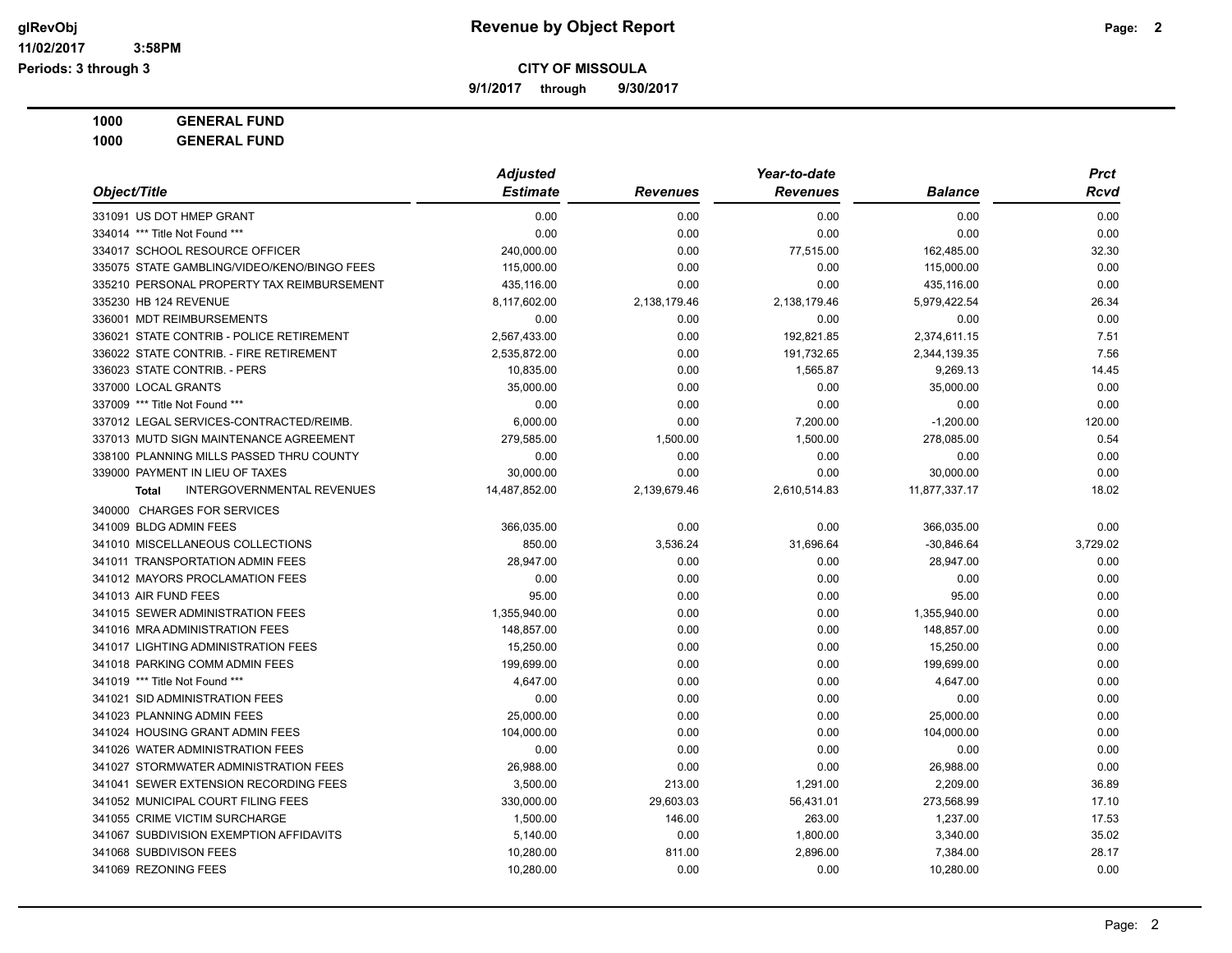**9/1/2017 through 9/30/2017**

**1000 GENERAL FUND**

|                                           | <b>Adjusted</b> |                 |                 | <b>Prct</b>    |       |
|-------------------------------------------|-----------------|-----------------|-----------------|----------------|-------|
| Object/Title                              | <b>Estimate</b> | <b>Revenues</b> | <b>Revenues</b> | <b>Balance</b> | Rcvd  |
| 341070 DESIGN REVIEW BOARD                | 33,910.00       | 3,864.64        | 5,431.81        | 28,478.19      | 16.02 |
| 341073 FIRE PLAN CHECK FEES               | 30,830.00       | 7,292.00        | 18,117.00       | 12,713.00      | 58.76 |
| 341074 FIRE INSPECTION FEES               | 55,000.00       | 11,213.00       | 29,753.00       | 25,247.00      | 54.10 |
| 341076 ENGINEERING PLAN CHECK FEES        | 44,700.00       | 3,603.00        | 14,164.00       | 30,536.00      | 31.69 |
| 341078 ENGINEERING MAP FEES               | 210.00          | 0.00            | 10.00           | 200.00         | 4.76  |
| 341079 GREASE INTERCEPTOR APPEAL FEES     | 1,130.00        | 0.00            | 165.00          | 965.00         | 14.60 |
| 341090 STREET VACATION PETITION FEES      | 0.00            | 0.00            | 0.00            | 0.00           | 0.00  |
| 342010 POLICE/BID AGREEMENT               | 45,000.00       | 0.00            | 0.00            | 45,000.00      | 0.00  |
| 342012 PD REIMBURSABLE SERVICES           | 0.00            | 0.00            | 0.00            | 0.00           | 0.00  |
| 342013 SECURITY INVEST FEES               | 11,500.00       | 682.50          | 3,458.06        | 8,041.94       | 30.07 |
| 342014 POLICE DEPARTMENT SERVICE FEES     | 27,568.00       | 4,544.00        | 7,448.00        | 20,120.00      | 27.02 |
| 342015 POLICE OVERTIME FEES               | 100,000.00      | 9,272.44        | 18,392.81       | 81,607.19      | 18.39 |
| 342016 POLICE TRAINING FEES               | 36,000.00       | $-1,050.00$     | 12,320.72       | 23,679.28      | 34.22 |
| 342017 CATERING FEES                      | 5,000.00        | 1,431.00        | 3,076.00        | 1,924.00       | 61.52 |
| 342018 DESK REPORTS                       | 37,012.00       | 2,752.00        | 7,926.00        | 29,086.00      | 21.41 |
| 342019 ABANDONED VEHICLE REVENUE FEES     | 12,000.00       | 380.00          | 980.00          | 11,020.00      | 8.17  |
| 342020 FIRE DEPARTMENT FEES               | 550.00          | 0.00            | 85.00           | 465.00         | 15.45 |
| 342021 CPR EDUCATION PROGRAM              | 10,000.00       | 0.00            | 1,050.00        | 8,950.00       | 10.50 |
| 342022 OUTSIDE HIRES                      | 651,341.00      | 73,842.20       | 18,353.87       | 632,987.13     | 2.82  |
| 342060 BIKE PROGRAM SALES & FEES          | 0.00            | 573.73          | 958.72          | $-958.72$      | 0.00  |
| 343000 PW REIMBURSABLE SERVICES           | 35,000.00       | 110.73          | 3,008.90        | 31,991.10      | 8.60  |
| 343001 SIGN FABRICATION & CONTRACTS       | 0.00            | 0.00            | 0.00            | 0.00           | 0.00  |
| 343002 OTHER AGENCIES - VEH MAINT         | 55,000.00       | 0.00            | 2,510.62        | 52,489.38      | 4.56  |
| 343004 SPECIAL STATE CONTRACTS            | 175,000.00      | 55,164.50       | 55,164.50       | 119,835.50     | 31.52 |
| 343006 OTHER GOVT AGENCY-STREET PROJECTS  | 0.00            | 0.00            | 10,000.00       | $-10,000.00$   | 0.00  |
| 343010 STREET DEPT SALES & SERVICES       | 0.00            | 0.00            | 0.00            | 0.00           | 0.00  |
| 343013 SNOW REMOVAL FEES                  | 1,633.00        | 0.00            | 0.00            | 1,633.00       | 0.00  |
| 343025 *** Title Not Found ***            | 114,100.00      | 11,281.00       | 44,281.00       | 69,819.00      | 38.81 |
| 343033 *** Title Not Found ***            | 255,800.00      | 17,322.00       | 74,331.00       | 181,469.00     | 29.06 |
| 343080 STATE MAINTENANCE CONTRACT         | 550,000.00      | 0.00            | 0.00            | 550,000.00     | 0.00  |
| 343084 STREET MAINTENANCE MATERIALS REIMB | 50,000.00       | 0.00            | 0.00            | 50,000.00      | 0.00  |
| 343097 SIDEWALK AND CURB FEES             | 300,000.00      | 56,677.42       | 156,534.27      | 143,465.73     | 52.18 |
| 343311 SALE OF NICHES                     | 0.00            | 0.00            | 0.00            | 0.00           | 0.00  |
| 343320 CEMETERY - SALE OF PLOTS           | 12,870.00       | 1,300.00        | 3,750.00        | 9,120.00       | 29.14 |
| 343321 CEMETERY FOUNDATIONS               | 3,500.00        | 340.00          | 1,060.00        | 2,440.00       | 30.29 |
| 343322 CEMETERY FLOWER CARE               | 4,500.00        | 0.00            | 0.00            | 4,500.00       | 0.00  |
| 343323 CEMETERY - LINER INSTALL FEES      | 12,000.00       | 300.00          | 2,100.00        | 9,900.00       | 17.50 |
| 343324 OTHER CEMETERY FEES                | 1,800.00        | 0.00            | 450.00          | 1,350.00       | 25.00 |
| 343325 2ND INTERMENT RIGHT                | 2,000.00        | 0.00            | 600.00          | 1,400.00       | 30.00 |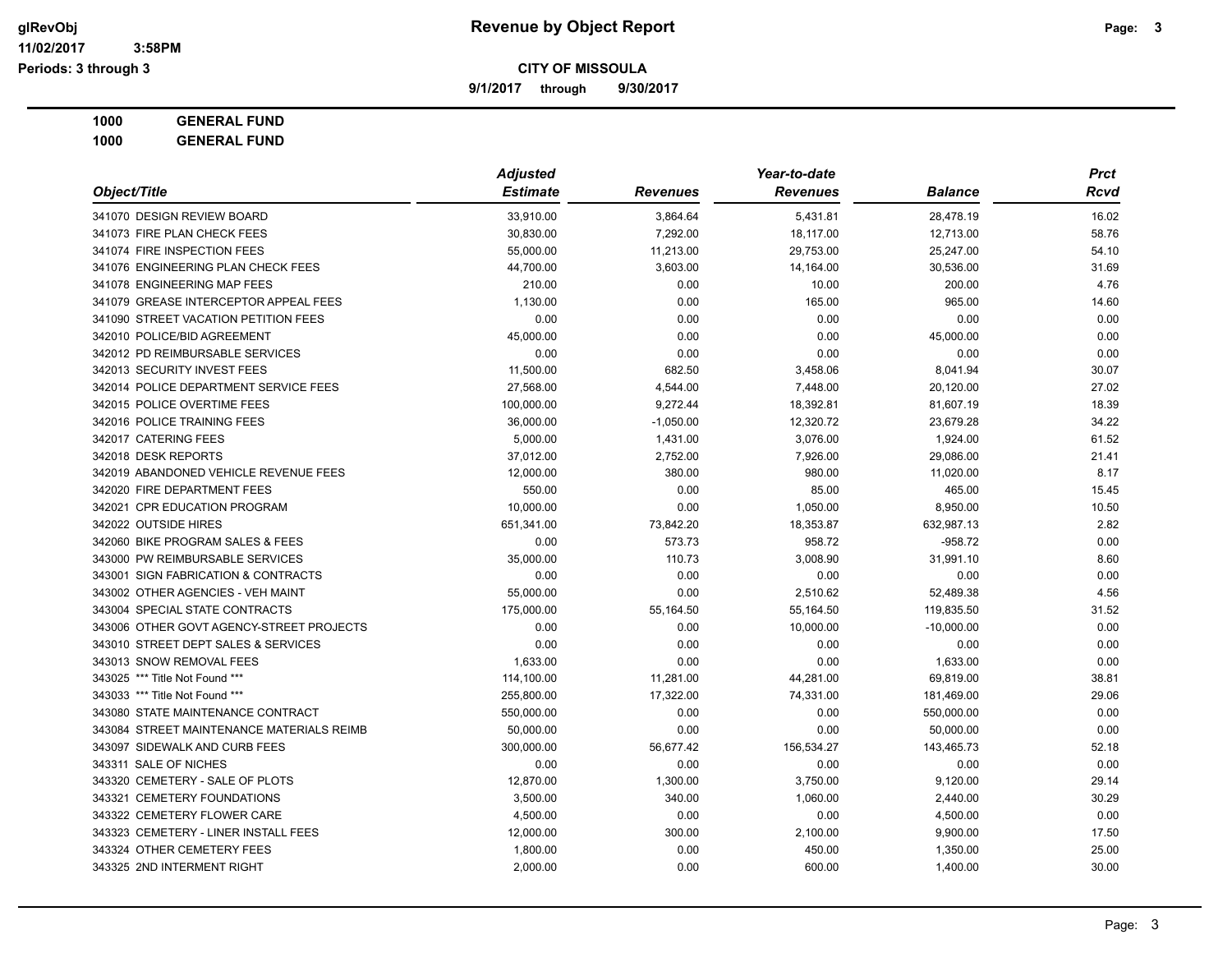**9/1/2017 through 9/30/2017**

#### **1000 GENERAL FUND**

|                                             | <b>Adjusted</b> | Year-to-date    |                 |                | <b>Prct</b> |
|---------------------------------------------|-----------------|-----------------|-----------------|----------------|-------------|
| Object/Title                                | <b>Estimate</b> | <b>Revenues</b> | <b>Revenues</b> | <b>Balance</b> | Rcvd        |
| 343340 CEMETERY - OPENINGS & CLOSINGS       | 13.000.00       | 525.00          | 2,600.00        | 10,400.00      | 20.00       |
| 343350 CEMETERY CARE, FEES                  | 29,000.00       | 0.00            | 42.50           | 28,957.50      | 0.15        |
| 343360 WEED CONTROL                         | 2,250.00        | 0.00            | 0.00            | 2,250.00       | 0.00        |
| 346031 RECREATION FEES                      | 317,307.00      | 10,437.95       | 90,528.32       | 226,778.68     | 28.53       |
| 346033 PARK FEES/FACILITY RENTALS           | 102,950.00      | 4,684.46        | 17,936.42       | 85,013.58      | 17.42       |
| 346034 GROUNDS MAINTENANCE CONTRACT         | 105,000.00      | 0.00            | 0.00            | 105,000.00     | 0.00        |
| 346036 PARK CONCESSION FEES                 | 1,350.00        | $-790.50$       | 28.50           | 1,321.50       | 2.11        |
| 346051 MONTANA PARKS/REC CONFERENCE 2012    | 2,500.00        | 1,170.45        | 1,170.45        | 1,329.55       | 46.82       |
| 346054 PARKS MISC OVERTIME FEES             | 0.00            | 0.00            | 0.00            | 0.00           | 0.00        |
| <b>CHARGES FOR SERVICES</b><br>Total        | 5,885,319.00    | 311,232.79      | 702,164.12      | 5,183,154.88   | 11.93       |
| 350000 FINES & FORFEITURES                  |                 |                 |                 |                |             |
| 351022 LAW ENFORCEMENT ACADEMY SURCHARGE #5 | 0.00            | 5,543.01        | 10,037.01       | $-10,037.01$   | 0.00        |
| 351031 TRAFFIC FINES                        | 1,205,000.00    | 110,949.60      | 189,390.53      | 1,015,609.47   | 15.72       |
| 351032 SURCHARGE ON FINES                   | 102,500.00      | 8,116.20        | 14,588.26       | 87,911.74      | 14.23       |
| 351033 PUBLIC DEFENDER FEES                 | 55,000.00       | 7,306.06        | 13,010.53       | 41,989.47      | 23.66       |
| 351034 CELLULAR PHONE FINES                 | 80,000.00       | 9,891.95        | 21,328.95       | 58,671.05      | 26.66       |
| 351035 CELL PHONE FINES: EDUCATION          | 80,000.00       | 9,891.96        | 21,328.96       | 58,671.04      | 26.66       |
| 355000 FALSE ALARM PENALTY                  | 10,000.00       | 728.00          | 936.00          | 9,064.00       | 9.36        |
| <b>FINES &amp; FORFEITURES</b><br>Total     | 1,532,500.00    | 152,426.78      | 270,620.24      | 1,261,879.76   | 17.66       |
| 360000 MISCELLANEOUS REVENUES               |                 |                 |                 |                |             |
| 360001 COPIES                               | 2,000.00        | 167.50          | 394.75          | 1,605.25       | 19.74       |
| 360003 MMIA REIMBURSEMENT-ATTORNEY          | 0.00            | 0.00            | 0.00            | 0.00           | 0.00        |
| 360010 MISCELLANEOUS                        | 23,000.00       | 1,231.42        | 1,198.05        | 21,801.95      | 5.21        |
| 360050 OVER/SHORT                           | 0.00            | 5.00            | 5.00            | $-5.00$        | 0.00        |
| 360100 REFUNDS                              | 0.00            | 0.00            | 0.00            | 0.00           | 0.00        |
| 362000 OTHER MISCELLANEOUS REVENUE          | 8,000.00        | 0.00            | 0.00            | 8,000.00       | 0.00        |
| 362002 BAD CHECK CHARGES                    | 250.00          | 30.00           | 75.00           | 175.00         | 30.00       |
| 362004 URD III FACADE IMPROVEMENT LOAN REC  | 0.00            | 0.00            | 0.00            | 0.00           | 0.00        |
| 362011 SALE OF UNCLAIMED PROPERTY           | 0.00            | 0.00            | 1,991.24        | $-1,991.24$    | 0.00        |
| 362012 REC/GREEN TAG PROGRAM                | 0.00            | 0.00            | 0.00            | 0.00           | 0.00        |
| 364012 SALE OF SURPLUS PROPERTY             | 25,000.00       | 0.00            | 0.00            | 25,000.00      | 0.00        |
| 364040 INSURANCE AND DAMAGE RECOVERY        | 25,000.00       | 807.08          | 1,990.08        | 23,009.92      | 7.96        |
| 364041 WORKERS COMPENSATION REIMBURSEMENT   | 0.00            | 0.00            | 0.00            | 0.00           | 0.00        |
| 364042 EXPENDITURE REIMBURSEMENTS           | 0.00            | 0.00            | 0.00            | 0.00           | 0.00        |
| 364043 RATTLESNAKE CORRIDOR REIMBURSEMENT   | 8,250.00        | 1,144.00        | 2,288.00        | 5,962.00       | 27.73       |
| 364044 EMERGENCY RESPONSE REIMBURSEMENT     | 0.00            | 0.00            | 0.00            | 0.00           | 0.00        |
| 365000 DONATIONS                            | 0.00            | 0.00            | 0.00            | 0.00           | 0.00        |
| 365001 *** Title Not Found ***              | 0.00            | 192.50          | 2,934.06        | $-2,934.06$    | 0.00        |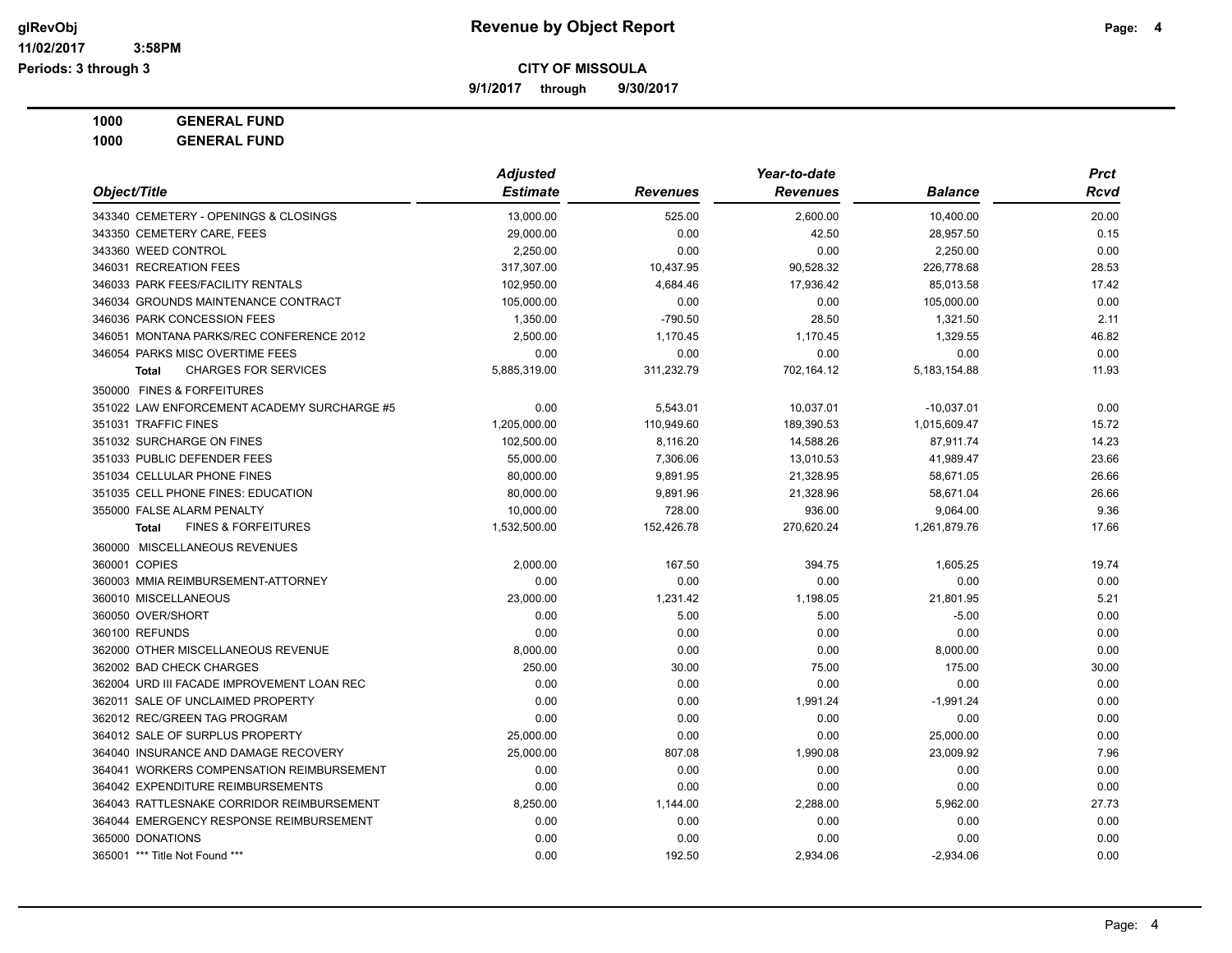**9/1/2017 through 9/30/2017**

# **1000 GENERAL FUND**

|                                                           | <b>Adjusted</b> |                 | Year-to-date    |                | <b>Prct</b> |
|-----------------------------------------------------------|-----------------|-----------------|-----------------|----------------|-------------|
| Object/Title                                              | <b>Estimate</b> | <b>Revenues</b> | <b>Revenues</b> | <b>Balance</b> | Rcvd        |
| 365021 PARKS AND RECS GRANTS & CONTRIBUTIONS              | 0.00            | 0.00            | 0.00            | 0.00           | 0.00        |
| <b>MISCELLANEOUS REVENUES</b><br><b>Total</b>             | 91,500.00       | 3,577.50        | 10,876.18       | 80,623.82      | 11.89       |
| 370000 INVESTMENTS & ROYALTY EARNINGS                     |                 |                 |                 |                |             |
| 371010 INTEREST ON INVESTMENTS                            | 3.000.00        | 0.00            | 137.13          | 2.862.87       | 4.57        |
| 371020 GAIN/LOSS IN MARKET VALUE OF INVESTMENTS           | 0.00            | 0.00            | 0.00            | 0.00           | 0.00        |
| <b>INVESTMENTS &amp; ROYALTY EARNINGS</b><br><b>Total</b> | 3,000.00        | 0.00            | 137.13          | 2,862.87       | 4.57        |
| 380000 OTHER FINANCING SOURCES                            |                 |                 |                 |                |             |
| 381090 PROCEEDS FROM CAPITAL LEASE                        | 316,129.00      | 0.00            | 0.00            | 316,129.00     | 0.00        |
| 382010 SALE OF FIXED ASSETS                               | 0.00            | 0.00            | 0.00            | 0.00           | 0.00        |
| 383000 OPERATING TRANSFERS                                | 74,000.00       | 0.00            | 0.00            | 74,000.00      | 0.00        |
| 383001 TRANS FR FLUSHING DISTRICT                         | 41,000.00       | 0.00            | 0.00            | 41,000.00      | 0.00        |
| 383002 TRANS FR GAS TAX                                   | 564,000.00      | 0.00            | 0.00            | 564.000.00     | 0.00        |
| 383004 TRANS FR EMPLOYEE HEALTH INSURANCE LEVY            | 5,101,004.00    | 0.00            | 0.00            | 5,101,004.00   | 0.00        |
| 383007 TRANS FR CABLE FRANCHISE                           | 301,433.00      | 0.00            | 0.00            | 301,433.00     | 0.00        |
| 383011 TRANS FR SID REVOLVING                             | 100,000.00      | 0.00            | 0.00            | 100,000.00     | 0.00        |
| 383065 TRANSFER FROM WWTF                                 | 50.213.00       | 0.00            | 0.00            | 50.213.00      | 0.00        |
| OTHER FINANCING SOURCES<br>Total                          | 6,547,779.00    | 0.00            | 0.00            | 6,547,779.00   | 0.00        |
| 390000 INTERNAL SERVICES                                  |                 |                 |                 |                |             |
| 399999 NEW REQUESTS FUNDING                               | 0.00            | 0.00            | 0.00            | 0.00           | 0.00        |
| <b>INTERNAL SERVICES</b><br><b>Total</b>                  | 0.00            | 0.00            | 0.00            | 0.00           | 0.00        |
| <b>GENERAL FUND</b><br><b>Total</b>                       | 55.788.178.00   | 2,960,132.63    | 3,809,479.17    | 51.978.698.83  | 6.83        |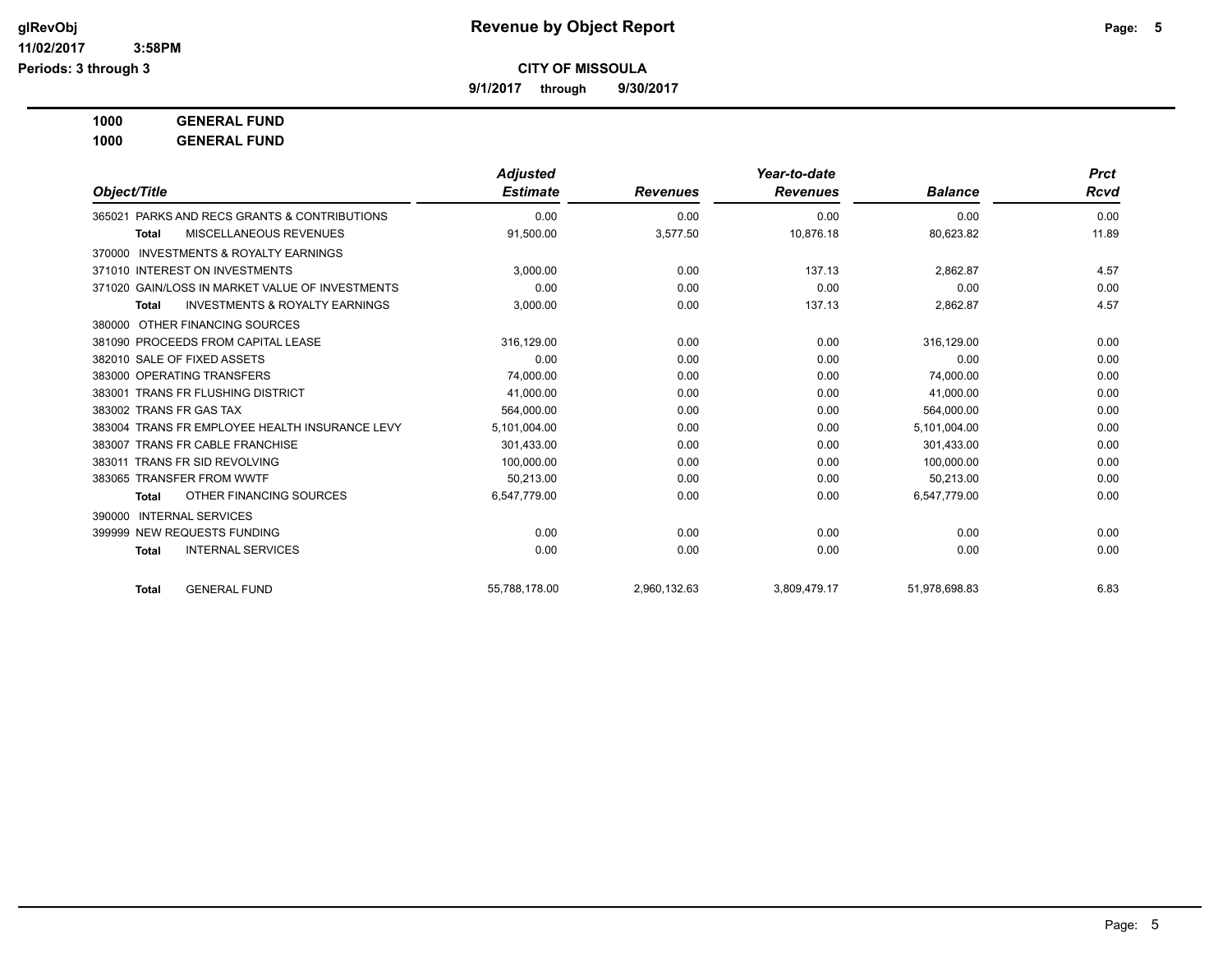**11/02/2017**

**CITY OF MISSOULA**

**9/1/2017 through 9/30/2017**

| Object/Title                                  | <b>Adjusted</b> |            | Year-to-date    | <b>Prct</b>    |        |
|-----------------------------------------------|-----------------|------------|-----------------|----------------|--------|
|                                               | <b>Estimate</b> | Revenues   | <b>Revenues</b> | <b>Balance</b> | Rcvd   |
| 310000 TAXES/ASSESSMENTS                      |                 |            |                 |                |        |
| 311000 GENERAL PROPERTY TAXES                 | 24,473,889.00   | 133,593.29 | 0.00            | 24,473,889.00  | 0.00   |
| 311005 DELINQUENT TAXES                       | 0.00            | 2,612.15   | 0.00            | 0.00           | 0.00   |
| 311030 MOTOR VEHICLE TAXES                    | 1,555,054.00    | 156,808.04 | 0.00            | 1,555,054.00   | 0.00   |
| 312001 PENALTIES & INTEREST                   | 36,185.00       | 7,895.48   | 1,385.00        | 34,800.00      | 3.83   |
| TAXES/ASSESSMENTS<br><b>Total</b>             | 26,065,128.00   | 300,908.96 | 1,385.00        | 26,063,743.00  | 0.01   |
| 320000 LICENSES & PERMITS                     |                 |            |                 |                |        |
| 322011 LIQUOR LICENSES                        | 33,500.00       | 0.00       | 0.00            | 33,500.00      | 0.00   |
| 322012 BEER LICENSES                          | 45,000.00       | 0.00       | 0.00            | 45,000.00      | 0.00   |
| 322013 WINE LICENSES                          | 200.00          | 0.00       | 200.00          | 0.00           | 100.00 |
| 322014 GOING OUT OF BUSINESS LICENSE          | 0.00            | 0.00       | 0.00            | 0.00           | 0.00   |
| 322020 GENERAL BUSINESS/PROF/OCCUPATIONAL LIC | 673,000.00      | 8,042.00   | 40,472.51       | 632,527.49     | 6.01   |
| 322021 RENTAL LICENSES                        | 63,200.00       | 503.14     | 3,749.83        | 59,450.17      | 5.93   |
| 322022 BLIC PENALTIES & LICENSES              | 10,000.00       | 2,078.00   | 7,054.53        | 2,945.47       | 70.55  |
| 322023 TOURIST HOME REGISTRATION              | 760.00          | 150.00     | 750.00          | 10.00          | 98.68  |
| 323015 EXCAVATING PERMITS                     | 178,200.00      | 27,878.50  | 113,610.30      | 64,589.70      | 63.75  |
| 323016 MOVING PERMITS                         | 1,100.00        | 0.00       | 0.00            | 1,100.00       | 0.00   |
| 323018 PAVING ASSESSMENTS                     | 0.00            | 0.00       | 0.00            | 0.00           | 0.00   |
| 323019 ALARM USERS PERMITS                    | 15,320.00       | 910.00     | 8,242.00        | 7,078.00       | 53.80  |
| 323020 FENCE PERMITS                          | 10,870.00       | 414.00     | 2,452.00        | 8,418.00       | 22.56  |
| 323021 PAVING PERMITS                         | 52,440.00       | 3,083.50   | 10,442.50       | 41,997.50      | 19.91  |
| 323022 GRADING/DRAINAGE PERMITS               | 18,560.00       | 2,730.00   | 6,577.00        | 11,983.00      | 35.44  |
| 323023 ADA ACCESS PERMITS                     | 22,390.00       | 2,164.00   | 5,868.00        | 16,522.00      | 26.21  |
| 323025 STREET USE PERMITS                     | 5,750.00        | 468.00     | 1,248.00        | 4,502.00       | 21.70  |
| 323026 PYROTECHNICS PERMITS                   | 2,570.00        | $-48.00$   | 308.00          | 2,262.00       | 11.98  |
| 323031 CHICKEN LICENSES                       | 460.00          | 60.00      | 150.00          | 310.00         | 32.61  |
| 323052 STORM WATER POLLUTION PREVENTION PERM  | 7,040.00        | 635.00     | 3,068.00        | 3,972.00       | 43.58  |
| 323054 ZONING COMPLIANCE PERMITS              | 19,840.00       | 1,488.00   | 5,059.00        | 14,781.00      | 25.50  |
| 323055 FLOOD PLAIN PERMITS                    | 2,310.00        | 557.00     | 557.00          | 1,753.00       | 24.11  |
| 323056 SIGN PERMITS                           | 12,330.00       | 1,194.00   | 3,973.00        | 8,357.00       | 32.22  |
| 323057 SIDEWALK CAFE PERMIT                   | 260.00          | 0.00       | 0.00            | 260.00         | 0.00   |
| <b>LICENSES &amp; PERMITS</b><br><b>Total</b> | 1,175,100.00    | 52,307.14  | 213,781.67      | 961,318.33     | 18.19  |
| 330000 INTERGOVERNMENTAL REVENUES             |                 |            |                 |                |        |
| 330000 INTERGOVERNMENTAL REVENUES             | 20,745.00       | 0.00       | 0.00            | 20,745.00      | 0.00   |
| 331023 MISSOULA HOUSING POLICE GRANT          | 0.00            | 0.00       | 0.00            | 0.00           | 0.00   |
| 331024 DEPT OF JUSTICE GRANTS                 | 50,000.00       | 0.00       | 0.00            | 50,000.00      | 0.00   |
| 331025 DV ACCOUNTABILITY PROJECT              | 44,664.00       | 0.00       | 0.00            | 44,664.00      | 0.00   |
| 331091 US DOT HMEP GRANT                      | 0.00            | 0.00       | 0.00            | 0.00           | 0.00   |
| 334014 *** Title Not Found ***                | 0.00            | 0.00       | 0.00            | 0.00           | 0.00   |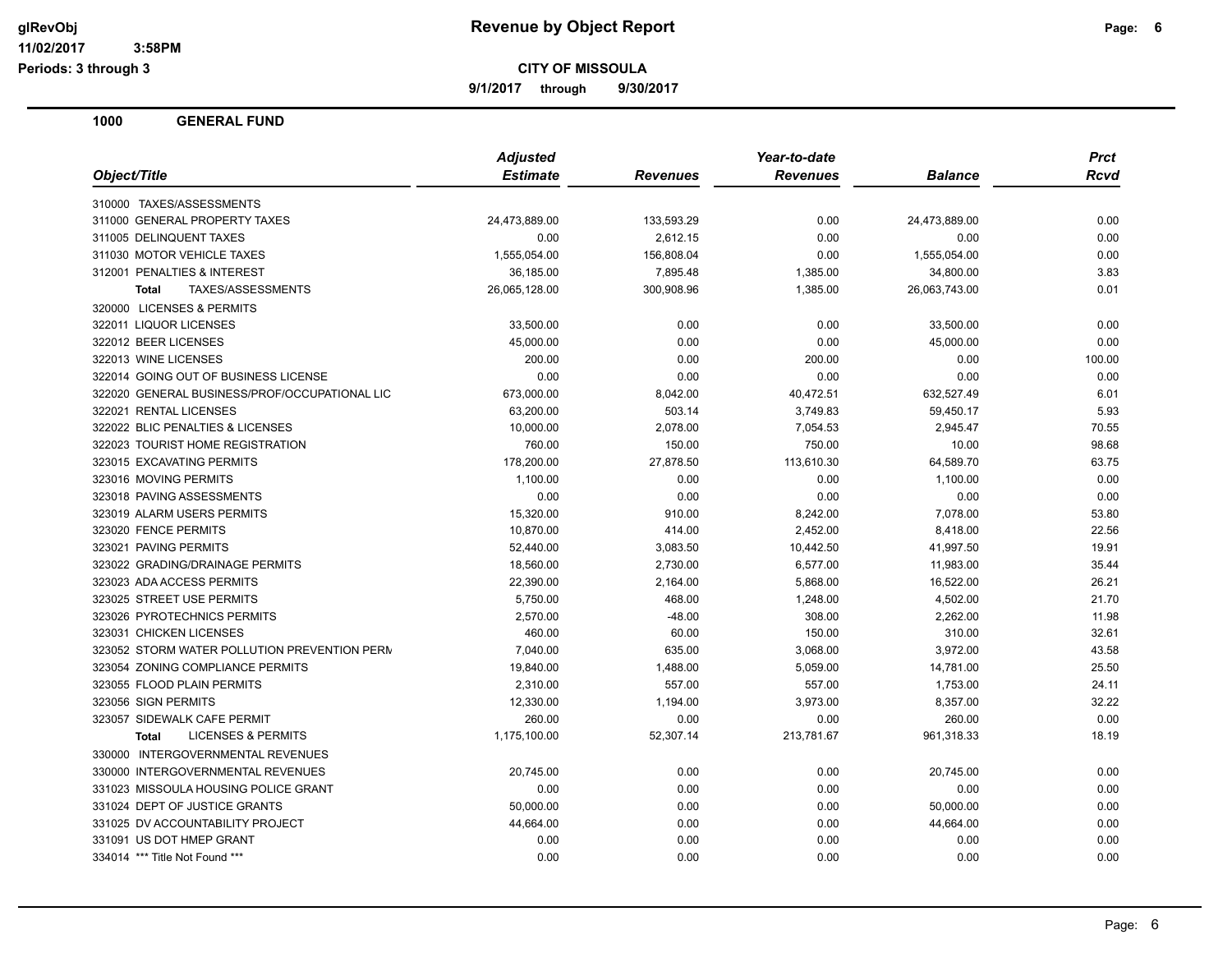**CITY OF MISSOULA**

**9/1/2017 through 9/30/2017**

| Object/Title                                      | <b>Adjusted</b> |                 | Year-to-date    | Prct           |          |
|---------------------------------------------------|-----------------|-----------------|-----------------|----------------|----------|
|                                                   | <b>Estimate</b> | <b>Revenues</b> | <b>Revenues</b> | <b>Balance</b> | Rcvd     |
| 334017 SCHOOL RESOURCE OFFICER                    | 240,000.00      | 0.00            | 77,515.00       | 162,485.00     | 32.30    |
| 335075 STATE GAMBLING/VIDEO/KENO/BINGO FEES       | 115,000.00      | 0.00            | 0.00            | 115,000.00     | 0.00     |
| 335210 PERSONAL PROPERTY TAX REIMBURSEMENT        | 435,116.00      | 0.00            | 0.00            | 435,116.00     | 0.00     |
| 335230 HB 124 REVENUE                             | 8,117,602.00    | 2,138,179.46    | 2,138,179.46    | 5,979,422.54   | 26.34    |
| 336001 MDT REIMBURSEMENTS                         | 0.00            | 0.00            | 0.00            | 0.00           | 0.00     |
| 336021 STATE CONTRIB - POLICE RETIREMENT          | 2,567,433.00    | 0.00            | 192,821.85      | 2,374,611.15   | 7.51     |
| 336022 STATE CONTRIB. - FIRE RETIREMENT           | 2,535,872.00    | 0.00            | 191,732.65      | 2,344,139.35   | 7.56     |
| 336023 STATE CONTRIB. - PERS                      | 10,835.00       | 0.00            | 1,565.87        | 9,269.13       | 14.45    |
| 337000 LOCAL GRANTS                               | 35,000.00       | 0.00            | 0.00            | 35,000.00      | 0.00     |
| 337009 *** Title Not Found ***                    | 0.00            | 0.00            | 0.00            | 0.00           | 0.00     |
| 337012 LEGAL SERVICES-CONTRACTED/REIMB.           | 6,000.00        | 0.00            | 7,200.00        | $-1,200.00$    | 120.00   |
| 337013 MUTD SIGN MAINTENANCE AGREEMENT            | 279,585.00      | 1,500.00        | 1,500.00        | 278,085.00     | 0.54     |
| 338100 PLANNING MILLS PASSED THRU COUNTY          | 0.00            | 0.00            | 0.00            | 0.00           | 0.00     |
| 339000 PAYMENT IN LIEU OF TAXES                   | 30,000.00       | 0.00            | 0.00            | 30,000.00      | 0.00     |
| <b>INTERGOVERNMENTAL REVENUES</b><br><b>Total</b> | 14,487,852.00   | 2,139,679.46    | 2,610,514.83    | 11,877,337.17  | 18.02    |
| 340000 CHARGES FOR SERVICES                       |                 |                 |                 |                |          |
| 341009 BLDG ADMIN FEES                            | 366,035.00      | 0.00            | 0.00            | 366,035.00     | 0.00     |
| 341010 MISCELLANEOUS COLLECTIONS                  | 850.00          | 3,536.24        | 31,696.64       | $-30,846.64$   | 3,729.02 |
| 341011 TRANSPORTATION ADMIN FEES                  | 28,947.00       | 0.00            | 0.00            | 28,947.00      | 0.00     |
| 341012 MAYORS PROCLAMATION FEES                   | 0.00            | 0.00            | 0.00            | 0.00           | 0.00     |
| 341013 AIR FUND FEES                              | 95.00           | 0.00            | 0.00            | 95.00          | 0.00     |
| 341015 SEWER ADMINISTRATION FEES                  | 1,355,940.00    | 0.00            | 0.00            | 1,355,940.00   | 0.00     |
| 341016 MRA ADMINISTRATION FEES                    | 148,857.00      | 0.00            | 0.00            | 148,857.00     | 0.00     |
| 341017 LIGHTING ADMINISTRATION FEES               | 15,250.00       | 0.00            | 0.00            | 15,250.00      | 0.00     |
| 341018 PARKING COMM ADMIN FEES                    | 199,699.00      | 0.00            | 0.00            | 199,699.00     | 0.00     |
| 341019 *** Title Not Found ***                    | 4,647.00        | 0.00            | 0.00            | 4,647.00       | 0.00     |
| 341021 SID ADMINISTRATION FEES                    | 0.00            | 0.00            | 0.00            | 0.00           | 0.00     |
| 341023 PLANNING ADMIN FEES                        | 25,000.00       | 0.00            | 0.00            | 25,000.00      | 0.00     |
| 341024 HOUSING GRANT ADMIN FEES                   | 104,000.00      | 0.00            | 0.00            | 104,000.00     | 0.00     |
| 341026 WATER ADMINISTRATION FEES                  | 0.00            | 0.00            | 0.00            | 0.00           | 0.00     |
| 341027 STORMWATER ADMINISTRATION FEES             | 26,988.00       | 0.00            | 0.00            | 26,988.00      | 0.00     |
| 341041 SEWER EXTENSION RECORDING FEES             | 3.500.00        | 213.00          | 1,291.00        | 2,209.00       | 36.89    |
| 341052 MUNICIPAL COURT FILING FEES                | 330,000.00      | 29,603.03       | 56,431.01       | 273,568.99     | 17.10    |
| 341055 CRIME VICTIM SURCHARGE                     | 1,500.00        | 146.00          | 263.00          | 1,237.00       | 17.53    |
| 341067 SUBDIVISION EXEMPTION AFFIDAVITS           | 5,140.00        | 0.00            | 1,800.00        | 3,340.00       | 35.02    |
| 341068 SUBDIVISON FEES                            | 10,280.00       | 811.00          | 2,896.00        | 7,384.00       | 28.17    |
| 341069 REZONING FEES                              | 10,280.00       | 0.00            | 0.00            | 10,280.00      | 0.00     |
| 341070 DESIGN REVIEW BOARD                        | 33,910.00       | 3,864.64        | 5,431.81        | 28,478.19      | 16.02    |
| 341073 FIRE PLAN CHECK FEES                       | 30,830.00       | 7.292.00        | 18.117.00       | 12,713.00      | 58.76    |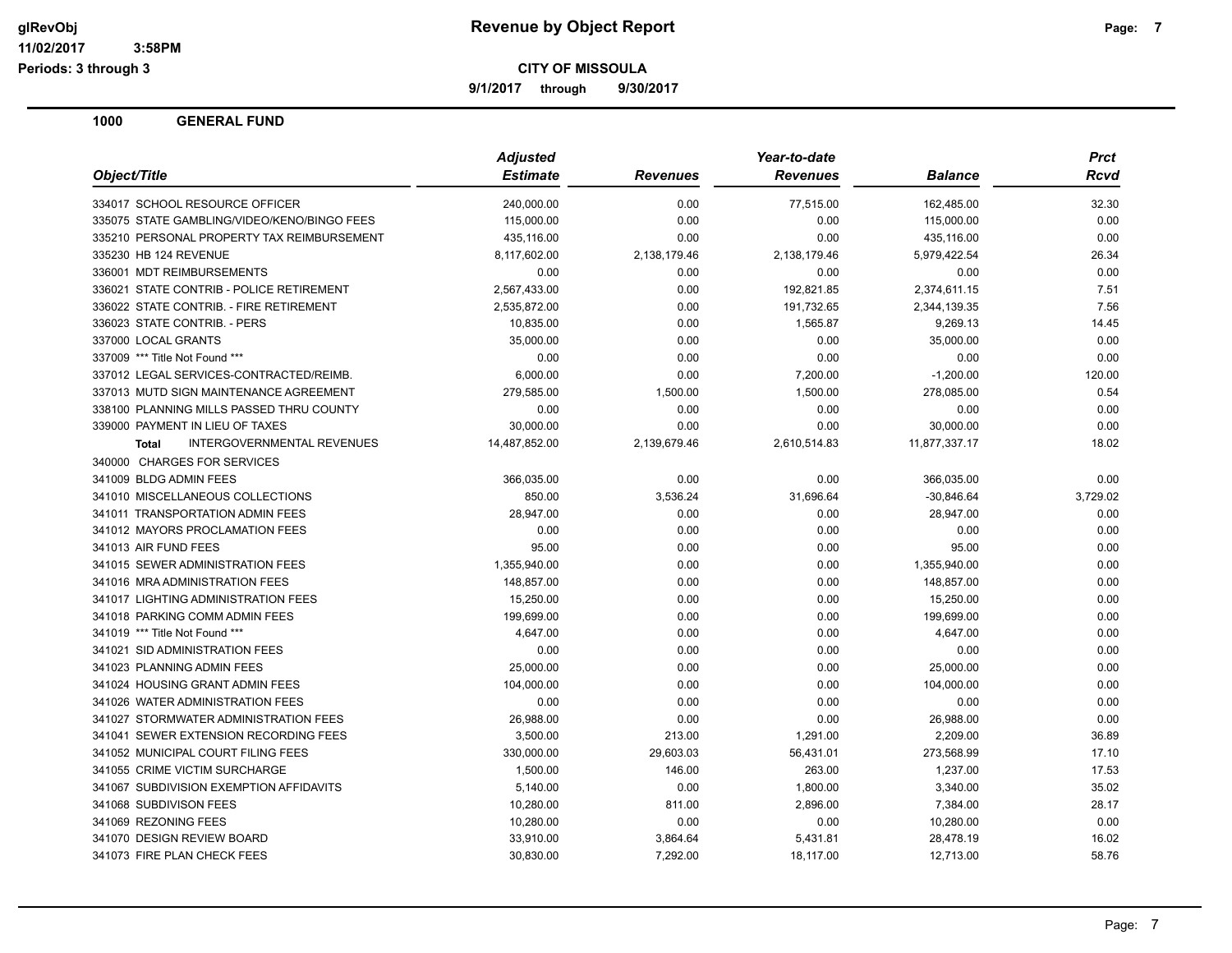**CITY OF MISSOULA**

**9/1/2017 through 9/30/2017**

| Object/Title                              | <b>Adjusted</b><br><b>Estimate</b> | <b>Revenues</b> | Year-to-date<br><b>Revenues</b> | <b>Balance</b> | <b>Prct</b><br>Rcvd |
|-------------------------------------------|------------------------------------|-----------------|---------------------------------|----------------|---------------------|
| 341074 FIRE INSPECTION FEES               | 55,000.00                          | 11,213.00       | 29,753.00                       | 25,247.00      | 54.10               |
| 341076 ENGINEERING PLAN CHECK FEES        | 44,700.00                          | 3,603.00        | 14,164.00                       | 30,536.00      | 31.69               |
| 341078 ENGINEERING MAP FEES               | 210.00                             | 0.00            | 10.00                           | 200.00         | 4.76                |
| 341079 GREASE INTERCEPTOR APPEAL FEES     | 1,130.00                           | 0.00            | 165.00                          | 965.00         | 14.60               |
| 341090 STREET VACATION PETITION FEES      | 0.00                               | 0.00            | 0.00                            | 0.00           | 0.00                |
| 342010 POLICE/BID AGREEMENT               | 45,000.00                          | 0.00            | 0.00                            | 45,000.00      | 0.00                |
| 342012 PD REIMBURSABLE SERVICES           | 0.00                               | 0.00            | 0.00                            | 0.00           | 0.00                |
| 342013 SECURITY INVEST FEES               | 11,500.00                          | 682.50          | 3,458.06                        | 8,041.94       | 30.07               |
| 342014 POLICE DEPARTMENT SERVICE FEES     | 27,568.00                          | 4,544.00        | 7,448.00                        | 20,120.00      | 27.02               |
| 342015 POLICE OVERTIME FEES               | 100,000.00                         | 9,272.44        | 18,392.81                       | 81,607.19      | 18.39               |
| 342016 POLICE TRAINING FEES               | 36,000.00                          | $-1,050.00$     | 12,320.72                       | 23,679.28      | 34.22               |
| 342017 CATERING FEES                      | 5,000.00                           | 1,431.00        | 3,076.00                        | 1,924.00       | 61.52               |
| 342018 DESK REPORTS                       | 37,012.00                          | 2,752.00        | 7,926.00                        | 29,086.00      | 21.41               |
| 342019 ABANDONED VEHICLE REVENUE FEES     | 12,000.00                          | 380.00          | 980.00                          | 11,020.00      | 8.17                |
| 342020 FIRE DEPARTMENT FEES               | 550.00                             | 0.00            | 85.00                           | 465.00         | 15.45               |
| 342021 CPR EDUCATION PROGRAM              | 10,000.00                          | 0.00            | 1,050.00                        | 8,950.00       | 10.50               |
| 342022 OUTSIDE HIRES                      | 651,341.00                         | 73,842.20       | 18,353.87                       | 632,987.13     | 2.82                |
| 342060 BIKE PROGRAM SALES & FEES          | 0.00                               | 573.73          | 958.72                          | $-958.72$      | 0.00                |
| 343000 PW REIMBURSABLE SERVICES           | 35,000.00                          | 110.73          | 3,008.90                        | 31,991.10      | 8.60                |
| 343001 SIGN FABRICATION & CONTRACTS       | 0.00                               | 0.00            | 0.00                            | 0.00           | 0.00                |
| 343002 OTHER AGENCIES - VEH MAINT         | 55,000.00                          | 0.00            | 2,510.62                        | 52,489.38      | 4.56                |
| 343004 SPECIAL STATE CONTRACTS            | 175,000.00                         | 55,164.50       | 55,164.50                       | 119,835.50     | 31.52               |
| 343006 OTHER GOVT AGENCY-STREET PROJECTS  | 0.00                               | 0.00            | 10,000.00                       | $-10,000.00$   | 0.00                |
| 343010 STREET DEPT SALES & SERVICES       | 0.00                               | 0.00            | 0.00                            | 0.00           | 0.00                |
| 343013 SNOW REMOVAL FEES                  | 1,633.00                           | 0.00            | 0.00                            | 1,633.00       | 0.00                |
| 343025 *** Title Not Found ***            | 114,100.00                         | 11,281.00       | 44,281.00                       | 69,819.00      | 38.81               |
| 343033 *** Title Not Found ***            | 255,800.00                         | 17,322.00       | 74,331.00                       | 181,469.00     | 29.06               |
| 343080 STATE MAINTENANCE CONTRACT         | 550,000.00                         | 0.00            | 0.00                            | 550,000.00     | 0.00                |
| 343084 STREET MAINTENANCE MATERIALS REIMB | 50,000.00                          | 0.00            | 0.00                            | 50,000.00      | 0.00                |
| 343097 SIDEWALK AND CURB FEES             | 300,000.00                         | 56,677.42       | 156,534.27                      | 143,465.73     | 52.18               |
| 343311 SALE OF NICHES                     | 0.00                               | 0.00            | 0.00                            | 0.00           | 0.00                |
| 343320 CEMETERY - SALE OF PLOTS           | 12,870.00                          | 1,300.00        | 3,750.00                        | 9,120.00       | 29.14               |
| 343321 CEMETERY FOUNDATIONS               | 3,500.00                           | 340.00          | 1,060.00                        | 2,440.00       | 30.29               |
| 343322 CEMETERY FLOWER CARE               | 4,500.00                           | 0.00            | 0.00                            | 4,500.00       | 0.00                |
| 343323 CEMETERY - LINER INSTALL FEES      | 12,000.00                          | 300.00          | 2,100.00                        | 9,900.00       | 17.50               |
| 343324 OTHER CEMETERY FEES                | 1,800.00                           | 0.00            | 450.00                          | 1,350.00       | 25.00               |
| 343325 2ND INTERMENT RIGHT                | 2,000.00                           | 0.00            | 600.00                          | 1,400.00       | 30.00               |
| 343340 CEMETERY - OPENINGS & CLOSINGS     | 13,000.00                          | 525.00          | 2,600.00                        | 10,400.00      | 20.00               |
| 343350 CEMETERY CARE, FEES                | 29,000.00                          | 0.00            | 42.50                           | 28,957.50      | 0.15                |
| 343360 WEED CONTROL                       | 2,250.00                           | 0.00            | 0.00                            | 2,250.00       | 0.00                |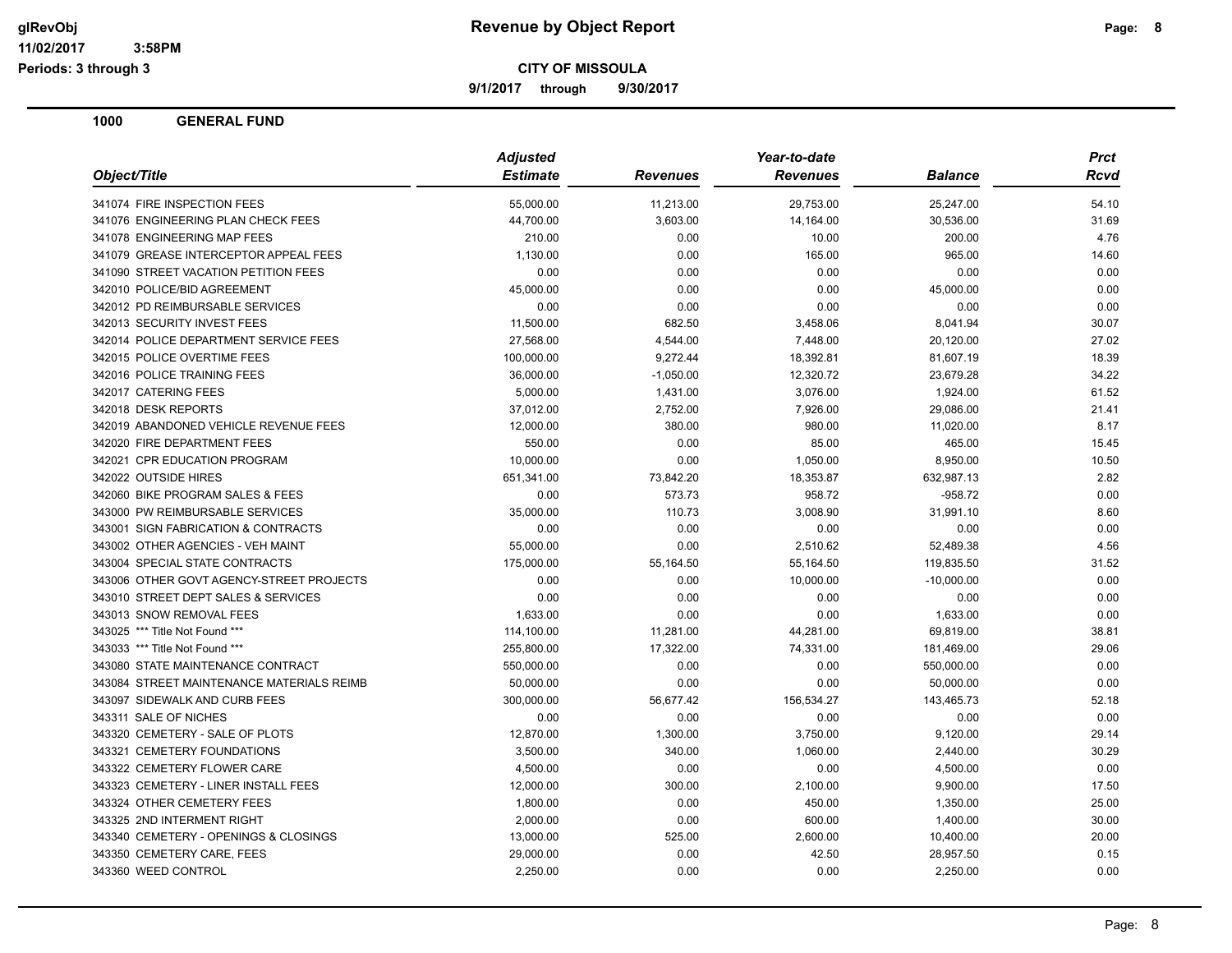**CITY OF MISSOULA**

**9/1/2017 through 9/30/2017**

| Object/Title                                                              | <b>Adjusted</b><br><b>Estimate</b> | <b>Revenues</b>        | Year-to-date<br><b>Revenues</b> | <b>Balance</b>               | <b>Prct</b><br>Rcvd |
|---------------------------------------------------------------------------|------------------------------------|------------------------|---------------------------------|------------------------------|---------------------|
| 346031 RECREATION FEES                                                    | 317,307.00                         | 10,437.95              | 90,528.32                       | 226,778.68                   | 28.53               |
| 346033 PARK FEES/FACILITY RENTALS                                         | 102,950.00                         | 4,684.46               | 17,936.42                       | 85,013.58                    | 17.42               |
| 346034 GROUNDS MAINTENANCE CONTRACT                                       | 105,000.00                         | 0.00                   | 0.00                            | 105,000.00                   | 0.00                |
| 346036 PARK CONCESSION FEES                                               | 1,350.00                           | $-790.50$              | 28.50                           | 1,321.50                     | 2.11                |
| 346051 MONTANA PARKS/REC CONFERENCE 2012                                  | 2,500.00                           | 1,170.45               | 1,170.45                        | 1,329.55                     | 46.82               |
| 346054 PARKS MISC OVERTIME FEES                                           | 0.00                               | 0.00                   | 0.00                            | 0.00                         | 0.00                |
| <b>CHARGES FOR SERVICES</b><br><b>Total</b>                               | 5,885,319.00                       | 311,232.79             | 702,164.12                      | 5,183,154.88                 | 11.93               |
|                                                                           |                                    |                        |                                 |                              |                     |
| 350000 FINES & FORFEITURES<br>351022 LAW ENFORCEMENT ACADEMY SURCHARGE #! |                                    |                        |                                 |                              |                     |
| 351031 TRAFFIC FINES                                                      | 0.00                               | 5,543.01<br>110,949.60 | 10,037.01<br>189,390.53         | $-10,037.01$<br>1,015,609.47 | 0.00<br>15.72       |
|                                                                           | 1,205,000.00                       |                        |                                 |                              |                     |
| 351032 SURCHARGE ON FINES                                                 | 102,500.00                         | 8,116.20               | 14,588.26                       | 87,911.74                    | 14.23               |
| 351033 PUBLIC DEFENDER FEES                                               | 55,000.00                          | 7,306.06               | 13,010.53                       | 41,989.47                    | 23.66               |
| 351034 CELLULAR PHONE FINES                                               | 80,000.00                          | 9,891.95               | 21,328.95                       | 58,671.05                    | 26.66               |
| 351035 CELL PHONE FINES: EDUCATION                                        | 80,000.00                          | 9,891.96               | 21,328.96                       | 58,671.04                    | 26.66               |
| 355000 FALSE ALARM PENALTY                                                | 10,000.00                          | 728.00                 | 936.00                          | 9,064.00                     | 9.36                |
| <b>FINES &amp; FORFEITURES</b><br><b>Total</b>                            | 1,532,500.00                       | 152,426.78             | 270,620.24                      | 1,261,879.76                 | 17.66               |
| 360000 MISCELLANEOUS REVENUES                                             |                                    |                        |                                 |                              |                     |
| 360001 COPIES                                                             | 2,000.00                           | 167.50                 | 394.75                          | 1,605.25                     | 19.74               |
| 360003 MMIA REIMBURSEMENT-ATTORNEY                                        | 0.00                               | 0.00                   | 0.00                            | 0.00                         | 0.00                |
| 360010 MISCELLANEOUS                                                      | 23,000.00                          | 1,231.42               | 1,198.05                        | 21,801.95                    | 5.21                |
| 360050 OVER/SHORT                                                         | 0.00                               | 5.00                   | 5.00                            | $-5.00$                      | 0.00                |
| 360100 REFUNDS                                                            | 0.00                               | 0.00                   | 0.00                            | 0.00                         | 0.00                |
| 362000 OTHER MISCELLANEOUS REVENUE                                        | 8,000.00                           | 0.00                   | 0.00                            | 8,000.00                     | 0.00                |
| 362002 BAD CHECK CHARGES                                                  | 250.00                             | 30.00                  | 75.00                           | 175.00                       | 30.00               |
| 362004 URD III FACADE IMPROVEMENT LOAN REC                                | 0.00                               | 0.00                   | 0.00                            | 0.00                         | 0.00                |
| 362011 SALE OF UNCLAIMED PROPERTY                                         | 0.00                               | 0.00                   | 1,991.24                        | $-1,991.24$                  | 0.00                |
| 362012 REC/GREEN TAG PROGRAM                                              | 0.00                               | 0.00                   | 0.00                            | 0.00                         | 0.00                |
| 364012 SALE OF SURPLUS PROPERTY                                           | 25,000.00                          | 0.00                   | 0.00                            | 25,000.00                    | 0.00                |
| 364040 INSURANCE AND DAMAGE RECOVERY                                      | 25,000.00                          | 807.08                 | 1,990.08                        | 23,009.92                    | 7.96                |
| 364041 WORKERS COMPENSATION REIMBURSEMENT                                 | 0.00                               | 0.00                   | 0.00                            | 0.00                         | 0.00                |
| 364042 EXPENDITURE REIMBURSEMENTS                                         | 0.00                               | 0.00                   | 0.00                            | 0.00                         | 0.00                |
| 364043 RATTLESNAKE CORRIDOR REIMBURSEMENT                                 | 8,250.00                           | 1,144.00               | 2,288.00                        | 5,962.00                     | 27.73               |
| 364044 EMERGENCY RESPONSE REIMBURSEMENT                                   | 0.00                               | 0.00                   | 0.00                            | 0.00                         | 0.00                |
| 365000 DONATIONS                                                          | 0.00                               | 0.00                   | 0.00                            | 0.00                         | 0.00                |
| 365001 *** Title Not Found ***                                            | 0.00                               | 192.50                 | 2,934.06                        | $-2,934.06$                  | 0.00                |
| 365021 PARKS AND RECS GRANTS & CONTRIBUTIONS                              | 0.00                               | 0.00                   | 0.00                            | 0.00                         | 0.00                |
| <b>MISCELLANEOUS REVENUES</b><br><b>Total</b>                             | 91,500.00                          | 3,577.50               | 10,876.18                       | 80,623.82                    | 11.89               |
| 370000 INVESTMENTS & ROYALTY EARNINGS                                     |                                    |                        |                                 |                              |                     |
| 371010 INTEREST ON INVESTMENTS                                            | 3,000.00                           | 0.00                   | 137.13                          | 2,862.87                     | 4.57                |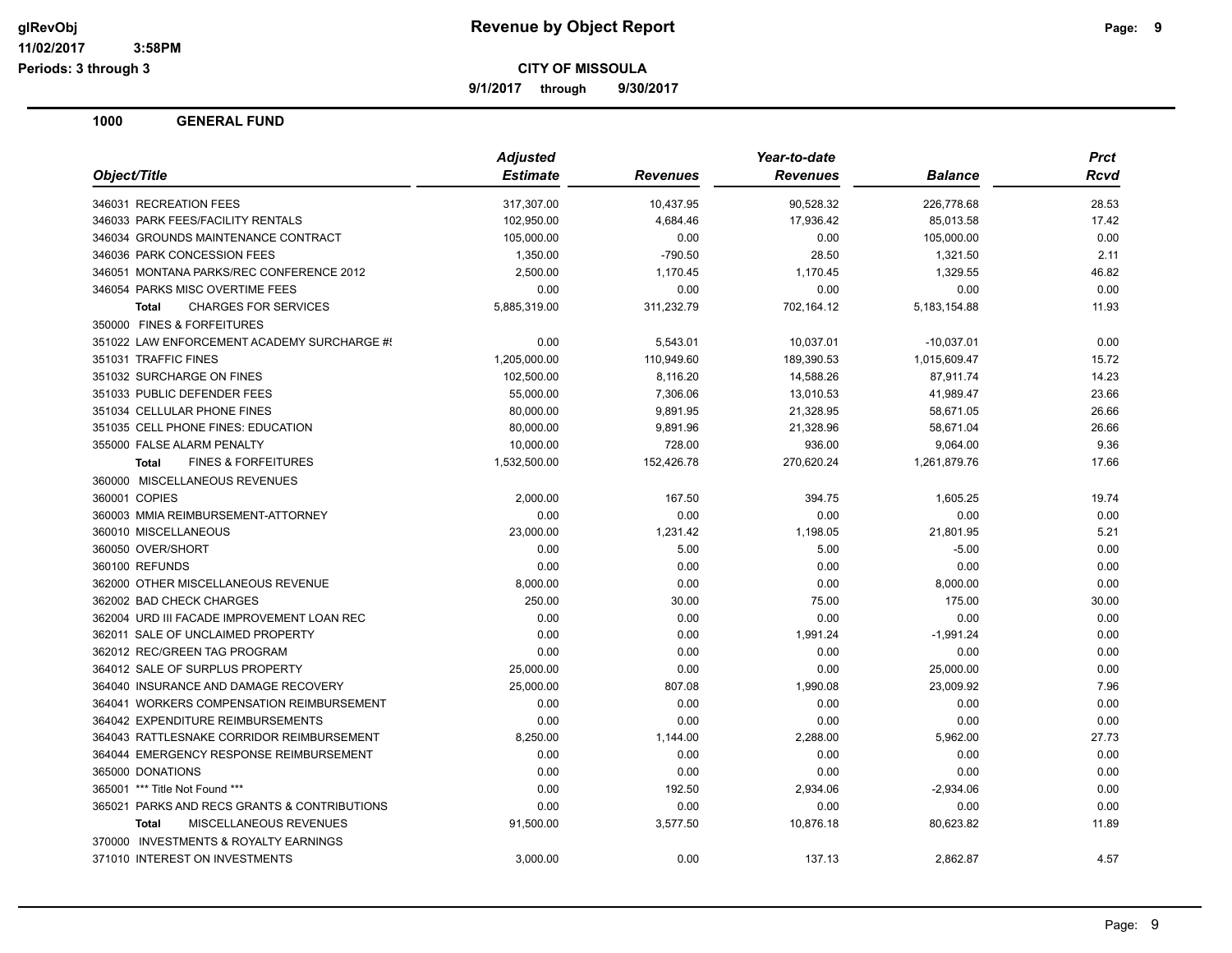**9/1/2017 through 9/30/2017**

|                                                    | <b>Adjusted</b> |                 | Year-to-date    |                | <b>Prct</b> |
|----------------------------------------------------|-----------------|-----------------|-----------------|----------------|-------------|
| Object/Title                                       | <b>Estimate</b> | <b>Revenues</b> | <b>Revenues</b> | <b>Balance</b> | Rcvd        |
| 371020 GAIN/LOSS IN MARKET VALUE OF INVESTMENT     | 0.00            | 0.00            | 0.00            | 0.00           | 0.00        |
| <b>INVESTMENTS &amp; ROYALTY EARNINGS</b><br>Total | 3,000.00        | 0.00            | 137.13          | 2,862.87       | 4.57        |
| 380000 OTHER FINANCING SOURCES                     |                 |                 |                 |                |             |
| 381090 PROCEEDS FROM CAPITAL LEASE                 | 316,129.00      | 0.00            | 0.00            | 316,129.00     | 0.00        |
| 382010 SALE OF FIXED ASSETS                        | 0.00            | 0.00            | 0.00            | 0.00           | 0.00        |
| 383000 OPERATING TRANSFERS                         | 74,000.00       | 0.00            | 0.00            | 74,000.00      | 0.00        |
| 383001 TRANS FR FLUSHING DISTRICT                  | 41,000.00       | 0.00            | 0.00            | 41,000.00      | 0.00        |
| 383002 TRANS FR GAS TAX                            | 564,000.00      | 0.00            | 0.00            | 564,000.00     | 0.00        |
| 383004 TRANS FR EMPLOYEE HEALTH INSURANCE LEV      | 5,101,004.00    | 0.00            | 0.00            | 5,101,004.00   | 0.00        |
| 383007 TRANS FR CABLE FRANCHISE                    | 301,433.00      | 0.00            | 0.00            | 301,433.00     | 0.00        |
| 383011 TRANS FR SID REVOLVING                      | 100,000.00      | 0.00            | 0.00            | 100,000.00     | 0.00        |
| 383065 TRANSFER FROM WWTF                          | 50,213.00       | 0.00            | 0.00            | 50,213.00      | 0.00        |
| OTHER FINANCING SOURCES<br><b>Total</b>            | 6,547,779.00    | 0.00            | 0.00            | 6,547,779.00   | 0.00        |
| <b>INTERNAL SERVICES</b><br>390000                 |                 |                 |                 |                |             |
| 399999 NEW REQUESTS FUNDING                        | 0.00            | 0.00            | 0.00            | 0.00           | 0.00        |
| <b>INTERNAL SERVICES</b><br><b>Total</b>           | 0.00            | 0.00            | 0.00            | 0.00           | 0.00        |
| <b>GENERAL FUND</b><br><b>Total</b>                | 55,788,178.00   | 2,960,132.63    | 3,809,479.17    | 51,978,698.83  | 6.83        |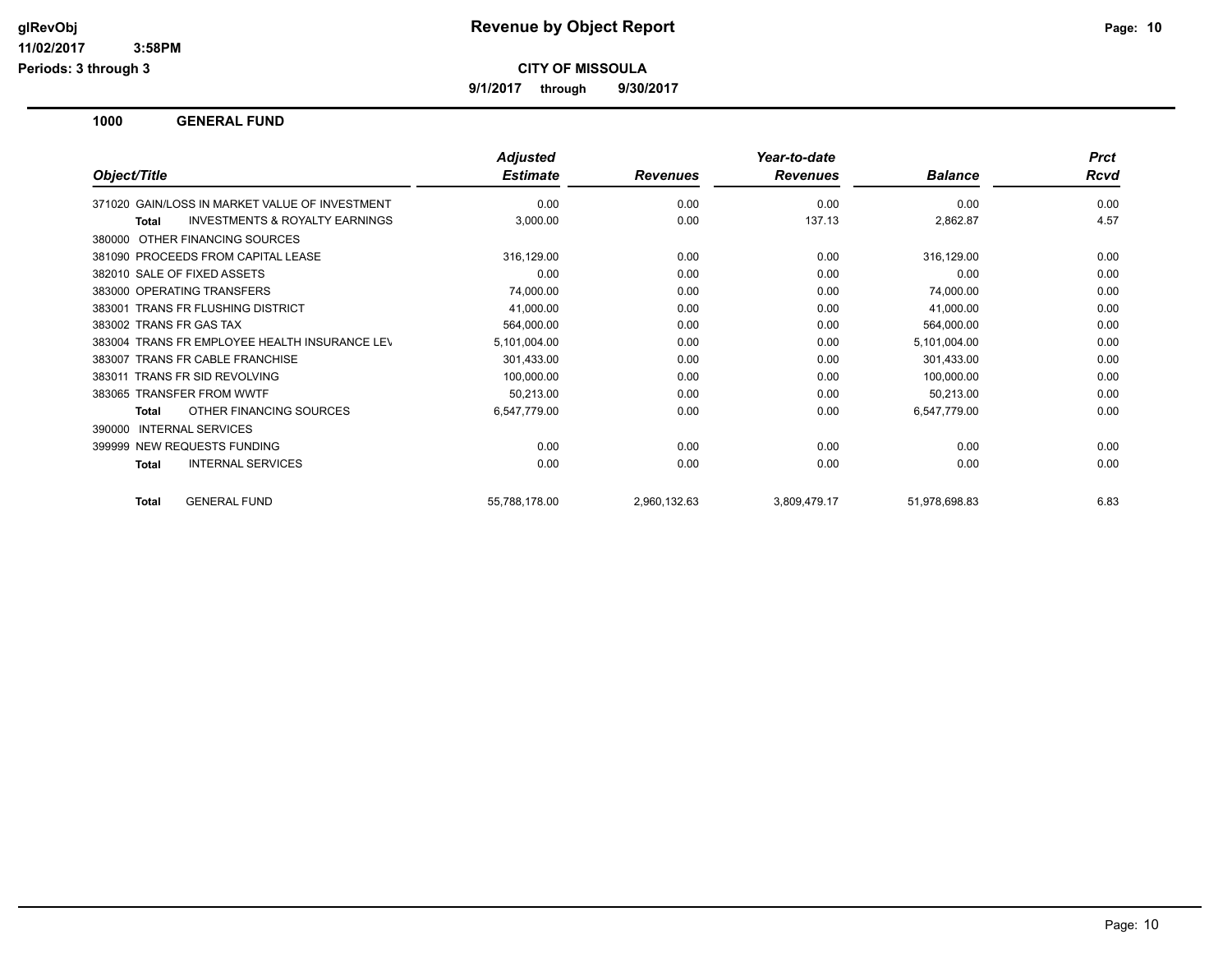**9/1/2017 through 9/30/2017**

# **1211 PARK ACQUISITION & DEVELOPMENT**

## **1211 PARK ACQUISITION & DEVELOPMENT**

|                                                     | <b>Adjusted</b> |                 | Year-to-date    |                |      |
|-----------------------------------------------------|-----------------|-----------------|-----------------|----------------|------|
| Object/Title                                        | <b>Estimate</b> | <b>Revenues</b> | <b>Revenues</b> | <b>Balance</b> | Rcvd |
| 340000 CHARGES FOR SERVICES                         |                 |                 |                 |                |      |
| 346080 PAYMENT IN LIEU OF PARKS                     | 40,000.00       | 0.00            | 0.00            | 40,000.00      | 0.00 |
| 346082 HIGH PARK EASEMENT EXCHANGE                  | 0.00            | 0.00            | 0.00            | 0.00           | 0.00 |
| <b>CHARGES FOR SERVICES</b><br><b>Total</b>         | 40,000.00       | 0.00            | 0.00            | 40,000.00      | 0.00 |
| 360000 MISCELLANEOUS REVENUES                       |                 |                 |                 |                |      |
| 360010 MISCELLANEOUS                                | 0.00            | 0.00            | 0.00            | 0.00           | 0.00 |
| 360016 LAFRAY PARK DONATIONS                        | 0.00            | 0.00            | 0.00            | 0.00           | 0.00 |
| 360017 PARK PLANS FORFEITURE                        | 0.00            | 0.00            | 0.00            | 0.00           | 0.00 |
| 360020 GREENOUGH PARK ENCROACHMENTS                 | 0.00            | 0.00            | 0.00            | 0.00           | 0.00 |
| 365102 RECREATION YOUTH & ADULT SPORTS              | 0.00            | 0.00            | 0.00            | 0.00           | 0.00 |
| <b>MISCELLANEOUS REVENUES</b><br><b>Total</b>       | 0.00            | 0.00            | 0.00            | 0.00           | 0.00 |
| <b>INVESTMENTS &amp; ROYALTY EARNINGS</b><br>370000 |                 |                 |                 |                |      |
| 371010 INTEREST ON INVESTMENTS                      | 0.00            | 0.00            | 0.00            | 0.00           | 0.00 |
| 371020 GAIN/LOSS IN MARKET VALUE OF INVESTMENTS     | 0.00            | 0.00            | 0.00            | 0.00           | 0.00 |
| <b>INVESTMENTS &amp; ROYALTY EARNINGS</b><br>Total  | 0.00            | 0.00            | 0.00            | 0.00           | 0.00 |
| 380000 OTHER FINANCING SOURCES                      |                 |                 |                 |                |      |
| 383000 OPERATING TRANSFERS                          | 0.00            | 0.00            | 0.00            | 0.00           | 0.00 |
| 383029 TRANS FR GENERAL                             | 0.00            | 0.00            | 0.00            | 0.00           | 0.00 |
| OTHER FINANCING SOURCES<br><b>Total</b>             | 0.00            | 0.00            | 0.00            | 0.00           | 0.00 |
| PARK ACQUISITION & DEVELOPMENT<br>Total             | 40.000.00       | 0.00            | 0.00            | 40.000.00      | 0.00 |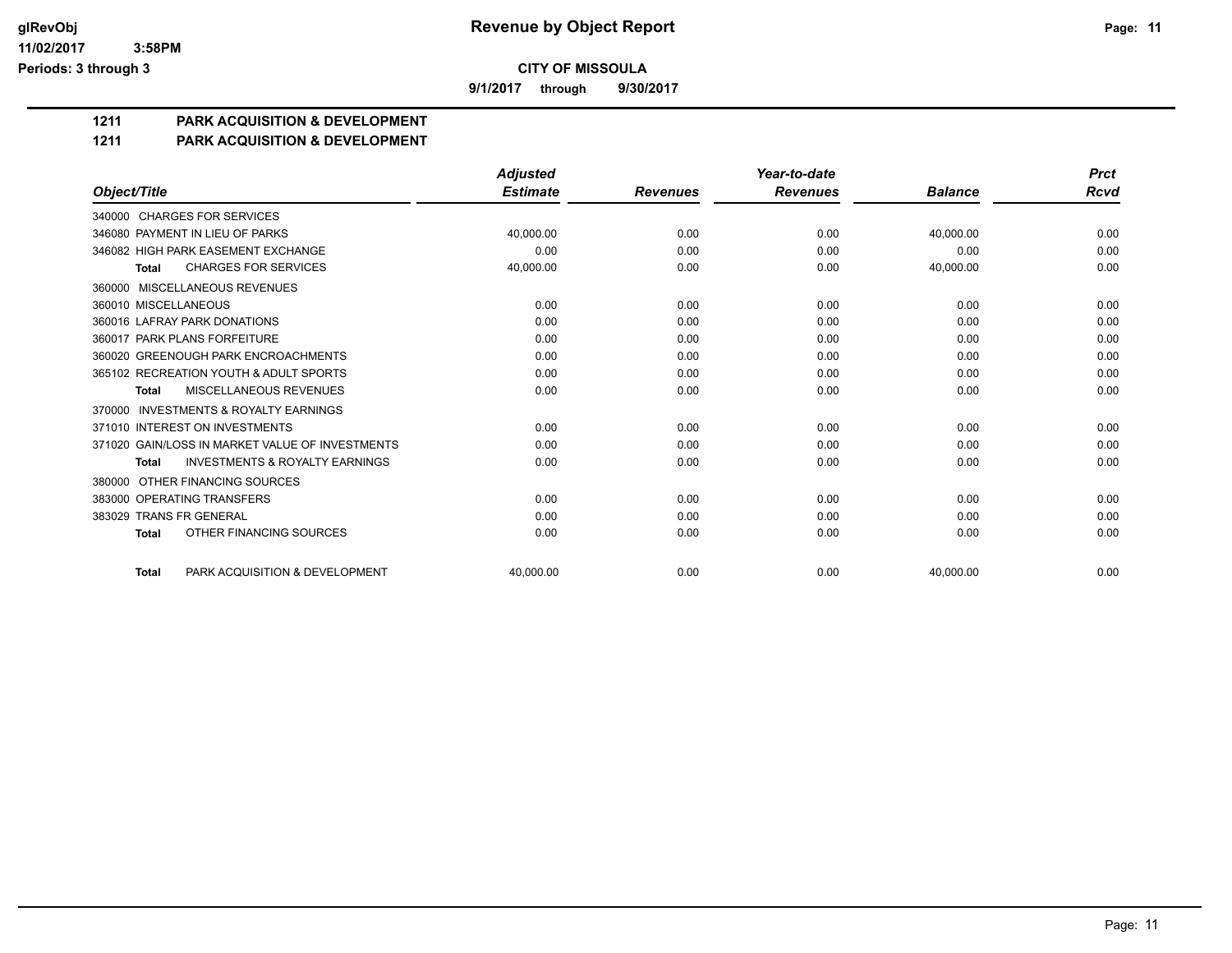**9/1/2017 through 9/30/2017**

# **1211 PARK ACQUISITION & DEVELOPMENT**

|                                                           | <b>Adjusted</b> |                 | Year-to-date    |                | <b>Prct</b> |
|-----------------------------------------------------------|-----------------|-----------------|-----------------|----------------|-------------|
| Object/Title                                              | <b>Estimate</b> | <b>Revenues</b> | <b>Revenues</b> | <b>Balance</b> | Rcvd        |
| 340000 CHARGES FOR SERVICES                               |                 |                 |                 |                |             |
| 346080 PAYMENT IN LIEU OF PARKS                           | 40,000.00       | 0.00            | 0.00            | 40,000.00      | 0.00        |
| 346082 HIGH PARK EASEMENT EXCHANGE                        | 0.00            | 0.00            | 0.00            | 0.00           | 0.00        |
| <b>CHARGES FOR SERVICES</b><br><b>Total</b>               | 40,000.00       | 0.00            | 0.00            | 40,000.00      | 0.00        |
| 360000 MISCELLANEOUS REVENUES                             |                 |                 |                 |                |             |
| 360010 MISCELLANEOUS                                      | 0.00            | 0.00            | 0.00            | 0.00           | 0.00        |
| 360016 LAFRAY PARK DONATIONS                              | 0.00            | 0.00            | 0.00            | 0.00           | 0.00        |
| 360017 PARK PLANS FORFEITURE                              | 0.00            | 0.00            | 0.00            | 0.00           | 0.00        |
| 360020 GREENOUGH PARK ENCROACHMENTS                       | 0.00            | 0.00            | 0.00            | 0.00           | 0.00        |
| 365102 RECREATION YOUTH & ADULT SPORTS                    | 0.00            | 0.00            | 0.00            | 0.00           | 0.00        |
| <b>MISCELLANEOUS REVENUES</b><br><b>Total</b>             | 0.00            | 0.00            | 0.00            | 0.00           | 0.00        |
| <b>INVESTMENTS &amp; ROYALTY EARNINGS</b><br>370000       |                 |                 |                 |                |             |
| 371010 INTEREST ON INVESTMENTS                            | 0.00            | 0.00            | 0.00            | 0.00           | 0.00        |
| 371020 GAIN/LOSS IN MARKET VALUE OF INVESTMENT            | 0.00            | 0.00            | 0.00            | 0.00           | 0.00        |
| <b>INVESTMENTS &amp; ROYALTY EARNINGS</b><br><b>Total</b> | 0.00            | 0.00            | 0.00            | 0.00           | 0.00        |
| 380000 OTHER FINANCING SOURCES                            |                 |                 |                 |                |             |
| 383000 OPERATING TRANSFERS                                | 0.00            | 0.00            | 0.00            | 0.00           | 0.00        |
| 383029 TRANS FR GENERAL                                   | 0.00            | 0.00            | 0.00            | 0.00           | 0.00        |
| OTHER FINANCING SOURCES<br><b>Total</b>                   | 0.00            | 0.00            | 0.00            | 0.00           | 0.00        |
| PARK ACQUISITION & DEVELOPMENT<br><b>Total</b>            | 40,000.00       | 0.00            | 0.00            | 40,000.00      | 0.00        |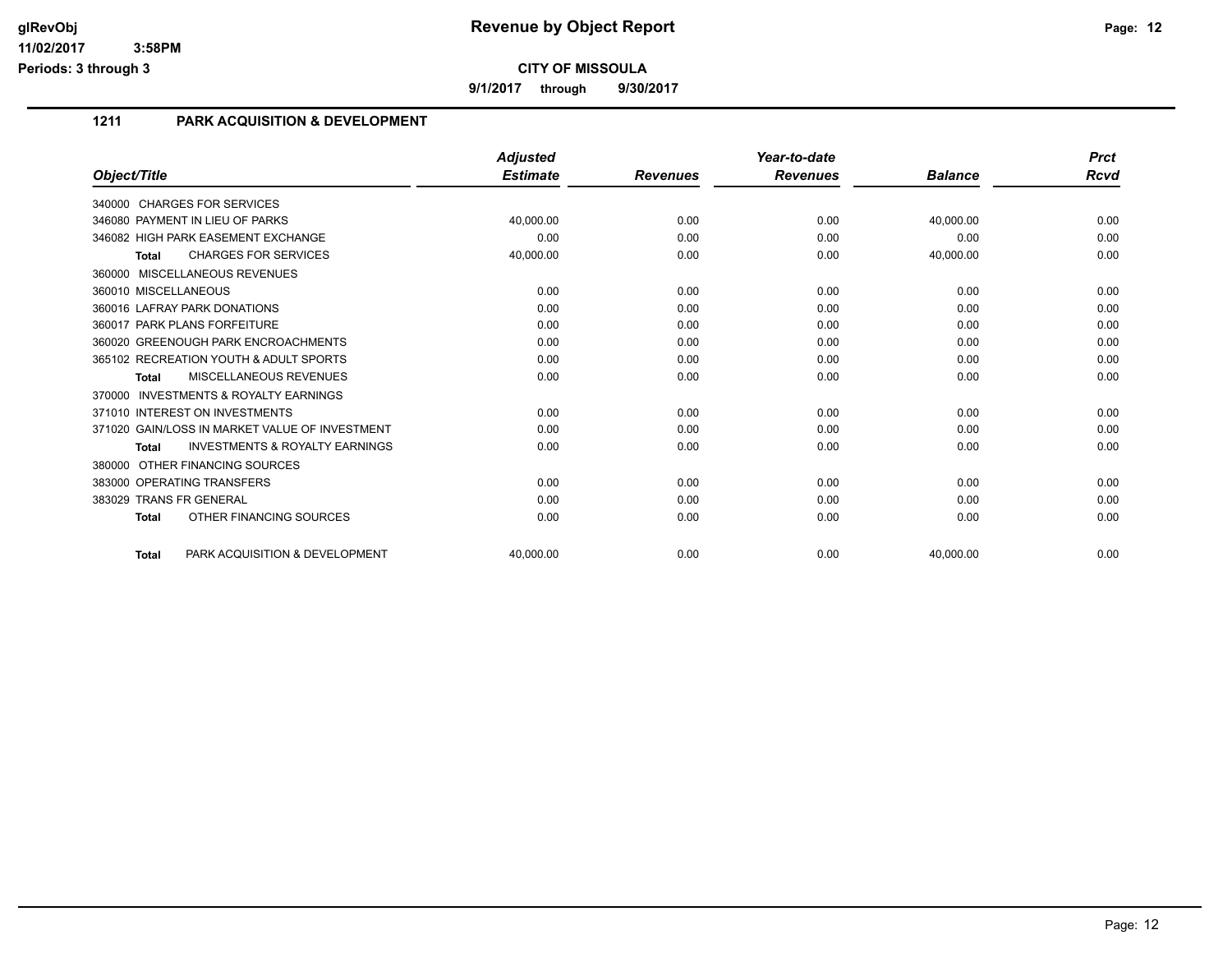**9/1/2017 through 9/30/2017**

**1212 PARK ENTERPRISE FUND**

**1212 PARK ENTERPRISE FUND**

|                                                           | <b>Adjusted</b> |                 | Year-to-date    |                | <b>Prct</b><br>Rcvd |
|-----------------------------------------------------------|-----------------|-----------------|-----------------|----------------|---------------------|
| Object/Title                                              | <b>Estimate</b> | <b>Revenues</b> | <b>Revenues</b> | <b>Balance</b> |                     |
| 340000 CHARGES FOR SERVICES                               |                 |                 |                 |                |                     |
| 346000 FEES                                               | 68,200.00       | 1,701.75        | 17,586.47       | 50,613.53      | 25.79               |
| 346001 TENNIS FEE                                         | 0.00            | 0.00            | 990.00          | $-990.00$      | 0.00                |
| 346030 SWIMMING POOL FEES                                 | 0.00            | 0.00            | 0.00            | 0.00           | 0.00                |
| 346040 MCCORMICK SWIMMING POOL                            | 0.00            | 0.00            | 0.00            | 0.00           | 0.00                |
| 346056 PICNIC SITE FEES                                   | 0.00            | 0.00            | 0.00            | 0.00           | 0.00                |
| 346060 CURRENTS SWIMMING FACILITY                         | 0.00            | 0.00            | 0.00            | 0.00           | 0.00                |
| <b>CHARGES FOR SERVICES</b><br><b>Total</b>               | 68,200.00       | 1,701.75        | 18,576.47       | 49,623.53      | 27.24               |
| MISCELLANEOUS REVENUES<br>360000                          |                 |                 |                 |                |                     |
| 360010 MISCELLANEOUS                                      | 0.00            | 0.00            | 0.00            | 0.00           | 0.00                |
| <b>MISCELLANEOUS REVENUES</b><br><b>Total</b>             | 0.00            | 0.00            | 0.00            | 0.00           | 0.00                |
| <b>INVESTMENTS &amp; ROYALTY EARNINGS</b><br>370000       |                 |                 |                 |                |                     |
| 371010 INTEREST ON INVESTMENTS                            | 0.00            | 0.00            | 0.00            | 0.00           | 0.00                |
| 371020 GAIN/LOSS IN MARKET VALUE OF INVESTMENTS           | 0.00            | 0.00            | 0.00            | 0.00           | 0.00                |
| <b>INVESTMENTS &amp; ROYALTY EARNINGS</b><br><b>Total</b> | 0.00            | 0.00            | 0.00            | 0.00           | 0.00                |
| OTHER FINANCING SOURCES<br>380000                         |                 |                 |                 |                |                     |
| 383042 TRANSFERS FROM OTHER FUNDS                         | 0.00            | 19,560.00       | 19,560.00       | $-19,560.00$   | 0.00                |
| OTHER FINANCING SOURCES<br><b>Total</b>                   | 0.00            | 19,560.00       | 19,560.00       | $-19,560.00$   | 0.00                |
| PARK ENTERPRISE FUND<br><b>Total</b>                      | 68,200.00       | 21,261.75       | 38,136.47       | 30,063.53      | 55.92               |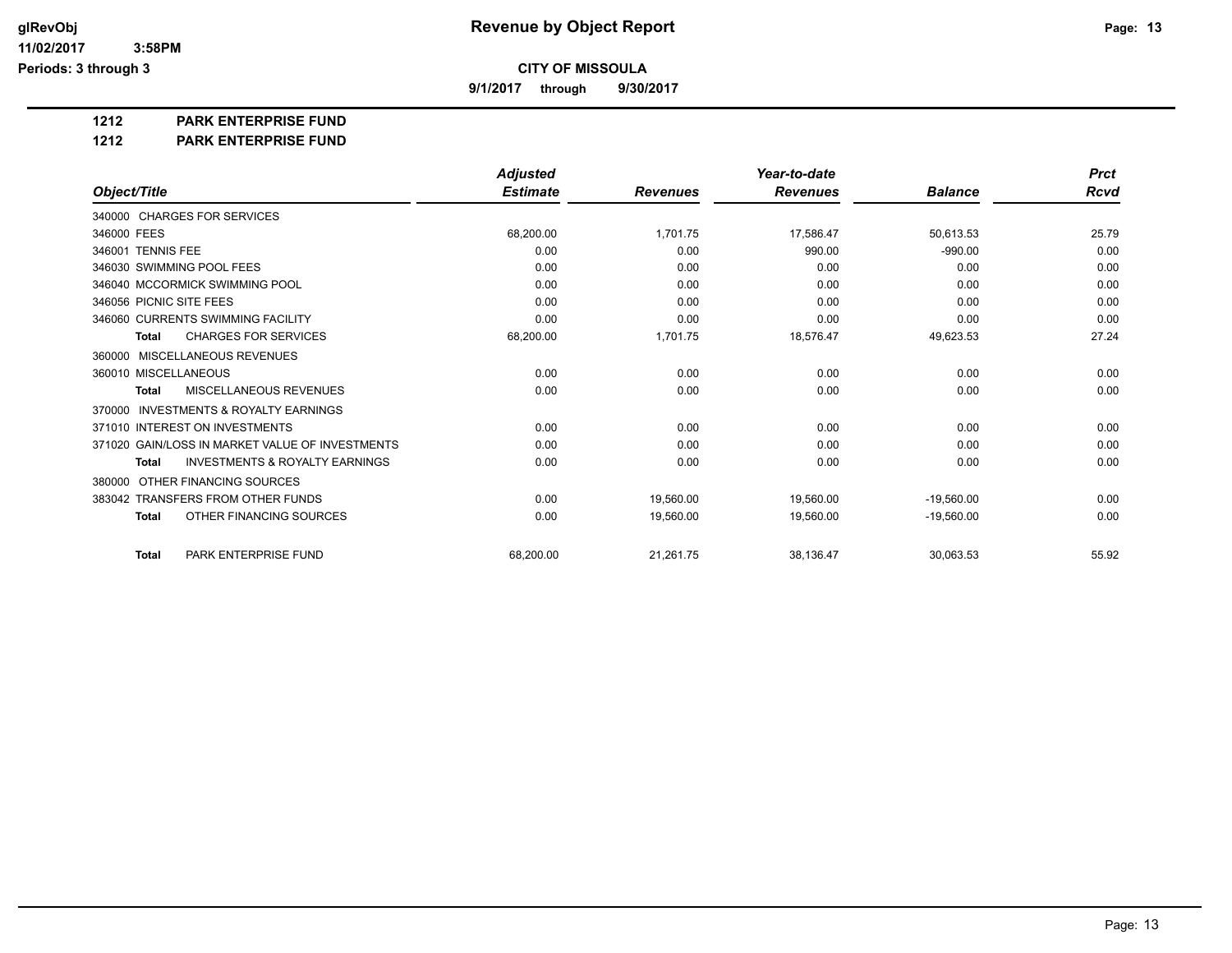**9/1/2017 through 9/30/2017**

## **1212 PARK ENTERPRISE FUND**

|                                                           | <b>Adjusted</b> |                 | Year-to-date    |                | <b>Prct</b> |
|-----------------------------------------------------------|-----------------|-----------------|-----------------|----------------|-------------|
| Object/Title                                              | <b>Estimate</b> | <b>Revenues</b> | <b>Revenues</b> | <b>Balance</b> | Rcvd        |
| 340000 CHARGES FOR SERVICES                               |                 |                 |                 |                |             |
| 346000 FEES                                               | 68,200.00       | 1,701.75        | 17,586.47       | 50,613.53      | 25.79       |
| 346001 TENNIS FEE                                         | 0.00            | 0.00            | 990.00          | $-990.00$      | 0.00        |
| 346030 SWIMMING POOL FEES                                 | 0.00            | 0.00            | 0.00            | 0.00           | 0.00        |
| 346040 MCCORMICK SWIMMING POOL                            | 0.00            | 0.00            | 0.00            | 0.00           | 0.00        |
| 346056 PICNIC SITE FEES                                   | 0.00            | 0.00            | 0.00            | 0.00           | 0.00        |
| 346060 CURRENTS SWIMMING FACILITY                         | 0.00            | 0.00            | 0.00            | 0.00           | 0.00        |
| <b>CHARGES FOR SERVICES</b><br><b>Total</b>               | 68,200.00       | 1,701.75        | 18,576.47       | 49,623.53      | 27.24       |
| 360000 MISCELLANEOUS REVENUES                             |                 |                 |                 |                |             |
| 360010 MISCELLANEOUS                                      | 0.00            | 0.00            | 0.00            | 0.00           | 0.00        |
| <b>MISCELLANEOUS REVENUES</b><br><b>Total</b>             | 0.00            | 0.00            | 0.00            | 0.00           | 0.00        |
| INVESTMENTS & ROYALTY EARNINGS<br>370000                  |                 |                 |                 |                |             |
| 371010 INTEREST ON INVESTMENTS                            | 0.00            | 0.00            | 0.00            | 0.00           | 0.00        |
| 371020 GAIN/LOSS IN MARKET VALUE OF INVESTMENT            | 0.00            | 0.00            | 0.00            | 0.00           | 0.00        |
| <b>INVESTMENTS &amp; ROYALTY EARNINGS</b><br><b>Total</b> | 0.00            | 0.00            | 0.00            | 0.00           | 0.00        |
| OTHER FINANCING SOURCES<br>380000                         |                 |                 |                 |                |             |
| 383042 TRANSFERS FROM OTHER FUNDS                         | 0.00            | 19,560.00       | 19,560.00       | $-19,560.00$   | 0.00        |
| OTHER FINANCING SOURCES<br><b>Total</b>                   | 0.00            | 19,560.00       | 19,560.00       | $-19,560.00$   | 0.00        |
| PARK ENTERPRISE FUND<br><b>Total</b>                      | 68,200.00       | 21,261.75       | 38,136.47       | 30,063.53      | 55.92       |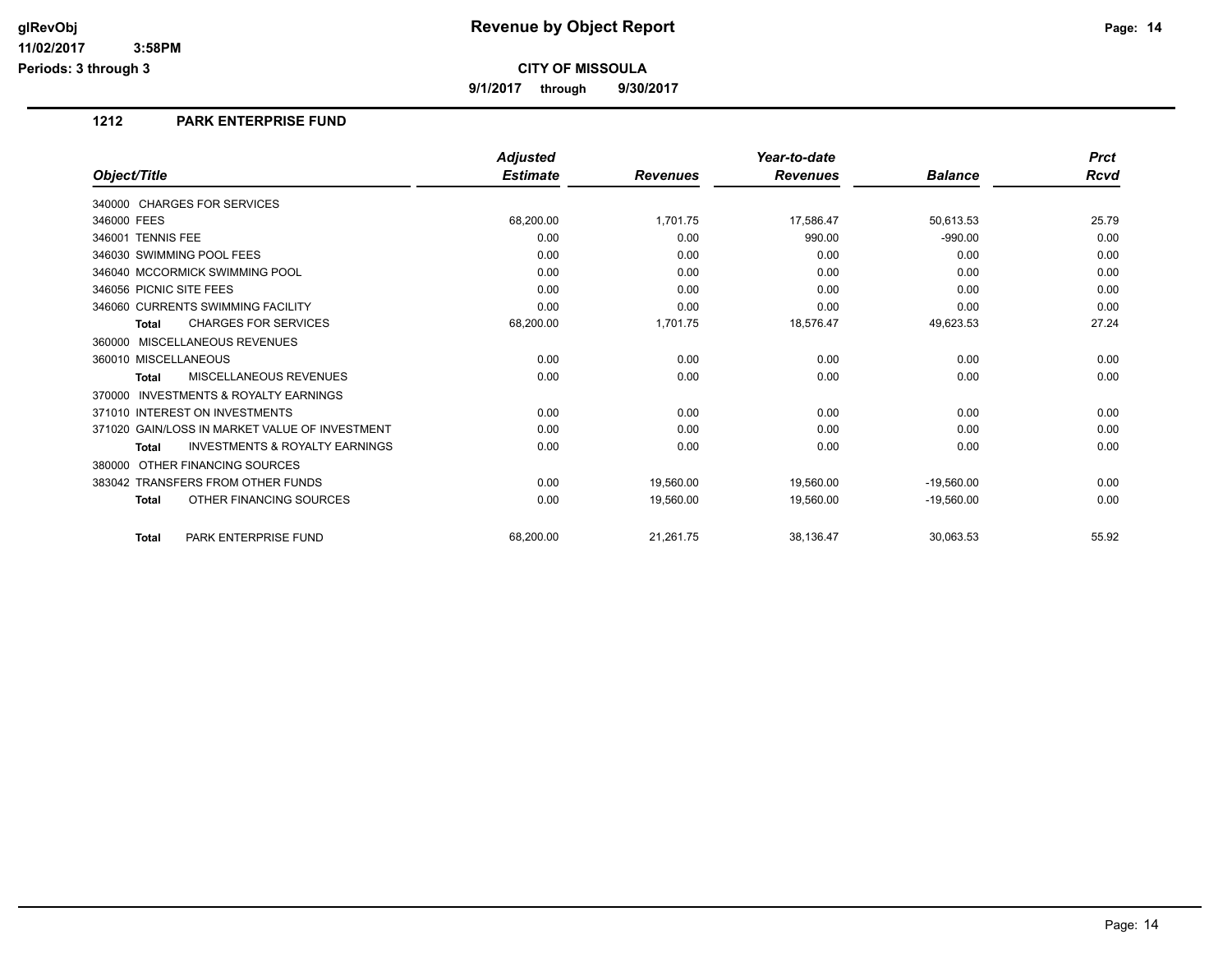**9/1/2017 through 9/30/2017**

**1216 PARKS & REC TRAILS, DEV**

| <b>PARKS &amp; REC TRAILS, DEV</b> |
|------------------------------------|
|                                    |

|                                             | <b>Adjusted</b> |                 | Year-to-date    |                | <b>Prct</b> |
|---------------------------------------------|-----------------|-----------------|-----------------|----------------|-------------|
| Object/Title                                | <b>Estimate</b> | <b>Revenues</b> | <b>Revenues</b> | <b>Balance</b> | <b>Rcvd</b> |
| 330000 INTERGOVERNMENTAL REVENUES           |                 |                 |                 |                |             |
| 331013 NORTHSIDE PED BRIDGE ARRA GRANT      | 0.00            | 0.00            | 0.00            | 0.00           | 0.00        |
| 331014 WHITE PINE PLAYGROUND-CDBG GRANT     | 69,650.00       | 0.00            | 0.00            | 69,650.00      | 0.00        |
| 334025 COUNTY WEED                          | 15,000.00       | 0.00            | 15,000.00       | 0.00           | 100.00      |
| 334026 FOREST HEALTH GRANT                  | 0.00            | 0.00            | 0.00            | 0.00           | 0.00        |
| 334028 DEPT OF AG INTERN GRANT              | 0.00            | 0.00            | 0.00            | 0.00           | 0.00        |
| 334121 DNRC GRANT                           | 67,450.00       | 0.00            | 0.00            | 67,450.00      | 0.00        |
| 334122 RENEWABLE RESOURCE GRANTS            | 0.00            | 0.00            | 0.00            | 0.00           | 0.00        |
| 334125 FWP GRANT                            | 0.00            | 0.00            | 0.00            | 0.00           | 0.00        |
| 334251 RTP/TAP STATE GRANTS                 | 50,000.00       | 0.00            | 0.00            | 50,000.00      | 0.00        |
| 336023 STATE CONTRIB. - PERS                | 0.00            | 0.00            | 0.00            | 0.00           | 0.00        |
| <b>INTERGOVERNMENTAL REVENUES</b><br>Total  | 202,100.00      | 0.00            | 15,000.00       | 187,100.00     | 7.42        |
| 340000 CHARGES FOR SERVICES                 |                 |                 |                 |                |             |
| 343036 *** Title Not Found ***              | 0.00            | 0.00            | 0.00            | 0.00           | 0.00        |
| 343302 PARKS SOIL PROJECT                   | 0.00            | 0.00            | 0.00            | 0.00           | 0.00        |
| 346034 GROUNDS MAINTENANCE CONTRACT         | 0.00            | 0.00            | 0.00            | 0.00           | 0.00        |
| 346051 MONTANA PARKS/REC CONFERENCE 2012    | 0.00            | 120.00          | 120.00          | $-120.00$      | 0.00        |
| 346052 PLAYGROUND SAFETY TRAINING           | 0.00            | 0.00            | 4,080.00        | $-4,080.00$    | 0.00        |
| 346055 COUNTY PARK SUPPORT                  | 0.00            | 0.00            | 0.00            | 0.00           | 0.00        |
| <b>CHARGES FOR SERVICES</b><br><b>Total</b> | 0.00            | 120.00          | 4,200.00        | $-4,200.00$    | 0.00        |
| 360000 MISCELLANEOUS REVENUES               |                 |                 |                 |                |             |
| 360000 MISCELLANEOUS REVENUES               | 0.00            | 0.00            | 0.00            | 0.00           | 0.00        |
| 360010 MISCELLANEOUS                        | 0.00            | 0.00            | 0.00            | 0.00           | 0.00        |
| 361000 RATTLESNAKE LAND LEASES              | 0.00            | 0.00            | 0.00            | 0.00           | 0.00        |
| 361003 CARAS PARK CONCERT REVENUE           | 0.00            | 0.00            | 0.00            | 0.00           | 0.00        |
| 364040 INSURANCE AND DAMAGE RECOVERY        | 0.00            | 60.00           | 302.78          | $-302.78$      | 0.00        |
| 365000 DONATIONS                            | 260,100.00      | 50,560.00       | 50,560.00       | 209,540.00     | 19.44       |
| 365001 *** Title Not Found ***              | 0.00            | 0.00            | 0.00            | 0.00           | 0.00        |
| 365002 OTHER RECREATION DONATIONS           | 130,000.00      | 0.00            | 3,241.00        | 126,759.00     | 2.49        |
| 365003 DONATIONS - SMOKE ALARMS             | 0.00            | 0.00            | 0.00            | 0.00           | 0.00        |
| 365004 GRANT CR TRAIL ASSN DONATION         | 0.00            | 0.00            | 0.00            | 0.00           | 0.00        |
| 365005 DONATIONS - ARCO                     | 0.00            | 0.00            | 0.00            | 0.00           | 0.00        |
| 365009 DONATIONS - BASKETBALL/TENNIS COURT  | 45,000.00       | 0.00            | 0.00            | 45,000.00      | 0.00        |
| 365019 PARKS DONATIONS                      | 0.00            | 16.00           | 9,571.07        | $-9,571.07$    | 0.00        |
| 365020 OPEN SPACE DONATIONS                 | 0.00            | 0.00            | 0.00            | 0.00           | 0.00        |
| 365100 RECREATION OUTDOOR                   | 0.00            | 150.00          | 908.00          | $-908.00$      | 0.00        |
| 365101 RECREATION SCHOLARSHIP               | 0.00            | $-1.70$         | $-225.74$       | 225.74         | 0.00        |
| 365102 RECREATION YOUTH & ADULT SPORTS      | 0.00            | 0.00            | 400.00          | $-400.00$      | 0.00        |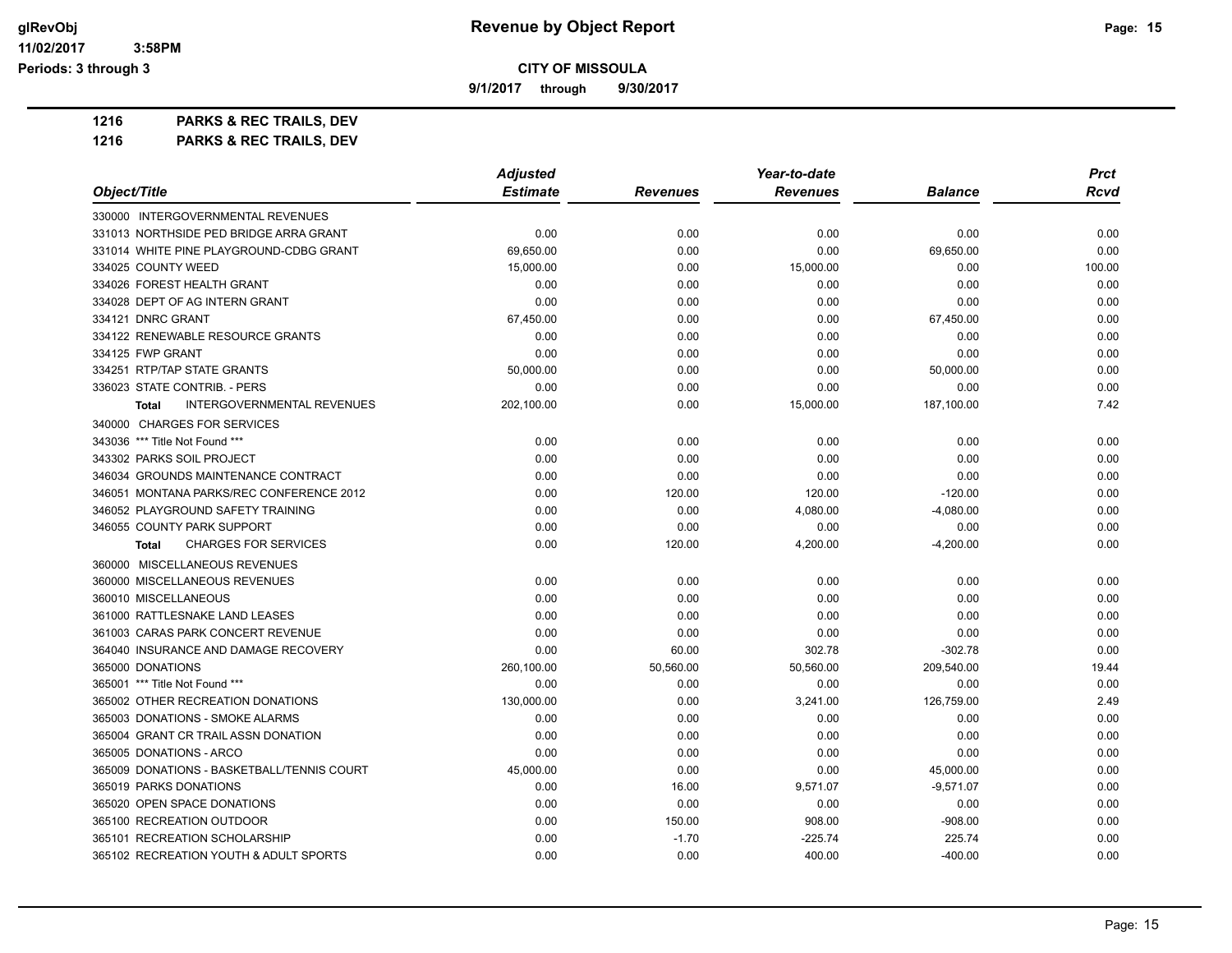**9/1/2017 through 9/30/2017**

**1216 PARKS & REC TRAILS, DEV**

**1216 PARKS & REC TRAILS, DEV**

|                                                     | <b>Adjusted</b> |                 | Year-to-date    |                | <b>Prct</b> |
|-----------------------------------------------------|-----------------|-----------------|-----------------|----------------|-------------|
| Object/Title                                        | <b>Estimate</b> | <b>Revenues</b> | <b>Revenues</b> | <b>Balance</b> | <b>Rcvd</b> |
| 365103 URBAN FORESTRY PROGRAMS                      | 75,000.00       | 0.00            | 3,850.00        | 71,150.00      | 5.13        |
| 365109 CONSERVATION LANDS DONATIONS                 | 0.00            | 0.00            | 0.00            | 0.00           | 0.00        |
| MISCELLANEOUS REVENUES<br>Total                     | 510,100.00      | 50,784.30       | 68,607.11       | 441,492.89     | 13.45       |
| <b>INVESTMENTS &amp; ROYALTY EARNINGS</b><br>370000 |                 |                 |                 |                |             |
| 371010 INTEREST ON INVESTMENTS                      | 0.00            | 0.00            | 0.00            | 0.00           | 0.00        |
| 371020 GAIN/LOSS IN MARKET VALUE OF INVESTMENTS     | 0.00            | 0.00            | 0.00            | 0.00           | 0.00        |
| <b>INVESTMENTS &amp; ROYALTY EARNINGS</b><br>Total  | 0.00            | 0.00            | 0.00            | 0.00           | 0.00        |
| 380000 OTHER FINANCING SOURCES                      |                 |                 |                 |                |             |
| 383000 OPERATING TRANSFERS                          | 10,000.00       | 0.00            | 0.00            | 10,000.00      | 0.00        |
| 383001 TRANS FR FLUSHING DISTRICT                   | 0.00            | 0.00            | 0.00            | 0.00           | 0.00        |
| 383026 TRANS FR CDBG                                | 0.00            | 0.00            | 0.00            | 0.00           | 0.00        |
| 383043 TRANSFERS FROM IMPACT FEES                   | 0.00            | 0.00            | 0.00            | 0.00           | 0.00        |
| OTHER FINANCING SOURCES<br>Total                    | 10,000.00       | 0.00            | 0.00            | 10,000.00      | 0.00        |
| PARKS & REC TRAILS, DEV<br>Total                    | 722,200.00      | 50,904.30       | 87,807.11       | 634,392.89     | 12.16       |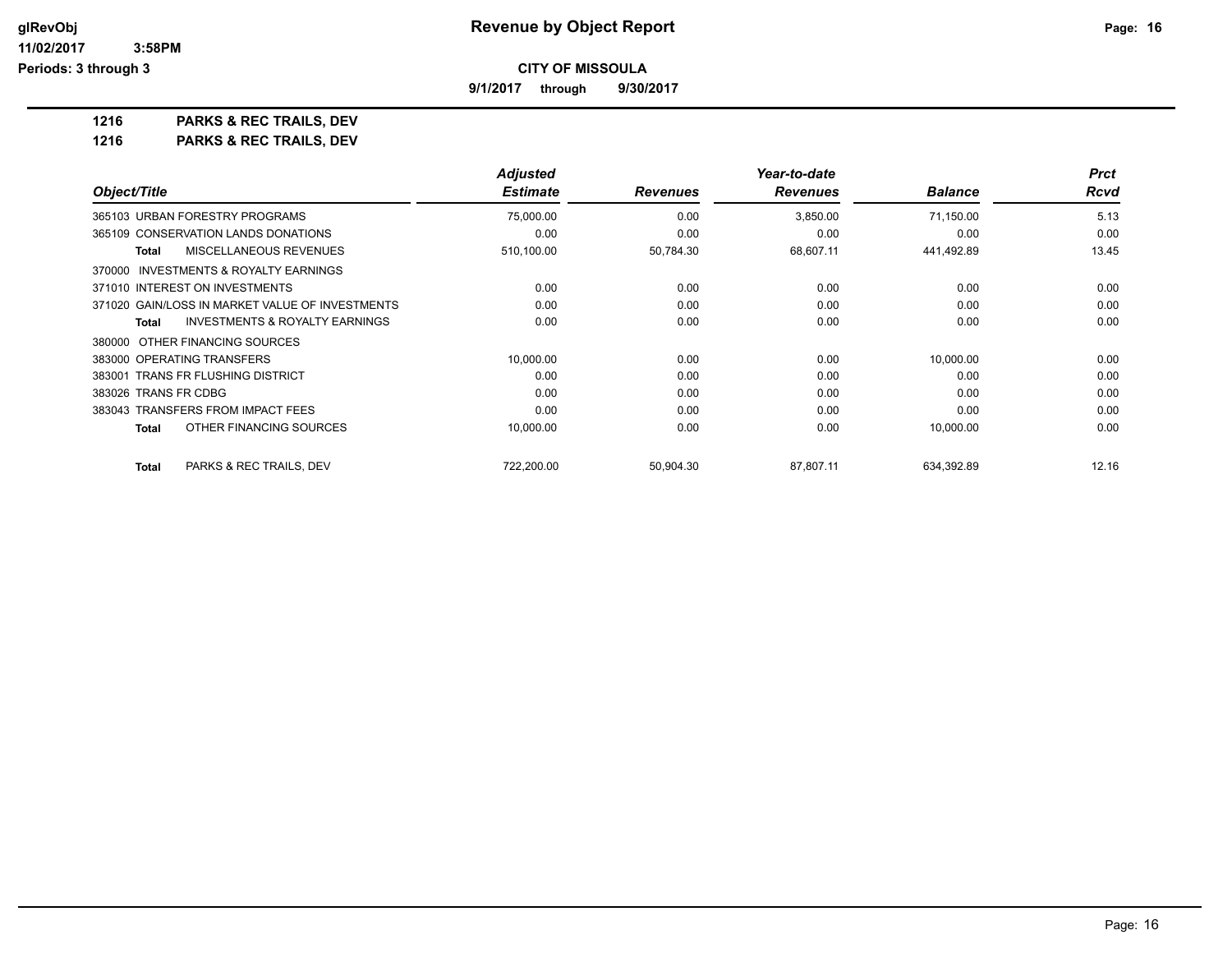**CITY OF MISSOULA**

**9/1/2017 through 9/30/2017**

# **1216 PARKS & REC TRAILS, DEV**

 **3:58PM**

| Object/Title                                      | <b>Adjusted</b> |                 | Year-to-date    | <b>Prct</b>    |        |
|---------------------------------------------------|-----------------|-----------------|-----------------|----------------|--------|
|                                                   | <b>Estimate</b> | <b>Revenues</b> | <b>Revenues</b> | <b>Balance</b> | Rcvd   |
| 330000 INTERGOVERNMENTAL REVENUES                 |                 |                 |                 |                |        |
| 331013 NORTHSIDE PED BRIDGE ARRA GRANT            | 0.00            | 0.00            | 0.00            | 0.00           | 0.00   |
| 331014 WHITE PINE PLAYGROUND-CDBG GRANT           | 69,650.00       | 0.00            | 0.00            | 69,650.00      | 0.00   |
| 334025 COUNTY WEED                                | 15,000.00       | 0.00            | 15,000.00       | 0.00           | 100.00 |
| 334026 FOREST HEALTH GRANT                        | 0.00            | 0.00            | 0.00            | 0.00           | 0.00   |
| 334028 DEPT OF AG INTERN GRANT                    | 0.00            | 0.00            | 0.00            | 0.00           | 0.00   |
| 334121 DNRC GRANT                                 | 67,450.00       | 0.00            | 0.00            | 67,450.00      | 0.00   |
| 334122 RENEWABLE RESOURCE GRANTS                  | 0.00            | 0.00            | 0.00            | 0.00           | 0.00   |
| 334125 FWP GRANT                                  | 0.00            | 0.00            | 0.00            | 0.00           | 0.00   |
| 334251 RTP/TAP STATE GRANTS                       | 50,000.00       | 0.00            | 0.00            | 50,000.00      | 0.00   |
| 336023 STATE CONTRIB. - PERS                      | 0.00            | 0.00            | 0.00            | 0.00           | 0.00   |
| <b>INTERGOVERNMENTAL REVENUES</b><br><b>Total</b> | 202,100.00      | 0.00            | 15,000.00       | 187,100.00     | 7.42   |
| 340000 CHARGES FOR SERVICES                       |                 |                 |                 |                |        |
| 343036 *** Title Not Found ***                    | 0.00            | 0.00            | 0.00            | 0.00           | 0.00   |
| 343302 PARKS SOIL PROJECT                         | 0.00            | 0.00            | 0.00            | 0.00           | 0.00   |
| 346034 GROUNDS MAINTENANCE CONTRACT               | 0.00            | 0.00            | 0.00            | 0.00           | 0.00   |
| 346051 MONTANA PARKS/REC CONFERENCE 2012          | 0.00            | 120.00          | 120.00          | $-120.00$      | 0.00   |
| 346052 PLAYGROUND SAFETY TRAINING                 | 0.00            | 0.00            | 4,080.00        | $-4,080.00$    | 0.00   |
| 346055 COUNTY PARK SUPPORT                        | 0.00            | 0.00            | 0.00            | 0.00           | 0.00   |
| <b>CHARGES FOR SERVICES</b><br>Total              | 0.00            | 120.00          | 4,200.00        | $-4,200.00$    | 0.00   |
| 360000 MISCELLANEOUS REVENUES                     |                 |                 |                 |                |        |
| 360000 MISCELLANEOUS REVENUES                     | 0.00            | 0.00            | 0.00            | 0.00           | 0.00   |
| 360010 MISCELLANEOUS                              | 0.00            | 0.00            | 0.00            | 0.00           | 0.00   |
| 361000 RATTLESNAKE LAND LEASES                    | 0.00            | 0.00            | 0.00            | 0.00           | 0.00   |
| 361003 CARAS PARK CONCERT REVENUE                 | 0.00            | 0.00            | 0.00            | 0.00           | 0.00   |
| 364040 INSURANCE AND DAMAGE RECOVERY              | 0.00            | 60.00           | 302.78          | $-302.78$      | 0.00   |
| 365000 DONATIONS                                  | 260,100.00      | 50,560.00       | 50,560.00       | 209,540.00     | 19.44  |
| 365001 *** Title Not Found ***                    | 0.00            | 0.00            | 0.00            | 0.00           | 0.00   |
| 365002 OTHER RECREATION DONATIONS                 | 130,000.00      | 0.00            | 3,241.00        | 126,759.00     | 2.49   |
| 365003 DONATIONS - SMOKE ALARMS                   | 0.00            | 0.00            | 0.00            | 0.00           | 0.00   |
| 365004 GRANT CR TRAIL ASSN DONATION               | 0.00            | 0.00            | 0.00            | 0.00           | 0.00   |
| 365005 DONATIONS - ARCO                           | 0.00            | 0.00            | 0.00            | 0.00           | 0.00   |
| 365009 DONATIONS - BASKETBALL/TENNIS COURT        | 45,000.00       | 0.00            | 0.00            | 45,000.00      | 0.00   |
| 365019 PARKS DONATIONS                            | 0.00            | 16.00           | 9,571.07        | $-9,571.07$    | 0.00   |
| 365020 OPEN SPACE DONATIONS                       | 0.00            | 0.00            | 0.00            | 0.00           | 0.00   |
| 365100 RECREATION OUTDOOR                         | 0.00            | 150.00          | 908.00          | $-908.00$      | 0.00   |
| 365101 RECREATION SCHOLARSHIP                     | 0.00            | $-1.70$         | $-225.74$       | 225.74         | 0.00   |
| 365102 RECREATION YOUTH & ADULT SPORTS            | 0.00            | 0.00            | 400.00          | $-400.00$      | 0.00   |
| 365103 URBAN FORESTRY PROGRAMS                    | 75.000.00       | 0.00            | 3,850.00        | 71,150.00      | 5.13   |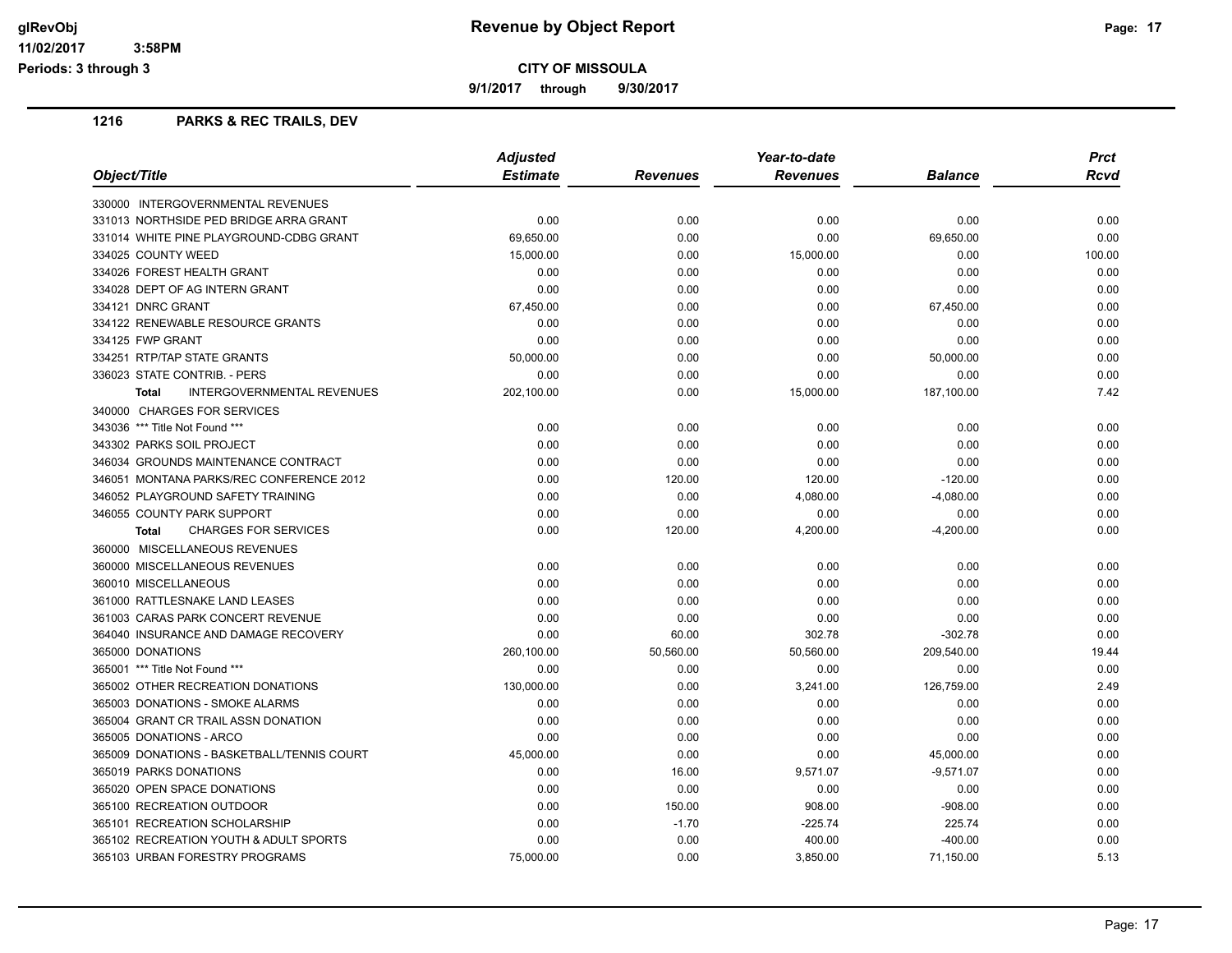**CITY OF MISSOULA**

**9/1/2017 through 9/30/2017**

# **1216 PARKS & REC TRAILS, DEV**

 **3:58PM**

| Object/Title                                              | <b>Adjusted</b><br><b>Estimate</b> | <b>Revenues</b> | Year-to-date<br><b>Revenues</b> | <b>Balance</b> | <b>Prct</b><br>Rcvd |
|-----------------------------------------------------------|------------------------------------|-----------------|---------------------------------|----------------|---------------------|
| 365109 CONSERVATION LANDS DONATIONS                       | 0.00                               | 0.00            | 0.00                            | 0.00           | 0.00                |
|                                                           |                                    |                 |                                 |                |                     |
| <b>MISCELLANEOUS REVENUES</b><br><b>Total</b>             | 510,100.00                         | 50,784.30       | 68,607.11                       | 441,492.89     | 13.45               |
| INVESTMENTS & ROYALTY EARNINGS<br>370000                  |                                    |                 |                                 |                |                     |
| 371010 INTEREST ON INVESTMENTS                            | 0.00                               | 0.00            | 0.00                            | 0.00           | 0.00                |
| 371020 GAIN/LOSS IN MARKET VALUE OF INVESTMENT            | 0.00                               | 0.00            | 0.00                            | 0.00           | 0.00                |
| <b>INVESTMENTS &amp; ROYALTY EARNINGS</b><br><b>Total</b> | 0.00                               | 0.00            | 0.00                            | 0.00           | 0.00                |
| 380000 OTHER FINANCING SOURCES                            |                                    |                 |                                 |                |                     |
| 383000 OPERATING TRANSFERS                                | 10,000.00                          | 0.00            | 0.00                            | 10,000.00      | 0.00                |
| 383001 TRANS FR FLUSHING DISTRICT                         | 0.00                               | 0.00            | 0.00                            | 0.00           | 0.00                |
| 383026 TRANS FR CDBG                                      | 0.00                               | 0.00            | 0.00                            | 0.00           | 0.00                |
| 383043 TRANSFERS FROM IMPACT FEES                         | 0.00                               | 0.00            | 0.00                            | 0.00           | 0.00                |
| OTHER FINANCING SOURCES<br><b>Total</b>                   | 10,000.00                          | 0.00            | 0.00                            | 10,000.00      | 0.00                |
| PARKS & REC TRAILS, DEV<br><b>Total</b>                   | 722,200.00                         | 50,904.30       | 87,807.11                       | 634,392.89     | 12.16               |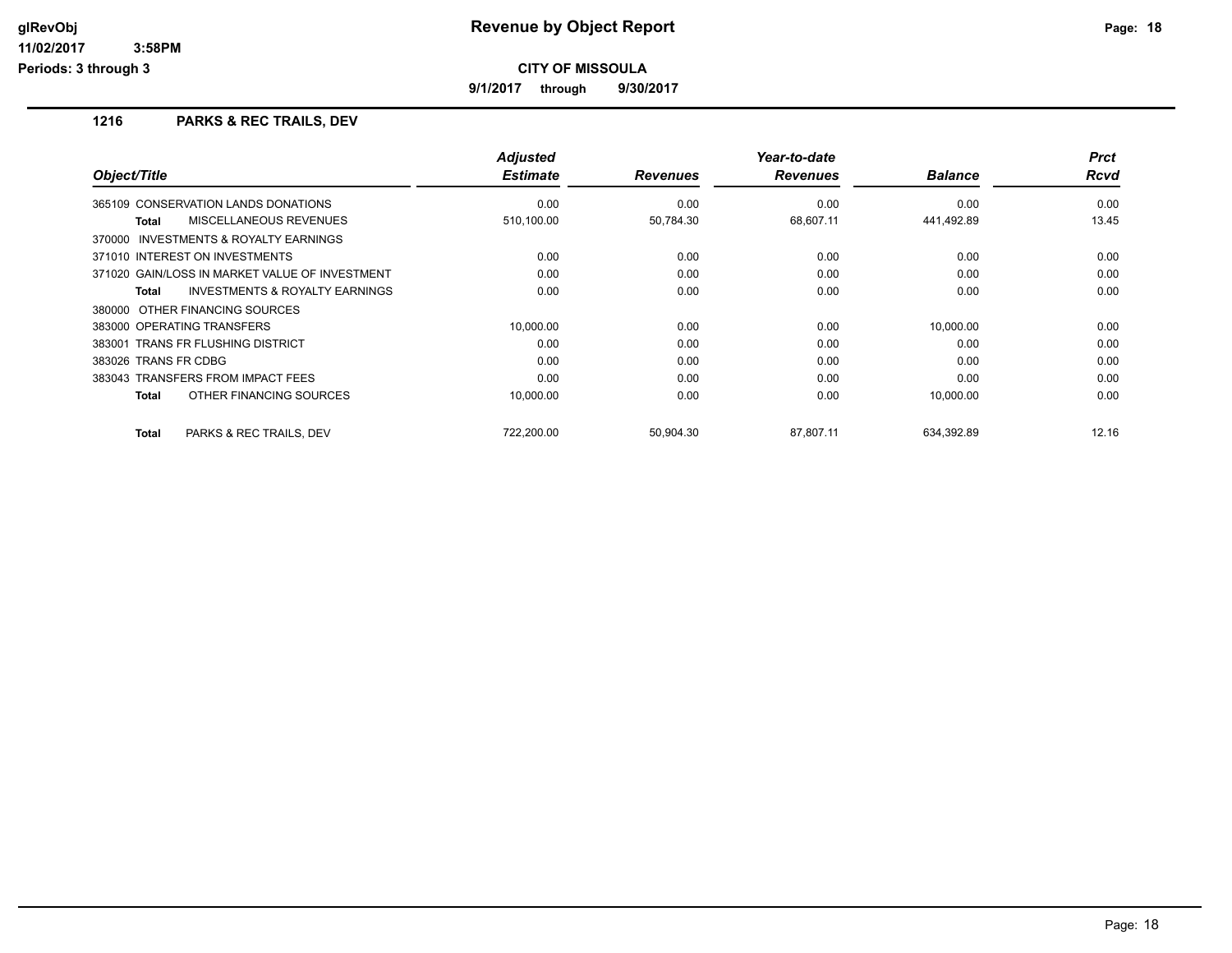**CITY OF MISSOULA**

**9/1/2017 through 9/30/2017**

## **1217 PARKS CITY LIFE GYM LEASE**

**1217 PARKS CITY LIFE GYM LEASE**

|                                      | <b>Adjusted</b> |                 | Year-to-date    |                | <b>Prct</b> |
|--------------------------------------|-----------------|-----------------|-----------------|----------------|-------------|
| Object/Title                         | <b>Estimate</b> | <b>Revenues</b> | <b>Revenues</b> | <b>Balance</b> | <b>Rcvd</b> |
| 330000 INTERGOVERNMENTAL REVENUES    |                 |                 |                 |                |             |
| 336023 STATE CONTRIB. - PERS         | 0.00            | 0.00            | 0.00            | 0.00           | 0.00        |
| INTERGOVERNMENTAL REVENUES<br>Total  | 0.00            | 0.00            | 0.00            | 0.00           | 0.00        |
| 340000 CHARGES FOR SERVICES          |                 |                 |                 |                |             |
| 346031 RECREATION FEES               | 2,000.00        | 4,865.00        | 5,960.50        | $-3,960.50$    | 298.03      |
| 346032 PRESCHOOL PROGRAMS            | 22,000.00       | 0.00            | 0.00            | 22,000.00      | 0.00        |
| 346033 PARK FEES/FACILITY RENTALS    | 17.000.00       | 0.00            | 0.00            | 17,000.00      | 0.00        |
| 346038 RECREATION CENTER FEES        | 500.00          | 0.00            | 0.00            | 500.00         | 0.00        |
| 346053 CITY LIFE PROGRAMS            | 9,000.00        | 90.00           | 130.00          | 8,870.00       | 1.44        |
| <b>CHARGES FOR SERVICES</b><br>Total | 50,500.00       | 4,955.00        | 6,090.50        | 44,409.50      | 12.06       |
| 360000 MISCELLANEOUS REVENUES        |                 |                 |                 |                |             |
| 365019 PARKS DONATIONS               | 0.00            | 0.00            | 0.00            | 0.00           | 0.00        |
| MISCELLANEOUS REVENUES<br>Total      | 0.00            | 0.00            | 0.00            | 0.00           | 0.00        |
| PARKS CITY LIFE GYM LEASE<br>Total   | 50,500.00       | 4,955.00        | 6,090.50        | 44,409.50      | 12.06       |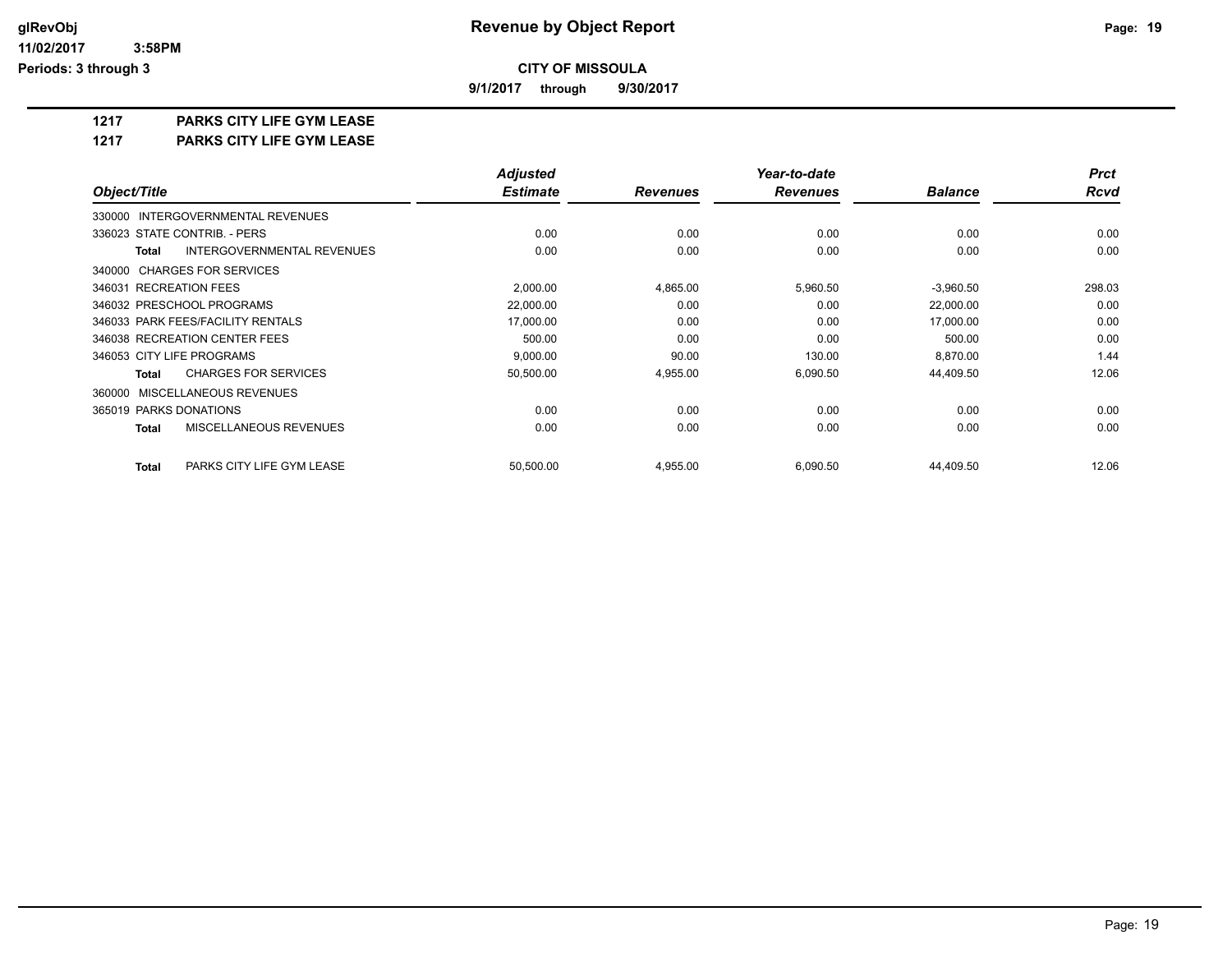**9/1/2017 through 9/30/2017**

# **1217 PARKS CITY LIFE GYM LEASE**

|                                             | <b>Adjusted</b> |                 | Year-to-date    |                | <b>Prct</b> |
|---------------------------------------------|-----------------|-----------------|-----------------|----------------|-------------|
| Object/Title                                | <b>Estimate</b> | <b>Revenues</b> | <b>Revenues</b> | <b>Balance</b> | <b>Rcvd</b> |
| 330000 INTERGOVERNMENTAL REVENUES           |                 |                 |                 |                |             |
| 336023 STATE CONTRIB. - PERS                | 0.00            | 0.00            | 0.00            | 0.00           | 0.00        |
| INTERGOVERNMENTAL REVENUES<br><b>Total</b>  | 0.00            | 0.00            | 0.00            | 0.00           | 0.00        |
| 340000 CHARGES FOR SERVICES                 |                 |                 |                 |                |             |
| 346031 RECREATION FEES                      | 2,000.00        | 4,865.00        | 5,960.50        | $-3,960.50$    | 298.03      |
| 346032 PRESCHOOL PROGRAMS                   | 22,000.00       | 0.00            | 0.00            | 22,000.00      | 0.00        |
| 346033 PARK FEES/FACILITY RENTALS           | 17,000.00       | 0.00            | 0.00            | 17,000.00      | 0.00        |
| 346038 RECREATION CENTER FEES               | 500.00          | 0.00            | 0.00            | 500.00         | 0.00        |
| 346053 CITY LIFE PROGRAMS                   | 9,000.00        | 90.00           | 130.00          | 8,870.00       | 1.44        |
| <b>CHARGES FOR SERVICES</b><br><b>Total</b> | 50,500.00       | 4,955.00        | 6,090.50        | 44,409.50      | 12.06       |
| 360000 MISCELLANEOUS REVENUES               |                 |                 |                 |                |             |
| 365019 PARKS DONATIONS                      | 0.00            | 0.00            | 0.00            | 0.00           | 0.00        |
| MISCELLANEOUS REVENUES<br><b>Total</b>      | 0.00            | 0.00            | 0.00            | 0.00           | 0.00        |
| PARKS CITY LIFE GYM LEASE<br><b>Total</b>   | 50,500.00       | 4,955.00        | 6,090.50        | 44,409.50      | 12.06       |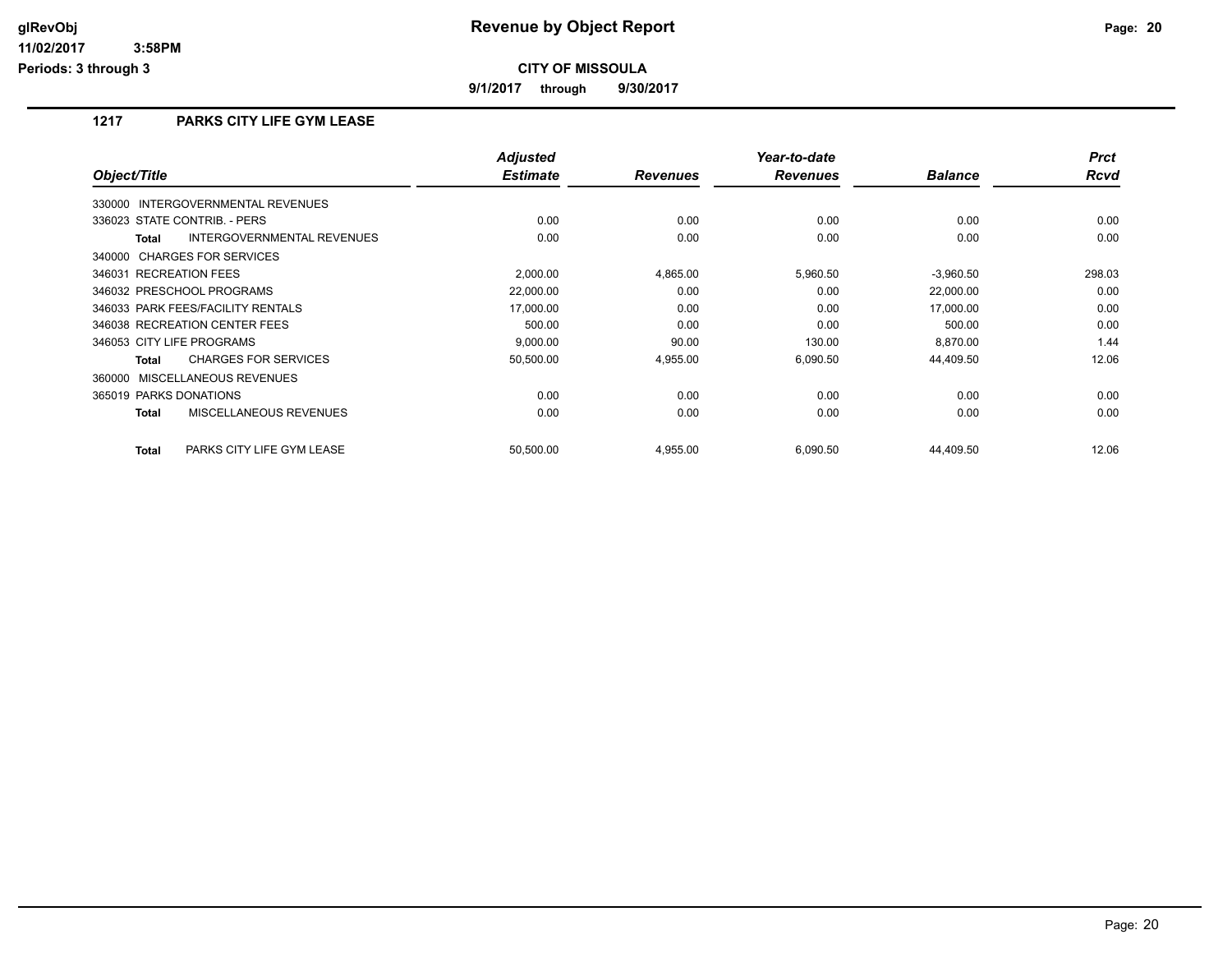**9/1/2017 through 9/30/2017**

**1218 ALL ABILITIES PLAYGROUND**

**1218 ALL ABILITIES PLAYGROUND**

|                                               | <b>Adjusted</b> |                 |                 | <b>Prct</b>    |             |
|-----------------------------------------------|-----------------|-----------------|-----------------|----------------|-------------|
| Object/Title                                  | <b>Estimate</b> | <b>Revenues</b> | <b>Revenues</b> | <b>Balance</b> | <b>Rcvd</b> |
| 360000 MISCELLANEOUS REVENUES                 |                 |                 |                 |                |             |
| 365019 PARKS DONATIONS                        | 0.00            | 0.00            | 0.00            | 0.00           | 0.00        |
| <b>MISCELLANEOUS REVENUES</b><br><b>Total</b> | 0.00            | 0.00            | 0.00            | 0.00           | 0.00        |
| 380000 OTHER FINANCING SOURCES                |                 |                 |                 |                |             |
| 383010 TRANS FR CIP                           | 0.00            | 0.00            | 0.00            | 0.00           | 0.00        |
| OTHER FINANCING SOURCES<br><b>Total</b>       | 0.00            | 0.00            | 0.00            | 0.00           | 0.00        |
|                                               |                 |                 |                 |                |             |
| ALL ABILITIES PLAYGROUND<br><b>Total</b>      | 0.00            | 0.00            | 0.00            | 0.00           | 0.00        |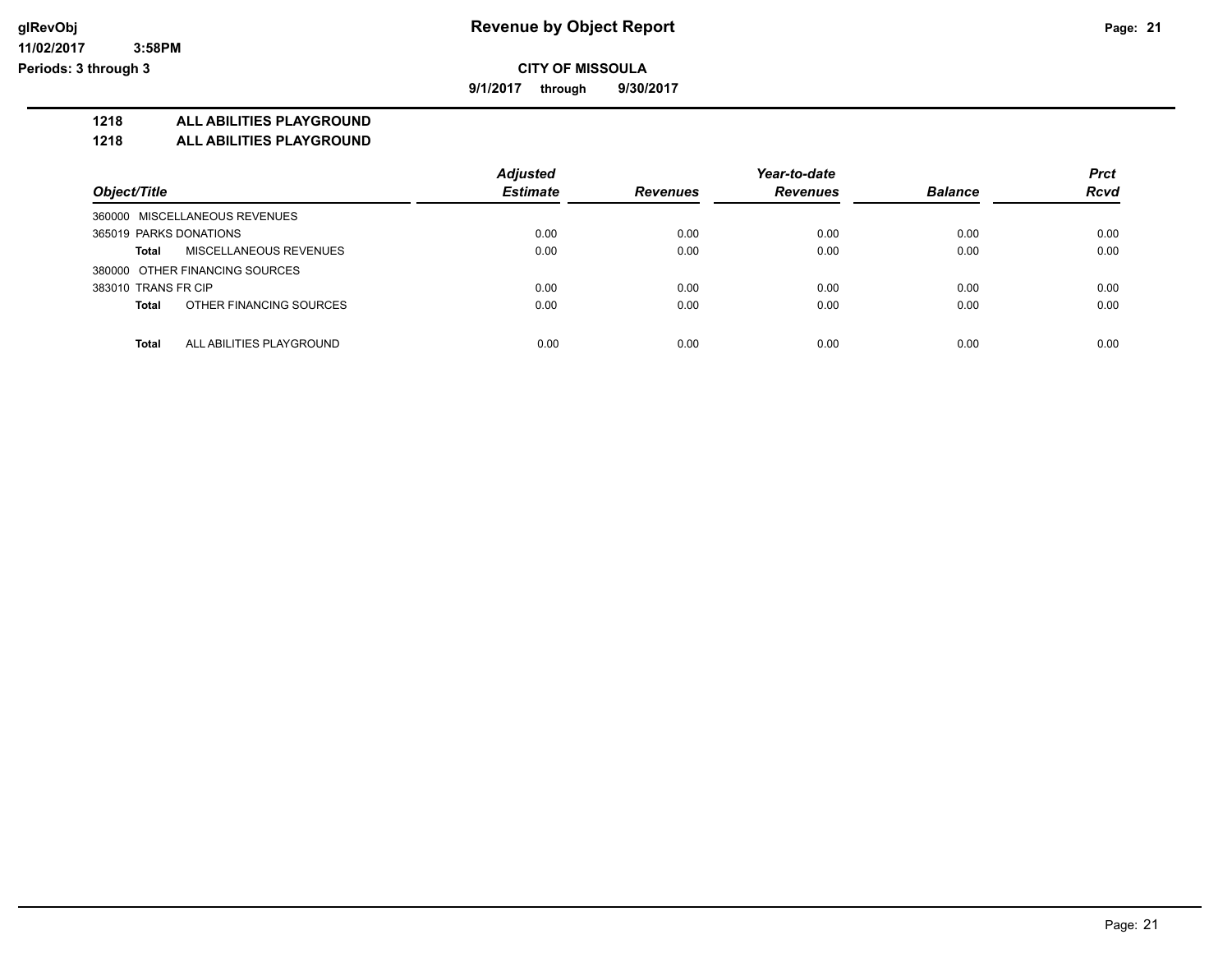**CITY OF MISSOULA**

**9/1/2017 through 9/30/2017**

## **1218 ALL ABILITIES PLAYGROUND**

 **3:58PM**

| Object/Title                             | <b>Adjusted</b><br><b>Estimate</b> | <b>Revenues</b> | Year-to-date<br><b>Revenues</b> | <b>Balance</b> | <b>Prct</b><br><b>Rcvd</b> |
|------------------------------------------|------------------------------------|-----------------|---------------------------------|----------------|----------------------------|
| 360000 MISCELLANEOUS REVENUES            |                                    |                 |                                 |                |                            |
| 365019 PARKS DONATIONS                   | 0.00                               | 0.00            | 0.00                            | 0.00           | 0.00                       |
| MISCELLANEOUS REVENUES<br>Total          | 0.00                               | 0.00            | 0.00                            | 0.00           | 0.00                       |
| 380000 OTHER FINANCING SOURCES           |                                    |                 |                                 |                |                            |
| 383010 TRANS FR CIP                      | 0.00                               | 0.00            | 0.00                            | 0.00           | 0.00                       |
| OTHER FINANCING SOURCES<br><b>Total</b>  | 0.00                               | 0.00            | 0.00                            | 0.00           | 0.00                       |
| ALL ABILITIES PLAYGROUND<br><b>Total</b> | 0.00                               | 0.00            | 0.00                            | 0.00           | 0.00                       |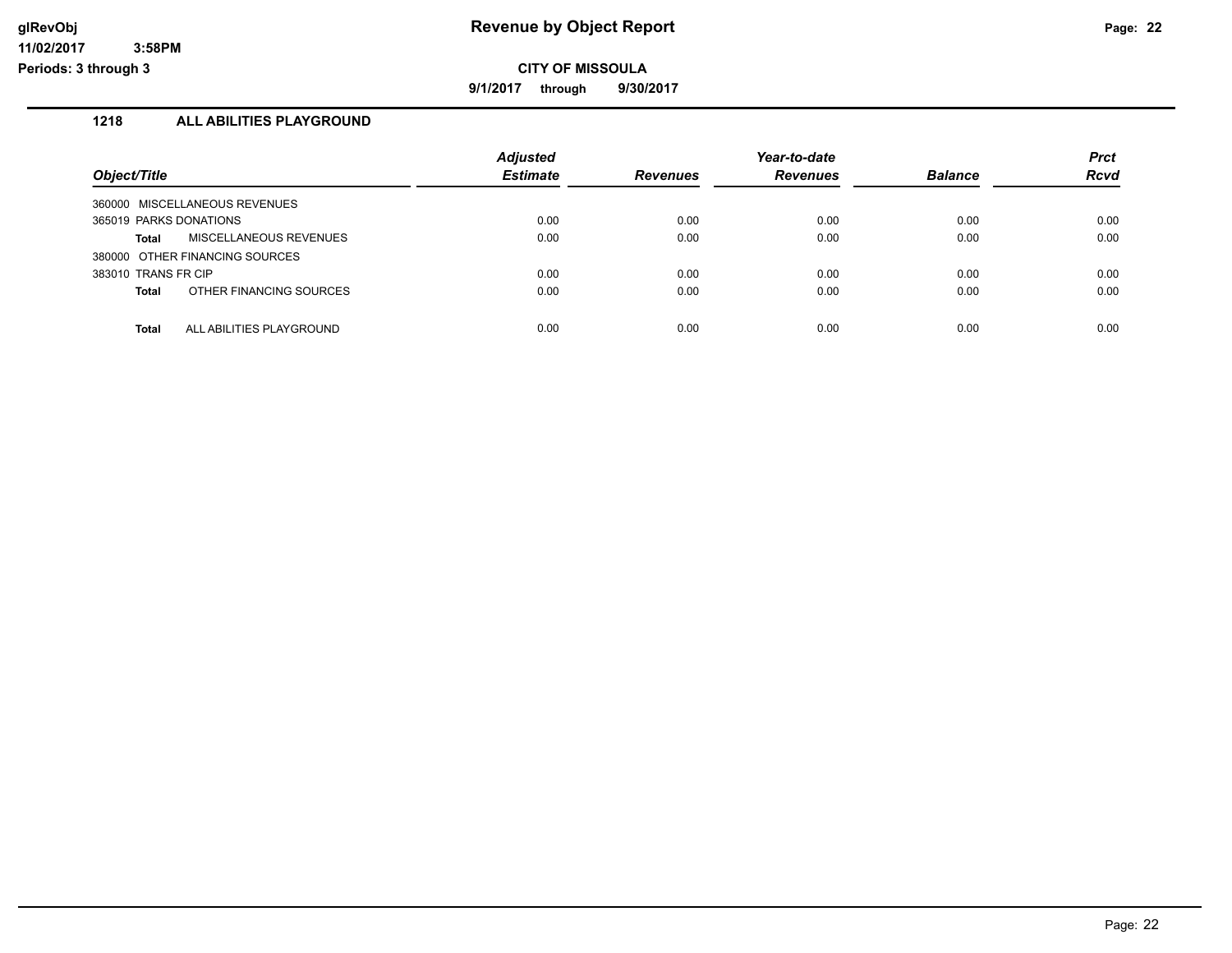**9/1/2017 through 9/30/2017**

**1219 FT MISSOULA REGIONAL PARK**

**1219 FT MISSOULA REGIONAL PARK**

|                                                   | <b>Adjusted</b> |                 | Year-to-date    |                | <b>Prct</b> |
|---------------------------------------------------|-----------------|-----------------|-----------------|----------------|-------------|
| Object/Title                                      | <b>Estimate</b> | <b>Revenues</b> | <b>Revenues</b> | <b>Balance</b> | <b>Rcvd</b> |
| 330000 INTERGOVERNMENTAL REVENUES                 |                 |                 |                 |                |             |
| 330000 INTERGOVERNMENTAL REVENUES                 | 162,883.00      | 0.00            | 0.00            | 162,883.00     | 0.00        |
| 336023 STATE CONTRIB. - PERS                      | 0.00            | 0.00            | 34.18           | $-34.18$       | 0.00        |
| <b>INTERGOVERNMENTAL REVENUES</b><br><b>Total</b> | 162,883.00      | 0.00            | 34.18           | 162,848.82     | 0.02        |
| 340000 CHARGES FOR SERVICES                       |                 |                 |                 |                |             |
| 346031 RECREATION FEES                            | 101,000.00      | $-331.25$       | 1,622.50        | 99,377.50      | 1.61        |
| 346033 PARK FEES/FACILITY RENTALS                 | 34,000.00       | 1,600.04        | 7,996.67        | 26,003.33      | 23.52       |
| 346034 GROUNDS MAINTENANCE CONTRACT               | 0.00            | 0.00            | 48,368.00       | $-48,368.00$   | 0.00        |
| 346036 PARK CONCESSION FEES                       | 93,770.00       | 1,338.50        | 1,338.50        | 92,431.50      | 1.43        |
| 346050 COUNTY PLAYGROUND CONTRACT                 | 0.00            | 0.00            | 0.00            | 0.00           | 0.00        |
| 346431 *** Title Not Found ***                    | 0.00            | 0.00            | 0.00            | 0.00           | 0.00        |
| 346433 *** Title Not Found ***                    | 0.00            | 0.00            | 0.00            | 0.00           | 0.00        |
| 346531 *** Title Not Found ***                    | 0.00            | 0.00            | 0.00            | 0.00           | 0.00        |
| 346631 *** Title Not Found ***                    | 0.00            | 0.00            | 0.00            | 0.00           | 0.00        |
| <b>CHARGES FOR SERVICES</b><br><b>Total</b>       | 228,770.00      | 2,607.29        | 59,325.67       | 169,444.33     | 25.93       |
| 360000 MISCELLANEOUS REVENUES                     |                 |                 |                 |                |             |
| 360010 MISCELLANEOUS                              | 0.00            | 0.00            | 0.00            | 0.00           | 0.00        |
| 365000 DONATIONS                                  | 0.00            | 153.00          | 153.00          | $-153.00$      | 0.00        |
| 365019 PARKS DONATIONS                            | 0.00            | 409.66          | 409.66          | $-409.66$      | 0.00        |
| MISCELLANEOUS REVENUES<br><b>Total</b>            | 0.00            | 562.66          | 562.66          | $-562.66$      | 0.00        |
| OTHER FINANCING SOURCES<br>380000                 |                 |                 |                 |                |             |
| 381010 BOND PROCEEDS                              | 53.064.00       | 0.00            | 0.00            | 53.064.00      | 0.00        |
| 383000 OPERATING TRANSFERS                        | 320.695.00      | 0.00            | 0.00            | 320.695.00     | 0.00        |
| 383050 TRANSFER FROM IMPACT FEES                  | 0.00            | 0.00            | 0.00            | 0.00           | 0.00        |
| OTHER FINANCING SOURCES<br><b>Total</b>           | 373,759.00      | 0.00            | 0.00            | 373,759.00     | 0.00        |
| FT MISSOULA REGIONAL PARK<br><b>Total</b>         | 765.412.00      | 3,169.95        | 59,922.51       | 705,489.49     | 7.83        |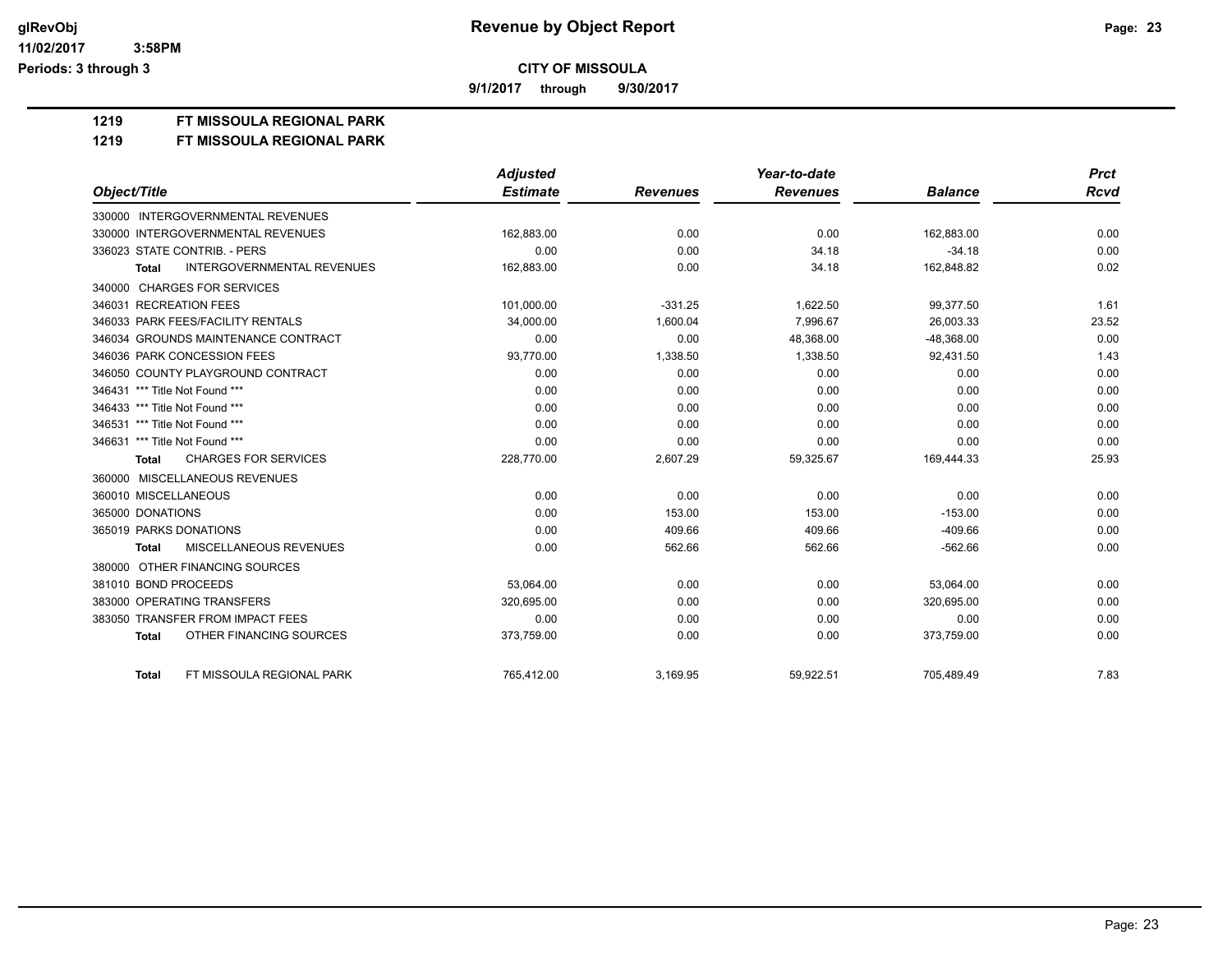**9/1/2017 through 9/30/2017**

# **1219 FT MISSOULA REGIONAL PARK**

|                                             | <b>Adjusted</b> |                 | Year-to-date    |                | <b>Prct</b> |
|---------------------------------------------|-----------------|-----------------|-----------------|----------------|-------------|
| Object/Title                                | <b>Estimate</b> | <b>Revenues</b> | <b>Revenues</b> | <b>Balance</b> | <b>Rcvd</b> |
| 330000 INTERGOVERNMENTAL REVENUES           |                 |                 |                 |                |             |
| 330000 INTERGOVERNMENTAL REVENUES           | 162,883.00      | 0.00            | 0.00            | 162,883.00     | 0.00        |
| 336023 STATE CONTRIB. - PERS                | 0.00            | 0.00            | 34.18           | $-34.18$       | 0.00        |
| INTERGOVERNMENTAL REVENUES<br><b>Total</b>  | 162,883.00      | 0.00            | 34.18           | 162,848.82     | 0.02        |
| 340000 CHARGES FOR SERVICES                 |                 |                 |                 |                |             |
| 346031 RECREATION FEES                      | 101,000.00      | $-331.25$       | 1,622.50        | 99,377.50      | 1.61        |
| 346033 PARK FEES/FACILITY RENTALS           | 34,000.00       | 1,600.04        | 7.996.67        | 26,003.33      | 23.52       |
| 346034 GROUNDS MAINTENANCE CONTRACT         | 0.00            | 0.00            | 48,368.00       | $-48,368.00$   | 0.00        |
| 346036 PARK CONCESSION FEES                 | 93,770.00       | 1,338.50        | 1,338.50        | 92,431.50      | 1.43        |
| 346050 COUNTY PLAYGROUND CONTRACT           | 0.00            | 0.00            | 0.00            | 0.00           | 0.00        |
| 346431 *** Title Not Found ***              | 0.00            | 0.00            | 0.00            | 0.00           | 0.00        |
| 346433 *** Title Not Found ***              | 0.00            | 0.00            | 0.00            | 0.00           | 0.00        |
| 346531 *** Title Not Found ***              | 0.00            | 0.00            | 0.00            | 0.00           | 0.00        |
| 346631 *** Title Not Found ***              | 0.00            | 0.00            | 0.00            | 0.00           | 0.00        |
| <b>CHARGES FOR SERVICES</b><br><b>Total</b> | 228,770.00      | 2,607.29        | 59,325.67       | 169,444.33     | 25.93       |
| 360000 MISCELLANEOUS REVENUES               |                 |                 |                 |                |             |
| 360010 MISCELLANEOUS                        | 0.00            | 0.00            | 0.00            | 0.00           | 0.00        |
| 365000 DONATIONS                            | 0.00            | 153.00          | 153.00          | $-153.00$      | 0.00        |
| 365019 PARKS DONATIONS                      | 0.00            | 409.66          | 409.66          | $-409.66$      | 0.00        |
| MISCELLANEOUS REVENUES<br><b>Total</b>      | 0.00            | 562.66          | 562.66          | $-562.66$      | 0.00        |
| OTHER FINANCING SOURCES<br>380000           |                 |                 |                 |                |             |
| 381010 BOND PROCEEDS                        | 53.064.00       | 0.00            | 0.00            | 53,064.00      | 0.00        |
| 383000 OPERATING TRANSFERS                  | 320,695.00      | 0.00            | 0.00            | 320,695.00     | 0.00        |
| 383050 TRANSFER FROM IMPACT FEES            | 0.00            | 0.00            | 0.00            | 0.00           | 0.00        |
| OTHER FINANCING SOURCES<br><b>Total</b>     | 373,759.00      | 0.00            | 0.00            | 373,759.00     | 0.00        |
| FT MISSOULA REGIONAL PARK<br><b>Total</b>   | 765,412.00      | 3,169.95        | 59,922.51       | 705,489.49     | 7.83        |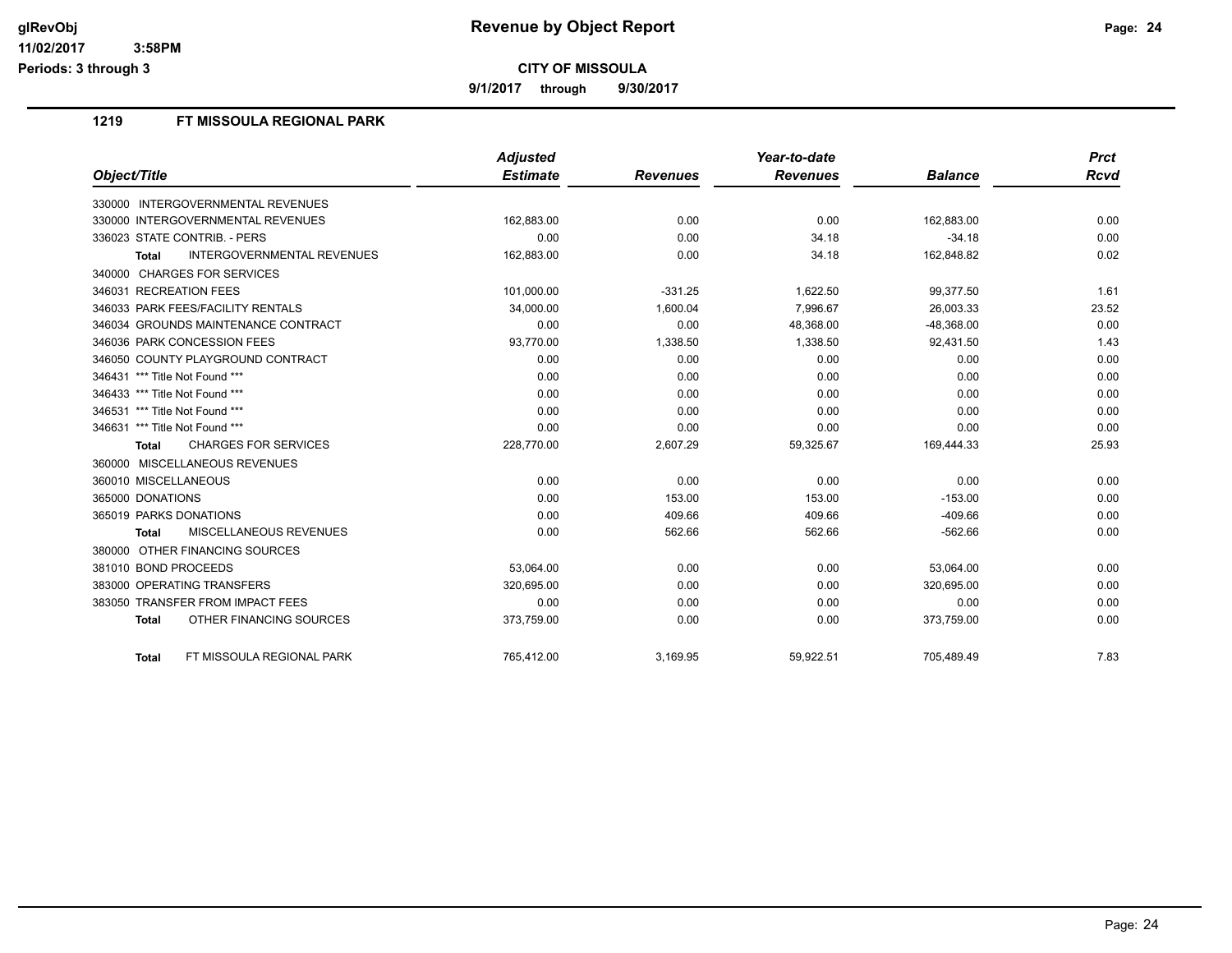**CITY OF MISSOULA**

**9/1/2017 through 9/30/2017**

# **1241 CREMAIN WALL & CEMETERY DONATIONS FUND**

# **1241 CREMAIN WALL & CEMETERY DONATIONS FUND**

|                                                                | <b>Adjusted</b> |                 | Year-to-date    |                | <b>Prct</b> |
|----------------------------------------------------------------|-----------------|-----------------|-----------------|----------------|-------------|
| Object/Title                                                   | <b>Estimate</b> | <b>Revenues</b> | <b>Revenues</b> | <b>Balance</b> | <b>Rcvd</b> |
| 340000 CHARGES FOR SERVICES                                    |                 |                 |                 |                |             |
| 343310 SALE OF NICHE NAMEPLATES & VASES                        | 0.00            | 6,200.00        | 7,600.00        | $-7,600.00$    | 0.00        |
| 343311 SALE OF NICHES                                          | 0.00            | 0.00            | 0.00            | 0.00           | 0.00        |
| 343322 CEMETERY FLOWER CARE                                    | 10,000.00       | 0.00            | 0.00            | 10,000.00      | 0.00        |
| <b>CHARGES FOR SERVICES</b><br>Total                           | 10,000.00       | 6,200.00        | 7,600.00        | 2,400.00       | 76.00       |
| MISCELLANEOUS REVENUES<br>360000                               |                 |                 |                 |                |             |
| 360010 MISCELLANEOUS                                           | 0.00            | 0.00            | 0.00            | 0.00           | 0.00        |
| 365000 DONATIONS                                               | 0.00            | 0.00            | 0.00            | 0.00           | 0.00        |
| MISCELLANEOUS REVENUES<br>Total                                | 0.00            | 0.00            | 0.00            | 0.00           | 0.00        |
| INVESTMENTS & ROYALTY EARNINGS<br>370000                       |                 |                 |                 |                |             |
| 371010 INTEREST ON INVESTMENTS                                 | 0.00            | 0.00            | 0.00            | 0.00           | 0.00        |
| 371020 GAIN/LOSS IN MARKET VALUE OF INVESTMENTS                | 0.00            | 0.00            | 0.00            | 0.00           | 0.00        |
| <b>INVESTMENTS &amp; ROYALTY EARNINGS</b><br>Total             | 0.00            | 0.00            | 0.00            | 0.00           | 0.00        |
| <b>CREMAIN WALL &amp; CEMETERY DONATIONS F</b><br><b>Total</b> | 10,000.00       | 6,200.00        | 7,600.00        | 2,400.00       | 76.00       |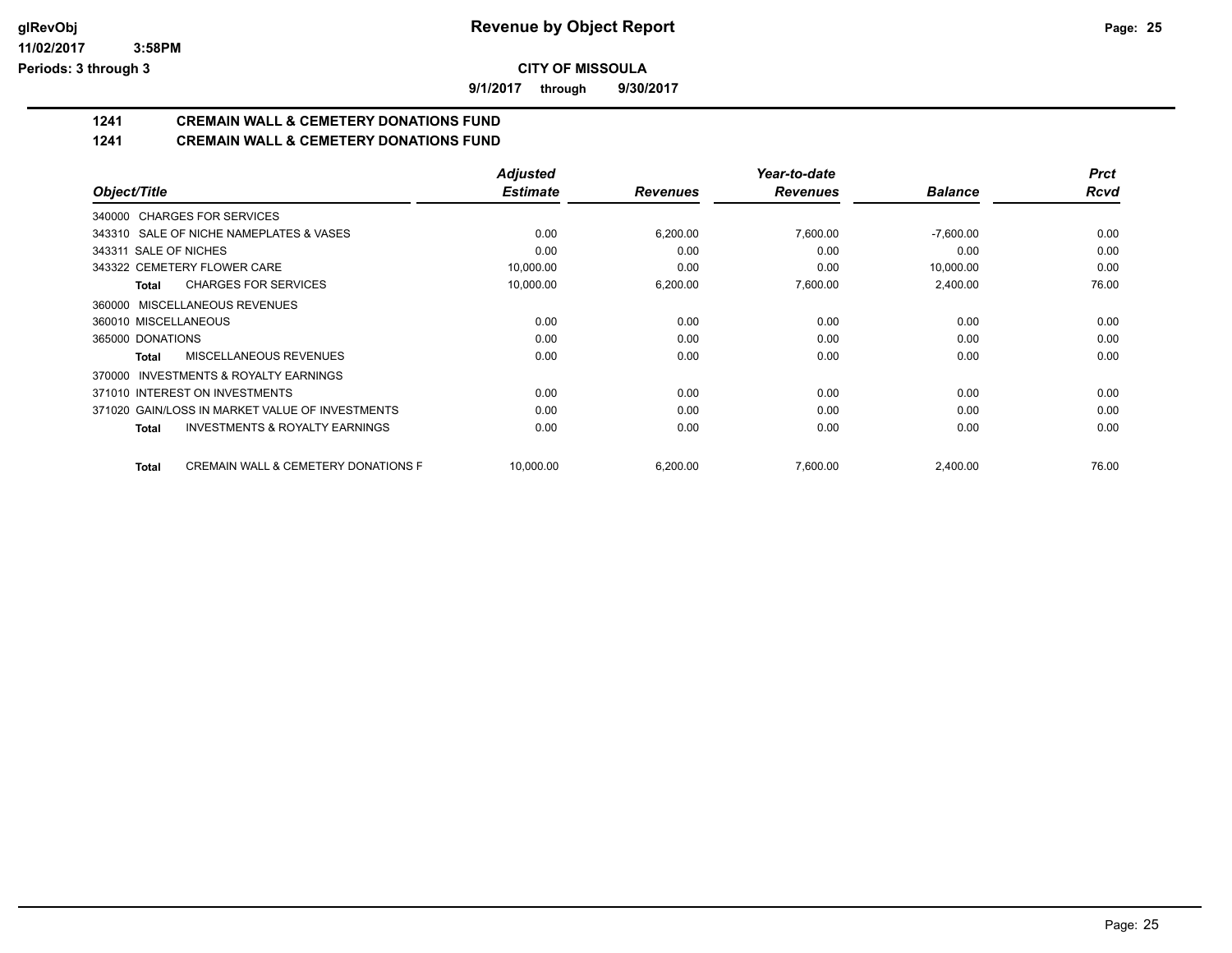**9/1/2017 through 9/30/2017**

# **1241 CREMAIN WALL & CEMETERY DONATIONS FUND**

| Object/Title                                              | <b>Adjusted</b><br><b>Estimate</b> | <b>Revenues</b> | Year-to-date<br><b>Revenues</b> | <b>Balance</b> | <b>Prct</b><br><b>Rcvd</b> |
|-----------------------------------------------------------|------------------------------------|-----------------|---------------------------------|----------------|----------------------------|
| 340000 CHARGES FOR SERVICES                               |                                    |                 |                                 |                |                            |
| 343310 SALE OF NICHE NAMEPLATES & VASES                   | 0.00                               | 6,200.00        | 7.600.00                        | $-7,600.00$    | 0.00                       |
| 343311 SALE OF NICHES                                     | 0.00                               | 0.00            | 0.00                            | 0.00           | 0.00                       |
| 343322 CEMETERY FLOWER CARE                               | 10,000.00                          | 0.00            | 0.00                            | 10,000.00      | 0.00                       |
| <b>CHARGES FOR SERVICES</b><br><b>Total</b>               | 10,000.00                          | 6,200.00        | 7,600.00                        | 2,400.00       | 76.00                      |
| 360000 MISCELLANEOUS REVENUES                             |                                    |                 |                                 |                |                            |
| 360010 MISCELLANEOUS                                      | 0.00                               | 0.00            | 0.00                            | 0.00           | 0.00                       |
| 365000 DONATIONS                                          | 0.00                               | 0.00            | 0.00                            | 0.00           | 0.00                       |
| <b>MISCELLANEOUS REVENUES</b><br><b>Total</b>             | 0.00                               | 0.00            | 0.00                            | 0.00           | 0.00                       |
| <b>INVESTMENTS &amp; ROYALTY EARNINGS</b><br>370000       |                                    |                 |                                 |                |                            |
| 371010 INTEREST ON INVESTMENTS                            | 0.00                               | 0.00            | 0.00                            | 0.00           | 0.00                       |
| 371020 GAIN/LOSS IN MARKET VALUE OF INVESTMENT            | 0.00                               | 0.00            | 0.00                            | 0.00           | 0.00                       |
| <b>INVESTMENTS &amp; ROYALTY EARNINGS</b><br><b>Total</b> | 0.00                               | 0.00            | 0.00                            | 0.00           | 0.00                       |
| <b>CREMAIN WALL &amp; CEMETERY DONATIONS F</b><br>Total   | 10,000.00                          | 6,200.00        | 7.600.00                        | 2,400.00       | 76.00                      |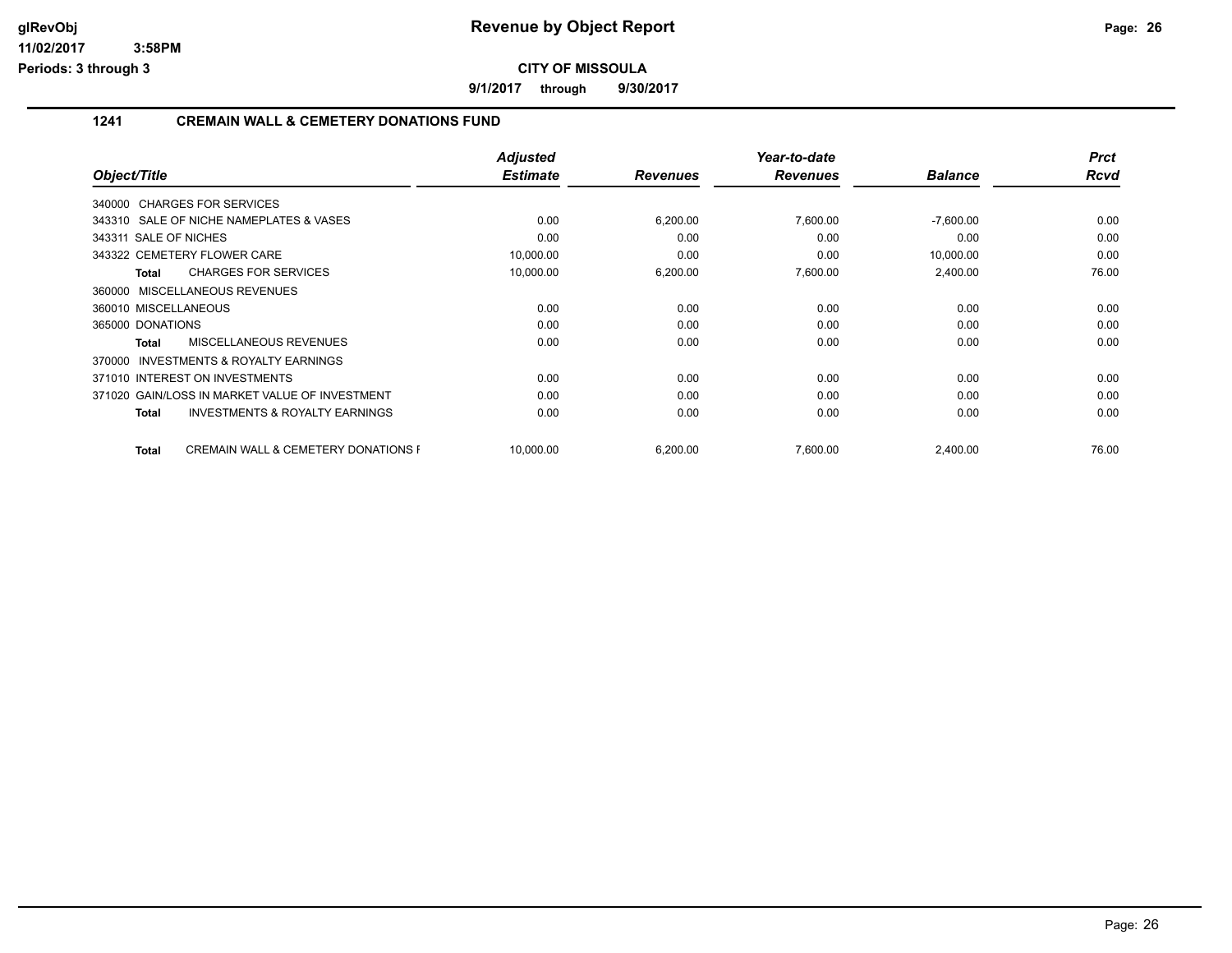**9/1/2017 through 9/30/2017**

#### **1242 CEMETERY CARE FUND**

**1242 CEMETERY CARE FUND**

|                                                           | <b>Adjusted</b> |                 | Year-to-date    |                | <b>Prct</b> |
|-----------------------------------------------------------|-----------------|-----------------|-----------------|----------------|-------------|
| Object/Title                                              | <b>Estimate</b> | <b>Revenues</b> | <b>Revenues</b> | <b>Balance</b> | Rcvd        |
| 340000 CHARGES FOR SERVICES                               |                 |                 |                 |                |             |
| 343320 CEMETERY - SALE OF PLOTS                           | 14,230.00       | 1,300.00        | 3,750.00        | 10,480.00      | 26.35       |
| 343321 CEMETERY FOUNDATIONS                               | 3.560.00        | 340.00          | 1.060.00        | 2.500.00       | 29.78       |
| 343322 CEMETERY FLOWER CARE                               | 4.150.00        | 0.00            | 0.00            | 4,150.00       | 0.00        |
| 343323 CEMETERY - LINER INSTALL FEES                      | 12,530.00       | 300.00          | 2,100.00        | 10,430.00      | 16.76       |
| 343324 OTHER CEMETERY FEES                                | 1.920.00        | 0.00            | 450.00          | 1.470.00       | 23.44       |
| 343325 2ND INTERMENT RIGHT                                | 3.840.00        | 0.00            | 600.00          | 3.240.00       | 15.63       |
| 343340 CEMETERY - OPENINGS & CLOSINGS                     | 14,770.00       | 525.00          | 2,600.00        | 12,170.00      | 17.60       |
| 343350 CEMETERY CARE, FEES                                | 0.00            | 0.00            | 42.50           | $-42.50$       | 0.00        |
| <b>CHARGES FOR SERVICES</b><br><b>Total</b>               | 55,000.00       | 2,465.00        | 10,602.50       | 44,397.50      | 19.28       |
| 360000 MISCELLANEOUS REVENUES                             |                 |                 |                 |                |             |
| 360010 MISCELLANEOUS                                      | 0.00            | 0.00            | 0.00            | 0.00           | 0.00        |
| MISCELLANEOUS REVENUES<br><b>Total</b>                    | 0.00            | 0.00            | 0.00            | 0.00           | 0.00        |
| INVESTMENTS & ROYALTY EARNINGS<br>370000                  |                 |                 |                 |                |             |
| 371010 INTEREST ON INVESTMENTS                            | 0.00            | 0.00            | 0.00            | 0.00           | 0.00        |
| 371020 GAIN/LOSS IN MARKET VALUE OF INVESTMENTS           | 0.00            | 0.00            | 0.00            | 0.00           | 0.00        |
| <b>INVESTMENTS &amp; ROYALTY EARNINGS</b><br><b>Total</b> | 0.00            | 0.00            | 0.00            | 0.00           | 0.00        |
| 380000 OTHER FINANCING SOURCES                            |                 |                 |                 |                |             |
| 382010 SALE OF FIXED ASSETS                               | 0.00            | 0.00            | 0.00            | 0.00           | 0.00        |
| OTHER FINANCING SOURCES<br>Total                          | 0.00            | 0.00            | 0.00            | 0.00           | 0.00        |
| <b>CEMETERY CARE FUND</b><br><b>Total</b>                 | 55.000.00       | 2.465.00        | 10.602.50       | 44.397.50      | 19.28       |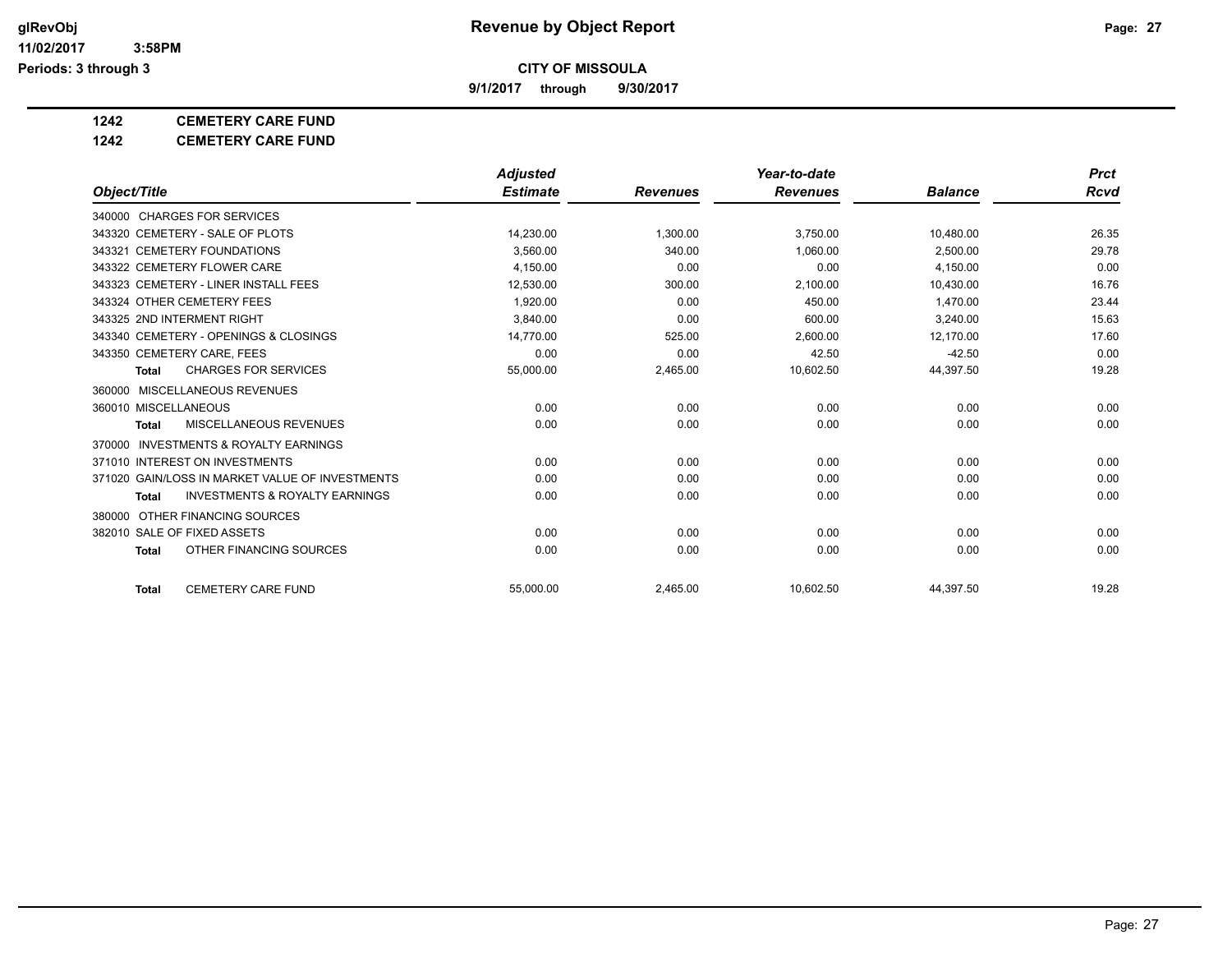**9/1/2017 through 9/30/2017**

#### **1242 CEMETERY CARE FUND**

|                                                           | <b>Adjusted</b> |                 | Year-to-date    |                | <b>Prct</b> |
|-----------------------------------------------------------|-----------------|-----------------|-----------------|----------------|-------------|
| Object/Title                                              | <b>Estimate</b> | <b>Revenues</b> | <b>Revenues</b> | <b>Balance</b> | Rcvd        |
| 340000 CHARGES FOR SERVICES                               |                 |                 |                 |                |             |
| 343320 CEMETERY - SALE OF PLOTS                           | 14,230.00       | 1,300.00        | 3,750.00        | 10,480.00      | 26.35       |
| 343321 CEMETERY FOUNDATIONS                               | 3,560.00        | 340.00          | 1,060.00        | 2,500.00       | 29.78       |
| 343322 CEMETERY FLOWER CARE                               | 4,150.00        | 0.00            | 0.00            | 4,150.00       | 0.00        |
| 343323 CEMETERY - LINER INSTALL FEES                      | 12,530.00       | 300.00          | 2.100.00        | 10,430.00      | 16.76       |
| 343324 OTHER CEMETERY FEES                                | 1.920.00        | 0.00            | 450.00          | 1.470.00       | 23.44       |
| 343325 2ND INTERMENT RIGHT                                | 3,840.00        | 0.00            | 600.00          | 3,240.00       | 15.63       |
| 343340 CEMETERY - OPENINGS & CLOSINGS                     | 14.770.00       | 525.00          | 2.600.00        | 12.170.00      | 17.60       |
| 343350 CEMETERY CARE, FEES                                | 0.00            | 0.00            | 42.50           | $-42.50$       | 0.00        |
| <b>CHARGES FOR SERVICES</b><br><b>Total</b>               | 55,000.00       | 2,465.00        | 10,602.50       | 44,397.50      | 19.28       |
| 360000 MISCELLANEOUS REVENUES                             |                 |                 |                 |                |             |
| 360010 MISCELLANEOUS                                      | 0.00            | 0.00            | 0.00            | 0.00           | 0.00        |
| <b>MISCELLANEOUS REVENUES</b><br><b>Total</b>             | 0.00            | 0.00            | 0.00            | 0.00           | 0.00        |
| 370000 INVESTMENTS & ROYALTY EARNINGS                     |                 |                 |                 |                |             |
| 371010 INTEREST ON INVESTMENTS                            | 0.00            | 0.00            | 0.00            | 0.00           | 0.00        |
| 371020 GAIN/LOSS IN MARKET VALUE OF INVESTMENT            | 0.00            | 0.00            | 0.00            | 0.00           | 0.00        |
| <b>INVESTMENTS &amp; ROYALTY EARNINGS</b><br><b>Total</b> | 0.00            | 0.00            | 0.00            | 0.00           | 0.00        |
| 380000 OTHER FINANCING SOURCES                            |                 |                 |                 |                |             |
| 382010 SALE OF FIXED ASSETS                               | 0.00            | 0.00            | 0.00            | 0.00           | 0.00        |
| OTHER FINANCING SOURCES<br><b>Total</b>                   | 0.00            | 0.00            | 0.00            | 0.00           | 0.00        |
| <b>CEMETERY CARE FUND</b><br><b>Total</b>                 | 55.000.00       | 2,465.00        | 10,602.50       | 44,397.50      | 19.28       |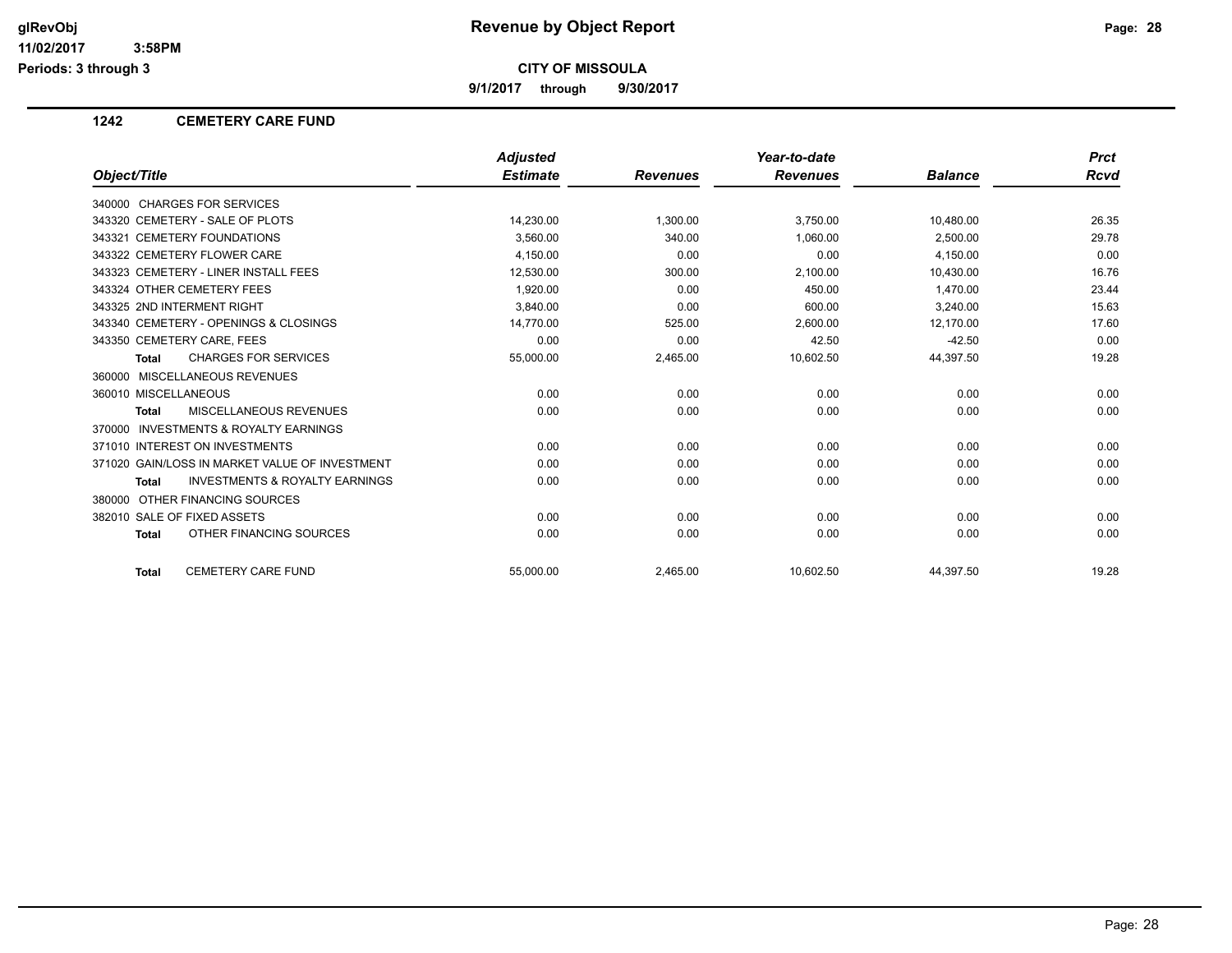**9/1/2017 through 9/30/2017**

# **1243 CEMETERY MEMORIAL FUND**

**1243 CEMETERY MEMORIAL FUND**

|                                                           | <b>Adjusted</b> |                 | Year-to-date    |                | <b>Prct</b> |
|-----------------------------------------------------------|-----------------|-----------------|-----------------|----------------|-------------|
| Object/Title                                              | <b>Estimate</b> | <b>Revenues</b> | <b>Revenues</b> | <b>Balance</b> | Rcvd        |
| 360000 MISCELLANEOUS REVENUES                             |                 |                 |                 |                |             |
| 360010 MISCELLANEOUS                                      | 0.00            | 0.00            | 0.00            | 0.00           | 0.00        |
| 365000 DONATIONS                                          | 1.500.00        | 1.440.50        | 2.090.50        | $-590.50$      | 139.37      |
| MISCELLANEOUS REVENUES<br>Total                           | 1.500.00        | 1.440.50        | 2,090.50        | $-590.50$      | 139.37      |
| 370000 INVESTMENTS & ROYALTY EARNINGS                     |                 |                 |                 |                |             |
| 371010 INTEREST ON INVESTMENTS                            | 0.00            | 0.00            | 0.00            | 0.00           | 0.00        |
| 371020 GAIN/LOSS IN MARKET VALUE OF INVESTMENTS           | 0.00            | 0.00            | 0.00            | 0.00           | 0.00        |
| <b>INVESTMENTS &amp; ROYALTY EARNINGS</b><br><b>Total</b> | 0.00            | 0.00            | 0.00            | 0.00           | 0.00        |
| <b>CEMETERY MEMORIAL FUND</b><br>Total                    | 1.500.00        | .440.50         | 2.090.50        | $-590.50$      | 139.37      |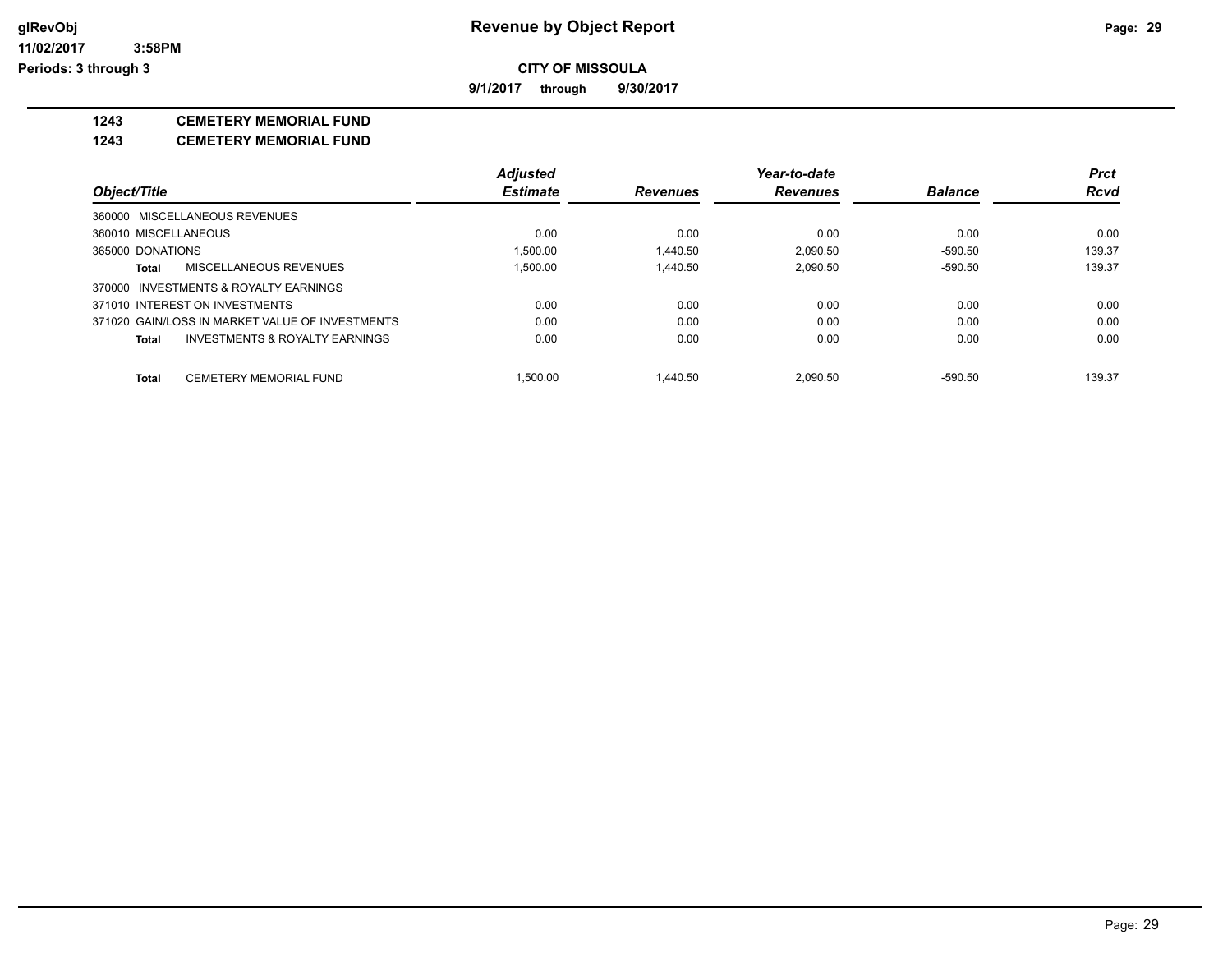**CITY OF MISSOULA**

**9/1/2017 through 9/30/2017**

# **1243 CEMETERY MEMORIAL FUND**

 **3:58PM**

|                      |                                                | <b>Adjusted</b> |                 | Year-to-date    |                | <b>Prct</b> |
|----------------------|------------------------------------------------|-----------------|-----------------|-----------------|----------------|-------------|
| Object/Title         |                                                | <b>Estimate</b> | <b>Revenues</b> | <b>Revenues</b> | <b>Balance</b> | <b>Rcvd</b> |
|                      | 360000 MISCELLANEOUS REVENUES                  |                 |                 |                 |                |             |
| 360010 MISCELLANEOUS |                                                | 0.00            | 0.00            | 0.00            | 0.00           | 0.00        |
| 365000 DONATIONS     |                                                | 1.500.00        | 1.440.50        | 2.090.50        | $-590.50$      | 139.37      |
| Total                | MISCELLANEOUS REVENUES                         | 1.500.00        | 1.440.50        | 2.090.50        | $-590.50$      | 139.37      |
|                      | 370000 INVESTMENTS & ROYALTY EARNINGS          |                 |                 |                 |                |             |
|                      | 371010 INTEREST ON INVESTMENTS                 | 0.00            | 0.00            | 0.00            | 0.00           | 0.00        |
|                      | 371020 GAIN/LOSS IN MARKET VALUE OF INVESTMENT | 0.00            | 0.00            | 0.00            | 0.00           | 0.00        |
| <b>Total</b>         | INVESTMENTS & ROYALTY EARNINGS                 | 0.00            | 0.00            | 0.00            | 0.00           | 0.00        |
| <b>Total</b>         | <b>CEMETERY MEMORIAL FUND</b>                  | 1.500.00        | 1.440.50        | 2.090.50        | $-590.50$      | 139.37      |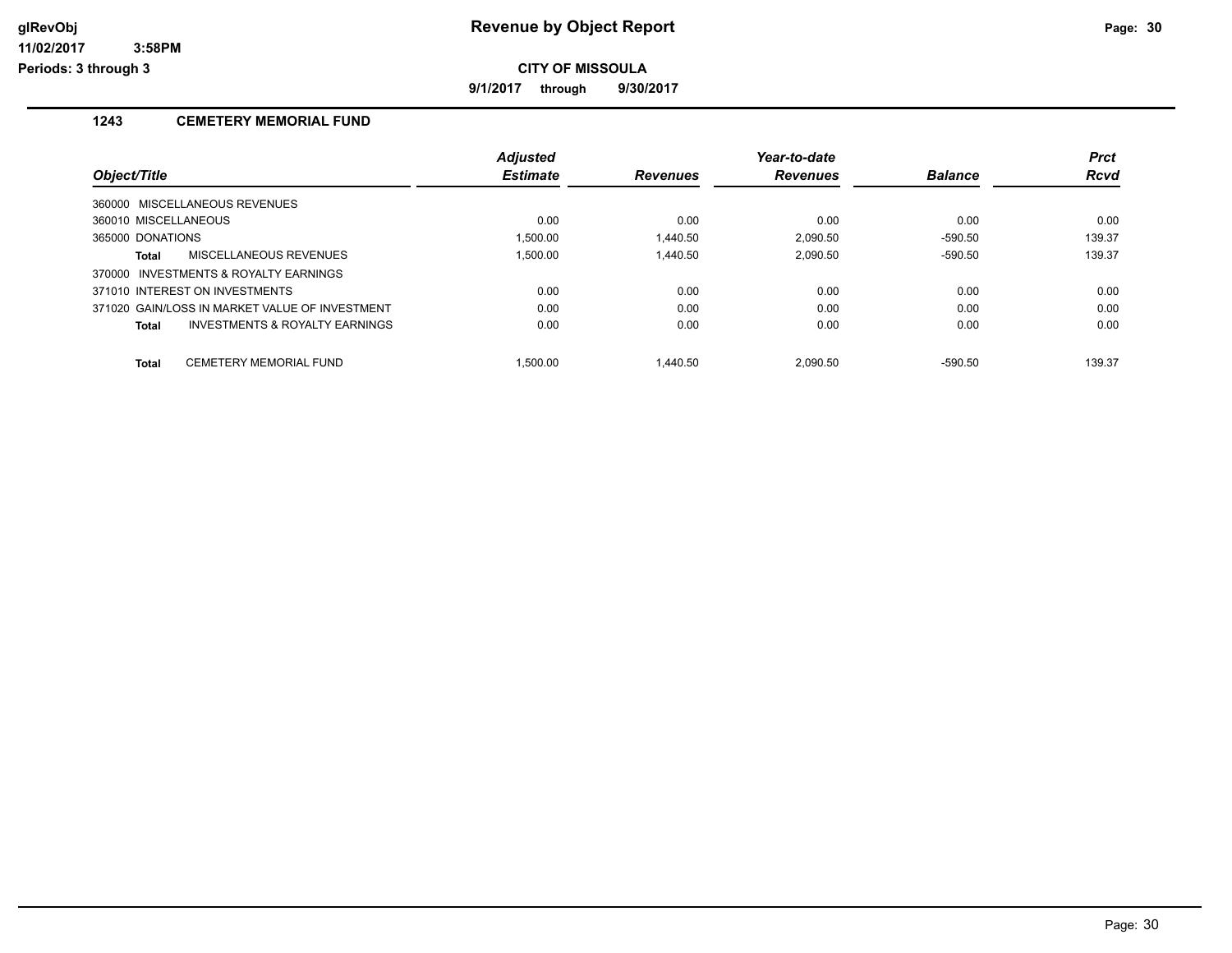**9/1/2017 through 9/30/2017**

**1265 TITLE 1 PROJECTS FUND**

**1265 TITLE 1 PROJECTS FUND**

|                         |                                           | <b>Adjusted</b> |                 | Year-to-date    |                | <b>Prct</b> |
|-------------------------|-------------------------------------------|-----------------|-----------------|-----------------|----------------|-------------|
| Object/Title            |                                           | <b>Estimate</b> | <b>Revenues</b> | <b>Revenues</b> | <b>Balance</b> | Rcvd        |
|                         | 360000 MISCELLANEOUS REVENUES             |                 |                 |                 |                |             |
| 360010 MISCELLANEOUS    |                                           | 0.00            | 0.00            | 0.00            | 0.00           | 0.00        |
| Total                   | MISCELLANEOUS REVENUES                    | 0.00            | 0.00            | 0.00            | 0.00           | 0.00        |
|                         | 370000 INVESTMENTS & ROYALTY EARNINGS     |                 |                 |                 |                |             |
|                         | 371010 INTEREST ON INVESTMENTS            | 0.00            | 0.00            | 0.00            | 0.00           | 0.00        |
|                         | 373002 LOAN REPAYMENT - FAMILY SERVICES   | 146.924.00      | 0.00            | 0.00            | 146.924.00     | 0.00        |
| 373006 BURNS ST COMMONS |                                           | 0.00            | 0.00            | 0.00            | 0.00           | 0.00        |
| Total                   | <b>INVESTMENTS &amp; ROYALTY EARNINGS</b> | 146,924.00      | 0.00            | 0.00            | 146,924.00     | 0.00        |
| Total                   | TITLE 1 PROJECTS FUND                     | 146.924.00      | 0.00            | 0.00            | 146.924.00     | 0.00        |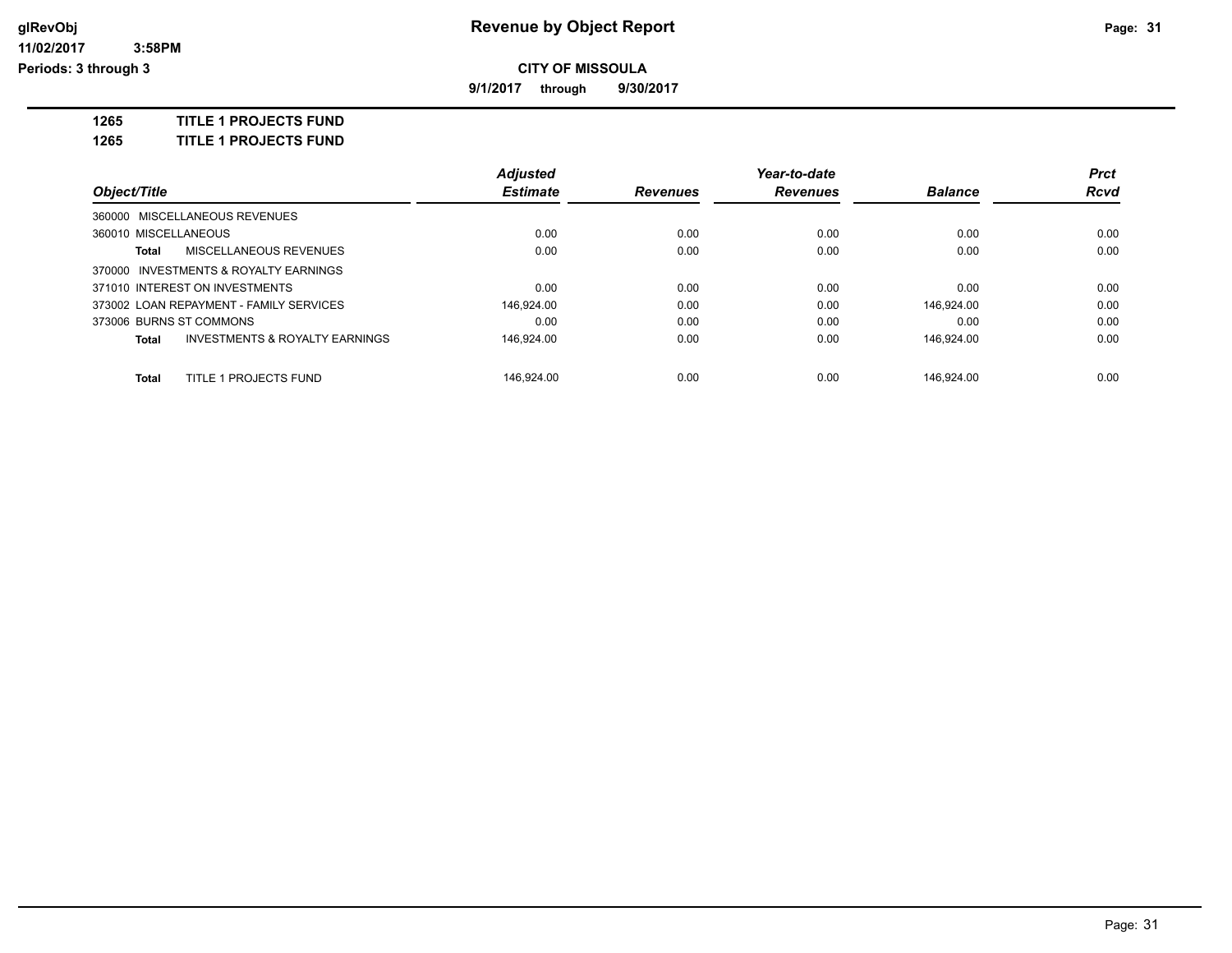**CITY OF MISSOULA**

**9/1/2017 through 9/30/2017**

# **1265 TITLE 1 PROJECTS FUND**

 **3:58PM**

|                                                | <b>Adjusted</b> |                 | Year-to-date    |                | <b>Prct</b> |
|------------------------------------------------|-----------------|-----------------|-----------------|----------------|-------------|
| Object/Title                                   | <b>Estimate</b> | <b>Revenues</b> | <b>Revenues</b> | <b>Balance</b> | <b>Rcvd</b> |
| 360000 MISCELLANEOUS REVENUES                  |                 |                 |                 |                |             |
| 360010 MISCELLANEOUS                           | 0.00            | 0.00            | 0.00            | 0.00           | 0.00        |
| <b>MISCELLANEOUS REVENUES</b><br><b>Total</b>  | 0.00            | 0.00            | 0.00            | 0.00           | 0.00        |
| 370000 INVESTMENTS & ROYALTY EARNINGS          |                 |                 |                 |                |             |
| 371010 INTEREST ON INVESTMENTS                 | 0.00            | 0.00            | 0.00            | 0.00           | 0.00        |
| 373002 LOAN REPAYMENT - FAMILY SERVICES        | 146.924.00      | 0.00            | 0.00            | 146.924.00     | 0.00        |
| 373006 BURNS ST COMMONS                        | 0.00            | 0.00            | 0.00            | 0.00           | 0.00        |
| INVESTMENTS & ROYALTY EARNINGS<br><b>Total</b> | 146.924.00      | 0.00            | 0.00            | 146.924.00     | 0.00        |
| TITLE 1 PROJECTS FUND<br><b>Total</b>          | 146.924.00      | 0.00            | 0.00            | 146.924.00     | 0.00        |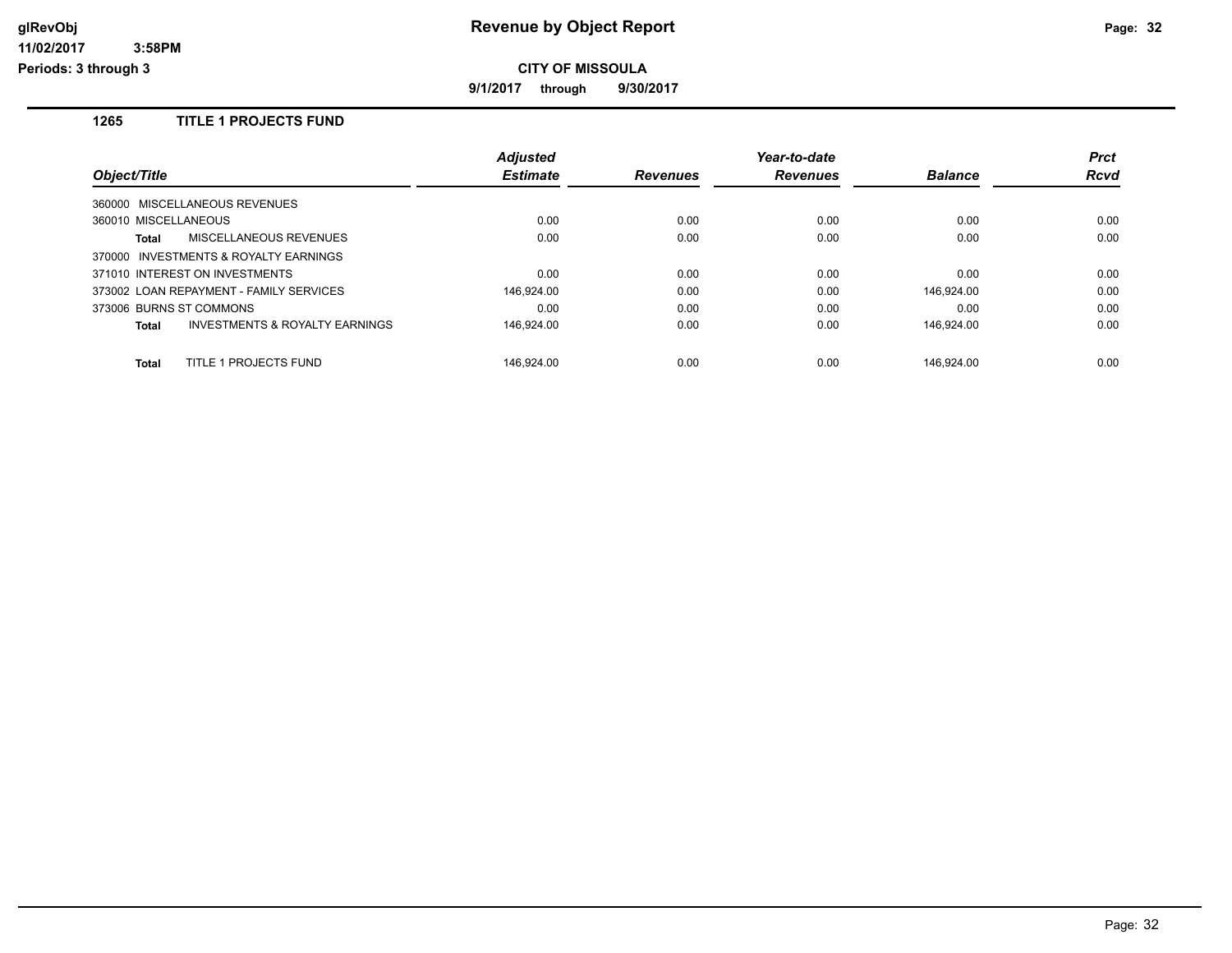*Prct Rcvd*

**CITY OF MISSOULA**

**9/1/2017 through 9/30/2017**

#### **1396 PROGRAM INCOME REVOLVING LOAN PROGRAM 1396 PROGRAM INCOME REVOLVING LOAN PROGRAM**

|                                     | <b>Adjusted</b> |                 | Year-to-date    |                | <b>Prct</b> |
|-------------------------------------|-----------------|-----------------|-----------------|----------------|-------------|
| Object/Title                        | <b>Estimate</b> | <b>Revenues</b> | <b>Revenues</b> | <b>Balance</b> | Rcva        |
| 330000 INTERGOVERNMENTAL REVENUES   |                 |                 |                 |                |             |
| 331010 ENTITLEMENT - CDBG           | 0.00            | 0.00            | 0.00            | 0.00           | 0.00        |
| INTERGOVERNMENTAL REVENUES<br>Total | 0.00            | 0.00            | 0.00            | 0.00           | 0.00        |
| MISCELLANEOUS REVENUES<br>360000    |                 |                 |                 |                |             |
| 360005 LOAN REPAYMENTS              | 0.00            | 0.00            | 0.00            | 0.00           | 0.00        |
| 360010 MISCELLANEOUS                | 0.00            | 0.00            | 0.00            | 0.00           | 0.00        |

| Total        | INTERGOVERNMENTAL REVENUES                      | 0.00      | 0.00 | 0.00     | 0.00      | 0.00  |
|--------------|-------------------------------------------------|-----------|------|----------|-----------|-------|
|              | 360000 MISCELLANEOUS REVENUES                   |           |      |          |           |       |
|              | 360005 LOAN REPAYMENTS                          | 0.00      | 0.00 | 0.00     | 0.00      | 0.00  |
|              | 360010 MISCELLANEOUS                            | 0.00      | 0.00 | 0.00     | 0.00      | 0.00  |
|              | 360013 REPAYMENT OF SEWER GRANT                 | 7,000.00  | 0.00 | 2,815.00 | 4,185.00  | 40.21 |
|              | 360014 REPAYMENT OF LOAN/MHA                    | 0.00      | 0.00 | 0.00     | 0.00      | 0.00  |
|              | 361013 CLOSED GRANT REPAYMENTS                  | 55,439.00 | 0.00 | 0.00     | 55,439.00 | 0.00  |
| Total        | MISCELLANEOUS REVENUES                          | 62,439.00 | 0.00 | 2,815.00 | 59,624.00 | 4.51  |
|              | 370000 INVESTMENTS & ROYALTY EARNINGS           |           |      |          |           |       |
|              | 371010 INTEREST ON INVESTMENTS                  | 0.00      | 0.00 | 0.00     | 0.00      | 0.00  |
|              | 371020 GAIN/LOSS IN MARKET VALUE OF INVESTMENTS | 0.00      | 0.00 | 0.00     | 0.00      | 0.00  |
| Total        | <b>INVESTMENTS &amp; ROYALTY EARNINGS</b>       | 0.00      | 0.00 | 0.00     | 0.00      | 0.00  |
|              | 380000 OTHER FINANCING SOURCES                  |           |      |          |           |       |
|              | 383026 TRANS FR CDBG                            | 0.00      | 0.00 | 0.00     | 0.00      | 0.00  |
| Total        | OTHER FINANCING SOURCES                         | 0.00      | 0.00 | 0.00     | 0.00      | 0.00  |
| <b>Total</b> | PROGRAM INCOME REVOLVING LOAN PRO               | 62,439.00 | 0.00 | 2,815.00 | 59,624.00 | 4.51  |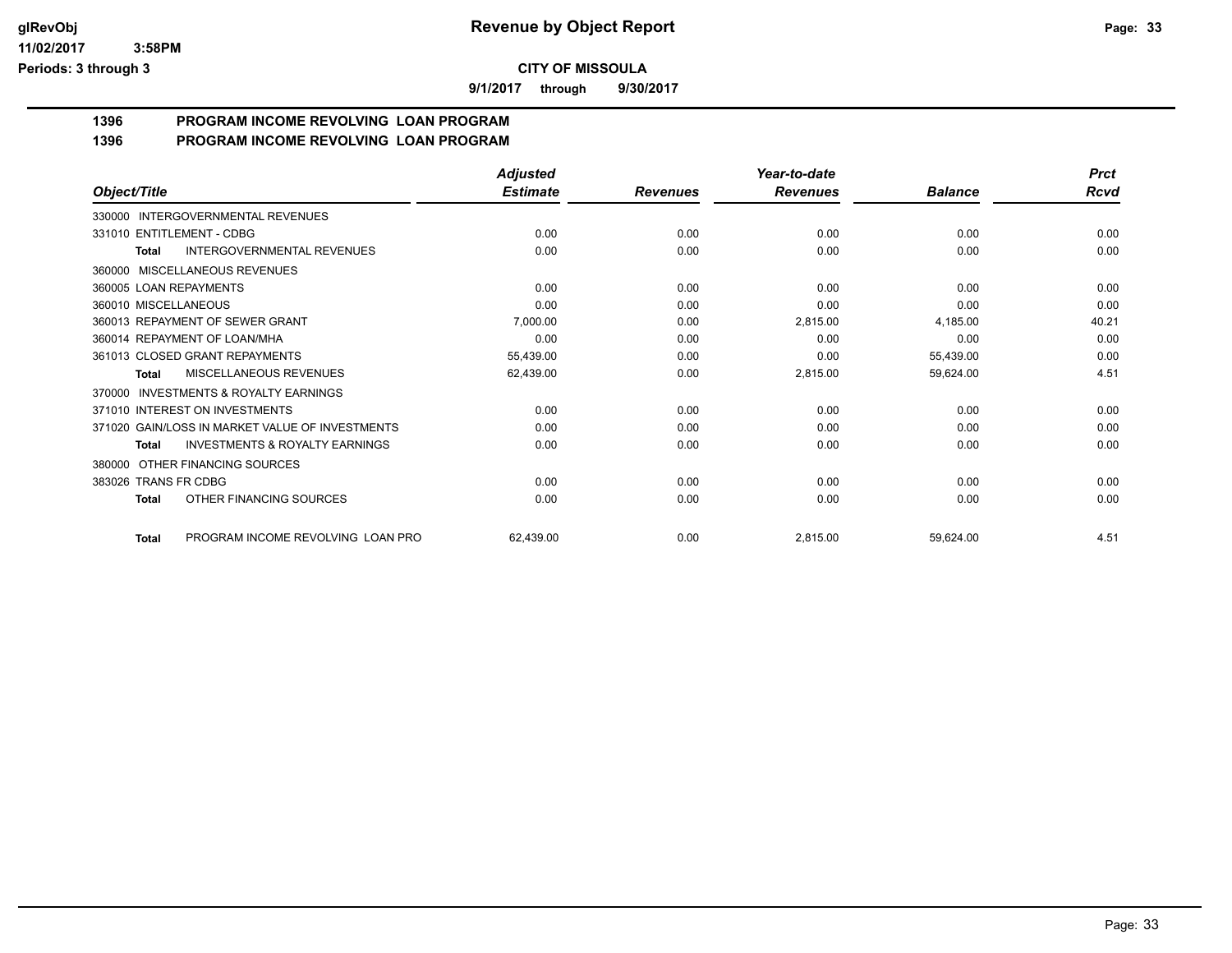**CITY OF MISSOULA**

**9/1/2017 through 9/30/2017**

#### **1396 PROGRAM INCOME REVOLVING LOAN PROGRAM**

|                                                     | <b>Adjusted</b> |                 | Year-to-date    |                | <b>Prct</b> |
|-----------------------------------------------------|-----------------|-----------------|-----------------|----------------|-------------|
| Object/Title                                        | <b>Estimate</b> | <b>Revenues</b> | <b>Revenues</b> | <b>Balance</b> | Rcvd        |
| 330000 INTERGOVERNMENTAL REVENUES                   |                 |                 |                 |                |             |
| 331010 ENTITLEMENT - CDBG                           | 0.00            | 0.00            | 0.00            | 0.00           | 0.00        |
| <b>INTERGOVERNMENTAL REVENUES</b><br>Total          | 0.00            | 0.00            | 0.00            | 0.00           | 0.00        |
| 360000 MISCELLANEOUS REVENUES                       |                 |                 |                 |                |             |
| 360005 LOAN REPAYMENTS                              | 0.00            | 0.00            | 0.00            | 0.00           | 0.00        |
| 360010 MISCELLANEOUS                                | 0.00            | 0.00            | 0.00            | 0.00           | 0.00        |
| 360013 REPAYMENT OF SEWER GRANT                     | 7,000.00        | 0.00            | 2,815.00        | 4,185.00       | 40.21       |
| 360014 REPAYMENT OF LOAN/MHA                        | 0.00            | 0.00            | 0.00            | 0.00           | 0.00        |
| 361013 CLOSED GRANT REPAYMENTS                      | 55,439.00       | 0.00            | 0.00            | 55,439.00      | 0.00        |
| MISCELLANEOUS REVENUES<br><b>Total</b>              | 62,439.00       | 0.00            | 2,815.00        | 59,624.00      | 4.51        |
| <b>INVESTMENTS &amp; ROYALTY EARNINGS</b><br>370000 |                 |                 |                 |                |             |
| 371010 INTEREST ON INVESTMENTS                      | 0.00            | 0.00            | 0.00            | 0.00           | 0.00        |
| 371020 GAIN/LOSS IN MARKET VALUE OF INVESTMENT      | 0.00            | 0.00            | 0.00            | 0.00           | 0.00        |
| <b>INVESTMENTS &amp; ROYALTY EARNINGS</b><br>Total  | 0.00            | 0.00            | 0.00            | 0.00           | 0.00        |
| 380000 OTHER FINANCING SOURCES                      |                 |                 |                 |                |             |
| 383026 TRANS FR CDBG                                | 0.00            | 0.00            | 0.00            | 0.00           | 0.00        |
| OTHER FINANCING SOURCES<br><b>Total</b>             | 0.00            | 0.00            | 0.00            | 0.00           | 0.00        |
| PROGRAM INCOME REVOLVING LOAN PRC<br><b>Total</b>   | 62,439.00       | 0.00            | 2,815.00        | 59,624.00      | 4.51        |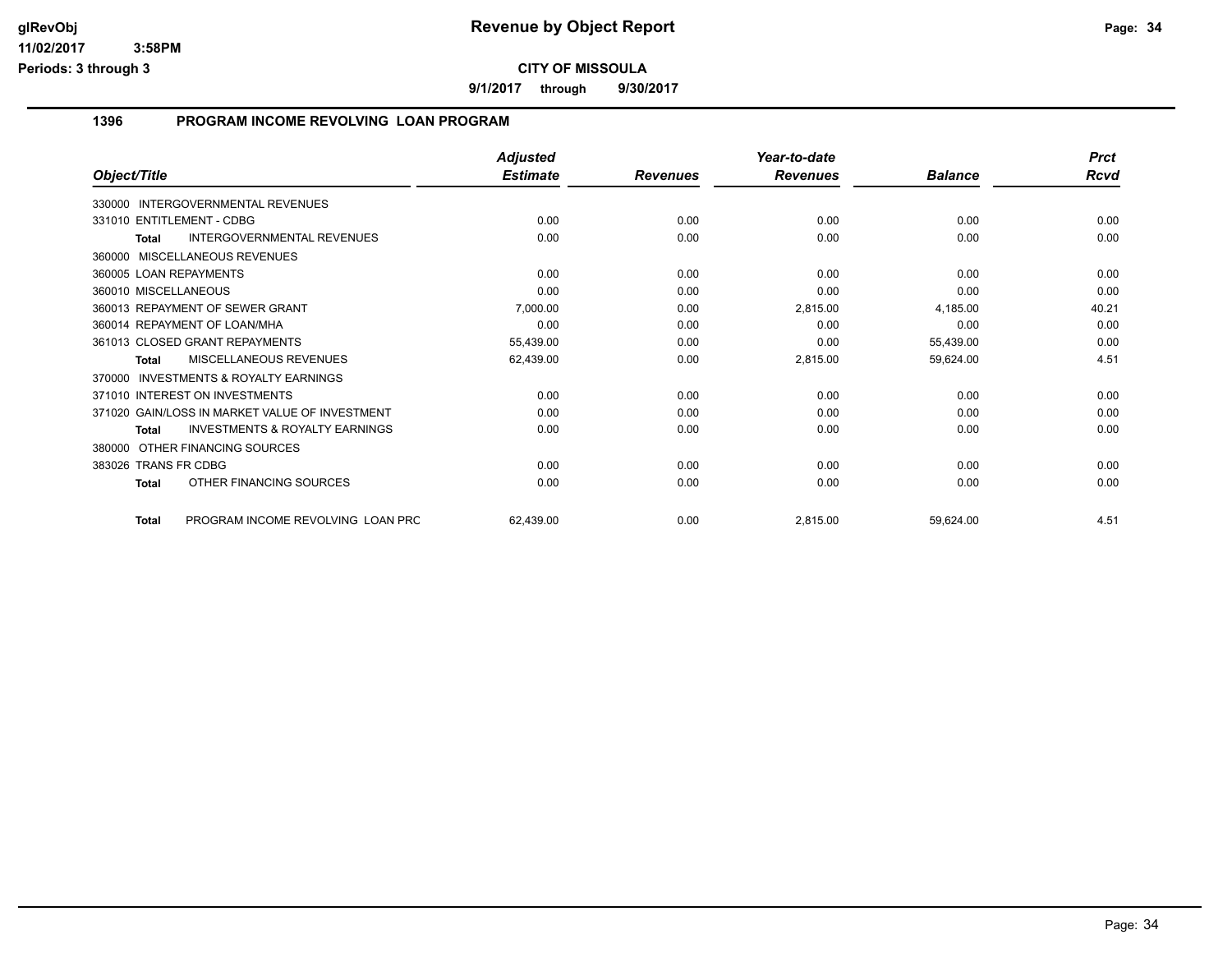**CITY OF MISSOULA**

**9/1/2017 through 9/30/2017**

# **1397 STATE HOME PROGRAM INCOME**

 **3:58PM**

#### **1397 STATE HOME PROGRAM INCOME**

|                                                           | <b>Adjusted</b> |                 | Year-to-date    |                | <b>Prct</b> |
|-----------------------------------------------------------|-----------------|-----------------|-----------------|----------------|-------------|
| Object/Title                                              | <b>Estimate</b> | <b>Revenues</b> | <b>Revenues</b> | <b>Balance</b> | <b>Rcvd</b> |
| 330000 INTERGOVERNMENTAL REVENUES                         |                 |                 |                 |                |             |
| 331003 STATE HOME PROGRAM INCOME                          | 0.00            | 0.00            | 0.00            | 0.00           | 0.00        |
| INTERGOVERNMENTAL REVENUES<br>Total                       | 0.00            | 0.00            | 0.00            | 0.00           | 0.00        |
| 360000 MISCELLANEOUS REVENUES                             |                 |                 |                 |                |             |
| 360005 LOAN REPAYMENTS                                    | 0.00            | 0.00            | 0.00            | 0.00           | 0.00        |
| <b>MISCELLANEOUS REVENUES</b><br>Total                    | 0.00            | 0.00            | 0.00            | 0.00           | 0.00        |
| 370000 INVESTMENTS & ROYALTY EARNINGS                     |                 |                 |                 |                |             |
| 371010 INTEREST ON INVESTMENTS                            | 0.00            | 0.00            | 0.00            | 0.00           | 0.00        |
| <b>INVESTMENTS &amp; ROYALTY EARNINGS</b><br><b>Total</b> | 0.00            | 0.00            | 0.00            | 0.00           | 0.00        |
|                                                           |                 |                 |                 |                |             |
| STATE HOME PROGRAM INCOME<br><b>Total</b>                 | 0.00            | 0.00            | 0.00            | 0.00           | 0.00        |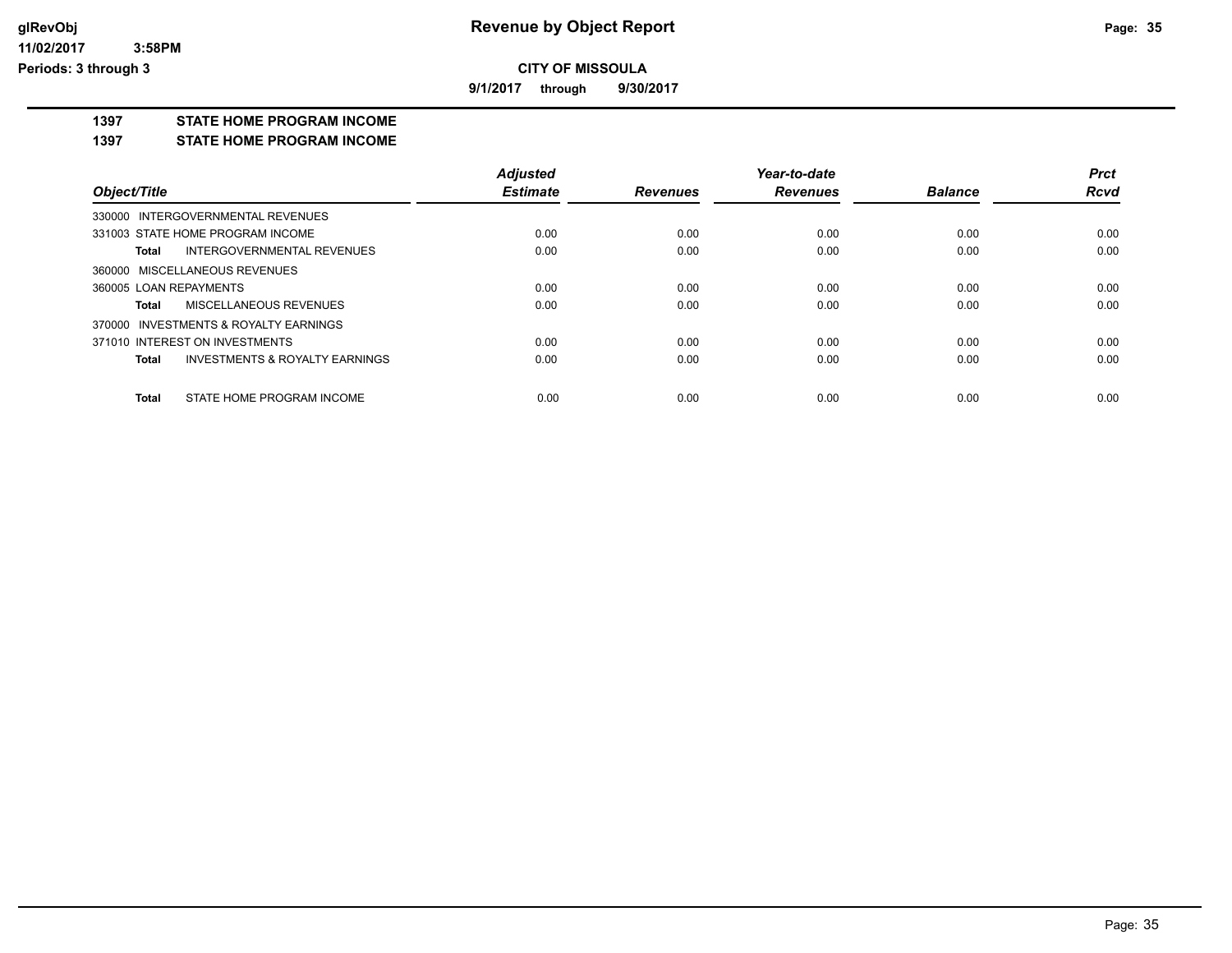**CITY OF MISSOULA**

**9/1/2017 through 9/30/2017**

## **1397 STATE HOME PROGRAM INCOME**

| Object/Title                                              | <b>Adjusted</b><br><b>Estimate</b> | <b>Revenues</b> | Year-to-date<br><b>Revenues</b> | <b>Balance</b> | <b>Prct</b><br><b>Rcvd</b> |
|-----------------------------------------------------------|------------------------------------|-----------------|---------------------------------|----------------|----------------------------|
| INTERGOVERNMENTAL REVENUES<br>330000                      |                                    |                 |                                 |                |                            |
| 331003 STATE HOME PROGRAM INCOME                          | 0.00                               | 0.00            | 0.00                            | 0.00           | 0.00                       |
| INTERGOVERNMENTAL REVENUES<br><b>Total</b>                | 0.00                               | 0.00            | 0.00                            | 0.00           | 0.00                       |
| MISCELLANEOUS REVENUES<br>360000                          |                                    |                 |                                 |                |                            |
| 360005 LOAN REPAYMENTS                                    | 0.00                               | 0.00            | 0.00                            | 0.00           | 0.00                       |
| <b>MISCELLANEOUS REVENUES</b><br><b>Total</b>             | 0.00                               | 0.00            | 0.00                            | 0.00           | 0.00                       |
| INVESTMENTS & ROYALTY EARNINGS<br>370000                  |                                    |                 |                                 |                |                            |
| 371010 INTEREST ON INVESTMENTS                            | 0.00                               | 0.00            | 0.00                            | 0.00           | 0.00                       |
| <b>INVESTMENTS &amp; ROYALTY EARNINGS</b><br><b>Total</b> | 0.00                               | 0.00            | 0.00                            | 0.00           | 0.00                       |
| STATE HOME PROGRAM INCOME<br><b>Total</b>                 | 0.00                               | 0.00            | 0.00                            | 0.00           | 0.00                       |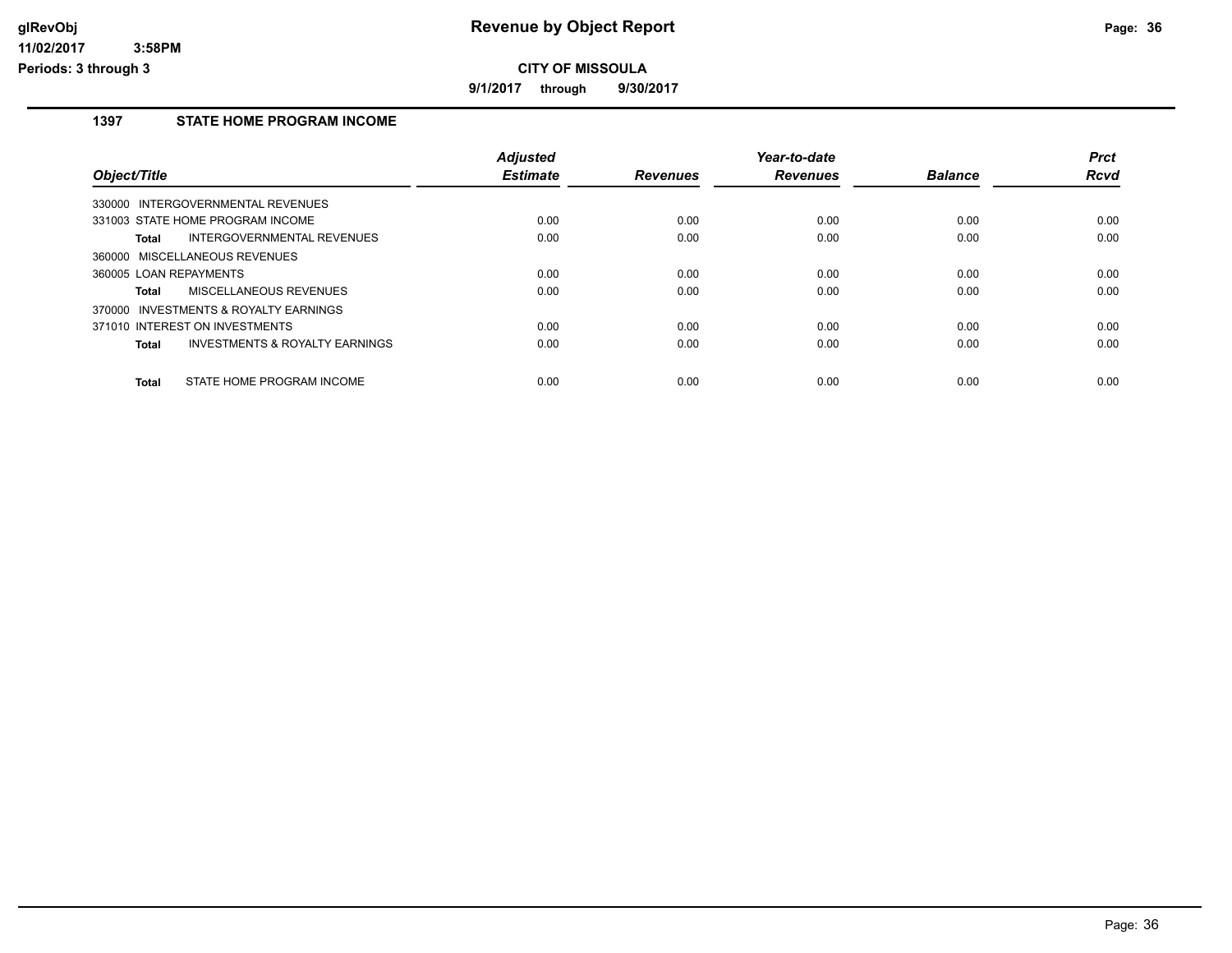**9/1/2017 through 9/30/2017**

#### **2250 PLANNING FUND**

**2250 PLANNING FUND**

|                                                    | <b>Adjusted</b> |                 | Year-to-date    |                | <b>Prct</b> |
|----------------------------------------------------|-----------------|-----------------|-----------------|----------------|-------------|
| Object/Title                                       | <b>Estimate</b> | <b>Revenues</b> | <b>Revenues</b> | <b>Balance</b> | <b>Rcvd</b> |
| 330000 INTERGOVERNMENTAL REVENUES                  |                 |                 |                 |                |             |
| 331055 FTA GRANT                                   | 0.00            | 0.00            | 0.00            | 0.00           | 0.00        |
| 331056 MDT FEDERAL CMAQ                            | 0.00            | 0.00            | 0.00            | 0.00           | 0.00        |
| 331170 HISTORICAL PRESERVATION GRANT               | 5,500.00        | 0.00            | 0.00            | 5,500.00       | 0.00        |
| 336023 STATE CONTRIB. - PERS                       | 0.00            | 0.00            | 34.96           | $-34.96$       | 0.00        |
| 338100 PLANNING MILLS PASSED THRU COUNTY           | 324,069.00      | 0.00            | 0.00            | 324,069.00     | 0.00        |
| <b>INTERGOVERNMENTAL REVENUES</b><br>Total         | 329,569.00      | 0.00            | 34.96           | 329,534.04     | 0.01        |
| 370000 INVESTMENTS & ROYALTY EARNINGS              |                 |                 |                 |                |             |
| 371010 INTEREST ON INVESTMENTS                     | 0.00            | 0.00            | 0.00            | 0.00           | 0.00        |
| <b>INVESTMENTS &amp; ROYALTY EARNINGS</b><br>Total | 0.00            | 0.00            | 0.00            | 0.00           | 0.00        |
| OTHER FINANCING SOURCES<br>380000                  |                 |                 |                 |                |             |
| 383029 TRANS FR GENERAL                            | 121,989.00      | 0.00            | 0.00            | 121,989.00     | 0.00        |
| OTHER FINANCING SOURCES<br>Total                   | 121,989.00      | 0.00            | 0.00            | 121,989.00     | 0.00        |
|                                                    |                 |                 |                 |                |             |
| <b>PLANNING FUND</b><br>Total                      | 451,558.00      | 0.00            | 34.96           | 451,523.04     | 0.01        |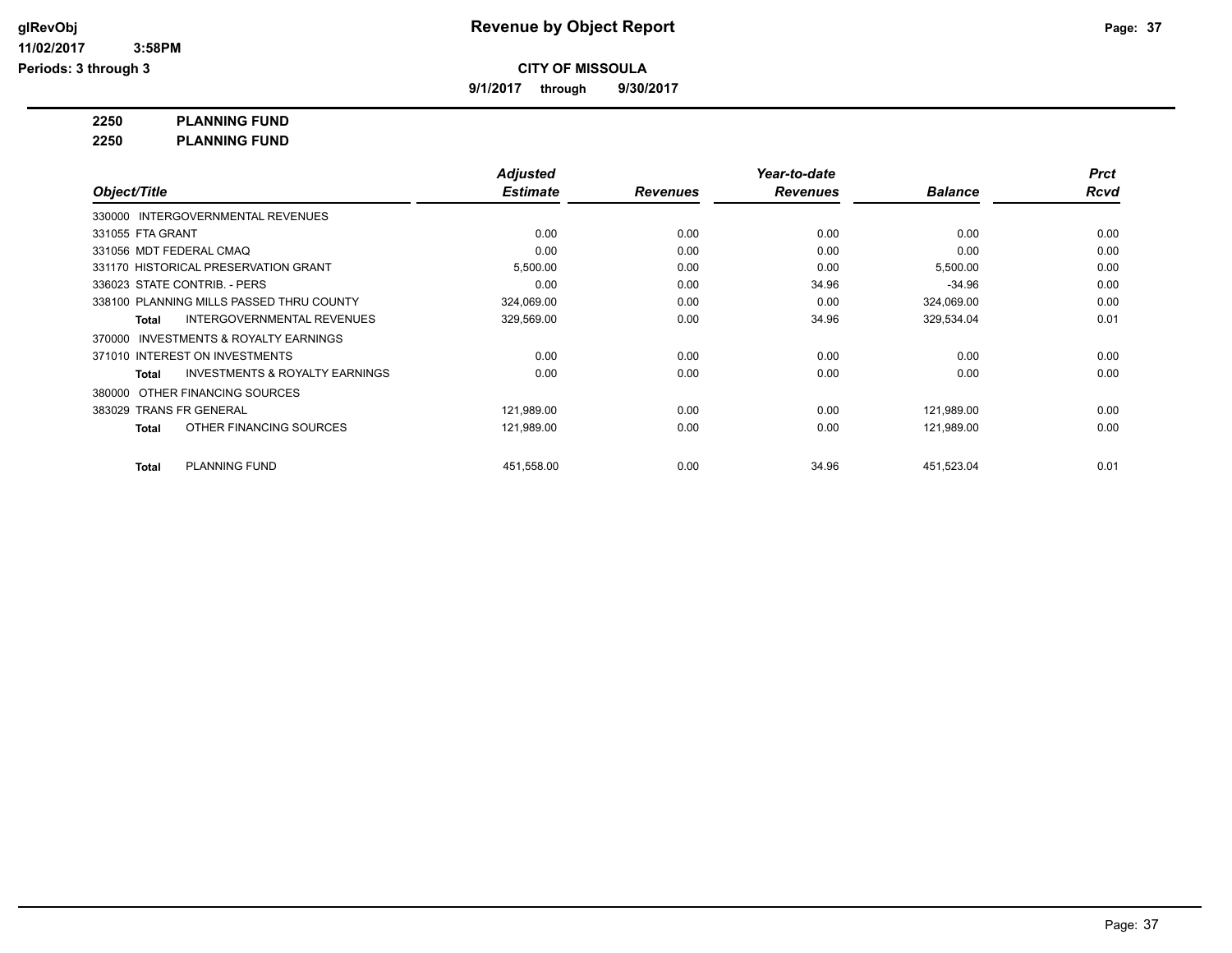**11/02/2017 3:58PM Periods: 3 through 3**

**CITY OF MISSOULA**

**9/1/2017 through 9/30/2017**

#### **2250 PLANNING FUND**

| Object/Title                                        | <b>Adjusted</b><br><b>Estimate</b> | <b>Revenues</b> | Year-to-date<br><b>Revenues</b> | <b>Balance</b> | <b>Prct</b><br><b>Rcvd</b> |
|-----------------------------------------------------|------------------------------------|-----------------|---------------------------------|----------------|----------------------------|
| 330000 INTERGOVERNMENTAL REVENUES                   |                                    |                 |                                 |                |                            |
| 331055 FTA GRANT                                    | 0.00                               | 0.00            | 0.00                            | 0.00           | 0.00                       |
| 331056 MDT FEDERAL CMAQ                             | 0.00                               | 0.00            | 0.00                            | 0.00           | 0.00                       |
| 331170 HISTORICAL PRESERVATION GRANT                | 5,500.00                           | 0.00            | 0.00                            | 5,500.00       | 0.00                       |
| 336023 STATE CONTRIB. - PERS                        | 0.00                               | 0.00            | 34.96                           | $-34.96$       | 0.00                       |
| 338100 PLANNING MILLS PASSED THRU COUNTY            | 324,069.00                         | 0.00            | 0.00                            | 324,069.00     | 0.00                       |
| <b>INTERGOVERNMENTAL REVENUES</b><br>Total          | 329,569.00                         | 0.00            | 34.96                           | 329,534.04     | 0.01                       |
| <b>INVESTMENTS &amp; ROYALTY EARNINGS</b><br>370000 |                                    |                 |                                 |                |                            |
| 371010 INTEREST ON INVESTMENTS                      | 0.00                               | 0.00            | 0.00                            | 0.00           | 0.00                       |
| <b>INVESTMENTS &amp; ROYALTY EARNINGS</b><br>Total  | 0.00                               | 0.00            | 0.00                            | 0.00           | 0.00                       |
| 380000 OTHER FINANCING SOURCES                      |                                    |                 |                                 |                |                            |
| 383029 TRANS FR GENERAL                             | 121,989.00                         | 0.00            | 0.00                            | 121,989.00     | 0.00                       |
| OTHER FINANCING SOURCES<br>Total                    | 121,989.00                         | 0.00            | 0.00                            | 121,989.00     | 0.00                       |
| <b>PLANNING FUND</b><br>Total                       | 451,558.00                         | 0.00            | 34.96                           | 451,523.04     | 0.01                       |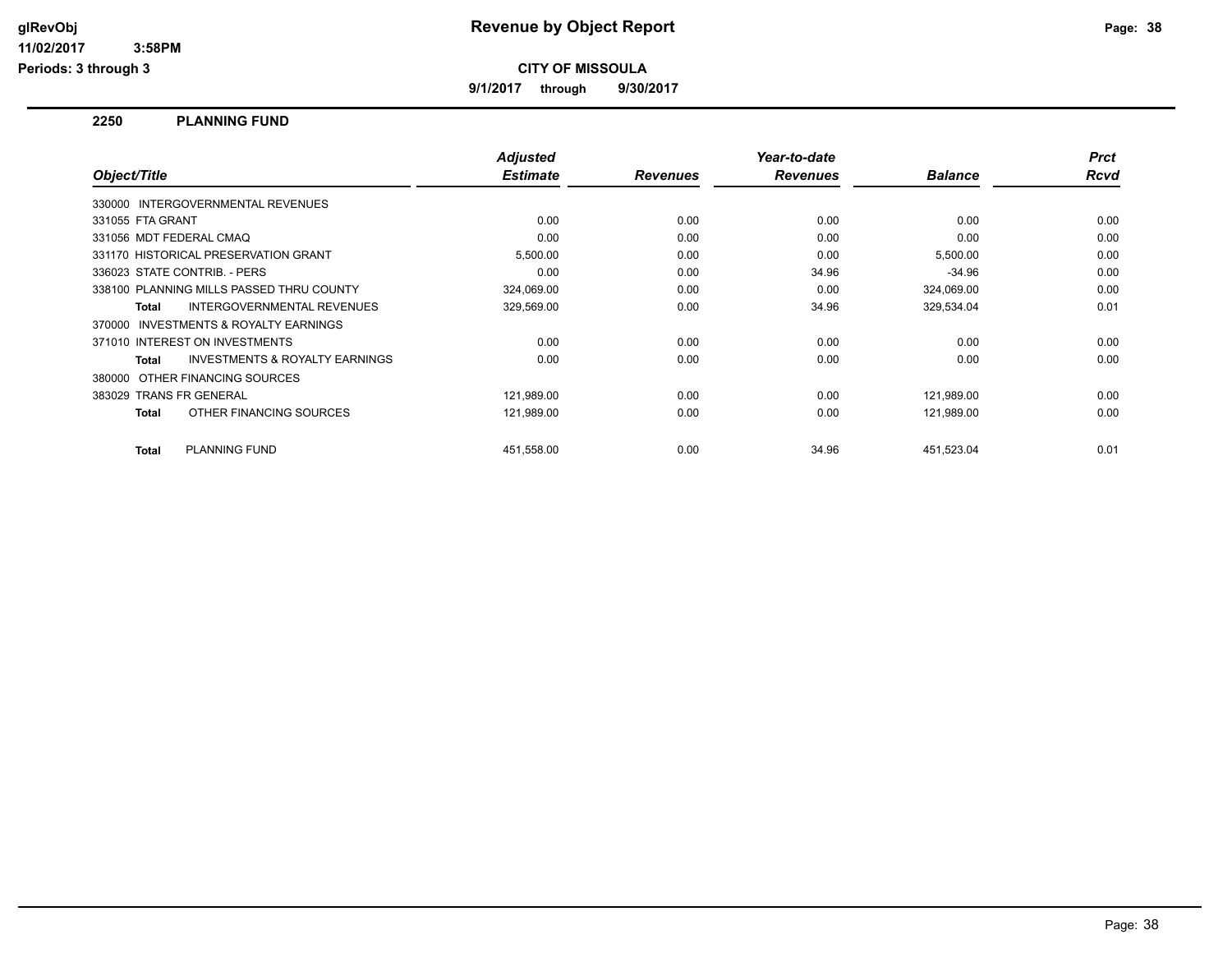**9/1/2017 through 9/30/2017**

#### **2310 PUBLIC SAFETY INFORMATION SYSTEMS 2310 PUBLIC SAFETY INFORMATION SYSTEMS**

|                                            | <b>Adjusted</b> |                 | Year-to-date    |                | <b>Prct</b> |
|--------------------------------------------|-----------------|-----------------|-----------------|----------------|-------------|
| Object/Title                               | <b>Estimate</b> | <b>Revenues</b> | <b>Revenues</b> | <b>Balance</b> | Rcvd        |
| 330000 INTERGOVERNMENTAL REVENUES          |                 |                 |                 |                |             |
| 330000 INTERGOVERNMENTAL REVENUES          | 18.000.00       | 6.000.00        | 8.700.00        | 9.300.00       | 48.33       |
| <b>INTERGOVERNMENTAL REVENUES</b><br>Total | 18.000.00       | 6,000.00        | 8,700.00        | 9.300.00       | 48.33       |
| 380000 OTHER FINANCING SOURCES             |                 |                 |                 |                |             |
| 383029 TRANS FR GENERAL                    | 6.000.00        | 0.00            | 0.00            | 6.000.00       | 0.00        |
| OTHER FINANCING SOURCES<br>Total           | 6.000.00        | 0.00            | 0.00            | 6.000.00       | 0.00        |
|                                            |                 |                 |                 |                |             |
| PUBLIC SAFETY INFORMATION SYSTEMS<br>Total | 24.000.00       | 6.000.00        | 8.700.00        | 15.300.00      | 36.25       |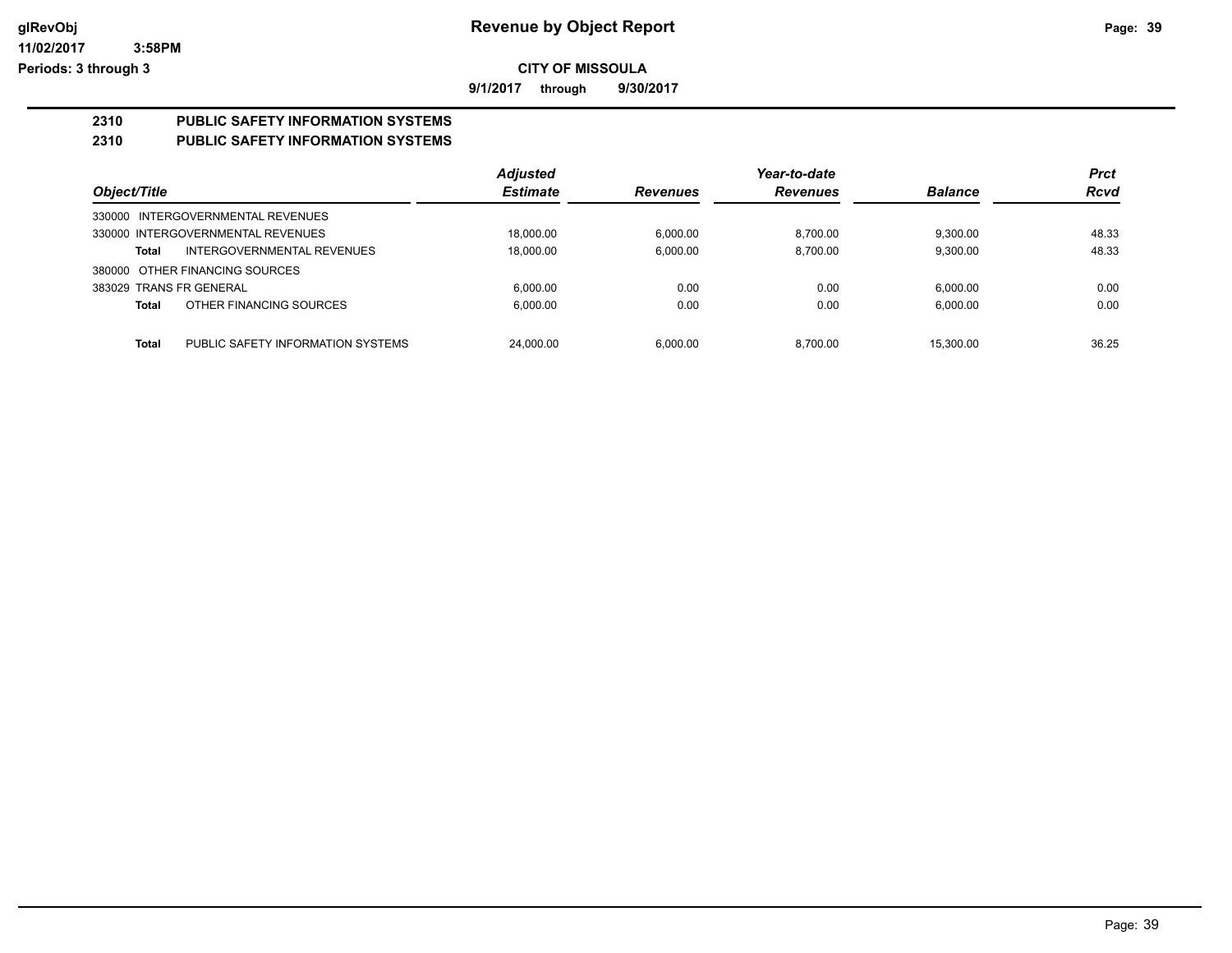**9/1/2017 through 9/30/2017**

#### **2310 PUBLIC SAFETY INFORMATION SYSTEMS**

|                         |                                   | <b>Adjusted</b> |                 | Year-to-date    |                | <b>Prct</b> |
|-------------------------|-----------------------------------|-----------------|-----------------|-----------------|----------------|-------------|
| Object/Title            |                                   | <b>Estimate</b> | <b>Revenues</b> | <b>Revenues</b> | <b>Balance</b> | <b>Rcvd</b> |
|                         | 330000 INTERGOVERNMENTAL REVENUES |                 |                 |                 |                |             |
|                         | 330000 INTERGOVERNMENTAL REVENUES | 18.000.00       | 6.000.00        | 8.700.00        | 9.300.00       | 48.33       |
| Total                   | INTERGOVERNMENTAL REVENUES        | 18,000.00       | 6,000.00        | 8.700.00        | 9,300.00       | 48.33       |
|                         | 380000 OTHER FINANCING SOURCES    |                 |                 |                 |                |             |
| 383029 TRANS FR GENERAL |                                   | 6.000.00        | 0.00            | 0.00            | 6.000.00       | 0.00        |
| <b>Total</b>            | OTHER FINANCING SOURCES           | 6,000.00        | 0.00            | 0.00            | 6.000.00       | 0.00        |
| <b>Total</b>            | PUBLIC SAFETY INFORMATION SYSTEMS | 24.000.00       | 6.000.00        | 8.700.00        | 15.300.00      | 36.25       |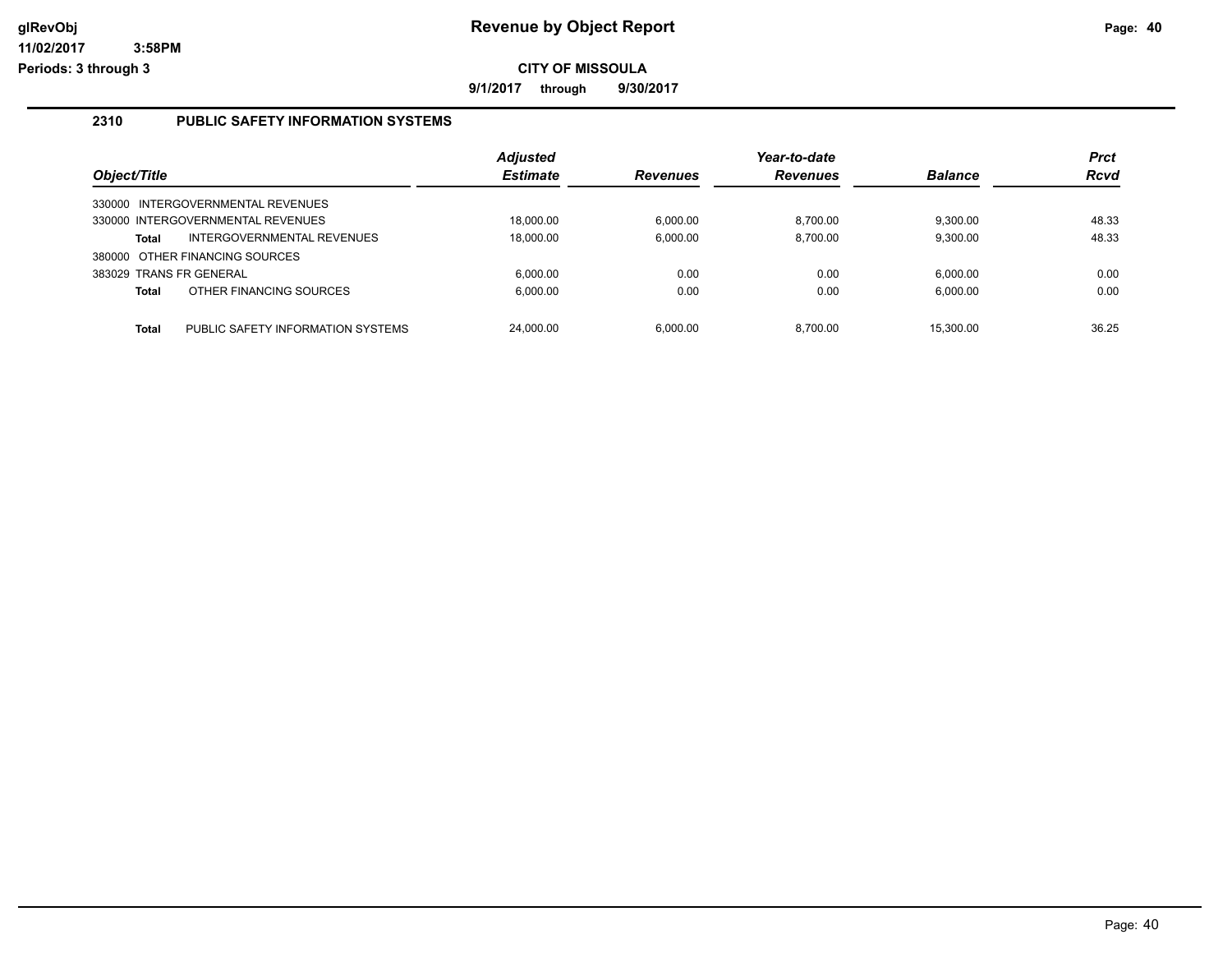**9/1/2017 through 9/30/2017**

**2321 IMPACT FEE FUND**

**2321 IMPACT FEE FUND**

|                                                           | <b>Adjusted</b> |                 | Year-to-date    |                | <b>Prct</b> |
|-----------------------------------------------------------|-----------------|-----------------|-----------------|----------------|-------------|
| Object/Title                                              | <b>Estimate</b> | <b>Revenues</b> | <b>Revenues</b> | <b>Balance</b> | Rcvd        |
| 340000 CHARGES FOR SERVICES                               |                 |                 |                 |                |             |
| 341032 IMPACT FEE CLEARING ACCOUNT                        | 0.00            | 251,459.82      | 587,537.49      | $-587,537.49$  | 0.00        |
| 341033 IMPACT FEES-PARKS SHARE                            | 299,000.00      | 0.00            | 0.00            | 299.000.00     | 0.00        |
| 341034 IMPACT FEES-FIRE SHARE                             | 110,000.00      | 0.00            | 0.00            | 110.000.00     | 0.00        |
| 341035 IMPACT FEES-POLICE SHARE                           | 19.000.00       | 0.00            | 0.00            | 19.000.00      | 0.00        |
| 341036 IMPACT FEES-COMMUNITY SERVICE SHARE                | 236,000.00      | 0.00            | 0.00            | 236,000.00     | 0.00        |
| 341037 IMPACT FEE-ROAD SHARE                              | 1,136,000.00    | 0.00            | 0.00            | 1,136,000.00   | 0.00        |
| <b>CHARGES FOR SERVICES</b><br>Total                      | 1,800,000.00    | 251,459.82      | 587,537.49      | 1,212,462.51   | 32.64       |
| 370000 INVESTMENTS & ROYALTY EARNINGS                     |                 |                 |                 |                |             |
| 371010 INTEREST ON INVESTMENTS                            | 0.00            | 0.00            | 0.00            | 0.00           | 0.00        |
| <b>INVESTMENTS &amp; ROYALTY EARNINGS</b><br><b>Total</b> | 0.00            | 0.00            | 0.00            | 0.00           | 0.00        |
| <b>IMPACT FEE FUND</b><br><b>Total</b>                    | 1.800.000.00    | 251.459.82      | 587.537.49      | 1.212.462.51   | 32.64       |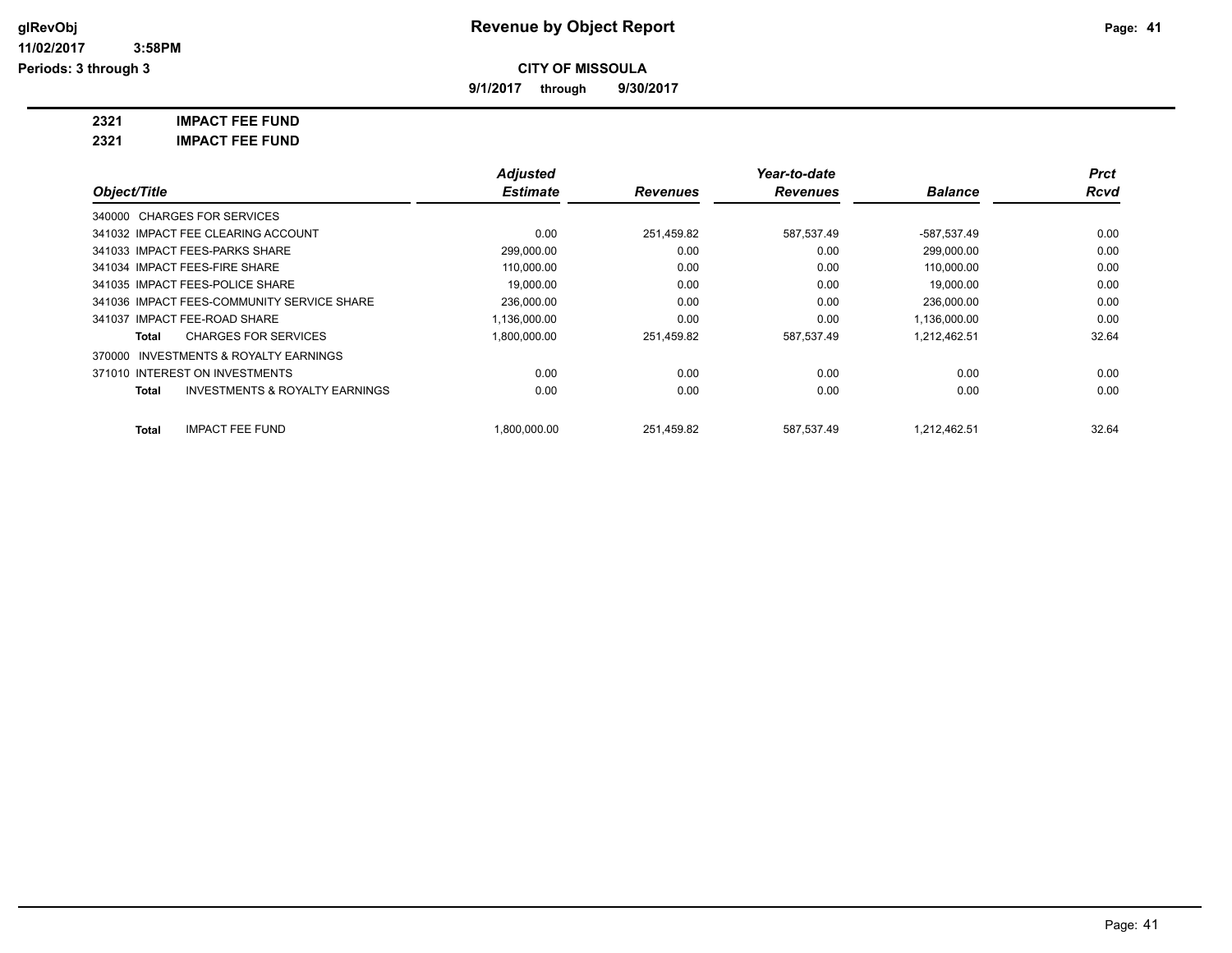**CITY OF MISSOULA**

**9/1/2017 through 9/30/2017**

#### **2321 IMPACT FEE FUND**

 **3:58PM**

|                                                           | <b>Adjusted</b> |                 | Year-to-date    |                | <b>Prct</b> |
|-----------------------------------------------------------|-----------------|-----------------|-----------------|----------------|-------------|
| Object/Title                                              | <b>Estimate</b> | <b>Revenues</b> | <b>Revenues</b> | <b>Balance</b> | <b>Rcvd</b> |
| 340000 CHARGES FOR SERVICES                               |                 |                 |                 |                |             |
| 341032 IMPACT FEE CLEARING ACCOUNT                        | 0.00            | 251,459.82      | 587,537.49      | -587,537.49    | 0.00        |
| 341033 IMPACT FEES-PARKS SHARE                            | 299.000.00      | 0.00            | 0.00            | 299.000.00     | 0.00        |
| 341034 IMPACT FEES-FIRE SHARE                             | 110.000.00      | 0.00            | 0.00            | 110.000.00     | 0.00        |
| 341035 IMPACT FEES-POLICE SHARE                           | 19,000.00       | 0.00            | 0.00            | 19.000.00      | 0.00        |
| 341036 IMPACT FEES-COMMUNITY SERVICE SHARE                | 236,000.00      | 0.00            | 0.00            | 236,000.00     | 0.00        |
| 341037 IMPACT FEE-ROAD SHARE                              | 1,136,000.00    | 0.00            | 0.00            | 1,136,000.00   | 0.00        |
| <b>CHARGES FOR SERVICES</b><br><b>Total</b>               | 1,800,000.00    | 251,459.82      | 587,537.49      | 1,212,462.51   | 32.64       |
| INVESTMENTS & ROYALTY EARNINGS<br>370000                  |                 |                 |                 |                |             |
| 371010 INTEREST ON INVESTMENTS                            | 0.00            | 0.00            | 0.00            | 0.00           | 0.00        |
| <b>INVESTMENTS &amp; ROYALTY EARNINGS</b><br><b>Total</b> | 0.00            | 0.00            | 0.00            | 0.00           | 0.00        |
| <b>IMPACT FEE FUND</b><br><b>Total</b>                    | 1.800.000.00    | 251,459.82      | 587,537.49      | 1.212.462.51   | 32.64       |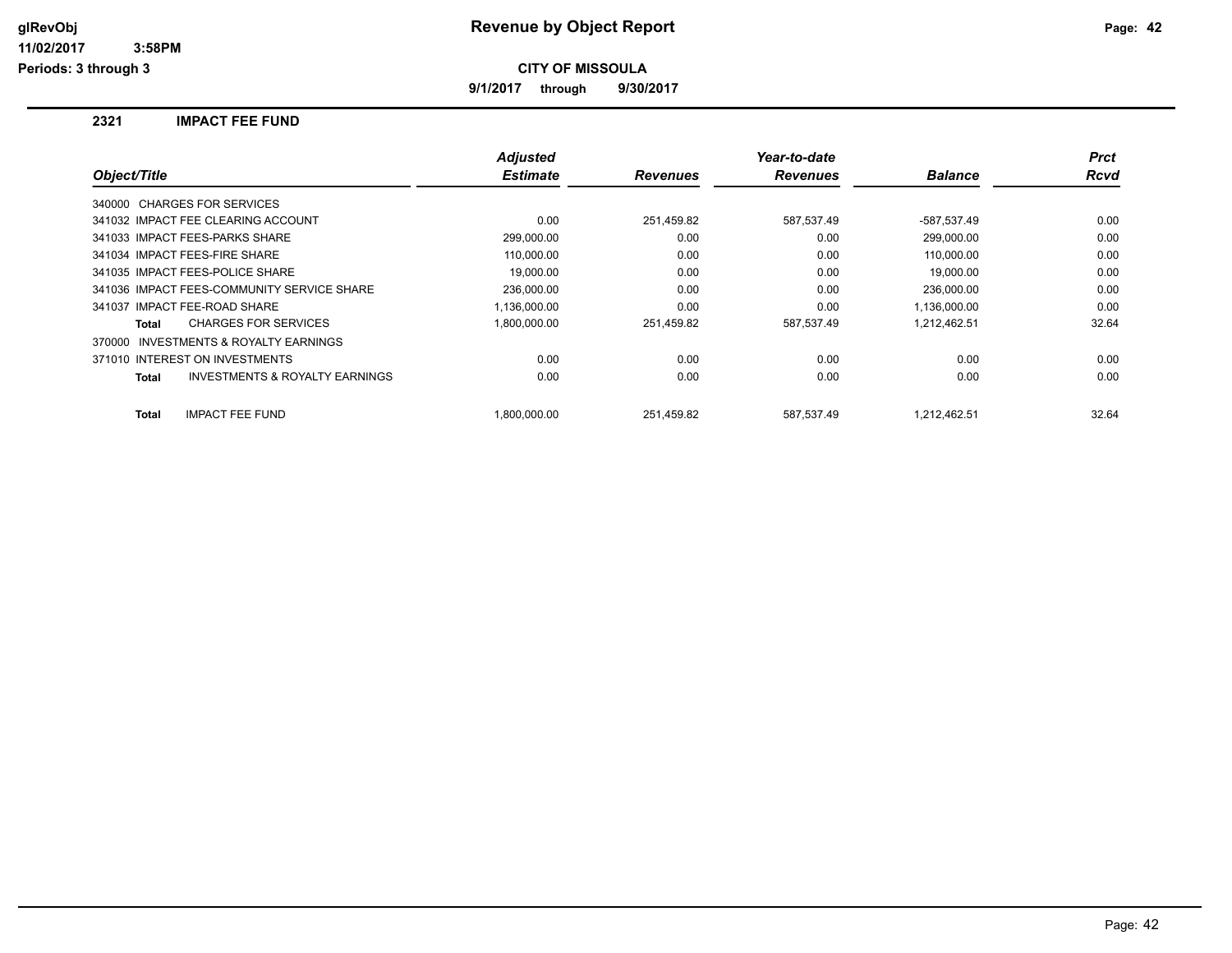#### **11/02/2017 3:58PM Periods: 3 through 3**

**CITY OF MISSOULA**

**9/1/2017 through 9/30/2017**

#### **2322 GEORGE ELMER/CATTLE DR INTERSECTION 2322 GEORGE ELMER/CATTLE DR INTERSECTION**

|              |                                            | <b>Adjusted</b> |                 | Year-to-date    |                | Prct |
|--------------|--------------------------------------------|-----------------|-----------------|-----------------|----------------|------|
| Object/Title |                                            | <b>Estimate</b> | <b>Revenues</b> | <b>Revenues</b> | <b>Balance</b> | Rcvd |
|              | 360000 MISCELLANEOUS REVENUES              |                 |                 |                 |                |      |
|              | 365000 DEVELOPER CONRIBUTIONS              | 15,000.00       | 0.00            | 0.00            | 15,000.00      | 0.00 |
| Total        | MISCELLANEOUS REVENUES                     | 15.000.00       | 0.00            | 0.00            | 15,000.00      | 0.00 |
| Total        | <b>GEORGE ELMER/CATTLE DR INTERSECTION</b> | 15.000.00       | 0.00            | 0.00            | 15,000.00      | 0.00 |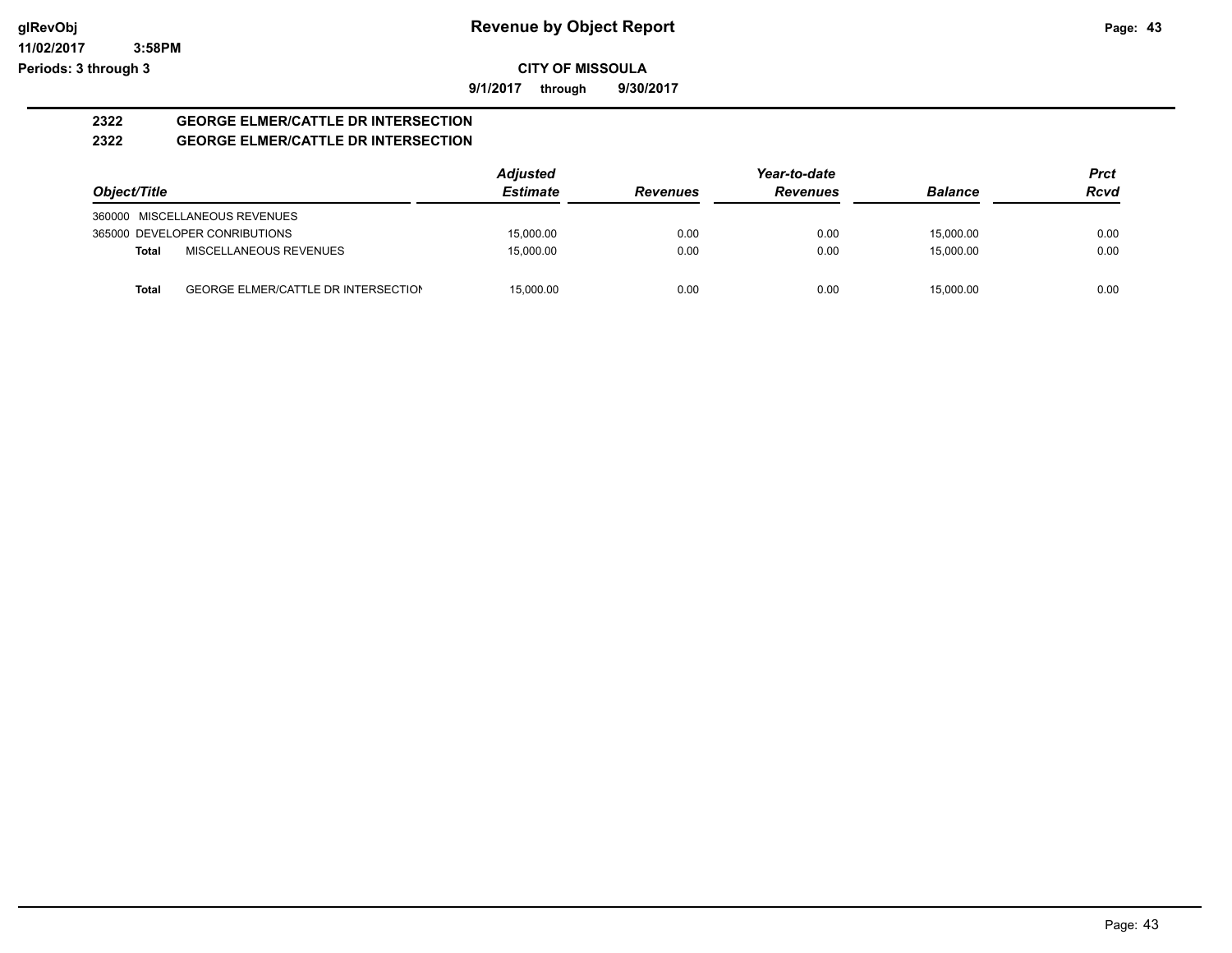**9/1/2017 through 9/30/2017**

#### **2322 GEORGE ELMER/CATTLE DR INTERSECTION**

| Object/Title |                                            | <b>Adjusted</b><br><b>Estimate</b> | <b>Revenues</b> | Year-to-date<br><b>Revenues</b> | <b>Balance</b> | <b>Prct</b><br><b>Rcvd</b> |
|--------------|--------------------------------------------|------------------------------------|-----------------|---------------------------------|----------------|----------------------------|
|              | 360000 MISCELLANEOUS REVENUES              |                                    |                 |                                 |                |                            |
|              | 365000 DEVELOPER CONRIBUTIONS              | 15.000.00                          | 0.00            | 0.00                            | 15.000.00      | 0.00                       |
| <b>Total</b> | MISCELLANEOUS REVENUES                     | 15.000.00                          | 0.00            | 0.00                            | 15.000.00      | 0.00                       |
| Total        | <b>GEORGE ELMER/CATTLE DR INTERSECTIOL</b> | 15.000.00                          | 0.00            | 0.00                            | 15.000.00      | 0.00                       |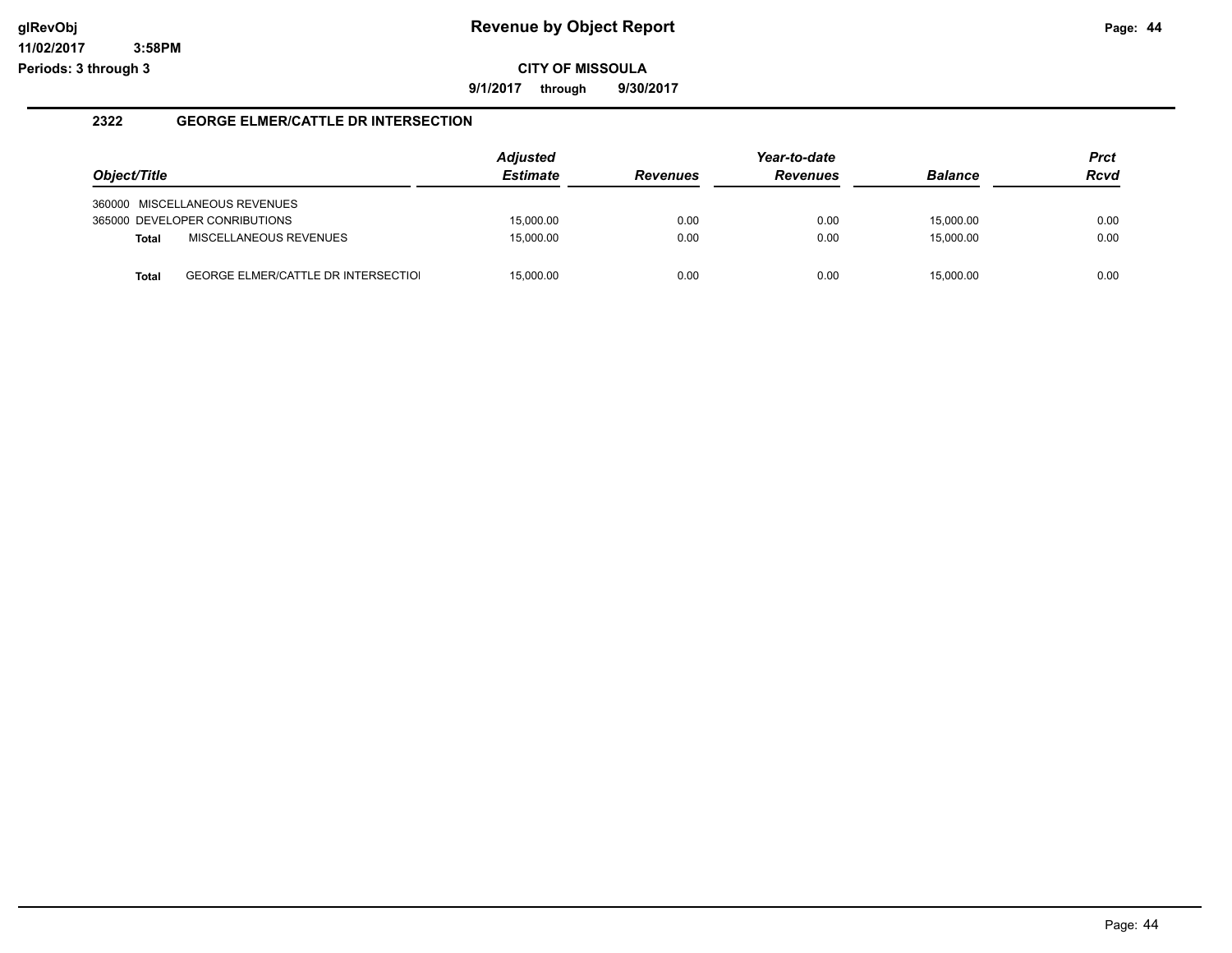**9/1/2017 through 9/30/2017**

**2365 PUBLIC ART FUND**

**2365 PUBLIC ART FUND**

|                                                   | <b>Adjusted</b> |                 | Year-to-date    |                | <b>Prct</b> |
|---------------------------------------------------|-----------------|-----------------|-----------------|----------------|-------------|
| Object/Title                                      | <b>Estimate</b> | <b>Revenues</b> | <b>Revenues</b> | <b>Balance</b> | <b>Rcvd</b> |
| 330000 INTERGOVERNMENTAL REVENUES                 |                 |                 |                 |                |             |
| 337000 LOCAL GRANTS                               | 7,500.00        | 0.00            | 0.00            | 7,500.00       | 0.00        |
| 337001 NEIGHBORHOOD COUNCIL GRANT/DONATION        | 0.00            | 0.00            | 0.00            | 0.00           | 0.00        |
| 337002 MRA GRANT                                  | 0.00            | 0.00            | 0.00            | 0.00           | 0.00        |
| <b>INTERGOVERNMENTAL REVENUES</b><br><b>Total</b> | 7,500.00        | 0.00            | 0.00            | 7,500.00       | 0.00        |
| 360000 MISCELLANEOUS REVENUES                     |                 |                 |                 |                |             |
| 360010 MISCELLANEOUS                              | 0.00            | 0.00            | 0.00            | 0.00           | 0.00        |
| 364040 INSURANCE AND DAMAGE RECOVERY              | 0.00            | 0.00            | 0.00            | 0.00           | 0.00        |
| 365000 DONATIONS                                  | 8,443.00        | 0.00            | 0.00            | 8,443.00       | 0.00        |
| MISCELLANEOUS REVENUES<br><b>Total</b>            | 8.443.00        | 0.00            | 0.00            | 8,443.00       | 0.00        |
| 380000 OTHER FINANCING SOURCES                    |                 |                 |                 |                |             |
| 383000 OPERATING TRANSFERS                        | 0.00            | 0.00            | 0.00            | 0.00           | 0.00        |
| OTHER FINANCING SOURCES<br><b>Total</b>           | 0.00            | 0.00            | 0.00            | 0.00           | 0.00        |
| PUBLIC ART FUND<br>Total                          | 15,943.00       | 0.00            | 0.00            | 15,943.00      | 0.00        |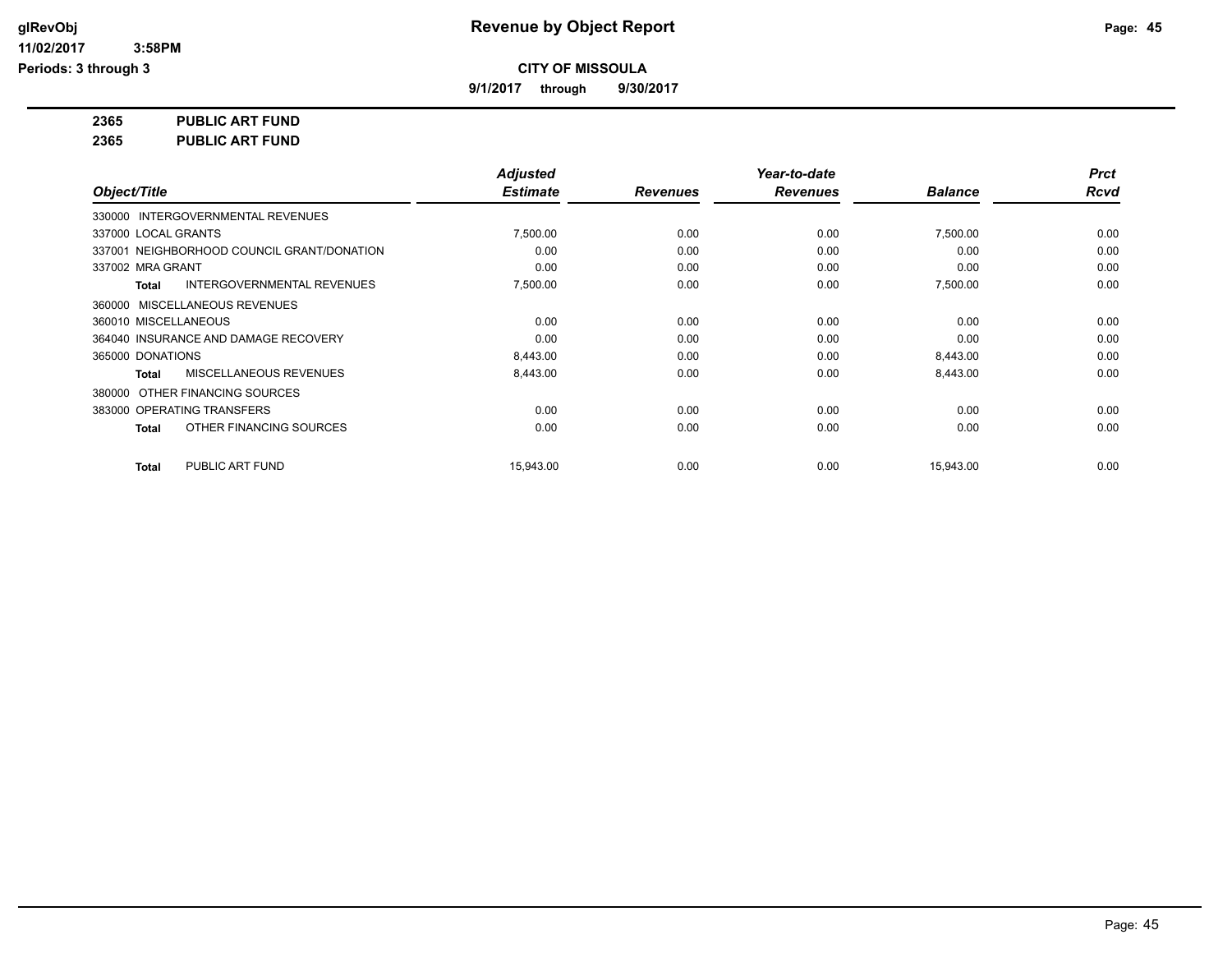**CITY OF MISSOULA**

**9/1/2017 through 9/30/2017**

#### **2365 PUBLIC ART FUND**

 **3:58PM**

| Object/Title                               | <b>Adjusted</b><br><b>Estimate</b> | <b>Revenues</b> | Year-to-date<br><b>Revenues</b> | <b>Balance</b> | <b>Prct</b><br><b>Rcvd</b> |
|--------------------------------------------|------------------------------------|-----------------|---------------------------------|----------------|----------------------------|
|                                            |                                    |                 |                                 |                |                            |
| 330000 INTERGOVERNMENTAL REVENUES          |                                    |                 |                                 |                |                            |
| 337000 LOCAL GRANTS                        | 7,500.00                           | 0.00            | 0.00                            | 7,500.00       | 0.00                       |
| 337001 NEIGHBORHOOD COUNCIL GRANT/DONATION | 0.00                               | 0.00            | 0.00                            | 0.00           | 0.00                       |
| 337002 MRA GRANT                           | 0.00                               | 0.00            | 0.00                            | 0.00           | 0.00                       |
| INTERGOVERNMENTAL REVENUES<br><b>Total</b> | 7,500.00                           | 0.00            | 0.00                            | 7,500.00       | 0.00                       |
| 360000 MISCELLANEOUS REVENUES              |                                    |                 |                                 |                |                            |
| 360010 MISCELLANEOUS                       | 0.00                               | 0.00            | 0.00                            | 0.00           | 0.00                       |
| 364040 INSURANCE AND DAMAGE RECOVERY       | 0.00                               | 0.00            | 0.00                            | 0.00           | 0.00                       |
| 365000 DONATIONS                           | 8,443.00                           | 0.00            | 0.00                            | 8,443.00       | 0.00                       |
| MISCELLANEOUS REVENUES<br><b>Total</b>     | 8,443.00                           | 0.00            | 0.00                            | 8,443.00       | 0.00                       |
| 380000 OTHER FINANCING SOURCES             |                                    |                 |                                 |                |                            |
| 383000 OPERATING TRANSFERS                 | 0.00                               | 0.00            | 0.00                            | 0.00           | 0.00                       |
| OTHER FINANCING SOURCES<br><b>Total</b>    | 0.00                               | 0.00            | 0.00                            | 0.00           | 0.00                       |
|                                            |                                    |                 |                                 |                |                            |
| PUBLIC ART FUND<br><b>Total</b>            | 15.943.00                          | 0.00            | 0.00                            | 15,943.00      | 0.00                       |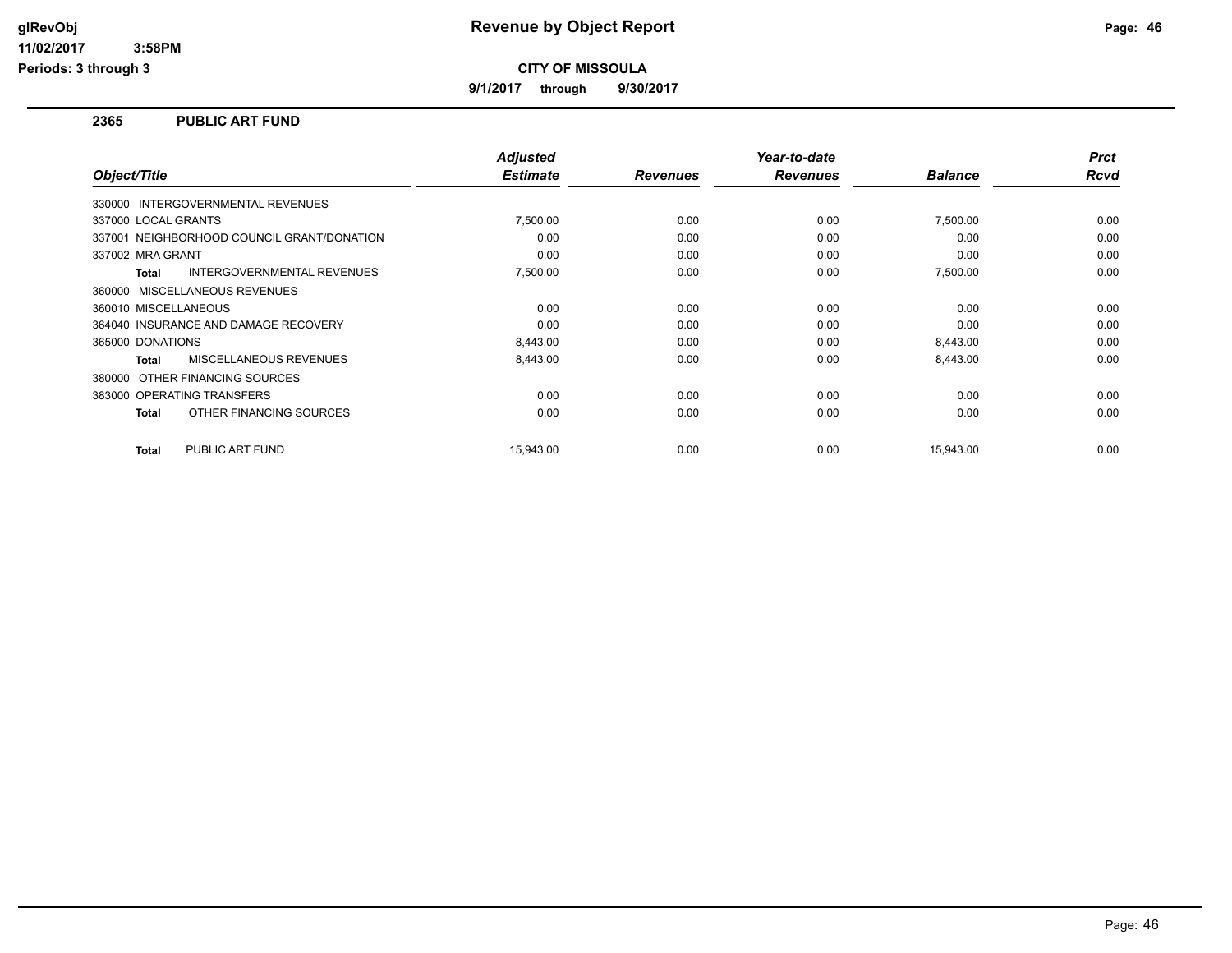**glRevObj Revenue by Object Report Page: 47** 

**11/02/2017 3:58PM Periods: 3 through 3**

#### **CITY OF MISSOULA**

**9/1/2017 through 9/30/2017**

## **2371 EMPLOYEE HEALTH INSURANCE LEVY FUND**

### **2371 EMPLOYEE HEALTH INSURANCE LEVY FUND**

|                                              | <b>Adjusted</b> |                 | Year-to-date    |                | <b>Prct</b> |
|----------------------------------------------|-----------------|-----------------|-----------------|----------------|-------------|
| Object/Title                                 | <b>Estimate</b> | <b>Revenues</b> | <b>Revenues</b> | <b>Balance</b> | <b>Rcvd</b> |
| 310000 TAXES/ASSESSMENTS                     |                 |                 |                 |                |             |
| 311000 GENERAL PROPERTY TAXES                | 0.00            | 126.01          | 0.00            | 0.00           | 0.00        |
| 312001 PENALTIES & INTEREST                  | 0.00            | 49.46           | 0.00            | 0.00           | 0.00        |
| TAXES/ASSESSMENTS<br>Total                   | 0.00            | 175.47          | 0.00            | 0.00           | 0.00        |
| 370000 INVESTMENTS & ROYALTY EARNINGS        |                 |                 |                 |                |             |
| 371010 INTEREST ON INVESTMENTS               | 0.00            | 0.00            | 0.00            | 0.00           | 0.00        |
| INVESTMENTS & ROYALTY EARNINGS<br>Total      | 0.00            | 0.00            | 0.00            | 0.00           | 0.00        |
| EMPLOYEE HEALTH INSURANCE LEVY FUNI<br>Total | 0.00            | 175.47          | 0.00            | 0.00           | 0.00        |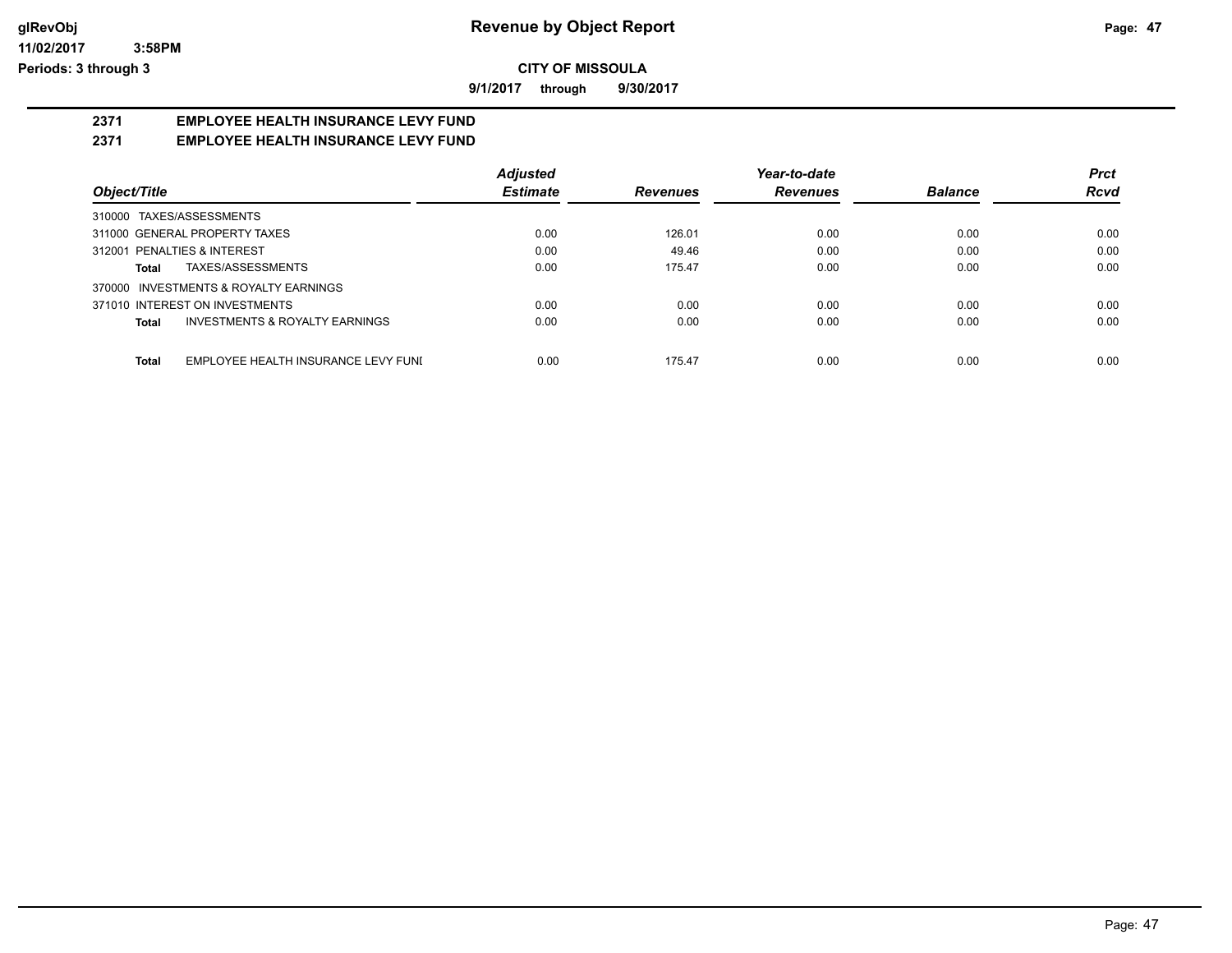**9/1/2017 through 9/30/2017**

#### **2371 EMPLOYEE HEALTH INSURANCE LEVY FUND**

|                                             | <b>Adjusted</b> |                 | Year-to-date    |                | <b>Prct</b> |
|---------------------------------------------|-----------------|-----------------|-----------------|----------------|-------------|
| Object/Title                                | <b>Estimate</b> | <b>Revenues</b> | <b>Revenues</b> | <b>Balance</b> | <b>Rcvd</b> |
| 310000 TAXES/ASSESSMENTS                    |                 |                 |                 |                |             |
| 311000 GENERAL PROPERTY TAXES               | 0.00            | 126.01          | 0.00            | 0.00           | 0.00        |
| 312001 PENALTIES & INTEREST                 | 0.00            | 49.46           | 0.00            | 0.00           | 0.00        |
| TAXES/ASSESSMENTS<br>Total                  | 0.00            | 175.47          | 0.00            | 0.00           | 0.00        |
| 370000 INVESTMENTS & ROYALTY EARNINGS       |                 |                 |                 |                |             |
| 371010 INTEREST ON INVESTMENTS              | 0.00            | 0.00            | 0.00            | 0.00           | 0.00        |
| INVESTMENTS & ROYALTY EARNINGS<br>Total     | 0.00            | 0.00            | 0.00            | 0.00           | 0.00        |
|                                             |                 |                 |                 |                |             |
| Total<br>EMPLOYEE HEALTH INSURANCE LEVY FUN | 0.00            | 175.47          | 0.00            | 0.00           | 0.00        |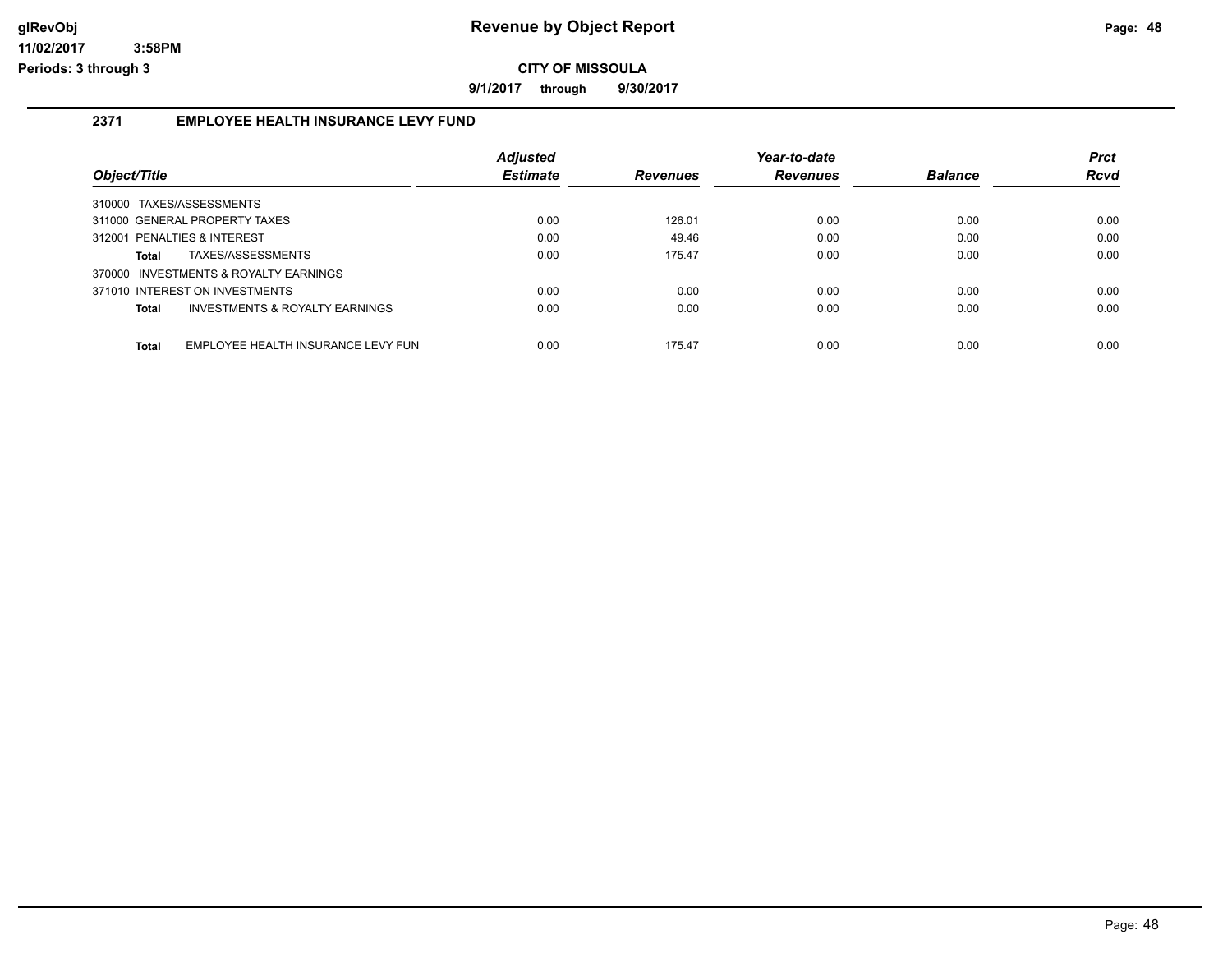**9/1/2017 through 9/30/2017**

**2372 PERMISSIVE MEDICAL LEVY**

**2372 PERMISSIVE MEDICAL LEVY**

|                                                           | <b>Adjusted</b> |                 | Year-to-date    |                | <b>Prct</b> |
|-----------------------------------------------------------|-----------------|-----------------|-----------------|----------------|-------------|
| Object/Title                                              | <b>Estimate</b> | <b>Revenues</b> | <b>Revenues</b> | <b>Balance</b> | Rcvd        |
| 310000 TAXES/ASSESSMENTS                                  |                 |                 |                 |                |             |
| 311000 GENERAL PROPERTY TAXES                             | 5,101,004.00    | 27,683.77       | 0.00            | 5,101,004.00   | 0.00        |
| 312001 PENALTIES & INTEREST                               | 0.00            | 1.411.78        | 0.00            | 0.00           | 0.00        |
| TAXES/ASSESSMENTS<br>Total                                | 5.101.004.00    | 29.095.55       | 0.00            | 5.101.004.00   | 0.00        |
| 370000 INVESTMENTS & ROYALTY EARNINGS                     |                 |                 |                 |                |             |
| 371010 INTEREST ON INVESTMENTS                            | 0.00            | 0.00            | 0.00            | 0.00           | 0.00        |
| <b>INVESTMENTS &amp; ROYALTY EARNINGS</b><br><b>Total</b> | 0.00            | 0.00            | 0.00            | 0.00           | 0.00        |
| Total<br>PERMISSIVE MEDICAL LEVY                          | 5.101.004.00    | 29.095.55       | 0.00            | 5.101.004.00   | 0.00        |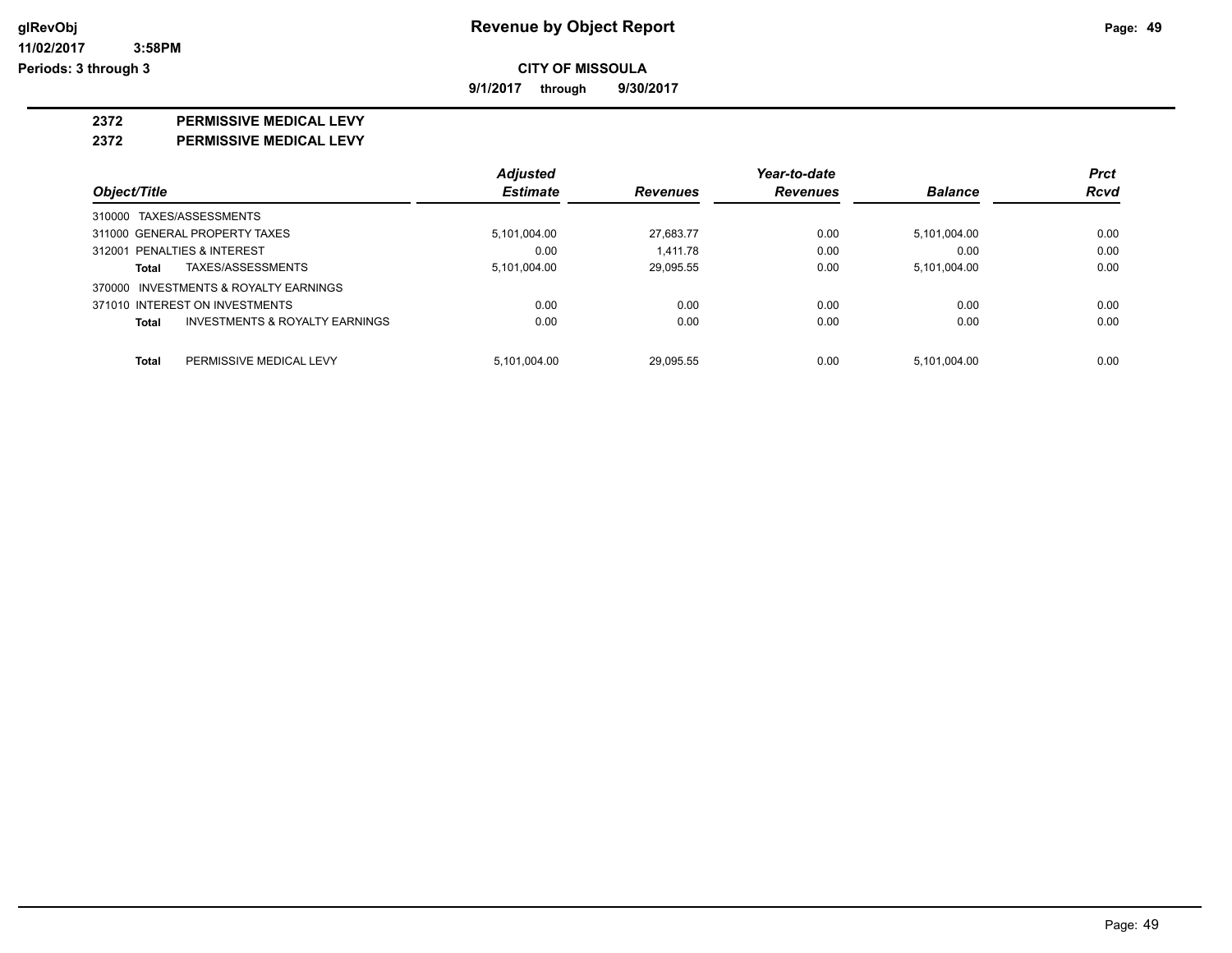**9/1/2017 through 9/30/2017**

#### **2372 PERMISSIVE MEDICAL LEVY**

|                          |                                       | <b>Adjusted</b> |                 | Year-to-date    |                | <b>Prct</b> |
|--------------------------|---------------------------------------|-----------------|-----------------|-----------------|----------------|-------------|
| Object/Title             |                                       | <b>Estimate</b> | <b>Revenues</b> | <b>Revenues</b> | <b>Balance</b> | <b>Rcvd</b> |
| 310000 TAXES/ASSESSMENTS |                                       |                 |                 |                 |                |             |
|                          | 311000 GENERAL PROPERTY TAXES         | 5,101,004.00    | 27,683.77       | 0.00            | 5,101,004.00   | 0.00        |
|                          | 312001 PENALTIES & INTEREST           | 0.00            | 1.411.78        | 0.00            | 0.00           | 0.00        |
| <b>Total</b>             | TAXES/ASSESSMENTS                     | 5,101,004.00    | 29.095.55       | 0.00            | 5,101,004.00   | 0.00        |
|                          | 370000 INVESTMENTS & ROYALTY EARNINGS |                 |                 |                 |                |             |
|                          | 371010 INTEREST ON INVESTMENTS        | 0.00            | 0.00            | 0.00            | 0.00           | 0.00        |
| <b>Total</b>             | INVESTMENTS & ROYALTY EARNINGS        | 0.00            | 0.00            | 0.00            | 0.00           | 0.00        |
|                          |                                       |                 |                 |                 |                |             |
| <b>Total</b>             | PERMISSIVE MEDICAL LEVY               | 5.101.004.00    | 29.095.55       | 0.00            | 5.101.004.00   | 0.00        |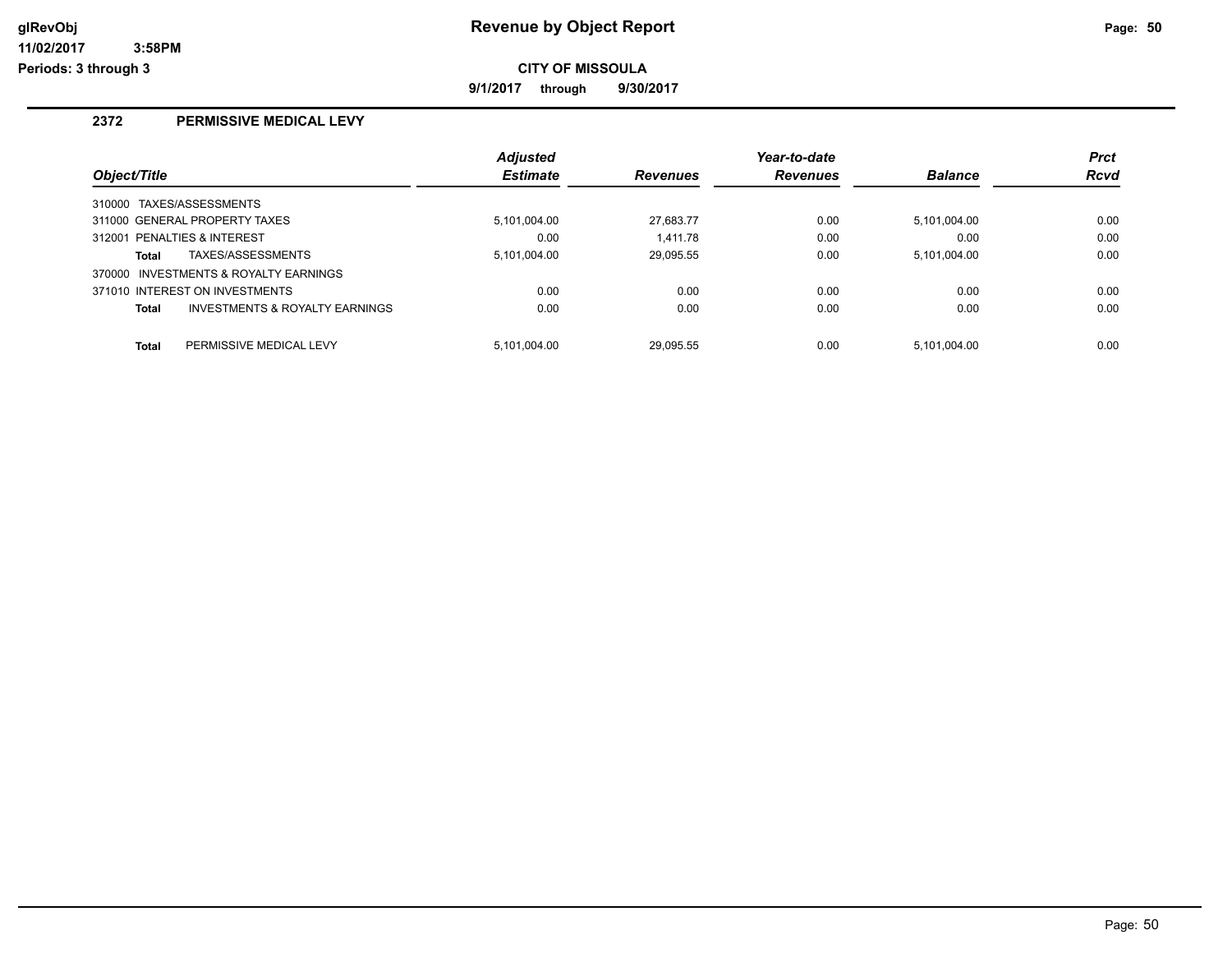**3:58PM**

**CITY OF MISSOULA**

**9/1/2017 through 9/30/2017**

# **2389 CABLE TELEVISION FRANCHISE FUND**

## **2389 CABLE TELEVISION FRANCHISE FUND**

|                                                 | <b>Adjusted</b> |                 | Year-to-date    |                | <b>Prct</b> |
|-------------------------------------------------|-----------------|-----------------|-----------------|----------------|-------------|
| Object/Title                                    | <b>Estimate</b> | <b>Revenues</b> | <b>Revenues</b> | <b>Balance</b> | <b>Rcvd</b> |
| 320000 LICENSES & PERMITS                       |                 |                 |                 |                |             |
| 322031 FRANCHISE FEE - AT&T                     | 685.000.00      | 0.00            | 0.00            | 685,000.00     | 0.00        |
| 322034 PEG ACCESS                               | 41.856.00       | 0.00            | 0.00            | 41.856.00      | 0.00        |
| <b>LICENSES &amp; PERMITS</b><br>Total          | 726.856.00      | 0.00            | 0.00            | 726.856.00     | 0.00        |
| 360000 MISCELLANEOUS REVENUES                   |                 |                 |                 |                |             |
| 365000 DONATIONS                                | 0.00            | 0.00            | 0.00            | 0.00           | 0.00        |
| MISCELLANEOUS REVENUES<br>Total                 | 0.00            | 0.00            | 0.00            | 0.00           | 0.00        |
|                                                 |                 |                 |                 |                |             |
| CABLE TELEVISION FRANCHISE FUND<br><b>Total</b> | 726.856.00      | 0.00            | 0.00            | 726.856.00     | 0.00        |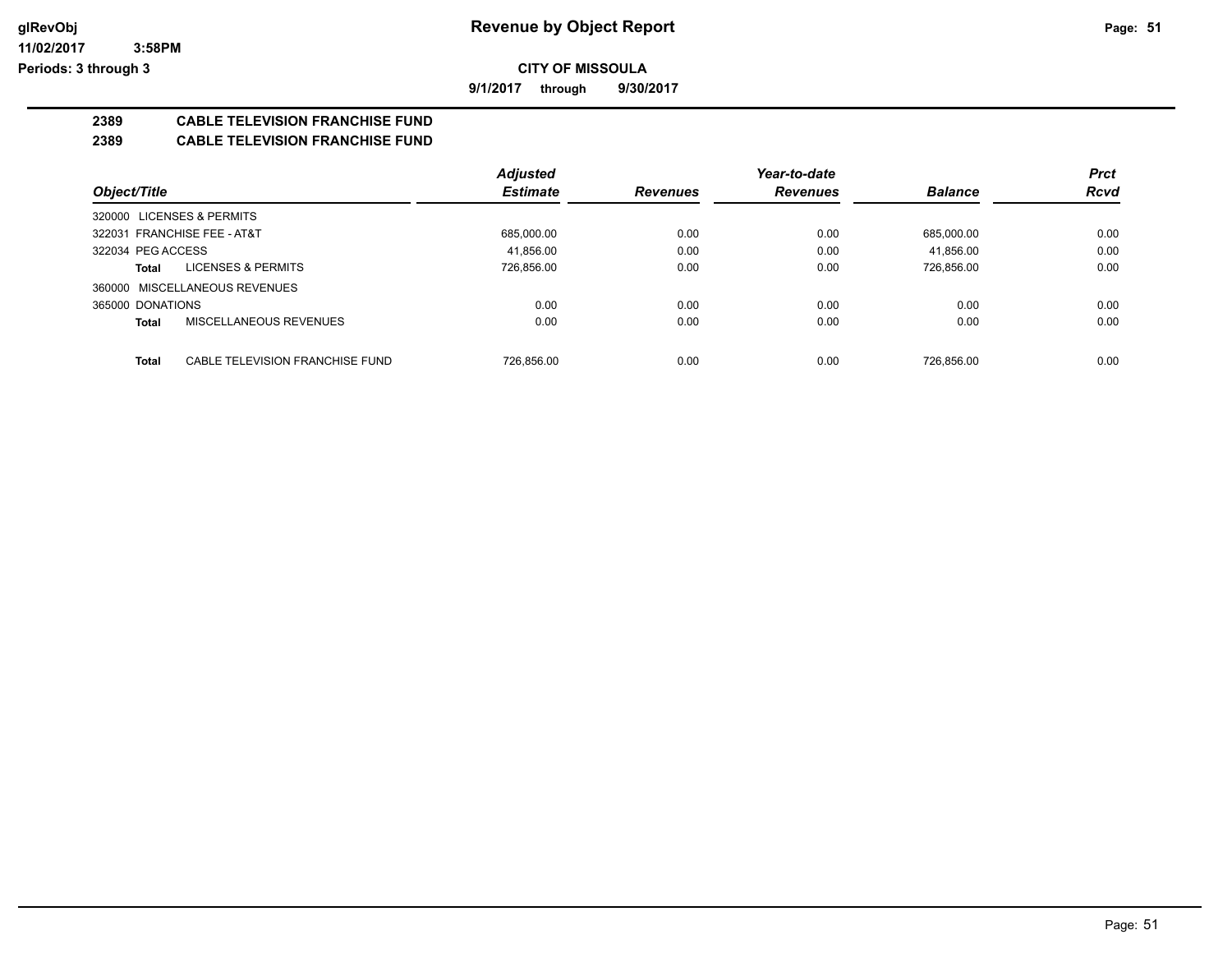**3:58PM**

**CITY OF MISSOULA**

**9/1/2017 through 9/30/2017**

#### **2389 CABLE TELEVISION FRANCHISE FUND**

|                           |                                 | <b>Adjusted</b> |                 | Year-to-date    |                | <b>Prct</b> |
|---------------------------|---------------------------------|-----------------|-----------------|-----------------|----------------|-------------|
| Object/Title              |                                 | <b>Estimate</b> | <b>Revenues</b> | <b>Revenues</b> | <b>Balance</b> | <b>Rcvd</b> |
| 320000 LICENSES & PERMITS |                                 |                 |                 |                 |                |             |
|                           | 322031 FRANCHISE FEE - AT&T     | 685,000.00      | 0.00            | 0.00            | 685.000.00     | 0.00        |
| 322034 PEG ACCESS         |                                 | 41.856.00       | 0.00            | 0.00            | 41.856.00      | 0.00        |
| Total                     | <b>LICENSES &amp; PERMITS</b>   | 726.856.00      | 0.00            | 0.00            | 726.856.00     | 0.00        |
|                           | 360000 MISCELLANEOUS REVENUES   |                 |                 |                 |                |             |
| 365000 DONATIONS          |                                 | 0.00            | 0.00            | 0.00            | 0.00           | 0.00        |
| Total                     | MISCELLANEOUS REVENUES          | 0.00            | 0.00            | 0.00            | 0.00           | 0.00        |
|                           |                                 |                 |                 |                 |                |             |
| <b>Total</b>              | CABLE TELEVISION FRANCHISE FUND | 726.856.00      | 0.00            | 0.00            | 726.856.00     | 0.00        |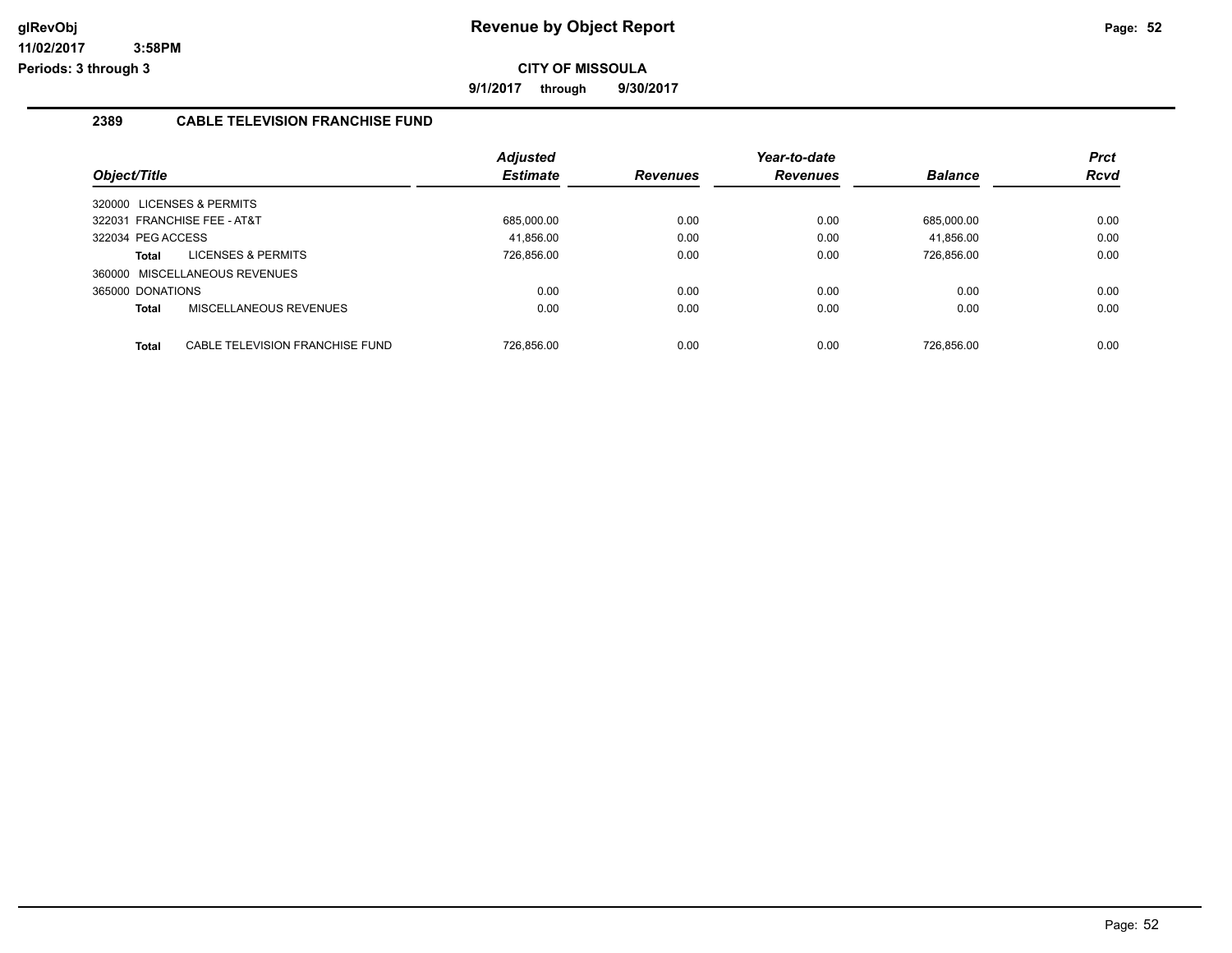**9/1/2017 through 9/30/2017**

#### **2390 DRUG FORFEITURE FUND**

**2390 DRUG FORFEITURE FUND**

|                                                    | <b>Adiusted</b> |                 | Year-to-date    |                | <b>Prct</b> |
|----------------------------------------------------|-----------------|-----------------|-----------------|----------------|-------------|
| Object/Title                                       | <b>Estimate</b> | <b>Revenues</b> | <b>Revenues</b> | <b>Balance</b> | <b>Rcvd</b> |
| 350000 FINES & FORFEITURES                         |                 |                 |                 |                |             |
| 351013 DRUG FORFEITURES                            | 15.000.00       | 1.034.25        | 1.865.77        | 13.134.23      | 12.44       |
| <b>FINES &amp; FORFEITURES</b><br><b>Total</b>     | 15,000.00       | 1,034.25        | 1.865.77        | 13.134.23      | 12.44       |
| 370000 INVESTMENTS & ROYALTY EARNINGS              |                 |                 |                 |                |             |
| 371010 INTEREST ON INVESTMENTS                     | 0.00            | 0.00            | 0.00            | 0.00           | 0.00        |
| <b>INVESTMENTS &amp; ROYALTY EARNINGS</b><br>Total | 0.00            | 0.00            | 0.00            | 0.00           | 0.00        |
| DRUG FORFEITURE FUND<br><b>Total</b>               | 15,000.00       | 1.034.25        | 1.865.77        | 13.134.23      | 12.44       |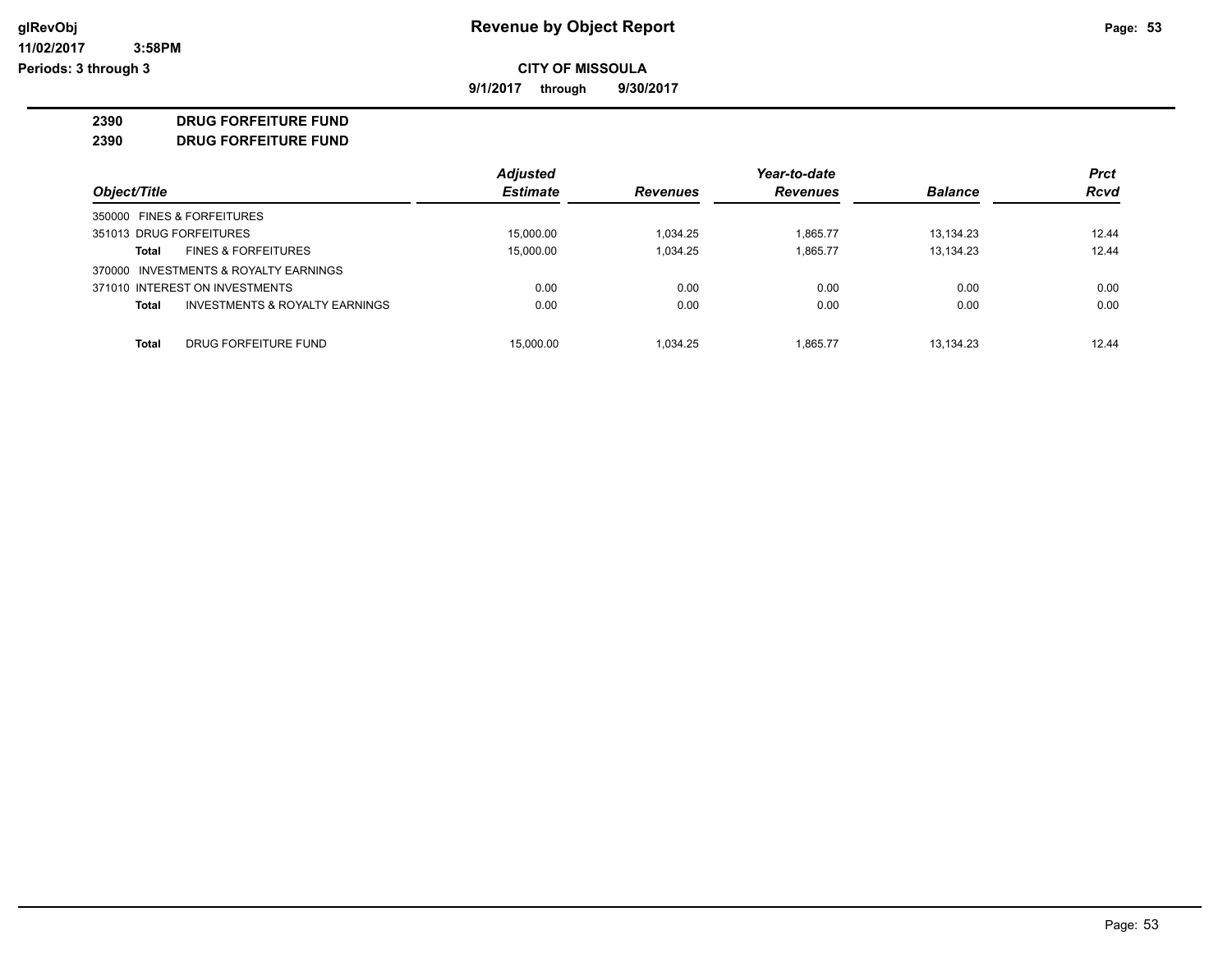**CITY OF MISSOULA**

**9/1/2017 through 9/30/2017**

#### **2390 DRUG FORFEITURE FUND**

 **3:58PM**

|                                |                                           | <b>Adjusted</b> |                 | Year-to-date    |                | <b>Prct</b> |
|--------------------------------|-------------------------------------------|-----------------|-----------------|-----------------|----------------|-------------|
| Object/Title                   |                                           | <b>Estimate</b> | <b>Revenues</b> | <b>Revenues</b> | <b>Balance</b> | <b>Rcvd</b> |
| 350000 FINES & FORFEITURES     |                                           |                 |                 |                 |                |             |
| 351013 DRUG FORFEITURES        |                                           | 15,000.00       | 1.034.25        | 1.865.77        | 13.134.23      | 12.44       |
| <b>Total</b>                   | <b>FINES &amp; FORFEITURES</b>            | 15,000.00       | 1,034.25        | 1.865.77        | 13.134.23      | 12.44       |
| 370000                         | INVESTMENTS & ROYALTY EARNINGS            |                 |                 |                 |                |             |
| 371010 INTEREST ON INVESTMENTS |                                           | 0.00            | 0.00            | 0.00            | 0.00           | 0.00        |
| <b>Total</b>                   | <b>INVESTMENTS &amp; ROYALTY EARNINGS</b> | 0.00            | 0.00            | 0.00            | 0.00           | 0.00        |
| Total                          | DRUG FORFEITURE FUND                      | 15.000.00       | 1.034.25        | 1.865.77        | 13.134.23      | 12.44       |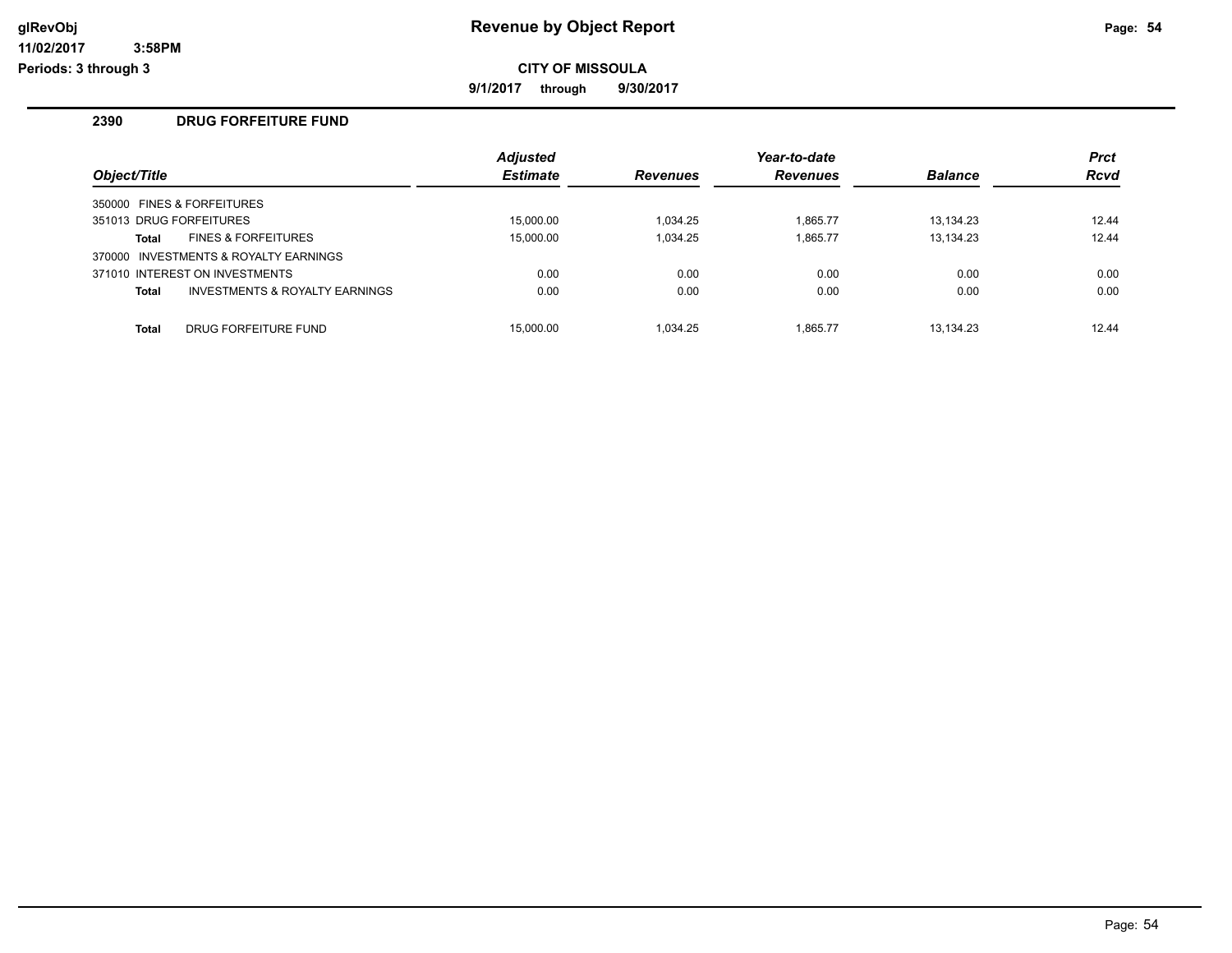**9/1/2017 through 9/30/2017**

#### **2394 BUILDING INSPECTION FUND**

#### **2394 BUILDING INSPECTION FUND**

|                                                    | <b>Adjusted</b> |                 | Year-to-date    |                | <b>Prct</b> |
|----------------------------------------------------|-----------------|-----------------|-----------------|----------------|-------------|
| Object/Title                                       | <b>Estimate</b> | <b>Revenues</b> | <b>Revenues</b> | <b>Balance</b> | Rcvd        |
| 320000 LICENSES & PERMITS                          |                 |                 |                 |                |             |
| 323011 BUILDING PERMITS                            | 1,258,000.00    | 176,815.04      | 475,265.97      | 782,734.03     | 37.78       |
| 323012 ELECTRICAL PERMITS                          | 271,000.00      | 22,495.16       | 79,500.74       | 191,499.26     | 29.34       |
| 323013 PLUMBING PERMITS                            | 155,000.00      | 17,873.00       | 51,571.00       | 103,429.00     | 33.27       |
| 323014 BLDG PERMIT REVIEW FEE                      | 0.00            | 0.00            | 0.00            | 0.00           | 0.00        |
| 323017 MECHANICAL PERMITS                          | 114,000.00      | 12,717.60       | 36,546.80       | 77,453.20      | 32.06       |
| <b>LICENSES &amp; PERMITS</b><br>Total             | 1,798,000.00    | 229,900.80      | 642,884.51      | 1,155,115.49   | 35.76       |
| 330000 INTERGOVERNMENTAL REVENUES                  |                 |                 |                 |                |             |
| 336023 STATE CONTRIB. - PERS                       | 0.00            | 0.00            | 170.37          | $-170.37$      | 0.00        |
| <b>INTERGOVERNMENTAL REVENUES</b><br><b>Total</b>  | 0.00            | 0.00            | 170.37          | $-170.37$      | 0.00        |
| 340000 CHARGES FOR SERVICES                        |                 |                 |                 |                |             |
| 341091 INSPECTION CODE BOOKS & COPIES              | 2,000.00        | 0.00            | 78.00           | 1,922.00       | 3.90        |
| <b>CHARGES FOR SERVICES</b><br><b>Total</b>        | 2,000.00        | 0.00            | 78.00           | 1,922.00       | 3.90        |
| 360000 MISCELLANEOUS REVENUES                      |                 |                 |                 |                |             |
| 360010 MISCELLANEOUS                               | 0.00            | 0.00            | 0.00            | 0.00           | 0.00        |
| 360015 CONFERENCE REVENUES - BUILDING              | 0.00            | 0.00            | 0.00            | 0.00           | 0.00        |
| <b>MISCELLANEOUS REVENUES</b><br>Total             | 0.00            | 0.00            | 0.00            | 0.00           | 0.00        |
| 370000 INVESTMENTS & ROYALTY EARNINGS              |                 |                 |                 |                |             |
| 371010 INTEREST ON INVESTMENTS                     | 0.00            | 0.00            | 0.00            | 0.00           | 0.00        |
| 371020 GAIN/LOSS IN MARKET VALUE OF INVESTMENTS    | 0.00            | 0.00            | 0.00            | 0.00           | 0.00        |
| <b>INVESTMENTS &amp; ROYALTY EARNINGS</b><br>Total | 0.00            | 0.00            | 0.00            | 0.00           | 0.00        |
| 380000 OTHER FINANCING SOURCES                     |                 |                 |                 |                |             |
| 381090 PROCEEDS FROM CAPITAL LEASE                 | 0.00            | 0.00            | 0.00            | 0.00           | 0.00        |
| 382010 SALE OF FIXED ASSETS                        | 0.00            | 0.00            | 0.00            | 0.00           | 0.00        |
| 383000 OPERATING TRANSFERS                         | 0.00            | 0.00            | 0.00            | 0.00           | 0.00        |
| OTHER FINANCING SOURCES<br><b>Total</b>            | 0.00            | 0.00            | 0.00            | 0.00           | 0.00        |
| <b>BUILDING INSPECTION FUND</b><br><b>Total</b>    | 1,800,000.00    | 229,900.80      | 643,132.88      | 1,156,867.12   | 35.73       |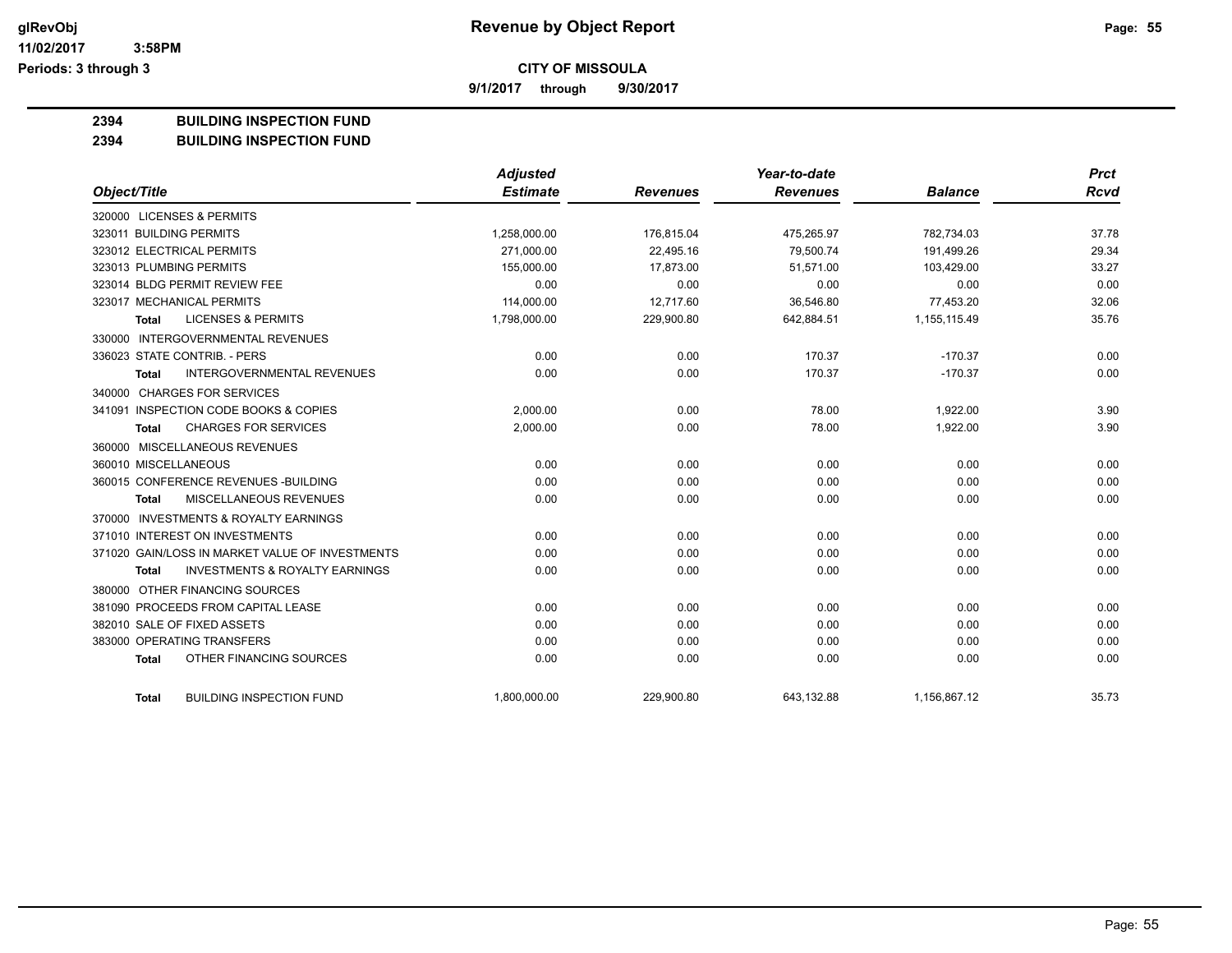**11/02/2017 3:58PM Periods: 3 through 3**

**CITY OF MISSOULA**

**9/1/2017 through 9/30/2017**

#### **2394 BUILDING INSPECTION FUND**

|                                                           | <b>Adjusted</b> |                 | Year-to-date    |                | <b>Prct</b> |
|-----------------------------------------------------------|-----------------|-----------------|-----------------|----------------|-------------|
| Object/Title                                              | <b>Estimate</b> | <b>Revenues</b> | <b>Revenues</b> | <b>Balance</b> | <b>Rcvd</b> |
| 320000 LICENSES & PERMITS                                 |                 |                 |                 |                |             |
| 323011 BUILDING PERMITS                                   | 1,258,000.00    | 176,815.04      | 475,265.97      | 782,734.03     | 37.78       |
| 323012 ELECTRICAL PERMITS                                 | 271,000.00      | 22,495.16       | 79,500.74       | 191,499.26     | 29.34       |
| 323013 PLUMBING PERMITS                                   | 155,000.00      | 17,873.00       | 51,571.00       | 103,429.00     | 33.27       |
| 323014 BLDG PERMIT REVIEW FEE                             | 0.00            | 0.00            | 0.00            | 0.00           | 0.00        |
| 323017 MECHANICAL PERMITS                                 | 114,000.00      | 12,717.60       | 36,546.80       | 77,453.20      | 32.06       |
| <b>LICENSES &amp; PERMITS</b><br><b>Total</b>             | 1,798,000.00    | 229,900.80      | 642,884.51      | 1,155,115.49   | 35.76       |
| 330000 INTERGOVERNMENTAL REVENUES                         |                 |                 |                 |                |             |
| 336023 STATE CONTRIB. - PERS                              | 0.00            | 0.00            | 170.37          | $-170.37$      | 0.00        |
| <b>INTERGOVERNMENTAL REVENUES</b><br><b>Total</b>         | 0.00            | 0.00            | 170.37          | $-170.37$      | 0.00        |
| 340000 CHARGES FOR SERVICES                               |                 |                 |                 |                |             |
| 341091 INSPECTION CODE BOOKS & COPIES                     | 2,000.00        | 0.00            | 78.00           | 1,922.00       | 3.90        |
| <b>CHARGES FOR SERVICES</b><br>Total                      | 2,000.00        | 0.00            | 78.00           | 1,922.00       | 3.90        |
| 360000 MISCELLANEOUS REVENUES                             |                 |                 |                 |                |             |
| 360010 MISCELLANEOUS                                      | 0.00            | 0.00            | 0.00            | 0.00           | 0.00        |
| 360015 CONFERENCE REVENUES - BUILDING                     | 0.00            | 0.00            | 0.00            | 0.00           | 0.00        |
| MISCELLANEOUS REVENUES<br><b>Total</b>                    | 0.00            | 0.00            | 0.00            | 0.00           | 0.00        |
| 370000 INVESTMENTS & ROYALTY EARNINGS                     |                 |                 |                 |                |             |
| 371010 INTEREST ON INVESTMENTS                            | 0.00            | 0.00            | 0.00            | 0.00           | 0.00        |
| 371020 GAIN/LOSS IN MARKET VALUE OF INVESTMENT            | 0.00            | 0.00            | 0.00            | 0.00           | 0.00        |
| <b>INVESTMENTS &amp; ROYALTY EARNINGS</b><br><b>Total</b> | 0.00            | 0.00            | 0.00            | 0.00           | 0.00        |
| 380000 OTHER FINANCING SOURCES                            |                 |                 |                 |                |             |
| 381090 PROCEEDS FROM CAPITAL LEASE                        | 0.00            | 0.00            | 0.00            | 0.00           | 0.00        |
| 382010 SALE OF FIXED ASSETS                               | 0.00            | 0.00            | 0.00            | 0.00           | 0.00        |
| 383000 OPERATING TRANSFERS                                | 0.00            | 0.00            | 0.00            | 0.00           | 0.00        |
| OTHER FINANCING SOURCES<br><b>Total</b>                   | 0.00            | 0.00            | 0.00            | 0.00           | 0.00        |
| <b>BUILDING INSPECTION FUND</b><br>Total                  | 1,800,000.00    | 229,900.80      | 643,132.88      | 1,156,867.12   | 35.73       |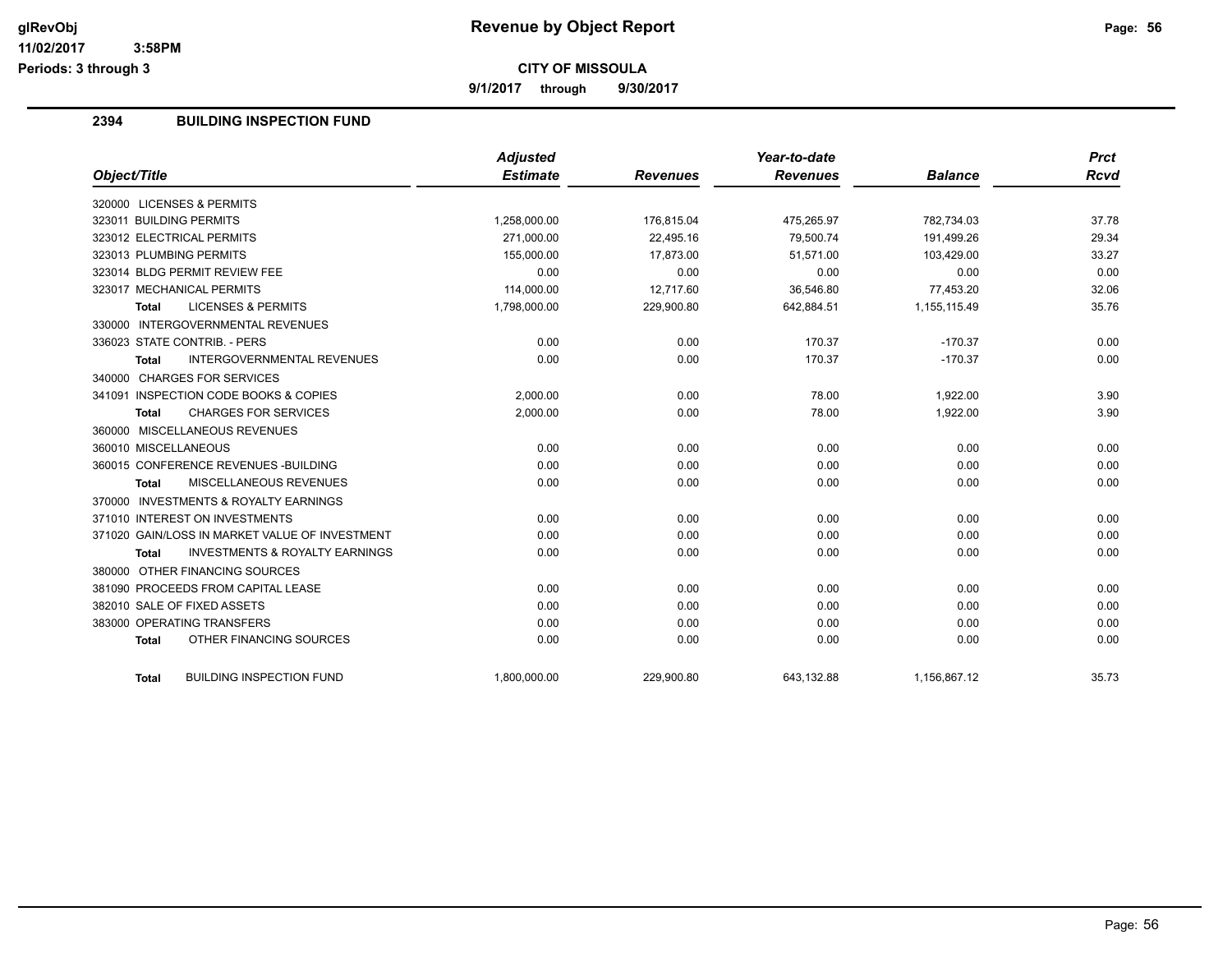**3:58PM**

**glRevObj Revenue by Object Report Page: 57** 

**9/1/2017 through 9/30/2017**

**CITY OF MISSOULA**

## **2395 CITY GRANTS & PROGRAM INCOME FUND**

### **2395 CITY GRANTS & PROGRAM INCOME FUND**

|                                                           | <b>Adjusted</b> |                 | Year-to-date    |                | <b>Prct</b> |
|-----------------------------------------------------------|-----------------|-----------------|-----------------|----------------|-------------|
| Object/Title                                              | <b>Estimate</b> | <b>Revenues</b> | <b>Revenues</b> | <b>Balance</b> | <b>Rcvd</b> |
| 330000 INTERGOVERNMENTAL REVENUES                         |                 |                 |                 |                |             |
| 331010 ENTITLEMENT - CDBG                                 | 0.00            | 0.00            | 0.00            | 0.00           | 0.00        |
| <b>INTERGOVERNMENTAL REVENUES</b><br><b>Total</b>         | 0.00            | 0.00            | 0.00            | 0.00           | 0.00        |
| 360000 MISCELLANEOUS REVENUES                             |                 |                 |                 |                |             |
| 360005 LOAN REPAYMENTS                                    | 0.00            | 0.00            | 0.00            | 0.00           | 0.00        |
| 360010 MISCELLANEOUS                                      | 0.00            | 0.00            | 0.00            | 0.00           | 0.00        |
| 360013 REPAYMENT OF SEWER GRANT                           | 0.00            | 0.00            | 0.00            | 0.00           | 0.00        |
| 360014 REPAYMENT OF LOAN/MHA                              | 0.00            | 0.00            | 0.00            | 0.00           | 0.00        |
| 362000 OTHER MISCELLANEOUS REVENUE                        | 0.00            | 0.00            | 0.00            | 0.00           | 0.00        |
| MISCELLANEOUS REVENUES<br><b>Total</b>                    | 0.00            | 0.00            | 0.00            | 0.00           | 0.00        |
| <b>INVESTMENTS &amp; ROYALTY EARNINGS</b><br>370000       |                 |                 |                 |                |             |
| 371010 INTEREST ON INVESTMENTS                            | 0.00            | 0.00            | 0.00            | 0.00           | 0.00        |
| 371020 GAIN/LOSS IN MARKET VALUE OF INVESTMENTS           | 0.00            | 0.00            | 0.00            | 0.00           | 0.00        |
| <b>INVESTMENTS &amp; ROYALTY EARNINGS</b><br><b>Total</b> | 0.00            | 0.00            | 0.00            | 0.00           | 0.00        |
| OTHER FINANCING SOURCES<br>380000                         |                 |                 |                 |                |             |
| 383026 TRANS FR CDBG                                      | 0.00            | 0.00            | 0.00            | 0.00           | 0.00        |
| OTHER FINANCING SOURCES<br><b>Total</b>                   | 0.00            | 0.00            | 0.00            | 0.00           | 0.00        |
| CITY GRANTS & PROGRAM INCOME FUND<br>Total                | 0.00            | 0.00            | 0.00            | 0.00           | 0.00        |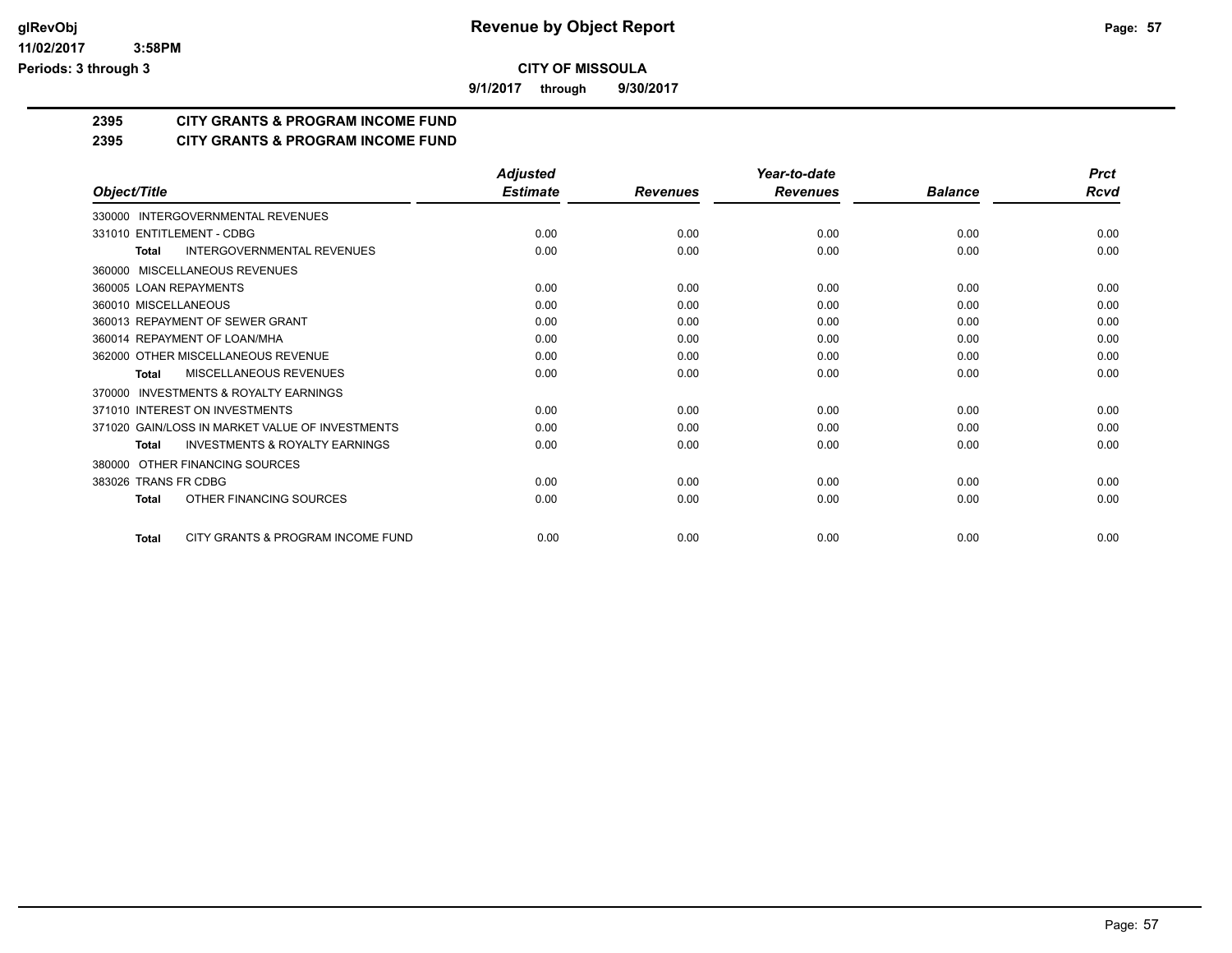**3:58PM**

**CITY OF MISSOULA**

**9/1/2017 through 9/30/2017**

#### **2395 CITY GRANTS & PROGRAM INCOME FUND**

|                                                    | <b>Adjusted</b> |                 | Year-to-date    |                | <b>Prct</b> |
|----------------------------------------------------|-----------------|-----------------|-----------------|----------------|-------------|
| Object/Title                                       | <b>Estimate</b> | <b>Revenues</b> | <b>Revenues</b> | <b>Balance</b> | Rcvd        |
| 330000 INTERGOVERNMENTAL REVENUES                  |                 |                 |                 |                |             |
| 331010 ENTITLEMENT - CDBG                          | 0.00            | 0.00            | 0.00            | 0.00           | 0.00        |
| <b>INTERGOVERNMENTAL REVENUES</b><br>Total         | 0.00            | 0.00            | 0.00            | 0.00           | 0.00        |
| 360000 MISCELLANEOUS REVENUES                      |                 |                 |                 |                |             |
| 360005 LOAN REPAYMENTS                             | 0.00            | 0.00            | 0.00            | 0.00           | 0.00        |
| 360010 MISCELLANEOUS                               | 0.00            | 0.00            | 0.00            | 0.00           | 0.00        |
| 360013 REPAYMENT OF SEWER GRANT                    | 0.00            | 0.00            | 0.00            | 0.00           | 0.00        |
| 360014 REPAYMENT OF LOAN/MHA                       | 0.00            | 0.00            | 0.00            | 0.00           | 0.00        |
| 362000 OTHER MISCELLANEOUS REVENUE                 | 0.00            | 0.00            | 0.00            | 0.00           | 0.00        |
| MISCELLANEOUS REVENUES<br>Total                    | 0.00            | 0.00            | 0.00            | 0.00           | 0.00        |
| 370000 INVESTMENTS & ROYALTY EARNINGS              |                 |                 |                 |                |             |
| 371010 INTEREST ON INVESTMENTS                     | 0.00            | 0.00            | 0.00            | 0.00           | 0.00        |
| 371020 GAIN/LOSS IN MARKET VALUE OF INVESTMENT     | 0.00            | 0.00            | 0.00            | 0.00           | 0.00        |
| <b>INVESTMENTS &amp; ROYALTY EARNINGS</b><br>Total | 0.00            | 0.00            | 0.00            | 0.00           | 0.00        |
| 380000 OTHER FINANCING SOURCES                     |                 |                 |                 |                |             |
| 383026 TRANS FR CDBG                               | 0.00            | 0.00            | 0.00            | 0.00           | 0.00        |
| OTHER FINANCING SOURCES<br>Total                   | 0.00            | 0.00            | 0.00            | 0.00           | 0.00        |
| CITY GRANTS & PROGRAM INCOME FUND<br><b>Total</b>  | 0.00            | 0.00            | 0.00            | 0.00           | 0.00        |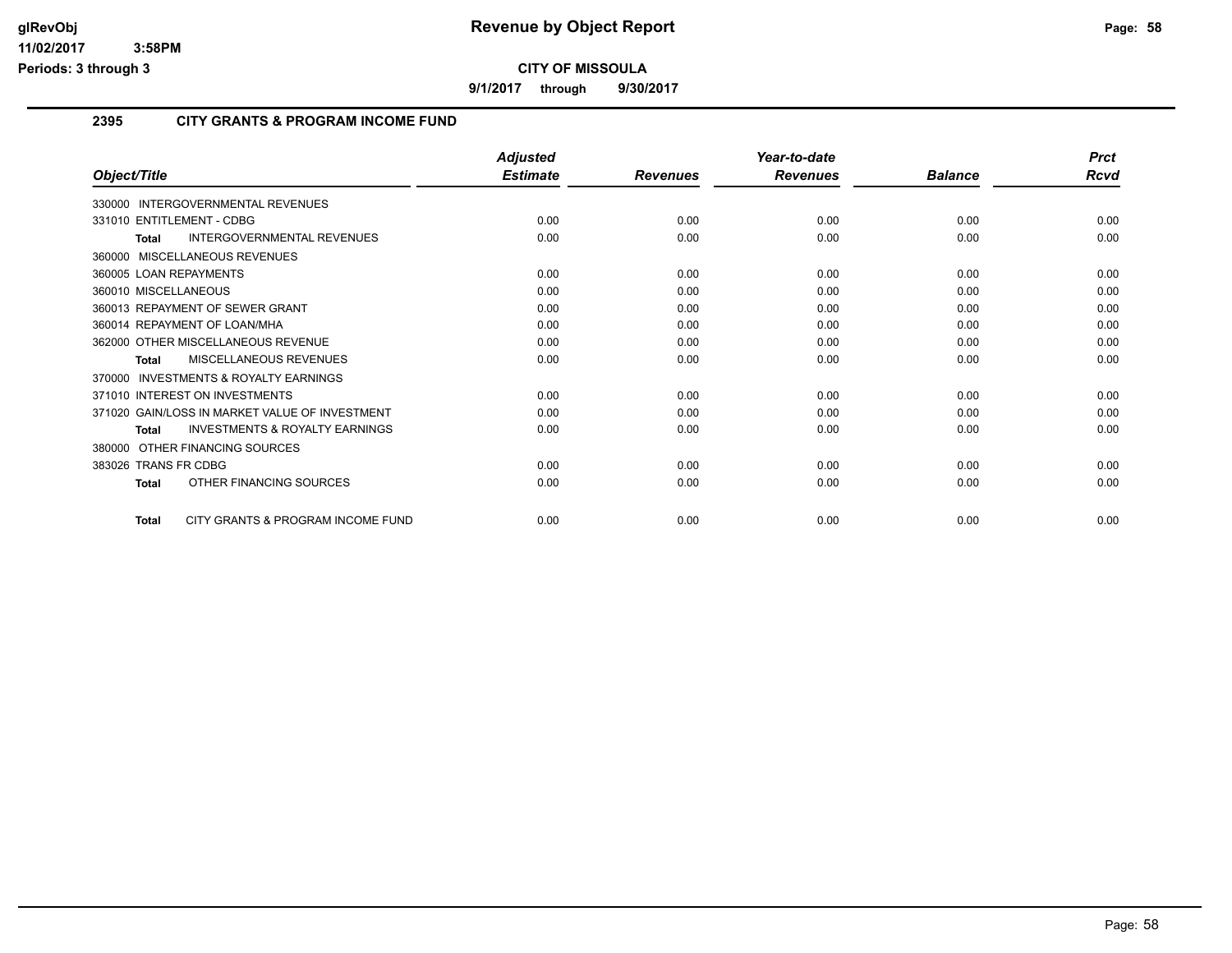**11/02/2017 3:58PM Periods: 3 through 3**

**CITY OF MISSOULA**

**9/1/2017 through 9/30/2017**

#### **2399 DANGEROUS BUILDING DEMOLITION & REPAIR F 2399 DANGEROUS BUILDING DEMOLITION & REPAIR F**

|                         |                                      | <b>Adjusted</b> |                 | Year-to-date    |                | Prct |
|-------------------------|--------------------------------------|-----------------|-----------------|-----------------|----------------|------|
| Object/Title            |                                      | <b>Estimate</b> | <b>Revenues</b> | <b>Revenues</b> | <b>Balance</b> | Rcvd |
|                         | 360000 MISCELLANEOUS REVENUES        |                 |                 |                 |                |      |
| 363000 ASSESSMENTS PAID |                                      | 15,000.00       | 0.00            | 0.00            | 15.000.00      | 0.00 |
| Total                   | MISCELLANEOUS REVENUES               | 15.000.00       | 0.00            | 0.00            | 15.000.00      | 0.00 |
| Total                   | DANGEROUS BUILDING DEMOLITION & REP. | 15.000.00       | 0.00            | 0.00            | 15.000.00      | 0.00 |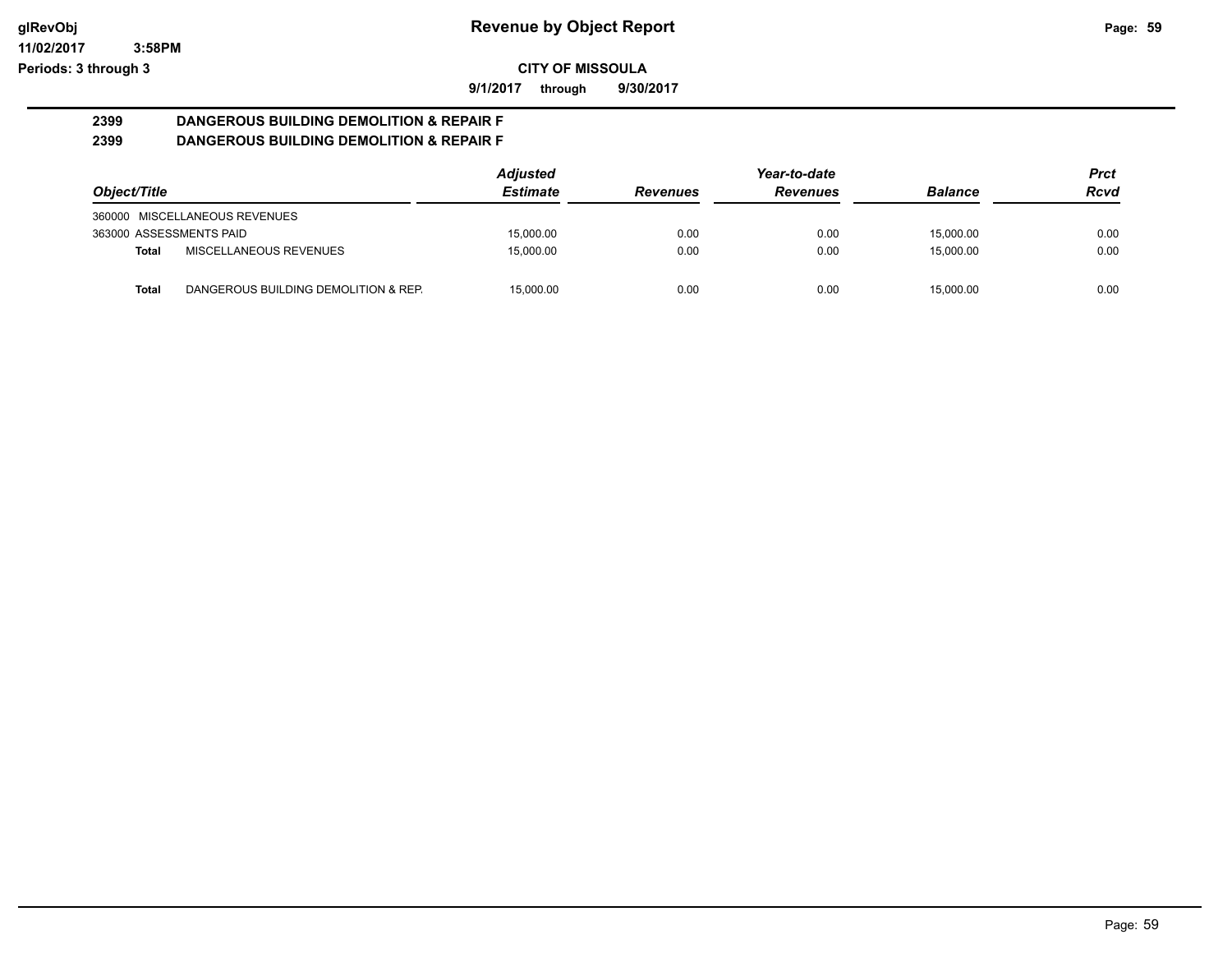**11/02/2017 3:58PM Periods: 3 through 3**

#### **CITY OF MISSOULA**

**9/1/2017 through 9/30/2017**

#### **2399 DANGEROUS BUILDING DEMOLITION & REPAIR F**

|                         |                                     | <b>Adjusted</b><br><b>Estimate</b> |                 | Year-to-date    |                | <b>Prct</b><br><b>Rcvd</b> |
|-------------------------|-------------------------------------|------------------------------------|-----------------|-----------------|----------------|----------------------------|
| Object/Title            |                                     |                                    | <b>Revenues</b> | <b>Revenues</b> | <b>Balance</b> |                            |
|                         | 360000 MISCELLANEOUS REVENUES       |                                    |                 |                 |                |                            |
| 363000 ASSESSMENTS PAID |                                     | 15.000.00                          | 0.00            | 0.00            | 15.000.00      | 0.00                       |
| <b>Total</b>            | MISCELLANEOUS REVENUES              | 15.000.00                          | 0.00            | 0.00            | 15.000.00      | 0.00                       |
| <b>Total</b>            | DANGEROUS BUILDING DEMOLITION & REF | 15,000.00                          | 0.00            | 0.00            | 15.000.00      | 0.00                       |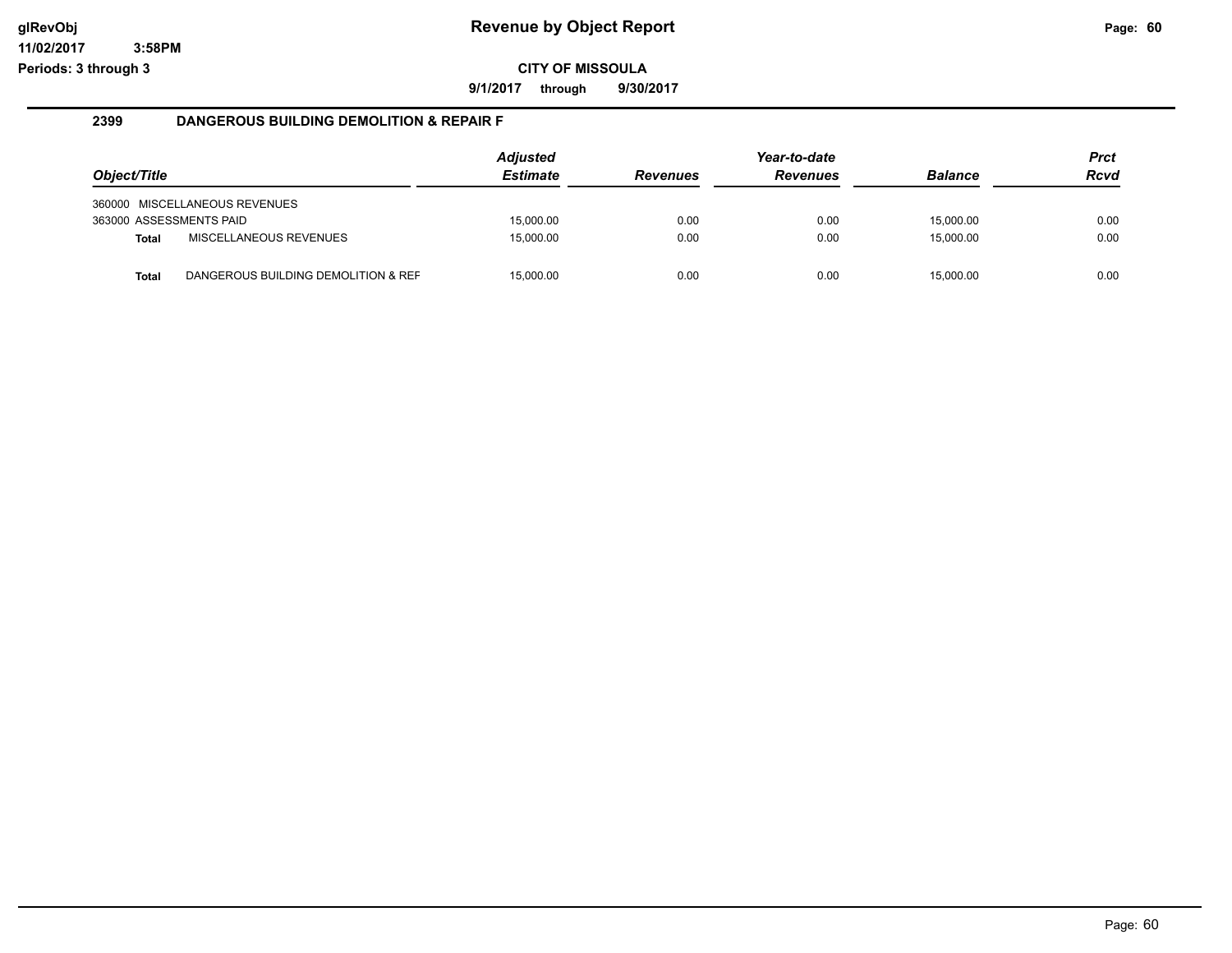*Prct Rcvd*

**CITY OF MISSOULA**

**9/1/2017 through 9/30/2017**

#### **2400 STREET LIGHTING ASSESSMENTS FUND 2400 STREET LIGHTING ASSESSMENTS FUND**

|                                                 | <b>Adjusted</b> |                 | Year-to-date    |                | <b>Prct</b> |
|-------------------------------------------------|-----------------|-----------------|-----------------|----------------|-------------|
| Object/Title                                    | <b>Estimate</b> | <b>Revenues</b> | <b>Revenues</b> | <b>Balance</b> | Rcvd        |
| 360000 MISCELLANEOUS REVENUES                   |                 |                 |                 |                |             |
| 360010 MISCELLANEOUS                            | 0.00            | 1.606.36        | 0.00            | 0.00           | 0.00        |
| 363010 LIGHTING ASSESSMENTS                     | 365,014.00      | 897.78          | 0.00            | 365,014.00     | 0.00        |
| 363040 PENALTY AND INTEREST                     | 0.00            | 83.03           | 0.00            | 0.00           | 0.00        |
| MISCELLANEOUS REVENUES<br>Total                 | 365.014.00      | 2.587.17        | 0.00            | 365.014.00     | 0.00        |
| 370000 INVESTMENTS & ROYALTY EARNINGS           |                 |                 |                 |                |             |
| 371010 INTEREST ON INVESTMENTS                  | 0.00            | 0.00            | 0.00            | 0.00           | 0.00        |
| 371020 GAIN/LOSS IN MARKET VALUE OF INVESTMENTS | 0.00            | 0.00            | 0.00            | 0.00           | 0.00        |
| INVESTMENTS & ROYALTY EARNINGS<br>Total         | 0.00            | 0.00            | 0.00            | 0.00           | 0.00        |

**Total** STREET LIGHTING ASSESSMENTS FUND 365,014.00 2,587.17 0.00 365,014.00 0.00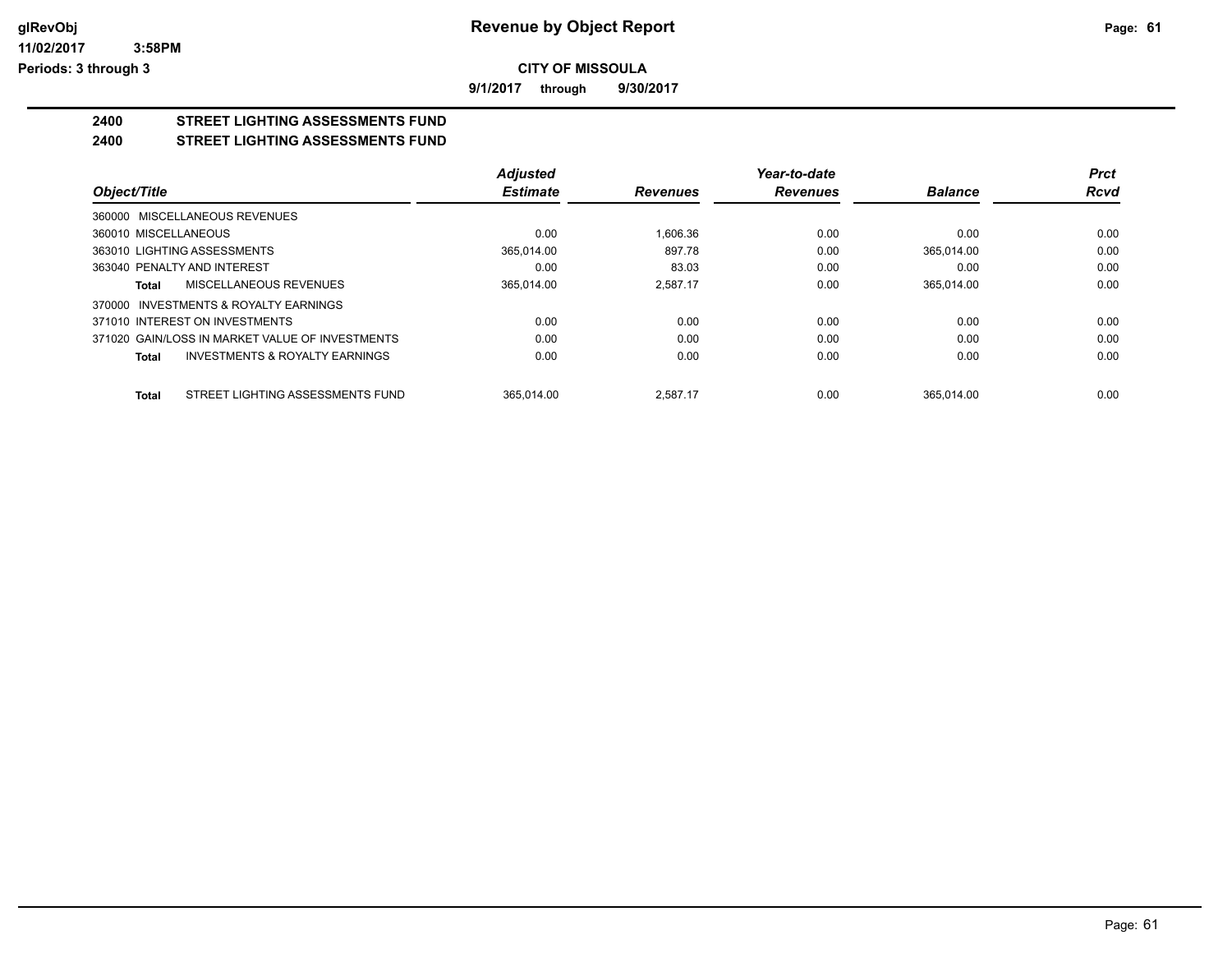**9/1/2017 through 9/30/2017**

#### **2400 STREET LIGHTING ASSESSMENTS FUND**

| Object/Title                                     | <b>Adjusted</b><br><b>Estimate</b> | <b>Revenues</b> | Year-to-date<br><b>Revenues</b> | <b>Balance</b> | <b>Prct</b><br><b>Rcvd</b> |
|--------------------------------------------------|------------------------------------|-----------------|---------------------------------|----------------|----------------------------|
| 360000 MISCELLANEOUS REVENUES                    |                                    |                 |                                 |                |                            |
| 360010 MISCELLANEOUS                             | 0.00                               | 1.606.36        | 0.00                            | 0.00           | 0.00                       |
| 363010 LIGHTING ASSESSMENTS                      | 365.014.00                         | 897.78          | 0.00                            | 365.014.00     | 0.00                       |
| 363040 PENALTY AND INTEREST                      | 0.00                               | 83.03           | 0.00                            | 0.00           | 0.00                       |
| MISCELLANEOUS REVENUES<br>Total                  | 365,014.00                         | 2.587.17        | 0.00                            | 365.014.00     | 0.00                       |
| INVESTMENTS & ROYALTY EARNINGS<br>370000         |                                    |                 |                                 |                |                            |
| 371010 INTEREST ON INVESTMENTS                   | 0.00                               | 0.00            | 0.00                            | 0.00           | 0.00                       |
| 371020 GAIN/LOSS IN MARKET VALUE OF INVESTMENT   | 0.00                               | 0.00            | 0.00                            | 0.00           | 0.00                       |
| INVESTMENTS & ROYALTY EARNINGS<br>Total          | 0.00                               | 0.00            | 0.00                            | 0.00           | 0.00                       |
| STREET LIGHTING ASSESSMENTS FUND<br><b>Total</b> | 365.014.00                         | 2.587.17        | 0.00                            | 365.014.00     | 0.00                       |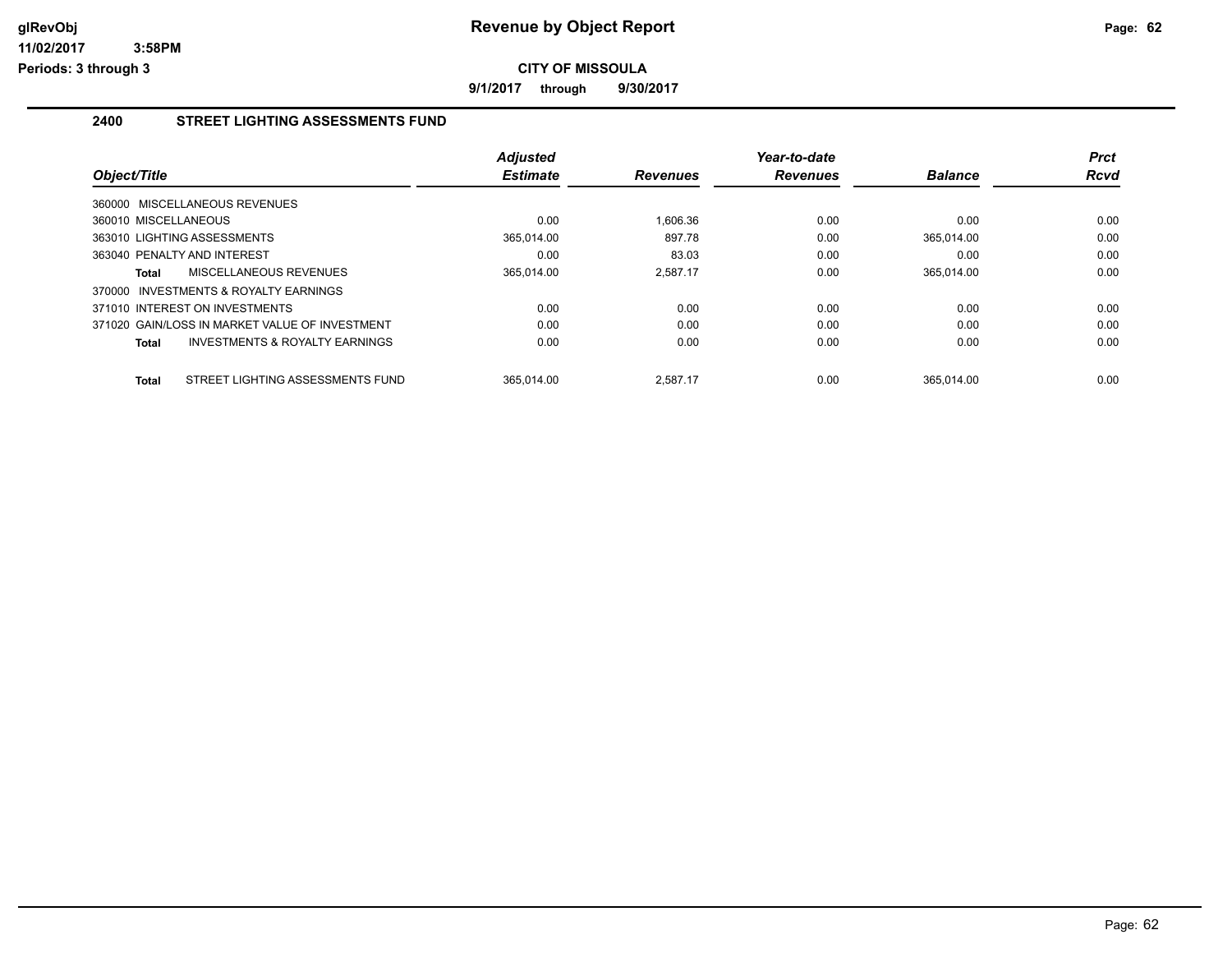**11/02/2017 3:58PM Periods: 3 through 3**

**CITY OF MISSOULA**

**9/1/2017 through 9/30/2017**

## **2500 STREET MAINTENANCE ASSESSMENT FUND**

## **2500 STREET MAINTENANCE ASSESSMENT FUND**

|                                                    | <b>Adjusted</b> |                 | Year-to-date    |                | <b>Prct</b> |
|----------------------------------------------------|-----------------|-----------------|-----------------|----------------|-------------|
| Object/Title                                       | <b>Estimate</b> | <b>Revenues</b> | <b>Revenues</b> | <b>Balance</b> | <b>Rcvd</b> |
| 360000 MISCELLANEOUS REVENUES                      |                 |                 |                 |                |             |
| 363010 LIGHTING ASSESSMENTS                        | 102,854.00      | 237.57          | 0.00            | 102,854.00     | 0.00        |
| 363040 PENALTY AND INTEREST                        | 0.00            | 10.81           | 0.00            | 0.00           | 0.00        |
| <b>MISCELLANEOUS REVENUES</b><br>Total             | 102,854.00      | 248.38          | 0.00            | 102,854.00     | 0.00        |
| 370000 INVESTMENTS & ROYALTY EARNINGS              |                 |                 |                 |                |             |
| 371010 INTEREST ON INVESTMENTS                     | 0.00            | 0.00            | 0.00            | 0.00           | 0.00        |
| 371020 GAIN/LOSS IN MARKET VALUE OF INVESTMENTS    | 0.00            | 0.00            | 0.00            | 0.00           | 0.00        |
| <b>INVESTMENTS &amp; ROYALTY EARNINGS</b><br>Total | 0.00            | 0.00            | 0.00            | 0.00           | 0.00        |
| OTHER FINANCING SOURCES<br>380000                  |                 |                 |                 |                |             |
| 383000 OPERATING TRANSFERS                         | 0.00            | 0.00            | 0.00            | 0.00           | 0.00        |
| OTHER FINANCING SOURCES<br>Total                   | 0.00            | 0.00            | 0.00            | 0.00           | 0.00        |
| STREET MAINTENANCE ASSESSMENT FUND<br>Total        | 102.854.00      | 248.38          | 0.00            | 102.854.00     | 0.00        |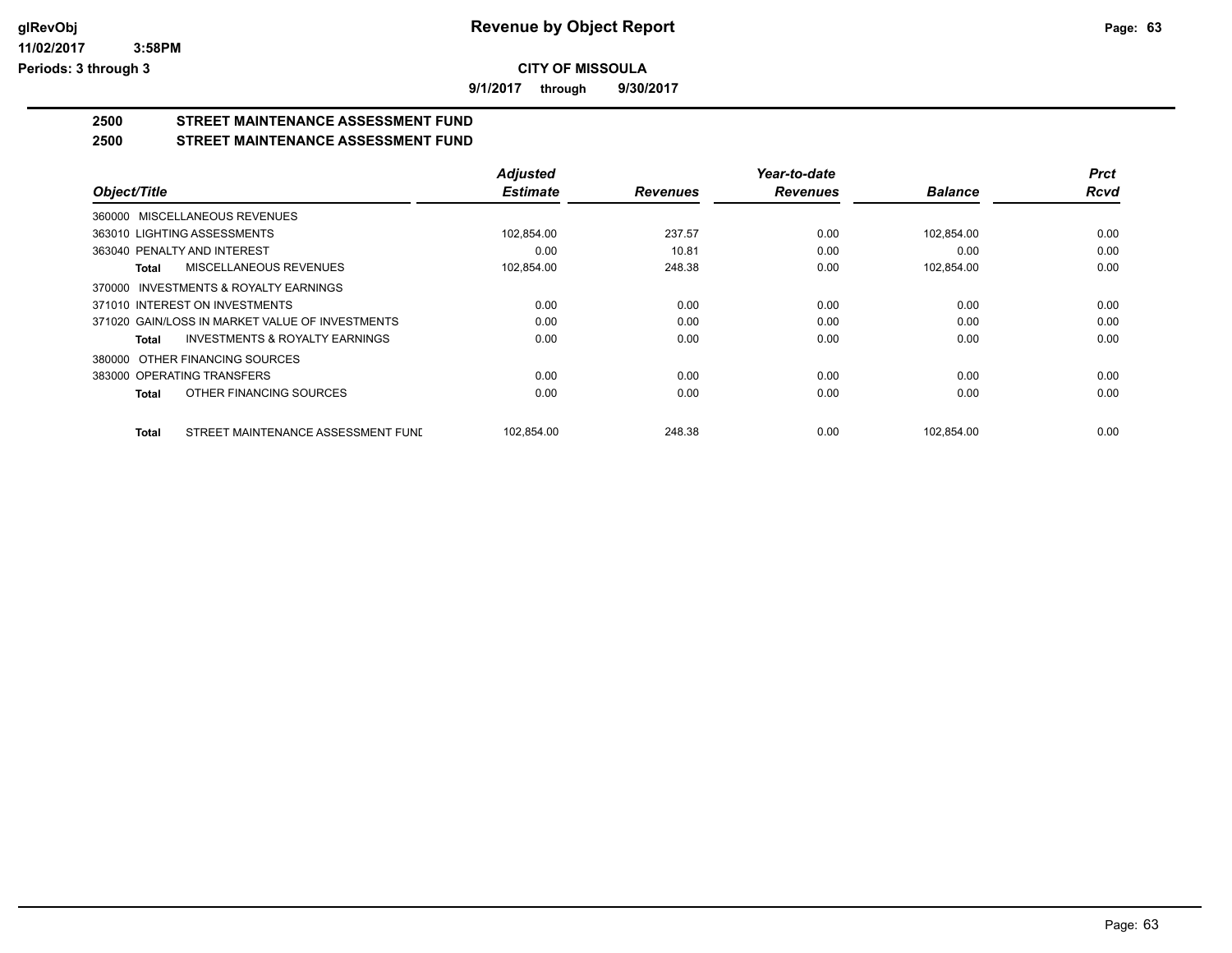**3:58PM**

**CITY OF MISSOULA**

**9/1/2017 through 9/30/2017**

#### **2500 STREET MAINTENANCE ASSESSMENT FUND**

| Object/Title                                       | <b>Adjusted</b><br><b>Estimate</b> | <b>Revenues</b> | Year-to-date<br><b>Revenues</b> | <b>Balance</b> | <b>Prct</b><br>Rcvd |
|----------------------------------------------------|------------------------------------|-----------------|---------------------------------|----------------|---------------------|
| 360000 MISCELLANEOUS REVENUES                      |                                    |                 |                                 |                |                     |
| 363010 LIGHTING ASSESSMENTS                        | 102,854.00                         | 237.57          | 0.00                            | 102,854.00     | 0.00                |
| 363040 PENALTY AND INTEREST                        | 0.00                               | 10.81           | 0.00                            | 0.00           | 0.00                |
| <b>MISCELLANEOUS REVENUES</b><br>Total             | 102,854.00                         | 248.38          | 0.00                            | 102,854.00     | 0.00                |
| 370000 INVESTMENTS & ROYALTY EARNINGS              |                                    |                 |                                 |                |                     |
| 371010 INTEREST ON INVESTMENTS                     | 0.00                               | 0.00            | 0.00                            | 0.00           | 0.00                |
| 371020 GAIN/LOSS IN MARKET VALUE OF INVESTMENT     | 0.00                               | 0.00            | 0.00                            | 0.00           | 0.00                |
| <b>INVESTMENTS &amp; ROYALTY EARNINGS</b><br>Total | 0.00                               | 0.00            | 0.00                            | 0.00           | 0.00                |
| 380000 OTHER FINANCING SOURCES                     |                                    |                 |                                 |                |                     |
| 383000 OPERATING TRANSFERS                         | 0.00                               | 0.00            | 0.00                            | 0.00           | 0.00                |
| OTHER FINANCING SOURCES<br>Total                   | 0.00                               | 0.00            | 0.00                            | 0.00           | 0.00                |
| STREET MAINTENANCE ASSESSMENT FUNI<br>Total        | 102.854.00                         | 248.38          | 0.00                            | 102.854.00     | 0.00                |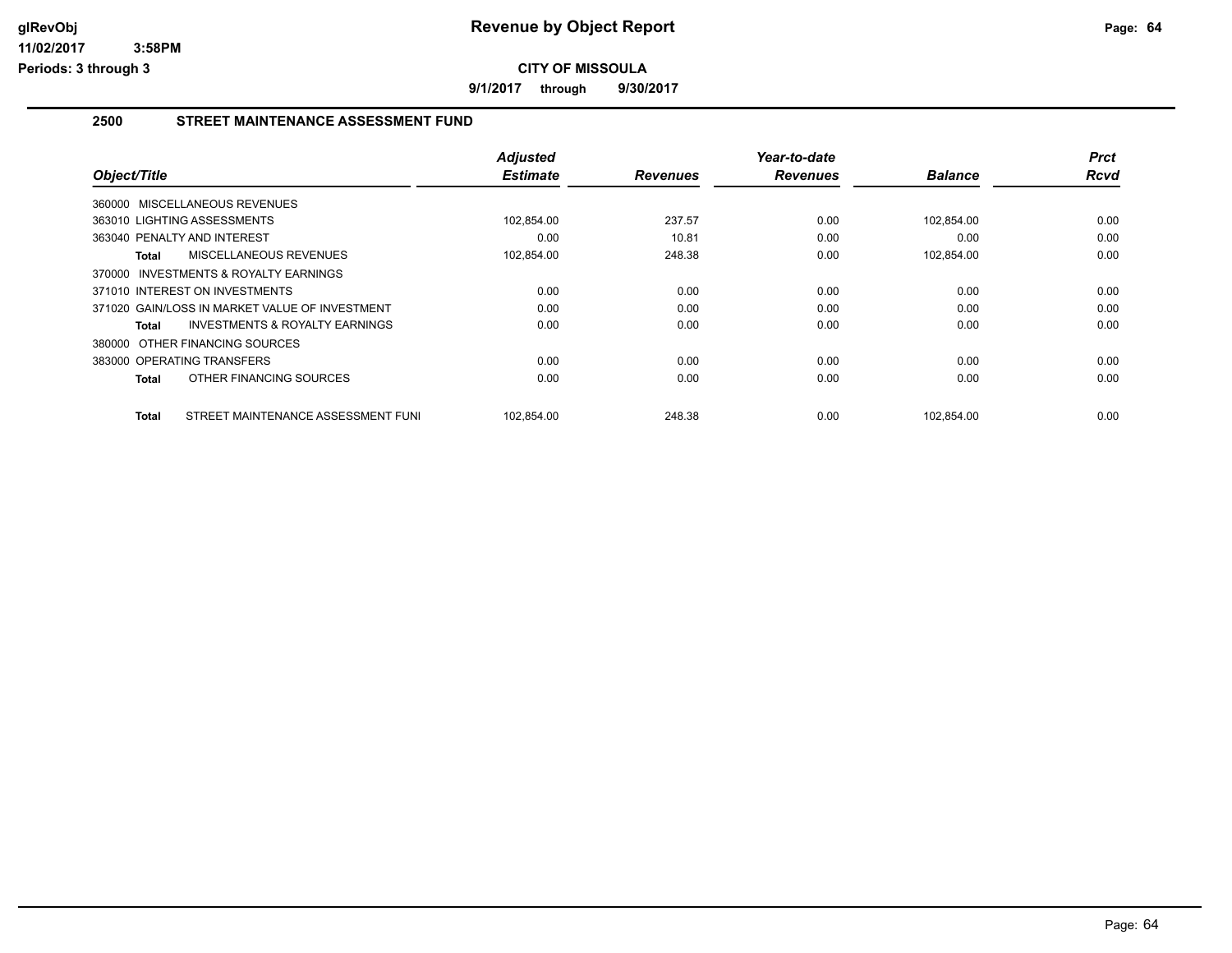**11/02/2017 3:58PM Periods: 3 through 3**

**CITY OF MISSOULA**

**9/1/2017 through 9/30/2017**

#### **2511 WILLOWWOOD PARK MAINTENANCE ASSESSMENT F 2511 WILLOWWOOD PARK MAINTENANCE ASSESSMENT F**

|              |                                           | <b>Adjusted</b> |                 | Year-to-date    |                | Prct        |
|--------------|-------------------------------------------|-----------------|-----------------|-----------------|----------------|-------------|
| Object/Title |                                           | <b>Estimate</b> | <b>Revenues</b> | <b>Revenues</b> | <b>Balance</b> | <b>Rcvd</b> |
|              | 370000 INVESTMENTS & ROYALTY EARNINGS     |                 |                 |                 |                |             |
|              | 371010 INTEREST ON INVESTMENTS            | 0.00            | 0.00            | 0.00            | 0.00           | 0.00        |
| <b>Total</b> | <b>INVESTMENTS &amp; ROYALTY EARNINGS</b> | 0.00            | 0.00            | 0.00            | 0.00           | 0.00        |
| <b>Total</b> | WILLOWWOOD PARK MAINTENANCE ASSES         | 0.00            | 0.00            | 0.00            | 0.00           | 0.00        |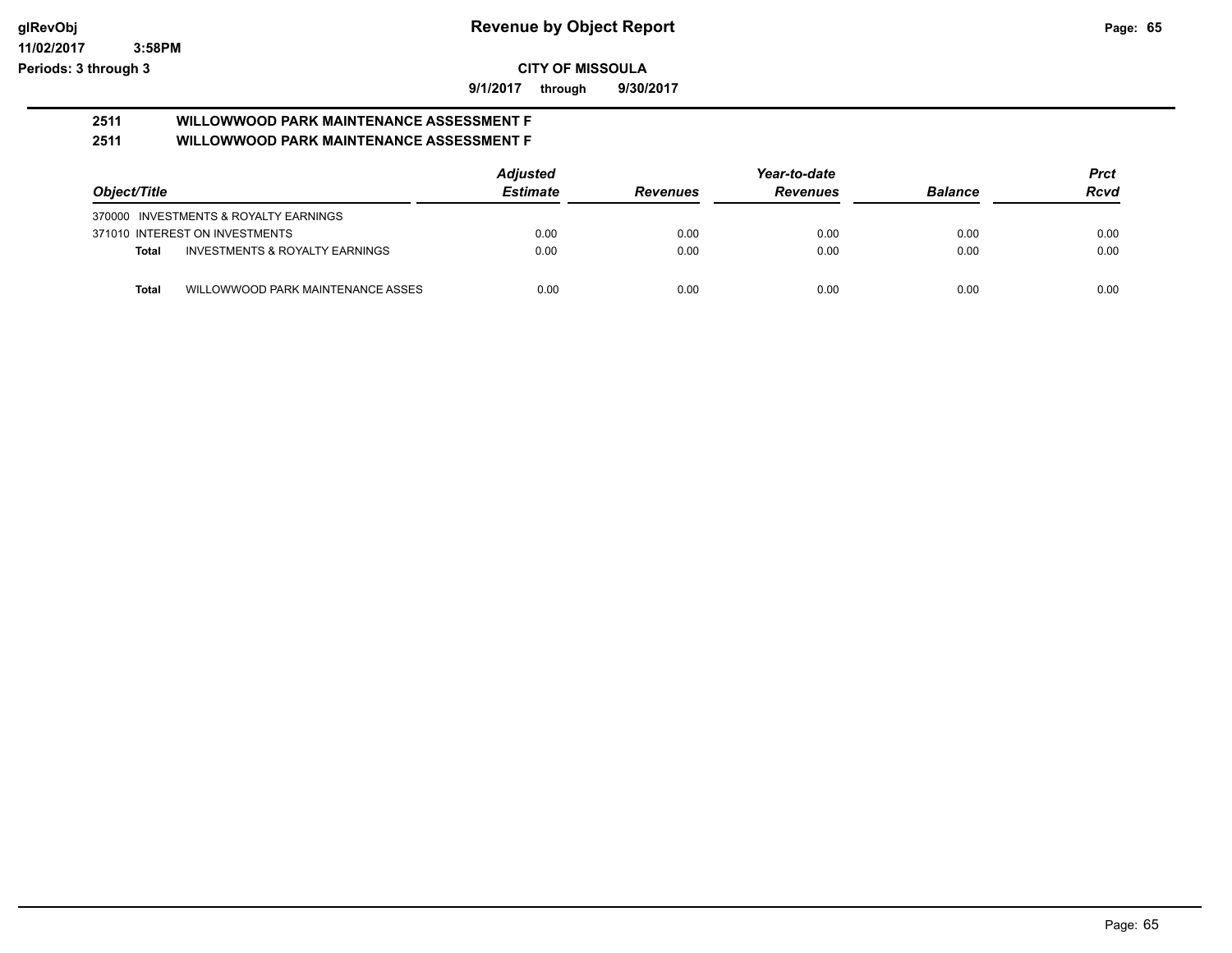**9/1/2017 through 9/30/2017**

#### **2511 WILLOWWOOD PARK MAINTENANCE ASSESSMENT F**

| Object/Title |                                       | Adjusted<br><b>Estimate</b> | <b>Revenues</b> | Year-to-date<br><b>Revenues</b> | <b>Balance</b> | <b>Prct</b><br><b>Rcvd</b> |
|--------------|---------------------------------------|-----------------------------|-----------------|---------------------------------|----------------|----------------------------|
|              | 370000 INVESTMENTS & ROYALTY EARNINGS |                             |                 |                                 |                |                            |
|              | 371010 INTEREST ON INVESTMENTS        | 0.00                        | 0.00            | 0.00                            | 0.00           | 0.00                       |
| <b>Total</b> | INVESTMENTS & ROYALTY EARNINGS        | 0.00                        | 0.00            | 0.00                            | 0.00           | 0.00                       |
| <b>Total</b> | WILLOWWOOD PARK MAINTENANCE ASSES     | 0.00                        | 0.00            | 0.00                            | 0.00           | 0.00                       |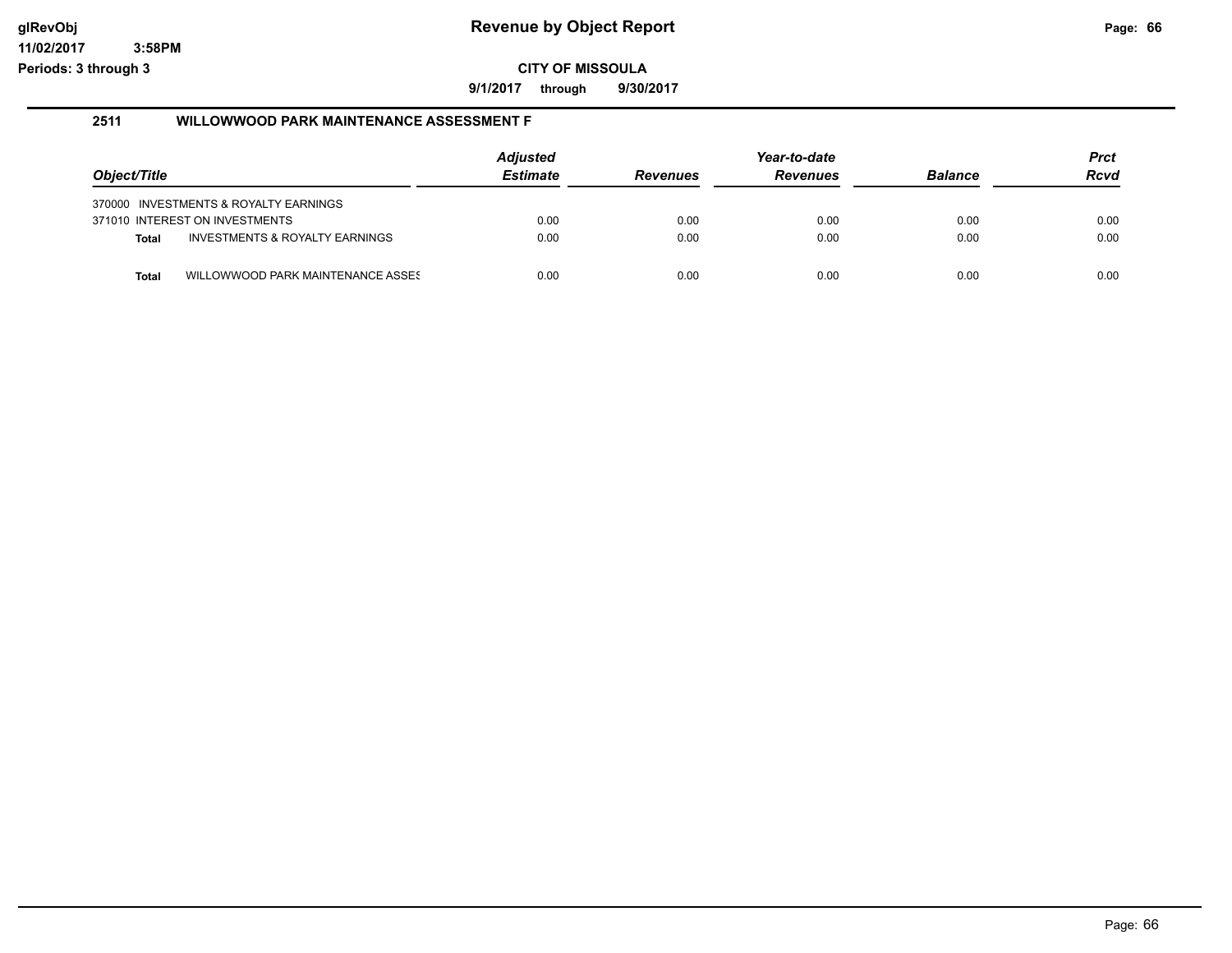**9/1/2017 through 9/30/2017**

**2512 ROAD DISTRICT #1**

**2512 ROAD DISTRICT #1**

|                                                     | <b>Adjusted</b> |                 | Year-to-date    |                | <b>Prct</b> |
|-----------------------------------------------------|-----------------|-----------------|-----------------|----------------|-------------|
| Object/Title                                        | <b>Estimate</b> | <b>Revenues</b> | <b>Revenues</b> | <b>Balance</b> | <b>Rcvd</b> |
| 330000 INTERGOVERNMENTAL REVENUES                   |                 |                 |                 |                |             |
| 336023 STATE CONTRIB. - PERS                        | 0.00            | 0.00            | 2.25            | $-2.25$        | 0.00        |
| <b>INTERGOVERNMENTAL REVENUES</b><br>Total          | 0.00            | 0.00            | 2.25            | $-2.25$        | 0.00        |
| 360000 MISCELLANEOUS REVENUES                       |                 |                 |                 |                |             |
| 363020 PROPERTY ASSESSMENTS                         | 2,115,064.00    | 9,658.42        | 0.00            | 2,115,064.00   | 0.00        |
| 363040 PENALTY AND INTEREST                         | 0.00            | 516.62          | 36.67           | $-36.67$       | 0.00        |
| MISCELLANEOUS REVENUES<br>Total                     | 2,115,064.00    | 10,175.04       | 36.67           | 2,115,027.33   | 0.00        |
| <b>INVESTMENTS &amp; ROYALTY EARNINGS</b><br>370000 |                 |                 |                 |                |             |
| 371010 INTEREST ON INVESTMENTS                      | 0.00            | 0.00            | 0.00            | 0.00           | 0.00        |
| <b>INVESTMENTS &amp; ROYALTY EARNINGS</b><br>Total  | 0.00            | 0.00            | 0.00            | 0.00           | 0.00        |
| 380000 OTHER FINANCING SOURCES                      |                 |                 |                 |                |             |
| 381090 PROCEEDS FROM CAPITAL LEASE                  | 0.00            | 0.00            | 0.00            | 0.00           | 0.00        |
| OTHER FINANCING SOURCES<br>Total                    | 0.00            | 0.00            | 0.00            | 0.00           | 0.00        |
|                                                     |                 |                 |                 |                |             |
| <b>ROAD DISTRICT #1</b><br><b>Total</b>             | 2,115,064.00    | 10,175.04       | 38.92           | 2,115,025.08   | 0.00        |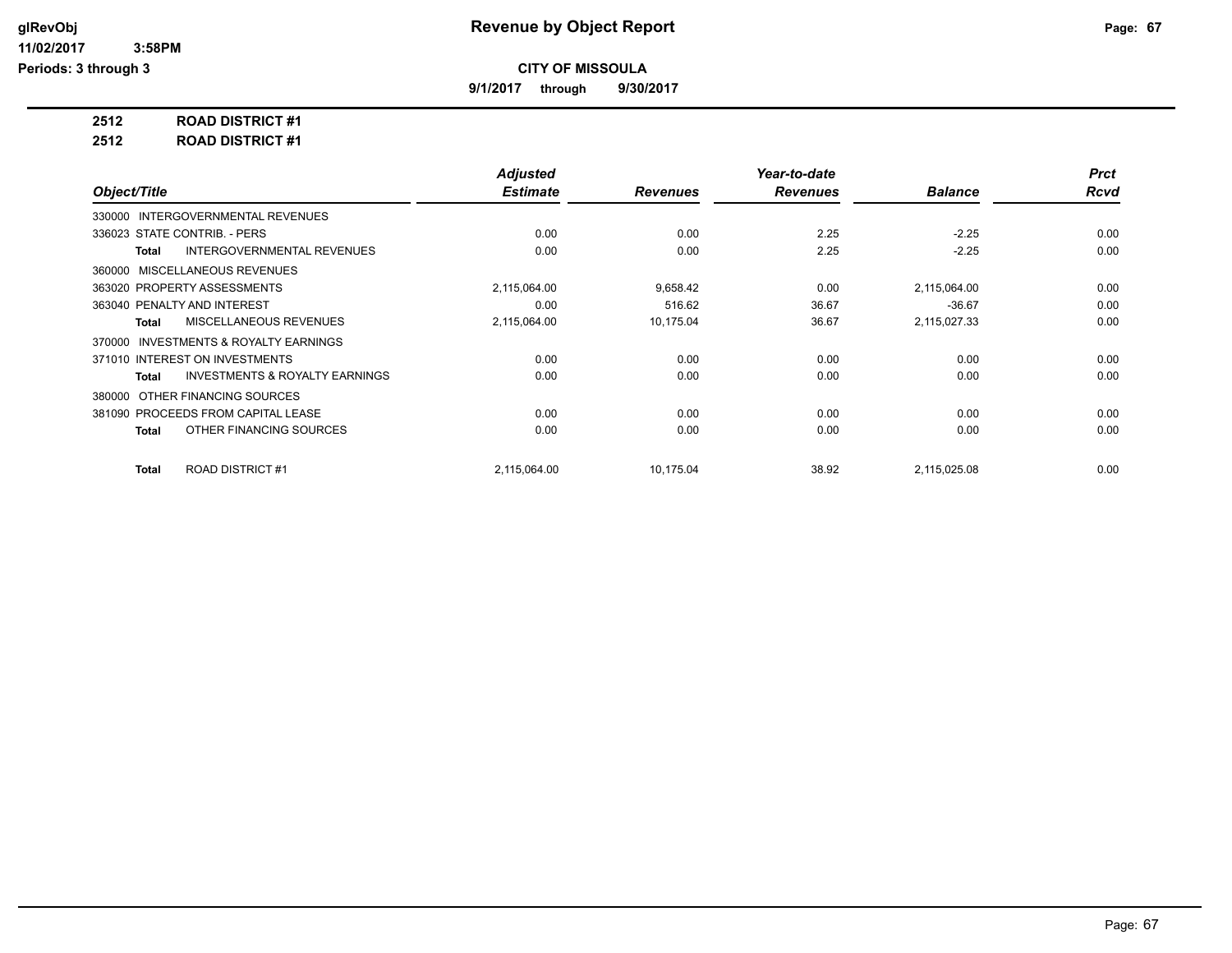**CITY OF MISSOULA**

**9/1/2017 through 9/30/2017**

#### **2512 ROAD DISTRICT #1**

 **3:58PM**

| Object/Title                                        | <b>Adjusted</b><br><b>Estimate</b> | <b>Revenues</b> | Year-to-date<br><b>Revenues</b> | <b>Balance</b> | <b>Prct</b><br>Rcvd |
|-----------------------------------------------------|------------------------------------|-----------------|---------------------------------|----------------|---------------------|
| 330000 INTERGOVERNMENTAL REVENUES                   |                                    |                 |                                 |                |                     |
| 336023 STATE CONTRIB. - PERS                        | 0.00                               | 0.00            | 2.25                            | $-2.25$        | 0.00                |
| <b>INTERGOVERNMENTAL REVENUES</b><br>Total          | 0.00                               | 0.00            | 2.25                            | $-2.25$        | 0.00                |
| 360000 MISCELLANEOUS REVENUES                       |                                    |                 |                                 |                |                     |
| 363020 PROPERTY ASSESSMENTS                         | 2,115,064.00                       | 9,658.42        | 0.00                            | 2,115,064.00   | 0.00                |
| 363040 PENALTY AND INTEREST                         | 0.00                               | 516.62          | 36.67                           | $-36.67$       | 0.00                |
| MISCELLANEOUS REVENUES<br><b>Total</b>              | 2,115,064.00                       | 10,175.04       | 36.67                           | 2,115,027.33   | 0.00                |
| <b>INVESTMENTS &amp; ROYALTY EARNINGS</b><br>370000 |                                    |                 |                                 |                |                     |
| 371010 INTEREST ON INVESTMENTS                      | 0.00                               | 0.00            | 0.00                            | 0.00           | 0.00                |
| <b>INVESTMENTS &amp; ROYALTY EARNINGS</b><br>Total  | 0.00                               | 0.00            | 0.00                            | 0.00           | 0.00                |
| 380000 OTHER FINANCING SOURCES                      |                                    |                 |                                 |                |                     |
| 381090 PROCEEDS FROM CAPITAL LEASE                  | 0.00                               | 0.00            | 0.00                            | 0.00           | 0.00                |
| OTHER FINANCING SOURCES<br><b>Total</b>             | 0.00                               | 0.00            | 0.00                            | 0.00           | 0.00                |
| ROAD DISTRICT #1<br><b>Total</b>                    | 2,115,064.00                       | 10,175.04       | 38.92                           | 2,115,025.08   | 0.00                |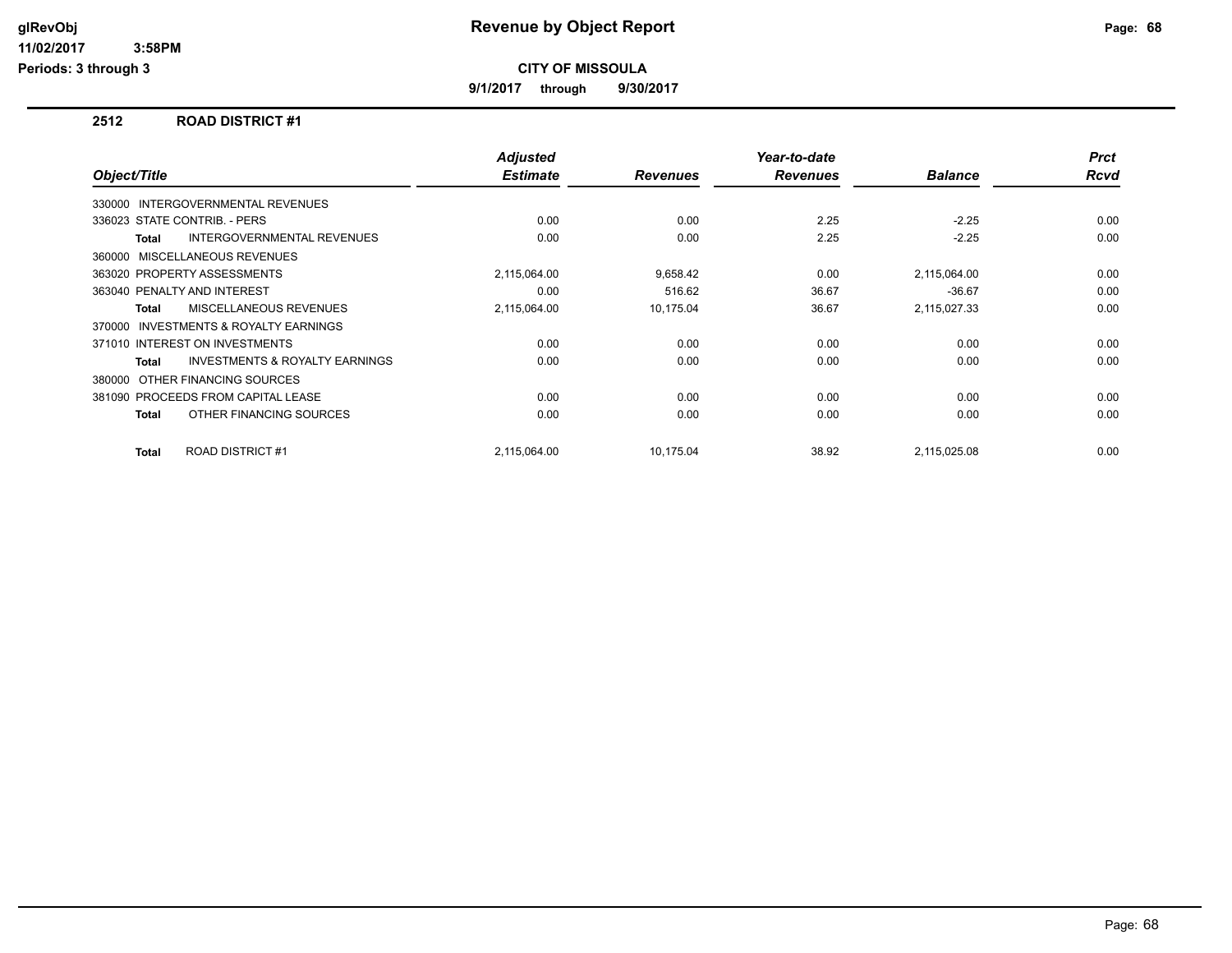**9/1/2017 through 9/30/2017**

**2513 PARK DISTRICT #1**

**2513 PARK DISTRICT #1**

|                                                     | <b>Adjusted</b> |                 | Year-to-date    |                | <b>Prct</b> |
|-----------------------------------------------------|-----------------|-----------------|-----------------|----------------|-------------|
| Object/Title                                        | <b>Estimate</b> | <b>Revenues</b> | <b>Revenues</b> | <b>Balance</b> | Rcvd        |
| 330000 INTERGOVERNMENTAL REVENUES                   |                 |                 |                 |                |             |
| 336023 STATE CONTRIB. - PERS                        | 0.00            | 0.00            | 37.96           | $-37.96$       | 0.00        |
| <b>INTERGOVERNMENTAL REVENUES</b><br><b>Total</b>   | 0.00            | 0.00            | 37.96           | $-37.96$       | 0.00        |
| MISCELLANEOUS REVENUES<br>360000                    |                 |                 |                 |                |             |
| 363020 PROPERTY ASSESSMENTS                         | 1,591,562.00    | 7,626.45        | 0.00            | 1,591,562.00   | 0.00        |
| 363040 PENALTY AND INTEREST                         | 0.00            | 407.61          | 28.98           | $-28.98$       | 0.00        |
| <b>MISCELLANEOUS REVENUES</b><br><b>Total</b>       | 1,591,562.00    | 8,034.06        | 28.98           | 1,591,533.02   | 0.00        |
| <b>INVESTMENTS &amp; ROYALTY EARNINGS</b><br>370000 |                 |                 |                 |                |             |
| 371010 INTEREST ON INVESTMENTS                      | 0.00            | 0.00            | 0.00            | 0.00           | 0.00        |
| <b>INVESTMENTS &amp; ROYALTY EARNINGS</b><br>Total  | 0.00            | 0.00            | 0.00            | 0.00           | 0.00        |
| OTHER FINANCING SOURCES<br>380000                   |                 |                 |                 |                |             |
| 381090 PROCEEDS FROM CAPITAL LEASE                  | 0.00            | 0.00            | 0.00            | 0.00           | 0.00        |
| 383000 OPERATING TRANSFERS                          | 0.00            | 0.00            | 0.00            | 0.00           | 0.00        |
| OTHER FINANCING SOURCES<br><b>Total</b>             | 0.00            | 0.00            | 0.00            | 0.00           | 0.00        |
| <b>PARK DISTRICT #1</b><br><b>Total</b>             | 1,591,562.00    | 8,034.06        | 66.94           | 1,591,495.06   | 0.00        |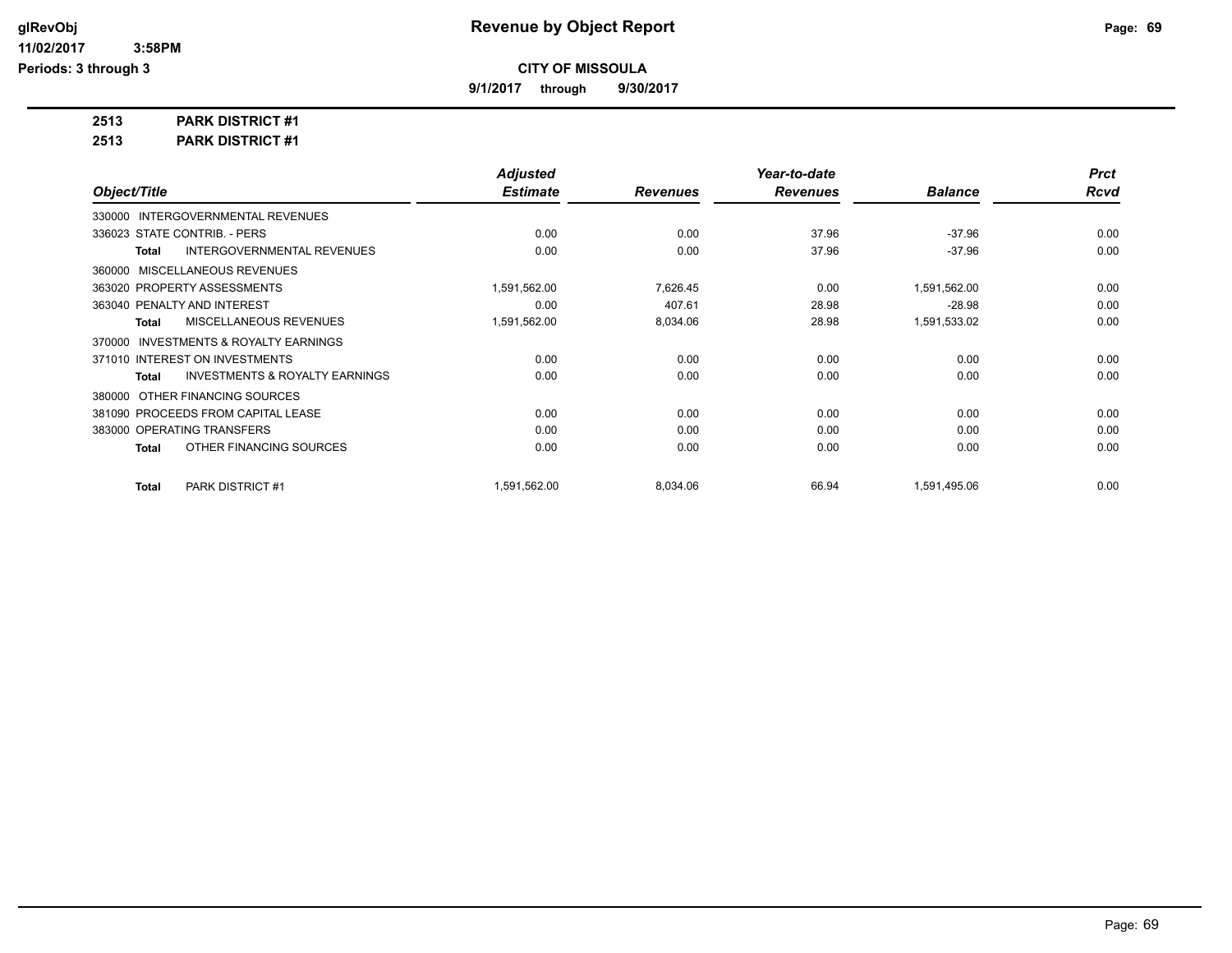**9/1/2017 through 9/30/2017**

#### **2513 PARK DISTRICT #1**

|                                                           | <b>Adjusted</b> |                 | Year-to-date    |                | <b>Prct</b> |
|-----------------------------------------------------------|-----------------|-----------------|-----------------|----------------|-------------|
| Object/Title                                              | <b>Estimate</b> | <b>Revenues</b> | <b>Revenues</b> | <b>Balance</b> | Rcvd        |
| 330000 INTERGOVERNMENTAL REVENUES                         |                 |                 |                 |                |             |
| 336023 STATE CONTRIB. - PERS                              | 0.00            | 0.00            | 37.96           | $-37.96$       | 0.00        |
| <b>INTERGOVERNMENTAL REVENUES</b><br><b>Total</b>         | 0.00            | 0.00            | 37.96           | $-37.96$       | 0.00        |
| 360000 MISCELLANEOUS REVENUES                             |                 |                 |                 |                |             |
| 363020 PROPERTY ASSESSMENTS                               | 1,591,562.00    | 7,626.45        | 0.00            | 1,591,562.00   | 0.00        |
| 363040 PENALTY AND INTEREST                               | 0.00            | 407.61          | 28.98           | $-28.98$       | 0.00        |
| MISCELLANEOUS REVENUES<br><b>Total</b>                    | 1,591,562.00    | 8,034.06        | 28.98           | 1,591,533.02   | 0.00        |
| <b>INVESTMENTS &amp; ROYALTY EARNINGS</b><br>370000       |                 |                 |                 |                |             |
| 371010 INTEREST ON INVESTMENTS                            | 0.00            | 0.00            | 0.00            | 0.00           | 0.00        |
| <b>INVESTMENTS &amp; ROYALTY EARNINGS</b><br><b>Total</b> | 0.00            | 0.00            | 0.00            | 0.00           | 0.00        |
| OTHER FINANCING SOURCES<br>380000                         |                 |                 |                 |                |             |
| 381090 PROCEEDS FROM CAPITAL LEASE                        | 0.00            | 0.00            | 0.00            | 0.00           | 0.00        |
| 383000 OPERATING TRANSFERS                                | 0.00            | 0.00            | 0.00            | 0.00           | 0.00        |
| OTHER FINANCING SOURCES<br><b>Total</b>                   | 0.00            | 0.00            | 0.00            | 0.00           | 0.00        |
| <b>PARK DISTRICT #1</b><br><b>Total</b>                   | 1,591,562.00    | 8,034.06        | 66.94           | 1,591,495.06   | 0.00        |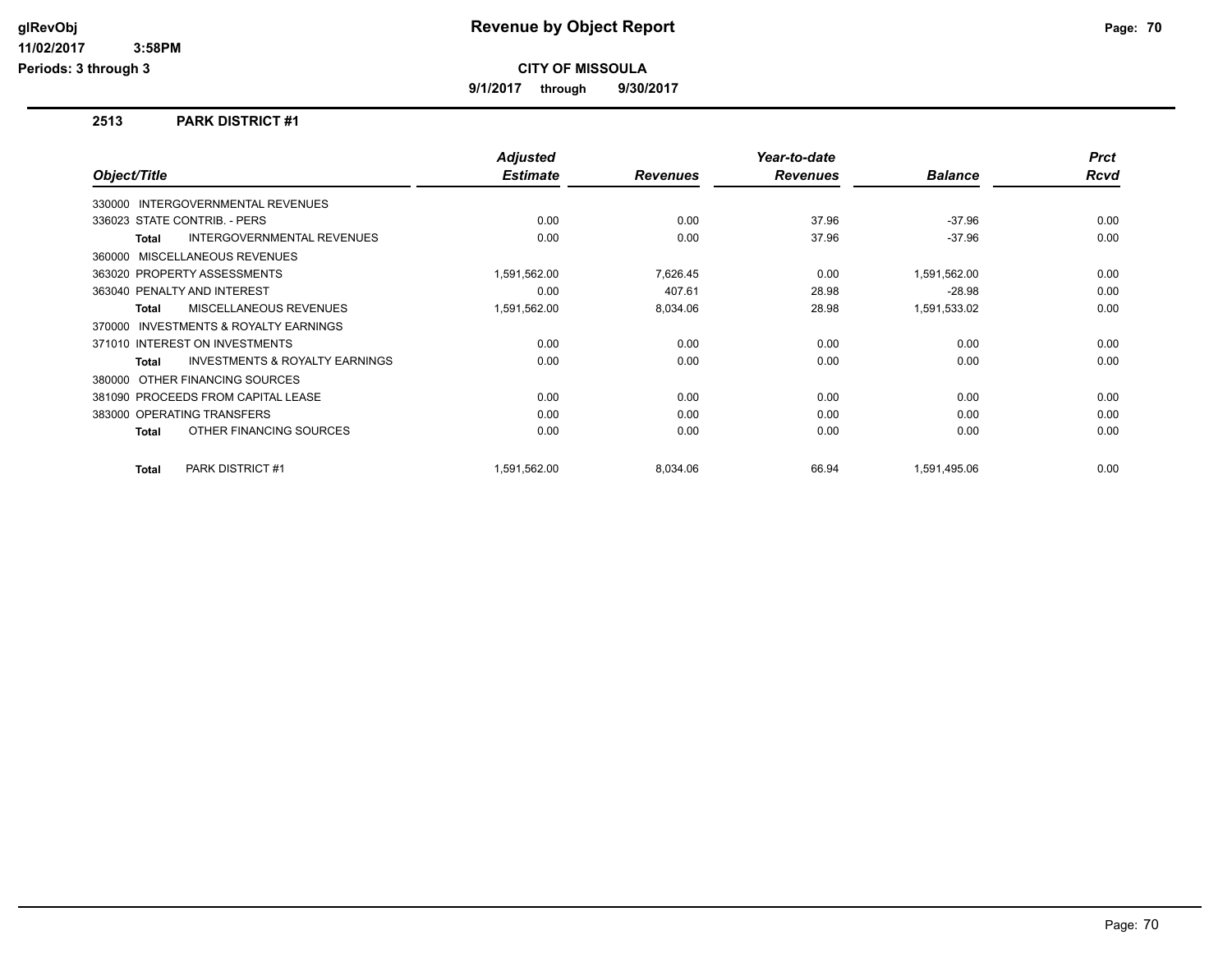**9/1/2017 through 9/30/2017**

**2820 STATE GAS TAX FUND**

**2820 STATE GAS TAX FUND**

|                                     | <b>Adjusted</b> |                 | Year-to-date    |                | <b>Prct</b> |
|-------------------------------------|-----------------|-----------------|-----------------|----------------|-------------|
| Object/Title                        | <b>Estimate</b> | <b>Revenues</b> | <b>Revenues</b> | <b>Balance</b> | Rcvd        |
| 330000 INTERGOVERNMENTAL REVENUES   |                 |                 |                 |                |             |
| 331052 MDT CMAQ STRIPING GRANT      | 0.00            | 0.00            | 0.00            | 0.00           | 0.00        |
| 334040 GAS TAX APPORTIONMENT        | 2.027.267.00    | 90.638.74       | 271.916.20      | 1,755,350.80   | 13.41       |
| INTERGOVERNMENTAL REVENUES<br>Total | 2,027,267.00    | 90,638.74       | 271,916.20      | 1,755,350.80   | 13.41       |
| 380000 OTHER FINANCING SOURCES      |                 |                 |                 |                |             |
| 383000 OPERATING TRANSFERS          | 0.00            | 0.00            | 0.00            | 0.00           | 0.00        |
| OTHER FINANCING SOURCES<br>Total    | 0.00            | 0.00            | 0.00            | 0.00           | 0.00        |
| <b>STATE GAS TAX FUND</b><br>Total  | 2.027.267.00    | 90.638.74       | 271.916.20      | 1.755.350.80   | 13.41       |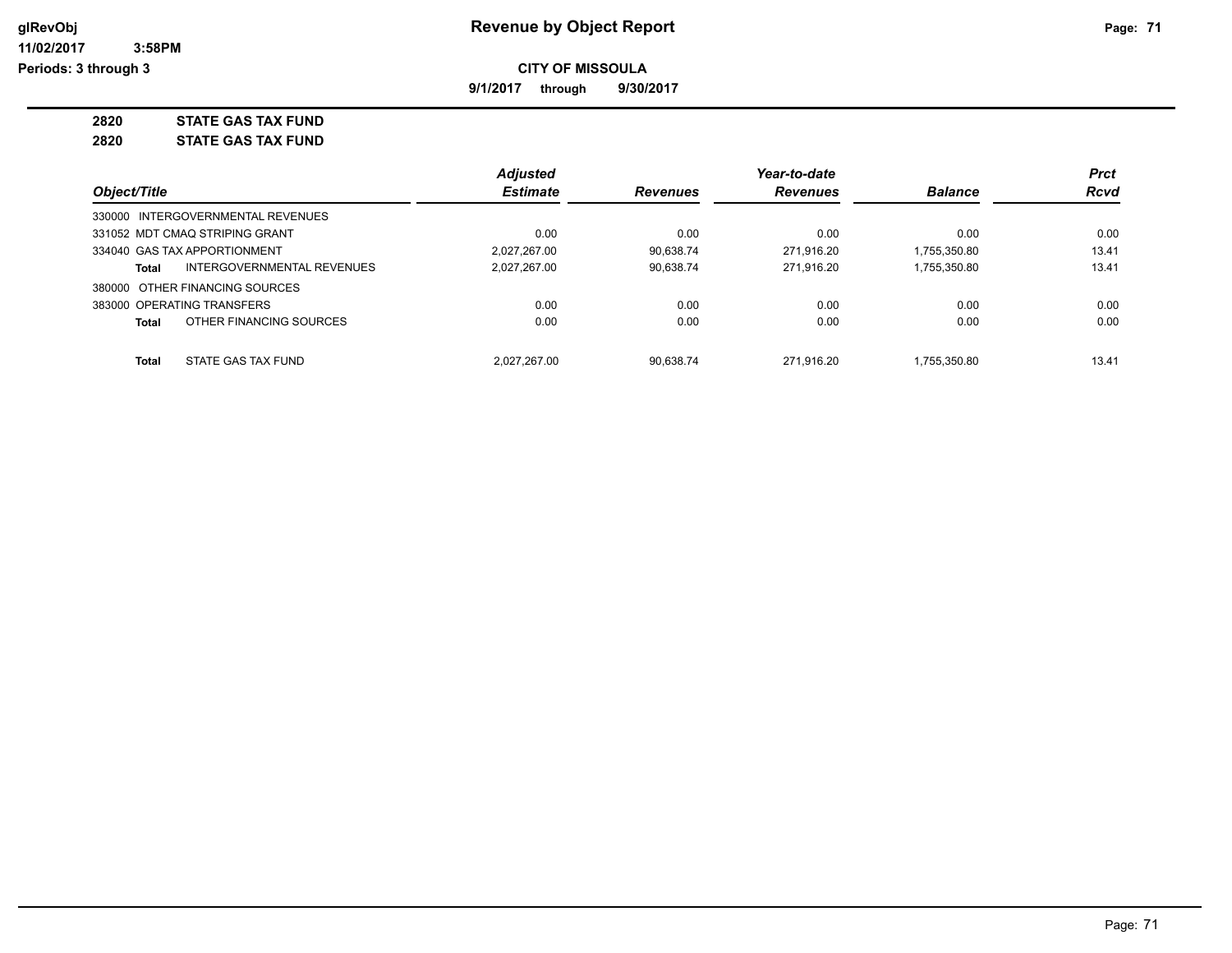**CITY OF MISSOULA**

**9/1/2017 through 9/30/2017**

#### **2820 STATE GAS TAX FUND**

 **3:58PM**

|              |                                   | <b>Adjusted</b> |                 | Year-to-date    |                | <b>Prct</b> |
|--------------|-----------------------------------|-----------------|-----------------|-----------------|----------------|-------------|
| Object/Title |                                   | <b>Estimate</b> | <b>Revenues</b> | <b>Revenues</b> | <b>Balance</b> | <b>Rcvd</b> |
|              | 330000 INTERGOVERNMENTAL REVENUES |                 |                 |                 |                |             |
|              | 331052 MDT CMAQ STRIPING GRANT    | 0.00            | 0.00            | 0.00            | 0.00           | 0.00        |
|              | 334040 GAS TAX APPORTIONMENT      | 2.027.267.00    | 90.638.74       | 271.916.20      | 1,755,350.80   | 13.41       |
| <b>Total</b> | INTERGOVERNMENTAL REVENUES        | 2.027.267.00    | 90,638.74       | 271.916.20      | 1,755,350.80   | 13.41       |
|              | 380000 OTHER FINANCING SOURCES    |                 |                 |                 |                |             |
|              | 383000 OPERATING TRANSFERS        | 0.00            | 0.00            | 0.00            | 0.00           | 0.00        |
| <b>Total</b> | OTHER FINANCING SOURCES           | 0.00            | 0.00            | 0.00            | 0.00           | 0.00        |
| <b>Total</b> | STATE GAS TAX FUND                | 2.027.267.00    | 90.638.74       | 271.916.20      | 1.755.350.80   | 13.41       |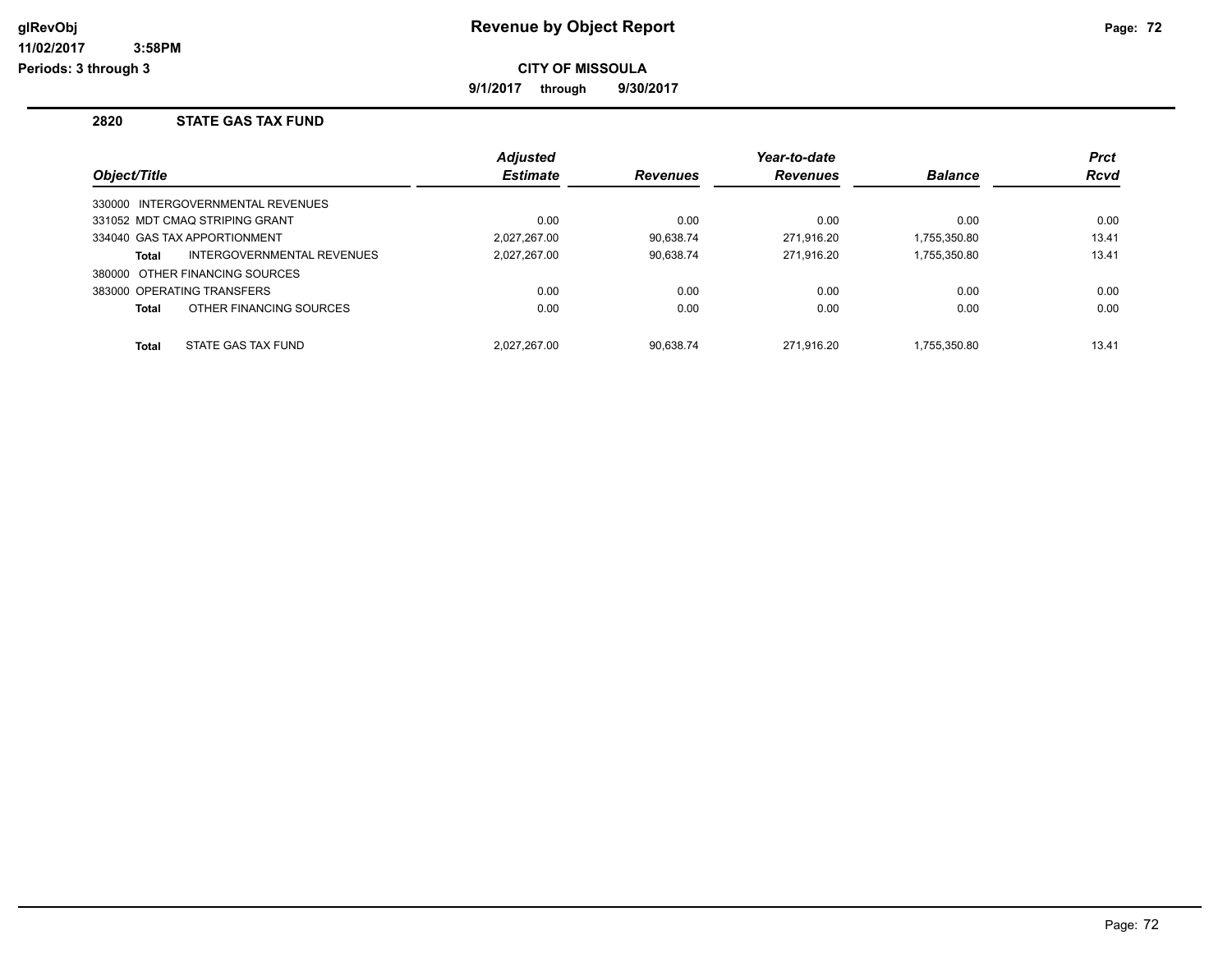**11/02/2017 3:58PM Periods: 3 through 3**

**CITY OF MISSOULA**

**9/1/2017 through 9/30/2017**

#### **2917 CRIME VICTIM SURCHARGE**

**2917 CRIME VICTIM SURCHARGE**

|                                                           | <b>Adjusted</b> |                 | Year-to-date    |                |      |
|-----------------------------------------------------------|-----------------|-----------------|-----------------|----------------|------|
| Object/Title                                              | <b>Estimate</b> | <b>Revenues</b> | <b>Revenues</b> | <b>Balance</b> | Rcvd |
| 370000 INVESTMENTS & ROYALTY EARNINGS                     |                 |                 |                 |                |      |
| 371010 INTEREST ON INVESTMENTS                            | 0.00            | 0.00            | 0.00            | 0.00           | 0.00 |
| 371020 GAIN/LOSS IN MARKET VALUE OF INVESTMENTS           | 0.00            | 0.00            | 0.00            | 0.00           | 0.00 |
| <b>INVESTMENTS &amp; ROYALTY EARNINGS</b><br><b>Total</b> | 0.00            | 0.00            | 0.00            | 0.00           | 0.00 |
|                                                           |                 |                 |                 |                |      |
| <b>Total</b><br>CRIME VICTIM SURCHARGE                    | 0.00            | 0.00            | 0.00            | 0.00           | 0.00 |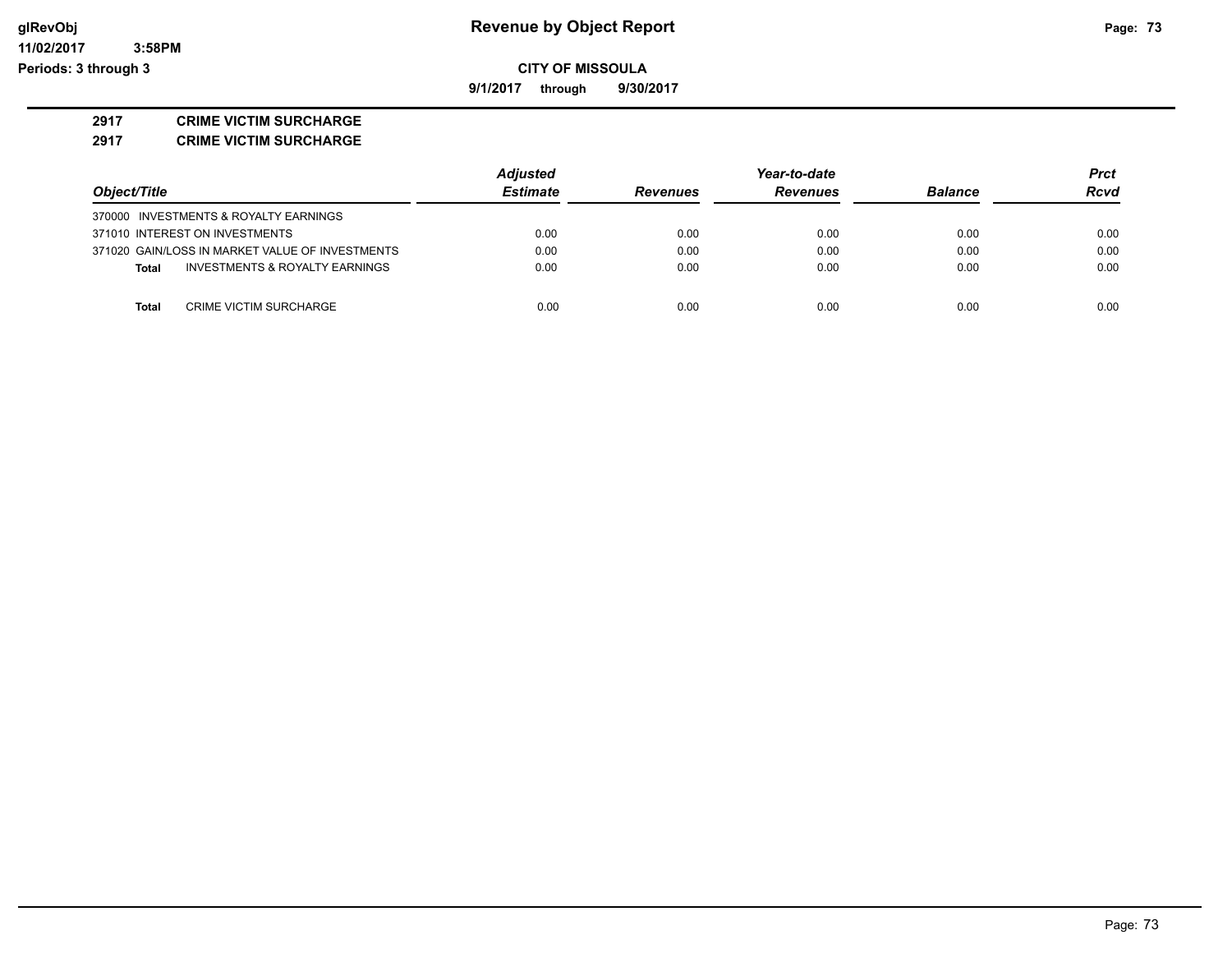**CITY OF MISSOULA**

**9/1/2017 through 9/30/2017**

#### **2917 CRIME VICTIM SURCHARGE**

 **3:58PM**

| Object/Title |                                                | <b>Adiusted</b><br><b>Estimate</b> | <b>Revenues</b> | Year-to-date<br><b>Revenues</b> | <b>Balance</b> | <b>Prct</b><br><b>Rcvd</b> |
|--------------|------------------------------------------------|------------------------------------|-----------------|---------------------------------|----------------|----------------------------|
|              | 370000 INVESTMENTS & ROYALTY EARNINGS          |                                    |                 |                                 |                |                            |
|              | 371010 INTEREST ON INVESTMENTS                 | 0.00                               | 0.00            | 0.00                            | 0.00           | 0.00                       |
|              | 371020 GAIN/LOSS IN MARKET VALUE OF INVESTMENT | 0.00                               | 0.00            | 0.00                            | 0.00           | 0.00                       |
| <b>Total</b> | INVESTMENTS & ROYALTY EARNINGS                 | 0.00                               | 0.00            | 0.00                            | 0.00           | 0.00                       |
|              |                                                |                                    |                 |                                 |                |                            |
| Total        | <b>CRIME VICTIM SURCHARGE</b>                  | 0.00                               | 0.00            | 0.00                            | 0.00           | 0.00                       |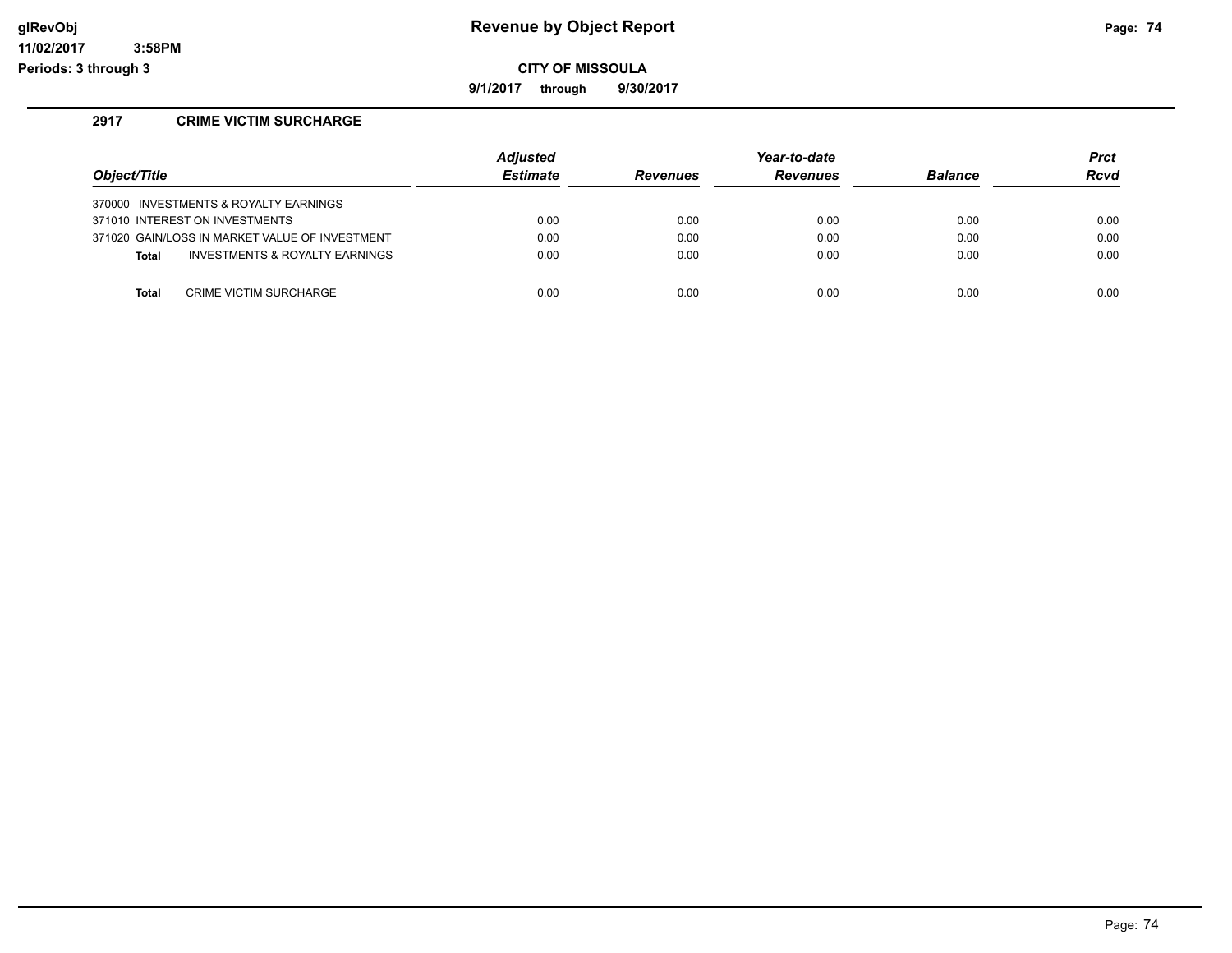**CITY OF MISSOULA**

**9/1/2017 through 9/30/2017**

# **2918 LAW ENFORCEMENT BLOCK GRANT FUND**

## **2918 LAW ENFORCEMENT BLOCK GRANT FUND**

|                                                           | <b>Adjusted</b> |                 | Year-to-date    |                | <b>Prct</b> |
|-----------------------------------------------------------|-----------------|-----------------|-----------------|----------------|-------------|
| Object/Title                                              | <b>Estimate</b> | <b>Revenues</b> | <b>Revenues</b> | <b>Balance</b> | <b>Rcvd</b> |
| 330000 INTERGOVERNMENTAL REVENUES                         |                 |                 |                 |                |             |
| 331000 FEDERAL GRANTS                                     | 0.00            | 0.00            | 0.00            | 0.00           | 0.00        |
| 331001 BYRNE DISCRETIONARY                                | 0.00            | 0.00            | 0.00            | 0.00           | 0.00        |
| 331022 EQUIPMENT GRANT                                    | 0.00            | 0.00            | 0.00            | 0.00           | 0.00        |
| 331023 COPS HIRING GRANT 2011                             | 0.00            | 3,650.44        | 0.00            | 0.00           | 0.00        |
| 331024 DEPT OF JUSTICE GRANTS                             | 0.00            | 0.00            | 0.00            | 0.00           | 0.00        |
| 331026 ICAC GRANT                                         | 0.00            | 0.00            | 0.00            | 0.00           | 0.00        |
| 331027 JAG GRANTS REVENUE                                 | 60,373.00       | 0.00            | 0.00            | 60,373.00      | 0.00        |
| STATE CONTRIB - POLICE RETIREMENT<br>336021               | 0.00            | 0.00            | 0.00            | 0.00           | 0.00        |
| <b>INTERGOVERNMENTAL REVENUES</b><br><b>Total</b>         | 60,373.00       | 3,650.44        | 0.00            | 60,373.00      | 0.00        |
| 340000 CHARGES FOR SERVICES                               |                 |                 |                 |                |             |
| 342010 POLICE/BID AGREEMENT                               | 0.00            | 0.00            | 0.00            | 0.00           | 0.00        |
| <b>CHARGES FOR SERVICES</b><br><b>Total</b>               | 0.00            | 0.00            | 0.00            | 0.00           | 0.00        |
| 360000 MISCELLANEOUS REVENUES                             |                 |                 |                 |                |             |
| 360010 MISCELLANEOUS                                      | 0.00            | 0.00            | 0.00            | 0.00           | 0.00        |
| <b>MISCELLANEOUS REVENUES</b><br><b>Total</b>             | 0.00            | 0.00            | 0.00            | 0.00           | 0.00        |
| <b>INVESTMENTS &amp; ROYALTY EARNINGS</b><br>370000       |                 |                 |                 |                |             |
| 371010 INTEREST ON INVESTMENTS                            | 0.00            | 0.00            | 0.00            | 0.00           | 0.00        |
| 371020 GAIN/LOSS IN MARKET VALUE OF INVESTMENTS           | 0.00            | 0.00            | 0.00            | 0.00           | 0.00        |
| <b>INVESTMENTS &amp; ROYALTY EARNINGS</b><br><b>Total</b> | 0.00            | 0.00            | 0.00            | 0.00           | 0.00        |
| OTHER FINANCING SOURCES<br>380000                         |                 |                 |                 |                |             |
| 383023 TRANS FR DRUG FORFEITURE                           | 0.00            | 0.00            | 0.00            | 0.00           | 0.00        |
| 383036 TRANSFER - GRANT                                   | 0.00            | 0.00            | 0.00            | 0.00           | 0.00        |
| OTHER FINANCING SOURCES<br><b>Total</b>                   | 0.00            | 0.00            | 0.00            | 0.00           | 0.00        |
|                                                           |                 |                 |                 |                |             |
| LAW ENFORCEMENT BLOCK GRANT FUND<br><b>Total</b>          | 60,373.00       | 3,650.44        | 0.00            | 60,373.00      | 0.00        |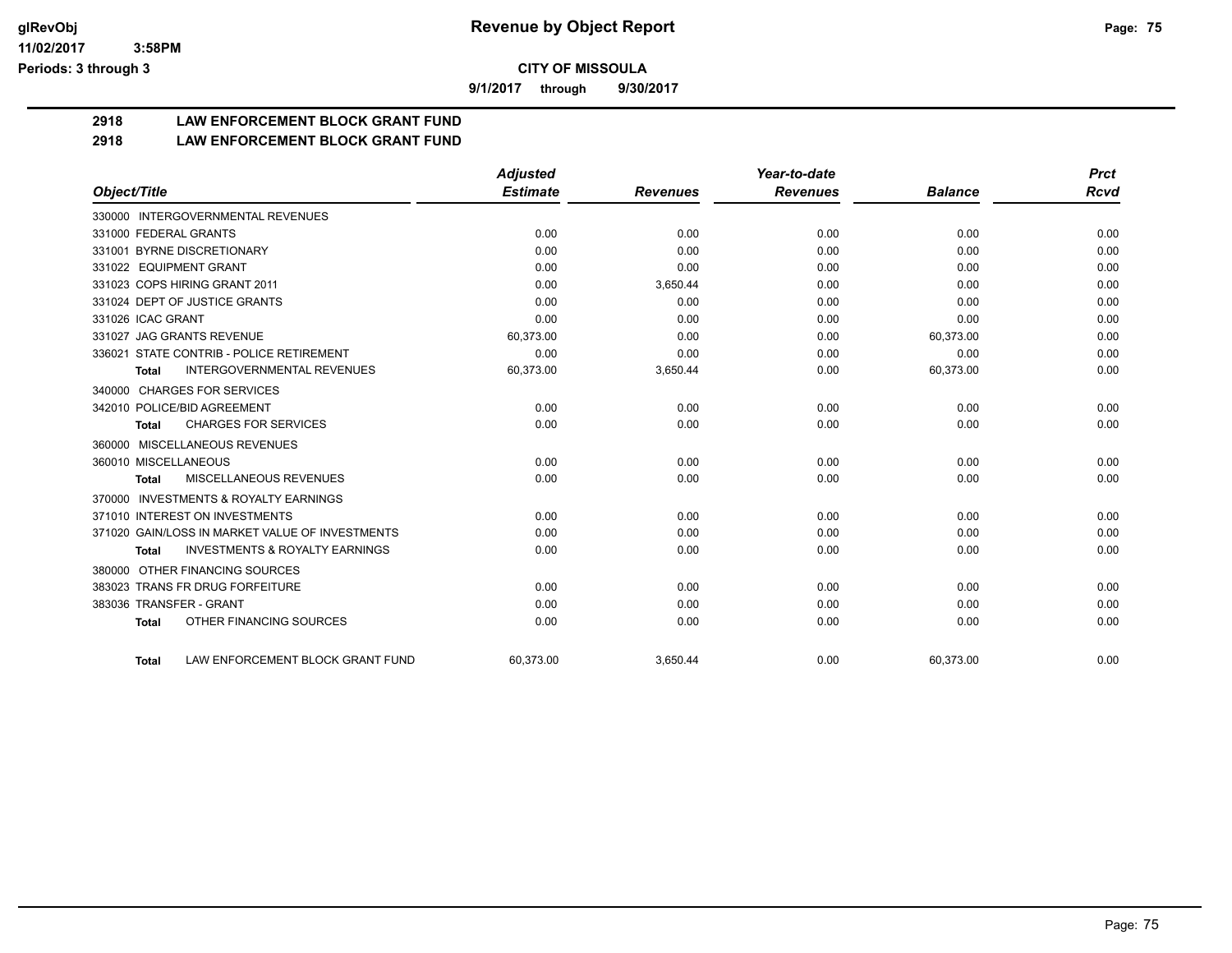**9/1/2017 through 9/30/2017**

## **2918 LAW ENFORCEMENT BLOCK GRANT FUND**

|                                                           | <b>Adjusted</b> |                 | Year-to-date    |                | <b>Prct</b> |
|-----------------------------------------------------------|-----------------|-----------------|-----------------|----------------|-------------|
| Object/Title                                              | <b>Estimate</b> | <b>Revenues</b> | <b>Revenues</b> | <b>Balance</b> | <b>Rcvd</b> |
| 330000 INTERGOVERNMENTAL REVENUES                         |                 |                 |                 |                |             |
| 331000 FEDERAL GRANTS                                     | 0.00            | 0.00            | 0.00            | 0.00           | 0.00        |
| 331001 BYRNE DISCRETIONARY                                | 0.00            | 0.00            | 0.00            | 0.00           | 0.00        |
| 331022 EQUIPMENT GRANT                                    | 0.00            | 0.00            | 0.00            | 0.00           | 0.00        |
| 331023 COPS HIRING GRANT 2011                             | 0.00            | 3,650.44        | 0.00            | 0.00           | 0.00        |
| 331024 DEPT OF JUSTICE GRANTS                             | 0.00            | 0.00            | 0.00            | 0.00           | 0.00        |
| 331026 ICAC GRANT                                         | 0.00            | 0.00            | 0.00            | 0.00           | 0.00        |
| 331027 JAG GRANTS REVENUE                                 | 60,373.00       | 0.00            | 0.00            | 60,373.00      | 0.00        |
| 336021 STATE CONTRIB - POLICE RETIREMENT                  | 0.00            | 0.00            | 0.00            | 0.00           | 0.00        |
| <b>INTERGOVERNMENTAL REVENUES</b><br><b>Total</b>         | 60,373.00       | 3,650.44        | 0.00            | 60,373.00      | 0.00        |
| 340000 CHARGES FOR SERVICES                               |                 |                 |                 |                |             |
| 342010 POLICE/BID AGREEMENT                               | 0.00            | 0.00            | 0.00            | 0.00           | 0.00        |
| <b>CHARGES FOR SERVICES</b><br>Total                      | 0.00            | 0.00            | 0.00            | 0.00           | 0.00        |
| 360000 MISCELLANEOUS REVENUES                             |                 |                 |                 |                |             |
| 360010 MISCELLANEOUS                                      | 0.00            | 0.00            | 0.00            | 0.00           | 0.00        |
| MISCELLANEOUS REVENUES<br><b>Total</b>                    | 0.00            | 0.00            | 0.00            | 0.00           | 0.00        |
| 370000 INVESTMENTS & ROYALTY EARNINGS                     |                 |                 |                 |                |             |
| 371010 INTEREST ON INVESTMENTS                            | 0.00            | 0.00            | 0.00            | 0.00           | 0.00        |
| 371020 GAIN/LOSS IN MARKET VALUE OF INVESTMENT            | 0.00            | 0.00            | 0.00            | 0.00           | 0.00        |
| <b>INVESTMENTS &amp; ROYALTY EARNINGS</b><br><b>Total</b> | 0.00            | 0.00            | 0.00            | 0.00           | 0.00        |
| 380000 OTHER FINANCING SOURCES                            |                 |                 |                 |                |             |
| 383023 TRANS FR DRUG FORFEITURE                           | 0.00            | 0.00            | 0.00            | 0.00           | 0.00        |
| 383036 TRANSFER - GRANT                                   | 0.00            | 0.00            | 0.00            | 0.00           | 0.00        |
| OTHER FINANCING SOURCES<br><b>Total</b>                   | 0.00            | 0.00            | 0.00            | 0.00           | 0.00        |
| LAW ENFORCEMENT BLOCK GRANT FUND<br><b>Total</b>          | 60,373.00       | 3,650.44        | 0.00            | 60,373.00      | 0.00        |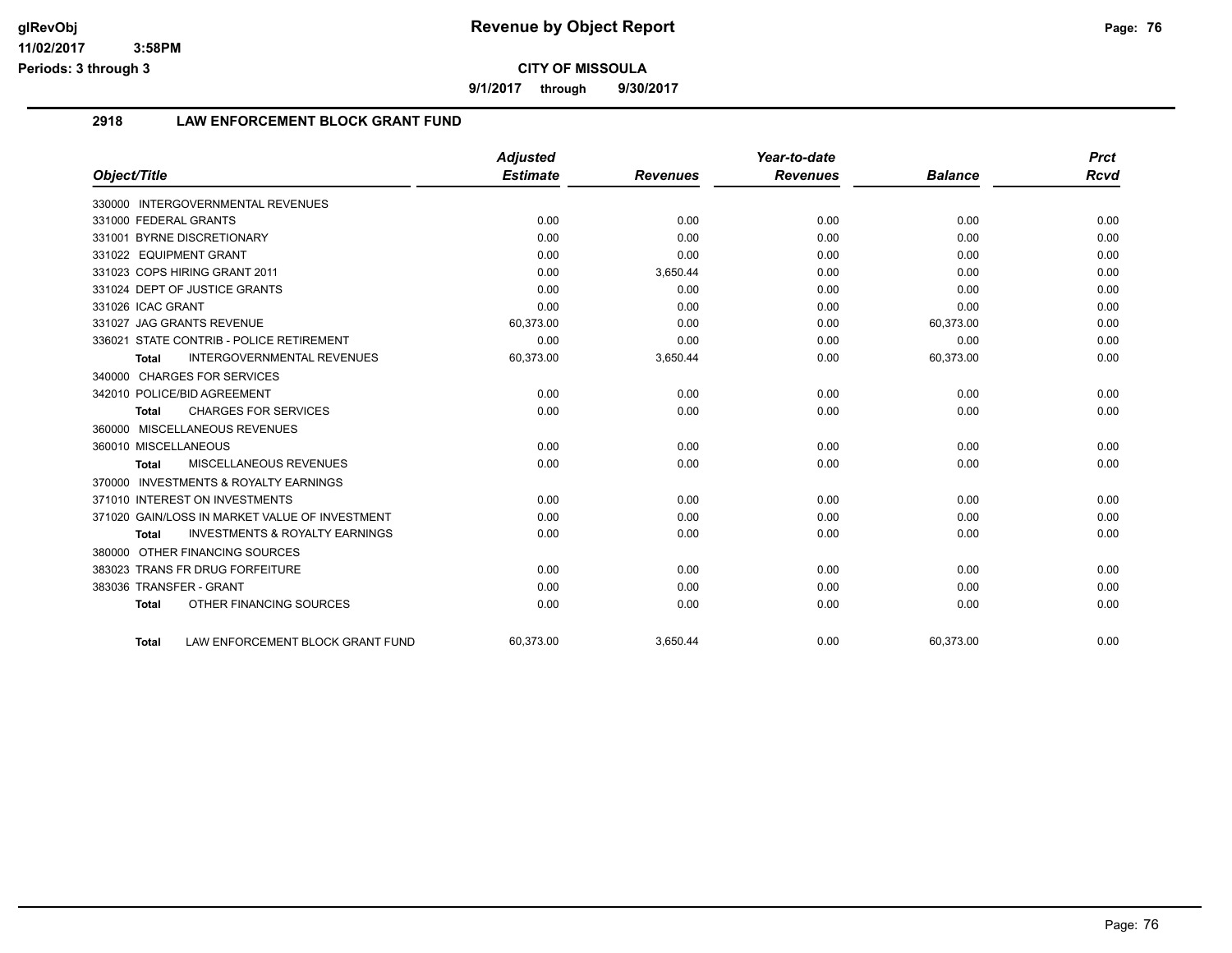**9/1/2017 through 9/30/2017**

## **2919 HIDTA FUND**

**2919 HIDTA FUND**

|                                                    | <b>Adjusted</b> |                 | Year-to-date    |                | <b>Prct</b> |
|----------------------------------------------------|-----------------|-----------------|-----------------|----------------|-------------|
| Object/Title                                       | <b>Estimate</b> | <b>Revenues</b> | <b>Revenues</b> | <b>Balance</b> | <b>Rcvd</b> |
| 340000 CHARGES FOR SERVICES                        |                 |                 |                 |                |             |
| 342013 SECURITY INVEST FEES                        | 140,600.00      | 83.70           | 417.33          | 140,182.67     | 0.30        |
| 342014 POLICE DEPARTMENT SERVICE FEES              | 0.00            | 0.00            | 0.00            | 0.00           | 0.00        |
| <b>CHARGES FOR SERVICES</b><br>Total               | 140,600.00      | 83.70           | 417.33          | 140,182.67     | 0.30        |
| 360000 MISCELLANEOUS REVENUES                      |                 |                 |                 |                |             |
| 360010 MISCELLANEOUS                               | 0.00            | 0.00            | 0.00            | 0.00           | 0.00        |
| MISCELLANEOUS REVENUES<br>Total                    | 0.00            | 0.00            | 0.00            | 0.00           | 0.00        |
| 370000 INVESTMENTS & ROYALTY EARNINGS              |                 |                 |                 |                |             |
| 371010 INTEREST ON INVESTMENTS                     | 0.00            | 0.00            | 0.00            | 0.00           | 0.00        |
| <b>INVESTMENTS &amp; ROYALTY EARNINGS</b><br>Total | 0.00            | 0.00            | 0.00            | 0.00           | 0.00        |
| <b>HIDTA FUND</b><br>Total                         | 140.600.00      | 83.70           | 417.33          | 140.182.67     | 0.30        |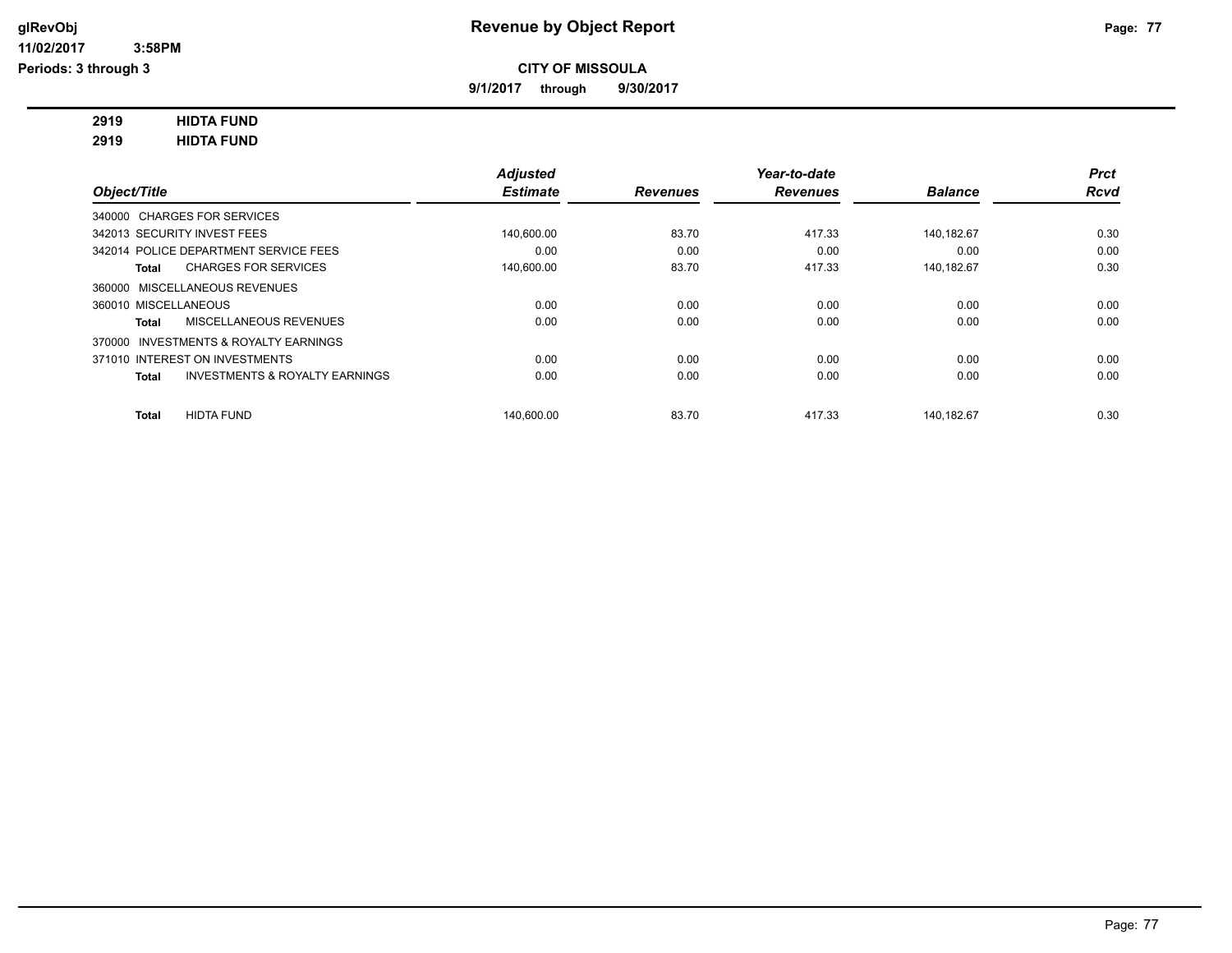**11/02/2017 3:58PM Periods: 3 through 3**

**CITY OF MISSOULA**

**9/1/2017 through 9/30/2017**

**2919 HIDTA FUND**

|                                                    | <b>Adjusted</b> |                 | Year-to-date    |                | <b>Prct</b> |
|----------------------------------------------------|-----------------|-----------------|-----------------|----------------|-------------|
| Object/Title                                       | <b>Estimate</b> | <b>Revenues</b> | <b>Revenues</b> | <b>Balance</b> | <b>Rcvd</b> |
| 340000 CHARGES FOR SERVICES                        |                 |                 |                 |                |             |
| 342013 SECURITY INVEST FEES                        | 140.600.00      | 83.70           | 417.33          | 140.182.67     | 0.30        |
| 342014 POLICE DEPARTMENT SERVICE FEES              | 0.00            | 0.00            | 0.00            | 0.00           | 0.00        |
| <b>CHARGES FOR SERVICES</b><br>Total               | 140,600.00      | 83.70           | 417.33          | 140,182.67     | 0.30        |
| 360000 MISCELLANEOUS REVENUES                      |                 |                 |                 |                |             |
| 360010 MISCELLANEOUS                               | 0.00            | 0.00            | 0.00            | 0.00           | 0.00        |
| <b>MISCELLANEOUS REVENUES</b><br>Total             | 0.00            | 0.00            | 0.00            | 0.00           | 0.00        |
| INVESTMENTS & ROYALTY EARNINGS<br>370000           |                 |                 |                 |                |             |
| 371010 INTEREST ON INVESTMENTS                     | 0.00            | 0.00            | 0.00            | 0.00           | 0.00        |
| <b>INVESTMENTS &amp; ROYALTY EARNINGS</b><br>Total | 0.00            | 0.00            | 0.00            | 0.00           | 0.00        |
| <b>HIDTA FUND</b><br><b>Total</b>                  | 140.600.00      | 83.70           | 417.33          | 140.182.67     | 0.30        |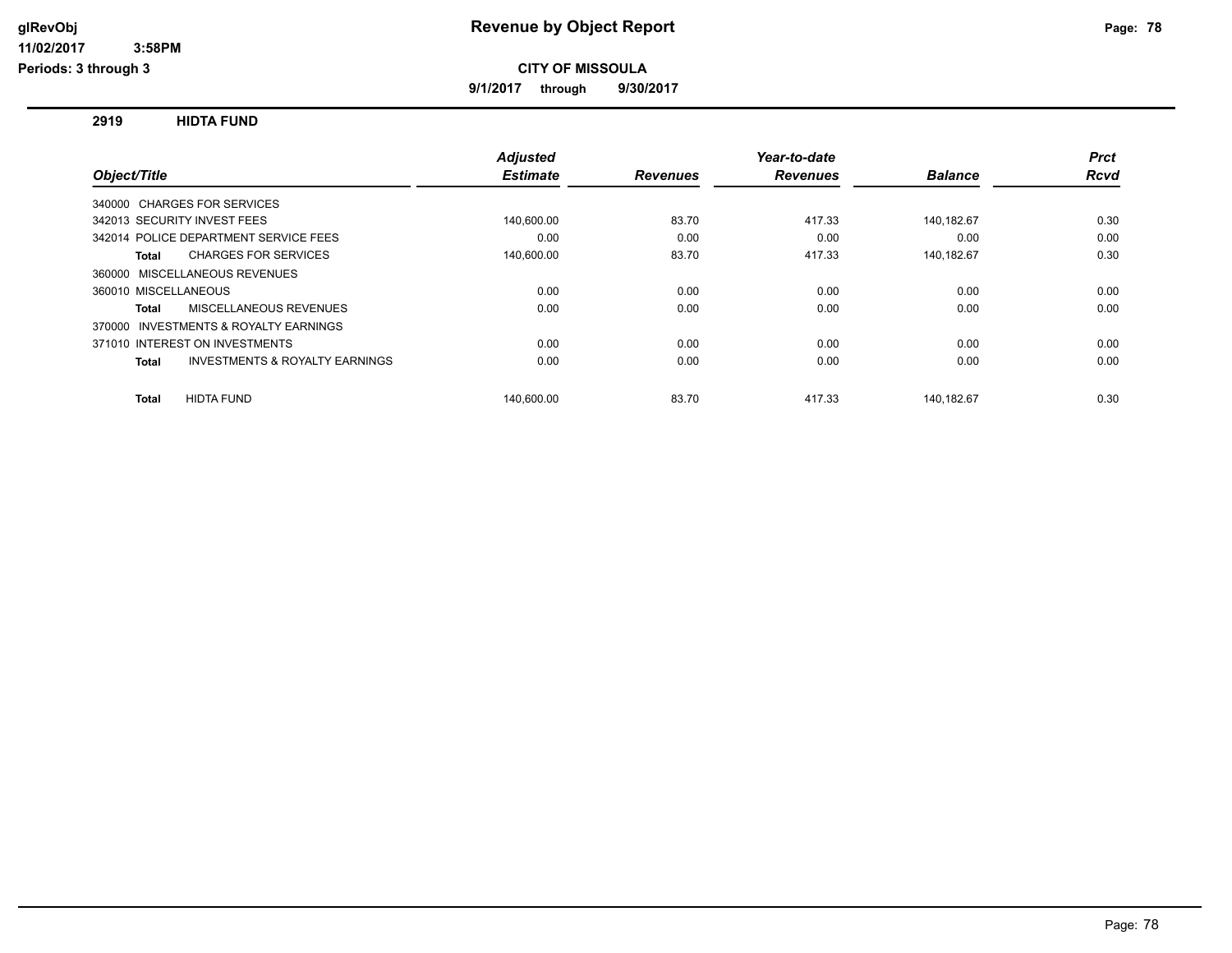**11/02/2017 3:58PM Periods: 3 through 3**

**CITY OF MISSOULA**

**9/1/2017 through 9/30/2017**

## **2939 CDBG PROGRAM INCOME ACCOUNT**

#### **2939 CDBG PROGRAM INCOME ACCOUNT**

|                                                    | <b>Adjusted</b> |                 | Year-to-date    |                | <b>Prct</b> |
|----------------------------------------------------|-----------------|-----------------|-----------------|----------------|-------------|
| Object/Title                                       | <b>Estimate</b> | <b>Revenues</b> | <b>Revenues</b> | <b>Balance</b> | Rcvd        |
| 330000 INTERGOVERNMENTAL REVENUES                  |                 |                 |                 |                |             |
| 331000 FEDERAL GRANTS                              | 29,463.00       | 0.00            | 0.00            | 29,463.00      | 0.00        |
| INTERGOVERNMENTAL REVENUES<br>Total                | 29,463.00       | 0.00            | 0.00            | 29,463.00      | 0.00        |
| 360000 MISCELLANEOUS REVENUES                      |                 |                 |                 |                |             |
| 360010 MISCELLANEOUS                               | 0.00            | 0.00            | 0.00            | 0.00           | 0.00        |
| <b>MISCELLANEOUS REVENUES</b><br>Total             | 0.00            | 0.00            | 0.00            | 0.00           | 0.00        |
| 370000 INVESTMENTS & ROYALTY EARNINGS              |                 |                 |                 |                |             |
| 371010 INTEREST ON INVESTMENTS                     | 0.00            | 0.00            | 0.00            | 0.00           | 0.00        |
| 371020 GAIN/LOSS IN MARKET VALUE OF INVESTMENTS    | 0.00            | 0.00            | 0.00            | 0.00           | 0.00        |
| <b>INVESTMENTS &amp; ROYALTY EARNINGS</b><br>Total | 0.00            | 0.00            | 0.00            | 0.00           | 0.00        |
| 380000 OTHER FINANCING SOURCES                     |                 |                 |                 |                |             |
| 383000 OPERATING TRANSFERS                         | 0.00            | 0.00            | 0.00            | 0.00           | 0.00        |
| 383009 TRANS FR TITLE I                            | 0.00            | 0.00            | 0.00            | 0.00           | 0.00        |
| OTHER FINANCING SOURCES<br>Total                   | 0.00            | 0.00            | 0.00            | 0.00           | 0.00        |
| CDBG PROGRAM INCOME ACCOUNT<br>Total               | 29.463.00       | 0.00            | 0.00            | 29.463.00      | 0.00        |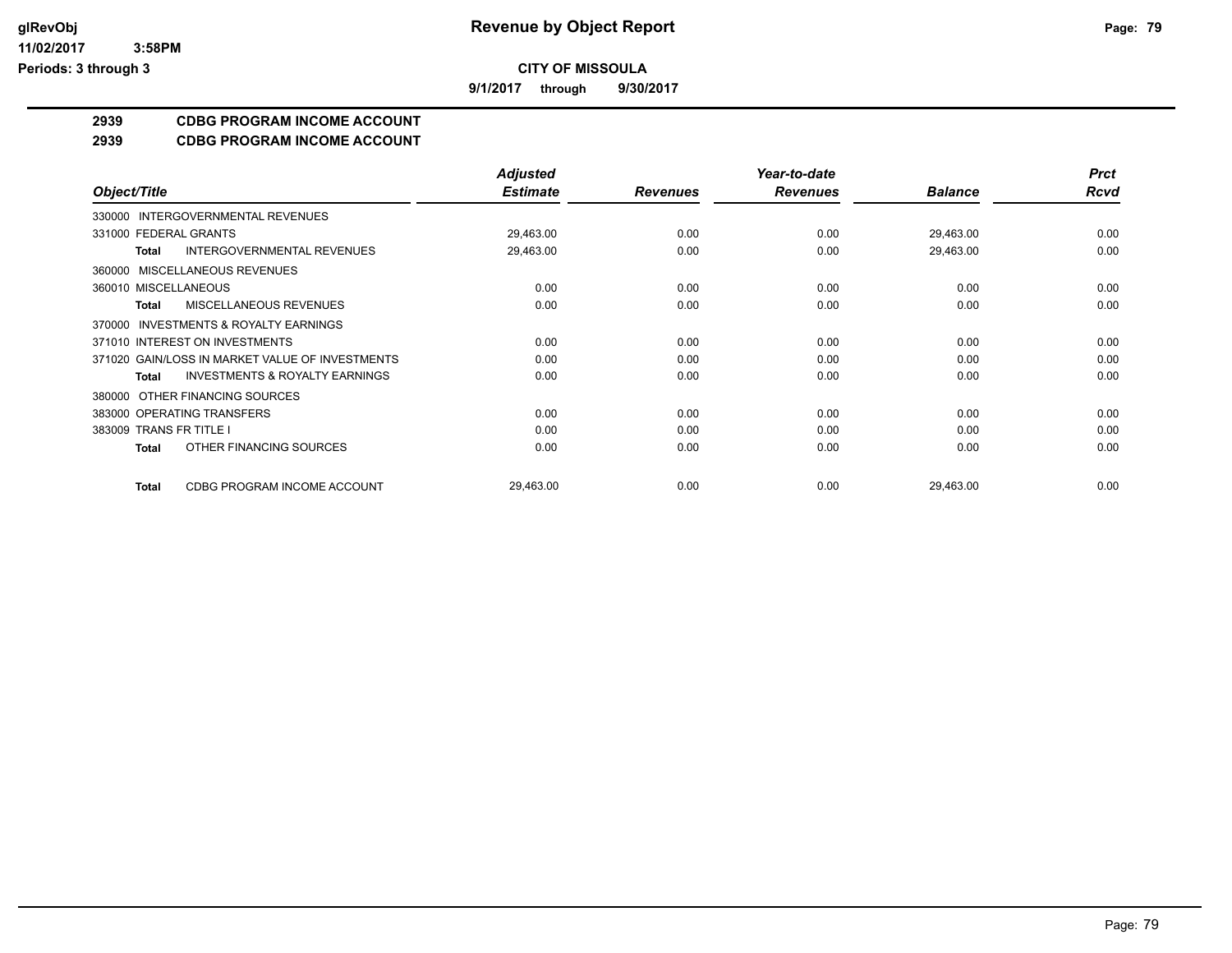**3:58PM**

**CITY OF MISSOULA**

**9/1/2017 through 9/30/2017**

## **2939 CDBG PROGRAM INCOME ACCOUNT**

|                                                           | <b>Adjusted</b> |                 | Year-to-date    |                | <b>Prct</b> |
|-----------------------------------------------------------|-----------------|-----------------|-----------------|----------------|-------------|
| Object/Title                                              | <b>Estimate</b> | <b>Revenues</b> | <b>Revenues</b> | <b>Balance</b> | Rcvd        |
| 330000 INTERGOVERNMENTAL REVENUES                         |                 |                 |                 |                |             |
| 331000 FEDERAL GRANTS                                     | 29,463.00       | 0.00            | 0.00            | 29,463.00      | 0.00        |
| INTERGOVERNMENTAL REVENUES<br><b>Total</b>                | 29,463.00       | 0.00            | 0.00            | 29,463.00      | 0.00        |
| 360000 MISCELLANEOUS REVENUES                             |                 |                 |                 |                |             |
| 360010 MISCELLANEOUS                                      | 0.00            | 0.00            | 0.00            | 0.00           | 0.00        |
| <b>MISCELLANEOUS REVENUES</b><br><b>Total</b>             | 0.00            | 0.00            | 0.00            | 0.00           | 0.00        |
| <b>INVESTMENTS &amp; ROYALTY EARNINGS</b><br>370000       |                 |                 |                 |                |             |
| 371010 INTEREST ON INVESTMENTS                            | 0.00            | 0.00            | 0.00            | 0.00           | 0.00        |
| 371020 GAIN/LOSS IN MARKET VALUE OF INVESTMENT            | 0.00            | 0.00            | 0.00            | 0.00           | 0.00        |
| <b>INVESTMENTS &amp; ROYALTY EARNINGS</b><br><b>Total</b> | 0.00            | 0.00            | 0.00            | 0.00           | 0.00        |
| 380000 OTHER FINANCING SOURCES                            |                 |                 |                 |                |             |
| 383000 OPERATING TRANSFERS                                | 0.00            | 0.00            | 0.00            | 0.00           | 0.00        |
| 383009 TRANS FR TITLE I                                   | 0.00            | 0.00            | 0.00            | 0.00           | 0.00        |
| OTHER FINANCING SOURCES<br><b>Total</b>                   | 0.00            | 0.00            | 0.00            | 0.00           | 0.00        |
| CDBG PROGRAM INCOME ACCOUNT<br><b>Total</b>               | 29,463.00       | 0.00            | 0.00            | 29,463.00      | 0.00        |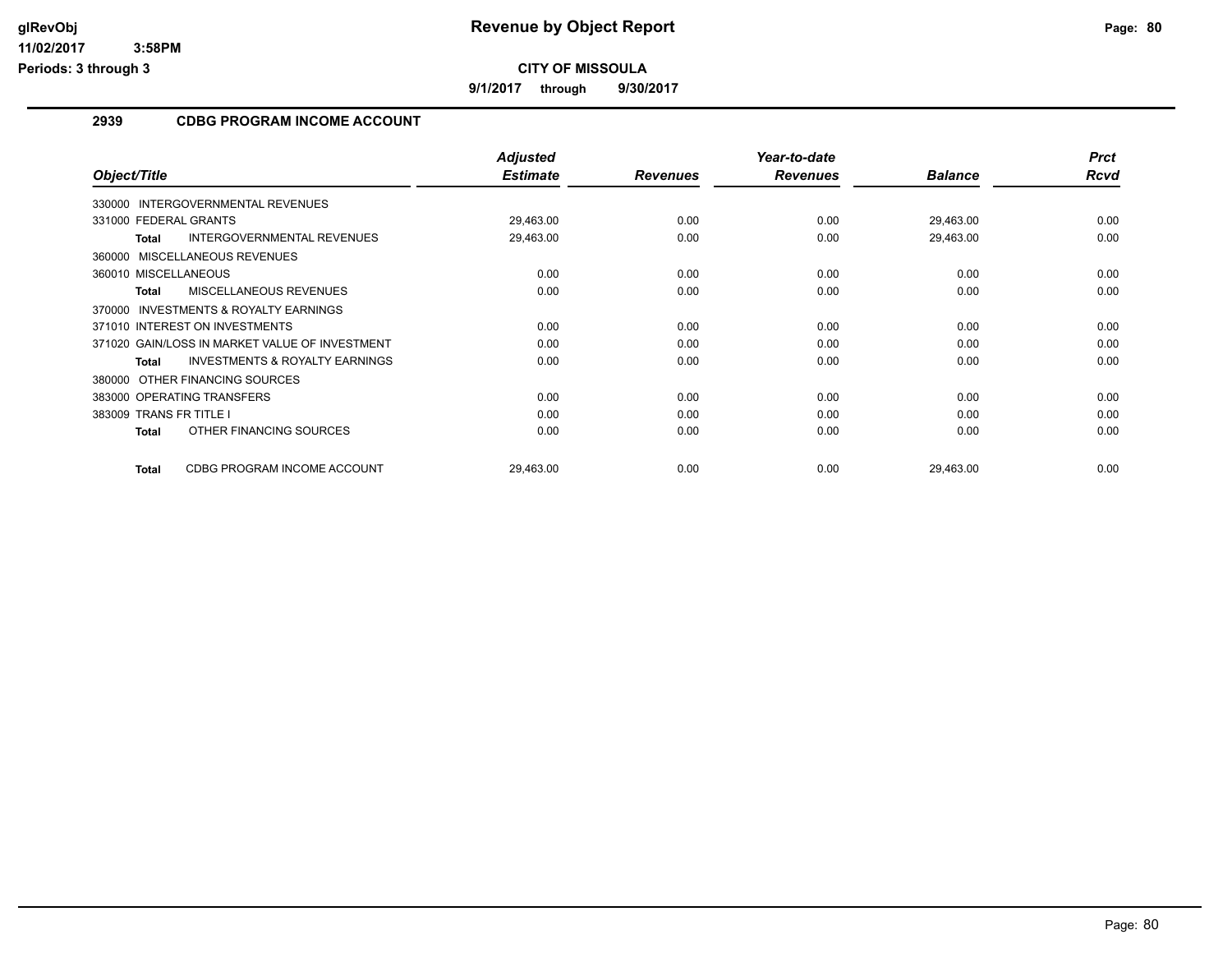**9/1/2017 through 9/30/2017**

## **2940 CDBG FUND**

**2940 CDBG FUND**

|                           |                                           | <b>Adjusted</b> |                 | Year-to-date    |                | <b>Prct</b> |
|---------------------------|-------------------------------------------|-----------------|-----------------|-----------------|----------------|-------------|
| Object/Title              |                                           | <b>Estimate</b> | <b>Revenues</b> | <b>Revenues</b> | <b>Balance</b> | Rcvd        |
|                           | 330000 INTERGOVERNMENTAL REVENUES         |                 |                 |                 |                |             |
| 331010 ENTITLEMENT - CDBG |                                           | 517,790.00      | 44,830.09       | 93,806.24       | 423,983.76     | 18.12       |
|                           | 331012 ARRA/CDBG STIMULUS REVENUE         | 0.00            | 0.00            | 0.00            | 0.00           | 0.00        |
| Total                     | <b>INTERGOVERNMENTAL REVENUES</b>         | 517,790.00      | 44,830.09       | 93,806.24       | 423,983.76     | 18.12       |
|                           | 360000 MISCELLANEOUS REVENUES             |                 |                 |                 |                |             |
| 360010 MISCELLANEOUS      |                                           | 0.00            | 0.00            | 0.00            | 0.00           | 0.00        |
| Total                     | MISCELLANEOUS REVENUES                    | 0.00            | 0.00            | 0.00            | 0.00           | 0.00        |
| 370000                    | <b>INVESTMENTS &amp; ROYALTY EARNINGS</b> |                 |                 |                 |                |             |
|                           | 371010 INTEREST ON INVESTMENTS            | 0.00            | 0.00            | 0.00            | 0.00           | 0.00        |
| Total                     | <b>INVESTMENTS &amp; ROYALTY EARNINGS</b> | 0.00            | 0.00            | 0.00            | 0.00           | 0.00        |
| 380000                    | OTHER FINANCING SOURCES                   |                 |                 |                 |                |             |
|                           | 383000 OPERATING TRANSFERS                | 0.00            | 0.00            | 0.00            | 0.00           | 0.00        |
| 383009 TRANS FR TITLE I   |                                           | 0.00            | 0.00            | 0.00            | 0.00           | 0.00        |
| Total                     | OTHER FINANCING SOURCES                   | 0.00            | 0.00            | 0.00            | 0.00           | 0.00        |
| <b>Total</b>              | <b>CDBG FUND</b>                          | 517,790.00      | 44,830.09       | 93,806.24       | 423,983.76     | 18.12       |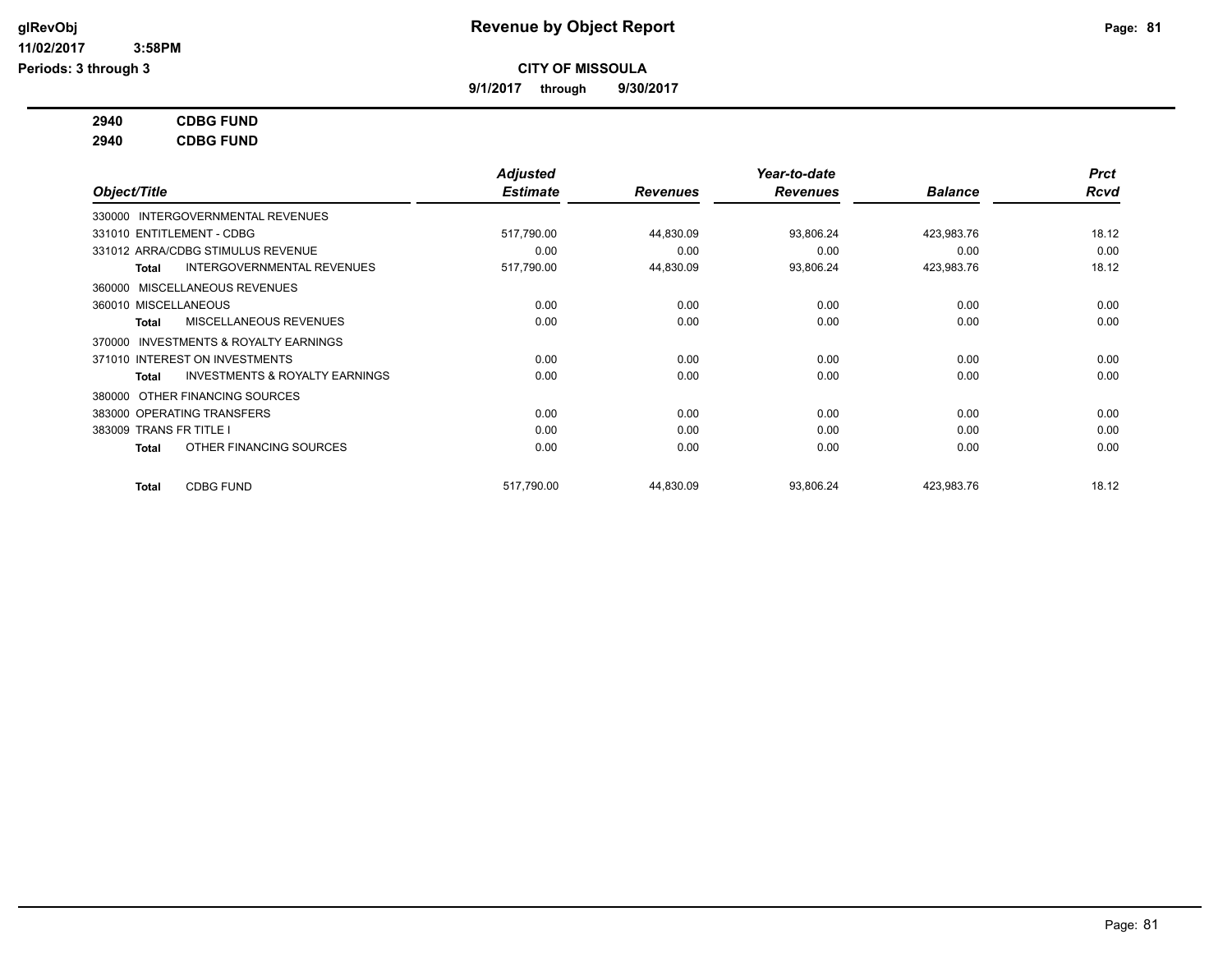**11/02/2017 3:58PM Periods: 3 through 3**

**CITY OF MISSOULA**

**9/1/2017 through 9/30/2017**

**2940 CDBG FUND**

|                                                     | <b>Adjusted</b> |                 | Year-to-date    |                | <b>Prct</b> |
|-----------------------------------------------------|-----------------|-----------------|-----------------|----------------|-------------|
| Object/Title                                        | <b>Estimate</b> | <b>Revenues</b> | <b>Revenues</b> | <b>Balance</b> | <b>Rcvd</b> |
| 330000 INTERGOVERNMENTAL REVENUES                   |                 |                 |                 |                |             |
| 331010 ENTITLEMENT - CDBG                           | 517,790.00      | 44,830.09       | 93,806.24       | 423,983.76     | 18.12       |
| 331012 ARRA/CDBG STIMULUS REVENUE                   | 0.00            | 0.00            | 0.00            | 0.00           | 0.00        |
| <b>INTERGOVERNMENTAL REVENUES</b><br>Total          | 517,790.00      | 44,830.09       | 93,806.24       | 423,983.76     | 18.12       |
| 360000 MISCELLANEOUS REVENUES                       |                 |                 |                 |                |             |
| 360010 MISCELLANEOUS                                | 0.00            | 0.00            | 0.00            | 0.00           | 0.00        |
| <b>MISCELLANEOUS REVENUES</b><br><b>Total</b>       | 0.00            | 0.00            | 0.00            | 0.00           | 0.00        |
| <b>INVESTMENTS &amp; ROYALTY EARNINGS</b><br>370000 |                 |                 |                 |                |             |
| 371010 INTEREST ON INVESTMENTS                      | 0.00            | 0.00            | 0.00            | 0.00           | 0.00        |
| <b>INVESTMENTS &amp; ROYALTY EARNINGS</b><br>Total  | 0.00            | 0.00            | 0.00            | 0.00           | 0.00        |
| 380000 OTHER FINANCING SOURCES                      |                 |                 |                 |                |             |
| 383000 OPERATING TRANSFERS                          | 0.00            | 0.00            | 0.00            | 0.00           | 0.00        |
| 383009 TRANS FR TITLE I                             | 0.00            | 0.00            | 0.00            | 0.00           | 0.00        |
| OTHER FINANCING SOURCES<br><b>Total</b>             | 0.00            | 0.00            | 0.00            | 0.00           | 0.00        |
|                                                     |                 |                 |                 |                |             |
| <b>CDBG FUND</b><br><b>Total</b>                    | 517,790.00      | 44,830.09       | 93,806.24       | 423,983.76     | 18.12       |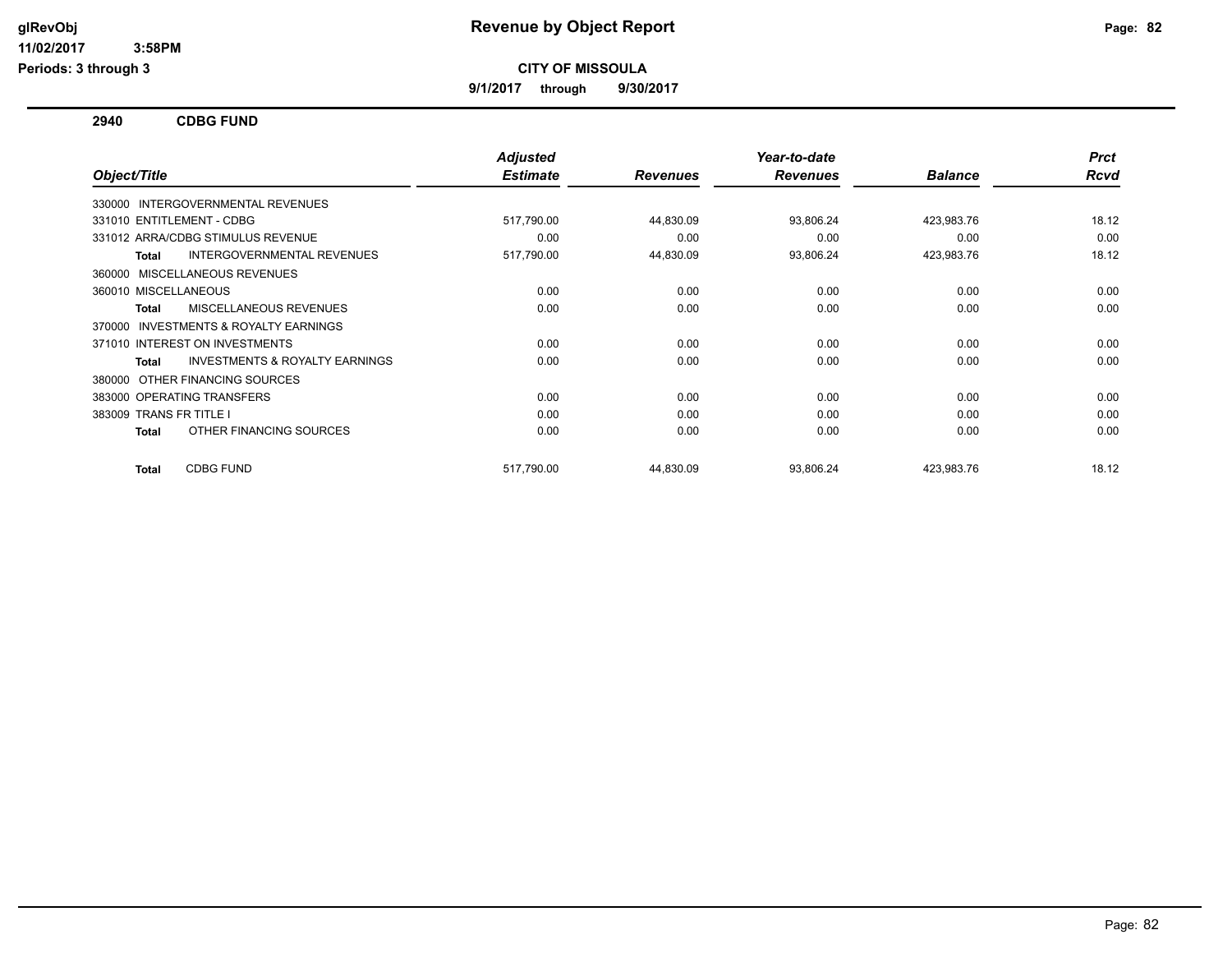**9/1/2017 through 9/30/2017**

## **2941 HOME FUND**

**2941 HOME FUND**

|                                                           | <b>Adjusted</b> |                 | Year-to-date    |                | <b>Prct</b> |
|-----------------------------------------------------------|-----------------|-----------------|-----------------|----------------|-------------|
| Object/Title                                              | <b>Estimate</b> | <b>Revenues</b> | <b>Revenues</b> | <b>Balance</b> | <b>Rcvd</b> |
| 330000 INTERGOVERNMENTAL REVENUES                         |                 |                 |                 |                |             |
| 330000 INTERGOVERNMENTAL REVENUES                         | 0.00            | 0.00            | 0.00            | 0.00           | 0.00        |
| 331016 HOMEWORD 1800 PHILLIPS                             | 0.00            | 0.00            | 0.00            | 0.00           | 0.00        |
| 331033 WORD                                               | 0.00            | 0.00            | 0.00            | 0.00           | 0.00        |
| 334145 WESTERN MT MENTAL HEALTH CTR                       | 0.00            | 0.00            | 0.00            | 0.00           | 0.00        |
| 334149 MISSOULA HOMEOWNERSHIP PROGRAM                     | 0.00            | 0.00            | 0.00            | 0.00           | 0.00        |
| 334153 FY14 DISTRICT XI HRC TBRA                          | 0.00            | 0.00            | 0.00            | 0.00           | 0.00        |
| 334154 HOMEWORD SWEETGRASS                                | 0.00            | 0.00            | 0.00            | 0.00           | 0.00        |
| 334155 FY08 NMCDC                                         | 0.00            | 0.00            | 0.00            | 0.00           | 0.00        |
| 334156 HOME PROGRAM INCOME                                | 320,000.00      | 0.00            | 0.00            | 320,000.00     | 0.00        |
| 334157 FY09 MHA                                           | 0.00            | 0.00            | 0.00            | 0.00           | 0.00        |
| 334159 FY09 HOMEWORD                                      | 0.00            | 0.00            | 0.00            | 0.00           | 0.00        |
| 334160 FY09 NMCDC                                         | 0.00            | 0.00            | 0.00            | 0.00           | 0.00        |
| 334161 FY10 DISTRICT XI HRC                               | 0.00            | 0.00            | 0.00            | 0.00           | 0.00        |
| 334163 FY10 homeWORD/SOLSTICE APT                         | 0.00            | 0.00            | 0.00            | 0.00           | 0.00        |
| <b>INTERGOVERNMENTAL REVENUES</b><br>Total                | 320,000.00      | 0.00            | 0.00            | 320,000.00     | 0.00        |
| 340000 CHARGES FOR SERVICES                               |                 |                 |                 |                |             |
| 341450 *** Title Not Found ***                            | 0.00            | 0.00            | 0.00            | 0.00           | 0.00        |
| <b>CHARGES FOR SERVICES</b><br><b>Total</b>               | 0.00            | 0.00            | 0.00            | 0.00           | 0.00        |
| 360000 MISCELLANEOUS REVENUES                             |                 |                 |                 |                |             |
| 360005 LOAN REPAYMENTS                                    | 0.00            | 0.00            | 0.00            | 0.00           | 0.00        |
| 360010 MISCELLANEOUS                                      | 0.00            | 774.18          | 4,932.91        | $-4,932.91$    | 0.00        |
| MISCELLANEOUS REVENUES<br><b>Total</b>                    | 0.00            | 774.18          | 4,932.91        | $-4,932.91$    | 0.00        |
| <b>INVESTMENTS &amp; ROYALTY EARNINGS</b><br>370000       |                 |                 |                 |                |             |
| 371020 GAIN/LOSS IN MARKET VALUE OF INVESTMENTS           | 0.00            | 0.00            | 0.00            | 0.00           | 0.00        |
| <b>INVESTMENTS &amp; ROYALTY EARNINGS</b><br><b>Total</b> | 0.00            | 0.00            | 0.00            | 0.00           | 0.00        |
|                                                           |                 |                 |                 |                |             |
| <b>HOME FUND</b><br>Total                                 | 320.000.00      | 774.18          | 4,932.91        | 315.067.09     | 1.54        |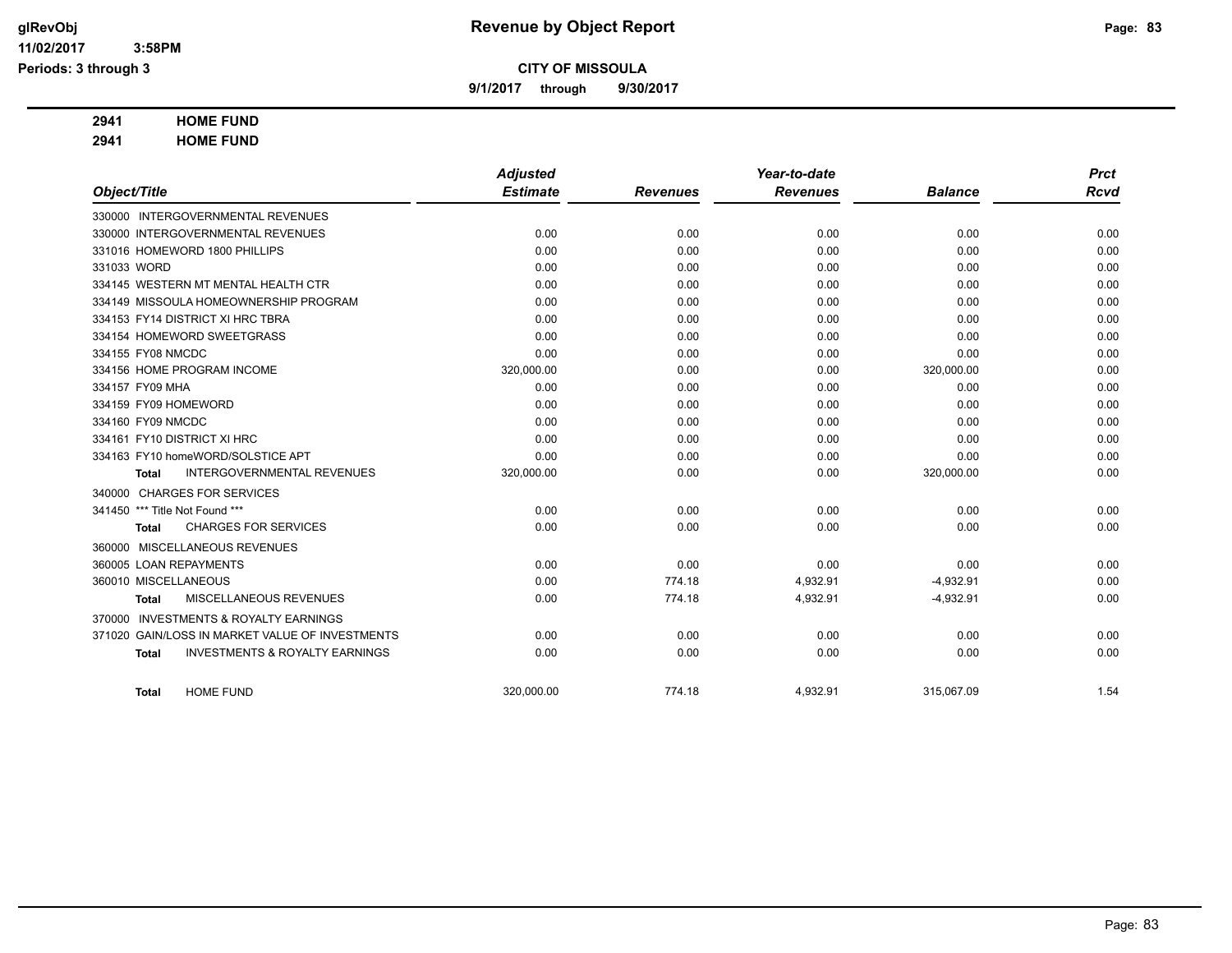**11/02/2017 3:58PM Periods: 3 through 3**

**CITY OF MISSOULA**

**9/1/2017 through 9/30/2017**

**2941 HOME FUND**

|                                                           | <b>Adjusted</b> |                 | Year-to-date    |                | <b>Prct</b> |
|-----------------------------------------------------------|-----------------|-----------------|-----------------|----------------|-------------|
| Object/Title                                              | <b>Estimate</b> | <b>Revenues</b> | <b>Revenues</b> | <b>Balance</b> | <b>Rcvd</b> |
| 330000 INTERGOVERNMENTAL REVENUES                         |                 |                 |                 |                |             |
| 330000 INTERGOVERNMENTAL REVENUES                         | 0.00            | 0.00            | 0.00            | 0.00           | 0.00        |
| 331016 HOMEWORD 1800 PHILLIPS                             | 0.00            | 0.00            | 0.00            | 0.00           | 0.00        |
| 331033 WORD                                               | 0.00            | 0.00            | 0.00            | 0.00           | 0.00        |
| 334145 WESTERN MT MENTAL HEALTH CTR                       | 0.00            | 0.00            | 0.00            | 0.00           | 0.00        |
| 334149 MISSOULA HOMEOWNERSHIP PROGRAM                     | 0.00            | 0.00            | 0.00            | 0.00           | 0.00        |
| 334153 FY14 DISTRICT XI HRC TBRA                          | 0.00            | 0.00            | 0.00            | 0.00           | 0.00        |
| 334154 HOMEWORD SWEETGRASS                                | 0.00            | 0.00            | 0.00            | 0.00           | 0.00        |
| 334155 FY08 NMCDC                                         | 0.00            | 0.00            | 0.00            | 0.00           | 0.00        |
| 334156 HOME PROGRAM INCOME                                | 320,000.00      | 0.00            | 0.00            | 320,000.00     | 0.00        |
| 334157 FY09 MHA                                           | 0.00            | 0.00            | 0.00            | 0.00           | 0.00        |
| 334159 FY09 HOMEWORD                                      | 0.00            | 0.00            | 0.00            | 0.00           | 0.00        |
| 334160 FY09 NMCDC                                         | 0.00            | 0.00            | 0.00            | 0.00           | 0.00        |
| 334161 FY10 DISTRICT XI HRC                               | 0.00            | 0.00            | 0.00            | 0.00           | 0.00        |
| 334163 FY10 homeWORD/SOLSTICE APT                         | 0.00            | 0.00            | 0.00            | 0.00           | 0.00        |
| <b>INTERGOVERNMENTAL REVENUES</b><br><b>Total</b>         | 320,000.00      | 0.00            | 0.00            | 320,000.00     | 0.00        |
| 340000 CHARGES FOR SERVICES                               |                 |                 |                 |                |             |
| 341450 *** Title Not Found ***                            | 0.00            | 0.00            | 0.00            | 0.00           | 0.00        |
| <b>CHARGES FOR SERVICES</b><br><b>Total</b>               | 0.00            | 0.00            | 0.00            | 0.00           | 0.00        |
| 360000 MISCELLANEOUS REVENUES                             |                 |                 |                 |                |             |
| 360005 LOAN REPAYMENTS                                    | 0.00            | 0.00            | 0.00            | 0.00           | 0.00        |
| 360010 MISCELLANEOUS                                      | 0.00            | 774.18          | 4,932.91        | $-4,932.91$    | 0.00        |
| MISCELLANEOUS REVENUES<br><b>Total</b>                    | 0.00            | 774.18          | 4,932.91        | $-4,932.91$    | 0.00        |
| 370000 INVESTMENTS & ROYALTY EARNINGS                     |                 |                 |                 |                |             |
| 371020 GAIN/LOSS IN MARKET VALUE OF INVESTMENT            | 0.00            | 0.00            | 0.00            | 0.00           | 0.00        |
| <b>INVESTMENTS &amp; ROYALTY EARNINGS</b><br><b>Total</b> | 0.00            | 0.00            | 0.00            | 0.00           | 0.00        |
| <b>HOME FUND</b><br><b>Total</b>                          | 320,000.00      | 774.18          | 4,932.91        | 315,067.09     | 1.54        |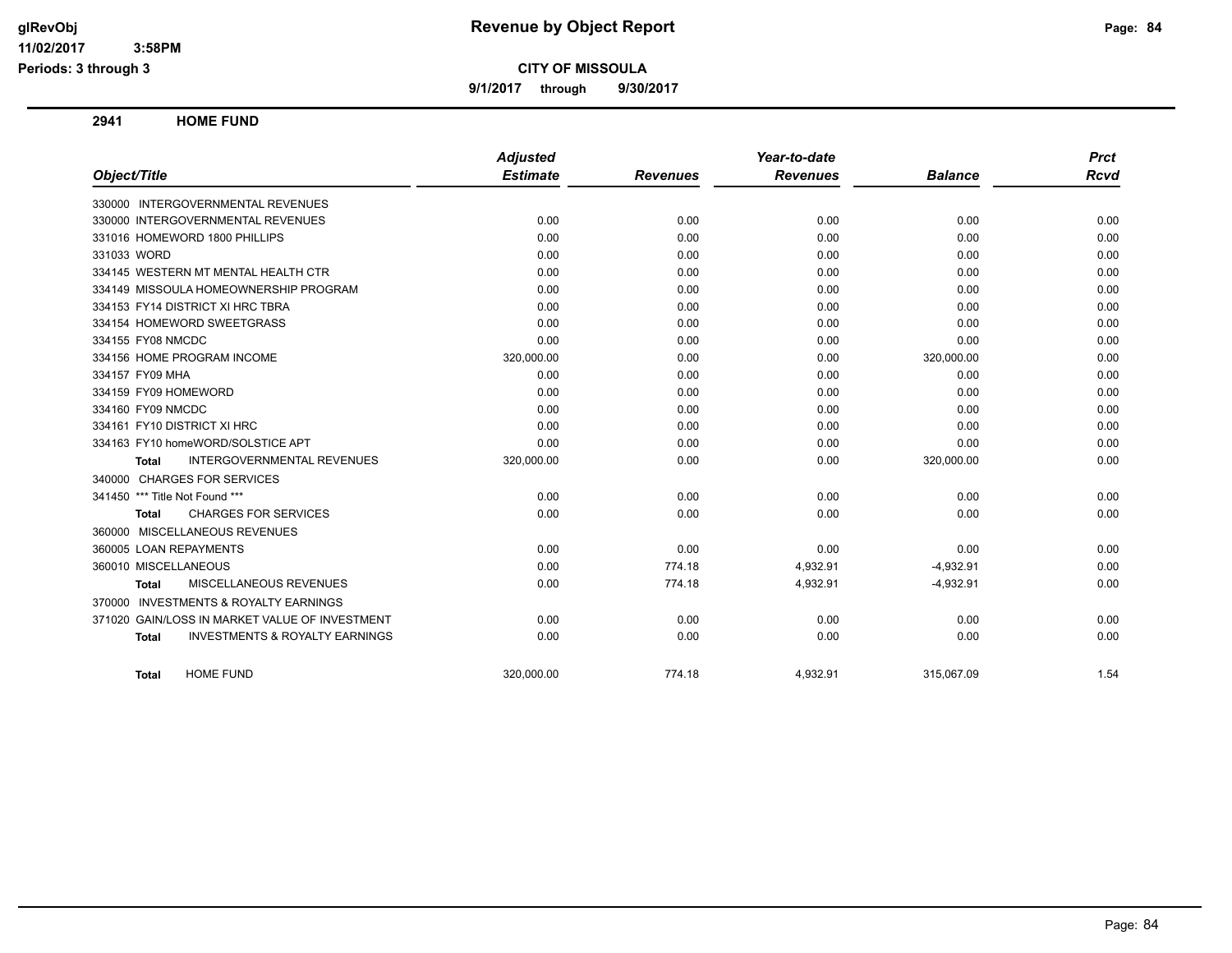**9/1/2017 through 9/30/2017**

**2942 ADDI PROGRAM**

**2942 ADDI PROGRAM**

|                                                    | Adjusted        |                 | Year-to-date    |                | <b>Prct</b> |
|----------------------------------------------------|-----------------|-----------------|-----------------|----------------|-------------|
| Object/Title                                       | <b>Estimate</b> | <b>Revenues</b> | <b>Revenues</b> | <b>Balance</b> | <b>Rcvd</b> |
| 330000 INTERGOVERNMENTAL REVENUES                  |                 |                 |                 |                |             |
| 330000 INTERGOVERNMENTAL REVENUES                  | 0.00            | 0.00            | 0.00            | 0.00           | 0.00        |
| 334146 ADDI FUNDS-1ST TIME HOMEBUYERS              | 0.00            | 0.00            | 0.00            | 0.00           | 0.00        |
| INTERGOVERNMENTAL REVENUES<br>Total                | 0.00            | 0.00            | 0.00            | 0.00           | 0.00        |
| 370000 INVESTMENTS & ROYALTY EARNINGS              |                 |                 |                 |                |             |
| 371010 INTEREST ON INVESTMENTS                     | 0.00            | 0.00            | 0.00            | 0.00           | 0.00        |
| 371020 GAIN/LOSS IN MARKET VALUE OF INVESTMENTS    | 0.00            | 0.00            | 0.00            | 0.00           | 0.00        |
| <b>INVESTMENTS &amp; ROYALTY EARNINGS</b><br>Total | 0.00            | 0.00            | 0.00            | 0.00           | 0.00        |
| <b>ADDI PROGRAM</b><br>Total                       | 0.00            | 0.00            | 0.00            | 0.00           | 0.00        |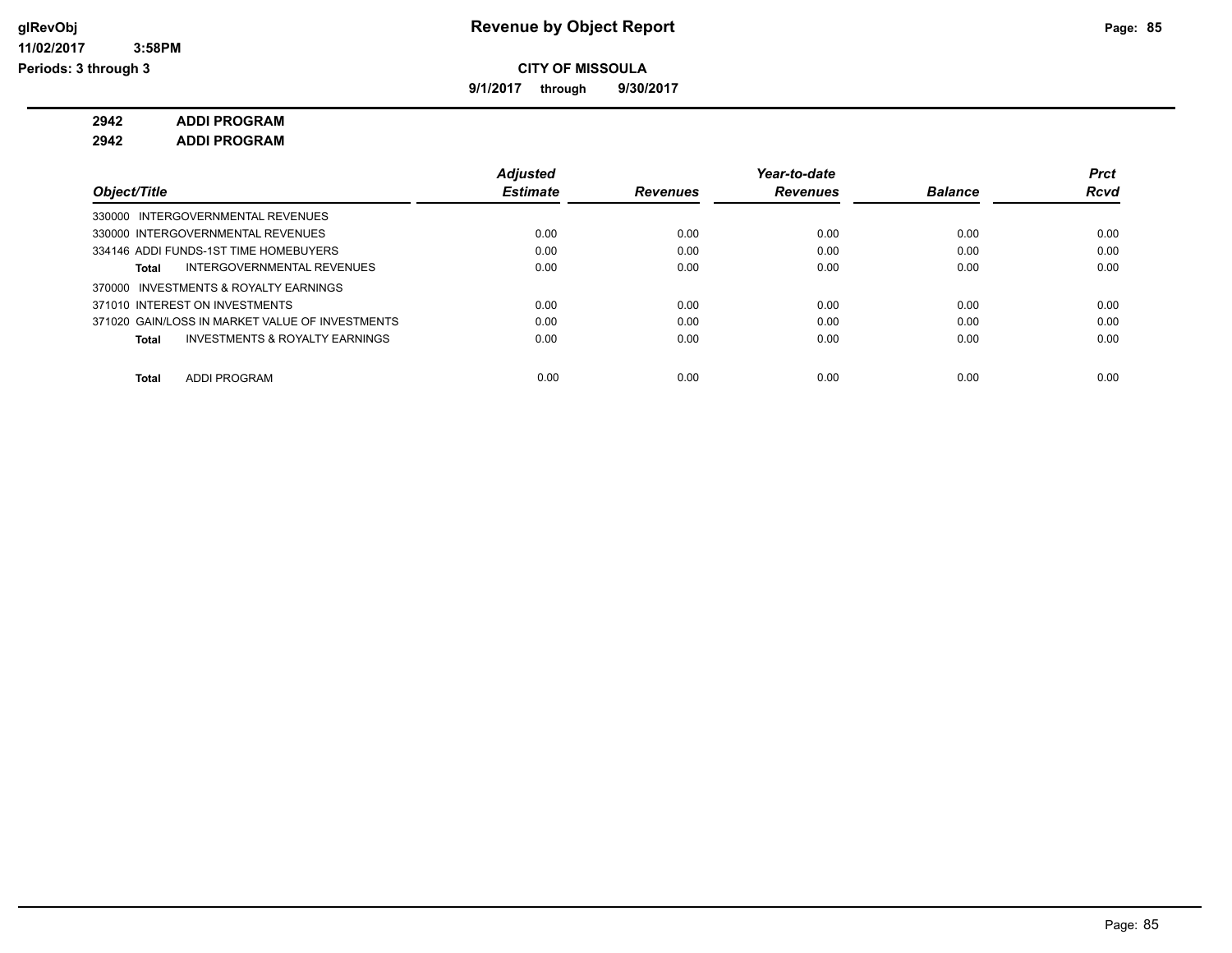**CITY OF MISSOULA**

**9/1/2017 through 9/30/2017**

#### **2942 ADDI PROGRAM**

 **3:58PM**

|                                                | <b>Adjusted</b> |                 | Year-to-date    |                | <b>Prct</b> |
|------------------------------------------------|-----------------|-----------------|-----------------|----------------|-------------|
| Object/Title                                   | <b>Estimate</b> | <b>Revenues</b> | <b>Revenues</b> | <b>Balance</b> | Rcvd        |
| 330000 INTERGOVERNMENTAL REVENUES              |                 |                 |                 |                |             |
| 330000 INTERGOVERNMENTAL REVENUES              | 0.00            | 0.00            | 0.00            | 0.00           | 0.00        |
| 334146 ADDI FUNDS-1ST TIME HOMEBUYERS          | 0.00            | 0.00            | 0.00            | 0.00           | 0.00        |
| INTERGOVERNMENTAL REVENUES<br>Total            | 0.00            | 0.00            | 0.00            | 0.00           | 0.00        |
| 370000 INVESTMENTS & ROYALTY EARNINGS          |                 |                 |                 |                |             |
| 371010 INTEREST ON INVESTMENTS                 | 0.00            | 0.00            | 0.00            | 0.00           | 0.00        |
| 371020 GAIN/LOSS IN MARKET VALUE OF INVESTMENT | 0.00            | 0.00            | 0.00            | 0.00           | 0.00        |
| Total<br>INVESTMENTS & ROYALTY EARNINGS        | 0.00            | 0.00            | 0.00            | 0.00           | 0.00        |
|                                                |                 |                 |                 |                |             |
| <b>ADDI PROGRAM</b><br>Total                   | 0.00            | 0.00            | 0.00            | 0.00           | 0.00        |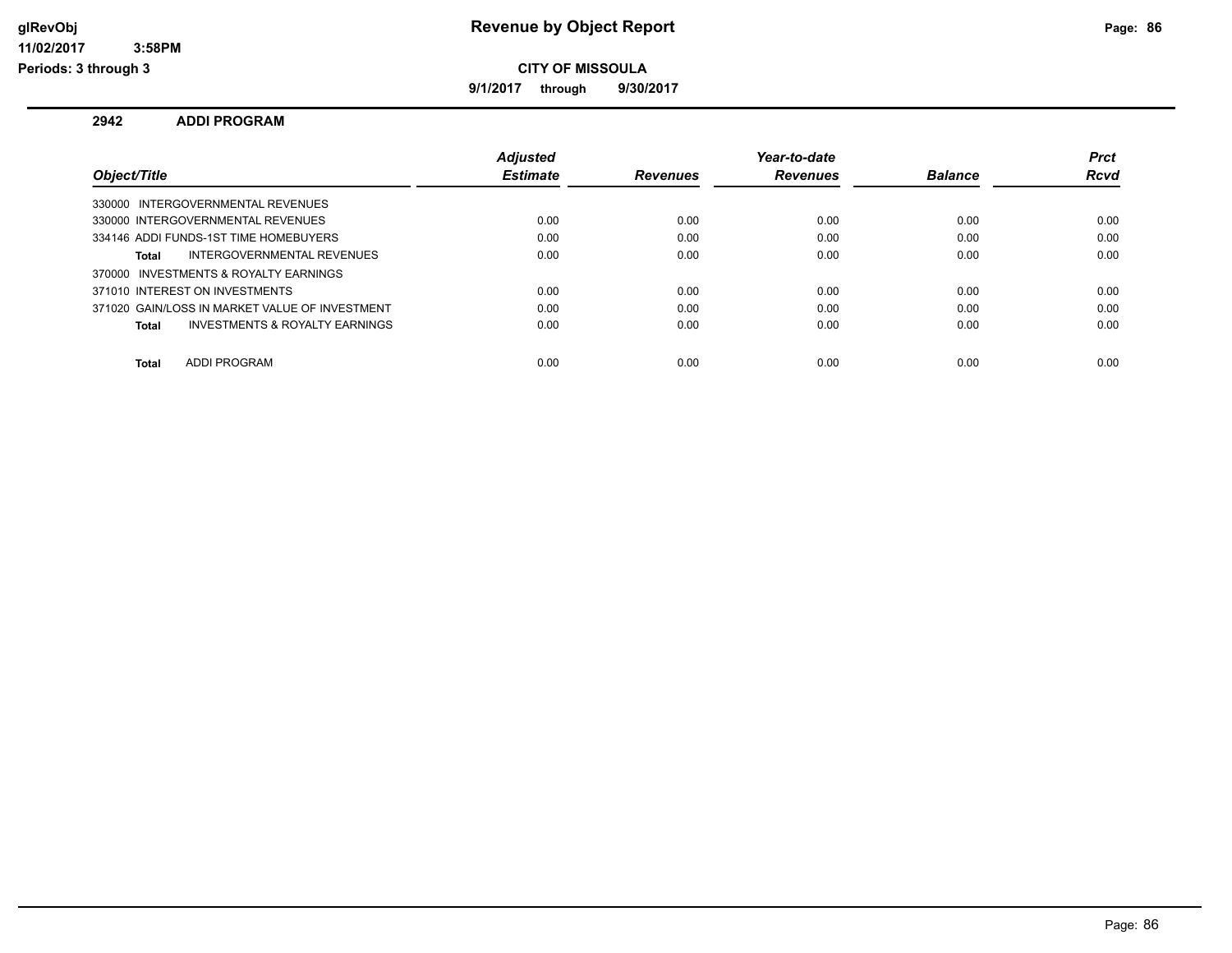**glRevObj Revenue by Object Report Page: 87** 

**11/02/2017 3:58PM Periods: 3 through 3**

## **CITY OF MISSOULA**

**9/1/2017 through 9/30/2017**

#### **2943 CITY HOME PROGRAM INCOME**

#### **2943 CITY HOME PROGRAM INCOME**

|                                            | <b>Adjusted</b> |                 | Year-to-date    |                | <b>Prct</b> |
|--------------------------------------------|-----------------|-----------------|-----------------|----------------|-------------|
| Object/Title                               | <b>Estimate</b> | <b>Revenues</b> | <b>Revenues</b> | <b>Balance</b> | <b>Rcvd</b> |
| 330000 INTERGOVERNMENTAL REVENUES          |                 |                 |                 |                |             |
| 334156 *** Title Not Found ***             | 0.00            | 0.00            | 0.00            | 0.00           | 0.00        |
| <b>INTERGOVERNMENTAL REVENUES</b><br>Total | 0.00            | 0.00            | 0.00            | 0.00           | 0.00        |
| 360000 MISCELLANEOUS REVENUES              |                 |                 |                 |                |             |
| 360005 LOAN REPAYMENTS                     | 25,000.00       | 0.00            | 0.00            | 25,000.00      | 0.00        |
| 360010 MISCELLANEOUS                       | 0.00            | 0.00            | 133.34          | $-133.34$      | 0.00        |
| MISCELLANEOUS REVENUES<br>Total            | 25,000.00       | 0.00            | 133.34          | 24,866.66      | 0.53        |
| 380000 OTHER FINANCING SOURCES             |                 |                 |                 |                |             |
| 383000 OPERATING TRANSFERS                 | 0.00            | 0.00            | 0.00            | 0.00           | 0.00        |
| OTHER FINANCING SOURCES<br>Total           | 0.00            | 0.00            | 0.00            | 0.00           | 0.00        |
| CITY HOME PROGRAM INCOME<br>Total          | 25.000.00       | 0.00            | 133.34          | 24.866.66      | 0.53        |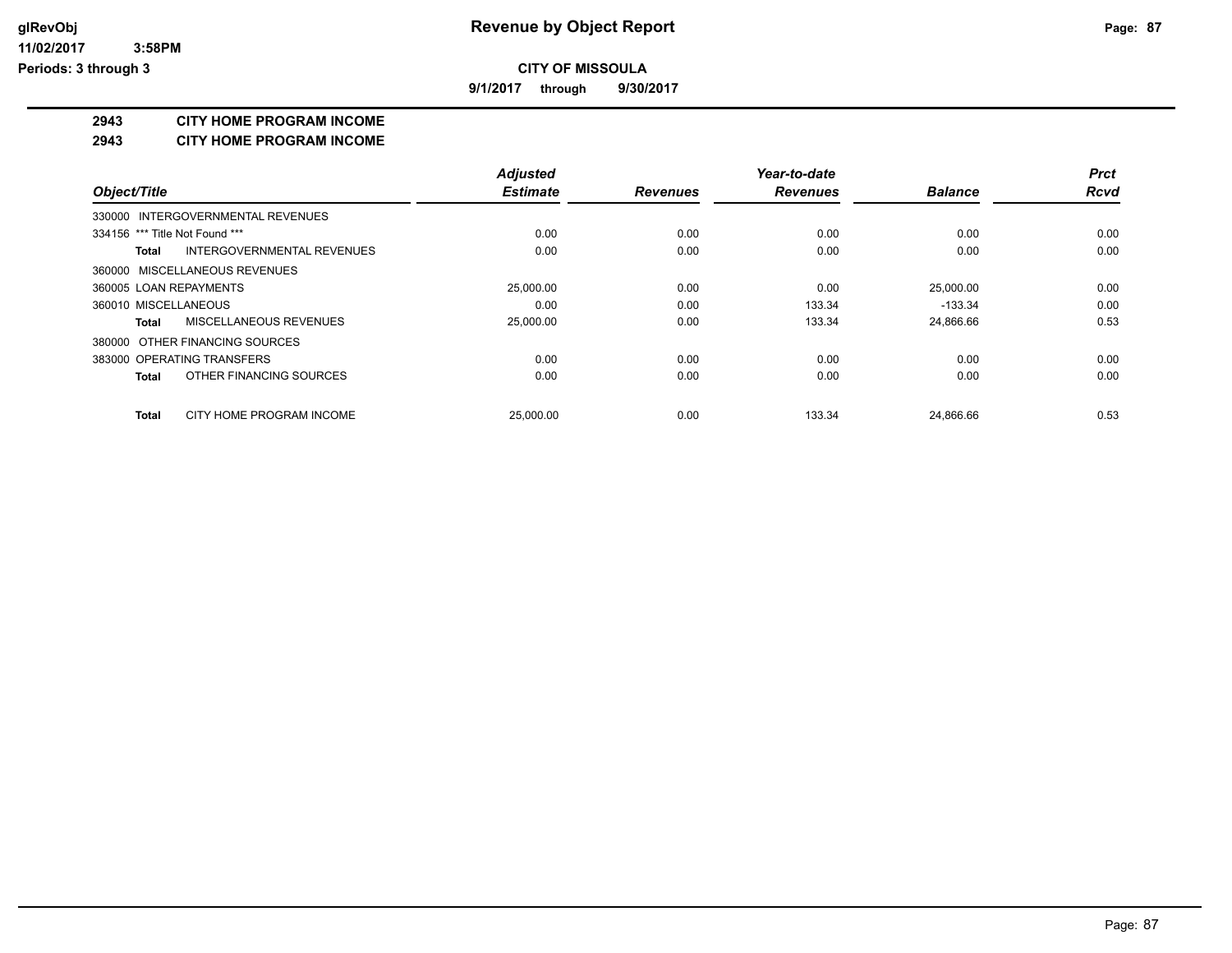**CITY OF MISSOULA**

**9/1/2017 through 9/30/2017**

## **2943 CITY HOME PROGRAM INCOME**

 **3:58PM**

| Object/Title                               | <b>Adjusted</b><br><b>Estimate</b> | <b>Revenues</b> | Year-to-date<br><b>Revenues</b> | <b>Balance</b> | <b>Prct</b><br><b>Rcvd</b> |
|--------------------------------------------|------------------------------------|-----------------|---------------------------------|----------------|----------------------------|
|                                            |                                    |                 |                                 |                |                            |
| 330000 INTERGOVERNMENTAL REVENUES          |                                    |                 |                                 |                |                            |
| 334156 *** Title Not Found ***             | 0.00                               | 0.00            | 0.00                            | 0.00           | 0.00                       |
| INTERGOVERNMENTAL REVENUES<br><b>Total</b> | 0.00                               | 0.00            | 0.00                            | 0.00           | 0.00                       |
| 360000 MISCELLANEOUS REVENUES              |                                    |                 |                                 |                |                            |
| 360005 LOAN REPAYMENTS                     | 25,000.00                          | 0.00            | 0.00                            | 25,000.00      | 0.00                       |
| 360010 MISCELLANEOUS                       | 0.00                               | 0.00            | 133.34                          | $-133.34$      | 0.00                       |
| MISCELLANEOUS REVENUES<br><b>Total</b>     | 25,000.00                          | 0.00            | 133.34                          | 24.866.66      | 0.53                       |
| 380000 OTHER FINANCING SOURCES             |                                    |                 |                                 |                |                            |
| 383000 OPERATING TRANSFERS                 | 0.00                               | 0.00            | 0.00                            | 0.00           | 0.00                       |
| OTHER FINANCING SOURCES<br><b>Total</b>    | 0.00                               | 0.00            | 0.00                            | 0.00           | 0.00                       |
| CITY HOME PROGRAM INCOME<br><b>Total</b>   | 25.000.00                          | 0.00            | 133.34                          | 24.866.66      | 0.53                       |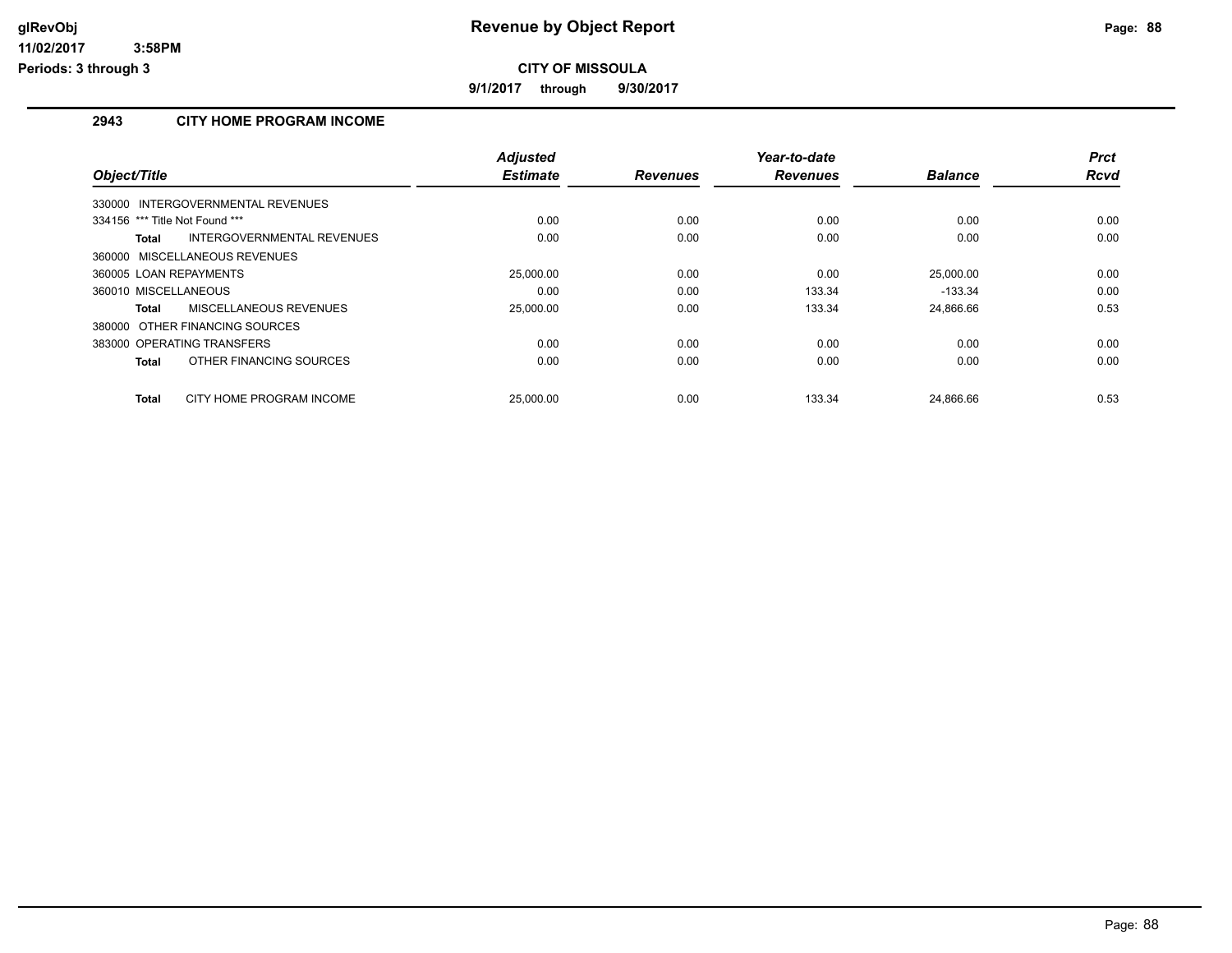**9/1/2017 through 9/30/2017**

# **2944 NEIGHBORHOOD STABILIZATION PROGRAM**

## **2944 NEIGHBORHOOD STABILIZATION PROGRAM**

|                                                    | <b>Adjusted</b> |                 | Year-to-date    |                | <b>Prct</b> |
|----------------------------------------------------|-----------------|-----------------|-----------------|----------------|-------------|
| Object/Title                                       | <b>Estimate</b> | <b>Revenues</b> | <b>Revenues</b> | <b>Balance</b> | Rcvd        |
| 330000 INTERGOVERNMENTAL REVENUES                  |                 |                 |                 |                |             |
| 331011 NSP GRANT/SILVERTIP PROJECT                 | 0.00            | 0.00            | 0.00            | 0.00           | 0.00        |
| 331017 HUD 6.7M/SILVERTIP APTS                     | 0.00            | 0.00            | 0.00            | 0.00           | 0.00        |
| 331018 MHA 1M/SILVERTIP APTS                       | 0.00            | 0.00            | 0.00            | 0.00           | 0.00        |
| INTERGOVERNMENTAL REVENUES<br>Total                | 0.00            | 0.00            | 0.00            | 0.00           | 0.00        |
| NEIGHBORHOOD STABILIZATION PROGRAM<br><b>Total</b> | 0.00            | 0.00            | 0.00            | 0.00           | 0.00        |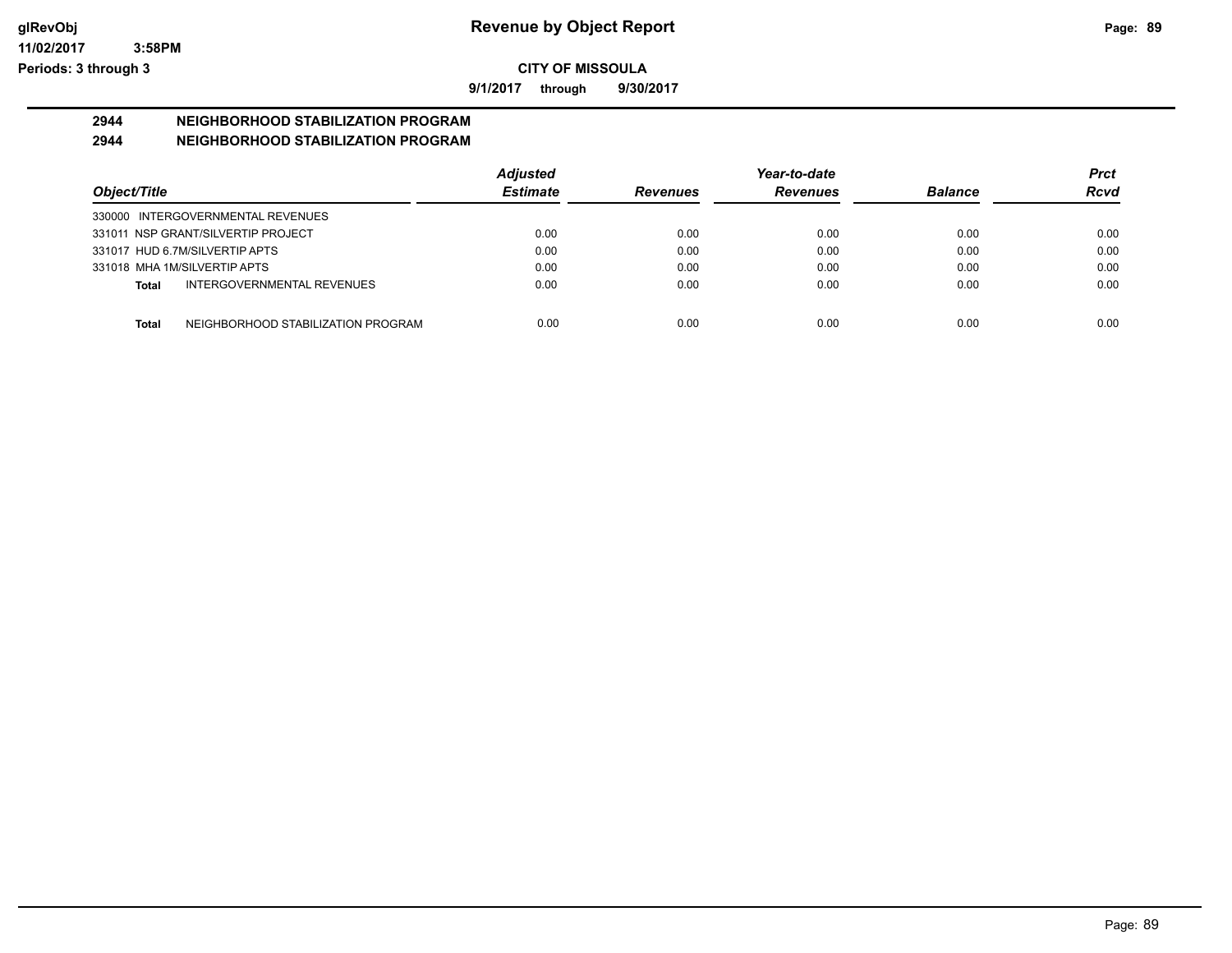**9/1/2017 through 9/30/2017**

#### **2944 NEIGHBORHOOD STABILIZATION PROGRAM**

| Object/Title |                                    | <b>Adjusted</b><br><b>Estimate</b> | <b>Revenues</b> | Year-to-date<br><b>Revenues</b> | <b>Balance</b> | <b>Prct</b><br><b>Rcvd</b> |
|--------------|------------------------------------|------------------------------------|-----------------|---------------------------------|----------------|----------------------------|
|              | 330000 INTERGOVERNMENTAL REVENUES  |                                    |                 |                                 |                |                            |
|              | 331011 NSP GRANT/SILVERTIP PROJECT | 0.00                               | 0.00            | 0.00                            | 0.00           | 0.00                       |
|              | 331017 HUD 6.7M/SILVERTIP APTS     | 0.00                               | 0.00            | 0.00                            | 0.00           | 0.00                       |
|              | 331018 MHA 1M/SILVERTIP APTS       | 0.00                               | 0.00            | 0.00                            | 0.00           | 0.00                       |
| Total        | INTERGOVERNMENTAL REVENUES         | 0.00                               | 0.00            | 0.00                            | 0.00           | 0.00                       |
| <b>Total</b> | NEIGHBORHOOD STABILIZATION PROGRAN | 0.00                               | 0.00            | 0.00                            | 0.00           | 0.00                       |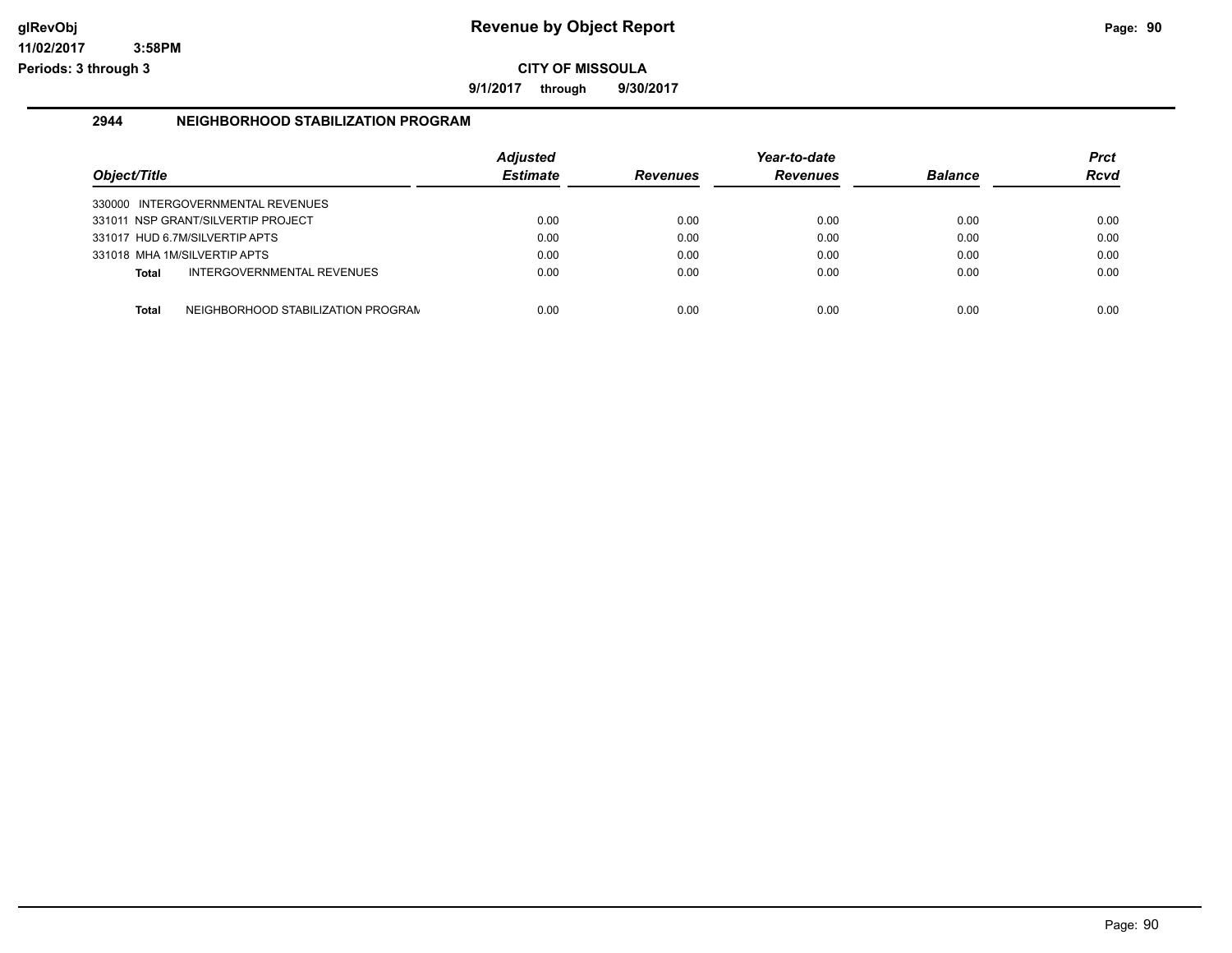**9/1/2017 through 9/30/2017**

**2955 TRANSPORTATION**

**2955 TRANSPORTATION**

|                                                           | <b>Adjusted</b> |                 | Year-to-date    |                | <b>Prct</b> |
|-----------------------------------------------------------|-----------------|-----------------|-----------------|----------------|-------------|
| Object/Title                                              | <b>Estimate</b> | <b>Revenues</b> | <b>Revenues</b> | <b>Balance</b> | Rcvd        |
| 330000 INTERGOVERNMENTAL REVENUES                         |                 |                 |                 |                |             |
| 330000 INTERGOVERNMENTAL REVENUES                         | 0.00            | 0.00            | 0.00            | 0.00           | 0.00        |
| 330005 MUTD GRANT ADMIN FEE                               | 0.00            | 0.00            | 0.00            | 0.00           | 0.00        |
| 331054 FHWA PL GRANT                                      | 851.201.00      | 0.00            | 0.00            | 851,201.00     | 0.00        |
| 331055 FTA GRANT                                          | 166,584.00      | 0.00            | 0.00            | 166,584.00     | 0.00        |
| 331056 MDT FEDERAL CMAQ                                   | 285.698.00      | 0.00            | 0.00            | 285.698.00     | 0.00        |
| 336023 STATE CONTRIB. - PERS                              | 0.00            | 0.00            | 59.64           | $-59.64$       | 0.00        |
| 336030 COUNTY CONTRIBUTION                                | 9,900.00        | 0.00            | 0.00            | 9,900.00       | 0.00        |
| <b>INTERGOVERNMENTAL REVENUES</b><br><b>Total</b>         | 1,313,383.00    | 0.00            | 59.64           | 1,313,323.36   | 0.00        |
| MISCELLANEOUS REVENUES<br>360000                          |                 |                 |                 |                |             |
| 362000 OTHER MISCELLANEOUS REVENUE                        | 10,000.00       | 0.00            | 0.00            | 10,000.00      | 0.00        |
| 362007 *** Title Not Found ***                            | 0.00            | 0.00            | 0.00            | 0.00           | 0.00        |
| 365016 LOCAL MATCH MDT                                    | 30,000.00       | 1,500.00        | 1,500.00        | 28,500.00      | 5.00        |
| <b>MISCELLANEOUS REVENUES</b><br><b>Total</b>             | 40,000.00       | 1,500.00        | 1,500.00        | 38,500.00      | 3.75        |
| <b>INVESTMENTS &amp; ROYALTY EARNINGS</b><br>370000       |                 |                 |                 |                |             |
| 371010 INTEREST ON INVESTMENTS                            | 0.00            | 0.00            | 0.00            | 0.00           | 0.00        |
| <b>INVESTMENTS &amp; ROYALTY EARNINGS</b><br><b>Total</b> | 0.00            | 0.00            | 0.00            | 0.00           | 0.00        |
| OTHER FINANCING SOURCES<br>380000                         |                 |                 |                 |                |             |
| 383000 OPERATING TRANSFERS                                | 82,925.00       | 0.00            | 0.00            | 82,925.00      | 0.00        |
| 383029 TRANS FR GENERAL                                   | 9.900.00        | 0.00            | 0.00            | 9,900.00       | 0.00        |
| OTHER FINANCING SOURCES<br><b>Total</b>                   | 92,825.00       | 0.00            | 0.00            | 92,825.00      | 0.00        |
| <b>TRANSPORTATION</b><br><b>Total</b>                     | 1.446.208.00    | 1,500.00        | 1,559.64        | 1.444.648.36   | 0.11        |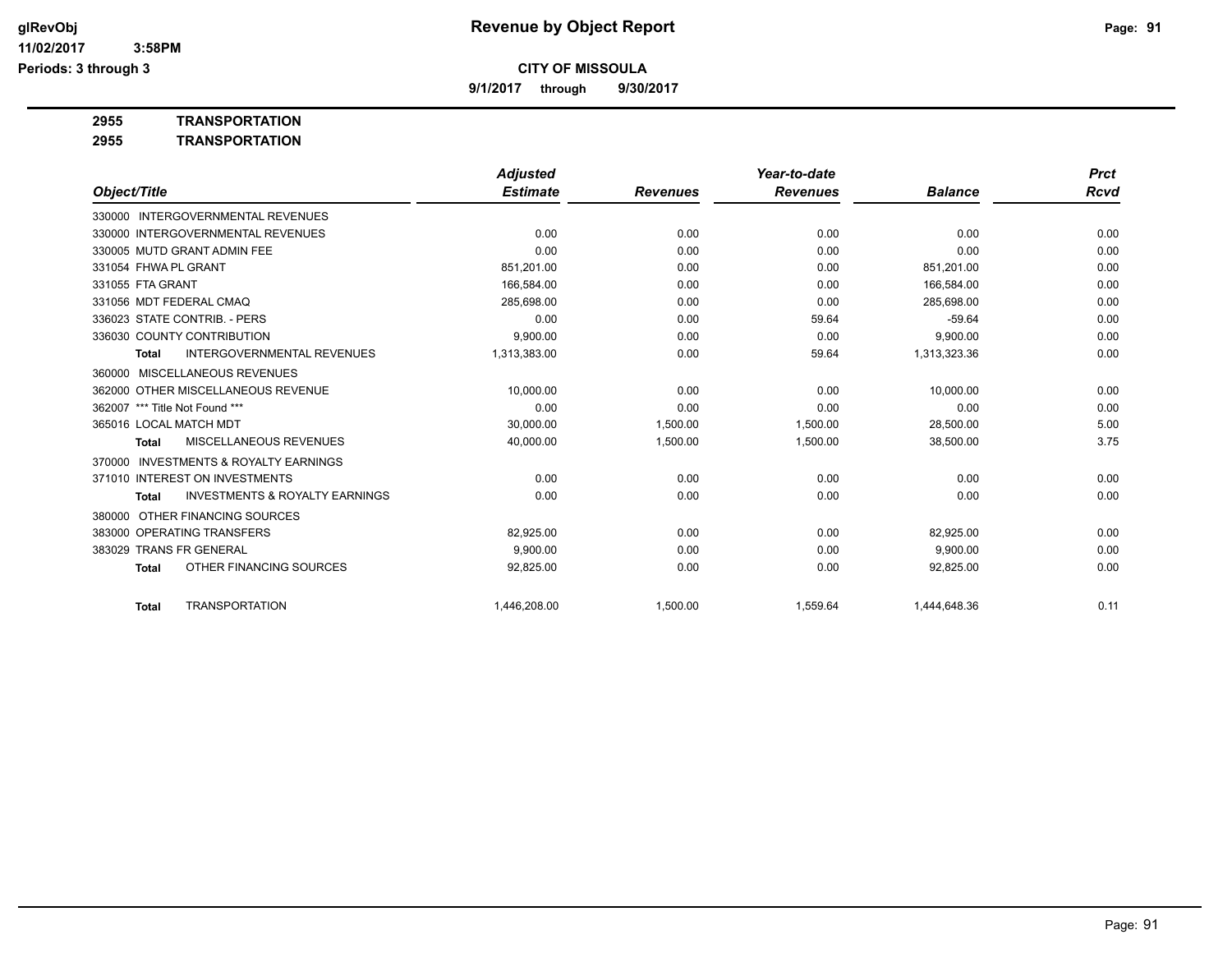**9/1/2017 through 9/30/2017**

#### **2955 TRANSPORTATION**

|                                                           | <b>Adjusted</b> |                 | Year-to-date    |                | <b>Prct</b> |
|-----------------------------------------------------------|-----------------|-----------------|-----------------|----------------|-------------|
| Object/Title                                              | <b>Estimate</b> | <b>Revenues</b> | <b>Revenues</b> | <b>Balance</b> | Rcvd        |
| 330000 INTERGOVERNMENTAL REVENUES                         |                 |                 |                 |                |             |
| 330000 INTERGOVERNMENTAL REVENUES                         | 0.00            | 0.00            | 0.00            | 0.00           | 0.00        |
| 330005 MUTD GRANT ADMIN FEE                               | 0.00            | 0.00            | 0.00            | 0.00           | 0.00        |
| 331054 FHWA PL GRANT                                      | 851,201.00      | 0.00            | 0.00            | 851,201.00     | 0.00        |
| 331055 FTA GRANT                                          | 166,584.00      | 0.00            | 0.00            | 166,584.00     | 0.00        |
| 331056 MDT FEDERAL CMAQ                                   | 285,698.00      | 0.00            | 0.00            | 285,698.00     | 0.00        |
| 336023 STATE CONTRIB. - PERS                              | 0.00            | 0.00            | 59.64           | $-59.64$       | 0.00        |
| 336030 COUNTY CONTRIBUTION                                | 9,900.00        | 0.00            | 0.00            | 9,900.00       | 0.00        |
| INTERGOVERNMENTAL REVENUES<br><b>Total</b>                | 1,313,383.00    | 0.00            | 59.64           | 1,313,323.36   | 0.00        |
| 360000 MISCELLANEOUS REVENUES                             |                 |                 |                 |                |             |
| 362000 OTHER MISCELLANEOUS REVENUE                        | 10,000.00       | 0.00            | 0.00            | 10,000.00      | 0.00        |
| 362007 *** Title Not Found ***                            | 0.00            | 0.00            | 0.00            | 0.00           | 0.00        |
| 365016 LOCAL MATCH MDT                                    | 30,000.00       | 1,500.00        | 1,500.00        | 28,500.00      | 5.00        |
| MISCELLANEOUS REVENUES<br>Total                           | 40,000.00       | 1,500.00        | 1,500.00        | 38,500.00      | 3.75        |
| 370000 INVESTMENTS & ROYALTY EARNINGS                     |                 |                 |                 |                |             |
| 371010 INTEREST ON INVESTMENTS                            | 0.00            | 0.00            | 0.00            | 0.00           | 0.00        |
| <b>INVESTMENTS &amp; ROYALTY EARNINGS</b><br><b>Total</b> | 0.00            | 0.00            | 0.00            | 0.00           | 0.00        |
| 380000 OTHER FINANCING SOURCES                            |                 |                 |                 |                |             |
| 383000 OPERATING TRANSFERS                                | 82,925.00       | 0.00            | 0.00            | 82,925.00      | 0.00        |
| 383029 TRANS FR GENERAL                                   | 9,900.00        | 0.00            | 0.00            | 9,900.00       | 0.00        |
| OTHER FINANCING SOURCES<br><b>Total</b>                   | 92,825.00       | 0.00            | 0.00            | 92,825.00      | 0.00        |
| <b>TRANSPORTATION</b><br><b>Total</b>                     | 1.446.208.00    | 1.500.00        | 1,559.64        | 1.444.648.36   | 0.11        |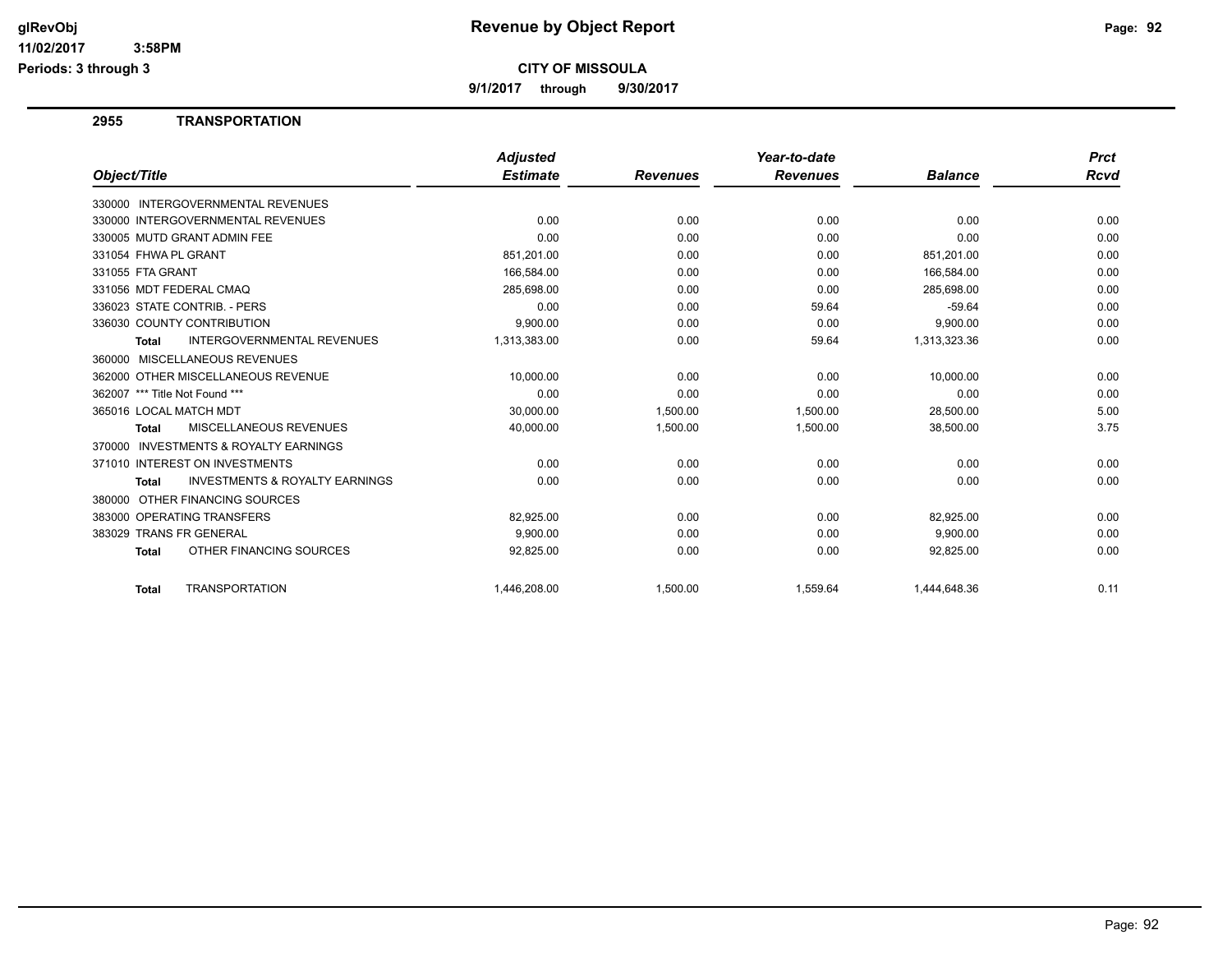**9/1/2017 through 9/30/2017**

**2987 FEDERAL TRANSPORTATION FUND**

**2987 FEDERAL TRANSPORTATION FUND**

|                                                    | <b>Adjusted</b> |                 | Year-to-date    |                | <b>Prct</b> |
|----------------------------------------------------|-----------------|-----------------|-----------------|----------------|-------------|
| Object/Title                                       | <b>Estimate</b> | <b>Revenues</b> | <b>Revenues</b> | <b>Balance</b> | <b>Rcvd</b> |
| 330000 INTERGOVERNMENTAL REVENUES                  |                 |                 |                 |                |             |
| 331053 CTEP PLAYFAIR                               | 0.00            | 0.00            | $-92,400.00$    | 92,400.00      | 0.00        |
| 331156 CTEP GRANT - S HILLS TRAILS SYSTEM          | 81.964.00       | 0.00            | 0.00            | 81,964.00      | 0.00        |
| 331180 LIBRARY LITERACY GRANT                      | 0.00            | 0.00            | 0.00            | 0.00           | 0.00        |
| 334045 MONTANA DEPARTMENT TRANSPORTATION           | 208,379.00      | 0.00            | 0.00            | 208,379.00     | 0.00        |
| 334125 FWP GRANT                                   | 0.00            | 60,000.00       | 0.00            | 0.00           | 0.00        |
| 334251 RTP/TAP STATE GRANTS                        | 0.00            | 2,377.70        | 2,377.70        | $-2,377.70$    | 0.00        |
| 336023 STATE CONTRIB. - PERS                       | 0.00            | 0.00            | 0.00            | 0.00           | 0.00        |
| <b>INTERGOVERNMENTAL REVENUES</b><br>Total         | 290,343.00      | 62,377.70       | $-90,022.30$    | 380,365.30     | $-31.01$    |
| 340000 CHARGES FOR SERVICES                        |                 |                 |                 |                |             |
| 343011 STREET AND ROADWAY REPAIR CHARGES           | 0.00            | 0.00            | 0.00            | 0.00           | 0.00        |
| <b>CHARGES FOR SERVICES</b><br><b>Total</b>        | 0.00            | 0.00            | 0.00            | 0.00           | 0.00        |
| 360000 MISCELLANEOUS REVENUES                      |                 |                 |                 |                |             |
| 360010 MISCELLANEOUS                               | 0.00            | 0.00            | 0.00            | 0.00           | 0.00        |
| 365000 DONATIONS                                   | 0.00            | 0.00            | 0.00            | 0.00           | 0.00        |
| MISCELLANEOUS REVENUES<br><b>Total</b>             | 0.00            | 0.00            | 0.00            | 0.00           | 0.00        |
| 370000 INVESTMENTS & ROYALTY EARNINGS              |                 |                 |                 |                |             |
| 371010 INTEREST ON INVESTMENTS                     | 0.00            | 0.00            | 0.00            | 0.00           | 0.00        |
| 371020 GAIN/LOSS IN MARKET VALUE OF INVESTMENTS    | 0.00            | 0.00            | 0.00            | 0.00           | 0.00        |
| <b>INVESTMENTS &amp; ROYALTY EARNINGS</b><br>Total | 0.00            | 0.00            | 0.00            | 0.00           | 0.00        |
| 380000 OTHER FINANCING SOURCES                     |                 |                 |                 |                |             |
| 381009 TRANSFERS IN-OPEN SPACE BOND                | 0.00            | 0.00            | 0.00            | 0.00           | 0.00        |
| 383000 OPERATING TRANSFERS                         | 0.00            | 0.00            | 0.00            | 0.00           | 0.00        |
| 383002 TRANS FR GAS TAX                            | 0.00            | 0.00            | 0.00            | 0.00           | 0.00        |
| 383010 TRANS FR CIP                                | 0.00            | 0.00            | 0.00            | 0.00           | 0.00        |
| 383014 TRANS FR MRA                                | 0.00            | 0.00            | 0.00            | 0.00           | 0.00        |
| 383021 TRANS FR P&R TRAILS DEVLP                   | 0.00            | 51,136.55       | 51,136.55       | $-51,136.55$   | 0.00        |
| 383043 TRANSFERS FROM IMPACT FEES                  | 0.00            | 0.00            | 0.00            | 0.00           | 0.00        |
| 383044 TFR FROM PARK REC&TRAIL FUND                | 0.00            | 0.00            | 0.00            | 0.00           | 0.00        |
| OTHER FINANCING SOURCES<br>Total                   | 0.00            | 51,136.55       | 51,136.55       | $-51, 136.55$  | 0.00        |
| FEDERAL TRANSPORTATION FUND<br><b>Total</b>        | 290,343.00      | 113.514.25      | $-38.885.75$    | 329.228.75     | $-13.39$    |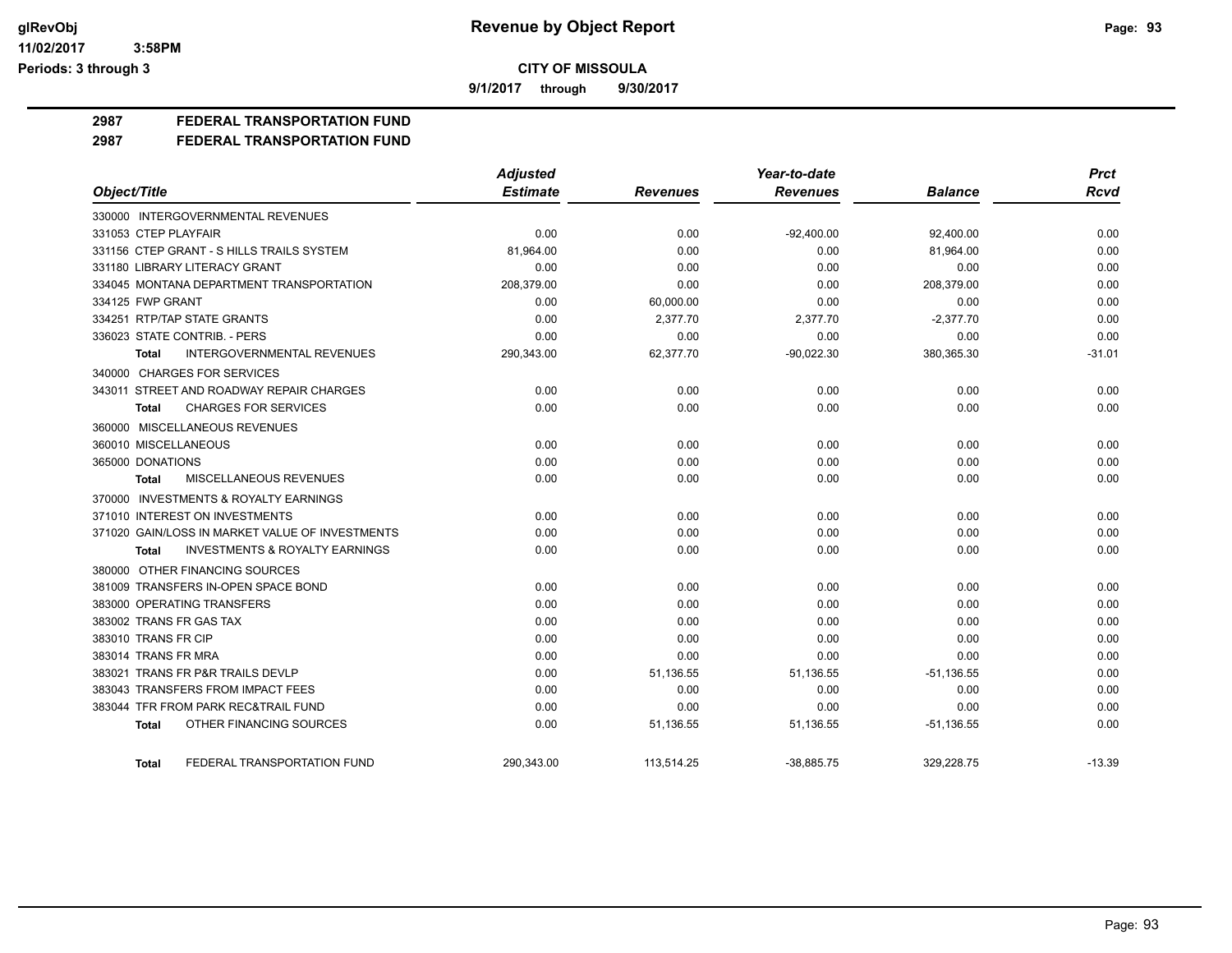**CITY OF MISSOULA**

**9/1/2017 through 9/30/2017**

## **2987 FEDERAL TRANSPORTATION FUND**

|                                                | <b>Adjusted</b> |                 | Year-to-date    |                | <b>Prct</b> |
|------------------------------------------------|-----------------|-----------------|-----------------|----------------|-------------|
| Object/Title                                   | <b>Estimate</b> | <b>Revenues</b> | <b>Revenues</b> | <b>Balance</b> | <b>Rcvd</b> |
| 330000 INTERGOVERNMENTAL REVENUES              |                 |                 |                 |                |             |
| 331053 CTEP PLAYFAIR                           | 0.00            | 0.00            | $-92,400.00$    | 92,400.00      | 0.00        |
| 331156 CTEP GRANT - S HILLS TRAILS SYSTEM      | 81.964.00       | 0.00            | 0.00            | 81,964.00      | 0.00        |
| 331180 LIBRARY LITERACY GRANT                  | 0.00            | 0.00            | 0.00            | 0.00           | 0.00        |
| 334045 MONTANA DEPARTMENT TRANSPORTATION       | 208,379.00      | 0.00            | 0.00            | 208,379.00     | 0.00        |
| 334125 FWP GRANT                               | 0.00            | 60,000.00       | 0.00            | 0.00           | 0.00        |
| 334251 RTP/TAP STATE GRANTS                    | 0.00            | 2,377.70        | 2,377.70        | $-2,377.70$    | 0.00        |
| 336023 STATE CONTRIB. - PERS                   | 0.00            | 0.00            | 0.00            | 0.00           | 0.00        |
| INTERGOVERNMENTAL REVENUES<br><b>Total</b>     | 290,343.00      | 62,377.70       | $-90,022.30$    | 380,365.30     | $-31.01$    |
| 340000 CHARGES FOR SERVICES                    |                 |                 |                 |                |             |
| 343011 STREET AND ROADWAY REPAIR CHARGES       | 0.00            | 0.00            | 0.00            | 0.00           | 0.00        |
| <b>CHARGES FOR SERVICES</b><br><b>Total</b>    | 0.00            | 0.00            | 0.00            | 0.00           | 0.00        |
| 360000 MISCELLANEOUS REVENUES                  |                 |                 |                 |                |             |
| 360010 MISCELLANEOUS                           | 0.00            | 0.00            | 0.00            | 0.00           | 0.00        |
| 365000 DONATIONS                               | 0.00            | 0.00            | 0.00            | 0.00           | 0.00        |
| MISCELLANEOUS REVENUES<br>Total                | 0.00            | 0.00            | 0.00            | 0.00           | 0.00        |
| 370000 INVESTMENTS & ROYALTY EARNINGS          |                 |                 |                 |                |             |
| 371010 INTEREST ON INVESTMENTS                 | 0.00            | 0.00            | 0.00            | 0.00           | 0.00        |
| 371020 GAIN/LOSS IN MARKET VALUE OF INVESTMENT | 0.00            | 0.00            | 0.00            | 0.00           | 0.00        |
| INVESTMENTS & ROYALTY EARNINGS<br><b>Total</b> | 0.00            | 0.00            | 0.00            | 0.00           | 0.00        |
| 380000 OTHER FINANCING SOURCES                 |                 |                 |                 |                |             |
| 381009 TRANSFERS IN-OPEN SPACE BOND            | 0.00            | 0.00            | 0.00            | 0.00           | 0.00        |
| 383000 OPERATING TRANSFERS                     | 0.00            | 0.00            | 0.00            | 0.00           | 0.00        |
| 383002 TRANS FR GAS TAX                        | 0.00            | 0.00            | 0.00            | 0.00           | 0.00        |
| 383010 TRANS FR CIP                            | 0.00            | 0.00            | 0.00            | 0.00           | 0.00        |
| 383014 TRANS FR MRA                            | 0.00            | 0.00            | 0.00            | 0.00           | 0.00        |
| 383021 TRANS FR P&R TRAILS DEVLP               | 0.00            | 51,136.55       | 51,136.55       | $-51,136.55$   | 0.00        |
| 383043 TRANSFERS FROM IMPACT FEES              | 0.00            | 0.00            | 0.00            | 0.00           | 0.00        |
| 383044 TFR FROM PARK REC&TRAIL FUND            | 0.00            | 0.00            | 0.00            | 0.00           | 0.00        |
| OTHER FINANCING SOURCES<br><b>Total</b>        | 0.00            | 51,136.55       | 51,136.55       | $-51,136.55$   | 0.00        |
| FEDERAL TRANSPORTATION FUND<br>Total           | 290,343.00      | 113,514.25      | $-38,885.75$    | 329,228.75     | $-13.39$    |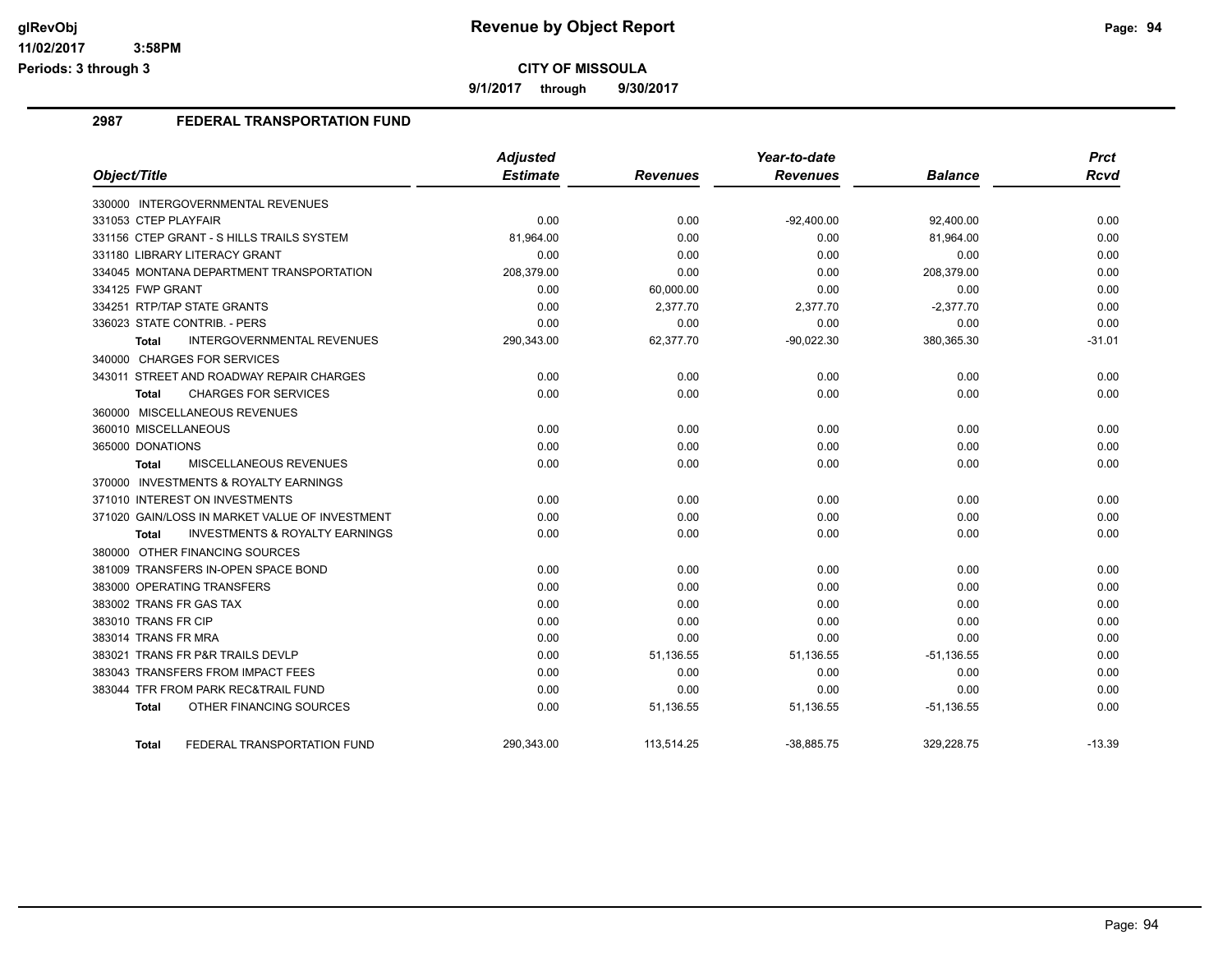**9/1/2017 through 9/30/2017**

**2988 GRANTS & DONATIONS FUND**

**2988 GRANTS & DONATIONS FUND**

|                                                   | <b>Adjusted</b> |                 | Year-to-date    |                | <b>Prct</b> |
|---------------------------------------------------|-----------------|-----------------|-----------------|----------------|-------------|
| Object/Title                                      | <b>Estimate</b> | <b>Revenues</b> | <b>Revenues</b> | <b>Balance</b> | Rcvd        |
| 330000 INTERGOVERNMENTAL REVENUES                 |                 |                 |                 |                |             |
| 331013 NORTHSIDE PED BRIDGE/ARRA-CDBG GRANT       | 0.00            | 0.00            | 0.00            | 0.00           | 0.00        |
| 331014 EECBG GRANT                                | 0.00            | 0.00            | 0.00            | 0.00           | 0.00        |
| 331022 EQUIPMENT GRANT                            | 0.00            | 0.00            | 0.00            | 0.00           | 0.00        |
| 331025 DV ACCOUNTABILITY PROJECT                  | 0.00            | 0.00            | 0.00            | 0.00           | 0.00        |
| 331026 FY09 POLICE ICAC FEDERAL GRANT             | 0.00            | 0.00            | 0.00            | 0.00           | 0.00        |
| 331028 DUI-COPS IN SHOPS                          | 0.00            | 0.00            | 0.00            | 0.00           | 0.00        |
| 331029 CHRP GRANT                                 | 0.00            | 0.00            | 0.00            | 0.00           | 0.00        |
| 331030 COMMUNITY RESOURCE OFFICER/MCPS            | 0.00            | 0.00            | 0.00            | 0.00           | 0.00        |
| 331038 EPA BROWNSFIELD GRANT                      | 300,000.00      | 3,345.61        | $-15,730.50$    | 315,730.50     | $-5.24$     |
| 331090 EPA GRANT                                  | 299,367.00      | 0.00            | 4,886.50        | 294,480.50     | 1.63        |
| 331113 *** Title Not Found ***                    | 0.00            | 0.00            | 0.00            | 0.00           | 0.00        |
| 331178 DUI TASK FORCE GRANT                       | 0.00            | 0.00            | 0.00            | 0.00           | 0.00        |
| 331181 GRANTS/DONATIONS - FORT MISSOULA           | 0.00            | 0.00            | 0.00            | 0.00           | 0.00        |
| 334013 STATE GRANT - OT SEATBELT                  | 0.00            | 0.00            | 0.00            | 0.00           | 0.00        |
| 334014 *** Title Not Found ***                    | 0.00            | 0.00            | 0.00            | 0.00           | 0.00        |
| 334015 COPS TECHNOLOGY GRANT                      | 0.00            | 0.00            | 0.00            | 0.00           | 0.00        |
| 334016 BULLETPROOF VEST GRANT                     | 0.00            | 0.00            | 0.00            | 0.00           | 0.00        |
| 334018 STATE GRANT - CAPITAL                      | 0.00            | 0.00            | 0.00            | 0.00           | 0.00        |
| 334020 UNDERAGE DRINKING GRANT                    | 0.00            | 0.00            | 0.00            | 0.00           | 0.00        |
| 334025 COUNTY WEED                                | 0.00            | 0.00            | 0.00            | 0.00           | 0.00        |
| 334028 DEPT OF AG INTERN GRANT                    | 0.00            | 0.00            | 0.00            | 0.00           | 0.00        |
| 334076 BIG SKY TRUST FUND GRANTS                  | 0.00            | 0.00            | 0.00            | 0.00           | 0.00        |
| 334121 DNRC-EPA AREA WIDE ASSESSMENT GRANT        | 0.00            | 0.00            | 0.00            | 0.00           | 0.00        |
| 336021 STATE CONTRIB - POLICE RETIREMENT          | 0.00            | 0.00            | 0.00            | 0.00           | 0.00        |
| 336023 STATE CONTRIB. - PERS                      | 0.00            | 0.00            | 0.00            | 0.00           | 0.00        |
| <b>INTERGOVERNMENTAL REVENUES</b><br><b>Total</b> | 599,367.00      | 3,345.61        | $-10,844.00$    | 610,211.00     | $-1.81$     |
| 340000 CHARGES FOR SERVICES                       |                 |                 |                 |                |             |
| 342000 ANTI-GRAFFITI PROJECT                      | 0.00            | 0.00            | 0.00            | 0.00           | 0.00        |
| 342013 SECURITY INVEST FEES                       | 0.00            | 0.00            | 0.00            | 0.00           | 0.00        |
| <b>CHARGES FOR SERVICES</b><br><b>Total</b>       | 0.00            | 0.00            | 0.00            | 0.00           | 0.00        |
| 360000 MISCELLANEOUS REVENUES                     |                 |                 |                 |                |             |
| 360010 MISCELLANEOUS                              | 0.00            | 0.00            | 0.00            | 0.00           | 0.00        |
| 365000 DONATIONS                                  | 116,732.00      | 70.00           | 1,320.00        | 115,412.00     | 1.13        |
| 365015 GREEN BLOCK PILOT PROJECT                  | 0.00            | 0.00            | 0.00            | 0.00           | 0.00        |
| 365021 PARKS AND RECS GRANTS & CONTRIBUTIONS      | 0.00            | 0.00            | 0.00            | 0.00           | 0.00        |
| MISCELLANEOUS REVENUES<br><b>Total</b>            | 116,732.00      | 70.00           | 1,320.00        | 115,412.00     | 1.13        |
| 380000 OTHER FINANCING SOURCES                    |                 |                 |                 |                |             |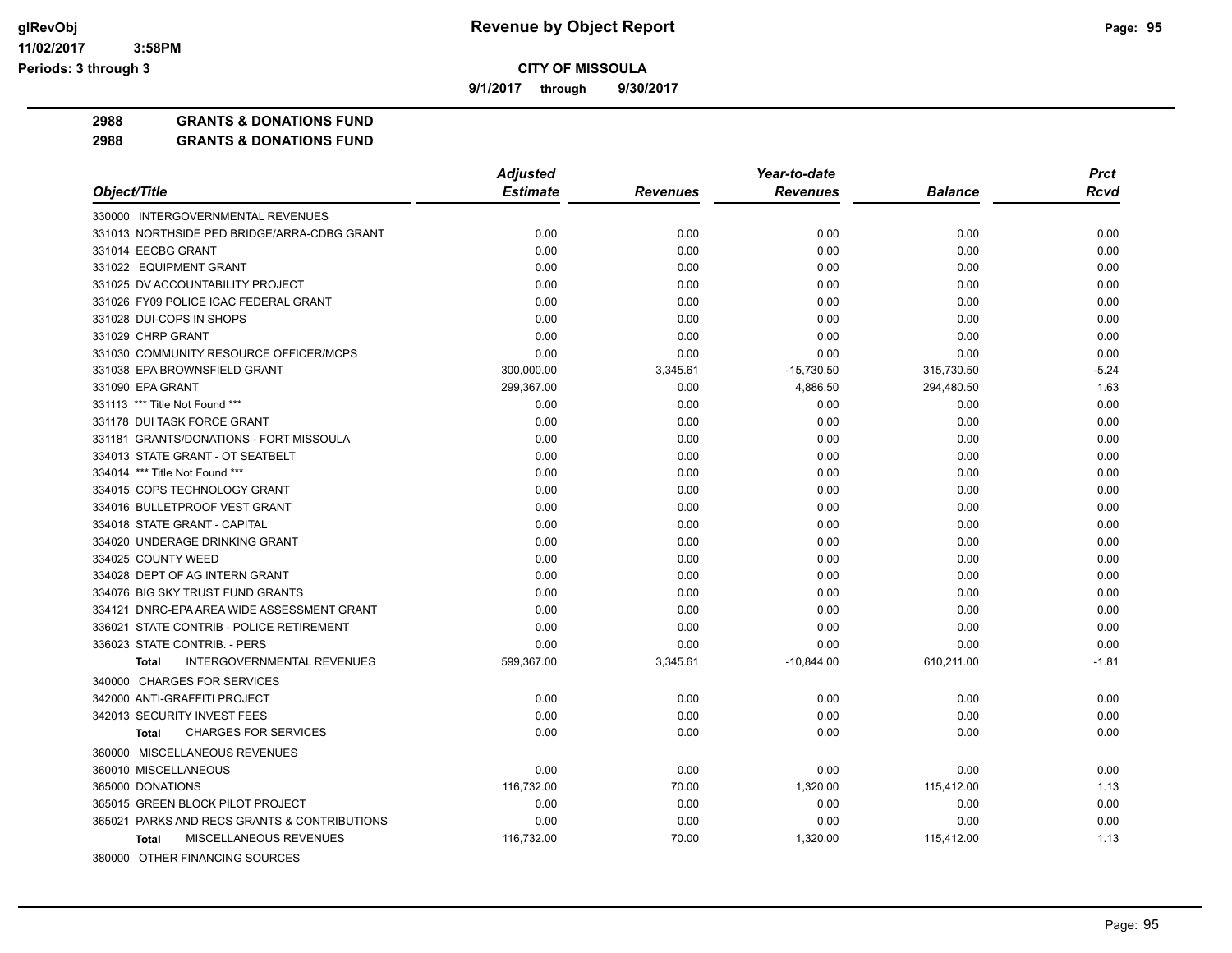**11/02/2017 3:58PM Periods: 3 through 3**

**CITY OF MISSOULA**

**9/1/2017 through 9/30/2017**

#### **2988 GRANTS & DONATIONS FUND**

**2988 GRANTS & DONATIONS FUND**

|                                                    | <b>Adjusted</b> |                 | Year-to-date    |                |         |
|----------------------------------------------------|-----------------|-----------------|-----------------|----------------|---------|
| Object/Title                                       | <b>Estimate</b> | <b>Revenues</b> | <b>Revenues</b> | <b>Balance</b> | Rcvd    |
| 383002 TRANS FR GAS TAX                            | 0.00            | 0.00            | 0.00            | 0.00           | 0.00    |
| 383022 TRANS FR OPEN SPACE BOND                    | 0.00            | 0.00            | 0.00            | 0.00           | 0.00    |
| 383042 TRANSFERS FROM OTHER FUNDS                  | 0.00            | 0.00            | 0.00            | 0.00           | 0.00    |
| OTHER FINANCING SOURCES<br><b>Total</b>            | 0.00            | 0.00            | 0.00            | 0.00           | 0.00    |
| <b>GRANTS &amp; DONATIONS FUND</b><br><b>Total</b> | 716.099.00      | 3.415.61        | $-9.524.00$     | 725.623.00     | $-1.33$ |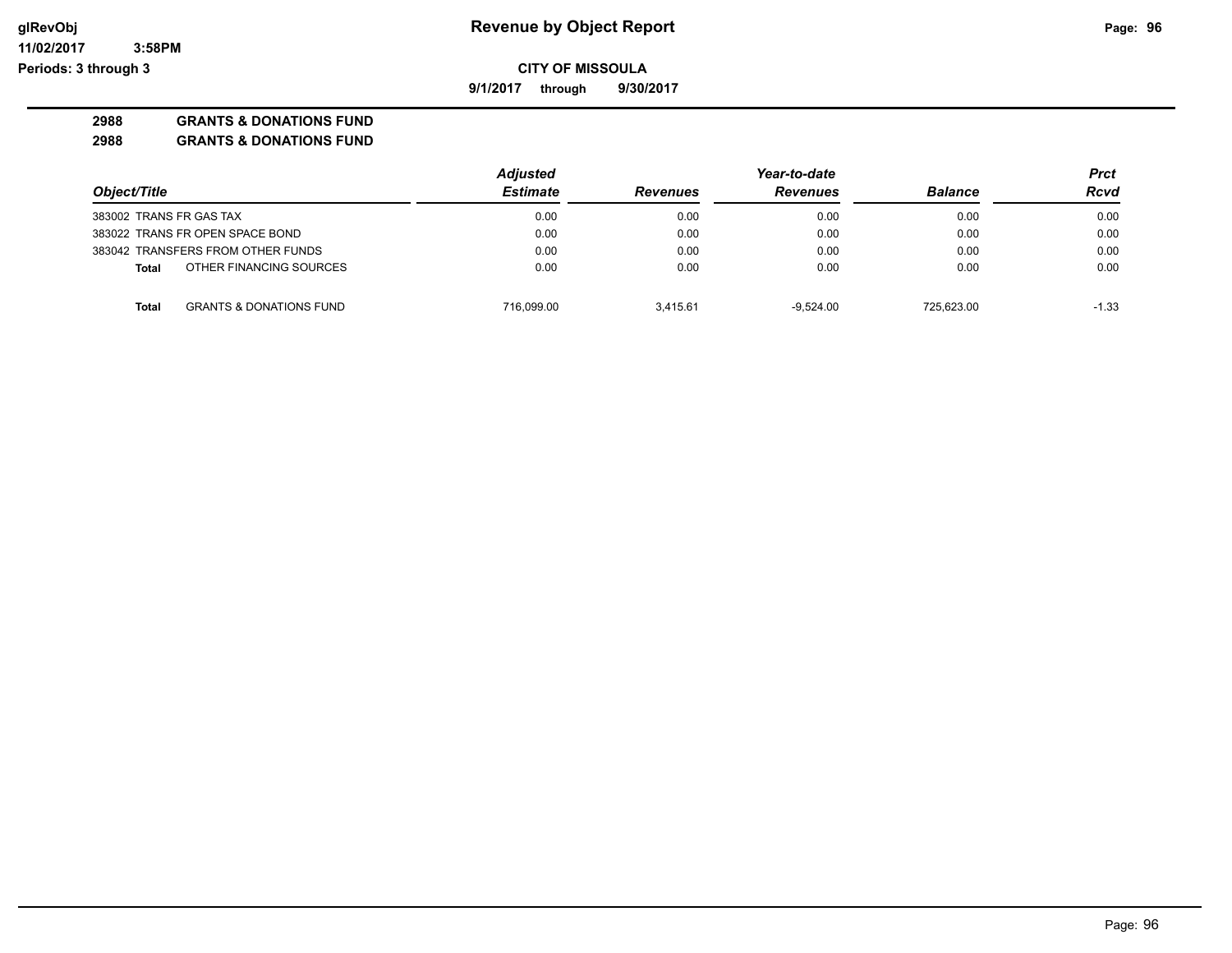**CITY OF MISSOULA**

**9/1/2017 through 9/30/2017**

#### **2988 GRANTS & DONATIONS FUND**

 **3:58PM**

|                                                   | <b>Adjusted</b> |                 | Year-to-date    | <b>Prct</b>    |         |
|---------------------------------------------------|-----------------|-----------------|-----------------|----------------|---------|
| Object/Title                                      | <b>Estimate</b> | <b>Revenues</b> | <b>Revenues</b> | <b>Balance</b> | Rcvd    |
| 330000 INTERGOVERNMENTAL REVENUES                 |                 |                 |                 |                |         |
| 331013 NORTHSIDE PED BRIDGE/ARRA-CDBG GRANT       | 0.00            | 0.00            | 0.00            | 0.00           | 0.00    |
| 331014 EECBG GRANT                                | 0.00            | 0.00            | 0.00            | 0.00           | 0.00    |
| 331022 EQUIPMENT GRANT                            | 0.00            | 0.00            | 0.00            | 0.00           | 0.00    |
| 331025 DV ACCOUNTABILITY PROJECT                  | 0.00            | 0.00            | 0.00            | 0.00           | 0.00    |
| 331026 FY09 POLICE ICAC FEDERAL GRANT             | 0.00            | 0.00            | 0.00            | 0.00           | 0.00    |
| 331028 DUI-COPS IN SHOPS                          | 0.00            | 0.00            | 0.00            | 0.00           | 0.00    |
| 331029 CHRP GRANT                                 | 0.00            | 0.00            | 0.00            | 0.00           | 0.00    |
| 331030 COMMUNITY RESOURCE OFFICER/MCPS            | 0.00            | 0.00            | 0.00            | 0.00           | 0.00    |
| 331038 EPA BROWNSFIELD GRANT                      | 300,000.00      | 3,345.61        | $-15,730.50$    | 315,730.50     | $-5.24$ |
| 331090 EPA GRANT                                  | 299,367.00      | 0.00            | 4,886.50        | 294,480.50     | 1.63    |
| 331113 *** Title Not Found ***                    | 0.00            | 0.00            | 0.00            | 0.00           | 0.00    |
| 331178 DUI TASK FORCE GRANT                       | 0.00            | 0.00            | 0.00            | 0.00           | 0.00    |
| 331181 GRANTS/DONATIONS - FORT MISSOULA           | 0.00            | 0.00            | 0.00            | 0.00           | 0.00    |
| 334013 STATE GRANT - OT SEATBELT                  | 0.00            | 0.00            | 0.00            | 0.00           | 0.00    |
| 334014 *** Title Not Found ***                    | 0.00            | 0.00            | 0.00            | 0.00           | 0.00    |
| 334015 COPS TECHNOLOGY GRANT                      | 0.00            | 0.00            | 0.00            | 0.00           | 0.00    |
| 334016 BULLETPROOF VEST GRANT                     | 0.00            | 0.00            | 0.00            | 0.00           | 0.00    |
| 334018 STATE GRANT - CAPITAL                      | 0.00            | 0.00            | 0.00            | 0.00           | 0.00    |
| 334020 UNDERAGE DRINKING GRANT                    | 0.00            | 0.00            | 0.00            | 0.00           | 0.00    |
| 334025 COUNTY WEED                                | 0.00            | 0.00            | 0.00            | 0.00           | 0.00    |
| 334028 DEPT OF AG INTERN GRANT                    | 0.00            | 0.00            | 0.00            | 0.00           | 0.00    |
| 334076 BIG SKY TRUST FUND GRANTS                  | 0.00            | 0.00            | 0.00            | 0.00           | 0.00    |
| 334121 DNRC-EPA AREA WIDE ASSESSMENT GRANT        | 0.00            | 0.00            | 0.00            | 0.00           | 0.00    |
| 336021 STATE CONTRIB - POLICE RETIREMENT          | 0.00            | 0.00            | 0.00            | 0.00           | 0.00    |
| 336023 STATE CONTRIB. - PERS                      | 0.00            | 0.00            | 0.00            | 0.00           | 0.00    |
| <b>INTERGOVERNMENTAL REVENUES</b><br><b>Total</b> | 599,367.00      | 3,345.61        | $-10,844.00$    | 610,211.00     | $-1.81$ |
| 340000 CHARGES FOR SERVICES                       |                 |                 |                 |                |         |
| 342000 ANTI-GRAFFITI PROJECT                      | 0.00            | 0.00            | 0.00            | 0.00           | 0.00    |
| 342013 SECURITY INVEST FEES                       | 0.00            | 0.00            | 0.00            | 0.00           | 0.00    |
| <b>CHARGES FOR SERVICES</b><br><b>Total</b>       | 0.00            | 0.00            | 0.00            | 0.00           | 0.00    |
| 360000 MISCELLANEOUS REVENUES                     |                 |                 |                 |                |         |
| 360010 MISCELLANEOUS                              | 0.00            | 0.00            | 0.00            | 0.00           | 0.00    |
| 365000 DONATIONS                                  | 116,732.00      | 70.00           | 1,320.00        | 115,412.00     | 1.13    |
| 365015 GREEN BLOCK PILOT PROJECT                  | 0.00            | 0.00            | 0.00            | 0.00           | 0.00    |
| 365021 PARKS AND RECS GRANTS & CONTRIBUTIONS      | 0.00            | 0.00            | 0.00            | 0.00           | 0.00    |
| MISCELLANEOUS REVENUES<br><b>Total</b>            | 116,732.00      | 70.00           | 1,320.00        | 115,412.00     | 1.13    |
| 380000 OTHER FINANCING SOURCES                    |                 |                 |                 |                |         |
| 383002 TRANS FR GAS TAX                           | 0.00            | 0.00            | 0.00            | 0.00           | 0.00    |
|                                                   |                 |                 |                 |                |         |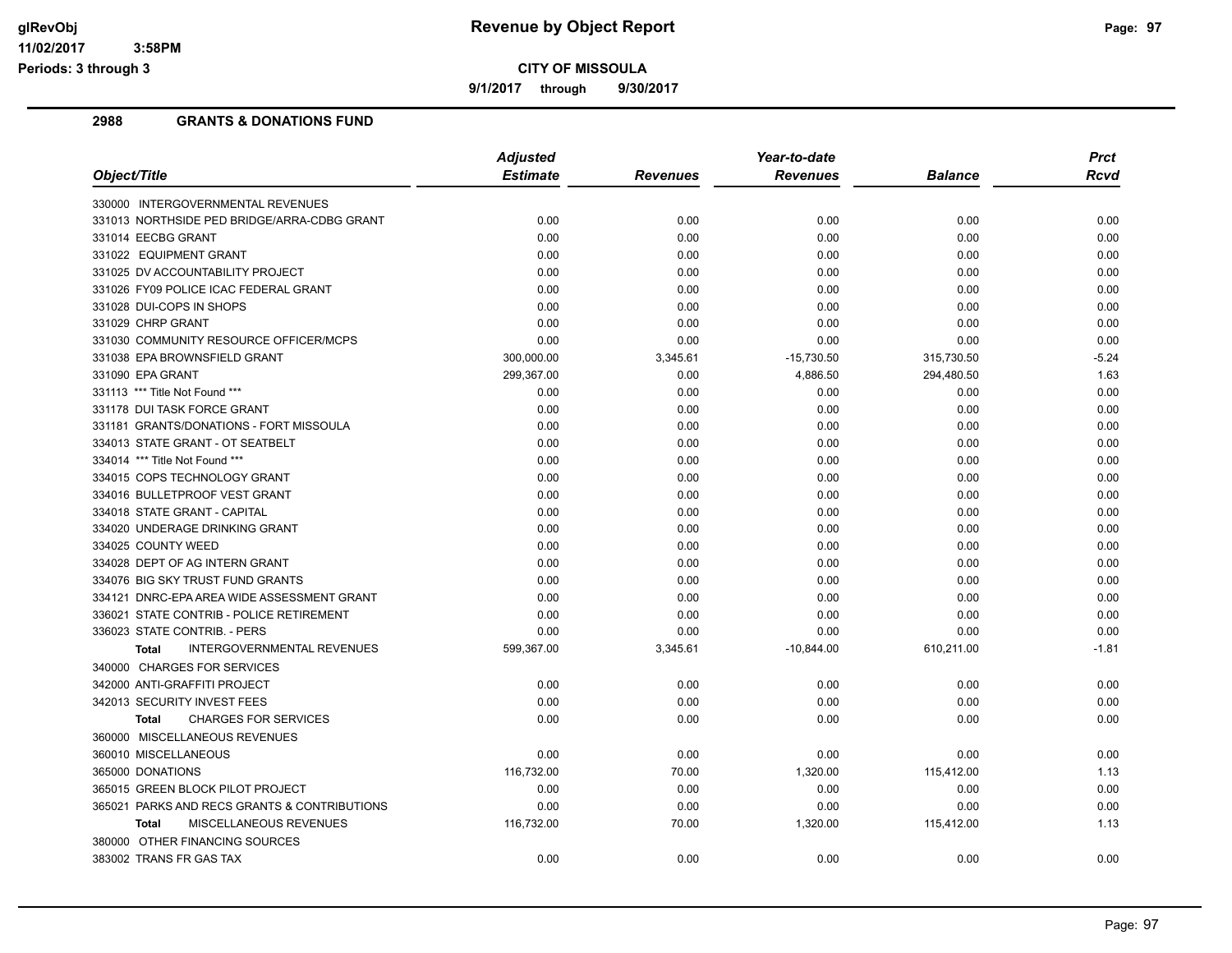**CITY OF MISSOULA**

**9/1/2017 through 9/30/2017**

#### **2988 GRANTS & DONATIONS FUND**

 **3:58PM**

| Object/Title |                                    | <b>Adjusted</b><br><b>Estimate</b> | <b>Revenues</b> | Year-to-date<br><b>Revenues</b> | <b>Balance</b> | <b>Prct</b><br><b>Rcvd</b> |
|--------------|------------------------------------|------------------------------------|-----------------|---------------------------------|----------------|----------------------------|
|              | 383022 TRANS FR OPEN SPACE BOND    | 0.00                               | 0.00            | 0.00                            | 0.00           | 0.00                       |
|              | 383042 TRANSFERS FROM OTHER FUNDS  | 0.00                               | 0.00            | 0.00                            | 0.00           | 0.00                       |
| <b>Total</b> | OTHER FINANCING SOURCES            | 0.00                               | 0.00            | 0.00                            | 0.00           | 0.00                       |
| <b>Total</b> | <b>GRANTS &amp; DONATIONS FUND</b> | 716.099.00                         | 3.415.61        | $-9.524.00$                     | 725.623.00     | $-1.33$                    |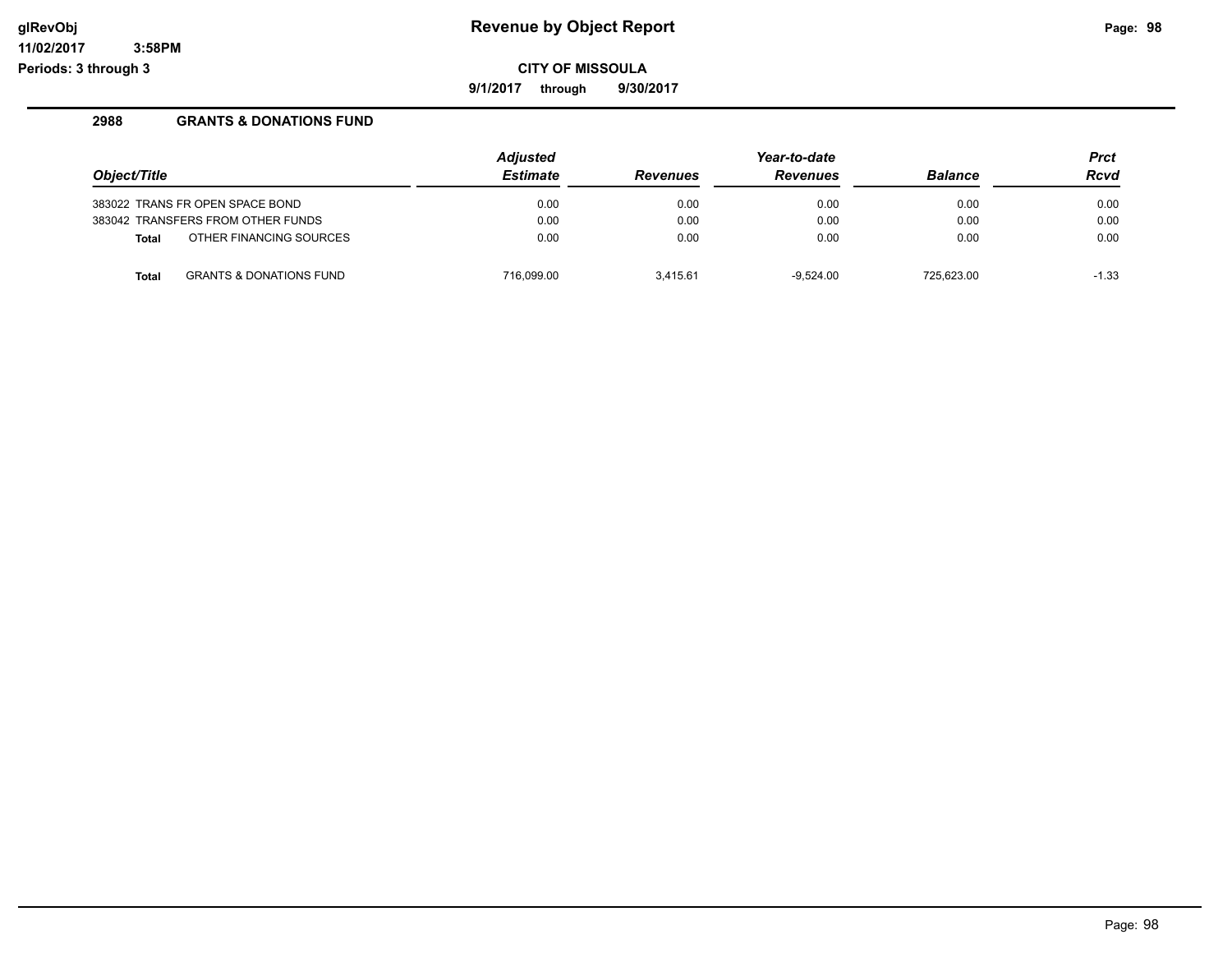**CITY OF MISSOULA**

**9/1/2017 through 9/30/2017**

## **2989 POLICE GRANTS & DONATIONS**

**2989 POLICE GRANTS & DONATIONS**

|                                               | <b>Adjusted</b> |                 | Year-to-date    |                | <b>Prct</b> |
|-----------------------------------------------|-----------------|-----------------|-----------------|----------------|-------------|
| Object/Title                                  | <b>Estimate</b> | <b>Revenues</b> | <b>Revenues</b> | <b>Balance</b> | <b>Rcvd</b> |
| INTERGOVERNMENTAL REVENUES<br>330000          |                 |                 |                 |                |             |
| 331022 EQUIPMENT GRANT                        | 44,100.00       | 0.00            | 0.00            | 44,100.00      | 0.00        |
| 331026 ICAC GRANT                             | 102,019.00      | 0.00            | 0.00            | 102,019.00     | 0.00        |
| 331028 JAG VII                                | 5,000.00        | 0.00            | 0.00            | 5,000.00       | 0.00        |
| 334013 STATE GRANT - OT SEATBELT              | 53,600.00       | 0.00            | 0.00            | 53,600.00      | 0.00        |
| 334015 COPS TECHNOLOGY GRANT                  | 298,729.00      | 0.00            | 0.00            | 298,729.00     | 0.00        |
| 334016 BULLETPROOF VEST GRANT                 | 28,000.00       | 0.00            | $-3,728.50$     | 31,728.50      | $-13.32$    |
| 334020 UNDERAGE DRINKING GRANT                | 10,903.00       | 0.00            | 0.00            | 10,903.00      | 0.00        |
| 336021 STATE CONTRIB - POLICE RETIREMENT      | 0.00            | 0.00            | 0.00            | 0.00           | 0.00        |
| <b>INTERGOVERNMENTAL REVENUES</b><br>Total    | 542,351.00      | 0.00            | $-3,728.50$     | 546,079.50     | $-0.69$     |
| <b>CHARGES FOR SERVICES</b><br>340000         |                 |                 |                 |                |             |
| *** Title Not Found ***<br>342000             | 5,000.00        | 0.00            | 0.00            | 5,000.00       | 0.00        |
| <b>CHARGES FOR SERVICES</b><br><b>Total</b>   | 5,000.00        | 0.00            | 0.00            | 5,000.00       | 0.00        |
| <b>MISCELLANEOUS REVENUES</b><br>360000       |                 |                 |                 |                |             |
| 365000 DONATIONS                              | 20,000.00       | 0.00            | 0.00            | 20,000.00      | 0.00        |
| <b>MISCELLANEOUS REVENUES</b><br><b>Total</b> | 20,000.00       | 0.00            | 0.00            | 20,000.00      | 0.00        |
| POLICE GRANTS & DONATIONS<br><b>Total</b>     | 567,351.00      | 0.00            | $-3,728.50$     | 571,079.50     | $-0.66$     |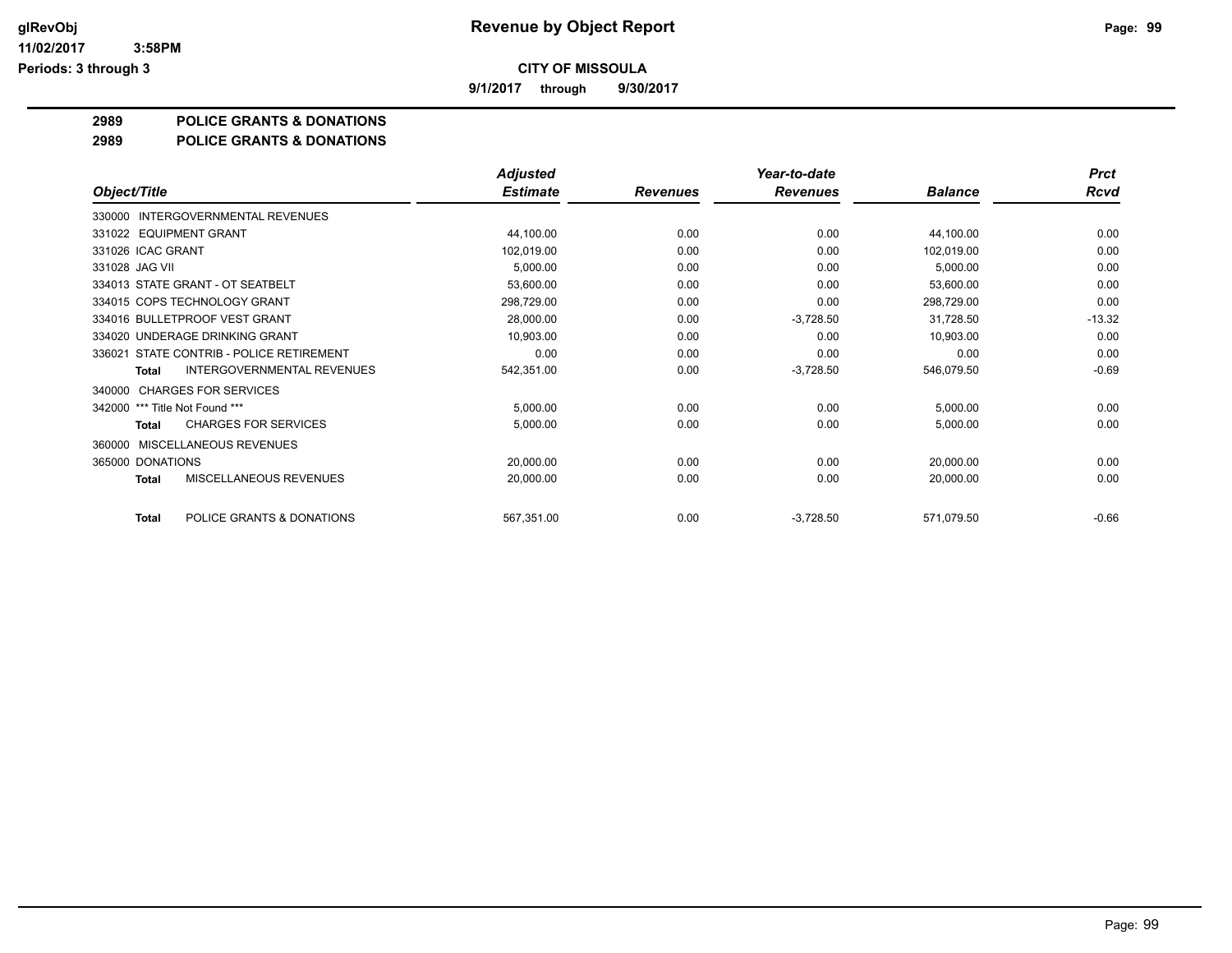**CITY OF MISSOULA**

**9/1/2017 through 9/30/2017**

## **2989 POLICE GRANTS & DONATIONS**

 **3:58PM**

|                                                   | <b>Adjusted</b> |                 | Year-to-date    |                | <b>Prct</b> |
|---------------------------------------------------|-----------------|-----------------|-----------------|----------------|-------------|
| Object/Title                                      | <b>Estimate</b> | <b>Revenues</b> | <b>Revenues</b> | <b>Balance</b> | Rcvd        |
| INTERGOVERNMENTAL REVENUES<br>330000              |                 |                 |                 |                |             |
| 331022 EQUIPMENT GRANT                            | 44,100.00       | 0.00            | 0.00            | 44,100.00      | 0.00        |
| 331026 ICAC GRANT                                 | 102,019.00      | 0.00            | 0.00            | 102,019.00     | 0.00        |
| 331028 JAG VII                                    | 5,000.00        | 0.00            | 0.00            | 5,000.00       | 0.00        |
| 334013 STATE GRANT - OT SEATBELT                  | 53,600.00       | 0.00            | 0.00            | 53,600.00      | 0.00        |
| 334015 COPS TECHNOLOGY GRANT                      | 298,729.00      | 0.00            | 0.00            | 298,729.00     | 0.00        |
| 334016 BULLETPROOF VEST GRANT                     | 28,000.00       | 0.00            | $-3,728.50$     | 31,728.50      | $-13.32$    |
| 334020 UNDERAGE DRINKING GRANT                    | 10,903.00       | 0.00            | 0.00            | 10,903.00      | 0.00        |
| 336021 STATE CONTRIB - POLICE RETIREMENT          | 0.00            | 0.00            | 0.00            | 0.00           | 0.00        |
| <b>INTERGOVERNMENTAL REVENUES</b><br><b>Total</b> | 542,351.00      | 0.00            | $-3,728.50$     | 546,079.50     | $-0.69$     |
| 340000 CHARGES FOR SERVICES                       |                 |                 |                 |                |             |
| 342000 *** Title Not Found ***                    | 5,000.00        | 0.00            | 0.00            | 5,000.00       | 0.00        |
| <b>CHARGES FOR SERVICES</b><br><b>Total</b>       | 5,000.00        | 0.00            | 0.00            | 5,000.00       | 0.00        |
| <b>MISCELLANEOUS REVENUES</b><br>360000           |                 |                 |                 |                |             |
| 365000 DONATIONS                                  | 20,000.00       | 0.00            | 0.00            | 20,000.00      | 0.00        |
| MISCELLANEOUS REVENUES<br><b>Total</b>            | 20,000.00       | 0.00            | 0.00            | 20,000.00      | 0.00        |
| POLICE GRANTS & DONATIONS<br>Total                | 567,351.00      | 0.00            | $-3,728.50$     | 571,079.50     | $-0.66$     |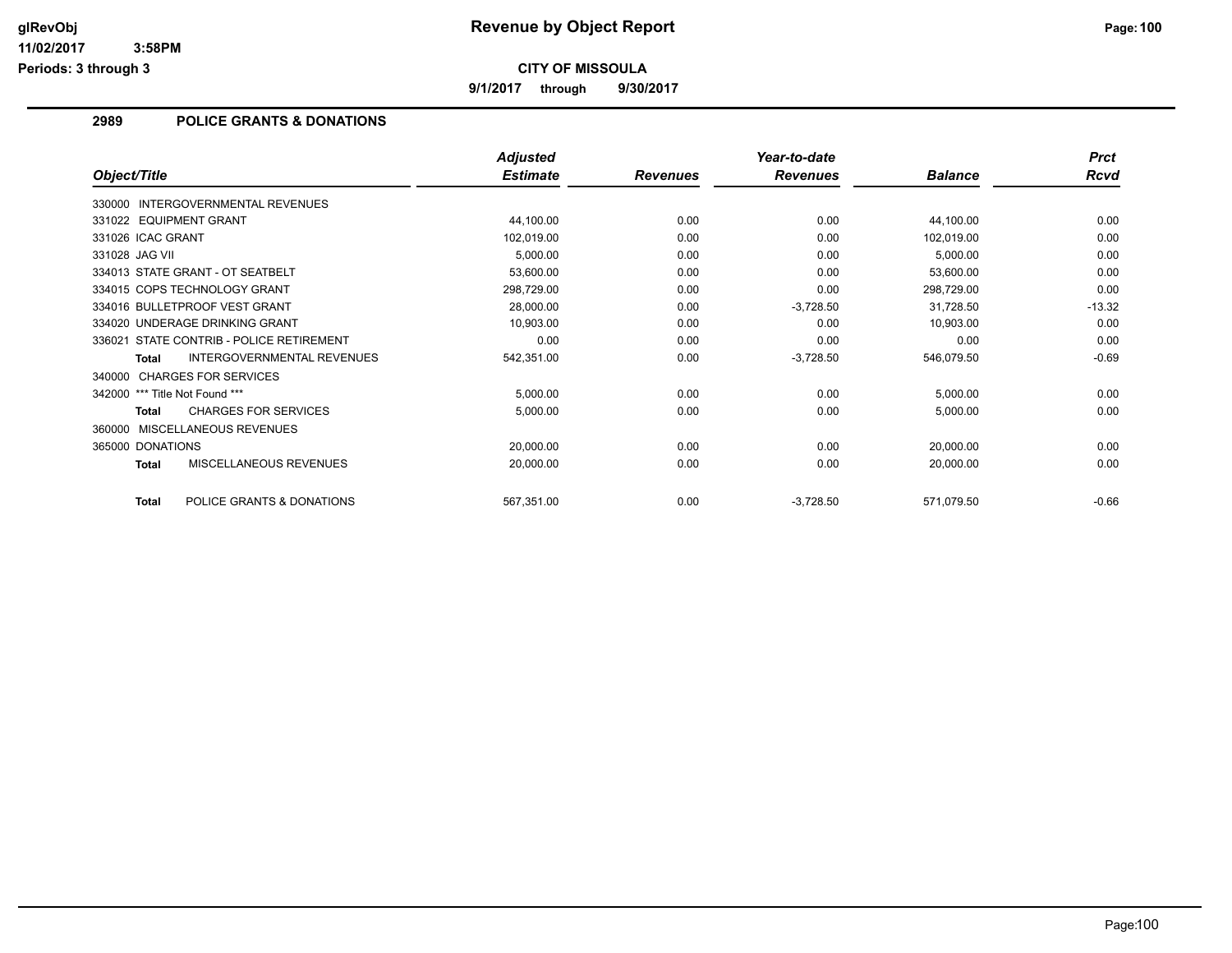**9/1/2017 through 9/30/2017**

**3000 SID REVOLVING FUND**

**3000 SID REVOLVING FUND**

|                                                           | <b>Adjusted</b> |                 | Year-to-date    |                | <b>Prct</b> |
|-----------------------------------------------------------|-----------------|-----------------|-----------------|----------------|-------------|
| Object/Title                                              | <b>Estimate</b> | <b>Revenues</b> | <b>Revenues</b> | <b>Balance</b> | Rcvd        |
| 360000 MISCELLANEOUS REVENUES                             |                 |                 |                 |                |             |
| 360000 MISCELLANEOUS REVENUES                             | 0.00            | 0.00            | 0.00            | 0.00           | 0.00        |
| 360010 MISCELLANEOUS                                      | 0.00            | 0.00            | 0.00            | 0.00           | 0.00        |
| 362000 OTHER MISCELLANEOUS REVENUE                        | 0.00            | 0.00            | 0.00            | 0.00           | 0.00        |
| 363041 P&I ON CLOSED ASSESSMENT                           | 0.00            | 0.00            | 0.00            | 0.00           | 0.00        |
| MISCELLANEOUS REVENUES<br><b>Total</b>                    | 0.00            | 0.00            | 0.00            | 0.00           | 0.00        |
| <b>INVESTMENTS &amp; ROYALTY EARNINGS</b><br>370000       |                 |                 |                 |                |             |
| 371010 INTEREST ON INVESTMENTS                            | 0.00            | 0.00            | 0.00            | 0.00           | 0.00        |
| 371020 GAIN/LOSS IN MARKET VALUE OF INVESTMENTS           | 0.00            | 0.00            | 0.00            | 0.00           | 0.00        |
| <b>INVESTMENTS &amp; ROYALTY EARNINGS</b><br><b>Total</b> | 0.00            | 0.00            | 0.00            | 0.00           | 0.00        |
| OTHER FINANCING SOURCES<br>380000                         |                 |                 |                 |                |             |
| 380000 OTHER FINANCING SOURCES                            | 0.00            | 0.00            | 0.00            | 0.00           | 0.00        |
| 381002 SRF LOAN                                           | 0.00            | 0.00            | 0.00            | 0.00           | 0.00        |
| 381009 TRANSFERS IN                                       | 0.00            | 0.00            | 0.00            | 0.00           | 0.00        |
| 381030 SID BONDS PROCEEDS                                 | 0.00            | 0.00            | 0.00            | 0.00           | 0.00        |
| 383000 OPERATING TRANSFERS                                | 0.00            | 0.00            | 0.00            | 0.00           | 0.00        |
| 383039 FROM SID TRANSFERS                                 | 0.00            | 0.00            | 0.00            | 0.00           | 0.00        |
| OTHER FINANCING SOURCES<br><b>Total</b>                   | 0.00            | 0.00            | 0.00            | 0.00           | 0.00        |
| <b>SID REVOLVING FUND</b><br><b>Total</b>                 | 0.00            | 0.00            | 0.00            | 0.00           | 0.00        |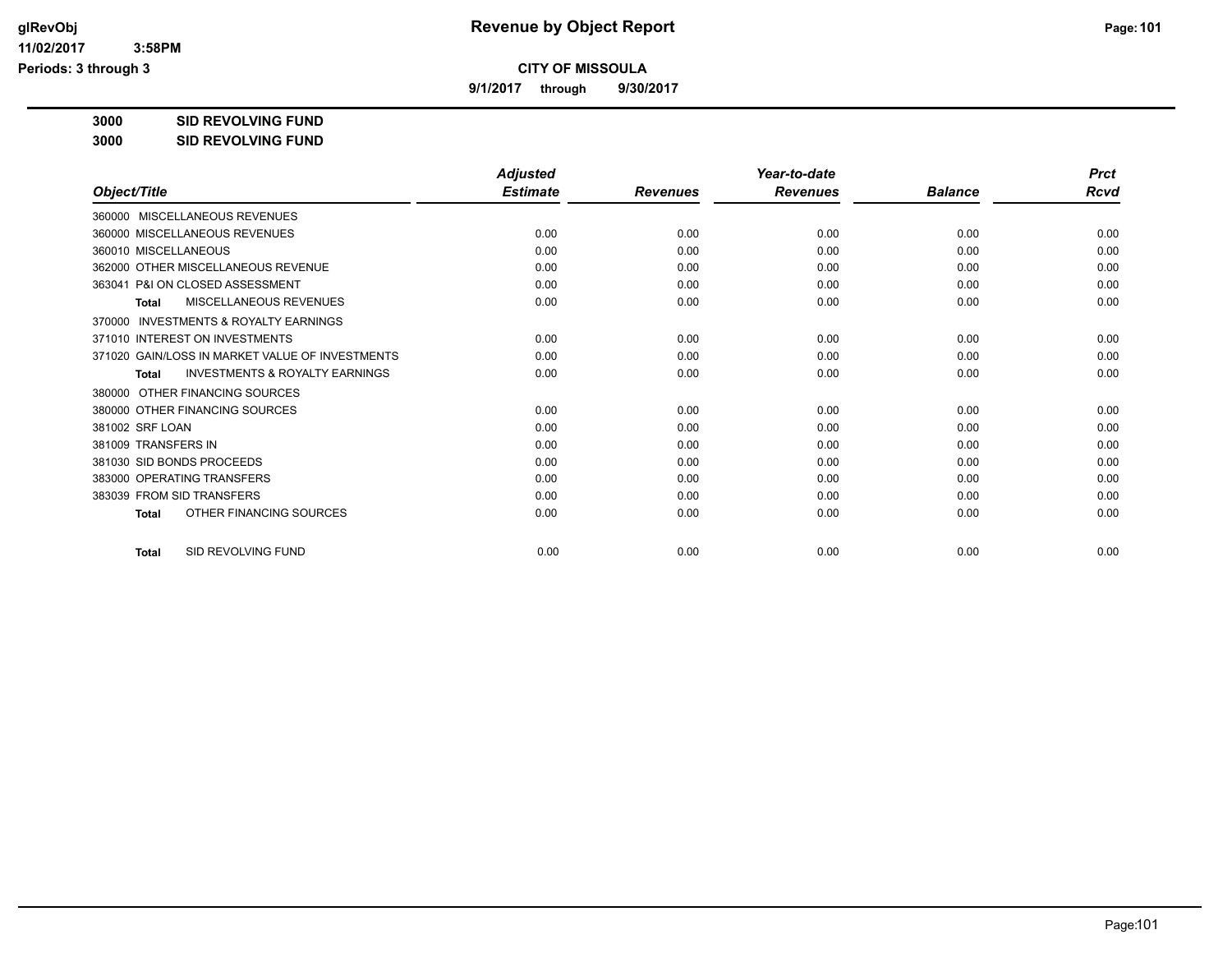**CITY OF MISSOULA**

**9/1/2017 through 9/30/2017**

#### **3000 SID REVOLVING FUND**

|                                                           | <b>Adjusted</b> |                 | Year-to-date    |                | <b>Prct</b> |
|-----------------------------------------------------------|-----------------|-----------------|-----------------|----------------|-------------|
| Object/Title                                              | <b>Estimate</b> | <b>Revenues</b> | <b>Revenues</b> | <b>Balance</b> | Rcvd        |
| 360000 MISCELLANEOUS REVENUES                             |                 |                 |                 |                |             |
| 360000 MISCELLANEOUS REVENUES                             | 0.00            | 0.00            | 0.00            | 0.00           | 0.00        |
| 360010 MISCELLANEOUS                                      | 0.00            | 0.00            | 0.00            | 0.00           | 0.00        |
| 362000 OTHER MISCELLANEOUS REVENUE                        | 0.00            | 0.00            | 0.00            | 0.00           | 0.00        |
| <b>P&amp;I ON CLOSED ASSESSMENT</b><br>363041             | 0.00            | 0.00            | 0.00            | 0.00           | 0.00        |
| MISCELLANEOUS REVENUES<br>Total                           | 0.00            | 0.00            | 0.00            | 0.00           | 0.00        |
| <b>INVESTMENTS &amp; ROYALTY EARNINGS</b><br>370000       |                 |                 |                 |                |             |
| 371010 INTEREST ON INVESTMENTS                            | 0.00            | 0.00            | 0.00            | 0.00           | 0.00        |
| 371020 GAIN/LOSS IN MARKET VALUE OF INVESTMENT            | 0.00            | 0.00            | 0.00            | 0.00           | 0.00        |
| <b>INVESTMENTS &amp; ROYALTY EARNINGS</b><br><b>Total</b> | 0.00            | 0.00            | 0.00            | 0.00           | 0.00        |
| 380000 OTHER FINANCING SOURCES                            |                 |                 |                 |                |             |
| 380000 OTHER FINANCING SOURCES                            | 0.00            | 0.00            | 0.00            | 0.00           | 0.00        |
| 381002 SRF LOAN                                           | 0.00            | 0.00            | 0.00            | 0.00           | 0.00        |
| 381009 TRANSFERS IN                                       | 0.00            | 0.00            | 0.00            | 0.00           | 0.00        |
| 381030 SID BONDS PROCEEDS                                 | 0.00            | 0.00            | 0.00            | 0.00           | 0.00        |
| 383000 OPERATING TRANSFERS                                | 0.00            | 0.00            | 0.00            | 0.00           | 0.00        |
| 383039 FROM SID TRANSFERS                                 | 0.00            | 0.00            | 0.00            | 0.00           | 0.00        |
| OTHER FINANCING SOURCES<br>Total                          | 0.00            | 0.00            | 0.00            | 0.00           | 0.00        |
| <b>SID REVOLVING FUND</b><br><b>Total</b>                 | 0.00            | 0.00            | 0.00            | 0.00           | 0.00        |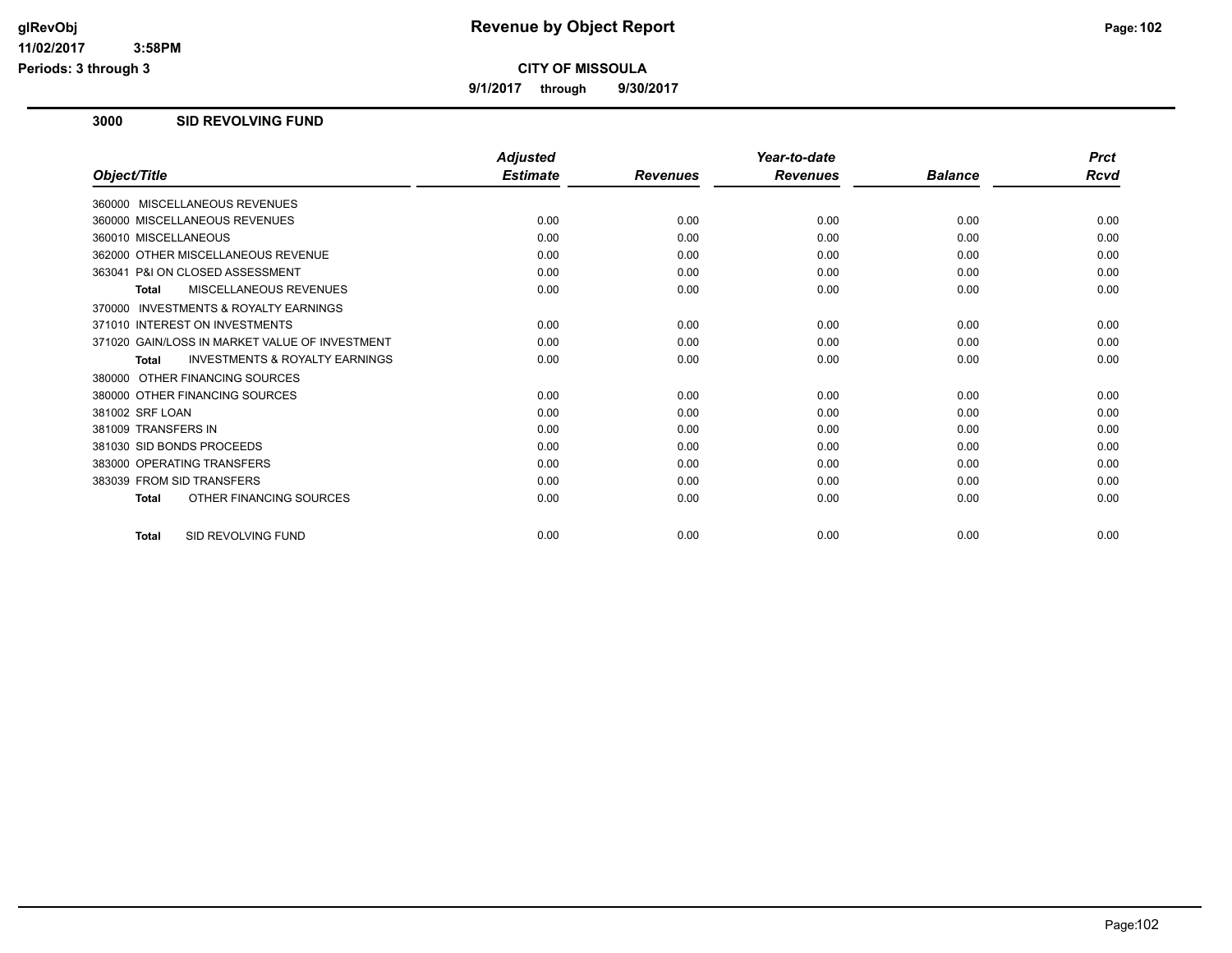**3:58PM**

**CITY OF MISSOULA**

**9/1/2017 through 9/30/2017**

## **3065 1998 PUBLIC SAFETY G O BONDS FUND**

**3065 1998 PUBLIC SAFETY G O BONDS FUND**

|                                                     | <b>Adjusted</b> |                 | Year-to-date    |                | <b>Prct</b> |
|-----------------------------------------------------|-----------------|-----------------|-----------------|----------------|-------------|
| Object/Title                                        | <b>Estimate</b> | <b>Revenues</b> | <b>Revenues</b> | <b>Balance</b> | <b>Rcvd</b> |
| 310000 TAXES/ASSESSMENTS                            |                 |                 |                 |                |             |
| 310000 TAXES/ASSESSMENTS                            | 0.00            | 0.00            | 0.00            | 0.00           | 0.00        |
| 311000 GENERAL PROPERTY TAXES                       | 0.00            | 0.00            | 0.00            | 0.00           | 0.00        |
| 311001 CURRENT TAXES                                | 0.00            | 0.00            | 0.00            | 0.00           | 0.00        |
| 311030 MOTOR VEHICLE TAXES                          | 0.00            | 0.00            | 0.00            | 0.00           | 0.00        |
| 312000 PENALTIES & INTEREST - DELINQUENT TAXES      | 0.00            | 0.00            | 0.00            | 0.00           | 0.00        |
| 312001 PENALTIES & INTEREST                         | 0.00            | 0.00            | 0.00            | 0.00           | 0.00        |
| 314000 PROP TAX - OTHER THAN ASSESSED VAL           | 0.00            | 0.00            | 0.00            | 0.00           | 0.00        |
| 314001 LIGHT VEHICLE TAX                            | 0.00            | 0.00            | 0.00            | 0.00           | 0.00        |
| TAXES/ASSESSMENTS<br><b>Total</b>                   | 0.00            | 0.00            | 0.00            | 0.00           | 0.00        |
| 330000 INTERGOVERNMENTAL REVENUES                   |                 |                 |                 |                |             |
| 334056 BANK CORP. LIC. TAX - (PREVIOUS YEARS)       | 0.00            | 0.00            | 0.00            | 0.00           | 0.00        |
| 335210 PERSONAL PROPERTY TAX REIMBURSEMENT          | 0.00            | 0.00            | 0.00            | 0.00           | 0.00        |
| 335230 HB 124 REVENUE                               | 0.00            | 0.00            | 0.00            | 0.00           | 0.00        |
| 335250 STATE REIMB - SB #184                        | 0.00            | 0.00            | 0.00            | 0.00           | 0.00        |
| <b>INTERGOVERNMENTAL REVENUES</b><br><b>Total</b>   | 0.00            | 0.00            | 0.00            | 0.00           | 0.00        |
| 360000 MISCELLANEOUS REVENUES                       |                 |                 |                 |                |             |
| 360010 MISCELLANEOUS                                | 0.00            | 0.00            | 0.00            | 0.00           | 0.00        |
| <b>MISCELLANEOUS REVENUES</b><br><b>Total</b>       | 0.00            | 0.00            | 0.00            | 0.00           | 0.00        |
| <b>INVESTMENTS &amp; ROYALTY EARNINGS</b><br>370000 |                 |                 |                 |                |             |
| 371010 INTEREST ON INVESTMENTS                      | 0.00            | 0.00            | 0.00            | 0.00           | 0.00        |
| 371020 GAIN/LOSS IN MARKET VALUE OF INVESTMENTS     | 0.00            | 0.00            | 0.00            | 0.00           | 0.00        |
| <b>INVESTMENTS &amp; ROYALTY EARNINGS</b><br>Total  | 0.00            | 0.00            | 0.00            | 0.00           | 0.00        |
| 380000 OTHER FINANCING SOURCES                      |                 |                 |                 |                |             |
| 381010 BOND PROCEEDS                                | 0.00            | 0.00            | 0.00            | 0.00           | 0.00        |
| 383042 TRANSFERS FROM OTHER FUNDS                   | 0.00            | 0.00            | 0.00            | 0.00           | 0.00        |
| OTHER FINANCING SOURCES<br><b>Total</b>             | 0.00            | 0.00            | 0.00            | 0.00           | 0.00        |
| 1998 PUBLIC SAFETY G O BONDS FUND<br>Total          | 0.00            | 0.00            | 0.00            | 0.00           | 0.00        |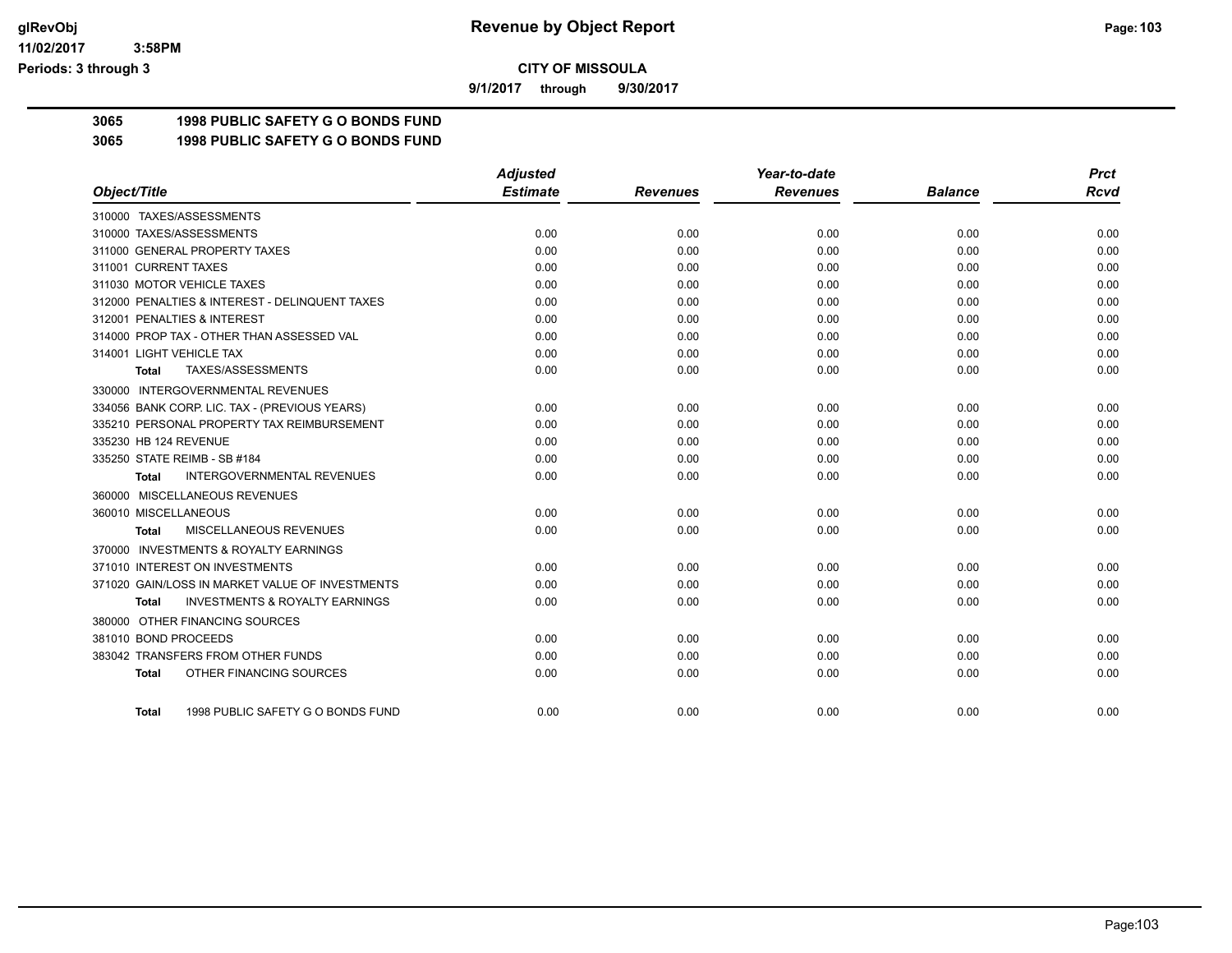**9/1/2017 through 9/30/2017**

## **3065 1998 PUBLIC SAFETY G O BONDS FUND**

|                                                    | Adjusted<br><b>Estimate</b> |                 | Year-to-date<br><b>Revenues</b> |                | <b>Prct</b> |
|----------------------------------------------------|-----------------------------|-----------------|---------------------------------|----------------|-------------|
| Object/Title                                       |                             | <b>Revenues</b> |                                 | <b>Balance</b> | Rcvd        |
| 310000 TAXES/ASSESSMENTS                           |                             |                 |                                 |                |             |
| 310000 TAXES/ASSESSMENTS                           | 0.00                        | 0.00            | 0.00                            | 0.00           | 0.00        |
| 311000 GENERAL PROPERTY TAXES                      | 0.00                        | 0.00            | 0.00                            | 0.00           | 0.00        |
| 311001 CURRENT TAXES                               | 0.00                        | 0.00            | 0.00                            | 0.00           | 0.00        |
| 311030 MOTOR VEHICLE TAXES                         | 0.00                        | 0.00            | 0.00                            | 0.00           | 0.00        |
| 312000 PENALTIES & INTEREST - DELINQUENT TAXES     | 0.00                        | 0.00            | 0.00                            | 0.00           | 0.00        |
| 312001 PENALTIES & INTEREST                        | 0.00                        | 0.00            | 0.00                            | 0.00           | 0.00        |
| 314000 PROP TAX - OTHER THAN ASSESSED VAL          | 0.00                        | 0.00            | 0.00                            | 0.00           | 0.00        |
| 314001 LIGHT VEHICLE TAX                           | 0.00                        | 0.00            | 0.00                            | 0.00           | 0.00        |
| <b>TAXES/ASSESSMENTS</b><br>Total                  | 0.00                        | 0.00            | 0.00                            | 0.00           | 0.00        |
| 330000 INTERGOVERNMENTAL REVENUES                  |                             |                 |                                 |                |             |
| 334056 BANK CORP. LIC. TAX - (PREVIOUS YEARS)      | 0.00                        | 0.00            | 0.00                            | 0.00           | 0.00        |
| 335210 PERSONAL PROPERTY TAX REIMBURSEMENT         | 0.00                        | 0.00            | 0.00                            | 0.00           | 0.00        |
| 335230 HB 124 REVENUE                              | 0.00                        | 0.00            | 0.00                            | 0.00           | 0.00        |
| 335250 STATE REIMB - SB #184                       | 0.00                        | 0.00            | 0.00                            | 0.00           | 0.00        |
| <b>INTERGOVERNMENTAL REVENUES</b><br><b>Total</b>  | 0.00                        | 0.00            | 0.00                            | 0.00           | 0.00        |
| 360000 MISCELLANEOUS REVENUES                      |                             |                 |                                 |                |             |
| 360010 MISCELLANEOUS                               | 0.00                        | 0.00            | 0.00                            | 0.00           | 0.00        |
| MISCELLANEOUS REVENUES<br><b>Total</b>             | 0.00                        | 0.00            | 0.00                            | 0.00           | 0.00        |
| 370000 INVESTMENTS & ROYALTY EARNINGS              |                             |                 |                                 |                |             |
| 371010 INTEREST ON INVESTMENTS                     | 0.00                        | 0.00            | 0.00                            | 0.00           | 0.00        |
| 371020 GAIN/LOSS IN MARKET VALUE OF INVESTMENT     | 0.00                        | 0.00            | 0.00                            | 0.00           | 0.00        |
| <b>INVESTMENTS &amp; ROYALTY EARNINGS</b><br>Total | 0.00                        | 0.00            | 0.00                            | 0.00           | 0.00        |
| 380000 OTHER FINANCING SOURCES                     |                             |                 |                                 |                |             |
| 381010 BOND PROCEEDS                               | 0.00                        | 0.00            | 0.00                            | 0.00           | 0.00        |
| 383042 TRANSFERS FROM OTHER FUNDS                  | 0.00                        | 0.00            | 0.00                            | 0.00           | 0.00        |
| OTHER FINANCING SOURCES<br><b>Total</b>            | 0.00                        | 0.00            | 0.00                            | 0.00           | 0.00        |
|                                                    |                             |                 |                                 |                |             |
| 1998 PUBLIC SAFETY G O BONDS FUND<br>Total         | 0.00                        | 0.00            | 0.00                            | 0.00           | 0.00        |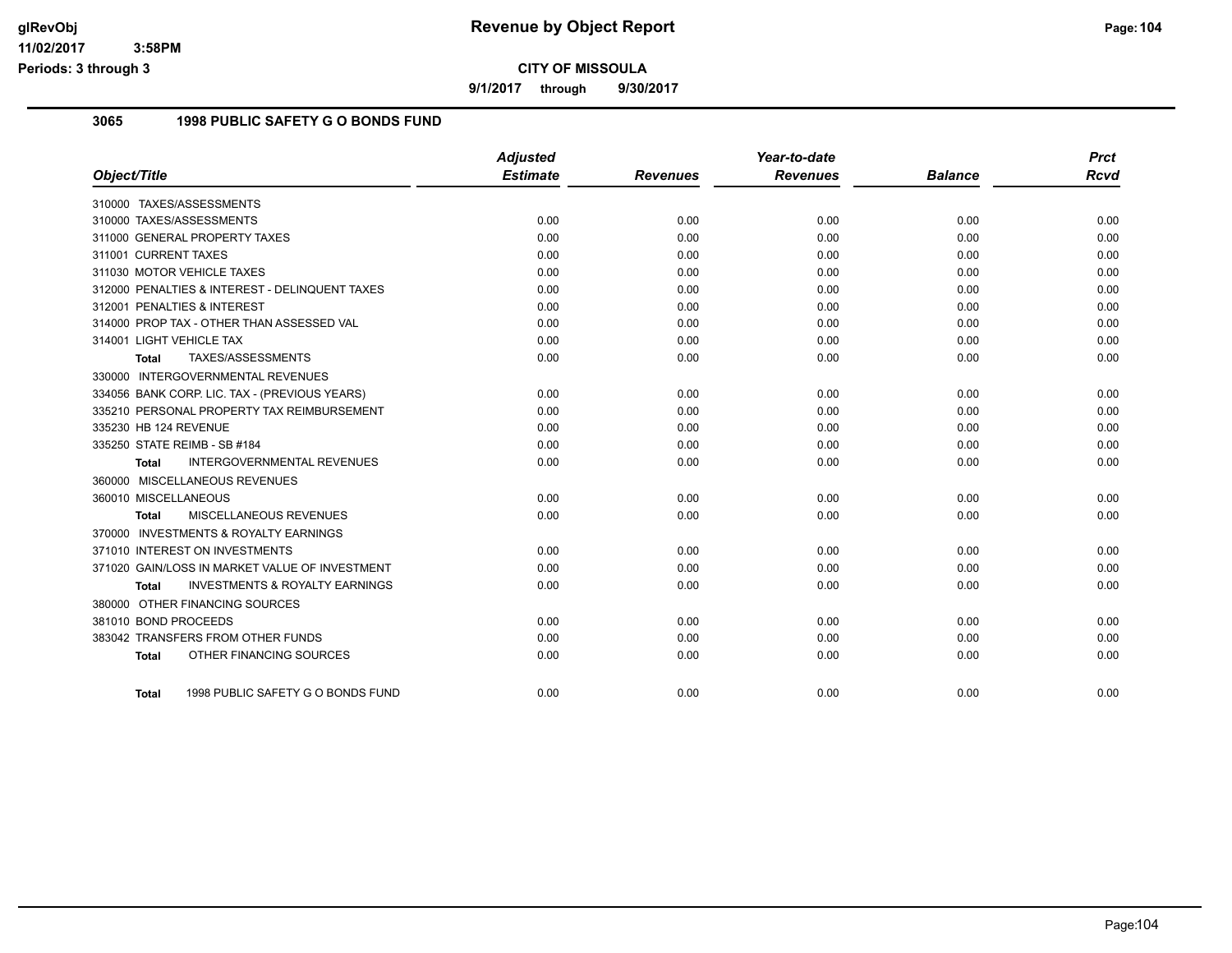**CITY OF MISSOULA**

**9/1/2017 through 9/30/2017**

**3070 1996 OPEN SPACE GO BONDS**

 **3:58PM**

**3070 1996 OPEN SPACE GO BONDS**

|                                                    | <b>Adjusted</b> |                 | Year-to-date    |                | <b>Prct</b> |
|----------------------------------------------------|-----------------|-----------------|-----------------|----------------|-------------|
| Object/Title                                       | <b>Estimate</b> | <b>Revenues</b> | <b>Revenues</b> | <b>Balance</b> | <b>Rcvd</b> |
| 310000 TAXES/ASSESSMENTS                           |                 |                 |                 |                |             |
| 310000 TAXES/ASSESSMENTS                           | 0.00            | 0.00            | 0.00            | 0.00           | 0.00        |
| 311000 GENERAL PROPERTY TAXES                      | 0.00            | 0.00            | 0.00            | 0.00           | 0.00        |
| 311030 MOTOR VEHICLE TAXES                         | 0.00            | 0.00            | 0.00            | 0.00           | 0.00        |
| 312000 PENALTIES & INTEREST - DELINQUENT TAXES     | 0.00            | 0.00            | 0.00            | 0.00           | 0.00        |
| 312001 PENALTIES & INTEREST                        | 0.00            | 0.00            | 0.00            | 0.00           | 0.00        |
| 314000 PROP TAX - OTHER THAN ASSESSED VAL          | 0.00            | 0.00            | 0.00            | 0.00           | 0.00        |
| 314001 LIGHT VEHICLE TAX                           | 0.00            | 0.00            | 0.00            | 0.00           | 0.00        |
| TAXES/ASSESSMENTS<br><b>Total</b>                  | 0.00            | 0.00            | 0.00            | 0.00           | 0.00        |
| <b>INTERGOVERNMENTAL REVENUES</b><br>330000        |                 |                 |                 |                |             |
| 334056 BANK CORP. LIC. TAX - (PREVIOUS YEARS)      | 0.00            | 0.00            | 0.00            | 0.00           | 0.00        |
| 335210 PERSONAL PROPERTY TAX REIMBURSEMENT         | 0.00            | 0.00            | 0.00            | 0.00           | 0.00        |
| 335250 STATE REIMB - SB #184                       | 0.00            | 0.00            | 0.00            | 0.00           | 0.00        |
| <b>INTERGOVERNMENTAL REVENUES</b><br><b>Total</b>  | 0.00            | 0.00            | 0.00            | 0.00           | 0.00        |
| 370000 INVESTMENTS & ROYALTY EARNINGS              |                 |                 |                 |                |             |
| 371010 INTEREST ON INVESTMENTS                     | 0.00            | 0.00            | 0.00            | 0.00           | 0.00        |
| 371020 GAIN/LOSS IN MARKET VALUE OF INVESTMENTS    | 0.00            | 0.00            | 0.00            | 0.00           | 0.00        |
| <b>INVESTMENTS &amp; ROYALTY EARNINGS</b><br>Total | 0.00            | 0.00            | 0.00            | 0.00           | 0.00        |
| OTHER FINANCING SOURCES<br>380000                  |                 |                 |                 |                |             |
| 381010 BOND PROCEEDS                               | 0.00            | 0.00            | 0.00            | 0.00           | 0.00        |
| OTHER FINANCING SOURCES<br><b>Total</b>            | 0.00            | 0.00            | 0.00            | 0.00           | 0.00        |
| 1996 OPEN SPACE GO BONDS<br>Total                  | 0.00            | 0.00            | 0.00            | 0.00           | 0.00        |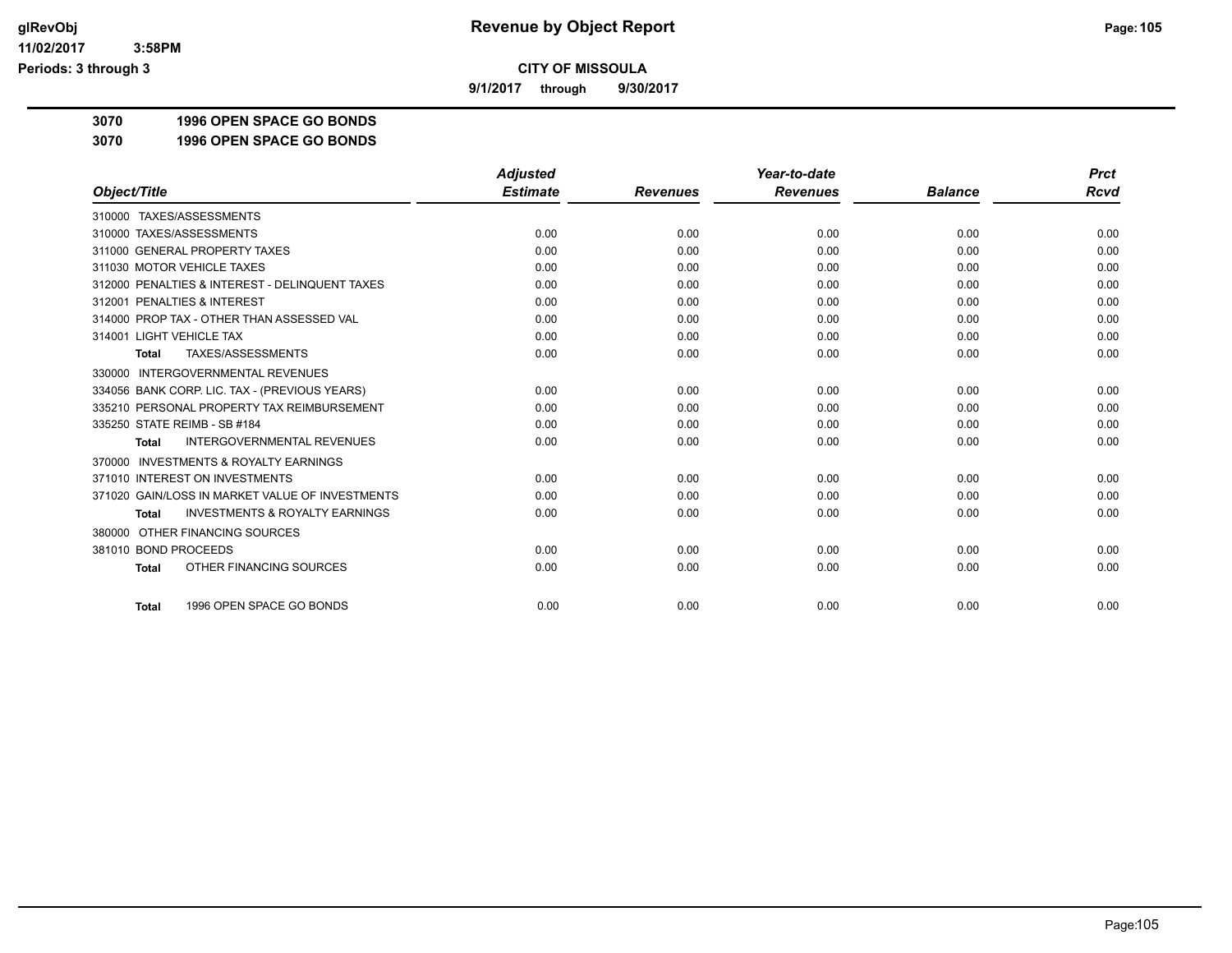**CITY OF MISSOULA**

**9/1/2017 through 9/30/2017**

## **3070 1996 OPEN SPACE GO BONDS**

 **3:58PM**

|                                                           | <b>Adjusted</b> |                 | Year-to-date    |                | <b>Prct</b> |
|-----------------------------------------------------------|-----------------|-----------------|-----------------|----------------|-------------|
| Object/Title                                              | <b>Estimate</b> | <b>Revenues</b> | <b>Revenues</b> | <b>Balance</b> | Rcvd        |
| 310000 TAXES/ASSESSMENTS                                  |                 |                 |                 |                |             |
| 310000 TAXES/ASSESSMENTS                                  | 0.00            | 0.00            | 0.00            | 0.00           | 0.00        |
| 311000 GENERAL PROPERTY TAXES                             | 0.00            | 0.00            | 0.00            | 0.00           | 0.00        |
| 311030 MOTOR VEHICLE TAXES                                | 0.00            | 0.00            | 0.00            | 0.00           | 0.00        |
| 312000 PENALTIES & INTEREST - DELINQUENT TAXES            | 0.00            | 0.00            | 0.00            | 0.00           | 0.00        |
| 312001 PENALTIES & INTEREST                               | 0.00            | 0.00            | 0.00            | 0.00           | 0.00        |
| 314000 PROP TAX - OTHER THAN ASSESSED VAL                 | 0.00            | 0.00            | 0.00            | 0.00           | 0.00        |
| 314001 LIGHT VEHICLE TAX                                  | 0.00            | 0.00            | 0.00            | 0.00           | 0.00        |
| TAXES/ASSESSMENTS<br><b>Total</b>                         | 0.00            | 0.00            | 0.00            | 0.00           | 0.00        |
| 330000 INTERGOVERNMENTAL REVENUES                         |                 |                 |                 |                |             |
| 334056 BANK CORP. LIC. TAX - (PREVIOUS YEARS)             | 0.00            | 0.00            | 0.00            | 0.00           | 0.00        |
| 335210 PERSONAL PROPERTY TAX REIMBURSEMENT                | 0.00            | 0.00            | 0.00            | 0.00           | 0.00        |
| 335250 STATE REIMB - SB #184                              | 0.00            | 0.00            | 0.00            | 0.00           | 0.00        |
| <b>INTERGOVERNMENTAL REVENUES</b><br><b>Total</b>         | 0.00            | 0.00            | 0.00            | 0.00           | 0.00        |
| <b>INVESTMENTS &amp; ROYALTY EARNINGS</b><br>370000       |                 |                 |                 |                |             |
| 371010 INTEREST ON INVESTMENTS                            | 0.00            | 0.00            | 0.00            | 0.00           | 0.00        |
| 371020 GAIN/LOSS IN MARKET VALUE OF INVESTMENT            | 0.00            | 0.00            | 0.00            | 0.00           | 0.00        |
| <b>INVESTMENTS &amp; ROYALTY EARNINGS</b><br><b>Total</b> | 0.00            | 0.00            | 0.00            | 0.00           | 0.00        |
| 380000 OTHER FINANCING SOURCES                            |                 |                 |                 |                |             |
| 381010 BOND PROCEEDS                                      | 0.00            | 0.00            | 0.00            | 0.00           | 0.00        |
| OTHER FINANCING SOURCES<br><b>Total</b>                   | 0.00            | 0.00            | 0.00            | 0.00           | 0.00        |
| 1996 OPEN SPACE GO BONDS<br><b>Total</b>                  | 0.00            | 0.00            | 0.00            | 0.00           | 0.00        |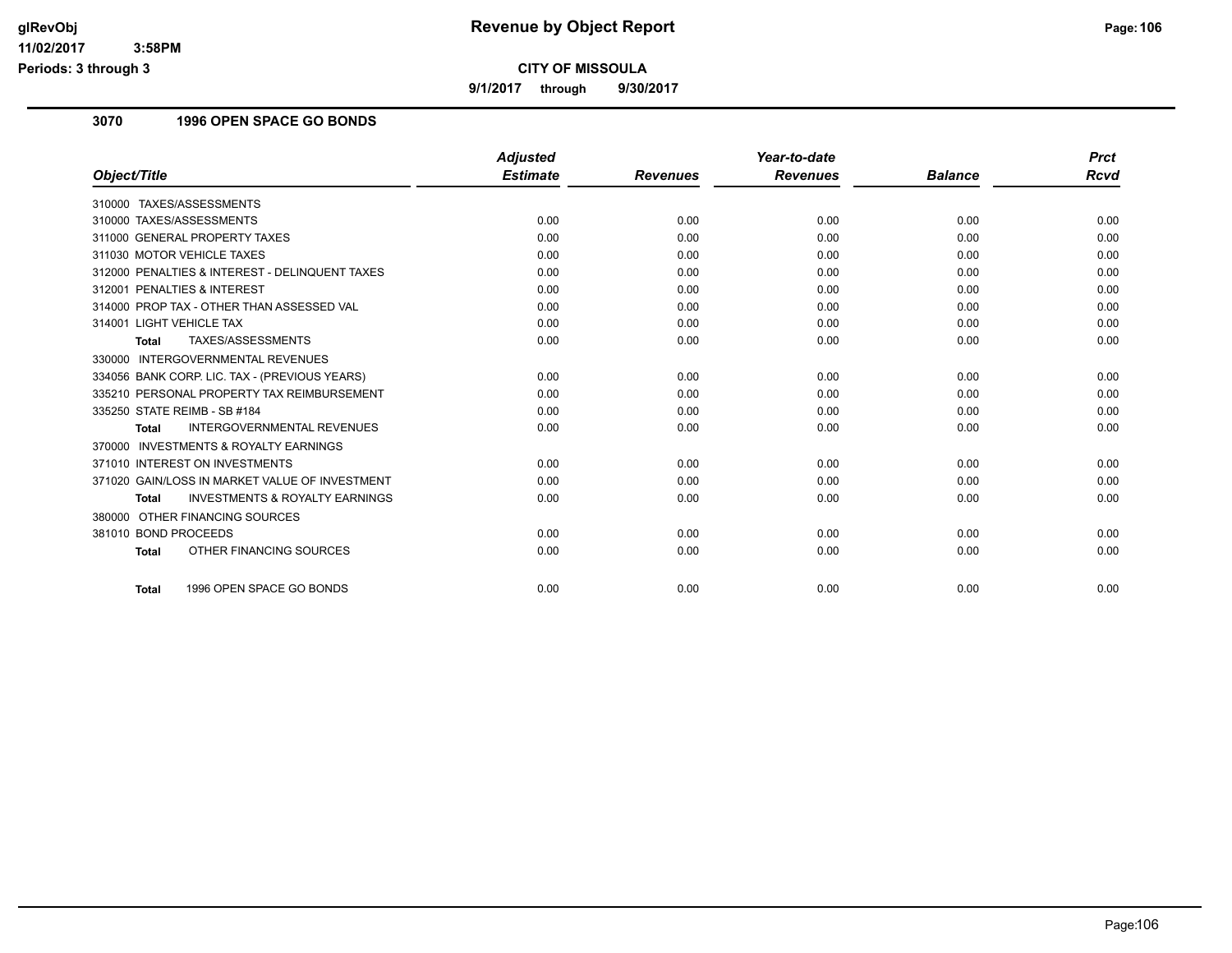**9/1/2017 through 9/30/2017**

## **3075 1997 OPEN SPACE G O BOND FUND**

#### **3075 1997 OPEN SPACE G O BOND FUND**

|                                                    | <b>Adjusted</b> |                 | Year-to-date    |                | <b>Prct</b> |
|----------------------------------------------------|-----------------|-----------------|-----------------|----------------|-------------|
| Object/Title                                       | <b>Estimate</b> | <b>Revenues</b> | <b>Revenues</b> | <b>Balance</b> | Rcvd        |
| 310000 TAXES/ASSESSMENTS                           |                 |                 |                 |                |             |
| 310000 TAXES/ASSESSMENTS                           | 0.00            | 0.00            | 0.00            | 0.00           | 0.00        |
| 311000 GENERAL PROPERTY TAXES                      | 0.00            | 0.00            | 0.00            | 0.00           | 0.00        |
| 311030 MOTOR VEHICLE TAXES                         | 0.00            | 0.00            | 0.00            | 0.00           | 0.00        |
| 312000 PENALTIES & INTEREST - DELINQUENT TAXES     | 0.00            | 0.00            | 0.00            | 0.00           | 0.00        |
| 312001 PENALTIES & INTEREST                        | 0.00            | 0.00            | 0.00            | 0.00           | 0.00        |
| 314000 PROP TAX - OTHER THAN ASSESSED VAL          | 0.00            | 0.00            | 0.00            | 0.00           | 0.00        |
| 314001 LIGHT VEHICLE TAX                           | 0.00            | 0.00            | 0.00            | 0.00           | 0.00        |
| TAXES/ASSESSMENTS<br>Total                         | 0.00            | 0.00            | 0.00            | 0.00           | 0.00        |
| 330000 INTERGOVERNMENTAL REVENUES                  |                 |                 |                 |                |             |
| 334056 BANK CORP. LIC. TAX - (PREVIOUS YEARS)      | 0.00            | 0.00            | 0.00            | 0.00           | 0.00        |
| 335210 PERSONAL PROPERTY TAX REIMBURSEMENT         | 0.00            | 0.00            | 0.00            | 0.00           | 0.00        |
| 335250 STATE REIMB - SB #184                       | 0.00            | 0.00            | 0.00            | 0.00           | 0.00        |
| <b>INTERGOVERNMENTAL REVENUES</b><br><b>Total</b>  | 0.00            | 0.00            | 0.00            | 0.00           | 0.00        |
| 360000 MISCELLANEOUS REVENUES                      |                 |                 |                 |                |             |
| 360010 MISCELLANEOUS                               | 0.00            | 0.00            | 0.00            | 0.00           | 0.00        |
| <b>MISCELLANEOUS REVENUES</b><br>Total             | 0.00            | 0.00            | 0.00            | 0.00           | 0.00        |
| 370000 INVESTMENTS & ROYALTY EARNINGS              |                 |                 |                 |                |             |
| 371010 INTEREST ON INVESTMENTS                     | 0.00            | 0.00            | 0.00            | 0.00           | 0.00        |
| 371020 GAIN/LOSS IN MARKET VALUE OF INVESTMENTS    | 0.00            | 0.00            | 0.00            | 0.00           | 0.00        |
| <b>INVESTMENTS &amp; ROYALTY EARNINGS</b><br>Total | 0.00            | 0.00            | 0.00            | 0.00           | 0.00        |
| 380000 OTHER FINANCING SOURCES                     |                 |                 |                 |                |             |
| 380000 OTHER FINANCING SOURCES                     | 0.00            | 0.00            | 0.00            | 0.00           | 0.00        |
| 381010 BOND PROCEEDS                               | 0.00            | 0.00            | 0.00            | 0.00           | 0.00        |
| OTHER FINANCING SOURCES<br><b>Total</b>            | 0.00            | 0.00            | 0.00            | 0.00           | 0.00        |
|                                                    |                 |                 |                 |                |             |
| 1997 OPEN SPACE G O BOND FUND<br><b>Total</b>      | 0.00            | 0.00            | 0.00            | 0.00           | 0.00        |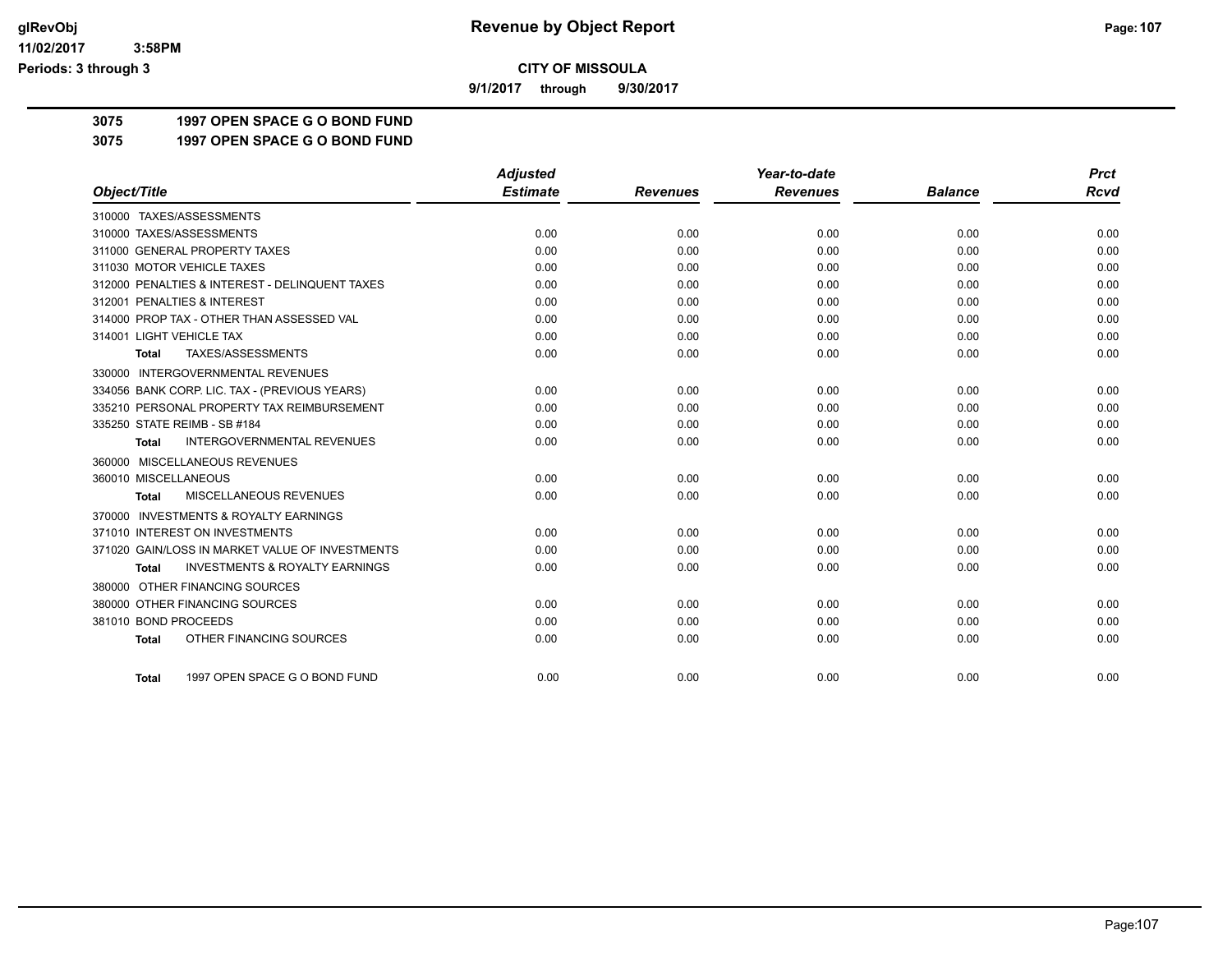**9/1/2017 through 9/30/2017**

## **3075 1997 OPEN SPACE G O BOND FUND**

|                                                           | <b>Adjusted</b> |                 | Year-to-date    |                | <b>Prct</b> |
|-----------------------------------------------------------|-----------------|-----------------|-----------------|----------------|-------------|
| Object/Title                                              | <b>Estimate</b> | <b>Revenues</b> | <b>Revenues</b> | <b>Balance</b> | <b>Rcvd</b> |
| 310000 TAXES/ASSESSMENTS                                  |                 |                 |                 |                |             |
| 310000 TAXES/ASSESSMENTS                                  | 0.00            | 0.00            | 0.00            | 0.00           | 0.00        |
| 311000 GENERAL PROPERTY TAXES                             | 0.00            | 0.00            | 0.00            | 0.00           | 0.00        |
| 311030 MOTOR VEHICLE TAXES                                | 0.00            | 0.00            | 0.00            | 0.00           | 0.00        |
| 312000 PENALTIES & INTEREST - DELINQUENT TAXES            | 0.00            | 0.00            | 0.00            | 0.00           | 0.00        |
| 312001 PENALTIES & INTEREST                               | 0.00            | 0.00            | 0.00            | 0.00           | 0.00        |
| 314000 PROP TAX - OTHER THAN ASSESSED VAL                 | 0.00            | 0.00            | 0.00            | 0.00           | 0.00        |
| 314001 LIGHT VEHICLE TAX                                  | 0.00            | 0.00            | 0.00            | 0.00           | 0.00        |
| TAXES/ASSESSMENTS<br><b>Total</b>                         | 0.00            | 0.00            | 0.00            | 0.00           | 0.00        |
| 330000 INTERGOVERNMENTAL REVENUES                         |                 |                 |                 |                |             |
| 334056 BANK CORP. LIC. TAX - (PREVIOUS YEARS)             | 0.00            | 0.00            | 0.00            | 0.00           | 0.00        |
| 335210 PERSONAL PROPERTY TAX REIMBURSEMENT                | 0.00            | 0.00            | 0.00            | 0.00           | 0.00        |
| 335250 STATE REIMB - SB #184                              | 0.00            | 0.00            | 0.00            | 0.00           | 0.00        |
| <b>INTERGOVERNMENTAL REVENUES</b><br><b>Total</b>         | 0.00            | 0.00            | 0.00            | 0.00           | 0.00        |
| 360000 MISCELLANEOUS REVENUES                             |                 |                 |                 |                |             |
| 360010 MISCELLANEOUS                                      | 0.00            | 0.00            | 0.00            | 0.00           | 0.00        |
| MISCELLANEOUS REVENUES<br><b>Total</b>                    | 0.00            | 0.00            | 0.00            | 0.00           | 0.00        |
| 370000 INVESTMENTS & ROYALTY EARNINGS                     |                 |                 |                 |                |             |
| 371010 INTEREST ON INVESTMENTS                            | 0.00            | 0.00            | 0.00            | 0.00           | 0.00        |
| 371020 GAIN/LOSS IN MARKET VALUE OF INVESTMENT            | 0.00            | 0.00            | 0.00            | 0.00           | 0.00        |
| <b>INVESTMENTS &amp; ROYALTY EARNINGS</b><br><b>Total</b> | 0.00            | 0.00            | 0.00            | 0.00           | 0.00        |
| 380000 OTHER FINANCING SOURCES                            |                 |                 |                 |                |             |
| 380000 OTHER FINANCING SOURCES                            | 0.00            | 0.00            | 0.00            | 0.00           | 0.00        |
| 381010 BOND PROCEEDS                                      | 0.00            | 0.00            | 0.00            | 0.00           | 0.00        |
| OTHER FINANCING SOURCES<br><b>Total</b>                   | 0.00            | 0.00            | 0.00            | 0.00           | 0.00        |
|                                                           |                 |                 |                 |                |             |
| 1997 OPEN SPACE G O BOND FUND<br><b>Total</b>             | 0.00            | 0.00            | 0.00            | 0.00           | 0.00        |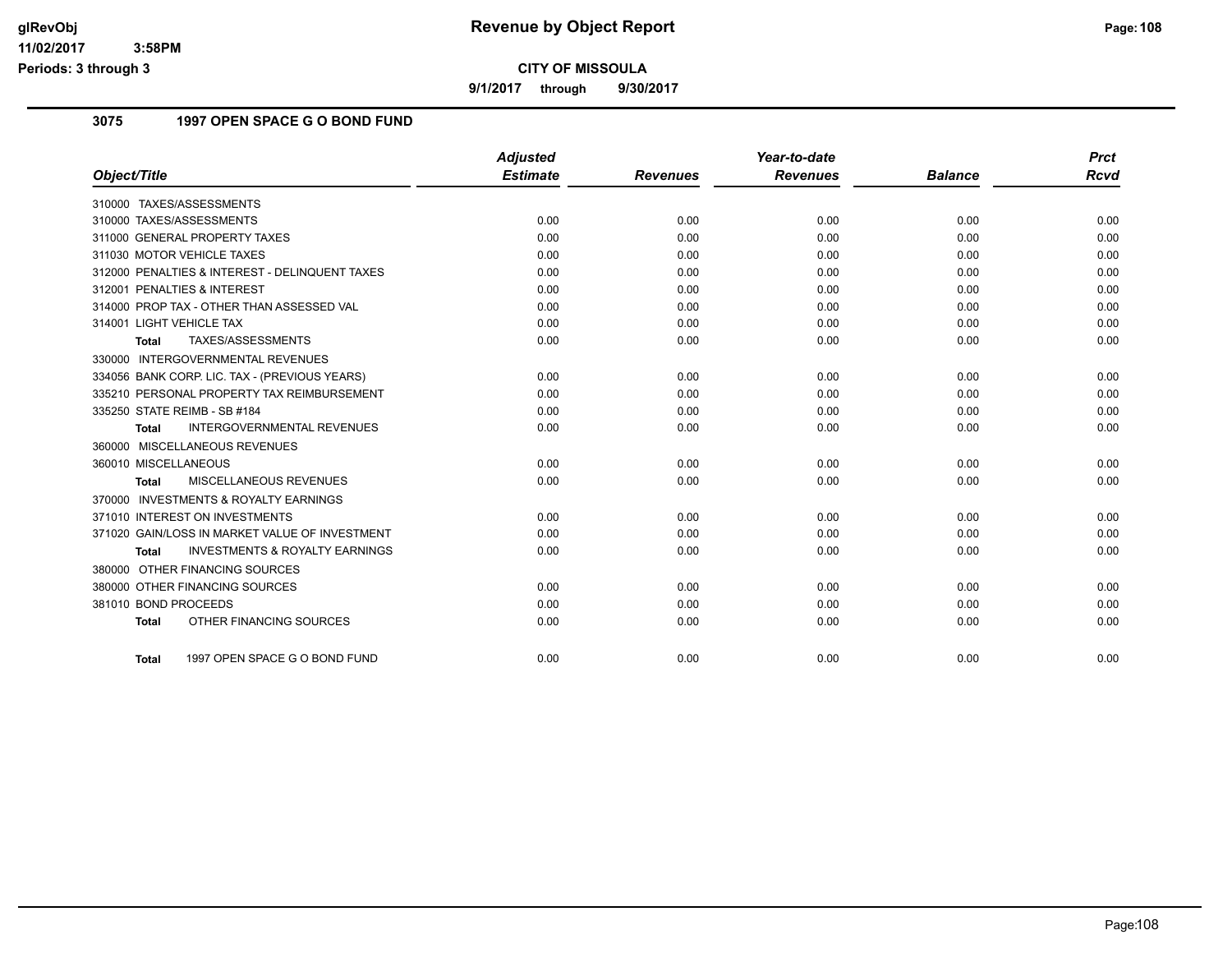**CITY OF MISSOULA**

**9/1/2017 through 9/30/2017**

## **3080 1994 FIRE EQUIP/CITY HALLS REFUND BOND F**

**3080 1994 FIRE EQUIP/CITY HALLS REFUND BOND F**

|                                                           | <b>Adjusted</b> |                 | Year-to-date    |                | <b>Prct</b> |
|-----------------------------------------------------------|-----------------|-----------------|-----------------|----------------|-------------|
| Object/Title                                              | <b>Estimate</b> | <b>Revenues</b> | <b>Revenues</b> | <b>Balance</b> | <b>Rcvd</b> |
| 310000 TAXES/ASSESSMENTS                                  |                 |                 |                 |                |             |
| 310000 TAXES/ASSESSMENTS                                  | 0.00            | 0.00            | 0.00            | 0.00           | 0.00        |
| 311000 GENERAL PROPERTY TAXES                             | 0.00            | 0.00            | 0.00            | 0.00           | 0.00        |
| 311030 MOTOR VEHICLE TAXES                                | 0.00            | 0.00            | 0.00            | 0.00           | 0.00        |
| 312000 PENALTIES & INTEREST - DELINQUENT TAXES            | 0.00            | 0.00            | 0.00            | 0.00           | 0.00        |
| 312001 PENALTIES & INTEREST                               | 0.00            | 0.00            | 0.00            | 0.00           | 0.00        |
| 314000 PROP TAX - OTHER THAN ASSESSED VAL                 | 0.00            | 0.00            | 0.00            | 0.00           | 0.00        |
| 314001 LIGHT VEHICLE TAX                                  | 0.00            | 0.00            | 0.00            | 0.00           | 0.00        |
| TAXES/ASSESSMENTS<br>Total                                | 0.00            | 0.00            | 0.00            | 0.00           | 0.00        |
| 330000 INTERGOVERNMENTAL REVENUES                         |                 |                 |                 |                |             |
| 334056 BANK CORP. LIC. TAX - (PREVIOUS YEARS)             | 0.00            | 0.00            | 0.00            | 0.00           | 0.00        |
| 335210 PERSONAL PROPERTY TAX REIMBURSEMENT                | 0.00            | 0.00            | 0.00            | 0.00           | 0.00        |
| 335250 STATE REIMB - SB #184                              | 0.00            | 0.00            | 0.00            | 0.00           | 0.00        |
| <b>INTERGOVERNMENTAL REVENUES</b><br><b>Total</b>         | 0.00            | 0.00            | 0.00            | 0.00           | 0.00        |
| 360000 MISCELLANEOUS REVENUES                             |                 |                 |                 |                |             |
| 360010 MISCELLANEOUS                                      | 0.00            | 0.00            | 0.00            | 0.00           | 0.00        |
| MISCELLANEOUS REVENUES<br><b>Total</b>                    | 0.00            | 0.00            | 0.00            | 0.00           | 0.00        |
| <b>INVESTMENTS &amp; ROYALTY EARNINGS</b><br>370000       |                 |                 |                 |                |             |
| 371010 INTEREST ON INVESTMENTS                            | 0.00            | 0.00            | 0.00            | 0.00           | 0.00        |
| 371020 GAIN/LOSS IN MARKET VALUE OF INVESTMENTS           | 0.00            | 0.00            | 0.00            | 0.00           | 0.00        |
| <b>INVESTMENTS &amp; ROYALTY EARNINGS</b><br><b>Total</b> | 0.00            | 0.00            | 0.00            | 0.00           | 0.00        |
| 380000 OTHER FINANCING SOURCES                            |                 |                 |                 |                |             |
| 380000 OTHER FINANCING SOURCES                            | 0.00            | 0.00            | 0.00            | 0.00           | 0.00        |
| 381010 BOND PROCEEDS                                      | 0.00            | 0.00            | 0.00            | 0.00           | 0.00        |
| OTHER FINANCING SOURCES<br><b>Total</b>                   | 0.00            | 0.00            | 0.00            | 0.00           | 0.00        |
|                                                           |                 |                 |                 |                |             |
| 1994 FIRE EQUIP/CITY HALLS REFUND BONI<br><b>Total</b>    | 0.00            | 0.00            | 0.00            | 0.00           | 0.00        |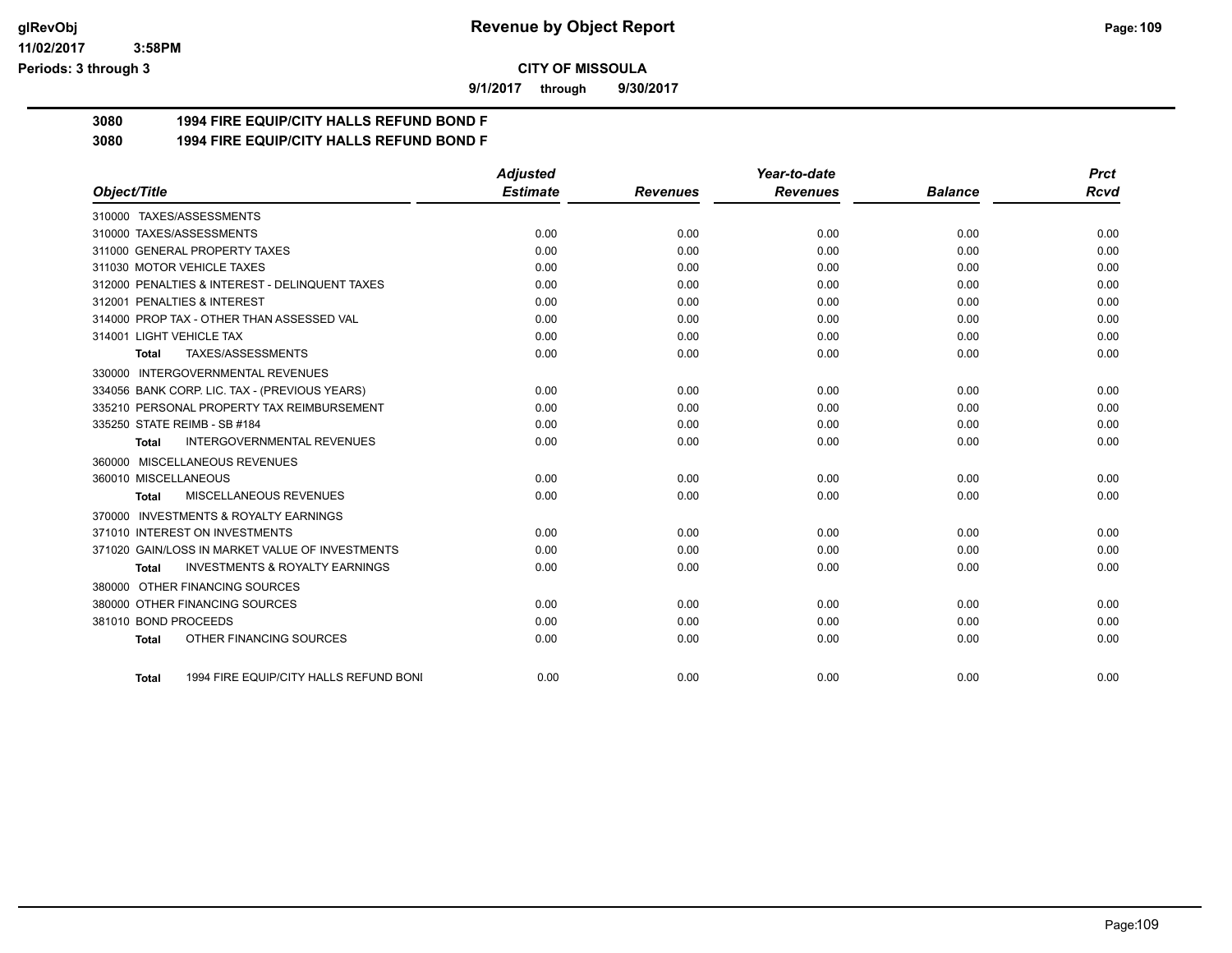**9/1/2017 through 9/30/2017**

## **3080 1994 FIRE EQUIP/CITY HALLS REFUND BOND F**

|                                                           | <b>Adjusted</b> |                 | Year-to-date    |                | <b>Prct</b> |
|-----------------------------------------------------------|-----------------|-----------------|-----------------|----------------|-------------|
| Object/Title                                              | <b>Estimate</b> | <b>Revenues</b> | <b>Revenues</b> | <b>Balance</b> | <b>Rcvd</b> |
| 310000 TAXES/ASSESSMENTS                                  |                 |                 |                 |                |             |
| 310000 TAXES/ASSESSMENTS                                  | 0.00            | 0.00            | 0.00            | 0.00           | 0.00        |
| 311000 GENERAL PROPERTY TAXES                             | 0.00            | 0.00            | 0.00            | 0.00           | 0.00        |
| 311030 MOTOR VEHICLE TAXES                                | 0.00            | 0.00            | 0.00            | 0.00           | 0.00        |
| 312000 PENALTIES & INTEREST - DELINQUENT TAXES            | 0.00            | 0.00            | 0.00            | 0.00           | 0.00        |
| 312001 PENALTIES & INTEREST                               | 0.00            | 0.00            | 0.00            | 0.00           | 0.00        |
| 314000 PROP TAX - OTHER THAN ASSESSED VAL                 | 0.00            | 0.00            | 0.00            | 0.00           | 0.00        |
| 314001 LIGHT VEHICLE TAX                                  | 0.00            | 0.00            | 0.00            | 0.00           | 0.00        |
| TAXES/ASSESSMENTS<br><b>Total</b>                         | 0.00            | 0.00            | 0.00            | 0.00           | 0.00        |
| 330000 INTERGOVERNMENTAL REVENUES                         |                 |                 |                 |                |             |
| 334056 BANK CORP. LIC. TAX - (PREVIOUS YEARS)             | 0.00            | 0.00            | 0.00            | 0.00           | 0.00        |
| 335210 PERSONAL PROPERTY TAX REIMBURSEMENT                | 0.00            | 0.00            | 0.00            | 0.00           | 0.00        |
| 335250 STATE REIMB - SB #184                              | 0.00            | 0.00            | 0.00            | 0.00           | 0.00        |
| <b>INTERGOVERNMENTAL REVENUES</b><br><b>Total</b>         | 0.00            | 0.00            | 0.00            | 0.00           | 0.00        |
| 360000 MISCELLANEOUS REVENUES                             |                 |                 |                 |                |             |
| 360010 MISCELLANEOUS                                      | 0.00            | 0.00            | 0.00            | 0.00           | 0.00        |
| MISCELLANEOUS REVENUES<br><b>Total</b>                    | 0.00            | 0.00            | 0.00            | 0.00           | 0.00        |
| 370000 INVESTMENTS & ROYALTY EARNINGS                     |                 |                 |                 |                |             |
| 371010 INTEREST ON INVESTMENTS                            | 0.00            | 0.00            | 0.00            | 0.00           | 0.00        |
| 371020 GAIN/LOSS IN MARKET VALUE OF INVESTMENT            | 0.00            | 0.00            | 0.00            | 0.00           | 0.00        |
| <b>INVESTMENTS &amp; ROYALTY EARNINGS</b><br><b>Total</b> | 0.00            | 0.00            | 0.00            | 0.00           | 0.00        |
| 380000 OTHER FINANCING SOURCES                            |                 |                 |                 |                |             |
| 380000 OTHER FINANCING SOURCES                            | 0.00            | 0.00            | 0.00            | 0.00           | 0.00        |
| 381010 BOND PROCEEDS                                      | 0.00            | 0.00            | 0.00            | 0.00           | 0.00        |
| OTHER FINANCING SOURCES<br><b>Total</b>                   | 0.00            | 0.00            | 0.00            | 0.00           | 0.00        |
| 1994 FIRE EQUIP/CITY HALLS REFUND BON<br>Total            | 0.00            | 0.00            | 0.00            | 0.00           | 0.00        |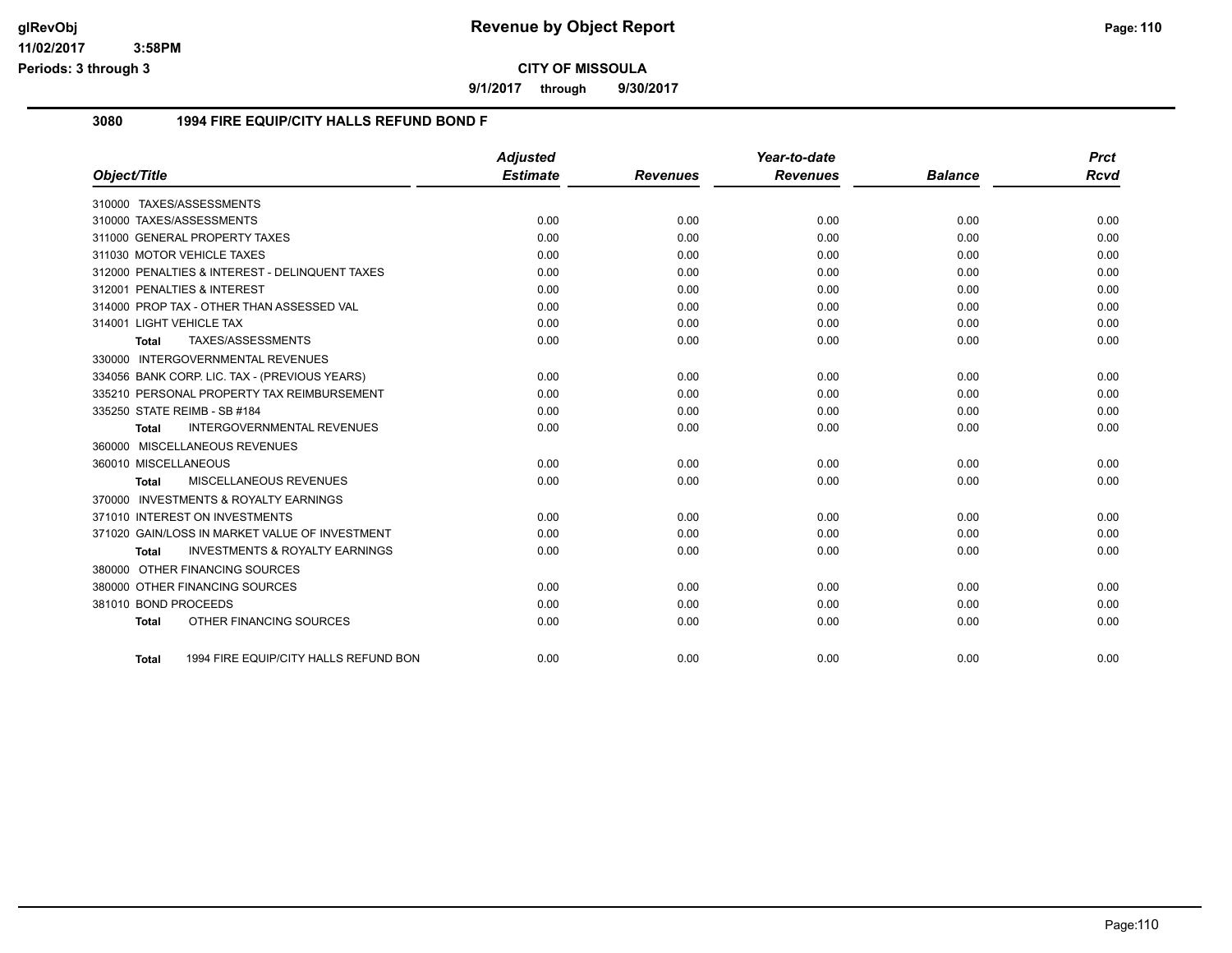**CITY OF MISSOULA**

**9/1/2017 through 9/30/2017**

**3085 1993 FIRE STATION G O BOND FUND**

**3085 1993 FIRE STATION G O BOND FUND**

|                                                           | <b>Adjusted</b> |                 | Year-to-date    |                | <b>Prct</b> |
|-----------------------------------------------------------|-----------------|-----------------|-----------------|----------------|-------------|
| Object/Title                                              | <b>Estimate</b> | <b>Revenues</b> | <b>Revenues</b> | <b>Balance</b> | Rcvd        |
| 310000 TAXES/ASSESSMENTS                                  |                 |                 |                 |                |             |
| 310000 TAXES/ASSESSMENTS                                  | 0.00            | 0.00            | 0.00            | 0.00           | 0.00        |
| 311000 GENERAL PROPERTY TAXES                             | 0.00            | 0.00            | 0.00            | 0.00           | 0.00        |
| 311030 MOTOR VEHICLE TAXES                                | 0.00            | 0.00            | 0.00            | 0.00           | 0.00        |
| 312000 PENALTIES & INTEREST - DELINQUENT TAXES            | 0.00            | 0.00            | 0.00            | 0.00           | 0.00        |
| 312001 PENALTIES & INTEREST                               | 0.00            | 0.00            | 0.00            | 0.00           | 0.00        |
| 314000 PROP TAX - OTHER THAN ASSESSED VAL                 | 0.00            | 0.00            | 0.00            | 0.00           | 0.00        |
| 314001 LIGHT VEHICLE TAX                                  | 0.00            | 0.00            | 0.00            | 0.00           | 0.00        |
| TAXES/ASSESSMENTS<br><b>Total</b>                         | 0.00            | 0.00            | 0.00            | 0.00           | 0.00        |
| <b>INTERGOVERNMENTAL REVENUES</b><br>330000               |                 |                 |                 |                |             |
| 334056 BANK CORP. LIC. TAX - (PREVIOUS YEARS)             | 0.00            | 0.00            | 0.00            | 0.00           | 0.00        |
| 335210 PERSONAL PROPERTY TAX REIMBURSEMENT                | 0.00            | 0.00            | 0.00            | 0.00           | 0.00        |
| 335250 STATE REIMB - SB #184                              | 0.00            | 0.00            | 0.00            | 0.00           | 0.00        |
| <b>INTERGOVERNMENTAL REVENUES</b><br><b>Total</b>         | 0.00            | 0.00            | 0.00            | 0.00           | 0.00        |
| MISCELLANEOUS REVENUES<br>360000                          |                 |                 |                 |                |             |
| 360010 MISCELLANEOUS                                      | 0.00            | 0.00            | 0.00            | 0.00           | 0.00        |
| <b>MISCELLANEOUS REVENUES</b><br><b>Total</b>             | 0.00            | 0.00            | 0.00            | 0.00           | 0.00        |
| <b>INVESTMENTS &amp; ROYALTY EARNINGS</b><br>370000       |                 |                 |                 |                |             |
| 371010 INTEREST ON INVESTMENTS                            | 0.00            | 0.00            | 0.00            | 0.00           | 0.00        |
| 371020 GAIN/LOSS IN MARKET VALUE OF INVESTMENTS           | 0.00            | 0.00            | 0.00            | 0.00           | 0.00        |
| <b>INVESTMENTS &amp; ROYALTY EARNINGS</b><br><b>Total</b> | 0.00            | 0.00            | 0.00            | 0.00           | 0.00        |
| 1993 FIRE STATION G O BOND FUND<br><b>Total</b>           | 0.00            | 0.00            | 0.00            | 0.00           | 0.00        |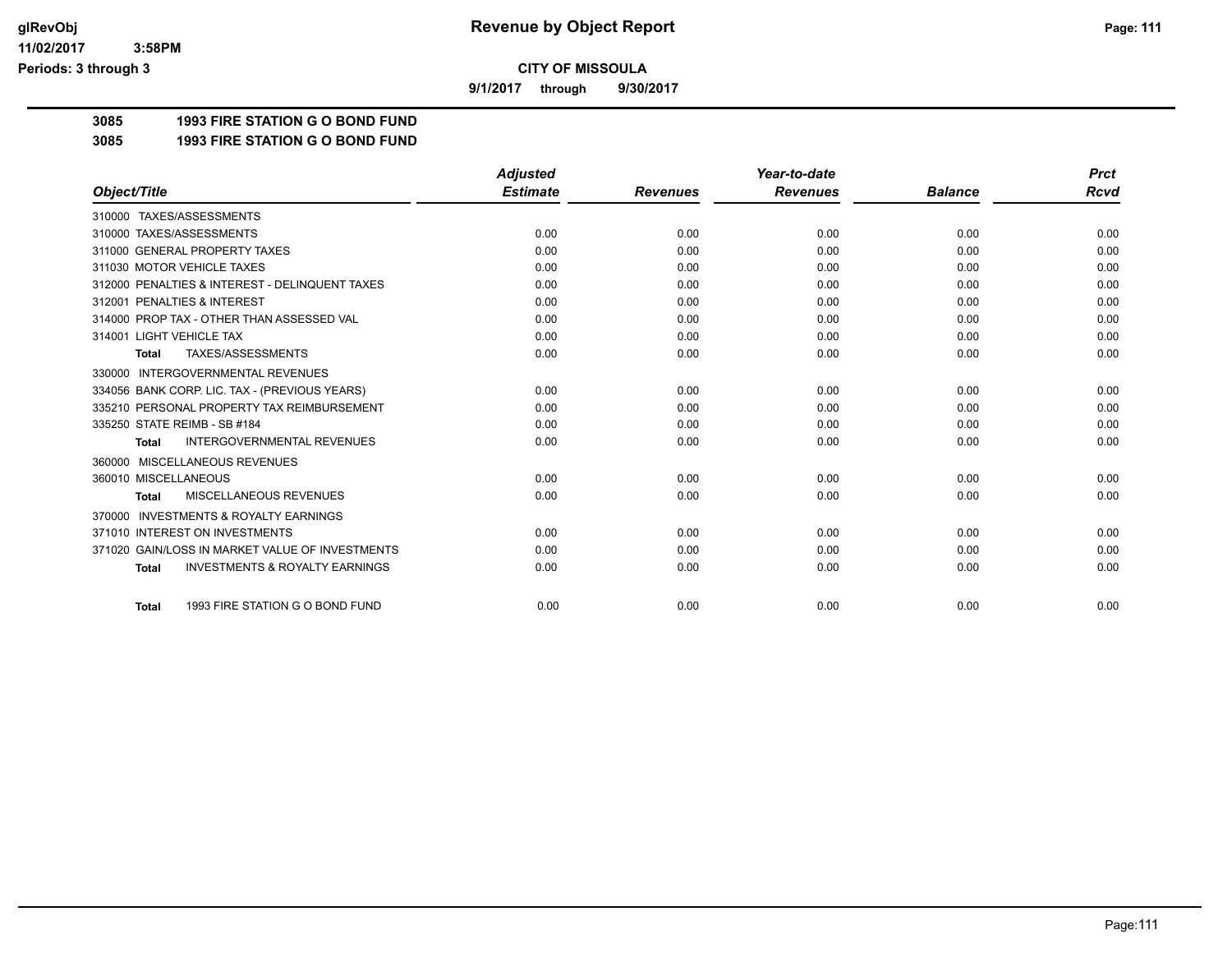**9/1/2017 through 9/30/2017**

## **3085 1993 FIRE STATION G O BOND FUND**

|                                                           | <b>Adjusted</b> |                 | Year-to-date    |                | <b>Prct</b> |
|-----------------------------------------------------------|-----------------|-----------------|-----------------|----------------|-------------|
| Object/Title                                              | <b>Estimate</b> | <b>Revenues</b> | <b>Revenues</b> | <b>Balance</b> | Rcvd        |
| 310000 TAXES/ASSESSMENTS                                  |                 |                 |                 |                |             |
| 310000 TAXES/ASSESSMENTS                                  | 0.00            | 0.00            | 0.00            | 0.00           | 0.00        |
| 311000 GENERAL PROPERTY TAXES                             | 0.00            | 0.00            | 0.00            | 0.00           | 0.00        |
| 311030 MOTOR VEHICLE TAXES                                | 0.00            | 0.00            | 0.00            | 0.00           | 0.00        |
| 312000 PENALTIES & INTEREST - DELINQUENT TAXES            | 0.00            | 0.00            | 0.00            | 0.00           | 0.00        |
| 312001 PENALTIES & INTEREST                               | 0.00            | 0.00            | 0.00            | 0.00           | 0.00        |
| 314000 PROP TAX - OTHER THAN ASSESSED VAL                 | 0.00            | 0.00            | 0.00            | 0.00           | 0.00        |
| 314001 LIGHT VEHICLE TAX                                  | 0.00            | 0.00            | 0.00            | 0.00           | 0.00        |
| TAXES/ASSESSMENTS<br>Total                                | 0.00            | 0.00            | 0.00            | 0.00           | 0.00        |
| 330000 INTERGOVERNMENTAL REVENUES                         |                 |                 |                 |                |             |
| 334056 BANK CORP. LIC. TAX - (PREVIOUS YEARS)             | 0.00            | 0.00            | 0.00            | 0.00           | 0.00        |
| 335210 PERSONAL PROPERTY TAX REIMBURSEMENT                | 0.00            | 0.00            | 0.00            | 0.00           | 0.00        |
| 335250 STATE REIMB - SB #184                              | 0.00            | 0.00            | 0.00            | 0.00           | 0.00        |
| <b>INTERGOVERNMENTAL REVENUES</b><br><b>Total</b>         | 0.00            | 0.00            | 0.00            | 0.00           | 0.00        |
| 360000 MISCELLANEOUS REVENUES                             |                 |                 |                 |                |             |
| 360010 MISCELLANEOUS                                      | 0.00            | 0.00            | 0.00            | 0.00           | 0.00        |
| MISCELLANEOUS REVENUES<br><b>Total</b>                    | 0.00            | 0.00            | 0.00            | 0.00           | 0.00        |
| 370000 INVESTMENTS & ROYALTY EARNINGS                     |                 |                 |                 |                |             |
| 371010 INTEREST ON INVESTMENTS                            | 0.00            | 0.00            | 0.00            | 0.00           | 0.00        |
| 371020 GAIN/LOSS IN MARKET VALUE OF INVESTMENT            | 0.00            | 0.00            | 0.00            | 0.00           | 0.00        |
| <b>INVESTMENTS &amp; ROYALTY EARNINGS</b><br><b>Total</b> | 0.00            | 0.00            | 0.00            | 0.00           | 0.00        |
| 1993 FIRE STATION G O BOND FUND<br>Total                  | 0.00            | 0.00            | 0.00            | 0.00           | 0.00        |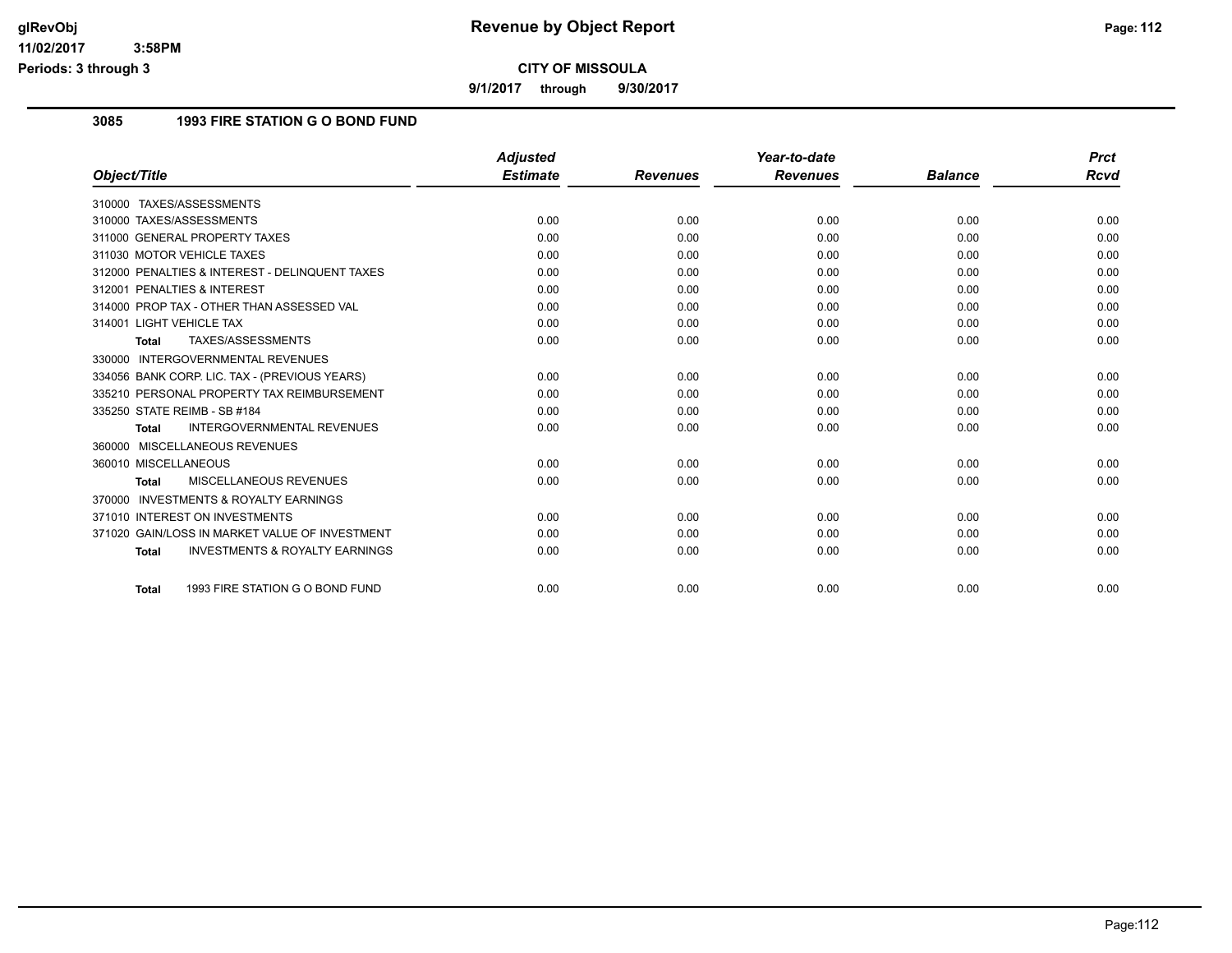**9/1/2017 through 9/30/2017**

**3090 2004 AQUATICS BOND**

**3090 2004 AQUATICS BOND**

|                                                           | <b>Adjusted</b> |                 | Year-to-date    |                | <b>Prct</b> |
|-----------------------------------------------------------|-----------------|-----------------|-----------------|----------------|-------------|
| Object/Title                                              | <b>Estimate</b> | <b>Revenues</b> | <b>Revenues</b> | <b>Balance</b> | <b>Rcvd</b> |
| 310000 TAXES/ASSESSMENTS                                  |                 |                 |                 |                |             |
| 310000 TAXES/ASSESSMENTS                                  | 0.00            | 0.00            | 0.00            | 0.00           | 0.00        |
| 311000 GENERAL PROPERTY TAXES                             | 0.00            | 0.00            | 0.00            | 0.00           | 0.00        |
| 311030 MOTOR VEHICLE TAXES                                | 0.00            | 0.00            | 0.00            | 0.00           | 0.00        |
| 312000 PENALTIES & INTEREST - DELINQUENT TAXES            | 0.00            | 0.00            | 0.00            | 0.00           | 0.00        |
| 312001 PENALTIES & INTEREST                               | 0.00            | 0.00            | 0.00            | 0.00           | 0.00        |
| 314000 PROP TAX - OTHER THAN ASSESSED VAL                 | 0.00            | 0.00            | 0.00            | 0.00           | 0.00        |
| 314001 LIGHT VEHICLE TAX                                  | 0.00            | 0.00            | 0.00            | 0.00           | 0.00        |
| TAXES/ASSESSMENTS<br><b>Total</b>                         | 0.00            | 0.00            | 0.00            | 0.00           | 0.00        |
| 330000 INTERGOVERNMENTAL REVENUES                         |                 |                 |                 |                |             |
| 334056 BANK CORP. LIC. TAX - (PREVIOUS YEARS)             | 0.00            | 0.00            | 0.00            | 0.00           | 0.00        |
| 335210 PERSONAL PROPERTY TAX REIMBURSEMENT                | 0.00            | 0.00            | 0.00            | 0.00           | 0.00        |
| 335250 STATE REIMB - SB #184                              | 0.00            | 0.00            | 0.00            | 0.00           | 0.00        |
| <b>INTERGOVERNMENTAL REVENUES</b><br><b>Total</b>         | 0.00            | 0.00            | 0.00            | 0.00           | 0.00        |
| MISCELLANEOUS REVENUES<br>360000                          |                 |                 |                 |                |             |
| 360010 MISCELLANEOUS                                      | 0.00            | 0.00            | 0.00            | 0.00           | 0.00        |
| <b>MISCELLANEOUS REVENUES</b><br><b>Total</b>             | 0.00            | 0.00            | 0.00            | 0.00           | 0.00        |
| <b>INVESTMENTS &amp; ROYALTY EARNINGS</b><br>370000       |                 |                 |                 |                |             |
| 371010 INTEREST ON INVESTMENTS                            | 0.00            | 0.00            | 0.00            | 0.00           | 0.00        |
| 371020 GAIN/LOSS IN MARKET VALUE OF INVESTMENTS           | 0.00            | 0.00            | 0.00            | 0.00           | 0.00        |
| <b>INVESTMENTS &amp; ROYALTY EARNINGS</b><br><b>Total</b> | 0.00            | 0.00            | 0.00            | 0.00           | 0.00        |
| OTHER FINANCING SOURCES<br>380000                         |                 |                 |                 |                |             |
| 383043 TRANSFERS FROM IMPACT FEES                         | 0.00            | 0.00            | 0.00            | 0.00           | 0.00        |
| OTHER FINANCING SOURCES<br><b>Total</b>                   | 0.00            | 0.00            | 0.00            | 0.00           | 0.00        |
| 2004 AQUATICS BOND<br><b>Total</b>                        | 0.00            | 0.00            | 0.00            | 0.00           | 0.00        |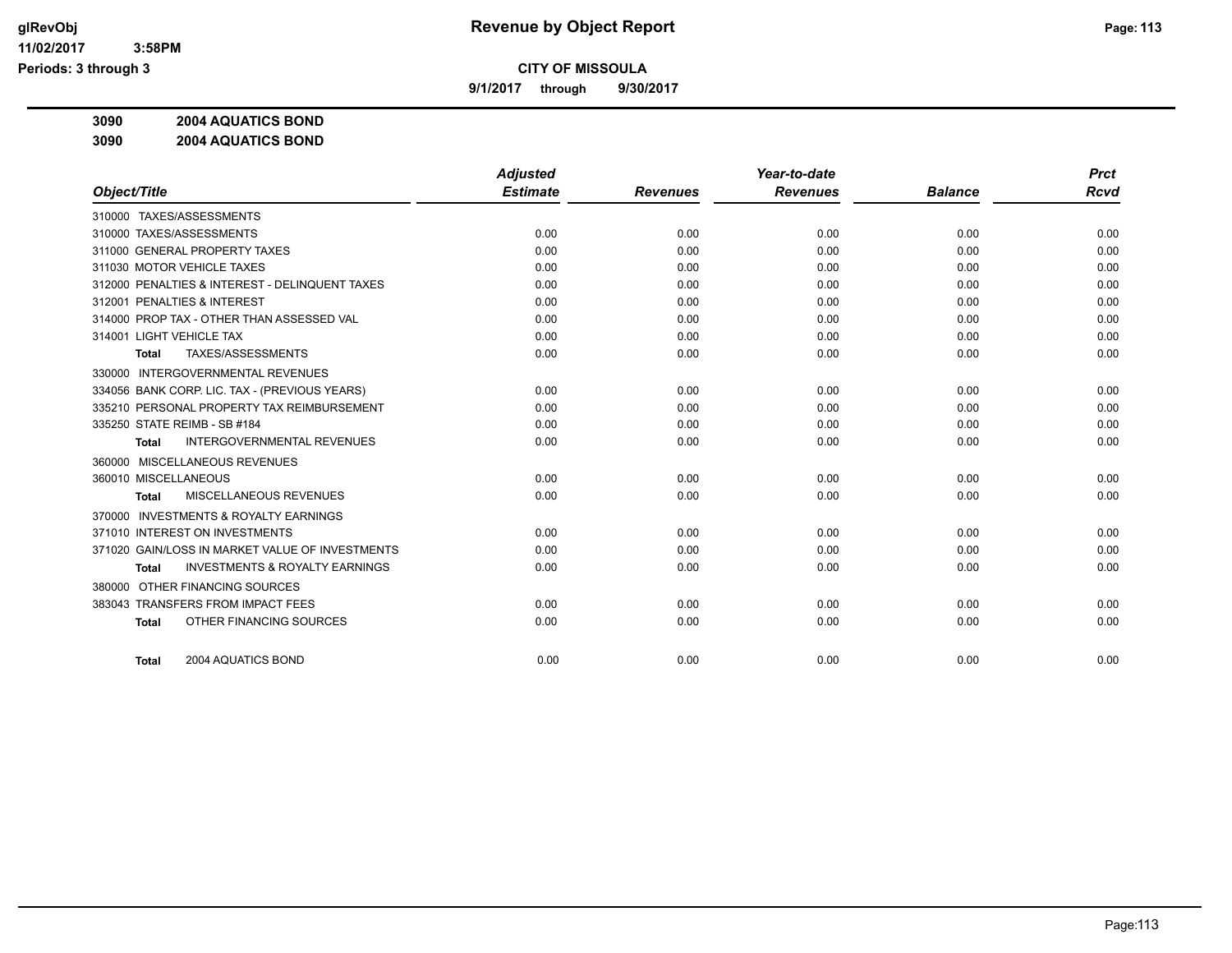**CITY OF MISSOULA**

**9/1/2017 through 9/30/2017**

### **3090 2004 AQUATICS BOND**

 **3:58PM**

|                                                           | <b>Adjusted</b> |                 | Year-to-date    |                | <b>Prct</b> |
|-----------------------------------------------------------|-----------------|-----------------|-----------------|----------------|-------------|
| Object/Title                                              | <b>Estimate</b> | <b>Revenues</b> | <b>Revenues</b> | <b>Balance</b> | <b>Rcvd</b> |
| 310000 TAXES/ASSESSMENTS                                  |                 |                 |                 |                |             |
| 310000 TAXES/ASSESSMENTS                                  | 0.00            | 0.00            | 0.00            | 0.00           | 0.00        |
| 311000 GENERAL PROPERTY TAXES                             | 0.00            | 0.00            | 0.00            | 0.00           | 0.00        |
| 311030 MOTOR VEHICLE TAXES                                | 0.00            | 0.00            | 0.00            | 0.00           | 0.00        |
| 312000 PENALTIES & INTEREST - DELINQUENT TAXES            | 0.00            | 0.00            | 0.00            | 0.00           | 0.00        |
| 312001 PENALTIES & INTEREST                               | 0.00            | 0.00            | 0.00            | 0.00           | 0.00        |
| 314000 PROP TAX - OTHER THAN ASSESSED VAL                 | 0.00            | 0.00            | 0.00            | 0.00           | 0.00        |
| 314001 LIGHT VEHICLE TAX                                  | 0.00            | 0.00            | 0.00            | 0.00           | 0.00        |
| TAXES/ASSESSMENTS<br><b>Total</b>                         | 0.00            | 0.00            | 0.00            | 0.00           | 0.00        |
| 330000 INTERGOVERNMENTAL REVENUES                         |                 |                 |                 |                |             |
| 334056 BANK CORP. LIC. TAX - (PREVIOUS YEARS)             | 0.00            | 0.00            | 0.00            | 0.00           | 0.00        |
| 335210 PERSONAL PROPERTY TAX REIMBURSEMENT                | 0.00            | 0.00            | 0.00            | 0.00           | 0.00        |
| 335250 STATE REIMB - SB #184                              | 0.00            | 0.00            | 0.00            | 0.00           | 0.00        |
| <b>INTERGOVERNMENTAL REVENUES</b><br><b>Total</b>         | 0.00            | 0.00            | 0.00            | 0.00           | 0.00        |
| 360000 MISCELLANEOUS REVENUES                             |                 |                 |                 |                |             |
| 360010 MISCELLANEOUS                                      | 0.00            | 0.00            | 0.00            | 0.00           | 0.00        |
| MISCELLANEOUS REVENUES<br><b>Total</b>                    | 0.00            | 0.00            | 0.00            | 0.00           | 0.00        |
| 370000 INVESTMENTS & ROYALTY EARNINGS                     |                 |                 |                 |                |             |
| 371010 INTEREST ON INVESTMENTS                            | 0.00            | 0.00            | 0.00            | 0.00           | 0.00        |
| 371020 GAIN/LOSS IN MARKET VALUE OF INVESTMENT            | 0.00            | 0.00            | 0.00            | 0.00           | 0.00        |
| <b>INVESTMENTS &amp; ROYALTY EARNINGS</b><br><b>Total</b> | 0.00            | 0.00            | 0.00            | 0.00           | 0.00        |
| 380000 OTHER FINANCING SOURCES                            |                 |                 |                 |                |             |
| 383043 TRANSFERS FROM IMPACT FEES                         | 0.00            | 0.00            | 0.00            | 0.00           | 0.00        |
| OTHER FINANCING SOURCES<br><b>Total</b>                   | 0.00            | 0.00            | 0.00            | 0.00           | 0.00        |
| 2004 AQUATICS BOND<br><b>Total</b>                        | 0.00            | 0.00            | 0.00            | 0.00           | 0.00        |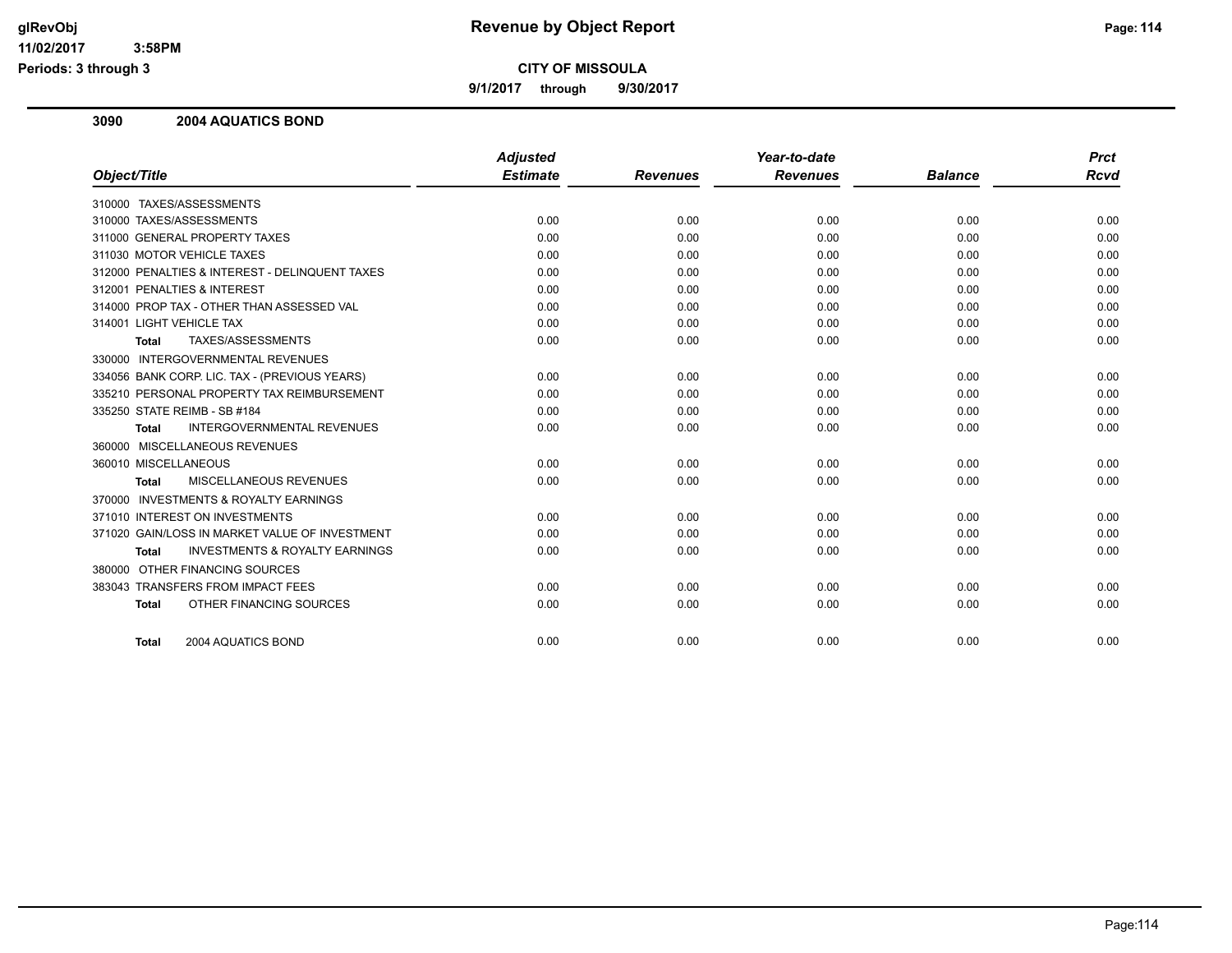**3:58PM**

**CITY OF MISSOULA**

**9/1/2017 through 9/30/2017**

# **3091 SERIES 2012A AQUATICS REFUNDING BOND**

## **3091 SERIES 2012A AQUATICS REFUNDING BOND**

|                             |                                                 | <b>Adjusted</b> |                 | Year-to-date    |                | <b>Prct</b> |
|-----------------------------|-------------------------------------------------|-----------------|-----------------|-----------------|----------------|-------------|
| Object/Title                |                                                 | <b>Estimate</b> | <b>Revenues</b> | <b>Revenues</b> | <b>Balance</b> | Rcvd        |
| 310000 TAXES/ASSESSMENTS    |                                                 |                 |                 |                 |                |             |
| 310000 TAXES/ASSESSMENTS    |                                                 | 0.00            | 0.00            | 0.00            | 0.00           | 0.00        |
|                             | 311000 GENERAL PROPERTY TAXES                   | 591,848.00      | 3,468.41        | 0.00            | 591,848.00     | 0.00        |
|                             | 312000 PENALTIES & INTEREST - DELINQUENT TAXES  | 0.00            | 0.00            | 0.00            | 0.00           | 0.00        |
| 312001 PENALTIES & INTEREST |                                                 | 0.00            | 186.57          | 0.00            | 0.00           | 0.00        |
|                             | 314000 PROP TAX - OTHER THAN ASSESSED VAL       | 0.00            | 0.00            | 0.00            | 0.00           | 0.00        |
| Total                       | TAXES/ASSESSMENTS                               | 591,848.00      | 3,654.98        | 0.00            | 591,848.00     | 0.00        |
|                             | 360000 MISCELLANEOUS REVENUES                   |                 |                 |                 |                |             |
| 360010 MISCELLANEOUS        |                                                 | 6,730.00        | 0.00            | 0.00            | 6,730.00       | 0.00        |
| Total                       | <b>MISCELLANEOUS REVENUES</b>                   | 6,730.00        | 0.00            | 0.00            | 6,730.00       | 0.00        |
| 370000                      | <b>INVESTMENTS &amp; ROYALTY EARNINGS</b>       |                 |                 |                 |                |             |
|                             | 371010 INTEREST ON INVESTMENTS                  | 0.00            | 0.00            | 0.00            | 0.00           | 0.00        |
|                             | 371020 GAIN/LOSS IN MARKET VALUE OF INVESTMENTS | 0.00            | 0.00            | 0.00            | 0.00           | 0.00        |
| Total                       | <b>INVESTMENTS &amp; ROYALTY EARNINGS</b>       | 0.00            | 0.00            | 0.00            | 0.00           | 0.00        |
| 380000                      | OTHER FINANCING SOURCES                         |                 |                 |                 |                |             |
| 381010 BOND PROCEEDS        |                                                 | 0.00            | 0.00            | 0.00            | 0.00           | 0.00        |
| Total                       | OTHER FINANCING SOURCES                         | 0.00            | 0.00            | 0.00            | 0.00           | 0.00        |
| Total                       | SERIES 2012A AQUATICS REFUNDING BONI            | 598,578.00      | 3,654.98        | 0.00            | 598,578.00     | 0.00        |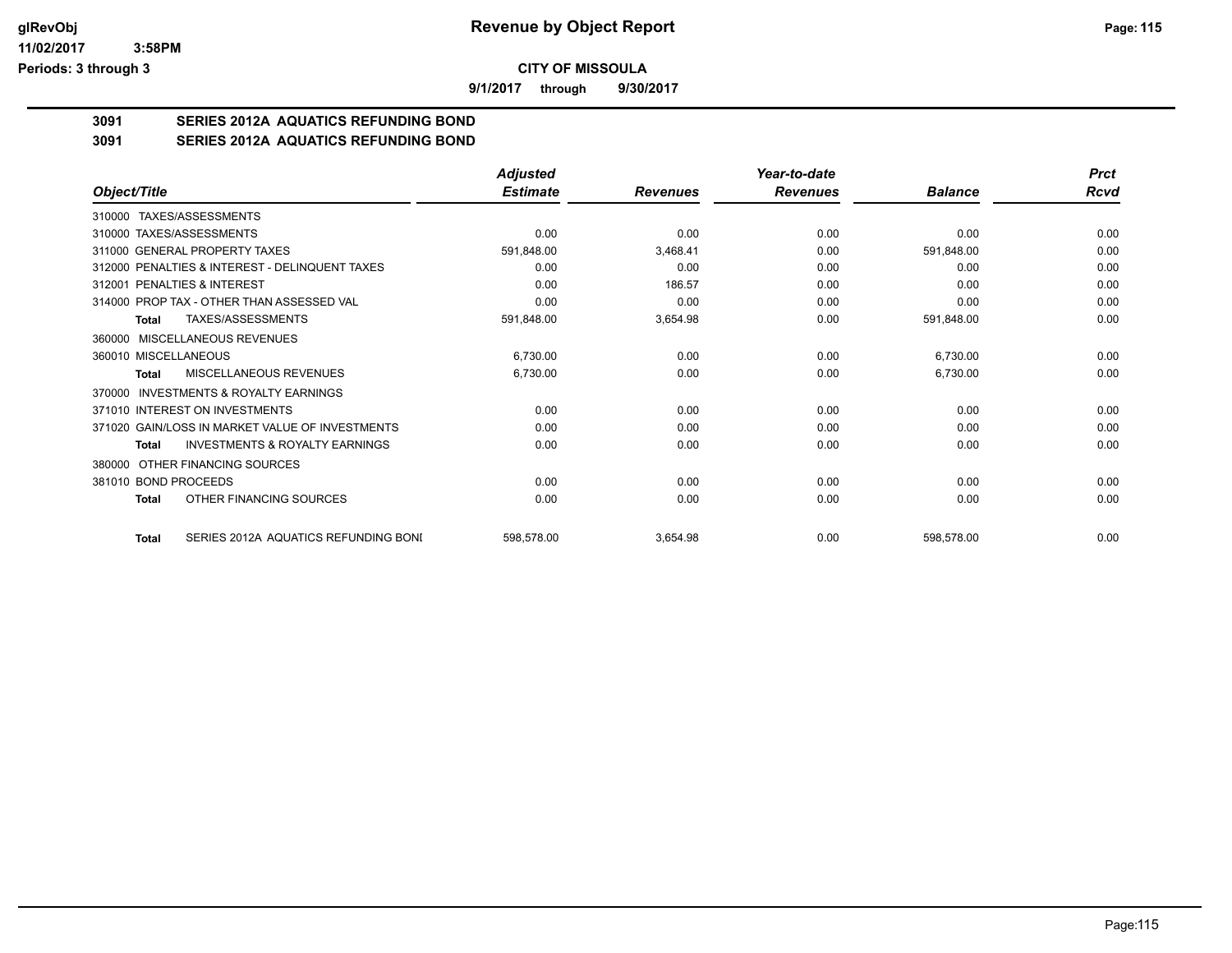**9/1/2017 through 9/30/2017**

## **3091 SERIES 2012A AQUATICS REFUNDING BOND**

| <b>Rcvd</b> |
|-------------|
|             |
|             |
| 0.00        |
| 0.00        |
| 0.00        |
| 0.00        |
| 0.00        |
| 0.00        |
|             |
| 0.00        |
| 0.00        |
|             |
| 0.00        |
| 0.00        |
| 0.00        |
|             |
| 0.00        |
| 0.00        |
| 0.00        |
|             |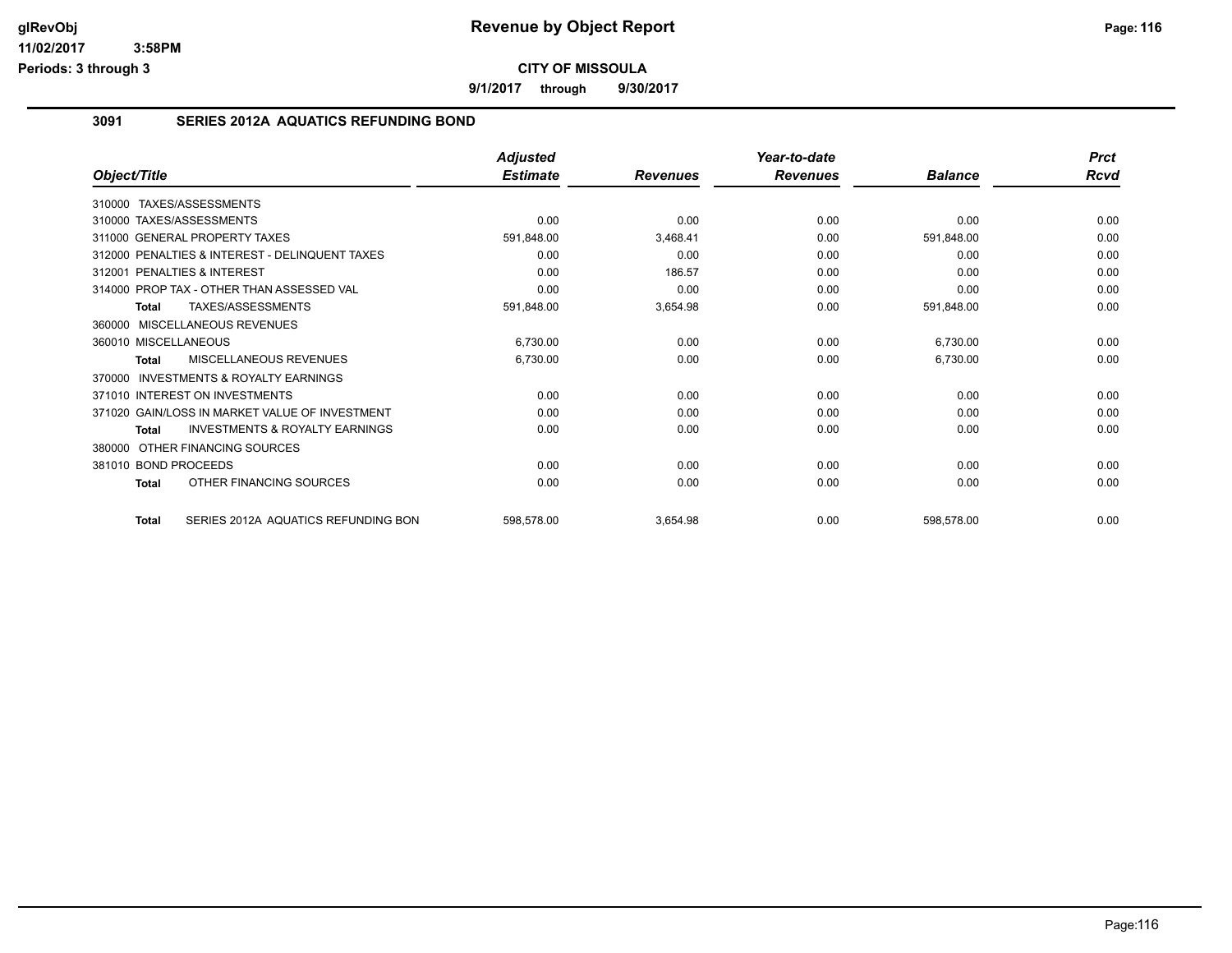**9/1/2017 through 9/30/2017**

# **3092 Series 2013A GO REFUNDING BONDS**

## **3092 Series 2013A GO REFUNDING BONDS**

|                                                     | <b>Adjusted</b> |                 | Year-to-date    |                | <b>Prct</b> |
|-----------------------------------------------------|-----------------|-----------------|-----------------|----------------|-------------|
| Object/Title                                        | <b>Estimate</b> | <b>Revenues</b> | <b>Revenues</b> | <b>Balance</b> | Rcvd        |
| 310000 TAXES/ASSESSMENTS                            |                 |                 |                 |                |             |
| 310000 TAXES/ASSESSMENTS                            | 0.00            | 0.00            | 0.00            | 0.00           | 0.00        |
| 311000 GENERAL PROPERTY TAXES                       | 546,780.00      | 3,909.19        | 0.00            | 546,780.00     | 0.00        |
| 312000 PENALTIES & INTEREST - DELINQUENT TAXES      | 0.00            | 0.00            | 0.00            | 0.00           | 0.00        |
| 312001 PENALTIES & INTEREST                         | 0.00            | 205.99          | 0.00            | 0.00           | 0.00        |
| TAXES/ASSESSMENTS<br>Total                          | 546,780.00      | 4,115.18        | 0.00            | 546,780.00     | 0.00        |
| <b>MISCELLANEOUS REVENUES</b><br>360000             |                 |                 |                 |                |             |
| 360010 MISCELLANEOUS                                | 186,834.00      | 0.00            | 0.00            | 186,834.00     | 0.00        |
| MISCELLANEOUS REVENUES<br>Total                     | 186,834.00      | 0.00            | 0.00            | 186,834.00     | 0.00        |
| <b>INVESTMENTS &amp; ROYALTY EARNINGS</b><br>370000 |                 |                 |                 |                |             |
| 371010 INTEREST ON INVESTMENTS                      | 0.00            | 0.00            | 0.00            | 0.00           | 0.00        |
| 371020 GAIN/LOSS IN MARKET VALUE OF INVESTMENTS     | 0.00            | 0.00            | 0.00            | 0.00           | 0.00        |
| <b>INVESTMENTS &amp; ROYALTY EARNINGS</b><br>Total  | 0.00            | 0.00            | 0.00            | 0.00           | 0.00        |
| OTHER FINANCING SOURCES<br>380000                   |                 |                 |                 |                |             |
| 381010 BOND PROCEEDS                                | 0.00            | 0.00            | 0.00            | 0.00           | 0.00        |
| OTHER FINANCING SOURCES<br><b>Total</b>             | 0.00            | 0.00            | 0.00            | 0.00           | 0.00        |
| Series 2013A GO REFUNDING BONDS<br><b>Total</b>     | 733,614.00      | 4,115.18        | 0.00            | 733,614.00     | 0.00        |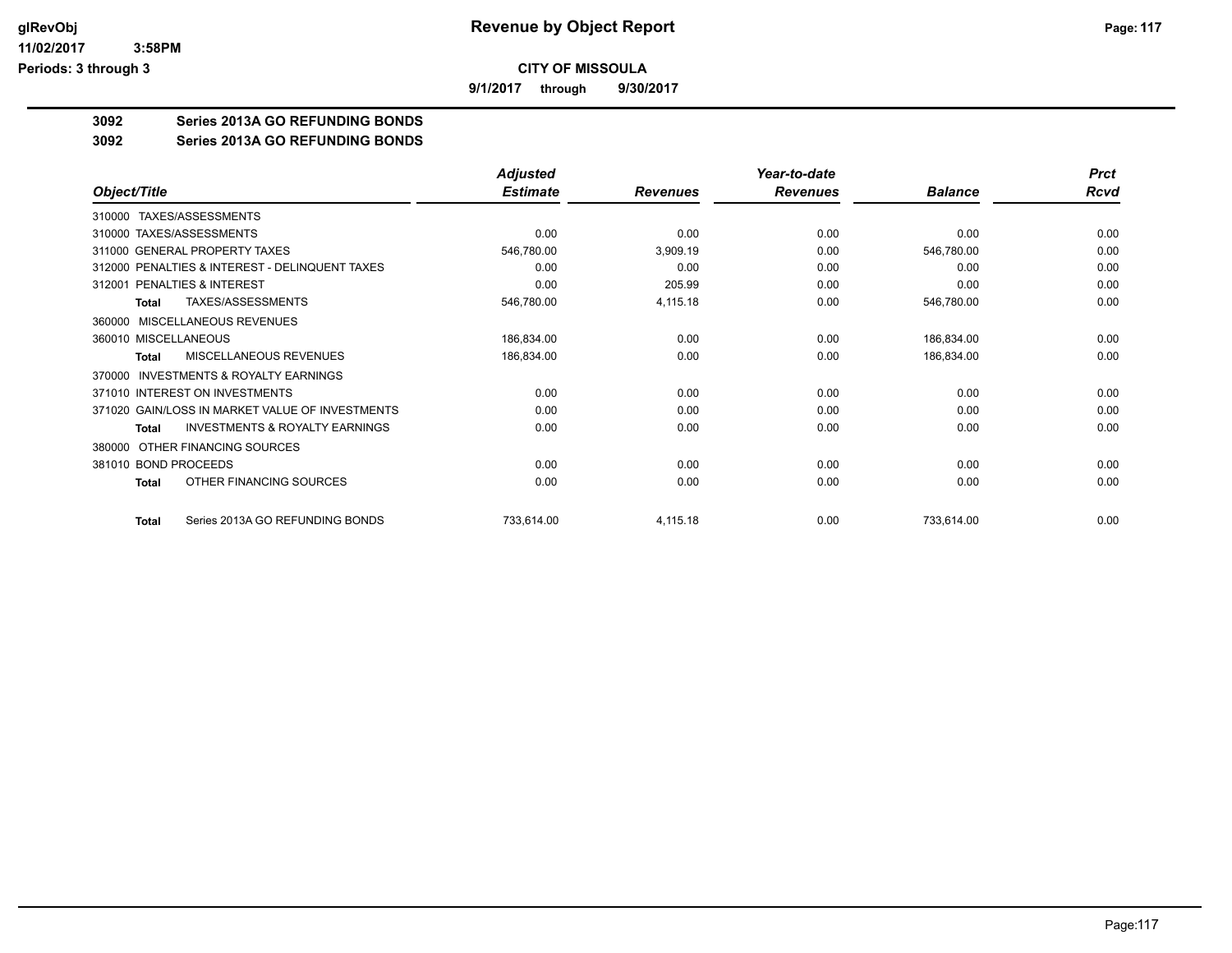**9/1/2017 through 9/30/2017**

## **3092 Series 2013A GO REFUNDING BONDS**

|                                                           | <b>Adjusted</b> |                 | Year-to-date    |                | <b>Prct</b> |
|-----------------------------------------------------------|-----------------|-----------------|-----------------|----------------|-------------|
| Object/Title                                              | <b>Estimate</b> | <b>Revenues</b> | <b>Revenues</b> | <b>Balance</b> | <b>Rcvd</b> |
| TAXES/ASSESSMENTS<br>310000                               |                 |                 |                 |                |             |
| 310000 TAXES/ASSESSMENTS                                  | 0.00            | 0.00            | 0.00            | 0.00           | 0.00        |
| 311000 GENERAL PROPERTY TAXES                             | 546,780.00      | 3,909.19        | 0.00            | 546,780.00     | 0.00        |
| 312000 PENALTIES & INTEREST - DELINQUENT TAXES            | 0.00            | 0.00            | 0.00            | 0.00           | 0.00        |
| 312001 PENALTIES & INTEREST                               | 0.00            | 205.99          | 0.00            | 0.00           | 0.00        |
| TAXES/ASSESSMENTS<br><b>Total</b>                         | 546,780.00      | 4,115.18        | 0.00            | 546,780.00     | 0.00        |
| 360000 MISCELLANEOUS REVENUES                             |                 |                 |                 |                |             |
| 360010 MISCELLANEOUS                                      | 186,834.00      | 0.00            | 0.00            | 186,834.00     | 0.00        |
| <b>MISCELLANEOUS REVENUES</b><br><b>Total</b>             | 186,834.00      | 0.00            | 0.00            | 186,834.00     | 0.00        |
| <b>INVESTMENTS &amp; ROYALTY EARNINGS</b><br>370000       |                 |                 |                 |                |             |
| 371010 INTEREST ON INVESTMENTS                            | 0.00            | 0.00            | 0.00            | 0.00           | 0.00        |
| 371020 GAIN/LOSS IN MARKET VALUE OF INVESTMENT            | 0.00            | 0.00            | 0.00            | 0.00           | 0.00        |
| <b>INVESTMENTS &amp; ROYALTY EARNINGS</b><br><b>Total</b> | 0.00            | 0.00            | 0.00            | 0.00           | 0.00        |
| OTHER FINANCING SOURCES<br>380000                         |                 |                 |                 |                |             |
| 381010 BOND PROCEEDS                                      | 0.00            | 0.00            | 0.00            | 0.00           | 0.00        |
| OTHER FINANCING SOURCES<br><b>Total</b>                   | 0.00            | 0.00            | 0.00            | 0.00           | 0.00        |
| Series 2013A GO REFUNDING BONDS<br><b>Total</b>           | 733,614.00      | 4,115.18        | 0.00            | 733,614.00     | 0.00        |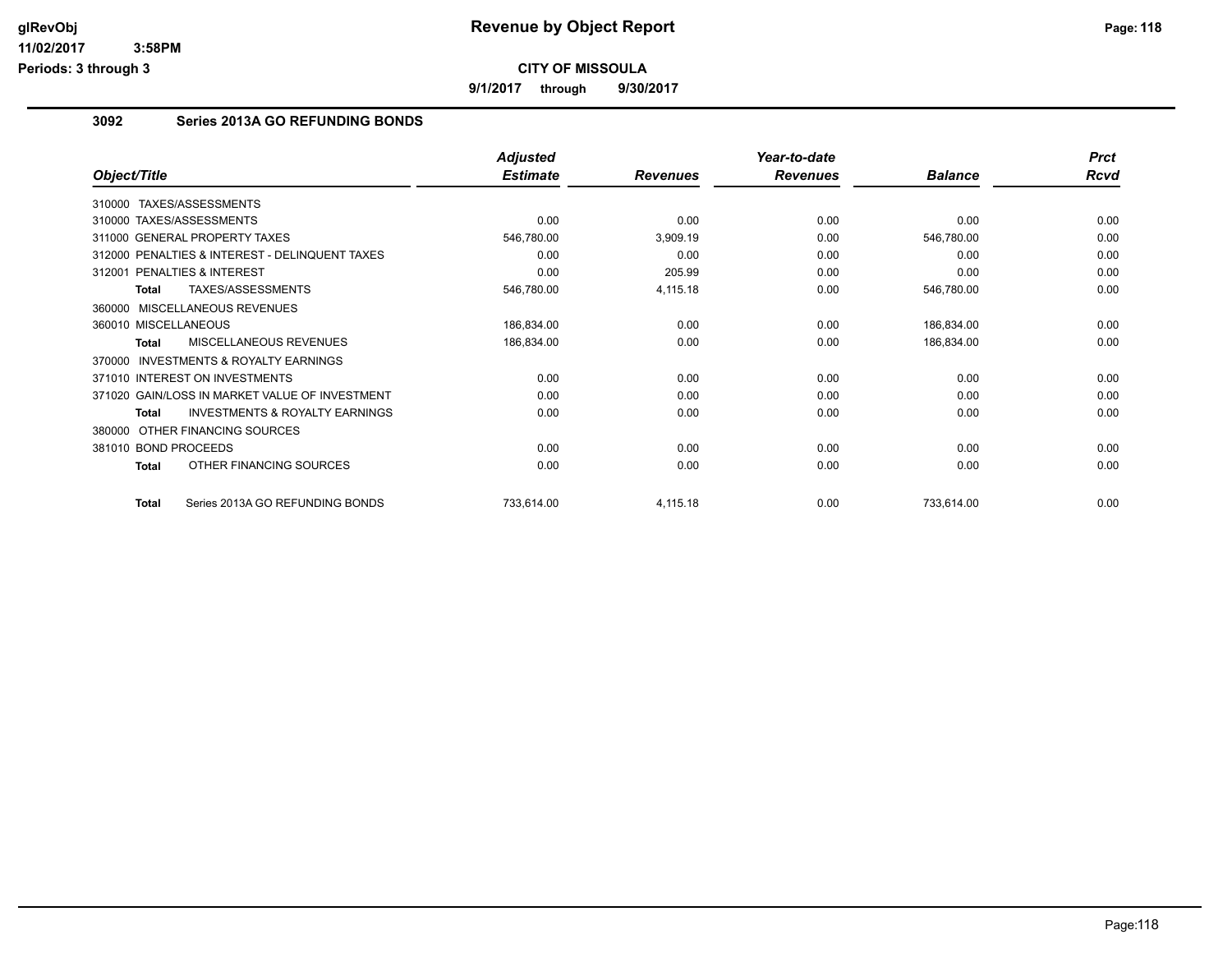**3:58PM**

**CITY OF MISSOULA**

**9/1/2017 through 9/30/2017**

# **3095 2004 REFUNDING BONDS DEBT SERVICE**

## **3095 2004 REFUNDING BONDS DEBT SERVICE**

|                                                    | <b>Adjusted</b> |                 | Year-to-date    |                | <b>Prct</b> |
|----------------------------------------------------|-----------------|-----------------|-----------------|----------------|-------------|
| Object/Title                                       | <b>Estimate</b> | <b>Revenues</b> | <b>Revenues</b> | <b>Balance</b> | <b>Rcvd</b> |
| 310000 TAXES/ASSESSMENTS                           |                 |                 |                 |                |             |
| 310000 TAXES/ASSESSMENTS                           | 0.00            | 0.00            | 0.00            | 0.00           | 0.00        |
| 311000 GENERAL PROPERTY TAXES                      | 0.00            | 17.70           | 0.00            | 0.00           | 0.00        |
| 311030 MOTOR VEHICLE TAXES                         | 0.00            | 0.00            | 0.00            | 0.00           | 0.00        |
| 312000 PENALTIES & INTEREST - DELINQUENT TAXES     | 0.00            | 0.00            | 0.00            | 0.00           | 0.00        |
| 312001 PENALTIES & INTEREST                        | 0.00            | 8.85            | 0.00            | 0.00           | 0.00        |
| 314000 PROP TAX - OTHER THAN ASSESSED VAL          | 0.00            | 0.00            | 0.00            | 0.00           | 0.00        |
| 314001 LIGHT VEHICLE TAX                           | 0.00            | 0.00            | 0.00            | 0.00           | 0.00        |
| TAXES/ASSESSMENTS<br>Total                         | 0.00            | 26.55           | 0.00            | 0.00           | 0.00        |
| 330000 INTERGOVERNMENTAL REVENUES                  |                 |                 |                 |                |             |
| 334056 BANK CORP. LIC. TAX - (PREVIOUS YEARS)      | 0.00            | 0.00            | 0.00            | 0.00           | 0.00        |
| 335210 PERSONAL PROPERTY TAX REIMBURSEMENT         | 0.00            | 0.00            | 0.00            | 0.00           | 0.00        |
| 335250 STATE REIMB - SB #184                       | 0.00            | 0.00            | 0.00            | 0.00           | 0.00        |
| <b>INTERGOVERNMENTAL REVENUES</b><br><b>Total</b>  | 0.00            | 0.00            | 0.00            | 0.00           | 0.00        |
| 360000 MISCELLANEOUS REVENUES                      |                 |                 |                 |                |             |
| 360010 MISCELLANEOUS                               | 1,498.00        | 0.00            | 0.00            | 1,498.00       | 0.00        |
| <b>MISCELLANEOUS REVENUES</b><br>Total             | 1,498.00        | 0.00            | 0.00            | 1,498.00       | 0.00        |
| 370000 INVESTMENTS & ROYALTY EARNINGS              |                 |                 |                 |                |             |
| 371010 INTEREST ON INVESTMENTS                     | 0.00            | 0.00            | 0.00            | 0.00           | 0.00        |
| 371020 GAIN/LOSS IN MARKET VALUE OF INVESTMENTS    | 0.00            | 0.00            | 0.00            | 0.00           | 0.00        |
| <b>INVESTMENTS &amp; ROYALTY EARNINGS</b><br>Total | 0.00            | 0.00            | 0.00            | 0.00           | 0.00        |
| 380000 OTHER FINANCING SOURCES                     |                 |                 |                 |                |             |
| 380000 OTHER FINANCING SOURCES                     | 0.00            | 0.00            | 0.00            | 0.00           | 0.00        |
| 381009 TRANSFERS IN                                | 0.00            | 0.00            | 0.00            | 0.00           | 0.00        |
| 381010 BOND PROCEEDS                               | 0.00            | 0.00            | 0.00            | 0.00           | 0.00        |
| 383043 TRANSFERS FROM IMPACT FEES                  | 0.00            | 0.00            | 0.00            | 0.00           | 0.00        |
| OTHER FINANCING SOURCES<br><b>Total</b>            | 0.00            | 0.00            | 0.00            | 0.00           | 0.00        |
| 2004 REFUNDING BONDS DEBT SERVICE<br>Total         | 1.498.00        | 26.55           | 0.00            | 1.498.00       | 0.00        |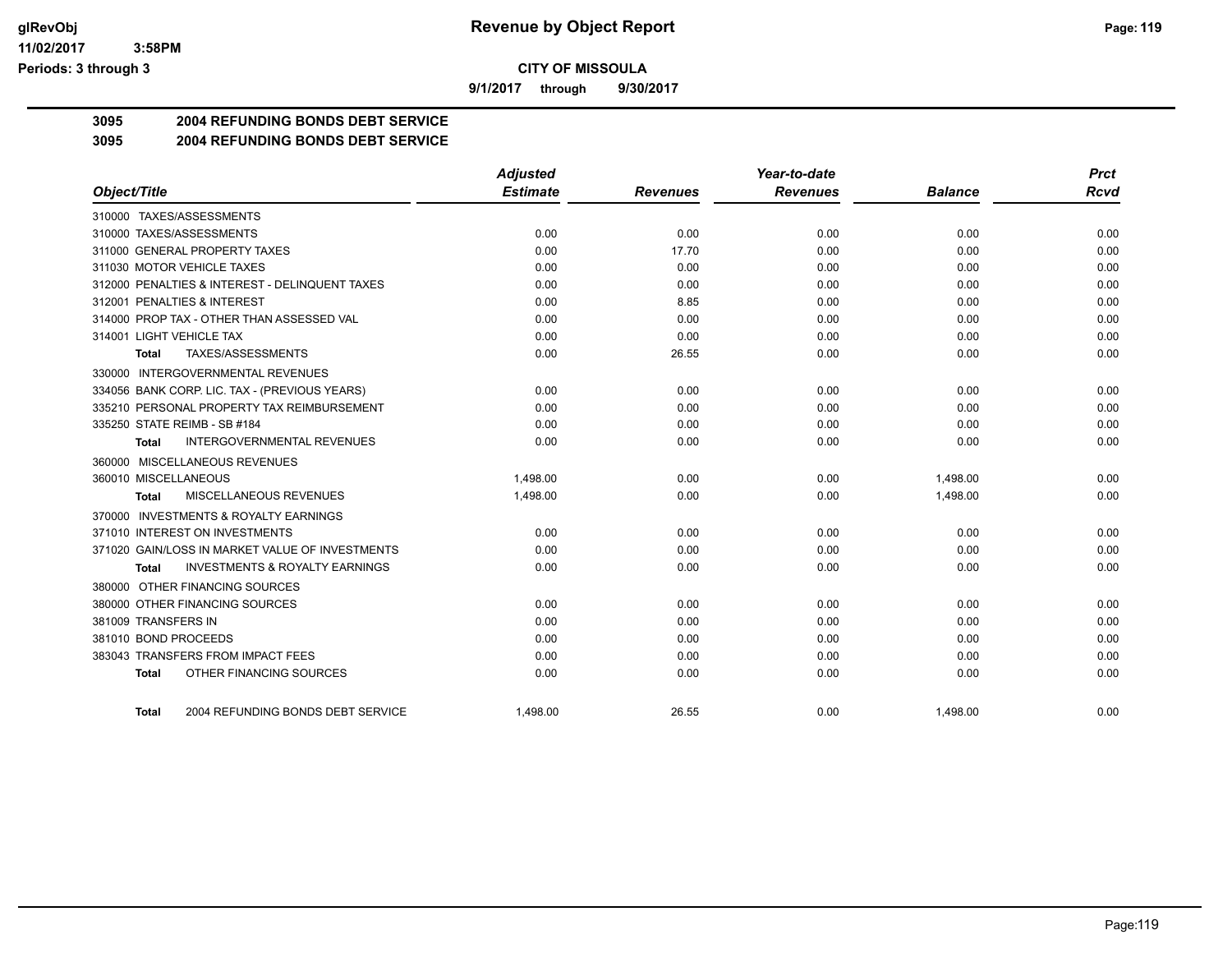**9/1/2017 through 9/30/2017**

## **3095 2004 REFUNDING BONDS DEBT SERVICE**

| Object/Title             |                                                | <b>Adjusted</b><br><b>Estimate</b> | <b>Revenues</b> | Year-to-date<br><b>Revenues</b> | <b>Balance</b> | <b>Prct</b><br>Rcvd |
|--------------------------|------------------------------------------------|------------------------------------|-----------------|---------------------------------|----------------|---------------------|
|                          |                                                |                                    |                 |                                 |                |                     |
|                          | 310000 TAXES/ASSESSMENTS                       |                                    |                 |                                 |                |                     |
| 310000 TAXES/ASSESSMENTS |                                                | 0.00                               | 0.00            | 0.00                            | 0.00           | 0.00                |
|                          | 311000 GENERAL PROPERTY TAXES                  | 0.00                               | 17.70           | 0.00                            | 0.00           | 0.00                |
|                          | 311030 MOTOR VEHICLE TAXES                     | 0.00                               | 0.00            | 0.00                            | 0.00           | 0.00                |
|                          | 312000 PENALTIES & INTEREST - DELINQUENT TAXES | 0.00                               | 0.00            | 0.00                            | 0.00           | 0.00                |
|                          | 312001 PENALTIES & INTEREST                    | 0.00                               | 8.85            | 0.00                            | 0.00           | 0.00                |
|                          | 314000 PROP TAX - OTHER THAN ASSESSED VAL      | 0.00                               | 0.00            | 0.00                            | 0.00           | 0.00                |
| 314001 LIGHT VEHICLE TAX |                                                | 0.00                               | 0.00            | 0.00                            | 0.00           | 0.00                |
| <b>Total</b>             | TAXES/ASSESSMENTS                              | 0.00                               | 26.55           | 0.00                            | 0.00           | 0.00                |
|                          | 330000 INTERGOVERNMENTAL REVENUES              |                                    |                 |                                 |                |                     |
|                          | 334056 BANK CORP. LIC. TAX - (PREVIOUS YEARS)  | 0.00                               | 0.00            | 0.00                            | 0.00           | 0.00                |
|                          | 335210 PERSONAL PROPERTY TAX REIMBURSEMENT     | 0.00                               | 0.00            | 0.00                            | 0.00           | 0.00                |
|                          | 335250 STATE REIMB - SB #184                   | 0.00                               | 0.00            | 0.00                            | 0.00           | 0.00                |
| <b>Total</b>             | <b>INTERGOVERNMENTAL REVENUES</b>              | 0.00                               | 0.00            | 0.00                            | 0.00           | 0.00                |
|                          | 360000 MISCELLANEOUS REVENUES                  |                                    |                 |                                 |                |                     |
| 360010 MISCELLANEOUS     |                                                | 1,498.00                           | 0.00            | 0.00                            | 1,498.00       | 0.00                |
| <b>Total</b>             | MISCELLANEOUS REVENUES                         | 1,498.00                           | 0.00            | 0.00                            | 1,498.00       | 0.00                |
|                          | 370000 INVESTMENTS & ROYALTY EARNINGS          |                                    |                 |                                 |                |                     |
|                          | 371010 INTEREST ON INVESTMENTS                 | 0.00                               | 0.00            | 0.00                            | 0.00           | 0.00                |
|                          | 371020 GAIN/LOSS IN MARKET VALUE OF INVESTMENT | 0.00                               | 0.00            | 0.00                            | 0.00           | 0.00                |
| Total                    | <b>INVESTMENTS &amp; ROYALTY EARNINGS</b>      | 0.00                               | 0.00            | 0.00                            | 0.00           | 0.00                |
|                          | 380000 OTHER FINANCING SOURCES                 |                                    |                 |                                 |                |                     |
|                          | 380000 OTHER FINANCING SOURCES                 | 0.00                               | 0.00            | 0.00                            | 0.00           | 0.00                |
| 381009 TRANSFERS IN      |                                                | 0.00                               | 0.00            | 0.00                            | 0.00           | 0.00                |
| 381010 BOND PROCEEDS     |                                                | 0.00                               | 0.00            | 0.00                            | 0.00           | 0.00                |
|                          | 383043 TRANSFERS FROM IMPACT FEES              | 0.00                               | 0.00            | 0.00                            | 0.00           | 0.00                |
| <b>Total</b>             | OTHER FINANCING SOURCES                        | 0.00                               | 0.00            | 0.00                            | 0.00           | 0.00                |
|                          |                                                |                                    |                 |                                 |                |                     |
| <b>Total</b>             | 2004 REFUNDING BONDS DEBT SERVICE              | 1,498.00                           | 26.55           | 0.00                            | 1,498.00       | 0.00                |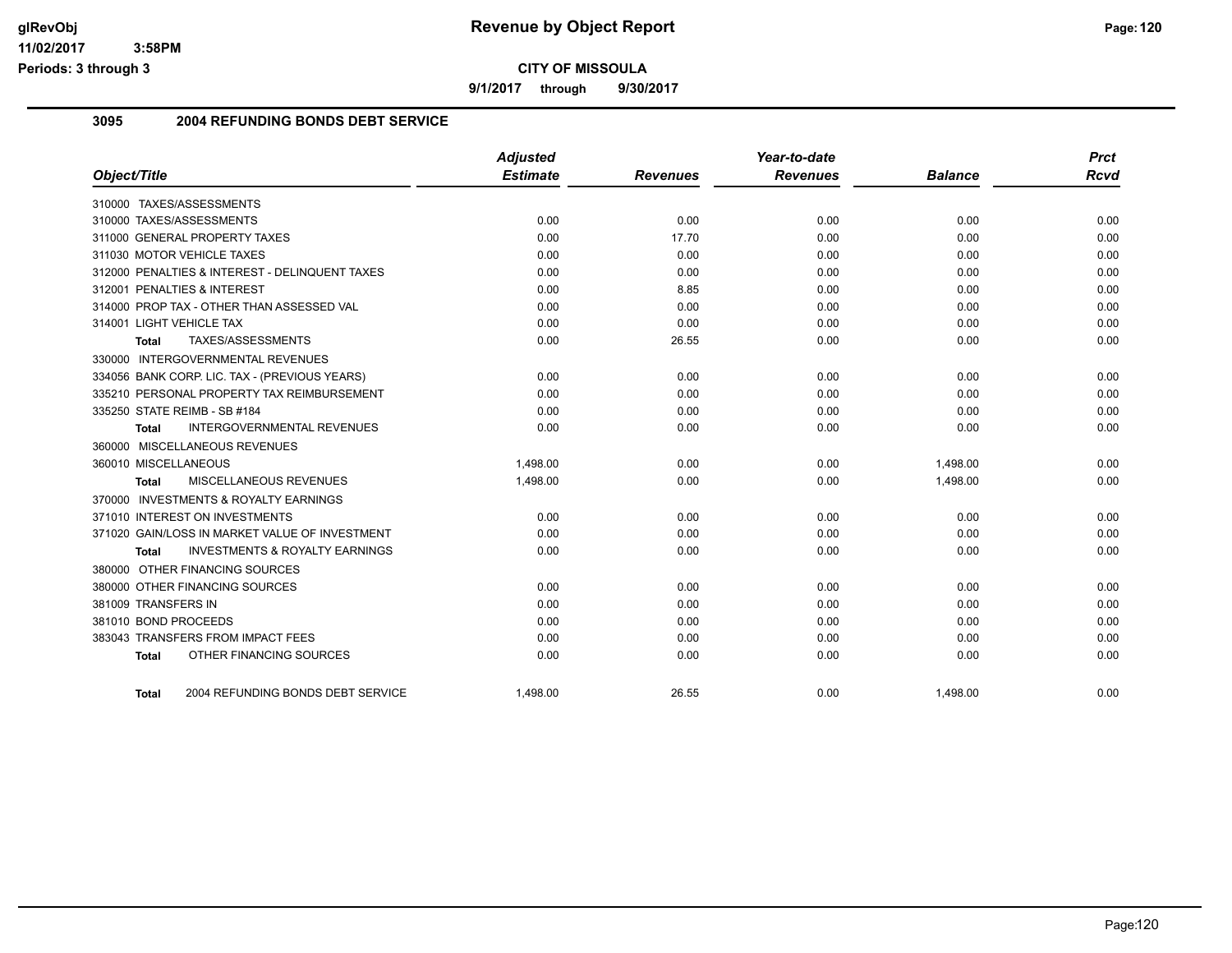**9/1/2017 through 9/30/2017**

**3096 NEW FIRE STATION GO BOND**

**3096 NEW FIRE STATION GO BOND**

|                                                           | <b>Adjusted</b> |                 | Year-to-date    |                | <b>Prct</b> |
|-----------------------------------------------------------|-----------------|-----------------|-----------------|----------------|-------------|
| Object/Title                                              | <b>Estimate</b> | <b>Revenues</b> | <b>Revenues</b> | <b>Balance</b> | <b>Rcvd</b> |
| TAXES/ASSESSMENTS<br>310000                               |                 |                 |                 |                |             |
| 310000 TAXES/ASSESSMENTS                                  | 0.00            | 0.00            | 0.00            | 0.00           | 0.00        |
| 311000 GENERAL PROPERTY TAXES                             | 0.00            | 43.49           | 0.00            | 0.00           | 0.00        |
| 311030 MOTOR VEHICLE TAXES                                | 0.00            | 0.00            | 0.00            | 0.00           | 0.00        |
| PENALTIES & INTEREST<br>312001                            | 0.00            | 15.29           | 0.00            | 0.00           | 0.00        |
| TAXES/ASSESSMENTS<br><b>Total</b>                         | 0.00            | 58.78           | 0.00            | 0.00           | 0.00        |
| 360000 MISCELLANEOUS REVENUES                             |                 |                 |                 |                |             |
| 360010 MISCELLANEOUS                                      | 154,527.00      | 0.00            | 0.00            | 154,527.00     | 0.00        |
| MISCELLANEOUS REVENUES<br><b>Total</b>                    | 154,527.00      | 0.00            | 0.00            | 154,527.00     | 0.00        |
| INVESTMENTS & ROYALTY EARNINGS<br>370000                  |                 |                 |                 |                |             |
| 371010 INTEREST ON INVESTMENTS                            | 0.00            | 0.00            | 0.00            | 0.00           | 0.00        |
| 371020 GAIN/LOSS IN MARKET VALUE OF INVESTMENTS           | 0.00            | 0.00            | 0.00            | 0.00           | 0.00        |
| <b>INVESTMENTS &amp; ROYALTY EARNINGS</b><br><b>Total</b> | 0.00            | 0.00            | 0.00            | 0.00           | 0.00        |
| OTHER FINANCING SOURCES<br>380000                         |                 |                 |                 |                |             |
| 383000 OPERATING TRANSFERS                                | 0.00            | 0.00            | 0.00            | 0.00           | 0.00        |
| OTHER FINANCING SOURCES<br><b>Total</b>                   | 0.00            | 0.00            | 0.00            | 0.00           | 0.00        |
| NEW FIRE STATION GO BOND<br><b>Total</b>                  | 154,527.00      | 58.78           | 0.00            | 154,527.00     | 0.00        |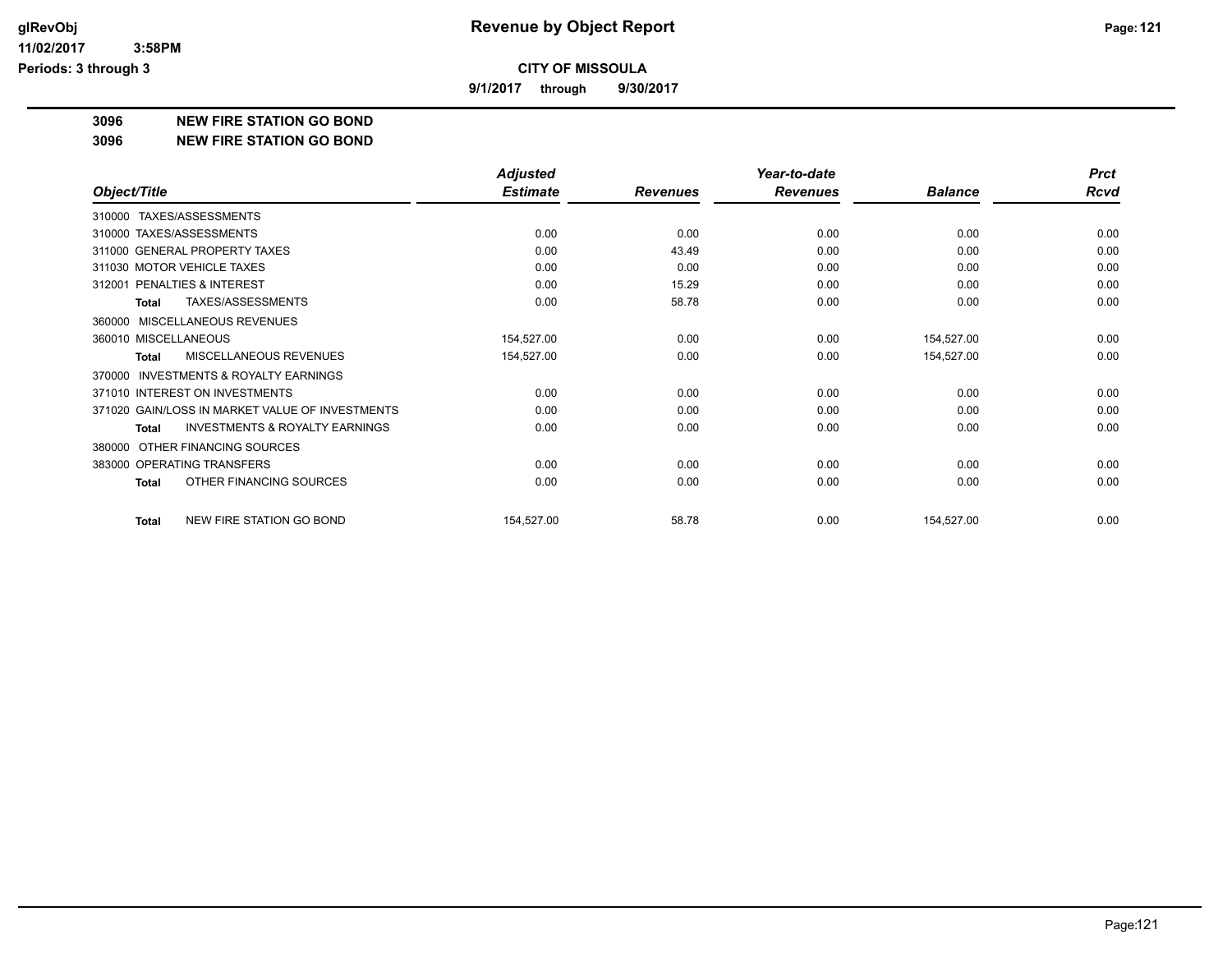**CITY OF MISSOULA**

**9/1/2017 through 9/30/2017**

## **3096 NEW FIRE STATION GO BOND**

 **3:58PM**

|                                                     | <b>Adjusted</b> |                 | Year-to-date    |                | <b>Prct</b> |
|-----------------------------------------------------|-----------------|-----------------|-----------------|----------------|-------------|
| Object/Title                                        | <b>Estimate</b> | <b>Revenues</b> | <b>Revenues</b> | <b>Balance</b> | Rcvd        |
| TAXES/ASSESSMENTS<br>310000                         |                 |                 |                 |                |             |
| 310000 TAXES/ASSESSMENTS                            | 0.00            | 0.00            | 0.00            | 0.00           | 0.00        |
| 311000 GENERAL PROPERTY TAXES                       | 0.00            | 43.49           | 0.00            | 0.00           | 0.00        |
| 311030 MOTOR VEHICLE TAXES                          | 0.00            | 0.00            | 0.00            | 0.00           | 0.00        |
| PENALTIES & INTEREST<br>312001                      | 0.00            | 15.29           | 0.00            | 0.00           | 0.00        |
| TAXES/ASSESSMENTS<br><b>Total</b>                   | 0.00            | 58.78           | 0.00            | 0.00           | 0.00        |
| 360000 MISCELLANEOUS REVENUES                       |                 |                 |                 |                |             |
| 360010 MISCELLANEOUS                                | 154,527.00      | 0.00            | 0.00            | 154,527.00     | 0.00        |
| <b>MISCELLANEOUS REVENUES</b><br>Total              | 154,527.00      | 0.00            | 0.00            | 154,527.00     | 0.00        |
| <b>INVESTMENTS &amp; ROYALTY EARNINGS</b><br>370000 |                 |                 |                 |                |             |
| 371010 INTEREST ON INVESTMENTS                      | 0.00            | 0.00            | 0.00            | 0.00           | 0.00        |
| 371020 GAIN/LOSS IN MARKET VALUE OF INVESTMENT      | 0.00            | 0.00            | 0.00            | 0.00           | 0.00        |
| <b>INVESTMENTS &amp; ROYALTY EARNINGS</b><br>Total  | 0.00            | 0.00            | 0.00            | 0.00           | 0.00        |
| OTHER FINANCING SOURCES<br>380000                   |                 |                 |                 |                |             |
| 383000 OPERATING TRANSFERS                          | 0.00            | 0.00            | 0.00            | 0.00           | 0.00        |
| OTHER FINANCING SOURCES<br><b>Total</b>             | 0.00            | 0.00            | 0.00            | 0.00           | 0.00        |
| <b>NEW FIRE STATION GO BOND</b><br><b>Total</b>     | 154,527.00      | 58.78           | 0.00            | 154,527.00     | 0.00        |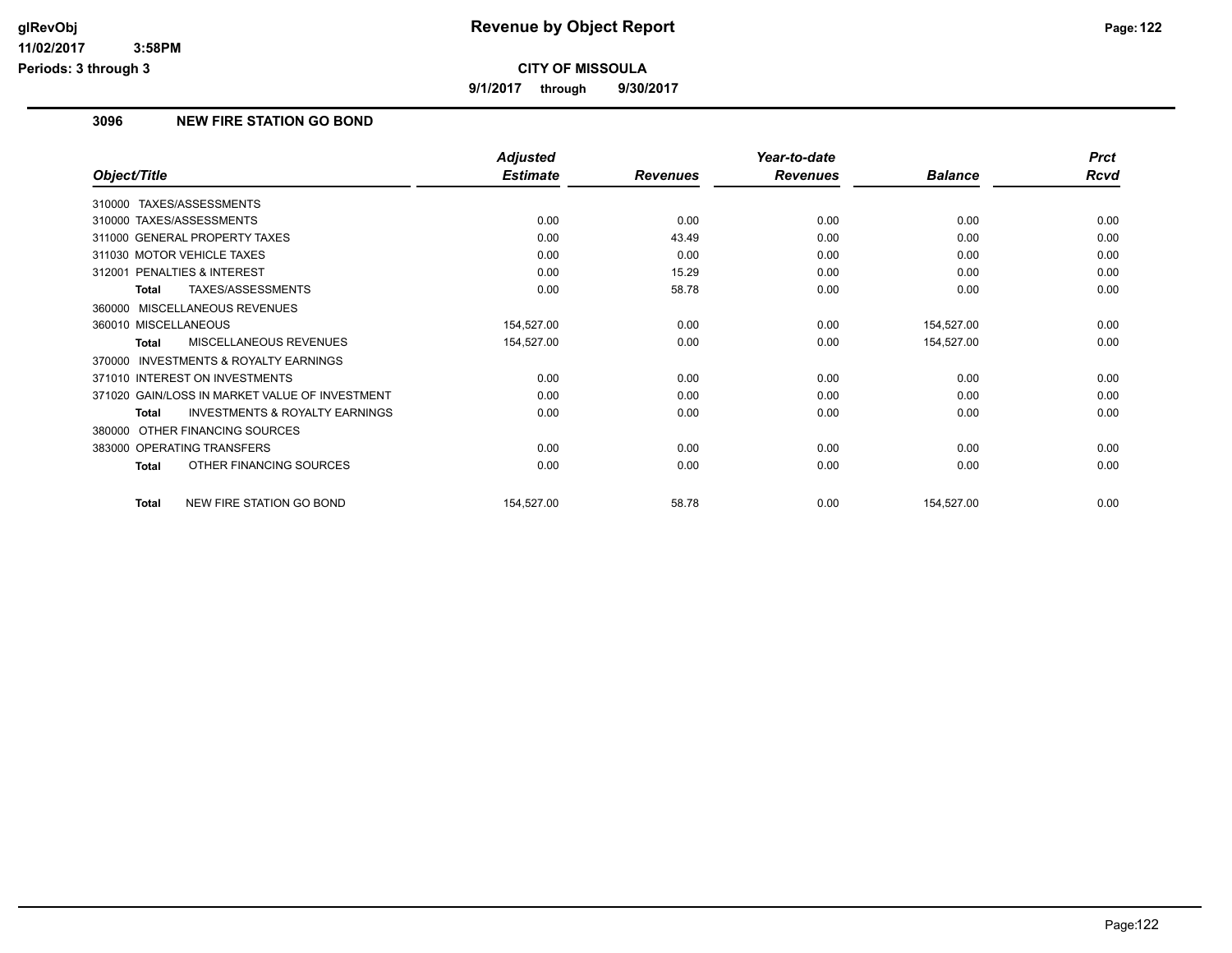**9/1/2017 through 9/30/2017**

**3097 2007 REFUNDING BONDS**

**3097 2007 REFUNDING BONDS**

|                                                     | <b>Adjusted</b> |                 | Year-to-date    |                | <b>Prct</b> |
|-----------------------------------------------------|-----------------|-----------------|-----------------|----------------|-------------|
| Object/Title                                        | <b>Estimate</b> | <b>Revenues</b> | <b>Revenues</b> | <b>Balance</b> | <b>Rcvd</b> |
| 310000 TAXES/ASSESSMENTS                            |                 |                 |                 |                |             |
| 310000 TAXES/ASSESSMENTS                            | 0.00            | 0.00            | 0.00            | 0.00           | 0.00        |
| 311000 GENERAL PROPERTY TAXES                       | 0.00            | 0.00            | 0.00            | 0.00           | 0.00        |
| 311030 MOTOR VEHICLE TAXES                          | 0.00            | 0.00            | 0.00            | 0.00           | 0.00        |
| PENALTIES & INTEREST<br>312001                      | 0.00            | 0.00            | 0.00            | 0.00           | 0.00        |
| TAXES/ASSESSMENTS<br>Total                          | 0.00            | 0.00            | 0.00            | 0.00           | 0.00        |
| <b>INVESTMENTS &amp; ROYALTY EARNINGS</b><br>370000 |                 |                 |                 |                |             |
| 371010 INTEREST ON INVESTMENTS                      | 0.00            | 0.00            | 0.00            | 0.00           | 0.00        |
| 371020 GAIN/LOSS IN MARKET VALUE OF INVESTMENTS     | 0.00            | 0.00            | 0.00            | 0.00           | 0.00        |
| <b>INVESTMENTS &amp; ROYALTY EARNINGS</b><br>Total  | 0.00            | 0.00            | 0.00            | 0.00           | 0.00        |
| OTHER FINANCING SOURCES<br>380000                   |                 |                 |                 |                |             |
| 381010 BOND PROCEEDS                                | 0.00            | 0.00            | 0.00            | 0.00           | 0.00        |
| 383042 TRANSFERS FROM OTHER FUNDS                   | 0.00            | 0.00            | 0.00            | 0.00           | 0.00        |
| 383043 TRANSFERS FROM IMPACT FEES                   | 0.00            | 0.00            | 0.00            | 0.00           | 0.00        |
| OTHER FINANCING SOURCES<br><b>Total</b>             | 0.00            | 0.00            | 0.00            | 0.00           | 0.00        |
| 2007 REFUNDING BONDS<br>Total                       | 0.00            | 0.00            | 0.00            | 0.00           | 0.00        |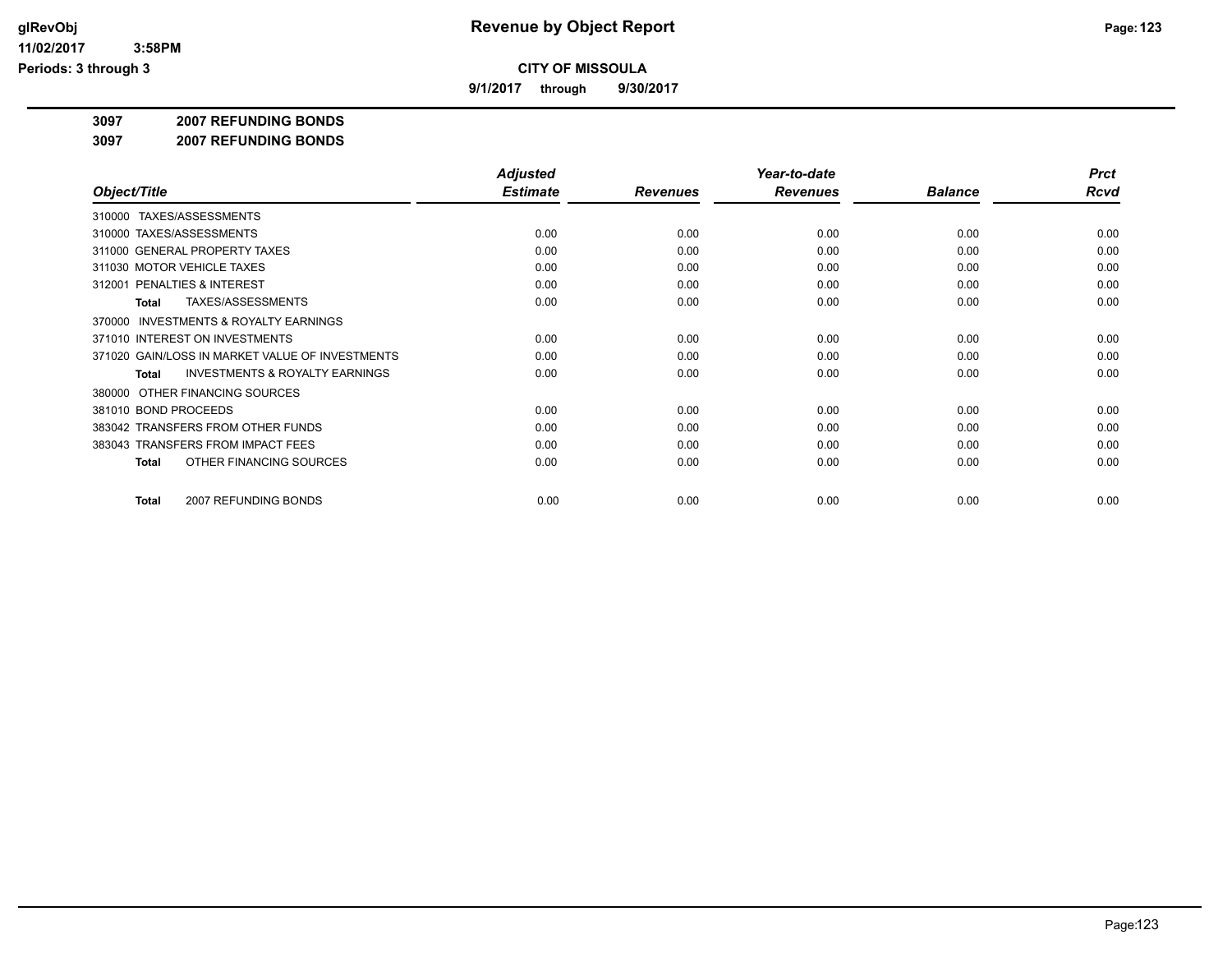**CITY OF MISSOULA**

**9/1/2017 through 9/30/2017**

## **3097 2007 REFUNDING BONDS**

|                                                           | <b>Adjusted</b> |                 | Year-to-date    |                | <b>Prct</b> |
|-----------------------------------------------------------|-----------------|-----------------|-----------------|----------------|-------------|
| Object/Title                                              | <b>Estimate</b> | <b>Revenues</b> | <b>Revenues</b> | <b>Balance</b> | <b>Rcvd</b> |
| 310000 TAXES/ASSESSMENTS                                  |                 |                 |                 |                |             |
| 310000 TAXES/ASSESSMENTS                                  | 0.00            | 0.00            | 0.00            | 0.00           | 0.00        |
| 311000 GENERAL PROPERTY TAXES                             | 0.00            | 0.00            | 0.00            | 0.00           | 0.00        |
| 311030 MOTOR VEHICLE TAXES                                | 0.00            | 0.00            | 0.00            | 0.00           | 0.00        |
| 312001 PENALTIES & INTEREST                               | 0.00            | 0.00            | 0.00            | 0.00           | 0.00        |
| TAXES/ASSESSMENTS<br><b>Total</b>                         | 0.00            | 0.00            | 0.00            | 0.00           | 0.00        |
| <b>INVESTMENTS &amp; ROYALTY EARNINGS</b><br>370000       |                 |                 |                 |                |             |
| 371010 INTEREST ON INVESTMENTS                            | 0.00            | 0.00            | 0.00            | 0.00           | 0.00        |
| 371020 GAIN/LOSS IN MARKET VALUE OF INVESTMENT            | 0.00            | 0.00            | 0.00            | 0.00           | 0.00        |
| <b>INVESTMENTS &amp; ROYALTY EARNINGS</b><br><b>Total</b> | 0.00            | 0.00            | 0.00            | 0.00           | 0.00        |
| 380000 OTHER FINANCING SOURCES                            |                 |                 |                 |                |             |
| 381010 BOND PROCEEDS                                      | 0.00            | 0.00            | 0.00            | 0.00           | 0.00        |
| 383042 TRANSFERS FROM OTHER FUNDS                         | 0.00            | 0.00            | 0.00            | 0.00           | 0.00        |
| 383043 TRANSFERS FROM IMPACT FEES                         | 0.00            | 0.00            | 0.00            | 0.00           | 0.00        |
| OTHER FINANCING SOURCES<br><b>Total</b>                   | 0.00            | 0.00            | 0.00            | 0.00           | 0.00        |
| 2007 REFUNDING BONDS<br>Total                             | 0.00            | 0.00            | 0.00            | 0.00           | 0.00        |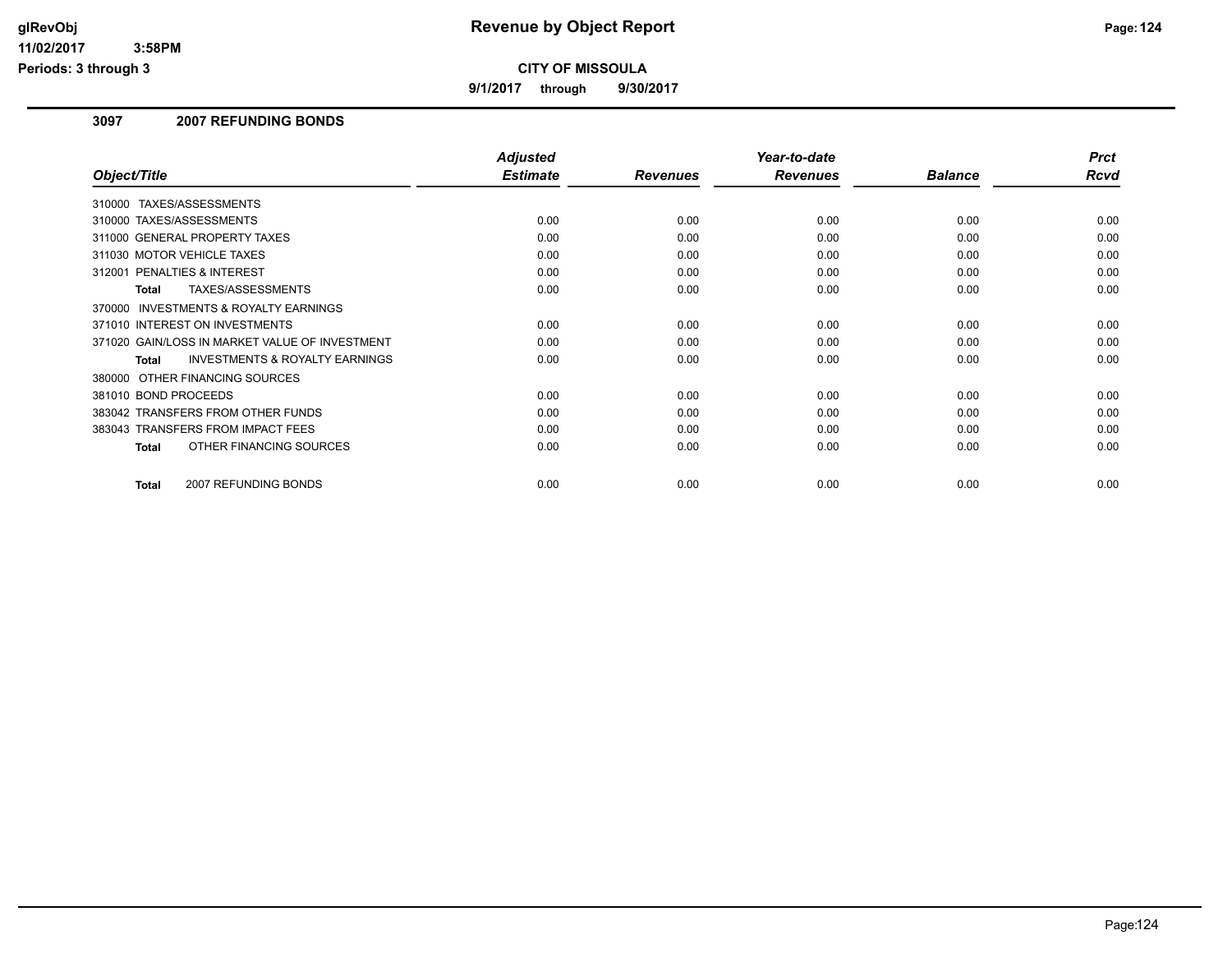**CITY OF MISSOULA**

**9/1/2017 through 9/30/2017**

## **3100 SIDEWALK & CURB WARRANTS FUND**

## **3100 SIDEWALK & CURB WARRANTS FUND**

|                                                     | <b>Adjusted</b> |                 | Year-to-date    |                | <b>Prct</b> |
|-----------------------------------------------------|-----------------|-----------------|-----------------|----------------|-------------|
| Object/Title                                        | <b>Estimate</b> | <b>Revenues</b> | <b>Revenues</b> | <b>Balance</b> | <b>Rcvd</b> |
| TAXES/ASSESSMENTS<br>310000                         |                 |                 |                 |                |             |
| 312001 PENALTIES & INTEREST                         | 0.00            | 0.00            | 0.00            | 0.00           | 0.00        |
| <b>TAXES/ASSESSMENTS</b><br><b>Total</b>            | 0.00            | 0.00            | 0.00            | 0.00           | 0.00        |
| MISCELLANEOUS REVENUES<br>360000                    |                 |                 |                 |                |             |
| 360010 MISCELLANEOUS                                | 0.00            | 0.00            | 0.00            | 0.00           | 0.00        |
| 363020 PROPERTY ASSESSMENTS                         | 0.00            | 0.00            | 0.00            | 0.00           | 0.00        |
| PAYOFF PRINCIPAL ASSESSMENTS<br>363021              | 0.00            | 0.00            | 0.00            | 0.00           | 0.00        |
| 363022 BOND INTEREST ASSESSMENTS                    | 0.00            | 0.00            | 0.00            | 0.00           | 0.00        |
| 363030 SIDEWALK AND CURB ASSESSMENTS                | 0.00            | 0.00            | 0.00            | 0.00           | 0.00        |
| 363040 PENALTY AND INTEREST                         | 0.00            | 0.00            | 0.00            | 0.00           | 0.00        |
| <b>MISCELLANEOUS REVENUES</b><br>Total              | 0.00            | 0.00            | 0.00            | 0.00           | 0.00        |
| <b>INVESTMENTS &amp; ROYALTY EARNINGS</b><br>370000 |                 |                 |                 |                |             |
| 371010 INTEREST ON INVESTMENTS                      | 0.00            | 0.00            | 0.00            | 0.00           | 0.00        |
| 371020 GAIN/LOSS IN MARKET VALUE OF INVESTMENTS     | 0.00            | 0.00            | 0.00            | 0.00           | 0.00        |
| <b>INVESTMENTS &amp; ROYALTY EARNINGS</b><br>Total  | 0.00            | 0.00            | 0.00            | 0.00           | 0.00        |
| OTHER FINANCING SOURCES<br>380000                   |                 |                 |                 |                |             |
| 383042 TRANSFERS FROM OTHER FUNDS                   | 0.00            | 0.00            | 0.00            | 0.00           | 0.00        |
| OTHER FINANCING SOURCES<br><b>Total</b>             | 0.00            | 0.00            | 0.00            | 0.00           | 0.00        |
| SIDEWALK & CURB WARRANTS FUND<br><b>Total</b>       | 0.00            | 0.00            | 0.00            | 0.00           | 0.00        |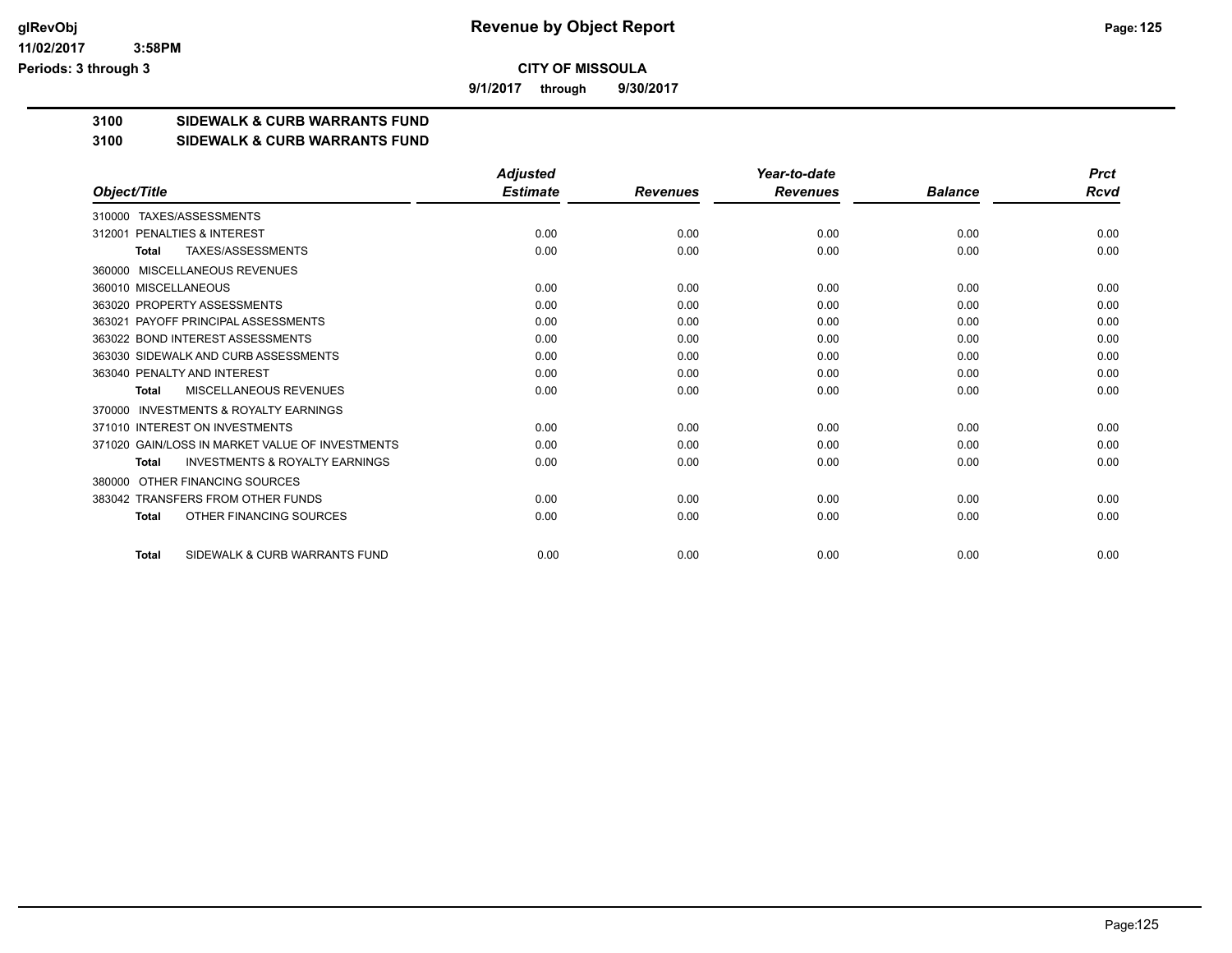**9/1/2017 through 9/30/2017**

## **3100 SIDEWALK & CURB WARRANTS FUND**

|                                                           | <b>Adjusted</b> |                 | Year-to-date    |                | <b>Prct</b> |
|-----------------------------------------------------------|-----------------|-----------------|-----------------|----------------|-------------|
| Object/Title                                              | <b>Estimate</b> | <b>Revenues</b> | <b>Revenues</b> | <b>Balance</b> | Rcvd        |
| TAXES/ASSESSMENTS<br>310000                               |                 |                 |                 |                |             |
| PENALTIES & INTEREST<br>312001                            | 0.00            | 0.00            | 0.00            | 0.00           | 0.00        |
| TAXES/ASSESSMENTS<br><b>Total</b>                         | 0.00            | 0.00            | 0.00            | 0.00           | 0.00        |
| MISCELLANEOUS REVENUES<br>360000                          |                 |                 |                 |                |             |
| 360010 MISCELLANEOUS                                      | 0.00            | 0.00            | 0.00            | 0.00           | 0.00        |
| 363020 PROPERTY ASSESSMENTS                               | 0.00            | 0.00            | 0.00            | 0.00           | 0.00        |
| 363021 PAYOFF PRINCIPAL ASSESSMENTS                       | 0.00            | 0.00            | 0.00            | 0.00           | 0.00        |
| 363022 BOND INTEREST ASSESSMENTS                          | 0.00            | 0.00            | 0.00            | 0.00           | 0.00        |
| 363030 SIDEWALK AND CURB ASSESSMENTS                      | 0.00            | 0.00            | 0.00            | 0.00           | 0.00        |
| 363040 PENALTY AND INTEREST                               | 0.00            | 0.00            | 0.00            | 0.00           | 0.00        |
| MISCELLANEOUS REVENUES<br><b>Total</b>                    | 0.00            | 0.00            | 0.00            | 0.00           | 0.00        |
| <b>INVESTMENTS &amp; ROYALTY EARNINGS</b><br>370000       |                 |                 |                 |                |             |
| 371010 INTEREST ON INVESTMENTS                            | 0.00            | 0.00            | 0.00            | 0.00           | 0.00        |
| 371020 GAIN/LOSS IN MARKET VALUE OF INVESTMENT            | 0.00            | 0.00            | 0.00            | 0.00           | 0.00        |
| <b>INVESTMENTS &amp; ROYALTY EARNINGS</b><br><b>Total</b> | 0.00            | 0.00            | 0.00            | 0.00           | 0.00        |
| OTHER FINANCING SOURCES<br>380000                         |                 |                 |                 |                |             |
| 383042 TRANSFERS FROM OTHER FUNDS                         | 0.00            | 0.00            | 0.00            | 0.00           | 0.00        |
| OTHER FINANCING SOURCES<br><b>Total</b>                   | 0.00            | 0.00            | 0.00            | 0.00           | 0.00        |
| SIDEWALK & CURB WARRANTS FUND<br><b>Total</b>             | 0.00            | 0.00            | 0.00            | 0.00           | 0.00        |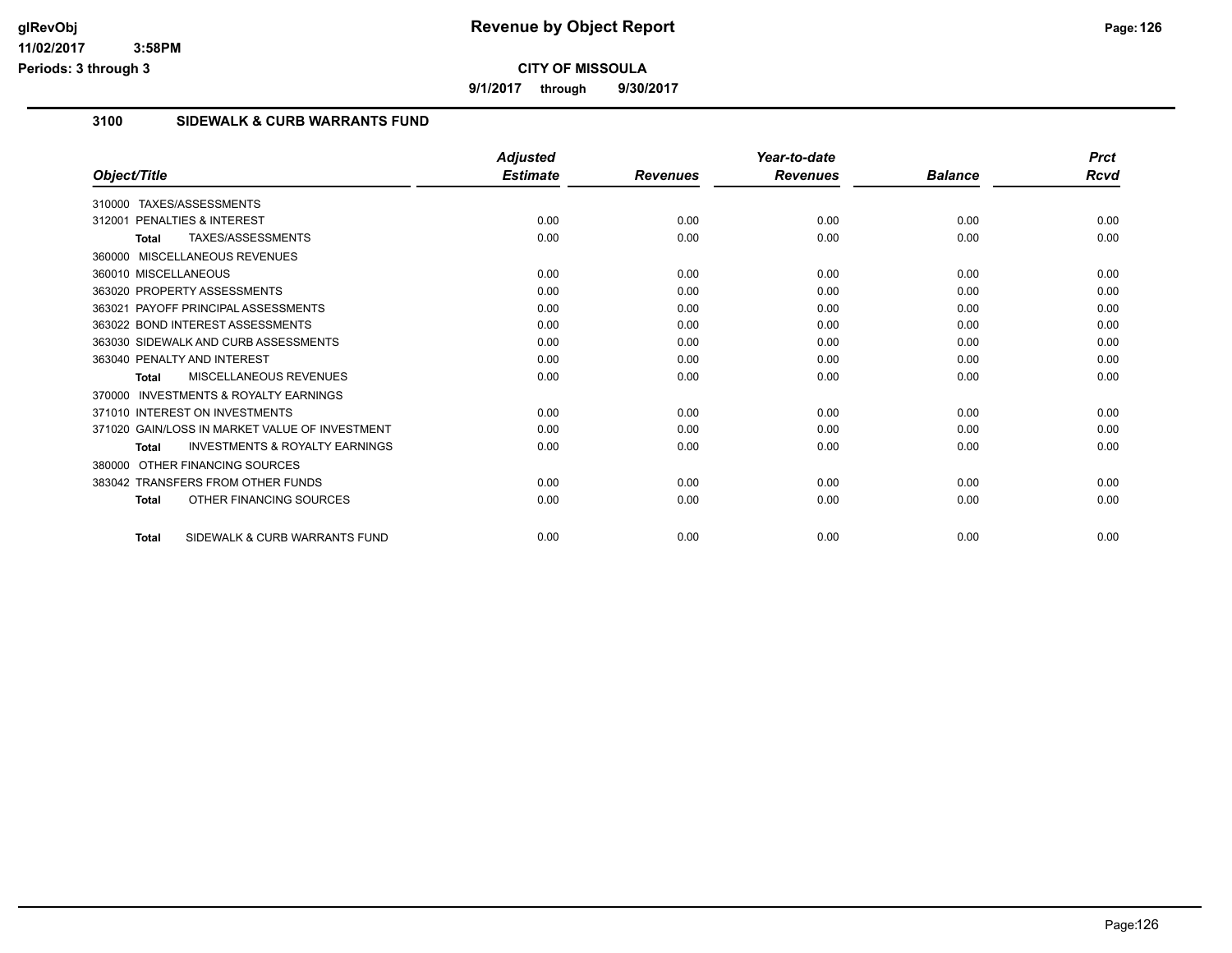## **CITY OF MISSOULA**

**9/1/2017 through 9/30/2017**

# **3200 FY99 SIDEWALK & CURB DEBT SERVICE FUND**

# **3200 FY99 SIDEWALK & CURB DEBT SERVICE FUND**

|                                                                  | <b>Adjusted</b> |                 | Year-to-date    |                | <b>Prct</b> |
|------------------------------------------------------------------|-----------------|-----------------|-----------------|----------------|-------------|
| Object/Title                                                     | <b>Estimate</b> | <b>Revenues</b> | <b>Revenues</b> | <b>Balance</b> | Rcvd        |
| TAXES/ASSESSMENTS<br>310000                                      |                 |                 |                 |                |             |
| PENALTIES & INTEREST<br>312001                                   | 0.00            | 0.00            | 0.00            | 0.00           | 0.00        |
| TAXES/ASSESSMENTS<br><b>Total</b>                                | 0.00            | 0.00            | 0.00            | 0.00           | 0.00        |
| MISCELLANEOUS REVENUES<br>360000                                 |                 |                 |                 |                |             |
| 363020 PROPERTY ASSESSMENTS                                      | 0.00            | 0.00            | 0.00            | 0.00           | 0.00        |
| 363021 PAYOFF PRINCIPAL ASSESSMENTS                              | 0.00            | 0.00            | 0.00            | 0.00           | 0.00        |
| 363022 BOND INTEREST ASSESSMENTS                                 | 0.00            | 0.00            | 0.00            | 0.00           | 0.00        |
| 363040 PENALTY AND INTEREST                                      | 0.00            | 0.00            | 0.00            | 0.00           | 0.00        |
| MISCELLANEOUS REVENUES<br><b>Total</b>                           | 0.00            | 0.00            | 0.00            | 0.00           | 0.00        |
| <b>INVESTMENTS &amp; ROYALTY EARNINGS</b><br>370000              |                 |                 |                 |                |             |
| 371010 INTEREST ON INVESTMENTS                                   | 0.00            | 0.00            | 0.00            | 0.00           | 0.00        |
| 371020 GAIN/LOSS IN MARKET VALUE OF INVESTMENTS                  | 0.00            | 0.00            | 0.00            | 0.00           | 0.00        |
| <b>INVESTMENTS &amp; ROYALTY EARNINGS</b><br><b>Total</b>        | 0.00            | 0.00            | 0.00            | 0.00           | 0.00        |
| OTHER FINANCING SOURCES<br>380000                                |                 |                 |                 |                |             |
| 381009 TRANSFERS IN                                              | 0.00            | 0.00            | 0.00            | 0.00           | 0.00        |
| OTHER FINANCING SOURCES<br><b>Total</b>                          | 0.00            | 0.00            | 0.00            | 0.00           | 0.00        |
| <b>FY99 SIDEWALK &amp; CURB DEBT SERVICE FUI</b><br><b>Total</b> | 0.00            | 0.00            | 0.00            | 0.00           | 0.00        |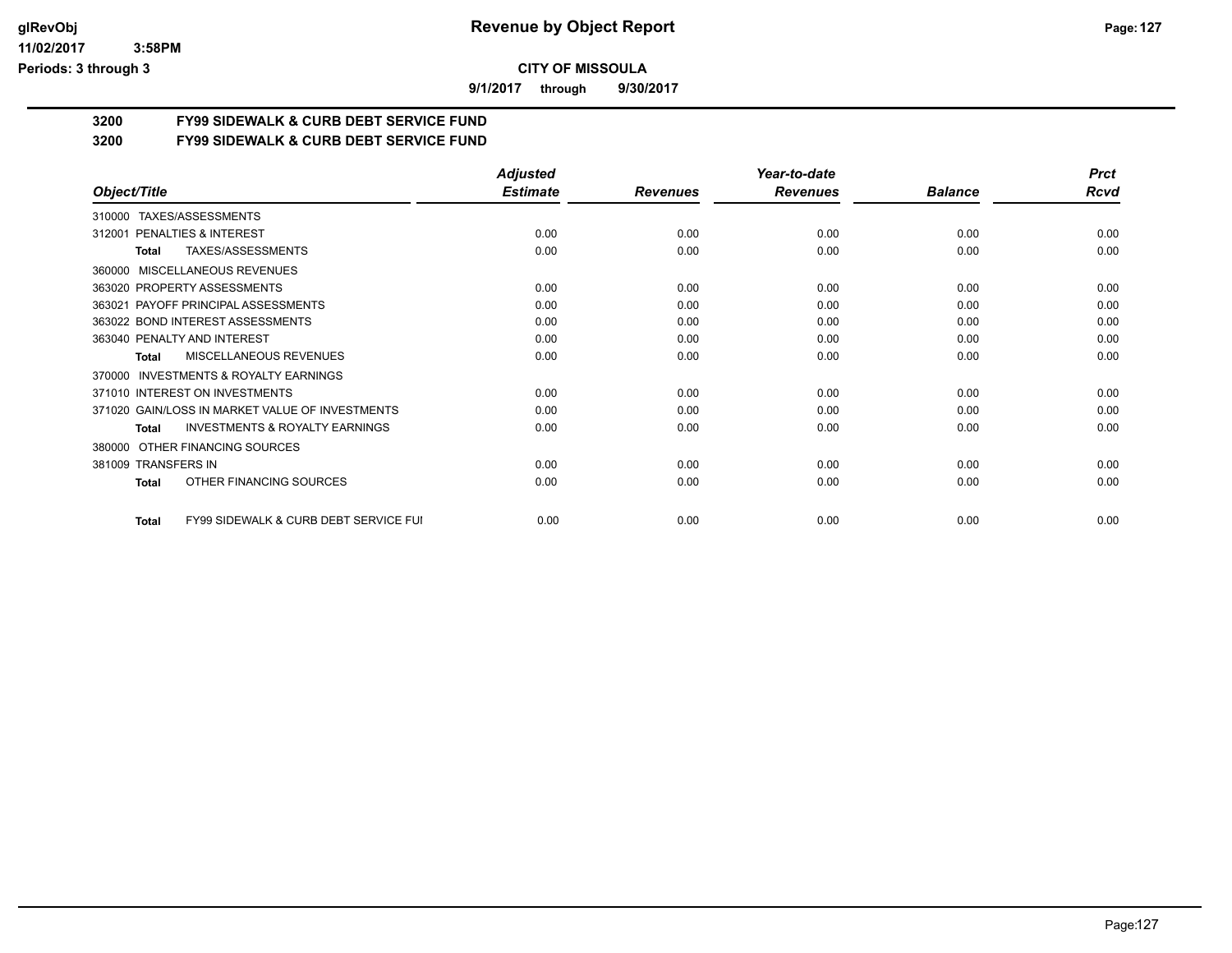**3:58PM**

**CITY OF MISSOULA**

**9/1/2017 through 9/30/2017**

## **3200 FY99 SIDEWALK & CURB DEBT SERVICE FUND**

|                                                                 | <b>Adjusted</b> |                 | Year-to-date    |                | <b>Prct</b> |
|-----------------------------------------------------------------|-----------------|-----------------|-----------------|----------------|-------------|
| Object/Title                                                    | <b>Estimate</b> | <b>Revenues</b> | <b>Revenues</b> | <b>Balance</b> | <b>Rcvd</b> |
| TAXES/ASSESSMENTS<br>310000                                     |                 |                 |                 |                |             |
| <b>PENALTIES &amp; INTEREST</b><br>312001                       | 0.00            | 0.00            | 0.00            | 0.00           | 0.00        |
| TAXES/ASSESSMENTS<br><b>Total</b>                               | 0.00            | 0.00            | 0.00            | 0.00           | 0.00        |
| MISCELLANEOUS REVENUES<br>360000                                |                 |                 |                 |                |             |
| 363020 PROPERTY ASSESSMENTS                                     | 0.00            | 0.00            | 0.00            | 0.00           | 0.00        |
| PAYOFF PRINCIPAL ASSESSMENTS<br>363021                          | 0.00            | 0.00            | 0.00            | 0.00           | 0.00        |
| 363022 BOND INTEREST ASSESSMENTS                                | 0.00            | 0.00            | 0.00            | 0.00           | 0.00        |
| 363040 PENALTY AND INTEREST                                     | 0.00            | 0.00            | 0.00            | 0.00           | 0.00        |
| MISCELLANEOUS REVENUES<br>Total                                 | 0.00            | 0.00            | 0.00            | 0.00           | 0.00        |
| INVESTMENTS & ROYALTY EARNINGS<br>370000                        |                 |                 |                 |                |             |
| 371010 INTEREST ON INVESTMENTS                                  | 0.00            | 0.00            | 0.00            | 0.00           | 0.00        |
| 371020 GAIN/LOSS IN MARKET VALUE OF INVESTMENT                  | 0.00            | 0.00            | 0.00            | 0.00           | 0.00        |
| <b>INVESTMENTS &amp; ROYALTY EARNINGS</b><br><b>Total</b>       | 0.00            | 0.00            | 0.00            | 0.00           | 0.00        |
| OTHER FINANCING SOURCES<br>380000                               |                 |                 |                 |                |             |
| 381009 TRANSFERS IN                                             | 0.00            | 0.00            | 0.00            | 0.00           | 0.00        |
| OTHER FINANCING SOURCES<br><b>Total</b>                         | 0.00            | 0.00            | 0.00            | 0.00           | 0.00        |
| <b>FY99 SIDEWALK &amp; CURB DEBT SERVICE FU</b><br><b>Total</b> | 0.00            | 0.00            | 0.00            | 0.00           | 0.00        |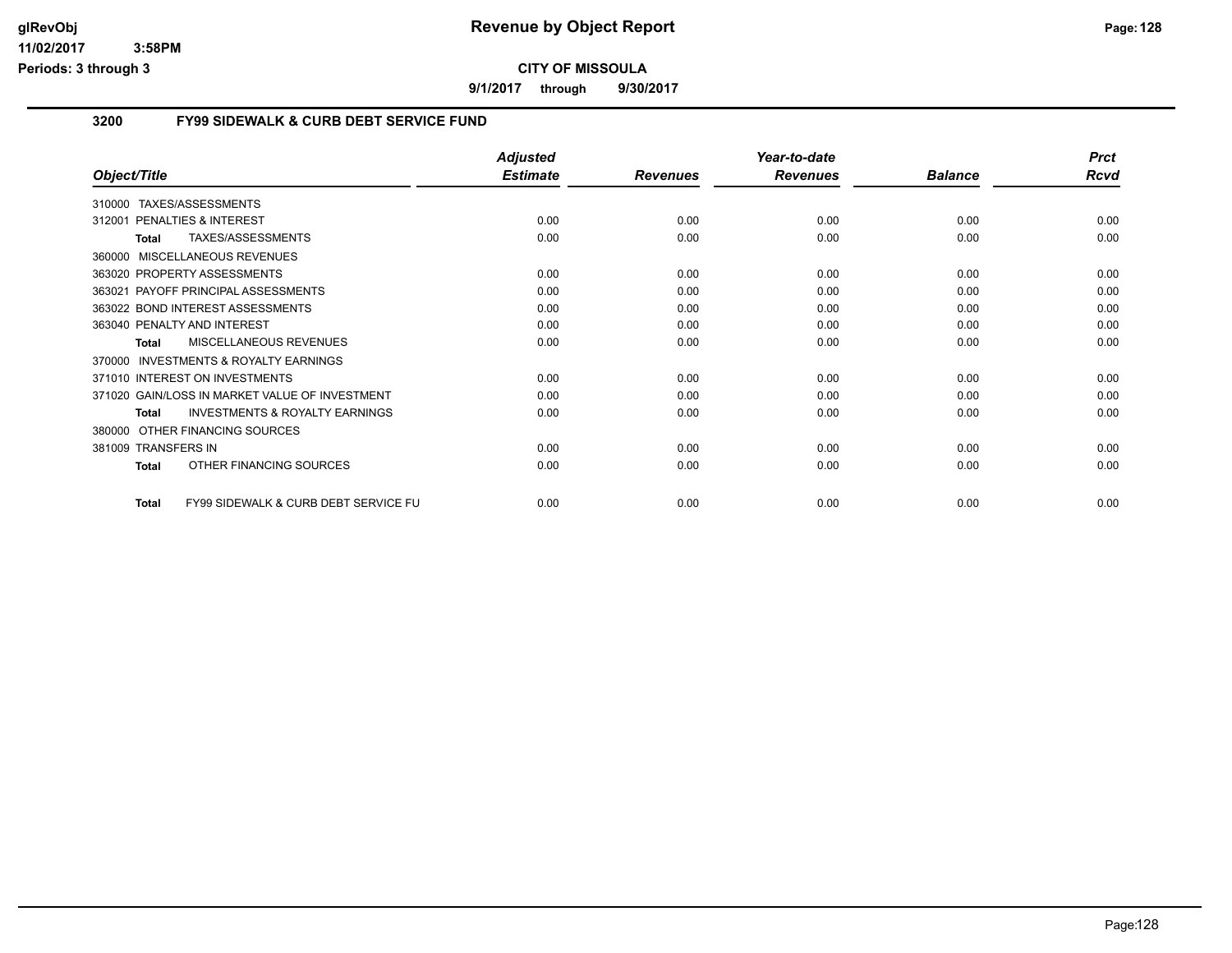## **CITY OF MISSOULA**

**9/1/2017 through 9/30/2017**

# **3300 FY00 SIDEWALK & CURB DEBT SERVICE FUND**

# **3300 FY00 SIDEWALK & CURB DEBT SERVICE FUND**

|                                                       | <b>Adjusted</b> |                 | Year-to-date    |                | <b>Prct</b> |
|-------------------------------------------------------|-----------------|-----------------|-----------------|----------------|-------------|
| Object/Title                                          | <b>Estimate</b> | <b>Revenues</b> | <b>Revenues</b> | <b>Balance</b> | <b>Rcvd</b> |
| 360000 MISCELLANEOUS REVENUES                         |                 |                 |                 |                |             |
| 363020 PROPERTY ASSESSMENTS                           | 0.00            | 0.00            | 0.00            | 0.00           | 0.00        |
| 363021 PAYOFF PRINCIPAL ASSESSMENTS                   | 0.00            | 0.00            | 0.00            | 0.00           | 0.00        |
| 363022 BOND INTEREST ASSESSMENTS                      | 0.00            | 0.00            | 0.00            | 0.00           | 0.00        |
| 363040 PENALTY AND INTEREST                           | 0.00            | 0.00            | 0.00            | 0.00           | 0.00        |
| MISCELLANEOUS REVENUES<br>Total                       | 0.00            | 0.00            | 0.00            | 0.00           | 0.00        |
| 370000 INVESTMENTS & ROYALTY EARNINGS                 |                 |                 |                 |                |             |
| 371010 INTEREST ON INVESTMENTS                        | 0.00            | 0.00            | 0.00            | 0.00           | 0.00        |
| 371020 GAIN/LOSS IN MARKET VALUE OF INVESTMENTS       | 0.00            | 0.00            | 0.00            | 0.00           | 0.00        |
| <b>INVESTMENTS &amp; ROYALTY EARNINGS</b><br>Total    | 0.00            | 0.00            | 0.00            | 0.00           | 0.00        |
| FY00 SIDEWALK & CURB DEBT SERVICE FUI<br><b>Total</b> | 0.00            | 0.00            | 0.00            | 0.00           | 0.00        |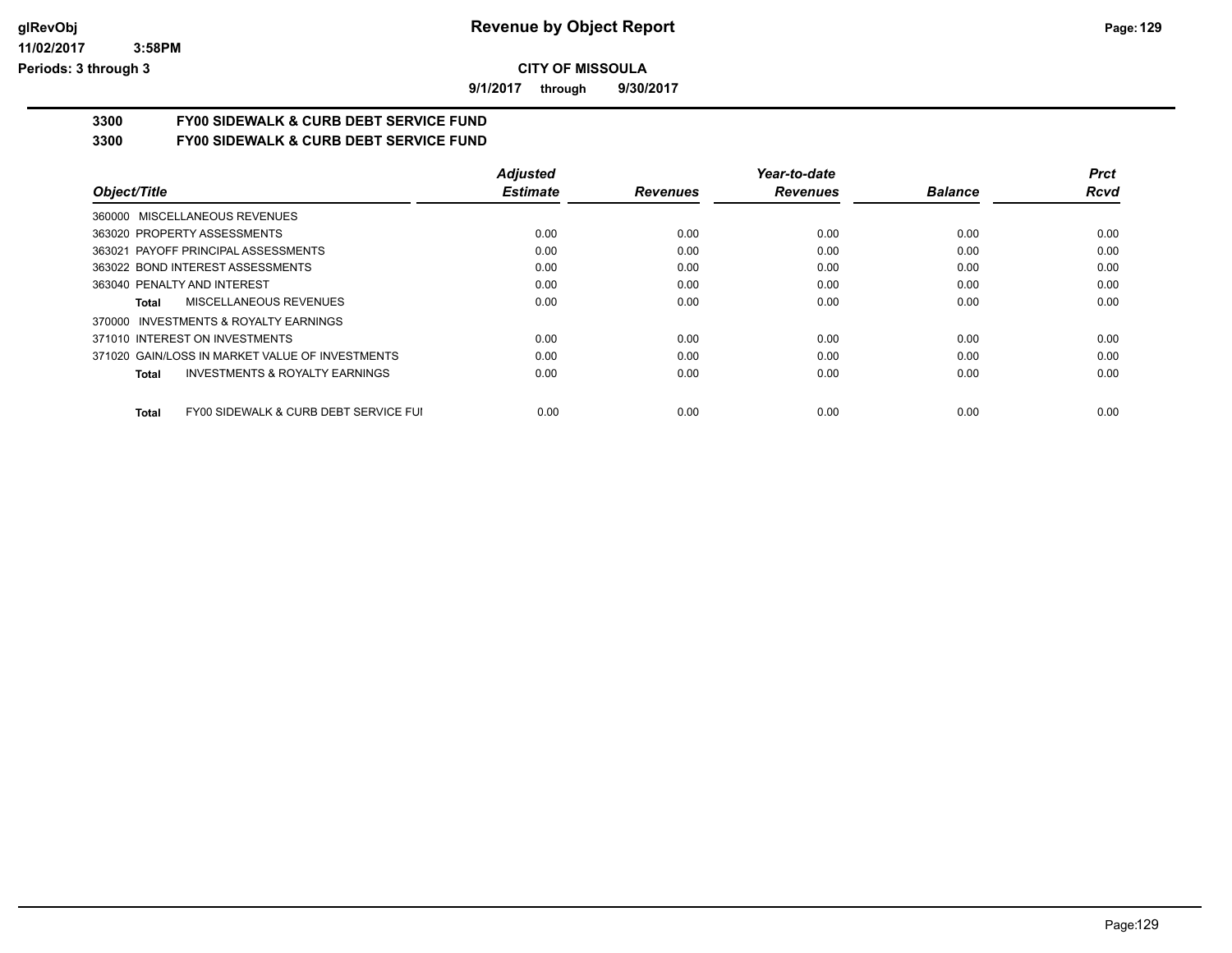**9/1/2017 through 9/30/2017**

## **3300 FY00 SIDEWALK & CURB DEBT SERVICE FUND**

|                                                      | <b>Adjusted</b> |                 | Year-to-date    |                | <b>Prct</b> |
|------------------------------------------------------|-----------------|-----------------|-----------------|----------------|-------------|
| Object/Title                                         | <b>Estimate</b> | <b>Revenues</b> | <b>Revenues</b> | <b>Balance</b> | <b>Rcvd</b> |
| 360000 MISCELLANEOUS REVENUES                        |                 |                 |                 |                |             |
| 363020 PROPERTY ASSESSMENTS                          | 0.00            | 0.00            | 0.00            | 0.00           | 0.00        |
| 363021 PAYOFF PRINCIPAL ASSESSMENTS                  | 0.00            | 0.00            | 0.00            | 0.00           | 0.00        |
| 363022 BOND INTEREST ASSESSMENTS                     | 0.00            | 0.00            | 0.00            | 0.00           | 0.00        |
| 363040 PENALTY AND INTEREST                          | 0.00            | 0.00            | 0.00            | 0.00           | 0.00        |
| <b>MISCELLANEOUS REVENUES</b><br>Total               | 0.00            | 0.00            | 0.00            | 0.00           | 0.00        |
| 370000 INVESTMENTS & ROYALTY EARNINGS                |                 |                 |                 |                |             |
| 371010 INTEREST ON INVESTMENTS                       | 0.00            | 0.00            | 0.00            | 0.00           | 0.00        |
| 371020 GAIN/LOSS IN MARKET VALUE OF INVESTMENT       | 0.00            | 0.00            | 0.00            | 0.00           | 0.00        |
| <b>INVESTMENTS &amp; ROYALTY EARNINGS</b><br>Total   | 0.00            | 0.00            | 0.00            | 0.00           | 0.00        |
| FY00 SIDEWALK & CURB DEBT SERVICE FU<br><b>Total</b> | 0.00            | 0.00            | 0.00            | 0.00           | 0.00        |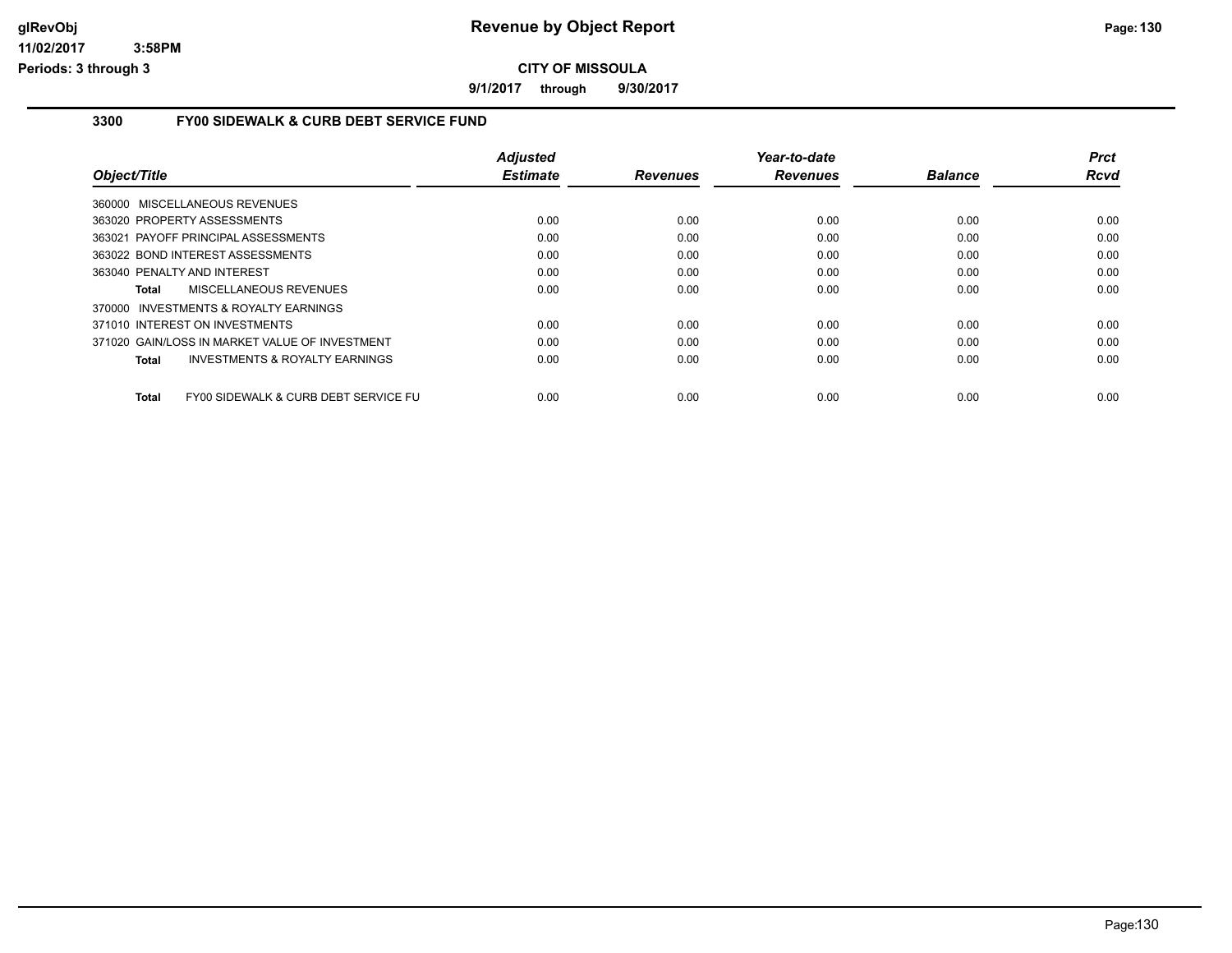**9/1/2017 through 9/30/2017**

**3305 JUDGMENT LEVIES**

**3305 JUDGMENT LEVIES**

|                                 | <b>Adjusted</b> |                 | Year-to-date    |                | <b>Prct</b> |
|---------------------------------|-----------------|-----------------|-----------------|----------------|-------------|
| Object/Title                    | <b>Estimate</b> | <b>Revenues</b> | <b>Revenues</b> | <b>Balance</b> | <b>Rcvd</b> |
| 310000 TAXES/ASSESSMENTS        |                 |                 |                 |                |             |
| 311000 GENERAL PROPERTY TAXES   | 0.00            | 0.45            | 0.00            | 0.00           | 0.00        |
| 312001 PENALTIES & INTEREST     | 0.00            | 0.10            | 0.00            | 0.00           | 0.00        |
| TAXES/ASSESSMENTS<br>Total      | 0.00            | 0.55            | 0.00            | 0.00           | 0.00        |
|                                 |                 |                 |                 |                |             |
| <b>JUDGMENT LEVIES</b><br>Total | 0.00            | 0.55            | 0.00            | 0.00           | 0.00        |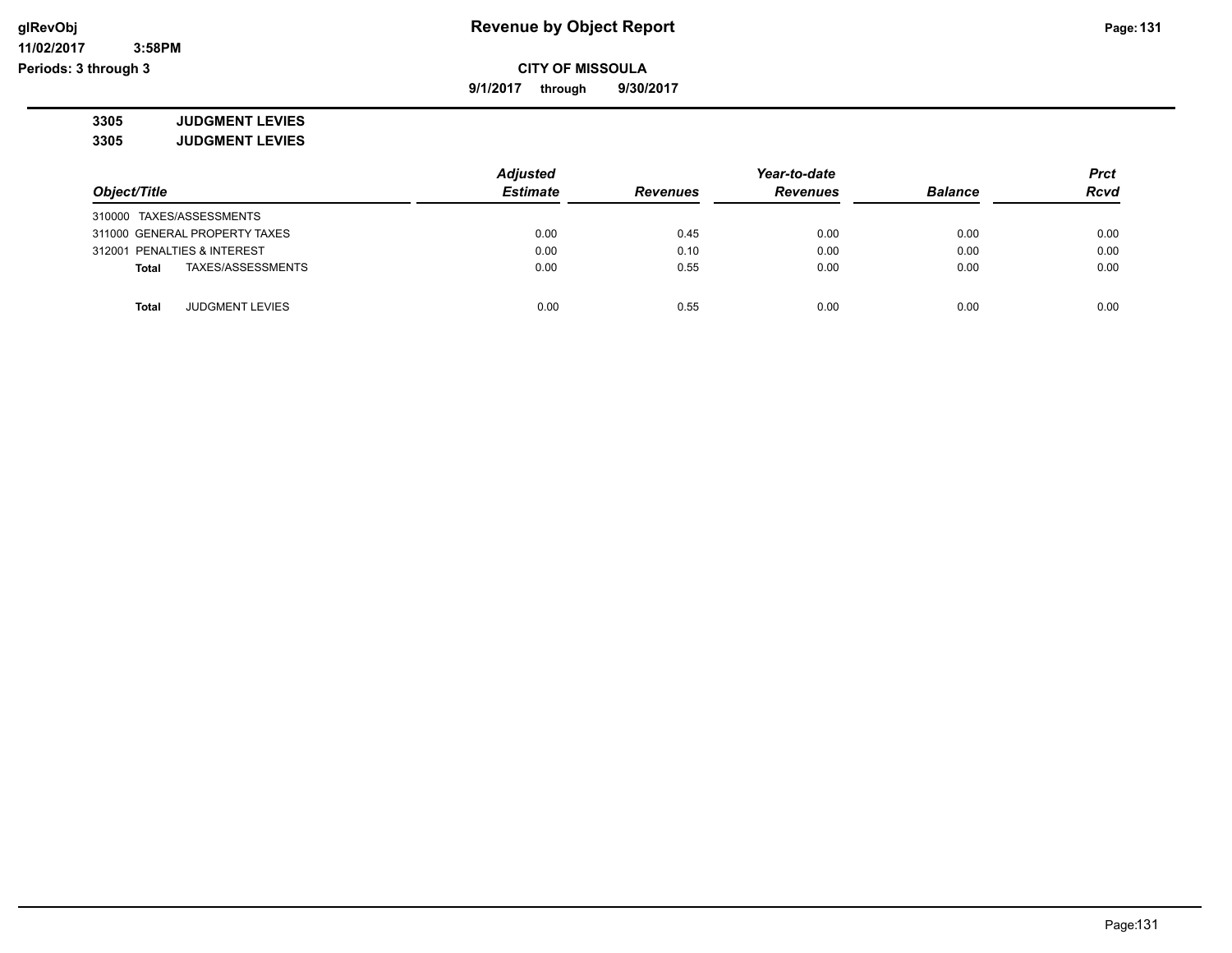**CITY OF MISSOULA**

**9/1/2017 through 9/30/2017**

### **3305 JUDGMENT LEVIES**

 **3:58PM**

|                                        | <b>Adjusted</b> |                 | Year-to-date    |                | <b>Prct</b> |
|----------------------------------------|-----------------|-----------------|-----------------|----------------|-------------|
| Object/Title                           | <b>Estimate</b> | <b>Revenues</b> | <b>Revenues</b> | <b>Balance</b> | <b>Rcvd</b> |
| 310000 TAXES/ASSESSMENTS               |                 |                 |                 |                |             |
| 311000 GENERAL PROPERTY TAXES          | 0.00            | 0.45            | 0.00            | 0.00           | 0.00        |
| 312001 PENALTIES & INTEREST            | 0.00            | 0.10            | 0.00            | 0.00           | 0.00        |
| TAXES/ASSESSMENTS<br><b>Total</b>      | 0.00            | 0.55            | 0.00            | 0.00           | 0.00        |
| <b>JUDGMENT LEVIES</b><br><b>Total</b> | 0.00            | 0.55            | 0.00            | 0.00           | 0.00        |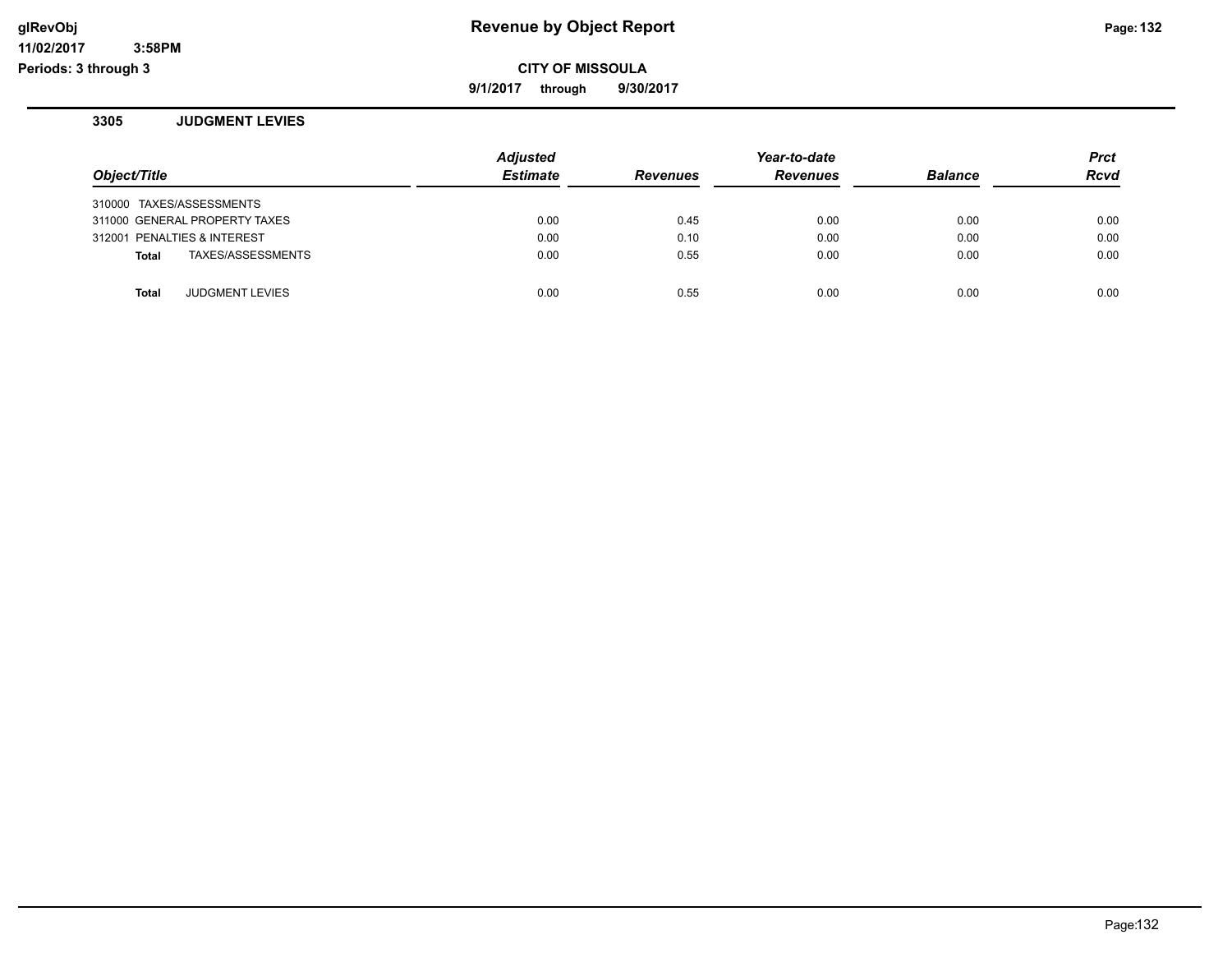**CITY OF MISSOULA**

**9/1/2017 through 9/30/2017**

# **3400 FY01 SIDEWALK & CURB DEBT SERVICE FUND**

# **3400 FY01 SIDEWALK & CURB DEBT SERVICE FUND**

|                                                           | <b>Adjusted</b> |                 | Year-to-date    |                | <b>Prct</b> |
|-----------------------------------------------------------|-----------------|-----------------|-----------------|----------------|-------------|
| Object/Title                                              | <b>Estimate</b> | <b>Revenues</b> | <b>Revenues</b> | <b>Balance</b> | Rcvd        |
| TAXES/ASSESSMENTS<br>310000                               |                 |                 |                 |                |             |
| 312001 PENALTIES & INTEREST                               | 0.00            | 0.00            | 0.00            | 0.00           | 0.00        |
| <b>TAXES/ASSESSMENTS</b><br>Total                         | 0.00            | 0.00            | 0.00            | 0.00           | 0.00        |
| MISCELLANEOUS REVENUES<br>360000                          |                 |                 |                 |                |             |
| 360010 MISCELLANEOUS                                      | 0.00            | 0.00            | 0.00            | 0.00           | 0.00        |
| 363020 PROPERTY ASSESSMENTS                               | 0.00            | 0.00            | 0.00            | 0.00           | 0.00        |
| 363021 PAYOFF PRINCIPAL ASSESSMENTS                       | 0.00            | 0.00            | 0.00            | 0.00           | 0.00        |
| 363022 BOND INTEREST ASSESSMENTS                          | 0.00            | 0.00            | 0.00            | 0.00           | 0.00        |
| 363040 PENALTY AND INTEREST                               | 0.00            | 0.00            | 0.00            | 0.00           | 0.00        |
| MISCELLANEOUS REVENUES<br>Total                           | 0.00            | 0.00            | 0.00            | 0.00           | 0.00        |
| <b>INVESTMENTS &amp; ROYALTY EARNINGS</b><br>370000       |                 |                 |                 |                |             |
| 371010 INTEREST ON INVESTMENTS                            | 0.00            | 0.00            | 0.00            | 0.00           | 0.00        |
| 371020 GAIN/LOSS IN MARKET VALUE OF INVESTMENTS           | 0.00            | 0.00            | 0.00            | 0.00           | 0.00        |
| <b>INVESTMENTS &amp; ROYALTY EARNINGS</b><br><b>Total</b> | 0.00            | 0.00            | 0.00            | 0.00           | 0.00        |
| FY01 SIDEWALK & CURB DEBT SERVICE FUI<br><b>Total</b>     | 0.00            | 0.00            | 0.00            | 0.00           | 0.00        |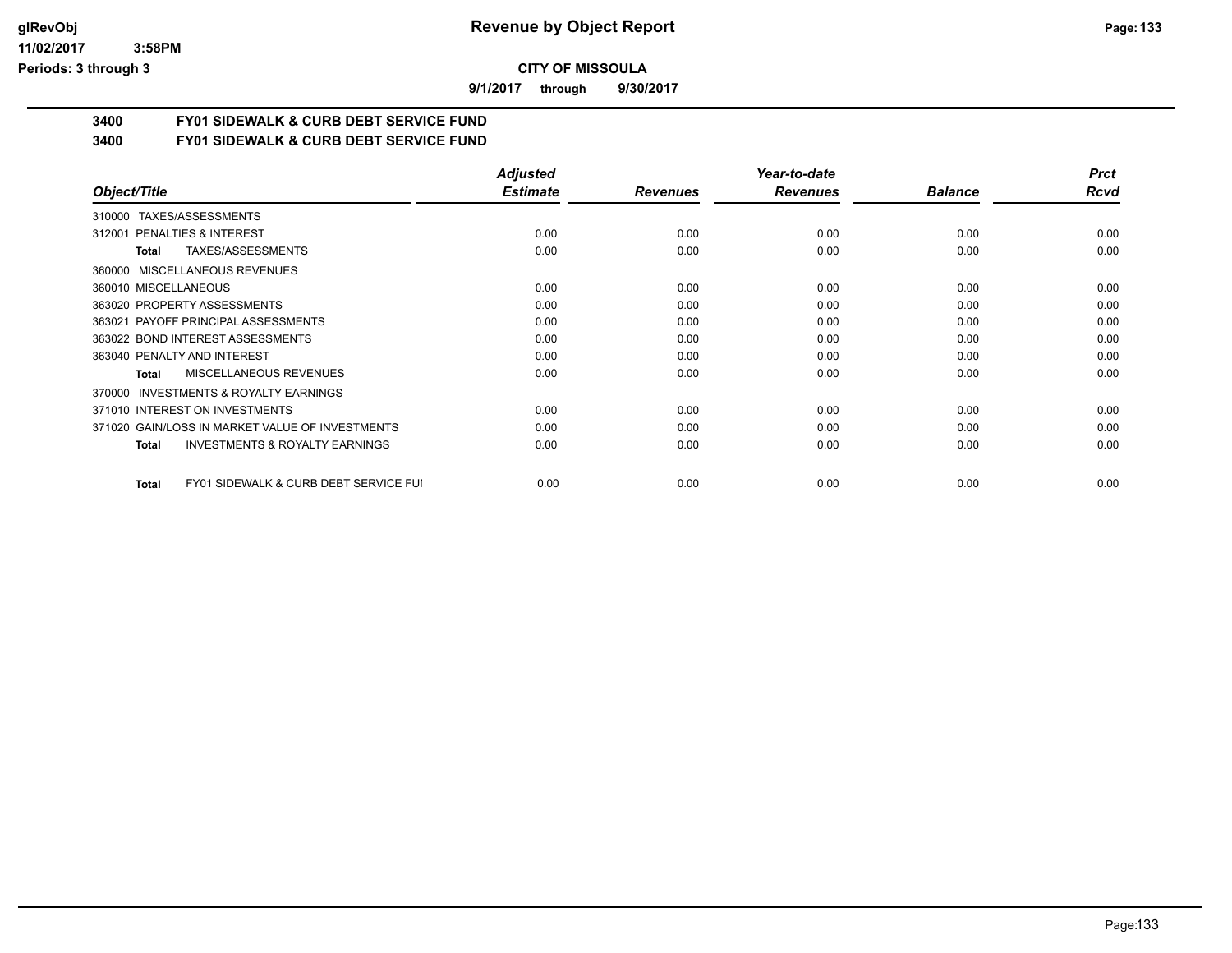**CITY OF MISSOULA**

**9/1/2017 through 9/30/2017**

## **3400 FY01 SIDEWALK & CURB DEBT SERVICE FUND**

|                                                           | <b>Adjusted</b> |                 | Year-to-date    |                | <b>Prct</b> |
|-----------------------------------------------------------|-----------------|-----------------|-----------------|----------------|-------------|
| Object/Title                                              | <b>Estimate</b> | <b>Revenues</b> | <b>Revenues</b> | <b>Balance</b> | Rcvd        |
| TAXES/ASSESSMENTS<br>310000                               |                 |                 |                 |                |             |
| <b>PENALTIES &amp; INTEREST</b><br>312001                 | 0.00            | 0.00            | 0.00            | 0.00           | 0.00        |
| TAXES/ASSESSMENTS<br><b>Total</b>                         | 0.00            | 0.00            | 0.00            | 0.00           | 0.00        |
| 360000 MISCELLANEOUS REVENUES                             |                 |                 |                 |                |             |
| 360010 MISCELLANEOUS                                      | 0.00            | 0.00            | 0.00            | 0.00           | 0.00        |
| 363020 PROPERTY ASSESSMENTS                               | 0.00            | 0.00            | 0.00            | 0.00           | 0.00        |
| PAYOFF PRINCIPAL ASSESSMENTS<br>363021                    | 0.00            | 0.00            | 0.00            | 0.00           | 0.00        |
| 363022 BOND INTEREST ASSESSMENTS                          | 0.00            | 0.00            | 0.00            | 0.00           | 0.00        |
| 363040 PENALTY AND INTEREST                               | 0.00            | 0.00            | 0.00            | 0.00           | 0.00        |
| <b>MISCELLANEOUS REVENUES</b><br>Total                    | 0.00            | 0.00            | 0.00            | 0.00           | 0.00        |
| <b>INVESTMENTS &amp; ROYALTY EARNINGS</b><br>370000       |                 |                 |                 |                |             |
| 371010 INTEREST ON INVESTMENTS                            | 0.00            | 0.00            | 0.00            | 0.00           | 0.00        |
| 371020 GAIN/LOSS IN MARKET VALUE OF INVESTMENT            | 0.00            | 0.00            | 0.00            | 0.00           | 0.00        |
| <b>INVESTMENTS &amp; ROYALTY EARNINGS</b><br><b>Total</b> | 0.00            | 0.00            | 0.00            | 0.00           | 0.00        |
| FY01 SIDEWALK & CURB DEBT SERVICE FU<br><b>Total</b>      | 0.00            | 0.00            | 0.00            | 0.00           | 0.00        |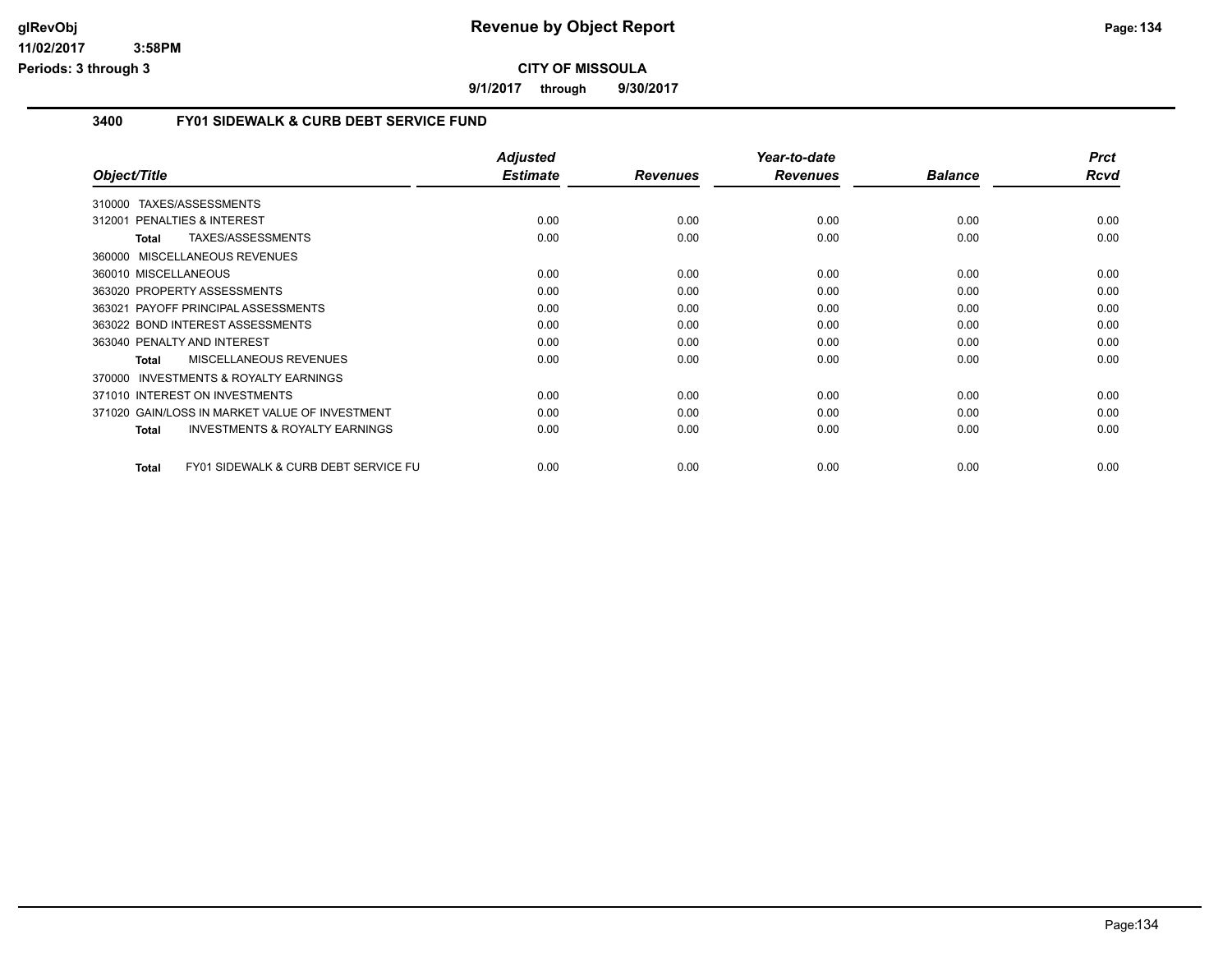### **CITY OF MISSOULA**

**9/1/2017 through 9/30/2017**

# **3410 FY02 SIDEWALK & CURB DEBT SERVICE FUND**

# **3410 FY02 SIDEWALK & CURB DEBT SERVICE FUND**

|                                                                  | <b>Adjusted</b> |                 | Year-to-date    |                | <b>Prct</b> |
|------------------------------------------------------------------|-----------------|-----------------|-----------------|----------------|-------------|
| Object/Title                                                     | <b>Estimate</b> | <b>Revenues</b> | <b>Revenues</b> | <b>Balance</b> | Rcvd        |
| 360000 MISCELLANEOUS REVENUES                                    |                 |                 |                 |                |             |
| 363020 PROPERTY ASSESSMENTS                                      | 0.00            | 0.00            | 0.00            | 0.00           | 0.00        |
| 363021 PAYOFF PRINCIPAL ASSESSMENTS                              | 0.00            | 0.00            | 0.00            | 0.00           | 0.00        |
| 363022 BOND INTEREST ASSESSMENTS                                 | 0.00            | 0.00            | 0.00            | 0.00           | 0.00        |
| 363040 PENALTY AND INTEREST                                      | 0.00            | 0.00            | 0.00            | 0.00           | 0.00        |
| MISCELLANEOUS REVENUES<br>Total                                  | 0.00            | 0.00            | 0.00            | 0.00           | 0.00        |
| 370000 INVESTMENTS & ROYALTY EARNINGS                            |                 |                 |                 |                |             |
| 371010 INTEREST ON INVESTMENTS                                   | 0.00            | 0.00            | 0.00            | 0.00           | 0.00        |
| 371020 GAIN/LOSS IN MARKET VALUE OF INVESTMENTS                  | 0.00            | 0.00            | 0.00            | 0.00           | 0.00        |
| <b>INVESTMENTS &amp; ROYALTY EARNINGS</b><br>Total               | 0.00            | 0.00            | 0.00            | 0.00           | 0.00        |
| <b>FY02 SIDEWALK &amp; CURB DEBT SERVICE FUI</b><br><b>Total</b> | 0.00            | 0.00            | 0.00            | 0.00           | 0.00        |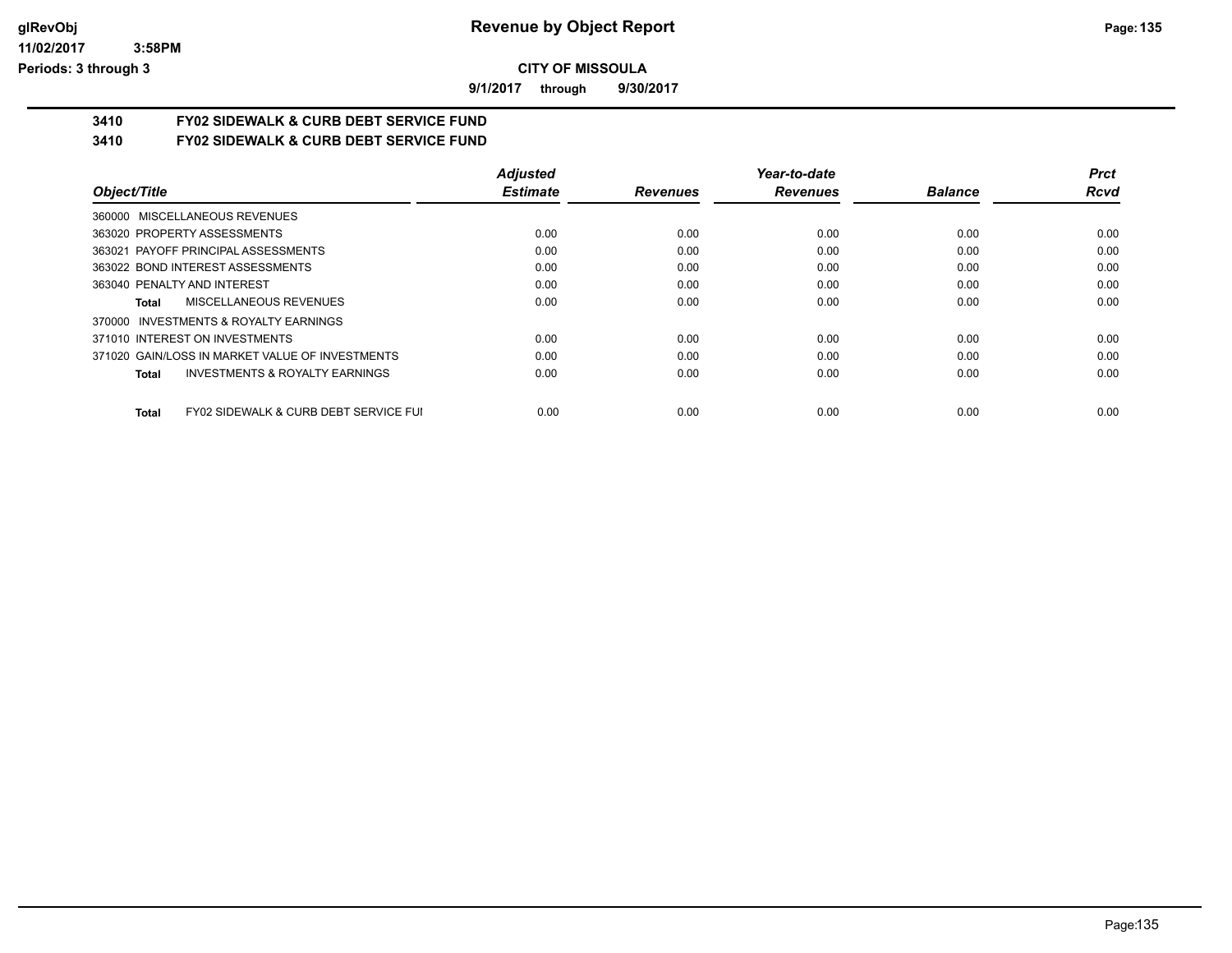**9/1/2017 through 9/30/2017**

## **3410 FY02 SIDEWALK & CURB DEBT SERVICE FUND**

|                                                      | <b>Adjusted</b> |                 | Year-to-date    |                | <b>Prct</b> |
|------------------------------------------------------|-----------------|-----------------|-----------------|----------------|-------------|
| Object/Title                                         | <b>Estimate</b> | <b>Revenues</b> | <b>Revenues</b> | <b>Balance</b> | Rcvd        |
| 360000 MISCELLANEOUS REVENUES                        |                 |                 |                 |                |             |
| 363020 PROPERTY ASSESSMENTS                          | 0.00            | 0.00            | 0.00            | 0.00           | 0.00        |
| 363021 PAYOFF PRINCIPAL ASSESSMENTS                  | 0.00            | 0.00            | 0.00            | 0.00           | 0.00        |
| 363022 BOND INTEREST ASSESSMENTS                     | 0.00            | 0.00            | 0.00            | 0.00           | 0.00        |
| 363040 PENALTY AND INTEREST                          | 0.00            | 0.00            | 0.00            | 0.00           | 0.00        |
| <b>MISCELLANEOUS REVENUES</b><br>Total               | 0.00            | 0.00            | 0.00            | 0.00           | 0.00        |
| 370000 INVESTMENTS & ROYALTY EARNINGS                |                 |                 |                 |                |             |
| 371010 INTEREST ON INVESTMENTS                       | 0.00            | 0.00            | 0.00            | 0.00           | 0.00        |
| 371020 GAIN/LOSS IN MARKET VALUE OF INVESTMENT       | 0.00            | 0.00            | 0.00            | 0.00           | 0.00        |
| <b>INVESTMENTS &amp; ROYALTY EARNINGS</b><br>Total   | 0.00            | 0.00            | 0.00            | 0.00           | 0.00        |
| FY02 SIDEWALK & CURB DEBT SERVICE FU<br><b>Total</b> | 0.00            | 0.00            | 0.00            | 0.00           | 0.00        |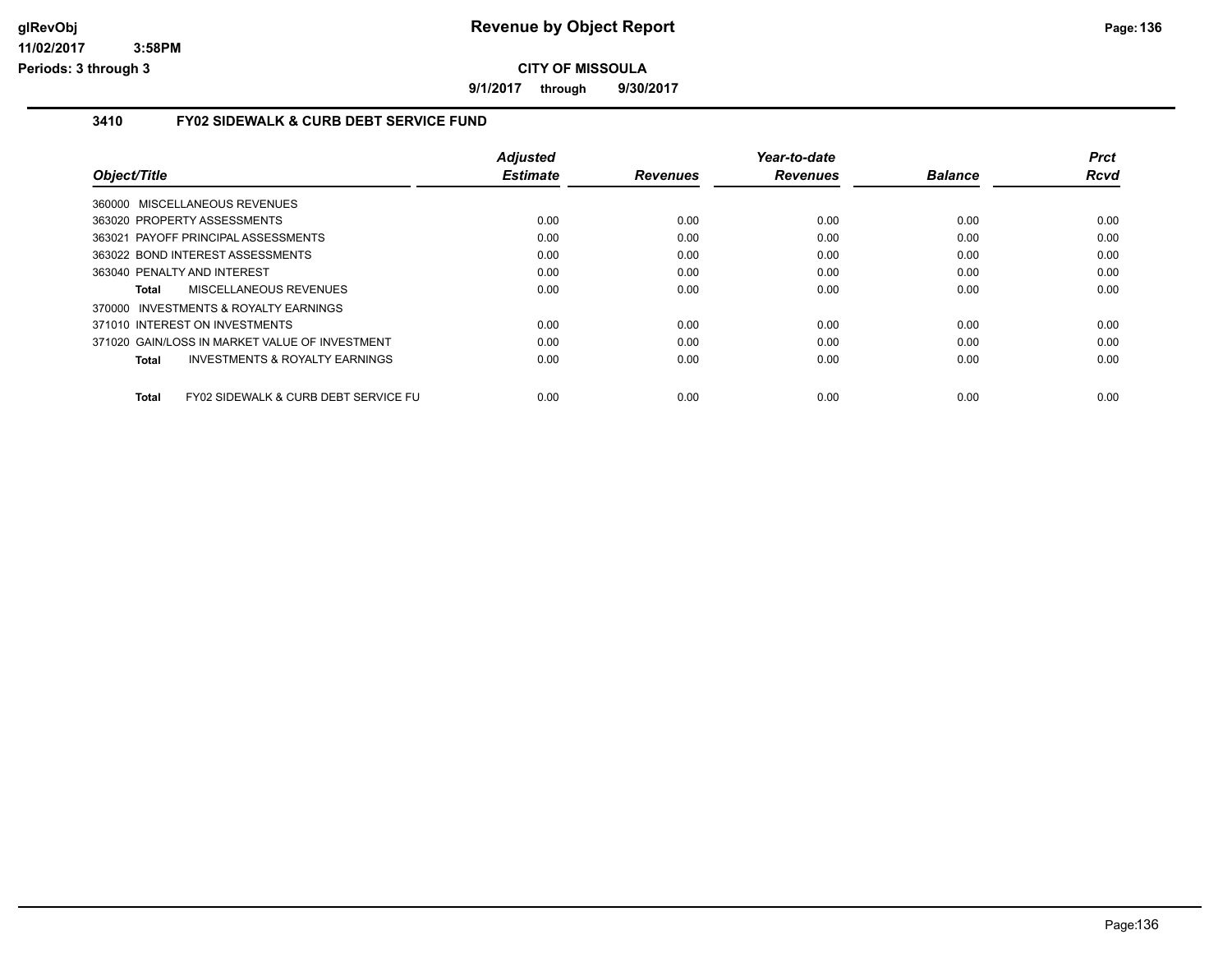**3:58PM**

**CITY OF MISSOULA**

**9/1/2017 through 9/30/2017**

# **3420 FY03 SIDEWALK & CURB DEBT SERVICE**

## **3420 FY03 SIDEWALK & CURB DEBT SERVICE**

|                                                    | <b>Adjusted</b> |                 | Year-to-date    |                | <b>Prct</b> |
|----------------------------------------------------|-----------------|-----------------|-----------------|----------------|-------------|
| Object/Title                                       | <b>Estimate</b> | <b>Revenues</b> | <b>Revenues</b> | <b>Balance</b> | <b>Rcvd</b> |
| 360000 MISCELLANEOUS REVENUES                      |                 |                 |                 |                |             |
| 363020 PROPERTY ASSESSMENTS                        | 0.00            | 0.00            | 0.00            | 0.00           | 0.00        |
| 363021 PAYOFF PRINCIPAL ASSESSMENTS                | 0.00            | 0.00            | 0.00            | 0.00           | 0.00        |
| 363022 BOND INTEREST ASSESSMENTS                   | 0.00            | 0.00            | 0.00            | 0.00           | 0.00        |
| 363040 PENALTY AND INTEREST                        | 0.00            | 0.00            | 0.00            | 0.00           | 0.00        |
| <b>MISCELLANEOUS REVENUES</b><br>Total             | 0.00            | 0.00            | 0.00            | 0.00           | 0.00        |
| 370000 INVESTMENTS & ROYALTY EARNINGS              |                 |                 |                 |                |             |
| 371010 INTEREST ON INVESTMENTS                     | 0.00            | 0.00            | 0.00            | 0.00           | 0.00        |
| 371020 GAIN/LOSS IN MARKET VALUE OF INVESTMENTS    | 0.00            | 0.00            | 0.00            | 0.00           | 0.00        |
| <b>INVESTMENTS &amp; ROYALTY EARNINGS</b><br>Total | 0.00            | 0.00            | 0.00            | 0.00           | 0.00        |
| OTHER FINANCING SOURCES<br>380000                  |                 |                 |                 |                |             |
| 381009 TRANSFERS IN                                | 0.00            | 0.00            | 0.00            | 0.00           | 0.00        |
| OTHER FINANCING SOURCES<br>Total                   | 0.00            | 0.00            | 0.00            | 0.00           | 0.00        |
| FY03 SIDEWALK & CURB DEBT SERVICE<br><b>Total</b>  | 0.00            | 0.00            | 0.00            | 0.00           | 0.00        |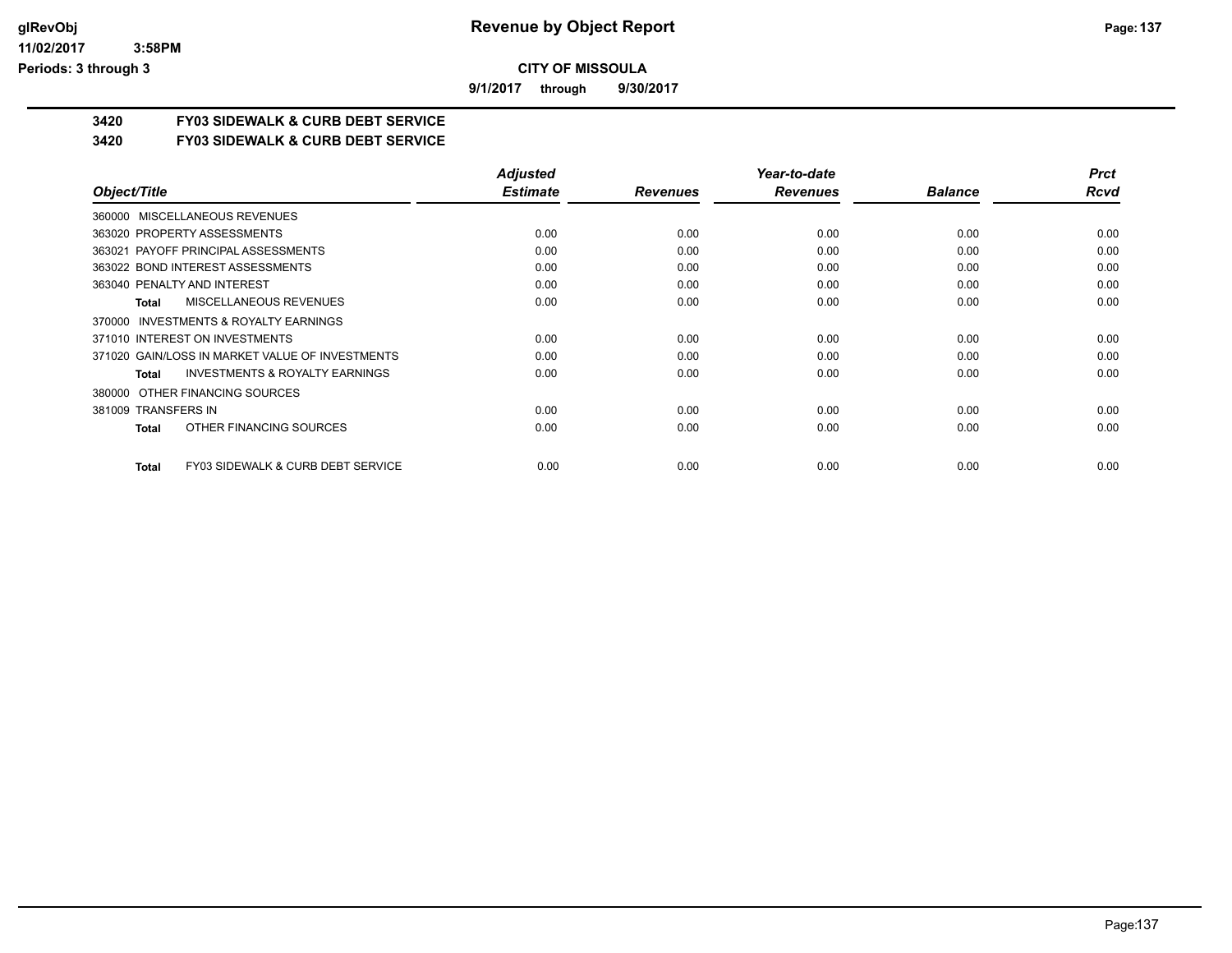**CITY OF MISSOULA**

**9/1/2017 through 9/30/2017**

## **3420 FY03 SIDEWALK & CURB DEBT SERVICE**

| Object/Title                                       | <b>Adjusted</b><br><b>Estimate</b> | <b>Revenues</b> | Year-to-date<br><b>Revenues</b> | <b>Balance</b> | <b>Prct</b><br>Rcvd |
|----------------------------------------------------|------------------------------------|-----------------|---------------------------------|----------------|---------------------|
| 360000 MISCELLANEOUS REVENUES                      |                                    |                 |                                 |                |                     |
| 363020 PROPERTY ASSESSMENTS                        | 0.00                               | 0.00            | 0.00                            | 0.00           | 0.00                |
| 363021 PAYOFF PRINCIPAL ASSESSMENTS                | 0.00                               | 0.00            | 0.00                            | 0.00           | 0.00                |
| 363022 BOND INTEREST ASSESSMENTS                   | 0.00                               | 0.00            | 0.00                            | 0.00           | 0.00                |
| 363040 PENALTY AND INTEREST                        | 0.00                               | 0.00            | 0.00                            | 0.00           | 0.00                |
| MISCELLANEOUS REVENUES<br>Total                    | 0.00                               | 0.00            | 0.00                            | 0.00           | 0.00                |
| 370000 INVESTMENTS & ROYALTY EARNINGS              |                                    |                 |                                 |                |                     |
| 371010 INTEREST ON INVESTMENTS                     | 0.00                               | 0.00            | 0.00                            | 0.00           | 0.00                |
| 371020 GAIN/LOSS IN MARKET VALUE OF INVESTMENT     | 0.00                               | 0.00            | 0.00                            | 0.00           | 0.00                |
| <b>INVESTMENTS &amp; ROYALTY EARNINGS</b><br>Total | 0.00                               | 0.00            | 0.00                            | 0.00           | 0.00                |
| 380000 OTHER FINANCING SOURCES                     |                                    |                 |                                 |                |                     |
| 381009 TRANSFERS IN                                | 0.00                               | 0.00            | 0.00                            | 0.00           | 0.00                |
| OTHER FINANCING SOURCES<br>Total                   | 0.00                               | 0.00            | 0.00                            | 0.00           | 0.00                |
| FY03 SIDEWALK & CURB DEBT SERVICE<br>Total         | 0.00                               | 0.00            | 0.00                            | 0.00           | 0.00                |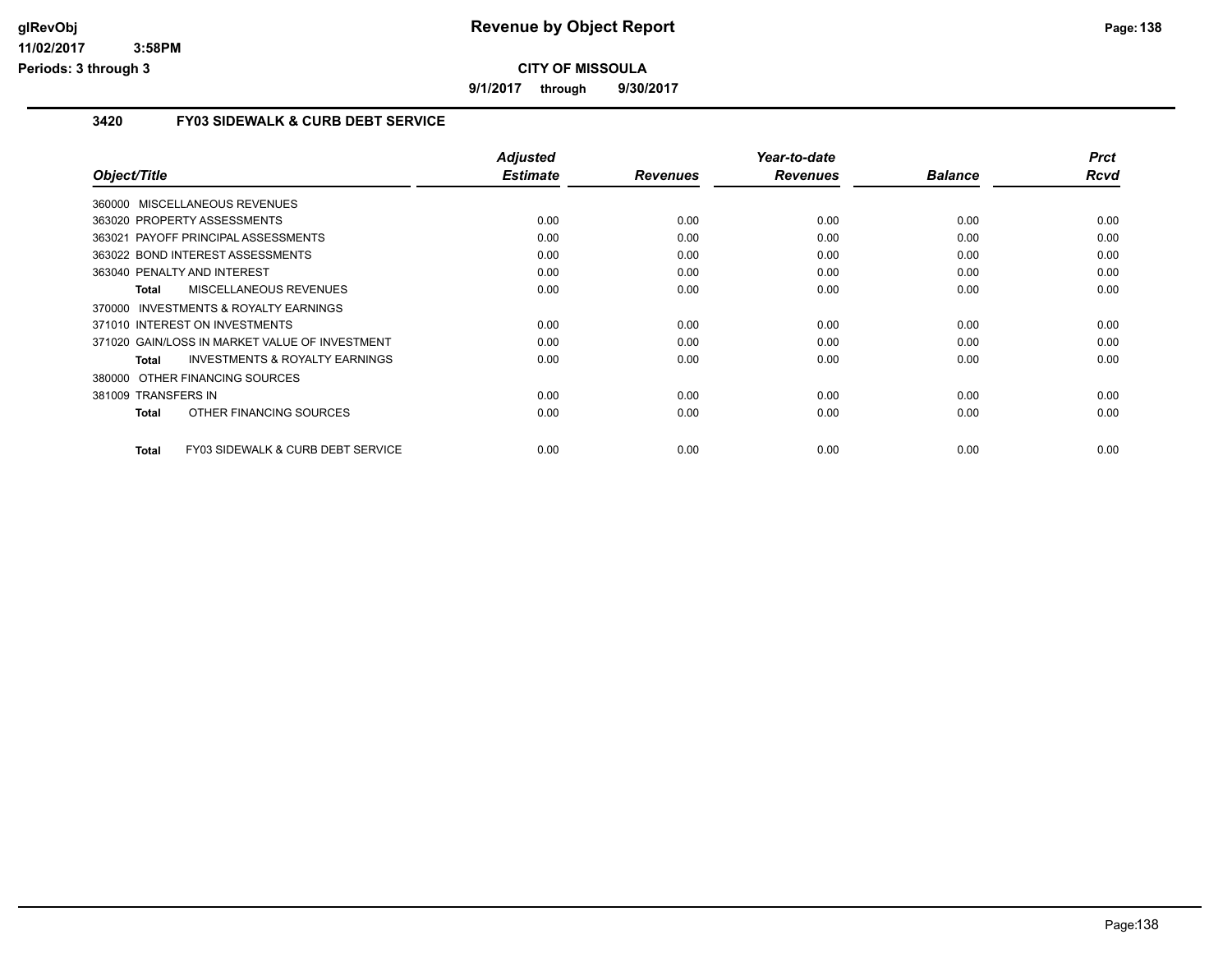**9/1/2017 through 9/30/2017**

# **3430 FY04 SIDEWALK CURB DEBT SERVICE**

## **3430 FY04 SIDEWALK CURB DEBT SERVICE**

|                                                           | <b>Adjusted</b> |                 | Year-to-date    |                | <b>Prct</b> |
|-----------------------------------------------------------|-----------------|-----------------|-----------------|----------------|-------------|
| Object/Title                                              | <b>Estimate</b> | <b>Revenues</b> | <b>Revenues</b> | <b>Balance</b> | Rcvd        |
| 360000 MISCELLANEOUS REVENUES                             |                 |                 |                 |                |             |
| 360010 MISCELLANEOUS                                      | 525.00          | 0.00            | 0.00            | 525.00         | 0.00        |
| 363020 PROPERTY ASSESSMENTS                               | 0.00            | 0.00            | 0.00            | 0.00           | 0.00        |
| 363021 PAYOFF PRINCIPAL ASSESSMENTS                       | 0.00            | 0.00            | 0.00            | 0.00           | 0.00        |
| 363022 BOND INTEREST ASSESSMENTS                          | 0.00            | 0.00            | 0.00            | 0.00           | 0.00        |
| 363040 PENALTY AND INTEREST                               | 0.00            | 0.00            | 0.00            | 0.00           | 0.00        |
| MISCELLANEOUS REVENUES<br>Total                           | 525.00          | 0.00            | 0.00            | 525.00         | 0.00        |
| INVESTMENTS & ROYALTY EARNINGS<br>370000                  |                 |                 |                 |                |             |
| 371010 INTEREST ON INVESTMENTS                            | 0.00            | 0.00            | 0.00            | 0.00           | 0.00        |
| 371020 GAIN/LOSS IN MARKET VALUE OF INVESTMENTS           | 0.00            | 0.00            | 0.00            | 0.00           | 0.00        |
| <b>INVESTMENTS &amp; ROYALTY EARNINGS</b><br><b>Total</b> | 0.00            | 0.00            | 0.00            | 0.00           | 0.00        |
| 380000 OTHER FINANCING SOURCES                            |                 |                 |                 |                |             |
| 381030 SID BOND PROCEEDS                                  | 0.00            | 0.00            | 0.00            | 0.00           | 0.00        |
| OTHER FINANCING SOURCES<br>Total                          | 0.00            | 0.00            | 0.00            | 0.00           | 0.00        |
| FY04 SIDEWALK CURB DEBT SERVICE<br>Total                  | 525.00          | 0.00            | 0.00            | 525.00         | 0.00        |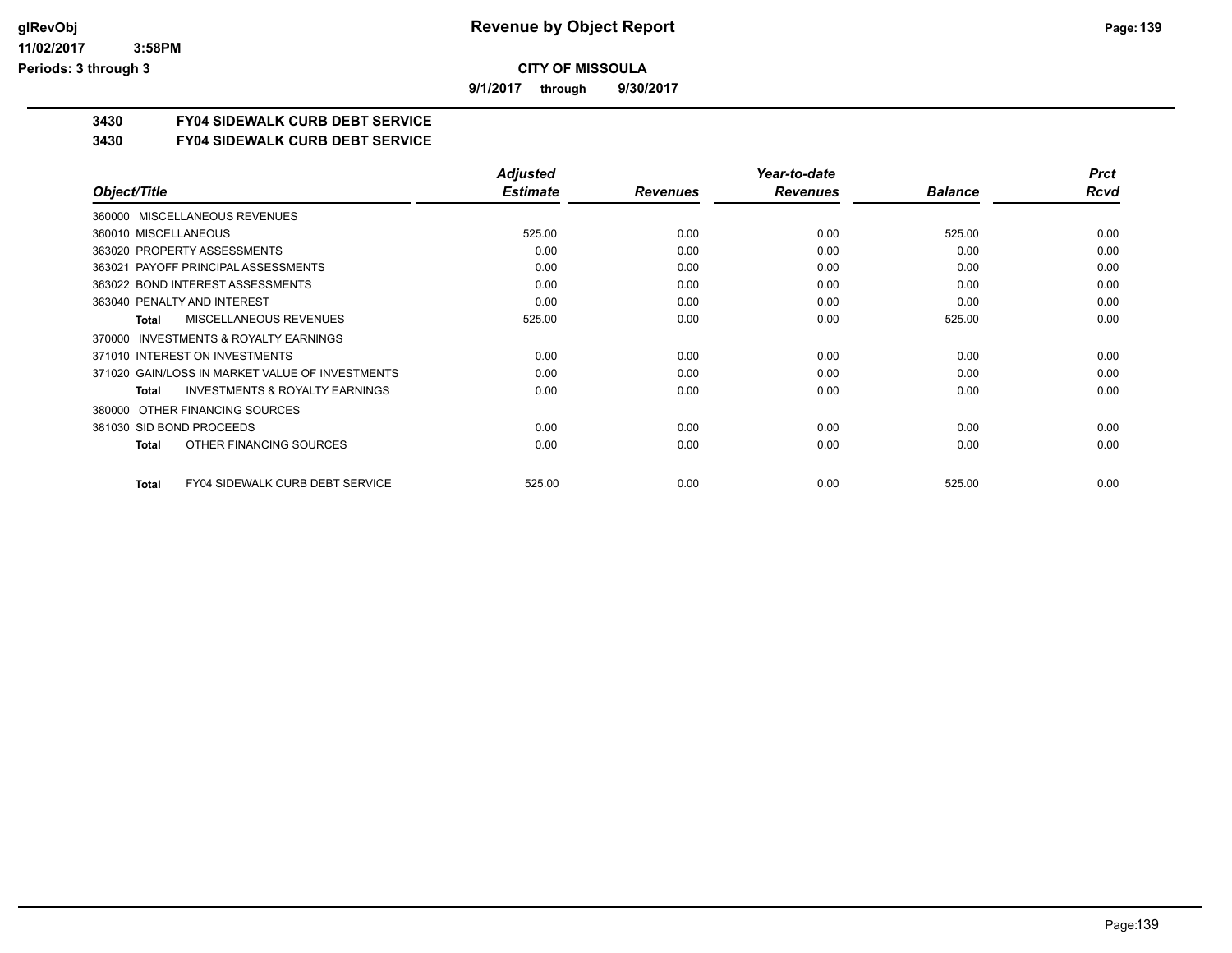**9/1/2017 through 9/30/2017**

## **3430 FY04 SIDEWALK CURB DEBT SERVICE**

| Object/Title                                       | <b>Adjusted</b><br><b>Estimate</b> | <b>Revenues</b> | Year-to-date<br><b>Revenues</b> | <b>Balance</b> | <b>Prct</b><br>Rcvd |
|----------------------------------------------------|------------------------------------|-----------------|---------------------------------|----------------|---------------------|
|                                                    |                                    |                 |                                 |                |                     |
| 360000 MISCELLANEOUS REVENUES                      |                                    |                 |                                 |                |                     |
| 360010 MISCELLANEOUS                               | 525.00                             | 0.00            | 0.00                            | 525.00         | 0.00                |
| 363020 PROPERTY ASSESSMENTS                        | 0.00                               | 0.00            | 0.00                            | 0.00           | 0.00                |
| 363021 PAYOFF PRINCIPAL ASSESSMENTS                | 0.00                               | 0.00            | 0.00                            | 0.00           | 0.00                |
| 363022 BOND INTEREST ASSESSMENTS                   | 0.00                               | 0.00            | 0.00                            | 0.00           | 0.00                |
| 363040 PENALTY AND INTEREST                        | 0.00                               | 0.00            | 0.00                            | 0.00           | 0.00                |
| <b>MISCELLANEOUS REVENUES</b><br><b>Total</b>      | 525.00                             | 0.00            | 0.00                            | 525.00         | 0.00                |
| INVESTMENTS & ROYALTY EARNINGS<br>370000           |                                    |                 |                                 |                |                     |
| 371010 INTEREST ON INVESTMENTS                     | 0.00                               | 0.00            | 0.00                            | 0.00           | 0.00                |
| 371020 GAIN/LOSS IN MARKET VALUE OF INVESTMENT     | 0.00                               | 0.00            | 0.00                            | 0.00           | 0.00                |
| <b>INVESTMENTS &amp; ROYALTY EARNINGS</b><br>Total | 0.00                               | 0.00            | 0.00                            | 0.00           | 0.00                |
| OTHER FINANCING SOURCES<br>380000                  |                                    |                 |                                 |                |                     |
| 381030 SID BOND PROCEEDS                           | 0.00                               | 0.00            | 0.00                            | 0.00           | 0.00                |
| OTHER FINANCING SOURCES<br><b>Total</b>            | 0.00                               | 0.00            | 0.00                            | 0.00           | 0.00                |
|                                                    |                                    |                 |                                 |                |                     |
| FY04 SIDEWALK CURB DEBT SERVICE<br><b>Total</b>    | 525.00                             | 0.00            | 0.00                            | 525.00         | 0.00                |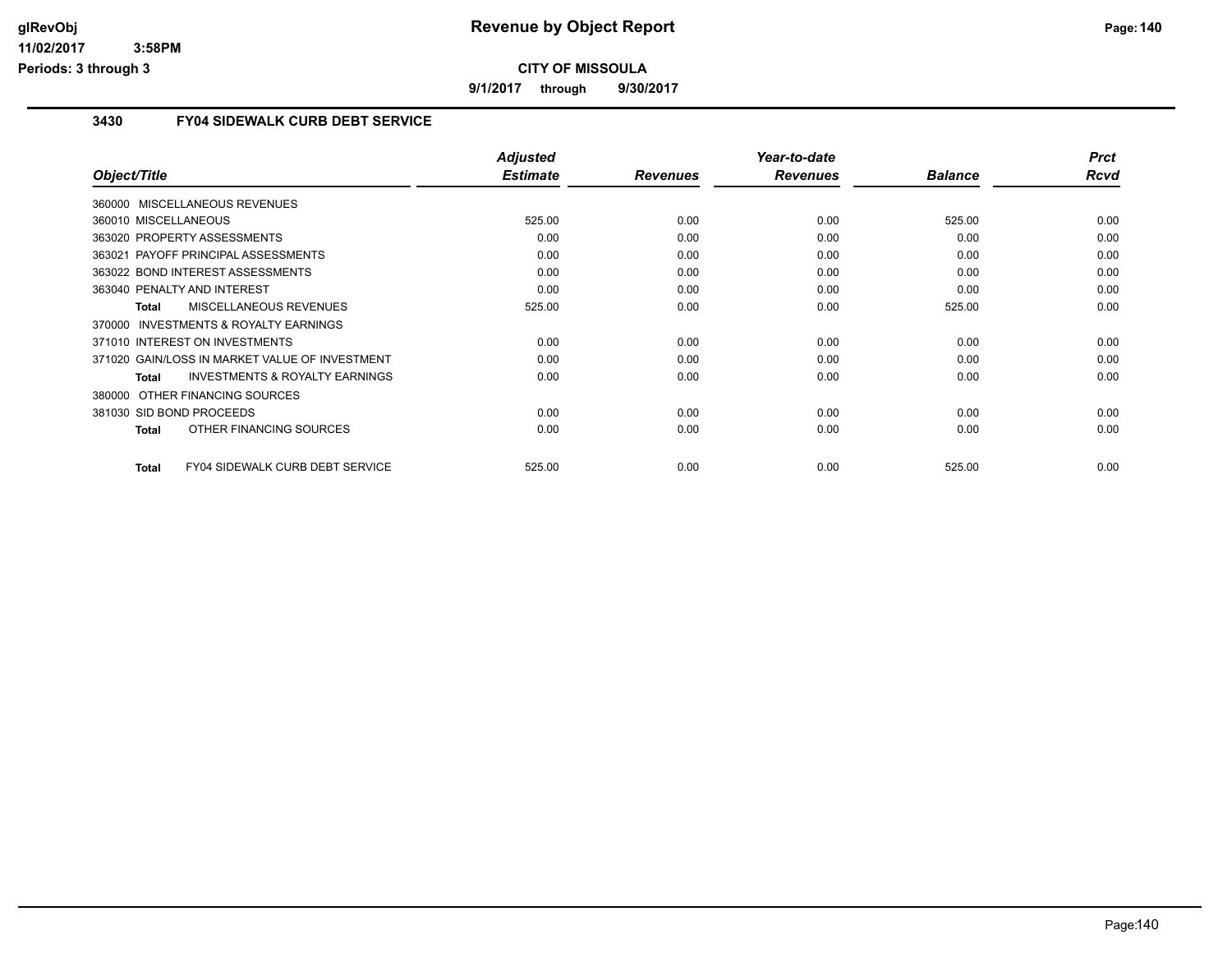**9/1/2017 through 9/30/2017**

**3433 SID 433 DEBT SERVICE**

**3433 SID 433 DEBT SERVICE**

|                                                           | <b>Adjusted</b> |                 | Year-to-date    |                | <b>Prct</b> |
|-----------------------------------------------------------|-----------------|-----------------|-----------------|----------------|-------------|
| Object/Title                                              | <b>Estimate</b> | <b>Revenues</b> | <b>Revenues</b> | <b>Balance</b> | <b>Rcvd</b> |
| 360000 MISCELLANEOUS REVENUES                             |                 |                 |                 |                |             |
| 363020 PROPERTY ASSESSMENTS                               | 0.00            | 0.00            | 0.00            | 0.00           | 0.00        |
| 363021 PAYOFF PRINCIPAL ASSESSMENTS                       | 0.00            | 0.00            | 0.00            | 0.00           | 0.00        |
| 363022 BOND INTEREST ASSESSMENTS                          | 0.00            | 0.00            | 0.00            | 0.00           | 0.00        |
| 363040 PENALTY AND INTEREST                               | 0.00            | 0.00            | 0.00            | 0.00           | 0.00        |
| MISCELLANEOUS REVENUES<br>Total                           | 0.00            | 0.00            | 0.00            | 0.00           | 0.00        |
| 370000 INVESTMENTS & ROYALTY EARNINGS                     |                 |                 |                 |                |             |
| 371010 INTEREST ON INVESTMENTS                            | 0.00            | 0.00            | 0.00            | 0.00           | 0.00        |
| 371020 GAIN/LOSS IN MARKET VALUE OF INVESTMENTS           | 0.00            | 0.00            | 0.00            | 0.00           | 0.00        |
| <b>INVESTMENTS &amp; ROYALTY EARNINGS</b><br><b>Total</b> | 0.00            | 0.00            | 0.00            | 0.00           | 0.00        |
| SID 433 DEBT SERVICE<br><b>Total</b>                      | 0.00            | 0.00            | 0.00            | 0.00           | 0.00        |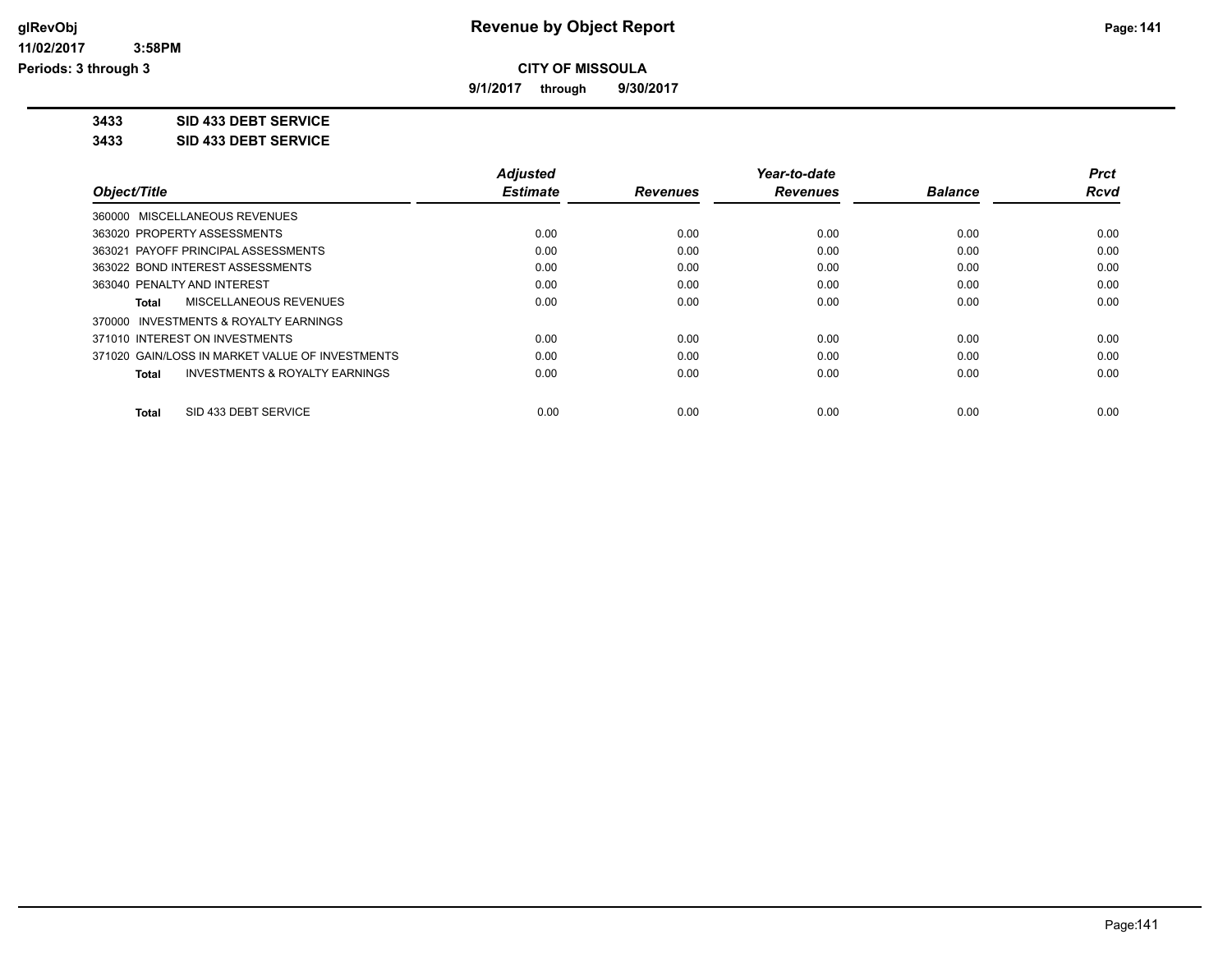**9/1/2017 through 9/30/2017**

## **3433 SID 433 DEBT SERVICE**

|                                                    | <b>Adjusted</b> |                 | Year-to-date    |                | Prct        |
|----------------------------------------------------|-----------------|-----------------|-----------------|----------------|-------------|
| Object/Title                                       | <b>Estimate</b> | <b>Revenues</b> | <b>Revenues</b> | <b>Balance</b> | <b>Rcvd</b> |
| 360000 MISCELLANEOUS REVENUES                      |                 |                 |                 |                |             |
| 363020 PROPERTY ASSESSMENTS                        | 0.00            | 0.00            | 0.00            | 0.00           | 0.00        |
| 363021 PAYOFF PRINCIPAL ASSESSMENTS                | 0.00            | 0.00            | 0.00            | 0.00           | 0.00        |
| 363022 BOND INTEREST ASSESSMENTS                   | 0.00            | 0.00            | 0.00            | 0.00           | 0.00        |
| 363040 PENALTY AND INTEREST                        | 0.00            | 0.00            | 0.00            | 0.00           | 0.00        |
| MISCELLANEOUS REVENUES<br>Total                    | 0.00            | 0.00            | 0.00            | 0.00           | 0.00        |
| 370000 INVESTMENTS & ROYALTY EARNINGS              |                 |                 |                 |                |             |
| 371010 INTEREST ON INVESTMENTS                     | 0.00            | 0.00            | 0.00            | 0.00           | 0.00        |
| 371020 GAIN/LOSS IN MARKET VALUE OF INVESTMENT     | 0.00            | 0.00            | 0.00            | 0.00           | 0.00        |
| <b>INVESTMENTS &amp; ROYALTY EARNINGS</b><br>Total | 0.00            | 0.00            | 0.00            | 0.00           | 0.00        |
|                                                    |                 |                 |                 |                |             |
| SID 433 DEBT SERVICE<br>Total                      | 0.00            | 0.00            | 0.00            | 0.00           | 0.00        |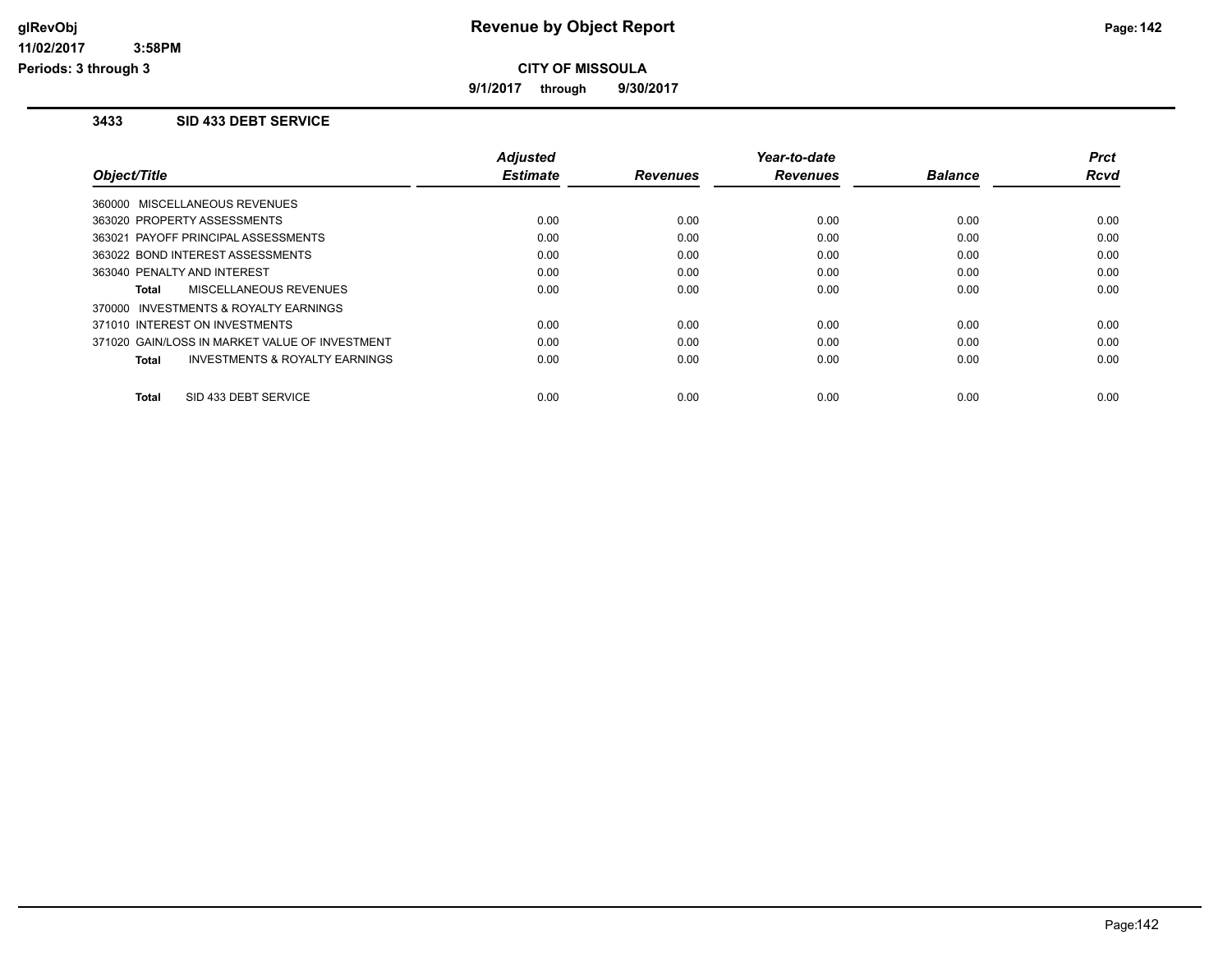**9/1/2017 through 9/30/2017**

**3440 FY05 SIDEWALK AND CURB**

**3440 FY05 SIDEWALK AND CURB**

|                                                           | <b>Adjusted</b> |                 | Year-to-date    |                | <b>Prct</b> |
|-----------------------------------------------------------|-----------------|-----------------|-----------------|----------------|-------------|
| Object/Title                                              | <b>Estimate</b> | <b>Revenues</b> | <b>Revenues</b> | <b>Balance</b> | <b>Rcvd</b> |
| MISCELLANEOUS REVENUES<br>360000                          |                 |                 |                 |                |             |
| 360010 MISCELLANEOUS                                      | 0.00            | 0.00            | 0.00            | 0.00           | 0.00        |
| 363020 PROPERTY ASSESSMENTS                               | 0.00            | 1,243.44        | 0.00            | 0.00           | 0.00        |
| 363021 PAYOFF PRINCIPAL ASSESSMENTS                       | 0.00            | 0.00            | 0.00            | 0.00           | 0.00        |
| 363022 BOND INTEREST ASSESSMENTS                          | 0.00            | 0.00            | 0.00            | 0.00           | 0.00        |
| 363040 PENALTY AND INTEREST                               | 0.00            | 79.02           | 0.00            | 0.00           | 0.00        |
| <b>MISCELLANEOUS REVENUES</b><br>Total                    | 0.00            | 1,322.46        | 0.00            | 0.00           | 0.00        |
| <b>INVESTMENTS &amp; ROYALTY EARNINGS</b><br>370000       |                 |                 |                 |                |             |
| 371010 INTEREST ON INVESTMENTS                            | 0.00            | 0.00            | 0.00            | 0.00           | 0.00        |
| 371020 GAIN/LOSS IN MARKET VALUE OF INVESTMENTS           | 0.00            | 0.00            | 0.00            | 0.00           | 0.00        |
| 371500 INTEREST ON INTERFUND LOAN                         | 0.00            | 0.00            | 0.00            | 0.00           | 0.00        |
| <b>INVESTMENTS &amp; ROYALTY EARNINGS</b><br><b>Total</b> | 0.00            | 0.00            | 0.00            | 0.00           | 0.00        |
| OTHER FINANCING SOURCES<br>380000                         |                 |                 |                 |                |             |
| 381030 SID BONDS PROCEEDS                                 | 0.00            | 0.00            | 0.00            | 0.00           | 0.00        |
| OTHER FINANCING SOURCES<br><b>Total</b>                   | 0.00            | 0.00            | 0.00            | 0.00           | 0.00        |
| <b>FY05 SIDEWALK AND CURB</b><br>Total                    | 0.00            | 1,322.46        | 0.00            | 0.00           | 0.00        |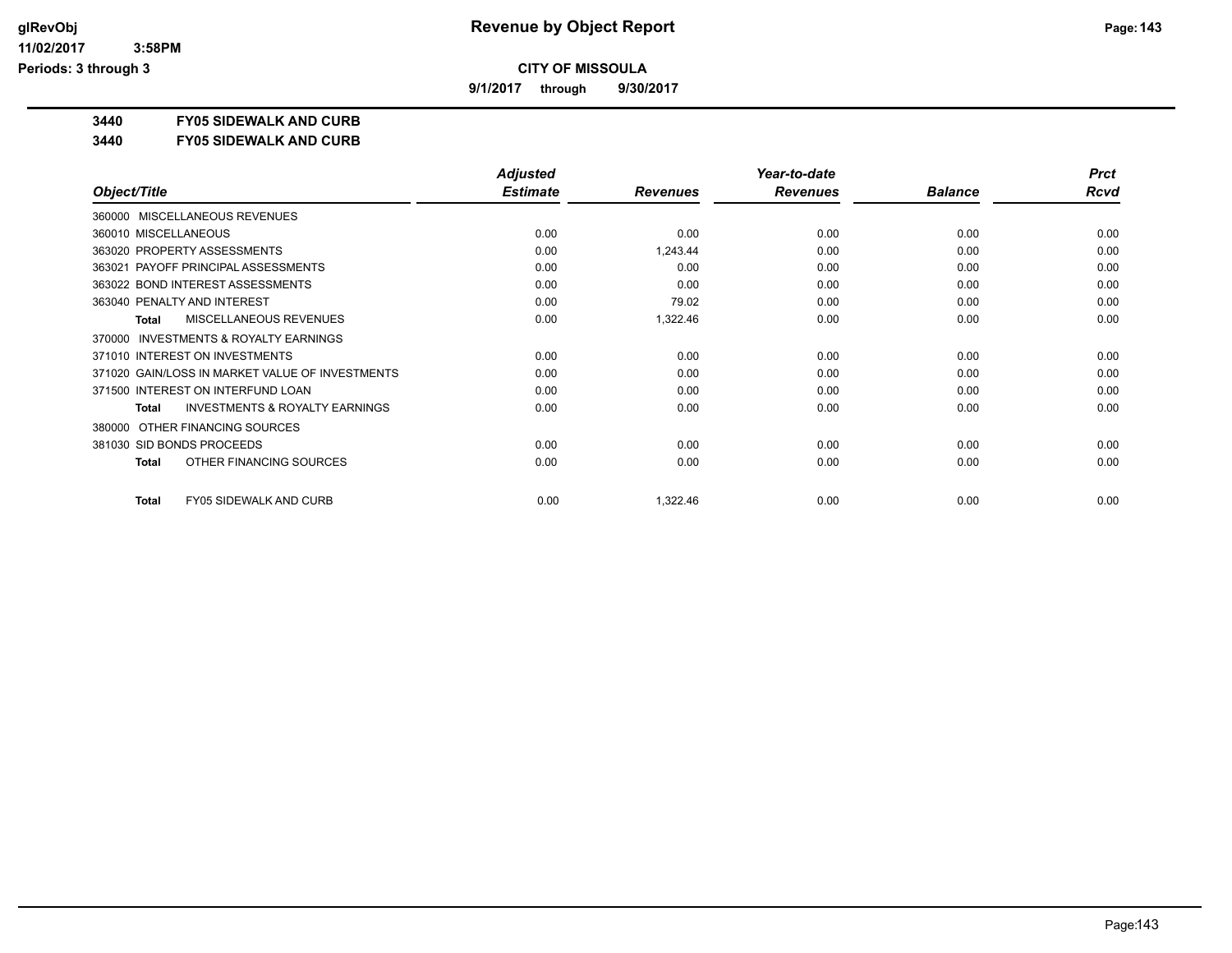**CITY OF MISSOULA**

**9/1/2017 through 9/30/2017**

## **3440 FY05 SIDEWALK AND CURB**

 **3:58PM**

|                                                     | <b>Adjusted</b> |                 | Year-to-date    |                | <b>Prct</b> |
|-----------------------------------------------------|-----------------|-----------------|-----------------|----------------|-------------|
| Object/Title                                        | <b>Estimate</b> | <b>Revenues</b> | <b>Revenues</b> | <b>Balance</b> | Rcvd        |
| 360000 MISCELLANEOUS REVENUES                       |                 |                 |                 |                |             |
| 360010 MISCELLANEOUS                                | 0.00            | 0.00            | 0.00            | 0.00           | 0.00        |
| 363020 PROPERTY ASSESSMENTS                         | 0.00            | 1,243.44        | 0.00            | 0.00           | 0.00        |
| 363021 PAYOFF PRINCIPAL ASSESSMENTS                 | 0.00            | 0.00            | 0.00            | 0.00           | 0.00        |
| 363022 BOND INTEREST ASSESSMENTS                    | 0.00            | 0.00            | 0.00            | 0.00           | 0.00        |
| 363040 PENALTY AND INTEREST                         | 0.00            | 79.02           | 0.00            | 0.00           | 0.00        |
| MISCELLANEOUS REVENUES<br>Total                     | 0.00            | 1,322.46        | 0.00            | 0.00           | 0.00        |
| <b>INVESTMENTS &amp; ROYALTY EARNINGS</b><br>370000 |                 |                 |                 |                |             |
| 371010 INTEREST ON INVESTMENTS                      | 0.00            | 0.00            | 0.00            | 0.00           | 0.00        |
| 371020 GAIN/LOSS IN MARKET VALUE OF INVESTMENT      | 0.00            | 0.00            | 0.00            | 0.00           | 0.00        |
| 371500 INTEREST ON INTERFUND LOAN                   | 0.00            | 0.00            | 0.00            | 0.00           | 0.00        |
| <b>INVESTMENTS &amp; ROYALTY EARNINGS</b><br>Total  | 0.00            | 0.00            | 0.00            | 0.00           | 0.00        |
| 380000 OTHER FINANCING SOURCES                      |                 |                 |                 |                |             |
| 381030 SID BONDS PROCEEDS                           | 0.00            | 0.00            | 0.00            | 0.00           | 0.00        |
| OTHER FINANCING SOURCES<br><b>Total</b>             | 0.00            | 0.00            | 0.00            | 0.00           | 0.00        |
| <b>FY05 SIDEWALK AND CURB</b><br>Total              | 0.00            | 1,322.46        | 0.00            | 0.00           | 0.00        |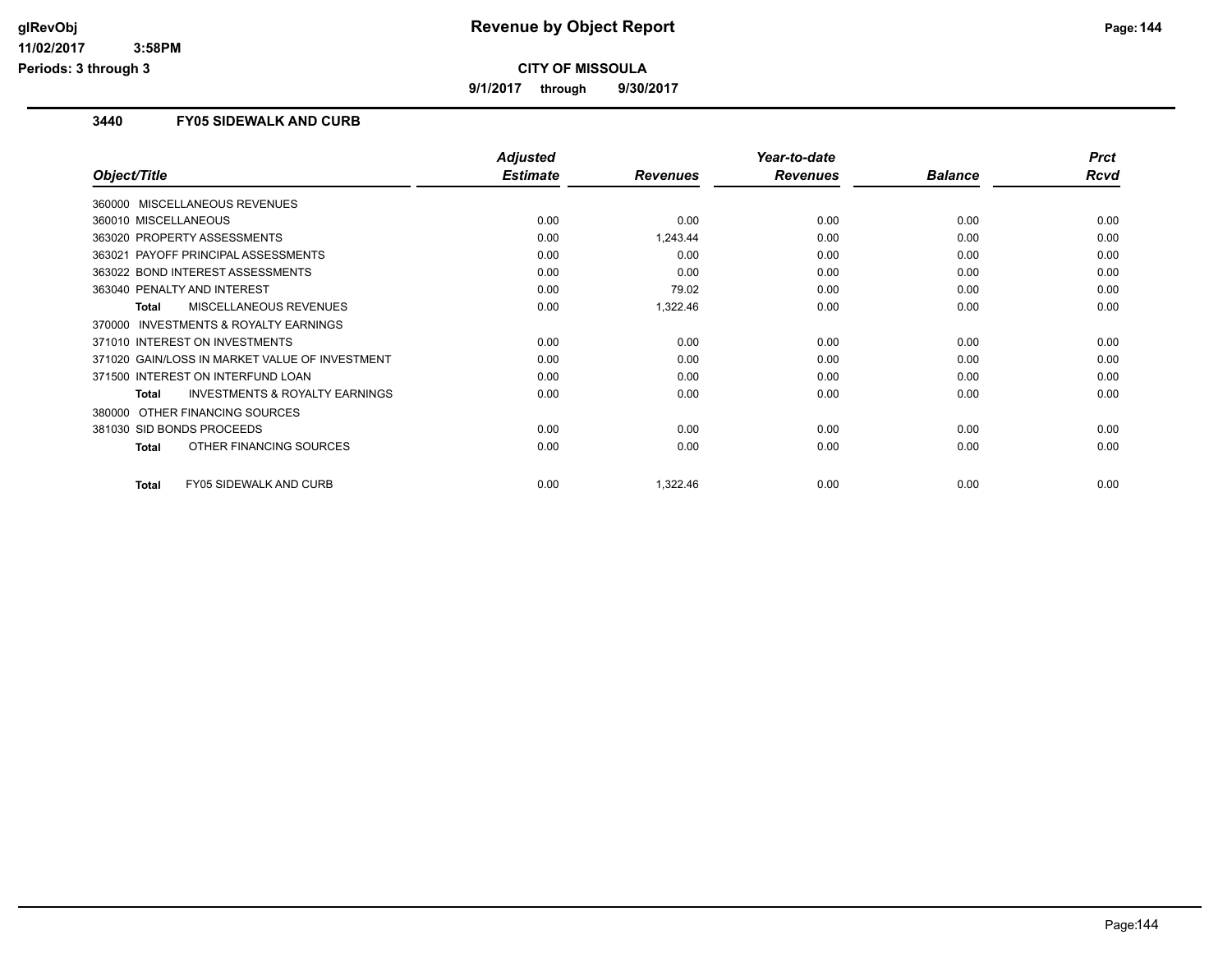**CITY OF MISSOULA**

**9/1/2017 through 9/30/2017**

**3441 FY06 SIDEWALK & CURB DEBT**

 **3:58PM**

**3441 FY06 SIDEWALK & CURB DEBT**

|                                                    | <b>Adjusted</b> |                 | Year-to-date    |                | <b>Prct</b> |
|----------------------------------------------------|-----------------|-----------------|-----------------|----------------|-------------|
| Object/Title                                       | <b>Estimate</b> | <b>Revenues</b> | <b>Revenues</b> | <b>Balance</b> | <b>Rcvd</b> |
| 360000 MISCELLANEOUS REVENUES                      |                 |                 |                 |                |             |
| 363020 PROPERTY ASSESSMENTS                        | 0.00            | 0.00            | 0.00            | 0.00           | 0.00        |
| MISCELLANEOUS REVENUES<br>Total                    | 0.00            | 0.00            | 0.00            | 0.00           | 0.00        |
| 370000 INVESTMENTS & ROYALTY EARNINGS              |                 |                 |                 |                |             |
| 371010 INTEREST ON INVESTMENTS                     | 0.00            | 0.00            | 0.00            | 0.00           | 0.00        |
| 371020 GAIN/LOSS IN MARKET VALUE OF INVESTMENTS    | 0.00            | 0.00            | 0.00            | 0.00           | 0.00        |
| <b>INVESTMENTS &amp; ROYALTY EARNINGS</b><br>Total | 0.00            | 0.00            | 0.00            | 0.00           | 0.00        |
|                                                    |                 |                 |                 |                |             |
| Total<br><b>FY06 SIDEWALK &amp; CURB DEBT</b>      | 0.00            | 0.00            | 0.00            | 0.00           | 0.00        |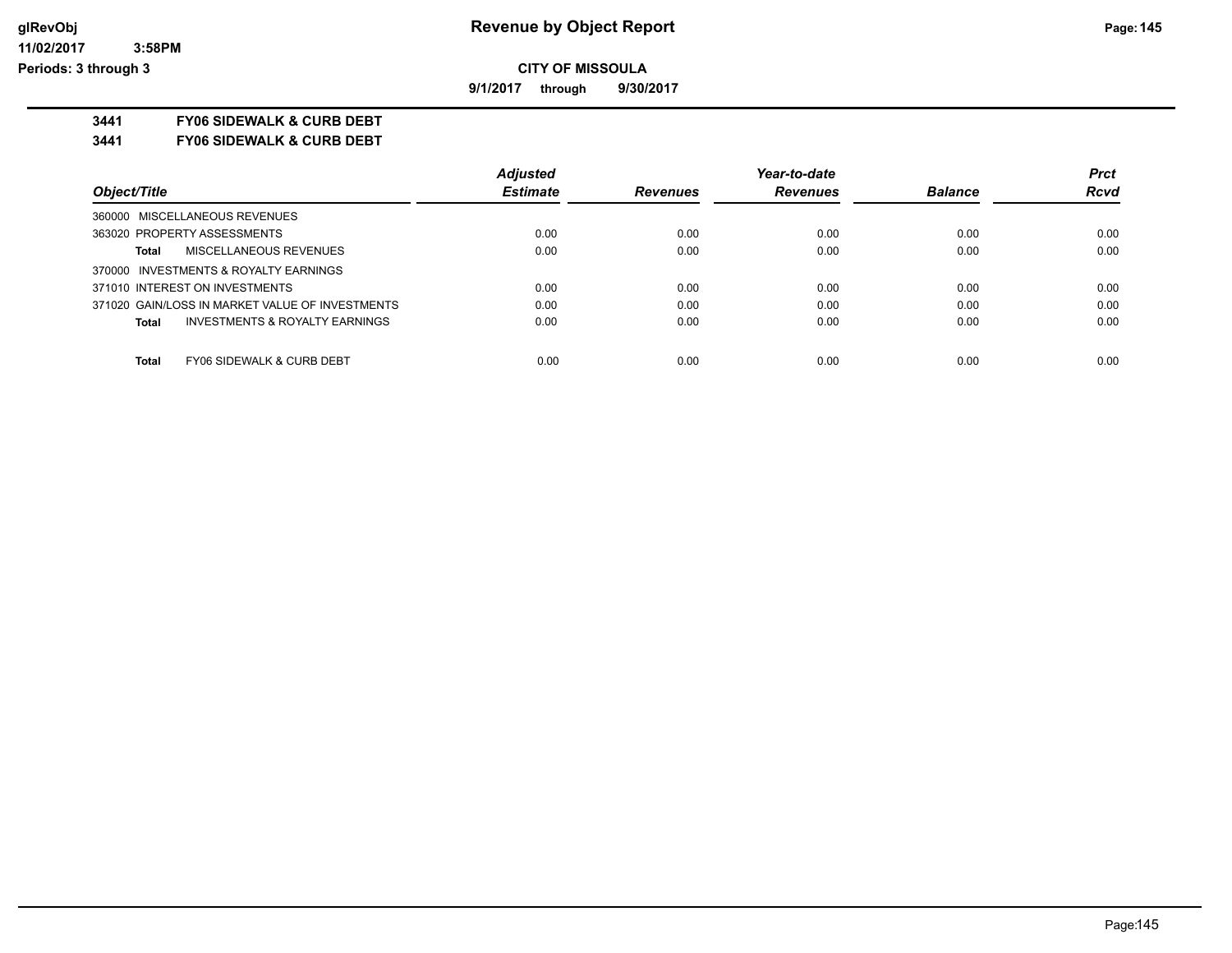**CITY OF MISSOULA**

**9/1/2017 through 9/30/2017**

# **3441 FY06 SIDEWALK & CURB DEBT**

 **3:58PM**

|                                                    | <b>Adjusted</b> |                 | Year-to-date    |                | <b>Prct</b> |
|----------------------------------------------------|-----------------|-----------------|-----------------|----------------|-------------|
| Object/Title                                       | <b>Estimate</b> | <b>Revenues</b> | <b>Revenues</b> | <b>Balance</b> | <b>Rcvd</b> |
| 360000 MISCELLANEOUS REVENUES                      |                 |                 |                 |                |             |
| 363020 PROPERTY ASSESSMENTS                        | 0.00            | 0.00            | 0.00            | 0.00           | 0.00        |
| MISCELLANEOUS REVENUES<br>Total                    | 0.00            | 0.00            | 0.00            | 0.00           | 0.00        |
| 370000 INVESTMENTS & ROYALTY EARNINGS              |                 |                 |                 |                |             |
| 371010 INTEREST ON INVESTMENTS                     | 0.00            | 0.00            | 0.00            | 0.00           | 0.00        |
| 371020 GAIN/LOSS IN MARKET VALUE OF INVESTMENT     | 0.00            | 0.00            | 0.00            | 0.00           | 0.00        |
| <b>INVESTMENTS &amp; ROYALTY EARNINGS</b><br>Total | 0.00            | 0.00            | 0.00            | 0.00           | 0.00        |
|                                                    |                 |                 |                 |                |             |
| Total<br><b>FY06 SIDEWALK &amp; CURB DEBT</b>      | 0.00            | 0.00            | 0.00            | 0.00           | 0.00        |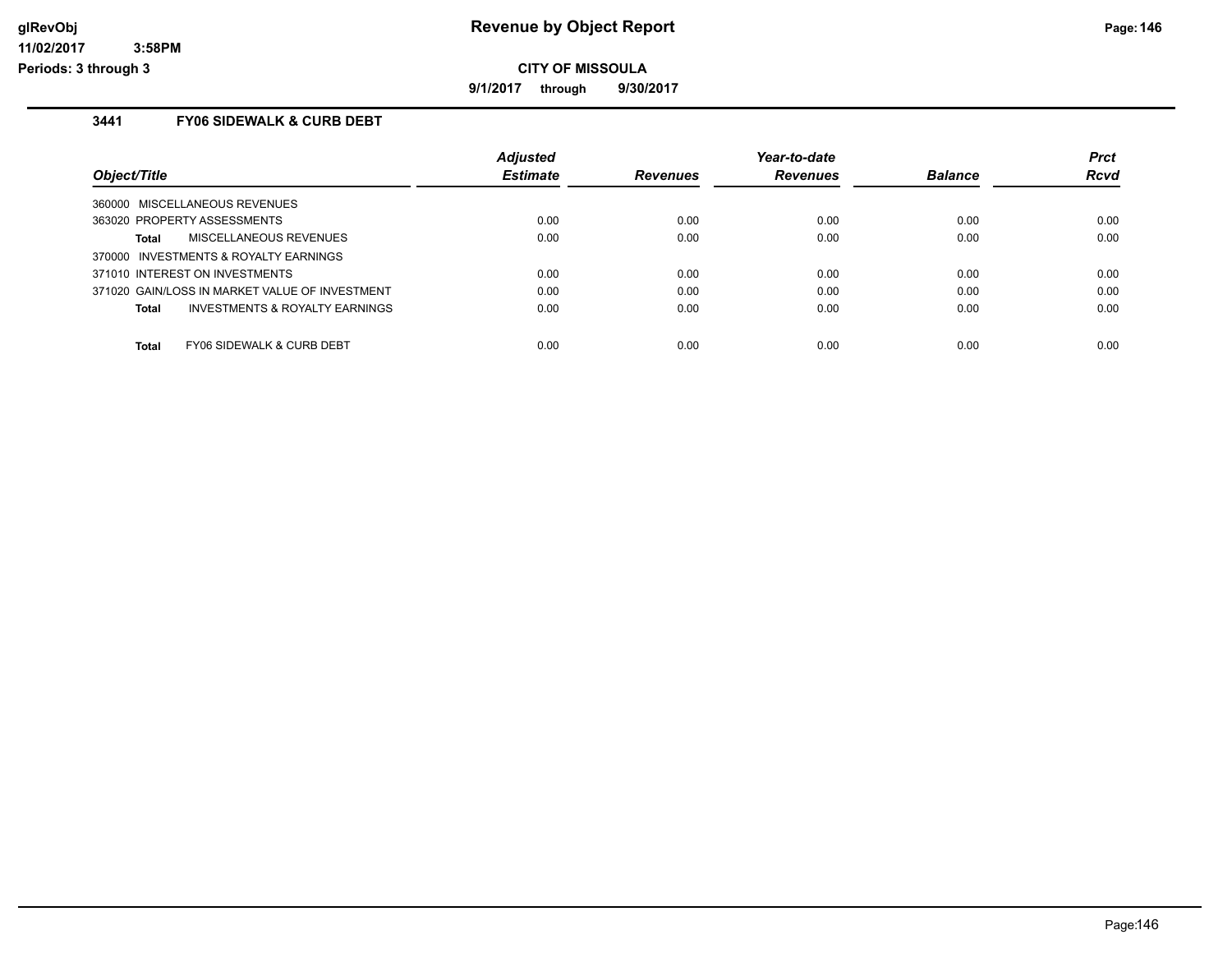**9/1/2017 through 9/30/2017**

**3449 SID 449 DEBT SERVICE**

**3449 SID 449 DEBT SERVICE**

|                                                    | <b>Adjusted</b> |                 | Year-to-date    |                | <b>Prct</b> |
|----------------------------------------------------|-----------------|-----------------|-----------------|----------------|-------------|
| Object/Title                                       | <b>Estimate</b> | <b>Revenues</b> | <b>Revenues</b> | <b>Balance</b> | Rcvd        |
| 360000 MISCELLANEOUS REVENUES                      |                 |                 |                 |                |             |
| 363020 PROPERTY ASSESSMENTS                        | 0.00            | 0.00            | 0.00            | 0.00           | 0.00        |
| 363021 PAYOFF PRINCIPAL ASSESSMENTS                | 0.00            | 0.00            | 0.00            | 0.00           | 0.00        |
| 363022 BOND INTEREST ASSESSMENTS                   | 0.00            | 0.00            | 0.00            | 0.00           | 0.00        |
| 363040 PENALTY AND INTEREST                        | 0.00            | 0.00            | 0.00            | 0.00           | 0.00        |
| MISCELLANEOUS REVENUES<br>Total                    | 0.00            | 0.00            | 0.00            | 0.00           | 0.00        |
| 370000 INVESTMENTS & ROYALTY EARNINGS              |                 |                 |                 |                |             |
| 371010 INTEREST ON INVESTMENTS                     | 0.00            | 0.00            | 0.00            | 0.00           | 0.00        |
| 371020 GAIN/LOSS IN MARKET VALUE OF INVESTMENTS    | 0.00            | 0.00            | 0.00            | 0.00           | 0.00        |
| <b>INVESTMENTS &amp; ROYALTY EARNINGS</b><br>Total | 0.00            | 0.00            | 0.00            | 0.00           | 0.00        |
| SID 449 DEBT SERVICE<br><b>Total</b>               | 0.00            | 0.00            | 0.00            | 0.00           | 0.00        |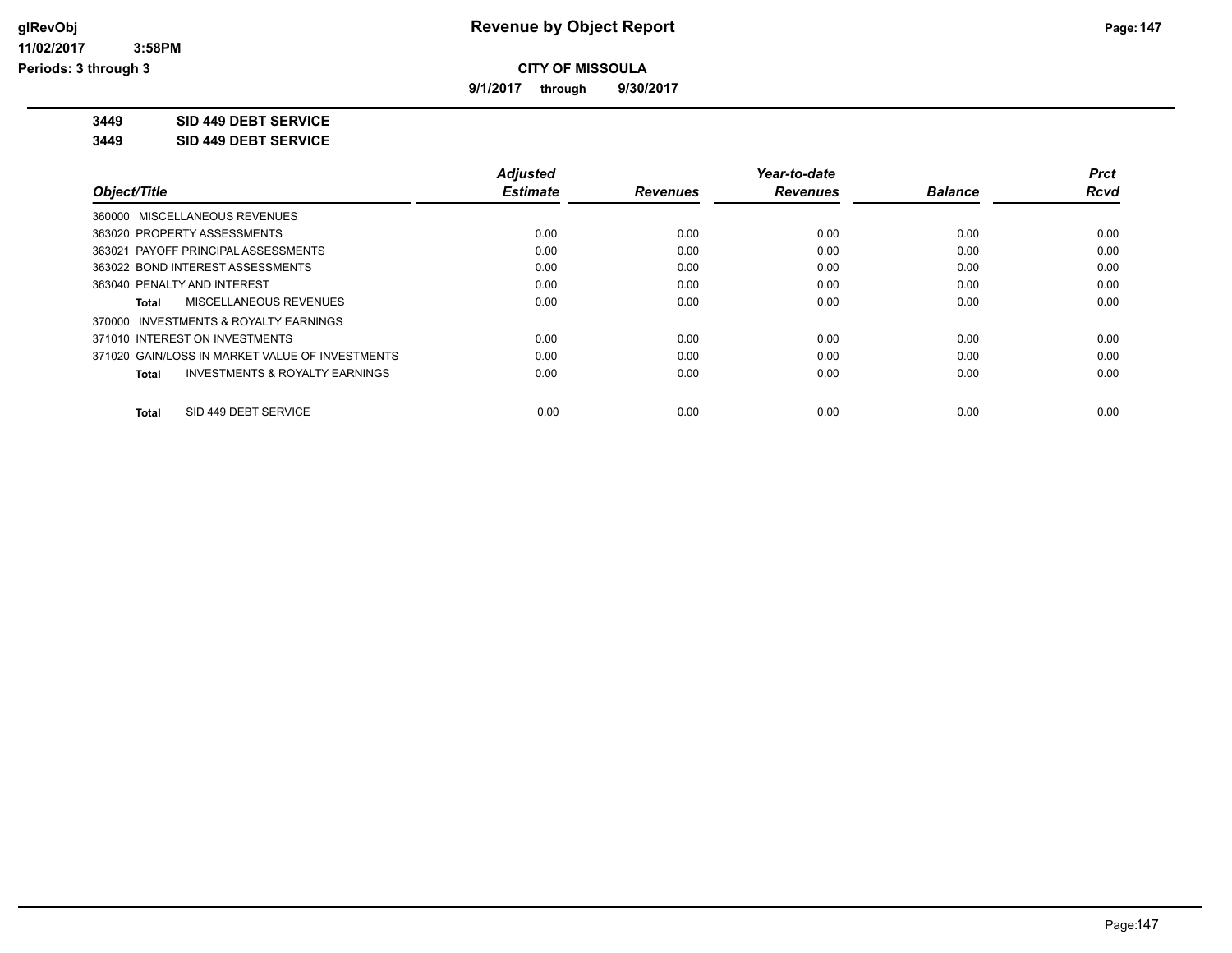**9/1/2017 through 9/30/2017**

### **3449 SID 449 DEBT SERVICE**

|                                                    | <b>Adjusted</b> |                 | Year-to-date    |                | <b>Prct</b> |
|----------------------------------------------------|-----------------|-----------------|-----------------|----------------|-------------|
| Object/Title                                       | <b>Estimate</b> | <b>Revenues</b> | <b>Revenues</b> | <b>Balance</b> | Rcvd        |
| 360000 MISCELLANEOUS REVENUES                      |                 |                 |                 |                |             |
| 363020 PROPERTY ASSESSMENTS                        | 0.00            | 0.00            | 0.00            | 0.00           | 0.00        |
| 363021 PAYOFF PRINCIPAL ASSESSMENTS                | 0.00            | 0.00            | 0.00            | 0.00           | 0.00        |
| 363022 BOND INTEREST ASSESSMENTS                   | 0.00            | 0.00            | 0.00            | 0.00           | 0.00        |
| 363040 PENALTY AND INTEREST                        | 0.00            | 0.00            | 0.00            | 0.00           | 0.00        |
| MISCELLANEOUS REVENUES<br>Total                    | 0.00            | 0.00            | 0.00            | 0.00           | 0.00        |
| 370000 INVESTMENTS & ROYALTY EARNINGS              |                 |                 |                 |                |             |
| 371010 INTEREST ON INVESTMENTS                     | 0.00            | 0.00            | 0.00            | 0.00           | 0.00        |
| 371020 GAIN/LOSS IN MARKET VALUE OF INVESTMENT     | 0.00            | 0.00            | 0.00            | 0.00           | 0.00        |
| <b>INVESTMENTS &amp; ROYALTY EARNINGS</b><br>Total | 0.00            | 0.00            | 0.00            | 0.00           | 0.00        |
|                                                    |                 |                 |                 |                |             |
| SID 449 DEBT SERVICE<br>Total                      | 0.00            | 0.00            | 0.00            | 0.00           | 0.00        |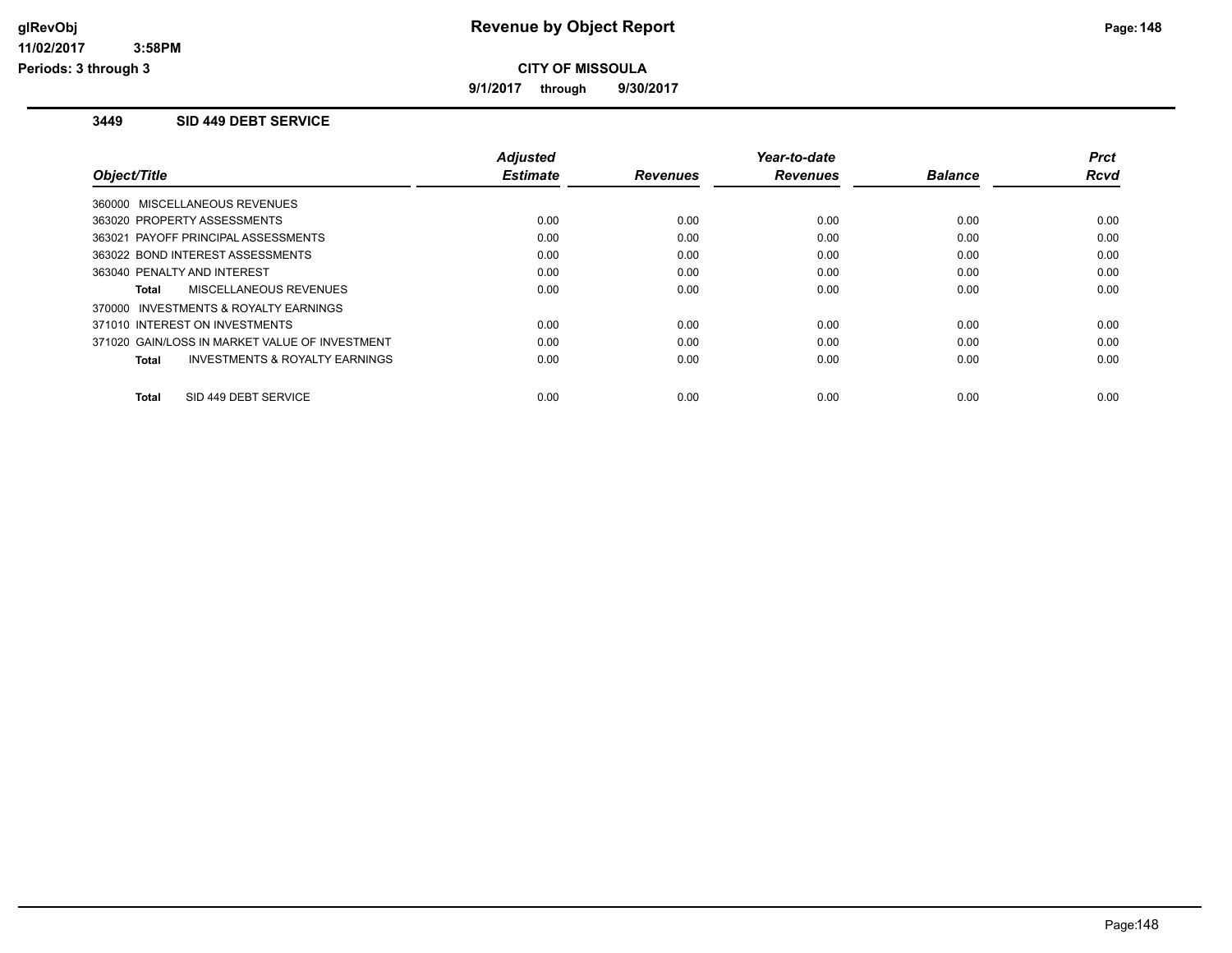**9/1/2017 through 9/30/2017**

**3450 FY06 SIDEWALK AND CURB**

**3450 FY06 SIDEWALK AND CURB**

|                                                           | <b>Adjusted</b> |                 | Year-to-date    |                | <b>Prct</b> |
|-----------------------------------------------------------|-----------------|-----------------|-----------------|----------------|-------------|
| Object/Title                                              | <b>Estimate</b> | <b>Revenues</b> | <b>Revenues</b> | <b>Balance</b> | Rcvd        |
| 360000 MISCELLANEOUS REVENUES                             |                 |                 |                 |                |             |
| 360010 MISCELLANEOUS                                      | 1,318.00        | 0.00            | 0.00            | 1,318.00       | 0.00        |
| 363020 PROPERTY ASSESSMENTS                               | 26,413.00       | 0.00            | 0.00            | 26,413.00      | 0.00        |
| 363021 PAYOFF PRINCIPAL ASSESSMENTS                       | 0.00            | 0.00            | 0.00            | 0.00           | 0.00        |
| 363022 BOND INTEREST ASSESSMENTS                          | 0.00            | 0.00            | 0.00            | 0.00           | 0.00        |
| 363040 PENALTY AND INTEREST                               | 0.00            | 0.00            | 0.00            | 0.00           | 0.00        |
| MISCELLANEOUS REVENUES<br><b>Total</b>                    | 27,731.00       | 0.00            | 0.00            | 27,731.00      | 0.00        |
| INVESTMENTS & ROYALTY EARNINGS<br>370000                  |                 |                 |                 |                |             |
| 371010 INTEREST ON INVESTMENTS                            | 0.00            | 0.00            | 0.00            | 0.00           | 0.00        |
| 371020 GAIN/LOSS IN MARKET VALUE OF INVESTMENTS           | 0.00            | 0.00            | 0.00            | 0.00           | 0.00        |
| 371500 INTEREST ON INTERFUND LOAN                         | 0.00            | 0.00            | 0.00            | 0.00           | 0.00        |
| <b>INVESTMENTS &amp; ROYALTY EARNINGS</b><br><b>Total</b> | 0.00            | 0.00            | 0.00            | 0.00           | 0.00        |
| OTHER FINANCING SOURCES<br>380000                         |                 |                 |                 |                |             |
| 381030 SID BONDS PROCEEDS                                 | 0.00            | 0.00            | 0.00            | 0.00           | 0.00        |
| 383042 TRANSFERS FROM OTHER FUNDS                         | 0.00            | 0.00            | 0.00            | 0.00           | 0.00        |
| OTHER FINANCING SOURCES<br><b>Total</b>                   | 0.00            | 0.00            | 0.00            | 0.00           | 0.00        |
|                                                           |                 |                 |                 |                |             |
| <b>FY06 SIDEWALK AND CURB</b><br><b>Total</b>             | 27,731.00       | 0.00            | 0.00            | 27,731.00      | 0.00        |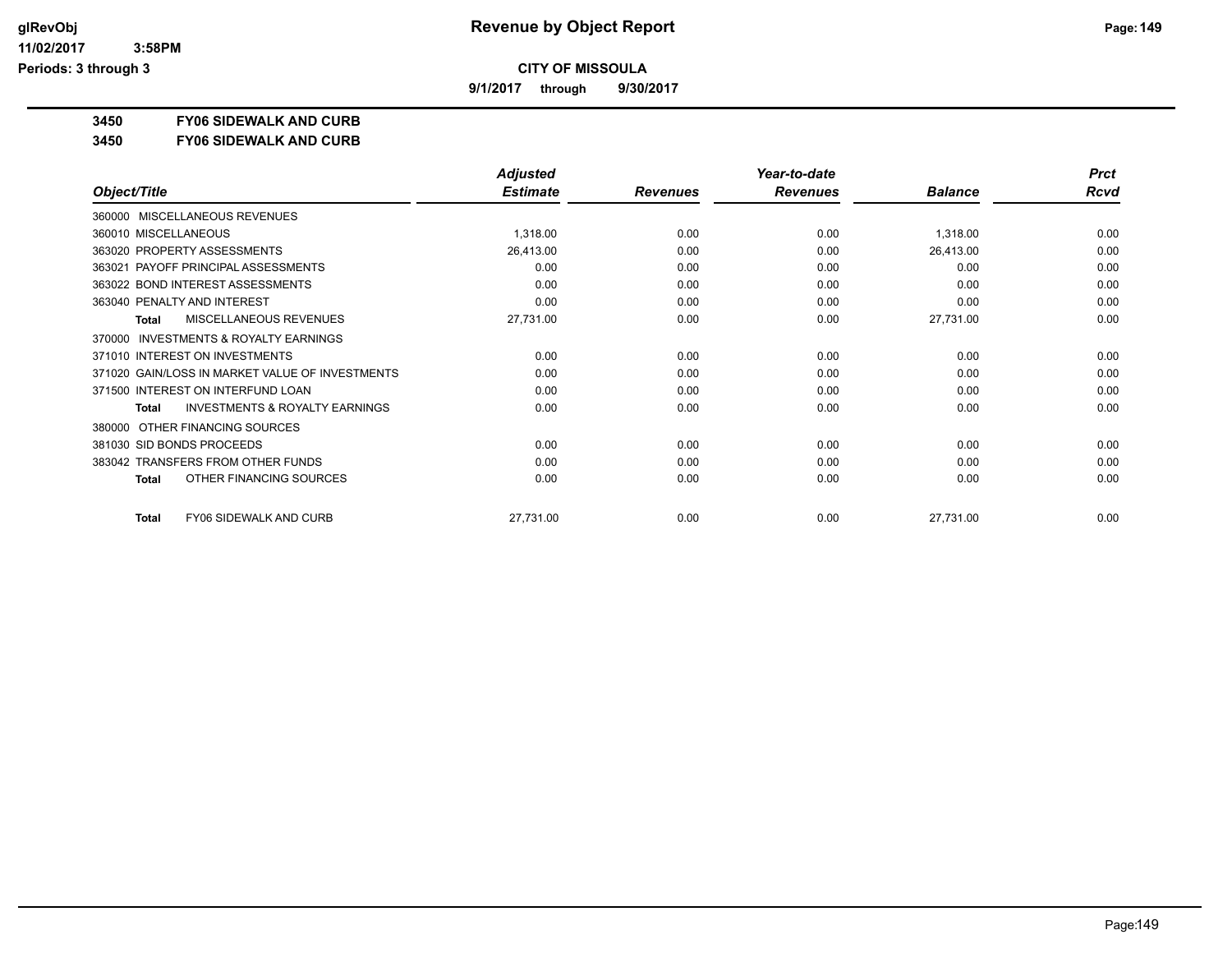**CITY OF MISSOULA**

**9/1/2017 through 9/30/2017**

# **3450 FY06 SIDEWALK AND CURB**

 **3:58PM**

|                                                     | <b>Adjusted</b> |                 | Year-to-date    |                | <b>Prct</b> |
|-----------------------------------------------------|-----------------|-----------------|-----------------|----------------|-------------|
| Object/Title                                        | <b>Estimate</b> | <b>Revenues</b> | <b>Revenues</b> | <b>Balance</b> | Rcvd        |
| 360000 MISCELLANEOUS REVENUES                       |                 |                 |                 |                |             |
| 360010 MISCELLANEOUS                                | 1,318.00        | 0.00            | 0.00            | 1,318.00       | 0.00        |
| 363020 PROPERTY ASSESSMENTS                         | 26,413.00       | 0.00            | 0.00            | 26,413.00      | 0.00        |
| 363021 PAYOFF PRINCIPAL ASSESSMENTS                 | 0.00            | 0.00            | 0.00            | 0.00           | 0.00        |
| 363022 BOND INTEREST ASSESSMENTS                    | 0.00            | 0.00            | 0.00            | 0.00           | 0.00        |
| 363040 PENALTY AND INTEREST                         | 0.00            | 0.00            | 0.00            | 0.00           | 0.00        |
| <b>MISCELLANEOUS REVENUES</b><br>Total              | 27,731.00       | 0.00            | 0.00            | 27,731.00      | 0.00        |
| <b>INVESTMENTS &amp; ROYALTY EARNINGS</b><br>370000 |                 |                 |                 |                |             |
| 371010 INTEREST ON INVESTMENTS                      | 0.00            | 0.00            | 0.00            | 0.00           | 0.00        |
| 371020 GAIN/LOSS IN MARKET VALUE OF INVESTMENT      | 0.00            | 0.00            | 0.00            | 0.00           | 0.00        |
| 371500 INTEREST ON INTERFUND LOAN                   | 0.00            | 0.00            | 0.00            | 0.00           | 0.00        |
| <b>INVESTMENTS &amp; ROYALTY EARNINGS</b><br>Total  | 0.00            | 0.00            | 0.00            | 0.00           | 0.00        |
| 380000 OTHER FINANCING SOURCES                      |                 |                 |                 |                |             |
| 381030 SID BONDS PROCEEDS                           | 0.00            | 0.00            | 0.00            | 0.00           | 0.00        |
| 383042 TRANSFERS FROM OTHER FUNDS                   | 0.00            | 0.00            | 0.00            | 0.00           | 0.00        |
| OTHER FINANCING SOURCES<br><b>Total</b>             | 0.00            | 0.00            | 0.00            | 0.00           | 0.00        |
| FY06 SIDEWALK AND CURB<br><b>Total</b>              | 27,731.00       | 0.00            | 0.00            | 27,731.00      | 0.00        |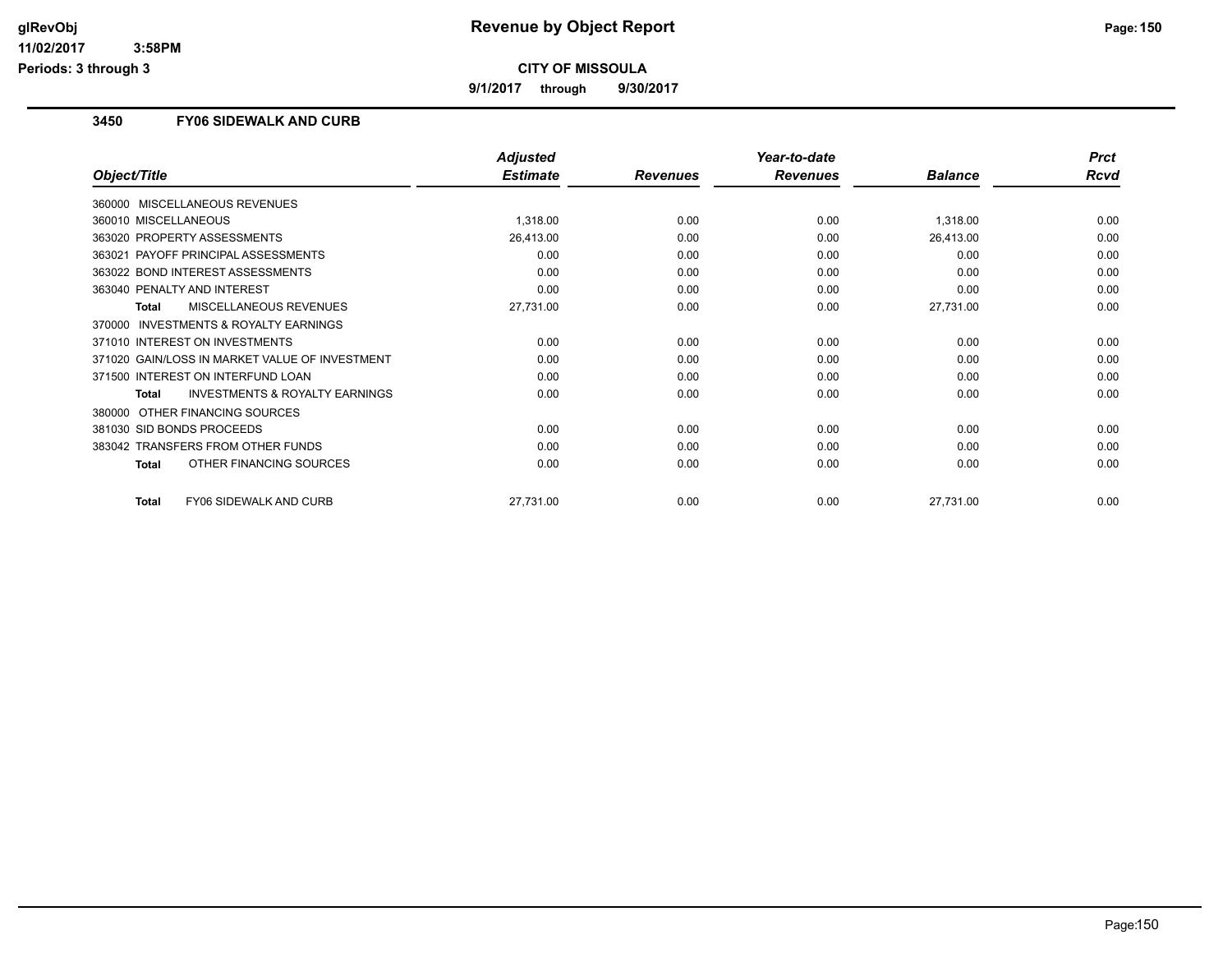**9/1/2017 through 9/30/2017**

**3460 FY07 SIDEWALK AND CURB DEBT**

### **3460 FY07 SIDEWALK AND CURB DEBT**

|                                                     | <b>Adjusted</b> |                 | Year-to-date    |                | <b>Prct</b> |
|-----------------------------------------------------|-----------------|-----------------|-----------------|----------------|-------------|
| Object/Title                                        | <b>Estimate</b> | <b>Revenues</b> | <b>Revenues</b> | <b>Balance</b> | <b>Rcvd</b> |
| 360000 MISCELLANEOUS REVENUES                       |                 |                 |                 |                |             |
| 360010 MISCELLANEOUS                                | 4,002.00        | 0.00            | 0.00            | 4,002.00       | 0.00        |
| 363020 PROPERTY ASSESSMENTS                         | 49,850.00       | 0.00            | 0.00            | 49,850.00      | 0.00        |
| 363021 PAYOFF PRINCIPAL ASSESSMENTS                 | 0.00            | 0.00            | 0.00            | 0.00           | 0.00        |
| 363022 BOND INTEREST ASSESSMENTS                    | 0.00            | 0.00            | 0.00            | 0.00           | 0.00        |
| 363040 PENALTY AND INTEREST                         | 0.00            | 0.00            | 0.00            | 0.00           | 0.00        |
| MISCELLANEOUS REVENUES<br>Total                     | 53,852.00       | 0.00            | 0.00            | 53,852.00      | 0.00        |
| <b>INVESTMENTS &amp; ROYALTY EARNINGS</b><br>370000 |                 |                 |                 |                |             |
| 371010 INTEREST ON INVESTMENTS                      | 0.00            | 0.00            | 0.00            | 0.00           | 0.00        |
| 371020 GAIN/LOSS IN MARKET VALUE OF INVESTMENTS     | 0.00            | 0.00            | 0.00            | 0.00           | 0.00        |
| 371500 INTEREST ON INTERFUND LOAN                   | 0.00            | 0.00            | 0.00            | 0.00           | 0.00        |
| <b>INVESTMENTS &amp; ROYALTY EARNINGS</b><br>Total  | 0.00            | 0.00            | 0.00            | 0.00           | 0.00        |
| OTHER FINANCING SOURCES<br>380000                   |                 |                 |                 |                |             |
| 381030 SID BONDS PROCEEDS                           | 0.00            | 0.00            | 0.00            | 0.00           | 0.00        |
| 383042 TRANSFERS FROM OTHER FUNDS                   | 0.00            | 0.00            | 0.00            | 0.00           | 0.00        |
| OTHER FINANCING SOURCES<br><b>Total</b>             | 0.00            | 0.00            | 0.00            | 0.00           | 0.00        |
|                                                     |                 |                 |                 |                |             |
| <b>FY07 SIDEWALK AND CURB DEBT</b><br><b>Total</b>  | 53,852.00       | 0.00            | 0.00            | 53,852.00      | 0.00        |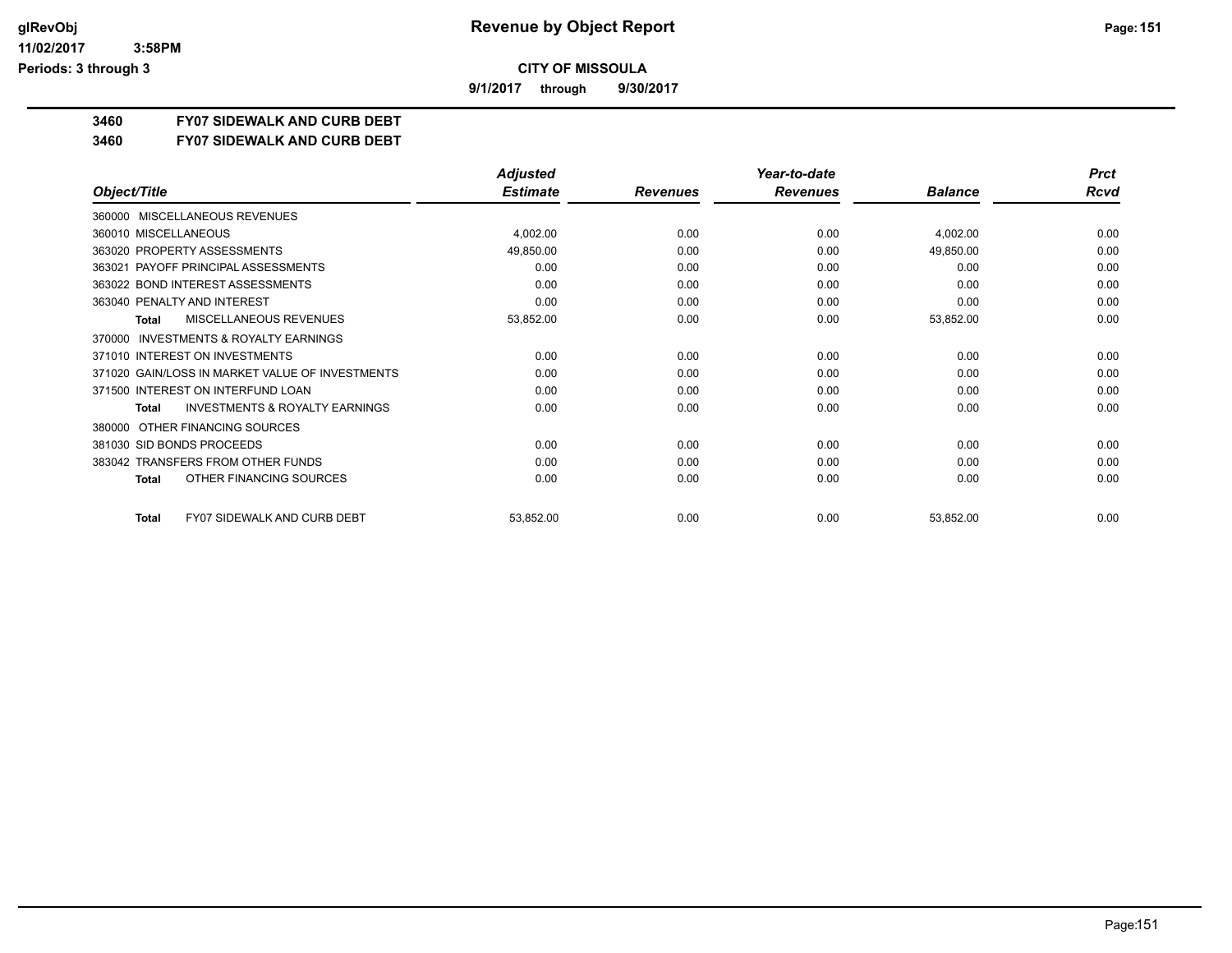**11/02/2017 3:58PM Periods: 3 through 3**

**CITY OF MISSOULA**

**9/1/2017 through 9/30/2017**

# **3460 FY07 SIDEWALK AND CURB DEBT**

|                                                           | <b>Adjusted</b> |                 | Year-to-date    |                | <b>Prct</b> |
|-----------------------------------------------------------|-----------------|-----------------|-----------------|----------------|-------------|
| Object/Title                                              | <b>Estimate</b> | <b>Revenues</b> | <b>Revenues</b> | <b>Balance</b> | <b>Rcvd</b> |
| 360000 MISCELLANEOUS REVENUES                             |                 |                 |                 |                |             |
| 360010 MISCELLANEOUS                                      | 4,002.00        | 0.00            | 0.00            | 4,002.00       | 0.00        |
| 363020 PROPERTY ASSESSMENTS                               | 49,850.00       | 0.00            | 0.00            | 49,850.00      | 0.00        |
| PAYOFF PRINCIPAL ASSESSMENTS<br>363021                    | 0.00            | 0.00            | 0.00            | 0.00           | 0.00        |
| 363022 BOND INTEREST ASSESSMENTS                          | 0.00            | 0.00            | 0.00            | 0.00           | 0.00        |
| 363040 PENALTY AND INTEREST                               | 0.00            | 0.00            | 0.00            | 0.00           | 0.00        |
| <b>MISCELLANEOUS REVENUES</b><br><b>Total</b>             | 53,852.00       | 0.00            | 0.00            | 53,852.00      | 0.00        |
| <b>INVESTMENTS &amp; ROYALTY EARNINGS</b><br>370000       |                 |                 |                 |                |             |
| 371010 INTEREST ON INVESTMENTS                            | 0.00            | 0.00            | 0.00            | 0.00           | 0.00        |
| 371020 GAIN/LOSS IN MARKET VALUE OF INVESTMENT            | 0.00            | 0.00            | 0.00            | 0.00           | 0.00        |
| 371500 INTEREST ON INTERFUND LOAN                         | 0.00            | 0.00            | 0.00            | 0.00           | 0.00        |
| <b>INVESTMENTS &amp; ROYALTY EARNINGS</b><br><b>Total</b> | 0.00            | 0.00            | 0.00            | 0.00           | 0.00        |
| OTHER FINANCING SOURCES<br>380000                         |                 |                 |                 |                |             |
| 381030 SID BONDS PROCEEDS                                 | 0.00            | 0.00            | 0.00            | 0.00           | 0.00        |
| 383042 TRANSFERS FROM OTHER FUNDS                         | 0.00            | 0.00            | 0.00            | 0.00           | 0.00        |
| OTHER FINANCING SOURCES<br><b>Total</b>                   | 0.00            | 0.00            | 0.00            | 0.00           | 0.00        |
| <b>FY07 SIDEWALK AND CURB DEBT</b><br><b>Total</b>        | 53,852.00       | 0.00            | 0.00            | 53,852.00      | 0.00        |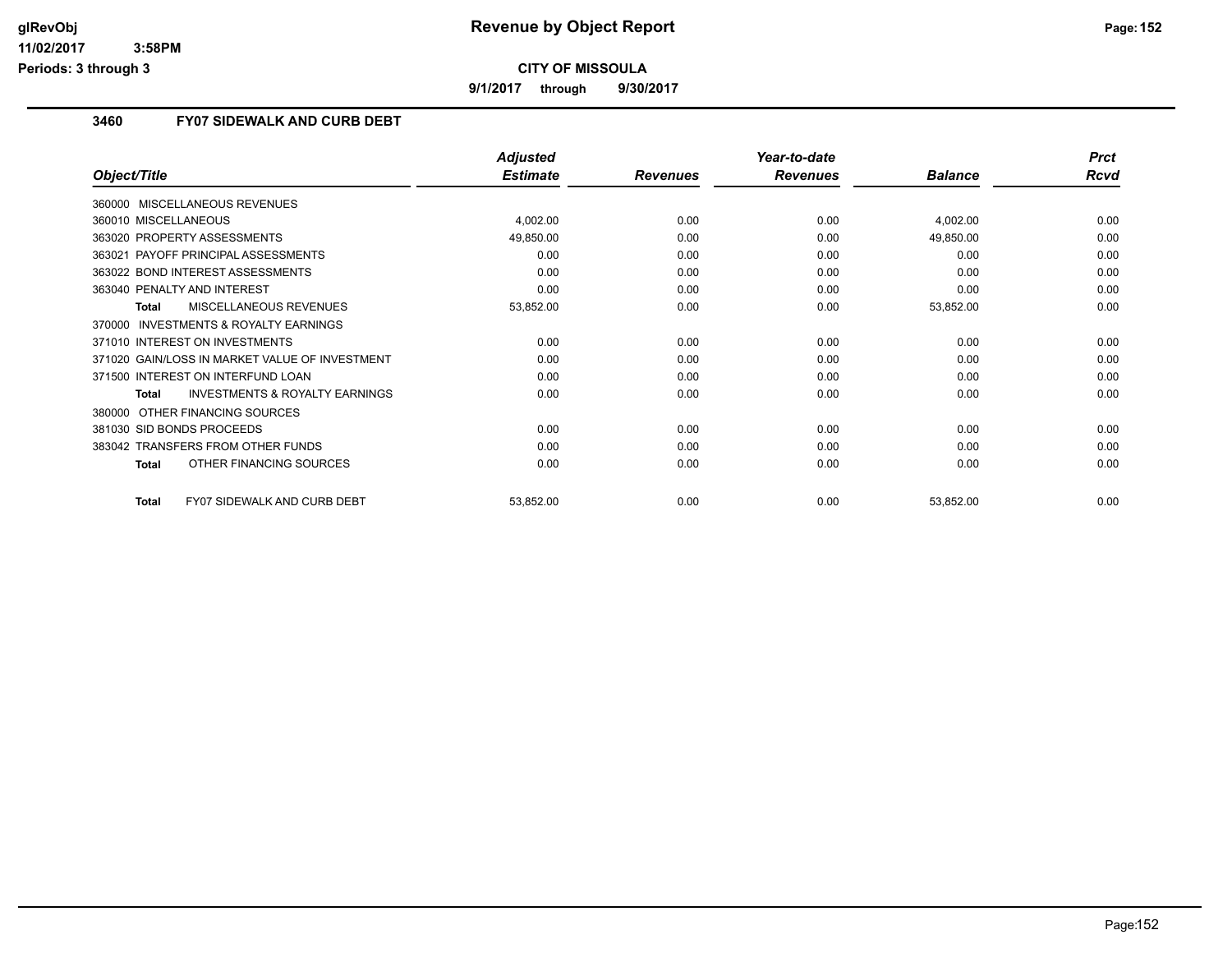**9/1/2017 through 9/30/2017**

# **3461 SERIES 2008A SIDEWALK AND CURB**

# **3461 SERIES 2008A SIDEWALK AND CURB**

|                                                           | <b>Adjusted</b> |                 | Year-to-date    |                | <b>Prct</b> |
|-----------------------------------------------------------|-----------------|-----------------|-----------------|----------------|-------------|
| Object/Title                                              | <b>Estimate</b> | <b>Revenues</b> | <b>Revenues</b> | <b>Balance</b> | Rcvd        |
| 360000 MISCELLANEOUS REVENUES                             |                 |                 |                 |                |             |
| 360010 MISCELLANEOUS                                      | 0.00            | 0.00            | 0.00            | 0.00           | 0.00        |
| 363020 PROPERTY ASSESSMENTS                               | 26,452.00       | 0.00            | 0.00            | 26,452.00      | 0.00        |
| 363021 PAYOFF PRINCIPAL ASSESSMENTS                       | 0.00            | 0.00            | 0.00            | 0.00           | 0.00        |
| 363022 BOND INTEREST ASSESSMENTS                          | 0.00            | 0.00            | 0.00            | 0.00           | 0.00        |
| 363040 PENALTY AND INTEREST                               | 0.00            | 0.00            | 0.00            | 0.00           | 0.00        |
| <b>MISCELLANEOUS REVENUES</b><br>Total                    | 26,452.00       | 0.00            | 0.00            | 26,452.00      | 0.00        |
| <b>INVESTMENTS &amp; ROYALTY EARNINGS</b><br>370000       |                 |                 |                 |                |             |
| 371010 INTEREST ON INVESTMENTS                            | 0.00            | 0.00            | 0.00            | 0.00           | 0.00        |
| 371020 GAIN/LOSS IN MARKET VALUE OF INVESTMENTS           | 0.00            | 0.00            | 0.00            | 0.00           | 0.00        |
| <b>INVESTMENTS &amp; ROYALTY EARNINGS</b><br><b>Total</b> | 0.00            | 0.00            | 0.00            | 0.00           | 0.00        |
| OTHER FINANCING SOURCES<br>380000                         |                 |                 |                 |                |             |
| 381030 SID BONDS PROCEEDS                                 | 0.00            | 0.00            | 0.00            | 0.00           | 0.00        |
| OTHER FINANCING SOURCES<br>Total                          | 0.00            | 0.00            | 0.00            | 0.00           | 0.00        |
| SERIES 2008A SIDEWALK AND CURB<br>Total                   | 26,452.00       | 0.00            | 0.00            | 26,452.00      | 0.00        |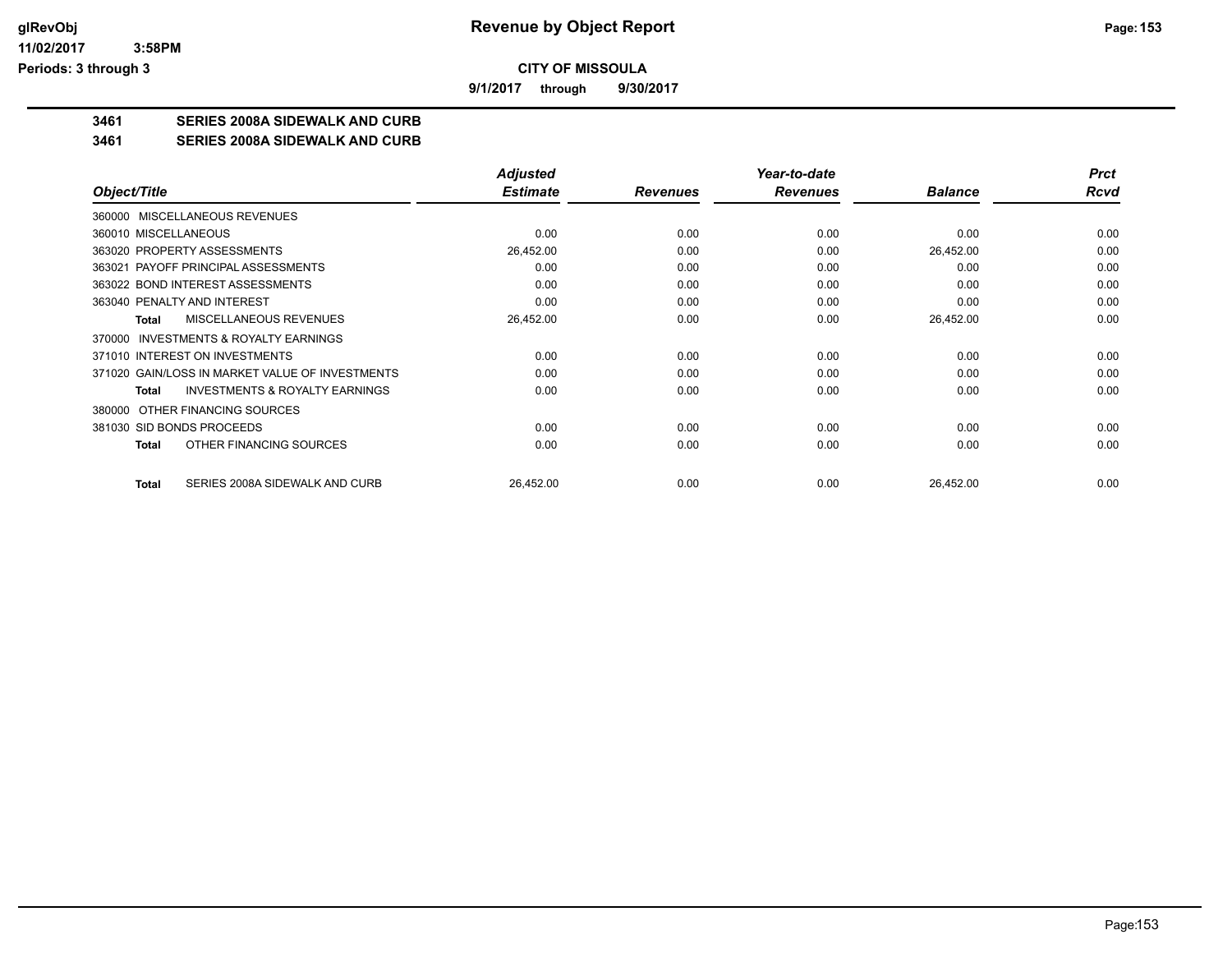**9/1/2017 through 9/30/2017**

# **3461 SERIES 2008A SIDEWALK AND CURB**

|                                                     | <b>Adjusted</b> |                 | Year-to-date    |                | <b>Prct</b> |
|-----------------------------------------------------|-----------------|-----------------|-----------------|----------------|-------------|
| Object/Title                                        | <b>Estimate</b> | <b>Revenues</b> | <b>Revenues</b> | <b>Balance</b> | Rcvd        |
| 360000 MISCELLANEOUS REVENUES                       |                 |                 |                 |                |             |
| 360010 MISCELLANEOUS                                | 0.00            | 0.00            | 0.00            | 0.00           | 0.00        |
| 363020 PROPERTY ASSESSMENTS                         | 26,452.00       | 0.00            | 0.00            | 26,452.00      | 0.00        |
| 363021 PAYOFF PRINCIPAL ASSESSMENTS                 | 0.00            | 0.00            | 0.00            | 0.00           | 0.00        |
| 363022 BOND INTEREST ASSESSMENTS                    | 0.00            | 0.00            | 0.00            | 0.00           | 0.00        |
| 363040 PENALTY AND INTEREST                         | 0.00            | 0.00            | 0.00            | 0.00           | 0.00        |
| <b>MISCELLANEOUS REVENUES</b><br>Total              | 26,452.00       | 0.00            | 0.00            | 26,452.00      | 0.00        |
| <b>INVESTMENTS &amp; ROYALTY EARNINGS</b><br>370000 |                 |                 |                 |                |             |
| 371010 INTEREST ON INVESTMENTS                      | 0.00            | 0.00            | 0.00            | 0.00           | 0.00        |
| 371020 GAIN/LOSS IN MARKET VALUE OF INVESTMENT      | 0.00            | 0.00            | 0.00            | 0.00           | 0.00        |
| <b>INVESTMENTS &amp; ROYALTY EARNINGS</b><br>Total  | 0.00            | 0.00            | 0.00            | 0.00           | 0.00        |
| 380000 OTHER FINANCING SOURCES                      |                 |                 |                 |                |             |
| 381030 SID BONDS PROCEEDS                           | 0.00            | 0.00            | 0.00            | 0.00           | 0.00        |
| OTHER FINANCING SOURCES<br>Total                    | 0.00            | 0.00            | 0.00            | 0.00           | 0.00        |
|                                                     |                 |                 |                 |                |             |
| SERIES 2008A SIDEWALK AND CURB<br>Total             | 26.452.00       | 0.00            | 0.00            | 26,452.00      | 0.00        |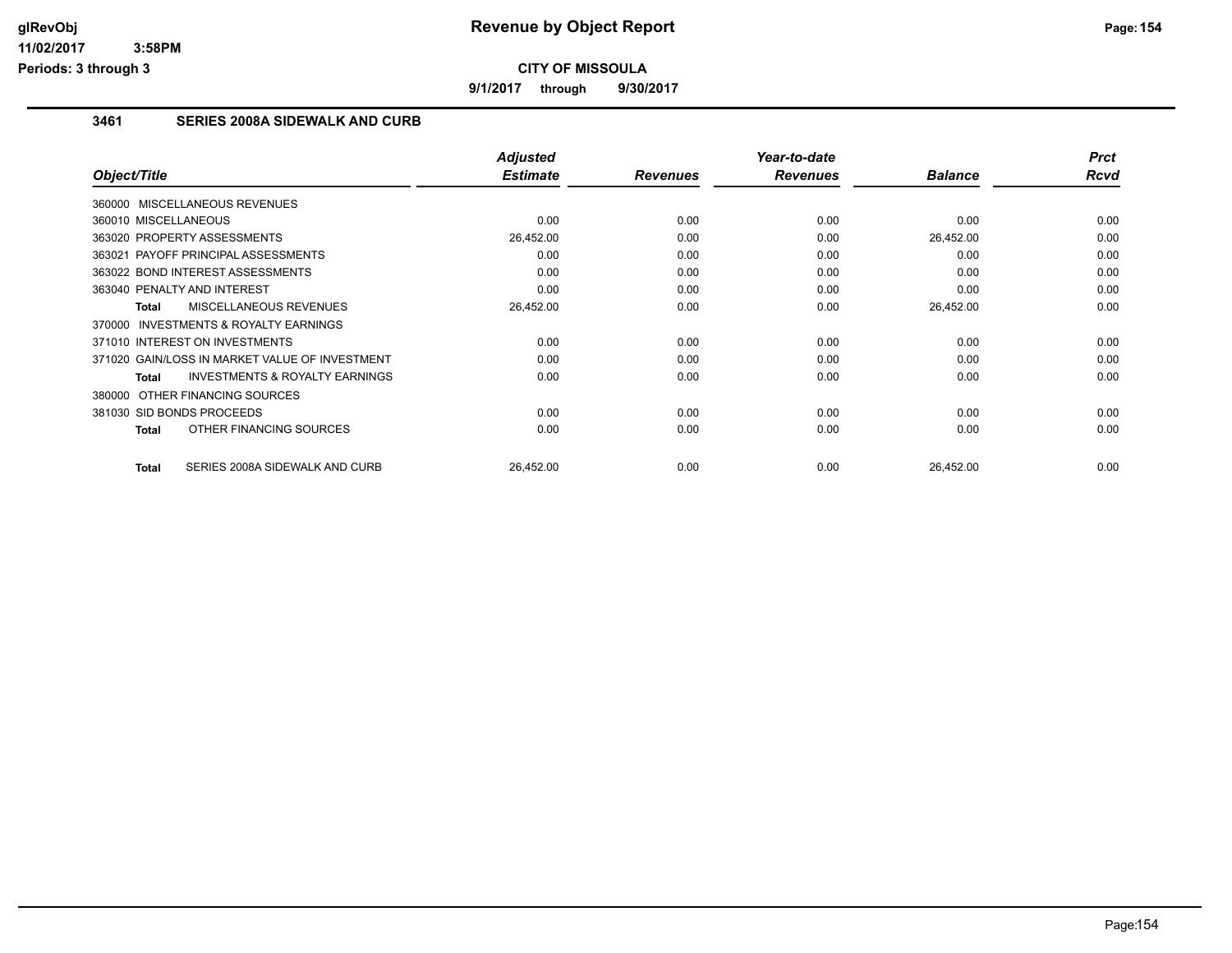**9/1/2017 through 9/30/2017**

# **3462 SERIES 2009 SIDEWALK AND CURB**

### **3462 SERIES 2009 SIDEWALK AND CURB**

|                                                     | <b>Adjusted</b> |                 | Year-to-date    |                | <b>Prct</b> |
|-----------------------------------------------------|-----------------|-----------------|-----------------|----------------|-------------|
| Object/Title                                        | <b>Estimate</b> | <b>Revenues</b> | <b>Revenues</b> | <b>Balance</b> | <b>Rcvd</b> |
| MISCELLANEOUS REVENUES<br>360000                    |                 |                 |                 |                |             |
| 360010 MISCELLANEOUS                                | 5,161.00        | 0.00            | 0.00            | 5,161.00       | 0.00        |
| 363020 PROPERTY ASSESSMENTS                         | 36,018.00       | 1,373.93        | 0.00            | 36,018.00      | 0.00        |
| 363021 PAYOFF PRINCIPAL ASSESSMENTS                 | 0.00            | 0.00            | 0.00            | 0.00           | 0.00        |
| 363022 BOND INTEREST ASSESSMENTS                    | 0.00            | 0.00            | 0.00            | 0.00           | 0.00        |
| 363040 PENALTY AND INTEREST                         | 0.00            | 54.49           | 0.00            | 0.00           | 0.00        |
| MISCELLANEOUS REVENUES<br>Total                     | 41,179.00       | 1,428.42        | 0.00            | 41,179.00      | 0.00        |
| <b>INVESTMENTS &amp; ROYALTY EARNINGS</b><br>370000 |                 |                 |                 |                |             |
| 371010 INTEREST ON INVESTMENTS                      | 0.00            | 0.00            | 0.00            | 0.00           | 0.00        |
| 371020 GAIN/LOSS IN MARKET VALUE OF INVESTMENTS     | 0.00            | 0.00            | 0.00            | 0.00           | 0.00        |
| <b>INVESTMENTS &amp; ROYALTY EARNINGS</b><br>Total  | 0.00            | 0.00            | 0.00            | 0.00           | 0.00        |
| OTHER FINANCING SOURCES<br>380000                   |                 |                 |                 |                |             |
| 381030 SID BONDS PROCEEDS                           | 0.00            | 0.00            | 0.00            | 0.00           | 0.00        |
| 383042 TRANSFERS FROM OTHER FUNDS                   | 0.00            | 0.00            | 0.00            | 0.00           | 0.00        |
| OTHER FINANCING SOURCES<br><b>Total</b>             | 0.00            | 0.00            | 0.00            | 0.00           | 0.00        |
| SERIES 2009 SIDEWALK AND CURB<br><b>Total</b>       | 41,179.00       | 1,428.42        | 0.00            | 41,179.00      | 0.00        |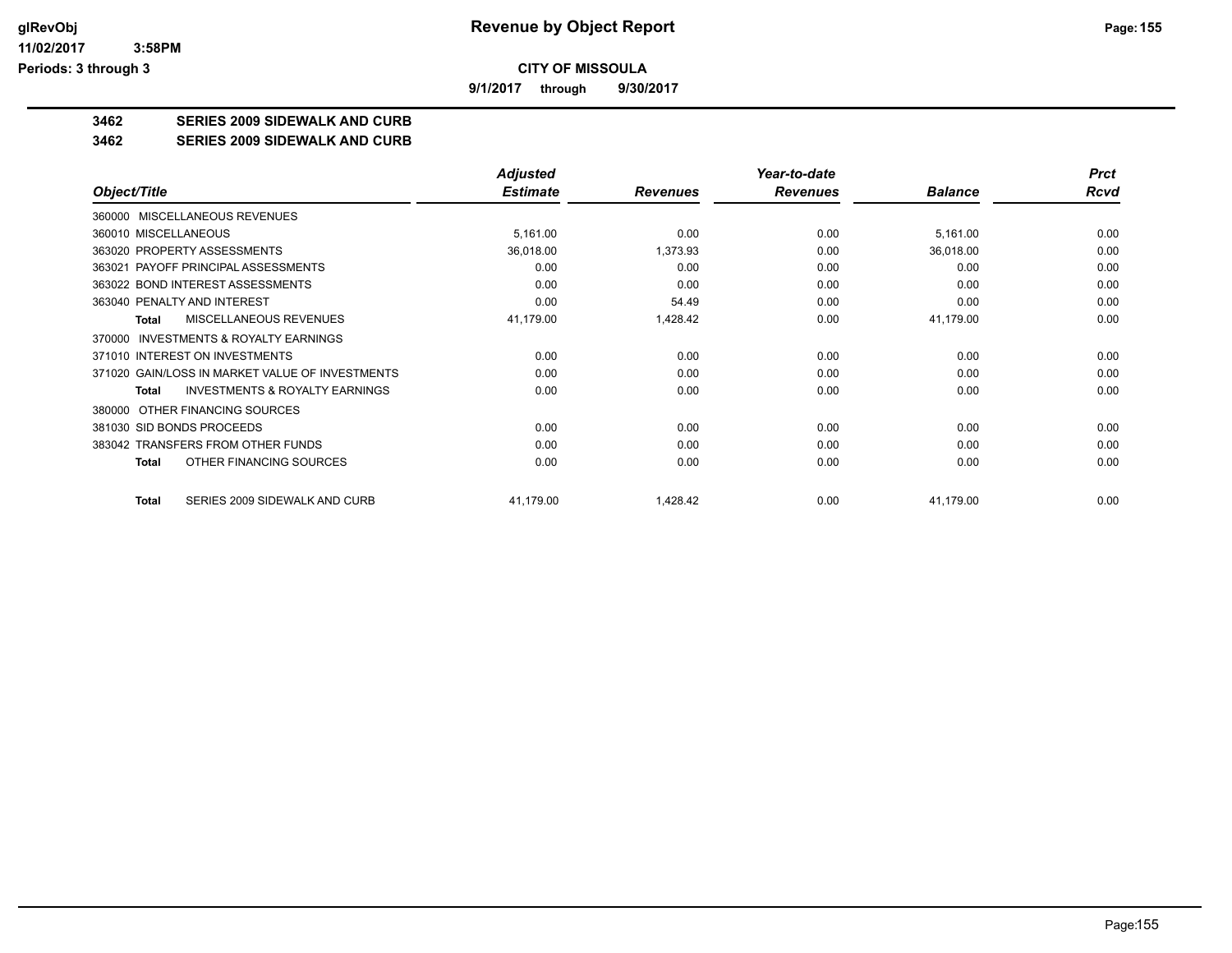**9/1/2017 through 9/30/2017**

# **3462 SERIES 2009 SIDEWALK AND CURB**

|                                                     | <b>Adjusted</b> |                 | Year-to-date    |                | <b>Prct</b> |
|-----------------------------------------------------|-----------------|-----------------|-----------------|----------------|-------------|
| Object/Title                                        | <b>Estimate</b> | <b>Revenues</b> | <b>Revenues</b> | <b>Balance</b> | Rcvd        |
| 360000 MISCELLANEOUS REVENUES                       |                 |                 |                 |                |             |
| 360010 MISCELLANEOUS                                | 5,161.00        | 0.00            | 0.00            | 5,161.00       | 0.00        |
| 363020 PROPERTY ASSESSMENTS                         | 36,018.00       | 1,373.93        | 0.00            | 36,018.00      | 0.00        |
| 363021 PAYOFF PRINCIPAL ASSESSMENTS                 | 0.00            | 0.00            | 0.00            | 0.00           | 0.00        |
| 363022 BOND INTEREST ASSESSMENTS                    | 0.00            | 0.00            | 0.00            | 0.00           | 0.00        |
| 363040 PENALTY AND INTEREST                         | 0.00            | 54.49           | 0.00            | 0.00           | 0.00        |
| <b>MISCELLANEOUS REVENUES</b><br>Total              | 41,179.00       | 1,428.42        | 0.00            | 41,179.00      | 0.00        |
| <b>INVESTMENTS &amp; ROYALTY EARNINGS</b><br>370000 |                 |                 |                 |                |             |
| 371010 INTEREST ON INVESTMENTS                      | 0.00            | 0.00            | 0.00            | 0.00           | 0.00        |
| 371020 GAIN/LOSS IN MARKET VALUE OF INVESTMENT      | 0.00            | 0.00            | 0.00            | 0.00           | 0.00        |
| <b>INVESTMENTS &amp; ROYALTY EARNINGS</b><br>Total  | 0.00            | 0.00            | 0.00            | 0.00           | 0.00        |
| 380000 OTHER FINANCING SOURCES                      |                 |                 |                 |                |             |
| 381030 SID BONDS PROCEEDS                           | 0.00            | 0.00            | 0.00            | 0.00           | 0.00        |
| 383042 TRANSFERS FROM OTHER FUNDS                   | 0.00            | 0.00            | 0.00            | 0.00           | 0.00        |
| OTHER FINANCING SOURCES<br><b>Total</b>             | 0.00            | 0.00            | 0.00            | 0.00           | 0.00        |
| SERIES 2009 SIDEWALK AND CURB<br>Total              | 41,179.00       | 1,428.42        | 0.00            | 41,179.00      | 0.00        |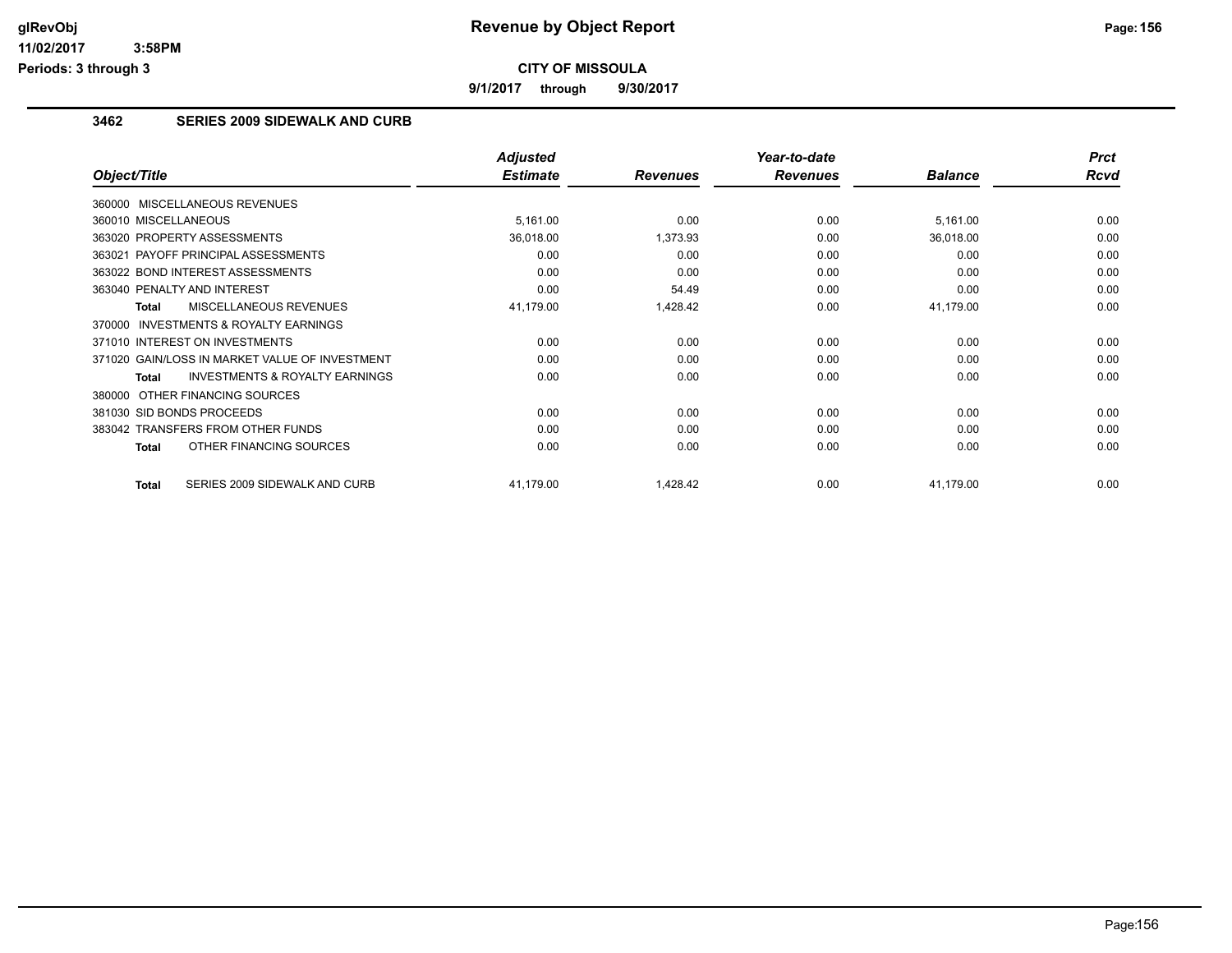**9/1/2017 through 9/30/2017**

# **3463 SERIES 2010 SIDEWALK AND CURB**

### **3463 SERIES 2010 SIDEWALK AND CURB**

|                                                     | <b>Adjusted</b> |                 | Year-to-date    |                | <b>Prct</b> |
|-----------------------------------------------------|-----------------|-----------------|-----------------|----------------|-------------|
| Object/Title                                        | <b>Estimate</b> | <b>Revenues</b> | <b>Revenues</b> | <b>Balance</b> | <b>Rcvd</b> |
| 360000 MISCELLANEOUS REVENUES                       |                 |                 |                 |                |             |
| 360010 MISCELLANEOUS                                | 3,452.00        | 0.00            | 0.00            | 3,452.00       | 0.00        |
| 363020 PROPERTY ASSESSMENTS                         | 92,938.00       | 918.72          | 0.00            | 92,938.00      | 0.00        |
| 363021 PAYOFF PRINCIPAL ASSESSMENTS                 | 0.00            | 0.00            | 5,887.36        | $-5,887.36$    | 0.00        |
| 363022 BOND INTEREST ASSESSMENTS                    | 0.00            | 0.00            | 0.00            | 0.00           | 0.00        |
| 363040 PENALTY AND INTEREST                         | 0.00            | 63.27           | 0.00            | 0.00           | 0.00        |
| MISCELLANEOUS REVENUES<br>Total                     | 96,390.00       | 981.99          | 5,887.36        | 90,502.64      | 6.11        |
| <b>INVESTMENTS &amp; ROYALTY EARNINGS</b><br>370000 |                 |                 |                 |                |             |
| 371010 INTEREST ON INVESTMENTS                      | 0.00            | 0.00            | 0.00            | 0.00           | 0.00        |
| 371020 GAIN/LOSS IN MARKET VALUE OF INVESTMENTS     | 0.00            | 0.00            | 0.00            | 0.00           | 0.00        |
| <b>INVESTMENTS &amp; ROYALTY EARNINGS</b><br>Total  | 0.00            | 0.00            | 0.00            | 0.00           | 0.00        |
| OTHER FINANCING SOURCES<br>380000                   |                 |                 |                 |                |             |
| 381030 SID BONDS PROCEEDS                           | 0.00            | 0.00            | 0.00            | 0.00           | 0.00        |
| 383042 TRANSFERS FROM OTHER FUNDS                   | 0.00            | 0.00            | 0.00            | 0.00           | 0.00        |
| OTHER FINANCING SOURCES<br><b>Total</b>             | 0.00            | 0.00            | 0.00            | 0.00           | 0.00        |
| SERIES 2010 SIDEWALK AND CURB<br><b>Total</b>       | 96,390.00       | 981.99          | 5,887.36        | 90,502.64      | 6.11        |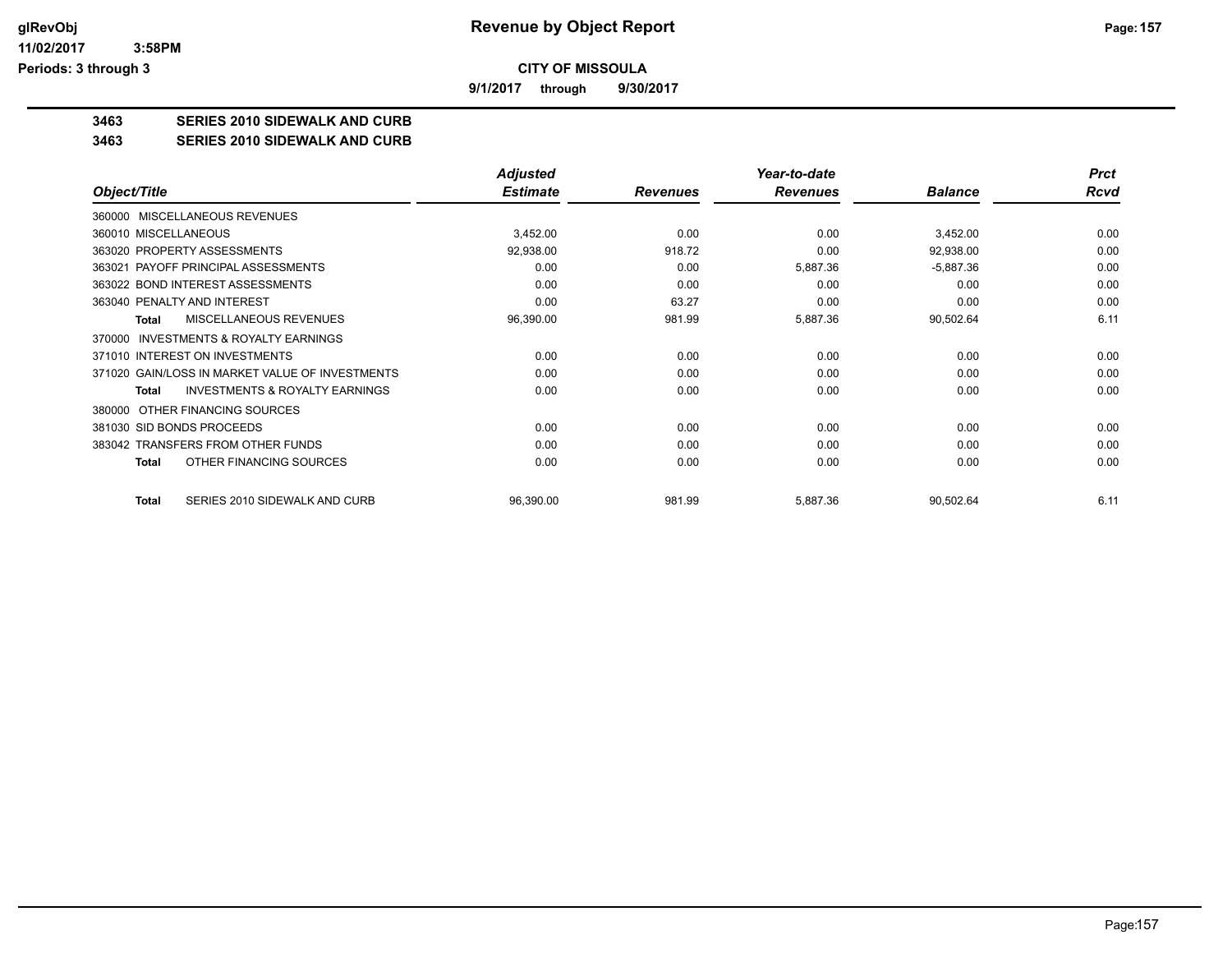**9/1/2017 through 9/30/2017**

# **3463 SERIES 2010 SIDEWALK AND CURB**

|                                                     | <b>Adjusted</b> |                 | Year-to-date    |                | <b>Prct</b> |
|-----------------------------------------------------|-----------------|-----------------|-----------------|----------------|-------------|
| Object/Title                                        | <b>Estimate</b> | <b>Revenues</b> | <b>Revenues</b> | <b>Balance</b> | Rcvd        |
| 360000 MISCELLANEOUS REVENUES                       |                 |                 |                 |                |             |
| 360010 MISCELLANEOUS                                | 3,452.00        | 0.00            | 0.00            | 3,452.00       | 0.00        |
| 363020 PROPERTY ASSESSMENTS                         | 92,938.00       | 918.72          | 0.00            | 92,938.00      | 0.00        |
| 363021 PAYOFF PRINCIPAL ASSESSMENTS                 | 0.00            | 0.00            | 5,887.36        | $-5,887.36$    | 0.00        |
| 363022 BOND INTEREST ASSESSMENTS                    | 0.00            | 0.00            | 0.00            | 0.00           | 0.00        |
| 363040 PENALTY AND INTEREST                         | 0.00            | 63.27           | 0.00            | 0.00           | 0.00        |
| <b>MISCELLANEOUS REVENUES</b><br>Total              | 96,390.00       | 981.99          | 5,887.36        | 90,502.64      | 6.11        |
| <b>INVESTMENTS &amp; ROYALTY EARNINGS</b><br>370000 |                 |                 |                 |                |             |
| 371010 INTEREST ON INVESTMENTS                      | 0.00            | 0.00            | 0.00            | 0.00           | 0.00        |
| 371020 GAIN/LOSS IN MARKET VALUE OF INVESTMENT      | 0.00            | 0.00            | 0.00            | 0.00           | 0.00        |
| <b>INVESTMENTS &amp; ROYALTY EARNINGS</b><br>Total  | 0.00            | 0.00            | 0.00            | 0.00           | 0.00        |
| 380000 OTHER FINANCING SOURCES                      |                 |                 |                 |                |             |
| 381030 SID BONDS PROCEEDS                           | 0.00            | 0.00            | 0.00            | 0.00           | 0.00        |
| 383042 TRANSFERS FROM OTHER FUNDS                   | 0.00            | 0.00            | 0.00            | 0.00           | 0.00        |
| OTHER FINANCING SOURCES<br><b>Total</b>             | 0.00            | 0.00            | 0.00            | 0.00           | 0.00        |
| SERIES 2010 SIDEWALK AND CURB<br>Total              | 96,390.00       | 981.99          | 5,887.36        | 90,502.64      | 6.11        |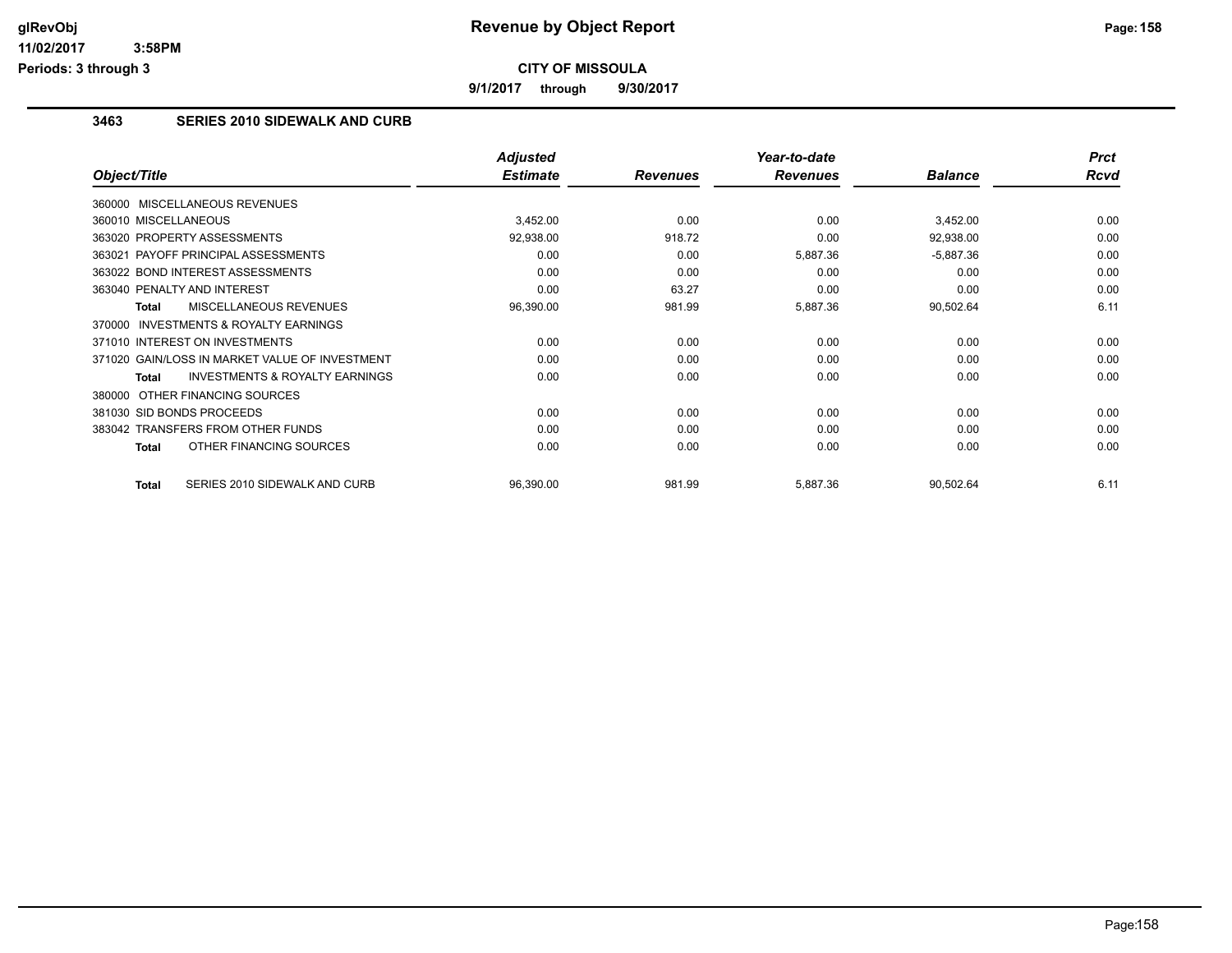**9/1/2017 through 9/30/2017**

**3464 FY12 S/C DEBT SERVICE**

**3464 FY12 S/C DEBT SERVICE**

|                                                     | <b>Adjusted</b> |                 | Year-to-date    |                | <b>Prct</b> |
|-----------------------------------------------------|-----------------|-----------------|-----------------|----------------|-------------|
| Object/Title                                        | <b>Estimate</b> | <b>Revenues</b> | <b>Revenues</b> | <b>Balance</b> | <b>Rcvd</b> |
| 360000 MISCELLANEOUS REVENUES                       |                 |                 |                 |                |             |
| 360010 MISCELLANEOUS                                | 3,670.00        | 0.00            | 0.00            | 3,670.00       | 0.00        |
| 363020 PROPERTY ASSESSMENTS                         | 64,560.00       | 1.414.62        | 0.00            | 64,560.00      | 0.00        |
| 363021 PAYOFF PRINCIPAL ASSESSMENTS                 | 0.00            | 0.00            | 0.00            | 0.00           | 0.00        |
| 363022 BOND INTEREST ASSESSMENTS                    | 0.00            | 0.00            | 0.00            | 0.00           | 0.00        |
| 363040 PENALTY AND INTEREST                         | 0.00            | 53.38           | 0.00            | 0.00           | 0.00        |
| MISCELLANEOUS REVENUES<br><b>Total</b>              | 68,230.00       | 1,468.00        | 0.00            | 68,230.00      | 0.00        |
| <b>INVESTMENTS &amp; ROYALTY EARNINGS</b><br>370000 |                 |                 |                 |                |             |
| 371010 INTEREST ON INVESTMENTS                      | 0.00            | 0.00            | 0.00            | 0.00           | 0.00        |
| 371020 GAIN/LOSS IN MARKET VALUE OF INVESTMENTS     | 0.00            | 0.00            | 0.00            | 0.00           | 0.00        |
| <b>INVESTMENTS &amp; ROYALTY EARNINGS</b><br>Total  | 0.00            | 0.00            | 0.00            | 0.00           | 0.00        |
| OTHER FINANCING SOURCES<br>380000                   |                 |                 |                 |                |             |
| 381030 SID BONDS PROCEEDS                           | 0.00            | 0.00            | 0.00            | 0.00           | 0.00        |
| 383042 TRANSFERS FROM OTHER FUNDS                   | 0.00            | 0.00            | 0.00            | 0.00           | 0.00        |
| OTHER FINANCING SOURCES<br><b>Total</b>             | 0.00            | 0.00            | 0.00            | 0.00           | 0.00        |
| FY12 S/C DEBT SERVICE<br><b>Total</b>               | 68,230.00       | 1,468.00        | 0.00            | 68,230.00      | 0.00        |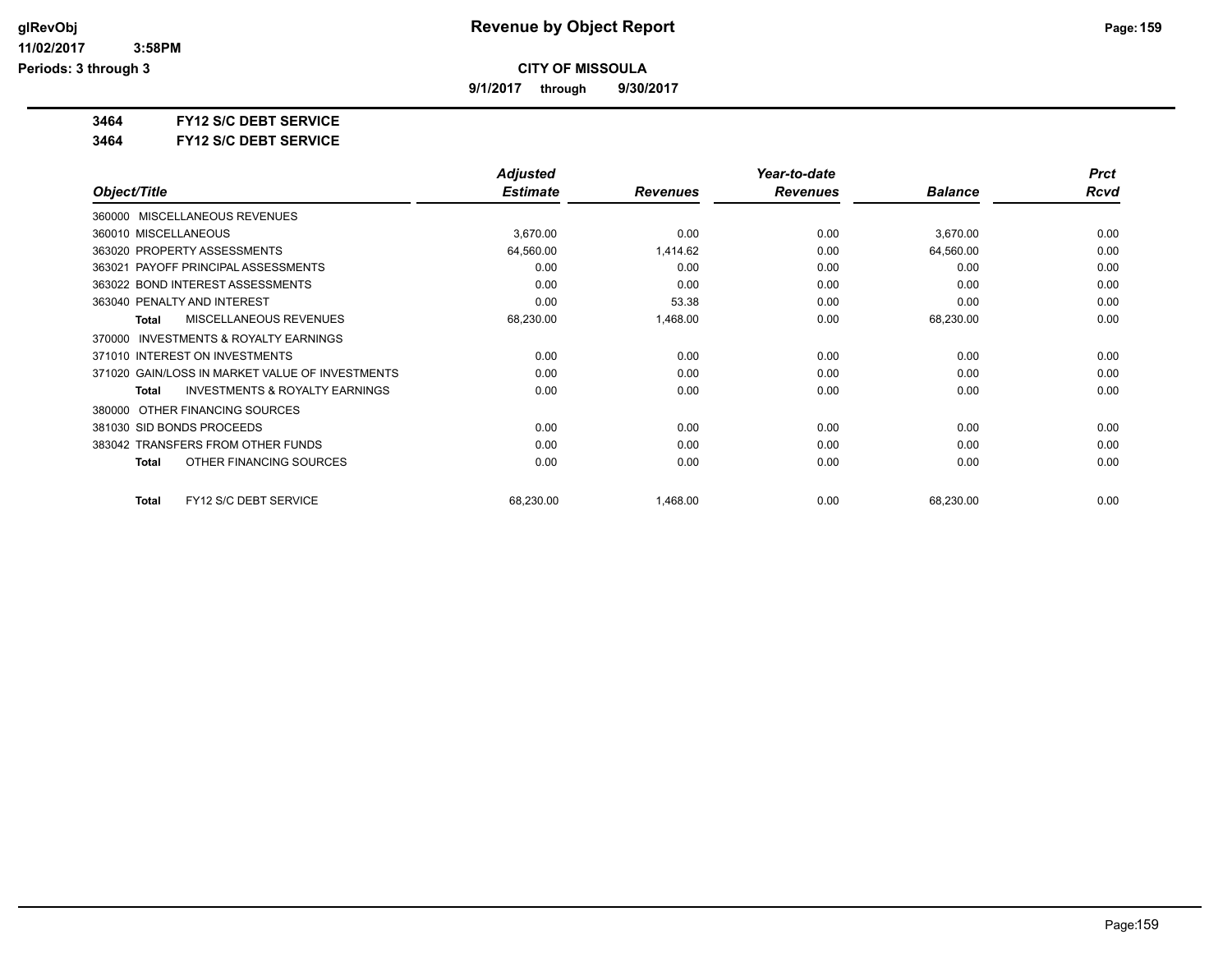**9/1/2017 through 9/30/2017**

## **3464 FY12 S/C DEBT SERVICE**

|                                                     | <b>Adjusted</b> |                 | Year-to-date    |                | <b>Prct</b> |
|-----------------------------------------------------|-----------------|-----------------|-----------------|----------------|-------------|
| Object/Title                                        | <b>Estimate</b> | <b>Revenues</b> | <b>Revenues</b> | <b>Balance</b> | <b>Rcvd</b> |
| 360000 MISCELLANEOUS REVENUES                       |                 |                 |                 |                |             |
| 360010 MISCELLANEOUS                                | 3,670.00        | 0.00            | 0.00            | 3,670.00       | 0.00        |
| 363020 PROPERTY ASSESSMENTS                         | 64,560.00       | 1,414.62        | 0.00            | 64,560.00      | 0.00        |
| 363021 PAYOFF PRINCIPAL ASSESSMENTS                 | 0.00            | 0.00            | 0.00            | 0.00           | 0.00        |
| 363022 BOND INTEREST ASSESSMENTS                    | 0.00            | 0.00            | 0.00            | 0.00           | 0.00        |
| 363040 PENALTY AND INTEREST                         | 0.00            | 53.38           | 0.00            | 0.00           | 0.00        |
| <b>MISCELLANEOUS REVENUES</b><br>Total              | 68,230.00       | 1,468.00        | 0.00            | 68,230.00      | 0.00        |
| <b>INVESTMENTS &amp; ROYALTY EARNINGS</b><br>370000 |                 |                 |                 |                |             |
| 371010 INTEREST ON INVESTMENTS                      | 0.00            | 0.00            | 0.00            | 0.00           | 0.00        |
| 371020 GAIN/LOSS IN MARKET VALUE OF INVESTMENT      | 0.00            | 0.00            | 0.00            | 0.00           | 0.00        |
| <b>INVESTMENTS &amp; ROYALTY EARNINGS</b><br>Total  | 0.00            | 0.00            | 0.00            | 0.00           | 0.00        |
| 380000 OTHER FINANCING SOURCES                      |                 |                 |                 |                |             |
| 381030 SID BONDS PROCEEDS                           | 0.00            | 0.00            | 0.00            | 0.00           | 0.00        |
| 383042 TRANSFERS FROM OTHER FUNDS                   | 0.00            | 0.00            | 0.00            | 0.00           | 0.00        |
| OTHER FINANCING SOURCES<br><b>Total</b>             | 0.00            | 0.00            | 0.00            | 0.00           | 0.00        |
| FY12 S/C DEBT SERVICE<br>Total                      | 68,230.00       | 1,468.00        | 0.00            | 68,230.00      | 0.00        |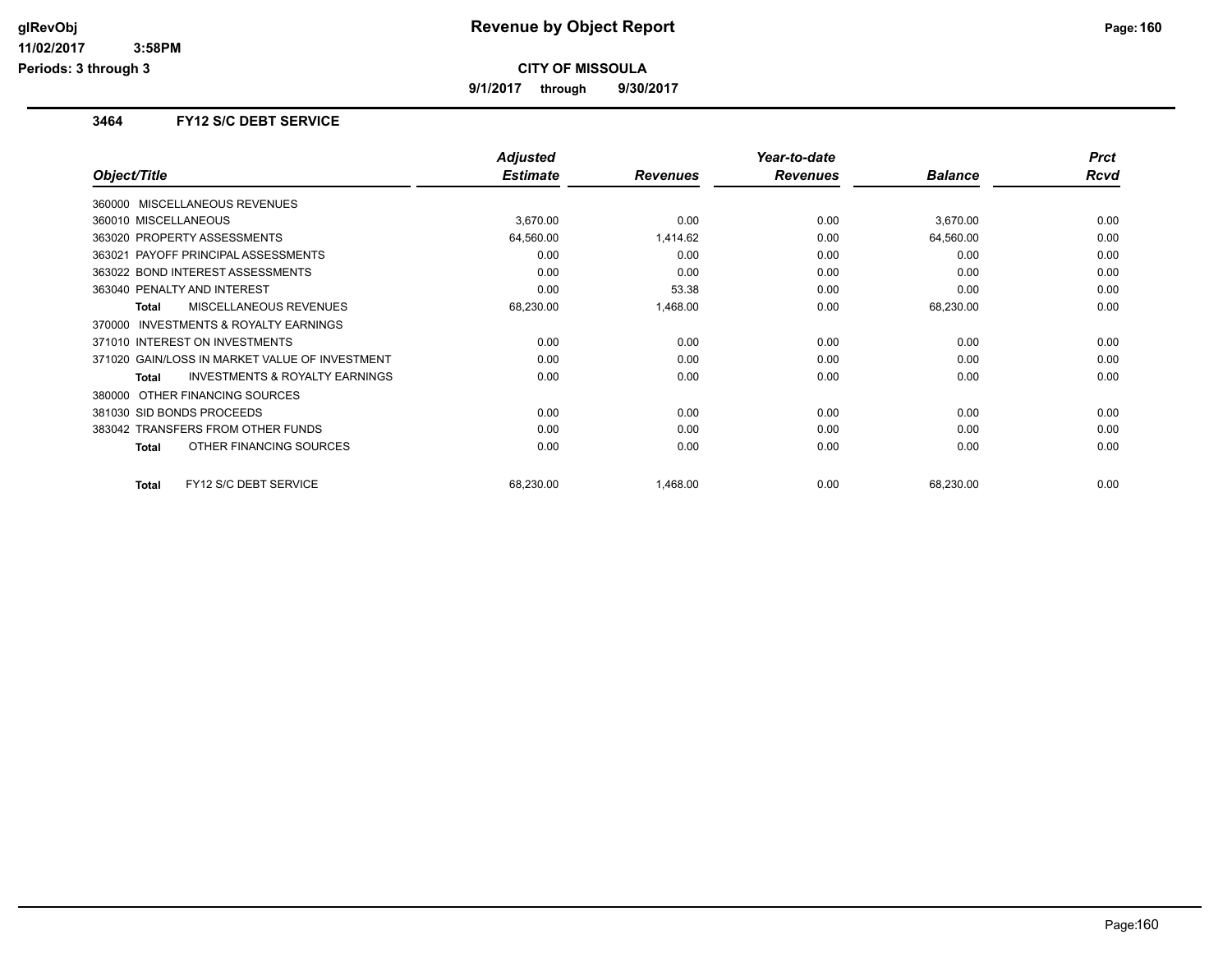**9/1/2017 through 9/30/2017**

# **3465 FY13 SIDEWALK/CURB DEBT SERVICE**

### **3465 FY13 SIDEWALK/CURB DEBT SERVICE**

|                                                     | <b>Adjusted</b> |                 | Year-to-date    |                | <b>Prct</b> |
|-----------------------------------------------------|-----------------|-----------------|-----------------|----------------|-------------|
| Object/Title                                        | <b>Estimate</b> | <b>Revenues</b> | <b>Revenues</b> | <b>Balance</b> | <b>Rcvd</b> |
| 360000 MISCELLANEOUS REVENUES                       |                 |                 |                 |                |             |
| 360010 MISCELLANEOUS                                | 855.00          | 0.00            | 0.00            | 855.00         | 0.00        |
| 363020 PROPERTY ASSESSMENTS                         | 38,113.00       | 0.00            | 0.00            | 38,113.00      | 0.00        |
| PAYOFF PRINCIPAL ASSESSMENTS<br>363021              | 0.00            | 0.00            | 0.00            | 0.00           | 0.00        |
| 363022 BOND INTEREST ASSESSMENTS                    | 0.00            | 0.00            | 0.00            | 0.00           | 0.00        |
| 363040 PENALTY AND INTEREST                         | 0.00            | 0.00            | 0.00            | 0.00           | 0.00        |
| <b>MISCELLANEOUS REVENUES</b><br>Total              | 38,968.00       | 0.00            | 0.00            | 38,968.00      | 0.00        |
| <b>INVESTMENTS &amp; ROYALTY EARNINGS</b><br>370000 |                 |                 |                 |                |             |
| 371010 INTEREST ON INVESTMENTS                      | 0.00            | 0.00            | 0.00            | 0.00           | 0.00        |
| 371020 GAIN/LOSS IN MARKET VALUE OF INVESTMENTS     | 0.00            | 0.00            | 0.00            | 0.00           | 0.00        |
| <b>INVESTMENTS &amp; ROYALTY EARNINGS</b><br>Total  | 0.00            | 0.00            | 0.00            | 0.00           | 0.00        |
| OTHER FINANCING SOURCES<br>380000                   |                 |                 |                 |                |             |
| 381030 SID BONDS PROCEEDS                           | 0.00            | 0.00            | 0.00            | 0.00           | 0.00        |
| 383042 TRANSFERS FROM OTHER FUNDS                   | 0.00            | 0.00            | 0.00            | 0.00           | 0.00        |
| OTHER FINANCING SOURCES<br>Total                    | 0.00            | 0.00            | 0.00            | 0.00           | 0.00        |
| FY13 SIDEWALK/CURB DEBT SERVICE<br>Total            | 38,968.00       | 0.00            | 0.00            | 38,968.00      | 0.00        |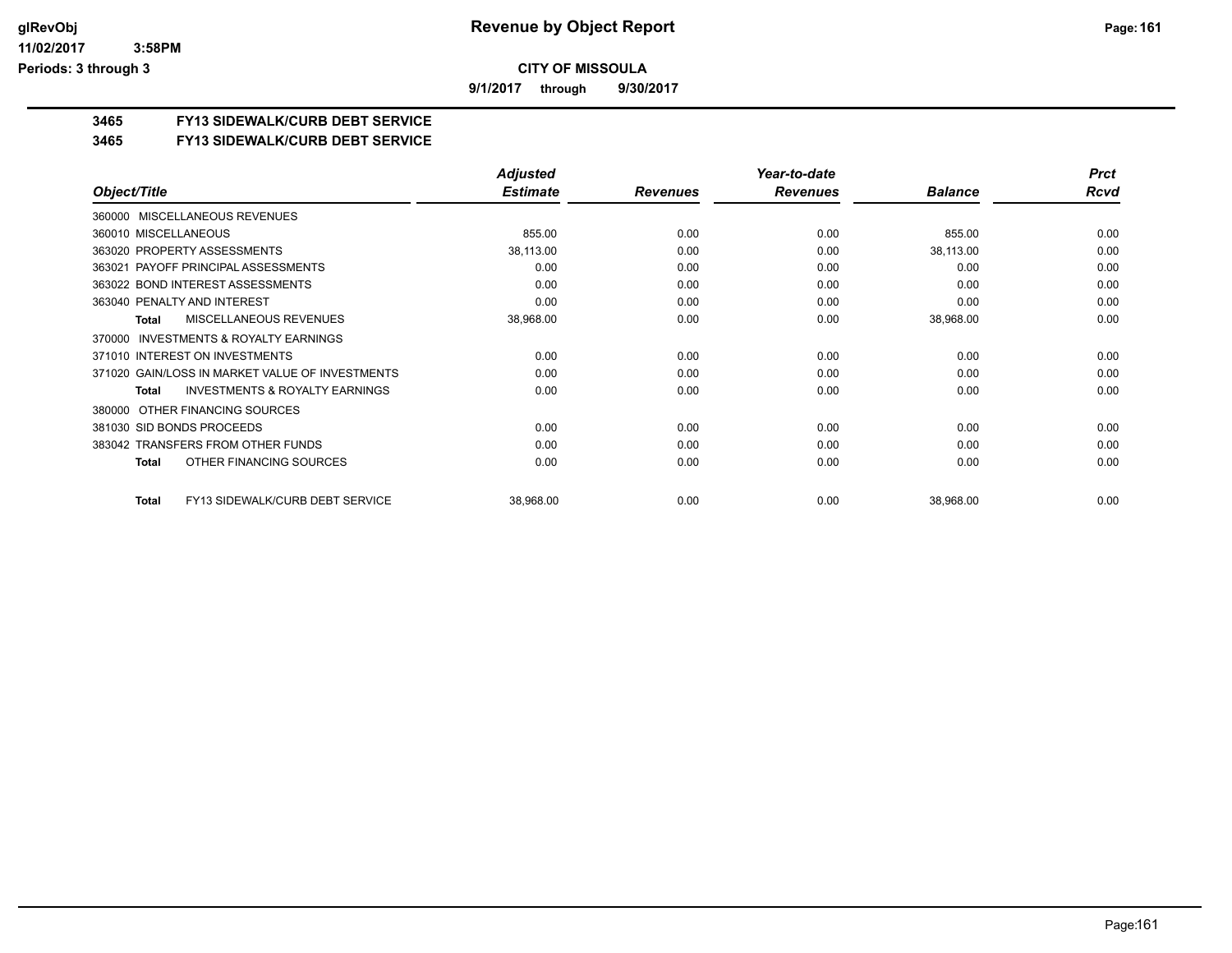**9/1/2017 through 9/30/2017**

# **3465 FY13 SIDEWALK/CURB DEBT SERVICE**

|                                                    | <b>Adjusted</b> |                 | Year-to-date    |                | <b>Prct</b> |
|----------------------------------------------------|-----------------|-----------------|-----------------|----------------|-------------|
| Object/Title                                       | <b>Estimate</b> | <b>Revenues</b> | <b>Revenues</b> | <b>Balance</b> | <b>Rcvd</b> |
| 360000 MISCELLANEOUS REVENUES                      |                 |                 |                 |                |             |
| 360010 MISCELLANEOUS                               | 855.00          | 0.00            | 0.00            | 855.00         | 0.00        |
| 363020 PROPERTY ASSESSMENTS                        | 38,113.00       | 0.00            | 0.00            | 38,113.00      | 0.00        |
| PAYOFF PRINCIPAL ASSESSMENTS<br>363021             | 0.00            | 0.00            | 0.00            | 0.00           | 0.00        |
| 363022 BOND INTEREST ASSESSMENTS                   | 0.00            | 0.00            | 0.00            | 0.00           | 0.00        |
| 363040 PENALTY AND INTEREST                        | 0.00            | 0.00            | 0.00            | 0.00           | 0.00        |
| <b>MISCELLANEOUS REVENUES</b><br>Total             | 38,968.00       | 0.00            | 0.00            | 38,968.00      | 0.00        |
| INVESTMENTS & ROYALTY EARNINGS<br>370000           |                 |                 |                 |                |             |
| 371010 INTEREST ON INVESTMENTS                     | 0.00            | 0.00            | 0.00            | 0.00           | 0.00        |
| 371020 GAIN/LOSS IN MARKET VALUE OF INVESTMENT     | 0.00            | 0.00            | 0.00            | 0.00           | 0.00        |
| <b>INVESTMENTS &amp; ROYALTY EARNINGS</b><br>Total | 0.00            | 0.00            | 0.00            | 0.00           | 0.00        |
| 380000 OTHER FINANCING SOURCES                     |                 |                 |                 |                |             |
| 381030 SID BONDS PROCEEDS                          | 0.00            | 0.00            | 0.00            | 0.00           | 0.00        |
| 383042 TRANSFERS FROM OTHER FUNDS                  | 0.00            | 0.00            | 0.00            | 0.00           | 0.00        |
| OTHER FINANCING SOURCES<br><b>Total</b>            | 0.00            | 0.00            | 0.00            | 0.00           | 0.00        |
|                                                    |                 |                 |                 |                |             |
| FY13 SIDEWALK/CURB DEBT SERVICE<br><b>Total</b>    | 38,968.00       | 0.00            | 0.00            | 38,968.00      | 0.00        |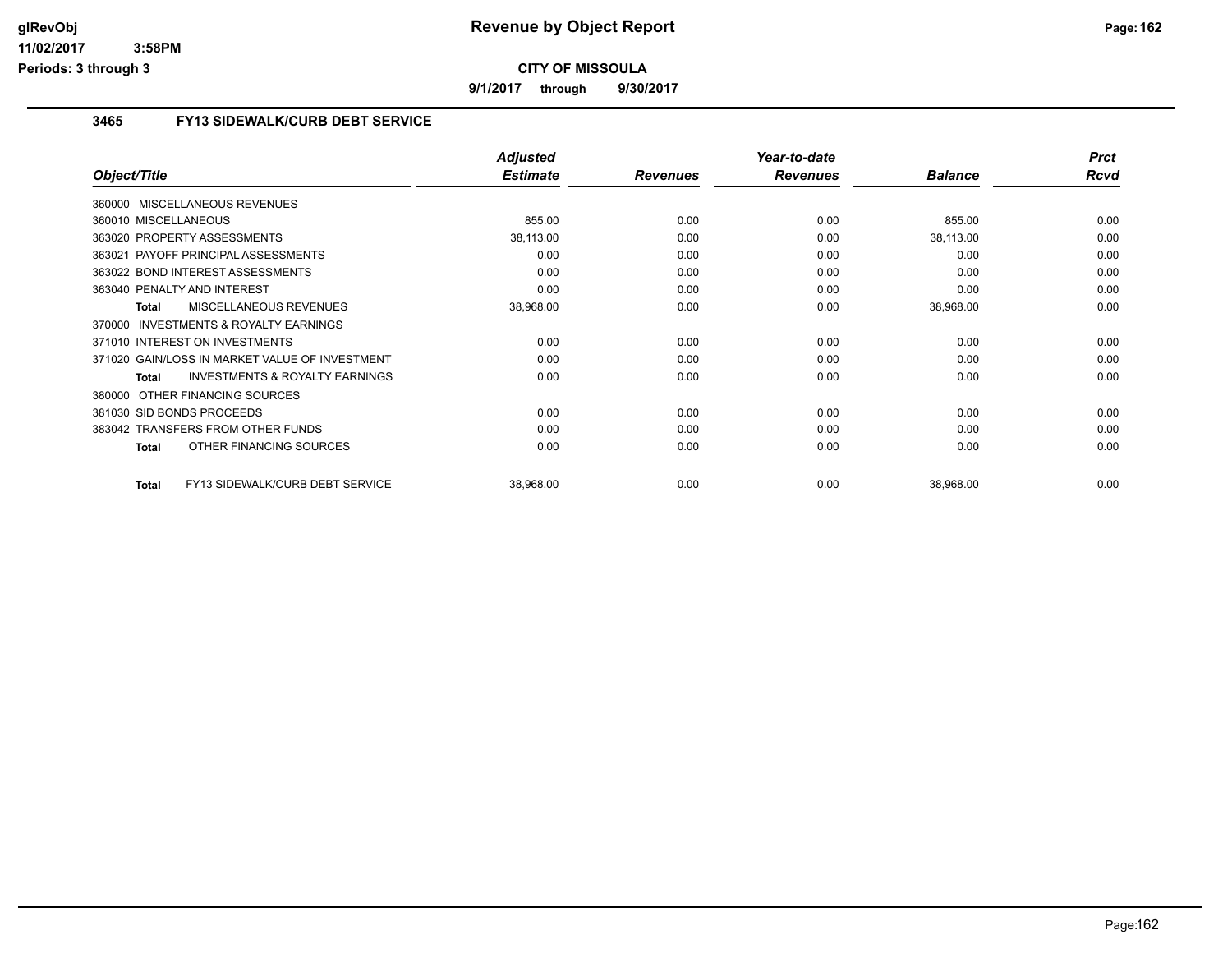**9/1/2017 through 9/30/2017**

# **3466 FY15 SIDEWALK/CURB DEBT SERVICE**

### **3466 FY15 SIDEWALK/CURB DEBT SERVICE**

|                                                     | <b>Adjusted</b> |                 | Year-to-date    |                | <b>Prct</b> |
|-----------------------------------------------------|-----------------|-----------------|-----------------|----------------|-------------|
| Object/Title                                        | <b>Estimate</b> | <b>Revenues</b> | <b>Revenues</b> | <b>Balance</b> | <b>Rcvd</b> |
| 360000 MISCELLANEOUS REVENUES                       |                 |                 |                 |                |             |
| 360010 MISCELLANEOUS                                | 0.00            | 0.00            | 0.00            | 0.00           | 0.00        |
| 363020 PROPERTY ASSESSMENTS                         | 88,796.00       | 0.00            | 0.00            | 88,796.00      | 0.00        |
| 363021 PAYOFF PRINCIPAL ASSESSMENTS                 | 0.00            | 0.00            | 0.00            | 0.00           | 0.00        |
| 363022 BOND INTEREST ASSESSMENTS                    | 0.00            | 0.00            | 0.00            | 0.00           | 0.00        |
| 363040 PENALTY AND INTEREST                         | 0.00            | 0.00            | 0.00            | 0.00           | 0.00        |
| MISCELLANEOUS REVENUES<br>Total                     | 88,796.00       | 0.00            | 0.00            | 88,796.00      | 0.00        |
| <b>INVESTMENTS &amp; ROYALTY EARNINGS</b><br>370000 |                 |                 |                 |                |             |
| 371010 INTEREST ON INVESTMENTS                      | 0.00            | 0.00            | 0.00            | 0.00           | 0.00        |
| 371020 GAIN/LOSS IN MARKET VALUE OF INVESTMENTS     | 0.00            | 0.00            | 0.00            | 0.00           | 0.00        |
| <b>INVESTMENTS &amp; ROYALTY EARNINGS</b><br>Total  | 0.00            | 0.00            | 0.00            | 0.00           | 0.00        |
| OTHER FINANCING SOURCES<br>380000                   |                 |                 |                 |                |             |
| 381030 SID BONDS PROCEEDS                           | 0.00            | 0.00            | 0.00            | 0.00           | 0.00        |
| 383042 TRANSFERS FROM OTHER FUNDS                   | 0.00            | 0.00            | 0.00            | 0.00           | 0.00        |
| OTHER FINANCING SOURCES<br><b>Total</b>             | 0.00            | 0.00            | 0.00            | 0.00           | 0.00        |
| <b>FY15 SIDEWALK/CURB DEBT SERVICE</b><br>Total     | 88,796.00       | 0.00            | 0.00            | 88,796.00      | 0.00        |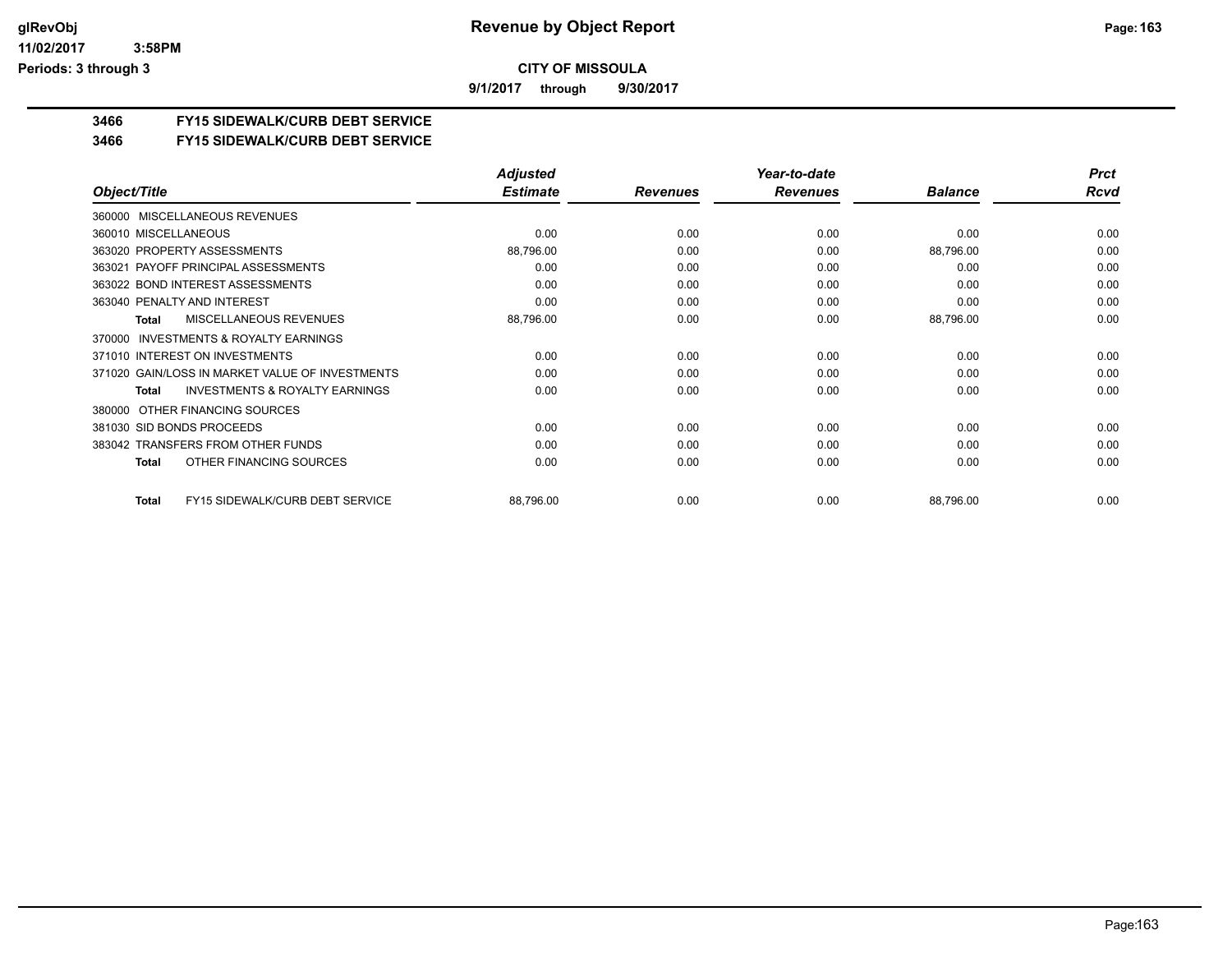**9/1/2017 through 9/30/2017**

# **3466 FY15 SIDEWALK/CURB DEBT SERVICE**

|                                                           | <b>Adjusted</b> |                 | Year-to-date    |                | <b>Prct</b> |
|-----------------------------------------------------------|-----------------|-----------------|-----------------|----------------|-------------|
| Object/Title                                              | <b>Estimate</b> | <b>Revenues</b> | <b>Revenues</b> | <b>Balance</b> | Rcvd        |
| 360000 MISCELLANEOUS REVENUES                             |                 |                 |                 |                |             |
| 360010 MISCELLANEOUS                                      | 0.00            | 0.00            | 0.00            | 0.00           | 0.00        |
| 363020 PROPERTY ASSESSMENTS                               | 88,796.00       | 0.00            | 0.00            | 88,796.00      | 0.00        |
| PAYOFF PRINCIPAL ASSESSMENTS<br>363021                    | 0.00            | 0.00            | 0.00            | 0.00           | 0.00        |
| 363022 BOND INTEREST ASSESSMENTS                          | 0.00            | 0.00            | 0.00            | 0.00           | 0.00        |
| 363040 PENALTY AND INTEREST                               | 0.00            | 0.00            | 0.00            | 0.00           | 0.00        |
| <b>MISCELLANEOUS REVENUES</b><br><b>Total</b>             | 88,796.00       | 0.00            | 0.00            | 88,796.00      | 0.00        |
| INVESTMENTS & ROYALTY EARNINGS<br>370000                  |                 |                 |                 |                |             |
| 371010 INTEREST ON INVESTMENTS                            | 0.00            | 0.00            | 0.00            | 0.00           | 0.00        |
| 371020 GAIN/LOSS IN MARKET VALUE OF INVESTMENT            | 0.00            | 0.00            | 0.00            | 0.00           | 0.00        |
| <b>INVESTMENTS &amp; ROYALTY EARNINGS</b><br><b>Total</b> | 0.00            | 0.00            | 0.00            | 0.00           | 0.00        |
| OTHER FINANCING SOURCES<br>380000                         |                 |                 |                 |                |             |
| 381030 SID BONDS PROCEEDS                                 | 0.00            | 0.00            | 0.00            | 0.00           | 0.00        |
| 383042 TRANSFERS FROM OTHER FUNDS                         | 0.00            | 0.00            | 0.00            | 0.00           | 0.00        |
| OTHER FINANCING SOURCES<br><b>Total</b>                   | 0.00            | 0.00            | 0.00            | 0.00           | 0.00        |
| FY15 SIDEWALK/CURB DEBT SERVICE<br><b>Total</b>           | 88,796.00       | 0.00            | 0.00            | 88,796.00      | 0.00        |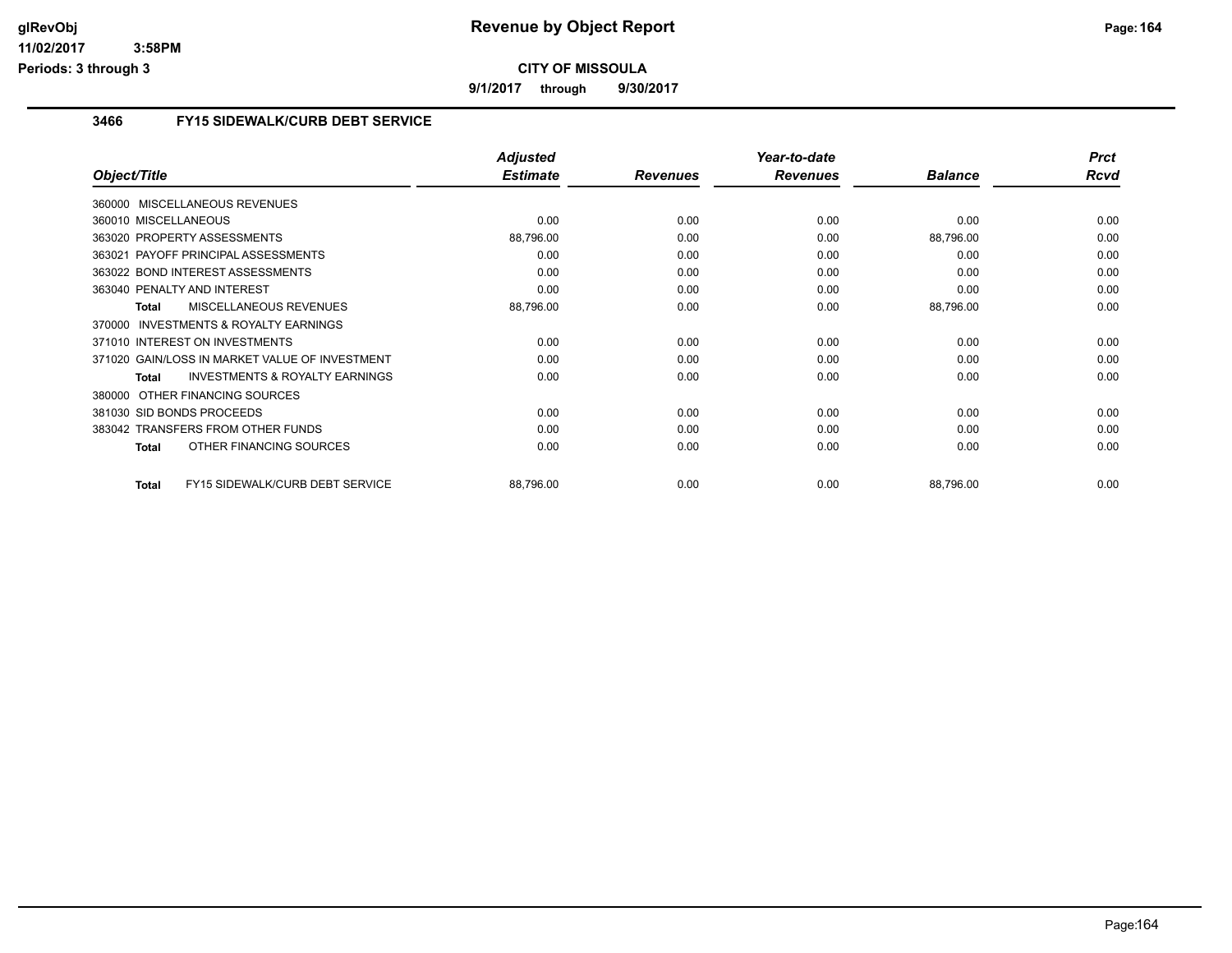**9/1/2017 through 9/30/2017**

# **3467 FY16 SIDEWALK/CURB DEBT SERVICE**

# **3467 FY16 SIDEWALK/CURB DEBT SERVICE**

|                                                           | <b>Adjusted</b> |                 | Year-to-date    |                | <b>Prct</b> |
|-----------------------------------------------------------|-----------------|-----------------|-----------------|----------------|-------------|
| Object/Title                                              | <b>Estimate</b> | <b>Revenues</b> | <b>Revenues</b> | <b>Balance</b> | <b>Rcvd</b> |
| 360000 MISCELLANEOUS REVENUES                             |                 |                 |                 |                |             |
| 360010 MISCELLANEOUS                                      | 909.00          | 0.00            | 0.00            | 909.00         | 0.00        |
| 363020 PROPERTY ASSESSMENTS                               | 32,970.00       | 775.55          | 0.00            | 32,970.00      | 0.00        |
| 363021 PAYOFF PRINCIPAL ASSESSMENTS                       | 0.00            | 0.00            | 0.00            | 0.00           | 0.00        |
| 363022 BOND INTEREST ASSESSMENTS                          | 0.00            | 0.00            | 0.00            | 0.00           | 0.00        |
| 363040 PENALTY AND INTEREST                               | 0.00            | 34.17           | 0.00            | 0.00           | 0.00        |
| MISCELLANEOUS REVENUES<br><b>Total</b>                    | 33,879.00       | 809.72          | 0.00            | 33,879.00      | 0.00        |
| <b>INVESTMENTS &amp; ROYALTY EARNINGS</b><br>370000       |                 |                 |                 |                |             |
| 371010 INTEREST ON INVESTMENTS                            | 0.00            | 0.00            | 0.00            | 0.00           | 0.00        |
| 371020 GAIN/LOSS IN MARKET VALUE OF INVESTMENTS           | 0.00            | 0.00            | 0.00            | 0.00           | 0.00        |
| <b>INVESTMENTS &amp; ROYALTY EARNINGS</b><br><b>Total</b> | 0.00            | 0.00            | 0.00            | 0.00           | 0.00        |
| OTHER FINANCING SOURCES<br>380000                         |                 |                 |                 |                |             |
| 381030 SID BONDS PROCEEDS                                 | 0.00            | 0.00            | 0.00            | 0.00           | 0.00        |
| 383042 TRANSFERS FROM OTHER FUNDS                         | 0.00            | 0.00            | 0.00            | 0.00           | 0.00        |
| OTHER FINANCING SOURCES<br><b>Total</b>                   | 0.00            | 0.00            | 0.00            | 0.00           | 0.00        |
| FY16 SIDEWALK/CURB DEBT SERVICE<br><b>Total</b>           | 33,879.00       | 809.72          | 0.00            | 33,879.00      | 0.00        |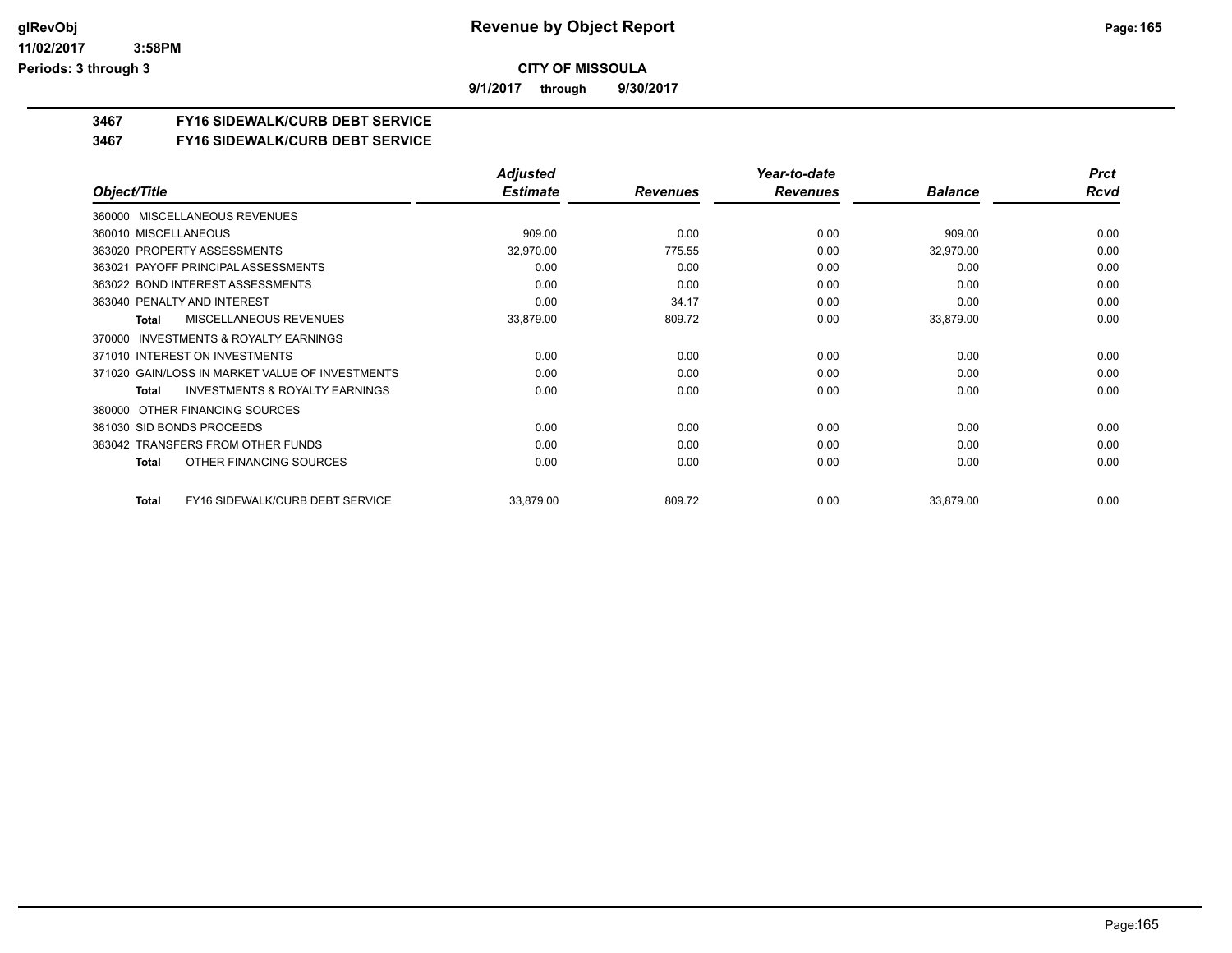**9/1/2017 through 9/30/2017**

# **3467 FY16 SIDEWALK/CURB DEBT SERVICE**

|                                                           | <b>Adjusted</b> |                 | Year-to-date    |                | <b>Prct</b> |
|-----------------------------------------------------------|-----------------|-----------------|-----------------|----------------|-------------|
| Object/Title                                              | <b>Estimate</b> | <b>Revenues</b> | <b>Revenues</b> | <b>Balance</b> | Rcvd        |
| 360000 MISCELLANEOUS REVENUES                             |                 |                 |                 |                |             |
| 360010 MISCELLANEOUS                                      | 909.00          | 0.00            | 0.00            | 909.00         | 0.00        |
| 363020 PROPERTY ASSESSMENTS                               | 32,970.00       | 775.55          | 0.00            | 32,970.00      | 0.00        |
| 363021 PAYOFF PRINCIPAL ASSESSMENTS                       | 0.00            | 0.00            | 0.00            | 0.00           | 0.00        |
| 363022 BOND INTEREST ASSESSMENTS                          | 0.00            | 0.00            | 0.00            | 0.00           | 0.00        |
| 363040 PENALTY AND INTEREST                               | 0.00            | 34.17           | 0.00            | 0.00           | 0.00        |
| MISCELLANEOUS REVENUES<br><b>Total</b>                    | 33,879.00       | 809.72          | 0.00            | 33,879.00      | 0.00        |
| <b>INVESTMENTS &amp; ROYALTY EARNINGS</b><br>370000       |                 |                 |                 |                |             |
| 371010 INTEREST ON INVESTMENTS                            | 0.00            | 0.00            | 0.00            | 0.00           | 0.00        |
| 371020 GAIN/LOSS IN MARKET VALUE OF INVESTMENT            | 0.00            | 0.00            | 0.00            | 0.00           | 0.00        |
| <b>INVESTMENTS &amp; ROYALTY EARNINGS</b><br><b>Total</b> | 0.00            | 0.00            | 0.00            | 0.00           | 0.00        |
| 380000 OTHER FINANCING SOURCES                            |                 |                 |                 |                |             |
| 381030 SID BONDS PROCEEDS                                 | 0.00            | 0.00            | 0.00            | 0.00           | 0.00        |
| 383042 TRANSFERS FROM OTHER FUNDS                         | 0.00            | 0.00            | 0.00            | 0.00           | 0.00        |
| OTHER FINANCING SOURCES<br><b>Total</b>                   | 0.00            | 0.00            | 0.00            | 0.00           | 0.00        |
| FY16 SIDEWALK/CURB DEBT SERVICE<br><b>Total</b>           | 33,879.00       | 809.72          | 0.00            | 33,879.00      | 0.00        |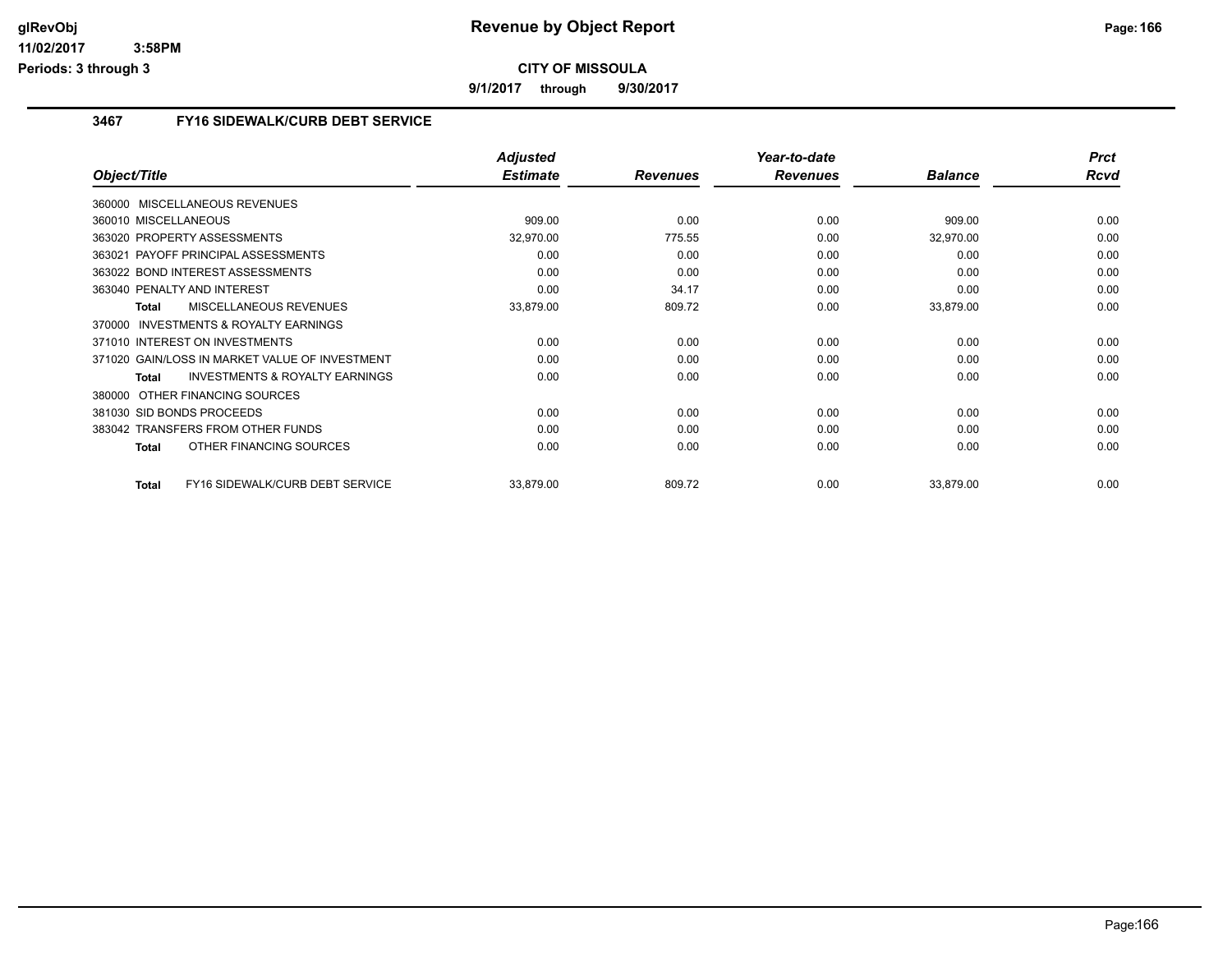**9/1/2017 through 9/30/2017**

# **3468 FY17 SIDEWALK/CURB DEBT SERVICE**

### **3468 FY17 SIDEWALK/CURB DEBT SERVICE**

|                                                    | <b>Adjusted</b> |                 | Year-to-date    |                | <b>Prct</b> |
|----------------------------------------------------|-----------------|-----------------|-----------------|----------------|-------------|
| Object/Title                                       | <b>Estimate</b> | <b>Revenues</b> | <b>Revenues</b> | <b>Balance</b> | Rcvd        |
| MISCELLANEOUS REVENUES<br>360000                   |                 |                 |                 |                |             |
| 363020 PROPERTY ASSESSMENTS                        | 0.00            | 0.00            | 0.00            | 0.00           | 0.00        |
| 363021 PAYOFF PRINCIPAL ASSESSMENTS                | 0.00            | 0.00            | 0.00            | 0.00           | 0.00        |
| 363022 BOND INTEREST ASSESSMENTS                   | 0.00            | 0.00            | 0.00            | 0.00           | 0.00        |
| 363040 PENALTY AND INTEREST                        | 0.00            | 0.00            | 0.00            | 0.00           | 0.00        |
| MISCELLANEOUS REVENUES<br><b>Total</b>             | 0.00            | 0.00            | 0.00            | 0.00           | 0.00        |
| INVESTMENTS & ROYALTY EARNINGS<br>370000           |                 |                 |                 |                |             |
| 371010 INTEREST ON INVESTMENTS                     | 0.00            | 0.00            | 0.00            | 0.00           | 0.00        |
| 371020 GAIN/LOSS IN MARKET VALUE OF INVESTMENTS    | 0.00            | 0.00            | 0.00            | 0.00           | 0.00        |
| <b>INVESTMENTS &amp; ROYALTY EARNINGS</b><br>Total | 0.00            | 0.00            | 0.00            | 0.00           | 0.00        |
| OTHER FINANCING SOURCES<br>380000                  |                 |                 |                 |                |             |
| 381030 SID BONDS PROCEEDS                          | 0.00            | 0.00            | 0.00            | 0.00           | 0.00        |
| 383042 TRANSFERS FROM OTHER FUNDS                  | 0.00            | 0.00            | 0.00            | 0.00           | 0.00        |
| OTHER FINANCING SOURCES<br><b>Total</b>            | 0.00            | 0.00            | 0.00            | 0.00           | 0.00        |
| FY17 SIDEWALK/CURB DEBT SERVICE<br><b>Total</b>    | 0.00            | 0.00            | 0.00            | 0.00           | 0.00        |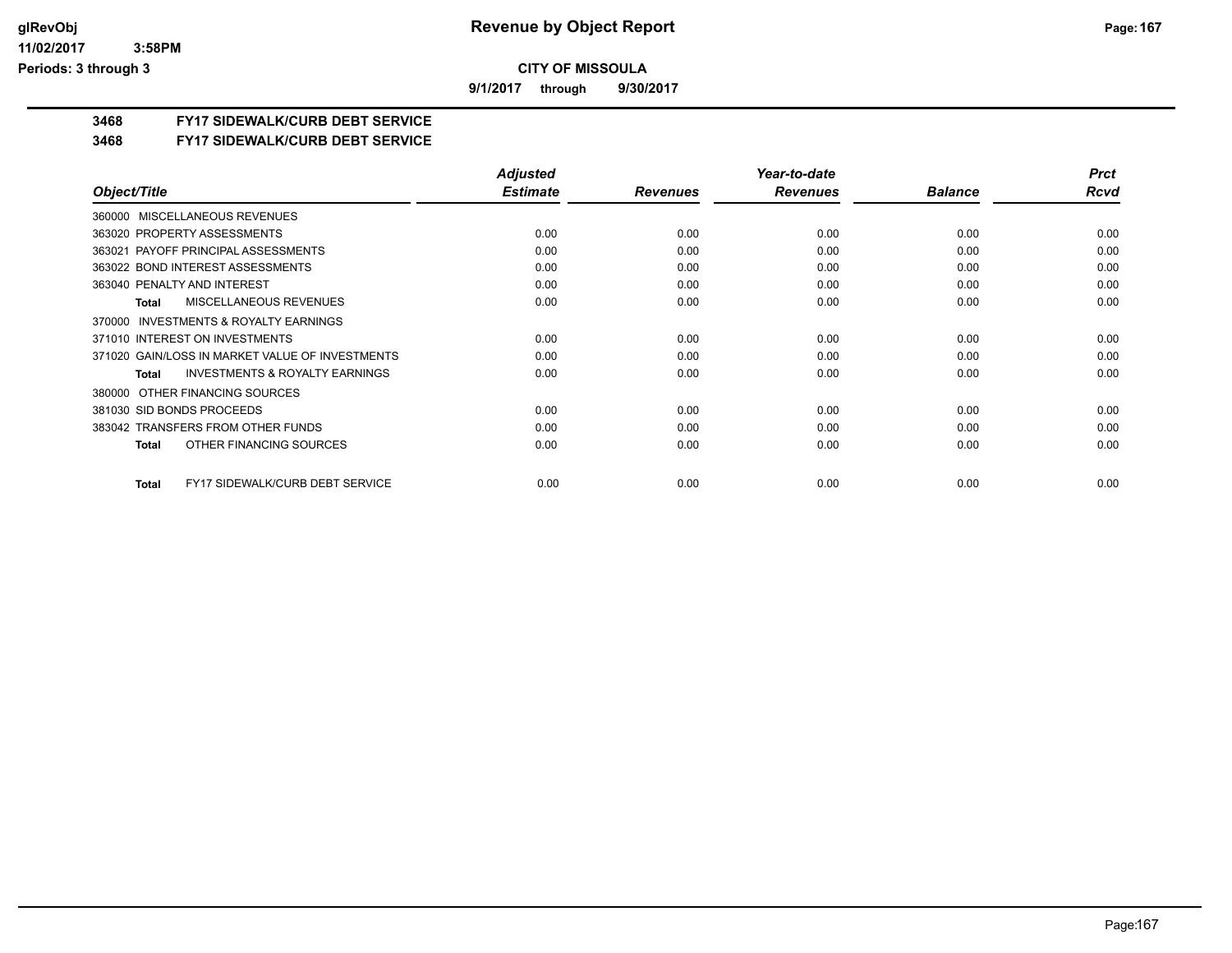**9/1/2017 through 9/30/2017**

# **3468 FY17 SIDEWALK/CURB DEBT SERVICE**

| Object/Title                                       | <b>Adjusted</b><br><b>Estimate</b> | <b>Revenues</b> | Year-to-date<br><b>Revenues</b> | <b>Balance</b> | <b>Prct</b><br>Rcvd |
|----------------------------------------------------|------------------------------------|-----------------|---------------------------------|----------------|---------------------|
|                                                    |                                    |                 |                                 |                |                     |
| 360000 MISCELLANEOUS REVENUES                      |                                    |                 |                                 |                |                     |
| 363020 PROPERTY ASSESSMENTS                        | 0.00                               | 0.00            | 0.00                            | 0.00           | 0.00                |
| 363021 PAYOFF PRINCIPAL ASSESSMENTS                | 0.00                               | 0.00            | 0.00                            | 0.00           | 0.00                |
| 363022 BOND INTEREST ASSESSMENTS                   | 0.00                               | 0.00            | 0.00                            | 0.00           | 0.00                |
| 363040 PENALTY AND INTEREST                        | 0.00                               | 0.00            | 0.00                            | 0.00           | 0.00                |
| <b>MISCELLANEOUS REVENUES</b><br><b>Total</b>      | 0.00                               | 0.00            | 0.00                            | 0.00           | 0.00                |
| INVESTMENTS & ROYALTY EARNINGS<br>370000           |                                    |                 |                                 |                |                     |
| 371010 INTEREST ON INVESTMENTS                     | 0.00                               | 0.00            | 0.00                            | 0.00           | 0.00                |
| 371020 GAIN/LOSS IN MARKET VALUE OF INVESTMENT     | 0.00                               | 0.00            | 0.00                            | 0.00           | 0.00                |
| <b>INVESTMENTS &amp; ROYALTY EARNINGS</b><br>Total | 0.00                               | 0.00            | 0.00                            | 0.00           | 0.00                |
| OTHER FINANCING SOURCES<br>380000                  |                                    |                 |                                 |                |                     |
| 381030 SID BONDS PROCEEDS                          | 0.00                               | 0.00            | 0.00                            | 0.00           | 0.00                |
| 383042 TRANSFERS FROM OTHER FUNDS                  | 0.00                               | 0.00            | 0.00                            | 0.00           | 0.00                |
| OTHER FINANCING SOURCES<br><b>Total</b>            | 0.00                               | 0.00            | 0.00                            | 0.00           | 0.00                |
|                                                    |                                    |                 |                                 |                |                     |
| <b>FY17 SIDEWALK/CURB DEBT SERVICE</b><br>Total    | 0.00                               | 0.00            | 0.00                            | 0.00           | 0.00                |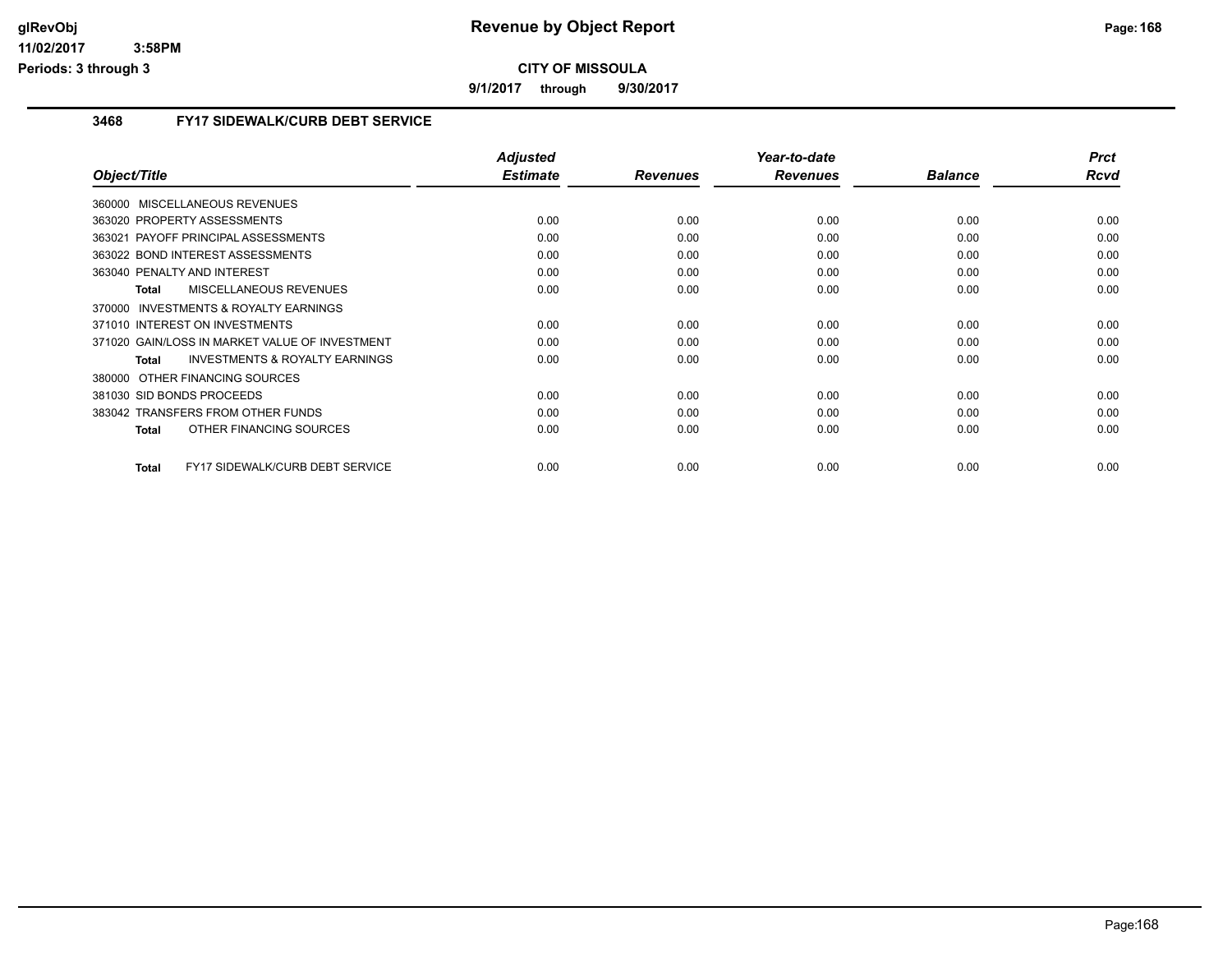**CITY OF MISSOULA**

**9/1/2017 through 9/30/2017**

**3470 SID 470 DEBT SERVICE FUND**

 **3:58PM**

**3470 SID 470 DEBT SERVICE FUND**

|                                                           | <b>Adjusted</b> |                 | Year-to-date    |                | <b>Prct</b> |
|-----------------------------------------------------------|-----------------|-----------------|-----------------|----------------|-------------|
| Object/Title                                              | <b>Estimate</b> | <b>Revenues</b> | <b>Revenues</b> | <b>Balance</b> | <b>Rcvd</b> |
| <b>TAXES/ASSESSMENTS</b><br>310000                        |                 |                 |                 |                |             |
| <b>PENALTIES &amp; INTEREST</b><br>312001                 | 0.00            | 0.00            | 0.00            | 0.00           | 0.00        |
| TAXES/ASSESSMENTS<br><b>Total</b>                         | 0.00            | 0.00            | 0.00            | 0.00           | 0.00        |
| MISCELLANEOUS REVENUES<br>360000                          |                 |                 |                 |                |             |
| 363020 PROPERTY ASSESSMENTS                               | 0.00            | 0.00            | 0.00            | 0.00           | 0.00        |
| PAYOFF PRINCIPAL ASSESSMENTS<br>363021                    | 0.00            | 0.00            | 0.00            | 0.00           | 0.00        |
| 363022 BOND INTEREST ASSESSMENTS                          | 0.00            | 0.00            | 0.00            | 0.00           | 0.00        |
| 363040 PENALTY AND INTEREST                               | 0.00            | 0.00            | 0.00            | 0.00           | 0.00        |
| MISCELLANEOUS REVENUES<br><b>Total</b>                    | 0.00            | 0.00            | 0.00            | 0.00           | 0.00        |
| 370000 INVESTMENTS & ROYALTY EARNINGS                     |                 |                 |                 |                |             |
| 371010 INTEREST ON INVESTMENTS                            | 0.00            | 0.00            | 0.00            | 0.00           | 0.00        |
| 371020 GAIN/LOSS IN MARKET VALUE OF INVESTMENTS           | 0.00            | 0.00            | 0.00            | 0.00           | 0.00        |
| <b>INVESTMENTS &amp; ROYALTY EARNINGS</b><br><b>Total</b> | 0.00            | 0.00            | 0.00            | 0.00           | 0.00        |
| OTHER FINANCING SOURCES<br>380000                         |                 |                 |                 |                |             |
| 381009 TRANSFERS IN                                       | 0.00            | 0.00            | 0.00            | 0.00           | 0.00        |
| OTHER FINANCING SOURCES<br><b>Total</b>                   | 0.00            | 0.00            | 0.00            | 0.00           | 0.00        |
| SID 470 DEBT SERVICE FUND<br><b>Total</b>                 | 0.00            | 0.00            | 0.00            | 0.00           | 0.00        |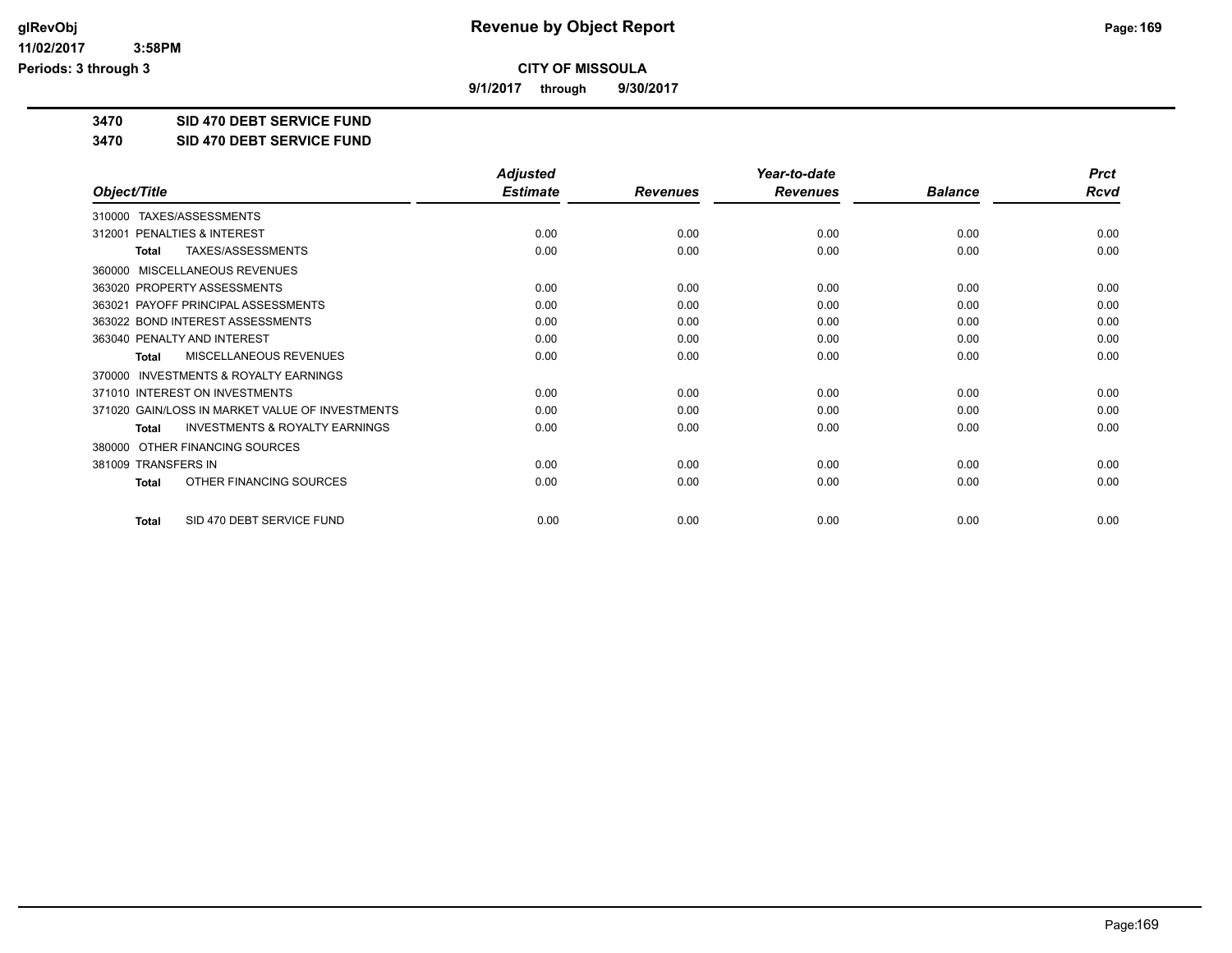**CITY OF MISSOULA**

**9/1/2017 through 9/30/2017**

# **3470 SID 470 DEBT SERVICE FUND**

 **3:58PM**

|                                                    | <b>Adjusted</b> |                 | Year-to-date    |                | <b>Prct</b> |
|----------------------------------------------------|-----------------|-----------------|-----------------|----------------|-------------|
| Object/Title                                       | <b>Estimate</b> | <b>Revenues</b> | <b>Revenues</b> | <b>Balance</b> | <b>Rcvd</b> |
| TAXES/ASSESSMENTS<br>310000                        |                 |                 |                 |                |             |
| 312001 PENALTIES & INTEREST                        | 0.00            | 0.00            | 0.00            | 0.00           | 0.00        |
| TAXES/ASSESSMENTS<br><b>Total</b>                  | 0.00            | 0.00            | 0.00            | 0.00           | 0.00        |
| 360000 MISCELLANEOUS REVENUES                      |                 |                 |                 |                |             |
| 363020 PROPERTY ASSESSMENTS                        | 0.00            | 0.00            | 0.00            | 0.00           | 0.00        |
| 363021 PAYOFF PRINCIPAL ASSESSMENTS                | 0.00            | 0.00            | 0.00            | 0.00           | 0.00        |
| 363022 BOND INTEREST ASSESSMENTS                   | 0.00            | 0.00            | 0.00            | 0.00           | 0.00        |
| 363040 PENALTY AND INTEREST                        | 0.00            | 0.00            | 0.00            | 0.00           | 0.00        |
| <b>MISCELLANEOUS REVENUES</b><br>Total             | 0.00            | 0.00            | 0.00            | 0.00           | 0.00        |
| 370000 INVESTMENTS & ROYALTY EARNINGS              |                 |                 |                 |                |             |
| 371010 INTEREST ON INVESTMENTS                     | 0.00            | 0.00            | 0.00            | 0.00           | 0.00        |
| 371020 GAIN/LOSS IN MARKET VALUE OF INVESTMENT     | 0.00            | 0.00            | 0.00            | 0.00           | 0.00        |
| <b>INVESTMENTS &amp; ROYALTY EARNINGS</b><br>Total | 0.00            | 0.00            | 0.00            | 0.00           | 0.00        |
| 380000 OTHER FINANCING SOURCES                     |                 |                 |                 |                |             |
| 381009 TRANSFERS IN                                | 0.00            | 0.00            | 0.00            | 0.00           | 0.00        |
| OTHER FINANCING SOURCES<br><b>Total</b>            | 0.00            | 0.00            | 0.00            | 0.00           | 0.00        |
| SID 470 DEBT SERVICE FUND<br><b>Total</b>          | 0.00            | 0.00            | 0.00            | 0.00           | 0.00        |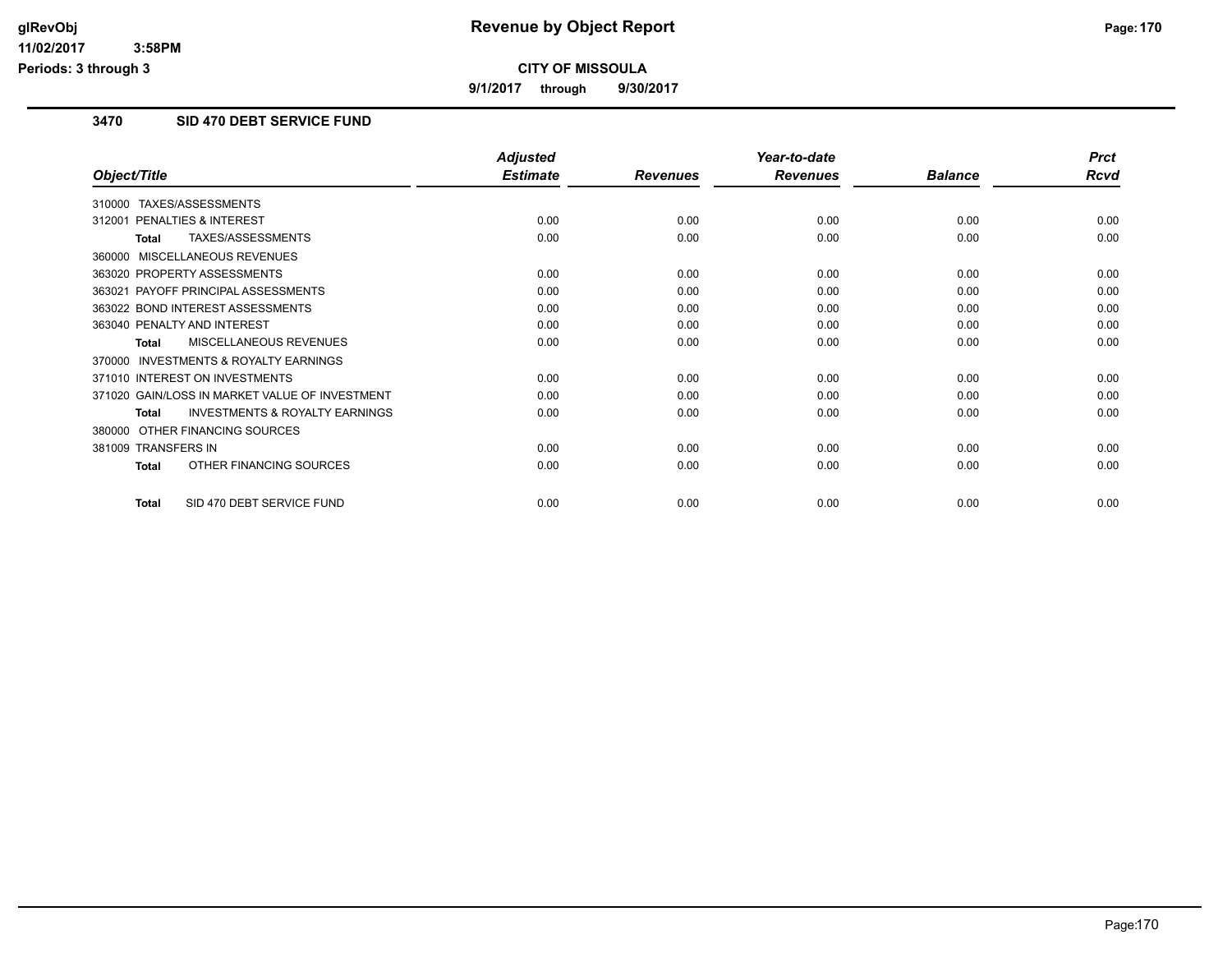**CITY OF MISSOULA**

**9/1/2017 through 9/30/2017**

**3491 SID 491 DEBT SERVICE FUND**

 **3:58PM**

**3491 SID 491 DEBT SERVICE FUND**

|                                                           | <b>Adjusted</b> |                 | Year-to-date    |                | <b>Prct</b> |
|-----------------------------------------------------------|-----------------|-----------------|-----------------|----------------|-------------|
| Object/Title                                              | <b>Estimate</b> | <b>Revenues</b> | <b>Revenues</b> | <b>Balance</b> | <b>Rcvd</b> |
| TAXES/ASSESSMENTS<br>310000                               |                 |                 |                 |                |             |
| PENALTIES & INTEREST<br>312001                            | 0.00            | 0.00            | 0.00            | 0.00           | 0.00        |
| TAXES/ASSESSMENTS<br>Total                                | 0.00            | 0.00            | 0.00            | 0.00           | 0.00        |
| MISCELLANEOUS REVENUES<br>360000                          |                 |                 |                 |                |             |
| 360010 MISCELLANEOUS                                      | 0.00            | 0.00            | 0.00            | 0.00           | 0.00        |
| 363020 PROPERTY ASSESSMENTS                               | 0.00            | 0.00            | 0.00            | 0.00           | 0.00        |
| 363021 PAYOFF PRINCIPAL ASSESSMENTS                       | 0.00            | 0.00            | 0.00            | 0.00           | 0.00        |
| 363022 BOND INTEREST ASSESSMENTS                          | 0.00            | 0.00            | 0.00            | 0.00           | 0.00        |
| 363040 PENALTY AND INTEREST                               | 0.00            | 0.00            | 0.00            | 0.00           | 0.00        |
| MISCELLANEOUS REVENUES<br><b>Total</b>                    | 0.00            | 0.00            | 0.00            | 0.00           | 0.00        |
| <b>INVESTMENTS &amp; ROYALTY EARNINGS</b><br>370000       |                 |                 |                 |                |             |
| 371010 INTEREST ON INVESTMENTS                            | 0.00            | 0.00            | 0.00            | 0.00           | 0.00        |
| 371020 GAIN/LOSS IN MARKET VALUE OF INVESTMENTS           | 0.00            | 0.00            | 0.00            | 0.00           | 0.00        |
| <b>INVESTMENTS &amp; ROYALTY EARNINGS</b><br><b>Total</b> | 0.00            | 0.00            | 0.00            | 0.00           | 0.00        |
| OTHER FINANCING SOURCES<br>380000                         |                 |                 |                 |                |             |
| 381009 TRANSFERS IN                                       | 0.00            | 0.00            | 0.00            | 0.00           | 0.00        |
| OTHER FINANCING SOURCES<br>Total                          | 0.00            | 0.00            | 0.00            | 0.00           | 0.00        |
| SID 491 DEBT SERVICE FUND<br><b>Total</b>                 | 0.00            | 0.00            | 0.00            | 0.00           | 0.00        |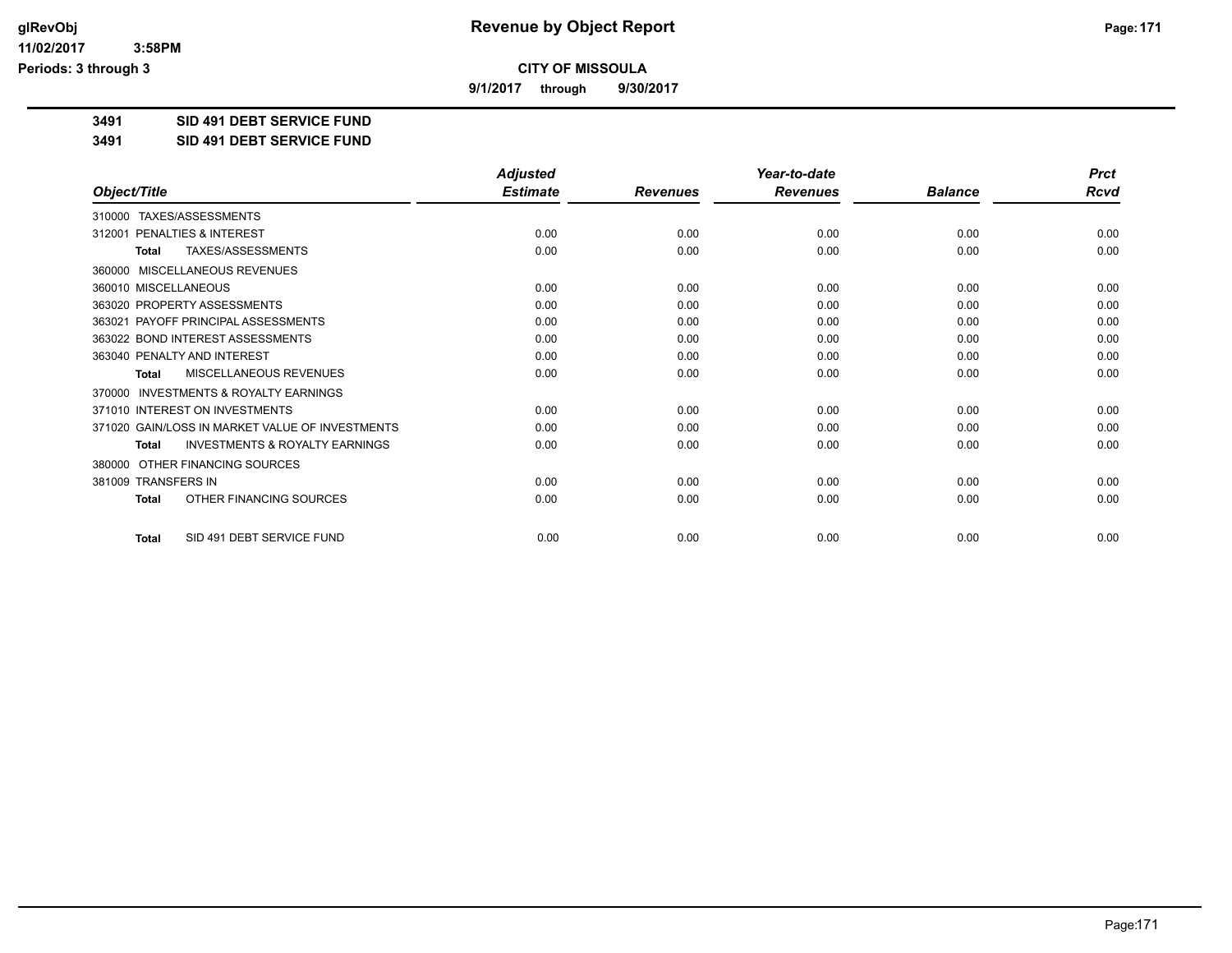**CITY OF MISSOULA**

**9/1/2017 through 9/30/2017**

# **3491 SID 491 DEBT SERVICE FUND**

 **3:58PM**

|                                                           | <b>Adjusted</b> |                 | Year-to-date    |                | <b>Prct</b> |
|-----------------------------------------------------------|-----------------|-----------------|-----------------|----------------|-------------|
| Object/Title                                              | <b>Estimate</b> | <b>Revenues</b> | <b>Revenues</b> | <b>Balance</b> | <b>Rcvd</b> |
| 310000 TAXES/ASSESSMENTS                                  |                 |                 |                 |                |             |
| PENALTIES & INTEREST<br>312001                            | 0.00            | 0.00            | 0.00            | 0.00           | 0.00        |
| TAXES/ASSESSMENTS<br><b>Total</b>                         | 0.00            | 0.00            | 0.00            | 0.00           | 0.00        |
| 360000 MISCELLANEOUS REVENUES                             |                 |                 |                 |                |             |
| 360010 MISCELLANEOUS                                      | 0.00            | 0.00            | 0.00            | 0.00           | 0.00        |
| 363020 PROPERTY ASSESSMENTS                               | 0.00            | 0.00            | 0.00            | 0.00           | 0.00        |
| 363021 PAYOFF PRINCIPAL ASSESSMENTS                       | 0.00            | 0.00            | 0.00            | 0.00           | 0.00        |
| 363022 BOND INTEREST ASSESSMENTS                          | 0.00            | 0.00            | 0.00            | 0.00           | 0.00        |
| 363040 PENALTY AND INTEREST                               | 0.00            | 0.00            | 0.00            | 0.00           | 0.00        |
| <b>MISCELLANEOUS REVENUES</b><br><b>Total</b>             | 0.00            | 0.00            | 0.00            | 0.00           | 0.00        |
| INVESTMENTS & ROYALTY EARNINGS<br>370000                  |                 |                 |                 |                |             |
| 371010 INTEREST ON INVESTMENTS                            | 0.00            | 0.00            | 0.00            | 0.00           | 0.00        |
| 371020 GAIN/LOSS IN MARKET VALUE OF INVESTMENT            | 0.00            | 0.00            | 0.00            | 0.00           | 0.00        |
| <b>INVESTMENTS &amp; ROYALTY EARNINGS</b><br><b>Total</b> | 0.00            | 0.00            | 0.00            | 0.00           | 0.00        |
| 380000 OTHER FINANCING SOURCES                            |                 |                 |                 |                |             |
| 381009 TRANSFERS IN                                       | 0.00            | 0.00            | 0.00            | 0.00           | 0.00        |
| OTHER FINANCING SOURCES<br><b>Total</b>                   | 0.00            | 0.00            | 0.00            | 0.00           | 0.00        |
| SID 491 DEBT SERVICE FUND<br><b>Total</b>                 | 0.00            | 0.00            | 0.00            | 0.00           | 0.00        |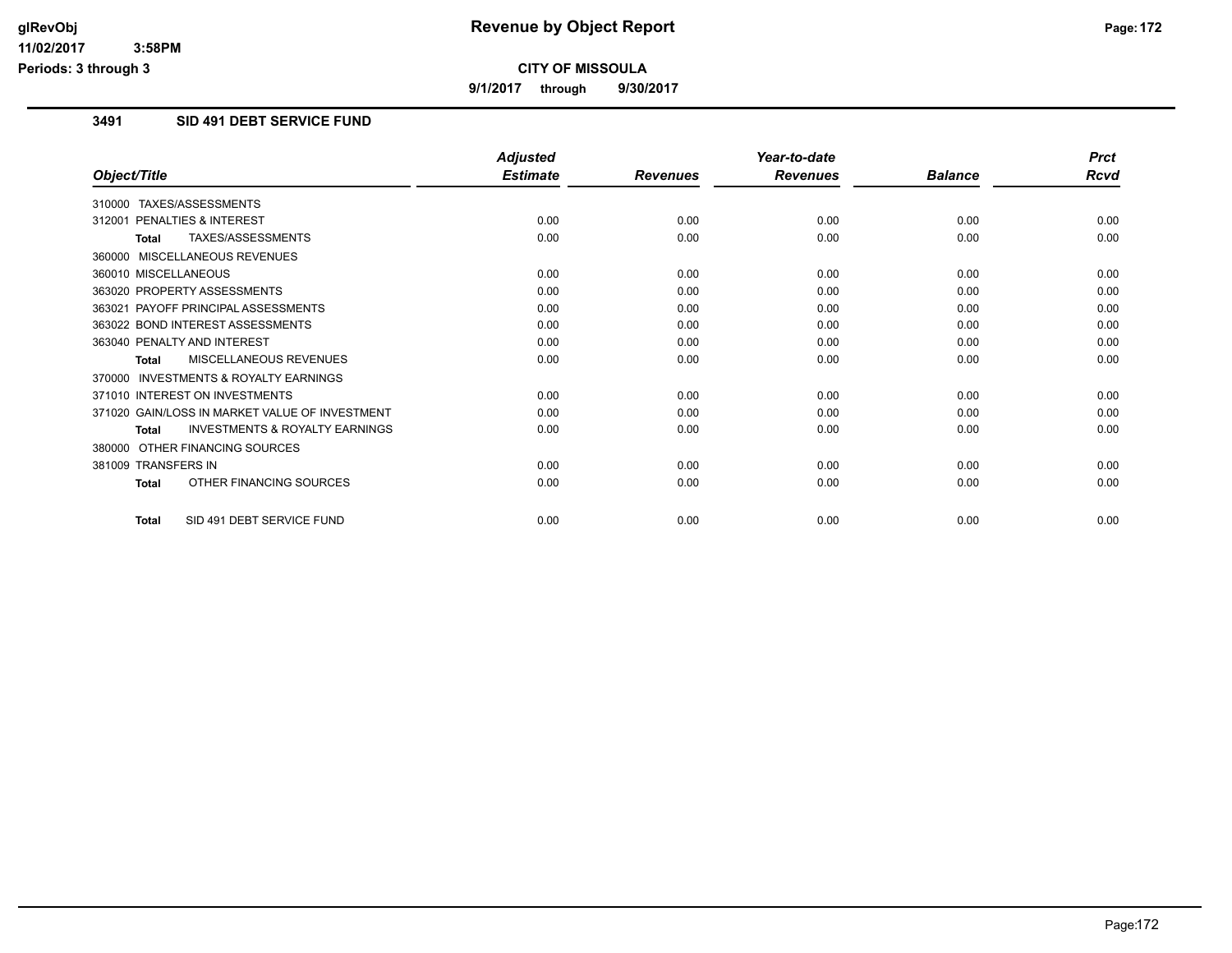**9/1/2017 through 9/30/2017**

**3492 SID 492/499 DEBT SERVICE FUND**

**3492 SID 492/499 DEBT SERVICE FUND**

|                                                    | <b>Adjusted</b> |                 | Year-to-date    |                | <b>Prct</b> |
|----------------------------------------------------|-----------------|-----------------|-----------------|----------------|-------------|
| Object/Title                                       | <b>Estimate</b> | <b>Revenues</b> | <b>Revenues</b> | <b>Balance</b> | <b>Rcvd</b> |
| 360000 MISCELLANEOUS REVENUES                      |                 |                 |                 |                |             |
| 360010 MISCELLANEOUS                               | 0.00            | 0.00            | 0.00            | 0.00           | 0.00        |
| 363040 PENALTY AND INTEREST                        | 0.00            | 0.00            | 0.00            | 0.00           | 0.00        |
| <b>MISCELLANEOUS REVENUES</b><br>Total             | 0.00            | 0.00            | 0.00            | 0.00           | 0.00        |
| 370000 INVESTMENTS & ROYALTY EARNINGS              |                 |                 |                 |                |             |
| 371010 INTEREST ON INVESTMENTS                     | 0.00            | 0.00            | 0.00            | 0.00           | 0.00        |
| 371020 GAIN/LOSS IN MARKET VALUE OF INVESTMENTS    | 0.00            | 0.00            | 0.00            | 0.00           | 0.00        |
| <b>INVESTMENTS &amp; ROYALTY EARNINGS</b><br>Total | 0.00            | 0.00            | 0.00            | 0.00           | 0.00        |
| 380000 OTHER FINANCING SOURCES                     |                 |                 |                 |                |             |
| 381009 TRANSFERS IN                                | 0.00            | 0.00            | 0.00            | 0.00           | 0.00        |
| OTHER FINANCING SOURCES<br><b>Total</b>            | 0.00            | 0.00            | 0.00            | 0.00           | 0.00        |
| SID 492/499 DEBT SERVICE FUND<br><b>Total</b>      | 0.00            | 0.00            | 0.00            | 0.00           | 0.00        |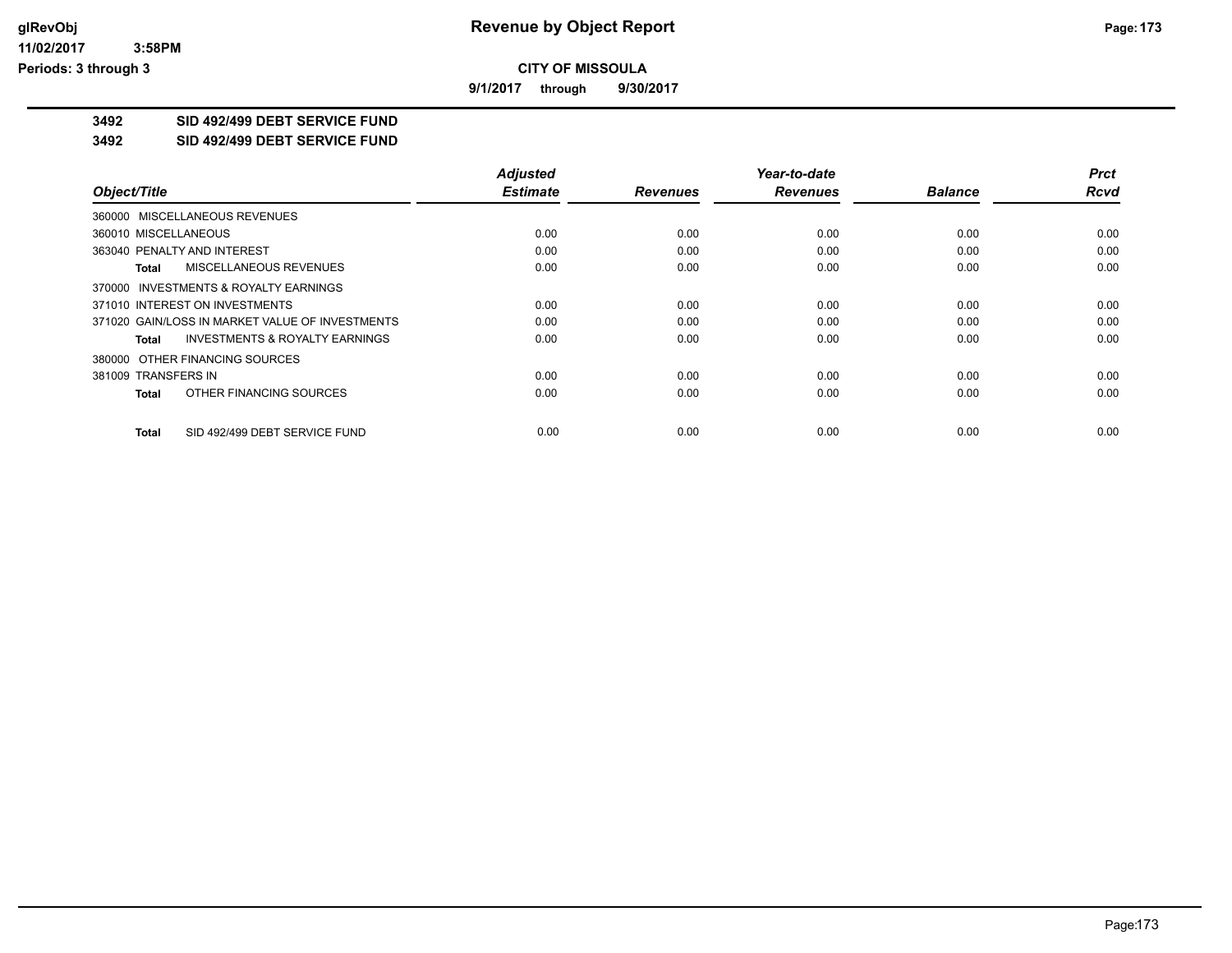**CITY OF MISSOULA**

**9/1/2017 through 9/30/2017**

# **3492 SID 492/499 DEBT SERVICE FUND**

| Object/Title                                              | <b>Adjusted</b><br><b>Estimate</b> | <b>Revenues</b> | Year-to-date<br><b>Revenues</b> | <b>Balance</b> | <b>Prct</b><br><b>Rcvd</b> |
|-----------------------------------------------------------|------------------------------------|-----------------|---------------------------------|----------------|----------------------------|
| 360000 MISCELLANEOUS REVENUES                             |                                    |                 |                                 |                |                            |
| 360010 MISCELLANEOUS                                      | 0.00                               | 0.00            | 0.00                            | 0.00           | 0.00                       |
| 363040 PENALTY AND INTEREST                               | 0.00                               | 0.00            | 0.00                            | 0.00           | 0.00                       |
| MISCELLANEOUS REVENUES<br><b>Total</b>                    | 0.00                               | 0.00            | 0.00                            | 0.00           | 0.00                       |
| 370000 INVESTMENTS & ROYALTY EARNINGS                     |                                    |                 |                                 |                |                            |
| 371010 INTEREST ON INVESTMENTS                            | 0.00                               | 0.00            | 0.00                            | 0.00           | 0.00                       |
| 371020 GAIN/LOSS IN MARKET VALUE OF INVESTMENT            | 0.00                               | 0.00            | 0.00                            | 0.00           | 0.00                       |
| <b>INVESTMENTS &amp; ROYALTY EARNINGS</b><br><b>Total</b> | 0.00                               | 0.00            | 0.00                            | 0.00           | 0.00                       |
| 380000 OTHER FINANCING SOURCES                            |                                    |                 |                                 |                |                            |
| 381009 TRANSFERS IN                                       | 0.00                               | 0.00            | 0.00                            | 0.00           | 0.00                       |
| OTHER FINANCING SOURCES<br><b>Total</b>                   | 0.00                               | 0.00            | 0.00                            | 0.00           | 0.00                       |
| SID 492/499 DEBT SERVICE FUND<br><b>Total</b>             | 0.00                               | 0.00            | 0.00                            | 0.00           | 0.00                       |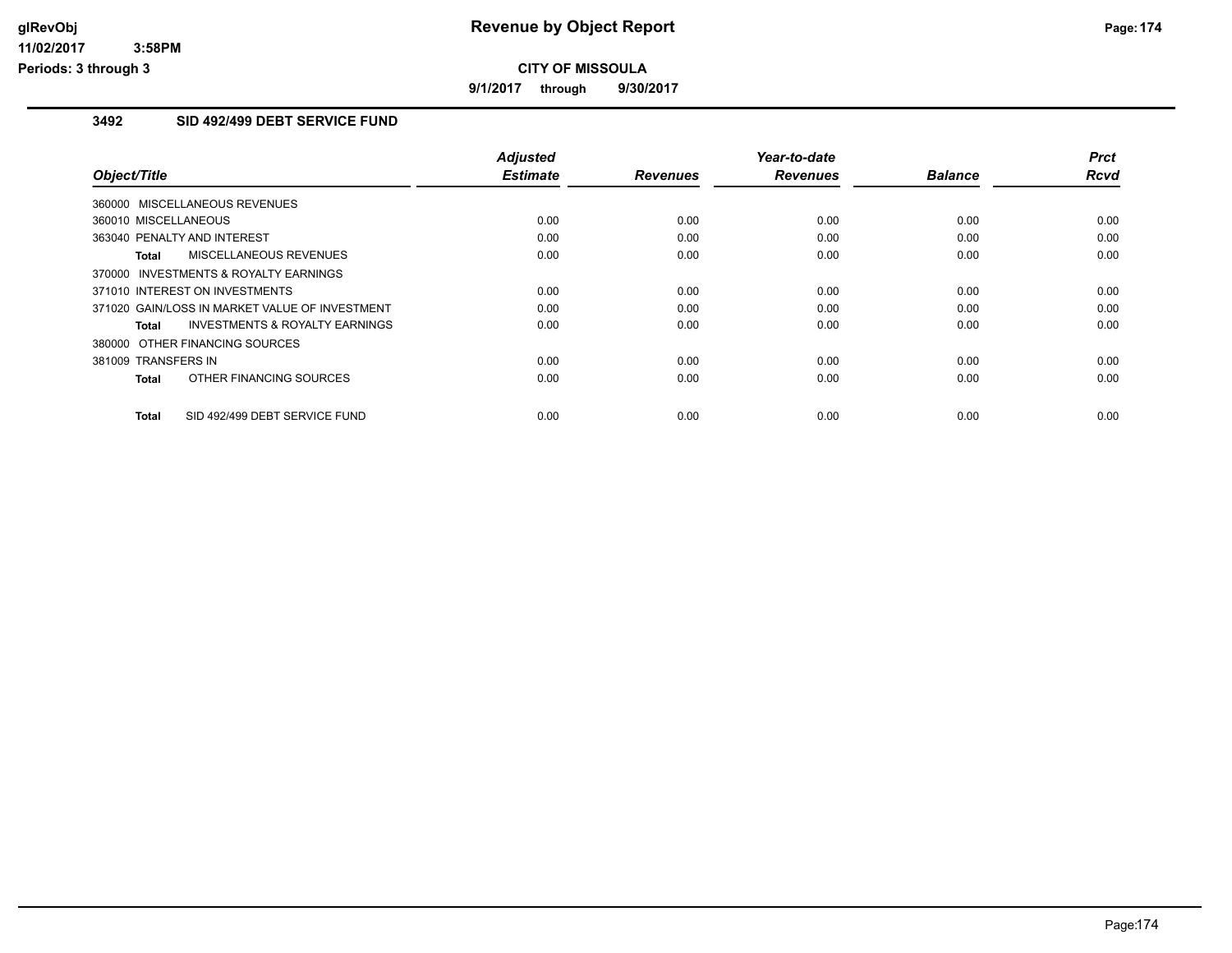**9/1/2017 through 9/30/2017**

**3494 SID 494 DEBT SERVICE**

**3494 SID 494 DEBT SERVICE**

|                                                           | <b>Adjusted</b> |                 | Year-to-date    |                | <b>Prct</b> |
|-----------------------------------------------------------|-----------------|-----------------|-----------------|----------------|-------------|
| Object/Title                                              | <b>Estimate</b> | <b>Revenues</b> | <b>Revenues</b> | <b>Balance</b> | <b>Rcvd</b> |
| TAXES/ASSESSMENTS<br>310000                               |                 |                 |                 |                |             |
| PENALTIES & INTEREST<br>312001                            | 0.00            | 0.00            | 0.00            | 0.00           | 0.00        |
| TAXES/ASSESSMENTS<br><b>Total</b>                         | 0.00            | 0.00            | 0.00            | 0.00           | 0.00        |
| MISCELLANEOUS REVENUES<br>360000                          |                 |                 |                 |                |             |
| 360010 MISCELLANEOUS                                      | 0.00            | 0.00            | 0.00            | 0.00           | 0.00        |
| 363020 PROPERTY ASSESSMENTS                               | 0.00            | 0.00            | 0.00            | 0.00           | 0.00        |
| 363021 PAYOFF PRINCIPAL ASSESSMENTS                       | 0.00            | 0.00            | 0.00            | 0.00           | 0.00        |
| 363022 BOND INTEREST ASSESSMENTS                          | 0.00            | 0.00            | 0.00            | 0.00           | 0.00        |
| 363040 PENALTY AND INTEREST                               | 0.00            | 0.00            | 0.00            | 0.00           | 0.00        |
| MISCELLANEOUS REVENUES<br>Total                           | 0.00            | 0.00            | 0.00            | 0.00           | 0.00        |
| <b>INVESTMENTS &amp; ROYALTY EARNINGS</b><br>370000       |                 |                 |                 |                |             |
| 371010 INTEREST ON INVESTMENTS                            | 0.00            | 0.00            | 0.00            | 0.00           | 0.00        |
| 371020 GAIN/LOSS IN MARKET VALUE OF INVESTMENTS           | 0.00            | 0.00            | 0.00            | 0.00           | 0.00        |
| <b>INVESTMENTS &amp; ROYALTY EARNINGS</b><br><b>Total</b> | 0.00            | 0.00            | 0.00            | 0.00           | 0.00        |
| OTHER FINANCING SOURCES<br>380000                         |                 |                 |                 |                |             |
| 381009 TRANSFERS IN                                       | 0.00            | 0.00            | 0.00            | 0.00           | 0.00        |
| OTHER FINANCING SOURCES<br><b>Total</b>                   | 0.00            | 0.00            | 0.00            | 0.00           | 0.00        |
| SID 494 DEBT SERVICE<br><b>Total</b>                      | 0.00            | 0.00            | 0.00            | 0.00           | 0.00        |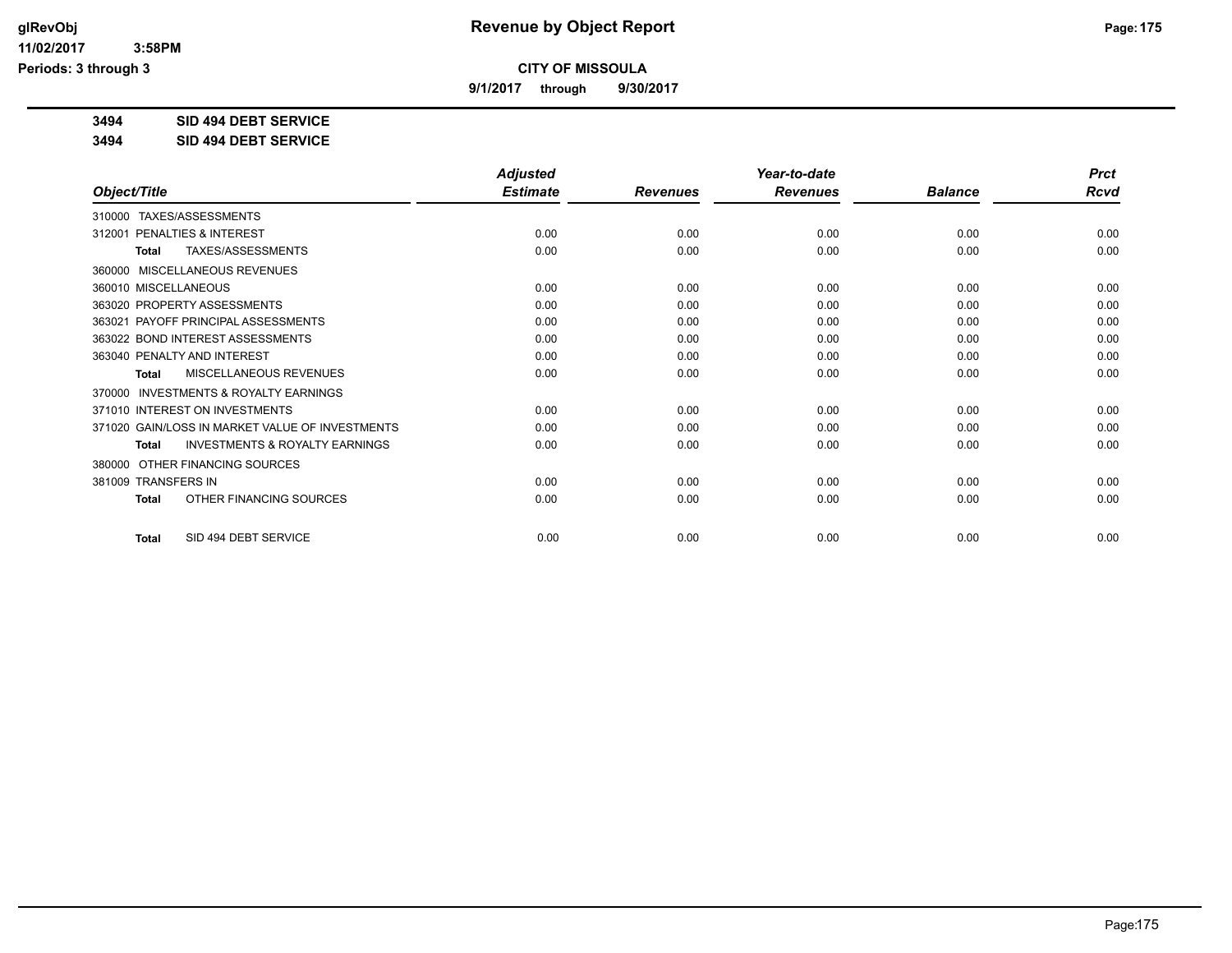**CITY OF MISSOULA**

**9/1/2017 through 9/30/2017**

### **3494 SID 494 DEBT SERVICE**

 **3:58PM**

|                                                           | <b>Adjusted</b> |                 | Year-to-date    |                | <b>Prct</b> |
|-----------------------------------------------------------|-----------------|-----------------|-----------------|----------------|-------------|
| Object/Title                                              | <b>Estimate</b> | <b>Revenues</b> | <b>Revenues</b> | <b>Balance</b> | <b>Rcvd</b> |
| 310000 TAXES/ASSESSMENTS                                  |                 |                 |                 |                |             |
| PENALTIES & INTEREST<br>312001                            | 0.00            | 0.00            | 0.00            | 0.00           | 0.00        |
| TAXES/ASSESSMENTS<br><b>Total</b>                         | 0.00            | 0.00            | 0.00            | 0.00           | 0.00        |
| 360000 MISCELLANEOUS REVENUES                             |                 |                 |                 |                |             |
| 360010 MISCELLANEOUS                                      | 0.00            | 0.00            | 0.00            | 0.00           | 0.00        |
| 363020 PROPERTY ASSESSMENTS                               | 0.00            | 0.00            | 0.00            | 0.00           | 0.00        |
| 363021 PAYOFF PRINCIPAL ASSESSMENTS                       | 0.00            | 0.00            | 0.00            | 0.00           | 0.00        |
| 363022 BOND INTEREST ASSESSMENTS                          | 0.00            | 0.00            | 0.00            | 0.00           | 0.00        |
| 363040 PENALTY AND INTEREST                               | 0.00            | 0.00            | 0.00            | 0.00           | 0.00        |
| MISCELLANEOUS REVENUES<br><b>Total</b>                    | 0.00            | 0.00            | 0.00            | 0.00           | 0.00        |
| INVESTMENTS & ROYALTY EARNINGS<br>370000                  |                 |                 |                 |                |             |
| 371010 INTEREST ON INVESTMENTS                            | 0.00            | 0.00            | 0.00            | 0.00           | 0.00        |
| 371020 GAIN/LOSS IN MARKET VALUE OF INVESTMENT            | 0.00            | 0.00            | 0.00            | 0.00           | 0.00        |
| <b>INVESTMENTS &amp; ROYALTY EARNINGS</b><br><b>Total</b> | 0.00            | 0.00            | 0.00            | 0.00           | 0.00        |
| OTHER FINANCING SOURCES<br>380000                         |                 |                 |                 |                |             |
| 381009 TRANSFERS IN                                       | 0.00            | 0.00            | 0.00            | 0.00           | 0.00        |
| OTHER FINANCING SOURCES<br><b>Total</b>                   | 0.00            | 0.00            | 0.00            | 0.00           | 0.00        |
| SID 494 DEBT SERVICE<br><b>Total</b>                      | 0.00            | 0.00            | 0.00            | 0.00           | 0.00        |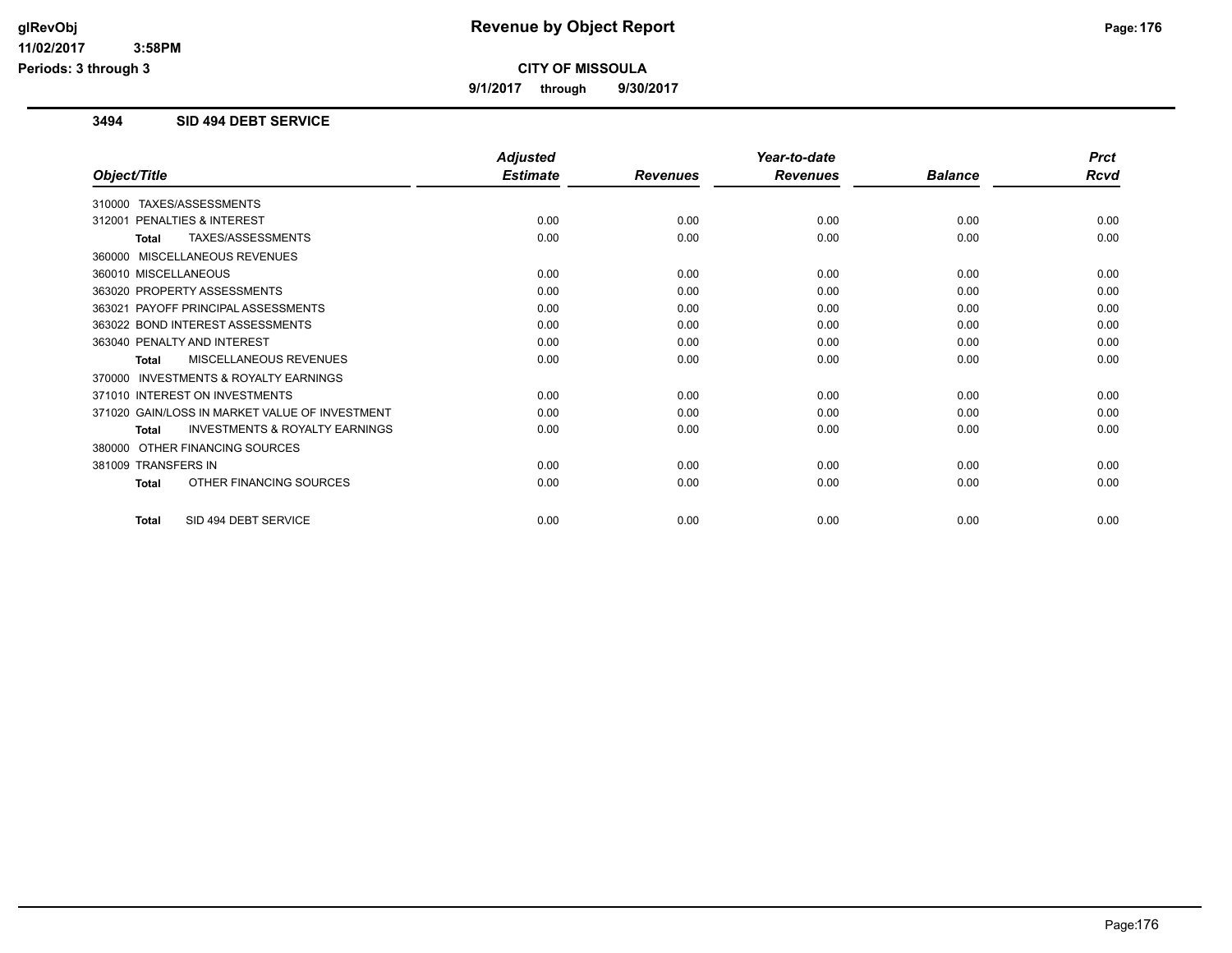**CITY OF MISSOULA**

**9/1/2017 through 9/30/2017**

**3495 SID 495 DEBT SERVICE FUND**

 **3:58PM**

**3495 SID 495 DEBT SERVICE FUND**

|                                                           | <b>Adjusted</b> |                 | Year-to-date    |                | <b>Prct</b> |
|-----------------------------------------------------------|-----------------|-----------------|-----------------|----------------|-------------|
| Object/Title                                              | <b>Estimate</b> | <b>Revenues</b> | <b>Revenues</b> | <b>Balance</b> | <b>Rcvd</b> |
| TAXES/ASSESSMENTS<br>310000                               |                 |                 |                 |                |             |
| PENALTIES & INTEREST<br>312001                            | 0.00            | 0.00            | 0.00            | 0.00           | 0.00        |
| TAXES/ASSESSMENTS<br>Total                                | 0.00            | 0.00            | 0.00            | 0.00           | 0.00        |
| MISCELLANEOUS REVENUES<br>360000                          |                 |                 |                 |                |             |
| 360010 MISCELLANEOUS                                      | 0.00            | 0.00            | 0.00            | 0.00           | 0.00        |
| 363020 PROPERTY ASSESSMENTS                               | 0.00            | 0.00            | 0.00            | 0.00           | 0.00        |
| 363021 PAYOFF PRINCIPAL ASSESSMENTS                       | 0.00            | 0.00            | 0.00            | 0.00           | 0.00        |
| 363022 BOND INTEREST ASSESSMENTS                          | 0.00            | 0.00            | 0.00            | 0.00           | 0.00        |
| 363040 PENALTY AND INTEREST                               | 0.00            | 0.00            | 0.00            | 0.00           | 0.00        |
| MISCELLANEOUS REVENUES<br><b>Total</b>                    | 0.00            | 0.00            | 0.00            | 0.00           | 0.00        |
| <b>INVESTMENTS &amp; ROYALTY EARNINGS</b><br>370000       |                 |                 |                 |                |             |
| 371010 INTEREST ON INVESTMENTS                            | 0.00            | 0.00            | 0.00            | 0.00           | 0.00        |
| 371020 GAIN/LOSS IN MARKET VALUE OF INVESTMENTS           | 0.00            | 0.00            | 0.00            | 0.00           | 0.00        |
| <b>INVESTMENTS &amp; ROYALTY EARNINGS</b><br><b>Total</b> | 0.00            | 0.00            | 0.00            | 0.00           | 0.00        |
| OTHER FINANCING SOURCES<br>380000                         |                 |                 |                 |                |             |
| 381009 TRANSFERS IN                                       | 0.00            | 0.00            | 0.00            | 0.00           | 0.00        |
| OTHER FINANCING SOURCES<br>Total                          | 0.00            | 0.00            | 0.00            | 0.00           | 0.00        |
| SID 495 DEBT SERVICE FUND<br><b>Total</b>                 | 0.00            | 0.00            | 0.00            | 0.00           | 0.00        |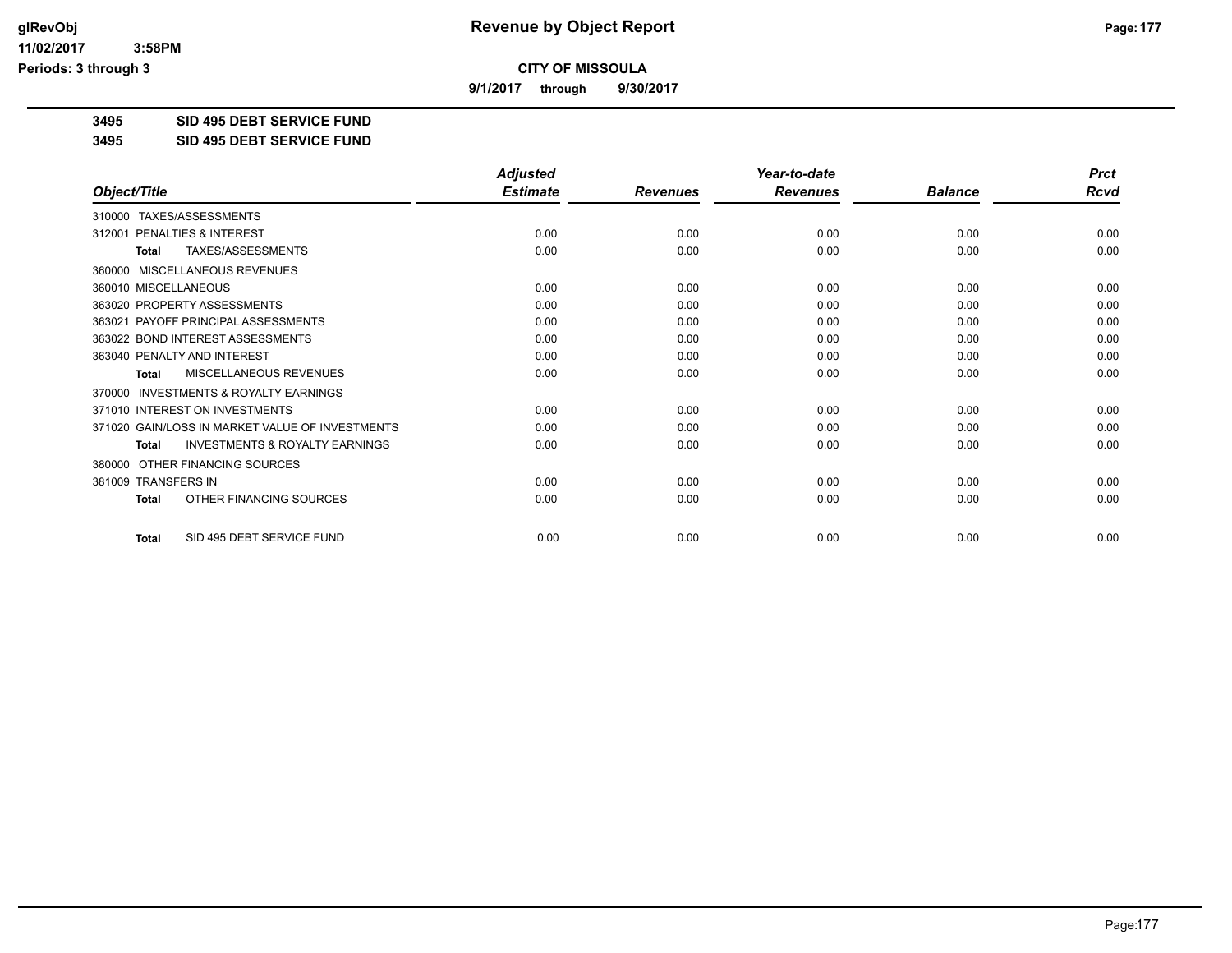**CITY OF MISSOULA**

**9/1/2017 through 9/30/2017**

# **3495 SID 495 DEBT SERVICE FUND**

 **3:58PM**

|                                                           | <b>Adjusted</b> |                 | Year-to-date    |                | <b>Prct</b> |
|-----------------------------------------------------------|-----------------|-----------------|-----------------|----------------|-------------|
| Object/Title                                              | <b>Estimate</b> | <b>Revenues</b> | <b>Revenues</b> | <b>Balance</b> | <b>Rcvd</b> |
| 310000 TAXES/ASSESSMENTS                                  |                 |                 |                 |                |             |
| PENALTIES & INTEREST<br>312001                            | 0.00            | 0.00            | 0.00            | 0.00           | 0.00        |
| TAXES/ASSESSMENTS<br><b>Total</b>                         | 0.00            | 0.00            | 0.00            | 0.00           | 0.00        |
| 360000 MISCELLANEOUS REVENUES                             |                 |                 |                 |                |             |
| 360010 MISCELLANEOUS                                      | 0.00            | 0.00            | 0.00            | 0.00           | 0.00        |
| 363020 PROPERTY ASSESSMENTS                               | 0.00            | 0.00            | 0.00            | 0.00           | 0.00        |
| 363021 PAYOFF PRINCIPAL ASSESSMENTS                       | 0.00            | 0.00            | 0.00            | 0.00           | 0.00        |
| 363022 BOND INTEREST ASSESSMENTS                          | 0.00            | 0.00            | 0.00            | 0.00           | 0.00        |
| 363040 PENALTY AND INTEREST                               | 0.00            | 0.00            | 0.00            | 0.00           | 0.00        |
| <b>MISCELLANEOUS REVENUES</b><br><b>Total</b>             | 0.00            | 0.00            | 0.00            | 0.00           | 0.00        |
| INVESTMENTS & ROYALTY EARNINGS<br>370000                  |                 |                 |                 |                |             |
| 371010 INTEREST ON INVESTMENTS                            | 0.00            | 0.00            | 0.00            | 0.00           | 0.00        |
| 371020 GAIN/LOSS IN MARKET VALUE OF INVESTMENT            | 0.00            | 0.00            | 0.00            | 0.00           | 0.00        |
| <b>INVESTMENTS &amp; ROYALTY EARNINGS</b><br><b>Total</b> | 0.00            | 0.00            | 0.00            | 0.00           | 0.00        |
| 380000 OTHER FINANCING SOURCES                            |                 |                 |                 |                |             |
| 381009 TRANSFERS IN                                       | 0.00            | 0.00            | 0.00            | 0.00           | 0.00        |
| OTHER FINANCING SOURCES<br><b>Total</b>                   | 0.00            | 0.00            | 0.00            | 0.00           | 0.00        |
| SID 495 DEBT SERVICE FUND<br><b>Total</b>                 | 0.00            | 0.00            | 0.00            | 0.00           | 0.00        |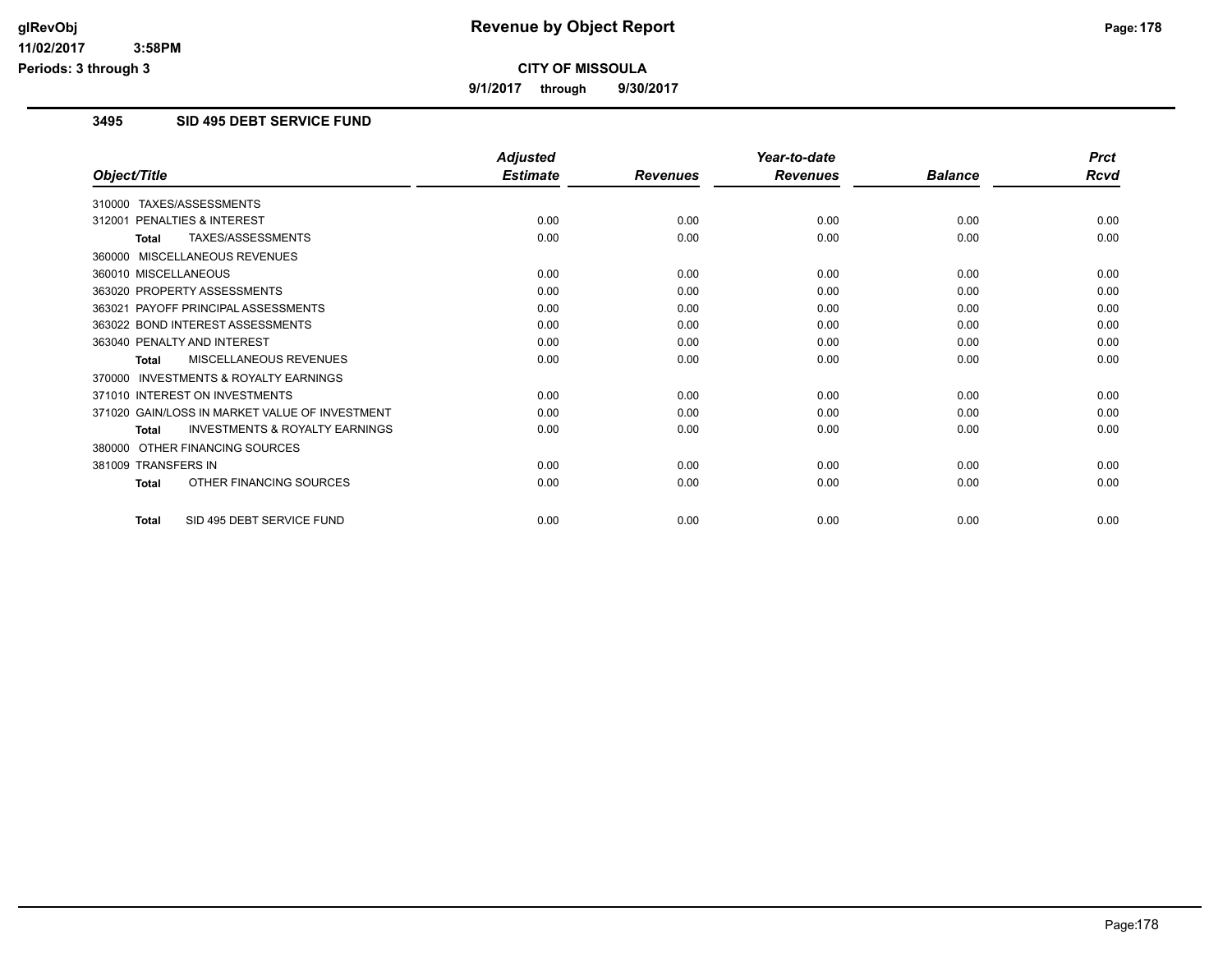**CITY OF MISSOULA**

**9/1/2017 through 9/30/2017**

**3496 SID 496 DEBT SERVICE FUND**

 **3:58PM**

**3496 SID 496 DEBT SERVICE FUND**

|                                                           | <b>Adjusted</b> |                 | Year-to-date    |                | <b>Prct</b> |
|-----------------------------------------------------------|-----------------|-----------------|-----------------|----------------|-------------|
| Object/Title                                              | <b>Estimate</b> | <b>Revenues</b> | <b>Revenues</b> | <b>Balance</b> | <b>Rcvd</b> |
| TAXES/ASSESSMENTS<br>310000                               |                 |                 |                 |                |             |
| PENALTIES & INTEREST<br>312001                            | 0.00            | 0.00            | 0.00            | 0.00           | 0.00        |
| TAXES/ASSESSMENTS<br>Total                                | 0.00            | 0.00            | 0.00            | 0.00           | 0.00        |
| MISCELLANEOUS REVENUES<br>360000                          |                 |                 |                 |                |             |
| 360010 MISCELLANEOUS                                      | 0.00            | 0.00            | 0.00            | 0.00           | 0.00        |
| 363020 PROPERTY ASSESSMENTS                               | 0.00            | 0.00            | 0.00            | 0.00           | 0.00        |
| 363021 PAYOFF PRINCIPAL ASSESSMENTS                       | 0.00            | 0.00            | 0.00            | 0.00           | 0.00        |
| 363022 BOND INTEREST ASSESSMENTS                          | 0.00            | 0.00            | 0.00            | 0.00           | 0.00        |
| 363040 PENALTY AND INTEREST                               | 0.00            | 0.00            | 0.00            | 0.00           | 0.00        |
| MISCELLANEOUS REVENUES<br><b>Total</b>                    | 0.00            | 0.00            | 0.00            | 0.00           | 0.00        |
| <b>INVESTMENTS &amp; ROYALTY EARNINGS</b><br>370000       |                 |                 |                 |                |             |
| 371010 INTEREST ON INVESTMENTS                            | 0.00            | 0.00            | 0.00            | 0.00           | 0.00        |
| 371020 GAIN/LOSS IN MARKET VALUE OF INVESTMENTS           | 0.00            | 0.00            | 0.00            | 0.00           | 0.00        |
| <b>INVESTMENTS &amp; ROYALTY EARNINGS</b><br><b>Total</b> | 0.00            | 0.00            | 0.00            | 0.00           | 0.00        |
| OTHER FINANCING SOURCES<br>380000                         |                 |                 |                 |                |             |
| 381009 TRANSFERS IN                                       | 0.00            | 0.00            | 0.00            | 0.00           | 0.00        |
| OTHER FINANCING SOURCES<br>Total                          | 0.00            | 0.00            | 0.00            | 0.00           | 0.00        |
| SID 496 DEBT SERVICE FUND<br><b>Total</b>                 | 0.00            | 0.00            | 0.00            | 0.00           | 0.00        |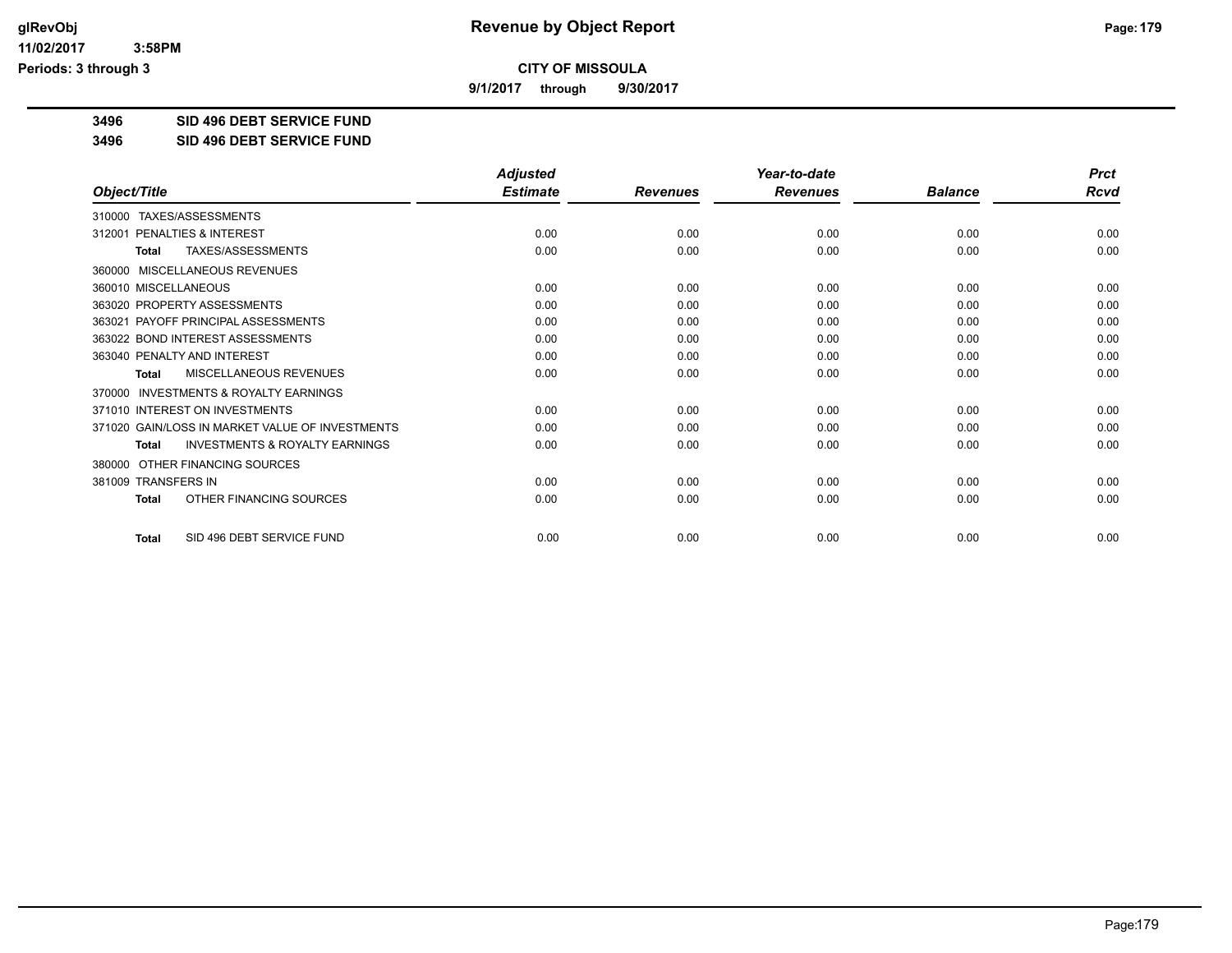**CITY OF MISSOULA**

**9/1/2017 through 9/30/2017**

### **3496 SID 496 DEBT SERVICE FUND**

 **3:58PM**

|                                                           | <b>Adjusted</b> |                 | Year-to-date    |                | <b>Prct</b> |
|-----------------------------------------------------------|-----------------|-----------------|-----------------|----------------|-------------|
| Object/Title                                              | <b>Estimate</b> | <b>Revenues</b> | <b>Revenues</b> | <b>Balance</b> | <b>Rcvd</b> |
| 310000 TAXES/ASSESSMENTS                                  |                 |                 |                 |                |             |
| PENALTIES & INTEREST<br>312001                            | 0.00            | 0.00            | 0.00            | 0.00           | 0.00        |
| TAXES/ASSESSMENTS<br><b>Total</b>                         | 0.00            | 0.00            | 0.00            | 0.00           | 0.00        |
| 360000 MISCELLANEOUS REVENUES                             |                 |                 |                 |                |             |
| 360010 MISCELLANEOUS                                      | 0.00            | 0.00            | 0.00            | 0.00           | 0.00        |
| 363020 PROPERTY ASSESSMENTS                               | 0.00            | 0.00            | 0.00            | 0.00           | 0.00        |
| 363021 PAYOFF PRINCIPAL ASSESSMENTS                       | 0.00            | 0.00            | 0.00            | 0.00           | 0.00        |
| 363022 BOND INTEREST ASSESSMENTS                          | 0.00            | 0.00            | 0.00            | 0.00           | 0.00        |
| 363040 PENALTY AND INTEREST                               | 0.00            | 0.00            | 0.00            | 0.00           | 0.00        |
| MISCELLANEOUS REVENUES<br><b>Total</b>                    | 0.00            | 0.00            | 0.00            | 0.00           | 0.00        |
| <b>INVESTMENTS &amp; ROYALTY EARNINGS</b><br>370000       |                 |                 |                 |                |             |
| 371010 INTEREST ON INVESTMENTS                            | 0.00            | 0.00            | 0.00            | 0.00           | 0.00        |
| 371020 GAIN/LOSS IN MARKET VALUE OF INVESTMENT            | 0.00            | 0.00            | 0.00            | 0.00           | 0.00        |
| <b>INVESTMENTS &amp; ROYALTY EARNINGS</b><br><b>Total</b> | 0.00            | 0.00            | 0.00            | 0.00           | 0.00        |
| 380000 OTHER FINANCING SOURCES                            |                 |                 |                 |                |             |
| 381009 TRANSFERS IN                                       | 0.00            | 0.00            | 0.00            | 0.00           | 0.00        |
| OTHER FINANCING SOURCES<br><b>Total</b>                   | 0.00            | 0.00            | 0.00            | 0.00           | 0.00        |
| SID 496 DEBT SERVICE FUND<br><b>Total</b>                 | 0.00            | 0.00            | 0.00            | 0.00           | 0.00        |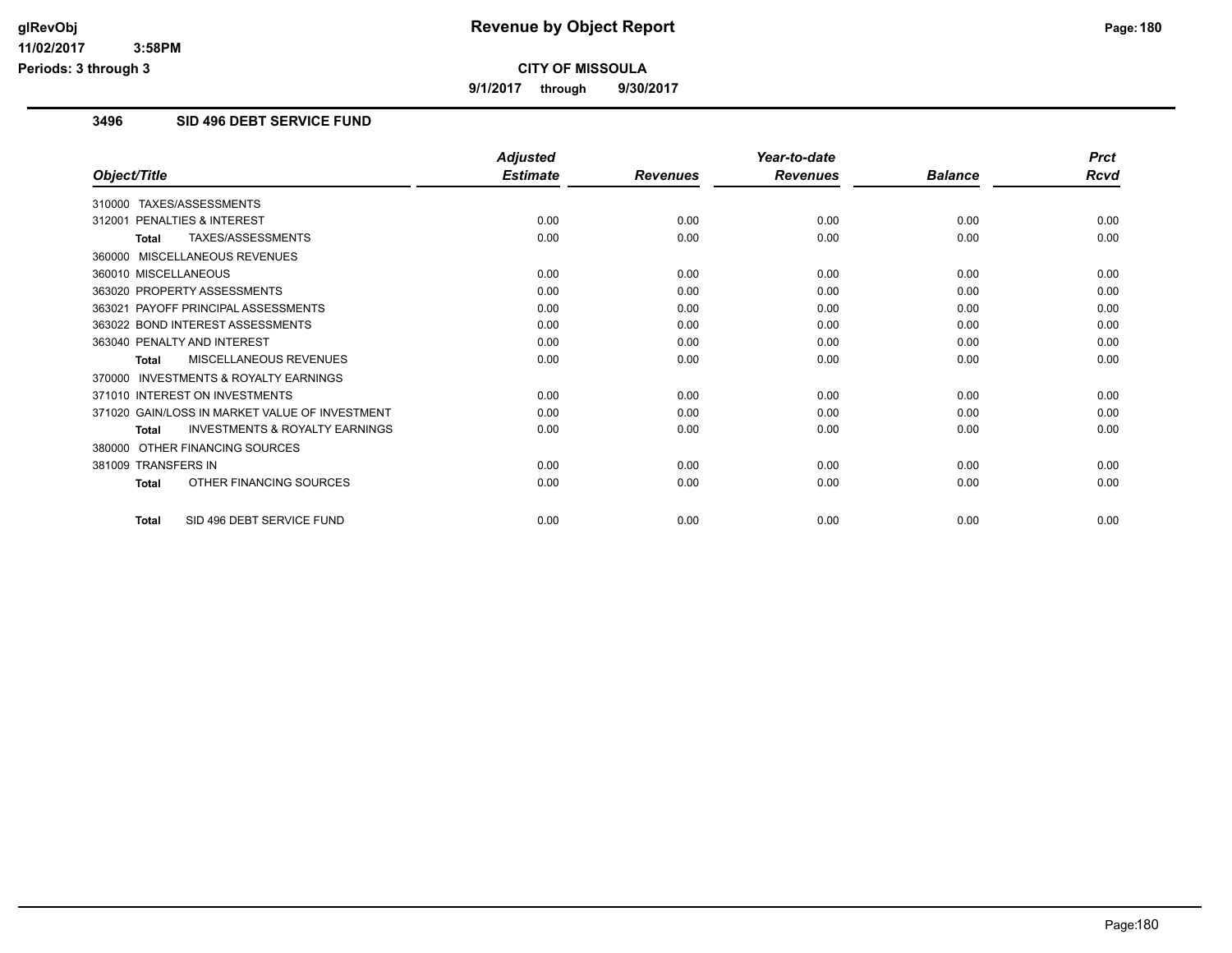**glRevObj Revenue by Object Report Page:181** 

**CITY OF MISSOULA**

**9/1/2017 through 9/30/2017**

**3497 SID 497 DEBT SERVICE FUND**

 **3:58PM**

**3497 SID 497 DEBT SERVICE FUND**

|                                                     | <b>Adjusted</b> |                 | Year-to-date    |                | <b>Prct</b> |
|-----------------------------------------------------|-----------------|-----------------|-----------------|----------------|-------------|
| Object/Title                                        | <b>Estimate</b> | <b>Revenues</b> | <b>Revenues</b> | <b>Balance</b> | Rcvd        |
| 310000 TAXES/ASSESSMENTS                            |                 |                 |                 |                |             |
| <b>PENALTIES &amp; INTEREST</b><br>312001           | 0.00            | 0.00            | 0.00            | 0.00           | 0.00        |
| TAXES/ASSESSMENTS<br><b>Total</b>                   | 0.00            | 0.00            | 0.00            | 0.00           | 0.00        |
| 360000 MISCELLANEOUS REVENUES                       |                 |                 |                 |                |             |
| 360010 MISCELLANEOUS                                | 0.00            | 0.00            | 0.00            | 0.00           | 0.00        |
| 363020 PROPERTY ASSESSMENTS                         | 0.00            | 0.00            | 0.00            | 0.00           | 0.00        |
| 363021 PAYOFF PRINCIPAL ASSESSMENTS                 | 0.00            | 0.00            | 0.00            | 0.00           | 0.00        |
| 363022 BOND INTEREST ASSESSMENTS                    | 0.00            | 0.00            | 0.00            | 0.00           | 0.00        |
| 363040 PENALTY AND INTEREST                         | 0.00            | 0.00            | 0.00            | 0.00           | 0.00        |
| <b>MISCELLANEOUS REVENUES</b><br><b>Total</b>       | 0.00            | 0.00            | 0.00            | 0.00           | 0.00        |
| <b>INVESTMENTS &amp; ROYALTY EARNINGS</b><br>370000 |                 |                 |                 |                |             |
| 371010 INTEREST ON INVESTMENTS                      | 0.00            | 0.00            | 0.00            | 0.00           | 0.00        |
| 371020 GAIN/LOSS IN MARKET VALUE OF INVESTMENTS     | 0.00            | 0.00            | 0.00            | 0.00           | 0.00        |
| <b>INVESTMENTS &amp; ROYALTY EARNINGS</b><br>Total  | 0.00            | 0.00            | 0.00            | 0.00           | 0.00        |
| SID 497 DEBT SERVICE FUND<br><b>Total</b>           | 0.00            | 0.00            | 0.00            | 0.00           | 0.00        |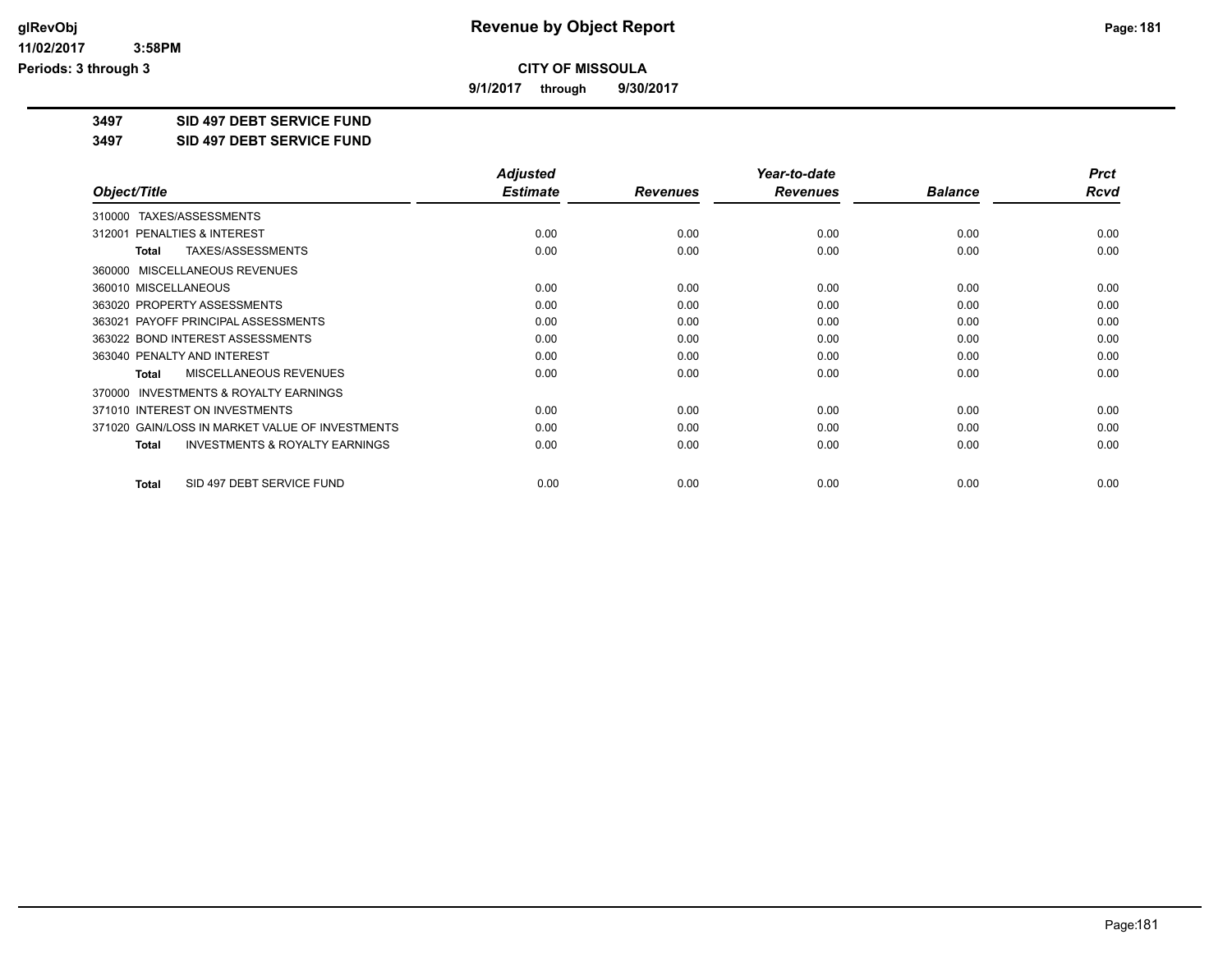**CITY OF MISSOULA**

**9/1/2017 through 9/30/2017**

## **3497 SID 497 DEBT SERVICE FUND**

| Object/Title                                       | <b>Adjusted</b><br><b>Estimate</b> | <b>Revenues</b> | Year-to-date<br><b>Revenues</b> | <b>Balance</b> | <b>Prct</b><br>Rcvd |
|----------------------------------------------------|------------------------------------|-----------------|---------------------------------|----------------|---------------------|
|                                                    |                                    |                 |                                 |                |                     |
| 310000 TAXES/ASSESSMENTS                           |                                    |                 |                                 |                |                     |
| 312001 PENALTIES & INTEREST                        | 0.00                               | 0.00            | 0.00                            | 0.00           | 0.00                |
| TAXES/ASSESSMENTS<br>Total                         | 0.00                               | 0.00            | 0.00                            | 0.00           | 0.00                |
| 360000 MISCELLANEOUS REVENUES                      |                                    |                 |                                 |                |                     |
| 360010 MISCELLANEOUS                               | 0.00                               | 0.00            | 0.00                            | 0.00           | 0.00                |
| 363020 PROPERTY ASSESSMENTS                        | 0.00                               | 0.00            | 0.00                            | 0.00           | 0.00                |
| 363021 PAYOFF PRINCIPAL ASSESSMENTS                | 0.00                               | 0.00            | 0.00                            | 0.00           | 0.00                |
| 363022 BOND INTEREST ASSESSMENTS                   | 0.00                               | 0.00            | 0.00                            | 0.00           | 0.00                |
| 363040 PENALTY AND INTEREST                        | 0.00                               | 0.00            | 0.00                            | 0.00           | 0.00                |
| <b>MISCELLANEOUS REVENUES</b><br>Total             | 0.00                               | 0.00            | 0.00                            | 0.00           | 0.00                |
| INVESTMENTS & ROYALTY EARNINGS<br>370000           |                                    |                 |                                 |                |                     |
| 371010 INTEREST ON INVESTMENTS                     | 0.00                               | 0.00            | 0.00                            | 0.00           | 0.00                |
| 371020 GAIN/LOSS IN MARKET VALUE OF INVESTMENT     | 0.00                               | 0.00            | 0.00                            | 0.00           | 0.00                |
| <b>INVESTMENTS &amp; ROYALTY EARNINGS</b><br>Total | 0.00                               | 0.00            | 0.00                            | 0.00           | 0.00                |
| SID 497 DEBT SERVICE FUND<br><b>Total</b>          | 0.00                               | 0.00            | 0.00                            | 0.00           | 0.00                |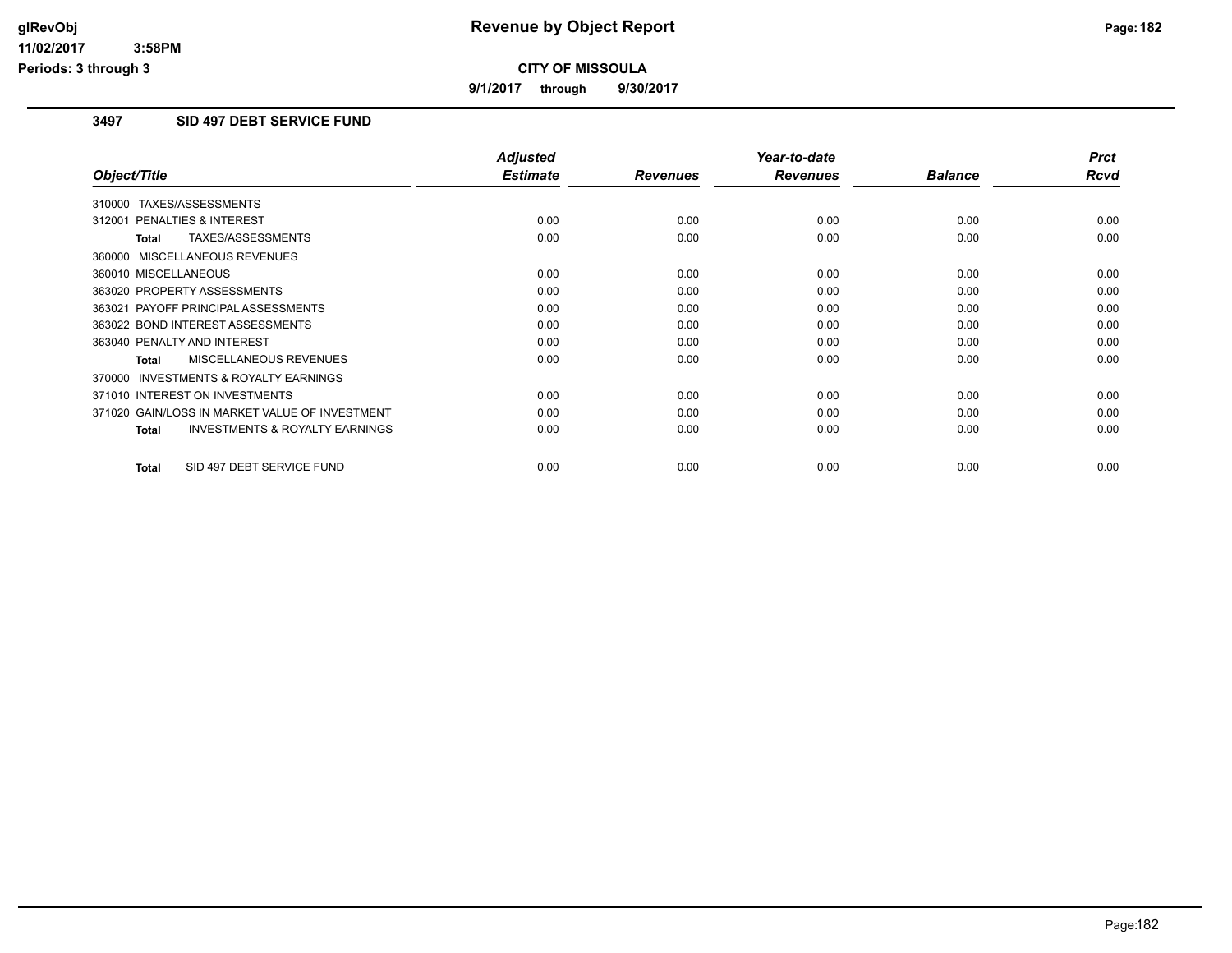**11/02/2017 3:58PM Periods: 3 through 3**

**CITY OF MISSOULA**

**9/1/2017 through 9/30/2017**

**3498 SID 498 DEBT SERVICE FUND**

**3498 SID 498 DEBT SERVICE FUND**

|                                                           | <b>Adjusted</b> |                 | Year-to-date    |                | <b>Prct</b> |
|-----------------------------------------------------------|-----------------|-----------------|-----------------|----------------|-------------|
| Object/Title                                              | <b>Estimate</b> | <b>Revenues</b> | <b>Revenues</b> | <b>Balance</b> | Rcvd        |
| <b>TAXES/ASSESSMENTS</b><br>310000                        |                 |                 |                 |                |             |
| PENALTIES & INTEREST<br>312001                            | 0.00            | 0.00            | 0.00            | 0.00           | 0.00        |
| TAXES/ASSESSMENTS<br><b>Total</b>                         | 0.00            | 0.00            | 0.00            | 0.00           | 0.00        |
| 360000 MISCELLANEOUS REVENUES                             |                 |                 |                 |                |             |
| 360010 MISCELLANEOUS                                      | 0.00            | 0.00            | 0.00            | 0.00           | 0.00        |
| 363020 PROPERTY ASSESSMENTS                               | 0.00            | 0.00            | 0.00            | 0.00           | 0.00        |
| PAYOFF PRINCIPAL ASSESSMENTS<br>363021                    | 0.00            | 0.00            | 0.00            | 0.00           | 0.00        |
| 363022 BOND INTEREST ASSESSMENTS                          | 0.00            | 0.00            | 0.00            | 0.00           | 0.00        |
| 363040 PENALTY AND INTEREST                               | 0.00            | 0.00            | 0.00            | 0.00           | 0.00        |
| MISCELLANEOUS REVENUES<br><b>Total</b>                    | 0.00            | 0.00            | 0.00            | 0.00           | 0.00        |
| 370000 INVESTMENTS & ROYALTY EARNINGS                     |                 |                 |                 |                |             |
| 371010 INTEREST ON INVESTMENTS                            | 0.00            | 0.00            | 0.00            | 0.00           | 0.00        |
| 371020 GAIN/LOSS IN MARKET VALUE OF INVESTMENTS           | 0.00            | 0.00            | 0.00            | 0.00           | 0.00        |
| 371500 INTEREST ON INTERFUND LOAN                         | 0.00            | 0.00            | 0.00            | 0.00           | 0.00        |
| <b>INVESTMENTS &amp; ROYALTY EARNINGS</b><br><b>Total</b> | 0.00            | 0.00            | 0.00            | 0.00           | 0.00        |
| 380000 OTHER FINANCING SOURCES                            |                 |                 |                 |                |             |
| 381009 TRANSFERS IN                                       | 0.00            | 0.00            | 0.00            | 0.00           | 0.00        |
| OTHER FINANCING SOURCES<br><b>Total</b>                   | 0.00            | 0.00            | 0.00            | 0.00           | 0.00        |
| SID 498 DEBT SERVICE FUND<br><b>Total</b>                 | 0.00            | 0.00            | 0.00            | 0.00           | 0.00        |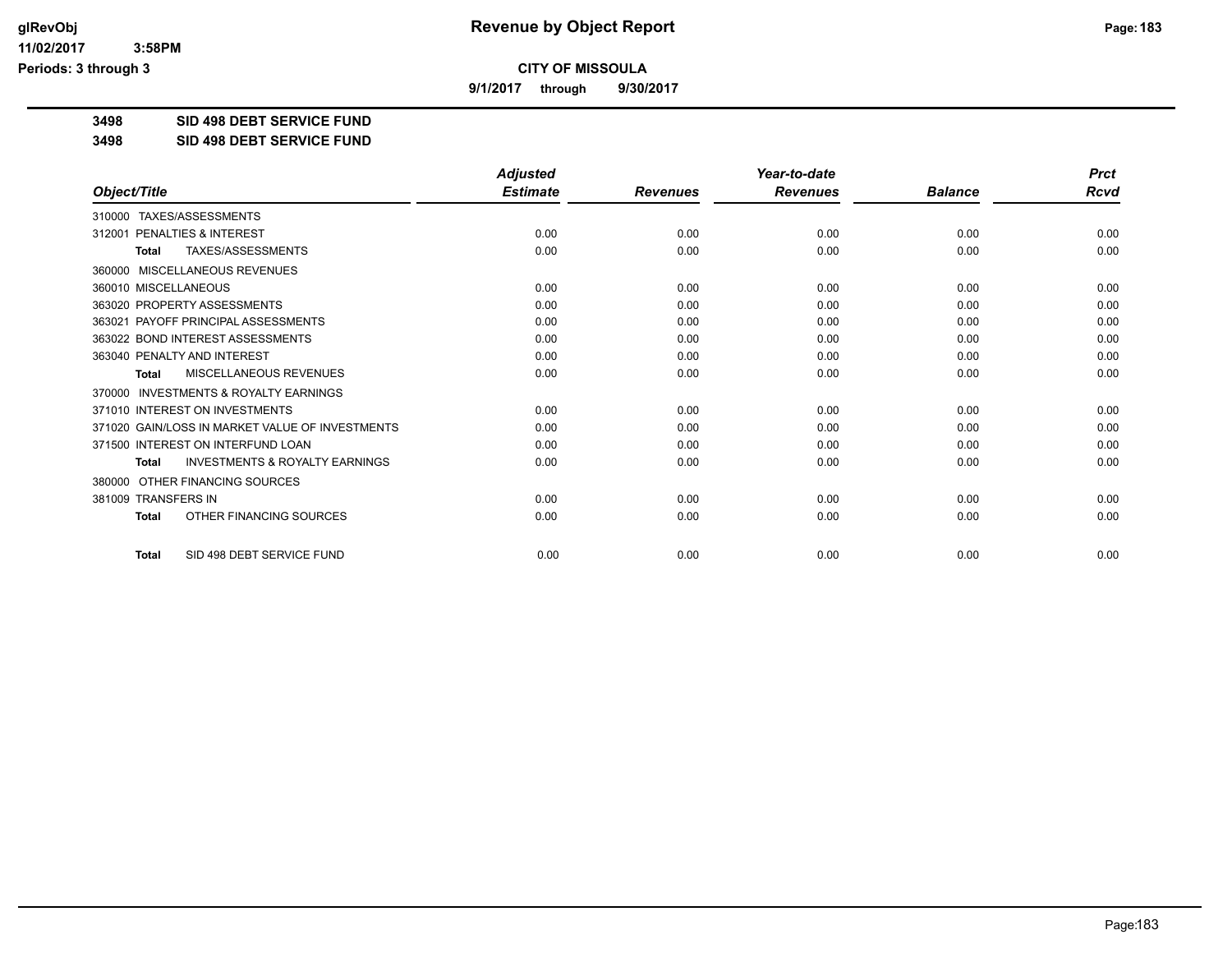**CITY OF MISSOULA**

**9/1/2017 through 9/30/2017**

#### **3498 SID 498 DEBT SERVICE FUND**

|                                                    | <b>Adjusted</b> |                 | Year-to-date    |                | <b>Prct</b> |
|----------------------------------------------------|-----------------|-----------------|-----------------|----------------|-------------|
| Object/Title                                       | <b>Estimate</b> | <b>Revenues</b> | <b>Revenues</b> | <b>Balance</b> | <b>Rcvd</b> |
| 310000 TAXES/ASSESSMENTS                           |                 |                 |                 |                |             |
| PENALTIES & INTEREST<br>312001                     | 0.00            | 0.00            | 0.00            | 0.00           | 0.00        |
| TAXES/ASSESSMENTS<br>Total                         | 0.00            | 0.00            | 0.00            | 0.00           | 0.00        |
| 360000 MISCELLANEOUS REVENUES                      |                 |                 |                 |                |             |
| 360010 MISCELLANEOUS                               | 0.00            | 0.00            | 0.00            | 0.00           | 0.00        |
| 363020 PROPERTY ASSESSMENTS                        | 0.00            | 0.00            | 0.00            | 0.00           | 0.00        |
| 363021 PAYOFF PRINCIPAL ASSESSMENTS                | 0.00            | 0.00            | 0.00            | 0.00           | 0.00        |
| 363022 BOND INTEREST ASSESSMENTS                   | 0.00            | 0.00            | 0.00            | 0.00           | 0.00        |
| 363040 PENALTY AND INTEREST                        | 0.00            | 0.00            | 0.00            | 0.00           | 0.00        |
| MISCELLANEOUS REVENUES<br><b>Total</b>             | 0.00            | 0.00            | 0.00            | 0.00           | 0.00        |
| 370000 INVESTMENTS & ROYALTY EARNINGS              |                 |                 |                 |                |             |
| 371010 INTEREST ON INVESTMENTS                     | 0.00            | 0.00            | 0.00            | 0.00           | 0.00        |
| 371020 GAIN/LOSS IN MARKET VALUE OF INVESTMENT     | 0.00            | 0.00            | 0.00            | 0.00           | 0.00        |
| 371500 INTEREST ON INTERFUND LOAN                  | 0.00            | 0.00            | 0.00            | 0.00           | 0.00        |
| <b>INVESTMENTS &amp; ROYALTY EARNINGS</b><br>Total | 0.00            | 0.00            | 0.00            | 0.00           | 0.00        |
| OTHER FINANCING SOURCES<br>380000                  |                 |                 |                 |                |             |
| 381009 TRANSFERS IN                                | 0.00            | 0.00            | 0.00            | 0.00           | 0.00        |
| OTHER FINANCING SOURCES<br><b>Total</b>            | 0.00            | 0.00            | 0.00            | 0.00           | 0.00        |
| SID 498 DEBT SERVICE FUND<br><b>Total</b>          | 0.00            | 0.00            | 0.00            | 0.00           | 0.00        |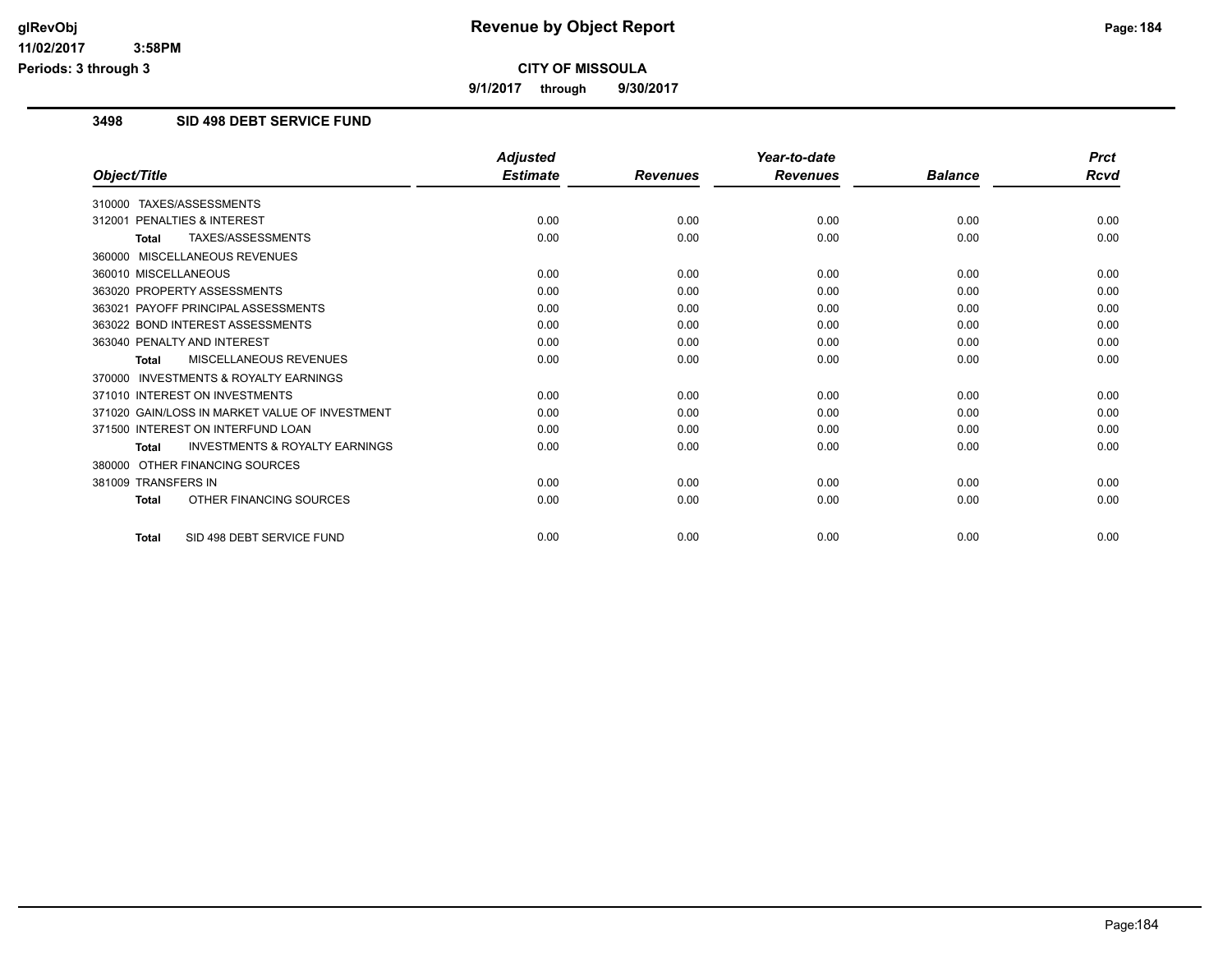**3:58PM**

**CITY OF MISSOULA**

**9/1/2017 through 9/30/2017**

**3500 SID 500 DEBT SERVICE FUND**

**3500 SID 500 DEBT SERVICE FUND**

|                                                     | <b>Adjusted</b> |                 | Year-to-date    |                | <b>Prct</b> |
|-----------------------------------------------------|-----------------|-----------------|-----------------|----------------|-------------|
| Object/Title                                        | <b>Estimate</b> | <b>Revenues</b> | <b>Revenues</b> | <b>Balance</b> | <b>Rcvd</b> |
| 310000 TAXES/ASSESSMENTS                            |                 |                 |                 |                |             |
| 312001 PENALTIES & INTEREST                         | 0.00            | 0.00            | 0.00            | 0.00           | 0.00        |
| TAXES/ASSESSMENTS<br>Total                          | 0.00            | 0.00            | 0.00            | 0.00           | 0.00        |
| 360000 MISCELLANEOUS REVENUES                       |                 |                 |                 |                |             |
| 360010 MISCELLANEOUS                                | 0.00            | 0.00            | 0.00            | 0.00           | 0.00        |
| 363020 PROPERTY ASSESSMENTS                         | 0.00            | 0.00            | 0.00            | 0.00           | 0.00        |
| 363021 PAYOFF PRINCIPAL ASSESSMENTS                 | 0.00            | 0.00            | 0.00            | 0.00           | 0.00        |
| 363022 BOND INTEREST ASSESSMENTS                    | 0.00            | 0.00            | 0.00            | 0.00           | 0.00        |
| 363040 PENALTY AND INTEREST                         | 0.00            | 0.00            | 0.00            | 0.00           | 0.00        |
| <b>MISCELLANEOUS REVENUES</b><br>Total              | 0.00            | 0.00            | 0.00            | 0.00           | 0.00        |
| <b>INVESTMENTS &amp; ROYALTY EARNINGS</b><br>370000 |                 |                 |                 |                |             |
| 371010 INTEREST ON INVESTMENTS                      | 0.00            | 0.00            | 0.00            | 0.00           | 0.00        |
| 371020 GAIN/LOSS IN MARKET VALUE OF INVESTMENTS     | 0.00            | 0.00            | 0.00            | 0.00           | 0.00        |
| <b>INVESTMENTS &amp; ROYALTY EARNINGS</b><br>Total  | 0.00            | 0.00            | 0.00            | 0.00           | 0.00        |
| SID 500 DEBT SERVICE FUND<br><b>Total</b>           | 0.00            | 0.00            | 0.00            | 0.00           | 0.00        |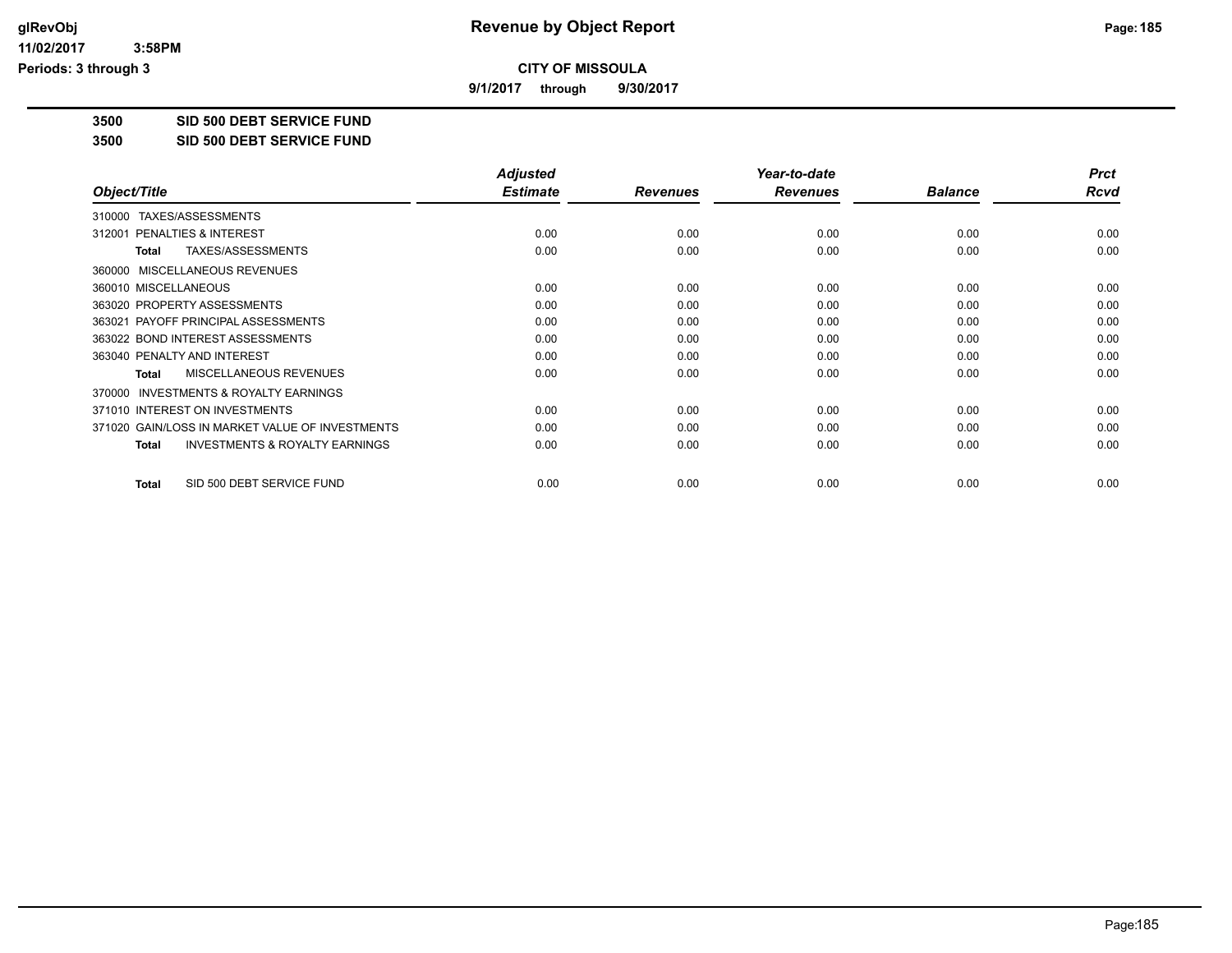**CITY OF MISSOULA**

**9/1/2017 through 9/30/2017**

## **3500 SID 500 DEBT SERVICE FUND**

|                                                    | <b>Adjusted</b> |                 | Year-to-date    |                | <b>Prct</b> |
|----------------------------------------------------|-----------------|-----------------|-----------------|----------------|-------------|
| Object/Title                                       | <b>Estimate</b> | <b>Revenues</b> | <b>Revenues</b> | <b>Balance</b> | Rcvd        |
| 310000 TAXES/ASSESSMENTS                           |                 |                 |                 |                |             |
| 312001 PENALTIES & INTEREST                        | 0.00            | 0.00            | 0.00            | 0.00           | 0.00        |
| TAXES/ASSESSMENTS<br>Total                         | 0.00            | 0.00            | 0.00            | 0.00           | 0.00        |
| 360000 MISCELLANEOUS REVENUES                      |                 |                 |                 |                |             |
| 360010 MISCELLANEOUS                               | 0.00            | 0.00            | 0.00            | 0.00           | 0.00        |
| 363020 PROPERTY ASSESSMENTS                        | 0.00            | 0.00            | 0.00            | 0.00           | 0.00        |
| 363021 PAYOFF PRINCIPAL ASSESSMENTS                | 0.00            | 0.00            | 0.00            | 0.00           | 0.00        |
| 363022 BOND INTEREST ASSESSMENTS                   | 0.00            | 0.00            | 0.00            | 0.00           | 0.00        |
| 363040 PENALTY AND INTEREST                        | 0.00            | 0.00            | 0.00            | 0.00           | 0.00        |
| MISCELLANEOUS REVENUES<br>Total                    | 0.00            | 0.00            | 0.00            | 0.00           | 0.00        |
| 370000 INVESTMENTS & ROYALTY EARNINGS              |                 |                 |                 |                |             |
| 371010 INTEREST ON INVESTMENTS                     | 0.00            | 0.00            | 0.00            | 0.00           | 0.00        |
| 371020 GAIN/LOSS IN MARKET VALUE OF INVESTMENT     | 0.00            | 0.00            | 0.00            | 0.00           | 0.00        |
| <b>INVESTMENTS &amp; ROYALTY EARNINGS</b><br>Total | 0.00            | 0.00            | 0.00            | 0.00           | 0.00        |
| SID 500 DEBT SERVICE FUND<br>Total                 | 0.00            | 0.00            | 0.00            | 0.00           | 0.00        |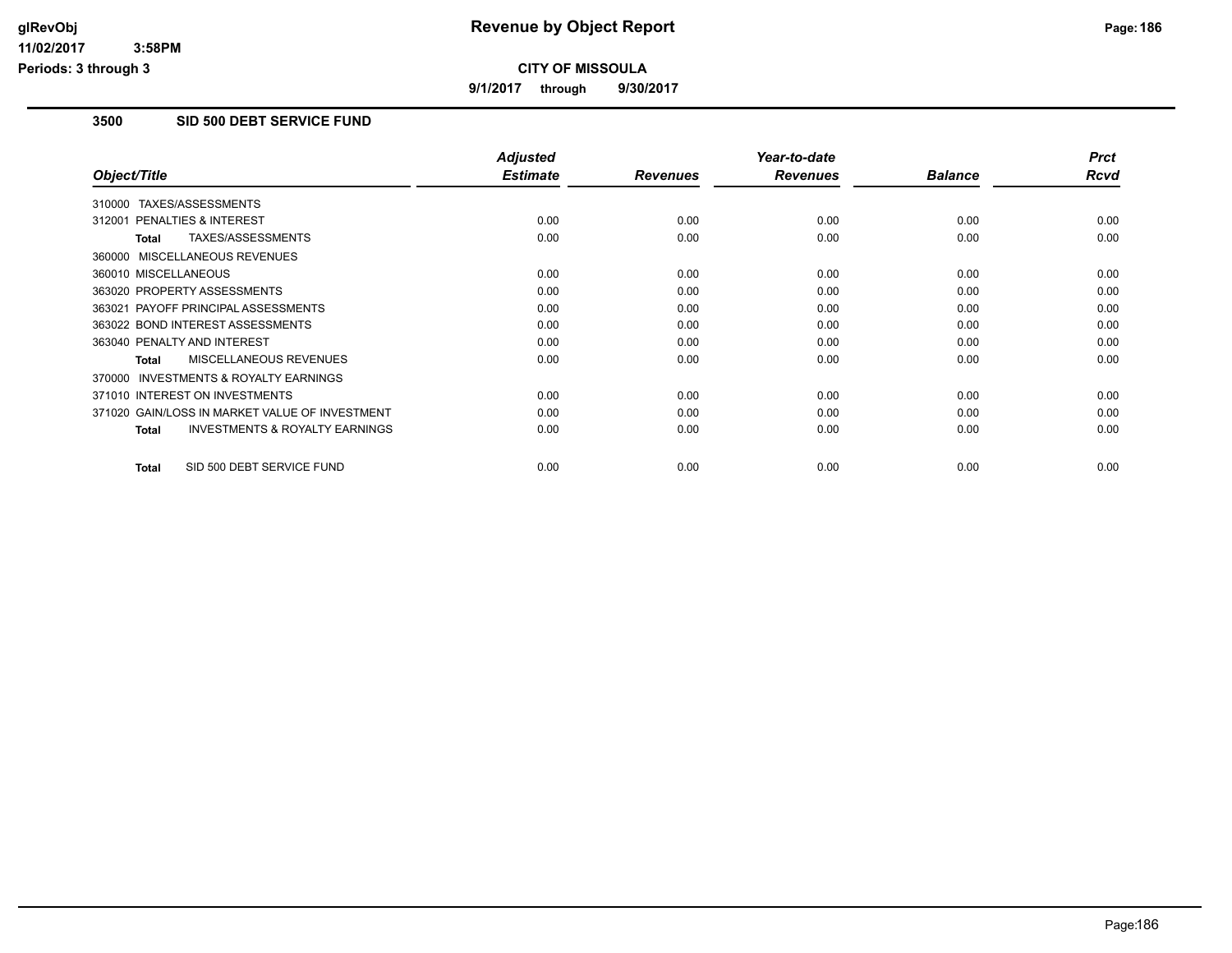**CITY OF MISSOULA**

**9/1/2017 through 9/30/2017**

**3501 SID 501 DEBT SERVICE FUND**

**3501 SID 501 DEBT SERVICE FUND**

|                                                     | <b>Adjusted</b> |                 | Year-to-date    |                | <b>Prct</b> |
|-----------------------------------------------------|-----------------|-----------------|-----------------|----------------|-------------|
| Object/Title                                        | <b>Estimate</b> | <b>Revenues</b> | <b>Revenues</b> | <b>Balance</b> | <b>Rcvd</b> |
| 310000 TAXES/ASSESSMENTS                            |                 |                 |                 |                |             |
| 312001 PENALTIES & INTEREST                         | 0.00            | 0.00            | 0.00            | 0.00           | 0.00        |
| TAXES/ASSESSMENTS<br>Total                          | 0.00            | 0.00            | 0.00            | 0.00           | 0.00        |
| 360000 MISCELLANEOUS REVENUES                       |                 |                 |                 |                |             |
| 360010 MISCELLANEOUS                                | 0.00            | 0.00            | 0.00            | 0.00           | 0.00        |
| 363020 PROPERTY ASSESSMENTS                         | 0.00            | 0.00            | 0.00            | 0.00           | 0.00        |
| 363021 PAYOFF PRINCIPAL ASSESSMENTS                 | 0.00            | 0.00            | 0.00            | 0.00           | 0.00        |
| 363022 BOND INTEREST ASSESSMENTS                    | 0.00            | 0.00            | 0.00            | 0.00           | 0.00        |
| 363040 PENALTY AND INTEREST                         | 0.00            | 0.00            | 0.00            | 0.00           | 0.00        |
| <b>MISCELLANEOUS REVENUES</b><br>Total              | 0.00            | 0.00            | 0.00            | 0.00           | 0.00        |
| <b>INVESTMENTS &amp; ROYALTY EARNINGS</b><br>370000 |                 |                 |                 |                |             |
| 371010 INTEREST ON INVESTMENTS                      | 0.00            | 0.00            | 0.00            | 0.00           | 0.00        |
| 371020 GAIN/LOSS IN MARKET VALUE OF INVESTMENTS     | 0.00            | 0.00            | 0.00            | 0.00           | 0.00        |
| <b>INVESTMENTS &amp; ROYALTY EARNINGS</b><br>Total  | 0.00            | 0.00            | 0.00            | 0.00           | 0.00        |
| SID 501 DEBT SERVICE FUND<br><b>Total</b>           | 0.00            | 0.00            | 0.00            | 0.00           | 0.00        |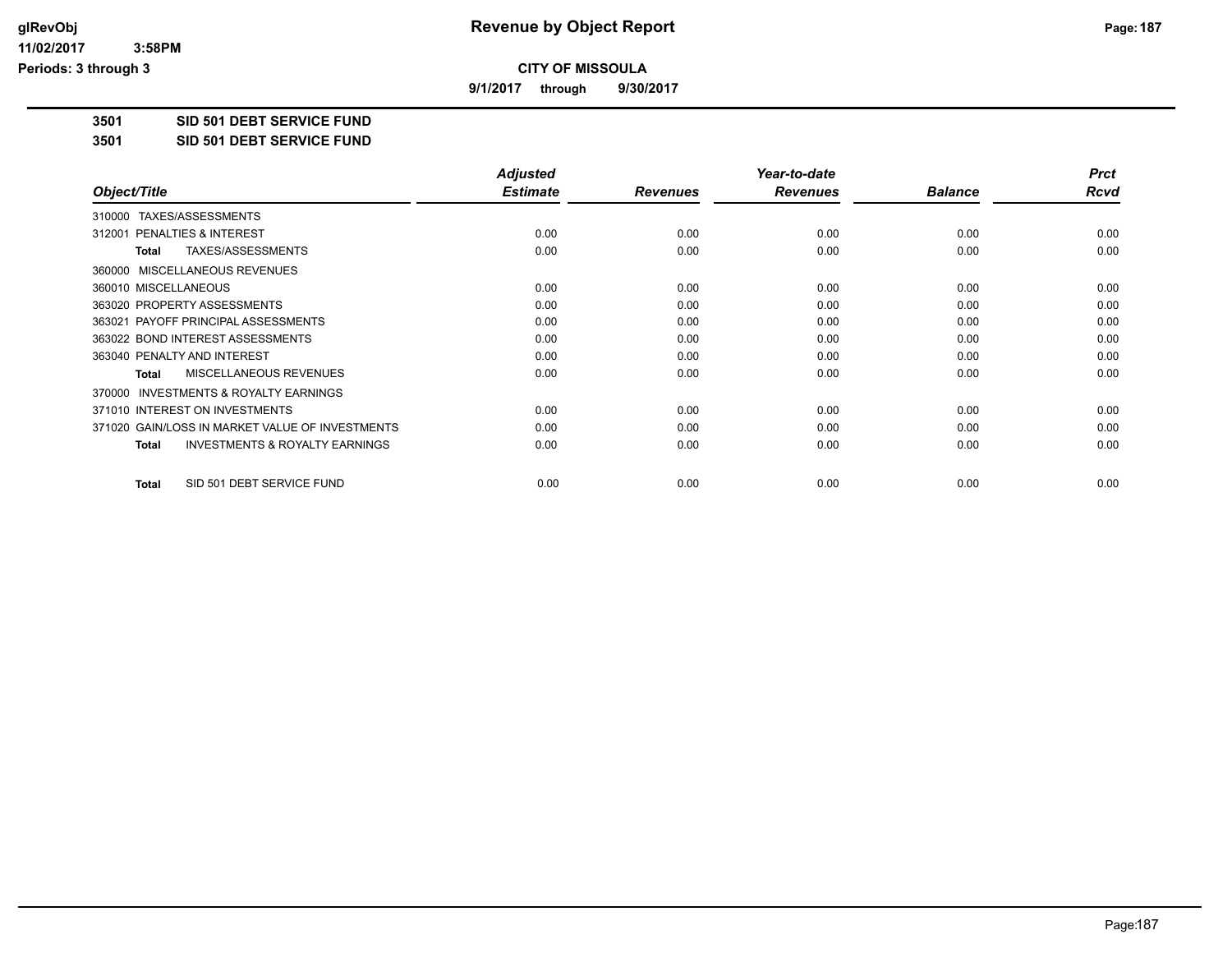**CITY OF MISSOULA**

**9/1/2017 through 9/30/2017**

#### **3501 SID 501 DEBT SERVICE FUND**

|                                                           | <b>Adjusted</b> |                 | Year-to-date    |                | <b>Prct</b> |
|-----------------------------------------------------------|-----------------|-----------------|-----------------|----------------|-------------|
| Object/Title                                              | <b>Estimate</b> | <b>Revenues</b> | <b>Revenues</b> | <b>Balance</b> | Rcvd        |
| 310000 TAXES/ASSESSMENTS                                  |                 |                 |                 |                |             |
| 312001 PENALTIES & INTEREST                               | 0.00            | 0.00            | 0.00            | 0.00           | 0.00        |
| TAXES/ASSESSMENTS<br><b>Total</b>                         | 0.00            | 0.00            | 0.00            | 0.00           | 0.00        |
| 360000 MISCELLANEOUS REVENUES                             |                 |                 |                 |                |             |
| 360010 MISCELLANEOUS                                      | 0.00            | 0.00            | 0.00            | 0.00           | 0.00        |
| 363020 PROPERTY ASSESSMENTS                               | 0.00            | 0.00            | 0.00            | 0.00           | 0.00        |
| 363021 PAYOFF PRINCIPAL ASSESSMENTS                       | 0.00            | 0.00            | 0.00            | 0.00           | 0.00        |
| 363022 BOND INTEREST ASSESSMENTS                          | 0.00            | 0.00            | 0.00            | 0.00           | 0.00        |
| 363040 PENALTY AND INTEREST                               | 0.00            | 0.00            | 0.00            | 0.00           | 0.00        |
| <b>MISCELLANEOUS REVENUES</b><br><b>Total</b>             | 0.00            | 0.00            | 0.00            | 0.00           | 0.00        |
| INVESTMENTS & ROYALTY EARNINGS<br>370000                  |                 |                 |                 |                |             |
| 371010 INTEREST ON INVESTMENTS                            | 0.00            | 0.00            | 0.00            | 0.00           | 0.00        |
| 371020 GAIN/LOSS IN MARKET VALUE OF INVESTMENT            | 0.00            | 0.00            | 0.00            | 0.00           | 0.00        |
| <b>INVESTMENTS &amp; ROYALTY EARNINGS</b><br><b>Total</b> | 0.00            | 0.00            | 0.00            | 0.00           | 0.00        |
| SID 501 DEBT SERVICE FUND<br><b>Total</b>                 | 0.00            | 0.00            | 0.00            | 0.00           | 0.00        |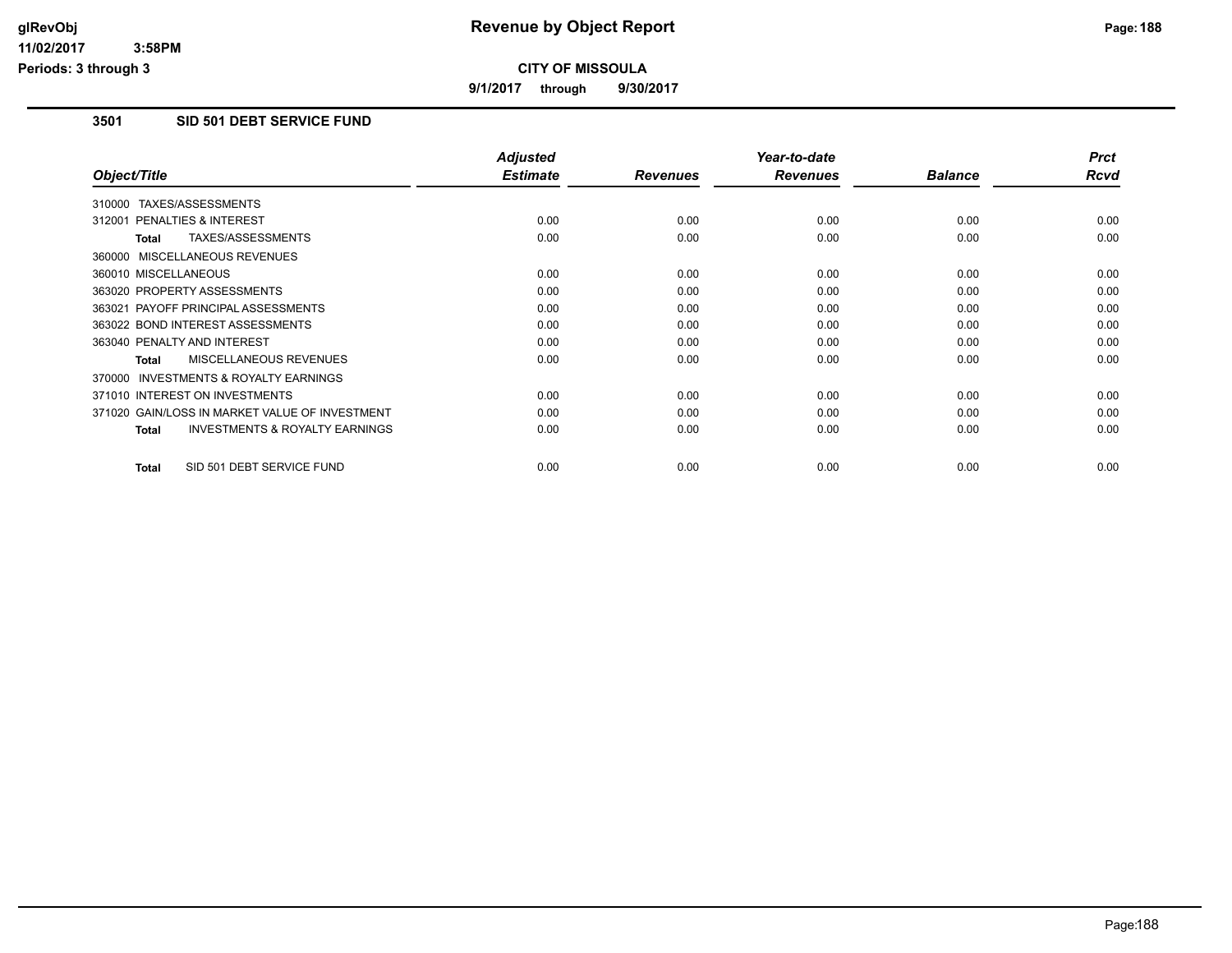**CITY OF MISSOULA**

**9/1/2017 through 9/30/2017**

**3502 SID 502 DEBT SERVICE FUND**

 **3:58PM**

**3502 SID 502 DEBT SERVICE FUND**

|                                                     | <b>Adjusted</b> |                 | Year-to-date    |                | <b>Prct</b> |
|-----------------------------------------------------|-----------------|-----------------|-----------------|----------------|-------------|
| Object/Title                                        | <b>Estimate</b> | <b>Revenues</b> | <b>Revenues</b> | <b>Balance</b> | <b>Rcvd</b> |
| 310000 TAXES/ASSESSMENTS                            |                 |                 |                 |                |             |
| 312001 PENALTIES & INTEREST                         | 0.00            | 0.00            | 0.00            | 0.00           | 0.00        |
| TAXES/ASSESSMENTS<br>Total                          | 0.00            | 0.00            | 0.00            | 0.00           | 0.00        |
| 360000 MISCELLANEOUS REVENUES                       |                 |                 |                 |                |             |
| 360010 MISCELLANEOUS                                | 0.00            | 0.00            | 0.00            | 0.00           | 0.00        |
| 363020 PROPERTY ASSESSMENTS                         | 0.00            | 0.00            | 0.00            | 0.00           | 0.00        |
| 363021 PAYOFF PRINCIPAL ASSESSMENTS                 | 0.00            | 0.00            | 0.00            | 0.00           | 0.00        |
| 363022 BOND INTEREST ASSESSMENTS                    | 0.00            | 0.00            | 0.00            | 0.00           | 0.00        |
| 363040 PENALTY AND INTEREST                         | 0.00            | 0.00            | 0.00            | 0.00           | 0.00        |
| <b>MISCELLANEOUS REVENUES</b><br>Total              | 0.00            | 0.00            | 0.00            | 0.00           | 0.00        |
| <b>INVESTMENTS &amp; ROYALTY EARNINGS</b><br>370000 |                 |                 |                 |                |             |
| 371010 INTEREST ON INVESTMENTS                      | 0.00            | 0.00            | 0.00            | 0.00           | 0.00        |
| 371020 GAIN/LOSS IN MARKET VALUE OF INVESTMENTS     | 0.00            | 0.00            | 0.00            | 0.00           | 0.00        |
| <b>INVESTMENTS &amp; ROYALTY EARNINGS</b><br>Total  | 0.00            | 0.00            | 0.00            | 0.00           | 0.00        |
| SID 502 DEBT SERVICE FUND<br><b>Total</b>           | 0.00            | 0.00            | 0.00            | 0.00           | 0.00        |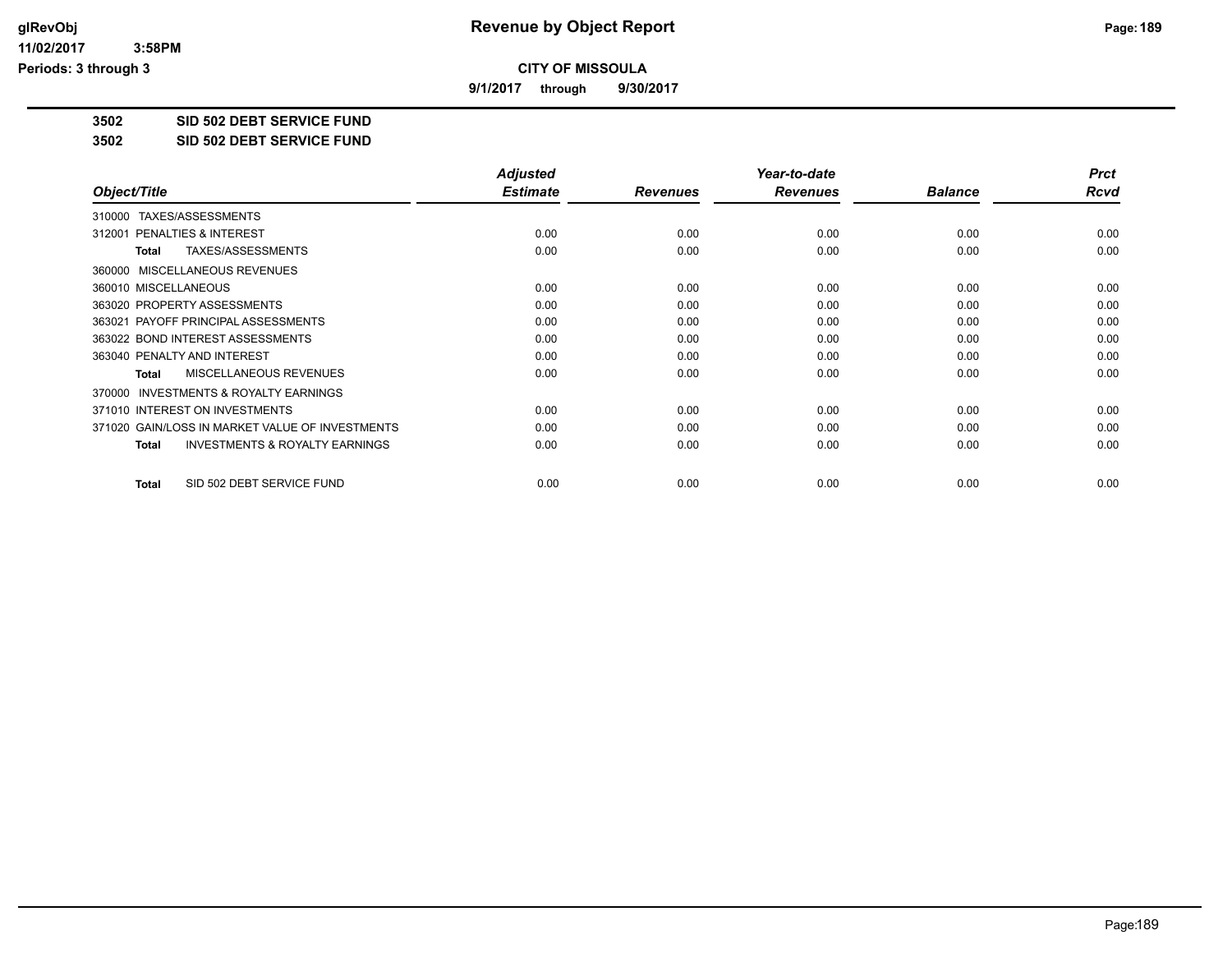**glRevObj Revenue by Object Report Page:190** 

**CITY OF MISSOULA**

**9/1/2017 through 9/30/2017**

## **3502 SID 502 DEBT SERVICE FUND**

|                                                           | <b>Adjusted</b> |                 | Year-to-date    |                | <b>Prct</b> |
|-----------------------------------------------------------|-----------------|-----------------|-----------------|----------------|-------------|
| Object/Title                                              | <b>Estimate</b> | <b>Revenues</b> | <b>Revenues</b> | <b>Balance</b> | <b>Rcvd</b> |
| 310000 TAXES/ASSESSMENTS                                  |                 |                 |                 |                |             |
| 312001 PENALTIES & INTEREST                               | 0.00            | 0.00            | 0.00            | 0.00           | 0.00        |
| TAXES/ASSESSMENTS<br><b>Total</b>                         | 0.00            | 0.00            | 0.00            | 0.00           | 0.00        |
| 360000 MISCELLANEOUS REVENUES                             |                 |                 |                 |                |             |
| 360010 MISCELLANEOUS                                      | 0.00            | 0.00            | 0.00            | 0.00           | 0.00        |
| 363020 PROPERTY ASSESSMENTS                               | 0.00            | 0.00            | 0.00            | 0.00           | 0.00        |
| 363021 PAYOFF PRINCIPAL ASSESSMENTS                       | 0.00            | 0.00            | 0.00            | 0.00           | 0.00        |
| 363022 BOND INTEREST ASSESSMENTS                          | 0.00            | 0.00            | 0.00            | 0.00           | 0.00        |
| 363040 PENALTY AND INTEREST                               | 0.00            | 0.00            | 0.00            | 0.00           | 0.00        |
| MISCELLANEOUS REVENUES<br><b>Total</b>                    | 0.00            | 0.00            | 0.00            | 0.00           | 0.00        |
| 370000 INVESTMENTS & ROYALTY EARNINGS                     |                 |                 |                 |                |             |
| 371010 INTEREST ON INVESTMENTS                            | 0.00            | 0.00            | 0.00            | 0.00           | 0.00        |
| 371020 GAIN/LOSS IN MARKET VALUE OF INVESTMENT            | 0.00            | 0.00            | 0.00            | 0.00           | 0.00        |
| <b>INVESTMENTS &amp; ROYALTY EARNINGS</b><br><b>Total</b> | 0.00            | 0.00            | 0.00            | 0.00           | 0.00        |
| SID 502 DEBT SERVICE FUND<br><b>Total</b>                 | 0.00            | 0.00            | 0.00            | 0.00           | 0.00        |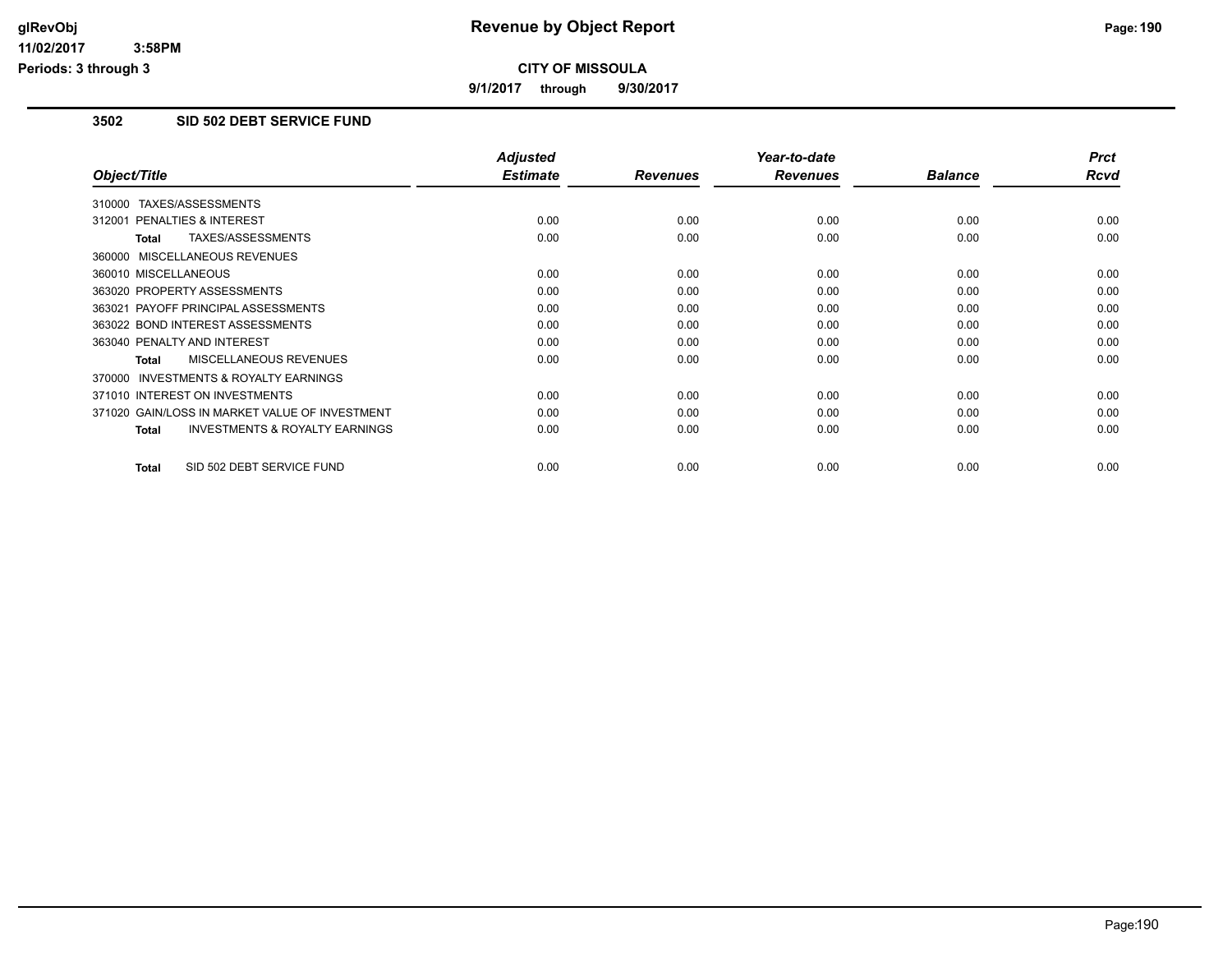**CITY OF MISSOULA**

**9/1/2017 through 9/30/2017**

**3503 SID 503 DEBT SERVICE FUND**

**3503 SID 503 DEBT SERVICE FUND**

|                                                     | <b>Adjusted</b> |                 | Year-to-date    |                | <b>Prct</b> |
|-----------------------------------------------------|-----------------|-----------------|-----------------|----------------|-------------|
| Object/Title                                        | <b>Estimate</b> | <b>Revenues</b> | <b>Revenues</b> | <b>Balance</b> | <b>Rcvd</b> |
| 310000 TAXES/ASSESSMENTS                            |                 |                 |                 |                |             |
| 312001 PENALTIES & INTEREST                         | 0.00            | 0.00            | 0.00            | 0.00           | 0.00        |
| TAXES/ASSESSMENTS<br>Total                          | 0.00            | 0.00            | 0.00            | 0.00           | 0.00        |
| 360000 MISCELLANEOUS REVENUES                       |                 |                 |                 |                |             |
| 360010 MISCELLANEOUS                                | 0.00            | 0.00            | 0.00            | 0.00           | 0.00        |
| 363020 PROPERTY ASSESSMENTS                         | 0.00            | 0.00            | 0.00            | 0.00           | 0.00        |
| 363021 PAYOFF PRINCIPAL ASSESSMENTS                 | 0.00            | 0.00            | 0.00            | 0.00           | 0.00        |
| 363022 BOND INTEREST ASSESSMENTS                    | 0.00            | 0.00            | 0.00            | 0.00           | 0.00        |
| 363040 PENALTY AND INTEREST                         | 0.00            | 0.00            | 0.00            | 0.00           | 0.00        |
| <b>MISCELLANEOUS REVENUES</b><br>Total              | 0.00            | 0.00            | 0.00            | 0.00           | 0.00        |
| <b>INVESTMENTS &amp; ROYALTY EARNINGS</b><br>370000 |                 |                 |                 |                |             |
| 371010 INTEREST ON INVESTMENTS                      | 0.00            | 0.00            | 0.00            | 0.00           | 0.00        |
| 371020 GAIN/LOSS IN MARKET VALUE OF INVESTMENTS     | 0.00            | 0.00            | 0.00            | 0.00           | 0.00        |
| <b>INVESTMENTS &amp; ROYALTY EARNINGS</b><br>Total  | 0.00            | 0.00            | 0.00            | 0.00           | 0.00        |
| SID 503 DEBT SERVICE FUND<br><b>Total</b>           | 0.00            | 0.00            | 0.00            | 0.00           | 0.00        |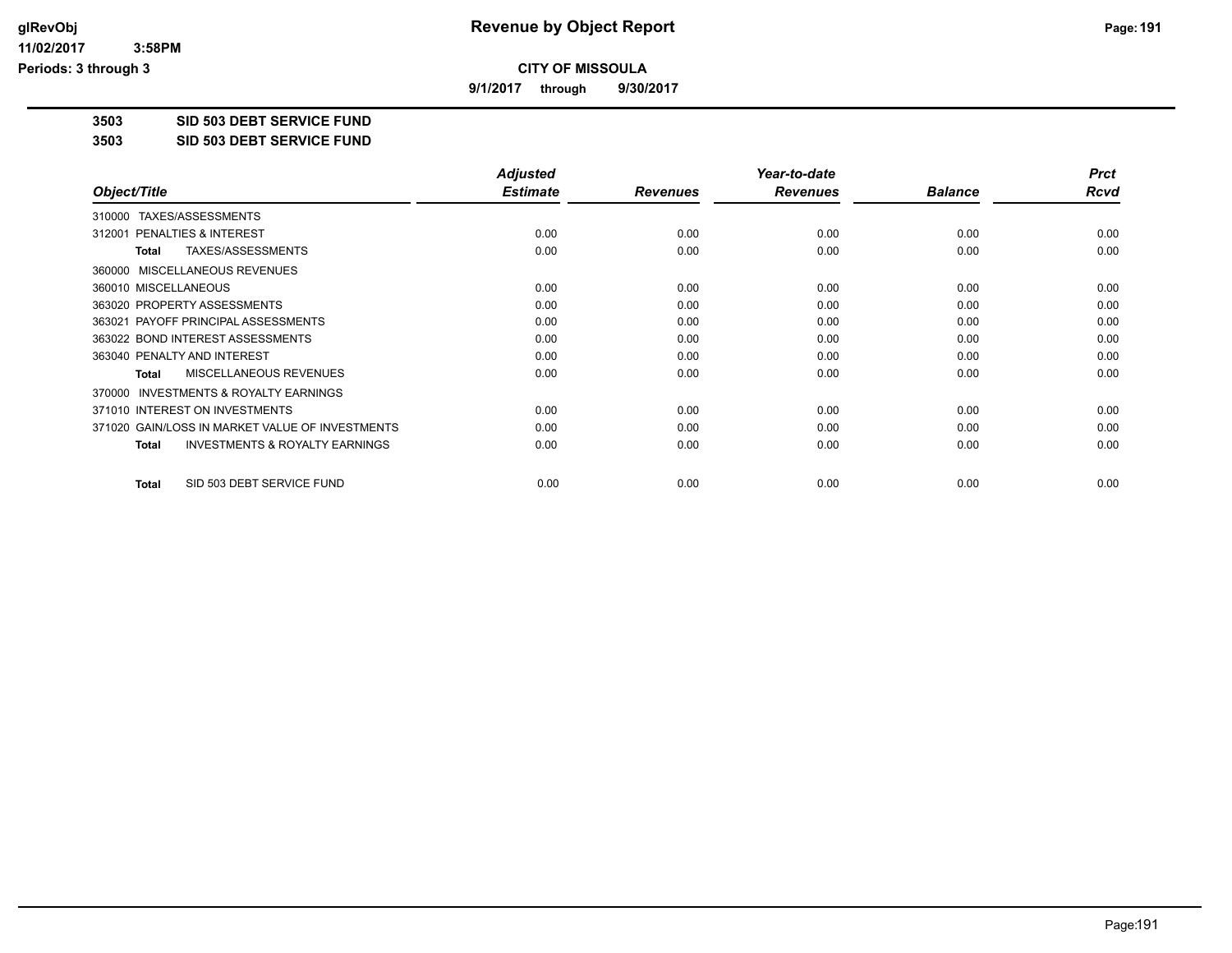**CITY OF MISSOULA**

**9/1/2017 through 9/30/2017**

## **3503 SID 503 DEBT SERVICE FUND**

|                                                           | <b>Adjusted</b> |                 | Year-to-date    |                | <b>Prct</b> |
|-----------------------------------------------------------|-----------------|-----------------|-----------------|----------------|-------------|
| Object/Title                                              | <b>Estimate</b> | <b>Revenues</b> | <b>Revenues</b> | <b>Balance</b> | <b>Rcvd</b> |
| 310000 TAXES/ASSESSMENTS                                  |                 |                 |                 |                |             |
| 312001 PENALTIES & INTEREST                               | 0.00            | 0.00            | 0.00            | 0.00           | 0.00        |
| <b>TAXES/ASSESSMENTS</b><br><b>Total</b>                  | 0.00            | 0.00            | 0.00            | 0.00           | 0.00        |
| 360000 MISCELLANEOUS REVENUES                             |                 |                 |                 |                |             |
| 360010 MISCELLANEOUS                                      | 0.00            | 0.00            | 0.00            | 0.00           | 0.00        |
| 363020 PROPERTY ASSESSMENTS                               | 0.00            | 0.00            | 0.00            | 0.00           | 0.00        |
| 363021 PAYOFF PRINCIPAL ASSESSMENTS                       | 0.00            | 0.00            | 0.00            | 0.00           | 0.00        |
| 363022 BOND INTEREST ASSESSMENTS                          | 0.00            | 0.00            | 0.00            | 0.00           | 0.00        |
| 363040 PENALTY AND INTEREST                               | 0.00            | 0.00            | 0.00            | 0.00           | 0.00        |
| MISCELLANEOUS REVENUES<br>Total                           | 0.00            | 0.00            | 0.00            | 0.00           | 0.00        |
| <b>INVESTMENTS &amp; ROYALTY EARNINGS</b><br>370000       |                 |                 |                 |                |             |
| 371010 INTEREST ON INVESTMENTS                            | 0.00            | 0.00            | 0.00            | 0.00           | 0.00        |
| 371020 GAIN/LOSS IN MARKET VALUE OF INVESTMENT            | 0.00            | 0.00            | 0.00            | 0.00           | 0.00        |
| <b>INVESTMENTS &amp; ROYALTY EARNINGS</b><br><b>Total</b> | 0.00            | 0.00            | 0.00            | 0.00           | 0.00        |
| SID 503 DEBT SERVICE FUND<br><b>Total</b>                 | 0.00            | 0.00            | 0.00            | 0.00           | 0.00        |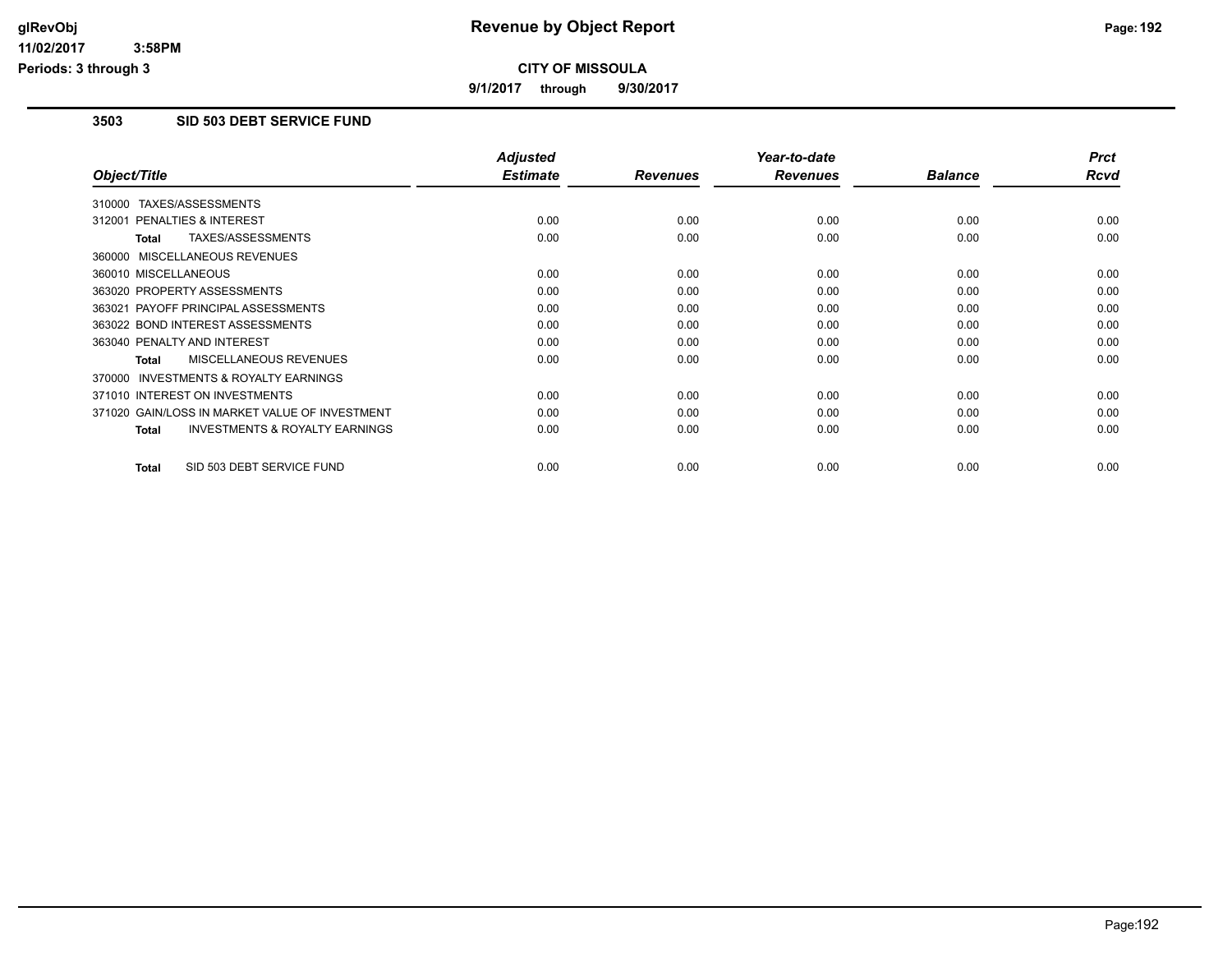**CITY OF MISSOULA**

**9/1/2017 through 9/30/2017**

**3504 SID 504 DEBT SERVICE FUND**

**3504 SID 504 DEBT SERVICE FUND**

|                                                           | <b>Adjusted</b> |                 | Year-to-date    |                | <b>Prct</b> |
|-----------------------------------------------------------|-----------------|-----------------|-----------------|----------------|-------------|
| Object/Title                                              | <b>Estimate</b> | <b>Revenues</b> | <b>Revenues</b> | <b>Balance</b> | Rcvd        |
| TAXES/ASSESSMENTS<br>310000                               |                 |                 |                 |                |             |
| PENALTIES & INTEREST<br>312001                            | 0.00            | 0.00            | 0.00            | 0.00           | 0.00        |
| TAXES/ASSESSMENTS<br><b>Total</b>                         | 0.00            | 0.00            | 0.00            | 0.00           | 0.00        |
| MISCELLANEOUS REVENUES<br>360000                          |                 |                 |                 |                |             |
| 360010 MISCELLANEOUS                                      | 0.00            | 0.00            | 0.00            | 0.00           | 0.00        |
| 363020 PROPERTY ASSESSMENTS                               | 0.00            | 0.00            | 0.00            | 0.00           | 0.00        |
| 363021 PAYOFF PRINCIPAL ASSESSMENTS                       | 0.00            | 0.00            | 0.00            | 0.00           | 0.00        |
| 363022 BOND INTEREST ASSESSMENTS                          | 0.00            | 0.00            | 0.00            | 0.00           | 0.00        |
| 363040 PENALTY AND INTEREST                               | 0.00            | 0.00            | 0.00            | 0.00           | 0.00        |
| MISCELLANEOUS REVENUES<br><b>Total</b>                    | 0.00            | 0.00            | 0.00            | 0.00           | 0.00        |
| <b>INVESTMENTS &amp; ROYALTY EARNINGS</b><br>370000       |                 |                 |                 |                |             |
| 371010 INTEREST ON INVESTMENTS                            | 0.00            | 0.00            | 0.00            | 0.00           | 0.00        |
| 371020 GAIN/LOSS IN MARKET VALUE OF INVESTMENTS           | 0.00            | 0.00            | 0.00            | 0.00           | 0.00        |
| <b>INVESTMENTS &amp; ROYALTY EARNINGS</b><br><b>Total</b> | 0.00            | 0.00            | 0.00            | 0.00           | 0.00        |
| OTHER FINANCING SOURCES<br>380000                         |                 |                 |                 |                |             |
| 381009 TRANSFERS IN                                       | 0.00            | 0.00            | 0.00            | 0.00           | 0.00        |
| OTHER FINANCING SOURCES<br><b>Total</b>                   | 0.00            | 0.00            | 0.00            | 0.00           | 0.00        |
| SID 504 DEBT SERVICE FUND<br><b>Total</b>                 | 0.00            | 0.00            | 0.00            | 0.00           | 0.00        |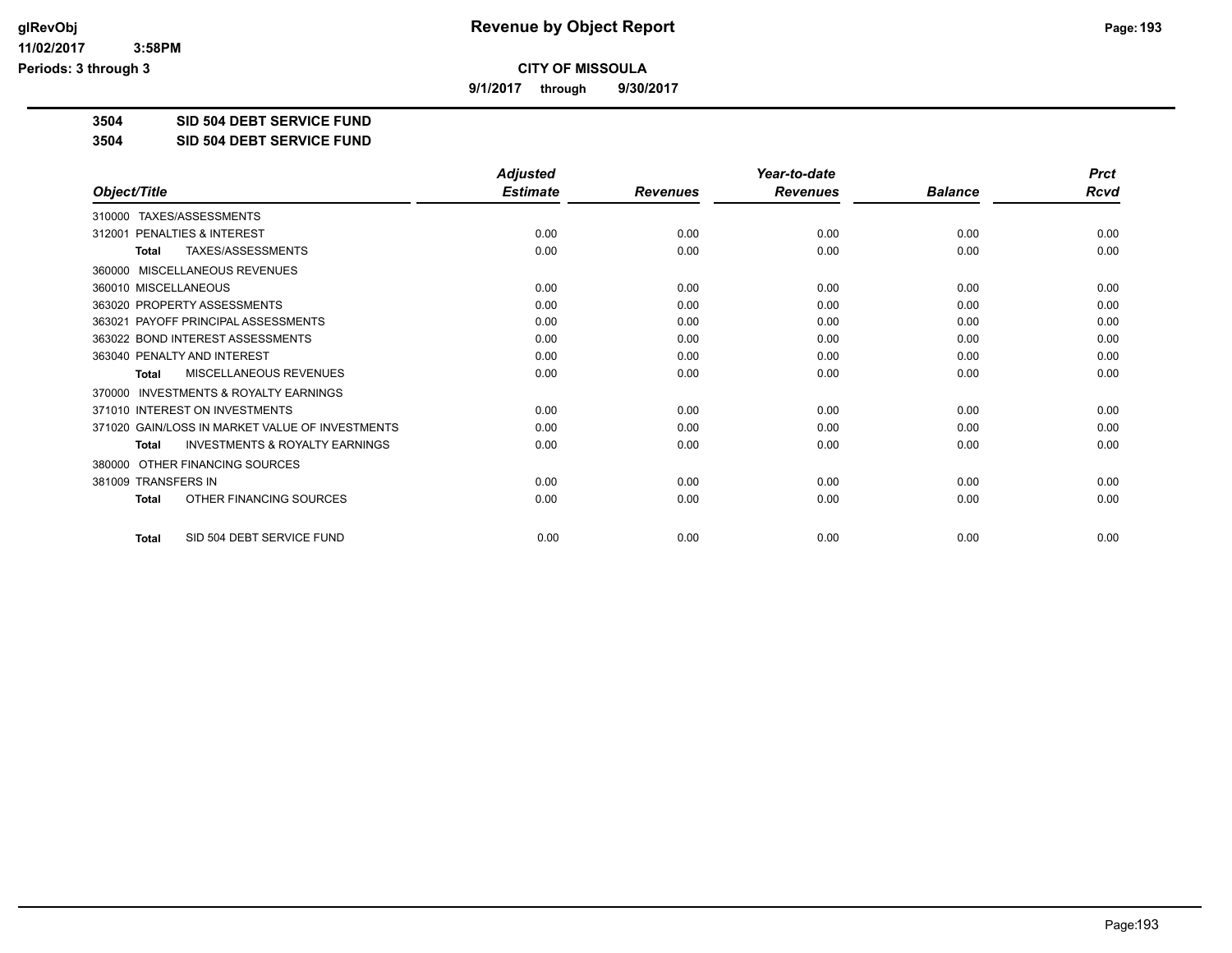**CITY OF MISSOULA**

**9/1/2017 through 9/30/2017**

## **3504 SID 504 DEBT SERVICE FUND**

|                                                    | <b>Adjusted</b> |                 | Year-to-date    |                | <b>Prct</b> |
|----------------------------------------------------|-----------------|-----------------|-----------------|----------------|-------------|
| Object/Title                                       | <b>Estimate</b> | <b>Revenues</b> | <b>Revenues</b> | <b>Balance</b> | <b>Rcvd</b> |
| 310000 TAXES/ASSESSMENTS                           |                 |                 |                 |                |             |
| PENALTIES & INTEREST<br>312001                     | 0.00            | 0.00            | 0.00            | 0.00           | 0.00        |
| TAXES/ASSESSMENTS<br><b>Total</b>                  | 0.00            | 0.00            | 0.00            | 0.00           | 0.00        |
| 360000 MISCELLANEOUS REVENUES                      |                 |                 |                 |                |             |
| 360010 MISCELLANEOUS                               | 0.00            | 0.00            | 0.00            | 0.00           | 0.00        |
| 363020 PROPERTY ASSESSMENTS                        | 0.00            | 0.00            | 0.00            | 0.00           | 0.00        |
| 363021 PAYOFF PRINCIPAL ASSESSMENTS                | 0.00            | 0.00            | 0.00            | 0.00           | 0.00        |
| 363022 BOND INTEREST ASSESSMENTS                   | 0.00            | 0.00            | 0.00            | 0.00           | 0.00        |
| 363040 PENALTY AND INTEREST                        | 0.00            | 0.00            | 0.00            | 0.00           | 0.00        |
| MISCELLANEOUS REVENUES<br><b>Total</b>             | 0.00            | 0.00            | 0.00            | 0.00           | 0.00        |
| 370000 INVESTMENTS & ROYALTY EARNINGS              |                 |                 |                 |                |             |
| 371010 INTEREST ON INVESTMENTS                     | 0.00            | 0.00            | 0.00            | 0.00           | 0.00        |
| 371020 GAIN/LOSS IN MARKET VALUE OF INVESTMENT     | 0.00            | 0.00            | 0.00            | 0.00           | 0.00        |
| <b>INVESTMENTS &amp; ROYALTY EARNINGS</b><br>Total | 0.00            | 0.00            | 0.00            | 0.00           | 0.00        |
| 380000 OTHER FINANCING SOURCES                     |                 |                 |                 |                |             |
| 381009 TRANSFERS IN                                | 0.00            | 0.00            | 0.00            | 0.00           | 0.00        |
| OTHER FINANCING SOURCES<br>Total                   | 0.00            | 0.00            | 0.00            | 0.00           | 0.00        |
| SID 504 DEBT SERVICE FUND<br><b>Total</b>          | 0.00            | 0.00            | 0.00            | 0.00           | 0.00        |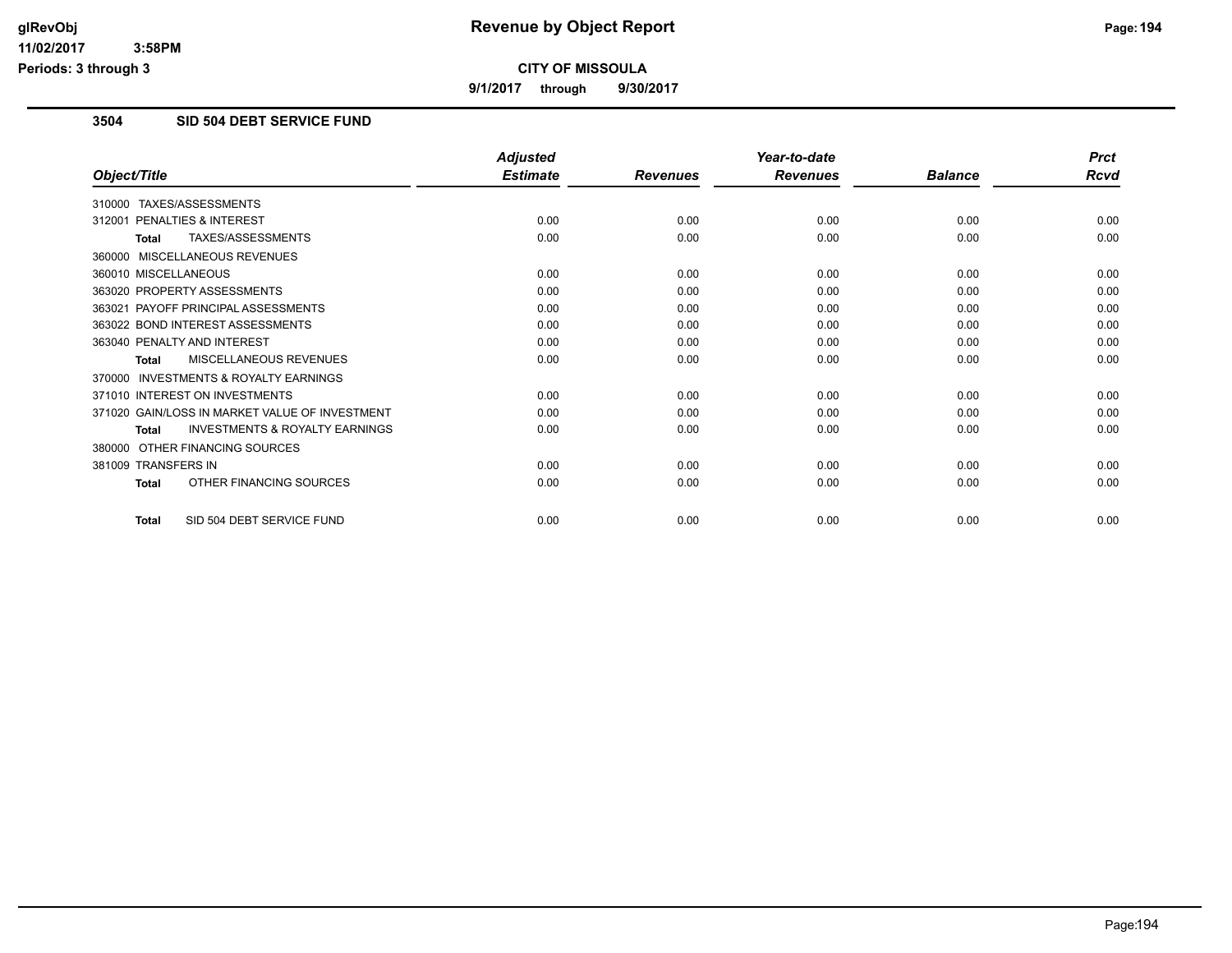**CITY OF MISSOULA**

**9/1/2017 through 9/30/2017**

**3505 SID 505 DEBT SERVICE FUND**

**3505 SID 505 DEBT SERVICE FUND**

|                                                     | <b>Adjusted</b> |                 | Year-to-date    |                | <b>Prct</b> |
|-----------------------------------------------------|-----------------|-----------------|-----------------|----------------|-------------|
| Object/Title                                        | <b>Estimate</b> | <b>Revenues</b> | <b>Revenues</b> | <b>Balance</b> | <b>Rcvd</b> |
| 310000 TAXES/ASSESSMENTS                            |                 |                 |                 |                |             |
| 312001 PENALTIES & INTEREST                         | 0.00            | 0.00            | 0.00            | 0.00           | 0.00        |
| TAXES/ASSESSMENTS<br>Total                          | 0.00            | 0.00            | 0.00            | 0.00           | 0.00        |
| 360000 MISCELLANEOUS REVENUES                       |                 |                 |                 |                |             |
| 360010 MISCELLANEOUS                                | 0.00            | 0.00            | 0.00            | 0.00           | 0.00        |
| 363020 PROPERTY ASSESSMENTS                         | 0.00            | 0.00            | 0.00            | 0.00           | 0.00        |
| 363021 PAYOFF PRINCIPAL ASSESSMENTS                 | 0.00            | 0.00            | 0.00            | 0.00           | 0.00        |
| 363022 BOND INTEREST ASSESSMENTS                    | 0.00            | 0.00            | 0.00            | 0.00           | 0.00        |
| 363040 PENALTY AND INTEREST                         | 0.00            | 0.00            | 0.00            | 0.00           | 0.00        |
| <b>MISCELLANEOUS REVENUES</b><br>Total              | 0.00            | 0.00            | 0.00            | 0.00           | 0.00        |
| <b>INVESTMENTS &amp; ROYALTY EARNINGS</b><br>370000 |                 |                 |                 |                |             |
| 371010 INTEREST ON INVESTMENTS                      | 0.00            | 0.00            | 0.00            | 0.00           | 0.00        |
| 371020 GAIN/LOSS IN MARKET VALUE OF INVESTMENTS     | 0.00            | 0.00            | 0.00            | 0.00           | 0.00        |
| <b>INVESTMENTS &amp; ROYALTY EARNINGS</b><br>Total  | 0.00            | 0.00            | 0.00            | 0.00           | 0.00        |
| SID 505 DEBT SERVICE FUND<br><b>Total</b>           | 0.00            | 0.00            | 0.00            | 0.00           | 0.00        |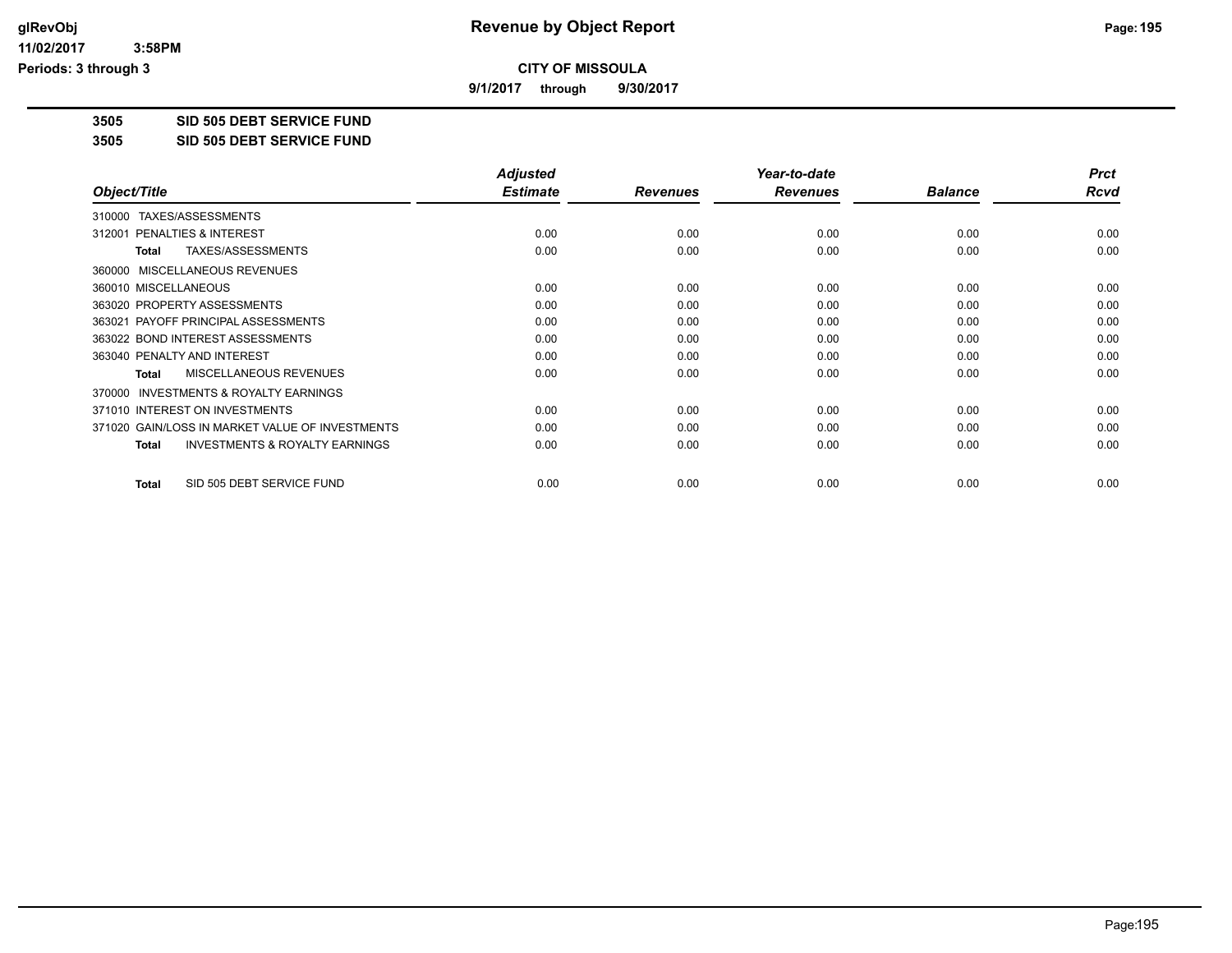**CITY OF MISSOULA**

**9/1/2017 through 9/30/2017**

## **3505 SID 505 DEBT SERVICE FUND**

|                                                           | <b>Adjusted</b> |                 | Year-to-date    |                | <b>Prct</b> |
|-----------------------------------------------------------|-----------------|-----------------|-----------------|----------------|-------------|
| Object/Title                                              | <b>Estimate</b> | <b>Revenues</b> | <b>Revenues</b> | <b>Balance</b> | <b>Rcvd</b> |
| 310000 TAXES/ASSESSMENTS                                  |                 |                 |                 |                |             |
| PENALTIES & INTEREST<br>312001                            | 0.00            | 0.00            | 0.00            | 0.00           | 0.00        |
| TAXES/ASSESSMENTS<br>Total                                | 0.00            | 0.00            | 0.00            | 0.00           | 0.00        |
| 360000 MISCELLANEOUS REVENUES                             |                 |                 |                 |                |             |
| 360010 MISCELLANEOUS                                      | 0.00            | 0.00            | 0.00            | 0.00           | 0.00        |
| 363020 PROPERTY ASSESSMENTS                               | 0.00            | 0.00            | 0.00            | 0.00           | 0.00        |
| 363021 PAYOFF PRINCIPAL ASSESSMENTS                       | 0.00            | 0.00            | 0.00            | 0.00           | 0.00        |
| 363022 BOND INTEREST ASSESSMENTS                          | 0.00            | 0.00            | 0.00            | 0.00           | 0.00        |
| 363040 PENALTY AND INTEREST                               | 0.00            | 0.00            | 0.00            | 0.00           | 0.00        |
| MISCELLANEOUS REVENUES<br>Total                           | 0.00            | 0.00            | 0.00            | 0.00           | 0.00        |
| 370000 INVESTMENTS & ROYALTY EARNINGS                     |                 |                 |                 |                |             |
| 371010 INTEREST ON INVESTMENTS                            | 0.00            | 0.00            | 0.00            | 0.00           | 0.00        |
| 371020 GAIN/LOSS IN MARKET VALUE OF INVESTMENT            | 0.00            | 0.00            | 0.00            | 0.00           | 0.00        |
| <b>INVESTMENTS &amp; ROYALTY EARNINGS</b><br><b>Total</b> | 0.00            | 0.00            | 0.00            | 0.00           | 0.00        |
|                                                           |                 |                 |                 |                |             |
| SID 505 DEBT SERVICE FUND<br>Total                        | 0.00            | 0.00            | 0.00            | 0.00           | 0.00        |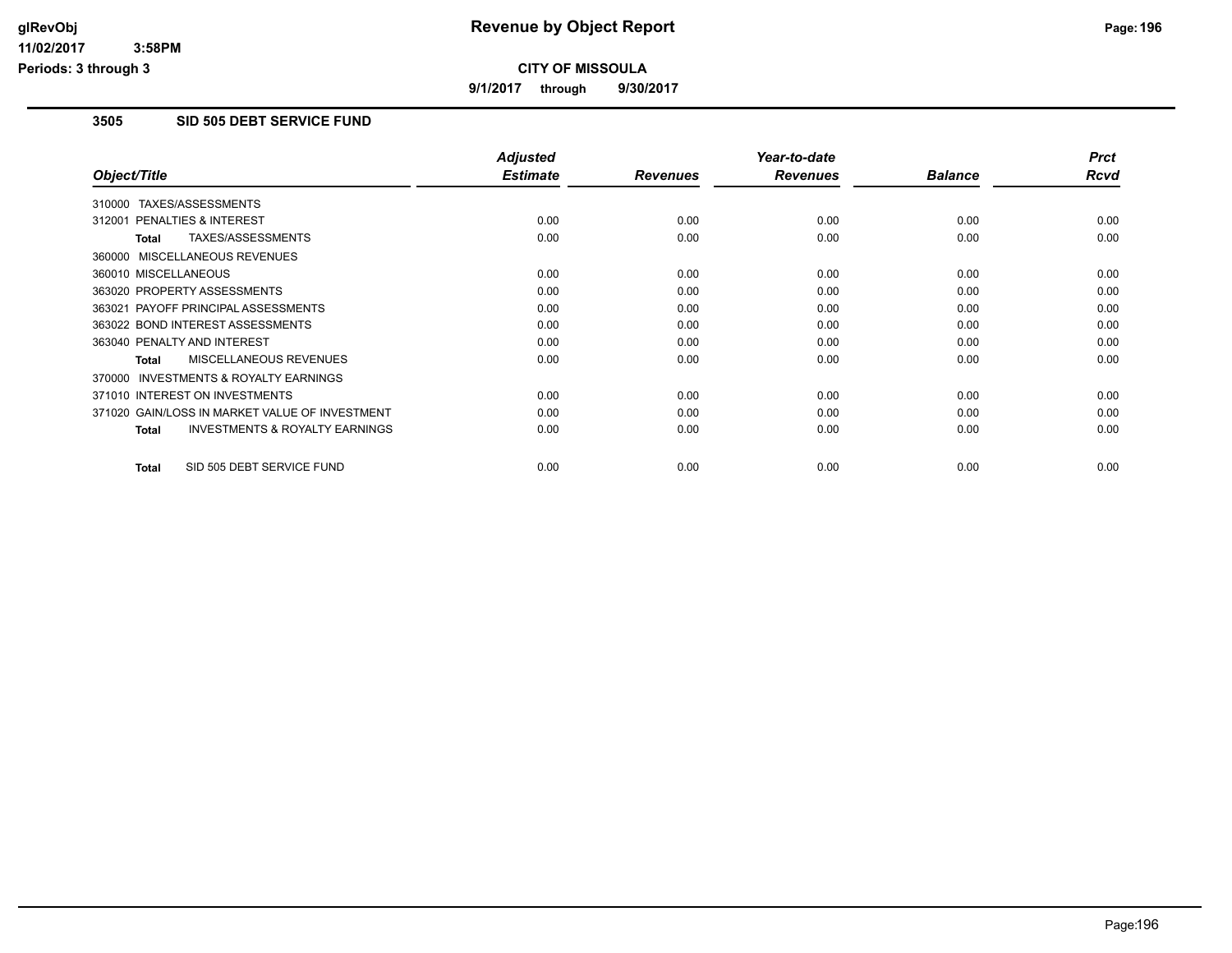**CITY OF MISSOULA**

**9/1/2017 through 9/30/2017**

**3506 SID 506 DEBT SERVICE FUND**

**3506 SID 506 DEBT SERVICE FUND**

|                                                           | <b>Adjusted</b> |                 | Year-to-date    |                | <b>Prct</b> |
|-----------------------------------------------------------|-----------------|-----------------|-----------------|----------------|-------------|
| Object/Title                                              | <b>Estimate</b> | <b>Revenues</b> | <b>Revenues</b> | <b>Balance</b> | <b>Rcvd</b> |
| TAXES/ASSESSMENTS<br>310000                               |                 |                 |                 |                |             |
| PENALTIES & INTEREST<br>312001                            | 0.00            | 0.00            | 0.00            | 0.00           | 0.00        |
| TAXES/ASSESSMENTS<br>Total                                | 0.00            | 0.00            | 0.00            | 0.00           | 0.00        |
| MISCELLANEOUS REVENUES<br>360000                          |                 |                 |                 |                |             |
| 360010 MISCELLANEOUS                                      | 0.00            | 0.00            | 0.00            | 0.00           | 0.00        |
| 363020 PROPERTY ASSESSMENTS                               | 0.00            | 0.00            | 0.00            | 0.00           | 0.00        |
| 363021 PAYOFF PRINCIPAL ASSESSMENTS                       | 0.00            | 0.00            | 0.00            | 0.00           | 0.00        |
| 363022 BOND INTEREST ASSESSMENTS                          | 0.00            | 0.00            | 0.00            | 0.00           | 0.00        |
| 363040 PENALTY AND INTEREST                               | 0.00            | 0.00            | 0.00            | 0.00           | 0.00        |
| MISCELLANEOUS REVENUES<br><b>Total</b>                    | 0.00            | 0.00            | 0.00            | 0.00           | 0.00        |
| <b>INVESTMENTS &amp; ROYALTY EARNINGS</b><br>370000       |                 |                 |                 |                |             |
| 371010 INTEREST ON INVESTMENTS                            | 0.00            | 0.00            | 0.00            | 0.00           | 0.00        |
| 371020 GAIN/LOSS IN MARKET VALUE OF INVESTMENTS           | 0.00            | 0.00            | 0.00            | 0.00           | 0.00        |
| <b>INVESTMENTS &amp; ROYALTY EARNINGS</b><br><b>Total</b> | 0.00            | 0.00            | 0.00            | 0.00           | 0.00        |
| OTHER FINANCING SOURCES<br>380000                         |                 |                 |                 |                |             |
| 381009 TRANSFERS IN                                       | 0.00            | 0.00            | 0.00            | 0.00           | 0.00        |
| OTHER FINANCING SOURCES<br>Total                          | 0.00            | 0.00            | 0.00            | 0.00           | 0.00        |
| SID 506 DEBT SERVICE FUND<br><b>Total</b>                 | 0.00            | 0.00            | 0.00            | 0.00           | 0.00        |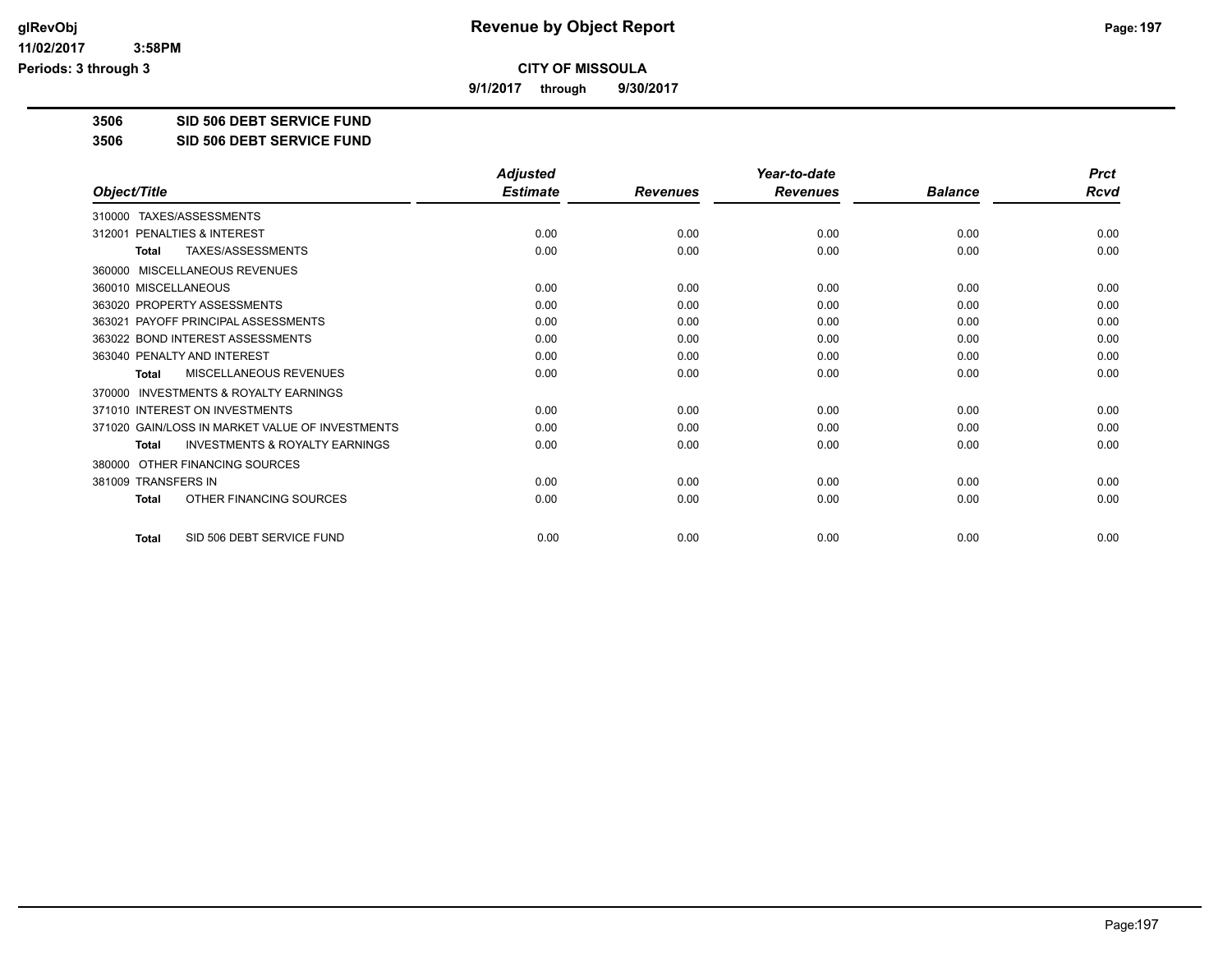**CITY OF MISSOULA**

**9/1/2017 through 9/30/2017**

#### **3506 SID 506 DEBT SERVICE FUND**

|                                                           | <b>Adjusted</b> |                 | Year-to-date    |                | <b>Prct</b> |
|-----------------------------------------------------------|-----------------|-----------------|-----------------|----------------|-------------|
| Object/Title                                              | <b>Estimate</b> | <b>Revenues</b> | <b>Revenues</b> | <b>Balance</b> | <b>Rcvd</b> |
| 310000 TAXES/ASSESSMENTS                                  |                 |                 |                 |                |             |
| PENALTIES & INTEREST<br>312001                            | 0.00            | 0.00            | 0.00            | 0.00           | 0.00        |
| TAXES/ASSESSMENTS<br><b>Total</b>                         | 0.00            | 0.00            | 0.00            | 0.00           | 0.00        |
| 360000 MISCELLANEOUS REVENUES                             |                 |                 |                 |                |             |
| 360010 MISCELLANEOUS                                      | 0.00            | 0.00            | 0.00            | 0.00           | 0.00        |
| 363020 PROPERTY ASSESSMENTS                               | 0.00            | 0.00            | 0.00            | 0.00           | 0.00        |
| 363021 PAYOFF PRINCIPAL ASSESSMENTS                       | 0.00            | 0.00            | 0.00            | 0.00           | 0.00        |
| 363022 BOND INTEREST ASSESSMENTS                          | 0.00            | 0.00            | 0.00            | 0.00           | 0.00        |
| 363040 PENALTY AND INTEREST                               | 0.00            | 0.00            | 0.00            | 0.00           | 0.00        |
| MISCELLANEOUS REVENUES<br><b>Total</b>                    | 0.00            | 0.00            | 0.00            | 0.00           | 0.00        |
| <b>INVESTMENTS &amp; ROYALTY EARNINGS</b><br>370000       |                 |                 |                 |                |             |
| 371010 INTEREST ON INVESTMENTS                            | 0.00            | 0.00            | 0.00            | 0.00           | 0.00        |
| 371020 GAIN/LOSS IN MARKET VALUE OF INVESTMENT            | 0.00            | 0.00            | 0.00            | 0.00           | 0.00        |
| <b>INVESTMENTS &amp; ROYALTY EARNINGS</b><br><b>Total</b> | 0.00            | 0.00            | 0.00            | 0.00           | 0.00        |
| OTHER FINANCING SOURCES<br>380000                         |                 |                 |                 |                |             |
| 381009 TRANSFERS IN                                       | 0.00            | 0.00            | 0.00            | 0.00           | 0.00        |
| OTHER FINANCING SOURCES<br><b>Total</b>                   | 0.00            | 0.00            | 0.00            | 0.00           | 0.00        |
| SID 506 DEBT SERVICE FUND<br><b>Total</b>                 | 0.00            | 0.00            | 0.00            | 0.00           | 0.00        |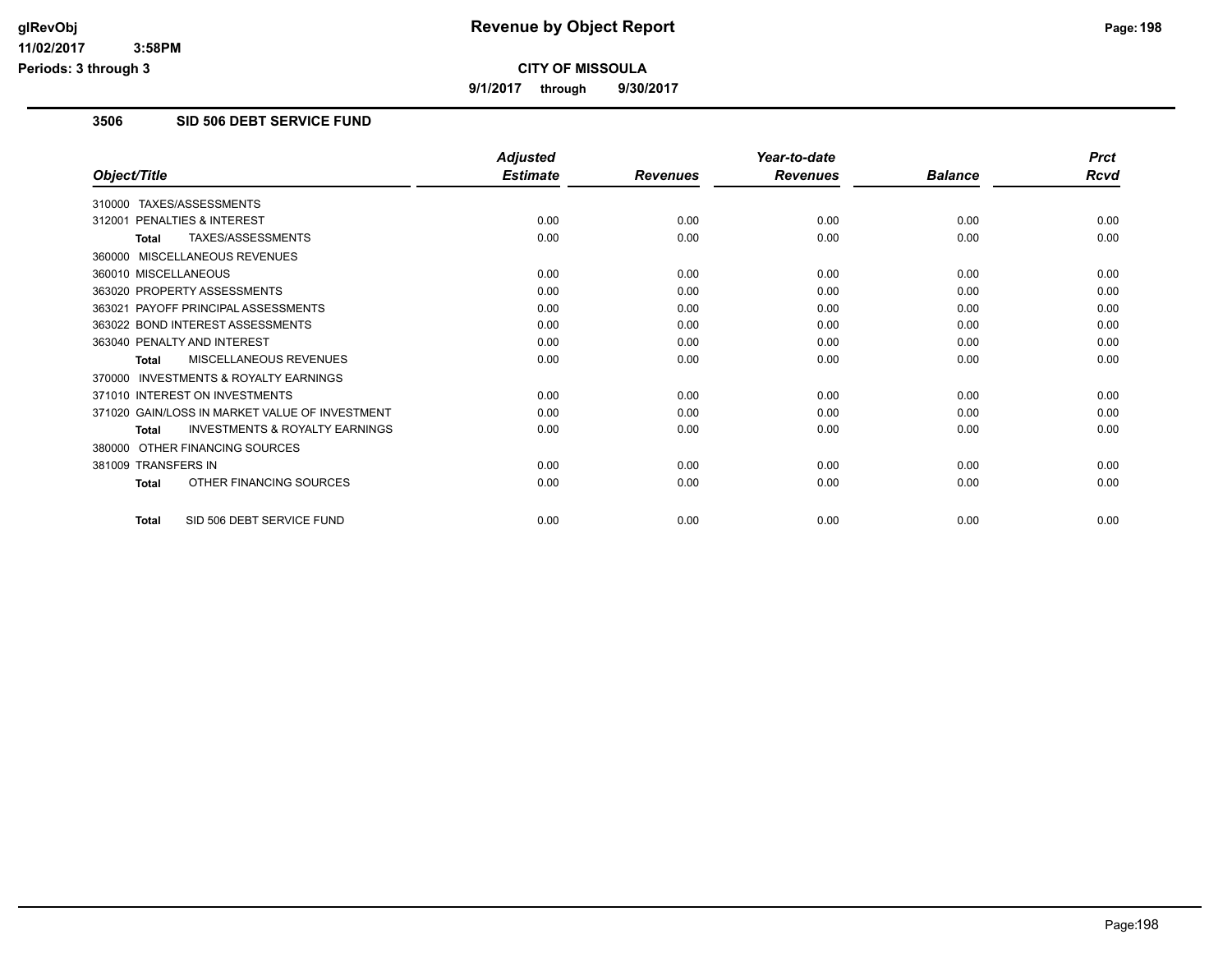**CITY OF MISSOULA**

**9/1/2017 through 9/30/2017**

**3507 SID 507 DEBT SERVICE FUND**

 **3:58PM**

**3507 SID 507 DEBT SERVICE FUND**

|                                                           | <b>Adjusted</b> |                 | Year-to-date    |                | <b>Prct</b> |
|-----------------------------------------------------------|-----------------|-----------------|-----------------|----------------|-------------|
| Object/Title                                              | <b>Estimate</b> | <b>Revenues</b> | <b>Revenues</b> | <b>Balance</b> | <b>Rcvd</b> |
| TAXES/ASSESSMENTS<br>310000                               |                 |                 |                 |                |             |
| PENALTIES & INTEREST<br>312001                            | 0.00            | 0.00            | 0.00            | 0.00           | 0.00        |
| TAXES/ASSESSMENTS<br>Total                                | 0.00            | 0.00            | 0.00            | 0.00           | 0.00        |
| MISCELLANEOUS REVENUES<br>360000                          |                 |                 |                 |                |             |
| 360010 MISCELLANEOUS                                      | 0.00            | 0.00            | 0.00            | 0.00           | 0.00        |
| 363020 PROPERTY ASSESSMENTS                               | 0.00            | 0.00            | 0.00            | 0.00           | 0.00        |
| 363021 PAYOFF PRINCIPAL ASSESSMENTS                       | 0.00            | 0.00            | 0.00            | 0.00           | 0.00        |
| 363022 BOND INTEREST ASSESSMENTS                          | 0.00            | 0.00            | 0.00            | 0.00           | 0.00        |
| 363040 PENALTY AND INTEREST                               | 0.00            | 0.00            | 0.00            | 0.00           | 0.00        |
| MISCELLANEOUS REVENUES<br>Total                           | 0.00            | 0.00            | 0.00            | 0.00           | 0.00        |
| <b>INVESTMENTS &amp; ROYALTY EARNINGS</b><br>370000       |                 |                 |                 |                |             |
| 371010 INTEREST ON INVESTMENTS                            | 0.00            | 0.00            | 0.00            | 0.00           | 0.00        |
| 371020 GAIN/LOSS IN MARKET VALUE OF INVESTMENTS           | 0.00            | 0.00            | 0.00            | 0.00           | 0.00        |
| <b>INVESTMENTS &amp; ROYALTY EARNINGS</b><br><b>Total</b> | 0.00            | 0.00            | 0.00            | 0.00           | 0.00        |
| OTHER FINANCING SOURCES<br>380000                         |                 |                 |                 |                |             |
| 381009 TRANSFERS IN                                       | 0.00            | 0.00            | 0.00            | 0.00           | 0.00        |
| OTHER FINANCING SOURCES<br><b>Total</b>                   | 0.00            | 0.00            | 0.00            | 0.00           | 0.00        |
| SID 507 DEBT SERVICE FUND<br><b>Total</b>                 | 0.00            | 0.00            | 0.00            | 0.00           | 0.00        |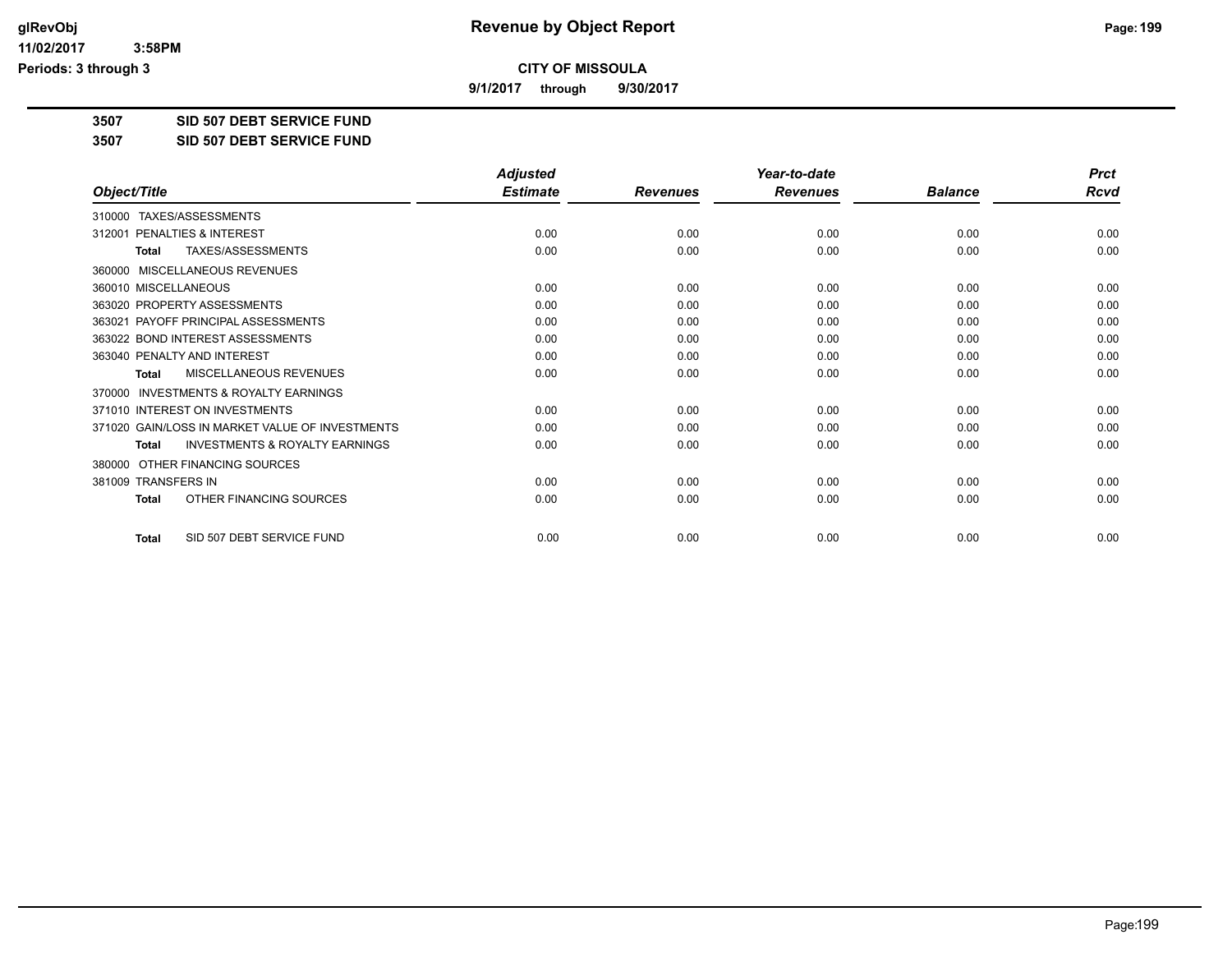**CITY OF MISSOULA**

**9/1/2017 through 9/30/2017**

## **3507 SID 507 DEBT SERVICE FUND**

|                                                           | <b>Adjusted</b> |                 | Year-to-date    |                | <b>Prct</b> |
|-----------------------------------------------------------|-----------------|-----------------|-----------------|----------------|-------------|
| Object/Title                                              | <b>Estimate</b> | <b>Revenues</b> | <b>Revenues</b> | <b>Balance</b> | <b>Rcvd</b> |
| 310000 TAXES/ASSESSMENTS                                  |                 |                 |                 |                |             |
| PENALTIES & INTEREST<br>312001                            | 0.00            | 0.00            | 0.00            | 0.00           | 0.00        |
| TAXES/ASSESSMENTS<br><b>Total</b>                         | 0.00            | 0.00            | 0.00            | 0.00           | 0.00        |
| 360000 MISCELLANEOUS REVENUES                             |                 |                 |                 |                |             |
| 360010 MISCELLANEOUS                                      | 0.00            | 0.00            | 0.00            | 0.00           | 0.00        |
| 363020 PROPERTY ASSESSMENTS                               | 0.00            | 0.00            | 0.00            | 0.00           | 0.00        |
| 363021 PAYOFF PRINCIPAL ASSESSMENTS                       | 0.00            | 0.00            | 0.00            | 0.00           | 0.00        |
| 363022 BOND INTEREST ASSESSMENTS                          | 0.00            | 0.00            | 0.00            | 0.00           | 0.00        |
| 363040 PENALTY AND INTEREST                               | 0.00            | 0.00            | 0.00            | 0.00           | 0.00        |
| MISCELLANEOUS REVENUES<br><b>Total</b>                    | 0.00            | 0.00            | 0.00            | 0.00           | 0.00        |
| <b>INVESTMENTS &amp; ROYALTY EARNINGS</b><br>370000       |                 |                 |                 |                |             |
| 371010 INTEREST ON INVESTMENTS                            | 0.00            | 0.00            | 0.00            | 0.00           | 0.00        |
| 371020 GAIN/LOSS IN MARKET VALUE OF INVESTMENT            | 0.00            | 0.00            | 0.00            | 0.00           | 0.00        |
| <b>INVESTMENTS &amp; ROYALTY EARNINGS</b><br><b>Total</b> | 0.00            | 0.00            | 0.00            | 0.00           | 0.00        |
| OTHER FINANCING SOURCES<br>380000                         |                 |                 |                 |                |             |
| 381009 TRANSFERS IN                                       | 0.00            | 0.00            | 0.00            | 0.00           | 0.00        |
| OTHER FINANCING SOURCES<br><b>Total</b>                   | 0.00            | 0.00            | 0.00            | 0.00           | 0.00        |
| SID 507 DEBT SERVICE FUND<br><b>Total</b>                 | 0.00            | 0.00            | 0.00            | 0.00           | 0.00        |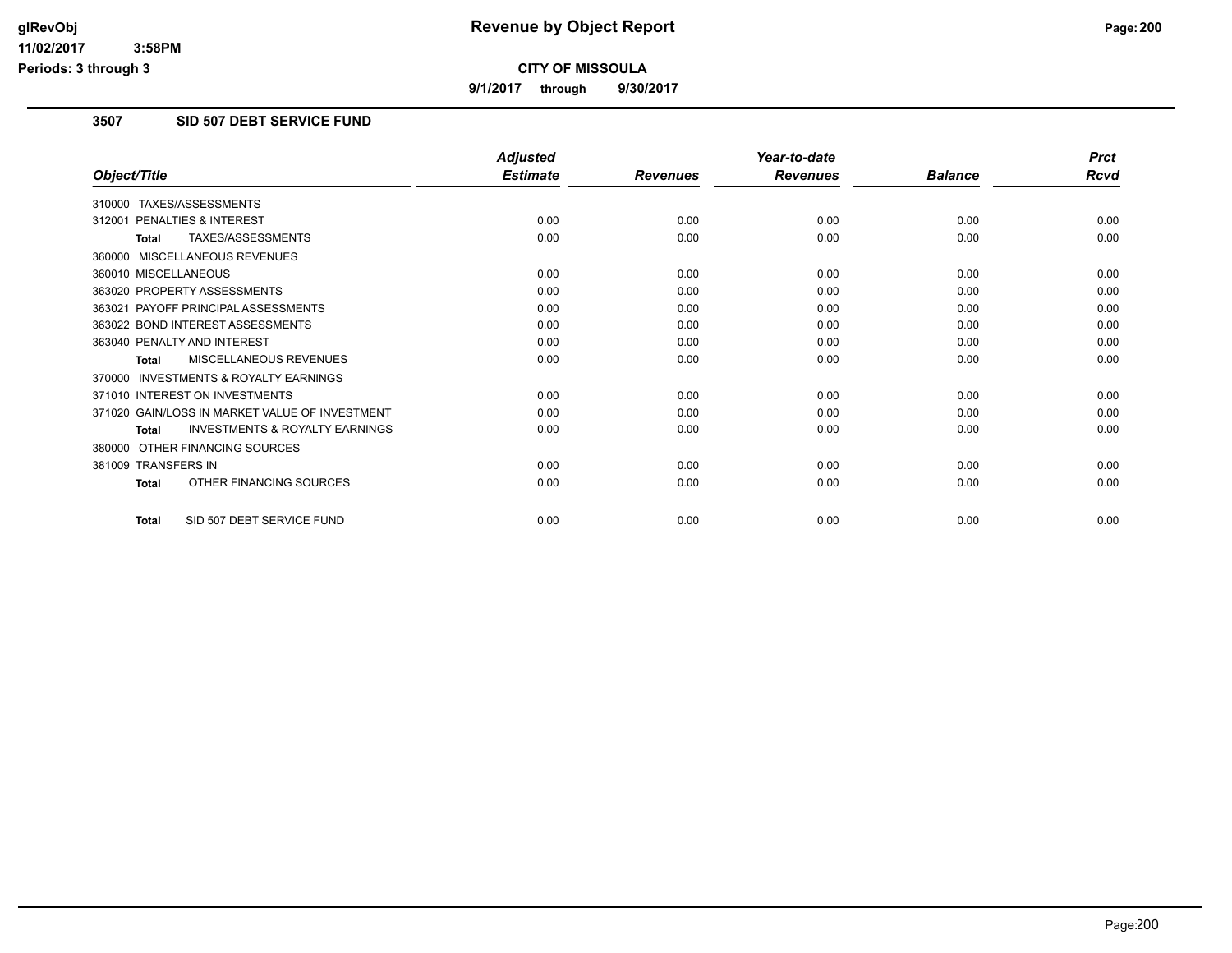**CITY OF MISSOULA**

**9/1/2017 through 9/30/2017**

**3508 SID 508 DEBT SERVICE FUND**

 **3:58PM**

**3508 SID 508 DEBT SERVICE FUND**

|                                                           | <b>Adjusted</b> |                 | Year-to-date    |                | <b>Prct</b> |
|-----------------------------------------------------------|-----------------|-----------------|-----------------|----------------|-------------|
| Object/Title                                              | <b>Estimate</b> | <b>Revenues</b> | <b>Revenues</b> | <b>Balance</b> | <b>Rcvd</b> |
| TAXES/ASSESSMENTS<br>310000                               |                 |                 |                 |                |             |
| PENALTIES & INTEREST<br>312001                            | 0.00            | 0.00            | 0.00            | 0.00           | 0.00        |
| TAXES/ASSESSMENTS<br><b>Total</b>                         | 0.00            | 0.00            | 0.00            | 0.00           | 0.00        |
| MISCELLANEOUS REVENUES<br>360000                          |                 |                 |                 |                |             |
| 360010 MISCELLANEOUS                                      | 0.00            | 0.00            | 0.00            | 0.00           | 0.00        |
| 363020 PROPERTY ASSESSMENTS                               | 0.00            | 0.00            | 0.00            | 0.00           | 0.00        |
| 363021 PAYOFF PRINCIPAL ASSESSMENTS                       | 0.00            | 0.00            | 0.00            | 0.00           | 0.00        |
| 363022 BOND INTEREST ASSESSMENTS                          | 0.00            | 0.00            | 0.00            | 0.00           | 0.00        |
| 363040 PENALTY AND INTEREST                               | 0.00            | 0.00            | 0.00            | 0.00           | 0.00        |
| MISCELLANEOUS REVENUES<br><b>Total</b>                    | 0.00            | 0.00            | 0.00            | 0.00           | 0.00        |
| <b>INVESTMENTS &amp; ROYALTY EARNINGS</b><br>370000       |                 |                 |                 |                |             |
| 371010 INTEREST ON INVESTMENTS                            | 0.00            | 0.00            | 0.00            | 0.00           | 0.00        |
| 371020 GAIN/LOSS IN MARKET VALUE OF INVESTMENTS           | 0.00            | 0.00            | 0.00            | 0.00           | 0.00        |
| <b>INVESTMENTS &amp; ROYALTY EARNINGS</b><br><b>Total</b> | 0.00            | 0.00            | 0.00            | 0.00           | 0.00        |
| OTHER FINANCING SOURCES<br>380000                         |                 |                 |                 |                |             |
| 381009 TRANSFERS IN                                       | 0.00            | 0.00            | 0.00            | 0.00           | 0.00        |
| OTHER FINANCING SOURCES<br><b>Total</b>                   | 0.00            | 0.00            | 0.00            | 0.00           | 0.00        |
| SID 508 DEBT SERVICE FUND<br><b>Total</b>                 | 0.00            | 0.00            | 0.00            | 0.00           | 0.00        |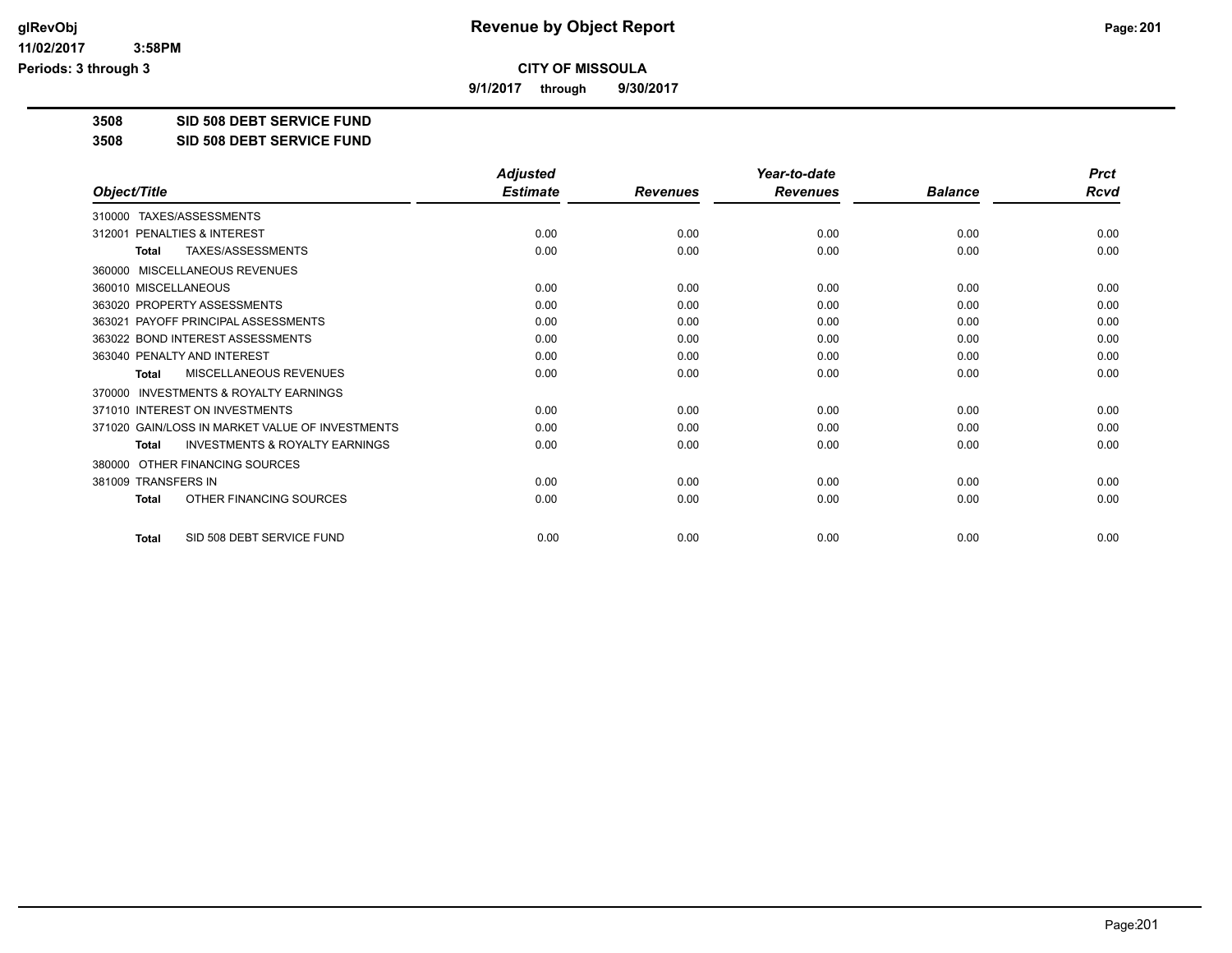**CITY OF MISSOULA**

**9/1/2017 through 9/30/2017**

#### **3508 SID 508 DEBT SERVICE FUND**

|                                                           | <b>Adjusted</b> |                 | Year-to-date    |                | <b>Prct</b> |
|-----------------------------------------------------------|-----------------|-----------------|-----------------|----------------|-------------|
| Object/Title                                              | <b>Estimate</b> | <b>Revenues</b> | <b>Revenues</b> | <b>Balance</b> | <b>Rcvd</b> |
| 310000 TAXES/ASSESSMENTS                                  |                 |                 |                 |                |             |
| PENALTIES & INTEREST<br>312001                            | 0.00            | 0.00            | 0.00            | 0.00           | 0.00        |
| TAXES/ASSESSMENTS<br><b>Total</b>                         | 0.00            | 0.00            | 0.00            | 0.00           | 0.00        |
| 360000 MISCELLANEOUS REVENUES                             |                 |                 |                 |                |             |
| 360010 MISCELLANEOUS                                      | 0.00            | 0.00            | 0.00            | 0.00           | 0.00        |
| 363020 PROPERTY ASSESSMENTS                               | 0.00            | 0.00            | 0.00            | 0.00           | 0.00        |
| 363021 PAYOFF PRINCIPAL ASSESSMENTS                       | 0.00            | 0.00            | 0.00            | 0.00           | 0.00        |
| 363022 BOND INTEREST ASSESSMENTS                          | 0.00            | 0.00            | 0.00            | 0.00           | 0.00        |
| 363040 PENALTY AND INTEREST                               | 0.00            | 0.00            | 0.00            | 0.00           | 0.00        |
| MISCELLANEOUS REVENUES<br><b>Total</b>                    | 0.00            | 0.00            | 0.00            | 0.00           | 0.00        |
| <b>INVESTMENTS &amp; ROYALTY EARNINGS</b><br>370000       |                 |                 |                 |                |             |
| 371010 INTEREST ON INVESTMENTS                            | 0.00            | 0.00            | 0.00            | 0.00           | 0.00        |
| 371020 GAIN/LOSS IN MARKET VALUE OF INVESTMENT            | 0.00            | 0.00            | 0.00            | 0.00           | 0.00        |
| <b>INVESTMENTS &amp; ROYALTY EARNINGS</b><br><b>Total</b> | 0.00            | 0.00            | 0.00            | 0.00           | 0.00        |
| OTHER FINANCING SOURCES<br>380000                         |                 |                 |                 |                |             |
| 381009 TRANSFERS IN                                       | 0.00            | 0.00            | 0.00            | 0.00           | 0.00        |
| OTHER FINANCING SOURCES<br><b>Total</b>                   | 0.00            | 0.00            | 0.00            | 0.00           | 0.00        |
| SID 508 DEBT SERVICE FUND<br><b>Total</b>                 | 0.00            | 0.00            | 0.00            | 0.00           | 0.00        |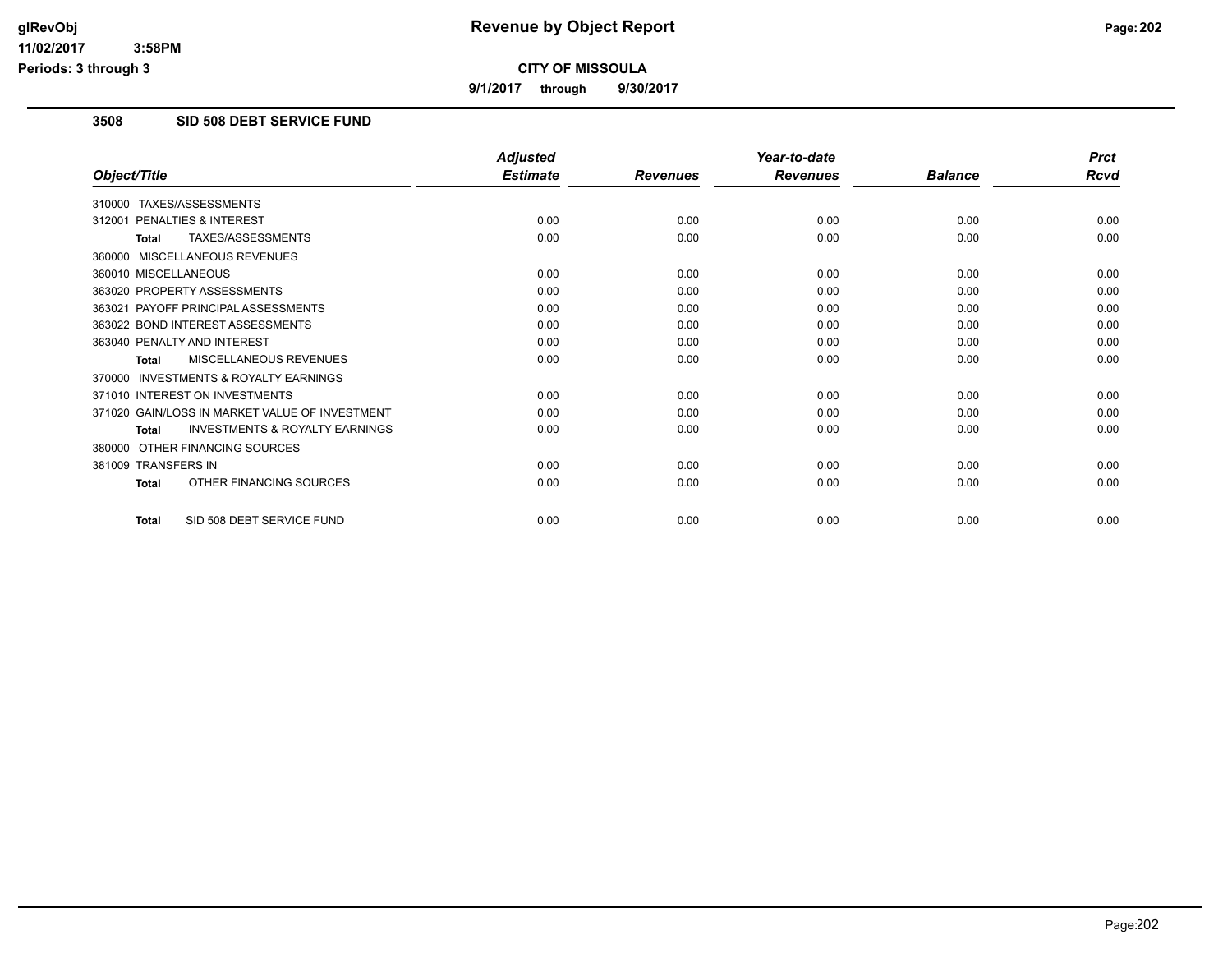**CITY OF MISSOULA**

**9/1/2017 through 9/30/2017**

**3510 SID 510 DEBT SERVICE FUND**

**3510 SID 510 DEBT SERVICE FUND**

|                                                           | <b>Adjusted</b> |                 | Year-to-date    |                | <b>Prct</b> |
|-----------------------------------------------------------|-----------------|-----------------|-----------------|----------------|-------------|
| Object/Title                                              | <b>Estimate</b> | <b>Revenues</b> | <b>Revenues</b> | <b>Balance</b> | <b>Rcvd</b> |
| TAXES/ASSESSMENTS<br>310000                               |                 |                 |                 |                |             |
| 312001 PENALTIES & INTEREST                               | 0.00            | 0.00            | 0.00            | 0.00           | 0.00        |
| TAXES/ASSESSMENTS<br><b>Total</b>                         | 0.00            | 0.00            | 0.00            | 0.00           | 0.00        |
| MISCELLANEOUS REVENUES<br>360000                          |                 |                 |                 |                |             |
| 360010 MISCELLANEOUS                                      | 0.00            | 0.00            | 0.00            | 0.00           | 0.00        |
| 363020 PROPERTY ASSESSMENTS                               | 0.00            | 0.00            | 0.00            | 0.00           | 0.00        |
| 363021 PAYOFF PRINCIPAL ASSESSMENTS                       | 0.00            | 0.00            | 0.00            | 0.00           | 0.00        |
| 363022 BOND INTEREST ASSESSMENTS                          | 0.00            | 0.00            | 0.00            | 0.00           | 0.00        |
| 363040 PENALTY AND INTEREST                               | 0.00            | 0.00            | 0.00            | 0.00           | 0.00        |
| MISCELLANEOUS REVENUES<br>Total                           | 0.00            | 0.00            | 0.00            | 0.00           | 0.00        |
| <b>INVESTMENTS &amp; ROYALTY EARNINGS</b><br>370000       |                 |                 |                 |                |             |
| 371010 INTEREST ON INVESTMENTS                            | 0.00            | 0.00            | 0.00            | 0.00           | 0.00        |
| 371020 GAIN/LOSS IN MARKET VALUE OF INVESTMENTS           | 0.00            | 0.00            | 0.00            | 0.00           | 0.00        |
| 371500 INTEREST ON INTERFUND LOAN                         | 0.00            | 0.00            | 0.00            | 0.00           | 0.00        |
| <b>INVESTMENTS &amp; ROYALTY EARNINGS</b><br><b>Total</b> | 0.00            | 0.00            | 0.00            | 0.00           | 0.00        |
| SID 510 DEBT SERVICE FUND<br>Total                        | 0.00            | 0.00            | 0.00            | 0.00           | 0.00        |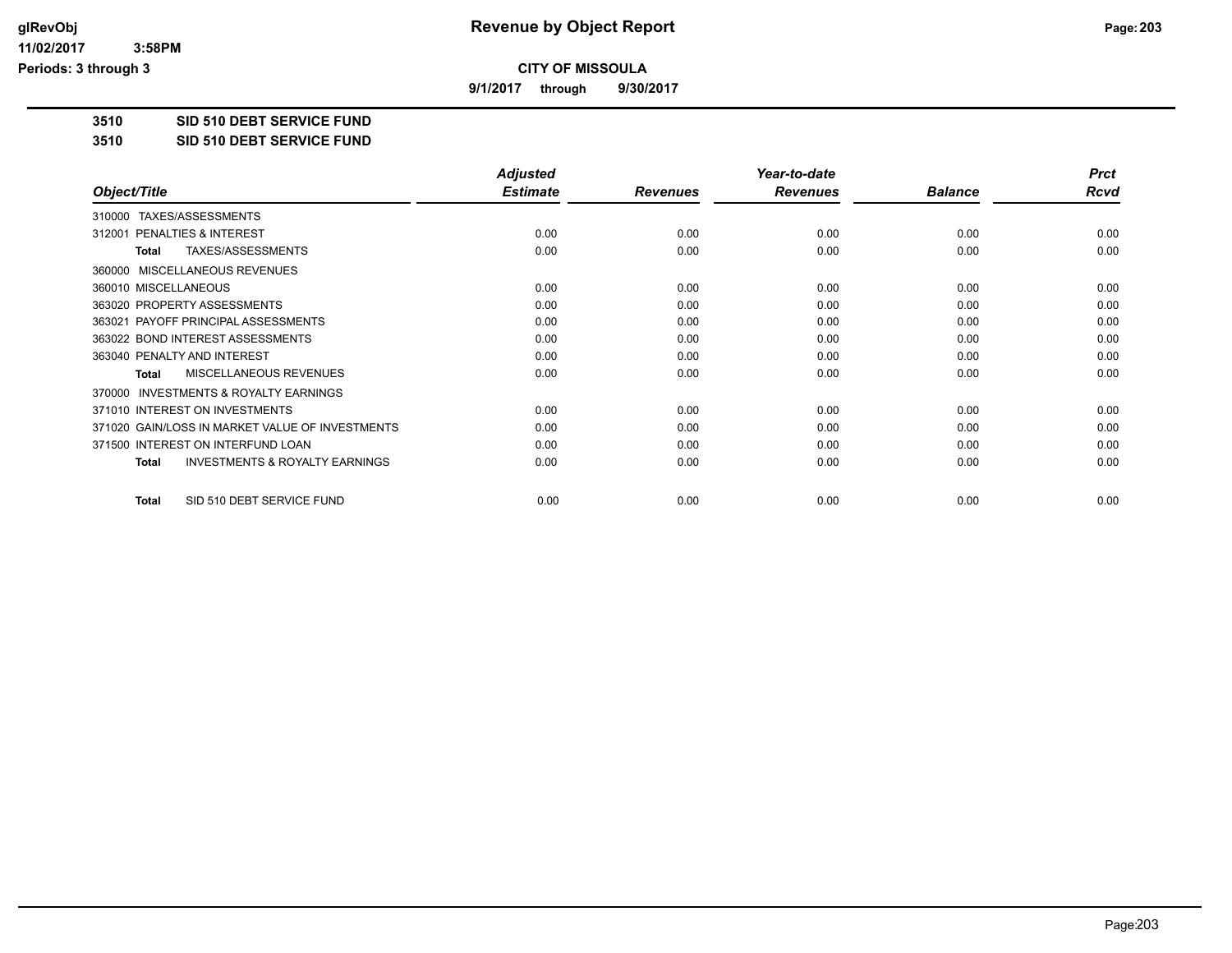**CITY OF MISSOULA**

**9/1/2017 through 9/30/2017**

## **3510 SID 510 DEBT SERVICE FUND**

|                                                           | <b>Adjusted</b> |                 | Year-to-date    |                | <b>Prct</b> |
|-----------------------------------------------------------|-----------------|-----------------|-----------------|----------------|-------------|
| Object/Title                                              | <b>Estimate</b> | <b>Revenues</b> | <b>Revenues</b> | <b>Balance</b> | Rcvd        |
| TAXES/ASSESSMENTS<br>310000                               |                 |                 |                 |                |             |
| 312001 PENALTIES & INTEREST                               | 0.00            | 0.00            | 0.00            | 0.00           | 0.00        |
| TAXES/ASSESSMENTS<br><b>Total</b>                         | 0.00            | 0.00            | 0.00            | 0.00           | 0.00        |
| 360000 MISCELLANEOUS REVENUES                             |                 |                 |                 |                |             |
| 360010 MISCELLANEOUS                                      | 0.00            | 0.00            | 0.00            | 0.00           | 0.00        |
| 363020 PROPERTY ASSESSMENTS                               | 0.00            | 0.00            | 0.00            | 0.00           | 0.00        |
| 363021 PAYOFF PRINCIPAL ASSESSMENTS                       | 0.00            | 0.00            | 0.00            | 0.00           | 0.00        |
| 363022 BOND INTEREST ASSESSMENTS                          | 0.00            | 0.00            | 0.00            | 0.00           | 0.00        |
| 363040 PENALTY AND INTEREST                               | 0.00            | 0.00            | 0.00            | 0.00           | 0.00        |
| MISCELLANEOUS REVENUES<br><b>Total</b>                    | 0.00            | 0.00            | 0.00            | 0.00           | 0.00        |
| <b>INVESTMENTS &amp; ROYALTY EARNINGS</b><br>370000       |                 |                 |                 |                |             |
| 371010 INTEREST ON INVESTMENTS                            | 0.00            | 0.00            | 0.00            | 0.00           | 0.00        |
| 371020 GAIN/LOSS IN MARKET VALUE OF INVESTMENT            | 0.00            | 0.00            | 0.00            | 0.00           | 0.00        |
| 371500 INTEREST ON INTERFUND LOAN                         | 0.00            | 0.00            | 0.00            | 0.00           | 0.00        |
| <b>INVESTMENTS &amp; ROYALTY EARNINGS</b><br><b>Total</b> | 0.00            | 0.00            | 0.00            | 0.00           | 0.00        |
| SID 510 DEBT SERVICE FUND<br><b>Total</b>                 | 0.00            | 0.00            | 0.00            | 0.00           | 0.00        |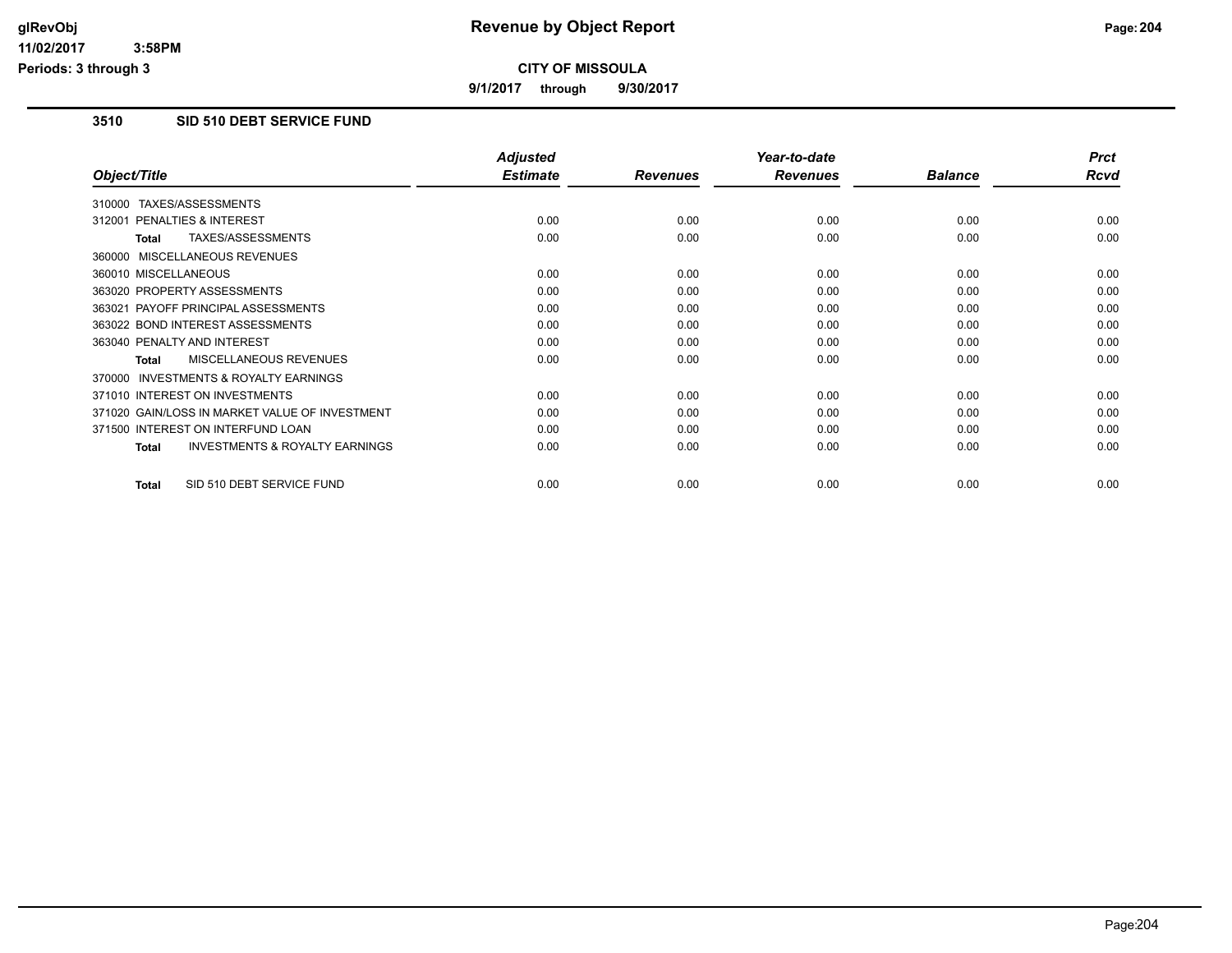**CITY OF MISSOULA**

**9/1/2017 through 9/30/2017**

**3511 SID 511 DEBT SERVICE FUND**

 **3:58PM**

**3511 SID 511 DEBT SERVICE FUND**

|                                                           | <b>Adjusted</b> |                 | Year-to-date    |                | <b>Prct</b> |
|-----------------------------------------------------------|-----------------|-----------------|-----------------|----------------|-------------|
| Object/Title                                              | <b>Estimate</b> | <b>Revenues</b> | <b>Revenues</b> | <b>Balance</b> | Rcvd        |
| 310000 TAXES/ASSESSMENTS                                  |                 |                 |                 |                |             |
| 312001 PENALTIES & INTEREST                               | 0.00            | 0.00            | 0.00            | 0.00           | 0.00        |
| TAXES/ASSESSMENTS<br>Total                                | 0.00            | 0.00            | 0.00            | 0.00           | 0.00        |
| MISCELLANEOUS REVENUES<br>360000                          |                 |                 |                 |                |             |
| 360010 MISCELLANEOUS                                      | 0.00            | 0.00            | 0.00            | 0.00           | 0.00        |
| 363020 PROPERTY ASSESSMENTS                               | 0.00            | 0.00            | 0.00            | 0.00           | 0.00        |
| 363021 PAYOFF PRINCIPAL ASSESSMENTS                       | 0.00            | 0.00            | 0.00            | 0.00           | 0.00        |
| 363022 BOND INTEREST ASSESSMENTS                          | 0.00            | 0.00            | 0.00            | 0.00           | 0.00        |
| 363040 PENALTY AND INTEREST                               | 0.00            | 0.00            | 0.00            | 0.00           | 0.00        |
| <b>MISCELLANEOUS REVENUES</b><br><b>Total</b>             | 0.00            | 0.00            | 0.00            | 0.00           | 0.00        |
| 370000 INVESTMENTS & ROYALTY EARNINGS                     |                 |                 |                 |                |             |
| 371010 INTEREST ON INVESTMENTS                            | 0.00            | 0.00            | 0.00            | 0.00           | 0.00        |
| 371020 GAIN/LOSS IN MARKET VALUE OF INVESTMENTS           | 0.00            | 0.00            | 0.00            | 0.00           | 0.00        |
| <b>INVESTMENTS &amp; ROYALTY EARNINGS</b><br><b>Total</b> | 0.00            | 0.00            | 0.00            | 0.00           | 0.00        |
| SID 511 DEBT SERVICE FUND<br><b>Total</b>                 | 0.00            | 0.00            | 0.00            | 0.00           | 0.00        |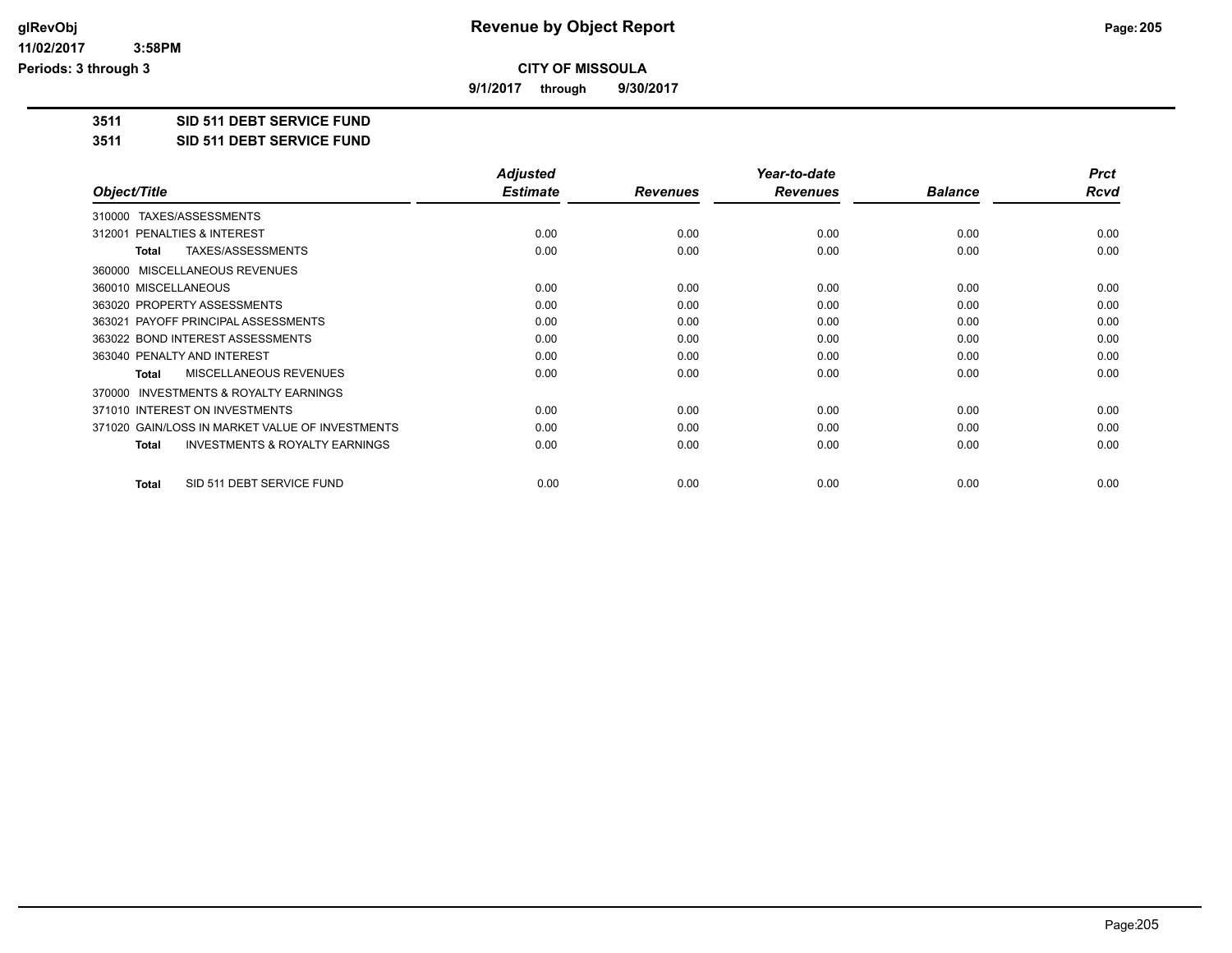**CITY OF MISSOULA**

**9/1/2017 through 9/30/2017**

# **3511 SID 511 DEBT SERVICE FUND**

|                                                           | <b>Adjusted</b> |                 | Year-to-date    |                | <b>Prct</b> |
|-----------------------------------------------------------|-----------------|-----------------|-----------------|----------------|-------------|
| Object/Title                                              | <b>Estimate</b> | <b>Revenues</b> | <b>Revenues</b> | <b>Balance</b> | <b>Rcvd</b> |
| 310000 TAXES/ASSESSMENTS                                  |                 |                 |                 |                |             |
| 312001 PENALTIES & INTEREST                               | 0.00            | 0.00            | 0.00            | 0.00           | 0.00        |
| TAXES/ASSESSMENTS<br><b>Total</b>                         | 0.00            | 0.00            | 0.00            | 0.00           | 0.00        |
| 360000 MISCELLANEOUS REVENUES                             |                 |                 |                 |                |             |
| 360010 MISCELLANEOUS                                      | 0.00            | 0.00            | 0.00            | 0.00           | 0.00        |
| 363020 PROPERTY ASSESSMENTS                               | 0.00            | 0.00            | 0.00            | 0.00           | 0.00        |
| 363021 PAYOFF PRINCIPAL ASSESSMENTS                       | 0.00            | 0.00            | 0.00            | 0.00           | 0.00        |
| 363022 BOND INTEREST ASSESSMENTS                          | 0.00            | 0.00            | 0.00            | 0.00           | 0.00        |
| 363040 PENALTY AND INTEREST                               | 0.00            | 0.00            | 0.00            | 0.00           | 0.00        |
| MISCELLANEOUS REVENUES<br>Total                           | 0.00            | 0.00            | 0.00            | 0.00           | 0.00        |
| <b>INVESTMENTS &amp; ROYALTY EARNINGS</b><br>370000       |                 |                 |                 |                |             |
| 371010 INTEREST ON INVESTMENTS                            | 0.00            | 0.00            | 0.00            | 0.00           | 0.00        |
| 371020 GAIN/LOSS IN MARKET VALUE OF INVESTMENT            | 0.00            | 0.00            | 0.00            | 0.00           | 0.00        |
| <b>INVESTMENTS &amp; ROYALTY EARNINGS</b><br><b>Total</b> | 0.00            | 0.00            | 0.00            | 0.00           | 0.00        |
|                                                           |                 |                 |                 |                |             |
| SID 511 DEBT SERVICE FUND<br><b>Total</b>                 | 0.00            | 0.00            | 0.00            | 0.00           | 0.00        |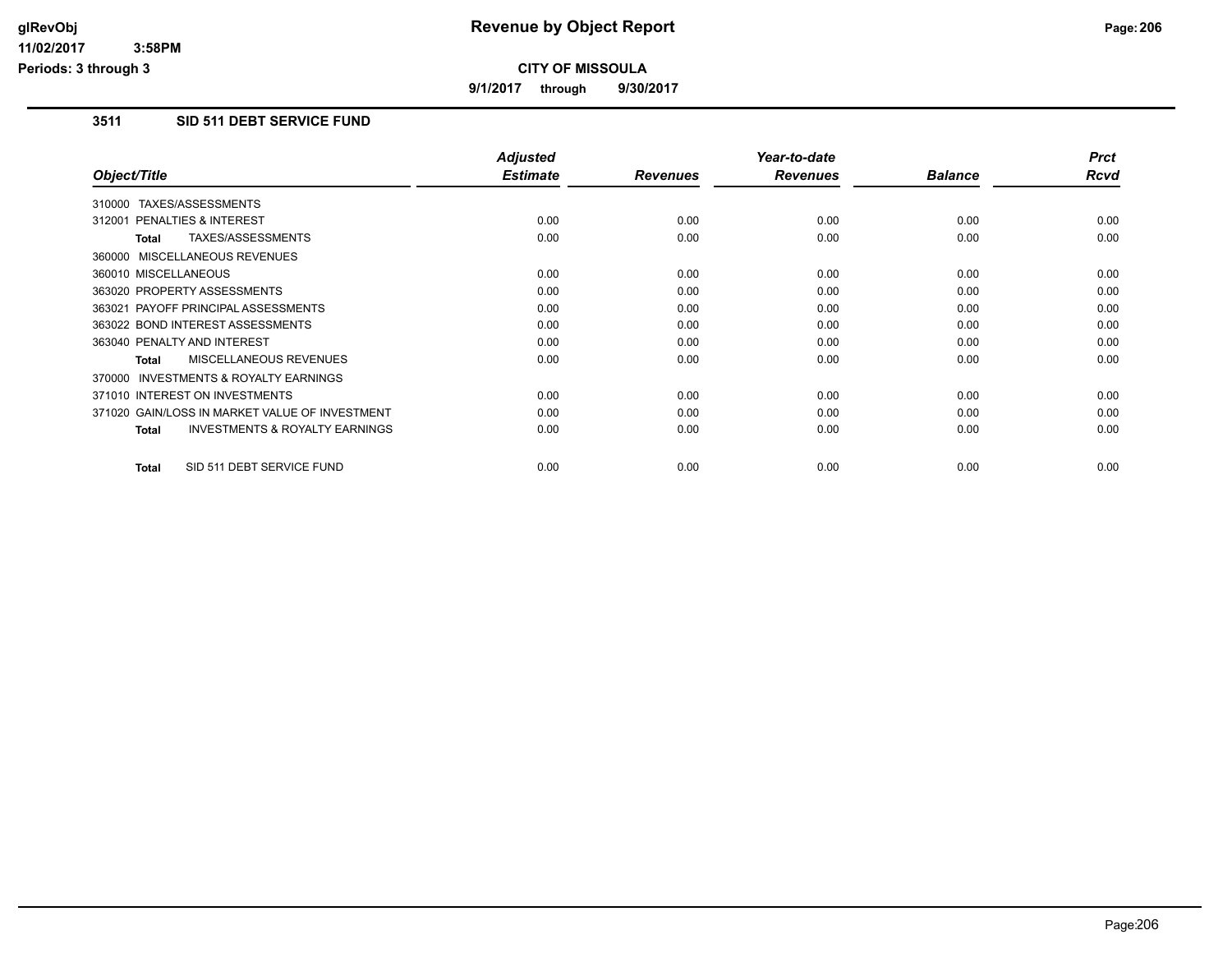**CITY OF MISSOULA**

**9/1/2017 through 9/30/2017**

**3512 SID 512 DEBT SERVICE FUND**

 **3:58PM**

**3512 SID 512 DEBT SERVICE FUND**

|                                                           | <b>Adjusted</b> |                 | Year-to-date    |                | <b>Prct</b> |
|-----------------------------------------------------------|-----------------|-----------------|-----------------|----------------|-------------|
| Object/Title                                              | <b>Estimate</b> | <b>Revenues</b> | <b>Revenues</b> | <b>Balance</b> | <b>Rcvd</b> |
| TAXES/ASSESSMENTS<br>310000                               |                 |                 |                 |                |             |
| PENALTIES & INTEREST<br>312001                            | 0.00            | 0.00            | 0.00            | 0.00           | 0.00        |
| TAXES/ASSESSMENTS<br>Total                                | 0.00            | 0.00            | 0.00            | 0.00           | 0.00        |
| MISCELLANEOUS REVENUES<br>360000                          |                 |                 |                 |                |             |
| 360010 MISCELLANEOUS                                      | 0.00            | 0.00            | 0.00            | 0.00           | 0.00        |
| 363020 PROPERTY ASSESSMENTS                               | 15,614.00       | 359.51          | 0.00            | 15,614.00      | 0.00        |
| 363021 PAYOFF PRINCIPAL ASSESSMENTS                       | 0.00            | 0.00            | 0.00            | 0.00           | 0.00        |
| 363022 BOND INTEREST ASSESSMENTS                          | 0.00            | 0.00            | 0.00            | 0.00           | 0.00        |
| 363040 PENALTY AND INTEREST                               | 0.00            | 14.94           | 0.00            | 0.00           | 0.00        |
| <b>MISCELLANEOUS REVENUES</b><br><b>Total</b>             | 15,614.00       | 374.45          | 0.00            | 15,614.00      | 0.00        |
| <b>INVESTMENTS &amp; ROYALTY EARNINGS</b><br>370000       |                 |                 |                 |                |             |
| 371010 INTEREST ON INVESTMENTS                            | 0.00            | 0.00            | 0.00            | 0.00           | 0.00        |
| 371020 GAIN/LOSS IN MARKET VALUE OF INVESTMENTS           | 0.00            | 0.00            | 0.00            | 0.00           | 0.00        |
| 371500 INTEREST ON INTERFUND LOAN                         | 0.00            | 0.00            | 0.00            | 0.00           | 0.00        |
| <b>INVESTMENTS &amp; ROYALTY EARNINGS</b><br><b>Total</b> | 0.00            | 0.00            | 0.00            | 0.00           | 0.00        |
| SID 512 DEBT SERVICE FUND<br><b>Total</b>                 | 15,614.00       | 374.45          | 0.00            | 15,614.00      | 0.00        |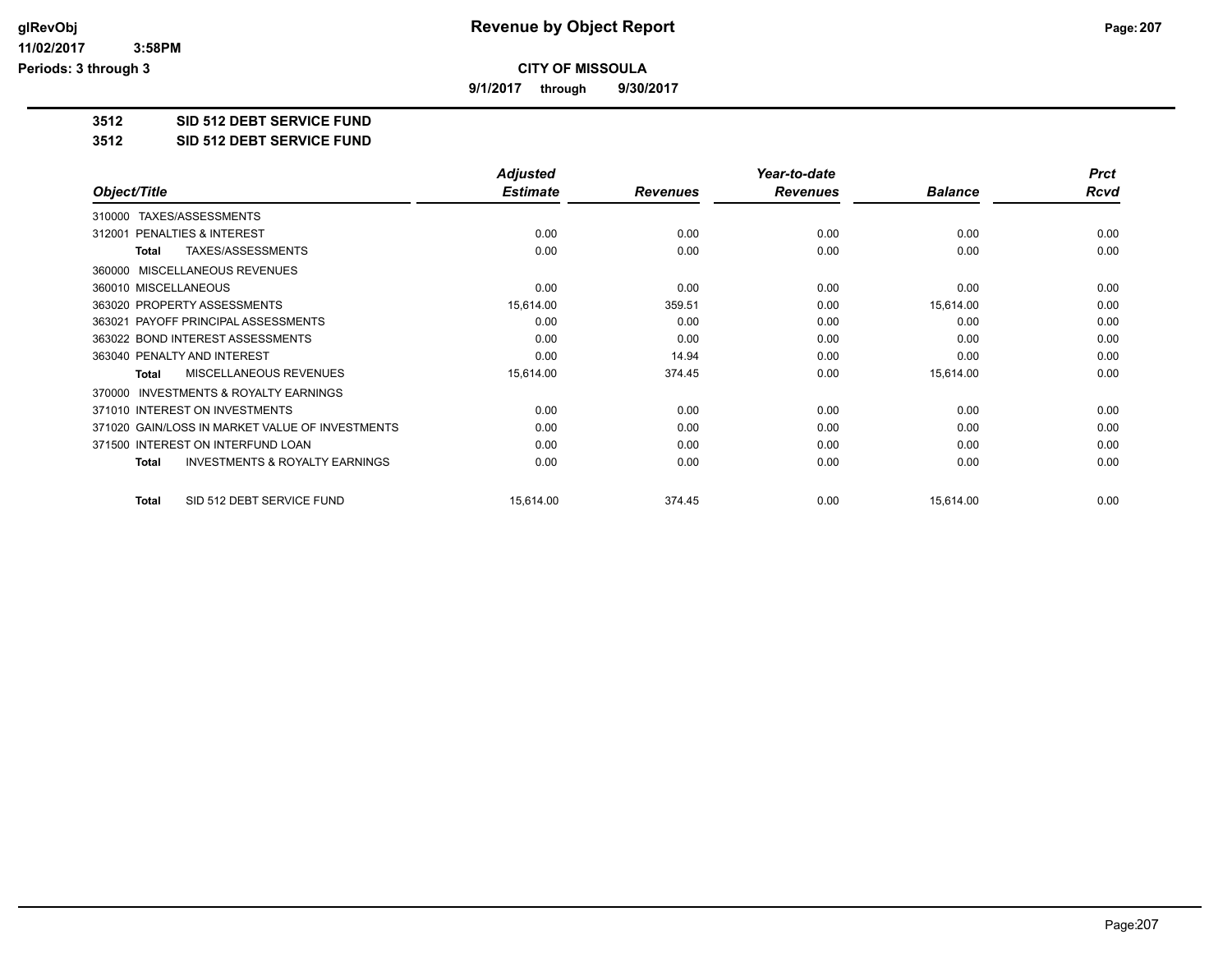**CITY OF MISSOULA**

**9/1/2017 through 9/30/2017**

## **3512 SID 512 DEBT SERVICE FUND**

|                                                           | <b>Adjusted</b> |                 | Year-to-date    |                | <b>Prct</b> |
|-----------------------------------------------------------|-----------------|-----------------|-----------------|----------------|-------------|
| Object/Title                                              | <b>Estimate</b> | <b>Revenues</b> | <b>Revenues</b> | <b>Balance</b> | <b>Rcvd</b> |
| TAXES/ASSESSMENTS<br>310000                               |                 |                 |                 |                |             |
| 312001 PENALTIES & INTEREST                               | 0.00            | 0.00            | 0.00            | 0.00           | 0.00        |
| TAXES/ASSESSMENTS<br><b>Total</b>                         | 0.00            | 0.00            | 0.00            | 0.00           | 0.00        |
| 360000 MISCELLANEOUS REVENUES                             |                 |                 |                 |                |             |
| 360010 MISCELLANEOUS                                      | 0.00            | 0.00            | 0.00            | 0.00           | 0.00        |
| 363020 PROPERTY ASSESSMENTS                               | 15,614.00       | 359.51          | 0.00            | 15,614.00      | 0.00        |
| 363021 PAYOFF PRINCIPAL ASSESSMENTS                       | 0.00            | 0.00            | 0.00            | 0.00           | 0.00        |
| 363022 BOND INTEREST ASSESSMENTS                          | 0.00            | 0.00            | 0.00            | 0.00           | 0.00        |
| 363040 PENALTY AND INTEREST                               | 0.00            | 14.94           | 0.00            | 0.00           | 0.00        |
| MISCELLANEOUS REVENUES<br><b>Total</b>                    | 15,614.00       | 374.45          | 0.00            | 15,614.00      | 0.00        |
| <b>INVESTMENTS &amp; ROYALTY EARNINGS</b><br>370000       |                 |                 |                 |                |             |
| 371010 INTEREST ON INVESTMENTS                            | 0.00            | 0.00            | 0.00            | 0.00           | 0.00        |
| 371020 GAIN/LOSS IN MARKET VALUE OF INVESTMENT            | 0.00            | 0.00            | 0.00            | 0.00           | 0.00        |
| 371500 INTEREST ON INTERFUND LOAN                         | 0.00            | 0.00            | 0.00            | 0.00           | 0.00        |
| <b>INVESTMENTS &amp; ROYALTY EARNINGS</b><br><b>Total</b> | 0.00            | 0.00            | 0.00            | 0.00           | 0.00        |
| SID 512 DEBT SERVICE FUND<br><b>Total</b>                 | 15,614.00       | 374.45          | 0.00            | 15,614.00      | 0.00        |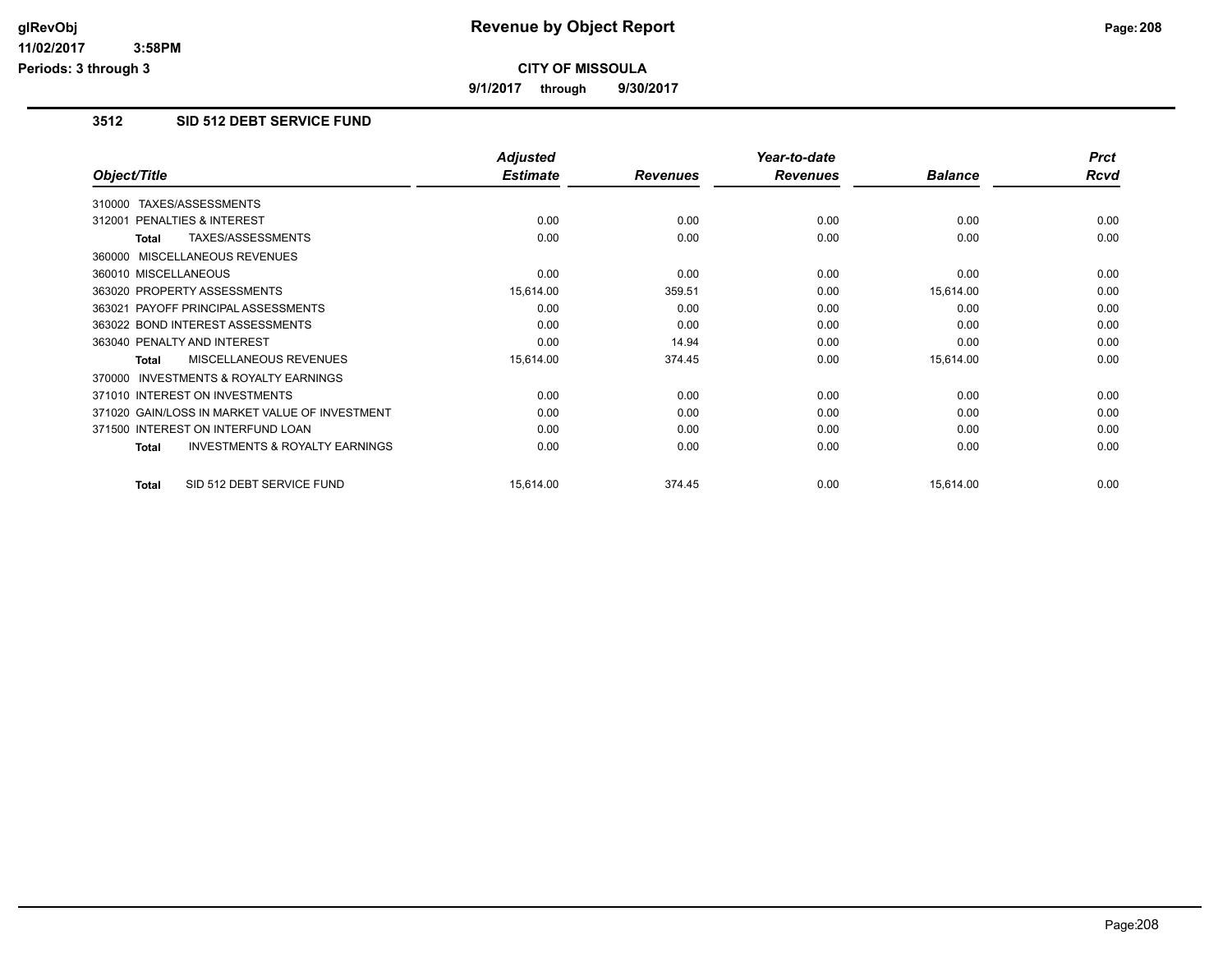**CITY OF MISSOULA**

**9/1/2017 through 9/30/2017**

**3513 SID 513 DEBT SERVICE FUND**

 **3:58PM**

**3513 SID 513 DEBT SERVICE FUND**

|                                                           | <b>Adjusted</b> |                 | Year-to-date    |                | <b>Prct</b> |
|-----------------------------------------------------------|-----------------|-----------------|-----------------|----------------|-------------|
| Object/Title                                              | <b>Estimate</b> | <b>Revenues</b> | <b>Revenues</b> | <b>Balance</b> | Rcvd        |
| TAXES/ASSESSMENTS<br>310000                               |                 |                 |                 |                |             |
| PENALTIES & INTEREST<br>312001                            | 0.00            | 0.00            | 0.00            | 0.00           | 0.00        |
| TAXES/ASSESSMENTS<br><b>Total</b>                         | 0.00            | 0.00            | 0.00            | 0.00           | 0.00        |
| MISCELLANEOUS REVENUES<br>360000                          |                 |                 |                 |                |             |
| 360010 MISCELLANEOUS                                      | 0.00            | 0.00            | 0.00            | 0.00           | 0.00        |
| 363020 PROPERTY ASSESSMENTS                               | 0.00            | 0.00            | 0.00            | 0.00           | 0.00        |
| 363021 PAYOFF PRINCIPAL ASSESSMENTS                       | 0.00            | 0.00            | 0.00            | 0.00           | 0.00        |
| 363022 BOND INTEREST ASSESSMENTS                          | 0.00            | 0.00            | 0.00            | 0.00           | 0.00        |
| 363040 PENALTY AND INTEREST                               | 0.00            | 0.00            | 0.00            | 0.00           | 0.00        |
| MISCELLANEOUS REVENUES<br><b>Total</b>                    | 0.00            | 0.00            | 0.00            | 0.00           | 0.00        |
| <b>INVESTMENTS &amp; ROYALTY EARNINGS</b><br>370000       |                 |                 |                 |                |             |
| 371010 INTEREST ON INVESTMENTS                            | 0.00            | 0.00            | 0.00            | 0.00           | 0.00        |
| 371020 GAIN/LOSS IN MARKET VALUE OF INVESTMENTS           | 0.00            | 0.00            | 0.00            | 0.00           | 0.00        |
| <b>INVESTMENTS &amp; ROYALTY EARNINGS</b><br><b>Total</b> | 0.00            | 0.00            | 0.00            | 0.00           | 0.00        |
| OTHER FINANCING SOURCES<br>380000                         |                 |                 |                 |                |             |
| 381009 TRANSFERS IN                                       | 0.00            | 0.00            | 0.00            | 0.00           | 0.00        |
| OTHER FINANCING SOURCES<br><b>Total</b>                   | 0.00            | 0.00            | 0.00            | 0.00           | 0.00        |
| SID 513 DEBT SERVICE FUND<br><b>Total</b>                 | 0.00            | 0.00            | 0.00            | 0.00           | 0.00        |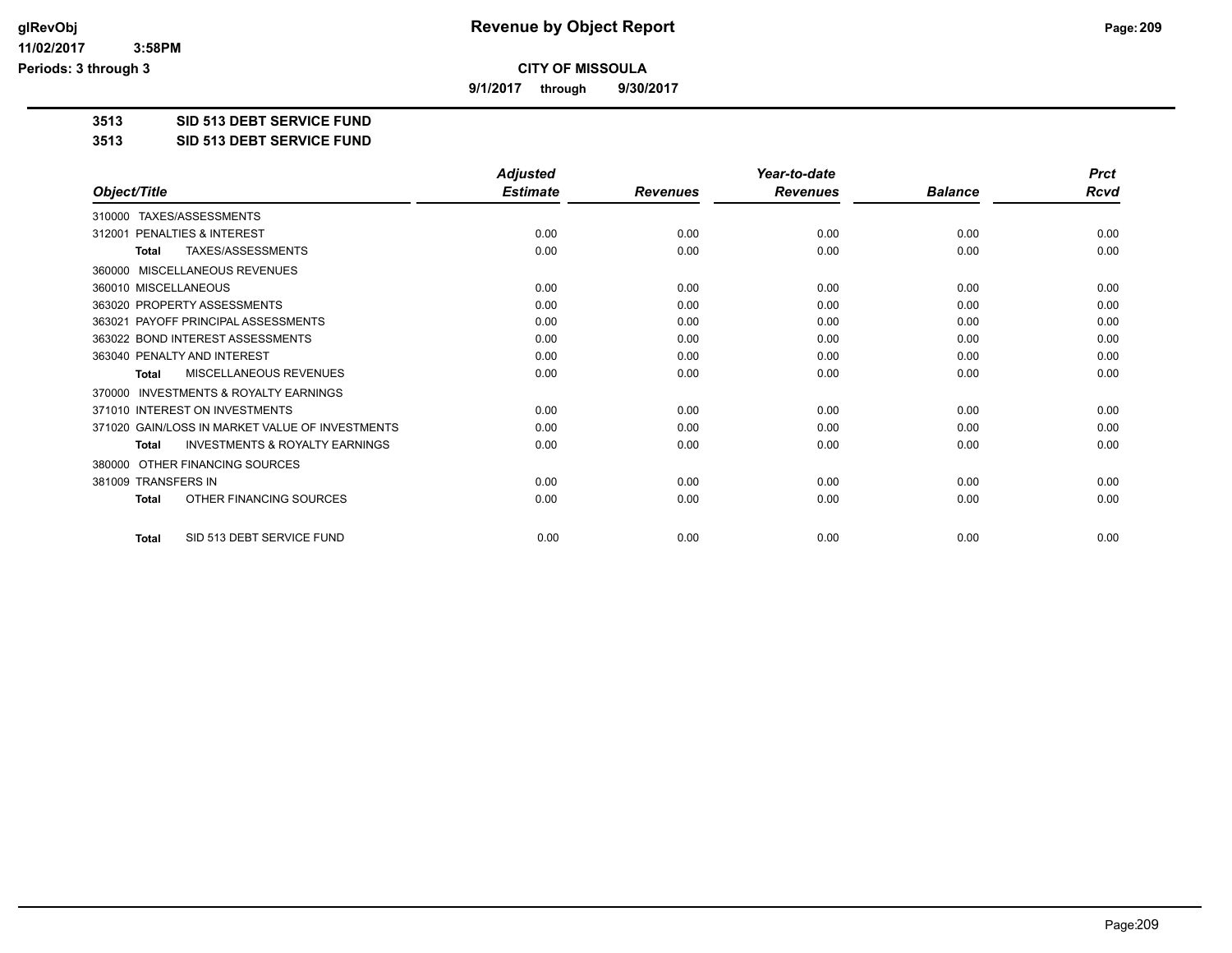**CITY OF MISSOULA**

**9/1/2017 through 9/30/2017**

## **3513 SID 513 DEBT SERVICE FUND**

|                                                           | <b>Adjusted</b> |                 | Year-to-date    |                | <b>Prct</b> |
|-----------------------------------------------------------|-----------------|-----------------|-----------------|----------------|-------------|
| Object/Title                                              | <b>Estimate</b> | <b>Revenues</b> | <b>Revenues</b> | <b>Balance</b> | Rcvd        |
| 310000 TAXES/ASSESSMENTS                                  |                 |                 |                 |                |             |
| 312001 PENALTIES & INTEREST                               | 0.00            | 0.00            | 0.00            | 0.00           | 0.00        |
| TAXES/ASSESSMENTS<br><b>Total</b>                         | 0.00            | 0.00            | 0.00            | 0.00           | 0.00        |
| 360000 MISCELLANEOUS REVENUES                             |                 |                 |                 |                |             |
| 360010 MISCELLANEOUS                                      | 0.00            | 0.00            | 0.00            | 0.00           | 0.00        |
| 363020 PROPERTY ASSESSMENTS                               | 0.00            | 0.00            | 0.00            | 0.00           | 0.00        |
| 363021 PAYOFF PRINCIPAL ASSESSMENTS                       | 0.00            | 0.00            | 0.00            | 0.00           | 0.00        |
| 363022 BOND INTEREST ASSESSMENTS                          | 0.00            | 0.00            | 0.00            | 0.00           | 0.00        |
| 363040 PENALTY AND INTEREST                               | 0.00            | 0.00            | 0.00            | 0.00           | 0.00        |
| MISCELLANEOUS REVENUES<br><b>Total</b>                    | 0.00            | 0.00            | 0.00            | 0.00           | 0.00        |
| <b>INVESTMENTS &amp; ROYALTY EARNINGS</b><br>370000       |                 |                 |                 |                |             |
| 371010 INTEREST ON INVESTMENTS                            | 0.00            | 0.00            | 0.00            | 0.00           | 0.00        |
| 371020 GAIN/LOSS IN MARKET VALUE OF INVESTMENT            | 0.00            | 0.00            | 0.00            | 0.00           | 0.00        |
| <b>INVESTMENTS &amp; ROYALTY EARNINGS</b><br><b>Total</b> | 0.00            | 0.00            | 0.00            | 0.00           | 0.00        |
| 380000 OTHER FINANCING SOURCES                            |                 |                 |                 |                |             |
| 381009 TRANSFERS IN                                       | 0.00            | 0.00            | 0.00            | 0.00           | 0.00        |
| OTHER FINANCING SOURCES<br>Total                          | 0.00            | 0.00            | 0.00            | 0.00           | 0.00        |
| SID 513 DEBT SERVICE FUND<br><b>Total</b>                 | 0.00            | 0.00            | 0.00            | 0.00           | 0.00        |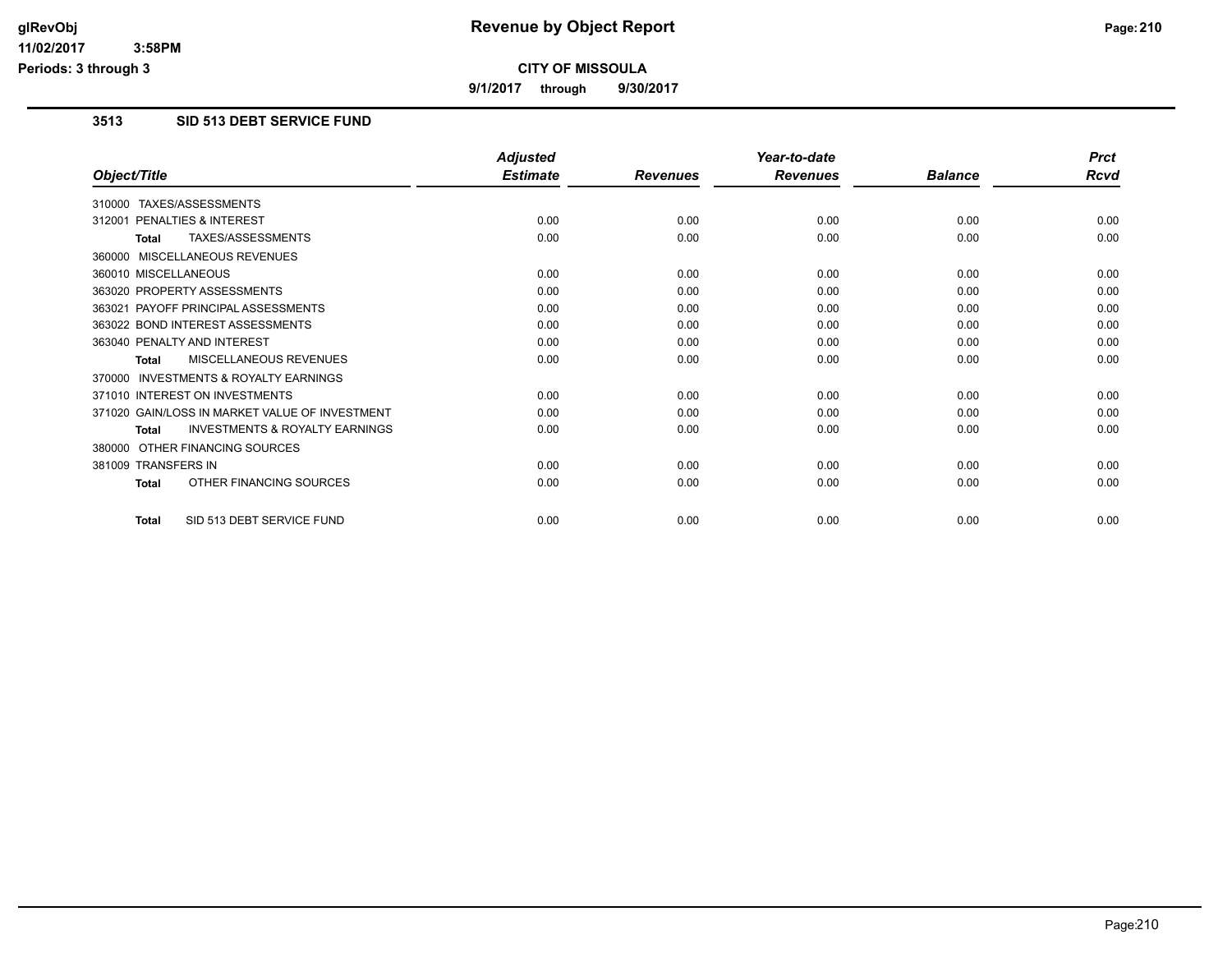**11/02/2017 3:58PM Periods: 3 through 3**

# **CITY OF MISSOULA**

**9/1/2017 through 9/30/2017**

#### **3514 SID 514 DEBT SERVICE FUND**

**3514 SID 514 DEBT SERVICE FUND**

|                                                     | <b>Adjusted</b> |                 | Year-to-date    |                | <b>Prct</b> |
|-----------------------------------------------------|-----------------|-----------------|-----------------|----------------|-------------|
| Object/Title                                        | <b>Estimate</b> | <b>Revenues</b> | <b>Revenues</b> | <b>Balance</b> | <b>Rcvd</b> |
| TAXES/ASSESSMENTS<br>310000                         |                 |                 |                 |                |             |
| PENALTIES & INTEREST<br>312001                      | 0.00            | 0.00            | 0.00            | 0.00           | 0.00        |
| TAXES/ASSESSMENTS<br><b>Total</b>                   | 0.00            | 0.00            | 0.00            | 0.00           | 0.00        |
| MISCELLANEOUS REVENUES<br>360000                    |                 |                 |                 |                |             |
| 360010 MISCELLANEOUS                                | 0.00            | 0.00            | 0.00            | 0.00           | 0.00        |
| 363020 PROPERTY ASSESSMENTS                         | 0.00            | 0.00            | 0.00            | 0.00           | 0.00        |
| 363021 PAYOFF PRINCIPAL ASSESSMENTS                 | 0.00            | 0.00            | 0.00            | 0.00           | 0.00        |
| 363022 BOND INTEREST ASSESSMENTS                    | 0.00            | 0.00            | 0.00            | 0.00           | 0.00        |
| 363040 PENALTY AND INTEREST                         | 0.00            | 0.00            | 0.00            | 0.00           | 0.00        |
| MISCELLANEOUS REVENUES<br>Total                     | 0.00            | 0.00            | 0.00            | 0.00           | 0.00        |
| <b>INVESTMENTS &amp; ROYALTY EARNINGS</b><br>370000 |                 |                 |                 |                |             |
| 371010 INTEREST ON INVESTMENTS                      | 0.00            | 0.00            | 0.00            | 0.00           | 0.00        |
| 371020 GAIN/LOSS IN MARKET VALUE OF INVESTMENTS     | 0.00            | 0.00            | 0.00            | 0.00           | 0.00        |
| <b>INVESTMENTS &amp; ROYALTY EARNINGS</b><br>Total  | 0.00            | 0.00            | 0.00            | 0.00           | 0.00        |
| OTHER FINANCING SOURCES<br>380000                   |                 |                 |                 |                |             |
| 383042 TRANSFERS FROM OTHER FUNDS                   | 0.00            | 0.00            | 0.00            | 0.00           | 0.00        |
| OTHER FINANCING SOURCES<br><b>Total</b>             | 0.00            | 0.00            | 0.00            | 0.00           | 0.00        |
| SID 514 DEBT SERVICE FUND<br><b>Total</b>           | 0.00            | 0.00            | 0.00            | 0.00           | 0.00        |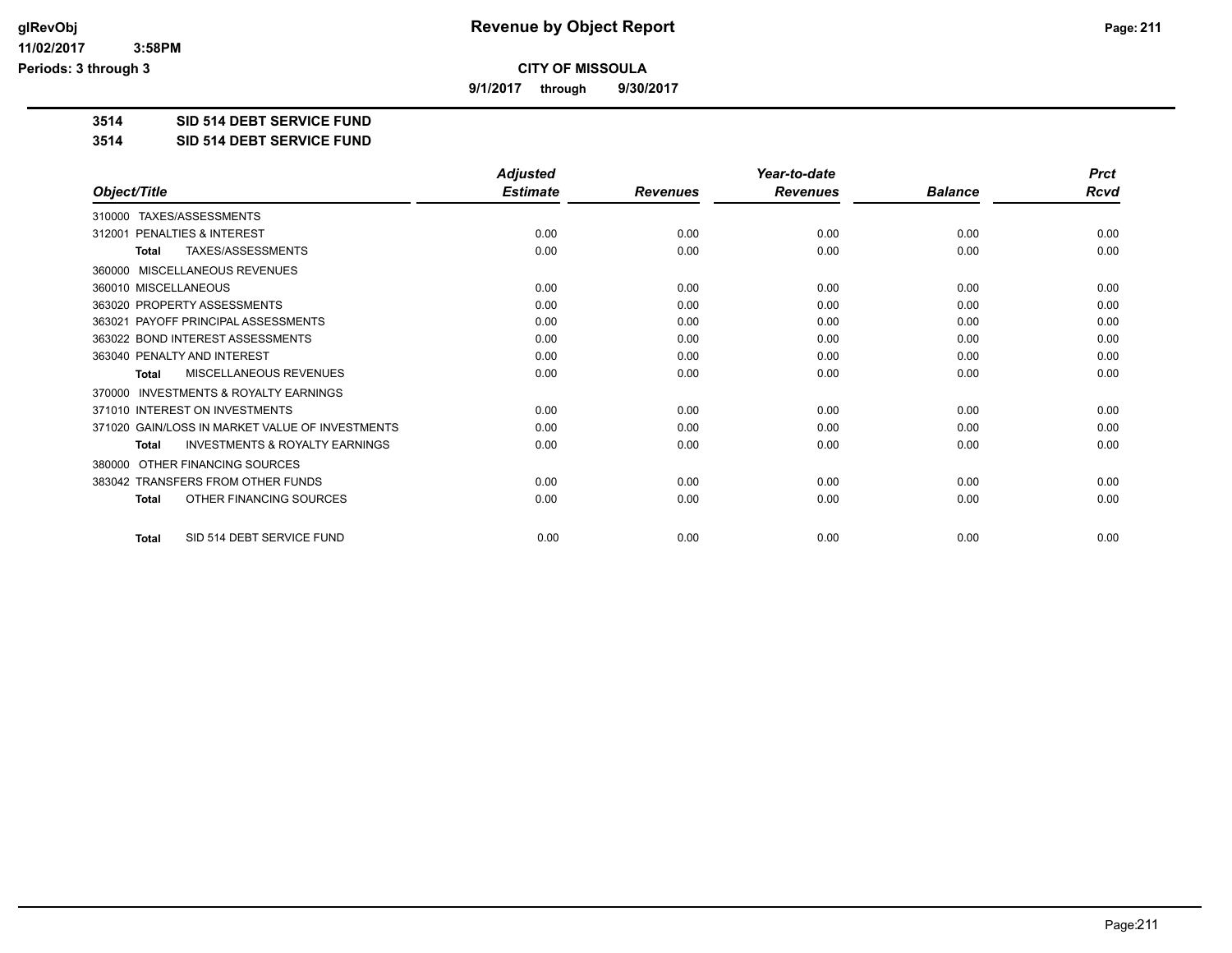**glRevObj Revenue by Object Report Page:212** 

**CITY OF MISSOULA**

**9/1/2017 through 9/30/2017**

## **3514 SID 514 DEBT SERVICE FUND**

|                                                           | <b>Adjusted</b> |                 | Year-to-date    |                | <b>Prct</b> |
|-----------------------------------------------------------|-----------------|-----------------|-----------------|----------------|-------------|
| Object/Title                                              | <b>Estimate</b> | <b>Revenues</b> | <b>Revenues</b> | <b>Balance</b> | <b>Rcvd</b> |
| 310000 TAXES/ASSESSMENTS                                  |                 |                 |                 |                |             |
| PENALTIES & INTEREST<br>312001                            | 0.00            | 0.00            | 0.00            | 0.00           | 0.00        |
| TAXES/ASSESSMENTS<br>Total                                | 0.00            | 0.00            | 0.00            | 0.00           | 0.00        |
| 360000 MISCELLANEOUS REVENUES                             |                 |                 |                 |                |             |
| 360010 MISCELLANEOUS                                      | 0.00            | 0.00            | 0.00            | 0.00           | 0.00        |
| 363020 PROPERTY ASSESSMENTS                               | 0.00            | 0.00            | 0.00            | 0.00           | 0.00        |
| 363021 PAYOFF PRINCIPAL ASSESSMENTS                       | 0.00            | 0.00            | 0.00            | 0.00           | 0.00        |
| 363022 BOND INTEREST ASSESSMENTS                          | 0.00            | 0.00            | 0.00            | 0.00           | 0.00        |
| 363040 PENALTY AND INTEREST                               | 0.00            | 0.00            | 0.00            | 0.00           | 0.00        |
| <b>MISCELLANEOUS REVENUES</b><br><b>Total</b>             | 0.00            | 0.00            | 0.00            | 0.00           | 0.00        |
| 370000 INVESTMENTS & ROYALTY EARNINGS                     |                 |                 |                 |                |             |
| 371010 INTEREST ON INVESTMENTS                            | 0.00            | 0.00            | 0.00            | 0.00           | 0.00        |
| 371020 GAIN/LOSS IN MARKET VALUE OF INVESTMENT            | 0.00            | 0.00            | 0.00            | 0.00           | 0.00        |
| <b>INVESTMENTS &amp; ROYALTY EARNINGS</b><br><b>Total</b> | 0.00            | 0.00            | 0.00            | 0.00           | 0.00        |
| 380000 OTHER FINANCING SOURCES                            |                 |                 |                 |                |             |
| 383042 TRANSFERS FROM OTHER FUNDS                         | 0.00            | 0.00            | 0.00            | 0.00           | 0.00        |
| OTHER FINANCING SOURCES<br><b>Total</b>                   | 0.00            | 0.00            | 0.00            | 0.00           | 0.00        |
| SID 514 DEBT SERVICE FUND<br><b>Total</b>                 | 0.00            | 0.00            | 0.00            | 0.00           | 0.00        |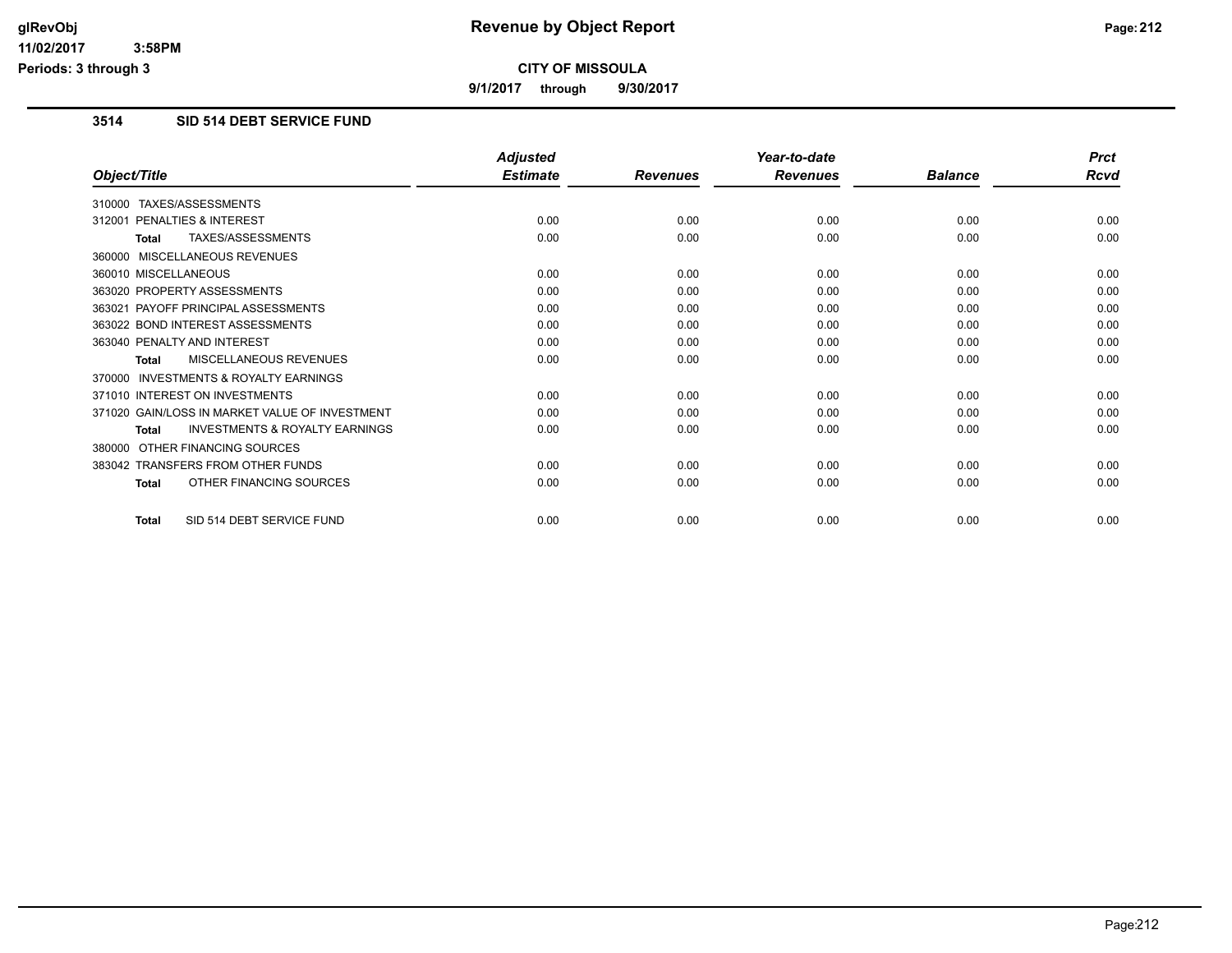**CITY OF MISSOULA**

**9/1/2017 through 9/30/2017**

**3515 SID 515 DEBT SERVICE FUND**

**3515 SID 515 DEBT SERVICE FUND**

|                                                           | <b>Adjusted</b> |                 | Year-to-date    |                | <b>Prct</b> |
|-----------------------------------------------------------|-----------------|-----------------|-----------------|----------------|-------------|
| Object/Title                                              | <b>Estimate</b> | <b>Revenues</b> | <b>Revenues</b> | <b>Balance</b> | <b>Rcvd</b> |
| TAXES/ASSESSMENTS<br>310000                               |                 |                 |                 |                |             |
| PENALTIES & INTEREST<br>312001                            | 0.00            | 0.00            | 0.00            | 0.00           | 0.00        |
| TAXES/ASSESSMENTS<br><b>Total</b>                         | 0.00            | 0.00            | 0.00            | 0.00           | 0.00        |
| MISCELLANEOUS REVENUES<br>360000                          |                 |                 |                 |                |             |
| 363020 PROPERTY ASSESSMENTS                               | 0.00            | 0.00            | 0.00            | 0.00           | 0.00        |
| 363021 PAYOFF PRINCIPAL ASSESSMENTS                       | 0.00            | 0.00            | 0.00            | 0.00           | 0.00        |
| 363022 BOND INTEREST ASSESSMENTS                          | 0.00            | 0.00            | 0.00            | 0.00           | 0.00        |
| 363040 PENALTY AND INTEREST                               | 0.00            | 0.00            | 0.00            | 0.00           | 0.00        |
| MISCELLANEOUS REVENUES<br><b>Total</b>                    | 0.00            | 0.00            | 0.00            | 0.00           | 0.00        |
| <b>INVESTMENTS &amp; ROYALTY EARNINGS</b><br>370000       |                 |                 |                 |                |             |
| 371010 INTEREST ON INVESTMENTS                            | 0.00            | 0.00            | 0.00            | 0.00           | 0.00        |
| 371020 GAIN/LOSS IN MARKET VALUE OF INVESTMENTS           | 0.00            | 0.00            | 0.00            | 0.00           | 0.00        |
| <b>INVESTMENTS &amp; ROYALTY EARNINGS</b><br><b>Total</b> | 0.00            | 0.00            | 0.00            | 0.00           | 0.00        |
| OTHER FINANCING SOURCES<br>380000                         |                 |                 |                 |                |             |
| 383042 TRANSFERS FROM OTHER FUNDS                         | 0.00            | 0.00            | 0.00            | 0.00           | 0.00        |
| OTHER FINANCING SOURCES<br><b>Total</b>                   | 0.00            | 0.00            | 0.00            | 0.00           | 0.00        |
| SID 515 DEBT SERVICE FUND<br><b>Total</b>                 | 0.00            | 0.00            | 0.00            | 0.00           | 0.00        |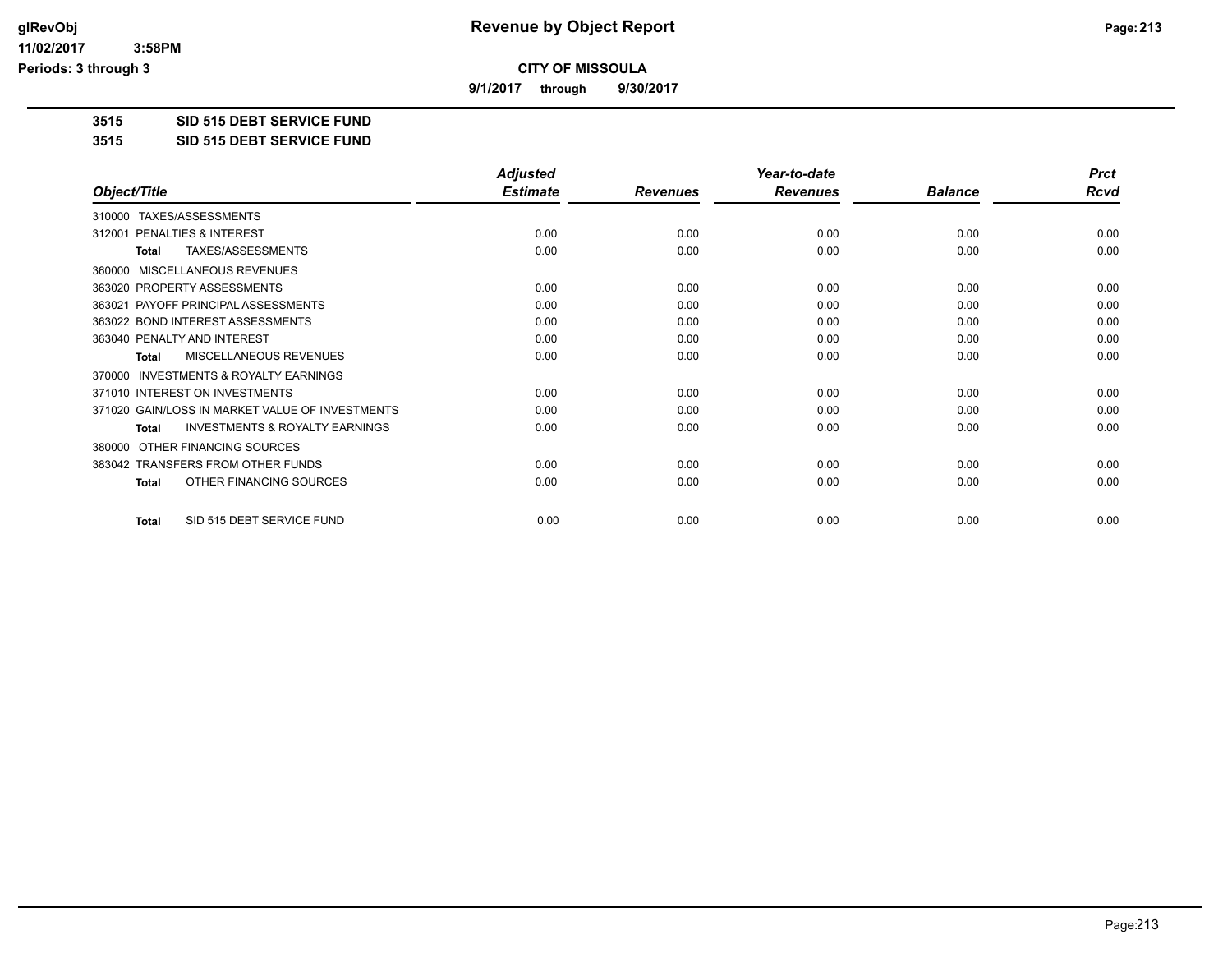**CITY OF MISSOULA**

**9/1/2017 through 9/30/2017**

## **3515 SID 515 DEBT SERVICE FUND**

|                                                           | <b>Adjusted</b> |                 | Year-to-date    |                | <b>Prct</b> |
|-----------------------------------------------------------|-----------------|-----------------|-----------------|----------------|-------------|
| Object/Title                                              | <b>Estimate</b> | <b>Revenues</b> | <b>Revenues</b> | <b>Balance</b> | <b>Rcvd</b> |
| TAXES/ASSESSMENTS<br>310000                               |                 |                 |                 |                |             |
| PENALTIES & INTEREST<br>312001                            | 0.00            | 0.00            | 0.00            | 0.00           | 0.00        |
| TAXES/ASSESSMENTS<br><b>Total</b>                         | 0.00            | 0.00            | 0.00            | 0.00           | 0.00        |
| MISCELLANEOUS REVENUES<br>360000                          |                 |                 |                 |                |             |
| 363020 PROPERTY ASSESSMENTS                               | 0.00            | 0.00            | 0.00            | 0.00           | 0.00        |
| PAYOFF PRINCIPAL ASSESSMENTS<br>363021                    | 0.00            | 0.00            | 0.00            | 0.00           | 0.00        |
| 363022 BOND INTEREST ASSESSMENTS                          | 0.00            | 0.00            | 0.00            | 0.00           | 0.00        |
| 363040 PENALTY AND INTEREST                               | 0.00            | 0.00            | 0.00            | 0.00           | 0.00        |
| <b>MISCELLANEOUS REVENUES</b><br><b>Total</b>             | 0.00            | 0.00            | 0.00            | 0.00           | 0.00        |
| <b>INVESTMENTS &amp; ROYALTY EARNINGS</b><br>370000       |                 |                 |                 |                |             |
| 371010 INTEREST ON INVESTMENTS                            | 0.00            | 0.00            | 0.00            | 0.00           | 0.00        |
| 371020 GAIN/LOSS IN MARKET VALUE OF INVESTMENT            | 0.00            | 0.00            | 0.00            | 0.00           | 0.00        |
| <b>INVESTMENTS &amp; ROYALTY EARNINGS</b><br><b>Total</b> | 0.00            | 0.00            | 0.00            | 0.00           | 0.00        |
| OTHER FINANCING SOURCES<br>380000                         |                 |                 |                 |                |             |
| 383042 TRANSFERS FROM OTHER FUNDS                         | 0.00            | 0.00            | 0.00            | 0.00           | 0.00        |
| OTHER FINANCING SOURCES<br><b>Total</b>                   | 0.00            | 0.00            | 0.00            | 0.00           | 0.00        |
| SID 515 DEBT SERVICE FUND<br><b>Total</b>                 | 0.00            | 0.00            | 0.00            | 0.00           | 0.00        |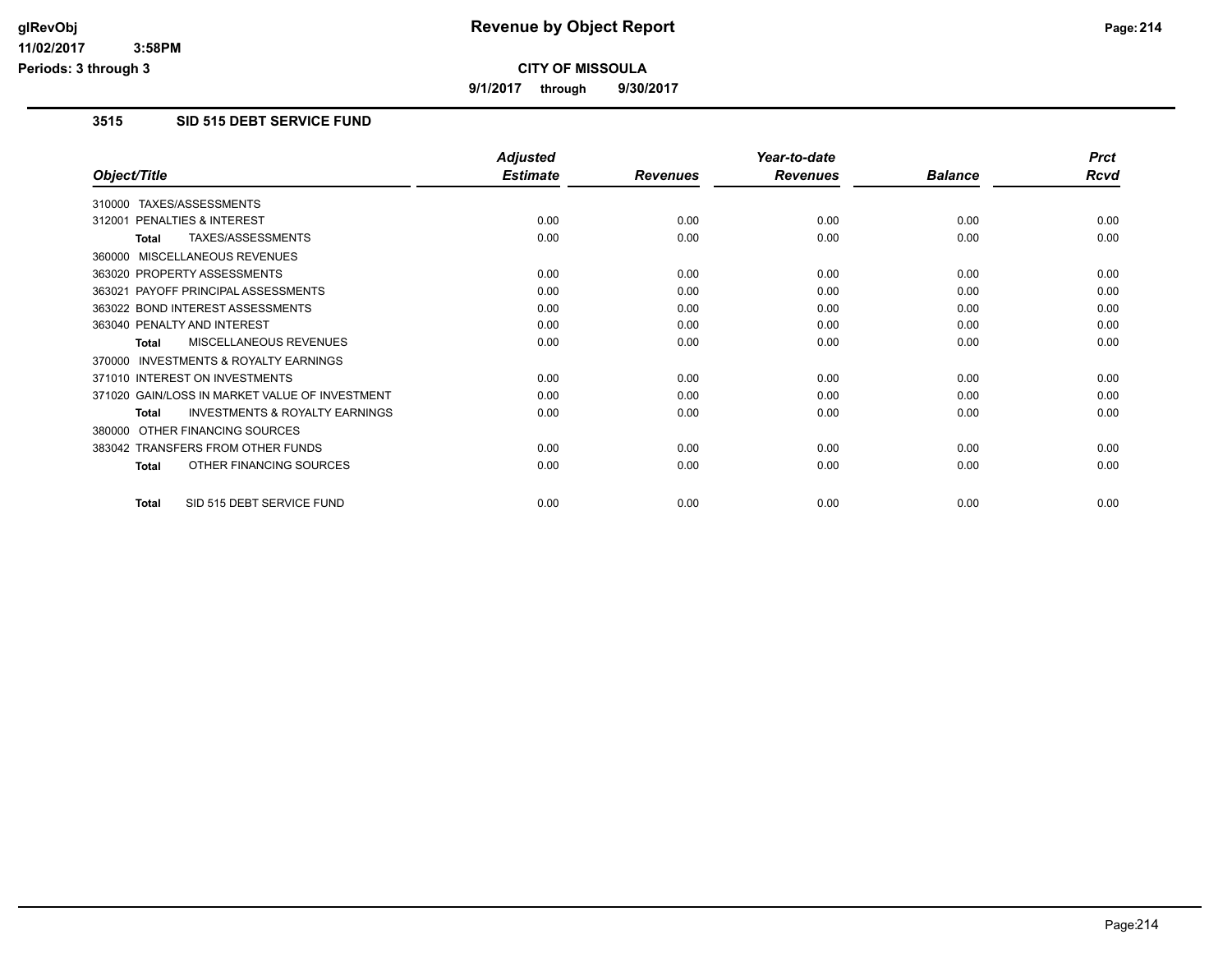**CITY OF MISSOULA**

**9/1/2017 through 9/30/2017**

**3517 SID 517 DEBT SERVICE FUND**

**3517 SID 517 DEBT SERVICE FUND**

|                                                           | <b>Adjusted</b> |                 | Year-to-date    |                | <b>Prct</b> |
|-----------------------------------------------------------|-----------------|-----------------|-----------------|----------------|-------------|
| Object/Title                                              | <b>Estimate</b> | <b>Revenues</b> | <b>Revenues</b> | <b>Balance</b> | <b>Rcvd</b> |
| TAXES/ASSESSMENTS<br>310000                               |                 |                 |                 |                |             |
| PENALTIES & INTEREST<br>312001                            | 0.00            | 0.00            | 0.00            | 0.00           | 0.00        |
| <b>TAXES/ASSESSMENTS</b><br><b>Total</b>                  | 0.00            | 0.00            | 0.00            | 0.00           | 0.00        |
| 360000 MISCELLANEOUS REVENUES                             |                 |                 |                 |                |             |
| 360010 MISCELLANEOUS                                      | 0.00            | 0.00            | 0.00            | 0.00           | 0.00        |
| 363020 PROPERTY ASSESSMENTS                               | 0.00            | 0.00            | 0.00            | 0.00           | 0.00        |
| PAYOFF PRINCIPAL ASSESSMENTS<br>363021                    | 0.00            | 0.00            | 0.00            | 0.00           | 0.00        |
| 363022 BOND INTEREST ASSESSMENTS                          | 0.00            | 0.00            | 0.00            | 0.00           | 0.00        |
| 363040 PENALTY AND INTEREST                               | 0.00            | 0.00            | 0.00            | 0.00           | 0.00        |
| MISCELLANEOUS REVENUES<br><b>Total</b>                    | 0.00            | 0.00            | 0.00            | 0.00           | 0.00        |
| <b>INVESTMENTS &amp; ROYALTY EARNINGS</b><br>370000       |                 |                 |                 |                |             |
| 371010 INTEREST ON INVESTMENTS                            | 0.00            | 0.00            | 0.00            | 0.00           | 0.00        |
| 371020 GAIN/LOSS IN MARKET VALUE OF INVESTMENTS           | 0.00            | 0.00            | 0.00            | 0.00           | 0.00        |
| <b>INVESTMENTS &amp; ROYALTY EARNINGS</b><br><b>Total</b> | 0.00            | 0.00            | 0.00            | 0.00           | 0.00        |
| OTHER FINANCING SOURCES<br>380000                         |                 |                 |                 |                |             |
| 381009 TRANSFERS IN                                       | 0.00            | 0.00            | 0.00            | 0.00           | 0.00        |
| OTHER FINANCING SOURCES<br><b>Total</b>                   | 0.00            | 0.00            | 0.00            | 0.00           | 0.00        |
| SID 517 DEBT SERVICE FUND<br><b>Total</b>                 | 0.00            | 0.00            | 0.00            | 0.00           | 0.00        |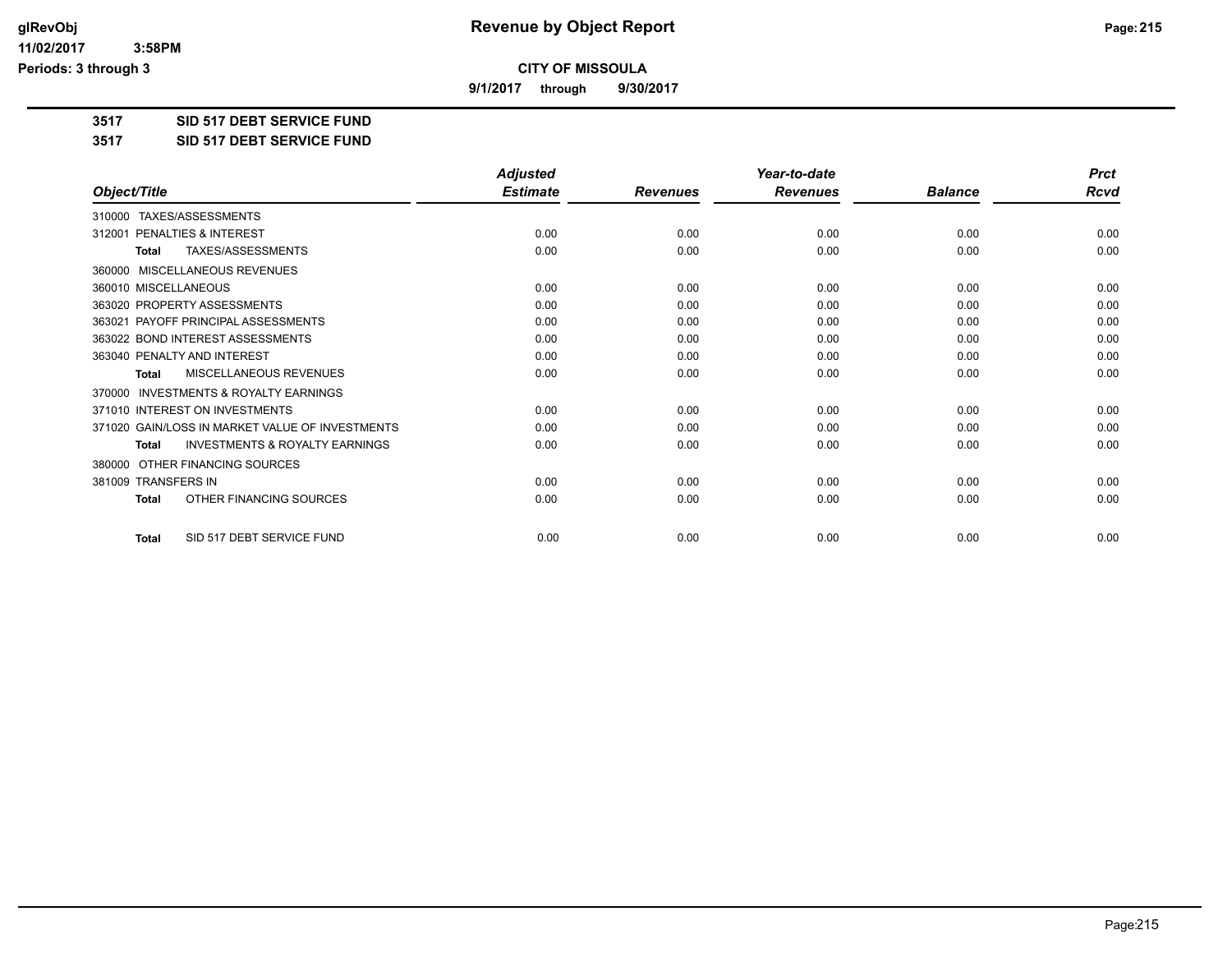**CITY OF MISSOULA**

**9/1/2017 through 9/30/2017**

## **3517 SID 517 DEBT SERVICE FUND**

|                                                     | <b>Adjusted</b> |                 | Year-to-date    |                | <b>Prct</b> |
|-----------------------------------------------------|-----------------|-----------------|-----------------|----------------|-------------|
| Object/Title                                        | <b>Estimate</b> | <b>Revenues</b> | <b>Revenues</b> | <b>Balance</b> | <b>Rcvd</b> |
| 310000 TAXES/ASSESSMENTS                            |                 |                 |                 |                |             |
| 312001 PENALTIES & INTEREST                         | 0.00            | 0.00            | 0.00            | 0.00           | 0.00        |
| TAXES/ASSESSMENTS<br><b>Total</b>                   | 0.00            | 0.00            | 0.00            | 0.00           | 0.00        |
| 360000 MISCELLANEOUS REVENUES                       |                 |                 |                 |                |             |
| 360010 MISCELLANEOUS                                | 0.00            | 0.00            | 0.00            | 0.00           | 0.00        |
| 363020 PROPERTY ASSESSMENTS                         | 0.00            | 0.00            | 0.00            | 0.00           | 0.00        |
| 363021 PAYOFF PRINCIPAL ASSESSMENTS                 | 0.00            | 0.00            | 0.00            | 0.00           | 0.00        |
| 363022 BOND INTEREST ASSESSMENTS                    | 0.00            | 0.00            | 0.00            | 0.00           | 0.00        |
| 363040 PENALTY AND INTEREST                         | 0.00            | 0.00            | 0.00            | 0.00           | 0.00        |
| MISCELLANEOUS REVENUES<br><b>Total</b>              | 0.00            | 0.00            | 0.00            | 0.00           | 0.00        |
| <b>INVESTMENTS &amp; ROYALTY EARNINGS</b><br>370000 |                 |                 |                 |                |             |
| 371010 INTEREST ON INVESTMENTS                      | 0.00            | 0.00            | 0.00            | 0.00           | 0.00        |
| 371020 GAIN/LOSS IN MARKET VALUE OF INVESTMENT      | 0.00            | 0.00            | 0.00            | 0.00           | 0.00        |
| <b>INVESTMENTS &amp; ROYALTY EARNINGS</b><br>Total  | 0.00            | 0.00            | 0.00            | 0.00           | 0.00        |
| 380000 OTHER FINANCING SOURCES                      |                 |                 |                 |                |             |
| 381009 TRANSFERS IN                                 | 0.00            | 0.00            | 0.00            | 0.00           | 0.00        |
| OTHER FINANCING SOURCES<br><b>Total</b>             | 0.00            | 0.00            | 0.00            | 0.00           | 0.00        |
| SID 517 DEBT SERVICE FUND<br><b>Total</b>           | 0.00            | 0.00            | 0.00            | 0.00           | 0.00        |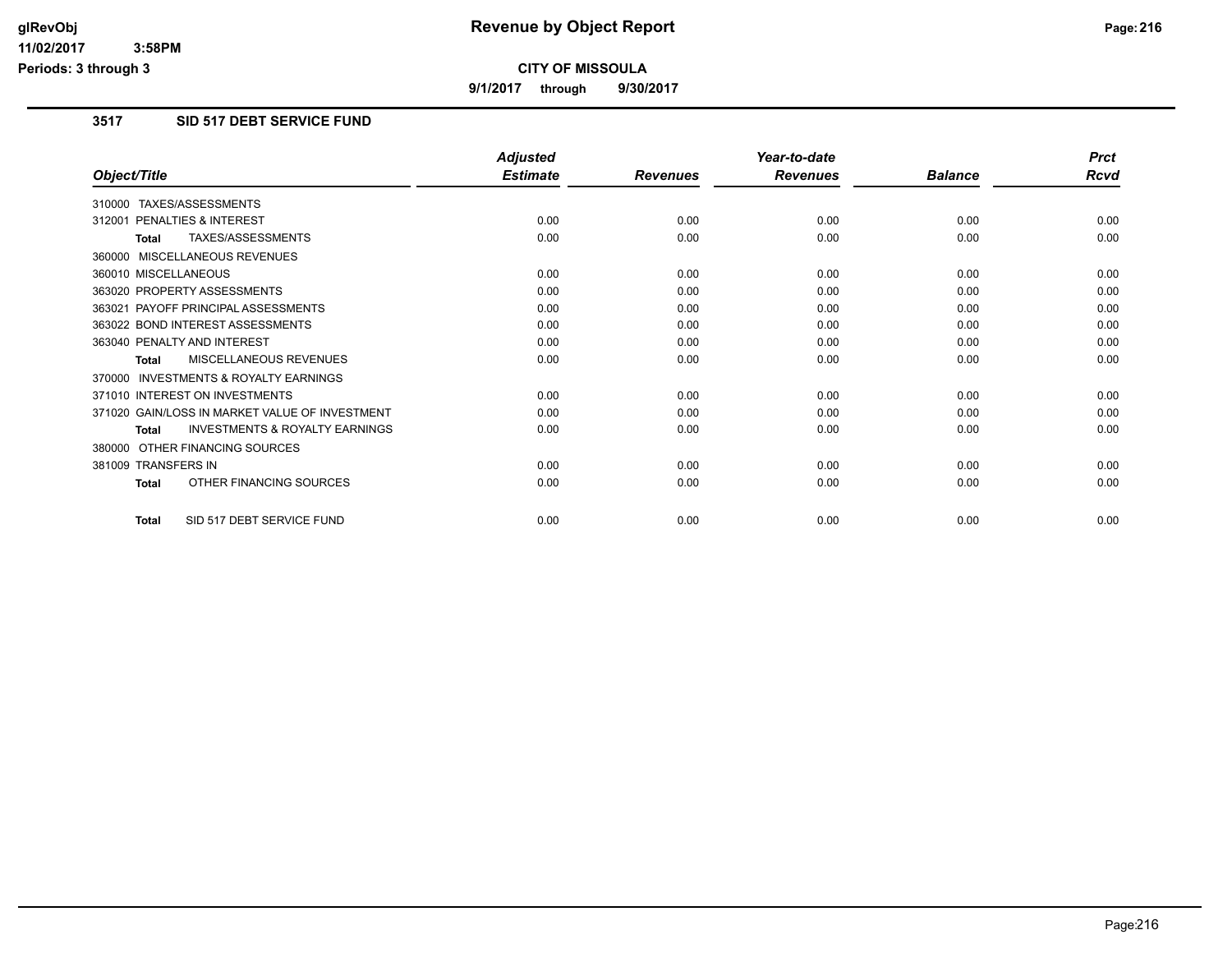**CITY OF MISSOULA**

**9/1/2017 through 9/30/2017**

**3518 SID 518 DEBT SERVICE FUND**

 **3:58PM**

**3518 SID 518 DEBT SERVICE FUND**

|                                                     | <b>Adjusted</b> |                 | Year-to-date    |                | <b>Prct</b> |
|-----------------------------------------------------|-----------------|-----------------|-----------------|----------------|-------------|
| Object/Title                                        | <b>Estimate</b> | <b>Revenues</b> | <b>Revenues</b> | <b>Balance</b> | <b>Rcvd</b> |
| <b>TAXES/ASSESSMENTS</b><br>310000                  |                 |                 |                 |                |             |
| PENALTIES & INTEREST<br>312001                      | 0.00            | 0.00            | 0.00            | 0.00           | 0.00        |
| TAXES/ASSESSMENTS<br>Total                          | 0.00            | 0.00            | 0.00            | 0.00           | 0.00        |
| MISCELLANEOUS REVENUES<br>360000                    |                 |                 |                 |                |             |
| 363020 PROPERTY ASSESSMENTS                         | 0.00            | 0.00            | 0.00            | 0.00           | 0.00        |
| 363021 PAYOFF PRINCIPAL ASSESSMENTS                 | 0.00            | 0.00            | 0.00            | 0.00           | 0.00        |
| 363022 BOND INTEREST ASSESSMENTS                    | 0.00            | 0.00            | 0.00            | 0.00           | 0.00        |
| 363040 PENALTY AND INTEREST                         | 0.00            | 0.00            | 0.00            | 0.00           | 0.00        |
| MISCELLANEOUS REVENUES<br>Total                     | 0.00            | 0.00            | 0.00            | 0.00           | 0.00        |
| <b>INVESTMENTS &amp; ROYALTY EARNINGS</b><br>370000 |                 |                 |                 |                |             |
| 371010 INTEREST ON INVESTMENTS                      | 0.00            | 0.00            | 0.00            | 0.00           | 0.00        |
| 371020 GAIN/LOSS IN MARKET VALUE OF INVESTMENTS     | 0.00            | 0.00            | 0.00            | 0.00           | 0.00        |
| <b>INVESTMENTS &amp; ROYALTY EARNINGS</b><br>Total  | 0.00            | 0.00            | 0.00            | 0.00           | 0.00        |
| OTHER FINANCING SOURCES<br>380000                   |                 |                 |                 |                |             |
| 381009 TRANSFERS IN                                 | 0.00            | 0.00            | 0.00            | 0.00           | 0.00        |
| 383000 OPERATING TRANSFERS                          | 0.00            | 0.00            | 0.00            | 0.00           | 0.00        |
| OTHER FINANCING SOURCES<br><b>Total</b>             | 0.00            | 0.00            | 0.00            | 0.00           | 0.00        |
| SID 518 DEBT SERVICE FUND<br><b>Total</b>           | 0.00            | 0.00            | 0.00            | 0.00           | 0.00        |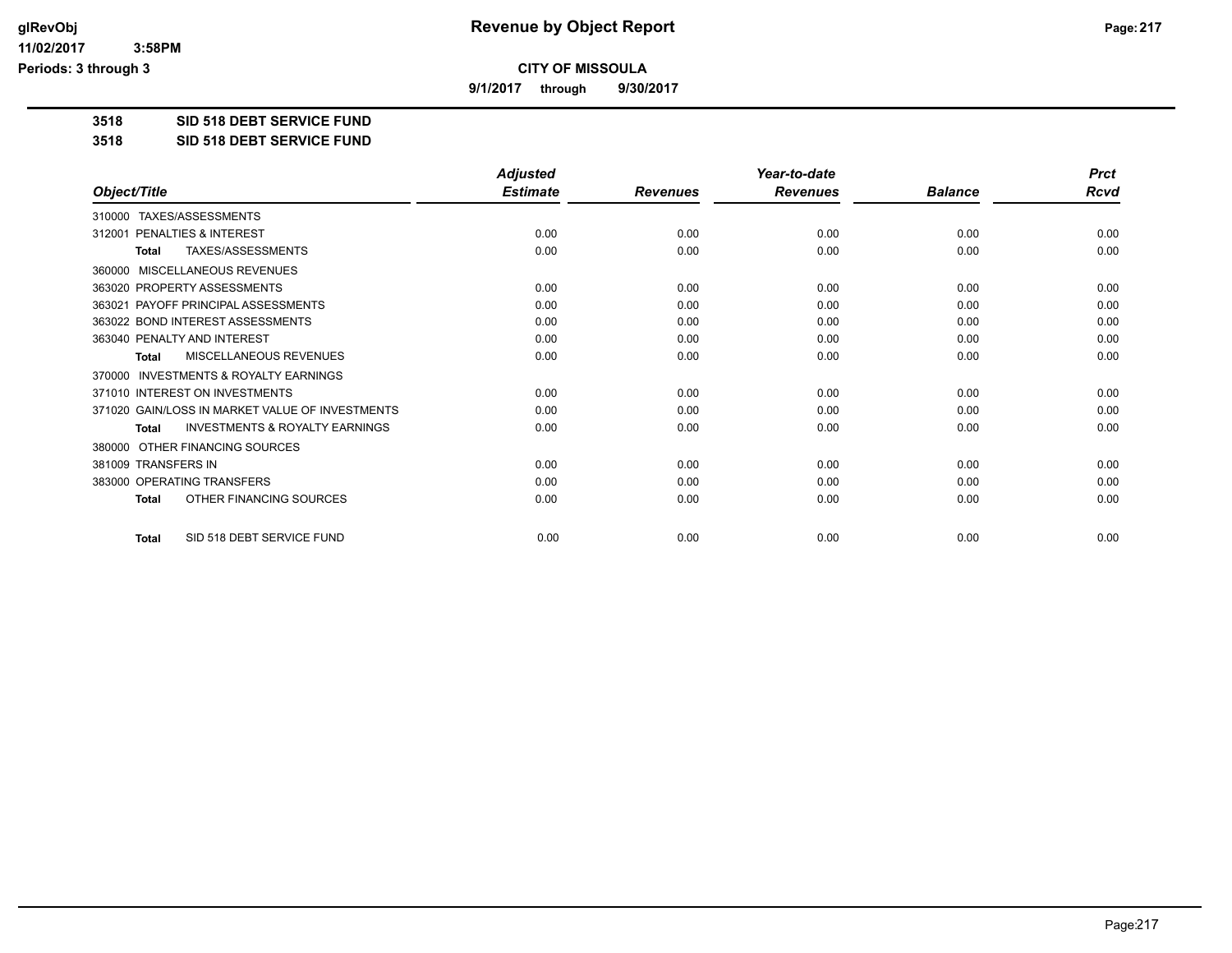**CITY OF MISSOULA**

**9/1/2017 through 9/30/2017**

# **3518 SID 518 DEBT SERVICE FUND**

|                                                           | <b>Adjusted</b> |                 | Year-to-date    |                | <b>Prct</b> |
|-----------------------------------------------------------|-----------------|-----------------|-----------------|----------------|-------------|
| Object/Title                                              | <b>Estimate</b> | <b>Revenues</b> | <b>Revenues</b> | <b>Balance</b> | <b>Rcvd</b> |
| 310000 TAXES/ASSESSMENTS                                  |                 |                 |                 |                |             |
| PENALTIES & INTEREST<br>312001                            | 0.00            | 0.00            | 0.00            | 0.00           | 0.00        |
| TAXES/ASSESSMENTS<br><b>Total</b>                         | 0.00            | 0.00            | 0.00            | 0.00           | 0.00        |
| MISCELLANEOUS REVENUES<br>360000                          |                 |                 |                 |                |             |
| 363020 PROPERTY ASSESSMENTS                               | 0.00            | 0.00            | 0.00            | 0.00           | 0.00        |
| 363021 PAYOFF PRINCIPAL ASSESSMENTS                       | 0.00            | 0.00            | 0.00            | 0.00           | 0.00        |
| 363022 BOND INTEREST ASSESSMENTS                          | 0.00            | 0.00            | 0.00            | 0.00           | 0.00        |
| 363040 PENALTY AND INTEREST                               | 0.00            | 0.00            | 0.00            | 0.00           | 0.00        |
| <b>MISCELLANEOUS REVENUES</b><br><b>Total</b>             | 0.00            | 0.00            | 0.00            | 0.00           | 0.00        |
| <b>INVESTMENTS &amp; ROYALTY EARNINGS</b><br>370000       |                 |                 |                 |                |             |
| 371010 INTEREST ON INVESTMENTS                            | 0.00            | 0.00            | 0.00            | 0.00           | 0.00        |
| 371020 GAIN/LOSS IN MARKET VALUE OF INVESTMENT            | 0.00            | 0.00            | 0.00            | 0.00           | 0.00        |
| <b>INVESTMENTS &amp; ROYALTY EARNINGS</b><br><b>Total</b> | 0.00            | 0.00            | 0.00            | 0.00           | 0.00        |
| 380000 OTHER FINANCING SOURCES                            |                 |                 |                 |                |             |
| 381009 TRANSFERS IN                                       | 0.00            | 0.00            | 0.00            | 0.00           | 0.00        |
| 383000 OPERATING TRANSFERS                                | 0.00            | 0.00            | 0.00            | 0.00           | 0.00        |
| OTHER FINANCING SOURCES<br><b>Total</b>                   | 0.00            | 0.00            | 0.00            | 0.00           | 0.00        |
| SID 518 DEBT SERVICE FUND<br><b>Total</b>                 | 0.00            | 0.00            | 0.00            | 0.00           | 0.00        |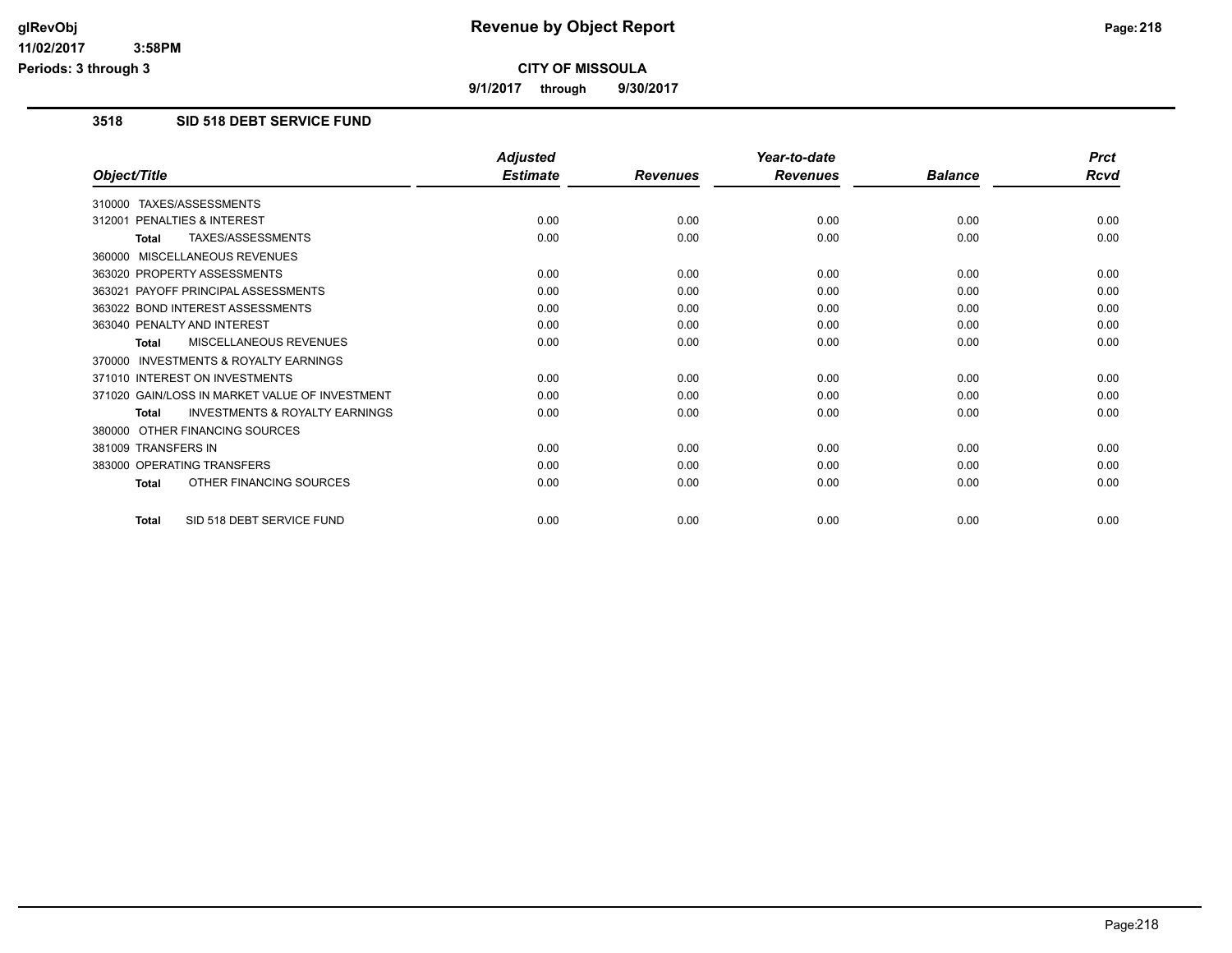**glRevObj Revenue by Object Report Page:219** 

**CITY OF MISSOULA**

**9/1/2017 through 9/30/2017**

**3519 SID 519 DEBT SERVICE FUND**

 **3:58PM**

**3519 SID 519 DEBT SERVICE FUND**

|                                                           | <b>Adjusted</b> |                 | Year-to-date    |                | <b>Prct</b> |
|-----------------------------------------------------------|-----------------|-----------------|-----------------|----------------|-------------|
| Object/Title                                              | <b>Estimate</b> | <b>Revenues</b> | <b>Revenues</b> | <b>Balance</b> | <b>Rcvd</b> |
| TAXES/ASSESSMENTS<br>310000                               |                 |                 |                 |                |             |
| PENALTIES & INTEREST<br>312001                            | 0.00            | 0.00            | 0.00            | 0.00           | 0.00        |
| TAXES/ASSESSMENTS<br><b>Total</b>                         | 0.00            | 0.00            | 0.00            | 0.00           | 0.00        |
| MISCELLANEOUS REVENUES<br>360000                          |                 |                 |                 |                |             |
| 360010 MISCELLANEOUS                                      | 0.00            | 0.00            | 0.00            | 0.00           | 0.00        |
| 363020 PROPERTY ASSESSMENTS                               | 0.00            | 0.00            | 0.00            | 0.00           | 0.00        |
| 363021 PAYOFF PRINCIPAL ASSESSMENTS                       | 0.00            | 0.00            | 0.00            | 0.00           | 0.00        |
| 363022 BOND INTEREST ASSESSMENTS                          | 0.00            | 0.00            | 0.00            | 0.00           | 0.00        |
| 363040 PENALTY AND INTEREST                               | 0.00            | 0.00            | 0.00            | 0.00           | 0.00        |
| MISCELLANEOUS REVENUES<br><b>Total</b>                    | 0.00            | 0.00            | 0.00            | 0.00           | 0.00        |
| <b>INVESTMENTS &amp; ROYALTY EARNINGS</b><br>370000       |                 |                 |                 |                |             |
| 371010 INTEREST ON INVESTMENTS                            | 0.00            | 0.00            | 0.00            | 0.00           | 0.00        |
| 371020 GAIN/LOSS IN MARKET VALUE OF INVESTMENTS           | 0.00            | 0.00            | 0.00            | 0.00           | 0.00        |
| <b>INVESTMENTS &amp; ROYALTY EARNINGS</b><br><b>Total</b> | 0.00            | 0.00            | 0.00            | 0.00           | 0.00        |
| OTHER FINANCING SOURCES<br>380000                         |                 |                 |                 |                |             |
| 381009 TRANSFERS IN                                       | 0.00            | 0.00            | 0.00            | 0.00           | 0.00        |
| OTHER FINANCING SOURCES<br><b>Total</b>                   | 0.00            | 0.00            | 0.00            | 0.00           | 0.00        |
| SID 519 DEBT SERVICE FUND<br><b>Total</b>                 | 0.00            | 0.00            | 0.00            | 0.00           | 0.00        |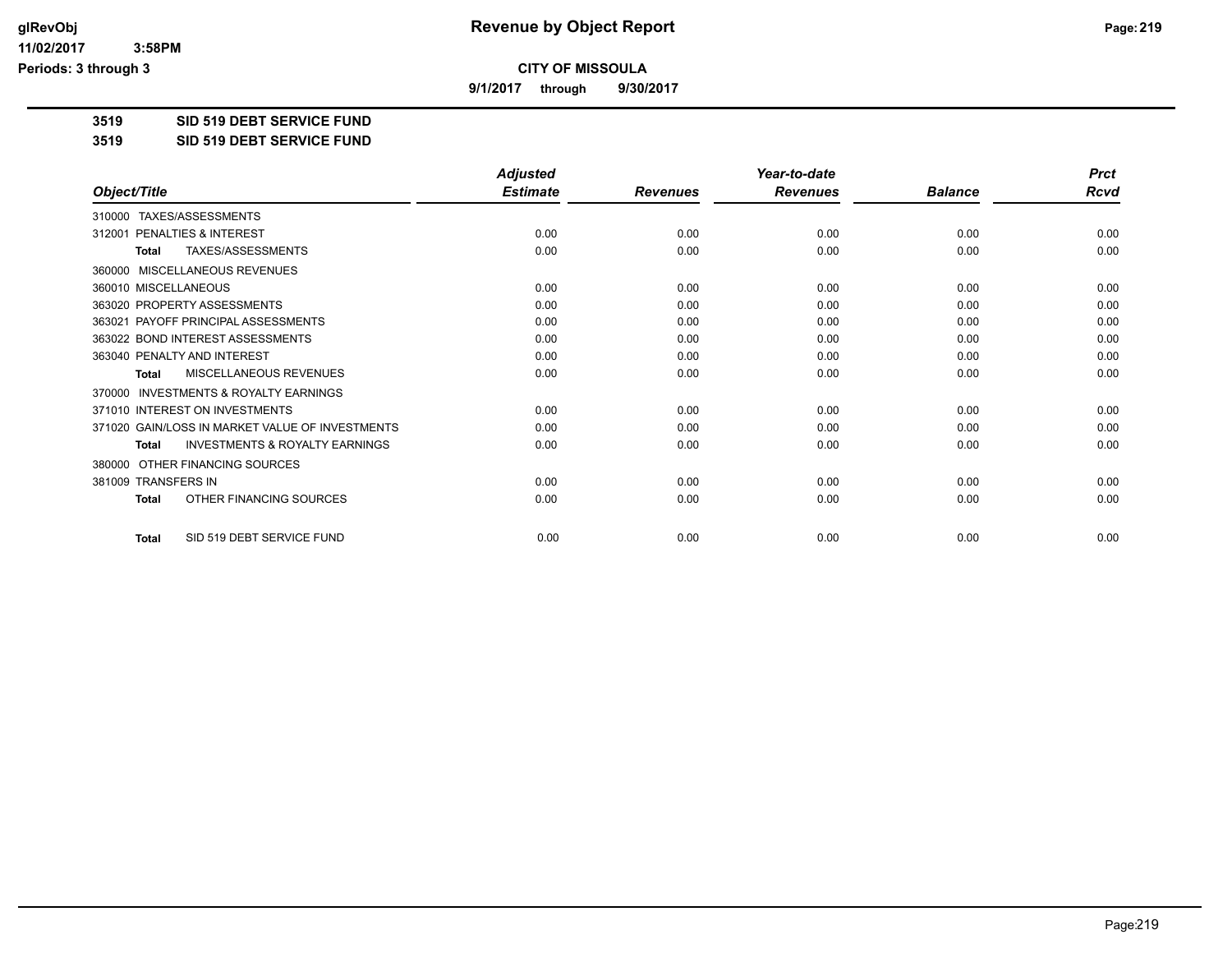**CITY OF MISSOULA**

**9/1/2017 through 9/30/2017**

# **3519 SID 519 DEBT SERVICE FUND**

|                                                           | <b>Adjusted</b> |                 | Year-to-date    |                | <b>Prct</b> |
|-----------------------------------------------------------|-----------------|-----------------|-----------------|----------------|-------------|
| Object/Title                                              | <b>Estimate</b> | <b>Revenues</b> | <b>Revenues</b> | <b>Balance</b> | <b>Rcvd</b> |
| 310000 TAXES/ASSESSMENTS                                  |                 |                 |                 |                |             |
| 312001 PENALTIES & INTEREST                               | 0.00            | 0.00            | 0.00            | 0.00           | 0.00        |
| TAXES/ASSESSMENTS<br><b>Total</b>                         | 0.00            | 0.00            | 0.00            | 0.00           | 0.00        |
| 360000 MISCELLANEOUS REVENUES                             |                 |                 |                 |                |             |
| 360010 MISCELLANEOUS                                      | 0.00            | 0.00            | 0.00            | 0.00           | 0.00        |
| 363020 PROPERTY ASSESSMENTS                               | 0.00            | 0.00            | 0.00            | 0.00           | 0.00        |
| 363021 PAYOFF PRINCIPAL ASSESSMENTS                       | 0.00            | 0.00            | 0.00            | 0.00           | 0.00        |
| 363022 BOND INTEREST ASSESSMENTS                          | 0.00            | 0.00            | 0.00            | 0.00           | 0.00        |
| 363040 PENALTY AND INTEREST                               | 0.00            | 0.00            | 0.00            | 0.00           | 0.00        |
| MISCELLANEOUS REVENUES<br><b>Total</b>                    | 0.00            | 0.00            | 0.00            | 0.00           | 0.00        |
| INVESTMENTS & ROYALTY EARNINGS<br>370000                  |                 |                 |                 |                |             |
| 371010 INTEREST ON INVESTMENTS                            | 0.00            | 0.00            | 0.00            | 0.00           | 0.00        |
| 371020 GAIN/LOSS IN MARKET VALUE OF INVESTMENT            | 0.00            | 0.00            | 0.00            | 0.00           | 0.00        |
| <b>INVESTMENTS &amp; ROYALTY EARNINGS</b><br><b>Total</b> | 0.00            | 0.00            | 0.00            | 0.00           | 0.00        |
| 380000 OTHER FINANCING SOURCES                            |                 |                 |                 |                |             |
| 381009 TRANSFERS IN                                       | 0.00            | 0.00            | 0.00            | 0.00           | 0.00        |
| OTHER FINANCING SOURCES<br><b>Total</b>                   | 0.00            | 0.00            | 0.00            | 0.00           | 0.00        |
| SID 519 DEBT SERVICE FUND<br><b>Total</b>                 | 0.00            | 0.00            | 0.00            | 0.00           | 0.00        |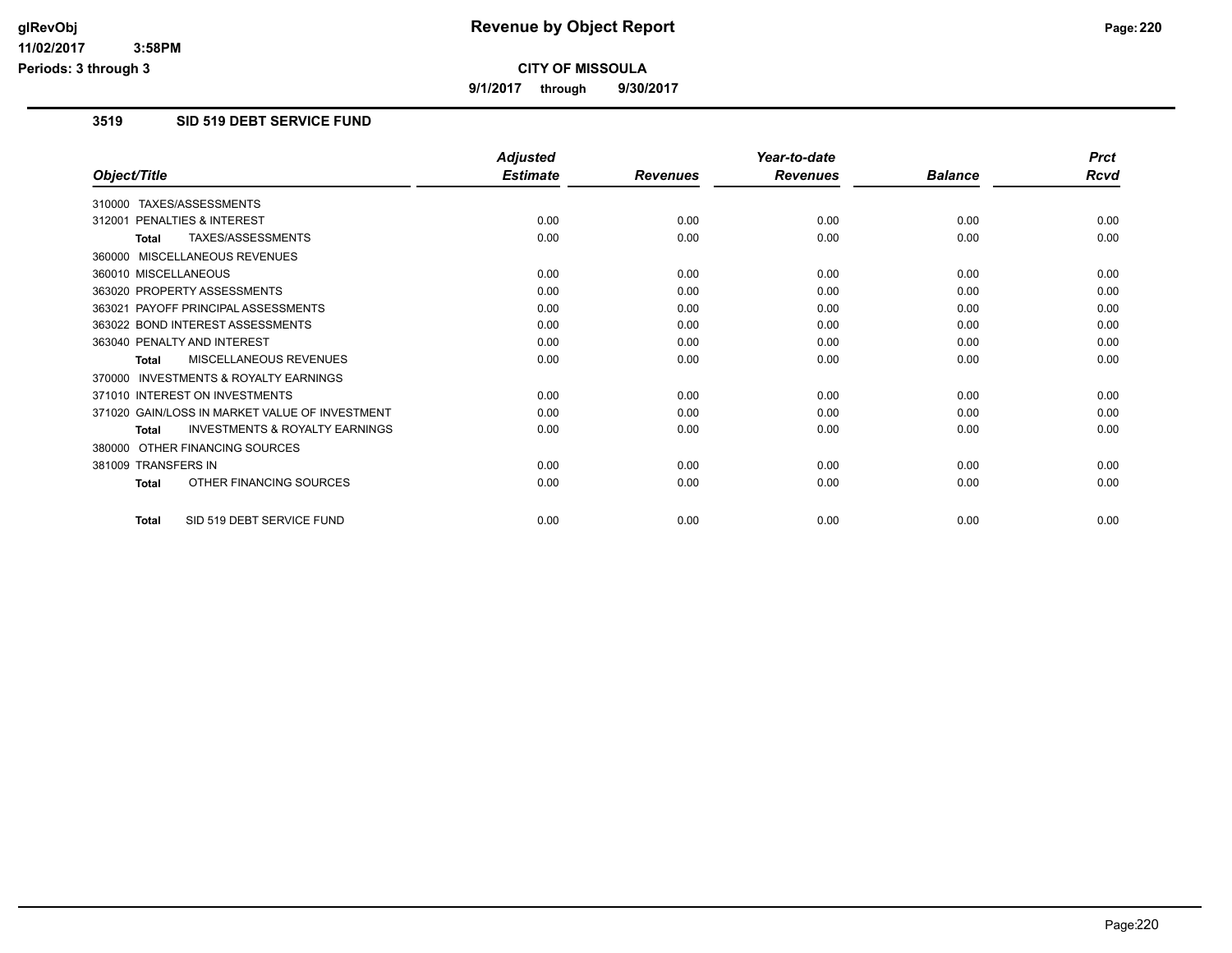**CITY OF MISSOULA**

**9/1/2017 through 9/30/2017**

**3520 SID 520 DEBT SERVICE FUND**

 **3:58PM**

**3520 SID 520 DEBT SERVICE FUND**

|                                                     | <b>Adjusted</b> |                 | Year-to-date    |                | <b>Prct</b> |
|-----------------------------------------------------|-----------------|-----------------|-----------------|----------------|-------------|
| Object/Title                                        | <b>Estimate</b> | <b>Revenues</b> | <b>Revenues</b> | <b>Balance</b> | <b>Rcvd</b> |
| TAXES/ASSESSMENTS<br>310000                         |                 |                 |                 |                |             |
| PENALTIES & INTEREST<br>312001                      | 0.00            | 0.00            | 0.00            | 0.00           | 0.00        |
| TAXES/ASSESSMENTS<br><b>Total</b>                   | 0.00            | 0.00            | 0.00            | 0.00           | 0.00        |
| MISCELLANEOUS REVENUES<br>360000                    |                 |                 |                 |                |             |
| 360010 MISCELLANEOUS                                | 0.00            | 0.00            | 0.00            | 0.00           | 0.00        |
| 363020 PROPERTY ASSESSMENTS                         | 159,560.00      | 1,690.42        | 0.00            | 159,560.00     | 0.00        |
| 363021 PAYOFF PRINCIPAL ASSESSMENTS                 | 0.00            | 0.00            | 0.00            | 0.00           | 0.00        |
| 363022 BOND INTEREST ASSESSMENTS                    | 0.00            | 0.00            | 0.00            | 0.00           | 0.00        |
| 363040 PENALTY AND INTEREST                         | 0.00            | 113.55          | 0.00            | 0.00           | 0.00        |
| MISCELLANEOUS REVENUES<br>Total                     | 159,560.00      | 1,803.97        | 0.00            | 159,560.00     | 0.00        |
| <b>INVESTMENTS &amp; ROYALTY EARNINGS</b><br>370000 |                 |                 |                 |                |             |
| 371010 INTEREST ON INVESTMENTS                      | 0.00            | 0.00            | 0.00            | 0.00           | 0.00        |
| 371020 GAIN/LOSS IN MARKET VALUE OF INVESTMENTS     | 0.00            | 0.00            | 0.00            | 0.00           | 0.00        |
| <b>INVESTMENTS &amp; ROYALTY EARNINGS</b><br>Total  | 0.00            | 0.00            | 0.00            | 0.00           | 0.00        |
| OTHER FINANCING SOURCES<br>380000                   |                 |                 |                 |                |             |
| 383000 OPERATING TRANSFERS                          | 0.00            | 0.00            | 0.00            | 0.00           | 0.00        |
| OTHER FINANCING SOURCES<br><b>Total</b>             | 0.00            | 0.00            | 0.00            | 0.00           | 0.00        |
| SID 520 DEBT SERVICE FUND<br><b>Total</b>           | 159,560.00      | 1,803.97        | 0.00            | 159,560.00     | 0.00        |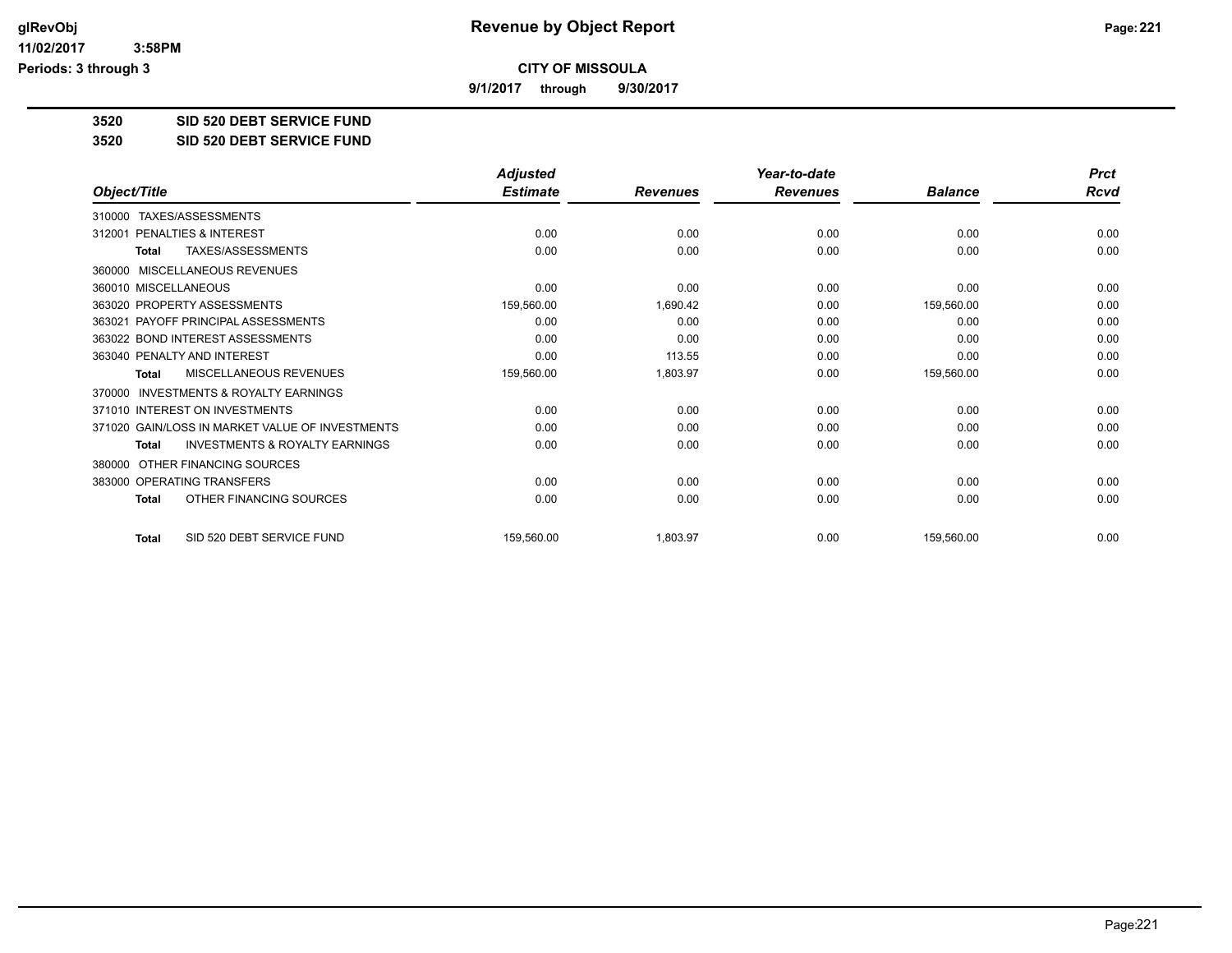**CITY OF MISSOULA**

**9/1/2017 through 9/30/2017**

# **3520 SID 520 DEBT SERVICE FUND**

|                                                           | <b>Adjusted</b> |                 | Year-to-date    |                | <b>Prct</b> |
|-----------------------------------------------------------|-----------------|-----------------|-----------------|----------------|-------------|
| Object/Title                                              | <b>Estimate</b> | <b>Revenues</b> | <b>Revenues</b> | <b>Balance</b> | Rcvd        |
| 310000 TAXES/ASSESSMENTS                                  |                 |                 |                 |                |             |
| 312001 PENALTIES & INTEREST                               | 0.00            | 0.00            | 0.00            | 0.00           | 0.00        |
| <b>TAXES/ASSESSMENTS</b><br><b>Total</b>                  | 0.00            | 0.00            | 0.00            | 0.00           | 0.00        |
| 360000 MISCELLANEOUS REVENUES                             |                 |                 |                 |                |             |
| 360010 MISCELLANEOUS                                      | 0.00            | 0.00            | 0.00            | 0.00           | 0.00        |
| 363020 PROPERTY ASSESSMENTS                               | 159,560.00      | 1,690.42        | 0.00            | 159,560.00     | 0.00        |
| 363021 PAYOFF PRINCIPAL ASSESSMENTS                       | 0.00            | 0.00            | 0.00            | 0.00           | 0.00        |
| 363022 BOND INTEREST ASSESSMENTS                          | 0.00            | 0.00            | 0.00            | 0.00           | 0.00        |
| 363040 PENALTY AND INTEREST                               | 0.00            | 113.55          | 0.00            | 0.00           | 0.00        |
| MISCELLANEOUS REVENUES<br><b>Total</b>                    | 159,560.00      | 1,803.97        | 0.00            | 159,560.00     | 0.00        |
| <b>INVESTMENTS &amp; ROYALTY EARNINGS</b><br>370000       |                 |                 |                 |                |             |
| 371010 INTEREST ON INVESTMENTS                            | 0.00            | 0.00            | 0.00            | 0.00           | 0.00        |
| 371020 GAIN/LOSS IN MARKET VALUE OF INVESTMENT            | 0.00            | 0.00            | 0.00            | 0.00           | 0.00        |
| <b>INVESTMENTS &amp; ROYALTY EARNINGS</b><br><b>Total</b> | 0.00            | 0.00            | 0.00            | 0.00           | 0.00        |
| OTHER FINANCING SOURCES<br>380000                         |                 |                 |                 |                |             |
| 383000 OPERATING TRANSFERS                                | 0.00            | 0.00            | 0.00            | 0.00           | 0.00        |
| OTHER FINANCING SOURCES<br><b>Total</b>                   | 0.00            | 0.00            | 0.00            | 0.00           | 0.00        |
| SID 520 DEBT SERVICE FUND<br><b>Total</b>                 | 159,560.00      | 1,803.97        | 0.00            | 159,560.00     | 0.00        |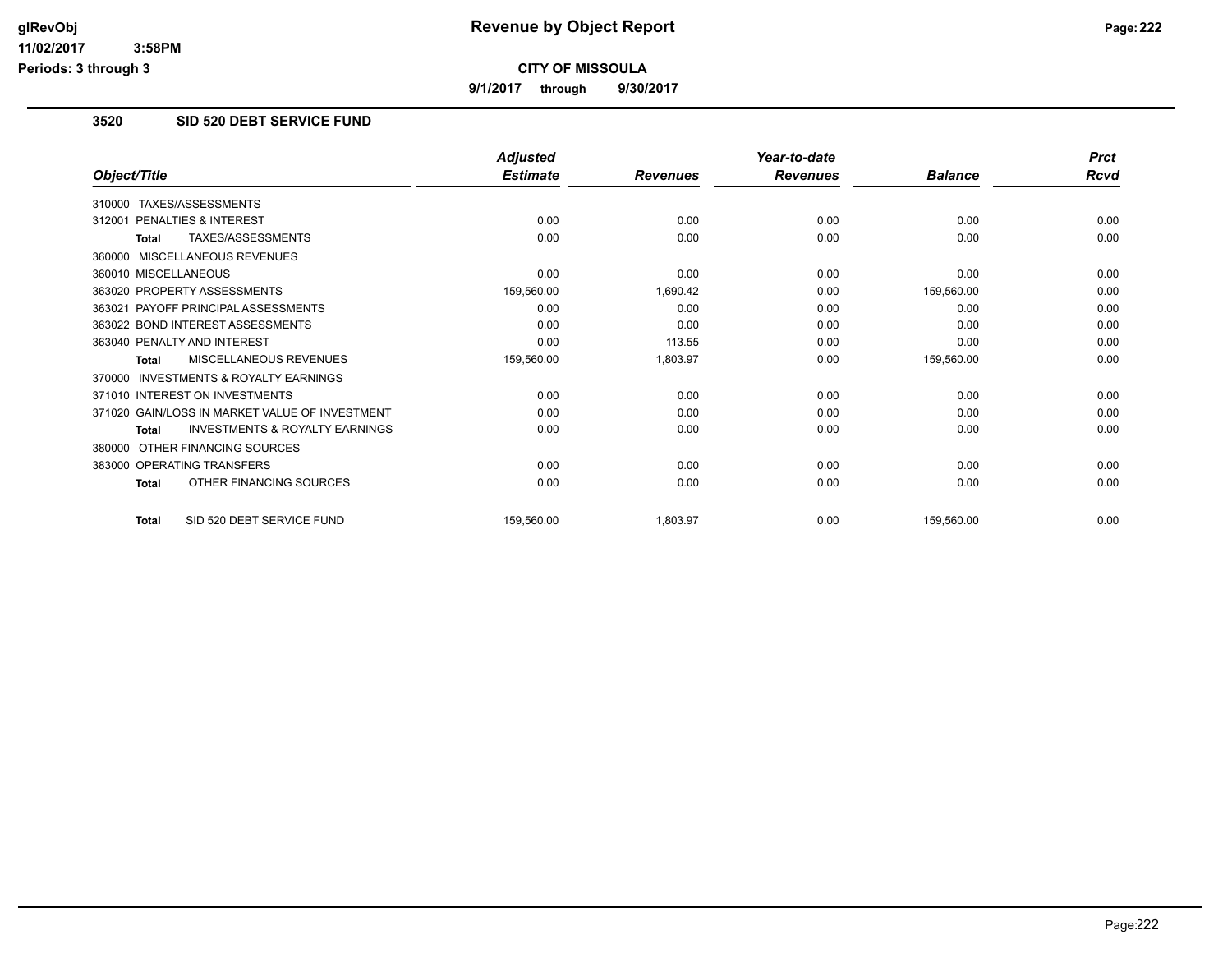**CITY OF MISSOULA**

**9/1/2017 through 9/30/2017**

**3521 SID 521 DEBT SERVICE FUND**

**3521 SID 521 DEBT SERVICE FUND**

|                                                           | <b>Adjusted</b> |                 | Year-to-date    |                | <b>Prct</b> |
|-----------------------------------------------------------|-----------------|-----------------|-----------------|----------------|-------------|
| Object/Title                                              | <b>Estimate</b> | <b>Revenues</b> | <b>Revenues</b> | <b>Balance</b> | <b>Rcvd</b> |
| TAXES/ASSESSMENTS<br>310000                               |                 |                 |                 |                |             |
| 312001 PENALTIES & INTEREST                               | 0.00            | 0.00            | 0.00            | 0.00           | 0.00        |
| TAXES/ASSESSMENTS<br><b>Total</b>                         | 0.00            | 0.00            | 0.00            | 0.00           | 0.00        |
| MISCELLANEOUS REVENUES<br>360000                          |                 |                 |                 |                |             |
| 360010 MISCELLANEOUS                                      | 0.00            | 0.00            | 0.00            | 0.00           | 0.00        |
| 363020 PROPERTY ASSESSMENTS                               | 71.00           | 0.00            | 0.00            | 71.00          | 0.00        |
| 363021 PAYOFF PRINCIPAL ASSESSMENTS                       | 0.00            | 0.00            | 0.00            | 0.00           | 0.00        |
| 363022 BOND INTEREST ASSESSMENTS                          | 0.00            | 0.00            | 0.00            | 0.00           | 0.00        |
| 363040 PENALTY AND INTEREST                               | 0.00            | 0.00            | 0.00            | 0.00           | 0.00        |
| MISCELLANEOUS REVENUES<br>Total                           | 71.00           | 0.00            | 0.00            | 71.00          | 0.00        |
| <b>INVESTMENTS &amp; ROYALTY EARNINGS</b><br>370000       |                 |                 |                 |                |             |
| 371010 INTEREST ON INVESTMENTS                            | 0.00            | 0.00            | 0.00            | 0.00           | 0.00        |
| 371020 GAIN/LOSS IN MARKET VALUE OF INVESTMENTS           | 0.00            | 0.00            | 0.00            | 0.00           | 0.00        |
| <b>INVESTMENTS &amp; ROYALTY EARNINGS</b><br><b>Total</b> | 0.00            | 0.00            | 0.00            | 0.00           | 0.00        |
| OTHER FINANCING SOURCES<br>380000                         |                 |                 |                 |                |             |
| 381009 TRANSFERS IN                                       | 0.00            | 0.00            | 0.00            | 0.00           | 0.00        |
| OTHER FINANCING SOURCES<br><b>Total</b>                   | 0.00            | 0.00            | 0.00            | 0.00           | 0.00        |
| SID 521 DEBT SERVICE FUND<br><b>Total</b>                 | 71.00           | 0.00            | 0.00            | 71.00          | 0.00        |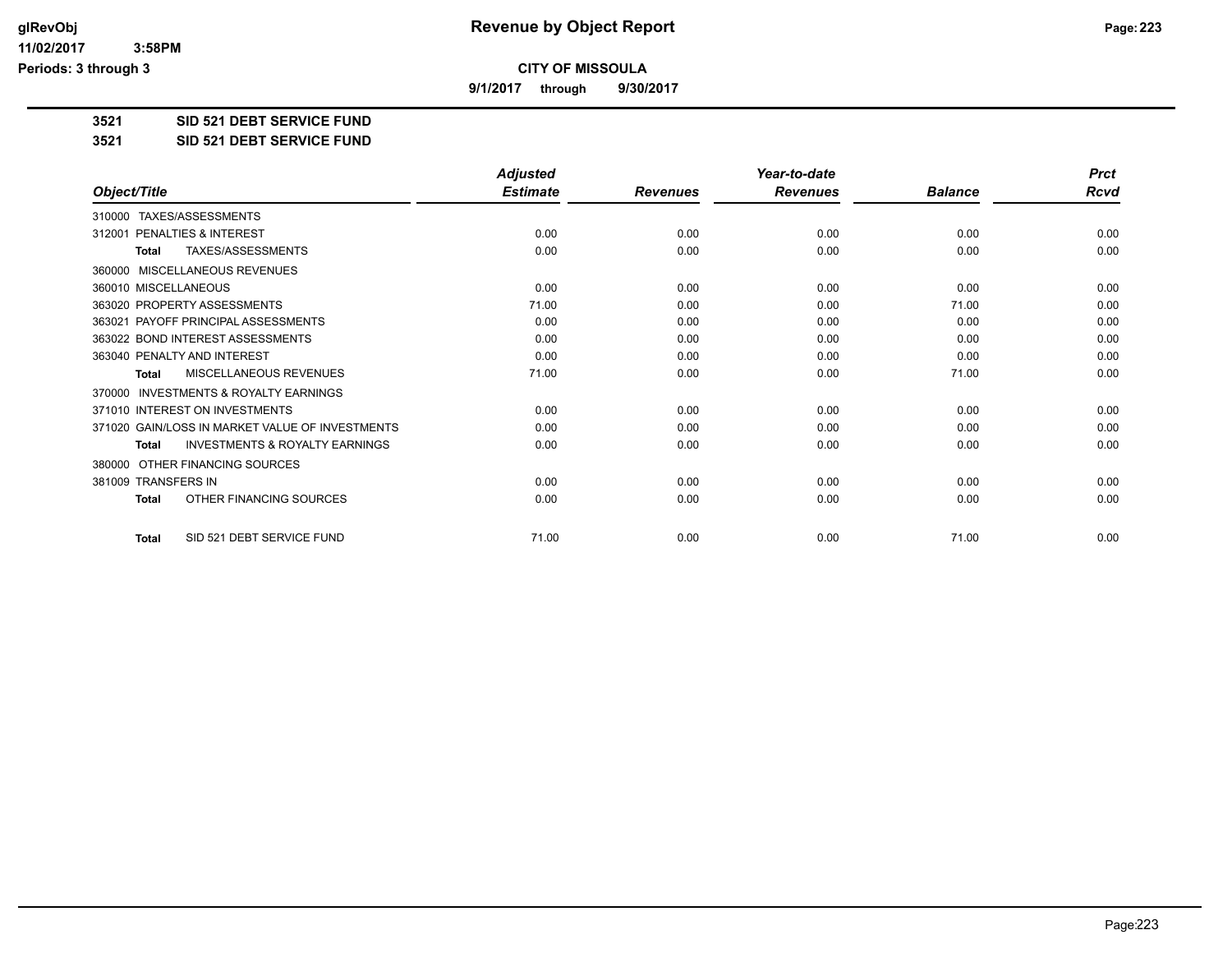**CITY OF MISSOULA**

**9/1/2017 through 9/30/2017**

# **3521 SID 521 DEBT SERVICE FUND**

|                                                           | <b>Adjusted</b> |                 | Year-to-date    |                | <b>Prct</b> |
|-----------------------------------------------------------|-----------------|-----------------|-----------------|----------------|-------------|
| Object/Title                                              | <b>Estimate</b> | <b>Revenues</b> | <b>Revenues</b> | <b>Balance</b> | Rcvd        |
| 310000 TAXES/ASSESSMENTS                                  |                 |                 |                 |                |             |
| PENALTIES & INTEREST<br>312001                            | 0.00            | 0.00            | 0.00            | 0.00           | 0.00        |
| <b>TAXES/ASSESSMENTS</b><br><b>Total</b>                  | 0.00            | 0.00            | 0.00            | 0.00           | 0.00        |
| 360000 MISCELLANEOUS REVENUES                             |                 |                 |                 |                |             |
| 360010 MISCELLANEOUS                                      | 0.00            | 0.00            | 0.00            | 0.00           | 0.00        |
| 363020 PROPERTY ASSESSMENTS                               | 71.00           | 0.00            | 0.00            | 71.00          | 0.00        |
| 363021 PAYOFF PRINCIPAL ASSESSMENTS                       | 0.00            | 0.00            | 0.00            | 0.00           | 0.00        |
| 363022 BOND INTEREST ASSESSMENTS                          | 0.00            | 0.00            | 0.00            | 0.00           | 0.00        |
| 363040 PENALTY AND INTEREST                               | 0.00            | 0.00            | 0.00            | 0.00           | 0.00        |
| MISCELLANEOUS REVENUES<br><b>Total</b>                    | 71.00           | 0.00            | 0.00            | 71.00          | 0.00        |
| 370000 INVESTMENTS & ROYALTY EARNINGS                     |                 |                 |                 |                |             |
| 371010 INTEREST ON INVESTMENTS                            | 0.00            | 0.00            | 0.00            | 0.00           | 0.00        |
| 371020 GAIN/LOSS IN MARKET VALUE OF INVESTMENT            | 0.00            | 0.00            | 0.00            | 0.00           | 0.00        |
| <b>INVESTMENTS &amp; ROYALTY EARNINGS</b><br><b>Total</b> | 0.00            | 0.00            | 0.00            | 0.00           | 0.00        |
| 380000 OTHER FINANCING SOURCES                            |                 |                 |                 |                |             |
| 381009 TRANSFERS IN                                       | 0.00            | 0.00            | 0.00            | 0.00           | 0.00        |
| OTHER FINANCING SOURCES<br><b>Total</b>                   | 0.00            | 0.00            | 0.00            | 0.00           | 0.00        |
| SID 521 DEBT SERVICE FUND<br><b>Total</b>                 | 71.00           | 0.00            | 0.00            | 71.00          | 0.00        |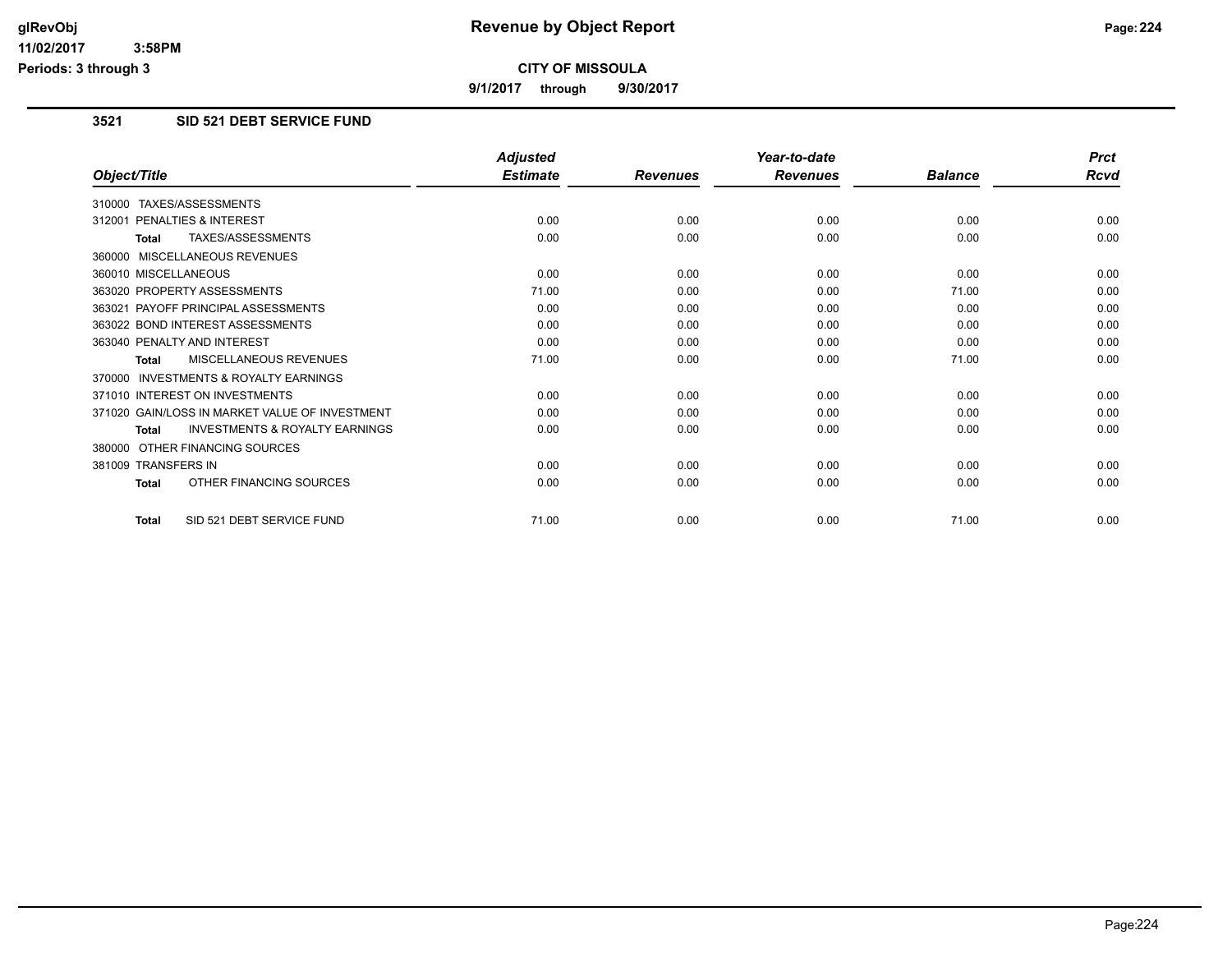**CITY OF MISSOULA**

**9/1/2017 through 9/30/2017**

**3522 SID 522 DEBT SERVICE FUND**

**3522 SID 522 DEBT SERVICE FUND**

|                                                    | <b>Adjusted</b> |                 | Year-to-date    |                | <b>Prct</b> |
|----------------------------------------------------|-----------------|-----------------|-----------------|----------------|-------------|
| Object/Title                                       | <b>Estimate</b> | <b>Revenues</b> | <b>Revenues</b> | <b>Balance</b> | Rcvd        |
| 310000 TAXES/ASSESSMENTS                           |                 |                 |                 |                |             |
| PENALTIES & INTEREST<br>312001                     | 0.00            | 0.00            | 0.00            | 0.00           | 0.00        |
| TAXES/ASSESSMENTS<br>Total                         | 0.00            | 0.00            | 0.00            | 0.00           | 0.00        |
| 360000 MISCELLANEOUS REVENUES                      |                 |                 |                 |                |             |
| 360010 MISCELLANEOUS                               | 414.00          | 0.00            | 0.00            | 414.00         | 0.00        |
| 363020 PROPERTY ASSESSMENTS                        | 103.00          | 0.00            | 0.00            | 103.00         | 0.00        |
| 363021 PAYOFF PRINCIPAL ASSESSMENTS                | 0.00            | 0.00            | 0.00            | 0.00           | 0.00        |
| 363022 BOND INTEREST ASSESSMENTS                   | 0.00            | 0.00            | 0.00            | 0.00           | 0.00        |
| 363040 PENALTY AND INTEREST                        | 0.00            | 0.00            | 0.00            | 0.00           | 0.00        |
| <b>MISCELLANEOUS REVENUES</b><br>Total             | 517.00          | 0.00            | 0.00            | 517.00         | 0.00        |
| INVESTMENTS & ROYALTY EARNINGS<br>370000           |                 |                 |                 |                |             |
| 371010 INTEREST ON INVESTMENTS                     | 0.00            | 0.00            | 0.00            | 0.00           | 0.00        |
| 371020 GAIN/LOSS IN MARKET VALUE OF INVESTMENTS    | 0.00            | 0.00            | 0.00            | 0.00           | 0.00        |
| <b>INVESTMENTS &amp; ROYALTY EARNINGS</b><br>Total | 0.00            | 0.00            | 0.00            | 0.00           | 0.00        |
| SID 522 DEBT SERVICE FUND<br><b>Total</b>          | 517.00          | 0.00            | 0.00            | 517.00         | 0.00        |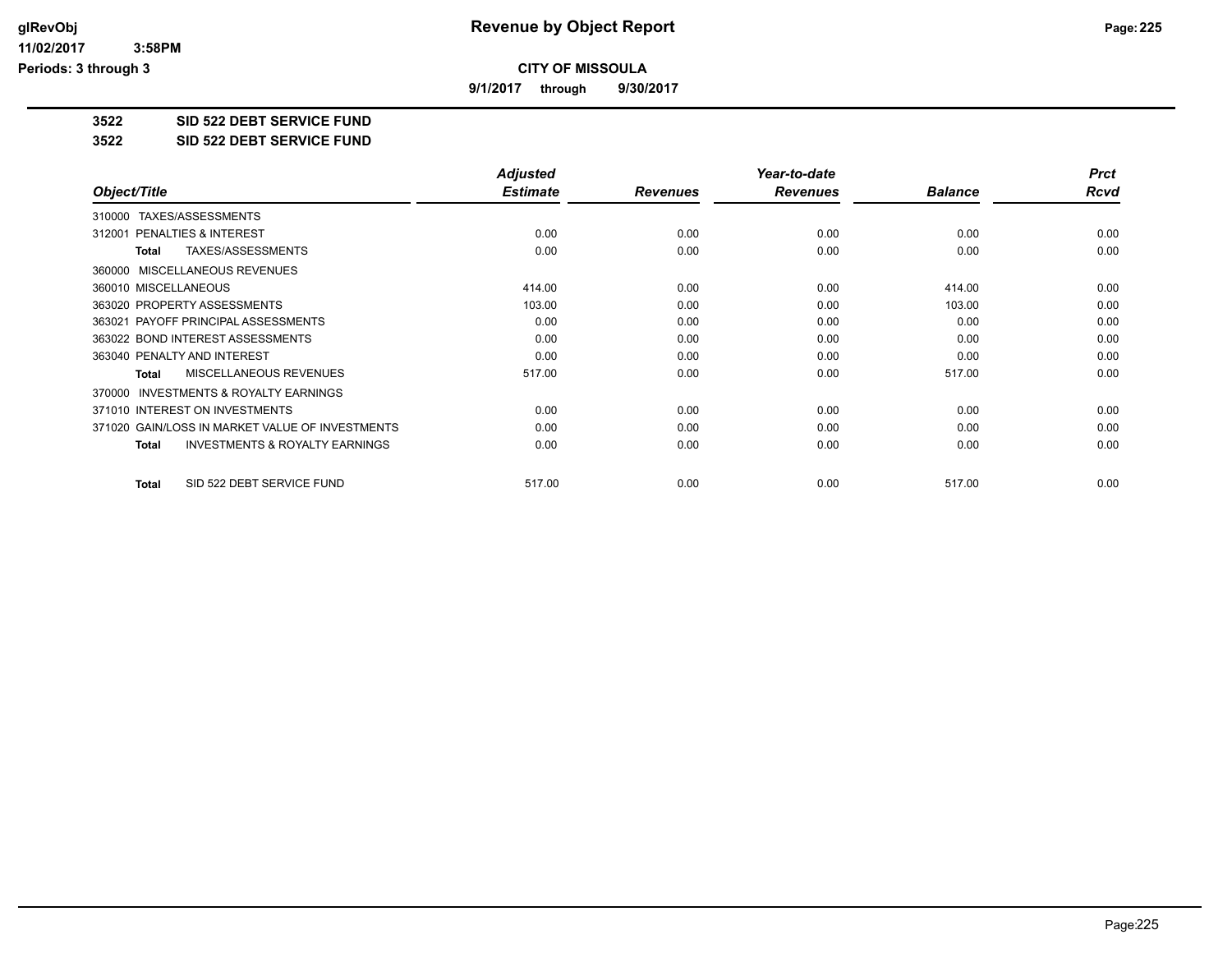**CITY OF MISSOULA**

**9/1/2017 through 9/30/2017**

# **3522 SID 522 DEBT SERVICE FUND**

|                                                           | <b>Adjusted</b> |                 | Year-to-date    |                | <b>Prct</b> |
|-----------------------------------------------------------|-----------------|-----------------|-----------------|----------------|-------------|
| Object/Title                                              | <b>Estimate</b> | <b>Revenues</b> | <b>Revenues</b> | <b>Balance</b> | <b>Rcvd</b> |
| 310000 TAXES/ASSESSMENTS                                  |                 |                 |                 |                |             |
| 312001 PENALTIES & INTEREST                               | 0.00            | 0.00            | 0.00            | 0.00           | 0.00        |
| TAXES/ASSESSMENTS<br><b>Total</b>                         | 0.00            | 0.00            | 0.00            | 0.00           | 0.00        |
| 360000 MISCELLANEOUS REVENUES                             |                 |                 |                 |                |             |
| 360010 MISCELLANEOUS                                      | 414.00          | 0.00            | 0.00            | 414.00         | 0.00        |
| 363020 PROPERTY ASSESSMENTS                               | 103.00          | 0.00            | 0.00            | 103.00         | 0.00        |
| 363021 PAYOFF PRINCIPAL ASSESSMENTS                       | 0.00            | 0.00            | 0.00            | 0.00           | 0.00        |
| 363022 BOND INTEREST ASSESSMENTS                          | 0.00            | 0.00            | 0.00            | 0.00           | 0.00        |
| 363040 PENALTY AND INTEREST                               | 0.00            | 0.00            | 0.00            | 0.00           | 0.00        |
| MISCELLANEOUS REVENUES<br>Total                           | 517.00          | 0.00            | 0.00            | 517.00         | 0.00        |
| <b>INVESTMENTS &amp; ROYALTY EARNINGS</b><br>370000       |                 |                 |                 |                |             |
| 371010 INTEREST ON INVESTMENTS                            | 0.00            | 0.00            | 0.00            | 0.00           | 0.00        |
| 371020 GAIN/LOSS IN MARKET VALUE OF INVESTMENT            | 0.00            | 0.00            | 0.00            | 0.00           | 0.00        |
| <b>INVESTMENTS &amp; ROYALTY EARNINGS</b><br><b>Total</b> | 0.00            | 0.00            | 0.00            | 0.00           | 0.00        |
| SID 522 DEBT SERVICE FUND<br><b>Total</b>                 | 517.00          | 0.00            | 0.00            | 517.00         | 0.00        |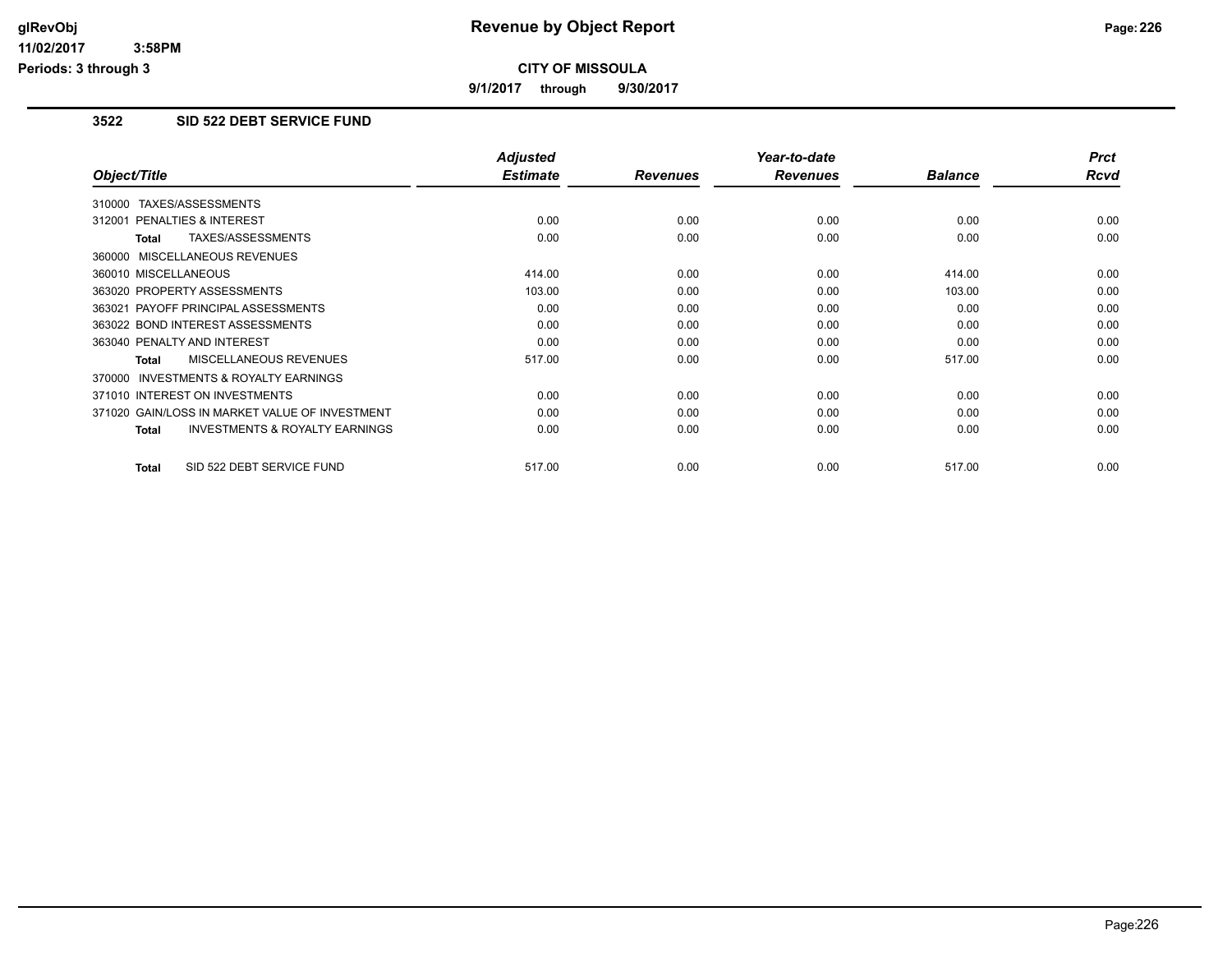**CITY OF MISSOULA**

**9/1/2017 through 9/30/2017**

**3524 SID 524 DEBT SERVICE FUND**

**3524 SID 524 DEBT SERVICE FUND**

|                                                    | <b>Adjusted</b> |                 | Year-to-date    |                | <b>Prct</b> |
|----------------------------------------------------|-----------------|-----------------|-----------------|----------------|-------------|
| Object/Title                                       | <b>Estimate</b> | <b>Revenues</b> | <b>Revenues</b> | <b>Balance</b> | <b>Rcvd</b> |
| 310000 TAXES/ASSESSMENTS                           |                 |                 |                 |                |             |
| 312001 PENALTIES & INTEREST                        | 0.00            | 0.00            | 0.00            | 0.00           | 0.00        |
| TAXES/ASSESSMENTS<br>Total                         | 0.00            | 0.00            | 0.00            | 0.00           | 0.00        |
| MISCELLANEOUS REVENUES<br>360000                   |                 |                 |                 |                |             |
| 363020 PROPERTY ASSESSMENTS                        | 305,160.00      | 1,016.05        | 0.00            | 305,160.00     | 0.00        |
| 363021 PAYOFF PRINCIPAL ASSESSMENTS                | 0.00            | 0.00            | 2,752.71        | $-2,752.71$    | 0.00        |
| 363022 BOND INTEREST ASSESSMENTS                   | 0.00            | 0.00            | 0.00            | 0.00           | 0.00        |
| 363040 PENALTY AND INTEREST                        | 0.00            | 56.56           | 0.00            | 0.00           | 0.00        |
| MISCELLANEOUS REVENUES<br>Total                    | 305,160.00      | 1,072.61        | 2,752.71        | 302,407.29     | 0.90        |
| INVESTMENTS & ROYALTY EARNINGS<br>370000           |                 |                 |                 |                |             |
| 371010 INTEREST ON INVESTMENTS                     | 0.00            | 0.00            | 0.00            | 0.00           | 0.00        |
| 371020 GAIN/LOSS IN MARKET VALUE OF INVESTMENTS    | 0.00            | 0.00            | 0.00            | 0.00           | 0.00        |
| 371500 INTEREST ON INTERFUND LOAN                  | 0.00            | 0.00            | 0.00            | 0.00           | 0.00        |
| <b>INVESTMENTS &amp; ROYALTY EARNINGS</b><br>Total | 0.00            | 0.00            | 0.00            | 0.00           | 0.00        |
| SID 524 DEBT SERVICE FUND<br>Total                 | 305,160.00      | 1,072.61        | 2,752.71        | 302.407.29     | 0.90        |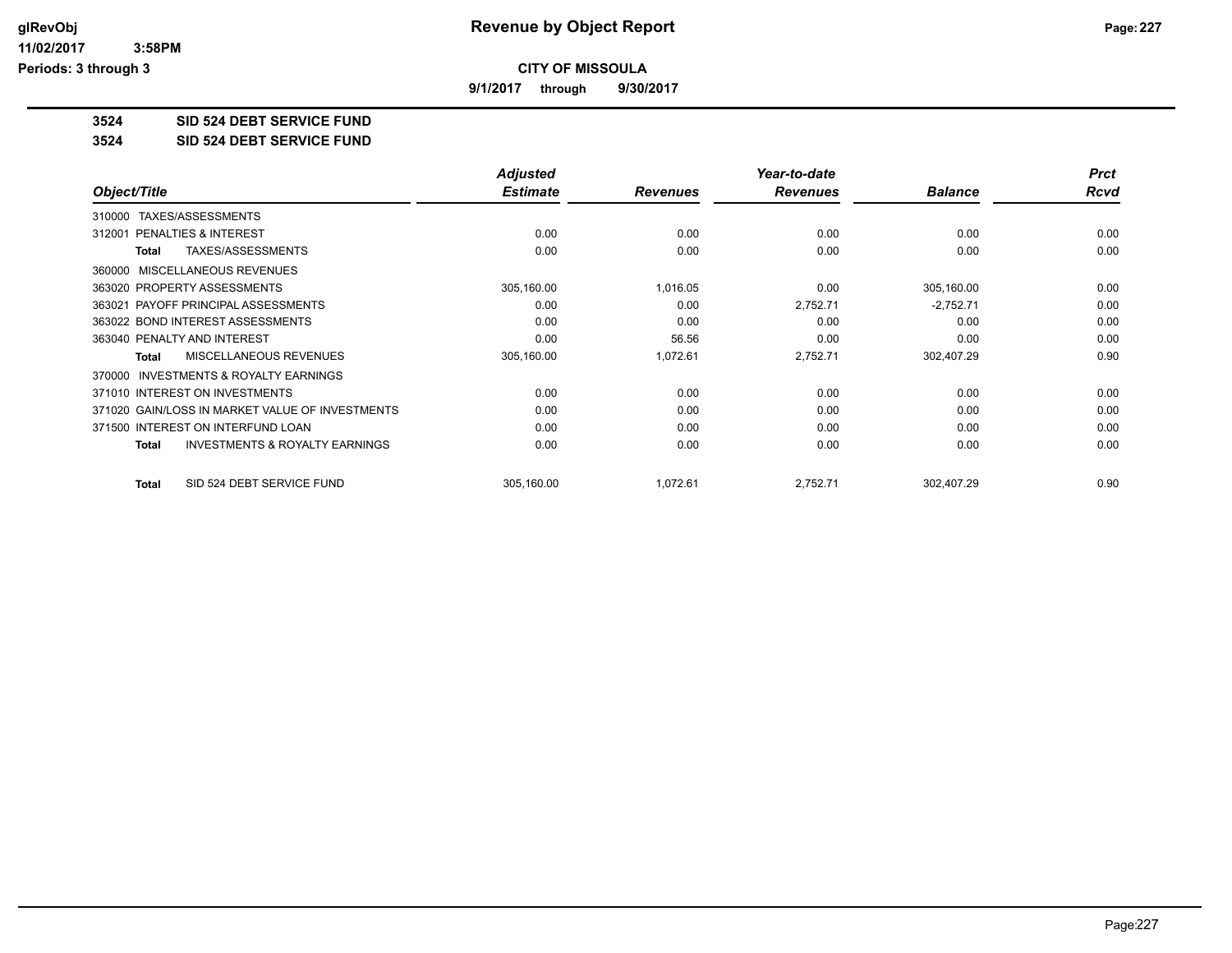**3:58PM**

**CITY OF MISSOULA**

**9/1/2017 through 9/30/2017**

# **3524 SID 524 DEBT SERVICE FUND**

|                                                     | <b>Adjusted</b> |                 | Year-to-date    |                | <b>Prct</b> |
|-----------------------------------------------------|-----------------|-----------------|-----------------|----------------|-------------|
| Object/Title                                        | <b>Estimate</b> | <b>Revenues</b> | <b>Revenues</b> | <b>Balance</b> | <b>Rcvd</b> |
| TAXES/ASSESSMENTS<br>310000                         |                 |                 |                 |                |             |
| 312001 PENALTIES & INTEREST                         | 0.00            | 0.00            | 0.00            | 0.00           | 0.00        |
| <b>TAXES/ASSESSMENTS</b><br><b>Total</b>            | 0.00            | 0.00            | 0.00            | 0.00           | 0.00        |
| MISCELLANEOUS REVENUES<br>360000                    |                 |                 |                 |                |             |
| 363020 PROPERTY ASSESSMENTS                         | 305,160.00      | 1,016.05        | 0.00            | 305,160.00     | 0.00        |
| 363021 PAYOFF PRINCIPAL ASSESSMENTS                 | 0.00            | 0.00            | 2,752.71        | $-2,752.71$    | 0.00        |
| 363022 BOND INTEREST ASSESSMENTS                    | 0.00            | 0.00            | 0.00            | 0.00           | 0.00        |
| 363040 PENALTY AND INTEREST                         | 0.00            | 56.56           | 0.00            | 0.00           | 0.00        |
| <b>MISCELLANEOUS REVENUES</b><br>Total              | 305,160.00      | 1,072.61        | 2,752.71        | 302,407.29     | 0.90        |
| <b>INVESTMENTS &amp; ROYALTY EARNINGS</b><br>370000 |                 |                 |                 |                |             |
| 371010 INTEREST ON INVESTMENTS                      | 0.00            | 0.00            | 0.00            | 0.00           | 0.00        |
| 371020 GAIN/LOSS IN MARKET VALUE OF INVESTMENT      | 0.00            | 0.00            | 0.00            | 0.00           | 0.00        |
| 371500 INTEREST ON INTERFUND LOAN                   | 0.00            | 0.00            | 0.00            | 0.00           | 0.00        |
| <b>INVESTMENTS &amp; ROYALTY EARNINGS</b><br>Total  | 0.00            | 0.00            | 0.00            | 0.00           | 0.00        |
| SID 524 DEBT SERVICE FUND<br><b>Total</b>           | 305,160.00      | 1.072.61        | 2,752.71        | 302,407.29     | 0.90        |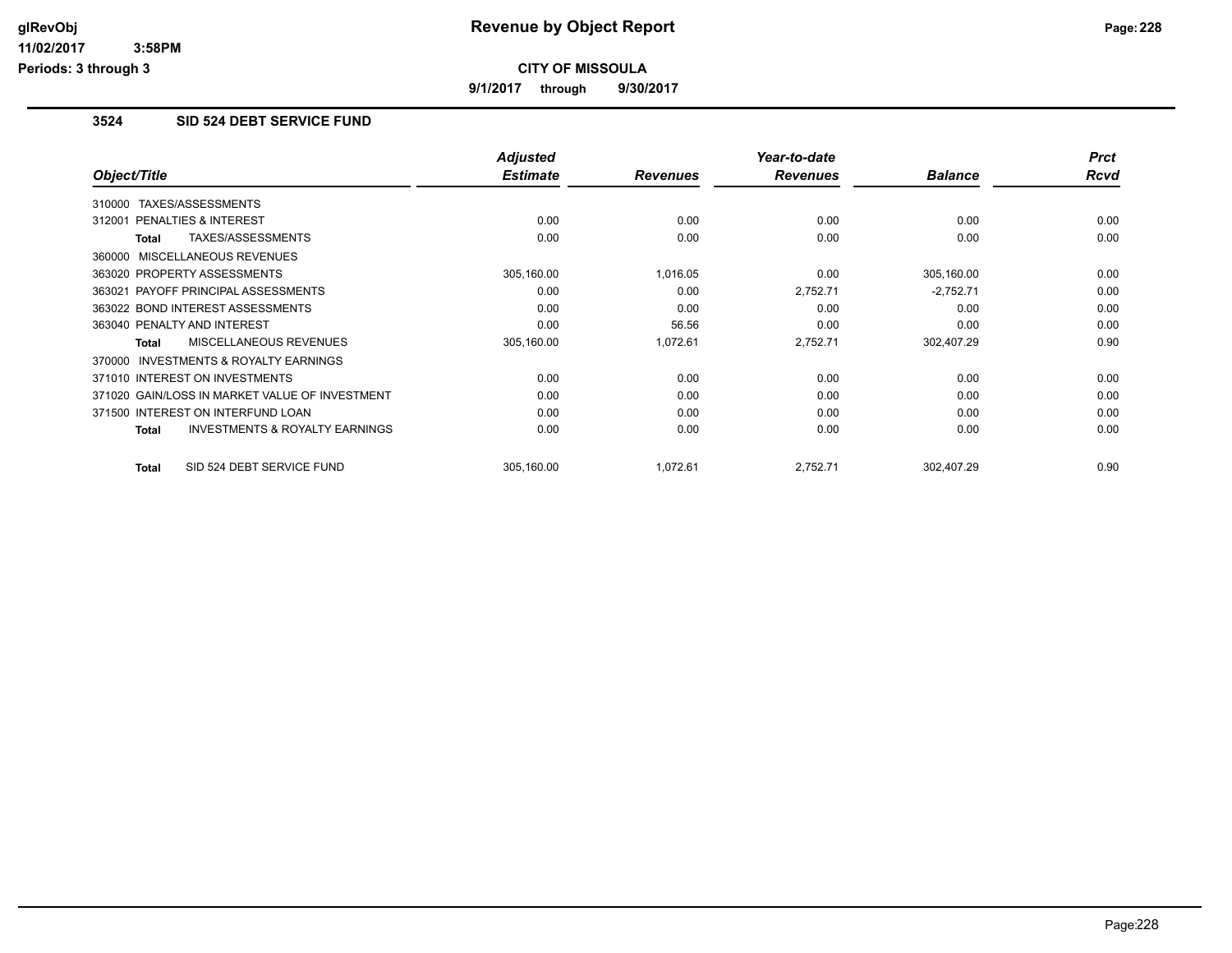**CITY OF MISSOULA**

**9/1/2017 through 9/30/2017**

**3525 SID 525 DEBT SERVICE FUND**

**3525 SID 525 DEBT SERVICE FUND**

|                                                           | <b>Adjusted</b> |                 | Year-to-date    |                | <b>Prct</b> |
|-----------------------------------------------------------|-----------------|-----------------|-----------------|----------------|-------------|
| Object/Title                                              | <b>Estimate</b> | <b>Revenues</b> | <b>Revenues</b> | <b>Balance</b> | <b>Rcvd</b> |
| TAXES/ASSESSMENTS<br>310000                               |                 |                 |                 |                |             |
| PENALTIES & INTEREST<br>312001                            | 0.00            | 0.00            | 0.00            | 0.00           | 0.00        |
| TAXES/ASSESSMENTS<br><b>Total</b>                         | 0.00            | 0.00            | 0.00            | 0.00           | 0.00        |
| MISCELLANEOUS REVENUES<br>360000                          |                 |                 |                 |                |             |
| 360010 MISCELLANEOUS                                      | 0.00            | 0.00            | 0.00            | 0.00           | 0.00        |
| 363020 PROPERTY ASSESSMENTS                               | 33,300.00       | 160.73          | 0.00            | 33,300.00      | 0.00        |
| 363021 PAYOFF PRINCIPAL ASSESSMENTS                       | 0.00            | 0.00            | 0.00            | 0.00           | 0.00        |
| 363022 BOND INTEREST ASSESSMENTS                          | 0.00            | 0.00            | 0.00            | 0.00           | 0.00        |
| 363040 PENALTY AND INTEREST                               | 0.00            | 5.94            | 0.00            | 0.00           | 0.00        |
| <b>MISCELLANEOUS REVENUES</b><br><b>Total</b>             | 33,300.00       | 166.67          | 0.00            | 33,300.00      | 0.00        |
| <b>INVESTMENTS &amp; ROYALTY EARNINGS</b><br>370000       |                 |                 |                 |                |             |
| 371010 INTEREST ON INVESTMENTS                            | 0.00            | 0.00            | 0.00            | 0.00           | 0.00        |
| 371020 GAIN/LOSS IN MARKET VALUE OF INVESTMENTS           | 0.00            | 0.00            | 0.00            | 0.00           | 0.00        |
| 371500 INTEREST ON INTERFUND LOAN                         | 0.00            | 0.00            | 0.00            | 0.00           | 0.00        |
| <b>INVESTMENTS &amp; ROYALTY EARNINGS</b><br><b>Total</b> | 0.00            | 0.00            | 0.00            | 0.00           | 0.00        |
| SID 525 DEBT SERVICE FUND<br><b>Total</b>                 | 33,300.00       | 166.67          | 0.00            | 33,300.00      | 0.00        |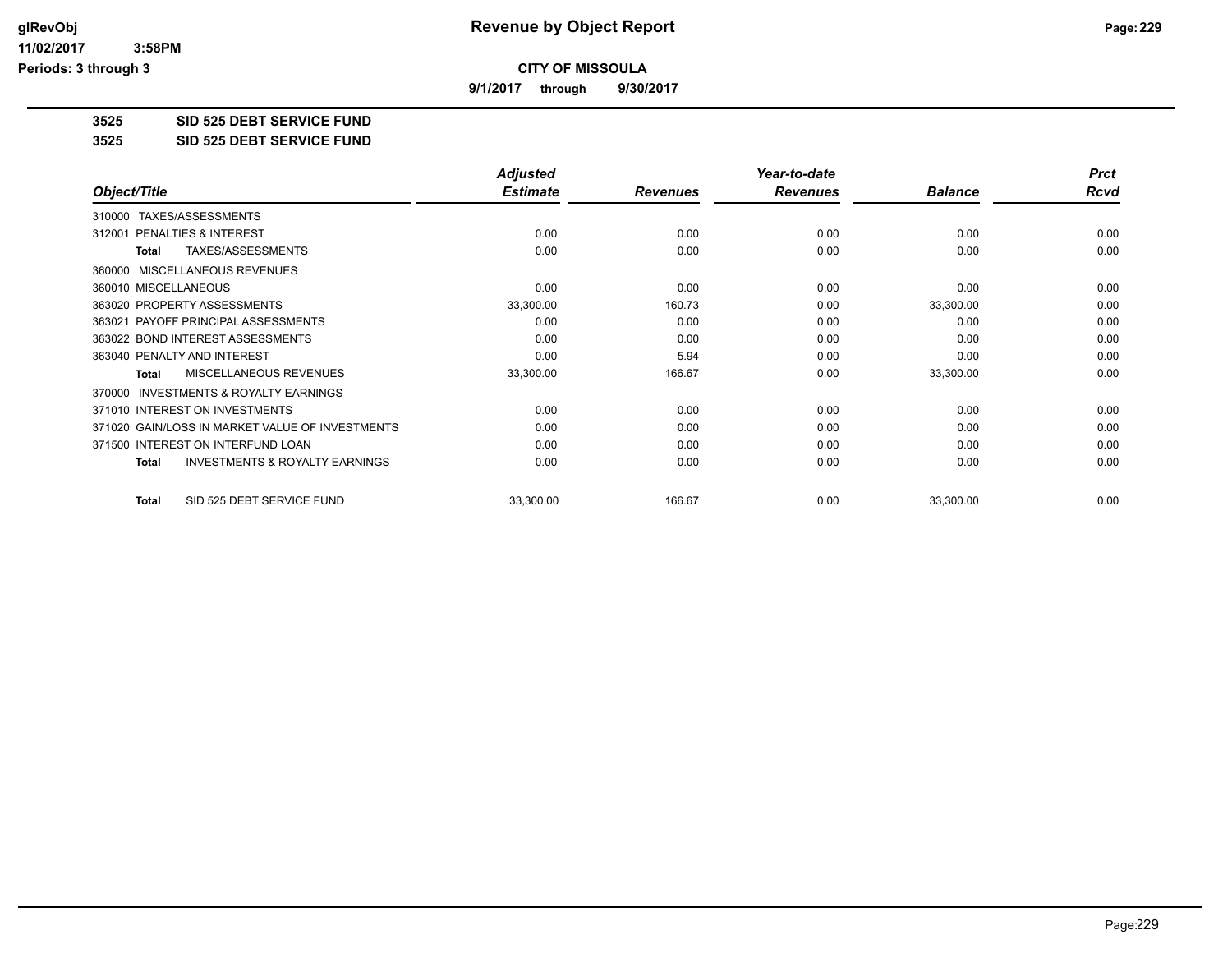**CITY OF MISSOULA**

**9/1/2017 through 9/30/2017**

# **3525 SID 525 DEBT SERVICE FUND**

|                                                           | <b>Adjusted</b> |                 | Year-to-date    |                | <b>Prct</b> |
|-----------------------------------------------------------|-----------------|-----------------|-----------------|----------------|-------------|
| Object/Title                                              | <b>Estimate</b> | <b>Revenues</b> | <b>Revenues</b> | <b>Balance</b> | Rcvd        |
| TAXES/ASSESSMENTS<br>310000                               |                 |                 |                 |                |             |
| PENALTIES & INTEREST<br>312001                            | 0.00            | 0.00            | 0.00            | 0.00           | 0.00        |
| TAXES/ASSESSMENTS<br>Total                                | 0.00            | 0.00            | 0.00            | 0.00           | 0.00        |
| 360000 MISCELLANEOUS REVENUES                             |                 |                 |                 |                |             |
| 360010 MISCELLANEOUS                                      | 0.00            | 0.00            | 0.00            | 0.00           | 0.00        |
| 363020 PROPERTY ASSESSMENTS                               | 33,300.00       | 160.73          | 0.00            | 33,300.00      | 0.00        |
| 363021 PAYOFF PRINCIPAL ASSESSMENTS                       | 0.00            | 0.00            | 0.00            | 0.00           | 0.00        |
| 363022 BOND INTEREST ASSESSMENTS                          | 0.00            | 0.00            | 0.00            | 0.00           | 0.00        |
| 363040 PENALTY AND INTEREST                               | 0.00            | 5.94            | 0.00            | 0.00           | 0.00        |
| MISCELLANEOUS REVENUES<br>Total                           | 33,300.00       | 166.67          | 0.00            | 33,300.00      | 0.00        |
| 370000 INVESTMENTS & ROYALTY EARNINGS                     |                 |                 |                 |                |             |
| 371010 INTEREST ON INVESTMENTS                            | 0.00            | 0.00            | 0.00            | 0.00           | 0.00        |
| 371020 GAIN/LOSS IN MARKET VALUE OF INVESTMENT            | 0.00            | 0.00            | 0.00            | 0.00           | 0.00        |
| 371500 INTEREST ON INTERFUND LOAN                         | 0.00            | 0.00            | 0.00            | 0.00           | 0.00        |
| <b>INVESTMENTS &amp; ROYALTY EARNINGS</b><br><b>Total</b> | 0.00            | 0.00            | 0.00            | 0.00           | 0.00        |
| SID 525 DEBT SERVICE FUND<br>Total                        | 33,300.00       | 166.67          | 0.00            | 33,300.00      | 0.00        |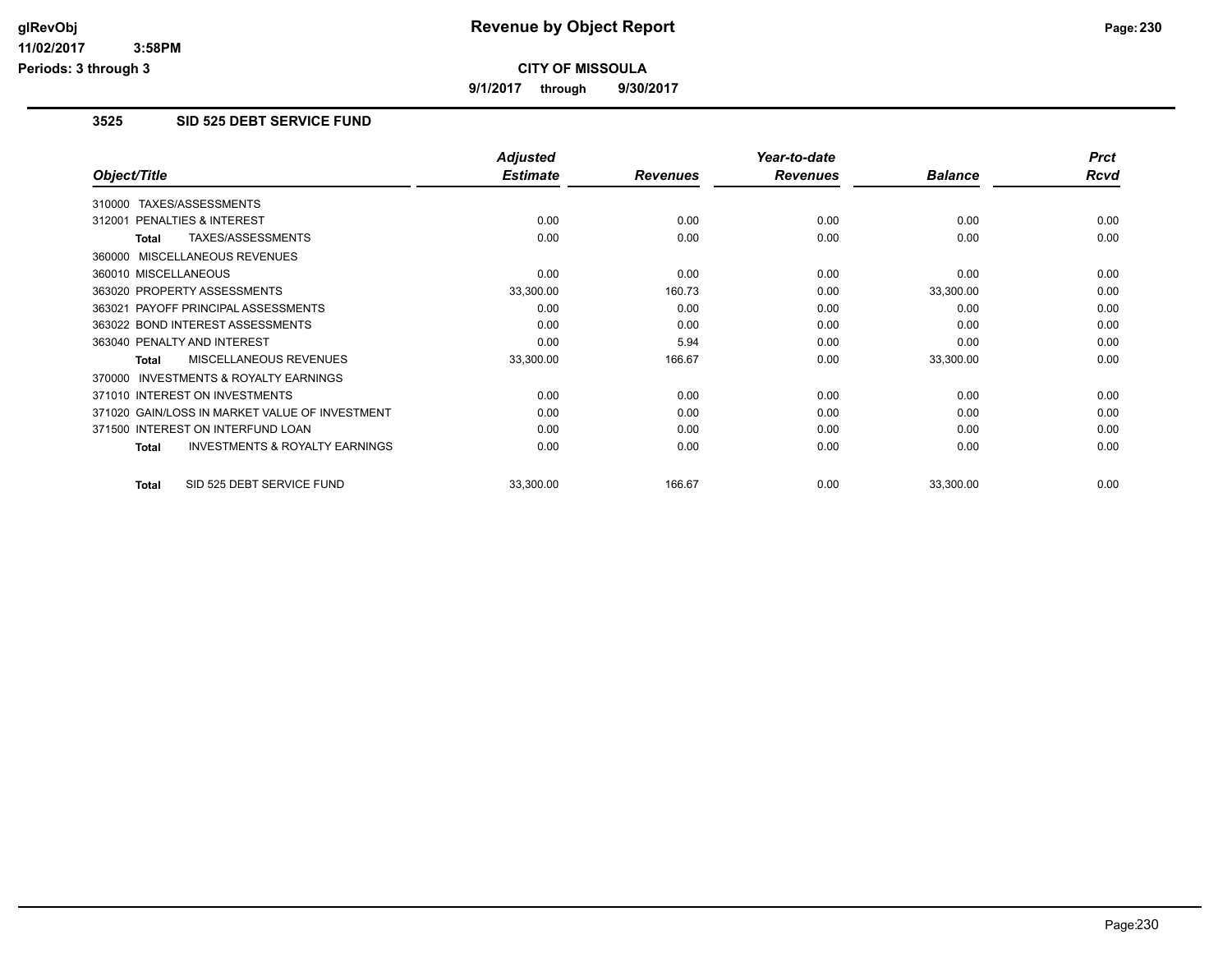**CITY OF MISSOULA**

**9/1/2017 through 9/30/2017**

**3526 SID 526 DEBT SERVICE FUND**

**3526 SID 526 DEBT SERVICE FUND**

|                                                           | <b>Adjusted</b> |                 | Year-to-date    |                | <b>Prct</b> |
|-----------------------------------------------------------|-----------------|-----------------|-----------------|----------------|-------------|
| Object/Title                                              | <b>Estimate</b> | <b>Revenues</b> | <b>Revenues</b> | <b>Balance</b> | <b>Rcvd</b> |
| TAXES/ASSESSMENTS<br>310000                               |                 |                 |                 |                |             |
| PENALTIES & INTEREST<br>312001                            | 0.00            | 0.00            | 0.00            | 0.00           | 0.00        |
| TAXES/ASSESSMENTS<br><b>Total</b>                         | 0.00            | 0.00            | 0.00            | 0.00           | 0.00        |
| MISCELLANEOUS REVENUES<br>360000                          |                 |                 |                 |                |             |
| 360010 MISCELLANEOUS                                      | 0.00            | 0.00            | 0.00            | 0.00           | 0.00        |
| 363020 PROPERTY ASSESSMENTS                               | 192,640.00      | 1,214.12        | 0.00            | 192,640.00     | 0.00        |
| 363021 PAYOFF PRINCIPAL ASSESSMENTS                       | 0.00            | 0.00            | 6,677.50        | $-6,677.50$    | 0.00        |
| 363022 BOND INTEREST ASSESSMENTS                          | 0.00            | 0.00            | 0.00            | 0.00           | 0.00        |
| 363040 PENALTY AND INTEREST                               | 0.00            | 66.20           | 0.00            | 0.00           | 0.00        |
| <b>MISCELLANEOUS REVENUES</b><br><b>Total</b>             | 192,640.00      | 1,280.32        | 6,677.50        | 185,962.50     | 3.47        |
| <b>INVESTMENTS &amp; ROYALTY EARNINGS</b><br>370000       |                 |                 |                 |                |             |
| 371010 INTEREST ON INVESTMENTS                            | 0.00            | 0.00            | 0.00            | 0.00           | 0.00        |
| 371020 GAIN/LOSS IN MARKET VALUE OF INVESTMENTS           | 0.00            | 0.00            | 0.00            | 0.00           | 0.00        |
| 371500 INTEREST ON INTERFUND LOAN                         | 0.00            | 0.00            | 0.00            | 0.00           | 0.00        |
| <b>INVESTMENTS &amp; ROYALTY EARNINGS</b><br><b>Total</b> | 0.00            | 0.00            | 0.00            | 0.00           | 0.00        |
| SID 526 DEBT SERVICE FUND<br><b>Total</b>                 | 192,640.00      | 1,280.32        | 6,677.50        | 185,962.50     | 3.47        |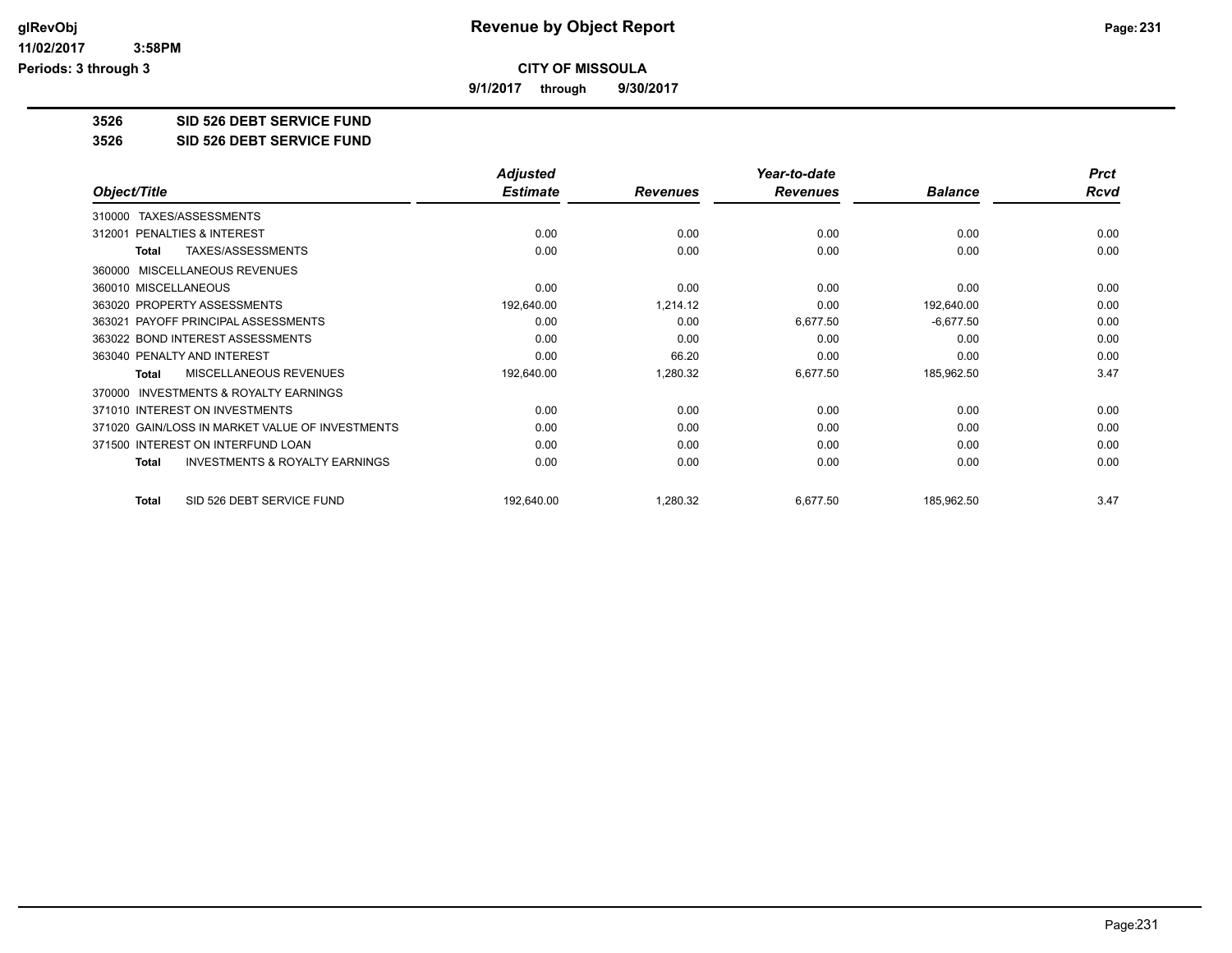**CITY OF MISSOULA**

**9/1/2017 through 9/30/2017**

# **3526 SID 526 DEBT SERVICE FUND**

|                                                           | <b>Adjusted</b> |                 | Year-to-date    |                | <b>Prct</b> |
|-----------------------------------------------------------|-----------------|-----------------|-----------------|----------------|-------------|
| Object/Title                                              | <b>Estimate</b> | <b>Revenues</b> | <b>Revenues</b> | <b>Balance</b> | <b>Rcvd</b> |
| TAXES/ASSESSMENTS<br>310000                               |                 |                 |                 |                |             |
| PENALTIES & INTEREST<br>312001                            | 0.00            | 0.00            | 0.00            | 0.00           | 0.00        |
| TAXES/ASSESSMENTS<br><b>Total</b>                         | 0.00            | 0.00            | 0.00            | 0.00           | 0.00        |
| 360000 MISCELLANEOUS REVENUES                             |                 |                 |                 |                |             |
| 360010 MISCELLANEOUS                                      | 0.00            | 0.00            | 0.00            | 0.00           | 0.00        |
| 363020 PROPERTY ASSESSMENTS                               | 192,640.00      | 1,214.12        | 0.00            | 192,640.00     | 0.00        |
| 363021 PAYOFF PRINCIPAL ASSESSMENTS                       | 0.00            | 0.00            | 6,677.50        | $-6,677.50$    | 0.00        |
| 363022 BOND INTEREST ASSESSMENTS                          | 0.00            | 0.00            | 0.00            | 0.00           | 0.00        |
| 363040 PENALTY AND INTEREST                               | 0.00            | 66.20           | 0.00            | 0.00           | 0.00        |
| <b>MISCELLANEOUS REVENUES</b><br><b>Total</b>             | 192,640.00      | 1,280.32        | 6,677.50        | 185,962.50     | 3.47        |
| <b>INVESTMENTS &amp; ROYALTY EARNINGS</b><br>370000       |                 |                 |                 |                |             |
| 371010 INTEREST ON INVESTMENTS                            | 0.00            | 0.00            | 0.00            | 0.00           | 0.00        |
| 371020 GAIN/LOSS IN MARKET VALUE OF INVESTMENT            | 0.00            | 0.00            | 0.00            | 0.00           | 0.00        |
| 371500 INTEREST ON INTERFUND LOAN                         | 0.00            | 0.00            | 0.00            | 0.00           | 0.00        |
| <b>INVESTMENTS &amp; ROYALTY EARNINGS</b><br><b>Total</b> | 0.00            | 0.00            | 0.00            | 0.00           | 0.00        |
| SID 526 DEBT SERVICE FUND<br><b>Total</b>                 | 192,640.00      | 1,280.32        | 6,677.50        | 185,962.50     | 3.47        |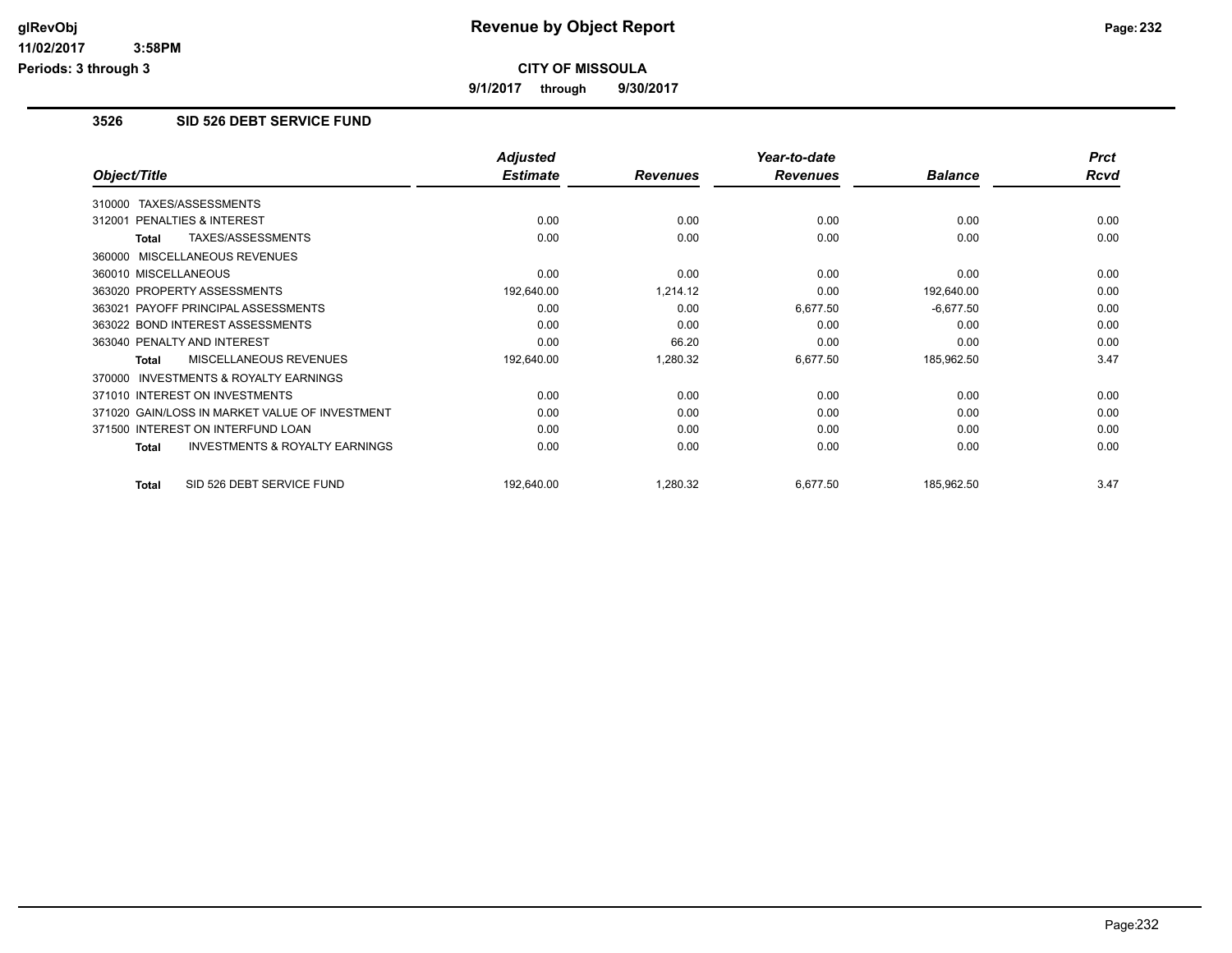**9/1/2017 through 9/30/2017**

**3527 SID 527 DEBT SERVICE FUND**

**3527 SID 527 DEBT SERVICE FUND**

|                                                           | <b>Adjusted</b> |                 | Year-to-date    |                | <b>Prct</b> |
|-----------------------------------------------------------|-----------------|-----------------|-----------------|----------------|-------------|
| Object/Title                                              | <b>Estimate</b> | <b>Revenues</b> | <b>Revenues</b> | <b>Balance</b> | Rcvd        |
| TAXES/ASSESSMENTS<br>310000                               |                 |                 |                 |                |             |
| <b>PENALTIES &amp; INTEREST</b><br>312001                 | 0.00            | 0.00            | 0.00            | 0.00           | 0.00        |
| TAXES/ASSESSMENTS<br><b>Total</b>                         | 0.00            | 0.00            | 0.00            | 0.00           | 0.00        |
| MISCELLANEOUS REVENUES<br>360000                          |                 |                 |                 |                |             |
| 360010 MISCELLANEOUS                                      | 0.00            | 0.00            | 0.00            | 0.00           | 0.00        |
| 363020 PROPERTY ASSESSMENTS                               | 0.00            | 0.00            | 0.00            | 0.00           | 0.00        |
| 363021 PAYOFF PRINCIPAL ASSESSMENTS                       | 0.00            | 0.00            | 0.00            | 0.00           | 0.00        |
| 363022 BOND INTEREST ASSESSMENTS                          | 0.00            | 0.00            | 0.00            | 0.00           | 0.00        |
| 363040 PENALTY AND INTEREST                               | 0.00            | 0.00            | 0.00            | 0.00           | 0.00        |
| MISCELLANEOUS REVENUES<br><b>Total</b>                    | 0.00            | 0.00            | 0.00            | 0.00           | 0.00        |
| <b>INVESTMENTS &amp; ROYALTY EARNINGS</b><br>370000       |                 |                 |                 |                |             |
| 371010 INTEREST ON INVESTMENTS                            | 0.00            | 0.00            | 0.00            | 0.00           | 0.00        |
| 371020 GAIN/LOSS IN MARKET VALUE OF INVESTMENTS           | 0.00            | 0.00            | 0.00            | 0.00           | 0.00        |
| <b>INVESTMENTS &amp; ROYALTY EARNINGS</b><br><b>Total</b> | 0.00            | 0.00            | 0.00            | 0.00           | 0.00        |
| OTHER FINANCING SOURCES<br>380000                         |                 |                 |                 |                |             |
| 381030 SID BONDS PROCEEDS                                 | 0.00            | 0.00            | 0.00            | 0.00           | 0.00        |
| OTHER FINANCING SOURCES<br><b>Total</b>                   | 0.00            | 0.00            | 0.00            | 0.00           | 0.00        |
| SID 527 DEBT SERVICE FUND<br><b>Total</b>                 | 0.00            | 0.00            | 0.00            | 0.00           | 0.00        |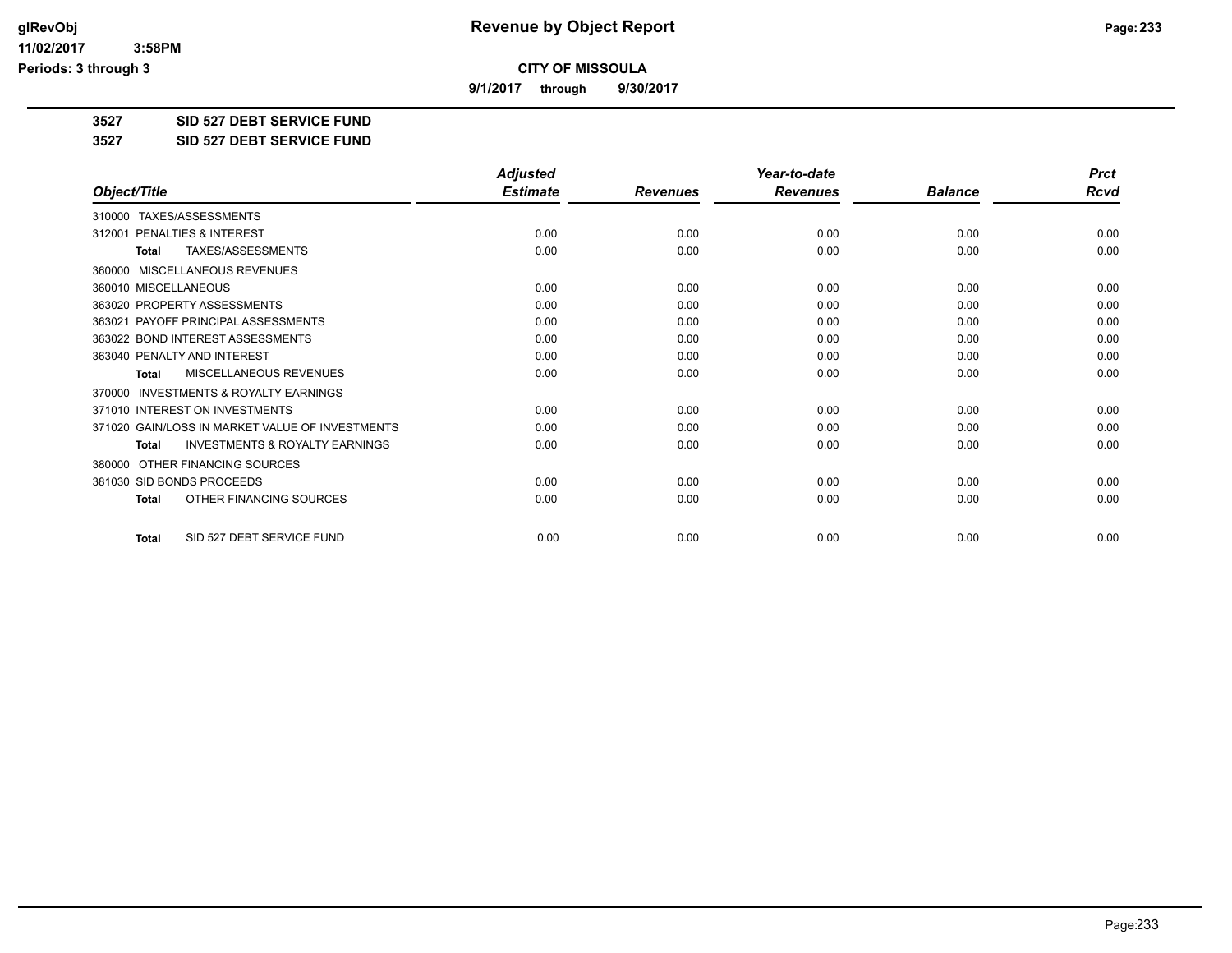**CITY OF MISSOULA**

**9/1/2017 through 9/30/2017**

# **3527 SID 527 DEBT SERVICE FUND**

|                                                           | <b>Adjusted</b> |                 | Year-to-date    |                | <b>Prct</b> |
|-----------------------------------------------------------|-----------------|-----------------|-----------------|----------------|-------------|
| Object/Title                                              | <b>Estimate</b> | <b>Revenues</b> | <b>Revenues</b> | <b>Balance</b> | Rcvd        |
| 310000 TAXES/ASSESSMENTS                                  |                 |                 |                 |                |             |
| PENALTIES & INTEREST<br>312001                            | 0.00            | 0.00            | 0.00            | 0.00           | 0.00        |
| TAXES/ASSESSMENTS<br><b>Total</b>                         | 0.00            | 0.00            | 0.00            | 0.00           | 0.00        |
| 360000 MISCELLANEOUS REVENUES                             |                 |                 |                 |                |             |
| 360010 MISCELLANEOUS                                      | 0.00            | 0.00            | 0.00            | 0.00           | 0.00        |
| 363020 PROPERTY ASSESSMENTS                               | 0.00            | 0.00            | 0.00            | 0.00           | 0.00        |
| 363021 PAYOFF PRINCIPAL ASSESSMENTS                       | 0.00            | 0.00            | 0.00            | 0.00           | 0.00        |
| 363022 BOND INTEREST ASSESSMENTS                          | 0.00            | 0.00            | 0.00            | 0.00           | 0.00        |
| 363040 PENALTY AND INTEREST                               | 0.00            | 0.00            | 0.00            | 0.00           | 0.00        |
| MISCELLANEOUS REVENUES<br><b>Total</b>                    | 0.00            | 0.00            | 0.00            | 0.00           | 0.00        |
| 370000 INVESTMENTS & ROYALTY EARNINGS                     |                 |                 |                 |                |             |
| 371010 INTEREST ON INVESTMENTS                            | 0.00            | 0.00            | 0.00            | 0.00           | 0.00        |
| 371020 GAIN/LOSS IN MARKET VALUE OF INVESTMENT            | 0.00            | 0.00            | 0.00            | 0.00           | 0.00        |
| <b>INVESTMENTS &amp; ROYALTY EARNINGS</b><br><b>Total</b> | 0.00            | 0.00            | 0.00            | 0.00           | 0.00        |
| 380000 OTHER FINANCING SOURCES                            |                 |                 |                 |                |             |
| 381030 SID BONDS PROCEEDS                                 | 0.00            | 0.00            | 0.00            | 0.00           | 0.00        |
| OTHER FINANCING SOURCES<br><b>Total</b>                   | 0.00            | 0.00            | 0.00            | 0.00           | 0.00        |
| SID 527 DEBT SERVICE FUND<br><b>Total</b>                 | 0.00            | 0.00            | 0.00            | 0.00           | 0.00        |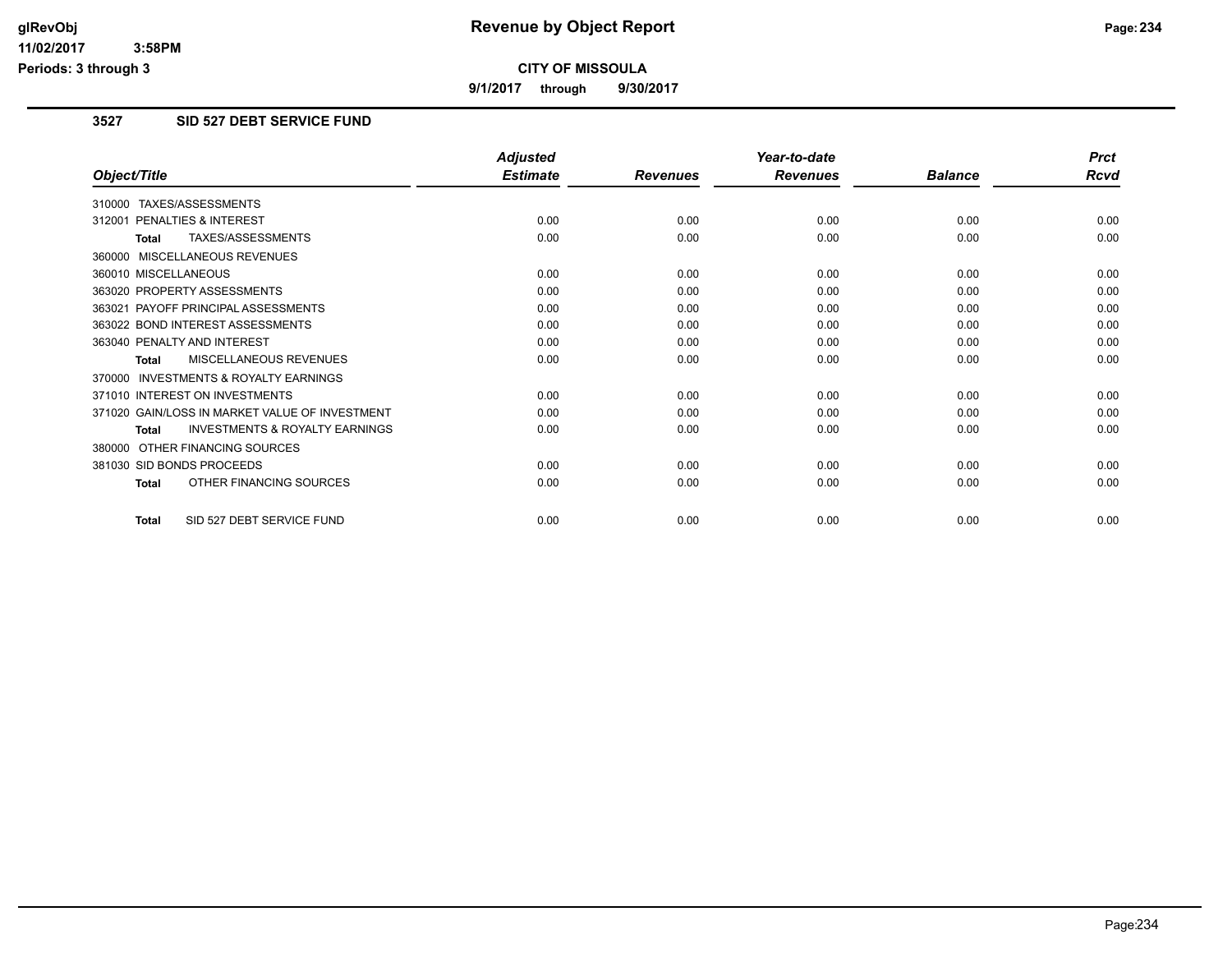**CITY OF MISSOULA**

**9/1/2017 through 9/30/2017**

**3530 SID 530 DEBT SERVICE FUND**

**3530 SID 530 DEBT SERVICE FUND**

|                                                           | <b>Adjusted</b> |                 | Year-to-date    |                | <b>Prct</b> |
|-----------------------------------------------------------|-----------------|-----------------|-----------------|----------------|-------------|
| Object/Title                                              | <b>Estimate</b> | <b>Revenues</b> | <b>Revenues</b> | <b>Balance</b> | Rcvd        |
| TAXES/ASSESSMENTS<br>310000                               |                 |                 |                 |                |             |
| 312001 PENALTIES & INTEREST                               | 0.00            | 0.00            | 0.00            | 0.00           | 0.00        |
| TAXES/ASSESSMENTS<br><b>Total</b>                         | 0.00            | 0.00            | 0.00            | 0.00           | 0.00        |
| MISCELLANEOUS REVENUES<br>360000                          |                 |                 |                 |                |             |
| 360010 MISCELLANEOUS                                      | 1,350.00        | 0.00            | 0.00            | 1,350.00       | 0.00        |
| 363020 PROPERTY ASSESSMENTS                               | 0.00            | 0.00            | 0.00            | 0.00           | 0.00        |
| 363021 PAYOFF PRINCIPAL ASSESSMENTS                       | 0.00            | 0.00            | 0.00            | 0.00           | 0.00        |
| 363022 BOND INTEREST ASSESSMENTS                          | 0.00            | 0.00            | 0.00            | 0.00           | 0.00        |
| 363040 PENALTY AND INTEREST                               | 0.00            | 0.00            | 0.00            | 0.00           | 0.00        |
| <b>MISCELLANEOUS REVENUES</b><br><b>Total</b>             | 1,350.00        | 0.00            | 0.00            | 1,350.00       | 0.00        |
| 370000 INVESTMENTS & ROYALTY EARNINGS                     |                 |                 |                 |                |             |
| 371010 INTEREST ON INVESTMENTS                            | 0.00            | 0.00            | 0.00            | 0.00           | 0.00        |
| 371020 GAIN/LOSS IN MARKET VALUE OF INVESTMENTS           | 0.00            | 0.00            | 0.00            | 0.00           | 0.00        |
| <b>INVESTMENTS &amp; ROYALTY EARNINGS</b><br><b>Total</b> | 0.00            | 0.00            | 0.00            | 0.00           | 0.00        |
| SID 530 DEBT SERVICE FUND<br><b>Total</b>                 | 1,350.00        | 0.00            | 0.00            | 1,350.00       | 0.00        |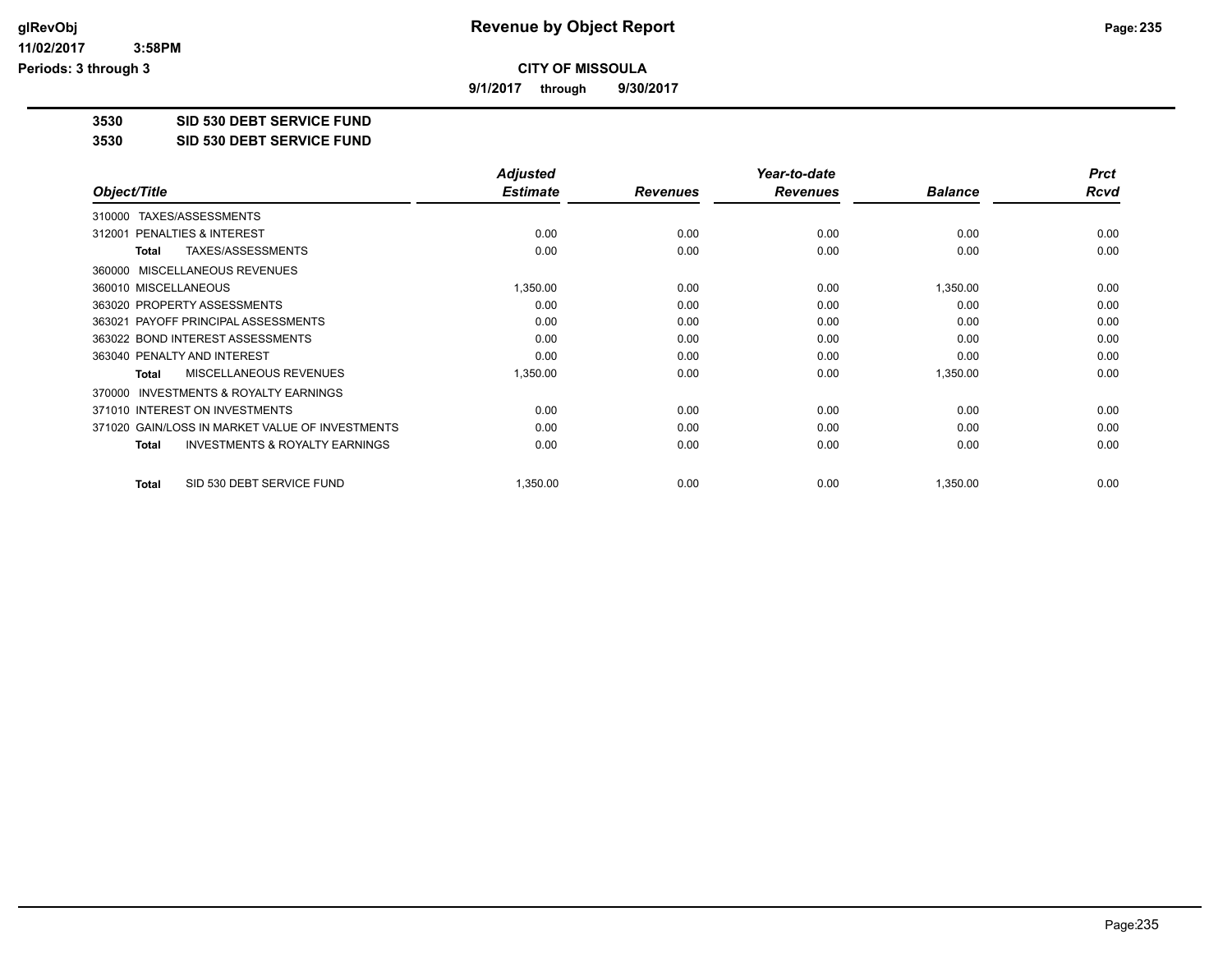**CITY OF MISSOULA**

**9/1/2017 through 9/30/2017**

# **3530 SID 530 DEBT SERVICE FUND**

| Object/Title                                        | <b>Adjusted</b><br><b>Estimate</b> | <b>Revenues</b> | Year-to-date<br><b>Revenues</b> | <b>Balance</b> | <b>Prct</b><br>Rcvd |
|-----------------------------------------------------|------------------------------------|-----------------|---------------------------------|----------------|---------------------|
|                                                     |                                    |                 |                                 |                |                     |
| 310000 TAXES/ASSESSMENTS                            |                                    |                 |                                 |                |                     |
| 312001 PENALTIES & INTEREST                         | 0.00                               | 0.00            | 0.00                            | 0.00           | 0.00                |
| TAXES/ASSESSMENTS<br>Total                          | 0.00                               | 0.00            | 0.00                            | 0.00           | 0.00                |
| 360000 MISCELLANEOUS REVENUES                       |                                    |                 |                                 |                |                     |
| 360010 MISCELLANEOUS                                | 1,350.00                           | 0.00            | 0.00                            | 1,350.00       | 0.00                |
| 363020 PROPERTY ASSESSMENTS                         | 0.00                               | 0.00            | 0.00                            | 0.00           | 0.00                |
| 363021 PAYOFF PRINCIPAL ASSESSMENTS                 | 0.00                               | 0.00            | 0.00                            | 0.00           | 0.00                |
| 363022 BOND INTEREST ASSESSMENTS                    | 0.00                               | 0.00            | 0.00                            | 0.00           | 0.00                |
| 363040 PENALTY AND INTEREST                         | 0.00                               | 0.00            | 0.00                            | 0.00           | 0.00                |
| <b>MISCELLANEOUS REVENUES</b><br>Total              | 1,350.00                           | 0.00            | 0.00                            | 1,350.00       | 0.00                |
| <b>INVESTMENTS &amp; ROYALTY EARNINGS</b><br>370000 |                                    |                 |                                 |                |                     |
| 371010 INTEREST ON INVESTMENTS                      | 0.00                               | 0.00            | 0.00                            | 0.00           | 0.00                |
| 371020 GAIN/LOSS IN MARKET VALUE OF INVESTMENT      | 0.00                               | 0.00            | 0.00                            | 0.00           | 0.00                |
| <b>INVESTMENTS &amp; ROYALTY EARNINGS</b><br>Total  | 0.00                               | 0.00            | 0.00                            | 0.00           | 0.00                |
| SID 530 DEBT SERVICE FUND<br><b>Total</b>           | 1,350.00                           | 0.00            | 0.00                            | 1,350.00       | 0.00                |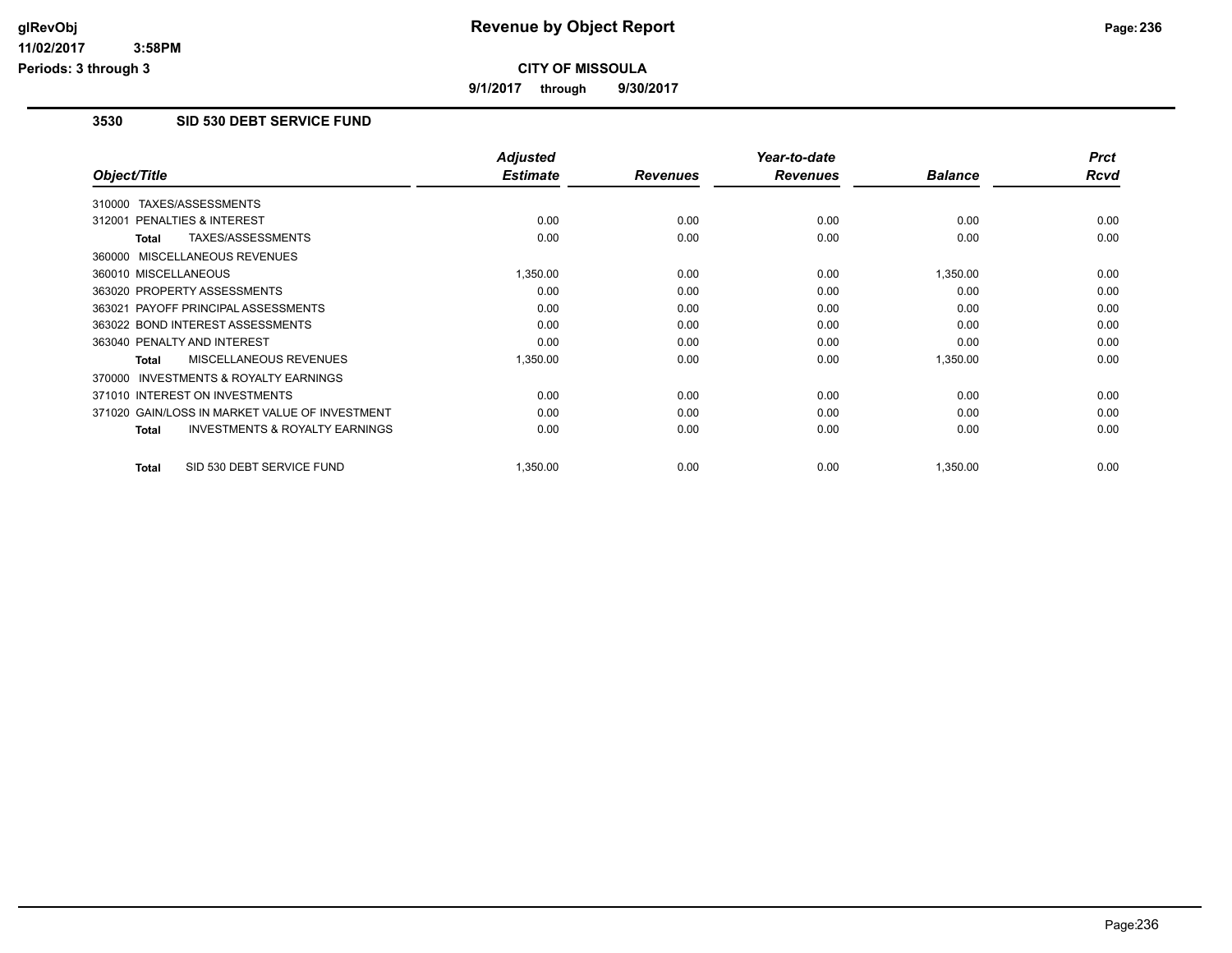**CITY OF MISSOULA**

**9/1/2017 through 9/30/2017**

**3531 SID 531 HICKORY ST CALMING**

**3531 SID 531 HICKORY ST CALMING**

|                                                           | <b>Adjusted</b> |                 | Year-to-date    |                |             |
|-----------------------------------------------------------|-----------------|-----------------|-----------------|----------------|-------------|
| Object/Title                                              | <b>Estimate</b> | <b>Revenues</b> | <b>Revenues</b> | <b>Balance</b> | <b>Rcvd</b> |
| TAXES/ASSESSMENTS<br>310000                               |                 |                 |                 |                |             |
| PENALTIES & INTEREST<br>312001                            | 0.00            | 0.00            | 0.00            | 0.00           | 0.00        |
| TAXES/ASSESSMENTS<br><b>Total</b>                         | 0.00            | 0.00            | 0.00            | 0.00           | 0.00        |
| MISCELLANEOUS REVENUES<br>360000                          |                 |                 |                 |                |             |
| 360010 MISCELLANEOUS                                      | 0.00            | 0.00            | 0.00            | 0.00           | 0.00        |
| 363020 PROPERTY ASSESSMENTS                               | 0.00            | 0.00            | 0.00            | 0.00           | 0.00        |
| 363021 PAYOFF PRINCIPAL ASSESSMENTS                       | 0.00            | 0.00            | 0.00            | 0.00           | 0.00        |
| 363022 BOND INTEREST ASSESSMENTS                          | 0.00            | 0.00            | 0.00            | 0.00           | 0.00        |
| 363040 PENALTY AND INTEREST                               | 0.00            | 0.00            | 0.00            | 0.00           | 0.00        |
| MISCELLANEOUS REVENUES<br><b>Total</b>                    | 0.00            | 0.00            | 0.00            | 0.00           | 0.00        |
| <b>INVESTMENTS &amp; ROYALTY EARNINGS</b><br>370000       |                 |                 |                 |                |             |
| 371010 INTEREST ON INVESTMENTS                            | 0.00            | 0.00            | 0.00            | 0.00           | 0.00        |
| 371020 GAIN/LOSS IN MARKET VALUE OF INVESTMENTS           | 0.00            | 0.00            | 0.00            | 0.00           | 0.00        |
| <b>INVESTMENTS &amp; ROYALTY EARNINGS</b><br><b>Total</b> | 0.00            | 0.00            | 0.00            | 0.00           | 0.00        |
| OTHER FINANCING SOURCES<br>380000                         |                 |                 |                 |                |             |
| 383000 OPERATING TRANSFERS                                | 0.00            | 0.00            | 0.00            | 0.00           | 0.00        |
| OTHER FINANCING SOURCES<br><b>Total</b>                   | 0.00            | 0.00            | 0.00            | 0.00           | 0.00        |
| SID 531 HICKORY ST CALMING<br><b>Total</b>                | 0.00            | 0.00            | 0.00            | 0.00           | 0.00        |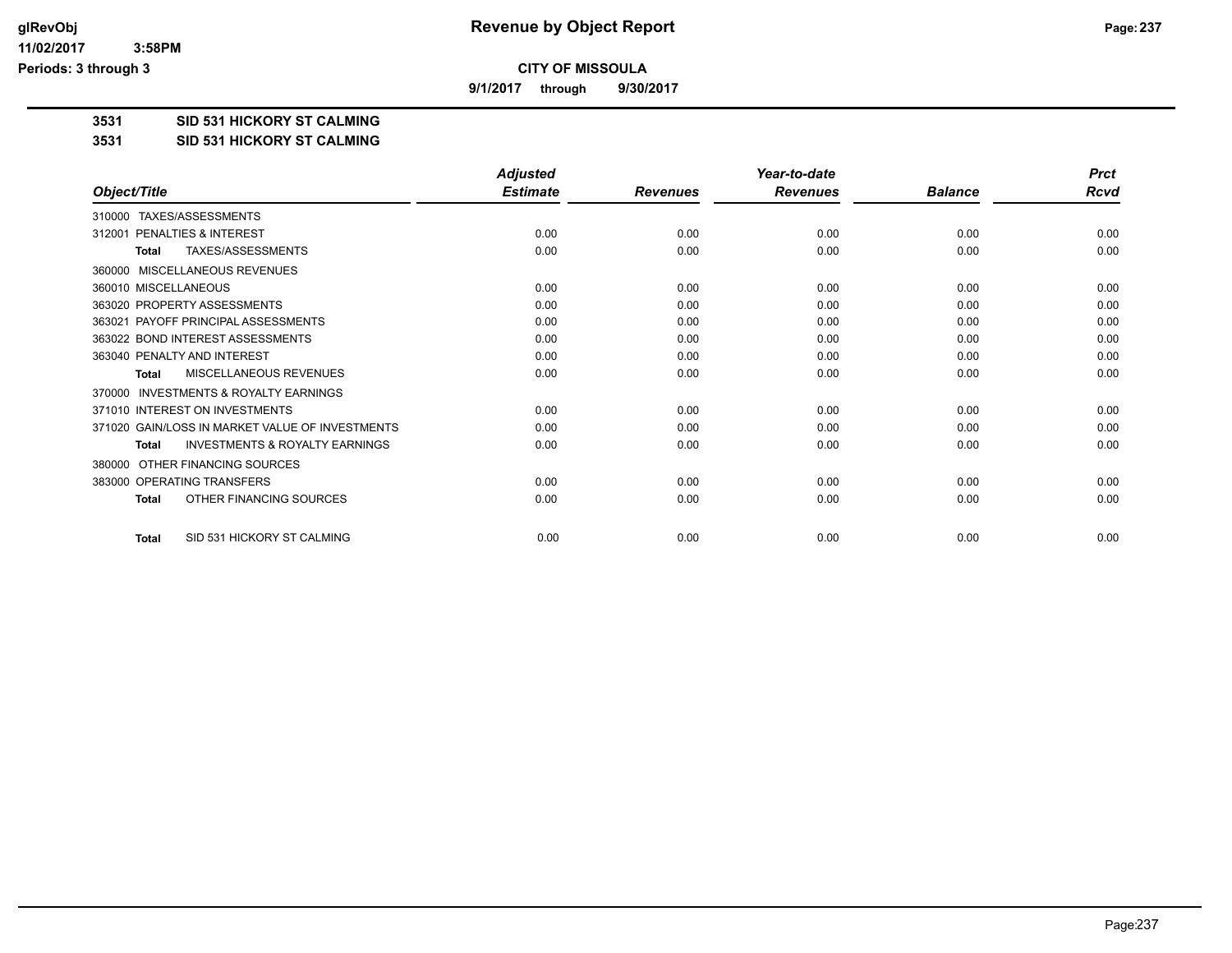**CITY OF MISSOULA**

**9/1/2017 through 9/30/2017**

# **3531 SID 531 HICKORY ST CALMING**

|                                                           | <b>Adjusted</b> |                 | Year-to-date    |                | <b>Prct</b> |
|-----------------------------------------------------------|-----------------|-----------------|-----------------|----------------|-------------|
| Object/Title                                              | <b>Estimate</b> | <b>Revenues</b> | <b>Revenues</b> | <b>Balance</b> | <b>Rcvd</b> |
| 310000 TAXES/ASSESSMENTS                                  |                 |                 |                 |                |             |
| 312001 PENALTIES & INTEREST                               | 0.00            | 0.00            | 0.00            | 0.00           | 0.00        |
| TAXES/ASSESSMENTS<br><b>Total</b>                         | 0.00            | 0.00            | 0.00            | 0.00           | 0.00        |
| 360000 MISCELLANEOUS REVENUES                             |                 |                 |                 |                |             |
| 360010 MISCELLANEOUS                                      | 0.00            | 0.00            | 0.00            | 0.00           | 0.00        |
| 363020 PROPERTY ASSESSMENTS                               | 0.00            | 0.00            | 0.00            | 0.00           | 0.00        |
| 363021 PAYOFF PRINCIPAL ASSESSMENTS                       | 0.00            | 0.00            | 0.00            | 0.00           | 0.00        |
| 363022 BOND INTEREST ASSESSMENTS                          | 0.00            | 0.00            | 0.00            | 0.00           | 0.00        |
| 363040 PENALTY AND INTEREST                               | 0.00            | 0.00            | 0.00            | 0.00           | 0.00        |
| MISCELLANEOUS REVENUES<br><b>Total</b>                    | 0.00            | 0.00            | 0.00            | 0.00           | 0.00        |
| <b>INVESTMENTS &amp; ROYALTY EARNINGS</b><br>370000       |                 |                 |                 |                |             |
| 371010 INTEREST ON INVESTMENTS                            | 0.00            | 0.00            | 0.00            | 0.00           | 0.00        |
| 371020 GAIN/LOSS IN MARKET VALUE OF INVESTMENT            | 0.00            | 0.00            | 0.00            | 0.00           | 0.00        |
| <b>INVESTMENTS &amp; ROYALTY EARNINGS</b><br><b>Total</b> | 0.00            | 0.00            | 0.00            | 0.00           | 0.00        |
| OTHER FINANCING SOURCES<br>380000                         |                 |                 |                 |                |             |
| 383000 OPERATING TRANSFERS                                | 0.00            | 0.00            | 0.00            | 0.00           | 0.00        |
| OTHER FINANCING SOURCES<br>Total                          | 0.00            | 0.00            | 0.00            | 0.00           | 0.00        |
| SID 531 HICKORY ST CALMING<br><b>Total</b>                | 0.00            | 0.00            | 0.00            | 0.00           | 0.00        |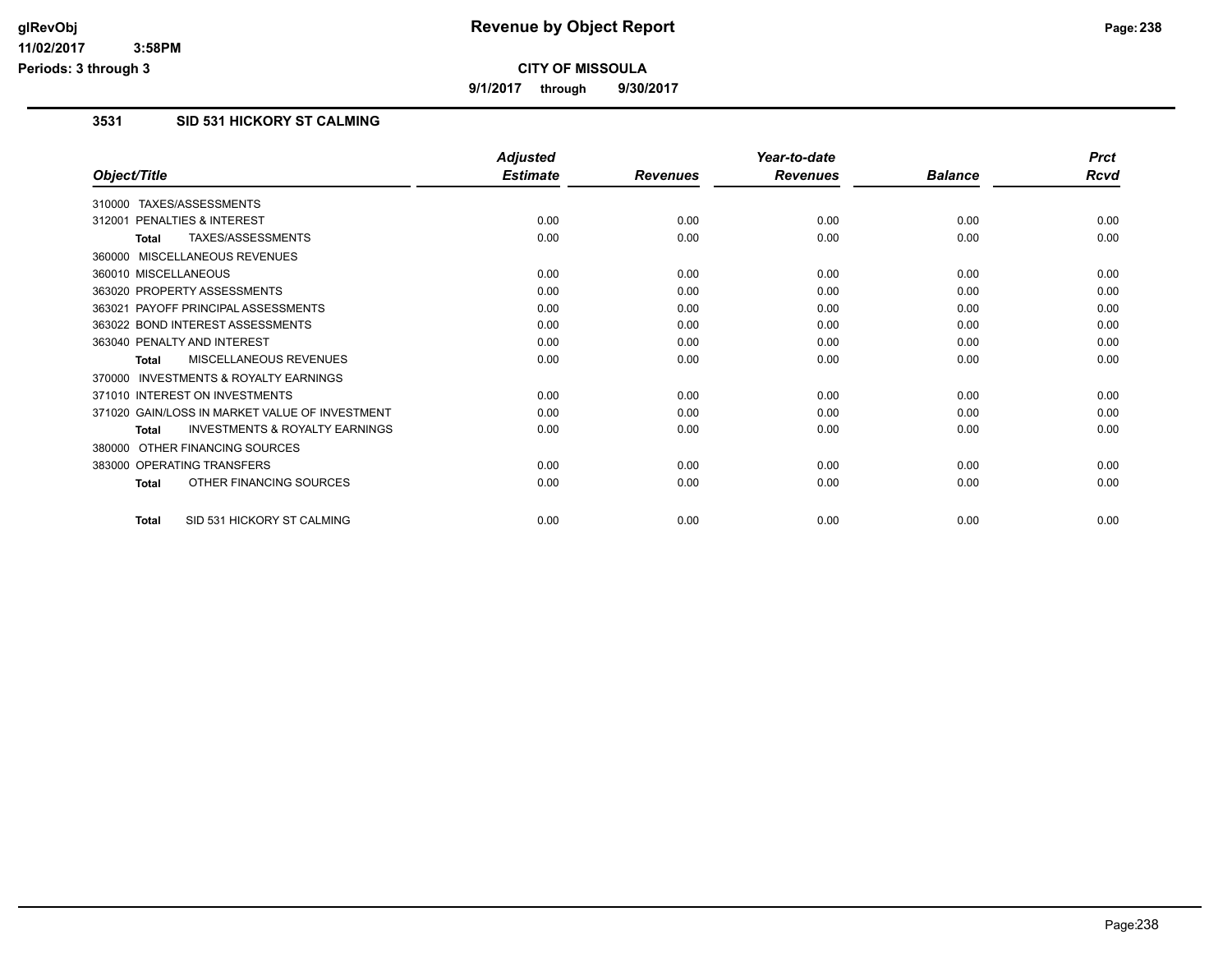**9/1/2017 through 9/30/2017**

**3532 SID 532 DEBT SERVICE FUND**

**3532 SID 532 DEBT SERVICE FUND**

|                                                           | <b>Adjusted</b> |                 | Year-to-date    |                | <b>Prct</b> |
|-----------------------------------------------------------|-----------------|-----------------|-----------------|----------------|-------------|
| Object/Title                                              | <b>Estimate</b> | <b>Revenues</b> | <b>Revenues</b> | <b>Balance</b> | Rcvd        |
| 360000 MISCELLANEOUS REVENUES                             |                 |                 |                 |                |             |
| 360010 MISCELLANEOUS                                      | 540.00          | 0.00            | 0.00            | 540.00         | 0.00        |
| 363020 PROPERTY ASSESSMENTS                               | 39,238.00       | 0.00            | 0.00            | 39.238.00      | 0.00        |
| 363021 PAYOFF PRINCIPAL ASSESSMENTS                       | 0.00            | 0.00            | 0.00            | 0.00           | 0.00        |
| 363022 BOND INTEREST ASSESSMENTS                          | 0.00            | 0.00            | 0.00            | 0.00           | 0.00        |
| 363040 PENALTY AND INTEREST                               | 0.00            | 0.00            | 0.00            | 0.00           | 0.00        |
| MISCELLANEOUS REVENUES<br><b>Total</b>                    | 39,778.00       | 0.00            | 0.00            | 39,778.00      | 0.00        |
| 370000 INVESTMENTS & ROYALTY EARNINGS                     |                 |                 |                 |                |             |
| 371010 INTEREST ON INVESTMENTS                            | 0.00            | 0.00            | 0.00            | 0.00           | 0.00        |
| 371020 GAIN/LOSS IN MARKET VALUE OF INVESTMENTS           | 0.00            | 0.00            | 0.00            | 0.00           | 0.00        |
| <b>INVESTMENTS &amp; ROYALTY EARNINGS</b><br><b>Total</b> | 0.00            | 0.00            | 0.00            | 0.00           | 0.00        |
| SID 532 DEBT SERVICE FUND<br>Total                        | 39.778.00       | 0.00            | 0.00            | 39.778.00      | 0.00        |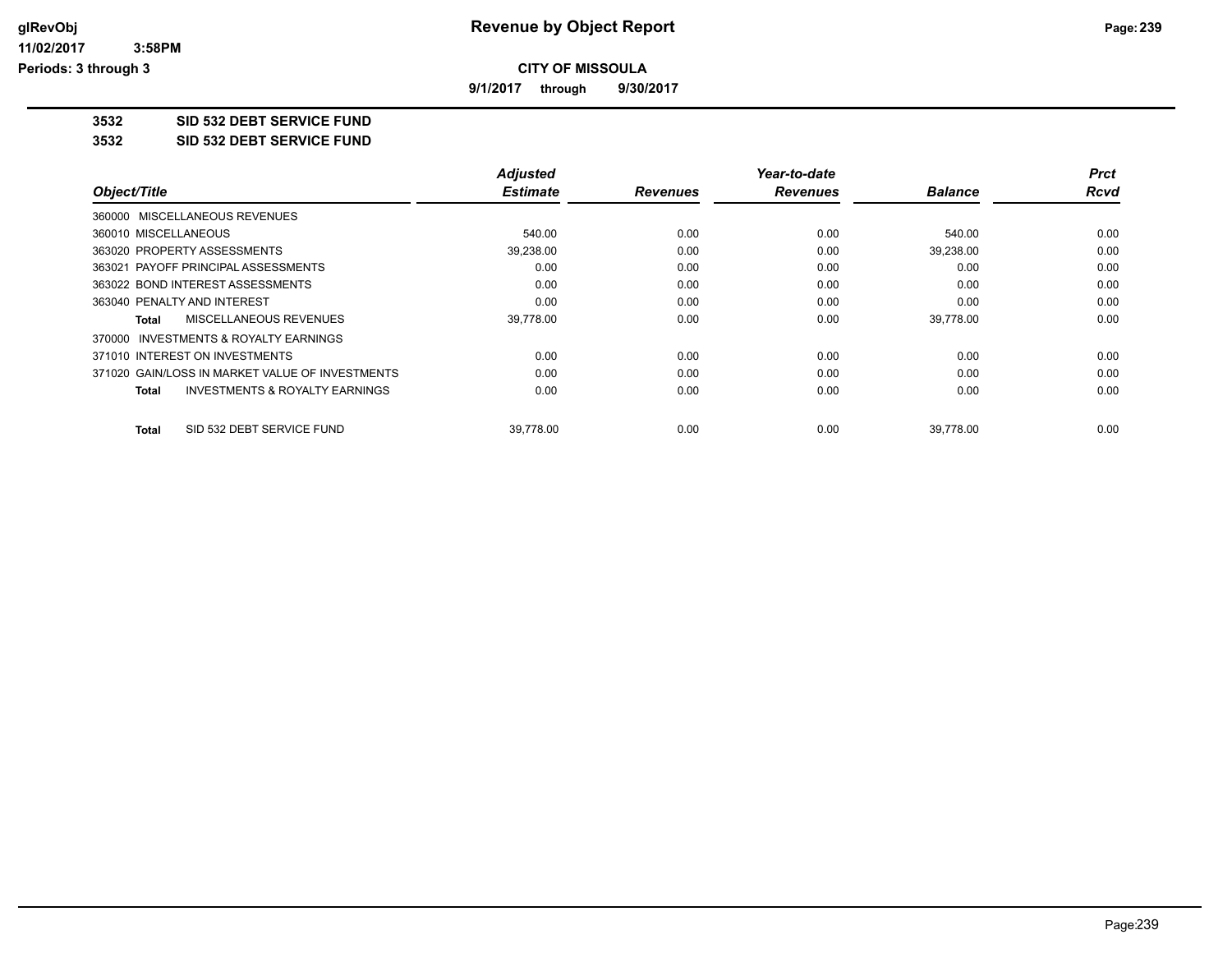**9/1/2017 through 9/30/2017**

### **3532 SID 532 DEBT SERVICE FUND**

|                                                           | <b>Adjusted</b> |                 | Year-to-date    |                | <b>Prct</b> |
|-----------------------------------------------------------|-----------------|-----------------|-----------------|----------------|-------------|
| Object/Title                                              | <b>Estimate</b> | <b>Revenues</b> | <b>Revenues</b> | <b>Balance</b> | <b>Rcvd</b> |
| 360000 MISCELLANEOUS REVENUES                             |                 |                 |                 |                |             |
| 360010 MISCELLANEOUS                                      | 540.00          | 0.00            | 0.00            | 540.00         | 0.00        |
| 363020 PROPERTY ASSESSMENTS                               | 39.238.00       | 0.00            | 0.00            | 39.238.00      | 0.00        |
| 363021 PAYOFF PRINCIPAL ASSESSMENTS                       | 0.00            | 0.00            | 0.00            | 0.00           | 0.00        |
| 363022 BOND INTEREST ASSESSMENTS                          | 0.00            | 0.00            | 0.00            | 0.00           | 0.00        |
| 363040 PENALTY AND INTEREST                               | 0.00            | 0.00            | 0.00            | 0.00           | 0.00        |
| <b>MISCELLANEOUS REVENUES</b><br>Total                    | 39,778.00       | 0.00            | 0.00            | 39.778.00      | 0.00        |
| INVESTMENTS & ROYALTY EARNINGS<br>370000                  |                 |                 |                 |                |             |
| 371010 INTEREST ON INVESTMENTS                            | 0.00            | 0.00            | 0.00            | 0.00           | 0.00        |
| 371020 GAIN/LOSS IN MARKET VALUE OF INVESTMENT            | 0.00            | 0.00            | 0.00            | 0.00           | 0.00        |
| <b>INVESTMENTS &amp; ROYALTY EARNINGS</b><br><b>Total</b> | 0.00            | 0.00            | 0.00            | 0.00           | 0.00        |
| SID 532 DEBT SERVICE FUND<br><b>Total</b>                 | 39.778.00       | 0.00            | 0.00            | 39.778.00      | 0.00        |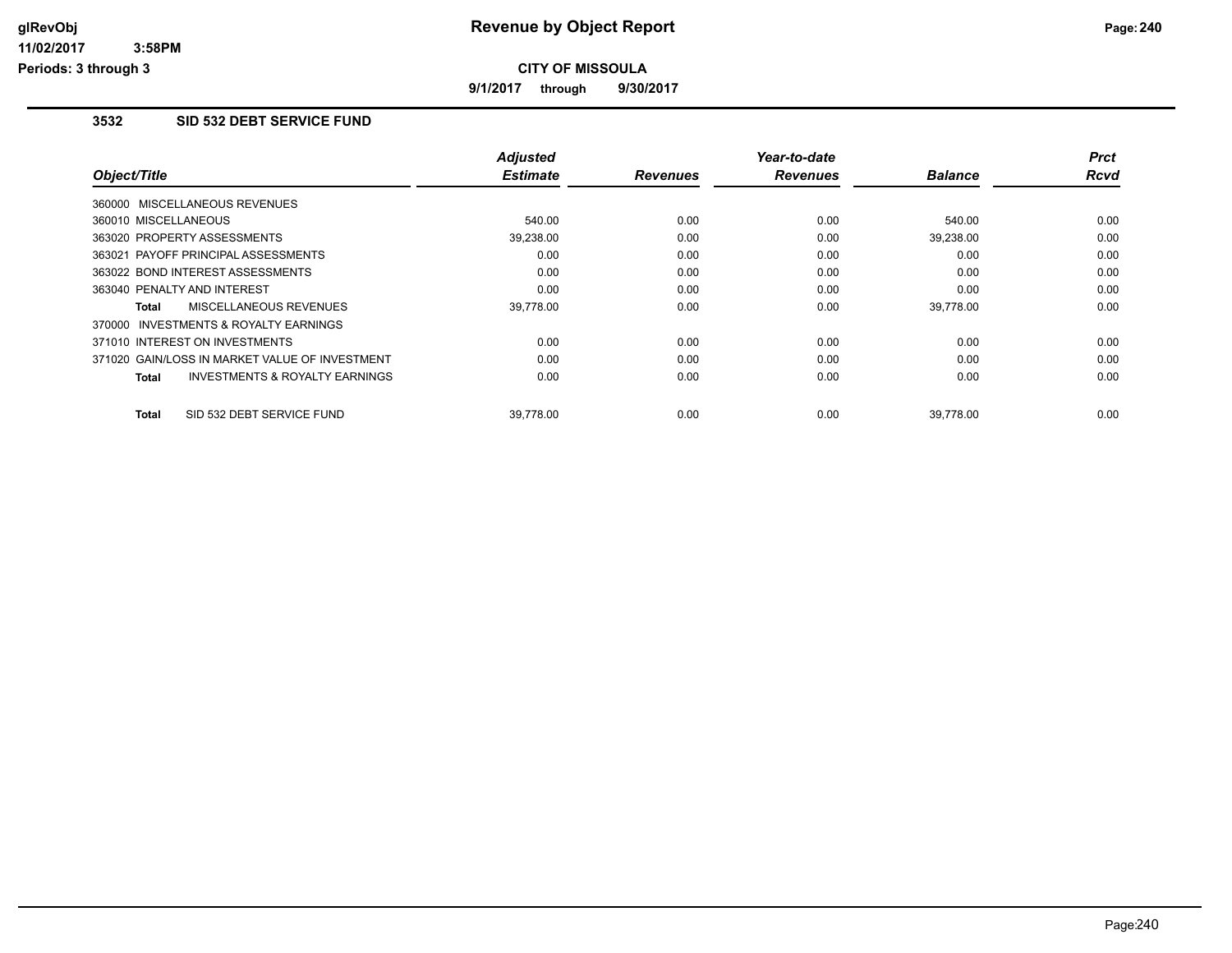**9/1/2017 through 9/30/2017**

# **3533 GILBERT ST SEWER SID DEBT FUND**

#### **3533 GILBERT ST SEWER SID DEBT FUND**

|                                                     | <b>Adjusted</b> |                 | Year-to-date    |                | <b>Prct</b> |
|-----------------------------------------------------|-----------------|-----------------|-----------------|----------------|-------------|
| Object/Title                                        | <b>Estimate</b> | <b>Revenues</b> | <b>Revenues</b> | <b>Balance</b> | <b>Rcvd</b> |
| TAXES/ASSESSMENTS<br>310000                         |                 |                 |                 |                |             |
| PENALTIES & INTEREST<br>312001                      | 0.00            | 0.00            | 0.00            | 0.00           | 0.00        |
| TAXES/ASSESSMENTS<br>Total                          | 0.00            | 0.00            | 0.00            | 0.00           | 0.00        |
| MISCELLANEOUS REVENUES<br>360000                    |                 |                 |                 |                |             |
| 363020 PROPERTY ASSESSMENTS                         | 17,425.00       | 0.00            | 0.00            | 17,425.00      | 0.00        |
| 363021 PAYOFF PRINCIPAL ASSESSMENTS                 | 0.00            | 0.00            | 0.00            | 0.00           | 0.00        |
| 363022 BOND INTEREST ASSESSMENTS                    | 0.00            | 0.00            | 0.00            | 0.00           | 0.00        |
| 363040 PENALTY AND INTEREST                         | 0.00            | 0.00            | 0.00            | 0.00           | 0.00        |
| <b>MISCELLANEOUS REVENUES</b><br><b>Total</b>       | 17,425.00       | 0.00            | 0.00            | 17,425.00      | 0.00        |
| <b>INVESTMENTS &amp; ROYALTY EARNINGS</b><br>370000 |                 |                 |                 |                |             |
| 371010 INTEREST ON INVESTMENTS                      | 0.00            | 0.00            | 0.00            | 0.00           | 0.00        |
| 371020 GAIN/LOSS IN MARKET VALUE OF INVESTMENTS     | 0.00            | 0.00            | 0.00            | 0.00           | 0.00        |
| <b>INVESTMENTS &amp; ROYALTY EARNINGS</b><br>Total  | 0.00            | 0.00            | 0.00            | 0.00           | 0.00        |
| OTHER FINANCING SOURCES<br>380000                   |                 |                 |                 |                |             |
| 381009 TRANSFERS IN                                 | 0.00            | 0.00            | 0.00            | 0.00           | 0.00        |
| OTHER FINANCING SOURCES<br><b>Total</b>             | 0.00            | 0.00            | 0.00            | 0.00           | 0.00        |
| GILBERT ST SEWER SID DEBT FUND<br><b>Total</b>      | 17,425.00       | 0.00            | 0.00            | 17,425.00      | 0.00        |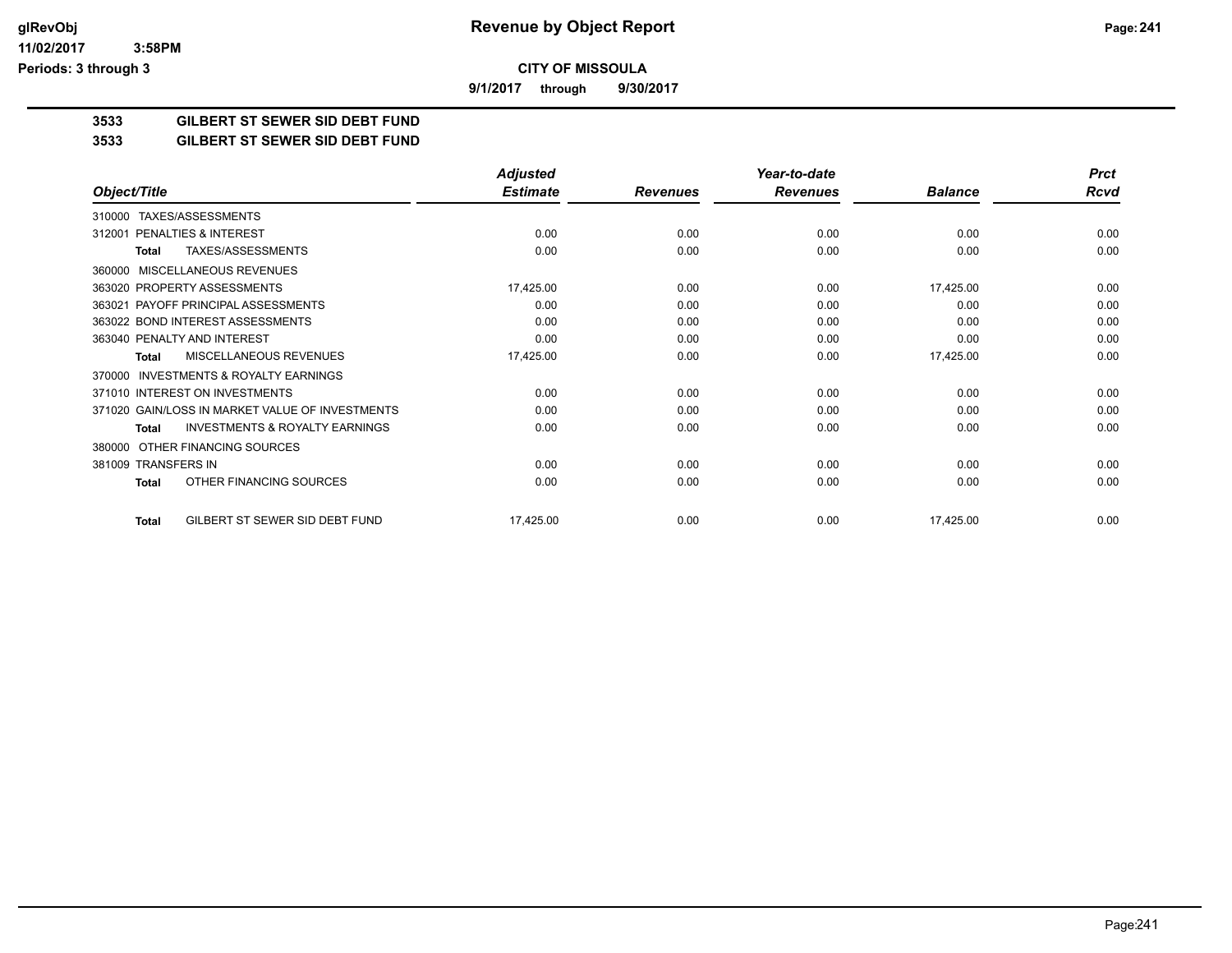**9/1/2017 through 9/30/2017**

# **3533 GILBERT ST SEWER SID DEBT FUND**

|                                                     | <b>Adjusted</b> |                 | Year-to-date    |                | <b>Prct</b> |
|-----------------------------------------------------|-----------------|-----------------|-----------------|----------------|-------------|
| Object/Title                                        | <b>Estimate</b> | <b>Revenues</b> | <b>Revenues</b> | <b>Balance</b> | <b>Rcvd</b> |
| <b>TAXES/ASSESSMENTS</b><br>310000                  |                 |                 |                 |                |             |
| 312001 PENALTIES & INTEREST                         | 0.00            | 0.00            | 0.00            | 0.00           | 0.00        |
| TAXES/ASSESSMENTS<br><b>Total</b>                   | 0.00            | 0.00            | 0.00            | 0.00           | 0.00        |
| MISCELLANEOUS REVENUES<br>360000                    |                 |                 |                 |                |             |
| 363020 PROPERTY ASSESSMENTS                         | 17,425.00       | 0.00            | 0.00            | 17,425.00      | 0.00        |
| 363021 PAYOFF PRINCIPAL ASSESSMENTS                 | 0.00            | 0.00            | 0.00            | 0.00           | 0.00        |
| 363022 BOND INTEREST ASSESSMENTS                    | 0.00            | 0.00            | 0.00            | 0.00           | 0.00        |
| 363040 PENALTY AND INTEREST                         | 0.00            | 0.00            | 0.00            | 0.00           | 0.00        |
| <b>MISCELLANEOUS REVENUES</b><br>Total              | 17,425.00       | 0.00            | 0.00            | 17,425.00      | 0.00        |
| <b>INVESTMENTS &amp; ROYALTY EARNINGS</b><br>370000 |                 |                 |                 |                |             |
| 371010 INTEREST ON INVESTMENTS                      | 0.00            | 0.00            | 0.00            | 0.00           | 0.00        |
| 371020 GAIN/LOSS IN MARKET VALUE OF INVESTMENT      | 0.00            | 0.00            | 0.00            | 0.00           | 0.00        |
| <b>INVESTMENTS &amp; ROYALTY EARNINGS</b><br>Total  | 0.00            | 0.00            | 0.00            | 0.00           | 0.00        |
| OTHER FINANCING SOURCES<br>380000                   |                 |                 |                 |                |             |
| 381009 TRANSFERS IN                                 | 0.00            | 0.00            | 0.00            | 0.00           | 0.00        |
| OTHER FINANCING SOURCES<br><b>Total</b>             | 0.00            | 0.00            | 0.00            | 0.00           | 0.00        |
| GILBERT ST SEWER SID DEBT FUND<br><b>Total</b>      | 17,425.00       | 0.00            | 0.00            | 17,425.00      | 0.00        |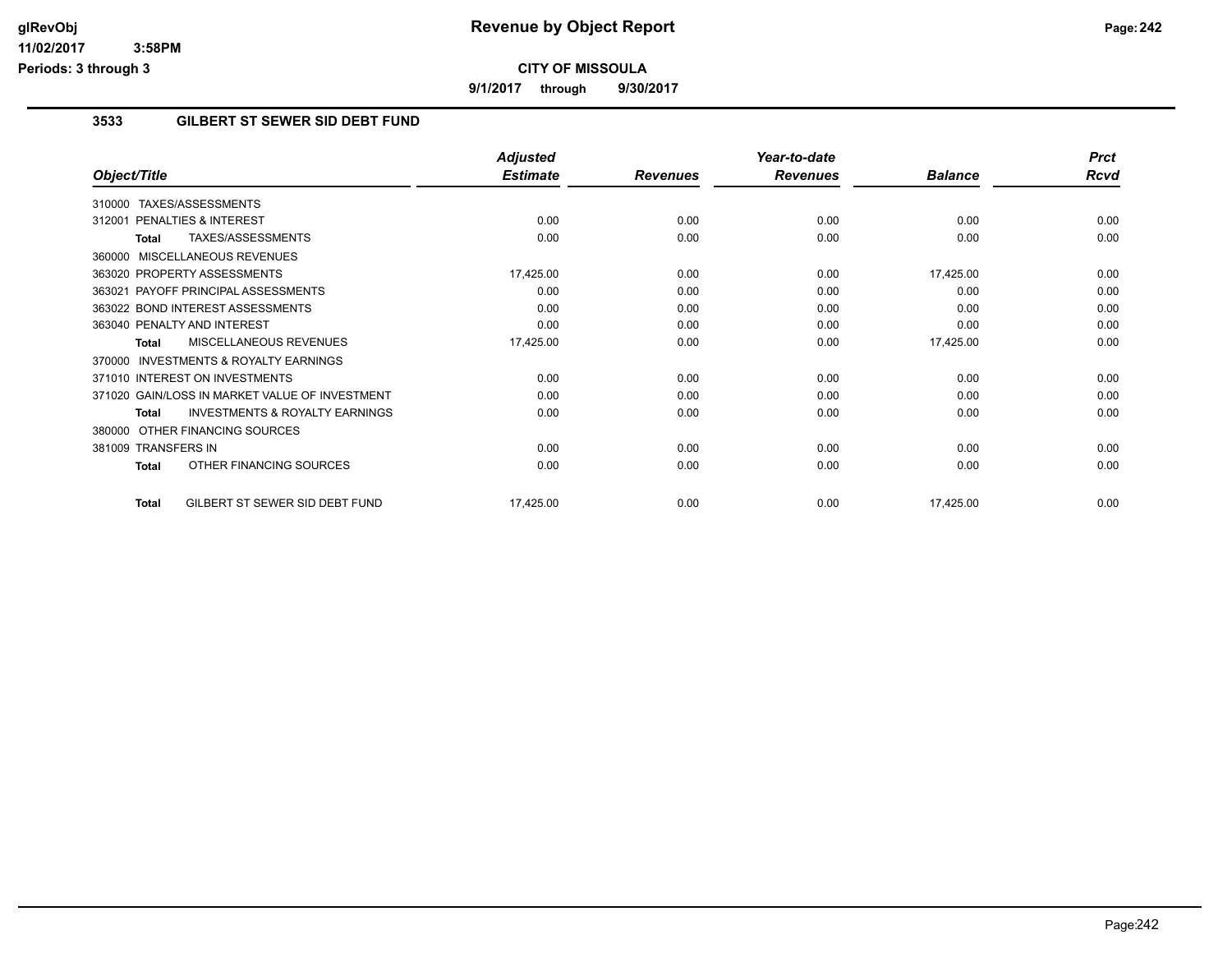**9/1/2017 through 9/30/2017**

# **3534 LINCOLNWOOD SEWER PHASE I**

#### **3534 LINCOLNWOOD SEWER PHASE I**

|                                                           | <b>Adjusted</b> |                 | Year-to-date    |                | <b>Prct</b> |
|-----------------------------------------------------------|-----------------|-----------------|-----------------|----------------|-------------|
| Object/Title                                              | <b>Estimate</b> | <b>Revenues</b> | <b>Revenues</b> | <b>Balance</b> | <b>Rcvd</b> |
| TAXES/ASSESSMENTS<br>310000                               |                 |                 |                 |                |             |
| PENALTIES & INTEREST<br>312001                            | 0.00            | 0.00            | 0.00            | 0.00           | 0.00        |
| TAXES/ASSESSMENTS<br>Total                                | 0.00            | 0.00            | 0.00            | 0.00           | 0.00        |
| MISCELLANEOUS REVENUES<br>360000                          |                 |                 |                 |                |             |
| 363020 PROPERTY ASSESSMENTS                               | 19,044.00       | 392.05          | 0.00            | 19,044.00      | 0.00        |
| 363021 PAYOFF PRINCIPAL ASSESSMENTS                       | 0.00            | 0.00            | 0.00            | 0.00           | 0.00        |
| 363022 BOND INTEREST ASSESSMENTS                          | 0.00            | 0.00            | 0.00            | 0.00           | 0.00        |
| 363040 PENALTY AND INTEREST                               | 0.00            | 24.27           | 0.00            | 0.00           | 0.00        |
| MISCELLANEOUS REVENUES<br>Total                           | 19,044.00       | 416.32          | 0.00            | 19,044.00      | 0.00        |
| <b>INVESTMENTS &amp; ROYALTY EARNINGS</b><br>370000       |                 |                 |                 |                |             |
| 371010 INTEREST ON INVESTMENTS                            | 0.00            | 0.00            | 0.00            | 0.00           | 0.00        |
| 371020 GAIN/LOSS IN MARKET VALUE OF INVESTMENTS           | 0.00            | 0.00            | 0.00            | 0.00           | 0.00        |
| <b>INVESTMENTS &amp; ROYALTY EARNINGS</b><br><b>Total</b> | 0.00            | 0.00            | 0.00            | 0.00           | 0.00        |
| LINCOLNWOOD SEWER PHASE I<br>Total                        | 19.044.00       | 416.32          | 0.00            | 19,044.00      | 0.00        |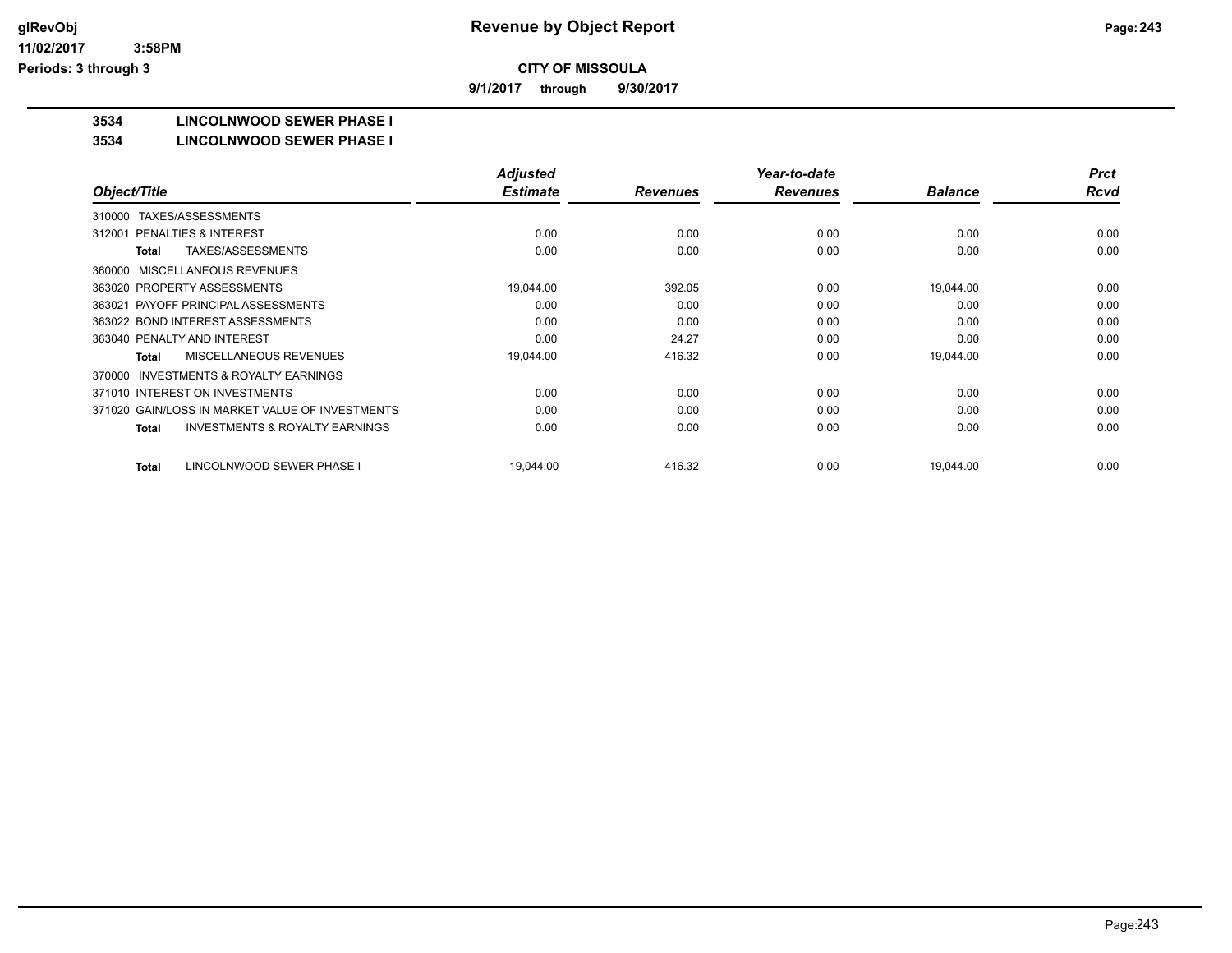**9/1/2017 through 9/30/2017**

# **3534 LINCOLNWOOD SEWER PHASE I**

| Object/Title                                              | <b>Adjusted</b><br><b>Estimate</b> | <b>Revenues</b> | Year-to-date<br><b>Revenues</b> | <b>Balance</b> | <b>Prct</b><br><b>Rcvd</b> |
|-----------------------------------------------------------|------------------------------------|-----------------|---------------------------------|----------------|----------------------------|
|                                                           |                                    |                 |                                 |                |                            |
| TAXES/ASSESSMENTS<br>310000                               |                                    |                 |                                 |                |                            |
| 312001 PENALTIES & INTEREST                               | 0.00                               | 0.00            | 0.00                            | 0.00           | 0.00                       |
| TAXES/ASSESSMENTS<br>Total                                | 0.00                               | 0.00            | 0.00                            | 0.00           | 0.00                       |
| 360000 MISCELLANEOUS REVENUES                             |                                    |                 |                                 |                |                            |
| 363020 PROPERTY ASSESSMENTS                               | 19,044.00                          | 392.05          | 0.00                            | 19,044.00      | 0.00                       |
| 363021 PAYOFF PRINCIPAL ASSESSMENTS                       | 0.00                               | 0.00            | 0.00                            | 0.00           | 0.00                       |
| 363022 BOND INTEREST ASSESSMENTS                          | 0.00                               | 0.00            | 0.00                            | 0.00           | 0.00                       |
| 363040 PENALTY AND INTEREST                               | 0.00                               | 24.27           | 0.00                            | 0.00           | 0.00                       |
| MISCELLANEOUS REVENUES<br>Total                           | 19,044.00                          | 416.32          | 0.00                            | 19,044.00      | 0.00                       |
| <b>INVESTMENTS &amp; ROYALTY EARNINGS</b><br>370000       |                                    |                 |                                 |                |                            |
| 371010 INTEREST ON INVESTMENTS                            | 0.00                               | 0.00            | 0.00                            | 0.00           | 0.00                       |
| 371020 GAIN/LOSS IN MARKET VALUE OF INVESTMENT            | 0.00                               | 0.00            | 0.00                            | 0.00           | 0.00                       |
| <b>INVESTMENTS &amp; ROYALTY EARNINGS</b><br><b>Total</b> | 0.00                               | 0.00            | 0.00                            | 0.00           | 0.00                       |
|                                                           |                                    |                 |                                 |                |                            |
| LINCOLNWOOD SEWER PHASE I<br><b>Total</b>                 | 19,044.00                          | 416.32          | 0.00                            | 19,044.00      | 0.00                       |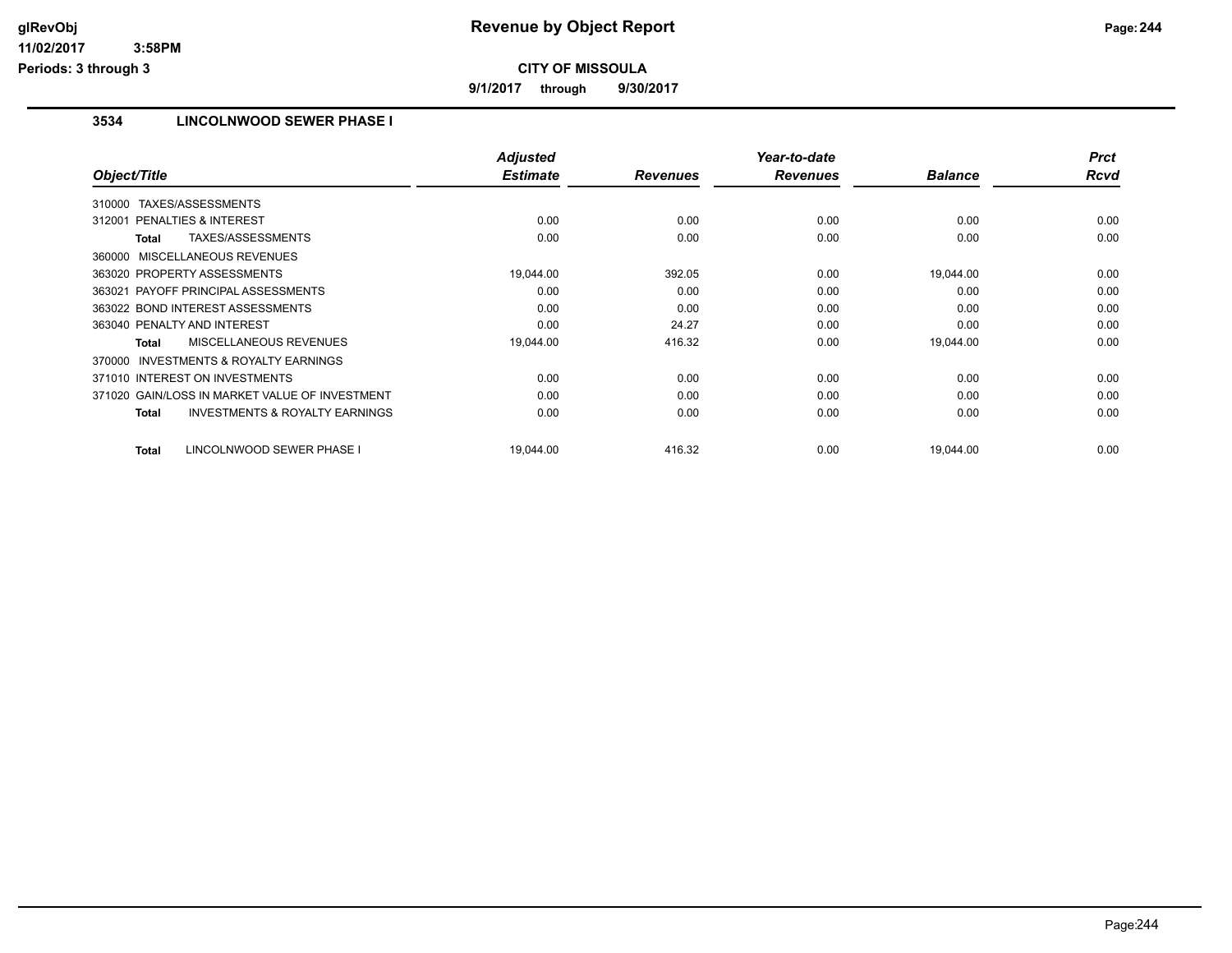**CITY OF MISSOULA**

**9/1/2017 through 9/30/2017**

# **3535 SLANT STREET TRAFFIC CALMING**

#### **3535 SLANT STREET TRAFFIC CALMING**

|                                                     | <b>Adjusted</b> |                 | Year-to-date    |                | <b>Prct</b> |
|-----------------------------------------------------|-----------------|-----------------|-----------------|----------------|-------------|
| Object/Title                                        | <b>Estimate</b> | <b>Revenues</b> | <b>Revenues</b> | <b>Balance</b> | Rcvd        |
| TAXES/ASSESSMENTS<br>310000                         |                 |                 |                 |                |             |
| PENALTIES & INTEREST<br>312001                      | 0.00            | 0.00            | 0.00            | 0.00           | 0.00        |
| TAXES/ASSESSMENTS<br>Total                          | 0.00            | 0.00            | 0.00            | 0.00           | 0.00        |
| MISCELLANEOUS REVENUES<br>360000                    |                 |                 |                 |                |             |
| 360010 MISCELLANEOUS                                | 0.00            | 0.00            | 0.00            | 0.00           | 0.00        |
| 363020 PROPERTY ASSESSMENTS                         | 0.00            | 0.00            | 0.00            | 0.00           | 0.00        |
| 363021 PAYOFF PRINCIPAL ASSESSMENTS                 | 0.00            | 0.00            | 0.00            | 0.00           | 0.00        |
| 363022 BOND INTEREST ASSESSMENTS                    | 0.00            | 0.00            | 0.00            | 0.00           | 0.00        |
| 363040 PENALTY AND INTEREST                         | 0.00            | 0.00            | 0.00            | 0.00           | 0.00        |
| MISCELLANEOUS REVENUES<br><b>Total</b>              | 0.00            | 0.00            | 0.00            | 0.00           | 0.00        |
| <b>INVESTMENTS &amp; ROYALTY EARNINGS</b><br>370000 |                 |                 |                 |                |             |
| 371010 INTEREST ON INVESTMENTS                      | 0.00            | 0.00            | 0.00            | 0.00           | 0.00        |
| 371020 GAIN/LOSS IN MARKET VALUE OF INVESTMENTS     | 0.00            | 0.00            | 0.00            | 0.00           | 0.00        |
| <b>INVESTMENTS &amp; ROYALTY EARNINGS</b><br>Total  | 0.00            | 0.00            | 0.00            | 0.00           | 0.00        |
| OTHER FINANCING SOURCES<br>380000                   |                 |                 |                 |                |             |
| 383000 OPERATING TRANSFERS                          | 0.00            | 0.00            | 0.00            | 0.00           | 0.00        |
| OTHER FINANCING SOURCES<br><b>Total</b>             | 0.00            | 0.00            | 0.00            | 0.00           | 0.00        |
| SLANT STREET TRAFFIC CALMING<br><b>Total</b>        | 0.00            | 0.00            | 0.00            | 0.00           | 0.00        |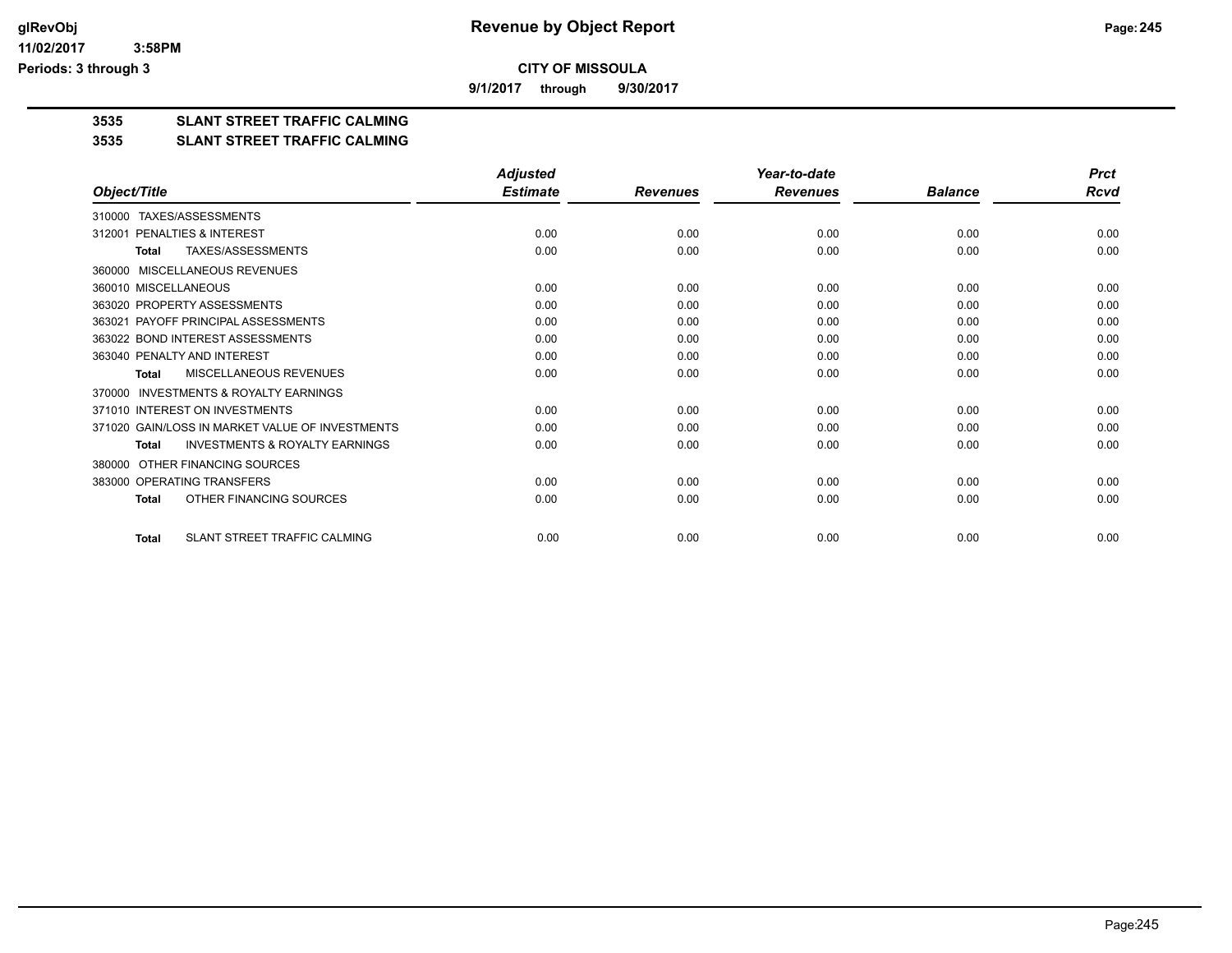**9/1/2017 through 9/30/2017**

# **3535 SLANT STREET TRAFFIC CALMING**

|                                                           | <b>Adjusted</b> |                 | Year-to-date    |                | <b>Prct</b> |
|-----------------------------------------------------------|-----------------|-----------------|-----------------|----------------|-------------|
| Object/Title                                              | <b>Estimate</b> | <b>Revenues</b> | <b>Revenues</b> | <b>Balance</b> | <b>Rcvd</b> |
| 310000 TAXES/ASSESSMENTS                                  |                 |                 |                 |                |             |
| PENALTIES & INTEREST<br>312001                            | 0.00            | 0.00            | 0.00            | 0.00           | 0.00        |
| <b>TAXES/ASSESSMENTS</b><br>Total                         | 0.00            | 0.00            | 0.00            | 0.00           | 0.00        |
| 360000 MISCELLANEOUS REVENUES                             |                 |                 |                 |                |             |
| 360010 MISCELLANEOUS                                      | 0.00            | 0.00            | 0.00            | 0.00           | 0.00        |
| 363020 PROPERTY ASSESSMENTS                               | 0.00            | 0.00            | 0.00            | 0.00           | 0.00        |
| 363021 PAYOFF PRINCIPAL ASSESSMENTS                       | 0.00            | 0.00            | 0.00            | 0.00           | 0.00        |
| 363022 BOND INTEREST ASSESSMENTS                          | 0.00            | 0.00            | 0.00            | 0.00           | 0.00        |
| 363040 PENALTY AND INTEREST                               | 0.00            | 0.00            | 0.00            | 0.00           | 0.00        |
| <b>MISCELLANEOUS REVENUES</b><br><b>Total</b>             | 0.00            | 0.00            | 0.00            | 0.00           | 0.00        |
| 370000 INVESTMENTS & ROYALTY EARNINGS                     |                 |                 |                 |                |             |
| 371010 INTEREST ON INVESTMENTS                            | 0.00            | 0.00            | 0.00            | 0.00           | 0.00        |
| 371020 GAIN/LOSS IN MARKET VALUE OF INVESTMENT            | 0.00            | 0.00            | 0.00            | 0.00           | 0.00        |
| <b>INVESTMENTS &amp; ROYALTY EARNINGS</b><br><b>Total</b> | 0.00            | 0.00            | 0.00            | 0.00           | 0.00        |
| 380000 OTHER FINANCING SOURCES                            |                 |                 |                 |                |             |
| 383000 OPERATING TRANSFERS                                | 0.00            | 0.00            | 0.00            | 0.00           | 0.00        |
| OTHER FINANCING SOURCES<br><b>Total</b>                   | 0.00            | 0.00            | 0.00            | 0.00           | 0.00        |
| SLANT STREET TRAFFIC CALMING<br><b>Total</b>              | 0.00            | 0.00            | 0.00            | 0.00           | 0.00        |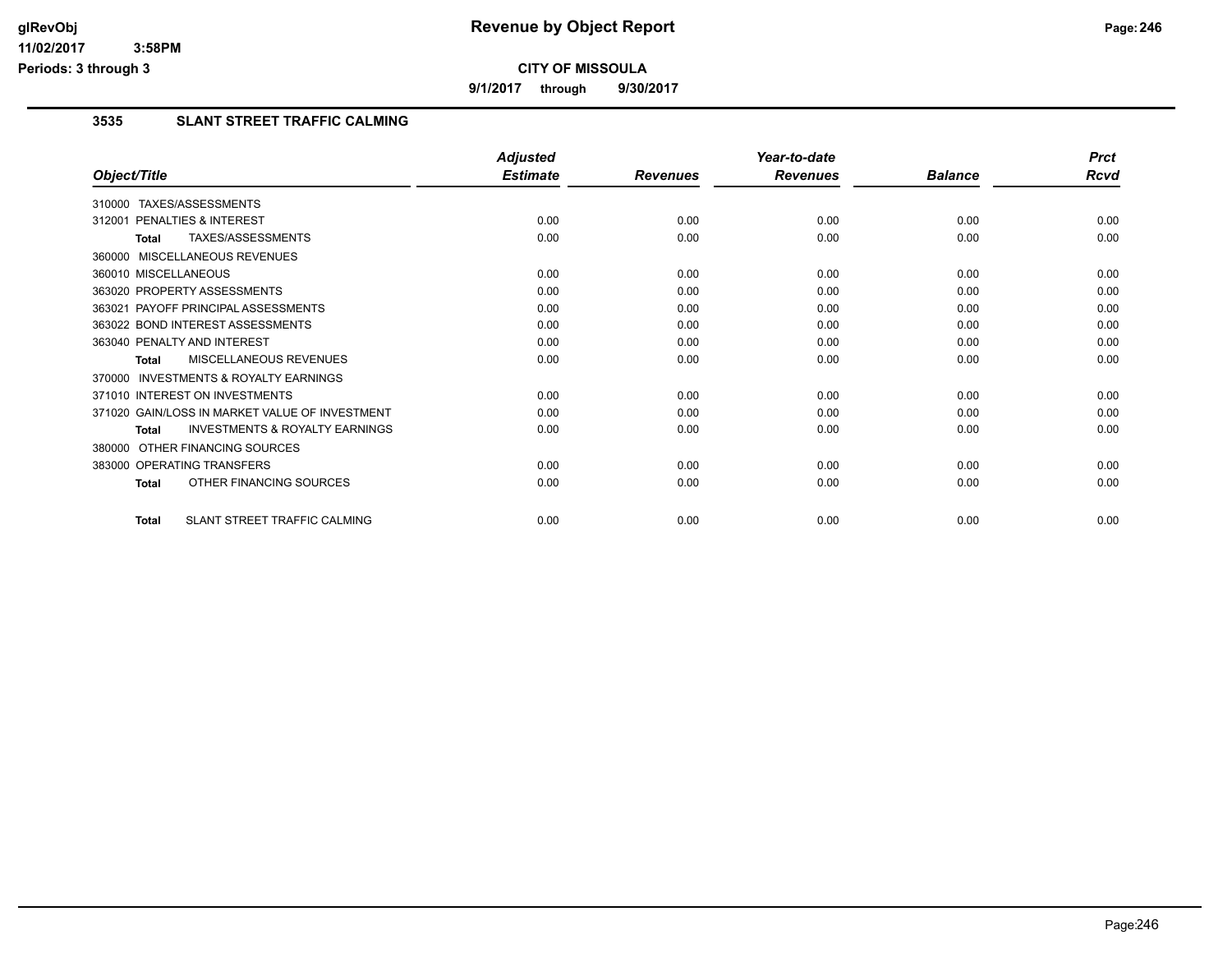**9/1/2017 through 9/30/2017**

# **3536 LINCOLNWOOD SEWER PHASE II**

#### **3536 LINCOLNWOOD SEWER PHASE II**

|                                                     | <b>Adjusted</b> |                 | Year-to-date    |                | <b>Prct</b> |
|-----------------------------------------------------|-----------------|-----------------|-----------------|----------------|-------------|
| Object/Title                                        | <b>Estimate</b> | <b>Revenues</b> | <b>Revenues</b> | <b>Balance</b> | <b>Rcvd</b> |
| TAXES/ASSESSMENTS<br>310000                         |                 |                 |                 |                |             |
| PENALTIES & INTEREST<br>312001                      | 0.00            | 0.00            | 0.00            | 0.00           | 0.00        |
| TAXES/ASSESSMENTS<br>Total                          | 0.00            | 0.00            | 0.00            | 0.00           | 0.00        |
| MISCELLANEOUS REVENUES<br>360000                    |                 |                 |                 |                |             |
| 363020 PROPERTY ASSESSMENTS                         | 30,719.00       | 387.49          | 0.00            | 30,719.00      | 0.00        |
| 363021 PAYOFF PRINCIPAL ASSESSMENTS                 | 0.00            | 0.00            | 0.00            | 0.00           | 0.00        |
| 363022 BOND INTEREST ASSESSMENTS                    | 0.00            | 0.00            | 0.00            | 0.00           | 0.00        |
| 363040 PENALTY AND INTEREST                         | 0.00            | 24.10           | 0.00            | 0.00           | 0.00        |
| MISCELLANEOUS REVENUES<br>Total                     | 30,719.00       | 411.59          | 0.00            | 30,719.00      | 0.00        |
| <b>INVESTMENTS &amp; ROYALTY EARNINGS</b><br>370000 |                 |                 |                 |                |             |
| 371010 INTEREST ON INVESTMENTS                      | 0.00            | 0.00            | 0.00            | 0.00           | 0.00        |
| 371020 GAIN/LOSS IN MARKET VALUE OF INVESTMENTS     | 0.00            | 0.00            | 0.00            | 0.00           | 0.00        |
| <b>INVESTMENTS &amp; ROYALTY EARNINGS</b><br>Total  | 0.00            | 0.00            | 0.00            | 0.00           | 0.00        |
| LINCOLNWOOD SEWER PHASE II<br>Total                 | 30,719.00       | 411.59          | 0.00            | 30,719.00      | 0.00        |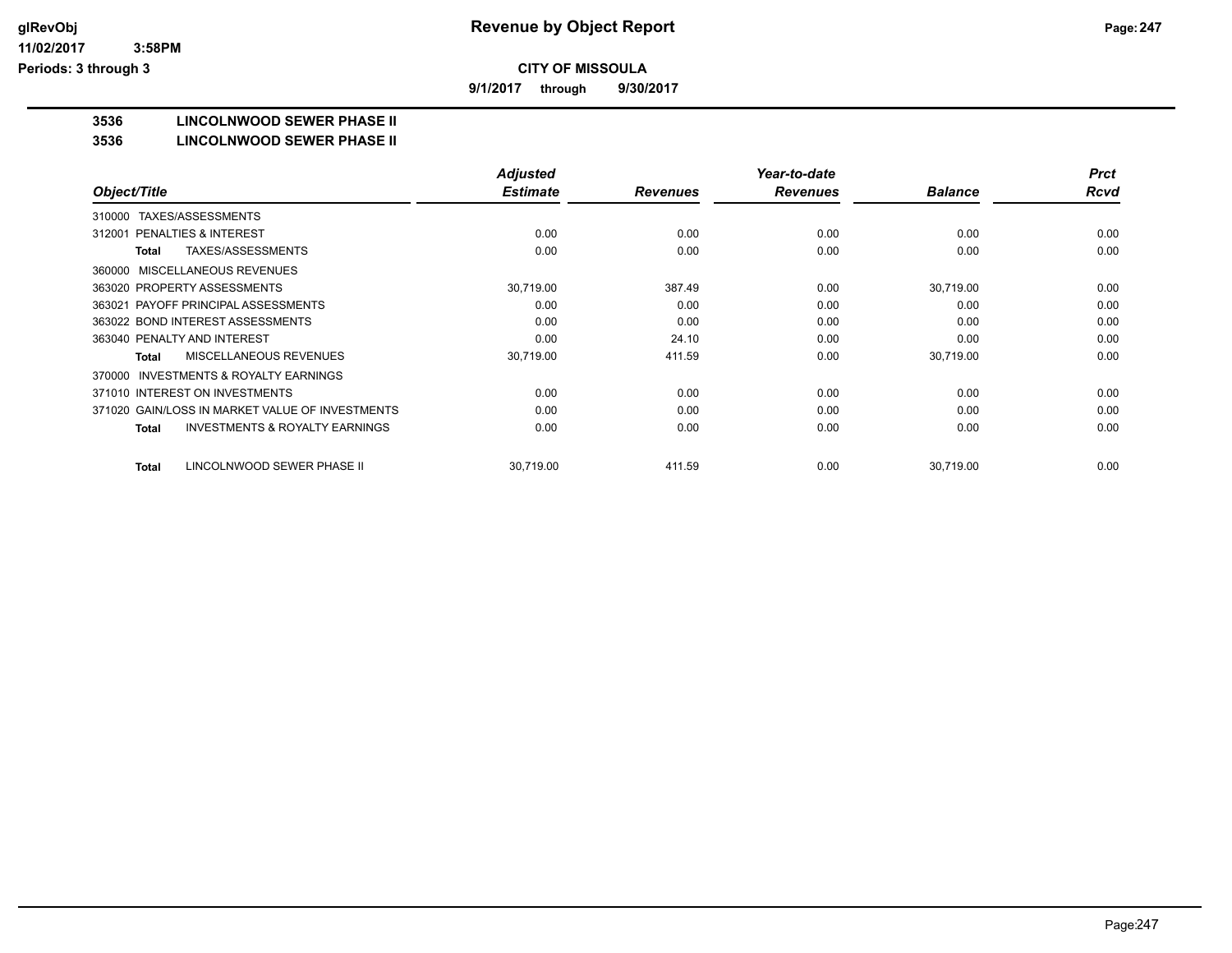**9/1/2017 through 9/30/2017**

# **3536 LINCOLNWOOD SEWER PHASE II**

|                                                     | <b>Adjusted</b> |                 | Year-to-date    |                | <b>Prct</b> |
|-----------------------------------------------------|-----------------|-----------------|-----------------|----------------|-------------|
| Object/Title                                        | <b>Estimate</b> | <b>Revenues</b> | <b>Revenues</b> | <b>Balance</b> | <b>Rcvd</b> |
| 310000 TAXES/ASSESSMENTS                            |                 |                 |                 |                |             |
| 312001 PENALTIES & INTEREST                         | 0.00            | 0.00            | 0.00            | 0.00           | 0.00        |
| TAXES/ASSESSMENTS<br>Total                          | 0.00            | 0.00            | 0.00            | 0.00           | 0.00        |
| 360000 MISCELLANEOUS REVENUES                       |                 |                 |                 |                |             |
| 363020 PROPERTY ASSESSMENTS                         | 30,719.00       | 387.49          | 0.00            | 30,719.00      | 0.00        |
| 363021 PAYOFF PRINCIPAL ASSESSMENTS                 | 0.00            | 0.00            | 0.00            | 0.00           | 0.00        |
| 363022 BOND INTEREST ASSESSMENTS                    | 0.00            | 0.00            | 0.00            | 0.00           | 0.00        |
| 363040 PENALTY AND INTEREST                         | 0.00            | 24.10           | 0.00            | 0.00           | 0.00        |
| MISCELLANEOUS REVENUES<br>Total                     | 30,719.00       | 411.59          | 0.00            | 30,719.00      | 0.00        |
| <b>INVESTMENTS &amp; ROYALTY EARNINGS</b><br>370000 |                 |                 |                 |                |             |
| 371010 INTEREST ON INVESTMENTS                      | 0.00            | 0.00            | 0.00            | 0.00           | 0.00        |
| 371020 GAIN/LOSS IN MARKET VALUE OF INVESTMENT      | 0.00            | 0.00            | 0.00            | 0.00           | 0.00        |
| <b>INVESTMENTS &amp; ROYALTY EARNINGS</b><br>Total  | 0.00            | 0.00            | 0.00            | 0.00           | 0.00        |
| LINCOLNWOOD SEWER PHASE II<br><b>Total</b>          | 30,719.00       | 411.59          | 0.00            | 30,719.00      | 0.00        |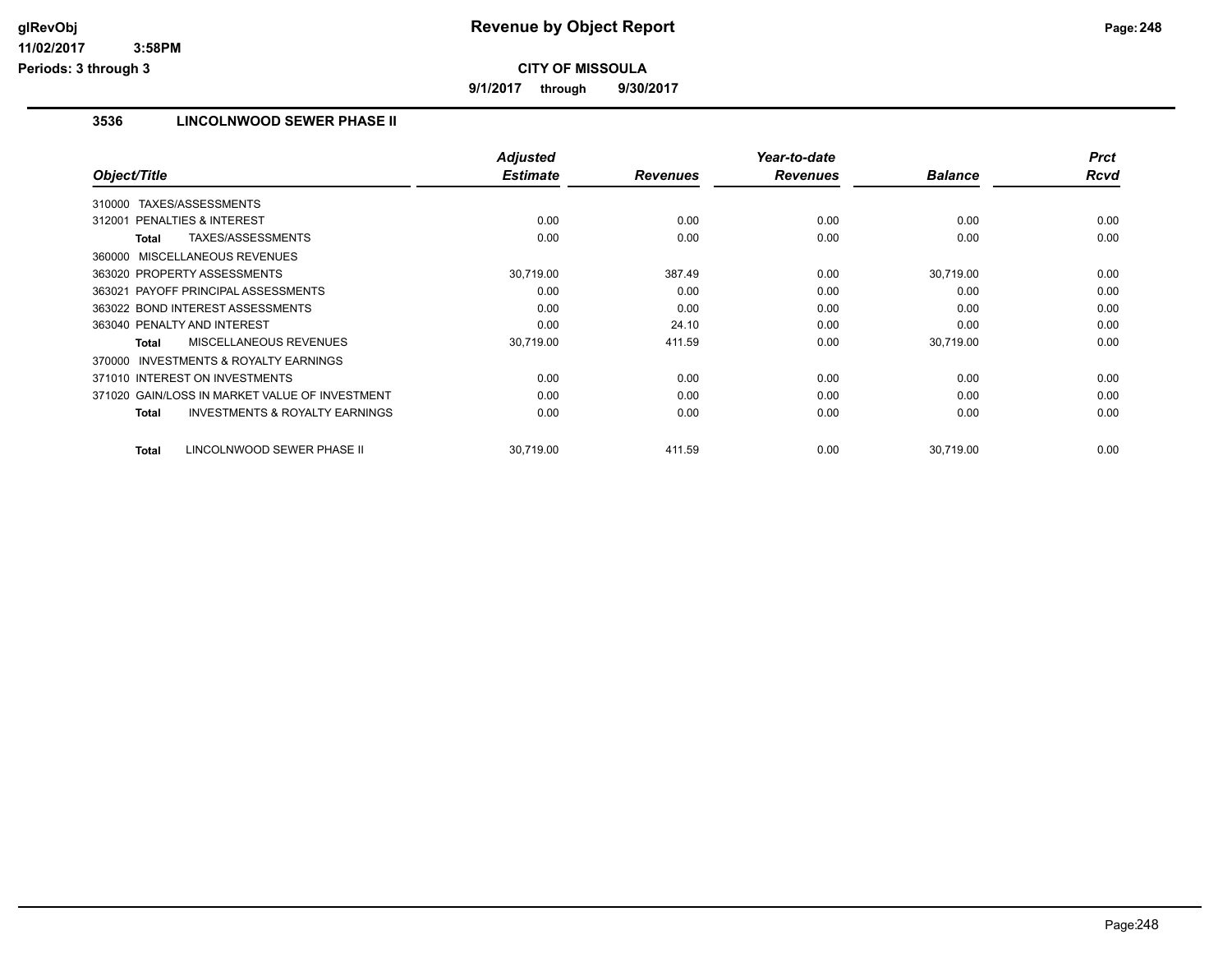**9/1/2017 through 9/30/2017**

### **3539 SOUTH 4TH STREET W TRAFFIC**

#### **3539 SOUTH 4TH STREET W TRAFFIC**

|                                                           | <b>Adjusted</b> |                 | Year-to-date    |                | <b>Prct</b> |
|-----------------------------------------------------------|-----------------|-----------------|-----------------|----------------|-------------|
| Object/Title                                              | <b>Estimate</b> | <b>Revenues</b> | <b>Revenues</b> | <b>Balance</b> | <b>Rcvd</b> |
| TAXES/ASSESSMENTS<br>310000                               |                 |                 |                 |                |             |
| PENALTIES & INTEREST<br>312001                            | 0.00            | 0.00            | 0.00            | 0.00           | 0.00        |
| TAXES/ASSESSMENTS<br><b>Total</b>                         | 0.00            | 0.00            | 0.00            | 0.00           | 0.00        |
| MISCELLANEOUS REVENUES<br>360000                          |                 |                 |                 |                |             |
| 360010 MISCELLANEOUS                                      | 0.00            | 0.00            | 0.00            | 0.00           | 0.00        |
| 363020 PROPERTY ASSESSMENTS                               | 0.00            | 0.00            | 0.00            | 0.00           | 0.00        |
| 363021 PAYOFF PRINCIPAL ASSESSMENTS                       | 0.00            | 0.00            | 0.00            | 0.00           | 0.00        |
| 363022 BOND INTEREST ASSESSMENTS                          | 0.00            | 0.00            | 0.00            | 0.00           | 0.00        |
| 363040 PENALTY AND INTEREST                               | 0.00            | 0.00            | 0.00            | 0.00           | 0.00        |
| MISCELLANEOUS REVENUES<br><b>Total</b>                    | 0.00            | 0.00            | 0.00            | 0.00           | 0.00        |
| <b>INVESTMENTS &amp; ROYALTY EARNINGS</b><br>370000       |                 |                 |                 |                |             |
| 371010 INTEREST ON INVESTMENTS                            | 0.00            | 0.00            | 0.00            | 0.00           | 0.00        |
| 371020 GAIN/LOSS IN MARKET VALUE OF INVESTMENTS           | 0.00            | 0.00            | 0.00            | 0.00           | 0.00        |
| <b>INVESTMENTS &amp; ROYALTY EARNINGS</b><br><b>Total</b> | 0.00            | 0.00            | 0.00            | 0.00           | 0.00        |
| OTHER FINANCING SOURCES<br>380000                         |                 |                 |                 |                |             |
| 383000 OPERATING TRANSFERS                                | 0.00            | 0.00            | 0.00            | 0.00           | 0.00        |
| OTHER FINANCING SOURCES<br><b>Total</b>                   | 0.00            | 0.00            | 0.00            | 0.00           | 0.00        |
| SOUTH 4TH STREET W TRAFFIC<br><b>Total</b>                | 0.00            | 0.00            | 0.00            | 0.00           | 0.00        |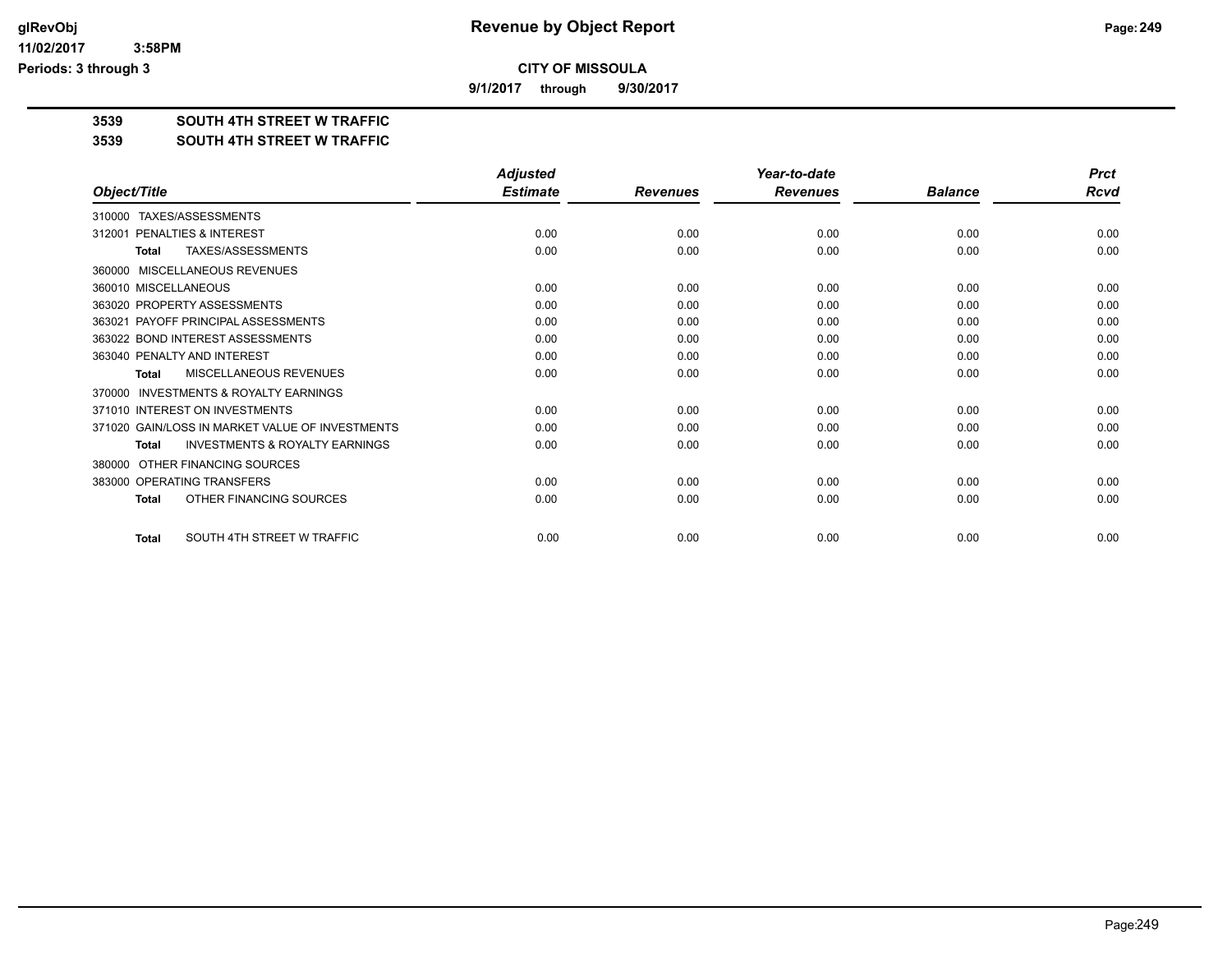**9/1/2017 through 9/30/2017**

# **3539 SOUTH 4TH STREET W TRAFFIC**

|                                                           | <b>Adjusted</b> |                 | Year-to-date    |                | <b>Prct</b> |
|-----------------------------------------------------------|-----------------|-----------------|-----------------|----------------|-------------|
| Object/Title                                              | <b>Estimate</b> | <b>Revenues</b> | <b>Revenues</b> | <b>Balance</b> | <b>Rcvd</b> |
| 310000 TAXES/ASSESSMENTS                                  |                 |                 |                 |                |             |
| 312001 PENALTIES & INTEREST                               | 0.00            | 0.00            | 0.00            | 0.00           | 0.00        |
| TAXES/ASSESSMENTS<br><b>Total</b>                         | 0.00            | 0.00            | 0.00            | 0.00           | 0.00        |
| 360000 MISCELLANEOUS REVENUES                             |                 |                 |                 |                |             |
| 360010 MISCELLANEOUS                                      | 0.00            | 0.00            | 0.00            | 0.00           | 0.00        |
| 363020 PROPERTY ASSESSMENTS                               | 0.00            | 0.00            | 0.00            | 0.00           | 0.00        |
| 363021 PAYOFF PRINCIPAL ASSESSMENTS                       | 0.00            | 0.00            | 0.00            | 0.00           | 0.00        |
| 363022 BOND INTEREST ASSESSMENTS                          | 0.00            | 0.00            | 0.00            | 0.00           | 0.00        |
| 363040 PENALTY AND INTEREST                               | 0.00            | 0.00            | 0.00            | 0.00           | 0.00        |
| MISCELLANEOUS REVENUES<br><b>Total</b>                    | 0.00            | 0.00            | 0.00            | 0.00           | 0.00        |
| INVESTMENTS & ROYALTY EARNINGS<br>370000                  |                 |                 |                 |                |             |
| 371010 INTEREST ON INVESTMENTS                            | 0.00            | 0.00            | 0.00            | 0.00           | 0.00        |
| 371020 GAIN/LOSS IN MARKET VALUE OF INVESTMENT            | 0.00            | 0.00            | 0.00            | 0.00           | 0.00        |
| <b>INVESTMENTS &amp; ROYALTY EARNINGS</b><br><b>Total</b> | 0.00            | 0.00            | 0.00            | 0.00           | 0.00        |
| OTHER FINANCING SOURCES<br>380000                         |                 |                 |                 |                |             |
| 383000 OPERATING TRANSFERS                                | 0.00            | 0.00            | 0.00            | 0.00           | 0.00        |
| OTHER FINANCING SOURCES<br><b>Total</b>                   | 0.00            | 0.00            | 0.00            | 0.00           | 0.00        |
| SOUTH 4TH STREET W TRAFFIC<br><b>Total</b>                | 0.00            | 0.00            | 0.00            | 0.00           | 0.00        |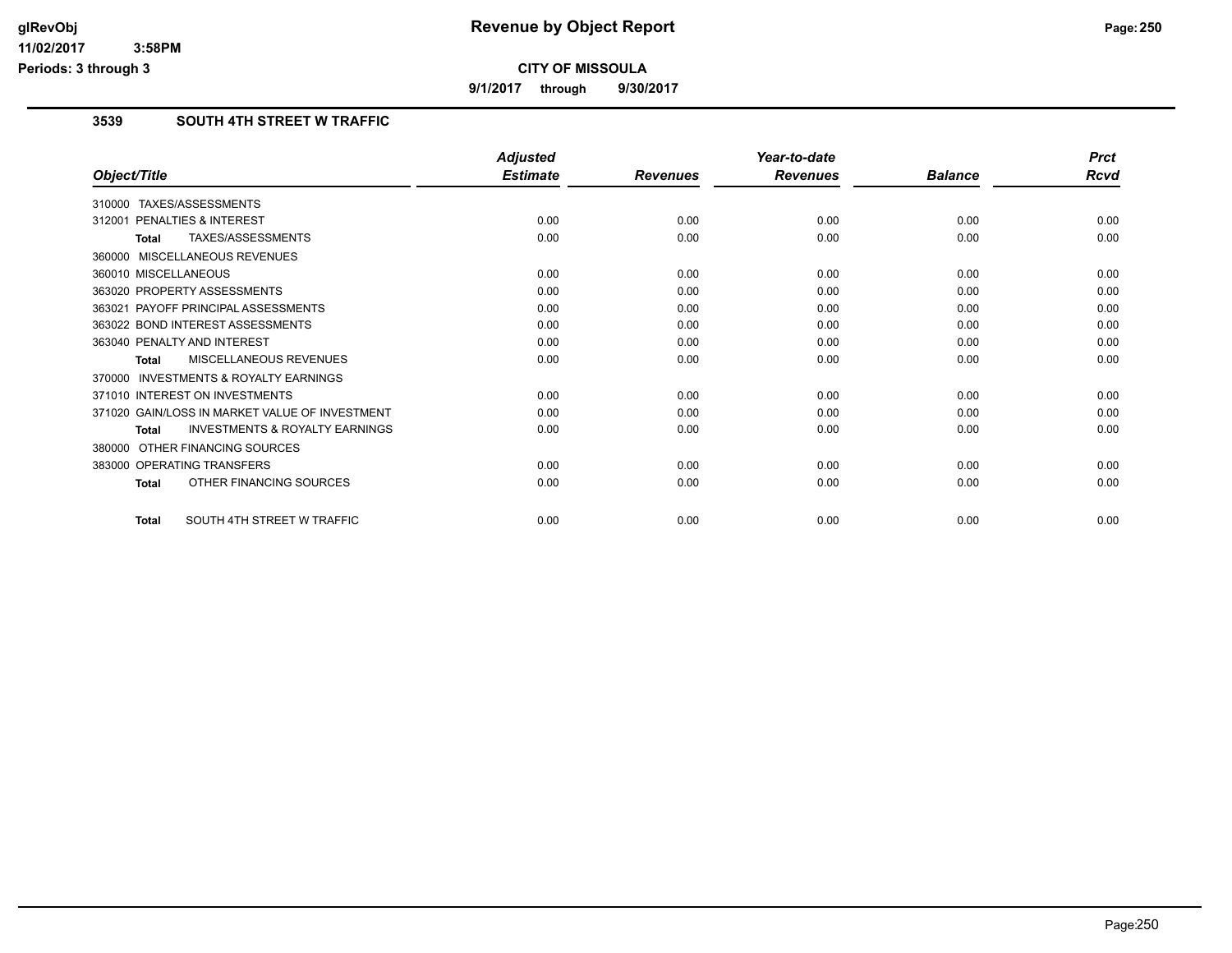**9/1/2017 through 9/30/2017**

**3540 SID 540 DEBT SERVICE FUND**

**3540 SID 540 DEBT SERVICE FUND**

|                                                           | <b>Adjusted</b> |                 | Year-to-date    |                | <b>Prct</b> |
|-----------------------------------------------------------|-----------------|-----------------|-----------------|----------------|-------------|
| Object/Title                                              | <b>Estimate</b> | <b>Revenues</b> | <b>Revenues</b> | <b>Balance</b> | Rcvd        |
| 360000 MISCELLANEOUS REVENUES                             |                 |                 |                 |                |             |
| 360010 MISCELLANEOUS                                      | 11,316.00       | 0.00            | 0.00            | 11.316.00      | 0.00        |
| 363020 PROPERTY ASSESSMENTS                               | 118,065.00      | 170.87          | 0.00            | 118.065.00     | 0.00        |
| 363021 PAYOFF PRINCIPAL ASSESSMENTS                       | 0.00            | 0.00            | 0.00            | 0.00           | 0.00        |
| 363040 PENALTY AND INTEREST                               | 0.00            | 11.42           | $-18.51$        | 18.51          | 0.00        |
| MISCELLANEOUS REVENUES<br><b>Total</b>                    | 129.381.00      | 182.29          | $-18.51$        | 129.399.51     | $-0.01$     |
| INVESTMENTS & ROYALTY EARNINGS<br>370000                  |                 |                 |                 |                |             |
| 371010 INTEREST ON INVESTMENTS                            | 0.00            | 0.00            | 0.00            | 0.00           | 0.00        |
| 371500 INTEREST ON INTERFUND LOAN                         | 0.00            | 0.00            | 0.00            | 0.00           | 0.00        |
| <b>INVESTMENTS &amp; ROYALTY EARNINGS</b><br><b>Total</b> | 0.00            | 0.00            | 0.00            | 0.00           | 0.00        |
| SID 540 DEBT SERVICE FUND<br><b>Total</b>                 | 129.381.00      | 182.29          | $-18.51$        | 129.399.51     | $-0.01$     |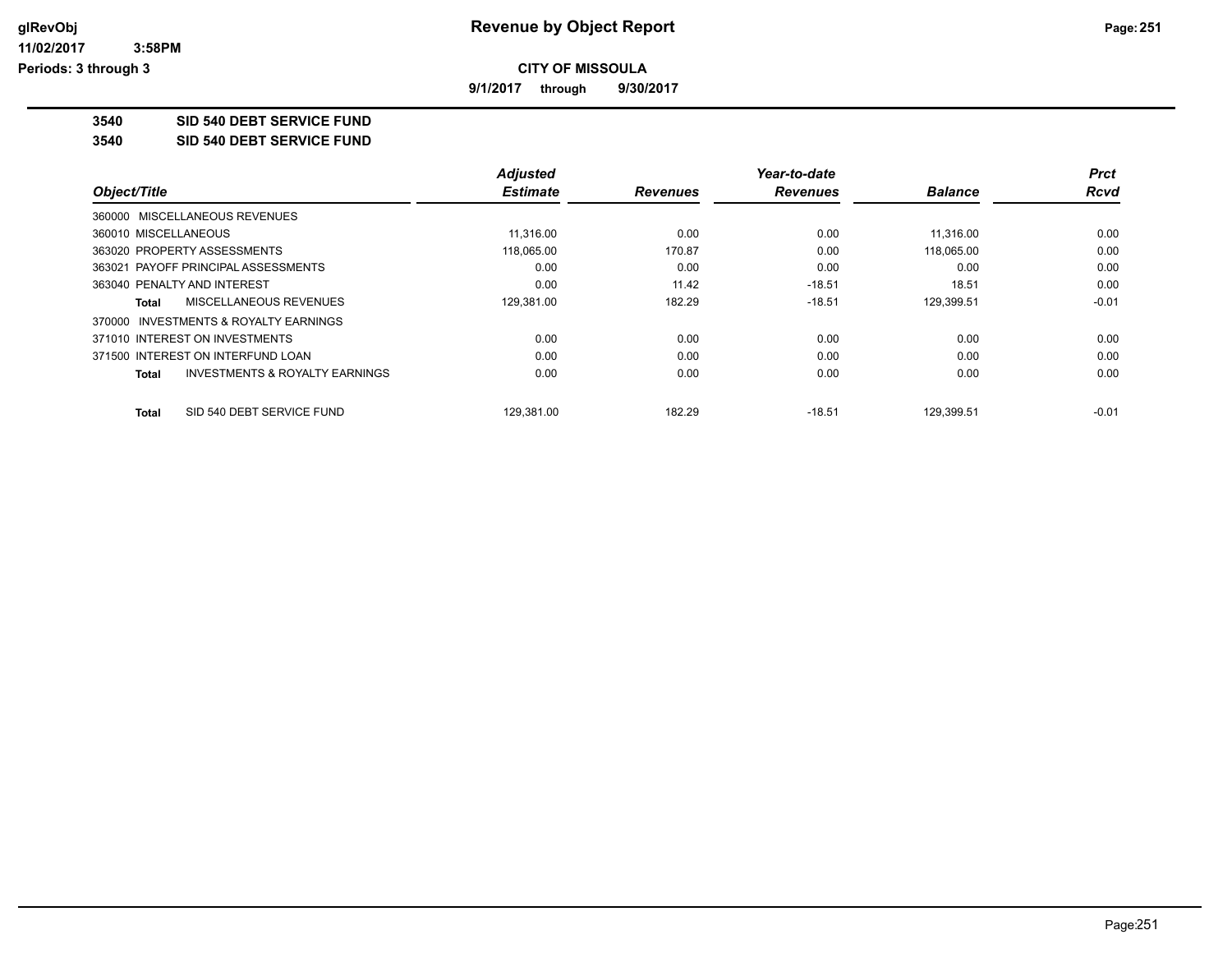**CITY OF MISSOULA**

**9/1/2017 through 9/30/2017**

# **3540 SID 540 DEBT SERVICE FUND**

|                                                           | <b>Adjusted</b> |                 | Year-to-date    |                | <b>Prct</b> |
|-----------------------------------------------------------|-----------------|-----------------|-----------------|----------------|-------------|
| Object/Title                                              | <b>Estimate</b> | <b>Revenues</b> | <b>Revenues</b> | <b>Balance</b> | Rcvd        |
| 360000 MISCELLANEOUS REVENUES                             |                 |                 |                 |                |             |
| 360010 MISCELLANEOUS                                      | 11.316.00       | 0.00            | 0.00            | 11.316.00      | 0.00        |
| 363020 PROPERTY ASSESSMENTS                               | 118,065.00      | 170.87          | 0.00            | 118.065.00     | 0.00        |
| 363021 PAYOFF PRINCIPAL ASSESSMENTS                       | 0.00            | 0.00            | 0.00            | 0.00           | 0.00        |
| 363040 PENALTY AND INTEREST                               | 0.00            | 11.42           | $-18.51$        | 18.51          | 0.00        |
| MISCELLANEOUS REVENUES<br><b>Total</b>                    | 129,381.00      | 182.29          | $-18.51$        | 129,399.51     | $-0.01$     |
| INVESTMENTS & ROYALTY EARNINGS<br>370000                  |                 |                 |                 |                |             |
| 371010 INTEREST ON INVESTMENTS                            | 0.00            | 0.00            | 0.00            | 0.00           | 0.00        |
| 371500 INTEREST ON INTERFUND LOAN                         | 0.00            | 0.00            | 0.00            | 0.00           | 0.00        |
| <b>INVESTMENTS &amp; ROYALTY EARNINGS</b><br><b>Total</b> | 0.00            | 0.00            | 0.00            | 0.00           | 0.00        |
| <b>Total</b><br>SID 540 DEBT SERVICE FUND                 | 129.381.00      | 182.29          | $-18.51$        | 129.399.51     | $-0.01$     |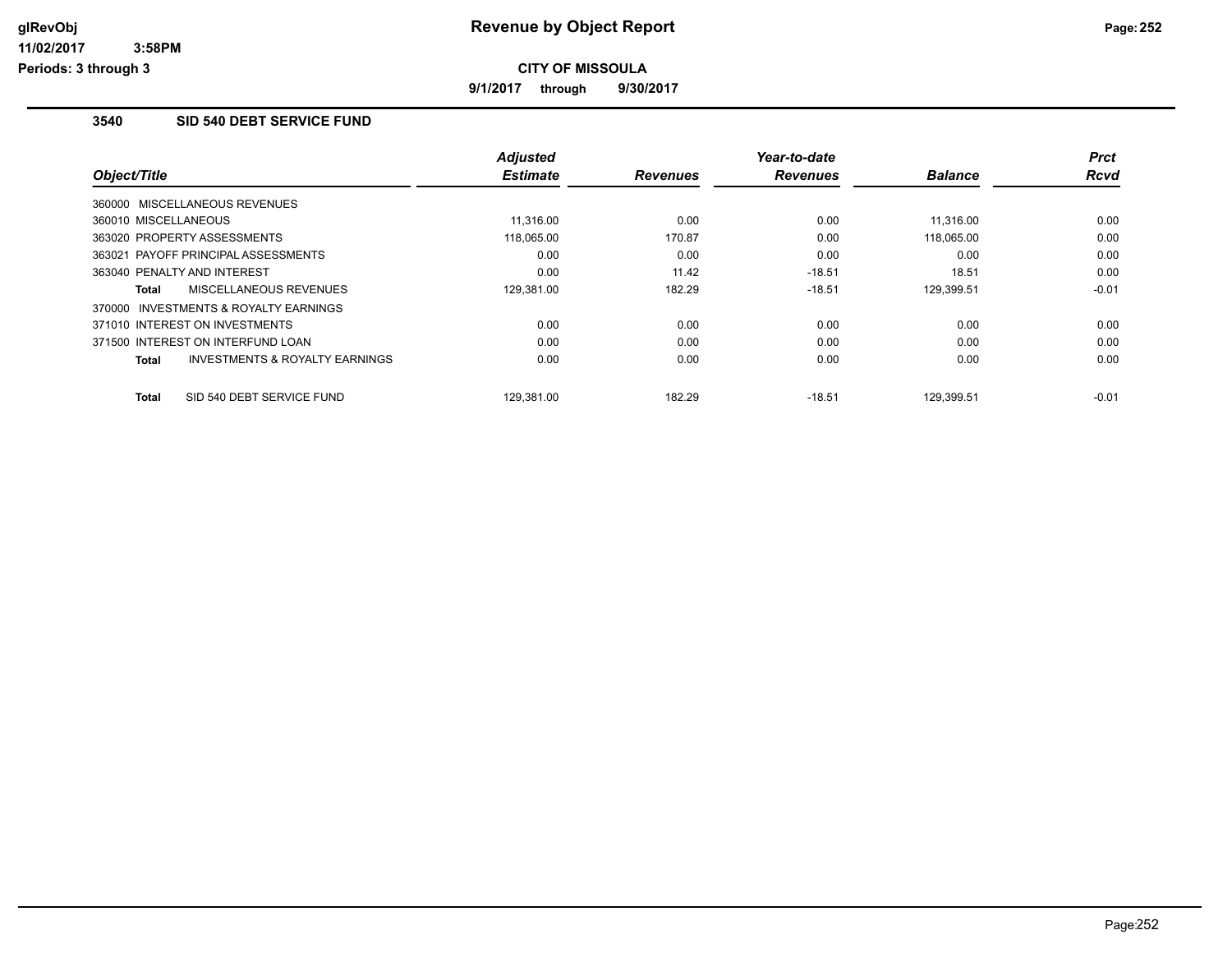**9/1/2017 through 9/30/2017**

**3541 SID 541 DEBT SERVICE**

**3541 SID 541 DEBT SERVICE**

|                                                    | <b>Adjusted</b> |                 | Year-to-date    |                | <b>Prct</b> |
|----------------------------------------------------|-----------------|-----------------|-----------------|----------------|-------------|
| Object/Title                                       | <b>Estimate</b> | <b>Revenues</b> | <b>Revenues</b> | <b>Balance</b> | <b>Rcvd</b> |
| 360000 MISCELLANEOUS REVENUES                      |                 |                 |                 |                |             |
| 363020 PROPERTY ASSESSMENTS                        | 61,918.00       | 311.99          | 0.00            | 61,918.00      | 0.00        |
| 363021 PAYOFF PRINCIPAL ASSESSMENTS                | 0.00            | 0.00            | 633.32          | $-633.32$      | 0.00        |
| 363040 PENALTY AND INTEREST                        | 0.00            | 16.37           | 18.51           | $-18.51$       | 0.00        |
| MISCELLANEOUS REVENUES<br>Total                    | 61,918.00       | 328.36          | 651.83          | 61,266.17      | 1.05        |
| 370000 INVESTMENTS & ROYALTY EARNINGS              |                 |                 |                 |                |             |
| 371010 INTEREST ON INVESTMENTS                     | 0.00            | 0.00            | 0.00            | 0.00           | 0.00        |
| <b>INVESTMENTS &amp; ROYALTY EARNINGS</b><br>Total | 0.00            | 0.00            | 0.00            | 0.00           | 0.00        |
| 380000 OTHER FINANCING SOURCES                     |                 |                 |                 |                |             |
| 381030 SID BONDS PROCEEDS                          | 0.00            | 0.00            | 0.00            | 0.00           | 0.00        |
| OTHER FINANCING SOURCES<br>Total                   | 0.00            | 0.00            | 0.00            | 0.00           | 0.00        |
| SID 541 DEBT SERVICE<br>Total                      | 61.918.00       | 328.36          | 651.83          | 61.266.17      | 1.05        |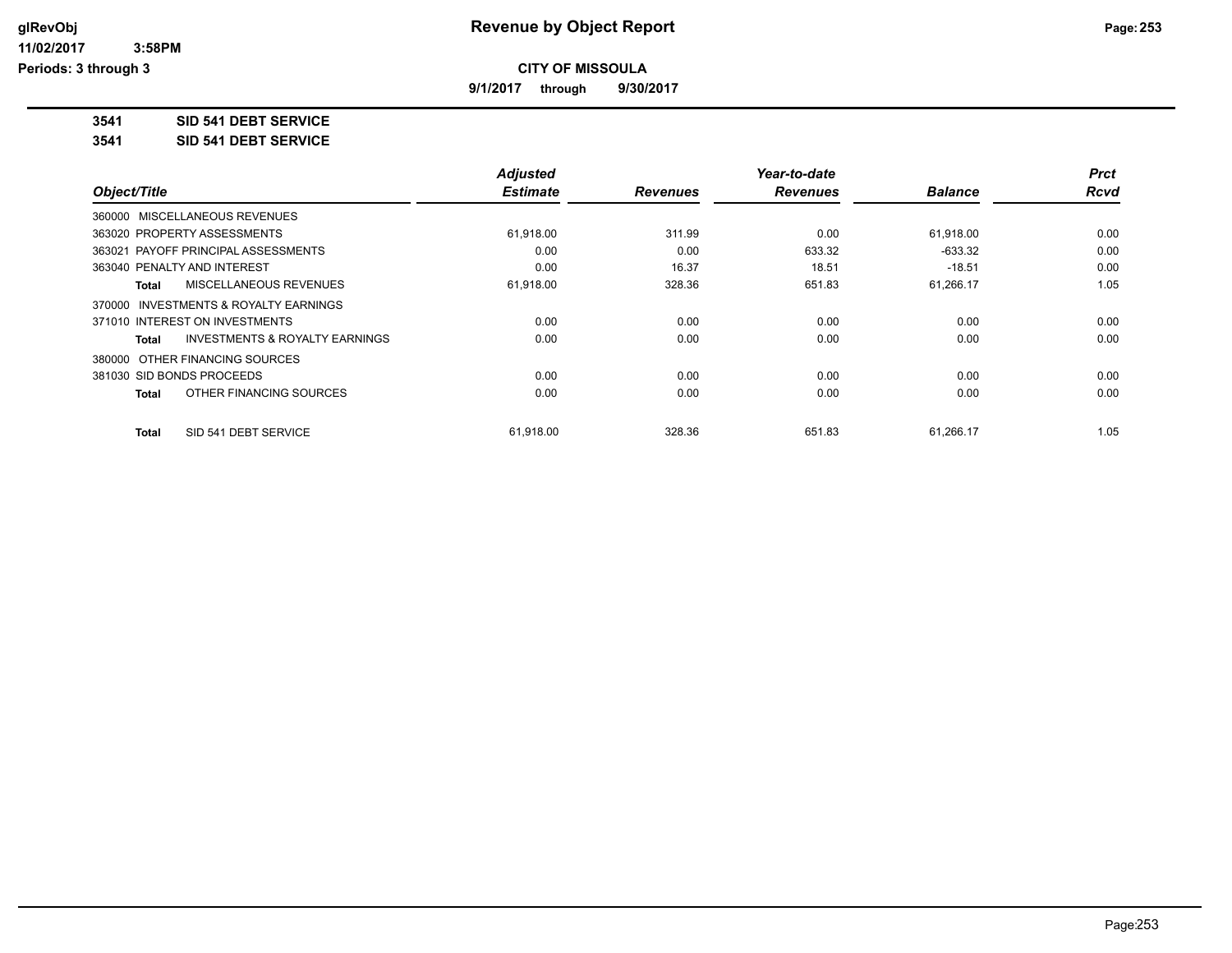**9/1/2017 through 9/30/2017**

#### **3541 SID 541 DEBT SERVICE**

| Object/Title                                              | <b>Adjusted</b><br><b>Estimate</b> | <b>Revenues</b> | Year-to-date<br><b>Revenues</b> | <b>Balance</b> | <b>Prct</b><br><b>Rcvd</b> |
|-----------------------------------------------------------|------------------------------------|-----------------|---------------------------------|----------------|----------------------------|
| 360000 MISCELLANEOUS REVENUES                             |                                    |                 |                                 |                |                            |
| 363020 PROPERTY ASSESSMENTS                               | 61,918.00                          | 311.99          | 0.00                            | 61,918.00      | 0.00                       |
| 363021 PAYOFF PRINCIPAL ASSESSMENTS                       | 0.00                               | 0.00            | 633.32                          | $-633.32$      | 0.00                       |
| 363040 PENALTY AND INTEREST                               | 0.00                               | 16.37           | 18.51                           | $-18.51$       | 0.00                       |
| MISCELLANEOUS REVENUES<br>Total                           | 61,918.00                          | 328.36          | 651.83                          | 61,266.17      | 1.05                       |
| INVESTMENTS & ROYALTY EARNINGS<br>370000                  |                                    |                 |                                 |                |                            |
| 371010 INTEREST ON INVESTMENTS                            | 0.00                               | 0.00            | 0.00                            | 0.00           | 0.00                       |
| <b>INVESTMENTS &amp; ROYALTY EARNINGS</b><br><b>Total</b> | 0.00                               | 0.00            | 0.00                            | 0.00           | 0.00                       |
| 380000 OTHER FINANCING SOURCES                            |                                    |                 |                                 |                |                            |
| 381030 SID BONDS PROCEEDS                                 | 0.00                               | 0.00            | 0.00                            | 0.00           | 0.00                       |
| OTHER FINANCING SOURCES<br><b>Total</b>                   | 0.00                               | 0.00            | 0.00                            | 0.00           | 0.00                       |
| SID 541 DEBT SERVICE<br><b>Total</b>                      | 61,918.00                          | 328.36          | 651.83                          | 61,266.17      | 1.05                       |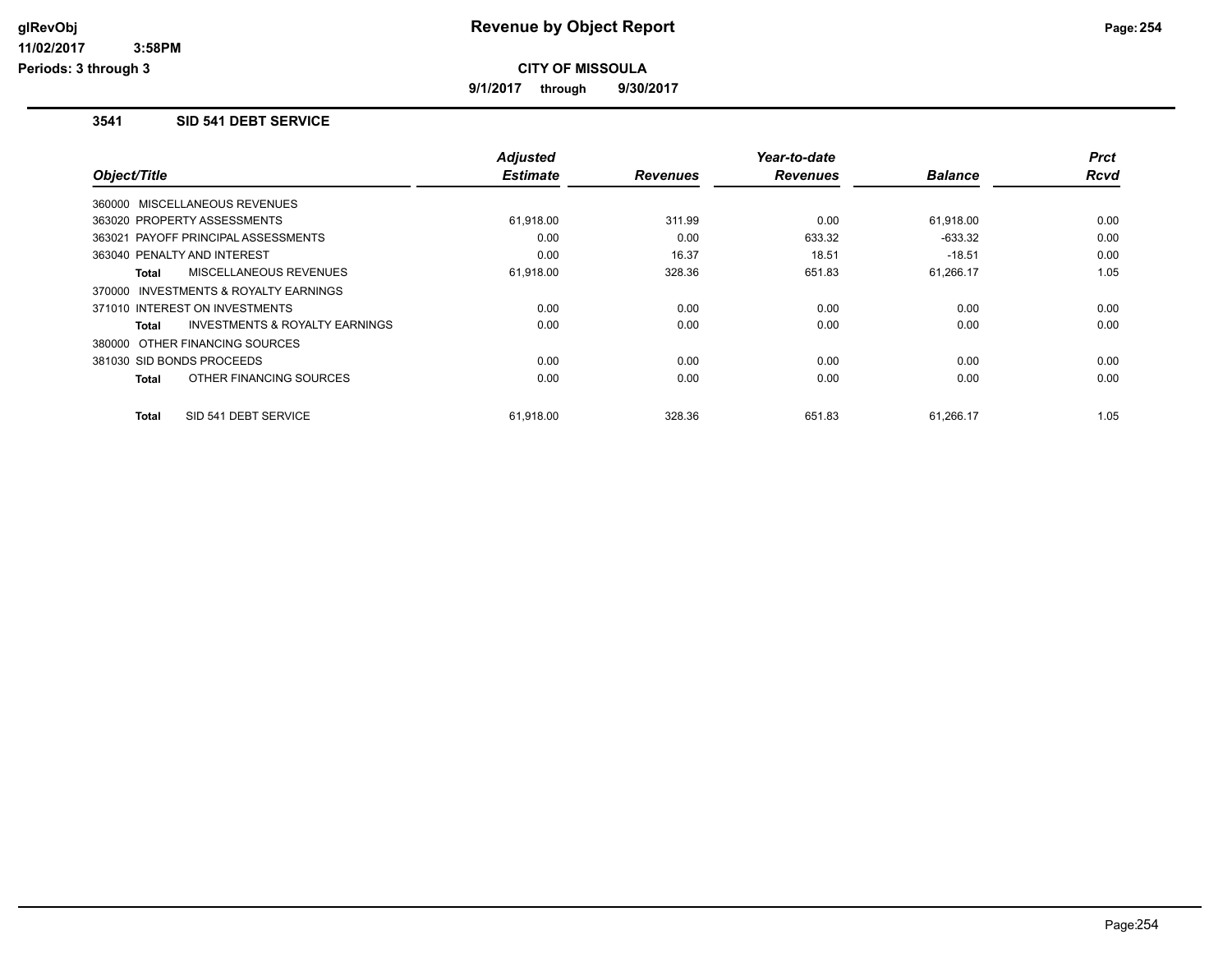**9/1/2017 through 9/30/2017**

**3543 SID 543 DEBT SERVICE**

**3543 SID 543 DEBT SERVICE**

|                                                    | <b>Adjusted</b> |                 | Year-to-date    |                | <b>Prct</b> |
|----------------------------------------------------|-----------------|-----------------|-----------------|----------------|-------------|
| Object/Title                                       | <b>Estimate</b> | <b>Revenues</b> | <b>Revenues</b> | <b>Balance</b> | Rcvd        |
| 360000 MISCELLANEOUS REVENUES                      |                 |                 |                 |                |             |
| 363020 PROPERTY ASSESSMENTS                        | 0.00            | 0.00            | 0.00            | 0.00           | 0.00        |
| 363021 PAYOFF PRINCIPAL ASSESSMENTS                | 0.00            | 0.00            | 0.00            | 0.00           | 0.00        |
| 363040 PENALTY AND INTEREST                        | 0.00            | 0.00            | 0.00            | 0.00           | 0.00        |
| <b>MISCELLANEOUS REVENUES</b><br>Total             | 0.00            | 0.00            | 0.00            | 0.00           | 0.00        |
| 370000 INVESTMENTS & ROYALTY EARNINGS              |                 |                 |                 |                |             |
| 371010 INTEREST ON INVESTMENTS                     | 0.00            | 0.00            | 0.00            | 0.00           | 0.00        |
| <b>INVESTMENTS &amp; ROYALTY EARNINGS</b><br>Total | 0.00            | 0.00            | 0.00            | 0.00           | 0.00        |
| SID 543 DEBT SERVICE<br>Total                      | 0.00            | 0.00            | 0.00            | 0.00           | 0.00        |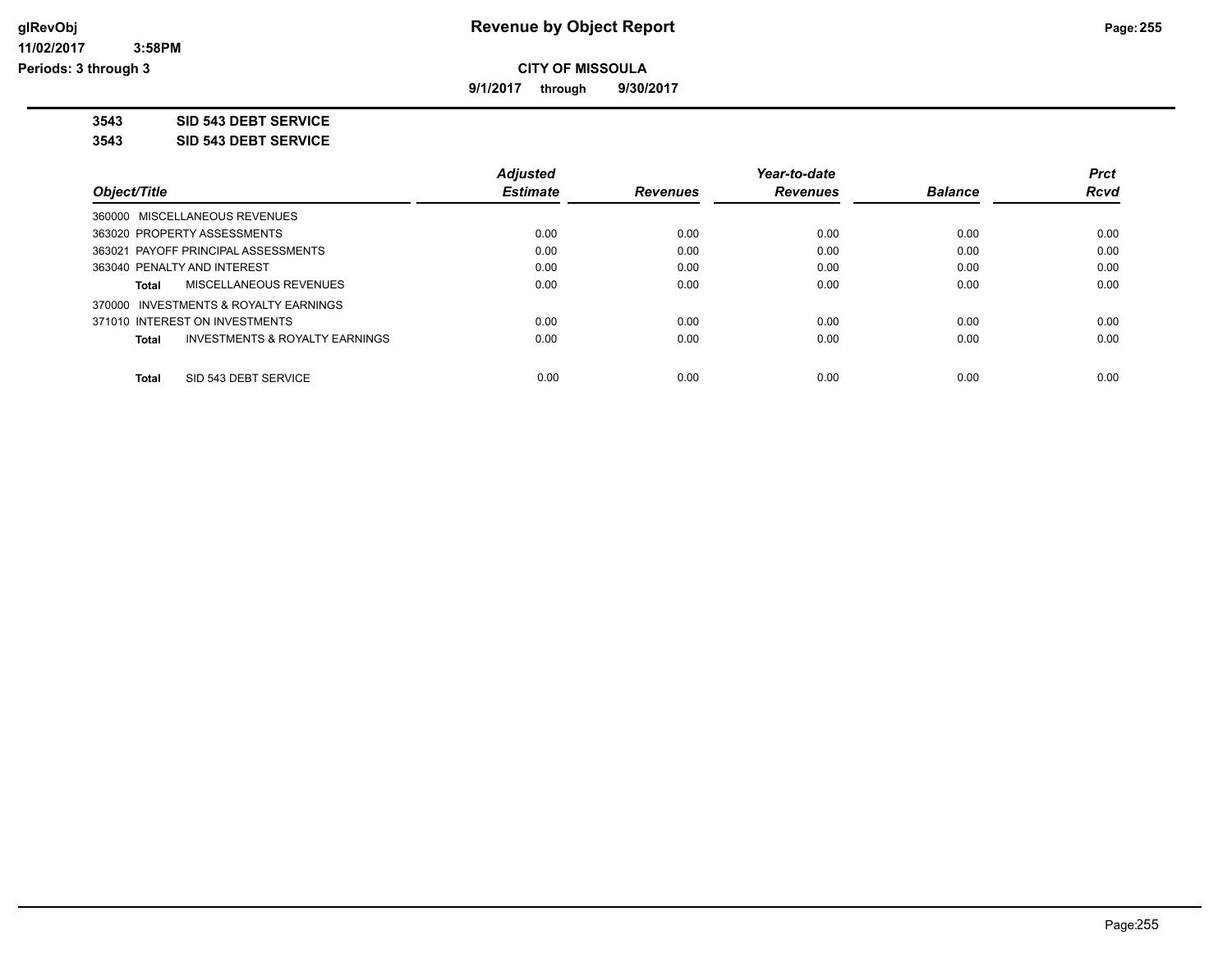**9/1/2017 through 9/30/2017**

#### **3543 SID 543 DEBT SERVICE**

|                                                           | <b>Adjusted</b> |                 | Year-to-date    |                | <b>Prct</b> |
|-----------------------------------------------------------|-----------------|-----------------|-----------------|----------------|-------------|
| Object/Title                                              | <b>Estimate</b> | <b>Revenues</b> | <b>Revenues</b> | <b>Balance</b> | <b>Rcvd</b> |
| 360000 MISCELLANEOUS REVENUES                             |                 |                 |                 |                |             |
| 363020 PROPERTY ASSESSMENTS                               | 0.00            | 0.00            | 0.00            | 0.00           | 0.00        |
| 363021 PAYOFF PRINCIPAL ASSESSMENTS                       | 0.00            | 0.00            | 0.00            | 0.00           | 0.00        |
| 363040 PENALTY AND INTEREST                               | 0.00            | 0.00            | 0.00            | 0.00           | 0.00        |
| MISCELLANEOUS REVENUES<br>Total                           | 0.00            | 0.00            | 0.00            | 0.00           | 0.00        |
| 370000 INVESTMENTS & ROYALTY EARNINGS                     |                 |                 |                 |                |             |
| 371010 INTEREST ON INVESTMENTS                            | 0.00            | 0.00            | 0.00            | 0.00           | 0.00        |
| <b>INVESTMENTS &amp; ROYALTY EARNINGS</b><br><b>Total</b> | 0.00            | 0.00            | 0.00            | 0.00           | 0.00        |
| SID 543 DEBT SERVICE<br><b>Total</b>                      | 0.00            | 0.00            | 0.00            | 0.00           | 0.00        |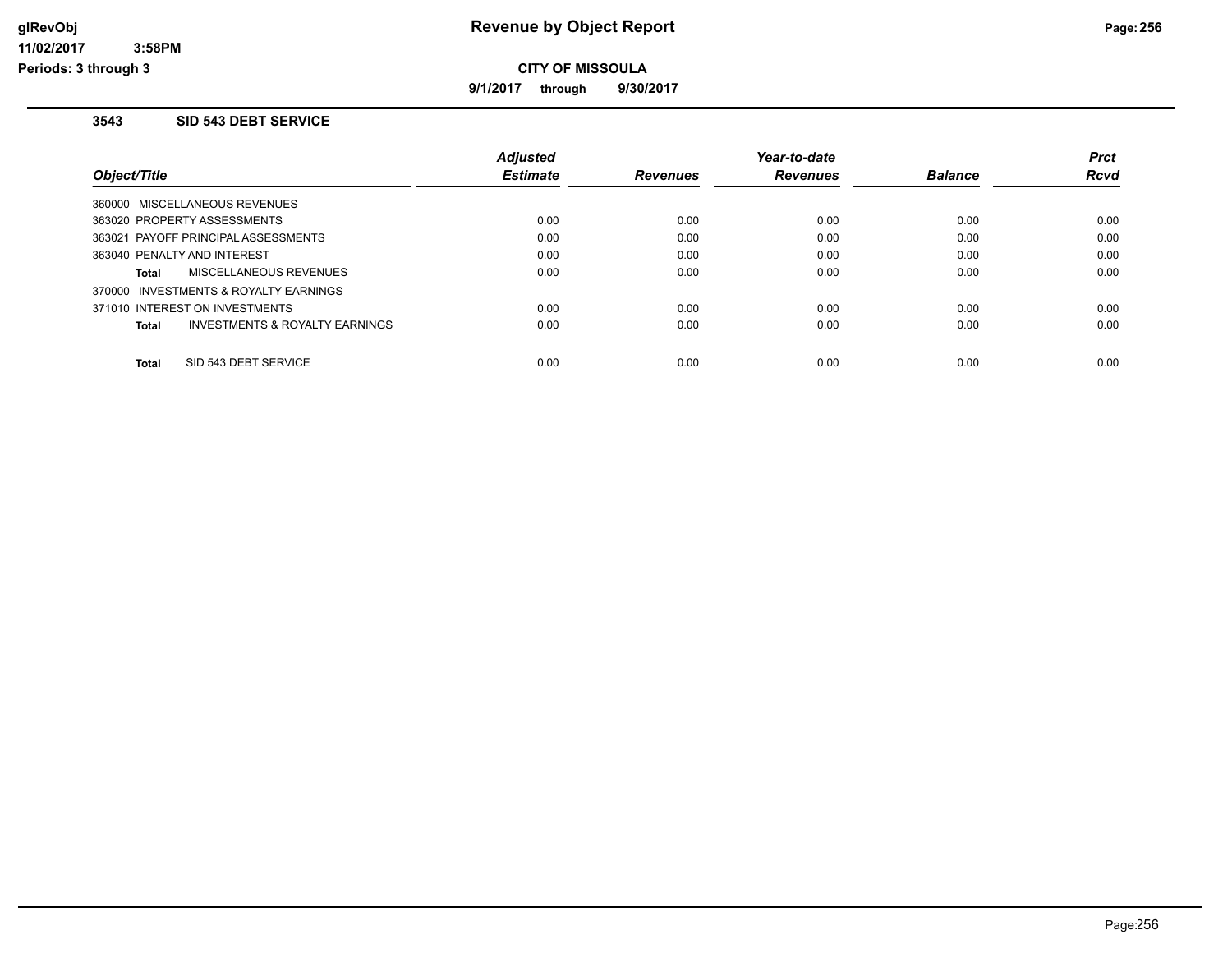**9/1/2017 through 9/30/2017**

# **3544 SID 544 RATTLESNAKE DEBT SERVICE**

# **3544 SID 544 RATTLESNAKE DEBT SERVICE**

|                                                    | <b>Adjusted</b> |                 | Year-to-date    |                | <b>Prct</b> |
|----------------------------------------------------|-----------------|-----------------|-----------------|----------------|-------------|
| Object/Title                                       | <b>Estimate</b> | <b>Revenues</b> | <b>Revenues</b> | <b>Balance</b> | <b>Rcvd</b> |
| 360000 MISCELLANEOUS REVENUES                      |                 |                 |                 |                |             |
| 363020 PROPERTY ASSESSMENTS                        | 141,508.00      | 1.204.97        | 0.00            | 141,508.00     | 0.00        |
| 363021 PAYOFF PRINCIPAL ASSESSMENTS                | 0.00            | 0.00            | 0.00            | 0.00           | 0.00        |
| 363040 PENALTY AND INTEREST                        | 0.00            | 64.67           | 0.00            | 0.00           | 0.00        |
| MISCELLANEOUS REVENUES<br>Total                    | 141,508.00      | 1.269.64        | 0.00            | 141,508.00     | 0.00        |
| INVESTMENTS & ROYALTY EARNINGS<br>370000           |                 |                 |                 |                |             |
| 371010 INTEREST ON INVESTMENTS                     | 0.00            | 0.00            | 0.00            | 0.00           | 0.00        |
| <b>INVESTMENTS &amp; ROYALTY EARNINGS</b><br>Total | 0.00            | 0.00            | 0.00            | 0.00           | 0.00        |
| SID 544 RATTLESNAKE DEBT SERVICE<br><b>Total</b>   | 141.508.00      | 1.269.64        | 0.00            | 141.508.00     | 0.00        |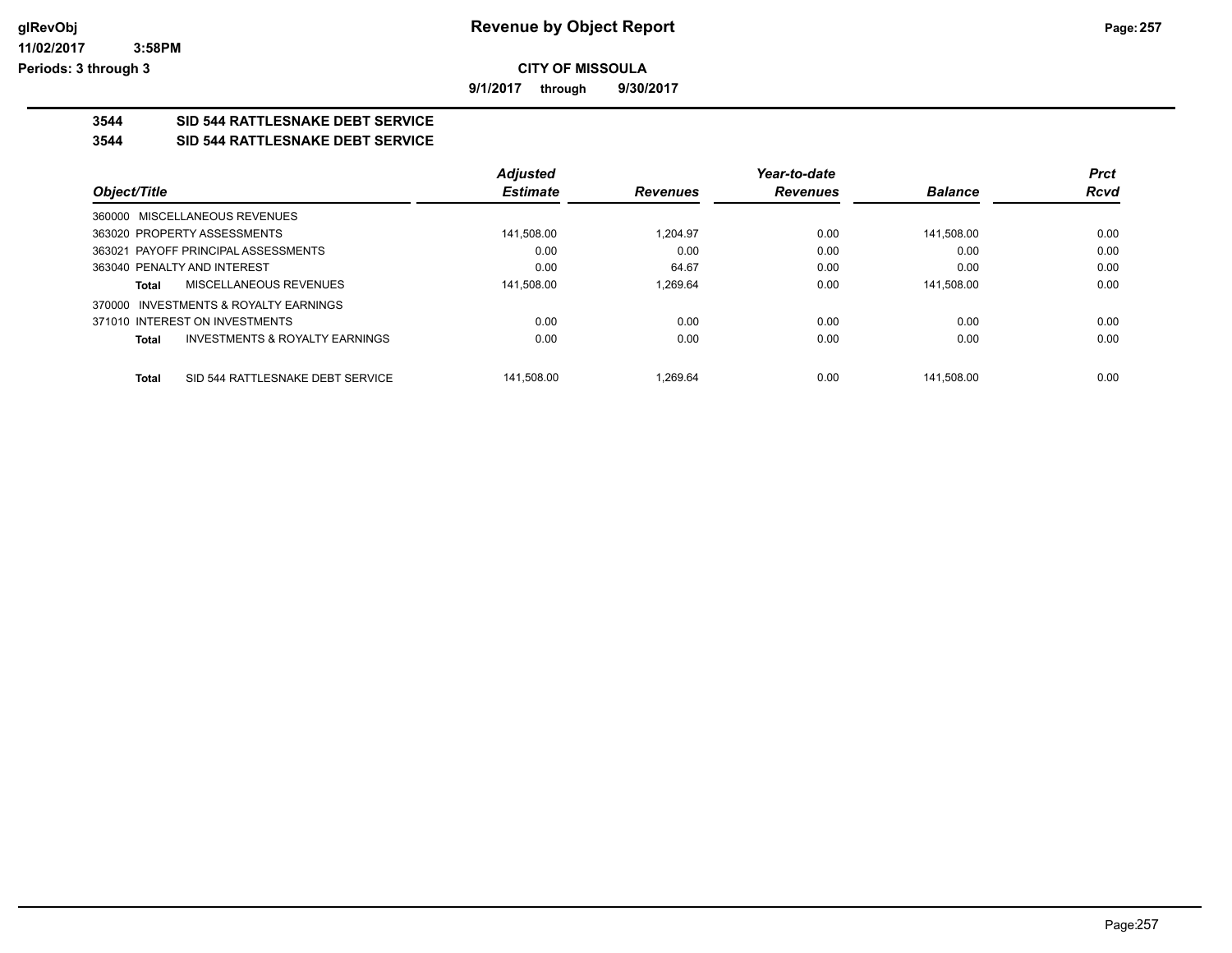**9/1/2017 through 9/30/2017**

# **3544 SID 544 RATTLESNAKE DEBT SERVICE**

|              |                                       | <b>Adjusted</b> |                 | Year-to-date    |                | <b>Prct</b> |
|--------------|---------------------------------------|-----------------|-----------------|-----------------|----------------|-------------|
| Object/Title |                                       | <b>Estimate</b> | <b>Revenues</b> | <b>Revenues</b> | <b>Balance</b> | <b>Rcvd</b> |
|              | 360000 MISCELLANEOUS REVENUES         |                 |                 |                 |                |             |
|              | 363020 PROPERTY ASSESSMENTS           | 141,508.00      | 1.204.97        | 0.00            | 141,508.00     | 0.00        |
|              | 363021 PAYOFF PRINCIPAL ASSESSMENTS   | 0.00            | 0.00            | 0.00            | 0.00           | 0.00        |
|              | 363040 PENALTY AND INTEREST           | 0.00            | 64.67           | 0.00            | 0.00           | 0.00        |
| <b>Total</b> | MISCELLANEOUS REVENUES                | 141.508.00      | 1.269.64        | 0.00            | 141.508.00     | 0.00        |
|              | 370000 INVESTMENTS & ROYALTY EARNINGS |                 |                 |                 |                |             |
|              | 371010 INTEREST ON INVESTMENTS        | 0.00            | 0.00            | 0.00            | 0.00           | 0.00        |
| Total        | INVESTMENTS & ROYALTY EARNINGS        | 0.00            | 0.00            | 0.00            | 0.00           | 0.00        |
| <b>Total</b> | SID 544 RATTLESNAKE DEBT SERVICE      | 141.508.00      | .269.64         | 0.00            | 141.508.00     | 0.00        |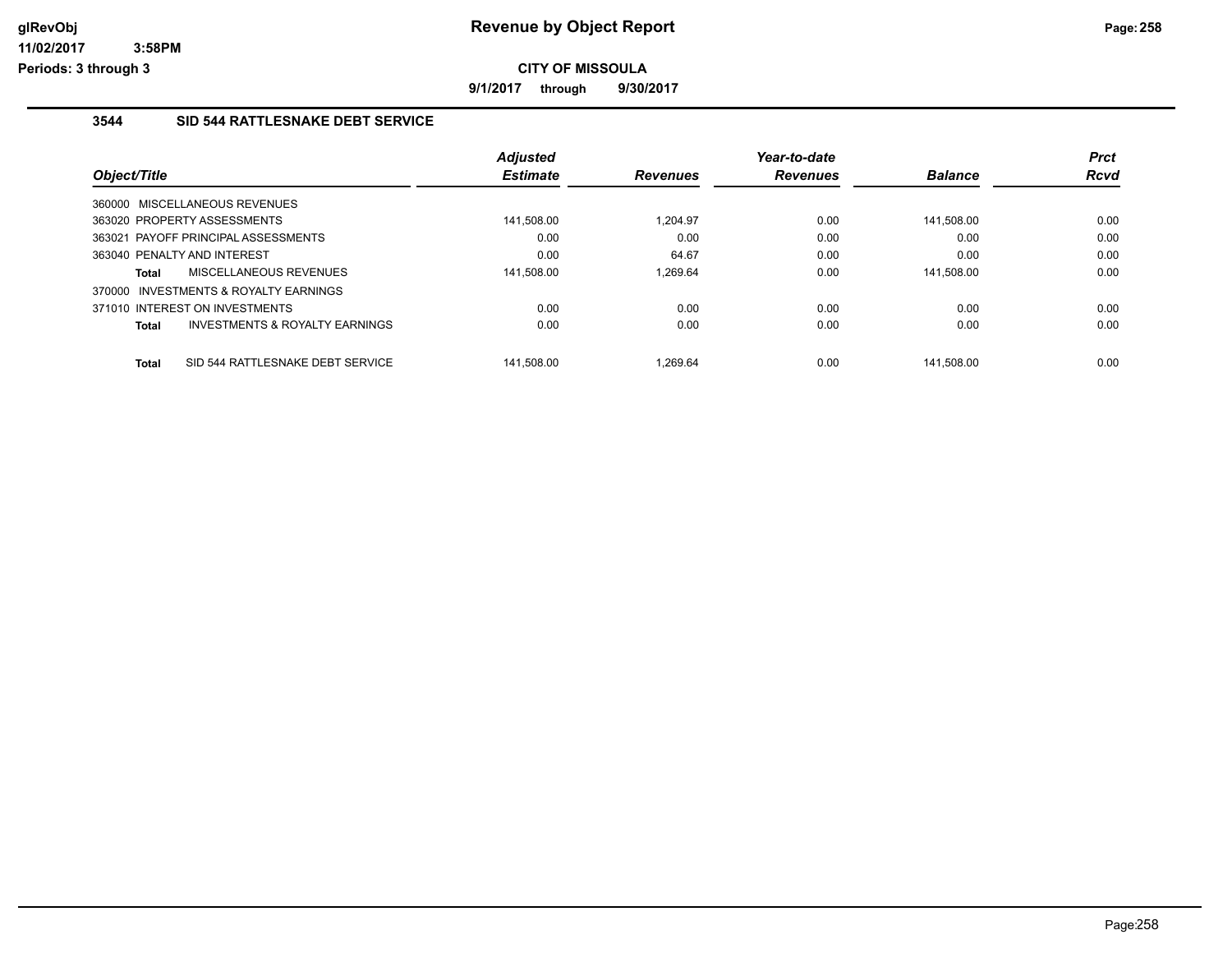**9/1/2017 through 9/30/2017**

**3545 SID 545 DEBT SERVICE**

**3545 SID 545 DEBT SERVICE**

|                                                    | <b>Adjusted</b> |                 | Year-to-date    |                | <b>Prct</b> |
|----------------------------------------------------|-----------------|-----------------|-----------------|----------------|-------------|
| Object/Title                                       | <b>Estimate</b> | <b>Revenues</b> | <b>Revenues</b> | <b>Balance</b> | <b>Rcvd</b> |
| 360000 MISCELLANEOUS REVENUES                      |                 |                 |                 |                |             |
| 363020 PROPERTY ASSESSMENTS                        | 0.00            | 27.08           | 0.00            | 0.00           | 0.00        |
| 363021 PAYOFF PRINCIPAL ASSESSMENTS                | 0.00            | 0.00            | 0.00            | 0.00           | 0.00        |
| 363040 PENALTY AND INTEREST                        | 0.00            | 1.82            | 0.00            | 0.00           | 0.00        |
| MISCELLANEOUS REVENUES<br>Total                    | 0.00            | 28.90           | 0.00            | 0.00           | 0.00        |
| 370000 INVESTMENTS & ROYALTY EARNINGS              |                 |                 |                 |                |             |
| 371010 INTEREST ON INVESTMENTS                     | 0.00            | 0.00            | 0.00            | 0.00           | 0.00        |
| <b>INVESTMENTS &amp; ROYALTY EARNINGS</b><br>Total | 0.00            | 0.00            | 0.00            | 0.00           | 0.00        |
| SID 545 DEBT SERVICE<br><b>Total</b>               | 0.00            | 28.90           | 0.00            | 0.00           | 0.00        |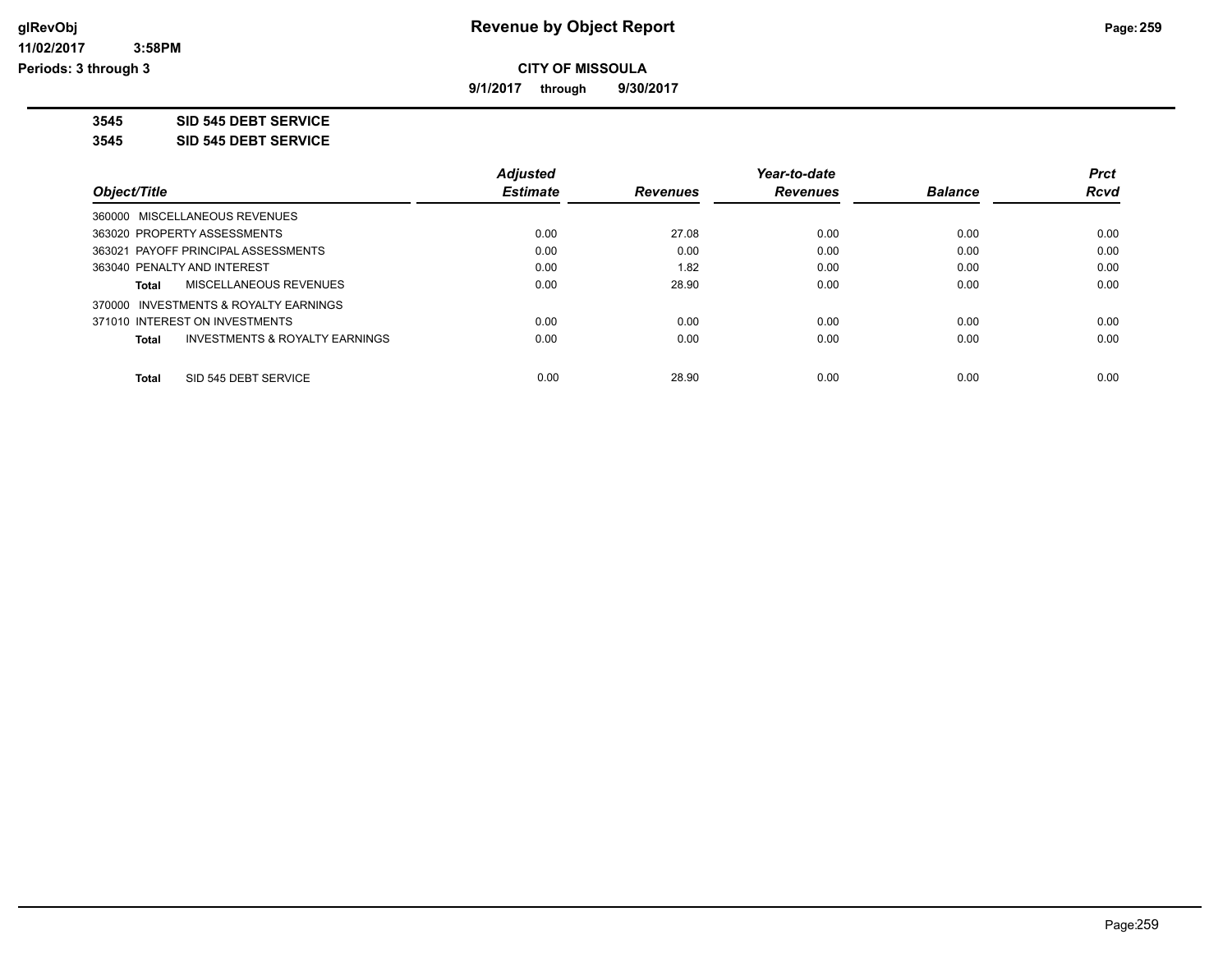**CITY OF MISSOULA**

**9/1/2017 through 9/30/2017**

#### **3545 SID 545 DEBT SERVICE**

 **3:58PM**

|                                         | <b>Adjusted</b> |                 | Year-to-date    |                | <b>Prct</b> |
|-----------------------------------------|-----------------|-----------------|-----------------|----------------|-------------|
| Object/Title                            | <b>Estimate</b> | <b>Revenues</b> | <b>Revenues</b> | <b>Balance</b> | Rcvd        |
| 360000 MISCELLANEOUS REVENUES           |                 |                 |                 |                |             |
| 363020 PROPERTY ASSESSMENTS             | 0.00            | 27.08           | 0.00            | 0.00           | 0.00        |
| 363021 PAYOFF PRINCIPAL ASSESSMENTS     | 0.00            | 0.00            | 0.00            | 0.00           | 0.00        |
| 363040 PENALTY AND INTEREST             | 0.00            | 1.82            | 0.00            | 0.00           | 0.00        |
| MISCELLANEOUS REVENUES<br>Total         | 0.00            | 28.90           | 0.00            | 0.00           | 0.00        |
| 370000 INVESTMENTS & ROYALTY EARNINGS   |                 |                 |                 |                |             |
| 371010 INTEREST ON INVESTMENTS          | 0.00            | 0.00            | 0.00            | 0.00           | 0.00        |
| INVESTMENTS & ROYALTY EARNINGS<br>Total | 0.00            | 0.00            | 0.00            | 0.00           | 0.00        |
| SID 545 DEBT SERVICE<br><b>Total</b>    | 0.00            | 28.90           | 0.00            | 0.00           | 0.00        |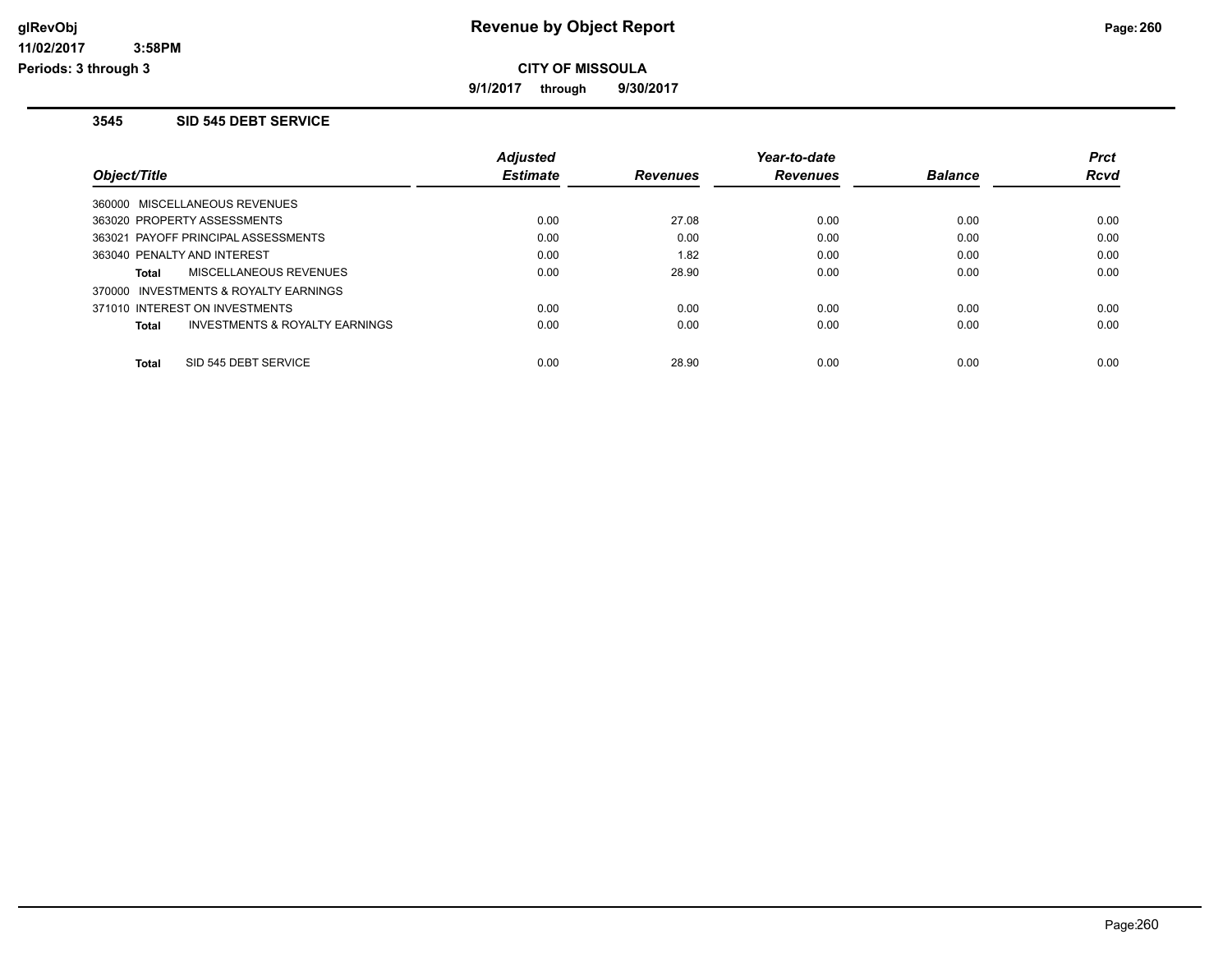**9/1/2017 through 9/30/2017**

**3546 SID 546 DEBT SERVICE**

**3546 SID 546 DEBT SERVICE**

|                                                    | <b>Adjusted</b> |                 | Year-to-date    |                | <b>Prct</b> |
|----------------------------------------------------|-----------------|-----------------|-----------------|----------------|-------------|
| Object/Title                                       | <b>Estimate</b> | <b>Revenues</b> | <b>Revenues</b> | <b>Balance</b> | <b>Rcvd</b> |
| 360000 MISCELLANEOUS REVENUES                      |                 |                 |                 |                |             |
| 363020 PROPERTY ASSESSMENTS                        | 0.00            | 0.00            | 0.00            | 0.00           | 0.00        |
| 363021 PAYOFF PRINCIPAL ASSESSMENTS                | 0.00            | 0.00            | 0.00            | 0.00           | 0.00        |
| 363040 PENALTY AND INTEREST                        | 0.00            | 0.00            | 0.00            | 0.00           | 0.00        |
| MISCELLANEOUS REVENUES<br>Total                    | 0.00            | 0.00            | 0.00            | 0.00           | 0.00        |
| 370000 INVESTMENTS & ROYALTY EARNINGS              |                 |                 |                 |                |             |
| 371010 INTEREST ON INVESTMENTS                     | 0.00            | 0.00            | 0.00            | 0.00           | 0.00        |
| <b>INVESTMENTS &amp; ROYALTY EARNINGS</b><br>Total | 0.00            | 0.00            | 0.00            | 0.00           | 0.00        |
| SID 546 DEBT SERVICE<br>Total                      | 0.00            | 0.00            | 0.00            | 0.00           | 0.00        |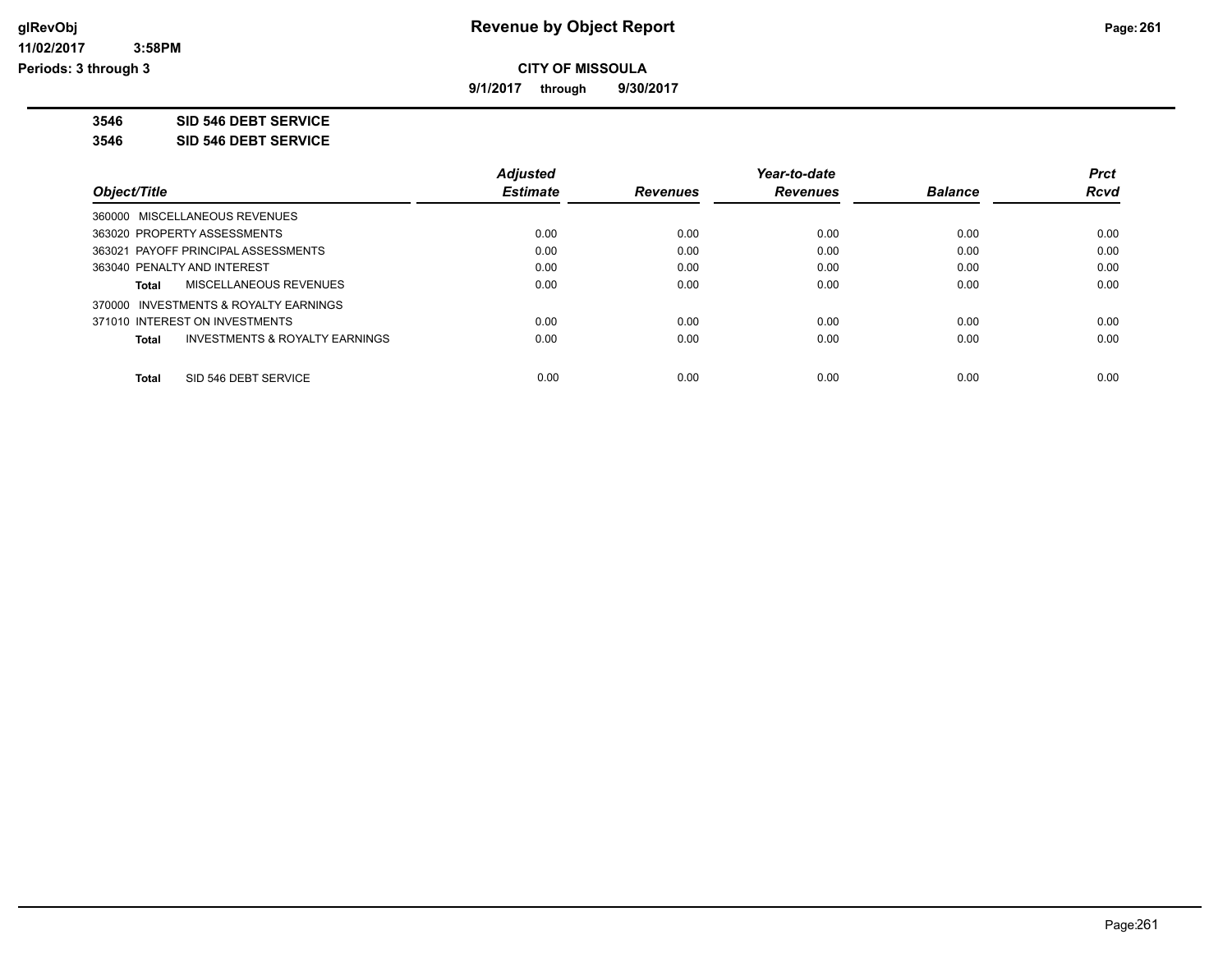**CITY OF MISSOULA**

**9/1/2017 through 9/30/2017**

#### **3546 SID 546 DEBT SERVICE**

 **3:58PM**

|                                                           | <b>Adjusted</b> |                 | Year-to-date    |                | <b>Prct</b> |
|-----------------------------------------------------------|-----------------|-----------------|-----------------|----------------|-------------|
| Object/Title                                              | <b>Estimate</b> | <b>Revenues</b> | <b>Revenues</b> | <b>Balance</b> | <b>Rcvd</b> |
| 360000 MISCELLANEOUS REVENUES                             |                 |                 |                 |                |             |
| 363020 PROPERTY ASSESSMENTS                               | 0.00            | 0.00            | 0.00            | 0.00           | 0.00        |
| 363021 PAYOFF PRINCIPAL ASSESSMENTS                       | 0.00            | 0.00            | 0.00            | 0.00           | 0.00        |
| 363040 PENALTY AND INTEREST                               | 0.00            | 0.00            | 0.00            | 0.00           | 0.00        |
| MISCELLANEOUS REVENUES<br>Total                           | 0.00            | 0.00            | 0.00            | 0.00           | 0.00        |
| 370000 INVESTMENTS & ROYALTY EARNINGS                     |                 |                 |                 |                |             |
| 371010 INTEREST ON INVESTMENTS                            | 0.00            | 0.00            | 0.00            | 0.00           | 0.00        |
| <b>INVESTMENTS &amp; ROYALTY EARNINGS</b><br><b>Total</b> | 0.00            | 0.00            | 0.00            | 0.00           | 0.00        |
| SID 546 DEBT SERVICE<br><b>Total</b>                      | 0.00            | 0.00            | 0.00            | 0.00           | 0.00        |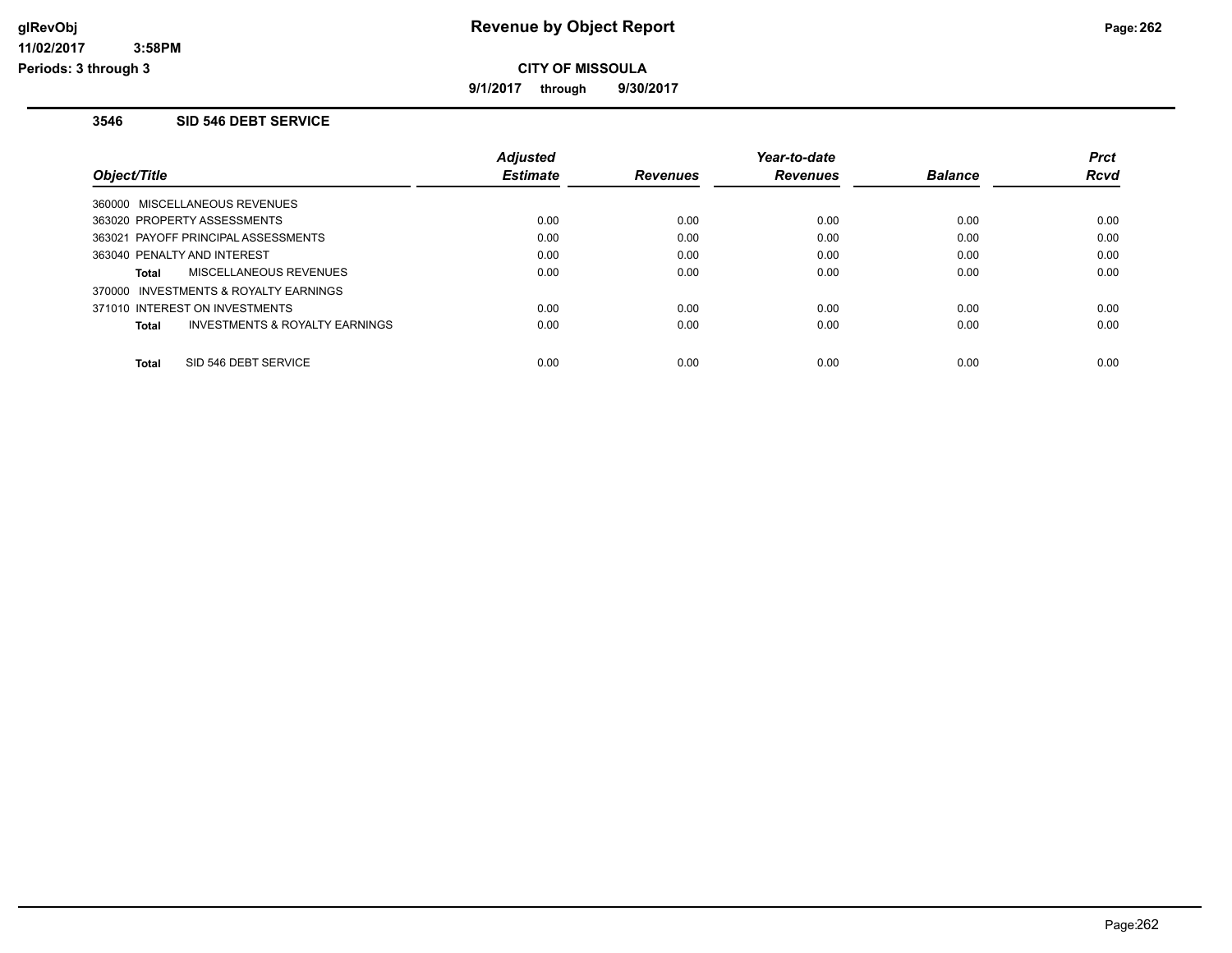**9/1/2017 through 9/30/2017**

**3548 SID 548-5TH, 6TH & ARTHUR**

**3548 SID 548-5TH, 6TH & ARTHUR**

|                                                    | <b>Adjusted</b> |                 | Year-to-date    |                | <b>Prct</b> |
|----------------------------------------------------|-----------------|-----------------|-----------------|----------------|-------------|
| Object/Title                                       | <b>Estimate</b> | <b>Revenues</b> | <b>Revenues</b> | <b>Balance</b> | Rcvd        |
| 360000 MISCELLANEOUS REVENUES                      |                 |                 |                 |                |             |
| 363020 PROPERTY ASSESSMENTS                        | 109.750.00      | 0.00            | 0.00            | 109.750.00     | 0.00        |
| 363021 PAYOFF PRINCIPAL ASSESSMENTS                | 0.00            | 0.00            | 0.00            | 0.00           | 0.00        |
| 363040 PENALTY AND INTEREST                        | 0.00            | 0.00            | 0.00            | 0.00           | 0.00        |
| MISCELLANEOUS REVENUES<br>Total                    | 109.750.00      | 0.00            | 0.00            | 109.750.00     | 0.00        |
| 370000 INVESTMENTS & ROYALTY EARNINGS              |                 |                 |                 |                |             |
| 371010 INTEREST ON INVESTMENTS                     | 0.00            | 0.00            | 0.00            | 0.00           | 0.00        |
| <b>INVESTMENTS &amp; ROYALTY EARNINGS</b><br>Total | 0.00            | 0.00            | 0.00            | 0.00           | 0.00        |
| SID 548-5TH, 6TH & ARTHUR<br>Total                 | 109.750.00      | 0.00            | 0.00            | 109.750.00     | 0.00        |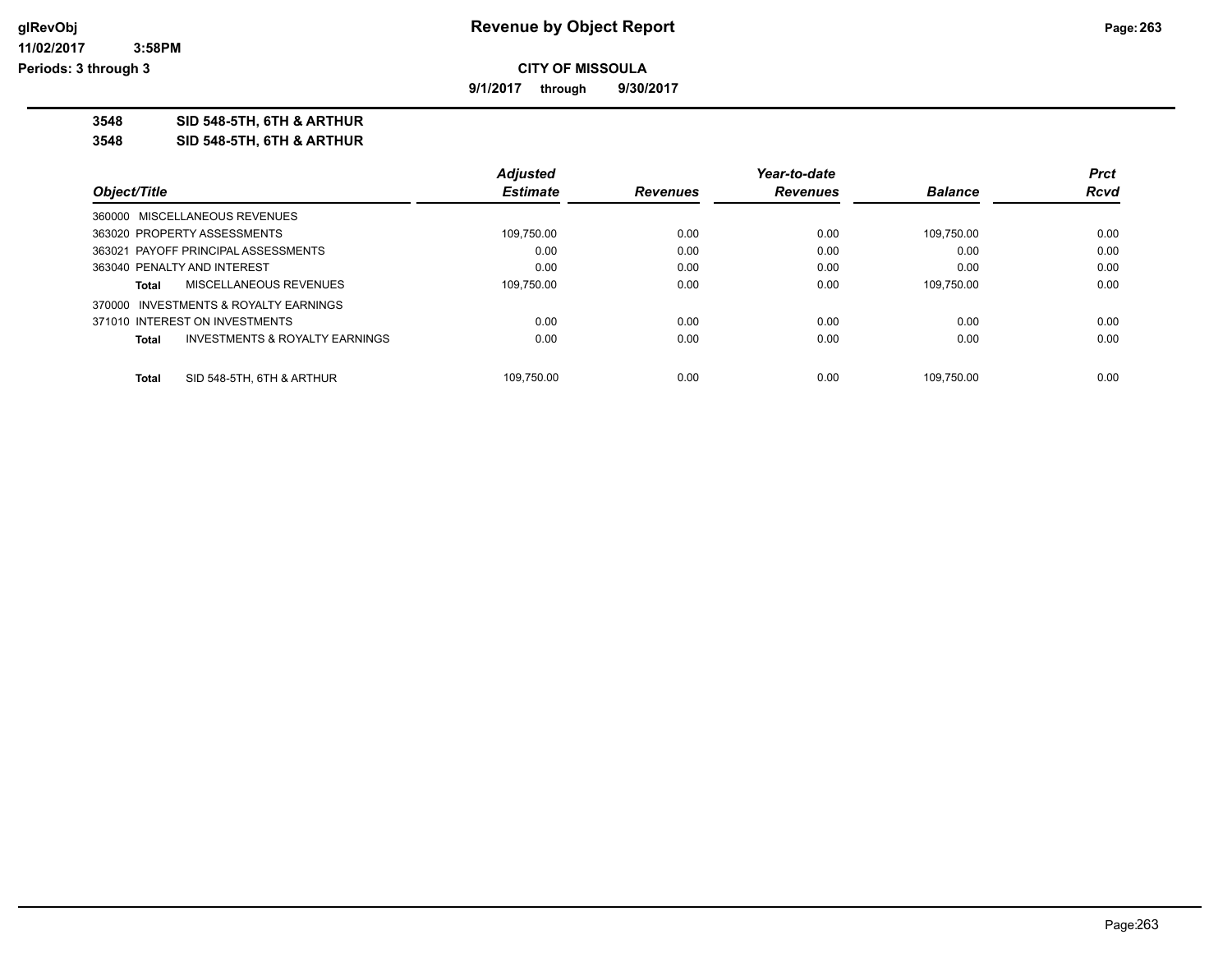**9/1/2017 through 9/30/2017**

# **3548 SID 548-5TH, 6TH & ARTHUR**

|                             |                                           | <b>Adjusted</b> |                 | Year-to-date    |                | <b>Prct</b> |
|-----------------------------|-------------------------------------------|-----------------|-----------------|-----------------|----------------|-------------|
| Object/Title                |                                           | <b>Estimate</b> | <b>Revenues</b> | <b>Revenues</b> | <b>Balance</b> | <b>Rcvd</b> |
|                             | 360000 MISCELLANEOUS REVENUES             |                 |                 |                 |                |             |
| 363020 PROPERTY ASSESSMENTS |                                           | 109,750.00      | 0.00            | 0.00            | 109.750.00     | 0.00        |
|                             | 363021 PAYOFF PRINCIPAL ASSESSMENTS       | 0.00            | 0.00            | 0.00            | 0.00           | 0.00        |
| 363040 PENALTY AND INTEREST |                                           | 0.00            | 0.00            | 0.00            | 0.00           | 0.00        |
| Total                       | MISCELLANEOUS REVENUES                    | 109,750.00      | 0.00            | 0.00            | 109.750.00     | 0.00        |
|                             | 370000 INVESTMENTS & ROYALTY EARNINGS     |                 |                 |                 |                |             |
|                             | 371010 INTEREST ON INVESTMENTS            | 0.00            | 0.00            | 0.00            | 0.00           | 0.00        |
| Total                       | <b>INVESTMENTS &amp; ROYALTY EARNINGS</b> | 0.00            | 0.00            | 0.00            | 0.00           | 0.00        |
| <b>Total</b>                | SID 548-5TH, 6TH & ARTHUR                 | 109.750.00      | 0.00            | 0.00            | 109.750.00     | 0.00        |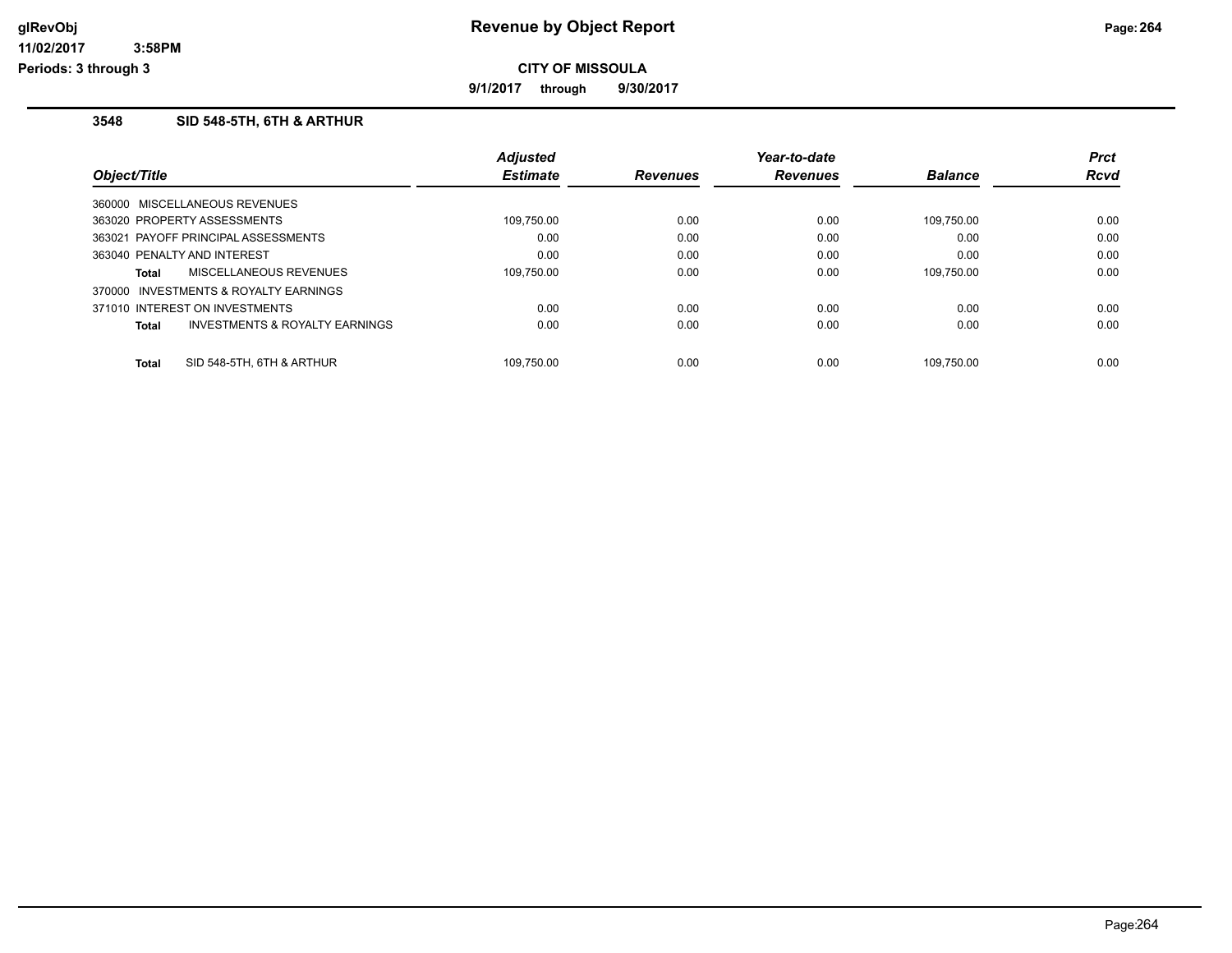**9/1/2017 through 9/30/2017**

#### **3549 SID 549 HILLVIEW WAY**

#### **3549 SID 549 HILLVIEW WAY**

|                                                    | <b>Adjusted</b> |                 | Year-to-date    |                | <b>Prct</b> |
|----------------------------------------------------|-----------------|-----------------|-----------------|----------------|-------------|
| Object/Title                                       | <b>Estimate</b> | <b>Revenues</b> | <b>Revenues</b> | <b>Balance</b> | <b>Rcvd</b> |
| 360000 MISCELLANEOUS REVENUES                      |                 |                 |                 |                |             |
| 363020 PROPERTY ASSESSMENTS                        | 117.122.00      | 172.00          | 0.00            | 117.122.00     | 0.00        |
| 363021 PAYOFF PRINCIPAL ASSESSMENTS                | 0.00            | 0.00            | 2.866.86        | $-2.866.86$    | 0.00        |
| 363040 PENALTY AND INTEREST                        | 0.00            | 9.61            | 0.00            | 0.00           | 0.00        |
| MISCELLANEOUS REVENUES<br>Total                    | 117.122.00      | 181.61          | 2,866.86        | 114.255.14     | 2.45        |
| 370000 INVESTMENTS & ROYALTY EARNINGS              |                 |                 |                 |                |             |
| 371010 INTEREST ON INVESTMENTS                     | 0.00            | 0.00            | 0.00            | 0.00           | 0.00        |
| <b>INVESTMENTS &amp; ROYALTY EARNINGS</b><br>Total | 0.00            | 0.00            | 0.00            | 0.00           | 0.00        |
|                                                    |                 |                 |                 |                |             |
| SID 549 HILLVIEW WAY<br><b>Total</b>               | 117.122.00      | 181.61          | 2.866.86        | 114.255.14     | 2.45        |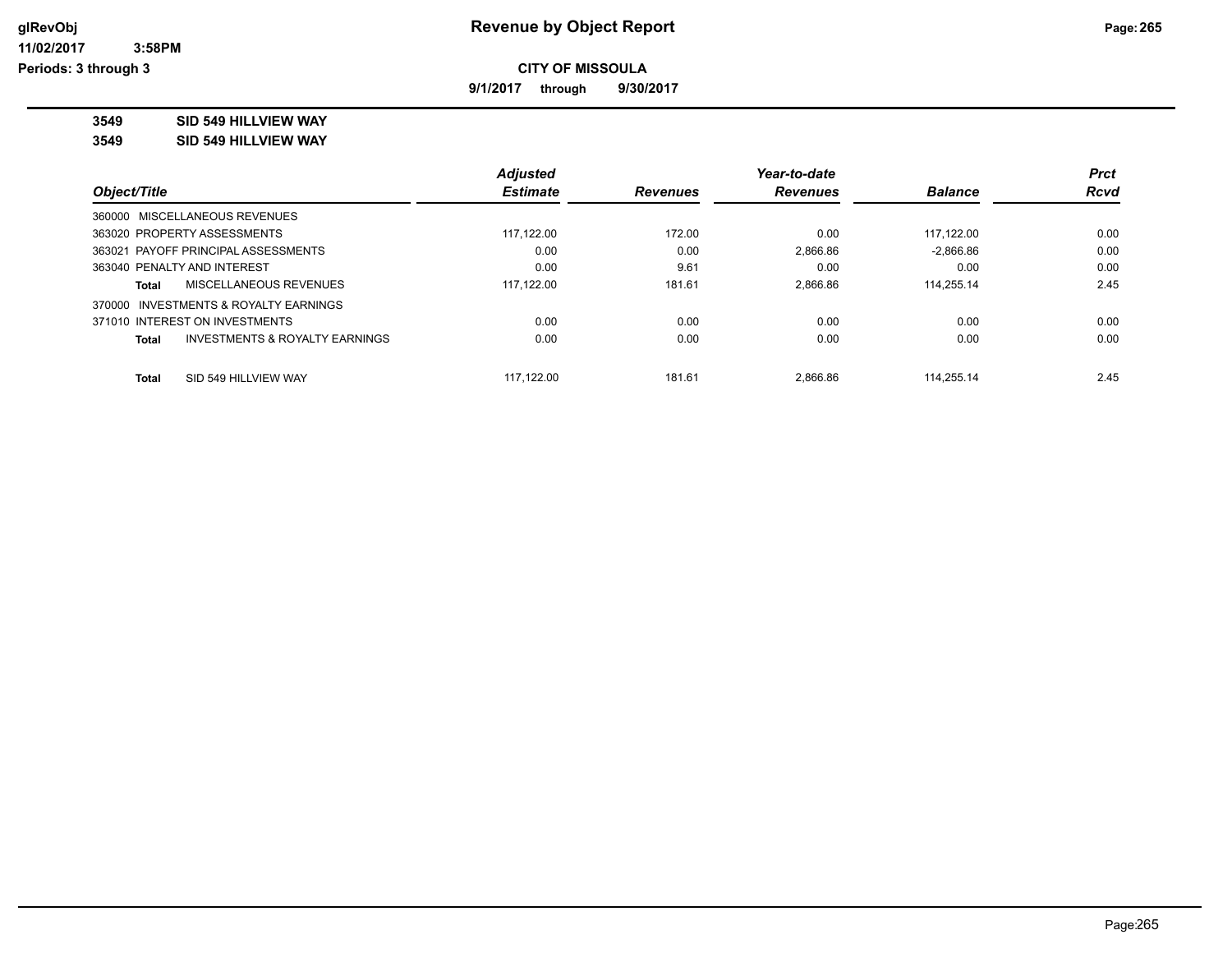**9/1/2017 through 9/30/2017**

#### **3549 SID 549 HILLVIEW WAY**

|                                                     |  | <b>Adjusted</b> |                 | Year-to-date    |                | <b>Prct</b> |
|-----------------------------------------------------|--|-----------------|-----------------|-----------------|----------------|-------------|
| Object/Title                                        |  | <b>Estimate</b> | <b>Revenues</b> | <b>Revenues</b> | <b>Balance</b> | <b>Rcvd</b> |
| 360000 MISCELLANEOUS REVENUES                       |  |                 |                 |                 |                |             |
| 363020 PROPERTY ASSESSMENTS                         |  | 117.122.00      | 172.00          | 0.00            | 117.122.00     | 0.00        |
| 363021 PAYOFF PRINCIPAL ASSESSMENTS                 |  | 0.00            | 0.00            | 2,866.86        | $-2,866.86$    | 0.00        |
| 363040 PENALTY AND INTEREST                         |  | 0.00            | 9.61            | 0.00            | 0.00           | 0.00        |
| MISCELLANEOUS REVENUES<br><b>Total</b>              |  | 117.122.00      | 181.61          | 2.866.86        | 114.255.14     | 2.45        |
| <b>INVESTMENTS &amp; ROYALTY EARNINGS</b><br>370000 |  |                 |                 |                 |                |             |
| 371010 INTEREST ON INVESTMENTS                      |  | 0.00            | 0.00            | 0.00            | 0.00           | 0.00        |
| INVESTMENTS & ROYALTY EARNINGS<br><b>Total</b>      |  | 0.00            | 0.00            | 0.00            | 0.00           | 0.00        |
| SID 549 HILLVIEW WAY<br><b>Total</b>                |  | 117.122.00      | 181.61          | 2.866.86        | 114.255.14     | 2.45        |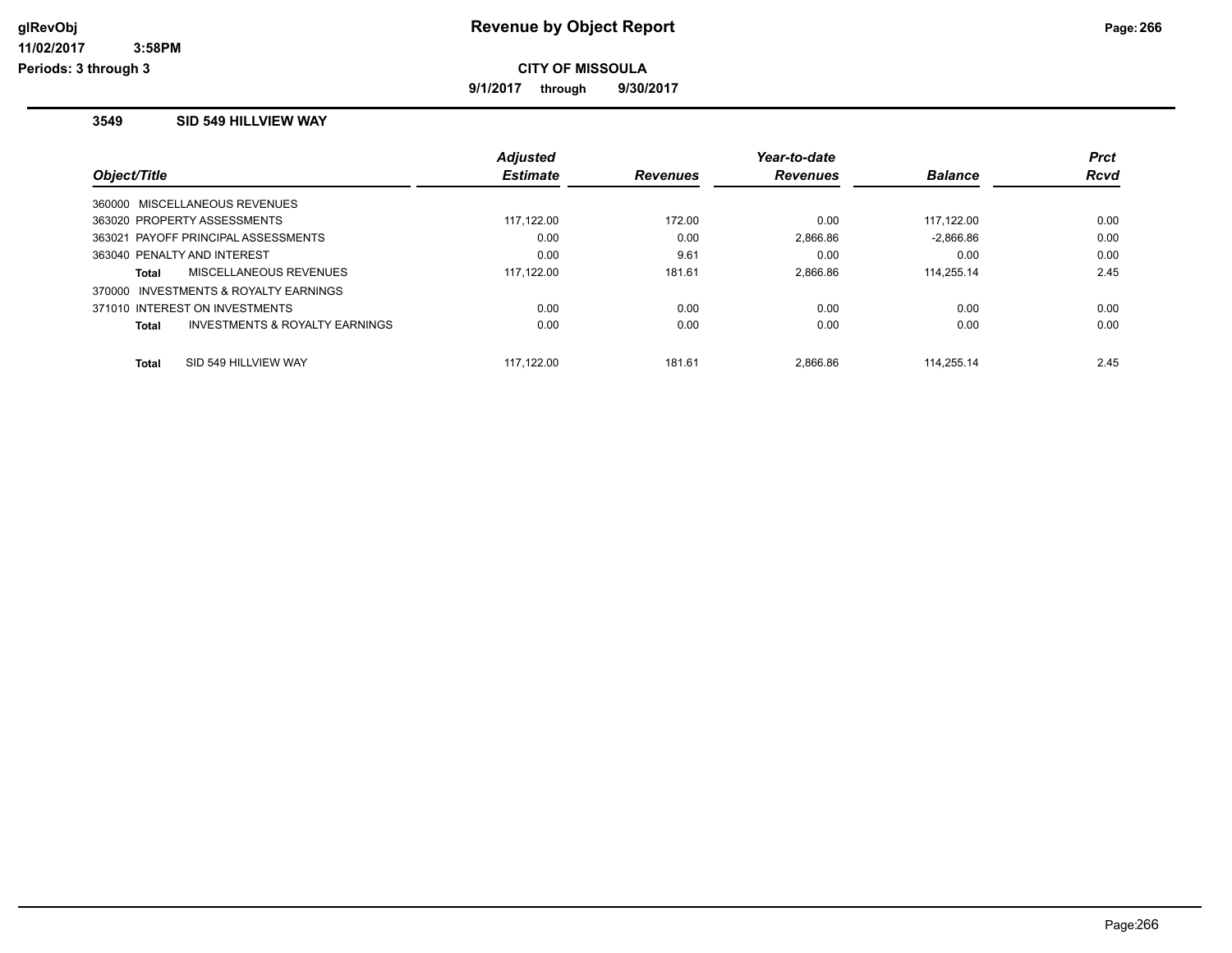**11/02/2017 3:58PM Periods: 3 through 3**

**CITY OF MISSOULA**

**9/1/2017 through 9/30/2017**

# **4060 CAPITAL IMPROVEMENT PROGRAM FUND**

|                                                    | <b>Adjusted</b> |                 | Year-to-date    |                | <b>Prct</b> |
|----------------------------------------------------|-----------------|-----------------|-----------------|----------------|-------------|
| Object/Title                                       | <b>Estimate</b> | <b>Revenues</b> | <b>Revenues</b> | <b>Balance</b> | <b>Rcvd</b> |
| 330000 INTERGOVERNMENTAL REVENUES                  |                 |                 |                 |                |             |
| 331001 GRANTS                                      | 0.00            | 0.00            | 0.00            | 0.00           | 0.00        |
| 331002 COUNTY ASSISTANCE CIP PROJECTS              | 0.00            | 0.00            | 0.00            | 0.00           | 0.00        |
| 331003 STATE HOME PROGRAM INCOME                   | 0.00            | 0.00            | 0.00            | 0.00           | 0.00        |
| 331004 CITY ASSESSMENTS                            | 0.00            | 0.00            | 0.00            | 0.00           | 0.00        |
| 334040 GAS TAX APPORTIONMENT                       | 0.00            | 0.00            | 0.00            | 0.00           | 0.00        |
| 334061 IMPACT FEES-CLEARING ACCOUNT                | 0.00            | 0.00            | 0.00            | 0.00           | 0.00        |
| 334120 TSEP GRANT                                  | 0.00            | 0.00            | 0.00            | 0.00           | 0.00        |
| 334121 DNRC GRANT                                  | 0.00            | 0.00            | 0.00            | 0.00           | 0.00        |
| 334123 MAQI FEDERAL ASSISTANCE                     | 0.00            | 0.00            | 0.00            | 0.00           | 0.00        |
| 334124 GRANTS-CIP                                  | 0.00            | 0.00            | 0.00            | 0.00           | 0.00        |
| 334125 FIRE FIGHTER GRANT                          | 0.00            | 0.00            | 0.00            | 0.00           | 0.00        |
| 334126 DEVELOPER ASSESSMENTS                       | 0.00            | 0.00            | 0.00            | 0.00           | 0.00        |
| 334127 TONKIN TRAIL - FISH WILDLIFE PARKS          | 0.00            | 0.00            | 0.00            | 0.00           | 0.00        |
| 334128 CDBG FIRE HYDRANT GRANT                     | 0.00            | 0.00            | 0.00            | 0.00           | 0.00        |
| 334143 MONTANA TOURISM GRANT                       | 0.00            | 0.00            | 0.00            | 0.00           | 0.00        |
| 339000 PAYMENT IN LIEU OF TAXES                    | 0.00            | 0.00            | 0.00            | 0.00           | 0.00        |
| <b>INTERGOVERNMENTAL REVENUES</b><br><b>Total</b>  | 0.00            | 0.00            | 0.00            | 0.00           | 0.00        |
| 360000 MISCELLANEOUS REVENUES                      |                 |                 |                 |                |             |
| 360010 MISCELLANEOUS                               | 0.00            | 0.00            | 0.00            | 0.00           | 0.00        |
| 360011 YOUTH COUNCIL FUNDS                         | 0.00            | 0.00            | 0.00            | 0.00           | 0.00        |
| 360012 SEWER GRANT REPAYMENTS                      | 0.00            | 0.00            | 0.00            | 0.00           | 0.00        |
| 360016 MRA SHARE OF CIVIC STADIUM PARKING          | 0.00            | 0.00            | 0.00            | 0.00           | 0.00        |
| 362000 OTHER MISCELLANEOUS REVENUE                 | 0.00            | 0.00            | 0.00            | 0.00           | 0.00        |
| 365000 DONATIONS                                   | 0.00            | 0.00            | 0.00            | 0.00           | 0.00        |
| 365001 *** Title Not Found ***                     | 0.00            | 0.00            | 0.00            | 0.00           | 0.00        |
| 365030 WHITE PINE PARK DONATION-ZIP BEVERAGE       | 0.00            | 0.00            | 0.00            | 0.00           | 0.00        |
| MISCELLANEOUS REVENUES<br>Total                    | 0.00            | 0.00            | 0.00            | 0.00           | 0.00        |
| 370000 INVESTMENTS & ROYALTY EARNINGS              |                 |                 |                 |                |             |
| 371010 INTEREST ON INVESTMENTS                     | 0.00            | 0.00            | 0.00            | 0.00           | 0.00        |
| 371020 GAIN/LOSS IN MARKET VALUE OF INVESTMENTS    | 0.00            | 0.00            | 0.00            | 0.00           | 0.00        |
| <b>INVESTMENTS &amp; ROYALTY EARNINGS</b><br>Total | 0.00            | 0.00            | 0.00            | 0.00           | 0.00        |
| 380000 OTHER FINANCING SOURCES                     |                 |                 |                 |                |             |
| 381000 LOAN PROCEEDS                               | 0.00            | 0.00            | 0.05            | $-0.05$        | 0.00        |
| 381010 BOND PROCEEDS                               | 0.00            | 0.00            | 0.00            | 0.00           | 0.00        |
| 381011 \$1,860,000 General Fund Obligation Bond    | 0.00            | 0.00            | 0.00            | 0.00           | 0.00        |
| 381012 \$680,000 FIRE GF DEBT                      | 0.00            | 0.00            | 0.00            | 0.00           | 0.00        |
| 381015 \$1,010,000 LIMITED TAX GO BONDS 2010C      | 0.00            | 0.00            | 0.00            | 0.00           | 0.00        |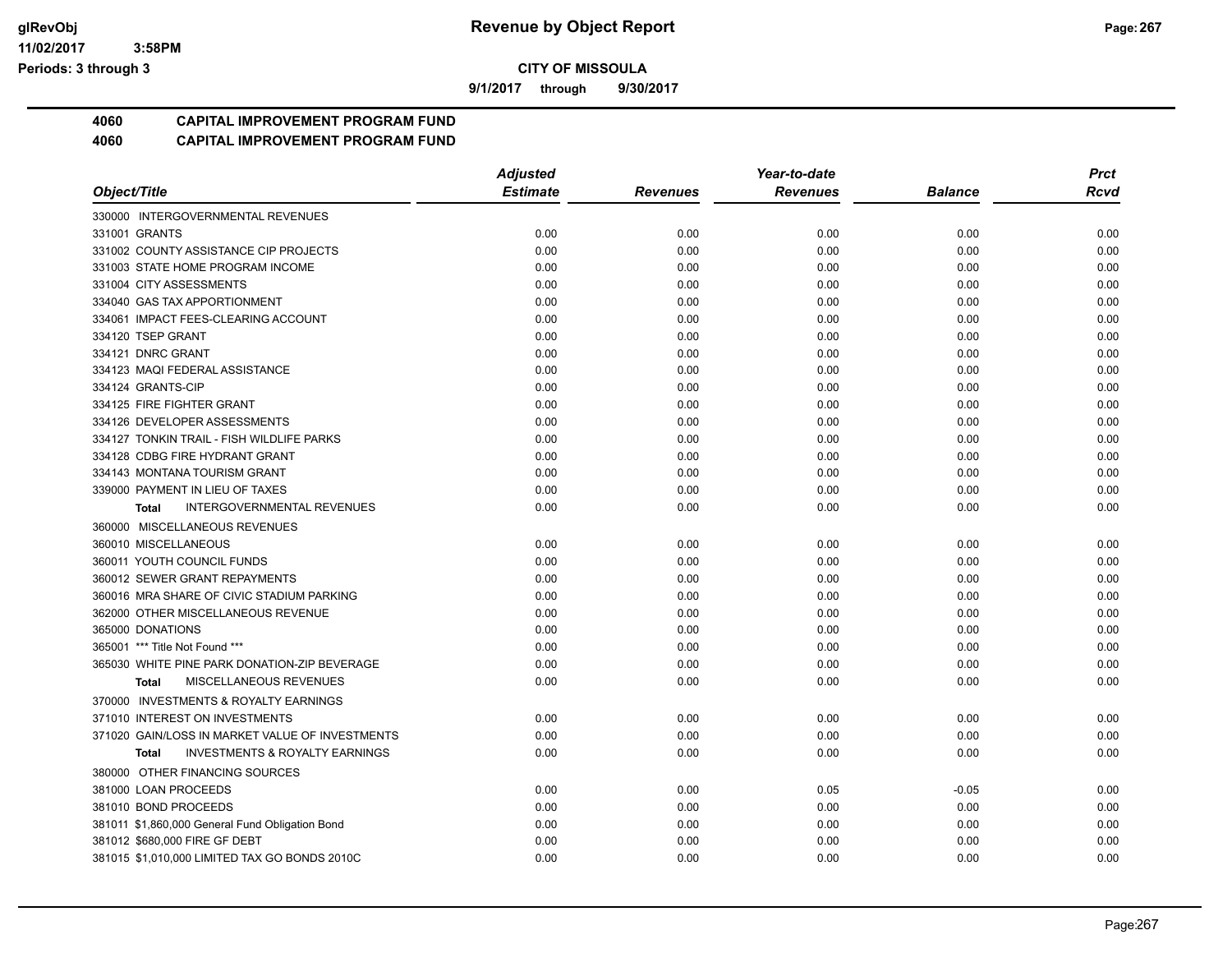**3:58PM**

**CITY OF MISSOULA**

**9/1/2017 through 9/30/2017**

# **4060 CAPITAL IMPROVEMENT PROGRAM FUND**

|                                            | <b>Adjusted</b> |                 | Year-to-date    |                | <b>Prct</b> |
|--------------------------------------------|-----------------|-----------------|-----------------|----------------|-------------|
| Object/Title                               | <b>Estimate</b> | <b>Revenues</b> | <b>Revenues</b> | <b>Balance</b> | Rcvd        |
| 381090 PROCEEDS FROM CAPITAL LEASE         | 9,792,097.00    | 0.00            | 0.00            | 9,792,097.00   | 0.00        |
| 382010 SALE OF FIXED ASSETS                | 0.00            | 0.00            | 0.00            | 0.00           | 0.00        |
| 383009 TRANS FR TITLE I                    | 0.00            | 0.00            | 0.00            | 0.00           | 0.00        |
| 383010 TRANS FR CIP                        | 0.00            | 0.00            | 0.00            | 0.00           | 0.00        |
| 383014 TRANS FR MRA                        | 0.00            | 0.00            | 0.00            | 0.00           | 0.00        |
| 383015 TRANS FR MPC                        | 0.00            | 0.00            | 0.00            | 0.00           | 0.00        |
| 383017 TRANS FR BUILDING                   | 0.00            | 0.00            | 0.00            | 0.00           | 0.00        |
| 383020 TRANS FR CEMETERY CARE              | 0.00            | 0.00            | 0.00            | 0.00           | 0.00        |
| 383025 TRANS FR SEWER R & D                | 0.00            | 0.00            | 0.00            | 0.00           | 0.00        |
| 383029 TRANS FR GENERAL                    | 1,404,003.00    | 0.00            | 0.00            | 1,404,003.00   | 0.00        |
| <b>TRANS FR CDBG</b><br>383041             | 0.00            | 0.00            | 0.00            | 0.00           | 0.00        |
| 383042 TRANSFERS FROM OTHER FUNDS          | 0.00            | 0.00            | 0.00            | 0.00           | 0.00        |
| 383043 TRANSFERS FROM IMPACT FEES          | 0.00            | 0.00            | 0.00            | 0.00           | 0.00        |
| 383044 TRANSFER FROM PYMT IN LIEU OF PARKS | 0.00            | 0.00            | 0.00            | 0.00           | 0.00        |
| 383045 TRANSFER FROM PARK ENTERPRISE       | 0.00            | 0.00            | 0.00            | 0.00           | 0.00        |
| OTHER FINANCING SOURCES<br><b>Total</b>    | 11,196,100.00   | 0.00            | 0.05            | 11,196,099.95  | 0.00        |
| CAPITAL IMPROVEMENT PROGRAM FUND<br>Total  | 11,196,100.00   | 0.00            | 0.05            | 11,196,099.95  | 0.00        |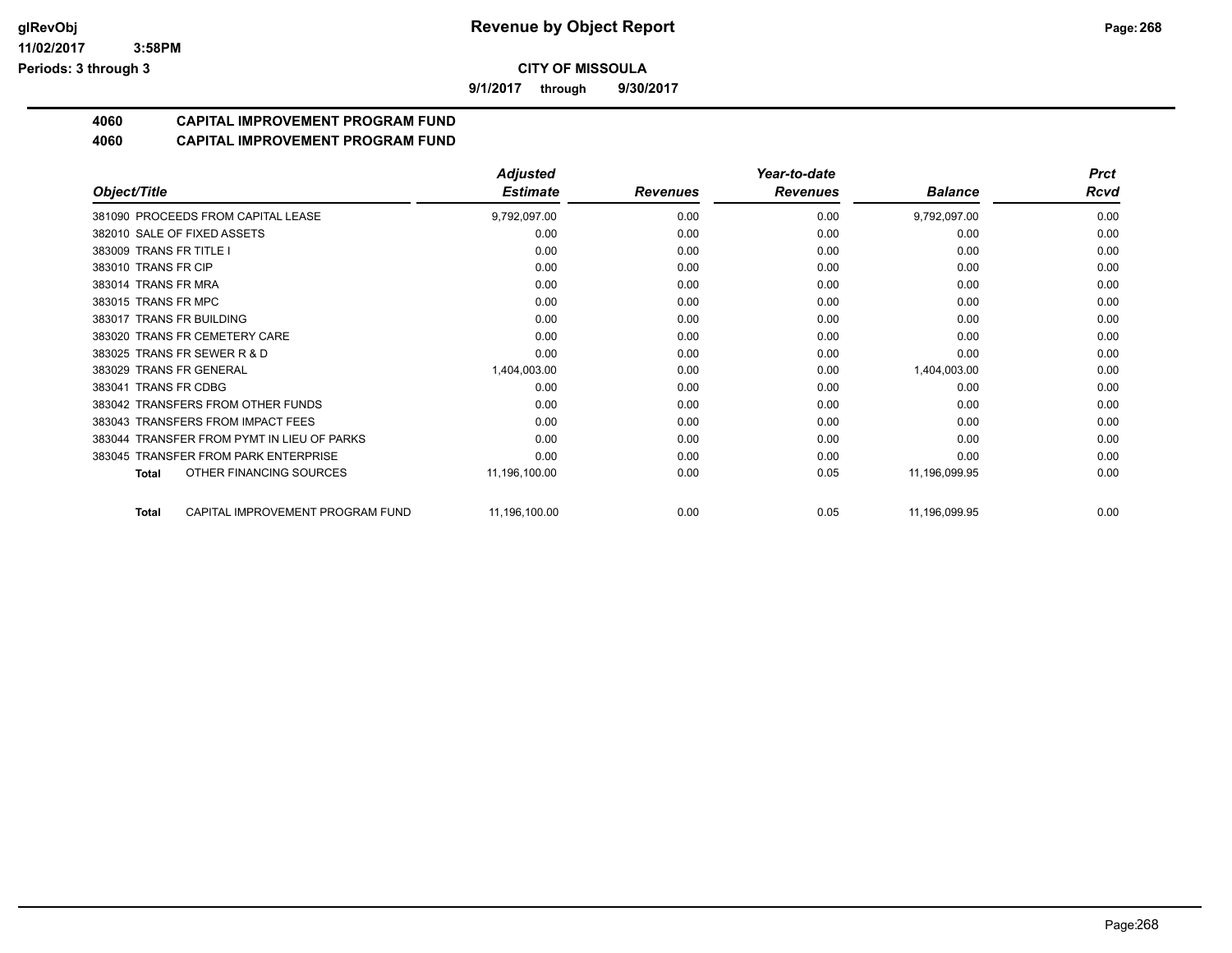**3:58PM**

**CITY OF MISSOULA**

**9/1/2017 through 9/30/2017**

|                                                           | <b>Adjusted</b> |                 | Year-to-date    |                | <b>Prct</b> |
|-----------------------------------------------------------|-----------------|-----------------|-----------------|----------------|-------------|
| Object/Title                                              | <b>Estimate</b> | <b>Revenues</b> | <b>Revenues</b> | <b>Balance</b> | <b>Rcvd</b> |
| 330000 INTERGOVERNMENTAL REVENUES                         |                 |                 |                 |                |             |
| 331001 GRANTS                                             | 0.00            | 0.00            | 0.00            | 0.00           | 0.00        |
| 331002 COUNTY ASSISTANCE CIP PROJECTS                     | 0.00            | 0.00            | 0.00            | 0.00           | 0.00        |
| 331003 STATE HOME PROGRAM INCOME                          | 0.00            | 0.00            | 0.00            | 0.00           | 0.00        |
| 331004 CITY ASSESSMENTS                                   | 0.00            | 0.00            | 0.00            | 0.00           | 0.00        |
| 334040 GAS TAX APPORTIONMENT                              | 0.00            | 0.00            | 0.00            | 0.00           | 0.00        |
| 334061 IMPACT FEES-CLEARING ACCOUNT                       | 0.00            | 0.00            | 0.00            | 0.00           | 0.00        |
| 334120 TSEP GRANT                                         | 0.00            | 0.00            | 0.00            | 0.00           | 0.00        |
| 334121 DNRC GRANT                                         | 0.00            | 0.00            | 0.00            | 0.00           | 0.00        |
| 334123 MAQI FEDERAL ASSISTANCE                            | 0.00            | 0.00            | 0.00            | 0.00           | 0.00        |
| 334124 GRANTS-CIP                                         | 0.00            | 0.00            | 0.00            | 0.00           | 0.00        |
| 334125 FIRE FIGHTER GRANT                                 | 0.00            | 0.00            | 0.00            | 0.00           | 0.00        |
| 334126 DEVELOPER ASSESSMENTS                              | 0.00            | 0.00            | 0.00            | 0.00           | 0.00        |
| 334127 TONKIN TRAIL - FISH WILDLIFE PARKS                 | 0.00            | 0.00            | 0.00            | 0.00           | 0.00        |
| 334128 CDBG FIRE HYDRANT GRANT                            | 0.00            | 0.00            | 0.00            | 0.00           | 0.00        |
| 334143 MONTANA TOURISM GRANT                              | 0.00            | 0.00            | 0.00            | 0.00           | 0.00        |
| 339000 PAYMENT IN LIEU OF TAXES                           | 0.00            | 0.00            | 0.00            | 0.00           | 0.00        |
| <b>INTERGOVERNMENTAL REVENUES</b><br><b>Total</b>         | 0.00            | 0.00            | 0.00            | 0.00           | 0.00        |
| 360000 MISCELLANEOUS REVENUES                             |                 |                 |                 |                |             |
| 360010 MISCELLANEOUS                                      | 0.00            | 0.00            | 0.00            | 0.00           | 0.00        |
| 360011 YOUTH COUNCIL FUNDS                                | 0.00            | 0.00            | 0.00            | 0.00           | 0.00        |
| 360012 SEWER GRANT REPAYMENTS                             | 0.00            | 0.00            | 0.00            | 0.00           | 0.00        |
| 360016 MRA SHARE OF CIVIC STADIUM PARKING                 | 0.00            | 0.00            | 0.00            | 0.00           | 0.00        |
| 362000 OTHER MISCELLANEOUS REVENUE                        | 0.00            | 0.00            | 0.00            | 0.00           | 0.00        |
| 365000 DONATIONS                                          | 0.00            | 0.00            | 0.00            | 0.00           | 0.00        |
| 365001 *** Title Not Found ***                            | 0.00            | 0.00            | 0.00            | 0.00           | 0.00        |
| 365030 WHITE PINE PARK DONATION-ZIP BEVERAGE              | 0.00            | 0.00            | 0.00            | 0.00           | 0.00        |
| MISCELLANEOUS REVENUES<br><b>Total</b>                    | 0.00            | 0.00            | 0.00            | 0.00           | 0.00        |
| 370000 INVESTMENTS & ROYALTY EARNINGS                     |                 |                 |                 |                |             |
| 371010 INTEREST ON INVESTMENTS                            | 0.00            | 0.00            | 0.00            | 0.00           | 0.00        |
| 371020 GAIN/LOSS IN MARKET VALUE OF INVESTMENT            | 0.00            | 0.00            | 0.00            | 0.00           | 0.00        |
| <b>INVESTMENTS &amp; ROYALTY EARNINGS</b><br><b>Total</b> | 0.00            | 0.00            | 0.00            | 0.00           | 0.00        |
| 380000 OTHER FINANCING SOURCES                            |                 |                 |                 |                |             |
| 381000 LOAN PROCEEDS                                      | 0.00            | 0.00            | 0.05            | $-0.05$        | 0.00        |
| 381010 BOND PROCEEDS                                      | 0.00            | 0.00            | 0.00            | 0.00           | 0.00        |
| 381011 \$1,860,000 General Fund Obligation Bond           | 0.00            | 0.00            | 0.00            | 0.00           | 0.00        |
| 381012 \$680,000 FIRE GF DEBT                             | 0.00            | 0.00            | 0.00            | 0.00           | 0.00        |
| 381015 \$1,010,000 LIMITED TAX GO BONDS 2010C             | 0.00            | 0.00            | 0.00            | 0.00           | 0.00        |
| 381090 PROCEEDS FROM CAPITAL LEASE                        | 9.792.097.00    | 0.00            | 0.00            | 9,792,097.00   | 0.00        |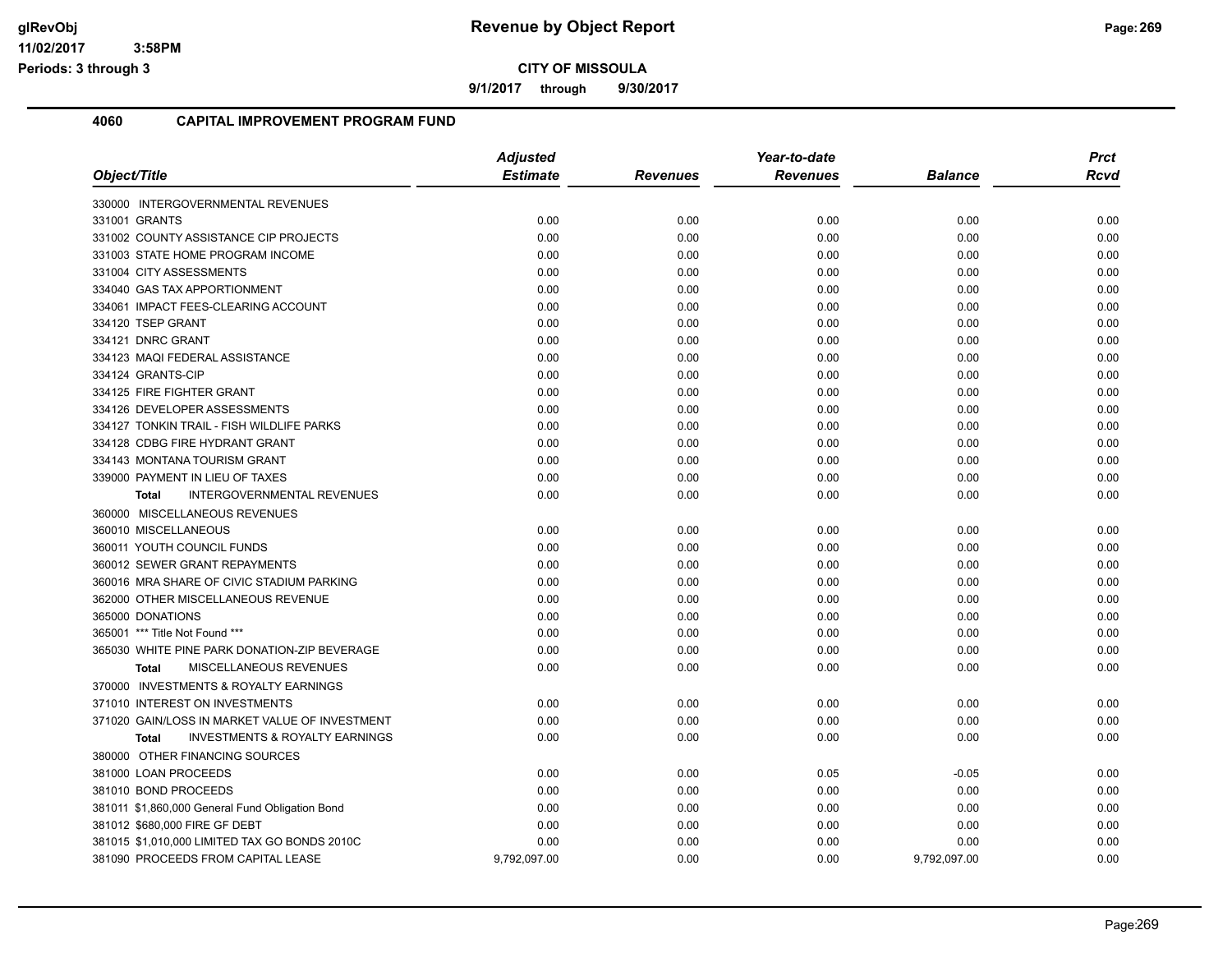**3:58PM**

**CITY OF MISSOULA**

**9/1/2017 through 9/30/2017**

|                                            | <b>Adjusted</b> |                 | Year-to-date    |                | <b>Prct</b> |
|--------------------------------------------|-----------------|-----------------|-----------------|----------------|-------------|
| Object/Title                               | <b>Estimate</b> | <b>Revenues</b> | <b>Revenues</b> | <b>Balance</b> | Rcvd        |
| 382010 SALE OF FIXED ASSETS                | 0.00            | 0.00            | 0.00            | 0.00           | 0.00        |
| 383009 TRANS FR TITLE I                    | 0.00            | 0.00            | 0.00            | 0.00           | 0.00        |
| 383010 TRANS FR CIP                        | 0.00            | 0.00            | 0.00            | 0.00           | 0.00        |
| 383014 TRANS FR MRA                        | 0.00            | 0.00            | 0.00            | 0.00           | 0.00        |
| 383015 TRANS FR MPC                        | 0.00            | 0.00            | 0.00            | 0.00           | 0.00        |
| 383017 TRANS FR BUILDING                   | 0.00            | 0.00            | 0.00            | 0.00           | 0.00        |
| 383020 TRANS FR CEMETERY CARE              | 0.00            | 0.00            | 0.00            | 0.00           | 0.00        |
| 383025 TRANS FR SEWER R & D                | 0.00            | 0.00            | 0.00            | 0.00           | 0.00        |
| 383029 TRANS FR GENERAL                    | 1,404,003.00    | 0.00            | 0.00            | 1,404,003.00   | 0.00        |
| 383041 TRANS FR CDBG                       | 0.00            | 0.00            | 0.00            | 0.00           | 0.00        |
| 383042 TRANSFERS FROM OTHER FUNDS          | 0.00            | 0.00            | 0.00            | 0.00           | 0.00        |
| 383043 TRANSFERS FROM IMPACT FEES          | 0.00            | 0.00            | 0.00            | 0.00           | 0.00        |
| 383044 TRANSFER FROM PYMT IN LIEU OF PARKS | 0.00            | 0.00            | 0.00            | 0.00           | 0.00        |
| 383045 TRANSFER FROM PARK ENTERPRISE       | 0.00            | 0.00            | 0.00            | 0.00           | 0.00        |
| OTHER FINANCING SOURCES<br><b>Total</b>    | 11,196,100.00   | 0.00            | 0.05            | 11,196,099.95  | 0.00        |
| CAPITAL IMPROVEMENT PROGRAM FUND<br>Total  | 11,196,100.00   | 0.00            | 0.05            | 11,196,099.95  | 0.00        |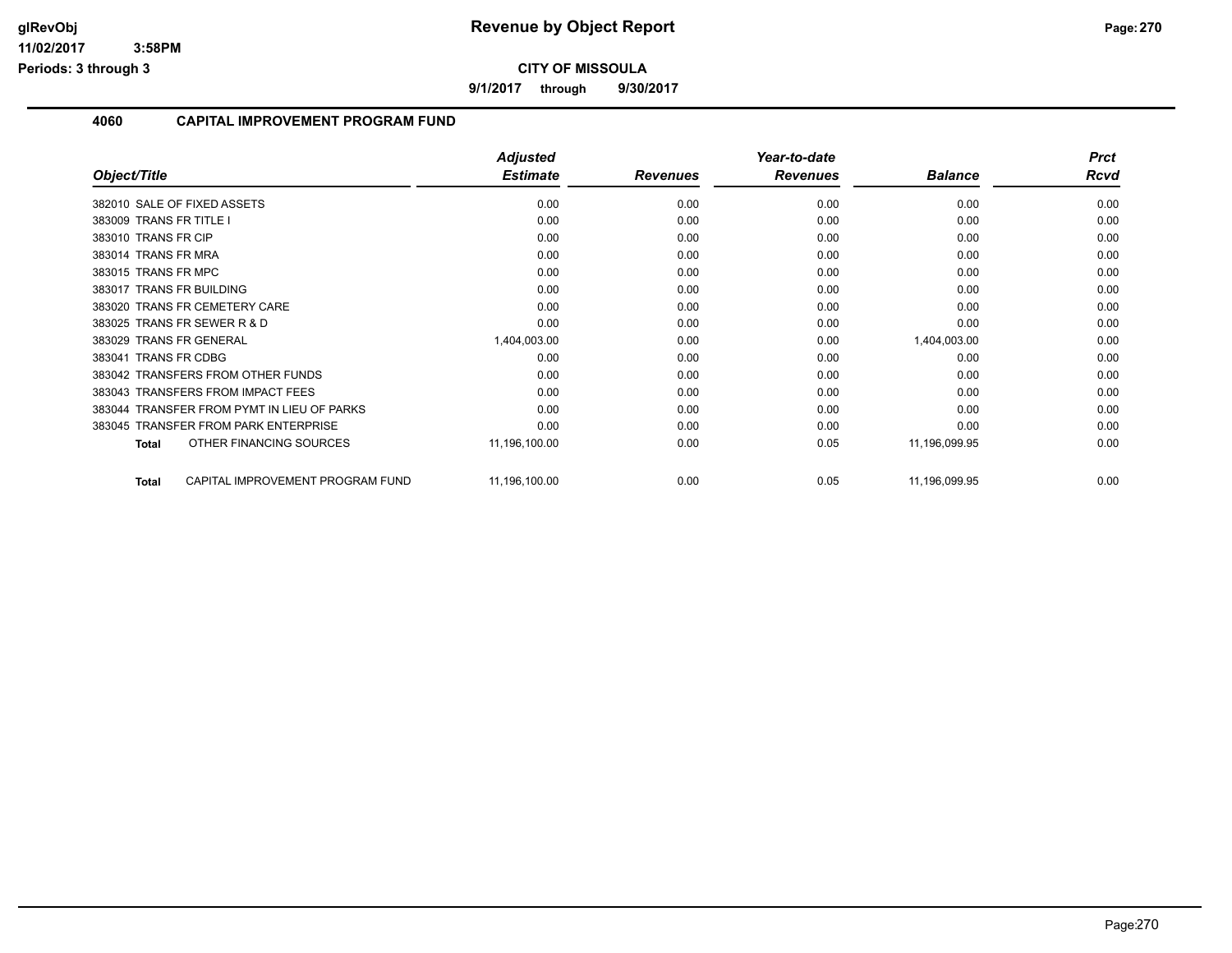**11/02/2017 3:58PM Periods: 3 through 3**

**CITY OF MISSOULA**

**9/1/2017 through 9/30/2017**

# **4130 1997 G O BOND OPEN SPACE PURCHASE FUND**

# **4130 1997 G O BOND OPEN SPACE PURCHASE FUND**

|                                                           | <b>Adjusted</b> |                 | Year-to-date    |                | <b>Prct</b> |
|-----------------------------------------------------------|-----------------|-----------------|-----------------|----------------|-------------|
| Object/Title                                              | <b>Estimate</b> | <b>Revenues</b> | <b>Revenues</b> | <b>Balance</b> | <b>Rcvd</b> |
| 330000 INTERGOVERNMENTAL REVENUES                         |                 |                 |                 |                |             |
| 330000 INTERGOVERNMENTAL REVENUES                         | 0.00            | 0.00            | 0.00            | 0.00           | 0.00        |
| 331156 CTEP GRANT - S HILLS TRAIL SYSTEM                  | 0.00            | 0.00            | 0.00            | 0.00           | 0.00        |
| 334014 *** Title Not Found ***                            | 0.00            | 0.00            | 0.00            | 0.00           | 0.00        |
| <b>INTERGOVERNMENTAL REVENUES</b><br><b>Total</b>         | 0.00            | 0.00            | 0.00            | 0.00           | 0.00        |
| 340000 CHARGES FOR SERVICES                               |                 |                 |                 |                |             |
| 343065 BUILDING RENTALS                                   | 0.00            | 0.00            | 0.00            | 0.00           | 0.00        |
| <b>CHARGES FOR SERVICES</b><br>Total                      | 0.00            | 0.00            | 0.00            | 0.00           | 0.00        |
| 360000 MISCELLANEOUS REVENUES                             |                 |                 |                 |                |             |
| 360010 MISCELLANEOUS                                      | 0.00            | 0.00            | 0.00            | 0.00           | 0.00        |
| 365000 DONATIONS                                          | 0.00            | 0.00            | 0.00            | 0.00           | 0.00        |
| MISCELLANEOUS REVENUES<br><b>Total</b>                    | 0.00            | 0.00            | 0.00            | 0.00           | 0.00        |
| <b>INVESTMENTS &amp; ROYALTY EARNINGS</b><br>370000       |                 |                 |                 |                |             |
| 371010 INTEREST ON INVESTMENTS                            | 0.00            | 0.00            | 0.00            | 0.00           | 0.00        |
| 371020 GAIN/LOSS IN MARKET VALUE OF INVESTMENTS           | 0.00            | 0.00            | 0.00            | 0.00           | 0.00        |
| <b>INVESTMENTS &amp; ROYALTY EARNINGS</b><br><b>Total</b> | 0.00            | 0.00            | 0.00            | 0.00           | 0.00        |
| OTHER FINANCING SOURCES<br>380000                         |                 |                 |                 |                |             |
| 382010 SALE OF FIXED ASSETS                               | 0.00            | 0.00            | 0.00            | 0.00           | 0.00        |
| 383000 OPERATING TRANSFERS                                | 0.00            | 0.00            | 0.00            | 0.00           | 0.00        |
| OTHER FINANCING SOURCES<br><b>Total</b>                   | 0.00            | 0.00            | 0.00            | 0.00           | 0.00        |
| 1997 G O BOND OPEN SPACE PURCHASE FU<br><b>Total</b>      | 0.00            | 0.00            | 0.00            | 0.00           | 0.00        |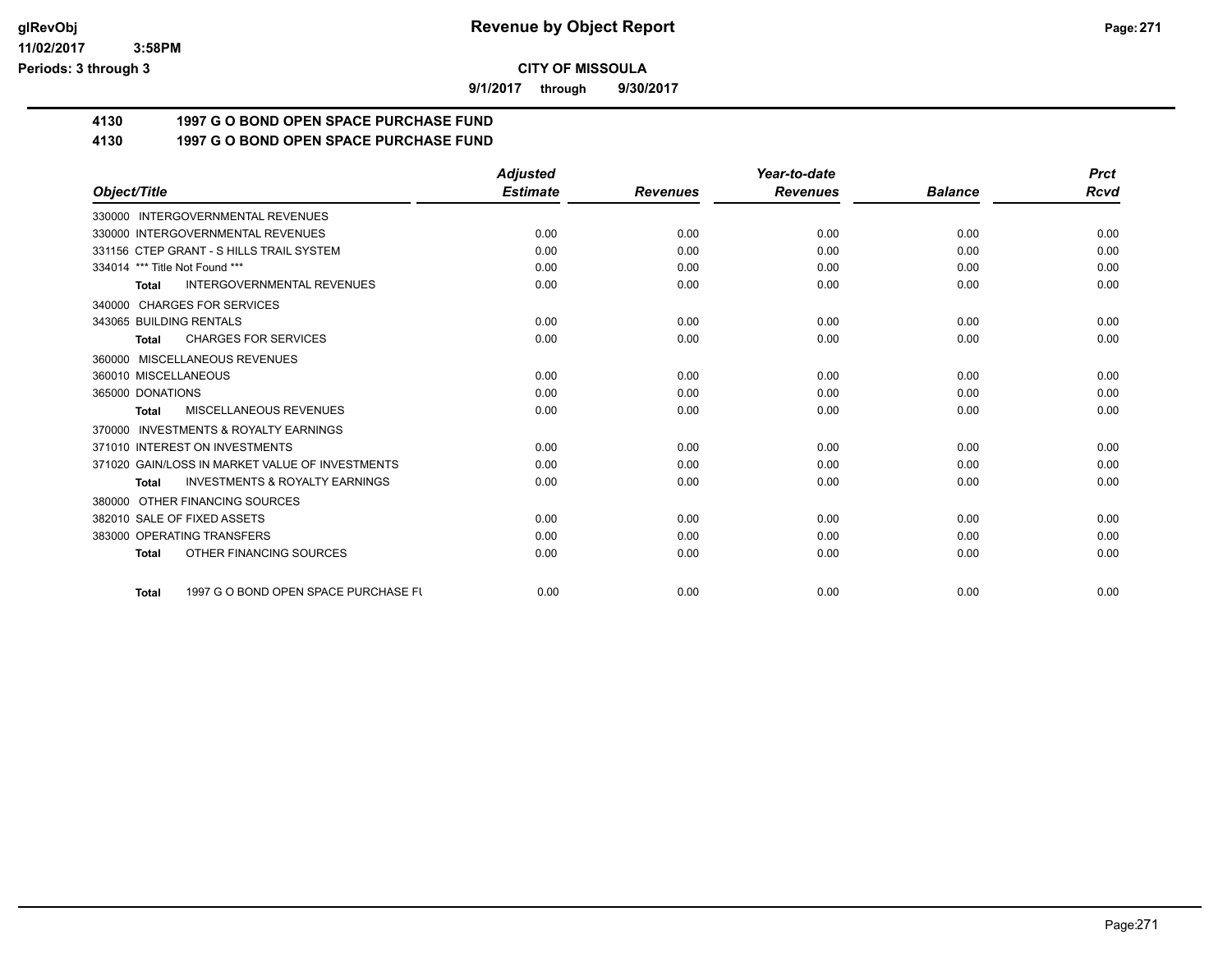**9/1/2017 through 9/30/2017**

#### **4130 1997 G O BOND OPEN SPACE PURCHASE FUND**

|                                                           | <b>Adjusted</b> |                 | Year-to-date    |                | <b>Prct</b> |
|-----------------------------------------------------------|-----------------|-----------------|-----------------|----------------|-------------|
| Object/Title                                              | <b>Estimate</b> | <b>Revenues</b> | <b>Revenues</b> | <b>Balance</b> | <b>Rcvd</b> |
| <b>INTERGOVERNMENTAL REVENUES</b><br>330000               |                 |                 |                 |                |             |
| 330000 INTERGOVERNMENTAL REVENUES                         | 0.00            | 0.00            | 0.00            | 0.00           | 0.00        |
| 331156 CTEP GRANT - S HILLS TRAIL SYSTEM                  | 0.00            | 0.00            | 0.00            | 0.00           | 0.00        |
| 334014 *** Title Not Found ***                            | 0.00            | 0.00            | 0.00            | 0.00           | 0.00        |
| <b>INTERGOVERNMENTAL REVENUES</b><br><b>Total</b>         | 0.00            | 0.00            | 0.00            | 0.00           | 0.00        |
| 340000 CHARGES FOR SERVICES                               |                 |                 |                 |                |             |
| 343065 BUILDING RENTALS                                   | 0.00            | 0.00            | 0.00            | 0.00           | 0.00        |
| <b>CHARGES FOR SERVICES</b><br><b>Total</b>               | 0.00            | 0.00            | 0.00            | 0.00           | 0.00        |
| 360000 MISCELLANEOUS REVENUES                             |                 |                 |                 |                |             |
| 360010 MISCELLANEOUS                                      | 0.00            | 0.00            | 0.00            | 0.00           | 0.00        |
| 365000 DONATIONS                                          | 0.00            | 0.00            | 0.00            | 0.00           | 0.00        |
| <b>MISCELLANEOUS REVENUES</b><br><b>Total</b>             | 0.00            | 0.00            | 0.00            | 0.00           | 0.00        |
| <b>INVESTMENTS &amp; ROYALTY EARNINGS</b><br>370000       |                 |                 |                 |                |             |
| 371010 INTEREST ON INVESTMENTS                            | 0.00            | 0.00            | 0.00            | 0.00           | 0.00        |
| 371020 GAIN/LOSS IN MARKET VALUE OF INVESTMENT            | 0.00            | 0.00            | 0.00            | 0.00           | 0.00        |
| <b>INVESTMENTS &amp; ROYALTY EARNINGS</b><br><b>Total</b> | 0.00            | 0.00            | 0.00            | 0.00           | 0.00        |
| OTHER FINANCING SOURCES<br>380000                         |                 |                 |                 |                |             |
| 382010 SALE OF FIXED ASSETS                               | 0.00            | 0.00            | 0.00            | 0.00           | 0.00        |
| 383000 OPERATING TRANSFERS                                | 0.00            | 0.00            | 0.00            | 0.00           | 0.00        |
| OTHER FINANCING SOURCES<br><b>Total</b>                   | 0.00            | 0.00            | 0.00            | 0.00           | 0.00        |
| 1997 G O BOND OPEN SPACE PURCHASE F<br><b>Total</b>       | 0.00            | 0.00            | 0.00            | 0.00           | 0.00        |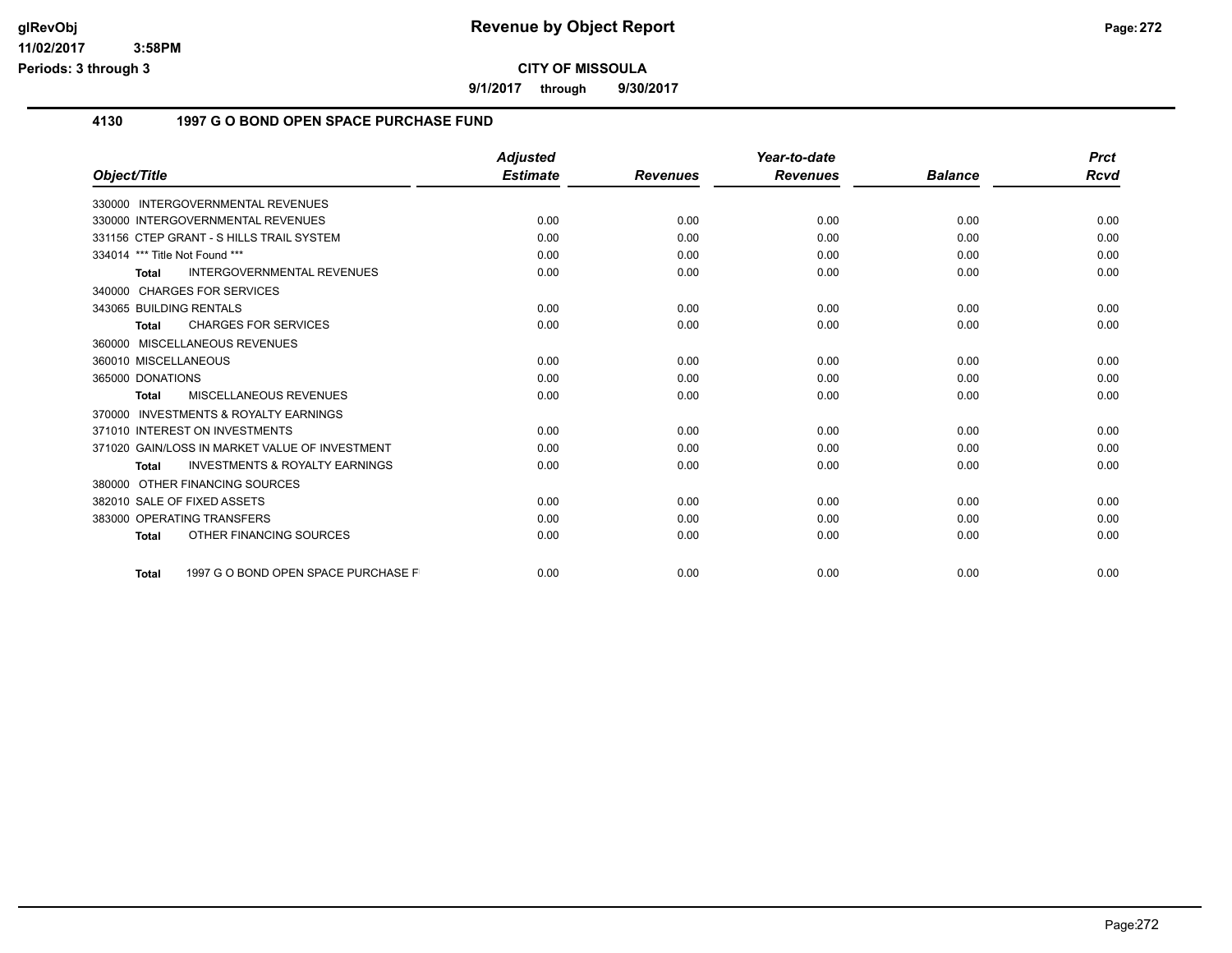**9/1/2017 through 9/30/2017**

**4196 NEW FIRE STATION GO BOND**

#### **4196 NEW FIRE STATION GO BOND**

|                                                    | <b>Adjusted</b> |                 | Year-to-date    |                | <b>Prct</b> |
|----------------------------------------------------|-----------------|-----------------|-----------------|----------------|-------------|
| Object/Title                                       | <b>Estimate</b> | <b>Revenues</b> | <b>Revenues</b> | <b>Balance</b> | <b>Rcvd</b> |
| 360000 MISCELLANEOUS REVENUES                      |                 |                 |                 |                |             |
| 365023 NORTHWESTERN ENERGY GRANT                   | 1.00            | 0.00            | 0.00            | 1.00           | 0.00        |
| MISCELLANEOUS REVENUES<br>Total                    | 1.00            | 0.00            | 0.00            | 1.00           | 0.00        |
| 370000 INVESTMENTS & ROYALTY EARNINGS              |                 |                 |                 |                |             |
| 371010 INTEREST ON INVESTMENTS                     | 0.00            | 0.00            | 0.00            | 0.00           | 0.00        |
| 371020 GAIN/LOSS IN MARKET VALUE OF INVESTMENTS    | 0.00            | 0.00            | 0.00            | 0.00           | 0.00        |
| <b>INVESTMENTS &amp; ROYALTY EARNINGS</b><br>Total | 0.00            | 0.00            | 0.00            | 0.00           | 0.00        |
| 380000 OTHER FINANCING SOURCES                     |                 |                 |                 |                |             |
| 381010 BOND PROCEEDS                               | 0.00            | 0.00            | 0.00            | 0.00           | 0.00        |
| 383000 OPERATING TRANSFERS                         | 0.00            | 0.00            | 0.00            | 0.00           | 0.00        |
| OTHER FINANCING SOURCES<br>Total                   | 0.00            | 0.00            | 0.00            | 0.00           | 0.00        |
| NEW FIRE STATION GO BOND<br>Total                  | 1.00            | 0.00            | 0.00            | 1.00           | 0.00        |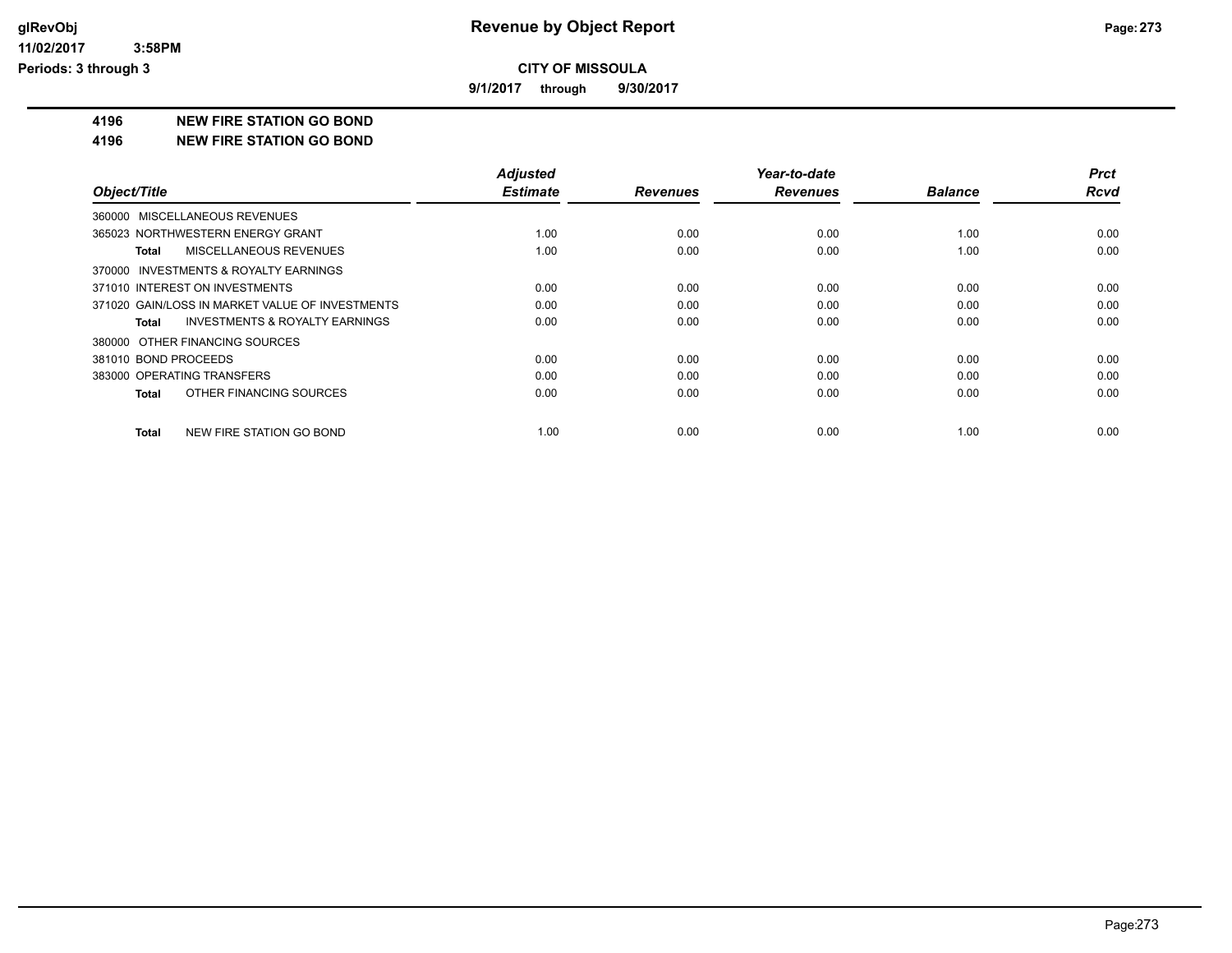**11/02/2017 3:58PM Periods: 3 through 3**

**CITY OF MISSOULA**

**9/1/2017 through 9/30/2017**

# **4196 NEW FIRE STATION GO BOND**

| Object/Title                                       | <b>Adjusted</b><br><b>Estimate</b> | <b>Revenues</b> | Year-to-date<br><b>Revenues</b> | <b>Balance</b> | <b>Prct</b><br>Rcvd |
|----------------------------------------------------|------------------------------------|-----------------|---------------------------------|----------------|---------------------|
| 360000 MISCELLANEOUS REVENUES                      |                                    |                 |                                 |                |                     |
| 365023 NORTHWESTERN ENERGY GRANT                   | 1.00                               | 0.00            | 0.00                            | 1.00           | 0.00                |
| MISCELLANEOUS REVENUES<br>Total                    | 1.00                               | 0.00            | 0.00                            | 1.00           | 0.00                |
| 370000 INVESTMENTS & ROYALTY EARNINGS              |                                    |                 |                                 |                |                     |
| 371010 INTEREST ON INVESTMENTS                     | 0.00                               | 0.00            | 0.00                            | 0.00           | 0.00                |
| 371020 GAIN/LOSS IN MARKET VALUE OF INVESTMENT     | 0.00                               | 0.00            | 0.00                            | 0.00           | 0.00                |
| <b>INVESTMENTS &amp; ROYALTY EARNINGS</b><br>Total | 0.00                               | 0.00            | 0.00                            | 0.00           | 0.00                |
| 380000 OTHER FINANCING SOURCES                     |                                    |                 |                                 |                |                     |
| 381010 BOND PROCEEDS                               | 0.00                               | 0.00            | 0.00                            | 0.00           | 0.00                |
| 383000 OPERATING TRANSFERS                         | 0.00                               | 0.00            | 0.00                            | 0.00           | 0.00                |
| OTHER FINANCING SOURCES<br>Total                   | 0.00                               | 0.00            | 0.00                            | 0.00           | 0.00                |
| <b>NEW FIRE STATION GO BOND</b><br><b>Total</b>    | 1.00                               | 0.00            | 0.00                            | 1.00           | 0.00                |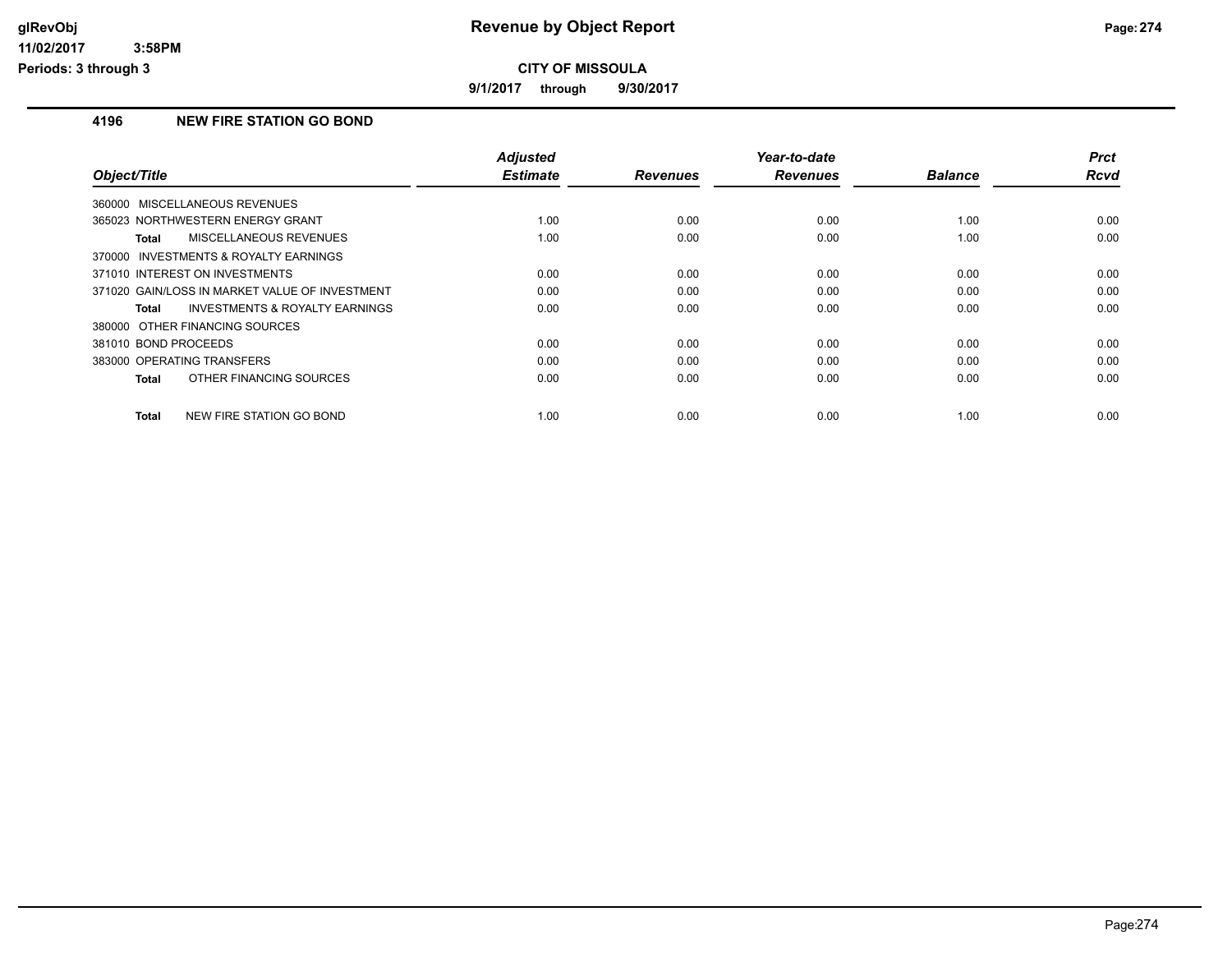**11/02/2017 3:58PM Periods: 3 through 3**

**CITY OF MISSOULA**

**9/1/2017 through 9/30/2017**

# **4450 S/C CONSTRUCTION FUND FOR FY06**

**4450 S/C CONSTRUCTION FUND FOR FY06**

|                                                           | <b>Adjusted</b> |                 | Year-to-date    |                | Prct        |
|-----------------------------------------------------------|-----------------|-----------------|-----------------|----------------|-------------|
| Object/Title                                              | <b>Estimate</b> | <b>Revenues</b> | <b>Revenues</b> | <b>Balance</b> | <b>Rcvd</b> |
| 370000 INVESTMENTS & ROYALTY EARNINGS                     |                 |                 |                 |                |             |
| 371010 INTEREST ON INVESTMENTS                            | 0.00            | 0.00            | 0.00            | 0.00           | 0.00        |
| 371020 GAIN/LOSS IN MARKET VALUE OF INVESTMENTS           | 0.00            | 0.00            | 0.00            | 0.00           | 0.00        |
| <b>INVESTMENTS &amp; ROYALTY EARNINGS</b><br><b>Total</b> | 0.00            | 0.00            | 0.00            | 0.00           | 0.00        |
| <b>Total</b><br>S/C CONSTRUCTION FUND FOR FY06            | 0.00            | 0.00            | 0.00            | 0.00           | 0.00        |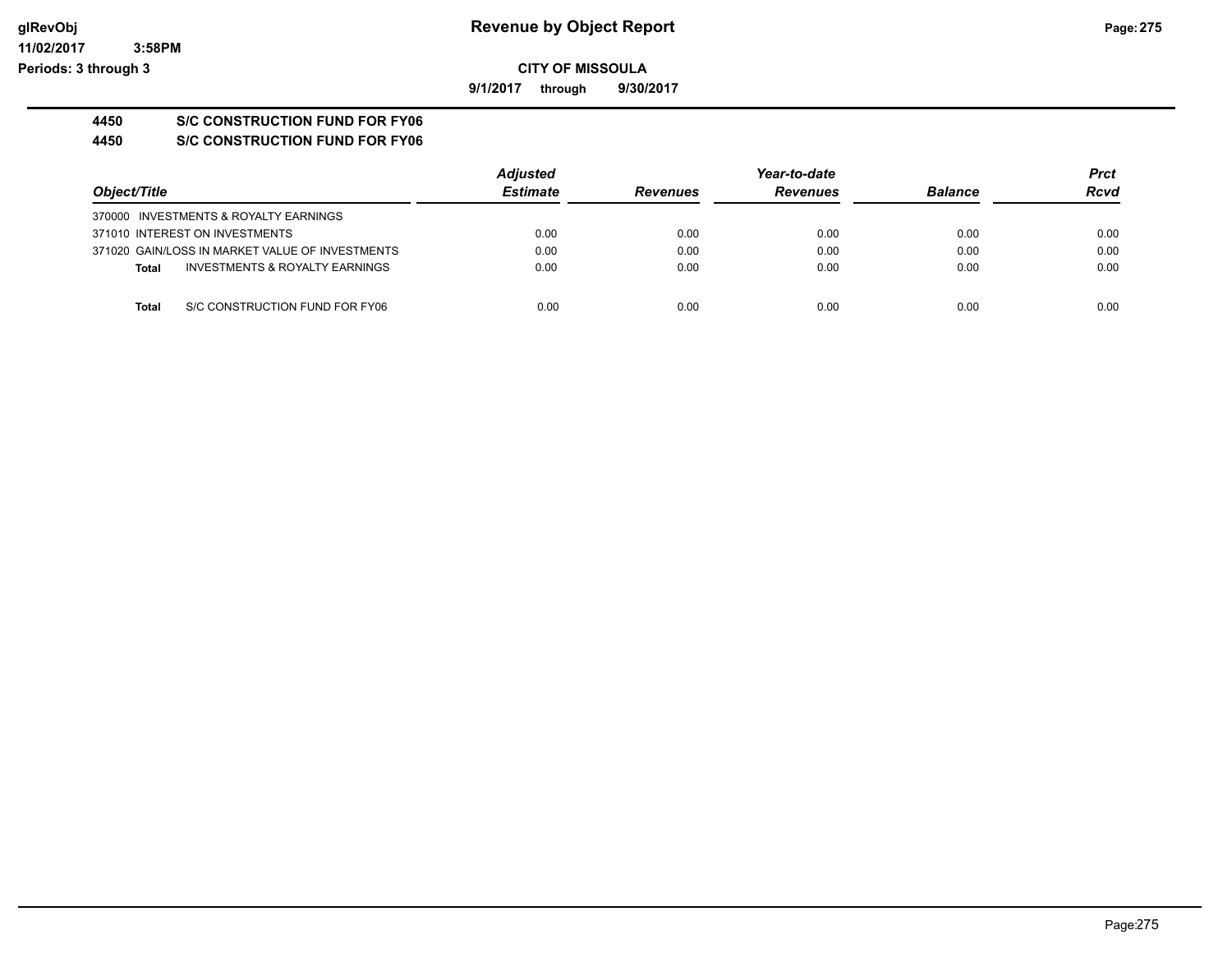**3:58PM**

**CITY OF MISSOULA**

**9/1/2017 through 9/30/2017**

#### **4450 S/C CONSTRUCTION FUND FOR FY06**

| Object/Title                   |                                                | <b>Adjusted</b><br><b>Estimate</b> | <b>Revenues</b> | Year-to-date<br><b>Revenues</b> | <b>Balance</b> | <b>Prct</b><br><b>Rcvd</b> |
|--------------------------------|------------------------------------------------|------------------------------------|-----------------|---------------------------------|----------------|----------------------------|
|                                | 370000 INVESTMENTS & ROYALTY EARNINGS          |                                    |                 |                                 |                |                            |
| 371010 INTEREST ON INVESTMENTS |                                                | 0.00                               | 0.00            | 0.00                            | 0.00           | 0.00                       |
|                                | 371020 GAIN/LOSS IN MARKET VALUE OF INVESTMENT | 0.00                               | 0.00            | 0.00                            | 0.00           | 0.00                       |
| Total                          | INVESTMENTS & ROYALTY EARNINGS                 | 0.00                               | 0.00            | 0.00                            | 0.00           | 0.00                       |
|                                |                                                |                                    |                 |                                 |                |                            |
| Total                          | S/C CONSTRUCTION FUND FOR FY06                 | 0.00                               | 0.00            | 0.00                            | 0.00           | 0.00                       |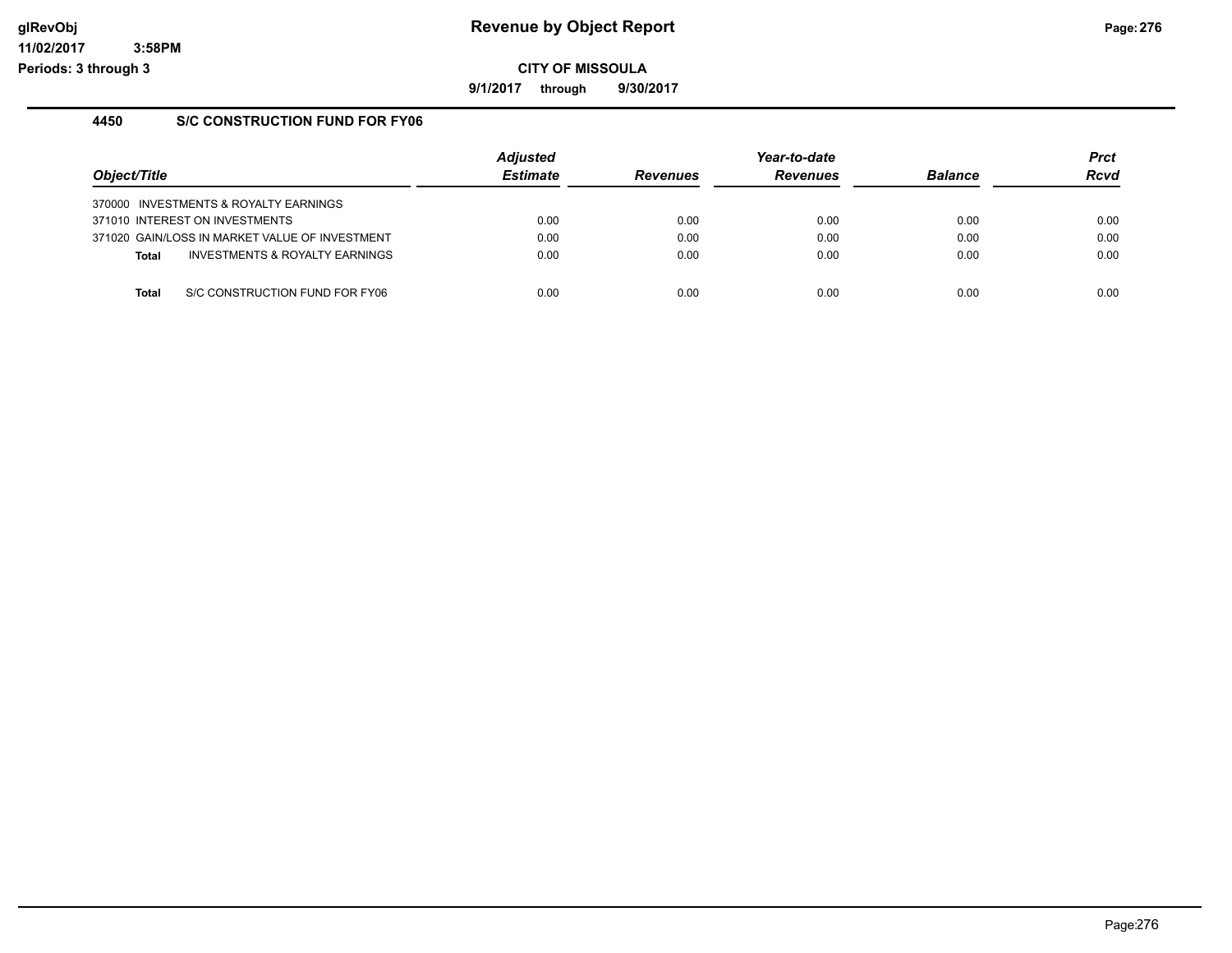**9/1/2017 through 9/30/2017**

**4451 FY07 S/C BOND FUND**

**4451 FY07 S/C BOND FUND**

| Object/Title                                       | <b>Adjusted</b><br><b>Estimate</b> | <b>Revenues</b> | Year-to-date<br><b>Revenues</b> | <b>Balance</b> | <b>Prct</b><br><b>Rcvd</b> |
|----------------------------------------------------|------------------------------------|-----------------|---------------------------------|----------------|----------------------------|
| 360000 MISCELLANEOUS REVENUES                      |                                    |                 |                                 |                |                            |
| 360010 MISCELLANEOUS                               | 0.00                               | 0.00            | 0.00                            | 0.00           | 0.00                       |
| MISCELLANEOUS REVENUES<br><b>Total</b>             | 0.00                               | 0.00            | 0.00                            | 0.00           | 0.00                       |
| 370000 INVESTMENTS & ROYALTY EARNINGS              |                                    |                 |                                 |                |                            |
| 371010 INTEREST ON INVESTMENTS                     | 0.00                               | 0.00            | 0.00                            | 0.00           | 0.00                       |
| 371020 GAIN/LOSS IN MARKET VALUE OF INVESTMENTS    | 0.00                               | 0.00            | 0.00                            | 0.00           | 0.00                       |
| <b>INVESTMENTS &amp; ROYALTY EARNINGS</b><br>Total | 0.00                               | 0.00            | 0.00                            | 0.00           | 0.00                       |
| 380000 OTHER FINANCING SOURCES                     |                                    |                 |                                 |                |                            |
| 381030 SID BONDS PROCEEDS                          | 0.00                               | 0.00            | 0.00                            | 0.00           | 0.00                       |
| OTHER FINANCING SOURCES<br><b>Total</b>            | 0.00                               | 0.00            | 0.00                            | 0.00           | 0.00                       |
| FY07 S/C BOND FUND<br><b>Total</b>                 | 0.00                               | 0.00            | 0.00                            | 0.00           | 0.00                       |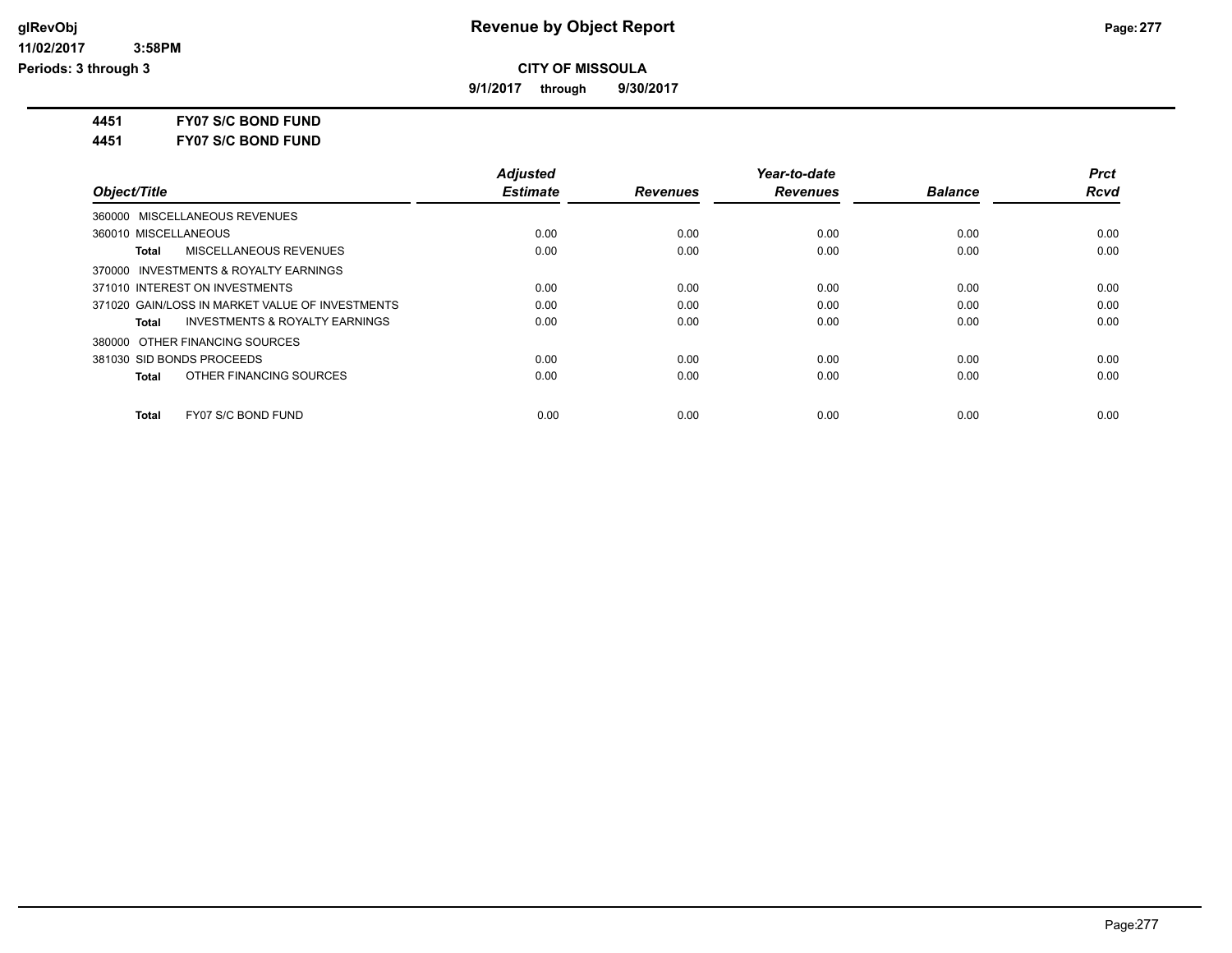**CITY OF MISSOULA**

**9/1/2017 through 9/30/2017**

#### **4451 FY07 S/C BOND FUND**

 **3:58PM**

| Object/Title                                       | <b>Adjusted</b><br><b>Estimate</b> | <b>Revenues</b> | Year-to-date<br><b>Revenues</b> | <b>Balance</b> | <b>Prct</b><br><b>Rcvd</b> |
|----------------------------------------------------|------------------------------------|-----------------|---------------------------------|----------------|----------------------------|
|                                                    |                                    |                 |                                 |                |                            |
| 360000 MISCELLANEOUS REVENUES                      |                                    |                 |                                 |                |                            |
| 360010 MISCELLANEOUS                               | 0.00                               | 0.00            | 0.00                            | 0.00           | 0.00                       |
| MISCELLANEOUS REVENUES<br>Total                    | 0.00                               | 0.00            | 0.00                            | 0.00           | 0.00                       |
| 370000 INVESTMENTS & ROYALTY EARNINGS              |                                    |                 |                                 |                |                            |
| 371010 INTEREST ON INVESTMENTS                     | 0.00                               | 0.00            | 0.00                            | 0.00           | 0.00                       |
| 371020 GAIN/LOSS IN MARKET VALUE OF INVESTMENT     | 0.00                               | 0.00            | 0.00                            | 0.00           | 0.00                       |
| <b>INVESTMENTS &amp; ROYALTY EARNINGS</b><br>Total | 0.00                               | 0.00            | 0.00                            | 0.00           | 0.00                       |
| 380000 OTHER FINANCING SOURCES                     |                                    |                 |                                 |                |                            |
| 381030 SID BONDS PROCEEDS                          | 0.00                               | 0.00            | 0.00                            | 0.00           | 0.00                       |
| OTHER FINANCING SOURCES<br>Total                   | 0.00                               | 0.00            | 0.00                            | 0.00           | 0.00                       |
| FY07 S/C BOND FUND<br><b>Total</b>                 | 0.00                               | 0.00            | 0.00                            | 0.00           | 0.00                       |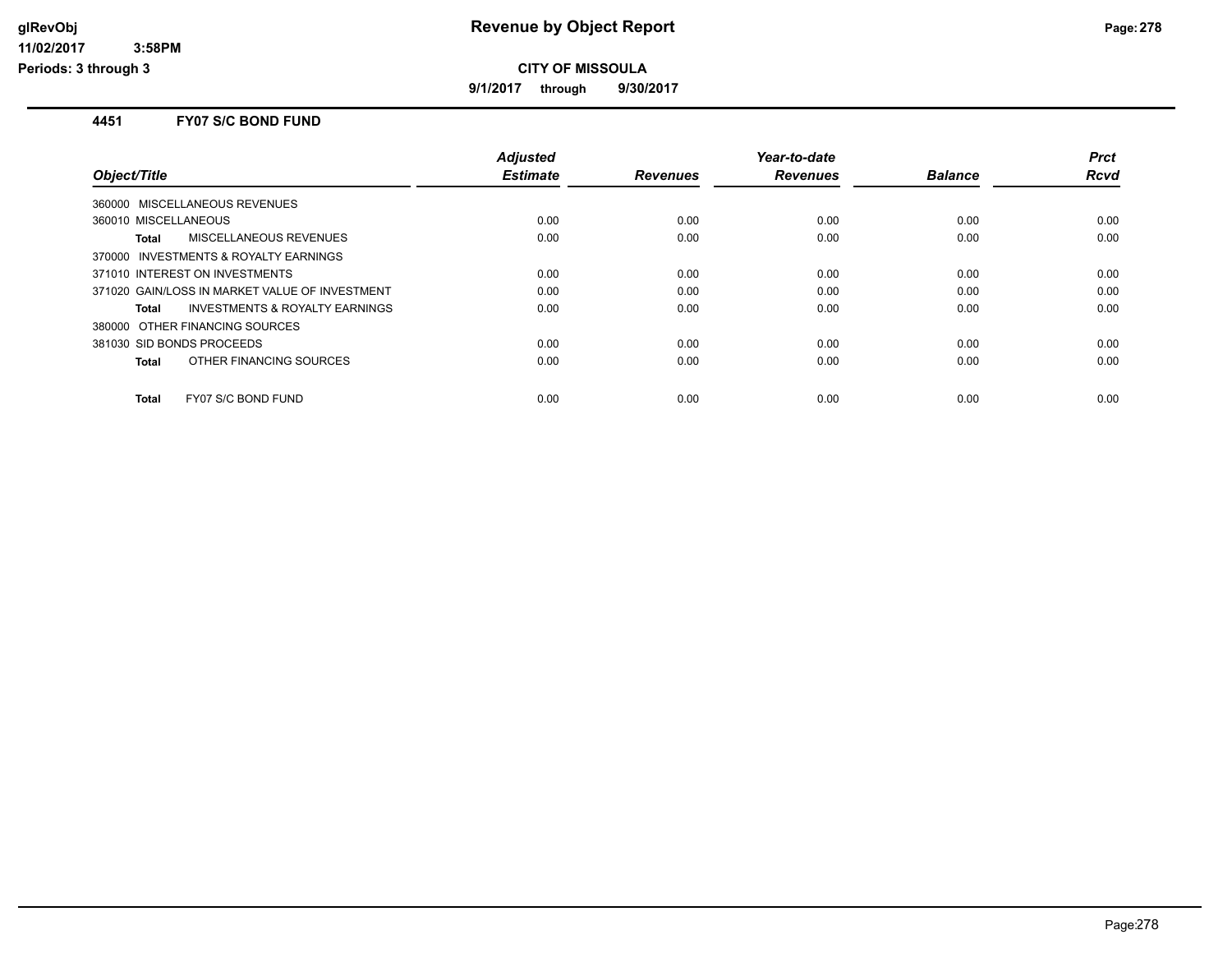**11/02/2017 3:58PM Periods: 3 through 3**

**CITY OF MISSOULA**

**9/1/2017 through 9/30/2017**

# **4452 S/C CONSTRUCTION FUND FOR FY 08 BOND SAL**

# **4452 S/C CONSTRUCTION FUND FOR FY 08 BOND SAL**

|                                                      | <b>Adjusted</b> |                 | Year-to-date    |                | <b>Prct</b> |
|------------------------------------------------------|-----------------|-----------------|-----------------|----------------|-------------|
| Object/Title                                         | <b>Estimate</b> | <b>Revenues</b> | <b>Revenues</b> | <b>Balance</b> | <b>Rcvd</b> |
| 360000 MISCELLANEOUS REVENUES                        |                 |                 |                 |                |             |
| 360010 MISCELLANEOUS                                 | 0.00            | 0.00            | 0.00            | 0.00           | 0.00        |
| 362000 OTHER MISCELLANEOUS REVENUE                   | 0.00            | 0.00            | 0.00            | 0.00           | 0.00        |
| MISCELLANEOUS REVENUES<br>Total                      | 0.00            | 0.00            | 0.00            | 0.00           | 0.00        |
| 370000 INVESTMENTS & ROYALTY EARNINGS                |                 |                 |                 |                |             |
| 371010 INTEREST ON INVESTMENTS                       | 0.00            | 0.00            | 0.00            | 0.00           | 0.00        |
| 371020 GAIN/LOSS IN MARKET VALUE OF INVESTMENTS      | 0.00            | 0.00            | 0.00            | 0.00           | 0.00        |
| <b>INVESTMENTS &amp; ROYALTY EARNINGS</b><br>Total   | 0.00            | 0.00            | 0.00            | 0.00           | 0.00        |
| 380000 OTHER FINANCING SOURCES                       |                 |                 |                 |                |             |
| 381000 LOAN PROCEEDS                                 | 0.00            | 0.00            | 0.00            | 0.00           | 0.00        |
| 383042 TRANSFERS FROM OTHER FUNDS                    | 0.00            | 0.00            | 0.00            | 0.00           | 0.00        |
| OTHER FINANCING SOURCES<br>Total                     | 0.00            | 0.00            | 0.00            | 0.00           | 0.00        |
| S/C CONSTRUCTION FUND FOR FY 08 BONE<br><b>Total</b> | 0.00            | 0.00            | 0.00            | 0.00           | 0.00        |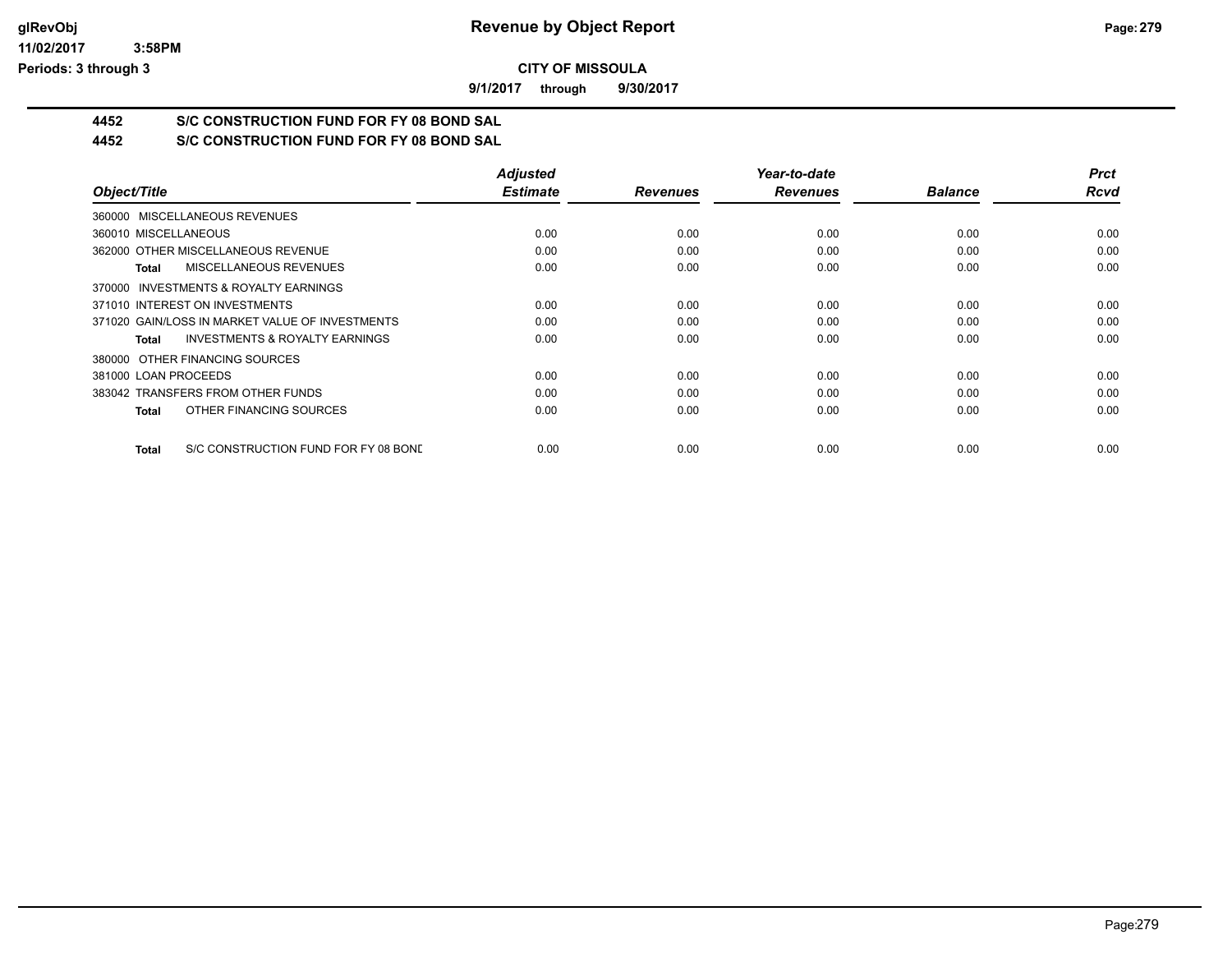**9/1/2017 through 9/30/2017**

#### **4452 S/C CONSTRUCTION FUND FOR FY 08 BOND SAL**

| Object/Title                                         | <b>Adjusted</b><br><b>Estimate</b> | <b>Revenues</b> | Year-to-date<br><b>Revenues</b> | <b>Balance</b> | <b>Prct</b><br><b>Rcvd</b> |
|------------------------------------------------------|------------------------------------|-----------------|---------------------------------|----------------|----------------------------|
|                                                      |                                    |                 |                                 |                |                            |
| 360000 MISCELLANEOUS REVENUES                        |                                    |                 |                                 |                |                            |
| 360010 MISCELLANEOUS                                 | 0.00                               | 0.00            | 0.00                            | 0.00           | 0.00                       |
| 362000 OTHER MISCELLANEOUS REVENUE                   | 0.00                               | 0.00            | 0.00                            | 0.00           | 0.00                       |
| MISCELLANEOUS REVENUES<br>Total                      | 0.00                               | 0.00            | 0.00                            | 0.00           | 0.00                       |
| 370000 INVESTMENTS & ROYALTY EARNINGS                |                                    |                 |                                 |                |                            |
| 371010 INTEREST ON INVESTMENTS                       | 0.00                               | 0.00            | 0.00                            | 0.00           | 0.00                       |
| 371020 GAIN/LOSS IN MARKET VALUE OF INVESTMENT       | 0.00                               | 0.00            | 0.00                            | 0.00           | 0.00                       |
| <b>INVESTMENTS &amp; ROYALTY EARNINGS</b><br>Total   | 0.00                               | 0.00            | 0.00                            | 0.00           | 0.00                       |
| 380000 OTHER FINANCING SOURCES                       |                                    |                 |                                 |                |                            |
| 381000 LOAN PROCEEDS                                 | 0.00                               | 0.00            | 0.00                            | 0.00           | 0.00                       |
| 383042 TRANSFERS FROM OTHER FUNDS                    | 0.00                               | 0.00            | 0.00                            | 0.00           | 0.00                       |
| OTHER FINANCING SOURCES<br>Total                     | 0.00                               | 0.00            | 0.00                            | 0.00           | 0.00                       |
|                                                      |                                    |                 |                                 |                |                            |
| S/C CONSTRUCTION FUND FOR FY 08 BONI<br><b>Total</b> | 0.00                               | 0.00            | 0.00                            | 0.00           | 0.00                       |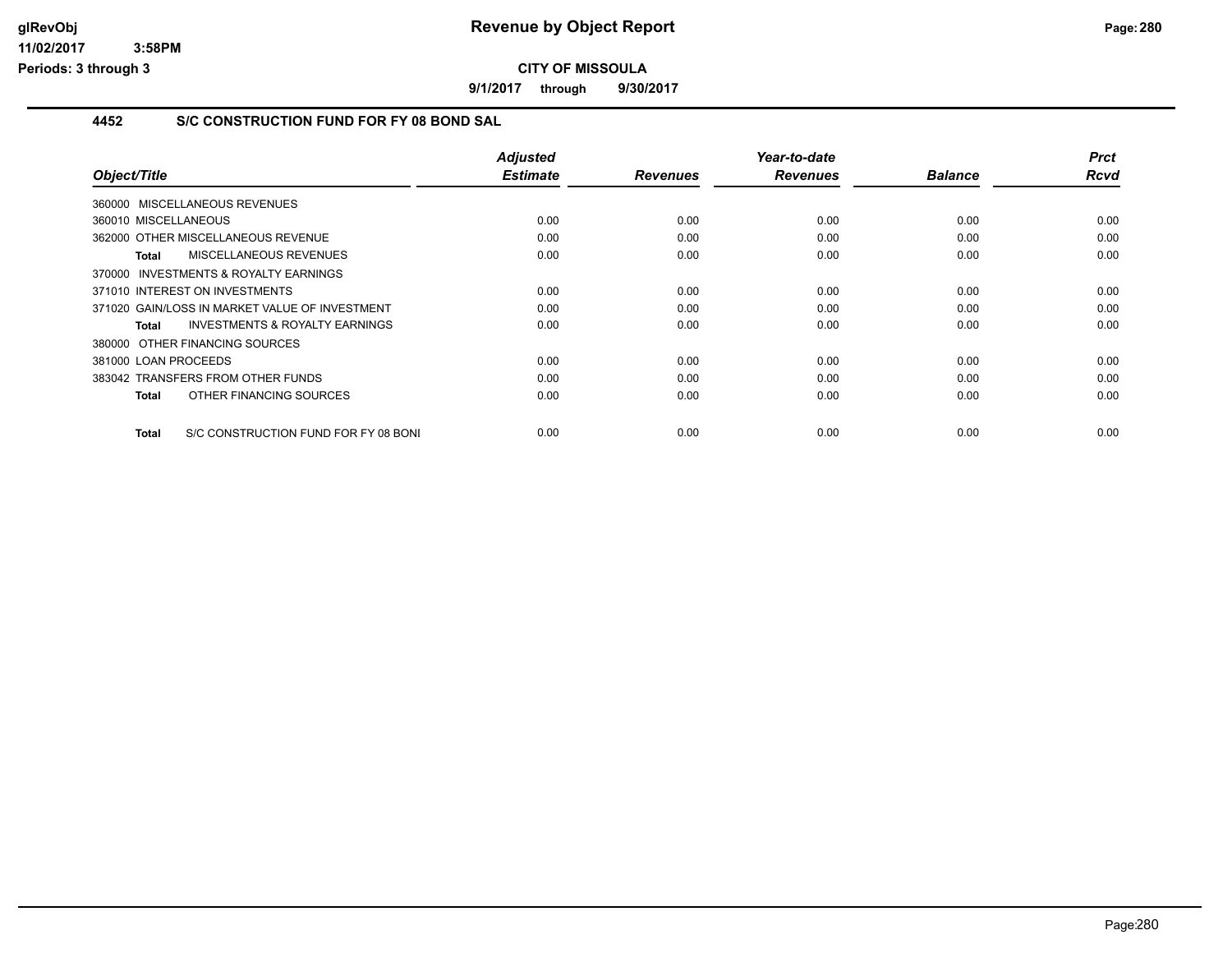**11/02/2017 3:58PM Periods: 3 through 3**

**CITY OF MISSOULA**

**9/1/2017 through 9/30/2017**

# **4453 S/C CONSTRUCTION FUND FY09 BOND**

#### **4453 S/C CONSTRUCTION FUND FY09 BOND**

|                                          | <b>Adjusted</b> |                 | Year-to-date    |                | <b>Prct</b> |
|------------------------------------------|-----------------|-----------------|-----------------|----------------|-------------|
| Object/Title                             | <b>Estimate</b> | <b>Revenues</b> | <b>Revenues</b> | <b>Balance</b> | <b>Rcvd</b> |
| 360000 MISCELLANEOUS REVENUES            |                 |                 |                 |                |             |
| 360010 MISCELLANEOUS                     | 0.00            | 0.00            | 0.00            | 0.00           | 0.00        |
| 362000 OTHER MISCELLANEOUS REVENUE       | 0.00            | 0.00            | 0.00            | 0.00           | 0.00        |
| MISCELLANEOUS REVENUES<br>Total          | 0.00            | 0.00            | 0.00            | 0.00           | 0.00        |
| 370000 INVESTMENTS & ROYALTY EARNINGS    |                 |                 |                 |                |             |
| 371010 INTEREST ON INVESTMENTS           | 0.00            | 0.00            | 0.00            | 0.00           | 0.00        |
| INVESTMENTS & ROYALTY EARNINGS<br>Total  | 0.00            | 0.00            | 0.00            | 0.00           | 0.00        |
| 380000 OTHER FINANCING SOURCES           |                 |                 |                 |                |             |
| 381030 SID BONDS PROCEEDS                | 0.00            | 0.00            | 0.00            | 0.00           | 0.00        |
| 383000 OPERATING TRANSFERS               | 0.00            | 0.00            | 0.00            | 0.00           | 0.00        |
| OTHER FINANCING SOURCES<br>Total         | 0.00            | 0.00            | 0.00            | 0.00           | 0.00        |
| S/C CONSTRUCTION FUND FY09 BOND<br>Total | 0.00            | 0.00            | 0.00            | 0.00           | 0.00        |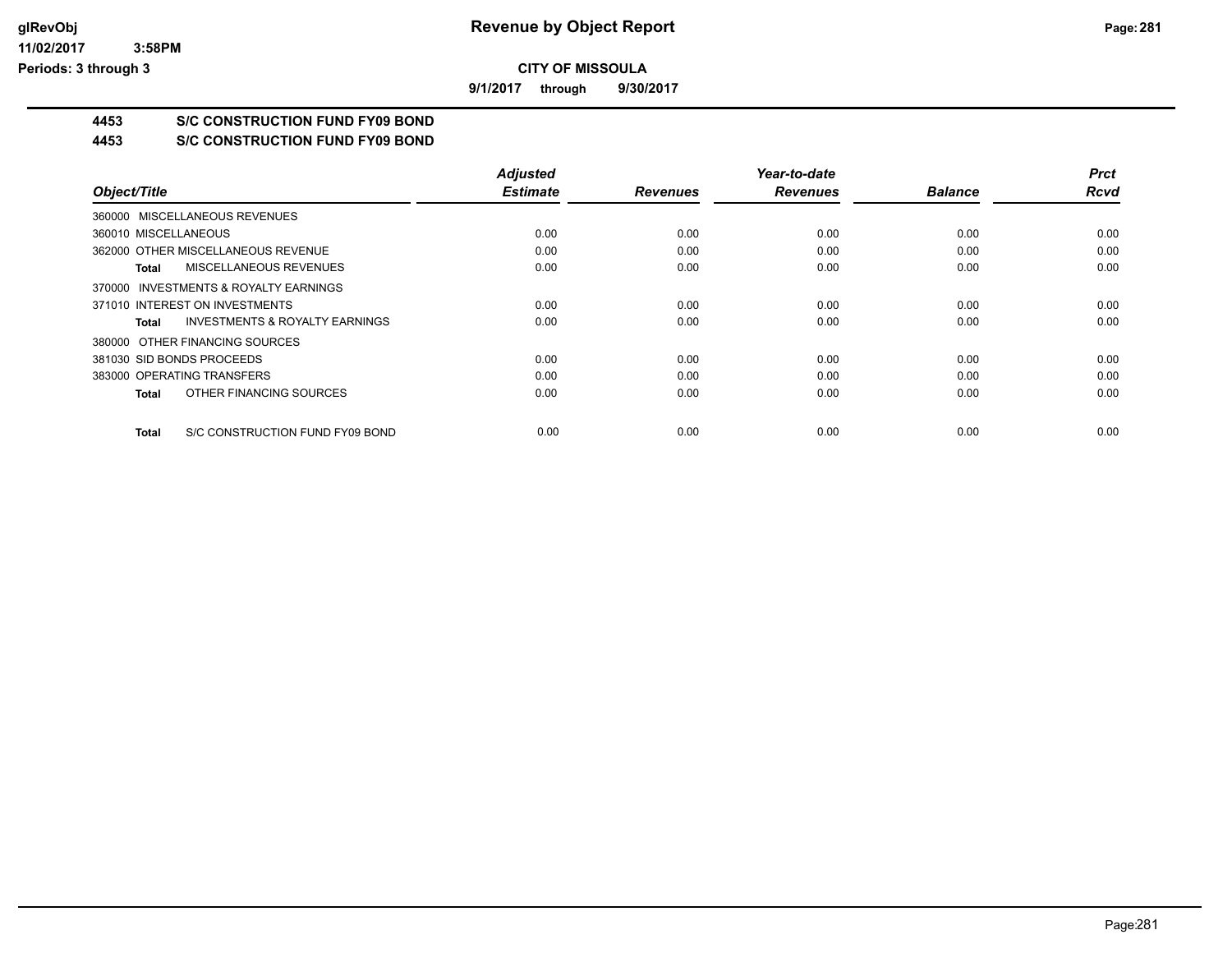**3:58PM**

**CITY OF MISSOULA**

**9/1/2017 through 9/30/2017**

#### **4453 S/C CONSTRUCTION FUND FY09 BOND**

| Object/Title                                       | <b>Adjusted</b><br><b>Estimate</b> | <b>Revenues</b> | Year-to-date<br><b>Revenues</b> | <b>Balance</b> | <b>Prct</b><br>Rcvd |
|----------------------------------------------------|------------------------------------|-----------------|---------------------------------|----------------|---------------------|
| 360000 MISCELLANEOUS REVENUES                      |                                    |                 |                                 |                |                     |
| 360010 MISCELLANEOUS                               | 0.00                               | 0.00            | 0.00                            | 0.00           | 0.00                |
| 362000 OTHER MISCELLANEOUS REVENUE                 | 0.00                               | 0.00            | 0.00                            | 0.00           | 0.00                |
| <b>MISCELLANEOUS REVENUES</b><br>Total             | 0.00                               | 0.00            | 0.00                            | 0.00           | 0.00                |
| 370000 INVESTMENTS & ROYALTY EARNINGS              |                                    |                 |                                 |                |                     |
| 371010 INTEREST ON INVESTMENTS                     | 0.00                               | 0.00            | 0.00                            | 0.00           | 0.00                |
| <b>INVESTMENTS &amp; ROYALTY EARNINGS</b><br>Total | 0.00                               | 0.00            | 0.00                            | 0.00           | 0.00                |
| 380000 OTHER FINANCING SOURCES                     |                                    |                 |                                 |                |                     |
| 381030 SID BONDS PROCEEDS                          | 0.00                               | 0.00            | 0.00                            | 0.00           | 0.00                |
| 383000 OPERATING TRANSFERS                         | 0.00                               | 0.00            | 0.00                            | 0.00           | 0.00                |
| OTHER FINANCING SOURCES<br>Total                   | 0.00                               | 0.00            | 0.00                            | 0.00           | 0.00                |
| S/C CONSTRUCTION FUND FY09 BOND<br>Total           | 0.00                               | 0.00            | 0.00                            | 0.00           | 0.00                |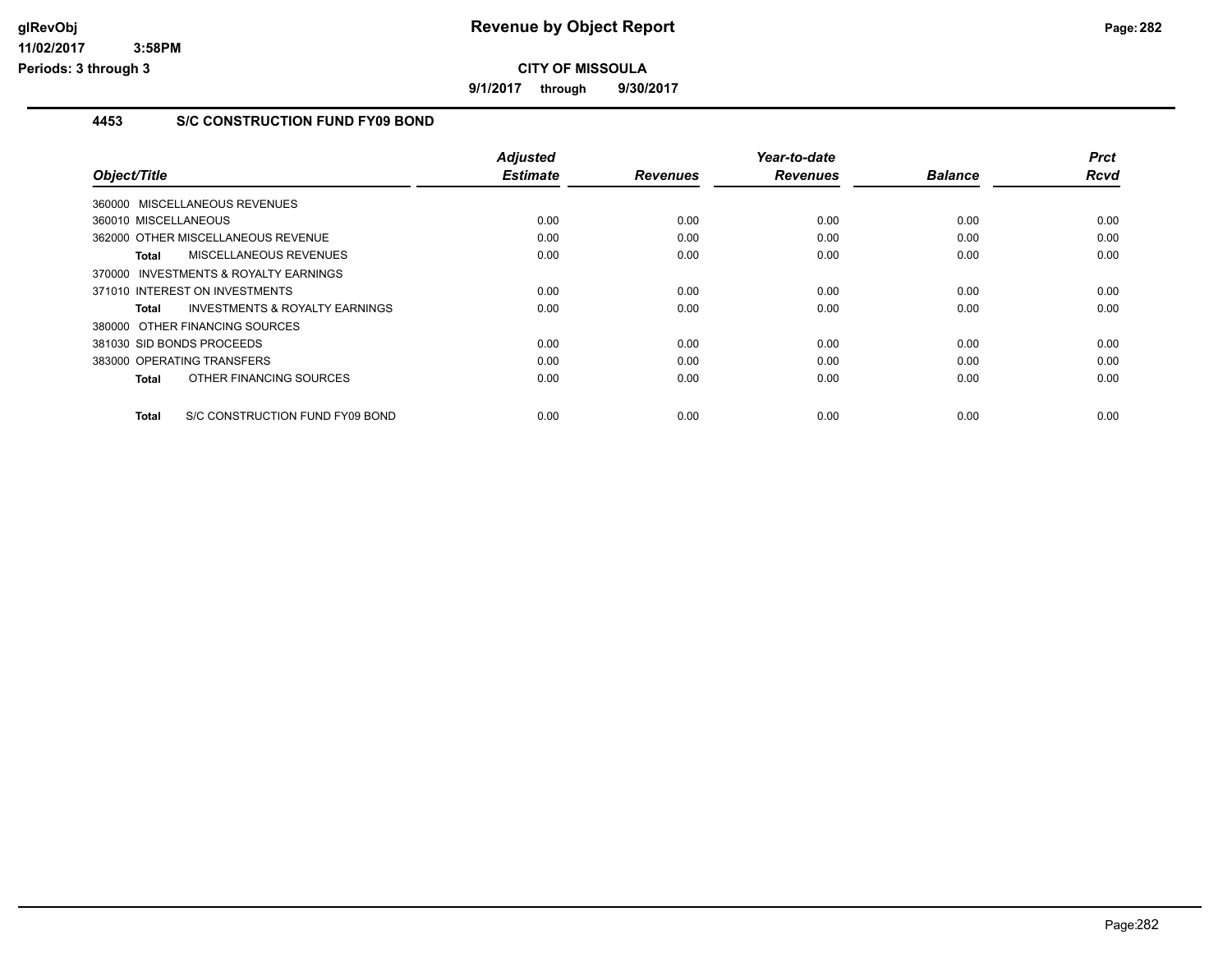**glRevObj Revenue by Object Report Page:283** 

**CITY OF MISSOULA**

**9/1/2017 through 9/30/2017**

# **4454 S/C CONSTRUCTION FUND FOR FY10**

 **3:58PM**

**4454 S/C CONSTRUCTION FUND FOR FY10**

|                                                    | <b>Adjusted</b> |                 | Year-to-date    |                | <b>Prct</b> |
|----------------------------------------------------|-----------------|-----------------|-----------------|----------------|-------------|
| Object/Title                                       | <b>Estimate</b> | <b>Revenues</b> | <b>Revenues</b> | <b>Balance</b> | Rcvd        |
| 360000 MISCELLANEOUS REVENUES                      |                 |                 |                 |                |             |
| 360010 MISCELLANEOUS                               | 0.00            | 0.00            | 0.00            | 0.00           | 0.00        |
| 362000 OTHER MISCELLANEOUS REVENUE                 | 0.00            | 0.00            | 0.00            | 0.00           | 0.00        |
| MISCELLANEOUS REVENUES<br>Total                    | 0.00            | 0.00            | 0.00            | 0.00           | 0.00        |
| 370000 INVESTMENTS & ROYALTY EARNINGS              |                 |                 |                 |                |             |
| 371010 INTEREST ON INVESTMENTS                     | 0.00            | 0.00            | 0.00            | 0.00           | 0.00        |
| <b>INVESTMENTS &amp; ROYALTY EARNINGS</b><br>Total | 0.00            | 0.00            | 0.00            | 0.00           | 0.00        |
| 380000 OTHER FINANCING SOURCES                     |                 |                 |                 |                |             |
| 381030 SID BONDS PROCEEDS                          | 0.00            | 0.00            | 0.00            | 0.00           | 0.00        |
| OTHER FINANCING SOURCES<br><b>Total</b>            | 0.00            | 0.00            | 0.00            | 0.00           | 0.00        |
| S/C CONSTRUCTION FUND FOR FY10<br><b>Total</b>     | 0.00            | 0.00            | 0.00            | 0.00           | 0.00        |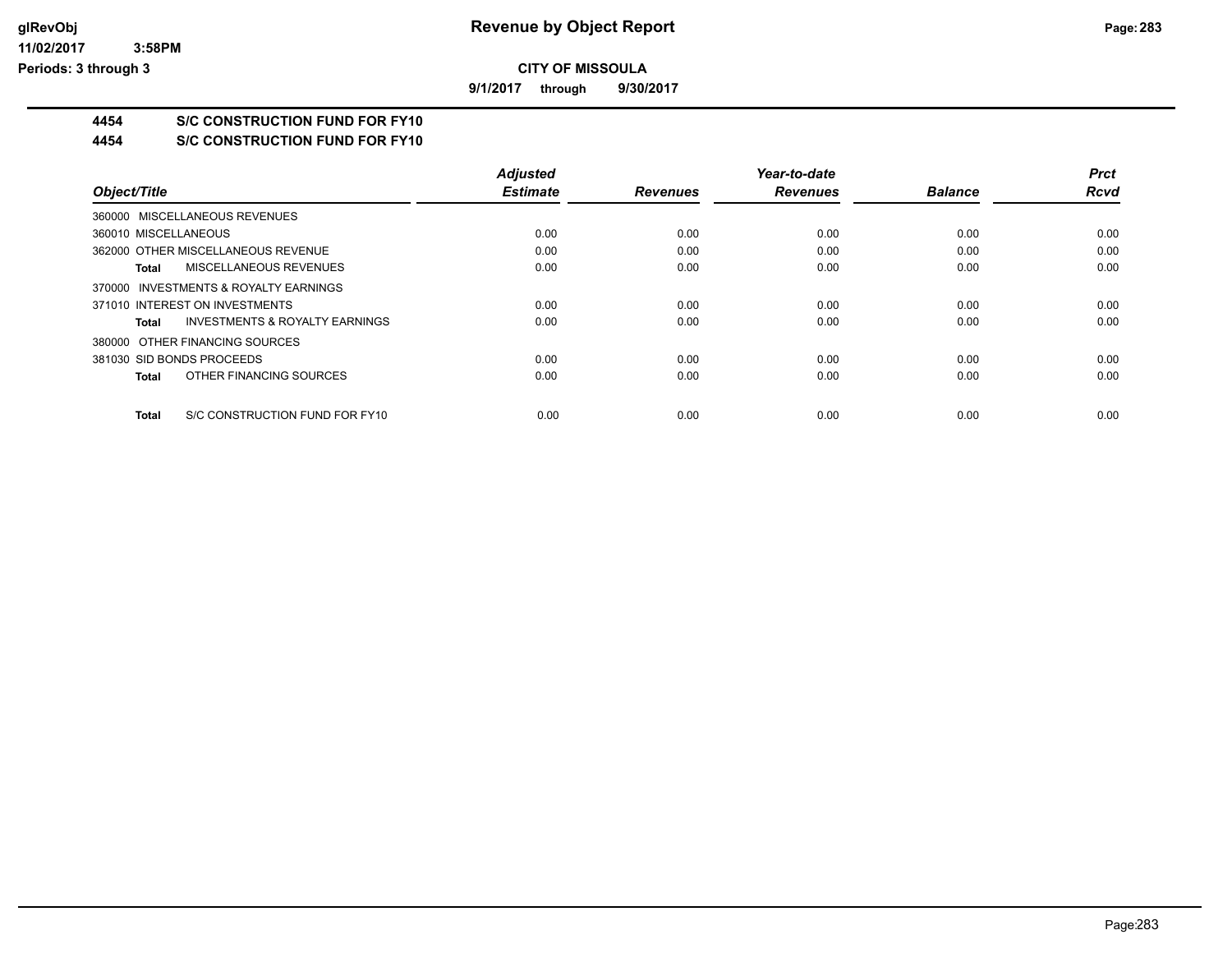**3:58PM**

**CITY OF MISSOULA**

**9/1/2017 through 9/30/2017**

#### **4454 S/C CONSTRUCTION FUND FOR FY10**

|                                                    | <b>Adjusted</b> |                 | Year-to-date    |                | <b>Prct</b> |
|----------------------------------------------------|-----------------|-----------------|-----------------|----------------|-------------|
| Object/Title                                       | <b>Estimate</b> | <b>Revenues</b> | <b>Revenues</b> | <b>Balance</b> | <b>Rcvd</b> |
| 360000 MISCELLANEOUS REVENUES                      |                 |                 |                 |                |             |
| 360010 MISCELLANEOUS                               | 0.00            | 0.00            | 0.00            | 0.00           | 0.00        |
| 362000 OTHER MISCELLANEOUS REVENUE                 | 0.00            | 0.00            | 0.00            | 0.00           | 0.00        |
| <b>MISCELLANEOUS REVENUES</b><br>Total             | 0.00            | 0.00            | 0.00            | 0.00           | 0.00        |
| 370000 INVESTMENTS & ROYALTY EARNINGS              |                 |                 |                 |                |             |
| 371010 INTEREST ON INVESTMENTS                     | 0.00            | 0.00            | 0.00            | 0.00           | 0.00        |
| <b>INVESTMENTS &amp; ROYALTY EARNINGS</b><br>Total | 0.00            | 0.00            | 0.00            | 0.00           | 0.00        |
| 380000 OTHER FINANCING SOURCES                     |                 |                 |                 |                |             |
| 381030 SID BONDS PROCEEDS                          | 0.00            | 0.00            | 0.00            | 0.00           | 0.00        |
| OTHER FINANCING SOURCES<br>Total                   | 0.00            | 0.00            | 0.00            | 0.00           | 0.00        |
| S/C CONSTRUCTION FUND FOR FY10<br><b>Total</b>     | 0.00            | 0.00            | 0.00            | 0.00           | 0.00        |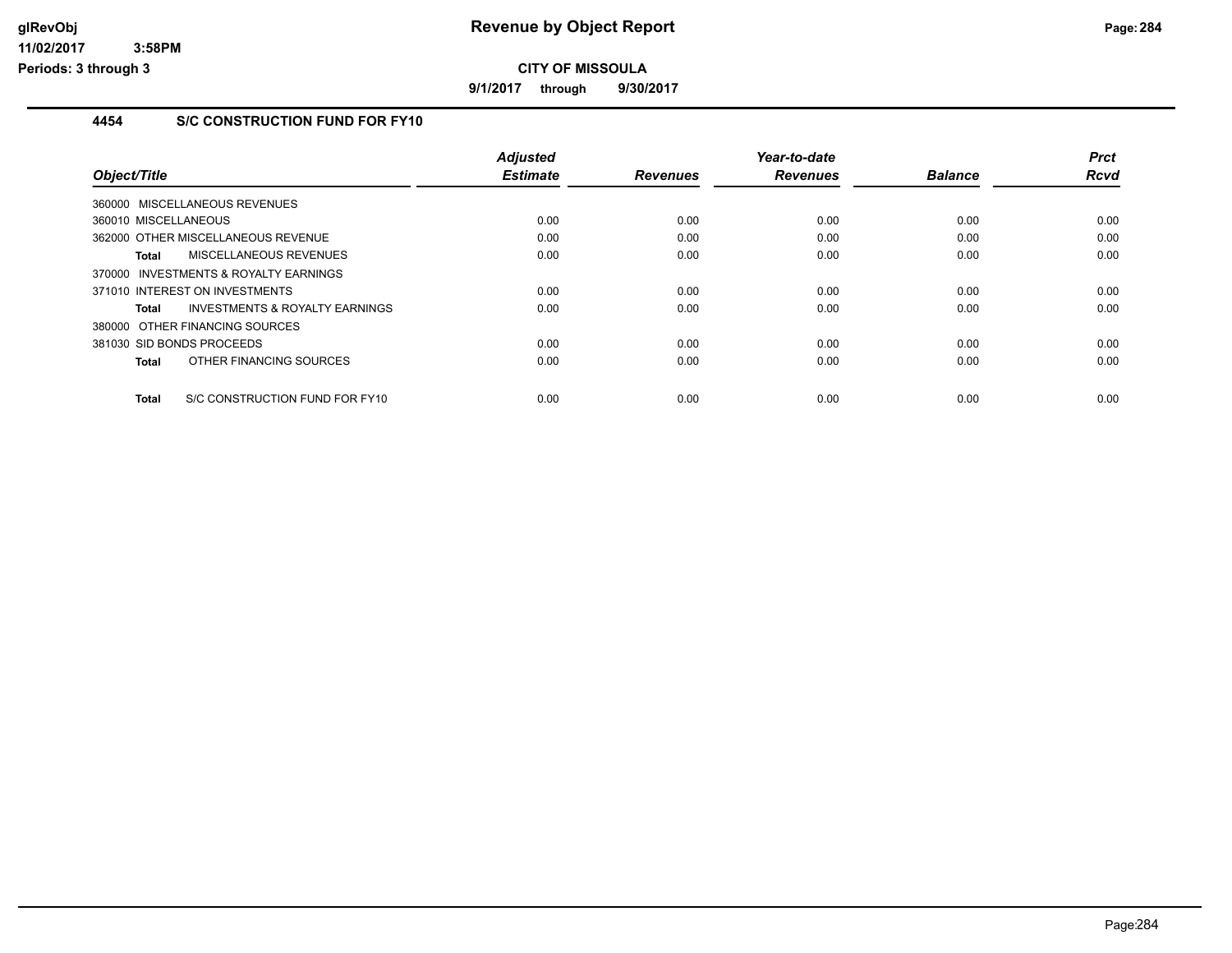**CITY OF MISSOULA**

**9/1/2017 through 9/30/2017**

# **4455 FY11 S/C CONSTRUCTION FUND**

 **3:58PM**

#### **4455 FY11 S/C CONSTRUCTION FUND**

|                                                    | <b>Adjusted</b> |                 | Year-to-date    |                | <b>Prct</b> |
|----------------------------------------------------|-----------------|-----------------|-----------------|----------------|-------------|
| Object/Title                                       | <b>Estimate</b> | <b>Revenues</b> | <b>Revenues</b> | <b>Balance</b> | <b>Rcvd</b> |
| 360000 MISCELLANEOUS REVENUES                      |                 |                 |                 |                |             |
| 360010 MISCELLANEOUS                               | 0.00            | 0.00            | 0.00            | 0.00           | 0.00        |
| <b>MISCELLANEOUS REVENUES</b><br>Total             | 0.00            | 0.00            | 0.00            | 0.00           | 0.00        |
| 370000 INVESTMENTS & ROYALTY EARNINGS              |                 |                 |                 |                |             |
| 371010 INTEREST ON INVESTMENTS                     | 0.00            | 0.00            | 0.00            | 0.00           | 0.00        |
| <b>INVESTMENTS &amp; ROYALTY EARNINGS</b><br>Total | 0.00            | 0.00            | 0.00            | 0.00           | 0.00        |
| 380000 OTHER FINANCING SOURCES                     |                 |                 |                 |                |             |
| 381030 SID BONDS PROCEEDS                          | 0.00            | 0.00            | 0.00            | 0.00           | 0.00        |
| OTHER FINANCING SOURCES<br><b>Total</b>            | 0.00            | 0.00            | 0.00            | 0.00           | 0.00        |
| <b>FY11 S/C CONSTRUCTION FUND</b><br>Total         | 0.00            | 0.00            | 0.00            | 0.00           | 0.00        |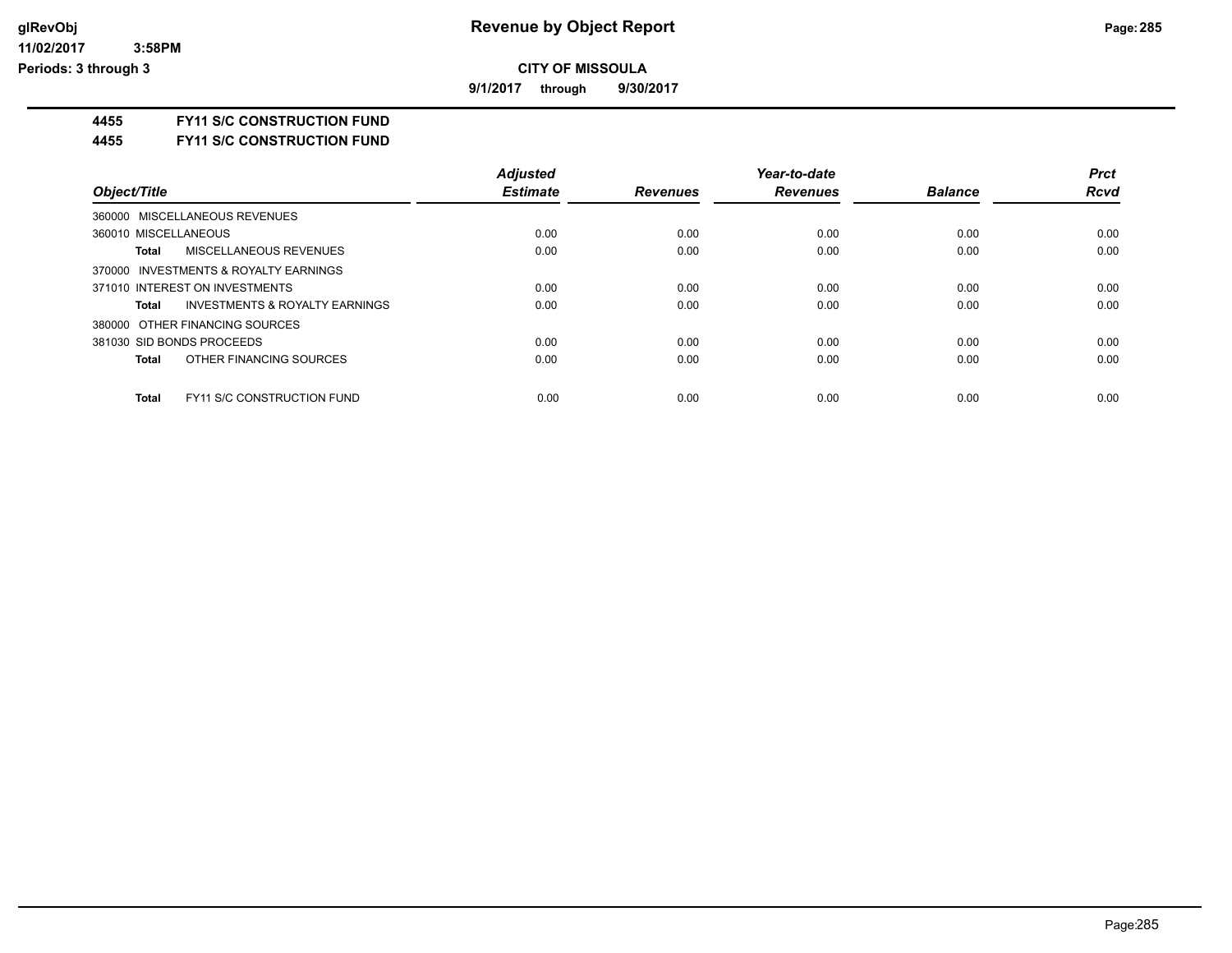**CITY OF MISSOULA**

**9/1/2017 through 9/30/2017**

# **4455 FY11 S/C CONSTRUCTION FUND**

 **3:58PM**

| Object/Title                                      | <b>Adjusted</b><br><b>Estimate</b> | <b>Revenues</b> | Year-to-date<br><b>Revenues</b> | <b>Balance</b> | <b>Prct</b><br><b>Rcvd</b> |
|---------------------------------------------------|------------------------------------|-----------------|---------------------------------|----------------|----------------------------|
| 360000 MISCELLANEOUS REVENUES                     |                                    |                 |                                 |                |                            |
| 360010 MISCELLANEOUS                              | 0.00                               | 0.00            | 0.00                            | 0.00           | 0.00                       |
| MISCELLANEOUS REVENUES<br>Total                   | 0.00                               | 0.00            | 0.00                            | 0.00           | 0.00                       |
| 370000 INVESTMENTS & ROYALTY EARNINGS             |                                    |                 |                                 |                |                            |
| 371010 INTEREST ON INVESTMENTS                    | 0.00                               | 0.00            | 0.00                            | 0.00           | 0.00                       |
| INVESTMENTS & ROYALTY EARNINGS<br>Total           | 0.00                               | 0.00            | 0.00                            | 0.00           | 0.00                       |
| 380000 OTHER FINANCING SOURCES                    |                                    |                 |                                 |                |                            |
| 381030 SID BONDS PROCEEDS                         | 0.00                               | 0.00            | 0.00                            | 0.00           | 0.00                       |
| OTHER FINANCING SOURCES<br>Total                  | 0.00                               | 0.00            | 0.00                            | 0.00           | 0.00                       |
| <b>FY11 S/C CONSTRUCTION FUND</b><br><b>Total</b> | 0.00                               | 0.00            | 0.00                            | 0.00           | 0.00                       |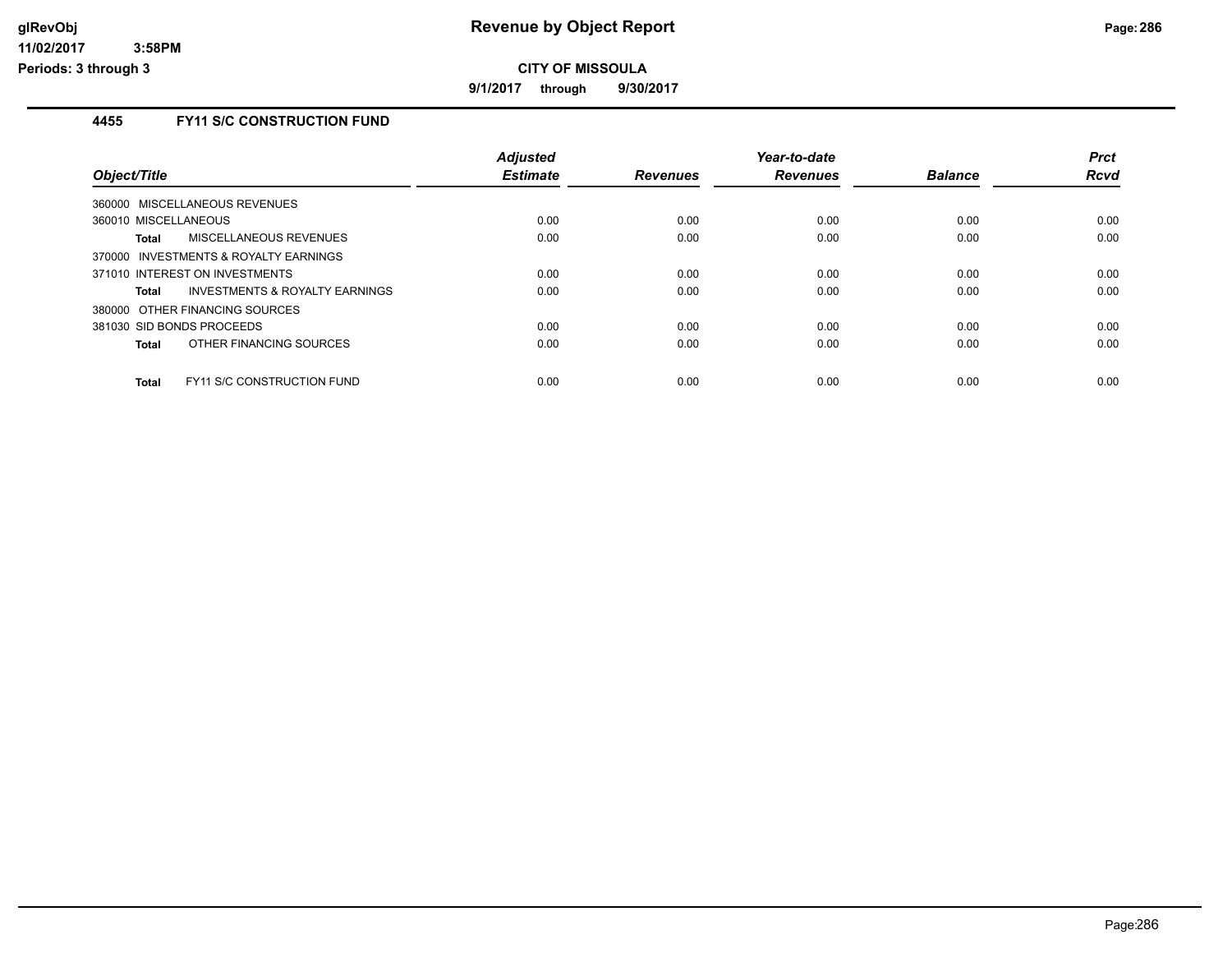**CITY OF MISSOULA**

**9/1/2017 through 9/30/2017**

# **4456 FY12 S/C CONSTRUCTION FUND**

 **3:58PM**

#### **4456 FY12 S/C CONSTRUCTION FUND**

|                                                    | <b>Adjusted</b> |                 | Year-to-date    |                | <b>Prct</b> |
|----------------------------------------------------|-----------------|-----------------|-----------------|----------------|-------------|
| Object/Title                                       | <b>Estimate</b> | <b>Revenues</b> | <b>Revenues</b> | <b>Balance</b> | <b>Rcvd</b> |
| 360000 MISCELLANEOUS REVENUES                      |                 |                 |                 |                |             |
| 360010 MISCELLANEOUS                               | 0.00            | 0.00            | 0.00            | 0.00           | 0.00        |
| 362000 OTHER MISCELLANEOUS REVENUE                 | 0.00            | 0.00            | 0.00            | 0.00           | 0.00        |
| <b>MISCELLANEOUS REVENUES</b><br>Total             | 0.00            | 0.00            | 0.00            | 0.00           | 0.00        |
| 370000 INVESTMENTS & ROYALTY EARNINGS              |                 |                 |                 |                |             |
| 371010 INTEREST ON INVESTMENTS                     | 0.00            | 0.00            | 0.00            | 0.00           | 0.00        |
| <b>INVESTMENTS &amp; ROYALTY EARNINGS</b><br>Total | 0.00            | 0.00            | 0.00            | 0.00           | 0.00        |
| 380000 OTHER FINANCING SOURCES                     |                 |                 |                 |                |             |
| 381030 SID BONDS PROCEEDS                          | 0.00            | 0.00            | 0.00            | 0.00           | 0.00        |
| OTHER FINANCING SOURCES<br>Total                   | 0.00            | 0.00            | 0.00            | 0.00           | 0.00        |
| <b>FY12 S/C CONSTRUCTION FUND</b><br><b>Total</b>  | 0.00            | 0.00            | 0.00            | 0.00           | 0.00        |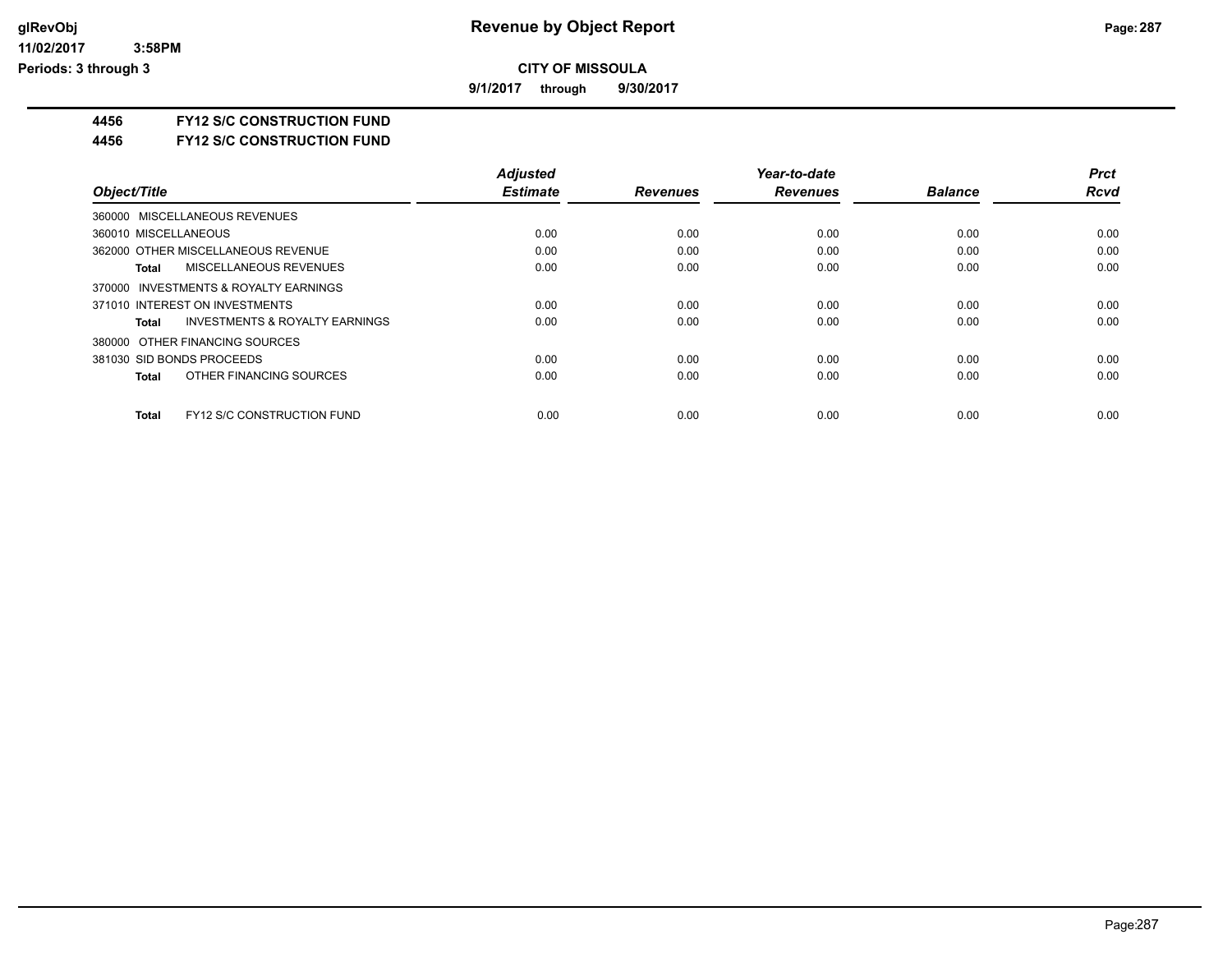**CITY OF MISSOULA**

**9/1/2017 through 9/30/2017**

#### **4456 FY12 S/C CONSTRUCTION FUND**

 **3:58PM**

| Object/Title                                       | <b>Adjusted</b><br><b>Estimate</b> | <b>Revenues</b> | Year-to-date<br><b>Revenues</b> | <b>Balance</b> | <b>Prct</b><br><b>Rcvd</b> |
|----------------------------------------------------|------------------------------------|-----------------|---------------------------------|----------------|----------------------------|
| 360000 MISCELLANEOUS REVENUES                      |                                    |                 |                                 |                |                            |
| 360010 MISCELLANEOUS                               | 0.00                               | 0.00            | 0.00                            | 0.00           | 0.00                       |
| 362000 OTHER MISCELLANEOUS REVENUE                 | 0.00                               | 0.00            | 0.00                            | 0.00           | 0.00                       |
| MISCELLANEOUS REVENUES<br>Total                    | 0.00                               | 0.00            | 0.00                            | 0.00           | 0.00                       |
| INVESTMENTS & ROYALTY EARNINGS<br>370000           |                                    |                 |                                 |                |                            |
| 371010 INTEREST ON INVESTMENTS                     | 0.00                               | 0.00            | 0.00                            | 0.00           | 0.00                       |
| <b>INVESTMENTS &amp; ROYALTY EARNINGS</b><br>Total | 0.00                               | 0.00            | 0.00                            | 0.00           | 0.00                       |
| 380000 OTHER FINANCING SOURCES                     |                                    |                 |                                 |                |                            |
| 381030 SID BONDS PROCEEDS                          | 0.00                               | 0.00            | 0.00                            | 0.00           | 0.00                       |
| OTHER FINANCING SOURCES<br>Total                   | 0.00                               | 0.00            | 0.00                            | 0.00           | 0.00                       |
| <b>FY12 S/C CONSTRUCTION FUND</b><br><b>Total</b>  | 0.00                               | 0.00            | 0.00                            | 0.00           | 0.00                       |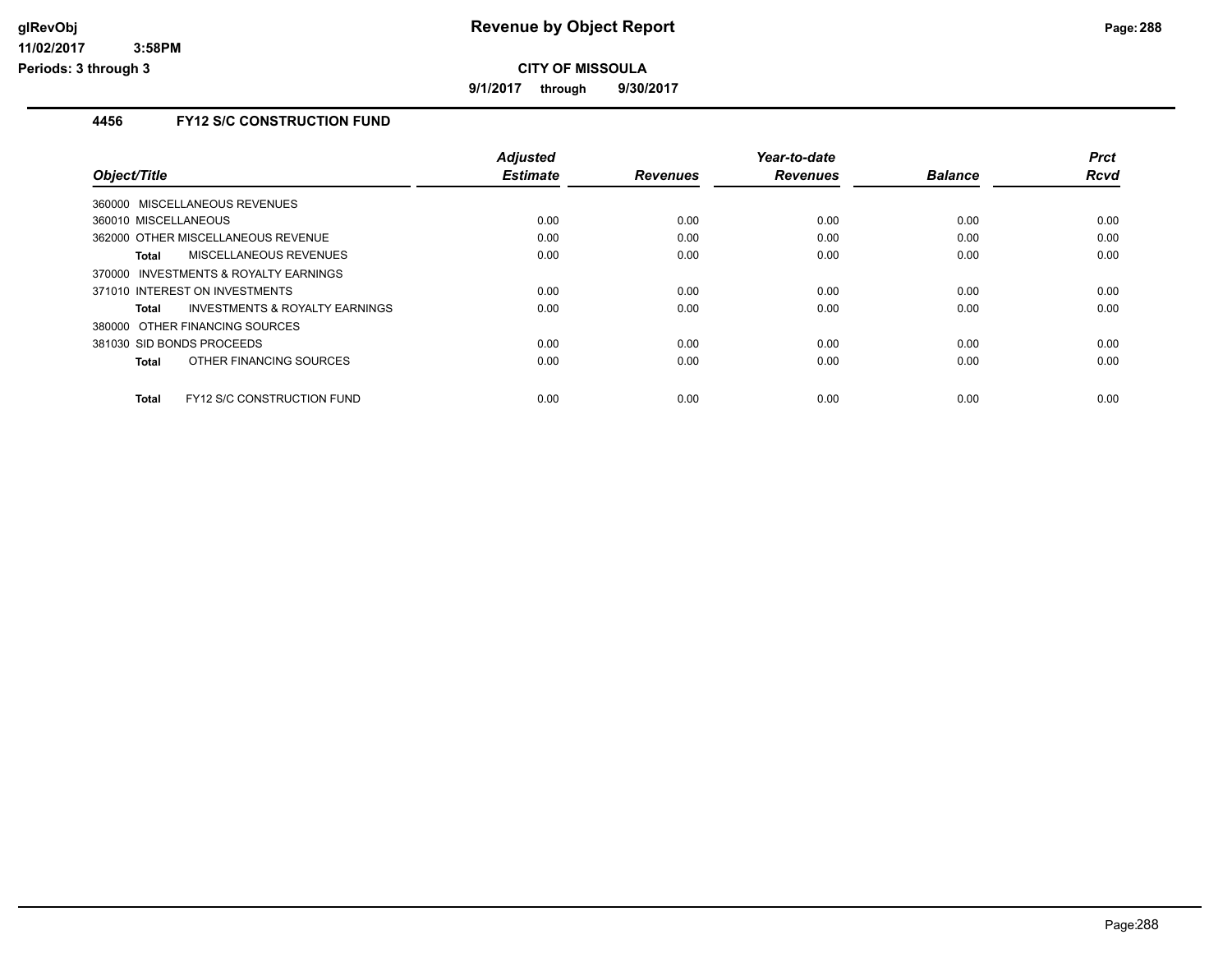**3:58PM**

**glRevObj Revenue by Object Report Page:289** 

**CITY OF MISSOULA**

**9/1/2017 through 9/30/2017**

# **4457 FY13 SIDEWALK/CURB CONSTRUCTION**

# **4457 FY13 SIDEWALK/CURB CONSTRUCTION**

|                                                    | <b>Adjusted</b> |                 | Year-to-date    |                | <b>Prct</b> |
|----------------------------------------------------|-----------------|-----------------|-----------------|----------------|-------------|
| Object/Title                                       | <b>Estimate</b> | <b>Revenues</b> | <b>Revenues</b> | <b>Balance</b> | <b>Rcvd</b> |
| 360000 MISCELLANEOUS REVENUES                      |                 |                 |                 |                |             |
| 360010 MISCELLANEOUS                               | 0.00            | 0.00            | 0.00            | 0.00           | 0.00        |
| MISCELLANEOUS REVENUES<br>Total                    | 0.00            | 0.00            | 0.00            | 0.00           | 0.00        |
| 370000 INVESTMENTS & ROYALTY EARNINGS              |                 |                 |                 |                |             |
| 371010 INTEREST ON INVESTMENTS                     | 0.00            | 0.00            | 0.00            | 0.00           | 0.00        |
| <b>INVESTMENTS &amp; ROYALTY EARNINGS</b><br>Total | 0.00            | 0.00            | 0.00            | 0.00           | 0.00        |
| 380000 OTHER FINANCING SOURCES                     |                 |                 |                 |                |             |
| 381030 SID BONDS PROCEEDS                          | 0.00            | 0.00            | 0.00            | 0.00           | 0.00        |
| 383000 OPERATING TRANSFERS                         | 0.00            | 0.00            | 0.00            | 0.00           | 0.00        |
| OTHER FINANCING SOURCES<br>Total                   | 0.00            | 0.00            | 0.00            | 0.00           | 0.00        |
| <b>FY13 SIDEWALK/CURB CONSTRUCTION</b><br>Total    | 0.00            | 0.00            | 0.00            | 0.00           | 0.00        |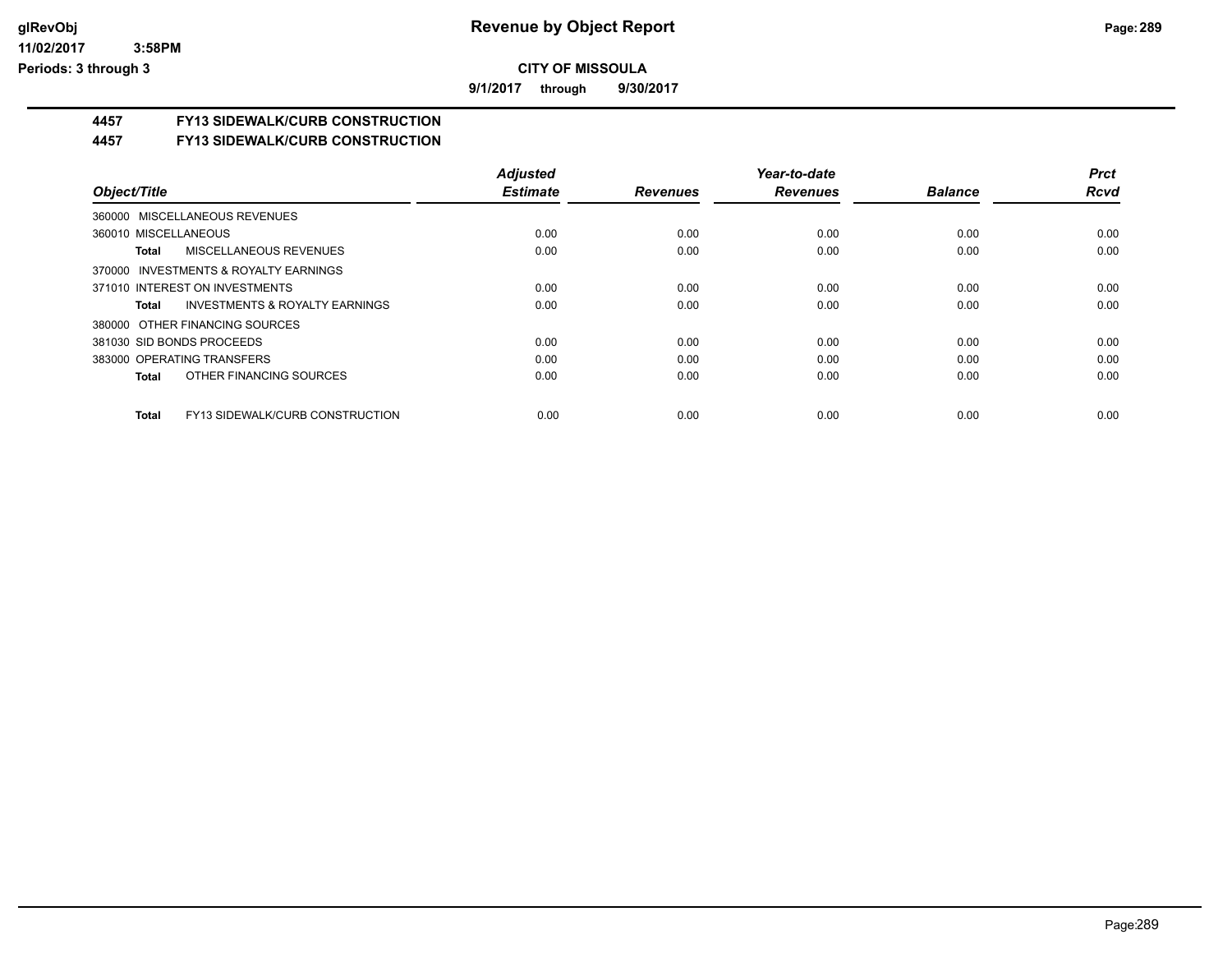**3:58PM**

**CITY OF MISSOULA**

**9/1/2017 through 9/30/2017**

# **4457 FY13 SIDEWALK/CURB CONSTRUCTION**

| Object/Title                                    | <b>Adjusted</b><br><b>Estimate</b> | <b>Revenues</b> | Year-to-date<br><b>Revenues</b> | <b>Balance</b> | <b>Prct</b><br><b>Rcvd</b> |
|-------------------------------------------------|------------------------------------|-----------------|---------------------------------|----------------|----------------------------|
| 360000 MISCELLANEOUS REVENUES                   |                                    |                 |                                 |                |                            |
| 360010 MISCELLANEOUS                            | 0.00                               | 0.00            | 0.00                            | 0.00           | 0.00                       |
| MISCELLANEOUS REVENUES<br>Total                 | 0.00                               | 0.00            | 0.00                            | 0.00           | 0.00                       |
| 370000 INVESTMENTS & ROYALTY EARNINGS           |                                    |                 |                                 |                |                            |
| 371010 INTEREST ON INVESTMENTS                  | 0.00                               | 0.00            | 0.00                            | 0.00           | 0.00                       |
| INVESTMENTS & ROYALTY EARNINGS<br>Total         | 0.00                               | 0.00            | 0.00                            | 0.00           | 0.00                       |
| 380000 OTHER FINANCING SOURCES                  |                                    |                 |                                 |                |                            |
| 381030 SID BONDS PROCEEDS                       | 0.00                               | 0.00            | 0.00                            | 0.00           | 0.00                       |
| 383000 OPERATING TRANSFERS                      | 0.00                               | 0.00            | 0.00                            | 0.00           | 0.00                       |
| OTHER FINANCING SOURCES<br>Total                | 0.00                               | 0.00            | 0.00                            | 0.00           | 0.00                       |
| <b>Total</b><br>FY13 SIDEWALK/CURB CONSTRUCTION | 0.00                               | 0.00            | 0.00                            | 0.00           | 0.00                       |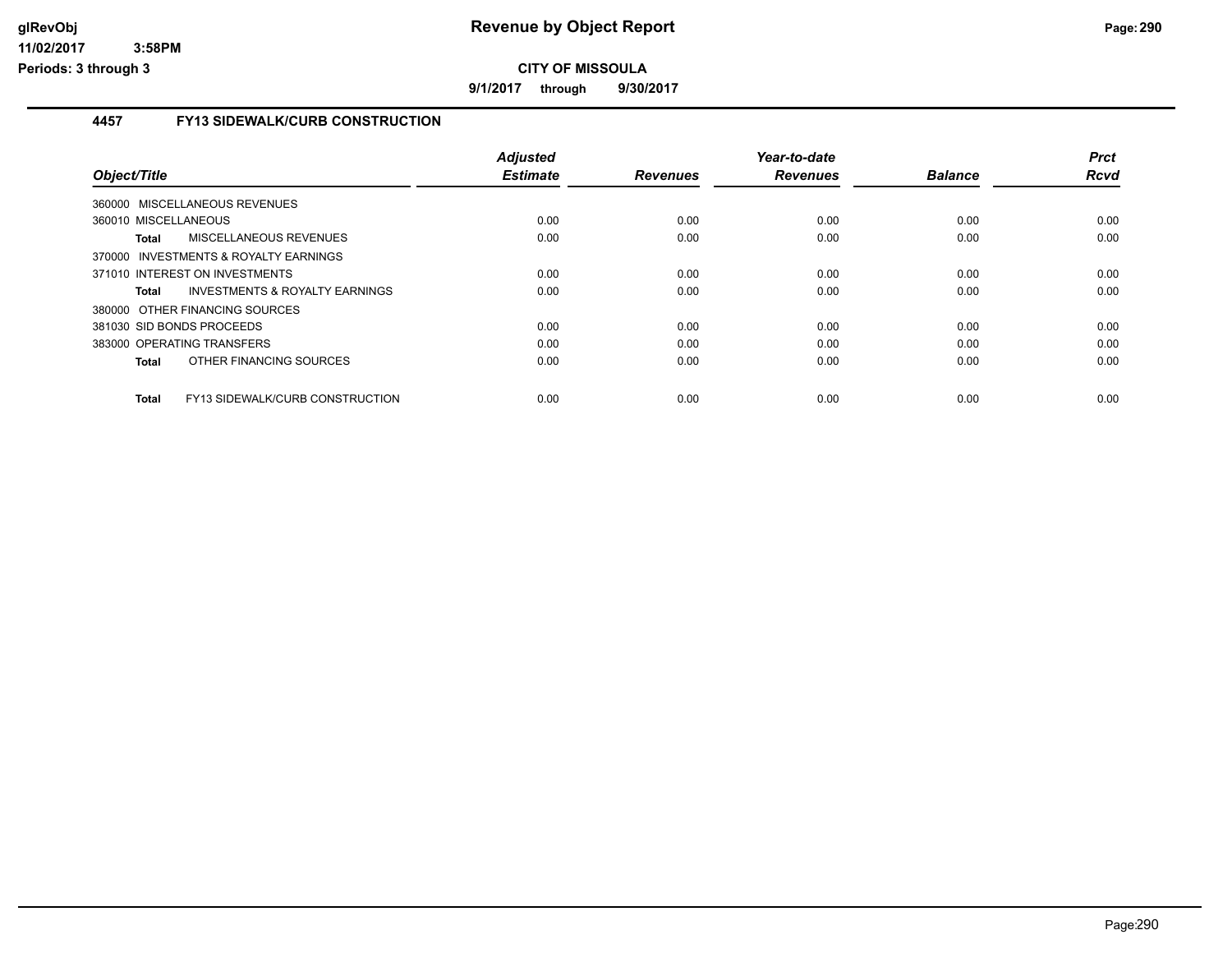**3:58PM**

**glRevObj Revenue by Object Report Page:291** 

**CITY OF MISSOULA**

**9/1/2017 through 9/30/2017**

# **4458 FY14 SIDEWALK & CURB CONSTRUCTION**

# **4458 FY14 SIDEWALK & CURB CONSTRUCTION**

|                                                              | <b>Adjusted</b> |                 | Year-to-date    |                | <b>Prct</b> |
|--------------------------------------------------------------|-----------------|-----------------|-----------------|----------------|-------------|
| Object/Title                                                 | <b>Estimate</b> | <b>Revenues</b> | <b>Revenues</b> | <b>Balance</b> | <b>Rcvd</b> |
| 360000 MISCELLANEOUS REVENUES                                |                 |                 |                 |                |             |
| 360010 MISCELLANEOUS                                         | 0.00            | 0.00            | 0.00            | 0.00           | 0.00        |
| MISCELLANEOUS REVENUES<br>Total                              | 0.00            | 0.00            | 0.00            | 0.00           | 0.00        |
| 370000 INVESTMENTS & ROYALTY EARNINGS                        |                 |                 |                 |                |             |
| 371010 INTEREST ON INVESTMENTS                               | 0.00            | 0.00            | 0.00            | 0.00           | 0.00        |
| <b>INVESTMENTS &amp; ROYALTY EARNINGS</b><br>Total           | 0.00            | 0.00            | 0.00            | 0.00           | 0.00        |
| 380000 OTHER FINANCING SOURCES                               |                 |                 |                 |                |             |
| 381030 SID BONDS PROCEEDS                                    | 0.00            | 0.00            | 0.00            | 0.00           | 0.00        |
| OTHER FINANCING SOURCES<br><b>Total</b>                      | 0.00            | 0.00            | 0.00            | 0.00           | 0.00        |
| <b>FY14 SIDEWALK &amp; CURB CONSTRUCTION</b><br><b>Total</b> | 0.00            | 0.00            | 0.00            | 0.00           | 0.00        |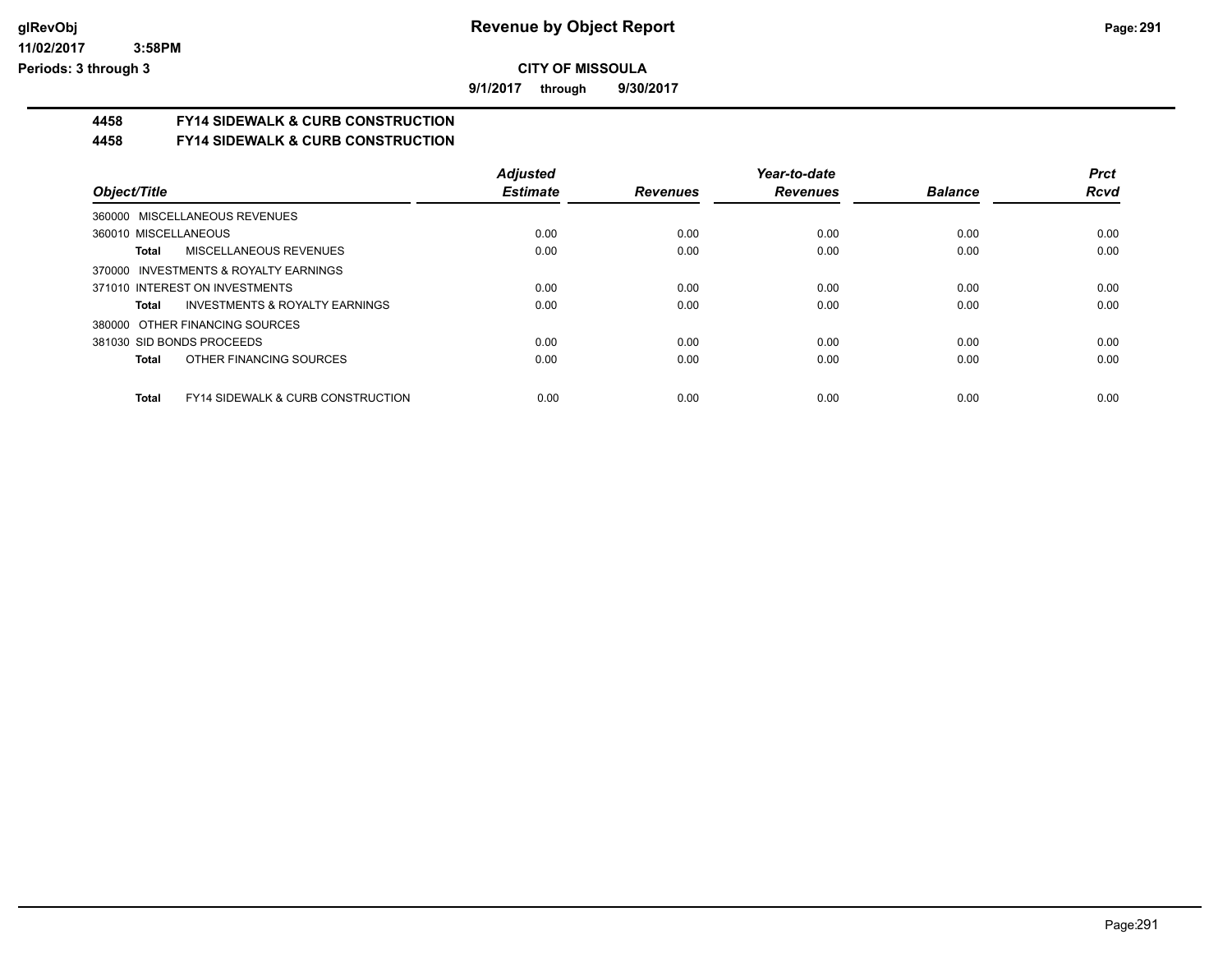**3:58PM**

**CITY OF MISSOULA**

**9/1/2017 through 9/30/2017**

# **4458 FY14 SIDEWALK & CURB CONSTRUCTION**

| Object/Title                          |                                              | <b>Adjusted</b><br><b>Estimate</b> | <b>Revenues</b> | Year-to-date<br><b>Revenues</b> | <b>Balance</b> | <b>Prct</b><br>Rcvd |
|---------------------------------------|----------------------------------------------|------------------------------------|-----------------|---------------------------------|----------------|---------------------|
| 360000 MISCELLANEOUS REVENUES         |                                              |                                    |                 |                                 |                |                     |
| 360010 MISCELLANEOUS                  |                                              | 0.00                               | 0.00            | 0.00                            | 0.00           | 0.00                |
| <b>Total</b>                          | <b>MISCELLANEOUS REVENUES</b>                | 0.00                               | 0.00            | 0.00                            | 0.00           | 0.00                |
| 370000 INVESTMENTS & ROYALTY EARNINGS |                                              |                                    |                 |                                 |                |                     |
| 371010 INTEREST ON INVESTMENTS        |                                              | 0.00                               | 0.00            | 0.00                            | 0.00           | 0.00                |
| <b>Total</b>                          | <b>INVESTMENTS &amp; ROYALTY EARNINGS</b>    | 0.00                               | 0.00            | 0.00                            | 0.00           | 0.00                |
| 380000 OTHER FINANCING SOURCES        |                                              |                                    |                 |                                 |                |                     |
| 381030 SID BONDS PROCEEDS             |                                              | 0.00                               | 0.00            | 0.00                            | 0.00           | 0.00                |
| <b>Total</b>                          | OTHER FINANCING SOURCES                      | 0.00                               | 0.00            | 0.00                            | 0.00           | 0.00                |
| <b>Total</b>                          | <b>FY14 SIDEWALK &amp; CURB CONSTRUCTION</b> | 0.00                               | 0.00            | 0.00                            | 0.00           | 0.00                |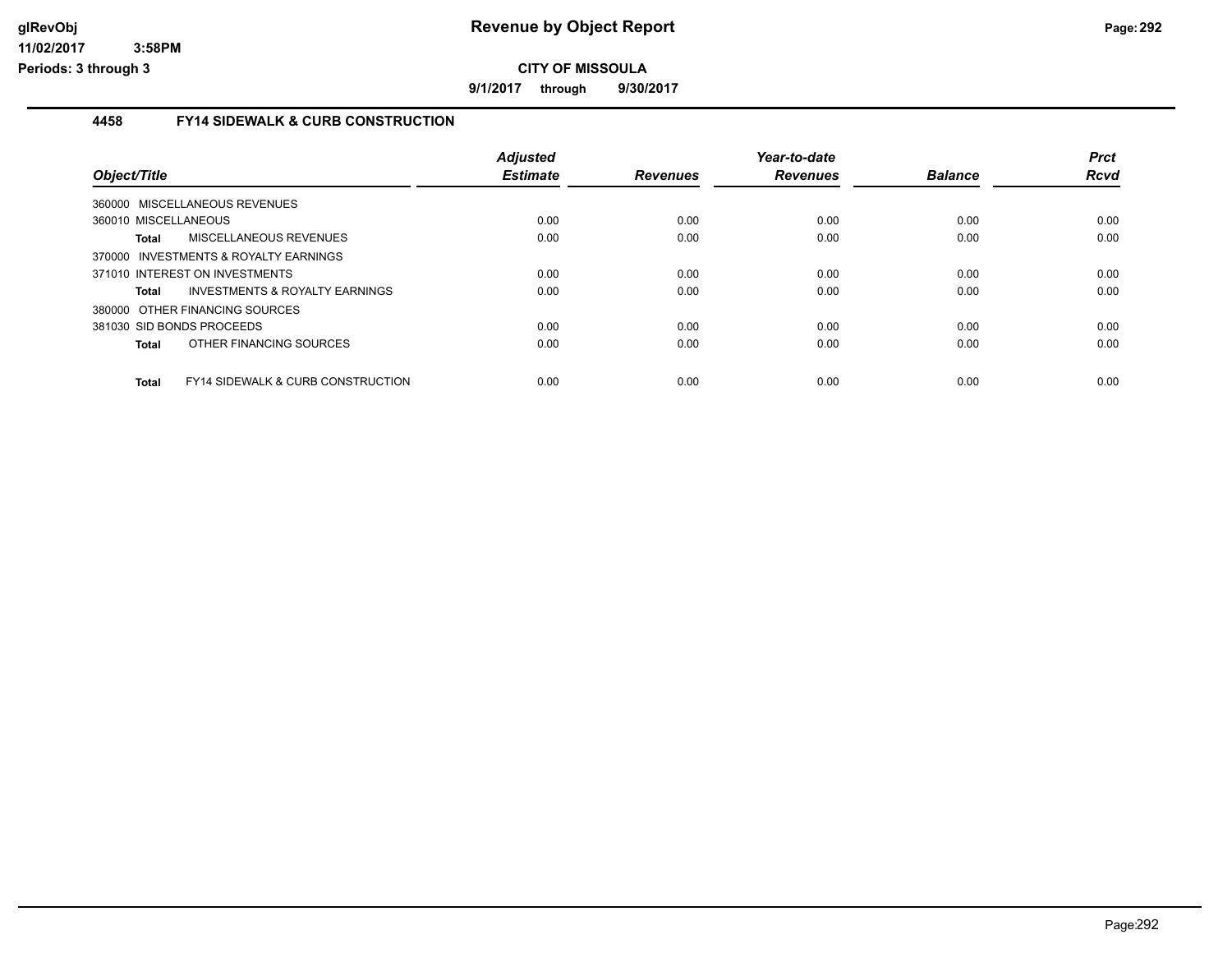**3:58PM**

**glRevObj Revenue by Object Report Page:293** 

**CITY OF MISSOULA**

**9/1/2017 through 9/30/2017**

# **4459 FY15 SIDEWALK/CURB CONSTRUCTION**

**4459 FY15 SIDEWALK/CURB CONSTRUCTION**

|                                                 | <b>Adjusted</b> |                 | Year-to-date    |                | <b>Prct</b> |
|-------------------------------------------------|-----------------|-----------------|-----------------|----------------|-------------|
| Object/Title                                    | <b>Estimate</b> | <b>Revenues</b> | <b>Revenues</b> | <b>Balance</b> | <b>Rcvd</b> |
| 330000 INTERGOVERNMENTAL REVENUES               |                 |                 |                 |                |             |
| 331156 CTEP GRANTS                              | 0.00            | 0.00            | 0.00            | 0.00           | 0.00        |
| INTERGOVERNMENTAL REVENUES<br>Total             | 0.00            | 0.00            | 0.00            | 0.00           | 0.00        |
| 360000 MISCELLANEOUS REVENUES                   |                 |                 |                 |                |             |
| 360010 MISCELLANEOUS                            | 0.00            | 0.00            | 0.00            | 0.00           | 0.00        |
| MISCELLANEOUS REVENUES<br>Total                 | 0.00            | 0.00            | 0.00            | 0.00           | 0.00        |
| 380000 OTHER FINANCING SOURCES                  |                 |                 |                 |                |             |
| 381030 SID BONDS PROCEEDS                       | 0.00            | 0.00            | 0.00            | 0.00           | 0.00        |
| OTHER FINANCING SOURCES<br>Total                | 0.00            | 0.00            | 0.00            | 0.00           | 0.00        |
| <b>FY15 SIDEWALK/CURB CONSTRUCTION</b><br>Total | 0.00            | 0.00            | 0.00            | 0.00           | 0.00        |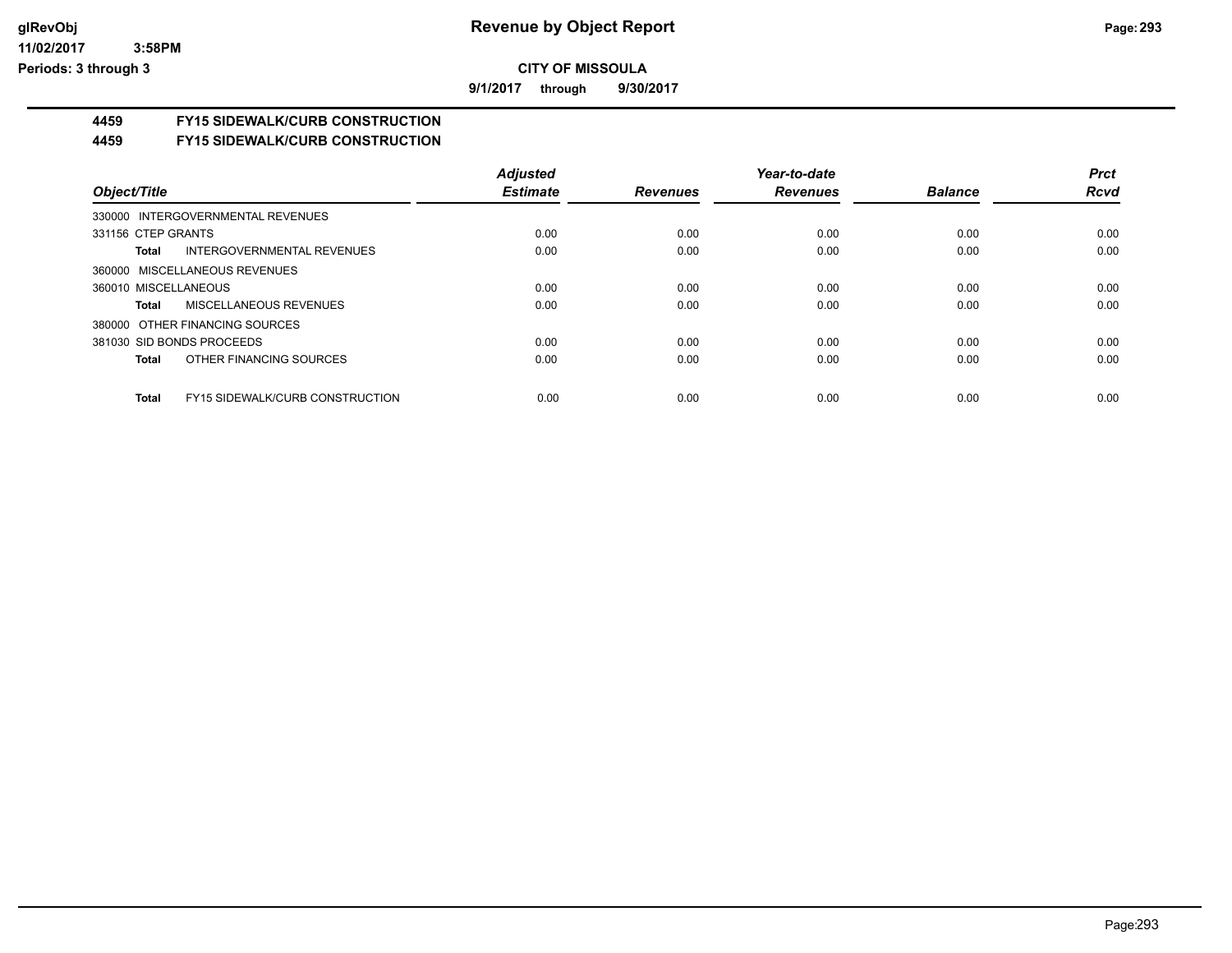**3:58PM**

**CITY OF MISSOULA**

**9/1/2017 through 9/30/2017**

# **4459 FY15 SIDEWALK/CURB CONSTRUCTION**

| Object/Title                                    | <b>Adjusted</b><br><b>Estimate</b> | <b>Revenues</b> | Year-to-date<br><b>Revenues</b> | <b>Balance</b> | <b>Prct</b><br><b>Rcvd</b> |
|-------------------------------------------------|------------------------------------|-----------------|---------------------------------|----------------|----------------------------|
| 330000 INTERGOVERNMENTAL REVENUES               |                                    |                 |                                 |                |                            |
| 331156 CTEP GRANTS                              | 0.00                               | 0.00            | 0.00                            | 0.00           | 0.00                       |
| INTERGOVERNMENTAL REVENUES<br>Total             | 0.00                               | 0.00            | 0.00                            | 0.00           | 0.00                       |
| 360000 MISCELLANEOUS REVENUES                   |                                    |                 |                                 |                |                            |
| 360010 MISCELLANEOUS                            | 0.00                               | 0.00            | 0.00                            | 0.00           | 0.00                       |
| <b>MISCELLANEOUS REVENUES</b><br>Total          | 0.00                               | 0.00            | 0.00                            | 0.00           | 0.00                       |
| 380000 OTHER FINANCING SOURCES                  |                                    |                 |                                 |                |                            |
| 381030 SID BONDS PROCEEDS                       | 0.00                               | 0.00            | 0.00                            | 0.00           | 0.00                       |
| OTHER FINANCING SOURCES<br>Total                | 0.00                               | 0.00            | 0.00                            | 0.00           | 0.00                       |
| FY15 SIDEWALK/CURB CONSTRUCTION<br><b>Total</b> | 0.00                               | 0.00            | 0.00                            | 0.00           | 0.00                       |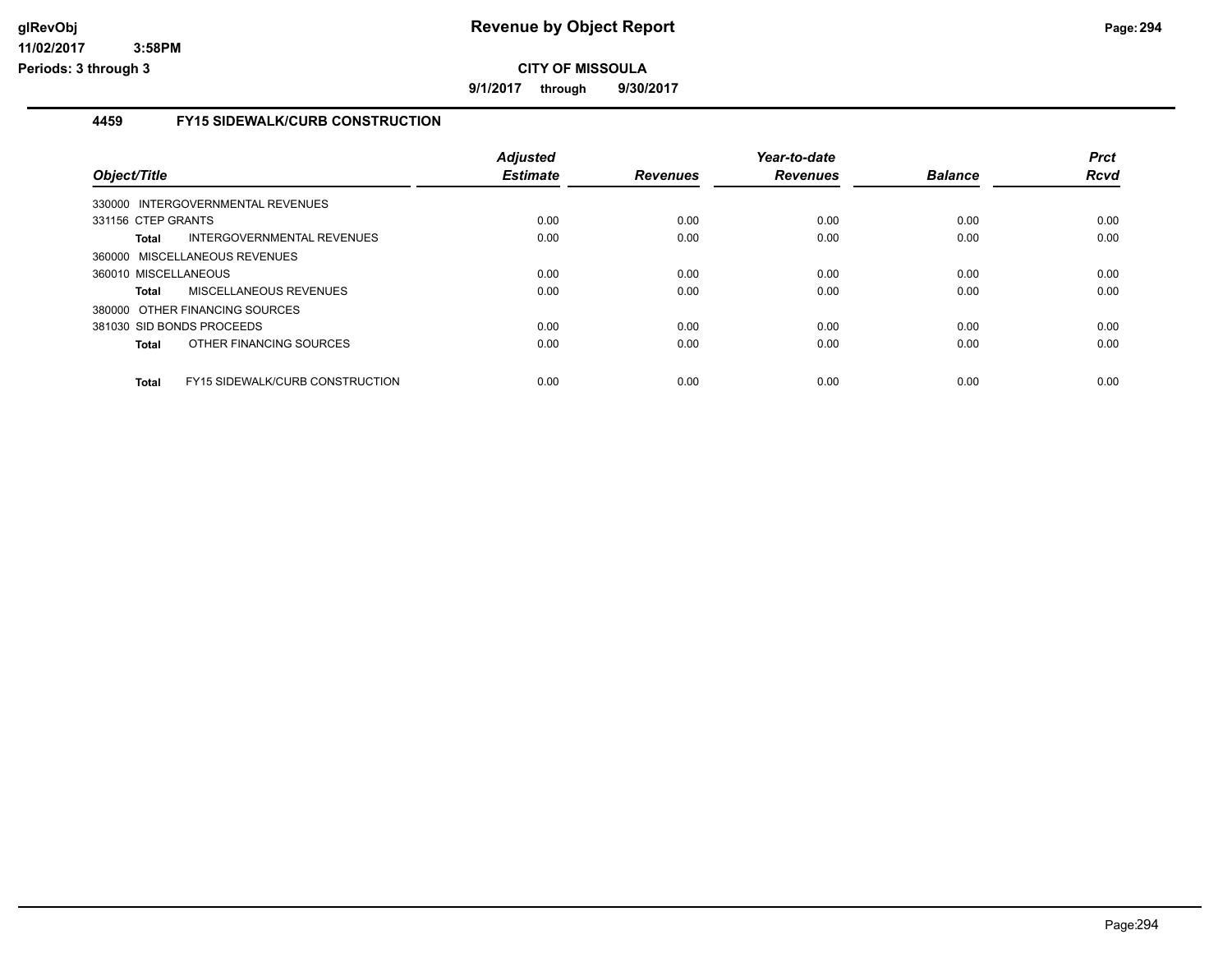**11/02/2017 3:58PM Periods: 3 through 3**

# **CITY OF MISSOULA**

**9/1/2017 through 9/30/2017**

# **4460 FY16 SIDEWALK/CURB CONSTRUCTION**

**4460 FY16 SIDEWALK/CURB CONSTRUCTION**

|                                          | <b>Adjusted</b> |                 | Year-to-date    |                | <b>Prct</b> |
|------------------------------------------|-----------------|-----------------|-----------------|----------------|-------------|
| Object/Title                             | <b>Estimate</b> | <b>Revenues</b> | <b>Revenues</b> | <b>Balance</b> | <b>Rcvd</b> |
| 330000 INTERGOVERNMENTAL REVENUES        |                 |                 |                 |                |             |
| 331156 CTEP GRANTS                       | 0.00            | 0.00            | 0.00            | 0.00           | 0.00        |
| INTERGOVERNMENTAL REVENUES<br>Total      | 0.00            | 0.00            | 0.00            | 0.00           | 0.00        |
| 360000 MISCELLANEOUS REVENUES            |                 |                 |                 |                |             |
| 360010 MISCELLANEOUS                     | 0.00            | 0.00            | 0.00            | 0.00           | 0.00        |
| <b>MISCELLANEOUS REVENUES</b><br>Total   | 0.00            | 0.00            | 0.00            | 0.00           | 0.00        |
| 380000 OTHER FINANCING SOURCES           |                 |                 |                 |                |             |
| 381030 SID BONDS PROCEEDS                | 0.00            | 0.00            | 0.00            | 0.00           | 0.00        |
| OTHER FINANCING SOURCES<br>Total         | 0.00            | 0.00            | 0.00            | 0.00           | 0.00        |
| FY16 SIDEWALK/CURB CONSTRUCTION<br>Total | 0.00            | 0.00            | 0.00            | 0.00           | 0.00        |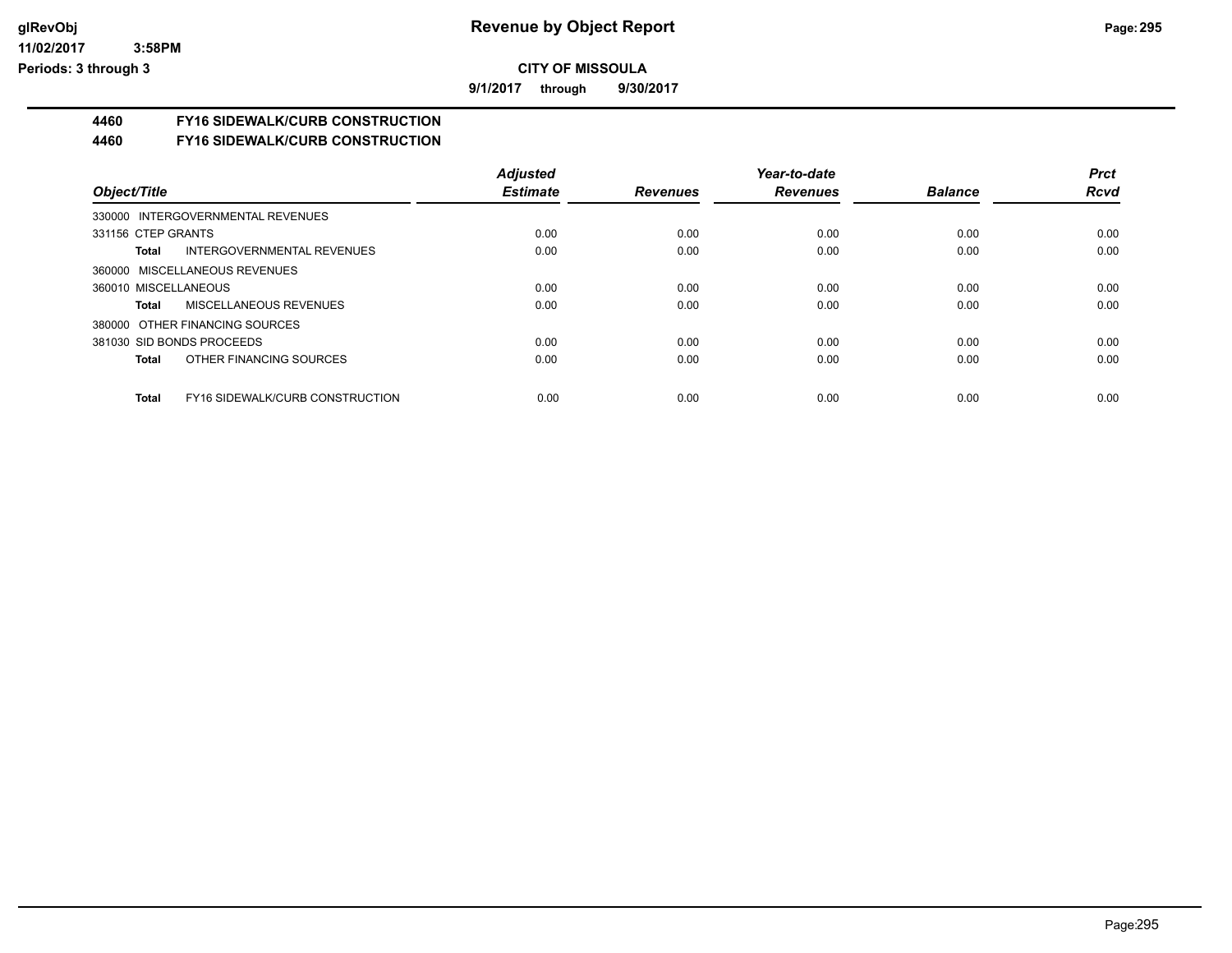**3:58PM**

**CITY OF MISSOULA**

**9/1/2017 through 9/30/2017**

# **4460 FY16 SIDEWALK/CURB CONSTRUCTION**

| Object/Title                                    | <b>Adjusted</b><br><b>Estimate</b> | <b>Revenues</b> | Year-to-date<br><b>Revenues</b> | <b>Balance</b> | <b>Prct</b><br><b>Rcvd</b> |
|-------------------------------------------------|------------------------------------|-----------------|---------------------------------|----------------|----------------------------|
| 330000 INTERGOVERNMENTAL REVENUES               |                                    |                 |                                 |                |                            |
| 331156 CTEP GRANTS                              | 0.00                               | 0.00            | 0.00                            | 0.00           | 0.00                       |
| INTERGOVERNMENTAL REVENUES<br>Total             | 0.00                               | 0.00            | 0.00                            | 0.00           | 0.00                       |
| 360000 MISCELLANEOUS REVENUES                   |                                    |                 |                                 |                |                            |
| 360010 MISCELLANEOUS                            | 0.00                               | 0.00            | 0.00                            | 0.00           | 0.00                       |
| MISCELLANEOUS REVENUES<br>Total                 | 0.00                               | 0.00            | 0.00                            | 0.00           | 0.00                       |
| 380000 OTHER FINANCING SOURCES                  |                                    |                 |                                 |                |                            |
| 381030 SID BONDS PROCEEDS                       | 0.00                               | 0.00            | 0.00                            | 0.00           | 0.00                       |
| OTHER FINANCING SOURCES<br>Total                | 0.00                               | 0.00            | 0.00                            | 0.00           | 0.00                       |
| FY16 SIDEWALK/CURB CONSTRUCTION<br><b>Total</b> | 0.00                               | 0.00            | 0.00                            | 0.00           | 0.00                       |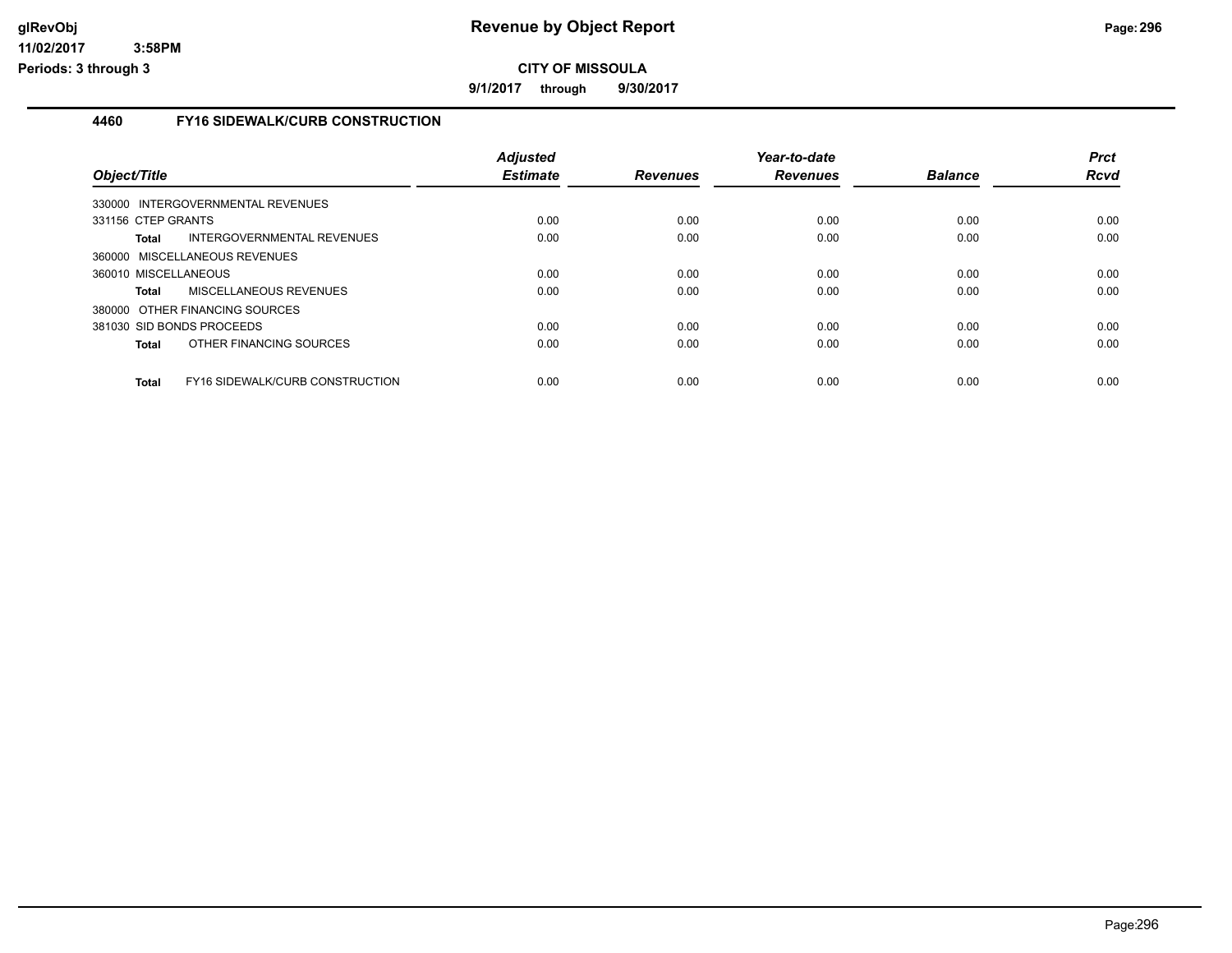**3:58PM**

**glRevObj Revenue by Object Report Page:297** 

**CITY OF MISSOULA**

**9/1/2017 through 9/30/2017**

# **4461 FY17 SIDEWALK/CURB CONSTRUCTION**

**4461 FY17 SIDEWALK/CURB CONSTRUCTION**

|                                                 | <b>Adjusted</b> |                 | Year-to-date    |                | <b>Prct</b> |
|-------------------------------------------------|-----------------|-----------------|-----------------|----------------|-------------|
| Object/Title                                    | <b>Estimate</b> | <b>Revenues</b> | <b>Revenues</b> | <b>Balance</b> | <b>Rcvd</b> |
| 330000 INTERGOVERNMENTAL REVENUES               |                 |                 |                 |                |             |
| 331156 CTEP GRANTS                              | 0.00            | 0.00            | 0.00            | 0.00           | 0.00        |
| INTERGOVERNMENTAL REVENUES<br>Total             | 0.00            | 0.00            | 0.00            | 0.00           | 0.00        |
| 360000 MISCELLANEOUS REVENUES                   |                 |                 |                 |                |             |
| 360010 MISCELLANEOUS                            | 0.00            | 0.00            | 0.00            | 0.00           | 0.00        |
| <b>MISCELLANEOUS REVENUES</b><br>Total          | 0.00            | 0.00            | 0.00            | 0.00           | 0.00        |
| 380000 OTHER FINANCING SOURCES                  |                 |                 |                 |                |             |
| 381030 SID BONDS PROCEEDS                       | 0.00            | 0.00            | 0.00            | 0.00           | 0.00        |
| OTHER FINANCING SOURCES<br>Total                | 0.00            | 0.00            | 0.00            | 0.00           | 0.00        |
| <b>FY17 SIDEWALK/CURB CONSTRUCTION</b><br>Total | 0.00            | 0.00            | 0.00            | 0.00           | 0.00        |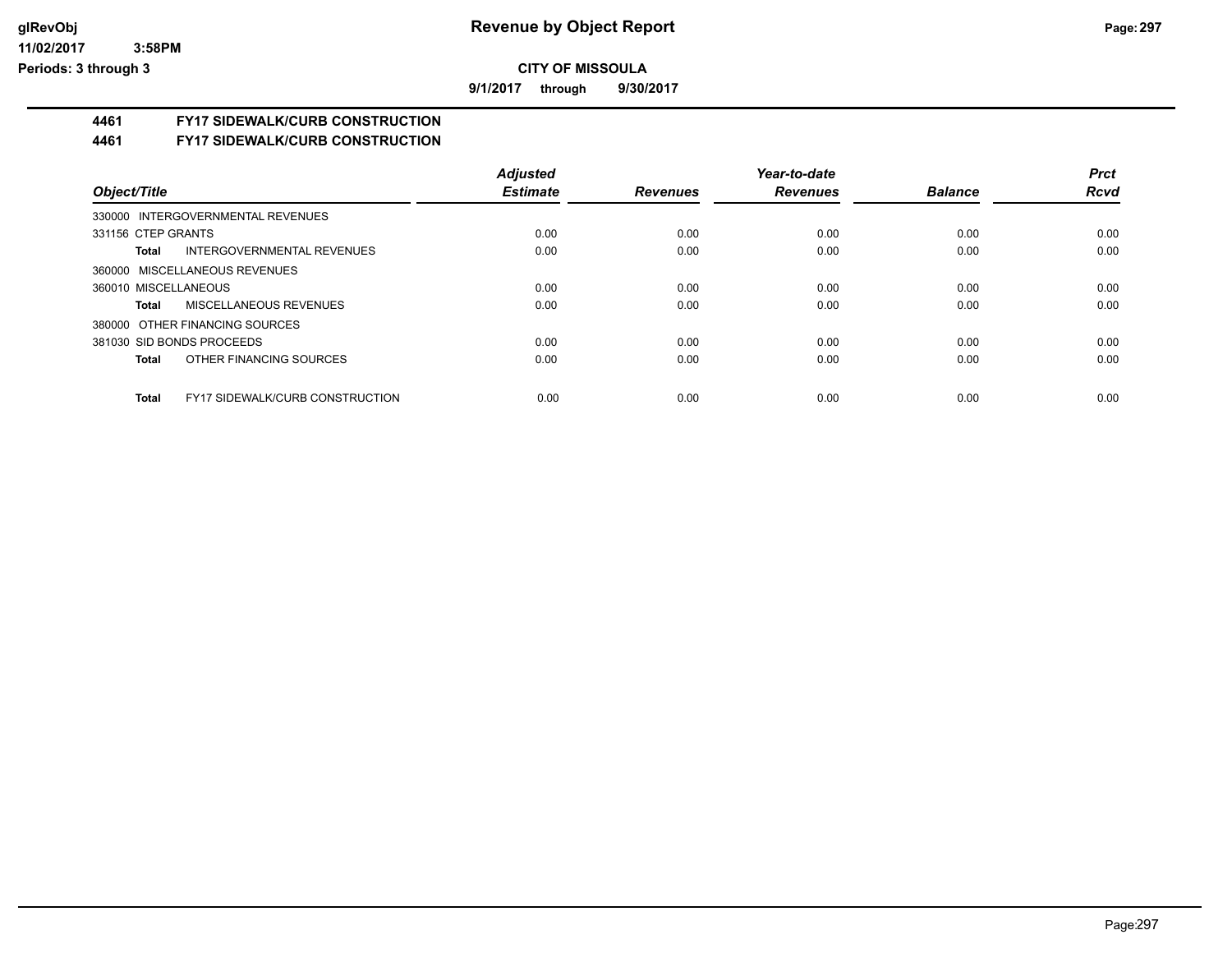**3:58PM**

**CITY OF MISSOULA**

**9/1/2017 through 9/30/2017**

# **4461 FY17 SIDEWALK/CURB CONSTRUCTION**

| Object/Title                                           | <b>Adjusted</b><br><b>Estimate</b> | <b>Revenues</b> | Year-to-date<br><b>Revenues</b> | <b>Balance</b> | <b>Prct</b><br><b>Rcvd</b> |
|--------------------------------------------------------|------------------------------------|-----------------|---------------------------------|----------------|----------------------------|
| 330000 INTERGOVERNMENTAL REVENUES                      |                                    |                 |                                 |                |                            |
| 331156 CTEP GRANTS                                     | 0.00                               | 0.00            | 0.00                            | 0.00           | 0.00                       |
| INTERGOVERNMENTAL REVENUES<br>Total                    | 0.00                               | 0.00            | 0.00                            | 0.00           | 0.00                       |
| 360000 MISCELLANEOUS REVENUES                          |                                    |                 |                                 |                |                            |
| 360010 MISCELLANEOUS                                   | 0.00                               | 0.00            | 0.00                            | 0.00           | 0.00                       |
| MISCELLANEOUS REVENUES<br>Total                        | 0.00                               | 0.00            | 0.00                            | 0.00           | 0.00                       |
| 380000 OTHER FINANCING SOURCES                         |                                    |                 |                                 |                |                            |
| 381030 SID BONDS PROCEEDS                              | 0.00                               | 0.00            | 0.00                            | 0.00           | 0.00                       |
| OTHER FINANCING SOURCES<br><b>Total</b>                | 0.00                               | 0.00            | 0.00                            | 0.00           | 0.00                       |
| <b>FY17 SIDEWALK/CURB CONSTRUCTION</b><br><b>Total</b> | 0.00                               | 0.00            | 0.00                            | 0.00           | 0.00                       |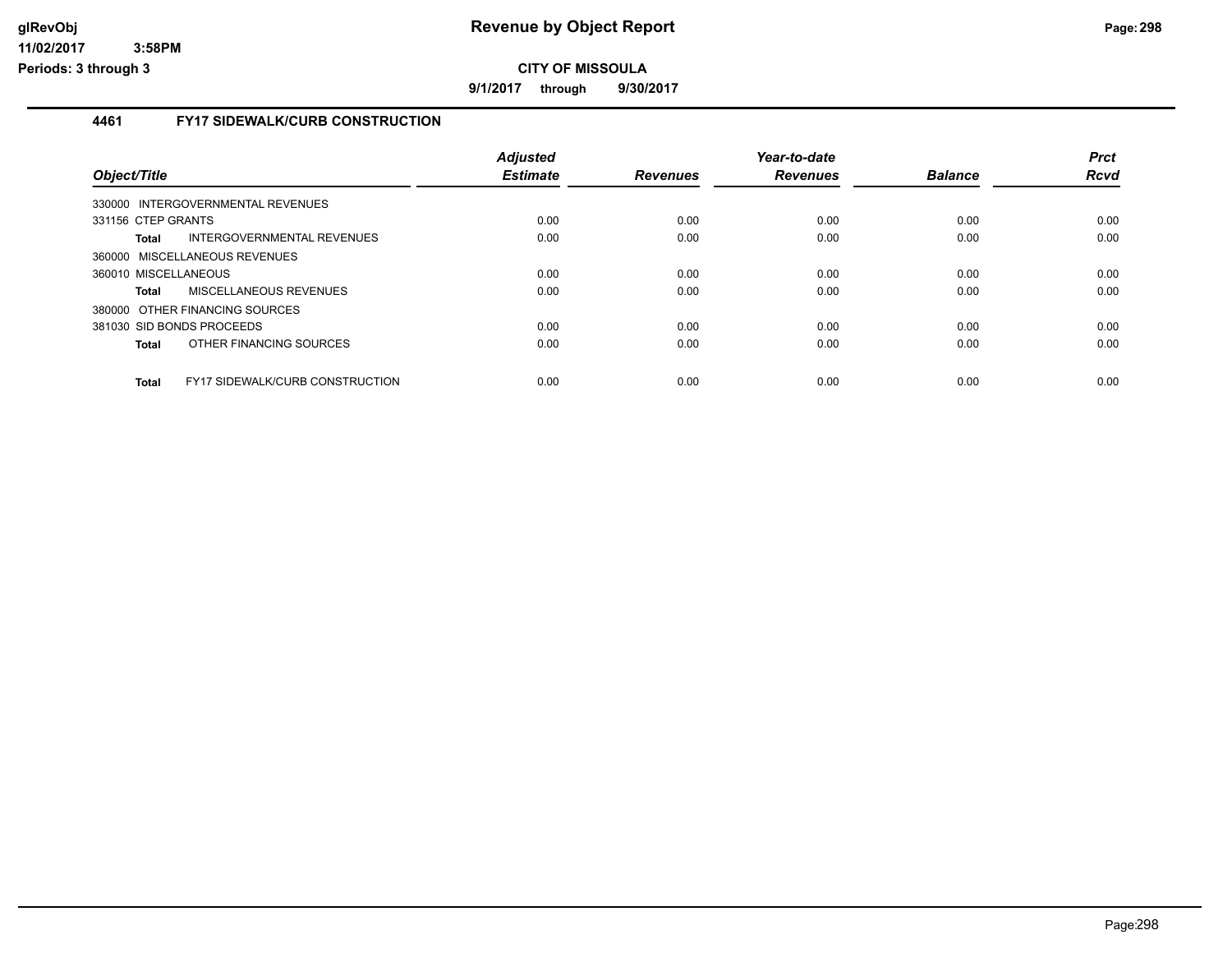**3:58PM**

**glRevObj Revenue by Object Report Page:299** 

**CITY OF MISSOULA**

**9/1/2017 through 9/30/2017**

# **4462 FY18 SIDEWALK/CURB CONSTRUCTION**

**4462 FY18 SIDEWALK/CURB CONSTRUCTION**

|                                                 | <b>Adjusted</b> |                 | Year-to-date    |                | <b>Prct</b> |
|-------------------------------------------------|-----------------|-----------------|-----------------|----------------|-------------|
| Object/Title                                    | <b>Estimate</b> | <b>Revenues</b> | <b>Revenues</b> | <b>Balance</b> | <b>Rcvd</b> |
| 330000 INTERGOVERNMENTAL REVENUES               |                 |                 |                 |                |             |
| 331156 CTEP GRANTS                              | 0.00            | 0.00            | 0.00            | 0.00           | 0.00        |
| INTERGOVERNMENTAL REVENUES<br>Total             | 0.00            | 0.00            | 0.00            | 0.00           | 0.00        |
| 360000 MISCELLANEOUS REVENUES                   |                 |                 |                 |                |             |
| 360010 MISCELLANEOUS                            | 0.00            | 0.00            | 0.00            | 0.00           | 0.00        |
| <b>MISCELLANEOUS REVENUES</b><br>Total          | 0.00            | 0.00            | 0.00            | 0.00           | 0.00        |
| 380000 OTHER FINANCING SOURCES                  |                 |                 |                 |                |             |
| 381030 SID BONDS PROCEEDS                       | 0.00            | 0.00            | 0.00            | 0.00           | 0.00        |
| OTHER FINANCING SOURCES<br>Total                | 0.00            | 0.00            | 0.00            | 0.00           | 0.00        |
| <b>FY18 SIDEWALK/CURB CONSTRUCTION</b><br>Total | 0.00            | 0.00            | 0.00            | 0.00           | 0.00        |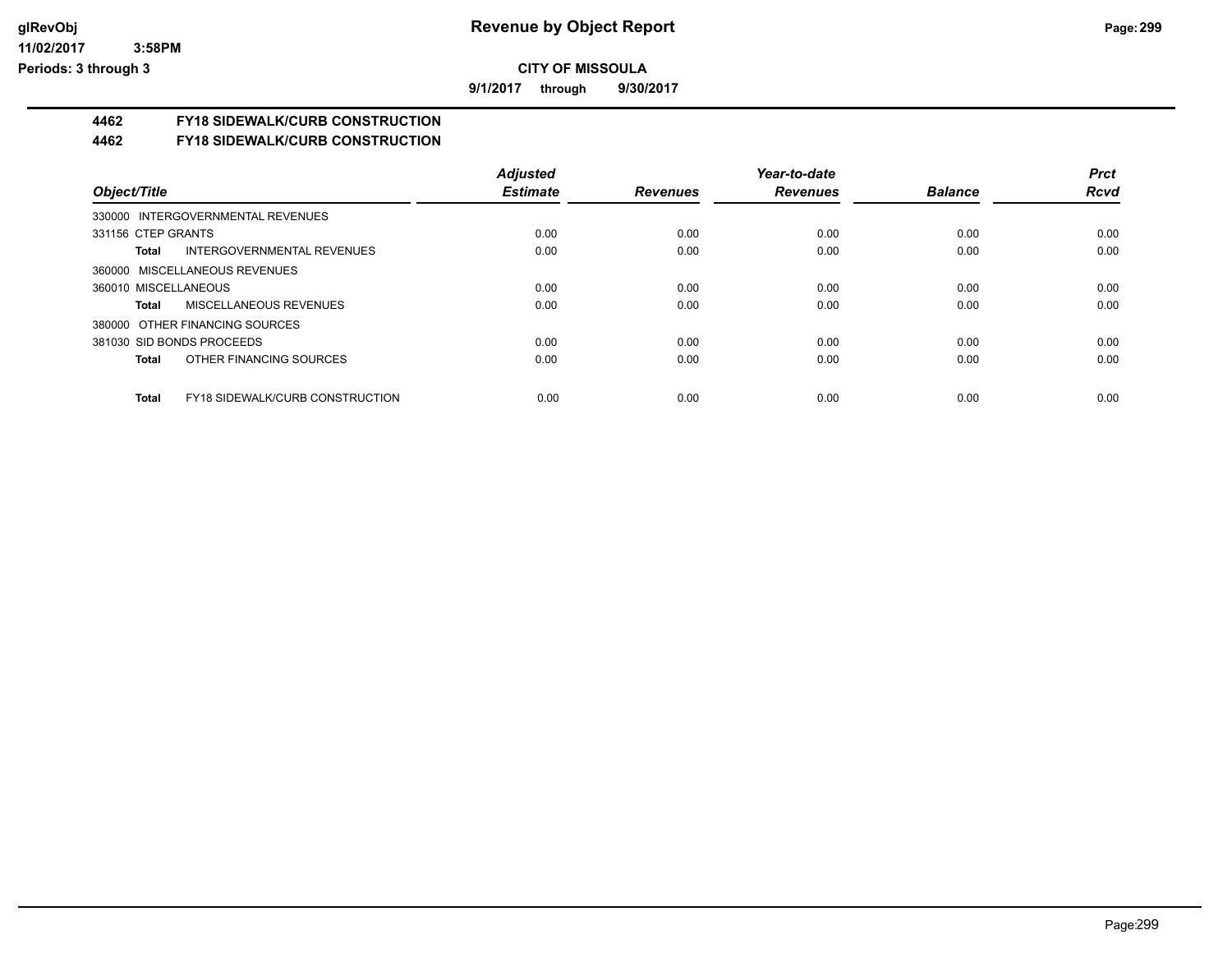**3:58PM**

**CITY OF MISSOULA**

**9/1/2017 through 9/30/2017**

# **4462 FY18 SIDEWALK/CURB CONSTRUCTION**

| Object/Title                                    | <b>Adjusted</b><br><b>Estimate</b> | <b>Revenues</b> | Year-to-date<br><b>Revenues</b> | <b>Balance</b> | <b>Prct</b><br><b>Rcvd</b> |
|-------------------------------------------------|------------------------------------|-----------------|---------------------------------|----------------|----------------------------|
| 330000 INTERGOVERNMENTAL REVENUES               |                                    |                 |                                 |                |                            |
| 331156 CTEP GRANTS                              | 0.00                               | 0.00            | 0.00                            | 0.00           | 0.00                       |
| INTERGOVERNMENTAL REVENUES<br>Total             | 0.00                               | 0.00            | 0.00                            | 0.00           | 0.00                       |
| 360000 MISCELLANEOUS REVENUES                   |                                    |                 |                                 |                |                            |
| 360010 MISCELLANEOUS                            | 0.00                               | 0.00            | 0.00                            | 0.00           | 0.00                       |
| MISCELLANEOUS REVENUES<br>Total                 | 0.00                               | 0.00            | 0.00                            | 0.00           | 0.00                       |
| 380000 OTHER FINANCING SOURCES                  |                                    |                 |                                 |                |                            |
| 381030 SID BONDS PROCEEDS                       | 0.00                               | 0.00            | 0.00                            | 0.00           | 0.00                       |
| OTHER FINANCING SOURCES<br>Total                | 0.00                               | 0.00            | 0.00                            | 0.00           | 0.00                       |
| FY18 SIDEWALK/CURB CONSTRUCTION<br><b>Total</b> | 0.00                               | 0.00            | 0.00                            | 0.00           | 0.00                       |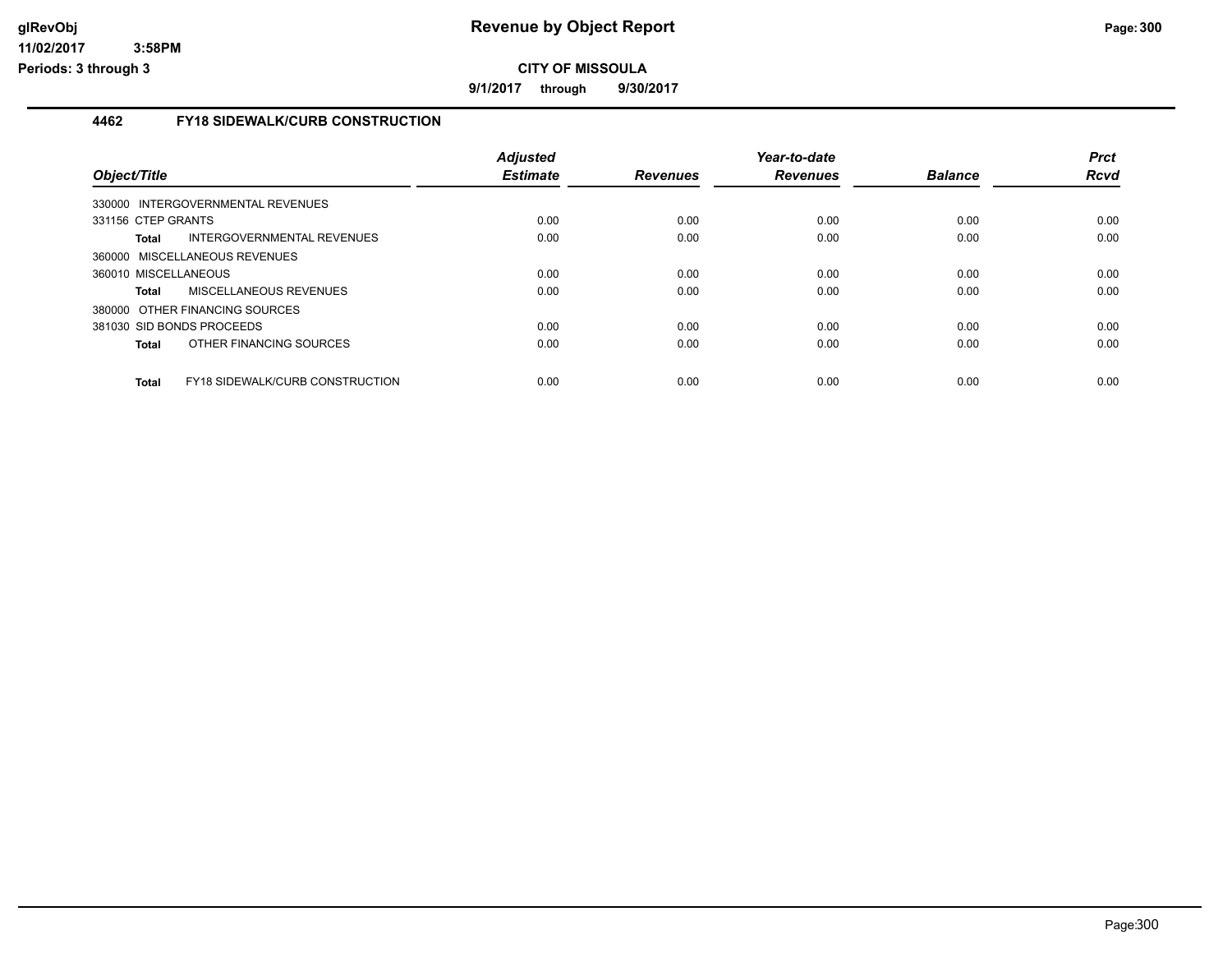**3:58PM**

**glRevObj Revenue by Object Report Page:301** 

**CITY OF MISSOULA**

**9/1/2017 through 9/30/2017**

### **4529 SID 529 CHRISTIAN DR TRAFFIC CALMING 4529 SID 529 CHRISTIAN DR TRAFFIC CALMING**

|                                                      | <b>Adjusted</b> |                 | Year-to-date    |                | <b>Prct</b> |
|------------------------------------------------------|-----------------|-----------------|-----------------|----------------|-------------|
| Object/Title                                         | <b>Estimate</b> | <b>Revenues</b> | <b>Revenues</b> | <b>Balance</b> | <b>Rcvd</b> |
| INVESTMENTS & ROYALTY EARNINGS<br>370000             |                 |                 |                 |                |             |
| 371010 INTEREST ON INVESTMENTS                       | 0.00            | 0.00            | 0.00            | 0.00           | 0.00        |
| 371020 GAIN/LOSS IN MARKET VALUE OF INVESTMENTS      | 0.00            | 0.00            | 0.00            | 0.00           | 0.00        |
| <b>INVESTMENTS &amp; ROYALTY EARNINGS</b><br>Total   | 0.00            | 0.00            | 0.00            | 0.00           | 0.00        |
| 380000 OTHER FINANCING SOURCES                       |                 |                 |                 |                |             |
| 381000 LOAN PROCEEDS                                 | 0.00            | 0.00            | 0.00            | 0.00           | 0.00        |
| 381002 SRF LOAN                                      | 0.00            | 0.00            | 0.00            | 0.00           | 0.00        |
| 381030 SID BONDS PROCEEDS                            | 0.00            | 0.00            | 0.00            | 0.00           | 0.00        |
| OTHER FINANCING SOURCES<br>Total                     | 0.00            | 0.00            | 0.00            | 0.00           | 0.00        |
|                                                      |                 |                 |                 |                |             |
| SID 529 CHRISTIAN DR TRAFFIC CALMING<br><b>Total</b> | 0.00            | 0.00            | 0.00            | 0.00           | 0.00        |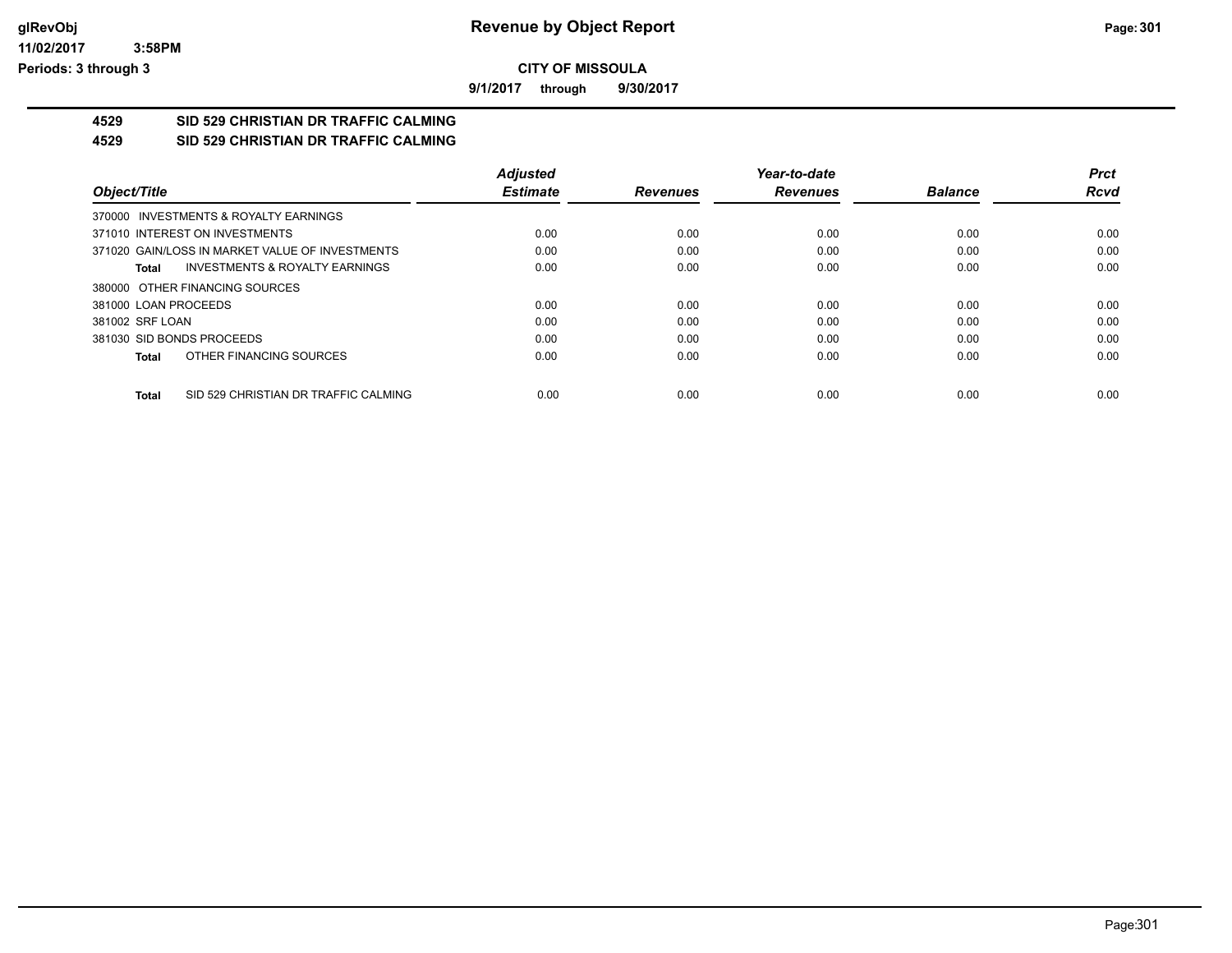**3:58PM**

**CITY OF MISSOULA**

**9/1/2017 through 9/30/2017**

# **4529 SID 529 CHRISTIAN DR TRAFFIC CALMING**

| Object/Title                                       | <b>Adjusted</b><br><b>Estimate</b> | <b>Revenues</b> | Year-to-date<br><b>Revenues</b> | <b>Balance</b> | <b>Prct</b><br>Rcvd |
|----------------------------------------------------|------------------------------------|-----------------|---------------------------------|----------------|---------------------|
| 370000 INVESTMENTS & ROYALTY EARNINGS              |                                    |                 |                                 |                |                     |
| 371010 INTEREST ON INVESTMENTS                     | 0.00                               | 0.00            | 0.00                            | 0.00           | 0.00                |
| 371020 GAIN/LOSS IN MARKET VALUE OF INVESTMENT     | 0.00                               | 0.00            | 0.00                            | 0.00           | 0.00                |
| <b>INVESTMENTS &amp; ROYALTY EARNINGS</b><br>Total | 0.00                               | 0.00            | 0.00                            | 0.00           | 0.00                |
| 380000 OTHER FINANCING SOURCES                     |                                    |                 |                                 |                |                     |
| 381000 LOAN PROCEEDS                               | 0.00                               | 0.00            | 0.00                            | 0.00           | 0.00                |
| 381002 SRF LOAN                                    | 0.00                               | 0.00            | 0.00                            | 0.00           | 0.00                |
| 381030 SID BONDS PROCEEDS                          | 0.00                               | 0.00            | 0.00                            | 0.00           | 0.00                |
| OTHER FINANCING SOURCES<br>Total                   | 0.00                               | 0.00            | 0.00                            | 0.00           | 0.00                |
| SID 529 CHRISTIAN DR TRAFFIC CALMING<br>Total      | 0.00                               | 0.00            | 0.00                            | 0.00           | 0.00                |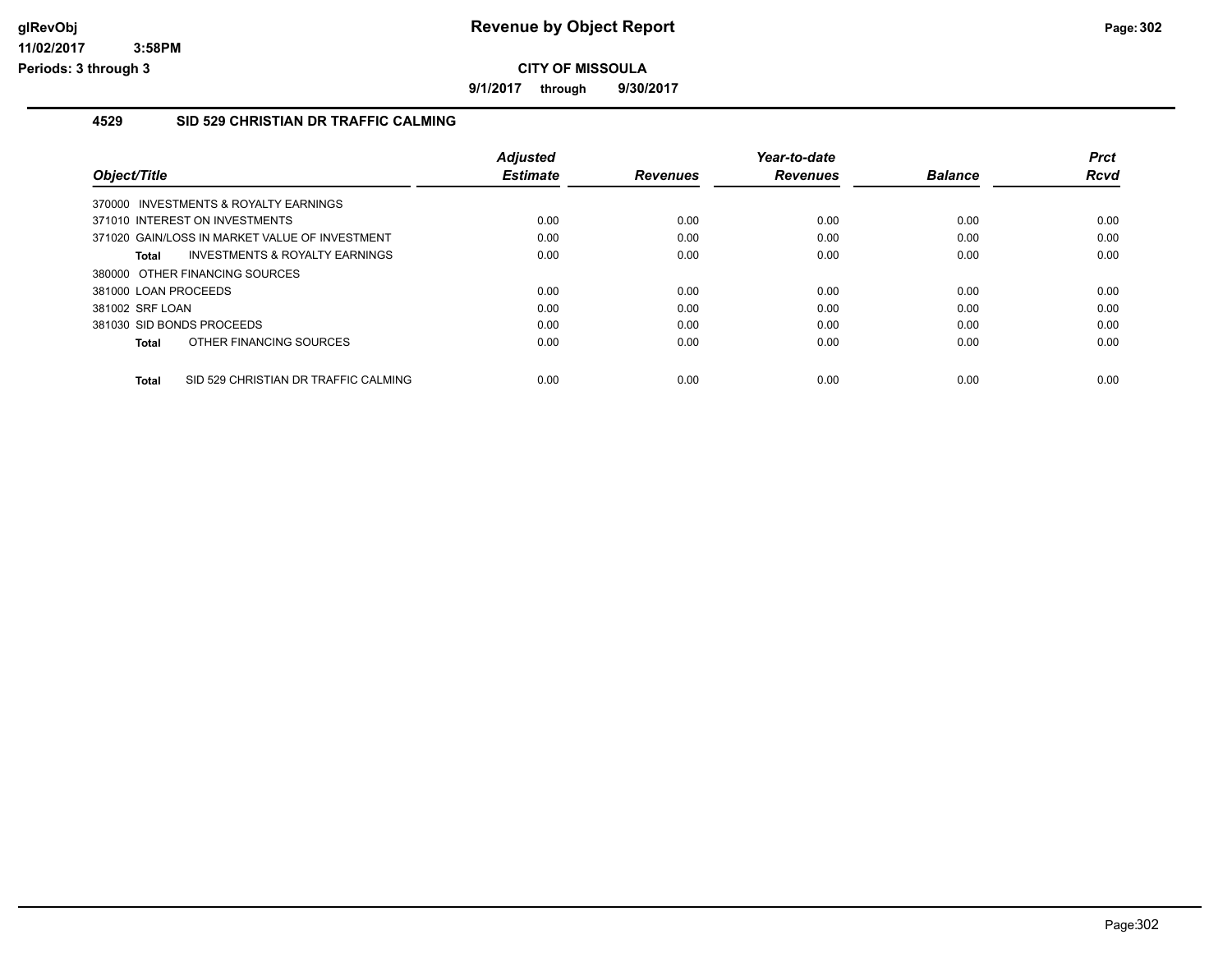**11/02/2017 3:58PM Periods: 3 through 3**

**CITY OF MISSOULA**

**9/1/2017 through 9/30/2017**

# **4530 SID 530 CHRISTIAN DR CALMING**

#### **4530 SID 530 CHRISTIAN DR CALMING**

|                                                 | <b>Adjusted</b> |                 | Year-to-date    |                | <b>Prct</b> |
|-------------------------------------------------|-----------------|-----------------|-----------------|----------------|-------------|
| Object/Title                                    | <b>Estimate</b> | <b>Revenues</b> | <b>Revenues</b> | <b>Balance</b> | <b>Rcvd</b> |
| 370000 INVESTMENTS & ROYALTY EARNINGS           |                 |                 |                 |                |             |
| 371010 INTEREST ON INVESTMENTS                  | 0.00            | 0.00            | 0.00            | 0.00           | 0.00        |
| 371020 GAIN/LOSS IN MARKET VALUE OF INVESTMENTS | 0.00            | 0.00            | 0.00            | 0.00           | 0.00        |
| INVESTMENTS & ROYALTY EARNINGS<br>Total         | 0.00            | 0.00            | 0.00            | 0.00           | 0.00        |
| 380000 OTHER FINANCING SOURCES                  |                 |                 |                 |                |             |
| 381000 LOAN PROCEEDS                            | 0.00            | 0.00            | 0.00            | 0.00           | 0.00        |
| 381002 SRF LOAN                                 | 0.00            | 0.00            | 0.00            | 0.00           | 0.00        |
| 381030 SID BONDS PROCEEDS                       | 0.00            | 0.00            | 0.00            | 0.00           | 0.00        |
| OTHER FINANCING SOURCES<br>Total                | 0.00            | 0.00            | 0.00            | 0.00           | 0.00        |
| SID 530 CHRISTIAN DR CALMING<br>Total           | 0.00            | 0.00            | 0.00            | 0.00           | 0.00        |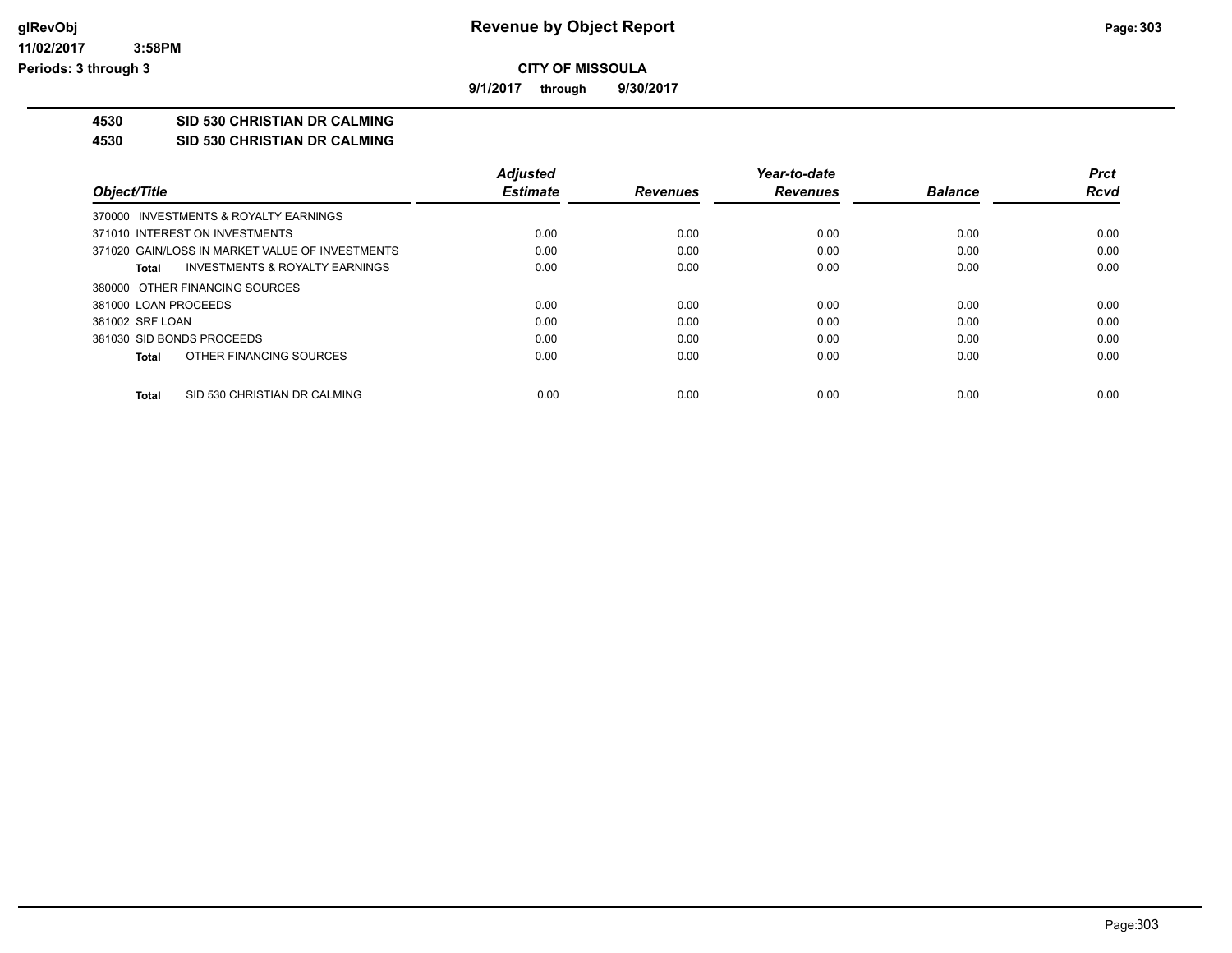**CITY OF MISSOULA**

**9/1/2017 through 9/30/2017**

# **4530 SID 530 CHRISTIAN DR CALMING**

 **3:58PM**

| Object/Title                                   | <b>Adjusted</b><br><b>Estimate</b> | <b>Revenues</b> | Year-to-date<br><b>Revenues</b> | <b>Balance</b> | <b>Prct</b><br>Rcvd |
|------------------------------------------------|------------------------------------|-----------------|---------------------------------|----------------|---------------------|
| 370000 INVESTMENTS & ROYALTY EARNINGS          |                                    |                 |                                 |                |                     |
| 371010 INTEREST ON INVESTMENTS                 | 0.00                               | 0.00            | 0.00                            | 0.00           | 0.00                |
| 371020 GAIN/LOSS IN MARKET VALUE OF INVESTMENT | 0.00                               | 0.00            | 0.00                            | 0.00           | 0.00                |
| INVESTMENTS & ROYALTY EARNINGS<br>Total        | 0.00                               | 0.00            | 0.00                            | 0.00           | 0.00                |
| 380000 OTHER FINANCING SOURCES                 |                                    |                 |                                 |                |                     |
| 381000 LOAN PROCEEDS                           | 0.00                               | 0.00            | 0.00                            | 0.00           | 0.00                |
| 381002 SRF LOAN                                | 0.00                               | 0.00            | 0.00                            | 0.00           | 0.00                |
| 381030 SID BONDS PROCEEDS                      | 0.00                               | 0.00            | 0.00                            | 0.00           | 0.00                |
| OTHER FINANCING SOURCES<br><b>Total</b>        | 0.00                               | 0.00            | 0.00                            | 0.00           | 0.00                |
| SID 530 CHRISTIAN DR CALMING<br><b>Total</b>   | 0.00                               | 0.00            | 0.00                            | 0.00           | 0.00                |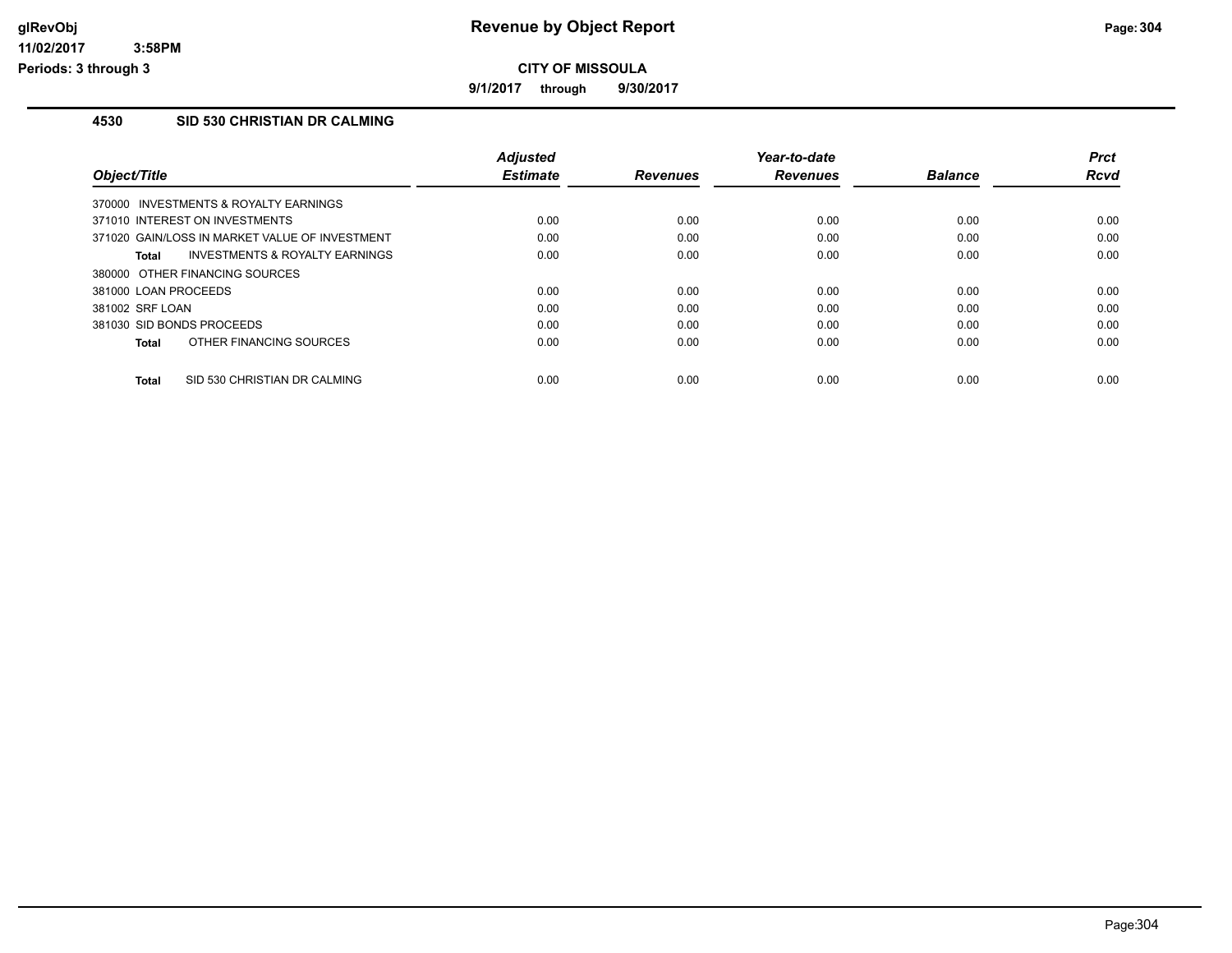**9/1/2017 through 9/30/2017**

#### **4531 SID 531 TRAFFIC CALMING**

**4531 SID 531 TRAFFIC CALMING**

|                                                 | <b>Adjusted</b> |                 | Year-to-date    |                | <b>Prct</b> |
|-------------------------------------------------|-----------------|-----------------|-----------------|----------------|-------------|
| Object/Title                                    | <b>Estimate</b> | <b>Revenues</b> | <b>Revenues</b> | <b>Balance</b> | <b>Rcvd</b> |
| 370000 INVESTMENTS & ROYALTY EARNINGS           |                 |                 |                 |                |             |
| 371010 INTEREST ON INVESTMENTS                  | 0.00            | 0.00            | 0.00            | 0.00           | 0.00        |
| 371020 GAIN/LOSS IN MARKET VALUE OF INVESTMENTS | 0.00            | 0.00            | 0.00            | 0.00           | 0.00        |
| INVESTMENTS & ROYALTY EARNINGS<br>Total         | 0.00            | 0.00            | 0.00            | 0.00           | 0.00        |
| 380000 OTHER FINANCING SOURCES                  |                 |                 |                 |                |             |
| 383000 OPERATING TRANSFERS                      | 0.00            | 0.00            | 0.00            | 0.00           | 0.00        |
| OTHER FINANCING SOURCES<br>Total                | 0.00            | 0.00            | 0.00            | 0.00           | 0.00        |
|                                                 |                 |                 |                 |                |             |
| <b>Total</b><br>SID 531 TRAFFIC CALMING         | 0.00            | 0.00            | 0.00            | 0.00           | 0.00        |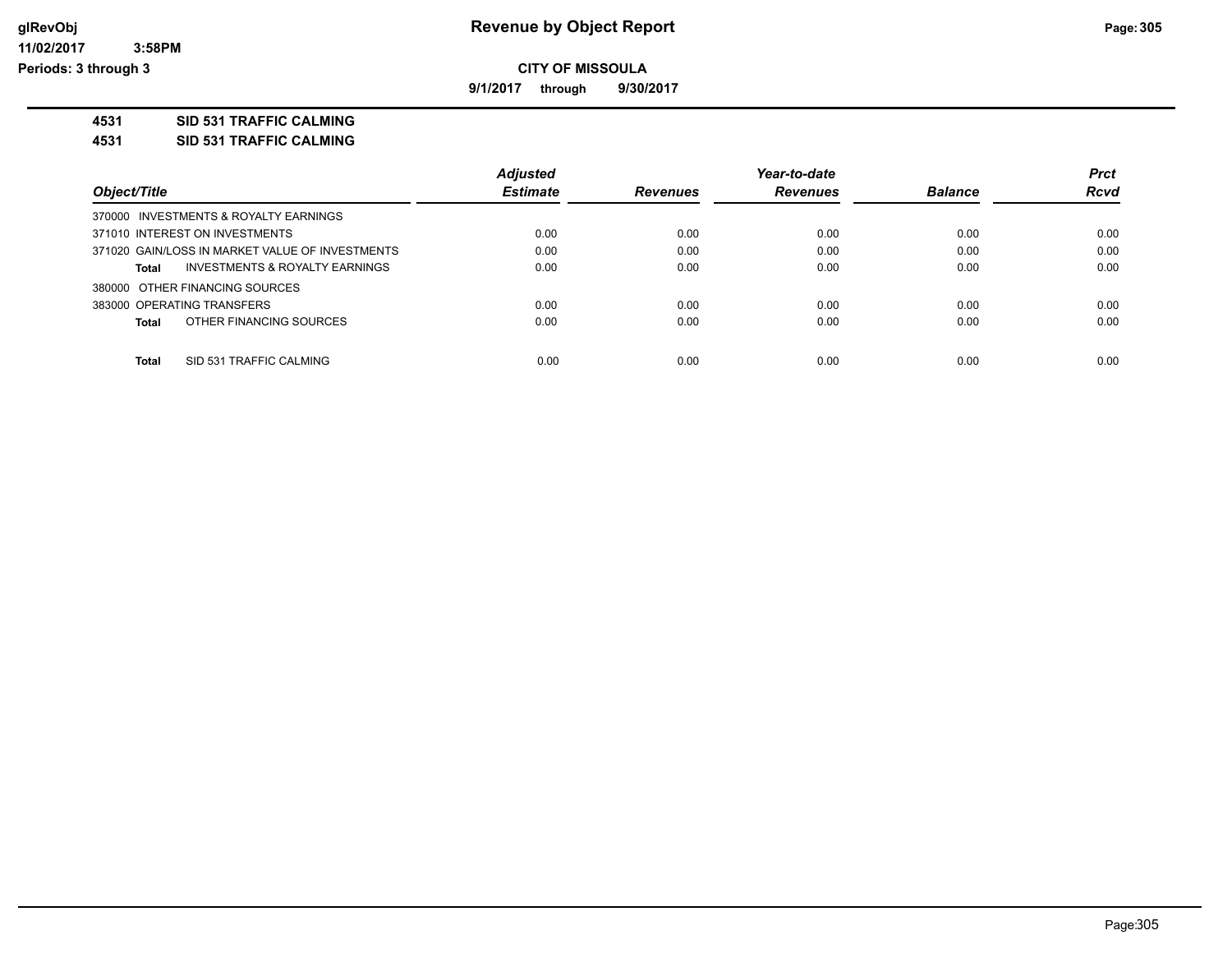**CITY OF MISSOULA**

**9/1/2017 through 9/30/2017**

#### **4531 SID 531 TRAFFIC CALMING**

 **3:58PM**

|                                                | <b>Adjusted</b> |                 | Year-to-date    |                | <b>Prct</b> |
|------------------------------------------------|-----------------|-----------------|-----------------|----------------|-------------|
| Object/Title                                   | <b>Estimate</b> | <b>Revenues</b> | <b>Revenues</b> | <b>Balance</b> | <b>Rcvd</b> |
| 370000 INVESTMENTS & ROYALTY EARNINGS          |                 |                 |                 |                |             |
| 371010 INTEREST ON INVESTMENTS                 | 0.00            | 0.00            | 0.00            | 0.00           | 0.00        |
| 371020 GAIN/LOSS IN MARKET VALUE OF INVESTMENT | 0.00            | 0.00            | 0.00            | 0.00           | 0.00        |
| INVESTMENTS & ROYALTY EARNINGS<br>Total        | 0.00            | 0.00            | 0.00            | 0.00           | 0.00        |
| 380000 OTHER FINANCING SOURCES                 |                 |                 |                 |                |             |
| 383000 OPERATING TRANSFERS                     | 0.00            | 0.00            | 0.00            | 0.00           | 0.00        |
| OTHER FINANCING SOURCES<br><b>Total</b>        | 0.00            | 0.00            | 0.00            | 0.00           | 0.00        |
|                                                |                 |                 |                 |                |             |
| <b>Total</b><br>SID 531 TRAFFIC CALMING        | 0.00            | 0.00            | 0.00            | 0.00           | 0.00        |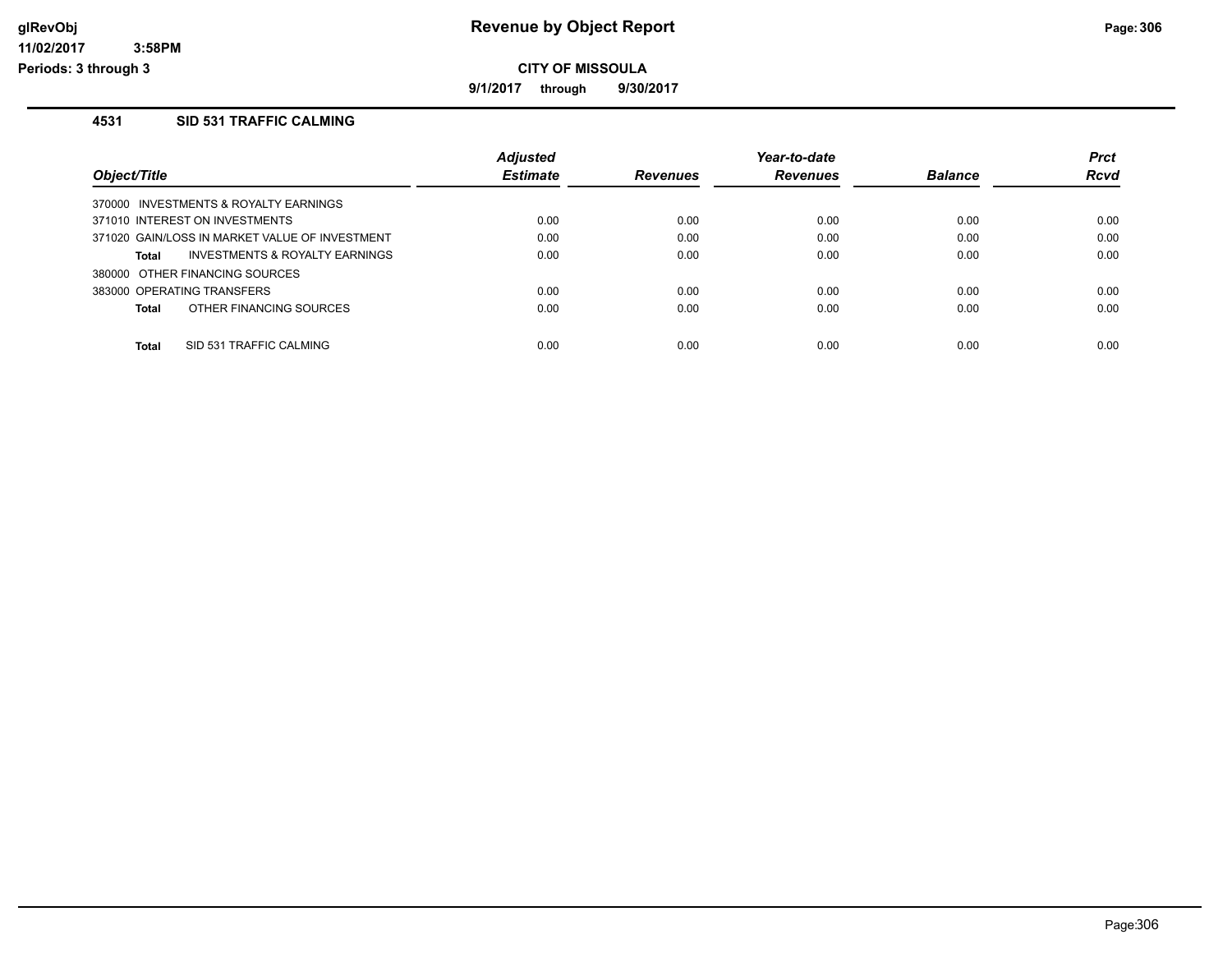**9/1/2017 through 9/30/2017**

#### **4532 MALONEY RANCH SID**

**4532 MALONEY RANCH SID**

|                                                    | <b>Adjusted</b> |                 | Year-to-date    |                | <b>Prct</b> |
|----------------------------------------------------|-----------------|-----------------|-----------------|----------------|-------------|
| Object/Title                                       | <b>Estimate</b> | <b>Revenues</b> | <b>Revenues</b> | <b>Balance</b> | <b>Rcvd</b> |
| 370000 INVESTMENTS & ROYALTY EARNINGS              |                 |                 |                 |                |             |
| 371010 INTEREST ON INVESTMENTS                     | 0.00            | 0.00            | 0.00            | 0.00           | 0.00        |
| 371020 GAIN/LOSS IN MARKET VALUE OF INVESTMENTS    | 0.00            | 0.00            | 0.00            | 0.00           | 0.00        |
| <b>INVESTMENTS &amp; ROYALTY EARNINGS</b><br>Total | 0.00            | 0.00            | 0.00            | 0.00           | 0.00        |
| 380000 OTHER FINANCING SOURCES                     |                 |                 |                 |                |             |
| 381030 SID BONDS PROCEEDS                          | 0.00            | 0.00            | 0.00            | 0.00           | 0.00        |
| OTHER FINANCING SOURCES<br><b>Total</b>            | 0.00            | 0.00            | 0.00            | 0.00           | 0.00        |
|                                                    |                 |                 |                 |                |             |
| <b>Total</b><br>MALONEY RANCH SID                  | 0.00            | 0.00            | 0.00            | 0.00           | 0.00        |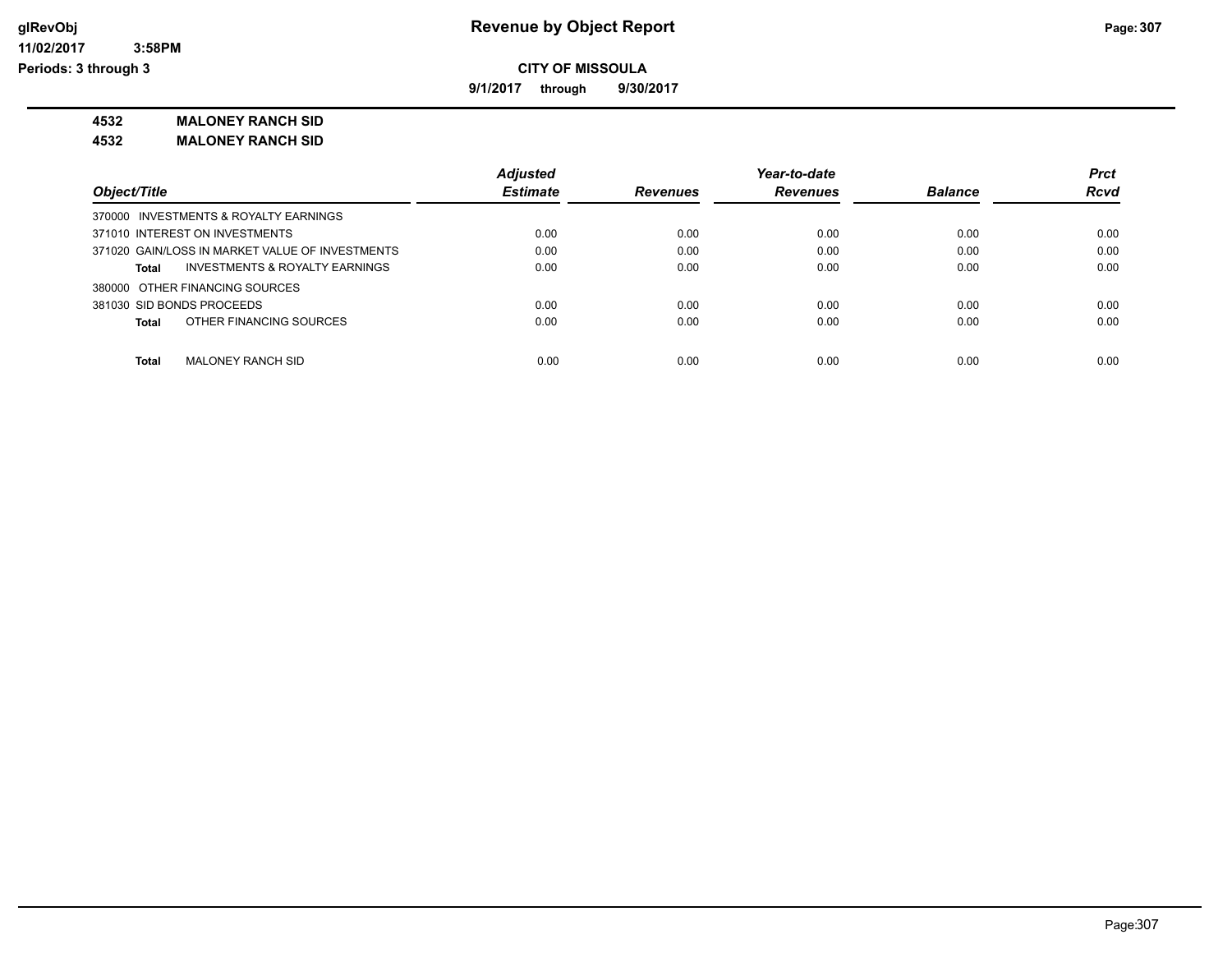**CITY OF MISSOULA**

**9/1/2017 through 9/30/2017**

#### **4532 MALONEY RANCH SID**

 **3:58PM**

|                                                | <b>Adjusted</b> |                 | Year-to-date    |                | <b>Prct</b> |
|------------------------------------------------|-----------------|-----------------|-----------------|----------------|-------------|
| Object/Title                                   | <b>Estimate</b> | <b>Revenues</b> | <b>Revenues</b> | <b>Balance</b> | <b>Rcvd</b> |
| 370000 INVESTMENTS & ROYALTY EARNINGS          |                 |                 |                 |                |             |
| 371010 INTEREST ON INVESTMENTS                 | 0.00            | 0.00            | 0.00            | 0.00           | 0.00        |
| 371020 GAIN/LOSS IN MARKET VALUE OF INVESTMENT | 0.00            | 0.00            | 0.00            | 0.00           | 0.00        |
| INVESTMENTS & ROYALTY EARNINGS<br>Total        | 0.00            | 0.00            | 0.00            | 0.00           | 0.00        |
| 380000 OTHER FINANCING SOURCES                 |                 |                 |                 |                |             |
| 381030 SID BONDS PROCEEDS                      | 0.00            | 0.00            | 0.00            | 0.00           | 0.00        |
| OTHER FINANCING SOURCES<br>Total               | 0.00            | 0.00            | 0.00            | 0.00           | 0.00        |
|                                                |                 |                 |                 |                |             |
| <b>Total</b><br>MALONEY RANCH SID              | 0.00            | 0.00            | 0.00            | 0.00           | 0.00        |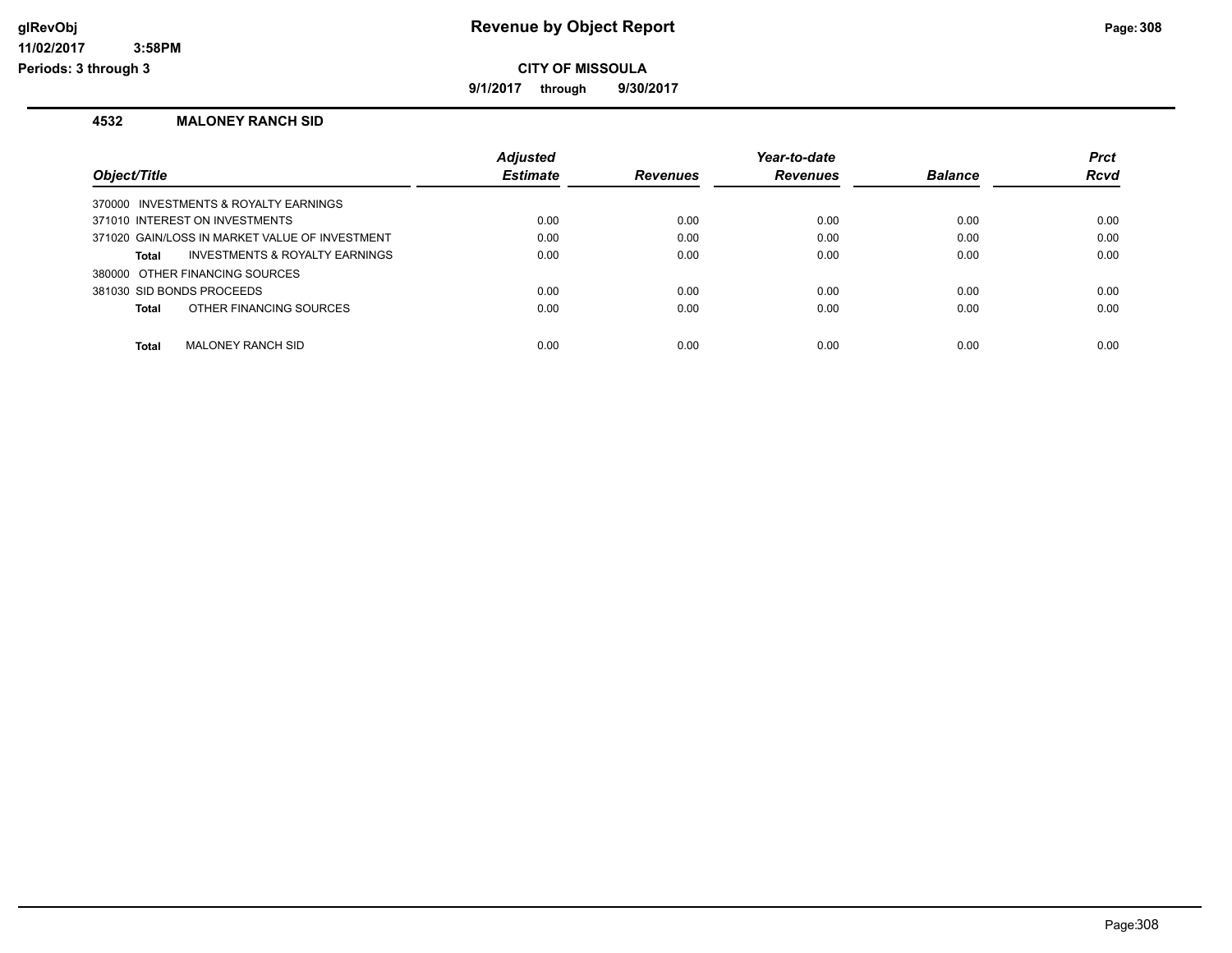**9/1/2017 through 9/30/2017**

### **4533 RATTLESNAKE SEWER SID**

**4533 RATTLESNAKE SEWER SID**

|                                                    | <b>Adjusted</b> |                 | Year-to-date    |                | <b>Prct</b> |
|----------------------------------------------------|-----------------|-----------------|-----------------|----------------|-------------|
| Object/Title                                       | <b>Estimate</b> | <b>Revenues</b> | <b>Revenues</b> | <b>Balance</b> | <b>Rcvd</b> |
| 330000 INTERGOVERNMENTAL REVENUES                  |                 |                 |                 |                |             |
| 334121 DNRC GRANT                                  | 0.00            | 0.00            | 0.00            | 0.00           | 0.00        |
| INTERGOVERNMENTAL REVENUES<br>Total                | 0.00            | 0.00            | 0.00            | 0.00           | 0.00        |
| 370000 INVESTMENTS & ROYALTY EARNINGS              |                 |                 |                 |                |             |
| 371010 INTEREST ON INVESTMENTS                     | 0.00            | 0.00            | 0.00            | 0.00           | 0.00        |
| 371020 GAIN/LOSS IN MARKET VALUE OF INVESTMENTS    | 0.00            | 0.00            | 0.00            | 0.00           | 0.00        |
| <b>INVESTMENTS &amp; ROYALTY EARNINGS</b><br>Total | 0.00            | 0.00            | 0.00            | 0.00           | 0.00        |
| 380000 OTHER FINANCING SOURCES                     |                 |                 |                 |                |             |
| 381002 SRF LOAN                                    | 0.00            | 0.00            | 0.00            | 0.00           | 0.00        |
| OTHER FINANCING SOURCES<br>Total                   | 0.00            | 0.00            | 0.00            | 0.00           | 0.00        |
| RATTLESNAKE SEWER SID<br>Total                     | 0.00            | 0.00            | 0.00            | 0.00           | 0.00        |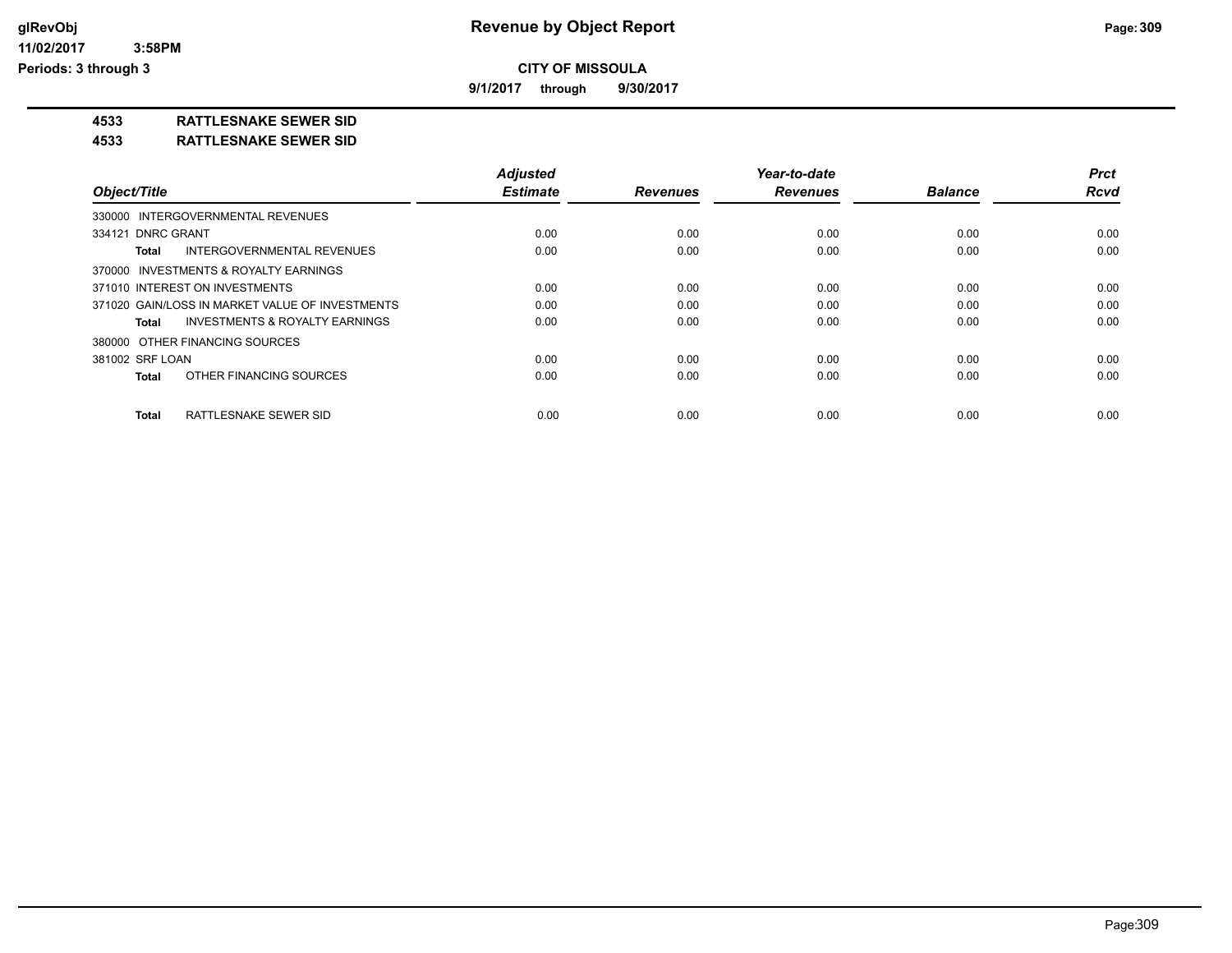**CITY OF MISSOULA**

**9/1/2017 through 9/30/2017**

# **4533 RATTLESNAKE SEWER SID**

| Object/Title                                       | <b>Adjusted</b><br><b>Estimate</b> | <b>Revenues</b> | Year-to-date<br><b>Revenues</b> | <b>Balance</b> | <b>Prct</b><br><b>Rcvd</b> |
|----------------------------------------------------|------------------------------------|-----------------|---------------------------------|----------------|----------------------------|
|                                                    |                                    |                 |                                 |                |                            |
| 330000 INTERGOVERNMENTAL REVENUES                  |                                    |                 |                                 |                |                            |
| 334121 DNRC GRANT                                  | 0.00                               | 0.00            | 0.00                            | 0.00           | 0.00                       |
| INTERGOVERNMENTAL REVENUES<br>Total                | 0.00                               | 0.00            | 0.00                            | 0.00           | 0.00                       |
| 370000 INVESTMENTS & ROYALTY EARNINGS              |                                    |                 |                                 |                |                            |
| 371010 INTEREST ON INVESTMENTS                     | 0.00                               | 0.00            | 0.00                            | 0.00           | 0.00                       |
| 371020 GAIN/LOSS IN MARKET VALUE OF INVESTMENT     | 0.00                               | 0.00            | 0.00                            | 0.00           | 0.00                       |
| <b>INVESTMENTS &amp; ROYALTY EARNINGS</b><br>Total | 0.00                               | 0.00            | 0.00                            | 0.00           | 0.00                       |
| 380000 OTHER FINANCING SOURCES                     |                                    |                 |                                 |                |                            |
| 381002 SRF LOAN                                    | 0.00                               | 0.00            | 0.00                            | 0.00           | 0.00                       |
| OTHER FINANCING SOURCES<br>Total                   | 0.00                               | 0.00            | 0.00                            | 0.00           | 0.00                       |
|                                                    |                                    |                 |                                 |                |                            |
| RATTLESNAKE SEWER SID<br>Total                     | 0.00                               | 0.00            | 0.00                            | 0.00           | 0.00                       |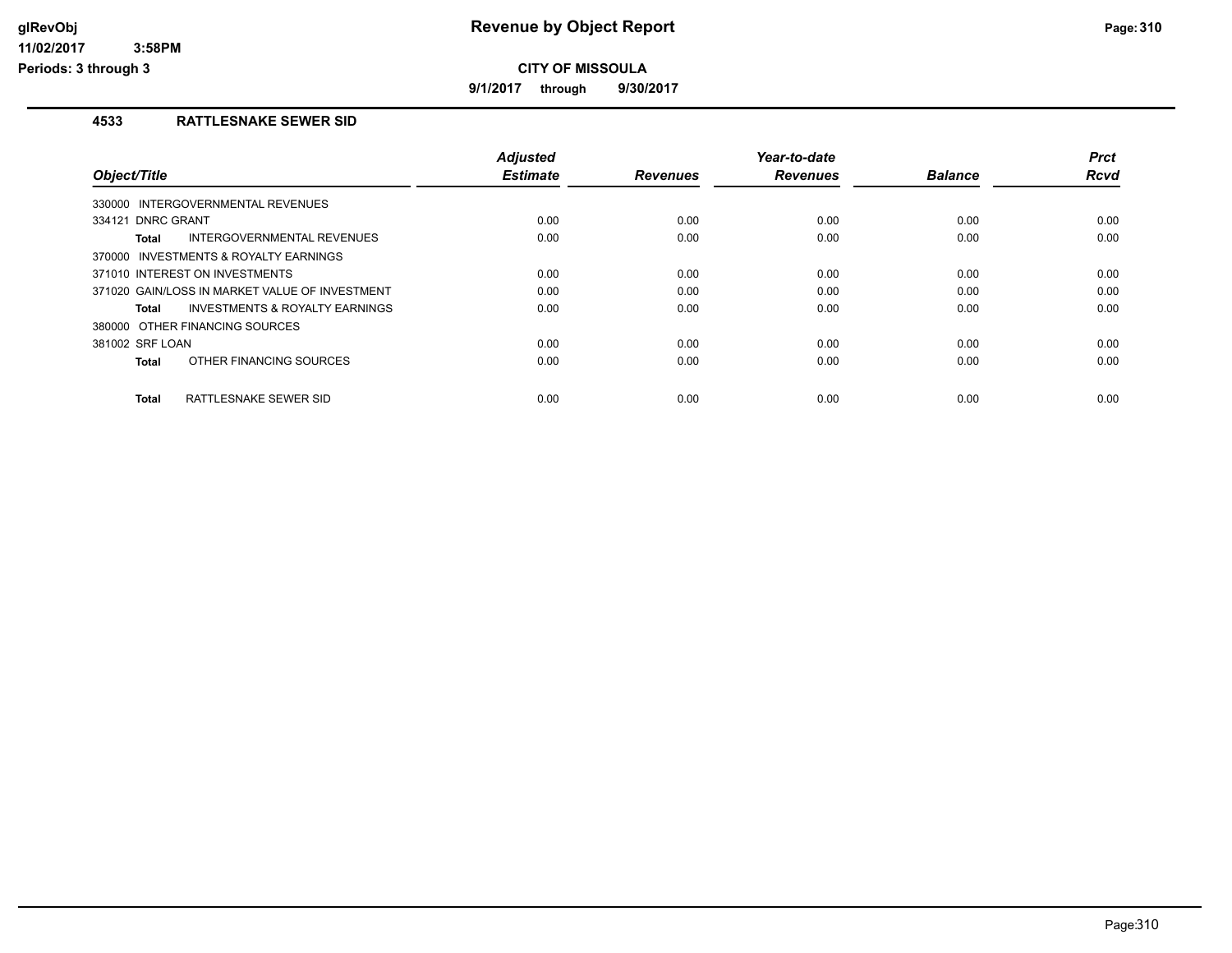**9/1/2017 through 9/30/2017**

# **4534 SID 534 LINCOLNWOOD**

#### **4534 SID 534 LINCOLNWOOD**

|                                                    | <b>Adjusted</b> |                 | Year-to-date    |                | <b>Prct</b> |
|----------------------------------------------------|-----------------|-----------------|-----------------|----------------|-------------|
| Object/Title                                       | <b>Estimate</b> | <b>Revenues</b> | <b>Revenues</b> | <b>Balance</b> | <b>Rcvd</b> |
| 330000 INTERGOVERNMENTAL REVENUES                  |                 |                 |                 |                |             |
| 334121 DNRC GRANT                                  | 0.00            | 0.00            | 0.00            | 0.00           | 0.00        |
| <b>INTERGOVERNMENTAL REVENUES</b><br>Total         | 0.00            | 0.00            | 0.00            | 0.00           | 0.00        |
| 370000 INVESTMENTS & ROYALTY EARNINGS              |                 |                 |                 |                |             |
| 371010 INTEREST ON INVESTMENTS                     | 0.00            | 0.00            | 0.00            | 0.00           | 0.00        |
| 371020 GAIN/LOSS IN MARKET VALUE OF INVESTMENTS    | 0.00            | 0.00            | 0.00            | 0.00           | 0.00        |
| <b>INVESTMENTS &amp; ROYALTY EARNINGS</b><br>Total | 0.00            | 0.00            | 0.00            | 0.00           | 0.00        |
| 380000 OTHER FINANCING SOURCES                     |                 |                 |                 |                |             |
| 381002 SRF LOAN                                    | 0.00            | 0.00            | 0.00            | 0.00           | 0.00        |
| OTHER FINANCING SOURCES<br>Total                   | 0.00            | 0.00            | 0.00            | 0.00           | 0.00        |
| SID 534 LINCOLNWOOD<br><b>Total</b>                | 0.00            | 0.00            | 0.00            | 0.00           | 0.00        |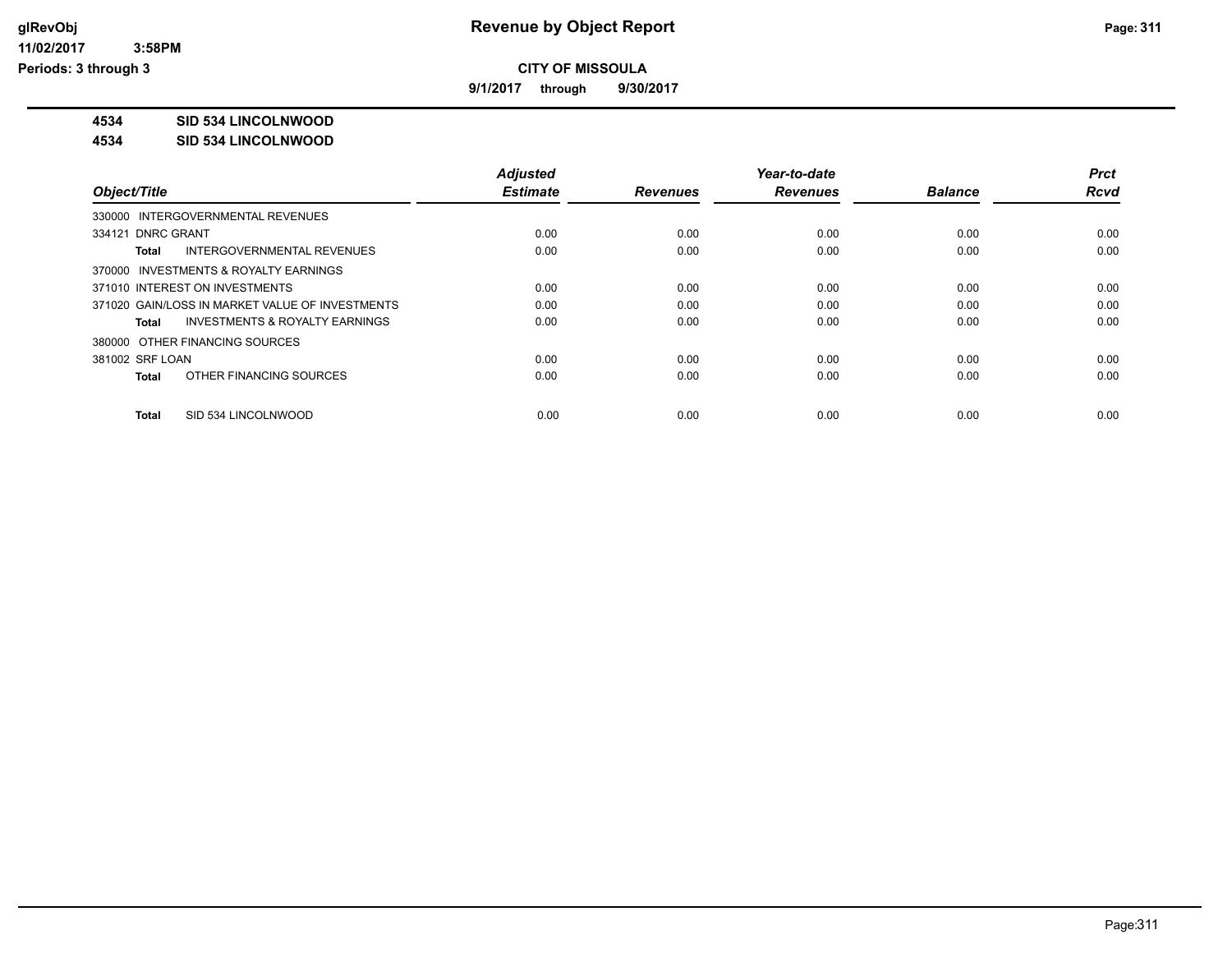**CITY OF MISSOULA**

**9/1/2017 through 9/30/2017**

### **4534 SID 534 LINCOLNWOOD**

|                                                    | <b>Adjusted</b> |                 | Year-to-date    |                | <b>Prct</b> |
|----------------------------------------------------|-----------------|-----------------|-----------------|----------------|-------------|
| Object/Title                                       | <b>Estimate</b> | <b>Revenues</b> | <b>Revenues</b> | <b>Balance</b> | <b>Rcvd</b> |
| 330000 INTERGOVERNMENTAL REVENUES                  |                 |                 |                 |                |             |
| 334121 DNRC GRANT                                  | 0.00            | 0.00            | 0.00            | 0.00           | 0.00        |
| INTERGOVERNMENTAL REVENUES<br><b>Total</b>         | 0.00            | 0.00            | 0.00            | 0.00           | 0.00        |
| 370000 INVESTMENTS & ROYALTY EARNINGS              |                 |                 |                 |                |             |
| 371010 INTEREST ON INVESTMENTS                     | 0.00            | 0.00            | 0.00            | 0.00           | 0.00        |
| 371020 GAIN/LOSS IN MARKET VALUE OF INVESTMENT     | 0.00            | 0.00            | 0.00            | 0.00           | 0.00        |
| <b>INVESTMENTS &amp; ROYALTY EARNINGS</b><br>Total | 0.00            | 0.00            | 0.00            | 0.00           | 0.00        |
| 380000 OTHER FINANCING SOURCES                     |                 |                 |                 |                |             |
| 381002 SRF LOAN                                    | 0.00            | 0.00            | 0.00            | 0.00           | 0.00        |
| OTHER FINANCING SOURCES<br><b>Total</b>            | 0.00            | 0.00            | 0.00            | 0.00           | 0.00        |
| <b>Total</b><br>SID 534 LINCOLNWOOD                | 0.00            | 0.00            | 0.00            | 0.00           | 0.00        |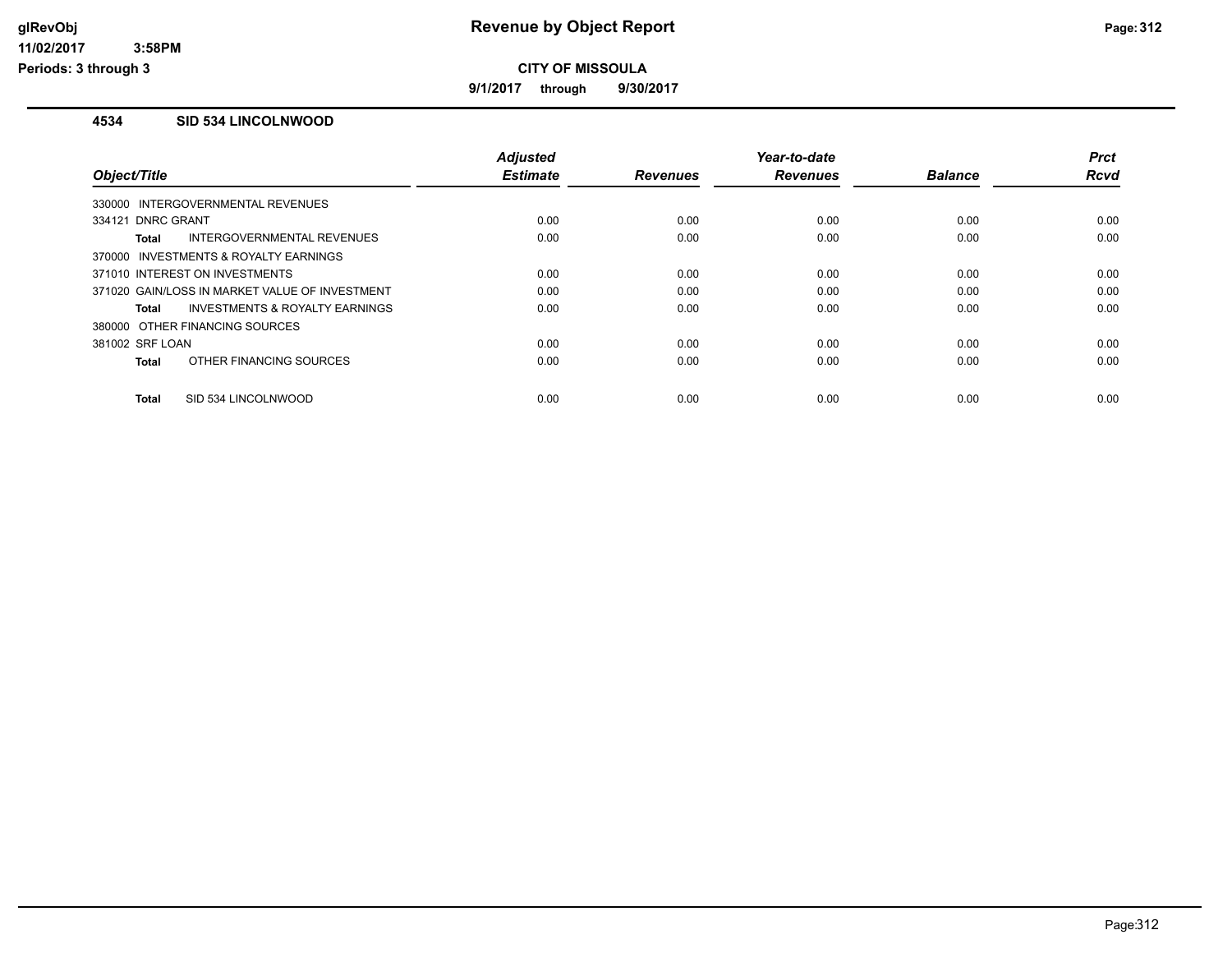**9/1/2017 through 9/30/2017**

# **4535 SLANT STREET TRAFFIC CALMING**

#### **4535 SLANT STREET TRAFFIC CALMING**

| <b>Adjusted</b> |                 | Year-to-date    |                | <b>Prct</b> |
|-----------------|-----------------|-----------------|----------------|-------------|
| <b>Estimate</b> | <b>Revenues</b> | <b>Revenues</b> | <b>Balance</b> | <b>Rcvd</b> |
|                 |                 |                 |                |             |
| 0.00            | 0.00            | 0.00            | 0.00           | 0.00        |
| 0.00            | 0.00            | 0.00            | 0.00           | 0.00        |
| 0.00            | 0.00            | 0.00            | 0.00           | 0.00        |
|                 |                 |                 |                |             |
| 0.00            | 0.00            | 0.00            | 0.00           | 0.00        |
| 0.00            | 0.00            | 0.00            | 0.00           | 0.00        |
|                 |                 |                 |                | 0.00        |
|                 | 0.00            | 0.00            | 0.00           | 0.00        |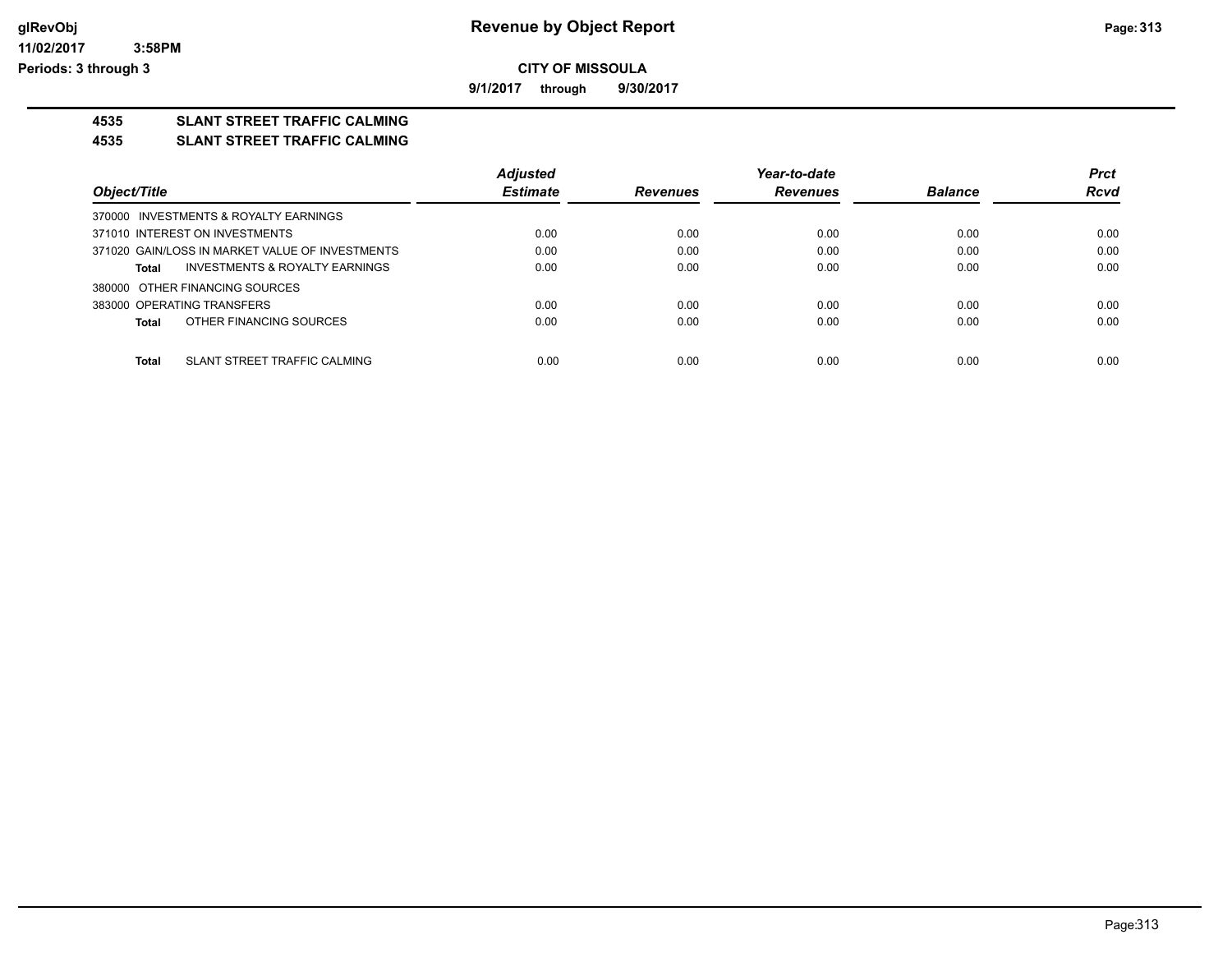**3:58PM**

**CITY OF MISSOULA**

**9/1/2017 through 9/30/2017**

# **4535 SLANT STREET TRAFFIC CALMING**

|                                                | <b>Adjusted</b> |                 | Year-to-date    |                | <b>Prct</b> |
|------------------------------------------------|-----------------|-----------------|-----------------|----------------|-------------|
| Object/Title                                   | <b>Estimate</b> | <b>Revenues</b> | <b>Revenues</b> | <b>Balance</b> | <b>Rcvd</b> |
| 370000 INVESTMENTS & ROYALTY EARNINGS          |                 |                 |                 |                |             |
| 371010 INTEREST ON INVESTMENTS                 | 0.00            | 0.00            | 0.00            | 0.00           | 0.00        |
| 371020 GAIN/LOSS IN MARKET VALUE OF INVESTMENT | 0.00            | 0.00            | 0.00            | 0.00           | 0.00        |
| INVESTMENTS & ROYALTY EARNINGS<br>Total        | 0.00            | 0.00            | 0.00            | 0.00           | 0.00        |
| 380000 OTHER FINANCING SOURCES                 |                 |                 |                 |                |             |
| 383000 OPERATING TRANSFERS                     | 0.00            | 0.00            | 0.00            | 0.00           | 0.00        |
| OTHER FINANCING SOURCES<br>Total               | 0.00            | 0.00            | 0.00            | 0.00           | 0.00        |
|                                                |                 |                 |                 |                |             |
| Total<br>SLANT STREET TRAFFIC CALMING          | 0.00            | 0.00            | 0.00            | 0.00           | 0.00        |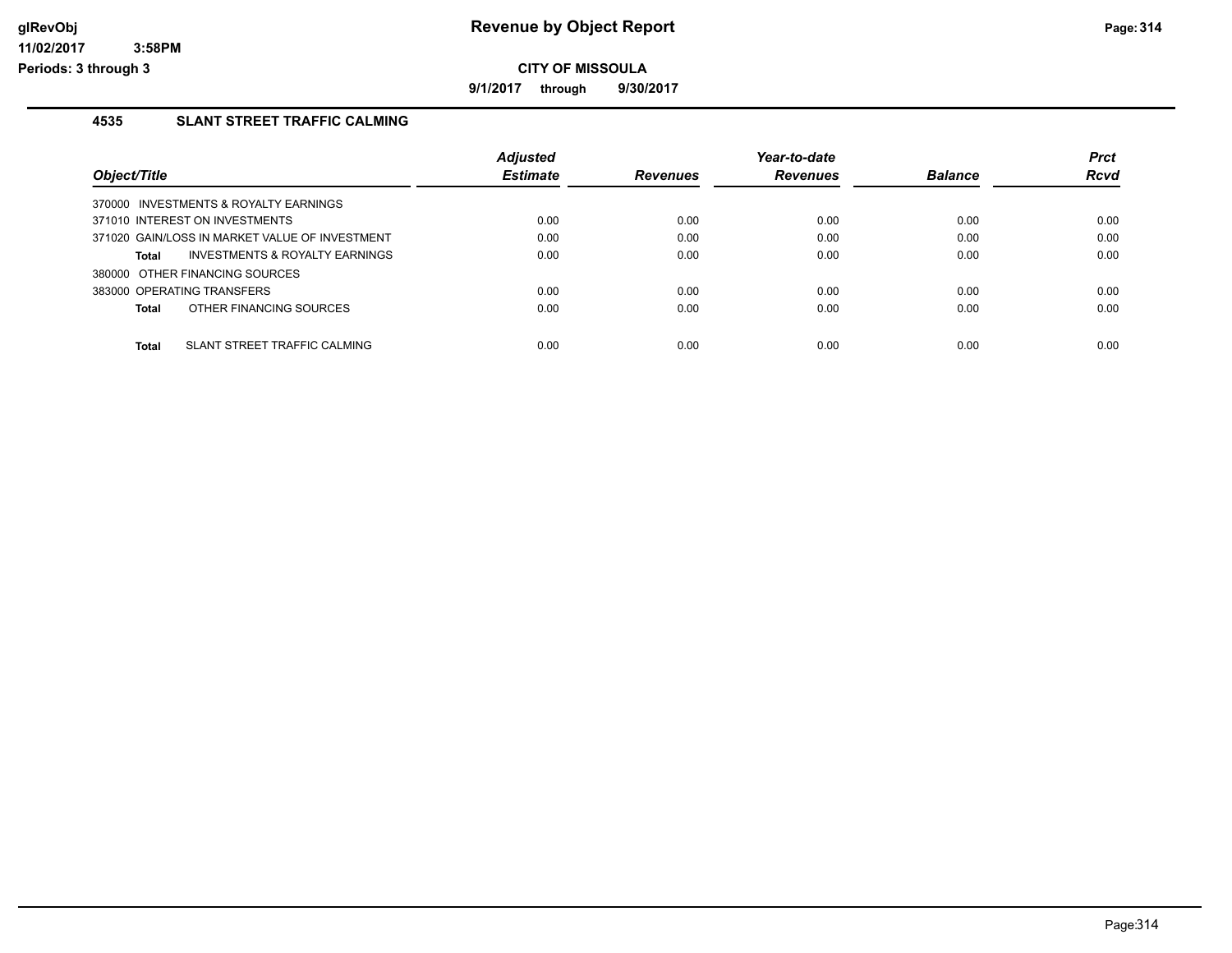**9/1/2017 through 9/30/2017**

# **4536 SID536 LINCOLNWOOD SWR PH2**

#### **4536 SID536 LINCOLNWOOD SWR PH2**

|                                                    | <b>Adjusted</b> |                 | Year-to-date    |                | <b>Prct</b> |
|----------------------------------------------------|-----------------|-----------------|-----------------|----------------|-------------|
| Object/Title                                       | <b>Estimate</b> | <b>Revenues</b> | <b>Revenues</b> | <b>Balance</b> | Rcvd        |
| 330000 INTERGOVERNMENTAL REVENUES                  |                 |                 |                 |                |             |
| 334121 DNRC GRANT                                  | 0.00            | 0.00            | 0.00            | 0.00           | 0.00        |
| <b>INTERGOVERNMENTAL REVENUES</b><br>Total         | 0.00            | 0.00            | 0.00            | 0.00           | 0.00        |
| 360000 MISCELLANEOUS REVENUES                      |                 |                 |                 |                |             |
| 365001 *** Title Not Found ***                     | 0.00            | 0.00            | 0.00            | 0.00           | 0.00        |
| <b>MISCELLANEOUS REVENUES</b><br>Total             | 0.00            | 0.00            | 0.00            | 0.00           | 0.00        |
| 370000 INVESTMENTS & ROYALTY EARNINGS              |                 |                 |                 |                |             |
| 371010 INTEREST ON INVESTMENTS                     | 0.00            | 0.00            | 0.00            | 0.00           | 0.00        |
| 371020 GAIN/LOSS IN MARKET VALUE OF INVESTMENTS    | 0.00            | 0.00            | 0.00            | 0.00           | 0.00        |
| <b>INVESTMENTS &amp; ROYALTY EARNINGS</b><br>Total | 0.00            | 0.00            | 0.00            | 0.00           | 0.00        |
| 380000 OTHER FINANCING SOURCES                     |                 |                 |                 |                |             |
| 381030 SID BONDS PROCEEDS                          | 0.00            | 0.00            | 0.00            | 0.00           | 0.00        |
| OTHER FINANCING SOURCES<br>Total                   | 0.00            | 0.00            | 0.00            | 0.00           | 0.00        |
|                                                    |                 |                 |                 |                |             |
| SID536 LINCOLNWOOD SWR PH2<br>Total                | 0.00            | 0.00            | 0.00            | 0.00           | 0.00        |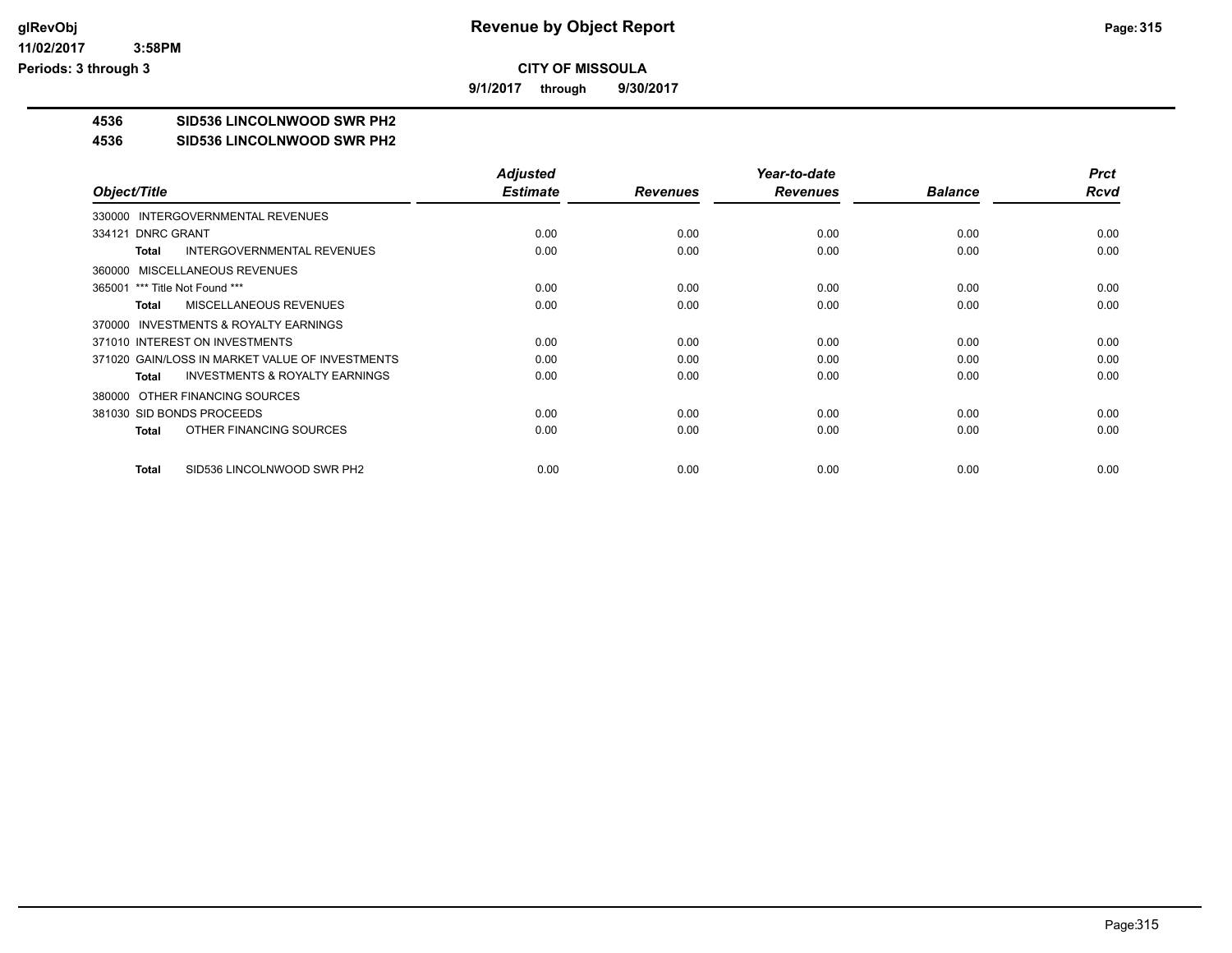**CITY OF MISSOULA**

**9/1/2017 through 9/30/2017**

# **4536 SID536 LINCOLNWOOD SWR PH2**

| Object/Title                                              | <b>Adjusted</b><br><b>Estimate</b> | <b>Revenues</b> | Year-to-date<br><b>Revenues</b> | <b>Balance</b> | <b>Prct</b><br><b>Rcvd</b> |
|-----------------------------------------------------------|------------------------------------|-----------------|---------------------------------|----------------|----------------------------|
|                                                           |                                    |                 |                                 |                |                            |
| INTERGOVERNMENTAL REVENUES<br>330000                      |                                    |                 |                                 |                |                            |
| 334121 DNRC GRANT                                         | 0.00                               | 0.00            | 0.00                            | 0.00           | 0.00                       |
| INTERGOVERNMENTAL REVENUES<br><b>Total</b>                | 0.00                               | 0.00            | 0.00                            | 0.00           | 0.00                       |
| MISCELLANEOUS REVENUES<br>360000                          |                                    |                 |                                 |                |                            |
| 365001 *** Title Not Found ***                            | 0.00                               | 0.00            | 0.00                            | 0.00           | 0.00                       |
| MISCELLANEOUS REVENUES<br><b>Total</b>                    | 0.00                               | 0.00            | 0.00                            | 0.00           | 0.00                       |
| 370000 INVESTMENTS & ROYALTY EARNINGS                     |                                    |                 |                                 |                |                            |
| 371010 INTEREST ON INVESTMENTS                            | 0.00                               | 0.00            | 0.00                            | 0.00           | 0.00                       |
| 371020 GAIN/LOSS IN MARKET VALUE OF INVESTMENT            | 0.00                               | 0.00            | 0.00                            | 0.00           | 0.00                       |
| <b>INVESTMENTS &amp; ROYALTY EARNINGS</b><br><b>Total</b> | 0.00                               | 0.00            | 0.00                            | 0.00           | 0.00                       |
| 380000 OTHER FINANCING SOURCES                            |                                    |                 |                                 |                |                            |
| 381030 SID BONDS PROCEEDS                                 | 0.00                               | 0.00            | 0.00                            | 0.00           | 0.00                       |
| OTHER FINANCING SOURCES<br><b>Total</b>                   | 0.00                               | 0.00            | 0.00                            | 0.00           | 0.00                       |
| SID536 LINCOLNWOOD SWR PH2<br><b>Total</b>                | 0.00                               | 0.00            | 0.00                            | 0.00           | 0.00                       |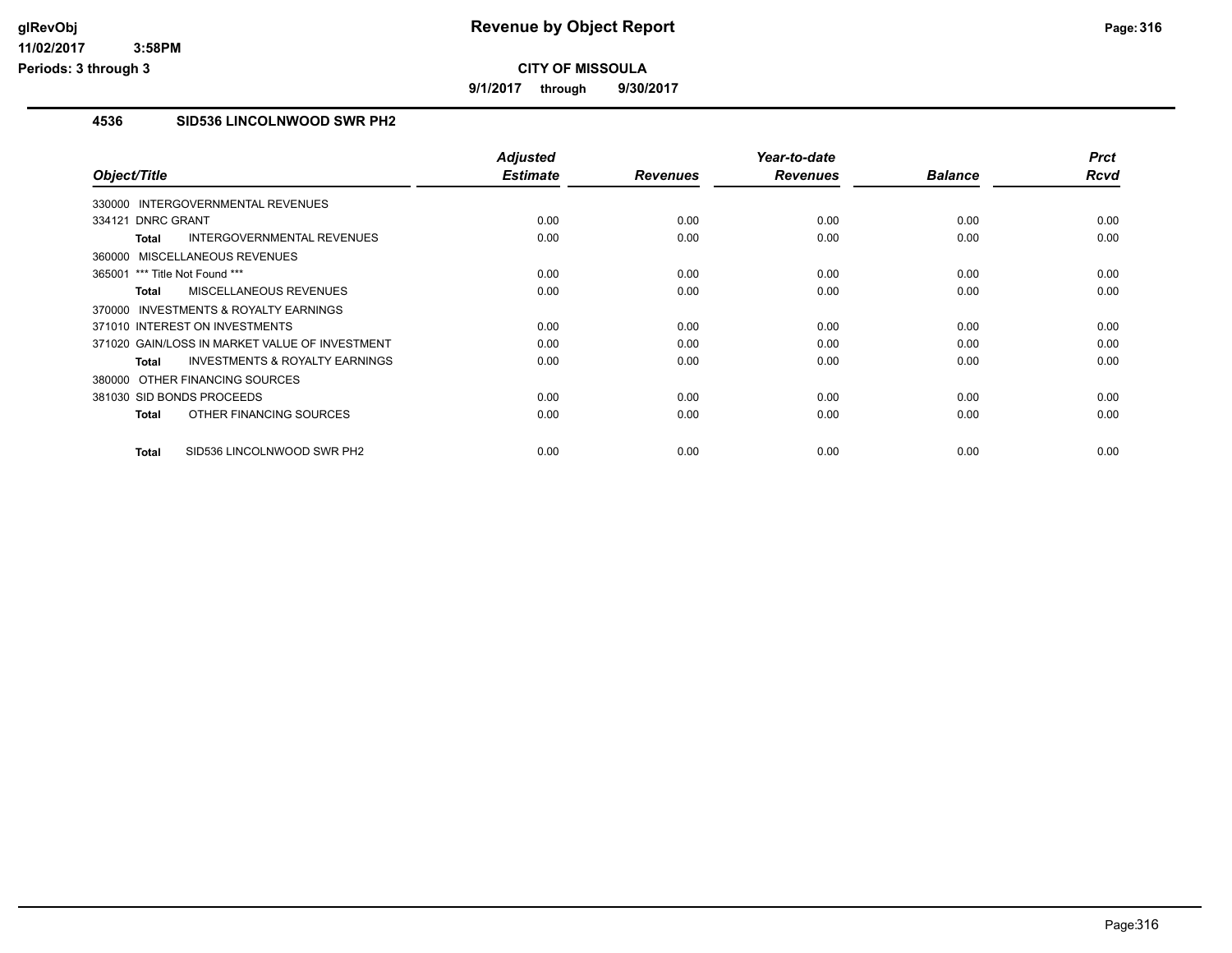**9/1/2017 through 9/30/2017**

### **4538 SID 538 HILLVIEW WAY**

**4538 SID 538 HILLVIEW WAY**

|                                                    | <b>Adjusted</b> |                 | Year-to-date    |                | <b>Prct</b> |
|----------------------------------------------------|-----------------|-----------------|-----------------|----------------|-------------|
| Object/Title                                       | <b>Estimate</b> | <b>Revenues</b> | <b>Revenues</b> | <b>Balance</b> | <b>Rcvd</b> |
| 370000 INVESTMENTS & ROYALTY EARNINGS              |                 |                 |                 |                |             |
| 371010 INTEREST ON INVESTMENTS                     | 0.00            | 0.00            | 0.00            | 0.00           | 0.00        |
| 371020 GAIN/LOSS IN MARKET VALUE OF INVESTMENTS    | 0.00            | 0.00            | 0.00            | 0.00           | 0.00        |
| <b>INVESTMENTS &amp; ROYALTY EARNINGS</b><br>Total | 0.00            | 0.00            | 0.00            | 0.00           | 0.00        |
| 380000 OTHER FINANCING SOURCES                     |                 |                 |                 |                |             |
| 383000 OPERATING TRANSFERS                         | 0.00            | 0.00            | 0.00            | 0.00           | 0.00        |
| OTHER FINANCING SOURCES<br>Total                   | 0.00            | 0.00            | 0.00            | 0.00           | 0.00        |
|                                                    |                 |                 |                 |                |             |
| Total<br>SID 538 HILLVIEW WAY                      | 0.00            | 0.00            | 0.00            | 0.00           | 0.00        |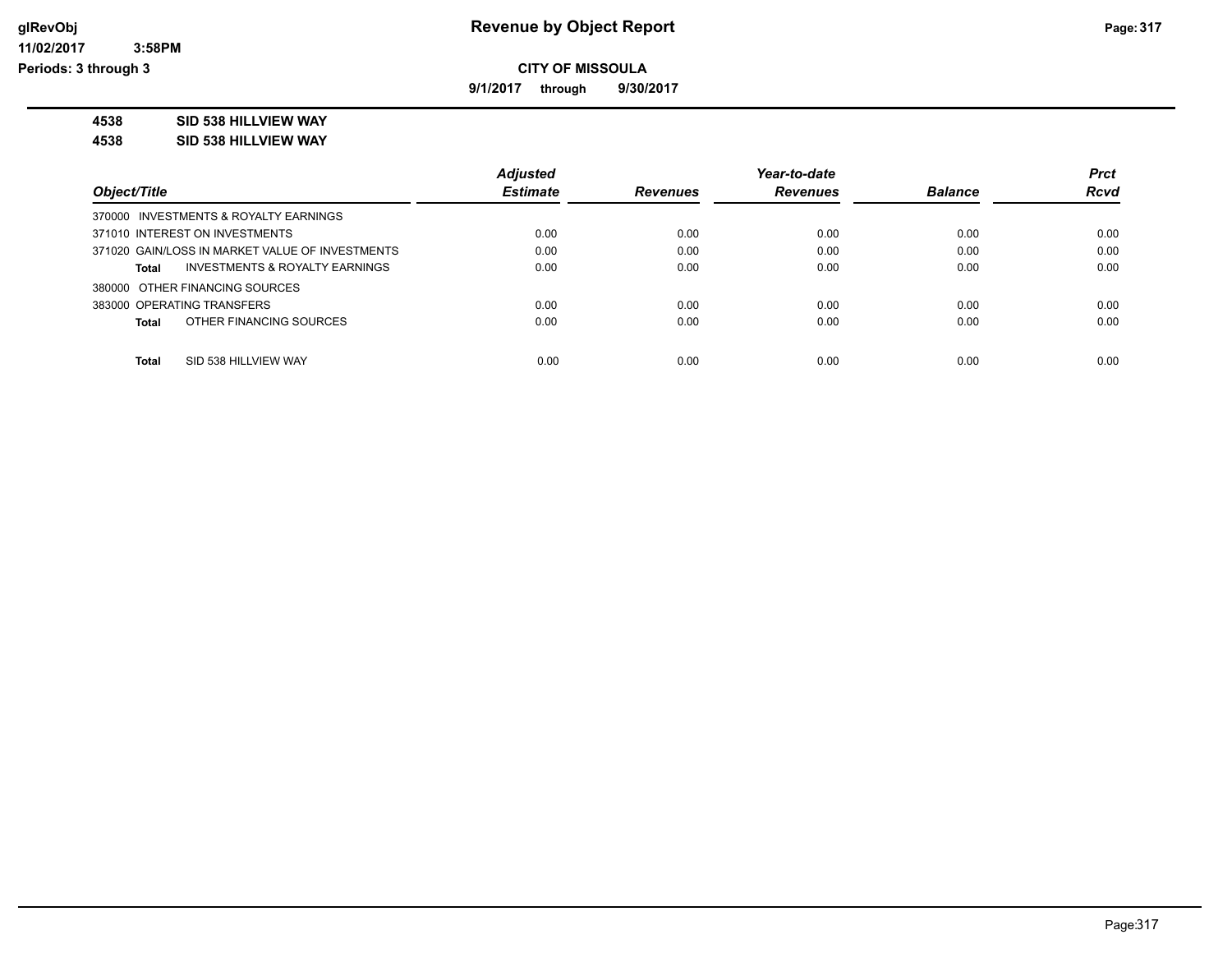**CITY OF MISSOULA**

**9/1/2017 through 9/30/2017**

#### **4538 SID 538 HILLVIEW WAY**

|                                                | <b>Adjusted</b> |                 | Year-to-date    |                | <b>Prct</b> |
|------------------------------------------------|-----------------|-----------------|-----------------|----------------|-------------|
| Object/Title                                   | <b>Estimate</b> | <b>Revenues</b> | <b>Revenues</b> | <b>Balance</b> | <b>Rcvd</b> |
| 370000 INVESTMENTS & ROYALTY EARNINGS          |                 |                 |                 |                |             |
| 371010 INTEREST ON INVESTMENTS                 | 0.00            | 0.00            | 0.00            | 0.00           | 0.00        |
| 371020 GAIN/LOSS IN MARKET VALUE OF INVESTMENT | 0.00            | 0.00            | 0.00            | 0.00           | 0.00        |
| INVESTMENTS & ROYALTY EARNINGS<br>Total        | 0.00            | 0.00            | 0.00            | 0.00           | 0.00        |
| 380000 OTHER FINANCING SOURCES                 |                 |                 |                 |                |             |
| 383000 OPERATING TRANSFERS                     | 0.00            | 0.00            | 0.00            | 0.00           | 0.00        |
| OTHER FINANCING SOURCES<br>Total               | 0.00            | 0.00            | 0.00            | 0.00           | 0.00        |
|                                                |                 |                 |                 |                |             |
| Total<br>SID 538 HILLVIEW WAY                  | 0.00            | 0.00            | 0.00            | 0.00           | 0.00        |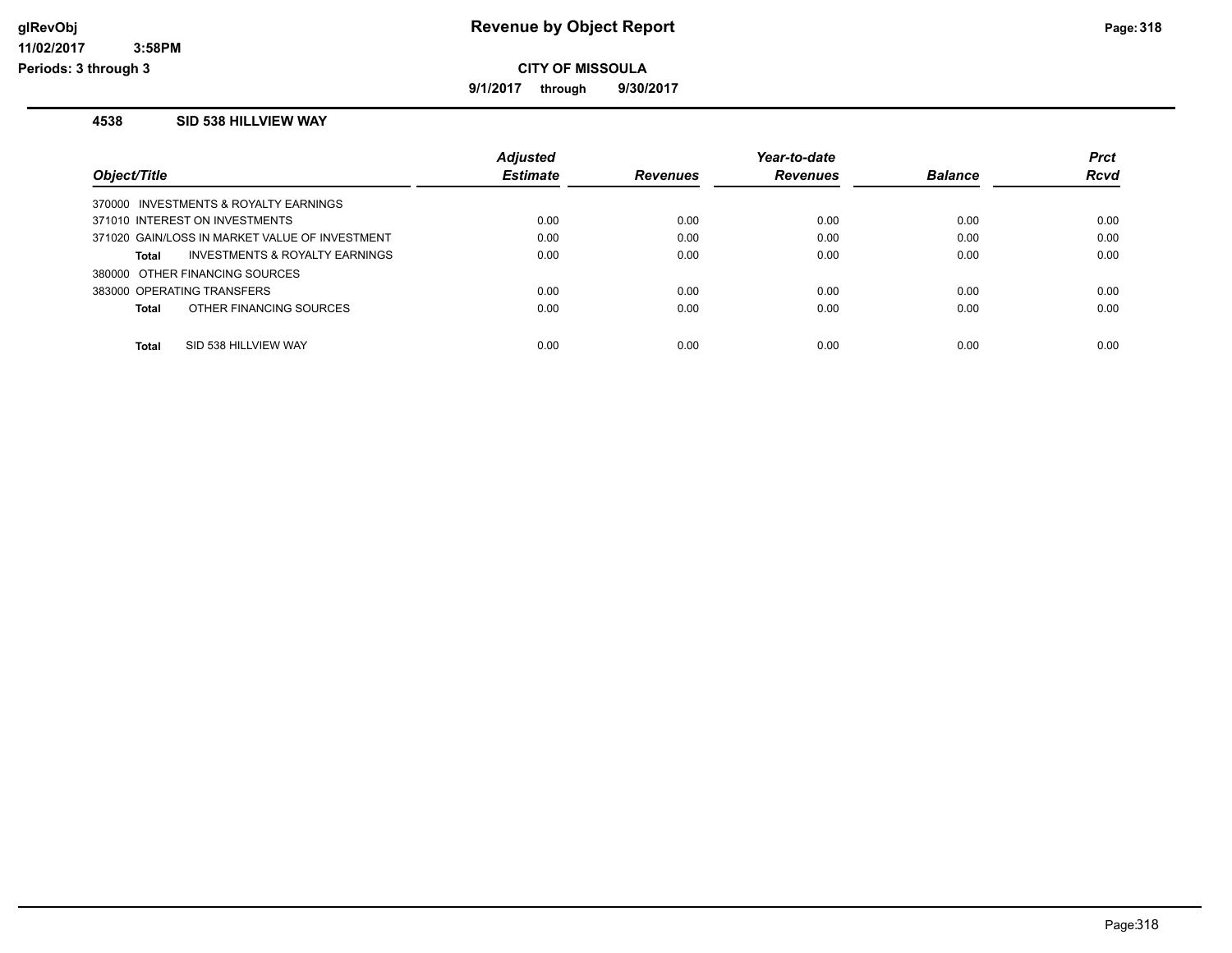**9/1/2017 through 9/30/2017**

**4539 SID 539 4th STREET**

**4539 SID 539 4th STREET**

|                                                           | <b>Adjusted</b> |                 | Year-to-date    |                | <b>Prct</b> |
|-----------------------------------------------------------|-----------------|-----------------|-----------------|----------------|-------------|
| Object/Title                                              | <b>Estimate</b> | <b>Revenues</b> | <b>Revenues</b> | <b>Balance</b> | <b>Rcvd</b> |
| 370000 INVESTMENTS & ROYALTY EARNINGS                     |                 |                 |                 |                |             |
| 371010 INTEREST ON INVESTMENTS                            | 0.00            | 0.00            | 0.00            | 0.00           | 0.00        |
| <b>INVESTMENTS &amp; ROYALTY EARNINGS</b><br><b>Total</b> | 0.00            | 0.00            | 0.00            | 0.00           | 0.00        |
| 380000 OTHER FINANCING SOURCES                            |                 |                 |                 |                |             |
| 383000 OPERATING TRANSFERS                                | 0.00            | 0.00            | 0.00            | 0.00           | 0.00        |
| OTHER FINANCING SOURCES<br><b>Total</b>                   | 0.00            | 0.00            | 0.00            | 0.00           | 0.00        |
| SID 539 4th STREET<br><b>Total</b>                        | 0.00            | 0.00            | 0.00            | 0.00           | 0.00        |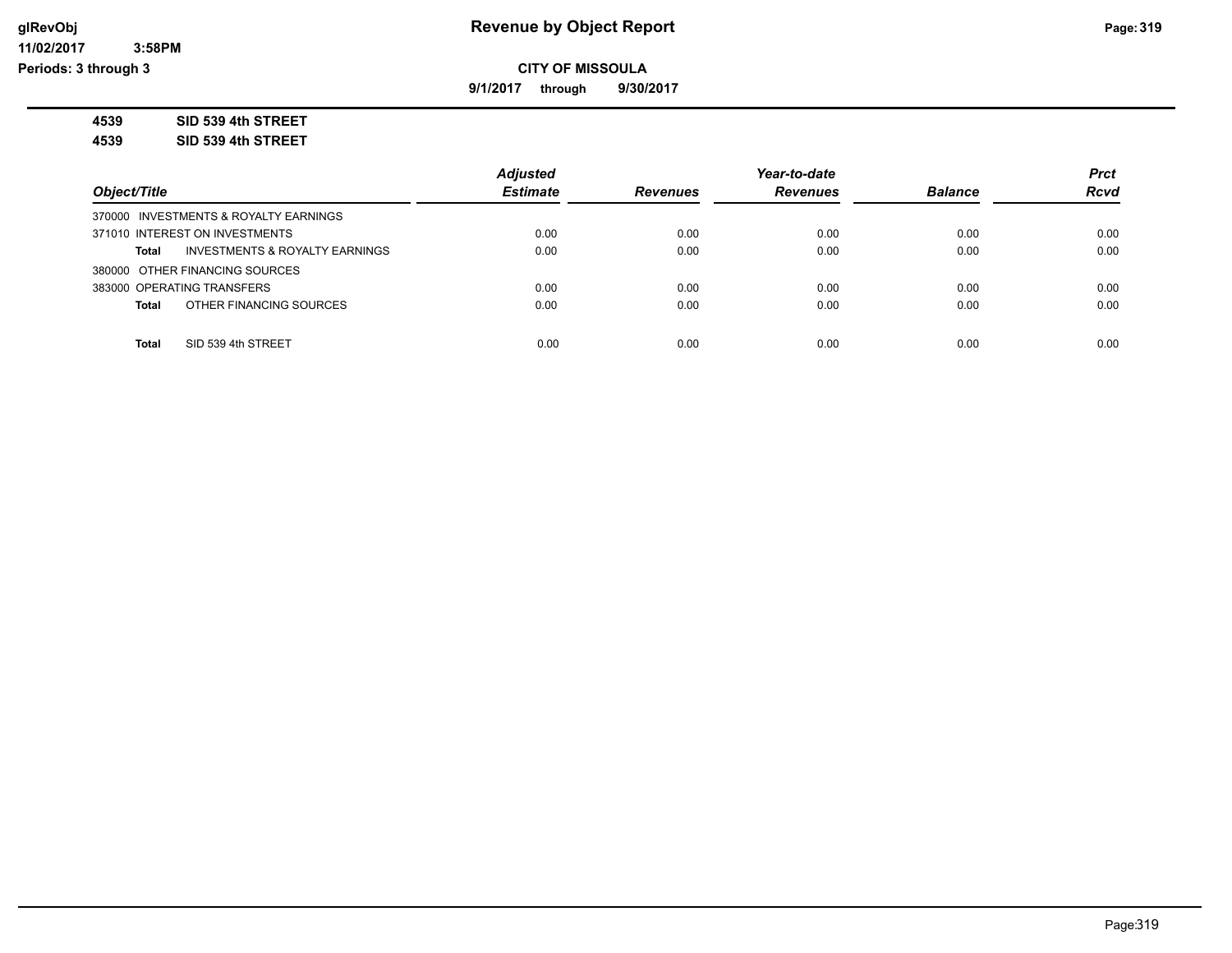**CITY OF MISSOULA**

**9/1/2017 through 9/30/2017**

#### **4539 SID 539 4th STREET**

 **3:58PM**

| Object/Title                            | <b>Adjusted</b><br><b>Estimate</b> | <b>Revenues</b> | Year-to-date<br><b>Revenues</b> | <b>Balance</b> | <b>Prct</b><br><b>Rcvd</b> |
|-----------------------------------------|------------------------------------|-----------------|---------------------------------|----------------|----------------------------|
| 370000 INVESTMENTS & ROYALTY EARNINGS   |                                    |                 |                                 |                |                            |
| 371010 INTEREST ON INVESTMENTS          | 0.00                               | 0.00            | 0.00                            | 0.00           | 0.00                       |
| INVESTMENTS & ROYALTY EARNINGS<br>Total | 0.00                               | 0.00            | 0.00                            | 0.00           | 0.00                       |
| 380000 OTHER FINANCING SOURCES          |                                    |                 |                                 |                |                            |
| 383000 OPERATING TRANSFERS              | 0.00                               | 0.00            | 0.00                            | 0.00           | 0.00                       |
| OTHER FINANCING SOURCES<br><b>Total</b> | 0.00                               | 0.00            | 0.00                            | 0.00           | 0.00                       |
|                                         |                                    |                 |                                 |                |                            |
| SID 539 4th STREET<br><b>Total</b>      | 0.00                               | 0.00            | 0.00                            | 0.00           | 0.00                       |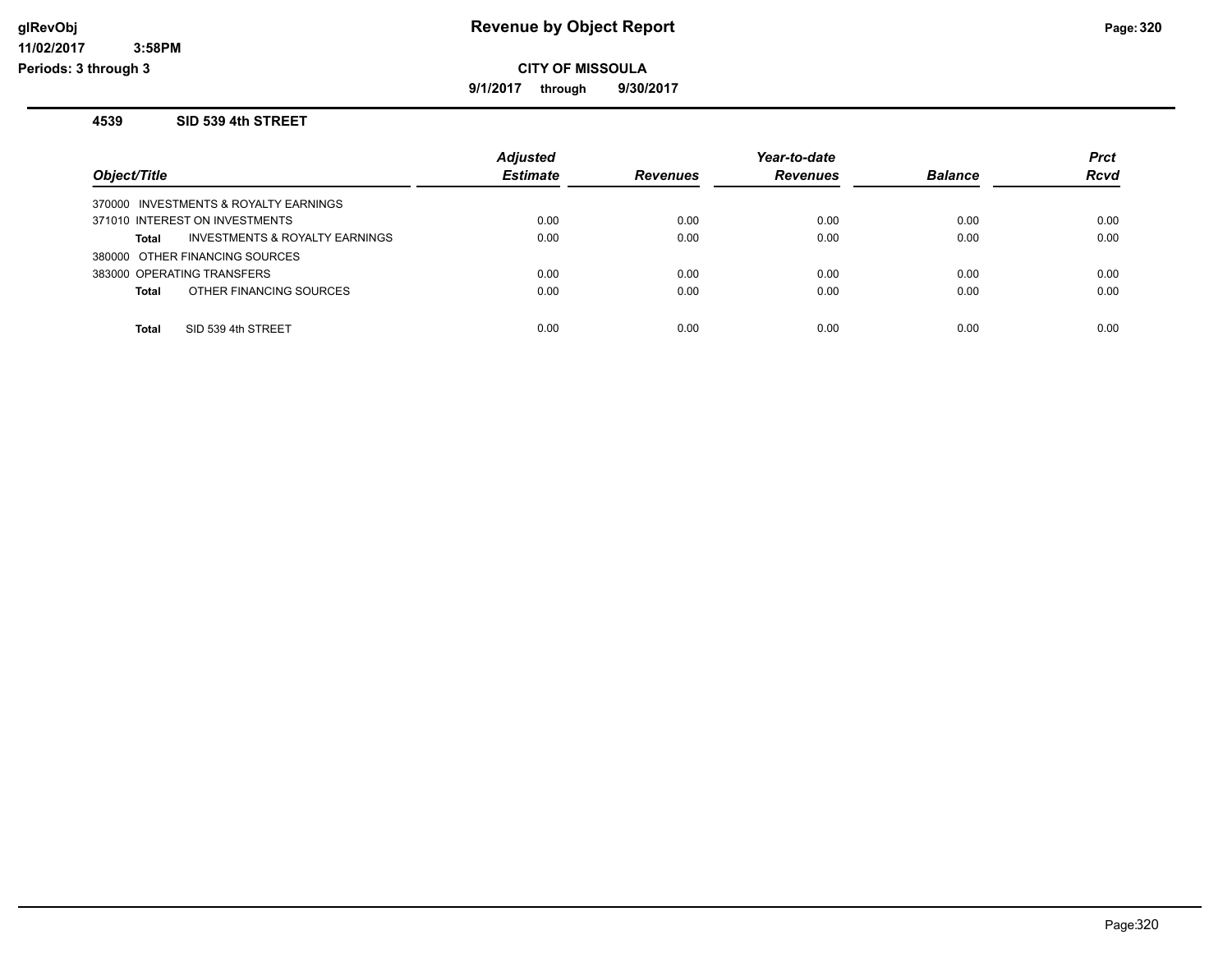**9/1/2017 through 9/30/2017**

**4540 SID 540 ENGLAND BLVD**

**4540 SID 540 ENGLAND BLVD**

|                                                           | <b>Adjusted</b> |                 | Year-to-date    |                | <b>Prct</b> |
|-----------------------------------------------------------|-----------------|-----------------|-----------------|----------------|-------------|
| Object/Title                                              | <b>Estimate</b> | <b>Revenues</b> | <b>Revenues</b> | <b>Balance</b> | <b>Rcvd</b> |
| TAXES/ASSESSMENTS<br>310000                               |                 |                 |                 |                |             |
| PENALTIES & INTEREST<br>312001                            | 0.00            | 0.00            | 0.00            | 0.00           | 0.00        |
| <b>TAXES/ASSESSMENTS</b><br><b>Total</b>                  | 0.00            | 0.00            | 0.00            | 0.00           | 0.00        |
| MISCELLANEOUS REVENUES<br>360000                          |                 |                 |                 |                |             |
| 363020 PROPERTY ASSESSMENTS                               | 0.00            | 0.00            | 0.00            | 0.00           | 0.00        |
| 363021 PAYOFF PRINCIPAL ASSESSMENTS                       | 0.00            | 0.00            | 0.00            | 0.00           | 0.00        |
| 363022 BOND INTEREST ASSESSMENTS                          | 0.00            | 0.00            | 0.00            | 0.00           | 0.00        |
| 363040 PENALTY AND INTEREST                               | 0.00            | 0.00            | 0.00            | 0.00           | 0.00        |
| <b>MISCELLANEOUS REVENUES</b><br><b>Total</b>             | 0.00            | 0.00            | 0.00            | 0.00           | 0.00        |
| <b>INVESTMENTS &amp; ROYALTY EARNINGS</b><br>370000       |                 |                 |                 |                |             |
| 371010 INTEREST ON INVESTMENTS                            | 0.00            | 0.00            | 0.00            | 0.00           | 0.00        |
| 371020 GAIN/LOSS IN MARKET VALUE OF INVESTMENTS           | 0.00            | 0.00            | 0.00            | 0.00           | 0.00        |
| <b>INVESTMENTS &amp; ROYALTY EARNINGS</b><br><b>Total</b> | 0.00            | 0.00            | 0.00            | 0.00           | 0.00        |
| OTHER FINANCING SOURCES<br>380000                         |                 |                 |                 |                |             |
| 381030 SID BONDS PROCEEDS                                 | 0.00            | 0.00            | 0.00            | 0.00           | 0.00        |
| OTHER FINANCING SOURCES<br><b>Total</b>                   | 0.00            | 0.00            | 0.00            | 0.00           | 0.00        |
| SID 540 ENGLAND BLVD<br><b>Total</b>                      | 0.00            | 0.00            | 0.00            | 0.00           | 0.00        |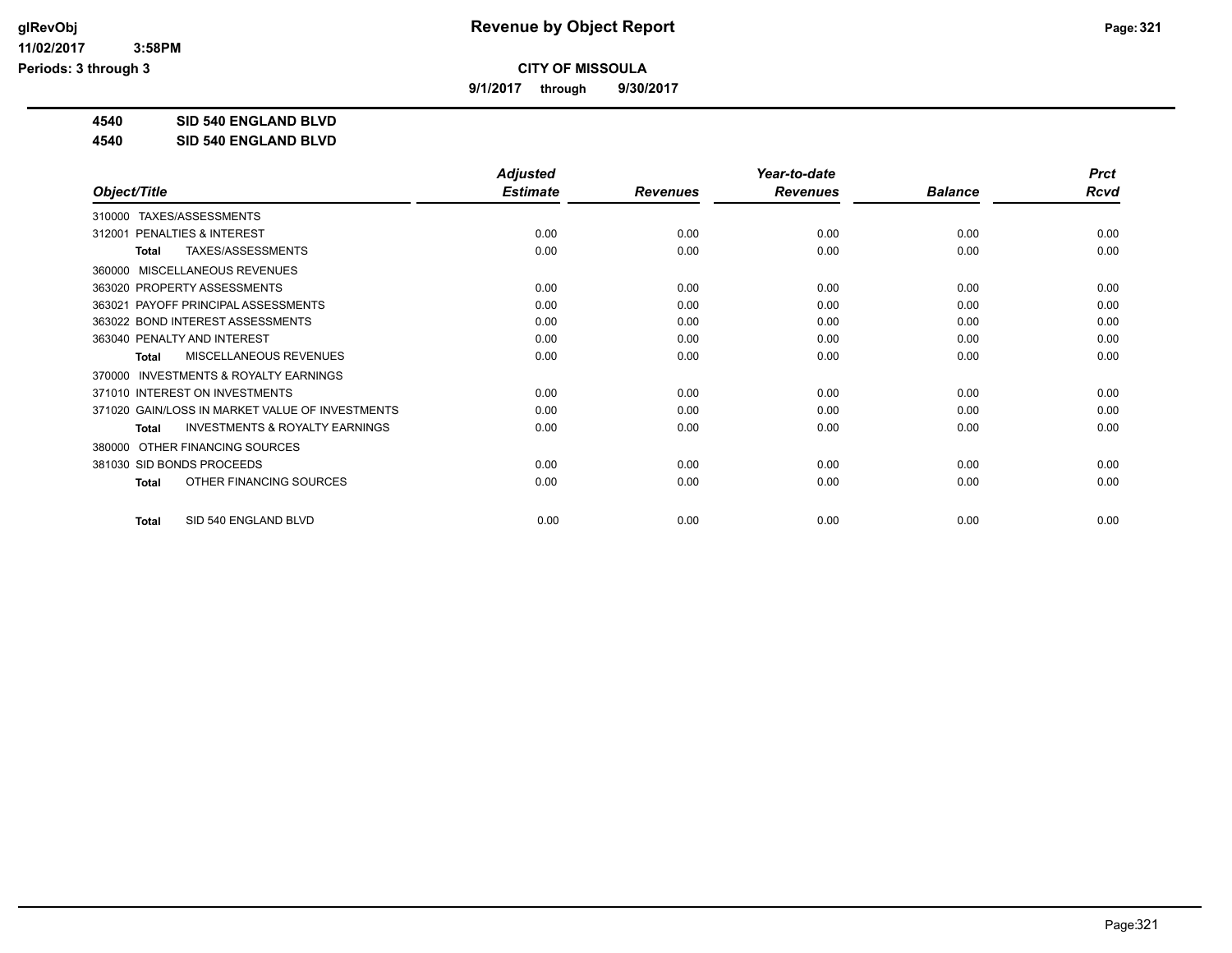**CITY OF MISSOULA**

**9/1/2017 through 9/30/2017**

# **4540 SID 540 ENGLAND BLVD**

 **3:58PM**

|                                                           | <b>Adjusted</b> |                 | Year-to-date    |                | <b>Prct</b> |
|-----------------------------------------------------------|-----------------|-----------------|-----------------|----------------|-------------|
| Object/Title                                              | <b>Estimate</b> | <b>Revenues</b> | <b>Revenues</b> | <b>Balance</b> | <b>Rcvd</b> |
| <b>TAXES/ASSESSMENTS</b><br>310000                        |                 |                 |                 |                |             |
| 312001 PENALTIES & INTEREST                               | 0.00            | 0.00            | 0.00            | 0.00           | 0.00        |
| TAXES/ASSESSMENTS<br><b>Total</b>                         | 0.00            | 0.00            | 0.00            | 0.00           | 0.00        |
| MISCELLANEOUS REVENUES<br>360000                          |                 |                 |                 |                |             |
| 363020 PROPERTY ASSESSMENTS                               | 0.00            | 0.00            | 0.00            | 0.00           | 0.00        |
| 363021 PAYOFF PRINCIPAL ASSESSMENTS                       | 0.00            | 0.00            | 0.00            | 0.00           | 0.00        |
| 363022 BOND INTEREST ASSESSMENTS                          | 0.00            | 0.00            | 0.00            | 0.00           | 0.00        |
| 363040 PENALTY AND INTEREST                               | 0.00            | 0.00            | 0.00            | 0.00           | 0.00        |
| <b>MISCELLANEOUS REVENUES</b><br><b>Total</b>             | 0.00            | 0.00            | 0.00            | 0.00           | 0.00        |
| <b>INVESTMENTS &amp; ROYALTY EARNINGS</b><br>370000       |                 |                 |                 |                |             |
| 371010 INTEREST ON INVESTMENTS                            | 0.00            | 0.00            | 0.00            | 0.00           | 0.00        |
| 371020 GAIN/LOSS IN MARKET VALUE OF INVESTMENT            | 0.00            | 0.00            | 0.00            | 0.00           | 0.00        |
| <b>INVESTMENTS &amp; ROYALTY EARNINGS</b><br><b>Total</b> | 0.00            | 0.00            | 0.00            | 0.00           | 0.00        |
| OTHER FINANCING SOURCES<br>380000                         |                 |                 |                 |                |             |
| 381030 SID BONDS PROCEEDS                                 | 0.00            | 0.00            | 0.00            | 0.00           | 0.00        |
| OTHER FINANCING SOURCES<br><b>Total</b>                   | 0.00            | 0.00            | 0.00            | 0.00           | 0.00        |
| SID 540 ENGLAND BLVD<br><b>Total</b>                      | 0.00            | 0.00            | 0.00            | 0.00           | 0.00        |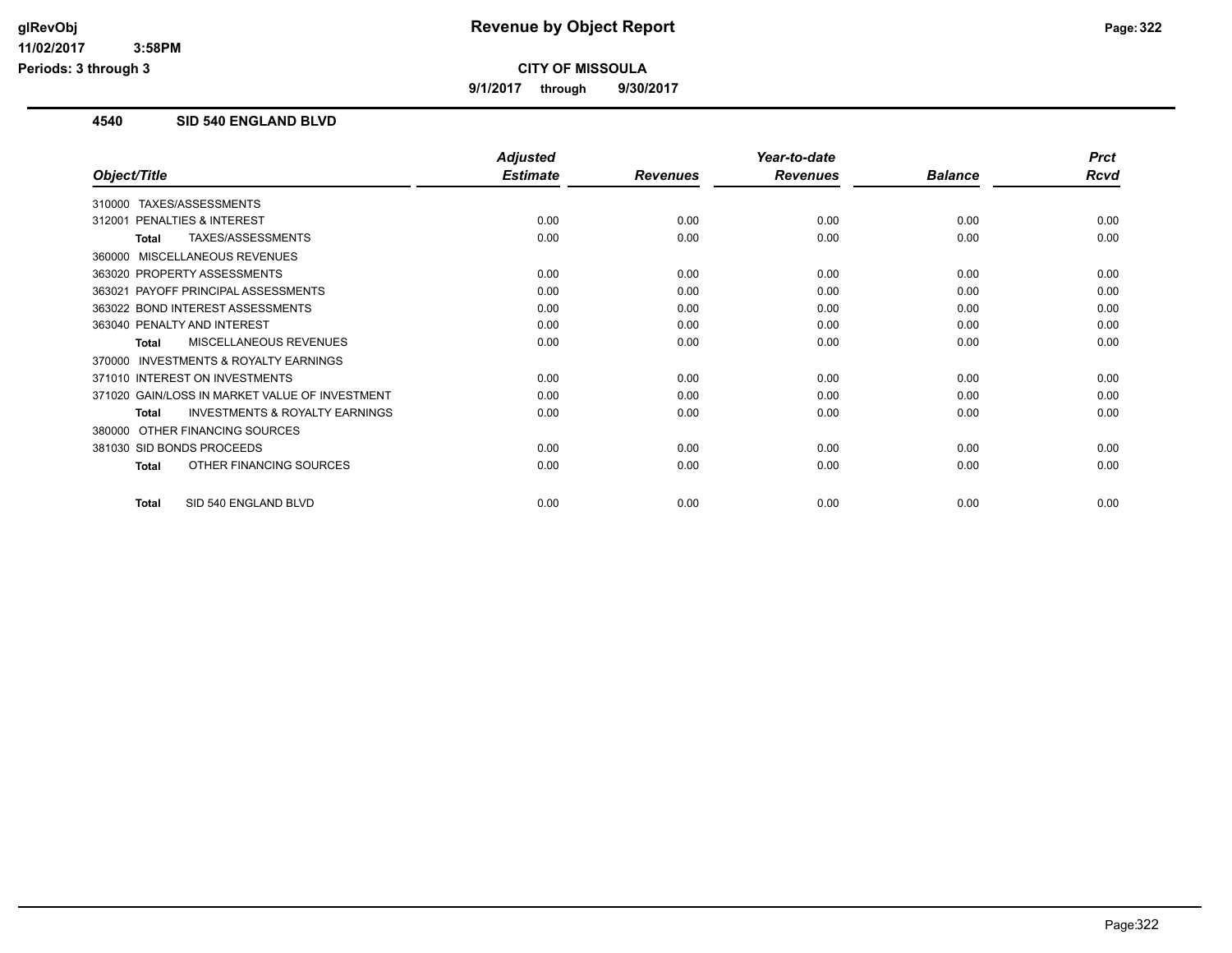**9/1/2017 through 9/30/2017**

#### **4541 SID 541 PINEVIEW PARK**

**4541 SID 541 PINEVIEW PARK**

|                                                           | <b>Adjusted</b> |                 | Year-to-date    |                | <b>Prct</b> |
|-----------------------------------------------------------|-----------------|-----------------|-----------------|----------------|-------------|
| Object/Title                                              | <b>Estimate</b> | <b>Revenues</b> | <b>Revenues</b> | <b>Balance</b> | <b>Rcvd</b> |
| TAXES/ASSESSMENTS<br>310000                               |                 |                 |                 |                |             |
| PENALTIES & INTEREST<br>312001                            | 0.00            | 0.00            | 0.00            | 0.00           | 0.00        |
| TAXES/ASSESSMENTS<br><b>Total</b>                         | 0.00            | 0.00            | 0.00            | 0.00           | 0.00        |
| MISCELLANEOUS REVENUES<br>360000                          |                 |                 |                 |                |             |
| 363020 PROPERTY ASSESSMENTS                               | 0.00            | 0.00            | 0.00            | 0.00           | 0.00        |
| 363021 PAYOFF PRINCIPAL ASSESSMENTS                       | 0.00            | 0.00            | 0.00            | 0.00           | 0.00        |
| 363022 BOND INTEREST ASSESSMENTS                          | 0.00            | 0.00            | 0.00            | 0.00           | 0.00        |
| 363040 PENALTY AND INTEREST                               | 0.00            | 0.00            | 0.00            | 0.00           | 0.00        |
| <b>MISCELLANEOUS REVENUES</b><br><b>Total</b>             | 0.00            | 0.00            | 0.00            | 0.00           | 0.00        |
| <b>INVESTMENTS &amp; ROYALTY EARNINGS</b><br>370000       |                 |                 |                 |                |             |
| 371010 INTEREST ON INVESTMENTS                            | 0.00            | 0.00            | 0.00            | 0.00           | 0.00        |
| 371020 GAIN/LOSS IN MARKET VALUE OF INVESTMENTS           | 0.00            | 0.00            | 0.00            | 0.00           | 0.00        |
| <b>INVESTMENTS &amp; ROYALTY EARNINGS</b><br><b>Total</b> | 0.00            | 0.00            | 0.00            | 0.00           | 0.00        |
| OTHER FINANCING SOURCES<br>380000                         |                 |                 |                 |                |             |
| 381030 SID BONDS PROCEEDS                                 | 0.00            | 0.00            | 0.00            | 0.00           | 0.00        |
| OTHER FINANCING SOURCES<br><b>Total</b>                   | 0.00            | 0.00            | 0.00            | 0.00           | 0.00        |
|                                                           |                 |                 |                 |                |             |
| SID 541 PINEVIEW PARK<br><b>Total</b>                     | 0.00            | 0.00            | 0.00            | 0.00           | 0.00        |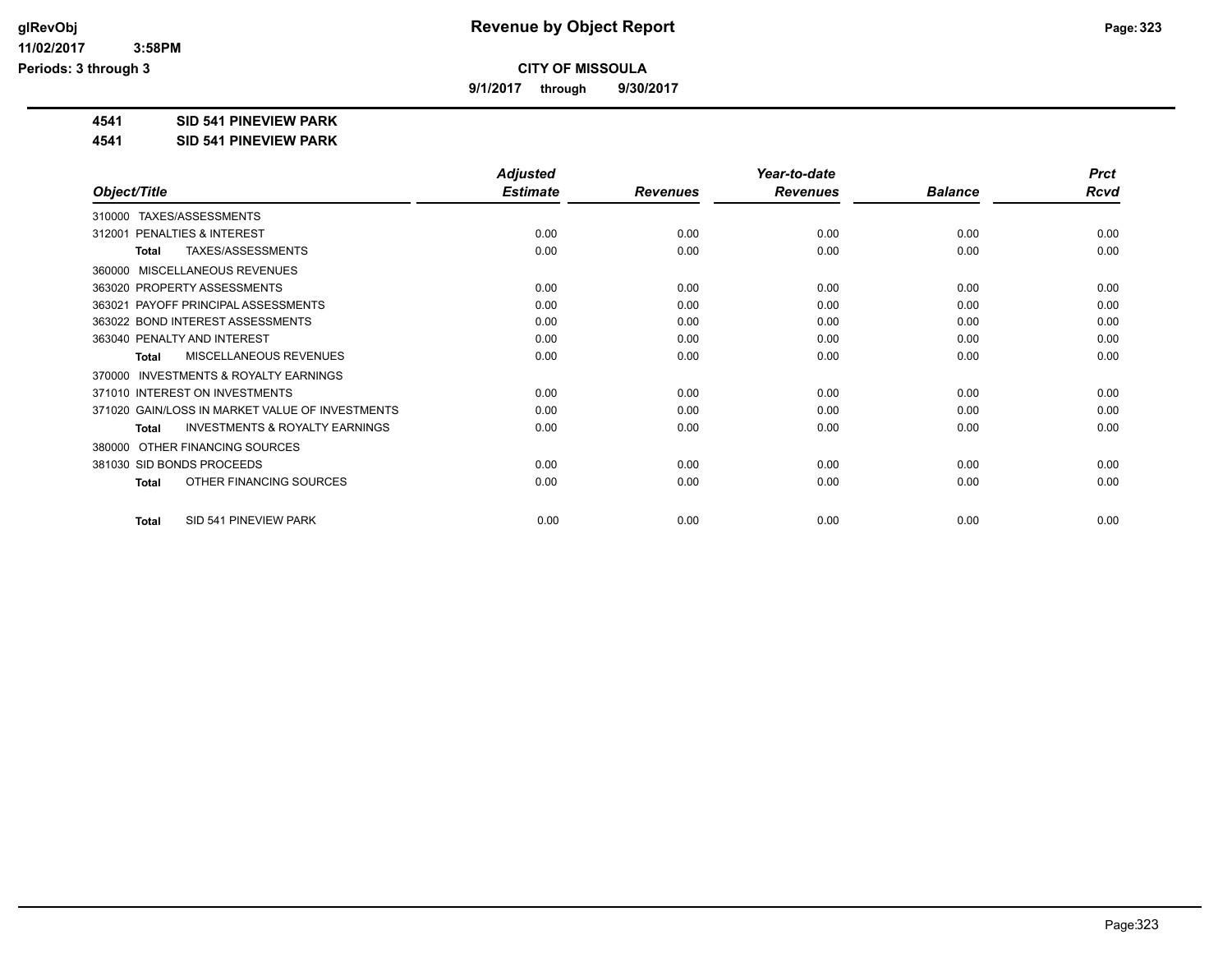**CITY OF MISSOULA**

**9/1/2017 through 9/30/2017**

### **4541 SID 541 PINEVIEW PARK**

 **3:58PM**

|                                                           | <b>Adjusted</b> |                 | Year-to-date    |                | <b>Prct</b> |
|-----------------------------------------------------------|-----------------|-----------------|-----------------|----------------|-------------|
| Object/Title                                              | <b>Estimate</b> | <b>Revenues</b> | <b>Revenues</b> | <b>Balance</b> | <b>Rcvd</b> |
| <b>TAXES/ASSESSMENTS</b><br>310000                        |                 |                 |                 |                |             |
| 312001 PENALTIES & INTEREST                               | 0.00            | 0.00            | 0.00            | 0.00           | 0.00        |
| TAXES/ASSESSMENTS<br><b>Total</b>                         | 0.00            | 0.00            | 0.00            | 0.00           | 0.00        |
| MISCELLANEOUS REVENUES<br>360000                          |                 |                 |                 |                |             |
| 363020 PROPERTY ASSESSMENTS                               | 0.00            | 0.00            | 0.00            | 0.00           | 0.00        |
| 363021 PAYOFF PRINCIPAL ASSESSMENTS                       | 0.00            | 0.00            | 0.00            | 0.00           | 0.00        |
| 363022 BOND INTEREST ASSESSMENTS                          | 0.00            | 0.00            | 0.00            | 0.00           | 0.00        |
| 363040 PENALTY AND INTEREST                               | 0.00            | 0.00            | 0.00            | 0.00           | 0.00        |
| <b>MISCELLANEOUS REVENUES</b><br><b>Total</b>             | 0.00            | 0.00            | 0.00            | 0.00           | 0.00        |
| <b>INVESTMENTS &amp; ROYALTY EARNINGS</b><br>370000       |                 |                 |                 |                |             |
| 371010 INTEREST ON INVESTMENTS                            | 0.00            | 0.00            | 0.00            | 0.00           | 0.00        |
| 371020 GAIN/LOSS IN MARKET VALUE OF INVESTMENT            | 0.00            | 0.00            | 0.00            | 0.00           | 0.00        |
| <b>INVESTMENTS &amp; ROYALTY EARNINGS</b><br><b>Total</b> | 0.00            | 0.00            | 0.00            | 0.00           | 0.00        |
| OTHER FINANCING SOURCES<br>380000                         |                 |                 |                 |                |             |
| 381030 SID BONDS PROCEEDS                                 | 0.00            | 0.00            | 0.00            | 0.00           | 0.00        |
| OTHER FINANCING SOURCES<br><b>Total</b>                   | 0.00            | 0.00            | 0.00            | 0.00           | 0.00        |
| SID 541 PINEVIEW PARK<br><b>Total</b>                     | 0.00            | 0.00            | 0.00            | 0.00           | 0.00        |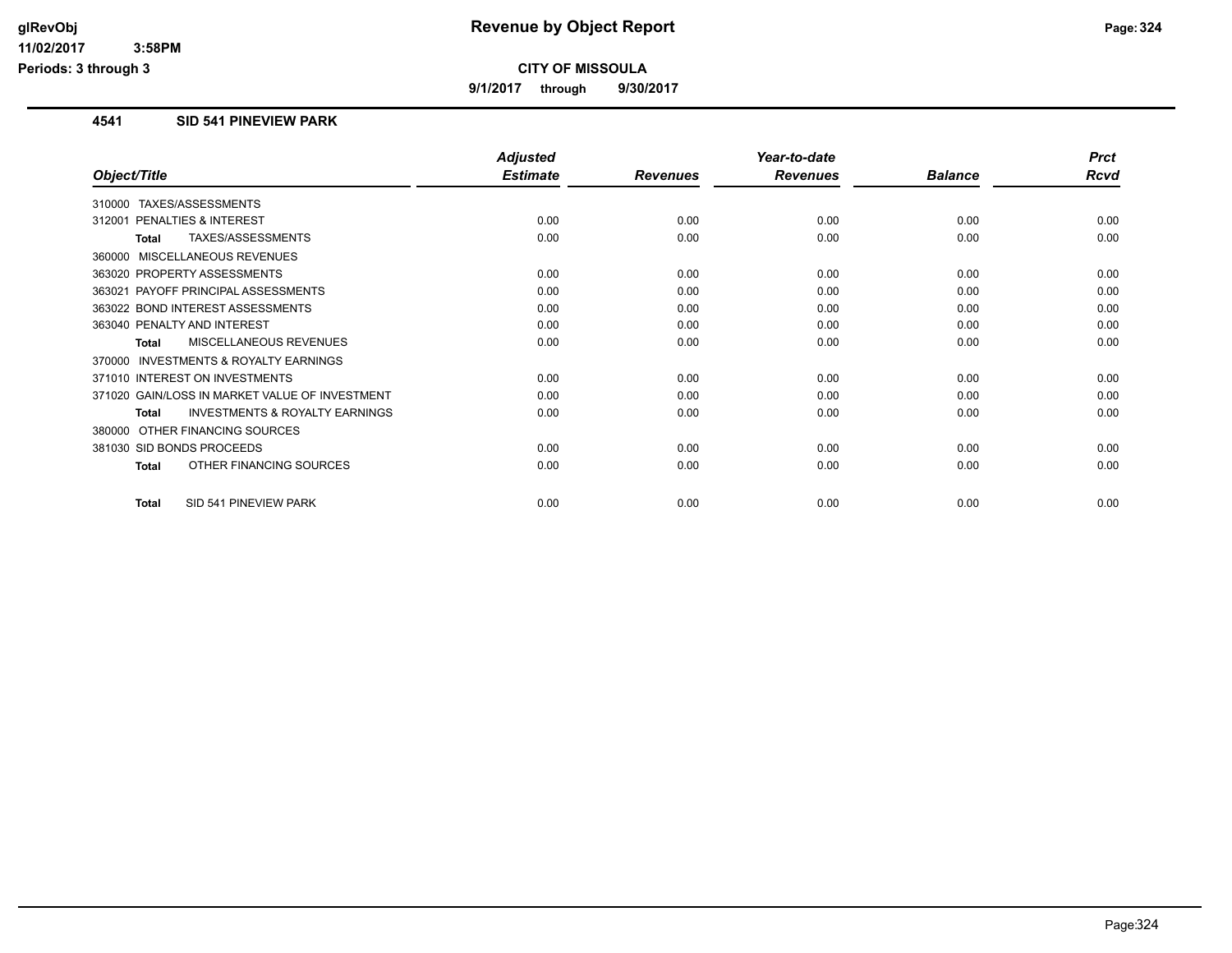**9/1/2017 through 9/30/2017**

#### **4542 SID 542 HILLVIEW WAY**

**4542 SID 542 HILLVIEW WAY**

|                                                    | <b>Adjusted</b> |                 | Year-to-date    |                | <b>Prct</b> |
|----------------------------------------------------|-----------------|-----------------|-----------------|----------------|-------------|
| Object/Title                                       | <b>Estimate</b> | <b>Revenues</b> | <b>Revenues</b> | <b>Balance</b> | <b>Rcvd</b> |
| 370000 INVESTMENTS & ROYALTY EARNINGS              |                 |                 |                 |                |             |
| 371010 INTEREST ON INVESTMENTS                     | 0.00            | 0.00            | 0.00            | 0.00           | 0.00        |
| 371020 GAIN/LOSS IN MARKET VALUE OF INVESTMENTS    | 0.00            | 0.00            | 0.00            | 0.00           | 0.00        |
| <b>INVESTMENTS &amp; ROYALTY EARNINGS</b><br>Total | 0.00            | 0.00            | 0.00            | 0.00           | 0.00        |
| 380000 OTHER FINANCING SOURCES                     |                 |                 |                 |                |             |
| 381030 SID BONDS PROCEEDS                          | 0.00            | 0.00            | 0.00            | 0.00           | 0.00        |
| 383000 OPERATING TRANSFERS                         | 0.00            | 0.00            | 0.00            | 0.00           | 0.00        |
| OTHER FINANCING SOURCES<br><b>Total</b>            | 0.00            | 0.00            | 0.00            | 0.00           | 0.00        |
|                                                    |                 |                 |                 |                |             |
| SID 542 HILLVIEW WAY<br><b>Total</b>               | 0.00            | 0.00            | 0.00            | 0.00           | 0.00        |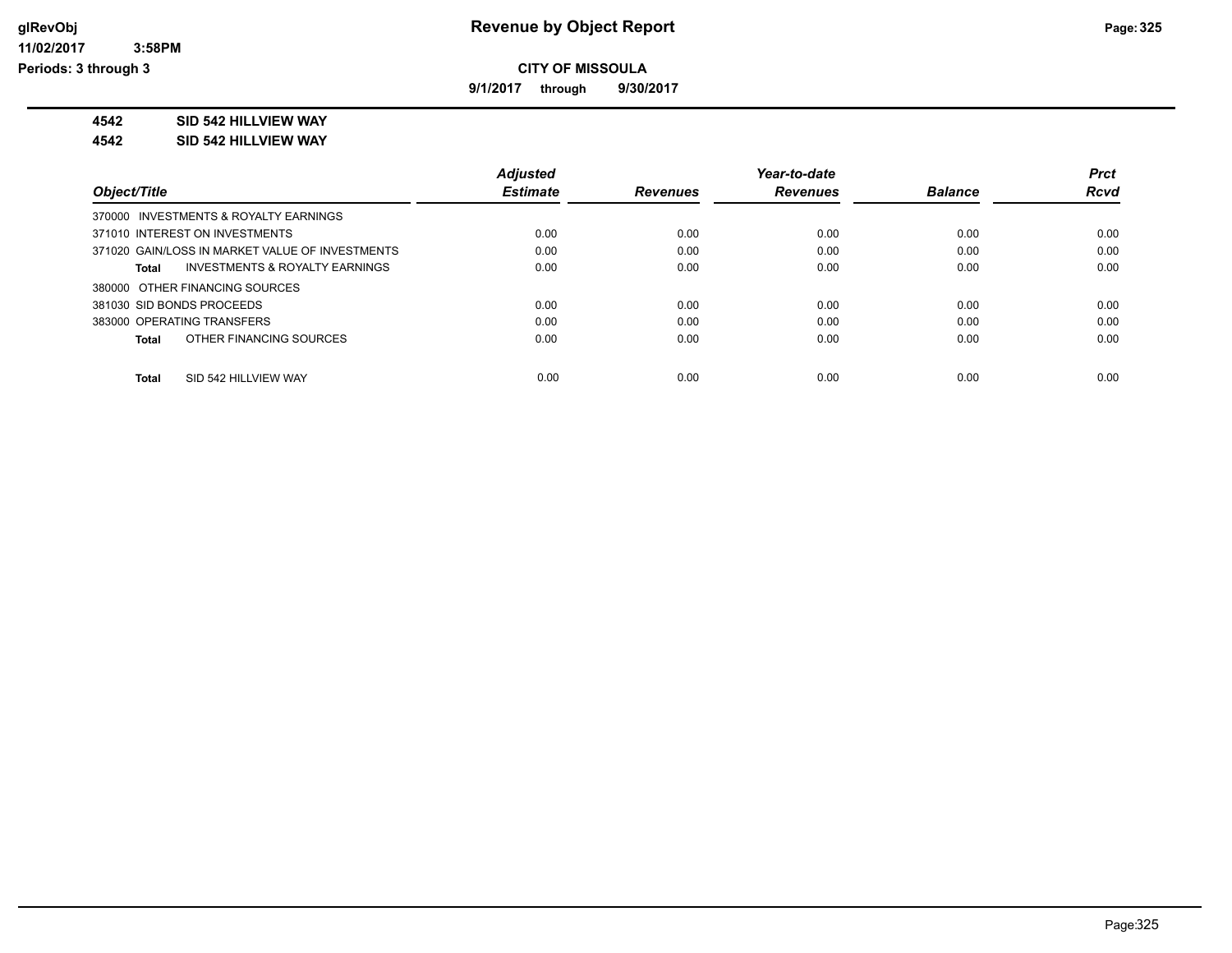**9/1/2017 through 9/30/2017**

#### **4542 SID 542 HILLVIEW WAY**

|                                                | <b>Adjusted</b> |                 | Year-to-date    |                | <b>Prct</b> |
|------------------------------------------------|-----------------|-----------------|-----------------|----------------|-------------|
| Object/Title                                   | <b>Estimate</b> | <b>Revenues</b> | <b>Revenues</b> | <b>Balance</b> | Rcvd        |
| 370000 INVESTMENTS & ROYALTY EARNINGS          |                 |                 |                 |                |             |
| 371010 INTEREST ON INVESTMENTS                 | 0.00            | 0.00            | 0.00            | 0.00           | 0.00        |
| 371020 GAIN/LOSS IN MARKET VALUE OF INVESTMENT | 0.00            | 0.00            | 0.00            | 0.00           | 0.00        |
| INVESTMENTS & ROYALTY EARNINGS<br>Total        | 0.00            | 0.00            | 0.00            | 0.00           | 0.00        |
| 380000 OTHER FINANCING SOURCES                 |                 |                 |                 |                |             |
| 381030 SID BONDS PROCEEDS                      | 0.00            | 0.00            | 0.00            | 0.00           | 0.00        |
| 383000 OPERATING TRANSFERS                     | 0.00            | 0.00            | 0.00            | 0.00           | 0.00        |
| OTHER FINANCING SOURCES<br>Total               | 0.00            | 0.00            | 0.00            | 0.00           | 0.00        |
| SID 542 HILLVIEW WAY<br>Total                  | 0.00            | 0.00            | 0.00            | 0.00           | 0.00        |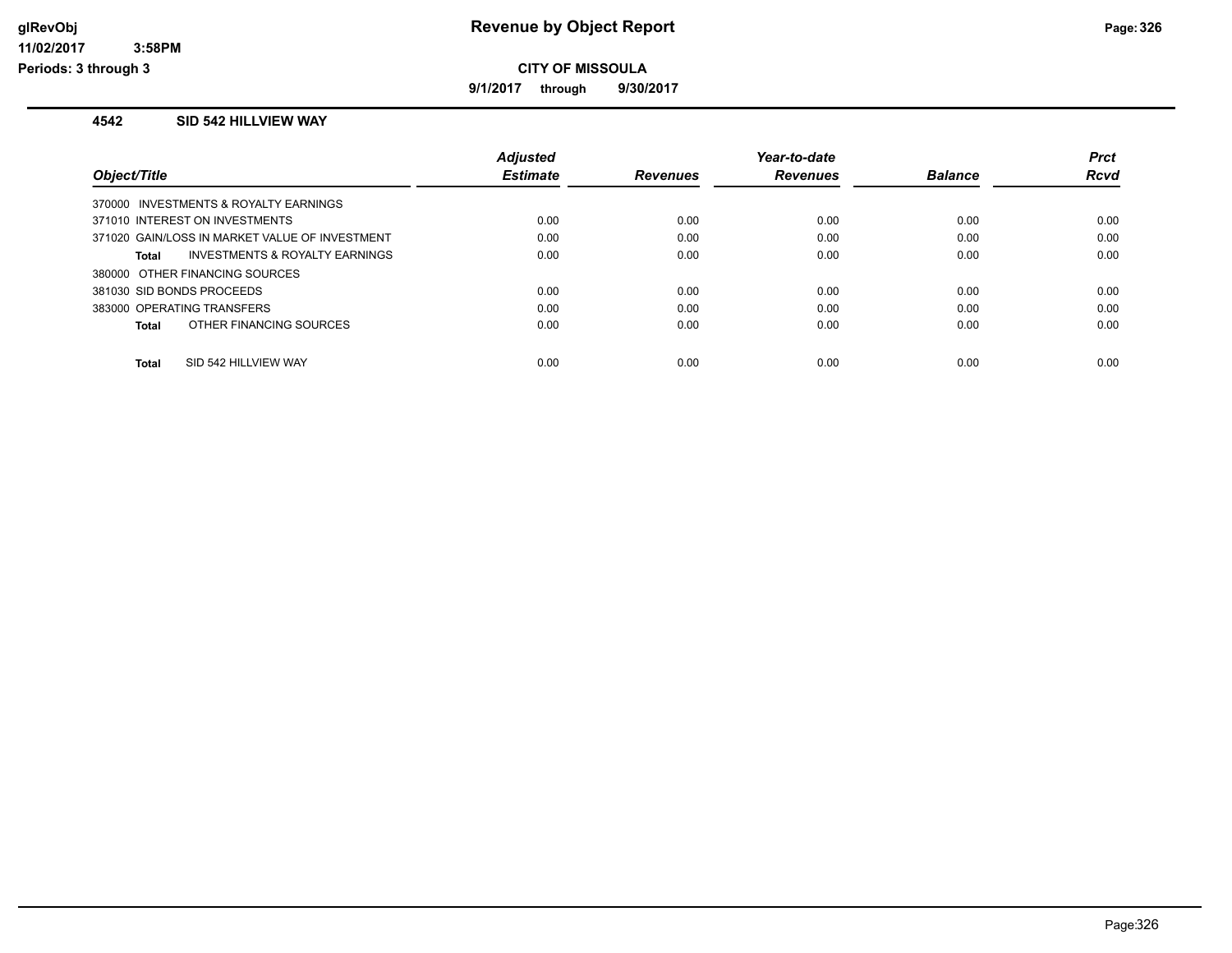**9/1/2017 through 9/30/2017**

#### **4543 SID 543 TRAFFIC CALMING**

#### **4543 SID 543 TRAFFIC CALMING**

|                                                           | <b>Adjusted</b> |                 | Year-to-date    |                | <b>Prct</b> |
|-----------------------------------------------------------|-----------------|-----------------|-----------------|----------------|-------------|
| Object/Title                                              | <b>Estimate</b> | <b>Revenues</b> | <b>Revenues</b> | <b>Balance</b> | <b>Rcvd</b> |
| 370000 INVESTMENTS & ROYALTY EARNINGS                     |                 |                 |                 |                |             |
| 371010 INTEREST ON INVESTMENTS                            | 0.00            | 0.00            | 0.00            | 0.00           | 0.00        |
| <b>INVESTMENTS &amp; ROYALTY EARNINGS</b><br><b>Total</b> | 0.00            | 0.00            | 0.00            | 0.00           | 0.00        |
| 380000 OTHER FINANCING SOURCES                            |                 |                 |                 |                |             |
| 383000 OPERATING TRANSFERS                                | 0.00            | 0.00            | 0.00            | 0.00           | 0.00        |
| OTHER FINANCING SOURCES<br><b>Total</b>                   | 0.00            | 0.00            | 0.00            | 0.00           | 0.00        |
|                                                           |                 |                 |                 |                |             |
| SID 543 TRAFFIC CALMING<br><b>Total</b>                   | 0.00            | 0.00            | 0.00            | 0.00           | 0.00        |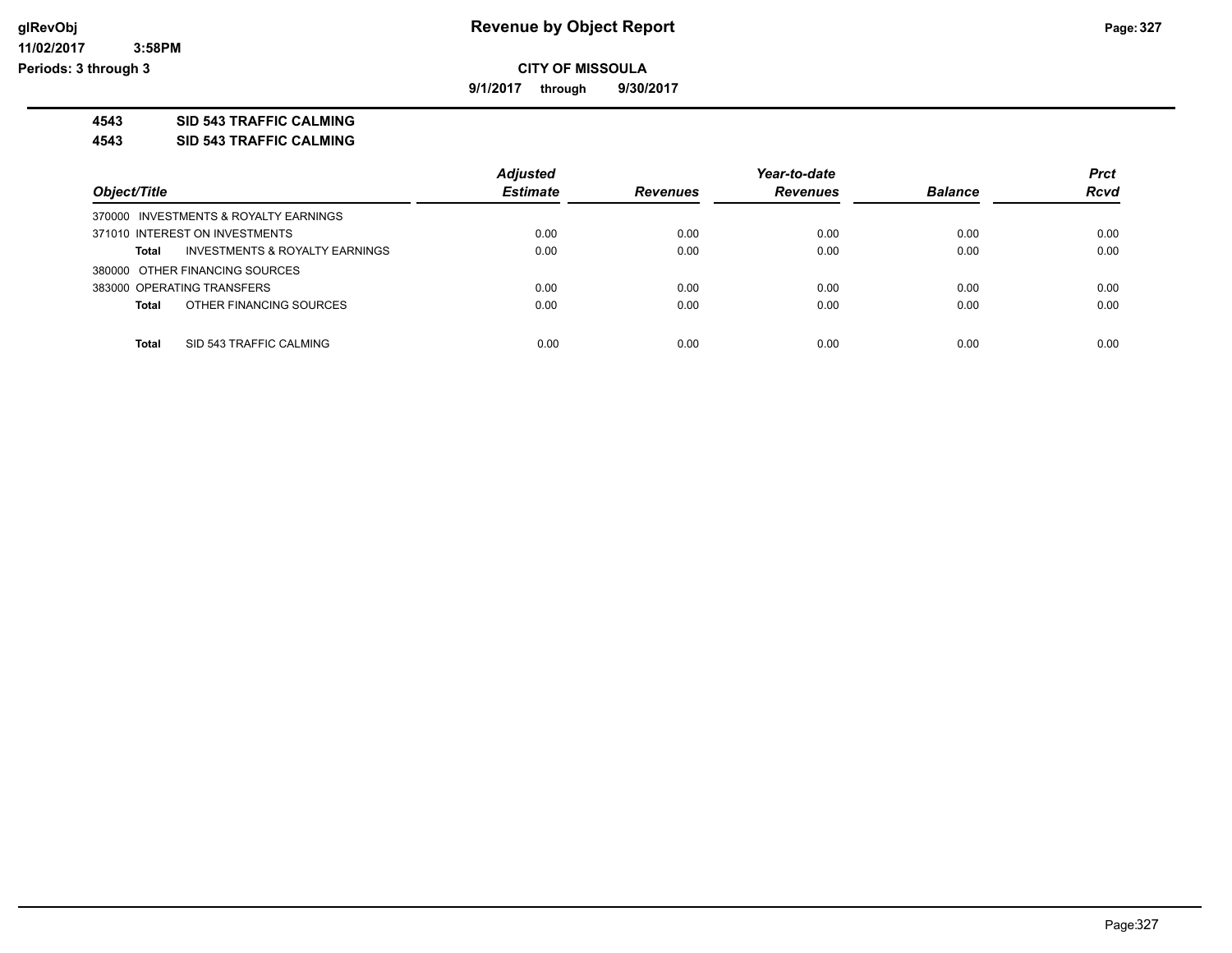**CITY OF MISSOULA**

**9/1/2017 through 9/30/2017**

#### **4543 SID 543 TRAFFIC CALMING**

| Object/Title                            | <b>Adjusted</b><br><b>Estimate</b> | <b>Revenues</b> | Year-to-date<br><b>Revenues</b> | <b>Balance</b> | <b>Prct</b><br><b>Rcvd</b> |
|-----------------------------------------|------------------------------------|-----------------|---------------------------------|----------------|----------------------------|
| 370000 INVESTMENTS & ROYALTY EARNINGS   |                                    |                 |                                 |                |                            |
| 371010 INTEREST ON INVESTMENTS          | 0.00                               | 0.00            | 0.00                            | 0.00           | 0.00                       |
| INVESTMENTS & ROYALTY EARNINGS<br>Total | 0.00                               | 0.00            | 0.00                            | 0.00           | 0.00                       |
| 380000 OTHER FINANCING SOURCES          |                                    |                 |                                 |                |                            |
| 383000 OPERATING TRANSFERS              | 0.00                               | 0.00            | 0.00                            | 0.00           | 0.00                       |
| OTHER FINANCING SOURCES<br>Total        | 0.00                               | 0.00            | 0.00                            | 0.00           | 0.00                       |
|                                         |                                    |                 |                                 |                |                            |
| SID 543 TRAFFIC CALMING<br><b>Total</b> | 0.00                               | 0.00            | 0.00                            | 0.00           | 0.00                       |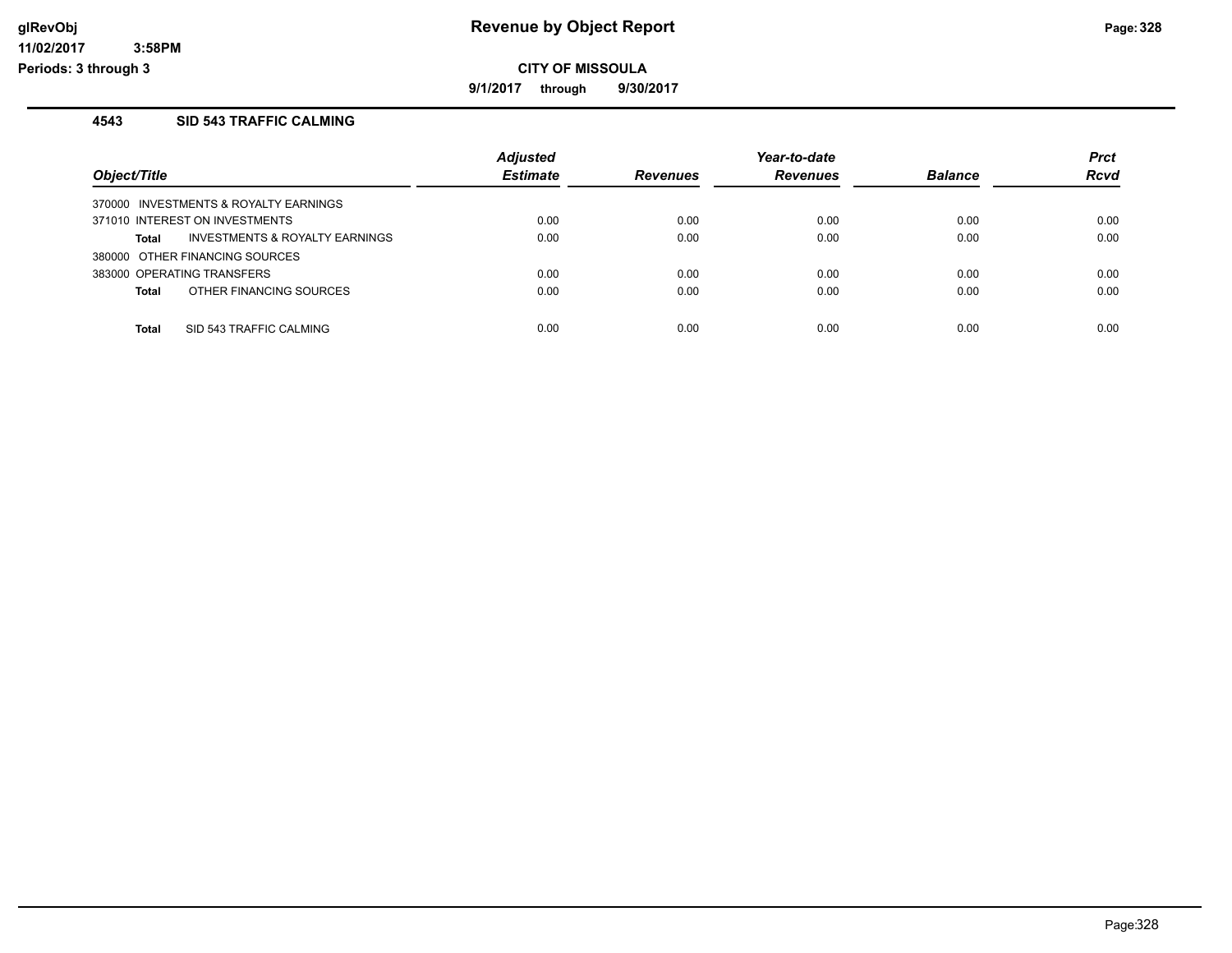**glRevObj Revenue by Object Report Page:329** 

**CITY OF MISSOULA**

**9/1/2017 through 9/30/2017**

#### **4544 MILLER CREEK MITIGATION FUND**

 **3:58PM**

#### **4544 MILLER CREEK MITIGATION FUND**

|                                                    | <b>Adjusted</b> |                 | Year-to-date    |                | <b>Prct</b> |
|----------------------------------------------------|-----------------|-----------------|-----------------|----------------|-------------|
| Object/Title                                       | <b>Estimate</b> | <b>Revenues</b> | <b>Revenues</b> | <b>Balance</b> | <b>Rcvd</b> |
| TAXES/ASSESSMENTS<br>310000                        |                 |                 |                 |                |             |
| PENALTIES & INTEREST<br>312001                     | 0.00            | 0.00            | 0.00            | 0.00           | 0.00        |
| TAXES/ASSESSMENTS<br>Total                         | 0.00            | 0.00            | 0.00            | 0.00           | 0.00        |
| 370000 INVESTMENTS & ROYALTY EARNINGS              |                 |                 |                 |                |             |
| 371010 INTEREST ON INVESTMENTS                     | 0.00            | 0.00            | 0.00            | 0.00           | 0.00        |
| 371020 GAIN/LOSS IN MARKET VALUE OF INVESTMENTS    | 0.00            | 0.00            | 0.00            | 0.00           | 0.00        |
| <b>INVESTMENTS &amp; ROYALTY EARNINGS</b><br>Total | 0.00            | 0.00            | 0.00            | 0.00           | 0.00        |
| 380000 OTHER FINANCING SOURCES                     |                 |                 |                 |                |             |
| 381030 SID BONDS PROCEEDS                          | 0.00            | 0.00            | 0.00            | 0.00           | 0.00        |
| OTHER FINANCING SOURCES<br>Total                   | 0.00            | 0.00            | 0.00            | 0.00           | 0.00        |
| MILLER CREEK MITIGATION FUND<br><b>Total</b>       | 0.00            | 0.00            | 0.00            | 0.00           | 0.00        |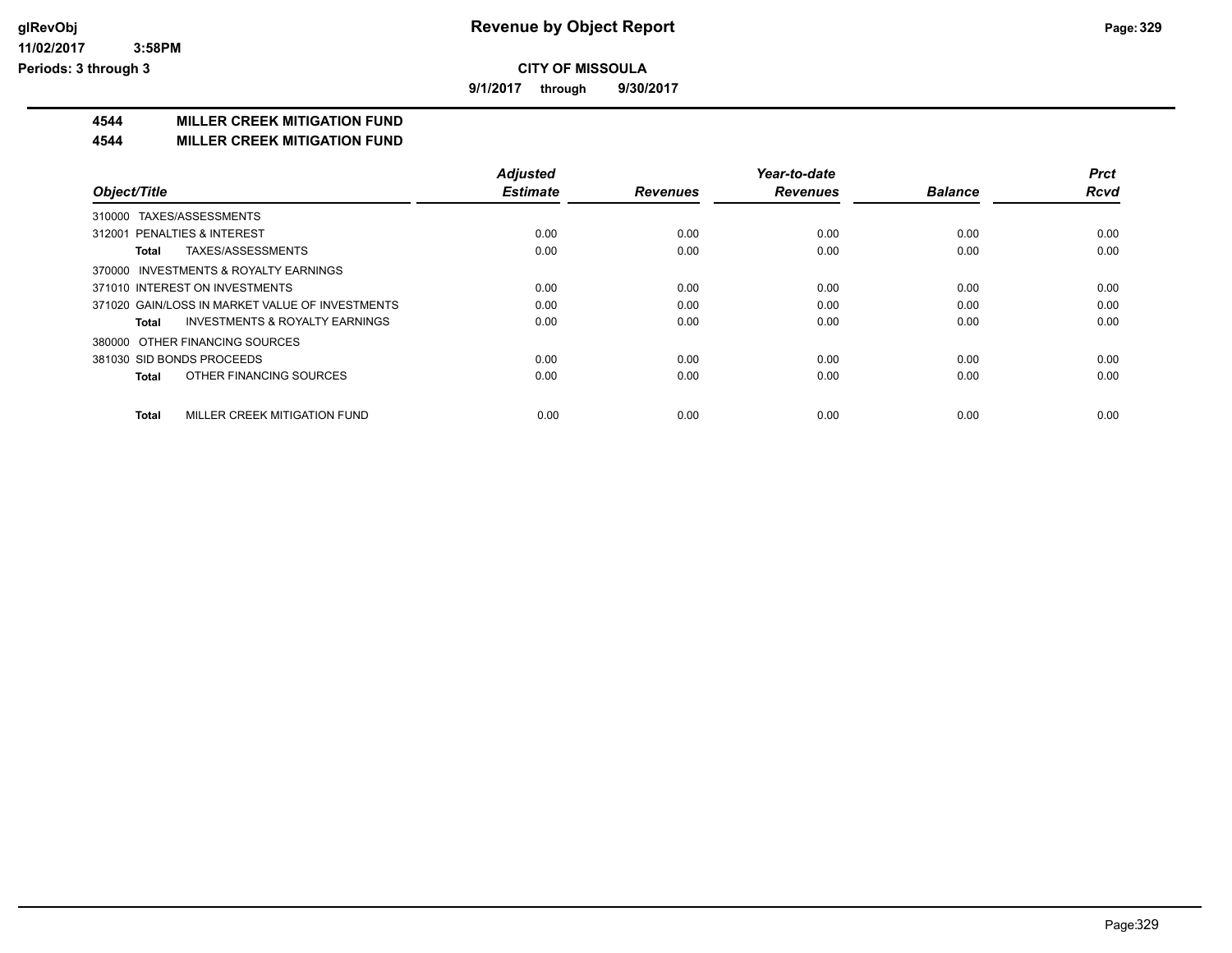**CITY OF MISSOULA**

**9/1/2017 through 9/30/2017**

#### **4544 MILLER CREEK MITIGATION FUND**

|                                                           | <b>Adjusted</b> |                 | Year-to-date    |                | <b>Prct</b> |
|-----------------------------------------------------------|-----------------|-----------------|-----------------|----------------|-------------|
| Object/Title                                              | <b>Estimate</b> | <b>Revenues</b> | <b>Revenues</b> | <b>Balance</b> | <b>Rcvd</b> |
| 310000 TAXES/ASSESSMENTS                                  |                 |                 |                 |                |             |
| 312001 PENALTIES & INTEREST                               | 0.00            | 0.00            | 0.00            | 0.00           | 0.00        |
| TAXES/ASSESSMENTS<br><b>Total</b>                         | 0.00            | 0.00            | 0.00            | 0.00           | 0.00        |
| 370000 INVESTMENTS & ROYALTY EARNINGS                     |                 |                 |                 |                |             |
| 371010 INTEREST ON INVESTMENTS                            | 0.00            | 0.00            | 0.00            | 0.00           | 0.00        |
| 371020 GAIN/LOSS IN MARKET VALUE OF INVESTMENT            | 0.00            | 0.00            | 0.00            | 0.00           | 0.00        |
| <b>INVESTMENTS &amp; ROYALTY EARNINGS</b><br><b>Total</b> | 0.00            | 0.00            | 0.00            | 0.00           | 0.00        |
| 380000 OTHER FINANCING SOURCES                            |                 |                 |                 |                |             |
| 381030 SID BONDS PROCEEDS                                 | 0.00            | 0.00            | 0.00            | 0.00           | 0.00        |
| OTHER FINANCING SOURCES<br><b>Total</b>                   | 0.00            | 0.00            | 0.00            | 0.00           | 0.00        |
| <b>Total</b><br>MILLER CREEK MITIGATION FUND              | 0.00            | 0.00            | 0.00            | 0.00           | 0.00        |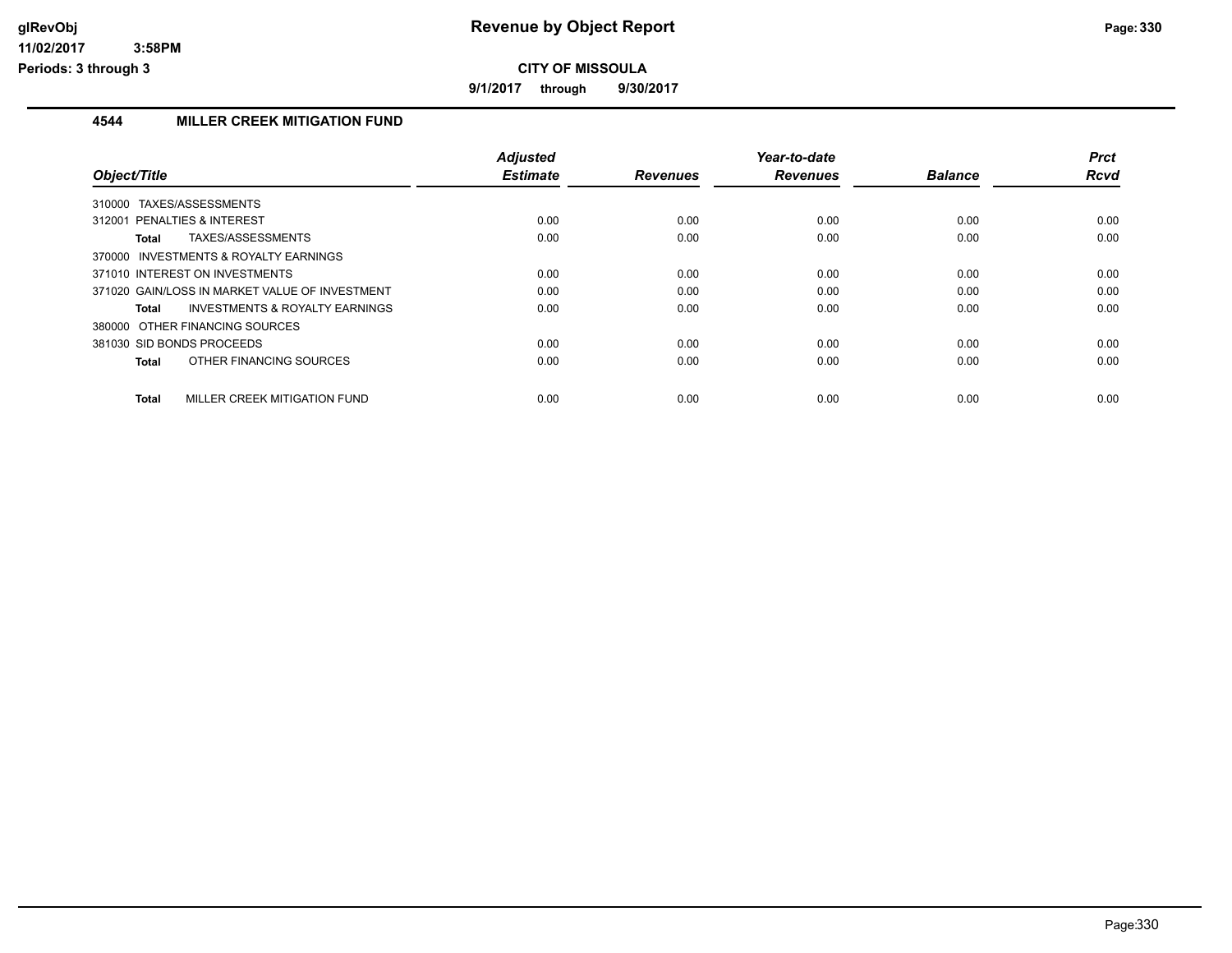**3:58PM**

**glRevObj Revenue by Object Report Page:331** 

**CITY OF MISSOULA**

**9/1/2017 through 9/30/2017**

## **4545 MILLER CREEK TWITE CONSTRUCTION**

#### **4545 MILLER CREEK TWITE CONSTRUCTION**

|                                                     | Adjusted        |                 | Year-to-date    |                | <b>Prct</b> |
|-----------------------------------------------------|-----------------|-----------------|-----------------|----------------|-------------|
| Object/Title                                        | <b>Estimate</b> | <b>Revenues</b> | <b>Revenues</b> | <b>Balance</b> | Rcvd        |
| TAXES/ASSESSMENTS<br>310000                         |                 |                 |                 |                |             |
| 312001 PENALTIES & INTEREST                         | 0.00            | 0.00            | 0.00            | 0.00           | 0.00        |
| <b>TAXES/ASSESSMENTS</b><br><b>Total</b>            | 0.00            | 0.00            | 0.00            | 0.00           | 0.00        |
| <b>INVESTMENTS &amp; ROYALTY EARNINGS</b><br>370000 |                 |                 |                 |                |             |
| 371010 INTEREST ON INVESTMENTS                      | 0.00            | 0.00            | 0.00            | 0.00           | 0.00        |
| 371020 GAIN/LOSS IN MARKET VALUE OF INVESTMENTS     | 0.00            | 0.00            | 0.00            | 0.00           | 0.00        |
| <b>INVESTMENTS &amp; ROYALTY EARNINGS</b><br>Total  | 0.00            | 0.00            | 0.00            | 0.00           | 0.00        |
| OTHER FINANCING SOURCES<br>380000                   |                 |                 |                 |                |             |
| 381030 SID BONDS PROCEEDS                           | 0.00            | 0.00            | 0.00            | 0.00           | 0.00        |
| OTHER FINANCING SOURCES<br><b>Total</b>             | 0.00            | 0.00            | 0.00            | 0.00           | 0.00        |
| <b>MILLER CREEK</b><br>430000                       |                 |                 |                 |                |             |
| 430230 MILLER CR TWITE CONSTRUCTION                 | 0.00            | 0.00            | 0.00            | 0.00           | 0.00        |
| <b>MILLER CREEK</b><br>Total                        | 0.00            | 0.00            | 0.00            | 0.00           | 0.00        |
|                                                     |                 |                 |                 |                |             |
| MILLER CREEK TWITE CONSTRUCTION<br><b>Total</b>     | 0.00            | 0.00            | 0.00            | 0.00           | 0.00        |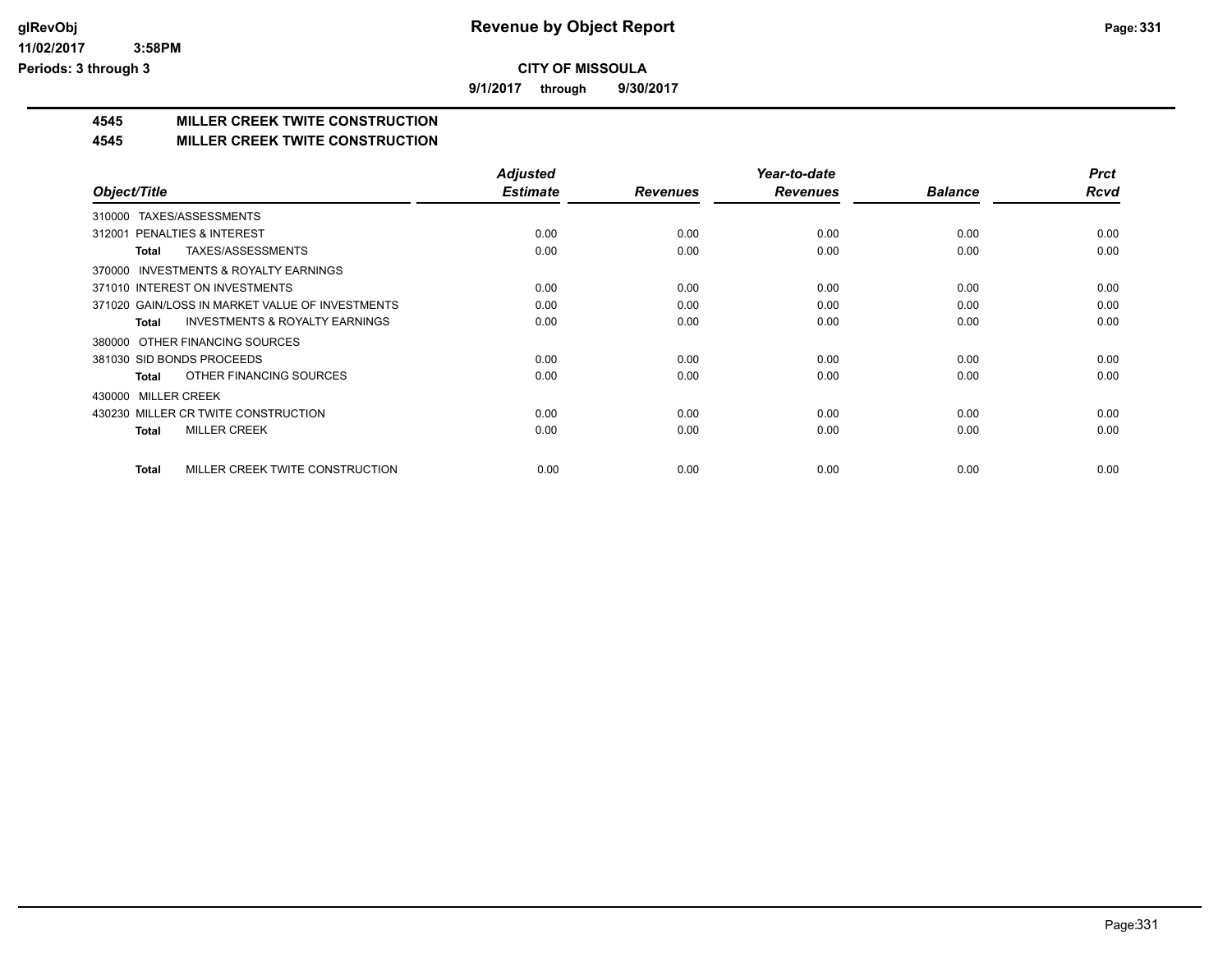**3:58PM**

**CITY OF MISSOULA**

**9/1/2017 through 9/30/2017**

#### **4545 MILLER CREEK TWITE CONSTRUCTION**

| Object/Title                                              | <b>Adjusted</b><br><b>Estimate</b> | <b>Revenues</b> | Year-to-date<br><b>Revenues</b> | <b>Balance</b> | <b>Prct</b><br><b>Rcvd</b> |
|-----------------------------------------------------------|------------------------------------|-----------------|---------------------------------|----------------|----------------------------|
| TAXES/ASSESSMENTS<br>310000                               |                                    |                 |                                 |                |                            |
| 312001 PENALTIES & INTEREST                               | 0.00                               | 0.00            | 0.00                            | 0.00           | 0.00                       |
| TAXES/ASSESSMENTS<br><b>Total</b>                         | 0.00                               | 0.00            | 0.00                            | 0.00           | 0.00                       |
| <b>INVESTMENTS &amp; ROYALTY EARNINGS</b><br>370000       |                                    |                 |                                 |                |                            |
| 371010 INTEREST ON INVESTMENTS                            | 0.00                               | 0.00            | 0.00                            | 0.00           | 0.00                       |
| 371020 GAIN/LOSS IN MARKET VALUE OF INVESTMENT            | 0.00                               | 0.00            | 0.00                            | 0.00           | 0.00                       |
| <b>INVESTMENTS &amp; ROYALTY EARNINGS</b><br><b>Total</b> | 0.00                               | 0.00            | 0.00                            | 0.00           | 0.00                       |
| 380000 OTHER FINANCING SOURCES                            |                                    |                 |                                 |                |                            |
| 381030 SID BONDS PROCEEDS                                 | 0.00                               | 0.00            | 0.00                            | 0.00           | 0.00                       |
| OTHER FINANCING SOURCES<br><b>Total</b>                   | 0.00                               | 0.00            | 0.00                            | 0.00           | 0.00                       |
| 430000 MILLER CREEK                                       |                                    |                 |                                 |                |                            |
| 430230 MILLER CR TWITE CONSTRUCTION                       | 0.00                               | 0.00            | 0.00                            | 0.00           | 0.00                       |
| <b>MILLER CREEK</b><br><b>Total</b>                       | 0.00                               | 0.00            | 0.00                            | 0.00           | 0.00                       |
| MILLER CREEK TWITE CONSTRUCTION<br><b>Total</b>           | 0.00                               | 0.00            | 0.00                            | 0.00           | 0.00                       |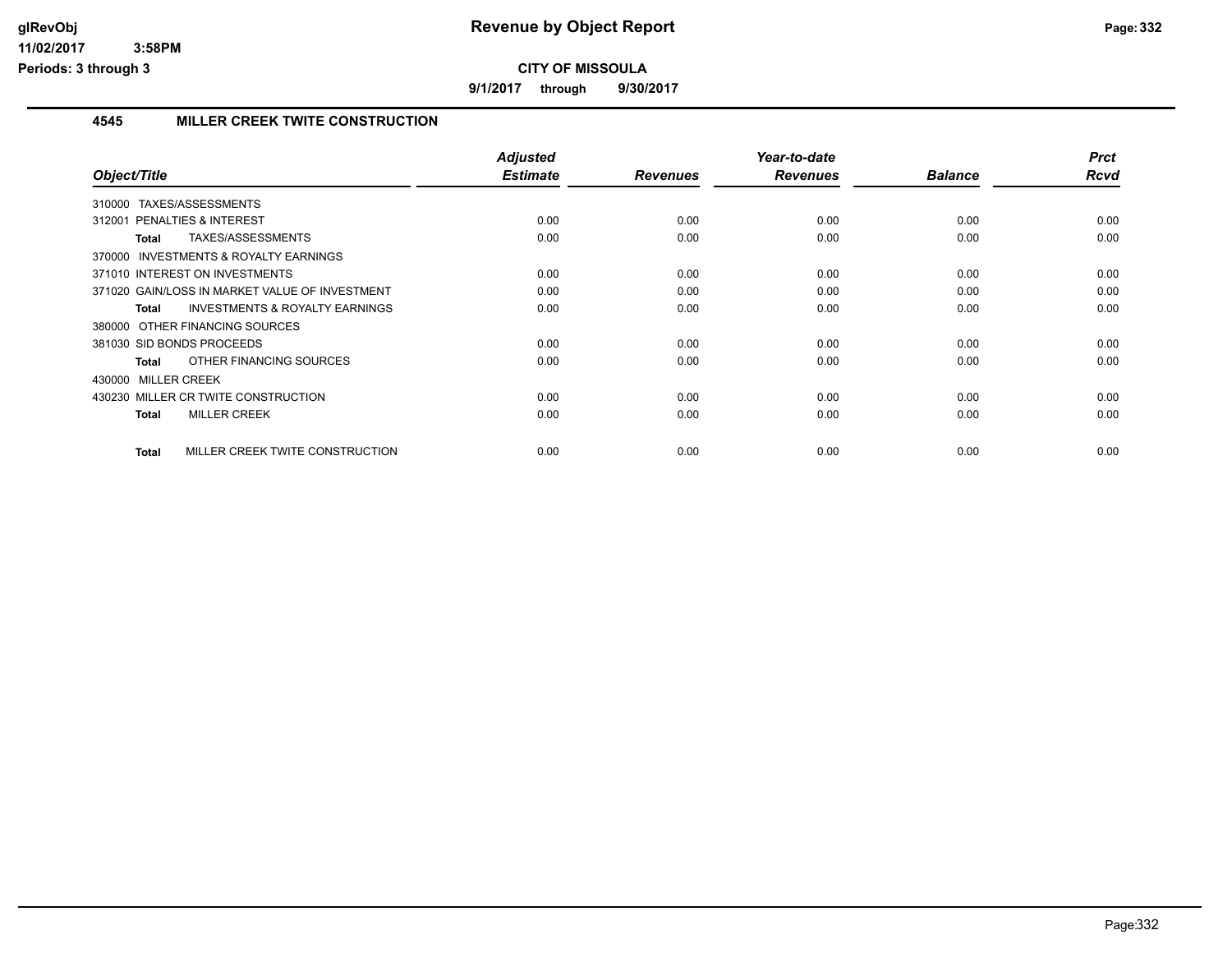**11/02/2017 3:58PM Periods: 3 through 3**

**CITY OF MISSOULA**

**9/1/2017 through 9/30/2017**

## **4546 MILLER CREEK MALOHNEY CONSTRUCTION**

#### **4546 MILLER CREEK MALOHNEY CONSTRUCTION**

|                                                           | <b>Adjusted</b> |                 | Year-to-date    |                | <b>Prct</b> |
|-----------------------------------------------------------|-----------------|-----------------|-----------------|----------------|-------------|
| Object/Title                                              | <b>Estimate</b> | <b>Revenues</b> | <b>Revenues</b> | <b>Balance</b> | Rcvd        |
| TAXES/ASSESSMENTS<br>310000                               |                 |                 |                 |                |             |
| <b>PENALTIES &amp; INTEREST</b><br>312001                 | 0.00            | 0.00            | 0.00            | 0.00           | 0.00        |
| TAXES/ASSESSMENTS<br><b>Total</b>                         | 0.00            | 0.00            | 0.00            | 0.00           | 0.00        |
| 360000 MISCELLANEOUS REVENUES                             |                 |                 |                 |                |             |
| 365000 DONATIONS                                          | 0.00            | 0.00            | 0.00            | 0.00           | 0.00        |
| <b>MISCELLANEOUS REVENUES</b><br><b>Total</b>             | 0.00            | 0.00            | 0.00            | 0.00           | 0.00        |
| INVESTMENTS & ROYALTY EARNINGS<br>370000                  |                 |                 |                 |                |             |
| 371010 INTEREST ON INVESTMENTS                            | 0.00            | 0.00            | 0.00            | 0.00           | 0.00        |
| 371020 GAIN/LOSS IN MARKET VALUE OF INVESTMENTS           | 0.00            | 0.00            | 0.00            | 0.00           | 0.00        |
| <b>INVESTMENTS &amp; ROYALTY EARNINGS</b><br><b>Total</b> | 0.00            | 0.00            | 0.00            | 0.00           | 0.00        |
| OTHER FINANCING SOURCES<br>380000                         |                 |                 |                 |                |             |
| 381030 SID BONDS PROCEEDS                                 | 0.00            | 0.00            | 0.00            | 0.00           | 0.00        |
| OTHER FINANCING SOURCES<br><b>Total</b>                   | 0.00            | 0.00            | 0.00            | 0.00           | 0.00        |
| 430000 MILLER CREEK                                       |                 |                 |                 |                |             |
| 430230 MILLER CR TWITE CONSTRUCTION                       | 0.00            | 0.00            | 0.00            | 0.00           | 0.00        |
| <b>MILLER CREEK</b><br><b>Total</b>                       | 0.00            | 0.00            | 0.00            | 0.00           | 0.00        |
| MILLER CREEK MALOHNEY CONSTRUCTION<br><b>Total</b>        | 0.00            | 0.00            | 0.00            | 0.00           | 0.00        |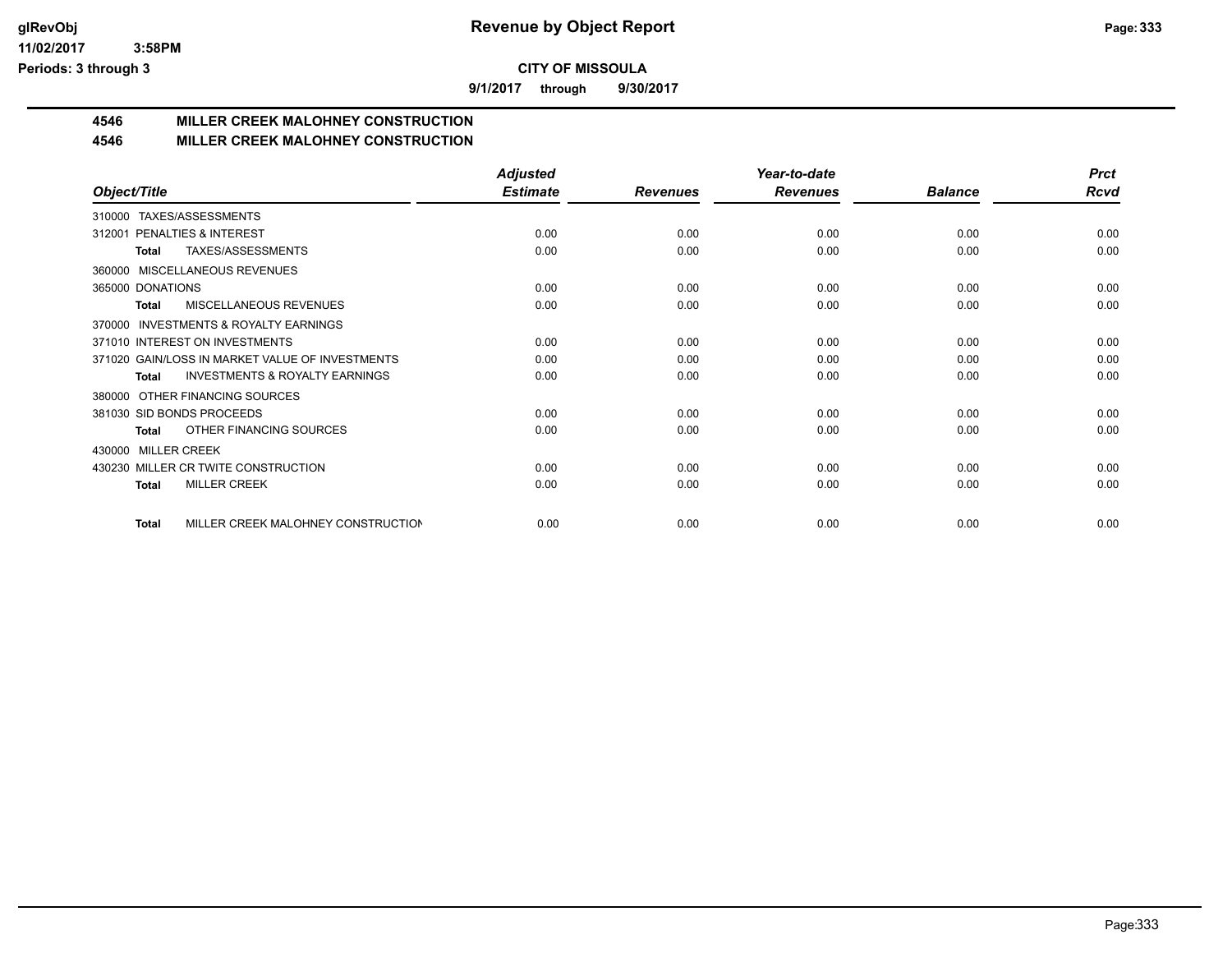**3:58PM**

**CITY OF MISSOULA**

**9/1/2017 through 9/30/2017**

#### **4546 MILLER CREEK MALOHNEY CONSTRUCTION**

|                                                    | <b>Adjusted</b> |                 | Year-to-date    |                | <b>Prct</b> |
|----------------------------------------------------|-----------------|-----------------|-----------------|----------------|-------------|
| Object/Title                                       | <b>Estimate</b> | <b>Revenues</b> | <b>Revenues</b> | <b>Balance</b> | <b>Rcvd</b> |
| TAXES/ASSESSMENTS<br>310000                        |                 |                 |                 |                |             |
| PENALTIES & INTEREST<br>312001                     | 0.00            | 0.00            | 0.00            | 0.00           | 0.00        |
| TAXES/ASSESSMENTS<br>Total                         | 0.00            | 0.00            | 0.00            | 0.00           | 0.00        |
| 360000 MISCELLANEOUS REVENUES                      |                 |                 |                 |                |             |
| 365000 DONATIONS                                   | 0.00            | 0.00            | 0.00            | 0.00           | 0.00        |
| MISCELLANEOUS REVENUES<br><b>Total</b>             | 0.00            | 0.00            | 0.00            | 0.00           | 0.00        |
| INVESTMENTS & ROYALTY EARNINGS<br>370000           |                 |                 |                 |                |             |
| 371010 INTEREST ON INVESTMENTS                     | 0.00            | 0.00            | 0.00            | 0.00           | 0.00        |
| 371020 GAIN/LOSS IN MARKET VALUE OF INVESTMENT     | 0.00            | 0.00            | 0.00            | 0.00           | 0.00        |
| <b>INVESTMENTS &amp; ROYALTY EARNINGS</b><br>Total | 0.00            | 0.00            | 0.00            | 0.00           | 0.00        |
| 380000 OTHER FINANCING SOURCES                     |                 |                 |                 |                |             |
| 381030 SID BONDS PROCEEDS                          | 0.00            | 0.00            | 0.00            | 0.00           | 0.00        |
| OTHER FINANCING SOURCES<br>Total                   | 0.00            | 0.00            | 0.00            | 0.00           | 0.00        |
| 430000 MILLER CREEK                                |                 |                 |                 |                |             |
| 430230 MILLER CR TWITE CONSTRUCTION                | 0.00            | 0.00            | 0.00            | 0.00           | 0.00        |
| <b>MILLER CREEK</b><br><b>Total</b>                | 0.00            | 0.00            | 0.00            | 0.00           | 0.00        |
| MILLER CREEK MALOHNEY CONSTRUCTIOI<br>Total        | 0.00            | 0.00            | 0.00            | 0.00           | 0.00        |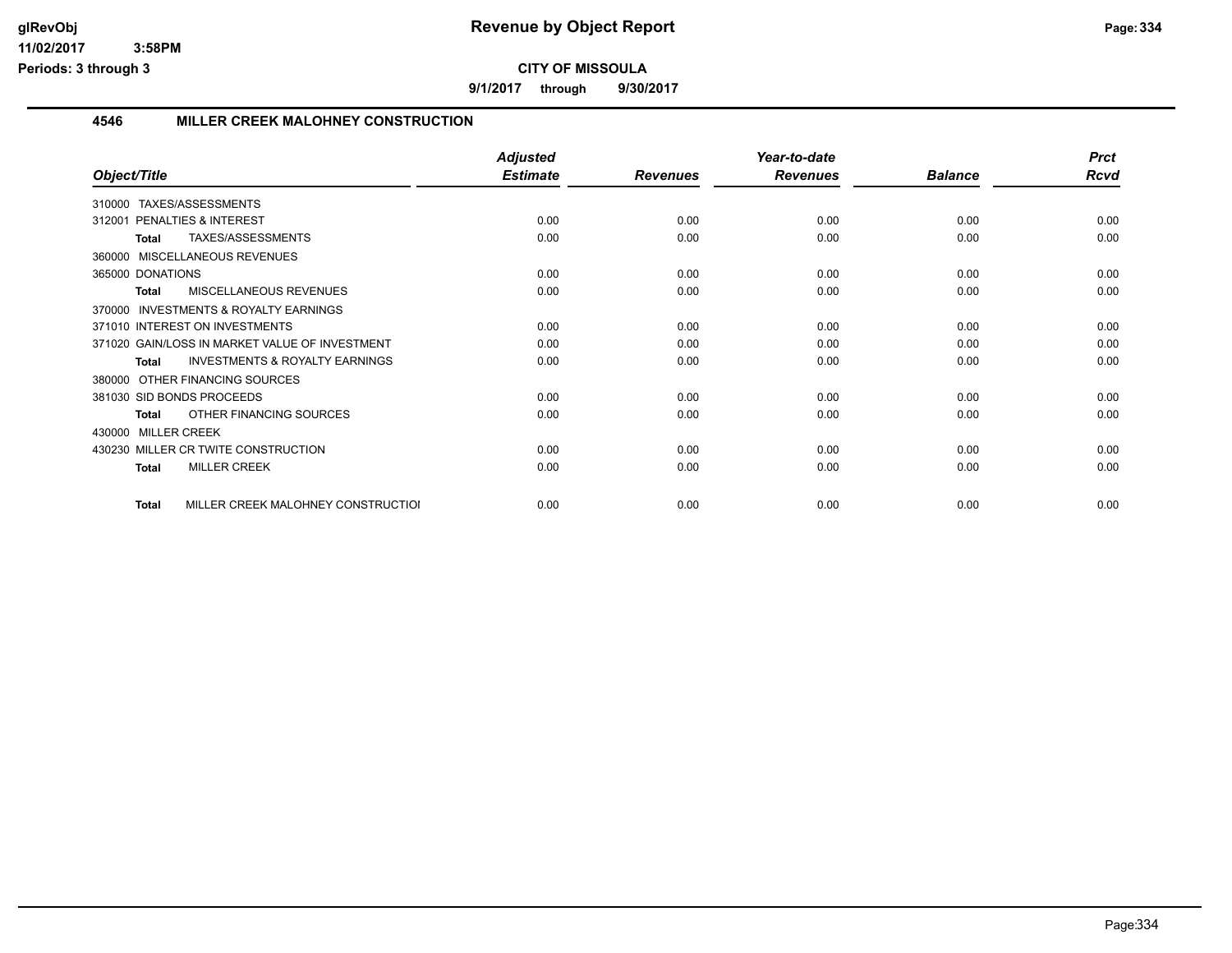**glRevObj Revenue by Object Report Page:335** 

**11/02/2017 3:58PM Periods: 3 through 3**

**CITY OF MISSOULA**

**9/1/2017 through 9/30/2017**

## **4547 MILLER CREEK MCCARTHY CONSTRUCTION**

#### **4547 MILLER CREEK MCCARTHY CONSTRUCTION**

|                                                           | <b>Adjusted</b> |                 | Year-to-date    |                | <b>Prct</b> |
|-----------------------------------------------------------|-----------------|-----------------|-----------------|----------------|-------------|
| Object/Title                                              | <b>Estimate</b> | <b>Revenues</b> | <b>Revenues</b> | <b>Balance</b> | <b>Rcvd</b> |
| TAXES/ASSESSMENTS<br>310000                               |                 |                 |                 |                |             |
| PENALTIES & INTEREST<br>312001                            | 0.00            | 0.00            | 0.00            | 0.00           | 0.00        |
| TAXES/ASSESSMENTS<br>Total                                | 0.00            | 0.00            | 0.00            | 0.00           | 0.00        |
| <b>INVESTMENTS &amp; ROYALTY EARNINGS</b><br>370000       |                 |                 |                 |                |             |
| 371010 INTEREST ON INVESTMENTS                            | 0.00            | 0.00            | 0.00            | 0.00           | 0.00        |
| 371020 GAIN/LOSS IN MARKET VALUE OF INVESTMENTS           | 0.00            | 0.00            | 0.00            | 0.00           | 0.00        |
| <b>INVESTMENTS &amp; ROYALTY EARNINGS</b><br><b>Total</b> | 0.00            | 0.00            | 0.00            | 0.00           | 0.00        |
| OTHER FINANCING SOURCES<br>380000                         |                 |                 |                 |                |             |
| 381030 SID BONDS PROCEEDS                                 | 0.00            | 0.00            | 0.00            | 0.00           | 0.00        |
| OTHER FINANCING SOURCES<br>Total                          | 0.00            | 0.00            | 0.00            | 0.00           | 0.00        |
| <b>MILLER CREEK</b><br>430000                             |                 |                 |                 |                |             |
| 430230 MILLER CR TWITE CONSTRUCTION                       | 0.00            | 0.00            | 0.00            | 0.00           | 0.00        |
| <b>MILLER CREEK</b><br><b>Total</b>                       | 0.00            | 0.00            | 0.00            | 0.00           | 0.00        |
|                                                           |                 |                 |                 |                |             |
| MILLER CREEK MCCARTHY CONSTRUCTION<br><b>Total</b>        | 0.00            | 0.00            | 0.00            | 0.00           | 0.00        |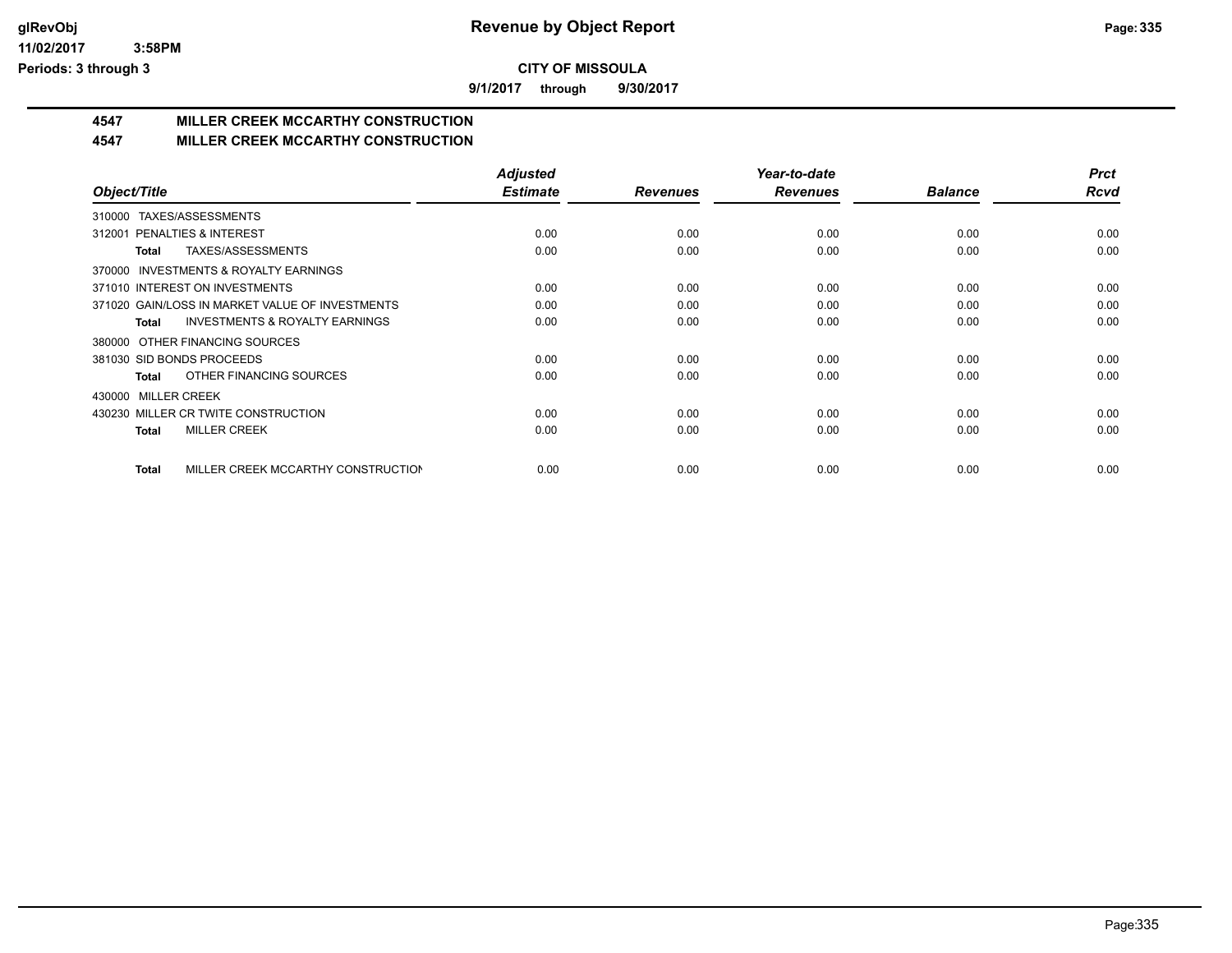**3:58PM**

**CITY OF MISSOULA**

**9/1/2017 through 9/30/2017**

#### **4547 MILLER CREEK MCCARTHY CONSTRUCTION**

| Object/Title                                              | <b>Adjusted</b><br><b>Estimate</b> | <b>Revenues</b> | Year-to-date<br><b>Revenues</b> | <b>Balance</b> | <b>Prct</b><br><b>Rcvd</b> |
|-----------------------------------------------------------|------------------------------------|-----------------|---------------------------------|----------------|----------------------------|
| 310000 TAXES/ASSESSMENTS                                  |                                    |                 |                                 |                |                            |
| <b>PENALTIES &amp; INTEREST</b><br>312001                 | 0.00                               | 0.00            | 0.00                            | 0.00           | 0.00                       |
| TAXES/ASSESSMENTS<br>Total                                | 0.00                               | 0.00            | 0.00                            | 0.00           | 0.00                       |
| 370000 INVESTMENTS & ROYALTY EARNINGS                     |                                    |                 |                                 |                |                            |
| 371010 INTEREST ON INVESTMENTS                            | 0.00                               | 0.00            | 0.00                            | 0.00           | 0.00                       |
| 371020 GAIN/LOSS IN MARKET VALUE OF INVESTMENT            | 0.00                               | 0.00            | 0.00                            | 0.00           | 0.00                       |
| <b>INVESTMENTS &amp; ROYALTY EARNINGS</b><br><b>Total</b> | 0.00                               | 0.00            | 0.00                            | 0.00           | 0.00                       |
| 380000 OTHER FINANCING SOURCES                            |                                    |                 |                                 |                |                            |
| 381030 SID BONDS PROCEEDS                                 | 0.00                               | 0.00            | 0.00                            | 0.00           | 0.00                       |
| OTHER FINANCING SOURCES<br>Total                          | 0.00                               | 0.00            | 0.00                            | 0.00           | 0.00                       |
| 430000 MILLER CREEK                                       |                                    |                 |                                 |                |                            |
| 430230 MILLER CR TWITE CONSTRUCTION                       | 0.00                               | 0.00            | 0.00                            | 0.00           | 0.00                       |
| <b>MILLER CREEK</b><br>Total                              | 0.00                               | 0.00            | 0.00                            | 0.00           | 0.00                       |
| MILLER CREEK MCCARTHY CONSTRUCTION<br><b>Total</b>        | 0.00                               | 0.00            | 0.00                            | 0.00           | 0.00                       |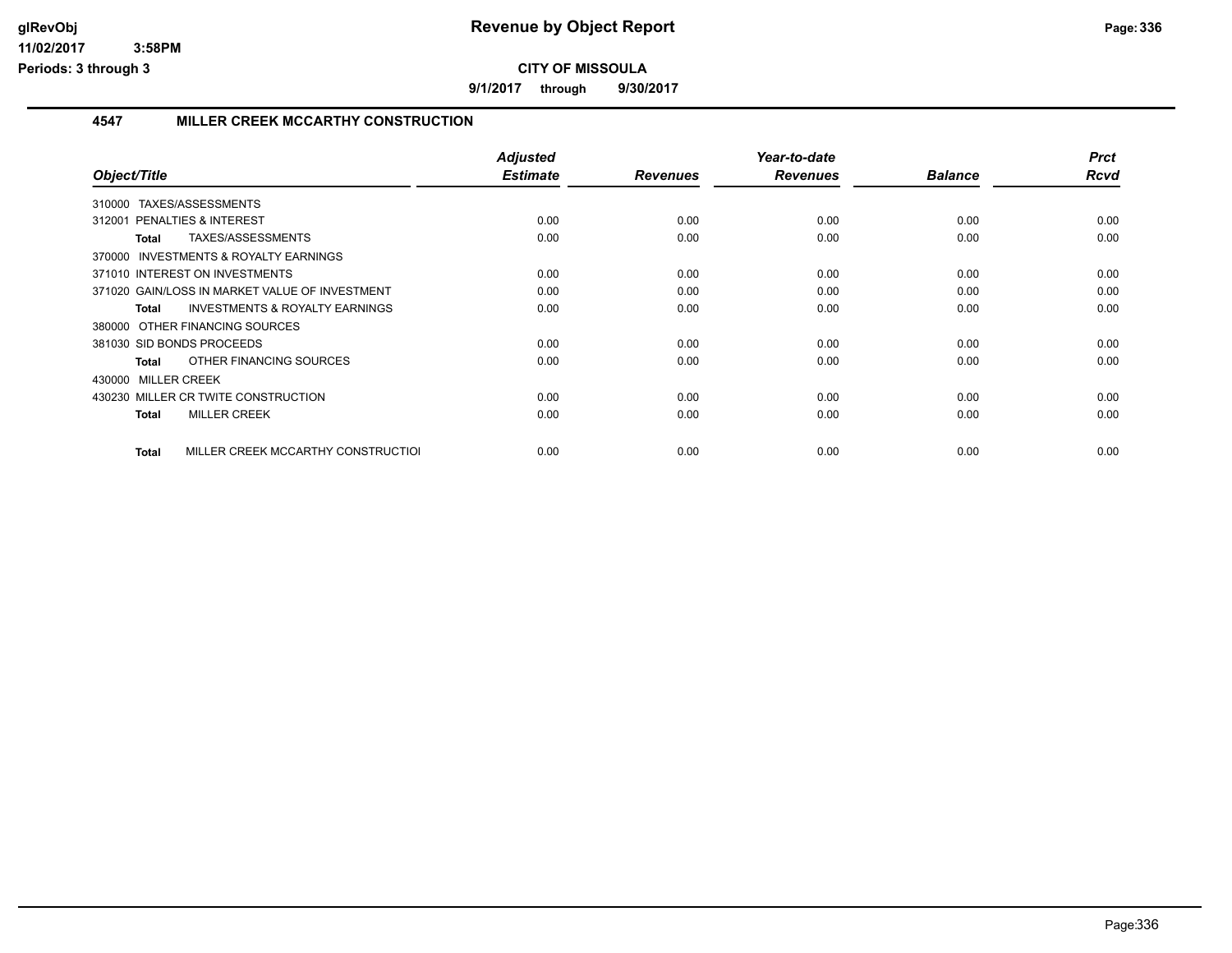**glRevObj Revenue by Object Report Page:337** 

**CITY OF MISSOULA**

**9/1/2017 through 9/30/2017**

 **3:58PM**

# **4548 5TH,6TH & ARTHUR ROAD IMPROVEMENTS**

## **4548 5TH,6TH & ARTHUR ROAD IMPROVEMENTS**

|                                                    | <b>Adjusted</b> |                 | Year-to-date    |                | <b>Prct</b> |
|----------------------------------------------------|-----------------|-----------------|-----------------|----------------|-------------|
| Object/Title                                       | <b>Estimate</b> | <b>Revenues</b> | <b>Revenues</b> | <b>Balance</b> | <b>Rcvd</b> |
| 330000 INTERGOVERNMENTAL REVENUES                  |                 |                 |                 |                |             |
| <b>MDT REIMBURSEMENTS</b><br>336001                | 0.00            | 0.00            | 0.00            | 0.00           | 0.00        |
| INTERGOVERNMENTAL REVENUES<br>Total                | 0.00            | 0.00            | 0.00            | 0.00           | 0.00        |
| 370000 INVESTMENTS & ROYALTY EARNINGS              |                 |                 |                 |                |             |
| 371010 INTEREST ON INVESTMENTS                     | 0.00            | 0.00            | 0.00            | 0.00           | 0.00        |
| <b>INVESTMENTS &amp; ROYALTY EARNINGS</b><br>Total | 0.00            | 0.00            | 0.00            | 0.00           | 0.00        |
| 380000 OTHER FINANCING SOURCES                     |                 |                 |                 |                |             |
| 381010 BOND PROCEEDS                               | 0.00            | 0.00            | 0.00            | 0.00           | 0.00        |
| 381030 SID BONDS PROCEEDS                          | 0.00            | 0.00            | 0.00            | 0.00           | 0.00        |
| OTHER FINANCING SOURCES<br>Total                   | 0.00            | 0.00            | 0.00            | 0.00           | 0.00        |
| Total<br>5TH.6TH & ARTHUR ROAD IMPROVEMENTS        | 0.00            | 0.00            | 0.00            | 0.00           | 0.00        |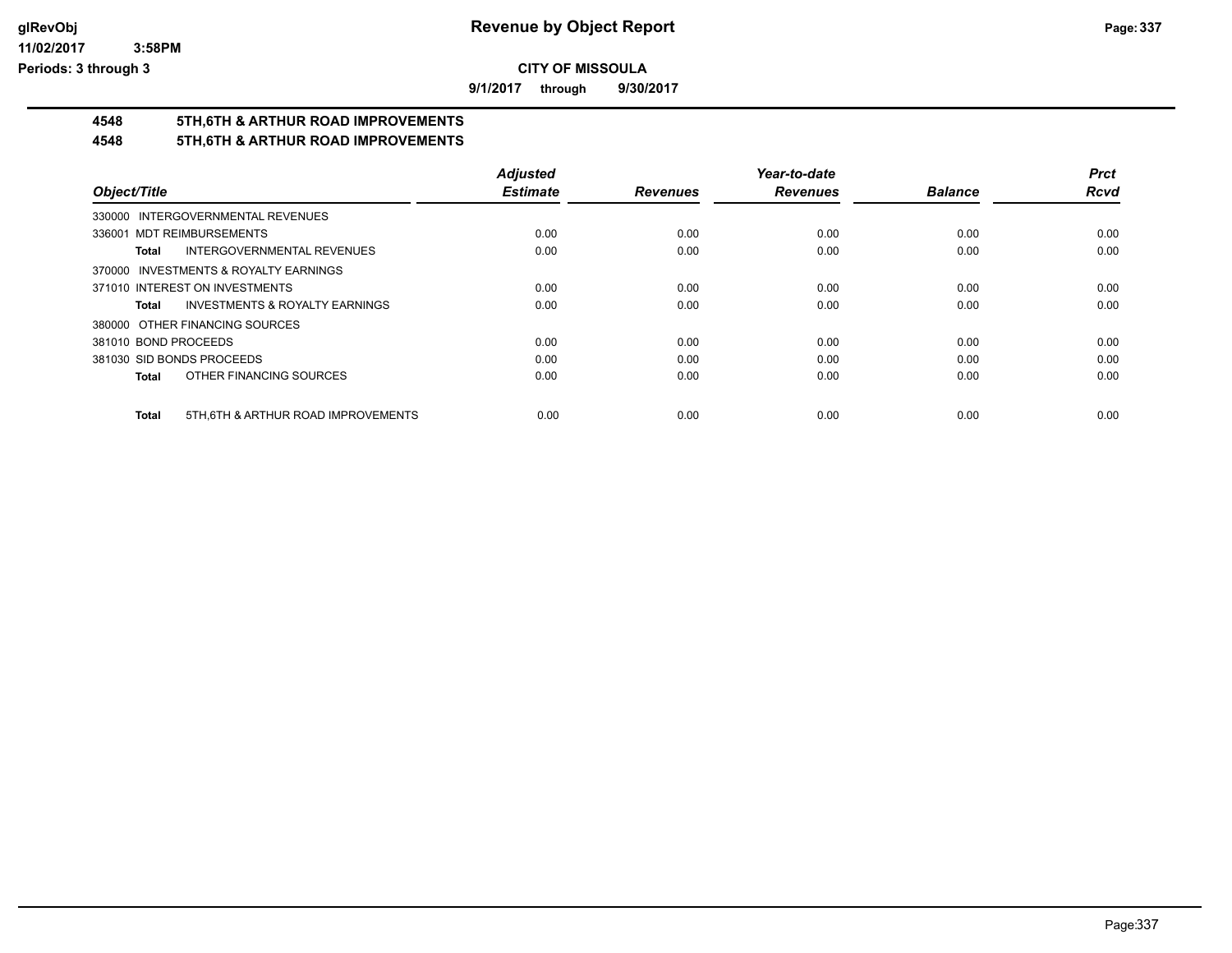**3:58PM**

**CITY OF MISSOULA**

**9/1/2017 through 9/30/2017**

#### **4548 5TH,6TH & ARTHUR ROAD IMPROVEMENTS**

|                                                     | <b>Adjusted</b> |                 | Year-to-date    |                | <b>Prct</b> |
|-----------------------------------------------------|-----------------|-----------------|-----------------|----------------|-------------|
| Object/Title                                        | <b>Estimate</b> | <b>Revenues</b> | <b>Revenues</b> | <b>Balance</b> | <b>Rcvd</b> |
| 330000 INTERGOVERNMENTAL REVENUES                   |                 |                 |                 |                |             |
| 336001 MDT REIMBURSEMENTS                           | 0.00            | 0.00            | 0.00            | 0.00           | 0.00        |
| <b>INTERGOVERNMENTAL REVENUES</b><br>Total          | 0.00            | 0.00            | 0.00            | 0.00           | 0.00        |
| 370000 INVESTMENTS & ROYALTY EARNINGS               |                 |                 |                 |                |             |
| 371010 INTEREST ON INVESTMENTS                      | 0.00            | 0.00            | 0.00            | 0.00           | 0.00        |
| <b>INVESTMENTS &amp; ROYALTY EARNINGS</b><br>Total  | 0.00            | 0.00            | 0.00            | 0.00           | 0.00        |
| 380000 OTHER FINANCING SOURCES                      |                 |                 |                 |                |             |
| 381010 BOND PROCEEDS                                | 0.00            | 0.00            | 0.00            | 0.00           | 0.00        |
| 381030 SID BONDS PROCEEDS                           | 0.00            | 0.00            | 0.00            | 0.00           | 0.00        |
| OTHER FINANCING SOURCES<br>Total                    | 0.00            | 0.00            | 0.00            | 0.00           | 0.00        |
| <b>Total</b><br>5TH, 6TH & ARTHUR ROAD IMPROVEMENTS | 0.00            | 0.00            | 0.00            | 0.00           | 0.00        |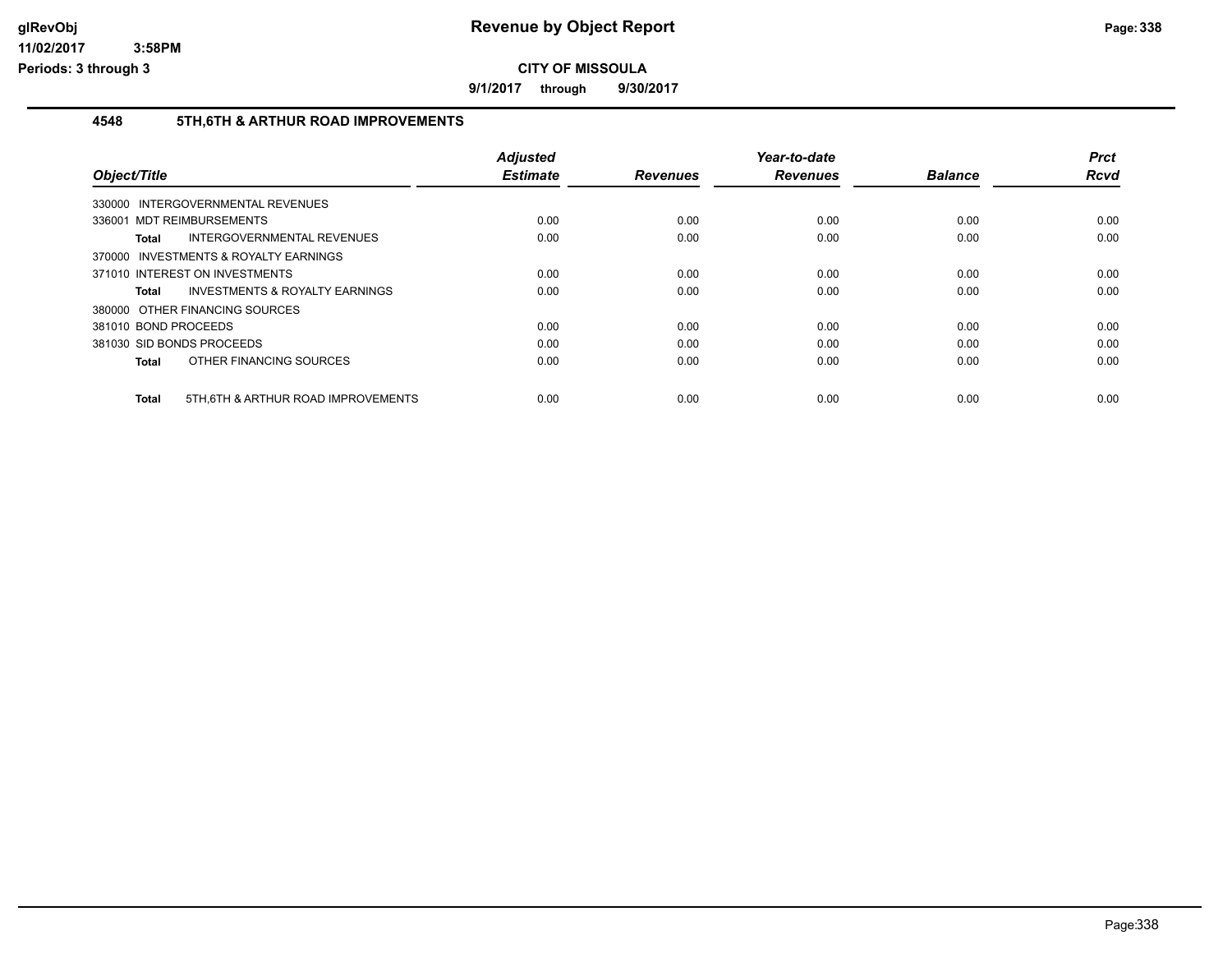**9/1/2017 through 9/30/2017**

**4549 SID 549 HILLVIEW WAY**

**4549 SID 549 HILLVIEW WAY**

|                                                    | <b>Adjusted</b> |                 | Year-to-date    |                | <b>Prct</b> |
|----------------------------------------------------|-----------------|-----------------|-----------------|----------------|-------------|
| Object/Title                                       | <b>Estimate</b> | <b>Revenues</b> | <b>Revenues</b> | <b>Balance</b> | <b>Rcvd</b> |
| INTERGOVERNMENTAL REVENUES<br>330000               |                 |                 |                 |                |             |
| <b>MDT REIMBURSEMENTS</b><br>336001                | 0.00            | 0.00            | 0.00            | 0.00           | 0.00        |
| <b>INTERGOVERNMENTAL REVENUES</b><br>Total         | 0.00            | 0.00            | 0.00            | 0.00           | 0.00        |
| 360000 MISCELLANEOUS REVENUES                      |                 |                 |                 |                |             |
| 363020 PROPERTY ASSESSMENTS                        | 0.00            | 0.00            | 0.00            | 0.00           | 0.00        |
| <b>MISCELLANEOUS REVENUES</b><br>Total             | 0.00            | 0.00            | 0.00            | 0.00           | 0.00        |
| 370000 INVESTMENTS & ROYALTY EARNINGS              |                 |                 |                 |                |             |
| 371010 INTEREST ON INVESTMENTS                     | 0.00            | 0.00            | 0.00            | 0.00           | 0.00        |
| <b>INVESTMENTS &amp; ROYALTY EARNINGS</b><br>Total | 0.00            | 0.00            | 0.00            | 0.00           | 0.00        |
| 380000 OTHER FINANCING SOURCES                     |                 |                 |                 |                |             |
| 381010 BOND PROCEEDS                               | 0.00            | 0.00            | 0.00            | 0.00           | 0.00        |
| 381030 SID BONDS PROCEEDS                          | 0.00            | 0.00            | 0.00            | 0.00           | 0.00        |
| OTHER FINANCING SOURCES<br>Total                   | 0.00            | 0.00            | 0.00            | 0.00           | 0.00        |
|                                                    |                 |                 |                 |                |             |
| SID 549 HILLVIEW WAY<br>Total                      | 0.00            | 0.00            | 0.00            | 0.00           | 0.00        |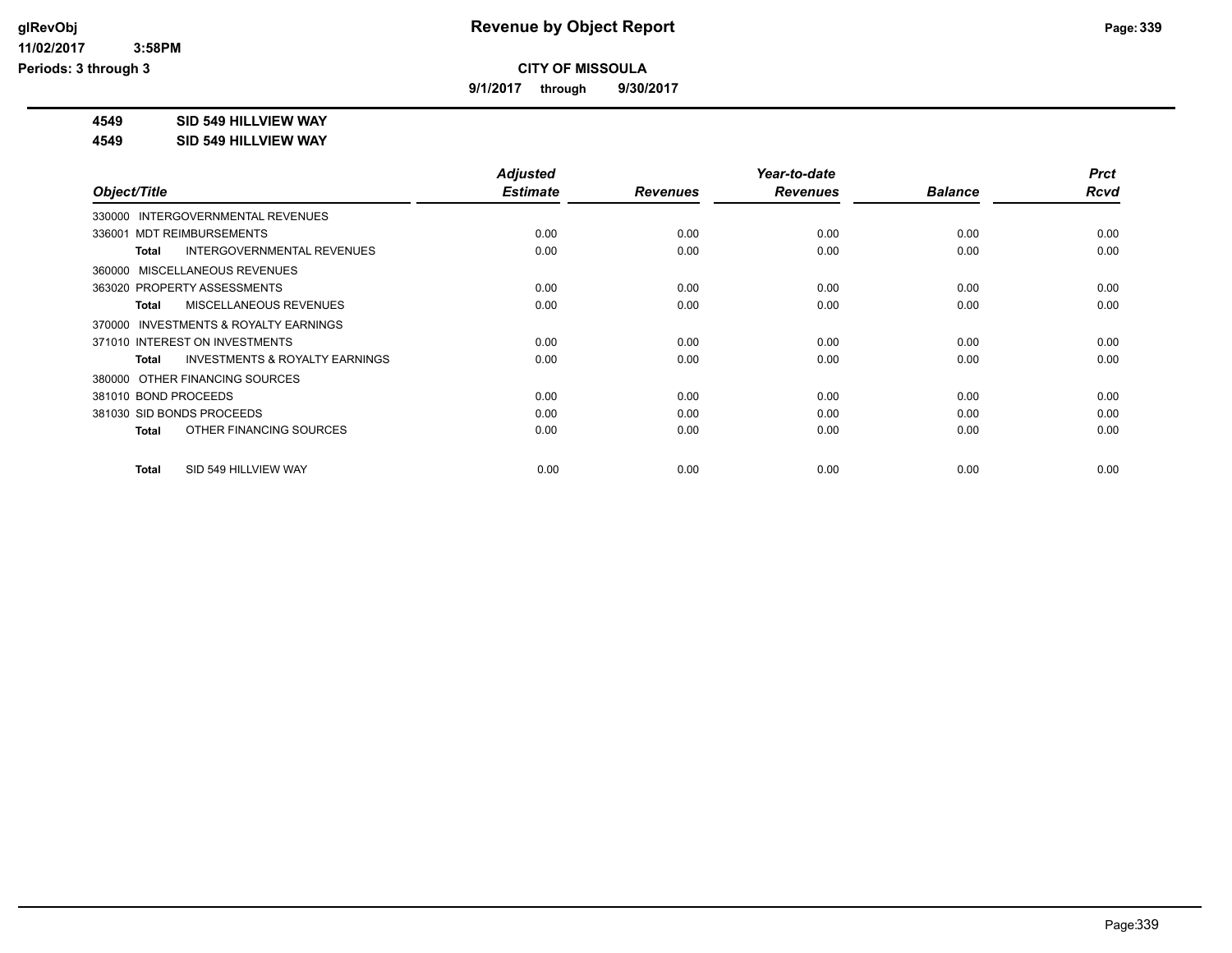**CITY OF MISSOULA**

**9/1/2017 through 9/30/2017**

#### **4549 SID 549 HILLVIEW WAY**

| Object/Title                                              | <b>Adjusted</b><br><b>Estimate</b> | <b>Revenues</b> | Year-to-date<br><b>Revenues</b> | <b>Balance</b> | <b>Prct</b><br><b>Rcvd</b> |
|-----------------------------------------------------------|------------------------------------|-----------------|---------------------------------|----------------|----------------------------|
|                                                           |                                    |                 |                                 |                |                            |
| 330000 INTERGOVERNMENTAL REVENUES                         |                                    |                 |                                 |                |                            |
| 336001 MDT REIMBURSEMENTS                                 | 0.00                               | 0.00            | 0.00                            | 0.00           | 0.00                       |
| INTERGOVERNMENTAL REVENUES<br><b>Total</b>                | 0.00                               | 0.00            | 0.00                            | 0.00           | 0.00                       |
| 360000 MISCELLANEOUS REVENUES                             |                                    |                 |                                 |                |                            |
| 363020 PROPERTY ASSESSMENTS                               | 0.00                               | 0.00            | 0.00                            | 0.00           | 0.00                       |
| MISCELLANEOUS REVENUES<br><b>Total</b>                    | 0.00                               | 0.00            | 0.00                            | 0.00           | 0.00                       |
| 370000 INVESTMENTS & ROYALTY EARNINGS                     |                                    |                 |                                 |                |                            |
| 371010 INTEREST ON INVESTMENTS                            | 0.00                               | 0.00            | 0.00                            | 0.00           | 0.00                       |
| <b>INVESTMENTS &amp; ROYALTY EARNINGS</b><br><b>Total</b> | 0.00                               | 0.00            | 0.00                            | 0.00           | 0.00                       |
| 380000 OTHER FINANCING SOURCES                            |                                    |                 |                                 |                |                            |
| 381010 BOND PROCEEDS                                      | 0.00                               | 0.00            | 0.00                            | 0.00           | 0.00                       |
| 381030 SID BONDS PROCEEDS                                 | 0.00                               | 0.00            | 0.00                            | 0.00           | 0.00                       |
| OTHER FINANCING SOURCES<br><b>Total</b>                   | 0.00                               | 0.00            | 0.00                            | 0.00           | 0.00                       |
| SID 549 HILLVIEW WAY<br><b>Total</b>                      | 0.00                               | 0.00            | 0.00                            | 0.00           | 0.00                       |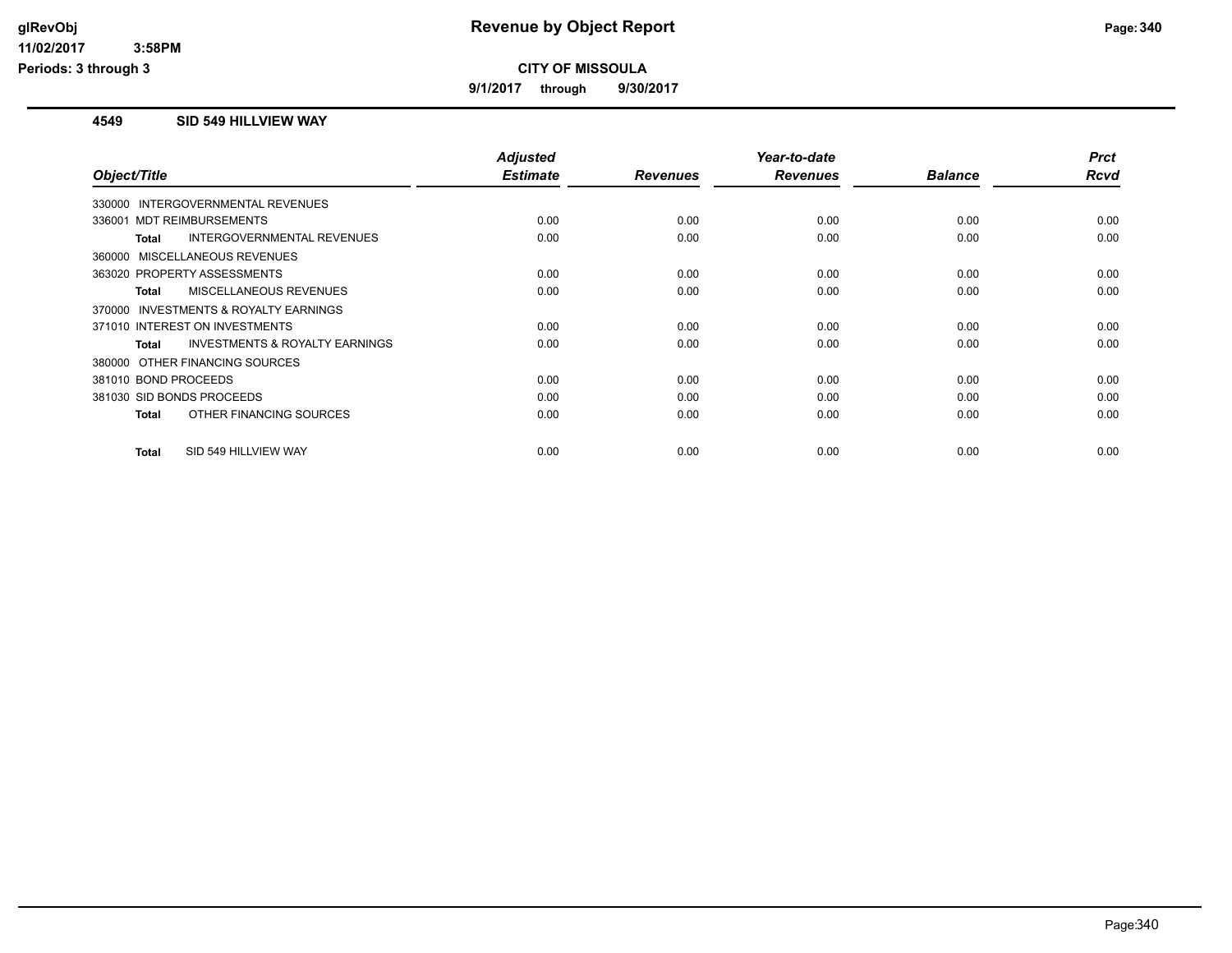**11/02/2017 3:58PM Periods: 3 through 3**

**CITY OF MISSOULA**

**9/1/2017 through 9/30/2017**

## **4745 MALONEY/TWITE MILLER CR \$1.2M CONTRIB**

### **4745 MALONEY/TWITE MILLER CR \$1.2M CONTRIB**

|                                                 | <b>Adjusted</b> |                 | Year-to-date    |                | <b>Prct</b> |
|-------------------------------------------------|-----------------|-----------------|-----------------|----------------|-------------|
| Object/Title                                    | <b>Estimate</b> | <b>Revenues</b> | <b>Revenues</b> | <b>Balance</b> | <b>Rcvd</b> |
| TAXES/ASSESSMENTS<br>310000                     |                 |                 |                 |                |             |
| 312001 PENALTIES & INTEREST                     | 0.00            | 0.00            | 0.00            | 0.00           | 0.00        |
| TAXES/ASSESSMENTS<br>Total                      | 0.00            | 0.00            | 0.00            | 0.00           | 0.00        |
| 360000 MISCELLANEOUS REVENUES                   |                 |                 |                 |                |             |
| 365000 DONATIONS                                | 0.00            | 0.00            | 0.00            | 0.00           | 0.00        |
| MISCELLANEOUS REVENUES<br>Total                 | 0.00            | 0.00            | 0.00            | 0.00           | 0.00        |
| INVESTMENTS & ROYALTY EARNINGS<br>370000        |                 |                 |                 |                |             |
| 371010 INTEREST ON INVESTMENTS                  | 0.00            | 0.00            | 0.00            | 0.00           | 0.00        |
| 371020 GAIN/LOSS IN MARKET VALUE OF INVESTMENTS | 0.00            | 0.00            | 0.00            | 0.00           | 0.00        |
| INVESTMENTS & ROYALTY EARNINGS<br>Total         | 0.00            | 0.00            | 0.00            | 0.00           | 0.00        |
| MALONEY/TWITE MILLER CR \$1.2M CONTRII<br>Total | 0.00            | 0.00            | 0.00            | 0.00           | 0.00        |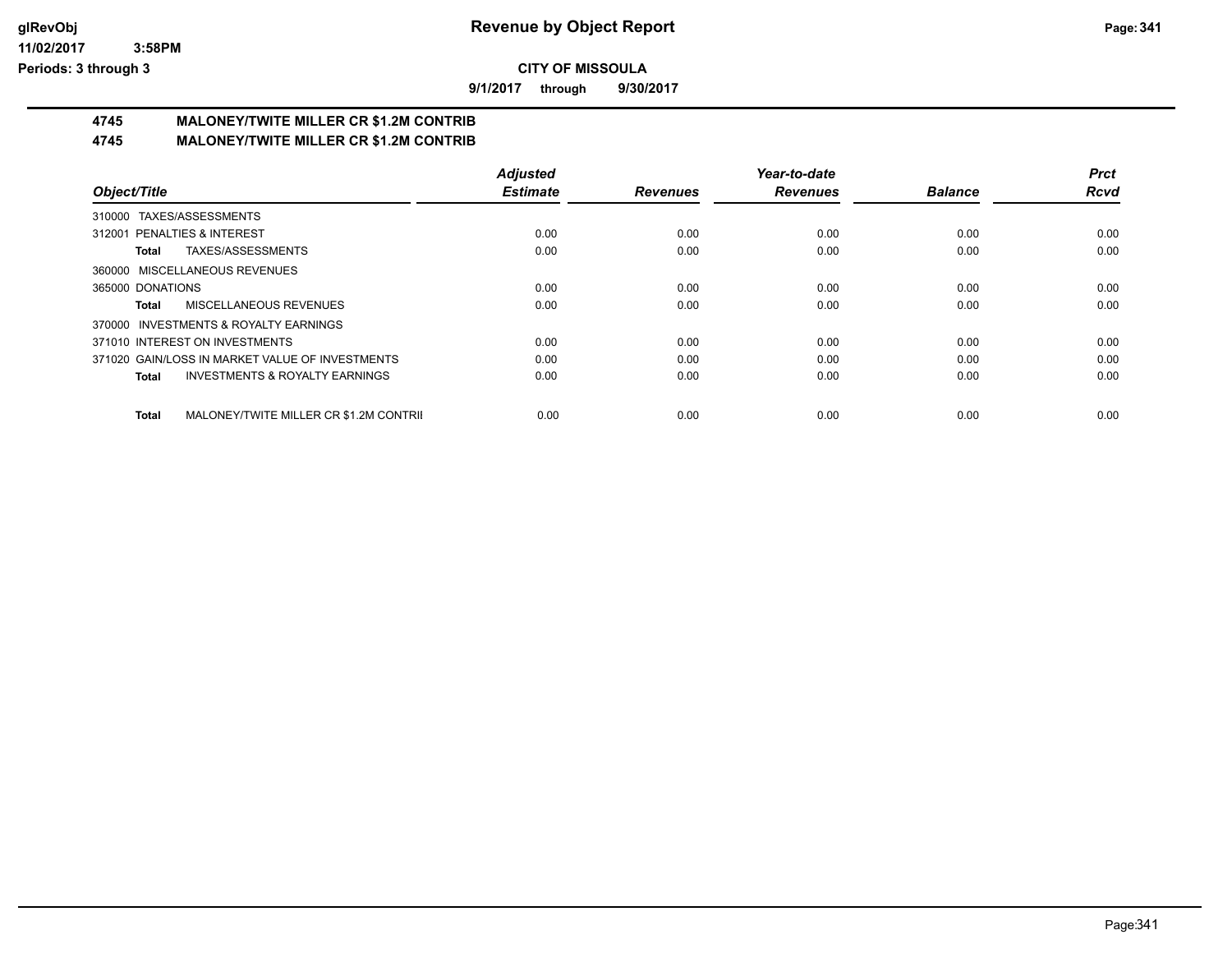**3:58PM**

**CITY OF MISSOULA**

**9/1/2017 through 9/30/2017**

#### **4745 MALONEY/TWITE MILLER CR \$1.2M CONTRIB**

| <b>Prct</b><br><b>Rcvd</b> |
|----------------------------|
|                            |
|                            |
| 0.00                       |
| 0.00                       |
|                            |
| 0.00                       |
| 0.00                       |
|                            |
| 0.00                       |
| 0.00                       |
| 0.00                       |
| 0.00                       |
|                            |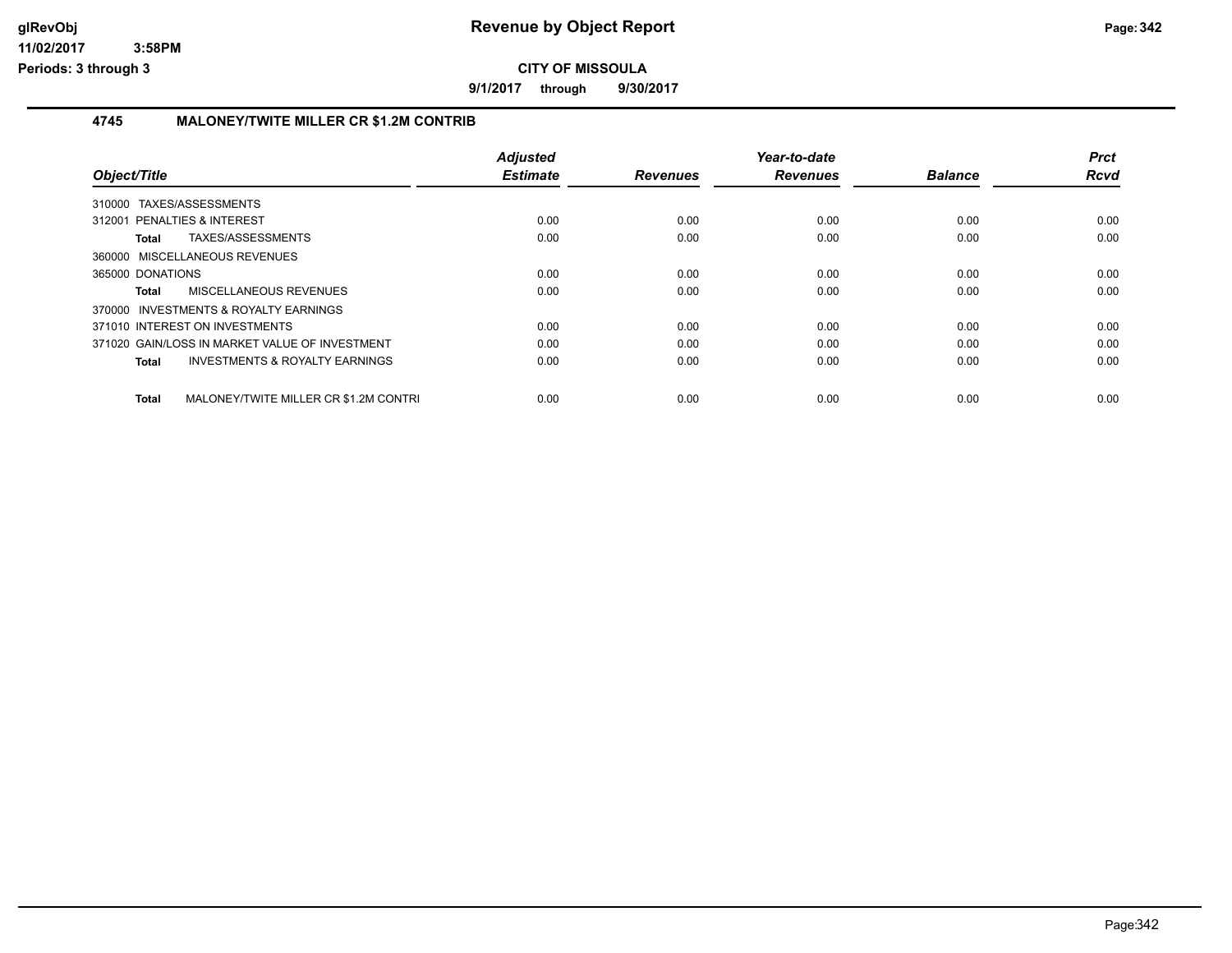**11/02/2017 3:58PM Periods: 3 through 3**

**CITY OF MISSOULA**

**9/1/2017 through 9/30/2017**

#### **4941 HILLVIEW WAY CONSTRUCTION**

#### **4941 HILLVIEW WAY CONSTRUCTION**

|                                                    | <b>Adjusted</b> |                 | Year-to-date    |                | <b>Prct</b> |
|----------------------------------------------------|-----------------|-----------------|-----------------|----------------|-------------|
| Object/Title                                       | <b>Estimate</b> | <b>Revenues</b> | <b>Revenues</b> | <b>Balance</b> | <b>Rcvd</b> |
| 360000 MISCELLANEOUS REVENUES                      |                 |                 |                 |                |             |
| 360010 MISCELLANEOUS                               | 0.00            | 0.00            | 0.00            | 0.00           | 0.00        |
| MISCELLANEOUS REVENUES<br>Total                    | 0.00            | 0.00            | 0.00            | 0.00           | 0.00        |
| 370000 INVESTMENTS & ROYALTY EARNINGS              |                 |                 |                 |                |             |
| 371010 INTEREST ON INVESTMENTS                     | 0.00            | 0.00            | 0.00            | 0.00           | 0.00        |
| <b>INVESTMENTS &amp; ROYALTY EARNINGS</b><br>Total | 0.00            | 0.00            | 0.00            | 0.00           | 0.00        |
| 380000 OTHER FINANCING SOURCES                     |                 |                 |                 |                |             |
| 381030 SID BONDS PROCEEDS                          | 0.00            | 0.00            | 0.00            | 0.00           | 0.00        |
| OTHER FINANCING SOURCES<br>Total                   | 0.00            | 0.00            | 0.00            | 0.00           | 0.00        |
| HILLVIEW WAY CONSTRUCTION<br>Total                 | 0.00            | 0.00            | 0.00            | 0.00           | 0.00        |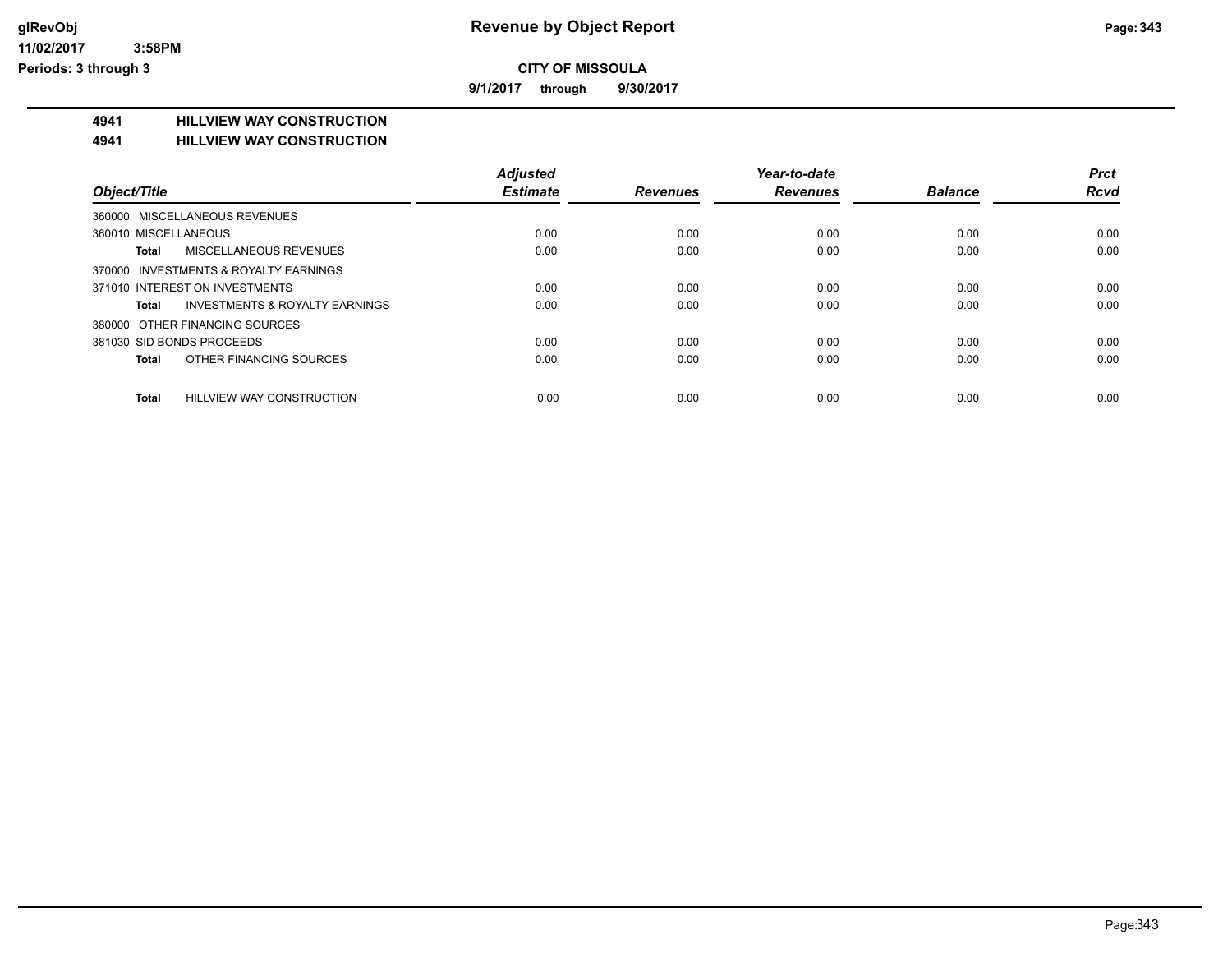**CITY OF MISSOULA**

**9/1/2017 through 9/30/2017**

#### **4941 HILLVIEW WAY CONSTRUCTION**

|                                           | <b>Adjusted</b> |                 | Year-to-date    |                | <b>Prct</b> |
|-------------------------------------------|-----------------|-----------------|-----------------|----------------|-------------|
| Object/Title                              | <b>Estimate</b> | <b>Revenues</b> | <b>Revenues</b> | <b>Balance</b> | <b>Rcvd</b> |
| 360000 MISCELLANEOUS REVENUES             |                 |                 |                 |                |             |
| 360010 MISCELLANEOUS                      | 0.00            | 0.00            | 0.00            | 0.00           | 0.00        |
| MISCELLANEOUS REVENUES<br>Total           | 0.00            | 0.00            | 0.00            | 0.00           | 0.00        |
| INVESTMENTS & ROYALTY EARNINGS<br>370000  |                 |                 |                 |                |             |
| 371010 INTEREST ON INVESTMENTS            | 0.00            | 0.00            | 0.00            | 0.00           | 0.00        |
| INVESTMENTS & ROYALTY EARNINGS<br>Total   | 0.00            | 0.00            | 0.00            | 0.00           | 0.00        |
| OTHER FINANCING SOURCES<br>380000         |                 |                 |                 |                |             |
| 381030 SID BONDS PROCEEDS                 | 0.00            | 0.00            | 0.00            | 0.00           | 0.00        |
| OTHER FINANCING SOURCES<br><b>Total</b>   | 0.00            | 0.00            | 0.00            | 0.00           | 0.00        |
| HILLVIEW WAY CONSTRUCTION<br><b>Total</b> | 0.00            | 0.00            | 0.00            | 0.00           | 0.00        |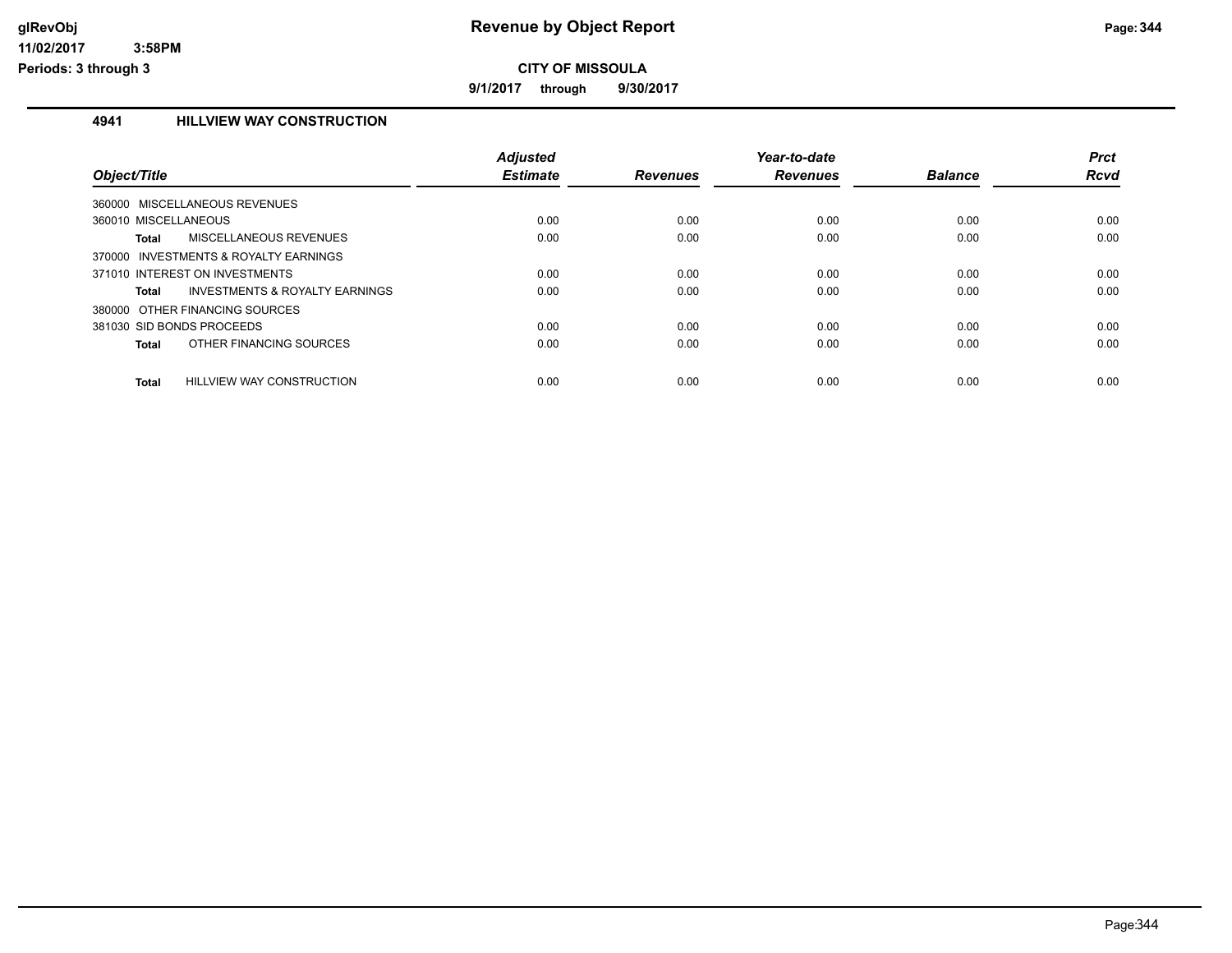**11/02/2017 3:58PM Periods: 3 through 3**

**CITY OF MISSOULA**

**9/1/2017 through 9/30/2017**

## **4944 RATTLESNAKE SEWER COLLECTION (544)**

### **4944 RATTLESNAKE SEWER COLLECTION (544)**

|                                                     | <b>Adjusted</b> |                 | Year-to-date    |                | <b>Prct</b> |
|-----------------------------------------------------|-----------------|-----------------|-----------------|----------------|-------------|
| Object/Title                                        | <b>Estimate</b> | <b>Revenues</b> | <b>Revenues</b> | <b>Balance</b> | <b>Rcvd</b> |
| 330000 INTERGOVERNMENTAL REVENUES                   |                 |                 |                 |                |             |
| 331090 EPA GRANT                                    | 0.00            | 0.00            | 0.00            | 0.00           | 0.00        |
| 334120 TSEP GRANT                                   | 0.00            | 0.00            | 0.00            | 0.00           | 0.00        |
| 334121 DNRC GRANT                                   | 0.00            | 0.00            | 0.00            | 0.00           | 0.00        |
| 334990 ARRA FUNDING                                 | 0.00            | 0.00            | 0.00            | 0.00           | 0.00        |
| 334992 ARRA LOAN                                    | 0.00            | 0.00            | 0.00            | 0.00           | 0.00        |
| <b>INTERGOVERNMENTAL REVENUES</b><br>Total          | 0.00            | 0.00            | 0.00            | 0.00           | 0.00        |
| <b>INVESTMENTS &amp; ROYALTY EARNINGS</b><br>370000 |                 |                 |                 |                |             |
| 371010 INTEREST ON INVESTMENTS                      | 0.00            | 0.00            | 0.00            | 0.00           | 0.00        |
| <b>INVESTMENTS &amp; ROYALTY EARNINGS</b><br>Total  | 0.00            | 0.00            | 0.00            | 0.00           | 0.00        |
| 380000 OTHER FINANCING SOURCES                      |                 |                 |                 |                |             |
| 381010 BOND PROCEEDS                                | 0.00            | 0.00            | 0.00            | 0.00           | 0.00        |
| 381020 REVENUE BONDS                                | 0.00            | 0.00            | 0.00            | 0.00           | 0.00        |
| 381030 SID BONDS PROCEEDS                           | 0.00            | 0.00            | 0.00            | 0.00           | 0.00        |
| OTHER FINANCING SOURCES<br><b>Total</b>             | 0.00            | 0.00            | 0.00            | 0.00           | 0.00        |
| RATTLESNAKE SEWER COLLECTION (544)<br>Total         | 0.00            | 0.00            | 0.00            | 0.00           | 0.00        |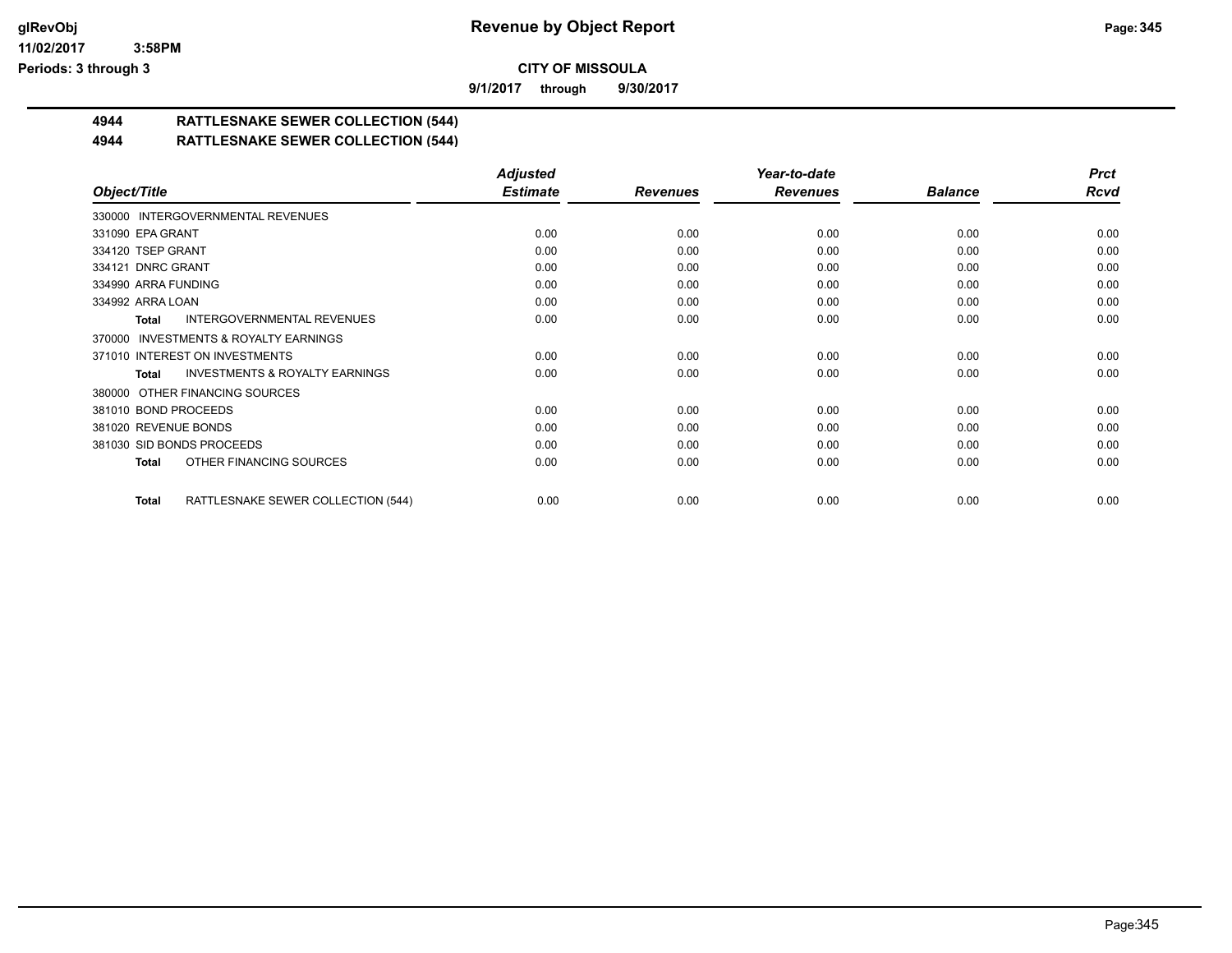**9/1/2017 through 9/30/2017**

#### **4944 RATTLESNAKE SEWER COLLECTION (544)**

|                                                           | <b>Adjusted</b> |                 | Year-to-date    |                | <b>Prct</b> |
|-----------------------------------------------------------|-----------------|-----------------|-----------------|----------------|-------------|
| Object/Title                                              | <b>Estimate</b> | <b>Revenues</b> | <b>Revenues</b> | <b>Balance</b> | <b>Rcvd</b> |
| 330000 INTERGOVERNMENTAL REVENUES                         |                 |                 |                 |                |             |
| 331090 EPA GRANT                                          | 0.00            | 0.00            | 0.00            | 0.00           | 0.00        |
| 334120 TSEP GRANT                                         | 0.00            | 0.00            | 0.00            | 0.00           | 0.00        |
| 334121 DNRC GRANT                                         | 0.00            | 0.00            | 0.00            | 0.00           | 0.00        |
| 334990 ARRA FUNDING                                       | 0.00            | 0.00            | 0.00            | 0.00           | 0.00        |
| 334992 ARRA LOAN                                          | 0.00            | 0.00            | 0.00            | 0.00           | 0.00        |
| INTERGOVERNMENTAL REVENUES<br>Total                       | 0.00            | 0.00            | 0.00            | 0.00           | 0.00        |
| <b>INVESTMENTS &amp; ROYALTY EARNINGS</b><br>370000       |                 |                 |                 |                |             |
| 371010 INTEREST ON INVESTMENTS                            | 0.00            | 0.00            | 0.00            | 0.00           | 0.00        |
| <b>INVESTMENTS &amp; ROYALTY EARNINGS</b><br><b>Total</b> | 0.00            | 0.00            | 0.00            | 0.00           | 0.00        |
| 380000 OTHER FINANCING SOURCES                            |                 |                 |                 |                |             |
| 381010 BOND PROCEEDS                                      | 0.00            | 0.00            | 0.00            | 0.00           | 0.00        |
| 381020 REVENUE BONDS                                      | 0.00            | 0.00            | 0.00            | 0.00           | 0.00        |
| 381030 SID BONDS PROCEEDS                                 | 0.00            | 0.00            | 0.00            | 0.00           | 0.00        |
| OTHER FINANCING SOURCES<br><b>Total</b>                   | 0.00            | 0.00            | 0.00            | 0.00           | 0.00        |
| RATTLESNAKE SEWER COLLECTION (544)<br><b>Total</b>        | 0.00            | 0.00            | 0.00            | 0.00           | 0.00        |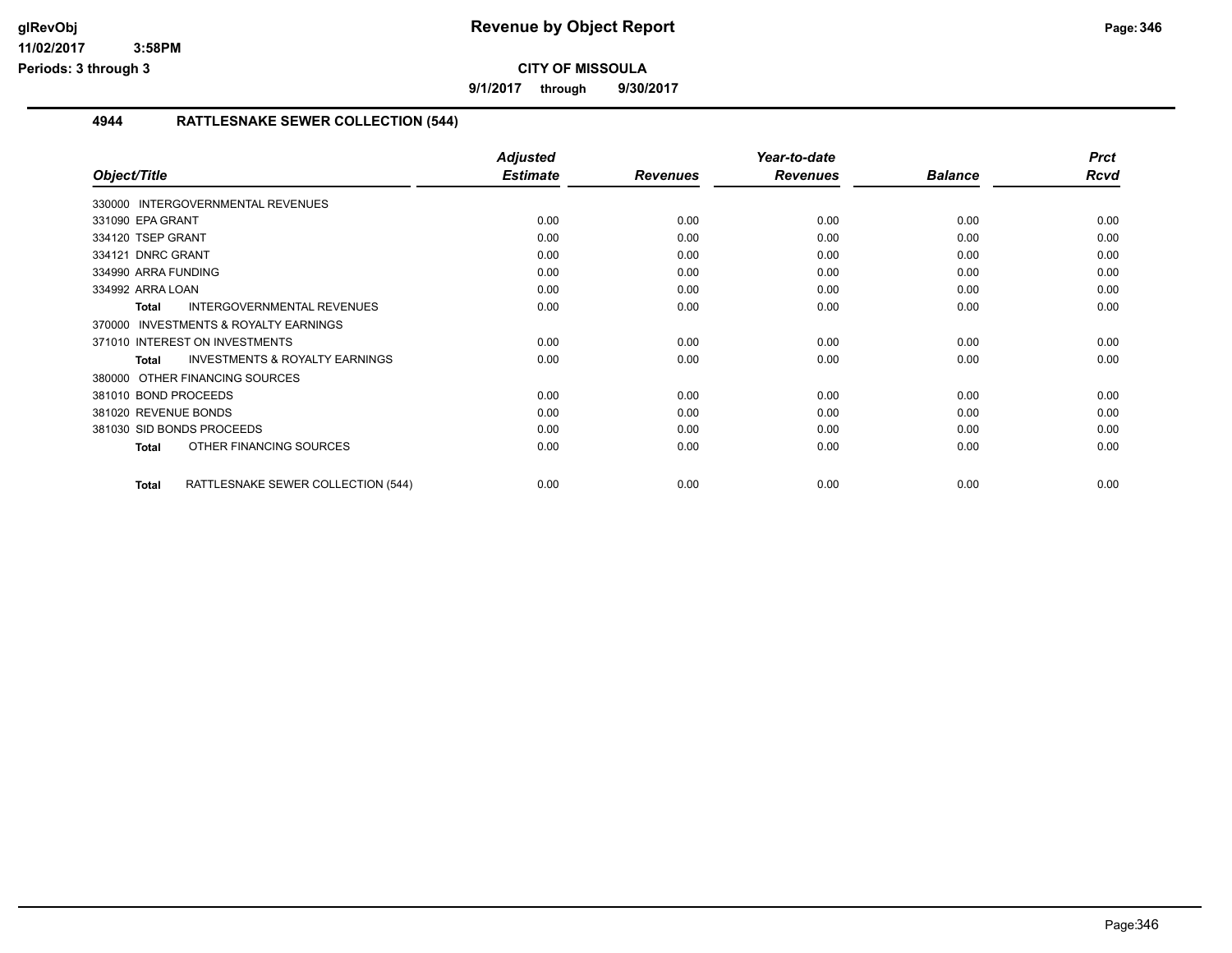**3:58PM**

**CITY OF MISSOULA**

**9/1/2017 through 9/30/2017**

#### **4945 PHILLIPS ST TRAFFIC CALMING**

**4945 PHILLIPS ST TRAFFIC CALMING**

|                                         | <b>Adjusted</b> |                 | Year-to-date    |                | <b>Prct</b> |
|-----------------------------------------|-----------------|-----------------|-----------------|----------------|-------------|
| Object/Title                            | <b>Estimate</b> | <b>Revenues</b> | <b>Revenues</b> | <b>Balance</b> | <b>Rcvd</b> |
| 370000 INVESTMENTS & ROYALTY EARNINGS   |                 |                 |                 |                |             |
| 371010 INTEREST ON INVESTMENTS          | 0.00            | 0.00            | 0.00            | 0.00           | 0.00        |
| INVESTMENTS & ROYALTY EARNINGS<br>Total | 0.00            | 0.00            | 0.00            | 0.00           | 0.00        |
| 380000 OTHER FINANCING SOURCES          |                 |                 |                 |                |             |
| 381030 SID BONDS PROCEEDS               | 0.00            | 0.00            | 0.00            | 0.00           | 0.00        |
| 383000 OPERATING TRANSFERS              | 0.00            | 0.00            | 0.00            | 0.00           | 0.00        |
| OTHER FINANCING SOURCES<br>Total        | 0.00            | 0.00            | 0.00            | 0.00           | 0.00        |
|                                         |                 |                 |                 |                |             |
| Total<br>PHILLIPS ST TRAFFIC CALMING    | 0.00            | 0.00            | 0.00            | 0.00           | 0.00        |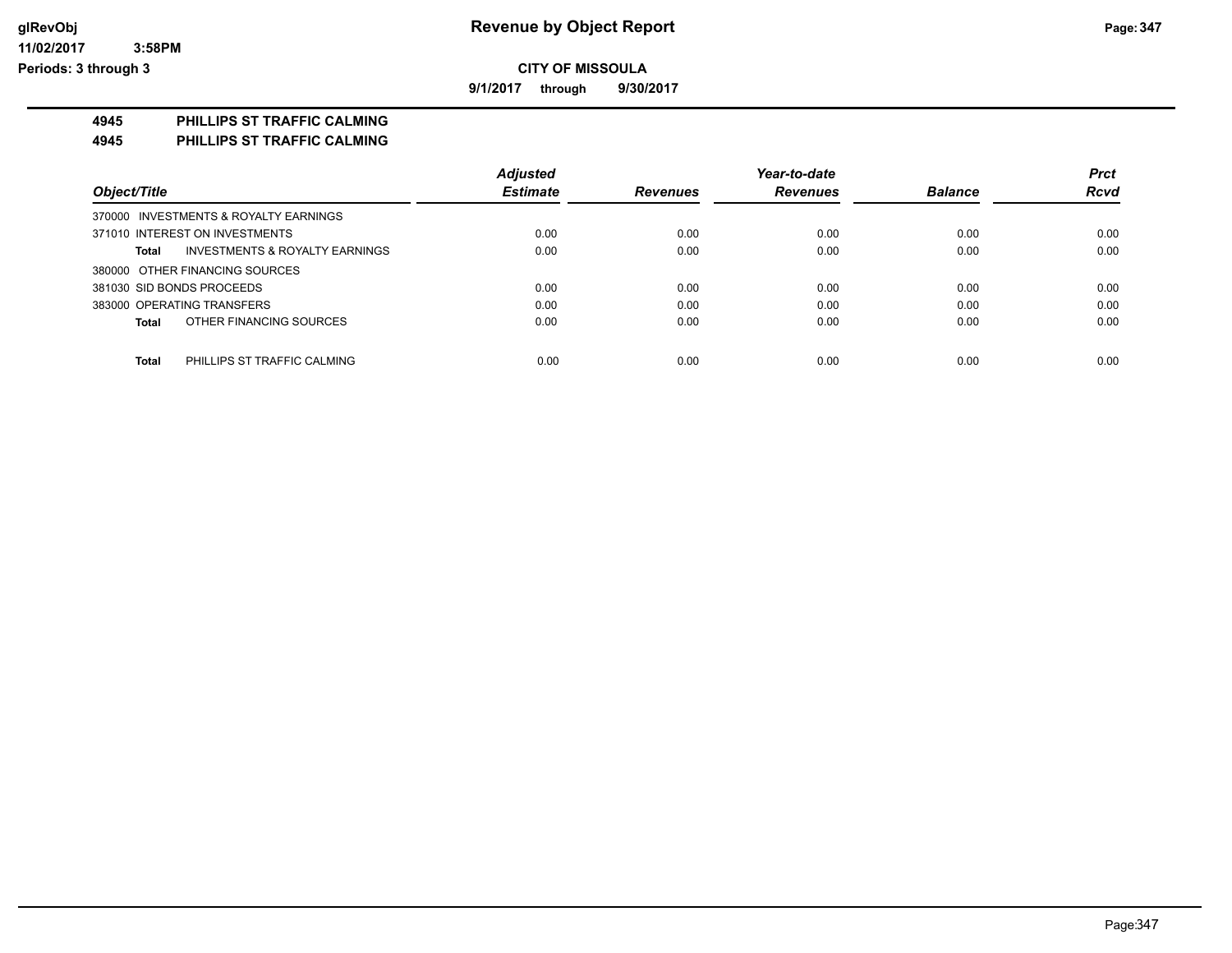**CITY OF MISSOULA**

**9/1/2017 through 9/30/2017**

#### **4945 PHILLIPS ST TRAFFIC CALMING**

|                                                    | <b>Adjusted</b> |                 | Year-to-date    |                | <b>Prct</b> |
|----------------------------------------------------|-----------------|-----------------|-----------------|----------------|-------------|
| Object/Title                                       | <b>Estimate</b> | <b>Revenues</b> | <b>Revenues</b> | <b>Balance</b> | <b>Rcvd</b> |
| INVESTMENTS & ROYALTY EARNINGS<br>370000           |                 |                 |                 |                |             |
| 371010 INTEREST ON INVESTMENTS                     | 0.00            | 0.00            | 0.00            | 0.00           | 0.00        |
| <b>INVESTMENTS &amp; ROYALTY EARNINGS</b><br>Total | 0.00            | 0.00            | 0.00            | 0.00           | 0.00        |
| 380000 OTHER FINANCING SOURCES                     |                 |                 |                 |                |             |
| 381030 SID BONDS PROCEEDS                          | 0.00            | 0.00            | 0.00            | 0.00           | 0.00        |
| 383000 OPERATING TRANSFERS                         | 0.00            | 0.00            | 0.00            | 0.00           | 0.00        |
| OTHER FINANCING SOURCES<br>Total                   | 0.00            | 0.00            | 0.00            | 0.00           | 0.00        |
| Total<br>PHILLIPS ST TRAFFIC CALMING               | 0.00            | 0.00            | 0.00            | 0.00           | 0.00        |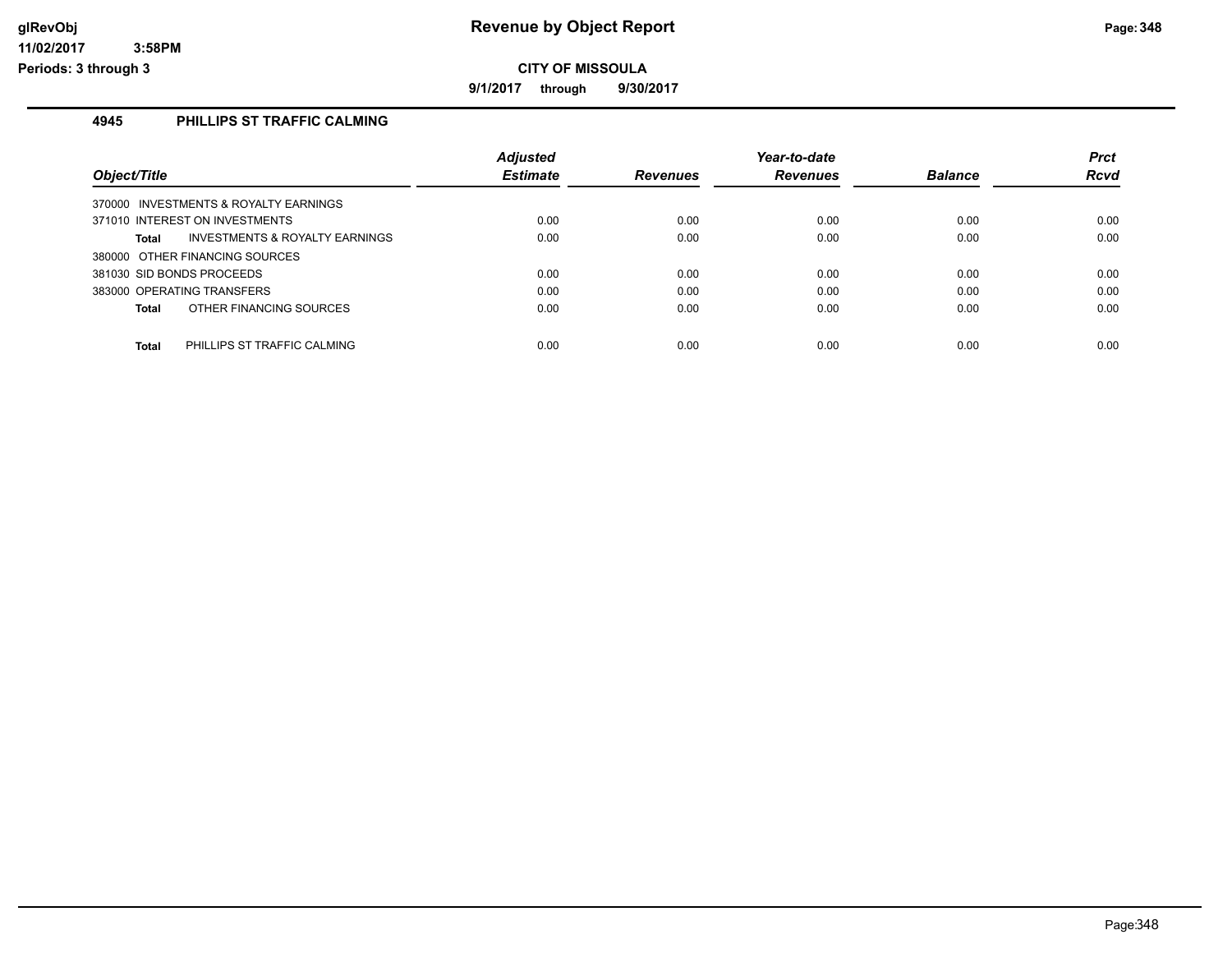**9/1/2017 through 9/30/2017**

# **4946 PATTEE CREEK DR. TRAFFIC CALMING**

## **4946 PATTEE CREEK DR. TRAFFIC CALMING**

|                                                    | <b>Adjusted</b> |                 | Year-to-date    |                | <b>Prct</b> |
|----------------------------------------------------|-----------------|-----------------|-----------------|----------------|-------------|
| Object/Title                                       | <b>Estimate</b> | <b>Revenues</b> | <b>Revenues</b> | <b>Balance</b> | <b>Rcvd</b> |
| 370000 INVESTMENTS & ROYALTY EARNINGS              |                 |                 |                 |                |             |
| 371010 INTEREST ON INVESTMENTS                     | 0.00            | 0.00            | 0.00            | 0.00           | 0.00        |
| <b>INVESTMENTS &amp; ROYALTY EARNINGS</b><br>Total | 0.00            | 0.00            | 0.00            | 0.00           | 0.00        |
| 380000 OTHER FINANCING SOURCES                     |                 |                 |                 |                |             |
| 381030 SID BONDS PROCEEDS                          | 0.00            | 0.00            | 0.00            | 0.00           | 0.00        |
| 383000 OPERATING TRANSFERS                         | 0.00            | 0.00            | 0.00            | 0.00           | 0.00        |
| OTHER FINANCING SOURCES<br>Total                   | 0.00            | 0.00            | 0.00            | 0.00           | 0.00        |
|                                                    |                 |                 |                 |                |             |
| Total<br>PATTEE CREEK DR. TRAFFIC CALMING          | 0.00            | 0.00            | 0.00            | 0.00           | 0.00        |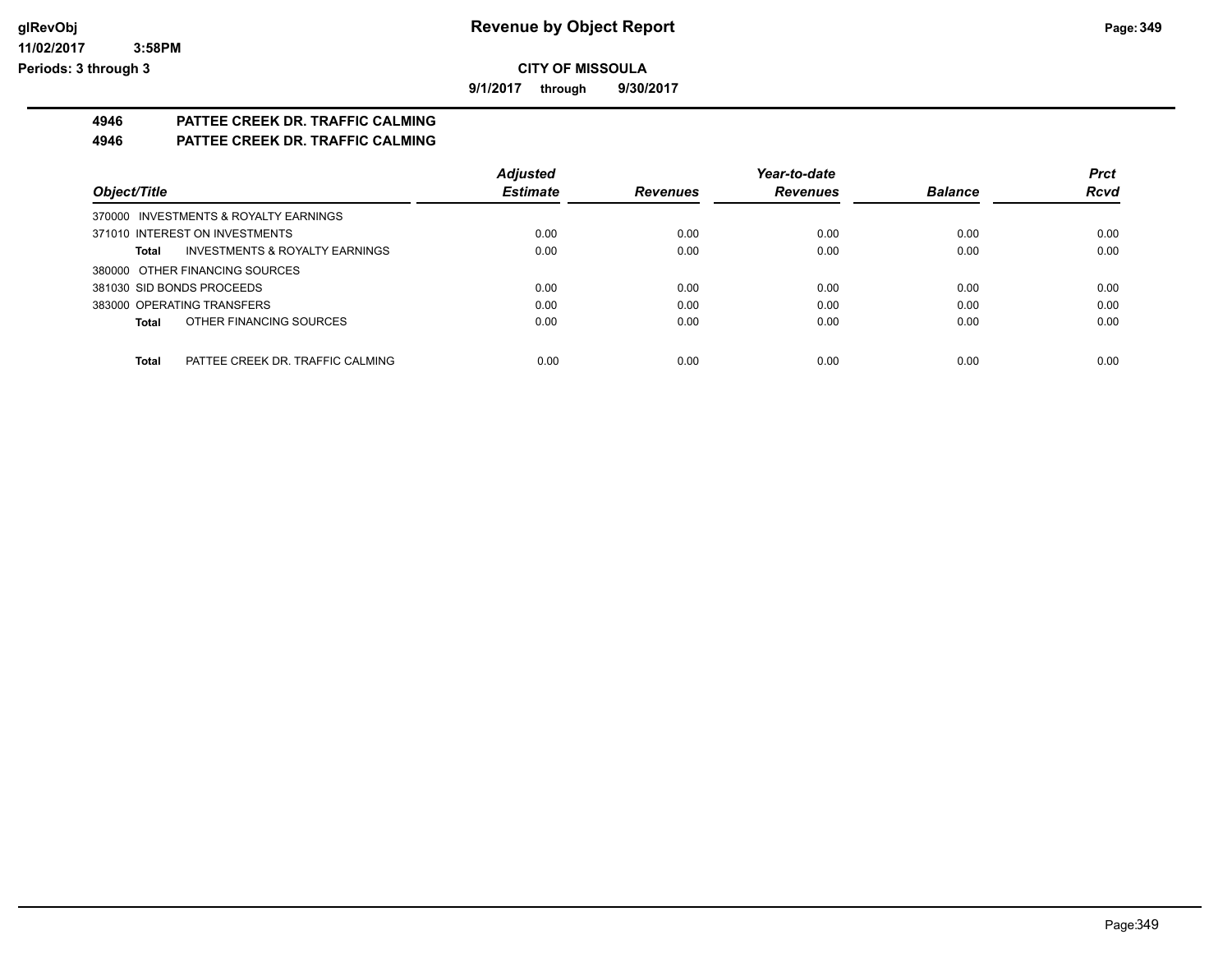**3:58PM**

**CITY OF MISSOULA**

**9/1/2017 through 9/30/2017**

#### **4946 PATTEE CREEK DR. TRAFFIC CALMING**

|                                                  | <b>Adjusted</b> |                 | Year-to-date    |                | <b>Prct</b> |
|--------------------------------------------------|-----------------|-----------------|-----------------|----------------|-------------|
| Object/Title                                     | <b>Estimate</b> | <b>Revenues</b> | <b>Revenues</b> | <b>Balance</b> | <b>Rcvd</b> |
| 370000 INVESTMENTS & ROYALTY EARNINGS            |                 |                 |                 |                |             |
| 371010 INTEREST ON INVESTMENTS                   | 0.00            | 0.00            | 0.00            | 0.00           | 0.00        |
| INVESTMENTS & ROYALTY EARNINGS<br>Total          | 0.00            | 0.00            | 0.00            | 0.00           | 0.00        |
| 380000 OTHER FINANCING SOURCES                   |                 |                 |                 |                |             |
| 381030 SID BONDS PROCEEDS                        | 0.00            | 0.00            | 0.00            | 0.00           | 0.00        |
| 383000 OPERATING TRANSFERS                       | 0.00            | 0.00            | 0.00            | 0.00           | 0.00        |
| OTHER FINANCING SOURCES<br><b>Total</b>          | 0.00            | 0.00            | 0.00            | 0.00           | 0.00        |
|                                                  |                 |                 |                 |                |             |
| <b>Total</b><br>PATTEE CREEK DR. TRAFFIC CALMING | 0.00            | 0.00            | 0.00            | 0.00           | 0.00        |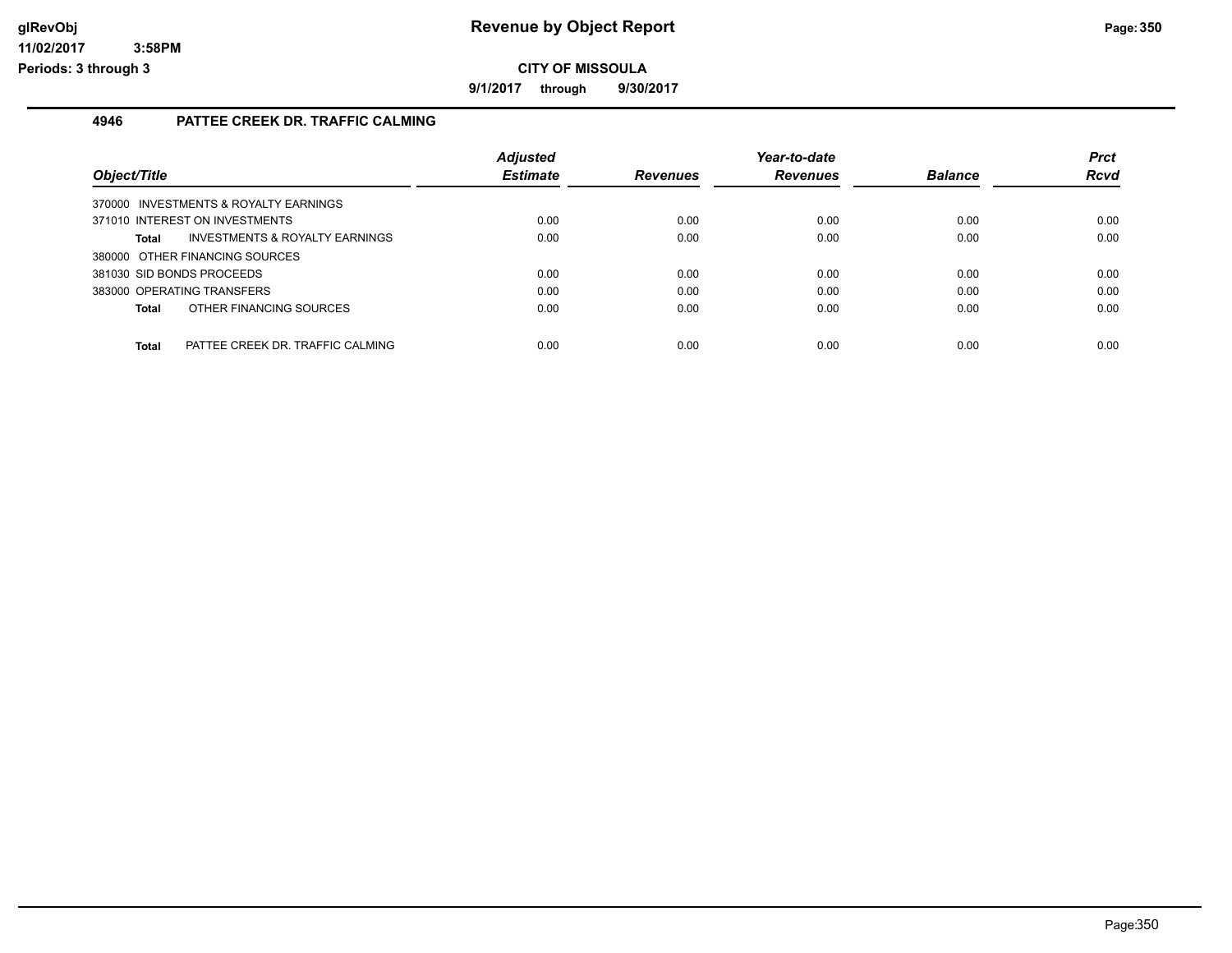**9/1/2017 through 9/30/2017**

## **4948 STORMWATER OUTFALL RETROFITS**

#### **4948 STORMWATER OUTFALL RETROFITS**

|                     |                                     | <b>Adjusted</b> |                 | Year-to-date    |                | <b>Prct</b> |
|---------------------|-------------------------------------|-----------------|-----------------|-----------------|----------------|-------------|
| Object/Title        |                                     | <b>Estimate</b> | <b>Revenues</b> | <b>Revenues</b> | <b>Balance</b> | <b>Rcvd</b> |
|                     | 330000 INTERGOVERNMENTAL REVENUES   |                 |                 |                 |                |             |
| 334121 DNRC GRANT   |                                     | 0.00            | 0.00            | 4.746.49        | $-4.746.49$    | 0.00        |
|                     | 337003 HEALTH DEPT-STORM WATER MGMT | 0.00            | 0.00            | 0.00            | 0.00           | 0.00        |
| 337004 MRA GRANTS   |                                     | 0.00            | 0.00            | 0.00            | 0.00           | 0.00        |
| Total               | <b>INTERGOVERNMENTAL REVENUES</b>   | 0.00            | 0.00            | 4.746.49        | $-4.746.49$    | 0.00        |
|                     | 380000 OTHER FINANCING SOURCES      |                 |                 |                 |                |             |
| 383014 TRANS FR MRA |                                     | 0.00            | 0.00            | 0.00            | 0.00           | 0.00        |
| 383015 TRANS FR MPC |                                     | 0.00            | 0.00            | 0.00            | 0.00           | 0.00        |
| Total               | OTHER FINANCING SOURCES             | 0.00            | 0.00            | 0.00            | 0.00           | 0.00        |
| <b>Total</b>        | STORMWATER OUTFALL RETROFITS        | 0.00            | 0.00            | 4.746.49        | $-4.746.49$    | 0.00        |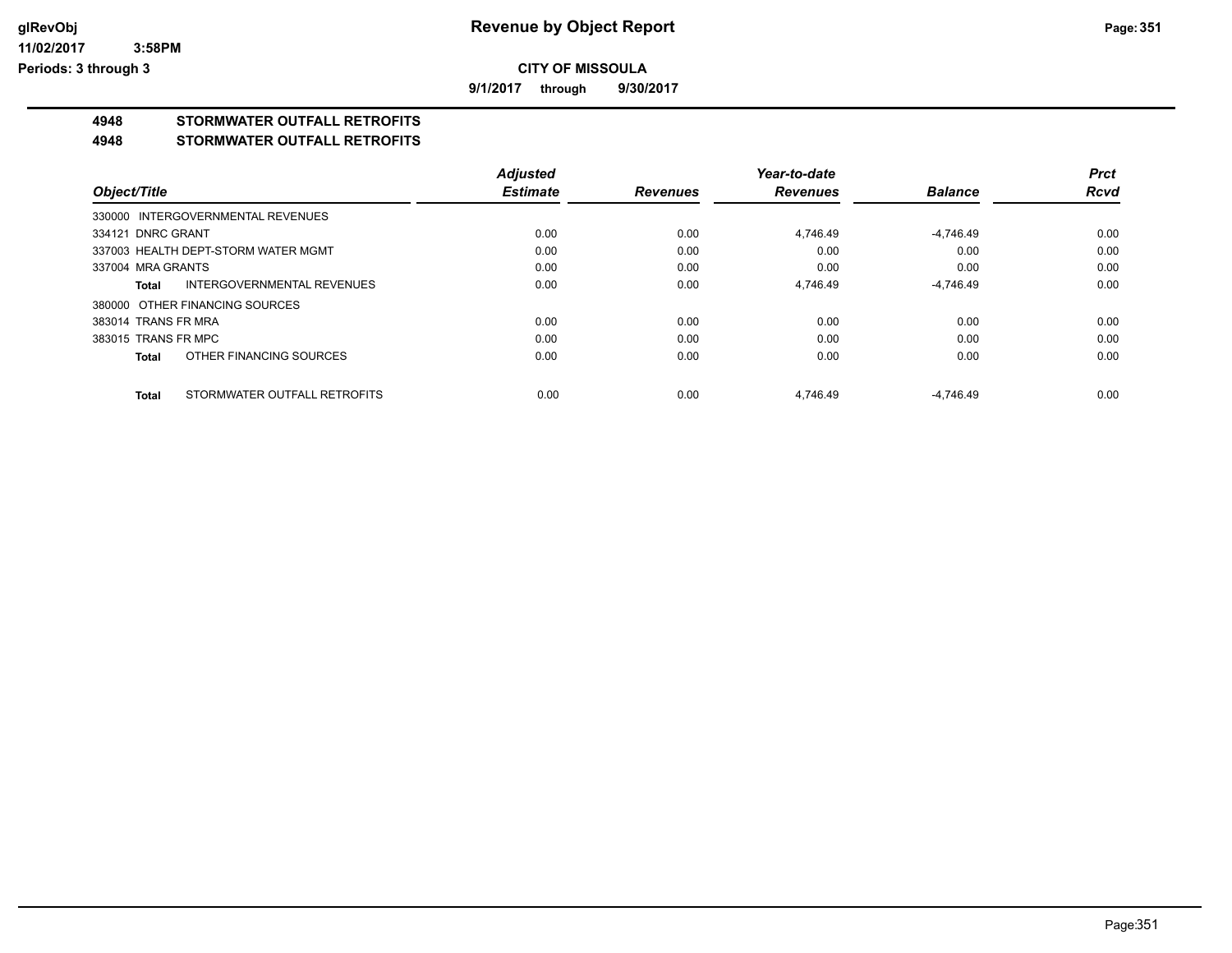**9/1/2017 through 9/30/2017**

#### **4948 STORMWATER OUTFALL RETROFITS**

| Object/Title                   |                                     | <b>Adjusted</b><br><b>Estimate</b> | <b>Revenues</b> | Year-to-date<br><b>Revenues</b> | <b>Balance</b> | <b>Prct</b><br><b>Rcvd</b> |
|--------------------------------|-------------------------------------|------------------------------------|-----------------|---------------------------------|----------------|----------------------------|
|                                | 330000 INTERGOVERNMENTAL REVENUES   |                                    |                 |                                 |                |                            |
| 334121 DNRC GRANT              |                                     | 0.00                               | 0.00            | 4,746.49                        | $-4,746.49$    | 0.00                       |
|                                | 337003 HEALTH DEPT-STORM WATER MGMT | 0.00                               | 0.00            | 0.00                            | 0.00           | 0.00                       |
| 337004 MRA GRANTS              |                                     | 0.00                               | 0.00            | 0.00                            | 0.00           | 0.00                       |
| Total                          | <b>INTERGOVERNMENTAL REVENUES</b>   | 0.00                               | 0.00            | 4,746.49                        | $-4,746.49$    | 0.00                       |
| 380000 OTHER FINANCING SOURCES |                                     |                                    |                 |                                 |                |                            |
| 383014 TRANS FR MRA            |                                     | 0.00                               | 0.00            | 0.00                            | 0.00           | 0.00                       |
| 383015 TRANS FR MPC            |                                     | 0.00                               | 0.00            | 0.00                            | 0.00           | 0.00                       |
| Total                          | OTHER FINANCING SOURCES             | 0.00                               | 0.00            | 0.00                            | 0.00           | 0.00                       |
| Total                          | STORMWATER OUTFALL RETROFITS        | 0.00                               | 0.00            | 4.746.49                        | $-4.746.49$    | 0.00                       |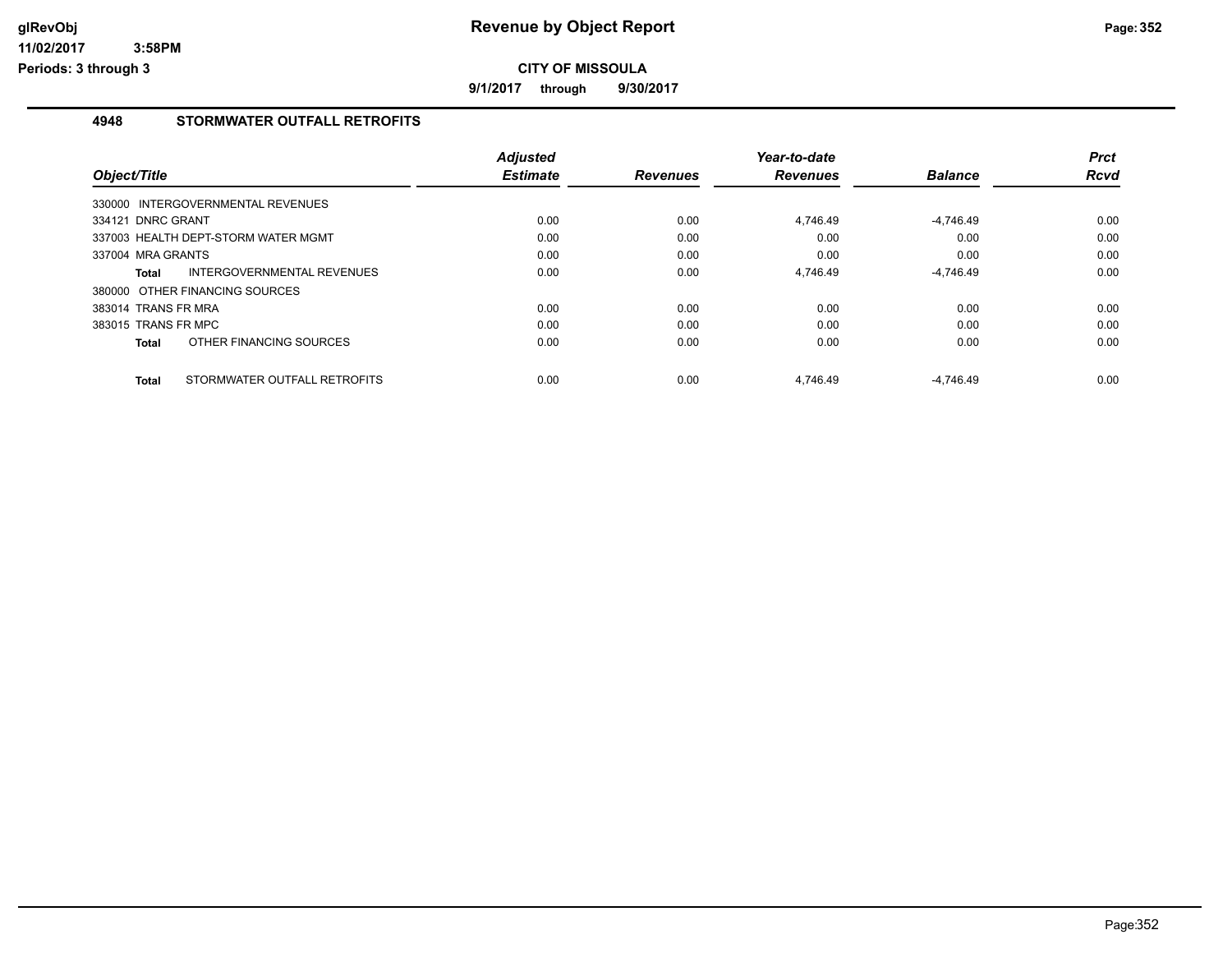**9/1/2017 through 9/30/2017**

**4949 WAYFINDING PROJECT**

**4949 WAYFINDING PROJECT**

|                                            | <b>Adjusted</b> |                 | Year-to-date    |                | <b>Prct</b> |
|--------------------------------------------|-----------------|-----------------|-----------------|----------------|-------------|
| Object/Title                               | <b>Estimate</b> | <b>Revenues</b> | <b>Revenues</b> | <b>Balance</b> | <b>Rcvd</b> |
| 330000 INTERGOVERNMENTAL REVENUES          |                 |                 |                 |                |             |
| 334125 FWP GRANT                           | 0.00            | 0.00            | 0.00            | 0.00           | 0.00        |
| <b>INTERGOVERNMENTAL REVENUES</b><br>Total | 0.00            | 0.00            | 0.00            | 0.00           | 0.00        |
| 360000 MISCELLANEOUS REVENUES              |                 |                 |                 |                |             |
| 365000 DONATIONS                           | 0.00            | 0.00            | 0.00            | 0.00           | 0.00        |
| <b>MISCELLANEOUS REVENUES</b><br>Total     | 0.00            | 0.00            | 0.00            | 0.00           | 0.00        |
| 380000 OTHER FINANCING SOURCES             |                 |                 |                 |                |             |
| 383042 TRANSFERS FROM OTHER FUNDS          | 0.00            | 0.00            | 0.00            | 0.00           | 0.00        |
| OTHER FINANCING SOURCES<br>Total           | 0.00            | 0.00            | 0.00            | 0.00           | 0.00        |
| <b>WAYFINDING PROJECT</b><br>Total         | 0.00            | 0.00            | 0.00            | 0.00           | 0.00        |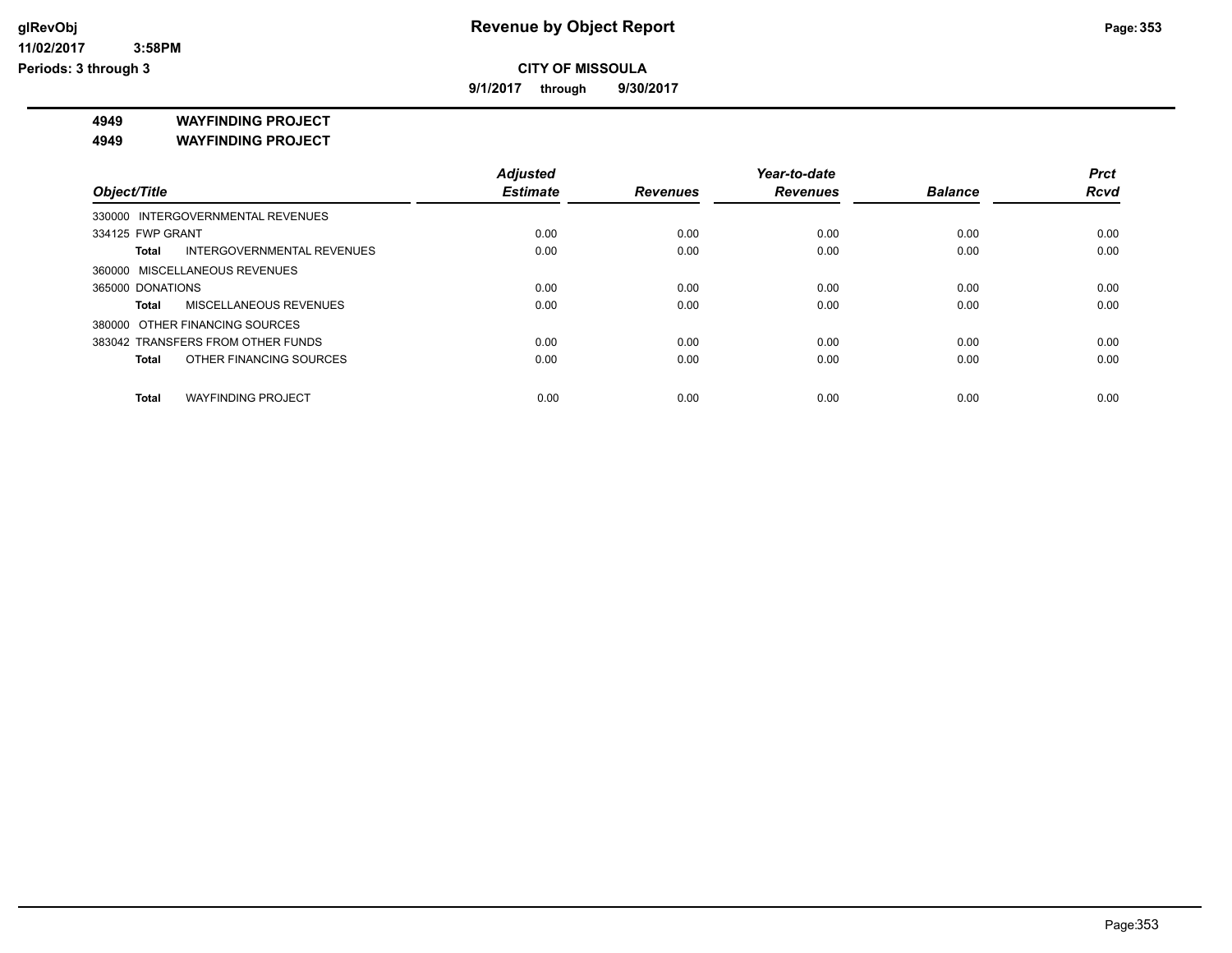**CITY OF MISSOULA**

**9/1/2017 through 9/30/2017**

#### **4949 WAYFINDING PROJECT**

| Object/Title                                  | <b>Adjusted</b><br><b>Estimate</b> | <b>Revenues</b> | Year-to-date<br><b>Revenues</b> | <b>Balance</b> | <b>Prct</b><br><b>Rcvd</b> |
|-----------------------------------------------|------------------------------------|-----------------|---------------------------------|----------------|----------------------------|
| 330000 INTERGOVERNMENTAL REVENUES             |                                    |                 |                                 |                |                            |
| 334125 FWP GRANT                              | 0.00                               | 0.00            | 0.00                            | 0.00           | 0.00                       |
| INTERGOVERNMENTAL REVENUES<br><b>Total</b>    | 0.00                               | 0.00            | 0.00                            | 0.00           | 0.00                       |
| MISCELLANEOUS REVENUES<br>360000              |                                    |                 |                                 |                |                            |
| 365000 DONATIONS                              | 0.00                               | 0.00            | 0.00                            | 0.00           | 0.00                       |
| <b>MISCELLANEOUS REVENUES</b><br><b>Total</b> | 0.00                               | 0.00            | 0.00                            | 0.00           | 0.00                       |
| 380000 OTHER FINANCING SOURCES                |                                    |                 |                                 |                |                            |
| 383042 TRANSFERS FROM OTHER FUNDS             | 0.00                               | 0.00            | 0.00                            | 0.00           | 0.00                       |
| OTHER FINANCING SOURCES<br><b>Total</b>       | 0.00                               | 0.00            | 0.00                            | 0.00           | 0.00                       |
| <b>WAYFINDING PROJECT</b><br><b>Total</b>     | 0.00                               | 0.00            | 0.00                            | 0.00           | 0.00                       |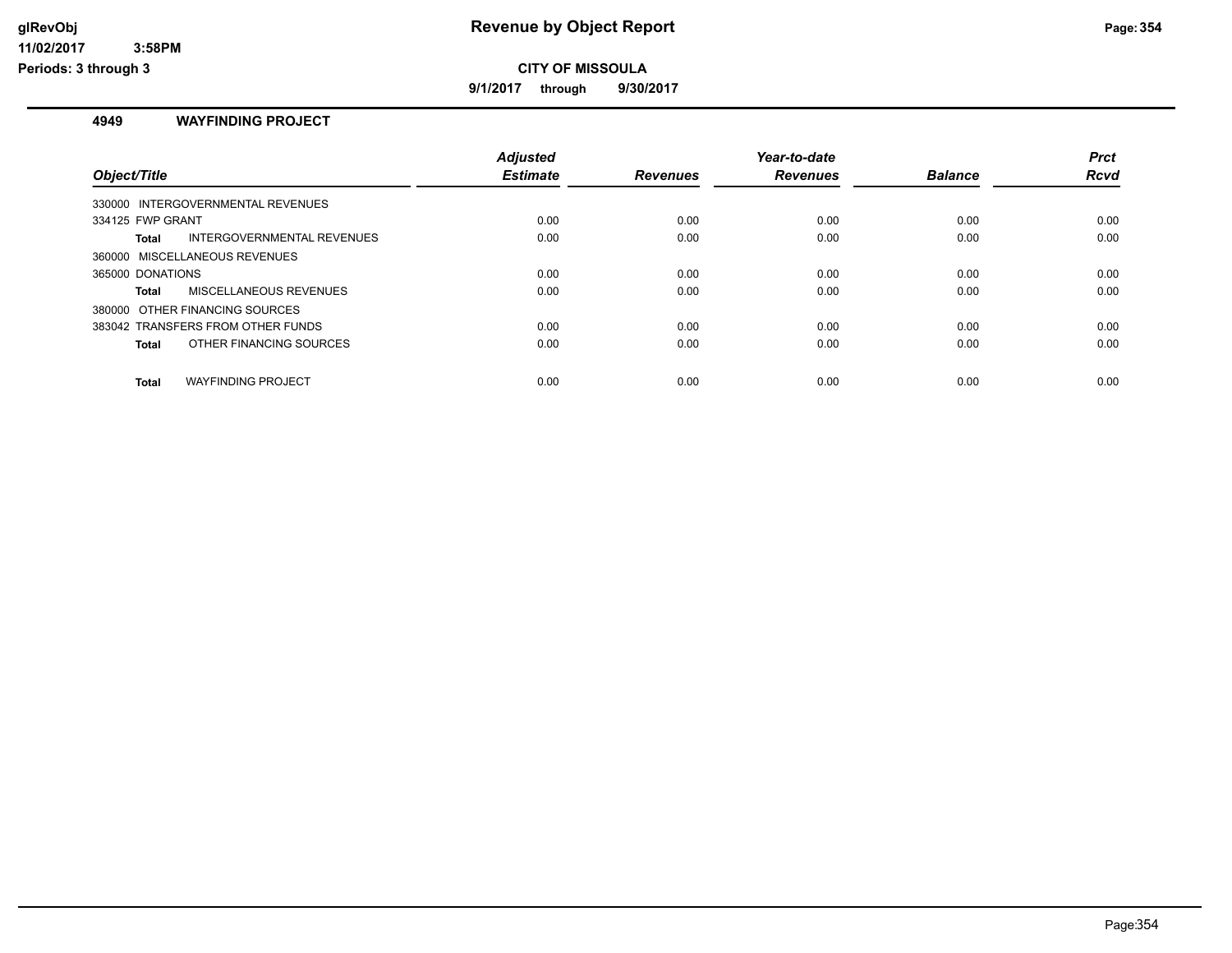**9/1/2017 through 9/30/2017**

#### **4990 ARRA ENHANCEMENTS**

**4990 ARRA ENHANCEMENTS**

|                                                           | <b>Adjusted</b> |                 | Year-to-date    |                | <b>Prct</b> |
|-----------------------------------------------------------|-----------------|-----------------|-----------------|----------------|-------------|
| Object/Title                                              | <b>Estimate</b> | <b>Revenues</b> | <b>Revenues</b> | <b>Balance</b> | <b>Rcvd</b> |
| 330000 INTERGOVERNMENTAL REVENUES                         |                 |                 |                 |                |             |
| 334990 ARRA FUNDING                                       | 0.00            | 0.00            | 0.00            | 0.00           | 0.00        |
| INTERGOVERNMENTAL REVENUES<br>Total                       | 0.00            | 0.00            | 0.00            | 0.00           | 0.00        |
| 370000 INVESTMENTS & ROYALTY EARNINGS                     |                 |                 |                 |                |             |
| 371010 INTEREST ON INVESTMENTS                            | 0.00            | 0.00            | 0.00            | 0.00           | 0.00        |
| <b>INVESTMENTS &amp; ROYALTY EARNINGS</b><br><b>Total</b> | 0.00            | 0.00            | 0.00            | 0.00           | 0.00        |
|                                                           |                 |                 |                 |                |             |
| ARRA ENHANCEMENTS<br><b>Total</b>                         | 0.00            | 0.00            | 0.00            | 0.00           | 0.00        |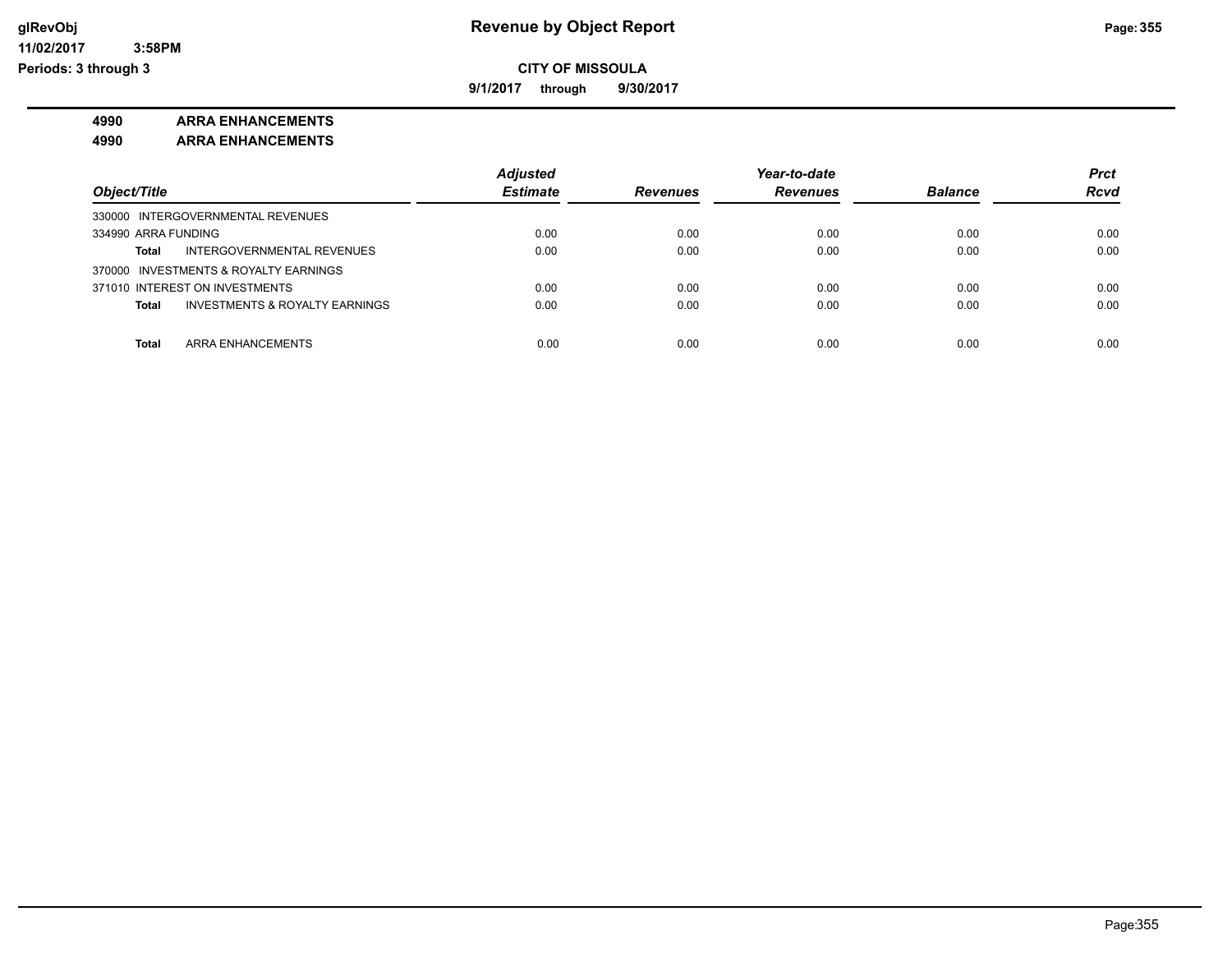**CITY OF MISSOULA**

**9/1/2017 through 9/30/2017**

#### **4990 ARRA ENHANCEMENTS**

| Object/Title                                              | <b>Adjusted</b><br><b>Estimate</b> | <b>Revenues</b> | Year-to-date<br><b>Revenues</b> | <b>Balance</b> | <b>Prct</b><br><b>Rcvd</b> |
|-----------------------------------------------------------|------------------------------------|-----------------|---------------------------------|----------------|----------------------------|
| 330000 INTERGOVERNMENTAL REVENUES                         |                                    |                 |                                 |                |                            |
| 334990 ARRA FUNDING                                       | 0.00                               | 0.00            | 0.00                            | 0.00           | 0.00                       |
| INTERGOVERNMENTAL REVENUES<br>Total                       | 0.00                               | 0.00            | 0.00                            | 0.00           | 0.00                       |
| INVESTMENTS & ROYALTY EARNINGS<br>370000                  |                                    |                 |                                 |                |                            |
| 371010 INTEREST ON INVESTMENTS                            | 0.00                               | 0.00            | 0.00                            | 0.00           | 0.00                       |
| <b>INVESTMENTS &amp; ROYALTY EARNINGS</b><br><b>Total</b> | 0.00                               | 0.00            | 0.00                            | 0.00           | 0.00                       |
|                                                           |                                    |                 |                                 |                |                            |
| ARRA ENHANCEMENTS<br>Total                                | 0.00                               | 0.00            | 0.00                            | 0.00           | 0.00                       |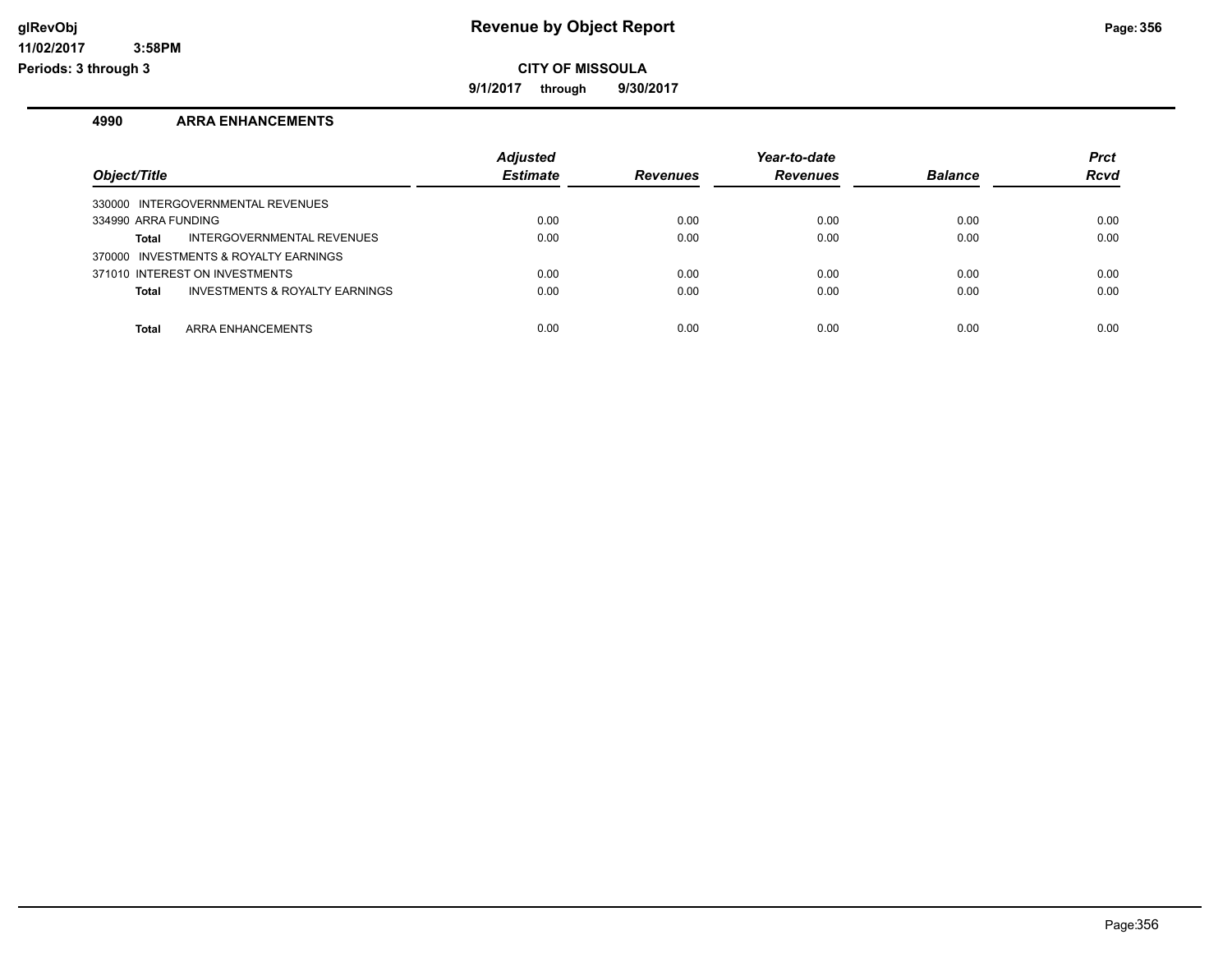**9/1/2017 through 9/30/2017**

#### **4991 ARRA HB645**

**4991 ARRA HB645**

|                                                    | <b>Adjusted</b> |                 | Year-to-date    |                | <b>Prct</b> |
|----------------------------------------------------|-----------------|-----------------|-----------------|----------------|-------------|
| Object/Title                                       | <b>Estimate</b> | <b>Revenues</b> | <b>Revenues</b> | <b>Balance</b> | <b>Rcvd</b> |
| 330000 INTERGOVERNMENTAL REVENUES                  |                 |                 |                 |                |             |
| 334991 ARRA HB645 FUNDING                          | 0.00            | 0.00            | 0.00            | 0.00           | 0.00        |
| 336023 STATE CONTRIB. - PERS                       | 0.00            | 0.00            | 0.00            | 0.00           | 0.00        |
| <b>INTERGOVERNMENTAL REVENUES</b><br>Total         | 0.00            | 0.00            | 0.00            | 0.00           | 0.00        |
| 340000 CHARGES FOR SERVICES                        |                 |                 |                 |                |             |
| 343005 NON-ARRA MOUNTAIN WATER CONTRACT            | 0.00            | 0.00            | 0.00            | 0.00           | 0.00        |
| <b>CHARGES FOR SERVICES</b><br><b>Total</b>        | 0.00            | 0.00            | 0.00            | 0.00           | 0.00        |
| 360000 MISCELLANEOUS REVENUES                      |                 |                 |                 |                |             |
| 360000 MISCELLANEOUS REVENUES                      | 0.00            | 0.00            | 0.00            | 0.00           | 0.00        |
| MISCELLANEOUS REVENUES<br>Total                    | 0.00            | 0.00            | 0.00            | 0.00           | 0.00        |
| 370000 INVESTMENTS & ROYALTY EARNINGS              |                 |                 |                 |                |             |
| 371010 INTEREST ON INVESTMENTS                     | 0.00            | 0.00            | 0.00            | 0.00           | 0.00        |
| <b>INVESTMENTS &amp; ROYALTY EARNINGS</b><br>Total | 0.00            | 0.00            | 0.00            | 0.00           | 0.00        |
|                                                    |                 |                 |                 |                |             |
| ARRA HB645<br><b>Total</b>                         | 0.00            | 0.00            | 0.00            | 0.00           | 0.00        |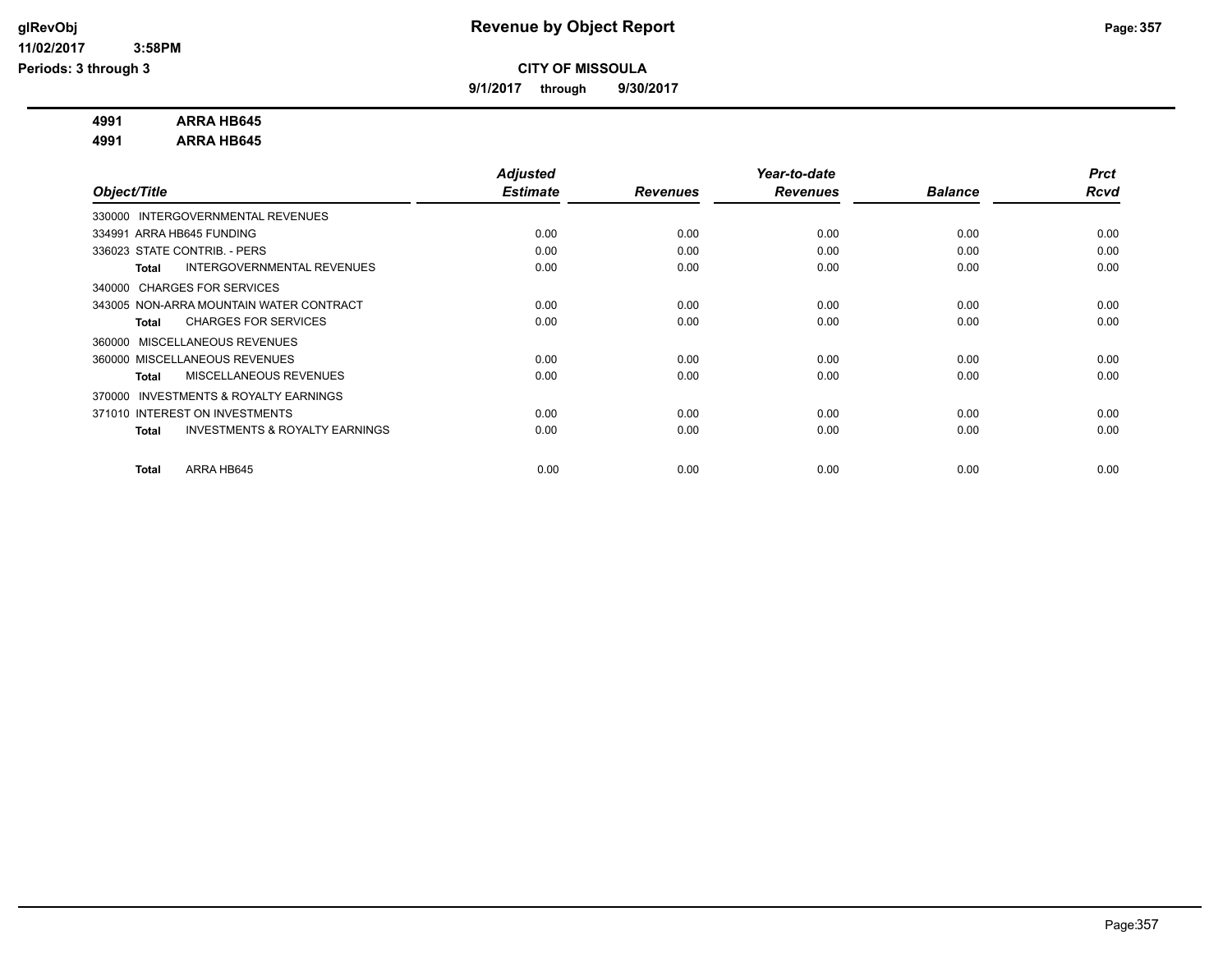**CITY OF MISSOULA**

**9/1/2017 through 9/30/2017**

**4991 ARRA HB645**

| Object/Title                                        | <b>Adjusted</b><br><b>Estimate</b> | <b>Revenues</b> | Year-to-date<br><b>Revenues</b> | <b>Balance</b> | <b>Prct</b><br><b>Rcvd</b> |
|-----------------------------------------------------|------------------------------------|-----------------|---------------------------------|----------------|----------------------------|
| 330000 INTERGOVERNMENTAL REVENUES                   |                                    |                 |                                 |                |                            |
| 334991 ARRA HB645 FUNDING                           | 0.00                               | 0.00            | 0.00                            | 0.00           | 0.00                       |
| 336023 STATE CONTRIB. - PERS                        | 0.00                               | 0.00            | 0.00                            | 0.00           | 0.00                       |
| <b>INTERGOVERNMENTAL REVENUES</b><br>Total          | 0.00                               | 0.00            | 0.00                            | 0.00           | 0.00                       |
| 340000 CHARGES FOR SERVICES                         |                                    |                 |                                 |                |                            |
| 343005 NON-ARRA MOUNTAIN WATER CONTRACT             | 0.00                               | 0.00            | 0.00                            | 0.00           | 0.00                       |
| <b>CHARGES FOR SERVICES</b><br>Total                | 0.00                               | 0.00            | 0.00                            | 0.00           | 0.00                       |
| 360000 MISCELLANEOUS REVENUES                       |                                    |                 |                                 |                |                            |
| 360000 MISCELLANEOUS REVENUES                       | 0.00                               | 0.00            | 0.00                            | 0.00           | 0.00                       |
| <b>MISCELLANEOUS REVENUES</b><br>Total              | 0.00                               | 0.00            | 0.00                            | 0.00           | 0.00                       |
| <b>INVESTMENTS &amp; ROYALTY EARNINGS</b><br>370000 |                                    |                 |                                 |                |                            |
| 371010 INTEREST ON INVESTMENTS                      | 0.00                               | 0.00            | 0.00                            | 0.00           | 0.00                       |
| <b>INVESTMENTS &amp; ROYALTY EARNINGS</b><br>Total  | 0.00                               | 0.00            | 0.00                            | 0.00           | 0.00                       |
| ARRA HB645<br>Total                                 | 0.00                               | 0.00            | 0.00                            | 0.00           | 0.00                       |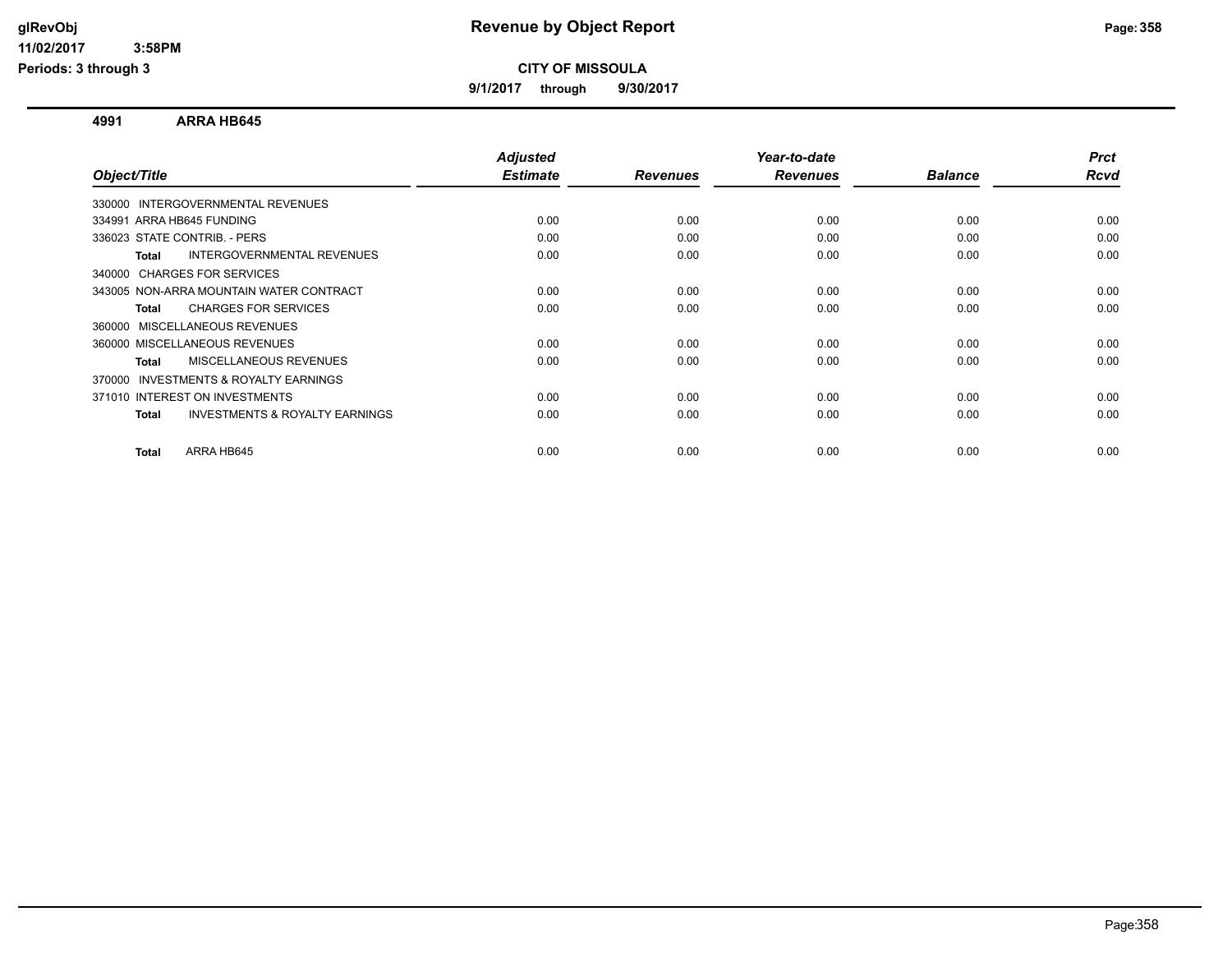**9/1/2017 through 9/30/2017**

#### **4992 WFL MILLER CREEK ROAD**

**4992 WFL MILLER CREEK ROAD**

|                                                           | <b>Adjusted</b> |                 | Year-to-date    |                | <b>Prct</b> |
|-----------------------------------------------------------|-----------------|-----------------|-----------------|----------------|-------------|
| Object/Title                                              | <b>Estimate</b> | <b>Revenues</b> | <b>Revenues</b> | <b>Balance</b> | <b>Rcvd</b> |
| 330000 INTERGOVERNMENTAL REVENUES                         |                 |                 |                 |                |             |
| 334990 ARRA FUNDING                                       | 0.00            | 0.00            | 0.00            | 0.00           | 0.00        |
| INTERGOVERNMENTAL REVENUES<br>Total                       | 0.00            | 0.00            | 0.00            | 0.00           | 0.00        |
| 370000 INVESTMENTS & ROYALTY EARNINGS                     |                 |                 |                 |                |             |
| 371010 INTEREST ON INVESTMENTS                            | 0.00            | 0.00            | 0.00            | 0.00           | 0.00        |
| <b>INVESTMENTS &amp; ROYALTY EARNINGS</b><br><b>Total</b> | 0.00            | 0.00            | 0.00            | 0.00           | 0.00        |
|                                                           |                 |                 |                 |                |             |
| WFL MILLER CREEK ROAD<br><b>Total</b>                     | 0.00            | 0.00            | 0.00            | 0.00           | 0.00        |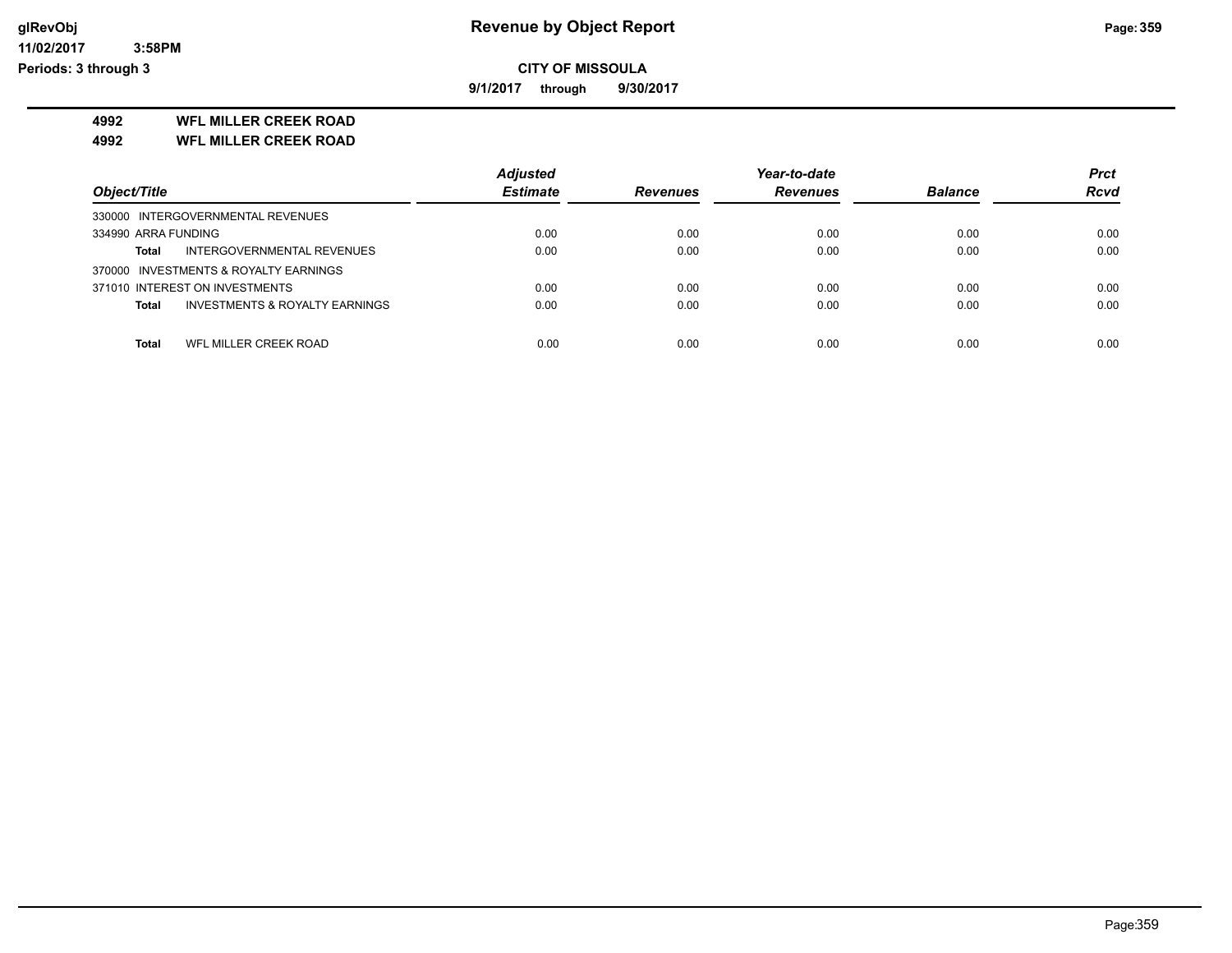**CITY OF MISSOULA**

**9/1/2017 through 9/30/2017**

#### **4992 WFL MILLER CREEK ROAD**

| Object/Title                                              | <b>Adjusted</b><br><b>Estimate</b> | <b>Revenues</b> | Year-to-date<br><b>Revenues</b> | <b>Balance</b> | <b>Prct</b><br><b>Rcvd</b> |
|-----------------------------------------------------------|------------------------------------|-----------------|---------------------------------|----------------|----------------------------|
| 330000 INTERGOVERNMENTAL REVENUES                         |                                    |                 |                                 |                |                            |
| 334990 ARRA FUNDING                                       | 0.00                               | 0.00            | 0.00                            | 0.00           | 0.00                       |
| INTERGOVERNMENTAL REVENUES<br>Total                       | 0.00                               | 0.00            | 0.00                            | 0.00           | 0.00                       |
| 370000 INVESTMENTS & ROYALTY EARNINGS                     |                                    |                 |                                 |                |                            |
| 371010 INTEREST ON INVESTMENTS                            | 0.00                               | 0.00            | 0.00                            | 0.00           | 0.00                       |
| <b>INVESTMENTS &amp; ROYALTY EARNINGS</b><br><b>Total</b> | 0.00                               | 0.00            | 0.00                            | 0.00           | 0.00                       |
|                                                           |                                    |                 |                                 |                |                            |
| WFL MILLER CREEK ROAD<br>Total                            | 0.00                               | 0.00            | 0.00                            | 0.00           | 0.00                       |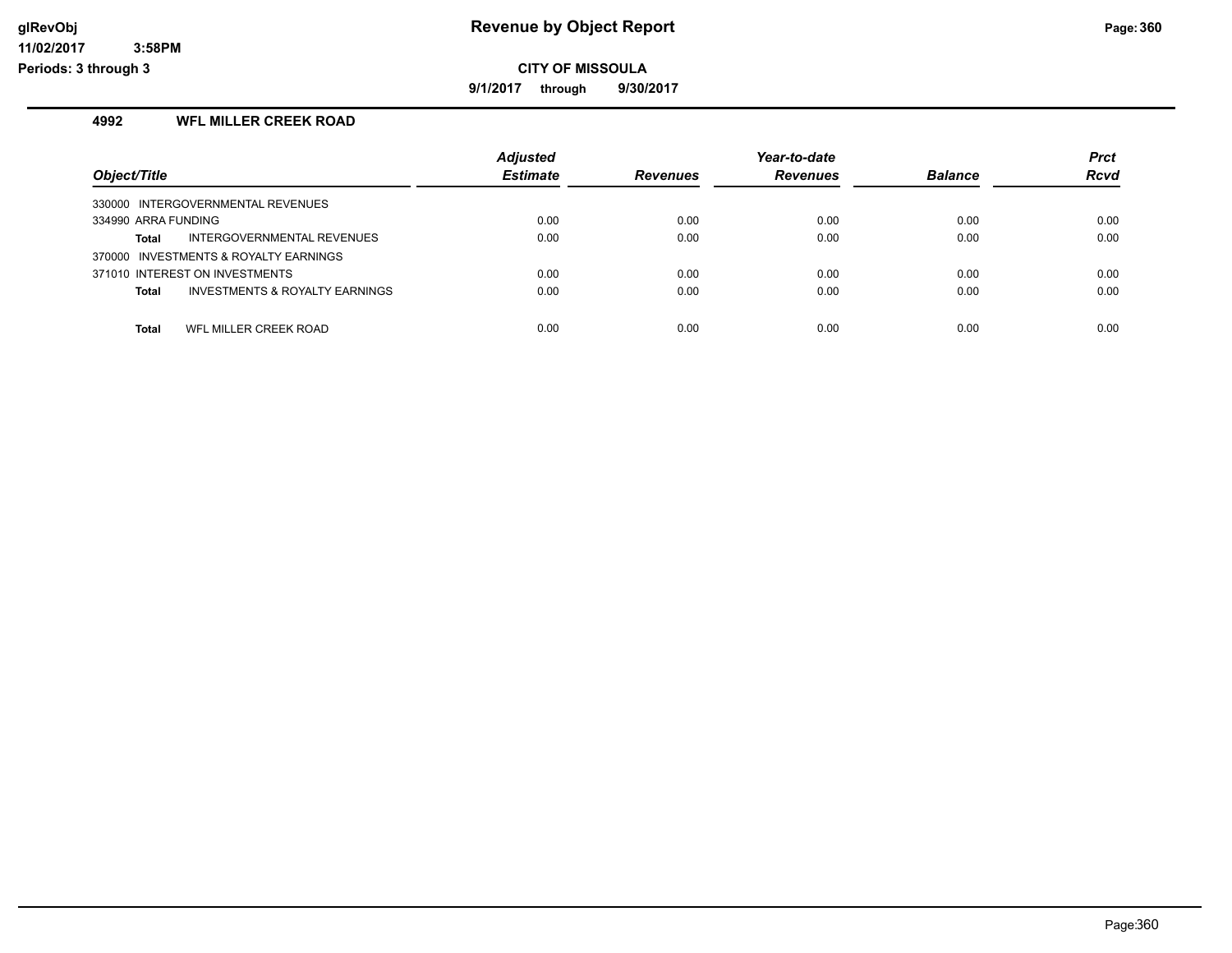**9/1/2017 through 9/30/2017**

**4993 WESTERN FEDERAL LANDS**

**4993 WESTERN FEDERAL LANDS**

|                                                           | <b>Adjusted</b> |                 | Year-to-date    |                | <b>Prct</b> |
|-----------------------------------------------------------|-----------------|-----------------|-----------------|----------------|-------------|
| Object/Title                                              | <b>Estimate</b> | <b>Revenues</b> | <b>Revenues</b> | <b>Balance</b> | <b>Rcvd</b> |
| 330000 INTERGOVERNMENTAL REVENUES                         |                 |                 |                 |                |             |
| 331005 WESTERN FEDERAL LANDS GRANT                        | 0.00            | 0.00            | 0.00            | 0.00           | 0.00        |
| 334125 FWP GRANT                                          | 0.00            | 0.00            | 0.00            | 0.00           | 0.00        |
| INTERGOVERNMENTAL REVENUES<br>Total                       | 0.00            | 0.00            | 0.00            | 0.00           | 0.00        |
| 360000 MISCELLANEOUS REVENUES                             |                 |                 |                 |                |             |
| 365010 FRIENDS OF MISSOULA PARKS DONATION                 | 0.00            | 0.00            | 0.00            | 0.00           | 0.00        |
| MISCELLANEOUS REVENUES<br>Total                           | 0.00            | 0.00            | 0.00            | 0.00           | 0.00        |
| 370000 INVESTMENTS & ROYALTY EARNINGS                     |                 |                 |                 |                |             |
| 371010 INTEREST ON INVESTMENTS                            | 0.00            | 0.00            | 0.00            | 0.00           | 0.00        |
| <b>INVESTMENTS &amp; ROYALTY EARNINGS</b><br><b>Total</b> | 0.00            | 0.00            | 0.00            | 0.00           | 0.00        |
| <b>WESTERN FEDERAL LANDS</b><br><b>Total</b>              | 0.00            | 0.00            | 0.00            | 0.00           | 0.00        |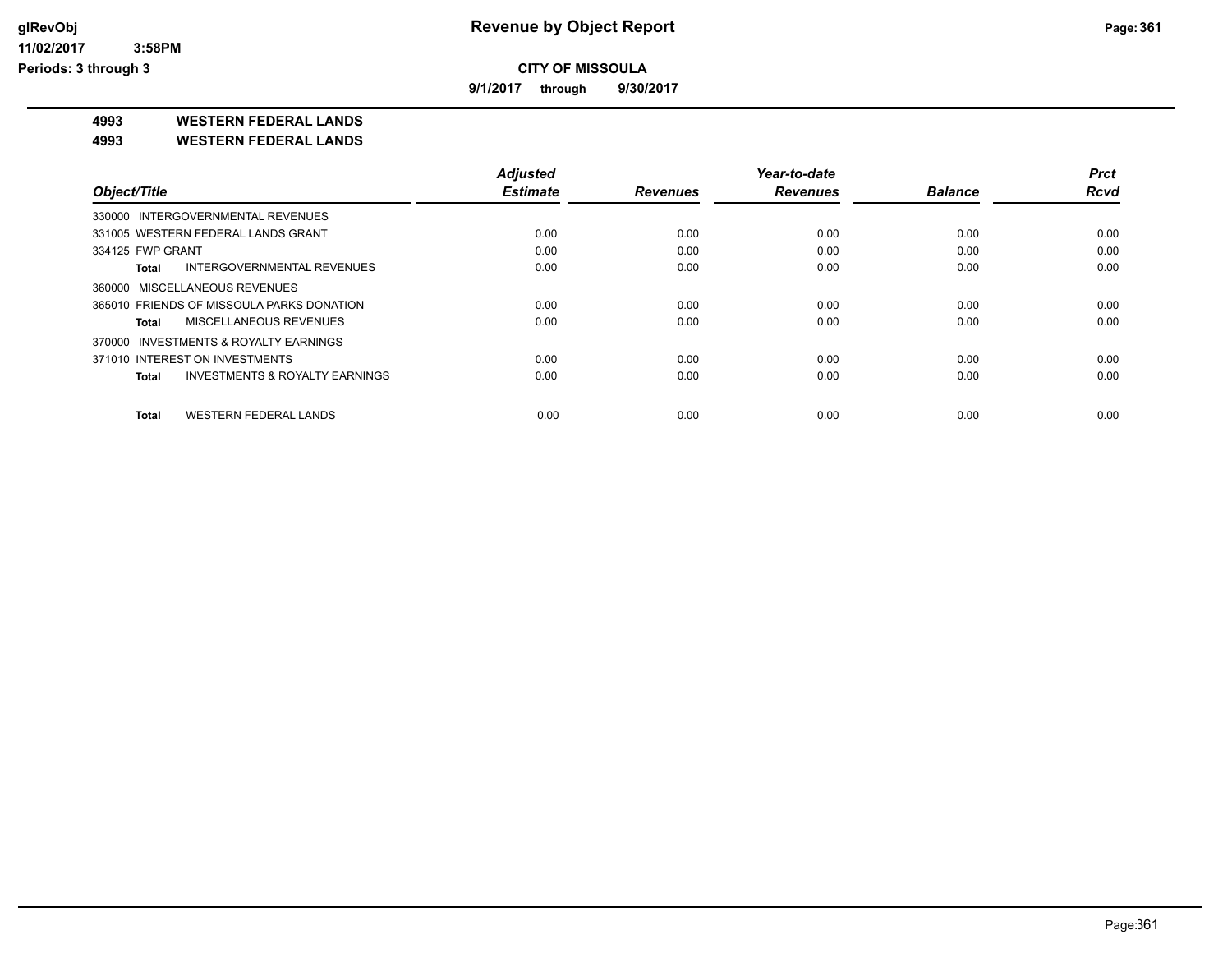**CITY OF MISSOULA**

**9/1/2017 through 9/30/2017**

#### **4993 WESTERN FEDERAL LANDS**

| Object/Title                                   | <b>Adjusted</b><br><b>Estimate</b> | <b>Revenues</b> | Year-to-date<br><b>Revenues</b> | <b>Balance</b> | <b>Prct</b><br>Rcvd |
|------------------------------------------------|------------------------------------|-----------------|---------------------------------|----------------|---------------------|
| 330000 INTERGOVERNMENTAL REVENUES              |                                    |                 |                                 |                |                     |
| 331005 WESTERN FEDERAL LANDS GRANT             | 0.00                               | 0.00            | 0.00                            | 0.00           | 0.00                |
| 334125 FWP GRANT                               | 0.00                               | 0.00            | 0.00                            | 0.00           | 0.00                |
| INTERGOVERNMENTAL REVENUES<br>Total            | 0.00                               | 0.00            | 0.00                            | 0.00           | 0.00                |
| 360000 MISCELLANEOUS REVENUES                  |                                    |                 |                                 |                |                     |
| 365010 FRIENDS OF MISSOULA PARKS DONATION      | 0.00                               | 0.00            | 0.00                            | 0.00           | 0.00                |
| <b>MISCELLANEOUS REVENUES</b><br>Total         | 0.00                               | 0.00            | 0.00                            | 0.00           | 0.00                |
| 370000 INVESTMENTS & ROYALTY EARNINGS          |                                    |                 |                                 |                |                     |
| 371010 INTEREST ON INVESTMENTS                 | 0.00                               | 0.00            | 0.00                            | 0.00           | 0.00                |
| INVESTMENTS & ROYALTY EARNINGS<br><b>Total</b> | 0.00                               | 0.00            | 0.00                            | 0.00           | 0.00                |
|                                                |                                    |                 |                                 |                |                     |
| <b>WESTERN FEDERAL LANDS</b><br><b>Total</b>   | 0.00                               | 0.00            | 0.00                            | 0.00           | 0.00                |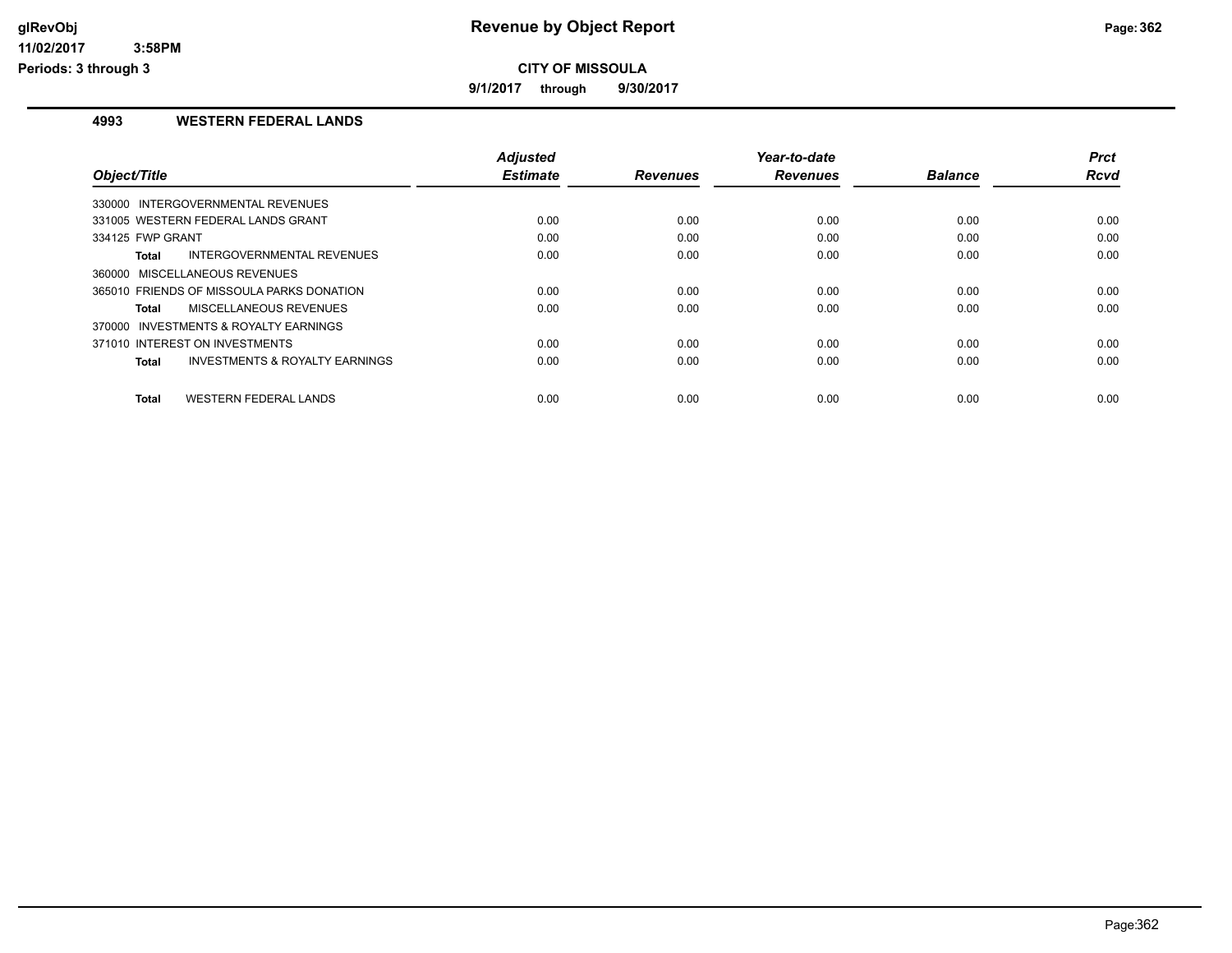**9/1/2017 through 9/30/2017**

**Periods: 3 through 3**

#### **5020 CIVIC STADIUM**

 **3:58PM**

**5020 CIVIC STADIUM**

|                                                     | <b>Adjusted</b> |                 | Year-to-date    |                | <b>Prct</b> |
|-----------------------------------------------------|-----------------|-----------------|-----------------|----------------|-------------|
| Object/Title                                        | <b>Estimate</b> | <b>Revenues</b> | <b>Revenues</b> | <b>Balance</b> | <b>Rcvd</b> |
| INTERGOVERNMENTAL REVENUES<br>330000                |                 |                 |                 |                |             |
| 336023 STATE CONTRIB. - PERS                        | 0.00            | 0.00            | 0.00            | 0.00           | 0.00        |
| <b>INTERGOVERNMENTAL REVENUES</b><br><b>Total</b>   | 0.00            | 0.00            | 0.00            | 0.00           | 0.00        |
| MISCELLANEOUS REVENUES<br>360000                    |                 |                 |                 |                |             |
| 360010 MISCELLANEOUS                                | 0.00            | 0.00            | 0.00            | 0.00           | 0.00        |
| 361010 RENTAL REVENUE                               | 120,000.00      | 0.00            | 0.00            | 120,000.00     | 0.00        |
| 362000 OTHER MISCELLANEOUS REVENUE                  | 0.00            | 0.00            | 0.00            | 0.00           | 0.00        |
| 362003 US BANK FEE REIMBURSEMENT                    | 0.00            | 0.00            | 0.00            | 0.00           | 0.00        |
| 365030 DONATIONS STADIUM R&D                        | 0.00            | 0.00            | 0.00            | 0.00           | 0.00        |
| MISCELLANEOUS REVENUES<br><b>Total</b>              | 120,000.00      | 0.00            | 0.00            | 120,000.00     | 0.00        |
| <b>INVESTMENTS &amp; ROYALTY EARNINGS</b><br>370000 |                 |                 |                 |                |             |
| 371010 INTEREST ON INVESTMENTS                      | 0.00            | 0.00            | 0.00            | 0.00           | 0.00        |
| <b>INVESTMENTS &amp; ROYALTY EARNINGS</b><br>Total  | 0.00            | 0.00            | 0.00            | 0.00           | 0.00        |
| OTHER FINANCING SOURCES<br>380000                   |                 |                 |                 |                |             |
| 383000 OPERATING TRANSFERS                          | 0.00            | 0.00            | 0.00            | 0.00           | 0.00        |
| 383400 CAPITAL CONTRIBUTION                         | 0.00            | 0.00            | 0.00            | 0.00           | 0.00        |
| OTHER FINANCING SOURCES<br><b>Total</b>             | 0.00            | 0.00            | 0.00            | 0.00           | 0.00        |
| <b>CIVIC STADIUM</b><br><b>Total</b>                | 120,000.00      | 0.00            | 0.00            | 120,000.00     | 0.00        |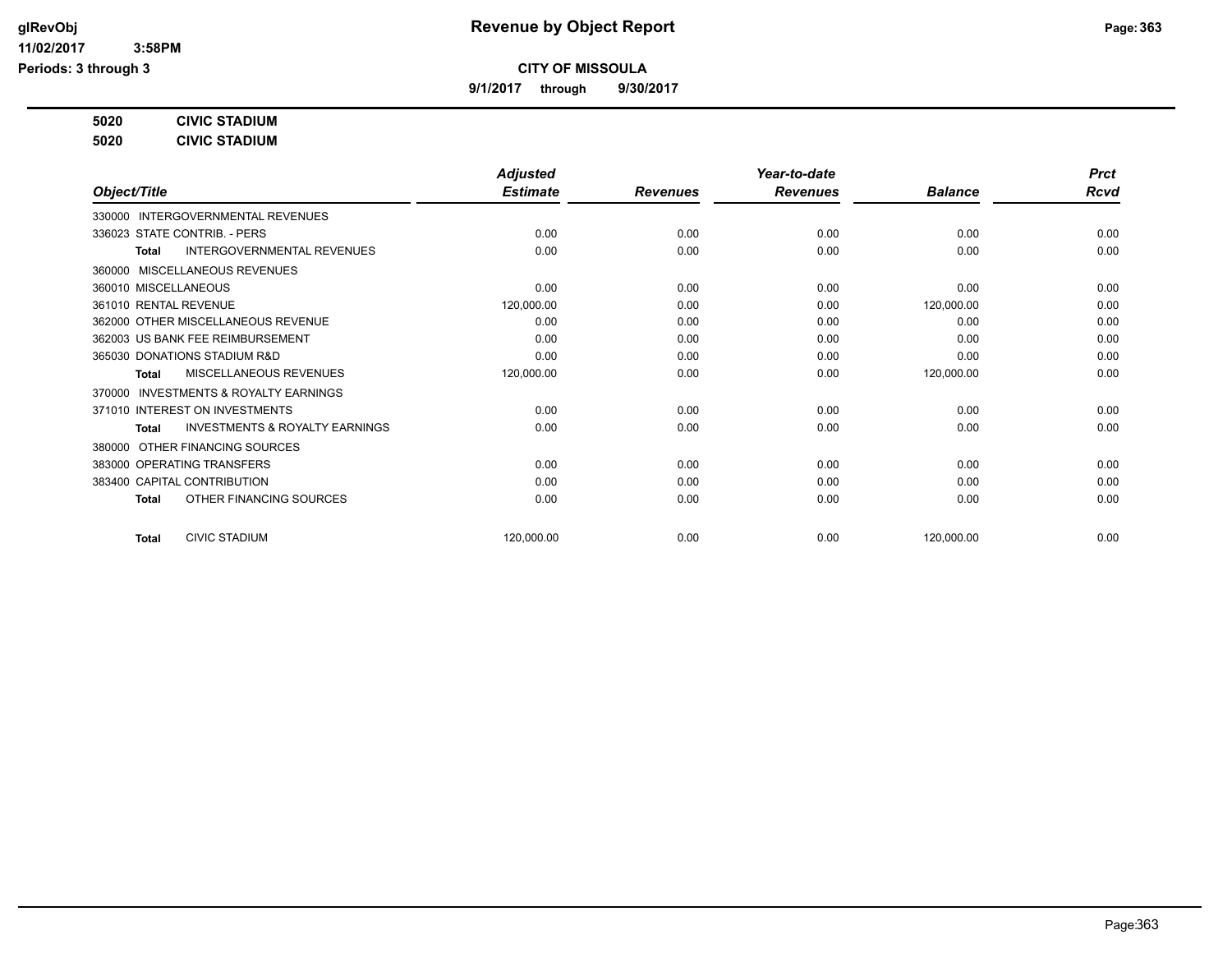**CITY OF MISSOULA**

**9/1/2017 through 9/30/2017**

#### **5020 CIVIC STADIUM**

|                                                           | <b>Adjusted</b> |                 | Year-to-date    |                | <b>Prct</b> |
|-----------------------------------------------------------|-----------------|-----------------|-----------------|----------------|-------------|
| Object/Title                                              | <b>Estimate</b> | <b>Revenues</b> | <b>Revenues</b> | <b>Balance</b> | <b>Rcvd</b> |
| 330000 INTERGOVERNMENTAL REVENUES                         |                 |                 |                 |                |             |
| 336023 STATE CONTRIB. - PERS                              | 0.00            | 0.00            | 0.00            | 0.00           | 0.00        |
| <b>INTERGOVERNMENTAL REVENUES</b><br><b>Total</b>         | 0.00            | 0.00            | 0.00            | 0.00           | 0.00        |
| 360000 MISCELLANEOUS REVENUES                             |                 |                 |                 |                |             |
| 360010 MISCELLANEOUS                                      | 0.00            | 0.00            | 0.00            | 0.00           | 0.00        |
| 361010 RENTAL REVENUE                                     | 120,000.00      | 0.00            | 0.00            | 120,000.00     | 0.00        |
| 362000 OTHER MISCELLANEOUS REVENUE                        | 0.00            | 0.00            | 0.00            | 0.00           | 0.00        |
| 362003 US BANK FEE REIMBURSEMENT                          | 0.00            | 0.00            | 0.00            | 0.00           | 0.00        |
| 365030 DONATIONS STADIUM R&D                              | 0.00            | 0.00            | 0.00            | 0.00           | 0.00        |
| <b>MISCELLANEOUS REVENUES</b><br><b>Total</b>             | 120,000.00      | 0.00            | 0.00            | 120,000.00     | 0.00        |
| <b>INVESTMENTS &amp; ROYALTY EARNINGS</b><br>370000       |                 |                 |                 |                |             |
| 371010 INTEREST ON INVESTMENTS                            | 0.00            | 0.00            | 0.00            | 0.00           | 0.00        |
| <b>INVESTMENTS &amp; ROYALTY EARNINGS</b><br><b>Total</b> | 0.00            | 0.00            | 0.00            | 0.00           | 0.00        |
| OTHER FINANCING SOURCES<br>380000                         |                 |                 |                 |                |             |
| 383000 OPERATING TRANSFERS                                | 0.00            | 0.00            | 0.00            | 0.00           | 0.00        |
| 383400 CAPITAL CONTRIBUTION                               | 0.00            | 0.00            | 0.00            | 0.00           | 0.00        |
| OTHER FINANCING SOURCES<br><b>Total</b>                   | 0.00            | 0.00            | 0.00            | 0.00           | 0.00        |
| <b>CIVIC STADIUM</b><br><b>Total</b>                      | 120,000.00      | 0.00            | 0.00            | 120,000.00     | 0.00        |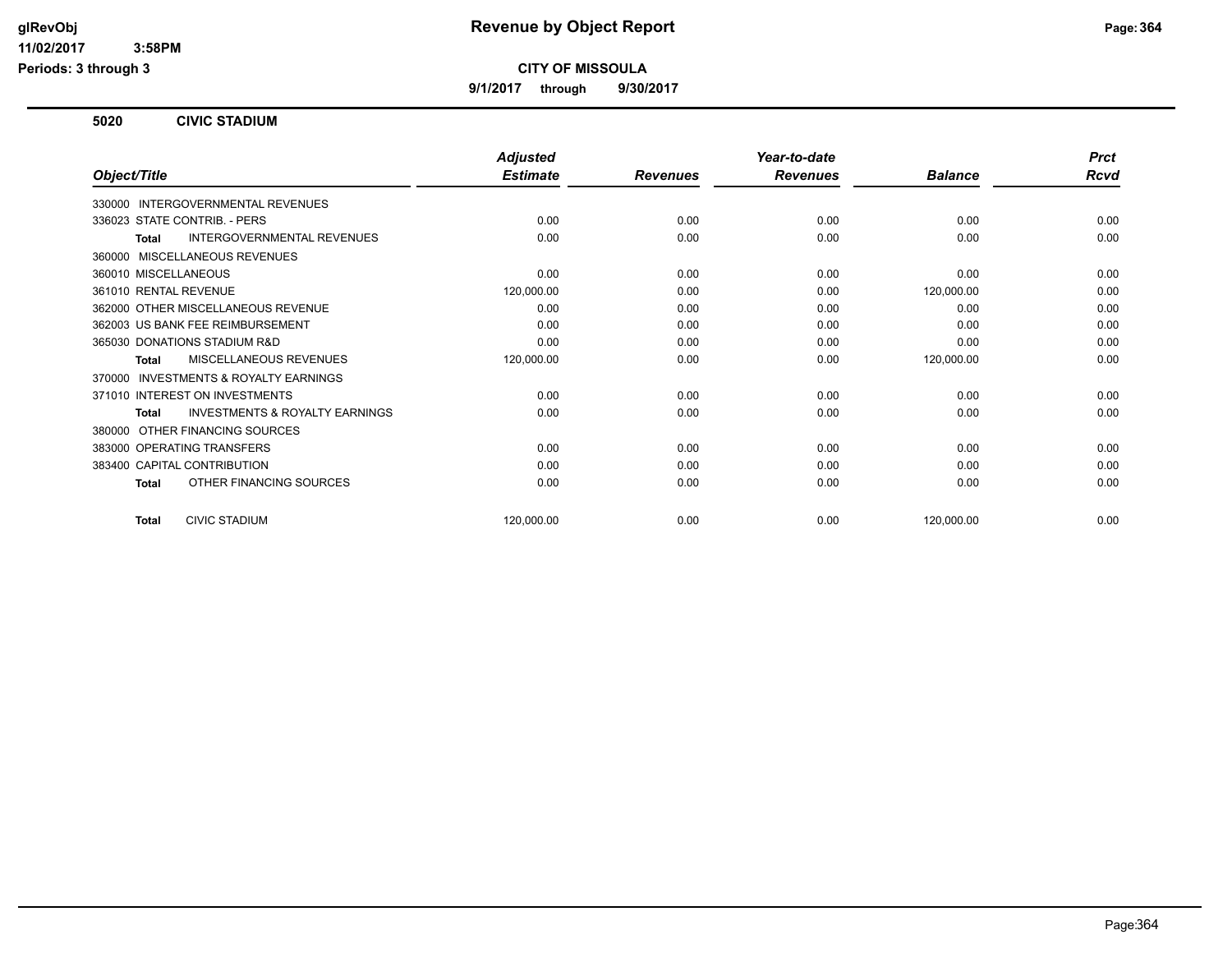**9/1/2017 through 9/30/2017**

### **5210 WATER**

**5210 WATER**

|                                                    | <b>Adjusted</b> |                 | Year-to-date    |                | <b>Prct</b> |
|----------------------------------------------------|-----------------|-----------------|-----------------|----------------|-------------|
| Object/Title                                       | <b>Estimate</b> | <b>Revenues</b> | <b>Revenues</b> | <b>Balance</b> | <b>Rcvd</b> |
| 330000 INTERGOVERNMENTAL REVENUES                  |                 |                 |                 |                |             |
| 336023 STATE CONTRIB. - PERS                       | 0.00            | 0.00            | 175.50          | $-175.50$      | 0.00        |
| <b>INTERGOVERNMENTAL REVENUES</b><br><b>Total</b>  | 0.00            | 0.00            | 175.50          | $-175.50$      | 0.00        |
| 340000 CHARGES FOR SERVICES                        |                 |                 |                 |                |             |
| 343021 METERED WATER REVENUE                       | 16,456,220.00   | $-2,094.44$     | $-3,797.75$     | 16,460,017.75  | $-0.02$     |
| 343022 UNMETERED WATER REVENUE                     | 2,476,385.00    | $-813.03$       | $-1,028.43$     | 2,477,413.43   | $-0.04$     |
| 343023 BULK WATER SALES                            | 0.00            | 0.00            | 0.00            | 0.00           | 0.00        |
| 343024 SALES OF WATER MATERIALS                    | 0.00            | 0.00            | 0.00            | 0.00           | 0.00        |
| 343032 SEWER INSTALLATION CHARGES                  | 0.00            | $-8,480.00$     | $-14,440.00$    | 14,440.00      | 0.00        |
| <b>CHARGES FOR SERVICES</b><br>Total               | 18,932,605.00   | $-11,387.47$    | $-19,266.18$    | 18,951,871.18  | $-0.10$     |
| INVESTMENTS & ROYALTY EARNINGS<br>370000           |                 |                 |                 |                |             |
| 371010 INTEREST ON INVESTMENTS                     | 0.00            | 0.00            | 0.00            | 0.00           | 0.00        |
| <b>INVESTMENTS &amp; ROYALTY EARNINGS</b><br>Total | 0.00            | 0.00            | 0.00            | 0.00           | 0.00        |
| <b>WATER</b><br><b>Total</b>                       | 18,932,605.00   | $-11,387.47$    | $-19,090.68$    | 18,951,695.68  | $-0.10$     |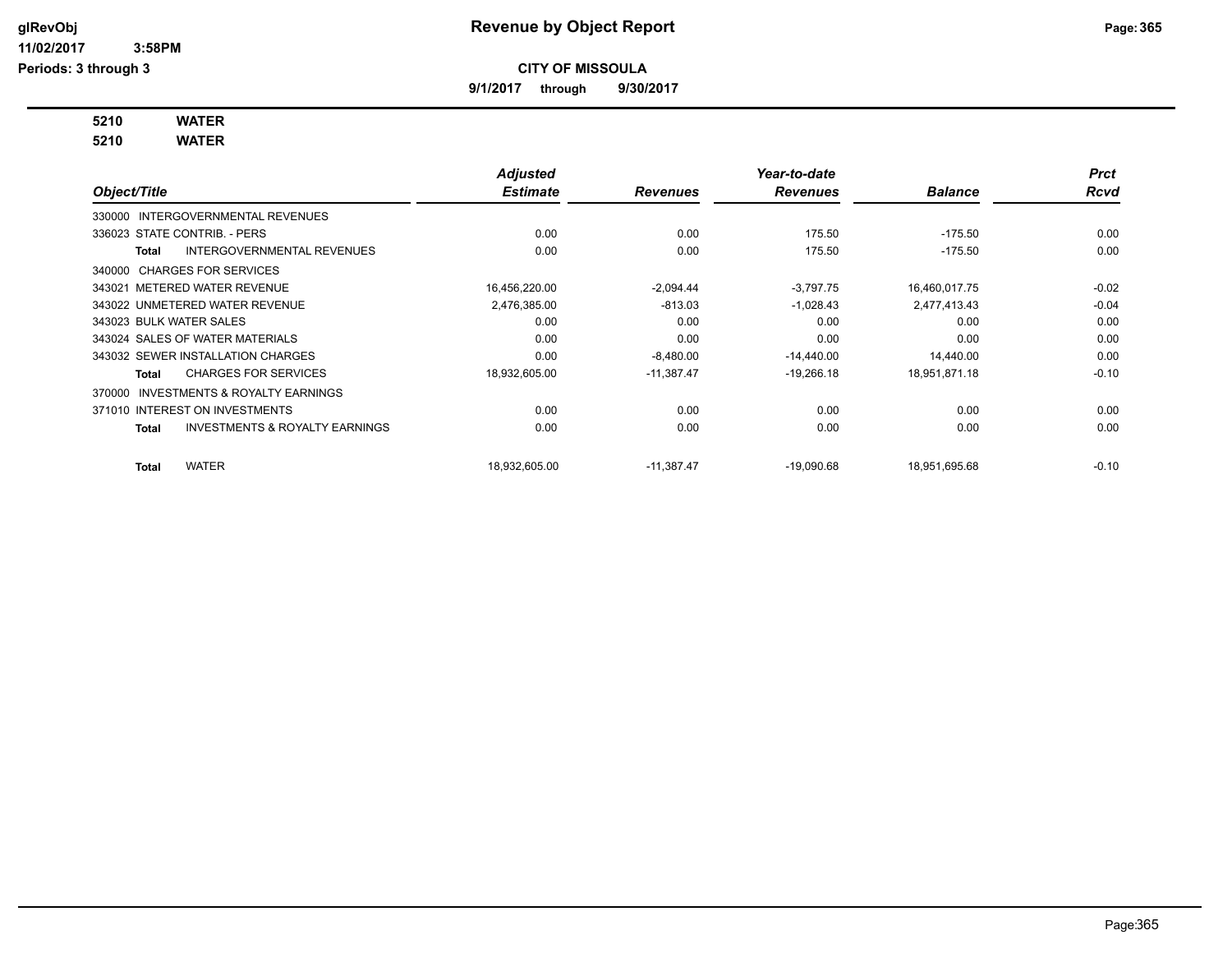**CITY OF MISSOULA**

**9/1/2017 through 9/30/2017**

**5210 WATER**

|                                                     | <b>Adjusted</b> |                 | Year-to-date    |                | <b>Prct</b> |
|-----------------------------------------------------|-----------------|-----------------|-----------------|----------------|-------------|
| Object/Title                                        | <b>Estimate</b> | <b>Revenues</b> | <b>Revenues</b> | <b>Balance</b> | <b>Rcvd</b> |
| INTERGOVERNMENTAL REVENUES<br>330000                |                 |                 |                 |                |             |
| 336023 STATE CONTRIB. - PERS                        | 0.00            | 0.00            | 175.50          | $-175.50$      | 0.00        |
| <b>INTERGOVERNMENTAL REVENUES</b><br>Total          | 0.00            | 0.00            | 175.50          | $-175.50$      | 0.00        |
| <b>CHARGES FOR SERVICES</b><br>340000               |                 |                 |                 |                |             |
| 343021 METERED WATER REVENUE                        | 16,456,220.00   | $-2,094.44$     | $-3,797.75$     | 16,460,017.75  | $-0.02$     |
| 343022 UNMETERED WATER REVENUE                      | 2,476,385.00    | $-813.03$       | $-1,028.43$     | 2,477,413.43   | $-0.04$     |
| 343023 BULK WATER SALES                             | 0.00            | 0.00            | 0.00            | 0.00           | 0.00        |
| 343024 SALES OF WATER MATERIALS                     | 0.00            | 0.00            | 0.00            | 0.00           | 0.00        |
| 343032 SEWER INSTALLATION CHARGES                   | 0.00            | $-8,480.00$     | $-14,440.00$    | 14,440.00      | 0.00        |
| <b>CHARGES FOR SERVICES</b><br>Total                | 18,932,605.00   | $-11,387.47$    | $-19,266.18$    | 18,951,871.18  | $-0.10$     |
| <b>INVESTMENTS &amp; ROYALTY EARNINGS</b><br>370000 |                 |                 |                 |                |             |
| 371010 INTEREST ON INVESTMENTS                      | 0.00            | 0.00            | 0.00            | 0.00           | 0.00        |
| <b>INVESTMENTS &amp; ROYALTY EARNINGS</b><br>Total  | 0.00            | 0.00            | 0.00            | 0.00           | 0.00        |
| <b>WATER</b><br>Total                               | 18,932,605.00   | $-11.387.47$    | $-19.090.68$    | 18,951,695.68  | $-0.10$     |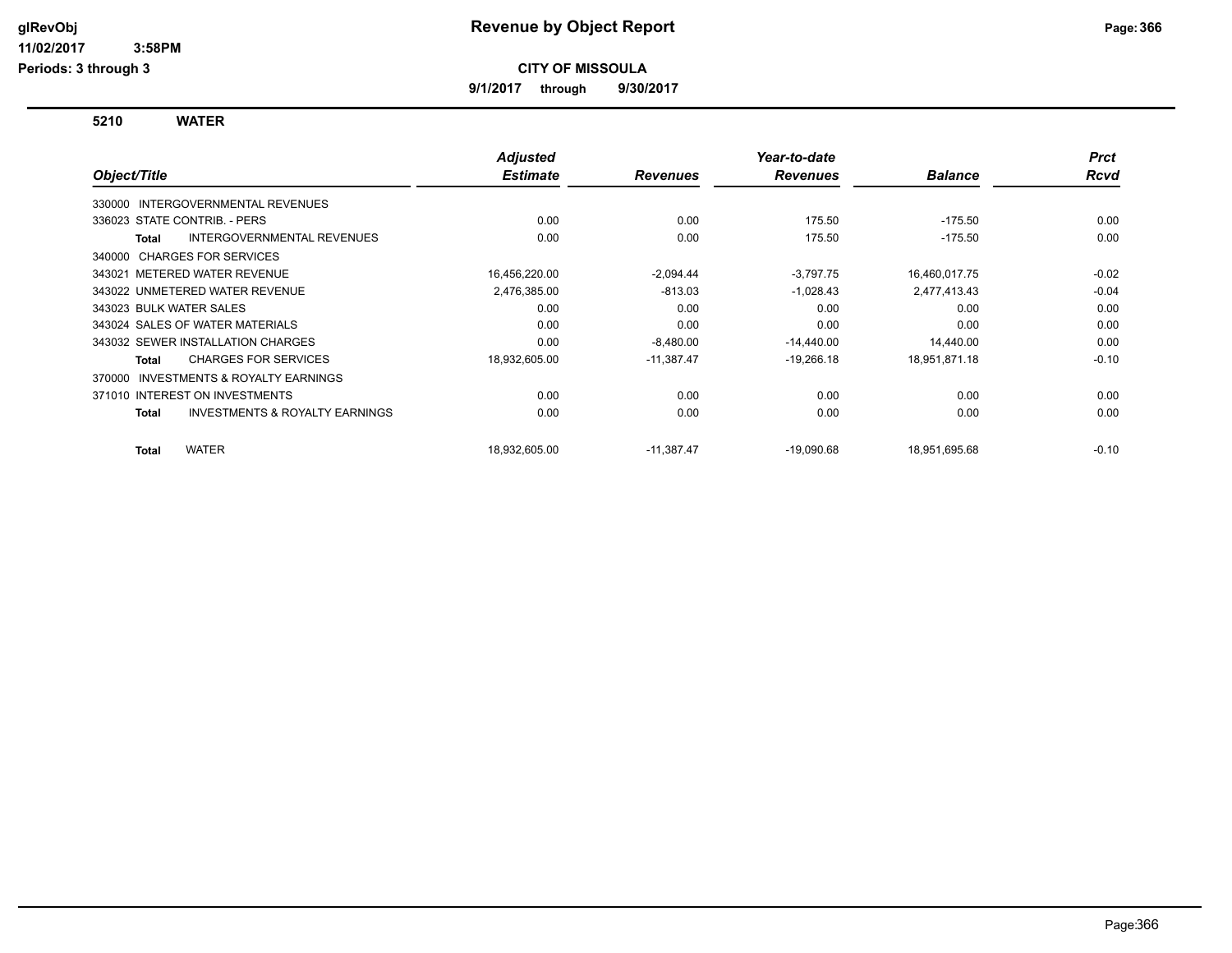**9/1/2017 through 9/30/2017**

**5215 WATER LOAN FUND**

**5215 WATER LOAN FUND**

|                                                    | <b>Adjusted</b> |                 | Year-to-date    |                | <b>Prct</b> |
|----------------------------------------------------|-----------------|-----------------|-----------------|----------------|-------------|
| Object/Title                                       | <b>Estimate</b> | <b>Revenues</b> | <b>Revenues</b> | <b>Balance</b> | <b>Rcvd</b> |
| 340000 CHARGES FOR SERVICES                        |                 |                 |                 |                |             |
| 343021 *** Title Not Found ***                     | 0.00            | 0.00            | 0.00            | 0.00           | 0.00        |
| <b>CHARGES FOR SERVICES</b><br>Total               | 0.00            | 0.00            | 0.00            | 0.00           | 0.00        |
| 360000 MISCELLANEOUS REVENUES                      |                 |                 |                 |                |             |
| 360010 MISCELLANEOUS                               | 0.00            | 0.00            | 0.00            | 0.00           | 0.00        |
| MISCELLANEOUS REVENUES<br>Total                    | 0.00            | 0.00            | 0.00            | 0.00           | 0.00        |
| 370000 INVESTMENTS & ROYALTY EARNINGS              |                 |                 |                 |                |             |
| 371010 INTEREST ON INVESTMENTS                     | 0.00            | 0.00            | 0.00            | 0.00           | 0.00        |
| 371020 GAIN/LOSS IN MARKET VALUE OF INVESTMENTS    | 0.00            | 0.00            | 0.00            | 0.00           | 0.00        |
| <b>INVESTMENTS &amp; ROYALTY EARNINGS</b><br>Total | 0.00            | 0.00            | 0.00            | 0.00           | 0.00        |
| <b>WATER LOAN FUND</b><br><b>Total</b>             | 0.00            | 0.00            | 0.00            | 0.00           | 0.00        |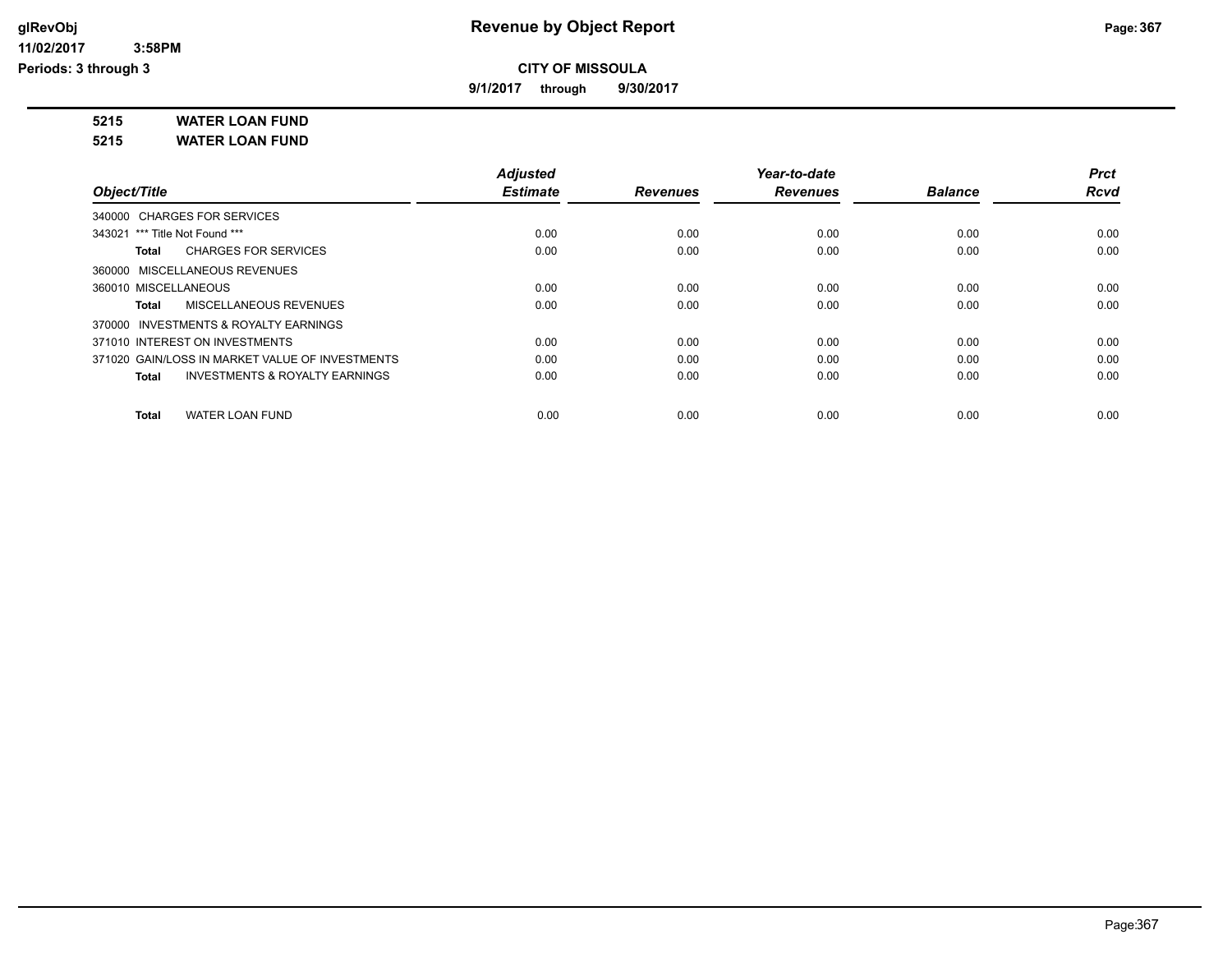**9/1/2017 through 9/30/2017**

#### **5215 WATER LOAN FUND**

|                                                    | <b>Adjusted</b> |                 | Year-to-date    |                | <b>Prct</b> |
|----------------------------------------------------|-----------------|-----------------|-----------------|----------------|-------------|
| Object/Title                                       | <b>Estimate</b> | <b>Revenues</b> | <b>Revenues</b> | <b>Balance</b> | <b>Rcvd</b> |
| 340000 CHARGES FOR SERVICES                        |                 |                 |                 |                |             |
| 343021 *** Title Not Found ***                     | 0.00            | 0.00            | 0.00            | 0.00           | 0.00        |
| <b>CHARGES FOR SERVICES</b><br>Total               | 0.00            | 0.00            | 0.00            | 0.00           | 0.00        |
| 360000 MISCELLANEOUS REVENUES                      |                 |                 |                 |                |             |
| 360010 MISCELLANEOUS                               | 0.00            | 0.00            | 0.00            | 0.00           | 0.00        |
| MISCELLANEOUS REVENUES<br>Total                    | 0.00            | 0.00            | 0.00            | 0.00           | 0.00        |
| 370000 INVESTMENTS & ROYALTY EARNINGS              |                 |                 |                 |                |             |
| 371010 INTEREST ON INVESTMENTS                     | 0.00            | 0.00            | 0.00            | 0.00           | 0.00        |
| 371020 GAIN/LOSS IN MARKET VALUE OF INVESTMENT     | 0.00            | 0.00            | 0.00            | 0.00           | 0.00        |
| <b>INVESTMENTS &amp; ROYALTY EARNINGS</b><br>Total | 0.00            | 0.00            | 0.00            | 0.00           | 0.00        |
| <b>WATER LOAN FUND</b><br><b>Total</b>             | 0.00            | 0.00            | 0.00            | 0.00           | 0.00        |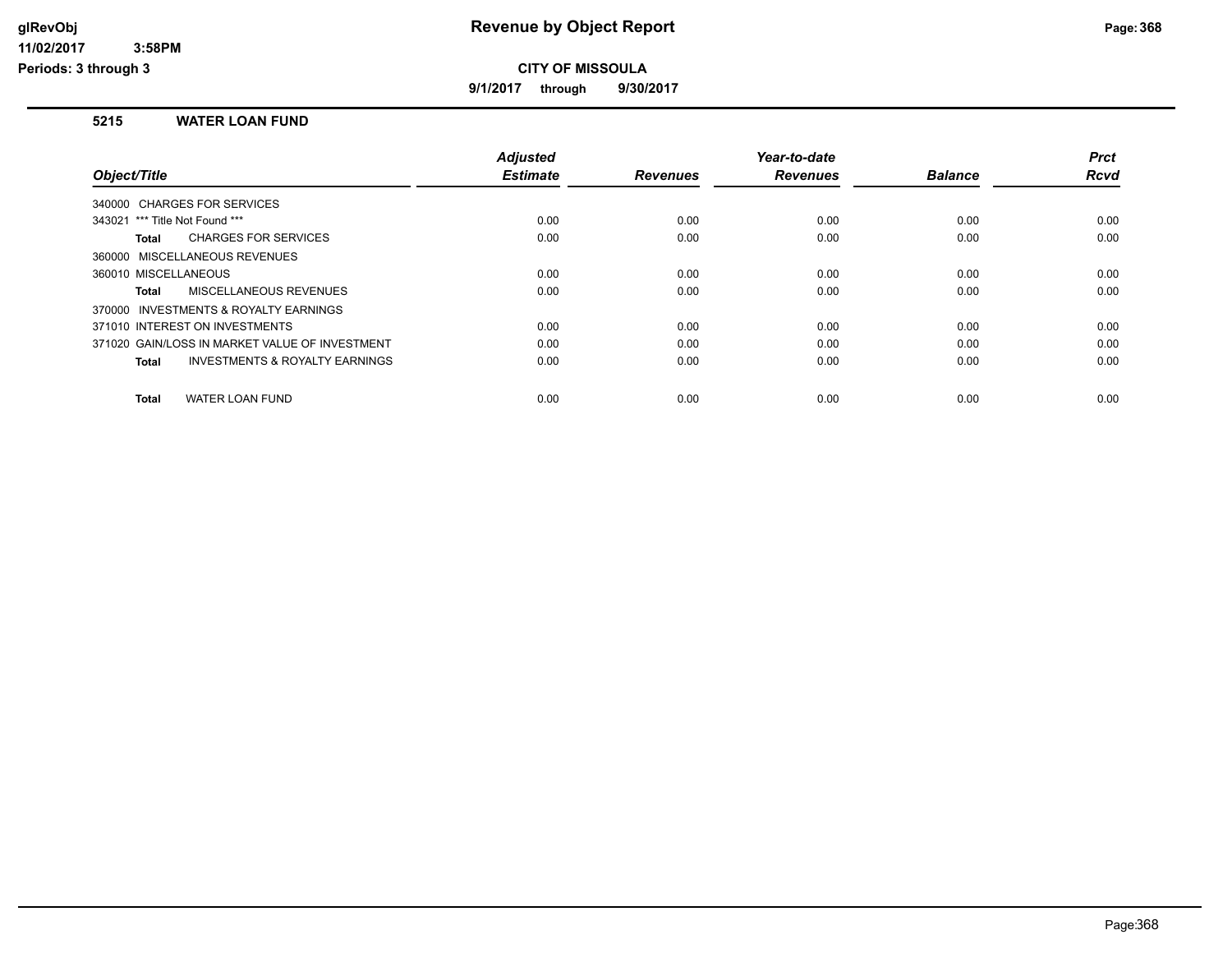**9/1/2017 through 9/30/2017**

**5220 WATER R&D FUND**

**5220 WATER R&D FUND**

|                                                    | <b>Adjusted</b> |                 | Year-to-date    |                | <b>Prct</b> |
|----------------------------------------------------|-----------------|-----------------|-----------------|----------------|-------------|
| Object/Title                                       | <b>Estimate</b> | <b>Revenues</b> | <b>Revenues</b> | <b>Balance</b> | <b>Rcvd</b> |
| 340000 CHARGES FOR SERVICES                        |                 |                 |                 |                |             |
| 343032 SEWER INSTALLATION CHARGES                  | 0.00            | 0.00            | 0.00            | 0.00           | 0.00        |
| <b>CHARGES FOR SERVICES</b><br><b>Total</b>        | 0.00            | 0.00            | 0.00            | 0.00           | 0.00        |
| 360000 MISCELLANEOUS REVENUES                      |                 |                 |                 |                |             |
| 360000 MISCELLANEOUS REVENUES                      | 0.00            | 0.00            | 0.00            | 0.00           | 0.00        |
| 360010 MISCELLANEOUS                               | 0.00            | 0.00            | 0.00            | 0.00           | 0.00        |
| MISCELLANEOUS REVENUES<br><b>Total</b>             | 0.00            | 0.00            | 0.00            | 0.00           | 0.00        |
| 370000 INVESTMENTS & ROYALTY EARNINGS              |                 |                 |                 |                |             |
| 371010 INTEREST ON INVESTMENTS                     | 0.00            | 0.00            | 0.00            | 0.00           | 0.00        |
| 371020 GAIN/LOSS IN MARKET VALUE OF INVESTMENTS    | 0.00            | 0.00            | 0.00            | 0.00           | 0.00        |
| <b>INVESTMENTS &amp; ROYALTY EARNINGS</b><br>Total | 0.00            | 0.00            | 0.00            | 0.00           | 0.00        |
| OTHER FINANCING SOURCES<br>380000                  |                 |                 |                 |                |             |
| 381090 PROCEEDS FROM CAPITAL LEASE                 | 0.00            | 0.00            | 0.00            | 0.00           | 0.00        |
| 383000 OPERATING TRANSFERS                         | 0.00            | 0.00            | 0.00            | 0.00           | 0.00        |
| OTHER FINANCING SOURCES<br><b>Total</b>            | 0.00            | 0.00            | 0.00            | 0.00           | 0.00        |
| WATER R&D FUND<br><b>Total</b>                     | 0.00            | 0.00            | 0.00            | 0.00           | 0.00        |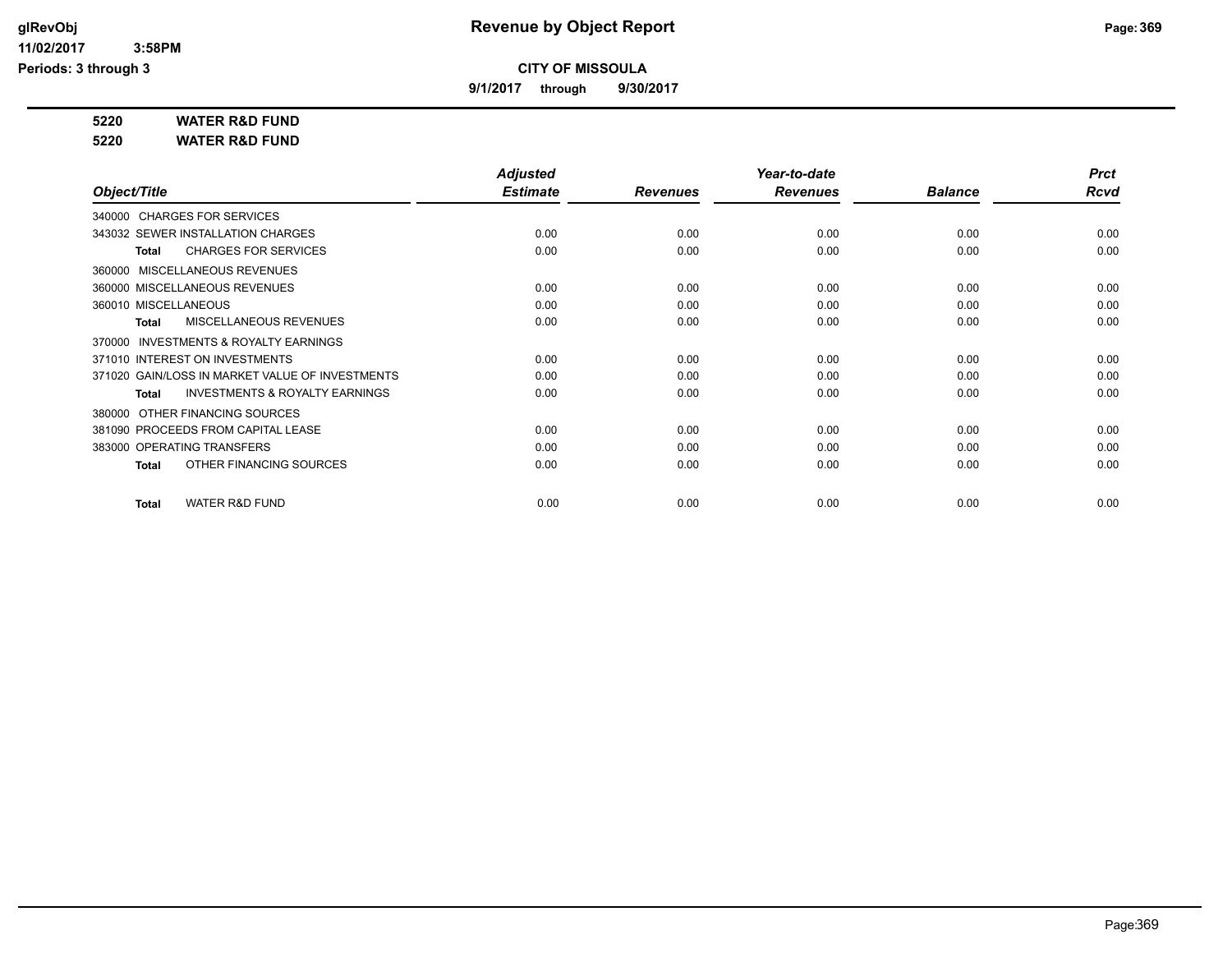**CITY OF MISSOULA**

**9/1/2017 through 9/30/2017**

#### **5220 WATER R&D FUND**

 **3:58PM**

|                                                           | <b>Adjusted</b> |                 | Year-to-date    |                | <b>Prct</b> |
|-----------------------------------------------------------|-----------------|-----------------|-----------------|----------------|-------------|
| Object/Title                                              | <b>Estimate</b> | <b>Revenues</b> | <b>Revenues</b> | <b>Balance</b> | Rcvd        |
| 340000 CHARGES FOR SERVICES                               |                 |                 |                 |                |             |
| 343032 SEWER INSTALLATION CHARGES                         | 0.00            | 0.00            | 0.00            | 0.00           | 0.00        |
| <b>CHARGES FOR SERVICES</b><br><b>Total</b>               | 0.00            | 0.00            | 0.00            | 0.00           | 0.00        |
| 360000 MISCELLANEOUS REVENUES                             |                 |                 |                 |                |             |
| 360000 MISCELLANEOUS REVENUES                             | 0.00            | 0.00            | 0.00            | 0.00           | 0.00        |
| 360010 MISCELLANEOUS                                      | 0.00            | 0.00            | 0.00            | 0.00           | 0.00        |
| MISCELLANEOUS REVENUES<br><b>Total</b>                    | 0.00            | 0.00            | 0.00            | 0.00           | 0.00        |
| INVESTMENTS & ROYALTY EARNINGS<br>370000                  |                 |                 |                 |                |             |
| 371010 INTEREST ON INVESTMENTS                            | 0.00            | 0.00            | 0.00            | 0.00           | 0.00        |
| 371020 GAIN/LOSS IN MARKET VALUE OF INVESTMENT            | 0.00            | 0.00            | 0.00            | 0.00           | 0.00        |
| <b>INVESTMENTS &amp; ROYALTY EARNINGS</b><br><b>Total</b> | 0.00            | 0.00            | 0.00            | 0.00           | 0.00        |
| 380000 OTHER FINANCING SOURCES                            |                 |                 |                 |                |             |
| 381090 PROCEEDS FROM CAPITAL LEASE                        | 0.00            | 0.00            | 0.00            | 0.00           | 0.00        |
| 383000 OPERATING TRANSFERS                                | 0.00            | 0.00            | 0.00            | 0.00           | 0.00        |
| OTHER FINANCING SOURCES<br><b>Total</b>                   | 0.00            | 0.00            | 0.00            | 0.00           | 0.00        |
|                                                           |                 |                 |                 |                |             |
| <b>WATER R&amp;D FUND</b><br><b>Total</b>                 | 0.00            | 0.00            | 0.00            | 0.00           | 0.00        |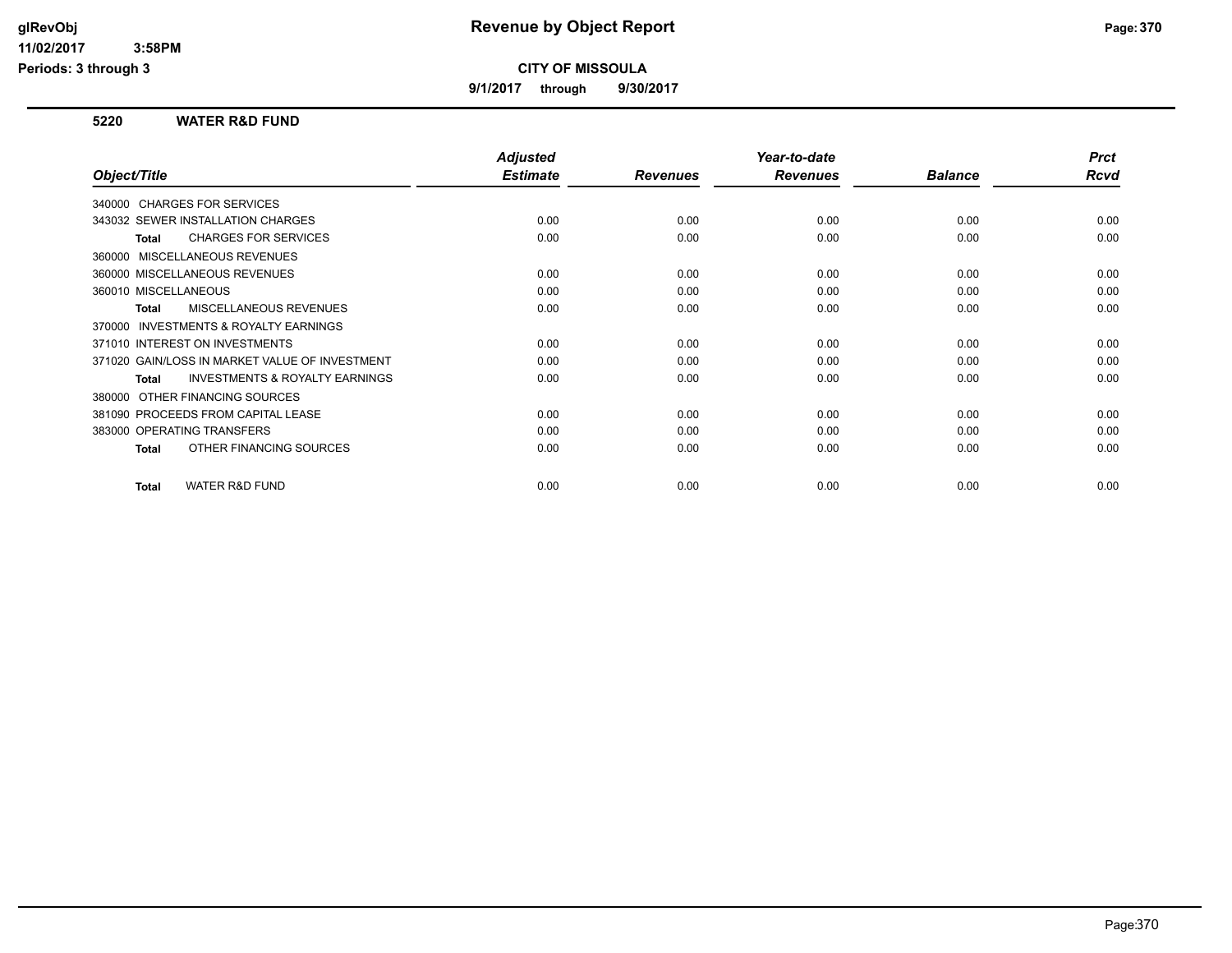**CITY OF MISSOULA**

**9/1/2017 through 9/30/2017**

#### **5240 WATER CONSTRUCTION FUND**

**5240 WATER CONSTRUCTION FUND**

|                                             | <b>Adjusted</b> |                 | <b>Prct</b>     |                |             |
|---------------------------------------------|-----------------|-----------------|-----------------|----------------|-------------|
| Object/Title                                | <b>Estimate</b> | <b>Revenues</b> | <b>Revenues</b> | <b>Balance</b> | <b>Rcvd</b> |
| 340000 CHARGES FOR SERVICES                 |                 |                 |                 |                |             |
| 343026 WATER INSTALLATION CHARGES           | 0.00            | 0.00            | 0.00            | 0.00           | 0.00        |
| <b>CHARGES FOR SERVICES</b><br><b>Total</b> | 0.00            | 0.00            | 0.00            | 0.00           | 0.00        |
| WATER CONSTRUCTION FUND<br><b>Total</b>     | 0.00            | 0.00            | 0.00            | 0.00           | 0.00        |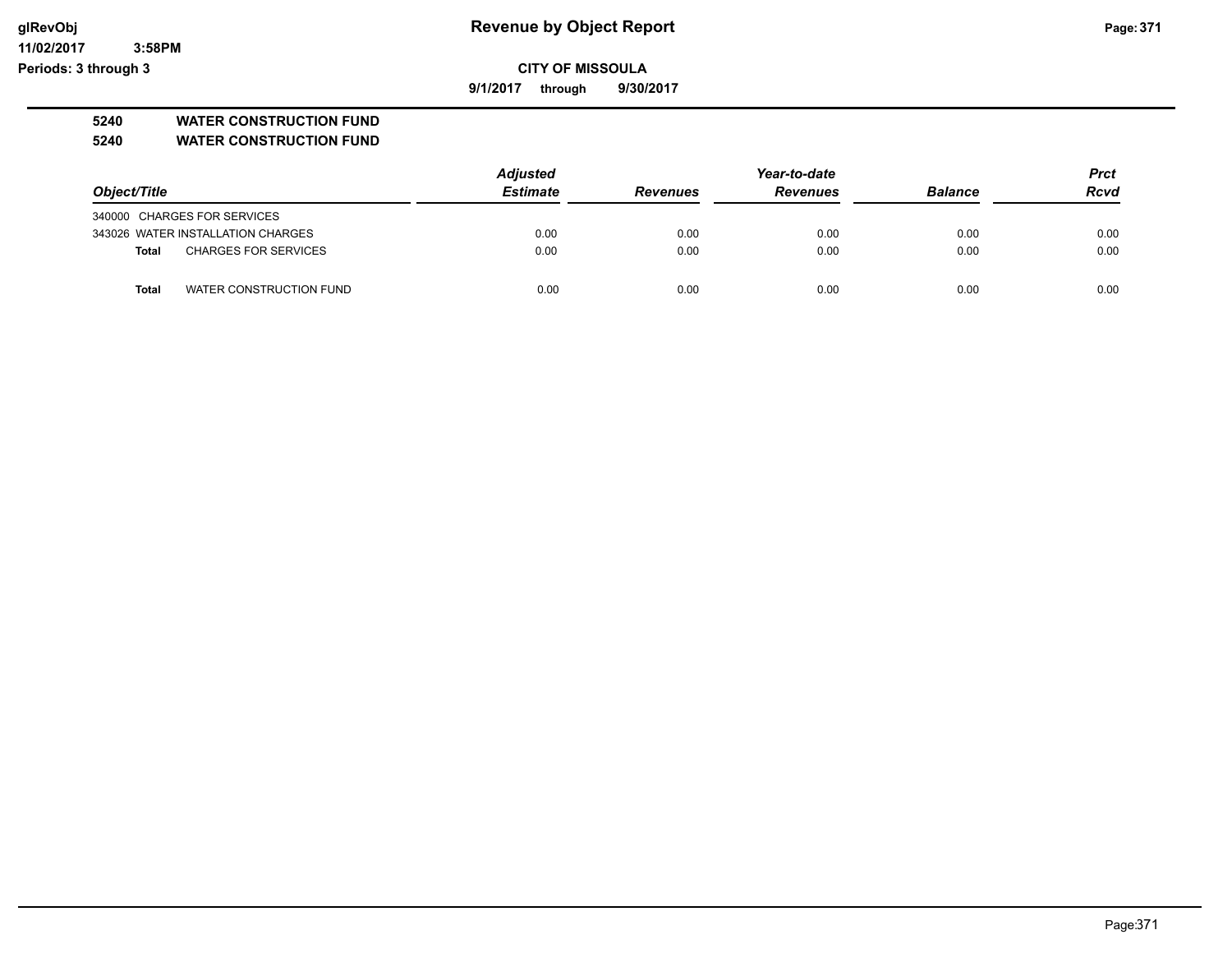**CITY OF MISSOULA**

**9/1/2017 through 9/30/2017**

#### **5240 WATER CONSTRUCTION FUND**

 **3:58PM**

|              |                                   | <b>Adjusted</b> |                 | Year-to-date    |                | Prct        |
|--------------|-----------------------------------|-----------------|-----------------|-----------------|----------------|-------------|
| Object/Title |                                   | <b>Estimate</b> | <b>Revenues</b> | <b>Revenues</b> | <b>Balance</b> | <b>Rcvd</b> |
|              | 340000 CHARGES FOR SERVICES       |                 |                 |                 |                |             |
|              | 343026 WATER INSTALLATION CHARGES | 0.00            | 0.00            | 0.00            | 0.00           | 0.00        |
| <b>Total</b> | <b>CHARGES FOR SERVICES</b>       | 0.00            | 0.00            | 0.00            | 0.00           | 0.00        |
| <b>Total</b> | WATER CONSTRUCTION FUND           | 0.00            | 0.00            | 0.00            | 0.00           | 0.00        |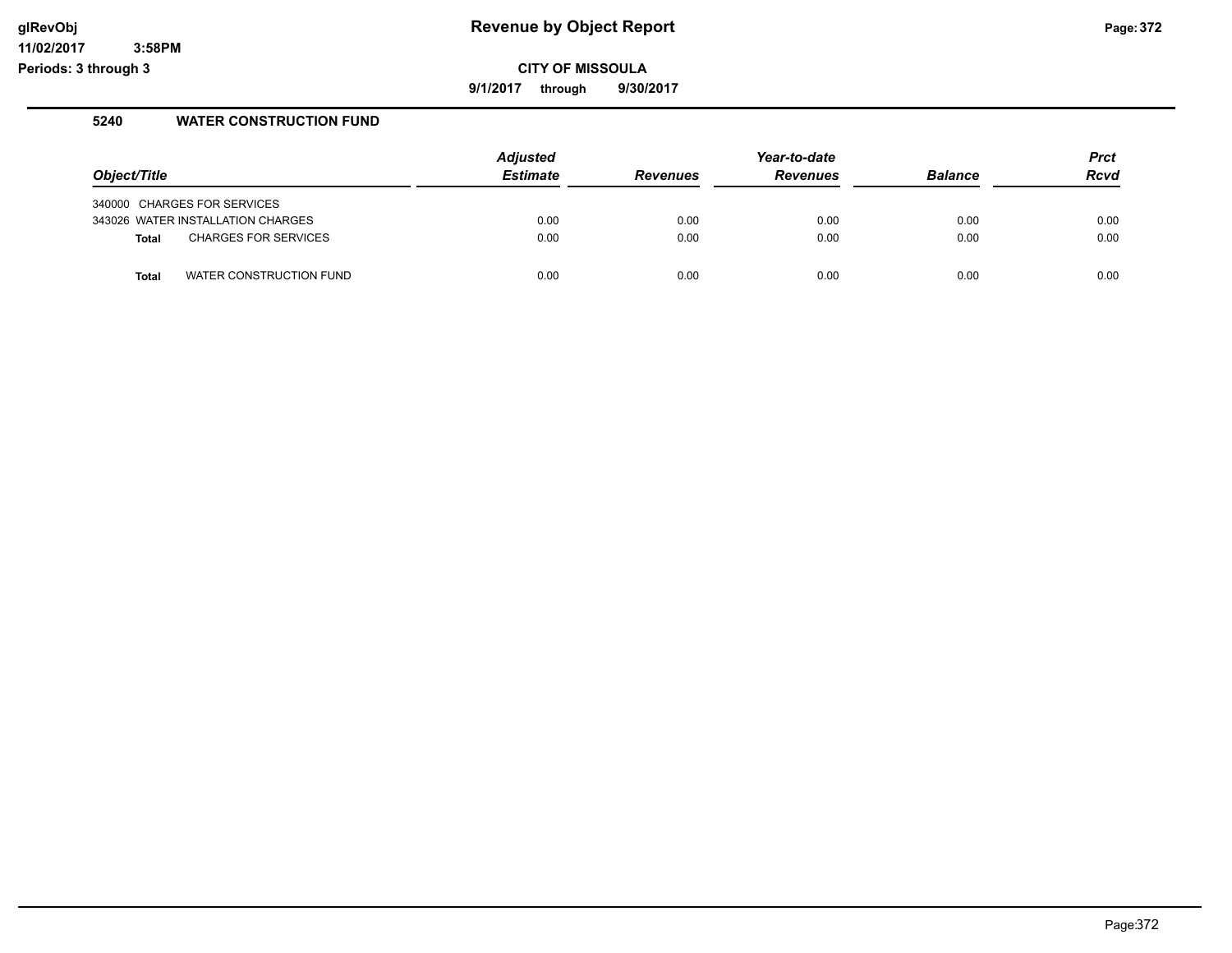**9/1/2017 through 9/30/2017**

#### **5250 WATER PURCHASE LOAN**

**5250 WATER PURCHASE LOAN**

|                                                 | <b>Adjusted</b> |                 | Year-to-date    |                | Prct |
|-------------------------------------------------|-----------------|-----------------|-----------------|----------------|------|
| Object/Title                                    | <b>Estimate</b> | <b>Revenues</b> | <b>Revenues</b> | <b>Balance</b> | Rcvd |
| 370000 INVESTMENTS & ROYALTY EARNINGS           |                 |                 |                 |                |      |
| 371010 INTEREST ON INVESTMENTS                  | 0.00            | 0.00            | 0.00            | 0.00           | 0.00 |
| 371020 GAIN/LOSS IN MARKET VALUE OF INVESTMENTS | 0.00            | 0.00            | 0.00            | 0.00           | 0.00 |
| INVESTMENTS & ROYALTY EARNINGS<br><b>Total</b>  | 0.00            | 0.00            | 0.00            | 0.00           | 0.00 |
|                                                 |                 |                 |                 |                |      |
| WATER PURCHASE LOAN<br><b>Total</b>             | 0.00            | 0.00            | 0.00            | 0.00           | 0.00 |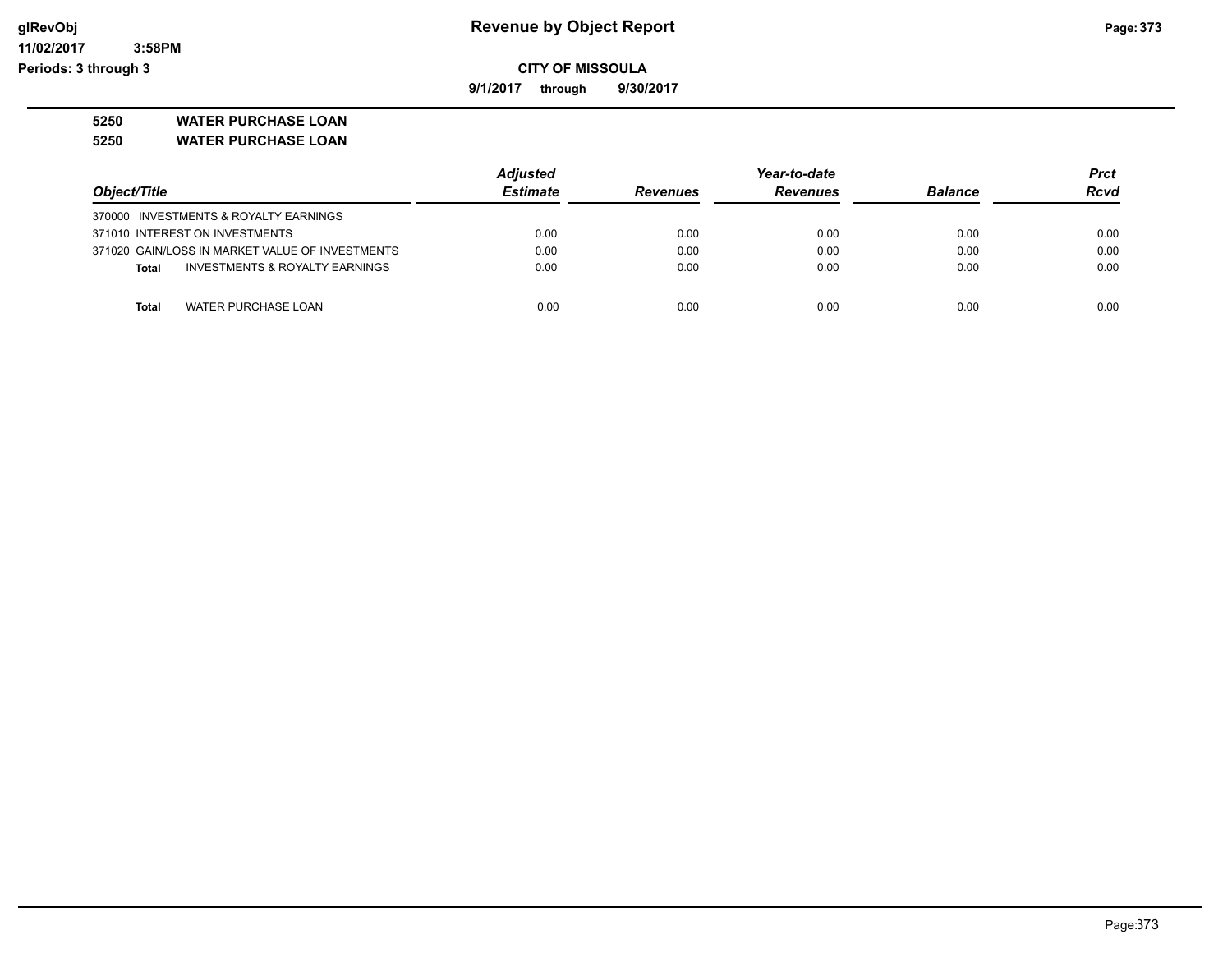**CITY OF MISSOULA**

**9/1/2017 through 9/30/2017**

#### **5250 WATER PURCHASE LOAN**

 **3:58PM**

|                                                | Adjusted<br><b>Estimate</b> |                 | Year-to-date    | <b>Balance</b> | <b>Prct</b><br><b>Rcvd</b> |
|------------------------------------------------|-----------------------------|-----------------|-----------------|----------------|----------------------------|
| Object/Title                                   |                             | <b>Revenues</b> | <b>Revenues</b> |                |                            |
| 370000 INVESTMENTS & ROYALTY EARNINGS          |                             |                 |                 |                |                            |
| 371010 INTEREST ON INVESTMENTS                 | 0.00                        | 0.00            | 0.00            | 0.00           | 0.00                       |
| 371020 GAIN/LOSS IN MARKET VALUE OF INVESTMENT | 0.00                        | 0.00            | 0.00            | 0.00           | 0.00                       |
| INVESTMENTS & ROYALTY EARNINGS<br><b>Total</b> | 0.00                        | 0.00            | 0.00            | 0.00           | 0.00                       |
|                                                |                             |                 |                 |                |                            |
| WATER PURCHASE LOAN<br>Total                   | 0.00                        | 0.00            | 0.00            | 0.00           | 0.00                       |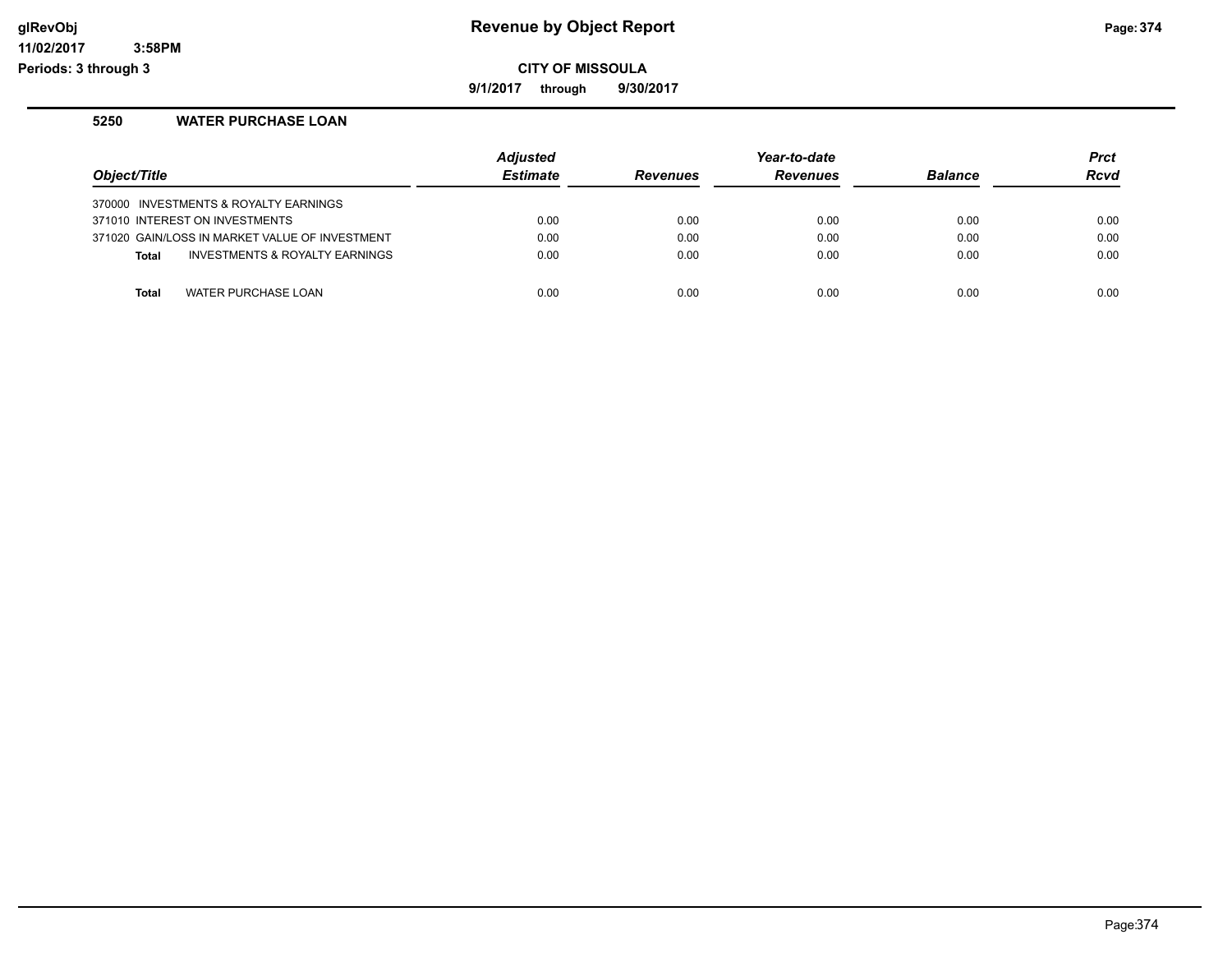**9/1/2017 through 9/30/2017**

#### **5251 WATER PURCHASE LOAN RESERVE**

#### **5251 WATER PURCHASE LOAN RESERVE**

|                                                    | <b>Adjusted</b> |                 | Year-to-date    |                | <b>Prct</b> |
|----------------------------------------------------|-----------------|-----------------|-----------------|----------------|-------------|
| Object/Title                                       | <b>Estimate</b> | <b>Revenues</b> | <b>Revenues</b> | <b>Balance</b> | <b>Rcvd</b> |
| 360000 MISCELLANEOUS REVENUES                      |                 |                 |                 |                |             |
| 360010 MISCELLANEOUS                               | 0.00            | 0.00            | 0.00            | 0.00           | 0.00        |
| MISCELLANEOUS REVENUES<br>Total                    | 0.00            | 0.00            | 0.00            | 0.00           | 0.00        |
| 370000 INVESTMENTS & ROYALTY EARNINGS              |                 |                 |                 |                |             |
| 371010 INTEREST ON INVESTMENTS                     | 0.00            | 0.00            | 0.00            | 0.00           | 0.00        |
| 371020 GAIN/LOSS IN MARKET VALUE OF INVESTMENTS    | 0.00            | 0.00            | 0.00            | 0.00           | 0.00        |
| <b>INVESTMENTS &amp; ROYALTY EARNINGS</b><br>Total | 0.00            | 0.00            | 0.00            | 0.00           | 0.00        |
| 380000 OTHER FINANCING SOURCES                     |                 |                 |                 |                |             |
| 383042 TRANSFERS FROM OTHER FUNDS                  | 0.00            | 0.00            | 0.00            | 0.00           | 0.00        |
| OTHER FINANCING SOURCES<br>Total                   | 0.00            | 0.00            | 0.00            | 0.00           | 0.00        |
| WATER PURCHASE LOAN RESERVE<br>Total               | 0.00            | 0.00            | 0.00            | 0.00           | 0.00        |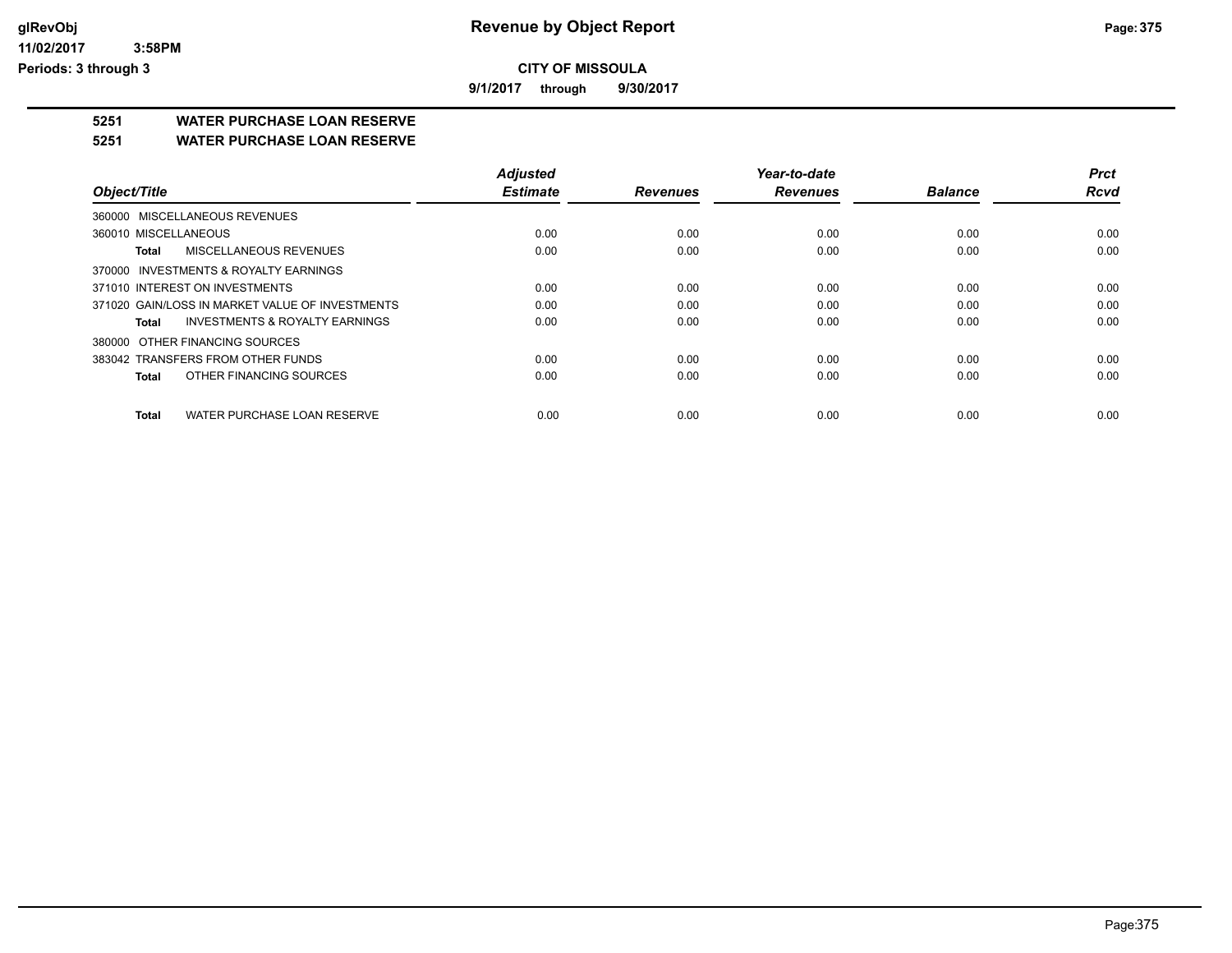**9/1/2017 through 9/30/2017**

#### **5251 WATER PURCHASE LOAN RESERVE**

| Object/Title                                       | <b>Adjusted</b><br><b>Estimate</b> | <b>Revenues</b> | Year-to-date<br><b>Revenues</b> | <b>Balance</b> | <b>Prct</b><br><b>Rcvd</b> |
|----------------------------------------------------|------------------------------------|-----------------|---------------------------------|----------------|----------------------------|
| 360000 MISCELLANEOUS REVENUES                      |                                    |                 |                                 |                |                            |
| 360010 MISCELLANEOUS                               | 0.00                               | 0.00            | 0.00                            | 0.00           | 0.00                       |
| <b>MISCELLANEOUS REVENUES</b><br>Total             | 0.00                               | 0.00            | 0.00                            | 0.00           | 0.00                       |
| 370000 INVESTMENTS & ROYALTY EARNINGS              |                                    |                 |                                 |                |                            |
| 371010 INTEREST ON INVESTMENTS                     | 0.00                               | 0.00            | 0.00                            | 0.00           | 0.00                       |
| 371020 GAIN/LOSS IN MARKET VALUE OF INVESTMENT     | 0.00                               | 0.00            | 0.00                            | 0.00           | 0.00                       |
| <b>INVESTMENTS &amp; ROYALTY EARNINGS</b><br>Total | 0.00                               | 0.00            | 0.00                            | 0.00           | 0.00                       |
| 380000 OTHER FINANCING SOURCES                     |                                    |                 |                                 |                |                            |
| 383042 TRANSFERS FROM OTHER FUNDS                  | 0.00                               | 0.00            | 0.00                            | 0.00           | 0.00                       |
| OTHER FINANCING SOURCES<br>Total                   | 0.00                               | 0.00            | 0.00                            | 0.00           | 0.00                       |
| WATER PURCHASE LOAN RESERVE<br><b>Total</b>        | 0.00                               | 0.00            | 0.00                            | 0.00           | 0.00                       |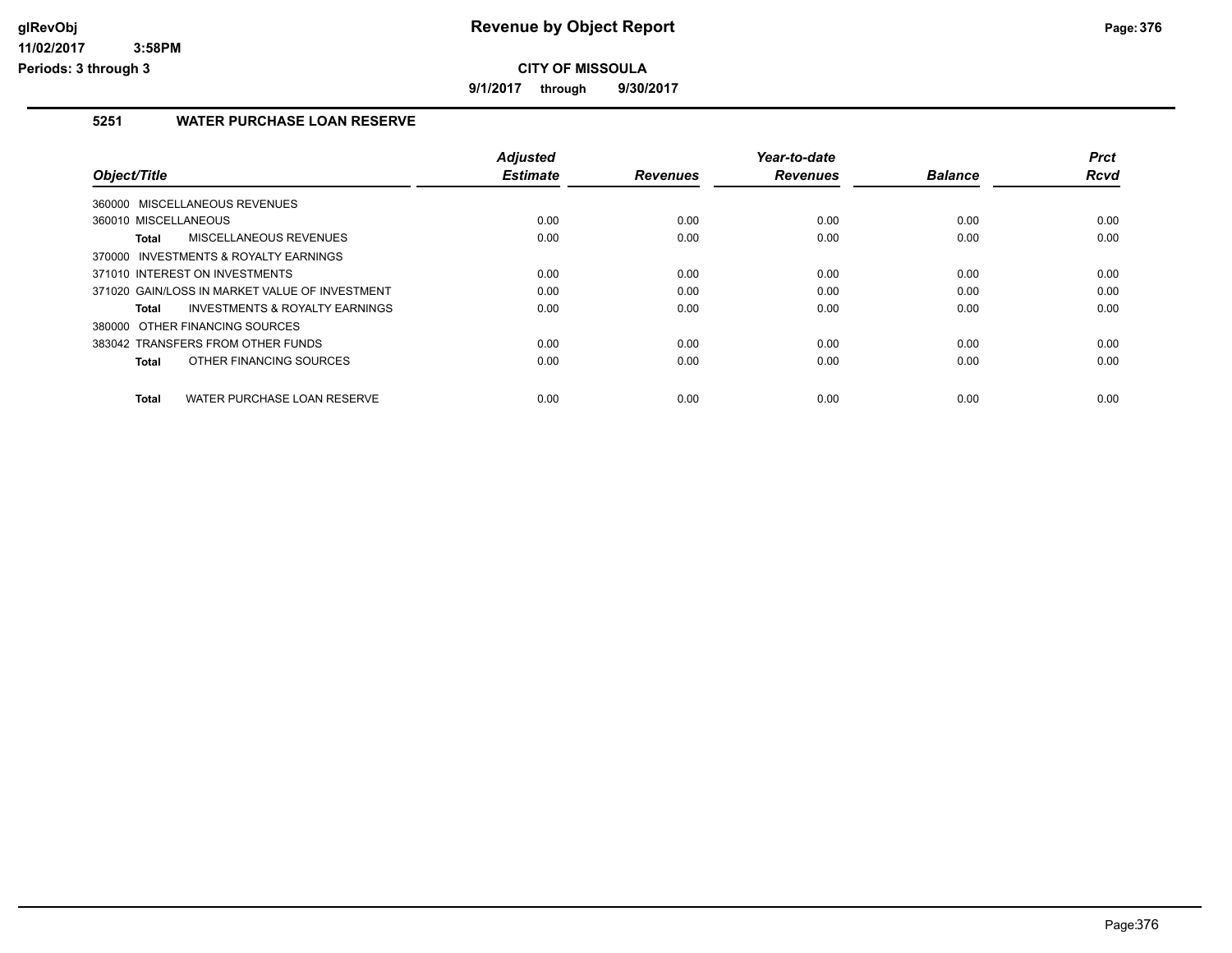**3:58PM**

**CITY OF MISSOULA**

**9/1/2017 through 9/30/2017**

#### **5310 SEWER OPERATING BUDGET FUND**

#### **5310 SEWER OPERATING BUDGET FUND**

|                                                           | <b>Adjusted</b> |                 | Year-to-date    |                | <b>Prct</b> |
|-----------------------------------------------------------|-----------------|-----------------|-----------------|----------------|-------------|
| Object/Title                                              | <b>Estimate</b> | <b>Revenues</b> | <b>Revenues</b> | <b>Balance</b> | <b>Rcvd</b> |
| 320000 LICENSES & PERMITS                                 |                 |                 |                 |                |             |
| 323027 HAULER PERMITS                                     | 0.00            | 0.00            | 150.00          | $-150.00$      | 0.00        |
| <b>LICENSES &amp; PERMITS</b><br>Total                    | 0.00            | 0.00            | 150.00          | $-150.00$      | 0.00        |
| 330000 INTERGOVERNMENTAL REVENUES                         |                 |                 |                 |                |             |
| 334071 DEQ/RIVER WATER SAMPLING                           | 0.00            | 0.00            | 0.00            | 0.00           | 0.00        |
| 336020 STATE PENSION CONTRIBUTION                         | 0.00            | 0.00            | 0.00            | 0.00           | 0.00        |
| 336023 STATE CONTRIB. - PERS                              | 0.00            | 0.00            | 209.56          | $-209.56$      | 0.00        |
| <b>INTERGOVERNMENTAL REVENUES</b><br><b>Total</b>         | 0.00            | 0.00            | 209.56          | $-209.56$      | 0.00        |
| 340000 CHARGES FOR SERVICES                               |                 |                 |                 |                |             |
| 343018 SALE/MILLING OF WOOD                               | 0.00            | 0.00            | 0.00            | 0.00           | 0.00        |
| 343032 SEWER INSTALLATION CHARGES                         | 0.00            | 0.00            | 0.00            | 0.00           | 0.00        |
| 343035 SALE OF SEWER MATERIALS AND SUPPLIES               | 0.00            | 0.00            | 0.00            | 0.00           | 0.00        |
| 343039 DISPOSAL FEES                                      | 0.00            | 1,036.12        | 1,571.12        | $-1,571.12$    | 0.00        |
| 343041 COMPOST TIPPING FEES                               | 0.00            | 10,750.00       | 39,114.00       | $-39,114.00$   | 0.00        |
| 343045 COMPOST SALES                                      | 0.00            | 26,090.00       | 56,948.00       | $-56,948.00$   | 0.00        |
| 343046 COMPOST DELIVERY CHARGE                            | 0.00            | 0.00            | 0.00            | 0.00           | 0.00        |
| <b>CHARGES FOR SERVICES</b><br><b>Total</b>               | 0.00            | 37,876.12       | 97,633.12       | $-97,633.12$   | 0.00        |
| 360000 MISCELLANEOUS REVENUES                             |                 |                 |                 |                |             |
| 360010 MISCELLANEOUS                                      | 0.00            | 0.00            | 0.00            | 0.00           | 0.00        |
| 360030 CONTRIBUTIONS FROM PROPERTY OWNERS                 | 0.00            | 0.00            | 0.00            | 0.00           | 0.00        |
| 363040 PENALTY AND INTEREST                               | 0.00            | 217.56          | 506.86          | $-506.86$      | 0.00        |
| 364012 SALE OF SURPLUS PROPERTY                           | 0.00            | 0.00            | 0.00            | 0.00           | 0.00        |
| MISCELLANEOUS REVENUES<br>Total                           | 0.00            | 217.56          | 506.86          | $-506.86$      | 0.00        |
| 370000 INVESTMENTS & ROYALTY EARNINGS                     |                 |                 |                 |                |             |
| 371010 INTEREST ON INVESTMENTS                            | 0.00            | 0.00            | 0.00            | 0.00           | 0.00        |
| 371020 GAIN/LOSS IN MARKET VALUE OF INVESTMENTS           | 0.00            | 0.00            | 0.00            | 0.00           | 0.00        |
| <b>INVESTMENTS &amp; ROYALTY EARNINGS</b><br><b>Total</b> | 0.00            | 0.00            | 0.00            | 0.00           | 0.00        |
| 380000 OTHER FINANCING SOURCES                            |                 |                 |                 |                |             |
| 381090 PROCEEDS FROM CAPITAL LEASE                        | 0.00            | 0.00            | 0.00            | 0.00           | 0.00        |
| 382010 SALE OF FIXED ASSETS                               | 0.00            | 0.00            | 0.00            | 0.00           | 0.00        |
| 383024 TRANS FR SEWER CLEARING                            | 0.00            | 0.00            | 0.00            | 0.00           | 0.00        |
| OTHER FINANCING SOURCES<br>Total                          | 0.00            | 0.00            | 0.00            | 0.00           | 0.00        |
| SEWER OPERATING BUDGET FUND<br>Total                      | 0.00            | 38,093.68       | 98,499.54       | $-98,499.54$   | 0.00        |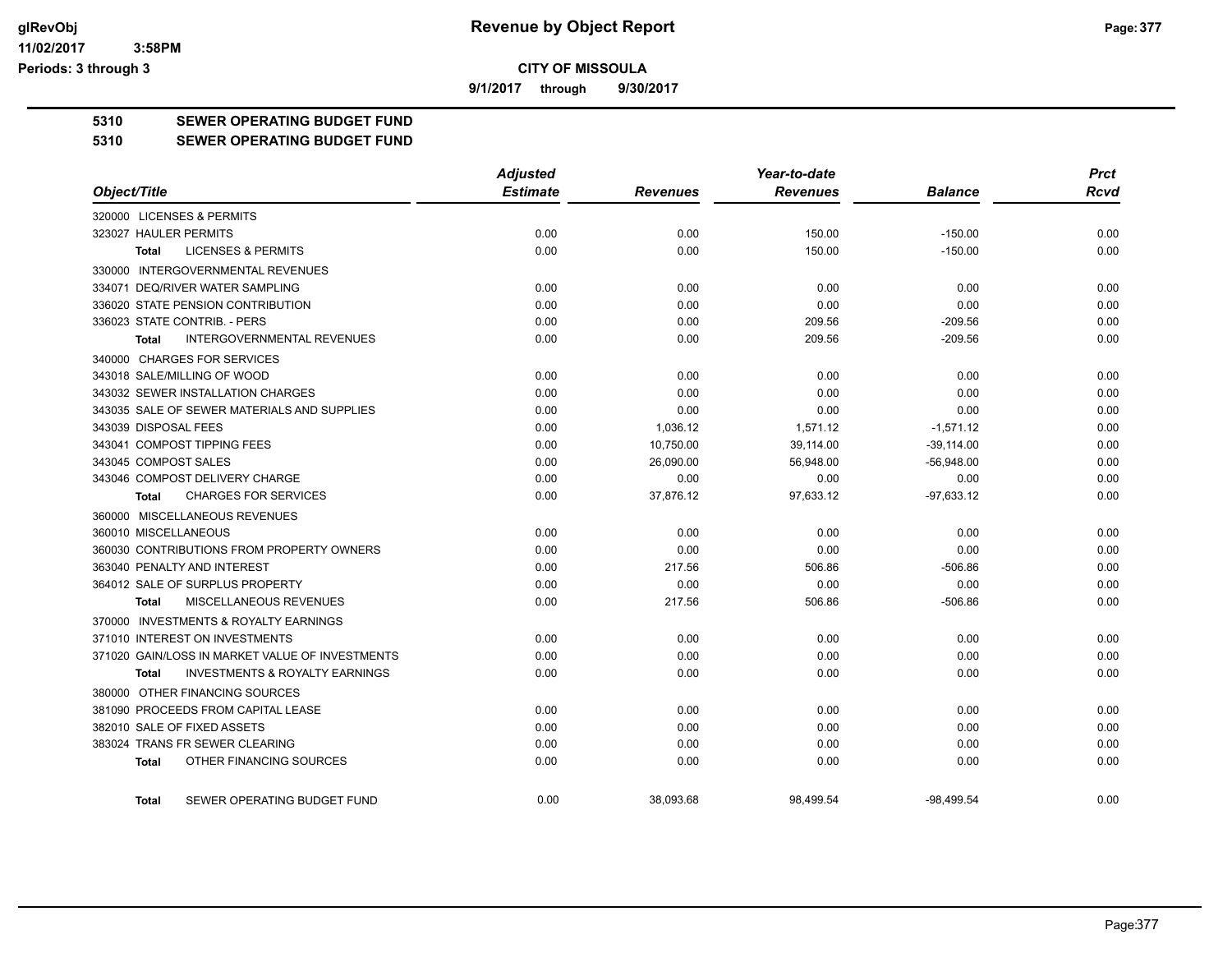**3:58PM**

**CITY OF MISSOULA**

**9/1/2017 through 9/30/2017**

#### **5310 SEWER OPERATING BUDGET FUND**

|                                                           | <b>Adjusted</b> |                 | Year-to-date    |                | <b>Prct</b> |
|-----------------------------------------------------------|-----------------|-----------------|-----------------|----------------|-------------|
| Object/Title                                              | <b>Estimate</b> | <b>Revenues</b> | <b>Revenues</b> | <b>Balance</b> | <b>Rcvd</b> |
| 320000 LICENSES & PERMITS                                 |                 |                 |                 |                |             |
| 323027 HAULER PERMITS                                     | 0.00            | 0.00            | 150.00          | $-150.00$      | 0.00        |
| <b>LICENSES &amp; PERMITS</b><br><b>Total</b>             | 0.00            | 0.00            | 150.00          | $-150.00$      | 0.00        |
| 330000 INTERGOVERNMENTAL REVENUES                         |                 |                 |                 |                |             |
| 334071 DEQ/RIVER WATER SAMPLING                           | 0.00            | 0.00            | 0.00            | 0.00           | 0.00        |
| 336020 STATE PENSION CONTRIBUTION                         | 0.00            | 0.00            | 0.00            | 0.00           | 0.00        |
| 336023 STATE CONTRIB. - PERS                              | 0.00            | 0.00            | 209.56          | $-209.56$      | 0.00        |
| <b>Total</b><br><b>INTERGOVERNMENTAL REVENUES</b>         | 0.00            | 0.00            | 209.56          | $-209.56$      | 0.00        |
| 340000 CHARGES FOR SERVICES                               |                 |                 |                 |                |             |
| 343018 SALE/MILLING OF WOOD                               | 0.00            | 0.00            | 0.00            | 0.00           | 0.00        |
| 343032 SEWER INSTALLATION CHARGES                         | 0.00            | 0.00            | 0.00            | 0.00           | 0.00        |
| 343035 SALE OF SEWER MATERIALS AND SUPPLIES               | 0.00            | 0.00            | 0.00            | 0.00           | 0.00        |
| 343039 DISPOSAL FEES                                      | 0.00            | 1,036.12        | 1.571.12        | $-1,571.12$    | 0.00        |
| 343041 COMPOST TIPPING FEES                               | 0.00            | 10,750.00       | 39,114.00       | $-39,114.00$   | 0.00        |
| 343045 COMPOST SALES                                      | 0.00            | 26,090.00       | 56,948.00       | $-56,948.00$   | 0.00        |
| 343046 COMPOST DELIVERY CHARGE                            | 0.00            | 0.00            | 0.00            | 0.00           | 0.00        |
| <b>CHARGES FOR SERVICES</b><br><b>Total</b>               | 0.00            | 37,876.12       | 97,633.12       | $-97,633.12$   | 0.00        |
| 360000 MISCELLANEOUS REVENUES                             |                 |                 |                 |                |             |
| 360010 MISCELLANEOUS                                      | 0.00            | 0.00            | 0.00            | 0.00           | 0.00        |
| 360030 CONTRIBUTIONS FROM PROPERTY OWNERS                 | 0.00            | 0.00            | 0.00            | 0.00           | 0.00        |
| 363040 PENALTY AND INTEREST                               | 0.00            | 217.56          | 506.86          | $-506.86$      | 0.00        |
| 364012 SALE OF SURPLUS PROPERTY                           | 0.00            | 0.00            | 0.00            | 0.00           | 0.00        |
| <b>MISCELLANEOUS REVENUES</b><br><b>Total</b>             | 0.00            | 217.56          | 506.86          | $-506.86$      | 0.00        |
| 370000 INVESTMENTS & ROYALTY EARNINGS                     |                 |                 |                 |                |             |
| 371010 INTEREST ON INVESTMENTS                            | 0.00            | 0.00            | 0.00            | 0.00           | 0.00        |
| 371020 GAIN/LOSS IN MARKET VALUE OF INVESTMENT            | 0.00            | 0.00            | 0.00            | 0.00           | 0.00        |
| <b>INVESTMENTS &amp; ROYALTY EARNINGS</b><br><b>Total</b> | 0.00            | 0.00            | 0.00            | 0.00           | 0.00        |
| 380000 OTHER FINANCING SOURCES                            |                 |                 |                 |                |             |
| 381090 PROCEEDS FROM CAPITAL LEASE                        | 0.00            | 0.00            | 0.00            | 0.00           | 0.00        |
| 382010 SALE OF FIXED ASSETS                               | 0.00            | 0.00            | 0.00            | 0.00           | 0.00        |
| 383024 TRANS FR SEWER CLEARING                            | 0.00            | 0.00            | 0.00            | 0.00           | 0.00        |
| OTHER FINANCING SOURCES<br><b>Total</b>                   | 0.00            | 0.00            | 0.00            | 0.00           | 0.00        |
| SEWER OPERATING BUDGET FUND<br><b>Total</b>               | 0.00            | 38,093.68       | 98,499.54       | $-98,499.54$   | 0.00        |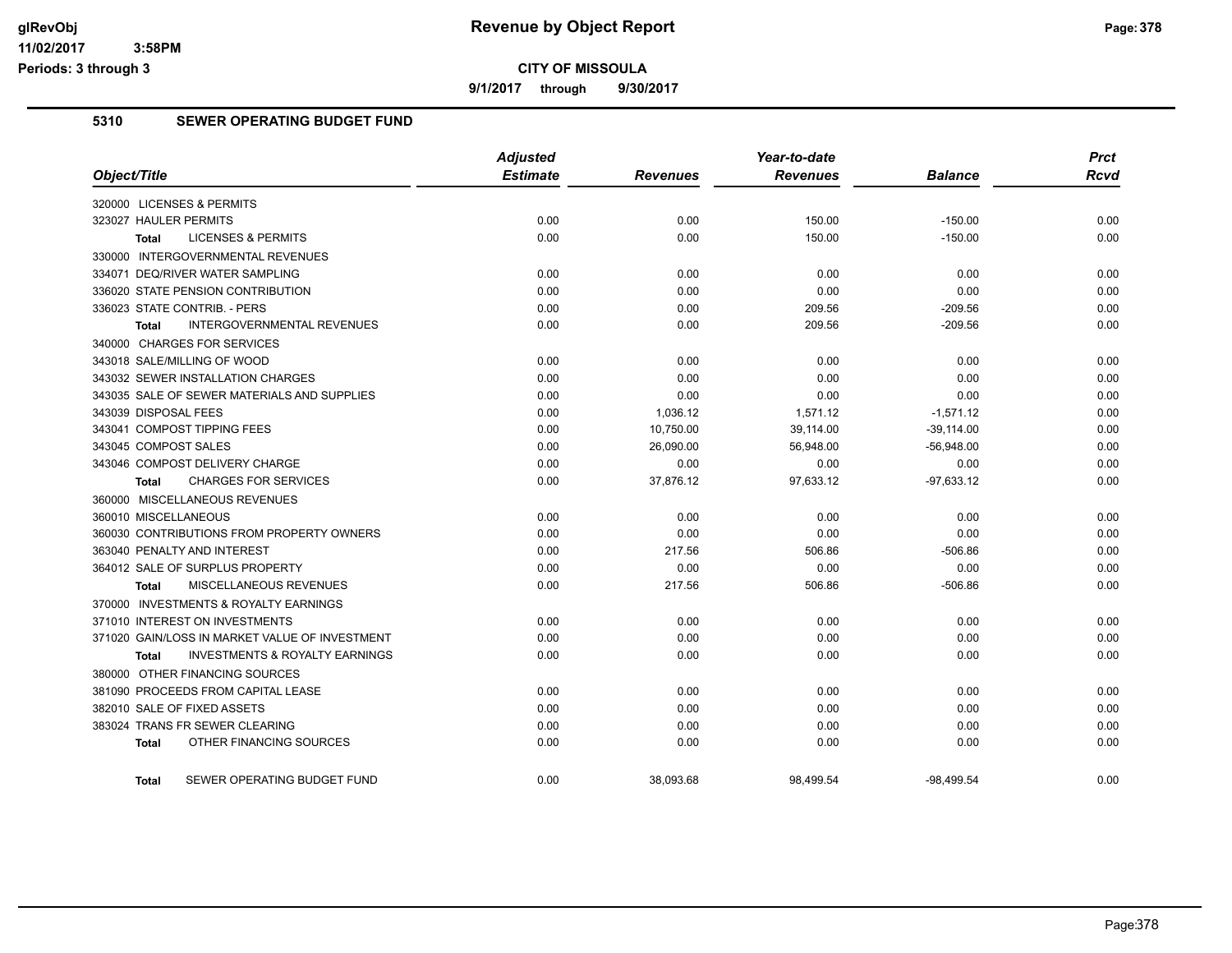**CITY OF MISSOULA**

**9/1/2017 through 9/30/2017**

# **5311 SEWER REVENUE COLLECTION & CLEARING FUND**

| 5311 | <b>SEWER REVENUE COLLECTION &amp; CLEARING FUND</b> |
|------|-----------------------------------------------------|
|      |                                                     |

|                                                    | <b>Adjusted</b> |                 | Year-to-date    |                | <b>Prct</b> |
|----------------------------------------------------|-----------------|-----------------|-----------------|----------------|-------------|
| Object/Title                                       | <b>Estimate</b> | <b>Revenues</b> | <b>Revenues</b> | <b>Balance</b> | <b>Rcvd</b> |
| 320000 LICENSES & PERMITS                          |                 |                 |                 |                |             |
| 323027 HAULER PERMITS                              | 1,190.00        | 0.00            | 0.00            | 1,190.00       | 0.00        |
| <b>LICENSES &amp; PERMITS</b><br><b>Total</b>      | 1,190.00        | 0.00            | 0.00            | 1,190.00       | 0.00        |
| 330000 INTERGOVERNMENTAL REVENUES                  |                 |                 |                 |                |             |
| 331990 IRS REIMB/DEBT SVS INTEREST                 | 248,879.00      | 116,907.84      | 0.00            | 248,879.00     | 0.00        |
| 331992 FEDERAL ARRA GRANTS                         | 0.00            | 0.00            | 0.00            | 0.00           | 0.00        |
| 336020 STATE PENSION CONTRIBUTION                  | 0.00            | 0.00            | 0.00            | 0.00           | 0.00        |
| 336023 STATE CONTRIB. - PERS                       | 1,250.00        | 0.00            | 0.00            | 1,250.00       | 0.00        |
| <b>INTERGOVERNMENTAL REVENUES</b><br><b>Total</b>  | 250,129.00      | 116,907.84      | 0.00            | 250,129.00     | 0.00        |
| 340000 CHARGES FOR SERVICES                        |                 |                 |                 |                |             |
| 343031 SEWER INSTALLATION CHARGES - DEVLPMNT       | 900,000.00      | 0.00            | 0.00            | 900,000.00     | 0.00        |
| 343032 SEWER INSTALLATION CHARGES                  | 44,850.00       | 0.00            | 0.00            | 44,850.00      | 0.00        |
| 343034 TREATMENT FACILITIES FEES                   | 8,040,674.00    | 5,049.67        | 3,602,765.84    | 4,437,908.16   | 44.81       |
| 343035 SALE OF SEWER MATERIALS AND SUPPLIES        | 10,300.00       | 0.00            | 0.00            | 10,300.00      | 0.00        |
| 343037 DELINQUENT SEWER FEES                       | 0.00            | 0.00            | 0.00            | 0.00           | 0.00        |
| 343038 P & I TAX LIENS                             | 0.00            | 930.44          | 1,519.44        | $-1.519.44$    | 0.00        |
| 343039 DISPOSAL FEES                               | 29,170.00       | 0.00            | 0.00            | 29,170.00      | 0.00        |
| 343041 COMPOST TIPPING FEES                        | 659,215.00      | 0.00            | 0.00            | 659,215.00     | 0.00        |
| 343045 COMPOST SALES                               | 417,960.00      | 0.00            | 0.00            | 417,960.00     | 0.00        |
| 343046 COMPOST DELIVERY CHARGE                     | 0.00            | 0.00            | 0.00            | 0.00           | 0.00        |
| <b>CHARGES FOR SERVICES</b><br>Total               | 10,102,169.00   | 5,980.11        | 3,604,285.28    | 6,497,883.72   | 35.68       |
| 360000 MISCELLANEOUS REVENUES                      |                 |                 |                 |                |             |
| 360010 MISCELLANEOUS                               | 0.00            | 0.00            | 0.00            | 0.00           | 0.00        |
| 360030 CONTRIBUTIONS FROM PROPERTY OWNERS          | 0.00            | 0.00            | 0.00            | 0.00           | 0.00        |
| 361200 RADIO TOWER LEASE PAYMENTS                  | 5.680.00        | 0.00            | 5,000.00        | 680.00         | 88.03       |
| 361201 EKO LAND LEASE                              | 0.00            | 0.00            | 0.00            | 0.00           | 0.00        |
| 364012 SALE OF SURPLUS PROPERTY                    | 49,500.00       | 0.00            | 0.00            | 49,500.00      | 0.00        |
| 365023 NORTHWESTERN ENERGY GRANT                   | 100.00          | 0.00            | 0.00            | 100.00         | 0.00        |
| <b>MISCELLANEOUS REVENUES</b><br>Total             | 55,280.00       | 0.00            | 5,000.00        | 50,280.00      | 9.04        |
| 370000 INVESTMENTS & ROYALTY EARNINGS              |                 |                 |                 |                |             |
| 371010 INTEREST ON INVESTMENTS                     | 0.00            | 0.00            | 0.00            | 0.00           | 0.00        |
| 371020 GAIN/LOSS IN MARKET VALUE OF INVESTMENTS    | 0.00            | 0.00            | 0.00            | 0.00           | 0.00        |
| <b>INVESTMENTS &amp; ROYALTY EARNINGS</b><br>Total | 0.00            | 0.00            | 0.00            | 0.00           | 0.00        |
| 380000 OTHER FINANCING SOURCES                     |                 |                 |                 |                |             |
| 381010 BOND PROCEEDS                               | 0.00            | 0.00            | 0.00            | 0.00           | 0.00        |
| 381090 PROCEEDS FROM CAPITAL LEASE                 | 0.00            | 0.00            | 0.00            | 0.00           | 0.00        |
| 383034 TRANS FR 01 SERIES DEBT SERVICE             | 369,852.00      | 0.00            | 0.00            | 369,852.00     | 0.00        |
| 383042 TRANSFERS FROM OTHER FUNDS                  | 0.00            | 0.00            | 0.00            | 0.00           | 0.00        |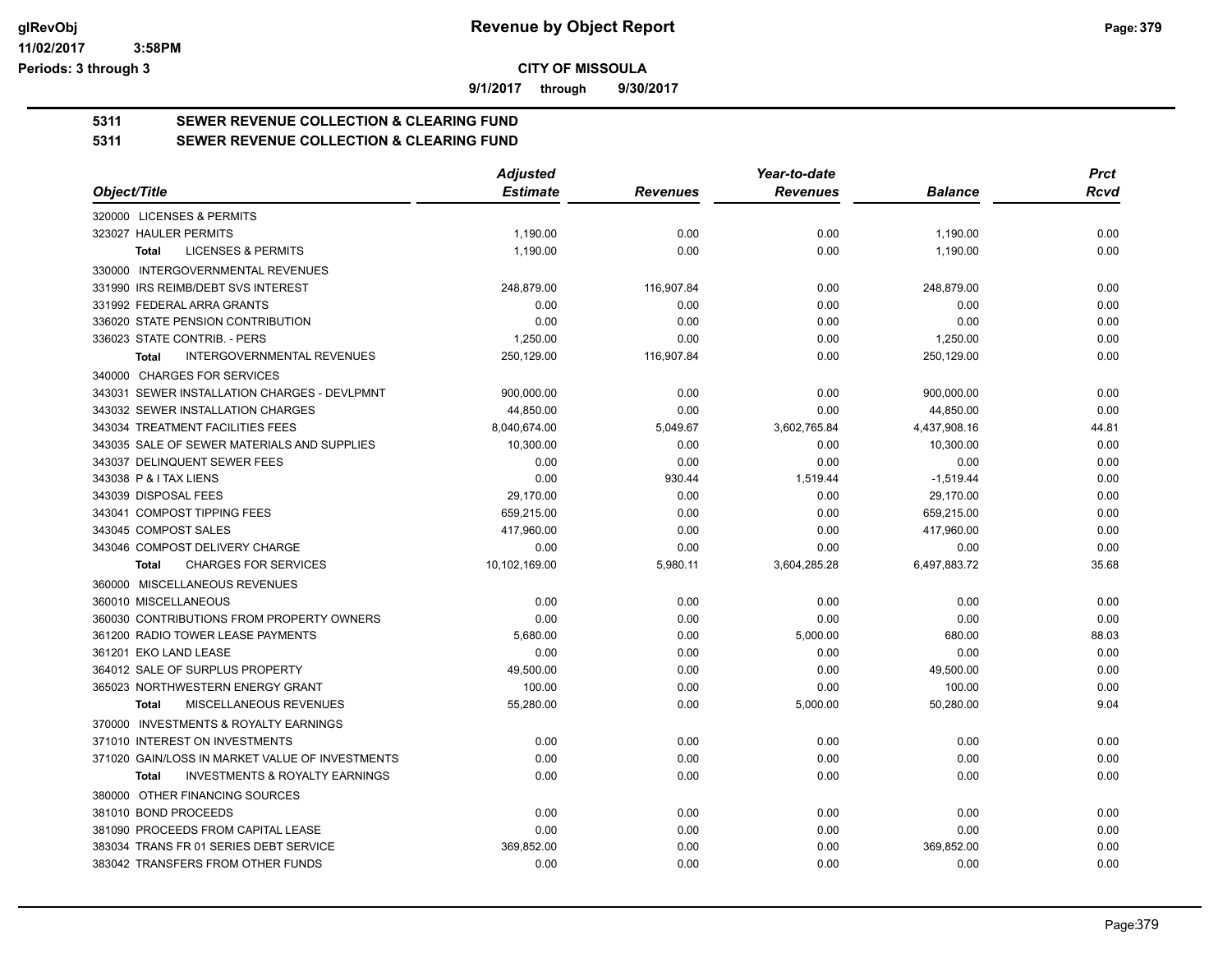**9/1/2017 through 9/30/2017**

#### **5311 SEWER REVENUE COLLECTION & CLEARING FUND 5311 SEWER REVENUE COLLECTION & CLEARING FUND**

|              |                                     | <b>Adjusted</b> |                 | Year-to-date    |                | Prct  |
|--------------|-------------------------------------|-----------------|-----------------|-----------------|----------------|-------|
| Object/Title |                                     | Estimate        | <b>Revenues</b> | <b>Revenues</b> | <b>Balance</b> | Rcvd  |
| <b>Total</b> | OTHER FINANCING SOURCES             | 369,852.00      | 0.00            | 0.00            | 369.852.00     | 0.00  |
| Total        | SEWER REVENUE COLLECTION & CLEARING | 10,778,620.00   | 122,887.95      | 3,609,285.28    | 7,169,334.72   | 33.49 |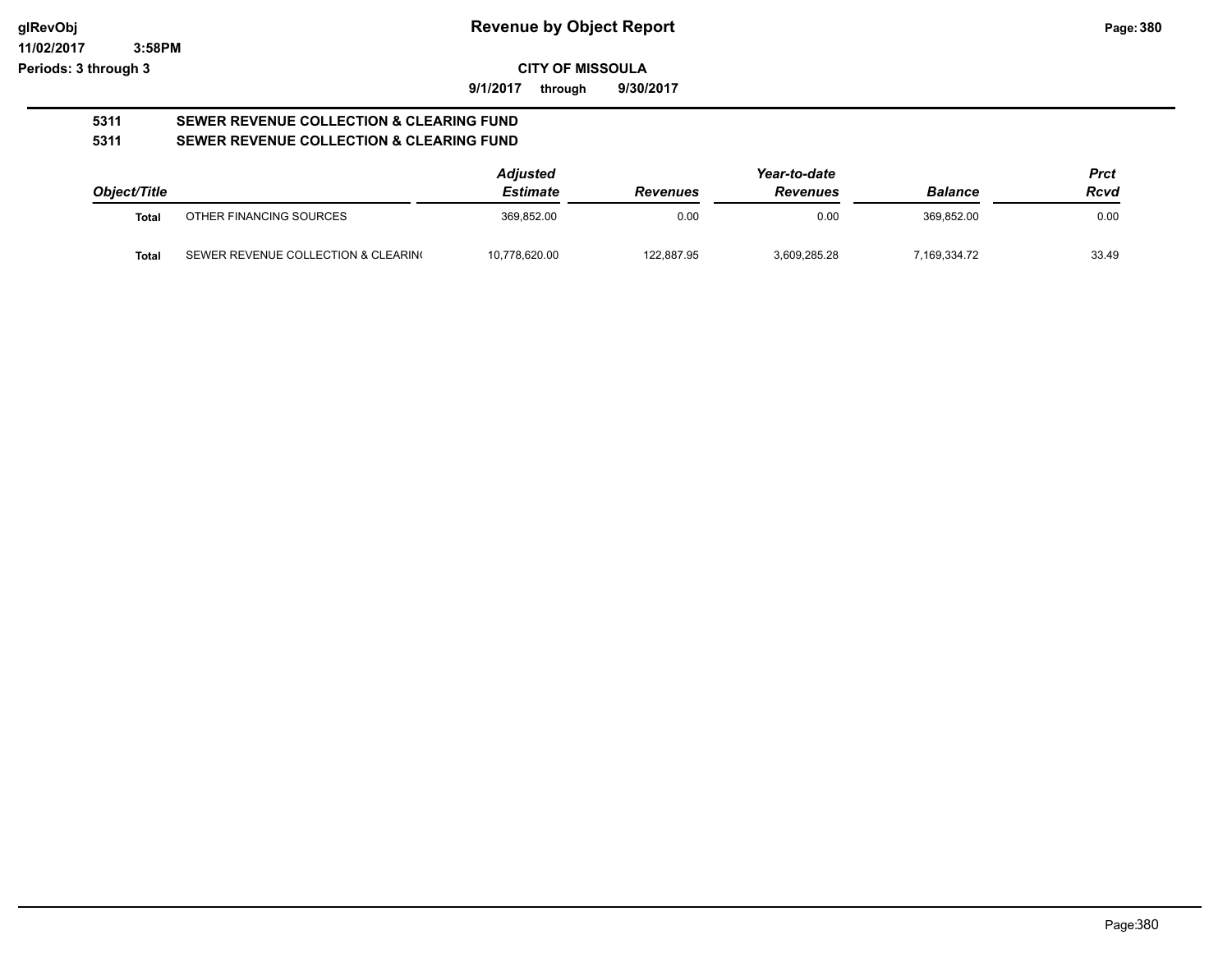**CITY OF MISSOULA**

**9/1/2017 through 9/30/2017**

#### **5311 SEWER REVENUE COLLECTION & CLEARING FUND**

|                                                           | <b>Adjusted</b> |                 | Year-to-date    |                | <b>Prct</b> |
|-----------------------------------------------------------|-----------------|-----------------|-----------------|----------------|-------------|
| Object/Title                                              | <b>Estimate</b> | <b>Revenues</b> | <b>Revenues</b> | <b>Balance</b> | Rcvd        |
| 320000 LICENSES & PERMITS                                 |                 |                 |                 |                |             |
| 323027 HAULER PERMITS                                     | 1,190.00        | 0.00            | 0.00            | 1,190.00       | 0.00        |
| <b>LICENSES &amp; PERMITS</b><br><b>Total</b>             | 1,190.00        | 0.00            | 0.00            | 1,190.00       | 0.00        |
| 330000 INTERGOVERNMENTAL REVENUES                         |                 |                 |                 |                |             |
| 331990 IRS REIMB/DEBT SVS INTEREST                        | 248,879.00      | 116,907.84      | 0.00            | 248,879.00     | 0.00        |
| 331992 FEDERAL ARRA GRANTS                                | 0.00            | 0.00            | 0.00            | 0.00           | 0.00        |
| 336020 STATE PENSION CONTRIBUTION                         | 0.00            | 0.00            | 0.00            | 0.00           | 0.00        |
| 336023 STATE CONTRIB. - PERS                              | 1,250.00        | 0.00            | 0.00            | 1,250.00       | 0.00        |
| <b>INTERGOVERNMENTAL REVENUES</b><br><b>Total</b>         | 250,129.00      | 116,907.84      | 0.00            | 250,129.00     | 0.00        |
| 340000 CHARGES FOR SERVICES                               |                 |                 |                 |                |             |
| 343031 SEWER INSTALLATION CHARGES - DEVLPMNT              | 900,000.00      | 0.00            | 0.00            | 900,000.00     | 0.00        |
| 343032 SEWER INSTALLATION CHARGES                         | 44,850.00       | 0.00            | 0.00            | 44,850.00      | 0.00        |
| 343034 TREATMENT FACILITIES FEES                          | 8,040,674.00    | 5,049.67        | 3,602,765.84    | 4,437,908.16   | 44.81       |
| 343035 SALE OF SEWER MATERIALS AND SUPPLIES               | 10,300.00       | 0.00            | 0.00            | 10,300.00      | 0.00        |
| 343037 DELINQUENT SEWER FEES                              | 0.00            | 0.00            | 0.00            | 0.00           | 0.00        |
| 343038 P & I TAX LIENS                                    | 0.00            | 930.44          | 1,519.44        | $-1,519.44$    | 0.00        |
| 343039 DISPOSAL FEES                                      | 29,170.00       | 0.00            | 0.00            | 29,170.00      | 0.00        |
| 343041 COMPOST TIPPING FEES                               | 659,215.00      | 0.00            | 0.00            | 659,215.00     | 0.00        |
| 343045 COMPOST SALES                                      | 417,960.00      | 0.00            | 0.00            | 417,960.00     | 0.00        |
| 343046 COMPOST DELIVERY CHARGE                            | 0.00            | 0.00            | 0.00            | 0.00           | 0.00        |
| <b>CHARGES FOR SERVICES</b><br><b>Total</b>               | 10,102,169.00   | 5,980.11        | 3,604,285.28    | 6,497,883.72   | 35.68       |
| 360000 MISCELLANEOUS REVENUES                             |                 |                 |                 |                |             |
| 360010 MISCELLANEOUS                                      | 0.00            | 0.00            | 0.00            | 0.00           | 0.00        |
| 360030 CONTRIBUTIONS FROM PROPERTY OWNERS                 | 0.00            | 0.00            | 0.00            | 0.00           | 0.00        |
| 361200 RADIO TOWER LEASE PAYMENTS                         | 5,680.00        | 0.00            | 5,000.00        | 680.00         | 88.03       |
| 361201 EKO LAND LEASE                                     | 0.00            | 0.00            | 0.00            | 0.00           | 0.00        |
| 364012 SALE OF SURPLUS PROPERTY                           | 49,500.00       | 0.00            | 0.00            | 49,500.00      | 0.00        |
| 365023 NORTHWESTERN ENERGY GRANT                          | 100.00          | 0.00            | 0.00            | 100.00         | 0.00        |
| MISCELLANEOUS REVENUES<br><b>Total</b>                    | 55,280.00       | 0.00            | 5,000.00        | 50,280.00      | 9.04        |
| 370000 INVESTMENTS & ROYALTY EARNINGS                     |                 |                 |                 |                |             |
| 371010 INTEREST ON INVESTMENTS                            | 0.00            | 0.00            | 0.00            | 0.00           | 0.00        |
| 371020 GAIN/LOSS IN MARKET VALUE OF INVESTMENT            | 0.00            | 0.00            | 0.00            | 0.00           | 0.00        |
| <b>INVESTMENTS &amp; ROYALTY EARNINGS</b><br><b>Total</b> | 0.00            | 0.00            | 0.00            | 0.00           | 0.00        |
| 380000 OTHER FINANCING SOURCES                            |                 |                 |                 |                |             |
| 381010 BOND PROCEEDS                                      | 0.00            | 0.00            | 0.00            | 0.00           | 0.00        |
| 381090 PROCEEDS FROM CAPITAL LEASE                        | 0.00            | 0.00            | 0.00            | 0.00           | 0.00        |
| 383034 TRANS FR 01 SERIES DEBT SERVICE                    | 369,852.00      | 0.00            | 0.00            | 369,852.00     | 0.00        |
| 383042 TRANSFERS FROM OTHER FUNDS                         | 0.00            | 0.00            | 0.00            | 0.00           | 0.00        |
| OTHER FINANCING SOURCES<br><b>Total</b>                   | 369.852.00      | 0.00            | 0.00            | 369.852.00     | 0.00        |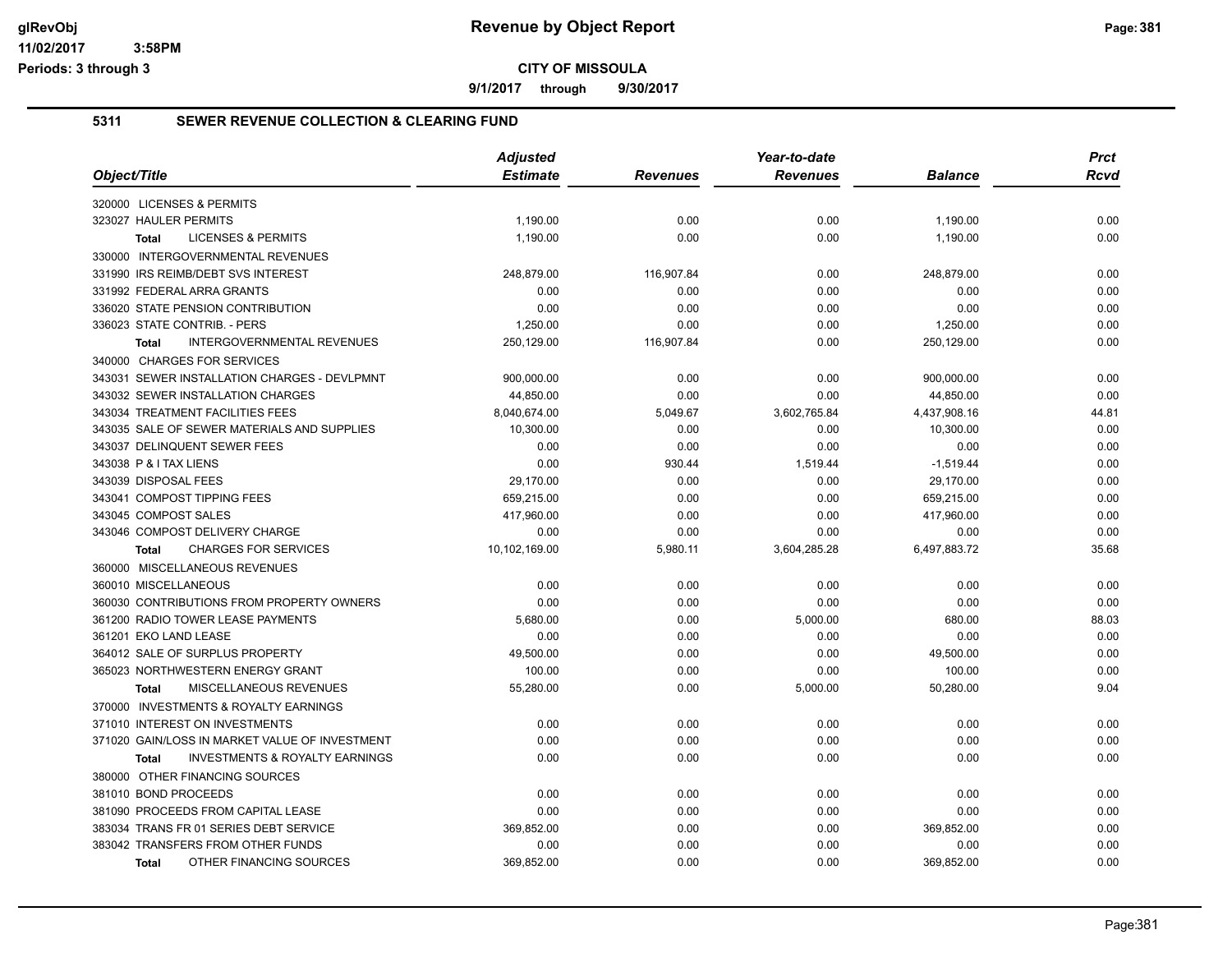| glRevObj<br>11/02/2017<br>3:58PM |              |                                    | <b>Revenue by Object Report</b>                |            |              |              |       |
|----------------------------------|--------------|------------------------------------|------------------------------------------------|------------|--------------|--------------|-------|
| Periods: 3 through 3             |              |                                    | <b>CITY OF MISSOULA</b><br>9/1/2017<br>through | 9/30/2017  |              |              |       |
|                                  | <b>Total</b> | SEWER REVENUE COLLECTION & CLEARIN | 10,778,620.00                                  | 122,887.95 | 3,609,285.28 | 7,169,334.72 | 33.49 |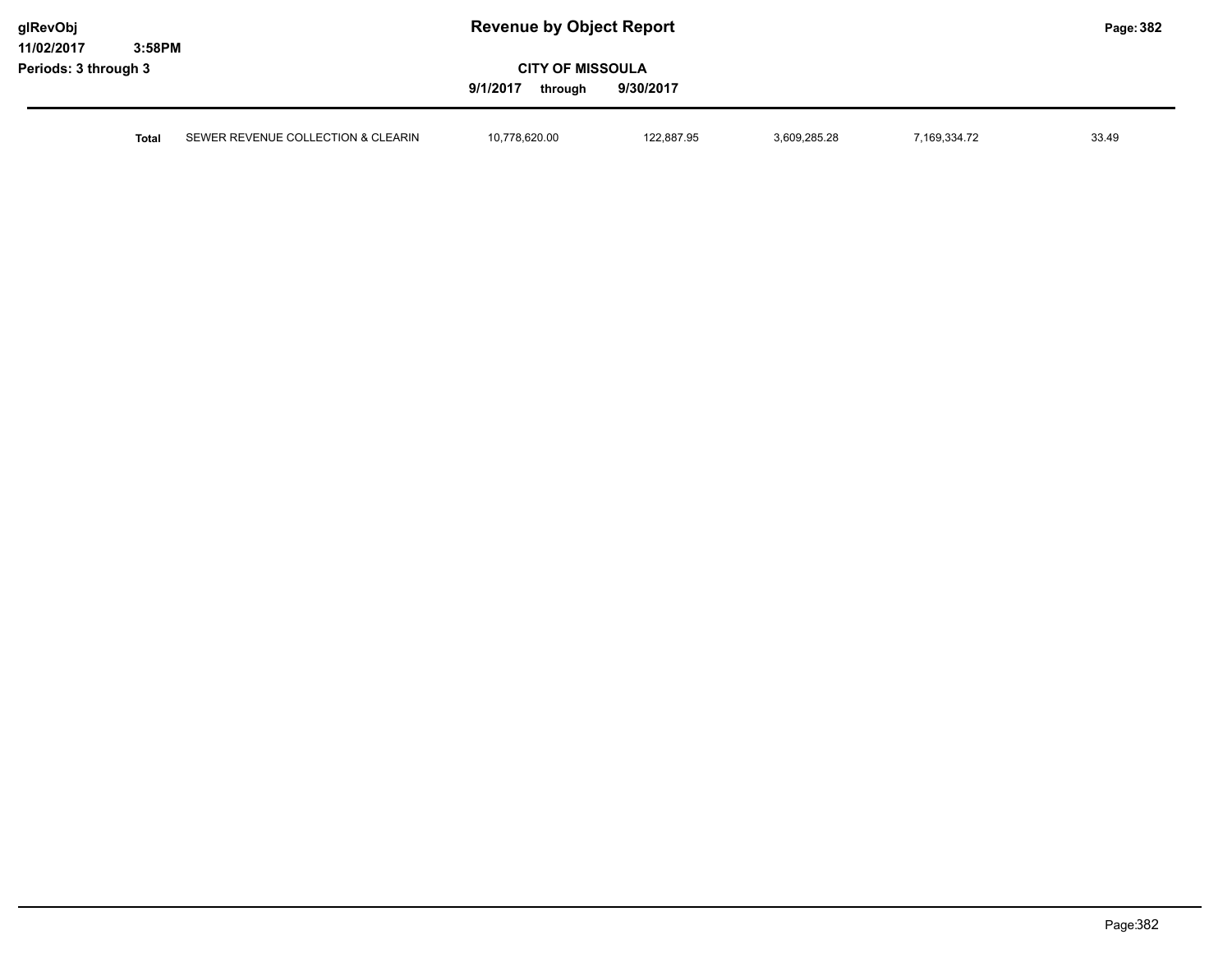**9/1/2017 through 9/30/2017**

**5315 SEWER LOAN FUND**

**5315 SEWER LOAN FUND**

|                                                           | <b>Adjusted</b> |                 | Year-to-date    |                | <b>Prct</b> |
|-----------------------------------------------------------|-----------------|-----------------|-----------------|----------------|-------------|
| Object/Title                                              | <b>Estimate</b> | <b>Revenues</b> | <b>Revenues</b> | <b>Balance</b> | Rcvd        |
| 340000 CHARGES FOR SERVICES                               |                 |                 |                 |                |             |
| 343032 SEWER INSTALLATION CHARGES                         | 0.00            | 0.00            | 0.00            | 0.00           | 0.00        |
| 343035 SALE OF SEWER MATERIALS AND SUPPLIES               | 0.00            | 0.00            | $-21,079.04$    | 21,079.04      | 0.00        |
| 343037 GREASE INTERCEPTOR LOANS                           | 0.00            | 0.00            | 0.00            | 0.00           | 0.00        |
| <b>CHARGES FOR SERVICES</b><br><b>Total</b>               | 0.00            | 0.00            | $-21,079.04$    | 21,079.04      | 0.00        |
| MISCELLANEOUS REVENUES<br>360000                          |                 |                 |                 |                |             |
| 360010 MISCELLANEOUS                                      | 0.00            | 0.00            | 0.00            | 0.00           | 0.00        |
| <b>MISCELLANEOUS REVENUES</b><br>Total                    | 0.00            | 0.00            | 0.00            | 0.00           | 0.00        |
| INVESTMENTS & ROYALTY EARNINGS<br>370000                  |                 |                 |                 |                |             |
| 371010 INTEREST ON INVESTMENTS                            | 0.00            | 0.00            | 0.00            | 0.00           | 0.00        |
| 371020 GAIN/LOSS IN MARKET VALUE OF INVESTMENTS           | 0.00            | 0.00            | 0.00            | 0.00           | 0.00        |
| <b>INVESTMENTS &amp; ROYALTY EARNINGS</b><br><b>Total</b> | 0.00            | 0.00            | 0.00            | 0.00           | 0.00        |
| OTHER FINANCING SOURCES<br>380000                         |                 |                 |                 |                |             |
| 383024 TRANS FR SEWER CLEARING                            | 0.00            | 0.00            | 0.00            | 0.00           | 0.00        |
| 383025 TRANS FR SEWER R & D                               | 0.00            | 0.00            | 0.00            | 0.00           | 0.00        |
| OTHER FINANCING SOURCES<br><b>Total</b>                   | 0.00            | 0.00            | 0.00            | 0.00           | 0.00        |
| <b>SEWER LOAN FUND</b><br><b>Total</b>                    | 0.00            | 0.00            | $-21,079.04$    | 21,079.04      | 0.00        |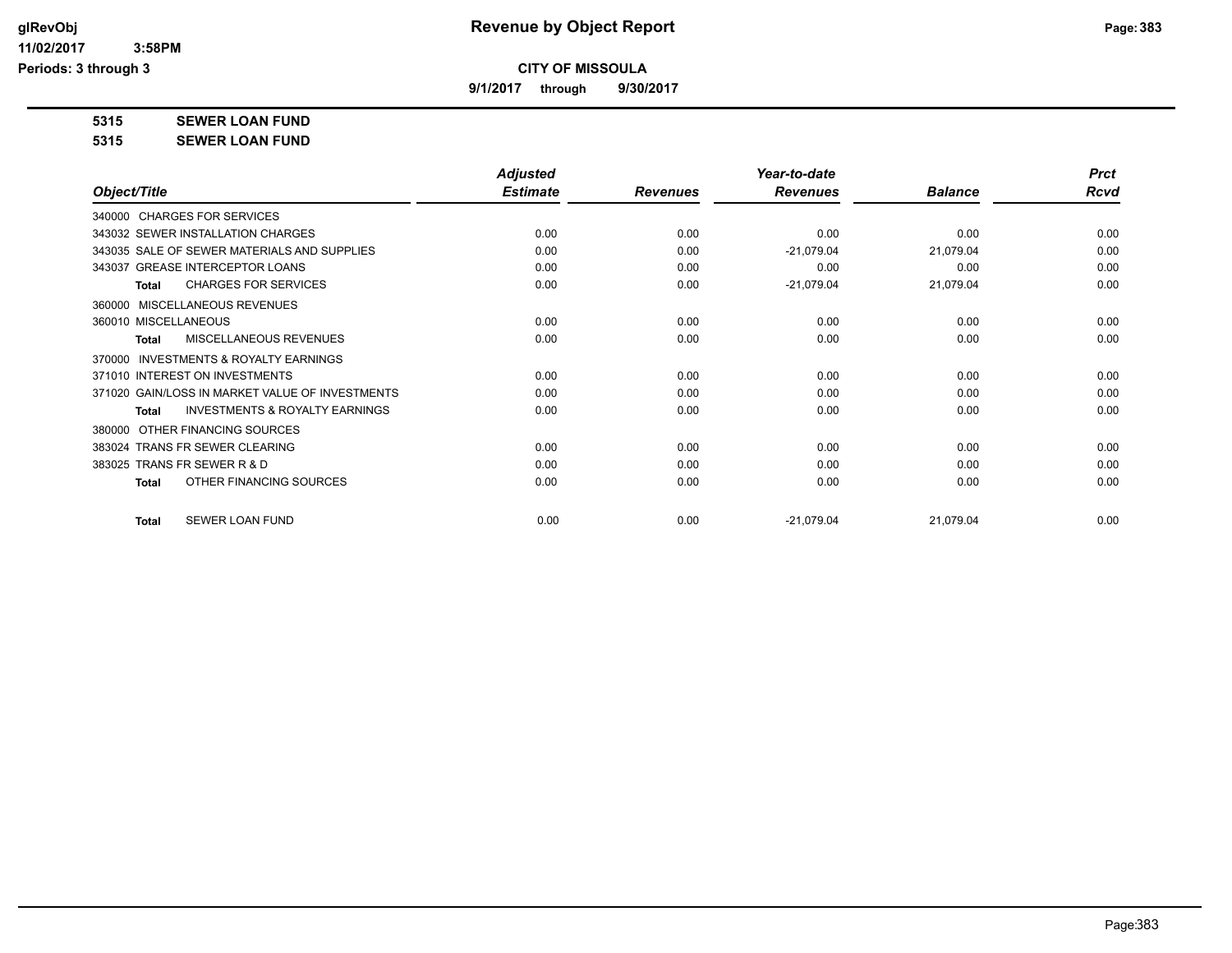**CITY OF MISSOULA**

**9/1/2017 through 9/30/2017**

#### **5315 SEWER LOAN FUND**

 **3:58PM**

|                                                           | <b>Adjusted</b> |                 | Year-to-date    |                | <b>Prct</b> |
|-----------------------------------------------------------|-----------------|-----------------|-----------------|----------------|-------------|
| Object/Title                                              | <b>Estimate</b> | <b>Revenues</b> | <b>Revenues</b> | <b>Balance</b> | <b>Rcvd</b> |
| 340000 CHARGES FOR SERVICES                               |                 |                 |                 |                |             |
| 343032 SEWER INSTALLATION CHARGES                         | 0.00            | 0.00            | 0.00            | 0.00           | 0.00        |
| 343035 SALE OF SEWER MATERIALS AND SUPPLIES               | 0.00            | 0.00            | $-21,079.04$    | 21,079.04      | 0.00        |
| 343037 GREASE INTERCEPTOR LOANS                           | 0.00            | 0.00            | 0.00            | 0.00           | 0.00        |
| <b>CHARGES FOR SERVICES</b><br><b>Total</b>               | 0.00            | 0.00            | $-21,079.04$    | 21,079.04      | 0.00        |
| 360000 MISCELLANEOUS REVENUES                             |                 |                 |                 |                |             |
| 360010 MISCELLANEOUS                                      | 0.00            | 0.00            | 0.00            | 0.00           | 0.00        |
| MISCELLANEOUS REVENUES<br><b>Total</b>                    | 0.00            | 0.00            | 0.00            | 0.00           | 0.00        |
| INVESTMENTS & ROYALTY EARNINGS<br>370000                  |                 |                 |                 |                |             |
| 371010 INTEREST ON INVESTMENTS                            | 0.00            | 0.00            | 0.00            | 0.00           | 0.00        |
| 371020 GAIN/LOSS IN MARKET VALUE OF INVESTMENT            | 0.00            | 0.00            | 0.00            | 0.00           | 0.00        |
| <b>INVESTMENTS &amp; ROYALTY EARNINGS</b><br><b>Total</b> | 0.00            | 0.00            | 0.00            | 0.00           | 0.00        |
| OTHER FINANCING SOURCES<br>380000                         |                 |                 |                 |                |             |
| 383024 TRANS FR SEWER CLEARING                            | 0.00            | 0.00            | 0.00            | 0.00           | 0.00        |
| 383025 TRANS FR SEWER R & D                               | 0.00            | 0.00            | 0.00            | 0.00           | 0.00        |
| OTHER FINANCING SOURCES<br><b>Total</b>                   | 0.00            | 0.00            | 0.00            | 0.00           | 0.00        |
| SEWER LOAN FUND<br><b>Total</b>                           | 0.00            | 0.00            | $-21,079.04$    | 21,079.04      | 0.00        |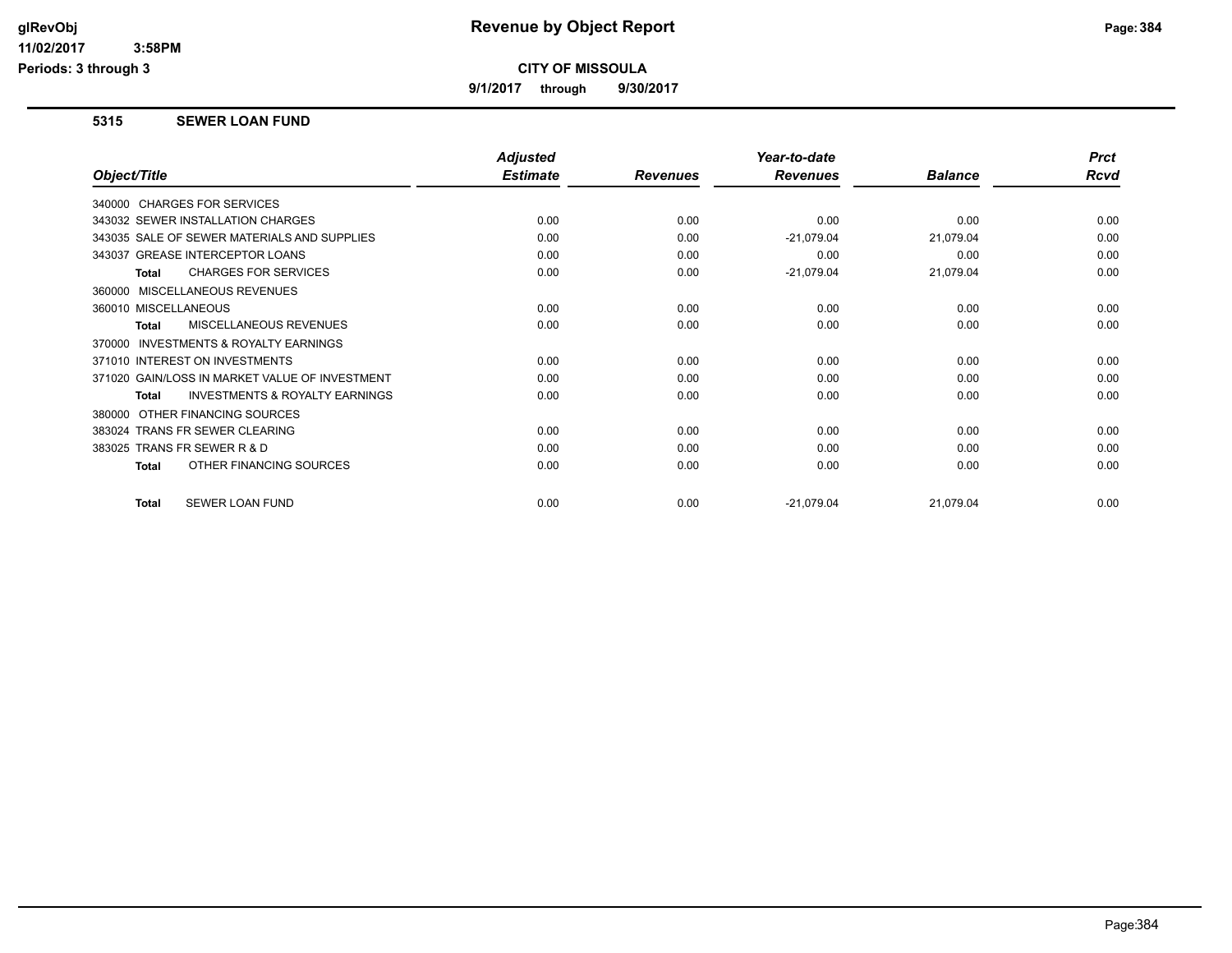**CITY OF MISSOULA**

**9/1/2017 through 9/30/2017**

# **5320 SEWER REPLACEMENT & DEPRECIATION FUND**

### **5320 SEWER REPLACEMENT & DEPRECIATION FUND**

|                                                           | <b>Adjusted</b> |                 | Year-to-date    |                | <b>Prct</b> |
|-----------------------------------------------------------|-----------------|-----------------|-----------------|----------------|-------------|
| Object/Title                                              | <b>Estimate</b> | <b>Revenues</b> | <b>Revenues</b> | <b>Balance</b> | <b>Rcvd</b> |
| 330000 INTERGOVERNMENTAL REVENUES                         |                 |                 |                 |                |             |
| 337010 COUNTY REIMBURSEMENT-DEANOS                        | 0.00            | 0.00            | 0.00            | 0.00           | 0.00        |
| <b>INTERGOVERNMENTAL REVENUES</b><br>Total                | 0.00            | 0.00            | 0.00            | 0.00           | 0.00        |
| 340000 CHARGES FOR SERVICES                               |                 |                 |                 |                |             |
| 343032 SEWER INSTALLATION CHARGES                         | 0.00            | 0.00            | 3,223.25        | $-3,223.25$    | 0.00        |
| <b>CHARGES FOR SERVICES</b><br>Total                      | 0.00            | 0.00            | 3,223.25        | $-3,223.25$    | 0.00        |
| 360000 MISCELLANEOUS REVENUES                             |                 |                 |                 |                |             |
| 360000 MISCELLANEOUS REVENUES                             | 0.00            | 0.00            | 0.00            | 0.00           | 0.00        |
| 360010 MISCELLANEOUS                                      | 0.00            | 0.00            | 0.00            | 0.00           | 0.00        |
| 362006 GAIC INSURANCE SETTLEMENT                          | 0.00            | 0.00            | 0.00            | 0.00           | 0.00        |
| MISCELLANEOUS REVENUES<br>Total                           | 0.00            | 0.00            | 0.00            | 0.00           | 0.00        |
| 370000 INVESTMENTS & ROYALTY EARNINGS                     |                 |                 |                 |                |             |
| 371010 INTEREST ON INVESTMENTS                            | 0.00            | 0.00            | 0.00            | 0.00           | 0.00        |
| 371020 GAIN/LOSS IN MARKET VALUE OF INVESTMENTS           | 0.00            | 0.00            | 0.00            | 0.00           | 0.00        |
| <b>INVESTMENTS &amp; ROYALTY EARNINGS</b><br><b>Total</b> | 0.00            | 0.00            | 0.00            | 0.00           | 0.00        |
| 380000 OTHER FINANCING SOURCES                            |                 |                 |                 |                |             |
| 381002 SRF LOAN                                           | 0.00            | 0.00            | 0.00            | 0.00           | 0.00        |
| 381010 BOND PROCEEDS                                      | 0.00            | 0.00            | 0.00            | 0.00           | 0.00        |
| 381090 PROCEEDS FROM CAPITAL LEASE                        | 0.00            | 0.00            | 0.00            | 0.00           | 0.00        |
| 383000 OPERATING TRANSFERS                                | 0.00            | 0.00            | 0.00            | 0.00           | 0.00        |
| 383024 TRANS FR SEWER CLEARING                            | 0.00            | 0.00            | 0.00            | 0.00           | 0.00        |
| 383042 TRANSFERS FROM OTHER FUNDS                         | 0.00            | 0.00            | 0.00            | 0.00           | 0.00        |
| OTHER FINANCING SOURCES<br>Total                          | 0.00            | 0.00            | 0.00            | 0.00           | 0.00        |
| SEWER REPLACEMENT & DEPRECIATION FI<br><b>Total</b>       | 0.00            | 0.00            | 3,223.25        | $-3,223.25$    | 0.00        |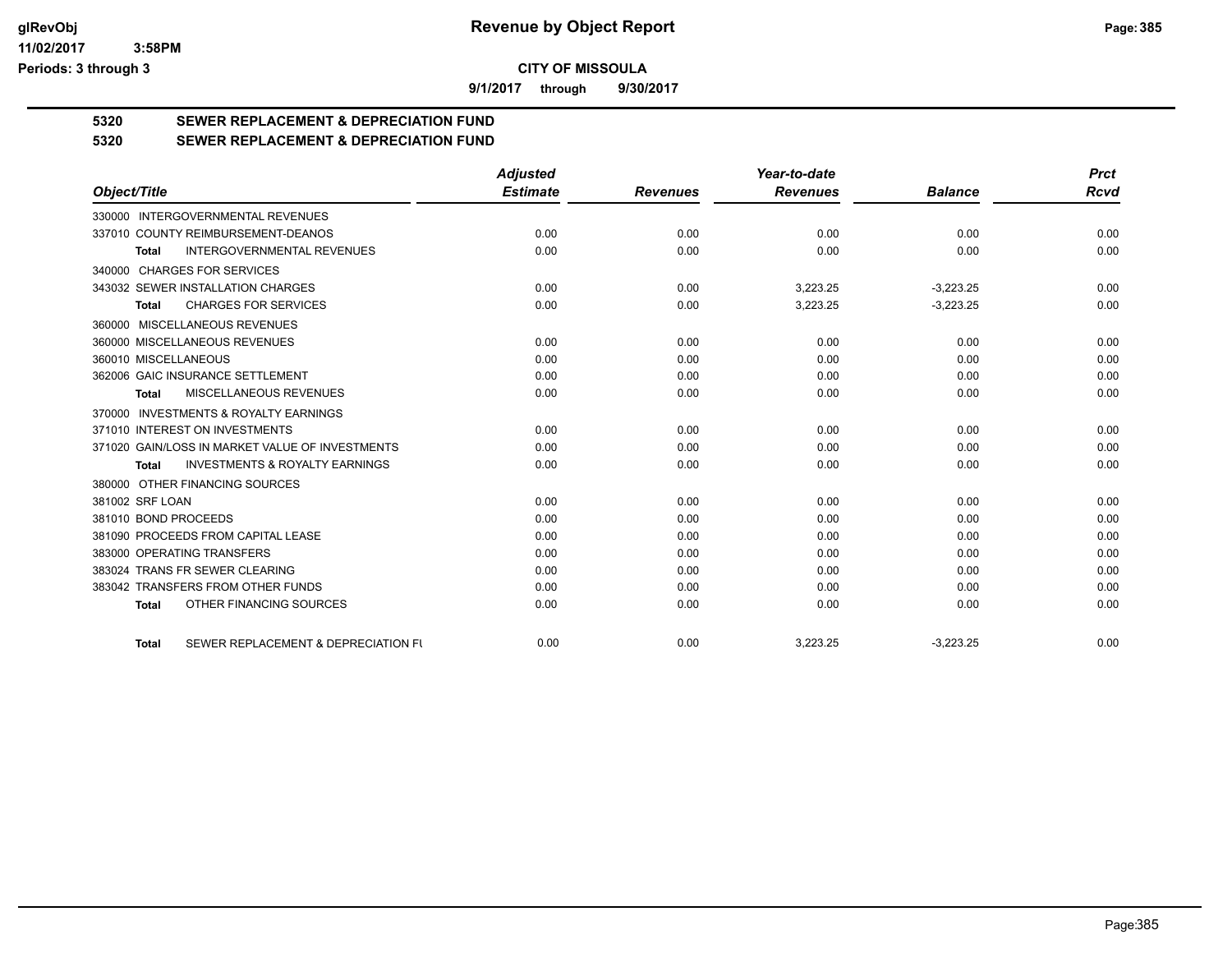**3:58PM**

**CITY OF MISSOULA**

**9/1/2017 through 9/30/2017**

#### **5320 SEWER REPLACEMENT & DEPRECIATION FUND**

|                                                           | <b>Adjusted</b> |                 | Year-to-date    |                | <b>Prct</b> |
|-----------------------------------------------------------|-----------------|-----------------|-----------------|----------------|-------------|
| Object/Title                                              | <b>Estimate</b> | <b>Revenues</b> | <b>Revenues</b> | <b>Balance</b> | <b>Rcvd</b> |
| <b>INTERGOVERNMENTAL REVENUES</b><br>330000               |                 |                 |                 |                |             |
| 337010 COUNTY REIMBURSEMENT-DEANOS                        | 0.00            | 0.00            | 0.00            | 0.00           | 0.00        |
| <b>INTERGOVERNMENTAL REVENUES</b><br><b>Total</b>         | 0.00            | 0.00            | 0.00            | 0.00           | 0.00        |
| 340000 CHARGES FOR SERVICES                               |                 |                 |                 |                |             |
| 343032 SEWER INSTALLATION CHARGES                         | 0.00            | 0.00            | 3.223.25        | $-3,223.25$    | 0.00        |
| <b>CHARGES FOR SERVICES</b><br><b>Total</b>               | 0.00            | 0.00            | 3,223.25        | $-3,223.25$    | 0.00        |
| 360000 MISCELLANEOUS REVENUES                             |                 |                 |                 |                |             |
| 360000 MISCELLANEOUS REVENUES                             | 0.00            | 0.00            | 0.00            | 0.00           | 0.00        |
| 360010 MISCELLANEOUS                                      | 0.00            | 0.00            | 0.00            | 0.00           | 0.00        |
| 362006 GAIC INSURANCE SETTLEMENT                          | 0.00            | 0.00            | 0.00            | 0.00           | 0.00        |
| MISCELLANEOUS REVENUES<br><b>Total</b>                    | 0.00            | 0.00            | 0.00            | 0.00           | 0.00        |
| 370000 INVESTMENTS & ROYALTY EARNINGS                     |                 |                 |                 |                |             |
| 371010 INTEREST ON INVESTMENTS                            | 0.00            | 0.00            | 0.00            | 0.00           | 0.00        |
| 371020 GAIN/LOSS IN MARKET VALUE OF INVESTMENT            | 0.00            | 0.00            | 0.00            | 0.00           | 0.00        |
| <b>INVESTMENTS &amp; ROYALTY EARNINGS</b><br><b>Total</b> | 0.00            | 0.00            | 0.00            | 0.00           | 0.00        |
| 380000 OTHER FINANCING SOURCES                            |                 |                 |                 |                |             |
| 381002 SRF LOAN                                           | 0.00            | 0.00            | 0.00            | 0.00           | 0.00        |
| 381010 BOND PROCEEDS                                      | 0.00            | 0.00            | 0.00            | 0.00           | 0.00        |
| 381090 PROCEEDS FROM CAPITAL LEASE                        | 0.00            | 0.00            | 0.00            | 0.00           | 0.00        |
| 383000 OPERATING TRANSFERS                                | 0.00            | 0.00            | 0.00            | 0.00           | 0.00        |
| 383024 TRANS FR SEWER CLEARING                            | 0.00            | 0.00            | 0.00            | 0.00           | 0.00        |
| 383042 TRANSFERS FROM OTHER FUNDS                         | 0.00            | 0.00            | 0.00            | 0.00           | 0.00        |
| OTHER FINANCING SOURCES<br><b>Total</b>                   | 0.00            | 0.00            | 0.00            | 0.00           | 0.00        |
| SEWER REPLACEMENT & DEPRECIATION F<br><b>Total</b>        | 0.00            | 0.00            | 3,223.25        | $-3,223.25$    | 0.00        |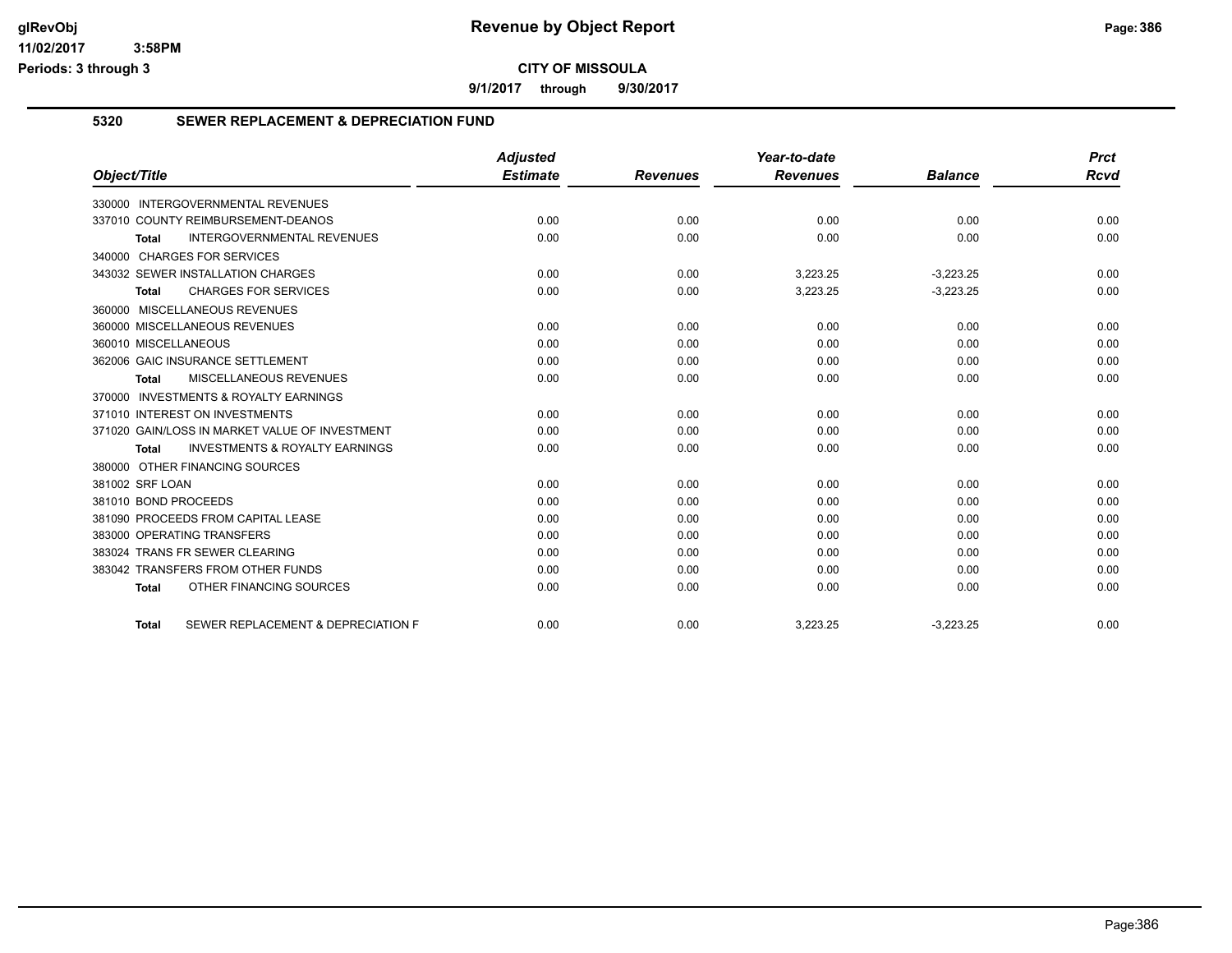**9/1/2017 through 9/30/2017**

**5325 SEWER DEVELOPMENT FEE FUND**

**5325 SEWER DEVELOPMENT FEE FUND**

|                                                           | <b>Adjusted</b> |                 | Year-to-date    |                | <b>Prct</b> |
|-----------------------------------------------------------|-----------------|-----------------|-----------------|----------------|-------------|
| Object/Title                                              | <b>Estimate</b> | <b>Revenues</b> | <b>Revenues</b> | <b>Balance</b> | Rcvd        |
| 330000 INTERGOVERNMENTAL REVENUES                         |                 |                 |                 |                |             |
| 334120 TSEP GRANT                                         | 0.00            | 0.00            | 0.00            | 0.00           | 0.00        |
| <b>INTERGOVERNMENTAL REVENUES</b><br><b>Total</b>         | 0.00            | 0.00            | 0.00            | 0.00           | 0.00        |
| 340000 CHARGES FOR SERVICES                               |                 |                 |                 |                |             |
| 343032 SEWER INSTALLATION CHARGES                         | 0.00            | 0.00            | 0.00            | 0.00           | 0.00        |
| 343034 TREATMENT FACILITIES FEES                          | 0.00            | 95,617.24       | 359,572.48      | $-359,572.48$  | 0.00        |
| 343036 *** Title Not Found ***                            | 0.00            | 0.00            | 0.00            | 0.00           | 0.00        |
| <b>CHARGES FOR SERVICES</b><br><b>Total</b>               | 0.00            | 95,617.24       | 359,572.48      | $-359,572.48$  | 0.00        |
| 360000 MISCELLANEOUS REVENUES                             |                 |                 |                 |                |             |
| 360010 MISCELLANEOUS                                      | 0.00            | 0.00            | 0.00            | 0.00           | 0.00        |
| 360030 CONTRIBUTIONS FROM PROPERTY OWNERS                 | 0.00            | 0.00            | 0.00            | 0.00           | 0.00        |
| 362000 OTHER MISCELLANEOUS REVENUE                        | 0.00            | 0.00            | 0.00            | 0.00           | 0.00        |
| MISCELLANEOUS REVENUES<br><b>Total</b>                    | 0.00            | 0.00            | 0.00            | 0.00           | 0.00        |
| <b>INVESTMENTS &amp; ROYALTY EARNINGS</b><br>370000       |                 |                 |                 |                |             |
| 371010 INTEREST ON INVESTMENTS                            | 0.00            | 0.00            | 0.00            | 0.00           | 0.00        |
| 371020 GAIN/LOSS IN MARKET VALUE OF INVESTMENTS           | 0.00            | 0.00            | 0.00            | 0.00           | 0.00        |
| <b>INVESTMENTS &amp; ROYALTY EARNINGS</b><br><b>Total</b> | 0.00            | 0.00            | 0.00            | 0.00           | 0.00        |
| 380000 OTHER FINANCING SOURCES                            |                 |                 |                 |                |             |
| 383042 TRANSFERS FROM OTHER FUNDS                         | 0.00            | 0.00            | 0.00            | 0.00           | 0.00        |
| OTHER FINANCING SOURCES<br>Total                          | 0.00            | 0.00            | 0.00            | 0.00           | 0.00        |
| SEWER DEVELOPMENT FEE FUND<br><b>Total</b>                | 0.00            | 95,617.24       | 359,572.48      | $-359.572.48$  | 0.00        |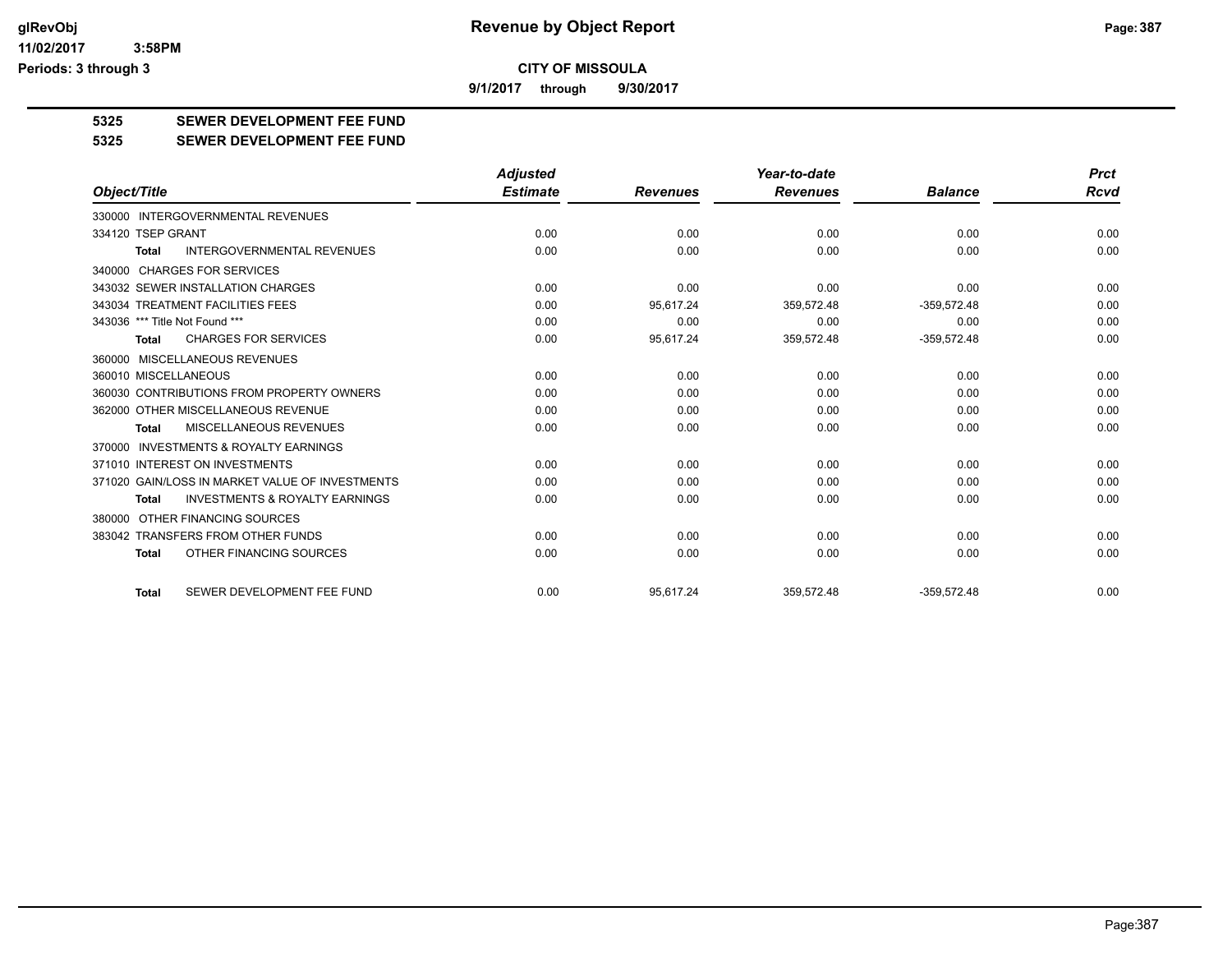**3:58PM**

**CITY OF MISSOULA**

**9/1/2017 through 9/30/2017**

#### **5325 SEWER DEVELOPMENT FEE FUND**

|                                                           | <b>Adjusted</b> |                 | Year-to-date    |                |             |  |
|-----------------------------------------------------------|-----------------|-----------------|-----------------|----------------|-------------|--|
| Object/Title                                              | <b>Estimate</b> | <b>Revenues</b> | <b>Revenues</b> | <b>Balance</b> | <b>Rcvd</b> |  |
| 330000 INTERGOVERNMENTAL REVENUES                         |                 |                 |                 |                |             |  |
| 334120 TSEP GRANT                                         | 0.00            | 0.00            | 0.00            | 0.00           | 0.00        |  |
| <b>INTERGOVERNMENTAL REVENUES</b><br><b>Total</b>         | 0.00            | 0.00            | 0.00            | 0.00           | 0.00        |  |
| 340000 CHARGES FOR SERVICES                               |                 |                 |                 |                |             |  |
| 343032 SEWER INSTALLATION CHARGES                         | 0.00            | 0.00            | 0.00            | 0.00           | 0.00        |  |
| 343034 TREATMENT FACILITIES FEES                          | 0.00            | 95,617.24       | 359,572.48      | $-359,572.48$  | 0.00        |  |
| 343036 *** Title Not Found ***                            | 0.00            | 0.00            | 0.00            | 0.00           | 0.00        |  |
| <b>CHARGES FOR SERVICES</b><br><b>Total</b>               | 0.00            | 95,617.24       | 359,572.48      | $-359,572.48$  | 0.00        |  |
| 360000 MISCELLANEOUS REVENUES                             |                 |                 |                 |                |             |  |
| 360010 MISCELLANEOUS                                      | 0.00            | 0.00            | 0.00            | 0.00           | 0.00        |  |
| 360030 CONTRIBUTIONS FROM PROPERTY OWNERS                 | 0.00            | 0.00            | 0.00            | 0.00           | 0.00        |  |
| 362000 OTHER MISCELLANEOUS REVENUE                        | 0.00            | 0.00            | 0.00            | 0.00           | 0.00        |  |
| <b>MISCELLANEOUS REVENUES</b><br><b>Total</b>             | 0.00            | 0.00            | 0.00            | 0.00           | 0.00        |  |
| 370000 INVESTMENTS & ROYALTY EARNINGS                     |                 |                 |                 |                |             |  |
| 371010 INTEREST ON INVESTMENTS                            | 0.00            | 0.00            | 0.00            | 0.00           | 0.00        |  |
| 371020 GAIN/LOSS IN MARKET VALUE OF INVESTMENT            | 0.00            | 0.00            | 0.00            | 0.00           | 0.00        |  |
| <b>INVESTMENTS &amp; ROYALTY EARNINGS</b><br><b>Total</b> | 0.00            | 0.00            | 0.00            | 0.00           | 0.00        |  |
| 380000 OTHER FINANCING SOURCES                            |                 |                 |                 |                |             |  |
| 383042 TRANSFERS FROM OTHER FUNDS                         | 0.00            | 0.00            | 0.00            | 0.00           | 0.00        |  |
| OTHER FINANCING SOURCES<br><b>Total</b>                   | 0.00            | 0.00            | 0.00            | 0.00           | 0.00        |  |
| SEWER DEVELOPMENT FEE FUND<br><b>Total</b>                | 0.00            | 95.617.24       | 359,572.48      | $-359,572.48$  | 0.00        |  |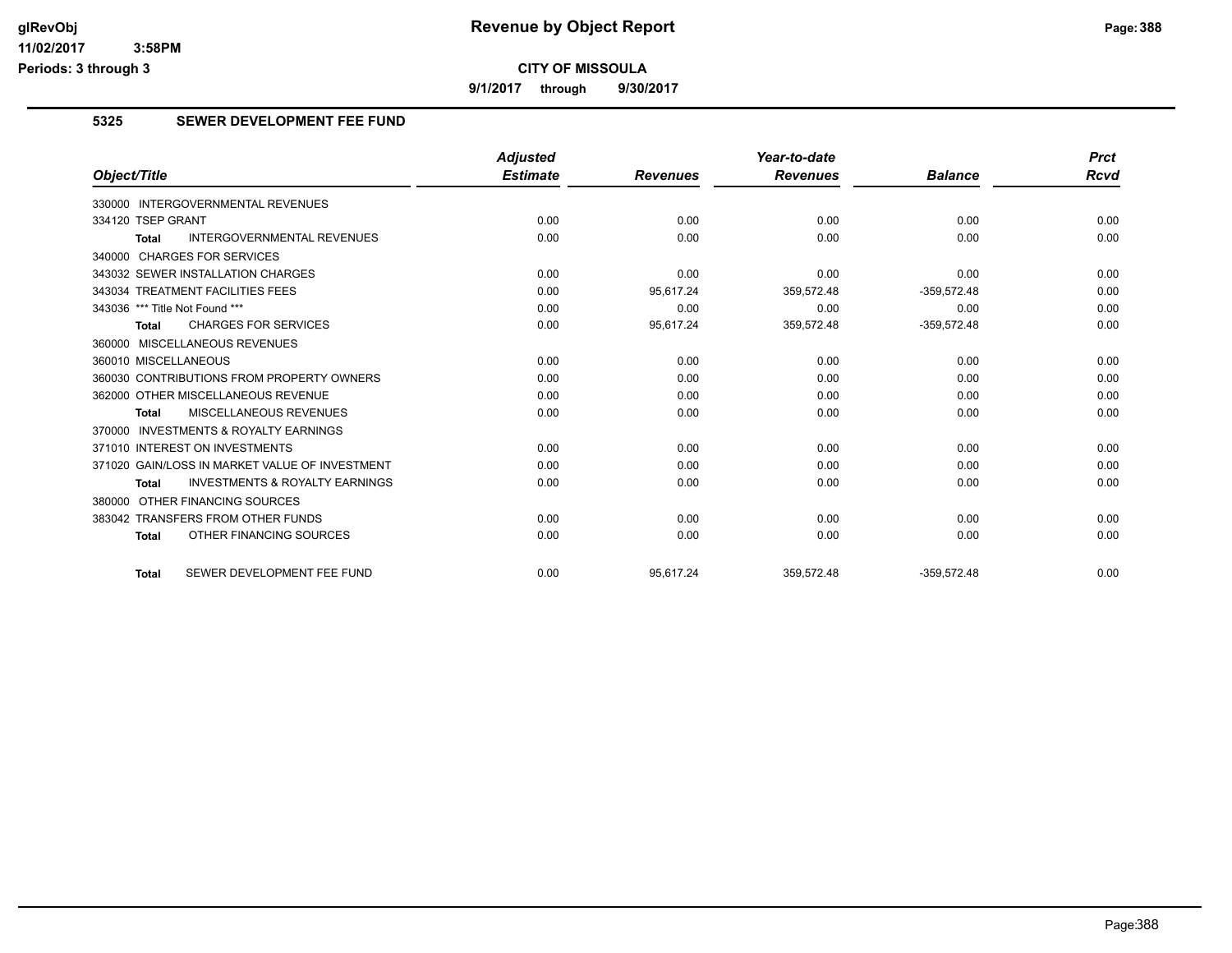**9/1/2017 through 9/30/2017**

**5340 SEWER CONSTRUCTION FUND**

**5340 SEWER CONSTRUCTION FUND**

|                                                    | <b>Adjusted</b> |                 | Year-to-date    |                | <b>Prct</b> |
|----------------------------------------------------|-----------------|-----------------|-----------------|----------------|-------------|
| Object/Title                                       | <b>Estimate</b> | <b>Revenues</b> | <b>Revenues</b> | <b>Balance</b> | <b>Rcvd</b> |
| 330000 INTERGOVERNMENTAL REVENUES                  |                 |                 |                 |                |             |
| 331090 EPA GRANT                                   | 0.00            | 0.00            | 0.00            | 0.00           | 0.00        |
| 334120 TSEP GRANT                                  | 0.00            | 0.00            | 0.00            | 0.00           | 0.00        |
| 334140 DNRC GRANT                                  | 0.00            | 0.00            | 0.00            | 0.00           | 0.00        |
| 337000 LOCAL GRANTS                                | 0.00            | 0.00            | 0.00            | 0.00           | 0.00        |
| <b>INTERGOVERNMENTAL REVENUES</b><br>Total         | 0.00            | 0.00            | 0.00            | 0.00           | 0.00        |
| 340000 CHARGES FOR SERVICES                        |                 |                 |                 |                |             |
| 343032 SEWER INSTALLATION CHARGES                  | 0.00            | 0.00            | 0.00            | 0.00           | 0.00        |
| <b>CHARGES FOR SERVICES</b><br>Total               | 0.00            | 0.00            | 0.00            | 0.00           | 0.00        |
| 360000 MISCELLANEOUS REVENUES                      |                 |                 |                 |                |             |
| 360030 CONTRIBUTIONS FROM PROPERTY OWNERS          | 0.00            | 0.00            | 0.00            | 0.00           | 0.00        |
| 363020 PROPERTY ASSESSMENTS                        | 0.00            | 0.00            | 0.00            | 0.00           | 0.00        |
| 365000 DONATIONS                                   | 0.00            | 0.00            | 0.00            | 0.00           | 0.00        |
| <b>MISCELLANEOUS REVENUES</b><br><b>Total</b>      | 0.00            | 0.00            | 0.00            | 0.00           | 0.00        |
| 370000 INVESTMENTS & ROYALTY EARNINGS              |                 |                 |                 |                |             |
| 371010 INTEREST ON INVESTMENTS                     | 0.00            | 0.00            | 0.00            | 0.00           | 0.00        |
| 371020 GAIN/LOSS IN MARKET VALUE OF INVESTMENTS    | 0.00            | 0.00            | 0.00            | 0.00           | 0.00        |
| <b>INVESTMENTS &amp; ROYALTY EARNINGS</b><br>Total | 0.00            | 0.00            | 0.00            | 0.00           | 0.00        |
| 380000 OTHER FINANCING SOURCES                     |                 |                 |                 |                |             |
| 381002 SRF LOAN                                    | 0.00            | 0.00            | 0.00            | 0.00           | 0.00        |
| 381020 REVENUE BONDS                               | 0.00            | 0.00            | 0.00            | 0.00           | 0.00        |
| 383011 TRANS FR SID REVOLVING                      | 0.00            | 0.00            | 0.00            | 0.00           | 0.00        |
| 383024 TRANS FR SEWER CLEARING                     | 0.00            | 0.00            | 0.00            | 0.00           | 0.00        |
| 383025 TRANS FR SEWER R & D                        | 0.00            | 0.00            | 0.00            | 0.00           | 0.00        |
| 383026 TRANS FR CDBG                               | 0.00            | 0.00            | 0.00            | 0.00           | 0.00        |
| 383040 TRANSFER FROM CITY GRANTS                   | 0.00            | 0.00            | 0.00            | 0.00           | 0.00        |
| OTHER FINANCING SOURCES<br><b>Total</b>            | 0.00            | 0.00            | 0.00            | 0.00           | 0.00        |
| SEWER CONSTRUCTION FUND<br>Total                   | 0.00            | 0.00            | 0.00            | 0.00           | 0.00        |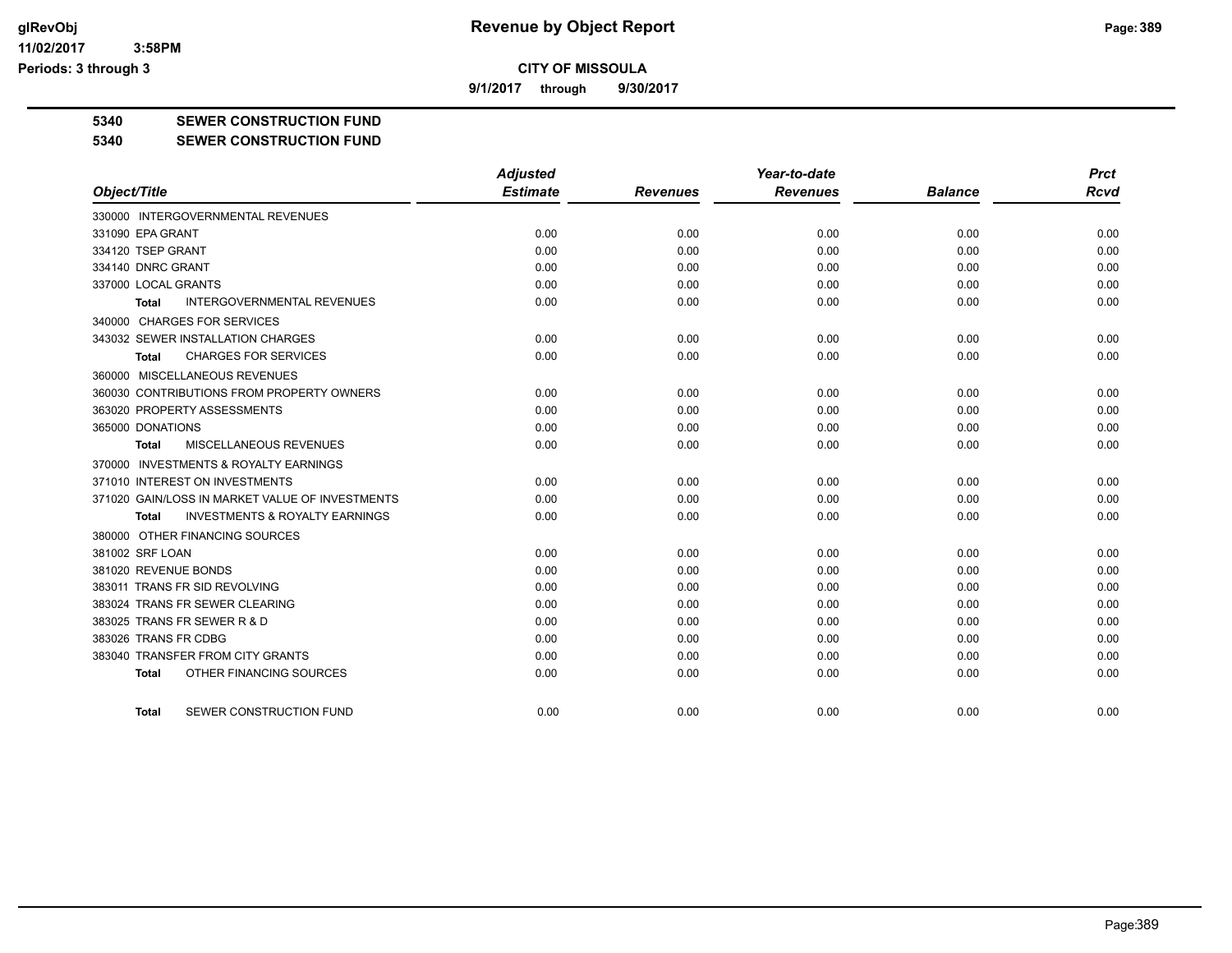**CITY OF MISSOULA**

**9/1/2017 through 9/30/2017**

#### **5340 SEWER CONSTRUCTION FUND**

 **3:58PM**

|                                                    | <b>Adjusted</b> |                 | Year-to-date    |                | <b>Prct</b> |
|----------------------------------------------------|-----------------|-----------------|-----------------|----------------|-------------|
| Object/Title                                       | <b>Estimate</b> | <b>Revenues</b> | <b>Revenues</b> | <b>Balance</b> | <b>Rcvd</b> |
| 330000 INTERGOVERNMENTAL REVENUES                  |                 |                 |                 |                |             |
| 331090 EPA GRANT                                   | 0.00            | 0.00            | 0.00            | 0.00           | 0.00        |
| 334120 TSEP GRANT                                  | 0.00            | 0.00            | 0.00            | 0.00           | 0.00        |
| 334140 DNRC GRANT                                  | 0.00            | 0.00            | 0.00            | 0.00           | 0.00        |
| 337000 LOCAL GRANTS                                | 0.00            | 0.00            | 0.00            | 0.00           | 0.00        |
| <b>INTERGOVERNMENTAL REVENUES</b><br>Total         | 0.00            | 0.00            | 0.00            | 0.00           | 0.00        |
| 340000 CHARGES FOR SERVICES                        |                 |                 |                 |                |             |
| 343032 SEWER INSTALLATION CHARGES                  | 0.00            | 0.00            | 0.00            | 0.00           | 0.00        |
| <b>CHARGES FOR SERVICES</b><br>Total               | 0.00            | 0.00            | 0.00            | 0.00           | 0.00        |
| 360000 MISCELLANEOUS REVENUES                      |                 |                 |                 |                |             |
| 360030 CONTRIBUTIONS FROM PROPERTY OWNERS          | 0.00            | 0.00            | 0.00            | 0.00           | 0.00        |
| 363020 PROPERTY ASSESSMENTS                        | 0.00            | 0.00            | 0.00            | 0.00           | 0.00        |
| 365000 DONATIONS                                   | 0.00            | 0.00            | 0.00            | 0.00           | 0.00        |
| <b>MISCELLANEOUS REVENUES</b><br>Total             | 0.00            | 0.00            | 0.00            | 0.00           | 0.00        |
| 370000 INVESTMENTS & ROYALTY EARNINGS              |                 |                 |                 |                |             |
| 371010 INTEREST ON INVESTMENTS                     | 0.00            | 0.00            | 0.00            | 0.00           | 0.00        |
| 371020 GAIN/LOSS IN MARKET VALUE OF INVESTMENT     | 0.00            | 0.00            | 0.00            | 0.00           | 0.00        |
| <b>INVESTMENTS &amp; ROYALTY EARNINGS</b><br>Total | 0.00            | 0.00            | 0.00            | 0.00           | 0.00        |
| 380000 OTHER FINANCING SOURCES                     |                 |                 |                 |                |             |
| 381002 SRF LOAN                                    | 0.00            | 0.00            | 0.00            | 0.00           | 0.00        |
| 381020 REVENUE BONDS                               | 0.00            | 0.00            | 0.00            | 0.00           | 0.00        |
| 383011 TRANS FR SID REVOLVING                      | 0.00            | 0.00            | 0.00            | 0.00           | 0.00        |
| 383024 TRANS FR SEWER CLEARING                     | 0.00            | 0.00            | 0.00            | 0.00           | 0.00        |
| 383025 TRANS FR SEWER R & D                        | 0.00            | 0.00            | 0.00            | 0.00           | 0.00        |
| 383026 TRANS FR CDBG                               | 0.00            | 0.00            | 0.00            | 0.00           | 0.00        |
| 383040 TRANSFER FROM CITY GRANTS                   | 0.00            | 0.00            | 0.00            | 0.00           | 0.00        |
| OTHER FINANCING SOURCES<br><b>Total</b>            | 0.00            | 0.00            | 0.00            | 0.00           | 0.00        |
| SEWER CONSTRUCTION FUND<br><b>Total</b>            | 0.00            | 0.00            | 0.00            | 0.00           | 0.00        |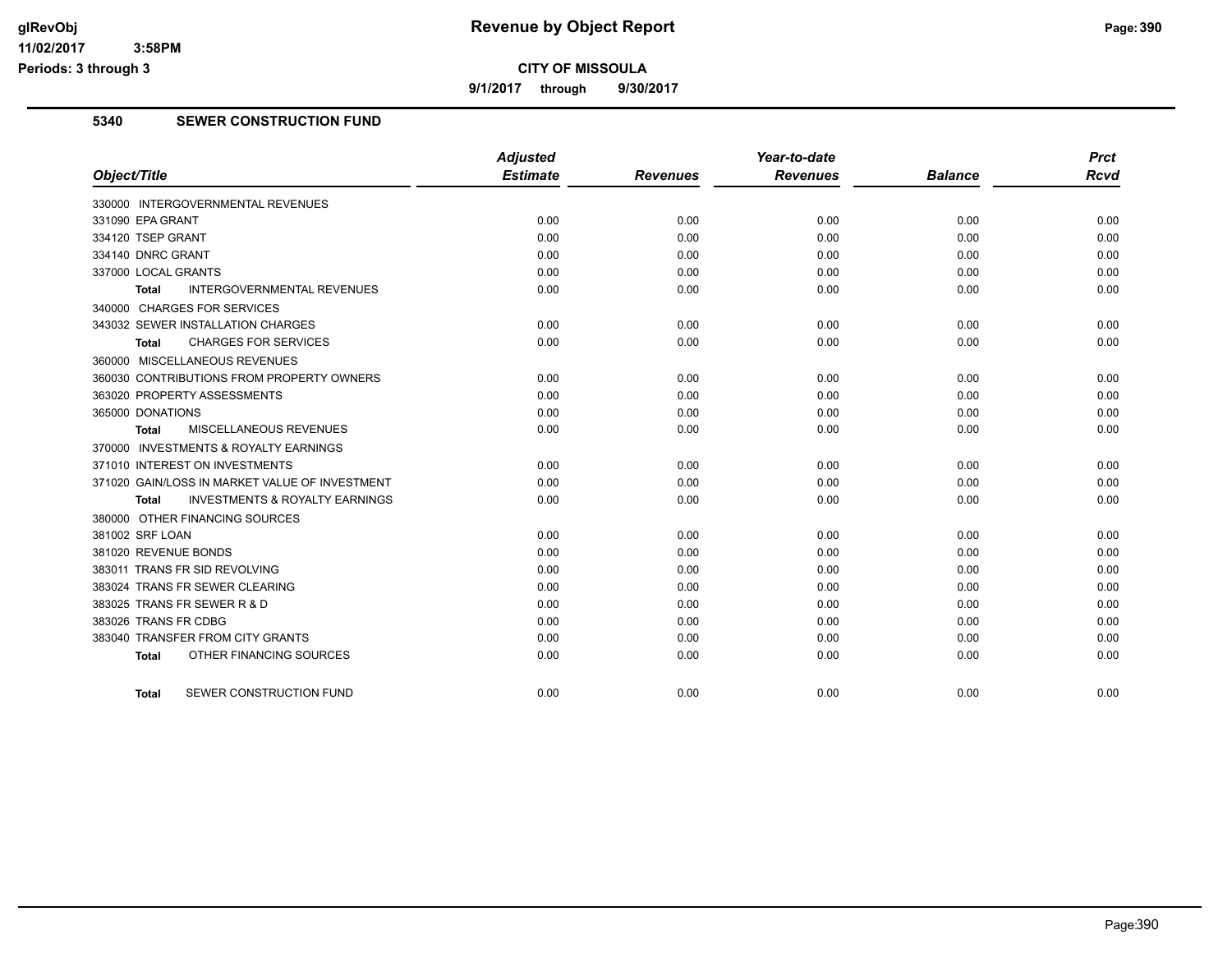**CITY OF MISSOULA**

**9/1/2017 through 9/30/2017**

## **5361 2001 SEWER REVENUE BONDS-DEBT SERVICE**

#### **5361 2001 SEWER REVENUE BONDS-DEBT SERVICE**

|                                                     | <b>Adjusted</b> |                 | Year-to-date    |                | <b>Prct</b> |
|-----------------------------------------------------|-----------------|-----------------|-----------------|----------------|-------------|
| Object/Title                                        | <b>Estimate</b> | <b>Revenues</b> | <b>Revenues</b> | <b>Balance</b> | Rcvd        |
| 340000 CHARGES FOR SERVICES                         |                 |                 |                 |                |             |
| 343032 SEWER INSTALLATION CHARGES                   | 0.00            | 0.00            | 0.00            | 0.00           | 0.00        |
| 343035 SALE OF SEWER MATERIALS AND SUPPLIES         | 0.00            | 0.00            | 0.00            | 0.00           | 0.00        |
| <b>CHARGES FOR SERVICES</b><br><b>Total</b>         | 0.00            | 0.00            | 0.00            | 0.00           | 0.00        |
| MISCELLANEOUS REVENUES<br>360000                    |                 |                 |                 |                |             |
| 360010 MISCELLANEOUS                                | 0.00            | 0.00            | 0.00            | 0.00           | 0.00        |
| <b>MISCELLANEOUS REVENUES</b><br>Total              | 0.00            | 0.00            | 0.00            | 0.00           | 0.00        |
| <b>INVESTMENTS &amp; ROYALTY EARNINGS</b><br>370000 |                 |                 |                 |                |             |
| 371010 INTEREST ON INVESTMENTS                      | 0.00            | 0.00            | 0.00            | 0.00           | 0.00        |
| 371020 GAIN/LOSS IN MARKET VALUE OF INVESTMENTS     | 0.00            | 0.00            | 0.00            | 0.00           | 0.00        |
| <b>INVESTMENTS &amp; ROYALTY EARNINGS</b><br>Total  | 0.00            | 0.00            | 0.00            | 0.00           | 0.00        |
| OTHER FINANCING SOURCES<br>380000                   |                 |                 |                 |                |             |
| 382010 SALE OF FIXED ASSETS                         | 0.00            | 0.00            | 0.00            | 0.00           | 0.00        |
| 383024 TRANS FR SEWER CLEARING                      | 0.00            | 0.00            | 0.00            | 0.00           | 0.00        |
| OTHER FINANCING SOURCES<br><b>Total</b>             | 0.00            | 0.00            | 0.00            | 0.00           | 0.00        |
| 2001 SEWER REVENUE BONDS-DEBT SERVI<br><b>Total</b> | 0.00            | 0.00            | 0.00            | 0.00           | 0.00        |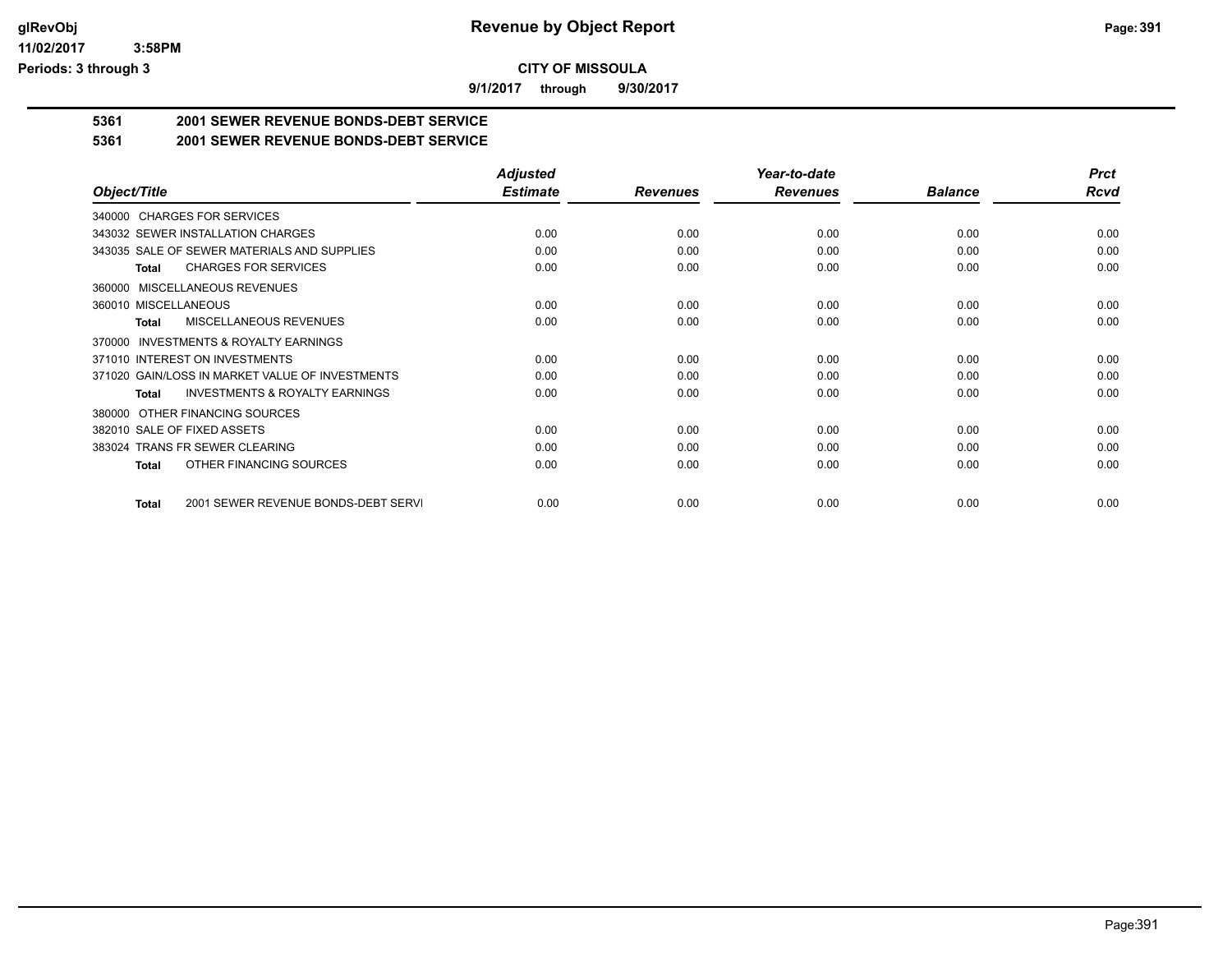**3:58PM**

**CITY OF MISSOULA**

**9/1/2017 through 9/30/2017**

#### **5361 2001 SEWER REVENUE BONDS-DEBT SERVICE**

|                                                           | <b>Adjusted</b> |                 | Year-to-date    |                | <b>Prct</b> |
|-----------------------------------------------------------|-----------------|-----------------|-----------------|----------------|-------------|
| Object/Title                                              | <b>Estimate</b> | <b>Revenues</b> | <b>Revenues</b> | <b>Balance</b> | Rcvd        |
| 340000 CHARGES FOR SERVICES                               |                 |                 |                 |                |             |
| 343032 SEWER INSTALLATION CHARGES                         | 0.00            | 0.00            | 0.00            | 0.00           | 0.00        |
| 343035 SALE OF SEWER MATERIALS AND SUPPLIES               | 0.00            | 0.00            | 0.00            | 0.00           | 0.00        |
| <b>CHARGES FOR SERVICES</b><br>Total                      | 0.00            | 0.00            | 0.00            | 0.00           | 0.00        |
| 360000 MISCELLANEOUS REVENUES                             |                 |                 |                 |                |             |
| 360010 MISCELLANEOUS                                      | 0.00            | 0.00            | 0.00            | 0.00           | 0.00        |
| <b>MISCELLANEOUS REVENUES</b><br>Total                    | 0.00            | 0.00            | 0.00            | 0.00           | 0.00        |
| <b>INVESTMENTS &amp; ROYALTY EARNINGS</b><br>370000       |                 |                 |                 |                |             |
| 371010 INTEREST ON INVESTMENTS                            | 0.00            | 0.00            | 0.00            | 0.00           | 0.00        |
| 371020 GAIN/LOSS IN MARKET VALUE OF INVESTMENT            | 0.00            | 0.00            | 0.00            | 0.00           | 0.00        |
| <b>INVESTMENTS &amp; ROYALTY EARNINGS</b><br><b>Total</b> | 0.00            | 0.00            | 0.00            | 0.00           | 0.00        |
| 380000 OTHER FINANCING SOURCES                            |                 |                 |                 |                |             |
| 382010 SALE OF FIXED ASSETS                               | 0.00            | 0.00            | 0.00            | 0.00           | 0.00        |
| 383024 TRANS FR SEWER CLEARING                            | 0.00            | 0.00            | 0.00            | 0.00           | 0.00        |
| OTHER FINANCING SOURCES<br><b>Total</b>                   | 0.00            | 0.00            | 0.00            | 0.00           | 0.00        |
|                                                           |                 |                 |                 |                |             |
| 2001 SEWER REVENUE BONDS-DEBT SERV<br><b>Total</b>        | 0.00            | 0.00            | 0.00            | 0.00           | 0.00        |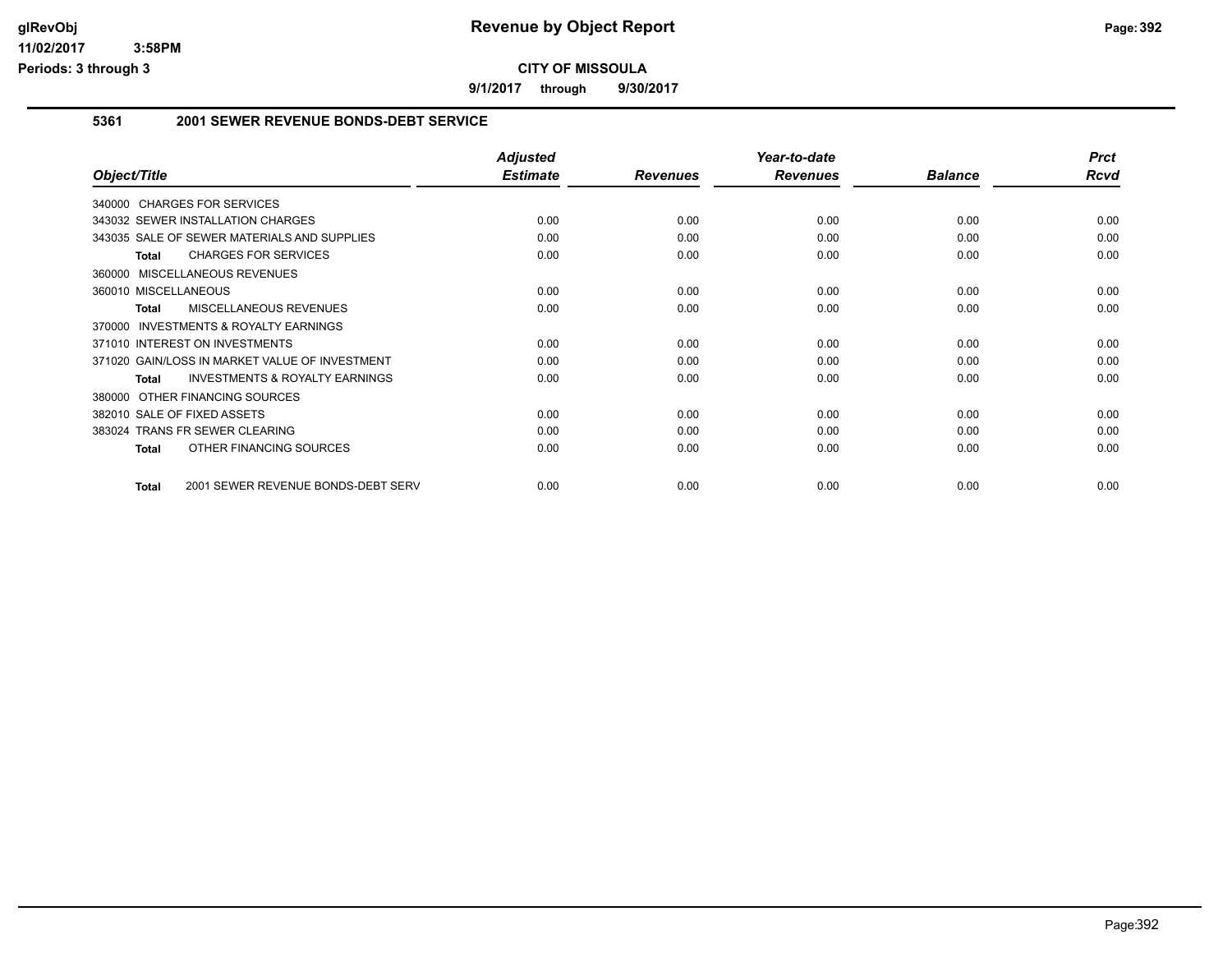**CITY OF MISSOULA**

**9/1/2017 through 9/30/2017**

## **5362 00 SEWER REVENUE BOND - SERIES B DEBT SE**

**5362 00 SEWER REVENUE BOND - SERIES B DEBT SE**

|                                                      | <b>Adjusted</b> |                 | Year-to-date    |                | <b>Prct</b> |
|------------------------------------------------------|-----------------|-----------------|-----------------|----------------|-------------|
| Object/Title                                         | <b>Estimate</b> | <b>Revenues</b> | <b>Revenues</b> | <b>Balance</b> | <b>Rcvd</b> |
| 340000 CHARGES FOR SERVICES                          |                 |                 |                 |                |             |
| 343032 SEWER INSTALLATION CHARGES                    | 0.00            | 0.00            | 0.00            | 0.00           | 0.00        |
| <b>CHARGES FOR SERVICES</b><br>Total                 | 0.00            | 0.00            | 0.00            | 0.00           | 0.00        |
| 360000 MISCELLANEOUS REVENUES                        |                 |                 |                 |                |             |
| 360010 MISCELLANEOUS                                 | 0.00            | 0.00            | 0.00            | 0.00           | 0.00        |
| MISCELLANEOUS REVENUES<br>Total                      | 0.00            | 0.00            | 0.00            | 0.00           | 0.00        |
| 370000 INVESTMENTS & ROYALTY EARNINGS                |                 |                 |                 |                |             |
| 371010 INTEREST ON INVESTMENTS                       | 0.00            | 0.00            | 0.00            | 0.00           | 0.00        |
| 371020 GAIN/LOSS IN MARKET VALUE OF INVESTMENTS      | 0.00            | 0.00            | 0.00            | 0.00           | 0.00        |
| <b>INVESTMENTS &amp; ROYALTY EARNINGS</b><br>Total   | 0.00            | 0.00            | 0.00            | 0.00           | 0.00        |
| 380000 OTHER FINANCING SOURCES                       |                 |                 |                 |                |             |
| 383024 TRANS FR SEWER CLEARING                       | 0.00            | 0.00            | 0.00            | 0.00           | 0.00        |
| OTHER FINANCING SOURCES<br>Total                     | 0.00            | 0.00            | 0.00            | 0.00           | 0.00        |
|                                                      |                 |                 |                 |                |             |
| 00 SEWER REVENUE BOND - SERIES B DEB<br><b>Total</b> | 0.00            | 0.00            | 0.00            | 0.00           | 0.00        |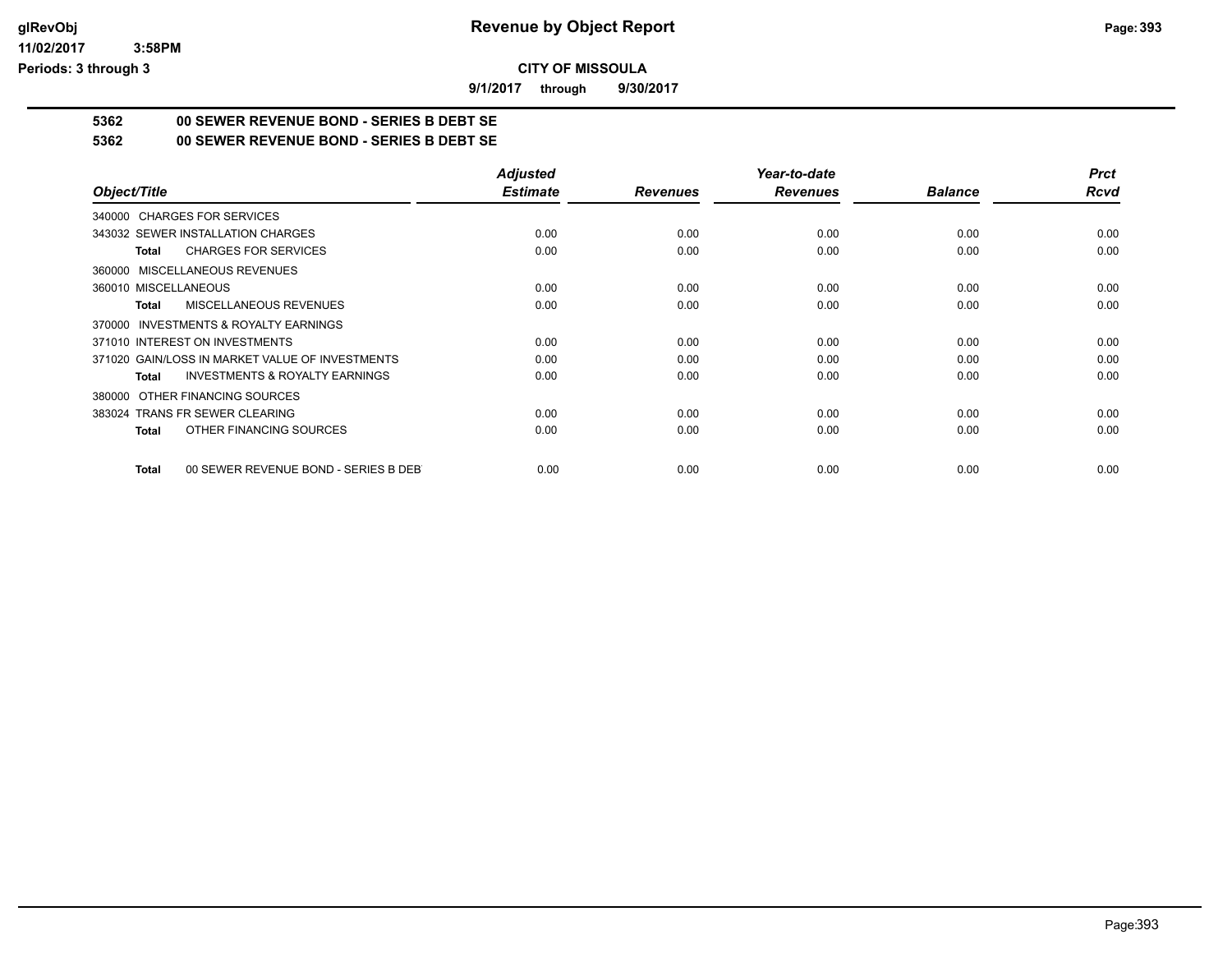**CITY OF MISSOULA**

**9/1/2017 through 9/30/2017**

#### **5362 00 SEWER REVENUE BOND - SERIES B DEBT SE**

| Object/Title                                         | Adjusted<br><b>Estimate</b> | <b>Revenues</b> | Year-to-date<br><b>Revenues</b> | <b>Balance</b> | <b>Prct</b><br><b>Rcvd</b> |
|------------------------------------------------------|-----------------------------|-----------------|---------------------------------|----------------|----------------------------|
|                                                      |                             |                 |                                 |                |                            |
| 340000 CHARGES FOR SERVICES                          |                             |                 |                                 |                |                            |
| 343032 SEWER INSTALLATION CHARGES                    | 0.00                        | 0.00            | 0.00                            | 0.00           | 0.00                       |
| <b>CHARGES FOR SERVICES</b><br>Total                 | 0.00                        | 0.00            | 0.00                            | 0.00           | 0.00                       |
| 360000 MISCELLANEOUS REVENUES                        |                             |                 |                                 |                |                            |
| 360010 MISCELLANEOUS                                 | 0.00                        | 0.00            | 0.00                            | 0.00           | 0.00                       |
| <b>MISCELLANEOUS REVENUES</b><br><b>Total</b>        | 0.00                        | 0.00            | 0.00                            | 0.00           | 0.00                       |
| 370000 INVESTMENTS & ROYALTY EARNINGS                |                             |                 |                                 |                |                            |
| 371010 INTEREST ON INVESTMENTS                       | 0.00                        | 0.00            | 0.00                            | 0.00           | 0.00                       |
| 371020 GAIN/LOSS IN MARKET VALUE OF INVESTMENT       | 0.00                        | 0.00            | 0.00                            | 0.00           | 0.00                       |
| <b>INVESTMENTS &amp; ROYALTY EARNINGS</b><br>Total   | 0.00                        | 0.00            | 0.00                            | 0.00           | 0.00                       |
| 380000 OTHER FINANCING SOURCES                       |                             |                 |                                 |                |                            |
| 383024 TRANS FR SEWER CLEARING                       | 0.00                        | 0.00            | 0.00                            | 0.00           | 0.00                       |
| OTHER FINANCING SOURCES<br><b>Total</b>              | 0.00                        | 0.00            | 0.00                            | 0.00           | 0.00                       |
| 00 SEWER REVENUE BOND - SERIES B DEE<br><b>Total</b> | 0.00                        | 0.00            | 0.00                            | 0.00           | 0.00                       |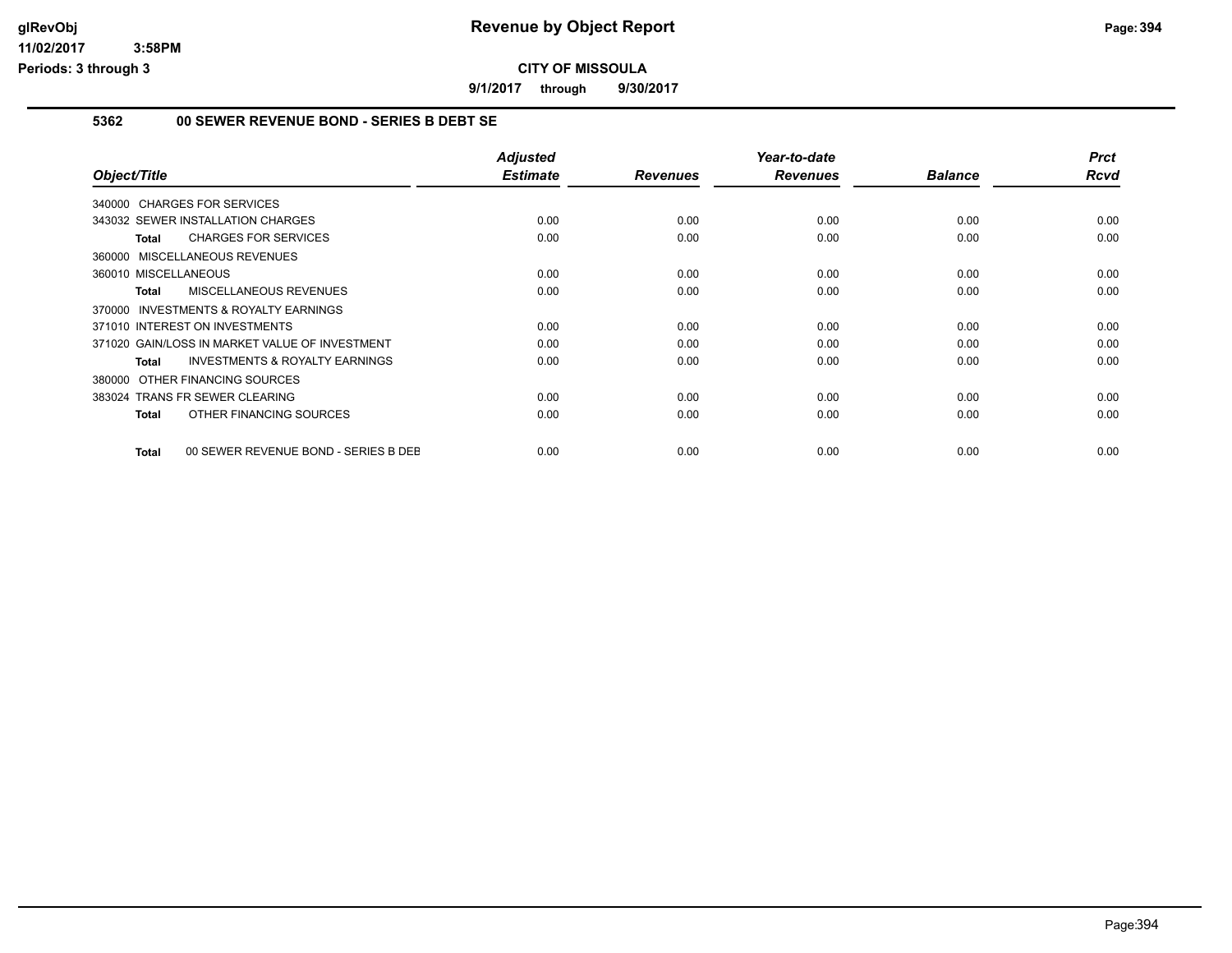**CITY OF MISSOULA**

**9/1/2017 through 9/30/2017**

## **5364 92 SEWER REVENUE BOND - SERIES B DEBT S**

**5364 92 SEWER REVENUE BOND - SERIES B DEBT S**

|                                                    | <b>Adjusted</b> |                 | Year-to-date    |                | <b>Prct</b> |
|----------------------------------------------------|-----------------|-----------------|-----------------|----------------|-------------|
| Object/Title                                       | <b>Estimate</b> | <b>Revenues</b> | <b>Revenues</b> | <b>Balance</b> | <b>Rcvd</b> |
| 340000 CHARGES FOR SERVICES                        |                 |                 |                 |                |             |
| 343032 SEWER INSTALLATION CHARGES                  | 0.00            | 0.00            | 0.00            | 0.00           | 0.00        |
| <b>CHARGES FOR SERVICES</b><br>Total               | 0.00            | 0.00            | 0.00            | 0.00           | 0.00        |
| 370000 INVESTMENTS & ROYALTY EARNINGS              |                 |                 |                 |                |             |
| 371010 INTEREST ON INVESTMENTS                     | 0.00            | 0.00            | 0.00            | 0.00           | 0.00        |
| 371020 GAIN/LOSS IN MARKET VALUE OF INVESTMENTS    | 0.00            | 0.00            | 0.00            | 0.00           | 0.00        |
| <b>INVESTMENTS &amp; ROYALTY EARNINGS</b><br>Total | 0.00            | 0.00            | 0.00            | 0.00           | 0.00        |
| 380000 OTHER FINANCING SOURCES                     |                 |                 |                 |                |             |
| 383024 TRANS FR SEWER CLEARING                     | 0.00            | 0.00            | 0.00            | 0.00           | 0.00        |
| 383042 TRANSFERS FROM OTHER FUNDS                  | 0.00            | 0.00            | 0.00            | 0.00           | 0.00        |
| OTHER FINANCING SOURCES<br>Total                   | 0.00            | 0.00            | 0.00            | 0.00           | 0.00        |
| 92 SEWER REVENUE BOND - SERIES B DEE<br>Total      | 0.00            | 0.00            | 0.00            | 0.00           | 0.00        |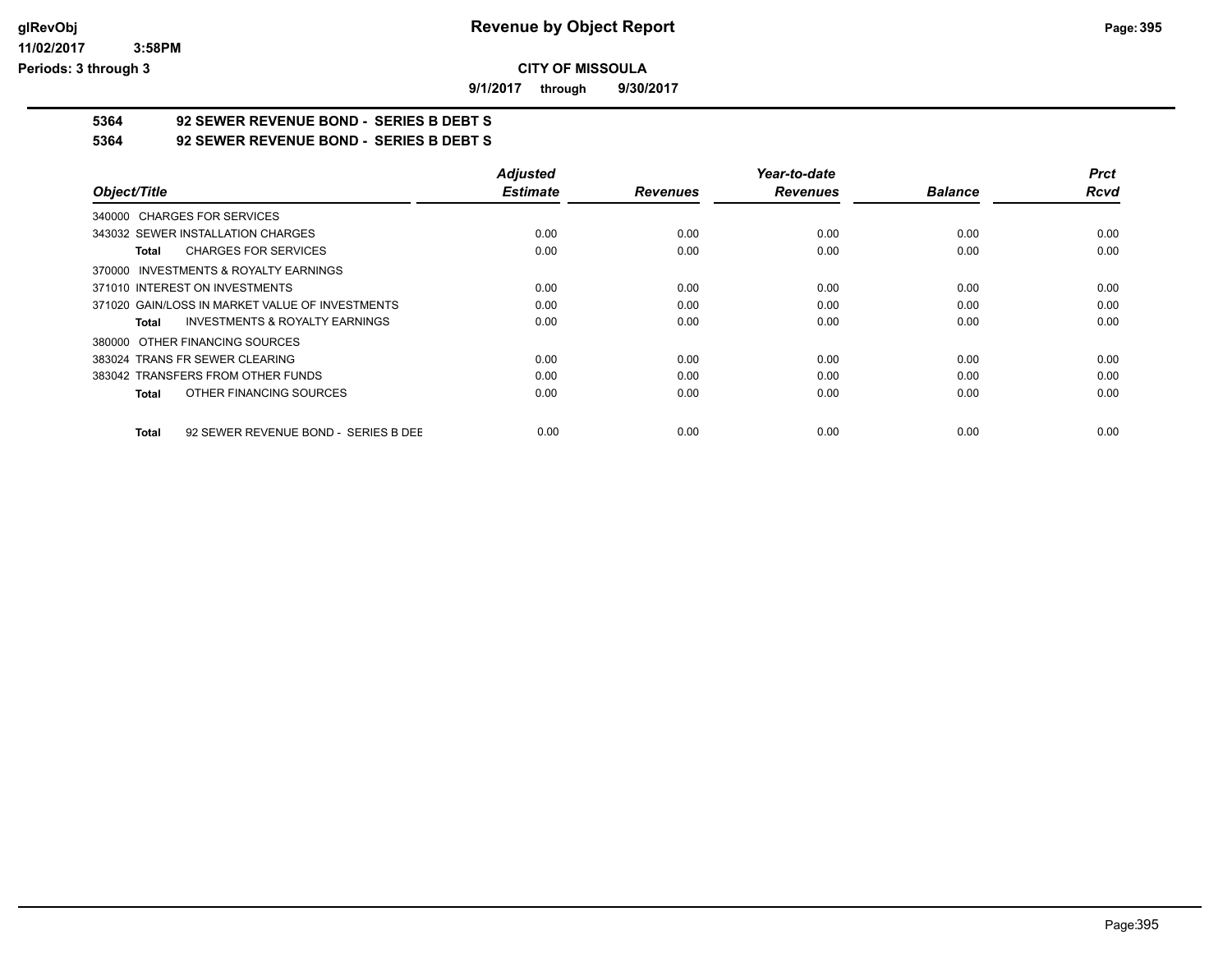**3:58PM**

**CITY OF MISSOULA**

**9/1/2017 through 9/30/2017**

#### **5364 92 SEWER REVENUE BOND - SERIES B DEBT S**

| Object/Title                                              | <b>Adjusted</b> | <b>Revenues</b> | Year-to-date<br><b>Revenues</b> | <b>Balance</b> | <b>Prct</b><br><b>Rcvd</b> |
|-----------------------------------------------------------|-----------------|-----------------|---------------------------------|----------------|----------------------------|
|                                                           | <b>Estimate</b> |                 |                                 |                |                            |
| 340000 CHARGES FOR SERVICES                               |                 |                 |                                 |                |                            |
| 343032 SEWER INSTALLATION CHARGES                         | 0.00            | 0.00            | 0.00                            | 0.00           | 0.00                       |
| <b>CHARGES FOR SERVICES</b><br><b>Total</b>               | 0.00            | 0.00            | 0.00                            | 0.00           | 0.00                       |
| 370000 INVESTMENTS & ROYALTY EARNINGS                     |                 |                 |                                 |                |                            |
| 371010 INTEREST ON INVESTMENTS                            | 0.00            | 0.00            | 0.00                            | 0.00           | 0.00                       |
| 371020 GAIN/LOSS IN MARKET VALUE OF INVESTMENT            | 0.00            | 0.00            | 0.00                            | 0.00           | 0.00                       |
| <b>INVESTMENTS &amp; ROYALTY EARNINGS</b><br><b>Total</b> | 0.00            | 0.00            | 0.00                            | 0.00           | 0.00                       |
| 380000 OTHER FINANCING SOURCES                            |                 |                 |                                 |                |                            |
| 383024 TRANS FR SEWER CLEARING                            | 0.00            | 0.00            | 0.00                            | 0.00           | 0.00                       |
| 383042 TRANSFERS FROM OTHER FUNDS                         | 0.00            | 0.00            | 0.00                            | 0.00           | 0.00                       |
| OTHER FINANCING SOURCES<br><b>Total</b>                   | 0.00            | 0.00            | 0.00                            | 0.00           | 0.00                       |
| 92 SEWER REVENUE BOND - SERIES B DEI<br><b>Total</b>      | 0.00            | 0.00            | 0.00                            | 0.00           | 0.00                       |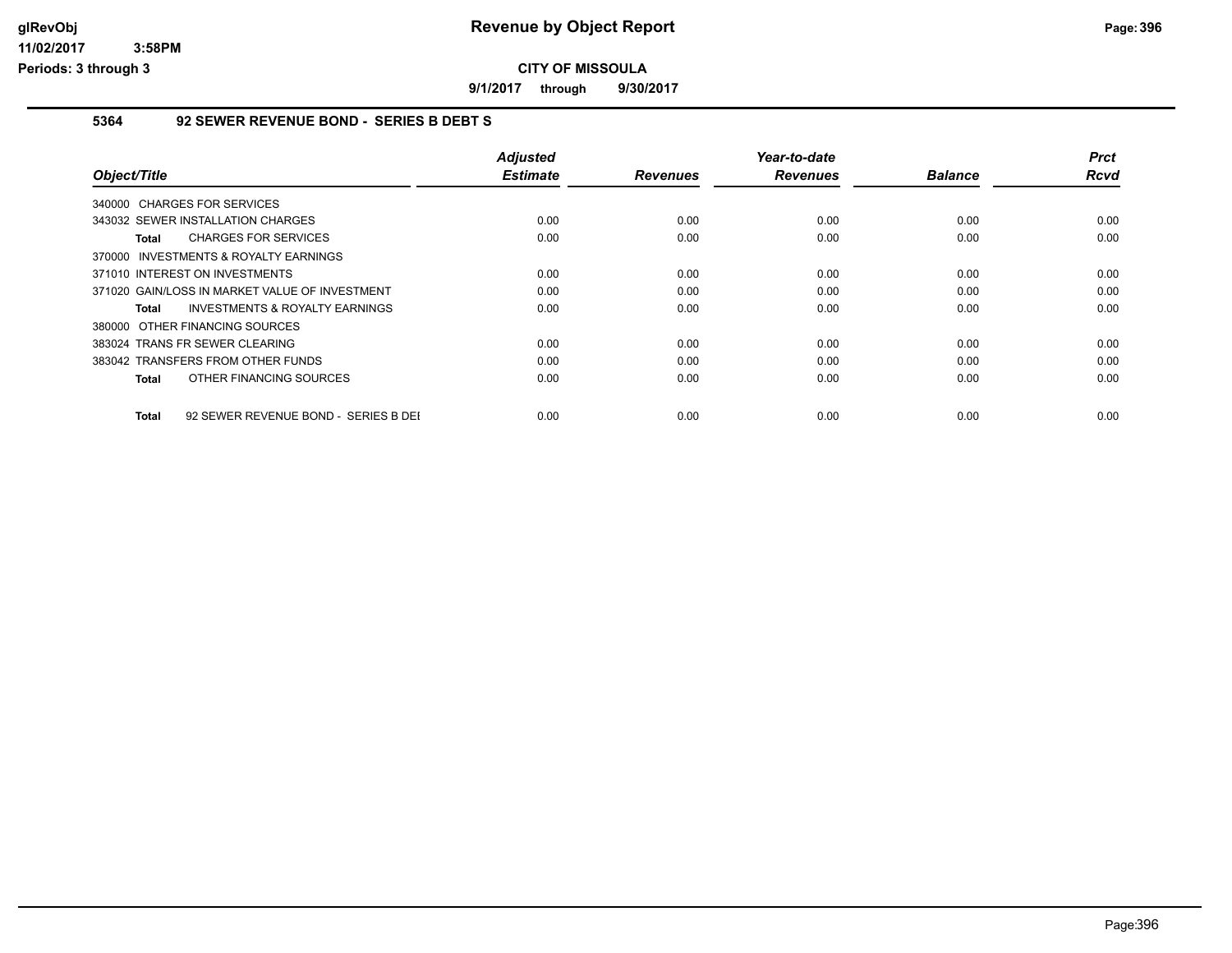**11/02/2017 3:58PM Periods: 3 through 3**

**CITY OF MISSOULA**

**9/1/2017 through 9/30/2017**

# **5365 99 SEWER REVENUE BONDS DEBT SERVICE FUND**

## **5365 99 SEWER REVENUE BONDS DEBT SERVICE FUND**

|                                                     | <b>Adjusted</b> |                 | Year-to-date    |                | <b>Prct</b> |
|-----------------------------------------------------|-----------------|-----------------|-----------------|----------------|-------------|
| Object/Title                                        | <b>Estimate</b> | <b>Revenues</b> | <b>Revenues</b> | <b>Balance</b> | <b>Rcvd</b> |
| 340000 CHARGES FOR SERVICES                         |                 |                 |                 |                |             |
| 343032 SEWER INSTALLATION CHARGES                   | 0.00            | 0.00            | 0.00            | 0.00           | 0.00        |
| <b>CHARGES FOR SERVICES</b><br>Total                | 0.00            | 0.00            | 0.00            | 0.00           | 0.00        |
| 370000 INVESTMENTS & ROYALTY EARNINGS               |                 |                 |                 |                |             |
| 371010 INTEREST ON INVESTMENTS                      | 0.00            | 0.00            | 0.00            | 0.00           | 0.00        |
| 371020 GAIN/LOSS IN MARKET VALUE OF INVESTMENTS     | 0.00            | 0.00            | 0.00            | 0.00           | 0.00        |
| <b>INVESTMENTS &amp; ROYALTY EARNINGS</b><br>Total  | 0.00            | 0.00            | 0.00            | 0.00           | 0.00        |
| 380000 OTHER FINANCING SOURCES                      |                 |                 |                 |                |             |
| 383024 TRANS FR SEWER CLEARING                      | 0.00            | 0.00            | 0.00            | 0.00           | 0.00        |
| OTHER FINANCING SOURCES<br>Total                    | 0.00            | 0.00            | 0.00            | 0.00           | 0.00        |
| 99 SEWER REVENUE BONDS DEBT SERVICE<br><b>Total</b> | 0.00            | 0.00            | 0.00            | 0.00           | 0.00        |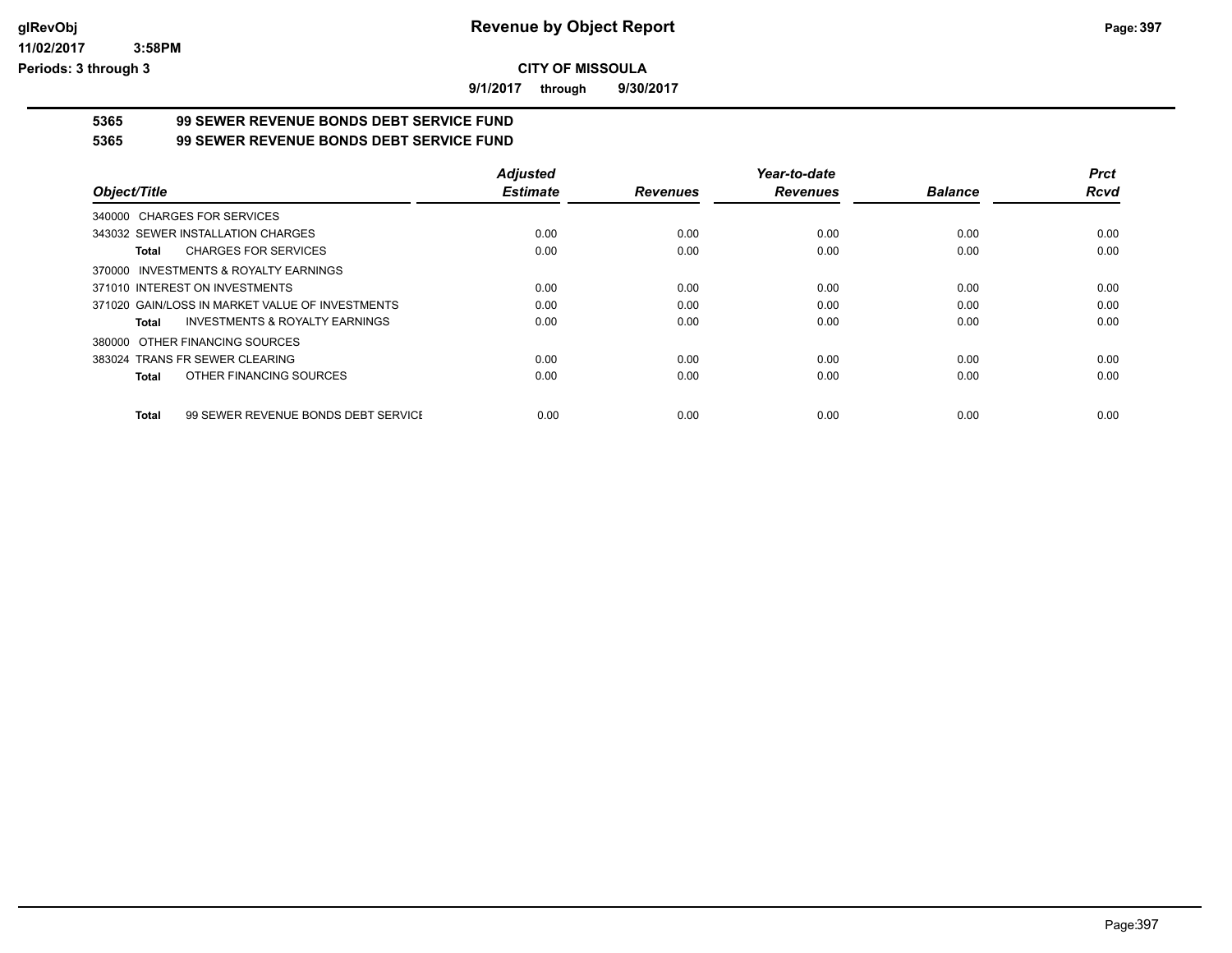**9/1/2017 through 9/30/2017**

### **5365 99 SEWER REVENUE BONDS DEBT SERVICE FUND**

| Object/Title                                       | <b>Adjusted</b><br><b>Estimate</b> | <b>Revenues</b> | Year-to-date<br><b>Revenues</b> | <b>Balance</b> | <b>Prct</b><br>Rcvd |
|----------------------------------------------------|------------------------------------|-----------------|---------------------------------|----------------|---------------------|
| 340000 CHARGES FOR SERVICES                        |                                    |                 |                                 |                |                     |
| 343032 SEWER INSTALLATION CHARGES                  | 0.00                               | 0.00            | 0.00                            | 0.00           | 0.00                |
| <b>CHARGES FOR SERVICES</b><br>Total               | 0.00                               | 0.00            | 0.00                            | 0.00           | 0.00                |
| 370000 INVESTMENTS & ROYALTY EARNINGS              |                                    |                 |                                 |                |                     |
| 371010 INTEREST ON INVESTMENTS                     | 0.00                               | 0.00            | 0.00                            | 0.00           | 0.00                |
| 371020 GAIN/LOSS IN MARKET VALUE OF INVESTMENT     | 0.00                               | 0.00            | 0.00                            | 0.00           | 0.00                |
| <b>INVESTMENTS &amp; ROYALTY EARNINGS</b><br>Total | 0.00                               | 0.00            | 0.00                            | 0.00           | 0.00                |
| 380000 OTHER FINANCING SOURCES                     |                                    |                 |                                 |                |                     |
| 383024 TRANS FR SEWER CLEARING                     | 0.00                               | 0.00            | 0.00                            | 0.00           | 0.00                |
| OTHER FINANCING SOURCES<br>Total                   | 0.00                               | 0.00            | 0.00                            | 0.00           | 0.00                |
| 99 SEWER REVENUE BONDS DEBT SERVIC<br>Total        | 0.00                               | 0.00            | 0.00                            | 0.00           | 0.00                |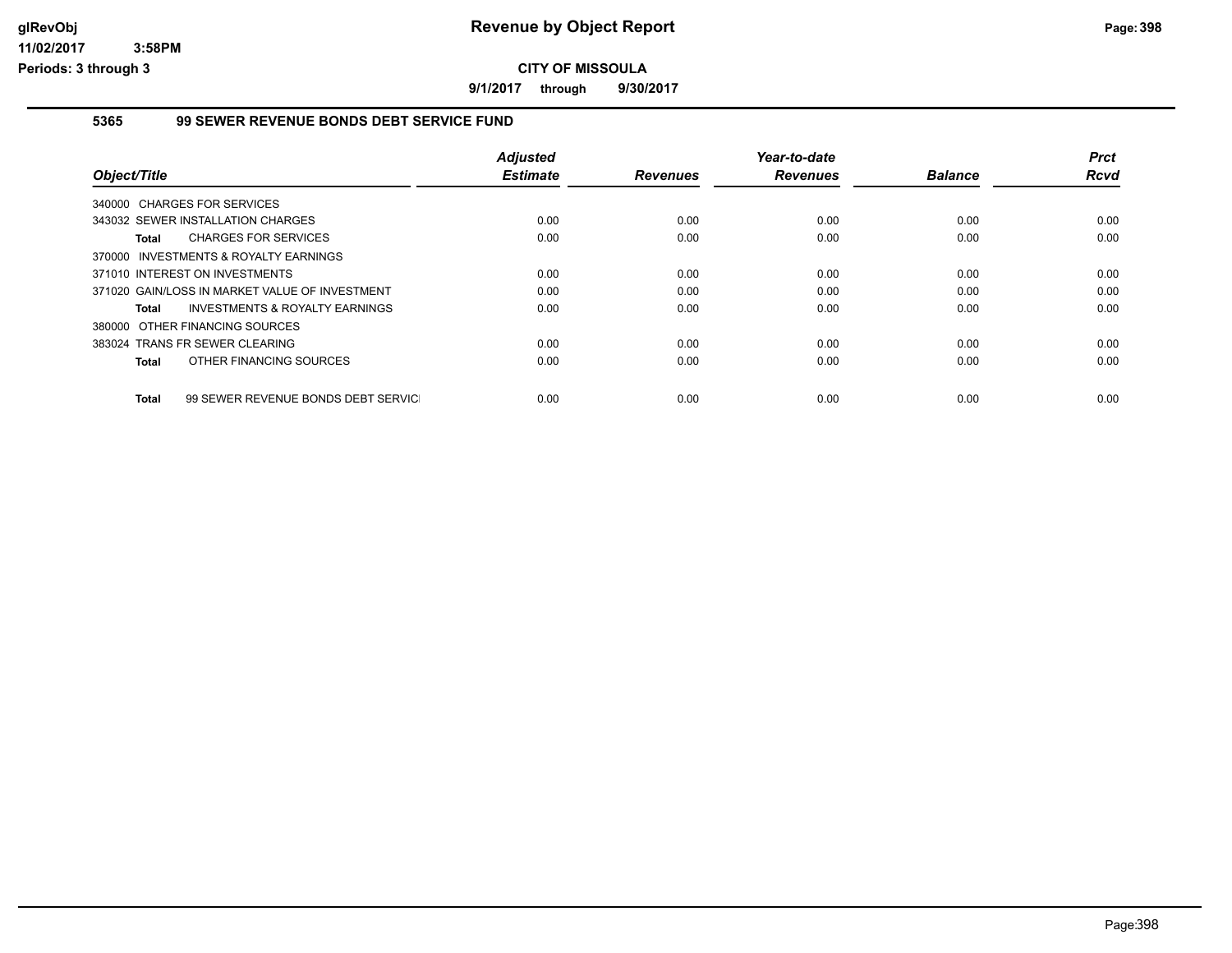**11/02/2017 3:58PM Periods: 3 through 3**

**CITY OF MISSOULA**

**9/1/2017 through 9/30/2017**

# **5367 92 SEWER REVENUE BOND - SERIES B BOND RE**

**5367 92 SEWER REVENUE BOND - SERIES B BOND RE**

|                                                    | <b>Adjusted</b> |                 | Year-to-date    |                | <b>Prct</b> |
|----------------------------------------------------|-----------------|-----------------|-----------------|----------------|-------------|
| Object/Title                                       | <b>Estimate</b> | <b>Revenues</b> | <b>Revenues</b> | <b>Balance</b> | <b>Rcvd</b> |
| 370000 INVESTMENTS & ROYALTY EARNINGS              |                 |                 |                 |                |             |
| 371010 INTEREST ON INVESTMENTS                     | 0.00            | 0.00            | 0.00            | 0.00           | 0.00        |
| 371020 GAIN/LOSS IN MARKET VALUE OF INVESTMENTS    | 0.00            | 0.00            | 0.00            | 0.00           | 0.00        |
| <b>INVESTMENTS &amp; ROYALTY EARNINGS</b><br>Total | 0.00            | 0.00            | 0.00            | 0.00           | 0.00        |
| 380000 OTHER FINANCING SOURCES                     |                 |                 |                 |                |             |
| 383042 TRANSFERS FROM OTHER FUNDS                  | 0.00            | 0.00            | 0.00            | 0.00           | 0.00        |
| OTHER FINANCING SOURCES<br>Total                   | 0.00            | 0.00            | 0.00            | 0.00           | 0.00        |
|                                                    |                 |                 |                 |                |             |
| 92 SEWER REVENUE BOND - SERIES B BON<br>Total      | 0.00            | 0.00            | 0.00            | 0.00           | 0.00        |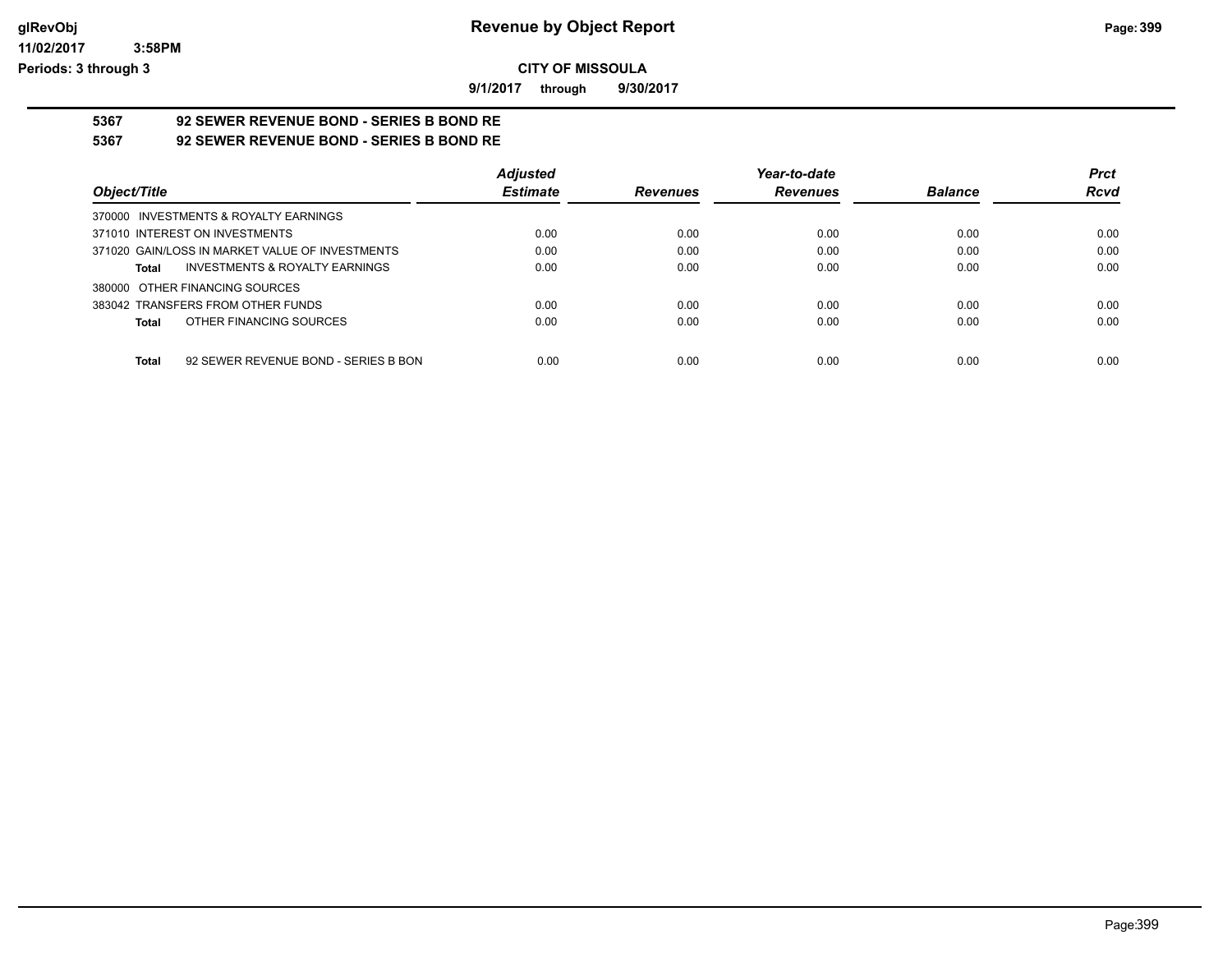**9/1/2017 through 9/30/2017**

## **5367 92 SEWER REVENUE BOND - SERIES B BOND RE**

| Object/Title                                       | <b>Adjusted</b><br><b>Estimate</b> | <b>Revenues</b> | Year-to-date<br><b>Revenues</b> | <b>Balance</b> | <b>Prct</b><br><b>Rcvd</b> |
|----------------------------------------------------|------------------------------------|-----------------|---------------------------------|----------------|----------------------------|
| 370000 INVESTMENTS & ROYALTY EARNINGS              |                                    |                 |                                 |                |                            |
| 371010 INTEREST ON INVESTMENTS                     | 0.00                               | 0.00            | 0.00                            | 0.00           | 0.00                       |
| 371020 GAIN/LOSS IN MARKET VALUE OF INVESTMENT     | 0.00                               | 0.00            | 0.00                            | 0.00           | 0.00                       |
| <b>INVESTMENTS &amp; ROYALTY EARNINGS</b><br>Total | 0.00                               | 0.00            | 0.00                            | 0.00           | 0.00                       |
| 380000 OTHER FINANCING SOURCES                     |                                    |                 |                                 |                |                            |
| 383042 TRANSFERS FROM OTHER FUNDS                  | 0.00                               | 0.00            | 0.00                            | 0.00           | 0.00                       |
| OTHER FINANCING SOURCES<br>Total                   | 0.00                               | 0.00            | 0.00                            | 0.00           | 0.00                       |
|                                                    |                                    |                 |                                 |                |                            |
| Total<br>92 SEWER REVENUE BOND - SERIES B BON      | 0.00                               | 0.00            | 0.00                            | 0.00           | 0.00                       |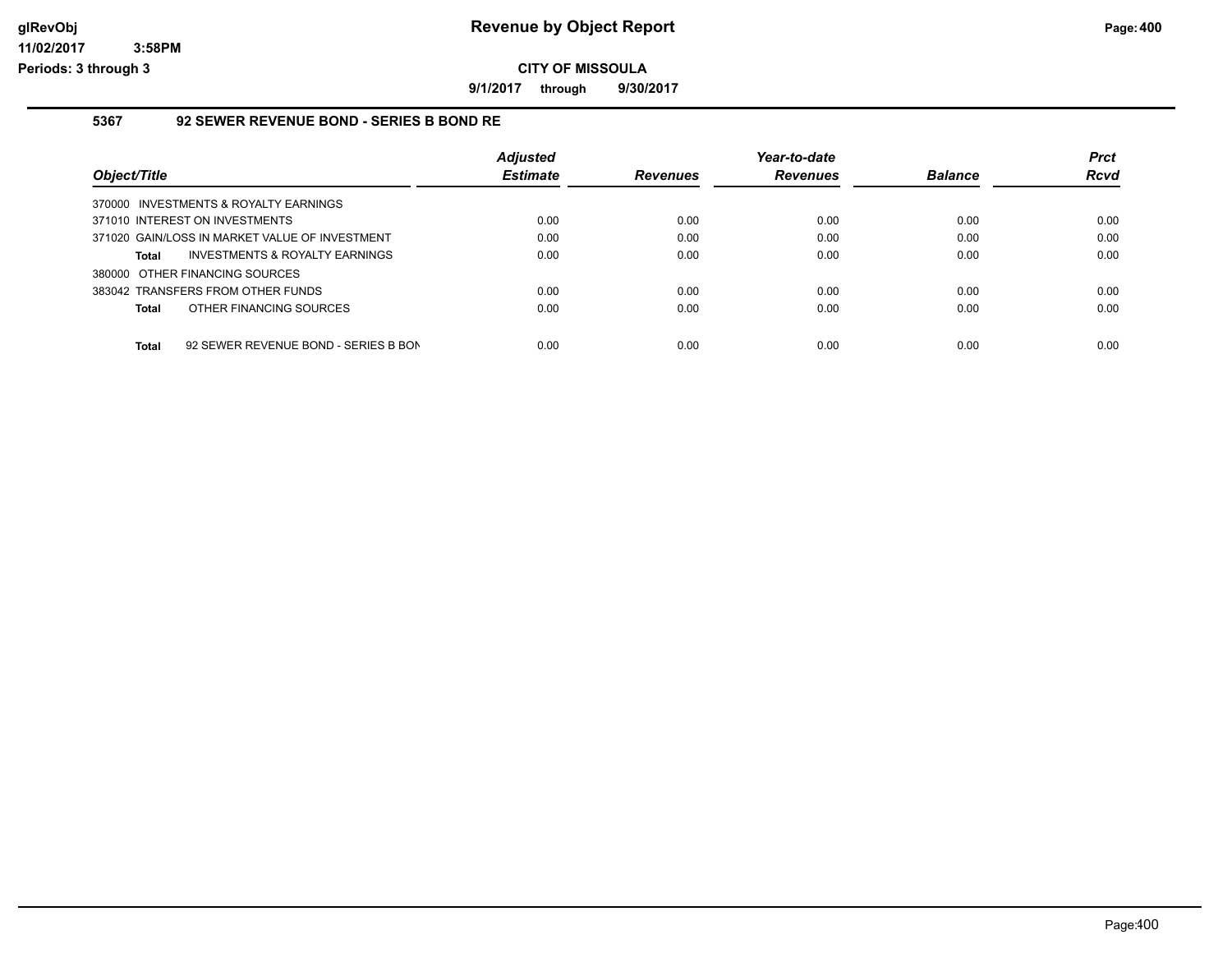#### **CITY OF MISSOULA**

**9/1/2017 through 9/30/2017**

# **5368 00 SEWER REVENUE BOND RESERVE FUND**

## **5368 00 SEWER REVENUE BOND RESERVE FUND**

|                                                    | <b>Adjusted</b> |                 | Year-to-date    |                | <b>Prct</b> |
|----------------------------------------------------|-----------------|-----------------|-----------------|----------------|-------------|
| Object/Title                                       | <b>Estimate</b> | <b>Revenues</b> | <b>Revenues</b> | <b>Balance</b> | <b>Rcvd</b> |
| 370000 INVESTMENTS & ROYALTY EARNINGS              |                 |                 |                 |                |             |
| 371010 INTEREST ON INVESTMENTS                     | 0.00            | 0.00            | 0.00            | 0.00           | 0.00        |
| 371020 GAIN/LOSS IN MARKET VALUE OF INVESTMENTS    | 0.00            | 0.00            | 0.00            | 0.00           | 0.00        |
| <b>INVESTMENTS &amp; ROYALTY EARNINGS</b><br>Total | 0.00            | 0.00            | 0.00            | 0.00           | 0.00        |
| 380000 OTHER FINANCING SOURCES                     |                 |                 |                 |                |             |
| 383042 TRANSFERS FROM OTHER FUNDS                  | 0.00            | 0.00            | 0.00            | 0.00           | 0.00        |
| OTHER FINANCING SOURCES<br>Total                   | 0.00            | 0.00            | 0.00            | 0.00           | 0.00        |
|                                                    |                 |                 |                 |                |             |
| <b>Total</b><br>00 SEWER REVENUE BOND RESERVE FUND | 0.00            | 0.00            | 0.00            | 0.00           | 0.00        |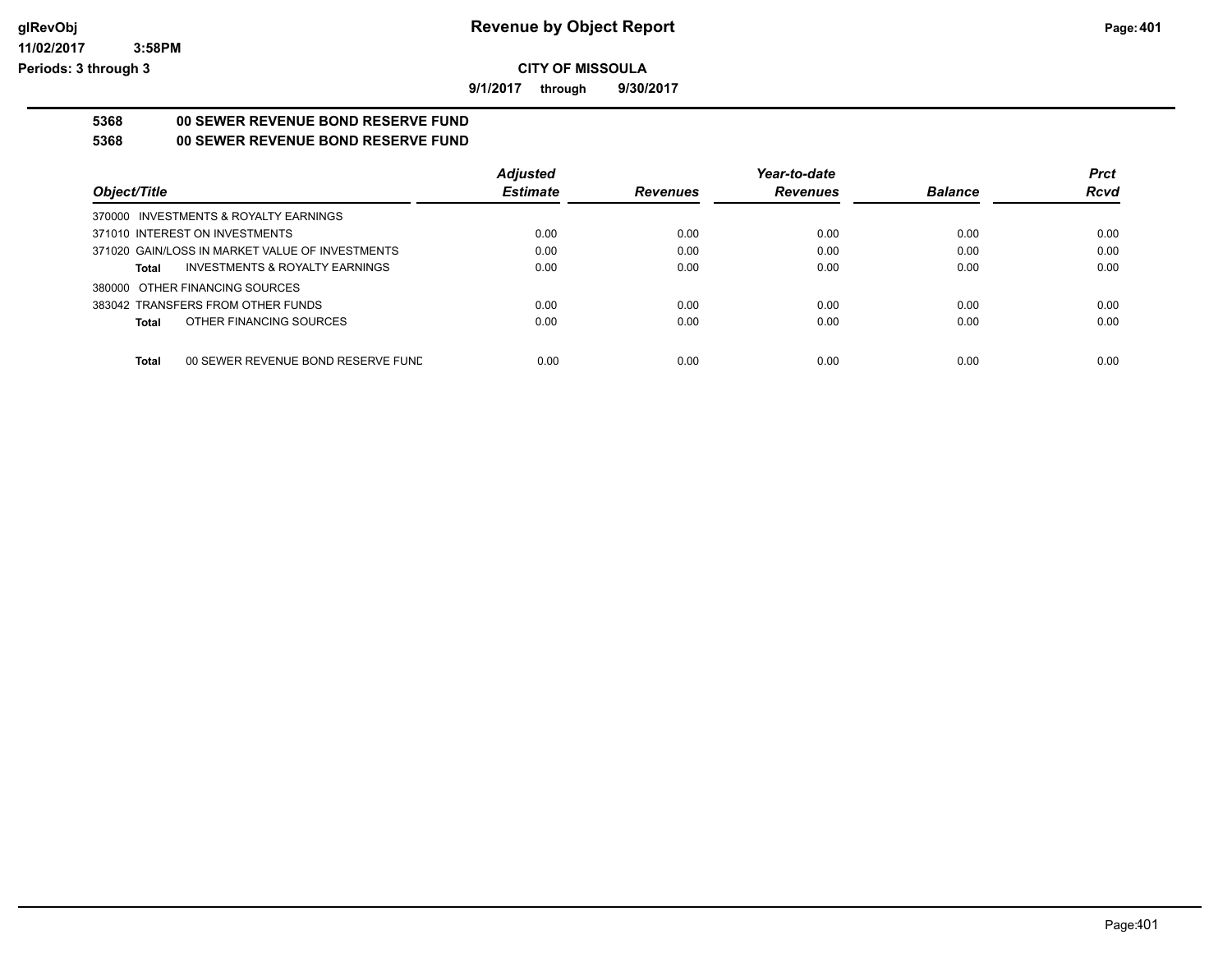**3:58PM**

**CITY OF MISSOULA**

**9/1/2017 through 9/30/2017**

## **5368 00 SEWER REVENUE BOND RESERVE FUND**

| Object/Title                                       | <b>Adjusted</b><br><b>Estimate</b> | <b>Revenues</b> | Year-to-date<br><b>Revenues</b> | <b>Balance</b> | <b>Prct</b><br><b>Rcvd</b> |
|----------------------------------------------------|------------------------------------|-----------------|---------------------------------|----------------|----------------------------|
| 370000 INVESTMENTS & ROYALTY EARNINGS              |                                    |                 |                                 |                |                            |
| 371010 INTEREST ON INVESTMENTS                     | 0.00                               | 0.00            | 0.00                            | 0.00           | 0.00                       |
| 371020 GAIN/LOSS IN MARKET VALUE OF INVESTMENT     | 0.00                               | 0.00            | 0.00                            | 0.00           | 0.00                       |
| INVESTMENTS & ROYALTY EARNINGS<br><b>Total</b>     | 0.00                               | 0.00            | 0.00                            | 0.00           | 0.00                       |
| 380000 OTHER FINANCING SOURCES                     |                                    |                 |                                 |                |                            |
| 383042 TRANSFERS FROM OTHER FUNDS                  | 0.00                               | 0.00            | 0.00                            | 0.00           | 0.00                       |
| OTHER FINANCING SOURCES<br><b>Total</b>            | 0.00                               | 0.00            | 0.00                            | 0.00           | 0.00                       |
|                                                    |                                    |                 |                                 |                |                            |
| <b>Total</b><br>00 SEWER REVENUE BOND RESERVE FUNI | 0.00                               | 0.00            | 0.00                            | 0.00           | 0.00                       |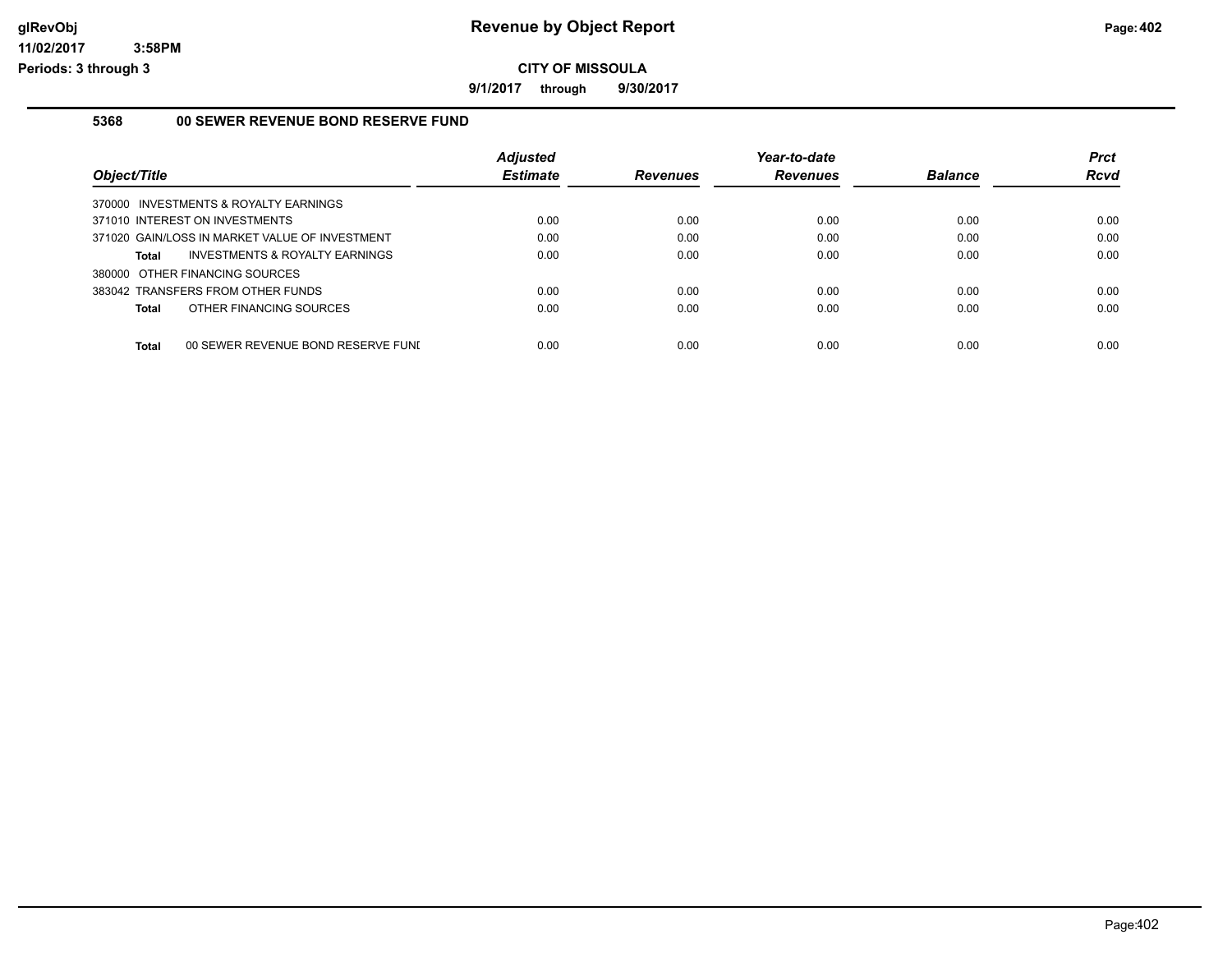**9/1/2017 through 9/30/2017**

### **5369 2001 SEWER REVENUE BOND**

**5369 2001 SEWER REVENUE BOND**

|                                                    | <b>Adjusted</b> |                 | Year-to-date    |                | <b>Prct</b> |
|----------------------------------------------------|-----------------|-----------------|-----------------|----------------|-------------|
| Object/Title                                       | <b>Estimate</b> | <b>Revenues</b> | <b>Revenues</b> | <b>Balance</b> | <b>Rcvd</b> |
| 370000 INVESTMENTS & ROYALTY EARNINGS              |                 |                 |                 |                |             |
| 371010 INTEREST ON INVESTMENTS                     | 0.00            | 0.00            | 0.00            | 0.00           | 0.00        |
| 371020 GAIN/LOSS IN MARKET VALUE OF INVESTMENTS    | 0.00            | 0.00            | 0.00            | 0.00           | 0.00        |
| <b>INVESTMENTS &amp; ROYALTY EARNINGS</b><br>Total | 0.00            | 0.00            | 0.00            | 0.00           | 0.00        |
| 380000 OTHER FINANCING SOURCES                     |                 |                 |                 |                |             |
| 383042 TRANSFERS FROM OTHER FUNDS                  | 0.00            | 0.00            | 0.00            | 0.00           | 0.00        |
| OTHER FINANCING SOURCES<br>Total                   | 0.00            | 0.00            | 0.00            | 0.00           | 0.00        |
|                                                    |                 |                 |                 |                |             |
| Total<br>2001 SEWER REVENUE BOND                   | 0.00            | 0.00            | 0.00            | 0.00           | 0.00        |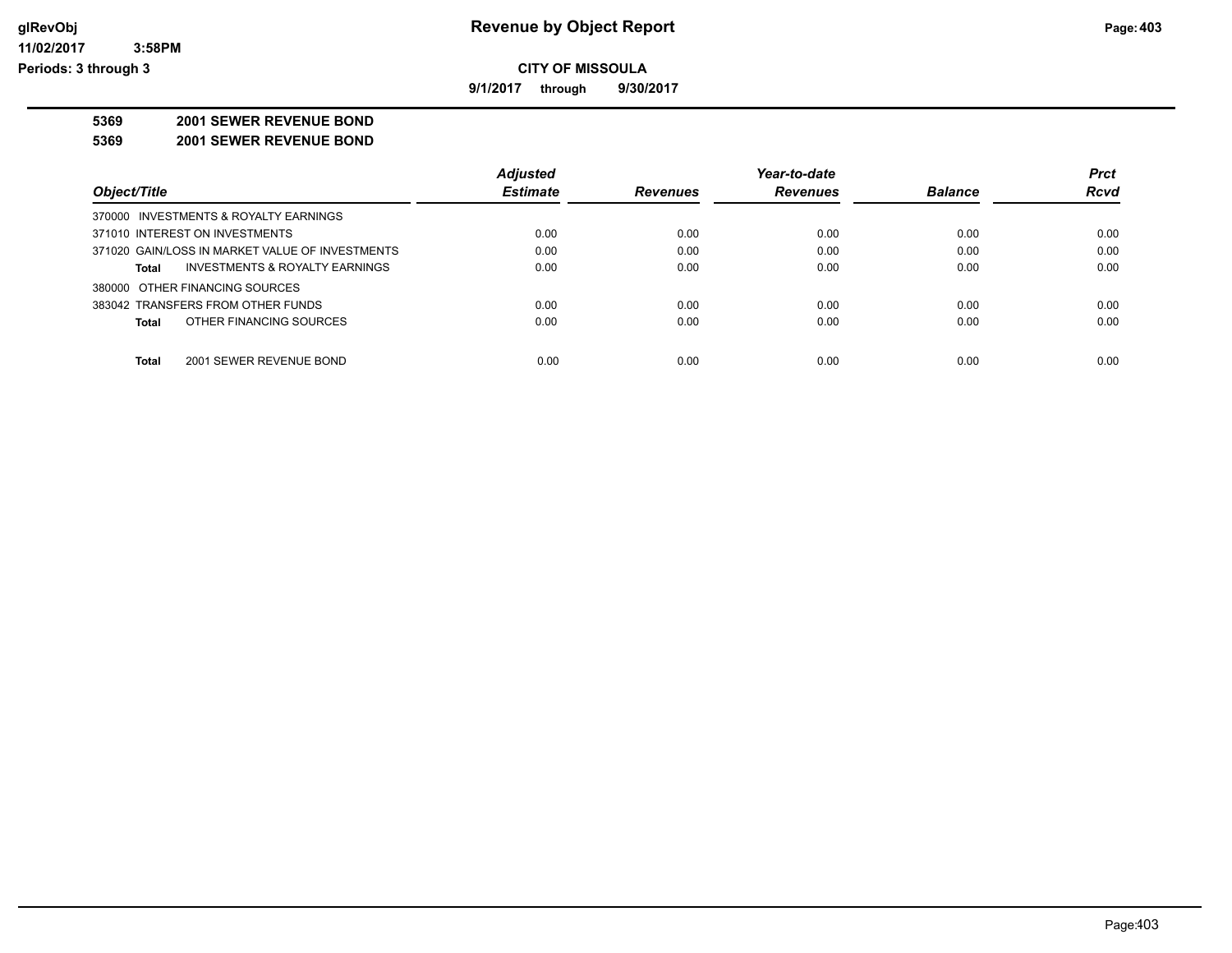**CITY OF MISSOULA**

**9/1/2017 through 9/30/2017**

## **5369 2001 SEWER REVENUE BOND**

 **3:58PM**

|                                                | <b>Adjusted</b> |                 | Year-to-date    |                | <b>Prct</b> |
|------------------------------------------------|-----------------|-----------------|-----------------|----------------|-------------|
| Object/Title                                   | <b>Estimate</b> | <b>Revenues</b> | <b>Revenues</b> | <b>Balance</b> | <b>Rcvd</b> |
| 370000 INVESTMENTS & ROYALTY EARNINGS          |                 |                 |                 |                |             |
| 371010 INTEREST ON INVESTMENTS                 | 0.00            | 0.00            | 0.00            | 0.00           | 0.00        |
| 371020 GAIN/LOSS IN MARKET VALUE OF INVESTMENT | 0.00            | 0.00            | 0.00            | 0.00           | 0.00        |
| INVESTMENTS & ROYALTY EARNINGS<br>Total        | 0.00            | 0.00            | 0.00            | 0.00           | 0.00        |
| 380000 OTHER FINANCING SOURCES                 |                 |                 |                 |                |             |
| 383042 TRANSFERS FROM OTHER FUNDS              | 0.00            | 0.00            | 0.00            | 0.00           | 0.00        |
| OTHER FINANCING SOURCES<br>Total               | 0.00            | 0.00            | 0.00            | 0.00           | 0.00        |
| <b>Total</b><br>2001 SEWER REVENUE BOND        | 0.00            | 0.00            | 0.00            | 0.00           | 0.00        |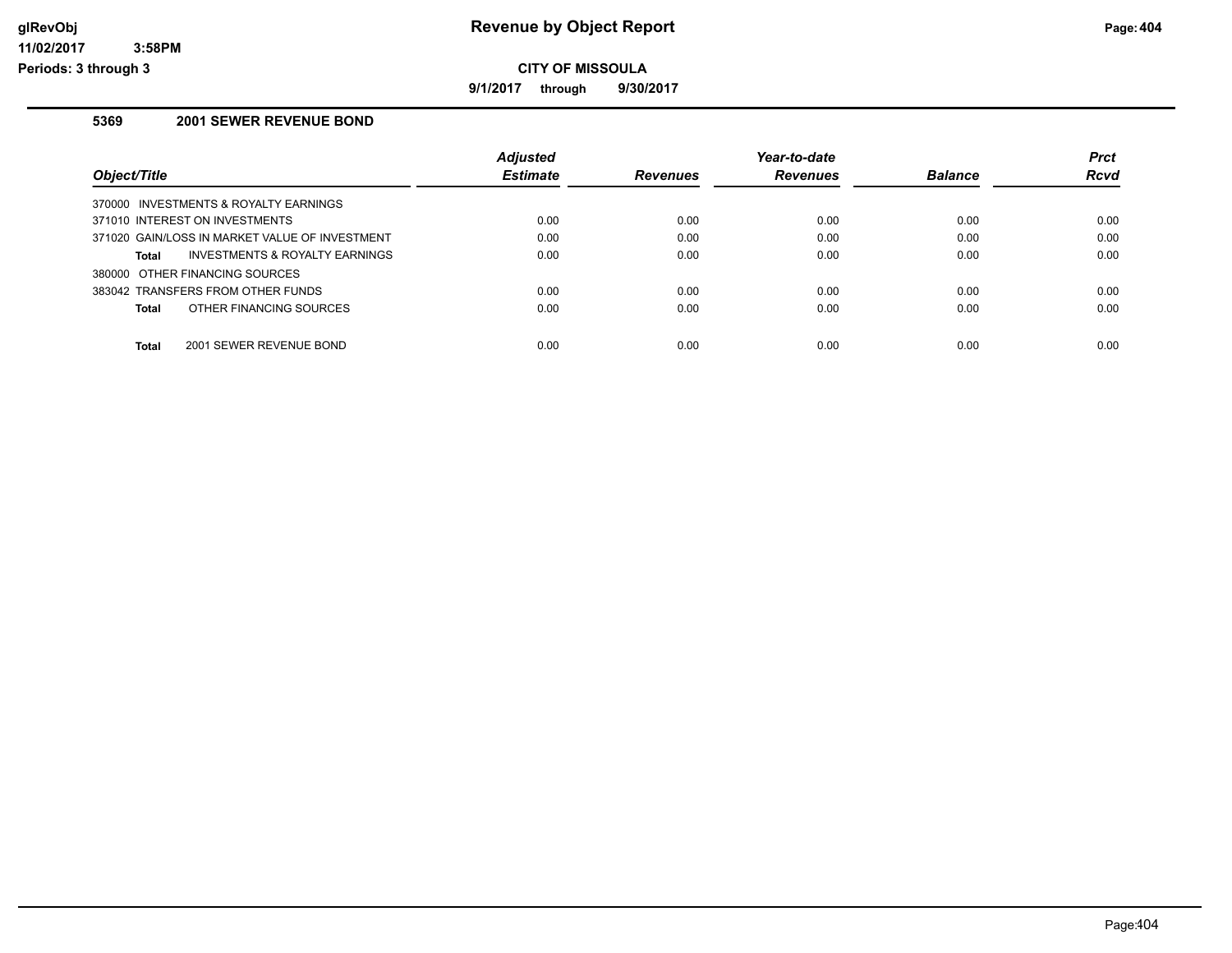**3:58PM**

**glRevObj Revenue by Object Report Page:405** 

**CITY OF MISSOULA**

**9/1/2017 through 9/30/2017**

## **5370 99 SEWER REVENUE BOND RESERVE FUND**

## **5370 99 SEWER REVENUE BOND RESERVE FUND**

|                                                    | <b>Adjusted</b> |                 | Year-to-date    |                | <b>Prct</b> |
|----------------------------------------------------|-----------------|-----------------|-----------------|----------------|-------------|
| Object/Title                                       | <b>Estimate</b> | <b>Revenues</b> | <b>Revenues</b> | <b>Balance</b> | <b>Rcvd</b> |
| 360000 MISCELLANEOUS REVENUES                      |                 |                 |                 |                |             |
| 360010 MISCELLANEOUS                               | 0.00            | 0.00            | 0.00            | 0.00           | 0.00        |
| MISCELLANEOUS REVENUES<br>Total                    | 0.00            | 0.00            | 0.00            | 0.00           | 0.00        |
| 370000 INVESTMENTS & ROYALTY EARNINGS              |                 |                 |                 |                |             |
| 371010 INTEREST ON INVESTMENTS                     | 0.00            | 0.00            | 0.00            | 0.00           | 0.00        |
| 371020 GAIN/LOSS IN MARKET VALUE OF INVESTMENTS    | 0.00            | 0.00            | 0.00            | 0.00           | 0.00        |
| <b>INVESTMENTS &amp; ROYALTY EARNINGS</b><br>Total | 0.00            | 0.00            | 0.00            | 0.00           | 0.00        |
| 380000 OTHER FINANCING SOURCES                     |                 |                 |                 |                |             |
| 383042 TRANSFERS FROM OTHER FUNDS                  | 0.00            | 0.00            | 0.00            | 0.00           | 0.00        |
| OTHER FINANCING SOURCES<br>Total                   | 0.00            | 0.00            | 0.00            | 0.00           | 0.00        |
| 99 SEWER REVENUE BOND RESERVE FUND<br>Total        | 0.00            | 0.00            | 0.00            | 0.00           | 0.00        |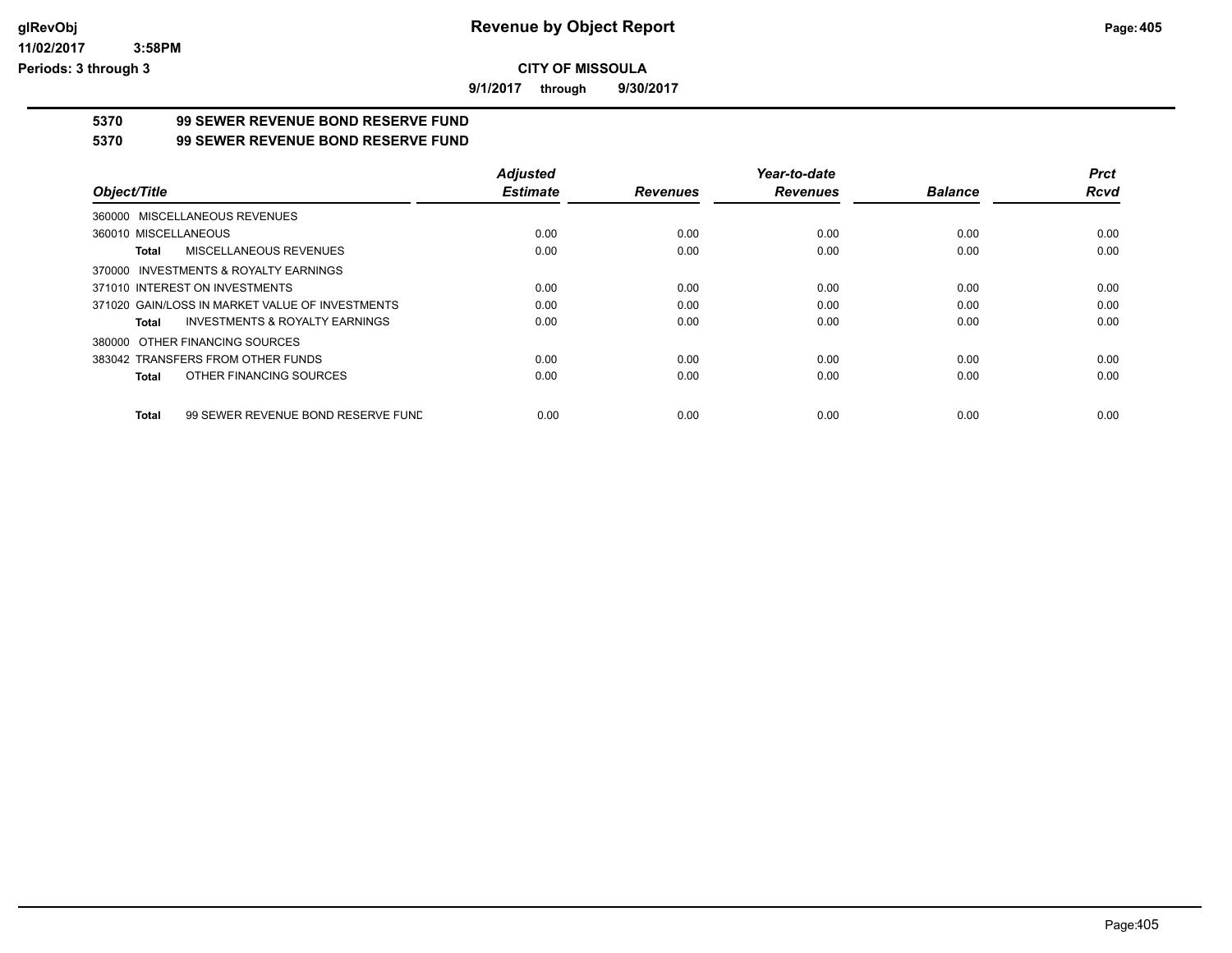**9/1/2017 through 9/30/2017**

## **5370 99 SEWER REVENUE BOND RESERVE FUND**

|                                                    | <b>Adjusted</b> |                 | Year-to-date    |                | <b>Prct</b> |
|----------------------------------------------------|-----------------|-----------------|-----------------|----------------|-------------|
| Object/Title                                       | <b>Estimate</b> | <b>Revenues</b> | <b>Revenues</b> | <b>Balance</b> | <b>Rcvd</b> |
| 360000 MISCELLANEOUS REVENUES                      |                 |                 |                 |                |             |
| 360010 MISCELLANEOUS                               | 0.00            | 0.00            | 0.00            | 0.00           | 0.00        |
| MISCELLANEOUS REVENUES<br><b>Total</b>             | 0.00            | 0.00            | 0.00            | 0.00           | 0.00        |
| 370000 INVESTMENTS & ROYALTY EARNINGS              |                 |                 |                 |                |             |
| 371010 INTEREST ON INVESTMENTS                     | 0.00            | 0.00            | 0.00            | 0.00           | 0.00        |
| 371020 GAIN/LOSS IN MARKET VALUE OF INVESTMENT     | 0.00            | 0.00            | 0.00            | 0.00           | 0.00        |
| <b>INVESTMENTS &amp; ROYALTY EARNINGS</b><br>Total | 0.00            | 0.00            | 0.00            | 0.00           | 0.00        |
| 380000 OTHER FINANCING SOURCES                     |                 |                 |                 |                |             |
| 383042 TRANSFERS FROM OTHER FUNDS                  | 0.00            | 0.00            | 0.00            | 0.00           | 0.00        |
| OTHER FINANCING SOURCES<br><b>Total</b>            | 0.00            | 0.00            | 0.00            | 0.00           | 0.00        |
| <b>Total</b><br>99 SEWER REVENUE BOND RESERVE FUNI | 0.00            | 0.00            | 0.00            | 0.00           | 0.00        |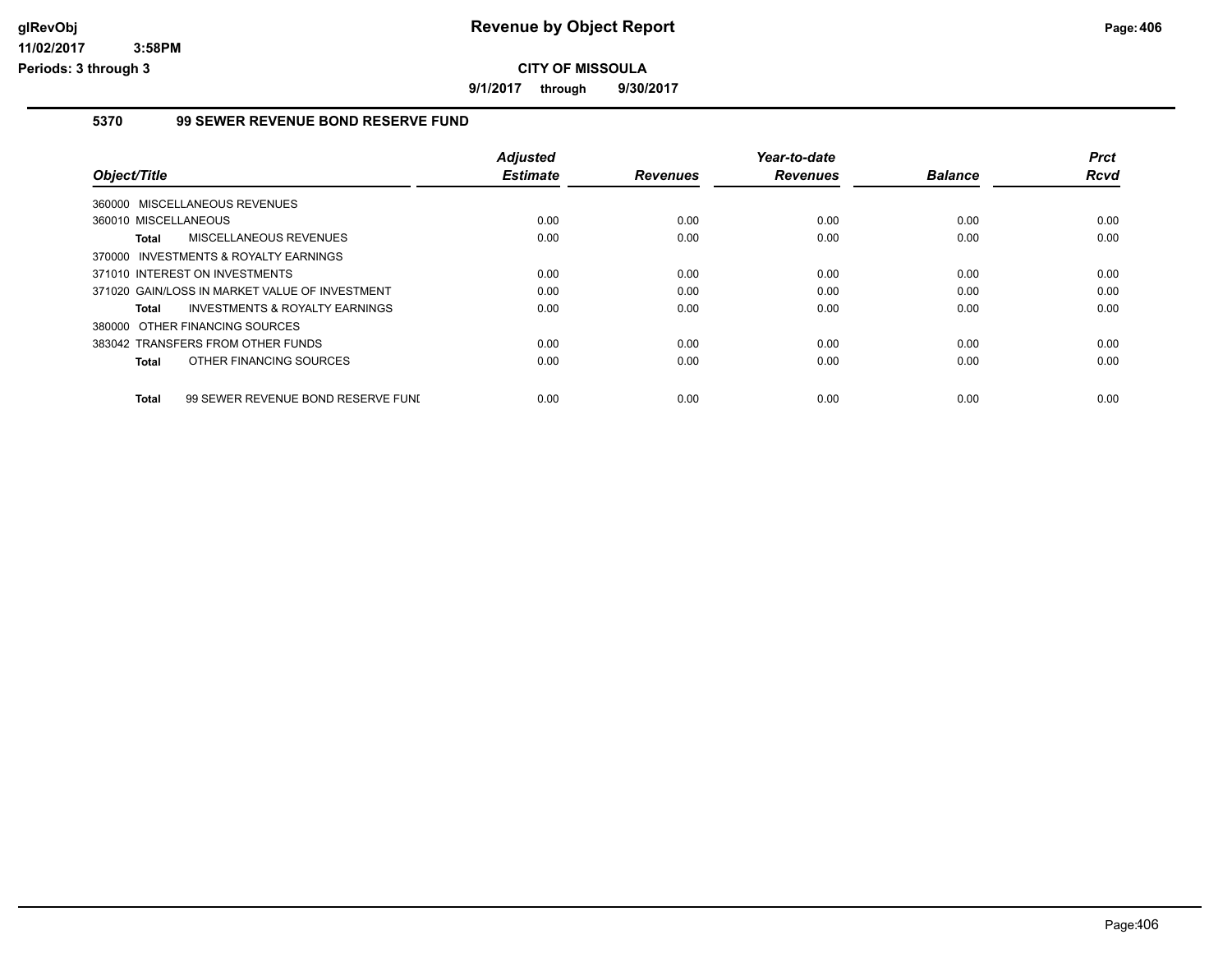**9/1/2017 through 9/30/2017**

**5371 2002 SEWER BONDS**

**5371 2002 SEWER BONDS**

|                                                 | <b>Adjusted</b> |                 | Year-to-date    |                | <b>Prct</b> |
|-------------------------------------------------|-----------------|-----------------|-----------------|----------------|-------------|
| Object/Title                                    | <b>Estimate</b> | <b>Revenues</b> | <b>Revenues</b> | <b>Balance</b> | <b>Rcvd</b> |
| 370000 INVESTMENTS & ROYALTY EARNINGS           |                 |                 |                 |                |             |
| 371010 INTEREST ON INVESTMENTS                  | 0.00            | 0.00            | 0.00            | 0.00           | 0.00        |
| 371020 GAIN/LOSS IN MARKET VALUE OF INVESTMENTS | 0.00            | 0.00            | 0.00            | 0.00           | 0.00        |
| INVESTMENTS & ROYALTY EARNINGS<br>Total         | 0.00            | 0.00            | 0.00            | 0.00           | 0.00        |
| 380000 OTHER FINANCING SOURCES                  |                 |                 |                 |                |             |
| 383024 TRANS FR SEWER CLEARING                  | 0.00            | 0.00            | 0.00            | 0.00           | 0.00        |
| OTHER FINANCING SOURCES<br>Total                | 0.00            | 0.00            | 0.00            | 0.00           | 0.00        |
|                                                 |                 |                 |                 |                |             |
| 2002 SEWER BONDS<br>Total                       | 0.00            | 0.00            | 0.00            | 0.00           | 0.00        |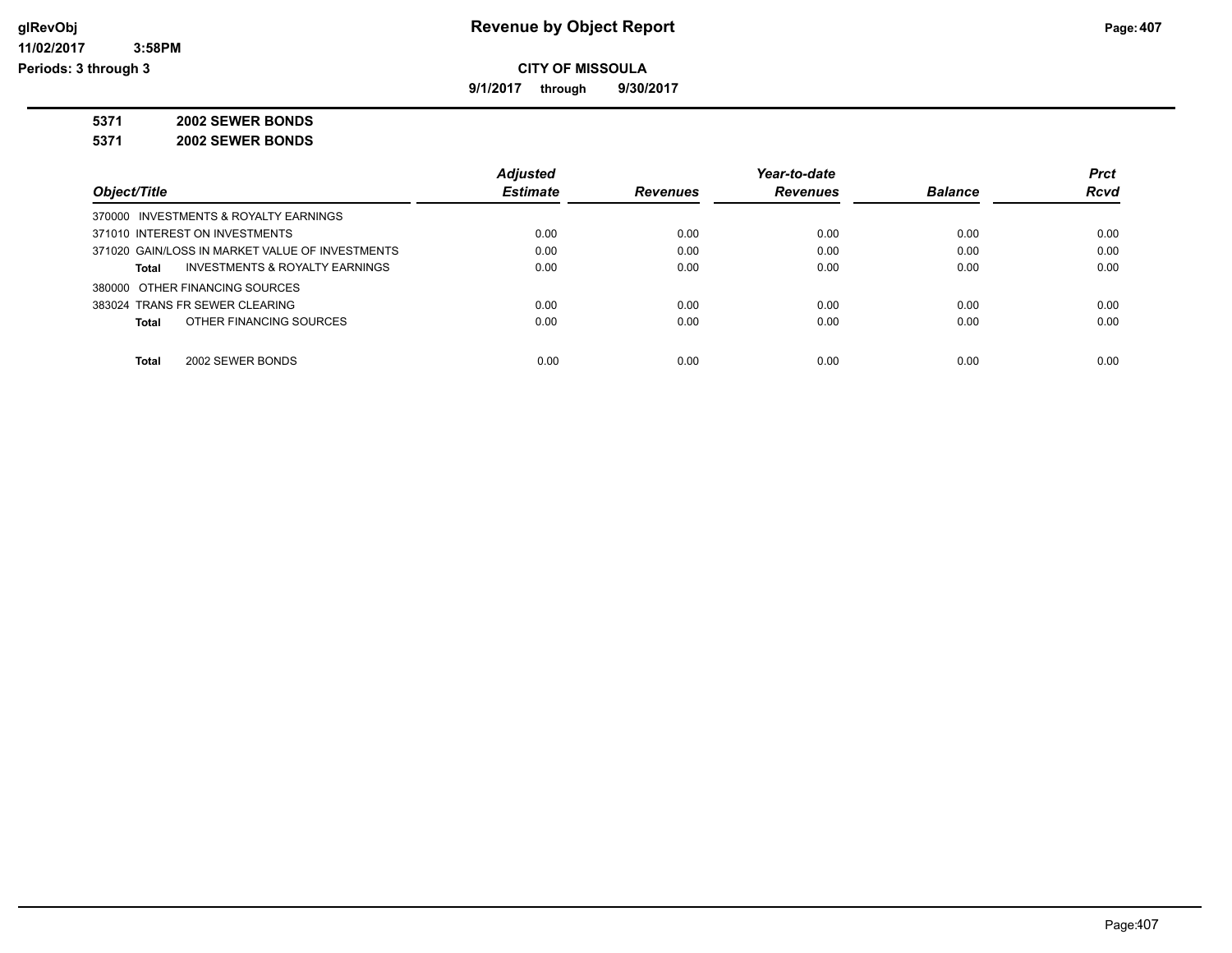**CITY OF MISSOULA**

**9/1/2017 through 9/30/2017**

#### **5371 2002 SEWER BONDS**

 **3:58PM**

|                                                | <b>Adjusted</b> |                 | Year-to-date    |                | <b>Prct</b> |
|------------------------------------------------|-----------------|-----------------|-----------------|----------------|-------------|
| Object/Title                                   | <b>Estimate</b> | <b>Revenues</b> | <b>Revenues</b> | <b>Balance</b> | <b>Rcvd</b> |
| INVESTMENTS & ROYALTY EARNINGS<br>370000       |                 |                 |                 |                |             |
| 371010 INTEREST ON INVESTMENTS                 | 0.00            | 0.00            | 0.00            | 0.00           | 0.00        |
| 371020 GAIN/LOSS IN MARKET VALUE OF INVESTMENT | 0.00            | 0.00            | 0.00            | 0.00           | 0.00        |
| INVESTMENTS & ROYALTY EARNINGS<br><b>Total</b> | 0.00            | 0.00            | 0.00            | 0.00           | 0.00        |
| 380000 OTHER FINANCING SOURCES                 |                 |                 |                 |                |             |
| 383024 TRANS FR SEWER CLEARING                 | 0.00            | 0.00            | 0.00            | 0.00           | 0.00        |
| OTHER FINANCING SOURCES<br>Total               | 0.00            | 0.00            | 0.00            | 0.00           | 0.00        |
| Total<br>2002 SEWER BONDS                      | 0.00            | 0.00            | 0.00            | 0.00           | 0.00        |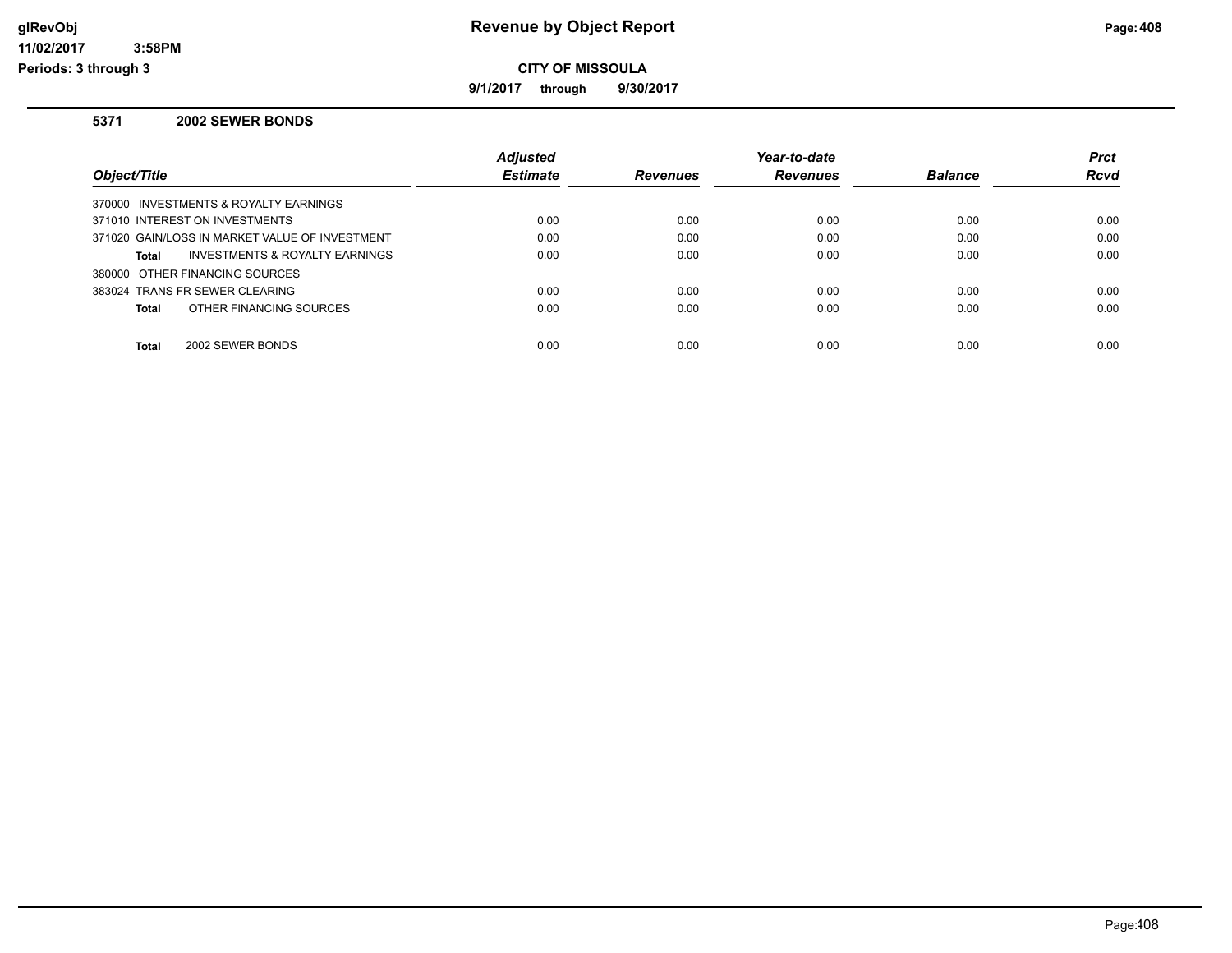**9/1/2017 through 9/30/2017**

#### **5372 2002 SEWER REVENUE BOND**

## **5372 2002 SEWER REVENUE BOND**

|                                                    | <b>Adjusted</b> |                 | Year-to-date    |                | <b>Prct</b> |
|----------------------------------------------------|-----------------|-----------------|-----------------|----------------|-------------|
| Object/Title                                       | <b>Estimate</b> | <b>Revenues</b> | <b>Revenues</b> | <b>Balance</b> | <b>Rcvd</b> |
| 360000 MISCELLANEOUS REVENUES                      |                 |                 |                 |                |             |
| 360000 MISCELLANEOUS REVENUES                      | 0.00            | 0.00            | 0.00            | 0.00           | 0.00        |
| <b>MISCELLANEOUS REVENUES</b><br>Total             | 0.00            | 0.00            | 0.00            | 0.00           | 0.00        |
| 370000 INVESTMENTS & ROYALTY EARNINGS              |                 |                 |                 |                |             |
| 371010 INTEREST ON INVESTMENTS                     | 0.00            | 0.00            | 0.00            | 0.00           | 0.00        |
| 371020 GAIN/LOSS IN MARKET VALUE OF INVESTMENTS    | 0.00            | 0.00            | 0.00            | 0.00           | 0.00        |
| <b>INVESTMENTS &amp; ROYALTY EARNINGS</b><br>Total | 0.00            | 0.00            | 0.00            | 0.00           | 0.00        |
| 380000 OTHER FINANCING SOURCES                     |                 |                 |                 |                |             |
| 383024 TRANS FR SEWER CLEARING                     | 0.00            | 0.00            | 0.00            | 0.00           | 0.00        |
| 383042 TRANSFERS FROM OTHER FUNDS                  | 0.00            | 0.00            | 0.00            | 0.00           | 0.00        |
| OTHER FINANCING SOURCES<br>Total                   | 0.00            | 0.00            | 0.00            | 0.00           | 0.00        |
| 2002 SEWER REVENUE BOND<br>Total                   | 0.00            | 0.00            | 0.00            | 0.00           | 0.00        |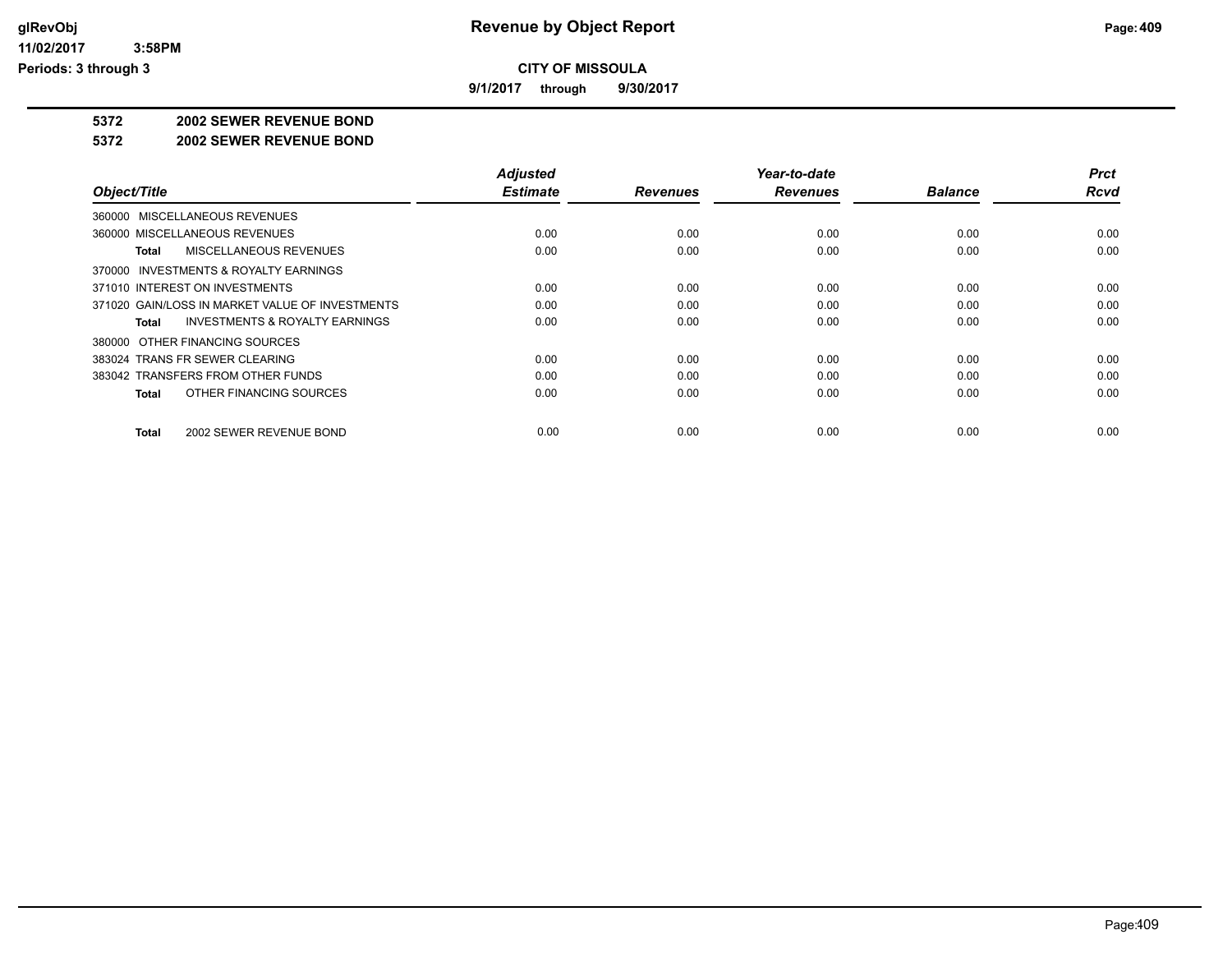**3:58PM**

**CITY OF MISSOULA**

**9/1/2017 through 9/30/2017**

## **5372 2002 SEWER REVENUE BOND**

| Object/Title                                   | <b>Adjusted</b><br><b>Estimate</b> | <b>Revenues</b> | Year-to-date<br><b>Revenues</b> | <b>Balance</b> | <b>Prct</b><br><b>Rcvd</b> |
|------------------------------------------------|------------------------------------|-----------------|---------------------------------|----------------|----------------------------|
|                                                |                                    |                 |                                 |                |                            |
| 360000 MISCELLANEOUS REVENUES                  |                                    |                 |                                 |                |                            |
| 360000 MISCELLANEOUS REVENUES                  | 0.00                               | 0.00            | 0.00                            | 0.00           | 0.00                       |
| MISCELLANEOUS REVENUES<br><b>Total</b>         | 0.00                               | 0.00            | 0.00                            | 0.00           | 0.00                       |
| 370000 INVESTMENTS & ROYALTY EARNINGS          |                                    |                 |                                 |                |                            |
| 371010 INTEREST ON INVESTMENTS                 | 0.00                               | 0.00            | 0.00                            | 0.00           | 0.00                       |
| 371020 GAIN/LOSS IN MARKET VALUE OF INVESTMENT | 0.00                               | 0.00            | 0.00                            | 0.00           | 0.00                       |
| INVESTMENTS & ROYALTY EARNINGS<br>Total        | 0.00                               | 0.00            | 0.00                            | 0.00           | 0.00                       |
| 380000 OTHER FINANCING SOURCES                 |                                    |                 |                                 |                |                            |
| 383024 TRANS FR SEWER CLEARING                 | 0.00                               | 0.00            | 0.00                            | 0.00           | 0.00                       |
| 383042 TRANSFERS FROM OTHER FUNDS              | 0.00                               | 0.00            | 0.00                            | 0.00           | 0.00                       |
| OTHER FINANCING SOURCES<br><b>Total</b>        | 0.00                               | 0.00            | 0.00                            | 0.00           | 0.00                       |
| 2002 SEWER REVENUE BOND<br><b>Total</b>        | 0.00                               | 0.00            | 0.00                            | 0.00           | 0.00                       |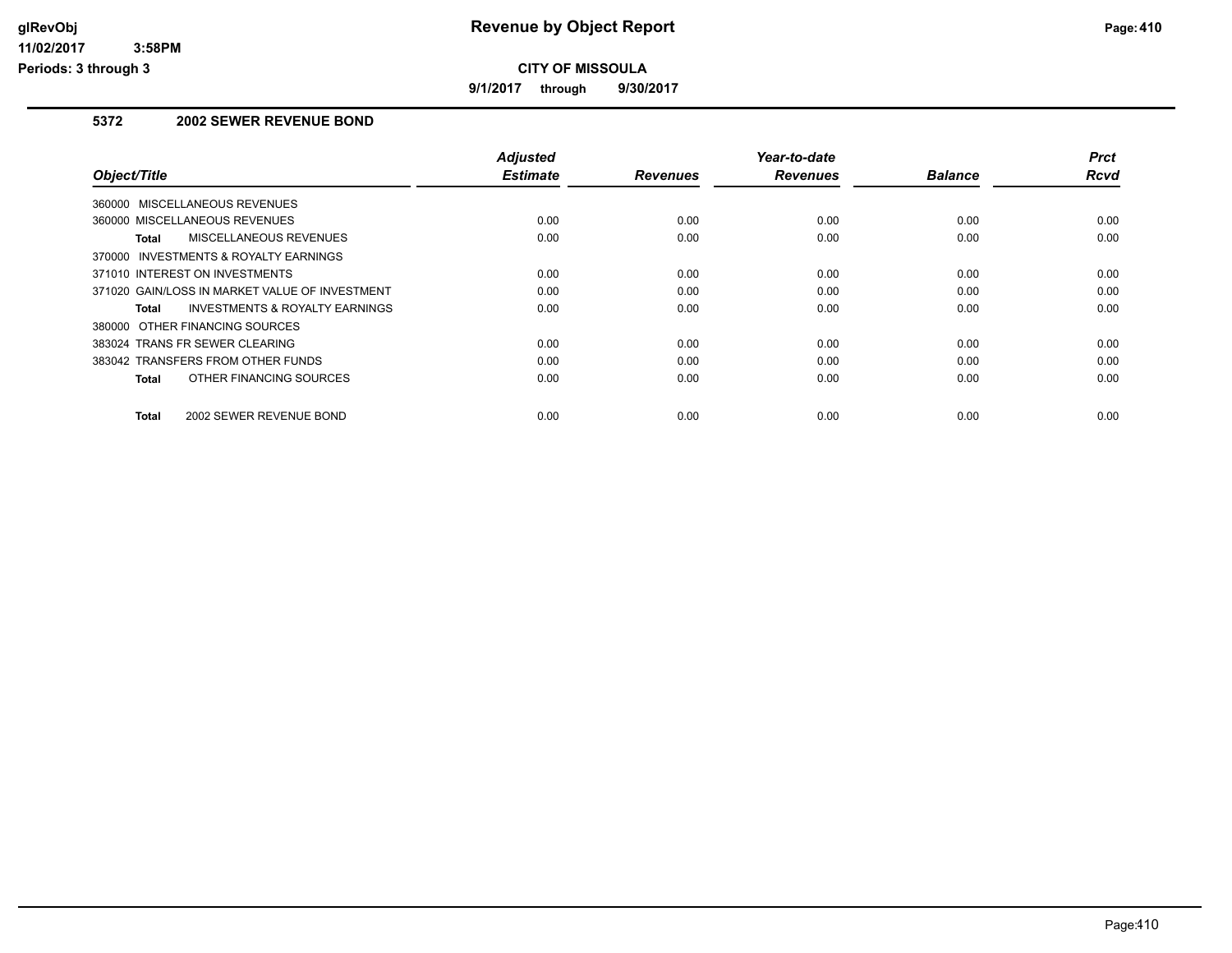**3:58PM**

**CITY OF MISSOULA**

**9/1/2017 through 9/30/2017**

# **5373 2002 WWTP UPGRADE REVENUE BOND**

## **5373 2002 WWTP UPGRADE REVENUE BOND**

|                                                 | <b>Adjusted</b> |                 | Year-to-date    |                | <b>Prct</b> |
|-------------------------------------------------|-----------------|-----------------|-----------------|----------------|-------------|
| Object/Title                                    | <b>Estimate</b> | <b>Revenues</b> | <b>Revenues</b> | <b>Balance</b> | <b>Rcvd</b> |
| 370000 INVESTMENTS & ROYALTY EARNINGS           |                 |                 |                 |                |             |
| 371010 INTEREST ON INVESTMENTS                  | 0.00            | 0.00            | 0.00            | 0.00           | 0.00        |
| 371020 GAIN/LOSS IN MARKET VALUE OF INVESTMENTS | 0.00            | 0.00            | 0.00            | 0.00           | 0.00        |
| INVESTMENTS & ROYALTY EARNINGS<br>Total         | 0.00            | 0.00            | 0.00            | 0.00           | 0.00        |
| 380000 OTHER FINANCING SOURCES                  |                 |                 |                 |                |             |
| 383024 TRANS FR SEWER CLEARING                  | 0.00            | 0.00            | 0.00            | 0.00           | 0.00        |
| OTHER FINANCING SOURCES<br>Total                | 0.00            | 0.00            | 0.00            | 0.00           | 0.00        |
|                                                 |                 |                 |                 |                |             |
| Total<br>2002 WWTP UPGRADE REVENUE BOND         | 0.00            | 0.00            | 0.00            | 0.00           | 0.00        |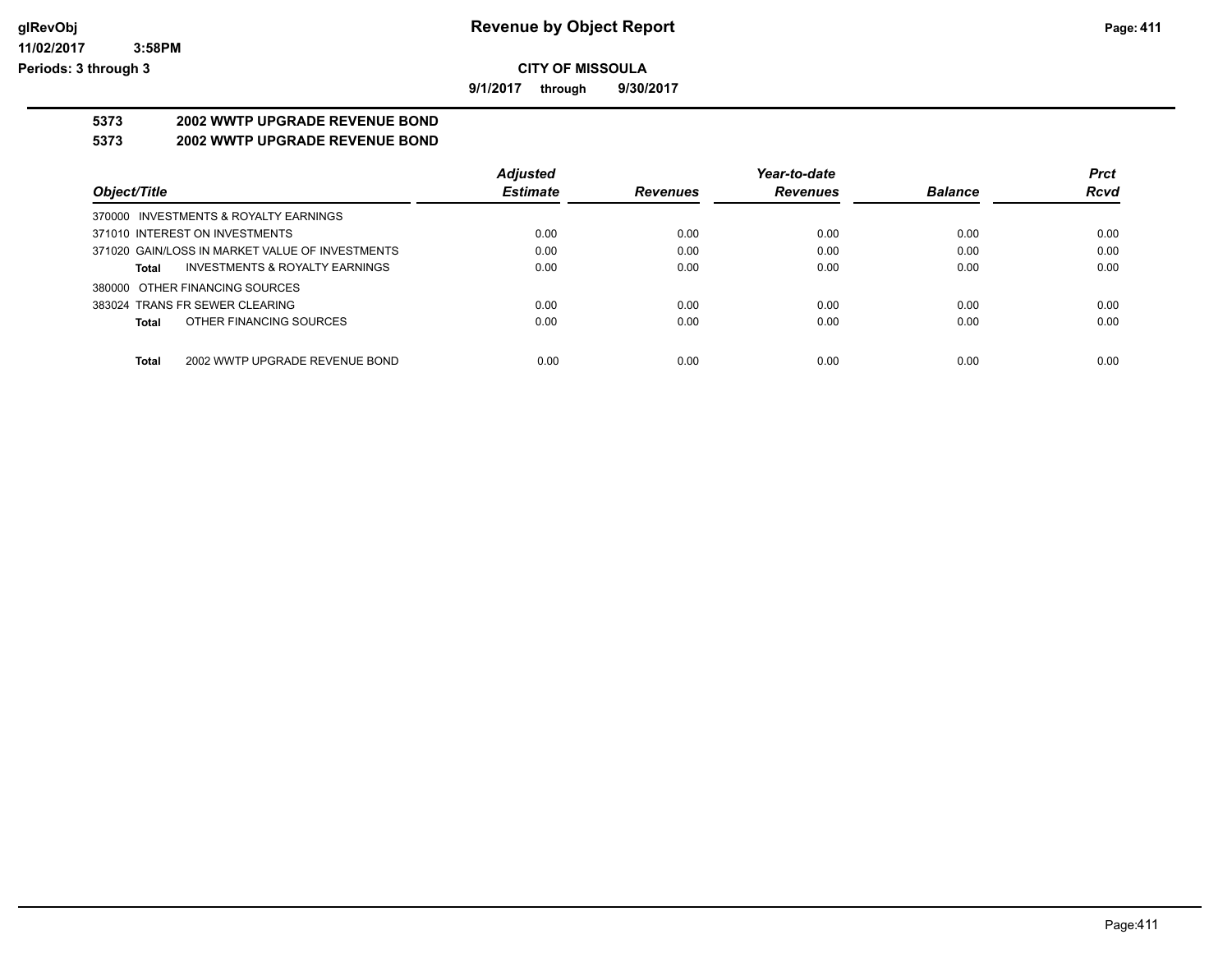**3:58PM**

**CITY OF MISSOULA**

**9/1/2017 through 9/30/2017**

## **5373 2002 WWTP UPGRADE REVENUE BOND**

|                                                | <b>Adjusted</b> |                 | Year-to-date    |                | <b>Prct</b> |
|------------------------------------------------|-----------------|-----------------|-----------------|----------------|-------------|
| Object/Title                                   | <b>Estimate</b> | <b>Revenues</b> | <b>Revenues</b> | <b>Balance</b> | <b>Rcvd</b> |
| 370000 INVESTMENTS & ROYALTY EARNINGS          |                 |                 |                 |                |             |
| 371010 INTEREST ON INVESTMENTS                 | 0.00            | 0.00            | 0.00            | 0.00           | 0.00        |
| 371020 GAIN/LOSS IN MARKET VALUE OF INVESTMENT | 0.00            | 0.00            | 0.00            | 0.00           | 0.00        |
| INVESTMENTS & ROYALTY EARNINGS<br>Total        | 0.00            | 0.00            | 0.00            | 0.00           | 0.00        |
| 380000 OTHER FINANCING SOURCES                 |                 |                 |                 |                |             |
| 383024 TRANS FR SEWER CLEARING                 | 0.00            | 0.00            | 0.00            | 0.00           | 0.00        |
| OTHER FINANCING SOURCES<br>Total               | 0.00            | 0.00            | 0.00            | 0.00           | 0.00        |
|                                                |                 |                 |                 |                |             |
| Total<br>2002 WWTP UPGRADE REVENUE BOND        | 0.00            | 0.00            | 0.00            | 0.00           | 0.00        |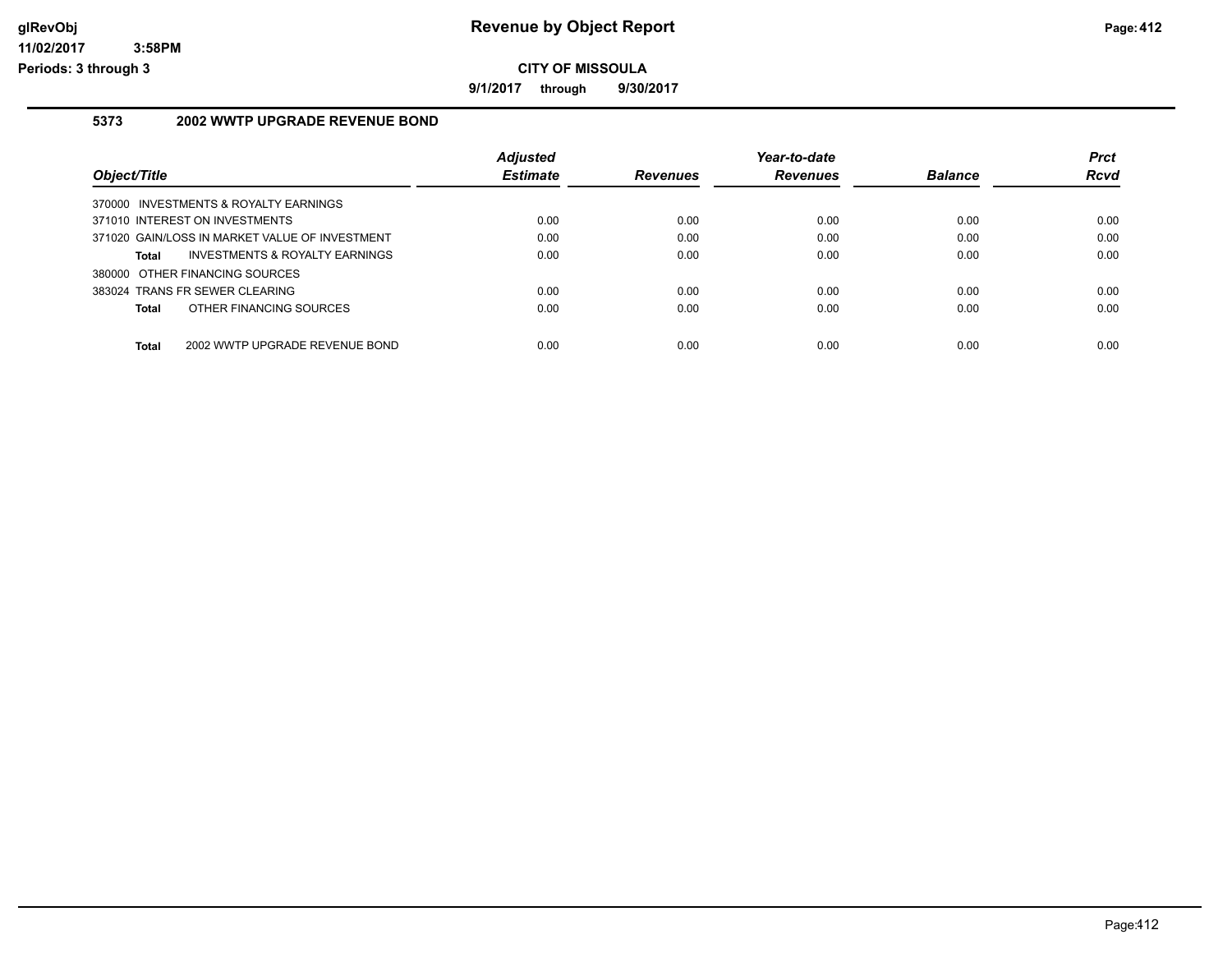**CITY OF MISSOULA**

**9/1/2017 through 9/30/2017**

**5374 2002 WWTP UPGRADE RESERVE**

 **3:58PM**

#### **5374 2002 WWTP UPGRADE RESERVE**

| Object/Title                                       | <b>Adjusted</b><br><b>Estimate</b> | <b>Revenues</b> | Year-to-date<br><b>Revenues</b> | <b>Balance</b> | <b>Prct</b><br><b>Rcvd</b> |
|----------------------------------------------------|------------------------------------|-----------------|---------------------------------|----------------|----------------------------|
|                                                    |                                    |                 |                                 |                |                            |
| 360000 MISCELLANEOUS REVENUES                      |                                    |                 |                                 |                |                            |
| 360000 MISCELLANEOUS REVENUES                      | 0.00                               | 0.00            | 0.00                            | 0.00           | 0.00                       |
| MISCELLANEOUS REVENUES<br>Total                    | 0.00                               | 0.00            | 0.00                            | 0.00           | 0.00                       |
| 370000 INVESTMENTS & ROYALTY EARNINGS              |                                    |                 |                                 |                |                            |
| 371010 INTEREST ON INVESTMENTS                     | 0.00                               | 0.00            | 0.00                            | 0.00           | 0.00                       |
| 371020 GAIN/LOSS IN MARKET VALUE OF INVESTMENTS    | 0.00                               | 0.00            | 0.00                            | 0.00           | 0.00                       |
| <b>INVESTMENTS &amp; ROYALTY EARNINGS</b><br>Total | 0.00                               | 0.00            | 0.00                            | 0.00           | 0.00                       |
| 380000 OTHER FINANCING SOURCES                     |                                    |                 |                                 |                |                            |
| 381002 SRF LOAN                                    | 0.00                               | 0.00            | 0.00                            | 0.00           | 0.00                       |
| 383042 TRANSFERS FROM OTHER FUNDS                  | 0.00                               | 0.00            | 0.00                            | 0.00           | 0.00                       |
| OTHER FINANCING SOURCES<br>Total                   | 0.00                               | 0.00            | 0.00                            | 0.00           | 0.00                       |
| 2002 WWTP UPGRADE RESERVE<br>Total                 | 0.00                               | 0.00            | 0.00                            | 0.00           | 0.00                       |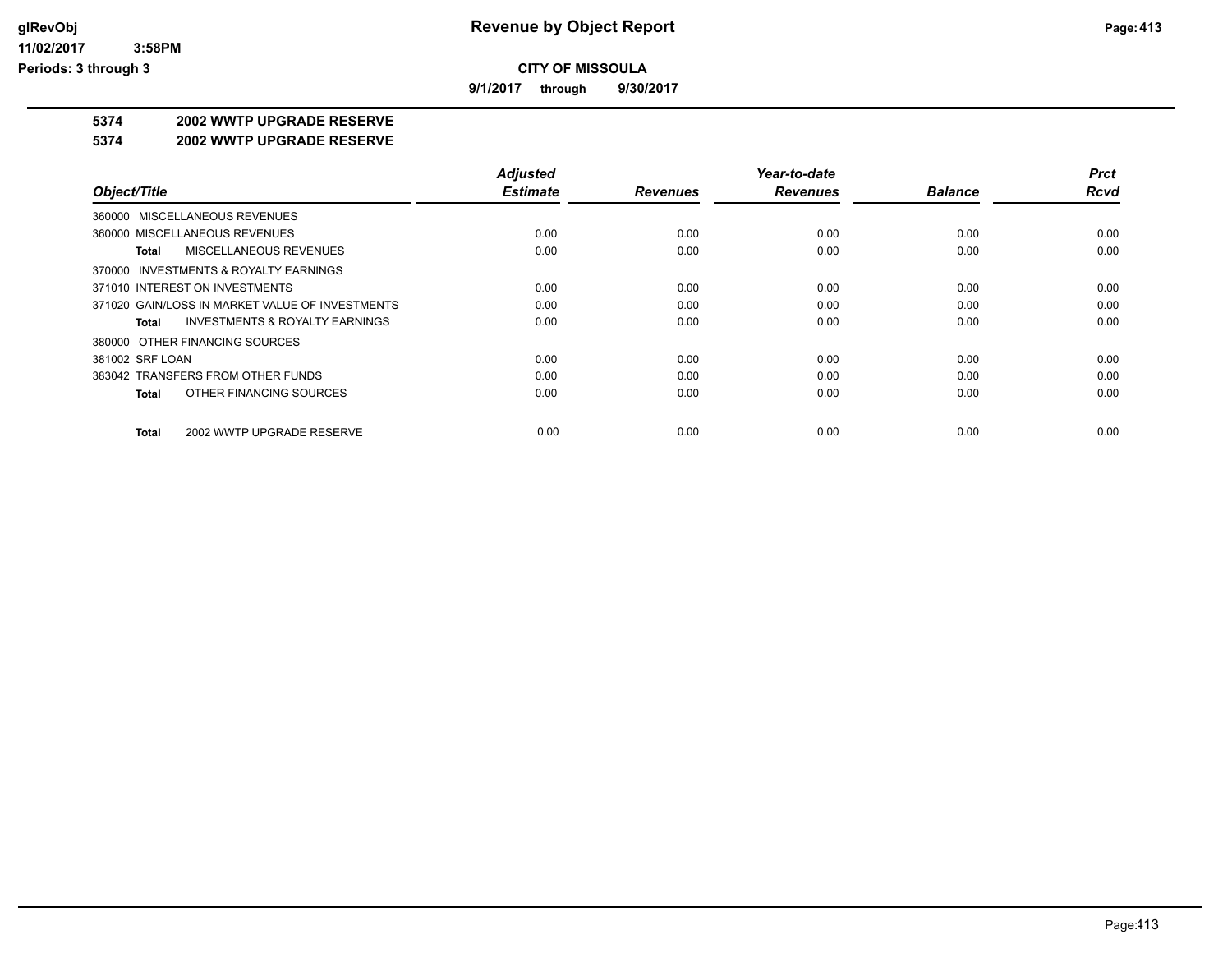**CITY OF MISSOULA**

**9/1/2017 through 9/30/2017**

## **5374 2002 WWTP UPGRADE RESERVE**

 **3:58PM**

| Object/Title                                       | <b>Adjusted</b><br><b>Estimate</b> | <b>Revenues</b> | Year-to-date<br><b>Revenues</b> | <b>Balance</b> | <b>Prct</b><br><b>Rcvd</b> |
|----------------------------------------------------|------------------------------------|-----------------|---------------------------------|----------------|----------------------------|
| 360000 MISCELLANEOUS REVENUES                      |                                    |                 |                                 |                |                            |
| 360000 MISCELLANEOUS REVENUES                      | 0.00                               | 0.00            | 0.00                            | 0.00           | 0.00                       |
| MISCELLANEOUS REVENUES<br><b>Total</b>             | 0.00                               | 0.00            | 0.00                            | 0.00           | 0.00                       |
| 370000 INVESTMENTS & ROYALTY EARNINGS              |                                    |                 |                                 |                |                            |
| 371010 INTEREST ON INVESTMENTS                     | 0.00                               | 0.00            | 0.00                            | 0.00           | 0.00                       |
| 371020 GAIN/LOSS IN MARKET VALUE OF INVESTMENT     | 0.00                               | 0.00            | 0.00                            | 0.00           | 0.00                       |
| <b>INVESTMENTS &amp; ROYALTY EARNINGS</b><br>Total | 0.00                               | 0.00            | 0.00                            | 0.00           | 0.00                       |
| 380000 OTHER FINANCING SOURCES                     |                                    |                 |                                 |                |                            |
| 381002 SRF LOAN                                    | 0.00                               | 0.00            | 0.00                            | 0.00           | 0.00                       |
| 383042 TRANSFERS FROM OTHER FUNDS                  | 0.00                               | 0.00            | 0.00                            | 0.00           | 0.00                       |
| OTHER FINANCING SOURCES<br><b>Total</b>            | 0.00                               | 0.00            | 0.00                            | 0.00           | 0.00                       |
| 2002 WWTP UPGRADE RESERVE<br><b>Total</b>          | 0.00                               | 0.00            | 0.00                            | 0.00           | 0.00                       |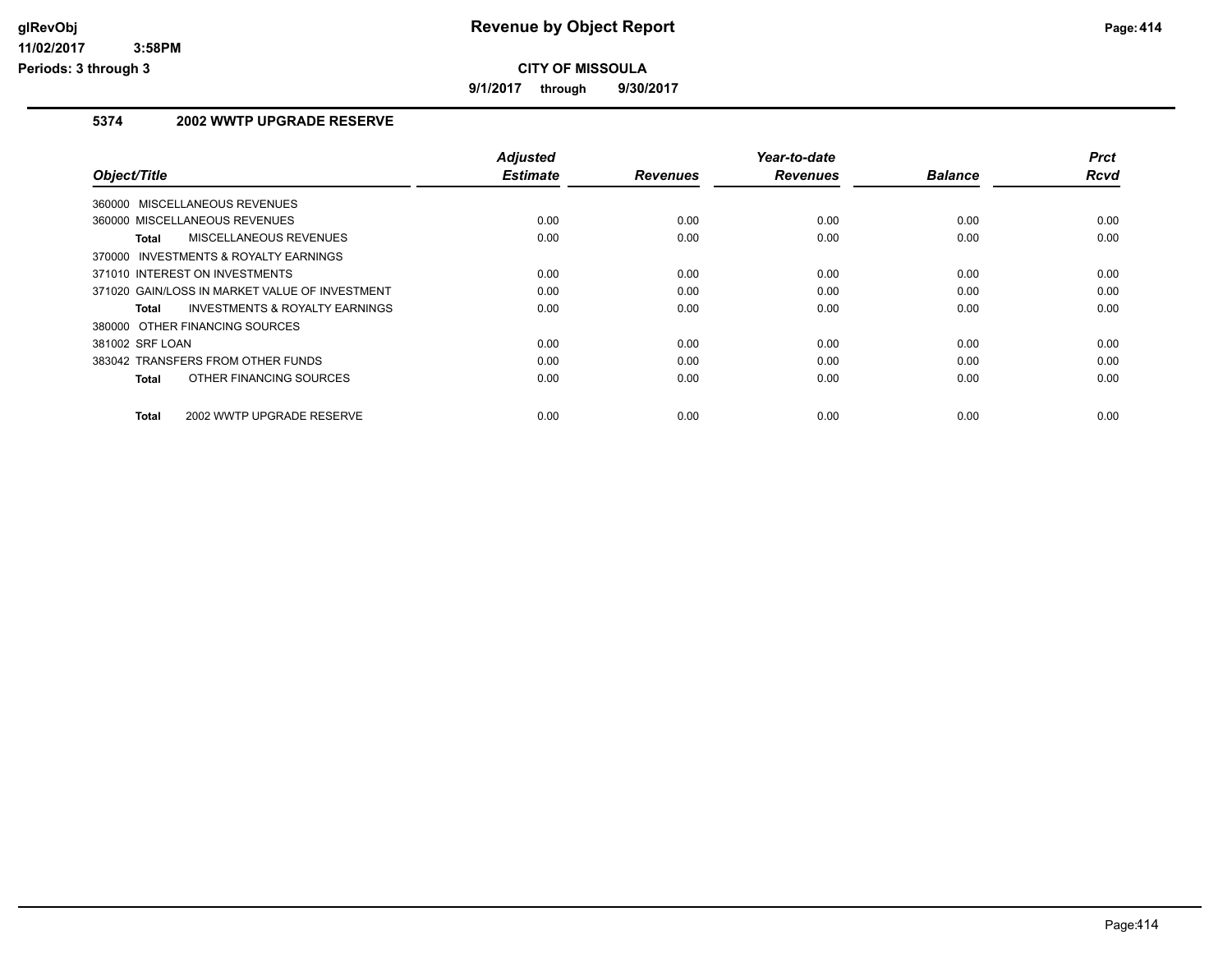**glRevObj Revenue by Object Report Page:415** 

**CITY OF MISSOULA**

**9/1/2017 through 9/30/2017**

**5375 2003 WWTP SRF \$3.8M EPA DEBT**

 **3:58PM**

**5375 2003 WWTP SRF \$3.8M EPA DEBT**

|                                                    | <b>Adjusted</b> |                 | Year-to-date    |                | <b>Prct</b> |
|----------------------------------------------------|-----------------|-----------------|-----------------|----------------|-------------|
| Object/Title                                       | <b>Estimate</b> | <b>Revenues</b> | <b>Revenues</b> | <b>Balance</b> | <b>Rcvd</b> |
| 340000 CHARGES FOR SERVICES                        |                 |                 |                 |                |             |
| 343032 SEWER INSTALLATION CHARGES                  | 0.00            | 0.00            | 0.00            | 0.00           | 0.00        |
| <b>CHARGES FOR SERVICES</b><br>Total               | 0.00            | 0.00            | 0.00            | 0.00           | 0.00        |
| 370000 INVESTMENTS & ROYALTY EARNINGS              |                 |                 |                 |                |             |
| 371010 INTEREST ON INVESTMENTS                     | 0.00            | 0.00            | 0.00            | 0.00           | 0.00        |
| 371020 GAIN/LOSS IN MARKET VALUE OF INVESTMENTS    | 0.00            | 0.00            | 0.00            | 0.00           | 0.00        |
| <b>INVESTMENTS &amp; ROYALTY EARNINGS</b><br>Total | 0.00            | 0.00            | 0.00            | 0.00           | 0.00        |
| 380000 OTHER FINANCING SOURCES                     |                 |                 |                 |                |             |
| 383024 TRANS FR SEWER CLEARING                     | 0.00            | 0.00            | 0.00            | 0.00           | 0.00        |
| OTHER FINANCING SOURCES<br>Total                   | 0.00            | 0.00            | 0.00            | 0.00           | 0.00        |
| 2003 WWTP SRF \$3.8M EPA DEBT<br>Total             | 0.00            | 0.00            | 0.00            | 0.00           | 0.00        |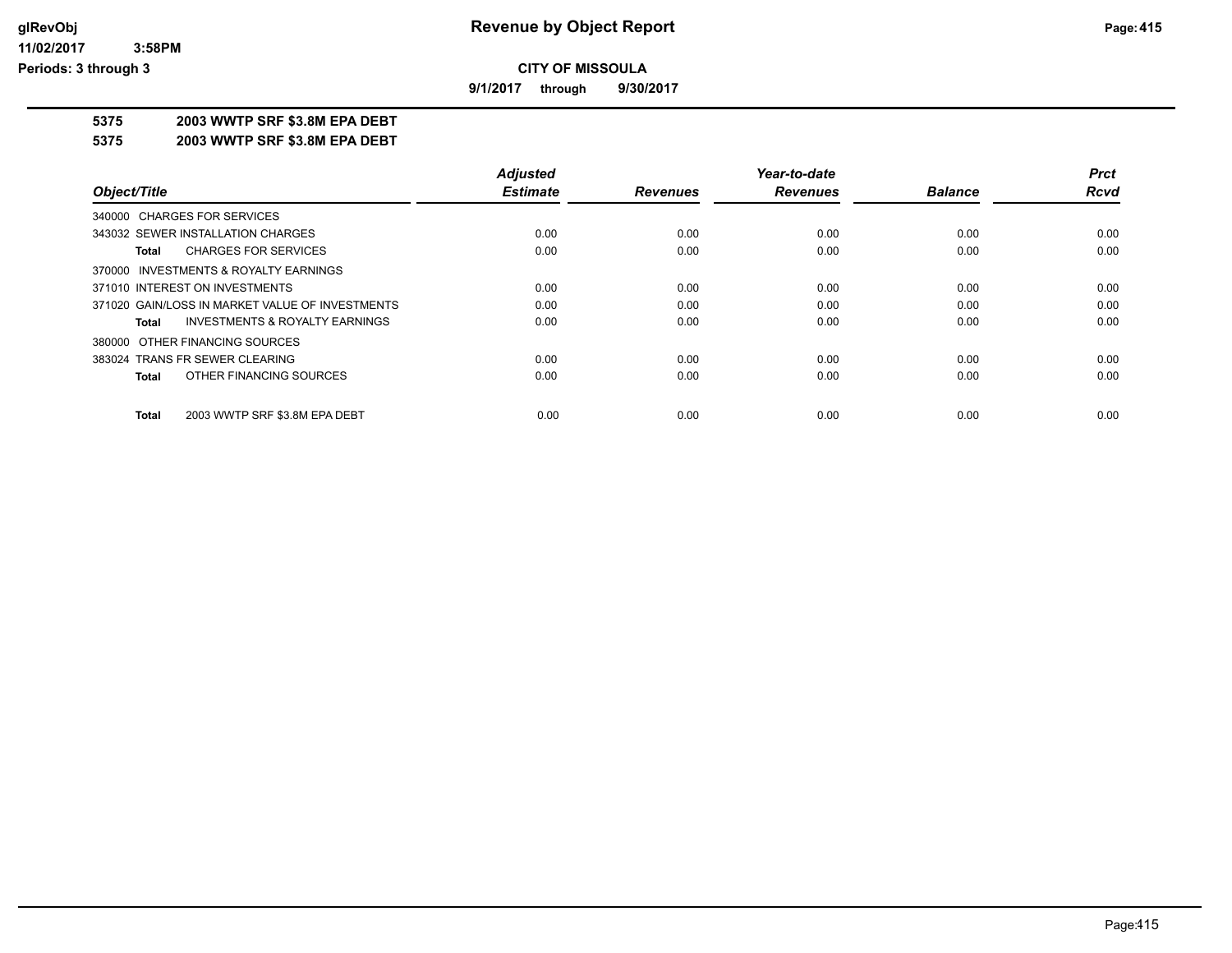**3:58PM**

**CITY OF MISSOULA**

**9/1/2017 through 9/30/2017**

## **5375 2003 WWTP SRF \$3.8M EPA DEBT**

| Object/Title                                       | <b>Adjusted</b><br><b>Estimate</b> | <b>Revenues</b> | Year-to-date<br><b>Revenues</b> | <b>Balance</b> | <b>Prct</b><br>Rcvd |
|----------------------------------------------------|------------------------------------|-----------------|---------------------------------|----------------|---------------------|
| 340000 CHARGES FOR SERVICES                        |                                    |                 |                                 |                |                     |
| 343032 SEWER INSTALLATION CHARGES                  | 0.00                               | 0.00            | 0.00                            | 0.00           | 0.00                |
| <b>CHARGES FOR SERVICES</b><br>Total               | 0.00                               | 0.00            | 0.00                            | 0.00           | 0.00                |
| INVESTMENTS & ROYALTY EARNINGS<br>370000           |                                    |                 |                                 |                |                     |
| 371010 INTEREST ON INVESTMENTS                     | 0.00                               | 0.00            | 0.00                            | 0.00           | 0.00                |
| 371020 GAIN/LOSS IN MARKET VALUE OF INVESTMENT     | 0.00                               | 0.00            | 0.00                            | 0.00           | 0.00                |
| <b>INVESTMENTS &amp; ROYALTY EARNINGS</b><br>Total | 0.00                               | 0.00            | 0.00                            | 0.00           | 0.00                |
| 380000 OTHER FINANCING SOURCES                     |                                    |                 |                                 |                |                     |
| 383024 TRANS FR SEWER CLEARING                     | 0.00                               | 0.00            | 0.00                            | 0.00           | 0.00                |
| OTHER FINANCING SOURCES<br>Total                   | 0.00                               | 0.00            | 0.00                            | 0.00           | 0.00                |
| 2003 WWTP SRF \$3.8M EPA DEBT<br><b>Total</b>      | 0.00                               | 0.00            | 0.00                            | 0.00           | 0.00                |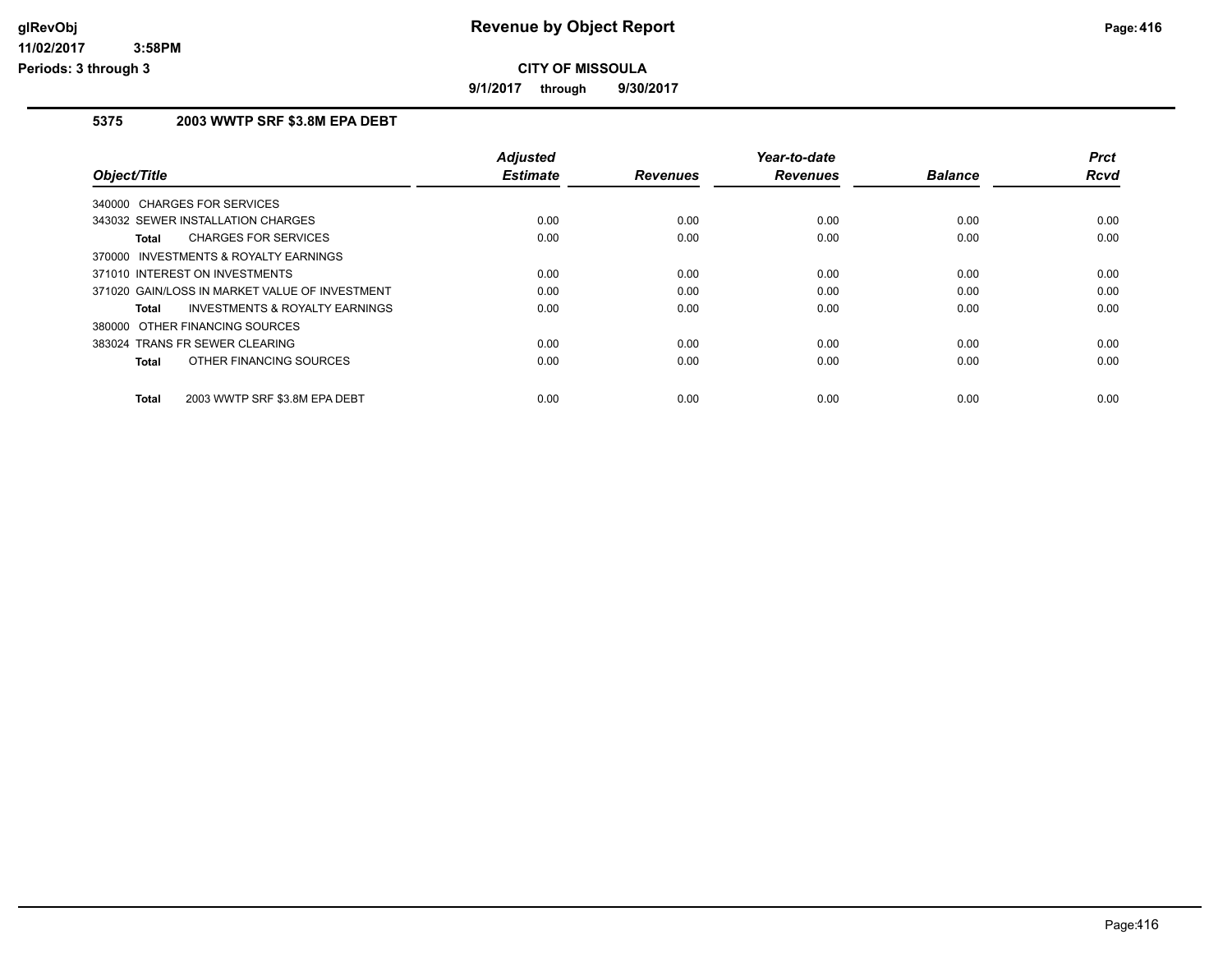**3:58PM**

**CITY OF MISSOULA**

**9/1/2017 through 9/30/2017**

## **5376 2003 WWTP SRF \$3.8M EPA RESERVE**

## **5376 2003 WWTP SRF \$3.8M EPA RESERVE**

|                                                    | <b>Adjusted</b> |                 | Year-to-date    |                | <b>Prct</b> |
|----------------------------------------------------|-----------------|-----------------|-----------------|----------------|-------------|
| Object/Title                                       | <b>Estimate</b> | <b>Revenues</b> | <b>Revenues</b> | <b>Balance</b> | <b>Rcvd</b> |
| MISCELLANEOUS REVENUES<br>360000                   |                 |                 |                 |                |             |
| 360000 MISCELLANEOUS REVENUES                      | 0.00            | 0.00            | 0.00            | 0.00           | 0.00        |
| 360010 MISCELLANEOUS                               | 0.00            | 0.00            | 0.00            | 0.00           | 0.00        |
| MISCELLANEOUS REVENUES<br><b>Total</b>             | 0.00            | 0.00            | 0.00            | 0.00           | 0.00        |
| INVESTMENTS & ROYALTY EARNINGS<br>370000           |                 |                 |                 |                |             |
| 371010 INTEREST ON INVESTMENTS                     | 0.00            | 0.00            | 0.00            | 0.00           | 0.00        |
| 371020 GAIN/LOSS IN MARKET VALUE OF INVESTMENTS    | 0.00            | 0.00            | 0.00            | 0.00           | 0.00        |
| <b>INVESTMENTS &amp; ROYALTY EARNINGS</b><br>Total | 0.00            | 0.00            | 0.00            | 0.00           | 0.00        |
| 380000 OTHER FINANCING SOURCES                     |                 |                 |                 |                |             |
| 381002 SRF LOAN                                    | 0.00            | 0.00            | 0.00            | 0.00           | 0.00        |
| 383042 TRANSFERS FROM OTHER FUNDS                  | 0.00            | 0.00            | 0.00            | 0.00           | 0.00        |
| OTHER FINANCING SOURCES<br><b>Total</b>            | 0.00            | 0.00            | 0.00            | 0.00           | 0.00        |
| 2003 WWTP SRF \$3.8M EPA RESERVE<br>Total          | 0.00            | 0.00            | 0.00            | 0.00           | 0.00        |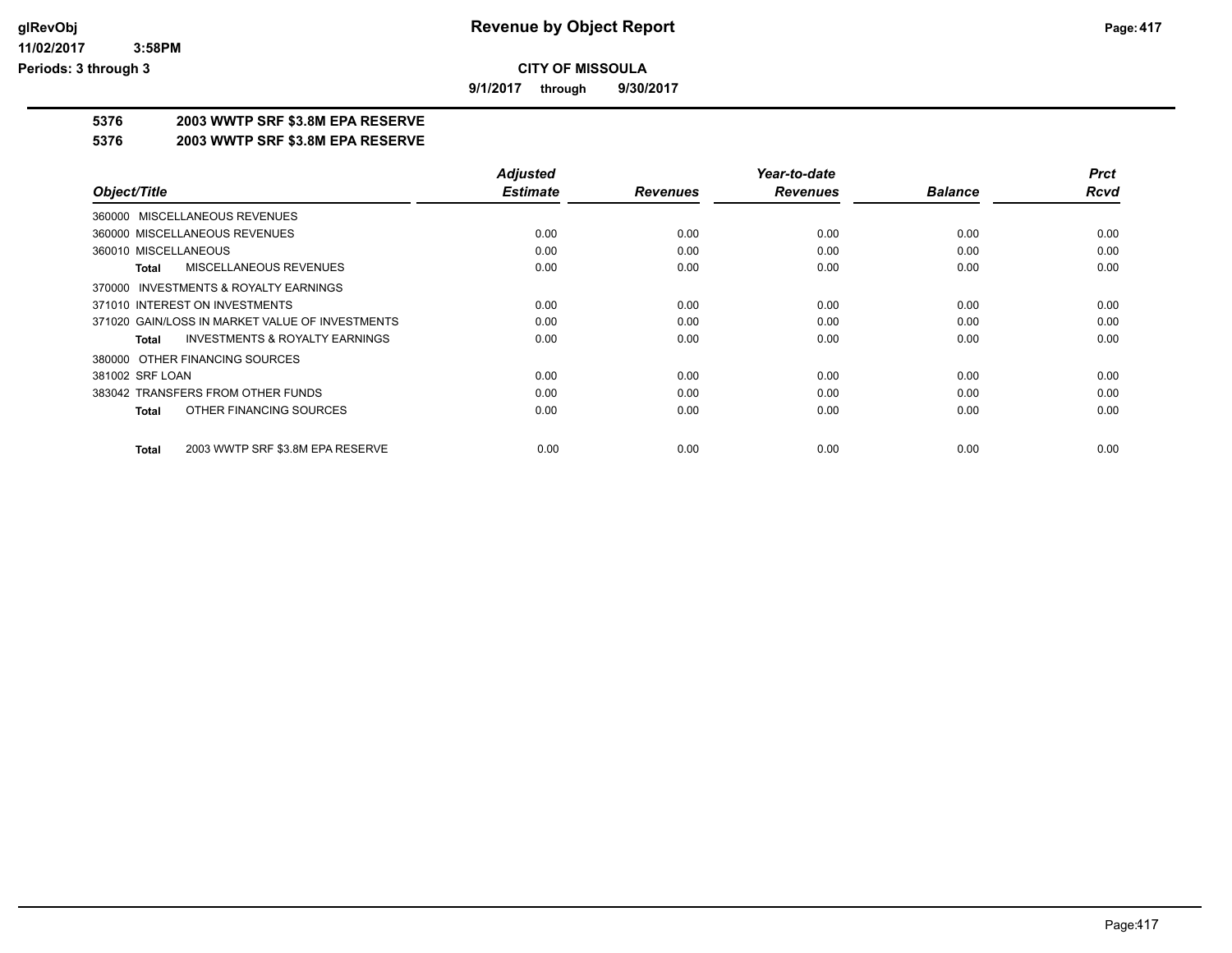**9/1/2017 through 9/30/2017**

## **5376 2003 WWTP SRF \$3.8M EPA RESERVE**

| Object/Title                                              | <b>Adjusted</b><br><b>Estimate</b> | <b>Revenues</b> | Year-to-date<br><b>Revenues</b> | <b>Balance</b> | <b>Prct</b><br>Rcvd |
|-----------------------------------------------------------|------------------------------------|-----------------|---------------------------------|----------------|---------------------|
|                                                           |                                    |                 |                                 |                |                     |
| 360000 MISCELLANEOUS REVENUES                             |                                    |                 |                                 |                |                     |
| 360000 MISCELLANEOUS REVENUES                             | 0.00                               | 0.00            | 0.00                            | 0.00           | 0.00                |
| 360010 MISCELLANEOUS                                      | 0.00                               | 0.00            | 0.00                            | 0.00           | 0.00                |
| <b>MISCELLANEOUS REVENUES</b><br><b>Total</b>             | 0.00                               | 0.00            | 0.00                            | 0.00           | 0.00                |
| INVESTMENTS & ROYALTY EARNINGS<br>370000                  |                                    |                 |                                 |                |                     |
| 371010 INTEREST ON INVESTMENTS                            | 0.00                               | 0.00            | 0.00                            | 0.00           | 0.00                |
| 371020 GAIN/LOSS IN MARKET VALUE OF INVESTMENT            | 0.00                               | 0.00            | 0.00                            | 0.00           | 0.00                |
| <b>INVESTMENTS &amp; ROYALTY EARNINGS</b><br><b>Total</b> | 0.00                               | 0.00            | 0.00                            | 0.00           | 0.00                |
| 380000 OTHER FINANCING SOURCES                            |                                    |                 |                                 |                |                     |
| 381002 SRF LOAN                                           | 0.00                               | 0.00            | 0.00                            | 0.00           | 0.00                |
| 383042 TRANSFERS FROM OTHER FUNDS                         | 0.00                               | 0.00            | 0.00                            | 0.00           | 0.00                |
| OTHER FINANCING SOURCES<br><b>Total</b>                   | 0.00                               | 0.00            | 0.00                            | 0.00           | 0.00                |
|                                                           |                                    |                 |                                 |                |                     |
| 2003 WWTP SRF \$3.8M EPA RESERVE<br><b>Total</b>          | 0.00                               | 0.00            | 0.00                            | 0.00           | 0.00                |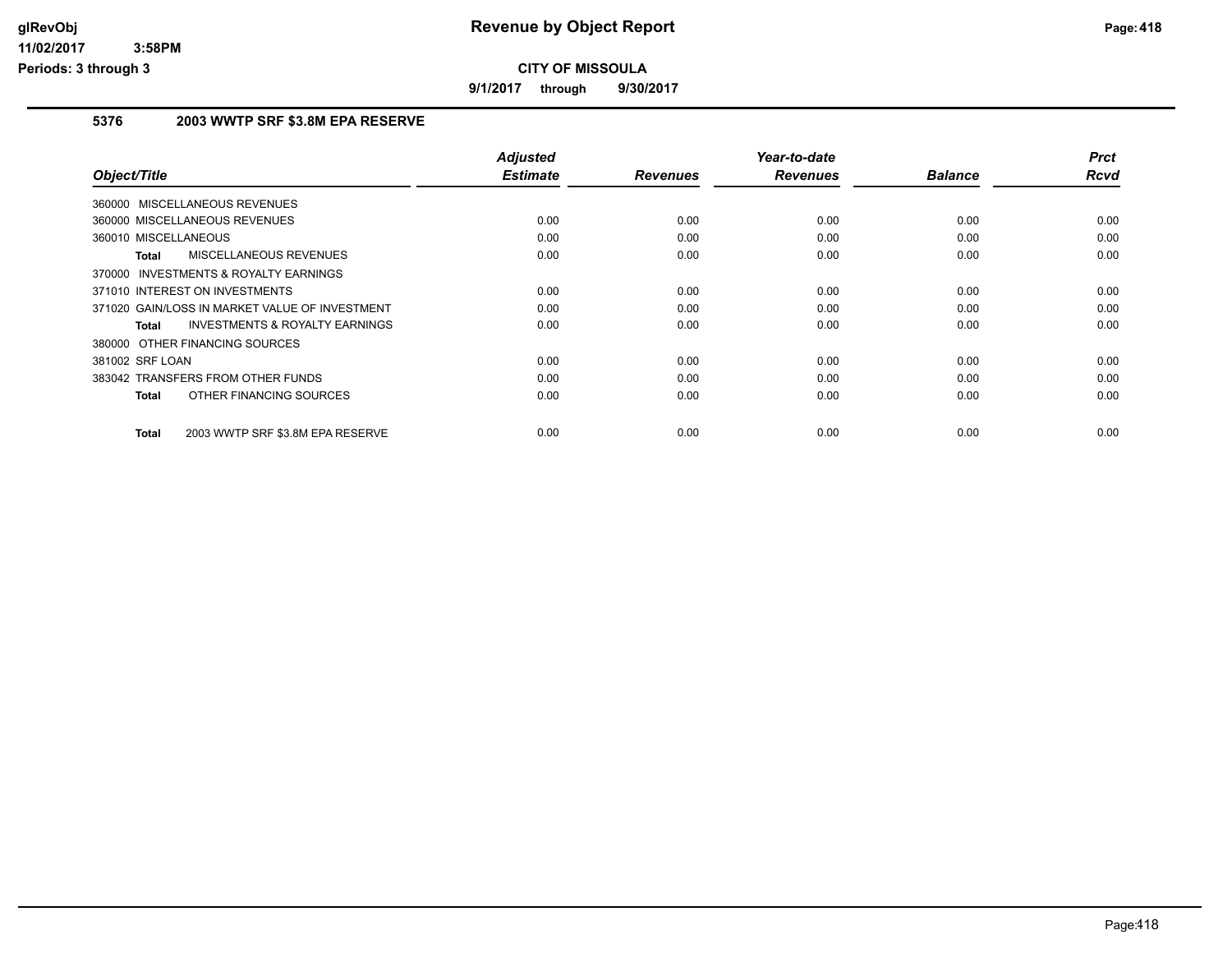**3:58PM**

**CITY OF MISSOULA**

**9/1/2017 through 9/30/2017**

# **5377 2004 WWTP \$3.023 LOAN DEBT SERVICE**

## **5377 2004 WWTP \$3.023 LOAN DEBT SERVICE**

|                                                    | <b>Adjusted</b> |                 | Year-to-date    |                | <b>Prct</b> |
|----------------------------------------------------|-----------------|-----------------|-----------------|----------------|-------------|
| Object/Title                                       | <b>Estimate</b> | <b>Revenues</b> | <b>Revenues</b> | <b>Balance</b> | <b>Rcvd</b> |
| 340000 CHARGES FOR SERVICES                        |                 |                 |                 |                |             |
| 343032 SEWER INSTALLATION CHARGES                  | 0.00            | 0.00            | 0.00            | 0.00           | 0.00        |
| <b>CHARGES FOR SERVICES</b><br>Total               | 0.00            | 0.00            | 0.00            | 0.00           | 0.00        |
| 370000 INVESTMENTS & ROYALTY EARNINGS              |                 |                 |                 |                |             |
| 371010 INTEREST ON INVESTMENTS                     | 0.00            | 0.00            | 0.00            | 0.00           | 0.00        |
| 371020 GAIN/LOSS IN MARKET VALUE OF INVESTMENTS    | 0.00            | 0.00            | 0.00            | 0.00           | 0.00        |
| <b>INVESTMENTS &amp; ROYALTY EARNINGS</b><br>Total | 0.00            | 0.00            | 0.00            | 0.00           | 0.00        |
| 380000 OTHER FINANCING SOURCES                     |                 |                 |                 |                |             |
| 383024 TRANS FR SEWER CLEARING                     | 0.00            | 0.00            | 0.00            | 0.00           | 0.00        |
| OTHER FINANCING SOURCES<br>Total                   | 0.00            | 0.00            | 0.00            | 0.00           | 0.00        |
| 2004 WWTP \$3.023 LOAN DEBT SERVICE<br>Total       | 0.00            | 0.00            | 0.00            | 0.00           | 0.00        |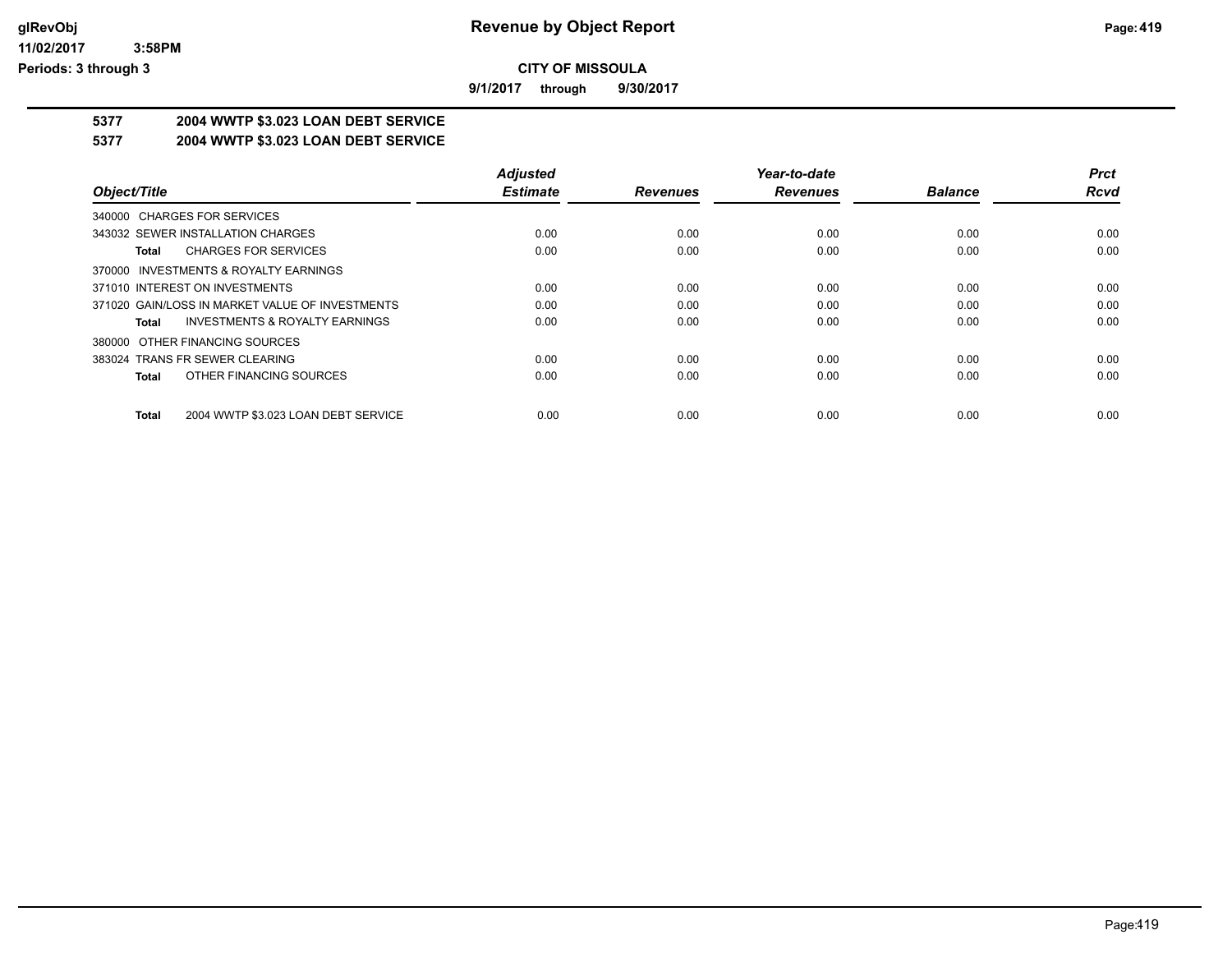**9/1/2017 through 9/30/2017**

## **5377 2004 WWTP \$3.023 LOAN DEBT SERVICE**

|                                                     | <b>Adjusted</b> |                 | Year-to-date    |                | <b>Prct</b> |
|-----------------------------------------------------|-----------------|-----------------|-----------------|----------------|-------------|
| Object/Title                                        | <b>Estimate</b> | <b>Revenues</b> | <b>Revenues</b> | <b>Balance</b> | <b>Rcvd</b> |
| 340000 CHARGES FOR SERVICES                         |                 |                 |                 |                |             |
| 343032 SEWER INSTALLATION CHARGES                   | 0.00            | 0.00            | 0.00            | 0.00           | 0.00        |
| <b>CHARGES FOR SERVICES</b><br><b>Total</b>         | 0.00            | 0.00            | 0.00            | 0.00           | 0.00        |
| 370000 INVESTMENTS & ROYALTY EARNINGS               |                 |                 |                 |                |             |
| 371010 INTEREST ON INVESTMENTS                      | 0.00            | 0.00            | 0.00            | 0.00           | 0.00        |
| 371020 GAIN/LOSS IN MARKET VALUE OF INVESTMENT      | 0.00            | 0.00            | 0.00            | 0.00           | 0.00        |
| <b>INVESTMENTS &amp; ROYALTY EARNINGS</b><br>Total  | 0.00            | 0.00            | 0.00            | 0.00           | 0.00        |
| 380000 OTHER FINANCING SOURCES                      |                 |                 |                 |                |             |
| 383024 TRANS FR SEWER CLEARING                      | 0.00            | 0.00            | 0.00            | 0.00           | 0.00        |
| OTHER FINANCING SOURCES<br><b>Total</b>             | 0.00            | 0.00            | 0.00            | 0.00           | 0.00        |
| <b>Total</b><br>2004 WWTP \$3.023 LOAN DEBT SERVICE | 0.00            | 0.00            | 0.00            | 0.00           | 0.00        |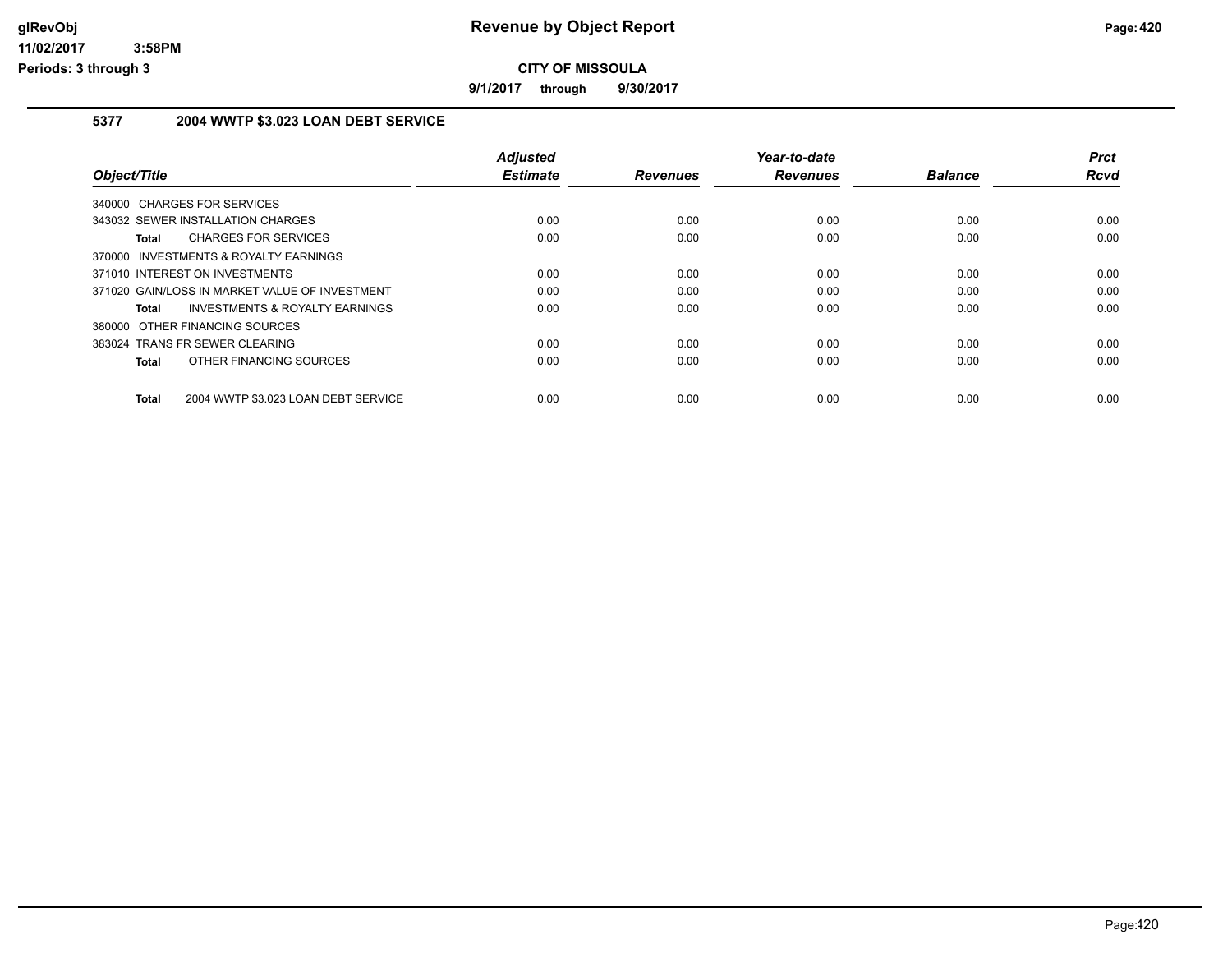**9/1/2017 through 9/30/2017**

## **5378 2004 WWTP \$3.023 LOAN RESERVE**

#### **5378 2004 WWTP \$3.023 LOAN RESERVE**

|                                                    | <b>Adjusted</b> |                 | Year-to-date    |                | <b>Prct</b> |
|----------------------------------------------------|-----------------|-----------------|-----------------|----------------|-------------|
| Object/Title                                       | <b>Estimate</b> | <b>Revenues</b> | <b>Revenues</b> | <b>Balance</b> | <b>Rcvd</b> |
| 360000 MISCELLANEOUS REVENUES                      |                 |                 |                 |                |             |
| 360000 MISCELLANEOUS REVENUES                      | 0.00            | 0.00            | 0.00            | 0.00           | 0.00        |
| MISCELLANEOUS REVENUES<br>Total                    | 0.00            | 0.00            | 0.00            | 0.00           | 0.00        |
| 370000 INVESTMENTS & ROYALTY EARNINGS              |                 |                 |                 |                |             |
| 371010 INTEREST ON INVESTMENTS                     | 0.00            | 0.00            | 0.00            | 0.00           | 0.00        |
| 371020 GAIN/LOSS IN MARKET VALUE OF INVESTMENTS    | 0.00            | 0.00            | 0.00            | 0.00           | 0.00        |
| <b>INVESTMENTS &amp; ROYALTY EARNINGS</b><br>Total | 0.00            | 0.00            | 0.00            | 0.00           | 0.00        |
| 380000 OTHER FINANCING SOURCES                     |                 |                 |                 |                |             |
| 381002 SRF LOAN                                    | 0.00            | 0.00            | 0.00            | 0.00           | 0.00        |
| 383024 TRANS FR SEWER CLEARING                     | 0.00            | 0.00            | 0.00            | 0.00           | 0.00        |
| 383042 TRANSFERS FROM OTHER FUNDS                  | 0.00            | 0.00            | 0.00            | 0.00           | 0.00        |
| OTHER FINANCING SOURCES<br>Total                   | 0.00            | 0.00            | 0.00            | 0.00           | 0.00        |
| 2004 WWTP \$3.023 LOAN RESERVE<br>Total            | 0.00            | 0.00            | 0.00            | 0.00           | 0.00        |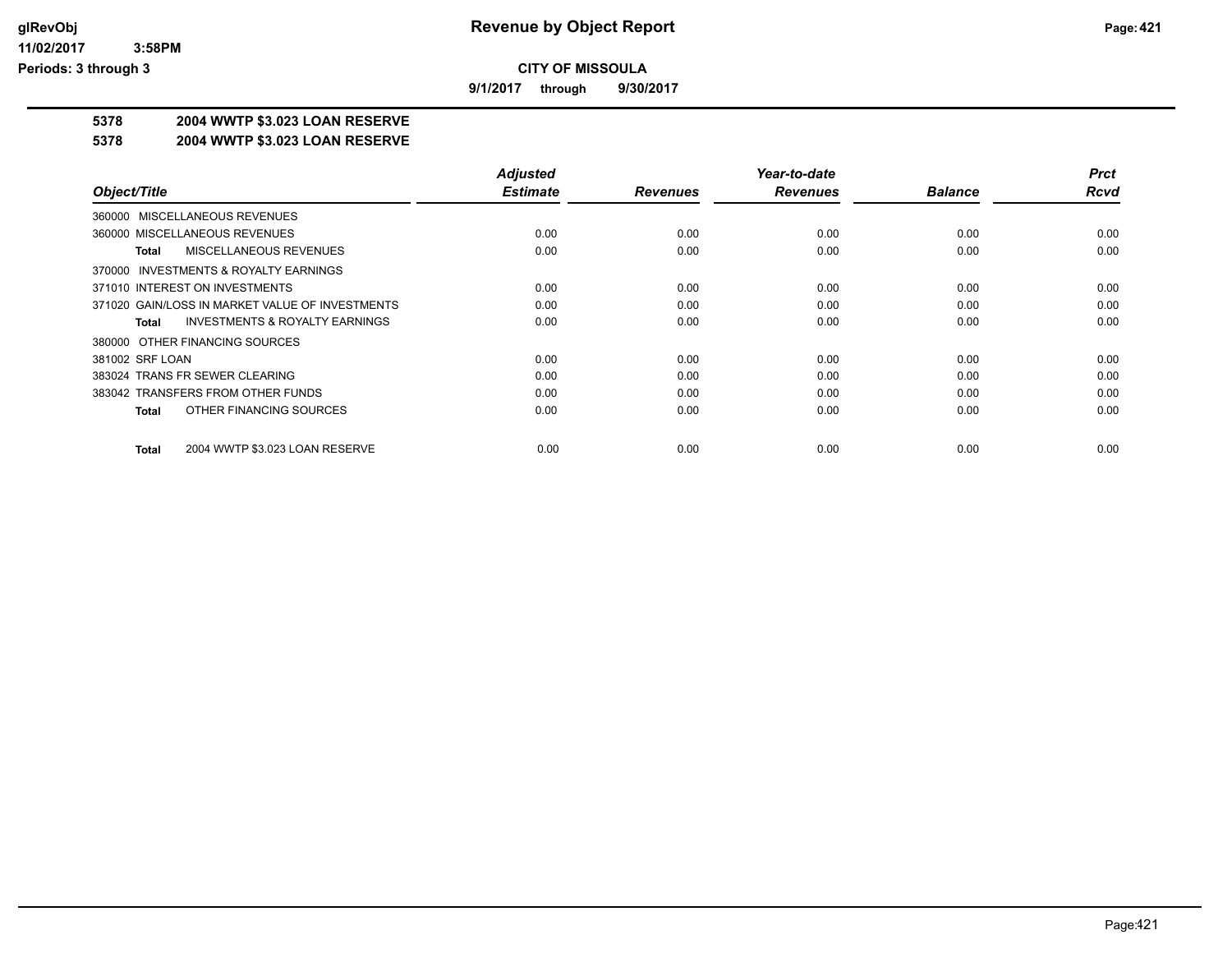**9/1/2017 through 9/30/2017**

## **5378 2004 WWTP \$3.023 LOAN RESERVE**

| Object/Title                                              | <b>Adjusted</b><br><b>Estimate</b> | <b>Revenues</b> | Year-to-date<br><b>Revenues</b> | <b>Balance</b> | <b>Prct</b><br>Rcvd |
|-----------------------------------------------------------|------------------------------------|-----------------|---------------------------------|----------------|---------------------|
| MISCELLANEOUS REVENUES<br>360000                          |                                    |                 |                                 |                |                     |
| 360000 MISCELLANEOUS REVENUES                             | 0.00                               | 0.00            | 0.00                            | 0.00           | 0.00                |
| MISCELLANEOUS REVENUES<br><b>Total</b>                    | 0.00                               | 0.00            | 0.00                            | 0.00           | 0.00                |
| INVESTMENTS & ROYALTY EARNINGS<br>370000                  |                                    |                 |                                 |                |                     |
| 371010 INTEREST ON INVESTMENTS                            | 0.00                               | 0.00            | 0.00                            | 0.00           | 0.00                |
| 371020 GAIN/LOSS IN MARKET VALUE OF INVESTMENT            | 0.00                               | 0.00            | 0.00                            | 0.00           | 0.00                |
| <b>INVESTMENTS &amp; ROYALTY EARNINGS</b><br><b>Total</b> | 0.00                               | 0.00            | 0.00                            | 0.00           | 0.00                |
| 380000 OTHER FINANCING SOURCES                            |                                    |                 |                                 |                |                     |
| 381002 SRF LOAN                                           | 0.00                               | 0.00            | 0.00                            | 0.00           | 0.00                |
| 383024 TRANS FR SEWER CLEARING                            | 0.00                               | 0.00            | 0.00                            | 0.00           | 0.00                |
| 383042 TRANSFERS FROM OTHER FUNDS                         | 0.00                               | 0.00            | 0.00                            | 0.00           | 0.00                |
| OTHER FINANCING SOURCES<br><b>Total</b>                   | 0.00                               | 0.00            | 0.00                            | 0.00           | 0.00                |
|                                                           |                                    |                 |                                 |                |                     |
| 2004 WWTP \$3.023 LOAN RESERVE<br><b>Total</b>            | 0.00                               | 0.00            | 0.00                            | 0.00           | 0.00                |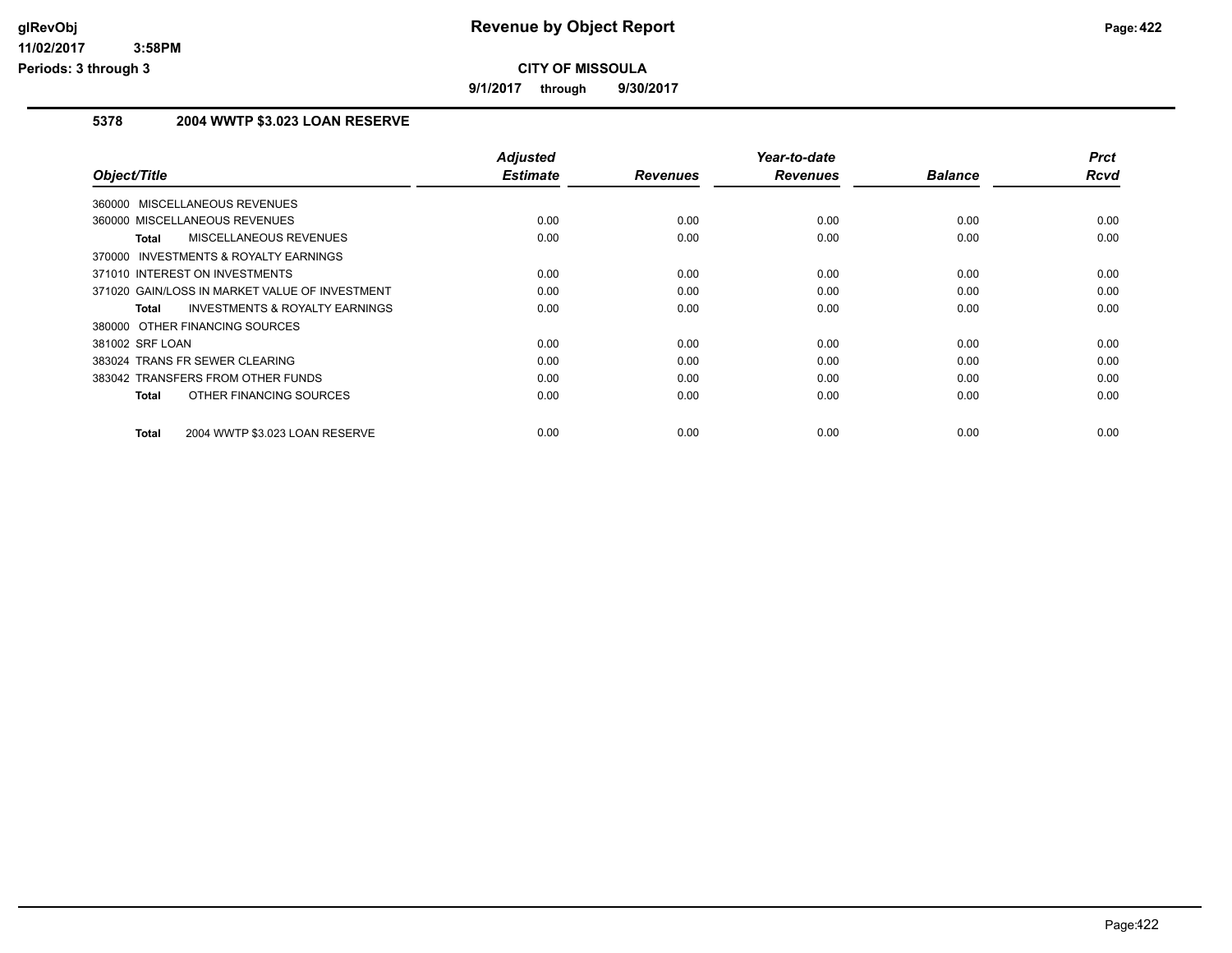**3:58PM**

**CITY OF MISSOULA**

**9/1/2017 through 9/30/2017**

## **5379 2005 BRICH/BRDY/LIN/GIL SRF DEBT**

### **5379 2005 BRICH/BRDY/LIN/GIL SRF DEBT**

|                                                 | <b>Adjusted</b> |                 | Year-to-date    |                | <b>Prct</b> |
|-------------------------------------------------|-----------------|-----------------|-----------------|----------------|-------------|
| Object/Title                                    | <b>Estimate</b> | <b>Revenues</b> | <b>Revenues</b> | <b>Balance</b> | <b>Rcvd</b> |
| 370000 INVESTMENTS & ROYALTY EARNINGS           |                 |                 |                 |                |             |
| 371010 INTEREST ON INVESTMENTS                  | 0.00            | 0.00            | 0.00            | 0.00           | 0.00        |
| 371020 GAIN/LOSS IN MARKET VALUE OF INVESTMENTS | 0.00            | 0.00            | 0.00            | 0.00           | 0.00        |
| INVESTMENTS & ROYALTY EARNINGS<br><b>Total</b>  | 0.00            | 0.00            | 0.00            | 0.00           | 0.00        |
| 380000 OTHER FINANCING SOURCES                  |                 |                 |                 |                |             |
| 383024 TRANS FR SEWER CLEARING                  | 0.00            | 0.00            | 0.00            | 0.00           | 0.00        |
| OTHER FINANCING SOURCES<br><b>Total</b>         | 0.00            | 0.00            | 0.00            | 0.00           | 0.00        |
| 2005 BRICH/BRDY/LIN/GIL SRF DEBT                | 0.00            | 0.00            | 0.00            | 0.00           | 0.00        |
| <b>Total</b>                                    |                 |                 |                 |                |             |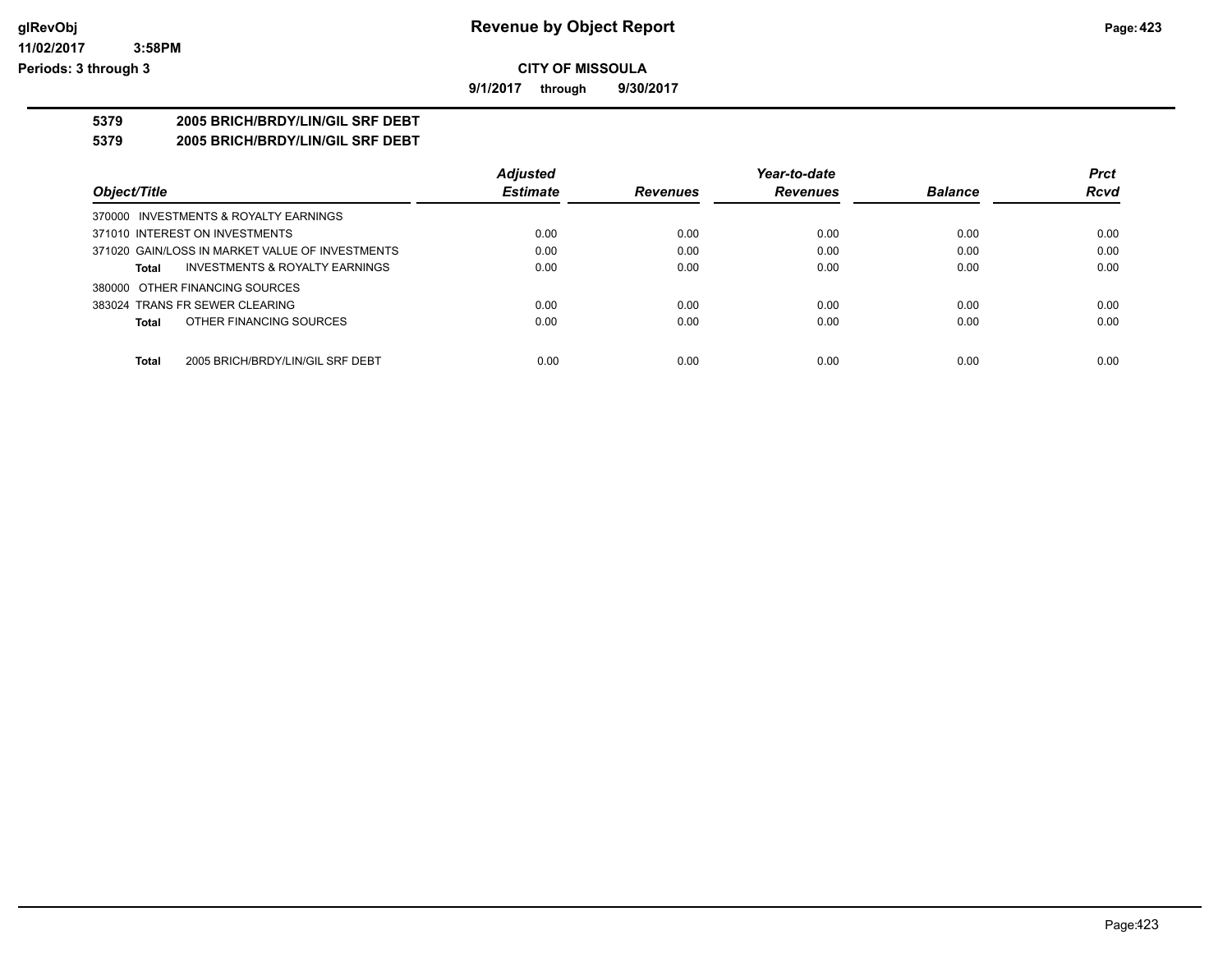**3:58PM**

**CITY OF MISSOULA**

**9/1/2017 through 9/30/2017**

### **5379 2005 BRICH/BRDY/LIN/GIL SRF DEBT**

|                                                | <b>Adjusted</b> |                 | Year-to-date    |                | <b>Prct</b> |
|------------------------------------------------|-----------------|-----------------|-----------------|----------------|-------------|
| Object/Title                                   | <b>Estimate</b> | <b>Revenues</b> | <b>Revenues</b> | <b>Balance</b> | <b>Rcvd</b> |
| 370000 INVESTMENTS & ROYALTY EARNINGS          |                 |                 |                 |                |             |
| 371010 INTEREST ON INVESTMENTS                 | 0.00            | 0.00            | 0.00            | 0.00           | 0.00        |
| 371020 GAIN/LOSS IN MARKET VALUE OF INVESTMENT | 0.00            | 0.00            | 0.00            | 0.00           | 0.00        |
| INVESTMENTS & ROYALTY EARNINGS<br>Total        | 0.00            | 0.00            | 0.00            | 0.00           | 0.00        |
| 380000 OTHER FINANCING SOURCES                 |                 |                 |                 |                |             |
| 383024 TRANS FR SEWER CLEARING                 | 0.00            | 0.00            | 0.00            | 0.00           | 0.00        |
| OTHER FINANCING SOURCES<br>Total               | 0.00            | 0.00            | 0.00            | 0.00           | 0.00        |
|                                                |                 |                 |                 |                |             |
| Total<br>2005 BRICH/BRDY/LIN/GIL SRF DEBT      | 0.00            | 0.00            | 0.00            | 0.00           | 0.00        |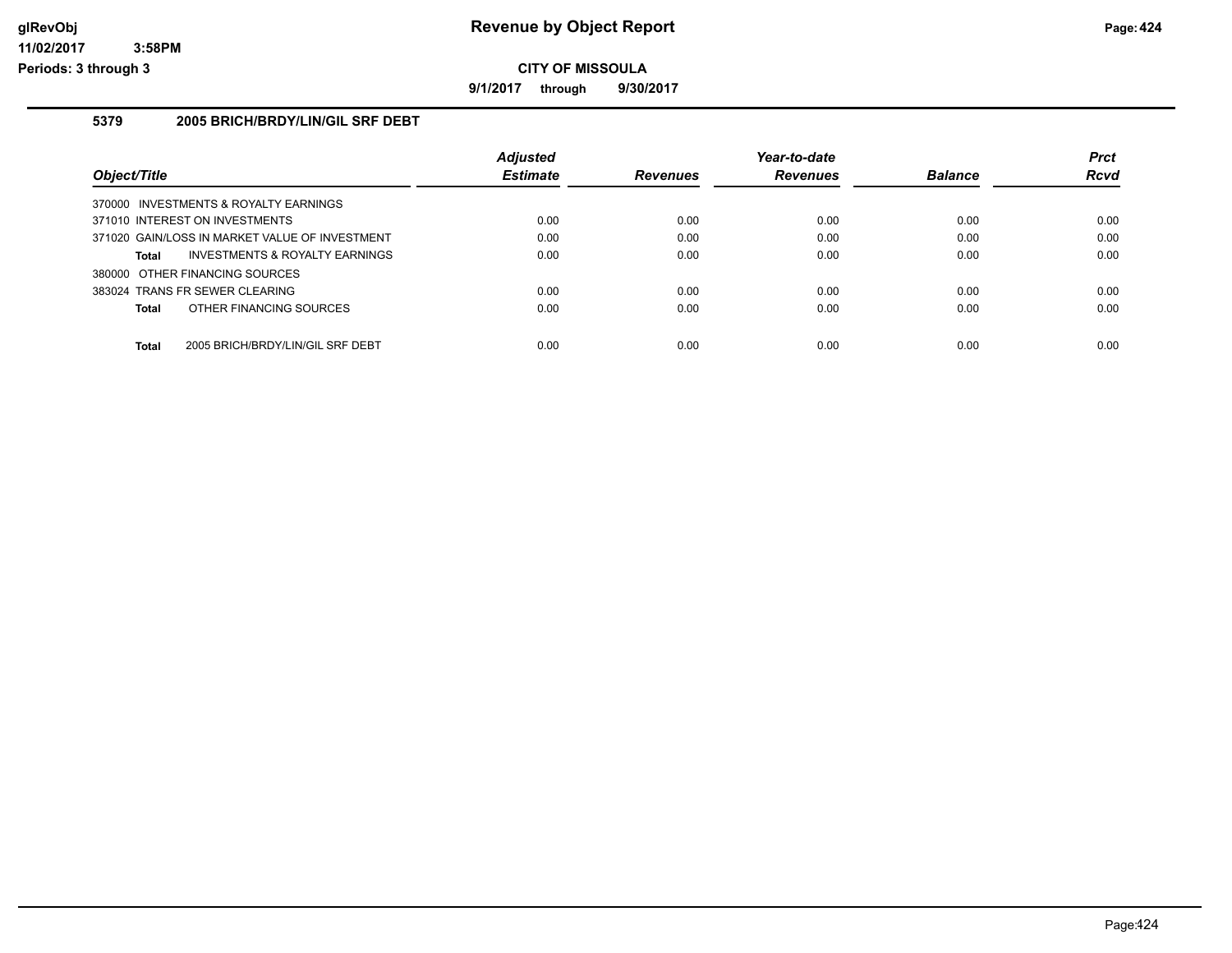**3:58PM**

**CITY OF MISSOULA**

**9/1/2017 through 9/30/2017**

#### **5380 BRDWY/BIRCH/GILBERT/LINCOLNWOOD 5380 BRDWY/BIRCH/GILBERT/LINCOLNWOOD**

|                                                 | <b>Adjusted</b> |                 | Year-to-date    |                | <b>Prct</b> |
|-------------------------------------------------|-----------------|-----------------|-----------------|----------------|-------------|
| Object/Title                                    | <b>Estimate</b> | <b>Revenues</b> | <b>Revenues</b> | <b>Balance</b> | <b>Rcvd</b> |
| 370000 INVESTMENTS & ROYALTY EARNINGS           |                 |                 |                 |                |             |
| 371010 INTEREST ON INVESTMENTS                  | 0.00            | 0.00            | 0.00            | 0.00           | 0.00        |
| 371020 GAIN/LOSS IN MARKET VALUE OF INVESTMENTS | 0.00            | 0.00            | 0.00            | 0.00           | 0.00        |
| INVESTMENTS & ROYALTY EARNINGS<br>Total         | 0.00            | 0.00            | 0.00            | 0.00           | 0.00        |
| 380000 OTHER FINANCING SOURCES                  |                 |                 |                 |                |             |
| 381002 SRF LOAN                                 | 0.00            | 0.00            | 0.00            | 0.00           | 0.00        |
| 383042 TRANSFERS FROM OTHER FUNDS               | 0.00            | 0.00            | 0.00            | 0.00           | 0.00        |
| OTHER FINANCING SOURCES<br><b>Total</b>         | 0.00            | 0.00            | 0.00            | 0.00           | 0.00        |
|                                                 |                 |                 |                 |                |             |
| BRDWY/BIRCH/GILBERT/LINCOLNWOOD<br><b>Total</b> | 0.00            | 0.00            | 0.00            | 0.00           | 0.00        |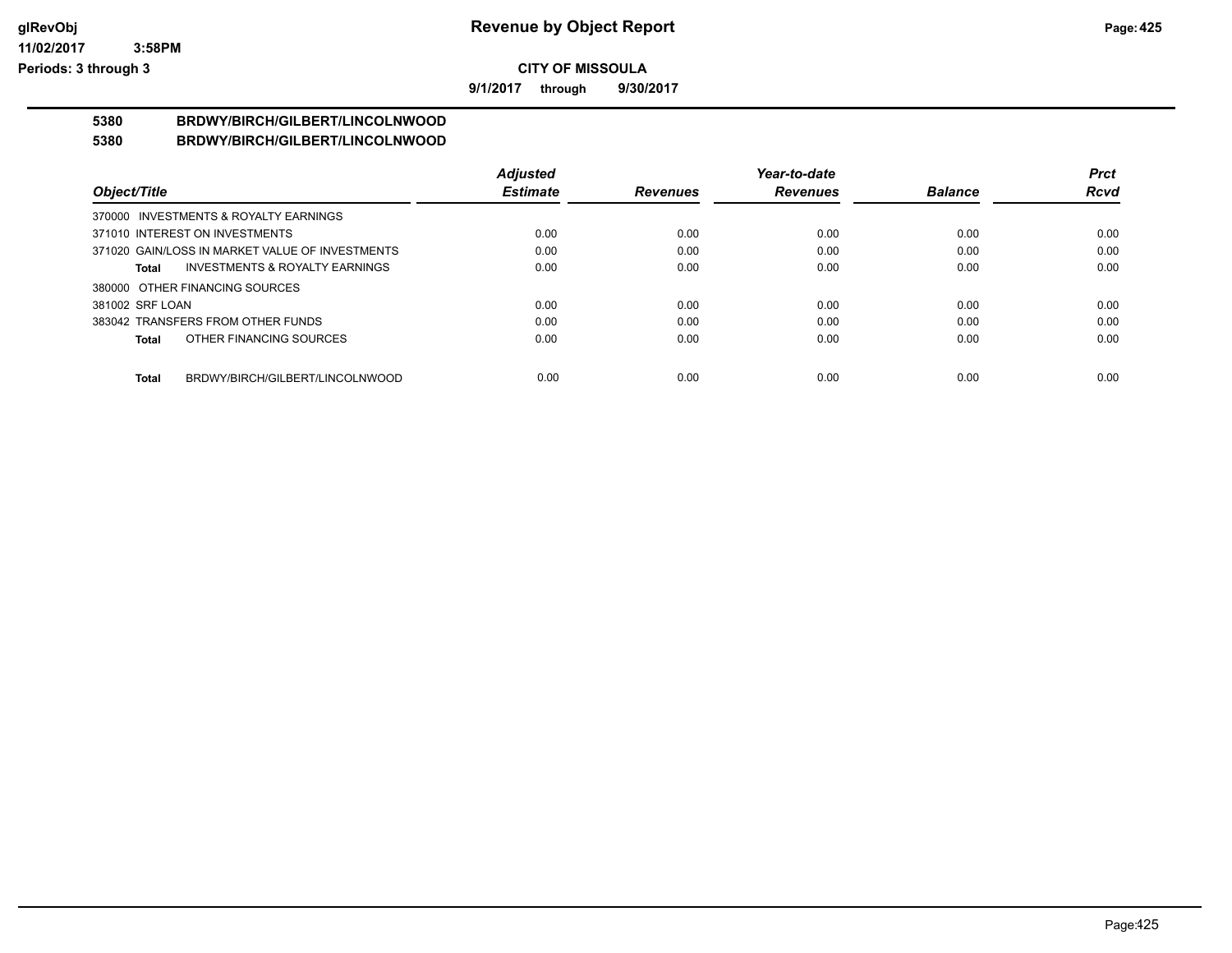**3:58PM**

**CITY OF MISSOULA**

**9/1/2017 through 9/30/2017**

## **5380 BRDWY/BIRCH/GILBERT/LINCOLNWOOD**

|                                                    | <b>Adjusted</b> |                 | Year-to-date    |                | <b>Prct</b> |
|----------------------------------------------------|-----------------|-----------------|-----------------|----------------|-------------|
| Object/Title                                       | <b>Estimate</b> | <b>Revenues</b> | <b>Revenues</b> | <b>Balance</b> | Rcvd        |
| 370000 INVESTMENTS & ROYALTY EARNINGS              |                 |                 |                 |                |             |
| 371010 INTEREST ON INVESTMENTS                     | 0.00            | 0.00            | 0.00            | 0.00           | 0.00        |
| 371020 GAIN/LOSS IN MARKET VALUE OF INVESTMENT     | 0.00            | 0.00            | 0.00            | 0.00           | 0.00        |
| <b>INVESTMENTS &amp; ROYALTY EARNINGS</b><br>Total | 0.00            | 0.00            | 0.00            | 0.00           | 0.00        |
| 380000 OTHER FINANCING SOURCES                     |                 |                 |                 |                |             |
| 381002 SRF LOAN                                    | 0.00            | 0.00            | 0.00            | 0.00           | 0.00        |
| 383042 TRANSFERS FROM OTHER FUNDS                  | 0.00            | 0.00            | 0.00            | 0.00           | 0.00        |
| OTHER FINANCING SOURCES<br>Total                   | 0.00            | 0.00            | 0.00            | 0.00           | 0.00        |
| BRDWY/BIRCH/GILBERT/LINCOLNWOOD<br><b>Total</b>    | 0.00            | 0.00            | 0.00            | 0.00           | 0.00        |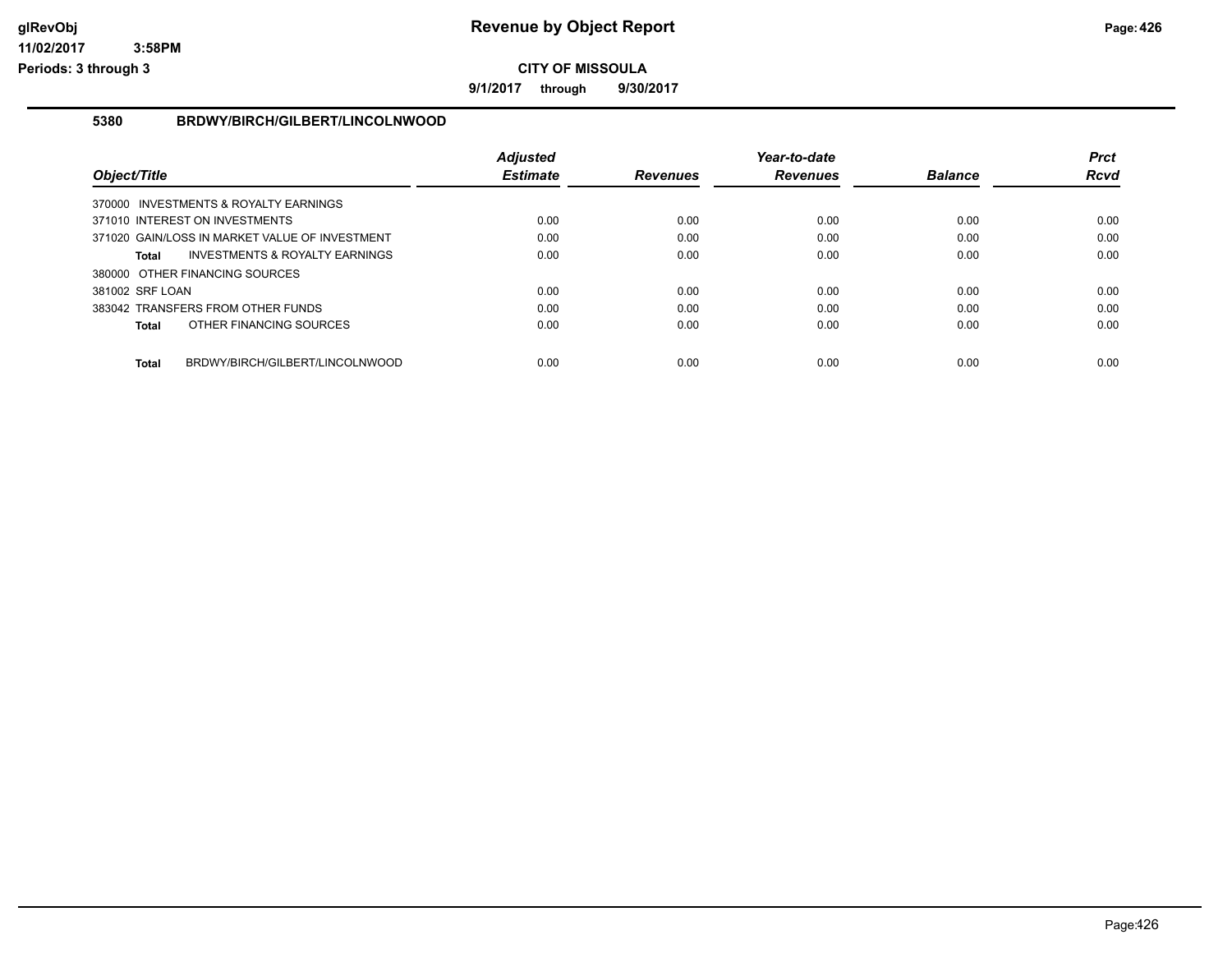**9/1/2017 through 9/30/2017**

## **5382 LINCOLNWOOD PH2 RESERVE FUND**

## **5382 LINCOLNWOOD PH2 RESERVE FUND**

|                                                    | <b>Adiusted</b> |                 | Year-to-date    |                | <b>Prct</b> |
|----------------------------------------------------|-----------------|-----------------|-----------------|----------------|-------------|
| Object/Title                                       | <b>Estimate</b> | <b>Revenues</b> | <b>Revenues</b> | <b>Balance</b> | <b>Rcvd</b> |
| INVESTMENTS & ROYALTY EARNINGS<br>370000           |                 |                 |                 |                |             |
| 371010 INTEREST ON INVESTMENTS                     | 0.00            | 0.00            | 0.00            | 0.00           | 0.00        |
| 371020 GAIN/LOSS IN MARKET VALUE OF INVESTMENTS    | 0.00            | 0.00            | 0.00            | 0.00           | 0.00        |
| <b>INVESTMENTS &amp; ROYALTY EARNINGS</b><br>Total | 0.00            | 0.00            | 0.00            | 0.00           | 0.00        |
| 380000 OTHER FINANCING SOURCES                     |                 |                 |                 |                |             |
| 381002 SRF LOAN                                    | 0.00            | 0.00            | 0.00            | 0.00           | 0.00        |
| 381030 SID BONDS PROCEEDS                          | 0.00            | 0.00            | 0.00            | 0.00           | 0.00        |
| 383024 TRANS FR SEWER CLEARING                     | 0.00            | 0.00            | 0.00            | 0.00           | 0.00        |
| 383042 TRANSFERS FROM OTHER FUNDS                  | 0.00            | 0.00            | 0.00            | 0.00           | 0.00        |
| OTHER FINANCING SOURCES<br>Total                   | 0.00            | 0.00            | 0.00            | 0.00           | 0.00        |
| LINCOLNWOOD PH2 RESERVE FUND<br><b>Total</b>       | 0.00            | 0.00            | 0.00            | 0.00           | 0.00        |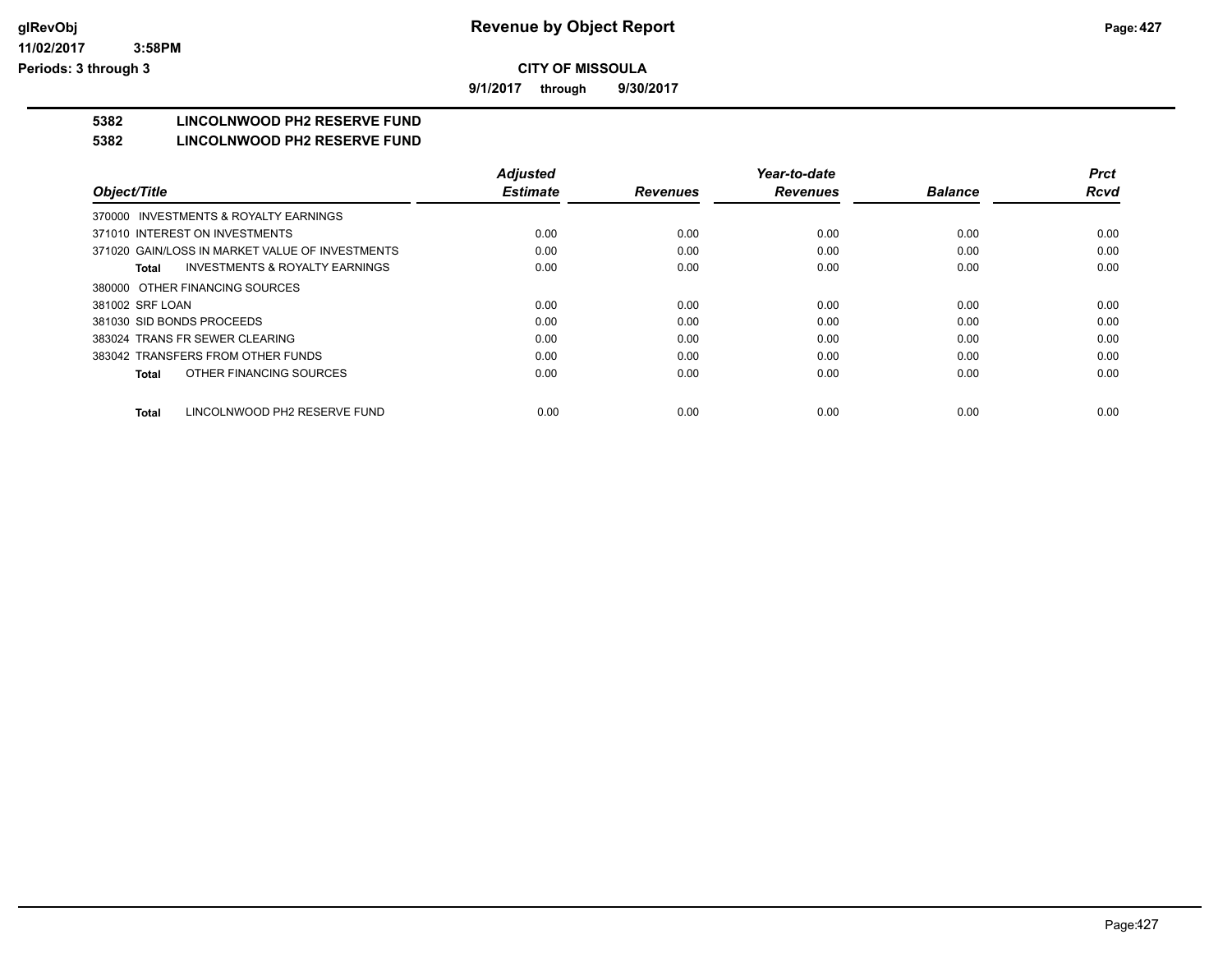**9/1/2017 through 9/30/2017**

## **5382 LINCOLNWOOD PH2 RESERVE FUND**

|                                                           | <b>Adjusted</b> |                 | Year-to-date    |                | <b>Prct</b> |
|-----------------------------------------------------------|-----------------|-----------------|-----------------|----------------|-------------|
| Object/Title                                              | <b>Estimate</b> | <b>Revenues</b> | <b>Revenues</b> | <b>Balance</b> | Rcvd        |
| <b>INVESTMENTS &amp; ROYALTY EARNINGS</b><br>370000       |                 |                 |                 |                |             |
| 371010 INTEREST ON INVESTMENTS                            | 0.00            | 0.00            | 0.00            | 0.00           | 0.00        |
| 371020 GAIN/LOSS IN MARKET VALUE OF INVESTMENT            | 0.00            | 0.00            | 0.00            | 0.00           | 0.00        |
| <b>INVESTMENTS &amp; ROYALTY EARNINGS</b><br><b>Total</b> | 0.00            | 0.00            | 0.00            | 0.00           | 0.00        |
| 380000 OTHER FINANCING SOURCES                            |                 |                 |                 |                |             |
| 381002 SRF LOAN                                           | 0.00            | 0.00            | 0.00            | 0.00           | 0.00        |
| 381030 SID BONDS PROCEEDS                                 | 0.00            | 0.00            | 0.00            | 0.00           | 0.00        |
| 383024 TRANS FR SEWER CLEARING                            | 0.00            | 0.00            | 0.00            | 0.00           | 0.00        |
| 383042 TRANSFERS FROM OTHER FUNDS                         | 0.00            | 0.00            | 0.00            | 0.00           | 0.00        |
| OTHER FINANCING SOURCES<br><b>Total</b>                   | 0.00            | 0.00            | 0.00            | 0.00           | 0.00        |
|                                                           |                 |                 |                 |                |             |
| LINCOLNWOOD PH2 RESERVE FUND<br><b>Total</b>              | 0.00            | 0.00            | 0.00            | 0.00           | 0.00        |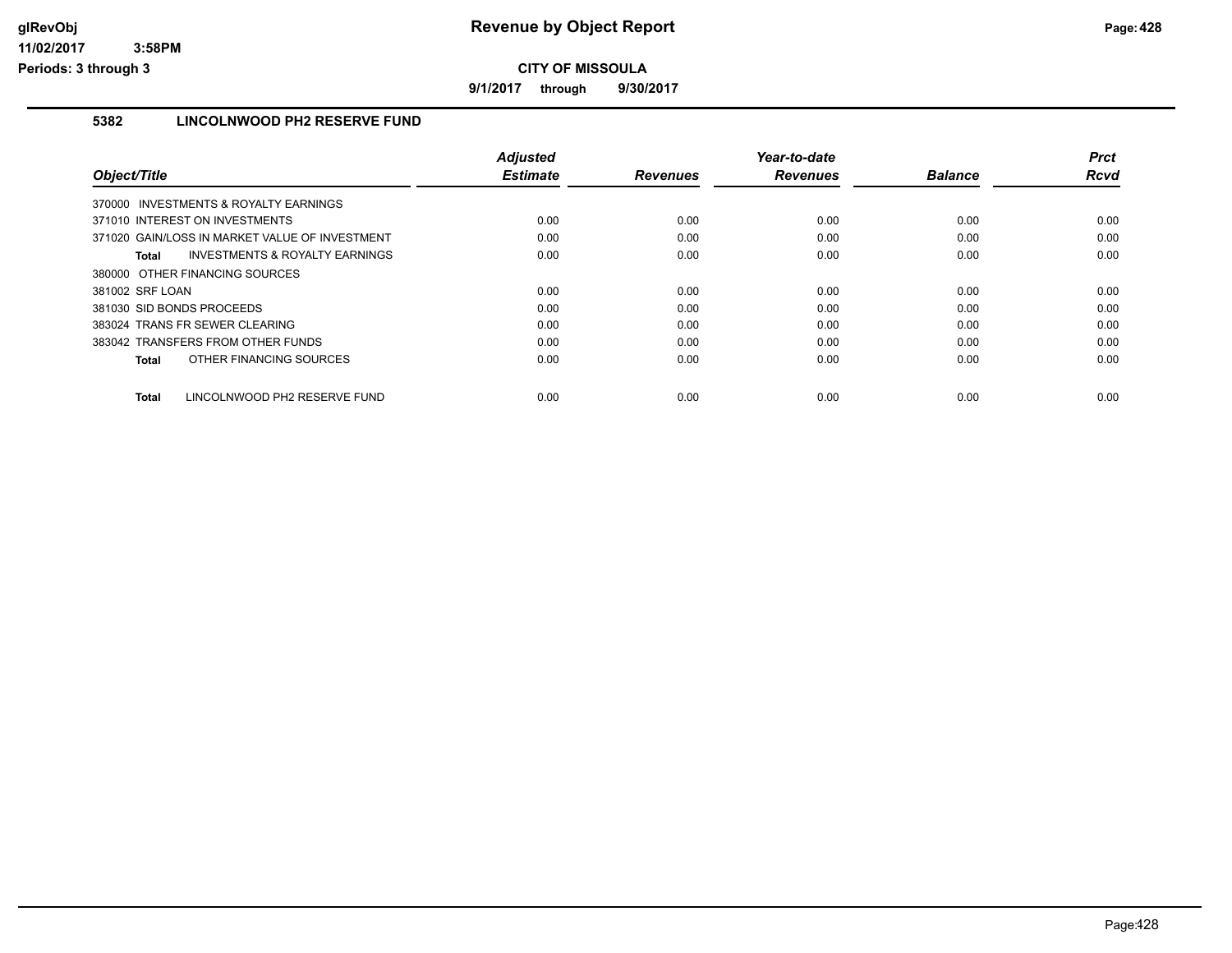**CITY OF MISSOULA**

**9/1/2017 through 9/30/2017**

## **5383 FY09 RATTLESNAKE SEWER DEBT SVS**

## **5383 FY09 RATTLESNAKE SEWER DEBT SVS**

|                                                        | <b>Adjusted</b> |                 | Year-to-date    |                | <b>Prct</b> |
|--------------------------------------------------------|-----------------|-----------------|-----------------|----------------|-------------|
| Object/Title                                           | <b>Estimate</b> | <b>Revenues</b> | <b>Revenues</b> | <b>Balance</b> | <b>Rcvd</b> |
| 340000 CHARGES FOR SERVICES                            |                 |                 |                 |                |             |
| 343032 SEWER INSTALLATION CHARGES                      | 0.00            | 0.00            | 0.00            | 0.00           | 0.00        |
| <b>CHARGES FOR SERVICES</b><br><b>Total</b>            | 0.00            | 0.00            | 0.00            | 0.00           | 0.00        |
| INVESTMENTS & ROYALTY EARNINGS<br>370000               |                 |                 |                 |                |             |
| 371010 INTEREST ON INVESTMENTS                         | 0.00            | 0.00            | 0.00            | 0.00           | 0.00        |
| 371020 GAIN/LOSS IN MARKET VALUE OF INVESTMENTS        | 0.00            | 0.00            | 0.00            | 0.00           | 0.00        |
| <b>INVESTMENTS &amp; ROYALTY EARNINGS</b><br>Total     | 0.00            | 0.00            | 0.00            | 0.00           | 0.00        |
| OTHER FINANCING SOURCES<br>380000                      |                 |                 |                 |                |             |
| 381002 SRF LOAN                                        | 0.00            | 0.00            | 0.00            | 0.00           | 0.00        |
| 381020 REVENUE BONDS                                   | 0.00            | 0.00            | 0.00            | 0.00           | 0.00        |
| 383024 TRANS FR SEWER CLEARING                         | 0.00            | 0.00            | 0.00            | 0.00           | 0.00        |
| 383042 TRANSFERS FROM OTHER FUNDS                      | 0.00            | 0.00            | 0.00            | 0.00           | 0.00        |
| OTHER FINANCING SOURCES<br>Total                       | 0.00            | 0.00            | 0.00            | 0.00           | 0.00        |
| <b>FY09 RATTLESNAKE SEWER DEBT SVS</b><br><b>Total</b> | 0.00            | 0.00            | 0.00            | 0.00           | 0.00        |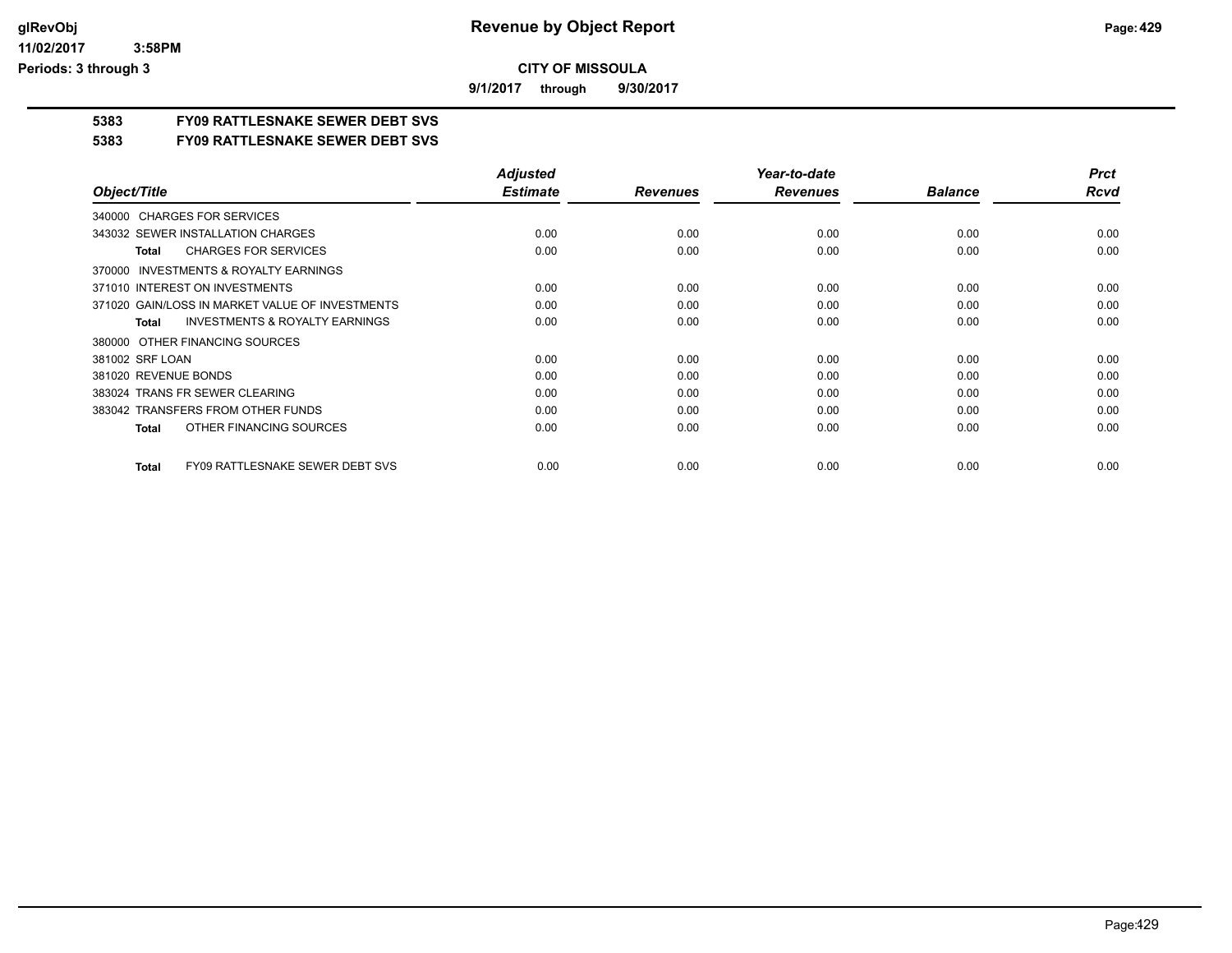**3:58PM**

**CITY OF MISSOULA**

**9/1/2017 through 9/30/2017**

## **5383 FY09 RATTLESNAKE SEWER DEBT SVS**

| Object/Title                                              | <b>Adjusted</b><br><b>Estimate</b> | <b>Revenues</b> | Year-to-date<br><b>Revenues</b> | <b>Balance</b> | <b>Prct</b><br><b>Rcvd</b> |
|-----------------------------------------------------------|------------------------------------|-----------------|---------------------------------|----------------|----------------------------|
|                                                           |                                    |                 |                                 |                |                            |
| 340000 CHARGES FOR SERVICES                               |                                    |                 |                                 |                |                            |
| 343032 SEWER INSTALLATION CHARGES                         | 0.00                               | 0.00            | 0.00                            | 0.00           | 0.00                       |
| <b>CHARGES FOR SERVICES</b><br>Total                      | 0.00                               | 0.00            | 0.00                            | 0.00           | 0.00                       |
| INVESTMENTS & ROYALTY EARNINGS<br>370000                  |                                    |                 |                                 |                |                            |
| 371010 INTEREST ON INVESTMENTS                            | 0.00                               | 0.00            | 0.00                            | 0.00           | 0.00                       |
| 371020 GAIN/LOSS IN MARKET VALUE OF INVESTMENT            | 0.00                               | 0.00            | 0.00                            | 0.00           | 0.00                       |
| <b>INVESTMENTS &amp; ROYALTY EARNINGS</b><br><b>Total</b> | 0.00                               | 0.00            | 0.00                            | 0.00           | 0.00                       |
| 380000 OTHER FINANCING SOURCES                            |                                    |                 |                                 |                |                            |
| 381002 SRF LOAN                                           | 0.00                               | 0.00            | 0.00                            | 0.00           | 0.00                       |
| 381020 REVENUE BONDS                                      | 0.00                               | 0.00            | 0.00                            | 0.00           | 0.00                       |
| 383024 TRANS FR SEWER CLEARING                            | 0.00                               | 0.00            | 0.00                            | 0.00           | 0.00                       |
| 383042 TRANSFERS FROM OTHER FUNDS                         | 0.00                               | 0.00            | 0.00                            | 0.00           | 0.00                       |
| OTHER FINANCING SOURCES<br><b>Total</b>                   | 0.00                               | 0.00            | 0.00                            | 0.00           | 0.00                       |
|                                                           |                                    |                 |                                 |                |                            |
| FY09 RATTLESNAKE SEWER DEBT SVS<br><b>Total</b>           | 0.00                               | 0.00            | 0.00                            | 0.00           | 0.00                       |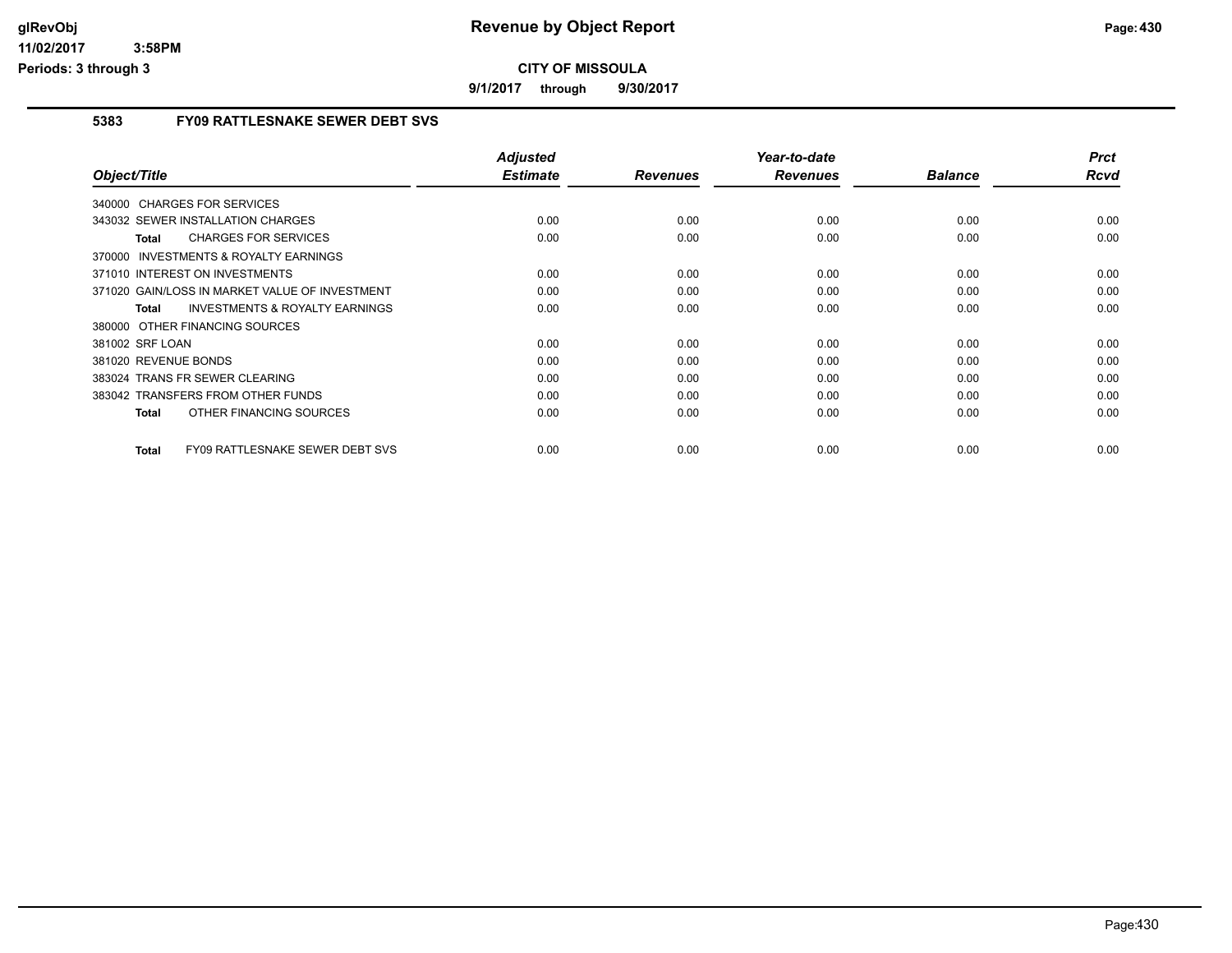**9/1/2017 through 9/30/2017**

**5384 09 LOLO BOND RESERVE**

**5384 09 LOLO BOND RESERVE**

|                                                    | <b>Adjusted</b> |                 | Year-to-date    |                | <b>Prct</b> |
|----------------------------------------------------|-----------------|-----------------|-----------------|----------------|-------------|
| Object/Title                                       | <b>Estimate</b> | <b>Revenues</b> | <b>Revenues</b> | <b>Balance</b> | <b>Rcvd</b> |
| 370000 INVESTMENTS & ROYALTY EARNINGS              |                 |                 |                 |                |             |
| 371010 INTEREST ON INVESTMENTS                     | 0.00            | 0.00            | 0.00            | 0.00           | 0.00        |
| 371020 GAIN/LOSS IN MARKET VALUE OF INVESTMENTS    | 0.00            | 0.00            | 0.00            | 0.00           | 0.00        |
| <b>INVESTMENTS &amp; ROYALTY EARNINGS</b><br>Total | 0.00            | 0.00            | 0.00            | 0.00           | 0.00        |
| 380000 OTHER FINANCING SOURCES                     |                 |                 |                 |                |             |
| 381002 SRF LOAN                                    | 0.00            | 0.00            | 0.00            | 0.00           | 0.00        |
| 383024 TRANS FR SEWER CLEARING                     | 0.00            | 0.00            | 0.00            | 0.00           | 0.00        |
| OTHER FINANCING SOURCES<br><b>Total</b>            | 0.00            | 0.00            | 0.00            | 0.00           | 0.00        |
|                                                    |                 |                 |                 |                |             |
| 09 LOLO BOND RESERVE<br><b>Total</b>               | 0.00            | 0.00            | 0.00            | 0.00           | 0.00        |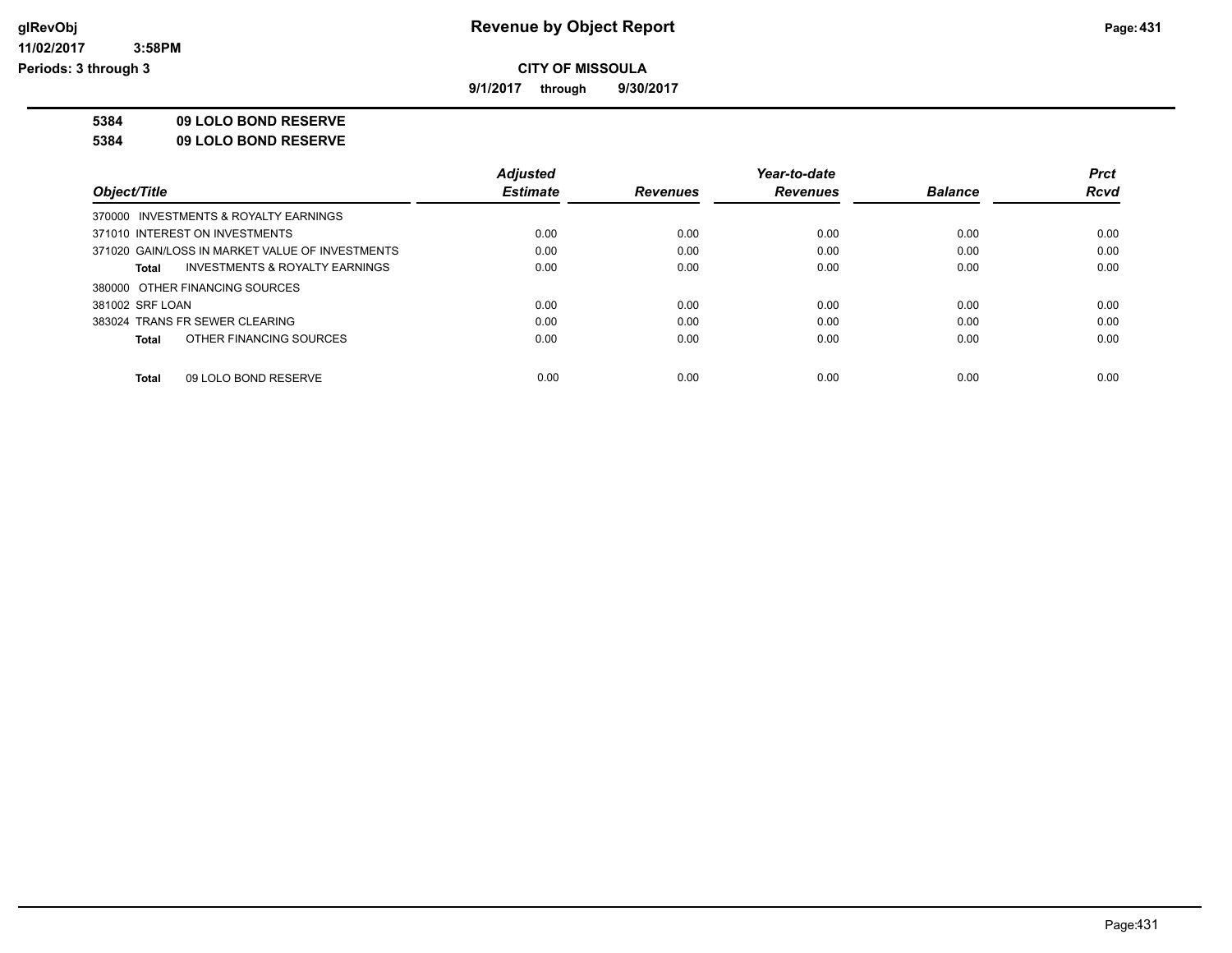**CITY OF MISSOULA**

**9/1/2017 through 9/30/2017**

#### **5384 09 LOLO BOND RESERVE**

 **3:58PM**

|                                                | <b>Adjusted</b> |                 | Year-to-date    |                | <b>Prct</b> |
|------------------------------------------------|-----------------|-----------------|-----------------|----------------|-------------|
| Object/Title                                   | <b>Estimate</b> | <b>Revenues</b> | <b>Revenues</b> | <b>Balance</b> | <b>Rcvd</b> |
| 370000 INVESTMENTS & ROYALTY EARNINGS          |                 |                 |                 |                |             |
| 371010 INTEREST ON INVESTMENTS                 | 0.00            | 0.00            | 0.00            | 0.00           | 0.00        |
| 371020 GAIN/LOSS IN MARKET VALUE OF INVESTMENT | 0.00            | 0.00            | 0.00            | 0.00           | 0.00        |
| INVESTMENTS & ROYALTY EARNINGS<br>Total        | 0.00            | 0.00            | 0.00            | 0.00           | 0.00        |
| 380000 OTHER FINANCING SOURCES                 |                 |                 |                 |                |             |
| 381002 SRF LOAN                                | 0.00            | 0.00            | 0.00            | 0.00           | 0.00        |
| 383024 TRANS FR SEWER CLEARING                 | 0.00            | 0.00            | 0.00            | 0.00           | 0.00        |
| Total<br>OTHER FINANCING SOURCES               | 0.00            | 0.00            | 0.00            | 0.00           | 0.00        |
| 09 LOLO BOND RESERVE<br>Total                  | 0.00            | 0.00            | 0.00            | 0.00           | 0.00        |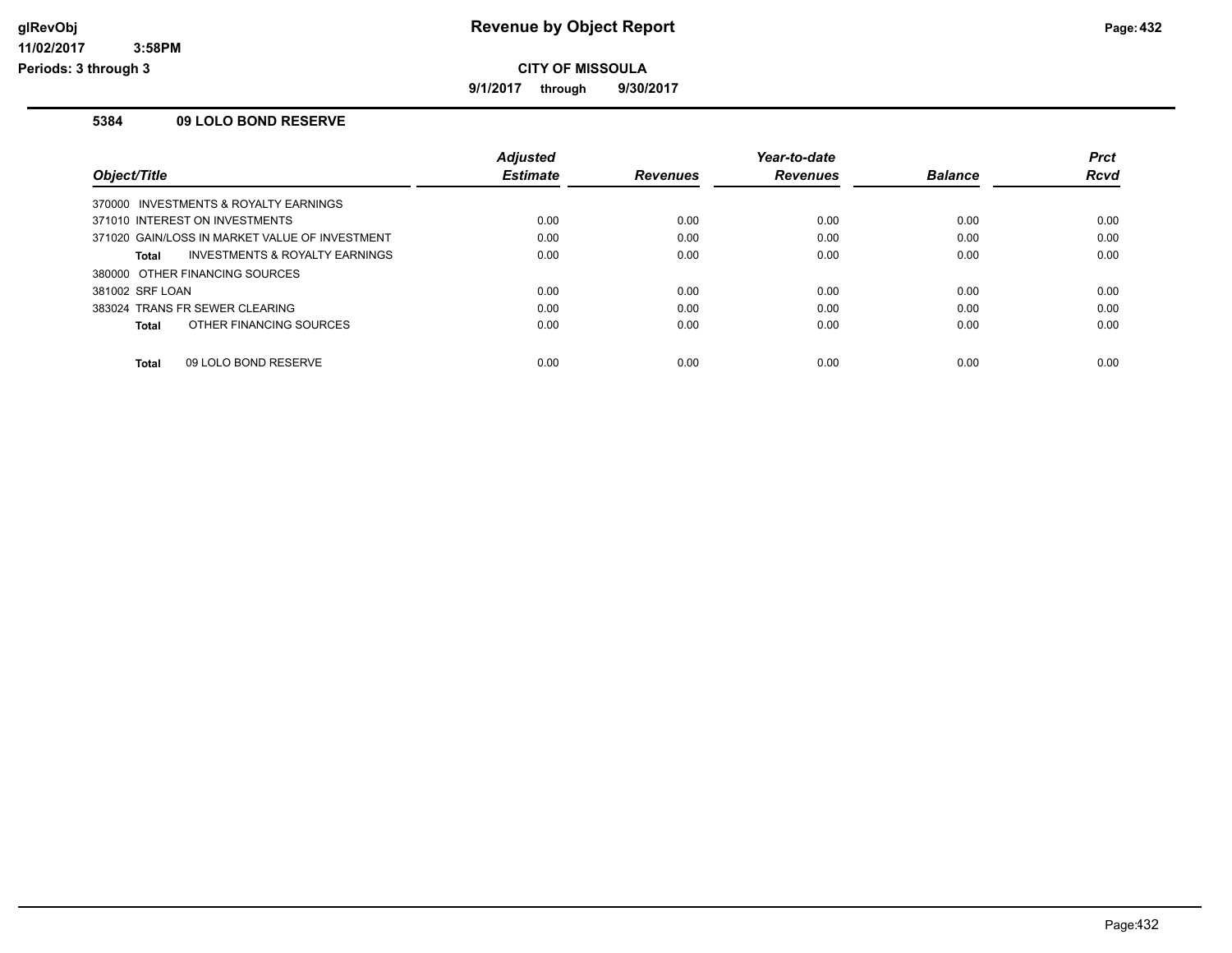**9/1/2017 through 9/30/2017**

# **5385 HEADWORKS 2010 BOND RESERVE**

#### **5385 HEADWORKS 2010 BOND RESERVE**

|                 |                                    | <b>Adjusted</b> |                 | Year-to-date    |                | <b>Prct</b> |
|-----------------|------------------------------------|-----------------|-----------------|-----------------|----------------|-------------|
| Object/Title    |                                    | <b>Estimate</b> | <b>Revenues</b> | <b>Revenues</b> | <b>Balance</b> | <b>Rcvd</b> |
|                 | 380000 OTHER FINANCING SOURCES     |                 |                 |                 |                |             |
| 381002 SRF LOAN |                                    | 0.00            | 0.00            | 0.00            | 0.00           | 0.00        |
| <b>Total</b>    | OTHER FINANCING SOURCES            | 0.00            | 0.00            | 0.00            | 0.00           | 0.00        |
| <b>Total</b>    | <b>HEADWORKS 2010 BOND RESERVE</b> | 0.00            | 0.00            | 0.00            | 0.00           | 0.00        |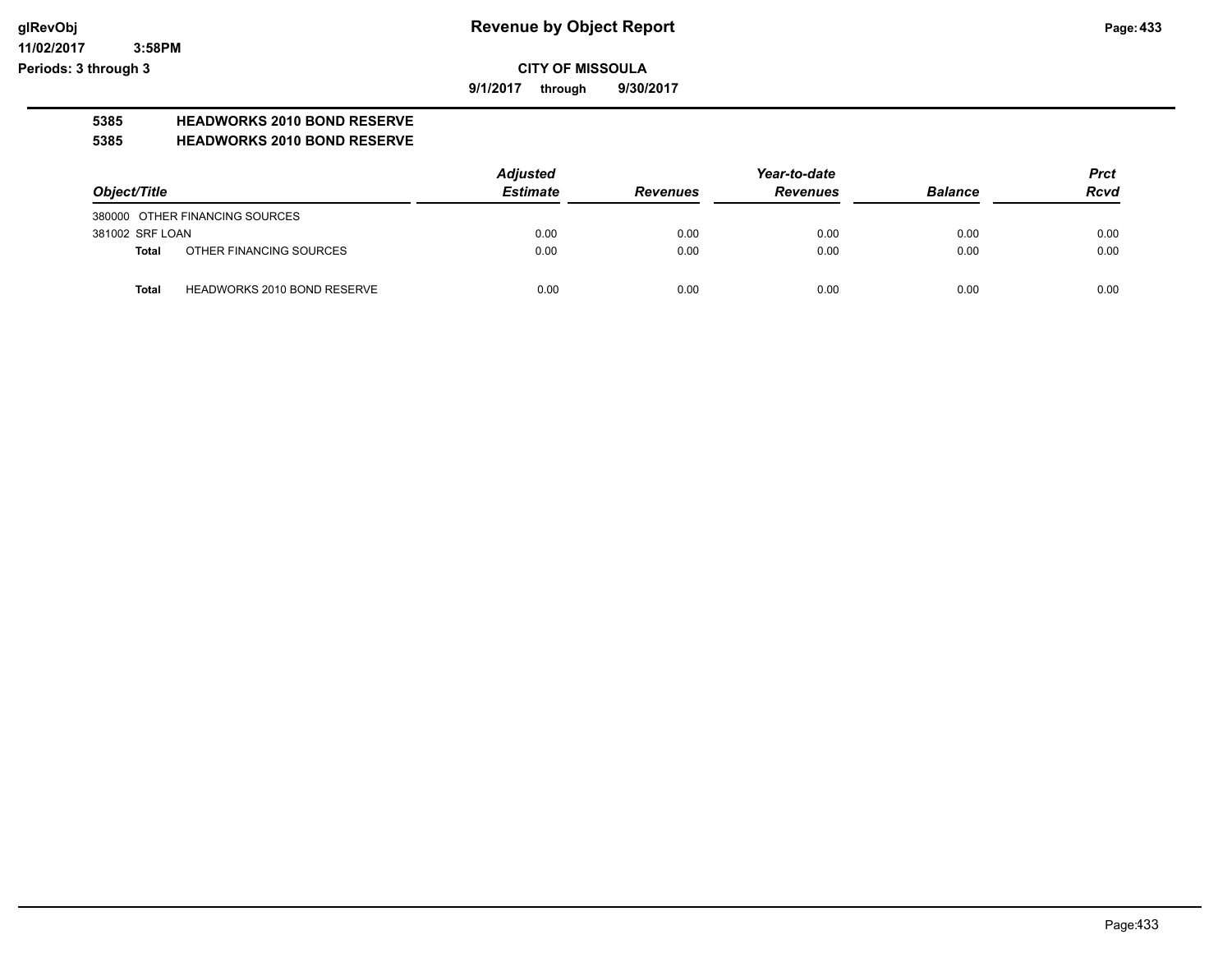**9/1/2017 through 9/30/2017**

#### **5385 HEADWORKS 2010 BOND RESERVE**

| Object/Title    |                                | <b>Adjusted</b><br><b>Estimate</b> | <b>Revenues</b> | Year-to-date<br><b>Revenues</b> | <b>Balance</b> | Prct<br>Rcvd |
|-----------------|--------------------------------|------------------------------------|-----------------|---------------------------------|----------------|--------------|
|                 | 380000 OTHER FINANCING SOURCES |                                    |                 |                                 |                |              |
| 381002 SRF LOAN |                                | 0.00                               | 0.00            | 0.00                            | 0.00           | 0.00         |
| Total           | OTHER FINANCING SOURCES        | 0.00                               | 0.00            | 0.00                            | 0.00           | 0.00         |
| <b>Total</b>    | HEADWORKS 2010 BOND RESERVE    | 0.00                               | 0.00            | 0.00                            | 0.00           | 0.00         |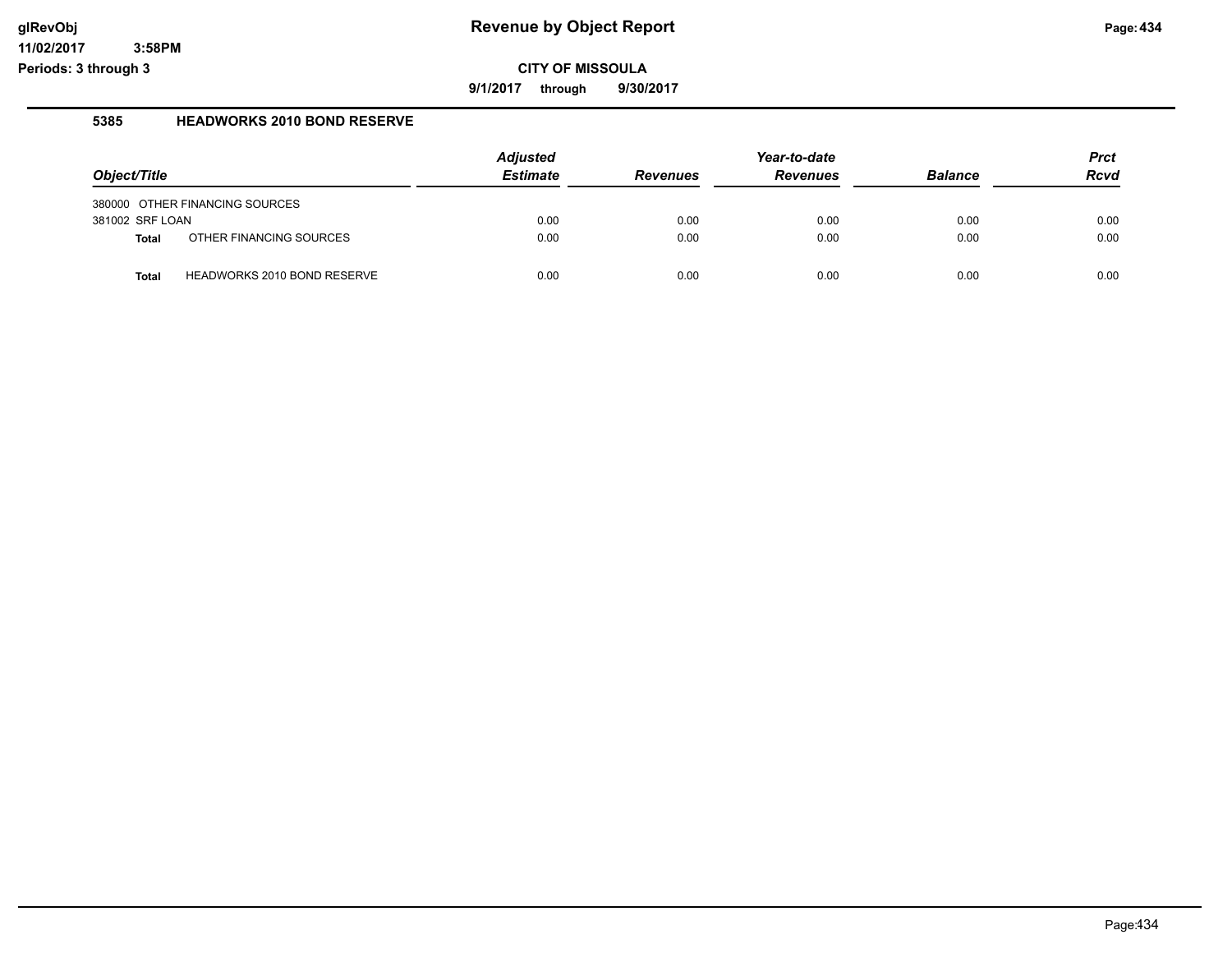**9/1/2017 through 9/30/2017**

#### **5386 FY10 HEADWORKS DEBT SERVICE**

#### **5386 FY10 HEADWORKS DEBT SERVICE**

|                                             | <b>Adjusted</b> |                 | Year-to-date    |                | <b>Prct</b> |
|---------------------------------------------|-----------------|-----------------|-----------------|----------------|-------------|
| Object/Title                                | <b>Estimate</b> | <b>Revenues</b> | <b>Revenues</b> | <b>Balance</b> | <b>Rcvd</b> |
| 330000 INTERGOVERNMENTAL REVENUES           |                 |                 |                 |                |             |
| 331990 IRS REIMB/DEBT SVS INTEREST          | 0.00            | $-116.907.84$   | 0.00            | 0.00           | 0.00        |
| INTERGOVERNMENTAL REVENUES<br><b>Total</b>  | 0.00            | $-116,907.84$   | 0.00            | 0.00           | 0.00        |
| 380000 OTHER FINANCING SOURCES              |                 |                 |                 |                |             |
| 383024 TRANS FR SEWER CLEARING              | 0.00            | 0.00            | 0.00            | 0.00           | 0.00        |
| OTHER FINANCING SOURCES<br><b>Total</b>     | 0.00            | 0.00            | 0.00            | 0.00           | 0.00        |
|                                             |                 |                 |                 |                |             |
| FY10 HEADWORKS DEBT SERVICE<br><b>Total</b> | 0.00            | -116.907.84     | 0.00            | 0.00           | 0.00        |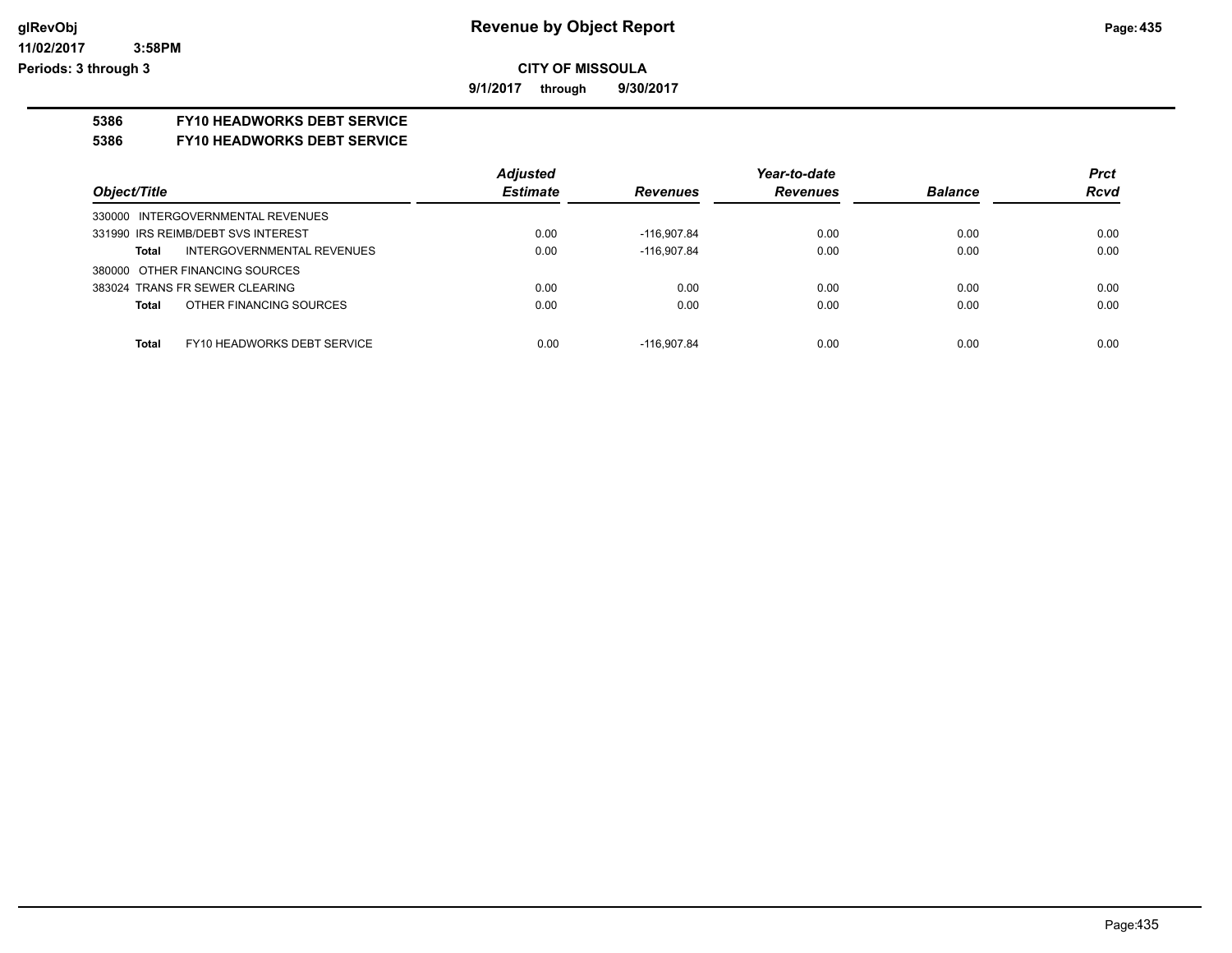**3:58PM**

**CITY OF MISSOULA**

**9/1/2017 through 9/30/2017**

#### **5386 FY10 HEADWORKS DEBT SERVICE**

| Object/Title                                | <b>Adjusted</b><br><b>Estimate</b> | <b>Revenues</b> | Year-to-date<br><b>Revenues</b> | <b>Balance</b> | <b>Prct</b><br><b>Rcvd</b> |
|---------------------------------------------|------------------------------------|-----------------|---------------------------------|----------------|----------------------------|
| 330000 INTERGOVERNMENTAL REVENUES           |                                    |                 |                                 |                |                            |
| 331990 IRS REIMB/DEBT SVS INTEREST          | 0.00                               | $-116.907.84$   | 0.00                            | 0.00           | 0.00                       |
| INTERGOVERNMENTAL REVENUES<br>Total         | 0.00                               | $-116,907.84$   | 0.00                            | 0.00           | 0.00                       |
| 380000 OTHER FINANCING SOURCES              |                                    |                 |                                 |                |                            |
| 383024 TRANS FR SEWER CLEARING              | 0.00                               | 0.00            | 0.00                            | 0.00           | 0.00                       |
| OTHER FINANCING SOURCES<br>Total            | 0.00                               | 0.00            | 0.00                            | 0.00           | 0.00                       |
|                                             |                                    |                 |                                 |                |                            |
| FY10 HEADWORKS DEBT SERVICE<br><b>Total</b> | 0.00                               | $-116.907.84$   | 0.00                            | 0.00           | 0.00                       |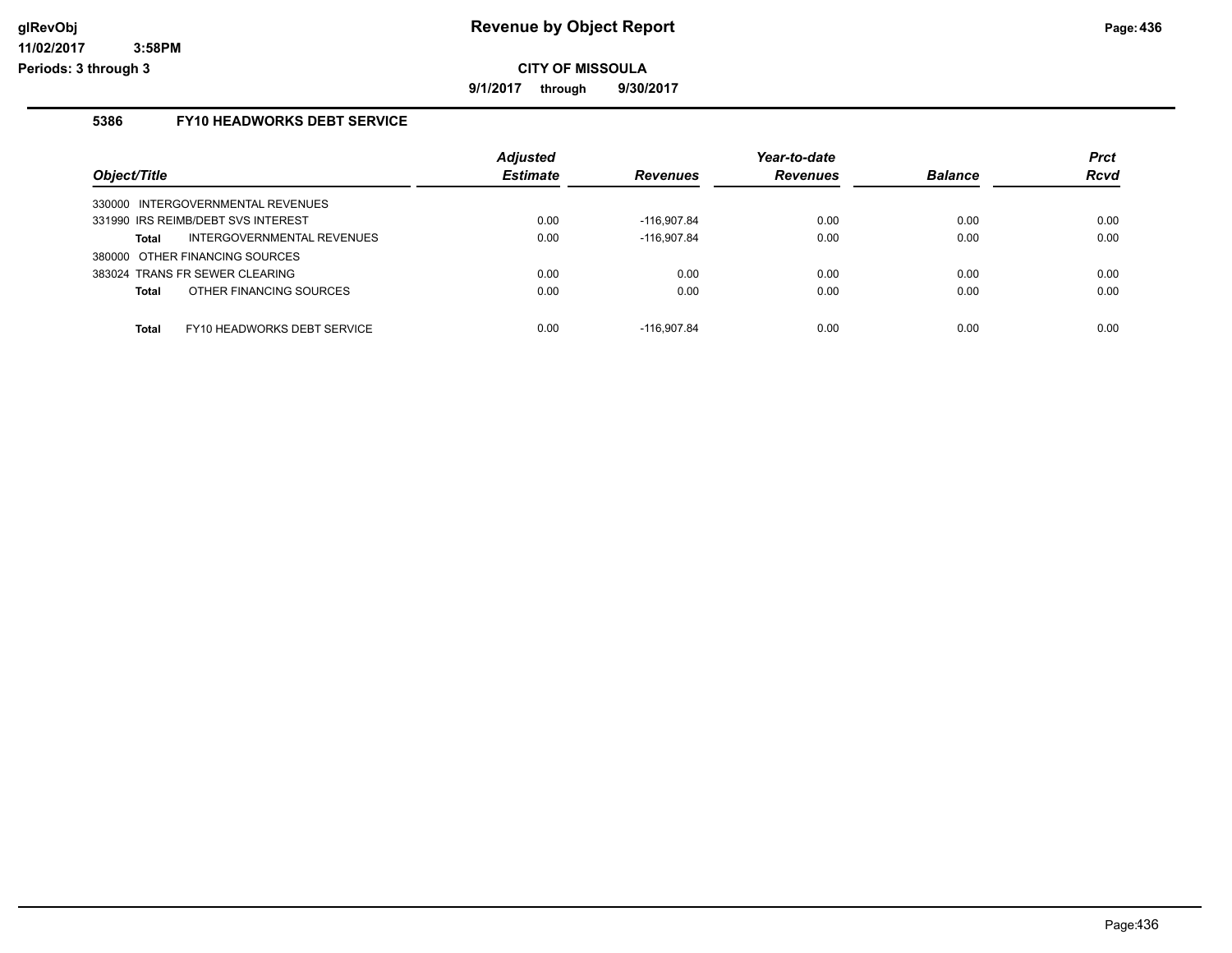**3:58PM**

**glRevObj Revenue by Object Report Page:437** 

**CITY OF MISSOULA**

**9/1/2017 through 9/30/2017**

# **5387 FY11 SEWER \$1.29M BOND DEBT SERVICE**

### **5387 FY11 SEWER \$1.29M BOND DEBT SERVICE**

|                                                 | <b>Adjusted</b> |                 | Year-to-date    |                | <b>Prct</b> |
|-------------------------------------------------|-----------------|-----------------|-----------------|----------------|-------------|
| Object/Title                                    | <b>Estimate</b> | <b>Revenues</b> | <b>Revenues</b> | <b>Balance</b> | <b>Rcvd</b> |
| 370000 INVESTMENTS & ROYALTY EARNINGS           |                 |                 |                 |                |             |
| 371010 INTEREST ON INVESTMENTS                  | 0.00            | 0.00            | 0.00            | 0.00           | 0.00        |
| 371020 GAIN/LOSS IN MARKET VALUE OF INVESTMENTS | 0.00            | 0.00            | 0.00            | 0.00           | 0.00        |
| INVESTMENTS & ROYALTY EARNINGS<br>Total         | 0.00            | 0.00            | 0.00            | 0.00           | 0.00        |
| 380000 OTHER FINANCING SOURCES                  |                 |                 |                 |                |             |
| 383024 TRANS FR SEWER CLEARING                  | 0.00            | 0.00            | 0.00            | 0.00           | 0.00        |
| OTHER FINANCING SOURCES<br>Total                | 0.00            | 0.00            | 0.00            | 0.00           | 0.00        |
|                                                 |                 |                 |                 |                |             |
| Total<br>FY11 SEWER \$1.29M BOND DEBT SERVICE   | 0.00            | 0.00            | 0.00            | 0.00           | 0.00        |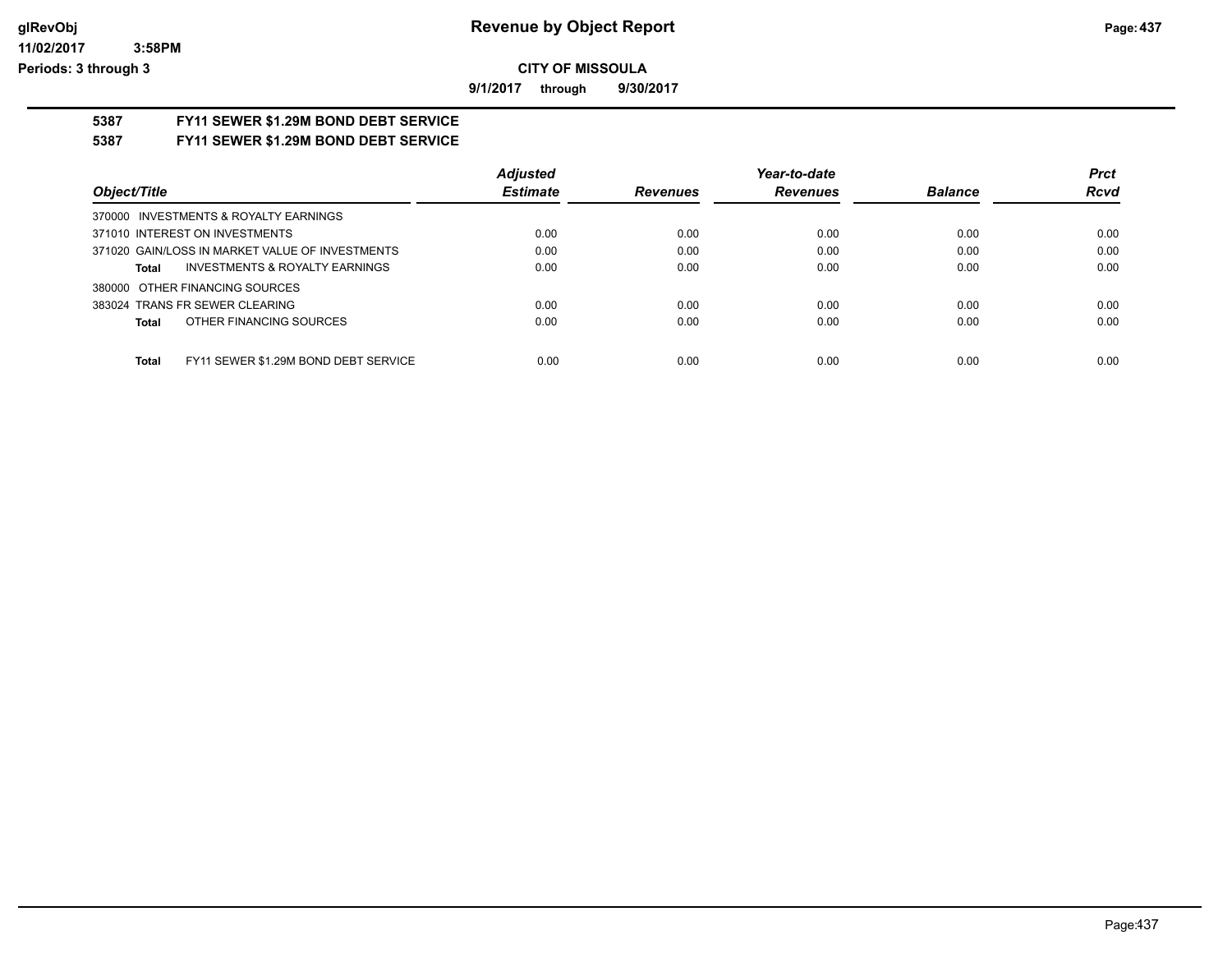**3:58PM**

**CITY OF MISSOULA**

**9/1/2017 through 9/30/2017**

#### **5387 FY11 SEWER \$1.29M BOND DEBT SERVICE**

|                                                    | <b>Adjusted</b> |                 | Year-to-date    |                | <b>Prct</b> |
|----------------------------------------------------|-----------------|-----------------|-----------------|----------------|-------------|
| Object/Title                                       | <b>Estimate</b> | <b>Revenues</b> | <b>Revenues</b> | <b>Balance</b> | <b>Rcvd</b> |
| 370000 INVESTMENTS & ROYALTY EARNINGS              |                 |                 |                 |                |             |
| 371010 INTEREST ON INVESTMENTS                     | 0.00            | 0.00            | 0.00            | 0.00           | 0.00        |
| 371020 GAIN/LOSS IN MARKET VALUE OF INVESTMENT     | 0.00            | 0.00            | 0.00            | 0.00           | 0.00        |
| <b>INVESTMENTS &amp; ROYALTY EARNINGS</b><br>Total | 0.00            | 0.00            | 0.00            | 0.00           | 0.00        |
| 380000 OTHER FINANCING SOURCES                     |                 |                 |                 |                |             |
| 383024 TRANS FR SEWER CLEARING                     | 0.00            | 0.00            | 0.00            | 0.00           | 0.00        |
| OTHER FINANCING SOURCES<br>Total                   | 0.00            | 0.00            | 0.00            | 0.00           | 0.00        |
| Total<br>FY11 SEWER \$1.29M BOND DEBT SERVICE      | 0.00            | 0.00            | 0.00            | 0.00           | 0.00        |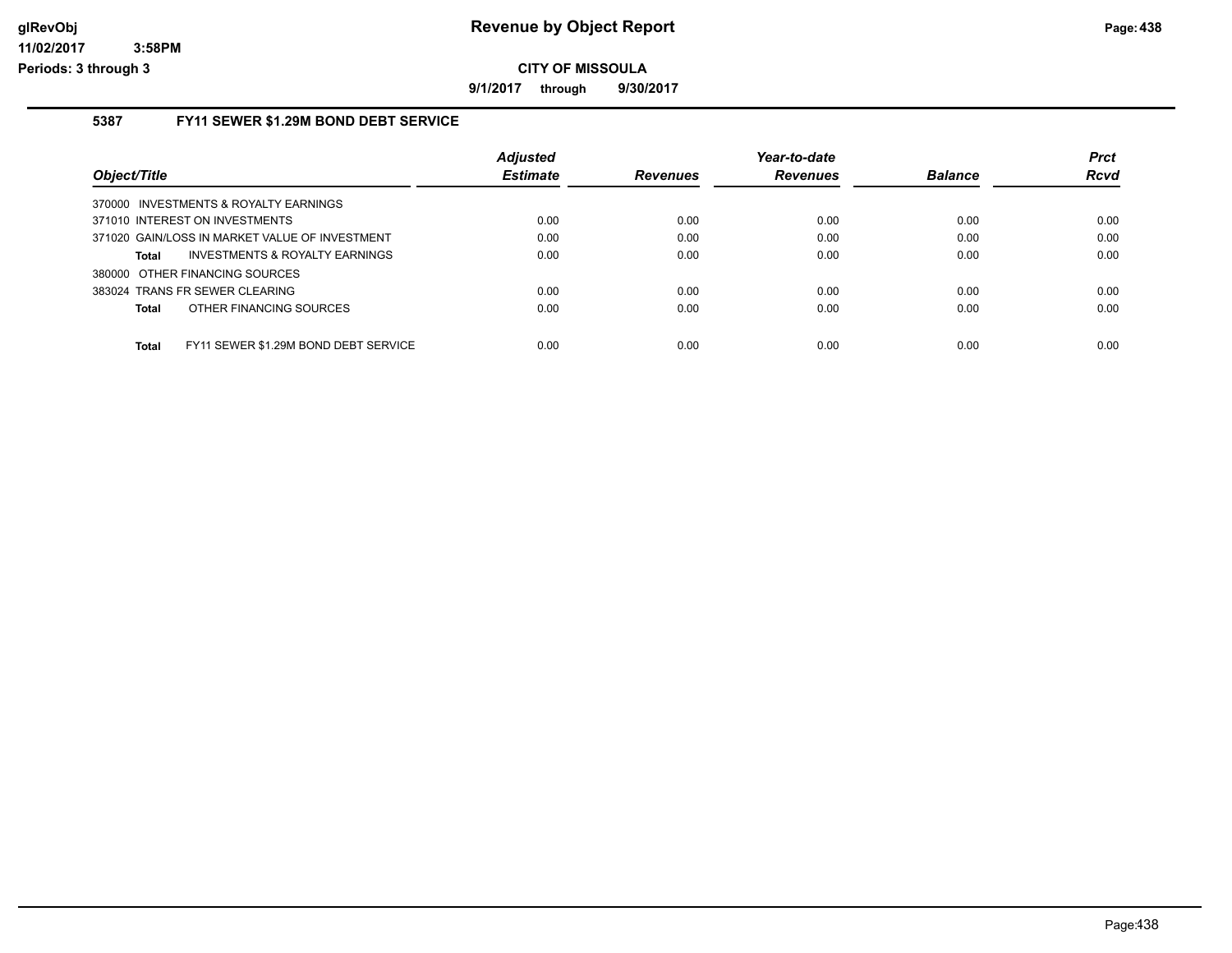**9/1/2017 through 9/30/2017**

#### **5388 FY11 \$1.29M SEWER BOND RESERVE**

**5388 FY11 \$1.29M SEWER BOND RESERVE**

|                                          | <b>Adjusted</b> |                 | Year-to-date    |                | <b>Prct</b> |
|------------------------------------------|-----------------|-----------------|-----------------|----------------|-------------|
| Object/Title                             | <b>Estimate</b> | <b>Revenues</b> | <b>Revenues</b> | <b>Balance</b> | <b>Rcvd</b> |
| 370000 INVESTMENTS & ROYALTY EARNINGS    |                 |                 |                 |                |             |
| 371010 INTEREST ON INVESTMENTS           | 0.00            | 0.00            | 0.00            | 0.00           | 0.00        |
| INVESTMENTS & ROYALTY EARNINGS<br>Total  | 0.00            | 0.00            | 0.00            | 0.00           | 0.00        |
| 380000 OTHER FINANCING SOURCES           |                 |                 |                 |                |             |
| 381002 SRF LOAN                          | 0.00            | 0.00            | 0.00            | 0.00           | 0.00        |
| 383024 TRANS FR SEWER CLEARING           | 0.00            | 0.00            | 0.00            | 0.00           | 0.00        |
| 383042 TRANSFERS FROM OTHER FUNDS        | 0.00            | 0.00            | 0.00            | 0.00           | 0.00        |
| OTHER FINANCING SOURCES<br>Total         | 0.00            | 0.00            | 0.00            | 0.00           | 0.00        |
| FY11 \$1.29M SEWER BOND RESERVE<br>Total | 0.00            | 0.00            | 0.00            | 0.00           | 0.00        |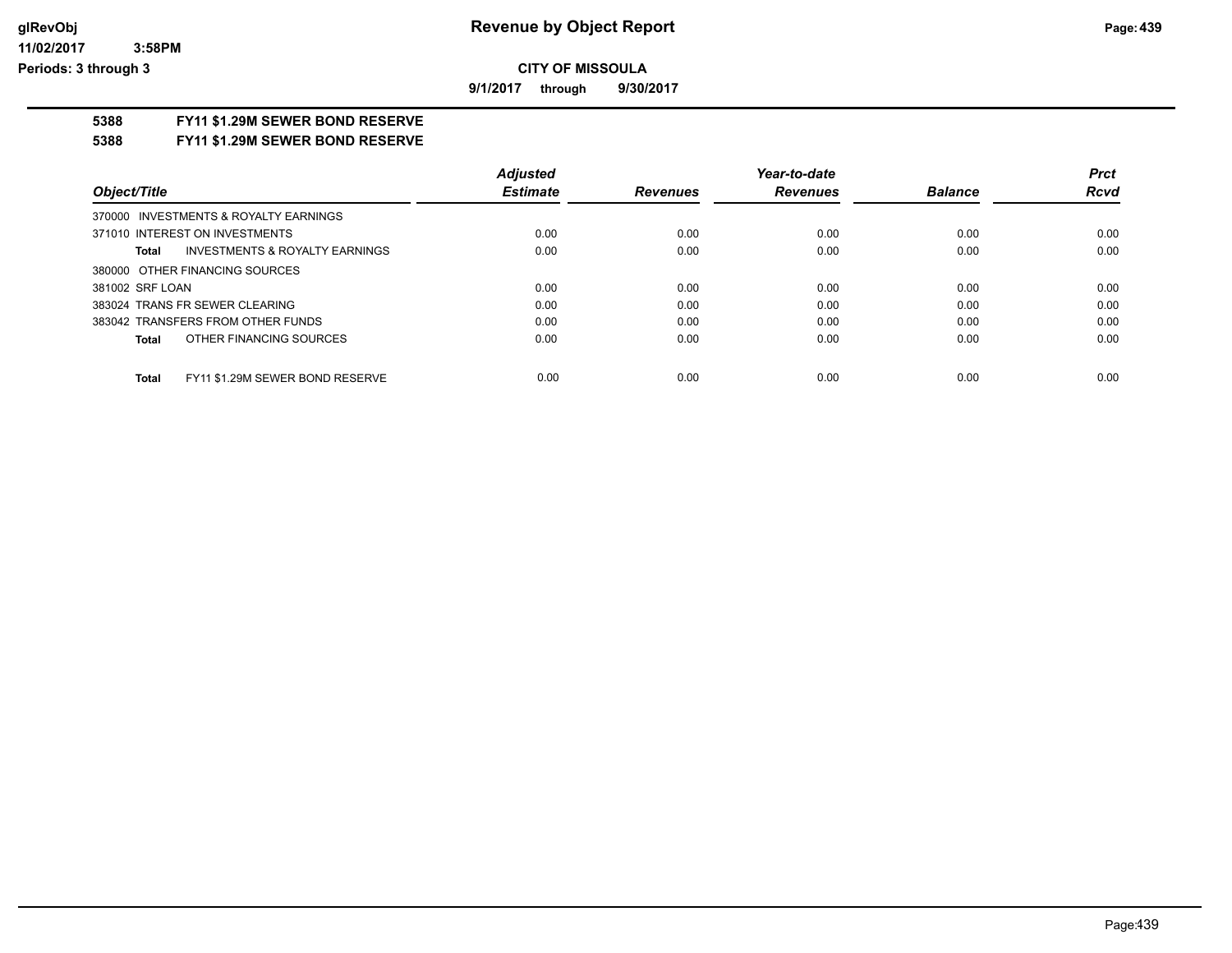**9/1/2017 through 9/30/2017**

#### **5388 FY11 \$1.29M SEWER BOND RESERVE**

|                                                 | <b>Adjusted</b> |                 | Year-to-date    |                | <b>Prct</b> |
|-------------------------------------------------|-----------------|-----------------|-----------------|----------------|-------------|
| Object/Title                                    | <b>Estimate</b> | <b>Revenues</b> | <b>Revenues</b> | <b>Balance</b> | <b>Rcvd</b> |
| 370000 INVESTMENTS & ROYALTY EARNINGS           |                 |                 |                 |                |             |
| 371010 INTEREST ON INVESTMENTS                  | 0.00            | 0.00            | 0.00            | 0.00           | 0.00        |
| INVESTMENTS & ROYALTY EARNINGS<br>Total         | 0.00            | 0.00            | 0.00            | 0.00           | 0.00        |
| 380000 OTHER FINANCING SOURCES                  |                 |                 |                 |                |             |
| 381002 SRF LOAN                                 | 0.00            | 0.00            | 0.00            | 0.00           | 0.00        |
| 383024 TRANS FR SEWER CLEARING                  | 0.00            | 0.00            | 0.00            | 0.00           | 0.00        |
| 383042 TRANSFERS FROM OTHER FUNDS               | 0.00            | 0.00            | 0.00            | 0.00           | 0.00        |
| OTHER FINANCING SOURCES<br>Total                | 0.00            | 0.00            | 0.00            | 0.00           | 0.00        |
| FY11 \$1.29M SEWER BOND RESERVE<br><b>Total</b> | 0.00            | 0.00            | 0.00            | 0.00           | 0.00        |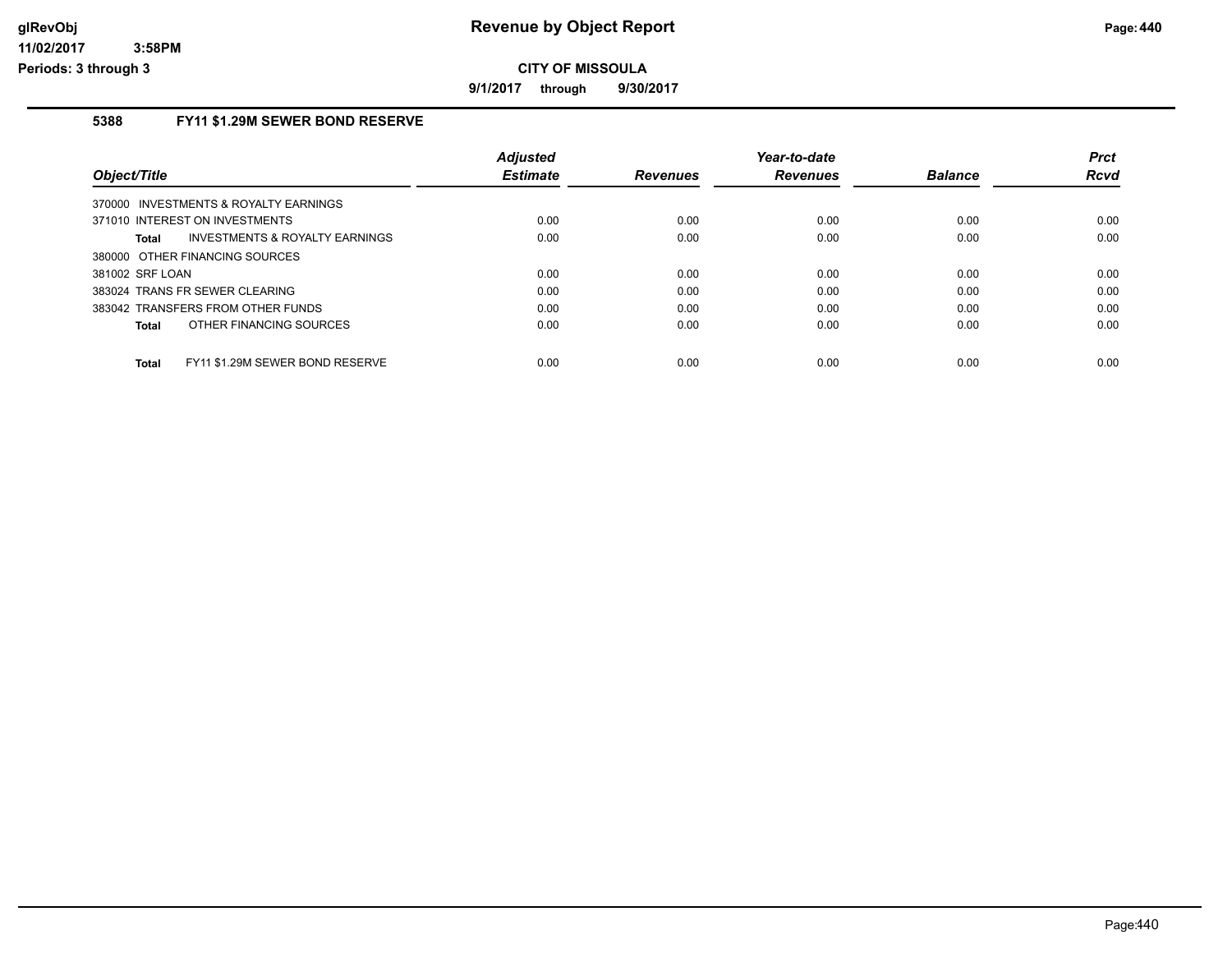**11/02/2017 3:58PM Periods: 3 through 3**

**CITY OF MISSOULA**

**9/1/2017 through 9/30/2017**

# **5389 FY15 SEWER REVENUE BOND DEBT SERVICE**

## **5389 FY15 SEWER REVENUE BOND DEBT SERVICE**

|                                                     | <b>Adjusted</b> |                 | Year-to-date    |                | <b>Prct</b> |
|-----------------------------------------------------|-----------------|-----------------|-----------------|----------------|-------------|
| Object/Title                                        | <b>Estimate</b> | <b>Revenues</b> | <b>Revenues</b> | <b>Balance</b> | <b>Rcvd</b> |
| 370000 INVESTMENTS & ROYALTY EARNINGS               |                 |                 |                 |                |             |
| 371010 INTEREST ON INVESTMENTS                      | 0.00            | 0.00            | 0.00            | 0.00           | 0.00        |
| 371020 GAIN/LOSS IN MARKET VALUE OF INVESTMENTS     | 0.00            | 0.00            | 0.00            | 0.00           | 0.00        |
| <b>INVESTMENTS &amp; ROYALTY EARNINGS</b><br>Total  | 0.00            | 0.00            | 0.00            | 0.00           | 0.00        |
| 380000 OTHER FINANCING SOURCES                      |                 |                 |                 |                |             |
| 381010 BOND PROCEEDS                                | 0.00            | 0.00            | 0.00            | 0.00           | 0.00        |
| 383024 TRANS FR SEWER CLEARING                      | 0.00            | 0.00            | 0.00            | 0.00           | 0.00        |
| OTHER FINANCING SOURCES<br>Total                    | 0.00            | 0.00            | 0.00            | 0.00           | 0.00        |
| FY15 SEWER REVENUE BOND DEBT SERVIC<br><b>Total</b> | 0.00            | 0.00            | 0.00            | 0.00           | 0.00        |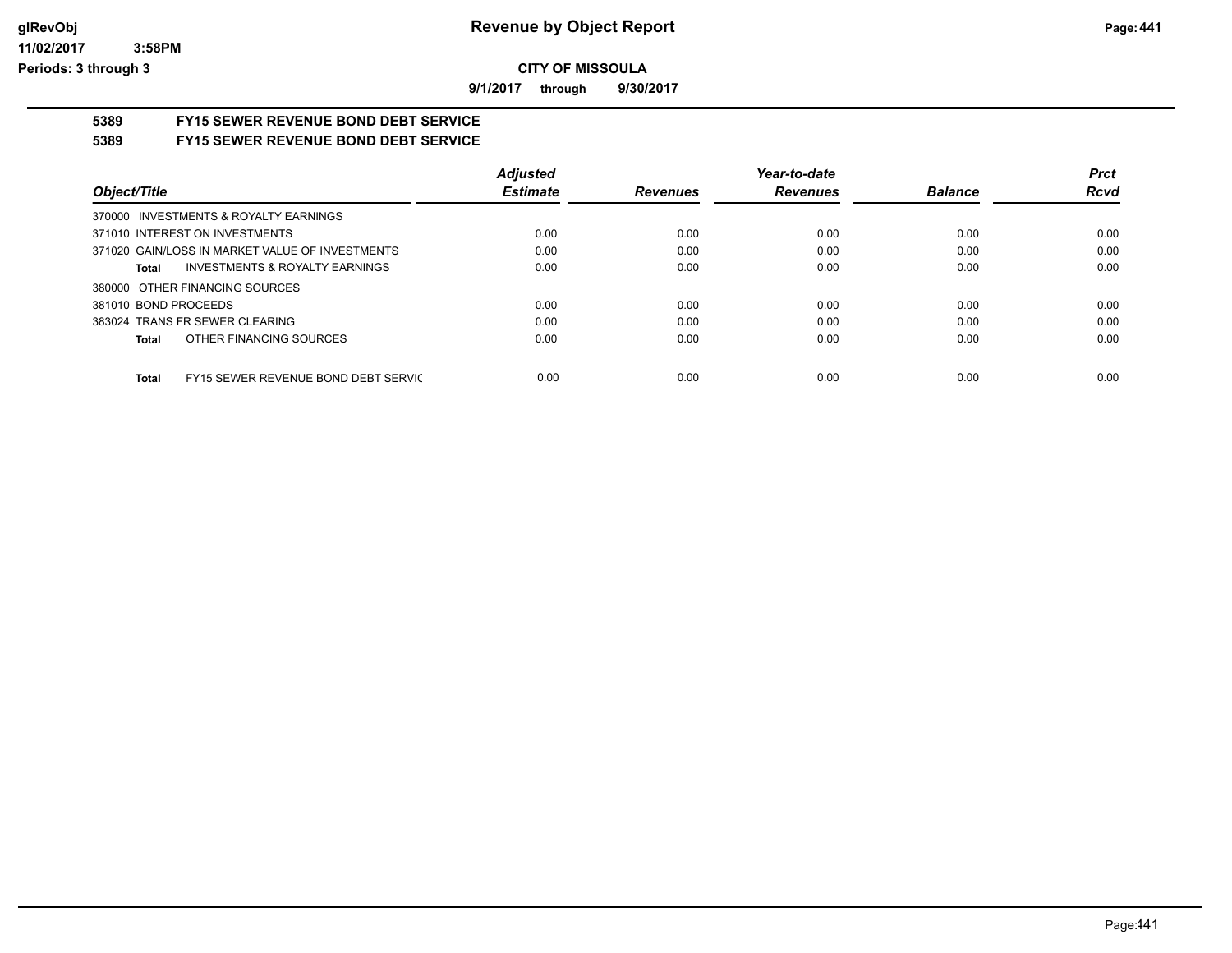**3:58PM**

**CITY OF MISSOULA**

**9/1/2017 through 9/30/2017**

#### **5389 FY15 SEWER REVENUE BOND DEBT SERVICE**

|                                                | <b>Adjusted</b> |                 | Year-to-date    |                | <b>Prct</b> |
|------------------------------------------------|-----------------|-----------------|-----------------|----------------|-------------|
| Object/Title                                   | <b>Estimate</b> | <b>Revenues</b> | <b>Revenues</b> | <b>Balance</b> | Rcvd        |
| 370000 INVESTMENTS & ROYALTY EARNINGS          |                 |                 |                 |                |             |
| 371010 INTEREST ON INVESTMENTS                 | 0.00            | 0.00            | 0.00            | 0.00           | 0.00        |
| 371020 GAIN/LOSS IN MARKET VALUE OF INVESTMENT | 0.00            | 0.00            | 0.00            | 0.00           | 0.00        |
| INVESTMENTS & ROYALTY EARNINGS<br>Total        | 0.00            | 0.00            | 0.00            | 0.00           | 0.00        |
| 380000 OTHER FINANCING SOURCES                 |                 |                 |                 |                |             |
| 381010 BOND PROCEEDS                           | 0.00            | 0.00            | 0.00            | 0.00           | 0.00        |
| 383024 TRANS FR SEWER CLEARING                 | 0.00            | 0.00            | 0.00            | 0.00           | 0.00        |
| OTHER FINANCING SOURCES<br>Total               | 0.00            | 0.00            | 0.00            | 0.00           | 0.00        |
|                                                |                 |                 |                 |                |             |
| FY15 SEWER REVENUE BOND DEBT SERVIC<br>Total   | 0.00            | 0.00            | 0.00            | 0.00           | 0.00        |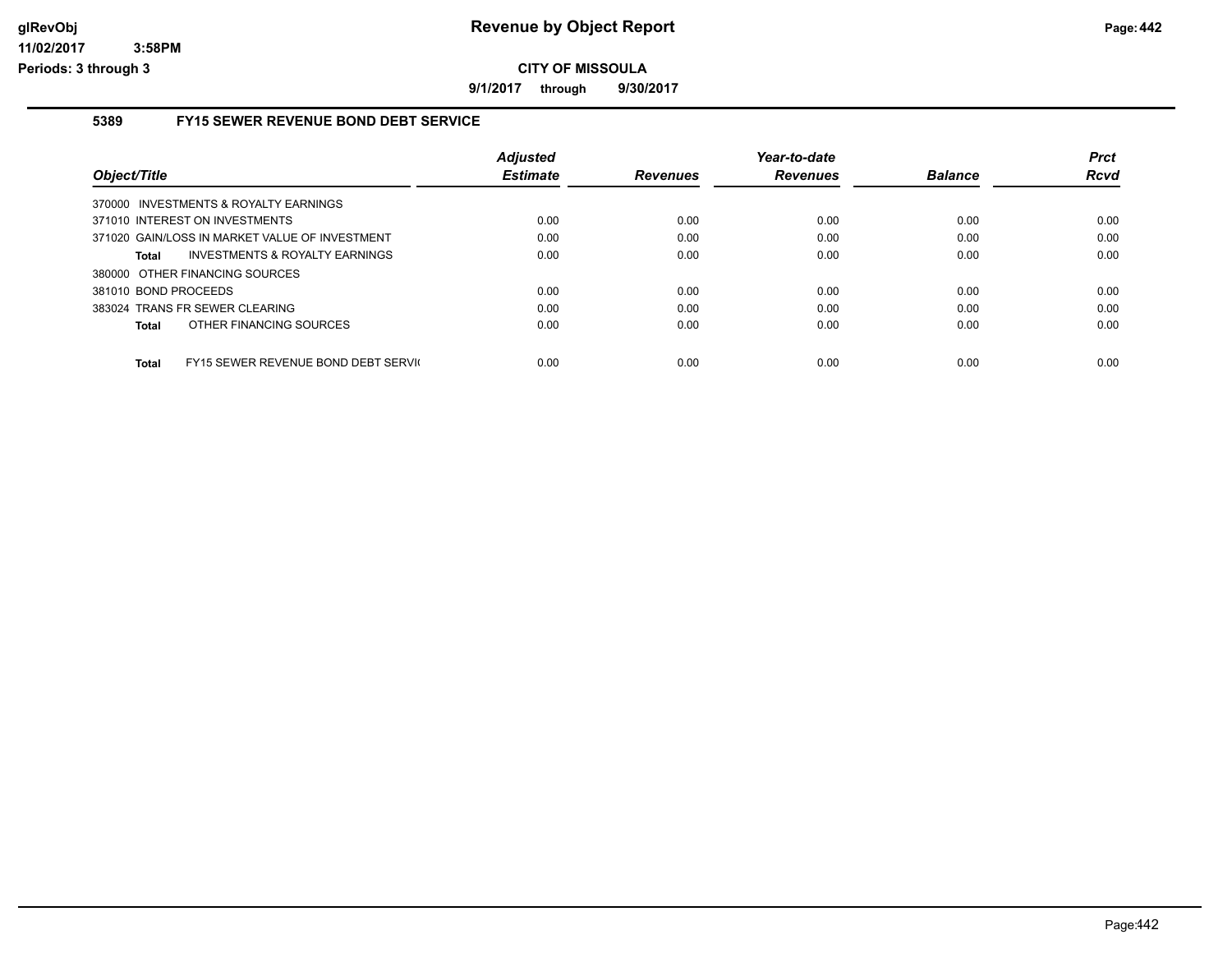**9/1/2017 through 9/30/2017**

### **5390 FY15 SEWER BOND DEBT RESERVE**

#### **5390 FY15 SEWER BOND DEBT RESERVE**

|                                                    | <b>Adjusted</b> |                 | Year-to-date    |                | <b>Prct</b> |
|----------------------------------------------------|-----------------|-----------------|-----------------|----------------|-------------|
| Object/Title                                       | <b>Estimate</b> | <b>Revenues</b> | <b>Revenues</b> | <b>Balance</b> | <b>Rcvd</b> |
| 370000 INVESTMENTS & ROYALTY EARNINGS              |                 |                 |                 |                |             |
| 371010 INTEREST ON INVESTMENTS                     | 0.00            | 0.00            | 0.00            | 0.00           | 0.00        |
| 371020 GAIN/LOSS IN MARKET VALUE OF INVESTMENTS    | 0.00            | 0.00            | 0.00            | 0.00           | 0.00        |
| <b>INVESTMENTS &amp; ROYALTY EARNINGS</b><br>Total | 0.00            | 0.00            | 0.00            | 0.00           | 0.00        |
| 380000 OTHER FINANCING SOURCES                     |                 |                 |                 |                |             |
| 381002 SRF LOAN                                    | 0.00            | 0.00            | 0.00            | 0.00           | 0.00        |
| 383024 TRANS FR SEWER CLEARING                     | 0.00            | 0.00            | 0.00            | 0.00           | 0.00        |
| 383042 TRANSFERS FROM OTHER FUNDS                  | 0.00            | 0.00            | 0.00            | 0.00           | 0.00        |
| OTHER FINANCING SOURCES<br>Total                   | 0.00            | 0.00            | 0.00            | 0.00           | 0.00        |
| FY15 SEWER BOND DEBT RESERVE<br>Total              | 0.00            | 0.00            | 0.00            | 0.00           | 0.00        |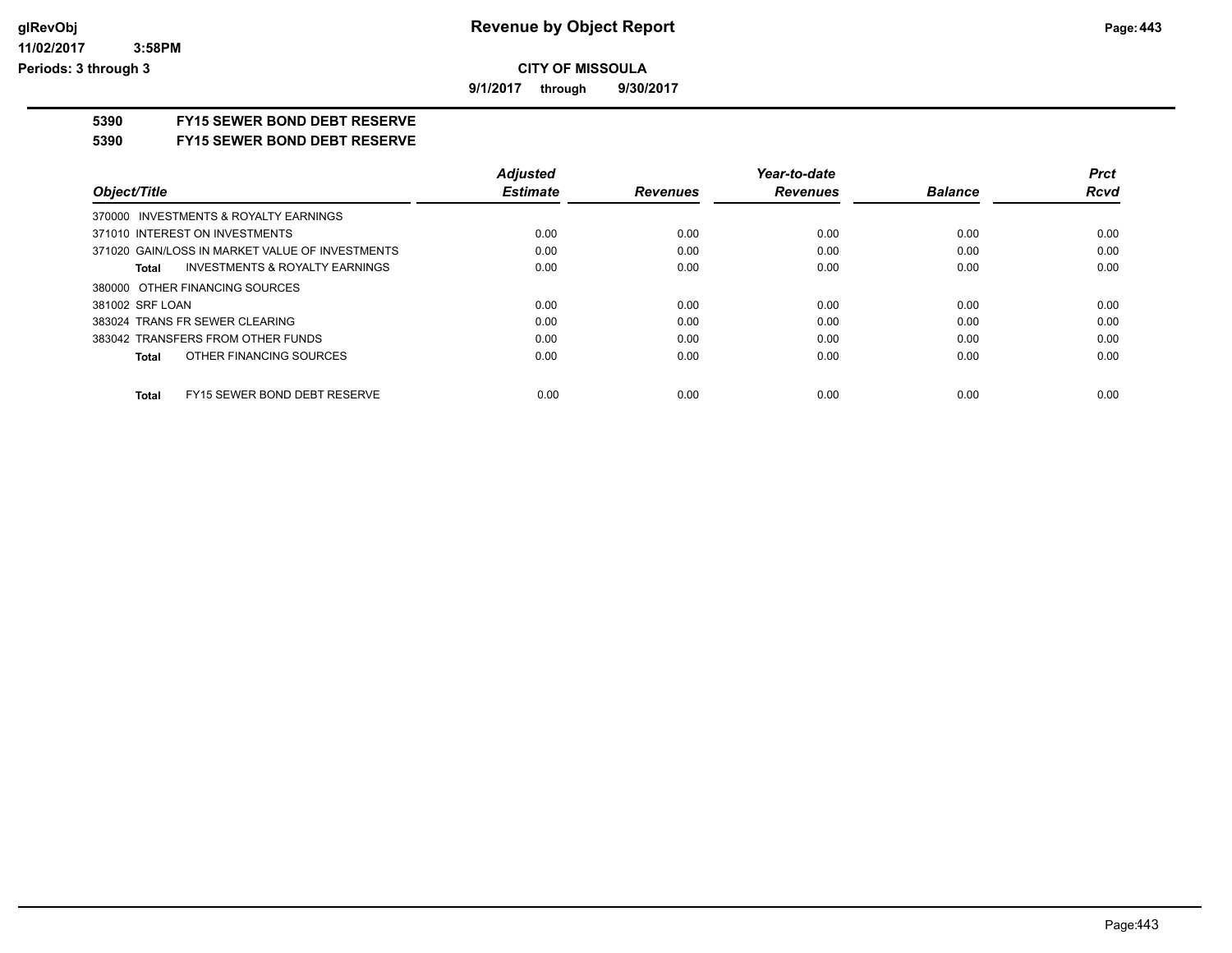**3:58PM**

**CITY OF MISSOULA**

**9/1/2017 through 9/30/2017**

#### **5390 FY15 SEWER BOND DEBT RESERVE**

| Object/Title                                   | <b>Adiusted</b><br><b>Estimate</b> | <b>Revenues</b> | Year-to-date<br><b>Revenues</b> | <b>Balance</b> | <b>Prct</b><br><b>Rcvd</b> |
|------------------------------------------------|------------------------------------|-----------------|---------------------------------|----------------|----------------------------|
| 370000 INVESTMENTS & ROYALTY EARNINGS          |                                    |                 |                                 |                |                            |
| 371010 INTEREST ON INVESTMENTS                 | 0.00                               | 0.00            | 0.00                            | 0.00           | 0.00                       |
| 371020 GAIN/LOSS IN MARKET VALUE OF INVESTMENT | 0.00                               | 0.00            | 0.00                            | 0.00           | 0.00                       |
| INVESTMENTS & ROYALTY EARNINGS<br>Total        | 0.00                               | 0.00            | 0.00                            | 0.00           | 0.00                       |
| 380000 OTHER FINANCING SOURCES                 |                                    |                 |                                 |                |                            |
| 381002 SRF LOAN                                | 0.00                               | 0.00            | 0.00                            | 0.00           | 0.00                       |
| 383024 TRANS FR SEWER CLEARING                 | 0.00                               | 0.00            | 0.00                            | 0.00           | 0.00                       |
| 383042 TRANSFERS FROM OTHER FUNDS              | 0.00                               | 0.00            | 0.00                            | 0.00           | 0.00                       |
| OTHER FINANCING SOURCES<br>Total               | 0.00                               | 0.00            | 0.00                            | 0.00           | 0.00                       |
| FY15 SEWER BOND DEBT RESERVE<br>Total          | 0.00                               | 0.00            | 0.00                            | 0.00           | 0.00                       |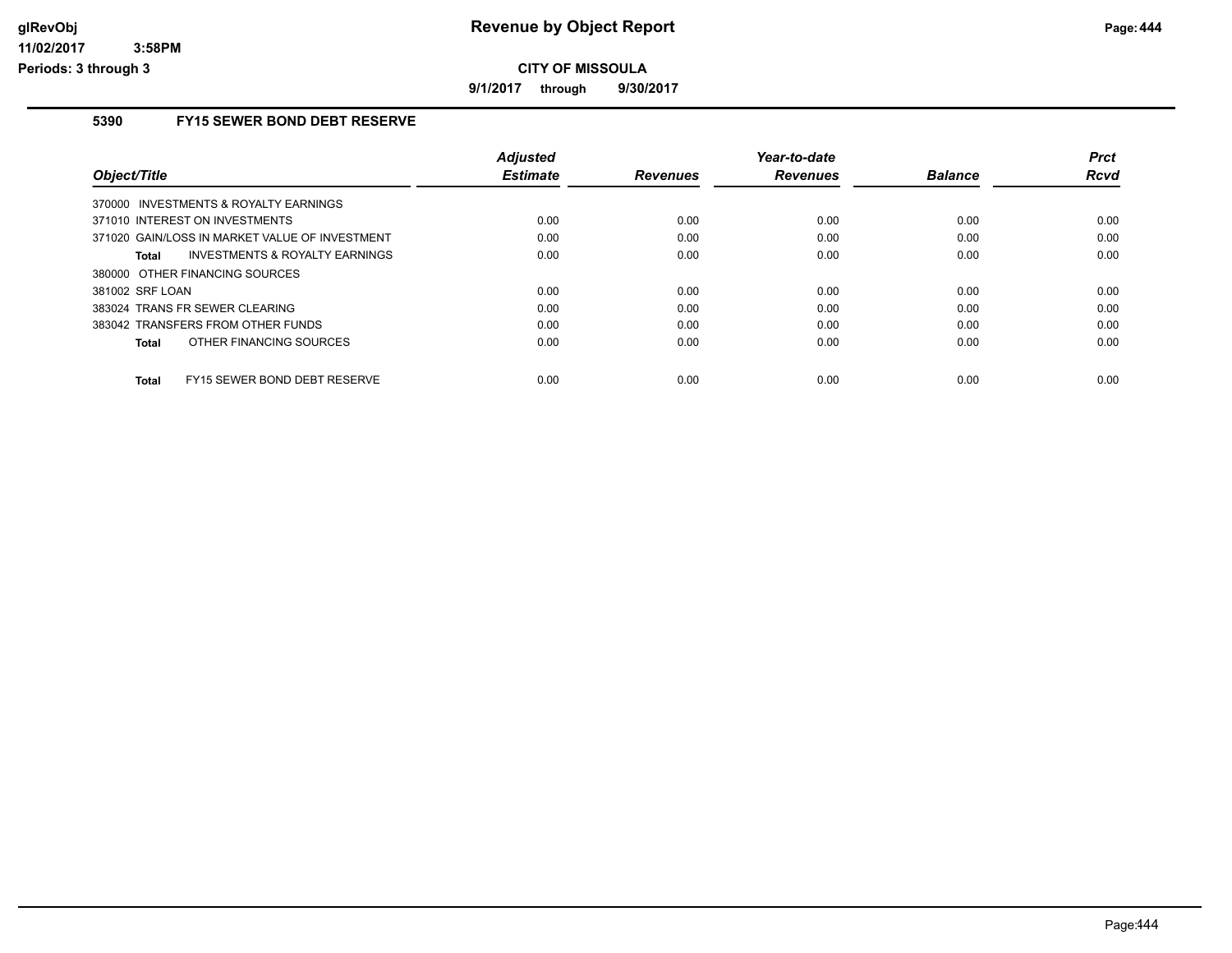**11/02/2017 3:58PM Periods: 3 through 3**

**CITY OF MISSOULA**

**9/1/2017 through 9/30/2017**

# **5391 16 SEWER REVENUE BOND DEBT SERVICE**

## **5391 16 SEWER REVENUE BOND DEBT SERVICE**

|                                             | <b>Adjusted</b> |                 | Year-to-date    |                | Prct |
|---------------------------------------------|-----------------|-----------------|-----------------|----------------|------|
| Object/Title                                | <b>Estimate</b> | <b>Revenues</b> | <b>Revenues</b> | <b>Balance</b> | Rcvd |
| 380000 OTHER FINANCING SOURCES              |                 |                 |                 |                |      |
| 381010 BOND PROCEEDS                        | 0.00            | 0.00            | 0.00            | 0.00           | 0.00 |
| 383024 TRANS FR SEWER CLEARING              | 0.00            | 0.00            | 0.00            | 0.00           | 0.00 |
| OTHER FINANCING SOURCES<br>Total            | 0.00            | 0.00            | 0.00            | 0.00           | 0.00 |
| 16 SEWER REVENUE BOND DEBT SERVICE<br>Total | 0.00            | 0.00            | 0.00            | 0.00           | 0.00 |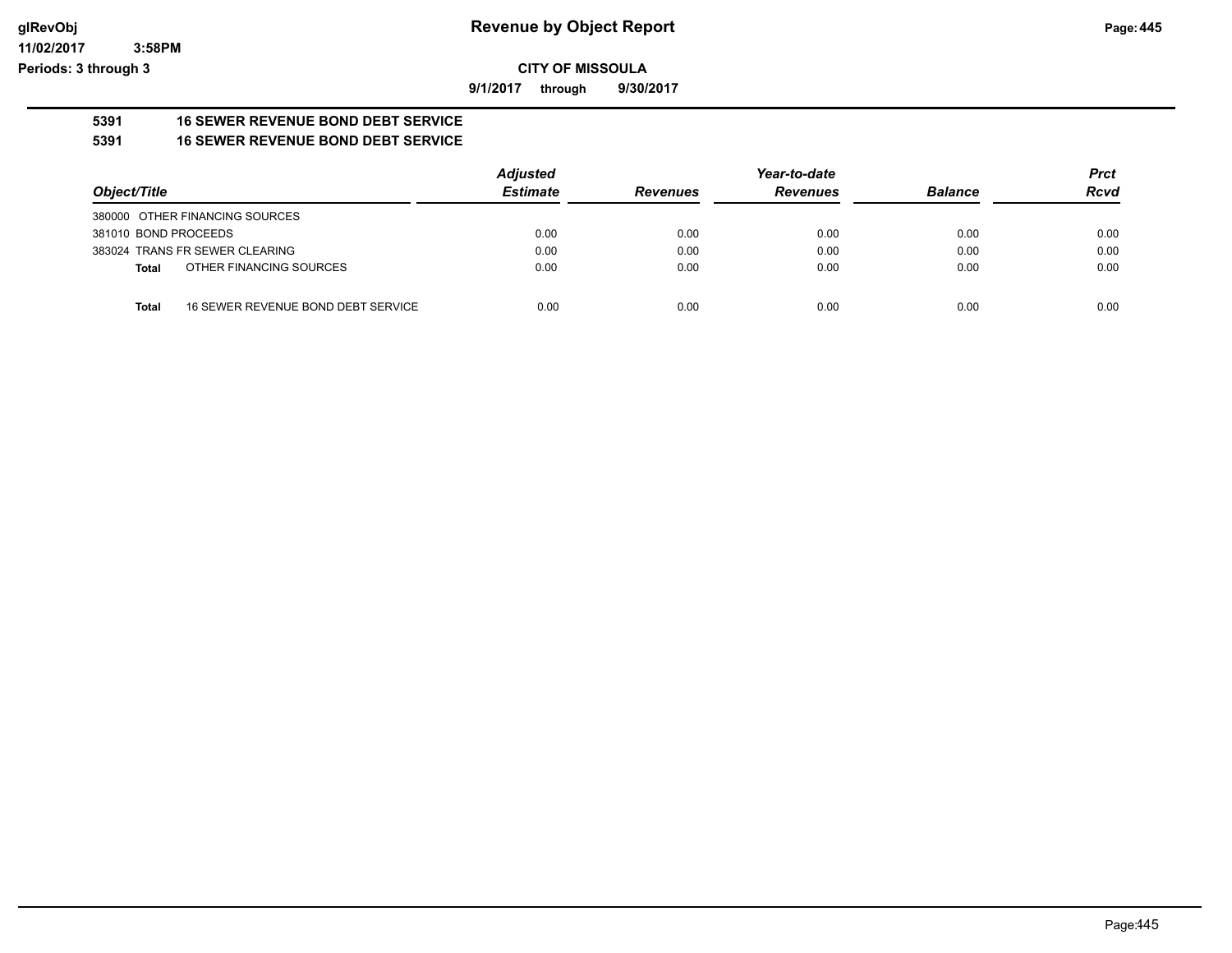**3:58PM**

**CITY OF MISSOULA**

**9/1/2017 through 9/30/2017**

#### **5391 16 SEWER REVENUE BOND DEBT SERVICE**

| Object/Title         |                                    | <b>Adjusted</b><br><b>Estimate</b> | <b>Revenues</b> | Year-to-date<br><b>Revenues</b> | <b>Balance</b> | <b>Prct</b><br><b>Rcvd</b> |
|----------------------|------------------------------------|------------------------------------|-----------------|---------------------------------|----------------|----------------------------|
|                      | 380000 OTHER FINANCING SOURCES     |                                    |                 |                                 |                |                            |
| 381010 BOND PROCEEDS |                                    | 0.00                               | 0.00            | 0.00                            | 0.00           | 0.00                       |
|                      | 383024 TRANS FR SEWER CLEARING     | 0.00                               | 0.00            | 0.00                            | 0.00           | 0.00                       |
| Total                | OTHER FINANCING SOURCES            | 0.00                               | 0.00            | 0.00                            | 0.00           | 0.00                       |
|                      |                                    |                                    |                 |                                 |                |                            |
| Total                | 16 SEWER REVENUE BOND DEBT SERVICE | 0.00                               | 0.00            | 0.00                            | 0.00           | 0.00                       |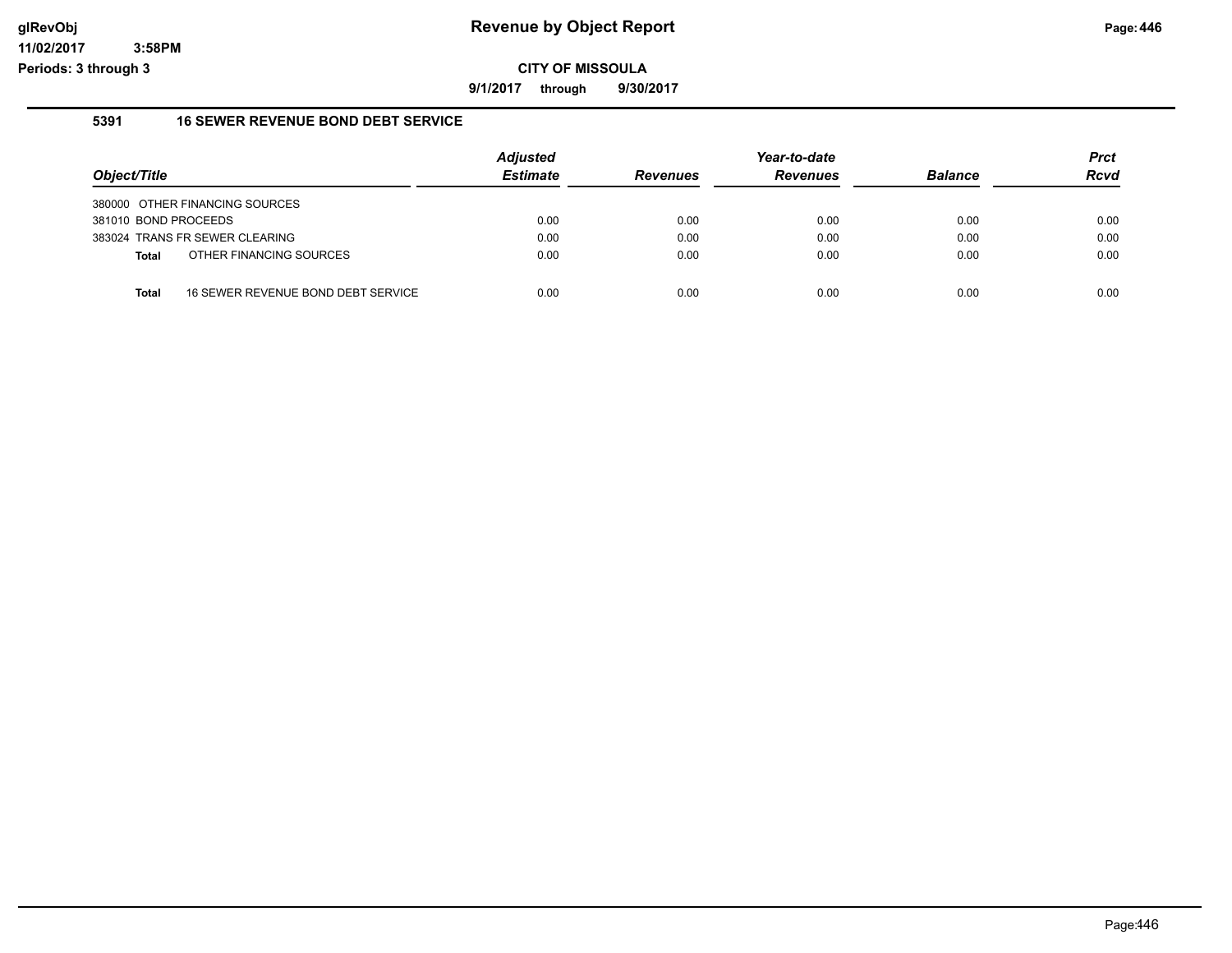# **11/02/2017**

**Periods: 3 through 3**

 **3:58PM**

**CITY OF MISSOULA**

**9/1/2017 through 9/30/2017**

# **5392 16 SEWER REVENUE BOND DEBT RESERVE**

### **5392 16 SEWER REVENUE BOND DEBT RESERVE**

|                      |                                    | <b>Adjusted</b> |                 | Year-to-date    |                | <b>Prct</b> |
|----------------------|------------------------------------|-----------------|-----------------|-----------------|----------------|-------------|
| Object/Title         |                                    | <b>Estimate</b> | <b>Revenues</b> | <b>Revenues</b> | <b>Balance</b> | <b>Rcvd</b> |
|                      | 380000 OTHER FINANCING SOURCES     |                 |                 |                 |                |             |
| 381010 BOND PROCEEDS |                                    | 0.00            | 0.00            | 0.00            | 0.00           | 0.00        |
|                      | 383024 TRANS FR SEWER CLEARING     | 0.00            | 0.00            | 0.00            | 0.00           | 0.00        |
|                      | 383042 TRANSFERS FROM OTHER FUNDS  | 0.00            | 0.00            | 0.00            | 0.00           | 0.00        |
| Total                | OTHER FINANCING SOURCES            | 0.00            | 0.00            | 0.00            | 0.00           | 0.00        |
|                      |                                    |                 |                 |                 |                |             |
| <b>Total</b>         | 16 SEWER REVENUE BOND DEBT RESERVE | 0.00            | 0.00            | 0.00            | 0.00           | 0.00        |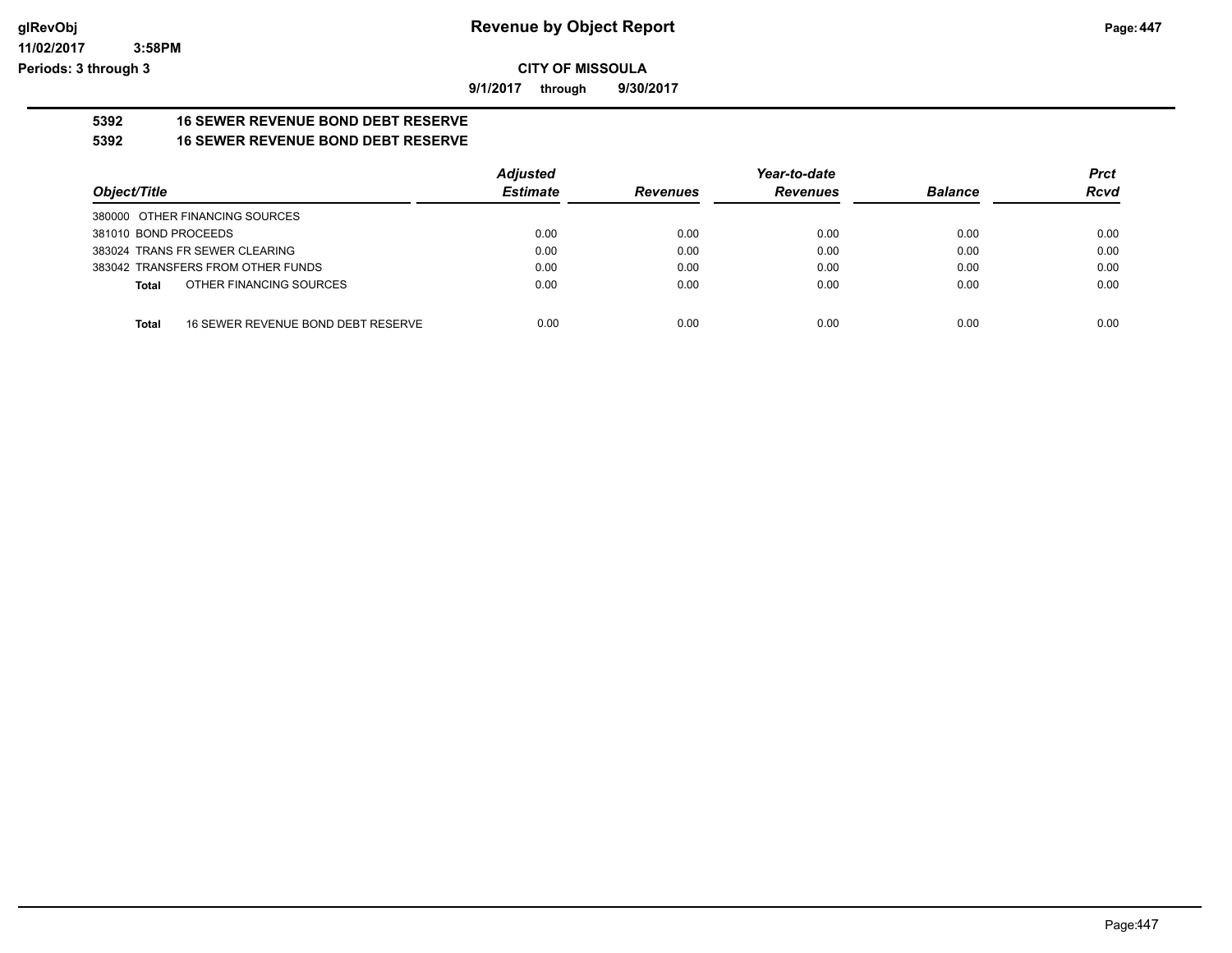**9/1/2017 through 9/30/2017**

#### **5392 16 SEWER REVENUE BOND DEBT RESERVE**

| Object/Title         |                                    | <b>Adjusted</b><br><b>Estimate</b> | <b>Revenues</b> | Year-to-date<br><b>Revenues</b> | <b>Balance</b> | <b>Prct</b><br><b>Rcvd</b> |
|----------------------|------------------------------------|------------------------------------|-----------------|---------------------------------|----------------|----------------------------|
|                      | 380000 OTHER FINANCING SOURCES     |                                    |                 |                                 |                |                            |
| 381010 BOND PROCEEDS |                                    | 0.00                               | 0.00            | 0.00                            | 0.00           | 0.00                       |
|                      | 383024 TRANS FR SEWER CLEARING     | 0.00                               | 0.00            | 0.00                            | 0.00           | 0.00                       |
|                      | 383042 TRANSFERS FROM OTHER FUNDS  | 0.00                               | 0.00            | 0.00                            | 0.00           | 0.00                       |
| Total                | OTHER FINANCING SOURCES            | 0.00                               | 0.00            | 0.00                            | 0.00           | 0.00                       |
|                      |                                    |                                    |                 |                                 |                |                            |
| Total                | 16 SEWER REVENUE BOND DEBT RESERVE | 0.00                               | 0.00            | 0.00                            | 0.00           | 0.00                       |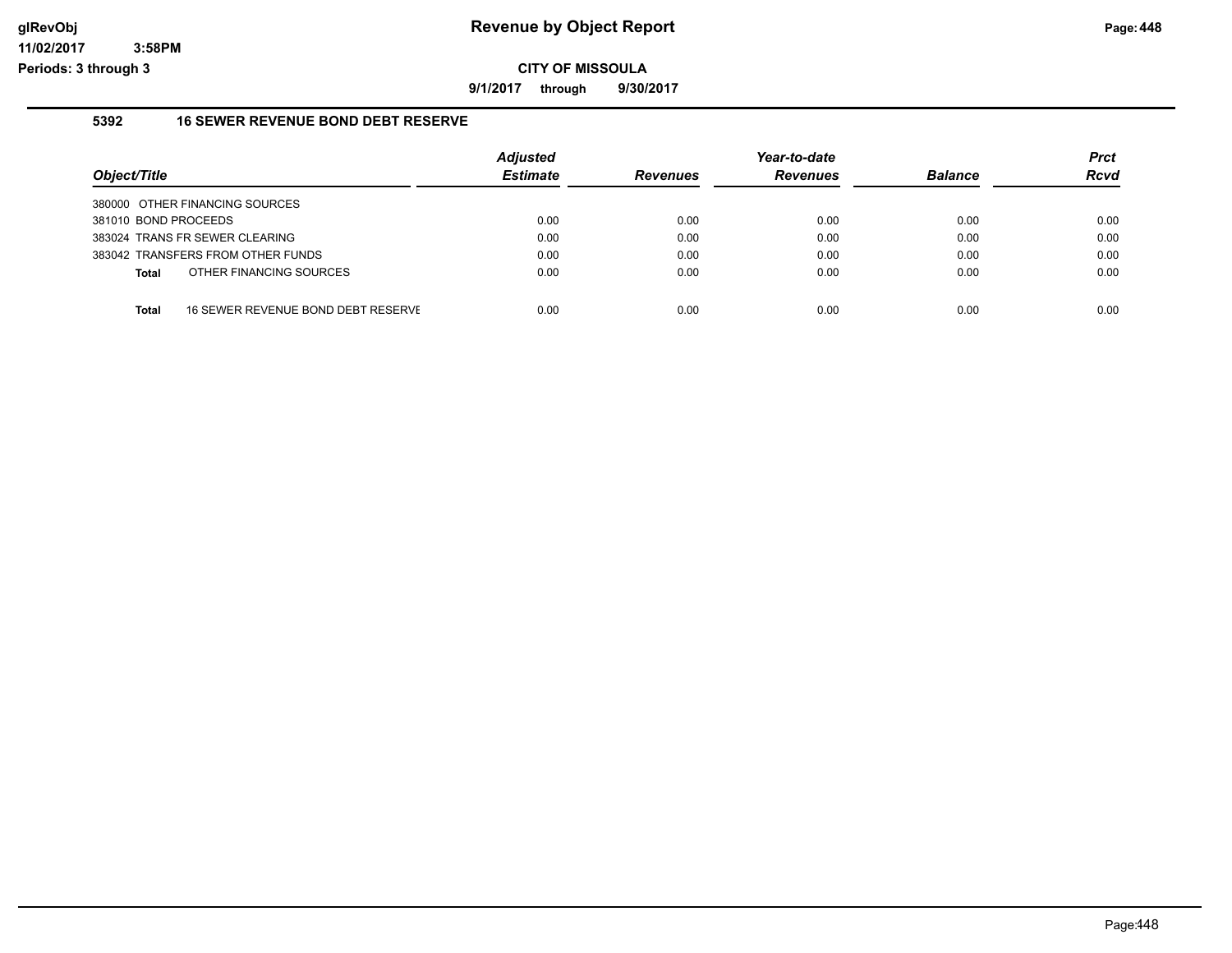**9/1/2017 through 9/30/2017**

#### **5450 STORMWATER UTILITIY**

**5450 STORMWATER UTILITIY**

|                                                     | <b>Adjusted</b> |                 | Year-to-date    |                | <b>Prct</b> |
|-----------------------------------------------------|-----------------|-----------------|-----------------|----------------|-------------|
| Object/Title                                        | <b>Estimate</b> | <b>Revenues</b> | <b>Revenues</b> | <b>Balance</b> | <b>Rcvd</b> |
| 330000 INTERGOVERNMENTAL REVENUES                   |                 |                 |                 |                |             |
| 334121 DNRC GRANT                                   | 0.00            | 0.00            | 0.00            | 0.00           | 0.00        |
| 334123 MAQI FEDERAL ASSISTANCE                      | 64,942.00       | 0.00            | 953.00          | 63.989.00      | 1.47        |
| 334171 DEPT OF COMMERCE GRANTS                      | 0.00            | 0.00            | 0.00            | 0.00           | 0.00        |
| 336020 STATE PENSION CONTRIBUTION                   | 0.00            | 0.00            | 0.00            | 0.00           | 0.00        |
| 336023 STATE CONTRIB. - PERS                        | 153.00          | 0.00            | 12.70           | 140.30         | 8.30        |
| 337003 HEALTH DEPT-STORM WATER MGMT                 | 0.00            | 0.00            | 0.00            | 0.00           | 0.00        |
| <b>INTERGOVERNMENTAL REVENUES</b><br>Total          | 65,095.00       | 0.00            | 965.70          | 64,129.30      | 1.48        |
| 340000 CHARGES FOR SERVICES                         |                 |                 |                 |                |             |
| 345032 STORMWATER INSTALLATION FEES                 | 0.00            | 0.00            | 0.00            | 0.00           | 0.00        |
| 345034 STORMWATER USE FEES                          | 267,140.00      | 143.81          | 132,215.54      | 134,924.46     | 49.49       |
| 345036 STORM WATER USE FEE PENALTY                  | 0.00            | 0.00            | 0.00            | 0.00           | 0.00        |
| <b>CHARGES FOR SERVICES</b><br><b>Total</b>         | 267,140.00      | 143.81          | 132,215.54      | 134,924.46     | 49.49       |
| 360000 MISCELLANEOUS REVENUES                       |                 |                 |                 |                |             |
| 360010 MISCELLANEOUS                                | 0.00            | 0.00            | 0.00            | 0.00           | 0.00        |
| 360030 CONTRIBUTIONS FROM PROPERTY OWNERS           | 0.00            | 0.00            | 0.00            | 0.00           | 0.00        |
| 368005 *** Title Not Found ***                      | 0.00            | 0.00            | 0.00            | 0.00           | 0.00        |
| <b>MISCELLANEOUS REVENUES</b><br>Total              | 0.00            | 0.00            | 0.00            | 0.00           | 0.00        |
| <b>INVESTMENTS &amp; ROYALTY EARNINGS</b><br>370000 |                 |                 |                 |                |             |
| 371010 INTEREST ON INVESTMENTS                      | 0.00            | 0.00            | 0.00            | 0.00           | 0.00        |
| <b>INVESTMENTS &amp; ROYALTY EARNINGS</b><br>Total  | 0.00            | 0.00            | 0.00            | 0.00           | 0.00        |
| 380000 OTHER FINANCING SOURCES                      |                 |                 |                 |                |             |
| 381000 LOAN PROCEEDS                                | 55,265.00       | 0.00            | 0.00            | 55,265.00      | 0.00        |
| 383000 OPERATING TRANSFERS                          | 0.00            | 0.00            | 0.00            | 0.00           | 0.00        |
| 383014 TRANS FR MRA                                 | 0.00            | 0.00            | 0.00            | 0.00           | 0.00        |
| 383015 TRANS FR MPC                                 | 0.00            | 0.00            | 0.00            | 0.00           | 0.00        |
| 383018 TRANS FR PARK DISTRICT                       | 0.00            | 0.00            | 0.00            | 0.00           | 0.00        |
| OTHER FINANCING SOURCES<br><b>Total</b>             | 55,265.00       | 0.00            | 0.00            | 55,265.00      | 0.00        |
| STORMWATER UTILITIY<br>Total                        | 387.500.00      | 143.81          | 133.181.24      | 254.318.76     | 34.37       |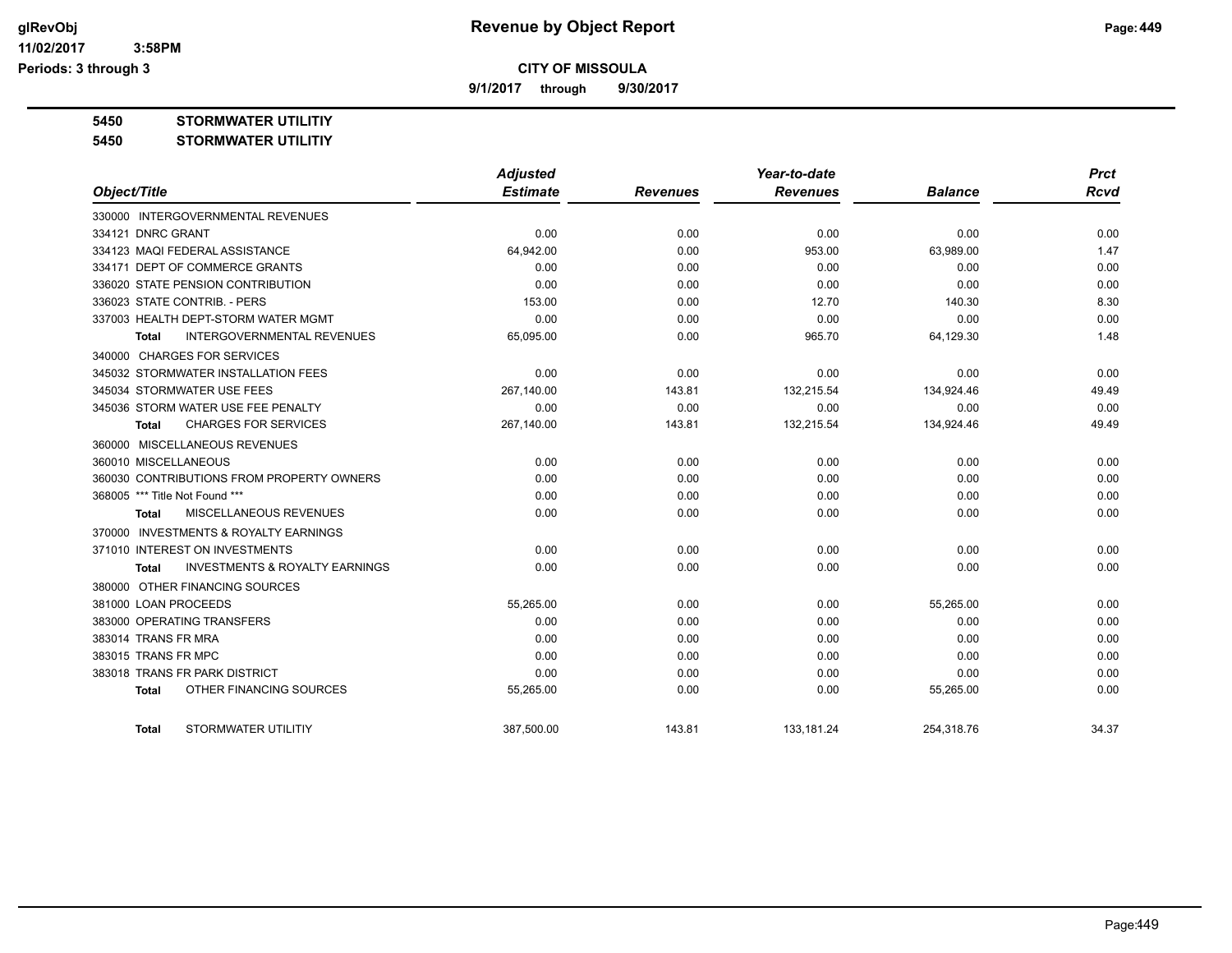**9/1/2017 through 9/30/2017**

#### **5450 STORMWATER UTILITIY**

|                                                    | <b>Adjusted</b> |                 | Year-to-date    |                | <b>Prct</b> |
|----------------------------------------------------|-----------------|-----------------|-----------------|----------------|-------------|
| Object/Title                                       | <b>Estimate</b> | <b>Revenues</b> | <b>Revenues</b> | <b>Balance</b> | <b>Rcvd</b> |
| 330000 INTERGOVERNMENTAL REVENUES                  |                 |                 |                 |                |             |
| 334121 DNRC GRANT                                  | 0.00            | 0.00            | 0.00            | 0.00           | 0.00        |
| 334123 MAQI FEDERAL ASSISTANCE                     | 64,942.00       | 0.00            | 953.00          | 63,989.00      | 1.47        |
| 334171 DEPT OF COMMERCE GRANTS                     | 0.00            | 0.00            | 0.00            | 0.00           | 0.00        |
| 336020 STATE PENSION CONTRIBUTION                  | 0.00            | 0.00            | 0.00            | 0.00           | 0.00        |
| 336023 STATE CONTRIB. - PERS                       | 153.00          | 0.00            | 12.70           | 140.30         | 8.30        |
| 337003 HEALTH DEPT-STORM WATER MGMT                | 0.00            | 0.00            | 0.00            | 0.00           | 0.00        |
| <b>INTERGOVERNMENTAL REVENUES</b><br>Total         | 65,095.00       | 0.00            | 965.70          | 64,129.30      | 1.48        |
| 340000 CHARGES FOR SERVICES                        |                 |                 |                 |                |             |
| 345032 STORMWATER INSTALLATION FEES                | 0.00            | 0.00            | 0.00            | 0.00           | 0.00        |
| 345034 STORMWATER USE FEES                         | 267,140.00      | 143.81          | 132,215.54      | 134,924.46     | 49.49       |
| 345036 STORM WATER USE FEE PENALTY                 | 0.00            | 0.00            | 0.00            | 0.00           | 0.00        |
| <b>CHARGES FOR SERVICES</b><br>Total               | 267,140.00      | 143.81          | 132,215.54      | 134,924.46     | 49.49       |
| 360000 MISCELLANEOUS REVENUES                      |                 |                 |                 |                |             |
| 360010 MISCELLANEOUS                               | 0.00            | 0.00            | 0.00            | 0.00           | 0.00        |
| 360030 CONTRIBUTIONS FROM PROPERTY OWNERS          | 0.00            | 0.00            | 0.00            | 0.00           | 0.00        |
| 368005 *** Title Not Found ***                     | 0.00            | 0.00            | 0.00            | 0.00           | 0.00        |
| MISCELLANEOUS REVENUES<br>Total                    | 0.00            | 0.00            | 0.00            | 0.00           | 0.00        |
| 370000 INVESTMENTS & ROYALTY EARNINGS              |                 |                 |                 |                |             |
| 371010 INTEREST ON INVESTMENTS                     | 0.00            | 0.00            | 0.00            | 0.00           | 0.00        |
| <b>INVESTMENTS &amp; ROYALTY EARNINGS</b><br>Total | 0.00            | 0.00            | 0.00            | 0.00           | 0.00        |
| 380000 OTHER FINANCING SOURCES                     |                 |                 |                 |                |             |
| 381000 LOAN PROCEEDS                               | 55,265.00       | 0.00            | 0.00            | 55,265.00      | 0.00        |
| 383000 OPERATING TRANSFERS                         | 0.00            | 0.00            | 0.00            | 0.00           | 0.00        |
| 383014 TRANS FR MRA                                | 0.00            | 0.00            | 0.00            | 0.00           | 0.00        |
| 383015 TRANS FR MPC                                | 0.00            | 0.00            | 0.00            | 0.00           | 0.00        |
| 383018 TRANS FR PARK DISTRICT                      | 0.00            | 0.00            | 0.00            | 0.00           | 0.00        |
| OTHER FINANCING SOURCES<br><b>Total</b>            | 55,265.00       | 0.00            | 0.00            | 55,265.00      | 0.00        |
| STORMWATER UTILITIY<br><b>Total</b>                | 387,500.00      | 143.81          | 133,181.24      | 254,318.76     | 34.37       |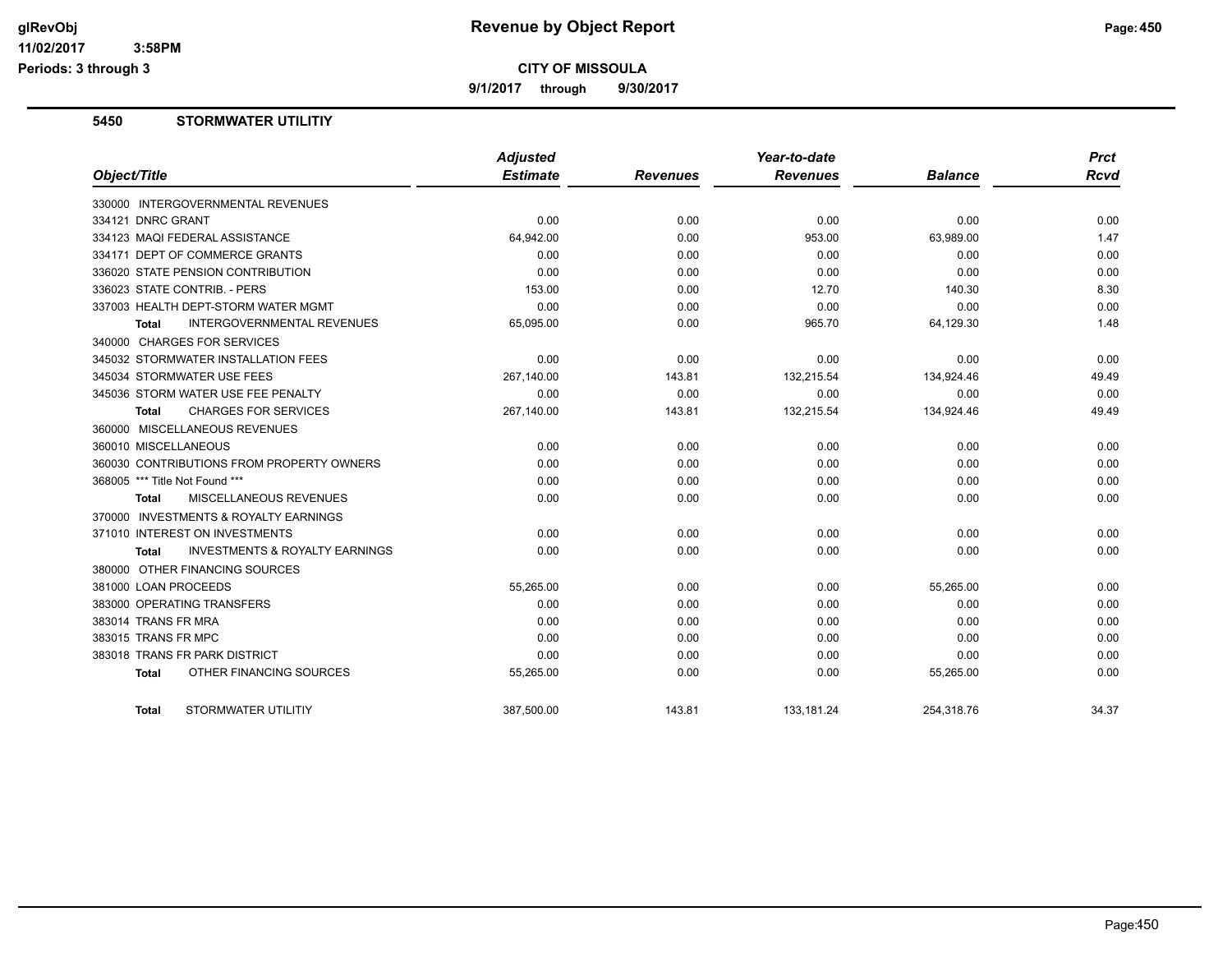**9/1/2017 through 9/30/2017**

### **5711 AQUATICS**

**5711 AQUATICS**

|                                                           | <b>Adjusted</b> |                 | Year-to-date    |                | <b>Prct</b> |
|-----------------------------------------------------------|-----------------|-----------------|-----------------|----------------|-------------|
| Object/Title                                              | <b>Estimate</b> | <b>Revenues</b> | <b>Revenues</b> | <b>Balance</b> | <b>Rcvd</b> |
| 330000 INTERGOVERNMENTAL REVENUES                         |                 |                 |                 |                |             |
| 336020 STATE PENSION CONTRIBUTION                         | 0.00            | 0.00            | 0.00            | 0.00           | 0.00        |
| 336023 STATE CONTRIB. - PERS                              | 0.00            | 0.00            | 130.68          | $-130.68$      | 0.00        |
| <b>INTERGOVERNMENTAL REVENUES</b><br>Total                | 0.00            | 0.00            | 130.68          | $-130.68$      | 0.00        |
| <b>CHARGES FOR SERVICES</b><br>340000                     |                 |                 |                 |                |             |
| 340051 GRILL VAN CONCESSIONS                              | 100.000.00      | 1.009.25        | 27,566.55       | 72.433.45      | 27.57       |
| 346030 SWIMMING POOL FEES                                 | 623.825.00      | 7,633.88        | 365.109.86      | 258.715.14     | 58.53       |
| 346060 CURRENTS SWIMMING FACILITY                         | 444,400.00      | 37,352.10       | 114,388.94      | 330,011.06     | 25.74       |
| 346061 CURRENTS ENTERPRISE                                | 0.00            | 0.00            | 0.00            | 0.00           | 0.00        |
| 346062 SPLASH ENTERPRISE                                  | 0.00            | 0.00            | 0.00            | 0.00           | 0.00        |
| <b>CHARGES FOR SERVICES</b><br><b>Total</b>               | 1,168,225.00    | 45,995.23       | 507,065.35      | 661,159.65     | 43.40       |
| 360000 MISCELLANEOUS REVENUES                             |                 |                 |                 |                |             |
| 360010 MISCELLANEOUS                                      | 0.00            | 0.00            | 0.00            | 0.00           | 0.00        |
| 365000 DONATIONS                                          | 0.00            | 0.00            | 0.00            | 0.00           | 0.00        |
| 365019 AQUATICS DONATIONS & GRANTS                        | 0.00            | 13.25           | 44.25           | $-44.25$       | 0.00        |
| MISCELLANEOUS REVENUES<br>Total                           | 0.00            | 13.25           | 44.25           | $-44.25$       | 0.00        |
| <b>INVESTMENTS &amp; ROYALTY EARNINGS</b><br>370000       |                 |                 |                 |                |             |
| 371010 INTEREST ON INVESTMENTS                            | 0.00            | 0.00            | 0.00            | 0.00           | 0.00        |
| <b>INVESTMENTS &amp; ROYALTY EARNINGS</b><br><b>Total</b> | 0.00            | 0.00            | 0.00            | 0.00           | 0.00        |
| OTHER FINANCING SOURCES<br>380000                         |                 |                 |                 |                |             |
| 383029 TRANS FR GENERAL                                   | 203,000.00      | 0.00            | 0.00            | 203,000.00     | 0.00        |
| 383043 TRANSFERS FROM IMPACT FEES                         | 0.00            | 0.00            | 0.00            | 0.00           | 0.00        |
| 383400 CAPITAL CONTRIBUTION                               | 0.00            | 0.00            | 0.00            | 0.00           | 0.00        |
| OTHER FINANCING SOURCES<br><b>Total</b>                   | 203,000.00      | 0.00            | 0.00            | 203,000.00     | 0.00        |
| <b>AQUATICS</b><br><b>Total</b>                           | 1,371,225.00    | 46,008.48       | 507,240.28      | 863,984.72     | 36.99       |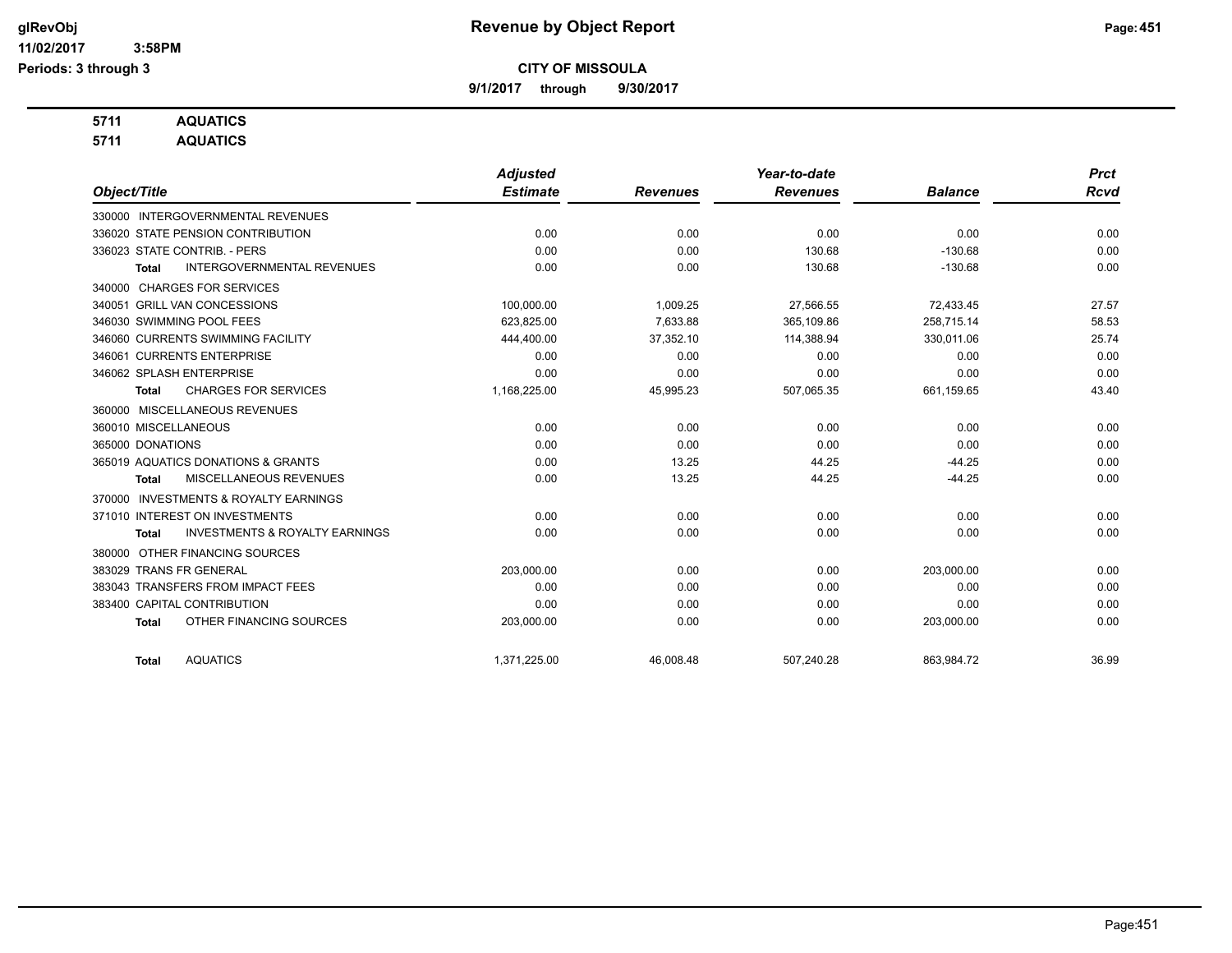**11/02/2017 3:58PM Periods: 3 through 3**

**CITY OF MISSOULA**

**9/1/2017 through 9/30/2017**

**5711 AQUATICS**

|                                                           | <b>Adjusted</b> |                 | Year-to-date    |                | <b>Prct</b> |
|-----------------------------------------------------------|-----------------|-----------------|-----------------|----------------|-------------|
| Object/Title                                              | <b>Estimate</b> | <b>Revenues</b> | <b>Revenues</b> | <b>Balance</b> | <b>Rcvd</b> |
| <b>INTERGOVERNMENTAL REVENUES</b><br>330000               |                 |                 |                 |                |             |
| 336020 STATE PENSION CONTRIBUTION                         | 0.00            | 0.00            | 0.00            | 0.00           | 0.00        |
| 336023 STATE CONTRIB. - PERS                              | 0.00            | 0.00            | 130.68          | $-130.68$      | 0.00        |
| <b>INTERGOVERNMENTAL REVENUES</b><br>Total                | 0.00            | 0.00            | 130.68          | $-130.68$      | 0.00        |
| 340000 CHARGES FOR SERVICES                               |                 |                 |                 |                |             |
| <b>GRILL VAN CONCESSIONS</b><br>340051                    | 100,000.00      | 1,009.25        | 27,566.55       | 72,433.45      | 27.57       |
| 346030 SWIMMING POOL FEES                                 | 623,825.00      | 7.633.88        | 365,109.86      | 258,715.14     | 58.53       |
| 346060 CURRENTS SWIMMING FACILITY                         | 444,400.00      | 37,352.10       | 114,388.94      | 330,011.06     | 25.74       |
| 346061 CURRENTS ENTERPRISE                                | 0.00            | 0.00            | 0.00            | 0.00           | 0.00        |
| 346062 SPLASH ENTERPRISE                                  | 0.00            | 0.00            | 0.00            | 0.00           | 0.00        |
| <b>CHARGES FOR SERVICES</b><br><b>Total</b>               | 1,168,225.00    | 45,995.23       | 507,065.35      | 661,159.65     | 43.40       |
| 360000 MISCELLANEOUS REVENUES                             |                 |                 |                 |                |             |
| 360010 MISCELLANEOUS                                      | 0.00            | 0.00            | 0.00            | 0.00           | 0.00        |
| 365000 DONATIONS                                          | 0.00            | 0.00            | 0.00            | 0.00           | 0.00        |
| 365019 AQUATICS DONATIONS & GRANTS                        | 0.00            | 13.25           | 44.25           | $-44.25$       | 0.00        |
| MISCELLANEOUS REVENUES<br><b>Total</b>                    | 0.00            | 13.25           | 44.25           | $-44.25$       | 0.00        |
| <b>INVESTMENTS &amp; ROYALTY EARNINGS</b><br>370000       |                 |                 |                 |                |             |
| 371010 INTEREST ON INVESTMENTS                            | 0.00            | 0.00            | 0.00            | 0.00           | 0.00        |
| <b>INVESTMENTS &amp; ROYALTY EARNINGS</b><br><b>Total</b> | 0.00            | 0.00            | 0.00            | 0.00           | 0.00        |
| OTHER FINANCING SOURCES<br>380000                         |                 |                 |                 |                |             |
| 383029 TRANS FR GENERAL                                   | 203,000.00      | 0.00            | 0.00            | 203,000.00     | 0.00        |
| 383043 TRANSFERS FROM IMPACT FEES                         | 0.00            | 0.00            | 0.00            | 0.00           | 0.00        |
| 383400 CAPITAL CONTRIBUTION                               | 0.00            | 0.00            | 0.00            | 0.00           | 0.00        |
| OTHER FINANCING SOURCES<br><b>Total</b>                   | 203,000.00      | 0.00            | 0.00            | 203,000.00     | 0.00        |
| <b>AQUATICS</b><br>Total                                  | 1,371,225.00    | 46,008.48       | 507,240.28      | 863,984.72     | 36.99       |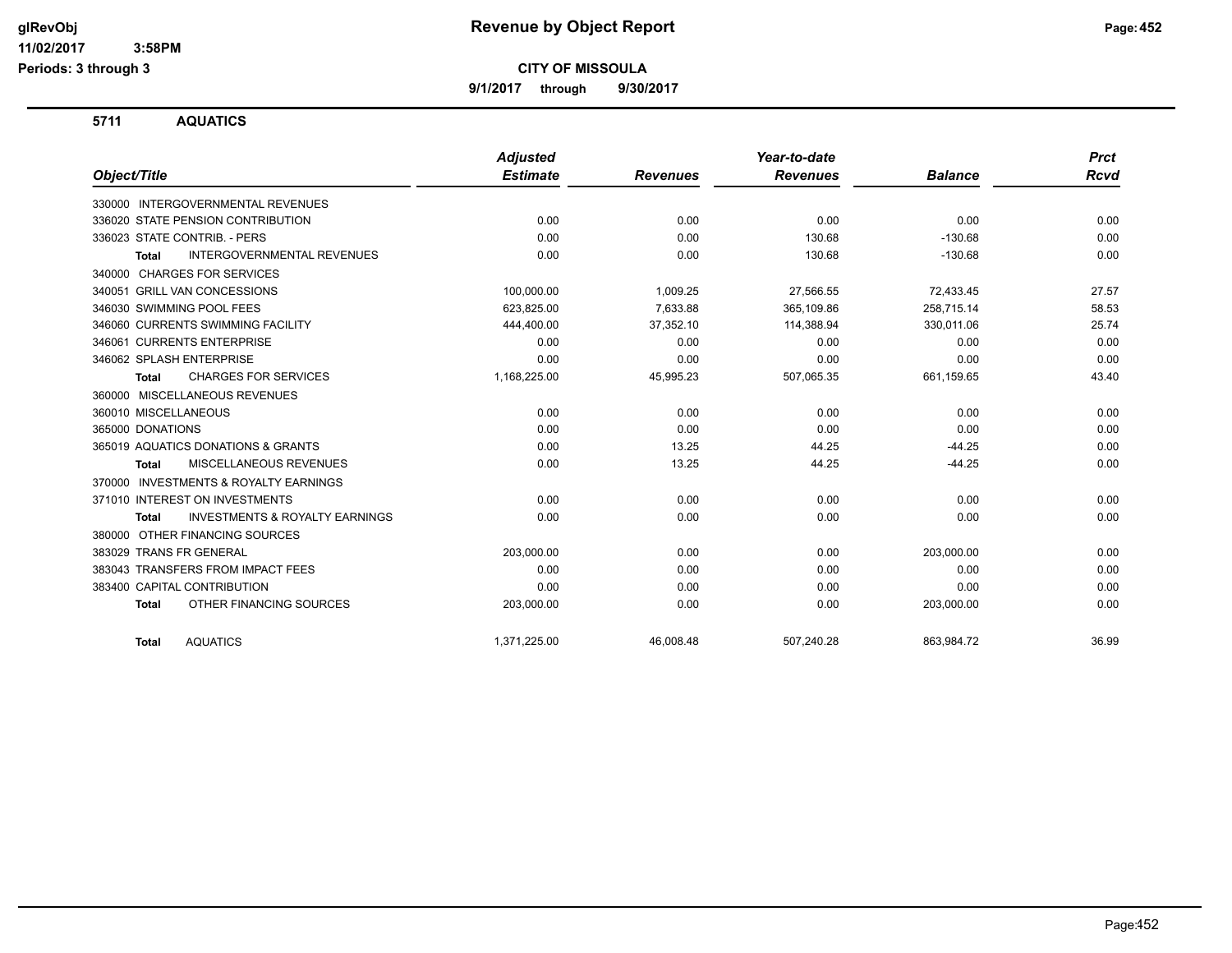**9/1/2017 through 9/30/2017**

#### **6050 EMPLOYEE BENEFIT PLAN FUND**

#### **6050 EMPLOYEE BENEFIT PLAN FUND**

|                                                    | <b>Adjusted</b> |                 | Year-to-date    |                | <b>Prct</b> |
|----------------------------------------------------|-----------------|-----------------|-----------------|----------------|-------------|
| Object/Title                                       | <b>Estimate</b> | <b>Revenues</b> | <b>Revenues</b> | <b>Balance</b> | <b>Rcvd</b> |
| 330000 INTERGOVERNMENTAL REVENUES                  |                 |                 |                 |                |             |
| 334112 WELLNESS GRANT                              | 0.00            | 0.00            | 0.00            | 0.00           | 0.00        |
| <b>INTERGOVERNMENTAL REVENUES</b><br>Total         | 0.00            | 0.00            | 0.00            | 0.00           | 0.00        |
| 360000 MISCELLANEOUS REVENUES                      |                 |                 |                 |                |             |
| 360010 MISCELLANEOUS                               | 0.00            | 0.00            | 0.00            | 0.00           | 0.00        |
| MISCELLANEOUS REVENUES<br><b>Total</b>             | 0.00            | 0.00            | 0.00            | 0.00           | 0.00        |
| 370000 INVESTMENTS & ROYALTY EARNINGS              |                 |                 |                 |                |             |
| 371010 INTEREST ON INVESTMENTS                     | 0.00            | 0.00            | 0.00            | 0.00           | 0.00        |
| <b>INVESTMENTS &amp; ROYALTY EARNINGS</b><br>Total | 0.00            | 0.00            | 0.00            | 0.00           | 0.00        |
| 380000 OTHER FINANCING SOURCES                     |                 |                 |                 |                |             |
| 383028 TRANS FROM GF FOR HEALTH RESERVE            | 442,000.00      | 110,500.03      | 110,500.03      | 331,499.97     | 25.00       |
| 383029 TRANS FR GENERAL                            | 72.000.00       | 6,547.26        | 25,488.56       | 46.511.44      | 35.40       |
| OTHER FINANCING SOURCES<br><b>Total</b>            | 514,000.00      | 117,047.29      | 135,988.59      | 378,011.41     | 26.46       |
| 390000 INTERNAL SERVICES                           |                 |                 |                 |                |             |
| 396001 INSURANCE REIMBURSEMENTS                    | 0.00            | 15,945.47       | 0.00            | 0.00           | 0.00        |
| 396002 CITY CONTRIBUTIONS                          | 3,671,400.00    | 300.106.66      | 1,124,117.27    | 2,547,282.73   | 30.62       |
| 396003 EMPLOYEE DEDUCTION CONTRIBUTIONS            | 1,255,926.00    | 76,714.31       | 379,282.52      | 876,643.48     | 30.20       |
| 396004 RETIREE CONTRIBUTIONS                       | 422.160.00      | 35,844.84       | 105,288.72      | 316,871.28     | 24.94       |
| 396005 FIRE + POLICE ADDTL HEALTH CONTRIB          | 1.743.246.00    | 148.224.00      | 643.074.00      | 1,100,172.00   | 36.89       |
| 396006 RX REBATES                                  | 0.00            | 0.00            | 0.00            | 0.00           | 0.00        |
| 396007 OTHER PARTICIPANT HEALTH PREM CONTRIB       | 0.00            | 0.00            | 0.00            | 0.00           | 0.00        |
| 396008 COBRA CONTRIBUTIONS                         | 0.00            | 0.00            | 0.00            | 0.00           | 0.00        |
| 396009 WELLNESS PROGRAM CONTRIBUTIONS              | 0.00            | 0.00            | 0.00            | 0.00           | 0.00        |
| 396010 EMPLOYEE SUPPLI LIFE INSURANCE CONTRI       | 0.00            | 3,068.24        | 8,006.94        | $-8,006.94$    | 0.00        |
| 396011 EMPLOYEE VISION INSURANCE CONTRIBUTIONS     | 0.00            | 126.47          | 389.09          | $-389.09$      | 0.00        |
| <b>INTERNAL SERVICES</b><br><b>Total</b>           | 7,092,732.00    | 580,029.99      | 2,260,158.54    | 4,832,573.46   | 31.87       |
| <b>EMPLOYEE BENEFIT PLAN FUND</b><br><b>Total</b>  | 7,606,732.00    | 697,077.28      | 2,396,147.13    | 5,210,584.87   | 31.50       |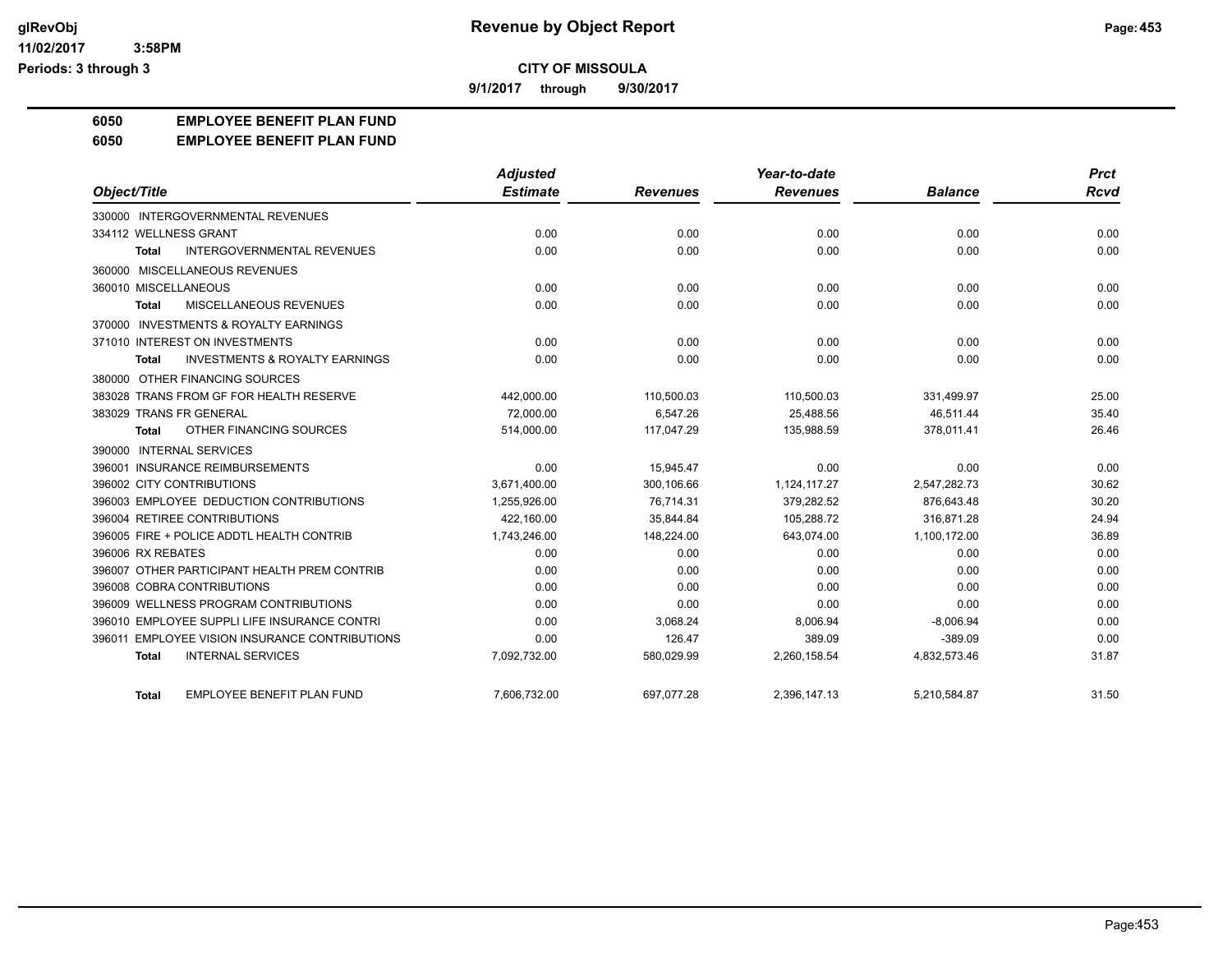**CITY OF MISSOULA**

**9/1/2017 through 9/30/2017**

#### **6050 EMPLOYEE BENEFIT PLAN FUND**

 **3:58PM**

|                                                           | <b>Adjusted</b> |                 | Year-to-date    |                | <b>Prct</b> |
|-----------------------------------------------------------|-----------------|-----------------|-----------------|----------------|-------------|
| Object/Title                                              | <b>Estimate</b> | <b>Revenues</b> | <b>Revenues</b> | <b>Balance</b> | Rcvd        |
| 330000 INTERGOVERNMENTAL REVENUES                         |                 |                 |                 |                |             |
| 334112 WELLNESS GRANT                                     | 0.00            | 0.00            | 0.00            | 0.00           | 0.00        |
| <b>INTERGOVERNMENTAL REVENUES</b><br><b>Total</b>         | 0.00            | 0.00            | 0.00            | 0.00           | 0.00        |
| 360000 MISCELLANEOUS REVENUES                             |                 |                 |                 |                |             |
| 360010 MISCELLANEOUS                                      | 0.00            | 0.00            | 0.00            | 0.00           | 0.00        |
| MISCELLANEOUS REVENUES<br><b>Total</b>                    | 0.00            | 0.00            | 0.00            | 0.00           | 0.00        |
| 370000 INVESTMENTS & ROYALTY EARNINGS                     |                 |                 |                 |                |             |
| 371010 INTEREST ON INVESTMENTS                            | 0.00            | 0.00            | 0.00            | 0.00           | 0.00        |
| <b>INVESTMENTS &amp; ROYALTY EARNINGS</b><br><b>Total</b> | 0.00            | 0.00            | 0.00            | 0.00           | 0.00        |
| 380000 OTHER FINANCING SOURCES                            |                 |                 |                 |                |             |
| 383028 TRANS FROM GF FOR HEALTH RESERVE                   | 442,000.00      | 110,500.03      | 110,500.03      | 331,499.97     | 25.00       |
| 383029 TRANS FR GENERAL                                   | 72.000.00       | 6.547.26        | 25.488.56       | 46.511.44      | 35.40       |
| OTHER FINANCING SOURCES<br><b>Total</b>                   | 514,000.00      | 117,047.29      | 135,988.59      | 378,011.41     | 26.46       |
| 390000 INTERNAL SERVICES                                  |                 |                 |                 |                |             |
| 396001 INSURANCE REIMBURSEMENTS                           | 0.00            | 15,945.47       | 0.00            | 0.00           | 0.00        |
| 396002 CITY CONTRIBUTIONS                                 | 3,671,400.00    | 300,106.66      | 1,124,117.27    | 2,547,282.73   | 30.62       |
| 396003 EMPLOYEE DEDUCTION CONTRIBUTIONS                   | 1,255,926.00    | 76,714.31       | 379,282.52      | 876,643.48     | 30.20       |
| 396004 RETIREE CONTRIBUTIONS                              | 422,160.00      | 35,844.84       | 105,288.72      | 316,871.28     | 24.94       |
| 396005 FIRE + POLICE ADDTL HEALTH CONTRIB                 | 1,743,246.00    | 148,224.00      | 643,074.00      | 1,100,172.00   | 36.89       |
| 396006 RX REBATES                                         | 0.00            | 0.00            | 0.00            | 0.00           | 0.00        |
| 396007 OTHER PARTICIPANT HEALTH PREM CONTRIB              | 0.00            | 0.00            | 0.00            | 0.00           | 0.00        |
| 396008 COBRA CONTRIBUTIONS                                | 0.00            | 0.00            | 0.00            | 0.00           | 0.00        |
| 396009 WELLNESS PROGRAM CONTRIBUTIONS                     | 0.00            | 0.00            | 0.00            | 0.00           | 0.00        |
| 396010 EMPLOYEE SUPPLI LIFE INSURANCE CONTRI              | 0.00            | 3,068.24        | 8,006.94        | $-8,006.94$    | 0.00        |
| 396011 EMPLOYEE VISION INSURANCE CONTRIBUTION             | 0.00            | 126.47          | 389.09          | $-389.09$      | 0.00        |
| <b>INTERNAL SERVICES</b><br><b>Total</b>                  | 7,092,732.00    | 580,029.99      | 2,260,158.54    | 4,832,573.46   | 31.87       |
| EMPLOYEE BENEFIT PLAN FUND<br><b>Total</b>                | 7,606,732.00    | 697,077.28      | 2,396,147.13    | 5,210,584.87   | 31.50       |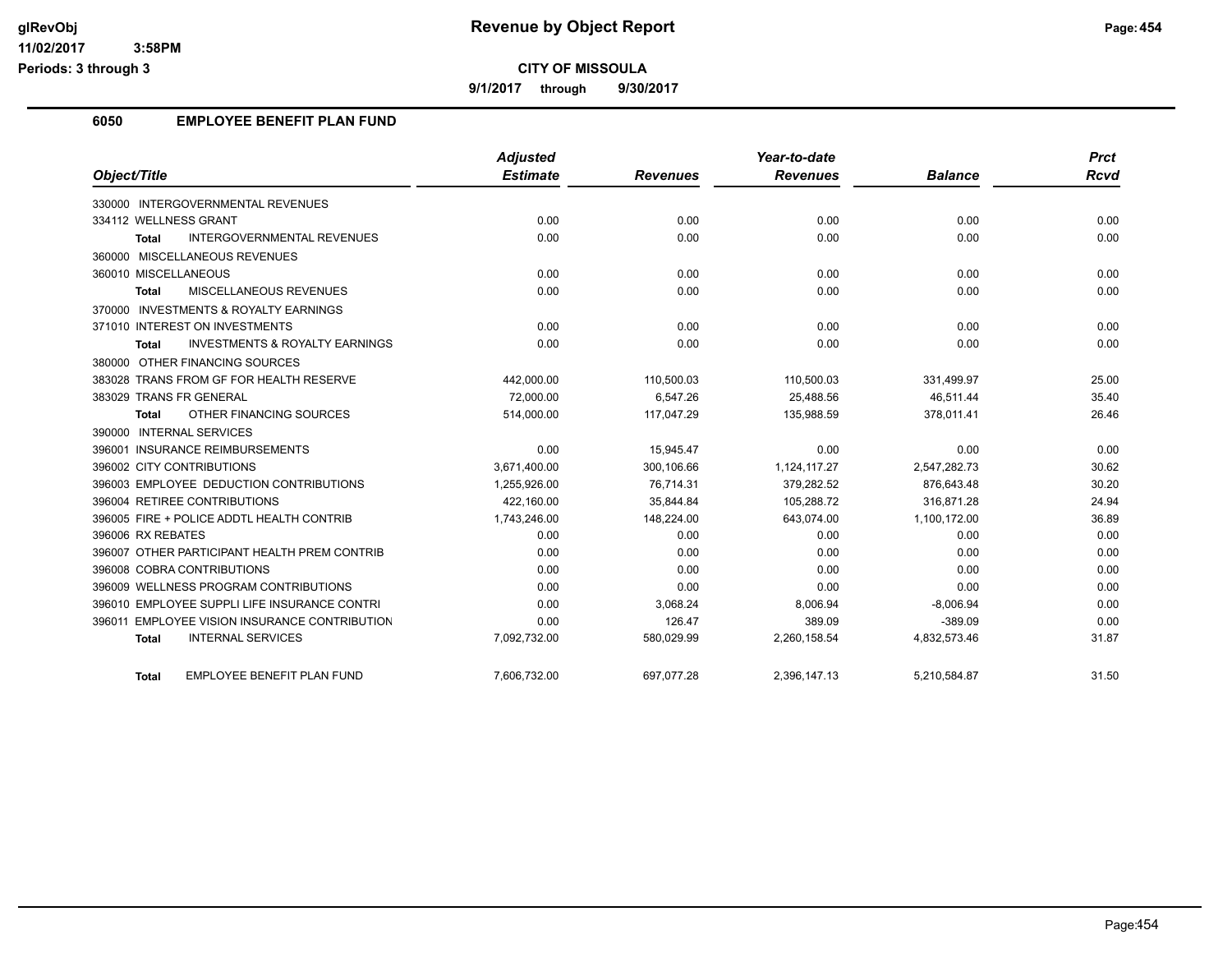**9/1/2017 through 9/30/2017**

**7370 PARKING COMMISSION FUND**

**7370 PARKING COMMISSION FUND**

|                                                           | <b>Adjusted</b> |                 | Year-to-date    | <b>Prct</b>    |       |
|-----------------------------------------------------------|-----------------|-----------------|-----------------|----------------|-------|
| Object/Title                                              | <b>Estimate</b> | <b>Revenues</b> | <b>Revenues</b> | <b>Balance</b> | Rcvd  |
| 330000 INTERGOVERNMENTAL REVENUES                         |                 |                 |                 |                |       |
| 336020 STATE PENSION CONTRIBUTION                         | 0.00            | 0.00            | 0.00            | 0.00           | 0.00  |
| 336023 STATE CONTRIB. - PERS                              | 313.00          | 0.00            | 60.95           | 252.05         | 19.47 |
| <b>INTERGOVERNMENTAL REVENUES</b><br><b>Total</b>         | 313.00          | 0.00            | 60.95           | 252.05         | 19.47 |
| 340000 CHARGES FOR SERVICES                               |                 |                 |                 |                |       |
| 343009 TOW CHARGES                                        | 0.00            | 0.00            | 0.00            | 0.00           | 0.00  |
| 343015 PARKING                                            | 0.00            | 0.00            | 0.00            | 0.00           | 0.00  |
| 343016 METER MONEY                                        | 870,000.00      | 94,064.73       | 321,828.93      | 548,171.07     | 36.99 |
| 343017 PARKING LEASE REVENUE                              | 702,000.00      | 98,286.00       | 273,066.00      | 428,934.00     | 38.90 |
| 343018 SALE OF MATERIALS                                  | 92,000.00       | 8,711.75        | 26,644.95       | 65,355.05      | 28.96 |
| 343301 BOOT REMOVAL                                       | 10,000.00       | 1,000.00        | 3,090.00        | 6,910.00       | 30.90 |
| <b>CHARGES FOR SERVICES</b><br>Total                      | 1,674,000.00    | 202,062.48      | 624,629.88      | 1,049,370.12   | 37.31 |
| 350000 FINES & FORFEITURES                                |                 |                 |                 |                |       |
| 352000 TICKETS                                            | 0.00            | 0.00            | 0.00            | 0.00           | 0.00  |
| 352001 PARKING TICKET REVENUE                             | 270,000.00      | 20,249.89       | 59,327.39       | 210,672.61     | 21.97 |
| 352002 PARKING FINES                                      | 0.00            | 0.00            | 0.00            | 0.00           | 0.00  |
| <b>FINES &amp; FORFEITURES</b><br>Total                   | 270,000.00      | 20,249.89       | 59,327.39       | 210,672.61     | 21.97 |
| 360000 MISCELLANEOUS REVENUES                             |                 |                 |                 |                |       |
| 360010 MISCELLANEOUS                                      | 38,000.00       | 2,440.00        | 21,523.56       | 16,476.44      | 56.64 |
| 360018 MARKET ON FRONT UTILITY PAYMENTS                   | 2,000.00        | 211.72          | 644.73          | 1,355.27       | 32.24 |
| 360019 GARBAGE-MARKET ON FRONT                            | 1,000.00        | 0.00            | 423.06          | 576.94         | 42.31 |
| 362002 BAD CHECK CHARGES                                  | 1,000.00        | 0.00            | 0.00            | 1,000.00       | 0.00  |
| 362005 LEASE LATE PAYMENT PENALTY                         | 0.00            | 0.00            | 0.00            | 0.00           | 0.00  |
| 364040 INSURANCE AND DAMAGE RECOVERY                      | 0.00            | 0.00            | 0.00            | 0.00           | 0.00  |
| MISCELLANEOUS REVENUES<br><b>Total</b>                    | 42,000.00       | 2,651.72        | 22,591.35       | 19,408.65      | 53.79 |
| 370000 INVESTMENTS & ROYALTY EARNINGS                     |                 |                 |                 |                |       |
| 371010 INTEREST ON INVESTMENTS                            | 20,000.00       | 0.00            | 0.00            | 20,000.00      | 0.00  |
| 371020 GAIN/LOSS IN MARKET VALUE OF INVESTMENTS           | 0.00            | 0.00            | 0.00            | 0.00           | 0.00  |
| <b>INVESTMENTS &amp; ROYALTY EARNINGS</b><br><b>Total</b> | 20,000.00       | 0.00            | 0.00            | 20,000.00      | 0.00  |
| 380000 OTHER FINANCING SOURCES                            |                 |                 |                 |                |       |
| 381010 BOND PROCEEDS                                      | 0.00            | 0.00            | 0.00            | 0.00           | 0.00  |
| 381090 PROCEEDS FROM CAPITAL LEASE                        | 0.00            | 0.00            | 0.00            | 0.00           | 0.00  |
| 382010 SALE OF FIXED ASSETS                               | 0.00            | 0.00            | 0.00            | 0.00           | 0.00  |
| 383013 TRANS FR SID DEBT SERVICE                          | 0.00            | 0.00            | 0.00            | 0.00           | 0.00  |
| 383400 CAPITAL CONTRIBUTION                               | 0.00            | 0.00            | 0.00            | 0.00           | 0.00  |
| OTHER FINANCING SOURCES<br><b>Total</b>                   | 0.00            | 0.00            | 0.00            | 0.00           | 0.00  |
| PARKING COMMISSION FUND<br><b>Total</b>                   | 2,006,313.00    | 224.964.09      | 706.609.57      | 1,299,703.43   | 35.22 |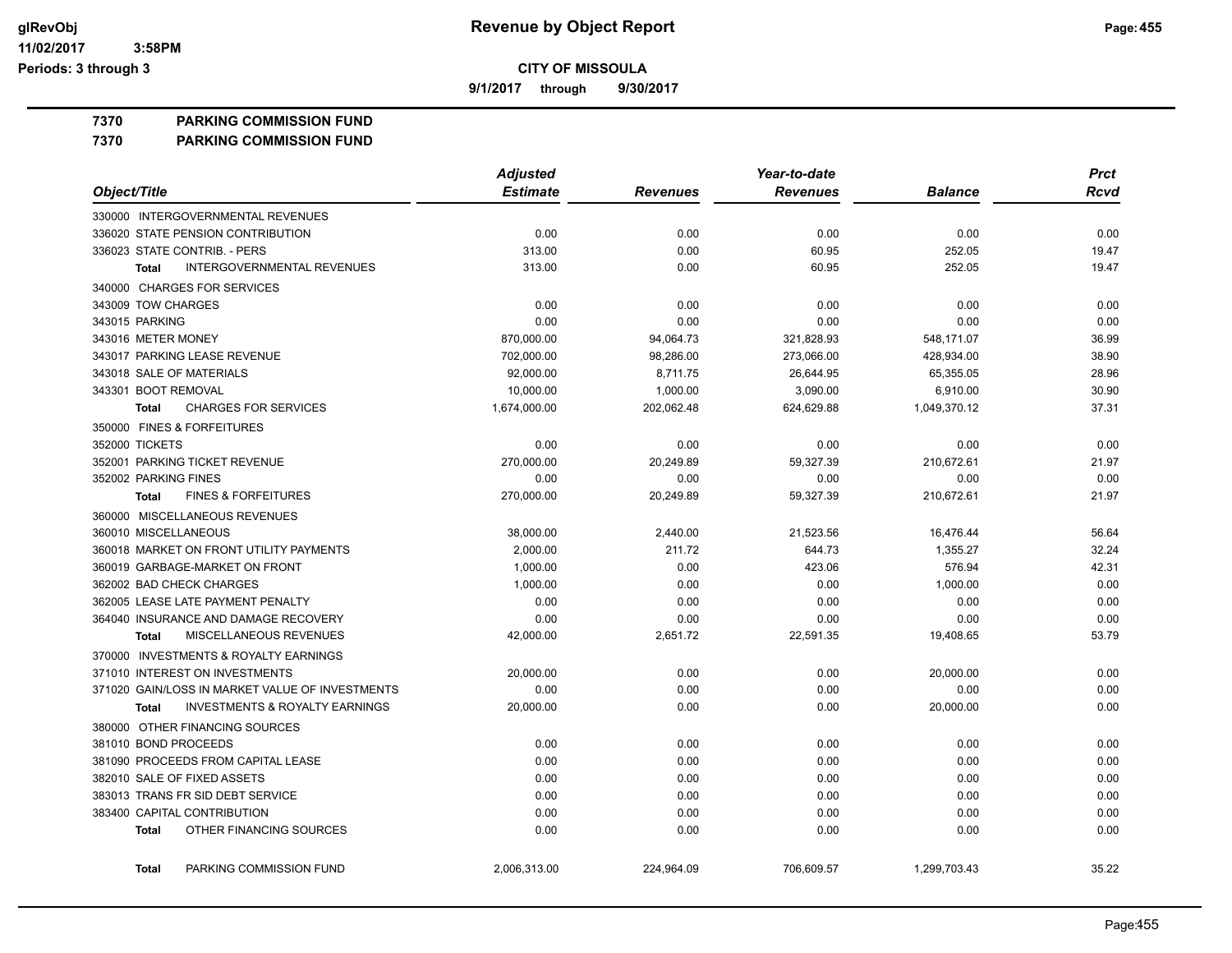**CITY OF MISSOULA 9/1/2017 through 9/30/2017**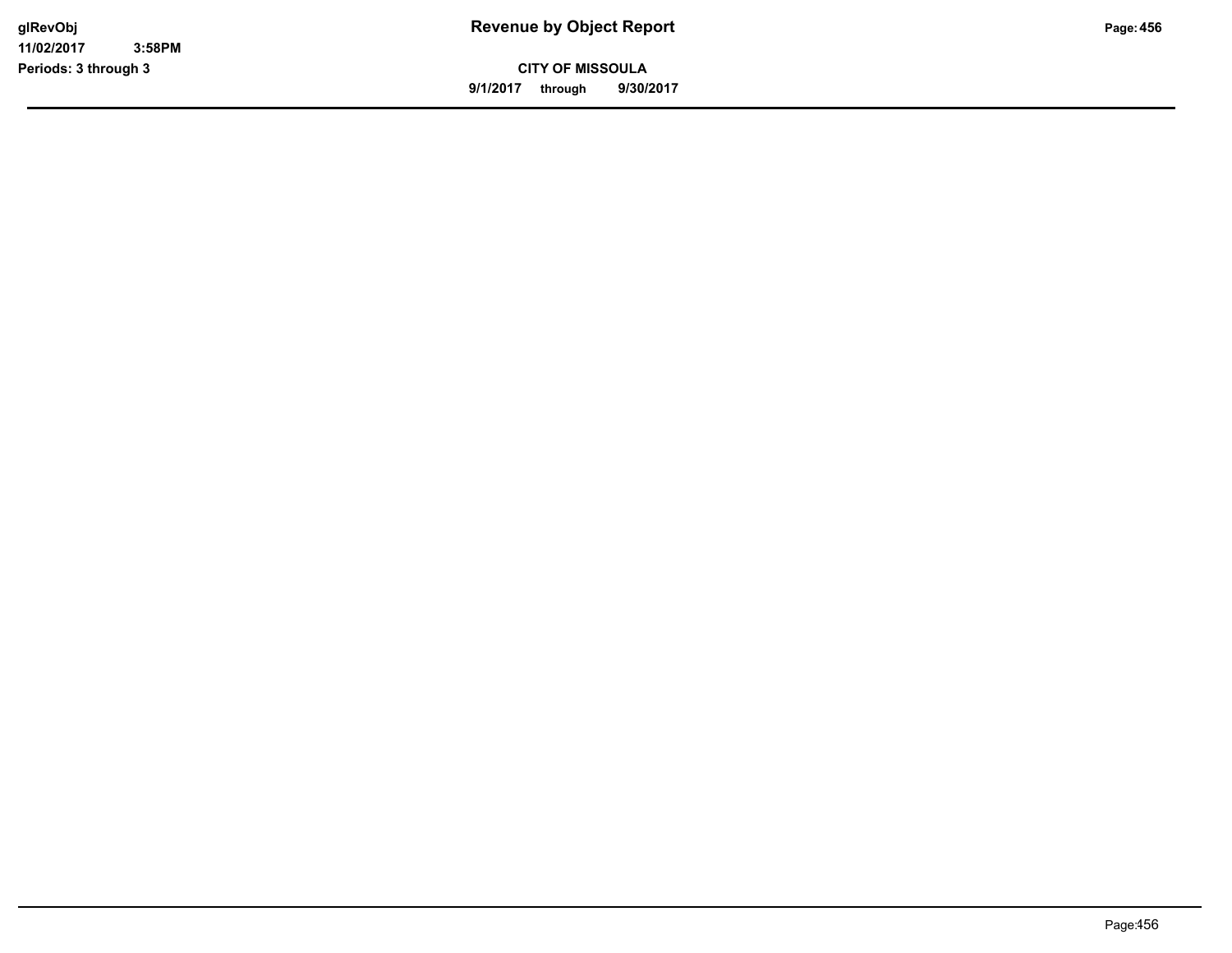**9/1/2017 through 9/30/2017**

#### **7370 PARKING COMMISSION FUND**

|                                                           | <b>Adjusted</b> |                 | Year-to-date    |                | <b>Prct</b> |
|-----------------------------------------------------------|-----------------|-----------------|-----------------|----------------|-------------|
| Object/Title                                              | <b>Estimate</b> | <b>Revenues</b> | <b>Revenues</b> | <b>Balance</b> | Rcvd        |
| 330000 INTERGOVERNMENTAL REVENUES                         |                 |                 |                 |                |             |
| 336020 STATE PENSION CONTRIBUTION                         | 0.00            | 0.00            | 0.00            | 0.00           | 0.00        |
| 336023 STATE CONTRIB. - PERS                              | 313.00          | 0.00            | 60.95           | 252.05         | 19.47       |
| INTERGOVERNMENTAL REVENUES<br><b>Total</b>                | 313.00          | 0.00            | 60.95           | 252.05         | 19.47       |
| 340000 CHARGES FOR SERVICES                               |                 |                 |                 |                |             |
| 343009 TOW CHARGES                                        | 0.00            | 0.00            | 0.00            | 0.00           | 0.00        |
| 343015 PARKING                                            | 0.00            | 0.00            | 0.00            | 0.00           | 0.00        |
| 343016 METER MONEY                                        | 870,000.00      | 94,064.73       | 321,828.93      | 548.171.07     | 36.99       |
| 343017 PARKING LEASE REVENUE                              | 702,000.00      | 98,286.00       | 273,066.00      | 428,934.00     | 38.90       |
| 343018 SALE OF MATERIALS                                  | 92,000.00       | 8,711.75        | 26,644.95       | 65,355.05      | 28.96       |
| 343301 BOOT REMOVAL                                       | 10,000.00       | 1,000.00        | 3,090.00        | 6,910.00       | 30.90       |
| <b>CHARGES FOR SERVICES</b><br><b>Total</b>               | 1,674,000.00    | 202,062.48      | 624,629.88      | 1,049,370.12   | 37.31       |
| 350000 FINES & FORFEITURES                                |                 |                 |                 |                |             |
| 352000 TICKETS                                            | 0.00            | 0.00            | 0.00            | 0.00           | 0.00        |
| 352001 PARKING TICKET REVENUE                             | 270,000.00      | 20,249.89       | 59,327.39       | 210,672.61     | 21.97       |
| 352002 PARKING FINES                                      | 0.00            | 0.00            | 0.00            | 0.00           | 0.00        |
| <b>FINES &amp; FORFEITURES</b><br><b>Total</b>            | 270,000.00      | 20,249.89       | 59,327.39       | 210,672.61     | 21.97       |
| 360000 MISCELLANEOUS REVENUES                             |                 |                 |                 |                |             |
| 360010 MISCELLANEOUS                                      | 38,000.00       | 2,440.00        | 21,523.56       | 16,476.44      | 56.64       |
| 360018 MARKET ON FRONT UTILITY PAYMENTS                   | 2,000.00        | 211.72          | 644.73          | 1,355.27       | 32.24       |
| 360019 GARBAGE-MARKET ON FRONT                            | 1,000.00        | 0.00            | 423.06          | 576.94         | 42.31       |
| 362002 BAD CHECK CHARGES                                  | 1,000.00        | 0.00            | 0.00            | 1,000.00       | 0.00        |
| 362005 LEASE LATE PAYMENT PENALTY                         | 0.00            | 0.00            | 0.00            | 0.00           | 0.00        |
| 364040 INSURANCE AND DAMAGE RECOVERY                      | 0.00            | 0.00            | 0.00            | 0.00           | 0.00        |
| MISCELLANEOUS REVENUES<br><b>Total</b>                    | 42,000.00       | 2,651.72        | 22,591.35       | 19,408.65      | 53.79       |
| 370000 INVESTMENTS & ROYALTY EARNINGS                     |                 |                 |                 |                |             |
| 371010 INTEREST ON INVESTMENTS                            | 20,000.00       | 0.00            | 0.00            | 20,000.00      | 0.00        |
| 371020 GAIN/LOSS IN MARKET VALUE OF INVESTMENT            | 0.00            | 0.00            | 0.00            | 0.00           | 0.00        |
| <b>INVESTMENTS &amp; ROYALTY EARNINGS</b><br><b>Total</b> | 20,000.00       | 0.00            | 0.00            | 20,000.00      | 0.00        |
| 380000 OTHER FINANCING SOURCES                            |                 |                 |                 |                |             |
| 381010 BOND PROCEEDS                                      | 0.00            | 0.00            | 0.00            | 0.00           | 0.00        |
| 381090 PROCEEDS FROM CAPITAL LEASE                        | 0.00            | 0.00            | 0.00            | 0.00           | 0.00        |
| 382010 SALE OF FIXED ASSETS                               | 0.00            | 0.00            | 0.00            | 0.00           | 0.00        |
| 383013 TRANS FR SID DEBT SERVICE                          | 0.00            | 0.00            | 0.00            | 0.00           | 0.00        |
| 383400 CAPITAL CONTRIBUTION                               | 0.00            | 0.00            | 0.00            | 0.00           | 0.00        |
| OTHER FINANCING SOURCES<br><b>Total</b>                   | 0.00            | 0.00            | 0.00            | 0.00           | 0.00        |
| PARKING COMMISSION FUND<br><b>Total</b>                   | 2,006,313.00    | 224,964.09      | 706,609.57      | 1,299,703.43   | 35.22       |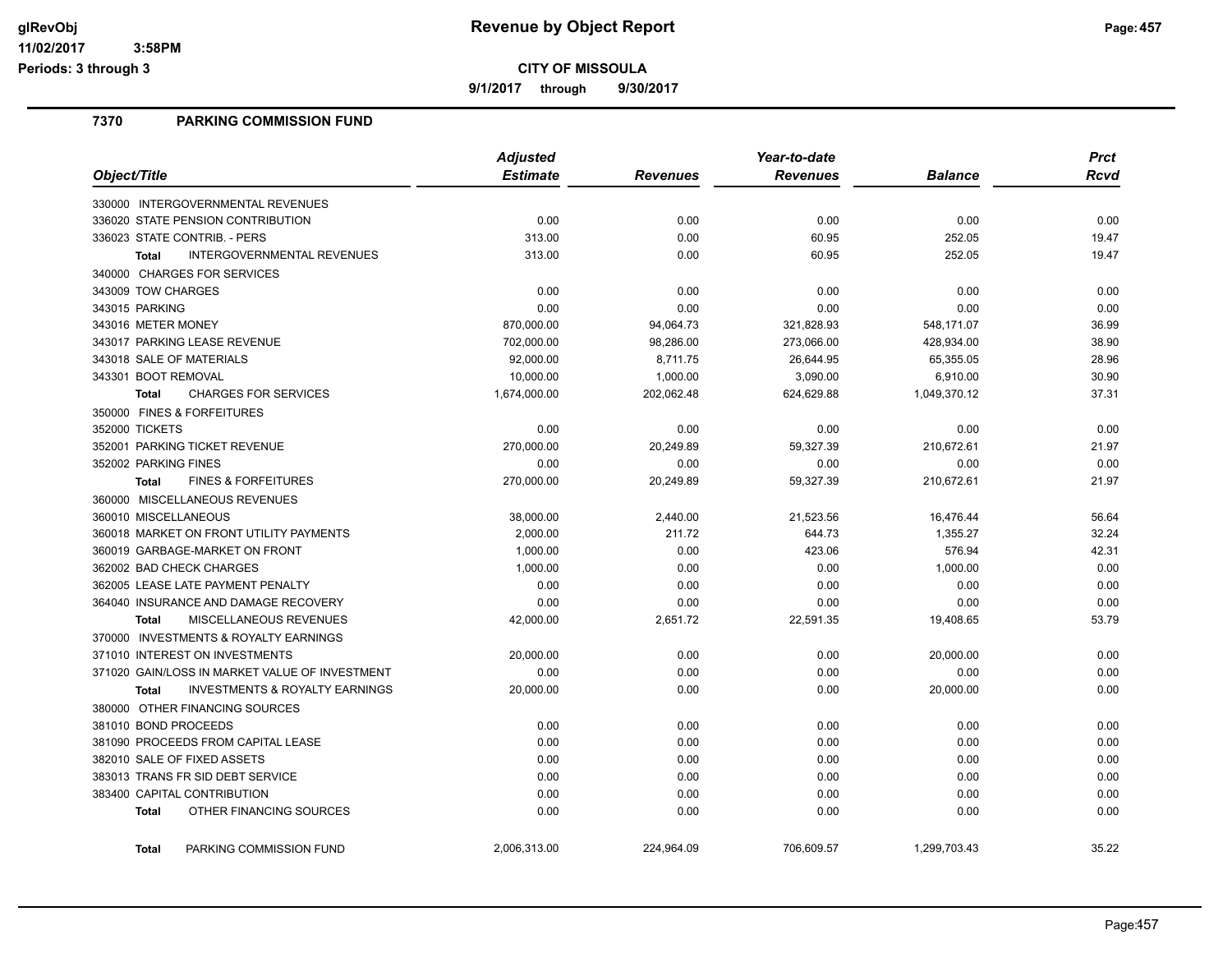**CITY OF MISSOULA 9/1/2017 through 9/30/2017**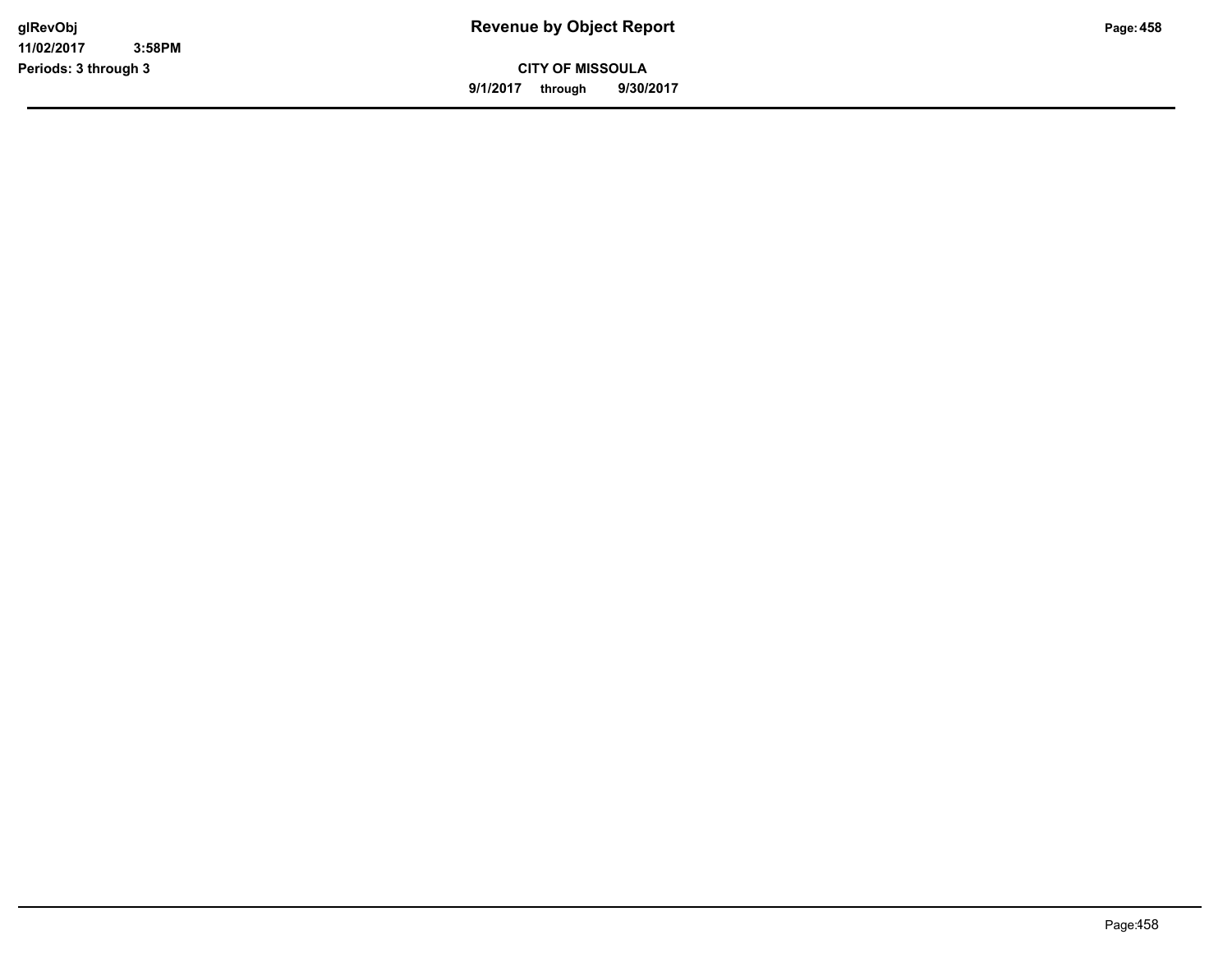**9/1/2017 through 9/30/2017**

**7371 FRONT STREET PARKING BONDS**

**7371 FRONT STREET PARKING BONDS**

|                                                     | <b>Adjusted</b> |                 | Year-to-date    |                | <b>Prct</b> |
|-----------------------------------------------------|-----------------|-----------------|-----------------|----------------|-------------|
| Object/Title                                        | <b>Estimate</b> | <b>Revenues</b> | <b>Revenues</b> | <b>Balance</b> | <b>Rcvd</b> |
| 330000 INTERGOVERNMENTAL REVENUES                   |                 |                 |                 |                |             |
| 331990 IRS REIMB/DEBT SVS INTEREST                  | 0.00            | 0.00            | 0.00            | 0.00           | 0.00        |
| 338000 LOCAL SHARING OF TAX INCREMENT               | 0.00            | 0.00            | 0.00            | 0.00           | 0.00        |
| <b>INTERGOVERNMENTAL REVENUES</b><br>Total          | 0.00            | 0.00            | 0.00            | 0.00           | 0.00        |
| 360000 MISCELLANEOUS REVENUES                       |                 |                 |                 |                |             |
| 360010 MISCELLANEOUS                                | 0.00            | 0.00            | 0.00            | 0.00           | 0.00        |
| MISCELLANEOUS REVENUES<br>Total                     | 0.00            | 0.00            | 0.00            | 0.00           | 0.00        |
| <b>INVESTMENTS &amp; ROYALTY EARNINGS</b><br>370000 |                 |                 |                 |                |             |
| 371010 INTEREST ON INVESTMENTS                      | 0.00            | 0.00            | 0.00            | 0.00           | 0.00        |
| <b>INVESTMENTS &amp; ROYALTY EARNINGS</b><br>Total  | 0.00            | 0.00            | 0.00            | 0.00           | 0.00        |
| 380000 OTHER FINANCING SOURCES                      |                 |                 |                 |                |             |
| 381009 TRANSFERS IN                                 | 257,500.00      | 0.00            | 0.00            | 257,500.00     | 0.00        |
| 381010 BOND PROCEEDS                                | 0.00            | 0.00            | 0.00            | 0.00           | 0.00        |
| 383000 OPERATING TRANSFERS                          | 0.00            | 13,048.75       | 39,146.25       | $-39,146.25$   | 0.00        |
| OTHER FINANCING SOURCES<br>Total                    | 257,500.00      | 13,048.75       | 39,146.25       | 218,353.75     | 15.20       |
| FRONT STREET PARKING BONDS<br>Total                 | 257,500.00      | 13,048.75       | 39,146.25       | 218,353.75     | 15.20       |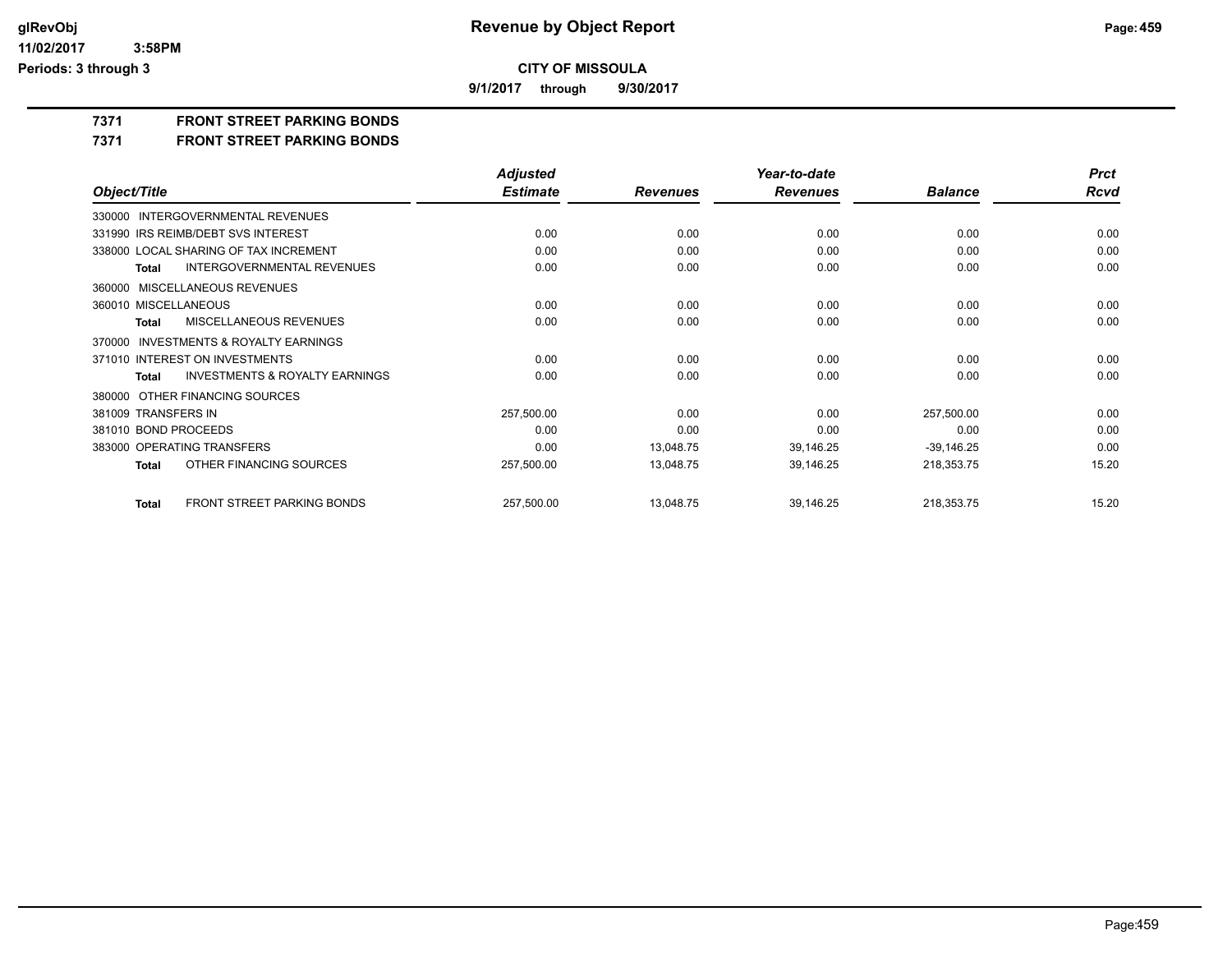**9/1/2017 through 9/30/2017**

#### **7371 FRONT STREET PARKING BONDS**

|                                                     | <b>Adjusted</b> |                 | Year-to-date    |                | <b>Prct</b> |
|-----------------------------------------------------|-----------------|-----------------|-----------------|----------------|-------------|
| Object/Title                                        | <b>Estimate</b> | <b>Revenues</b> | <b>Revenues</b> | <b>Balance</b> | <b>Rcvd</b> |
| <b>INTERGOVERNMENTAL REVENUES</b><br>330000         |                 |                 |                 |                |             |
| 331990 IRS REIMB/DEBT SVS INTEREST                  | 0.00            | 0.00            | 0.00            | 0.00           | 0.00        |
| 338000 LOCAL SHARING OF TAX INCREMENT               | 0.00            | 0.00            | 0.00            | 0.00           | 0.00        |
| <b>INTERGOVERNMENTAL REVENUES</b><br>Total          | 0.00            | 0.00            | 0.00            | 0.00           | 0.00        |
| 360000 MISCELLANEOUS REVENUES                       |                 |                 |                 |                |             |
| 360010 MISCELLANEOUS                                | 0.00            | 0.00            | 0.00            | 0.00           | 0.00        |
| MISCELLANEOUS REVENUES<br><b>Total</b>              | 0.00            | 0.00            | 0.00            | 0.00           | 0.00        |
| <b>INVESTMENTS &amp; ROYALTY EARNINGS</b><br>370000 |                 |                 |                 |                |             |
| 371010 INTEREST ON INVESTMENTS                      | 0.00            | 0.00            | 0.00            | 0.00           | 0.00        |
| <b>INVESTMENTS &amp; ROYALTY EARNINGS</b><br>Total  | 0.00            | 0.00            | 0.00            | 0.00           | 0.00        |
| 380000 OTHER FINANCING SOURCES                      |                 |                 |                 |                |             |
| 381009 TRANSFERS IN                                 | 257,500.00      | 0.00            | 0.00            | 257,500.00     | 0.00        |
| 381010 BOND PROCEEDS                                | 0.00            | 0.00            | 0.00            | 0.00           | 0.00        |
| 383000 OPERATING TRANSFERS                          | 0.00            | 13,048.75       | 39,146.25       | $-39,146.25$   | 0.00        |
| OTHER FINANCING SOURCES<br><b>Total</b>             | 257,500.00      | 13,048.75       | 39,146.25       | 218,353.75     | 15.20       |
| FRONT STREET PARKING BONDS<br><b>Total</b>          | 257,500.00      | 13,048.75       | 39,146.25       | 218,353.75     | 15.20       |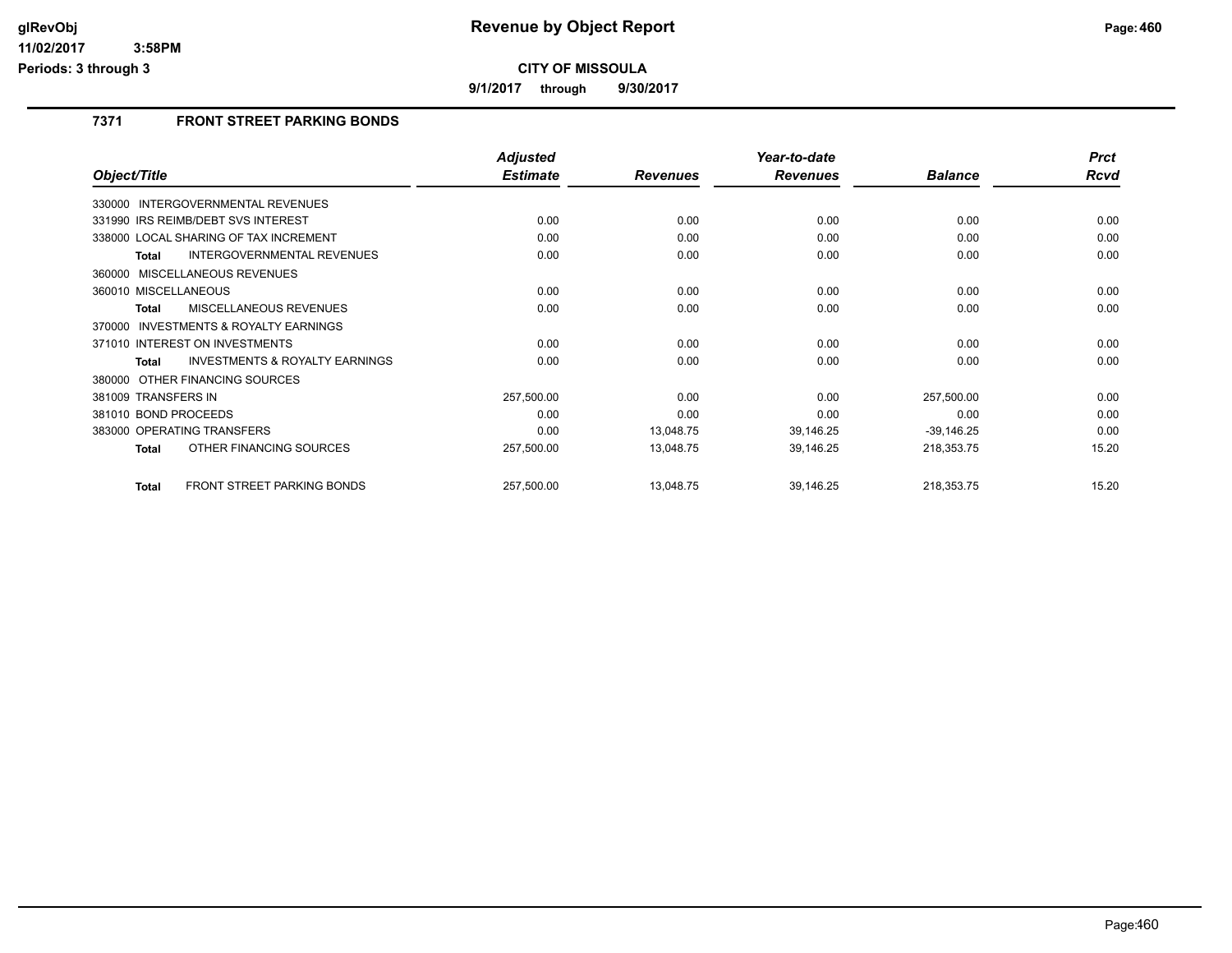**9/1/2017 through 9/30/2017**

# **7372 SINKING FUND/FRONT ST PARKING BONDS**

**7372 SINKING FUND/FRONT ST PARKING BONDS**

|                                                    | <b>Adjusted</b> |                 | Year-to-date    |                | <b>Prct</b> |
|----------------------------------------------------|-----------------|-----------------|-----------------|----------------|-------------|
| Object/Title                                       | <b>Estimate</b> | <b>Revenues</b> | <b>Revenues</b> | <b>Balance</b> | <b>Rcvd</b> |
| 330000 INTERGOVERNMENTAL REVENUES                  |                 |                 |                 |                |             |
| 338000 LOCAL SHARING OF TAX INCREMENT              | 0.00            | 0.00            | 0.00            | 0.00           | 0.00        |
| INTERGOVERNMENTAL REVENUES<br>Total                | 0.00            | 0.00            | 0.00            | 0.00           | 0.00        |
| 370000 INVESTMENTS & ROYALTY EARNINGS              |                 |                 |                 |                |             |
| 371010 INTEREST ON INVESTMENTS                     | 0.00            | 0.00            | 0.00            | 0.00           | 0.00        |
| <b>INVESTMENTS &amp; ROYALTY EARNINGS</b><br>Total | 0.00            | 0.00            | 0.00            | 0.00           | 0.00        |
| 380000 OTHER FINANCING SOURCES                     |                 |                 |                 |                |             |
| 381009 TRANSFERS IN                                | 255,000.00      | 0.00            | 0.00            | 255,000.00     | 0.00        |
| 381010 BOND PROCEEDS                               | 0.00            | 0.00            | 0.00            | 0.00           | 0.00        |
| 383000 OPERATING TRANSFERS                         | 0.00            | 12.750.00       | 38,250.00       | $-38,250.00$   | 0.00        |
| OTHER FINANCING SOURCES<br>Total                   | 255,000.00      | 12,750.00       | 38,250.00       | 216,750.00     | 15.00       |
| SINKING FUND/FRONT ST PARKING BONDS<br>Total       | 255,000.00      | 12.750.00       | 38.250.00       | 216.750.00     | 15.00       |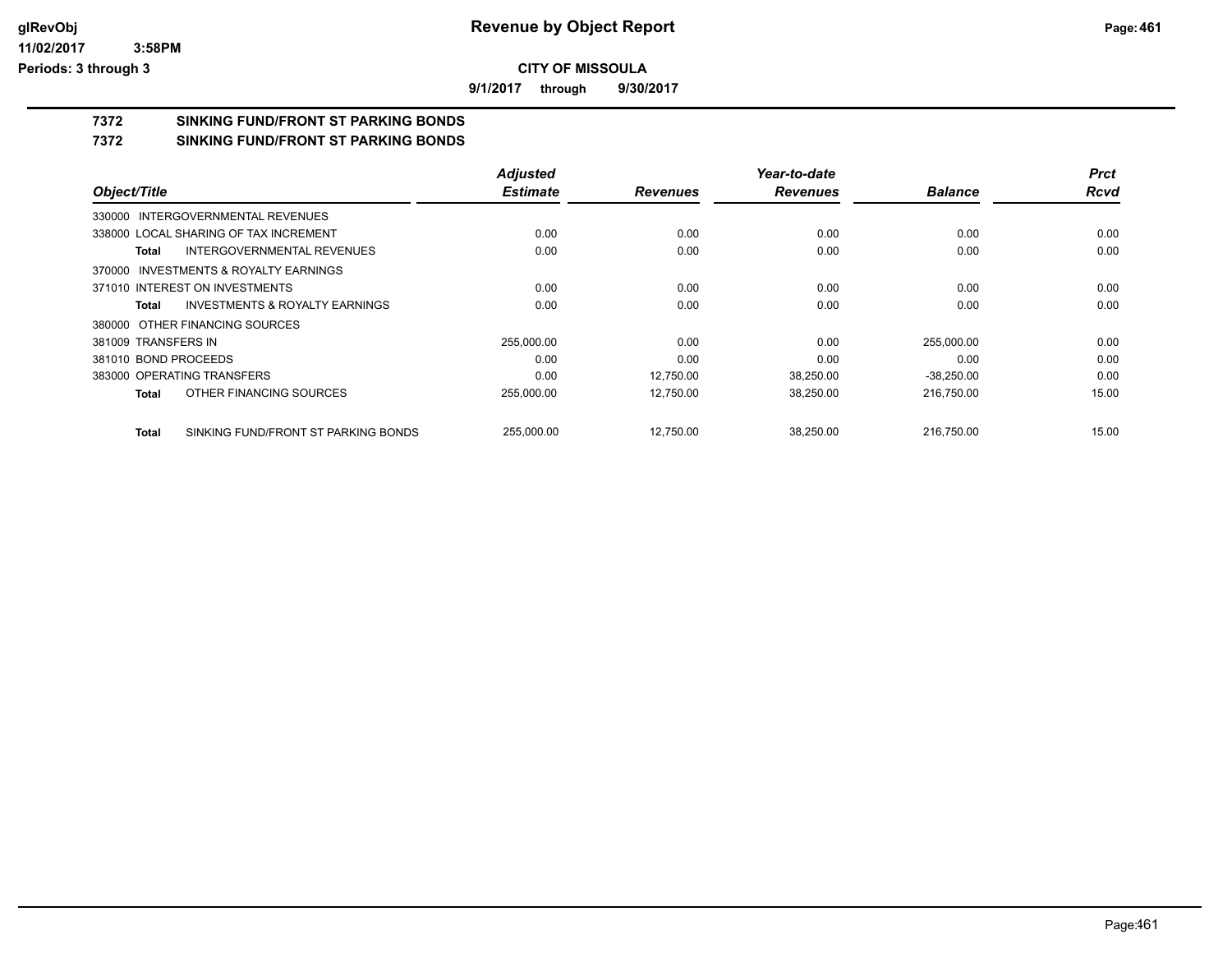**9/1/2017 through 9/30/2017**

#### **7372 SINKING FUND/FRONT ST PARKING BONDS**

|                                                           | <b>Adjusted</b> |                 | Year-to-date    |                | <b>Prct</b> |
|-----------------------------------------------------------|-----------------|-----------------|-----------------|----------------|-------------|
| Object/Title                                              | <b>Estimate</b> | <b>Revenues</b> | <b>Revenues</b> | <b>Balance</b> | <b>Rcvd</b> |
| INTERGOVERNMENTAL REVENUES<br>330000                      |                 |                 |                 |                |             |
| 338000 LOCAL SHARING OF TAX INCREMENT                     | 0.00            | 0.00            | 0.00            | 0.00           | 0.00        |
| INTERGOVERNMENTAL REVENUES<br><b>Total</b>                | 0.00            | 0.00            | 0.00            | 0.00           | 0.00        |
| <b>INVESTMENTS &amp; ROYALTY EARNINGS</b><br>370000       |                 |                 |                 |                |             |
| 371010 INTEREST ON INVESTMENTS                            | 0.00            | 0.00            | 0.00            | 0.00           | 0.00        |
| <b>INVESTMENTS &amp; ROYALTY EARNINGS</b><br><b>Total</b> | 0.00            | 0.00            | 0.00            | 0.00           | 0.00        |
| 380000 OTHER FINANCING SOURCES                            |                 |                 |                 |                |             |
| 381009 TRANSFERS IN                                       | 255.000.00      | 0.00            | 0.00            | 255,000.00     | 0.00        |
| 381010 BOND PROCEEDS                                      | 0.00            | 0.00            | 0.00            | 0.00           | 0.00        |
| 383000 OPERATING TRANSFERS                                | 0.00            | 12.750.00       | 38,250.00       | $-38,250.00$   | 0.00        |
| OTHER FINANCING SOURCES<br><b>Total</b>                   | 255,000.00      | 12.750.00       | 38,250.00       | 216,750.00     | 15.00       |
| SINKING FUND/FRONT ST PARKING BONDS<br>Total              | 255,000.00      | 12,750.00       | 38,250.00       | 216,750.00     | 15.00       |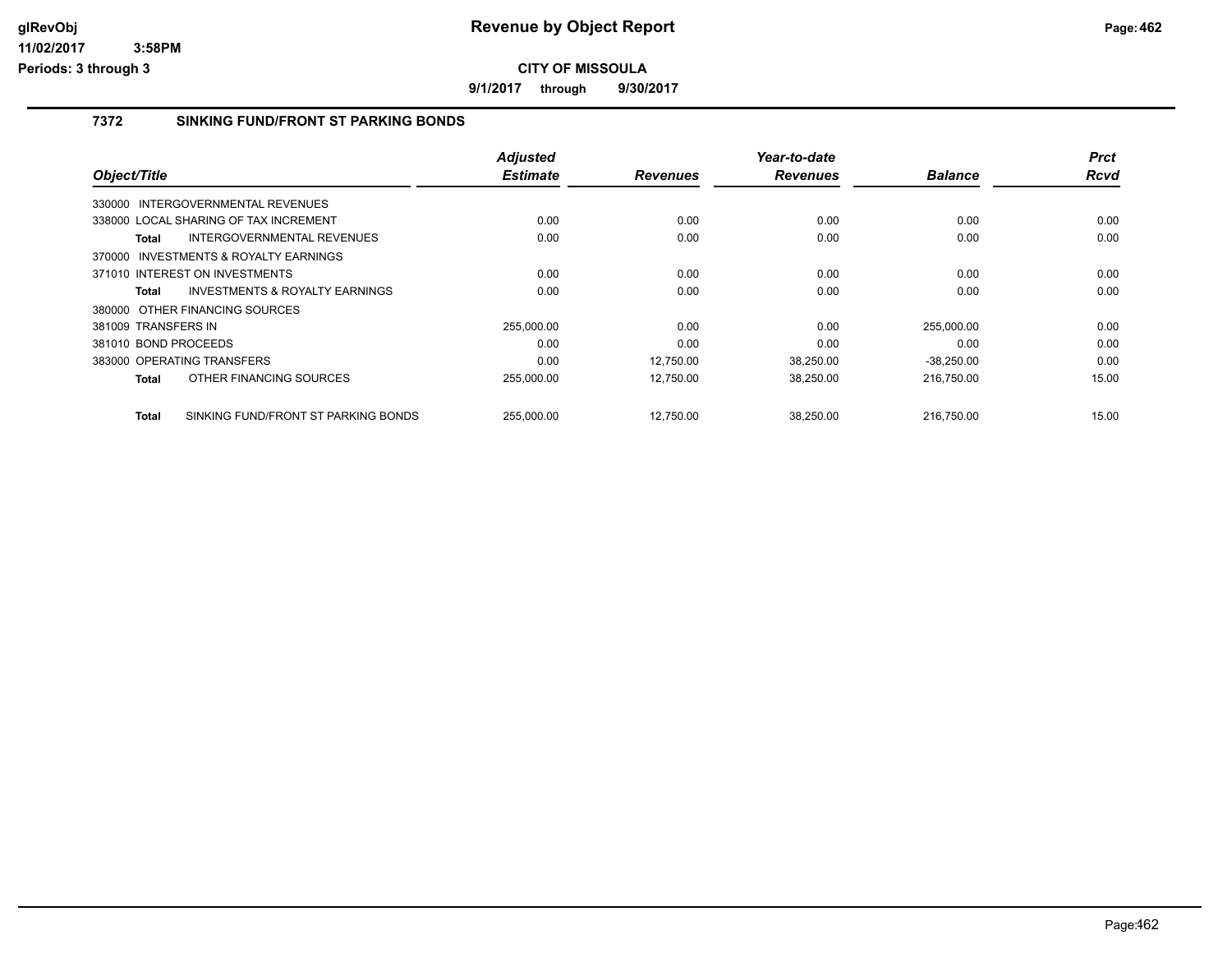**9/1/2017 through 9/30/2017**

#### **7373 MPC SERIES 2010B CONSTRUCTION**

#### **7373 MPC SERIES 2010B CONSTRUCTION**

|                                                     | <b>Adjusted</b> |                 | Year-to-date    |                | <b>Prct</b> |
|-----------------------------------------------------|-----------------|-----------------|-----------------|----------------|-------------|
| Object/Title                                        | <b>Estimate</b> | <b>Revenues</b> | <b>Revenues</b> | <b>Balance</b> | <b>Rcvd</b> |
| TAXES/ASSESSMENTS<br>310000                         |                 |                 |                 |                |             |
| PENALTIES & INTEREST<br>312001                      | 0.00            | 0.00            | 0.00            | 0.00           | 0.00        |
| TAXES/ASSESSMENTS<br><b>Total</b>                   | 0.00            | 0.00            | 0.00            | 0.00           | 0.00        |
| <b>MISCELLANEOUS REVENUES</b><br>360000             |                 |                 |                 |                |             |
| 360010 MISCELLANEOUS                                | 0.00            | 0.00            | 0.00            | 0.00           | 0.00        |
| <b>MISCELLANEOUS REVENUES</b><br>Total              | 0.00            | 0.00            | 0.00            | 0.00           | 0.00        |
| <b>INVESTMENTS &amp; ROYALTY EARNINGS</b><br>370000 |                 |                 |                 |                |             |
| 371010 INTEREST ON INVESTMENTS                      | 0.00            | 0.00            | 0.00            | 0.00           | 0.00        |
| <b>INVESTMENTS &amp; ROYALTY EARNINGS</b><br>Total  | 0.00            | 0.00            | 0.00            | 0.00           | 0.00        |
| OTHER FINANCING SOURCES<br>380000                   |                 |                 |                 |                |             |
| 381010 BOND PROCEEDS                                | 0.00            | 0.00            | 0.00            | 0.00           | 0.00        |
| 383000 OPERATING TRANSFERS                          | 0.00            | 0.00            | 0.00            | 0.00           | 0.00        |
| 383042 TRANSFERS FROM OTHER FUNDS                   | 0.00            | 0.00            | 0.00            | 0.00           | 0.00        |
| 383400 CAPITAL CONTRIBUTION                         | 0.00            | 0.00            | 0.00            | 0.00           | 0.00        |
| OTHER FINANCING SOURCES<br><b>Total</b>             | 0.00            | 0.00            | 0.00            | 0.00           | 0.00        |
| MPC SERIES 2010B CONSTRUCTION<br>Total              | 0.00            | 0.00            | 0.00            | 0.00           | 0.00        |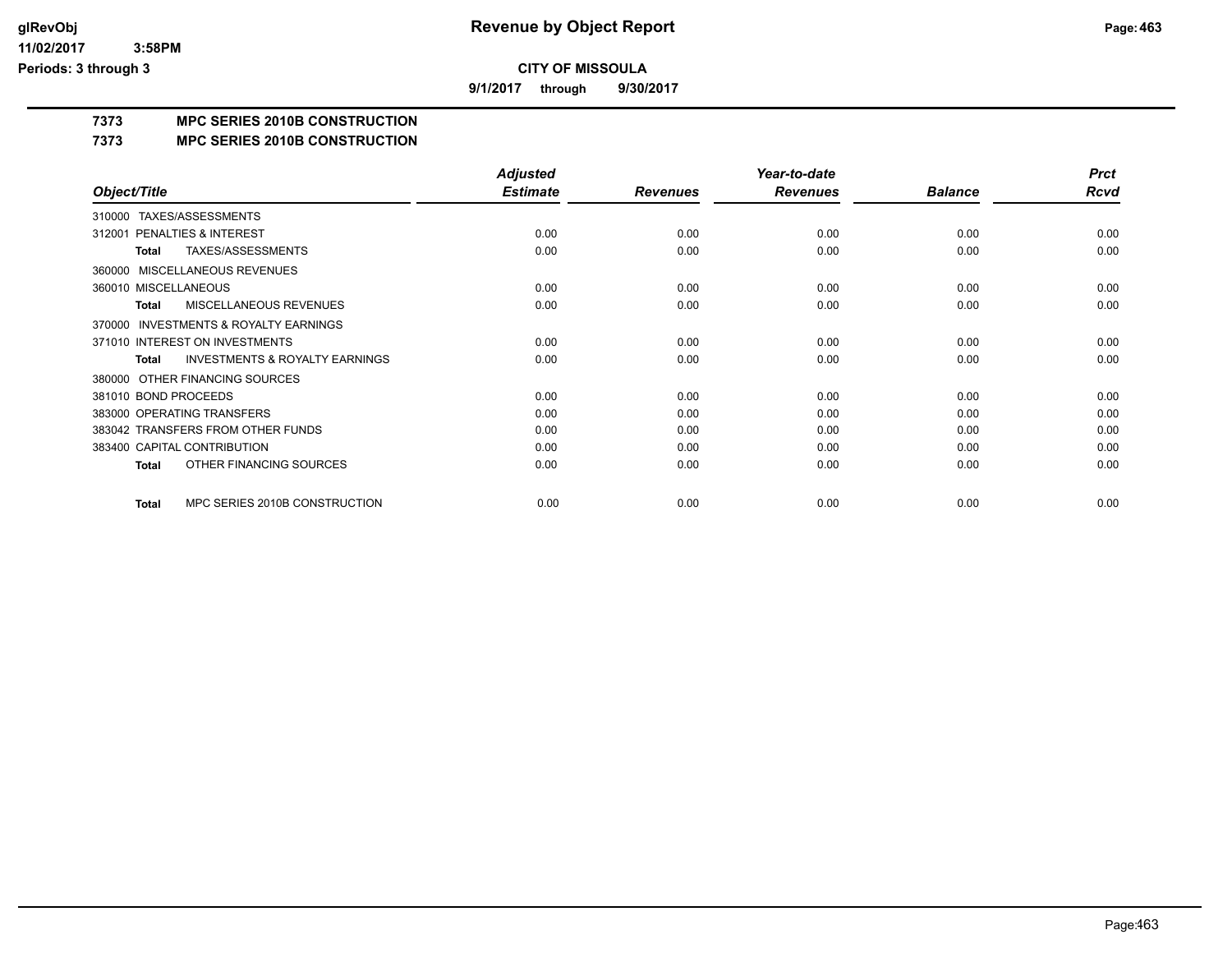**3:58PM**

**CITY OF MISSOULA**

**9/1/2017 through 9/30/2017**

#### **7373 MPC SERIES 2010B CONSTRUCTION**

|                                                    | <b>Adjusted</b> |                 | Year-to-date    |                | <b>Prct</b> |
|----------------------------------------------------|-----------------|-----------------|-----------------|----------------|-------------|
| Object/Title                                       | <b>Estimate</b> | <b>Revenues</b> | <b>Revenues</b> | <b>Balance</b> | <b>Rcvd</b> |
| 310000 TAXES/ASSESSMENTS                           |                 |                 |                 |                |             |
| PENALTIES & INTEREST<br>312001                     | 0.00            | 0.00            | 0.00            | 0.00           | 0.00        |
| TAXES/ASSESSMENTS<br>Total                         | 0.00            | 0.00            | 0.00            | 0.00           | 0.00        |
| 360000 MISCELLANEOUS REVENUES                      |                 |                 |                 |                |             |
| 360010 MISCELLANEOUS                               | 0.00            | 0.00            | 0.00            | 0.00           | 0.00        |
| MISCELLANEOUS REVENUES<br><b>Total</b>             | 0.00            | 0.00            | 0.00            | 0.00           | 0.00        |
| 370000 INVESTMENTS & ROYALTY EARNINGS              |                 |                 |                 |                |             |
| 371010 INTEREST ON INVESTMENTS                     | 0.00            | 0.00            | 0.00            | 0.00           | 0.00        |
| <b>INVESTMENTS &amp; ROYALTY EARNINGS</b><br>Total | 0.00            | 0.00            | 0.00            | 0.00           | 0.00        |
| 380000 OTHER FINANCING SOURCES                     |                 |                 |                 |                |             |
| 381010 BOND PROCEEDS                               | 0.00            | 0.00            | 0.00            | 0.00           | 0.00        |
| 383000 OPERATING TRANSFERS                         | 0.00            | 0.00            | 0.00            | 0.00           | 0.00        |
| 383042 TRANSFERS FROM OTHER FUNDS                  | 0.00            | 0.00            | 0.00            | 0.00           | 0.00        |
| 383400 CAPITAL CONTRIBUTION                        | 0.00            | 0.00            | 0.00            | 0.00           | 0.00        |
| OTHER FINANCING SOURCES<br>Total                   | 0.00            | 0.00            | 0.00            | 0.00           | 0.00        |
|                                                    |                 |                 |                 |                |             |
| MPC SERIES 2010B CONSTRUCTION<br><b>Total</b>      | 0.00            | 0.00            | 0.00            | 0.00           | 0.00        |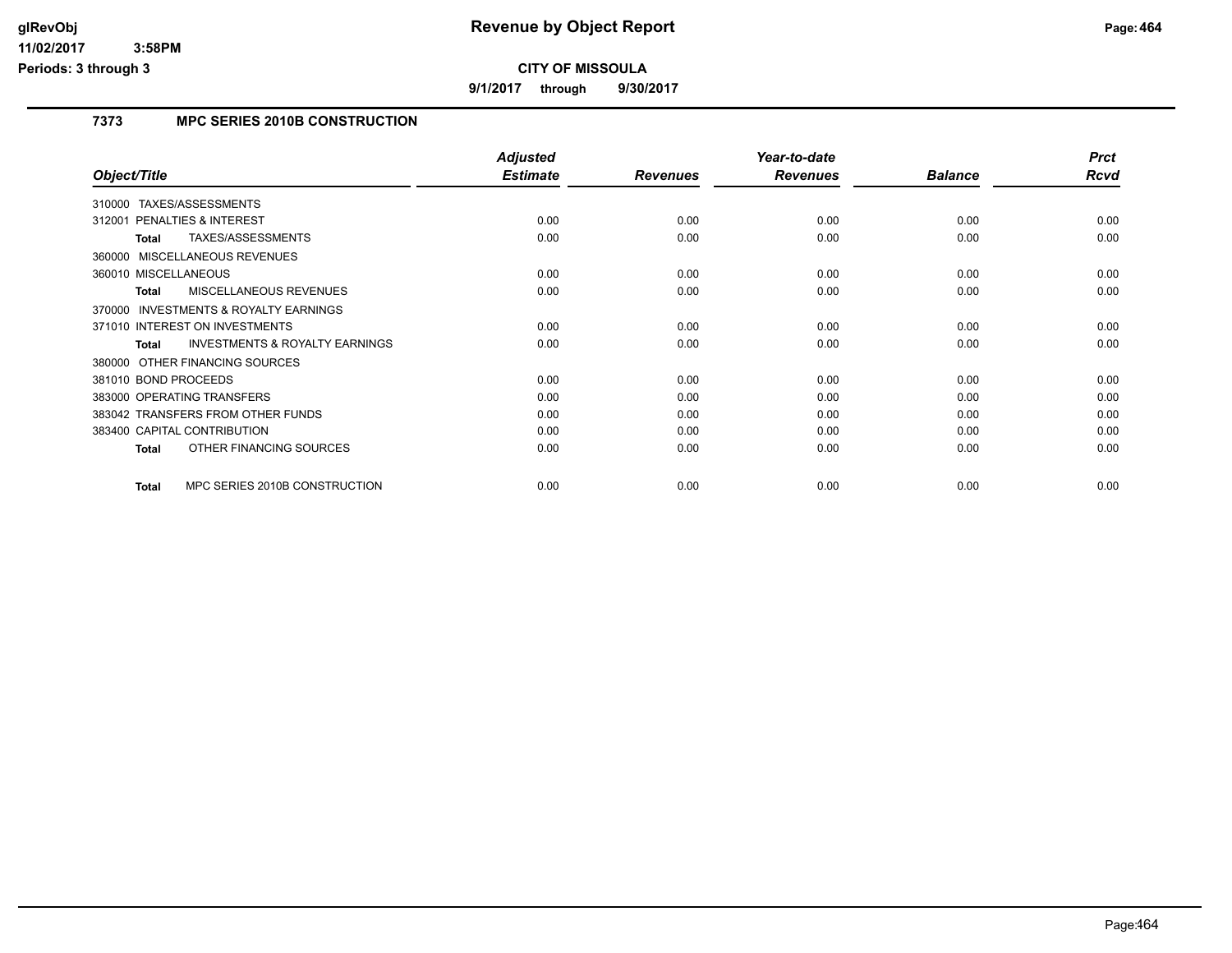**9/1/2017 through 9/30/2017**

#### **7374 RESERVE FUND-PARKING BONDS**

#### **7374 RESERVE FUND-PARKING BONDS**

|                                         | <b>Adjusted</b> |                 | Year-to-date    |                | <b>Prct</b> |
|-----------------------------------------|-----------------|-----------------|-----------------|----------------|-------------|
| Object/Title                            | <b>Estimate</b> | <b>Revenues</b> | <b>Revenues</b> | <b>Balance</b> | <b>Rcvd</b> |
| 370000 INVESTMENTS & ROYALTY EARNINGS   |                 |                 |                 |                |             |
| 371010 INTEREST ON INVESTMENTS          | 0.00            | 0.00            | 0.00            | 0.00           | 0.00        |
| INVESTMENTS & ROYALTY EARNINGS<br>Total | 0.00            | 0.00            | 0.00            | 0.00           | 0.00        |
| 380000 OTHER FINANCING SOURCES          |                 |                 |                 |                |             |
| 381009 TRANSFERS IN                     | 0.00            | 0.00            | 0.00            | 0.00           | 0.00        |
| 381010 BOND PROCEEDS                    | 0.00            | 0.00            | 0.00            | 0.00           | 0.00        |
| 383000 OPERATING TRANSFERS              | 0.00            | 0.00            | 0.00            | 0.00           | 0.00        |
| OTHER FINANCING SOURCES<br>Total        | 0.00            | 0.00            | 0.00            | 0.00           | 0.00        |
| RESERVE FUND-PARKING BONDS<br>Total     | 0.00            | 0.00            | 0.00            | 0.00           | 0.00        |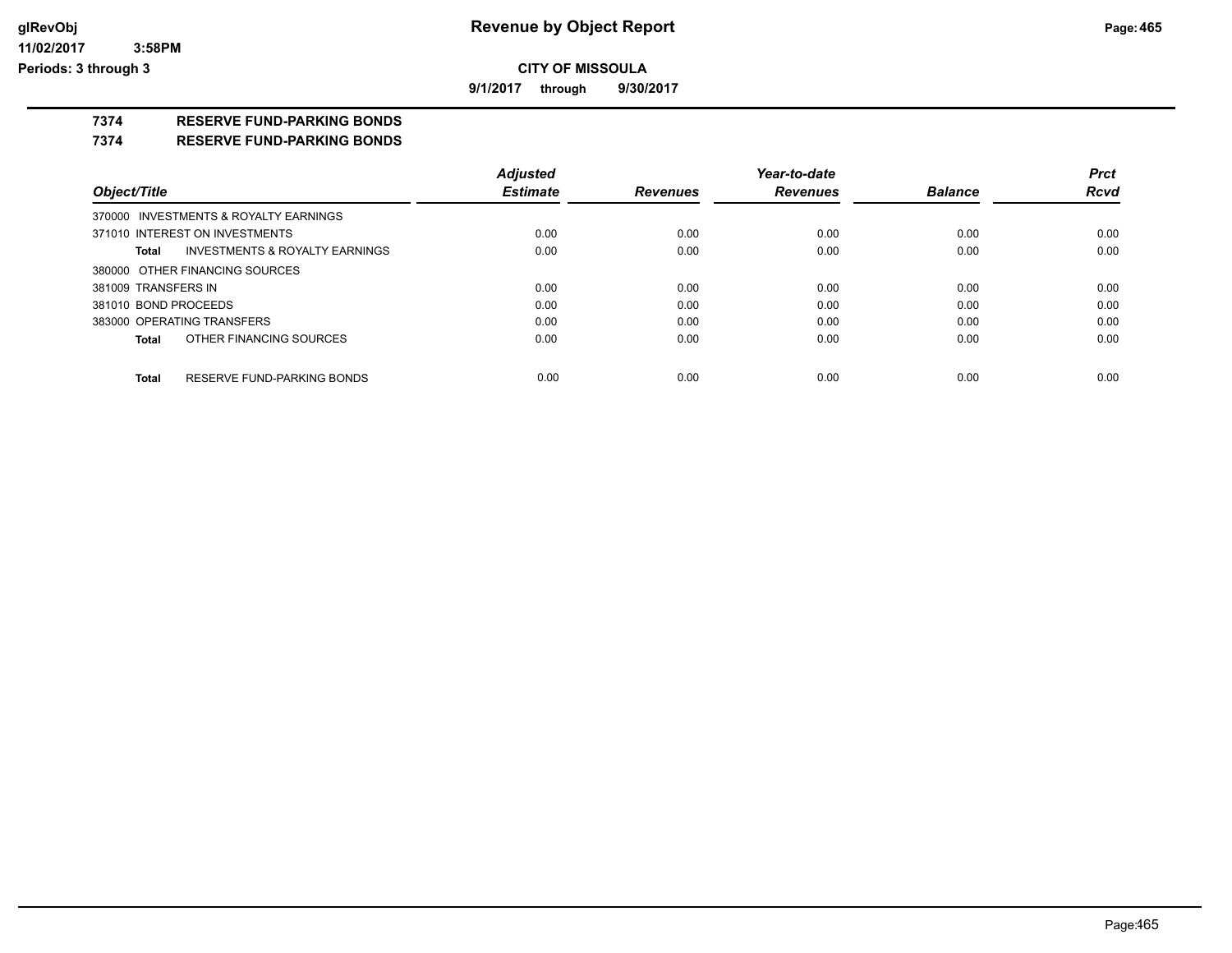**3:58PM**

**CITY OF MISSOULA**

**9/1/2017 through 9/30/2017**

#### **7374 RESERVE FUND-PARKING BONDS**

|                                            | <b>Adjusted</b> |                 | Year-to-date    |                | <b>Prct</b> |
|--------------------------------------------|-----------------|-----------------|-----------------|----------------|-------------|
| Object/Title                               | <b>Estimate</b> | <b>Revenues</b> | <b>Revenues</b> | <b>Balance</b> | <b>Rcvd</b> |
| 370000 INVESTMENTS & ROYALTY EARNINGS      |                 |                 |                 |                |             |
| 371010 INTEREST ON INVESTMENTS             | 0.00            | 0.00            | 0.00            | 0.00           | 0.00        |
| INVESTMENTS & ROYALTY EARNINGS<br>Total    | 0.00            | 0.00            | 0.00            | 0.00           | 0.00        |
| 380000 OTHER FINANCING SOURCES             |                 |                 |                 |                |             |
| 381009 TRANSFERS IN                        | 0.00            | 0.00            | 0.00            | 0.00           | 0.00        |
| 381010 BOND PROCEEDS                       | 0.00            | 0.00            | 0.00            | 0.00           | 0.00        |
| 383000 OPERATING TRANSFERS                 | 0.00            | 0.00            | 0.00            | 0.00           | 0.00        |
| OTHER FINANCING SOURCES<br>Total           | 0.00            | 0.00            | 0.00            | 0.00           | 0.00        |
| RESERVE FUND-PARKING BONDS<br><b>Total</b> | 0.00            | 0.00            | 0.00            | 0.00           | 0.00        |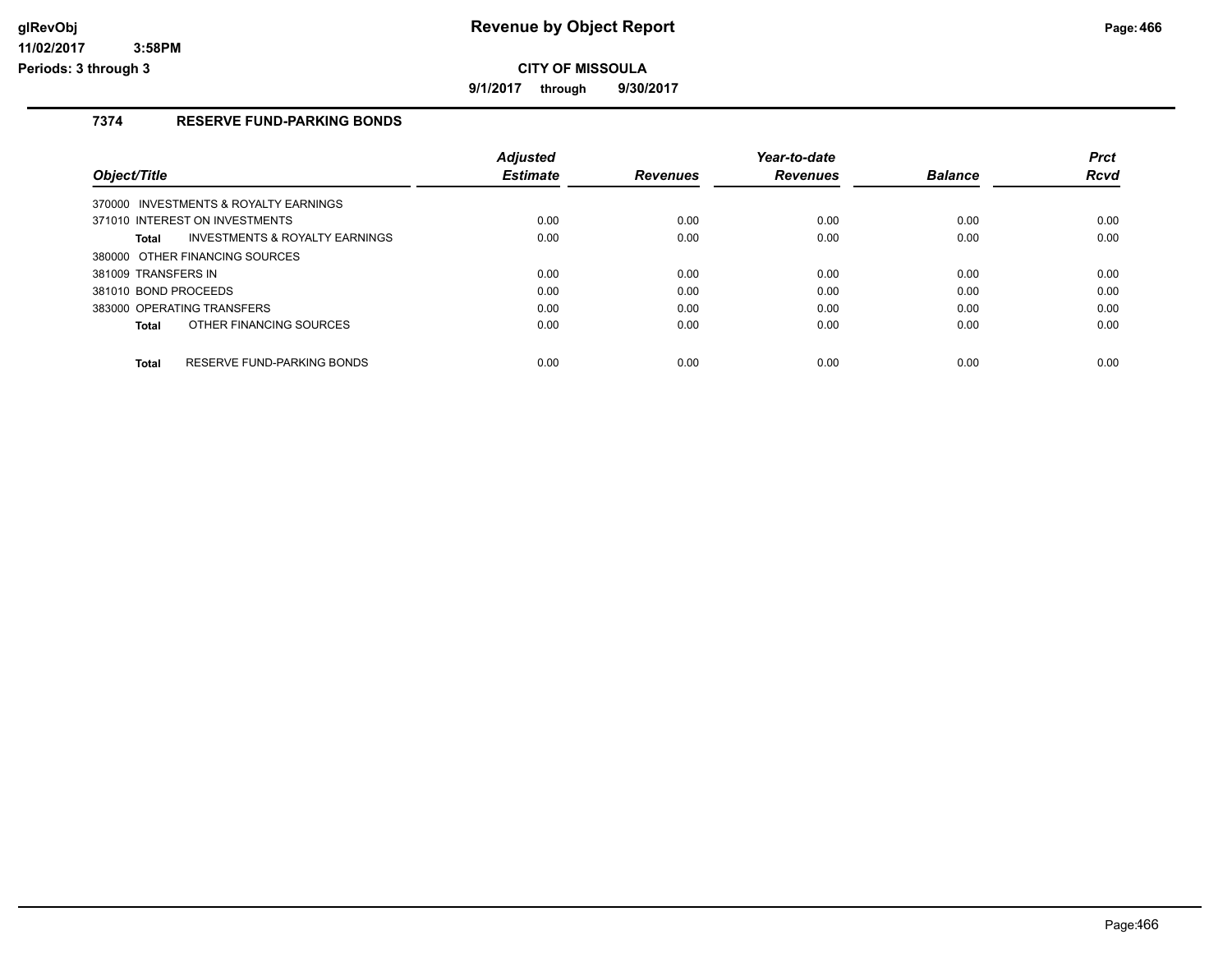**9/1/2017 through 9/30/2017**

# **7375 PLEDGED TAX INCREMENT-2010B BOND**

### **7375 PLEDGED TAX INCREMENT-2010B BOND**

|                                                    | <b>Adjusted</b> |                 | Year-to-date    |                | <b>Prct</b> |
|----------------------------------------------------|-----------------|-----------------|-----------------|----------------|-------------|
| Object/Title                                       | <b>Estimate</b> | <b>Revenues</b> | <b>Revenues</b> | <b>Balance</b> | <b>Rcvd</b> |
| 330000 INTERGOVERNMENTAL REVENUES                  |                 |                 |                 |                |             |
| 338000 LOCAL SHARING OF TAX INCREMENT              | 204.860.00      | 133.425.29      | 133.425.29      | 71.434.71      | 65.13       |
| <b>INTERGOVERNMENTAL REVENUES</b><br>Total         | 204.860.00      | 133.425.29      | 133.425.29      | 71.434.71      | 65.13       |
| 370000 INVESTMENTS & ROYALTY EARNINGS              |                 |                 |                 |                |             |
| 371010 INTEREST ON INVESTMENTS                     | 0.00            | 0.00            | 0.00            | 0.00           | 0.00        |
| <b>INVESTMENTS &amp; ROYALTY EARNINGS</b><br>Total | 0.00            | 0.00            | 0.00            | 0.00           | 0.00        |
| 380000 OTHER FINANCING SOURCES                     |                 |                 |                 |                |             |
| 383000 OPERATING TRANSFERS                         | 0.00            | 0.00            | 0.00            | 0.00           | 0.00        |
| OTHER FINANCING SOURCES<br><b>Total</b>            | 0.00            | 0.00            | 0.00            | 0.00           | 0.00        |
| PLEDGED TAX INCREMENT-2010B BOND<br><b>Total</b>   | 204.860.00      | 133.425.29      | 133.425.29      | 71.434.71      | 65.13       |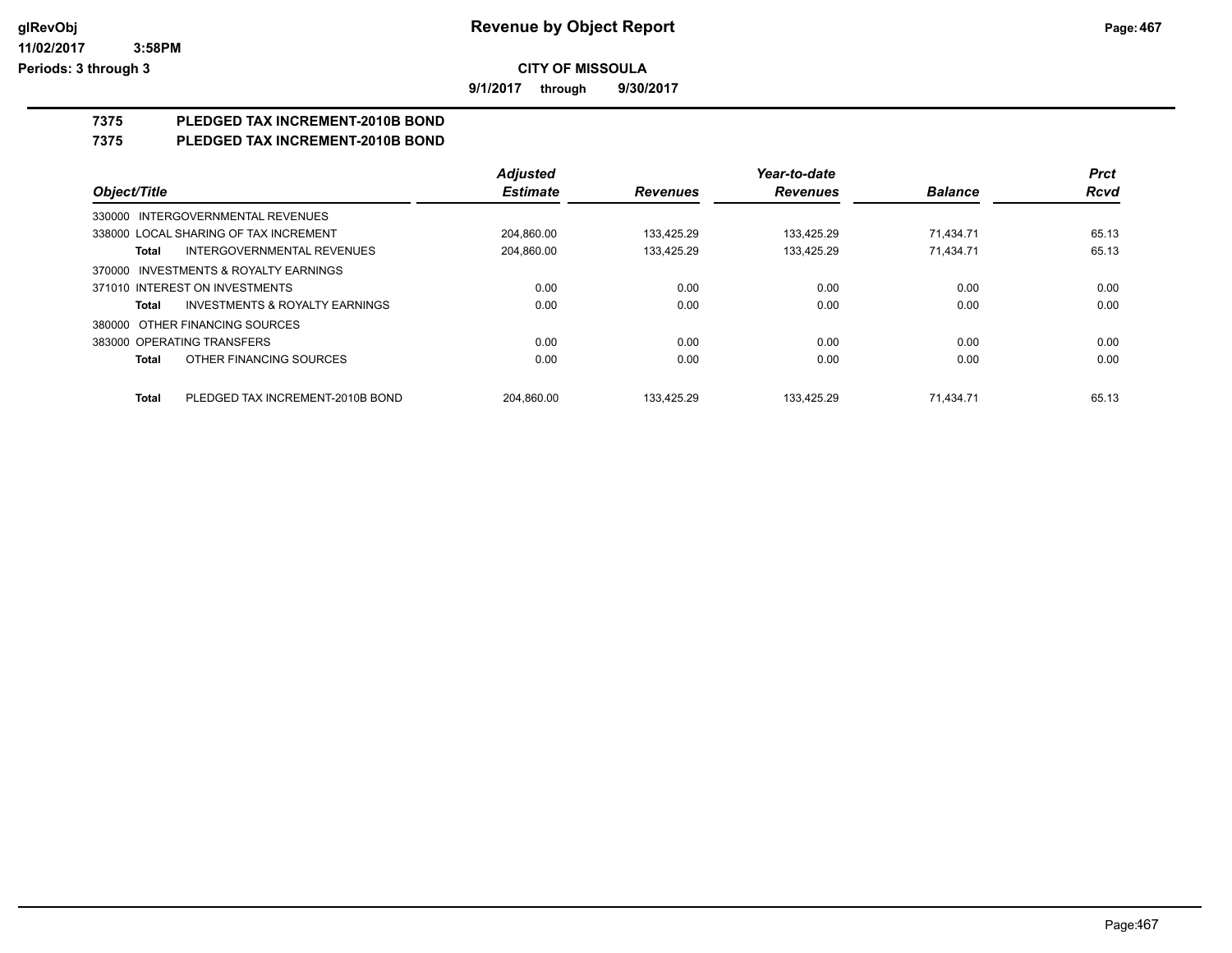**9/1/2017 through 9/30/2017**

#### **7375 PLEDGED TAX INCREMENT-2010B BOND**

| Object/Title                                     | <b>Adjusted</b><br><b>Estimate</b> | <b>Revenues</b> | Year-to-date<br><b>Revenues</b> | <b>Balance</b> | <b>Prct</b><br><b>Rcvd</b> |
|--------------------------------------------------|------------------------------------|-----------------|---------------------------------|----------------|----------------------------|
| INTERGOVERNMENTAL REVENUES<br>330000             |                                    |                 |                                 |                |                            |
| 338000 LOCAL SHARING OF TAX INCREMENT            | 204.860.00                         | 133.425.29      | 133.425.29                      | 71.434.71      | 65.13                      |
| INTERGOVERNMENTAL REVENUES<br>Total              | 204,860.00                         | 133,425.29      | 133.425.29                      | 71.434.71      | 65.13                      |
| 370000 INVESTMENTS & ROYALTY EARNINGS            |                                    |                 |                                 |                |                            |
| 371010 INTEREST ON INVESTMENTS                   | 0.00                               | 0.00            | 0.00                            | 0.00           | 0.00                       |
| INVESTMENTS & ROYALTY EARNINGS<br>Total          | 0.00                               | 0.00            | 0.00                            | 0.00           | 0.00                       |
| OTHER FINANCING SOURCES<br>380000                |                                    |                 |                                 |                |                            |
| 383000 OPERATING TRANSFERS                       | 0.00                               | 0.00            | 0.00                            | 0.00           | 0.00                       |
| OTHER FINANCING SOURCES<br><b>Total</b>          | 0.00                               | 0.00            | 0.00                            | 0.00           | 0.00                       |
| PLEDGED TAX INCREMENT-2010B BOND<br><b>Total</b> | 204.860.00                         | 133.425.29      | 133.425.29                      | 71.434.71      | 65.13                      |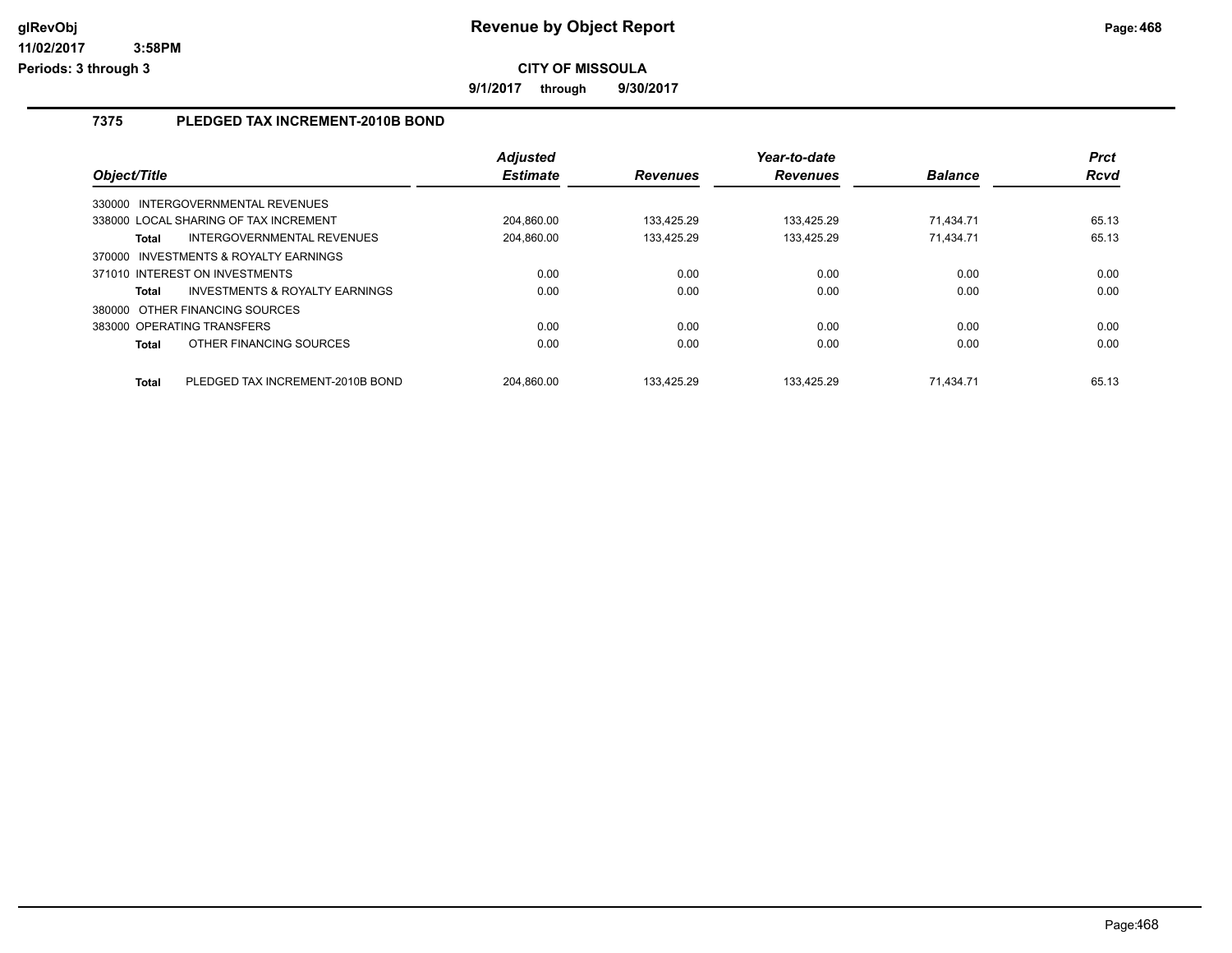**3:58PM**

**CITY OF MISSOULA**

**9/1/2017 through 9/30/2017**

## **7376 MPC 2010A BONDS DEBT INTEREST**

### **7376 MPC 2010A BONDS DEBT INTEREST**

|                      |                                           | <b>Adjusted</b> |                 | Year-to-date    |                | <b>Prct</b> |
|----------------------|-------------------------------------------|-----------------|-----------------|-----------------|----------------|-------------|
| Object/Title         |                                           | <b>Estimate</b> | <b>Revenues</b> | <b>Revenues</b> | <b>Balance</b> | <b>Rcvd</b> |
|                      | 370000 INVESTMENTS & ROYALTY EARNINGS     |                 |                 |                 |                |             |
|                      | 371010 INTEREST ON INVESTMENTS            | 0.00            | 0.00            | 0.00            | 0.00           | 0.00        |
| Total                | <b>INVESTMENTS &amp; ROYALTY EARNINGS</b> | 0.00            | 0.00            | 0.00            | 0.00           | 0.00        |
|                      | 380000 OTHER FINANCING SOURCES            |                 |                 |                 |                |             |
| 381009 TRANSFERS IN  |                                           | 0.00            | 0.00            | 0.00            | 0.00           | 0.00        |
| 381010 BOND PROCEEDS |                                           | 0.00            | 0.00            | 0.00            | 0.00           | 0.00        |
|                      | 383000 OPERATING TRANSFERS                | 0.00            | 0.00            | 0.00            | 0.00           | 0.00        |
| Total                | OTHER FINANCING SOURCES                   | 0.00            | 0.00            | 0.00            | 0.00           | 0.00        |
|                      |                                           |                 |                 |                 |                |             |
| Total                | MPC 2010A BONDS DEBT INTEREST             | 0.00            | 0.00            | 0.00            | 0.00           | 0.00        |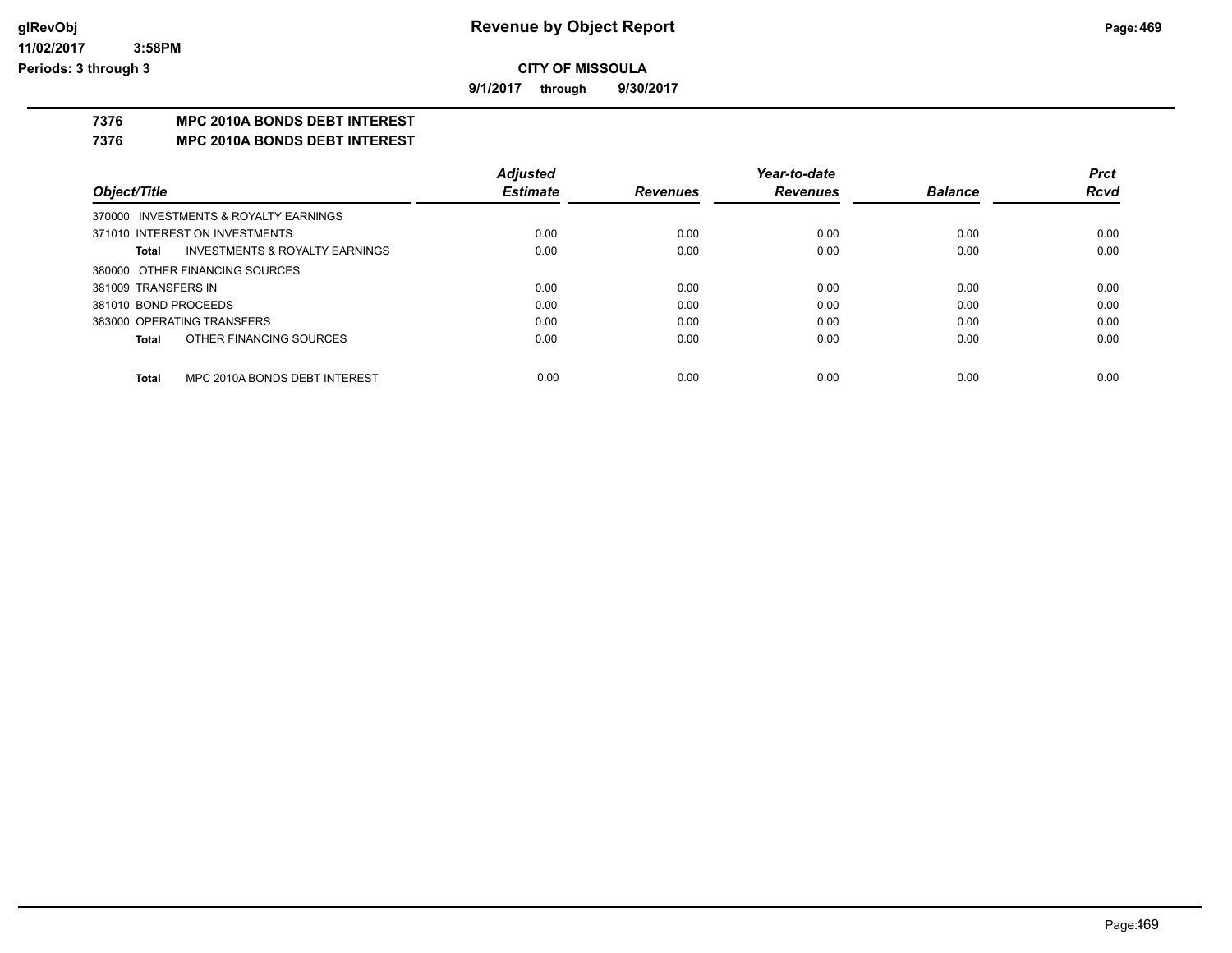**9/1/2017 through 9/30/2017**

#### **7376 MPC 2010A BONDS DEBT INTEREST**

|                                                           | <b>Adjusted</b> |                 | Year-to-date    |                | <b>Prct</b> |
|-----------------------------------------------------------|-----------------|-----------------|-----------------|----------------|-------------|
| Object/Title                                              | <b>Estimate</b> | <b>Revenues</b> | <b>Revenues</b> | <b>Balance</b> | <b>Rcvd</b> |
| 370000 INVESTMENTS & ROYALTY EARNINGS                     |                 |                 |                 |                |             |
| 371010 INTEREST ON INVESTMENTS                            | 0.00            | 0.00            | 0.00            | 0.00           | 0.00        |
| <b>INVESTMENTS &amp; ROYALTY EARNINGS</b><br><b>Total</b> | 0.00            | 0.00            | 0.00            | 0.00           | 0.00        |
| 380000 OTHER FINANCING SOURCES                            |                 |                 |                 |                |             |
| 381009 TRANSFERS IN                                       | 0.00            | 0.00            | 0.00            | 0.00           | 0.00        |
| 381010 BOND PROCEEDS                                      | 0.00            | 0.00            | 0.00            | 0.00           | 0.00        |
| 383000 OPERATING TRANSFERS                                | 0.00            | 0.00            | 0.00            | 0.00           | 0.00        |
| OTHER FINANCING SOURCES<br><b>Total</b>                   | 0.00            | 0.00            | 0.00            | 0.00           | 0.00        |
| MPC 2010A BONDS DEBT INTEREST<br><b>Total</b>             | 0.00            | 0.00            | 0.00            | 0.00           | 0.00        |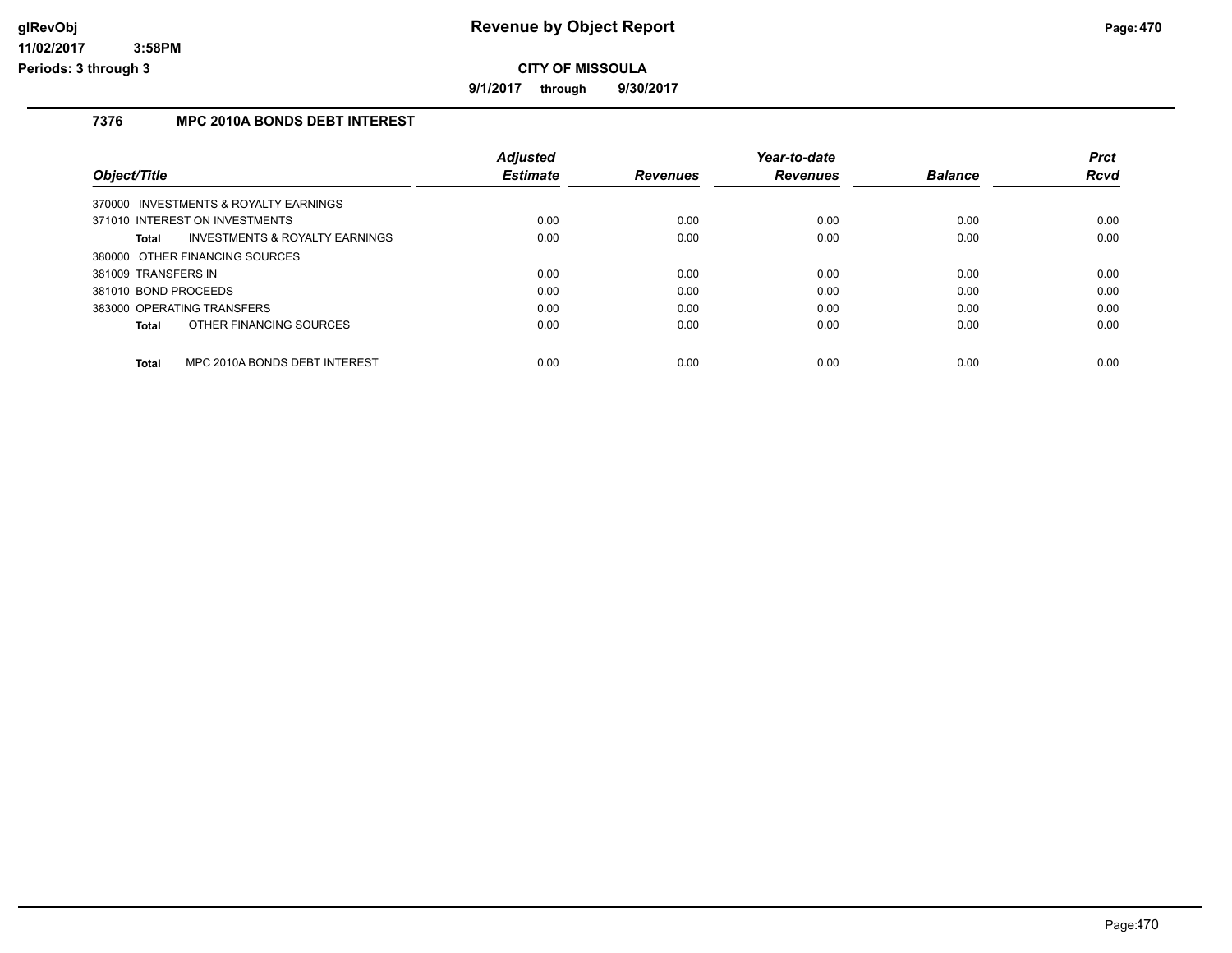**CITY OF MISSOULA**

**9/1/2017 through 9/30/2017**

### **7377 MPC 2010A BONDS SINKING FUND**

 **3:58PM**

**7377 MPC 2010A BONDS SINKING FUND**

|                      |                                           | <b>Adjusted</b> |                 | Year-to-date    |                | <b>Prct</b> |
|----------------------|-------------------------------------------|-----------------|-----------------|-----------------|----------------|-------------|
| Object/Title         |                                           | <b>Estimate</b> | <b>Revenues</b> | <b>Revenues</b> | <b>Balance</b> | Rcvd        |
|                      | 370000 INVESTMENTS & ROYALTY EARNINGS     |                 |                 |                 |                |             |
|                      | 371010 INTEREST ON INVESTMENTS            | 0.00            | 0.00            | 0.00            | 0.00           | 0.00        |
| <b>Total</b>         | <b>INVESTMENTS &amp; ROYALTY EARNINGS</b> | 0.00            | 0.00            | 0.00            | 0.00           | 0.00        |
|                      | 380000 OTHER FINANCING SOURCES            |                 |                 |                 |                |             |
| 381009 TRANSFERS IN  |                                           | 0.00            | 0.00            | 0.00            | 0.00           | 0.00        |
| 381010 BOND PROCEEDS |                                           | 0.00            | 0.00            | 0.00            | 0.00           | 0.00        |
|                      | 383000 OPERATING TRANSFERS                | 0.00            | 0.00            | 0.00            | 0.00           | 0.00        |
| <b>Total</b>         | OTHER FINANCING SOURCES                   | 0.00            | 0.00            | 0.00            | 0.00           | 0.00        |
| <b>Total</b>         | MPC 2010A BONDS SINKING FUND              | 0.00            | 0.00            | 0.00            | 0.00           | 0.00        |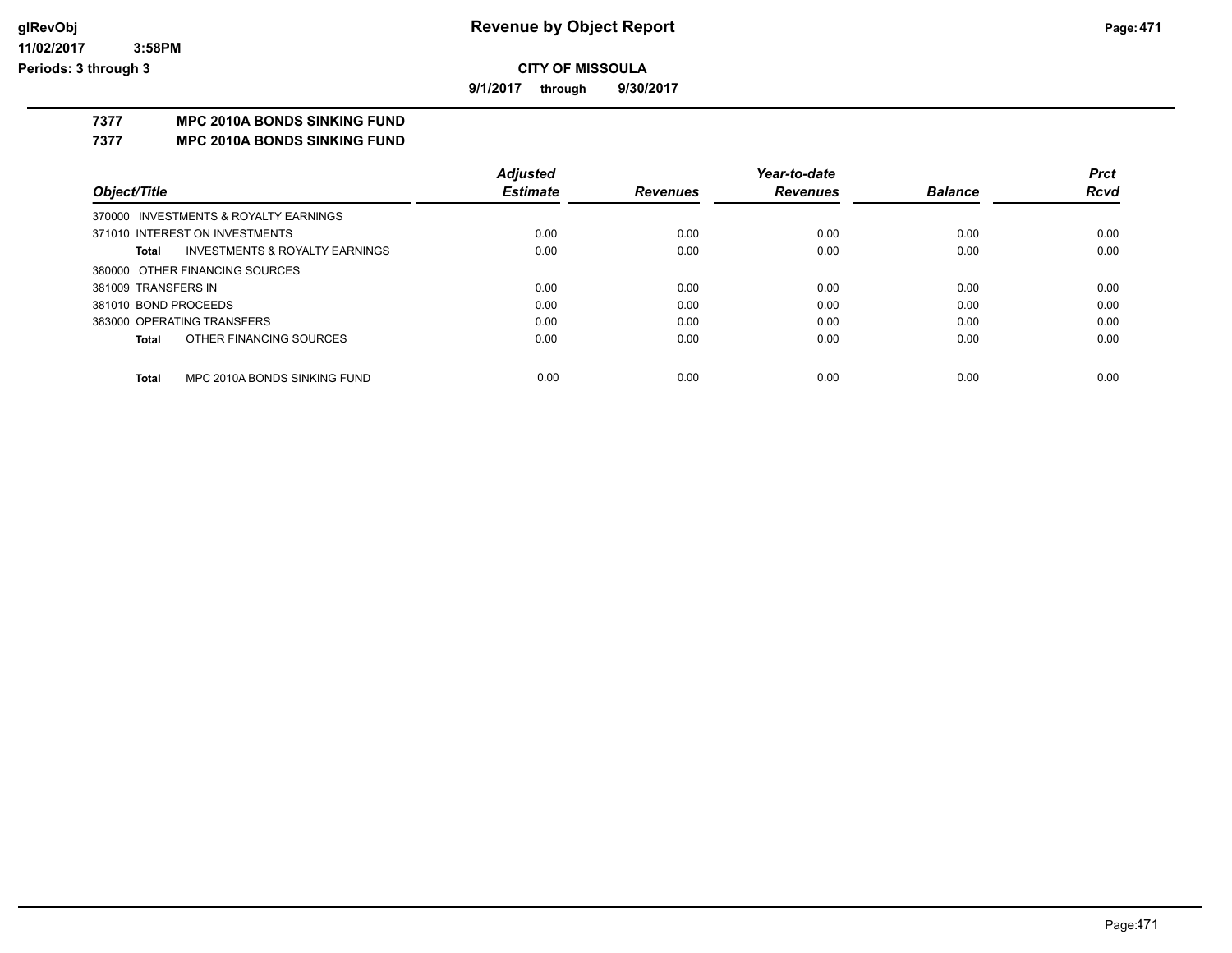**9/1/2017 through 9/30/2017**

#### **7377 MPC 2010A BONDS SINKING FUND**

|                                                    | <b>Adjusted</b> |                 | Year-to-date    |                | <b>Prct</b> |
|----------------------------------------------------|-----------------|-----------------|-----------------|----------------|-------------|
| Object/Title                                       | <b>Estimate</b> | <b>Revenues</b> | <b>Revenues</b> | <b>Balance</b> | <b>Rcvd</b> |
| 370000 INVESTMENTS & ROYALTY EARNINGS              |                 |                 |                 |                |             |
| 371010 INTEREST ON INVESTMENTS                     | 0.00            | 0.00            | 0.00            | 0.00           | 0.00        |
| <b>INVESTMENTS &amp; ROYALTY EARNINGS</b><br>Total | 0.00            | 0.00            | 0.00            | 0.00           | 0.00        |
| 380000 OTHER FINANCING SOURCES                     |                 |                 |                 |                |             |
| 381009 TRANSFERS IN                                | 0.00            | 0.00            | 0.00            | 0.00           | 0.00        |
| 381010 BOND PROCEEDS                               | 0.00            | 0.00            | 0.00            | 0.00           | 0.00        |
| 383000 OPERATING TRANSFERS                         | 0.00            | 0.00            | 0.00            | 0.00           | 0.00        |
| OTHER FINANCING SOURCES<br><b>Total</b>            | 0.00            | 0.00            | 0.00            | 0.00           | 0.00        |
| MPC 2010A BONDS SINKING FUND<br><b>Total</b>       | 0.00            | 0.00            | 0.00            | 0.00           | 0.00        |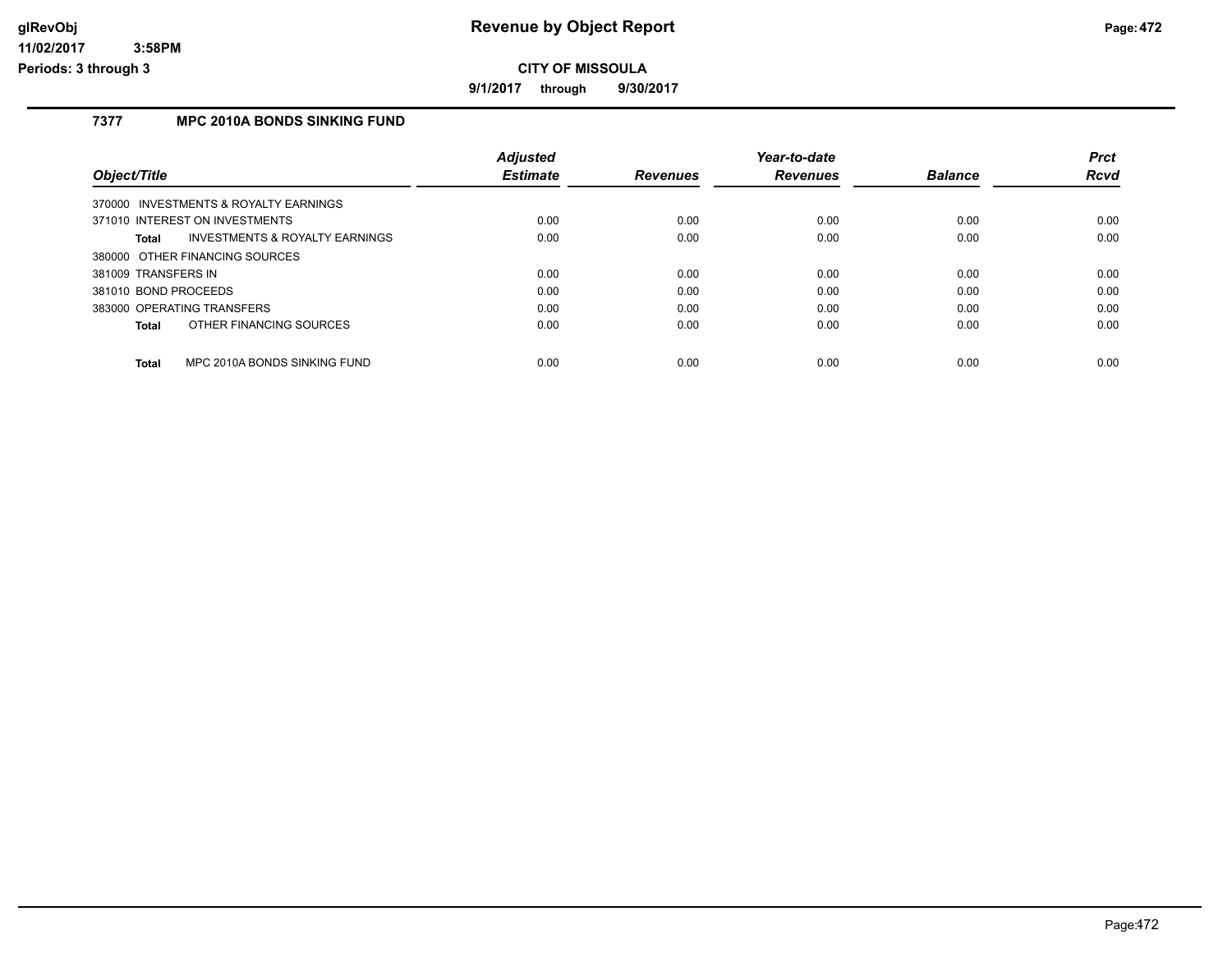**9/1/2017 through 9/30/2017**

**7378 MPC 2010A BOND RESERVE**

**7378 MPC 2010A BOND RESERVE**

|                      |                                       | <b>Adjusted</b> |                 | Year-to-date    |                | <b>Prct</b> |
|----------------------|---------------------------------------|-----------------|-----------------|-----------------|----------------|-------------|
| Object/Title         |                                       | <b>Estimate</b> | <b>Revenues</b> | <b>Revenues</b> | <b>Balance</b> | Rcvd        |
|                      | 370000 INVESTMENTS & ROYALTY EARNINGS |                 |                 |                 |                |             |
|                      | 371010 INTEREST ON INVESTMENTS        | 0.00            | 0.00            | 0.00            | 0.00           | 0.00        |
| Total                | INVESTMENTS & ROYALTY EARNINGS        | 0.00            | 0.00            | 0.00            | 0.00           | 0.00        |
|                      | 380000 OTHER FINANCING SOURCES        |                 |                 |                 |                |             |
| 381009 TRANSFERS IN  |                                       | 0.00            | 0.00            | 0.00            | 0.00           | 0.00        |
| 381010 BOND PROCEEDS |                                       | 0.00            | 0.00            | 0.00            | 0.00           | 0.00        |
|                      | 383000 OPERATING TRANSFERS            | 0.00            | 0.00            | 0.00            | 0.00           | 0.00        |
| Total                | OTHER FINANCING SOURCES               | 0.00            | 0.00            | 0.00            | 0.00           | 0.00        |
| <b>Total</b>         | MPC 2010A BOND RESERVE                | 0.00            | 0.00            | 0.00            | 0.00           | 0.00        |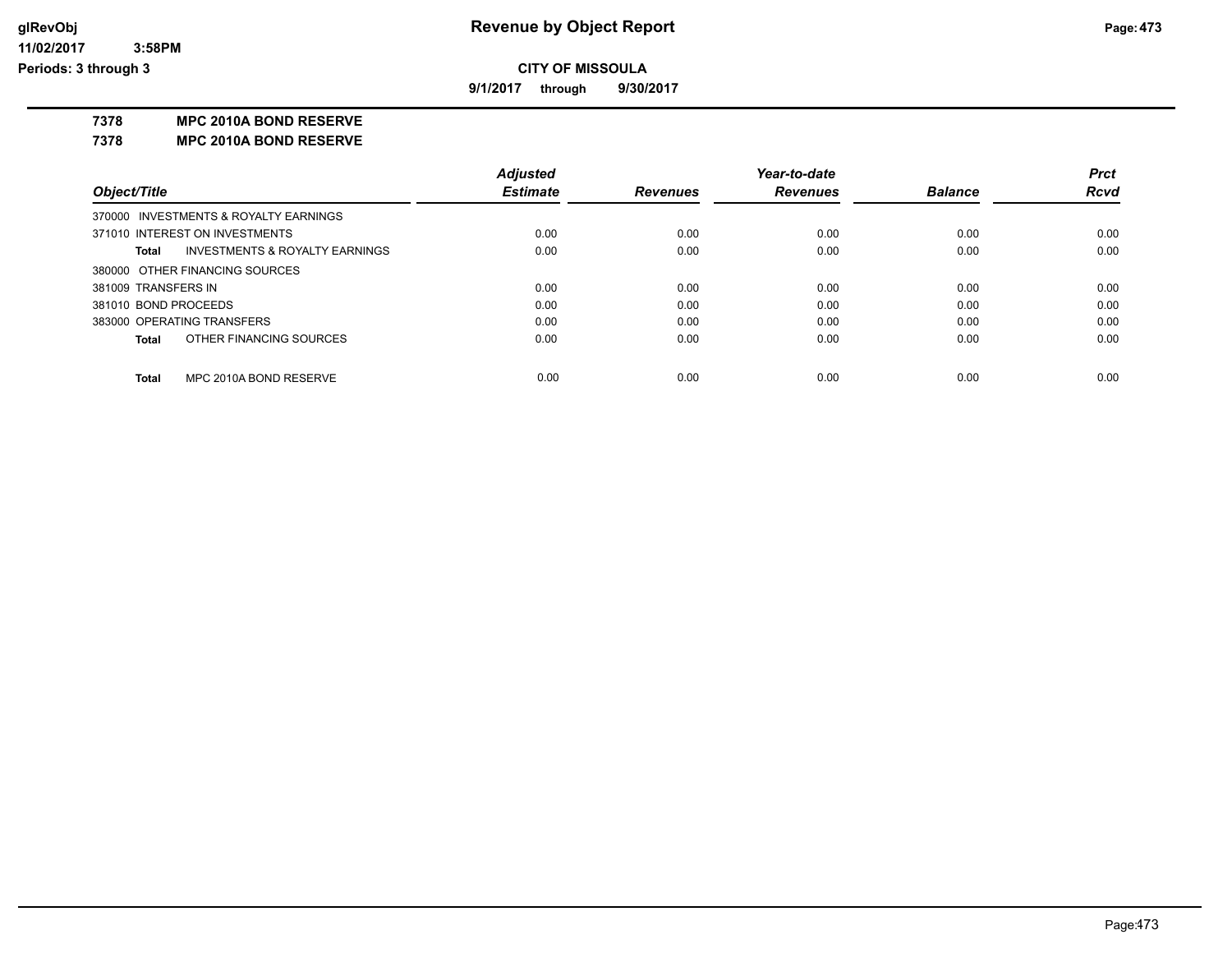**CITY OF MISSOULA**

**9/1/2017 through 9/30/2017**

#### **7378 MPC 2010A BOND RESERVE**

|                                                    | <b>Adjusted</b> |                 | Year-to-date    |                | <b>Prct</b> |
|----------------------------------------------------|-----------------|-----------------|-----------------|----------------|-------------|
| Object/Title                                       | <b>Estimate</b> | <b>Revenues</b> | <b>Revenues</b> | <b>Balance</b> | <b>Rcvd</b> |
| 370000 INVESTMENTS & ROYALTY EARNINGS              |                 |                 |                 |                |             |
| 371010 INTEREST ON INVESTMENTS                     | 0.00            | 0.00            | 0.00            | 0.00           | 0.00        |
| <b>INVESTMENTS &amp; ROYALTY EARNINGS</b><br>Total | 0.00            | 0.00            | 0.00            | 0.00           | 0.00        |
| 380000 OTHER FINANCING SOURCES                     |                 |                 |                 |                |             |
| 381009 TRANSFERS IN                                | 0.00            | 0.00            | 0.00            | 0.00           | 0.00        |
| 381010 BOND PROCEEDS                               | 0.00            | 0.00            | 0.00            | 0.00           | 0.00        |
| 383000 OPERATING TRANSFERS                         | 0.00            | 0.00            | 0.00            | 0.00           | 0.00        |
| OTHER FINANCING SOURCES<br>Total                   | 0.00            | 0.00            | 0.00            | 0.00           | 0.00        |
| MPC 2010A BOND RESERVE<br><b>Total</b>             | 0.00            | 0.00            | 0.00            | 0.00           | 0.00        |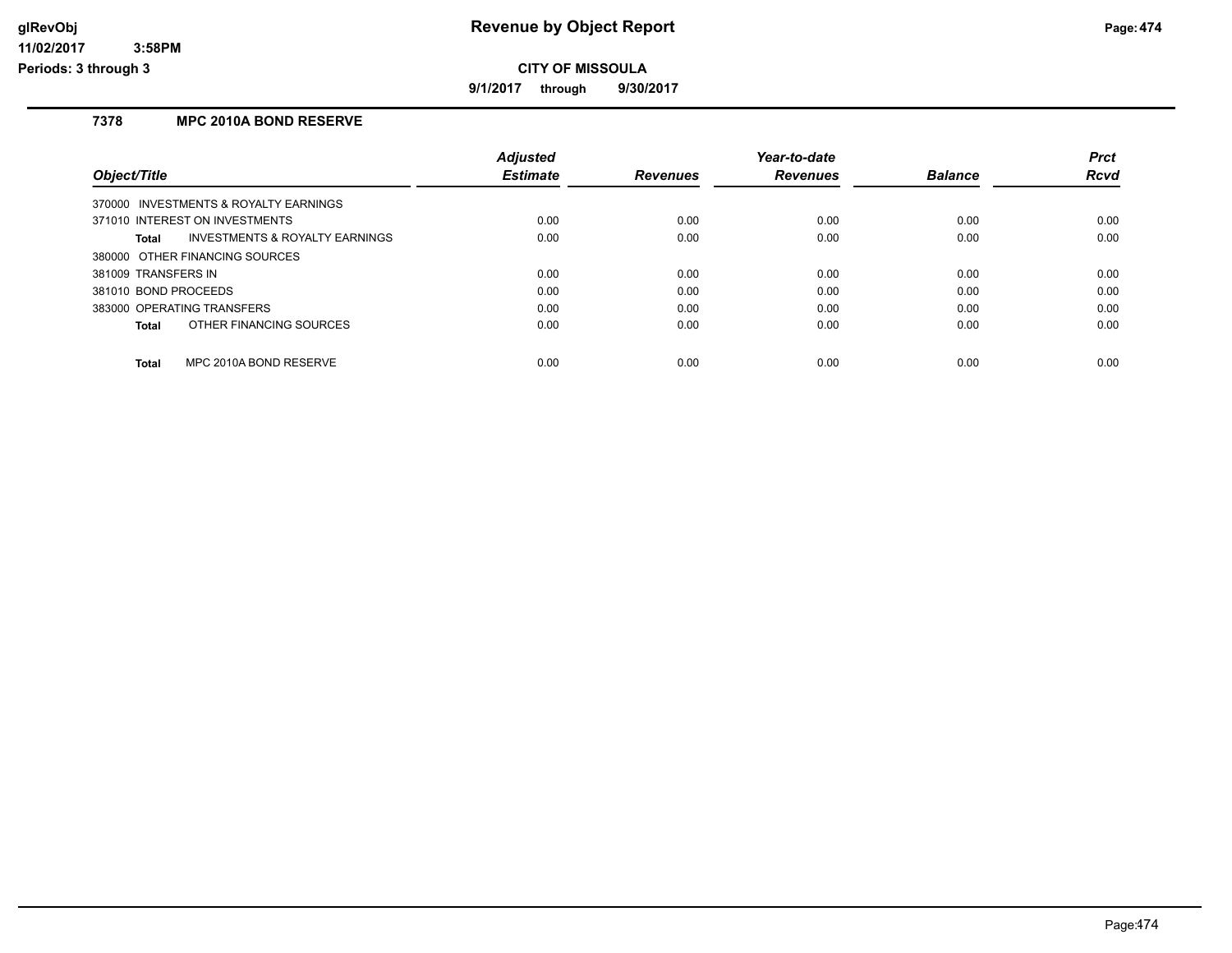**glRevObj Revenue by Object Report Page:475** 

**CITY OF MISSOULA**

**9/1/2017 through 9/30/2017**

### **7379 MPC 2010A BOND CONSTRUCTION**

 **3:58PM**

#### **7379 MPC 2010A BOND CONSTRUCTION**

|                      |                                       | <b>Adjusted</b> |                 | Year-to-date    |                | <b>Prct</b> |
|----------------------|---------------------------------------|-----------------|-----------------|-----------------|----------------|-------------|
| Object/Title         |                                       | <b>Estimate</b> | <b>Revenues</b> | <b>Revenues</b> | <b>Balance</b> | <b>Rcvd</b> |
|                      | 370000 INVESTMENTS & ROYALTY EARNINGS |                 |                 |                 |                |             |
|                      | 371010 INTEREST ON INVESTMENTS        | 0.00            | 0.00            | 0.00            | 0.00           | 0.00        |
| Total                | INVESTMENTS & ROYALTY EARNINGS        | 0.00            | 0.00            | 0.00            | 0.00           | 0.00        |
|                      | 380000 OTHER FINANCING SOURCES        |                 |                 |                 |                |             |
| 381009 TRANSFERS IN  |                                       | 0.00            | 0.00            | 0.00            | 0.00           | 0.00        |
| 381010 BOND PROCEEDS |                                       | 0.00            | 0.00            | 0.00            | 0.00           | 0.00        |
|                      | 383000 OPERATING TRANSFERS            | 0.00            | 0.00            | 0.00            | 0.00           | 0.00        |
| Total                | OTHER FINANCING SOURCES               | 0.00            | 0.00            | 0.00            | 0.00           | 0.00        |
| Total                | MPC 2010A BOND CONSTRUCTION           | 0.00            | 0.00            | 0.00            | 0.00           | 0.00        |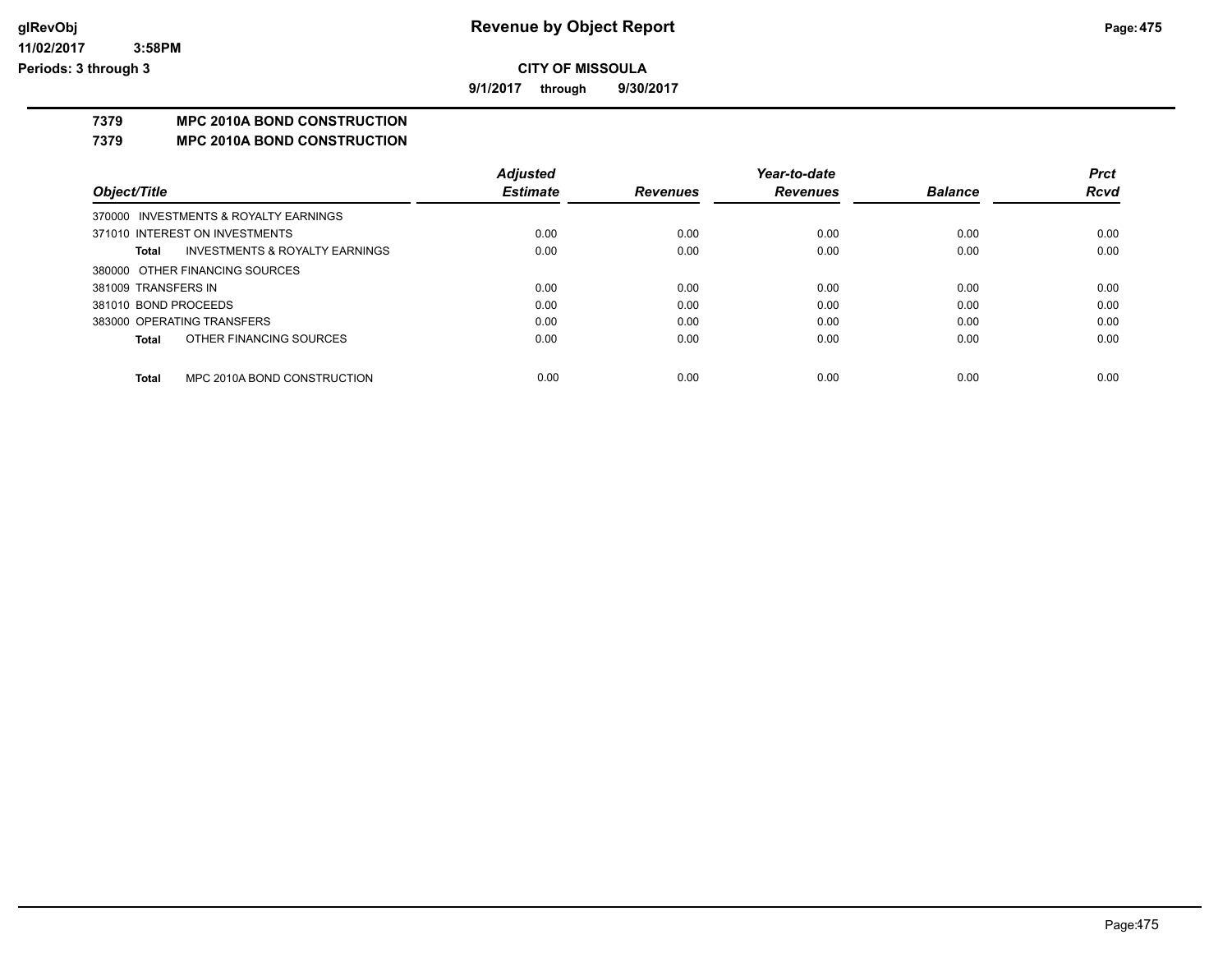**3:58PM**

**CITY OF MISSOULA**

**9/1/2017 through 9/30/2017**

#### **7379 MPC 2010A BOND CONSTRUCTION**

|                      |                                           | <b>Adjusted</b> |                 | Year-to-date    |                | <b>Prct</b> |
|----------------------|-------------------------------------------|-----------------|-----------------|-----------------|----------------|-------------|
| Object/Title         |                                           | <b>Estimate</b> | <b>Revenues</b> | <b>Revenues</b> | <b>Balance</b> | <b>Rcvd</b> |
|                      | 370000 INVESTMENTS & ROYALTY EARNINGS     |                 |                 |                 |                |             |
|                      | 371010 INTEREST ON INVESTMENTS            | 0.00            | 0.00            | 0.00            | 0.00           | 0.00        |
| <b>Total</b>         | <b>INVESTMENTS &amp; ROYALTY EARNINGS</b> | 0.00            | 0.00            | 0.00            | 0.00           | 0.00        |
|                      | 380000 OTHER FINANCING SOURCES            |                 |                 |                 |                |             |
| 381009 TRANSFERS IN  |                                           | 0.00            | 0.00            | 0.00            | 0.00           | 0.00        |
| 381010 BOND PROCEEDS |                                           | 0.00            | 0.00            | 0.00            | 0.00           | 0.00        |
|                      | 383000 OPERATING TRANSFERS                | 0.00            | 0.00            | 0.00            | 0.00           | 0.00        |
| <b>Total</b>         | OTHER FINANCING SOURCES                   | 0.00            | 0.00            | 0.00            | 0.00           | 0.00        |
| <b>Total</b>         | MPC 2010A BOND CONSTRUCTION               | 0.00            | 0.00            | 0.00            | 0.00           | 0.00        |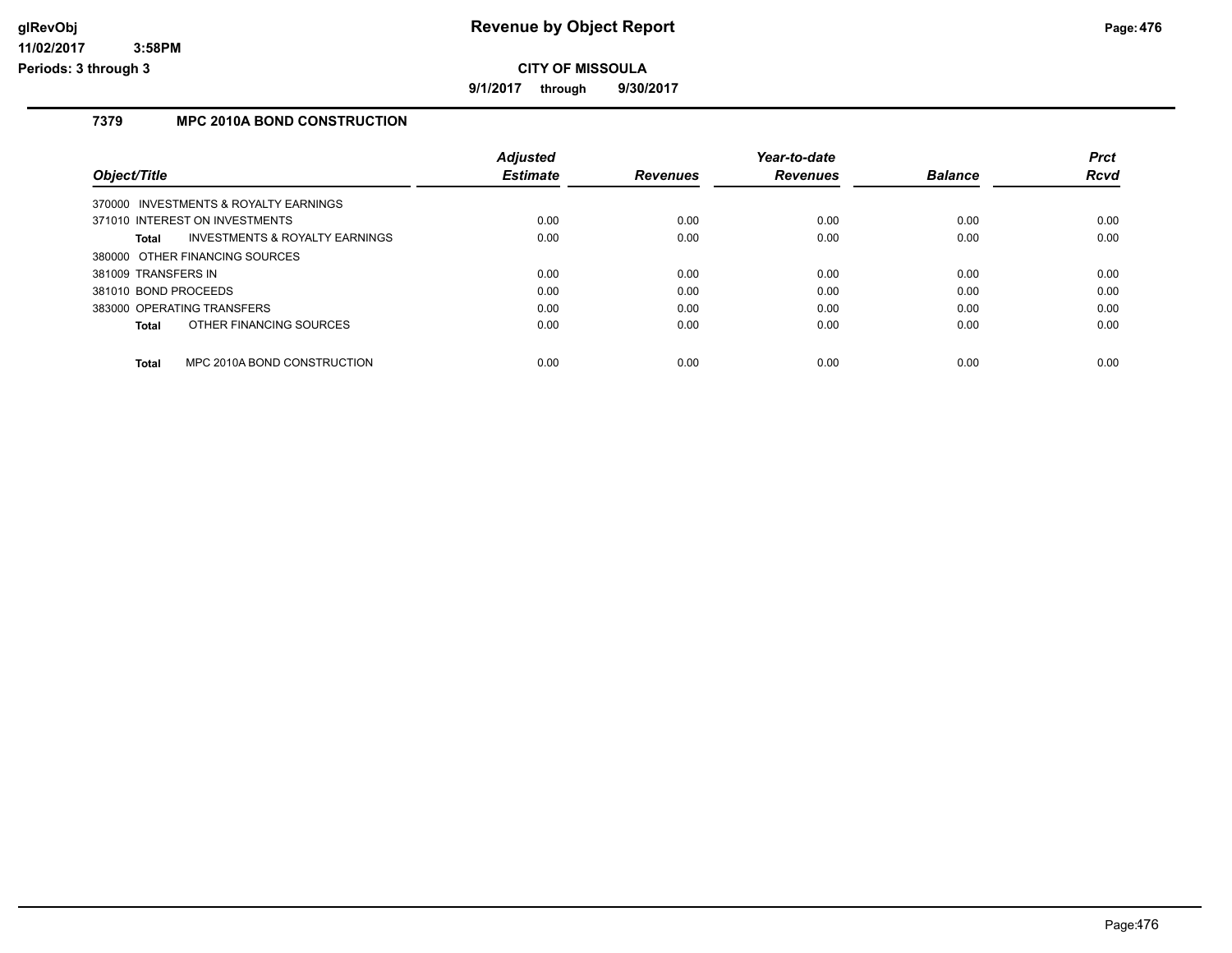**3:58PM**

**CITY OF MISSOULA**

**9/1/2017 through 9/30/2017**

#### **7380 BUSINESS IMPROVEMENT DISTRICT**

#### **7380 BUSINESS IMPROVEMENT DISTRICT**

|                                                      | <b>Adjusted</b> |                 | Year-to-date    |                | <b>Prct</b> |
|------------------------------------------------------|-----------------|-----------------|-----------------|----------------|-------------|
| Object/Title                                         | <b>Estimate</b> | <b>Revenues</b> | <b>Revenues</b> | <b>Balance</b> | Rcvd        |
| TAXES/ASSESSMENTS<br>310000                          |                 |                 |                 |                |             |
| <b>TAX INCREMENT</b><br>311011                       | 452,737.00      | 2,236.50        | 8,140.69        | 444,596.31     | 1.80        |
| PENALTIES & INTEREST<br>312001                       | 0.00            | 108.81          | 320.08          | $-320.08$      | 0.00        |
| TAXES/ASSESSMENTS<br><b>Total</b>                    | 452,737.00      | 2,345.31        | 8,460.77        | 444,276.23     | 1.87        |
| <b>CHARGES FOR SERVICES</b><br>340000                |                 |                 |                 |                |             |
| 343041 COMPOST TIPPING FEES                          | 5,000.00        | 5,083.33        | 12,628.43       | $-7,628.43$    | 252.57      |
| <b>CHARGES FOR SERVICES</b><br><b>Total</b>          | 5,000.00        | 5,083.33        | 12,628.43       | $-7,628.43$    | 252.57      |
| MISCELLANEOUS REVENUES<br>360000                     |                 |                 |                 |                |             |
| 363010 LIGHTING ASSESSMENTS                          | 0.00            | 0.00            | 0.00            | 0.00           | 0.00        |
| 363020 PROPERTY ASSESSMENTS                          | 0.00            | 0.00            | 0.00            | 0.00           | 0.00        |
| <b>MISCELLANEOUS REVENUES</b><br><b>Total</b>        | 0.00            | 0.00            | 0.00            | 0.00           | 0.00        |
| <b>INVESTMENTS &amp; ROYALTY EARNINGS</b><br>370000  |                 |                 |                 |                |             |
| 371010 INTEREST ON INVESTMENTS                       | 0.00            | 0.00            | 0.00            | 0.00           | 0.00        |
| 371020 GAIN/LOSS IN MARKET VALUE OF INVESTMENTS      | 0.00            | 0.00            | 0.00            | 0.00           | 0.00        |
| <b>INVESTMENTS &amp; ROYALTY EARNINGS</b><br>Total   | 0.00            | 0.00            | 0.00            | 0.00           | 0.00        |
| <b>BUSINESS IMPROVEMENT DISTRICT</b><br><b>Total</b> | 457,737.00      | 7,428.64        | 21,089.20       | 436,647.80     | 4.61        |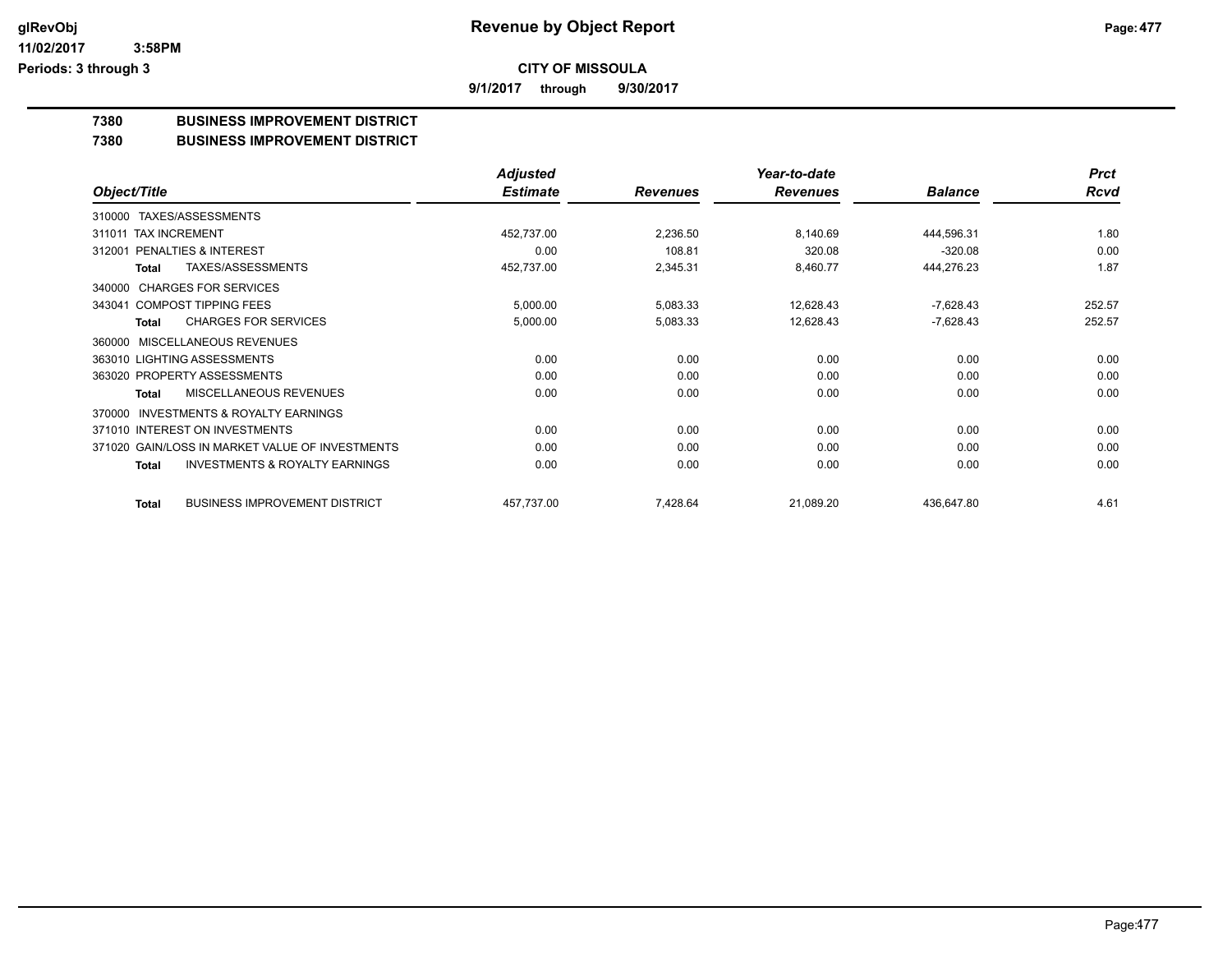**CITY OF MISSOULA**

**9/1/2017 through 9/30/2017**

#### **7380 BUSINESS IMPROVEMENT DISTRICT**

|                                                           | <b>Adjusted</b> |                 | Year-to-date    |                | <b>Prct</b> |
|-----------------------------------------------------------|-----------------|-----------------|-----------------|----------------|-------------|
| Object/Title                                              | <b>Estimate</b> | <b>Revenues</b> | <b>Revenues</b> | <b>Balance</b> | <b>Rcvd</b> |
| TAXES/ASSESSMENTS<br>310000                               |                 |                 |                 |                |             |
| <b>TAX INCREMENT</b><br>311011                            | 452,737.00      | 2,236.50        | 8,140.69        | 444,596.31     | 1.80        |
| <b>PENALTIES &amp; INTEREST</b><br>312001                 | 0.00            | 108.81          | 320.08          | $-320.08$      | 0.00        |
| TAXES/ASSESSMENTS<br>Total                                | 452,737.00      | 2,345.31        | 8,460.77        | 444,276.23     | 1.87        |
| <b>CHARGES FOR SERVICES</b><br>340000                     |                 |                 |                 |                |             |
| <b>COMPOST TIPPING FEES</b><br>343041                     | 5,000.00        | 5,083.33        | 12,628.43       | $-7,628.43$    | 252.57      |
| <b>CHARGES FOR SERVICES</b><br><b>Total</b>               | 5,000.00        | 5,083.33        | 12,628.43       | $-7,628.43$    | 252.57      |
| MISCELLANEOUS REVENUES<br>360000                          |                 |                 |                 |                |             |
| 363010 LIGHTING ASSESSMENTS                               | 0.00            | 0.00            | 0.00            | 0.00           | 0.00        |
| 363020 PROPERTY ASSESSMENTS                               | 0.00            | 0.00            | 0.00            | 0.00           | 0.00        |
| <b>MISCELLANEOUS REVENUES</b><br><b>Total</b>             | 0.00            | 0.00            | 0.00            | 0.00           | 0.00        |
| INVESTMENTS & ROYALTY EARNINGS<br>370000                  |                 |                 |                 |                |             |
| 371010 INTEREST ON INVESTMENTS                            | 0.00            | 0.00            | 0.00            | 0.00           | 0.00        |
| 371020 GAIN/LOSS IN MARKET VALUE OF INVESTMENT            | 0.00            | 0.00            | 0.00            | 0.00           | 0.00        |
| <b>INVESTMENTS &amp; ROYALTY EARNINGS</b><br><b>Total</b> | 0.00            | 0.00            | 0.00            | 0.00           | 0.00        |
| <b>BUSINESS IMPROVEMENT DISTRICT</b><br><b>Total</b>      | 457,737.00      | 7,428.64        | 21,089.20       | 436,647.80     | 4.61        |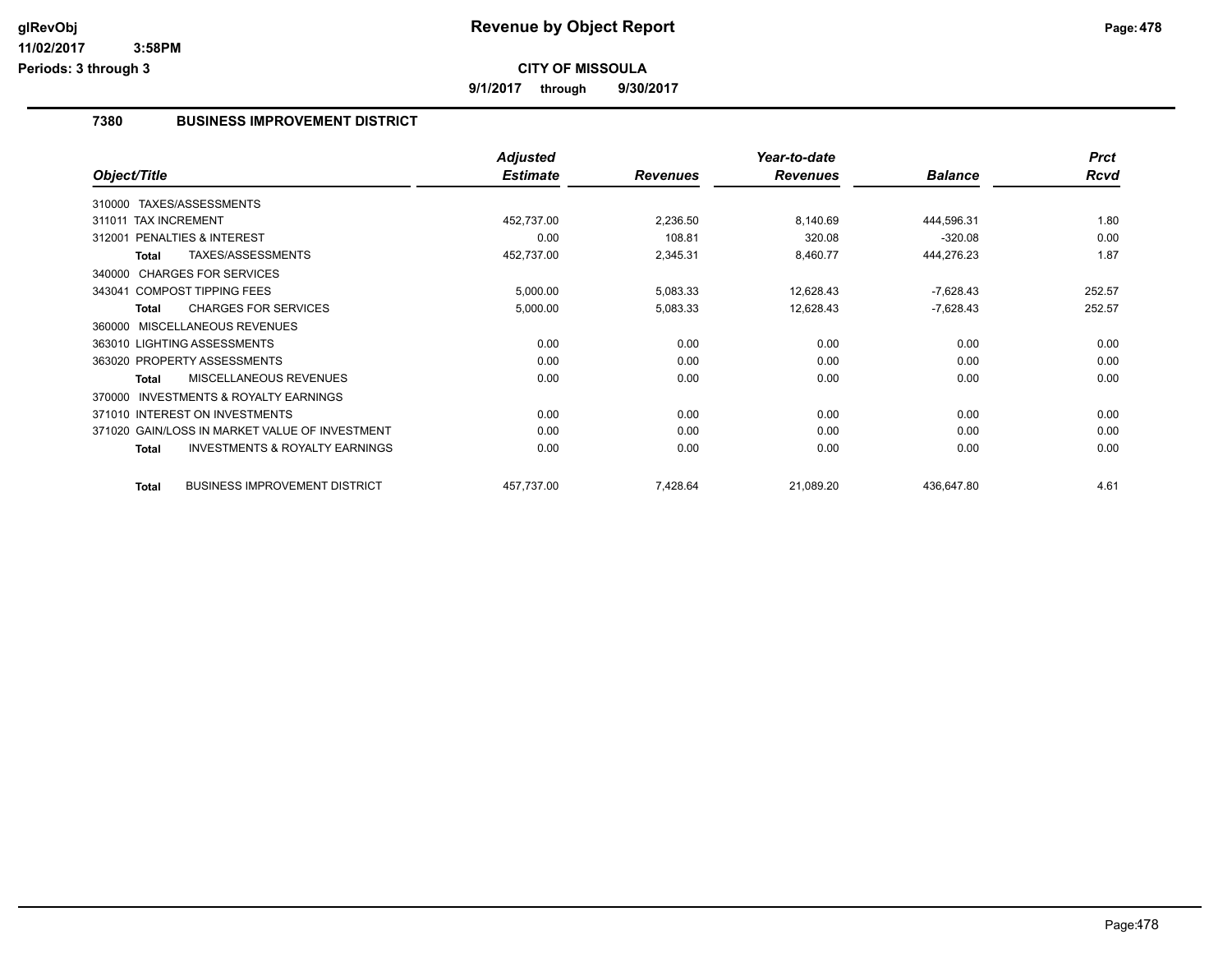**11/02/2017 3:58PM Periods: 3 through 3**

**CITY OF MISSOULA**

**9/1/2017 through 9/30/2017**

# **7381 TOURISM BUSINESS IMPROVEMENT DISTRICT**

# **7381 TOURISM BUSINESS IMPROVEMENT DISTRICT**

|                                                     | <b>Adjusted</b> |                 | Year-to-date    |                | <b>Prct</b> |
|-----------------------------------------------------|-----------------|-----------------|-----------------|----------------|-------------|
| Object/Title                                        | <b>Estimate</b> | <b>Revenues</b> | <b>Revenues</b> | <b>Balance</b> | <b>Rcvd</b> |
| 310000 TAXES/ASSESSMENTS                            |                 |                 |                 |                |             |
| 314100 TBID REVENUE                                 | 837.644.00      | 0.00            | 0.00            | 837.644.00     | 0.00        |
| TAXES/ASSESSMENTS<br><b>Total</b>                   | 837,644.00      | 0.00            | 0.00            | 837,644.00     | 0.00        |
| 370000 INVESTMENTS & ROYALTY EARNINGS               |                 |                 |                 |                |             |
| 371010 INTEREST ON INVESTMENTS                      | 0.00            | 0.00            | 0.00            | 0.00           | 0.00        |
| <b>INVESTMENTS &amp; ROYALTY EARNINGS</b><br>Total  | 0.00            | 0.00            | 0.00            | 0.00           | 0.00        |
|                                                     |                 |                 |                 |                |             |
| TOURISM BUSINESS IMPROVEMENT DISTRI<br><b>Total</b> | 837.644.00      | 0.00            | 0.00            | 837.644.00     | 0.00        |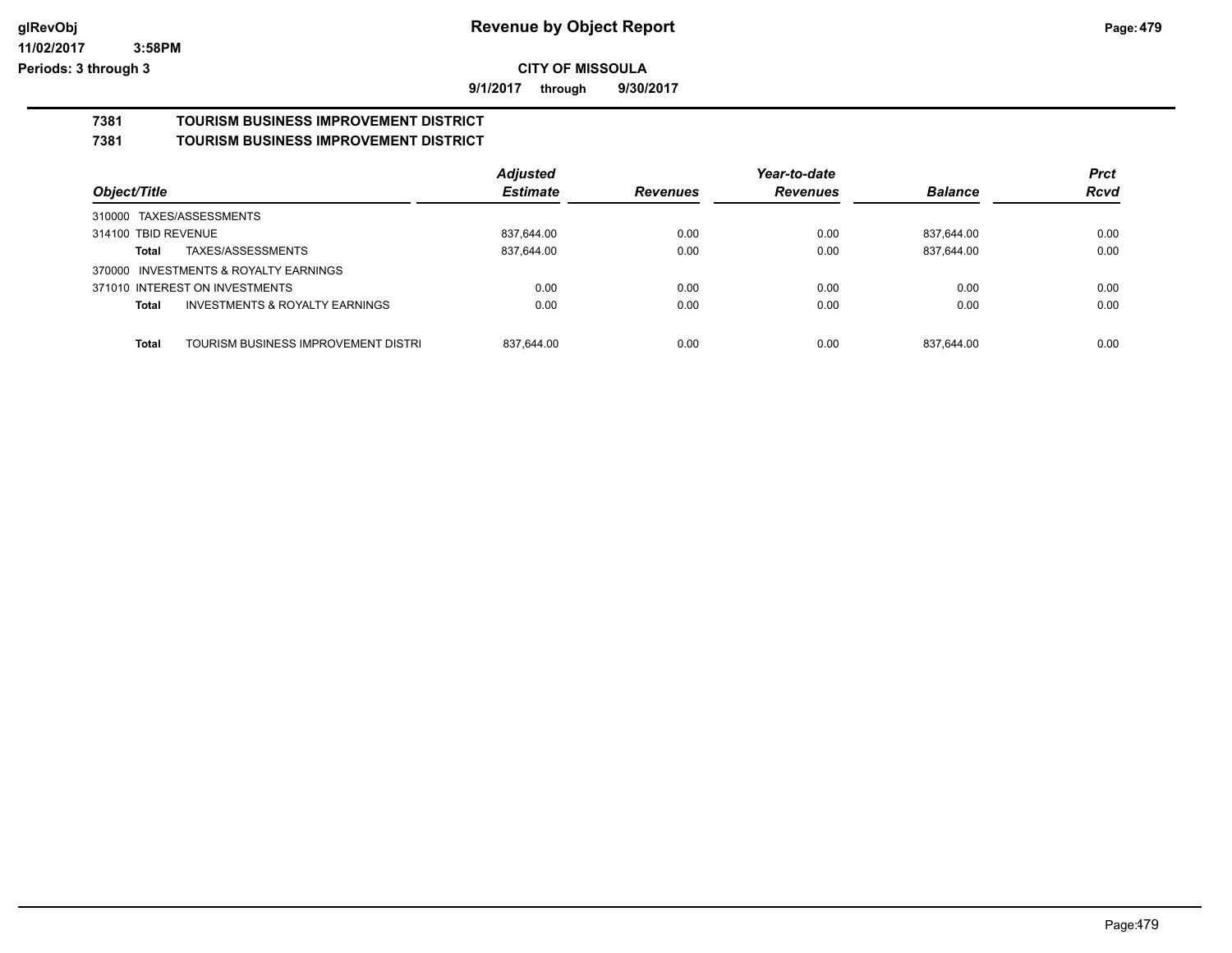**3:58PM**

**CITY OF MISSOULA**

**9/1/2017 through 9/30/2017**

#### **7381 TOURISM BUSINESS IMPROVEMENT DISTRICT**

| Object/Title                                              | <b>Adjusted</b><br><b>Estimate</b> | <b>Revenues</b> | Year-to-date<br><b>Revenues</b> | <b>Balance</b> | <b>Prct</b><br><b>Rcvd</b> |
|-----------------------------------------------------------|------------------------------------|-----------------|---------------------------------|----------------|----------------------------|
| 310000 TAXES/ASSESSMENTS                                  |                                    |                 |                                 |                |                            |
| 314100 TBID REVENUE                                       | 837,644.00                         | 0.00            | 0.00                            | 837.644.00     | 0.00                       |
| TAXES/ASSESSMENTS<br><b>Total</b>                         | 837,644.00                         | 0.00            | 0.00                            | 837,644.00     | 0.00                       |
| 370000 INVESTMENTS & ROYALTY EARNINGS                     |                                    |                 |                                 |                |                            |
| 371010 INTEREST ON INVESTMENTS                            | 0.00                               | 0.00            | 0.00                            | 0.00           | 0.00                       |
| <b>INVESTMENTS &amp; ROYALTY EARNINGS</b><br><b>Total</b> | 0.00                               | 0.00            | 0.00                            | 0.00           | 0.00                       |
|                                                           |                                    |                 |                                 |                |                            |
| TOURISM BUSINESS IMPROVEMENT DISTR<br><b>Total</b>        | 837.644.00                         | 0.00            | 0.00                            | 837.644.00     | 0.00                       |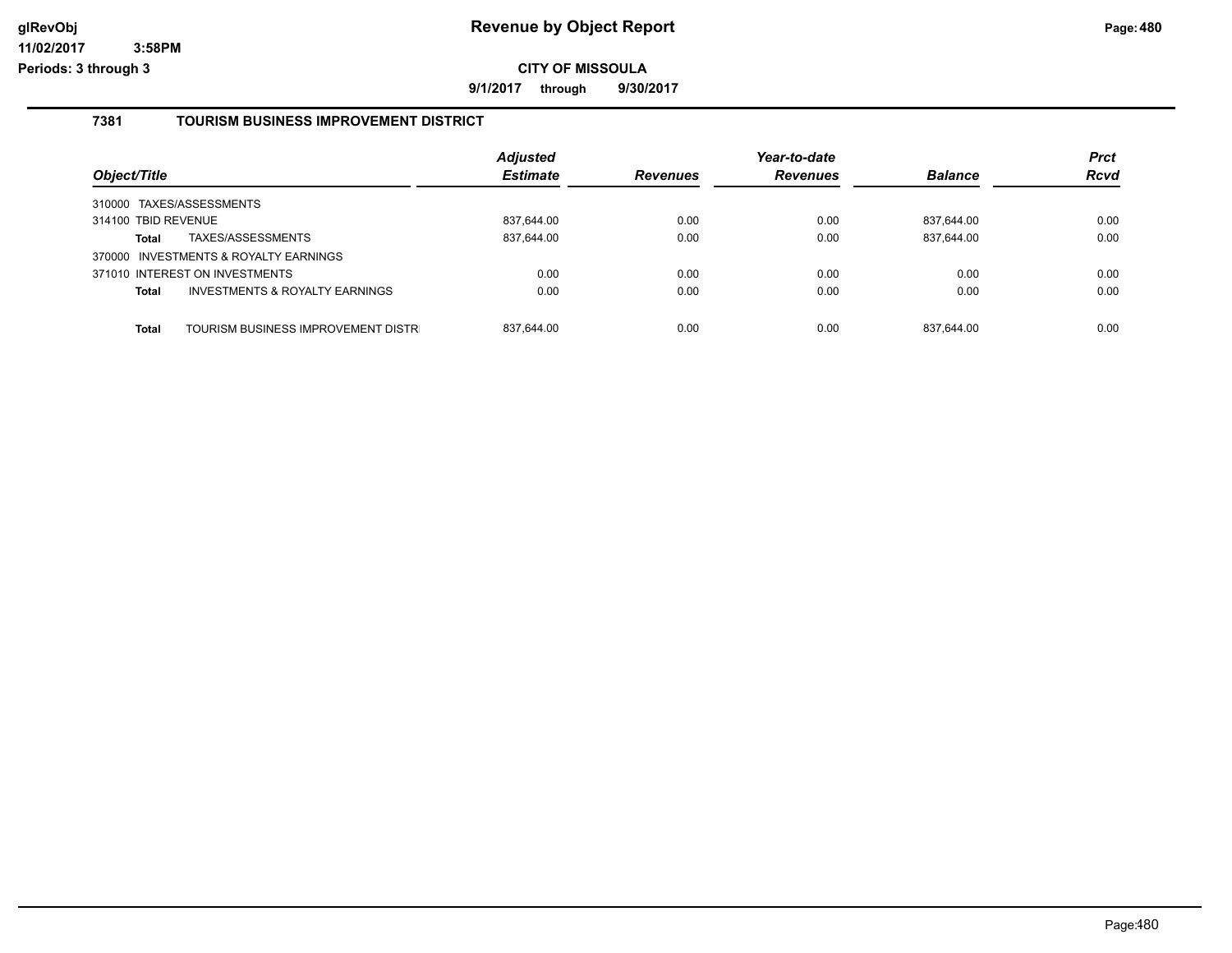**9/1/2017 through 9/30/2017**

**7382 5.75M TIF RESERVE**

**7382 5.75M TIF RESERVE**

|                                         | <b>Adjusted</b> |                 | Year-to-date    |                | <b>Prct</b> |
|-----------------------------------------|-----------------|-----------------|-----------------|----------------|-------------|
| Object/Title                            | <b>Estimate</b> | <b>Revenues</b> | <b>Revenues</b> | <b>Balance</b> | <b>Rcvd</b> |
| 370000 INVESTMENTS & ROYALTY EARNINGS   |                 |                 |                 |                |             |
| 371010 INTEREST ON INVESTMENTS          | 0.00            | 0.00            | 0.00            | 0.00           | 0.00        |
| INVESTMENTS & ROYALTY EARNINGS<br>Total | 0.00            | 0.00            | 0.00            | 0.00           | 0.00        |
| 380000 OTHER FINANCING SOURCES          |                 |                 |                 |                |             |
| 381025 REVENUE BOND PROCEEDS            | 0.00            | 0.00            | 0.00            | 0.00           | 0.00        |
| 383014 TRANS FR MRA                     | 0.00            | 0.00            | 0.00            | 0.00           | 0.00        |
| 383040 TRANSFER FROM CITY GRANTS        | 0.00            | 0.00            | 0.00            | 0.00           | 0.00        |
| OTHER FINANCING SOURCES<br>Total        | 0.00            | 0.00            | 0.00            | 0.00           | 0.00        |
|                                         |                 |                 |                 |                |             |
| 5.75M TIF RESERVE<br>Total              | 0.00            | 0.00            | 0.00            | 0.00           | 0.00        |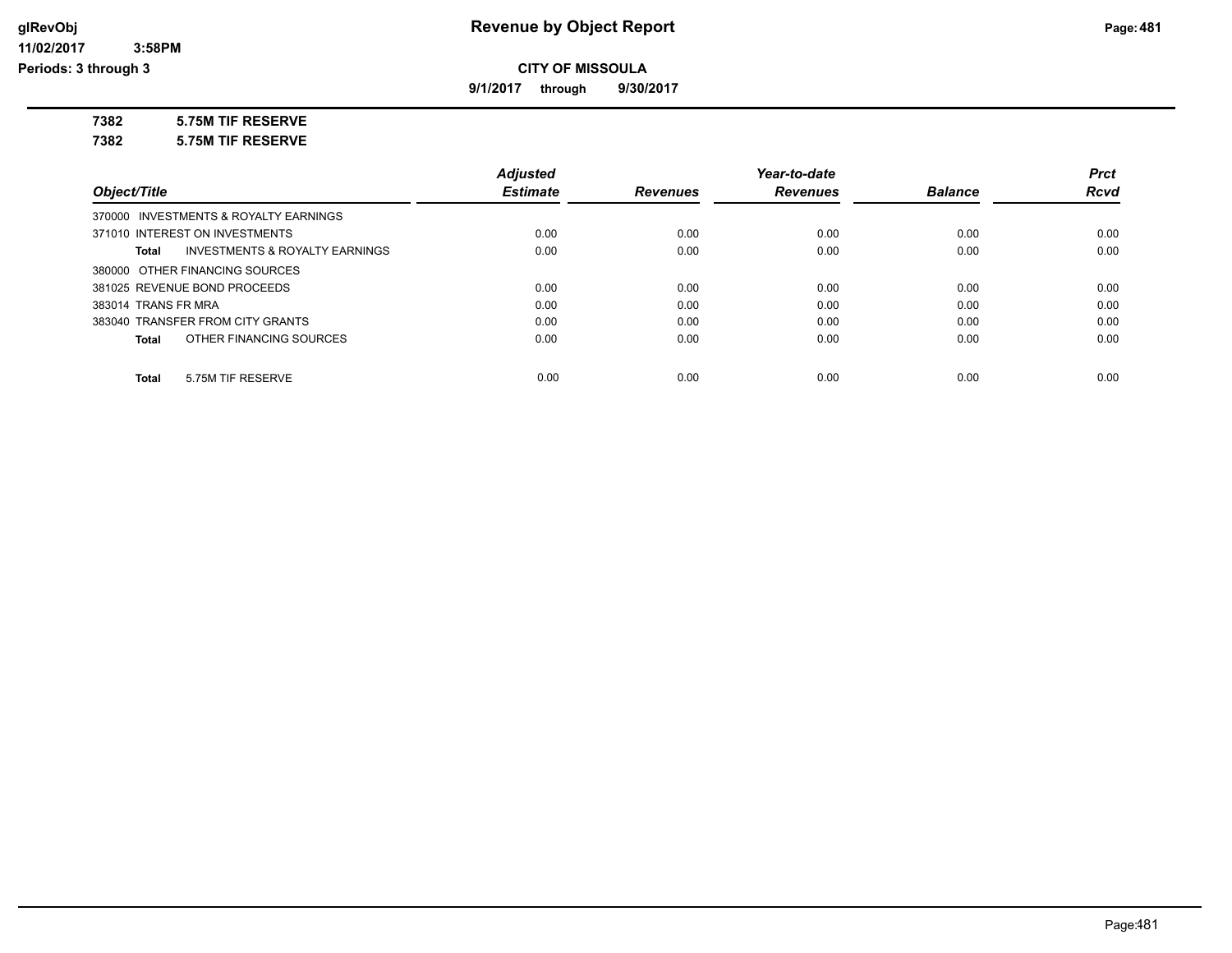**9/1/2017 through 9/30/2017**

#### **7382 5.75M TIF RESERVE**

|                                                    | <b>Adiusted</b> |                 | Year-to-date    |                | <b>Prct</b> |
|----------------------------------------------------|-----------------|-----------------|-----------------|----------------|-------------|
| Obiect/Title                                       | <b>Estimate</b> | <b>Revenues</b> | <b>Revenues</b> | <b>Balance</b> | Rcvd        |
| 370000 INVESTMENTS & ROYALTY EARNINGS              |                 |                 |                 |                |             |
| 371010 INTEREST ON INVESTMENTS                     | 0.00            | 0.00            | 0.00            | 0.00           | 0.00        |
| <b>INVESTMENTS &amp; ROYALTY EARNINGS</b><br>Total | 0.00            | 0.00            | 0.00            | 0.00           | 0.00        |
| 380000 OTHER FINANCING SOURCES                     |                 |                 |                 |                |             |
| 381025 REVENUE BOND PROCEEDS                       | 0.00            | 0.00            | 0.00            | 0.00           | 0.00        |
| 383014 TRANS FR MRA                                | 0.00            | 0.00            | 0.00            | 0.00           | 0.00        |
| 383040 TRANSFER FROM CITY GRANTS                   | 0.00            | 0.00            | 0.00            | 0.00           | 0.00        |
| OTHER FINANCING SOURCES<br>Total                   | 0.00            | 0.00            | 0.00            | 0.00           | 0.00        |
|                                                    |                 |                 |                 |                |             |
| 5.75M TIF RESERVE<br><b>Total</b>                  | 0.00            | 0.00            | 0.00            | 0.00           | 0.00        |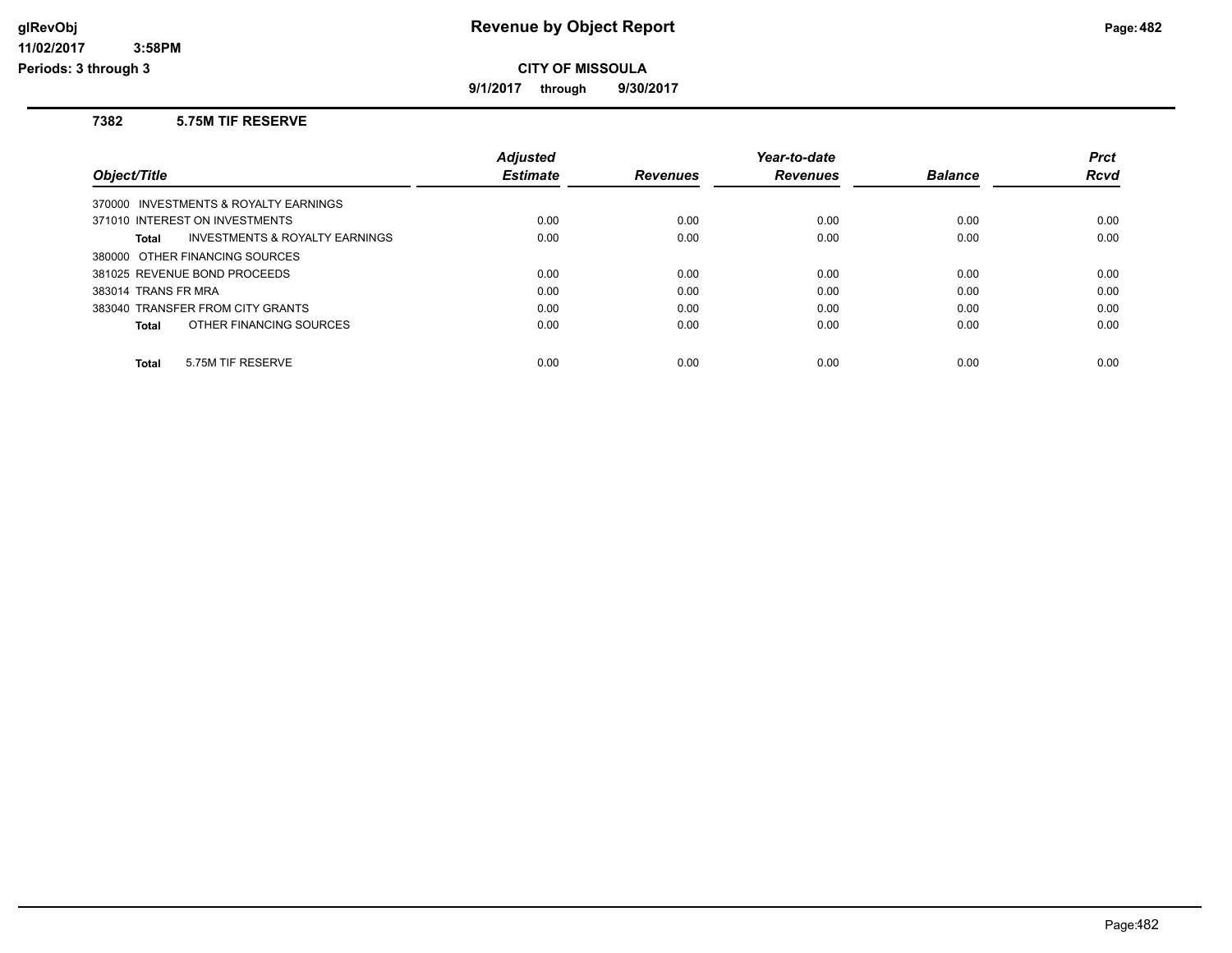**9/1/2017 through 9/30/2017**

#### **7383 RIVERFRONT TRIANGLE URD**

**7383 RIVERFRONT TRIANGLE URD**

| <b>Adjusted</b> |                 | Year-to-date    |                | <b>Prct</b>  |
|-----------------|-----------------|-----------------|----------------|--------------|
| <b>Estimate</b> | <b>Revenues</b> | <b>Revenues</b> | <b>Balance</b> | Rcvd         |
|                 |                 |                 |                |              |
| 0.00            | 0.00            | 0.00            | 0.00           | 0.00         |
| 0.00            | 0.00            | 0.00            | 0.00           | 0.00         |
| 0.00            | 0.00            | 0.00            | 0.00           | 0.00         |
|                 |                 |                 |                |              |
| 9,316.00        | 0.00            | 0.00            | 9,316.00       | 0.00         |
| 9,316.00        | 0.00            | 0.00            | 9,316.00       | 0.00         |
|                 |                 |                 |                |              |
| 0.00            | 0.00            | 0.00            | 0.00           | 0.00         |
| 0.00            | 0.00            | 0.00            | 0.00           | 0.00         |
|                 |                 |                 |                |              |
| 1,512,105.00    | 0.00            | 0.00            | 1,512,105.00   | 0.00         |
| 1,512,105.00    | 0.00            | 0.00            | 1,512,105.00   | 0.00         |
|                 |                 |                 |                | 0.00         |
|                 | 1,521,421.00    | 0.00            | 0.00           | 1,521,421.00 |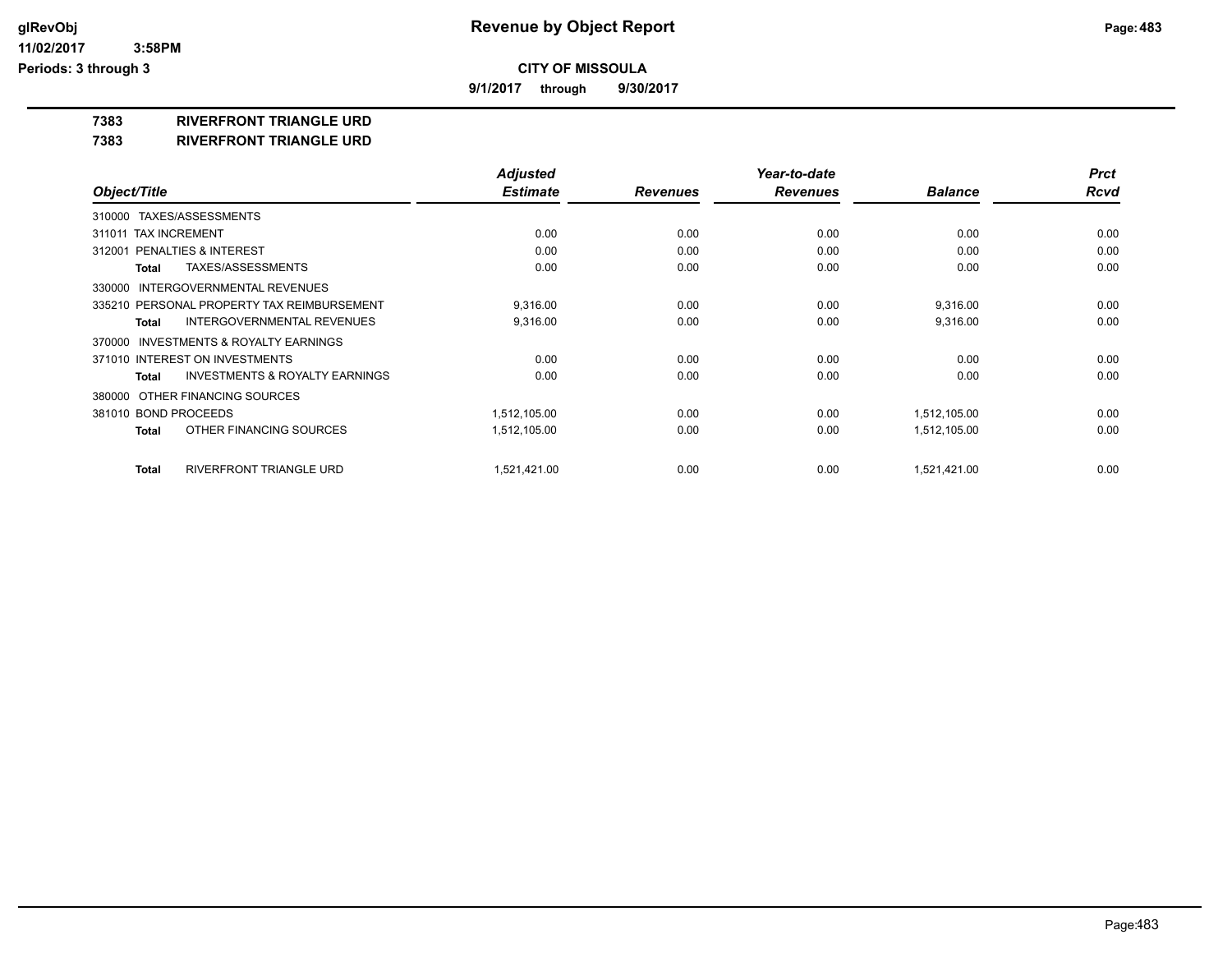**CITY OF MISSOULA**

**9/1/2017 through 9/30/2017**

#### **7383 RIVERFRONT TRIANGLE URD**

 **3:58PM**

|                                                     | <b>Adjusted</b> |                 | Year-to-date    |                | <b>Prct</b> |
|-----------------------------------------------------|-----------------|-----------------|-----------------|----------------|-------------|
| Object/Title                                        | <b>Estimate</b> | <b>Revenues</b> | <b>Revenues</b> | <b>Balance</b> | <b>Rcvd</b> |
| 310000 TAXES/ASSESSMENTS                            |                 |                 |                 |                |             |
| 311011 TAX INCREMENT                                | 0.00            | 0.00            | 0.00            | 0.00           | 0.00        |
| 312001 PENALTIES & INTEREST                         | 0.00            | 0.00            | 0.00            | 0.00           | 0.00        |
| TAXES/ASSESSMENTS<br><b>Total</b>                   | 0.00            | 0.00            | 0.00            | 0.00           | 0.00        |
| INTERGOVERNMENTAL REVENUES<br>330000                |                 |                 |                 |                |             |
| 335210 PERSONAL PROPERTY TAX REIMBURSEMENT          | 9,316.00        | 0.00            | 0.00            | 9,316.00       | 0.00        |
| <b>INTERGOVERNMENTAL REVENUES</b><br><b>Total</b>   | 9,316.00        | 0.00            | 0.00            | 9,316.00       | 0.00        |
| <b>INVESTMENTS &amp; ROYALTY EARNINGS</b><br>370000 |                 |                 |                 |                |             |
| 371010 INTEREST ON INVESTMENTS                      | 0.00            | 0.00            | 0.00            | 0.00           | 0.00        |
| <b>INVESTMENTS &amp; ROYALTY EARNINGS</b><br>Total  | 0.00            | 0.00            | 0.00            | 0.00           | 0.00        |
| 380000 OTHER FINANCING SOURCES                      |                 |                 |                 |                |             |
| 381010 BOND PROCEEDS                                | 1,512,105.00    | 0.00            | 0.00            | 1,512,105.00   | 0.00        |
| OTHER FINANCING SOURCES<br><b>Total</b>             | 1,512,105.00    | 0.00            | 0.00            | 1,512,105.00   | 0.00        |
| <b>RIVERFRONT TRIANGLE URD</b><br><b>Total</b>      | 1,521,421.00    | 0.00            | 0.00            | 1,521,421.00   | 0.00        |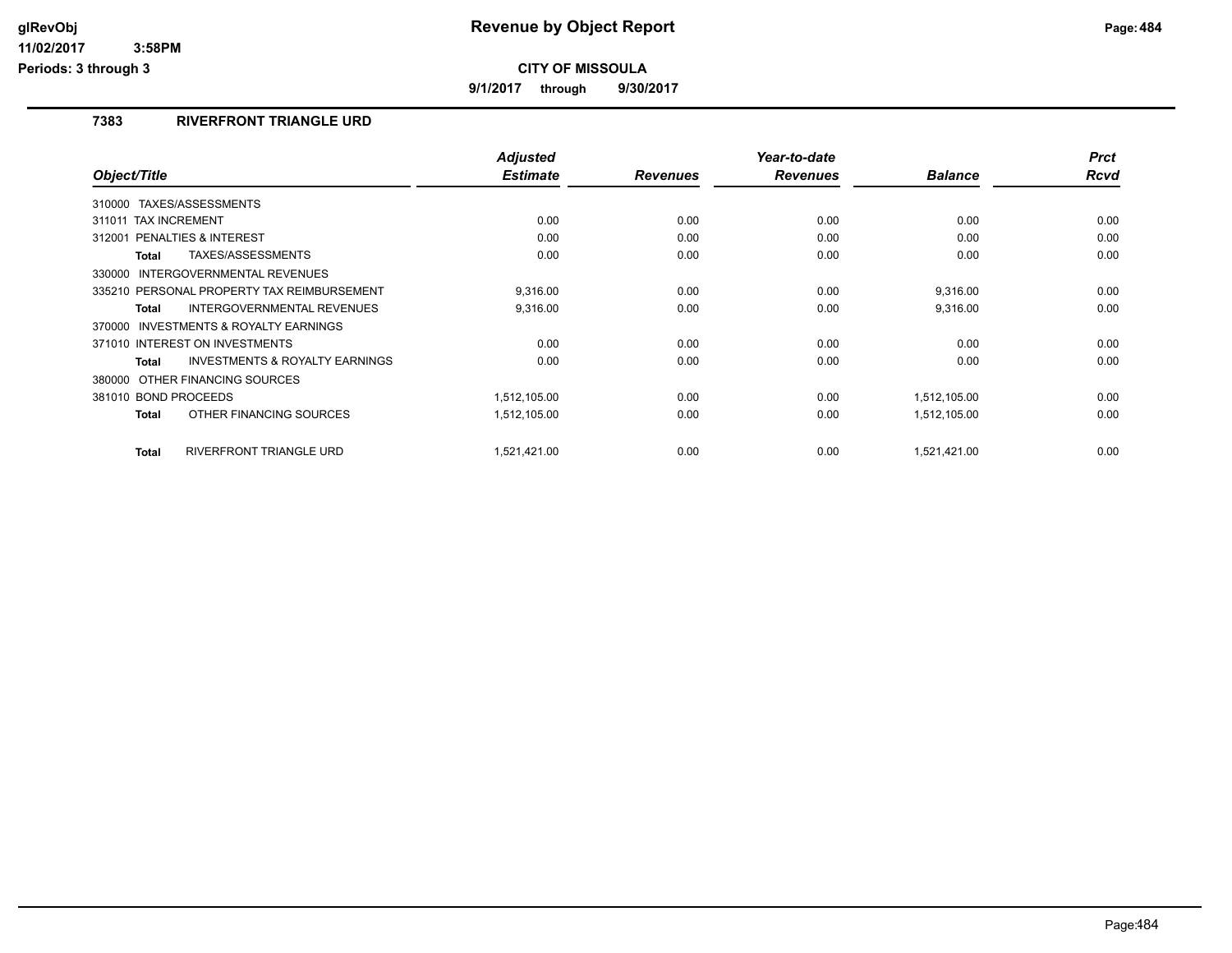**9/1/2017 through 9/30/2017**

#### **7384 NRSS DEBT SERVICE CLEARING**

**7384 NRSS DEBT SERVICE CLEARING**

|                                                    | <b>Adjusted</b> |                 | Year-to-date    |                | <b>Prct</b> |
|----------------------------------------------------|-----------------|-----------------|-----------------|----------------|-------------|
| Object/Title                                       | <b>Estimate</b> | <b>Revenues</b> | <b>Revenues</b> | <b>Balance</b> | <b>Rcvd</b> |
| 310000 TAXES/ASSESSMENTS                           |                 |                 |                 |                |             |
| 311011 TAX INCREMENT                               | 60,183.00       | 1,113.76        | 0.00            | 60,183.00      | 0.00        |
| 312001 PENALTIES & INTEREST                        | 0.00            | 60.16           | 1.37            | $-1.37$        | 0.00        |
| TAXES/ASSESSMENTS<br>Total                         | 60,183.00       | 1.173.92        | 1.37            | 60,181.63      | 0.00        |
| 370000 INVESTMENTS & ROYALTY EARNINGS              |                 |                 |                 |                |             |
| 371010 INTEREST ON INVESTMENTS                     | 0.00            | 0.00            | 0.00            | 0.00           | 0.00        |
| <b>INVESTMENTS &amp; ROYALTY EARNINGS</b><br>Total | 0.00            | 0.00            | 0.00            | 0.00           | 0.00        |
| 380000 OTHER FINANCING SOURCES                     |                 |                 |                 |                |             |
| 383014 TRANS FR MRA                                | 0.00            | 0.00            | 0.00            | 0.00           | 0.00        |
| OTHER FINANCING SOURCES<br>Total                   | 0.00            | 0.00            | 0.00            | 0.00           | 0.00        |
| NRSS DEBT SERVICE CLEARING<br>Total                | 60.183.00       | 1.173.92        | 1.37            | 60.181.63      | 0.00        |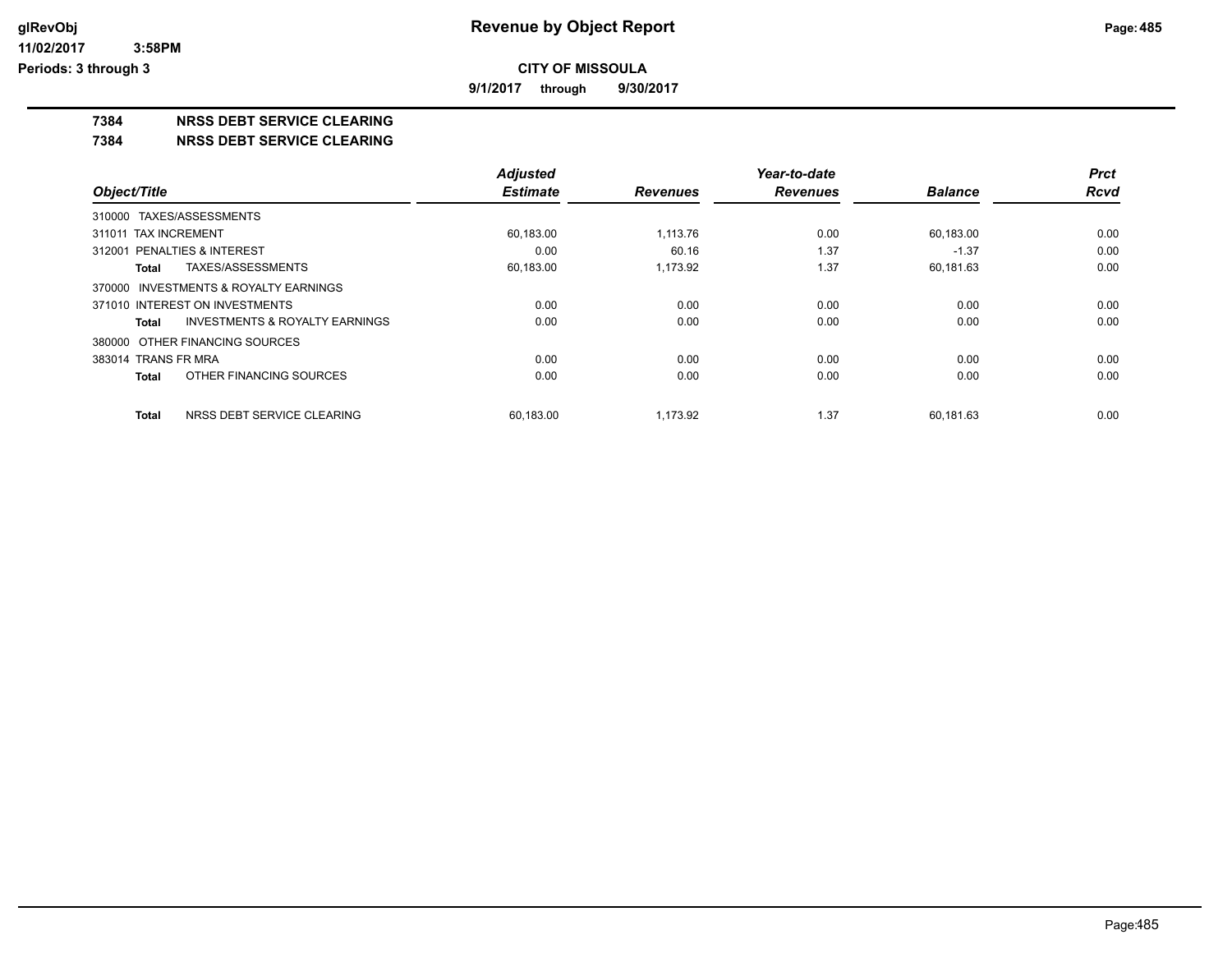**9/1/2017 through 9/30/2017**

#### **7384 NRSS DEBT SERVICE CLEARING**

|                                                     | <b>Adjusted</b> |                 | Year-to-date    |                | <b>Prct</b> |
|-----------------------------------------------------|-----------------|-----------------|-----------------|----------------|-------------|
| Object/Title                                        | <b>Estimate</b> | <b>Revenues</b> | <b>Revenues</b> | <b>Balance</b> | <b>Rcvd</b> |
| 310000 TAXES/ASSESSMENTS                            |                 |                 |                 |                |             |
| 311011 TAX INCREMENT                                | 60,183.00       | 1,113.76        | 0.00            | 60,183.00      | 0.00        |
| 312001 PENALTIES & INTEREST                         | 0.00            | 60.16           | 1.37            | $-1.37$        | 0.00        |
| TAXES/ASSESSMENTS<br>Total                          | 60,183.00       | 1.173.92        | 1.37            | 60,181.63      | 0.00        |
| <b>INVESTMENTS &amp; ROYALTY EARNINGS</b><br>370000 |                 |                 |                 |                |             |
| 371010 INTEREST ON INVESTMENTS                      | 0.00            | 0.00            | 0.00            | 0.00           | 0.00        |
| <b>INVESTMENTS &amp; ROYALTY EARNINGS</b><br>Total  | 0.00            | 0.00            | 0.00            | 0.00           | 0.00        |
| 380000 OTHER FINANCING SOURCES                      |                 |                 |                 |                |             |
| 383014 TRANS FR MRA                                 | 0.00            | 0.00            | 0.00            | 0.00           | 0.00        |
| OTHER FINANCING SOURCES<br>Total                    | 0.00            | 0.00            | 0.00            | 0.00           | 0.00        |
| NRSS DEBT SERVICE CLEARING<br><b>Total</b>          | 60.183.00       | 1.173.92        | 1.37            | 60.181.63      | 0.00        |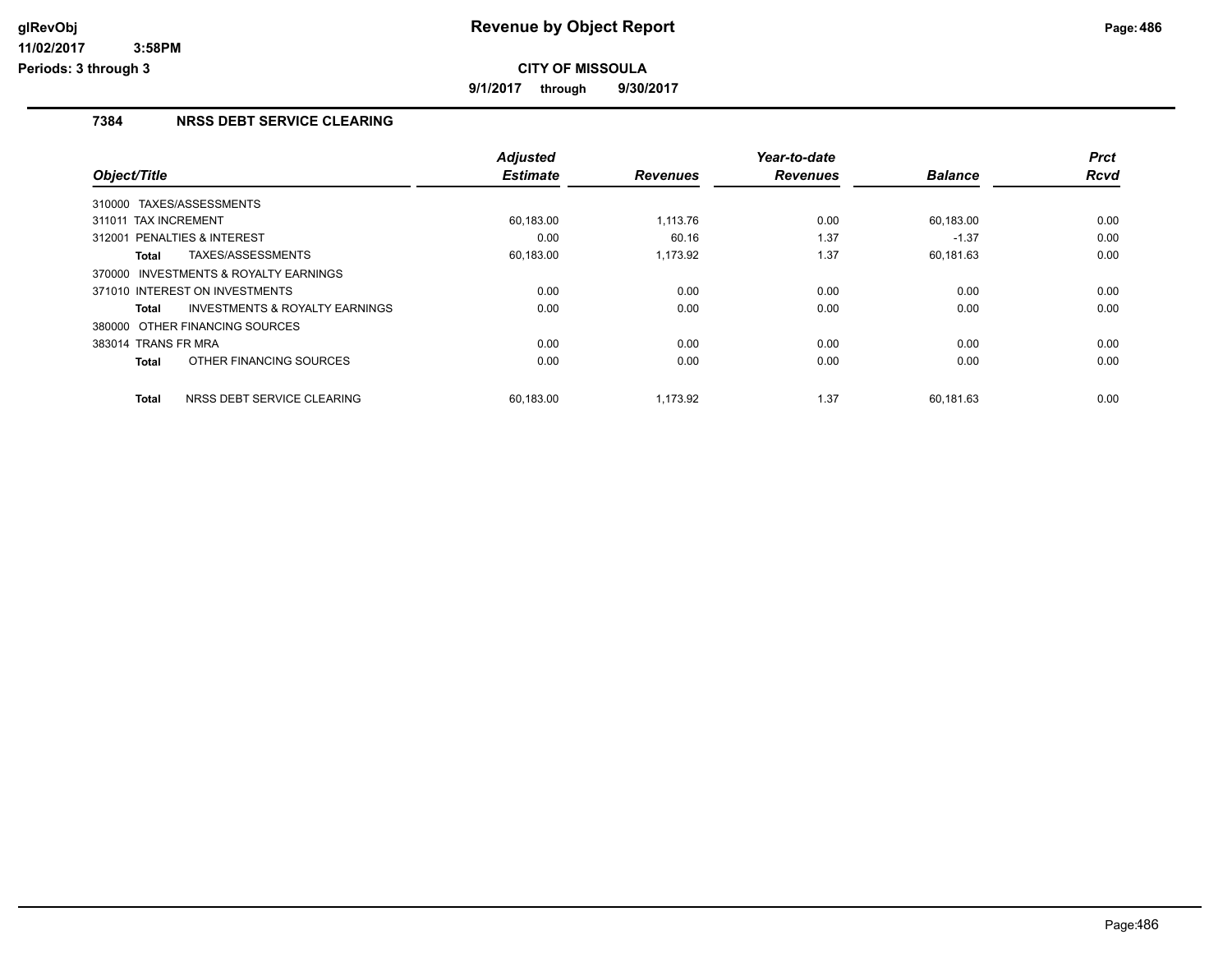**9/1/2017 through 9/30/2017**

**7385 FRONT STREET URD**

**7385 FRONT STREET URD**

|                                        |                                            | <b>Adjusted</b> |                 | Year-to-date    |                | <b>Prct</b> |
|----------------------------------------|--------------------------------------------|-----------------|-----------------|-----------------|----------------|-------------|
| Object/Title                           |                                            | <b>Estimate</b> | <b>Revenues</b> | <b>Revenues</b> | <b>Balance</b> | <b>Rcvd</b> |
| 310000 TAXES/ASSESSMENTS               |                                            |                 |                 |                 |                |             |
| 311011 TAX INCREMENT                   |                                            | 0.00            | 0.00            | 0.00            | 0.00           | 0.00        |
| <b>Total</b>                           | TAXES/ASSESSMENTS                          | 0.00            | 0.00            | 0.00            | 0.00           | 0.00        |
| 330000                                 | INTERGOVERNMENTAL REVENUES                 |                 |                 |                 |                |             |
| 331056 MDT FEDERAL CMAQ                |                                            | 0.00            | 0.00            | 0.00            | 0.00           | 0.00        |
|                                        | 335210 PERSONAL PROPERTY TAX REIMBURSEMENT | 0.00            | 0.00            | 0.00            | 0.00           | 0.00        |
| <b>Total</b>                           | <b>INTERGOVERNMENTAL REVENUES</b>          | 0.00            | 0.00            | 0.00            | 0.00           | 0.00        |
| MISCELLANEOUS REVENUES<br>360000       |                                            |                 |                 |                 |                |             |
| 365000 DONATIONS                       |                                            | 0.00            | 0.00            | 0.00            | 0.00           | 0.00        |
| <b>Total</b>                           | MISCELLANEOUS REVENUES                     | 0.00            | 0.00            | 0.00            | 0.00           | 0.00        |
| 370000 INVESTMENTS & ROYALTY EARNINGS  |                                            |                 |                 |                 |                |             |
| 371010 INTEREST ON INVESTMENTS         |                                            | 0.00            | 0.00            | 0.00            | 0.00           | 0.00        |
| <b>Total</b>                           | <b>INVESTMENTS &amp; ROYALTY EARNINGS</b>  | 0.00            | 0.00            | 0.00            | 0.00           | 0.00        |
| OTHER FINANCING SOURCES<br>380000      |                                            |                 |                 |                 |                |             |
| 381010 BOND PROCEEDS                   |                                            | 3,200,012.00    | 0.00            | 0.00            | 3,200,012.00   | 0.00        |
| 381029 PARKING STRUCTURE BOND PROCEEDS |                                            | 0.00            | 0.00            | 0.00            | 0.00           | 0.00        |
| 381071 WILMA NOTE PROCEEDS             |                                            | 0.00            | 0.00            | 0.00            | 0.00           | 0.00        |
| 381072 FIB NOTE PROCEEDS               |                                            | 0.00            | 0.00            | 0.00            | 0.00           | 0.00        |
| 383066 TRANSFER FROM FRONT ST CLEARING |                                            | 0.00            | 0.00            | 0.00            | 0.00           | 0.00        |
| 383067 TRANSFER FROM FSPS              |                                            | 79,623.00       | 0.00            | 0.00            | 79,623.00      | 0.00        |
| 383068 TRANSFER FROM SUBORDINATE LIEN  |                                            | 0.00            | 0.00            | 0.00            | 0.00           | 0.00        |
| <b>Total</b>                           | OTHER FINANCING SOURCES                    | 3,279,635.00    | 0.00            | 0.00            | 3,279,635.00   | 0.00        |
| <b>Total</b>                           | <b>FRONT STREET URD</b>                    | 3,279,635.00    | 0.00            | 0.00            | 3,279,635.00   | 0.00        |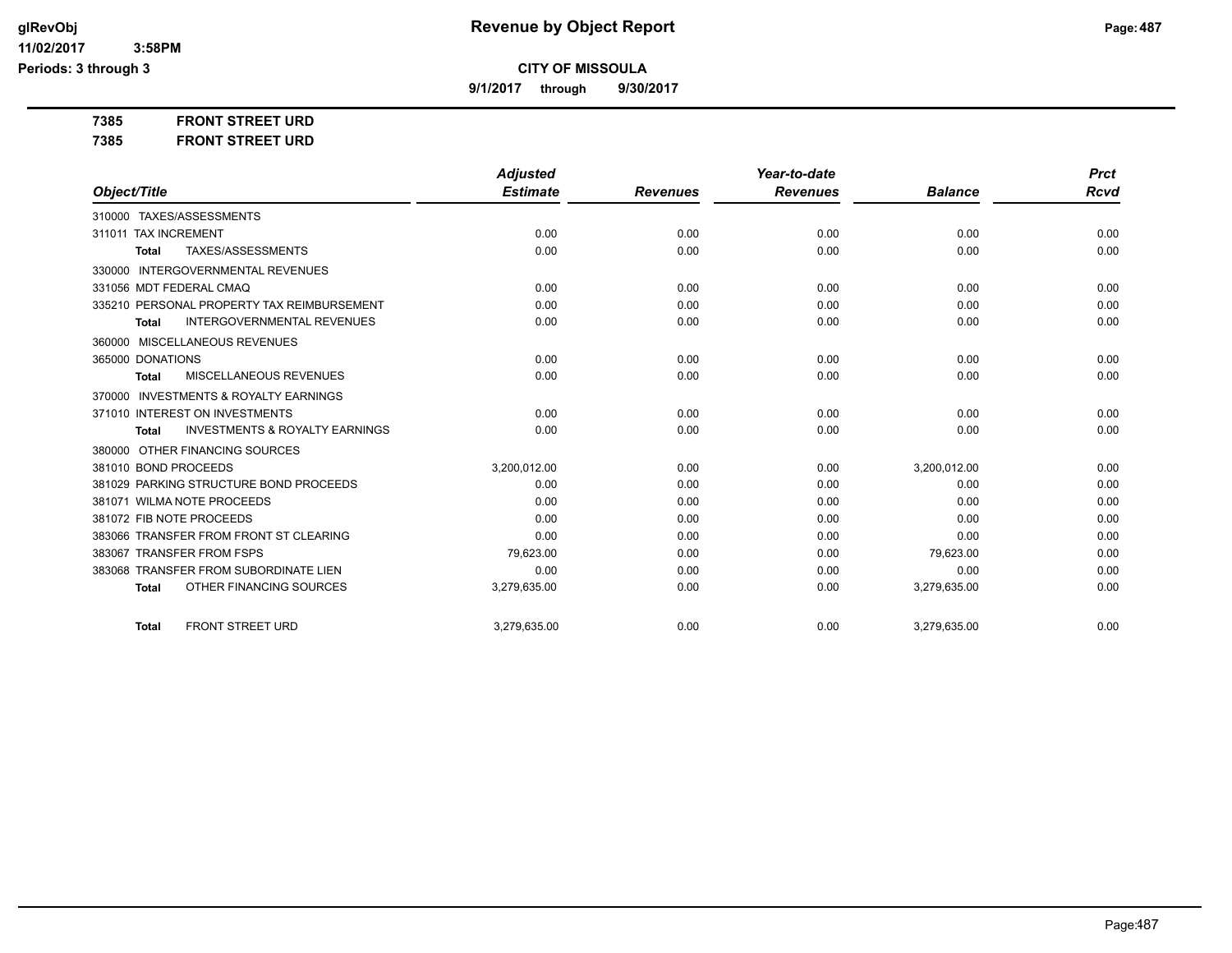**CITY OF MISSOULA**

**9/1/2017 through 9/30/2017**

#### **7385 FRONT STREET URD**

 **3:58PM**

|                                                           | <b>Adjusted</b> |                 | Year-to-date    |                | <b>Prct</b> |
|-----------------------------------------------------------|-----------------|-----------------|-----------------|----------------|-------------|
| Object/Title                                              | <b>Estimate</b> | <b>Revenues</b> | <b>Revenues</b> | <b>Balance</b> | Rcvd        |
| 310000 TAXES/ASSESSMENTS                                  |                 |                 |                 |                |             |
| 311011 TAX INCREMENT                                      | 0.00            | 0.00            | 0.00            | 0.00           | 0.00        |
| TAXES/ASSESSMENTS<br><b>Total</b>                         | 0.00            | 0.00            | 0.00            | 0.00           | 0.00        |
| 330000 INTERGOVERNMENTAL REVENUES                         |                 |                 |                 |                |             |
| 331056 MDT FEDERAL CMAO                                   | 0.00            | 0.00            | 0.00            | 0.00           | 0.00        |
| 335210 PERSONAL PROPERTY TAX REIMBURSEMENT                | 0.00            | 0.00            | 0.00            | 0.00           | 0.00        |
| <b>INTERGOVERNMENTAL REVENUES</b><br><b>Total</b>         | 0.00            | 0.00            | 0.00            | 0.00           | 0.00        |
| 360000 MISCELLANEOUS REVENUES                             |                 |                 |                 |                |             |
| 365000 DONATIONS                                          | 0.00            | 0.00            | 0.00            | 0.00           | 0.00        |
| MISCELLANEOUS REVENUES<br>Total                           | 0.00            | 0.00            | 0.00            | 0.00           | 0.00        |
| 370000 INVESTMENTS & ROYALTY EARNINGS                     |                 |                 |                 |                |             |
| 371010 INTEREST ON INVESTMENTS                            | 0.00            | 0.00            | 0.00            | 0.00           | 0.00        |
| <b>INVESTMENTS &amp; ROYALTY EARNINGS</b><br><b>Total</b> | 0.00            | 0.00            | 0.00            | 0.00           | 0.00        |
| 380000 OTHER FINANCING SOURCES                            |                 |                 |                 |                |             |
| 381010 BOND PROCEEDS                                      | 3,200,012.00    | 0.00            | 0.00            | 3,200,012.00   | 0.00        |
| 381029 PARKING STRUCTURE BOND PROCEEDS                    | 0.00            | 0.00            | 0.00            | 0.00           | 0.00        |
| 381071 WILMA NOTE PROCEEDS                                | 0.00            | 0.00            | 0.00            | 0.00           | 0.00        |
| 381072 FIB NOTE PROCEEDS                                  | 0.00            | 0.00            | 0.00            | 0.00           | 0.00        |
| 383066 TRANSFER FROM FRONT ST CLEARING                    | 0.00            | 0.00            | 0.00            | 0.00           | 0.00        |
| 383067 TRANSFER FROM FSPS                                 | 79,623.00       | 0.00            | 0.00            | 79,623.00      | 0.00        |
| 383068 TRANSFER FROM SUBORDINATE LIEN                     | 0.00            | 0.00            | 0.00            | 0.00           | 0.00        |
| OTHER FINANCING SOURCES<br><b>Total</b>                   | 3,279,635.00    | 0.00            | 0.00            | 3,279,635.00   | 0.00        |
| <b>FRONT STREET URD</b><br><b>Total</b>                   | 3,279,635.00    | 0.00            | 0.00            | 3,279,635.00   | 0.00        |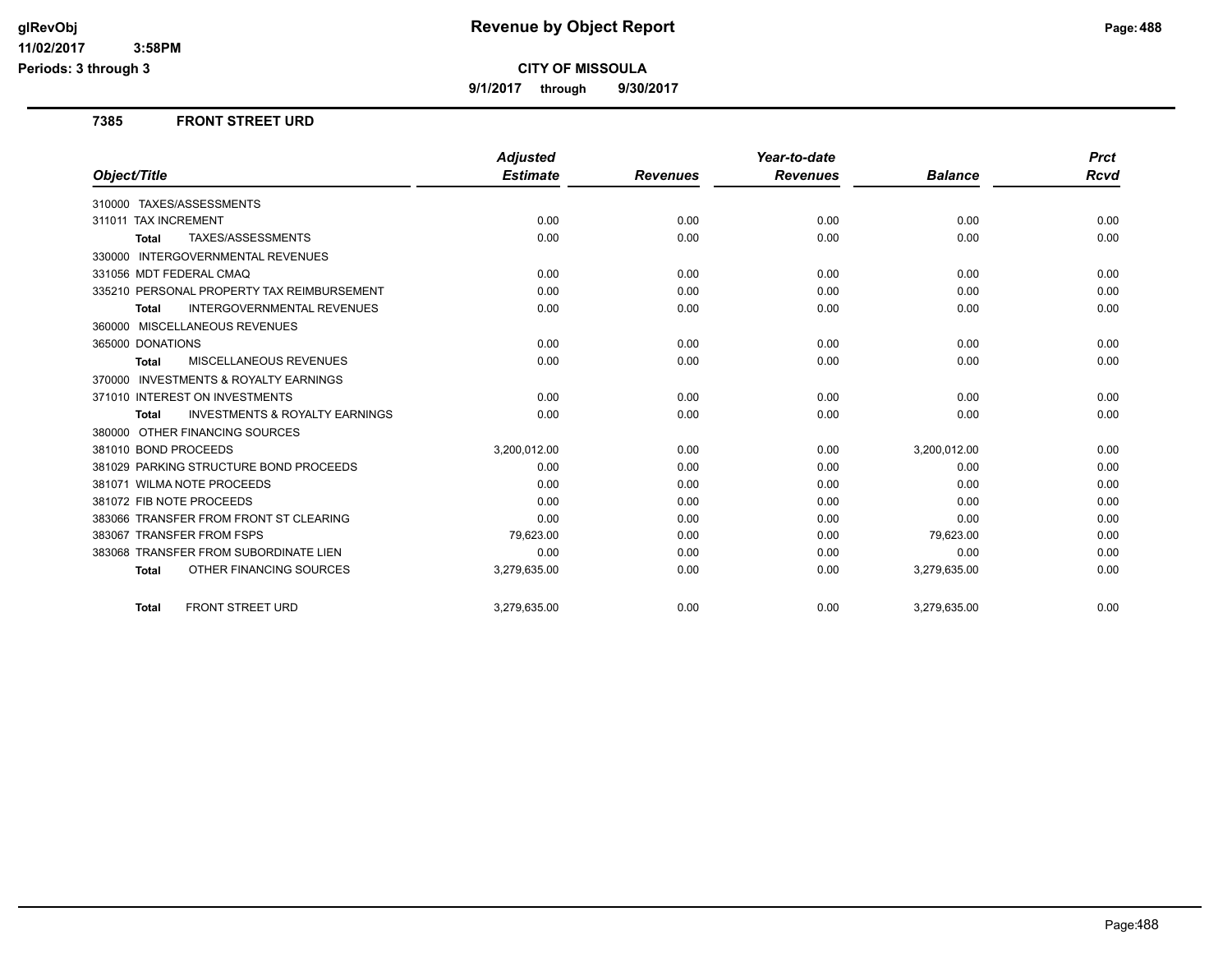**9/1/2017 through 9/30/2017**

### **7386 DEBT SERVICE-SAFEWAY/ST PAT 1.5M**

#### **7386 DEBT SERVICE-SAFEWAY/ST PAT 1.5M**

|                                                     | <b>Adjusted</b> |                 | Year-to-date    |                | <b>Prct</b> |
|-----------------------------------------------------|-----------------|-----------------|-----------------|----------------|-------------|
| Object/Title                                        | <b>Estimate</b> | <b>Revenues</b> | <b>Revenues</b> | <b>Balance</b> | <b>Rcvd</b> |
| 310000 TAXES/ASSESSMENTS                            |                 |                 |                 |                |             |
| <b>TAX INCREMENT</b><br>311011                      | 0.00            | 0.00            | 0.00            | 0.00           | 0.00        |
| TAXES/ASSESSMENTS<br>Total                          | 0.00            | 0.00            | 0.00            | 0.00           | 0.00        |
| 360000 MISCELLANEOUS REVENUES                       |                 |                 |                 |                |             |
| 365000 DONATIONS                                    | 0.00            | 0.00            | 0.00            | 0.00           | 0.00        |
| <b>MISCELLANEOUS REVENUES</b><br>Total              | 0.00            | 0.00            | 0.00            | 0.00           | 0.00        |
| <b>INVESTMENTS &amp; ROYALTY EARNINGS</b><br>370000 |                 |                 |                 |                |             |
| 371010 INTEREST ON INVESTMENTS                      | 0.00            | 0.00            | 0.00            | 0.00           | 0.00        |
| <b>INVESTMENTS &amp; ROYALTY EARNINGS</b><br>Total  | 0.00            | 0.00            | 0.00            | 0.00           | 0.00        |
| OTHER FINANCING SOURCES<br>380000                   |                 |                 |                 |                |             |
| 383014 TRANS FR MRA                                 | 115,103.00      | 0.00            | 0.00            | 115,103.00     | 0.00        |
| 383037 TRANSFER - URD II                            | 0.00            | 0.00            | 0.00            | 0.00           | 0.00        |
| 384000 GUARANTOR REVENUE                            | 0.00            | 0.00            | 0.00            | 0.00           | 0.00        |
| OTHER FINANCING SOURCES<br>Total                    | 115,103.00      | 0.00            | 0.00            | 115,103.00     | 0.00        |
| DEBT SERVICE-SAFEWAY/ST PAT 1.5M<br><b>Total</b>    | 115,103.00      | 0.00            | 0.00            | 115,103.00     | 0.00        |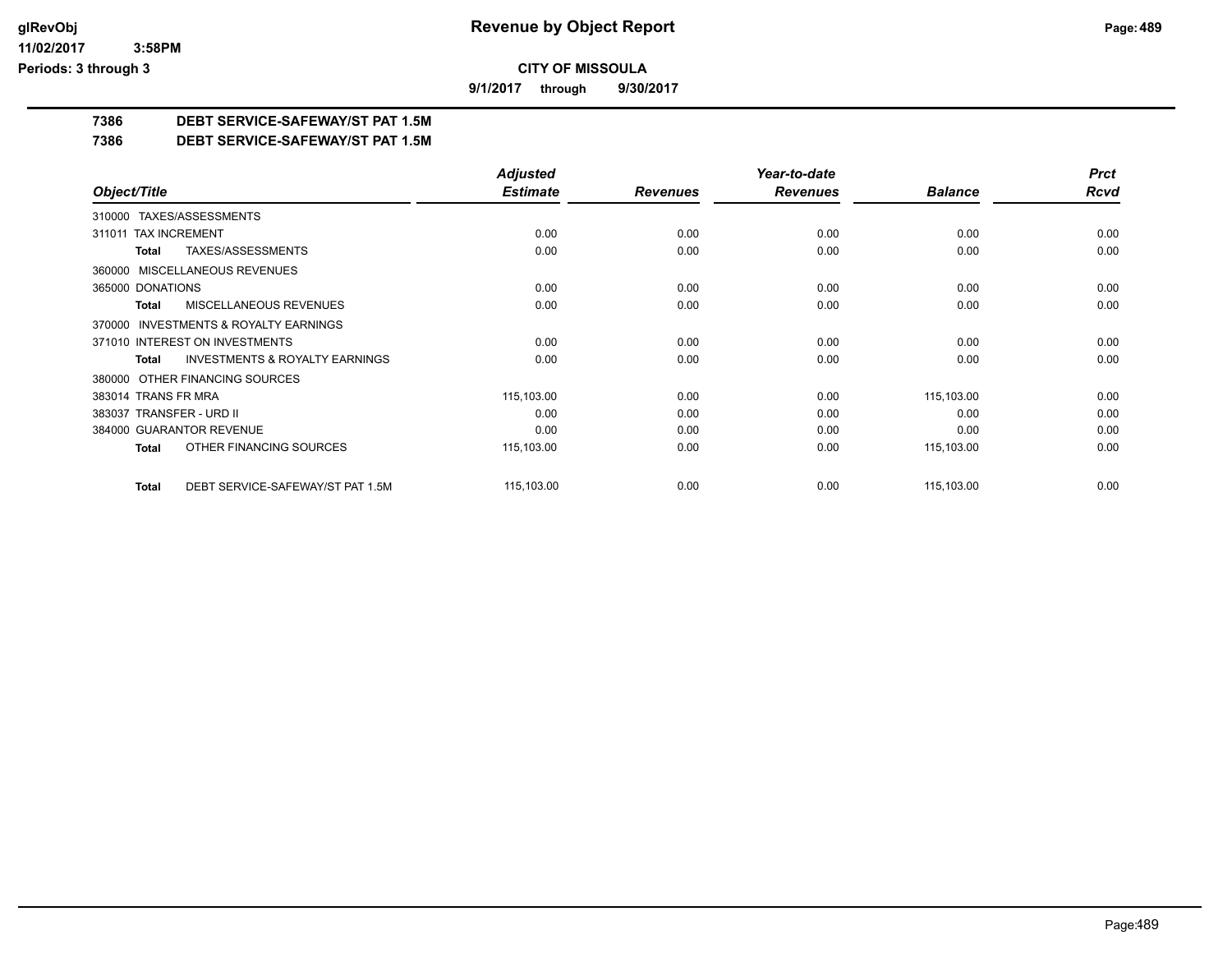**9/1/2017 through 9/30/2017**

#### **7386 DEBT SERVICE-SAFEWAY/ST PAT 1.5M**

|                                                    | <b>Adjusted</b> |                 | Year-to-date    |                | <b>Prct</b> |
|----------------------------------------------------|-----------------|-----------------|-----------------|----------------|-------------|
| Object/Title                                       | <b>Estimate</b> | <b>Revenues</b> | <b>Revenues</b> | <b>Balance</b> | <b>Rcvd</b> |
| 310000 TAXES/ASSESSMENTS                           |                 |                 |                 |                |             |
| 311011 TAX INCREMENT                               | 0.00            | 0.00            | 0.00            | 0.00           | 0.00        |
| TAXES/ASSESSMENTS<br>Total                         | 0.00            | 0.00            | 0.00            | 0.00           | 0.00        |
| 360000 MISCELLANEOUS REVENUES                      |                 |                 |                 |                |             |
| 365000 DONATIONS                                   | 0.00            | 0.00            | 0.00            | 0.00           | 0.00        |
| MISCELLANEOUS REVENUES<br>Total                    | 0.00            | 0.00            | 0.00            | 0.00           | 0.00        |
| 370000 INVESTMENTS & ROYALTY EARNINGS              |                 |                 |                 |                |             |
| 371010 INTEREST ON INVESTMENTS                     | 0.00            | 0.00            | 0.00            | 0.00           | 0.00        |
| <b>INVESTMENTS &amp; ROYALTY EARNINGS</b><br>Total | 0.00            | 0.00            | 0.00            | 0.00           | 0.00        |
| 380000 OTHER FINANCING SOURCES                     |                 |                 |                 |                |             |
| 383014 TRANS FR MRA                                | 115,103.00      | 0.00            | 0.00            | 115,103.00     | 0.00        |
| 383037 TRANSFER - URD II                           | 0.00            | 0.00            | 0.00            | 0.00           | 0.00        |
| 384000 GUARANTOR REVENUE                           | 0.00            | 0.00            | 0.00            | 0.00           | 0.00        |
| OTHER FINANCING SOURCES<br>Total                   | 115,103.00      | 0.00            | 0.00            | 115,103.00     | 0.00        |
| DEBT SERVICE-SAFEWAY/ST PAT 1.5M<br><b>Total</b>   | 115,103.00      | 0.00            | 0.00            | 115,103.00     | 0.00        |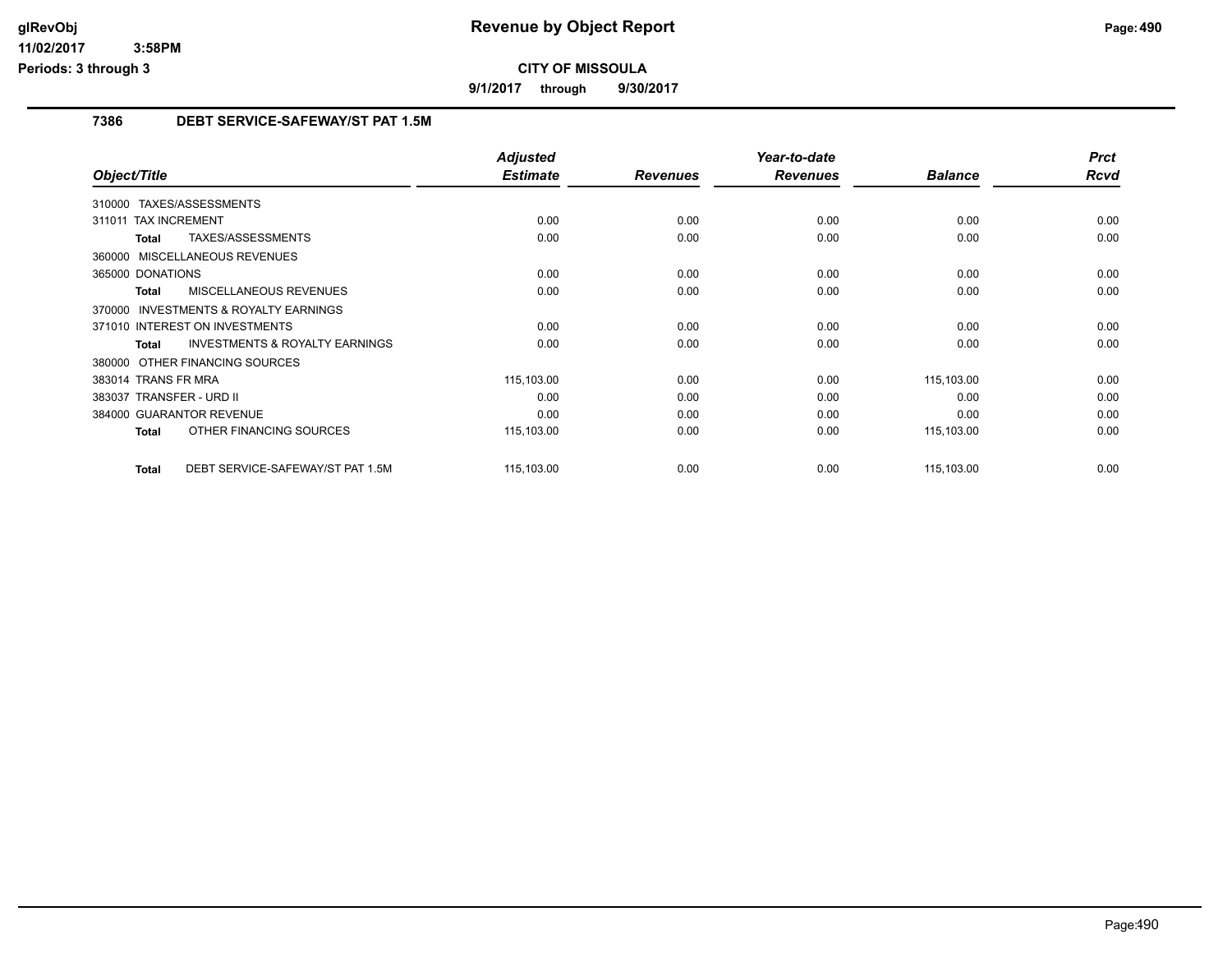**11/02/2017**

 **3:58PM Periods: 3 through 3**

**CITY OF MISSOULA**

**9/1/2017 through 9/30/2017**

# **7387 DEBT SERVICE-BROWNFIELD RLF 1.125M**

**7387 DEBT SERVICE-BROWNFIELD RLF 1.125M**

|                                                    | <b>Adjusted</b> |                 | Year-to-date    |                | <b>Prct</b> |
|----------------------------------------------------|-----------------|-----------------|-----------------|----------------|-------------|
| Object/Title                                       | <b>Estimate</b> | <b>Revenues</b> | <b>Revenues</b> | <b>Balance</b> | <b>Rcvd</b> |
| 310000 TAXES/ASSESSMENTS                           |                 |                 |                 |                |             |
| 311011 TAX INCREMENT                               | 0.00            | 0.00            | 0.00            | 0.00           | 0.00        |
| TAXES/ASSESSMENTS<br>Total                         | 0.00            | 0.00            | 0.00            | 0.00           | 0.00        |
| 370000 INVESTMENTS & ROYALTY EARNINGS              |                 |                 |                 |                |             |
| 371010 INTEREST ON INVESTMENTS                     | 0.00            | 0.00            | 0.00            | 0.00           | 0.00        |
| <b>INVESTMENTS &amp; ROYALTY EARNINGS</b><br>Total | 0.00            | 0.00            | 0.00            | 0.00           | 0.00        |
| 380000 OTHER FINANCING SOURCES                     |                 |                 |                 |                |             |
| 383014 TRANS FR MRA                                | 58,092.00       | 0.00            | 0.00            | 58,092.00      | 0.00        |
| 383016 TRANS FR TAX INCREMENT BOND                 | 0.00            | 0.00            | 0.00            | 0.00           | 0.00        |
| OTHER FINANCING SOURCES<br>Total                   | 58,092.00       | 0.00            | 0.00            | 58,092.00      | 0.00        |
| DEBT SERVICE-BROWNFIELD RLF 1.125M<br>Total        | 58.092.00       | 0.00            | 0.00            | 58.092.00      | 0.00        |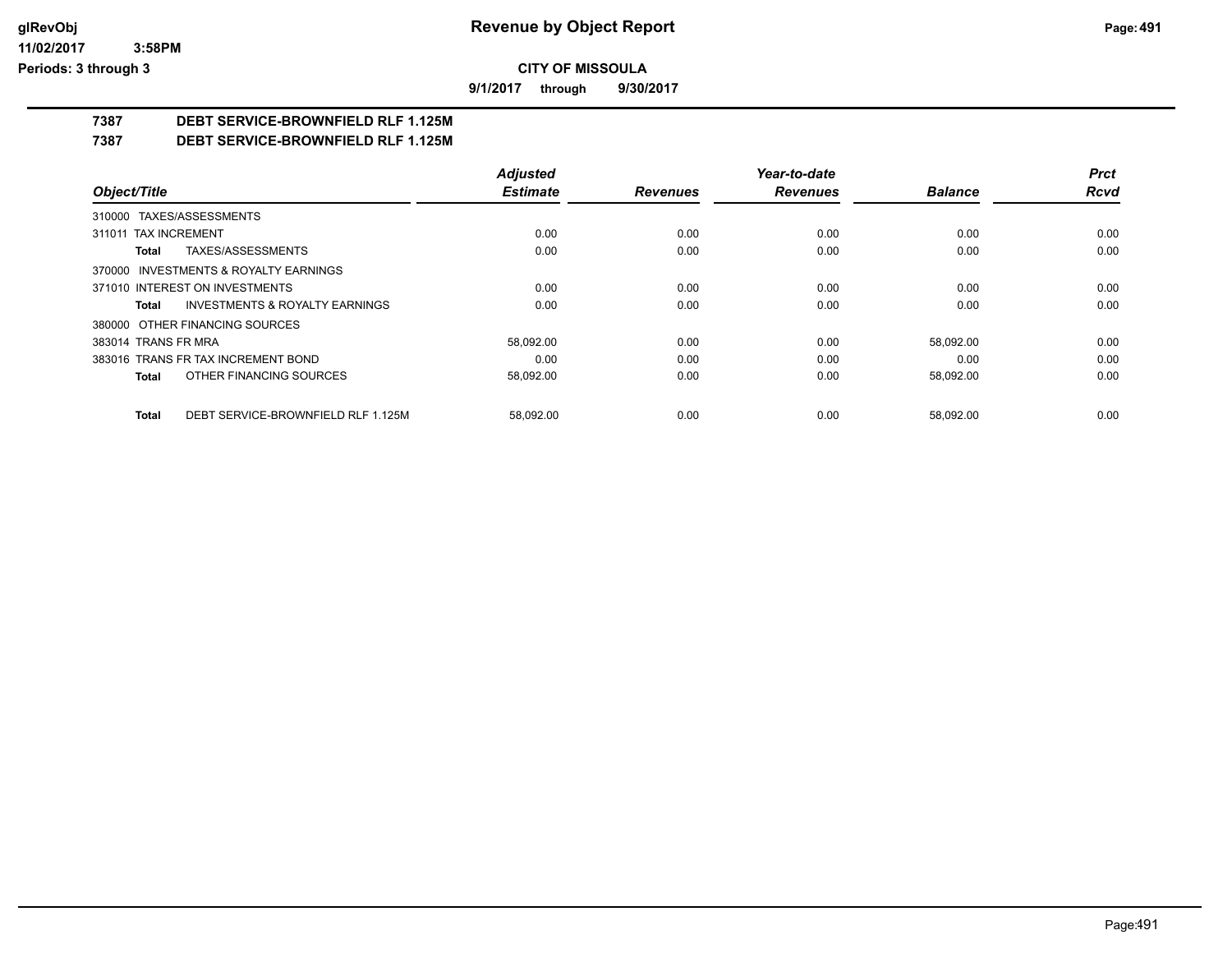**CITY OF MISSOULA**

**9/1/2017 through 9/30/2017**

#### **7387 DEBT SERVICE-BROWNFIELD RLF 1.125M**

|                                                    | <b>Adjusted</b> |                 | Year-to-date    |                | <b>Prct</b> |
|----------------------------------------------------|-----------------|-----------------|-----------------|----------------|-------------|
| Object/Title                                       | <b>Estimate</b> | <b>Revenues</b> | <b>Revenues</b> | <b>Balance</b> | <b>Rcvd</b> |
| TAXES/ASSESSMENTS<br>310000                        |                 |                 |                 |                |             |
| 311011 TAX INCREMENT                               | 0.00            | 0.00            | 0.00            | 0.00           | 0.00        |
| TAXES/ASSESSMENTS<br>Total                         | 0.00            | 0.00            | 0.00            | 0.00           | 0.00        |
| 370000 INVESTMENTS & ROYALTY EARNINGS              |                 |                 |                 |                |             |
| 371010 INTEREST ON INVESTMENTS                     | 0.00            | 0.00            | 0.00            | 0.00           | 0.00        |
| <b>INVESTMENTS &amp; ROYALTY EARNINGS</b><br>Total | 0.00            | 0.00            | 0.00            | 0.00           | 0.00        |
| 380000 OTHER FINANCING SOURCES                     |                 |                 |                 |                |             |
| 383014 TRANS FR MRA                                | 58.092.00       | 0.00            | 0.00            | 58.092.00      | 0.00        |
| 383016 TRANS FR TAX INCREMENT BOND                 | 0.00            | 0.00            | 0.00            | 0.00           | 0.00        |
| OTHER FINANCING SOURCES<br><b>Total</b>            | 58,092.00       | 0.00            | 0.00            | 58,092.00      | 0.00        |
| DEBT SERVICE-BROWNFIELD RLF 1.125M<br><b>Total</b> | 58.092.00       | 0.00            | 0.00            | 58.092.00      | 0.00        |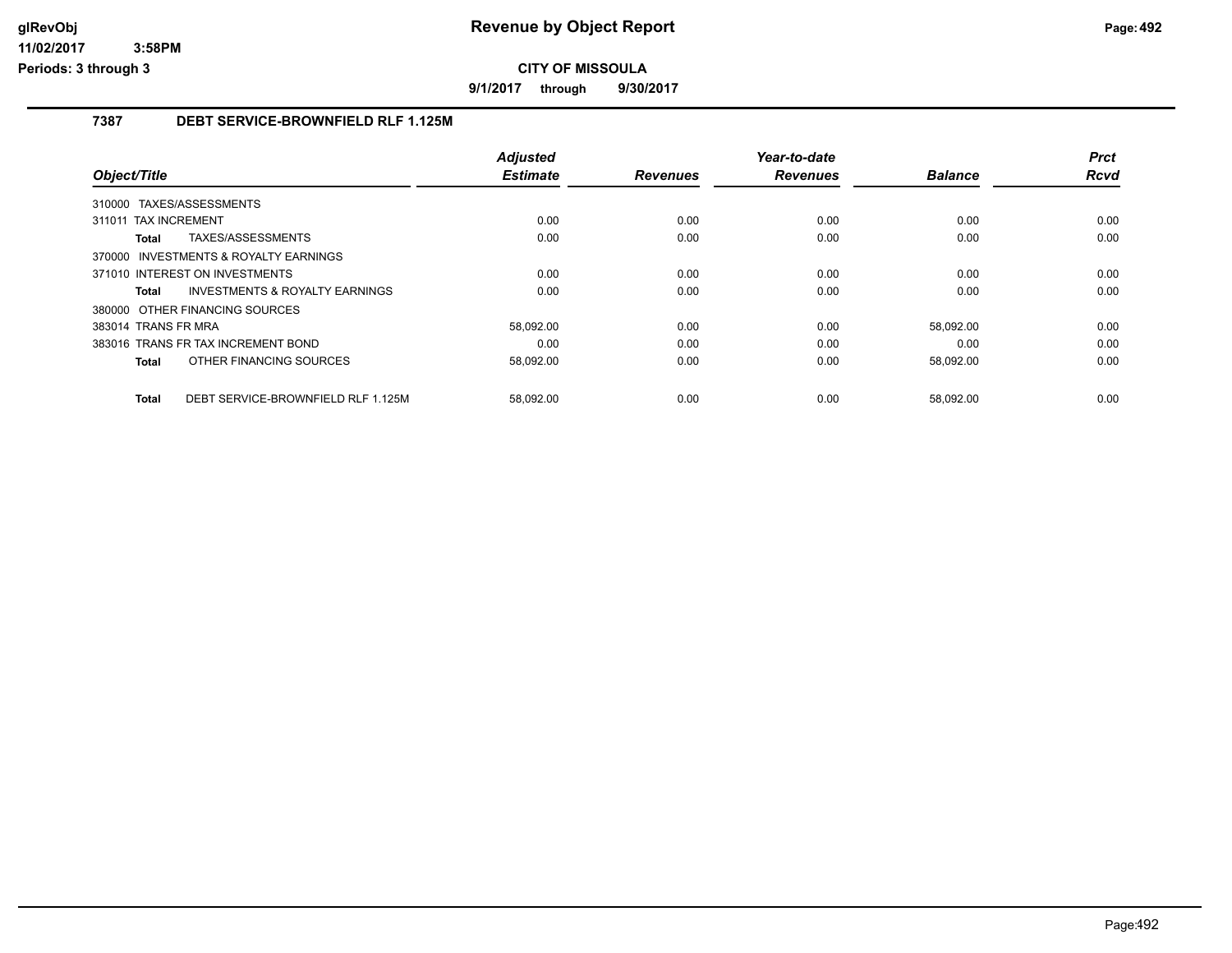**9/1/2017 through 9/30/2017**

**7388 RESERVE-3.6m TIF**

**7388 RESERVE-3.6m TIF**

|                                                    | <b>Adjusted</b> |                 | Year-to-date    |                | <b>Prct</b> |
|----------------------------------------------------|-----------------|-----------------|-----------------|----------------|-------------|
| Object/Title                                       | <b>Estimate</b> | <b>Revenues</b> | <b>Revenues</b> | <b>Balance</b> | <b>Rcvd</b> |
| 370000 INVESTMENTS & ROYALTY EARNINGS              |                 |                 |                 |                |             |
| 371010 INTEREST ON INVESTMENTS                     | 0.00            | 0.00            | 0.00            | 0.00           | 0.00        |
| 371020 GAIN/LOSS IN MARKET VALUE OF INVESTMENTS    | 0.00            | 0.00            | 0.00            | 0.00           | 0.00        |
| <b>INVESTMENTS &amp; ROYALTY EARNINGS</b><br>Total | 0.00            | 0.00            | 0.00            | 0.00           | 0.00        |
| 380000 OTHER FINANCING SOURCES                     |                 |                 |                 |                |             |
| 381025 REVENUE BOND PROCEEDS                       | 0.00            | 0.00            | 0.00            | 0.00           | 0.00        |
| 383014 TRANS FR MRA                                | 0.00            | 0.00            | 0.00            | 0.00           | 0.00        |
| 383037 TRANSFER - URD II                           | 0.00            | 0.00            | 0.00            | 0.00           | 0.00        |
| 383040 TRANSFER FROM CITY GRANTS                   | 0.00            | 0.00            | 0.00            | 0.00           | 0.00        |
| OTHER FINANCING SOURCES<br>Total                   | 0.00            | 0.00            | 0.00            | 0.00           | 0.00        |
| RESERVE-3.6m TIF<br>Total                          | 0.00            | 0.00            | 0.00            | 0.00           | 0.00        |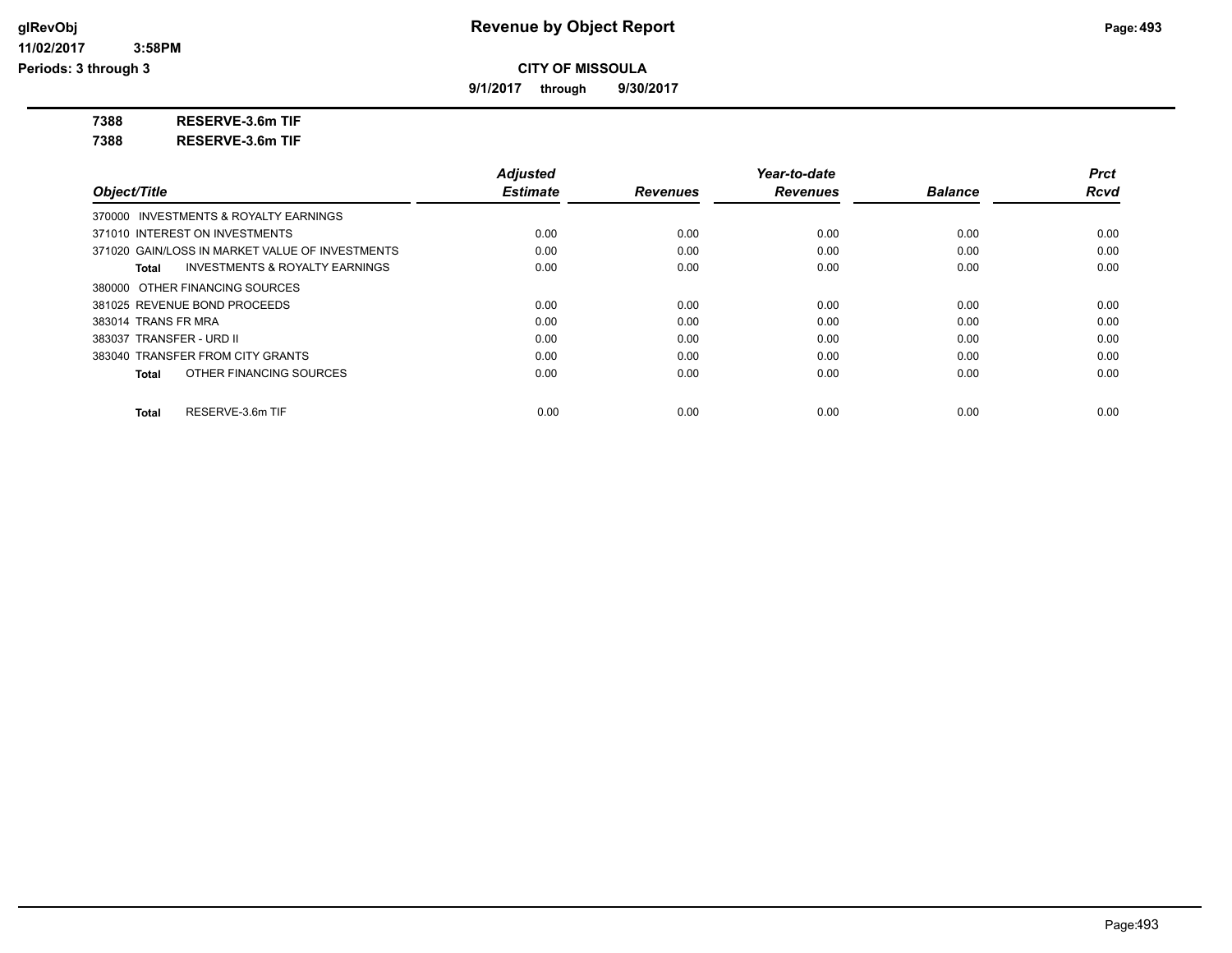**CITY OF MISSOULA**

**9/1/2017 through 9/30/2017**

#### **7388 RESERVE-3.6m TIF**

 **3:58PM**

| Object/Title                                       | <b>Adjusted</b><br><b>Estimate</b> | <b>Revenues</b> | Year-to-date<br><b>Revenues</b> | <b>Balance</b> | <b>Prct</b><br><b>Rcvd</b> |
|----------------------------------------------------|------------------------------------|-----------------|---------------------------------|----------------|----------------------------|
|                                                    |                                    |                 |                                 |                |                            |
| 370000 INVESTMENTS & ROYALTY EARNINGS              |                                    |                 |                                 |                |                            |
| 371010 INTEREST ON INVESTMENTS                     | 0.00                               | 0.00            | 0.00                            | 0.00           | 0.00                       |
| 371020 GAIN/LOSS IN MARKET VALUE OF INVESTMENT     | 0.00                               | 0.00            | 0.00                            | 0.00           | 0.00                       |
| <b>INVESTMENTS &amp; ROYALTY EARNINGS</b><br>Total | 0.00                               | 0.00            | 0.00                            | 0.00           | 0.00                       |
| 380000 OTHER FINANCING SOURCES                     |                                    |                 |                                 |                |                            |
| 381025 REVENUE BOND PROCEEDS                       | 0.00                               | 0.00            | 0.00                            | 0.00           | 0.00                       |
| 383014 TRANS FR MRA                                | 0.00                               | 0.00            | 0.00                            | 0.00           | 0.00                       |
| 383037 TRANSFER - URD II                           | 0.00                               | 0.00            | 0.00                            | 0.00           | 0.00                       |
| 383040 TRANSFER FROM CITY GRANTS                   | 0.00                               | 0.00            | 0.00                            | 0.00           | 0.00                       |
| OTHER FINANCING SOURCES<br>Total                   | 0.00                               | 0.00            | 0.00                            | 0.00           | 0.00                       |
|                                                    |                                    |                 |                                 |                |                            |
| RESERVE-3.6m TIF<br><b>Total</b>                   | 0.00                               | 0.00            | 0.00                            | 0.00           | 0.00                       |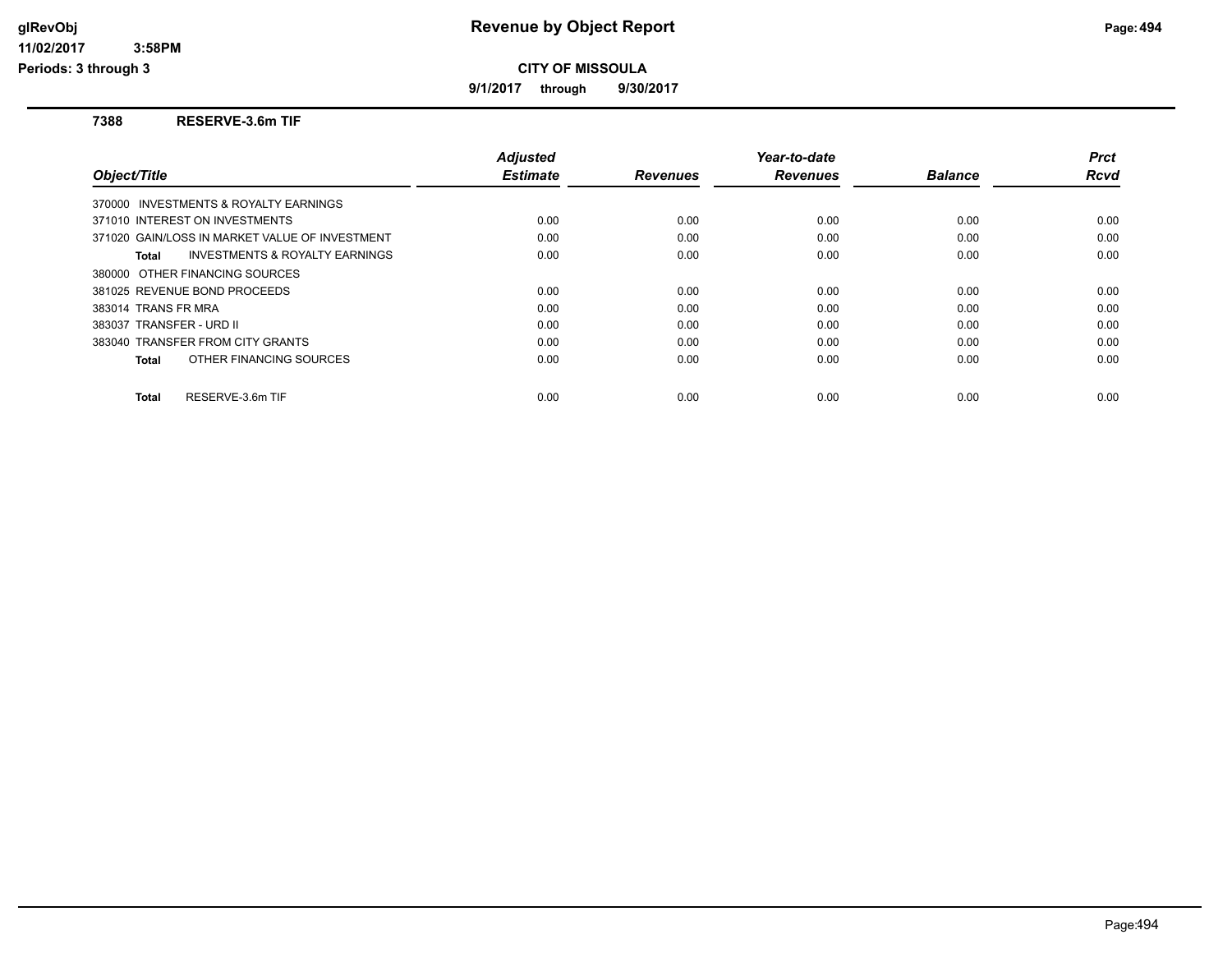**9/1/2017 through 9/30/2017**

**7389 DEBT SERVICE - 3.6M/5.75M**

**7389 DEBT SERVICE - 3.6M/5.75M**

|                     |                                                 | <b>Adiusted</b> |                 | Year-to-date    |                | <b>Prct</b> |
|---------------------|-------------------------------------------------|-----------------|-----------------|-----------------|----------------|-------------|
| Object/Title        |                                                 | <b>Estimate</b> | <b>Revenues</b> | <b>Revenues</b> | <b>Balance</b> | <b>Rcvd</b> |
|                     | 370000 INVESTMENTS & ROYALTY EARNINGS           |                 |                 |                 |                |             |
|                     | 371010 INTEREST ON INVESTMENTS                  | 0.00            | 0.00            | 0.00            | 0.00           | 0.00        |
|                     | 371020 GAIN/LOSS IN MARKET VALUE OF INVESTMENTS | 0.00            | 0.00            | 0.00            | 0.00           | 0.00        |
| Total               | <b>INVESTMENTS &amp; ROYALTY EARNINGS</b>       | 0.00            | 0.00            | 0.00            | 0.00           | 0.00        |
|                     | 380000 OTHER FINANCING SOURCES                  |                 |                 |                 |                |             |
|                     | 381009 TRANSFER FROM CLEARING                   | 0.00            | 0.00            | 0.00            | 0.00           | 0.00        |
|                     | 381025 REVENUE BOND PROCEEDS                    | 0.00            | 0.00            | 0.00            | 0.00           | 0.00        |
| 383014 TRANS FR MRA |                                                 | 675.282.00      | 0.00            | 0.00            | 675.282.00     | 0.00        |
| <b>Total</b>        | OTHER FINANCING SOURCES                         | 675,282.00      | 0.00            | 0.00            | 675.282.00     | 0.00        |
| <b>Total</b>        | DEBT SERVICE - 3.6M/5.75M                       | 675.282.00      | 0.00            | 0.00            | 675.282.00     | 0.00        |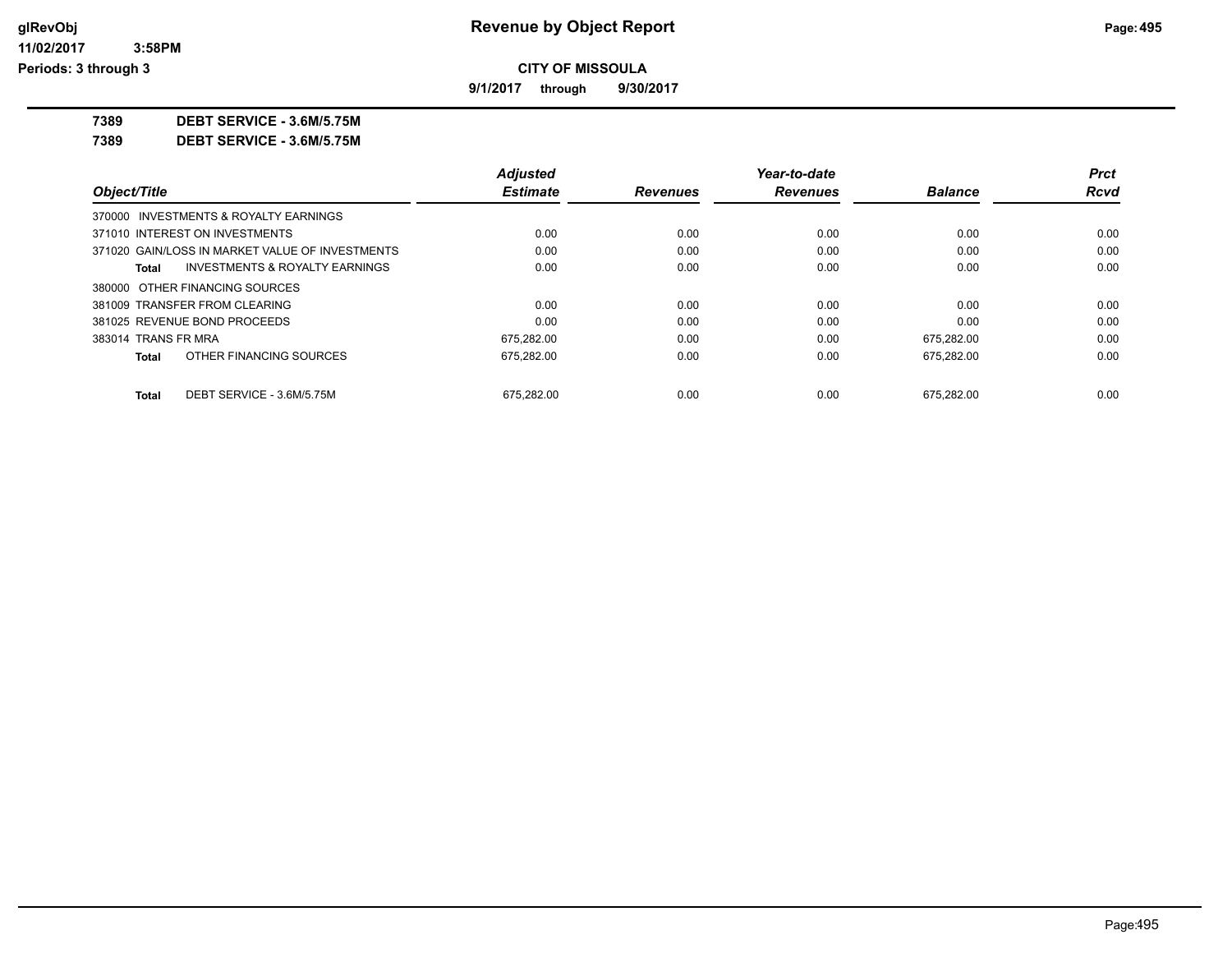**CITY OF MISSOULA**

**9/1/2017 through 9/30/2017**

#### **7389 DEBT SERVICE - 3.6M/5.75M**

 **3:58PM**

| Object/Title                                   | <b>Adjusted</b><br><b>Estimate</b> | <b>Revenues</b> | Year-to-date<br><b>Revenues</b> | <b>Balance</b> | <b>Prct</b><br><b>Rcvd</b> |
|------------------------------------------------|------------------------------------|-----------------|---------------------------------|----------------|----------------------------|
| 370000 INVESTMENTS & ROYALTY EARNINGS          |                                    |                 |                                 |                |                            |
| 371010 INTEREST ON INVESTMENTS                 | 0.00                               | 0.00            | 0.00                            | 0.00           | 0.00                       |
| 371020 GAIN/LOSS IN MARKET VALUE OF INVESTMENT | 0.00                               | 0.00            | 0.00                            | 0.00           | 0.00                       |
| INVESTMENTS & ROYALTY EARNINGS<br>Total        | 0.00                               | 0.00            | 0.00                            | 0.00           | 0.00                       |
| 380000 OTHER FINANCING SOURCES                 |                                    |                 |                                 |                |                            |
| 381009 TRANSFER FROM CLEARING                  | 0.00                               | 0.00            | 0.00                            | 0.00           | 0.00                       |
| 381025 REVENUE BOND PROCEEDS                   | 0.00                               | 0.00            | 0.00                            | 0.00           | 0.00                       |
| 383014 TRANS FR MRA                            | 675,282.00                         | 0.00            | 0.00                            | 675.282.00     | 0.00                       |
| OTHER FINANCING SOURCES<br><b>Total</b>        | 675,282.00                         | 0.00            | 0.00                            | 675,282.00     | 0.00                       |
| DEBT SERVICE - 3.6M/5.75M<br><b>Total</b>      | 675.282.00                         | 0.00            | 0.00                            | 675.282.00     | 0.00                       |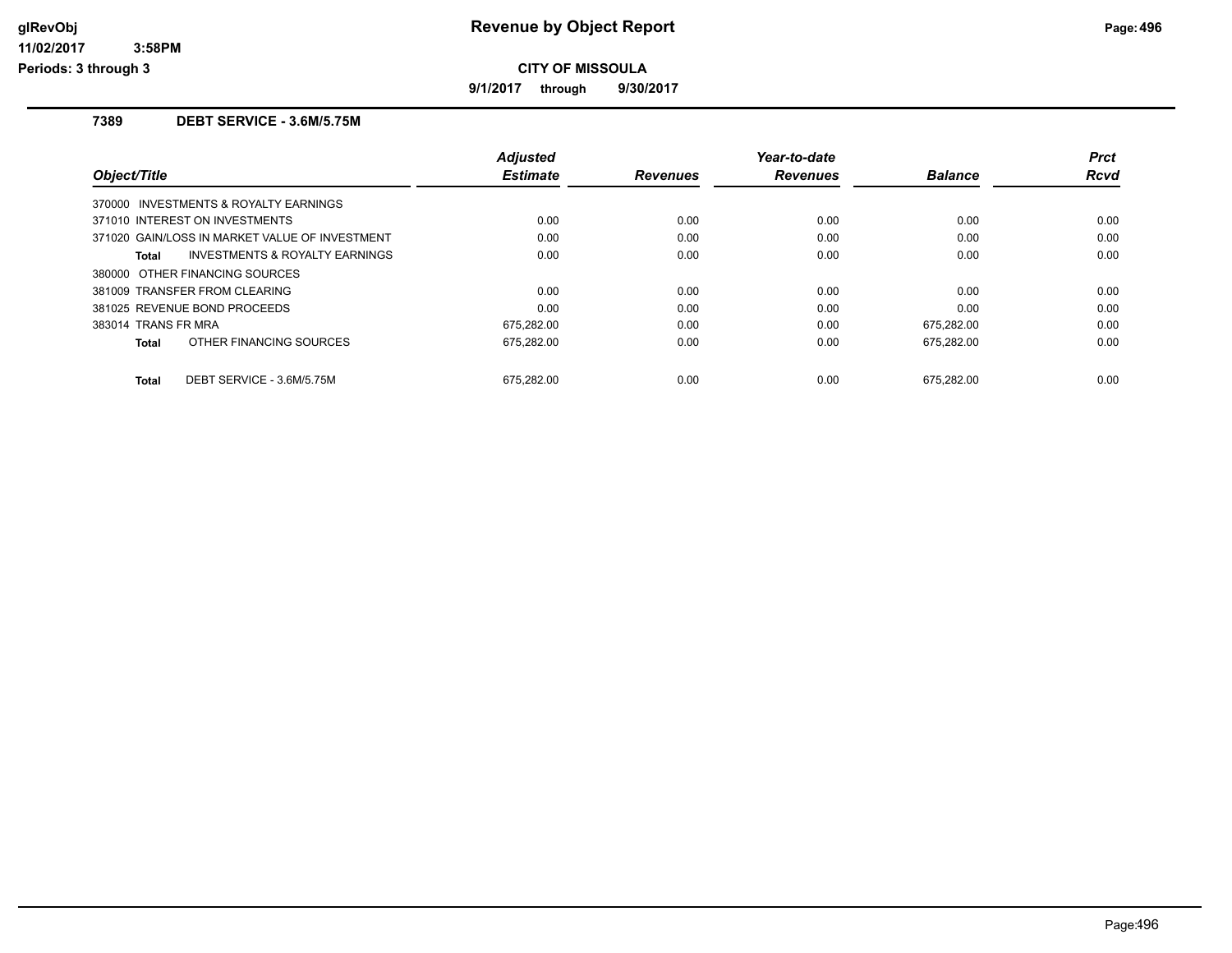**9/1/2017 through 9/30/2017**

**7390 URDII CLEARING - 3.6M TIF**

**7390 URDII CLEARING - 3.6M TIF**

|                                                     | <b>Adjusted</b> |                 | Year-to-date    |                | <b>Prct</b> |
|-----------------------------------------------------|-----------------|-----------------|-----------------|----------------|-------------|
| Object/Title                                        | <b>Estimate</b> | <b>Revenues</b> | <b>Revenues</b> | <b>Balance</b> | <b>Rcvd</b> |
| TAXES/ASSESSMENTS<br>310000                         |                 |                 |                 |                |             |
| 310000 TAXES/ASSESSMENTS                            | 0.00            | 0.00            | 0.00            | 0.00           | 0.00        |
| 311011 TAX INCREMENT                                | 1,831,576.00    | 17,325.67       | 0.00            | 1,831,576.00   | 0.00        |
| PENALTIES & INTEREST<br>312001                      | 0.00            | 697.61          | 101.22          | $-101.22$      | 0.00        |
| TAXES/ASSESSMENTS<br><b>Total</b>                   | 1,831,576.00    | 18,023.28       | 101.22          | 1,831,474.78   | 0.01        |
| INTERGOVERNMENTAL REVENUES<br>330000                |                 |                 |                 |                |             |
| 335210 PERSONAL PROPERTY TAX REIMBURSEMENT          | 187,331.00      | 0.00            | 0.00            | 187,331.00     | 0.00        |
| 335230 HB 124 REVENUE                               | 255,260.00      | 0.00            | 0.00            | 255,260.00     | 0.00        |
| <b>INTERGOVERNMENTAL REVENUES</b><br><b>Total</b>   | 442,591.00      | 0.00            | 0.00            | 442,591.00     | 0.00        |
| <b>INVESTMENTS &amp; ROYALTY EARNINGS</b><br>370000 |                 |                 |                 |                |             |
| 371010 INTEREST ON INVESTMENTS                      | 0.00            | 0.00            | 0.00            | 0.00           | 0.00        |
| 371020 GAIN/LOSS IN MARKET VALUE OF INVESTMENTS     | 0.00            | 0.00            | 0.00            | 0.00           | 0.00        |
| <b>INVESTMENTS &amp; ROYALTY EARNINGS</b><br>Total  | 0.00            | 0.00            | 0.00            | 0.00           | 0.00        |
| OTHER FINANCING SOURCES<br>380000                   |                 |                 |                 |                |             |
| 383037 TRANSFER FROM URD II                         | 0.00            | 0.00            | 0.00            | 0.00           | 0.00        |
| OTHER FINANCING SOURCES<br>Total                    | 0.00            | 0.00            | 0.00            | 0.00           | 0.00        |
| <b>URDII CLEARING - 3.6M TIF</b><br><b>Total</b>    | 2,274,167.00    | 18,023.28       | 101.22          | 2,274,065.78   | 0.00        |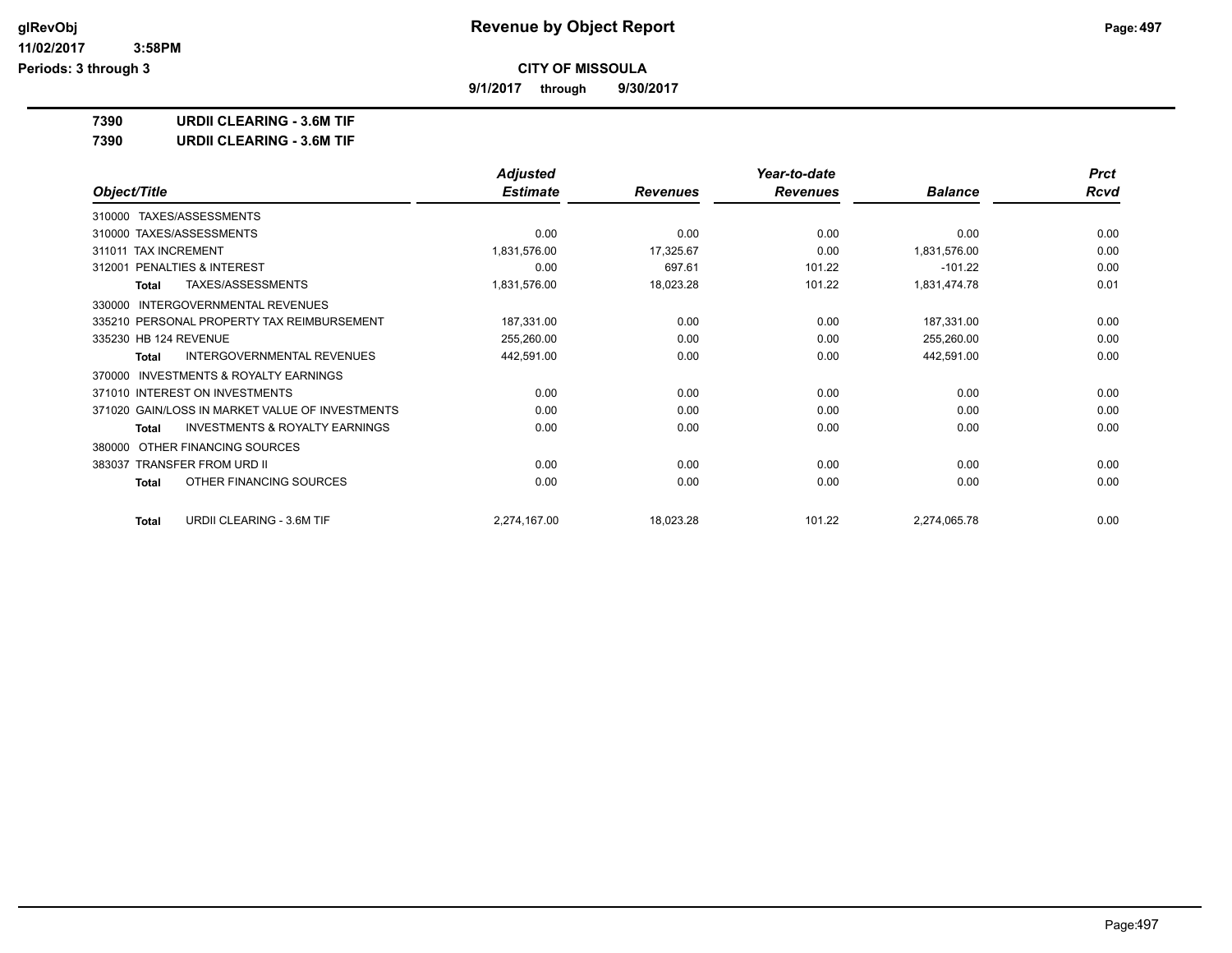**CITY OF MISSOULA**

**9/1/2017 through 9/30/2017**

#### **7390 URDII CLEARING - 3.6M TIF**

 **3:58PM**

|                                                    | <b>Adjusted</b> |                 | Year-to-date    |                | <b>Prct</b> |
|----------------------------------------------------|-----------------|-----------------|-----------------|----------------|-------------|
| Object/Title                                       | <b>Estimate</b> | <b>Revenues</b> | <b>Revenues</b> | <b>Balance</b> | <b>Rcvd</b> |
| TAXES/ASSESSMENTS<br>310000                        |                 |                 |                 |                |             |
| 310000 TAXES/ASSESSMENTS                           | 0.00            | 0.00            | 0.00            | 0.00           | 0.00        |
| <b>TAX INCREMENT</b><br>311011                     | 1,831,576.00    | 17,325.67       | 0.00            | 1,831,576.00   | 0.00        |
| PENALTIES & INTEREST<br>312001                     | 0.00            | 697.61          | 101.22          | $-101.22$      | 0.00        |
| TAXES/ASSESSMENTS<br>Total                         | 1,831,576.00    | 18,023.28       | 101.22          | 1,831,474.78   | 0.01        |
| INTERGOVERNMENTAL REVENUES<br>330000               |                 |                 |                 |                |             |
| 335210 PERSONAL PROPERTY TAX REIMBURSEMENT         | 187,331.00      | 0.00            | 0.00            | 187,331.00     | 0.00        |
| 335230 HB 124 REVENUE                              | 255,260.00      | 0.00            | 0.00            | 255,260.00     | 0.00        |
| <b>INTERGOVERNMENTAL REVENUES</b><br>Total         | 442,591.00      | 0.00            | 0.00            | 442,591.00     | 0.00        |
| INVESTMENTS & ROYALTY EARNINGS<br>370000           |                 |                 |                 |                |             |
| 371010 INTEREST ON INVESTMENTS                     | 0.00            | 0.00            | 0.00            | 0.00           | 0.00        |
| 371020 GAIN/LOSS IN MARKET VALUE OF INVESTMENT     | 0.00            | 0.00            | 0.00            | 0.00           | 0.00        |
| <b>INVESTMENTS &amp; ROYALTY EARNINGS</b><br>Total | 0.00            | 0.00            | 0.00            | 0.00           | 0.00        |
| OTHER FINANCING SOURCES<br>380000                  |                 |                 |                 |                |             |
| <b>TRANSFER FROM URD II</b><br>383037              | 0.00            | 0.00            | 0.00            | 0.00           | 0.00        |
| OTHER FINANCING SOURCES<br><b>Total</b>            | 0.00            | 0.00            | 0.00            | 0.00           | 0.00        |
| <b>URDII CLEARING - 3.6M TIF</b><br><b>Total</b>   | 2,274,167.00    | 18,023.28       | 101.22          | 2,274,065.78   | 0.00        |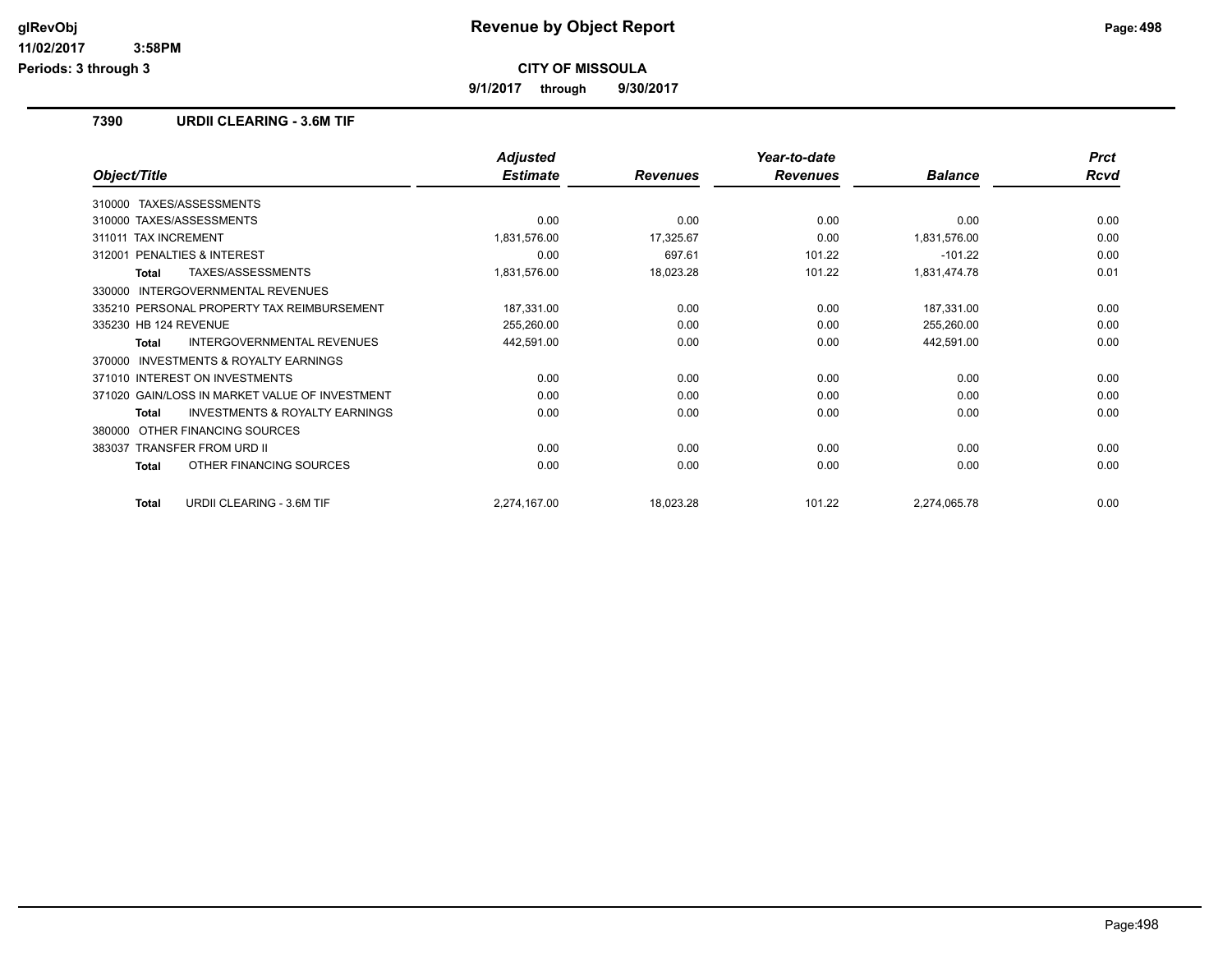**glRevObj Revenue by Object Report Page:499** 

**11/02/2017 3:58PM Periods: 3 through 3**

**CITY OF MISSOULA**

**9/1/2017 through 9/30/2017**

**7391 MRA - URD I FUND**

**7391 MRA - URD I FUND**

|                                                           | <b>Adjusted</b> |                 | Year-to-date    |                | <b>Prct</b> |
|-----------------------------------------------------------|-----------------|-----------------|-----------------|----------------|-------------|
| Object/Title                                              | <b>Estimate</b> | <b>Revenues</b> | <b>Revenues</b> | <b>Balance</b> | <b>Rcvd</b> |
| 310000 TAXES/ASSESSMENTS                                  |                 |                 |                 |                |             |
| 311011 TAX INCREMENT                                      | 0.00            | 0.00            | 0.00            | 0.00           | 0.00        |
| 312001 PENALTIES & INTEREST                               | 0.00            | 0.00            | 0.00            | 0.00           | 0.00        |
| TAXES/ASSESSMENTS<br><b>Total</b>                         | 0.00            | 0.00            | 0.00            | 0.00           | 0.00        |
| 330000 INTERGOVERNMENTAL REVENUES                         |                 |                 |                 |                |             |
| 331050 ISTEA/CTEP GRANT                                   | 0.00            | 0.00            | 0.00            | 0.00           | 0.00        |
| 336023 STATE CONTRIB. - PERS                              | 0.00            | 0.00            | 0.00            | 0.00           | 0.00        |
| <b>INTERGOVERNMENTAL REVENUES</b><br><b>Total</b>         | 0.00            | 0.00            | 0.00            | 0.00           | 0.00        |
| 360000 MISCELLANEOUS REVENUES                             |                 |                 |                 |                |             |
| 360000 MISCELLANEOUS REVENUES                             | 0.00            | 0.00            | 0.00            | 0.00           | 0.00        |
| 360010 MISCELLANEOUS                                      | 0.00            | 0.00            | 0.00            | 0.00           | 0.00        |
| 364012 SALE OF SURPLUS PROPERTY                           | 0.00            | 0.00            | 0.00            | 0.00           | 0.00        |
| 365000 DONATIONS                                          | 0.00            | 0.00            | 0.00            | 0.00           | 0.00        |
| MISCELLANEOUS REVENUES<br><b>Total</b>                    | 0.00            | 0.00            | 0.00            | 0.00           | 0.00        |
| 370000 INVESTMENTS & ROYALTY EARNINGS                     |                 |                 |                 |                |             |
| 371010 INTEREST ON INVESTMENTS                            | 0.00            | 0.00            | 0.00            | 0.00           | 0.00        |
| 371020 GAIN/LOSS IN MARKET VALUE OF INVESTMENTS           | 0.00            | 0.00            | 0.00            | 0.00           | 0.00        |
| <b>INVESTMENTS &amp; ROYALTY EARNINGS</b><br><b>Total</b> | 0.00            | 0.00            | 0.00            | 0.00           | 0.00        |
| 380000 OTHER FINANCING SOURCES                            |                 |                 |                 |                |             |
| 382010 SALE OF FIXED ASSETS                               | 0.00            | 0.00            | 0.00            | 0.00           | 0.00        |
| 383001 TRANS FR FLUSHING DISTRICT                         | 0.00            | 0.00            | 0.00            | 0.00           | 0.00        |
| 383016 TRANS FR TAX INCREMENT BOND                        | 0.00            | 0.00            | 0.00            | 0.00           | 0.00        |
| 383029 TRANS FR GENERAL                                   | 0.00            | 0.00            | 0.00            | 0.00           | 0.00        |
| 383037 TRANSFER - URD II                                  | 0.00            | 0.00            | 0.00            | 0.00           | 0.00        |
| 383038 TRANSFER - URD III                                 | 0.00            | 0.00            | 0.00            | 0.00           | 0.00        |
| OTHER FINANCING SOURCES<br><b>Total</b>                   | 0.00            | 0.00            | 0.00            | 0.00           | 0.00        |
| MRA - URD I FUND<br><b>Total</b>                          | 0.00            | 0.00            | 0.00            | 0.00           | 0.00        |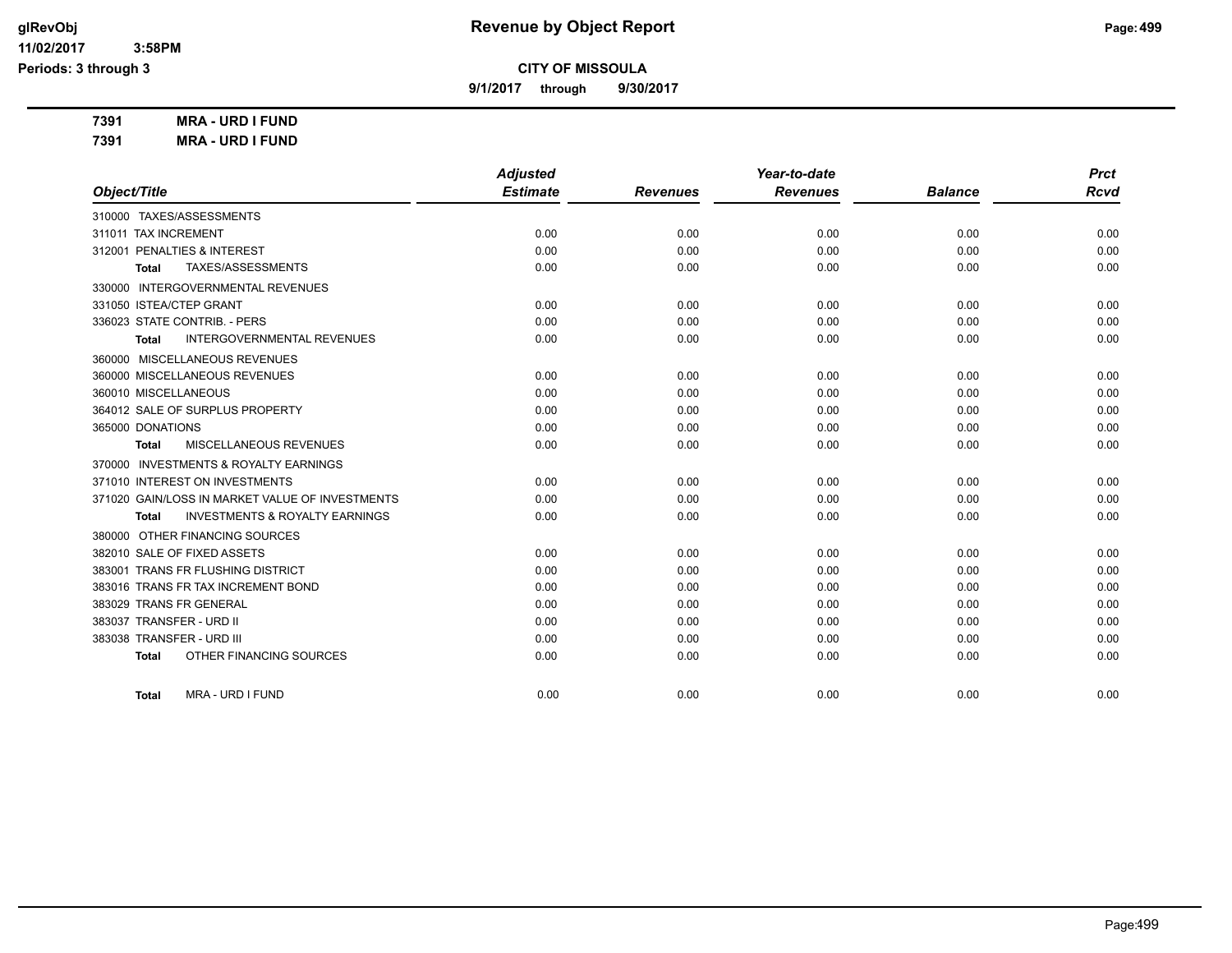**11/02/2017 3:58PM Periods: 3 through 3**

**CITY OF MISSOULA**

**9/1/2017 through 9/30/2017**

#### **7391 MRA - URD I FUND**

|                                                           | <b>Adjusted</b> |                 | Year-to-date    |                | <b>Prct</b> |
|-----------------------------------------------------------|-----------------|-----------------|-----------------|----------------|-------------|
| Object/Title                                              | <b>Estimate</b> | <b>Revenues</b> | <b>Revenues</b> | <b>Balance</b> | <b>Rcvd</b> |
| 310000 TAXES/ASSESSMENTS                                  |                 |                 |                 |                |             |
| 311011 TAX INCREMENT                                      | 0.00            | 0.00            | 0.00            | 0.00           | 0.00        |
| 312001 PENALTIES & INTEREST                               | 0.00            | 0.00            | 0.00            | 0.00           | 0.00        |
| TAXES/ASSESSMENTS<br><b>Total</b>                         | 0.00            | 0.00            | 0.00            | 0.00           | 0.00        |
| 330000 INTERGOVERNMENTAL REVENUES                         |                 |                 |                 |                |             |
| 331050 ISTEA/CTEP GRANT                                   | 0.00            | 0.00            | 0.00            | 0.00           | 0.00        |
| 336023 STATE CONTRIB. - PERS                              | 0.00            | 0.00            | 0.00            | 0.00           | 0.00        |
| <b>INTERGOVERNMENTAL REVENUES</b><br><b>Total</b>         | 0.00            | 0.00            | 0.00            | 0.00           | 0.00        |
| 360000 MISCELLANEOUS REVENUES                             |                 |                 |                 |                |             |
| 360000 MISCELLANEOUS REVENUES                             | 0.00            | 0.00            | 0.00            | 0.00           | 0.00        |
| 360010 MISCELLANEOUS                                      | 0.00            | 0.00            | 0.00            | 0.00           | 0.00        |
| 364012 SALE OF SURPLUS PROPERTY                           | 0.00            | 0.00            | 0.00            | 0.00           | 0.00        |
| 365000 DONATIONS                                          | 0.00            | 0.00            | 0.00            | 0.00           | 0.00        |
| MISCELLANEOUS REVENUES<br><b>Total</b>                    | 0.00            | 0.00            | 0.00            | 0.00           | 0.00        |
| 370000 INVESTMENTS & ROYALTY EARNINGS                     |                 |                 |                 |                |             |
| 371010 INTEREST ON INVESTMENTS                            | 0.00            | 0.00            | 0.00            | 0.00           | 0.00        |
| 371020 GAIN/LOSS IN MARKET VALUE OF INVESTMENT            | 0.00            | 0.00            | 0.00            | 0.00           | 0.00        |
| <b>INVESTMENTS &amp; ROYALTY EARNINGS</b><br><b>Total</b> | 0.00            | 0.00            | 0.00            | 0.00           | 0.00        |
| 380000 OTHER FINANCING SOURCES                            |                 |                 |                 |                |             |
| 382010 SALE OF FIXED ASSETS                               | 0.00            | 0.00            | 0.00            | 0.00           | 0.00        |
| 383001 TRANS FR FLUSHING DISTRICT                         | 0.00            | 0.00            | 0.00            | 0.00           | 0.00        |
| 383016 TRANS FR TAX INCREMENT BOND                        | 0.00            | 0.00            | 0.00            | 0.00           | 0.00        |
| 383029 TRANS FR GENERAL                                   | 0.00            | 0.00            | 0.00            | 0.00           | 0.00        |
| 383037 TRANSFER - URD II                                  | 0.00            | 0.00            | 0.00            | 0.00           | 0.00        |
| 383038 TRANSFER - URD III                                 | 0.00            | 0.00            | 0.00            | 0.00           | 0.00        |
| OTHER FINANCING SOURCES<br><b>Total</b>                   | 0.00            | 0.00            | 0.00            | 0.00           | 0.00        |
| MRA - URD I FUND<br>Total                                 | 0.00            | 0.00            | 0.00            | 0.00           | 0.00        |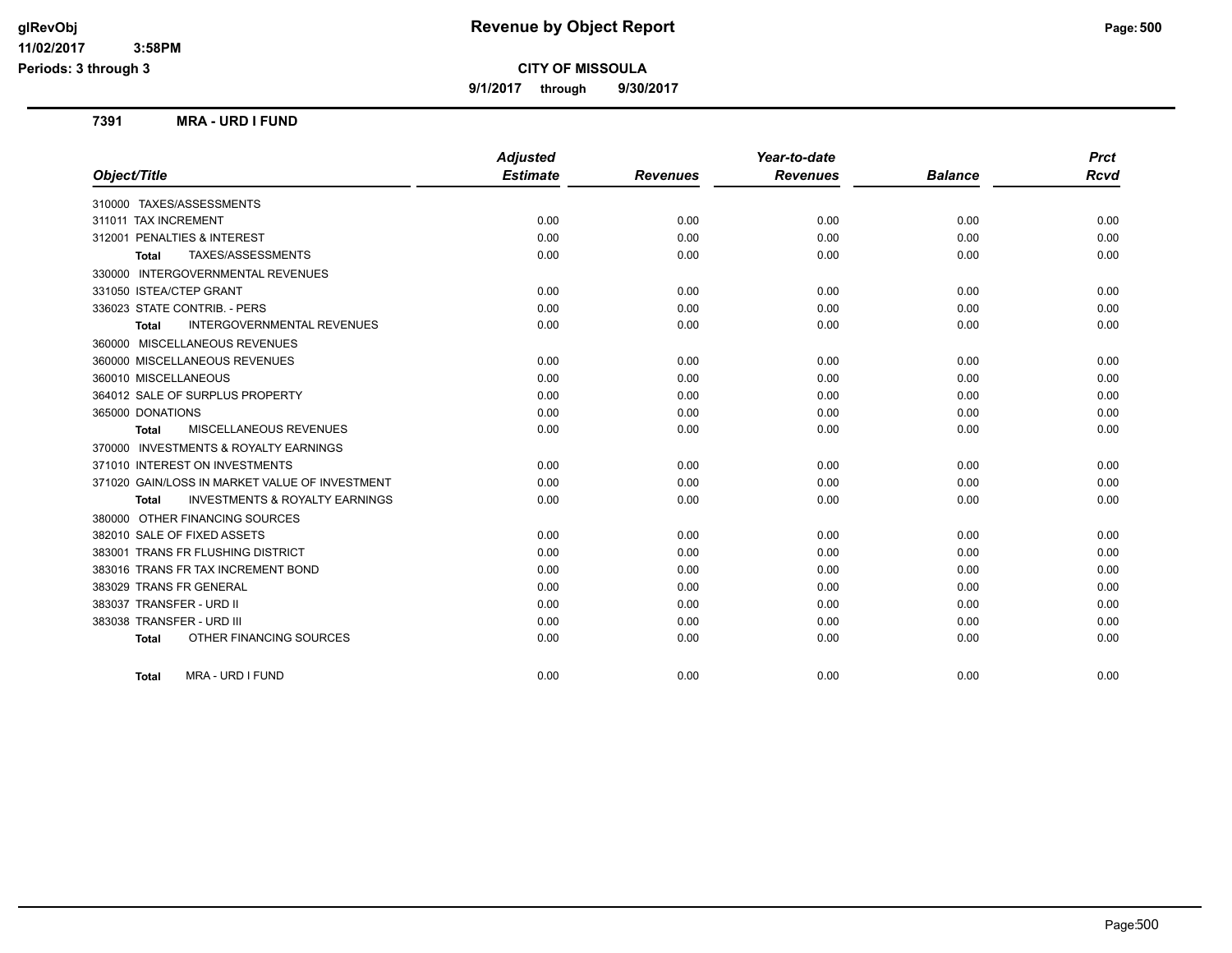**9/1/2017 through 9/30/2017**

**Periods: 3 through 3**

**7392 MRA - URD II FUND**

**7392 MRA - URD II FUND**

 **3:58PM**

|                                                           | <b>Adjusted</b> |                 | Year-to-date    |                | <b>Prct</b> |
|-----------------------------------------------------------|-----------------|-----------------|-----------------|----------------|-------------|
| Object/Title                                              | <b>Estimate</b> | <b>Revenues</b> | <b>Revenues</b> | <b>Balance</b> | <b>Rcvd</b> |
| 310000 TAXES/ASSESSMENTS                                  |                 |                 |                 |                |             |
| 311011 TAX INCREMENT                                      | 0.00            | 0.00            | 0.00            | 0.00           | 0.00        |
| TAXES/ASSESSMENTS<br><b>Total</b>                         | 0.00            | 0.00            | 0.00            | 0.00           | 0.00        |
| 330000 INTERGOVERNMENTAL REVENUES                         |                 |                 |                 |                |             |
| 330000 INTERGOVERNMENTAL REVENUES                         | 0.00            | 0.00            | 0.00            | 0.00           | 0.00        |
| 331050 ISTEA/CTEP GRANT                                   | 0.00            | 0.00            | 0.00            | 0.00           | 0.00        |
| 331060 NATL RECREATION TRAILS GRANTS                      | 0.00            | 0.00            | 0.00            | 0.00           | 0.00        |
| 335210 PERSONAL PROPERTY TAX REIMBURSEMENT                | 0.00            | 0.00            | 0.00            | 0.00           | 0.00        |
| 335250 STATE REIMB - SB #184                              | 0.00            | 0.00            | 0.00            | 0.00           | 0.00        |
| 336023 STATE CONTRIB. - PERS                              | 0.00            | 0.00            | 0.00            | 0.00           | 0.00        |
| <b>INTERGOVERNMENTAL REVENUES</b><br><b>Total</b>         | 0.00            | 0.00            | 0.00            | 0.00           | 0.00        |
| 340000 CHARGES FOR SERVICES                               |                 |                 |                 |                |             |
| 343300 MISC CHARGES FOR SERVICES                          | 0.00            | 0.00            | 0.00            | 0.00           | 0.00        |
| <b>CHARGES FOR SERVICES</b><br><b>Total</b>               | 0.00            | 0.00            | 0.00            | 0.00           | 0.00        |
| 360000 MISCELLANEOUS REVENUES                             |                 |                 |                 |                |             |
| 360000 MISCELLANEOUS REVENUES                             | 0.00            | 0.00            | 0.00            | 0.00           | 0.00        |
| 360007 RLF REVENUES                                       | 0.00            | 0.00            | 0.00            | 0.00           | 0.00        |
| 360010 MISCELLANEOUS                                      | 0.00            | 0.00            | 0.00            | 0.00           | 0.00        |
| 365000 DONATIONS                                          | 0.00            | 0.00            | 0.00            | 0.00           | 0.00        |
| <b>MISCELLANEOUS REVENUES</b><br><b>Total</b>             | 0.00            | 0.00            | 0.00            | 0.00           | 0.00        |
| 370000 INVESTMENTS & ROYALTY EARNINGS                     |                 |                 |                 |                |             |
| 371010 INTEREST ON INVESTMENTS                            | 0.00            | 0.00            | 0.00            | 0.00           | 0.00        |
| 371020 GAIN/LOSS IN MARKET VALUE OF INVESTMENTS           | 0.00            | 0.00            | 0.00            | 0.00           | 0.00        |
| <b>INVESTMENTS &amp; ROYALTY EARNINGS</b><br><b>Total</b> | 0.00            | 0.00            | 0.00            | 0.00           | 0.00        |
| 380000 OTHER FINANCING SOURCES                            |                 |                 |                 |                |             |
| 381009 TRANSFERS IN                                       | 0.00            | 0.00            | 0.00            | 0.00           | 0.00        |
| 381025 REVENUE BOND PROCEEDS                              | 0.00            | 0.00            | 0.00            | 0.00           | 0.00        |
| 381026 DEBT SERVICE/BROWNSFIELD RLF 1.125M                | 0.00            | 0.00            | 0.00            | 0.00           | 0.00        |
| 381027 SOUTH RESERVE TRAIL CROSSING 5.M                   | 0.00            | 0.00            | 0.00            | 0.00           | 0.00        |
| 381028 BOND PROCEEDS-MILL SITE                            | 0.00            | 0.00            | 0.00            | 0.00           | 0.00        |
| 381074 CIVIC STADIUM TIF NOTES 1.5M                       | 0.00            | 0.00            | 0.00            | 0.00           | 0.00        |
| 383014 TRANS FR MRA                                       | 1,279,532.00    | 0.00            | 0.00            | 1,279,532.00   | 0.00        |
| 383037 TRANSFER - URD II                                  | 0.00            | 0.00            | 0.00            | 0.00           | 0.00        |
| 383038 TRANSFER - URD III                                 | 0.00            | 0.00            | 0.00            | 0.00           | 0.00        |
| 383039 FROM SID TRANSFERS                                 | 0.00            | 0.00            | 0.00            | 0.00           | 0.00        |
| 383060 TRANSFERS FROM FRONT ST URD                        | 0.00            | 0.00            | 0.00            | 0.00           | 0.00        |
| 383061 TRANSFERS FROM PARK IMPACT FEES                    | 0.00            | 0.00            | 0.00            | 0.00           | 0.00        |
| 383062 TRANSFERS FROM PARK SIDS                           | 0.00            | 0.00            | 0.00            | 0.00           | 0.00        |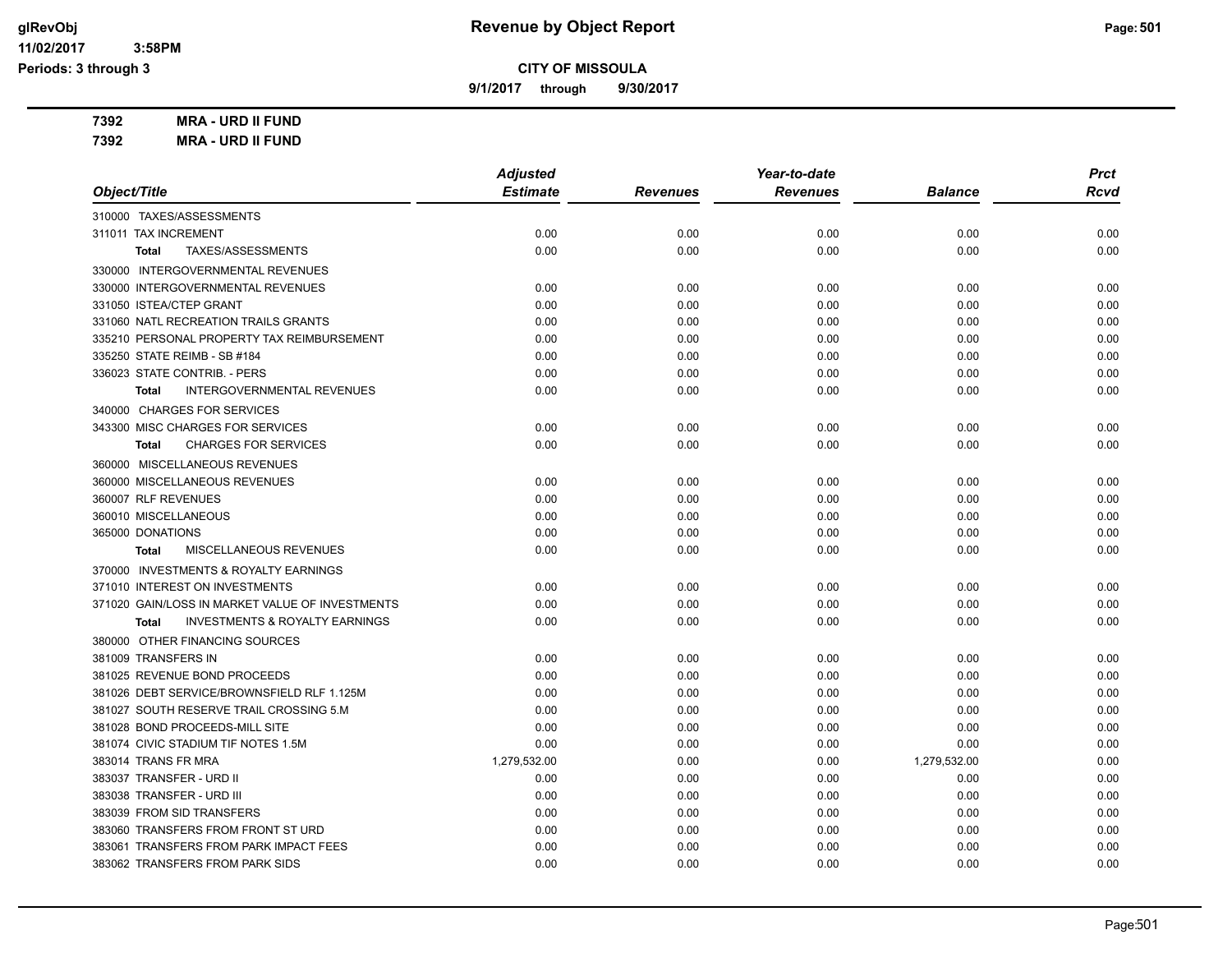**glRevObj Revenue by Object Report Page:502** 

**11/02/2017 3:58PM Periods: 3 through 3**

**CITY OF MISSOULA**

**9/1/2017 through 9/30/2017**

**7392 MRA - URD II FUND 7392 MRA - URD II FUND**

|                                         | <b>Adjusted</b> |                                    | <b>Prct</b> |                |      |
|-----------------------------------------|-----------------|------------------------------------|-------------|----------------|------|
| Object/Title                            | <b>Estimate</b> | <b>Revenues</b><br><b>Revenues</b> |             | <b>Balance</b> | Rcvd |
| 383063 TRANSF FROM SAFETY-LU (CTEP)FUND | 0.00            | 0.00                               | 0.00        | 0.00           | 0.00 |
| OTHER FINANCING SOURCES<br>Total        | 1.279.532.00    | 0.00                               | 0.00        | 1.279.532.00   | 0.00 |
| MRA - URD II FUND<br>Tota               | 1.279.532.00    | 0.00                               | 0.00        | 1.279.532.00   | 0.00 |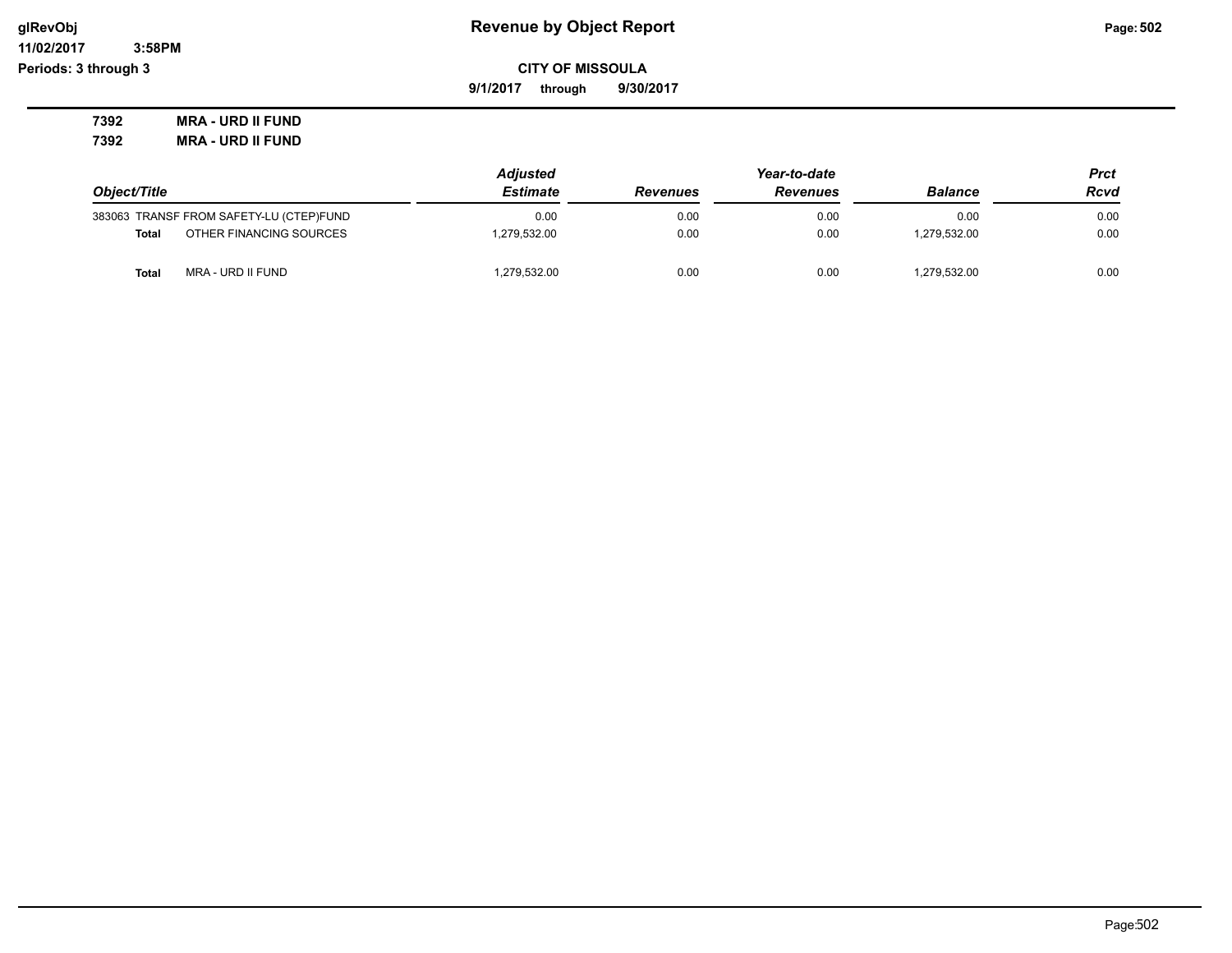**11/02/2017 3:58PM Periods: 3 through 3**

**CITY OF MISSOULA**

**9/1/2017 through 9/30/2017**

#### **7392 MRA - URD II FUND**

|                                                    | <b>Adjusted</b> |                 | Year-to-date    |                | <b>Prct</b> |
|----------------------------------------------------|-----------------|-----------------|-----------------|----------------|-------------|
| Object/Title                                       | <b>Estimate</b> | <b>Revenues</b> | <b>Revenues</b> | <b>Balance</b> | Rcvd        |
| 310000 TAXES/ASSESSMENTS                           |                 |                 |                 |                |             |
| 311011 TAX INCREMENT                               | 0.00            | 0.00            | 0.00            | 0.00           | 0.00        |
| TAXES/ASSESSMENTS<br>Total                         | 0.00            | 0.00            | 0.00            | 0.00           | 0.00        |
| 330000 INTERGOVERNMENTAL REVENUES                  |                 |                 |                 |                |             |
| 330000 INTERGOVERNMENTAL REVENUES                  | 0.00            | 0.00            | 0.00            | 0.00           | 0.00        |
| 331050 ISTEA/CTEP GRANT                            | 0.00            | 0.00            | 0.00            | 0.00           | 0.00        |
| 331060 NATL RECREATION TRAILS GRANTS               | 0.00            | 0.00            | 0.00            | 0.00           | 0.00        |
| 335210 PERSONAL PROPERTY TAX REIMBURSEMENT         | 0.00            | 0.00            | 0.00            | 0.00           | 0.00        |
| 335250 STATE REIMB - SB #184                       | 0.00            | 0.00            | 0.00            | 0.00           | 0.00        |
| 336023 STATE CONTRIB. - PERS                       | 0.00            | 0.00            | 0.00            | 0.00           | 0.00        |
| <b>Total</b><br><b>INTERGOVERNMENTAL REVENUES</b>  | 0.00            | 0.00            | 0.00            | 0.00           | 0.00        |
| 340000 CHARGES FOR SERVICES                        |                 |                 |                 |                |             |
| 343300 MISC CHARGES FOR SERVICES                   | 0.00            | 0.00            | 0.00            | 0.00           | 0.00        |
| <b>CHARGES FOR SERVICES</b><br>Total               | 0.00            | 0.00            | 0.00            | 0.00           | 0.00        |
| 360000 MISCELLANEOUS REVENUES                      |                 |                 |                 |                |             |
| 360000 MISCELLANEOUS REVENUES                      | 0.00            | 0.00            | 0.00            | 0.00           | 0.00        |
| 360007 RLF REVENUES                                | 0.00            | 0.00            | 0.00            | 0.00           | 0.00        |
| 360010 MISCELLANEOUS                               | 0.00            | 0.00            | 0.00            | 0.00           | 0.00        |
| 365000 DONATIONS                                   | 0.00            | 0.00            | 0.00            | 0.00           | 0.00        |
| MISCELLANEOUS REVENUES<br><b>Total</b>             | 0.00            | 0.00            | 0.00            | 0.00           | 0.00        |
| 370000 INVESTMENTS & ROYALTY EARNINGS              |                 |                 |                 |                |             |
| 371010 INTEREST ON INVESTMENTS                     | 0.00            | 0.00            | 0.00            | 0.00           | 0.00        |
| 371020 GAIN/LOSS IN MARKET VALUE OF INVESTMENT     | 0.00            | 0.00            | 0.00            | 0.00           | 0.00        |
| <b>INVESTMENTS &amp; ROYALTY EARNINGS</b><br>Total | 0.00            | 0.00            | 0.00            | 0.00           | 0.00        |
| 380000 OTHER FINANCING SOURCES                     |                 |                 |                 |                |             |
| 381009 TRANSFERS IN                                | 0.00            | 0.00            | 0.00            | 0.00           | 0.00        |
| 381025 REVENUE BOND PROCEEDS                       | 0.00            | 0.00            | 0.00            | 0.00           | 0.00        |
| 381026 DEBT SERVICE/BROWNSFIELD RLF 1.125M         | 0.00            | 0.00            | 0.00            | 0.00           | 0.00        |
| 381027 SOUTH RESERVE TRAIL CROSSING 5.M            | 0.00            | 0.00            | 0.00            | 0.00           | 0.00        |
| 381028 BOND PROCEEDS-MILL SITE                     | 0.00            | 0.00            | 0.00            | 0.00           | 0.00        |
| 381074 CIVIC STADIUM TIF NOTES 1.5M                | 0.00            | 0.00            | 0.00            | 0.00           | 0.00        |
| 383014 TRANS FR MRA                                | 1,279,532.00    | 0.00            | 0.00            | 1,279,532.00   | 0.00        |
| 383037 TRANSFER - URD II                           | 0.00            | 0.00            | 0.00            | 0.00           | 0.00        |
| 383038 TRANSFER - URD III                          | 0.00            | 0.00            | 0.00            | 0.00           | 0.00        |
| 383039 FROM SID TRANSFERS                          | 0.00            | 0.00            | 0.00            | 0.00           | 0.00        |
| 383060 TRANSFERS FROM FRONT ST URD                 | 0.00            | 0.00            | 0.00            | 0.00           | 0.00        |
| 383061 TRANSFERS FROM PARK IMPACT FEES             | 0.00            | 0.00            | 0.00            | 0.00           | 0.00        |
| 383062 TRANSFERS FROM PARK SIDS                    | 0.00            | 0.00            | 0.00            | 0.00           | 0.00        |
| 383063 TRANSF FROM SAFETY-LU (CTEP)FUND            | 0.00            | 0.00            | 0.00            | 0.00           | 0.00        |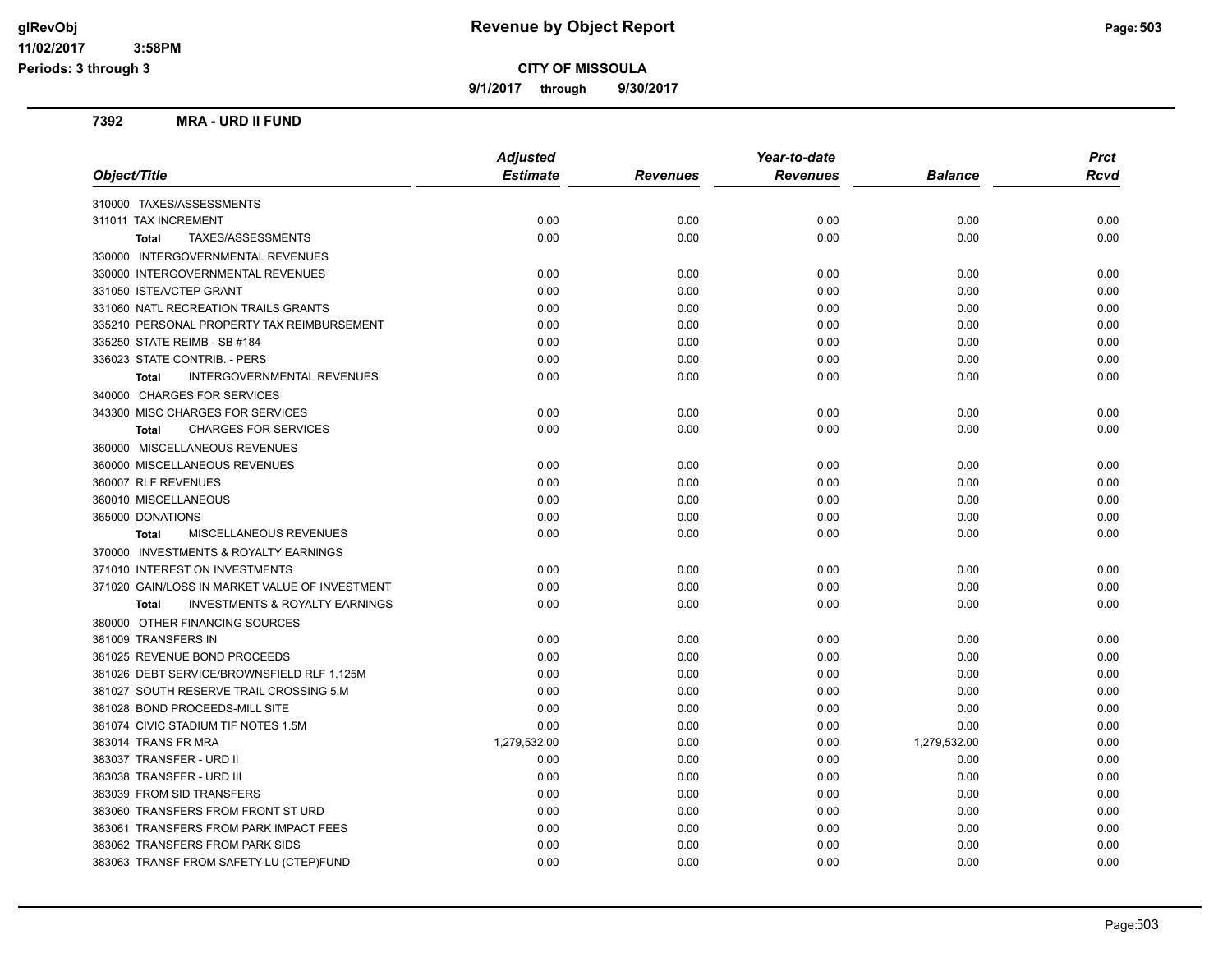**11/02/2017 3:58PM Periods: 3 through 3**

**CITY OF MISSOULA**

**9/1/2017 through 9/30/2017**

**7392 MRA - URD II FUND**

|              |                         | <b>Adjusted</b> |                 | Year-to-date   |              | Prct<br>Rcvd |
|--------------|-------------------------|-----------------|-----------------|----------------|--------------|--------------|
| Object/Title | Estimate                | <b>Revenues</b> | <b>Revenues</b> | <b>Balance</b> |              |              |
| <b>Total</b> | OTHER FINANCING SOURCES | 1,279,532.00    | 0.00            | 0.00           | 1,279,532.00 | 0.00         |
| <b>Total</b> | MRA - URD II FUND       | 1,279,532.00    | 0.00            | 0.00           | 1,279,532.00 | 0.00         |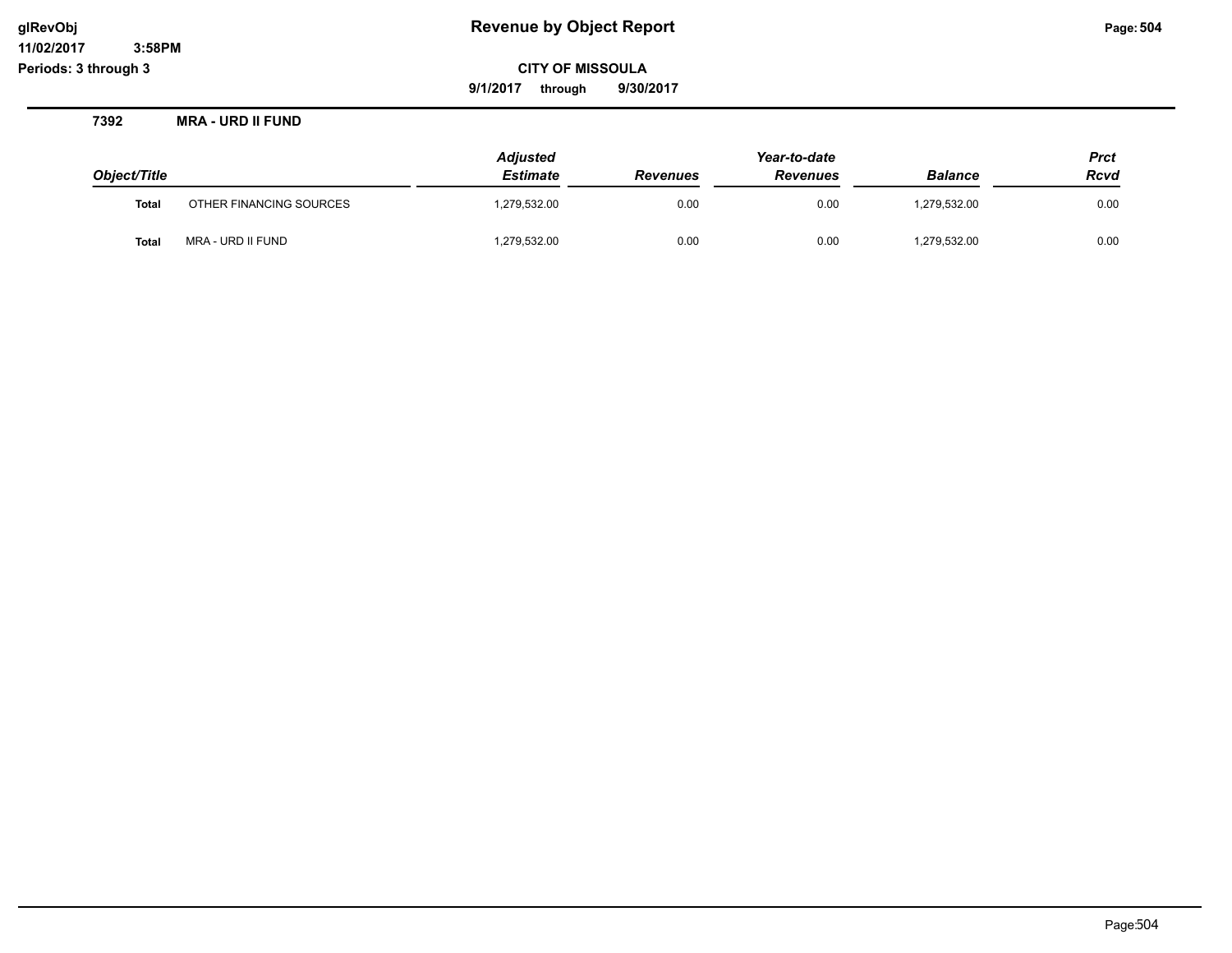**9/1/2017 through 9/30/2017**

**Periods: 3 through 3**

**7393 MRA - URD III FUND**

**7393 MRA - URD III FUND**

|                                                           | <b>Adjusted</b> |                 | Year-to-date    |                | <b>Prct</b> |
|-----------------------------------------------------------|-----------------|-----------------|-----------------|----------------|-------------|
| Object/Title                                              | <b>Estimate</b> | <b>Revenues</b> | <b>Revenues</b> | <b>Balance</b> | <b>Rcvd</b> |
| 310000 TAXES/ASSESSMENTS                                  |                 |                 |                 |                |             |
| 311011 TAX INCREMENT                                      | 0.00            | 0.00            | 0.00            | 0.00           | 0.00        |
| 312001 PENALTIES & INTEREST                               | 0.00            | 0.00            | 0.00            | 0.00           | 0.00        |
| TAXES/ASSESSMENTS<br><b>Total</b>                         | 0.00            | 0.00            | 0.00            | 0.00           | 0.00        |
| 330000 INTERGOVERNMENTAL REVENUES                         |                 |                 |                 |                |             |
| 331050 ISTEA/CTEP GRANT                                   | 0.00            | 0.00            | 0.00            | 0.00           | 0.00        |
| 331060 NATL RECREATION TRAILS GRANTS                      | 0.00            | 0.00            | 0.00            | 0.00           | 0.00        |
| 335210 PERSONAL PROPERTY TAX REIMBURSEMENT                | 0.00            | 0.00            | 0.00            | 0.00           | 0.00        |
| 336020 STATE PENSION CONTRIBUTION                         | 0.00            | 0.00            | 0.00            | 0.00           | 0.00        |
| 336023 STATE CONTRIB. - PERS                              | 0.00            | 0.00            | 56.58           | $-56.58$       | 0.00        |
| <b>INTERGOVERNMENTAL REVENUES</b><br><b>Total</b>         | 0.00            | 0.00            | 56.58           | $-56.58$       | 0.00        |
| 340000 CHARGES FOR SERVICES                               |                 |                 |                 |                |             |
| 343065 BUILDING RENTALS                                   | 0.00            | 4,937.50        | 24,071.00       | $-24,071.00$   | 0.00        |
| <b>CHARGES FOR SERVICES</b><br>Total                      | 0.00            | 4,937.50        | 24,071.00       | $-24,071.00$   | 0.00        |
| 360000 MISCELLANEOUS REVENUES                             |                 |                 |                 |                |             |
| 360000 MISCELLANEOUS REVENUES                             | 0.00            | 0.00            | 0.00            | 0.00           | 0.00        |
| 360010 MISCELLANEOUS                                      | 0.00            | 0.00            | 0.00            | 0.00           | 0.00        |
| 362000 OTHER MISCELLANEOUS REVENUE                        | 0.00            | 0.00            | 0.00            | 0.00           | 0.00        |
| 362004 URD III FACADE IMPROVEMENT LOAN REC                | 0.00            | 0.00            | 0.00            | 0.00           | 0.00        |
| 365000 DONATIONS                                          | 0.00            | 0.00            | 10,000.00       | $-10,000.00$   | 0.00        |
| MISCELLANEOUS REVENUES<br><b>Total</b>                    | 0.00            | 0.00            | 10,000.00       | $-10,000.00$   | 0.00        |
| 370000 INVESTMENTS & ROYALTY EARNINGS                     |                 |                 |                 |                |             |
| 371010 INTEREST ON INVESTMENTS                            | 0.00            | 0.00            | 0.00            | 0.00           | 0.00        |
| 371020 GAIN/LOSS IN MARKET VALUE OF INVESTMENTS           | 0.00            | 0.00            | 0.00            | 0.00           | 0.00        |
| <b>INVESTMENTS &amp; ROYALTY EARNINGS</b><br><b>Total</b> | 0.00            | 0.00            | 0.00            | 0.00           | 0.00        |
| 380000 OTHER FINANCING SOURCES                            |                 |                 |                 |                |             |
| 381000 LOAN PROCEEDS                                      | 0.00            | 0.00            | 0.00            | 0.00           | 0.00        |
| 381024 MARY AVENUE BOND PROCEEDS                          | 1,665,000.00    | 0.00            | 1,200,000.00    | 465,000.00     | 72.07       |
| 381025 REVENUE BOND PROCEEDS                              | 1,600,000.00    | 0.00            | 0.00            | 1,600,000.00   | 0.00        |
| 381026 *** Title Not Found ***                            | 1,890,000.00    | 0.00            | 0.00            | 1,890,000.00   | 0.00        |
| 381028 BOND PROCEEDS-MILL SITE                            | 2,207,000.00    | 0.00            | 0.00            | 2,207,000.00   | 0.00        |
| 383014 TRANS FR MRA                                       | 790,943.00      | 0.00            | 0.00            | 790,943.00     | 0.00        |
| 383037 TRANSFER - URD II                                  | 250,000.00      | 0.00            | 0.00            | 250,000.00     | 0.00        |
| OTHER FINANCING SOURCES<br><b>Total</b>                   | 8,402,943.00    | 0.00            | 1,200,000.00    | 7,202,943.00   | 14.28       |
| MRA - URD III FUND<br><b>Total</b>                        | 8,402,943.00    | 4,937.50        | 1,234,127.58    | 7,168,815.42   | 14.69       |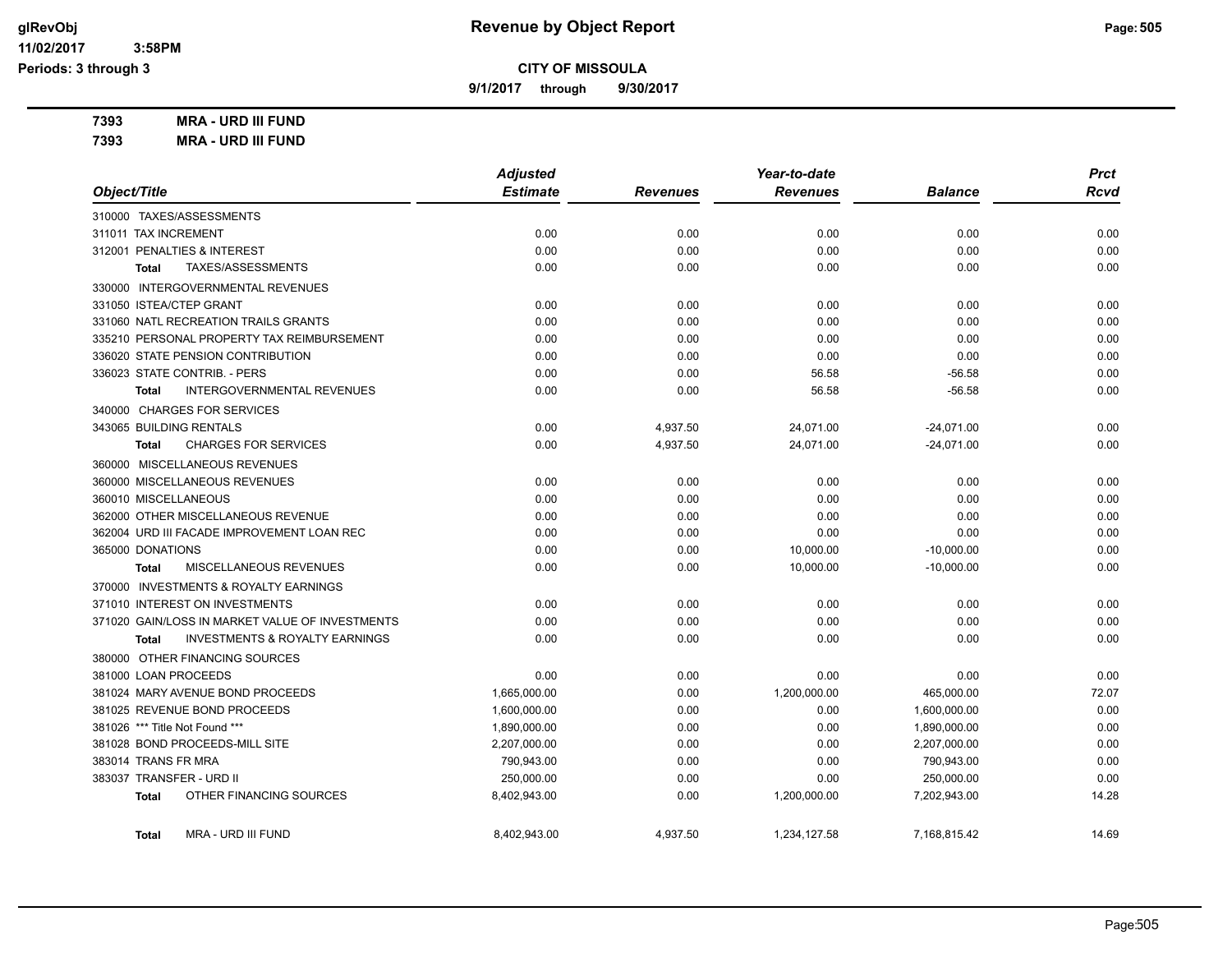**CITY OF MISSOULA 9/1/2017 through 9/30/2017**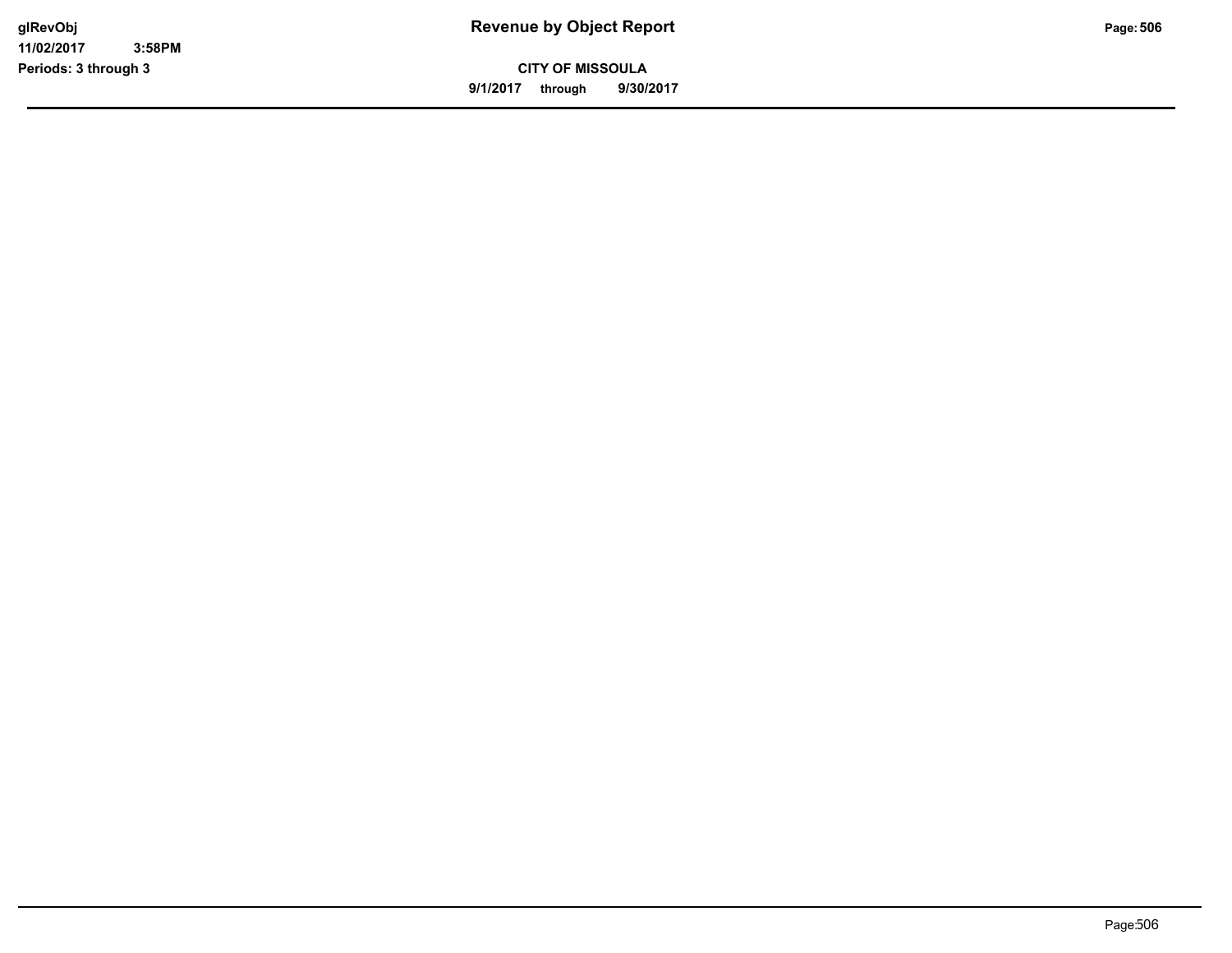**CITY OF MISSOULA**

**9/1/2017 through 9/30/2017**

# **7393 MRA - URD III FUND**

|                                                           | <b>Adjusted</b> |                 | Year-to-date    |                | <b>Prct</b> |
|-----------------------------------------------------------|-----------------|-----------------|-----------------|----------------|-------------|
| Object/Title                                              | <b>Estimate</b> | <b>Revenues</b> | <b>Revenues</b> | <b>Balance</b> | <b>Rcvd</b> |
| 310000 TAXES/ASSESSMENTS                                  |                 |                 |                 |                |             |
| 311011 TAX INCREMENT                                      | 0.00            | 0.00            | 0.00            | 0.00           | 0.00        |
| 312001 PENALTIES & INTEREST                               | 0.00            | 0.00            | 0.00            | 0.00           | 0.00        |
| TAXES/ASSESSMENTS<br><b>Total</b>                         | 0.00            | 0.00            | 0.00            | 0.00           | 0.00        |
| 330000 INTERGOVERNMENTAL REVENUES                         |                 |                 |                 |                |             |
| 331050 ISTEA/CTEP GRANT                                   | 0.00            | 0.00            | 0.00            | 0.00           | 0.00        |
| 331060 NATL RECREATION TRAILS GRANTS                      | 0.00            | 0.00            | 0.00            | 0.00           | 0.00        |
| 335210 PERSONAL PROPERTY TAX REIMBURSEMENT                | 0.00            | 0.00            | 0.00            | 0.00           | 0.00        |
| 336020 STATE PENSION CONTRIBUTION                         | 0.00            | 0.00            | 0.00            | 0.00           | 0.00        |
| 336023 STATE CONTRIB. - PERS                              | 0.00            | 0.00            | 56.58           | $-56.58$       | 0.00        |
| <b>INTERGOVERNMENTAL REVENUES</b><br><b>Total</b>         | 0.00            | 0.00            | 56.58           | $-56.58$       | 0.00        |
| 340000 CHARGES FOR SERVICES                               |                 |                 |                 |                |             |
| 343065 BUILDING RENTALS                                   | 0.00            | 4,937.50        | 24,071.00       | $-24,071.00$   | 0.00        |
| <b>CHARGES FOR SERVICES</b><br><b>Total</b>               | 0.00            | 4,937.50        | 24,071.00       | $-24,071.00$   | 0.00        |
| 360000 MISCELLANEOUS REVENUES                             |                 |                 |                 |                |             |
| 360000 MISCELLANEOUS REVENUES                             | 0.00            | 0.00            | 0.00            | 0.00           | 0.00        |
| 360010 MISCELLANEOUS                                      | 0.00            | 0.00            | 0.00            | 0.00           | 0.00        |
| 362000 OTHER MISCELLANEOUS REVENUE                        | 0.00            | 0.00            | 0.00            | 0.00           | 0.00        |
| 362004 URD III FACADE IMPROVEMENT LOAN REC                | 0.00            | 0.00            | 0.00            | 0.00           | 0.00        |
| 365000 DONATIONS                                          | 0.00            | 0.00            | 10,000.00       | $-10,000.00$   | 0.00        |
| MISCELLANEOUS REVENUES<br><b>Total</b>                    | 0.00            | 0.00            | 10,000.00       | $-10,000.00$   | 0.00        |
| 370000 INVESTMENTS & ROYALTY EARNINGS                     |                 |                 |                 |                |             |
| 371010 INTEREST ON INVESTMENTS                            | 0.00            | 0.00            | 0.00            | 0.00           | 0.00        |
| 371020 GAIN/LOSS IN MARKET VALUE OF INVESTMENT            | 0.00            | 0.00            | 0.00            | 0.00           | 0.00        |
| <b>INVESTMENTS &amp; ROYALTY EARNINGS</b><br><b>Total</b> | 0.00            | 0.00            | 0.00            | 0.00           | 0.00        |
| 380000 OTHER FINANCING SOURCES                            |                 |                 |                 |                |             |
| 381000 LOAN PROCEEDS                                      | 0.00            | 0.00            | 0.00            | 0.00           | 0.00        |
| 381024 MARY AVENUE BOND PROCEEDS                          | 1,665,000.00    | 0.00            | 1,200,000.00    | 465,000.00     | 72.07       |
| 381025 REVENUE BOND PROCEEDS                              | 1,600,000.00    | 0.00            | 0.00            | 1,600,000.00   | 0.00        |
| 381026 *** Title Not Found ***                            | 1,890,000.00    | 0.00            | 0.00            | 1,890,000.00   | 0.00        |
| 381028 BOND PROCEEDS-MILL SITE                            | 2,207,000.00    | 0.00            | 0.00            | 2,207,000.00   | 0.00        |
| 383014 TRANS FR MRA                                       | 790,943.00      | 0.00            | 0.00            | 790,943.00     | 0.00        |
| 383037 TRANSFER - URD II                                  | 250,000.00      | 0.00            | 0.00            | 250,000.00     | 0.00        |
| OTHER FINANCING SOURCES<br><b>Total</b>                   | 8,402,943.00    | 0.00            | 1,200,000.00    | 7,202,943.00   | 14.28       |
| MRA - URD III FUND<br><b>Total</b>                        | 8,402,943.00    | 4,937.50        | 1,234,127.58    | 7,168,815.42   | 14.69       |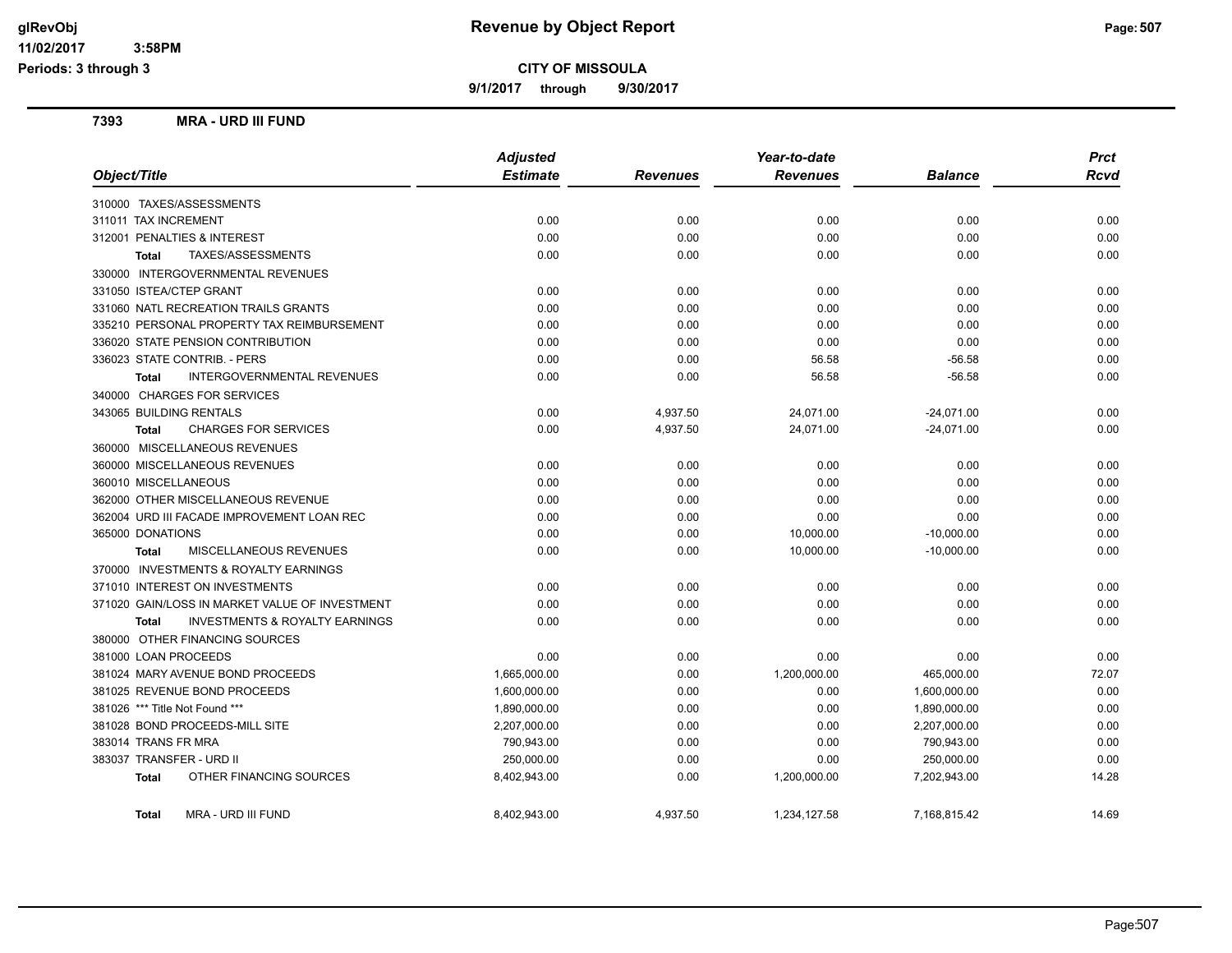**CITY OF MISSOULA 9/1/2017 through 9/30/2017**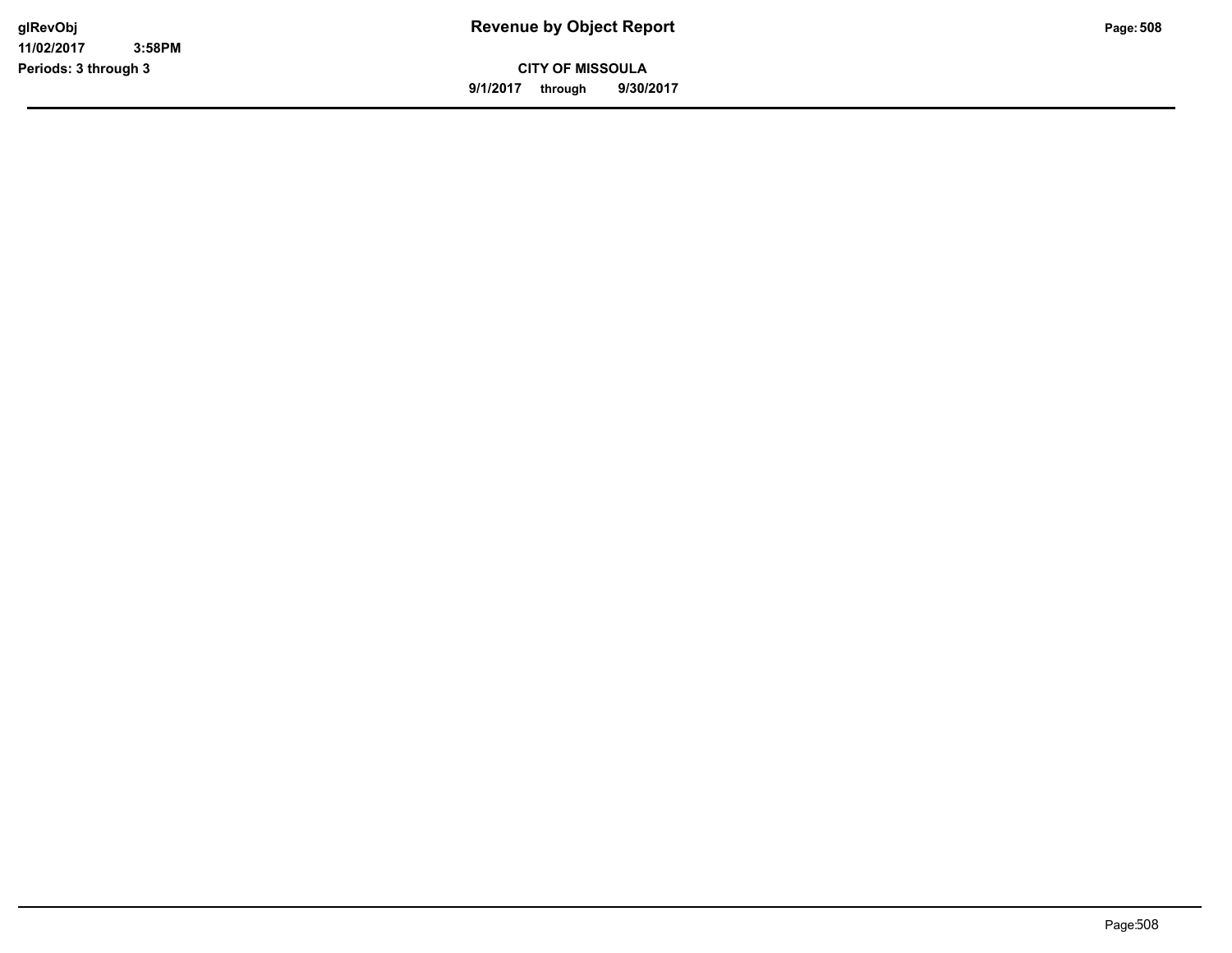**9/1/2017 through 9/30/2017**

## **7394 MRA URD III TI DEBT CLEARING FUND**

**7394 MRA URD III TI DEBT CLEARING FUND**

|                                                           | <b>Adjusted</b> |                 | Year-to-date    |                | <b>Prct</b> |
|-----------------------------------------------------------|-----------------|-----------------|-----------------|----------------|-------------|
| Object/Title                                              | <b>Estimate</b> | <b>Revenues</b> | <b>Revenues</b> | <b>Balance</b> | Rcvd        |
| TAXES/ASSESSMENTS<br>310000                               |                 |                 |                 |                |             |
| <b>TAX INCREMENT</b><br>311011                            | 1,697,606.00    | 4,915.44        | 0.00            | 1,697,606.00   | 0.00        |
| 312001 PENALTIES & INTEREST                               | 0.00            | 225.31          | 74.06           | $-74.06$       | 0.00        |
| TAXES/ASSESSMENTS<br>Total                                | 1,697,606.00    | 5,140.75        | 74.06           | 1,697,531.94   | 0.00        |
| INTERGOVERNMENTAL REVENUES<br>330000                      |                 |                 |                 |                |             |
| 335210 PERSONAL PROPERTY TAX REIMBURSEMENT                | 277,850.00      | 0.00            | 0.00            | 277,850.00     | 0.00        |
| 335250 STATE REIMB - SB #184                              | 0.00            | 0.00            | 0.00            | 0.00           | 0.00        |
| INTERGOVERNMENTAL REVENUES<br>Total                       | 277,850.00      | 0.00            | 0.00            | 277,850.00     | 0.00        |
| <b>INVESTMENTS &amp; ROYALTY EARNINGS</b><br>370000       |                 |                 |                 |                |             |
| 371010 INTEREST ON INVESTMENTS                            | 0.00            | 0.00            | 0.00            | 0.00           | 0.00        |
| 371020 GAIN/LOSS IN MARKET VALUE OF INVESTMENTS           | 0.00            | 0.00            | 0.00            | 0.00           | 0.00        |
| <b>INVESTMENTS &amp; ROYALTY EARNINGS</b><br><b>Total</b> | 0.00            | 0.00            | 0.00            | 0.00           | 0.00        |
| OTHER FINANCING SOURCES<br>380000                         |                 |                 |                 |                |             |
| 383014 TRANS FR MRA                                       | 0.00            | 0.00            | 0.00            | 0.00           | 0.00        |
| OTHER FINANCING SOURCES<br><b>Total</b>                   | 0.00            | 0.00            | 0.00            | 0.00           | 0.00        |
| MRA URD III TI DEBT CLEARING FUND<br>Total                | 1,975,456.00    | 5,140.75        | 74.06           | 1,975,381.94   | 0.00        |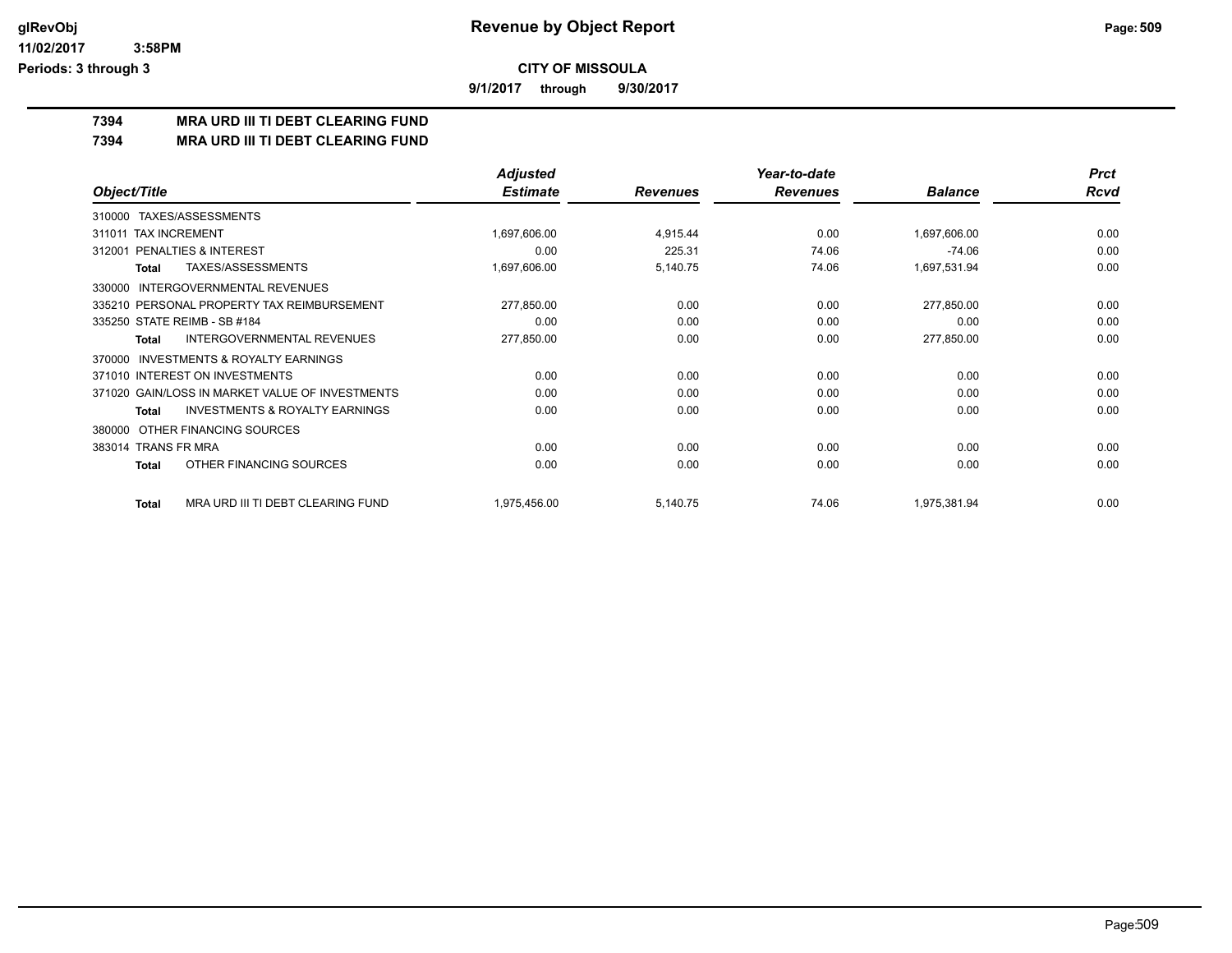**9/1/2017 through 9/30/2017**

#### **7394 MRA URD III TI DEBT CLEARING FUND**

|                                                     | <b>Adjusted</b> |                 | Year-to-date    |                | <b>Prct</b> |
|-----------------------------------------------------|-----------------|-----------------|-----------------|----------------|-------------|
| Object/Title                                        | <b>Estimate</b> | <b>Revenues</b> | <b>Revenues</b> | <b>Balance</b> | Rcvd        |
| 310000 TAXES/ASSESSMENTS                            |                 |                 |                 |                |             |
| 311011 TAX INCREMENT                                | 1,697,606.00    | 4,915.44        | 0.00            | 1,697,606.00   | 0.00        |
| 312001 PENALTIES & INTEREST                         | 0.00            | 225.31          | 74.06           | $-74.06$       | 0.00        |
| TAXES/ASSESSMENTS<br>Total                          | 1,697,606.00    | 5,140.75        | 74.06           | 1,697,531.94   | 0.00        |
| INTERGOVERNMENTAL REVENUES<br>330000                |                 |                 |                 |                |             |
| 335210 PERSONAL PROPERTY TAX REIMBURSEMENT          | 277,850.00      | 0.00            | 0.00            | 277,850.00     | 0.00        |
| 335250 STATE REIMB - SB #184                        | 0.00            | 0.00            | 0.00            | 0.00           | 0.00        |
| <b>INTERGOVERNMENTAL REVENUES</b><br>Total          | 277,850.00      | 0.00            | 0.00            | 277,850.00     | 0.00        |
| <b>INVESTMENTS &amp; ROYALTY EARNINGS</b><br>370000 |                 |                 |                 |                |             |
| 371010 INTEREST ON INVESTMENTS                      | 0.00            | 0.00            | 0.00            | 0.00           | 0.00        |
| 371020 GAIN/LOSS IN MARKET VALUE OF INVESTMENT      | 0.00            | 0.00            | 0.00            | 0.00           | 0.00        |
| <b>INVESTMENTS &amp; ROYALTY EARNINGS</b><br>Total  | 0.00            | 0.00            | 0.00            | 0.00           | 0.00        |
| 380000 OTHER FINANCING SOURCES                      |                 |                 |                 |                |             |
| 383014 TRANS FR MRA                                 | 0.00            | 0.00            | 0.00            | 0.00           | 0.00        |
| OTHER FINANCING SOURCES<br>Total                    | 0.00            | 0.00            | 0.00            | 0.00           | 0.00        |
| MRA URD III TI DEBT CLEARING FUND<br>Total          | 1,975,456.00    | 5,140.75        | 74.06           | 1,975,381.94   | 0.00        |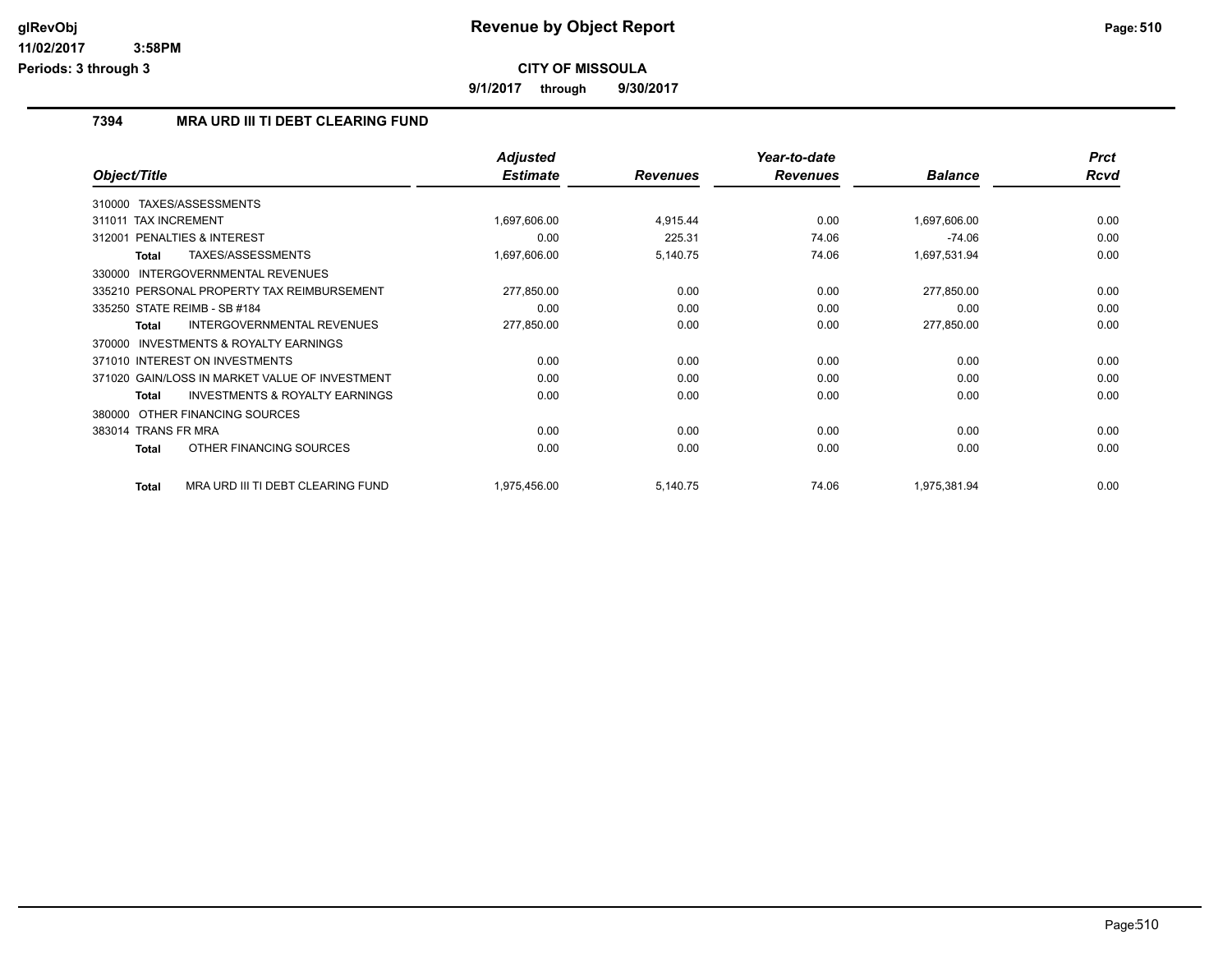**11/02/2017 3:58PM Periods: 3 through 3**

#### **CITY OF MISSOULA**

**9/1/2017 through 9/30/2017**

# **7395 MRA TAX INCREMENT DEBT SERVICE**

## **7395 MRA TAX INCREMENT DEBT SERVICE**

|                                         | <b>Adjusted</b> |                 | Year-to-date    |                | <b>Prct</b> |
|-----------------------------------------|-----------------|-----------------|-----------------|----------------|-------------|
| Object/Title                            | <b>Estimate</b> | <b>Revenues</b> | <b>Revenues</b> | <b>Balance</b> | <b>Rcvd</b> |
| 370000 INVESTMENTS & ROYALTY EARNINGS   |                 |                 |                 |                |             |
| 371010 INTEREST ON INVESTMENTS          | 0.00            | 0.00            | 0.00            | 0.00           | 0.00        |
| INVESTMENTS & ROYALTY EARNINGS<br>Total | 0.00            | 0.00            | 0.00            | 0.00           | 0.00        |
| 380000 OTHER FINANCING SOURCES          |                 |                 |                 |                |             |
| 383014 TRANS FR MRA                     | 1,184,513.00    | 0.00            | 0.00            | 1,184,513.00   | 0.00        |
| OTHER FINANCING SOURCES<br>Total        | 1,184,513.00    | 0.00            | 0.00            | 1,184,513.00   | 0.00        |
|                                         |                 |                 |                 |                |             |
| MRA TAX INCREMENT DEBT SERVICE<br>Total | 1.184.513.00    | 0.00            | 0.00            | 1.184.513.00   | 0.00        |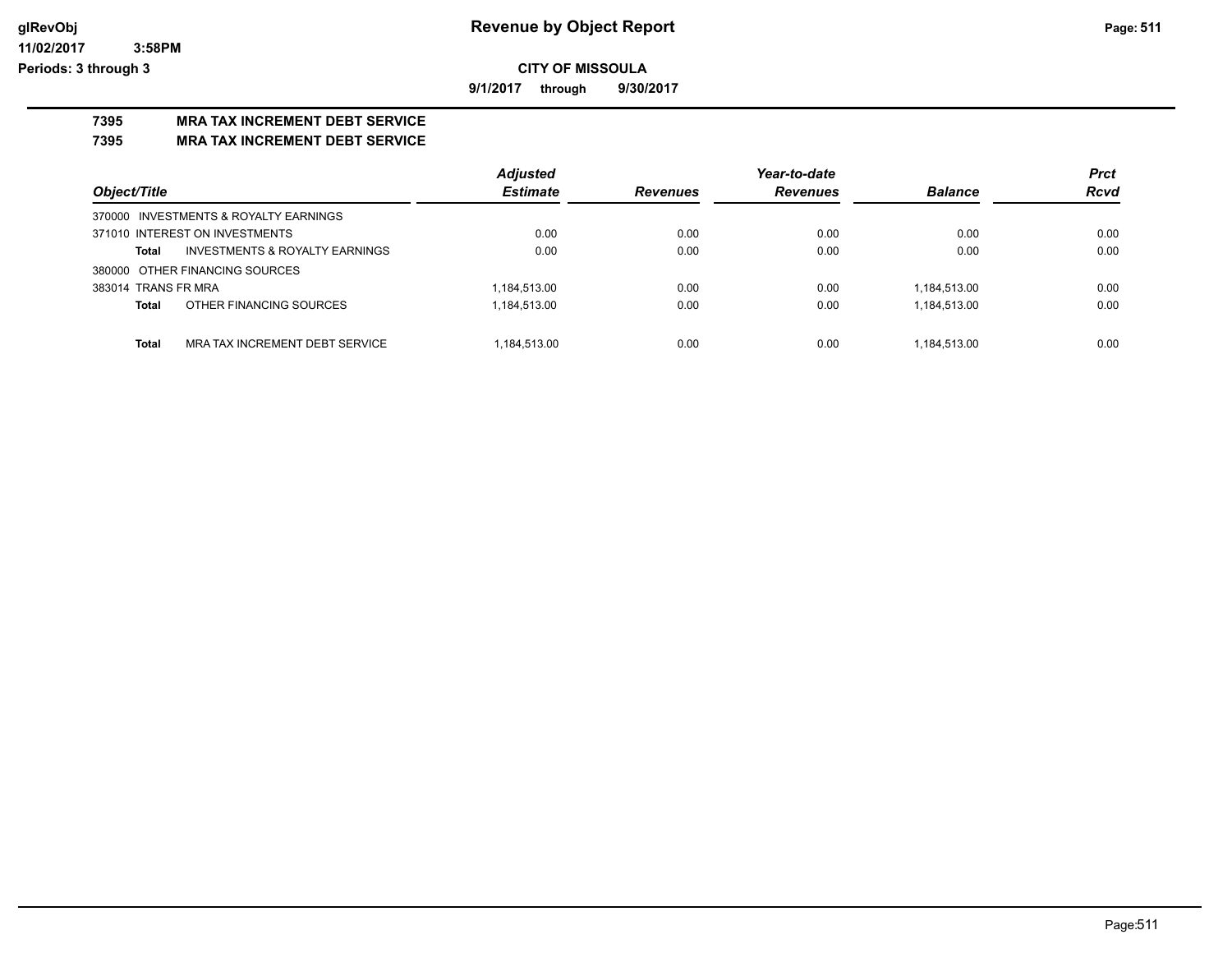**9/1/2017 through 9/30/2017**

#### **7395 MRA TAX INCREMENT DEBT SERVICE**

| Object/Title        |                                           | <b>Adjusted</b><br><b>Estimate</b> | <b>Revenues</b> | Year-to-date<br><b>Revenues</b> | <b>Balance</b> | <b>Prct</b><br><b>Rcvd</b> |
|---------------------|-------------------------------------------|------------------------------------|-----------------|---------------------------------|----------------|----------------------------|
|                     | 370000 INVESTMENTS & ROYALTY EARNINGS     |                                    |                 |                                 |                |                            |
|                     | 371010 INTEREST ON INVESTMENTS            | 0.00                               | 0.00            | 0.00                            | 0.00           | 0.00                       |
| <b>Total</b>        | <b>INVESTMENTS &amp; ROYALTY EARNINGS</b> | 0.00                               | 0.00            | 0.00                            | 0.00           | 0.00                       |
|                     | 380000 OTHER FINANCING SOURCES            |                                    |                 |                                 |                |                            |
| 383014 TRANS FR MRA |                                           | 1.184.513.00                       | 0.00            | 0.00                            | 1.184.513.00   | 0.00                       |
| <b>Total</b>        | OTHER FINANCING SOURCES                   | 1,184,513.00                       | 0.00            | 0.00                            | 1,184,513.00   | 0.00                       |
|                     |                                           |                                    |                 |                                 |                |                            |
| <b>Total</b>        | MRA TAX INCREMENT DEBT SERVICE            | 1.184.513.00                       | 0.00            | 0.00                            | 1.184.513.00   | 0.00                       |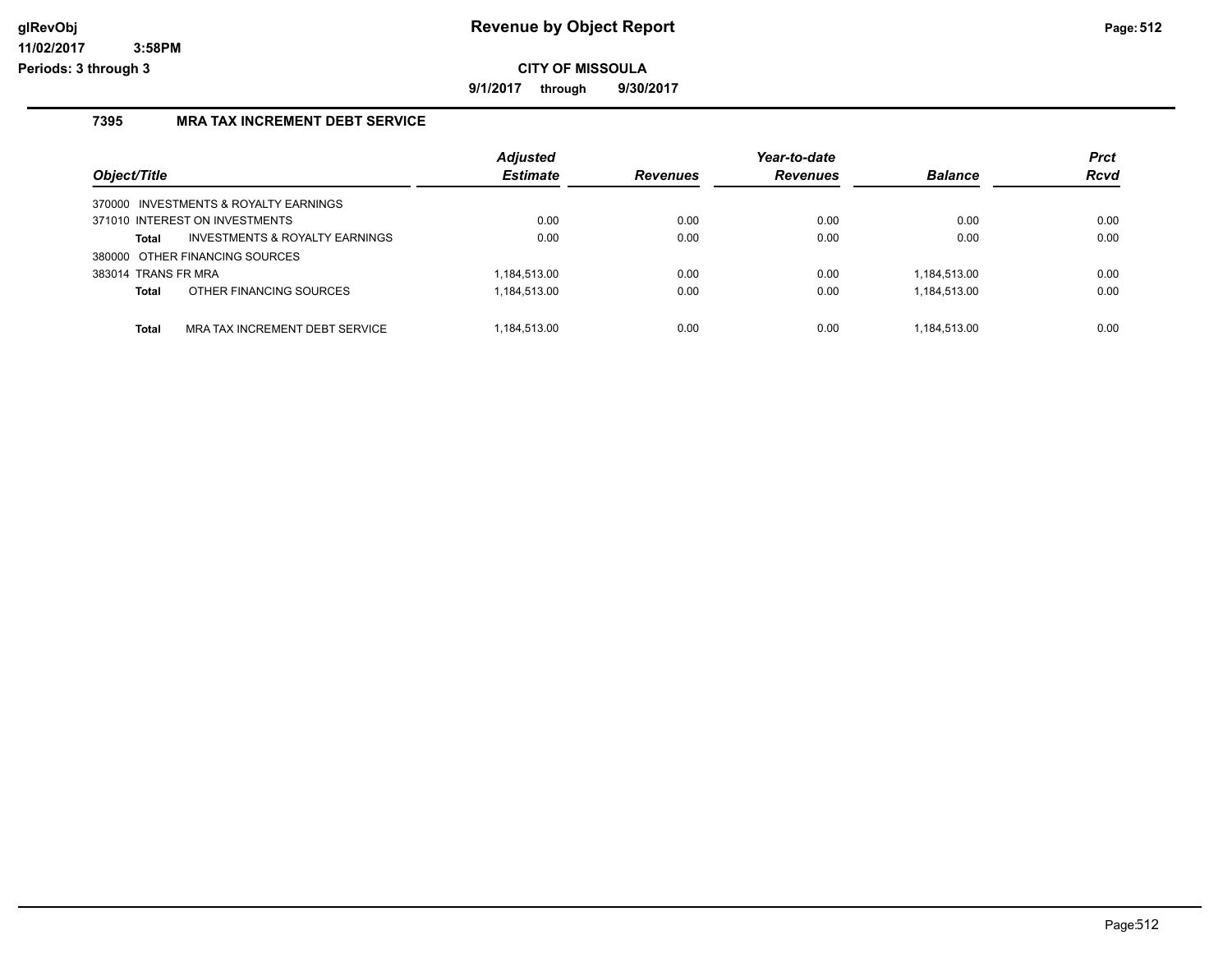**9/1/2017 through 9/30/2017**

## **7396 NRSS DEBT SERVICE SINKING FUND**

**7396 NRSS DEBT SERVICE SINKING FUND**

|                                                 | <b>Adjusted</b> |                 | Year-to-date    |                | <b>Prct</b> |
|-------------------------------------------------|-----------------|-----------------|-----------------|----------------|-------------|
| Object/Title                                    | <b>Estimate</b> | <b>Revenues</b> | <b>Revenues</b> | <b>Balance</b> | <b>Rcvd</b> |
| 370000 INVESTMENTS & ROYALTY EARNINGS           |                 |                 |                 |                |             |
| 371010 INTEREST ON INVESTMENTS                  | 0.00            | 0.00            | 0.00            | 0.00           | 0.00        |
| 371020 GAIN/LOSS IN MARKET VALUE OF INVESTMENTS | 0.00            | 0.00            | 0.00            | 0.00           | 0.00        |
| INVESTMENTS & ROYALTY EARNINGS<br>Total         | 0.00            | 0.00            | 0.00            | 0.00           | 0.00        |
| 380000 OTHER FINANCING SOURCES                  |                 |                 |                 |                |             |
| 383014 TRANS FR MRA                             | 86.336.00       | 0.00            | 15.881.03       | 70.454.97      | 18.39       |
| OTHER FINANCING SOURCES<br>Total                | 86.336.00       | 0.00            | 15.881.03       | 70.454.97      | 18.39       |
|                                                 |                 |                 |                 |                |             |
| <b>Total</b><br>NRSS DEBT SERVICE SINKING FUND  | 86.336.00       | 0.00            | 15.881.03       | 70.454.97      | 18.39       |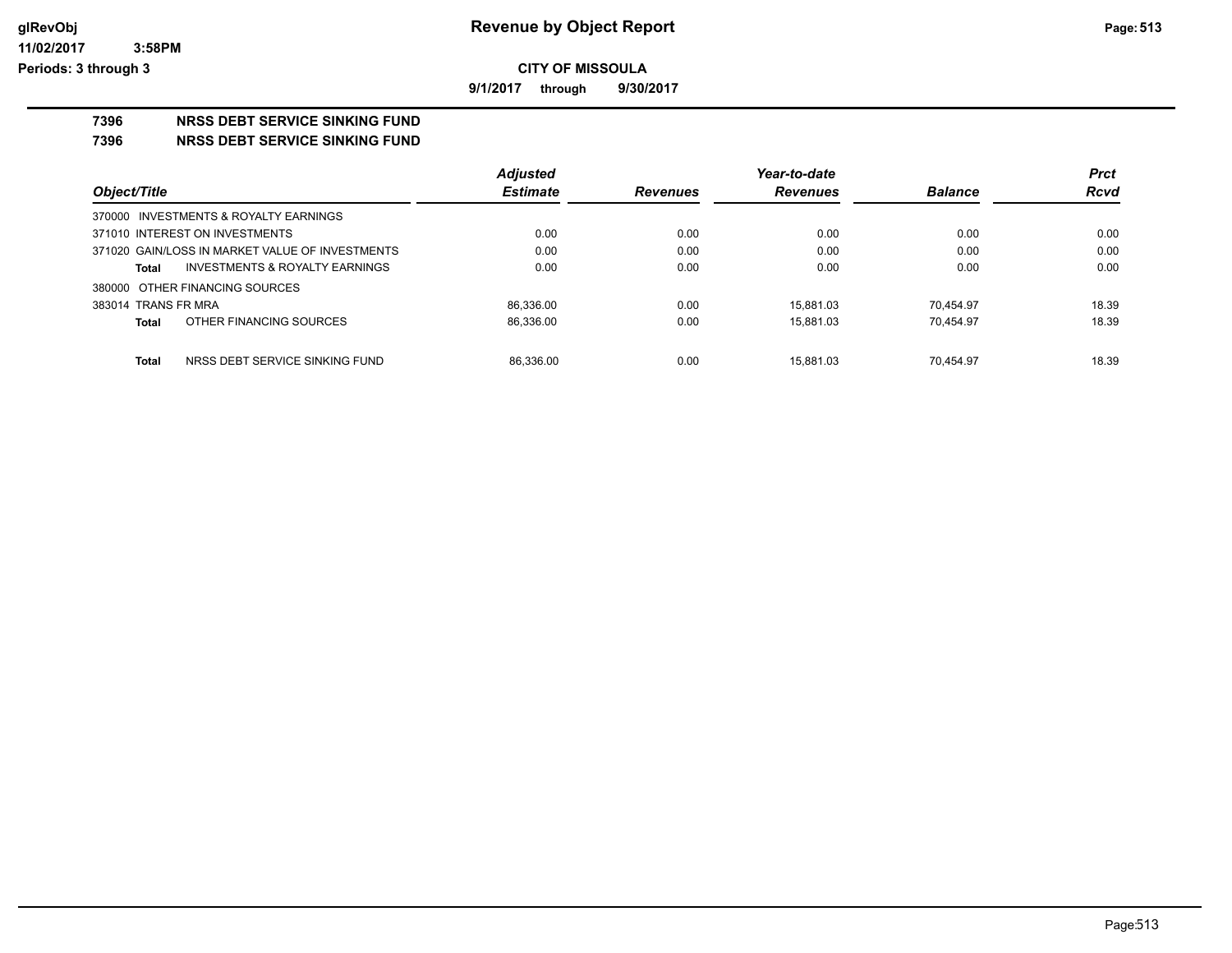**9/1/2017 through 9/30/2017**

#### **7396 NRSS DEBT SERVICE SINKING FUND**

|                                                           | <b>Adjusted</b> |                 | Year-to-date    |                | <b>Prct</b> |
|-----------------------------------------------------------|-----------------|-----------------|-----------------|----------------|-------------|
| Object/Title                                              | <b>Estimate</b> | <b>Revenues</b> | <b>Revenues</b> | <b>Balance</b> | <b>Rcvd</b> |
| 370000 INVESTMENTS & ROYALTY EARNINGS                     |                 |                 |                 |                |             |
| 371010 INTEREST ON INVESTMENTS                            | 0.00            | 0.00            | 0.00            | 0.00           | 0.00        |
| 371020 GAIN/LOSS IN MARKET VALUE OF INVESTMENT            | 0.00            | 0.00            | 0.00            | 0.00           | 0.00        |
| <b>INVESTMENTS &amp; ROYALTY EARNINGS</b><br><b>Total</b> | 0.00            | 0.00            | 0.00            | 0.00           | 0.00        |
| 380000 OTHER FINANCING SOURCES                            |                 |                 |                 |                |             |
| 383014 TRANS FR MRA                                       | 86.336.00       | 0.00            | 15.881.03       | 70.454.97      | 18.39       |
| OTHER FINANCING SOURCES<br><b>Total</b>                   | 86.336.00       | 0.00            | 15.881.03       | 70.454.97      | 18.39       |
|                                                           |                 |                 |                 |                |             |
| NRSS DEBT SERVICE SINKING FUND<br><b>Total</b>            | 86.336.00       | 0.00            | 15.881.03       | 70.454.97      | 18.39       |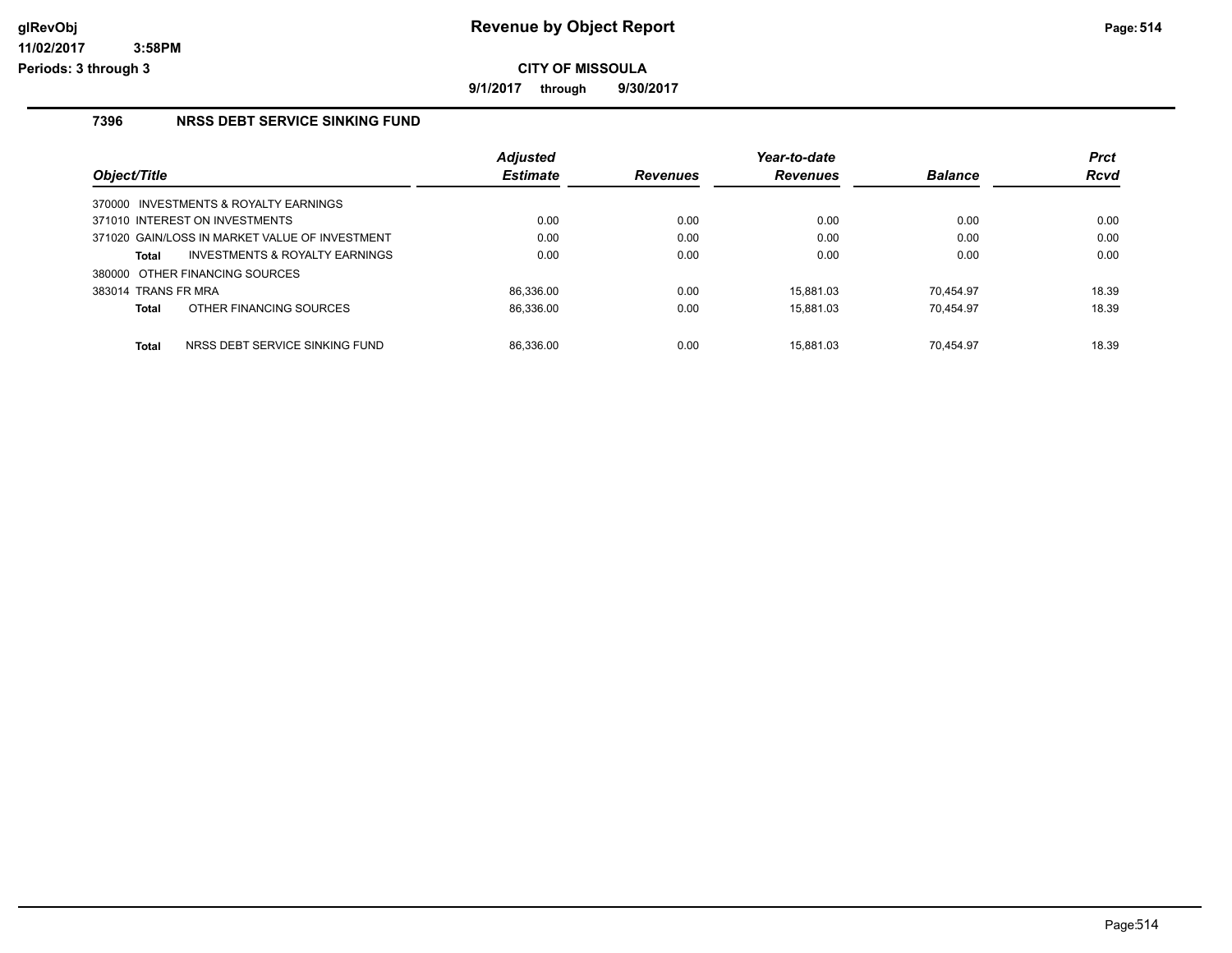**9/1/2017 through 9/30/2017**

**7397 NORTH RESERVE/SCOTT ST URD**

**7397 NORTH RESERVE/SCOTT ST URD**

|                                                           | <b>Adjusted</b> |                 | Year-to-date    |                | <b>Prct</b> |
|-----------------------------------------------------------|-----------------|-----------------|-----------------|----------------|-------------|
| Object/Title                                              | <b>Estimate</b> | <b>Revenues</b> | <b>Revenues</b> | <b>Balance</b> | <b>Rcvd</b> |
| 310000 TAXES/ASSESSMENTS                                  |                 |                 |                 |                |             |
| <b>TAX INCREMENT</b><br>311011                            | 0.00            | 0.00            | 0.00            | 0.00           | 0.00        |
| PENALTIES & INTEREST<br>312001                            | 0.00            | 0.00            | 0.00            | 0.00           | 0.00        |
| <b>TAXES/ASSESSMENTS</b><br><b>Total</b>                  | 0.00            | 0.00            | 0.00            | 0.00           | 0.00        |
| INTERGOVERNMENTAL REVENUES<br>330000                      |                 |                 |                 |                |             |
| 335210 PERSONAL PROPERTY TAX REIMBURSEMENT                | 0.00            | 0.00            | 0.00            | 0.00           | 0.00        |
| <b>INTERGOVERNMENTAL REVENUES</b><br><b>Total</b>         | 0.00            | 0.00            | 0.00            | 0.00           | 0.00        |
| MISCELLANEOUS REVENUES<br>360000                          |                 |                 |                 |                |             |
| 360000 MISCELLANEOUS REVENUES                             | 0.00            | 0.00            | 0.00            | 0.00           | 0.00        |
| MISCELLANEOUS REVENUES<br><b>Total</b>                    | 0.00            | 0.00            | 0.00            | 0.00           | 0.00        |
| INVESTMENTS & ROYALTY EARNINGS<br>370000                  |                 |                 |                 |                |             |
| 371010 INTEREST ON INVESTMENTS                            | 0.00            | 0.00            | 0.00            | 0.00           | 0.00        |
| <b>INVESTMENTS &amp; ROYALTY EARNINGS</b><br><b>Total</b> | 0.00            | 0.00            | 0.00            | 0.00           | 0.00        |
| OTHER FINANCING SOURCES<br>380000                         |                 |                 |                 |                |             |
| 381010 BOND PROCEEDS                                      | 936,008.00      | 518,230.00      | 541,507.53      | 394,500.47     | 57.85       |
| 383014 TRANS FR MRA                                       | 0.00            | 0.00            | 0.00            | 0.00           | 0.00        |
| OTHER FINANCING SOURCES<br><b>Total</b>                   | 936,008.00      | 518,230.00      | 541,507.53      | 394,500.47     | 57.85       |
| NORTH RESERVE/SCOTT ST URD<br><b>Total</b>                | 936,008.00      | 518,230.00      | 541,507.53      | 394,500.47     | 57.85       |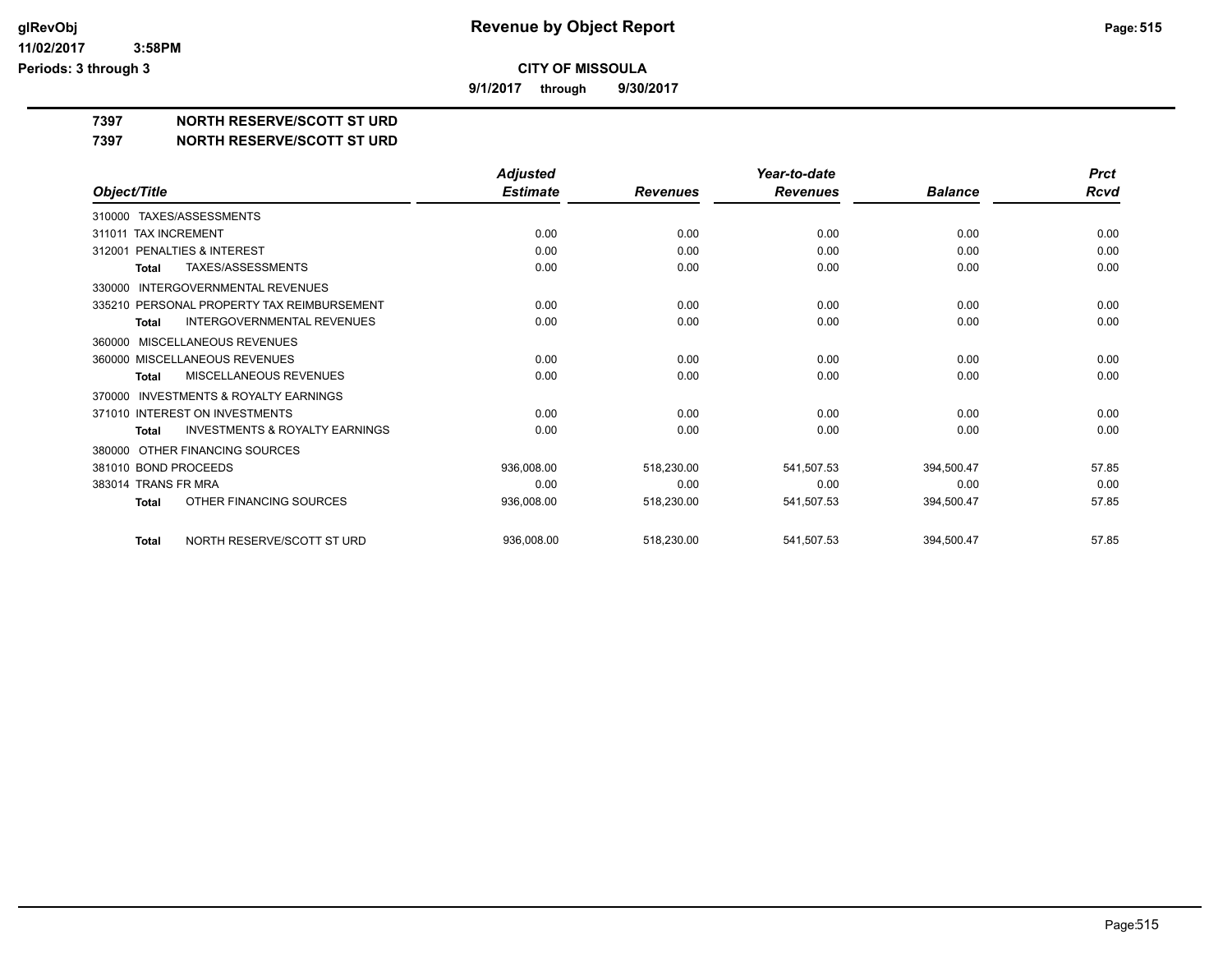**3:58PM**

**CITY OF MISSOULA**

**9/1/2017 through 9/30/2017**

### **7397 NORTH RESERVE/SCOTT ST URD**

|                                                           | <b>Adjusted</b> |                 | Year-to-date    |                | <b>Prct</b> |
|-----------------------------------------------------------|-----------------|-----------------|-----------------|----------------|-------------|
| Object/Title                                              | <b>Estimate</b> | <b>Revenues</b> | <b>Revenues</b> | <b>Balance</b> | <b>Rcvd</b> |
| 310000 TAXES/ASSESSMENTS                                  |                 |                 |                 |                |             |
| 311011 TAX INCREMENT                                      | 0.00            | 0.00            | 0.00            | 0.00           | 0.00        |
| PENALTIES & INTEREST<br>312001                            | 0.00            | 0.00            | 0.00            | 0.00           | 0.00        |
| TAXES/ASSESSMENTS<br><b>Total</b>                         | 0.00            | 0.00            | 0.00            | 0.00           | 0.00        |
| <b>INTERGOVERNMENTAL REVENUES</b><br>330000               |                 |                 |                 |                |             |
| 335210 PERSONAL PROPERTY TAX REIMBURSEMENT                | 0.00            | 0.00            | 0.00            | 0.00           | 0.00        |
| <b>INTERGOVERNMENTAL REVENUES</b><br><b>Total</b>         | 0.00            | 0.00            | 0.00            | 0.00           | 0.00        |
| 360000 MISCELLANEOUS REVENUES                             |                 |                 |                 |                |             |
| 360000 MISCELLANEOUS REVENUES                             | 0.00            | 0.00            | 0.00            | 0.00           | 0.00        |
| MISCELLANEOUS REVENUES<br><b>Total</b>                    | 0.00            | 0.00            | 0.00            | 0.00           | 0.00        |
| <b>INVESTMENTS &amp; ROYALTY EARNINGS</b><br>370000       |                 |                 |                 |                |             |
| 371010 INTEREST ON INVESTMENTS                            | 0.00            | 0.00            | 0.00            | 0.00           | 0.00        |
| <b>INVESTMENTS &amp; ROYALTY EARNINGS</b><br><b>Total</b> | 0.00            | 0.00            | 0.00            | 0.00           | 0.00        |
| OTHER FINANCING SOURCES<br>380000                         |                 |                 |                 |                |             |
| 381010 BOND PROCEEDS                                      | 936,008.00      | 518,230.00      | 541,507.53      | 394,500.47     | 57.85       |
| 383014 TRANS FR MRA                                       | 0.00            | 0.00            | 0.00            | 0.00           | 0.00        |
| OTHER FINANCING SOURCES<br><b>Total</b>                   | 936,008.00      | 518,230.00      | 541,507.53      | 394,500.47     | 57.85       |
| NORTH RESERVE/SCOTT ST URD<br><b>Total</b>                | 936,008.00      | 518,230.00      | 541,507.53      | 394,500.47     | 57.85       |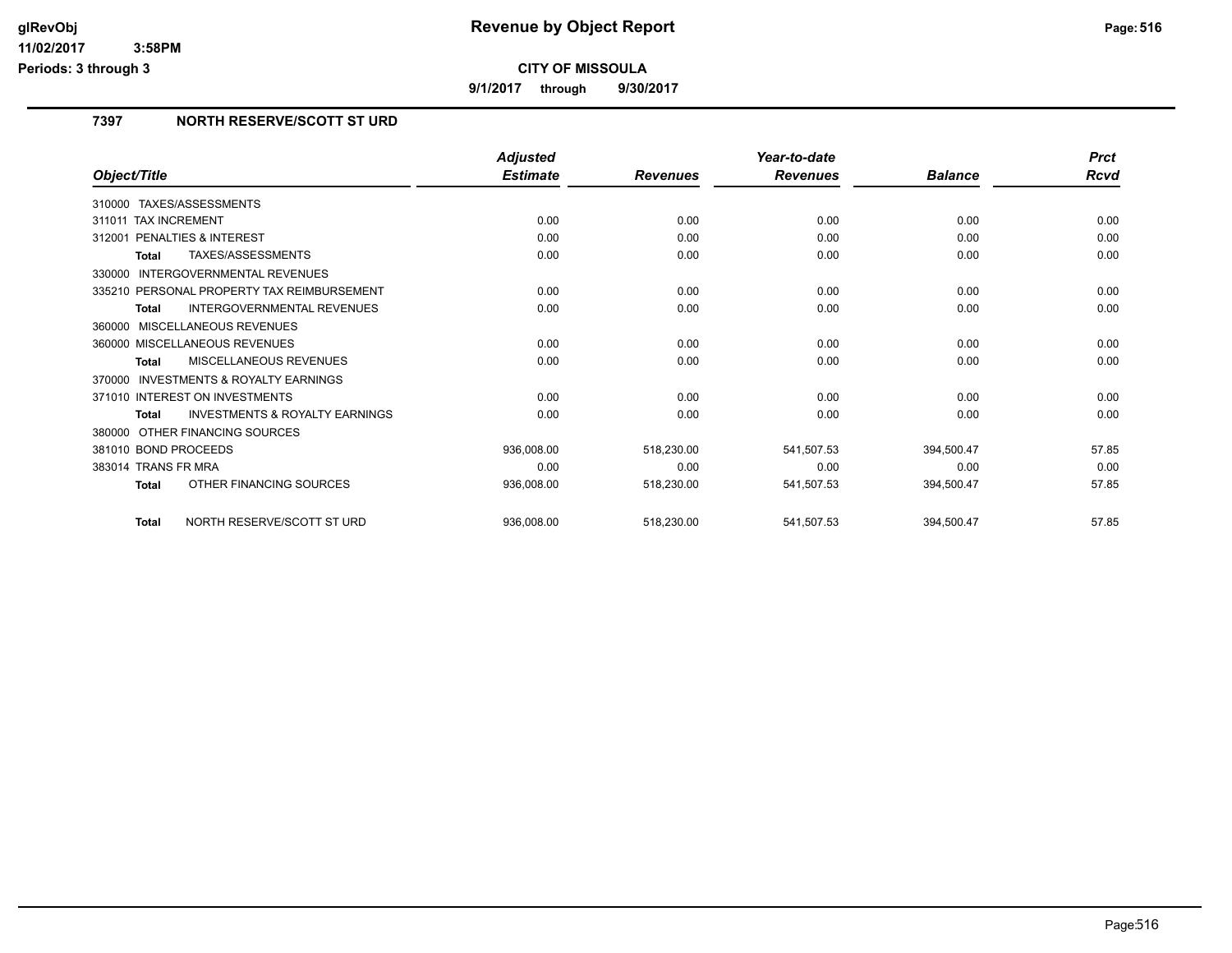**3:58PM**

**CITY OF MISSOULA**

**9/1/2017 through 9/30/2017**

## **7399 INTERMOUNTAIN BOND DEBT SERVICE**

### **7399 INTERMOUNTAIN BOND DEBT SERVICE**

|                                                    | <b>Adjusted</b> |                 | Year-to-date    |                | <b>Prct</b> |
|----------------------------------------------------|-----------------|-----------------|-----------------|----------------|-------------|
| Object/Title                                       | <b>Estimate</b> | <b>Revenues</b> | <b>Revenues</b> | <b>Balance</b> | <b>Rcvd</b> |
| 310000 TAXES/ASSESSMENTS                           |                 |                 |                 |                |             |
| <b>TAX INCREMENT</b><br>311011                     | 0.00            | 0.00            | 0.00            | 0.00           | 0.00        |
| TAXES/ASSESSMENTS<br>Total                         | 0.00            | 0.00            | 0.00            | 0.00           | 0.00        |
| 370000 INVESTMENTS & ROYALTY EARNINGS              |                 |                 |                 |                |             |
| 371010 INTEREST ON INVESTMENTS                     | 0.00            | 0.00            | 0.00            | 0.00           | 0.00        |
| <b>INVESTMENTS &amp; ROYALTY EARNINGS</b><br>Total | 0.00            | 0.00            | 0.00            | 0.00           | 0.00        |
| 380000 OTHER FINANCING SOURCES                     |                 |                 |                 |                |             |
| 381025 REVENUE BOND PROCEEDS                       | 0.00            | 0.00            | 0.00            | 0.00           | 0.00        |
| 383000 OPERATING TRANSFERS                         | 146,158.00      | 0.00            | 0.00            | 146,158.00     | 0.00        |
| 383014 TRANS FR MRA                                | 0.00            | 0.00            | 0.00            | 0.00           | 0.00        |
| OTHER FINANCING SOURCES<br>Total                   | 146,158.00      | 0.00            | 0.00            | 146,158.00     | 0.00        |
| <b>INTERMOUNTAIN BOND DEBT SERVICE</b><br>Total    | 146.158.00      | 0.00            | 0.00            | 146.158.00     | 0.00        |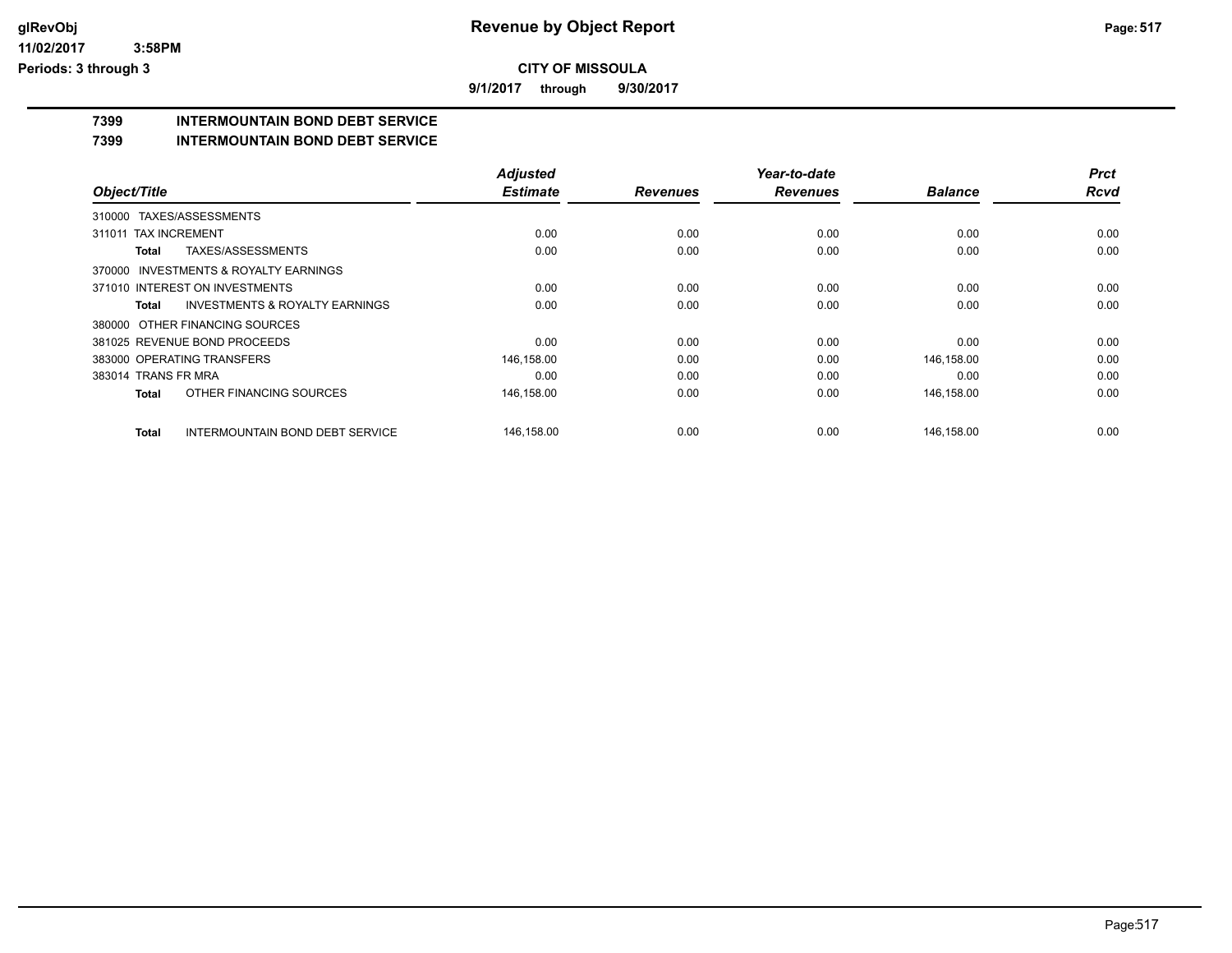**3:58PM**

**CITY OF MISSOULA**

**9/1/2017 through 9/30/2017**

#### **7399 INTERMOUNTAIN BOND DEBT SERVICE**

|                                                        | <b>Adjusted</b> |                 | Year-to-date    |                | <b>Prct</b> |
|--------------------------------------------------------|-----------------|-----------------|-----------------|----------------|-------------|
| Object/Title                                           | <b>Estimate</b> | <b>Revenues</b> | <b>Revenues</b> | <b>Balance</b> | <b>Rcvd</b> |
| 310000 TAXES/ASSESSMENTS                               |                 |                 |                 |                |             |
| <b>TAX INCREMENT</b><br>311011                         | 0.00            | 0.00            | 0.00            | 0.00           | 0.00        |
| TAXES/ASSESSMENTS<br><b>Total</b>                      | 0.00            | 0.00            | 0.00            | 0.00           | 0.00        |
| 370000 INVESTMENTS & ROYALTY EARNINGS                  |                 |                 |                 |                |             |
| 371010 INTEREST ON INVESTMENTS                         | 0.00            | 0.00            | 0.00            | 0.00           | 0.00        |
| <b>INVESTMENTS &amp; ROYALTY EARNINGS</b><br>Total     | 0.00            | 0.00            | 0.00            | 0.00           | 0.00        |
| 380000 OTHER FINANCING SOURCES                         |                 |                 |                 |                |             |
| 381025 REVENUE BOND PROCEEDS                           | 0.00            | 0.00            | 0.00            | 0.00           | 0.00        |
| 383000 OPERATING TRANSFERS                             | 146,158.00      | 0.00            | 0.00            | 146,158.00     | 0.00        |
| 383014 TRANS FR MRA                                    | 0.00            | 0.00            | 0.00            | 0.00           | 0.00        |
| OTHER FINANCING SOURCES<br><b>Total</b>                | 146,158.00      | 0.00            | 0.00            | 146,158.00     | 0.00        |
| <b>INTERMOUNTAIN BOND DEBT SERVICE</b><br><b>Total</b> | 146,158.00      | 0.00            | 0.00            | 146,158.00     | 0.00        |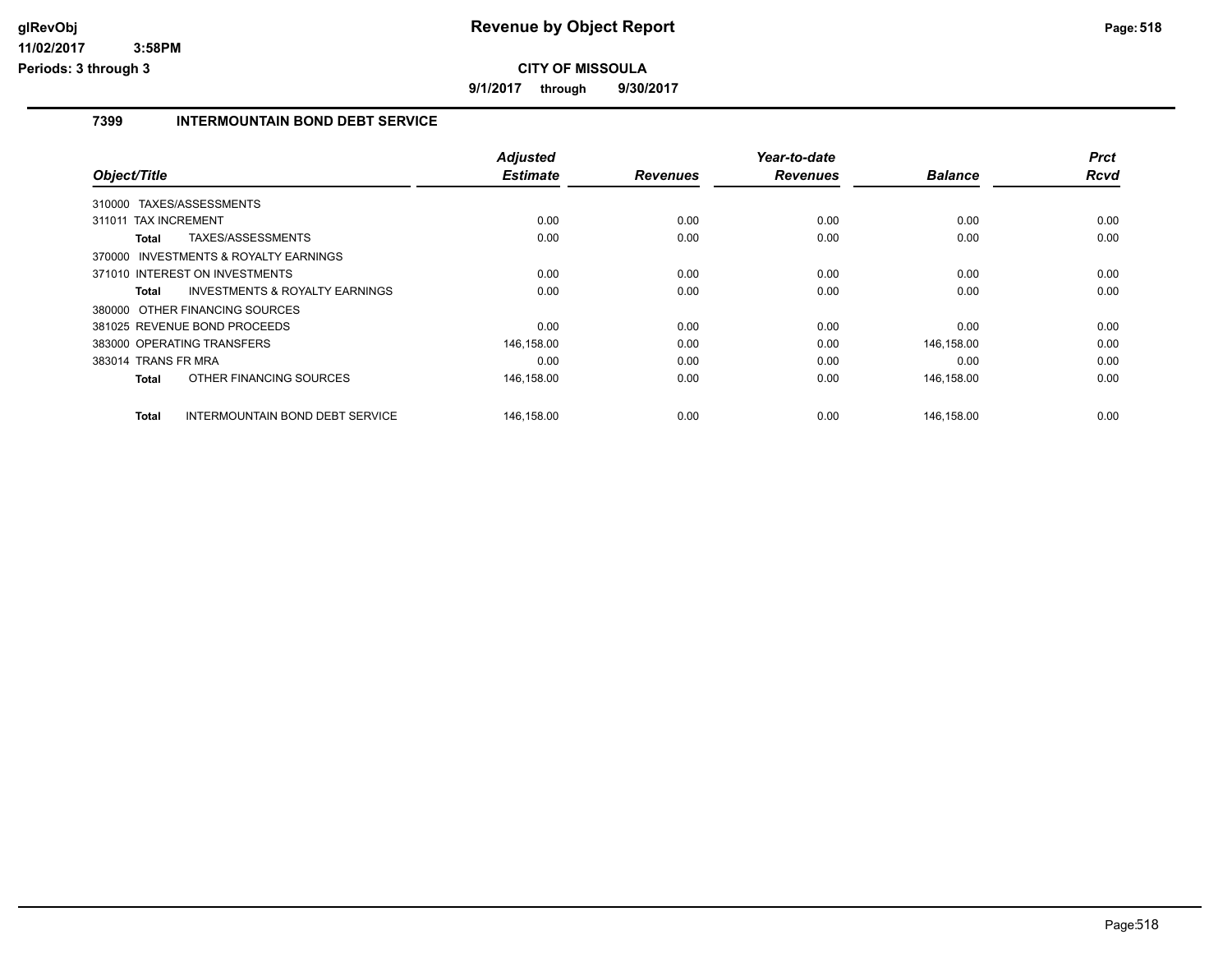**9/1/2017 through 9/30/2017**

#### **7400 FRONT ST BOND CLEARING**

**7400 FRONT ST BOND CLEARING**

|                                                           | <b>Adjusted</b> |                 | Year-to-date    |                | <b>Prct</b> |
|-----------------------------------------------------------|-----------------|-----------------|-----------------|----------------|-------------|
| Object/Title                                              | <b>Estimate</b> | <b>Revenues</b> | <b>Revenues</b> | <b>Balance</b> | <b>Rcvd</b> |
| 310000 TAXES/ASSESSMENTS                                  |                 |                 |                 |                |             |
| 311011 TAX INCREMENT                                      | 357,755.00      | 2,890.63        | 0.00            | 357,755.00     | 0.00        |
| 312001 PENALTIES & INTEREST                               | 0.00            | 321.52          | 22.57           | $-22.57$       | 0.00        |
| TAXES/ASSESSMENTS<br><b>Total</b>                         | 357,755.00      | 3.212.15        | 22.57           | 357,732.43     | 0.01        |
| 330000 INTERGOVERNMENTAL REVENUES                         |                 |                 |                 |                |             |
| 335210 PERSONAL PROPERTY TAX REIMBURSEMENT                | 53,975.00       | 0.00            | 0.00            | 53,975.00      | 0.00        |
| INTERGOVERNMENTAL REVENUES<br>Total                       | 53,975.00       | 0.00            | 0.00            | 53,975.00      | 0.00        |
| 370000 INVESTMENTS & ROYALTY EARNINGS                     |                 |                 |                 |                |             |
| 371010 INTEREST ON INVESTMENTS                            | 0.00            | 0.00            | 0.00            | 0.00           | 0.00        |
| <b>INVESTMENTS &amp; ROYALTY EARNINGS</b><br><b>Total</b> | 0.00            | 0.00            | 0.00            | 0.00           | 0.00        |
| FRONT ST BOND CLEARING<br>Total                           | 411.730.00      | 3.212.15        | 22.57           | 411.707.43     | 0.01        |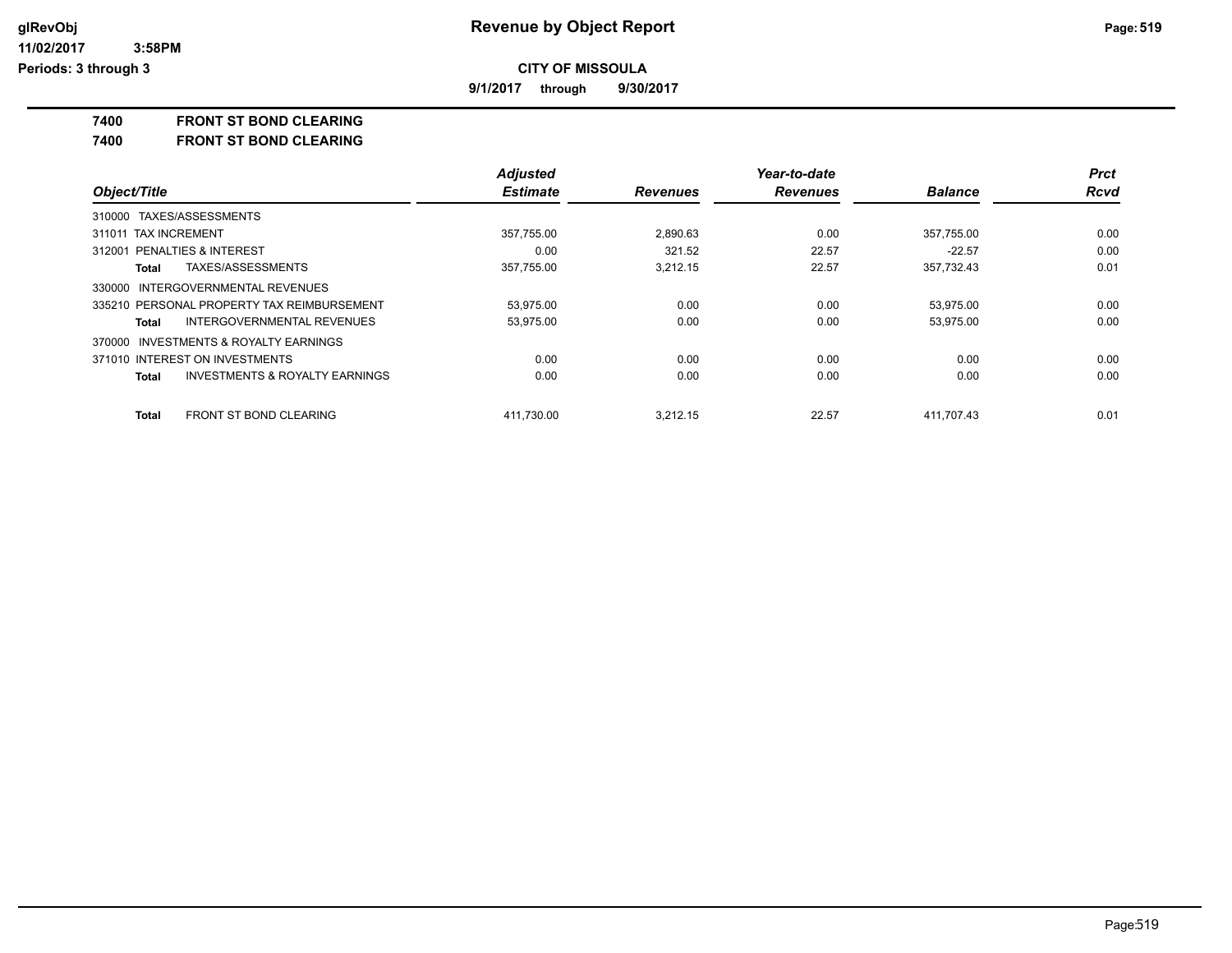**CITY OF MISSOULA**

**9/1/2017 through 9/30/2017**

#### **7400 FRONT ST BOND CLEARING**

|                                                    | <b>Adjusted</b><br><b>Estimate</b> |                 | Year-to-date<br><b>Revenues</b> | <b>Balance</b> | <b>Prct</b> |
|----------------------------------------------------|------------------------------------|-----------------|---------------------------------|----------------|-------------|
| Object/Title                                       |                                    | <b>Revenues</b> |                                 |                | Rcvd        |
| TAXES/ASSESSMENTS<br>310000                        |                                    |                 |                                 |                |             |
| <b>TAX INCREMENT</b><br>311011                     | 357,755.00                         | 2,890.63        | 0.00                            | 357,755.00     | 0.00        |
| PENALTIES & INTEREST<br>312001                     | 0.00                               | 321.52          | 22.57                           | $-22.57$       | 0.00        |
| TAXES/ASSESSMENTS<br><b>Total</b>                  | 357,755.00                         | 3.212.15        | 22.57                           | 357,732.43     | 0.01        |
| 330000 INTERGOVERNMENTAL REVENUES                  |                                    |                 |                                 |                |             |
| 335210 PERSONAL PROPERTY TAX REIMBURSEMENT         | 53,975.00                          | 0.00            | 0.00                            | 53,975.00      | 0.00        |
| INTERGOVERNMENTAL REVENUES<br>Total                | 53.975.00                          | 0.00            | 0.00                            | 53,975.00      | 0.00        |
| 370000 INVESTMENTS & ROYALTY EARNINGS              |                                    |                 |                                 |                |             |
| 371010 INTEREST ON INVESTMENTS                     | 0.00                               | 0.00            | 0.00                            | 0.00           | 0.00        |
| <b>INVESTMENTS &amp; ROYALTY EARNINGS</b><br>Total | 0.00                               | 0.00            | 0.00                            | 0.00           | 0.00        |
| FRONT ST BOND CLEARING<br><b>Total</b>             | 411.730.00                         | 3.212.15        | 22.57                           | 411.707.43     | 0.01        |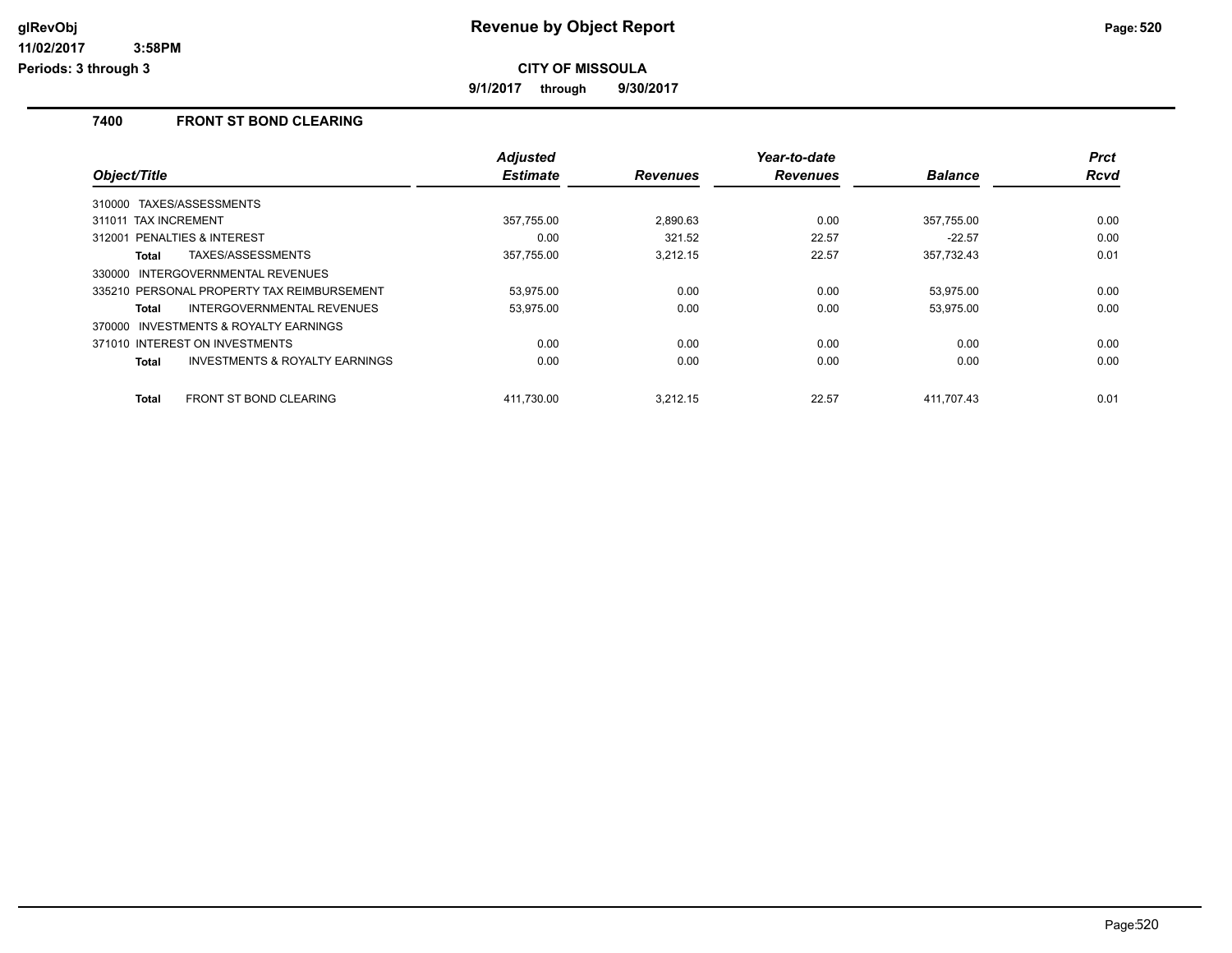**9/1/2017 through 9/30/2017**

## **7401 FRONT ST PARKING STRUCTURE**

**7401 FRONT ST PARKING STRUCTURE**

|                                                           | <b>Adjusted</b> |                 | Year-to-date    |                | <b>Prct</b> |
|-----------------------------------------------------------|-----------------|-----------------|-----------------|----------------|-------------|
| Object/Title                                              | <b>Estimate</b> | <b>Revenues</b> | <b>Revenues</b> | <b>Balance</b> | <b>Rcvd</b> |
| 370000 INVESTMENTS & ROYALTY EARNINGS                     |                 |                 |                 |                |             |
| 371010 INTEREST ON INVESTMENTS                            | 0.00            | 0.00            | 0.00            | 0.00           | 0.00        |
| <b>INVESTMENTS &amp; ROYALTY EARNINGS</b><br><b>Total</b> | 0.00            | 0.00            | 0.00            | 0.00           | 0.00        |
| 380000 OTHER FINANCING SOURCES                            |                 |                 |                 |                |             |
| 383066 TRANSFER FROM FRONT ST CLEARING                    | 206.390.00      | 0.00            | 0.00            | 206.390.00     | 0.00        |
| OTHER FINANCING SOURCES<br><b>Total</b>                   | 206,390.00      | 0.00            | 0.00            | 206.390.00     | 0.00        |
|                                                           |                 |                 |                 |                |             |
| <b>FRONT ST PARKING STRUCTURE</b><br><b>Total</b>         | 206.390.00      | 0.00            | 0.00            | 206.390.00     | 0.00        |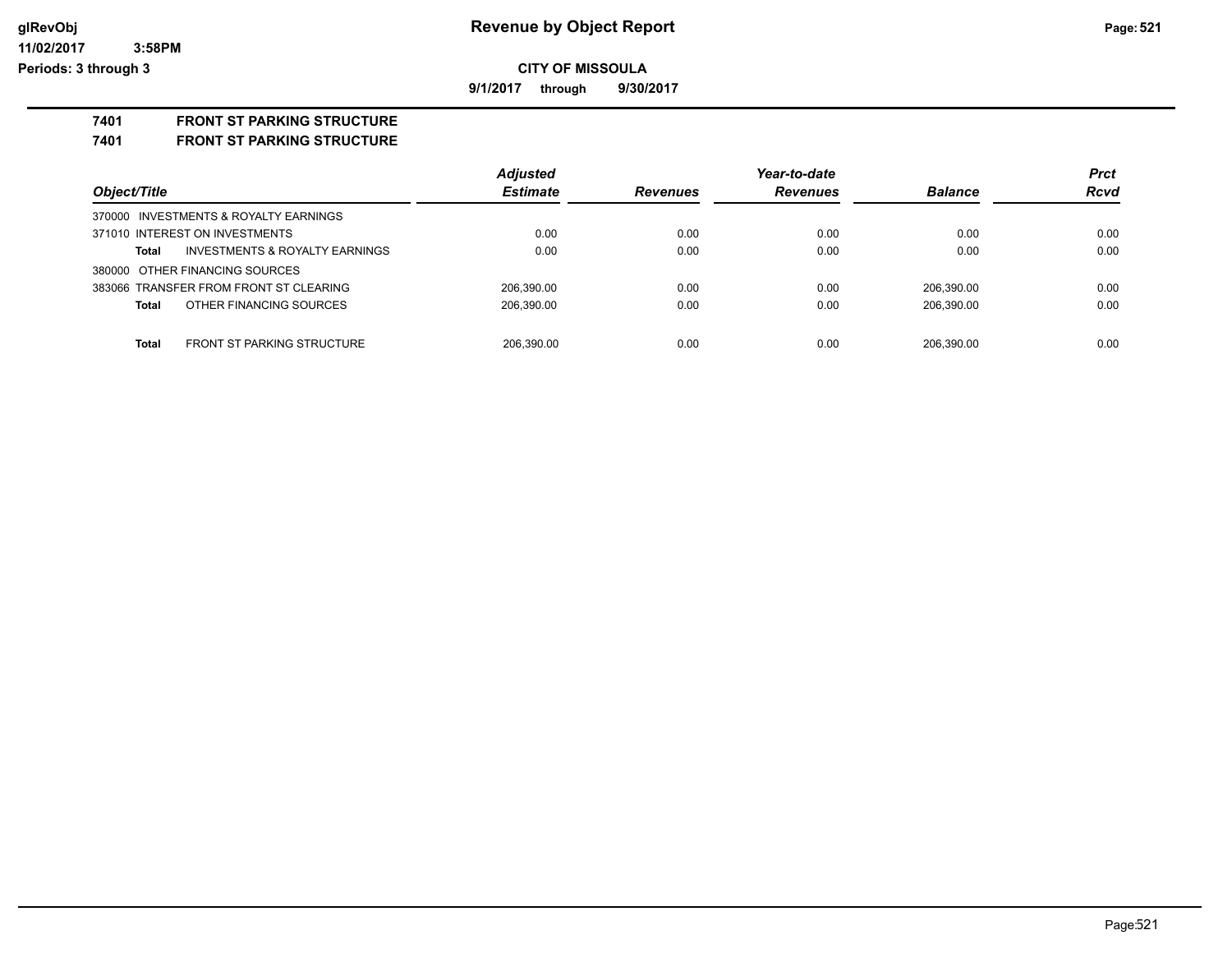**3:58PM**

**CITY OF MISSOULA**

**9/1/2017 through 9/30/2017**

#### **7401 FRONT ST PARKING STRUCTURE**

| Object/Title                                      | <b>Adjusted</b><br><b>Estimate</b> | <b>Revenues</b> | Year-to-date<br><b>Revenues</b> | <b>Balance</b> | <b>Prct</b><br><b>Rcvd</b> |
|---------------------------------------------------|------------------------------------|-----------------|---------------------------------|----------------|----------------------------|
| 370000 INVESTMENTS & ROYALTY EARNINGS             |                                    |                 |                                 |                |                            |
| 371010 INTEREST ON INVESTMENTS                    | 0.00                               | 0.00            | 0.00                            | 0.00           | 0.00                       |
| INVESTMENTS & ROYALTY EARNINGS<br><b>Total</b>    | 0.00                               | 0.00            | 0.00                            | 0.00           | 0.00                       |
| 380000 OTHER FINANCING SOURCES                    |                                    |                 |                                 |                |                            |
| 383066 TRANSFER FROM FRONT ST CLEARING            | 206.390.00                         | 0.00            | 0.00                            | 206.390.00     | 0.00                       |
| OTHER FINANCING SOURCES<br>Total                  | 206,390.00                         | 0.00            | 0.00                            | 206,390.00     | 0.00                       |
|                                                   |                                    |                 |                                 |                |                            |
| <b>FRONT ST PARKING STRUCTURE</b><br><b>Total</b> | 206.390.00                         | 0.00            | 0.00                            | 206.390.00     | 0.00                       |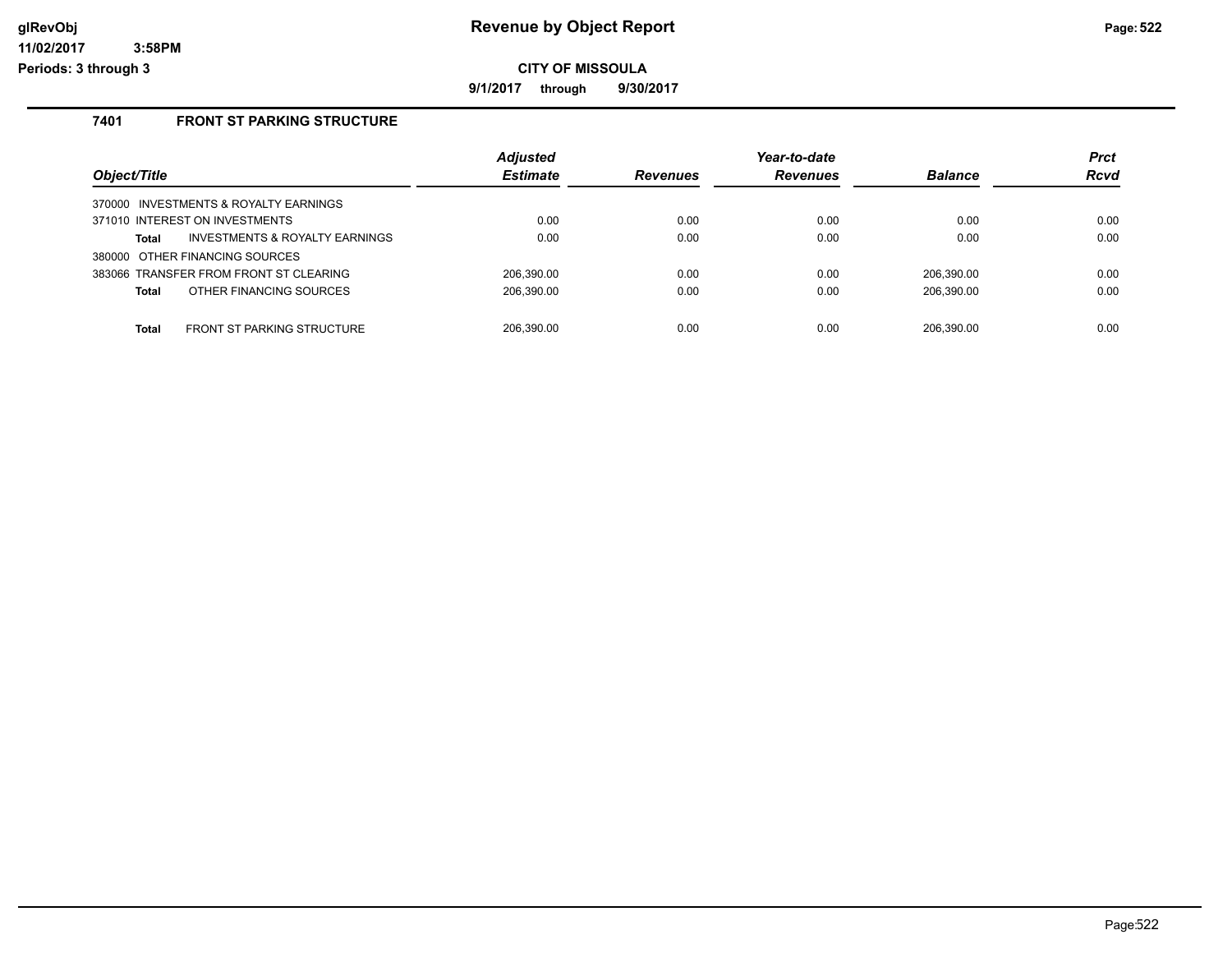**9/1/2017 through 9/30/2017**

## **7402 FRONT ST SUBORDINATE LIEN NOTE**

**7402 FRONT ST SUBORDINATE LIEN NOTE**

|                                                    | <b>Adjusted</b> |                 | Year-to-date    |                | <b>Prct</b> |
|----------------------------------------------------|-----------------|-----------------|-----------------|----------------|-------------|
| Object/Title                                       | <b>Estimate</b> | <b>Revenues</b> | <b>Revenues</b> | <b>Balance</b> | <b>Rcvd</b> |
| 330000 INTERGOVERNMENTAL REVENUES                  |                 |                 |                 |                |             |
| EXCESS PLEDGED TAX INCREMENT RETURNED<br>338001    | 0.00            | 0.00            | 0.00            | 0.00           | 0.00        |
| INTERGOVERNMENTAL REVENUES<br>Total                | 0.00            | 0.00            | 0.00            | 0.00           | 0.00        |
| 370000 INVESTMENTS & ROYALTY EARNINGS              |                 |                 |                 |                |             |
| 371010 INTEREST ON INVESTMENTS                     | 0.00            | 0.00            | 0.00            | 0.00           | 0.00        |
| <b>INVESTMENTS &amp; ROYALTY EARNINGS</b><br>Total | 0.00            | 0.00            | 0.00            | 0.00           | 0.00        |
| 380000 OTHER FINANCING SOURCES                     |                 |                 |                 |                |             |
| 383066 TRANSFER FROM FRONT ST CLEARING             | 125.717.00      | 0.00            | 0.00            | 125.717.00     | 0.00        |
| 383067 TRANSFER FROM FSPS                          | 0.00            | 0.00            | 0.00            | 0.00           | 0.00        |
| OTHER FINANCING SOURCES<br>Total                   | 125,717.00      | 0.00            | 0.00            | 125,717.00     | 0.00        |
| FRONT ST SUBORDINATE LIEN NOTE<br><b>Total</b>     | 125.717.00      | 0.00            | 0.00            | 125.717.00     | 0.00        |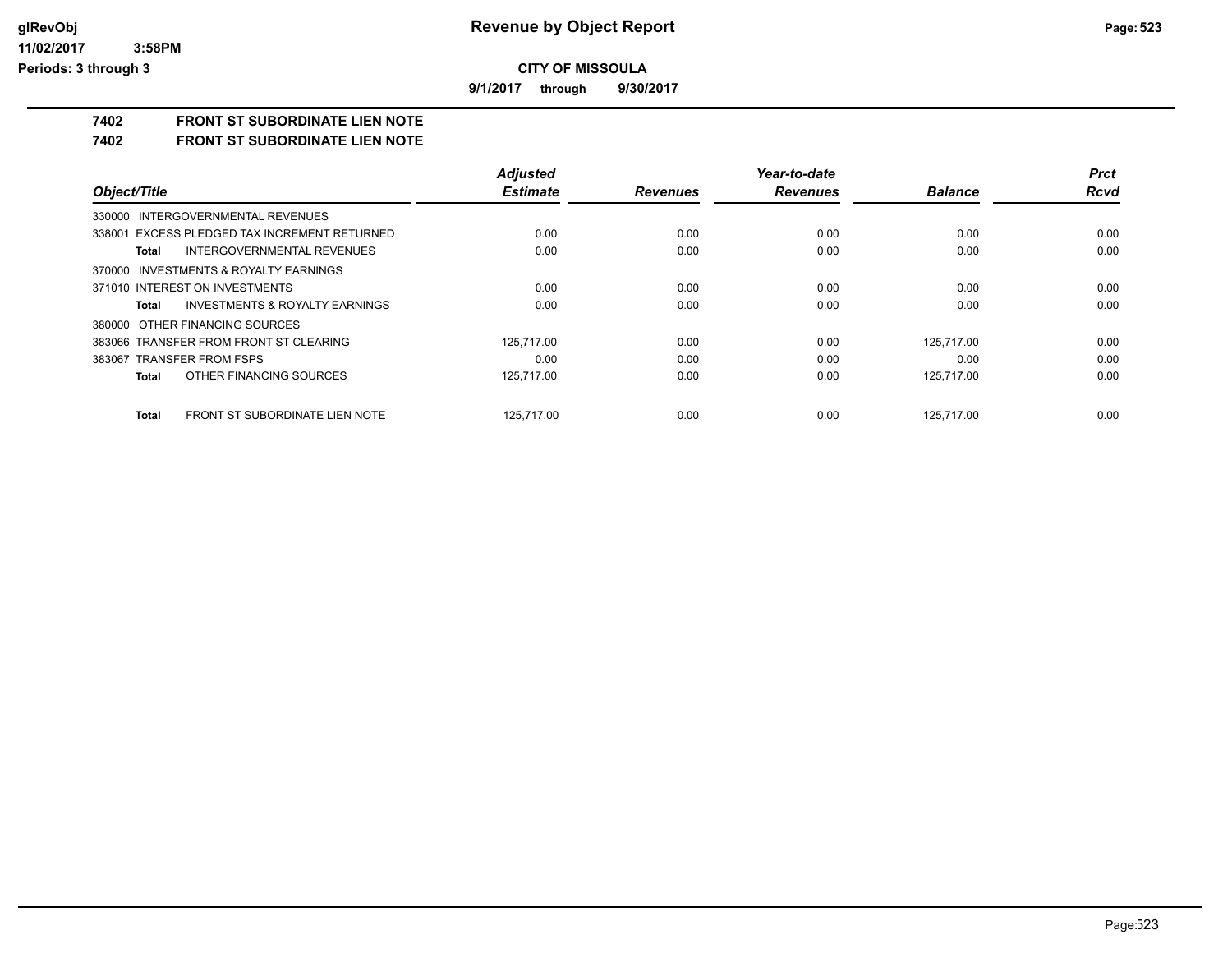**9/1/2017 through 9/30/2017**

#### **7402 FRONT ST SUBORDINATE LIEN NOTE**

|                                                | <b>Adjusted</b> |                 | Year-to-date    |                | <b>Prct</b> |
|------------------------------------------------|-----------------|-----------------|-----------------|----------------|-------------|
| Object/Title                                   | <b>Estimate</b> | <b>Revenues</b> | <b>Revenues</b> | <b>Balance</b> | <b>Rcvd</b> |
| INTERGOVERNMENTAL REVENUES<br>330000           |                 |                 |                 |                |             |
| 338001 EXCESS PLEDGED TAX INCREMENT RETURNED   | 0.00            | 0.00            | 0.00            | 0.00           | 0.00        |
| INTERGOVERNMENTAL REVENUES<br><b>Total</b>     | 0.00            | 0.00            | 0.00            | 0.00           | 0.00        |
| 370000 INVESTMENTS & ROYALTY EARNINGS          |                 |                 |                 |                |             |
| 371010 INTEREST ON INVESTMENTS                 | 0.00            | 0.00            | 0.00            | 0.00           | 0.00        |
| INVESTMENTS & ROYALTY EARNINGS<br><b>Total</b> | 0.00            | 0.00            | 0.00            | 0.00           | 0.00        |
| 380000 OTHER FINANCING SOURCES                 |                 |                 |                 |                |             |
| 383066 TRANSFER FROM FRONT ST CLEARING         | 125.717.00      | 0.00            | 0.00            | 125.717.00     | 0.00        |
| 383067 TRANSFER FROM FSPS                      | 0.00            | 0.00            | 0.00            | 0.00           | 0.00        |
| OTHER FINANCING SOURCES<br><b>Total</b>        | 125.717.00      | 0.00            | 0.00            | 125,717.00     | 0.00        |
| FRONT ST SUBORDINATE LIEN NOTE<br><b>Total</b> | 125.717.00      | 0.00            | 0.00            | 125.717.00     | 0.00        |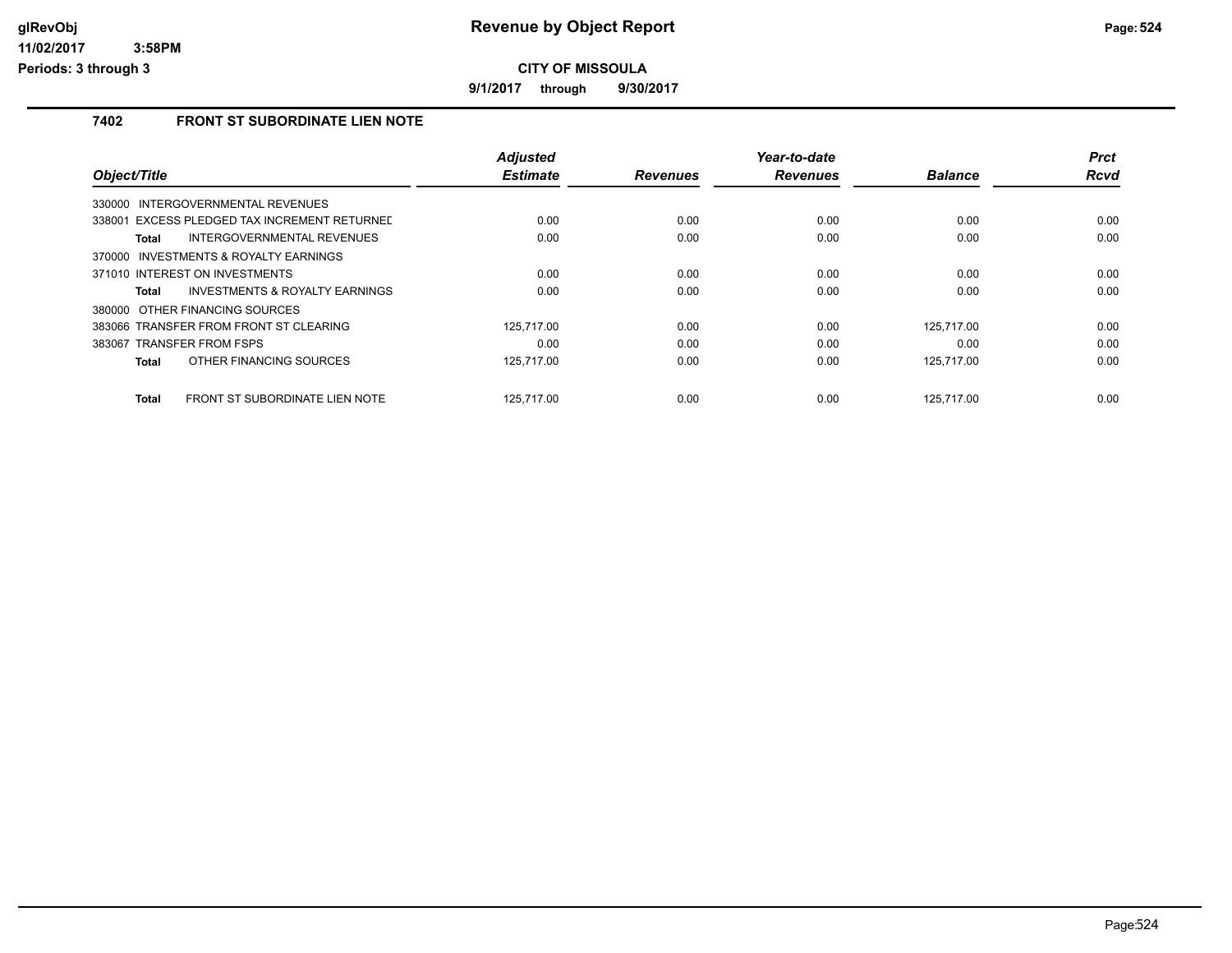**CITY OF MISSOULA**

**9/1/2017 through 9/30/2017**

## **7447 COURT COLLECTED PARKING FINES**

**7447 COURT COLLECTED PARKING FINES**

|                                               | <b>Adjusted</b> |                 | Year-to-date    |                | <b>Prct</b> |
|-----------------------------------------------|-----------------|-----------------|-----------------|----------------|-------------|
| Object/Title                                  | <b>Estimate</b> | <b>Revenues</b> | <b>Revenues</b> | <b>Balance</b> | <b>Rcvd</b> |
| 350000 FINES & FORFEITURES                    |                 |                 |                 |                |             |
| 352002 PARKING FINES                          | 0.00            | 370.00          | 370.00          | $-370.00$      | 0.00        |
| <b>FINES &amp; FORFEITURES</b><br>Total       | 0.00            | 370.00          | 370.00          | $-370.00$      | 0.00        |
| 370000 INVESTMENTS & ROYALTY EARNINGS         |                 |                 |                 |                |             |
| 371010 INTEREST ON INVESTMENTS                | 0.00            | 0.00            | 0.00            | 0.00           | 0.00        |
| INVESTMENTS & ROYALTY EARNINGS<br>Total       | 0.00            | 0.00            | 0.00            | 0.00           | 0.00        |
|                                               |                 |                 |                 |                |             |
| COURT COLLECTED PARKING FINES<br><b>Total</b> | 0.00            | 370.00          | 370.00          | $-370.00$      | 0.00        |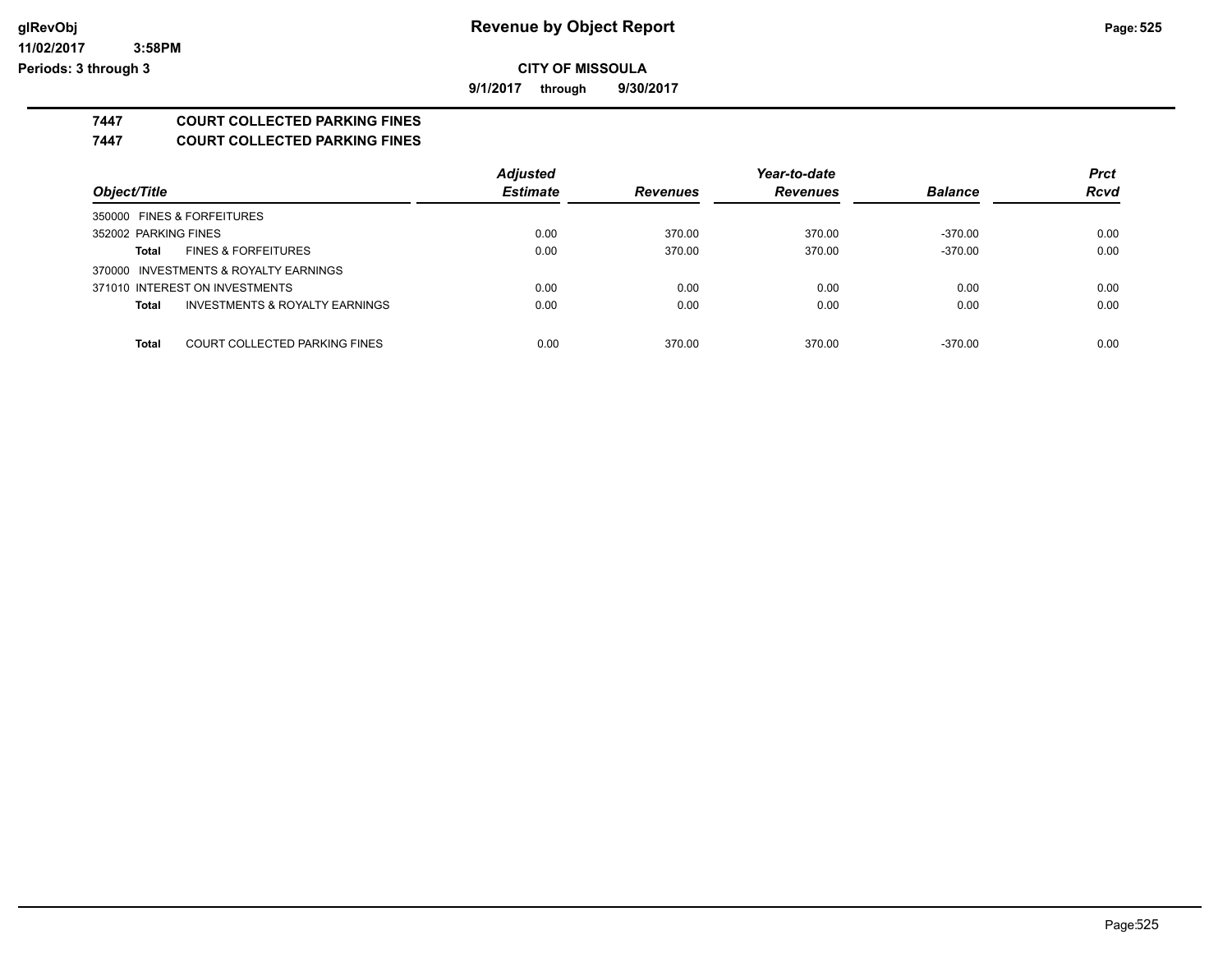**3:58PM**

**CITY OF MISSOULA**

**9/1/2017 through 9/30/2017**

#### **7447 COURT COLLECTED PARKING FINES**

| Object/Title                                              | <b>Adjusted</b><br><b>Estimate</b> | <b>Revenues</b> | Year-to-date<br><b>Revenues</b> | <b>Balance</b> | <b>Prct</b><br><b>Rcvd</b> |
|-----------------------------------------------------------|------------------------------------|-----------------|---------------------------------|----------------|----------------------------|
| <b>FINES &amp; FORFEITURES</b><br>350000                  |                                    |                 |                                 |                |                            |
| 352002 PARKING FINES                                      | 0.00                               | 370.00          | 370.00                          | $-370.00$      | 0.00                       |
| <b>FINES &amp; FORFEITURES</b><br>Total                   | 0.00                               | 370.00          | 370.00                          | $-370.00$      | 0.00                       |
| 370000 INVESTMENTS & ROYALTY EARNINGS                     |                                    |                 |                                 |                |                            |
| 371010 INTEREST ON INVESTMENTS                            | 0.00                               | 0.00            | 0.00                            | 0.00           | 0.00                       |
| <b>INVESTMENTS &amp; ROYALTY EARNINGS</b><br><b>Total</b> | 0.00                               | 0.00            | 0.00                            | 0.00           | 0.00                       |
| COURT COLLECTED PARKING FINES<br>Total                    | 0.00                               | 370.00          | 370.00                          | $-370.00$      | 0.00                       |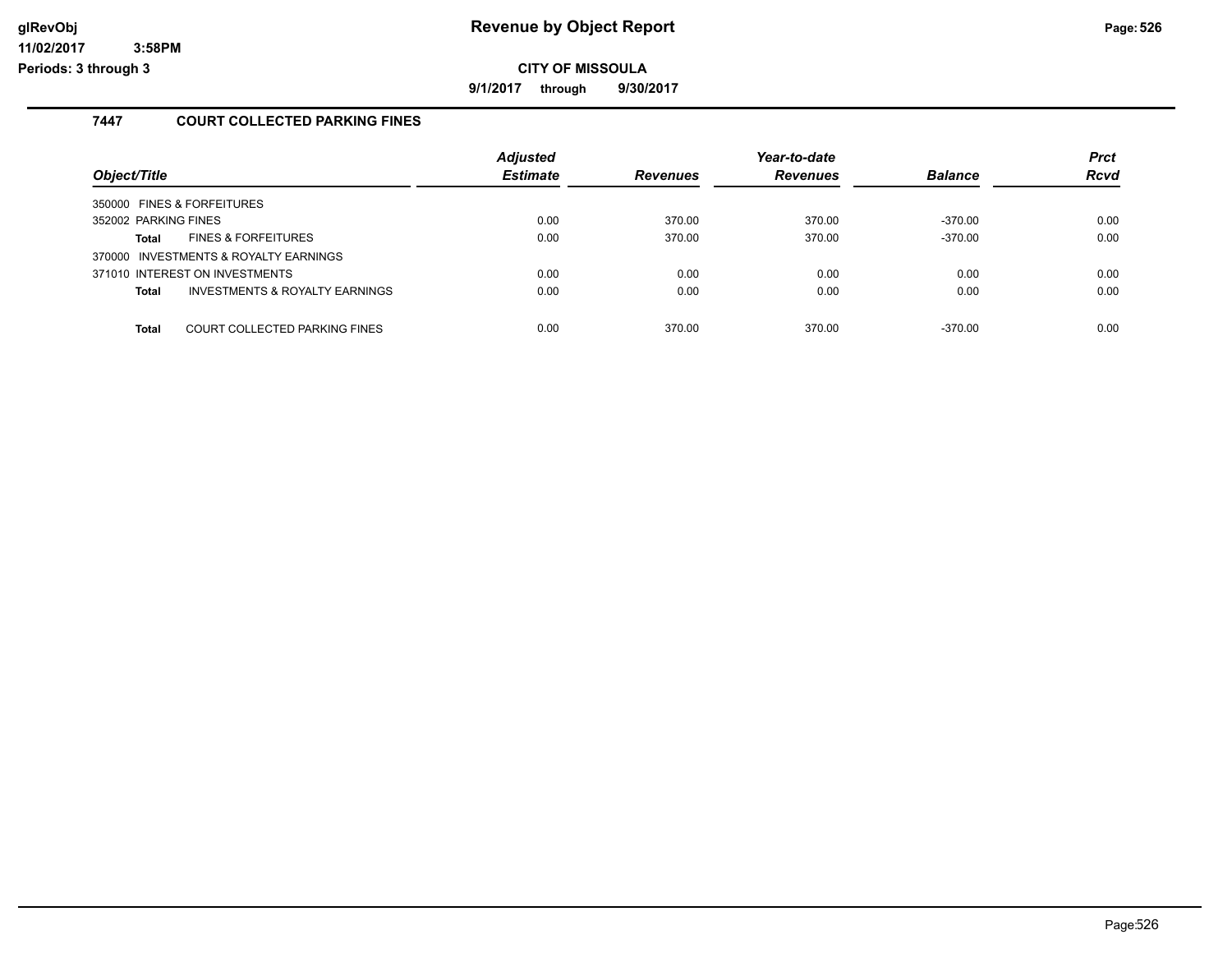**9/1/2017 through 9/30/2017**

**7458 COURT SURCHARGE**

**7458 COURT SURCHARGE**

|                                                 | <b>Adjusted</b> |                 | Year-to-date    |                | <b>Prct</b> |
|-------------------------------------------------|-----------------|-----------------|-----------------|----------------|-------------|
| Object/Title                                    | <b>Estimate</b> | <b>Revenues</b> | <b>Revenues</b> | <b>Balance</b> | Rcvd        |
| 350000 FINES & FORFEITURES                      |                 |                 |                 |                |             |
| 351032 SURCHARGE ON FINES                       | 0.00            | 4.930.15        | 9.075.72        | $-9.075.72$    | 0.00        |
| <b>FINES &amp; FORFEITURES</b><br>Total         | 0.00            | 4,930.15        | 9.075.72        | $-9.075.72$    | 0.00        |
| 370000 INVESTMENTS & ROYALTY EARNINGS           |                 |                 |                 |                |             |
| 371010 INTEREST ON INVESTMENTS                  | 0.00            | 0.00            | 0.00            | 0.00           | 0.00        |
| 371020 GAIN/LOSS IN MARKET VALUE OF INVESTMENTS | 0.00            | 0.00            | 0.00            | 0.00           | 0.00        |
| INVESTMENTS & ROYALTY EARNINGS<br><b>Total</b>  | 0.00            | 0.00            | 0.00            | 0.00           | 0.00        |
| <b>COURT SURCHARGE</b><br><b>Total</b>          | 0.00            | 4.930.15        | 9.075.72        | $-9.075.72$    | 0.00        |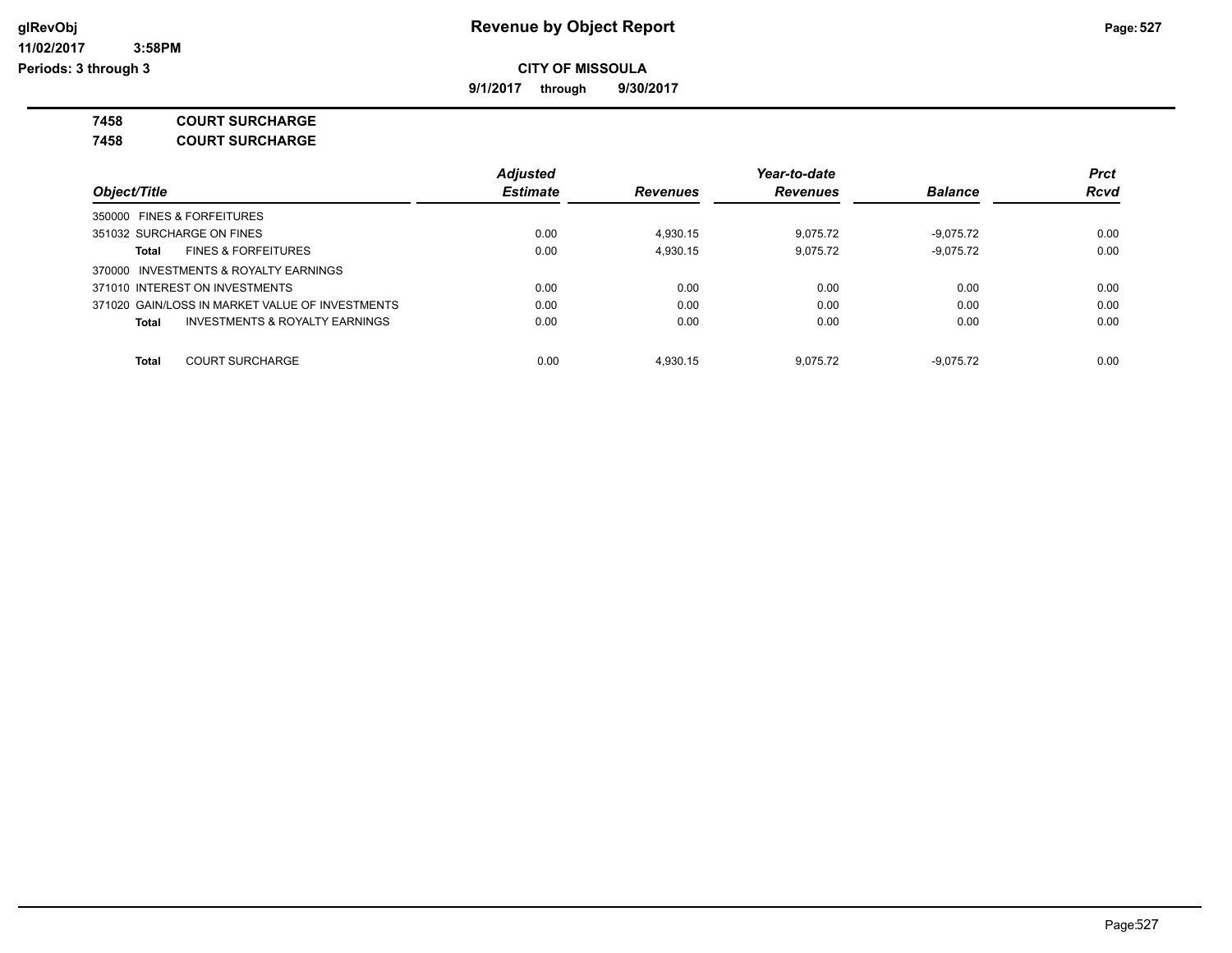**CITY OF MISSOULA**

**9/1/2017 through 9/30/2017**

#### **7458 COURT SURCHARGE**

|                                                | <b>Adjusted</b> |                 | Year-to-date    |                | <b>Prct</b> |
|------------------------------------------------|-----------------|-----------------|-----------------|----------------|-------------|
| Object/Title                                   | <b>Estimate</b> | <b>Revenues</b> | <b>Revenues</b> | <b>Balance</b> | Rcvd        |
| 350000 FINES & FORFEITURES                     |                 |                 |                 |                |             |
| 351032 SURCHARGE ON FINES                      | 0.00            | 4.930.15        | 9.075.72        | $-9.075.72$    | 0.00        |
| <b>FINES &amp; FORFEITURES</b><br>Total        | 0.00            | 4,930.15        | 9.075.72        | $-9,075.72$    | 0.00        |
| 370000 INVESTMENTS & ROYALTY EARNINGS          |                 |                 |                 |                |             |
| 371010 INTEREST ON INVESTMENTS                 | 0.00            | 0.00            | 0.00            | 0.00           | 0.00        |
| 371020 GAIN/LOSS IN MARKET VALUE OF INVESTMENT | 0.00            | 0.00            | 0.00            | 0.00           | 0.00        |
| INVESTMENTS & ROYALTY EARNINGS<br>Total        | 0.00            | 0.00            | 0.00            | 0.00           | 0.00        |
|                                                |                 |                 |                 |                |             |
| <b>Total</b><br><b>COURT SURCHARGE</b>         | 0.00            | 4.930.15        | 9.075.72        | $-9.075.72$    | 0.00        |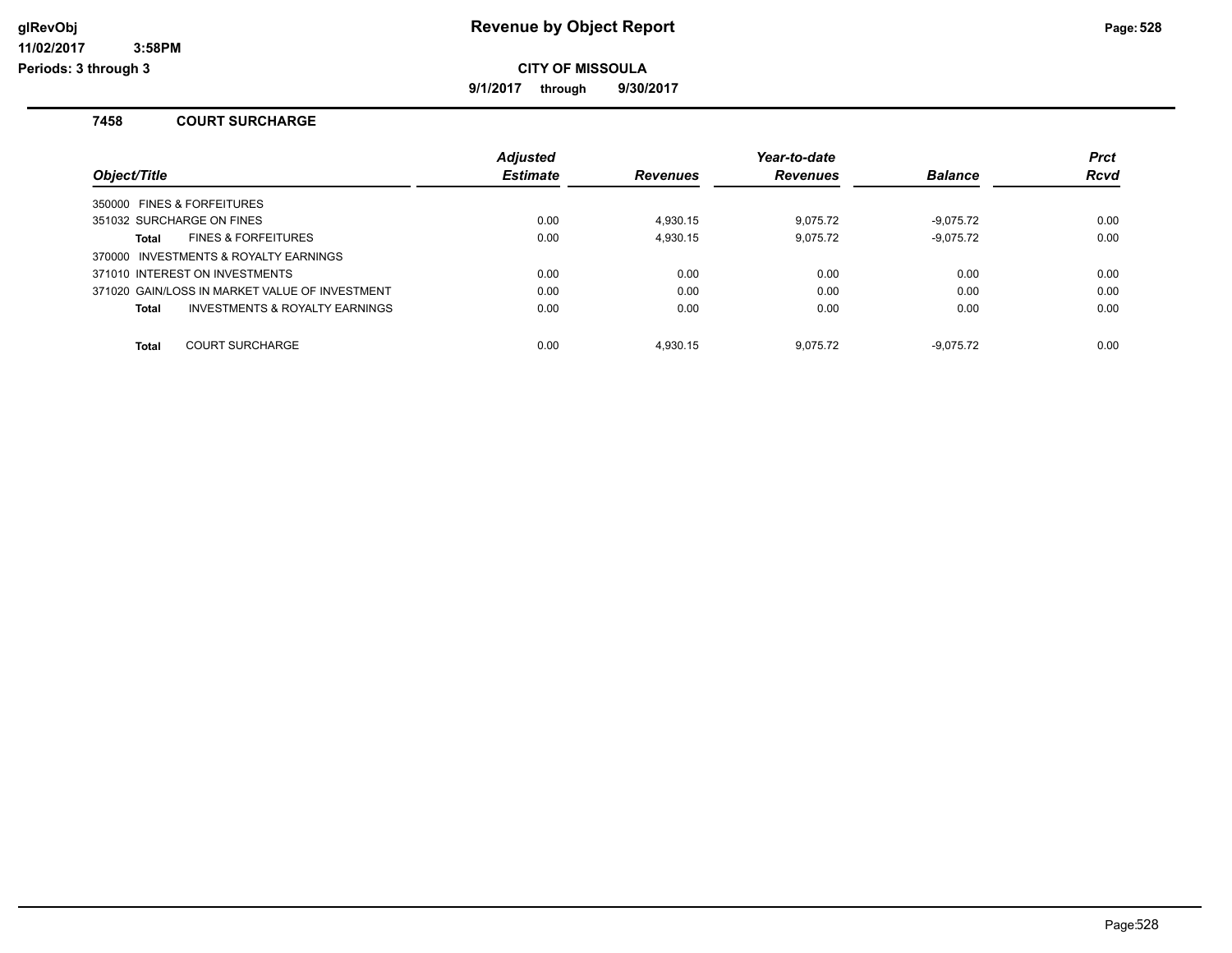**9/1/2017 through 9/30/2017**

**7469 PUBLIC DEFENDER FEES**

**7469 PUBLIC DEFENDER FEES**

|                                                    | <b>Adjusted</b> |                 | Year-to-date    |                | <b>Prct</b> |
|----------------------------------------------------|-----------------|-----------------|-----------------|----------------|-------------|
| Object/Title                                       | <b>Estimate</b> | <b>Revenues</b> | <b>Revenues</b> | <b>Balance</b> | <b>Rcvd</b> |
| 350000 FINES & FORFEITURES                         |                 |                 |                 |                |             |
| 351032 SURCHARGE ON FINES                          | 0.00            | 0.00            | 0.00            | 0.00           | 0.00        |
| 351033 PUBLIC DEFENDER FEES                        | 0.00            | 149.00          | 149.00          | $-149.00$      | 0.00        |
| <b>FINES &amp; FORFEITURES</b><br>Total            | 0.00            | 149.00          | 149.00          | $-149.00$      | 0.00        |
| 370000 INVESTMENTS & ROYALTY EARNINGS              |                 |                 |                 |                |             |
| 371010 INTEREST ON INVESTMENTS                     | 0.00            | 0.00            | 0.00            | 0.00           | 0.00        |
| 371020 GAIN/LOSS IN MARKET VALUE OF INVESTMENTS    | 0.00            | 0.00            | 0.00            | 0.00           | 0.00        |
| <b>INVESTMENTS &amp; ROYALTY EARNINGS</b><br>Total | 0.00            | 0.00            | 0.00            | 0.00           | 0.00        |
| PUBLIC DEFENDER FEES<br><b>Total</b>               | 0.00            | 149.00          | 149.00          | $-149.00$      | 0.00        |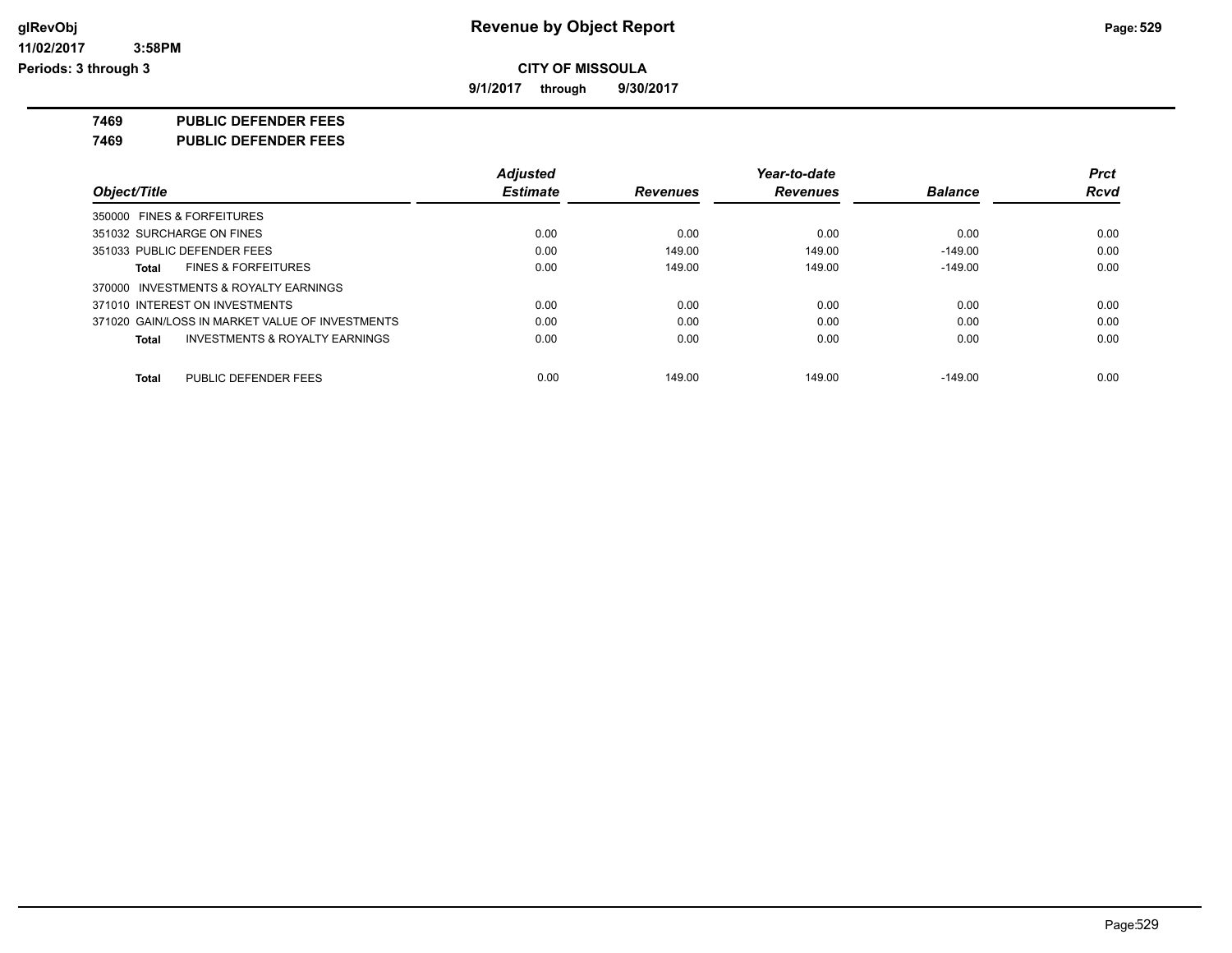**CITY OF MISSOULA**

**9/1/2017 through 9/30/2017**

#### **7469 PUBLIC DEFENDER FEES**

|                                |                                                | <b>Adjusted</b> |                 | Year-to-date    |                | <b>Prct</b> |
|--------------------------------|------------------------------------------------|-----------------|-----------------|-----------------|----------------|-------------|
| Object/Title                   |                                                | <b>Estimate</b> | <b>Revenues</b> | <b>Revenues</b> | <b>Balance</b> | Rcvd        |
| 350000 FINES & FORFEITURES     |                                                |                 |                 |                 |                |             |
| 351032 SURCHARGE ON FINES      |                                                | 0.00            | 0.00            | 0.00            | 0.00           | 0.00        |
| 351033 PUBLIC DEFENDER FEES    |                                                | 0.00            | 149.00          | 149.00          | $-149.00$      | 0.00        |
| Total                          | <b>FINES &amp; FORFEITURES</b>                 | 0.00            | 149.00          | 149.00          | $-149.00$      | 0.00        |
|                                | 370000 INVESTMENTS & ROYALTY EARNINGS          |                 |                 |                 |                |             |
| 371010 INTEREST ON INVESTMENTS |                                                | 0.00            | 0.00            | 0.00            | 0.00           | 0.00        |
|                                | 371020 GAIN/LOSS IN MARKET VALUE OF INVESTMENT | 0.00            | 0.00            | 0.00            | 0.00           | 0.00        |
| Total                          | INVESTMENTS & ROYALTY EARNINGS                 | 0.00            | 0.00            | 0.00            | 0.00           | 0.00        |
| <b>Total</b>                   | PUBLIC DEFENDER FEES                           | 0.00            | 149.00          | 149.00          | $-149.00$      | 0.00        |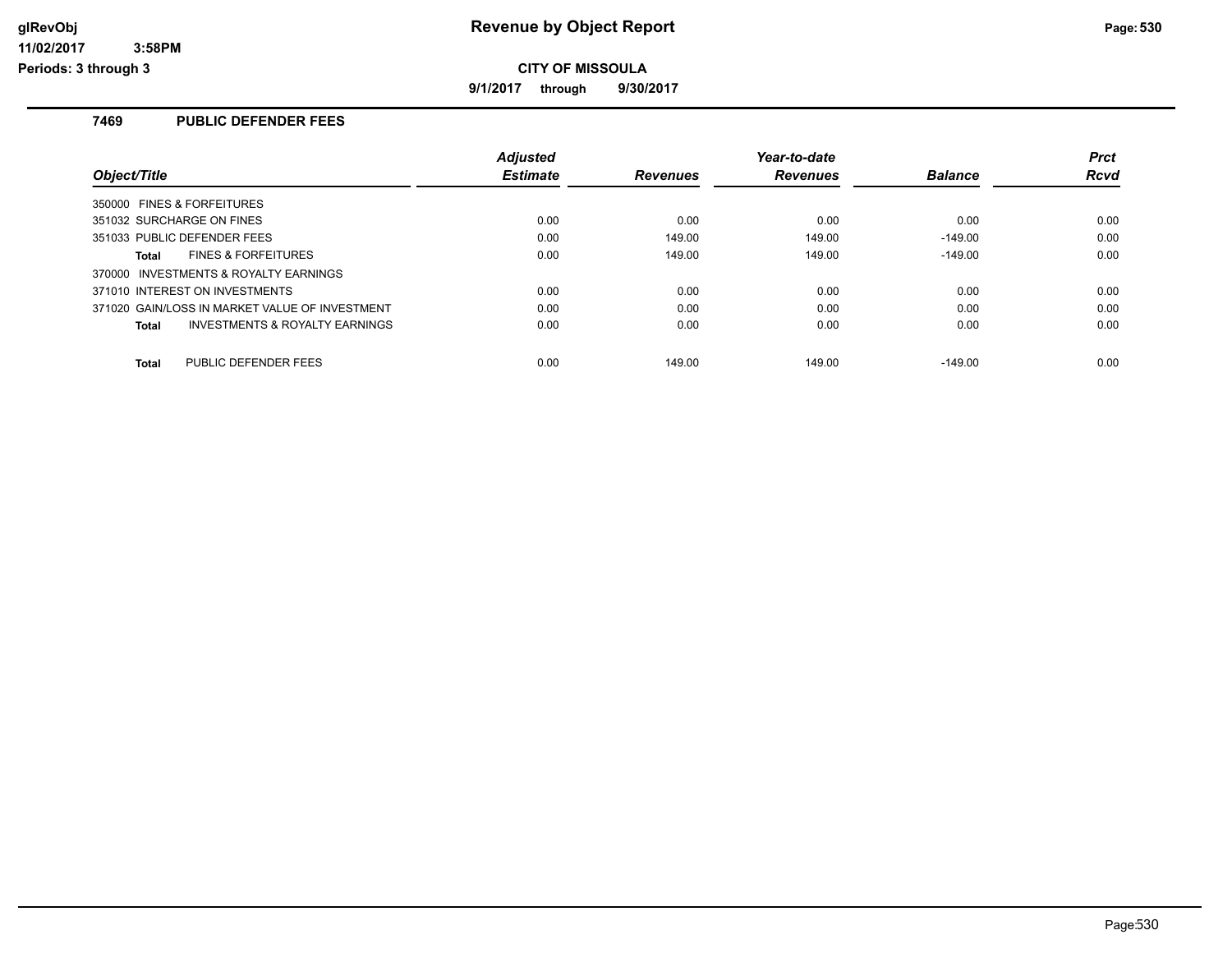**9/1/2017 through 9/30/2017**

**7900 PAYROLL CLEARING FUND**

**7900 PAYROLL CLEARING FUND**

|                                                           | Adjusted        |                 | Year-to-date    |                | Prct |
|-----------------------------------------------------------|-----------------|-----------------|-----------------|----------------|------|
| Object/Title                                              | <b>Estimate</b> | <b>Revenues</b> | <b>Revenues</b> | <b>Balance</b> | Rcvd |
| 370000 INVESTMENTS & ROYALTY EARNINGS                     |                 |                 |                 |                |      |
| 371010 INTEREST ON INVESTMENTS                            | 0.00            | 0.00            | 0.00            | 0.00           | 0.00 |
| 371020 GAIN/LOSS IN MARKET VALUE OF INVESTMENTS           | 0.00            | 0.00            | 0.00            | 0.00           | 0.00 |
| <b>INVESTMENTS &amp; ROYALTY EARNINGS</b><br><b>Total</b> | 0.00            | 0.00            | 0.00            | 0.00           | 0.00 |
|                                                           |                 |                 |                 |                |      |
| <b>Total</b><br>PAYROLL CLEARING FUND                     | 0.00            | 0.00            | 0.00            | 0.00           | 0.00 |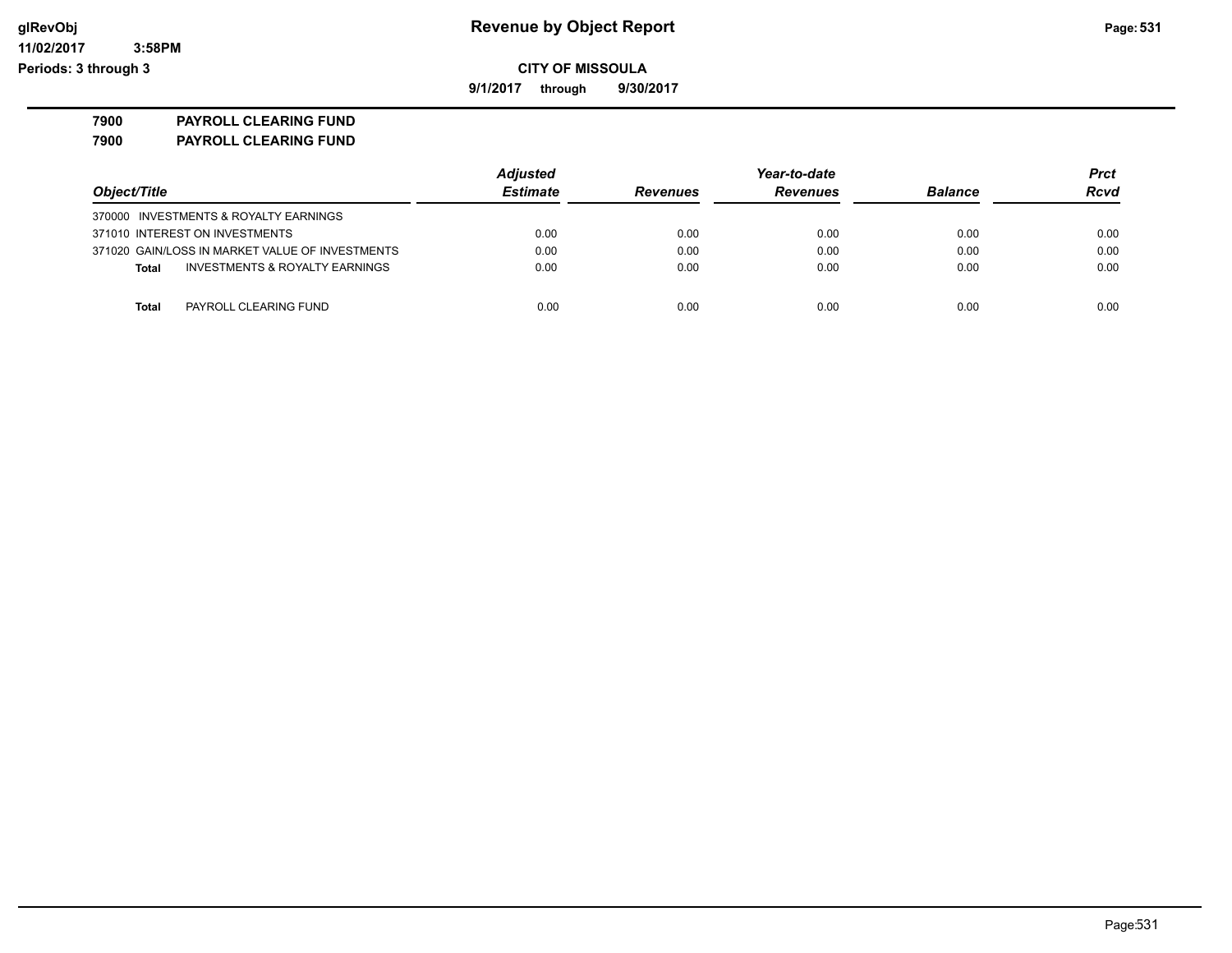**CITY OF MISSOULA**

**9/1/2017 through 9/30/2017**

#### **7900 PAYROLL CLEARING FUND**

| Object/Title |                                                | <b>Adjusted</b><br><b>Estimate</b> | <b>Revenues</b> | Year-to-date<br><b>Revenues</b> | <b>Balance</b> | <b>Prct</b><br>Rcvd |
|--------------|------------------------------------------------|------------------------------------|-----------------|---------------------------------|----------------|---------------------|
|              | 370000 INVESTMENTS & ROYALTY EARNINGS          |                                    |                 |                                 |                |                     |
|              | 371010 INTEREST ON INVESTMENTS                 | 0.00                               | 0.00            | 0.00                            | 0.00           | 0.00                |
|              | 371020 GAIN/LOSS IN MARKET VALUE OF INVESTMENT | 0.00                               | 0.00            | 0.00                            | 0.00           | 0.00                |
| <b>Total</b> | <b>INVESTMENTS &amp; ROYALTY EARNINGS</b>      | 0.00                               | 0.00            | 0.00                            | 0.00           | 0.00                |
|              |                                                |                                    |                 |                                 |                |                     |
| Total        | PAYROLL CLEARING FUND                          | 0.00                               | 0.00            | 0.00                            | 0.00           | 0.00                |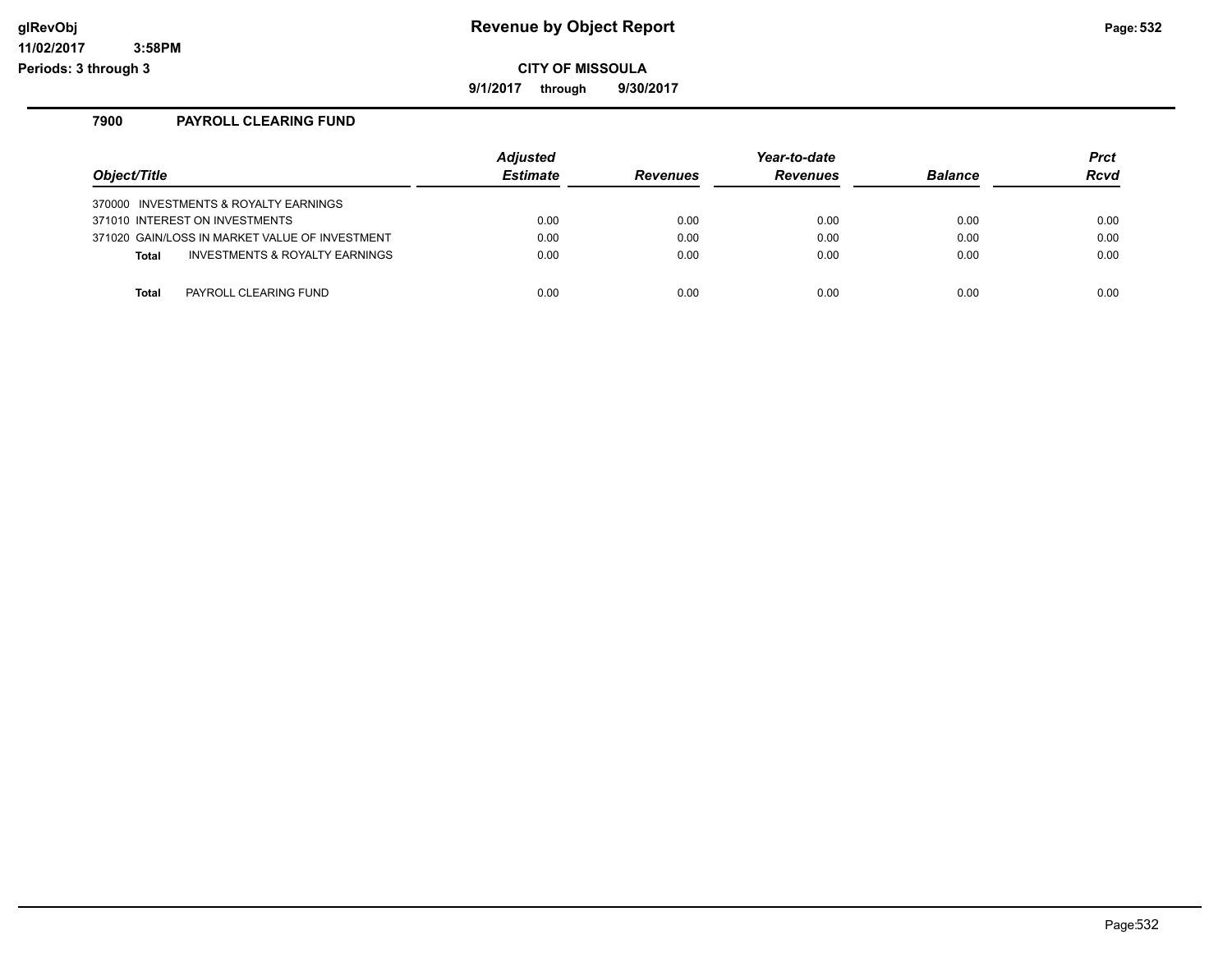**9/1/2017 through 9/30/2017**

**7903 COUNTY CLEARING**

**7903 COUNTY CLEARING**

|                                                    | <b>Adjusted</b> |                 | Year-to-date    |                | <b>Prct</b> |
|----------------------------------------------------|-----------------|-----------------|-----------------|----------------|-------------|
| Object/Title                                       | <b>Estimate</b> | <b>Revenues</b> | <b>Revenues</b> | <b>Balance</b> | <b>Rcvd</b> |
| <b>LICENSES &amp; PERMITS</b><br>320000            |                 |                 |                 |                |             |
| 323030 ANIMAL LICENSES                             | 0.00            | 771.70          | 2.144.20        | $-2,144.20$    | 0.00        |
| <b>LICENSES &amp; PERMITS</b><br>Total             | 0.00            | 771.70          | 2,144.20        | $-2,144.20$    | 0.00        |
| MISCELLANEOUS REVENUES<br>360000                   |                 |                 |                 |                |             |
| 360010 MISCELLANEOUS                               | 0.00            | 0.00            | 0.00            | 0.00           | 0.00        |
| MISCELLANEOUS REVENUES<br>Total                    | 0.00            | 0.00            | 0.00            | 0.00           | 0.00        |
| 370000 INVESTMENTS & ROYALTY EARNINGS              |                 |                 |                 |                |             |
| 371010 INTEREST ON INVESTMENTS                     | 0.00            | 0.00            | 0.00            | 0.00           | 0.00        |
| 371020 GAIN/LOSS IN MARKET VALUE OF INVESTMENTS    | 0.00            | 0.00            | 0.00            | 0.00           | 0.00        |
| <b>INVESTMENTS &amp; ROYALTY EARNINGS</b><br>Total | 0.00            | 0.00            | 0.00            | 0.00           | 0.00        |
| <b>COUNTY CLEARING</b><br><b>Total</b>             | 0.00            | 771.70          | 2.144.20        | $-2.144.20$    | 0.00        |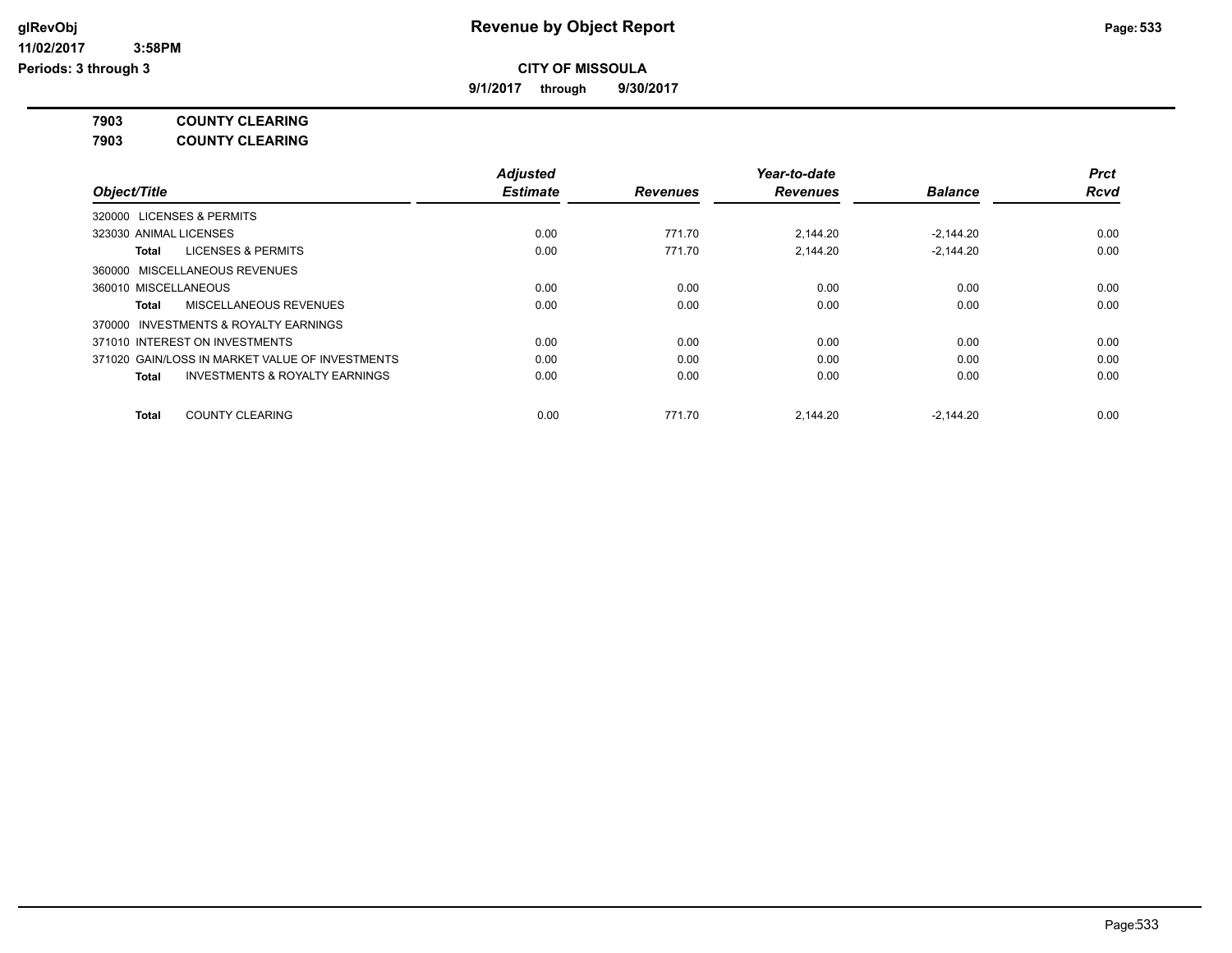**CITY OF MISSOULA**

**9/1/2017 through 9/30/2017**

#### **7903 COUNTY CLEARING**

|                                                           | <b>Adjusted</b> |                 | Year-to-date    |                | <b>Prct</b> |
|-----------------------------------------------------------|-----------------|-----------------|-----------------|----------------|-------------|
| Object/Title                                              | <b>Estimate</b> | <b>Revenues</b> | <b>Revenues</b> | <b>Balance</b> | <b>Rcvd</b> |
| 320000 LICENSES & PERMITS                                 |                 |                 |                 |                |             |
| 323030 ANIMAL LICENSES                                    | 0.00            | 771.70          | 2.144.20        | $-2.144.20$    | 0.00        |
| <b>LICENSES &amp; PERMITS</b><br>Total                    | 0.00            | 771.70          | 2.144.20        | $-2.144.20$    | 0.00        |
| 360000 MISCELLANEOUS REVENUES                             |                 |                 |                 |                |             |
| 360010 MISCELLANEOUS                                      | 0.00            | 0.00            | 0.00            | 0.00           | 0.00        |
| MISCELLANEOUS REVENUES<br>Total                           | 0.00            | 0.00            | 0.00            | 0.00           | 0.00        |
| <b>INVESTMENTS &amp; ROYALTY EARNINGS</b><br>370000       |                 |                 |                 |                |             |
| 371010 INTEREST ON INVESTMENTS                            | 0.00            | 0.00            | 0.00            | 0.00           | 0.00        |
| 371020 GAIN/LOSS IN MARKET VALUE OF INVESTMENT            | 0.00            | 0.00            | 0.00            | 0.00           | 0.00        |
| <b>INVESTMENTS &amp; ROYALTY EARNINGS</b><br><b>Total</b> | 0.00            | 0.00            | 0.00            | 0.00           | 0.00        |
| <b>COUNTY CLEARING</b><br><b>Total</b>                    | 0.00            | 771.70          | 2.144.20        | $-2.144.20$    | 0.00        |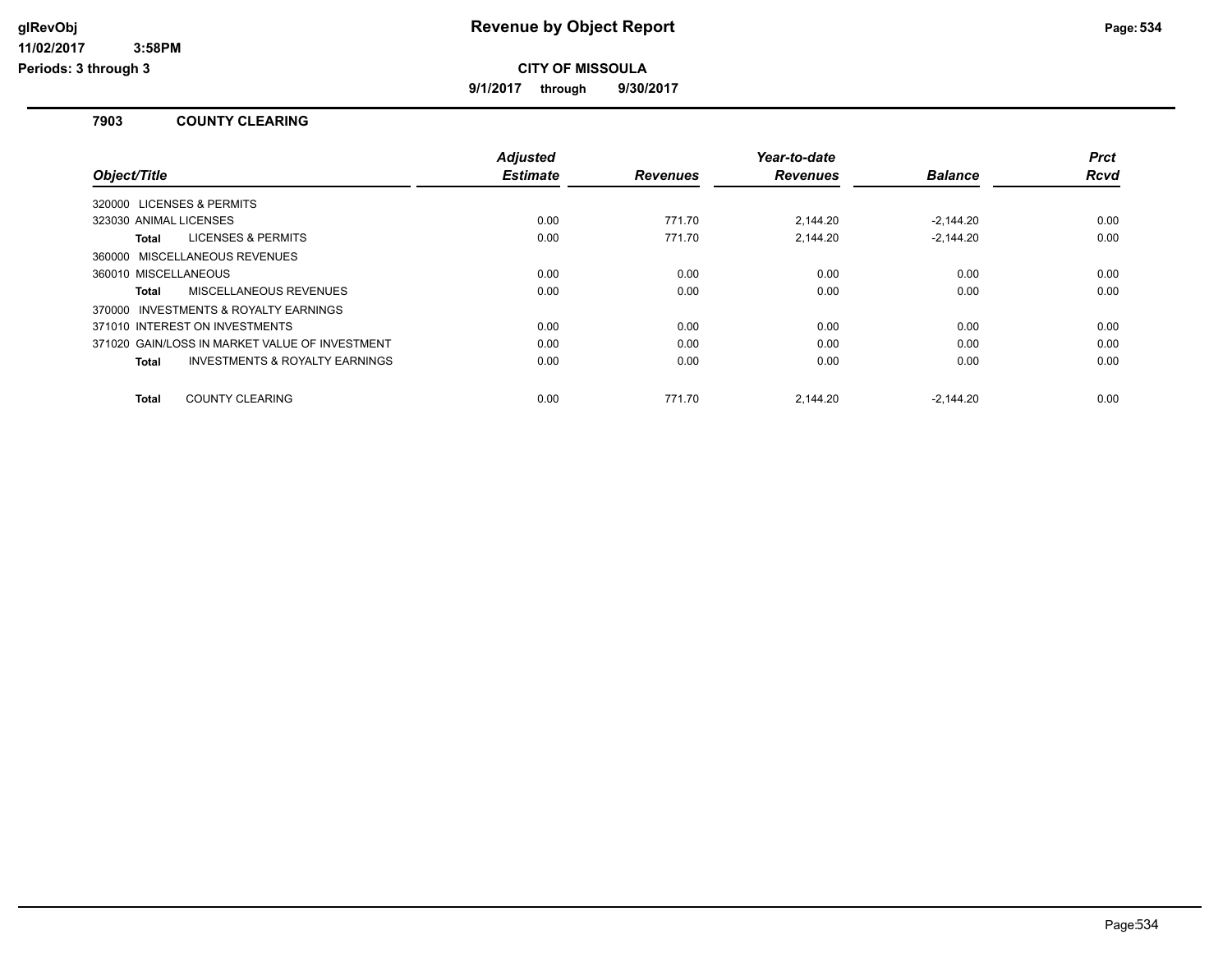**9/1/2017 through 9/30/2017**

**7904 SEWER REBATE**

**7904 SEWER REBATE**

|                                                           | <b>Adjusted</b> |                 | Year-to-date    |                | <b>Prct</b> |
|-----------------------------------------------------------|-----------------|-----------------|-----------------|----------------|-------------|
| Object/Title                                              | <b>Estimate</b> | <b>Revenues</b> | <b>Revenues</b> | <b>Balance</b> | <b>Rcvd</b> |
| 340000 CHARGES FOR SERVICES                               |                 |                 |                 |                |             |
| 343036 *** Title Not Found ***                            | 0.00            | 0.00            | 0.00            | 0.00           | 0.00        |
| <b>CHARGES FOR SERVICES</b><br>Total                      | 0.00            | 0.00            | 0.00            | 0.00           | 0.00        |
| 360000 MISCELLANEOUS REVENUES                             |                 |                 |                 |                |             |
| 360010 MISCELLANEOUS                                      | 0.00            | 0.00            | 0.00            | 0.00           | 0.00        |
| MISCELLANEOUS REVENUES<br>Total                           | 0.00            | 0.00            | 0.00            | 0.00           | 0.00        |
| INVESTMENTS & ROYALTY EARNINGS<br>370000                  |                 |                 |                 |                |             |
| 371010 INTEREST ON INVESTMENTS                            | 0.00            | 0.00            | 0.00            | 0.00           | 0.00        |
| 371020 GAIN/LOSS IN MARKET VALUE OF INVESTMENTS           | 0.00            | 0.00            | 0.00            | 0.00           | 0.00        |
| <b>INVESTMENTS &amp; ROYALTY EARNINGS</b><br><b>Total</b> | 0.00            | 0.00            | 0.00            | 0.00           | 0.00        |
| <b>SEWER REBATE</b><br><b>Total</b>                       | 0.00            | 0.00            | 0.00            | 0.00           | 0.00        |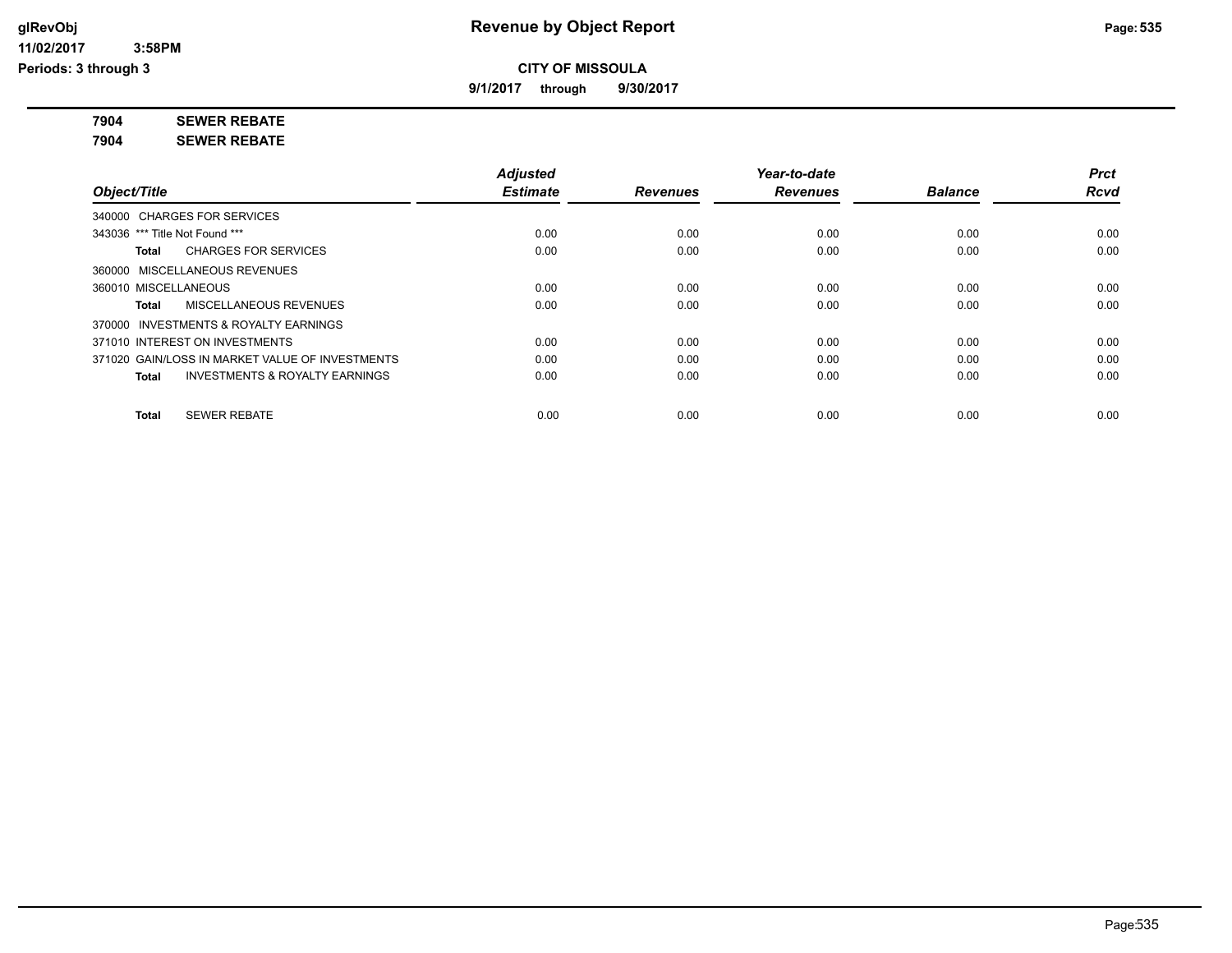**CITY OF MISSOULA**

**9/1/2017 through 9/30/2017**

#### **7904 SEWER REBATE**

| Object/Title                                       | <b>Adjusted</b><br><b>Estimate</b> | <b>Revenues</b> | Year-to-date<br><b>Revenues</b> | <b>Balance</b> | <b>Prct</b><br><b>Rcvd</b> |
|----------------------------------------------------|------------------------------------|-----------------|---------------------------------|----------------|----------------------------|
|                                                    |                                    |                 |                                 |                |                            |
| 340000 CHARGES FOR SERVICES                        |                                    |                 |                                 |                |                            |
| 343036 *** Title Not Found ***                     | 0.00                               | 0.00            | 0.00                            | 0.00           | 0.00                       |
| <b>CHARGES FOR SERVICES</b><br>Total               | 0.00                               | 0.00            | 0.00                            | 0.00           | 0.00                       |
| 360000 MISCELLANEOUS REVENUES                      |                                    |                 |                                 |                |                            |
| 360010 MISCELLANEOUS                               | 0.00                               | 0.00            | 0.00                            | 0.00           | 0.00                       |
| MISCELLANEOUS REVENUES<br>Total                    | 0.00                               | 0.00            | 0.00                            | 0.00           | 0.00                       |
| 370000 INVESTMENTS & ROYALTY EARNINGS              |                                    |                 |                                 |                |                            |
| 371010 INTEREST ON INVESTMENTS                     | 0.00                               | 0.00            | 0.00                            | 0.00           | 0.00                       |
| 371020 GAIN/LOSS IN MARKET VALUE OF INVESTMENT     | 0.00                               | 0.00            | 0.00                            | 0.00           | 0.00                       |
| <b>INVESTMENTS &amp; ROYALTY EARNINGS</b><br>Total | 0.00                               | 0.00            | 0.00                            | 0.00           | 0.00                       |
|                                                    |                                    |                 |                                 |                |                            |
| <b>SEWER REBATE</b><br>Total                       | 0.00                               | 0.00            | 0.00                            | 0.00           | 0.00                       |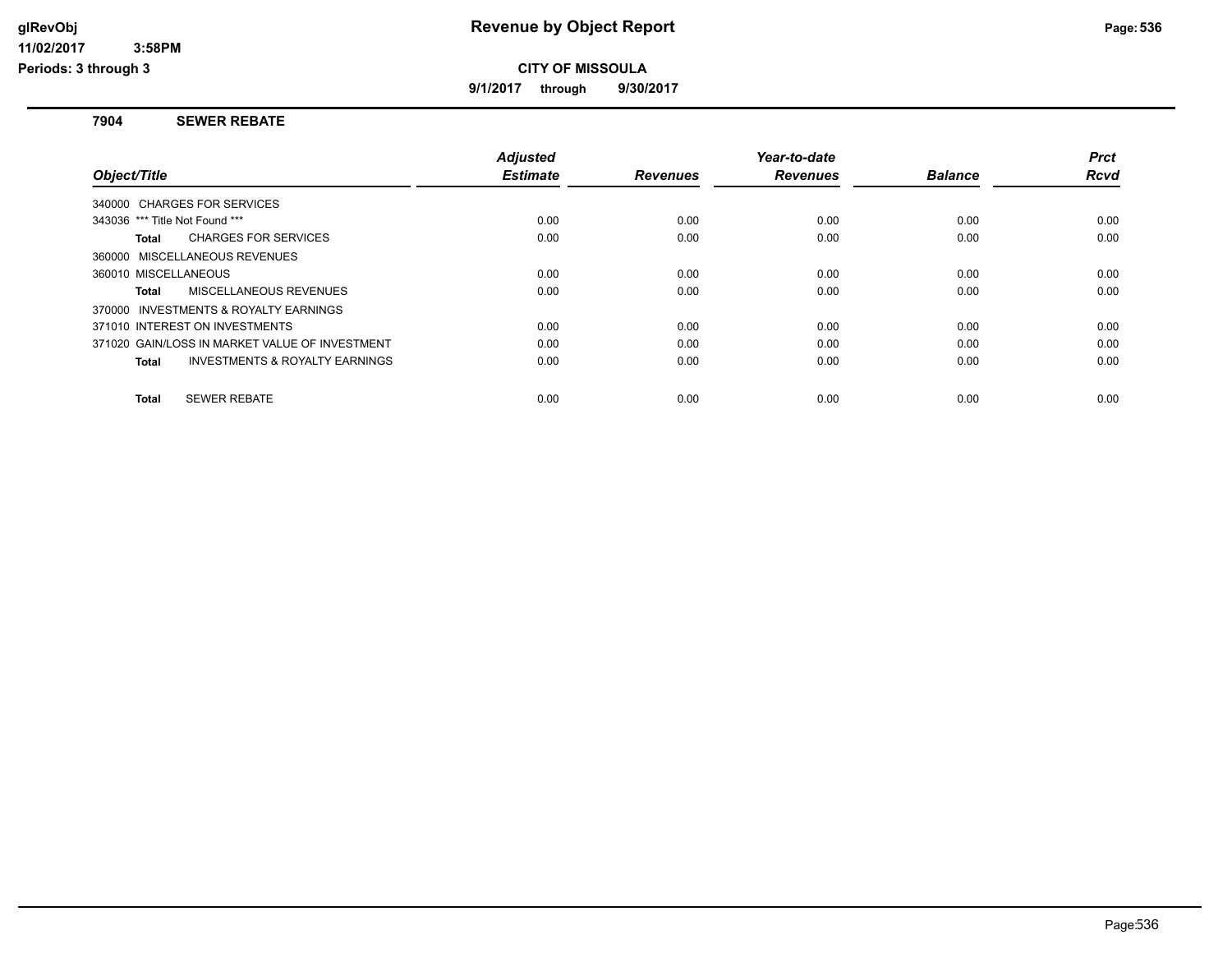**9/1/2017 through 9/30/2017**

**7905 WYE SEWER RSID 8489**

**7905 WYE SEWER RSID 8489**

|                                                 | <b>Adjusted</b> |                 | Year-to-date    |                | Prct        |
|-------------------------------------------------|-----------------|-----------------|-----------------|----------------|-------------|
| Object/Title                                    | <b>Estimate</b> | <b>Revenues</b> | <b>Revenues</b> | <b>Balance</b> | <b>Rcvd</b> |
| 360000 MISCELLANEOUS REVENUES                   |                 |                 |                 |                |             |
| 360010 MISCELLANEOUS                            | 0.00            | 0.00            | 0.00            | 0.00           | 0.00        |
| MISCELLANEOUS REVENUES<br>Total                 | 0.00            | 0.00            | 0.00            | 0.00           | 0.00        |
| 370000 INVESTMENTS & ROYALTY EARNINGS           |                 |                 |                 |                |             |
| 371010 INTEREST ON INVESTMENTS                  | 0.00            | 0.00            | 0.00            | 0.00           | 0.00        |
| 371020 GAIN/LOSS IN MARKET VALUE OF INVESTMENTS | 0.00            | 0.00            | 0.00            | 0.00           | 0.00        |
| INVESTMENTS & ROYALTY EARNINGS<br>Total         | 0.00            | 0.00            | 0.00            | 0.00           | 0.00        |
|                                                 |                 |                 |                 |                |             |
| WYE SEWER RSID 8489<br>Total                    | 0.00            | 0.00            | 0.00            | 0.00           | 0.00        |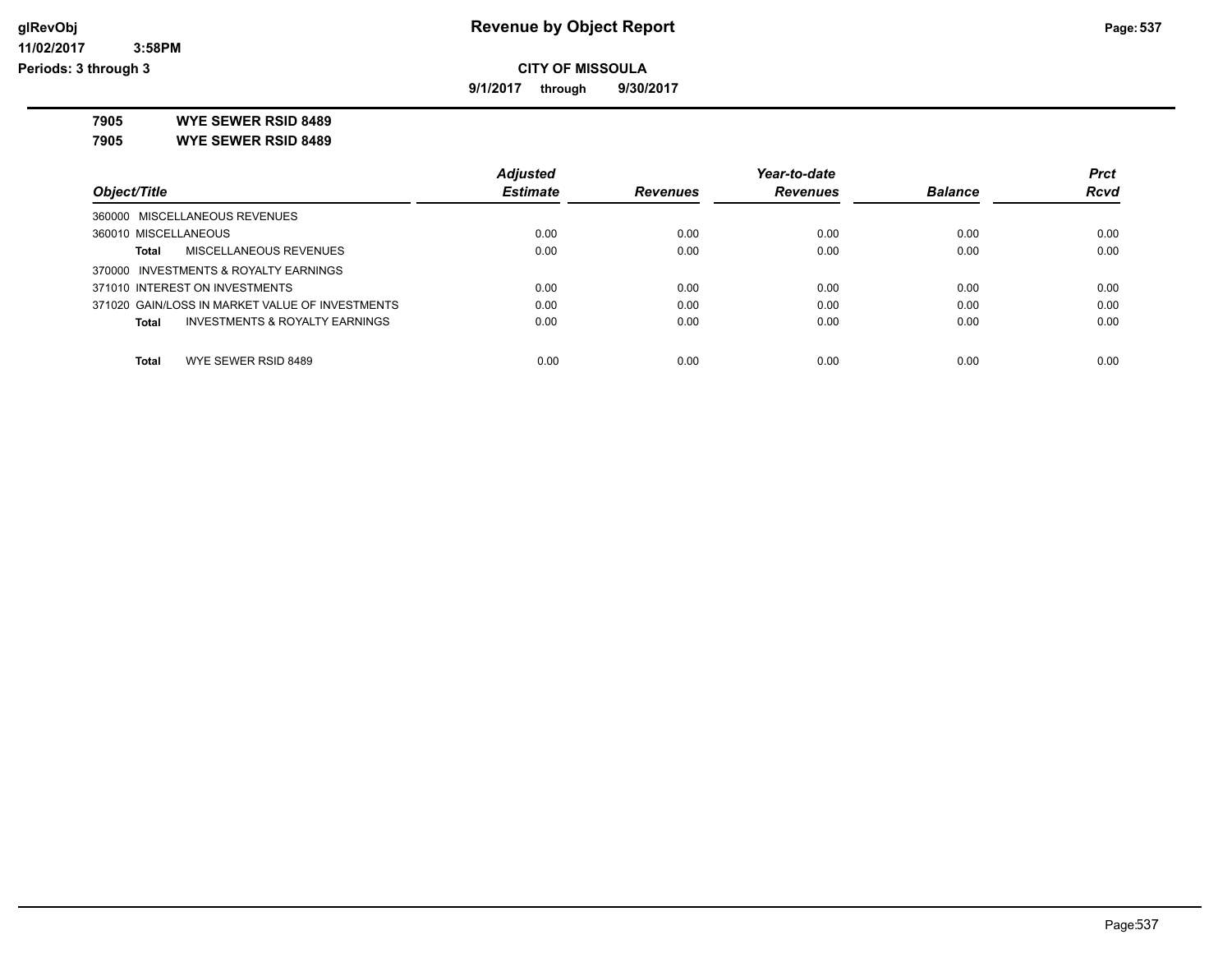**CITY OF MISSOULA**

**9/1/2017 through 9/30/2017**

#### **7905 WYE SEWER RSID 8489**

|                                                    | <b>Adjusted</b> |                 | Year-to-date    |                | <b>Prct</b> |
|----------------------------------------------------|-----------------|-----------------|-----------------|----------------|-------------|
| Object/Title                                       | <b>Estimate</b> | <b>Revenues</b> | <b>Revenues</b> | <b>Balance</b> | <b>Rcvd</b> |
| 360000 MISCELLANEOUS REVENUES                      |                 |                 |                 |                |             |
| 360010 MISCELLANEOUS                               | 0.00            | 0.00            | 0.00            | 0.00           | 0.00        |
| <b>MISCELLANEOUS REVENUES</b><br>Total             | 0.00            | 0.00            | 0.00            | 0.00           | 0.00        |
| 370000 INVESTMENTS & ROYALTY EARNINGS              |                 |                 |                 |                |             |
| 371010 INTEREST ON INVESTMENTS                     | 0.00            | 0.00            | 0.00            | 0.00           | 0.00        |
| 371020 GAIN/LOSS IN MARKET VALUE OF INVESTMENT     | 0.00            | 0.00            | 0.00            | 0.00           | 0.00        |
| <b>INVESTMENTS &amp; ROYALTY EARNINGS</b><br>Total | 0.00            | 0.00            | 0.00            | 0.00           | 0.00        |
|                                                    |                 |                 |                 |                |             |
| Total<br>WYE SEWER RSID 8489                       | 0.00            | 0.00            | 0.00            | 0.00           | 0.00        |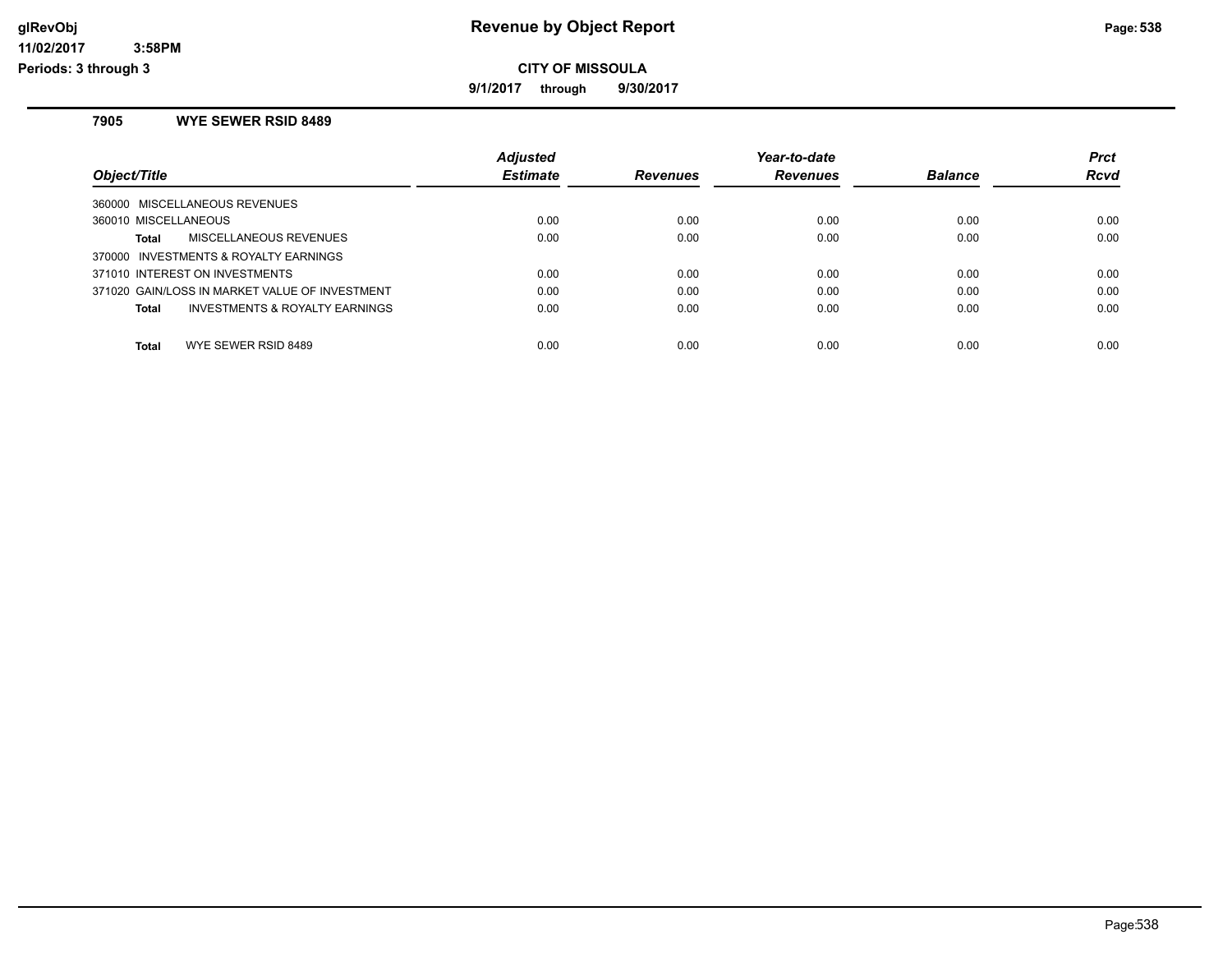**9/1/2017 through 9/30/2017**

**7906 COUNTY PARK BOARD CIP**

**7906 COUNTY PARK BOARD CIP**

|                                                 | <b>Adjusted</b> |                 | Year-to-date    |                | <b>Prct</b> |
|-------------------------------------------------|-----------------|-----------------|-----------------|----------------|-------------|
| Object/Title                                    | <b>Estimate</b> | <b>Revenues</b> | <b>Revenues</b> | <b>Balance</b> | <b>Rcvd</b> |
| 340000 CHARGES FOR SERVICES                     |                 |                 |                 |                |             |
| 346050 COUNTY PLAYGROUND CONTRACT               | 0.00            | 0.00            | 0.00            | 0.00           | 0.00        |
| <b>CHARGES FOR SERVICES</b><br>Total            | 0.00            | 0.00            | 0.00            | 0.00           | 0.00        |
| 370000 INVESTMENTS & ROYALTY EARNINGS           |                 |                 |                 |                |             |
| 371010 INTEREST ON INVESTMENTS                  | 0.00            | 0.00            | 0.00            | 0.00           | 0.00        |
| 371020 GAIN/LOSS IN MARKET VALUE OF INVESTMENTS | 0.00            | 0.00            | 0.00            | 0.00           | 0.00        |
| INVESTMENTS & ROYALTY EARNINGS<br>Total         | 0.00            | 0.00            | 0.00            | 0.00           | 0.00        |
|                                                 |                 |                 |                 |                |             |
| COUNTY PARK BOARD CIP<br>Total                  | 0.00            | 0.00            | 0.00            | 0.00           | 0.00        |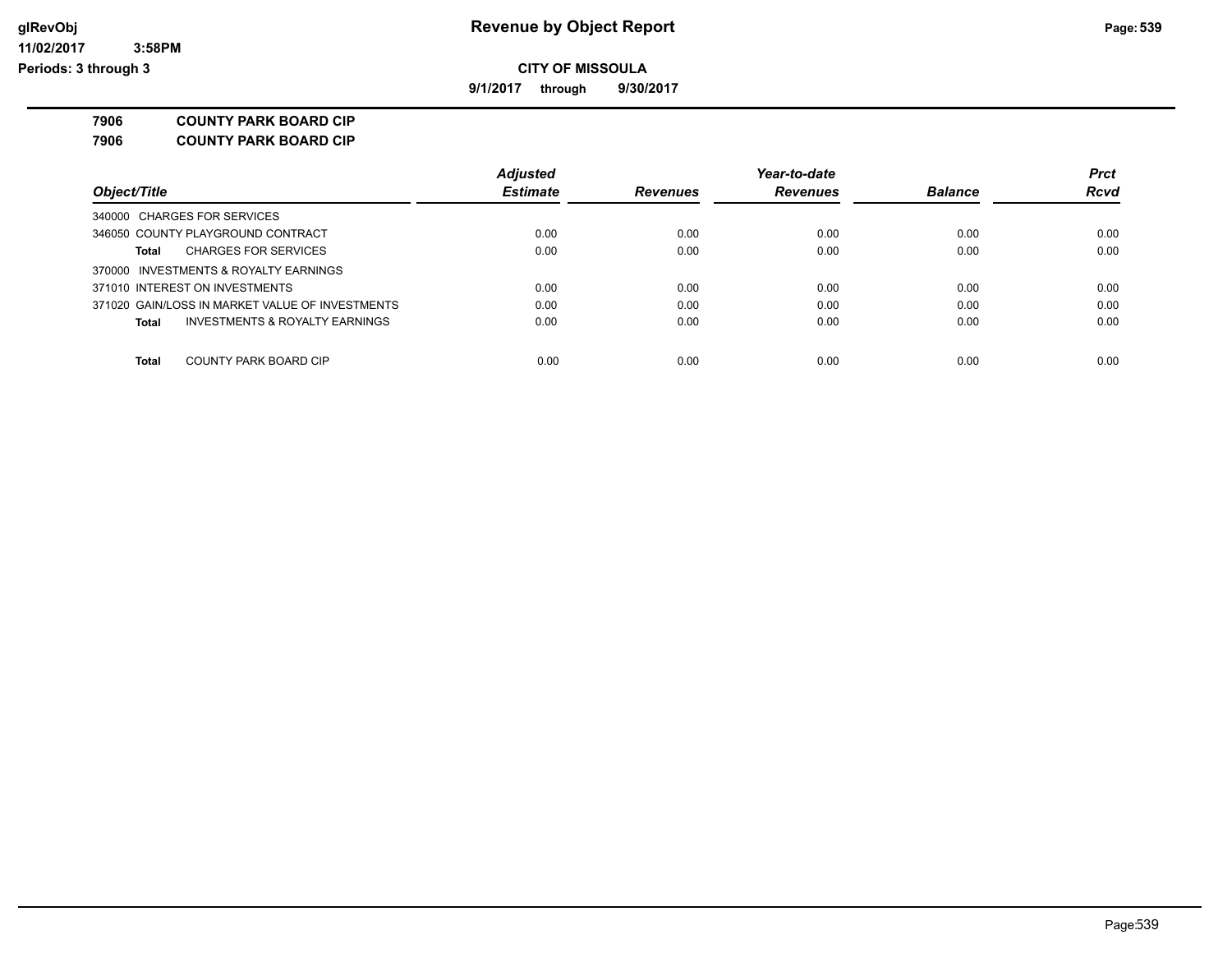**CITY OF MISSOULA**

**9/1/2017 through 9/30/2017**

#### **7906 COUNTY PARK BOARD CIP**

|                                                    | <b>Adjusted</b> |                 | Year-to-date    |                | <b>Prct</b> |
|----------------------------------------------------|-----------------|-----------------|-----------------|----------------|-------------|
| Object/Title                                       | <b>Estimate</b> | <b>Revenues</b> | <b>Revenues</b> | <b>Balance</b> | <b>Rcvd</b> |
| 340000 CHARGES FOR SERVICES                        |                 |                 |                 |                |             |
| 346050 COUNTY PLAYGROUND CONTRACT                  | 0.00            | 0.00            | 0.00            | 0.00           | 0.00        |
| <b>CHARGES FOR SERVICES</b><br>Total               | 0.00            | 0.00            | 0.00            | 0.00           | 0.00        |
| 370000 INVESTMENTS & ROYALTY EARNINGS              |                 |                 |                 |                |             |
| 371010 INTEREST ON INVESTMENTS                     | 0.00            | 0.00            | 0.00            | 0.00           | 0.00        |
| 371020 GAIN/LOSS IN MARKET VALUE OF INVESTMENT     | 0.00            | 0.00            | 0.00            | 0.00           | 0.00        |
| <b>INVESTMENTS &amp; ROYALTY EARNINGS</b><br>Total | 0.00            | 0.00            | 0.00            | 0.00           | 0.00        |
|                                                    |                 |                 |                 |                |             |
| Total<br>COUNTY PARK BOARD CIP                     | 0.00            | 0.00            | 0.00            | 0.00           | 0.00        |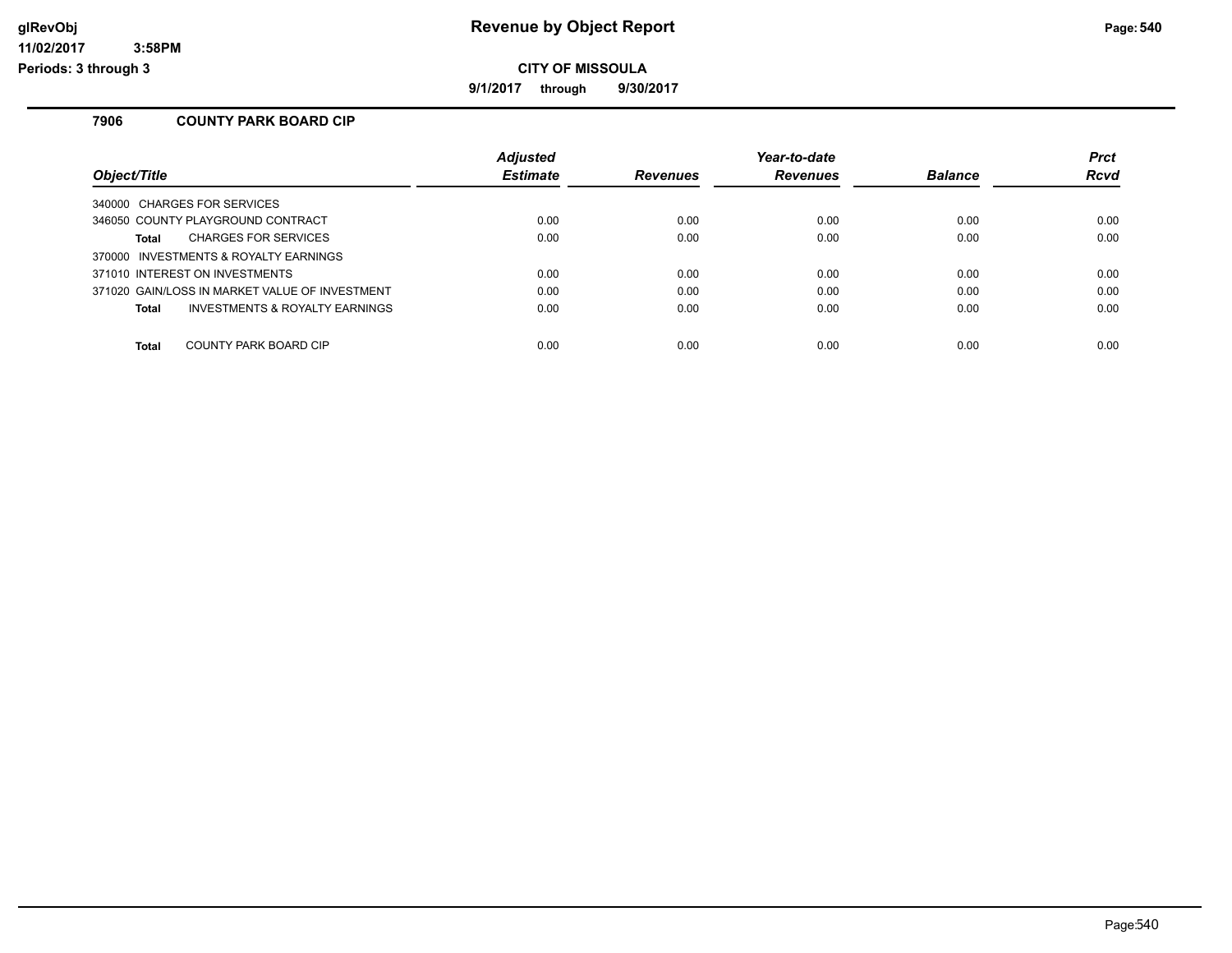**9/1/2017 through 9/30/2017**

#### **7907 ELK HILLS SUBDIVISION**

**7907 ELK HILLS SUBDIVISION**

|                                                           | <b>Adjusted</b> |                 | Year-to-date    |                | Prct |
|-----------------------------------------------------------|-----------------|-----------------|-----------------|----------------|------|
| Object/Title                                              | <b>Estimate</b> | <b>Revenues</b> | <b>Revenues</b> | <b>Balance</b> | Rcvd |
| 370000 INVESTMENTS & ROYALTY EARNINGS                     |                 |                 |                 |                |      |
| 371010 INTEREST ON INVESTMENTS                            | 0.00            | 0.00            | 0.00            | 0.00           | 0.00 |
| 371020 GAIN/LOSS IN MARKET VALUE OF INVESTMENTS           | 0.00            | 0.00            | 0.00            | 0.00           | 0.00 |
| <b>INVESTMENTS &amp; ROYALTY EARNINGS</b><br><b>Total</b> | 0.00            | 0.00            | 0.00            | 0.00           | 0.00 |
|                                                           |                 |                 |                 |                |      |
| <b>Total</b><br>ELK HILLS SUBDIVISION                     | 0.00            | 0.00            | 0.00            | 0.00           | 0.00 |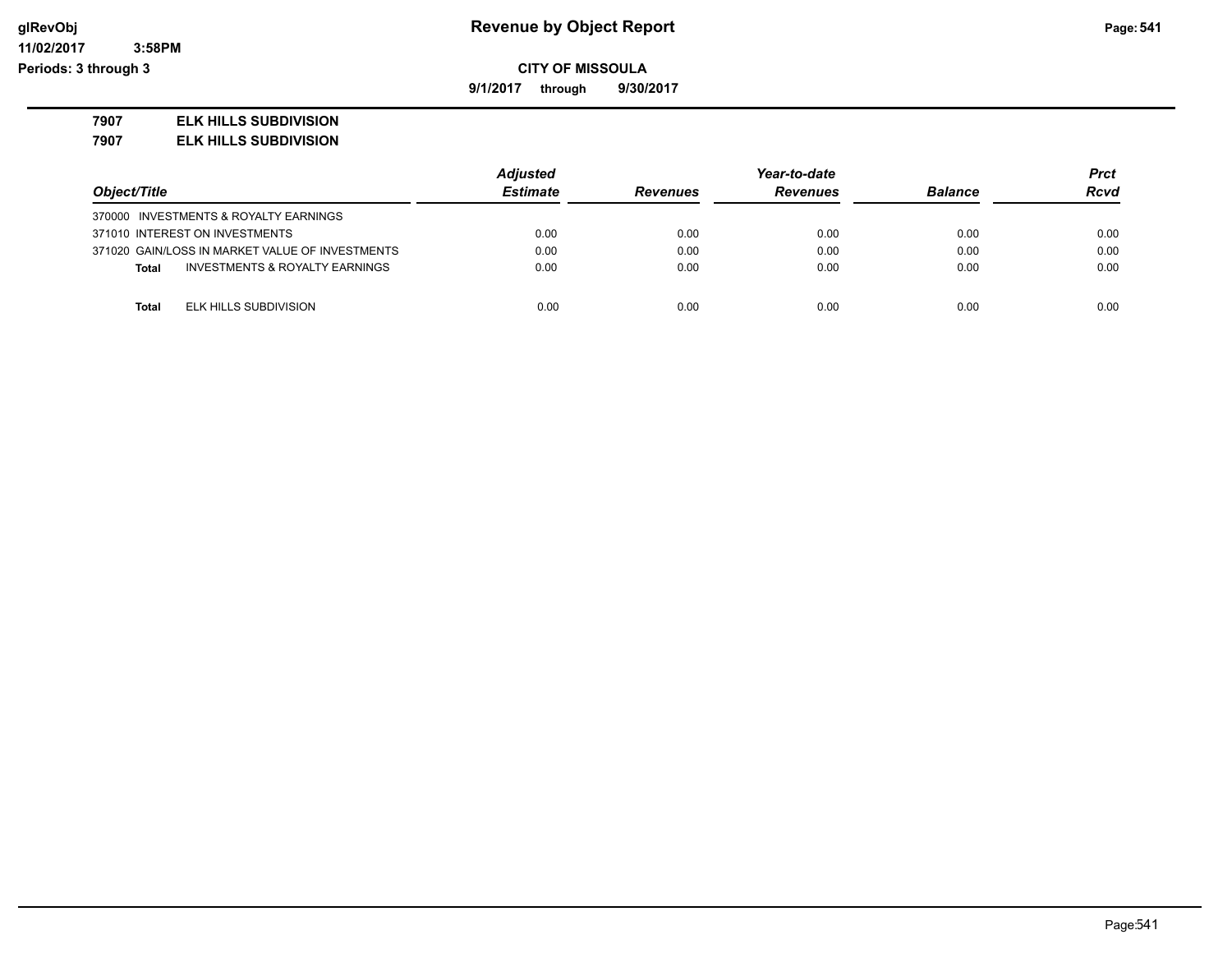**CITY OF MISSOULA**

**9/1/2017 through 9/30/2017**

#### **7907 ELK HILLS SUBDIVISION**

 **3:58PM**

| Object/Title |                                                | <b>Adjusted</b><br><b>Estimate</b> | <b>Revenues</b> | Year-to-date<br><b>Revenues</b> | <b>Balance</b> | <b>Prct</b><br><b>Rcvd</b> |
|--------------|------------------------------------------------|------------------------------------|-----------------|---------------------------------|----------------|----------------------------|
|              | 370000 INVESTMENTS & ROYALTY EARNINGS          |                                    |                 |                                 |                |                            |
|              | 371010 INTEREST ON INVESTMENTS                 | 0.00                               | 0.00            | 0.00                            | 0.00           | 0.00                       |
|              | 371020 GAIN/LOSS IN MARKET VALUE OF INVESTMENT | 0.00                               | 0.00            | 0.00                            | 0.00           | 0.00                       |
| <b>Total</b> | INVESTMENTS & ROYALTY EARNINGS                 | 0.00                               | 0.00            | 0.00                            | 0.00           | 0.00                       |
|              |                                                |                                    |                 |                                 |                |                            |
| Total        | ELK HILLS SUBDIVISION                          | 0.00                               | 0.00            | 0.00                            | 0.00           | 0.00                       |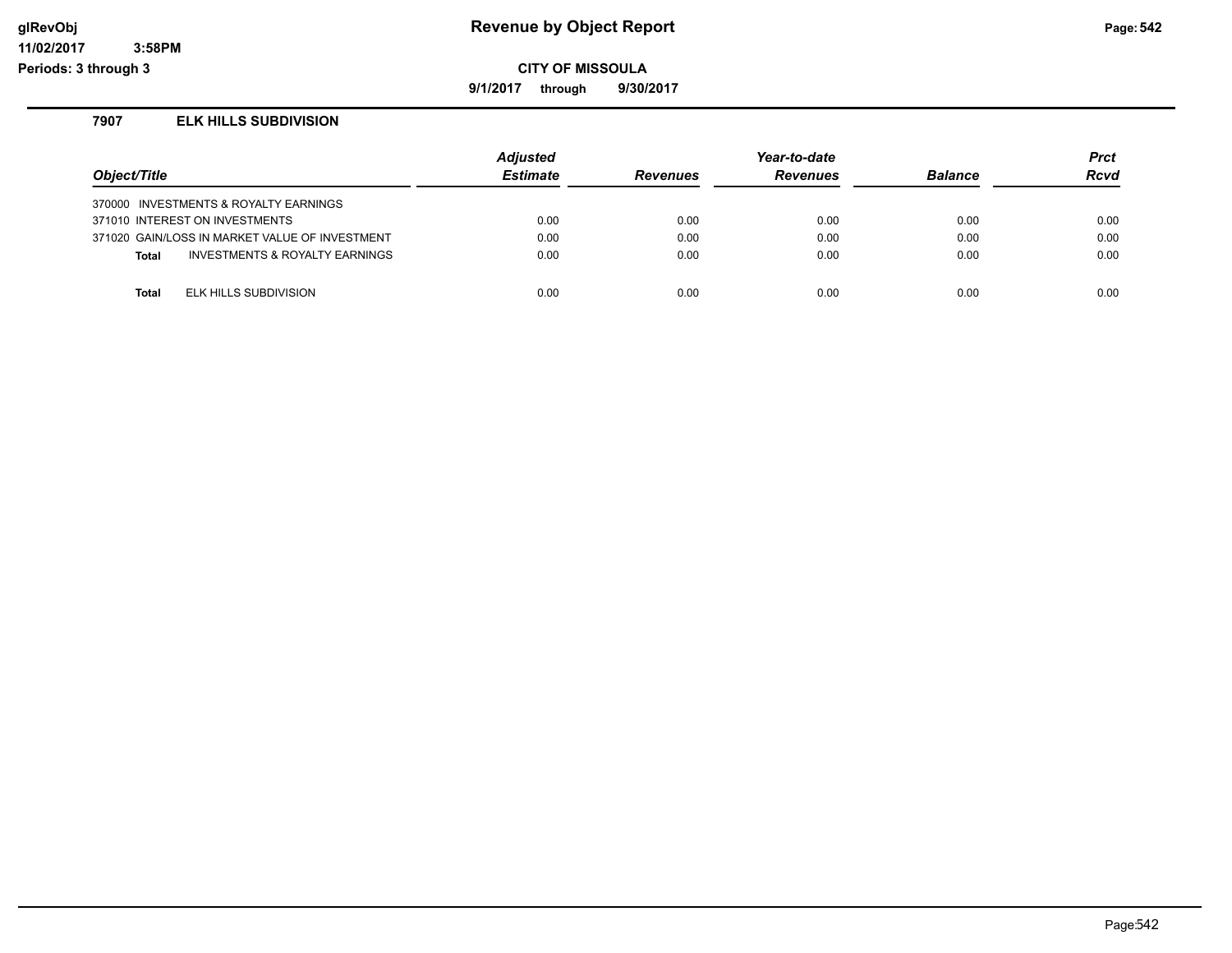**3:58PM**

**CITY OF MISSOULA**

**9/1/2017 through 9/30/2017**

# **7908 RATTLESNAKE-CORNERSTONE TRAIL SW**

# **7908 RATTLESNAKE-CORNERSTONE TRAIL SW**

|                                                    | <b>Adjusted</b> |                 | Year-to-date    |                | <b>Prct</b> |
|----------------------------------------------------|-----------------|-----------------|-----------------|----------------|-------------|
| Object/Title                                       | <b>Estimate</b> | <b>Revenues</b> | <b>Revenues</b> | <b>Balance</b> | <b>Rcvd</b> |
| 370000 INVESTMENTS & ROYALTY EARNINGS              |                 |                 |                 |                |             |
| 371010 INTEREST ON INVESTMENTS                     | 0.00            | 0.00            | 0.00            | 0.00           | 0.00        |
| 371020 GAIN/LOSS IN MARKET VALUE OF INVESTMENTS    | 0.00            | 0.00            | 0.00            | 0.00           | 0.00        |
| <b>INVESTMENTS &amp; ROYALTY EARNINGS</b><br>Total | 0.00            | 0.00            | 0.00            | 0.00           | 0.00        |
| 380000 OTHER FINANCING SOURCES                     |                 |                 |                 |                |             |
| 383000 OPERATING TRANSFERS                         | 0.00            | 0.00            | 0.00            | 0.00           | 0.00        |
| OTHER FINANCING SOURCES<br>Total                   | 0.00            | 0.00            | 0.00            | 0.00           | 0.00        |
|                                                    |                 |                 |                 |                |             |
| Total<br>RATTLESNAKE-CORNERSTONE TRAIL SW          | 0.00            | 0.00            | 0.00            | 0.00           | 0.00        |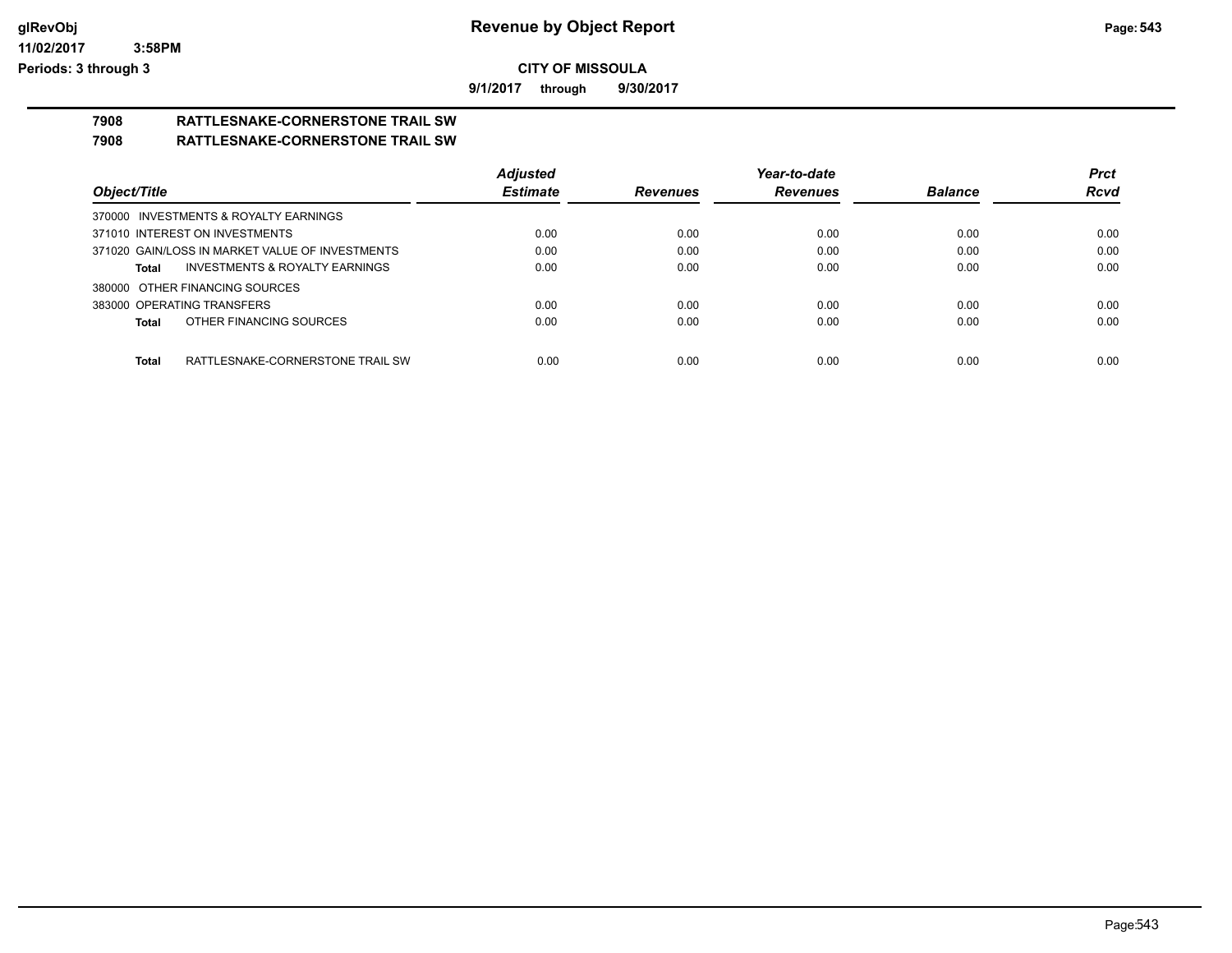**3:58PM**

**CITY OF MISSOULA**

**9/1/2017 through 9/30/2017**

#### **7908 RATTLESNAKE-CORNERSTONE TRAIL SW**

|                                                | <b>Adjusted</b> |                 | Year-to-date    |                | <b>Prct</b> |
|------------------------------------------------|-----------------|-----------------|-----------------|----------------|-------------|
| Object/Title                                   | <b>Estimate</b> | <b>Revenues</b> | <b>Revenues</b> | <b>Balance</b> | <b>Rcvd</b> |
| 370000 INVESTMENTS & ROYALTY EARNINGS          |                 |                 |                 |                |             |
| 371010 INTEREST ON INVESTMENTS                 | 0.00            | 0.00            | 0.00            | 0.00           | 0.00        |
| 371020 GAIN/LOSS IN MARKET VALUE OF INVESTMENT | 0.00            | 0.00            | 0.00            | 0.00           | 0.00        |
| INVESTMENTS & ROYALTY EARNINGS<br>Total        | 0.00            | 0.00            | 0.00            | 0.00           | 0.00        |
| 380000 OTHER FINANCING SOURCES                 |                 |                 |                 |                |             |
| 383000 OPERATING TRANSFERS                     | 0.00            | 0.00            | 0.00            | 0.00           | 0.00        |
| OTHER FINANCING SOURCES<br>Total               | 0.00            | 0.00            | 0.00            | 0.00           | 0.00        |
|                                                |                 |                 |                 |                |             |
| Total<br>RATTLESNAKE-CORNERSTONE TRAIL SW      | 0.00            | 0.00            | 0.00            | 0.00           | 0.00        |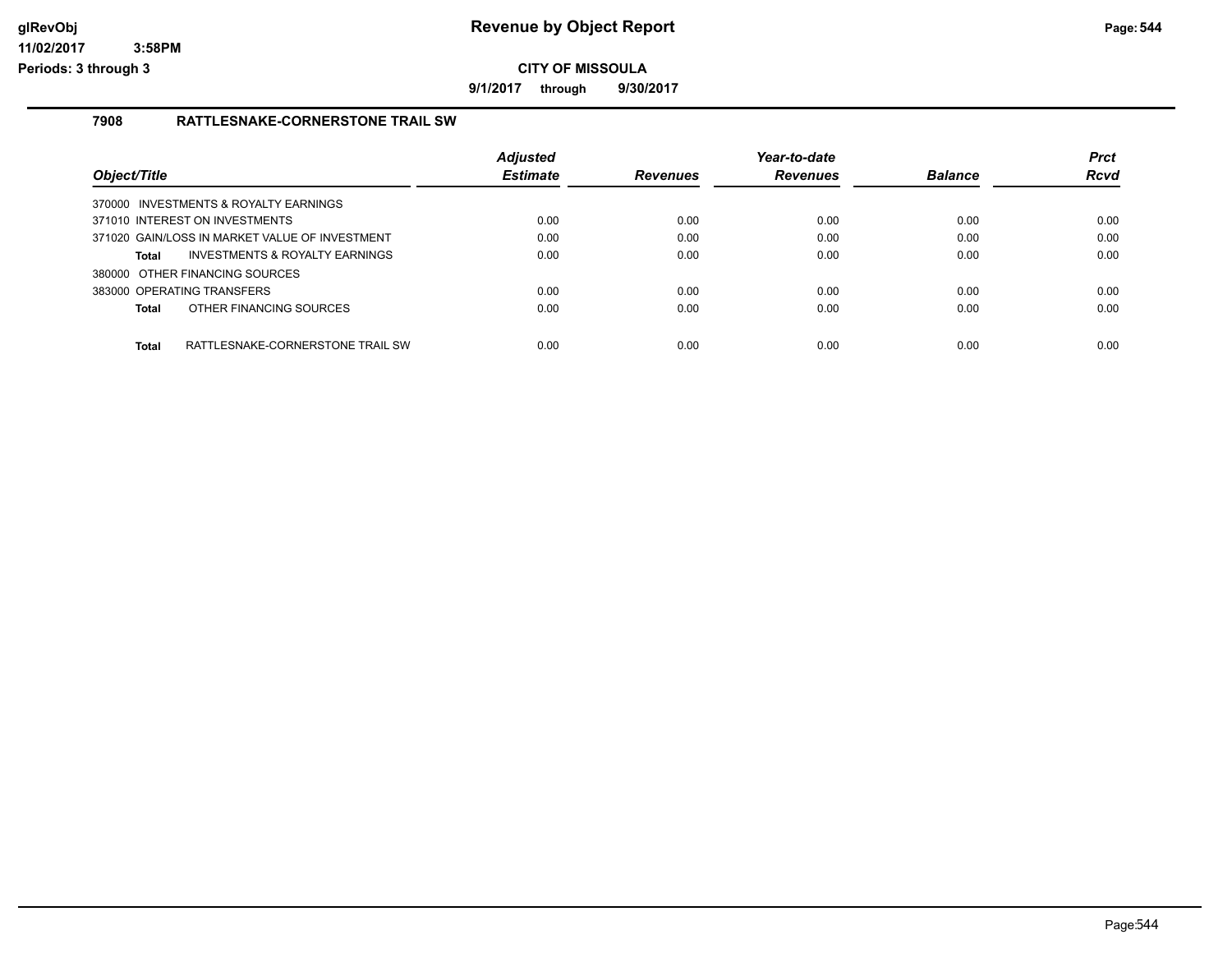**9/1/2017 through 9/30/2017**

# **7909 YOUTH PROGRAMS**

**7909 YOUTH PROGRAMS**

|                                                           | <b>Adjusted</b> |                 | Year-to-date    |                |             |
|-----------------------------------------------------------|-----------------|-----------------|-----------------|----------------|-------------|
| Object/Title                                              | <b>Estimate</b> | <b>Revenues</b> | <b>Revenues</b> | <b>Balance</b> | <b>Rcvd</b> |
| 370000 INVESTMENTS & ROYALTY EARNINGS                     |                 |                 |                 |                |             |
| 371010 INTEREST ON INVESTMENTS                            | 0.00            | 0.00            | 0.00            | 0.00           | 0.00        |
| 371020 GAIN/LOSS IN MARKET VALUE OF INVESTMENTS           | 0.00            | 0.00            | 0.00            | 0.00           | 0.00        |
| <b>INVESTMENTS &amp; ROYALTY EARNINGS</b><br><b>Total</b> | 0.00            | 0.00            | 0.00            | 0.00           | 0.00        |
|                                                           |                 |                 |                 |                |             |
| YOUTH PROGRAMS<br>Total                                   | 0.00            | 0.00            | 0.00            | 0.00           | 0.00        |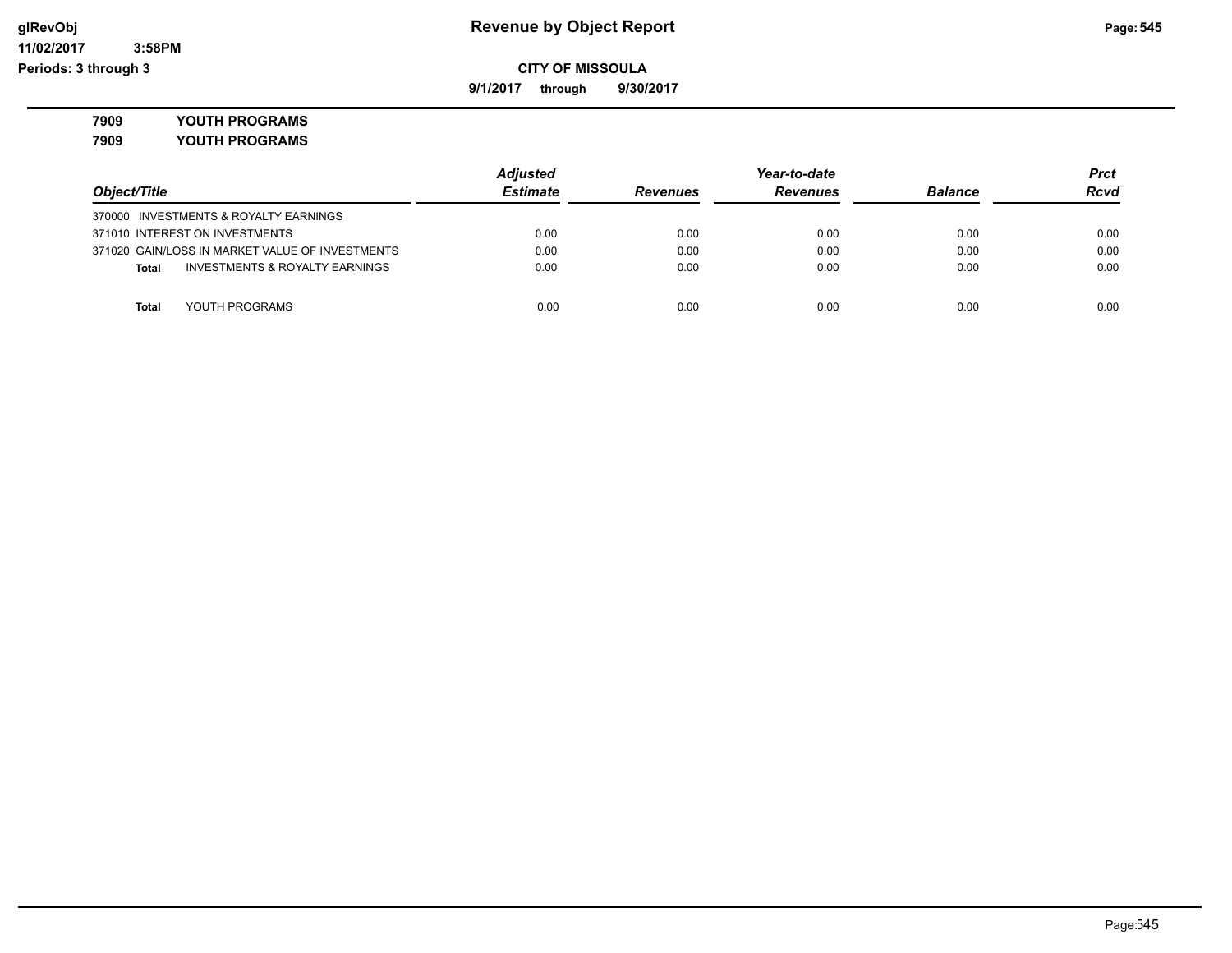**CITY OF MISSOULA**

**9/1/2017 through 9/30/2017**

#### **7909 YOUTH PROGRAMS**

 **3:58PM**

| Object/Title                                   | Adjusted<br><b>Estimate</b> | <b>Revenues</b> | Year-to-date<br><b>Revenues</b> | <b>Balance</b> | <b>Prct</b><br><b>Rcvd</b> |
|------------------------------------------------|-----------------------------|-----------------|---------------------------------|----------------|----------------------------|
| 370000 INVESTMENTS & ROYALTY EARNINGS          |                             |                 |                                 |                |                            |
| 371010 INTEREST ON INVESTMENTS                 | 0.00                        | 0.00            | 0.00                            | 0.00           | 0.00                       |
| 371020 GAIN/LOSS IN MARKET VALUE OF INVESTMENT | 0.00                        | 0.00            | 0.00                            | 0.00           | 0.00                       |
| INVESTMENTS & ROYALTY EARNINGS<br><b>Total</b> | 0.00                        | 0.00            | 0.00                            | 0.00           | 0.00                       |
|                                                |                             |                 |                                 |                |                            |
| YOUTH PROGRAMS<br>Total                        | 0.00                        | 0.00            | 0.00                            | 0.00           | 0.00                       |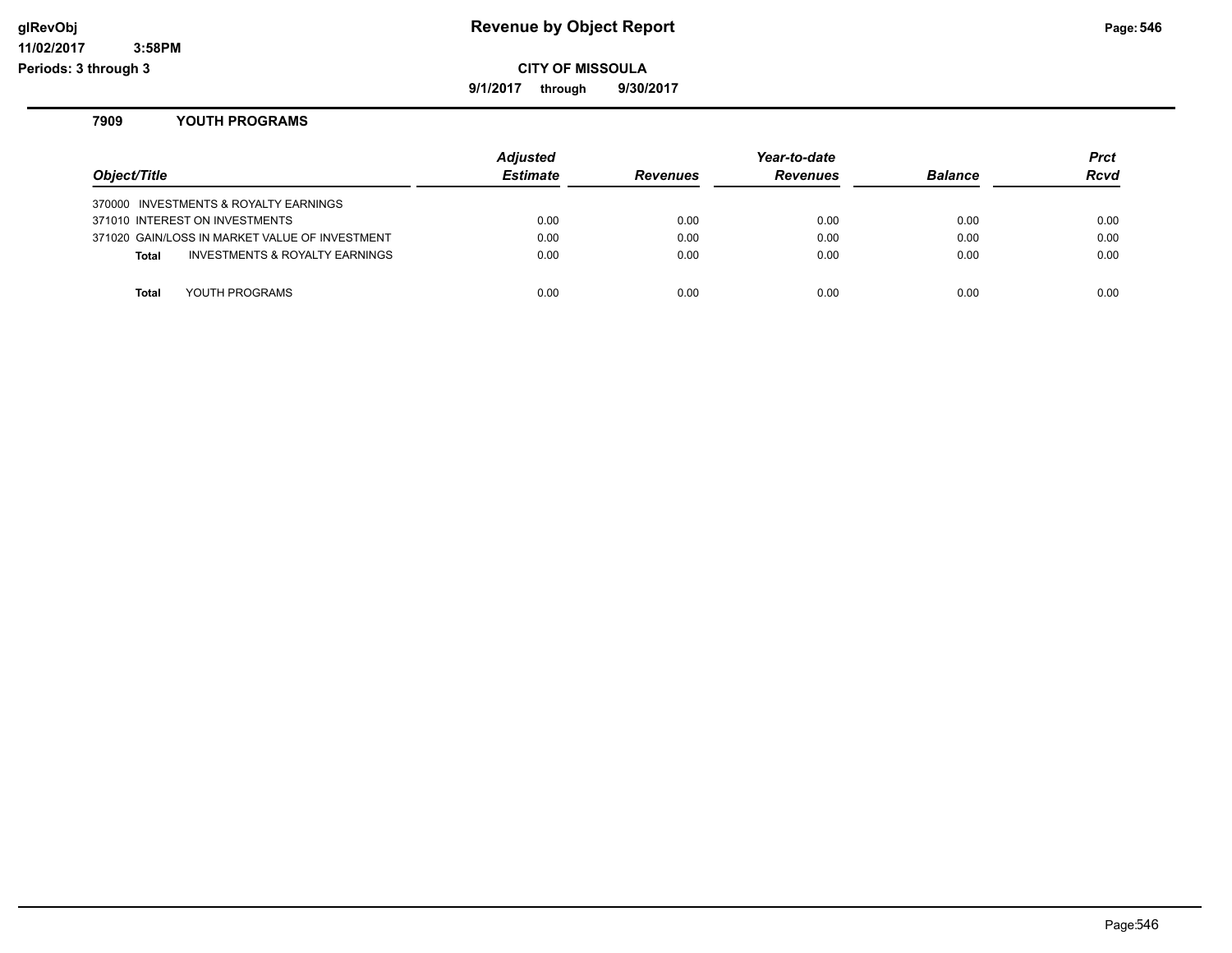**11/02/2017 3:58PM Periods: 3 through 3**

**CITY OF MISSOULA**

**9/1/2017 through 9/30/2017**

# **7910 SIDEWALK & CURB LOAN FUND**

**7910 SIDEWALK & CURB LOAN FUND**

|                                                    | Adjusted        | Year-to-date    |                 |                | Prct |
|----------------------------------------------------|-----------------|-----------------|-----------------|----------------|------|
| Object/Title                                       | <b>Estimate</b> | <b>Revenues</b> | <b>Revenues</b> | <b>Balance</b> | Rcvd |
| 370000 INVESTMENTS & ROYALTY EARNINGS              |                 |                 |                 |                |      |
| 371010 INTEREST ON INVESTMENTS                     | 0.00            | 0.00            | 0.00            | 0.00           | 0.00 |
| 371020 GAIN/LOSS IN MARKET VALUE OF INVESTMENTS    | 0.00            | 0.00            | 0.00            | 0.00           | 0.00 |
| <b>INVESTMENTS &amp; ROYALTY EARNINGS</b><br>Total | 0.00            | 0.00            | 0.00            | 0.00           | 0.00 |
| SIDEWALK & CURB LOAN FUND<br>Total                 | 0.00            | 0.00            | 0.00            | 0.00           | 0.00 |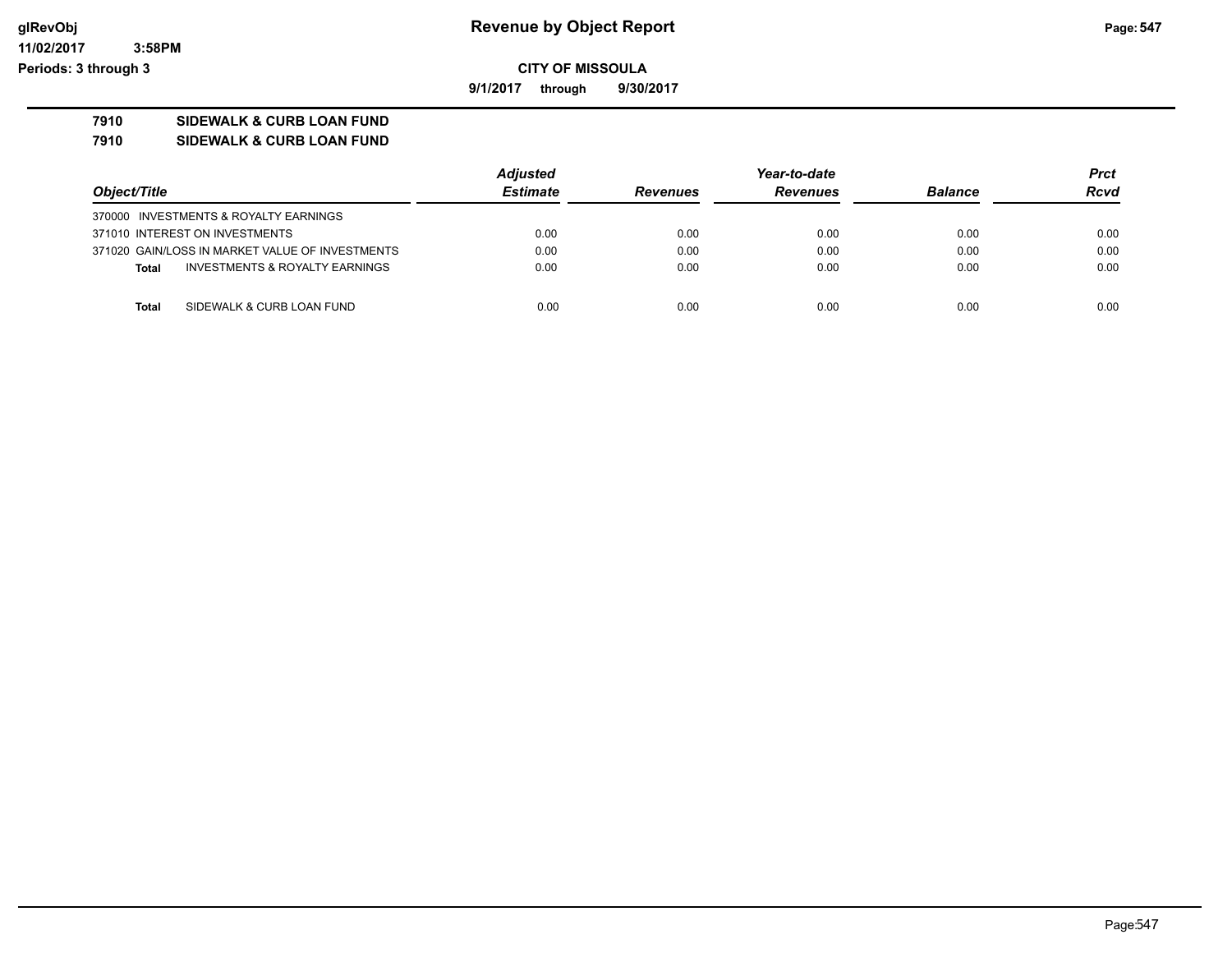**CITY OF MISSOULA**

**9/1/2017 through 9/30/2017**

#### **7910 SIDEWALK & CURB LOAN FUND**

 **3:58PM**

| Object/Title                                              | <b>Adjusted</b><br><b>Estimate</b> | <b>Revenues</b> | Year-to-date<br><b>Revenues</b> | <b>Balance</b> | <b>Prct</b><br><b>Rcvd</b> |
|-----------------------------------------------------------|------------------------------------|-----------------|---------------------------------|----------------|----------------------------|
| 370000 INVESTMENTS & ROYALTY EARNINGS                     |                                    |                 |                                 |                |                            |
| 371010 INTEREST ON INVESTMENTS                            | 0.00                               | 0.00            | 0.00                            | 0.00           | 0.00                       |
| 371020 GAIN/LOSS IN MARKET VALUE OF INVESTMENT            | 0.00                               | 0.00            | 0.00                            | 0.00           | 0.00                       |
| <b>INVESTMENTS &amp; ROYALTY EARNINGS</b><br><b>Total</b> | 0.00                               | 0.00            | 0.00                            | 0.00           | 0.00                       |
|                                                           |                                    |                 |                                 |                |                            |
| SIDEWALK & CURB LOAN FUND<br>Total                        | 0.00                               | 0.00            | 0.00                            | 0.00           | 0.00                       |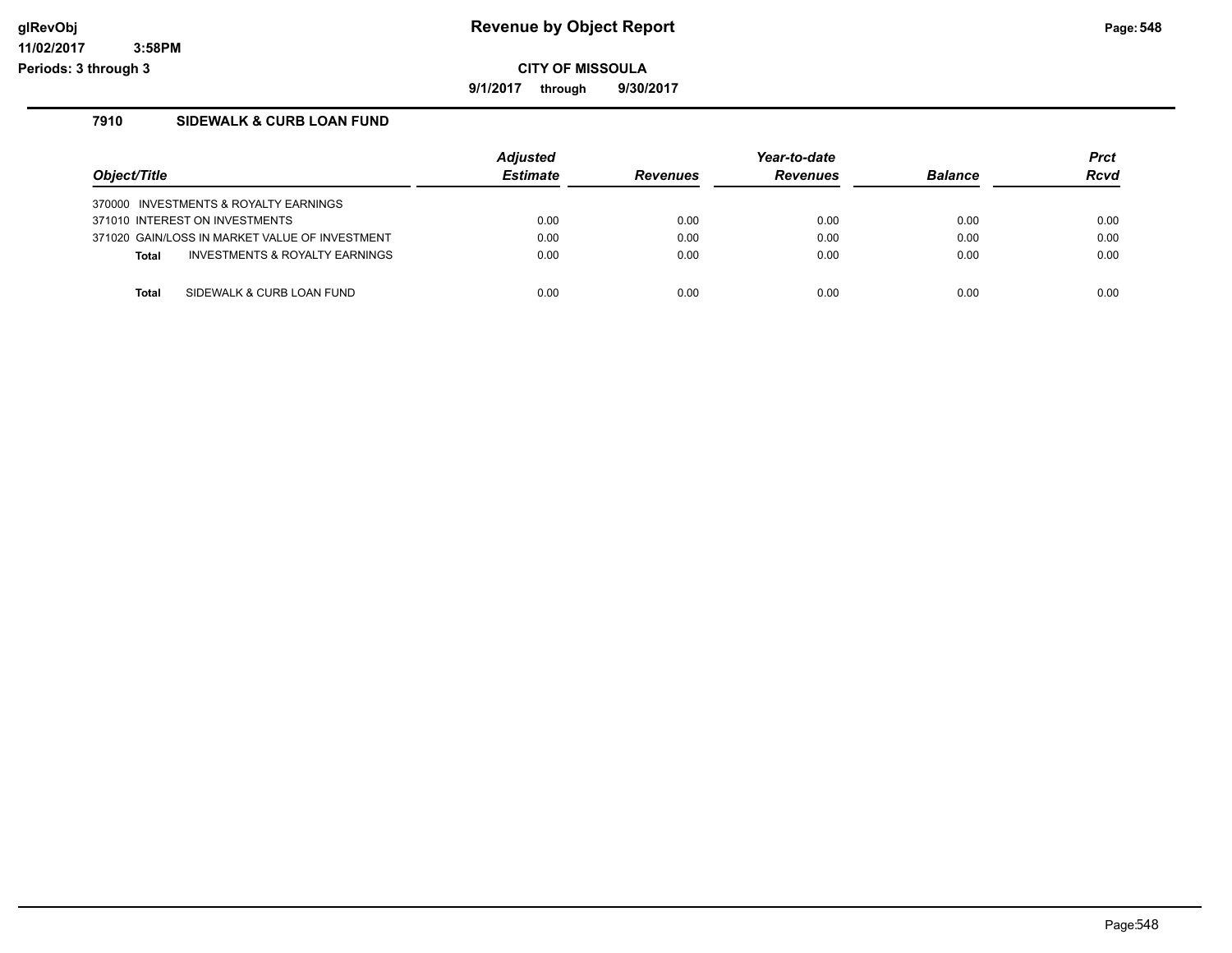**3:58PM**

**CITY OF MISSOULA**

**9/1/2017 through 9/30/2017**

**7911 RESIDENTIAL INSPECTION FUND**

**7911 RESIDENTIAL INSPECTION FUND**

|                                                    | <b>Adjusted</b> |                 | Year-to-date    |                | <b>Prct</b> |
|----------------------------------------------------|-----------------|-----------------|-----------------|----------------|-------------|
| Object/Title                                       | <b>Estimate</b> | <b>Revenues</b> | <b>Revenues</b> | <b>Balance</b> | <b>Rcvd</b> |
| 320000 LICENSES & PERMITS                          |                 |                 |                 |                |             |
| 323018 PAVING ASSESSMENTS                          | 0.00            | 0.00            | 0.00            | 0.00           | 0.00        |
| <b>LICENSES &amp; PERMITS</b><br>Total             | 0.00            | 0.00            | 0.00            | 0.00           | 0.00        |
| 360000 MISCELLANEOUS REVENUES                      |                 |                 |                 |                |             |
| 360010 MISCELLANEOUS                               | 0.00            | 0.00            | 0.00            | 0.00           | 0.00        |
| 365001 *** Title Not Found ***                     | 0.00            | 0.00            | 0.00            | 0.00           | 0.00        |
| 365002 OTHER RECREATION DONATIONS                  | 0.00            | 0.00            | 0.00            | 0.00           | 0.00        |
| MISCELLANEOUS REVENUES<br>Total                    | 0.00            | 0.00            | 0.00            | 0.00           | 0.00        |
| 370000 INVESTMENTS & ROYALTY EARNINGS              |                 |                 |                 |                |             |
| 371010 INTEREST ON INVESTMENTS                     | 0.00            | 0.00            | 0.00            | 0.00           | 0.00        |
| 371020 GAIN/LOSS IN MARKET VALUE OF INVESTMENTS    | 0.00            | 0.00            | 0.00            | 0.00           | 0.00        |
| <b>INVESTMENTS &amp; ROYALTY EARNINGS</b><br>Total | 0.00            | 0.00            | 0.00            | 0.00           | 0.00        |
| <b>RESIDENTIAL INSPECTION FUND</b><br>Total        | 0.00            | 0.00            | 0.00            | 0.00           | 0.00        |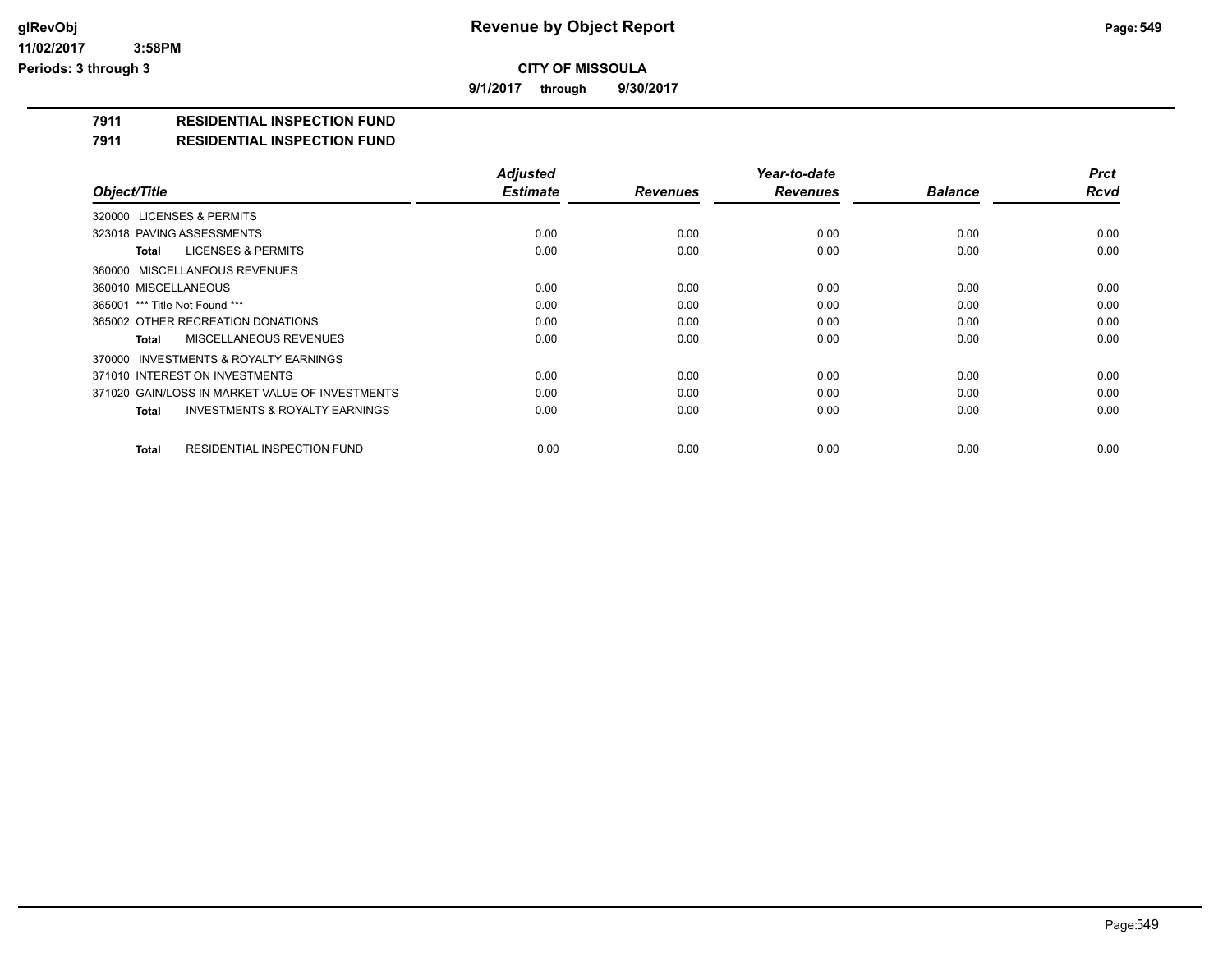**CITY OF MISSOULA**

**9/1/2017 through 9/30/2017**

#### **7911 RESIDENTIAL INSPECTION FUND**

 **3:58PM**

| Object/Title                                              | <b>Adjusted</b><br><b>Estimate</b> | <b>Revenues</b> | Year-to-date<br><b>Revenues</b> | <b>Balance</b> | <b>Prct</b><br><b>Rcvd</b> |
|-----------------------------------------------------------|------------------------------------|-----------------|---------------------------------|----------------|----------------------------|
|                                                           |                                    |                 |                                 |                |                            |
| 320000 LICENSES & PERMITS                                 |                                    |                 |                                 |                |                            |
| 323018 PAVING ASSESSMENTS                                 | 0.00                               | 0.00            | 0.00                            | 0.00           | 0.00                       |
| <b>LICENSES &amp; PERMITS</b><br><b>Total</b>             | 0.00                               | 0.00            | 0.00                            | 0.00           | 0.00                       |
| 360000 MISCELLANEOUS REVENUES                             |                                    |                 |                                 |                |                            |
| 360010 MISCELLANEOUS                                      | 0.00                               | 0.00            | 0.00                            | 0.00           | 0.00                       |
| 365001 *** Title Not Found ***                            | 0.00                               | 0.00            | 0.00                            | 0.00           | 0.00                       |
| 365002 OTHER RECREATION DONATIONS                         | 0.00                               | 0.00            | 0.00                            | 0.00           | 0.00                       |
| <b>MISCELLANEOUS REVENUES</b><br><b>Total</b>             | 0.00                               | 0.00            | 0.00                            | 0.00           | 0.00                       |
| INVESTMENTS & ROYALTY EARNINGS<br>370000                  |                                    |                 |                                 |                |                            |
| 371010 INTEREST ON INVESTMENTS                            | 0.00                               | 0.00            | 0.00                            | 0.00           | 0.00                       |
| 371020 GAIN/LOSS IN MARKET VALUE OF INVESTMENT            | 0.00                               | 0.00            | 0.00                            | 0.00           | 0.00                       |
| <b>INVESTMENTS &amp; ROYALTY EARNINGS</b><br><b>Total</b> | 0.00                               | 0.00            | 0.00                            | 0.00           | 0.00                       |
|                                                           |                                    |                 |                                 |                |                            |
| RESIDENTIAL INSPECTION FUND<br><b>Total</b>               | 0.00                               | 0.00            | 0.00                            | 0.00           | 0.00                       |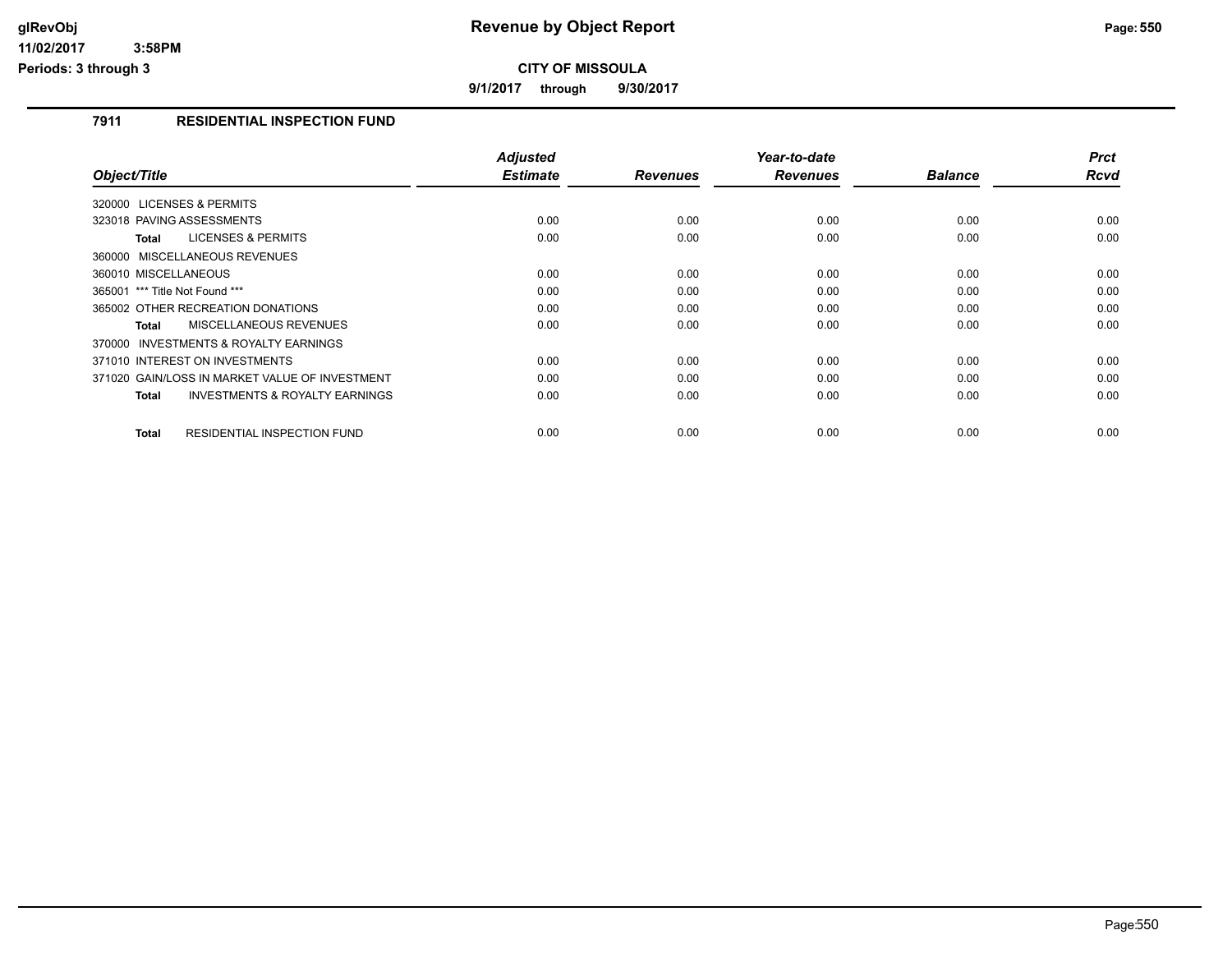**11/02/2017 3:58PM Periods: 3 through 3**

**CITY OF MISSOULA**

**9/1/2017 through 9/30/2017**

**7955 PROPERTY TAX RELIEF**

**7955 PROPERTY TAX RELIEF**

|                                           | <b>Adjusted</b> |                 | Year-to-date    |                |             |  |
|-------------------------------------------|-----------------|-----------------|-----------------|----------------|-------------|--|
| Object/Title                              | <b>Estimate</b> | <b>Revenues</b> | <b>Revenues</b> | <b>Balance</b> | <b>Rcvd</b> |  |
| 360000 MISCELLANEOUS REVENUES             |                 |                 |                 |                |             |  |
| 365010 FRIENDS OF MISSOULA PARKS DONATION | 0.00            | 0.00            | 0.00            | 0.00           | 0.00        |  |
| MISCELLANEOUS REVENUES<br><b>Total</b>    | 0.00            | 0.00            | 0.00            | 0.00           | 0.00        |  |
| PROPERTY TAX RELIEF<br><b>Total</b>       | 0.00            | 0.00            | 0.00            | 0.00           | 0.00        |  |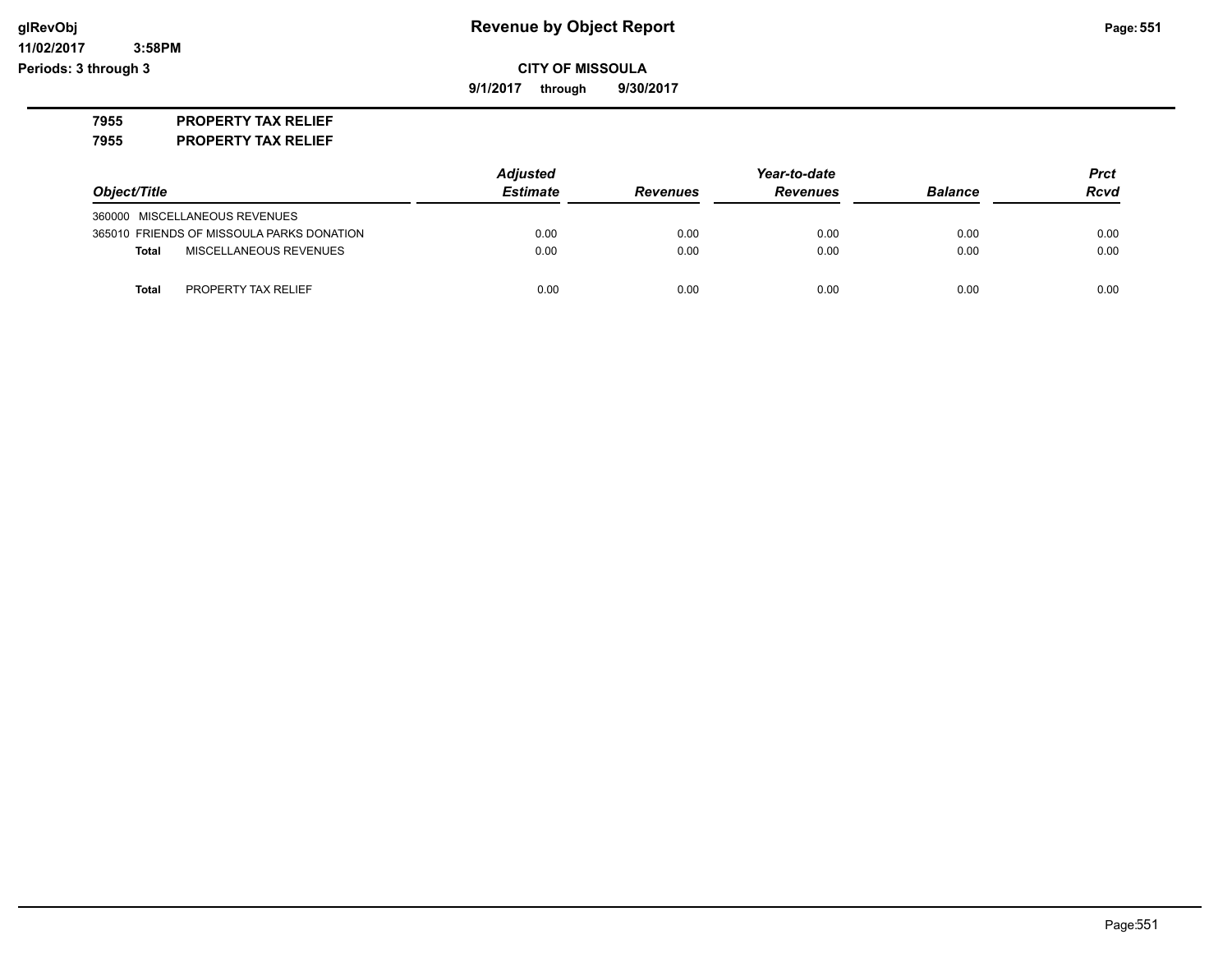**CITY OF MISSOULA**

**9/1/2017 through 9/30/2017**

#### **7955 PROPERTY TAX RELIEF**

 **3:58PM**

| Object/Title                              | <b>Adjusted</b><br><b>Estimate</b> | <b>Revenues</b> | Year-to-date<br><b>Revenues</b> | <b>Balance</b> | <b>Prct</b><br><b>Rcvd</b> |
|-------------------------------------------|------------------------------------|-----------------|---------------------------------|----------------|----------------------------|
| 360000 MISCELLANEOUS REVENUES             |                                    |                 |                                 |                |                            |
| 365010 FRIENDS OF MISSOULA PARKS DONATION | 0.00                               | 0.00            | 0.00                            | 0.00           | 0.00                       |
| MISCELLANEOUS REVENUES<br><b>Total</b>    | 0.00                               | 0.00            | 0.00                            | 0.00           | 0.00                       |
| PROPERTY TAX RELIEF<br>Total              | 0.00                               | 0.00            | 0.00                            | 0.00           | 0.00                       |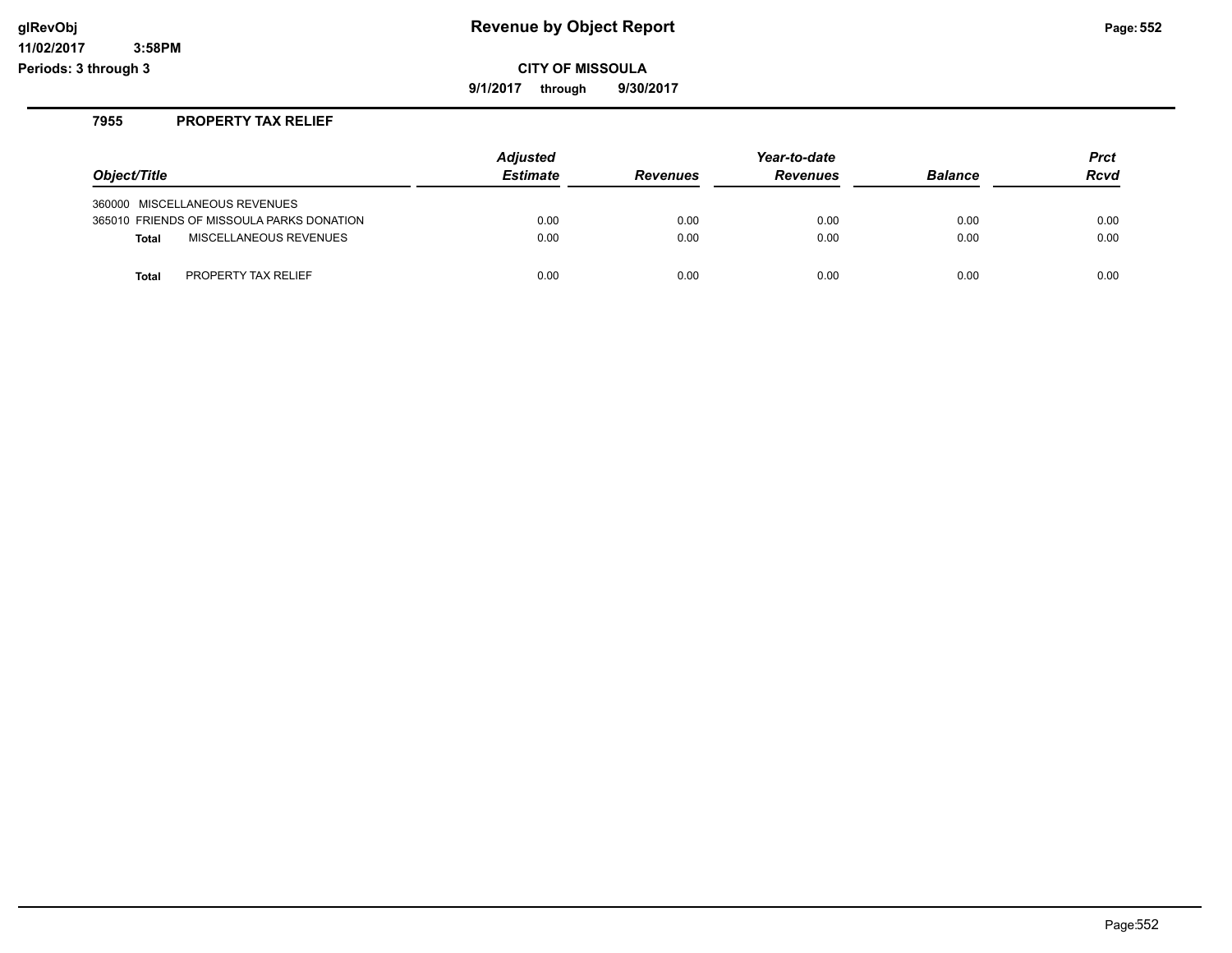**11/02/2017 3:58PM Periods: 3 through 3**

**CITY OF MISSOULA**

**9/1/2017 through 9/30/2017**

#### **9000 GENERAL FIXED ASSETS ACCOUNT GROUP 9000 GENERAL FIXED ASSETS ACCOUNT GROUP**

|                                |                                           | <b>Adjusted</b> |                 | Year-to-date    |                | Prct |
|--------------------------------|-------------------------------------------|-----------------|-----------------|-----------------|----------------|------|
| Object/Title                   |                                           | <b>Estimate</b> | <b>Revenues</b> | <b>Revenues</b> | <b>Balance</b> | Rcvd |
|                                | 380000 OTHER FINANCING SOURCES            |                 |                 |                 |                |      |
| 382000 *** Title Not Found *** |                                           | 0.00            | 0.00            | 0.00            | 0.00           | 0.00 |
| Total                          | OTHER FINANCING SOURCES                   | 0.00            | 0.00            | 0.00            | 0.00           | 0.00 |
| <b>Total</b>                   | <b>GENERAL FIXED ASSETS ACCOUNT GROUP</b> | 0.00            | 0.00            | 0.00            | 0.00           | 0.00 |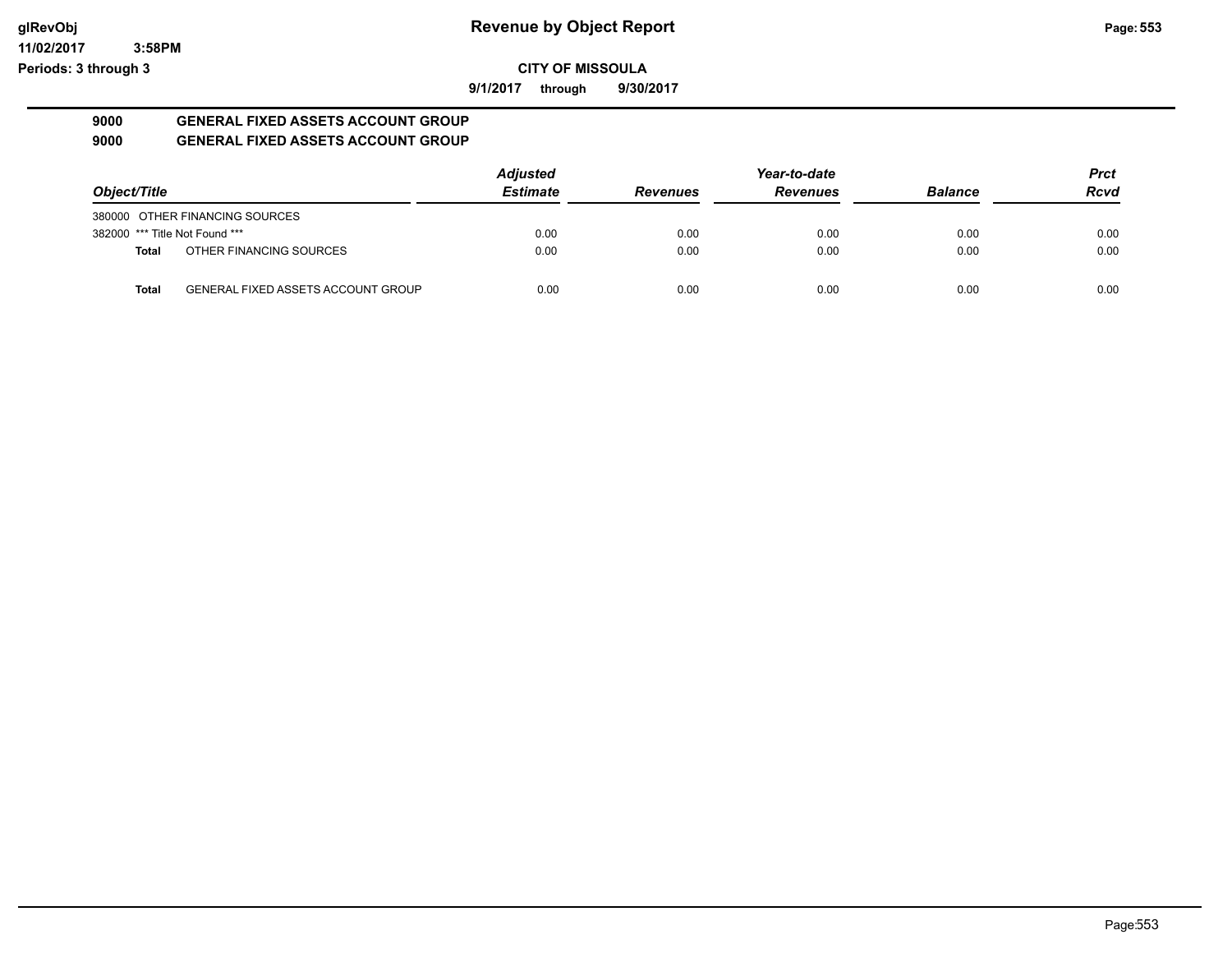**3:58PM**

**CITY OF MISSOULA**

**9/1/2017 through 9/30/2017**

#### **9000 GENERAL FIXED ASSETS ACCOUNT GROUP**

| Object/Title                   |                                           | <b>Adjusted</b><br><b>Estimate</b> | <b>Revenues</b> | Year-to-date<br><b>Revenues</b> | <b>Balance</b> | <b>Prct</b><br><b>Rcvd</b> |
|--------------------------------|-------------------------------------------|------------------------------------|-----------------|---------------------------------|----------------|----------------------------|
|                                | 380000 OTHER FINANCING SOURCES            |                                    |                 |                                 |                |                            |
| 382000 *** Title Not Found *** |                                           | 0.00                               | 0.00            | 0.00                            | 0.00           | 0.00                       |
| <b>Total</b>                   | OTHER FINANCING SOURCES                   | 0.00                               | 0.00            | 0.00                            | 0.00           | 0.00                       |
| <b>Total</b>                   | <b>GENERAL FIXED ASSETS ACCOUNT GROUF</b> | 0.00                               | 0.00            | 0.00                            | 0.00           | 0.00                       |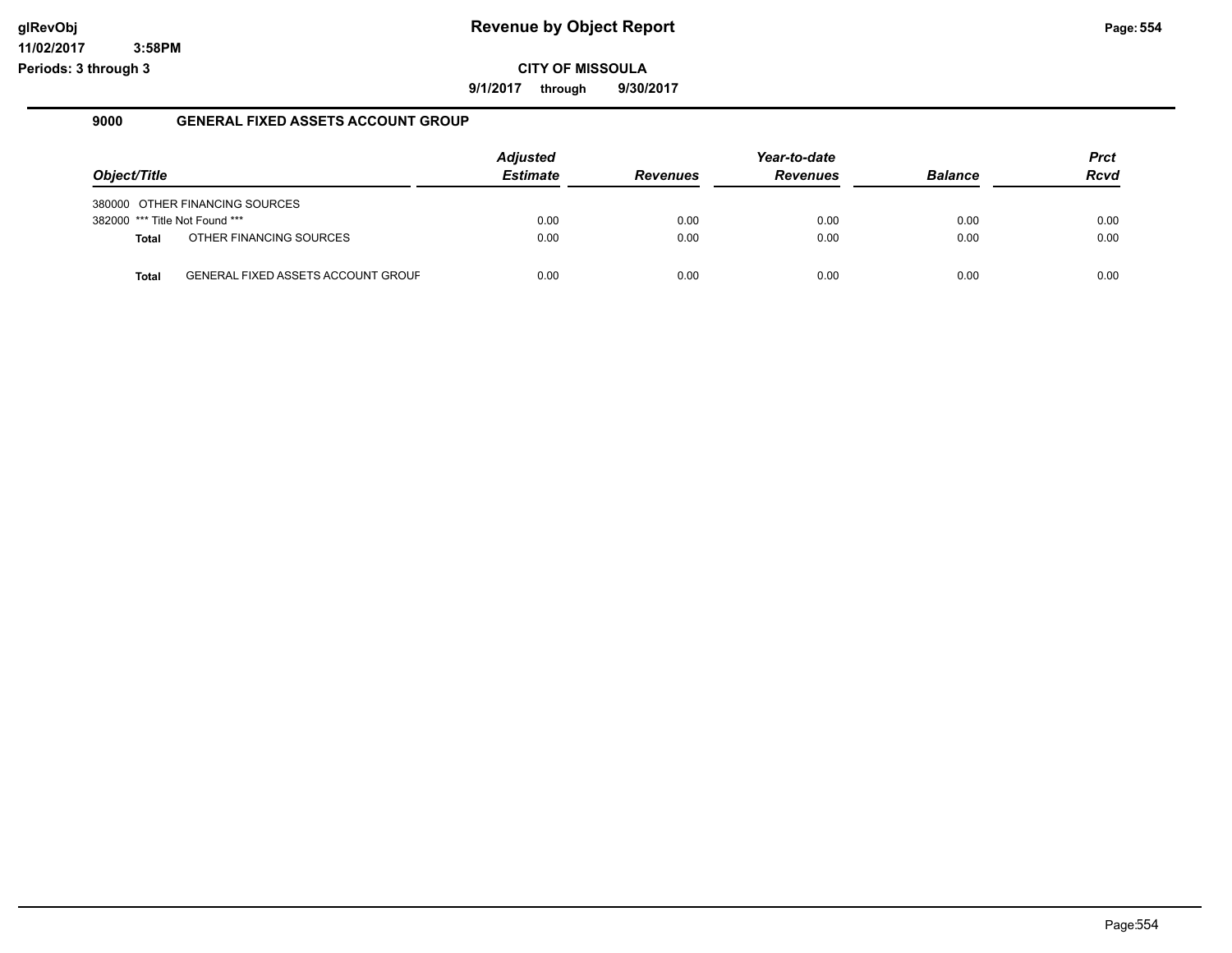**CITY OF MISSOULA 9/1/2017 through 9/30/2017**

#### *Grand Totals*

|                                                | <b>Adjusted</b> |                 | Year-to-date    |                | <b>Prct</b> |
|------------------------------------------------|-----------------|-----------------|-----------------|----------------|-------------|
| Object/Title                                   | <b>Estimate</b> | <b>Revenues</b> | <b>Revenues</b> | <b>Balance</b> | Rcvd        |
| 310000 TAXES/ASSESSMENTS                       |                 |                 |                 |                |             |
| 310000 TAXES/ASSESSMENTS                       | 0.00            | 0.00            | 0.00            | 0.00           | 0.00        |
| 311000 GENERAL PROPERTY TAXES                  | 30,713,521.00   | 168,842.31      | 0.00            | 30,713,521.00  | 0.00        |
| 311001 CURRENT TAXES                           | 0.00            | 0.00            | 0.00            | 0.00           | 0.00        |
| 311005 DELINQUENT TAXES                        | 0.00            | 2,612.15        | 0.00            | 0.00           | 0.00        |
| 311011 TAX INCREMENT                           | 4,399,857.00    | 28,482.00       | 8,140.69        | 4,391,716.31   | 0.19        |
| 311030 MOTOR VEHICLE TAXES                     | 1,555,054.00    | 156,808.04      | 0.00            | 1,555,054.00   | 0.00        |
| 312000 PENALTIES & INTEREST - DELINQUENT TAXES | 0.00            | 0.00            | 0.00            | 0.00           | 0.00        |
| 312001 PENALTIES & INTEREST                    | 36,185.00       | 11,186.93       | 1,904.30        | 34,280.70      | 5.26        |
| 314000 PROP TAX - OTHER THAN ASSESSED VAL      | 0.00            | 0.00            | 0.00            | 0.00           | 0.00        |
| 314001 LIGHT VEHICLE TAX                       | 0.00            | 0.00            | 0.00            | 0.00           | 0.00        |
| 314100 TBID REVENUE                            | 837,644.00      | 0.00            | 0.00            | 837,644.00     | 0.00        |
| TAXES/ASSESSMENTS<br><b>Total</b>              | 37,542,261.00   | 367,931.43      | 10,044.99       | 37,532,216.01  | 0.03        |
| 320000 LICENSES & PERMITS                      |                 |                 |                 |                |             |
| 322011 LIQUOR LICENSES                         | 33,500.00       | 0.00            | 0.00            | 33,500.00      | 0.00        |
| 322012 BEER LICENSES                           | 45,000.00       | 0.00            | 0.00            | 45,000.00      | 0.00        |
| 322013 WINE LICENSES                           | 200.00          | 0.00            | 200.00          | 0.00           | 100.00      |
| 322014 GOING OUT OF BUSINESS LICENSE           | 0.00            | 0.00            | 0.00            | 0.00           | 0.00        |
| 322020 GENERAL BUSINESS/PROF/OCCUPATIONAL LIC  | 673,000.00      | 8,042.00        | 40,472.51       | 632,527.49     | 6.01        |
| 322021 RENTAL LICENSES                         | 63,200.00       | 503.14          | 3,749.83        | 59,450.17      | 5.93        |
| 322022 BLIC PENALTIES & LICENSES               | 10,000.00       | 2,078.00        | 7,054.53        | 2,945.47       | 70.55       |
| 322023 TOURIST HOME REGISTRATION               | 760.00          | 150.00          | 750.00          | 10.00          | 98.68       |
| 322031 FRANCHISE FEE - AT&T                    | 685,000.00      | 0.00            | 0.00            | 685,000.00     | 0.00        |
| 322034 PEG ACCESS                              | 41,856.00       | 0.00            | 0.00            | 41,856.00      | 0.00        |
| 323011 BUILDING PERMITS                        | 1,258,000.00    | 176,815.04      | 475,265.97      | 782,734.03     | 37.78       |
| 323012 ELECTRICAL PERMITS                      | 271,000.00      | 22,495.16       | 79,500.74       | 191,499.26     | 29.34       |
| 323013 PLUMBING PERMITS                        | 155,000.00      | 17,873.00       | 51,571.00       | 103,429.00     | 33.27       |
| 323014 BLDG PERMIT REVIEW FEE                  | 0.00            | 0.00            | 0.00            | 0.00           | 0.00        |
| 323015 EXCAVATING PERMITS                      | 178,200.00      | 27,878.50       | 113,610.30      | 64,589.70      | 63.75       |
| 323016 MOVING PERMITS                          | 1,100.00        | 0.00            | 0.00            | 1,100.00       | 0.00        |
| 323017 MECHANICAL PERMITS                      | 114,000.00      | 12,717.60       | 36,546.80       | 77,453.20      | 32.06       |
| 323018 PAVING ASSESSMENTS                      | 0.00            | 0.00            | 0.00            | 0.00           | 0.00        |
| 323019 ALARM USERS PERMITS                     | 15,320.00       | 910.00          | 8,242.00        | 7,078.00       | 53.80       |
| 323020 FENCE PERMITS                           | 10,870.00       | 414.00          | 2,452.00        | 8,418.00       | 22.56       |
| 323021 PAVING PERMITS                          | 52,440.00       | 3,083.50        | 10,442.50       | 41,997.50      | 19.91       |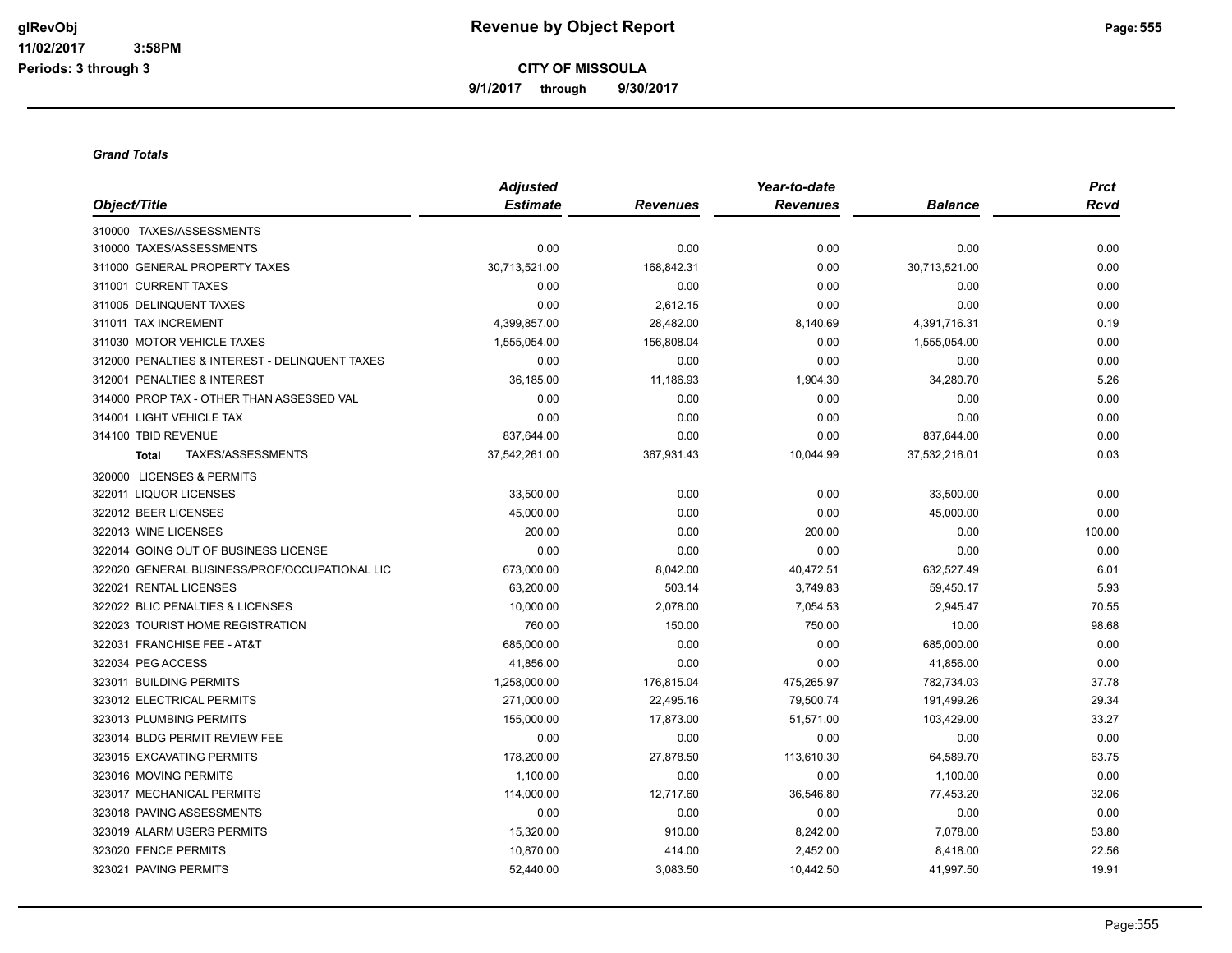**9/1/2017 through 9/30/2017**

| Object/Title                                   | <b>Adjusted</b><br><b>Estimate</b> | <b>Revenues</b> | Year-to-date<br><b>Revenues</b> | <b>Balance</b> | <b>Prct</b><br>Rcvd |
|------------------------------------------------|------------------------------------|-----------------|---------------------------------|----------------|---------------------|
|                                                |                                    |                 |                                 |                |                     |
| 323022 GRADING/DRAINAGE PERMITS                | 18,560.00                          | 2,730.00        | 6,577.00                        | 11,983.00      | 35.44               |
| 323023 ADA ACCESS PERMITS                      | 22,390.00                          | 2,164.00        | 5,868.00                        | 16,522.00      | 26.21               |
| 323025 STREET USE PERMITS                      | 5,750.00                           | 468.00          | 1,248.00                        | 4,502.00       | 21.70               |
| 323026 PYROTECHNICS PERMITS                    | 2,570.00                           | $-48.00$        | 308.00                          | 2,262.00       | 11.98               |
| 323027 HAULER PERMITS                          | 1,190.00                           | 0.00            | 150.00                          | 1,040.00       | 12.61               |
| 323030 ANIMAL LICENSES                         | 0.00                               | 771.70          | 2,144.20                        | $-2,144.20$    | 0.00                |
| 323031 CHICKEN LICENSES                        | 460.00                             | 60.00           | 150.00                          | 310.00         | 32.61               |
| 323052 STORM WATER POLLUTION PREVENTION PERMIT | 7,040.00                           | 635.00          | 3,068.00                        | 3,972.00       | 43.58               |
| 323054 ZONING COMPLIANCE PERMITS               | 19,840.00                          | 1,488.00        | 5,059.00                        | 14,781.00      | 25.50               |
| 323055 FLOOD PLAIN PERMITS                     | 2,310.00                           | 557.00          | 557.00                          | 1,753.00       | 24.11               |
| 323056 SIGN PERMITS                            | 12,330.00                          | 1,194.00        | 3,973.00                        | 8,357.00       | 32.22               |
| 323057 SIDEWALK CAFE PERMIT                    | 260.00                             | 0.00            | 0.00                            | 260.00         | 0.00                |
| <b>LICENSES &amp; PERMITS</b><br><b>Total</b>  | 3,701,146.00                       | 282,979.64      | 858,960.38                      | 2,842,185.62   | 23.21               |
| 330000 INTERGOVERNMENTAL REVENUES              |                                    |                 |                                 |                |                     |
| 330000 INTERGOVERNMENTAL REVENUES              | 201,628.00                         | 6,000.00        | 8,700.00                        | 192,928.00     | 4.31                |
| 330005 MUTD GRANT ADMIN FEE                    | 0.00                               | 0.00            | 0.00                            | 0.00           | 0.00                |
| 331000 FEDERAL GRANTS                          | 29,463.00                          | 0.00            | 0.00                            | 29,463.00      | 0.00                |
| 331001 GRANTS                                  | 0.00                               | 0.00            | 0.00                            | 0.00           | 0.00                |
| 331002 COUNTY ASSISTANCE CIP PROJECTS          | 0.00                               | 0.00            | 0.00                            | 0.00           | 0.00                |
| 331003 STATE HOME PROGRAM INCOME               | 0.00                               | 0.00            | 0.00                            | 0.00           | 0.00                |
| 331004 CITY ASSESSMENTS                        | 0.00                               | 0.00            | 0.00                            | 0.00           | 0.00                |
| 331005 WESTERN FEDERAL LANDS GRANT             | 0.00                               | 0.00            | 0.00                            | 0.00           | 0.00                |
| 331010 ENTITLEMENT - CDBG                      | 517,790.00                         | 44,830.09       | 93,806.24                       | 423,983.76     | 18.12               |
| 331011 NSP GRANT/SILVERTIP PROJECT             | 0.00                               | 0.00            | 0.00                            | 0.00           | 0.00                |
| 331012 ARRA/CDBG STIMULUS REVENUE              | 0.00                               | 0.00            | 0.00                            | 0.00           | 0.00                |
| 331013 NORTHSIDE PED BRIDGE ARRA GRANT         | 0.00                               | 0.00            | 0.00                            | 0.00           | 0.00                |
| 331014 WHITE PINE PLAYGROUND-CDBG GRANT        | 69,650.00                          | 0.00            | 0.00                            | 69,650.00      | 0.00                |
| 331016 HOMEWORD 1800 PHILLIPS                  | 0.00                               | 0.00            | 0.00                            | 0.00           | 0.00                |
| 331017 HUD 6.7M/SILVERTIP APTS                 | 0.00                               | 0.00            | 0.00                            | 0.00           | 0.00                |
| 331018 MHA 1M/SILVERTIP APTS                   | 0.00                               | 0.00            | 0.00                            | 0.00           | 0.00                |
| 331022 EQUIPMENT GRANT                         | 44,100.00                          | 0.00            | 0.00                            | 44,100.00      | 0.00                |
| 331023 COPS HIRING GRANT 2011                  | 0.00                               | 3,650.44        | 0.00                            | 0.00           | 0.00                |
| 331024 DEPT OF JUSTICE GRANTS                  | 50,000.00                          | 0.00            | 0.00                            | 50,000.00      | 0.00                |
| 331025 DV ACCOUNTABILITY GRANT(ATTY)           | 44,664.00                          | 0.00            | 0.00                            | 44,664.00      | 0.00                |
| 331026 FY09 POLICE ICAC FEDERAL GRANT          | 102,019.00                         | 0.00            | 0.00                            | 102,019.00     | 0.00                |
| 331027 JAG GRANTS REVENUE                      | 60,373.00                          | 0.00            | 0.00                            | 60,373.00      | 0.00                |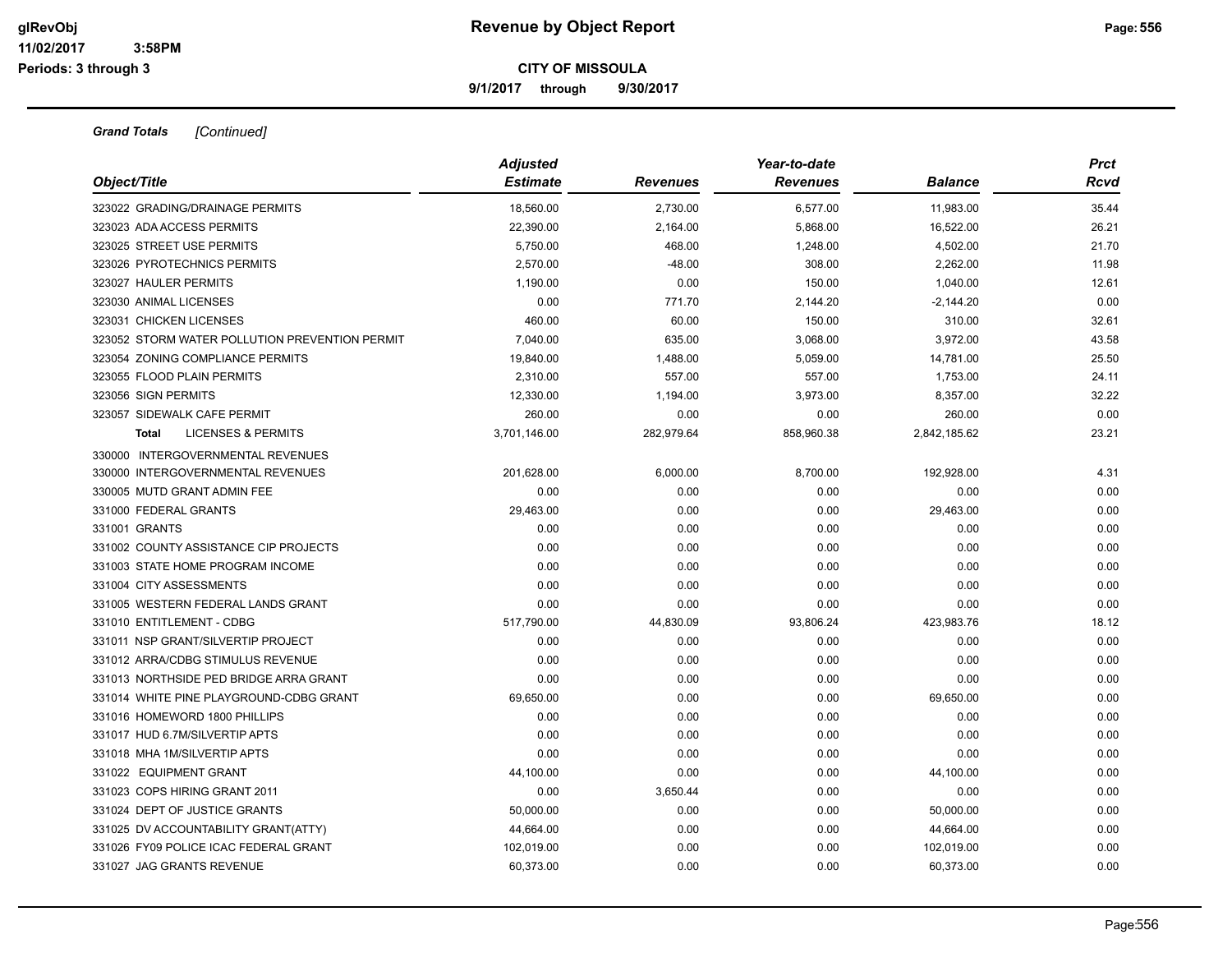**9/1/2017 through 9/30/2017**

|                                               | <b>Adjusted</b> |                 | Year-to-date    |                | <b>Prct</b> |
|-----------------------------------------------|-----------------|-----------------|-----------------|----------------|-------------|
| Object/Title                                  | <b>Estimate</b> | <b>Revenues</b> | <b>Revenues</b> | <b>Balance</b> | Rcvd        |
| 331028 DUI-COPS IN SHOPS                      | 5,000.00        | 0.00            | 0.00            | 5,000.00       | 0.00        |
| 331029 CHRP GRANT                             | 0.00            | 0.00            | 0.00            | 0.00           | 0.00        |
| 331030 COMMUNITY RESOURCE OFFICER/MCPS        | 0.00            | 0.00            | 0.00            | 0.00           | 0.00        |
| 331033 WORD                                   | 0.00            | 0.00            | 0.00            | 0.00           | 0.00        |
| 331038 EPA BROWNSFIELD GRANT                  | 300,000.00      | 3,345.61        | $-15,730.50$    | 315,730.50     | $-5.24$     |
| 331050 ISTEA/CTEP GRANT                       | 0.00            | 0.00            | 0.00            | 0.00           | 0.00        |
| 331052 MDT CMAQ STRIPING GRANT                | 0.00            | 0.00            | 0.00            | 0.00           | 0.00        |
| 331053 CTEP PLAYFAIR                          | 0.00            | 0.00            | $-92,400.00$    | 92,400.00      | 0.00        |
| 331054 FHWA PL GRANT                          | 851,201.00      | 0.00            | 0.00            | 851,201.00     | 0.00        |
| 331055 FTA GRANT                              | 166,584.00      | 0.00            | 0.00            | 166,584.00     | 0.00        |
| 331056 MDT FEDERAL CMAQ                       | 285,698.00      | 0.00            | 0.00            | 285,698.00     | 0.00        |
| 331060 NATL RECREATION TRAILS GRANTS          | 0.00            | 0.00            | 0.00            | 0.00           | 0.00        |
| 331090 EPA GRANT                              | 299,367.00      | 0.00            | 4,886.50        | 294,480.50     | 1.63        |
| 331091 US DOT HMEP GRANT                      | 0.00            | 0.00            | 0.00            | 0.00           | 0.00        |
| 331113 *** Title Not Found ***                | 0.00            | 0.00            | 0.00            | 0.00           | 0.00        |
| 331156 CTEP GRANTS                            | 81,964.00       | 0.00            | 0.00            | 81,964.00      | 0.00        |
| 331170 HISTORICAL PRESERVATION GRANT          | 5,500.00        | 0.00            | 0.00            | 5,500.00       | 0.00        |
| 331178 DUI TASK FORCE GRANT                   | 0.00            | 0.00            | 0.00            | 0.00           | 0.00        |
| 331180 LIBRARY LITERACY GRANT                 | 0.00            | 0.00            | 0.00            | 0.00           | 0.00        |
| 331181 GRANTS/DONATIONS - FORT MISSOULA       | 0.00            | 0.00            | 0.00            | 0.00           | 0.00        |
| 331990 IRS REIMB/DEBT SVS INTEREST            | 248,879.00      | 0.00            | 0.00            | 248,879.00     | 0.00        |
| 331992 FEDERAL ARRA GRANTS                    | 0.00            | 0.00            | 0.00            | 0.00           | 0.00        |
| 334013 STATE GRANT - OT SEATBELT              | 53,600.00       | 0.00            | 0.00            | 53,600.00      | 0.00        |
| 334014 *** Title Not Found ***                | 0.00            | 0.00            | 0.00            | 0.00           | 0.00        |
| 334015 COPS TECHNOLOGY GRANT                  | 298,729.00      | 0.00            | 0.00            | 298,729.00     | 0.00        |
| 334016 BULLETPROOF VEST GRANT                 | 28,000.00       | 0.00            | $-3,728.50$     | 31,728.50      | $-13.32$    |
| 334017 SCHOOL RESOURCE OFFICER                | 240,000.00      | 0.00            | 77,515.00       | 162,485.00     | 32.30       |
| 334018 STATE GRANT - CAPITAL                  | 0.00            | 0.00            | 0.00            | 0.00           | 0.00        |
| 334020 UNDERAGE DRINKING GRANT                | 10,903.00       | 0.00            | 0.00            | 10,903.00      | 0.00        |
| 334025 COUNTY WEED                            | 15,000.00       | 0.00            | 15,000.00       | 0.00           | 100.00      |
| 334026 FOREST HEALTH GRANT                    | 0.00            | 0.00            | 0.00            | 0.00           | 0.00        |
| 334028 DEPT OF AG INTERN GRANT                | 0.00            | 0.00            | 0.00            | 0.00           | 0.00        |
| 334040 GAS TAX APPORTIONMENT                  | 2,027,267.00    | 90,638.74       | 271,916.20      | 1,755,350.80   | 13.41       |
| 334045 MONTANA DEPARTMENT TRANSPORTATION      | 208,379.00      | 0.00            | 0.00            | 208,379.00     | 0.00        |
| 334056 BANK CORP. LIC. TAX - (PREVIOUS YEARS) | 0.00            | 0.00            | 0.00            | 0.00           | 0.00        |
| 334061 IMPACT FEES-CLEARING ACCOUNT           | 0.00            | 0.00            | 0.00            | 0.00           | 0.00        |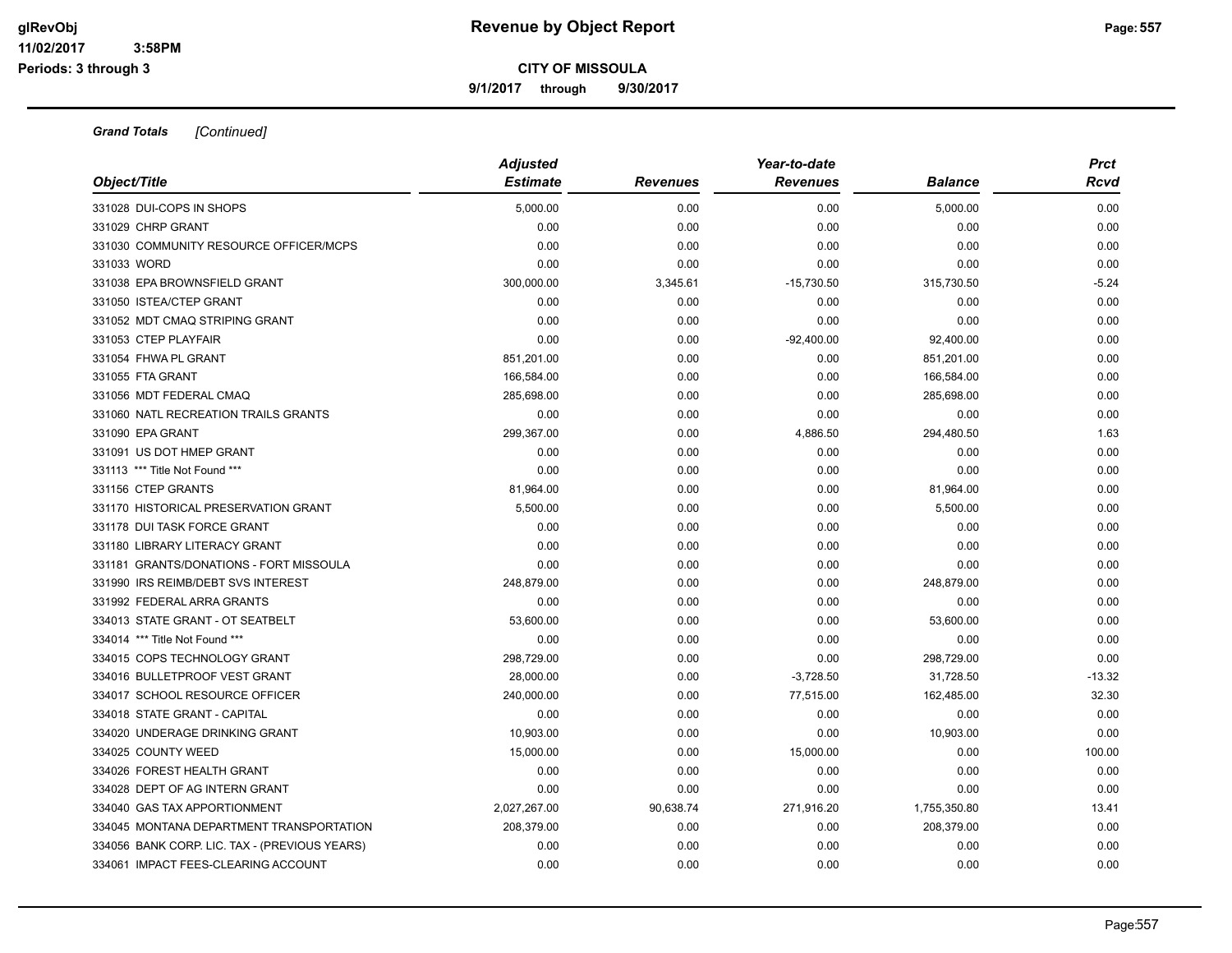**9/1/2017 through 9/30/2017**

| Object/Title                                | <b>Adjusted</b><br><b>Estimate</b> | <b>Revenues</b> | Year-to-date<br><b>Revenues</b> | <b>Balance</b> | <b>Prct</b><br>Rcvd |
|---------------------------------------------|------------------------------------|-----------------|---------------------------------|----------------|---------------------|
| 334071 DEQ/RIVER WATER SAMPLING             | 0.00                               | 0.00            | 0.00                            | 0.00           | 0.00                |
| 334076 BIG SKY TRUST FUND GRANTS            | 0.00                               | 0.00            | 0.00                            | 0.00           | 0.00                |
| 334112 WELLNESS GRANT                       | 0.00                               | 0.00            | 0.00                            | 0.00           | 0.00                |
| 334120 TSEP GRANT                           | 0.00                               | 0.00            | 0.00                            | 0.00           | 0.00                |
| 334121 DNRC GRANT                           | 67,450.00                          | 0.00            | 4,746.49                        | 62,703.51      | 7.04                |
| 334122 RENEWABLE RESOURCE GRANTS            | 0.00                               | 0.00            | 0.00                            | 0.00           | 0.00                |
| 334123 MAQI FEDERAL ASSISTANCE              | 64,942.00                          | 0.00            | 953.00                          | 63,989.00      | 1.47                |
| 334124 GRANTS-CIP                           | 0.00                               | 0.00            | 0.00                            | 0.00           | 0.00                |
| 334125 FIRE FIGHTER GRANT                   | 0.00                               | 60,000.00       | 0.00                            | 0.00           | 0.00                |
| 334126 DEVELOPER ASSESSMENTS                | 0.00                               | 0.00            | 0.00                            | 0.00           | 0.00                |
| 334127 TONKIN TRAIL - FISH WILDLIFE PARKS   | 0.00                               | 0.00            | 0.00                            | 0.00           | 0.00                |
| 334128 CDBG FIRE HYDRANT GRANT              | 0.00                               | 0.00            | 0.00                            | 0.00           | 0.00                |
| 334140 DNRC GRANT                           | 0.00                               | 0.00            | 0.00                            | 0.00           | 0.00                |
| 334143 MONTANA TOURISM GRANT                | 0.00                               | 0.00            | 0.00                            | 0.00           | 0.00                |
| 334145 WESTERN MT MENTAL HEALTH CTR         | 0.00                               | 0.00            | 0.00                            | 0.00           | 0.00                |
| 334146 ADDI FUNDS-1ST TIME HOMEBUYERS       | 0.00                               | 0.00            | 0.00                            | 0.00           | 0.00                |
| 334149 MISSOULA HOMEOWNERSHIP PROGRAM       | 0.00                               | 0.00            | 0.00                            | 0.00           | 0.00                |
| 334153 FY14 DISTRICT XI HRC TBRA            | 0.00                               | 0.00            | 0.00                            | 0.00           | 0.00                |
| 334154 HOMEWORD SWEETGRASS                  | 0.00                               | 0.00            | 0.00                            | 0.00           | 0.00                |
| 334155 FY08 NMCDC                           | 0.00                               | 0.00            | 0.00                            | 0.00           | 0.00                |
| 334156 HOME PROGRAM INCOME                  | 320,000.00                         | 0.00            | 0.00                            | 320,000.00     | 0.00                |
| 334157 FY09 MHA                             | 0.00                               | 0.00            | 0.00                            | 0.00           | 0.00                |
| 334159 FY09 HOMEWORD                        | 0.00                               | 0.00            | 0.00                            | 0.00           | 0.00                |
| 334160 FY09 NMCDC                           | 0.00                               | 0.00            | 0.00                            | 0.00           | 0.00                |
| 334161 FY10 DISTRICT XI HRC                 | 0.00                               | 0.00            | 0.00                            | 0.00           | 0.00                |
| 334163 FY10 homeWORD/SOLSTICE APT           | 0.00                               | 0.00            | 0.00                            | 0.00           | 0.00                |
| 334171 DEPT OF COMMERCE GRANTS              | 0.00                               | 0.00            | 0.00                            | 0.00           | 0.00                |
| 334251 RTP/TAP STATE GRANTS                 | 50,000.00                          | 2,377.70        | 2,377.70                        | 47,622.30      | 4.76                |
| 334990 ARRA FUNDING                         | 0.00                               | 0.00            | 0.00                            | 0.00           | 0.00                |
| 334991 ARRA HB645 FUNDING                   | 0.00                               | 0.00            | 0.00                            | 0.00           | 0.00                |
| 334992 ARRA LOAN                            | 0.00                               | 0.00            | 0.00                            | 0.00           | 0.00                |
| 335075 STATE GAMBLING/VIDEO/KENO/BINGO FEES | 115,000.00                         | 0.00            | 0.00                            | 115,000.00     | 0.00                |
| 335210 PERSONAL PROPERTY TAX REIMBURSEMENT  | 963,588.00                         | 0.00            | 0.00                            | 963,588.00     | 0.00                |
| 335230 HB 124 REVENUE                       | 8,372,862.00                       | 2,138,179.46    | 2,138,179.46                    | 6,234,682.54   | 25.54               |
| 335250 STATE REIMB - SB #184                | 0.00                               | 0.00            | 0.00                            | 0.00           | 0.00                |
| 336001 MDT REIMBURSEMENTS                   | 0.00                               | 0.00            | 0.00                            | 0.00           | 0.00                |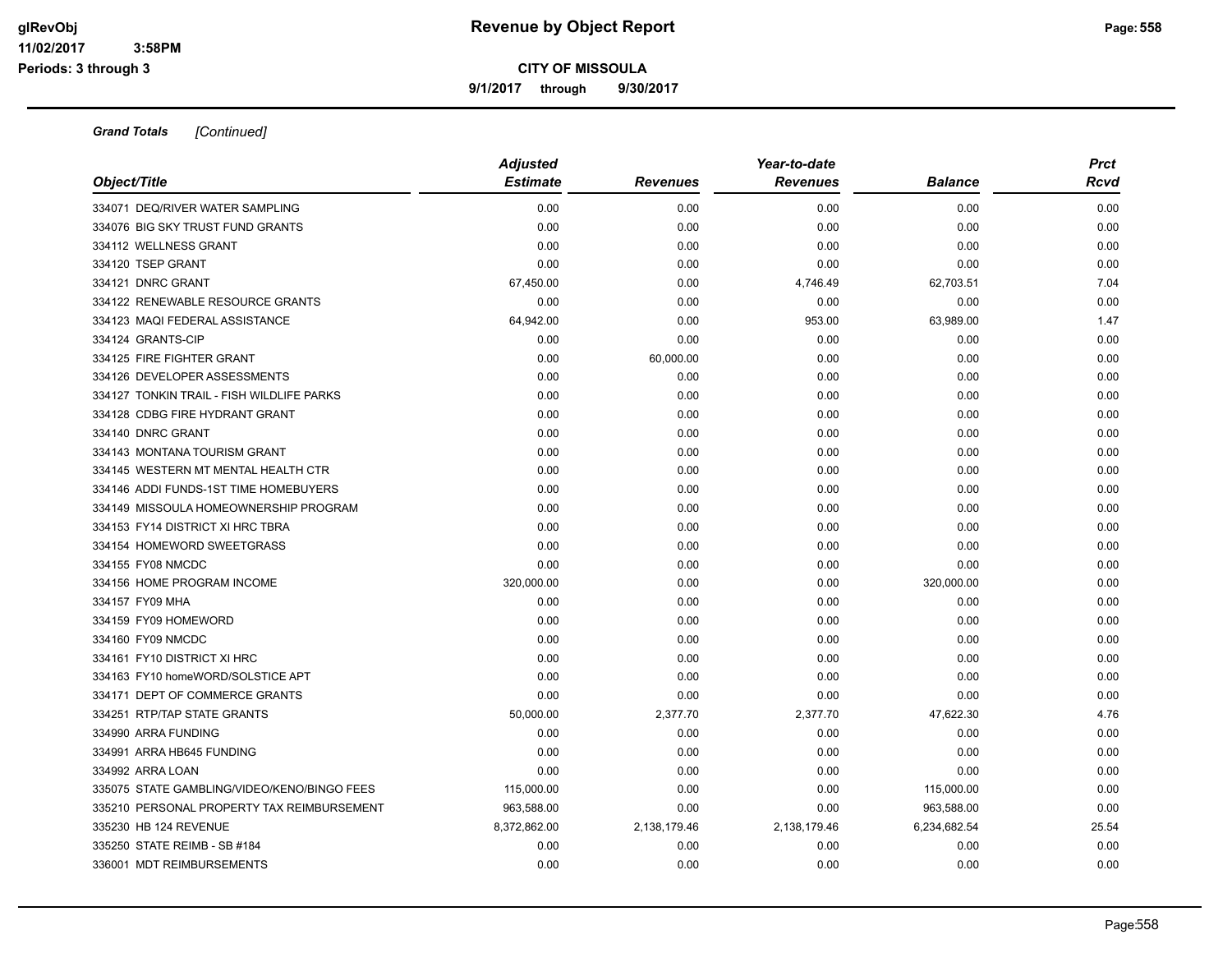**9/1/2017 through 9/30/2017**

|                                                   | <b>Adjusted</b> |                 | Year-to-date    | <b>Prct</b>    |          |
|---------------------------------------------------|-----------------|-----------------|-----------------|----------------|----------|
| Object/Title                                      | <b>Estimate</b> | <b>Revenues</b> | <b>Revenues</b> | <b>Balance</b> | Rcvd     |
| 336020 STATE PENSION CONTRIBUTION                 | 0.00            | 0.00            | 0.00            | 0.00           | 0.00     |
| 336021 STATE CONTRIB - POLICE RETIREMENT          | 2,567,433.00    | 0.00            | 192,821.85      | 2,374,611.15   | 7.51     |
| 336022 STATE CONTRIB. - FIRE RETIREMENT           | 2,535,872.00    | 0.00            | 191,732.65      | 2,344,139.35   | 7.56     |
| 336023 STATE CONTRIB. - PERS                      | 12,551.00       | 0.00            | 2,551.20        | 9,999.80       | 20.33    |
| 336030 COUNTY CONTRIBUTION                        | 9,900.00        | 0.00            | 0.00            | 9,900.00       | 0.00     |
| 337000 LOCAL GRANTS                               | 42,500.00       | 0.00            | 0.00            | 42,500.00      | 0.00     |
| 337001 NEIGHBORHOOD COUNCIL GRANT/DONATION        | 0.00            | 0.00            | 0.00            | 0.00           | 0.00     |
| 337002 MRA GRANT                                  | 0.00            | 0.00            | 0.00            | 0.00           | 0.00     |
| 337003 HEALTH DEPT-STORM WATER MGMT               | 0.00            | 0.00            | 0.00            | 0.00           | 0.00     |
| 337004 MRA GRANTS                                 | 0.00            | 0.00            | 0.00            | 0.00           | 0.00     |
| 337009 *** Title Not Found ***                    | 0.00            | 0.00            | 0.00            | 0.00           | 0.00     |
| 337010 COUNTY REIMBURSEMENT-DEANOS                | 0.00            | 0.00            | 0.00            | 0.00           | 0.00     |
| 337012 LEGAL SERVICES-CONTRACTED/REIMB.           | 6,000.00        | 0.00            | 7,200.00        | $-1,200.00$    | 120.00   |
| 337013 MUTD SIGN MAINTENANCE AGREEMENT            | 279,585.00      | 1,500.00        | 1,500.00        | 278,085.00     | 0.54     |
| 338000 LOCAL SHARING OF TAX INCREMENT             | 204,860.00      | 133,425.29      | 133,425.29      | 71,434.71      | 65.13    |
| 338001 EXCESS PLEDGED TAX INCREMENT RETURNED      | 0.00            | 0.00            | 0.00            | 0.00           | 0.00     |
| 338100 PLANNING MILLS PASSED THRU COUNTY          | 324,069.00      | 0.00            | 0.00            | 324,069.00     | 0.00     |
| 339000 PAYMENT IN LIEU OF TAXES                   | 30,000.00       | 0.00            | 0.00            | 30,000.00      | 0.00     |
| <b>INTERGOVERNMENTAL REVENUES</b><br><b>Total</b> | 22,212,370.00   | 2,483,947.33    | 3,035,452.58    | 19,176,917.42  | 13.67    |
| 340000 CHARGES FOR SERVICES                       |                 |                 |                 |                |          |
| 340051 GRILL VAN CONCESSIONS                      | 100,000.00      | 1,009.25        | 27,566.55       | 72,433.45      | 27.57    |
| 341009 BLDG ADMIN FEES                            | 366,035.00      | 0.00            | 0.00            | 366,035.00     | 0.00     |
| 341010 MISCELLANEOUS COLLECTIONS                  | 850.00          | 3,536.24        | 31,696.64       | $-30,846.64$   | 3,729.02 |
| 341011 TRANSPORTATION ADMIN FEES                  | 28,947.00       | 0.00            | 0.00            | 28,947.00      | 0.00     |
| 341012 MAYORS PROCLAMATION FEES                   | 0.00            | 0.00            | 0.00            | 0.00           | 0.00     |
| 341013 AIR FUND FEES                              | 95.00           | 0.00            | 0.00            | 95.00          | 0.00     |
| 341015 SEWER ADMINISTRATION FEES                  | 1,355,940.00    | 0.00            | 0.00            | 1,355,940.00   | 0.00     |
| 341016 MRA ADMINISTRATION FEES                    | 148,857.00      | 0.00            | 0.00            | 148,857.00     | 0.00     |
| 341017 LIGHTING ADMINISTRATION FEES               | 15,250.00       | 0.00            | 0.00            | 15,250.00      | 0.00     |
| 341018 PARKING COMM ADMIN FEES                    | 199,699.00      | 0.00            | 0.00            | 199,699.00     | 0.00     |
| 341019 *** Title Not Found ***                    | 4,647.00        | 0.00            | 0.00            | 4,647.00       | 0.00     |
| 341021 SID ADMINISTRATION FEES                    | 0.00            | 0.00            | 0.00            | 0.00           | 0.00     |
| 341023 PLANNING ADMIN FEES                        | 25,000.00       | 0.00            | 0.00            | 25,000.00      | 0.00     |
| 341024 HOUSING GRANT ADMIN FEES                   | 104,000.00      | 0.00            | 0.00            | 104,000.00     | 0.00     |
| 341026 WATER ADMINISTRATION FEES                  | 0.00            | 0.00            | 0.00            | 0.00           | 0.00     |
| 341027 STORMWATER ADMINISTRATION FEES             | 26.988.00       | 0.00            | 0.00            | 26.988.00      | 0.00     |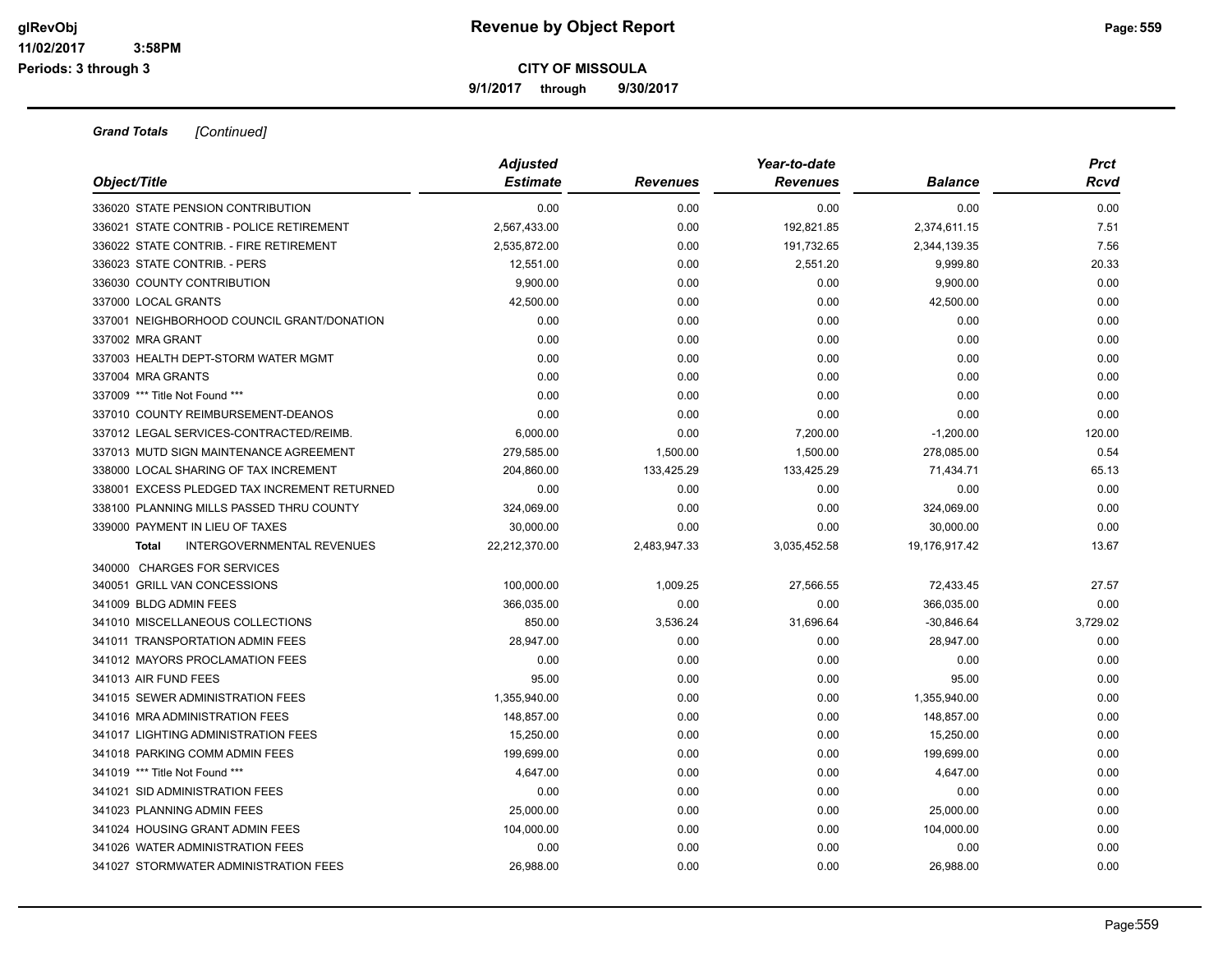**9/1/2017 through 9/30/2017**

| Object/Title                                                   | <b>Adjusted</b><br><b>Estimate</b> | <b>Revenues</b>       | Year-to-date<br><b>Revenues</b> | <b>Balance</b>           | Prct<br><b>Rcvd</b> |
|----------------------------------------------------------------|------------------------------------|-----------------------|---------------------------------|--------------------------|---------------------|
| 341032 IMPACT FEE CLEARING ACCOUNT                             | 0.00                               |                       | 587,537.49                      | $-587,537.49$            |                     |
| 341033 IMPACT FEES-PARKS SHARE                                 | 299,000.00                         | 251,459.82<br>0.00    | 0.00                            | 299,000.00               | 0.00<br>0.00        |
| 341034 IMPACT FEES-FIRE SHARE                                  | 110,000.00                         | 0.00                  | 0.00                            | 110,000.00               | 0.00                |
| 341035 IMPACT FEES-POLICE SHARE                                | 19,000.00                          | 0.00                  | 0.00                            | 19,000.00                | 0.00                |
| 341036 IMPACT FEES-COMMUNITY SERVICE SHARE                     | 236,000.00                         | 0.00                  | 0.00                            | 236,000.00               | 0.00                |
| 341037 IMPACT FEE-ROAD SHARE                                   |                                    | 0.00                  | 0.00                            |                          | 0.00                |
| 341041 SEWER EXTENSION RECORDING FEES                          | 1,136,000.00<br>3,500.00           | 213.00                | 1,291.00                        | 1,136,000.00<br>2,209.00 | 36.89               |
| 341052 MUNICIPAL COURT FILING FEES                             | 330,000.00                         | 29,603.03             | 56,431.01                       | 273,568.99               | 17.10               |
| 341055 CRIME VICTIM SURCHARGE                                  | 1,500.00                           | 146.00                | 263.00                          | 1,237.00                 | 17.53               |
| 341067 SUBDIVISION EXEMPTION AFFIDAVITS                        | 5,140.00                           | 0.00                  | 1,800.00                        | 3,340.00                 | 35.02               |
| 341068 SUBDIVISON FEES                                         | 10,280.00                          | 811.00                | 2,896.00                        | 7,384.00                 | 28.17               |
| 341069 REZONING FEES                                           | 10,280.00                          | 0.00                  | 0.00                            | 10,280.00                | 0.00                |
| 341070 DESIGN REVIEW BOARD                                     | 33,910.00                          | 3,864.64              | 5,431.81                        | 28,478.19                | 16.02               |
| 341073 FIRE PLAN CHECK FEES                                    |                                    |                       |                                 |                          | 58.76               |
| 341074 FIRE INSPECTION FEES                                    | 30,830.00<br>55,000.00             | 7,292.00              | 18,117.00<br>29,753.00          | 12,713.00<br>25,247.00   | 54.10               |
| 341076 ENGINEERING PLAN CHECK FEES                             | 44,700.00                          | 11,213.00<br>3,603.00 |                                 |                          | 31.69               |
| 341078 ENGINEERING MAP FEES                                    | 210.00                             | 0.00                  | 14,164.00                       | 30,536.00<br>200.00      | 4.76                |
| 341079 GREASE INTERCEPTOR APPEAL FEES                          | 1,130.00                           | 0.00                  | 10.00<br>165.00                 | 965.00                   | 14.60               |
| 341090 STREET VACATION PETITION FEES                           | 0.00                               | 0.00                  | 0.00                            | 0.00                     | 0.00                |
| 341091 INSPECTION CODE BOOKS & COPIES                          | 2,000.00                           | 0.00                  | 78.00                           | 1,922.00                 | 3.90                |
| 341450 *** Title Not Found ***                                 |                                    |                       |                                 |                          |                     |
|                                                                | 0.00                               | 0.00                  | 0.00                            | 0.00                     | 0.00                |
| 342000 ANTI-GRAFFITI PROJECT                                   | 5,000.00                           | 0.00                  | 0.00                            | 5,000.00                 | 0.00                |
| 342010 POLICE/BID AGREEMENT                                    | 45,000.00                          | 0.00                  | 0.00                            | 45,000.00                | 0.00                |
| 342012 PD REIMBURSABLE SERVICES<br>342013 SECURITY INVEST FEES | 0.00                               | 0.00                  | 0.00                            | 0.00                     | 0.00<br>2.55        |
| 342014 POLICE DEPARTMENT SERVICE FEES                          | 152,100.00                         | 766.20                | 3,875.39                        | 148,224.61               |                     |
|                                                                | 27,568.00                          | 4,544.00              | 7,448.00                        | 20,120.00                | 27.02               |
| 342015 POLICE OVERTIME FEES<br>342016 POLICE TRAINING FEES     | 100,000.00                         | 9,272.44              | 18,392.81                       | 81,607.19                | 18.39               |
|                                                                | 36,000.00                          | $-1,050.00$           | 12,320.72                       | 23,679.28                | 34.22               |
| 342017 CATERING FEES                                           | 5,000.00                           | 1,431.00              | 3,076.00                        | 1,924.00                 | 61.52               |
| 342018 DESK REPORTS                                            | 37,012.00                          | 2,752.00              | 7,926.00                        | 29,086.00                | 21.41               |
| 342019 ABANDONED VEHICLE REVENUE FEES                          | 12,000.00                          | 380.00                | 980.00                          | 11,020.00                | 8.17                |
| 342020 FIRE DEPARTMENT FEES                                    | 550.00                             | 0.00                  | 85.00                           | 465.00                   | 15.45               |
| 342021 CPR EDUCATION PROGRAM                                   | 10,000.00                          | 0.00                  | 1,050.00                        | 8,950.00                 | 10.50               |
| 342022 OUTSIDE HIRES                                           | 651,341.00                         | 73,842.20             | 18,353.87                       | 632,987.13               | 2.82                |
| 342060 BIKE PROGRAM SALES & FEES                               | 0.00                               | 573.73                | 958.72                          | $-958.72$                | 0.00                |
| 343000 PW REIMBURSABLE SERVICES                                | 35,000.00                          | 110.73                | 3,008.90                        | 31,991.10                | 8.60                |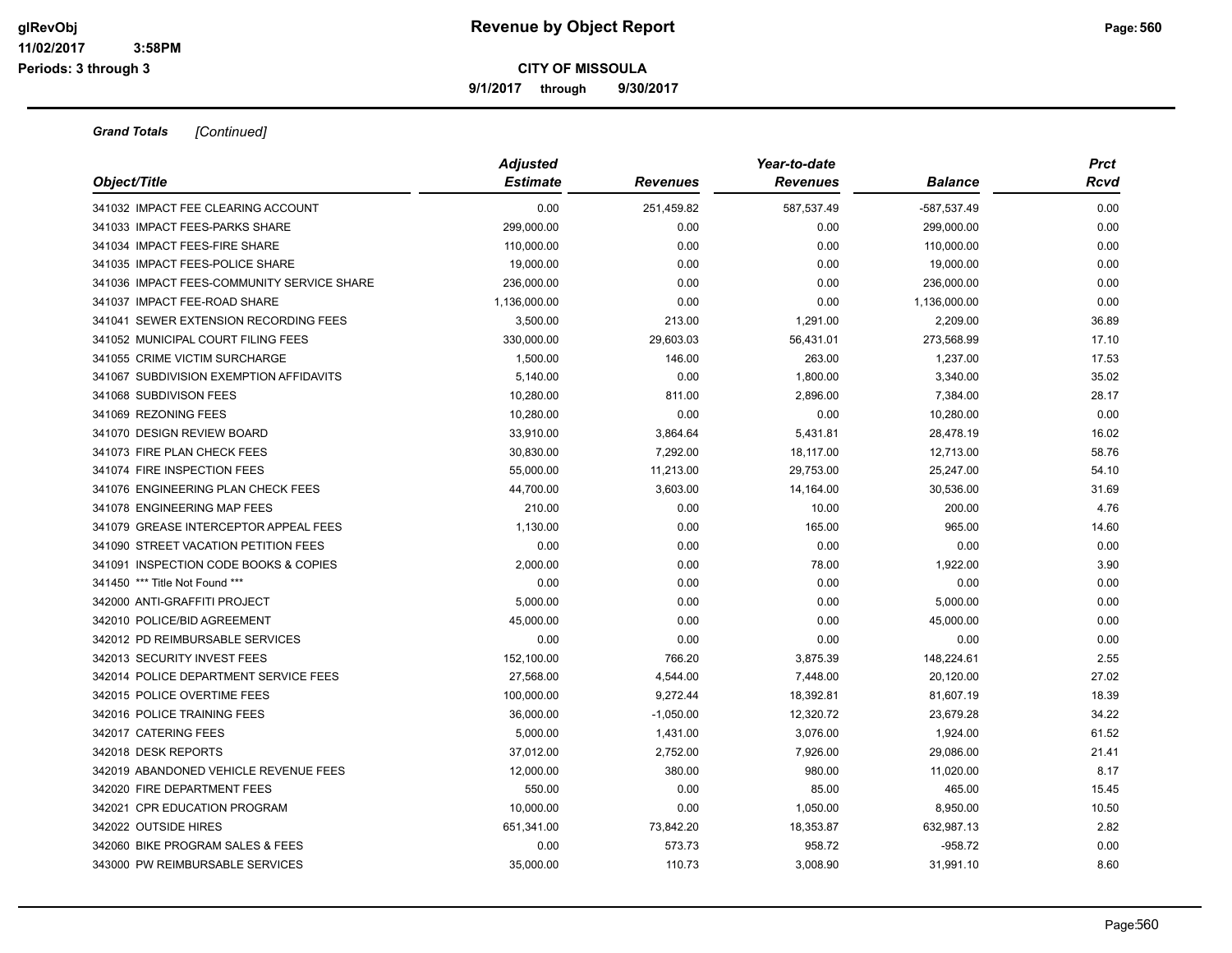**9/1/2017 through 9/30/2017**

| Object/Title                                 | <b>Adjusted</b><br><b>Estimate</b> | <b>Revenues</b> | Year-to-date<br><b>Revenues</b> | <b>Balance</b> | <b>Prct</b><br>Rcvd |
|----------------------------------------------|------------------------------------|-----------------|---------------------------------|----------------|---------------------|
| 343001 SIGN FABRICATION & CONTRACTS          | 0.00                               | 0.00            | 0.00                            | 0.00           | 0.00                |
| 343002 OTHER AGENCIES - VEH MAINT            | 55,000.00                          | 0.00            | 2,510.62                        | 52,489.38      | 4.56                |
| 343004 SPECIAL STATE CONTRACTS               | 175,000.00                         | 55,164.50       | 55,164.50                       | 119,835.50     | 31.52               |
| 343005 NON-ARRA MOUNTAIN WATER CONTRACT      | 0.00                               | 0.00            | 0.00                            | 0.00           | 0.00                |
| 343006 OTHER GOVT AGENCY-STREET PROJECTS     | 0.00                               | 0.00            | 10,000.00                       | $-10,000.00$   | 0.00                |
| 343009 TOW CHARGES                           | 0.00                               | 0.00            | 0.00                            | 0.00           | 0.00                |
| 343010 STREET DEPT SALES & SERVICES          | 0.00                               | 0.00            | 0.00                            | 0.00           | 0.00                |
| 343011 STREET AND ROADWAY REPAIR CHARGES     | 0.00                               | 0.00            | 0.00                            | 0.00           | 0.00                |
| 343013 SNOW REMOVAL FEES                     | 1,633.00                           | 0.00            | 0.00                            | 1,633.00       | 0.00                |
| 343015 PARKING                               | 0.00                               | 0.00            | 0.00                            | 0.00           | 0.00                |
| 343016 METER MONEY                           | 870.000.00                         | 94,064.73       | 321,828.93                      | 548.171.07     | 36.99               |
| 343017 PARKING LEASE REVENUE                 | 702,000.00                         | 98,286.00       | 273,066.00                      | 428,934.00     | 38.90               |
| 343018 SALE OF MATERIALS                     | 92,000.00                          | 8,711.75        | 26,644.95                       | 65,355.05      | 28.96               |
| 343021 METERED WATER REVENUE                 | 16,456,220.00                      | $-2,094.44$     | $-3,797.75$                     | 16,460,017.75  | $-0.02$             |
| 343022 UNMETERED WATER REVENUE               | 2,476,385.00                       | $-813.03$       | $-1,028.43$                     | 2,477,413.43   | $-0.04$             |
| 343023 BULK WATER SALES                      | 0.00                               | 0.00            | 0.00                            | 0.00           | 0.00                |
| 343024 SALES OF WATER MATERIALS              | 0.00                               | 0.00            | 0.00                            | 0.00           | 0.00                |
| 343025 *** Title Not Found ***               | 114,100.00                         | 11,281.00       | 44,281.00                       | 69,819.00      | 38.81               |
| 343026 WATER INSTALLATION CHARGES            | 0.00                               | 0.00            | 0.00                            | 0.00           | 0.00                |
| 343031 SEWER INSTALLATION CHARGES - DEVLPMNT | 900,000.00                         | 0.00            | 0.00                            | 900,000.00     | 0.00                |
| 343032 SEWER INSTALLATION CHARGES            | 44,850.00                          | $-8,480.00$     | $-11,216.75$                    | 56,066.75      | $-25.01$            |
| 343033 *** Title Not Found ***               | 255,800.00                         | 17,322.00       | 74,331.00                       | 181,469.00     | 29.06               |
| 343034 TREATMENT FACILITIES FEES             | 8,040,674.00                       | 100.666.91      | 3,962,338.32                    | 4,078,335.68   | 49.28               |
| 343035 SALE OF SEWER MATERIALS AND SUPPLIES  | 10,300.00                          | 0.00            | $-21,079.04$                    | 31,379.04      | $-204.65$           |
| 343036 *** Title Not Found ***               | 0.00                               | 0.00            | 0.00                            | 0.00           | 0.00                |
| 343037 GREASE INTERCEPTOR LOANS              | 0.00                               | 0.00            | 0.00                            | 0.00           | 0.00                |
| 343038 P & I TAX LIENS                       | 0.00                               | 930.44          | 1,519.44                        | $-1,519.44$    | 0.00                |
| 343039 DISPOSAL FEES                         | 29,170.00                          | 1,036.12        | 1,571.12                        | 27,598.88      | 5.39                |
| 343041 COMPOST TIPPING FEES                  | 664,215.00                         | 15,833.33       | 51,742.43                       | 612,472.57     | 7.79                |
| 343045 COMPOST SALES                         | 417,960.00                         | 26,090.00       | 56,948.00                       | 361,012.00     | 13.63               |
| 343046 COMPOST DELIVERY CHARGE               | 0.00                               | 0.00            | 0.00                            | 0.00           | 0.00                |
| 343065 BUILDING RENTALS                      | 0.00                               | 4,937.50        | 24,071.00                       | $-24,071.00$   | 0.00                |
| 343080 STATE MAINTENANCE CONTRACT            | 550,000.00                         | 0.00            | 0.00                            | 550,000.00     | 0.00                |
| 343084 STREET MAINTENANCE MATERIALS REIMB    | 50,000.00                          | 0.00            | 0.00                            | 50,000.00      | 0.00                |
| 343097 SIDEWALK AND CURB FEES                | 300,000.00                         | 56,677.42       | 156,534.27                      | 143,465.73     | 52.18               |
| 343300 MISC CHARGES FOR SERVICES             | 0.00                               | 0.00            | 0.00                            | 0.00           | 0.00                |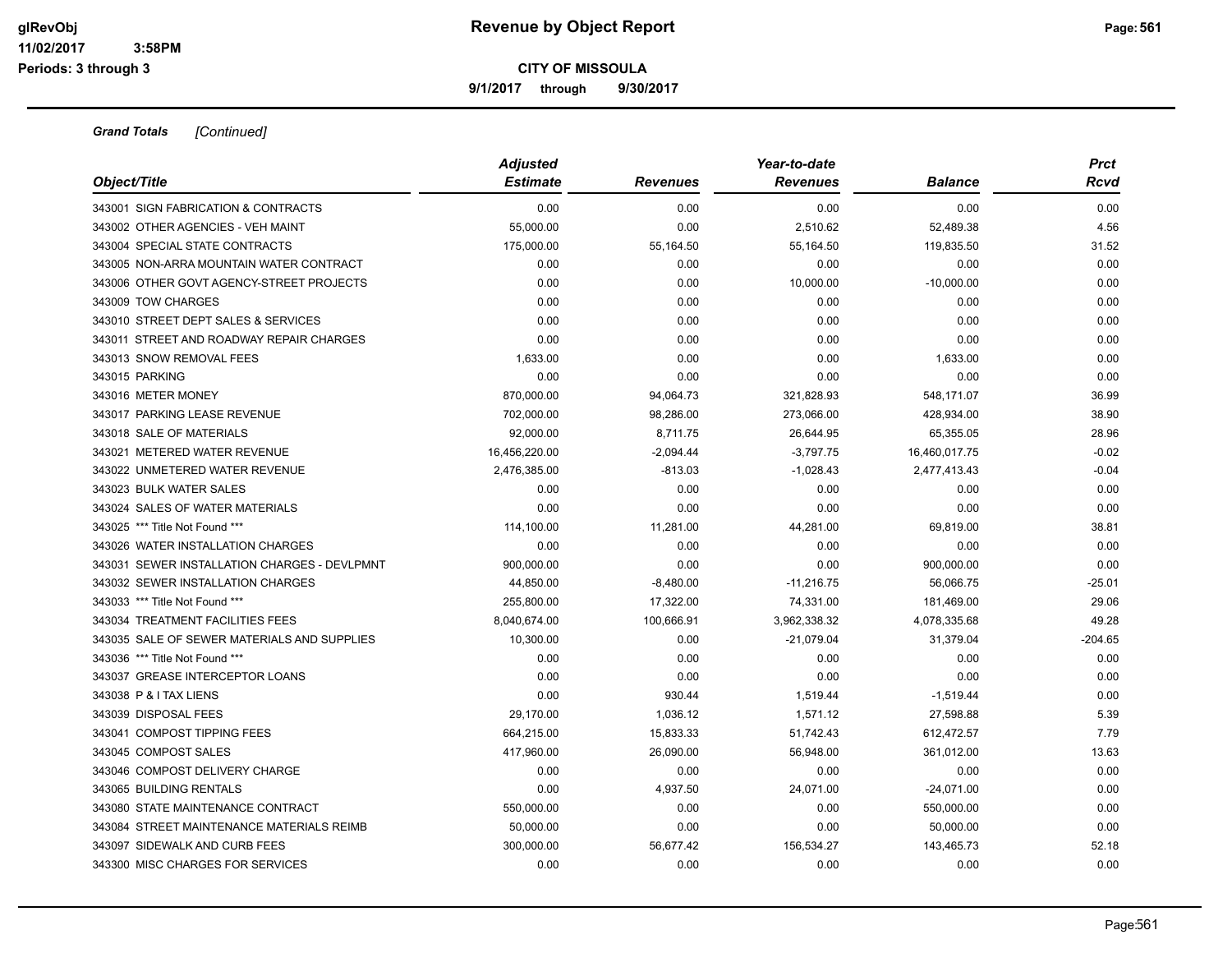**9/1/2017 through 9/30/2017**

| Object/Title                             | <b>Adjusted</b><br><b>Estimate</b> | <b>Revenues</b> | Year-to-date<br><b>Revenues</b> | <b>Balance</b> | <b>Prct</b><br>Rcvd |
|------------------------------------------|------------------------------------|-----------------|---------------------------------|----------------|---------------------|
| 343301 BOOT REMOVAL                      | 10,000.00                          | 1,000.00        | 3,090.00                        | 6,910.00       | 30.90               |
| 343302 PARKS SOIL PROJECT                | 0.00                               | 0.00            | 0.00                            | 0.00           | 0.00                |
| 343310 SALE OF NICHE NAMEPLATES & VASES  | 0.00                               | 6,200.00        | 7,600.00                        | $-7,600.00$    | 0.00                |
| 343311 SALE OF NICHES                    | 0.00                               | 0.00            | 0.00                            | 0.00           | 0.00                |
| 343320 CEMETERY - SALE OF PLOTS          | 27,100.00                          | 2,600.00        | 7,500.00                        | 19,600.00      | 27.68               |
| 343321 CEMETERY FOUNDATIONS              | 7,060.00                           | 680.00          | 2,120.00                        | 4,940.00       | 30.03               |
| 343322 CEMETERY FLOWER CARE              | 18,650.00                          | 0.00            | 0.00                            | 18,650.00      | 0.00                |
| 343323 CEMETERY - LINER INSTALL FEES     | 24,530.00                          | 600.00          | 4,200.00                        | 20,330.00      | 17.12               |
| 343324 OTHER CEMETERY FEES               | 3,720.00                           | 0.00            | 900.00                          | 2,820.00       | 24.19               |
| 343325 2ND INTERMENT RIGHT               | 5,840.00                           | 0.00            | 1,200.00                        | 4,640.00       | 20.55               |
| 343340 CEMETERY - OPENINGS & CLOSINGS    | 27,770.00                          | 1,050.00        | 5,200.00                        | 22,570.00      | 18.73               |
| 343350 CEMETERY CARE, FEES               | 29,000.00                          | 0.00            | 85.00                           | 28,915.00      | 0.29                |
| 343360 WEED CONTROL                      | 2,250.00                           | 0.00            | 0.00                            | 2,250.00       | 0.00                |
| 345032 STORMWATER INSTALLATION FEES      | 0.00                               | 0.00            | 0.00                            | 0.00           | 0.00                |
| 345034 STORMWATER USE FEES               | 267,140.00                         | 143.81          | 132,215.54                      | 134,924.46     | 49.49               |
| 345036 STORM WATER USE FEE PENALTY       | 0.00                               | 0.00            | 0.00                            | 0.00           | 0.00                |
| 346000 FEES                              | 68,200.00                          | 1,701.75        | 17,586.47                       | 50,613.53      | 25.79               |
| 346001 TENNIS FEE                        | 0.00                               | 0.00            | 990.00                          | $-990.00$      | 0.00                |
| 346030 SWIMMING POOL FEES                | 623,825.00                         | 7,633.88        | 365,109.86                      | 258,715.14     | 58.53               |
| 346031 RECREATION FEES                   | 420,307.00                         | 14,971.70       | 98,111.32                       | 322,195.68     | 23.34               |
| 346032 PRESCHOOL PROGRAMS                | 22,000.00                          | 0.00            | 0.00                            | 22,000.00      | 0.00                |
| 346033 PARK FEES/FACILITY RENTALS        | 153,950.00                         | 6,284.50        | 25,933.09                       | 128,016.91     | 16.85               |
| 346034 GROUNDS MAINTENANCE CONTRACT      | 105,000.00                         | 0.00            | 48,368.00                       | 56,632.00      | 46.06               |
| 346036 PARK CONCESSION FEES              | 95,120.00                          | 548.00          | 1,367.00                        | 93,753.00      | 1.44                |
| 346038 RECREATION CENTER FEES            | 500.00                             | 0.00            | 0.00                            | 500.00         | 0.00                |
| 346040 MCCORMICK SWIMMING POOL           | 0.00                               | 0.00            | 0.00                            | 0.00           | 0.00                |
| 346050 COUNTY PLAYGROUND CONTRACT        | 0.00                               | 0.00            | 0.00                            | 0.00           | 0.00                |
| 346051 MONTANA PARKS/REC CONFERENCE 2012 | 2,500.00                           | 1,290.45        | 1,290.45                        | 1,209.55       | 51.62               |
| 346052 PLAYGROUND SAFETY TRAINING        | 0.00                               | 0.00            | 4,080.00                        | $-4,080.00$    | 0.00                |
| 346053 CITY LIFE PROGRAMS                | 9,000.00                           | 90.00           | 130.00                          | 8,870.00       | 1.44                |
| 346054 PARKS MISC OVERTIME FEES          | 0.00                               | 0.00            | 0.00                            | 0.00           | 0.00                |
| 346055 COUNTY PARK SUPPORT               | 0.00                               | 0.00            | 0.00                            | 0.00           | 0.00                |
| 346056 PICNIC SITE FEES                  | 0.00                               | 0.00            | 0.00                            | 0.00           | 0.00                |
| 346060 CURRENTS SWIMMING FACILITY        | 444,400.00                         | 37,352.10       | 114,388.94                      | 330,011.06     | 25.74               |
| 346061 CURRENTS ENTERPRISE               | 0.00                               | 0.00            | 0.00                            | 0.00           | 0.00                |
| 346062 SPLASH ENTERPRISE                 | 0.00                               | 0.00            | 0.00                            | 0.00           | 0.00                |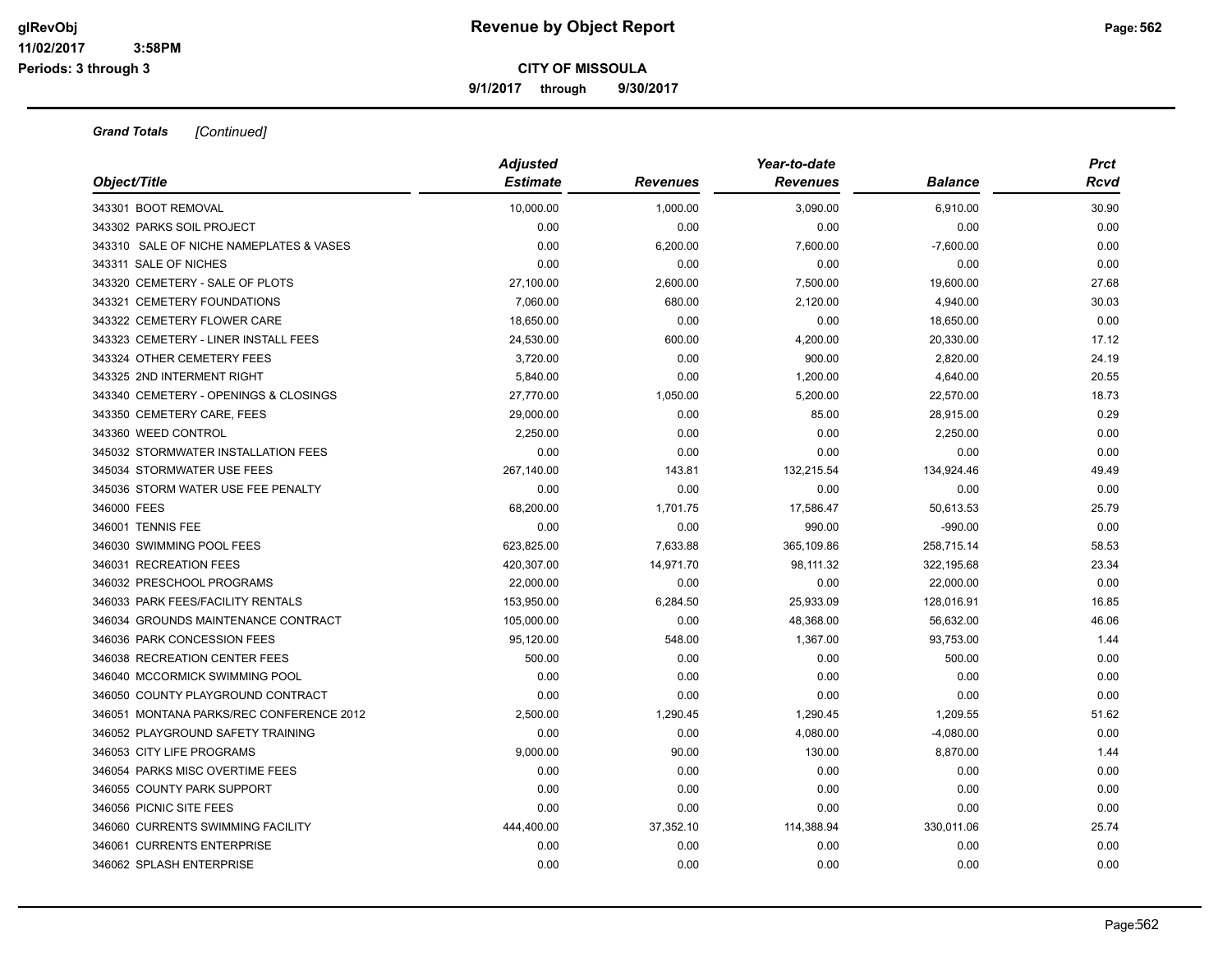**9/1/2017 through 9/30/2017**

| Object/Title                                   | <b>Adjusted</b><br><b>Estimate</b> | <b>Revenues</b> | Year-to-date<br><b>Revenues</b> | <b>Balance</b> | <b>Prct</b><br>Rcvd |
|------------------------------------------------|------------------------------------|-----------------|---------------------------------|----------------|---------------------|
| 346080 PAYMENT IN LIEU OF PARKS                | 40,000.00                          | 0.00            | 0.00                            | 40,000.00      | 0.00                |
| 346082 HIGH PARK EASEMENT EXCHANGE             | 0.00                               | 0.00            | 0.00                            | 0.00           | 0.00                |
| 346431 *** Title Not Found ***                 | 0.00                               | 0.00            | 0.00                            | 0.00           | 0.00                |
| 346433 *** Title Not Found ***                 | 0.00                               | 0.00            | 0.00                            | 0.00           | 0.00                |
| 346531 *** Title Not Found ***                 | 0.00                               | 0.00            | 0.00                            | 0.00           | 0.00                |
| 346631 *** Title Not Found ***                 |                                    |                 |                                 |                |                     |
|                                                | 0.00                               | 0.00            | 0.00                            | 0.00           | 0.00                |
| <b>CHARGES FOR SERVICES</b><br><b>Total</b>    | 40,434,528.00                      | 967,133.70      | 6,721,571.19                    | 33,712,956.81  | 16.62               |
| 350000 FINES & FORFEITURES                     |                                    |                 |                                 |                |                     |
| 351013 DRUG FORFEITURES                        | 15,000.00                          | 1,034.25        | 1,865.77                        | 13,134.23      | 12.44               |
| 351022 LAW ENFORCEMENT ACADEMY SURCHARGE #5    | 0.00                               | 5,543.01        | 10,037.01                       | $-10,037.01$   | 0.00                |
| 351031 TRAFFIC FINES                           | 1,205,000.00                       | 110,949.60      | 189,390.53                      | 1,015,609.47   | 15.72               |
| 351032 SURCHARGE ON FINES                      | 102,500.00                         | 13,046.35       | 23,663.98                       | 78,836.02      | 23.09               |
| 351033 PUBLIC DEFENDER FEES                    | 55,000.00                          | 7,455.06        | 13,159.53                       | 41,840.47      | 23.93               |
| 351034 CELLULAR PHONE FINES                    | 80,000.00                          | 9,891.95        | 21,328.95                       | 58,671.05      | 26.66               |
| 351035 CELL PHONE FINES: EDUCATION             | 80,000.00                          | 9,891.96        | 21,328.96                       | 58,671.04      | 26.66               |
| 352000 TICKETS                                 | 0.00                               | 0.00            | 0.00                            | 0.00           | 0.00                |
| 352001 PARKING TICKET REVENUE                  | 270,000.00                         | 20,249.89       | 59,327.39                       | 210,672.61     | 21.97               |
| 352002 PARKING FINES                           | 0.00                               | 370.00          | 370.00                          | $-370.00$      | 0.00                |
| 355000 FALSE ALARM PENALTY                     | 10,000.00                          | 728.00          | 936.00                          | 9,064.00       | 9.36                |
| <b>FINES &amp; FORFEITURES</b><br><b>Total</b> | 1,817,500.00                       | 179,160.07      | 341,408.12                      | 1,476,091.88   | 18.78               |
| 360000 MISCELLANEOUS REVENUES                  |                                    |                 |                                 |                |                     |
| 360000 MISCELLANEOUS REVENUES                  | 0.00                               | 0.00            | 0.00                            | 0.00           | 0.00                |
| 360001 COPIES                                  | 2,000.00                           | 167.50          | 394.75                          | 1,605.25       | 19.74               |
| 360003 MMIA REIMBURSEMENT-ATTORNEY             | 0.00                               | 0.00            | 0.00                            | 0.00           | 0.00                |
| 360005 LOAN REPAYMENTS                         | 25,000.00                          | 0.00            | 0.00                            | 25,000.00      | 0.00                |
| 360007 RLF REVENUES                            | 0.00                               | 0.00            | 0.00                            | 0.00           | 0.00                |
| 360010 MISCELLANEOUS                           | 444,101.00                         | 6,051.96        | 27,787.86                       | 416,313.14     | 6.26                |
| 360011 YOUTH COUNCIL FUNDS                     | 0.00                               | 0.00            | 0.00                            | 0.00           | 0.00                |
| 360012 SEWER GRANT REPAYMENTS                  | 0.00                               | 0.00            | 0.00                            | 0.00           | 0.00                |
| 360013 REPAYMENT OF SEWER GRANT                | 7,000.00                           | 0.00            | 2,815.00                        | 4,185.00       | 40.21               |
| 360014 REPAYMENT OF LOAN/MHA                   | 0.00                               | 0.00            | 0.00                            | 0.00           | 0.00                |
| 360015 CONFERENCE REVENUES - BUILDING          | 0.00                               | 0.00            | 0.00                            | 0.00           | 0.00                |
| 360016 MRA SHARE OF CIVIC STADIUM PARKING      | 0.00                               | 0.00            | 0.00                            | 0.00           | 0.00                |
| 360017 PARK PLANS FORFEITURE                   | 0.00                               | 0.00            | 0.00                            | 0.00           | 0.00                |
| 360018 MARKET ON FRONT UTILITY PAYMENTS        | 2,000.00                           | 211.72          | 644.73                          | 1,355.27       | 32.24               |
| 360019 GARBAGE-MARKET ON FRONT                 | 1,000.00                           | 0.00            | 423.06                          | 576.94         | 42.31               |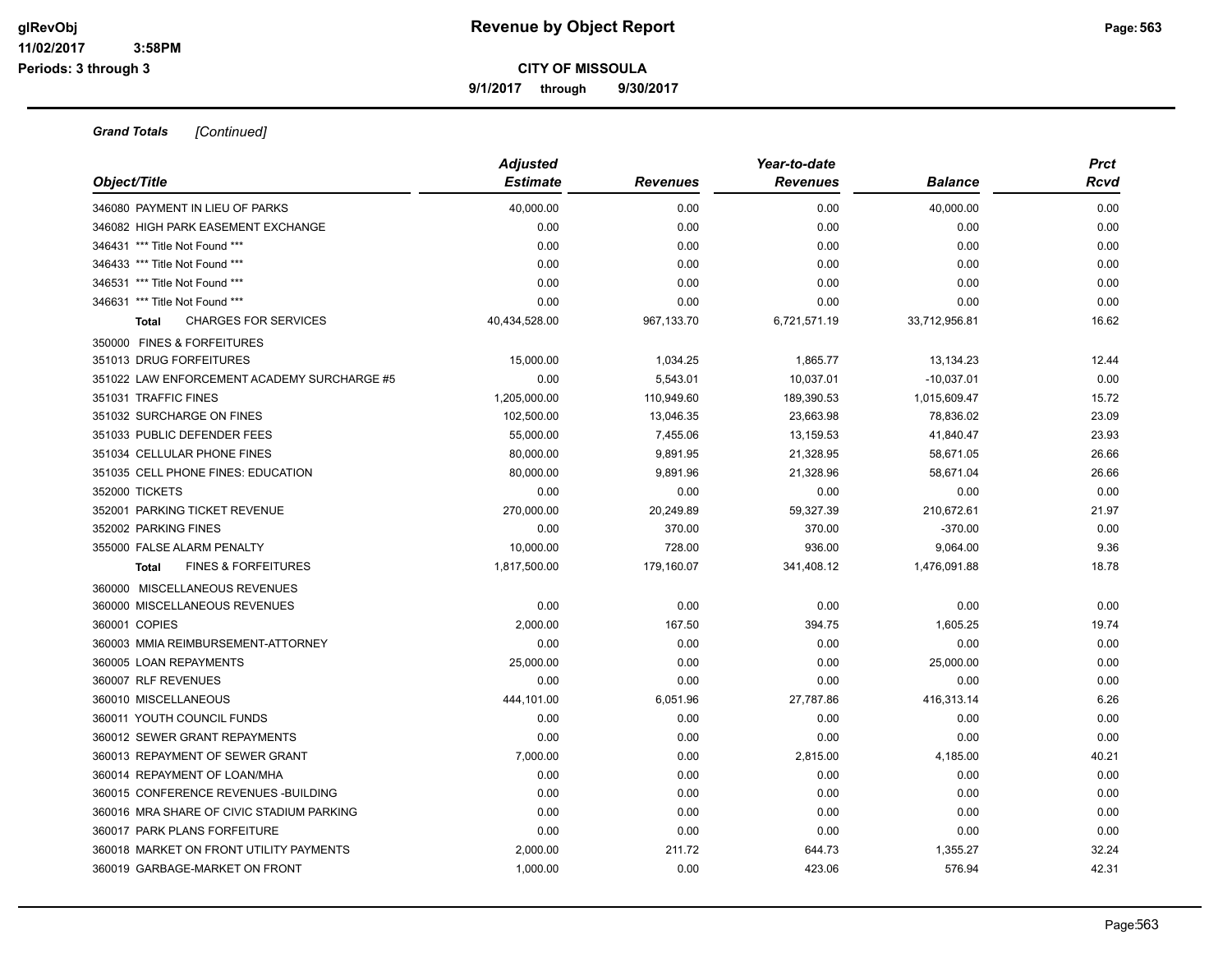**9/1/2017 through 9/30/2017**

|                                            | <b>Adjusted</b> |                 | Year-to-date    |                | <b>Prct</b> |
|--------------------------------------------|-----------------|-----------------|-----------------|----------------|-------------|
| Object/Title                               | <b>Estimate</b> | <b>Revenues</b> | <b>Revenues</b> | <b>Balance</b> | Rcvd        |
| 360020 GREENOUGH PARK ENCROACHMENTS        | 0.00            | 0.00            | 0.00            | 0.00           | 0.00        |
| 360030 CONTRIBUTIONS FROM PROPERTY OWNERS  | 0.00            | 0.00            | 0.00            | 0.00           | 0.00        |
| 360050 OVER/SHORT                          | 0.00            | 5.00            | 5.00            | $-5.00$        | 0.00        |
| 360100 REFUNDS                             | 0.00            | 0.00            | 0.00            | 0.00           | 0.00        |
| 361000 RATTLESNAKE LAND LEASES             | 0.00            | 0.00            | 0.00            | 0.00           | 0.00        |
| 361003 CARAS PARK CONCERT REVENUE          | 0.00            | 0.00            | 0.00            | 0.00           | 0.00        |
| 361010 RENTAL REVENUE                      | 120,000.00      | 0.00            | 0.00            | 120,000.00     | 0.00        |
| 361013 CLOSED GRANT REPAYMENTS             | 55,439.00       | 0.00            | 0.00            | 55,439.00      | 0.00        |
| 361200 RADIO TOWER LEASE PAYMENTS          | 5,680.00        | 0.00            | 5,000.00        | 680.00         | 88.03       |
| 361201 EKO LAND LEASE                      | 0.00            | 0.00            | 0.00            | 0.00           | 0.00        |
| 362000 OTHER MISCELLANEOUS REVENUE         | 18,000.00       | 0.00            | 0.00            | 18,000.00      | 0.00        |
| 362002 BAD CHECK CHARGES                   | 1,250.00        | 30.00           | 75.00           | 1,175.00       | 6.00        |
| 362003 US BANK FEE REIMBURSEMENT           | 0.00            | 0.00            | 0.00            | 0.00           | 0.00        |
| 362004 URD III FACADE IMPROVEMENT LOAN REC | 0.00            | 0.00            | 0.00            | 0.00           | 0.00        |
| 362005 LEASE LATE PAYMENT PENALTY          | 0.00            | 0.00            | 0.00            | 0.00           | 0.00        |
| 362006 GAIC INSURANCE SETTLEMENT           | 0.00            | 0.00            | 0.00            | 0.00           | 0.00        |
| 362007 *** Title Not Found ***             | 0.00            | 0.00            | 0.00            | 0.00           | 0.00        |
| 362011 SALE OF UNCLAIMED PROPERTY          | 0.00            | 0.00            | 1,991.24        | $-1,991.24$    | 0.00        |
| 362012 REC/GREEN TAG PROGRAM               | 0.00            | 0.00            | 0.00            | 0.00           | 0.00        |
| 363000 ASSESSMENTS PAID                    | 15,000.00       | 0.00            | 0.00            | 15,000.00      | 0.00        |
| 363010 LIGHTING ASSESSMENTS                | 467,868.00      | 1,135.35        | 0.00            | 467,868.00     | 0.00        |
| 363020 PROPERTY ASSESSMENTS                | 5,523,973.00    | 30,118.41       | 0.00            | 5,523,973.00   | 0.00        |
| 363021 PAYOFF PRINCIPAL ASSESSMENTS        | 0.00            | 0.00            | 18,817.75       | $-18,817.75$   | 0.00        |
| 363022 BOND INTEREST ASSESSMENTS           | 0.00            | 0.00            | 0.00            | 0.00           | 0.00        |
| 363030 SIDEWALK AND CURB ASSESSMENTS       | 0.00            | 0.00            | 0.00            | 0.00           | 0.00        |
| 363040 PENALTY AND INTEREST                | 0.00            | 1,929.41        | 572.51          | $-572.51$      | 0.00        |
| 363041 P&I ON CLOSED ASSESSMENT            | 0.00            | 0.00            | 0.00            | 0.00           | 0.00        |
| 364012 SALE OF SURPLUS PROPERTY            | 74,500.00       | 0.00            | 0.00            | 74,500.00      | 0.00        |
| 364040 INSURANCE AND DAMAGE RECOVERY       | 25,000.00       | 867.08          | 2,292.86        | 22,707.14      | 9.17        |
| 364041 WORKERS COMPENSATION REIMBURSEMENT  | 0.00            | 0.00            | 0.00            | 0.00           | 0.00        |
| 364042 EXPENDITURE REIMBURSEMENTS          | 0.00            | 0.00            | 0.00            | 0.00           | 0.00        |
| 364043 RATTLESNAKE CORRIDOR REIMBURSEMENT  | 8,250.00        | 1,144.00        | 2,288.00        | 5,962.00       | 27.73       |
| 364044 EMERGENCY RESPONSE REIMBURSEMENT    | 0.00            | 0.00            | 0.00            | 0.00           | 0.00        |
| 365000 DONATIONS                           | 421,775.00      | 52,223.50       | 64,123.50       | 357,651.50     | 15.20       |
| 365001 *** Title Not Found ***             | 0.00            | 192.50          | 2,934.06        | $-2,934.06$    | 0.00        |
| 365002 OTHER RECREATION DONATIONS          | 130.000.00      | 0.00            | 3,241.00        | 126,759.00     | 2.49        |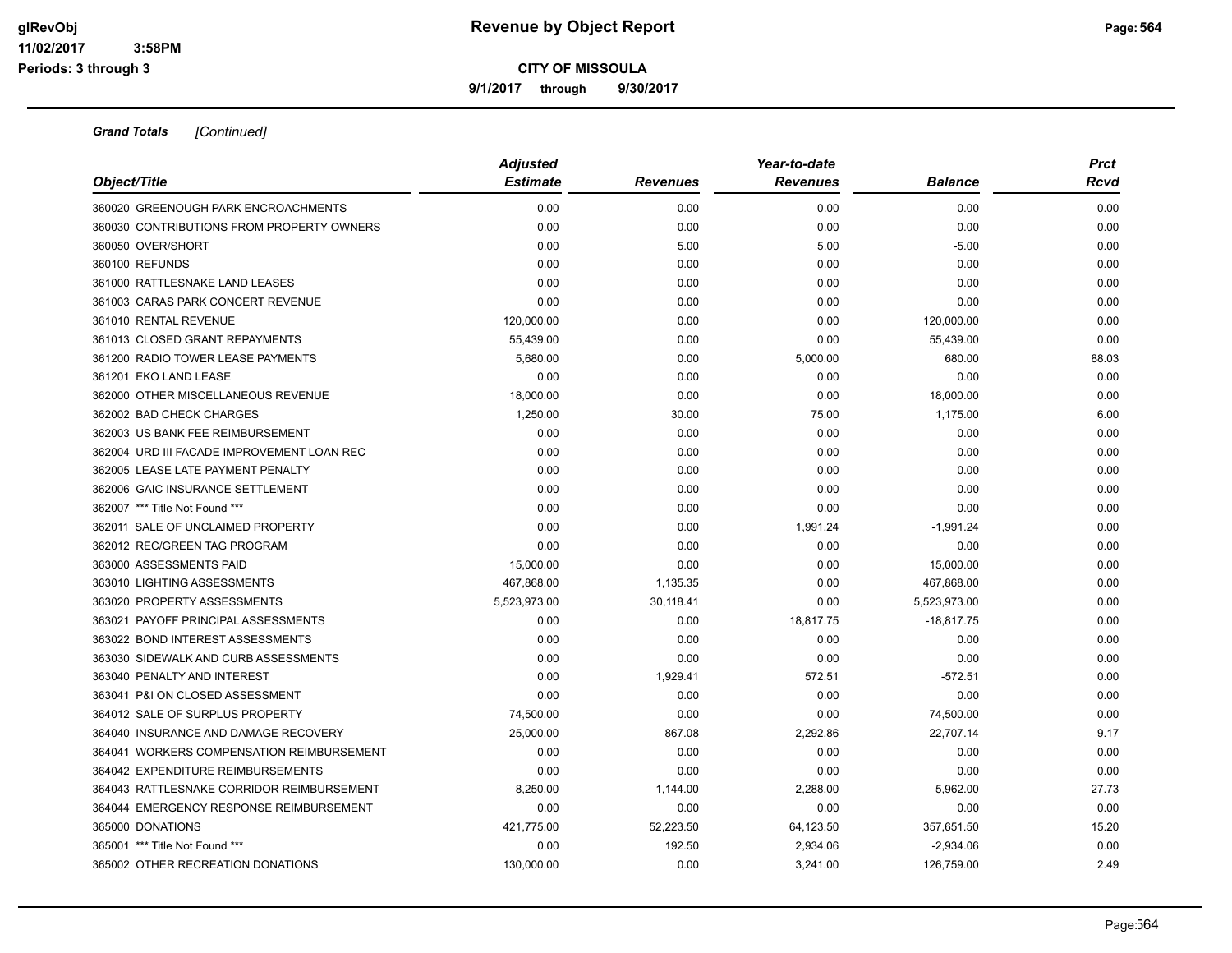**9/1/2017 through 9/30/2017**

| Object/Title                                              | <b>Adjusted</b><br><b>Estimate</b> | <b>Revenues</b> | Year-to-date<br><b>Revenues</b> | <b>Balance</b> | <b>Prct</b><br>Rcvd |
|-----------------------------------------------------------|------------------------------------|-----------------|---------------------------------|----------------|---------------------|
| 365003 DONATIONS - SMOKE ALARMS                           | 0.00                               | 0.00            | 0.00                            | 0.00           | 0.00                |
| 365004 GRANT CR TRAIL ASSN DONATION                       | 0.00                               | 0.00            | 0.00                            | 0.00           | 0.00                |
| 365005 DONATIONS - ARCO                                   | 0.00                               | 0.00            | 0.00                            | 0.00           | 0.00                |
| 365009 DONATIONS - BASKETBALL/TENNIS COURT                | 45,000.00                          | 0.00            | 0.00                            | 45,000.00      | 0.00                |
| 365010 FRIENDS OF MISSOULA PARKS DONATION                 | 0.00                               | 0.00            | 0.00                            | 0.00           | 0.00                |
| 365015 GREEN BLOCK PILOT PROJECT                          | 0.00                               | 0.00            | 0.00                            | 0.00           | 0.00                |
| 365016 LOCAL MATCH MDT                                    | 30,000.00                          | 1,500.00        | 1,500.00                        | 28,500.00      | 5.00                |
| 365019 PARKS DONATIONS                                    | 0.00                               | 438.91          | 10,024.98                       | $-10,024.98$   | 0.00                |
| 365020 OPEN SPACE DONATIONS                               | 0.00                               | 0.00            | 0.00                            | 0.00           | 0.00                |
| 365021 PARKS AND RECS GRANTS & CONTRIBUTIONS              | 0.00                               | 0.00            | 0.00                            | 0.00           | 0.00                |
| 365023 NORTHWESTERN ENERGY GRANT                          | 101.00                             | 0.00            | 0.00                            | 101.00         | 0.00                |
| 365030 DONATIONS STADIUM R&D                              | 0.00                               | 0.00            | 0.00                            | 0.00           | 0.00                |
| 365100 RECREATION OUTDOOR                                 | 0.00                               | 150.00          | 908.00                          | $-908.00$      | 0.00                |
| 365101 RECREATION SCHOLARSHIP                             | 0.00                               | $-1.70$         | $-225.74$                       | 225.74         | 0.00                |
| 365102 RECREATION YOUTH & ADULT SPORTS                    | 0.00                               | 0.00            | 400.00                          | $-400.00$      | 0.00                |
| 365103 URBAN FORESTRY PROGRAMS                            | 75,000.00                          | 0.00            | 3,850.00                        | 71,150.00      | 5.13                |
| 365109 CONSERVATION LANDS DONATIONS                       | 0.00                               | 0.00            | 0.00                            | 0.00           | 0.00                |
| 368005 *** Title Not Found ***                            | 0.00                               | 0.00            | 0.00                            | 0.00           | 0.00                |
| MISCELLANEOUS REVENUES<br><b>Total</b>                    | 7,497,937.00                       | 96,163.64       | 149,863.56                      | 7,348,073.44   | 2.00                |
| 370000 INVESTMENTS & ROYALTY EARNINGS                     |                                    |                 |                                 |                |                     |
| 371010 INTEREST ON INVESTMENTS                            | 23,000.00                          | 0.00            | 137.13                          | 22,862.87      | 0.60                |
| 371020 GAIN/LOSS IN MARKET VALUE OF INVESTMENTS           | 0.00                               | 0.00            | 0.00                            | 0.00           | 0.00                |
| 371500 INTEREST ON INTERFUND LOAN                         | 0.00                               | 0.00            | 0.00                            | 0.00           | 0.00                |
| 373002 LOAN REPAYMENT - FAMILY SERVICES                   | 146,924.00                         | 0.00            | 0.00                            | 146,924.00     | 0.00                |
| 373006 BURNS ST COMMONS                                   | 0.00                               | 0.00            | 0.00                            | 0.00           | 0.00                |
| <b>INVESTMENTS &amp; ROYALTY EARNINGS</b><br><b>Total</b> | 169,924.00                         | 0.00            | 137.13                          | 169,786.87     | 0.08                |
| 380000 OTHER FINANCING SOURCES                            |                                    |                 |                                 |                |                     |
| 380000 OTHER FINANCING SOURCES                            | 0.00                               | 0.00            | 0.00                            | 0.00           | 0.00                |
| 381000 LOAN PROCEEDS                                      | 55,265.00                          | 0.00            | 0.05                            | 55,264.95      | 0.00                |
| 381002 SRF LOAN                                           | 0.00                               | 0.00            | 0.00                            | 0.00           | 0.00                |
| 381009 TRANSFERS IN                                       | 512,500.00                         | 0.00            | 0.00                            | 512,500.00     | 0.00                |
| 381010 BOND PROCEEDS                                      | 5,701,189.00                       | 518,230.00      | 541,507.53                      | 5,159,681.47   | 9.50                |
| 381011 \$1,860,000 General Fund Obligation Bond           | 0.00                               | 0.00            | 0.00                            | 0.00           | 0.00                |
| 381012 \$680,000 FIRE GF DEBT                             | 0.00                               | 0.00            | 0.00                            | 0.00           | 0.00                |
| 381015 \$1,010,000 LIMITED TAX GO BONDS 2010C             | 0.00                               | 0.00            | 0.00                            | 0.00           | 0.00                |
| 381020 REVENUE BONDS                                      | 0.00                               | 0.00            | 0.00                            | 0.00           | 0.00                |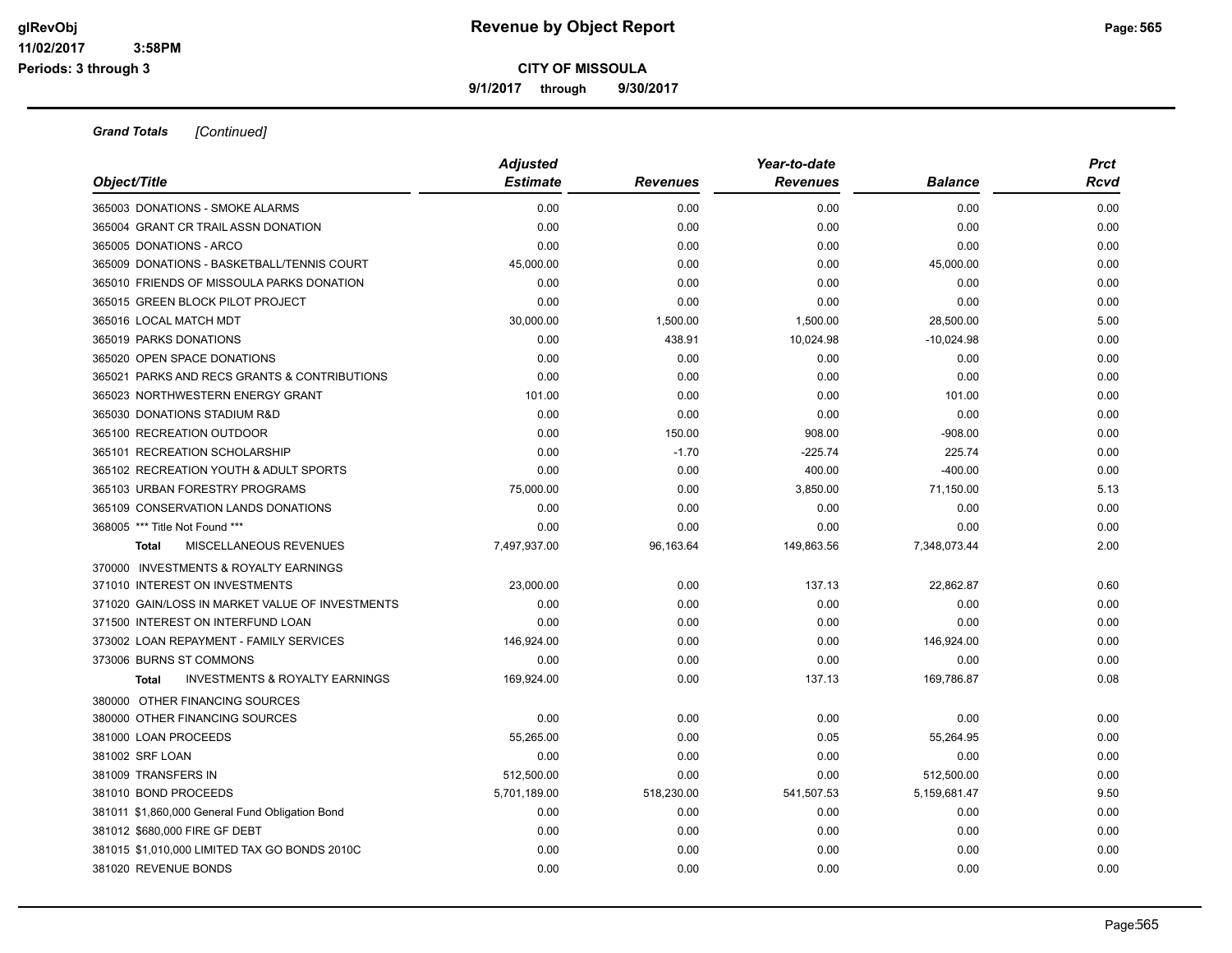**9/1/2017 through 9/30/2017**

| Object/Title                                   | <b>Adjusted</b><br><b>Estimate</b> | <b>Revenues</b> | Year-to-date<br><b>Revenues</b> | <b>Balance</b> | <b>Prct</b><br>Rcvd |
|------------------------------------------------|------------------------------------|-----------------|---------------------------------|----------------|---------------------|
| 381024 MARY AVENUE BOND PROCEEDS               | 1,665,000.00                       | 0.00            | 1,200,000.00                    | 465,000.00     | 72.07               |
| 381025 REVENUE BOND PROCEEDS                   | 1,600,000.00                       | 0.00            | 0.00                            | 1,600,000.00   | 0.00                |
| 381026 *** Title Not Found ***                 | 1,890,000.00                       | 0.00            | 0.00                            | 1,890,000.00   | 0.00                |
| 381027 SOUTH RESERVE TRAIL CROSSING 5.M        | 0.00                               | 0.00            | 0.00                            | 0.00           | 0.00                |
| 381028 BOND PROCEEDS-MILL SITE                 | 2,207,000.00                       | 0.00            | 0.00                            | 2,207,000.00   | 0.00                |
| 381029 PARKING STRUCTURE BOND PROCEEDS         | 0.00                               | 0.00            | 0.00                            | 0.00           | 0.00                |
| 381030 SID BONDS PROCEEDS                      | 0.00                               | 0.00            | 0.00                            | 0.00           | 0.00                |
| 381071 WILMA NOTE PROCEEDS                     | 0.00                               | 0.00            | 0.00                            | 0.00           | 0.00                |
| 381072 FIB NOTE PROCEEDS                       | 0.00                               | 0.00            | 0.00                            | 0.00           | 0.00                |
| 381074 CIVIC STADIUM TIF NOTES 1.5M            | 0.00                               | 0.00            | 0.00                            | 0.00           | 0.00                |
| 381090 PROCEEDS FROM CAPITAL LEASE             | 10,108,226.00                      | 0.00            | 0.00                            | 10,108,226.00  | 0.00                |
| 382000 *** Title Not Found ***                 | 0.00                               | 0.00            | 0.00                            | 0.00           | 0.00                |
| 382010 SALE OF FIXED ASSETS                    | 0.00                               | 0.00            | 0.00                            | 0.00           | 0.00                |
| 383000 OPERATING TRANSFERS                     | 633,778.00                         | 25,798.75       | 77,396.25                       | 556,381.75     | 12.21               |
| 383001 TRANS FR FLUSHING DISTRICT              | 41,000.00                          | 0.00            | 0.00                            | 41,000.00      | 0.00                |
| 383002 TRANS FR GAS TAX                        | 564,000.00                         | 0.00            | 0.00                            | 564,000.00     | 0.00                |
| 383004 TRANS FR EMPLOYEE HEALTH INSURANCE LEVY | 5,101,004.00                       | 0.00            | 0.00                            | 5,101,004.00   | 0.00                |
| 383007 TRANS FR CABLE FRANCHISE                | 301,433.00                         | 0.00            | 0.00                            | 301,433.00     | 0.00                |
| 383009 TRANS FR TITLE I                        | 0.00                               | 0.00            | 0.00                            | 0.00           | 0.00                |
| 383010 TRANS FR CIP                            | 0.00                               | 0.00            | 0.00                            | 0.00           | 0.00                |
| 383011 TRANS FR SID REVOLVING                  | 100,000.00                         | 0.00            | 0.00                            | 100,000.00     | 0.00                |
| 383013 TRANS FR SID DEBT SERVICE               | 0.00                               | 0.00            | 0.00                            | 0.00           | 0.00                |
| 383014 TRANS FR MRA                            | 4,189,801.00                       | 0.00            | 15,881.03                       | 4,173,919.97   | 0.38                |
| 383015 TRANS FR MPC                            | 0.00                               | 0.00            | 0.00                            | 0.00           | 0.00                |
| 383016 TRANS FR TAX INCREMENT BOND             | 0.00                               | 0.00            | 0.00                            | 0.00           | 0.00                |
| 383017 TRANS FR BUILDING                       | 0.00                               | 0.00            | 0.00                            | 0.00           | 0.00                |
| 383018 TRANS FR PARK DISTRICT                  | 0.00                               | 0.00            | 0.00                            | 0.00           | 0.00                |
| 383020 TRANS FR CEMETERY CARE                  | 0.00                               | 0.00            | 0.00                            | 0.00           | 0.00                |
| 383021 TRANS FR P&R TRAILS DEVLP               | 0.00                               | 51,136.55       | 51,136.55                       | $-51,136.55$   | 0.00                |
| 383022 TRANS FR OPEN SPACE BOND                | 0.00                               | 0.00            | 0.00                            | 0.00           | 0.00                |
| 383023 TRANS FR DRUG FORFEITURE                | 0.00                               | 0.00            | 0.00                            | 0.00           | 0.00                |
| 383024 TRANS FR SEWER CLEARING                 | 0.00                               | 0.00            | 0.00                            | 0.00           | 0.00                |
| 383025 TRANS FR SEWER R & D                    | 0.00                               | 0.00            | 0.00                            | 0.00           | 0.00                |
| 383026 TRANS FR CDBG                           | 0.00                               | 0.00            | 0.00                            | 0.00           | 0.00                |
| 383028 TRANS FROM GF FOR HEALTH RESERVE        | 442,000.00                         | 110,500.03      | 110,500.03                      | 331,499.97     | 25.00               |
| 383029 TRANS FR GENERAL                        | 1,816,892.00                       | 6.547.26        | 25,488.56                       | 1,791,403.44   | 1.40                |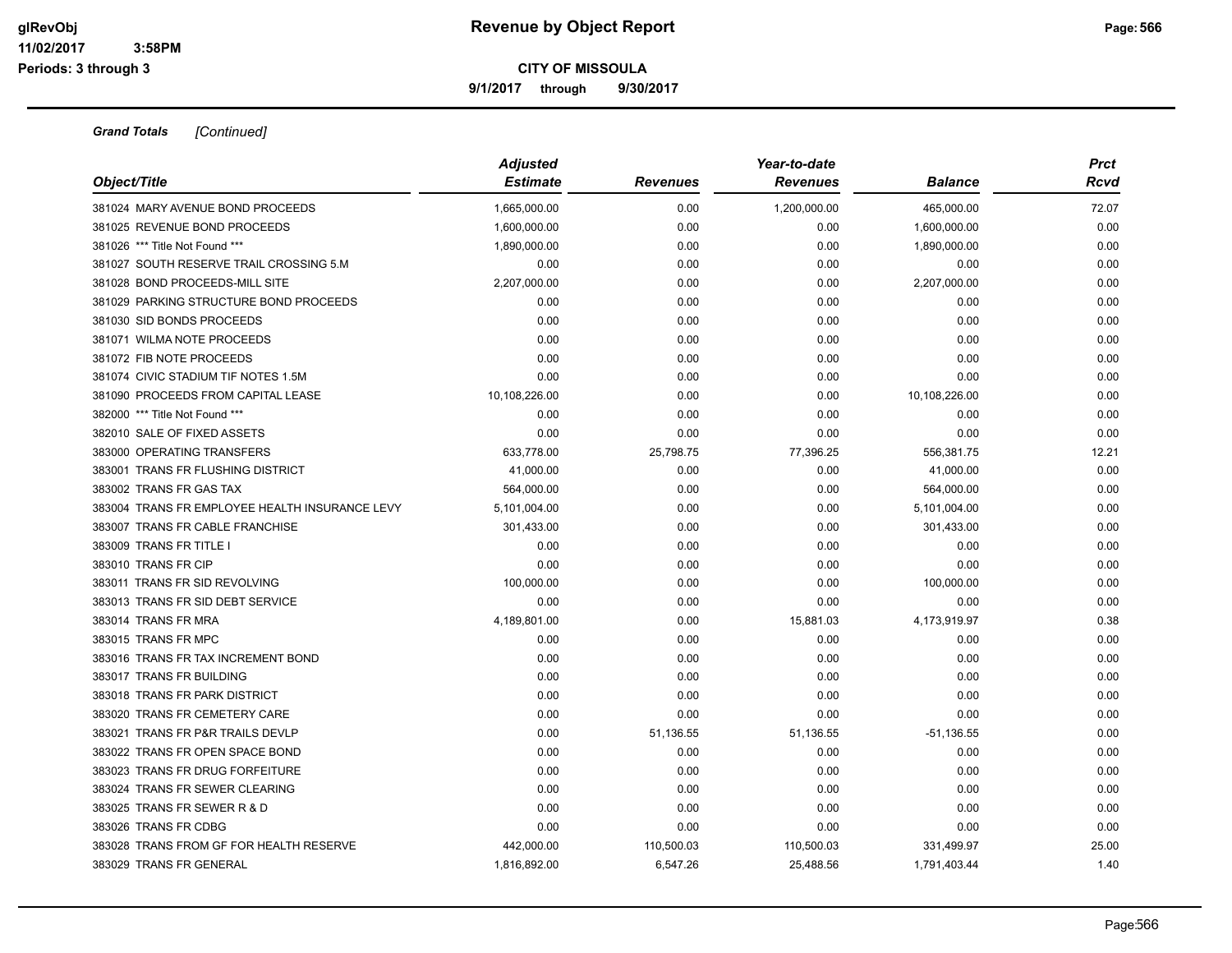**9/1/2017 through 9/30/2017**

| Object/Title                                   | <b>Adjusted</b><br><b>Estimate</b> | <b>Revenues</b> | Year-to-date<br><b>Revenues</b> | <b>Balance</b> | <b>Prct</b><br>Rcvd |
|------------------------------------------------|------------------------------------|-----------------|---------------------------------|----------------|---------------------|
|                                                |                                    |                 |                                 |                |                     |
| 383034 TRANS FR 01 SERIES DEBT SERVICE         | 369.852.00                         | 0.00            | 0.00                            | 369,852.00     | 0.00                |
| 383036 TRANSFER - GRANT                        | 0.00                               | 0.00            | 0.00                            | 0.00           | 0.00                |
| 383037 TRANSFER FROM URD II                    | 250,000.00                         | 0.00            | 0.00                            | 250,000.00     | 0.00                |
| 383038 TRANSFER - URD III                      | 0.00                               | 0.00            | 0.00                            | 0.00           | 0.00                |
| 383039 FROM SID TRANSFERS                      | 0.00                               | 0.00            | 0.00                            | 0.00           | 0.00                |
| 383040 TRANSFER FROM CITY GRANTS               | 0.00                               | 0.00            | 0.00                            | 0.00           | 0.00                |
| 383041 TRANS FR CDBG                           | 0.00                               | 0.00            | 0.00                            | 0.00           | 0.00                |
| 383042 TRANSFERS FROM OTHER FUNDS              | 0.00                               | 19,560.00       | 19,560.00                       | $-19,560.00$   | 0.00                |
| 383043 TRANSFERS FROM IMPACT FEES              | 0.00                               | 0.00            | 0.00                            | 0.00           | 0.00                |
| 383044 TRANSFER FROM PYMT IN LIEU OF PARKS     | 0.00                               | 0.00            | 0.00                            | 0.00           | 0.00                |
| 383045 TRANSFER FROM PARK ENTERPRISE           | 0.00                               | 0.00            | 0.00                            | 0.00           | 0.00                |
| 383050 TRANSFER FROM IMPACT FEES               | 0.00                               | 0.00            | 0.00                            | 0.00           | 0.00                |
| 383060 TRANSFERS FROM FRONT ST URD             | 0.00                               | 0.00            | 0.00                            | 0.00           | 0.00                |
| 383061 TRANSFERS FROM PARK IMPACT FEES         | 0.00                               | 0.00            | 0.00                            | 0.00           | 0.00                |
| 383062 TRANSFERS FROM PARK SIDS                | 0.00                               | 0.00            | 0.00                            | 0.00           | 0.00                |
| 383063 TRANSF FROM SAFETY-LU (CTEP)FUND        | 0.00                               | 0.00            | 0.00                            | 0.00           | 0.00                |
| 383065 TRANSFER FROM WWTF                      | 50,213.00                          | 0.00            | 0.00                            | 50,213.00      | 0.00                |
| 383066 TRANSFER FROM FRONT ST CLEARING         | 332,107.00                         | 0.00            | 0.00                            | 332,107.00     | 0.00                |
| 383067 TRANSFER FROM FSPS                      | 79,623.00                          | 0.00            | 0.00                            | 79,623.00      | 0.00                |
| 383068 TRANSFER FROM SUBORDINATE LIEN          | 0.00                               | 0.00            | 0.00                            | 0.00           | 0.00                |
| 383400 CAPITAL CONTRIBUTION                    | 0.00                               | 0.00            | 0.00                            | 0.00           | 0.00                |
| 384000 GUARANTOR REVENUE                       | 0.00                               | 0.00            | 0.00                            | 0.00           | 0.00                |
| OTHER FINANCING SOURCES<br><b>Total</b>        | 38,010,883.00                      | 731,772.59      | 2,041,470.00                    | 35,969,413.00  | 5.37                |
| 390000 INTERNAL SERVICES                       |                                    |                 |                                 |                |                     |
| 396001 INSURANCE REIMBURSEMENTS                | 0.00                               | 15,945.47       | 0.00                            | 0.00           | 0.00                |
| 396002 CITY CONTRIBUTIONS                      | 3,671,400.00                       | 300,106.66      | 1,124,117.27                    | 2,547,282.73   | 30.62               |
| 396003 EMPLOYEE DEDUCTION CONTRIBUTIONS        | 1,255,926.00                       | 76,714.31       | 379,282.52                      | 876,643.48     | 30.20               |
| 396004 RETIREE CONTRIBUTIONS                   | 422,160.00                         | 35,844.84       | 105,288.72                      | 316,871.28     | 24.94               |
| 396005 FIRE + POLICE ADDTL HEALTH CONTRIB      | 1,743,246.00                       | 148,224.00      | 643,074.00                      | 1,100,172.00   | 36.89               |
| 396006 RX REBATES                              | 0.00                               | 0.00            | 0.00                            | 0.00           | 0.00                |
| 396007 OTHER PARTICIPANT HEALTH PREM CONTRIB   | 0.00                               | 0.00            | 0.00                            | 0.00           | 0.00                |
| 396008 COBRA CONTRIBUTIONS                     | 0.00                               | 0.00            | 0.00                            | 0.00           | 0.00                |
| 396009 WELLNESS PROGRAM CONTRIBUTIONS          | 0.00                               | 0.00            | 0.00                            | 0.00           | 0.00                |
| 396010 EMPLOYEE SUPPLI LIFE INSURANCE CONTRI   | 0.00                               | 3,068.24        | 8,006.94                        | $-8,006.94$    | 0.00                |
| 396011 EMPLOYEE VISION INSURANCE CONTRIBUTIONS | 0.00                               | 126.47          | 389.09                          | $-389.09$      | 0.00                |
| 399999 NEW REQUESTS FUNDING                    | 0.00                               | 0.00            | 0.00                            | 0.00           | 0.00                |